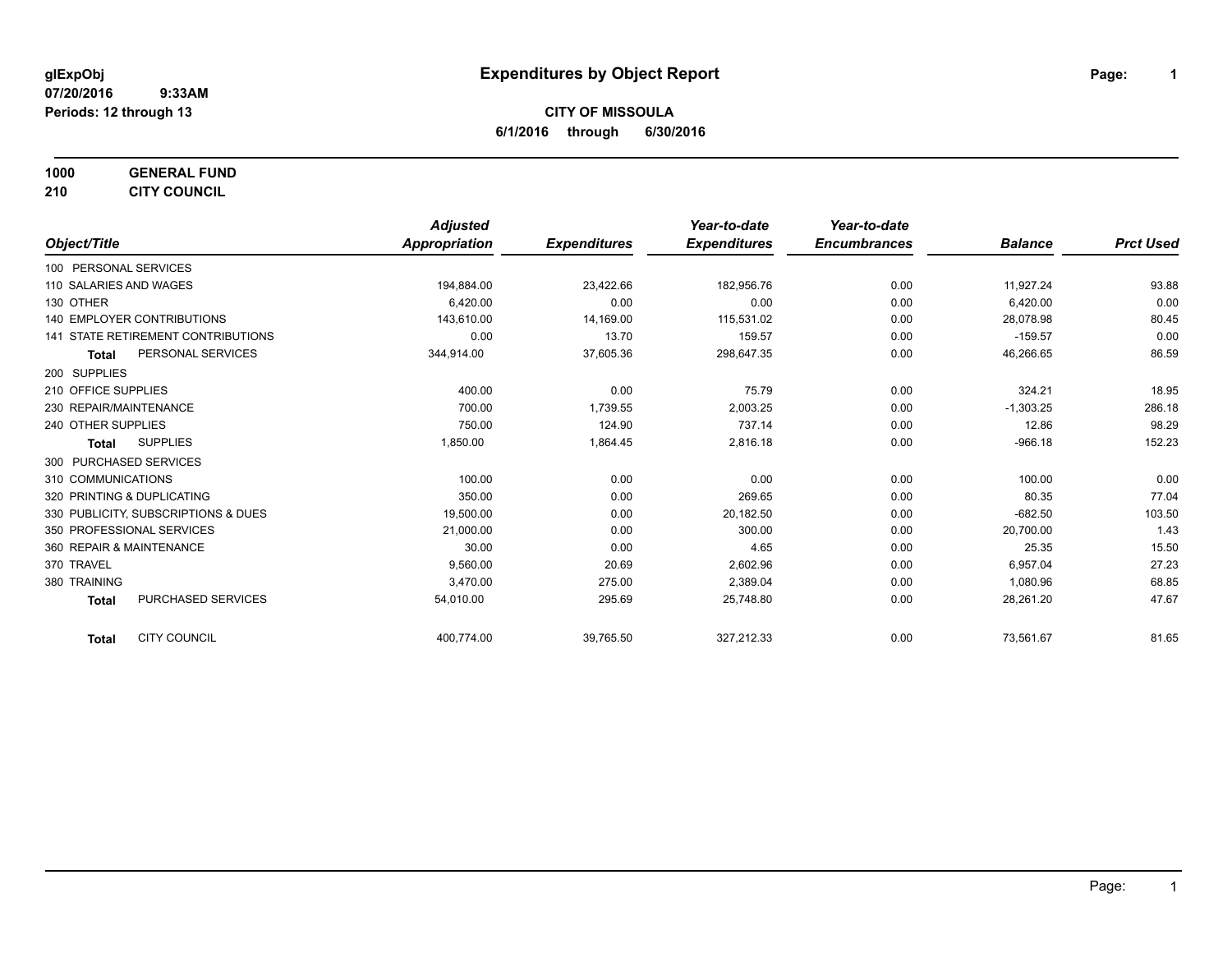**1000 GENERAL FUND**

**220 MAYOR**

|                                     | <b>Adjusted</b> |                     | Year-to-date        | Year-to-date        |                |                  |
|-------------------------------------|-----------------|---------------------|---------------------|---------------------|----------------|------------------|
| Object/Title                        | Appropriation   | <b>Expenditures</b> | <b>Expenditures</b> | <b>Encumbrances</b> | <b>Balance</b> | <b>Prct Used</b> |
| 100 PERSONAL SERVICES               |                 |                     |                     |                     |                |                  |
| 110 SALARIES AND WAGES              | 380,467.00      | 50,727.26           | 389,760.53          | 0.00                | $-9,293.53$    | 102.44           |
| 120 OVERTIME/TERMINATION            | 500.00          | 0.00                | 0.00                | 0.00                | 500.00         | 0.00             |
| 130 OTHER                           | 6.600.00        | 0.00                | 0.00                | 0.00                | 6,600.00       | 0.00             |
| <b>140 EMPLOYER CONTRIBUTIONS</b>   | 111,004.00      | 14,383.38           | 119,875.59          | 0.00                | $-8,871.59$    | 107.99           |
| 141 STATE RETIREMENT CONTRIBUTIONS  | 0.00            | 29.75               | 339.02              | 0.00                | $-339.02$      | 0.00             |
| PERSONAL SERVICES<br><b>Total</b>   | 498,571.00      | 65,140.39           | 509,975.14          | 0.00                | $-11,404.14$   | 102.29           |
| 200 SUPPLIES                        |                 |                     |                     |                     |                |                  |
| 210 OFFICE SUPPLIES                 | 1.004.00        | 16.38               | 983.84              | 0.00                | 20.16          | 97.99            |
| 220 OPERATING SUPPLIES              | 1,120.00        | 87.97               | 1,066.97            | 0.00                | 53.03          | 95.27            |
| 230 REPAIR/MAINTENANCE              | 100.00          | 0.00                | 0.00                | 0.00                | 100.00         | 0.00             |
| 231 GASOLINE                        | 108.00          | 0.00                | 68.68               | 0.00                | 39.32          | 63.59            |
| 240 OTHER SUPPLIES                  | 400.00          | 0.00                | 0.00                | 0.00                | 400.00         | 0.00             |
| <b>SUPPLIES</b><br>Total            | 2,732.00        | 104.35              | 2,119.49            | 0.00                | 612.51         | 77.58            |
| 300 PURCHASED SERVICES              |                 |                     |                     |                     |                |                  |
| 310 COMMUNICATIONS                  | 890.00          | 17.22               | 496.65              | 0.00                | 393.35         | 55.80            |
| 320 PRINTING & DUPLICATING          | 3,056.00        | 0.00                | 34.95               | 0.00                | 3,021.05       | 1.14             |
| 330 PUBLICITY, SUBSCRIPTIONS & DUES | 10,196.00       | 32.00               | 10,385.30           | 0.00                | $-189.30$      | 101.86           |
| 344 TELEPHONE SERVICE               | 6,076.00        | 668.27              | 3,616.92            | 0.00                | 2,459.08       | 59.53            |
| 350 PROFESSIONAL SERVICES           | 3,307.00        | 2,000.00            | 3,775.31            | 0.00                | $-468.31$      | 114.16           |
| 360 REPAIR & MAINTENANCE            | 1,405.00        | 71.41               | 334.99              | 0.00                | 1,070.01       | 23.84            |
| 370 TRAVEL                          | 2,008.00        | 2,844.31            | 4,923.56            | 0.00                | $-2,915.56$    | 245.20           |
| 380 TRAINING                        | 2,020.00        | 0.00                | 1,235.00            | 0.00                | 785.00         | 61.14            |
| 390 OTHER PURCHASED SERVICES        | 1,250.00        | 140.90              | 1,024.93            | 0.00                | 225.07         | 81.99            |
| PURCHASED SERVICES<br><b>Total</b>  | 30,208.00       | 5,774.11            | 25,827.61           | 0.00                | 4,380.39       | 85.50            |
| <b>MAYOR</b><br><b>Total</b>        | 531,511.00      | 71,018.85           | 537,922.24          | 0.00                | $-6,411.24$    | 101.21           |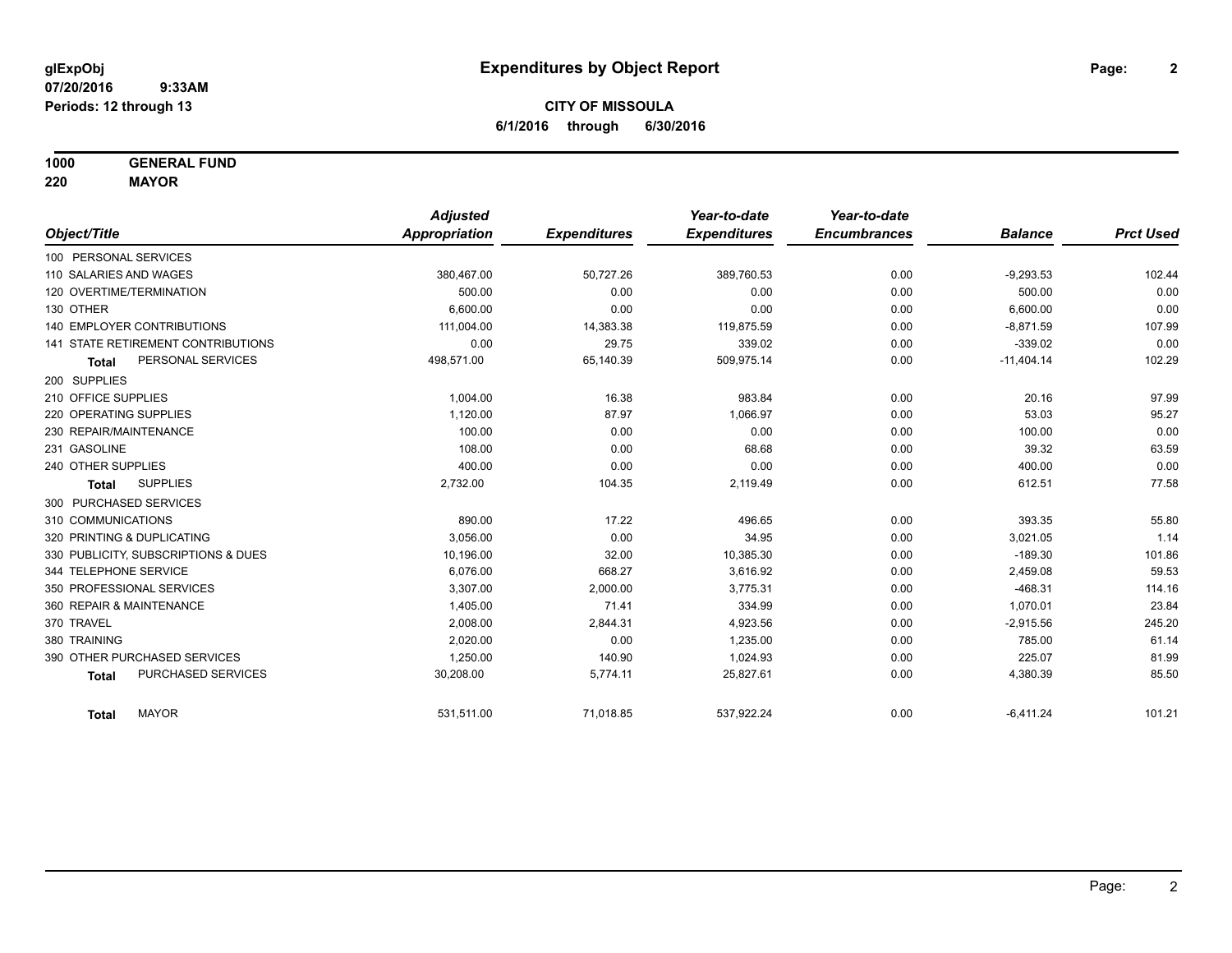#### **1000 GENERAL FUND**

**221 HUMAN RESOURCES**

|                                     | <b>Adjusted</b>      |                     | Year-to-date        | Year-to-date        |                |                  |
|-------------------------------------|----------------------|---------------------|---------------------|---------------------|----------------|------------------|
| Object/Title                        | <b>Appropriation</b> | <b>Expenditures</b> | <b>Expenditures</b> | <b>Encumbrances</b> | <b>Balance</b> | <b>Prct Used</b> |
| 100 PERSONAL SERVICES               |                      |                     |                     |                     |                |                  |
| 110 SALARIES AND WAGES              | 195,905.00           | 27.019.00           | 203.699.99          | 0.00                | $-7,794.99$    | 103.98           |
| <b>140 EMPLOYER CONTRIBUTIONS</b>   | 69,917.00            | 9,050.36            | 74,330.55           | 0.00                | $-4,413.55$    | 106.31           |
| 141 STATE RETIREMENT CONTRIBUTIONS  | 0.00                 | 15.88               | 176.69              | 0.00                | $-176.69$      | 0.00             |
| PERSONAL SERVICES<br><b>Total</b>   | 265,822.00           | 36,085.24           | 278,207.23          | 0.00                | $-12,385.23$   | 104.66           |
| 200 SUPPLIES                        |                      |                     |                     |                     |                |                  |
| 210 OFFICE SUPPLIES                 | 3,115.00             | 125.58              | 743.35              | 0.00                | 2,371.65       | 23.86            |
| 220 OPERATING SUPPLIES              | 0.00                 | 0.00                | 0.00                | 0.00                | 0.00           | 0.00             |
| <b>SUPPLIES</b><br><b>Total</b>     | 3,115.00             | 125.58              | 743.35              | 0.00                | 2,371.65       | 23.86            |
| 300 PURCHASED SERVICES              |                      |                     |                     |                     |                |                  |
| 310 COMMUNICATIONS                  | 450.00               | 79.97               | 373.54              | 0.00                | 76.46          | 83.01            |
| 320 PRINTING & DUPLICATING          | 1,632.00             | 0.00                | 1,144.94            | 0.00                | 487.06         | 70.16            |
| 330 PUBLICITY, SUBSCRIPTIONS & DUES | 2.091.00             | 0.00                | 2,874.69            | 0.00                | $-783.69$      | 137.48           |
| 344 TELEPHONE SERVICE               | 190.00               | 27.12               | 98.44               | 0.00                | 91.56          | 51.81            |
| 350 PROFESSIONAL SERVICES           | 11,000.00            | 0.00                | 4,120.75            | 0.00                | 6,879.25       | 37.46            |
| 360 REPAIR & MAINTENANCE            | 3,992.00             | 388.00              | 905.47              | 0.00                | 3,086.53       | 22.68            |
| 370 TRAVEL                          | 3,088.00             | 98.73               | 1,122.59            | 0.00                | 1,965.41       | 36.35            |
| 380 TRAINING                        | 3,050.00             | 50.00               | 1,225.60            | 0.00                | 1,824.40       | 40.18            |
| 390 OTHER PURCHASED SERVICES        | 17,490.00            | 71.23               | 16,724.79           | 0.00                | 765.21         | 95.62            |
| PURCHASED SERVICES<br><b>Total</b>  | 42,983.00            | 715.05              | 28,590.81           | 0.00                | 14,392.19      | 66.52            |
| 900 CAPITAL OUTLAY                  |                      |                     |                     |                     |                |                  |
| 940 MACHINERY & EQUIPMENT           | 0.00                 | 0.00                | 0.00                | 0.00                | 0.00           | 0.00             |
| CAPITAL OUTLAY<br><b>Total</b>      | 0.00                 | 0.00                | 0.00                | 0.00                | 0.00           | 0.00             |
|                                     |                      |                     |                     |                     |                |                  |
| <b>HUMAN RESOURCES</b><br>Total     | 311,920.00           | 36,925.87           | 307,541.39          | 0.00                | 4,378.61       | 98.60            |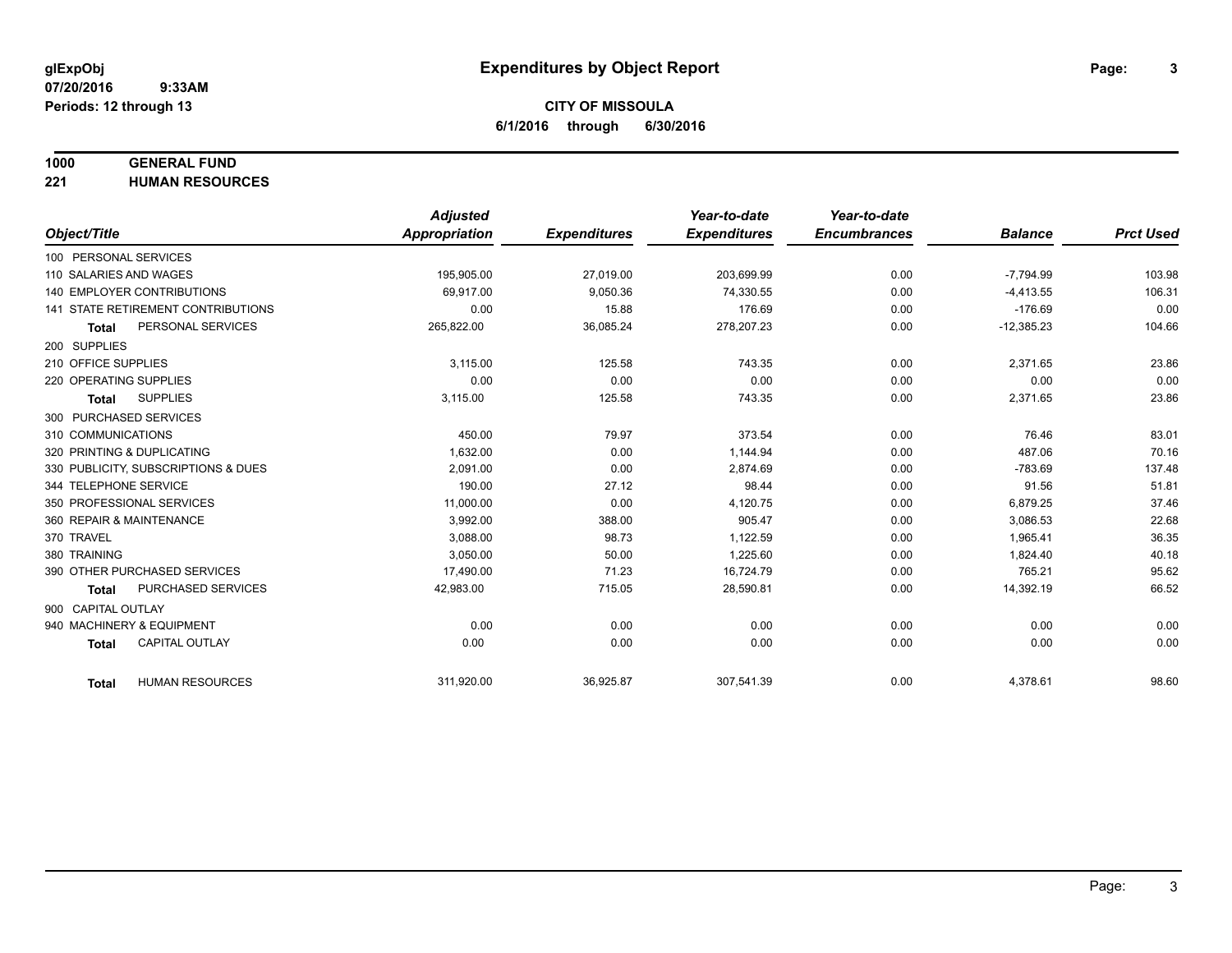#### **1000 GENERAL FUND**

**223 CITY CLERK**

|                                                   | <b>Adjusted</b>      |                     | Year-to-date        | Year-to-date        |                |                  |
|---------------------------------------------------|----------------------|---------------------|---------------------|---------------------|----------------|------------------|
| Object/Title                                      | <b>Appropriation</b> | <b>Expenditures</b> | <b>Expenditures</b> | <b>Encumbrances</b> | <b>Balance</b> | <b>Prct Used</b> |
| 100 PERSONAL SERVICES                             |                      |                     |                     |                     |                |                  |
| 110 SALARIES AND WAGES                            | 216,739.00           | 28,712.82           | 218,261.07          | 0.00                | $-1,522.07$    | 100.70           |
| 120 OVERTIME/TERMINATION                          | 0.00                 | 0.00                | 0.00                | 0.00                | 0.00           | 0.00             |
| 140 EMPLOYER CONTRIBUTIONS                        | 83,566.00            | 10,560.86           | 87,997.00           | 0.00                | $-4,431.00$    | 105.30           |
| 141 STATE RETIREMENT CONTRIBUTIONS                | 0.00                 | 17.18               | 189.54              | 0.00                | $-189.54$      | 0.00             |
| PERSONAL SERVICES<br>Total                        | 300,305.00           | 39,290.86           | 306,447.61          | 0.00                | $-6,142.61$    | 102.05           |
| 200 SUPPLIES                                      |                      |                     |                     |                     |                |                  |
| 210 OFFICE SUPPLIES                               | 2,700.00             | 12.16               | 1,570.98            | 0.00                | 1,129.02       | 58.18            |
| 220 OPERATING SUPPLIES                            | 250.00               | 110.16              | 164.39              | 0.00                | 85.61          | 65.76            |
| 230 REPAIR/MAINTENANCE                            | 0.00                 | 88.18               | 88.18               | 0.00                | $-88.18$       | 0.00             |
| 231 GASOLINE                                      | 250.00               | 15.42               | 159.06              | 0.00                | 90.94          | 63.62            |
| 240 OTHER SUPPLIES                                | 225.00               | 10.00               | 120.02              | 0.00                | 104.98         | 53.34            |
| <b>SUPPLIES</b><br><b>Total</b>                   | 3,425.00             | 235.92              | 2,102.63            | 0.00                | 1,322.37       | 61.39            |
| 300 PURCHASED SERVICES                            |                      |                     |                     |                     |                |                  |
| 310 COMMUNICATIONS                                | 19,338.00            | $-7,036.08$         | 11,868.04           | 0.00                | 7,469.96       | 61.37            |
| 320 PRINTING & DUPLICATING                        | 700.00               | 0.00                | 115.65              | 0.00                | 584.35         | 16.52            |
| 330 PUBLICITY, SUBSCRIPTIONS & DUES               | 1,925.00             | 313.00              | 1,713.00            | 0.00                | 212.00         | 88.99            |
| 344 TELEPHONE SERVICE                             | 200.00               | 11.08               | 58.65               | 0.00                | 141.35         | 29.33            |
| 350 PROFESSIONAL SERVICES                         | 62,300.00            | 2,378.34            | 32,651.75           | 0.00                | 29,648.25      | 52.41            |
| 360 REPAIR & MAINTENANCE                          | 1,100.00             | 0.00                | 591.87              | 0.00                | 508.13         | 53.81            |
| 370 TRAVEL                                        | 5,150.00             | 0.00                | 5,356.82            | 0.00                | $-206.82$      | 104.02           |
| 380 TRAINING                                      | 6,320.00             | 0.00                | 4,199.00            | 0.00                | 2,121.00       | 66.44            |
| 390 OTHER PURCHASED SERVICES                      | 3,500.00             | 0.00                | 1,980.50            | 0.00                | 1,519.50       | 56.59            |
| PURCHASED SERVICES<br><b>Total</b>                | 100,533.00           | $-4,333.66$         | 58,535.28           | 0.00                | 41,997.72      | 58.22            |
| 500 FIXED CHARGES                                 |                      |                     |                     |                     |                |                  |
| 500 FIXED CHARGES                                 | 0.00                 | 0.00                | 0.00                | 0.00                | 0.00           | 0.00             |
| <b>FIXED CHARGES</b><br><b>Total</b>              | 0.00                 | 0.00                | 0.00                | 0.00                | 0.00           | 0.00             |
| 700 GRANTS & CONTRIBUTIONS                        |                      |                     |                     |                     |                |                  |
| 700 GRANTS & CONTRIBUTIONS                        | 67,939.06            | 4,649.71            | 37,322.82           | 0.00                | 30,616.24      | 54.94            |
| <b>GRANTS &amp; CONTRIBUTIONS</b><br><b>Total</b> | 67,939.06            | 4,649.71            | 37,322.82           | 0.00                | 30,616.24      | 54.94            |
| 800 OTHER OBJECTS                                 |                      |                     |                     |                     |                |                  |
| 845 CONTINGENCY                                   | 0.00                 | 0.00                | 0.00                | 0.00                | 0.00           | 0.00             |
| OTHER OBJECTS<br><b>Total</b>                     | 0.00                 | 0.00                | 0.00                | 0.00                | 0.00           | 0.00             |
|                                                   |                      |                     |                     |                     |                |                  |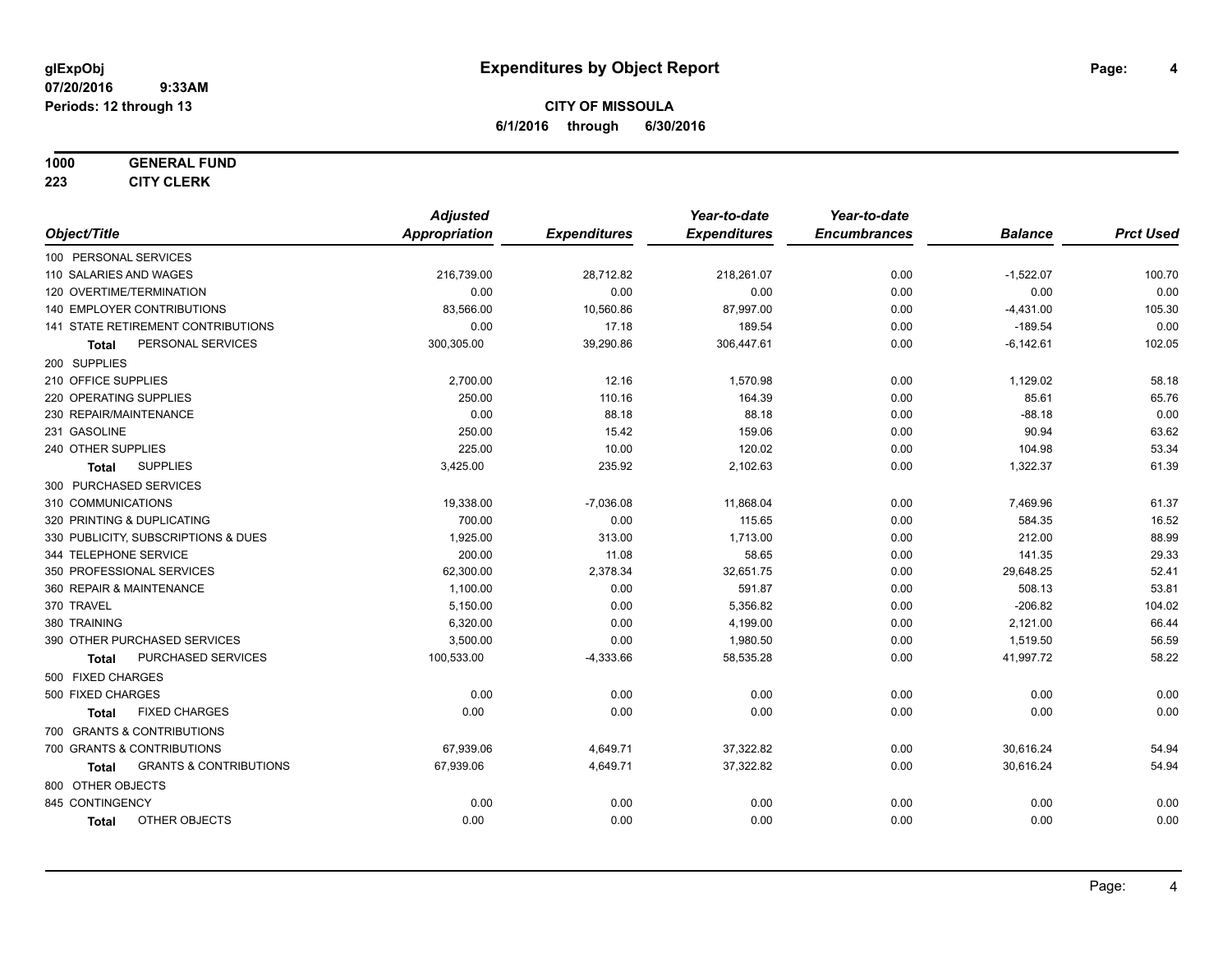# **CITY OF MISSOULA 6/1/2016 through 6/30/2016**

# **1000 GENERAL FUND**

**223 CITY CLERK**

| Object/Title                          | <b>Adjusted</b><br><b>Appropriation</b> | <b>Expenditures</b> | Year-to-date<br><b>Expenditures</b> | Year-to-date<br><b>Encumbrances</b> | <b>Balance</b> | <b>Prct Used</b> |
|---------------------------------------|-----------------------------------------|---------------------|-------------------------------------|-------------------------------------|----------------|------------------|
| 900 CAPITAL OUTLAY                    |                                         |                     |                                     |                                     |                |                  |
| 930 IMPROVEMENTS                      | 0.00                                    | 0.00                | 0.00                                | 0.00                                | 0.00           | 0.00             |
| 940 MACHINERY & EQUIPMENT             | 0.00                                    | 0.00                | 17.931.00                           | 0.00                                | $-17.931.00$   | 0.00             |
| <b>CAPITAL OUTLAY</b><br><b>Total</b> | 0.00                                    | 0.00                | 17.931.00                           | 0.00                                | $-17.931.00$   | 0.00             |
| <b>CITY CLERK</b><br>Total            | 472.202.06                              | 39,842.83           | 422.339.34                          | 0.00                                | 49.862.72      | 89.44            |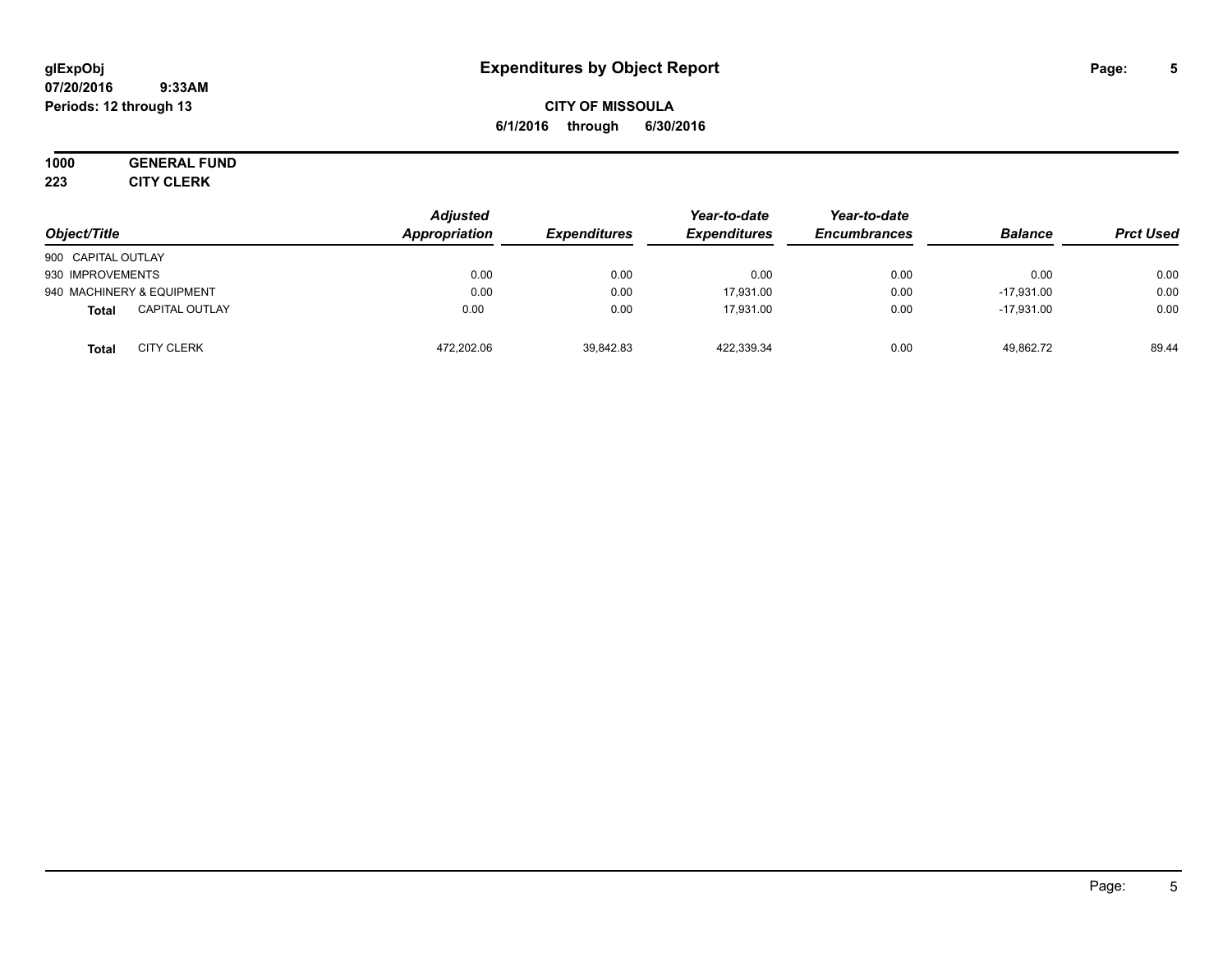#### **1000 GENERAL FUND**

**224 INFORMATION SERVICES**

|                                      | <b>Adjusted</b>      |                     | Year-to-date        | Year-to-date        |                |                  |
|--------------------------------------|----------------------|---------------------|---------------------|---------------------|----------------|------------------|
| Object/Title                         | <b>Appropriation</b> | <b>Expenditures</b> | <b>Expenditures</b> | <b>Encumbrances</b> | <b>Balance</b> | <b>Prct Used</b> |
| 100 PERSONAL SERVICES                |                      |                     |                     |                     |                |                  |
| 110 SALARIES AND WAGES               | 436,622.00           | 57,481.03           | 443,267.50          | 0.00                | $-6,645.50$    | 101.52           |
| 120 OVERTIME/TERMINATION             | 0.00                 | 0.00                | 0.00                | 0.00                | 0.00           | 0.00             |
| 130 OTHER                            | 5,400.00             | 0.00                | 0.00                | 0.00                | 5,400.00       | 0.00             |
| <b>140 EMPLOYER CONTRIBUTIONS</b>    | 150,586.00           | 18,807.25           | 159,425.97          | 0.00                | $-8,839.97$    | 105.87           |
| 141 STATE RETIREMENT CONTRIBUTIONS   | 0.00                 | 33.80               | 400.40              | 0.00                | $-400.40$      | 0.00             |
| PERSONAL SERVICES<br>Total           | 592,608.00           | 76,322.08           | 603,093.87          | 0.00                | $-10,485.87$   | 101.77           |
| 200 SUPPLIES                         |                      |                     |                     |                     |                |                  |
| 210 OFFICE SUPPLIES                  | 4,200.00             | 626.16              | 2,187.92            | 0.00                | 2,012.08       | 52.09            |
| 220 OPERATING SUPPLIES               | 10,709.00            | 1,611.59            | 5,047.10            | 0.00                | 5,661.90       | 47.13            |
| 230 REPAIR/MAINTENANCE               | 4,140.00             | 604.97              | 2,537.95            | 0.00                | 1,602.05       | 61.30            |
| 231 GASOLINE                         | 750.00               | 30.16               | 100.41              | 0.00                | 649.59         | 13.39            |
| 240 OTHER SUPPLIES                   | 2,900.00             | 230.00              | 307.92              | 0.00                | 2,592.08       | 10.62            |
| <b>SUPPLIES</b><br><b>Total</b>      | 22,699.00            | 3,102.88            | 10,181.30           | 0.00                | 12,517.70      | 44.85            |
| 300 PURCHASED SERVICES               |                      |                     |                     |                     |                |                  |
| 310 COMMUNICATIONS                   | 600.00               | 3.99                | 18.07               | 0.00                | 581.93         | 3.01             |
| 320 PRINTING & DUPLICATING           | 350.00               | 0.00                | 30.20               | 0.00                | 319.80         | 8.63             |
| 330 PUBLICITY, SUBSCRIPTIONS & DUES  | 0.00                 | 0.00                | 0.00                | 0.00                | 0.00           | 0.00             |
| 344 TELEPHONE SERVICE                | 137,700.00           | 5,386.32            | 118,476.52          | 0.00                | 19,223.48      | 86.04            |
| 350 PROFESSIONAL SERVICES            | 4,380.00             | 142.73              | 1,888.53            | 0.00                | 2,491.47       | 43.12            |
| 360 REPAIR & MAINTENANCE             | 414,449.00           | 927.88              | 377.696.68          | 0.00                | 36,752.32      | 91.13            |
| 370 TRAVEL                           | 7,080.00             | 0.00                | 6,144.60            | 0.00                | 935.40         | 86.79            |
| 380 TRAINING                         | 14,406.00            | 0.00                | 10,154.18           | 0.00                | 4,251.82       | 70.49            |
| 390 OTHER PURCHASED SERVICES         | 3,700.00             | 625.00              | 774.47              | 0.00                | 2,925.53       | 20.93            |
| PURCHASED SERVICES<br><b>Total</b>   | 582,665.00           | 7,085.92            | 515, 183.25         | 0.00                | 67,481.75      | 88.42            |
| 500 FIXED CHARGES                    |                      |                     |                     |                     |                |                  |
| 500 FIXED CHARGES                    | 0.00                 | 0.00                | 0.00                | 0.00                | 0.00           | 0.00             |
| <b>FIXED CHARGES</b><br>Total        | 0.00                 | 0.00                | 0.00                | 0.00                | 0.00           | 0.00             |
| 900 CAPITAL OUTLAY                   |                      |                     |                     |                     |                |                  |
| 940 MACHINERY & EQUIPMENT            | 0.00                 | 0.00                | 0.00                | 0.00                | 0.00           | 0.00             |
| CAPITAL OUTLAY<br><b>Total</b>       | 0.00                 | 0.00                | 0.00                | 0.00                | 0.00           | 0.00             |
|                                      |                      |                     |                     |                     |                |                  |
| <b>INFORMATION SERVICES</b><br>Total | 1,197,972.00         | 86,510.88           | 1,128,458.42        | 0.00                | 69,513.58      | 94.20            |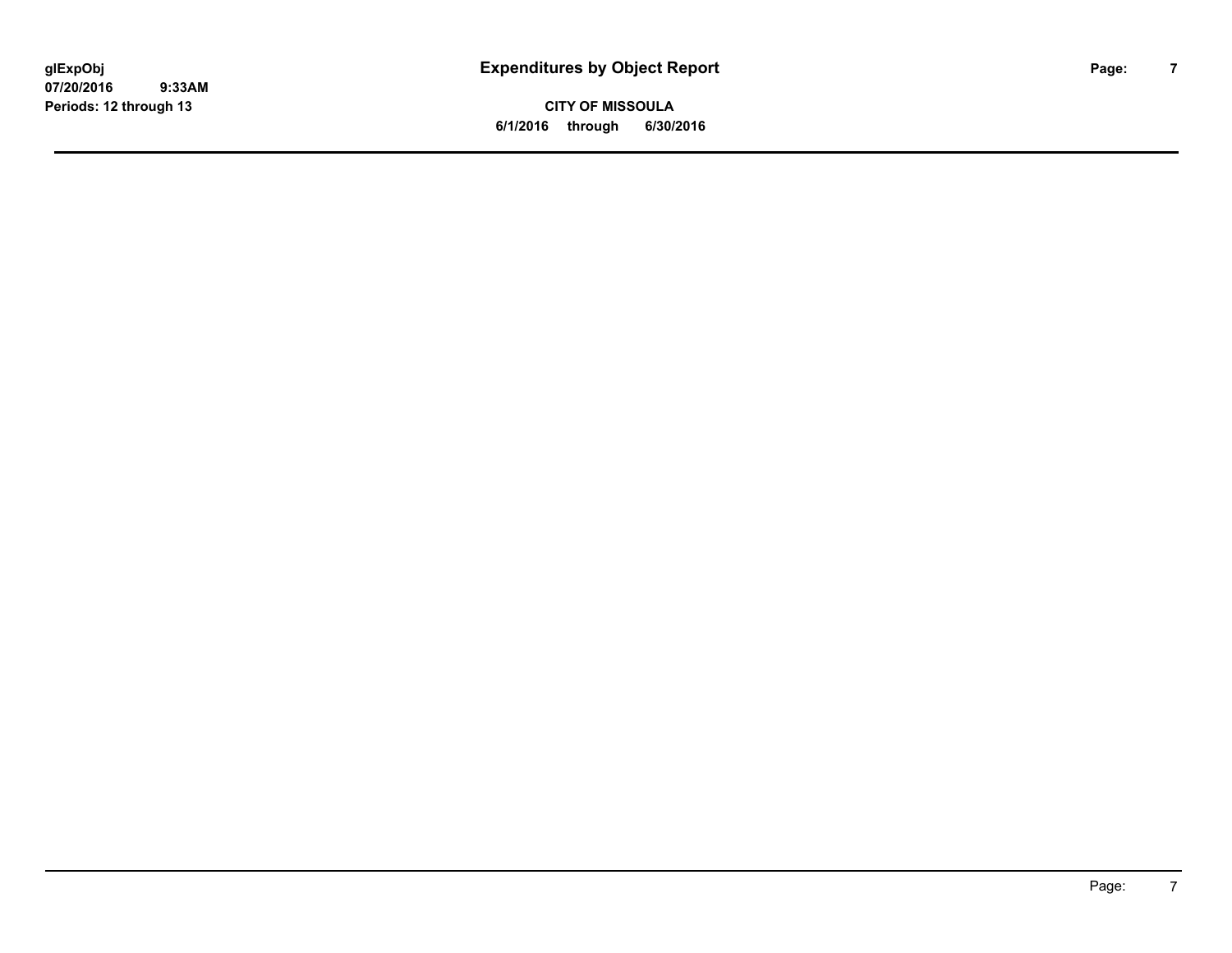**CITY OF MISSOULA 6/1/2016 through 6/30/2016**

#### **1000 GENERAL FUND**

**230 MUNICIPAL COURT**

|                                           | <b>Adjusted</b>      |                     | Year-to-date        | Year-to-date        |                |                  |
|-------------------------------------------|----------------------|---------------------|---------------------|---------------------|----------------|------------------|
| Object/Title                              | <b>Appropriation</b> | <b>Expenditures</b> | <b>Expenditures</b> | <b>Encumbrances</b> | <b>Balance</b> | <b>Prct Used</b> |
| 100 PERSONAL SERVICES                     |                      |                     |                     |                     |                |                  |
| 110 SALARIES AND WAGES                    | 787,986.00           | 95,351.21           | 708,179.31          | 0.00                | 79,806.69      | 89.87            |
| 120 OVERTIME/TERMINATION                  | 5,000.00             | 980.46              | 6,698.52            | 0.00                | $-1,698.52$    | 133.97           |
| 140 EMPLOYER CONTRIBUTIONS                | 306,300.00           | 33,521.94           | 278,057.36          | 0.00                | 28,242.64      | 90.78            |
| <b>141 STATE RETIREMENT CONTRIBUTIONS</b> | 0.00                 | 54.70               | 612.83              | 0.00                | $-612.83$      | 0.00             |
| PERSONAL SERVICES<br><b>Total</b>         | 1,099,286.00         | 129,908.31          | 993,548.02          | 0.00                | 105,737.98     | 90.38            |
| 200 SUPPLIES                              |                      |                     |                     |                     |                |                  |
| 210 OFFICE SUPPLIES                       | 4,756.00             | 1,345.32            | 6,789.38            | 0.00                | $-2,033.38$    | 142.75           |
| 220 OPERATING SUPPLIES                    | 4,973.00             | 0.00                | 1,875.13            | 0.00                | 3,097.87       | 37.71            |
| 230 REPAIR/MAINTENANCE                    | 0.00                 | 0.00                | 0.00                | 0.00                | 0.00           | 0.00             |
| 240 OTHER SUPPLIES                        | 3,540.00             | 6,826.10            | 13,794.68           | 0.00                | $-10,254.68$   | 389.68           |
| <b>SUPPLIES</b><br>Total                  | 13,269.00            | 8,171.42            | 22,459.19           | 0.00                | $-9,190.19$    | 169.26           |
| 300 PURCHASED SERVICES                    |                      |                     |                     |                     |                |                  |
| 310 COMMUNICATIONS                        | 11,500.00            | 5,092.38            | 14,382.54           | 0.00                | $-2,882.54$    | 125.07           |
| 320 PRINTING & DUPLICATING                | 1.187.00             | 0.00                | 0.00                | 0.00                | 1,187.00       | 0.00             |
| 330 PUBLICITY, SUBSCRIPTIONS & DUES       | 10,196.00            | 986.91              | 8,991.96            | 0.00                | 1,204.04       | 88.19            |
| 344 TELEPHONE SERVICE                     | 1,584.00             | 228.33              | 1,418.09            | 0.00                | 165.91         | 89.53            |
| 350 PROFESSIONAL SERVICES                 | 217,662.00           | 2,975.45            | 179,515.95          | 0.00                | 38,146.05      | 82.47            |
| 360 REPAIR & MAINTENANCE                  | 3,790.00             | 74.63               | 2,447.38            | 0.00                | 1,342.62       | 64.57            |
| 370 TRAVEL                                | 5,174.00             | 188.92              | 5,594.54            | 0.00                | $-420.54$      | 108.13           |
| 380 TRAINING                              | 9,000.00             | 0.00                | 4,328.00            | 0.00                | 4,672.00       | 48.09            |
| 390 OTHER PURCHASED SERVICES              | 74,663.00            | 1,402.00            | 40.088.54           | 0.00                | 34,574.46      | 53.69            |
| PURCHASED SERVICES<br><b>Total</b>        | 334,756.00           | 10,948.62           | 256,767.00          | 0.00                | 77,989.00      | 76.70            |
| 500 FIXED CHARGES                         |                      |                     |                     |                     |                |                  |
| 500 FIXED CHARGES                         | 0.00                 | 0.00                | 0.00                | 0.00                | 0.00           | 0.00             |
| <b>FIXED CHARGES</b><br><b>Total</b>      | 0.00                 | 0.00                | 0.00                | 0.00                | 0.00           | 0.00             |
| 900 CAPITAL OUTLAY                        |                      |                     |                     |                     |                |                  |
| 940 MACHINERY & EQUIPMENT                 | 0.00                 | 0.00                | 0.00                | 0.00                | 0.00           | 0.00             |
| <b>CAPITAL OUTLAY</b><br><b>Total</b>     | 0.00                 | 0.00                | 0.00                | 0.00                | 0.00           | 0.00             |
| MUNICIPAL COURT<br><b>Total</b>           | 1,447,311.00         | 149,028.35          | 1,272,774.21        | 0.00                | 174,536.79     | 87.94            |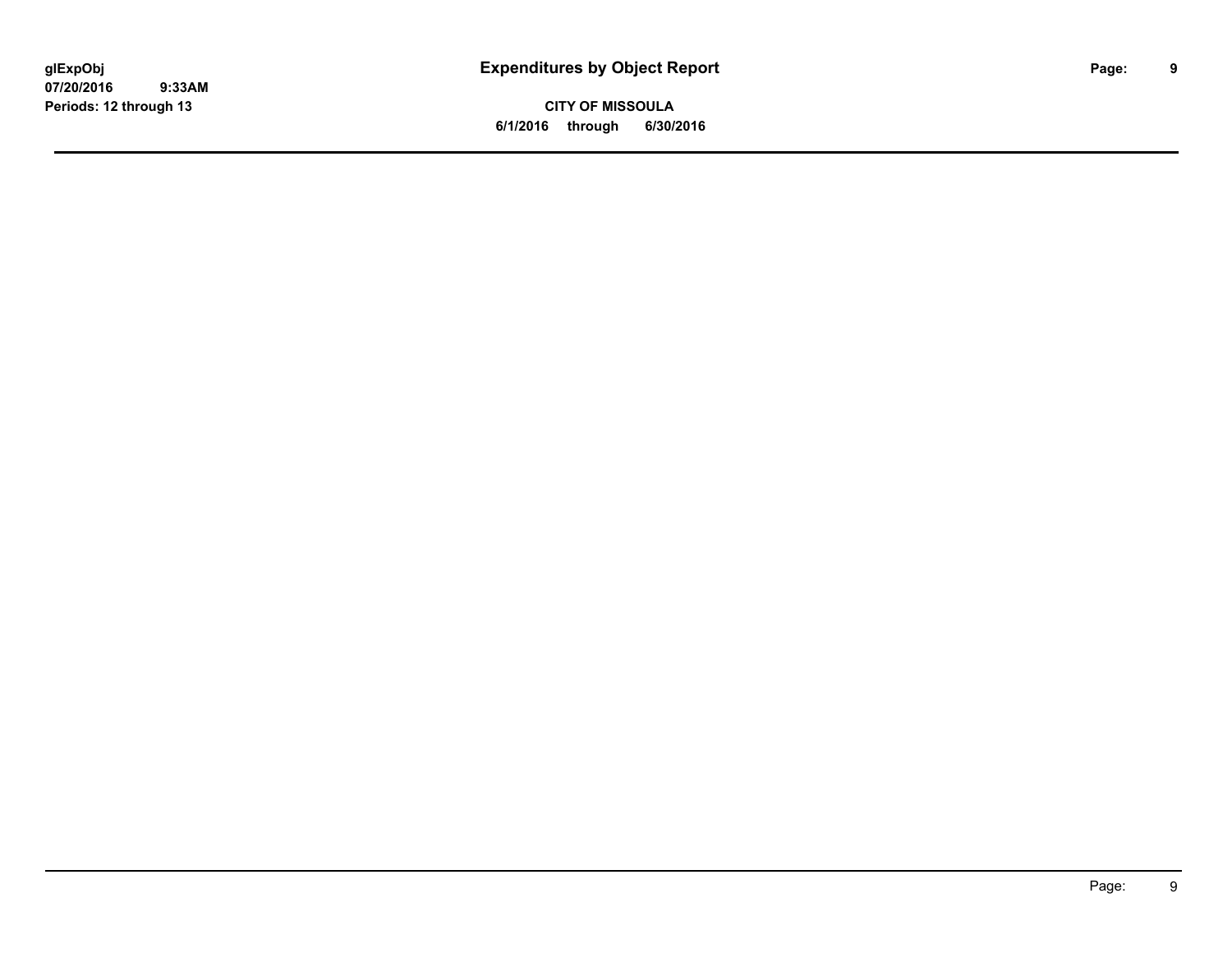**1000 GENERAL FUND**

**240 FINANCE**

|                            |                                     | <b>Adjusted</b>      |                     | Year-to-date        | Year-to-date        |                |                  |
|----------------------------|-------------------------------------|----------------------|---------------------|---------------------|---------------------|----------------|------------------|
| Object/Title               |                                     | <b>Appropriation</b> | <b>Expenditures</b> | <b>Expenditures</b> | <b>Encumbrances</b> | <b>Balance</b> | <b>Prct Used</b> |
| 100 PERSONAL SERVICES      |                                     |                      |                     |                     |                     |                |                  |
| 110 SALARIES AND WAGES     |                                     | 668,260.00           | 83,943.02           | 627,369.10          | 0.00                | 40,890.90      | 93.88            |
| 120 OVERTIME/TERMINATION   |                                     | 1,000.00             | 39.63               | 1,378.29            | 0.00                | $-378.29$      | 137.83           |
| 140 EMPLOYER CONTRIBUTIONS |                                     | 244,608.00           | 28,878.69           | 237,284.68          | 0.00                | 7,323.32       | 97.01            |
|                            | 141 STATE RETIREMENT CONTRIBUTIONS  | 0.00                 | 46.35               | 543.46              | 0.00                | $-543.46$      | 0.00             |
| <b>Total</b>               | PERSONAL SERVICES                   | 913,868.00           | 112,907.69          | 866,575.53          | 0.00                | 47,292.47      | 94.83            |
| 200 SUPPLIES               |                                     |                      |                     |                     |                     |                |                  |
| 210 OFFICE SUPPLIES        |                                     | 3,965.00             | 231.89              | 6,023.43            | 0.00                | $-2,058.43$    | 151.92           |
| 220 OPERATING SUPPLIES     |                                     | 1,904.00             | 338.88              | 1,449.47            | 0.00                | 454.53         | 76.13            |
| 230 REPAIR/MAINTENANCE     |                                     | 300.00               | 0.00                | 0.00                | 0.00                | 300.00         | 0.00             |
| 231 GASOLINE               |                                     | 91.00                | 0.00                | 0.00                | 0.00                | 91.00          | 0.00             |
| 240 OTHER SUPPLIES         |                                     | 500.00               | 0.00                | 0.00                | 0.00                | 500.00         | 0.00             |
| Total                      | <b>SUPPLIES</b>                     | 6,760.00             | 570.77              | 7,472.90            | 0.00                | $-712.90$      | 110.55           |
| 300 PURCHASED SERVICES     |                                     |                      |                     |                     |                     |                |                  |
| 310 COMMUNICATIONS         |                                     | 42,109.00            | 830.78              | 54,787.64           | 0.00                | $-12,678.64$   | 130.11           |
| 320 PRINTING & DUPLICATING |                                     | 5,480.00             | 604.65              | 4,015.22            | 0.00                | 1,464.78       | 73.27            |
|                            | 330 PUBLICITY, SUBSCRIPTIONS & DUES | 3,410.00             | 12.00               | 1,549.40            | 0.00                | 1,860.60       | 45.44            |
| 344 TELEPHONE SERVICE      |                                     | 1,225.00             | 22.40               | 205.26              | 0.00                | 1,019.74       | 16.76            |
| 350 PROFESSIONAL SERVICES  |                                     | 158,354.00           | 1,272.74            | 153,419.48          | 0.00                | 4,934.52       | 96.88            |
| 360 REPAIR & MAINTENANCE   |                                     | 200.00               | 30.00               | 30.00               | 0.00                | 170.00         | 15.00            |
| 370 TRAVEL                 |                                     | 8,245.00             | 0.00                | 2,665.88            | 0.00                | 5,579.12       | 32.33            |
| 380 TRAINING               |                                     | 7,330.00             | 239.00              | 4,647.06            | 0.00                | 2,682.94       | 63.40            |
|                            | 390 OTHER PURCHASED SERVICES        | 0.00                 | 0.00                | 0.00                | 0.00                | 0.00           | 0.00             |
| <b>Total</b>               | PURCHASED SERVICES                  | 226,353.00           | 3,011.57            | 221,319.94          | 0.00                | 5,033.06       | 97.78            |
| 500 FIXED CHARGES          |                                     |                      |                     |                     |                     |                |                  |
| 500 FIXED CHARGES          |                                     | 500.00               | 0.00                | 0.00                | 0.00                | 500.00         | 0.00             |
| <b>Total</b>               | <b>FIXED CHARGES</b>                | 500.00               | 0.00                | 0.00                | 0.00                | 500.00         | 0.00             |
| 900 CAPITAL OUTLAY         |                                     |                      |                     |                     |                     |                |                  |
| 940 MACHINERY & EQUIPMENT  |                                     | 0.00                 | 0.00                | 0.00                | 0.00                | 0.00           | 0.00             |
| <b>Total</b>               | <b>CAPITAL OUTLAY</b>               | 0.00                 | 0.00                | 0.00                | 0.00                | 0.00           | 0.00             |
| <b>Total</b>               | <b>FINANCE</b>                      | 1,147,481.00         | 116,490.03          | 1,095,368.37        | 0.00                | 52,112.63      | 95.46            |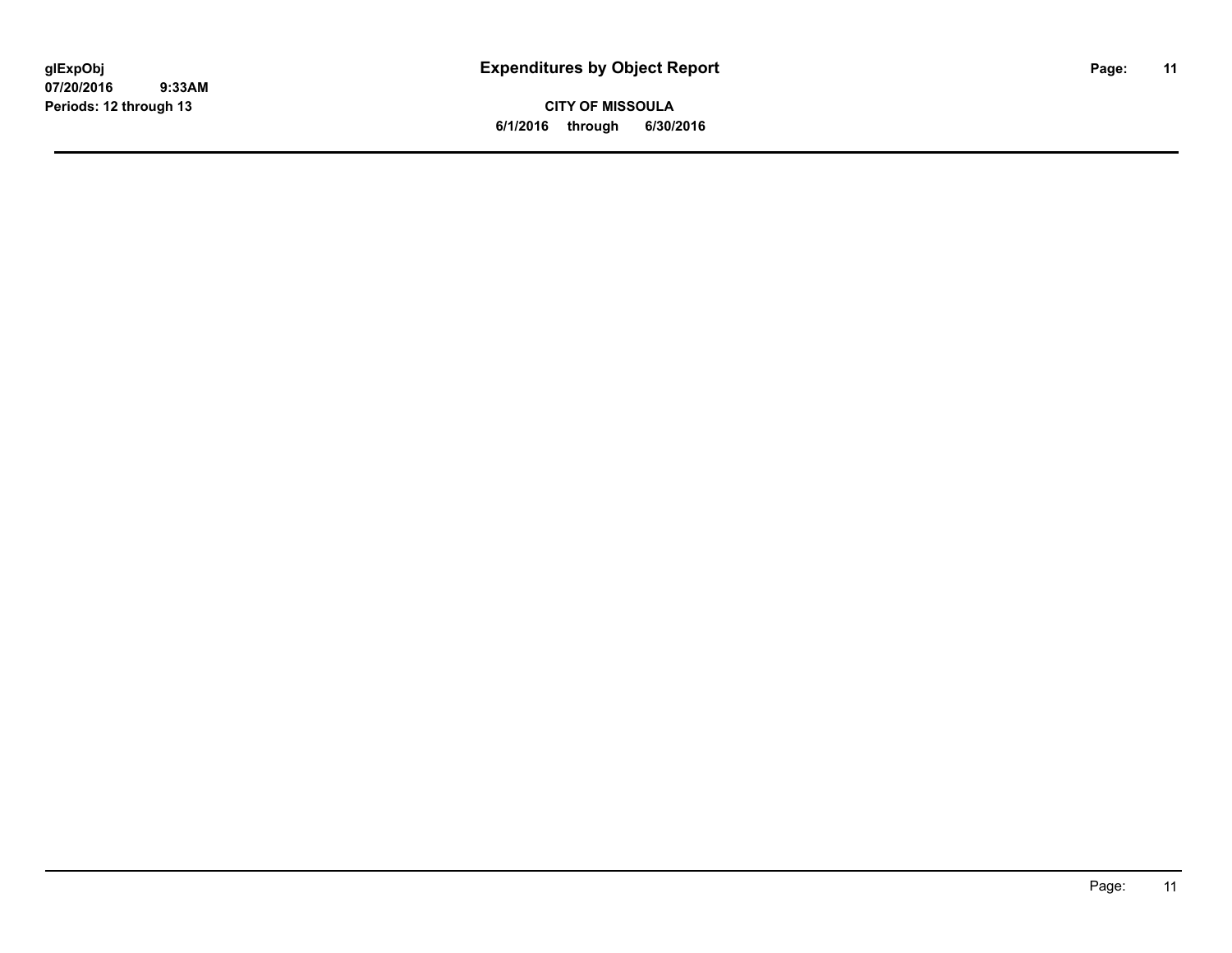#### **1000 GENERAL FUND**

**245 CENTRALIZED SERVICES**

|                                                   | <b>Adjusted</b> |                     | Year-to-date        | Year-to-date        |                |                  |
|---------------------------------------------------|-----------------|---------------------|---------------------|---------------------|----------------|------------------|
| Object/Title                                      | Appropriation   | <b>Expenditures</b> | <b>Expenditures</b> | <b>Encumbrances</b> | <b>Balance</b> | <b>Prct Used</b> |
| 100 PERSONAL SERVICES                             |                 |                     |                     |                     |                |                  |
| 110 SALARIES AND WAGES                            | 259,353.00      | 33,639.63           | 259,162.66          | 0.00                | 190.34         | 99.93            |
| 140 EMPLOYER CONTRIBUTIONS                        | 76.798.00       | 10,044.69           | 84.579.40           | 0.00                | $-7,781.40$    | 110.13           |
| 141 STATE RETIREMENT CONTRIBUTIONS                | 0.00            | 19.79               | 225.53              | 0.00                | $-225.53$      | 0.00             |
| PERSONAL SERVICES<br><b>Total</b>                 | 336,151.00      | 43,704.11           | 343,967.59          | 0.00                | $-7,816.59$    | 102.33           |
| 200 SUPPLIES                                      |                 |                     |                     |                     |                |                  |
| 210 OFFICE SUPPLIES                               | 1,200.00        | 433.95              | 643.97              | 0.00                | 556.03         | 53.66            |
| 220 OPERATING SUPPLIES                            | 1.000.00        | 0.00                | 610.84              | 0.00                | 389.16         | 61.08            |
| 231 GASOLINE                                      | 522.00          | 0.00                | 120.51              | 0.00                | 401.49         | 23.09            |
| <b>SUPPLIES</b><br><b>Total</b>                   | 2,722.00        | 433.95              | 1,375.32            | 0.00                | 1,346.68       | 50.53            |
| 300 PURCHASED SERVICES                            |                 |                     |                     |                     |                |                  |
| 310 COMMUNICATIONS                                | 400.00          | 0.00                | 0.00                | 0.00                | 400.00         | 0.00             |
| 320 PRINTING & DUPLICATING                        | 550.00          | 16.09               | 211.17              | 0.00                | 338.83         | 38.39            |
| 330 PUBLICITY, SUBSCRIPTIONS & DUES               | 550.00          | 0.00                | 1,765.00            | 0.00                | $-1,215.00$    | 320.91           |
| 344 TELEPHONE SERVICE                             | 845.00          | 137.09              | 756.64              | 0.00                | 88.36          | 89.54            |
| 350 PROFESSIONAL SERVICES                         | 11,500.00       | 0.00                | 11,500.00           | 0.00                | 0.00           | 100.00           |
| 370 TRAVEL                                        | 2,000.00        | 0.00                | 258.43              | 0.00                | 1,741.57       | 12.92            |
| 380 TRAINING                                      | 3,000.00        | 0.00                | 0.00                | 0.00                | 3,000.00       | 0.00             |
| 390 OTHER PURCHASED SERVICES                      | 0.00            | 0.00                | 0.00                | 0.00                | 0.00           | 0.00             |
| <b>PURCHASED SERVICES</b><br><b>Total</b>         | 18,845.00       | 153.18              | 14,491.24           | 0.00                | 4,353.76       | 76.90            |
| 700 GRANTS & CONTRIBUTIONS                        |                 |                     |                     |                     |                |                  |
| 700 GRANTS & CONTRIBUTIONS                        | 5,000.00        | 0.00                | 0.00                | 0.00                | 5,000.00       | 0.00             |
| <b>GRANTS &amp; CONTRIBUTIONS</b><br><b>Total</b> | 5,000.00        | 0.00                | 0.00                | 0.00                | 5,000.00       | 0.00             |
|                                                   |                 |                     |                     |                     |                |                  |
| <b>CENTRALIZED SERVICES</b><br><b>Total</b>       | 362,718.00      | 44,291.24           | 359,834.15          | 0.00                | 2,883.85       | 99.20            |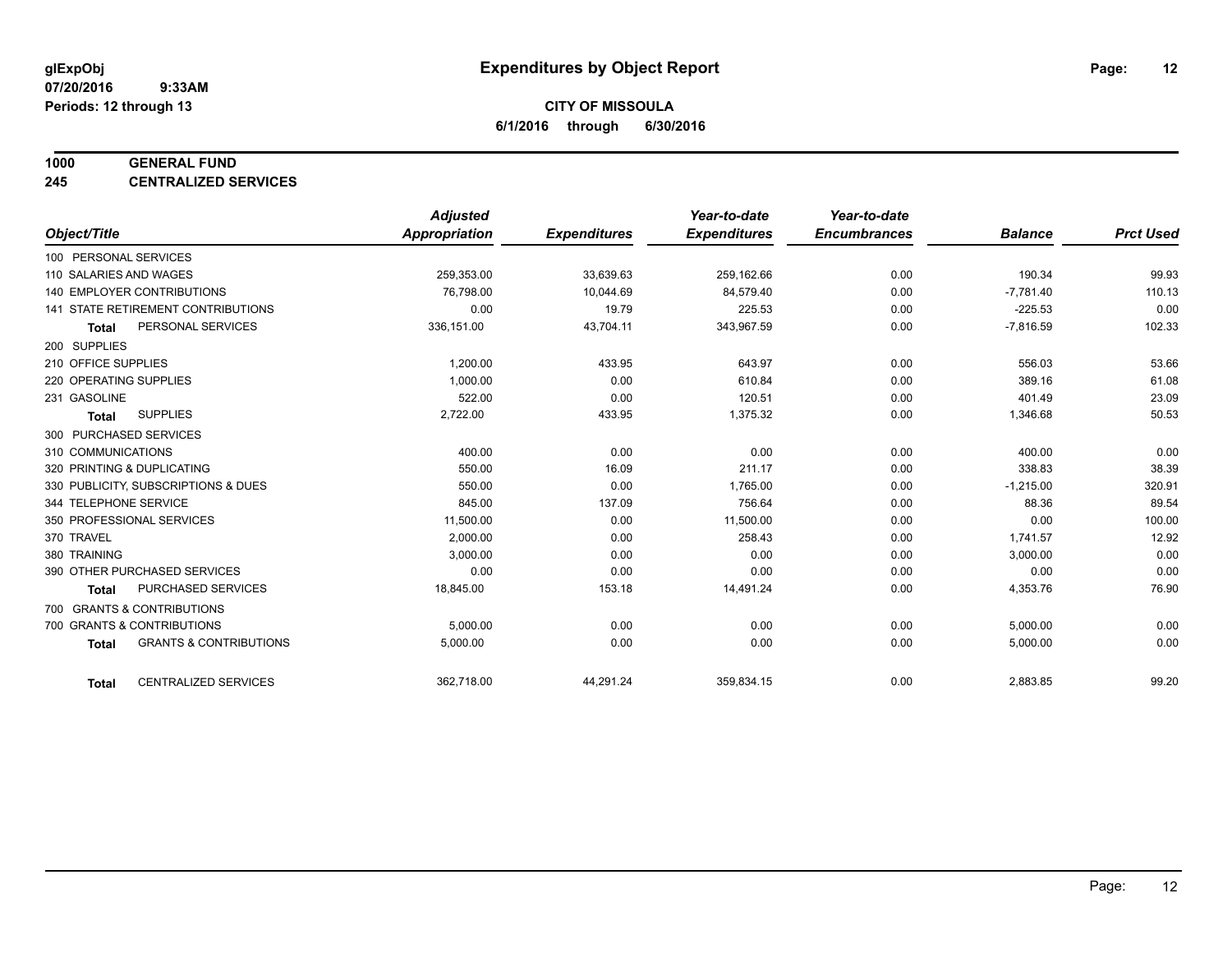#### **1000 GENERAL FUND**

**250 DEVELOPMENT SERVICES**

|                                           | <b>Adjusted</b>      |                     | Year-to-date        | Year-to-date        |                |                  |
|-------------------------------------------|----------------------|---------------------|---------------------|---------------------|----------------|------------------|
| Object/Title                              | <b>Appropriation</b> | <b>Expenditures</b> | <b>Expenditures</b> | <b>Encumbrances</b> | <b>Balance</b> | <b>Prct Used</b> |
| 100 PERSONAL SERVICES                     |                      |                     |                     |                     |                |                  |
| 110 SALARIES AND WAGES                    | 1,252,634.00         | 109,733.88          | 1,270,330.14        | 0.00                | $-17,696.14$   | 101.41           |
| 120 OVERTIME/TERMINATION                  | 4,276.00             | 0.00                | 0.00                | 0.00                | 4,276.00       | 0.00             |
| 130 OTHER                                 | 0.00                 | 0.00                | 0.00                | 0.00                | 0.00           | 0.00             |
| 140 EMPLOYER CONTRIBUTIONS                | 424,509.00           | 41,131.11           | 471,660.85          | 0.00                | $-47, 151.85$  | 111.11           |
| <b>141 STATE RETIREMENT CONTRIBUTIONS</b> | 0.00                 | 111.35              | 1,210.45            | 0.00                | $-1,210.45$    | 0.00             |
| PERSONAL SERVICES<br>Total                | 1,681,419.00         | 150,976.34          | 1,743,201.44        | 0.00                | $-61,782.44$   | 103.67           |
| 200 SUPPLIES                              |                      |                     |                     |                     |                |                  |
| 210 OFFICE SUPPLIES                       | 13,621.00            | 1,995.07            | 17,605.81           | 0.00                | $-3,984.81$    | 129.25           |
| 220 OPERATING SUPPLIES                    | 1,406.00             | 674.97              | 5,390.01            | 0.00                | $-3,984.01$    | 383.36           |
| 230 REPAIR/MAINTENANCE                    | 3,000.00             | 5.50                | 6,047.80            | 0.00                | $-3,047.80$    | 201.59           |
| 231 GASOLINE                              | 10,900.00            | 436.14              | 6,143.41            | 0.00                | 4,756.59       | 56.36            |
| 240 OTHER SUPPLIES                        | 1,255.00             | 182.00              | 1,101.93            | 0.00                | 153.07         | 87.80            |
| <b>SUPPLIES</b><br>Total                  | 30,182.00            | 3,293.68            | 36,288.96           | 0.00                | $-6,106.96$    | 120.23           |
| 300 PURCHASED SERVICES                    |                      |                     |                     |                     |                |                  |
| 310 COMMUNICATIONS                        | 9,800.00             | 3,368.11            | 9,217.26            | 0.00                | 582.74         | 94.05            |
| 320 PRINTING & DUPLICATING                | 7,904.00             | 108.56              | 1,909.60            | 0.00                | 5,994.40       | 24.16            |
| 330 PUBLICITY, SUBSCRIPTIONS & DUES       | 11,017.00            | 1,284.12            | 10,041.98           | 0.00                | 975.02         | 91.15            |
| 341 ELECTRICITY & NATURAL GAS             | 0.00                 | 0.00                | 0.00                | 0.00                | 0.00           | 0.00             |
| 344 TELEPHONE SERVICE                     | 9,045.00             | 2,583.05            | 15,548.70           | 0.00                | $-6,503.70$    | 171.90           |
| 350 PROFESSIONAL SERVICES                 | 88,936.00            | 20,794.29           | 79,632.65           | 0.00                | 9,303.35       | 89.54            |
| 360 REPAIR & MAINTENANCE                  | 2,655.00             | 0.00                | 121.61              | 0.00                | 2,533.39       | 4.58             |
| 370 TRAVEL                                | 13,723.00            | $-395.40$           | 9,235.80            | 0.00                | 4,487.20       | 67.30            |
| 380 TRAINING                              | 12,239.00            | 314.00              | 4,707.00            | 0.00                | 7,532.00       | 38.46            |
| 390 OTHER PURCHASED SERVICES              | 166,504.00           | 41,297.00           | 222,619.30          | 0.00                | $-56, 115.30$  | 133.70           |
| PURCHASED SERVICES<br>Total               | 321,823.00           | 69,353.73           | 353,033.90          | 0.00                | $-31,210.90$   | 109.70           |
| 500 FIXED CHARGES                         |                      |                     |                     |                     |                |                  |
| 500 FIXED CHARGES                         | 0.00                 | 0.00                | 0.00                | 0.00                | 0.00           | 0.00             |
| 550 MERCHANT SERVICE FEES                 | 0.00                 | 0.00                | 5,232.39            | 0.00                | $-5,232.39$    | 0.00             |
| <b>FIXED CHARGES</b><br>Total             | 0.00                 | 0.00                | 5,232.39            | 0.00                | $-5,232.39$    | 0.00             |
| 700 GRANTS & CONTRIBUTIONS                |                      |                     |                     |                     |                |                  |
| 700 GRANTS & CONTRIBUTIONS                | 20,680.00            | 0.00                | 10,780.00           | 0.00                | 9,900.00       | 52.13            |
| 780 INTERGOVERNMENTAL TRANSFER            | 0.00                 | 0.00                | 0.00                | 0.00                | 0.00           | 0.00             |
|                                           |                      |                     |                     |                     |                |                  |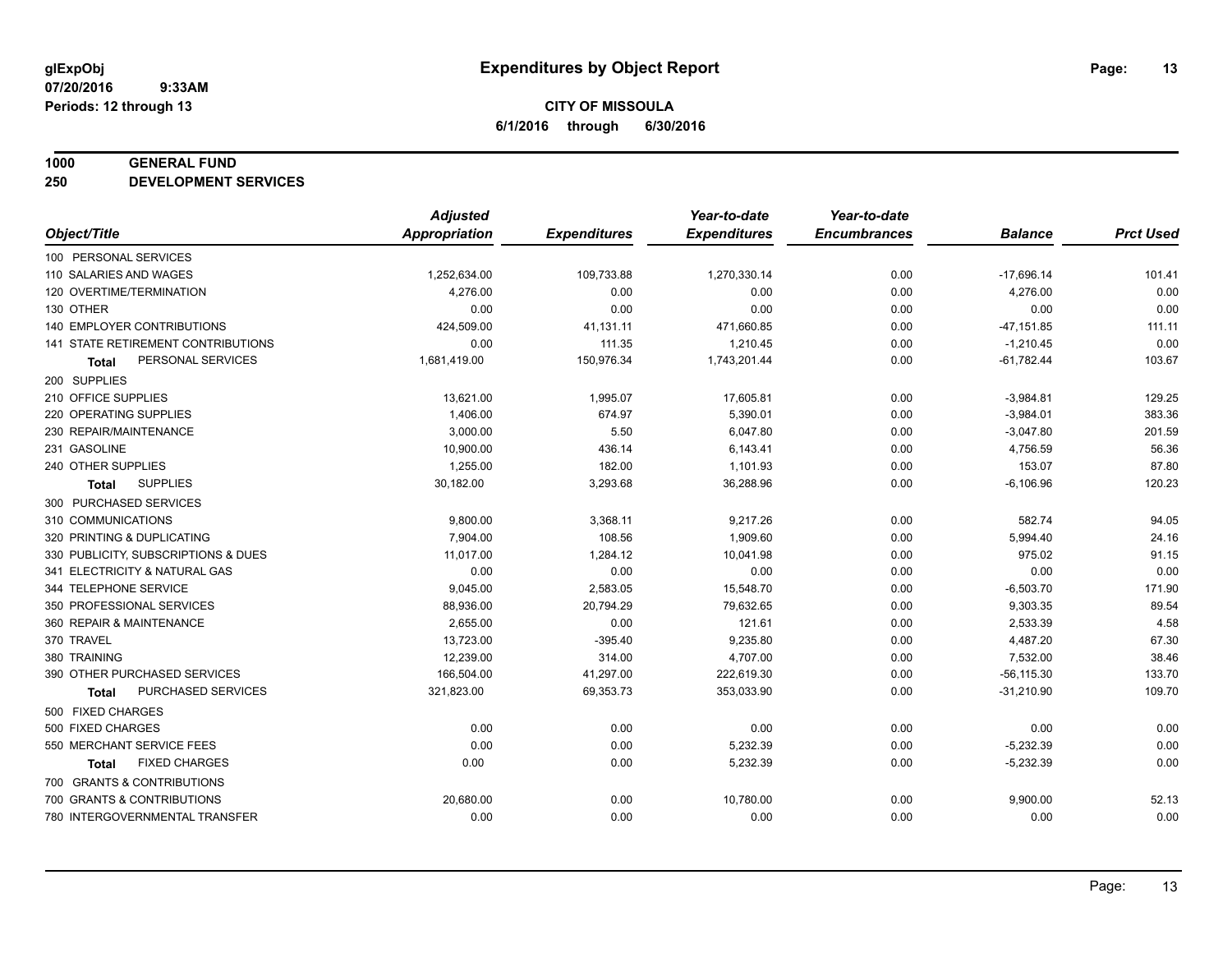#### **1000 GENERAL FUND**

**250 DEVELOPMENT SERVICES**

|                    |                                   | <b>Adjusted</b>      |                     | Year-to-date        | Year-to-date        |                |                  |
|--------------------|-----------------------------------|----------------------|---------------------|---------------------|---------------------|----------------|------------------|
| Object/Title       |                                   | <b>Appropriation</b> | <b>Expenditures</b> | <b>Expenditures</b> | <b>Encumbrances</b> | <b>Balance</b> | <b>Prct Used</b> |
| <b>Total</b>       | <b>GRANTS &amp; CONTRIBUTIONS</b> | 20,680.00            | 0.00                | 10.780.00           | 0.00                | 9,900.00       | 52.13            |
| 800 OTHER OBJECTS  |                                   |                      |                     |                     |                     |                |                  |
|                    | 820 TRANSFERS TO OTHER FUNDS      | 165.820.00           | 0.00                | 9,900.00            | 0.00                | 155.920.00     | 5.97             |
| 845 CONTINGENCY    |                                   | 0.00                 | 0.00                | 0.00                | 0.00                | 0.00           | 0.00             |
| <b>Total</b>       | OTHER OBJECTS                     | 165,820.00           | 0.00                | 9,900.00            | 0.00                | 155,920.00     | 5.97             |
| 900 CAPITAL OUTLAY |                                   |                      |                     |                     |                     |                |                  |
|                    | 940 MACHINERY & EQUIPMENT         | 0.00                 | 0.00                | 0.00                | 0.00                | 0.00           | 0.00             |
| <b>Total</b>       | <b>CAPITAL OUTLAY</b>             | 0.00                 | 0.00                | 0.00                | 0.00                | 0.00           | 0.00             |
| <b>Total</b>       | DEVELOPMENT SERVICES              | 2.219.924.00         | 223.623.75          | 2,158,436.69        | 0.00                | 61.487.31      | 97.23            |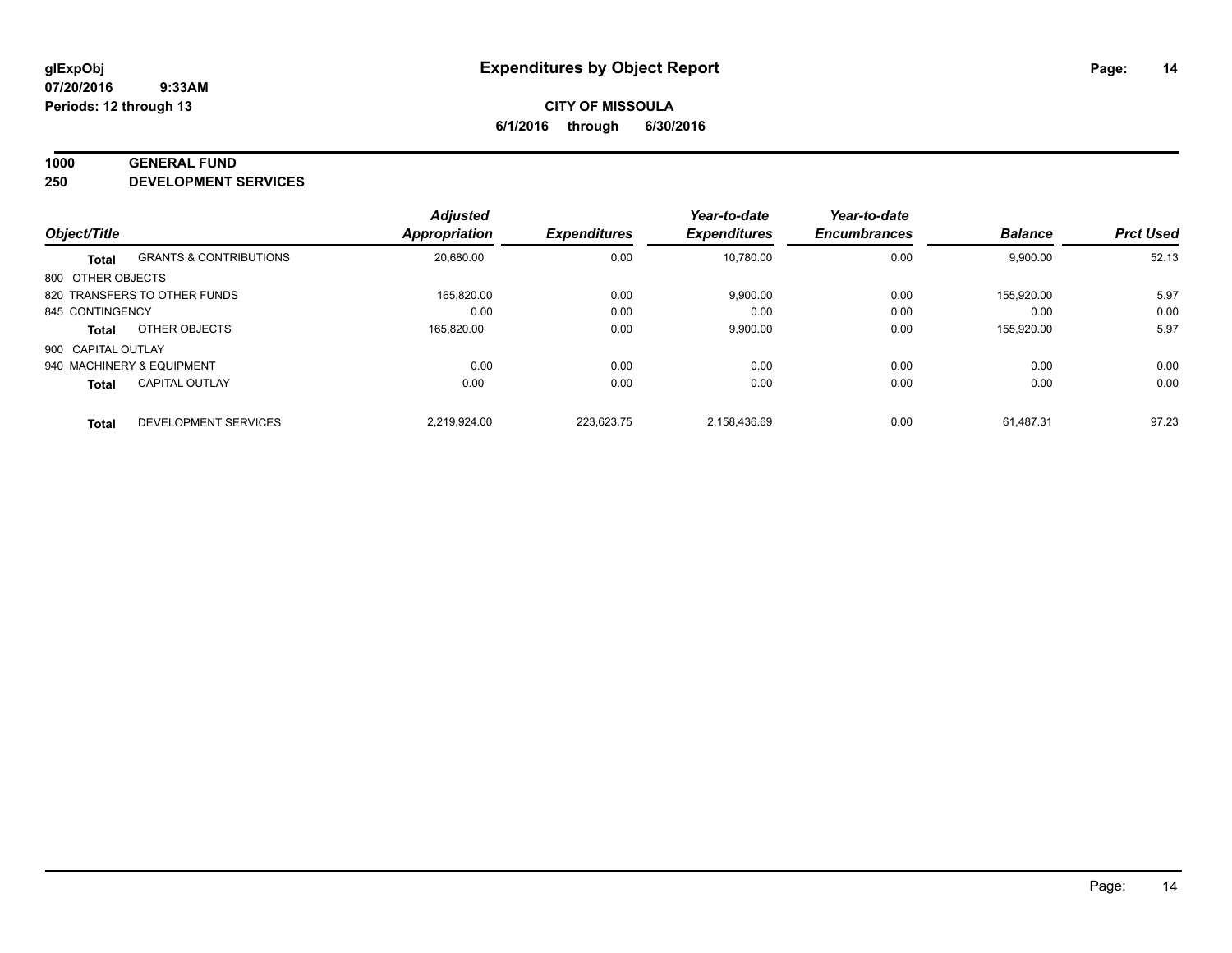# **1000 GENERAL FUND**

**270 CITY ATTORNEY**

|                                            | <b>Adjusted</b> |                     | Year-to-date        | Year-to-date        |                |                  |
|--------------------------------------------|-----------------|---------------------|---------------------|---------------------|----------------|------------------|
| Object/Title                               | Appropriation   | <b>Expenditures</b> | <b>Expenditures</b> | <b>Encumbrances</b> | <b>Balance</b> | <b>Prct Used</b> |
| 100 PERSONAL SERVICES                      |                 |                     |                     |                     |                |                  |
| 110 SALARIES AND WAGES                     | 956,043.00      | 138,251.49          | 925,943.82          | 0.00                | 30,099.18      | 96.85            |
| 120 OVERTIME/TERMINATION                   | 2,270.00        | 58.32               | 2,320.13            | 0.00                | $-50.13$       | 102.21           |
| 140 EMPLOYER CONTRIBUTIONS                 | 314,286.00      | 43,416.27           | 306,887.59          | 0.00                | 7,398.41       | 97.65            |
| 141 STATE RETIREMENT CONTRIBUTIONS         | 0.00            | 78.17               | 804.13              | 0.00                | $-804.13$      | 0.00             |
| PERSONAL SERVICES<br>Total                 | 1,272,599.00    | 181,804.25          | 1,235,955.67        | 0.00                | 36,643.33      | 97.12            |
| 200 SUPPLIES                               |                 |                     |                     |                     |                |                  |
| 210 OFFICE SUPPLIES                        | 5,618.00        | 401.84              | 4,126.52            | 0.00                | 1,491.48       | 73.45            |
| 220 OPERATING SUPPLIES                     | 1,250.00        | 0.00                | 2,074.98            | 0.00                | $-824.98$      | 166.00           |
| 231 GASOLINE                               | 263.00          | 0.00                | 189.02              | 0.00                | 73.98          | 71.87            |
| <b>SUPPLIES</b><br><b>Total</b>            | 7,131.00        | 401.84              | 6,390.52            | 0.00                | 740.48         | 89.62            |
| 300 PURCHASED SERVICES                     |                 |                     |                     |                     |                |                  |
| 310 COMMUNICATIONS                         | 1,350.00        | 154.81              | 947.06              | 0.00                | 402.94         | 70.15            |
| 320 PRINTING & DUPLICATING                 | 550.00          | 0.00                | 238.00              | 0.00                | 312.00         | 43.27            |
| 330 PUBLICITY, SUBSCRIPTIONS & DUES        | 16,000.00       | 12.00               | 8,463.40            | 0.00                | 7,536.60       | 52.90            |
| 344 TELEPHONE SERVICE                      | 264.00          | 40.66               | 128.06              | 0.00                | 135.94         | 48.51            |
| 350 PROFESSIONAL SERVICES                  | 12,915.00       | 9,722.10            | 10,410.31           | 0.00                | 2,504.69       | 80.61            |
| 360 REPAIR & MAINTENANCE                   | 19,447.00       | 18,102.40           | 28,261.28           | 0.00                | $-8,814.28$    | 145.32           |
| 370 TRAVEL                                 | 4,500.00        | 1,051.46            | 4,293.21            | 0.00                | 206.79         | 95.40            |
| 380 TRAINING                               | 8,000.00        | 2,212.00            | 7,204.01            | 0.00                | 795.99         | 90.05            |
| 390 OTHER PURCHASED SERVICES               | 0.00            | 1,500.00            | 1,500.00            | 0.00                | $-1,500.00$    | 0.00             |
| PURCHASED SERVICES<br>Total                | 63,026.00       | 32,795.43           | 61,445.33           | 0.00                | 1,580.67       | 97.49            |
| 500 FIXED CHARGES                          |                 |                     |                     |                     |                |                  |
| 500 FIXED CHARGES                          | 0.00            | 0.00                | 0.00                | 0.00                | 0.00           | 0.00             |
| <b>FIXED CHARGES</b><br><b>Total</b>       | 0.00            | 0.00                | 0.00                | 0.00                | 0.00           | 0.00             |
| 700 GRANTS & CONTRIBUTIONS                 |                 |                     |                     |                     |                |                  |
| 700 GRANTS & CONTRIBUTIONS                 | 63,875.00       | 105,828.75          | 155,535.00          | 0.00                | $-91,660.00$   | 243.50           |
| <b>GRANTS &amp; CONTRIBUTIONS</b><br>Total | 63,875.00       | 105,828.75          | 155,535.00          | 0.00                | $-91,660.00$   | 243.50           |
| 800 OTHER OBJECTS                          |                 |                     |                     |                     |                |                  |
| 845 CONTINGENCY                            | 0.00            | 0.00                | 0.00                | 0.00                | 0.00           | 0.00             |
| <b>OTHER OBJECTS</b><br><b>Total</b>       | 0.00            | 0.00                | 0.00                | 0.00                | 0.00           | 0.00             |
| 900 CAPITAL OUTLAY                         |                 |                     |                     |                     |                |                  |
| 920 BUILDINGS                              | 0.00            | 0.00                | 0.00                | 0.00                | 0.00           | 0.00             |
|                                            |                 |                     |                     |                     |                |                  |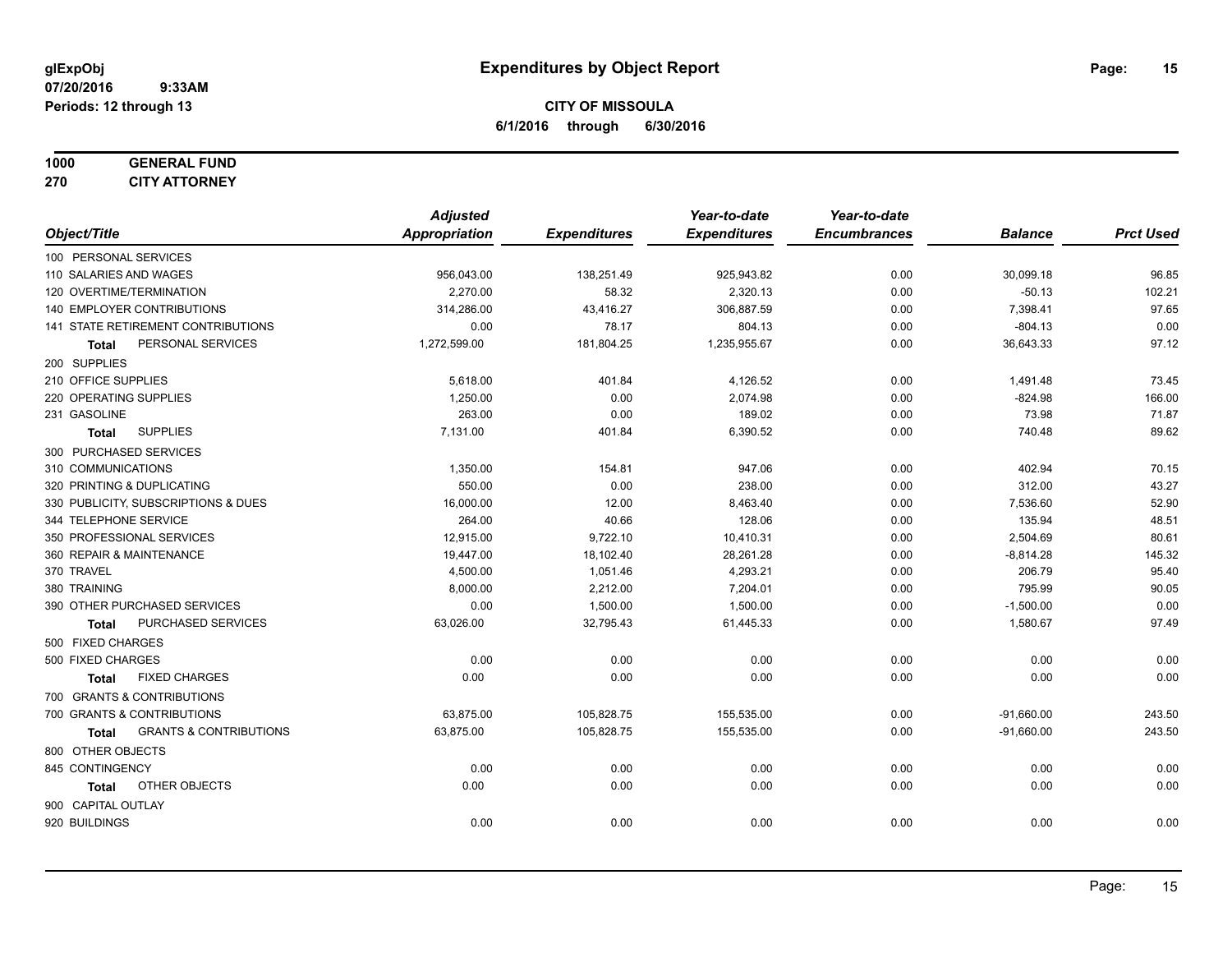**CITY OF MISSOULA 6/1/2016 through 6/30/2016**

**1000 GENERAL FUND 270 CITY ATTORNEY**

| Object/Title |                           | <b>Adjusted</b><br>Appropriation | <b>Expenditures</b> | Year-to-date<br><b>Expenditures</b> | Year-to-date<br><b>Encumbrances</b> | <b>Balance</b> | <b>Prct Used</b> |
|--------------|---------------------------|----------------------------------|---------------------|-------------------------------------|-------------------------------------|----------------|------------------|
|              | 940 MACHINERY & EQUIPMENT | 0.00                             | 0.00                | 0.00                                | 0.00                                | 0.00           | 0.00             |
| <b>Total</b> | <b>CAPITAL OUTLAY</b>     | 0.00                             | 0.00                | 0.00                                | 0.00                                | 0.00           | 0.00             |
| Total        | <b>CITY ATTORNEY</b>      | 406,631.00                       | 320,830.27          | 1,459,326.52                        | 0.00                                | $-52.695.52$   | 103.75           |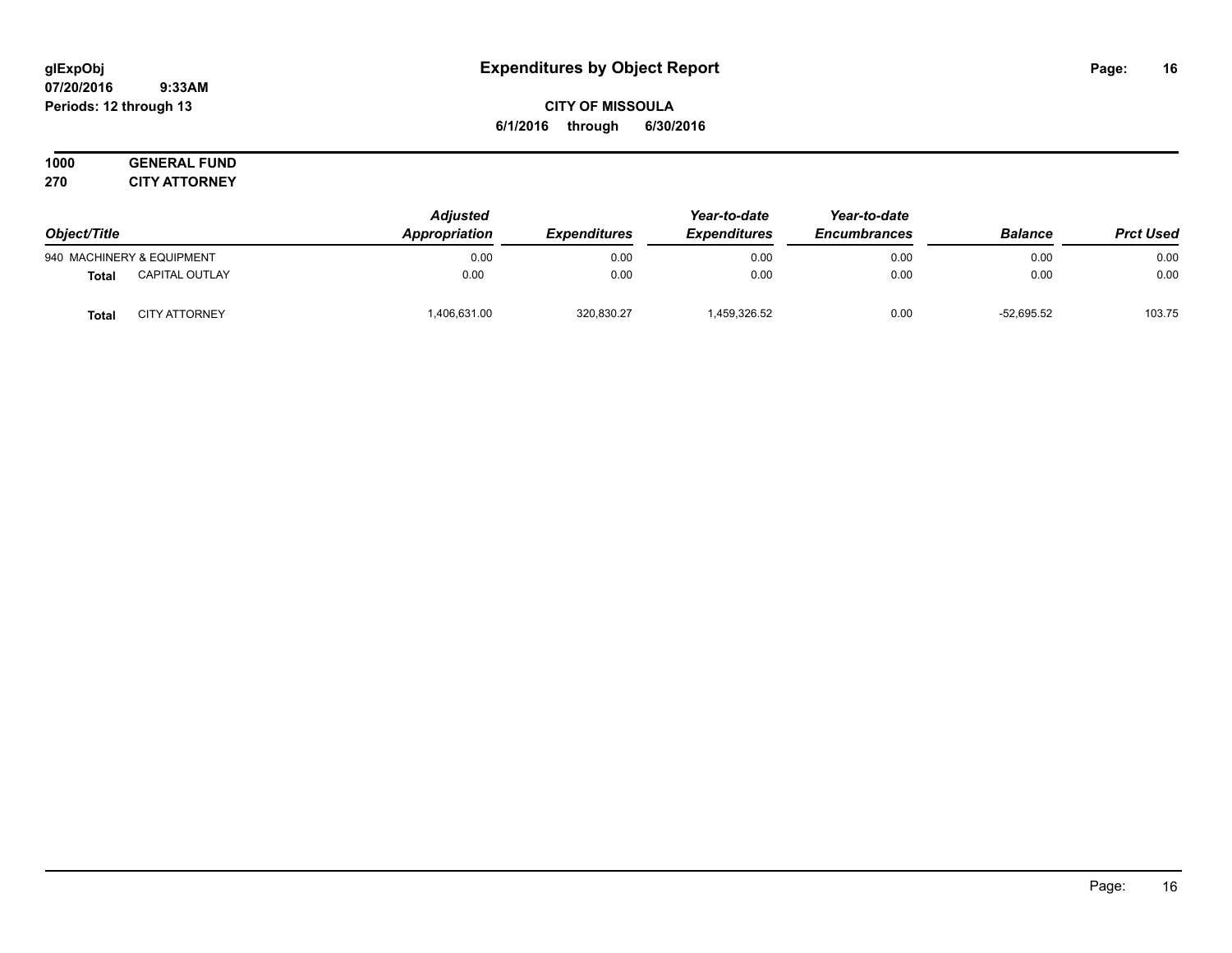#### **1000 GENERAL FUND**

**280 PUBLIC WORKS OPERATIONS**

|                                     | <b>Adjusted</b>      |                     | Year-to-date        | Year-to-date        |                |                  |
|-------------------------------------|----------------------|---------------------|---------------------|---------------------|----------------|------------------|
| Object/Title                        | <b>Appropriation</b> | <b>Expenditures</b> | <b>Expenditures</b> | <b>Encumbrances</b> | <b>Balance</b> | <b>Prct Used</b> |
| 100 PERSONAL SERVICES               |                      |                     |                     |                     |                |                  |
| 110 SALARIES AND WAGES              | 482,999.00           | 64,152.94           | 500,123.14          | 0.00                | $-17, 124.14$  | 103.55           |
| 120 OVERTIME/TERMINATION            | 2.235.00             | 0.00                | 955.90              | 0.00                | 1,279.10       | 42.77            |
| 130 OTHER                           | 13,240.00            | 44.00               | 374.00              | 0.00                | 12,866.00      | 2.82             |
| <b>140 EMPLOYER CONTRIBUTIONS</b>   | 216,919.00           | 24,308.86           | 203,837.45          | 0.00                | 13,081.55      | 93.97            |
| 141 STATE RETIREMENT CONTRIBUTIONS  | 0.00                 | 37.23               | 435.97              | 0.00                | $-435.97$      | 0.00             |
| PERSONAL SERVICES<br><b>Total</b>   | 715,393.00           | 88,543.03           | 705,726.46          | 0.00                | 9,666.54       | 98.65            |
| 200 SUPPLIES                        |                      |                     |                     |                     |                |                  |
| 210 OFFICE SUPPLIES                 | 950.00               | 151.11              | 837.60              | 0.00                | 112.40         | 88.17            |
| 220 OPERATING SUPPLIES              | 1,935.00             | 232.46              | 2,086.88            | 0.00                | $-151.88$      | 107.85           |
| 230 REPAIR/MAINTENANCE              | 59,860.00            | 131.72              | 60,518.35           | 0.00                | $-658.35$      | 101.10           |
| 231 GASOLINE                        | 9,280.00             | 514.10              | 5,465.71            | 0.00                | 3,814.29       | 58.90            |
| 240 OTHER SUPPLIES                  | 31,090.00            | 7,067.86            | 33,209.13           | 0.00                | $-2,119.13$    | 106.82           |
| <b>SUPPLIES</b><br><b>Total</b>     | 103,115.00           | 8,097.25            | 102,117.67          | 0.00                | 997.33         | 99.03            |
| 300 PURCHASED SERVICES              |                      |                     |                     |                     |                |                  |
| 310 COMMUNICATIONS                  | 500.00               | 50.92               | 91.76               | 0.00                | 408.24         | 18.35            |
| 320 PRINTING & DUPLICATING          | 200.00               | 0.00                | 0.00                | 0.00                | 200.00         | 0.00             |
| 330 PUBLICITY, SUBSCRIPTIONS & DUES | 1,100.00             | 182.00              | 1,054.42            | 0.00                | 45.58          | 95.86            |
| 341 ELECTRICITY & NATURAL GAS       | 135,778.00           | 13,260.51           | 136,196.74          | 0.00                | $-418.74$      | 100.31           |
| 344 TELEPHONE SERVICE               | 1,804.00             | 422.62              | 3,050.21            | 0.00                | $-1,246.21$    | 169.08           |
| 345 GARBAGE                         | 457.00               | 15.60               | 187.20              | 0.00                | 269.80         | 40.96            |
| 350 PROFESSIONAL SERVICES           | 870.00               | 2,968.34            | 15,783.13           | 0.00                | $-14,913.13$   | 1,814.15         |
| 360 REPAIR & MAINTENANCE            | 15,900.00            | 3,578.82            | 30,572.45           | 0.00                | $-14,672.45$   | 192.28           |
| 370 TRAVEL                          | 1,550.00             | 1,075.23            | 1,806.66            | 0.00                | $-256.66$      | 116.56           |
| 380 TRAINING                        | 2,200.00             | 996.69              | 1,296.69            | 0.00                | 903.31         | 58.94            |
| PURCHASED SERVICES<br><b>Total</b>  | 160,359.00           | 22,550.73           | 190,039.26          | 0.00                | $-29,680.26$   | 118.51           |
| 500 FIXED CHARGES                   |                      |                     |                     |                     |                |                  |
| 500 FIXED CHARGES                   | 0.00                 | 0.00                | 0.00                | 0.00                | 0.00           | 0.00             |
| <b>FIXED CHARGES</b><br>Total       | 0.00                 | 0.00                | 0.00                | 0.00                | 0.00           | 0.00             |
| 800 OTHER OBJECTS                   |                      |                     |                     |                     |                |                  |
| 850 SALARY SAVINGS                  | $-5,411.00$          | 0.00                | 0.00                | 0.00                | $-5,411.00$    | 0.00             |
| OTHER OBJECTS<br>Total              | $-5,411.00$          | 0.00                | 0.00                | 0.00                | $-5,411.00$    | 0.00             |
| 900 CAPITAL OUTLAY                  |                      |                     |                     |                     |                |                  |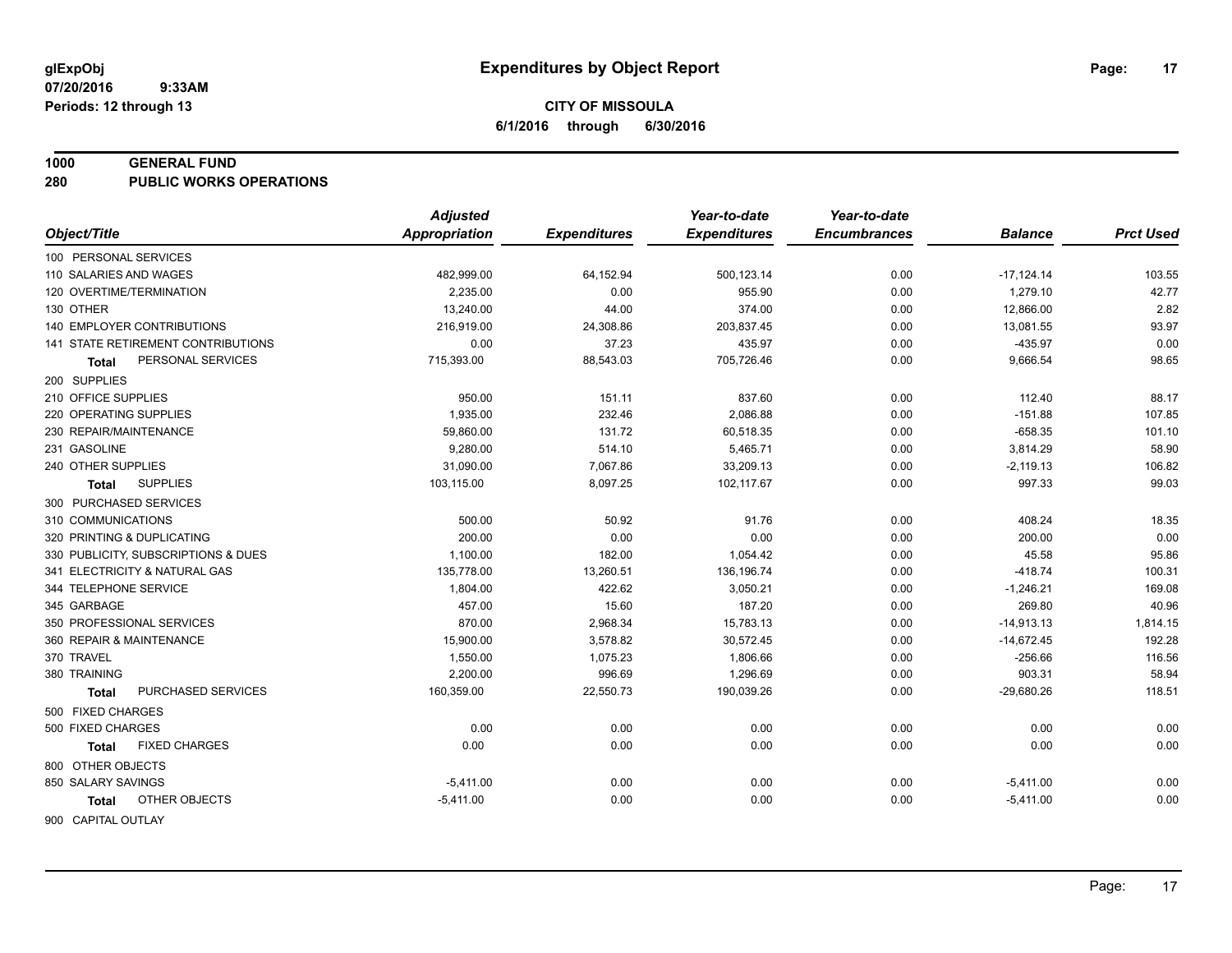#### **1000 GENERAL FUND**

**280 PUBLIC WORKS OPERATIONS**

| Object/Title |                           | <b>Adjusted</b><br>Appropriation | <i><b>Expenditures</b></i> | Year-to-date<br><b>Expenditures</b> | Year-to-date<br><b>Encumbrances</b> | <b>Balance</b> | <b>Prct Used</b> |
|--------------|---------------------------|----------------------------------|----------------------------|-------------------------------------|-------------------------------------|----------------|------------------|
|              | 940 MACHINERY & EQUIPMENT | 0.00                             | 0.00                       | 0.00                                | 0.00                                | 0.00           | 0.00             |
| Total        | CAPITAL OUTLAY            | 0.00                             | 0.00                       | 0.00                                | 0.00                                | 0.00           | 0.00             |
| Total        | PUBLIC WORKS OPERATIONS   | 973,456.00                       | 119,191.01                 | 997,883.39                          | 0.00                                | -24,427.39     | 102.51           |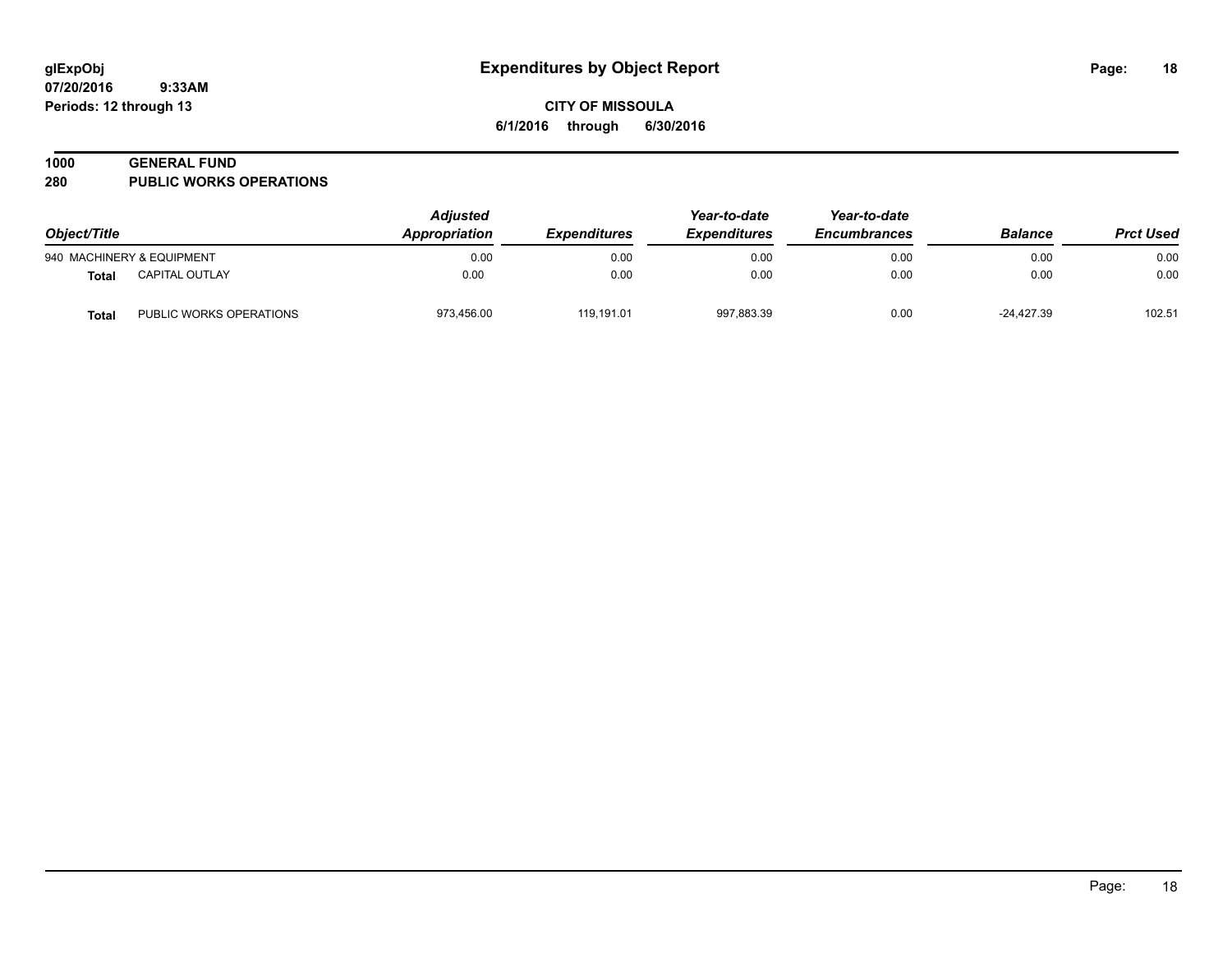**1000 GENERAL FUND**

**290 POLICE**

|                                       | <b>Adjusted</b> |                     | Year-to-date        | Year-to-date        |                 |                  |
|---------------------------------------|-----------------|---------------------|---------------------|---------------------|-----------------|------------------|
| Object/Title                          | Appropriation   | <b>Expenditures</b> | <b>Expenditures</b> | <b>Encumbrances</b> | <b>Balance</b>  | <b>Prct Used</b> |
| 100 PERSONAL SERVICES                 |                 |                     |                     |                     |                 |                  |
| 110 SALARIES AND WAGES                | 8,179,273.00    | 1,038,652.69        | 7,978,856.15        | 0.00                | 200,416.85      | 97.55            |
| 115 SALARIES/HEALTH INSURANCE BENEFIT | 0.00            | 112,459.20          | 747,772.20          | 0.00                | $-747,772.20$   | 0.00             |
| 120 OVERTIME/TERMINATION              | 244,408.00      | 55,132.11           | 290,156.49          | 0.00                | $-45,748.49$    | 118.72           |
| 121 OUTSIDE HIRE OVERTIME             | 75,000.00       | 10,125.02           | 110,847.88          | 0.00                | $-35,847.88$    | 147.80           |
| 122 COURT OVERTIME                    | 2,675.00        | 1,510.08            | 25,999.91           | 0.00                | $-23,324.91$    | 971.96           |
| 123 CELL PHONE OVERTIME               | 0.00            | 0.00                | 0.00                | 0.00                | 0.00            | 0.00             |
| 130 OTHER                             | 71,758.00       | 0.00                | 66,968.34           | 0.00                | 4,789.66        | 93.33            |
| 133 EDUCATION COMPENSATION            | 0.00            | 1,893.00            | 17,053.00           | 0.00                | $-17,053.00$    | 0.00             |
| 140 EMPLOYER CONTRIBUTIONS            | 5,436,575.00    | 283,070.23          | 2,291,677.63        | 0.00                | 3,144,897.37    | 42.15            |
| 141 STATE RETIREMENT CONTRIBUTIONS    | 0.00            | 56.90               | 2,020,183.03        | 0.00                | $-2,020,183.03$ | 0.00             |
| PERSONAL SERVICES<br>Total            | 14,009,689.00   | 1,502,899.23        | 13,549,514.63       | 0.00                | 460,174.37      | 96.72            |
| 200 SUPPLIES                          |                 |                     |                     |                     |                 |                  |
| 210 OFFICE SUPPLIES                   | 19,874.00       | 821.97              | 9,658.77            | 0.00                | 10,215.23       | 48.60            |
| 220 OPERATING SUPPLIES                | 80,296.00       | 10,370.94           | 105,068.45          | 0.00                | $-24,772.45$    | 130.85           |
| 230 REPAIR/MAINTENANCE                | 45,735.00       | 6,151.36            | 44,458.01           | 0.00                | 1,276.99        | 97.21            |
| 231 GASOLINE                          | 172,872.00      | 11,950.57           | 123,392.50          | 0.00                | 49,479.50       | 71.38            |
| <b>SUPPLIES</b><br>Total              | 318,777.00      | 29,294.84           | 282,577.73          | 0.00                | 36,199.27       | 88.64            |
| 300 PURCHASED SERVICES                |                 |                     |                     |                     |                 |                  |
| 310 COMMUNICATIONS                    | 14,396.00       | 844.35              | 17,767.18           | 0.00                | $-3,371.18$     | 123.42           |
| 320 PRINTING & DUPLICATING            | 10,824.00       | 406.89              | 4,513.76            | 0.00                | 6,310.24        | 41.70            |
| 330 PUBLICITY, SUBSCRIPTIONS & DUES   | 14,938.00       | 619.25              | 14,519.12           | 0.00                | 418.88          | 97.20            |
| 344 TELEPHONE SERVICE                 | 47,693.00       | 4,956.65            | 48,112.89           | 0.00                | $-419.89$       | 100.88           |
| 350 PROFESSIONAL SERVICES             | 62,899.00       | 7,567.28            | 69,760.17           | 0.00                | $-6,861.17$     | 110.91           |
| 360 REPAIR & MAINTENANCE              | 33,245.00       | 3,826.84            | 43,878.81           | 0.00                | $-10,633.81$    | 131.99           |
| 370 TRAVEL                            | 26,000.00       | 1,024.19            | 40,880.10           | 0.00                | $-14,880.10$    | 157.23           |
| 380 TRAINING                          | 31,300.00       | 1,150.00            | 25,592.55           | 0.00                | 5,707.45        | 81.77            |
| 390 OTHER PURCHASED SERVICES          | 25,000.00       | 284.92              | 21,265.06           | 0.00                | 3,734.94        | 85.06            |
| 392 DONATIONS AND SALES               | 0.00            | 356.00              | 528.83              | 0.00                | $-528.83$       | 0.00             |
| PURCHASED SERVICES<br><b>Total</b>    | 266,295.00      | 21,036.37           | 286,818.47          | 0.00                | $-20,523.47$    | 107.71           |
| 500 FIXED CHARGES                     |                 |                     |                     |                     |                 |                  |
| 500 FIXED CHARGES                     | 91,462.00       | 388.00              | 71,825.03           | 0.00                | 19,636.97       | 78.53            |
| <b>FIXED CHARGES</b><br><b>Total</b>  | 91.462.00       | 388.00              | 71.825.03           | 0.00                | 19,636.97       | 78.53            |
| 700 GRANTS & CONTRIBUTIONS            |                 |                     |                     |                     |                 |                  |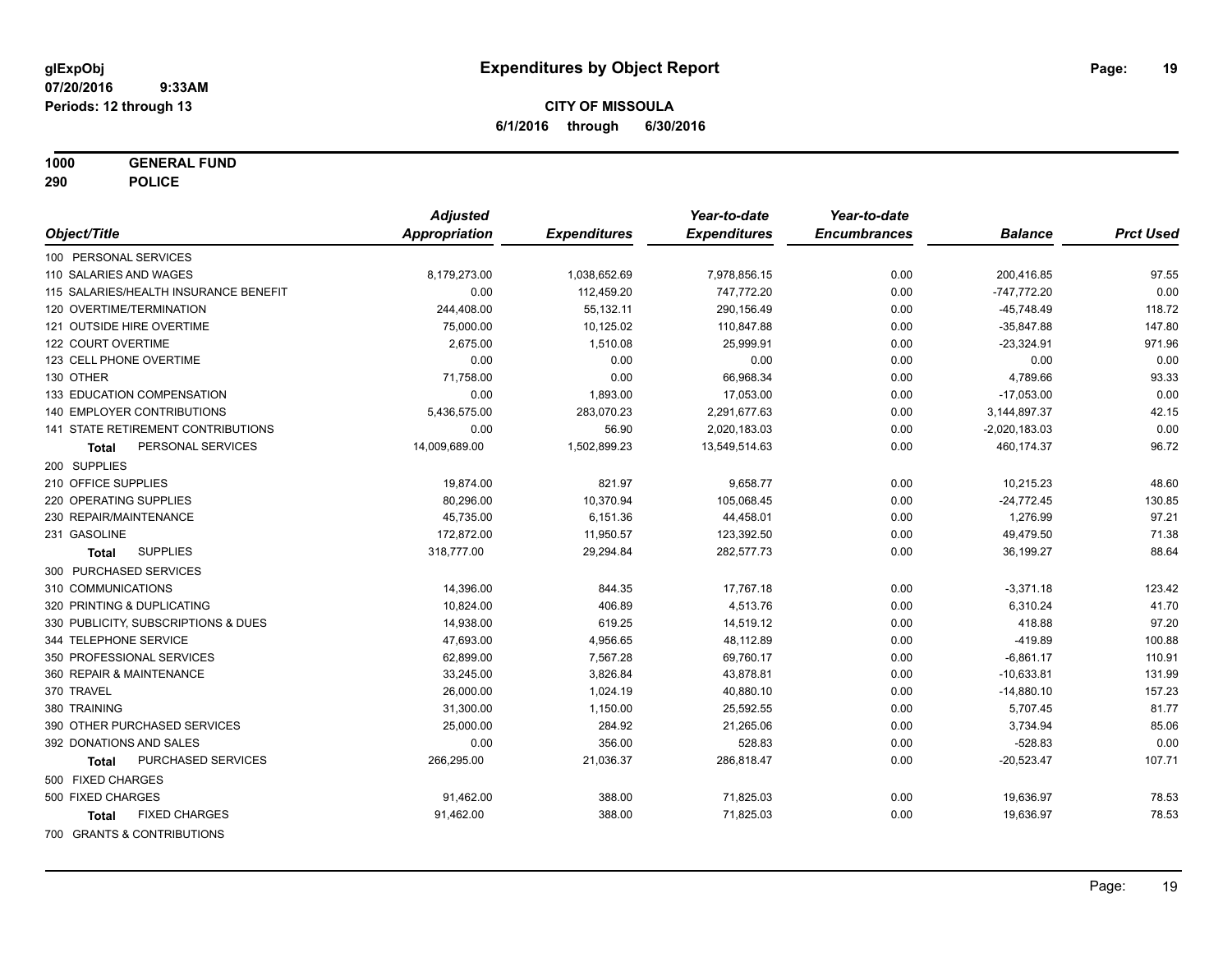**1000 GENERAL FUND 290 POLICE**

| Object/Title       |                                   | <b>Adjusted</b>      | <b>Expenditures</b> | Year-to-date<br><b>Expenditures</b> | Year-to-date<br><b>Encumbrances</b> | <b>Balance</b> | <b>Prct Used</b> |
|--------------------|-----------------------------------|----------------------|---------------------|-------------------------------------|-------------------------------------|----------------|------------------|
|                    |                                   | <b>Appropriation</b> |                     |                                     |                                     |                |                  |
|                    | 700 GRANTS & CONTRIBUTIONS        | 4,000.00             | 3,284.00            | 3,284.00                            | 0.00                                | 716.00         | 82.10            |
| Total              | <b>GRANTS &amp; CONTRIBUTIONS</b> | 4,000.00             | 3,284.00            | 3,284.00                            | 0.00                                | 716.00         | 82.10            |
| 800 OTHER OBJECTS  |                                   |                      |                     |                                     |                                     |                |                  |
|                    | 820 TRANSFERS TO OTHER FUNDS      | 0.00                 | 0.00                | 0.00                                | 0.00                                | 0.00           | 0.00             |
| 850 SALARY SAVINGS |                                   | -79.245.00           | 0.00                | 0.00                                | 0.00                                | $-79.245.00$   | 0.00             |
| Total              | OTHER OBJECTS                     | $-79.245.00$         | 0.00                | 0.00                                | 0.00                                | $-79.245.00$   | 0.00             |
| 900 CAPITAL OUTLAY |                                   |                      |                     |                                     |                                     |                |                  |
|                    | 940 MACHINERY & EQUIPMENT         | 0.00                 | 0.00                | 0.00                                | 0.00                                | 0.00           | 0.00             |
| <b>Total</b>       | <b>CAPITAL OUTLAY</b>             | 0.00                 | 0.00                | 0.00                                | 0.00                                | 0.00           | 0.00             |
| <b>Total</b>       | <b>POLICE</b>                     | 14.610.978.00        | 1.556.902.44        | 14.194.019.86                       | 0.00                                | 416.958.14     | 97.15            |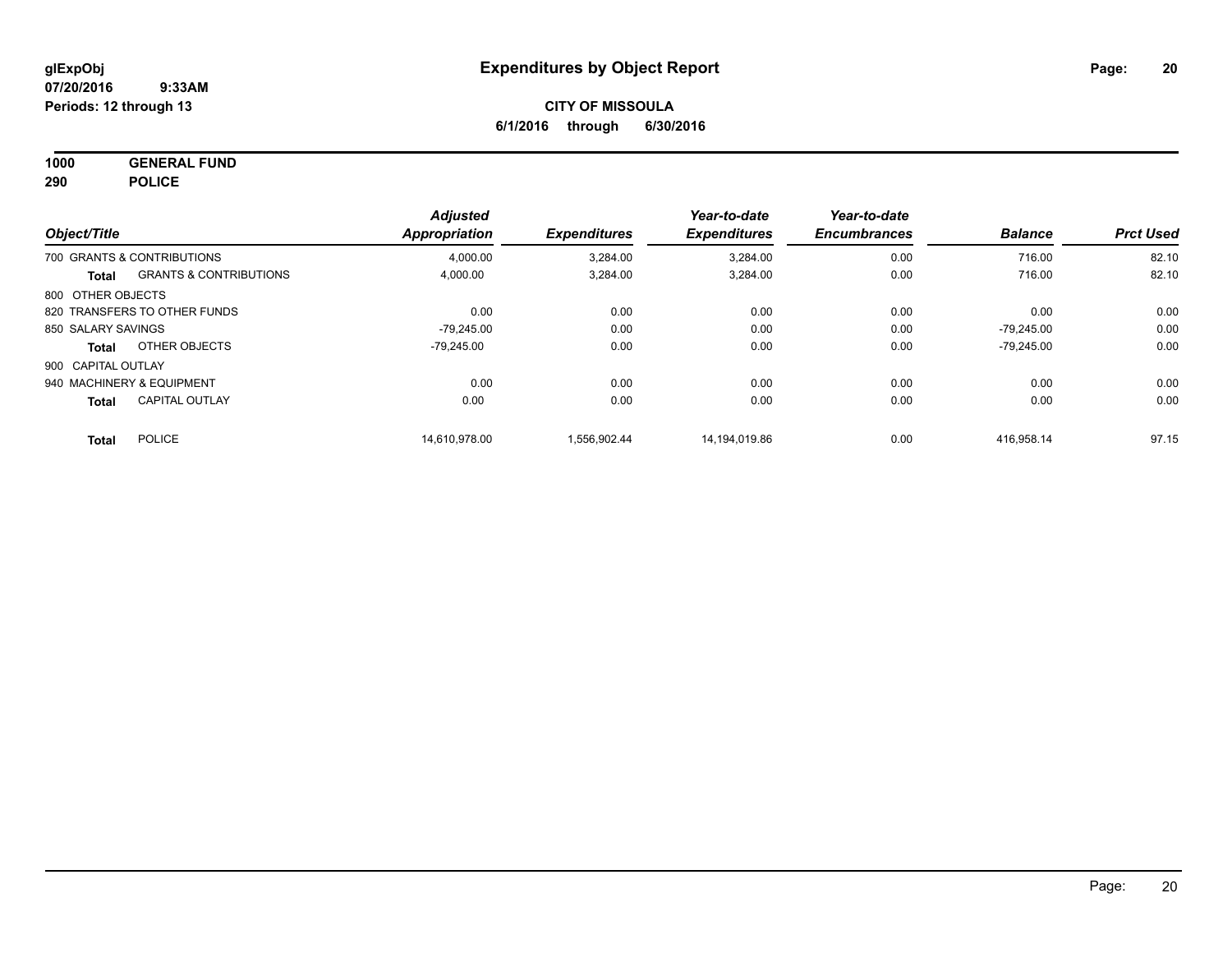**1000 GENERAL FUND**

**300 FIRE**

|                                       | <b>Adjusted</b>      |                     | Year-to-date        | Year-to-date        |                |                  |
|---------------------------------------|----------------------|---------------------|---------------------|---------------------|----------------|------------------|
| Object/Title                          | <b>Appropriation</b> | <b>Expenditures</b> | <b>Expenditures</b> | <b>Encumbrances</b> | <b>Balance</b> | <b>Prct Used</b> |
| 100 PERSONAL SERVICES                 |                      |                     |                     |                     |                |                  |
| 110 SALARIES AND WAGES                | 6,591,028.00         | 863,365.72          | 6,651,399.49        | 0.00                | $-60,371.49$   | 100.92           |
| 115 SALARIES/HEALTH INSURANCE BENEFIT | 660,063.00           | 102,593.40          | 667,616.40          | 0.00                | $-7,553.40$    | 101.14           |
| 120 OVERTIME/TERMINATION              | 320,544.00           | 71,314.77           | 771,571.03          | 0.00                | $-451,027.03$  | 240.71           |
| 130 OTHER                             | 84,360.00            | 0.00                | 56,171.22           | 0.00                | 28,188.78      | 66.59            |
| 140 EMPLOYER CONTRIBUTIONS            | 1,695,108.00         | 212,549.78          | 1,725,600.31        | 0.00                | $-30,492.31$   | 101.80           |
| 141 STATE RETIREMENT CONTRIBUTIONS    | 2,326,075.00         | 9.05                | 2,038,875.77        | 0.00                | 287,199.23     | 87.65            |
| PERSONAL SERVICES<br><b>Total</b>     | 11,677,178.00        | 1,249,832.72        | 11,911,234.22       | 0.00                | $-234,056.22$  | 102.00           |
| 200 SUPPLIES                          |                      |                     |                     |                     |                |                  |
| 210 OFFICE SUPPLIES                   | 16,004.00            | 1,700.72            | 13,417.52           | 0.00                | 2,586.48       | 83.84            |
| 220 OPERATING SUPPLIES                | 127,744.00           | 36,674.15           | 189,612.96          | 0.00                | $-61,868.96$   | 148.43           |
| 230 REPAIR/MAINTENANCE                | 61,500.00            | 1,564.89            | 70,936.36           | 0.00                | $-9,436.36$    | 115.34           |
| 231 GASOLINE                          | 61,827.00            | 5,079.16            | 37,446.45           | 0.00                | 24,380.55      | 60.57            |
| 240 OTHER SUPPLIES                    | 2,848.00             | 0.00                | 2,437.45            | 0.00                | 410.55         | 85.58            |
| <b>SUPPLIES</b><br><b>Total</b>       | 269,923.00           | 45,018.92           | 313,850.74          | 0.00                | $-43,927.74$   | 116.27           |
| 300 PURCHASED SERVICES                |                      |                     |                     |                     |                |                  |
| 310 COMMUNICATIONS                    | 577.00               | 45.82               | 452.08              | 0.00                | 124.92         | 78.35            |
| 320 PRINTING & DUPLICATING            | 1,488.00             | 8.40                | 776.46              | 0.00                | 711.54         | 52.18            |
| 330 PUBLICITY, SUBSCRIPTIONS & DUES   | 9,863.00             | 1,279.71            | 10,545.21           | 0.00                | $-682.21$      | 106.92           |
| 340 SEWER                             | 1,394.00             | 0.00                | 1,094.78            | 0.00                | 299.22         | 78.54            |
| 341 ELECTRICITY & NATURAL GAS         | 66,891.00            | 9,679.57            | 71,166.58           | 0.00                | $-4,275.58$    | 106.39           |
| 343 WATER CHARGES                     | 14,677.00            | 2,882.62            | 13,312.96           | 0.00                | 1,364.04       | 90.71            |
| 344 TELEPHONE SERVICE                 | 20,484.00            | 2,745.81            | 15,661.54           | 0.00                | 4,822.46       | 76.46            |
| 345 GARBAGE                           | 5,462.00             | 441.35              | 5,296.20            | 0.00                | 165.80         | 96.96            |
| 350 PROFESSIONAL SERVICES             | 24,272.00            | 0.00                | 9,779.00            | 0.00                | 14,493.00      | 40.29            |
| 360 REPAIR & MAINTENANCE              | 51,983.00            | 2,598.87            | 57,833.08           | 0.00                | $-5,850.08$    | 111.25           |
| 370 TRAVEL                            | 20,017.00            | 5,706.58            | 13,307.23           | 0.00                | 6,709.77       | 66.48            |
| 380 TRAINING                          | 13,416.00            | 435.24              | 8,996.75            | 0.00                | 4,419.25       | 67.06            |
| 390 OTHER PURCHASED SERVICES          | 11,580.00            | 3,857.98            | 7,716.34            | 0.00                | 3,863.66       | 66.64            |
| PURCHASED SERVICES<br><b>Total</b>    | 242,104.00           | 29,681.95           | 215,938.21          | 0.00                | 26,165.79      | 89.19            |
| 500 FIXED CHARGES                     |                      |                     |                     |                     |                |                  |
| 500 FIXED CHARGES                     | 0.00                 | 0.00                | 0.00                | 0.00                | 0.00           | 0.00             |
| 530 EQUIPMENT RENTAL                  | 226.00               | 0.00                | 296.00              | 0.00                | $-70.00$       | 130.97           |
| <b>FIXED CHARGES</b><br><b>Total</b>  | 226.00               | 0.00                | 296.00              | 0.00                | $-70.00$       | 130.97           |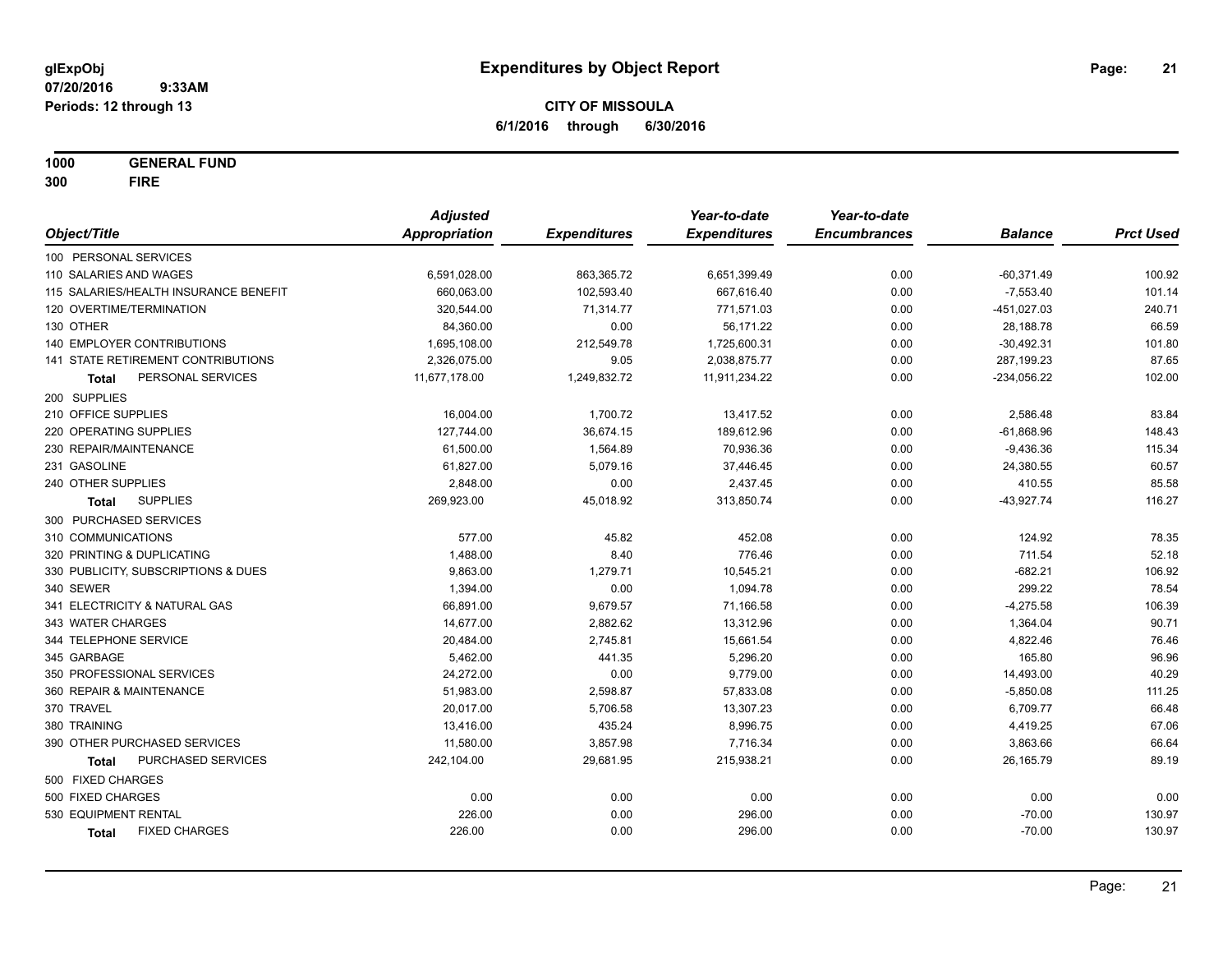**1000 GENERAL FUND**

**300 FIRE**

|                    |                                   | <b>Adjusted</b>      |                     | Year-to-date        | Year-to-date        |                |                  |
|--------------------|-----------------------------------|----------------------|---------------------|---------------------|---------------------|----------------|------------------|
| Object/Title       |                                   | <b>Appropriation</b> | <b>Expenditures</b> | <b>Expenditures</b> | <b>Encumbrances</b> | <b>Balance</b> | <b>Prct Used</b> |
|                    | 700 GRANTS & CONTRIBUTIONS        |                      |                     |                     |                     |                |                  |
|                    | 700 GRANTS & CONTRIBUTIONS        | 2,700.00             | 0.00                | 0.00                | 0.00                | 2,700.00       | 0.00             |
| <b>Total</b>       | <b>GRANTS &amp; CONTRIBUTIONS</b> | 2,700.00             | 0.00                | 0.00                | 0.00                | 2,700.00       | 0.00             |
| 800 OTHER OBJECTS  |                                   |                      |                     |                     |                     |                |                  |
|                    | 820 TRANSFERS TO OTHER FUNDS      | 0.00                 | 0.00                | 2,700.00            | 0.00                | $-2,700.00$    | 0.00             |
| 850 SALARY SAVINGS |                                   | $-65.888.00$         | 0.00                | 0.00                | 0.00                | $-65.888.00$   | 0.00             |
| Total              | OTHER OBJECTS                     | $-65,888.00$         | 0.00                | 2,700.00            | 0.00                | $-68,588.00$   | $-4.10$          |
| 900 CAPITAL OUTLAY |                                   |                      |                     |                     |                     |                |                  |
|                    | 940 MACHINERY & EQUIPMENT         | 0.00                 | 0.00                | 0.00                | 0.00                | 0.00           | 0.00             |
| <b>Total</b>       | <b>CAPITAL OUTLAY</b>             | 0.00                 | 0.00                | 0.00                | 0.00                | 0.00           | 0.00             |
| <b>Total</b>       | <b>FIRE</b>                       | 12.126.243.00        | 1.324.533.59        | 12.444.019.17       | 0.00                | $-317.776.17$  | 102.62           |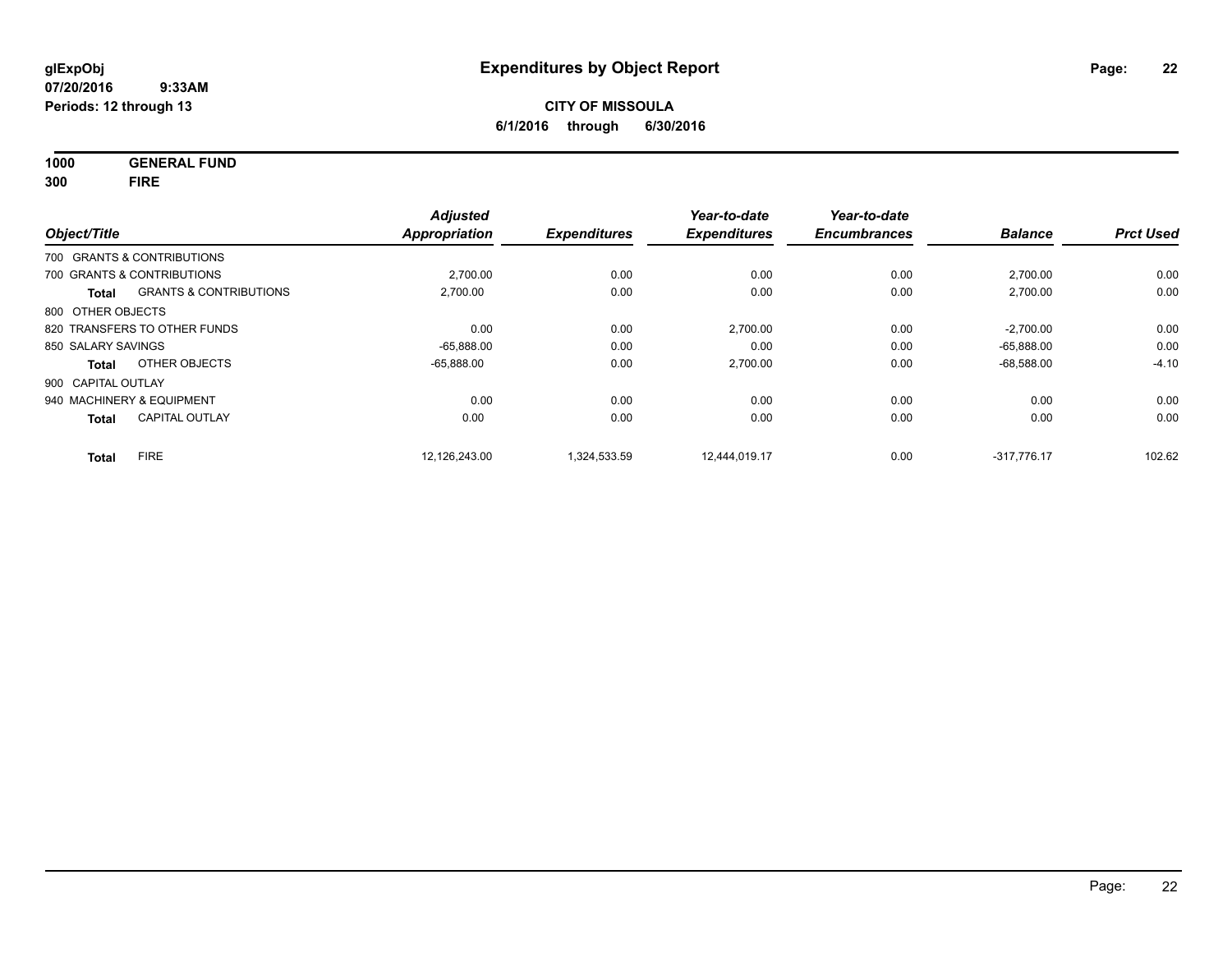#### **1000 GENERAL FUND**

**320 STREET MAINTENANCE**

|                                     | <b>Adjusted</b>      |                     | Year-to-date        | Year-to-date        |                |                  |
|-------------------------------------|----------------------|---------------------|---------------------|---------------------|----------------|------------------|
| Object/Title                        | <b>Appropriation</b> | <b>Expenditures</b> | <b>Expenditures</b> | <b>Encumbrances</b> | <b>Balance</b> | <b>Prct Used</b> |
| 100 PERSONAL SERVICES               |                      |                     |                     |                     |                |                  |
| 110 SALARIES AND WAGES              | 1,345,337.00         | 183,343.11          | 1,387,560.39        | 0.00                | $-42,223.39$   | 103.14           |
| 120 OVERTIME/TERMINATION            | 15,000.00            | 483.98              | 25,068.67           | 0.00                | $-10,068.67$   | 167.12           |
| 130 OTHER                           | 6,000.00             | 572.26              | 4,802.26            | 0.00                | 1,197.74       | 80.04            |
| 140 EMPLOYER CONTRIBUTIONS          | 732,217.00           | 95,007.45           | 780,027.06          | 0.00                | $-47,810.06$   | 106.53           |
| 141 STATE RETIREMENT CONTRIBUTIONS  | 0.00                 | 103.87              | 1,204.21            | 0.00                | $-1,204.21$    | 0.00             |
| PERSONAL SERVICES<br>Total          | 2,098,554.00         | 279,510.67          | 2,198,662.59        | 0.00                | $-100, 108.59$ | 104.77           |
| 200 SUPPLIES                        |                      |                     |                     |                     |                |                  |
| 210 OFFICE SUPPLIES                 | 1,600.00             | 0.00                | 95.21               | 0.00                | 1,504.79       | 5.95             |
| 220 OPERATING SUPPLIES              | 170,318.00           | 5,799.82            | 316,931.16          | 0.00                | $-146,613.16$  | 186.08           |
| 230 REPAIR/MAINTENANCE              | 84,215.00            | 11,102.73           | 114,156.85          | 0.00                | $-29,941.85$   | 135.55           |
| 231 GASOLINE                        | 218,604.00           | 10,524.92           | 126,998.79          | 0.00                | 91,605.21      | 58.10            |
| 240 OTHER SUPPLIES                  | 0.00                 | 0.00                | 0.00                | 0.00                | 0.00           | 0.00             |
| 250 SUPPLIES FOR RESALE             | 0.00                 | 0.00                | 0.00                | 0.00                | 0.00           | 0.00             |
| <b>SUPPLIES</b><br>Total            | 474,737.00           | 27,427.47           | 558,182.01          | 0.00                | $-83,445.01$   | 117.58           |
| 300 PURCHASED SERVICES              |                      |                     |                     |                     |                |                  |
| 310 COMMUNICATIONS                  | 0.00                 | 0.00                | 2.02                | 0.00                | $-2.02$        | 0.00             |
| 320 PRINTING & DUPLICATING          | 7,000.00             | 1,723.60            | 7,029.55            | 0.00                | $-29.55$       | 100.42           |
| 330 PUBLICITY, SUBSCRIPTIONS & DUES | 3,000.00             | 0.00                | 3,627.82            | 0.00                | $-627.82$      | 120.93           |
| 341 ELECTRICITY & NATURAL GAS       | 0.00                 | 0.00                | 0.00                | 0.00                | 0.00           | 0.00             |
| 343 WATER CHARGES                   | 7,000.00             | 4,614.84            | 20,107.72           | 0.00                | $-13,107.72$   | 287.25           |
| 344 TELEPHONE SERVICE               | 1,822.00             | 427.48              | 2,263.74            | 0.00                | $-441.74$      | 124.24           |
| 345 GARBAGE                         | 7,280.00             | 242.75              | 1,836.41            | 0.00                | 5,443.59       | 25.23            |
| 350 PROFESSIONAL SERVICES           | 5,150.00             | 792.50              | 2,789.25            | 0.00                | 2,360.75       | 54.16            |
| 360 REPAIR & MAINTENANCE            | 21,000.00            | 85.00               | 11,792.99           | 0.00                | 9,207.01       | 56.16            |
| 370 TRAVEL                          | 2,300.00             | 0.00                | 1,672.81            | 0.00                | 627.19         | 72.73            |
| 380 TRAINING                        | 1,500.00             | 0.00                | 1,773.50            | 0.00                | $-273.50$      | 118.23           |
| PURCHASED SERVICES<br><b>Total</b>  | 56,052.00            | 7,886.17            | 52,895.81           | 0.00                | 3,156.19       | 94.37            |
| 400 BUILDING MATERIALS              |                      |                     |                     |                     |                |                  |
| 400 BUILDING MATERIALS              | 46,285.00            | 4,295.90            | 4,295.90            | 0.00                | 41,989.10      | 9.28             |
| <b>BUILDING MATERIALS</b><br>Total  | 46,285.00            | 4,295.90            | 4,295.90            | 0.00                | 41,989.10      | 9.28             |
| 500 FIXED CHARGES                   |                      |                     |                     |                     |                |                  |
| 500 FIXED CHARGES                   | 30,500.00            | 11,778.00           | 25,790.08           | 0.00                | 4,709.92       | 84.56            |
|                                     |                      |                     |                     |                     |                |                  |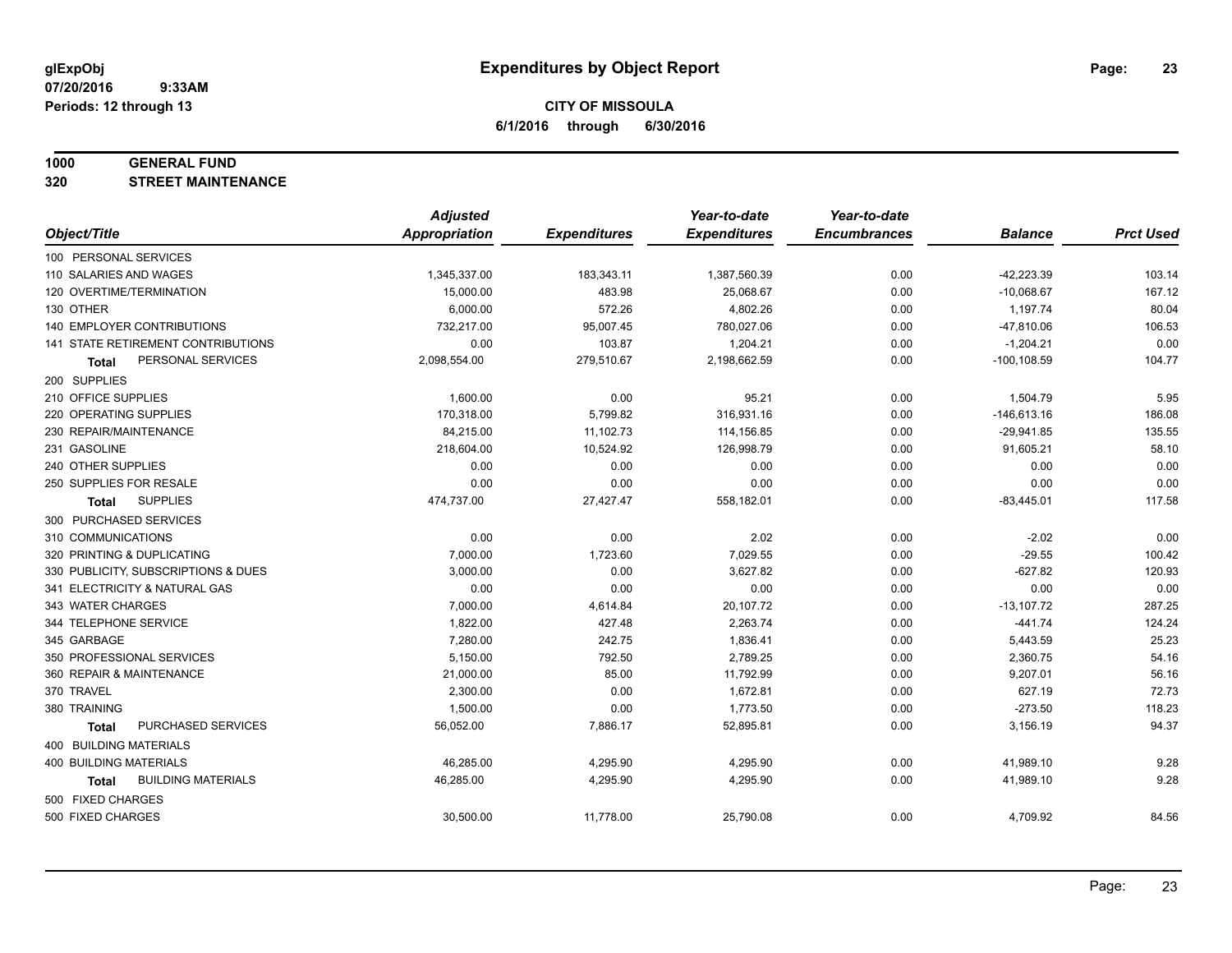#### **1000 GENERAL FUND**

**320 STREET MAINTENANCE**

| Object/Title       |                             | <b>Adjusted</b><br>Appropriation | <b>Expenditures</b> | Year-to-date<br><b>Expenditures</b> | Year-to-date<br><b>Encumbrances</b> | <b>Balance</b> | <b>Prct Used</b> |
|--------------------|-----------------------------|----------------------------------|---------------------|-------------------------------------|-------------------------------------|----------------|------------------|
|                    |                             |                                  |                     |                                     |                                     |                |                  |
| 600 DEBT SERVICE   |                             |                                  |                     |                                     |                                     |                |                  |
| 610 PRINCIPAL      |                             | 0.00                             | 0.00                | 0.00                                | 0.00                                | 0.00           | 0.00             |
|                    | 620 INTEREST / SERVICE FEES | 0.00                             | 0.00                | 0.00                                | 0.00                                | 0.00           | 0.00             |
| Total              | <b>DEBT SERVICE</b>         | 0.00                             | 0.00                | 0.00                                | 0.00                                | 0.00           | 0.00             |
| 900 CAPITAL OUTLAY |                             |                                  |                     |                                     |                                     |                |                  |
| 930 IMPROVEMENTS   |                             | 197.705.00                       | 1,450.50            | 50,834.63                           | 0.00                                | 146.870.37     | 25.71            |
|                    | 940 MACHINERY & EQUIPMENT   | 0.00                             | 0.00                | 0.00                                | 0.00                                | 0.00           | 0.00             |
| <b>Total</b>       | <b>CAPITAL OUTLAY</b>       | 197.705.00                       | 1,450.50            | 50,834.63                           | 0.00                                | 146.870.37     | 25.71            |
| <b>Total</b>       | <b>STREET MAINTENANCE</b>   | 2,903,833.00                     | 332,348.71          | 2,890,661.02                        | 0.00                                | 13.171.98      | 99.55            |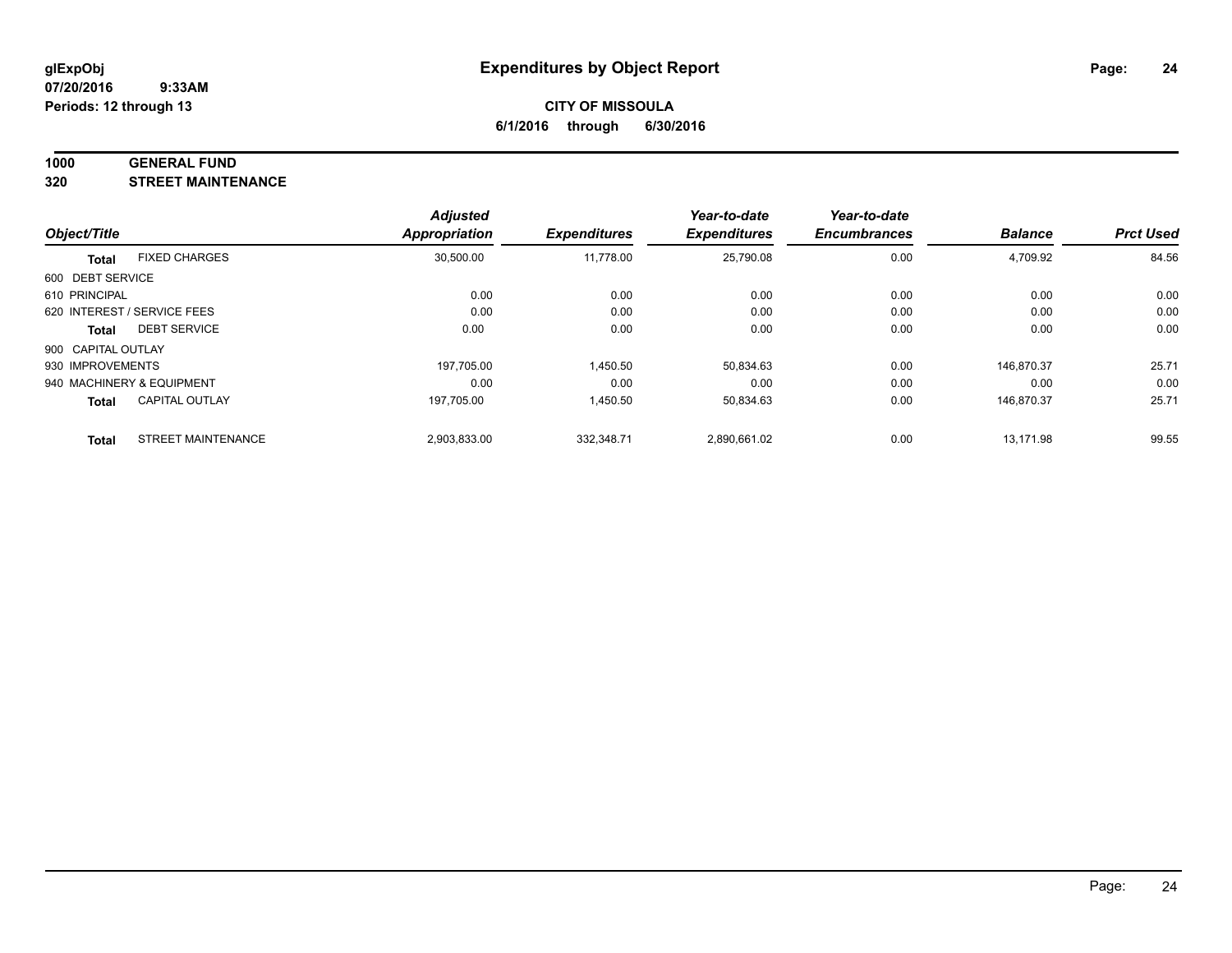#### **1000 GENERAL FUND**

**321 FACIITIES MAINTENANCE**

|                                           | <b>Adjusted</b>      |                     | Year-to-date        | Year-to-date        |                |                  |
|-------------------------------------------|----------------------|---------------------|---------------------|---------------------|----------------|------------------|
| Object/Title                              | <b>Appropriation</b> | <b>Expenditures</b> | <b>Expenditures</b> | <b>Encumbrances</b> | <b>Balance</b> | <b>Prct Used</b> |
| 100 PERSONAL SERVICES                     |                      |                     |                     |                     |                |                  |
| 110 SALARIES AND WAGES                    | 535,668.00           | 78,379.32           | 599,745.67          | 0.00                | $-64,077.67$   | 111.96           |
| 120 OVERTIME/TERMINATION                  | 2,000.00             | 0.00                | 304.67              | 0.00                | 1,695.33       | 15.23            |
| 130 OTHER                                 | 64,976.00            | 176.00              | 1,496.00            | 0.00                | 63,480.00      | 2.30             |
| 140 EMPLOYER CONTRIBUTIONS                | 241,395.00           | 31,481.86           | 255,207.17          | 0.00                | $-13,812.17$   | 105.72           |
| <b>141 STATE RETIREMENT CONTRIBUTIONS</b> | 0.00                 | 46.04               | 521.36              | 0.00                | $-521.36$      | 0.00             |
| PERSONAL SERVICES<br>Total                | 844,039.00           | 110,083.22          | 857,274.87          | 0.00                | $-13,235.87$   | 101.57           |
| 200 SUPPLIES                              |                      |                     |                     |                     |                |                  |
| 210 OFFICE SUPPLIES                       | 1,000.00             | 19.92               | 812.03              | 0.00                | 187.97         | 81.20            |
| 220 OPERATING SUPPLIES                    | 28,351.00            | 2,467.48            | 19,331.99           | 0.00                | 9,019.01       | 68.19            |
| 230 REPAIR/MAINTENANCE                    | 37,355.00            | 2,386.80            | 38,481.99           | 0.00                | $-1,126.99$    | 103.02           |
| 231 GASOLINE                              | 4,813.00             | 232.18              | 2,183.52            | 0.00                | 2,629.48       | 45.37            |
| 240 OTHER SUPPLIES                        | 11,010.00            | 1,174.09            | 6,694.46            | 0.00                | 4,315.54       | 60.80            |
| <b>SUPPLIES</b><br>Total                  | 82,529.00            | 6,280.47            | 67,503.99           | 0.00                | 15,025.01      | 81.79            |
| 300 PURCHASED SERVICES                    |                      |                     |                     |                     |                |                  |
| 310 COMMUNICATIONS                        | 150.00               | 0.00                | 0.00                | 0.00                | 150.00         | 0.00             |
| 320 PRINTING & DUPLICATING                | 350.00               | 0.00                | 0.00                | 0.00                | 350.00         | 0.00             |
| 330 PUBLICITY, SUBSCRIPTIONS & DUES       | 230.00               | 0.00                | 247.50              | 0.00                | $-17.50$       | 107.61           |
| 340 SEWER                                 | 2,729.00             | 0.00                | 1,367.22            | 0.00                | 1,361.78       | 50.10            |
| 341 ELECTRICITY & NATURAL GAS             | 200,943.00           | 24,315.75           | 171,164.27          | 0.00                | 29,778.73      | 85.18            |
| 343 WATER CHARGES                         | 12,356.00            | 966.70              | 6,194.69            | 0.00                | 6,161.31       | 50.14            |
| 344 TELEPHONE SERVICE                     | 2,589.00             | 119.20              | 1,559.19            | 0.00                | 1,029.81       | 60.22            |
| 345 GARBAGE                               | 10,443.00            | 704.68              | 8,097.05            | 0.00                | 2,345.95       | 77.54            |
| 350 PROFESSIONAL SERVICES                 | 14,395.00            | 379.46              | 7,939.21            | 0.00                | 6,455.79       | 55.15            |
| 360 REPAIR & MAINTENANCE                  | 276,527.00           | 10,965.93           | 174,940.08          | 0.00                | 101,586.92     | 63.26            |
| 370 TRAVEL                                | 1,050.00             | 0.00                | 0.00                | 0.00                | 1,050.00       | 0.00             |
| 380 TRAINING                              | 850.00               | 0.00                | 655.00              | 0.00                | 195.00         | 77.06            |
| 390 OTHER PURCHASED SERVICES              | 0.00                 | 0.00                | 0.00                | 0.00                | 0.00           | 0.00             |
| PURCHASED SERVICES<br>Total               | 522,612.00           | 37,451.72           | 372,164.21          | 0.00                | 150,447.79     | 71.21            |
| 800 OTHER OBJECTS                         |                      |                     |                     |                     |                |                  |
| 845 CONTINGENCY                           | 0.00                 | 0.00                | 0.00                | 0.00                | 0.00           | 0.00             |
| OTHER OBJECTS<br>Total                    | 0.00                 | 0.00                | 0.00                | 0.00                | 0.00           | 0.00             |
| 900 CAPITAL OUTLAY                        |                      |                     |                     |                     |                |                  |
| 940 MACHINERY & EQUIPMENT                 | 0.00                 | 0.00                | 0.00                | 0.00                | 0.00           | 0.00             |
|                                           |                      |                     |                     |                     |                |                  |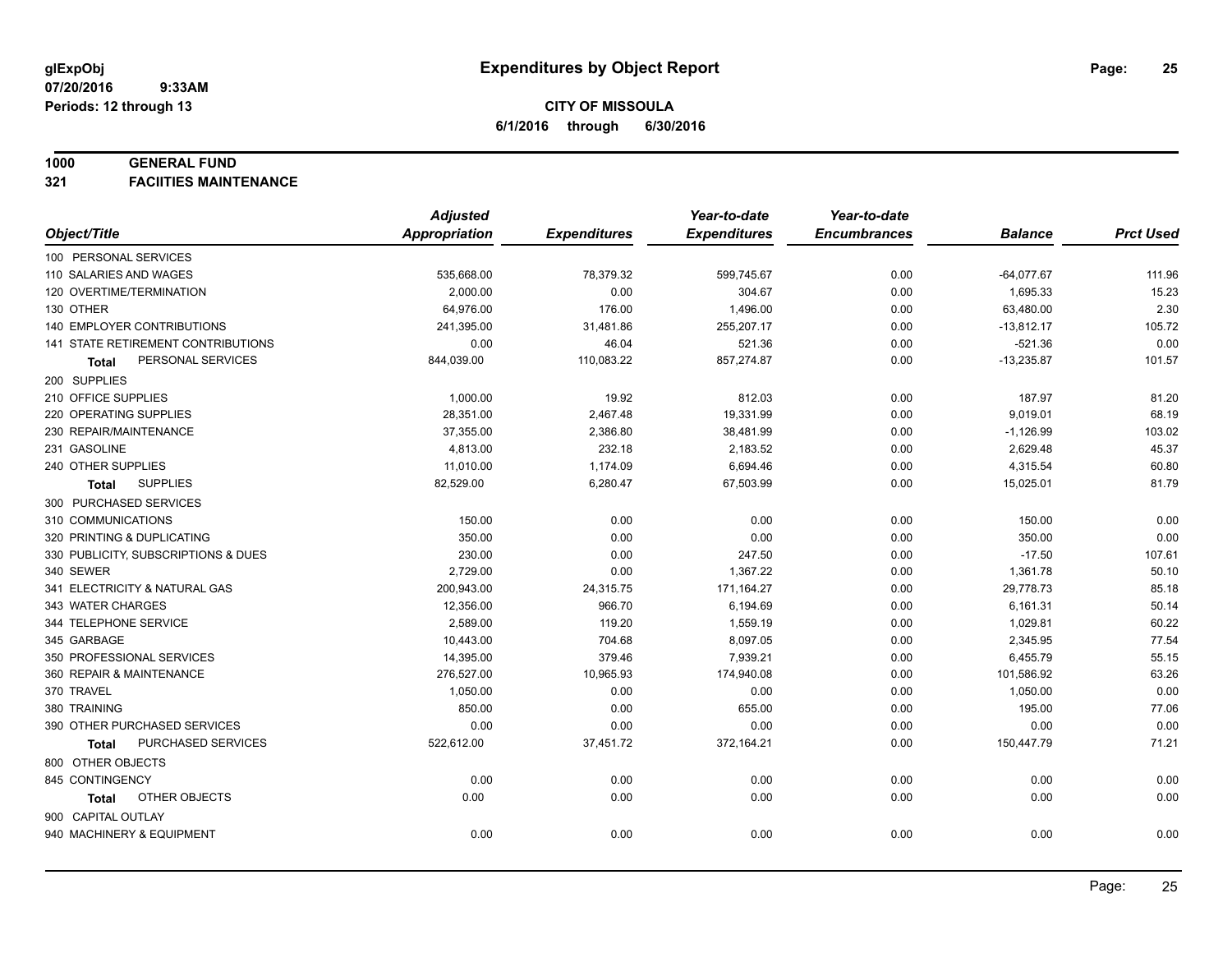# **CITY OF MISSOULA 6/1/2016 through 6/30/2016**

# **1000 GENERAL FUND**

**321 FACIITIES MAINTENANCE**

| Object/Title |                              | <b>Adjusted</b><br>Appropriation | <b>Expenditures</b> | Year-to-date<br><b>Expenditures</b> | Year-to-date<br><b>Encumbrances</b> | <b>Balance</b> | <b>Prct Used</b> |
|--------------|------------------------------|----------------------------------|---------------------|-------------------------------------|-------------------------------------|----------------|------------------|
| <b>Total</b> | CAPITAL OUTLAY               | 0.00                             | 0.00                | 0.00                                | 0.00                                | 0.00           | 0.00             |
| Total        | <b>FACIITIES MAINTENANCE</b> | 1,449,180.00                     | 153,815.41          | 296,943.07                          | 0.00                                | 152,236.93     | 89.49            |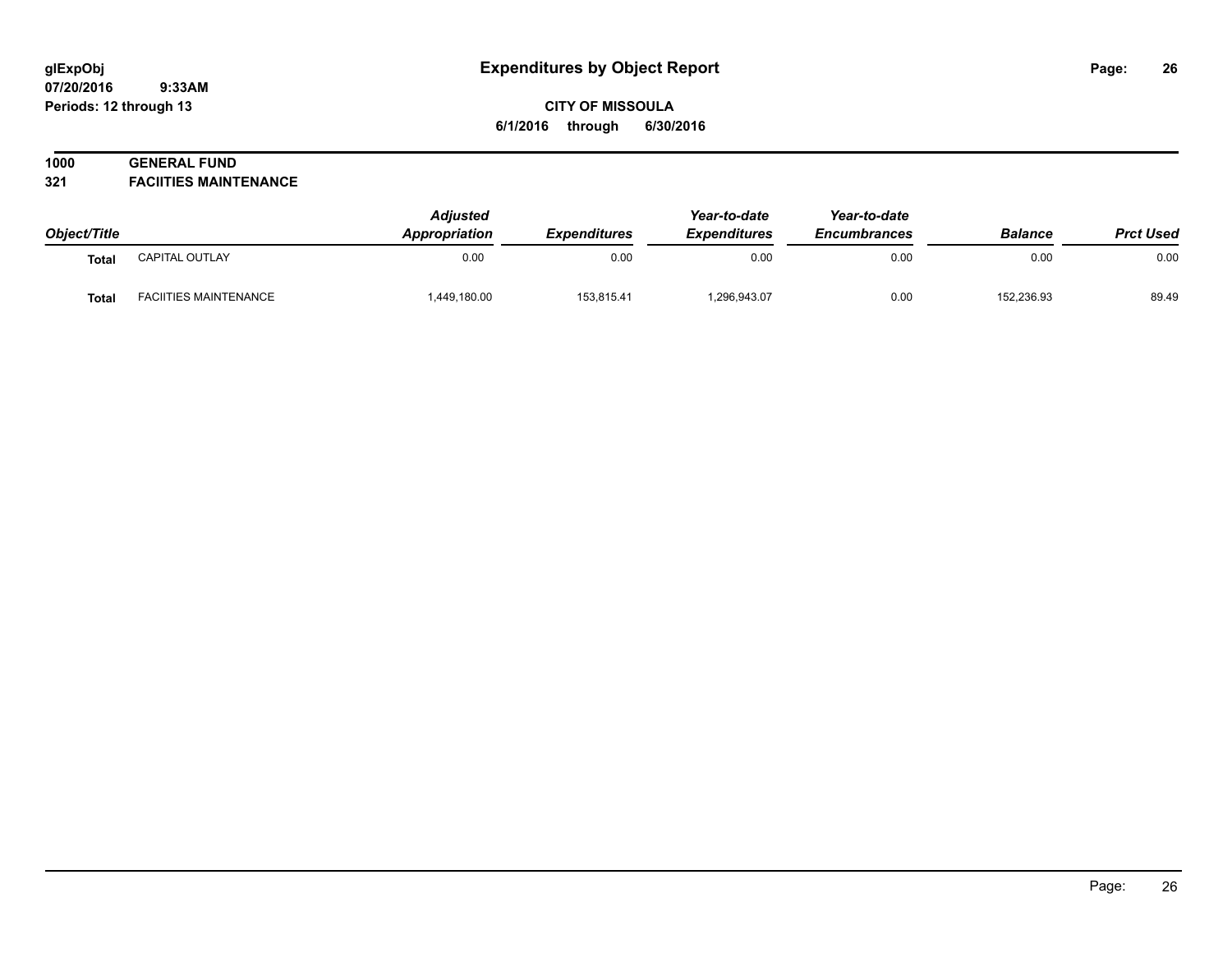# **1000 GENERAL FUND**

**340 CEMETERY**

|                                           | <b>Adjusted</b>      |                     | Year-to-date        | Year-to-date        |                |                  |
|-------------------------------------------|----------------------|---------------------|---------------------|---------------------|----------------|------------------|
| Object/Title                              | <b>Appropriation</b> | <b>Expenditures</b> | <b>Expenditures</b> | <b>Encumbrances</b> | <b>Balance</b> | <b>Prct Used</b> |
| 100 PERSONAL SERVICES                     |                      |                     |                     |                     |                |                  |
| 110 SALARIES AND WAGES                    | 356,031.00           | 51,016.57           | 363,264.11          | 0.00                | $-7,233.11$    | 102.03           |
| 120 OVERTIME/TERMINATION                  | 5,000.00             | 2,027.93            | 5,359.43            | 0.00                | $-359.43$      | 107.19           |
| 140 EMPLOYER CONTRIBUTIONS                | 158,798.00           | 20,194.85           | 165,857.48          | 0.00                | $-7,059.48$    | 104.45           |
| 141 STATE RETIREMENT CONTRIBUTIONS        | 0.00                 | 29.20               | 312.24              | 0.00                | $-312.24$      | 0.00             |
| PERSONAL SERVICES<br>Total                | 519,829.00           | 73,268.55           | 534,793.26          | 0.00                | $-14,964.26$   | 102.88           |
| 200 SUPPLIES                              |                      |                     |                     |                     |                |                  |
| 210 OFFICE SUPPLIES                       | 2,770.00             | 212.64              | 2,070.50            | 0.00                | 699.50         | 74.75            |
| 220 OPERATING SUPPLIES                    | 35,802.00            | 3,026.12            | 35,751.31           | 0.00                | 50.69          | 99.86            |
| 230 REPAIR/MAINTENANCE                    | 20,120.00            | 4,165.03            | 19,661.71           | 0.00                | 458.29         | 97.72            |
| 231 GASOLINE                              | 14,398.00            | 794.89              | 7,080.12            | 0.00                | 7,317.88       | 49.17            |
| 240 OTHER SUPPLIES                        | 0.00                 | 0.00                | 0.00                | 0.00                | 0.00           | 0.00             |
| 250 SUPPLIES FOR RESALE                   | 0.00                 | 0.00                | 0.00                | 0.00                | 0.00           | 0.00             |
| <b>SUPPLIES</b><br>Total                  | 73,090.00            | 8,198.68            | 64,563.64           | 0.00                | 8,526.36       | 88.33            |
| 300 PURCHASED SERVICES                    |                      |                     |                     |                     |                |                  |
| 310 COMMUNICATIONS                        | 1,933.00             | 138.82              | 1,361.70            | 0.00                | 571.30         | 70.44            |
| 320 PRINTING & DUPLICATING                | 775.00               | 0.00                | 221.12              | 0.00                | 553.88         | 28.53            |
| 330 PUBLICITY, SUBSCRIPTIONS & DUES       | 813.00               | 0.00                | 281.74              | 0.00                | 531.26         | 34.65            |
| 341 ELECTRICITY & NATURAL GAS             | 17,865.00            | 3,766.69            | 15,383.23           | 0.00                | 2,481.77       | 86.11            |
| 343 WATER CHARGES                         | 1,082.00             | 73.47               | 804.85              | 0.00                | 277.15         | 74.39            |
| 344 TELEPHONE SERVICE                     | 2,400.00             | 152.47              | 2,123.74            | 0.00                | 276.26         | 88.49            |
| 345 GARBAGE                               | 1,070.00             | 202.73              | 1,340.40            | 0.00                | $-270.40$      | 125.27           |
| 350 PROFESSIONAL SERVICES                 | 1,000.00             | 0.00                | 42.00               | 0.00                | 958.00         | 4.20             |
| 360 REPAIR & MAINTENANCE                  | 3,700.00             | 512.90              | 3,536.82            | 0.00                | 163.18         | 95.59            |
| 370 TRAVEL                                | 500.00               | 0.00                | 0.00                | 0.00                | 500.00         | 0.00             |
| 380 TRAINING                              | 1,006.00             | 0.00                | 318.33              | 0.00                | 687.67         | 31.64            |
| 390 OTHER PURCHASED SERVICES              | 3,342.00             | 360.00              | 3,143.21            | 0.00                | 198.79         | 94.05            |
| PURCHASED SERVICES<br>Total               | 35,486.00            | 5,207.08            | 28,557.14           | 0.00                | 6,928.86       | 80.47            |
| 400 BUILDING MATERIALS                    |                      |                     |                     |                     |                |                  |
| <b>400 BUILDING MATERIALS</b>             | 0.00                 | 0.00                | 0.00                | 0.00                | 0.00           | 0.00             |
| <b>BUILDING MATERIALS</b><br><b>Total</b> | 0.00                 | 0.00                | 0.00                | 0.00                | 0.00           | 0.00             |
| 500 FIXED CHARGES                         |                      |                     |                     |                     |                |                  |
| 500 FIXED CHARGES                         | 0.00                 | 0.00                | 0.00                | 0.00                | 0.00           | 0.00             |
| 530 EQUIPMENT RENTAL                      | 500.00               | 21.00               | 499.00              | 0.00                | 1.00           | 99.80            |
|                                           |                      |                     |                     |                     |                |                  |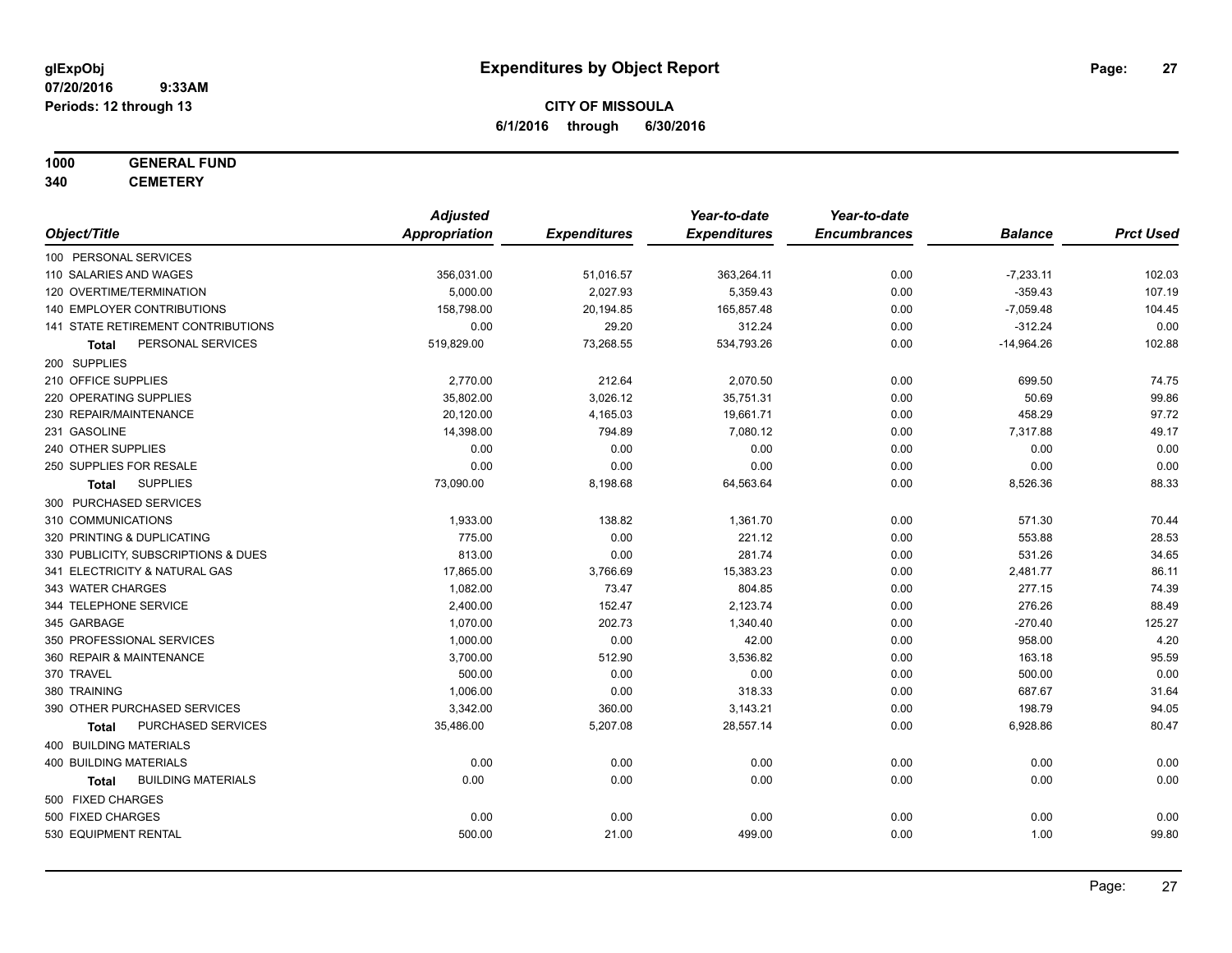# **CITY OF MISSOULA 6/1/2016 through 6/30/2016**

# **1000 GENERAL FUND**

**340 CEMETERY**

|                           |                       | <b>Adjusted</b>      |                     | Year-to-date        | Year-to-date        |                |                  |
|---------------------------|-----------------------|----------------------|---------------------|---------------------|---------------------|----------------|------------------|
| Object/Title              |                       | <b>Appropriation</b> | <b>Expenditures</b> | <b>Expenditures</b> | <b>Encumbrances</b> | <b>Balance</b> | <b>Prct Used</b> |
| <b>Total</b>              | <b>FIXED CHARGES</b>  | 500.00               | 21.00               | 499.00              | 0.00                | 1.00           | 99.80            |
| 800 OTHER OBJECTS         |                       |                      |                     |                     |                     |                |                  |
| 845 CONTINGENCY           |                       | 8,185.00             | 0.00                | 5,384.00            | 0.00                | 2,801.00       | 65.78            |
| 850 SALARY SAVINGS        |                       | $-3,479.00$          | 0.00                | 0.00                | 0.00                | $-3,479.00$    | 0.00             |
| <b>Total</b>              | OTHER OBJECTS         | 4,706.00             | 0.00                | 5,384.00            | 0.00                | $-678.00$      | 114.41           |
| 900 CAPITAL OUTLAY        |                       |                      |                     |                     |                     |                |                  |
| 920 BUILDINGS             |                       | 0.00                 | 0.00                | 0.00                | 0.00                | 0.00           | 0.00             |
| 930 IMPROVEMENTS          |                       | 0.00                 | 0.00                | 0.00                | 0.00                | 0.00           | 0.00             |
| 940 MACHINERY & EQUIPMENT |                       | 0.00                 | 0.00                | 0.00                | 0.00                | 0.00           | 0.00             |
| <b>Total</b>              | <b>CAPITAL OUTLAY</b> | 0.00                 | 0.00                | 0.00                | 0.00                | 0.00           | 0.00             |
| <b>Total</b>              | <b>CEMETERY</b>       | 633,611.00           | 86,695.31           | 633,797.04          | 0.00                | $-186.04$      | 100.03           |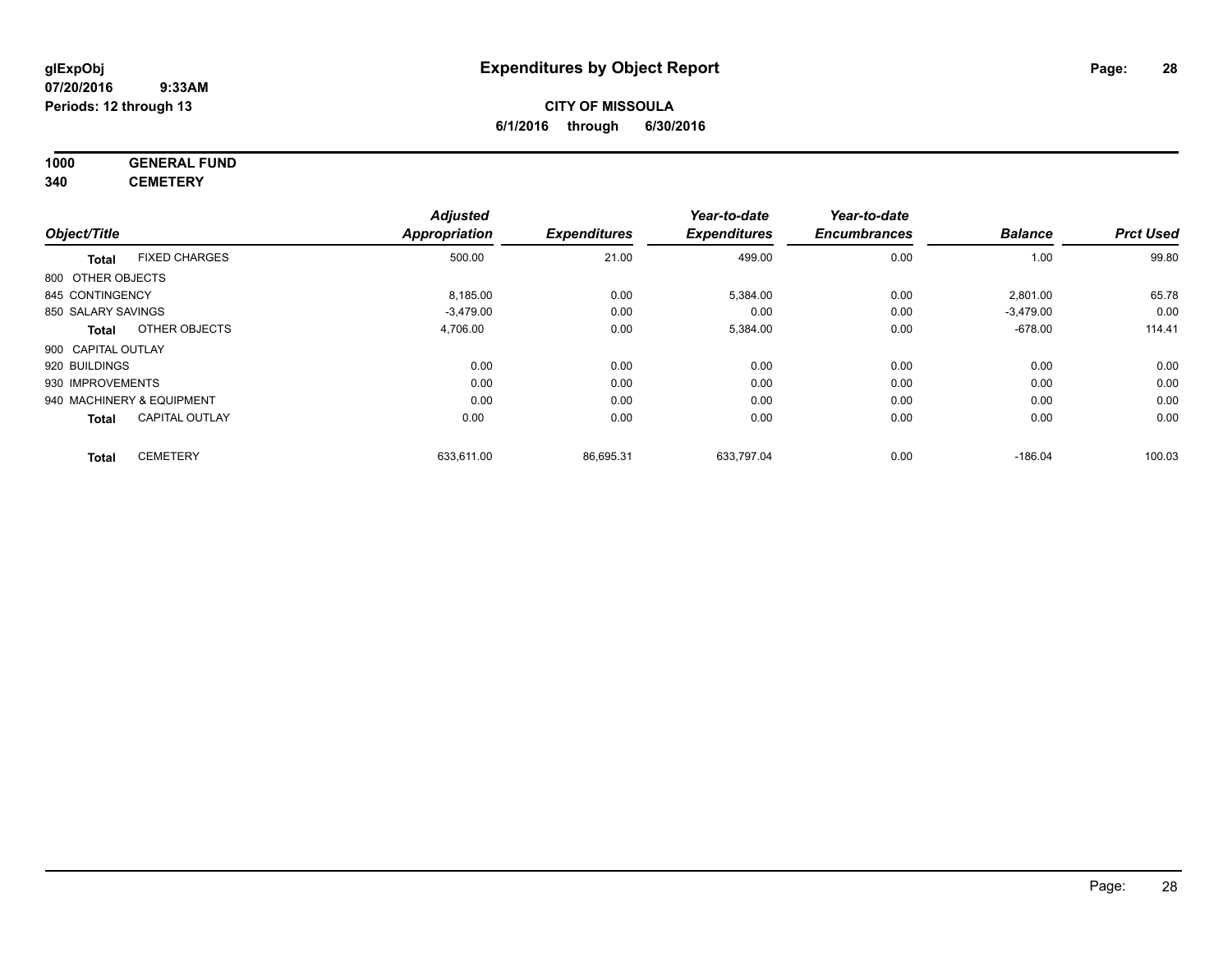#### **1000 GENERAL FUND**

**370 PARKS & RECREATION**

|                                           | <b>Adjusted</b>      |                     | Year-to-date        | Year-to-date        |                |                  |
|-------------------------------------------|----------------------|---------------------|---------------------|---------------------|----------------|------------------|
| Object/Title                              | <b>Appropriation</b> | <b>Expenditures</b> | <b>Expenditures</b> | <b>Encumbrances</b> | <b>Balance</b> | <b>Prct Used</b> |
| 100 PERSONAL SERVICES                     |                      |                     |                     |                     |                |                  |
| 110 SALARIES AND WAGES                    | 2,211,249.00         | 342,809.56          | 2,113,054.36        | 0.00                | 98,194.64      | 95.56            |
| 120 OVERTIME/TERMINATION                  | 7,000.00             | 758.80              | 15,791.18           | 0.00                | $-8,791.18$    | 225.59           |
| 130 OTHER                                 | 14,500.00            | 0.00                | 0.00                | 0.00                | 14,500.00      | 0.00             |
| 140 EMPLOYER CONTRIBUTIONS                | 790,986.00           | 104,163.13          | 805,989.30          | 0.00                | $-15,003.30$   | 101.90           |
| <b>141 STATE RETIREMENT CONTRIBUTIONS</b> | 0.00                 | 163.28              | 1,770.25            | 0.00                | $-1,770.25$    | 0.00             |
| PERSONAL SERVICES<br>Total                | 3,023,735.00         | 447,894.77          | 2,936,605.09        | 0.00                | 87,129.91      | 97.12            |
| 200 SUPPLIES                              |                      |                     |                     |                     |                |                  |
| 210 OFFICE SUPPLIES                       | 5,465.00             | 1,188.53            | 4,494.14            | 0.00                | 970.86         | 82.23            |
| 220 OPERATING SUPPLIES                    | 94,161.00            | 11,824.65           | 92,023.01           | 0.00                | 2,137.99       | 97.73            |
| 230 REPAIR/MAINTENANCE                    | 68,649.00            | 14,960.02           | 58,506.15           | 0.00                | 10,142.85      | 85.23            |
| 231 GASOLINE                              | 79,836.00            | 0.00                | 39,708.57           | 0.00                | 40,127.43      | 49.74            |
| 240 OTHER SUPPLIES                        | 0.00                 | 0.00                | 0.00                | 0.00                | 0.00           | 0.00             |
| <b>SUPPLIES</b><br>Total                  | 248,111.00           | 27,973.20           | 194,731.87          | 0.00                | 53,379.13      | 78.49            |
| 300 PURCHASED SERVICES                    |                      |                     |                     |                     |                |                  |
| 310 COMMUNICATIONS                        | 4,368.00             | 459.47              | 2,715.35            | 0.00                | 1,652.65       | 62.16            |
| 320 PRINTING & DUPLICATING                | 8,700.00             | 421.50              | 6,023.68            | 0.00                | 2,676.32       | 69.24            |
| 330 PUBLICITY, SUBSCRIPTIONS & DUES       | 9,140.00             | 2,450.00            | 7,074.60            | 0.00                | 2,065.40       | 77.40            |
| 340 SEWER                                 | 2,154.00             | 0.00                | 1,996.95            | 0.00                | 157.05         | 92.71            |
| 341 ELECTRICITY & NATURAL GAS             | 105,462.00           | 17,157.37           | 81,863.53           | 0.00                | 23,598.47      | 77.62            |
| 343 WATER CHARGES                         | 156,800.00           | 22,351.82           | 169,391.72          | 0.00                | $-12,591.72$   | 108.03           |
| 344 TELEPHONE SERVICE                     | 20,021.00            | 3,226.05            | 16,771.97           | 0.00                | 3,249.03       | 83.77            |
| 345 GARBAGE                               | 28,283.00            | 3,680.09            | 38,364.12           | 0.00                | $-10,081.12$   | 135.64           |
| 350 PROFESSIONAL SERVICES                 | 52,761.00            | 29,758.69           | 47,332.55           | 0.00                | 5,428.45       | 89.71            |
| 360 REPAIR & MAINTENANCE                  | 43,516.00            | 9,588.15            | 32,017.29           | 0.00                | 11,498.71      | 73.58            |
| 370 TRAVEL                                | 6,194.00             | 100.98              | 2,273.38            | 0.00                | 3,920.62       | 36.70            |
| 380 TRAINING                              | 5,236.00             | 0.00                | 5,878.45            | 0.00                | $-642.45$      | 112.27           |
| 390 OTHER PURCHASED SERVICES              | 42,371.00            | 12,219.95           | 32,936.05           | 0.00                | 9,434.95       | 77.73            |
| PURCHASED SERVICES<br><b>Total</b>        | 485,006.00           | 101,414.07          | 444,639.64          | 0.00                | 40,366.36      | 91.68            |
| 800 OTHER OBJECTS                         |                      |                     |                     |                     |                |                  |
| 820 TRANSFERS TO OTHER FUNDS              | 10,000.00            | 10,000.00           | 10,000.00           | 0.00                | 0.00           | 100.00           |
| OTHER OBJECTS<br>Total                    | 10,000.00            | 10,000.00           | 10,000.00           | 0.00                | 0.00           | 100.00           |
| 900 CAPITAL OUTLAY                        |                      |                     |                     |                     |                |                  |
| 930 IMPROVEMENTS                          | 0.00                 | 0.00                | 0.00                | 0.00                | 0.00           | 0.00             |
|                                           |                      |                     |                     |                     |                |                  |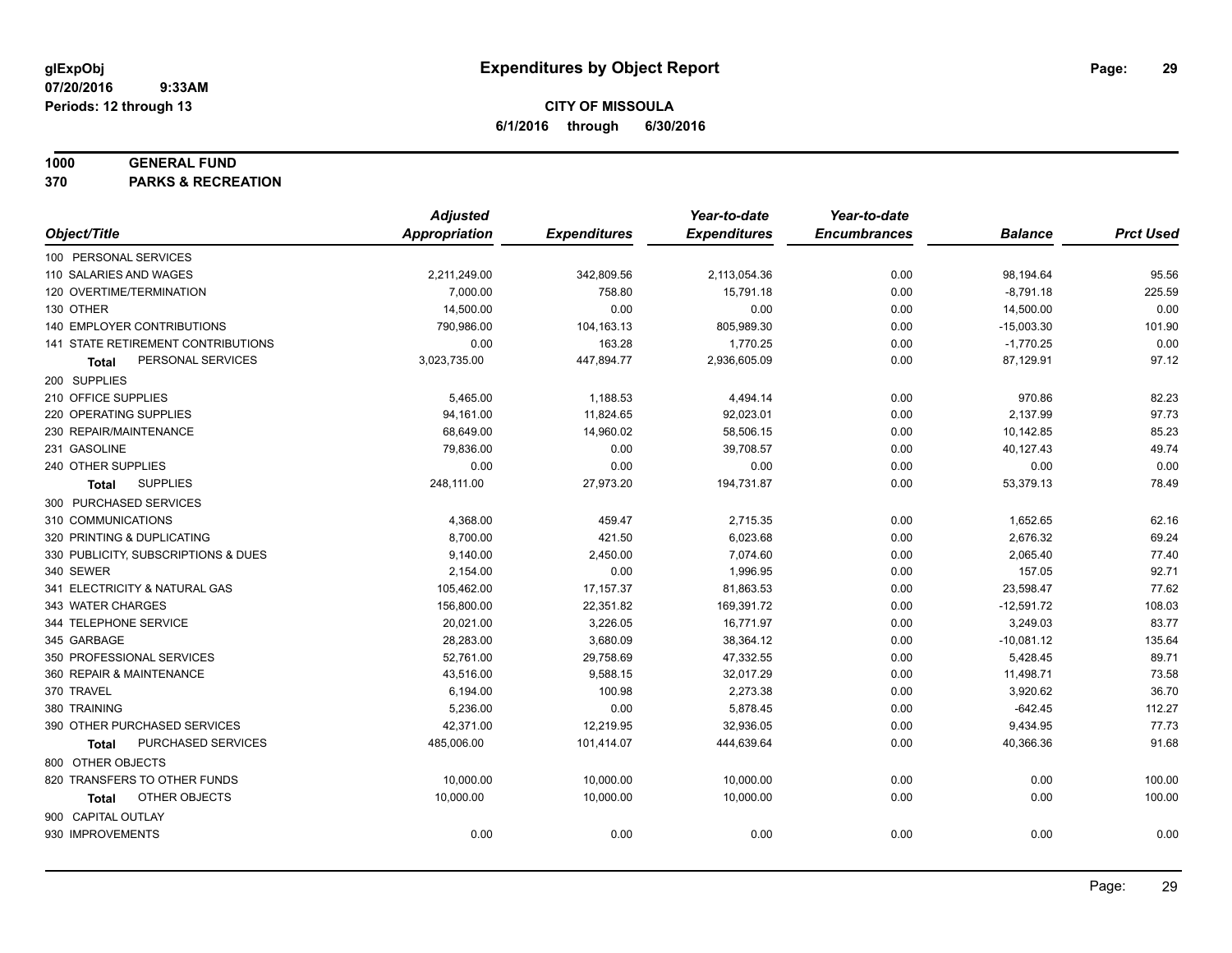# **CITY OF MISSOULA 6/1/2016 through 6/30/2016**

# **1000 GENERAL FUND**

**370 PARKS & RECREATION**

| Object/Title |                           | <b>Adjusted</b><br>Appropriation | <i><b>Expenditures</b></i> | Year-to-date<br><b>Expenditures</b> | Year-to-date<br><b>Encumbrances</b> | <b>Balance</b> | <b>Prct Used</b> |
|--------------|---------------------------|----------------------------------|----------------------------|-------------------------------------|-------------------------------------|----------------|------------------|
|              | 940 MACHINERY & EQUIPMENT | 0.00                             | 0.00                       | 0.00                                | 0.00                                | 0.00           | 0.00             |
| <b>Total</b> | <b>CAPITAL OUTLAY</b>     | 0.00                             | 0.00                       | 0.00                                | 0.00                                | 0.00           | 0.00             |
| <b>Total</b> | PARKS & RECREATION        | 3,766,852.00                     | 587,282.04                 | 3,585,976.60                        | 0.00                                | 180,875.40     | 95.20            |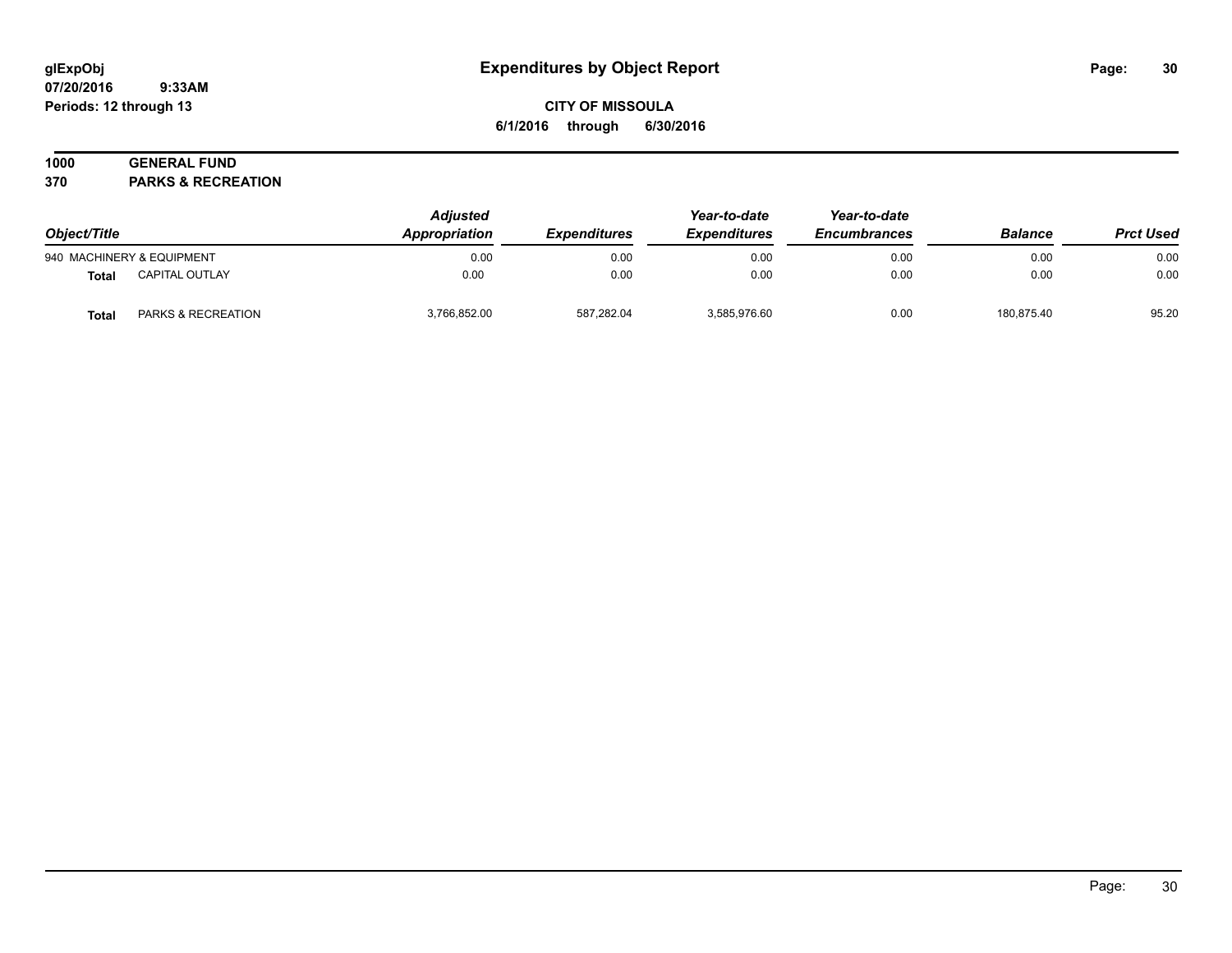#### **1000 GENERAL FUND**

**390 NON-DEPARTMENTAL**

|                                           | <b>Adjusted</b>      |                     | Year-to-date        | Year-to-date        |                |                  |
|-------------------------------------------|----------------------|---------------------|---------------------|---------------------|----------------|------------------|
| Object/Title                              | <b>Appropriation</b> | <b>Expenditures</b> | <b>Expenditures</b> | <b>Encumbrances</b> | <b>Balance</b> | <b>Prct Used</b> |
| 100 PERSONAL SERVICES                     |                      |                     |                     |                     |                |                  |
| 110 SALARIES AND WAGES                    | 80,923.00            | 0.00                | 0.00                | 0.00                | 80,923.00      | 0.00             |
| 120 OVERTIME/TERMINATION                  | 25,000.00            | 0.00                | 0.00                | 0.00                | 25,000.00      | 0.00             |
| 130 OTHER                                 | 12,000.00            | 0.00                | 0.00                | 0.00                | 12,000.00      | 0.00             |
| 140 EMPLOYER CONTRIBUTIONS                | $-104,213.00$        | $-4.80$             | $-926.44$           | 0.00                | $-103,286.56$  | 0.89             |
| PERSONAL SERVICES<br><b>Total</b>         | 13,710.00            | $-4.80$             | $-926.44$           | 0.00                | 14,636.44      | $-6.76$          |
| 200 SUPPLIES                              |                      |                     |                     |                     |                |                  |
| 220 OPERATING SUPPLIES                    | 0.00                 | 0.00                | 4,002.43            | 0.00                | $-4,002.43$    | 0.00             |
| 230 REPAIR/MAINTENANCE                    | 50,000.00            | 0.00                | 0.00                | 0.00                | 50,000.00      | 0.00             |
| 231 GASOLINE                              | 0.00                 | 0.00                | 0.00                | 0.00                | 0.00           | 0.00             |
| 240 OTHER SUPPLIES                        | 37,625.00            | 0.00                | 5,600.75            | 0.00                | 32,024.25      | 14.89            |
| <b>SUPPLIES</b><br>Total                  | 87,625.00            | 0.00                | 9,603.18            | 0.00                | 78,021.82      | 10.96            |
| 300 PURCHASED SERVICES                    |                      |                     |                     |                     |                |                  |
| 310 COMMUNICATIONS                        | 0.00                 | 0.00                | 0.00                | 0.00                | 0.00           | 0.00             |
| 330 PUBLICITY, SUBSCRIPTIONS & DUES       | 0.00                 | 0.00                | 0.00                | 0.00                | 0.00           | 0.00             |
| 341 ELECTRICITY & NATURAL GAS             | 0.00                 | 0.00                | 885.50              | 0.00                | $-885.50$      | 0.00             |
| 350 PROFESSIONAL SERVICES                 | 0.00                 | 0.00                | 0.00                | 0.00                | 0.00           | 0.00             |
| 360 REPAIR & MAINTENANCE                  | 0.00                 | 0.00                | 138.90              | 0.00                | $-138.90$      | 0.00             |
| 390 OTHER PURCHASED SERVICES              | 0.00                 | 0.00                | 12,627.53           | 0.00                | $-12,627.53$   | 0.00             |
| PURCHASED SERVICES<br>Total               | 0.00                 | 0.00                | 13,651.93           | 0.00                | $-13,651.93$   | 0.00             |
| 400 BUILDING MATERIALS                    |                      |                     |                     |                     |                |                  |
| 400 BUILDING MATERIALS                    | 0.00                 | 0.00                | 0.00                | 0.00                | 0.00           | 0.00             |
| <b>BUILDING MATERIALS</b><br><b>Total</b> | 0.00                 | 0.00                | 0.00                | 0.00                | 0.00           | 0.00             |
| 500 FIXED CHARGES                         |                      |                     |                     |                     |                |                  |
| 500 FIXED CHARGES                         | 1,029,863.00         | 38,297.59           | 829,918.42          | 0.00                | 199,944.58     | 80.59            |
| 550 MERCHANT SERVICE FEES                 | 29.700.00            | 0.00                | 0.00                | 0.00                | 29,700.00      | 0.00             |
| <b>FIXED CHARGES</b><br><b>Total</b>      | 1,059,563.00         | 38,297.59           | 829,918.42          | 0.00                | 229,644.58     | 78.33            |
| 600 DEBT SERVICE                          |                      |                     |                     |                     |                |                  |
| 610 PRINCIPAL                             | 516,327.00           | 0.00                | 559,411.52          | 0.00                | $-43,084.52$   | 108.34           |
| 620 INTEREST / SERVICE FEES               | 18,247.00            | 0.00                | 20,248.49           | 0.00                | $-2,001.49$    | 110.97           |
| <b>DEBT SERVICE</b><br><b>Total</b>       | 534,574.00           | 0.00                | 579,660.01          | 0.00                | $-45,086.01$   | 108.43           |
| 700 GRANTS & CONTRIBUTIONS                |                      |                     |                     |                     |                |                  |
| 700 GRANTS & CONTRIBUTIONS                | 2,275,575.00         | 834,480.27          | 2,236,779.09        | 0.00                | 38,795.91      | 98.30            |
|                                           |                      |                     |                     |                     |                |                  |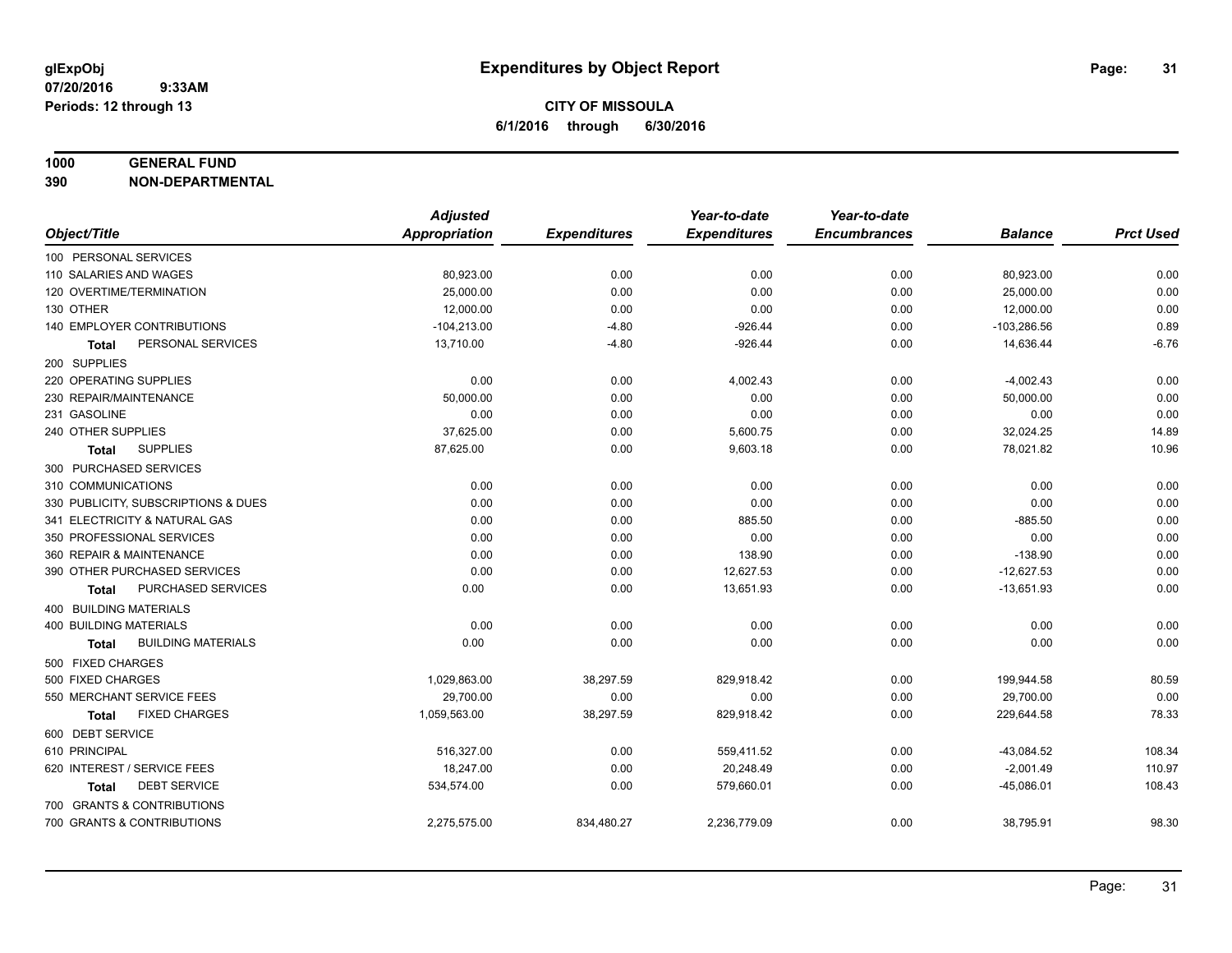#### **1000 GENERAL FUND**

**390 NON-DEPARTMENTAL**

| Object/Title       |                                   | <b>Adjusted</b>      |                     | Year-to-date<br><b>Expenditures</b> | Year-to-date<br><b>Encumbrances</b> | <b>Balance</b> | <b>Prct Used</b> |
|--------------------|-----------------------------------|----------------------|---------------------|-------------------------------------|-------------------------------------|----------------|------------------|
|                    |                                   | <b>Appropriation</b> | <b>Expenditures</b> |                                     |                                     |                |                  |
| <b>Total</b>       | <b>GRANTS &amp; CONTRIBUTIONS</b> | 2.275.575.00         | 834.480.27          | 2,236,779.09                        | 0.00                                | 38,795.91      | 98.30            |
| 800 OTHER OBJECTS  |                                   |                      |                     |                                     |                                     |                |                  |
|                    | 820 TRANSFERS TO OTHER FUNDS      | 1.735.565.00         | 1.330.343.45        | 1.818.386.66                        | 0.00                                | $-82.821.66$   | 104.77           |
| 845 CONTINGENCY    |                                   | 111.113.00           | 1.792.40            | 1.792.40                            | 0.00                                | 109.320.60     | 1.61             |
| <b>Total</b>       | OTHER OBJECTS                     | 1.846.678.00         | 1.332.135.85        | 1.820.179.06                        | 0.00                                | 26.498.94      | 98.57            |
| 900 CAPITAL OUTLAY |                                   |                      |                     |                                     |                                     |                |                  |
|                    | 940 MACHINERY & EQUIPMENT         | 0.00                 | 0.00                | 0.00                                | 0.00                                | 0.00           | 0.00             |
| <b>Total</b>       | <b>CAPITAL OUTLAY</b>             | 0.00                 | 0.00                | 0.00                                | 0.00                                | 0.00           | 0.00             |
| <b>Total</b>       | NON-DEPARTMENTAL                  | 5.817.725.00         | 2.204.908.91        | 5.488.865.25                        | 0.00                                | 328.859.75     | 94.35            |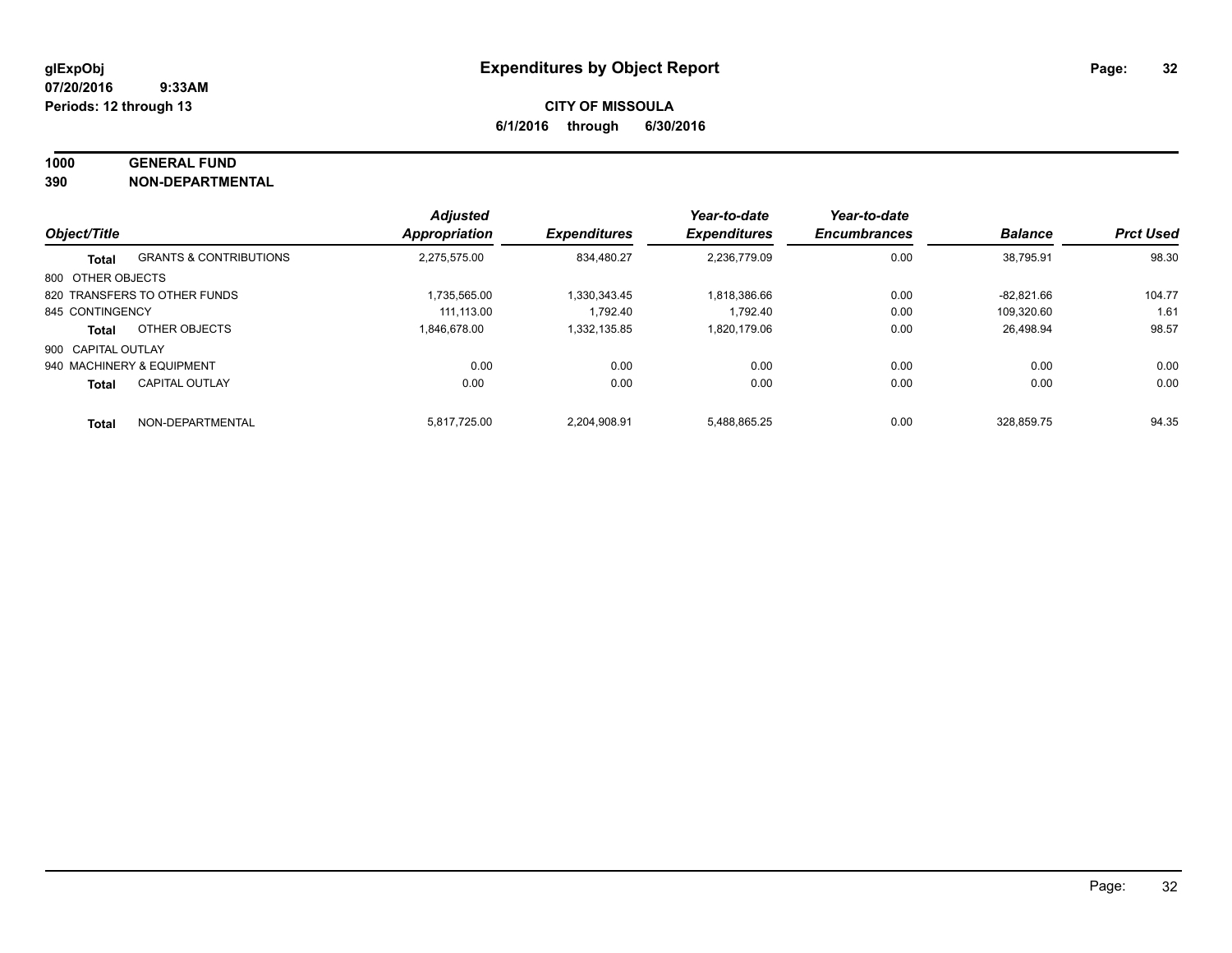**1000 GENERAL FUND**

|                                       | <b>Adjusted</b>      |                     | Year-to-date        | Year-to-date        |                 |                  |
|---------------------------------------|----------------------|---------------------|---------------------|---------------------|-----------------|------------------|
| Object/Title                          | <b>Appropriation</b> | <b>Expenditures</b> | <b>Expenditures</b> | <b>Encumbrances</b> | <b>Balance</b>  | <b>Prct Used</b> |
| 100 PERSONAL SERVICES                 |                      |                     |                     |                     |                 |                  |
| 110 SALARIES AND WAGES                | 25,131,401.00        | 3,270,001.91        | 24,822,934.19       | 0.00                | 308,466.81      | 98.77            |
| 115 SALARIES/HEALTH INSURANCE BENEFIT | 660,063.00           | 215,052.60          | 1,415,388.60        | 0.00                | $-755,325.60$   | 214.43           |
| 120 OVERTIME/TERMINATION              | 634,233.00           | 130,796.00          | 1,119,604.31        | 0.00                | $-485,371.31$   | 176.53           |
| 121 OUTSIDE HIRE OVERTIME             | 75,000.00            | 10,125.02           | 110,847.88          | 0.00                | $-35,847.88$    | 147.80           |
| 122 COURT OVERTIME                    | 2,675.00             | 1,510.08            | 25,999.91           | 0.00                | $-23,324.91$    | 971.96           |
| 123 CELL PHONE OVERTIME               | 0.00                 | 0.00                | 0.00                | 0.00                | 0.00            | 0.00             |
| 130 OTHER                             | 285,254.00           | 792.26              | 129,811.82          | 0.00                | 155,442.18      | 45.51            |
| 133 EDUCATION COMPENSATION            | 0.00                 | 1,893.00            | 17,053.00           | 0.00                | $-17,053.00$    | 0.00             |
| 140 EMPLOYER CONTRIBUTIONS            | 11,092,969.00        | 994,734.91          | 8,162,899.97        | 0.00                | 2,930,069.03    | 73.59            |
| 141 STATE RETIREMENT CONTRIBUTIONS    | 2,326,075.00         | 866.24              | 4,067,964.45        | 0.00                | $-1,741,889.45$ | 174.89           |
| PERSONAL SERVICES<br><b>Total</b>     | 40,207,670.00        | 4,625,772.02        | 39,872,504.13       | 0.00                | 335,165.87      | 99.17            |
| 200 SUPPLIES                          |                      |                     |                     |                     |                 |                  |
| 210 OFFICE SUPPLIES                   | 88,242.00            | 9,283.24            | 72,136.76           | 0.00                | 16,105.24       | 81.75            |
| 220 OPERATING SUPPLIES                | 561,219.00           | 73,219.19           | 782,487.08          | 0.00                | $-221,268.08$   | 139.43           |
| 230 REPAIR/MAINTENANCE                | 435,674.00           | 42,900.75           | 417,396.60          | 0.00                | 18,277.40       | 95.80            |
| 231 GASOLINE                          | 574,514.00           | 29,577.54           | 349,056.75          | 0.00                | 225,457.25      | 60.76            |
| 240 OTHER SUPPLIES                    | 92,143.00            | 15,614.95           | 64,003.48           | 0.00                | 28,139.52       | 69.46            |
| 250 SUPPLIES FOR RESALE               | 0.00                 | 0.00                | 0.00                | 0.00                | 0.00            | 0.00             |
| <b>SUPPLIES</b><br><b>Total</b>       | 1,751,792.00         | 170,595.67          | 1,685,080.67        | 0.00                | 66,711.33       | 96.19            |
| 300 PURCHASED SERVICES                |                      |                     |                     |                     |                 |                  |
| 310 COMMUNICATIONS                    | 108,461.00           | 4,050.56            | 114,480.89          | 0.00                | $-6,019.89$     | 105.55           |
| 320 PRINTING & DUPLICATING            | 51,096.00            | 3,289.69            | 26,533.95           | 0.00                | 24,562.05       | 51.93            |
| 330 PUBLICITY, SUBSCRIPTIONS & DUES   | 113,969.00           | 7,170.99            | 103,317.64          | 0.00                | 10,651.36       | 90.65            |
| 340 SEWER                             | 6,277.00             | 0.00                | 4,458.95            | 0.00                | 1,818.05        | 71.04            |
| 341 ELECTRICITY & NATURAL GAS         | 526,939.00           | 68,179.89           | 476,659.85          | 0.00                | 50,279.15       | 90.46            |
| 343 WATER CHARGES                     | 191,915.00           | 30,889.45           | 209,811.94          | 0.00                | $-17,896.94$    | 109.33           |
| 344 TELEPHONE SERVICE                 | 253,942.00           | 21,154.60           | 229,850.56          | 0.00                | 24,091.44       | 90.51            |
| 345 GARBAGE                           | 52,995.00            | 5,287.20            | 55,121.38           | 0.00                | $-2,126.38$     | 104.01           |
| 350 PROFESSIONAL SERVICES             | 752,701.00           | 80,751.92           | 630,640.04          | 0.00                | 122,060.96      | 83.78            |
| 360 REPAIR & MAINTENANCE              | 892,939.00           | 50,750.83           | 765,104.35          | 0.00                | 127,834.65      | 85.68            |
| 370 TRAVEL                            | 118,139.00           | 11,715.69           | 102,138.57          | 0.00                | 16,000.43       | 86.46            |
| 380 TRAINING                          | 124,343.00           | 5,671.93            | 84,600.16           | 0.00                | 39,742.84       | 68.04            |
| 390 OTHER PURCHASED SERVICES          | 349,400.00           | 61,758.98           | 362,400.72          | 0.00                | $-13,000.72$    | 103.72           |
| 392 DONATIONS AND SALES               | 0.00                 | 356.00              | 528.83              | 0.00                | $-528.83$       | 0.00             |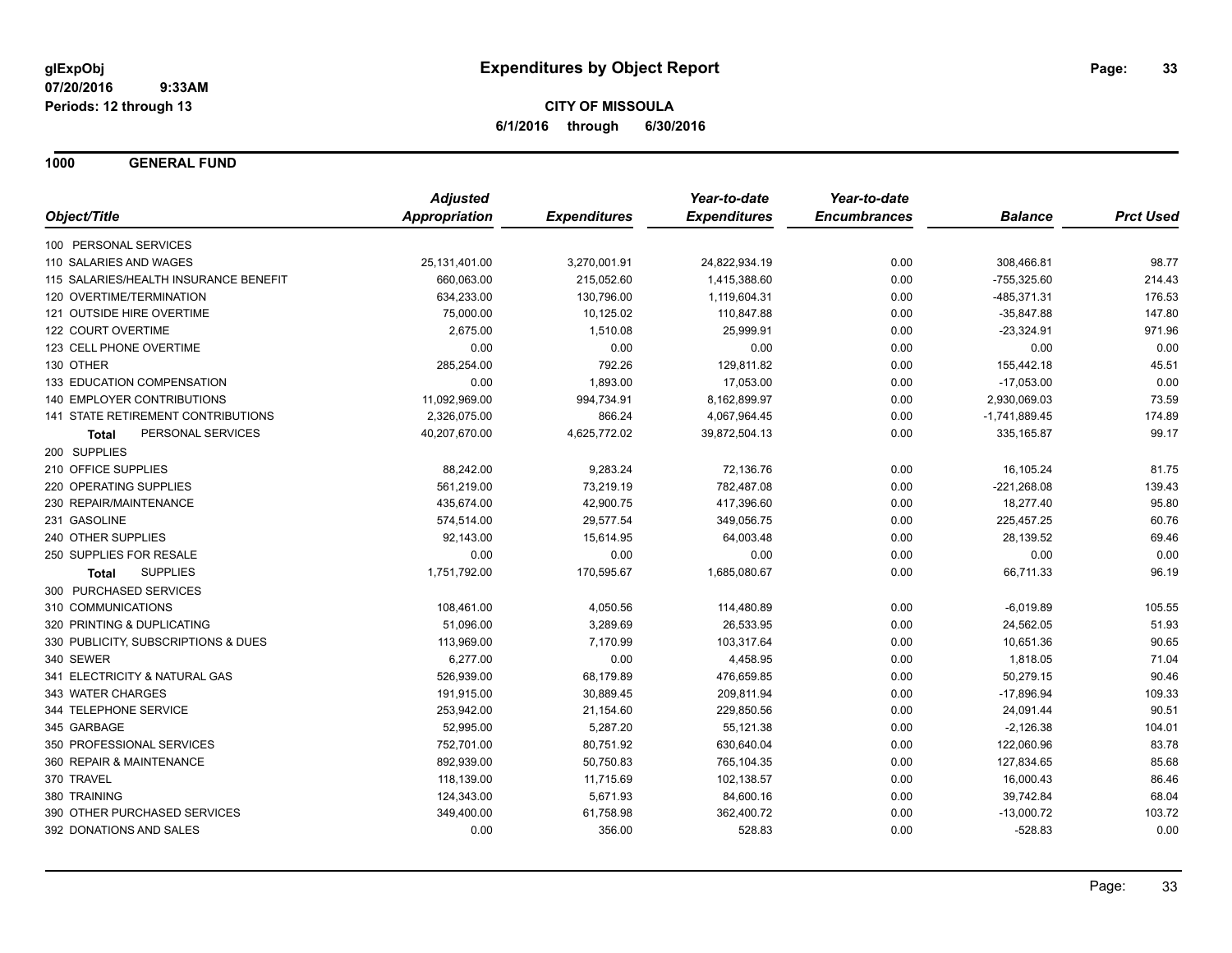**1000 GENERAL FUND**

|                                                   | <b>Adjusted</b>      |                     | Year-to-date        | Year-to-date        |                |                  |
|---------------------------------------------------|----------------------|---------------------|---------------------|---------------------|----------------|------------------|
| Object/Title                                      | <b>Appropriation</b> | <b>Expenditures</b> | <b>Expenditures</b> | <b>Encumbrances</b> | <b>Balance</b> | <b>Prct Used</b> |
| PURCHASED SERVICES<br><b>Total</b>                | 3,543,116.00         | 351,027.73          | 3,165,647.83        | 0.00                | 377,468.17     | 89.35            |
| 400 BUILDING MATERIALS                            |                      |                     |                     |                     |                |                  |
| <b>400 BUILDING MATERIALS</b>                     | 46,285.00            | 4,295.90            | 4,295.90            | 0.00                | 41,989.10      | 9.28             |
| <b>BUILDING MATERIALS</b><br><b>Total</b>         | 46,285.00            | 4,295.90            | 4,295.90            | 0.00                | 41,989.10      | 9.28             |
| 500 FIXED CHARGES                                 |                      |                     |                     |                     |                |                  |
| 500 FIXED CHARGES                                 | 1.152.325.00         | 50,463.59           | 927,533.53          | 0.00                | 224,791.47     | 80.49            |
| 530 EQUIPMENT RENTAL                              | 726.00               | 21.00               | 795.00              | 0.00                | $-69.00$       | 109.50           |
| 550 MERCHANT SERVICE FEES                         | 29,700.00            | 0.00                | 5,232.39            | 0.00                | 24,467.61      | 17.62            |
| <b>FIXED CHARGES</b><br><b>Total</b>              | 1,182,751.00         | 50,484.59           | 933,560.92          | 0.00                | 249,190.08     | 78.93            |
| 600 DEBT SERVICE                                  |                      |                     |                     |                     |                |                  |
| 610 PRINCIPAL                                     | 516,327.00           | 0.00                | 559,411.52          | 0.00                | $-43,084.52$   | 108.34           |
| 620 INTEREST / SERVICE FEES                       | 18,247.00            | 0.00                | 20,248.49           | 0.00                | $-2,001.49$    | 110.97           |
| <b>DEBT SERVICE</b><br><b>Total</b>               | 534,574.00           | 0.00                | 579,660.01          | 0.00                | $-45,086.01$   | 108.43           |
| 700 GRANTS & CONTRIBUTIONS                        |                      |                     |                     |                     |                |                  |
| 700 GRANTS & CONTRIBUTIONS                        | 2,439,769.06         | 948,242.73          | 2,443,700.91        | 0.00                | $-3,931.85$    | 100.16           |
| 780 INTERGOVERNMENTAL TRANSFER                    | 0.00                 | 0.00                | 0.00                | 0.00                | 0.00           | 0.00             |
| <b>GRANTS &amp; CONTRIBUTIONS</b><br><b>Total</b> | 2,439,769.06         | 948,242.73          | 2,443,700.91        | 0.00                | $-3,931.85$    | 100.16           |
| 800 OTHER OBJECTS                                 |                      |                     |                     |                     |                |                  |
| 820 TRANSFERS TO OTHER FUNDS                      | 1,911,385.00         | 1,340,343.45        | 1,840,986.66        | 0.00                | 70.398.34      | 96.32            |
| 845 CONTINGENCY                                   | 119,298.00           | 1,792.40            | 7,176.40            | 0.00                | 112,121.60     | 6.02             |
| 850 SALARY SAVINGS                                | $-154,023.00$        | 0.00                | 0.00                | 0.00                | $-154,023.00$  | 0.00             |
| <b>OTHER OBJECTS</b><br><b>Total</b>              | 1,876,660.00         | 1,342,135.85        | 1,848,163.06        | 0.00                | 28,496.94      | 98.48            |
| 900 CAPITAL OUTLAY                                |                      |                     |                     |                     |                |                  |
| 920 BUILDINGS                                     | 0.00                 | 0.00                | 0.00                | 0.00                | 0.00           | 0.00             |
| 930 IMPROVEMENTS                                  | 197,705.00           | 1,450.50            | 50,834.63           | 0.00                | 146,870.37     | 25.71            |
| 940 MACHINERY & EQUIPMENT                         | 0.00                 | 0.00                | 17,931.00           | 0.00                | $-17,931.00$   | 0.00             |
| <b>CAPITAL OUTLAY</b><br><b>Total</b>             | 197,705.00           | 1,450.50            | 68,765.63           | 0.00                | 128,939.37     | 34.78            |
| <b>GENERAL FUND</b><br><b>Total</b>               | 51,780,322.06        | 7,494,004.99        | 50,601,379.06       | 0.00                | 1,178,943.00   | 97.72            |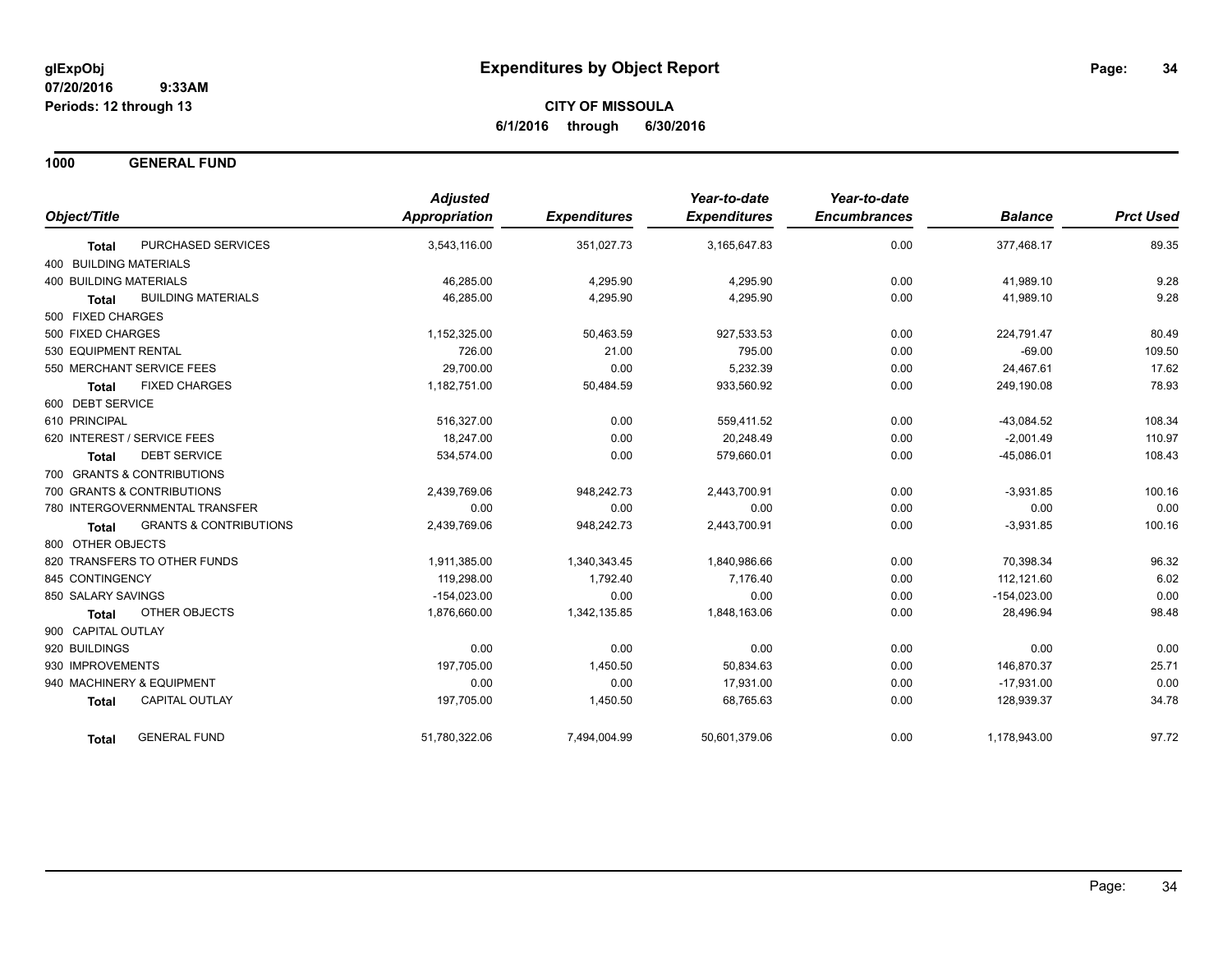# **CITY OF MISSOULA 6/1/2016 through 6/30/2016**

#### **1211 PARK ACQUISITION & DEVELOPMENT**

**370 PARKS & RECREATION**

|                        |                              | <b>Adjusted</b>      |                     | Year-to-date        | Year-to-date        |                |                  |
|------------------------|------------------------------|----------------------|---------------------|---------------------|---------------------|----------------|------------------|
| Object/Title           |                              | <b>Appropriation</b> | <b>Expenditures</b> | <b>Expenditures</b> | <b>Encumbrances</b> | <b>Balance</b> | <b>Prct Used</b> |
| 200 SUPPLIES           |                              |                      |                     |                     |                     |                |                  |
| 220 OPERATING SUPPLIES |                              | 10,000.00            | 0.00                | 0.00                | 0.00                | 10,000.00      | 0.00             |
| Total                  | <b>SUPPLIES</b>              | 10,000.00            | 0.00                | 0.00                | 0.00                | 10,000.00      | 0.00             |
| 300 PURCHASED SERVICES |                              |                      |                     |                     |                     |                |                  |
|                        | 350 PROFESSIONAL SERVICES    | 25,000.00            | 0.00                | 0.00                | 0.00                | 25,000.00      | 0.00             |
|                        | 390 OTHER PURCHASED SERVICES | 10,000.00            | 0.00                | 0.00                | 0.00                | 10,000.00      | 0.00             |
| <b>Total</b>           | PURCHASED SERVICES           | 35,000.00            | 0.00                | 0.00                | 0.00                | 35,000.00      | 0.00             |
| 500 FIXED CHARGES      |                              |                      |                     |                     |                     |                |                  |
|                        | 550 MERCHANT SERVICE FEES    | 0.00                 | 0.00                | 0.00                | 0.00                | 0.00           | 0.00             |
| <b>Total</b>           | <b>FIXED CHARGES</b>         | 0.00                 | 0.00                | 0.00                | 0.00                | 0.00           | 0.00             |
| 800 OTHER OBJECTS      |                              |                      |                     |                     |                     |                |                  |
|                        | 820 TRANSFERS TO OTHER FUNDS | 0.00                 | 0.00                | 0.00                | 0.00                | 0.00           | 0.00             |
| <b>Total</b>           | OTHER OBJECTS                | 0.00                 | 0.00                | 0.00                | 0.00                | 0.00           | 0.00             |
| 900 CAPITAL OUTLAY     |                              |                      |                     |                     |                     |                |                  |
| 930 IMPROVEMENTS       |                              | 168,578.00           | 0.00                | 0.00                | 0.00                | 168,578.00     | 0.00             |
| <b>Total</b>           | <b>CAPITAL OUTLAY</b>        | 168,578.00           | 0.00                | 0.00                | 0.00                | 168,578.00     | 0.00             |
| <b>Total</b>           | PARKS & RECREATION           | 213,578.00           | 0.00                | 0.00                | 0.00                | 213,578.00     | 0.00             |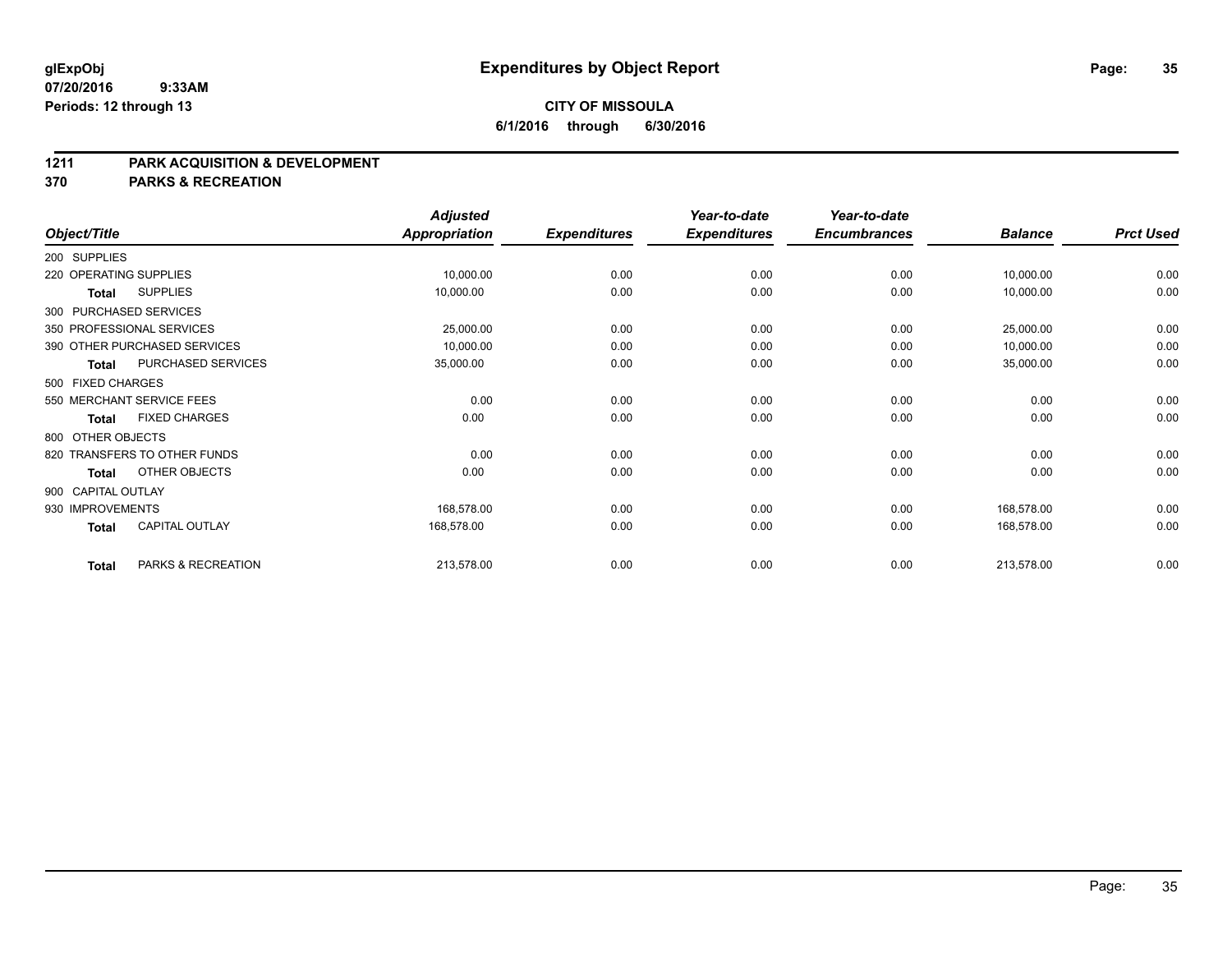# **CITY OF MISSOULA 6/1/2016 through 6/30/2016**

# **1211 PARK ACQUISITION & DEVELOPMENT**

|                        |                                | <b>Adjusted</b> |                     | Year-to-date        | Year-to-date        |                |                  |
|------------------------|--------------------------------|-----------------|---------------------|---------------------|---------------------|----------------|------------------|
| Object/Title           |                                | Appropriation   | <b>Expenditures</b> | <b>Expenditures</b> | <b>Encumbrances</b> | <b>Balance</b> | <b>Prct Used</b> |
| 200 SUPPLIES           |                                |                 |                     |                     |                     |                |                  |
| 220 OPERATING SUPPLIES |                                | 10,000.00       | 0.00                | 0.00                | 0.00                | 10,000.00      | 0.00             |
| Total                  | <b>SUPPLIES</b>                | 10,000.00       | 0.00                | 0.00                | 0.00                | 10,000.00      | 0.00             |
|                        | 300 PURCHASED SERVICES         |                 |                     |                     |                     |                |                  |
|                        | 350 PROFESSIONAL SERVICES      | 25,000.00       | 0.00                | 0.00                | 0.00                | 25,000.00      | 0.00             |
|                        | 390 OTHER PURCHASED SERVICES   | 10,000.00       | 0.00                | 0.00                | 0.00                | 10,000.00      | 0.00             |
| <b>Total</b>           | PURCHASED SERVICES             | 35,000.00       | 0.00                | 0.00                | 0.00                | 35,000.00      | 0.00             |
| 500 FIXED CHARGES      |                                |                 |                     |                     |                     |                |                  |
|                        | 550 MERCHANT SERVICE FEES      | 0.00            | 0.00                | 0.00                | 0.00                | 0.00           | 0.00             |
| <b>Total</b>           | <b>FIXED CHARGES</b>           | 0.00            | 0.00                | 0.00                | 0.00                | 0.00           | 0.00             |
| 800 OTHER OBJECTS      |                                |                 |                     |                     |                     |                |                  |
|                        | 820 TRANSFERS TO OTHER FUNDS   | 0.00            | 0.00                | 0.00                | 0.00                | 0.00           | 0.00             |
| <b>Total</b>           | OTHER OBJECTS                  | 0.00            | 0.00                | 0.00                | 0.00                | 0.00           | 0.00             |
| 900 CAPITAL OUTLAY     |                                |                 |                     |                     |                     |                |                  |
| 930 IMPROVEMENTS       |                                | 168,578.00      | 0.00                | 0.00                | 0.00                | 168,578.00     | 0.00             |
| <b>Total</b>           | CAPITAL OUTLAY                 | 168,578.00      | 0.00                | 0.00                | 0.00                | 168,578.00     | 0.00             |
| <b>Total</b>           | PARK ACQUISITION & DEVELOPMENT | 213,578.00      | 0.00                | 0.00                | 0.00                | 213,578.00     | 0.00             |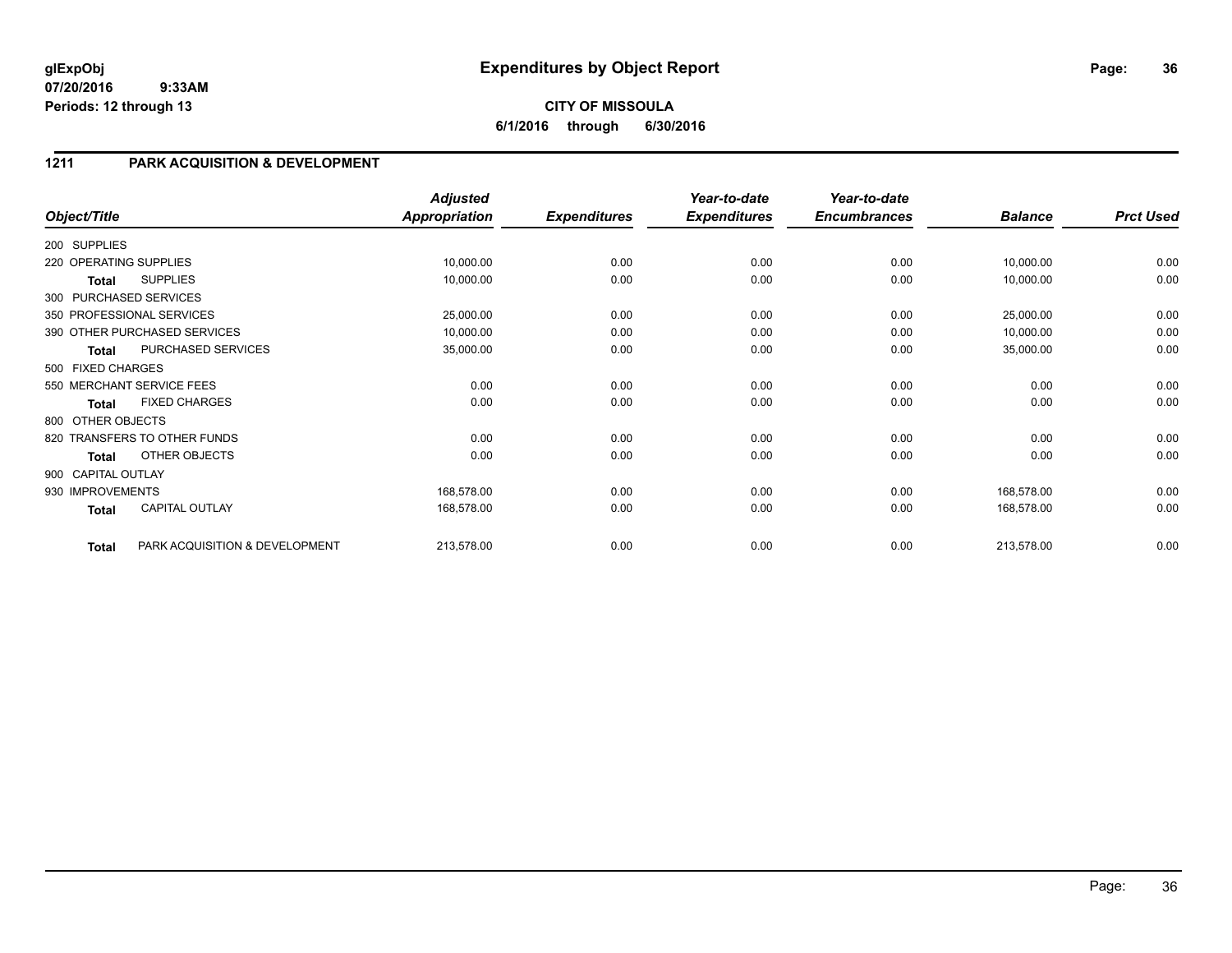#### **1212 PARK ENTERPRISE FUND**

**370 PARKS & RECREATION**

|                              |                       | <b>Adjusted</b>      |                     | Year-to-date        | Year-to-date        |                |                  |
|------------------------------|-----------------------|----------------------|---------------------|---------------------|---------------------|----------------|------------------|
| Object/Title                 |                       | <b>Appropriation</b> | <b>Expenditures</b> | <b>Expenditures</b> | <b>Encumbrances</b> | <b>Balance</b> | <b>Prct Used</b> |
| 200 SUPPLIES                 |                       |                      |                     |                     |                     |                |                  |
| 220 OPERATING SUPPLIES       |                       | 35,000.00            | 187.97              | 1,263.95            | 0.00                | 33,736.05      | 3.61             |
| 230 REPAIR/MAINTENANCE       |                       | 0.00                 | 0.00                | 0.00                | 0.00                | 0.00           | 0.00             |
| 240 OTHER SUPPLIES           |                       | 0.00                 | 0.00                | 0.00                | 0.00                | 0.00           | 0.00             |
| <b>Total</b>                 | <b>SUPPLIES</b>       | 35,000.00            | 187.97              | 1,263.95            | 0.00                | 33,736.05      | 3.61             |
| 300 PURCHASED SERVICES       |                       |                      |                     |                     |                     |                |                  |
| 350 PROFESSIONAL SERVICES    |                       | 10,000.00            | 0.00                | 332.50              | 0.00                | 9,667.50       | 3.33             |
| 390 OTHER PURCHASED SERVICES |                       | 20,000.00            | 1,079.85            | 2,979.85            | 0.00                | 17,020.15      | 14.90            |
| <b>Total</b>                 | PURCHASED SERVICES    | 30,000.00            | 1,079.85            | 3,312.35            | 0.00                | 26,687.65      | 11.04            |
| 500 FIXED CHARGES            |                       |                      |                     |                     |                     |                |                  |
| 550 MERCHANT SERVICE FEES    |                       | 0.00                 | 0.00                | 0.00                | 0.00                | 0.00           | 0.00             |
| <b>Total</b>                 | <b>FIXED CHARGES</b>  | 0.00                 | 0.00                | 0.00                | 0.00                | 0.00           | 0.00             |
| 800 OTHER OBJECTS            |                       |                      |                     |                     |                     |                |                  |
| 820 TRANSFERS TO OTHER FUNDS |                       | 0.00                 | 0.00                | 0.00                | 0.00                | 0.00           | 0.00             |
| <b>Total</b>                 | OTHER OBJECTS         | 0.00                 | 0.00                | 0.00                | 0.00                | 0.00           | 0.00             |
| 900 CAPITAL OUTLAY           |                       |                      |                     |                     |                     |                |                  |
| 930 IMPROVEMENTS             |                       | 180,150.00           | 0.00                | 0.00                | 0.00                | 180,150.00     | 0.00             |
| 940 MACHINERY & EQUIPMENT    |                       | 30,000.00            | 0.00                | 0.00                | 0.00                | 30.000.00      | 0.00             |
| <b>Total</b>                 | <b>CAPITAL OUTLAY</b> | 210,150.00           | 0.00                | 0.00                | 0.00                | 210,150.00     | 0.00             |
| Total                        | PARKS & RECREATION    | 275,150.00           | 1,267.82            | 4,576.30            | 0.00                | 270,573.70     | 1.66             |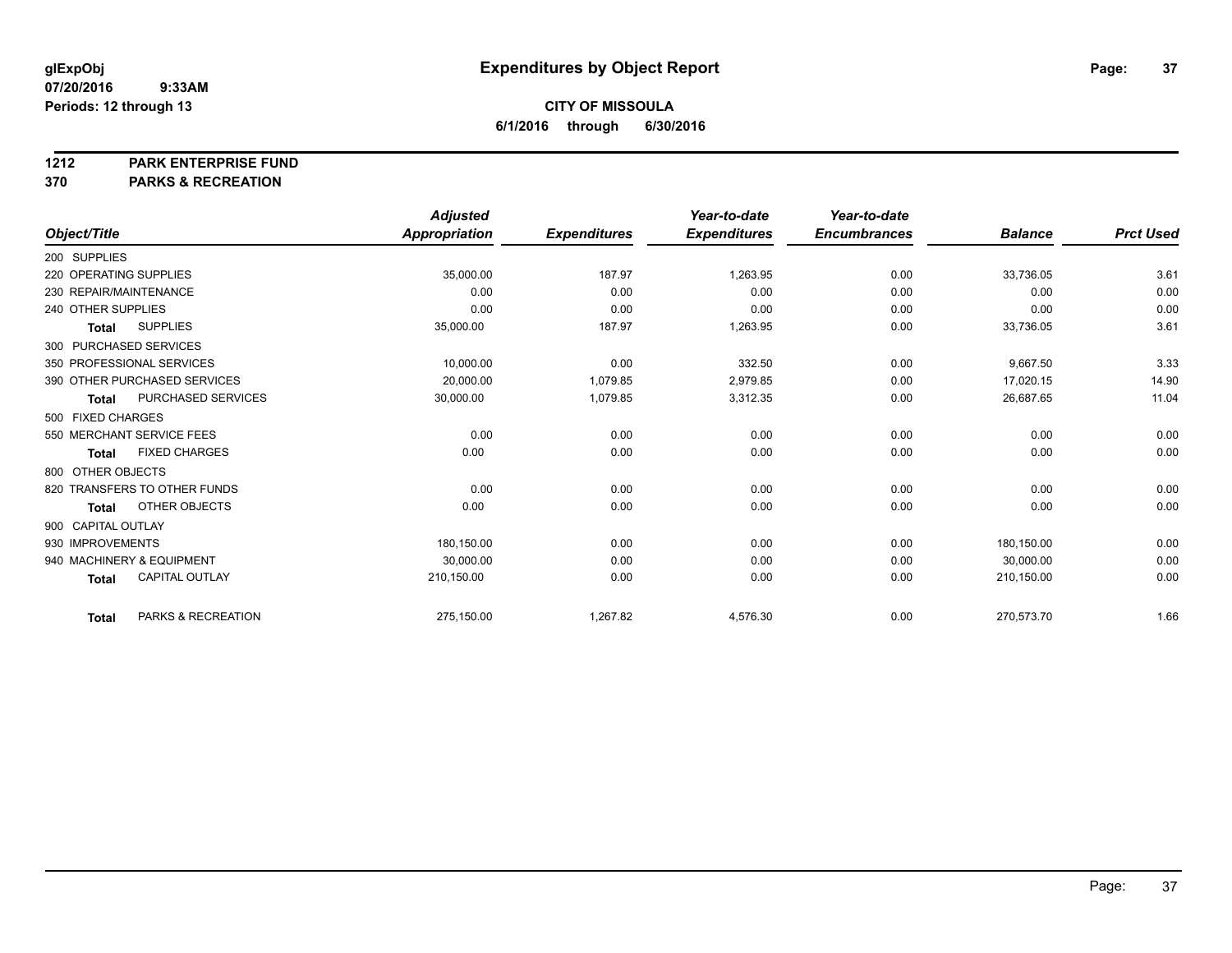## **CITY OF MISSOULA 6/1/2016 through 6/30/2016**

### **1212 PARK ENTERPRISE FUND**

|                                       | <b>Adjusted</b>      |                     | Year-to-date        | Year-to-date        |                |                  |
|---------------------------------------|----------------------|---------------------|---------------------|---------------------|----------------|------------------|
| Object/Title                          | <b>Appropriation</b> | <b>Expenditures</b> | <b>Expenditures</b> | <b>Encumbrances</b> | <b>Balance</b> | <b>Prct Used</b> |
| 200 SUPPLIES                          |                      |                     |                     |                     |                |                  |
| 220 OPERATING SUPPLIES                | 35,000.00            | 187.97              | 1,263.95            | 0.00                | 33,736.05      | 3.61             |
| 230 REPAIR/MAINTENANCE                | 0.00                 | 0.00                | 0.00                | 0.00                | 0.00           | 0.00             |
| 240 OTHER SUPPLIES                    | 0.00                 | 0.00                | 0.00                | 0.00                | 0.00           | 0.00             |
| <b>SUPPLIES</b><br><b>Total</b>       | 35,000.00            | 187.97              | 1,263.95            | 0.00                | 33,736.05      | 3.61             |
| 300 PURCHASED SERVICES                |                      |                     |                     |                     |                |                  |
| 350 PROFESSIONAL SERVICES             | 10,000.00            | 0.00                | 332.50              | 0.00                | 9,667.50       | 3.33             |
| 390 OTHER PURCHASED SERVICES          | 20,000.00            | 1,079.85            | 2,979.85            | 0.00                | 17,020.15      | 14.90            |
| PURCHASED SERVICES<br><b>Total</b>    | 30,000.00            | 1,079.85            | 3,312.35            | 0.00                | 26,687.65      | 11.04            |
| 500 FIXED CHARGES                     |                      |                     |                     |                     |                |                  |
| 550 MERCHANT SERVICE FEES             | 0.00                 | 0.00                | 0.00                | 0.00                | 0.00           | 0.00             |
| <b>FIXED CHARGES</b><br><b>Total</b>  | 0.00                 | 0.00                | 0.00                | 0.00                | 0.00           | 0.00             |
| 800 OTHER OBJECTS                     |                      |                     |                     |                     |                |                  |
| 820 TRANSFERS TO OTHER FUNDS          | 0.00                 | 0.00                | 0.00                | 0.00                | 0.00           | 0.00             |
| OTHER OBJECTS<br><b>Total</b>         | 0.00                 | 0.00                | 0.00                | 0.00                | 0.00           | 0.00             |
| 900 CAPITAL OUTLAY                    |                      |                     |                     |                     |                |                  |
| 930 IMPROVEMENTS                      | 180,150.00           | 0.00                | 0.00                | 0.00                | 180,150.00     | 0.00             |
| 940 MACHINERY & EQUIPMENT             | 30,000.00            | 0.00                | 0.00                | 0.00                | 30,000.00      | 0.00             |
| <b>CAPITAL OUTLAY</b><br><b>Total</b> | 210,150.00           | 0.00                | 0.00                | 0.00                | 210,150.00     | 0.00             |
| PARK ENTERPRISE FUND<br><b>Total</b>  | 275,150.00           | 1,267.82            | 4,576.30            | 0.00                | 270,573.70     | 1.66             |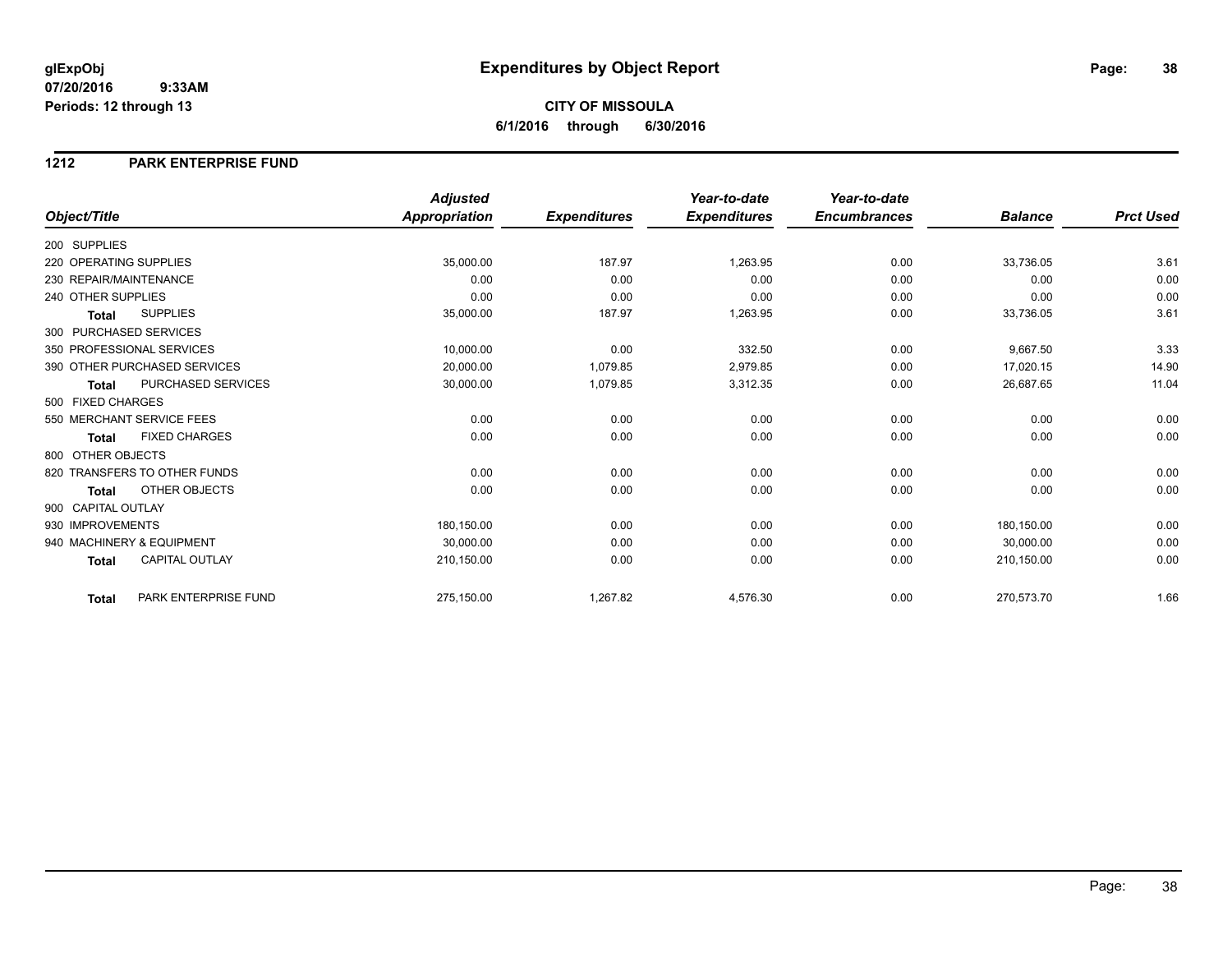**1216 PARKS & REC TRAILS, DEV**

**370 PARKS & RECREATION**

|                                            | <b>Adjusted</b> |                     | Year-to-date        | Year-to-date        |                |                  |
|--------------------------------------------|-----------------|---------------------|---------------------|---------------------|----------------|------------------|
| Object/Title                               | Appropriation   | <b>Expenditures</b> | <b>Expenditures</b> | <b>Encumbrances</b> | <b>Balance</b> | <b>Prct Used</b> |
| 100 PERSONAL SERVICES                      |                 |                     |                     |                     |                |                  |
| 110 SALARIES AND WAGES                     | 11,291.00       | 6,202.91            | 14,982.61           | 0.00                | $-3,691.61$    | 132.70           |
| 120 OVERTIME/TERMINATION                   | 0.00            | 0.00                | 0.00                | 0.00                | 0.00           | 0.00             |
| 140 EMPLOYER CONTRIBUTIONS                 | 1,909.00        | 888.02              | 2,516.55            | 0.00                | $-607.55$      | 131.83           |
| <b>141 STATE RETIREMENT CONTRIBUTIONS</b>  | 0.00            | 3.21                | 8.06                | 0.00                | $-8.06$        | 0.00             |
| PERSONAL SERVICES<br><b>Total</b>          | 13,200.00       | 7,094.14            | 17,507.22           | 0.00                | $-4,307.22$    | 132.63           |
| 200 SUPPLIES                               |                 |                     |                     |                     |                |                  |
| 210 OFFICE SUPPLIES                        | 0.00            | 0.00                | 0.00                | 0.00                | 0.00           | 0.00             |
| 220 OPERATING SUPPLIES                     | 67,000.00       | 8,464.32            | 44,195.64           | 0.00                | 22,804.36      | 65.96            |
| 230 REPAIR/MAINTENANCE                     | 35,000.00       | 151.80              | 361.07              | 0.00                | 34,638.93      | 1.03             |
| 240 OTHER SUPPLIES                         | 1,100.00        | 0.00                | 0.00                | 0.00                | 1,100.00       | 0.00             |
| <b>SUPPLIES</b><br><b>Total</b>            | 103,100.00      | 8,616.12            | 44,556.71           | 0.00                | 58,543.29      | 43.22            |
| 300 PURCHASED SERVICES                     |                 |                     |                     |                     |                |                  |
| 330 PUBLICITY, SUBSCRIPTIONS & DUES        | 0.00            | 0.00                | 0.00                | 0.00                | 0.00           | 0.00             |
| 341 ELECTRICITY & NATURAL GAS              | 0.00            | 0.00                | 0.00                | 0.00                | 0.00           | 0.00             |
| 350 PROFESSIONAL SERVICES                  | 146,700.00      | 14,369.57           | 112,165.97          | 0.00                | 34,534.03      | 76.46            |
| 360 REPAIR & MAINTENANCE                   | 10,000.00       | 0.00                | 560.00              | 0.00                | 9,440.00       | 5.60             |
| 370 TRAVEL                                 | 150.00          | 34.77               | 34.77               | 0.00                | 115.23         | 23.18            |
| 380 TRAINING                               | 150.00          | 0.00                | 0.00                | 0.00                | 150.00         | 0.00             |
| 390 OTHER PURCHASED SERVICES               | 100,000.00      | 0.00                | 121.49              | 0.00                | 99,878.51      | 0.12             |
| PURCHASED SERVICES<br><b>Total</b>         | 257,000.00      | 14,404.34           | 112,882.23          | 0.00                | 144, 117.77    | 43.92            |
| 500 FIXED CHARGES                          |                 |                     |                     |                     |                |                  |
| 550 MERCHANT SERVICE FEES                  | 0.00            | 0.00                | 0.00                | 0.00                | 0.00           | 0.00             |
| <b>FIXED CHARGES</b><br><b>Total</b>       | 0.00            | 0.00                | 0.00                | 0.00                | 0.00           | 0.00             |
| 700 GRANTS & CONTRIBUTIONS                 |                 |                     |                     |                     |                |                  |
| 700 GRANTS & CONTRIBUTIONS                 | 0.00            | 0.00                | 0.00                | 0.00                | 0.00           | 0.00             |
| 751 RECREATION SCHOLARSHIPS                | 0.00            | 0.00                | 0.00                | 0.00                | 0.00           | 0.00             |
| <b>GRANTS &amp; CONTRIBUTIONS</b><br>Total | 0.00            | 0.00                | 0.00                | 0.00                | 0.00           | 0.00             |
| 800 OTHER OBJECTS                          |                 |                     |                     |                     |                |                  |
| 820 TRANSFERS TO OTHER FUNDS               | 50,000.00       | 0.00                | 0.00                | 0.00                | 50,000.00      | 0.00             |
| 845 CONTINGENCY                            | 25,000.00       | 0.00                | 0.00                | 0.00                | 25,000.00      | 0.00             |
| OTHER OBJECTS<br>Total                     | 75,000.00       | 0.00                | 0.00                | 0.00                | 75,000.00      | 0.00             |
| 900 CAPITAL OUTLAY                         |                 |                     |                     |                     |                |                  |

Page: 39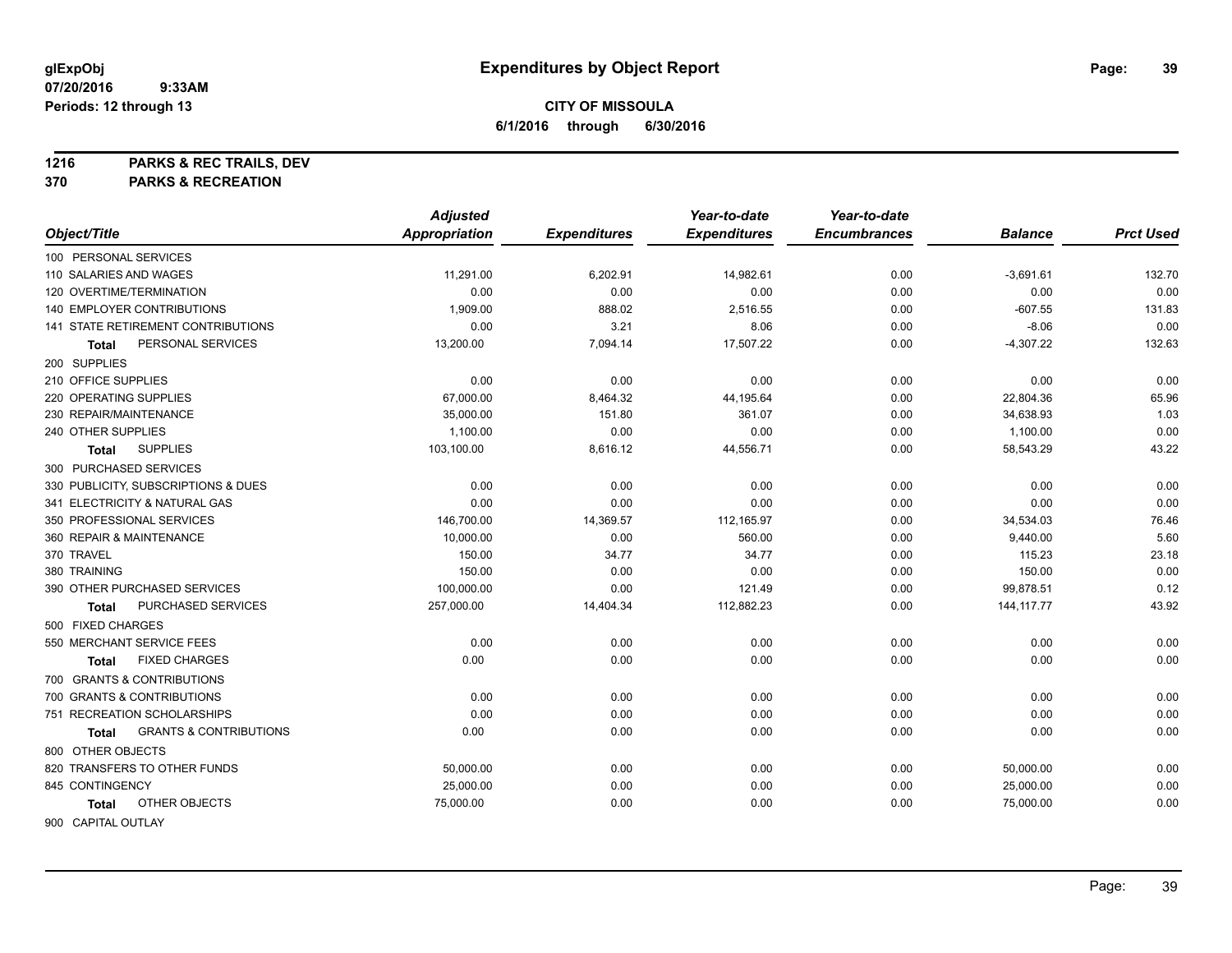**1216 PARKS & REC TRAILS, DEV**

**370 PARKS & RECREATION**

|                                               | <b>Adjusted</b> |           | Year-to-date<br><b>Expenditures</b><br><b>Expenditures</b> | Year-to-date<br><b>Encumbrances</b> | <b>Balance</b> | <b>Prct Used</b> |
|-----------------------------------------------|-----------------|-----------|------------------------------------------------------------|-------------------------------------|----------------|------------------|
| Object/Title                                  | Appropriation   |           |                                                            |                                     |                |                  |
| 920 BUILDINGS                                 | 100,000.00      | 0.00      | 0.00                                                       | 0.00                                | 100.000.00     | 0.00             |
| 930 IMPROVEMENTS                              | 346,620.00      | 0.00      | 240.00                                                     | 0.00                                | 346.380.00     | 0.07             |
| 940 MACHINERY & EQUIPMENT                     | 50,000.00       | 0.00      | 9.450.00                                                   | 0.00                                | 40.550.00      | 18.90            |
| <b>CAPITAL OUTLAY</b><br>Total                | 496.620.00      | 0.00      | 9.690.00                                                   | 0.00                                | 486.930.00     | 1.95             |
| <b>PARKS &amp; RECREATION</b><br><b>Total</b> | 944,920.00      | 30,114.60 | 184,636.16                                                 | 0.00                                | 760.283.84     | 19.54            |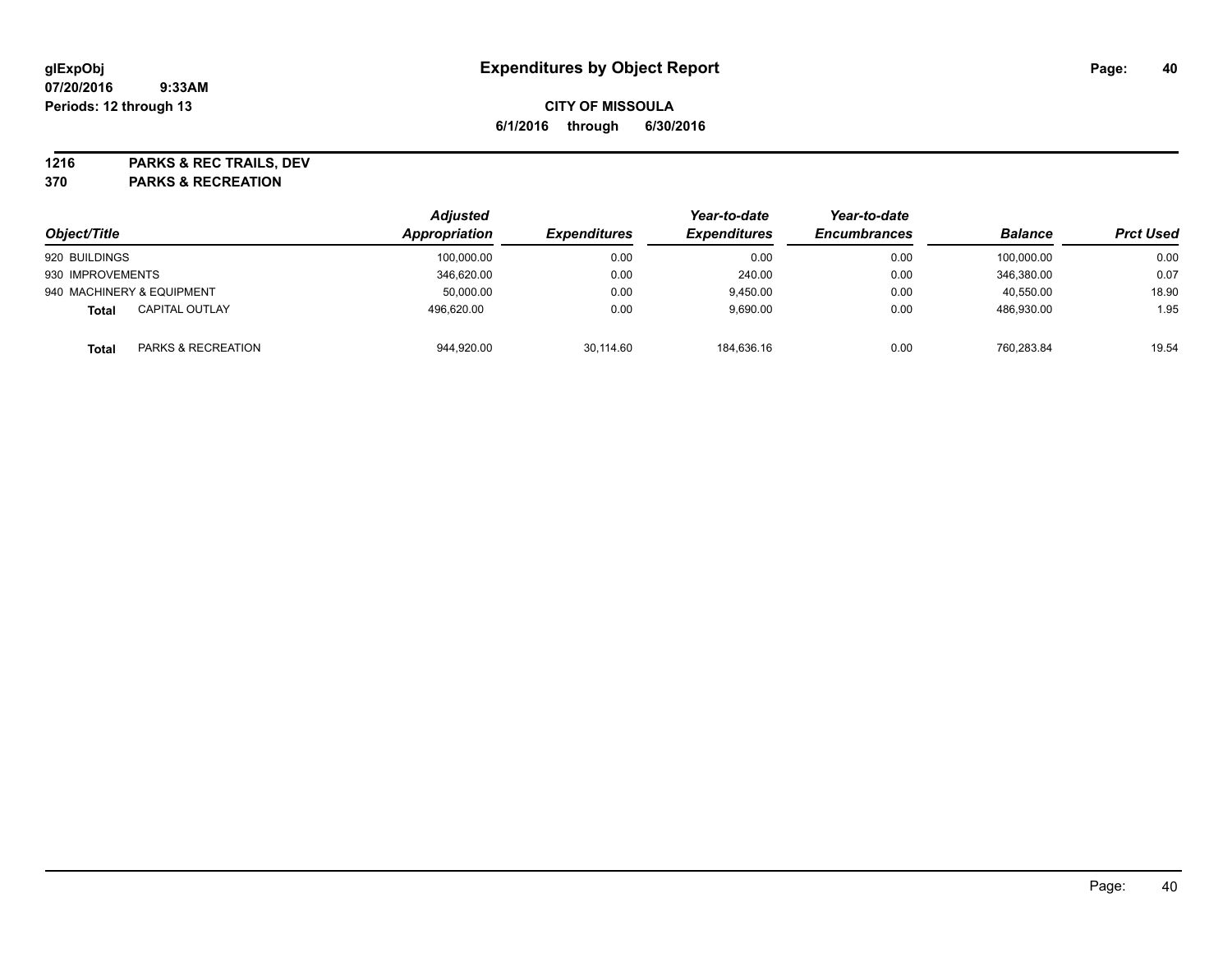## **CITY OF MISSOULA 6/1/2016 through 6/30/2016**

### **1216 PARKS & REC TRAILS, DEV**

|                                            | <b>Adjusted</b>      |                     | Year-to-date        | Year-to-date        |                |                  |
|--------------------------------------------|----------------------|---------------------|---------------------|---------------------|----------------|------------------|
| Object/Title                               | <b>Appropriation</b> | <b>Expenditures</b> | <b>Expenditures</b> | <b>Encumbrances</b> | <b>Balance</b> | <b>Prct Used</b> |
| 100 PERSONAL SERVICES                      |                      |                     |                     |                     |                |                  |
| 110 SALARIES AND WAGES                     | 11.291.00            | 6,202.91            | 14,982.61           | 0.00                | $-3,691.61$    | 132.70           |
| 120 OVERTIME/TERMINATION                   | 0.00                 | 0.00                | 0.00                | 0.00                | 0.00           | 0.00             |
| 140 EMPLOYER CONTRIBUTIONS                 | 1,909.00             | 888.02              | 2,516.55            | 0.00                | $-607.55$      | 131.83           |
| <b>141 STATE RETIREMENT CONTRIBUTIONS</b>  | 0.00                 | 3.21                | 8.06                | 0.00                | $-8.06$        | 0.00             |
| PERSONAL SERVICES<br><b>Total</b>          | 13,200.00            | 7,094.14            | 17,507.22           | 0.00                | $-4,307.22$    | 132.63           |
| 200 SUPPLIES                               |                      |                     |                     |                     |                |                  |
| 210 OFFICE SUPPLIES                        | 0.00                 | 0.00                | 0.00                | 0.00                | 0.00           | 0.00             |
| 220 OPERATING SUPPLIES                     | 67,000.00            | 8,464.32            | 44,195.64           | 0.00                | 22,804.36      | 65.96            |
| 230 REPAIR/MAINTENANCE                     | 35,000.00            | 151.80              | 361.07              | 0.00                | 34,638.93      | 1.03             |
| 240 OTHER SUPPLIES                         | 1,100.00             | 0.00                | 0.00                | 0.00                | 1,100.00       | 0.00             |
| <b>SUPPLIES</b><br><b>Total</b>            | 103,100.00           | 8,616.12            | 44,556.71           | 0.00                | 58,543.29      | 43.22            |
| 300 PURCHASED SERVICES                     |                      |                     |                     |                     |                |                  |
| 330 PUBLICITY, SUBSCRIPTIONS & DUES        | 0.00                 | 0.00                | 0.00                | 0.00                | 0.00           | 0.00             |
| 341 ELECTRICITY & NATURAL GAS              | 0.00                 | 0.00                | 0.00                | 0.00                | 0.00           | 0.00             |
| 350 PROFESSIONAL SERVICES                  | 146,700.00           | 14,369.57           | 112,165.97          | 0.00                | 34,534.03      | 76.46            |
| 360 REPAIR & MAINTENANCE                   | 10,000.00            | 0.00                | 560.00              | 0.00                | 9,440.00       | 5.60             |
| 370 TRAVEL                                 | 150.00               | 34.77               | 34.77               | 0.00                | 115.23         | 23.18            |
| 380 TRAINING                               | 150.00               | 0.00                | 0.00                | 0.00                | 150.00         | 0.00             |
| 390 OTHER PURCHASED SERVICES               | 100,000.00           | 0.00                | 121.49              | 0.00                | 99,878.51      | 0.12             |
| PURCHASED SERVICES<br><b>Total</b>         | 257,000.00           | 14,404.34           | 112,882.23          | 0.00                | 144, 117.77    | 43.92            |
| 500 FIXED CHARGES                          |                      |                     |                     |                     |                |                  |
| 550 MERCHANT SERVICE FEES                  | 0.00                 | 0.00                | 0.00                | 0.00                | 0.00           | 0.00             |
| <b>FIXED CHARGES</b><br><b>Total</b>       | 0.00                 | 0.00                | 0.00                | 0.00                | 0.00           | 0.00             |
| 700 GRANTS & CONTRIBUTIONS                 |                      |                     |                     |                     |                |                  |
| 700 GRANTS & CONTRIBUTIONS                 | 0.00                 | 0.00                | 0.00                | 0.00                | 0.00           | 0.00             |
| 751 RECREATION SCHOLARSHIPS                | 0.00                 | 0.00                | 0.00                | 0.00                | 0.00           | 0.00             |
| <b>GRANTS &amp; CONTRIBUTIONS</b><br>Total | 0.00                 | 0.00                | 0.00                | 0.00                | 0.00           | 0.00             |
| 800 OTHER OBJECTS                          |                      |                     |                     |                     |                |                  |
| 820 TRANSFERS TO OTHER FUNDS               | 50,000.00            | 0.00                | 0.00                | 0.00                | 50,000.00      | 0.00             |
| 845 CONTINGENCY                            | 25,000.00            | 0.00                | 0.00                | 0.00                | 25,000.00      | 0.00             |
| OTHER OBJECTS<br>Total                     | 75,000.00            | 0.00                | 0.00                | 0.00                | 75,000.00      | 0.00             |
| 900 CAPITAL OUTLAY                         |                      |                     |                     |                     |                |                  |
| 920 BUILDINGS                              | 100,000.00           | 0.00                | 0.00                | 0.00                | 100,000.00     | 0.00             |
|                                            |                      |                     |                     |                     |                |                  |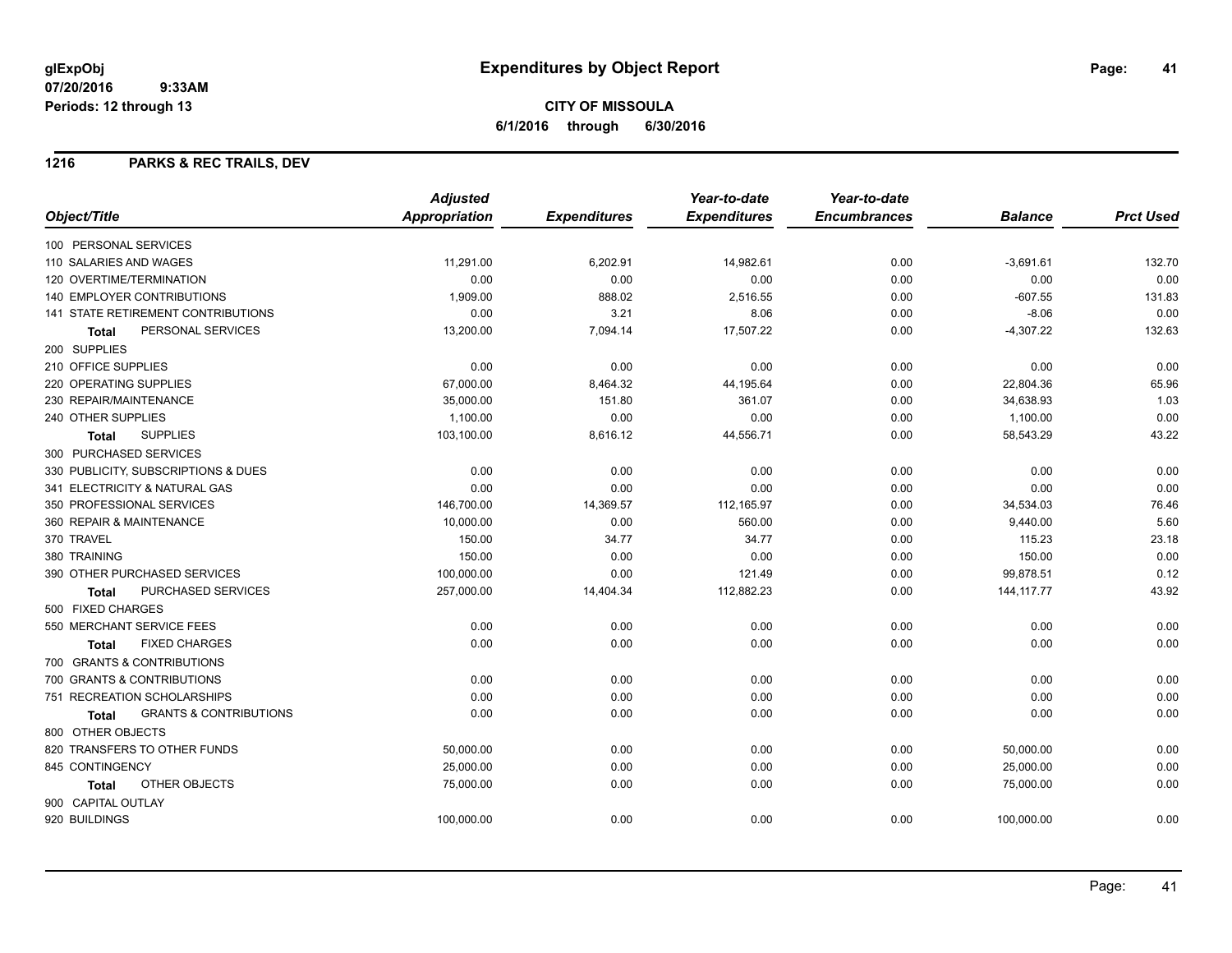**CITY OF MISSOULA 6/1/2016 through 6/30/2016**

### **1216 PARKS & REC TRAILS, DEV**

|                                  | <b>Adjusted</b><br>Appropriation |                            | Year-to-date<br><b>Expenditures</b> | Year-to-date<br><b>Encumbrances</b> | <b>Balance</b> | <b>Prct Used</b> |
|----------------------------------|----------------------------------|----------------------------|-------------------------------------|-------------------------------------|----------------|------------------|
| Object/Title                     |                                  | <i><b>Expenditures</b></i> |                                     |                                     |                |                  |
| 930 IMPROVEMENTS                 | 346.620.00                       | 0.00                       | 240.00                              | 0.00                                | 346.380.00     | 0.07             |
| 940 MACHINERY & EQUIPMENT        | 50.000.00                        | 0.00                       | 9,450.00                            | 0.00                                | 40.550.00      | 18.90            |
| <b>CAPITAL OUTLAY</b><br>Total   | 496.620.00                       | 0.00                       | 9.690.00                            | 0.00                                | 486.930.00     | 1.95             |
| PARKS & REC TRAILS, DEV<br>Total | 944,920.00                       | 30.114.60                  | 184.636.16                          | 0.00                                | 760.283.84     | 19.54            |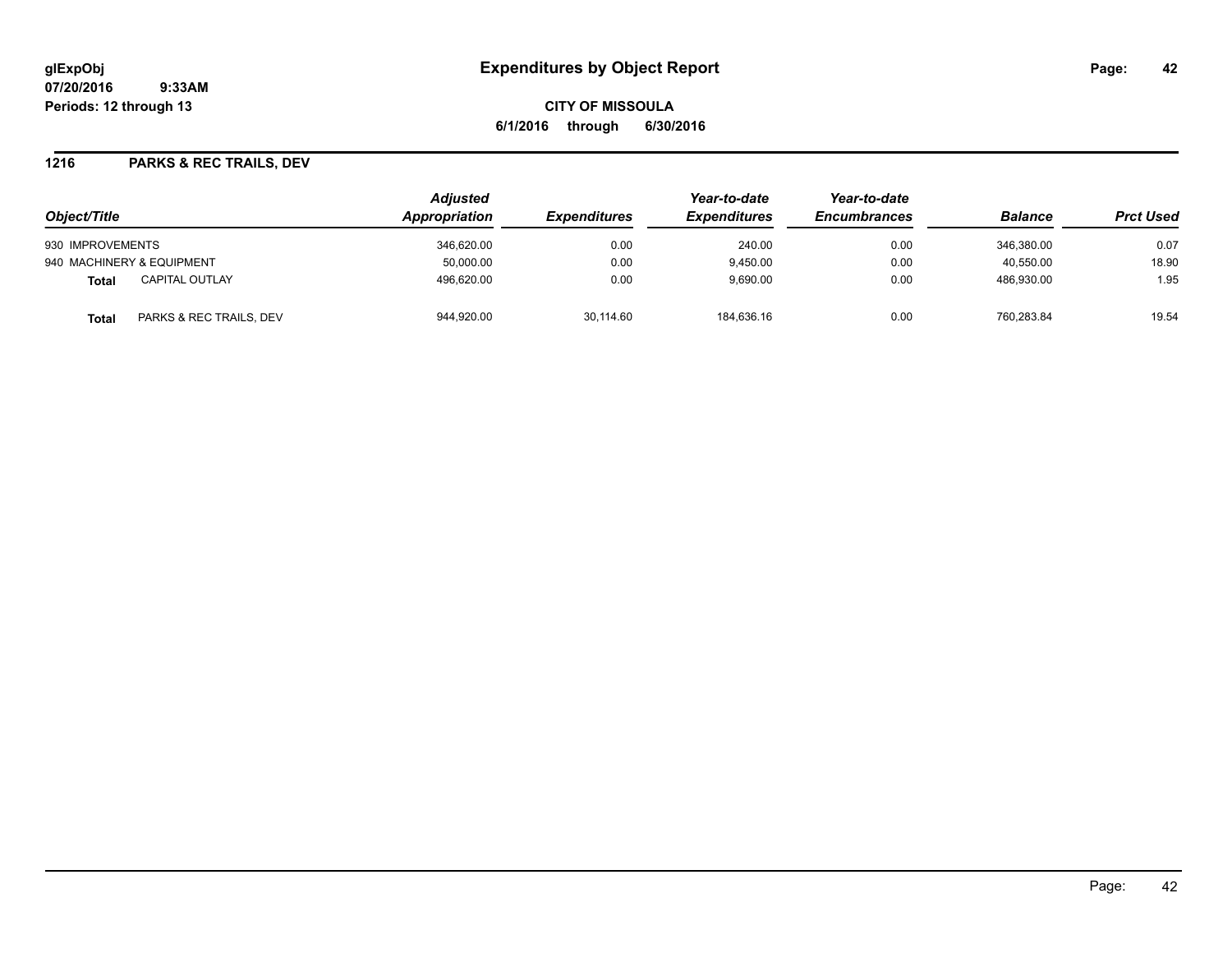# **1217 PARKS CITY LIFE GYM LEASE**

## **370 PARKS & RECREATION**

|                                           | <b>Adjusted</b>      |                     | Year-to-date        | Year-to-date        |                |                  |
|-------------------------------------------|----------------------|---------------------|---------------------|---------------------|----------------|------------------|
| Object/Title                              | <b>Appropriation</b> | <b>Expenditures</b> | <b>Expenditures</b> | <b>Encumbrances</b> | <b>Balance</b> | <b>Prct Used</b> |
| 100 PERSONAL SERVICES                     |                      |                     |                     |                     |                |                  |
| 110 SALARIES AND WAGES                    | 12,000.00            | 12,000.00           | 12,000.00           | 0.00                | 0.00           | 100.00           |
| 120 OVERTIME/TERMINATION                  | 0.00                 | 0.00                | 0.00                | 0.00                | 0.00           | 0.00             |
| <b>140 EMPLOYER CONTRIBUTIONS</b>         | 0.00                 | 0.00                | 0.00                | 0.00                | 0.00           | 0.00             |
| <b>141 STATE RETIREMENT CONTRIBUTIONS</b> | 0.00                 | 0.00                | 0.00                | 0.00                | 0.00           | 0.00             |
| PERSONAL SERVICES<br><b>Total</b>         | 12,000.00            | 12,000.00           | 12,000.00           | 0.00                | 0.00           | 100.00           |
| 200 SUPPLIES                              |                      |                     |                     |                     |                |                  |
| 210 OFFICE SUPPLIES                       | 0.00                 | 0.00                | 0.00                | 0.00                | 0.00           | 0.00             |
| 220 OPERATING SUPPLIES                    | 2,500.00             | 0.00                | 3,093.57            | 0.00                | $-593.57$      | 123.74           |
| 230 REPAIR/MAINTENANCE                    | 2,500.00             | 0.00                | 1,936.00            | 0.00                | 564.00         | 77.44            |
| <b>SUPPLIES</b><br><b>Total</b>           | 5,000.00             | 0.00                | 5,029.57            | 0.00                | $-29.57$       | 100.59           |
| 300 PURCHASED SERVICES                    |                      |                     |                     |                     |                |                  |
| 320 PRINTING & DUPLICATING                | 1,000.00             | 0.00                | 0.00                | 0.00                | 1,000.00       | 0.00             |
| 330 PUBLICITY, SUBSCRIPTIONS & DUES       | 1,000.00             | 0.00                | 0.00                | 0.00                | 1,000.00       | 0.00             |
| <b>PURCHASED SERVICES</b><br><b>Total</b> | 2,000.00             | 0.00                | 0.00                | 0.00                | 2,000.00       | 0.00             |
| 500 FIXED CHARGES                         |                      |                     |                     |                     |                |                  |
| 500 FIXED CHARGES                         | 24.000.00            | 2,000.00            | 24.000.00           | 0.00                | 0.00           | 100.00           |
| 550 MERCHANT SERVICE FEES                 | 0.00                 | 0.00                | 0.00                | 0.00                | 0.00           | 0.00             |
| <b>FIXED CHARGES</b><br><b>Total</b>      | 24,000.00            | 2,000.00            | 24,000.00           | 0.00                | 0.00           | 100.00           |
| PARKS & RECREATION<br><b>Total</b>        | 43,000.00            | 14,000.00           | 41,029.57           | 0.00                | 1,970.43       | 95.42            |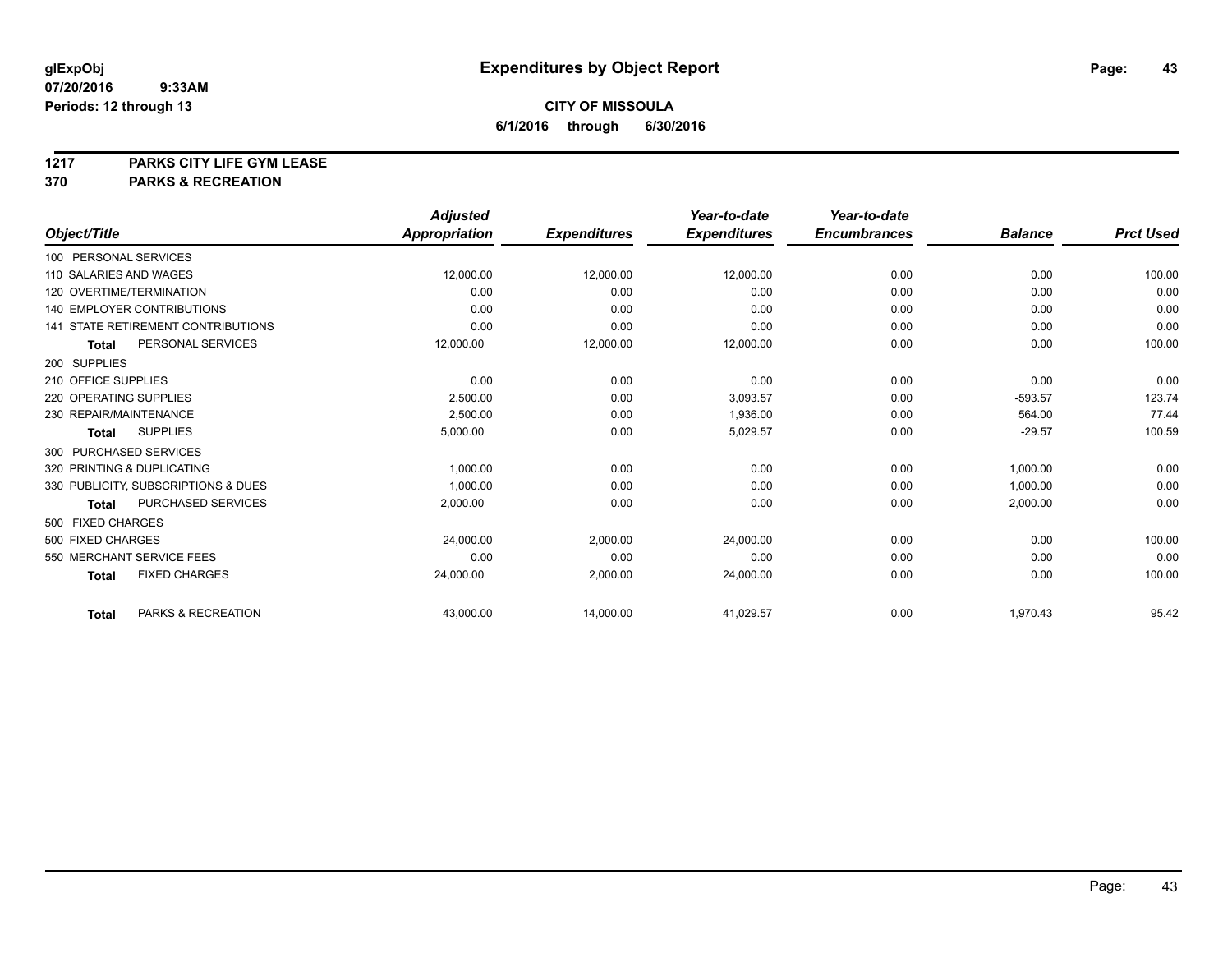### **1217 PARKS CITY LIFE GYM LEASE**

|                                           | <b>Adjusted</b>      |                     | Year-to-date        | Year-to-date        |                |                  |
|-------------------------------------------|----------------------|---------------------|---------------------|---------------------|----------------|------------------|
| Object/Title                              | <b>Appropriation</b> | <b>Expenditures</b> | <b>Expenditures</b> | <b>Encumbrances</b> | <b>Balance</b> | <b>Prct Used</b> |
| 100 PERSONAL SERVICES                     |                      |                     |                     |                     |                |                  |
| 110 SALARIES AND WAGES                    | 12,000.00            | 12,000.00           | 12,000.00           | 0.00                | 0.00           | 100.00           |
| 120 OVERTIME/TERMINATION                  | 0.00                 | 0.00                | 0.00                | 0.00                | 0.00           | 0.00             |
| <b>140 EMPLOYER CONTRIBUTIONS</b>         | 0.00                 | 0.00                | 0.00                | 0.00                | 0.00           | 0.00             |
| <b>141 STATE RETIREMENT CONTRIBUTIONS</b> | 0.00                 | 0.00                | 0.00                | 0.00                | 0.00           | 0.00             |
| PERSONAL SERVICES<br><b>Total</b>         | 12,000.00            | 12,000.00           | 12,000.00           | 0.00                | 0.00           | 100.00           |
| 200 SUPPLIES                              |                      |                     |                     |                     |                |                  |
| 210 OFFICE SUPPLIES                       | 0.00                 | 0.00                | 0.00                | 0.00                | 0.00           | 0.00             |
| 220 OPERATING SUPPLIES                    | 2,500.00             | 0.00                | 3.093.57            | 0.00                | $-593.57$      | 123.74           |
| 230 REPAIR/MAINTENANCE                    | 2.500.00             | 0.00                | 1,936.00            | 0.00                | 564.00         | 77.44            |
| <b>SUPPLIES</b><br><b>Total</b>           | 5,000.00             | 0.00                | 5,029.57            | 0.00                | $-29.57$       | 100.59           |
| 300 PURCHASED SERVICES                    |                      |                     |                     |                     |                |                  |
| 320 PRINTING & DUPLICATING                | 1,000.00             | 0.00                | 0.00                | 0.00                | 1,000.00       | 0.00             |
| 330 PUBLICITY, SUBSCRIPTIONS & DUES       | 1,000.00             | 0.00                | 0.00                | 0.00                | 1.000.00       | 0.00             |
| <b>PURCHASED SERVICES</b><br><b>Total</b> | 2,000.00             | 0.00                | 0.00                | 0.00                | 2,000.00       | 0.00             |
| 500 FIXED CHARGES                         |                      |                     |                     |                     |                |                  |
| 500 FIXED CHARGES                         | 24,000.00            | 2,000.00            | 24.000.00           | 0.00                | 0.00           | 100.00           |
| 550 MERCHANT SERVICE FEES                 | 0.00                 | 0.00                | 0.00                | 0.00                | 0.00           | 0.00             |
| <b>FIXED CHARGES</b><br><b>Total</b>      | 24,000.00            | 2,000.00            | 24,000.00           | 0.00                | 0.00           | 100.00           |
| PARKS CITY LIFE GYM LEASE<br><b>Total</b> | 43,000.00            | 14,000.00           | 41,029.57           | 0.00                | 1,970.43       | 95.42            |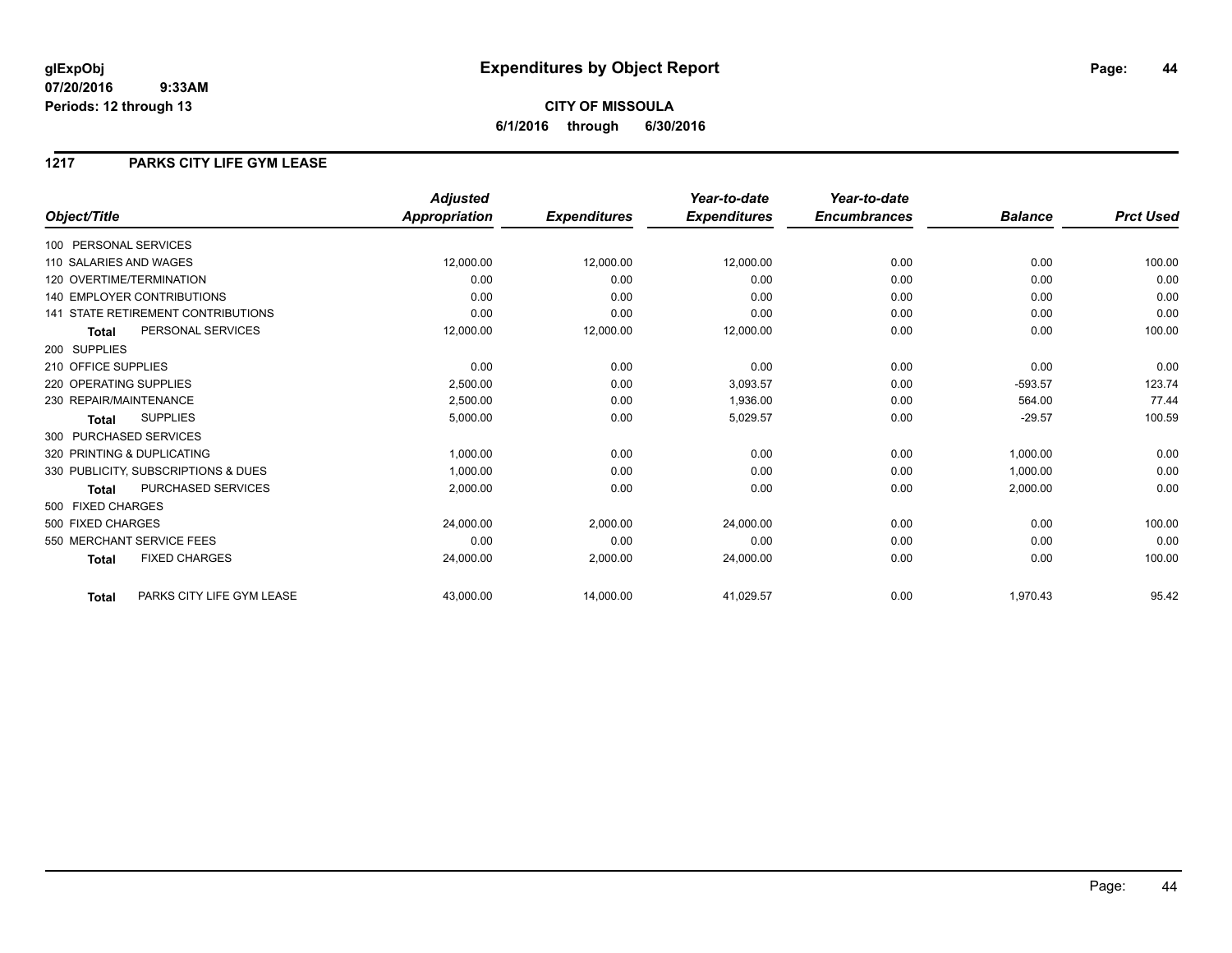**1218 ALL ABILITIES PLAYGROUND**

**370 PARKS & RECREATION**

|                          |                           | <b>Adjusted</b>      |                     | Year-to-date        | Year-to-date        |                |                  |
|--------------------------|---------------------------|----------------------|---------------------|---------------------|---------------------|----------------|------------------|
| Object/Title             |                           | <b>Appropriation</b> | <b>Expenditures</b> | <b>Expenditures</b> | <b>Encumbrances</b> | <b>Balance</b> | <b>Prct Used</b> |
| 300 PURCHASED SERVICES   |                           |                      |                     |                     |                     |                |                  |
|                          | 350 PROFESSIONAL SERVICES | 50,000.00            | 0.00                | 438.10              | 0.00                | 49.561.90      | 0.88             |
| 360 REPAIR & MAINTENANCE |                           | 0.00                 | 0.00                | 0.00                | 0.00                | 0.00           | 0.00             |
| <b>Total</b>             | <b>PURCHASED SERVICES</b> | 50,000.00            | 0.00                | 438.10              | 0.00                | 49,561.90      | 0.88             |
| 500 FIXED CHARGES        |                           |                      |                     |                     |                     |                |                  |
|                          | 550 MERCHANT SERVICE FEES | 0.00                 | 0.00                | 0.00                | 0.00                | 0.00           | 0.00             |
| <b>Total</b>             | <b>FIXED CHARGES</b>      | 0.00                 | 0.00                | 0.00                | 0.00                | 0.00           | 0.00             |
| 900 CAPITAL OUTLAY       |                           |                      |                     |                     |                     |                |                  |
| 930 IMPROVEMENTS         |                           | 478,000.00           | 0.00                | 0.00                | 0.00                | 478,000.00     | 0.00             |
| <b>Total</b>             | <b>CAPITAL OUTLAY</b>     | 478,000.00           | 0.00                | 0.00                | 0.00                | 478,000.00     | 0.00             |
|                          |                           |                      |                     |                     |                     |                |                  |
| <b>Total</b>             | PARKS & RECREATION        | 528,000.00           | 0.00                | 438.10              | 0.00                | 527,561.90     | 0.08             |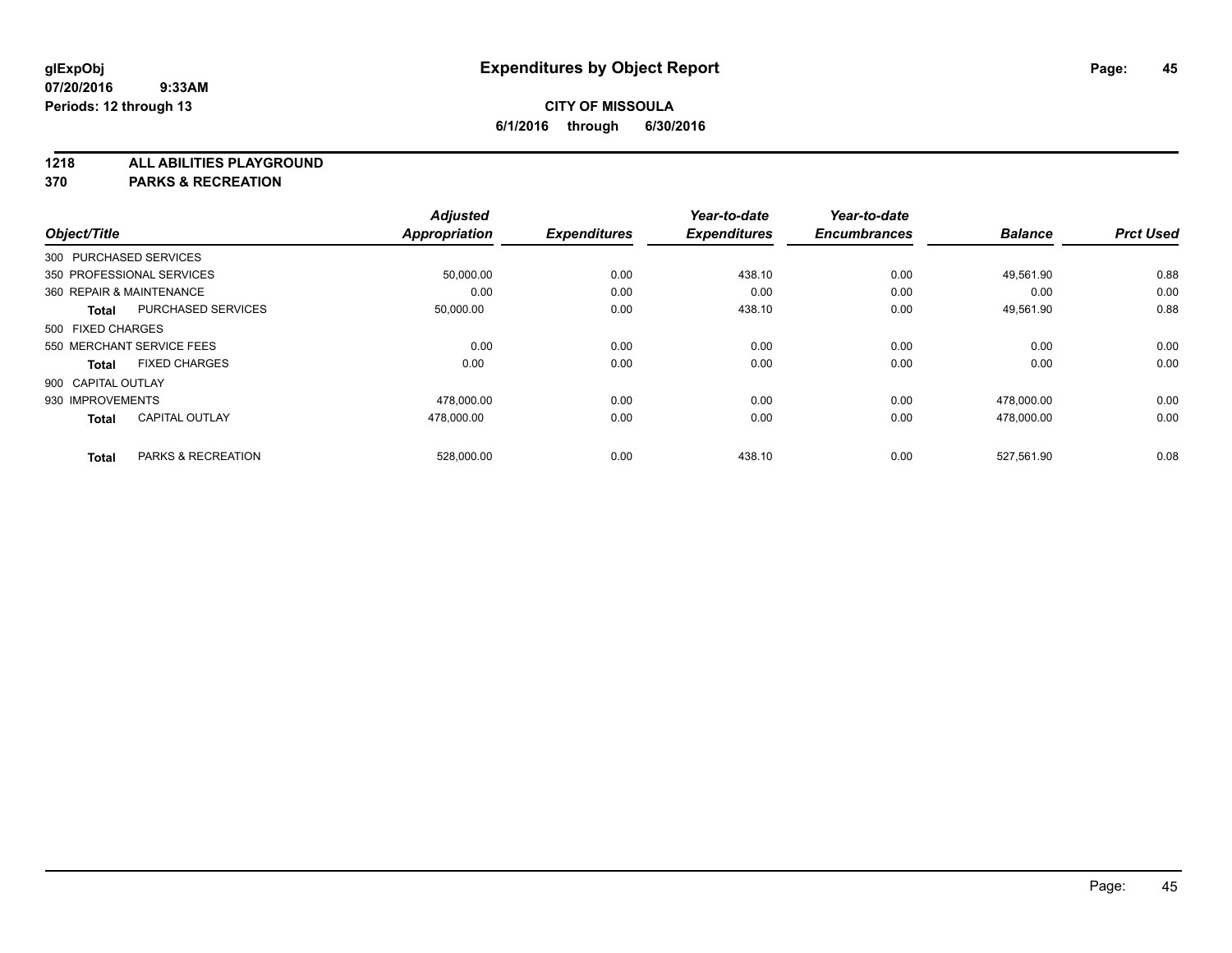## **CITY OF MISSOULA 6/1/2016 through 6/30/2016**

### **1218 ALL ABILITIES PLAYGROUND**

| Object/Title             |                           | <b>Adjusted</b><br><b>Appropriation</b> | <b>Expenditures</b> | Year-to-date<br><b>Expenditures</b> | Year-to-date<br><b>Encumbrances</b> | <b>Balance</b> | <b>Prct Used</b> |
|--------------------------|---------------------------|-----------------------------------------|---------------------|-------------------------------------|-------------------------------------|----------------|------------------|
| 300 PURCHASED SERVICES   |                           |                                         |                     |                                     |                                     |                |                  |
|                          | 350 PROFESSIONAL SERVICES | 50,000.00                               | 0.00                | 438.10                              | 0.00                                | 49,561.90      | 0.88             |
| 360 REPAIR & MAINTENANCE |                           | 0.00                                    | 0.00                | 0.00                                | 0.00                                | 0.00           | 0.00             |
| <b>Total</b>             | PURCHASED SERVICES        | 50,000.00                               | 0.00                | 438.10                              | 0.00                                | 49,561.90      | 0.88             |
| 500 FIXED CHARGES        |                           |                                         |                     |                                     |                                     |                |                  |
|                          | 550 MERCHANT SERVICE FEES | 0.00                                    | 0.00                | 0.00                                | 0.00                                | 0.00           | 0.00             |
| <b>Total</b>             | <b>FIXED CHARGES</b>      | 0.00                                    | 0.00                | 0.00                                | 0.00                                | 0.00           | 0.00             |
| 900 CAPITAL OUTLAY       |                           |                                         |                     |                                     |                                     |                |                  |
| 930 IMPROVEMENTS         |                           | 478,000.00                              | 0.00                | 0.00                                | 0.00                                | 478,000.00     | 0.00             |
| <b>Total</b>             | <b>CAPITAL OUTLAY</b>     | 478,000.00                              | 0.00                | 0.00                                | 0.00                                | 478,000.00     | 0.00             |
| <b>Total</b>             | ALL ABILITIES PLAYGROUND  | 528,000.00                              | 0.00                | 438.10                              | 0.00                                | 527,561.90     | 0.08             |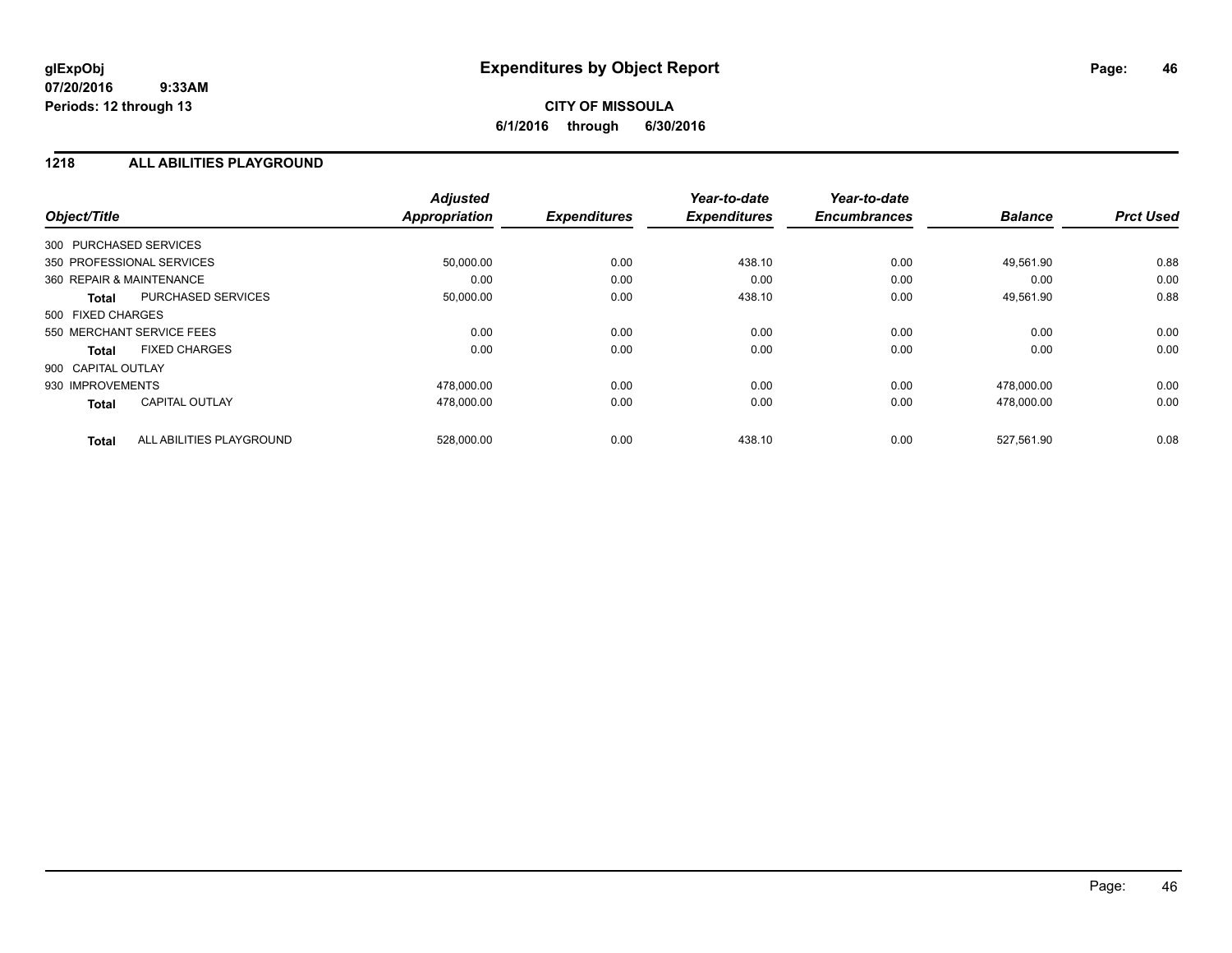#### **1219 FY14 PARK & TRAIL BOND**

**370 PARKS & RECREATION**

|                                       | <b>Adjusted</b>      |                     | Year-to-date        | Year-to-date        |                |                  |
|---------------------------------------|----------------------|---------------------|---------------------|---------------------|----------------|------------------|
| Object/Title                          | <b>Appropriation</b> | <b>Expenditures</b> | <b>Expenditures</b> | <b>Encumbrances</b> | <b>Balance</b> | <b>Prct Used</b> |
| 100 PERSONAL SERVICES                 |                      |                     |                     |                     |                |                  |
| 110 SALARIES AND WAGES                | 0.00                 | 11,614.02           | 18,000.24           | 0.00                | $-18,000.24$   | 0.00             |
| 140 EMPLOYER CONTRIBUTIONS            | 0.00                 | 2,820.69            | 3,739.92            | 0.00                | $-3,739.92$    | 0.00             |
| PERSONAL SERVICES<br><b>Total</b>     | 0.00                 | 14,434.71           | 21,740.16           | 0.00                | $-21,740.16$   | 0.00             |
| 200 SUPPLIES                          |                      |                     |                     |                     |                |                  |
| 220 OPERATING SUPPLIES                | 0.00                 | 0.00                | 2,621.02            | 0.00                | $-2,621.02$    | 0.00             |
| 230 REPAIR/MAINTENANCE                | 0.00                 | 0.00                | 0.00                | 0.00                | 0.00           | 0.00             |
| 240 OTHER SUPPLIES                    | 0.00                 | 0.00                | 0.00                | 0.00                | 0.00           | 0.00             |
| 250 SUPPLIES FOR RESALE               | 0.00                 | 0.00                | 0.00                | 0.00                | 0.00           | 0.00             |
| <b>SUPPLIES</b><br><b>Total</b>       | 0.00                 | 0.00                | 2,621.02            | 0.00                | $-2,621.02$    | 0.00             |
| 300 PURCHASED SERVICES                |                      |                     |                     |                     |                |                  |
| 310 COMMUNICATIONS                    | 0.00                 | 0.00                | 0.00                | 0.00                | 0.00           | 0.00             |
| 320 PRINTING & DUPLICATING            | 0.00                 | 0.00                | 0.00                | 0.00                | 0.00           | 0.00             |
| 330 PUBLICITY, SUBSCRIPTIONS & DUES   | 0.00                 | 0.00                | 0.00                | 0.00                | 0.00           | 0.00             |
| 340 SEWER                             | 0.00                 | 0.00                | 0.00                | 0.00                | 0.00           | 0.00             |
| 341 ELECTRICITY & NATURAL GAS         | 0.00                 | 0.00                | 0.00                | 0.00                | 0.00           | 0.00             |
| 343 WATER CHARGES                     | 0.00                 | 0.00                | 0.00                | 0.00                | 0.00           | 0.00             |
| 344 TELEPHONE SERVICE                 | 0.00                 | 53.51               | 132.70              | 0.00                | $-132.70$      | 0.00             |
| 350 PROFESSIONAL SERVICES             | 0.00                 | 1,436.52            | 10,086.03           | 0.00                | $-10,086.03$   | 0.00             |
| 360 REPAIR & MAINTENANCE              | 0.00                 | 0.00                | 0.00                | 0.00                | 0.00           | 0.00             |
| 370 TRAVEL                            | 0.00                 | 0.00                | 0.00                | 0.00                | 0.00           | 0.00             |
| 380 TRAINING                          | 0.00                 | 0.00                | 0.00                | 0.00                | 0.00           | 0.00             |
| PURCHASED SERVICES<br><b>Total</b>    | 0.00                 | 1,490.03            | 10,218.73           | 0.00                | $-10,218.73$   | 0.00             |
| 500 FIXED CHARGES                     |                      |                     |                     |                     |                |                  |
| 550 MERCHANT SERVICE FEES             | 0.00                 | 0.00                | 0.00                | 0.00                | 0.00           | 0.00             |
| <b>FIXED CHARGES</b><br><b>Total</b>  | 0.00                 | 0.00                | 0.00                | 0.00                | 0.00           | 0.00             |
| 900 CAPITAL OUTLAY                    |                      |                     |                     |                     |                |                  |
| 930 IMPROVEMENTS                      | 0.00                 | 4,927.00            | 76,404.10           | 0.00                | $-76,404.10$   | 0.00             |
| 940 MACHINERY & EQUIPMENT             | 0.00                 | 365,301.39          | 857,697.11          | 0.00                | $-857,697.11$  | 0.00             |
| <b>CAPITAL OUTLAY</b><br><b>Total</b> | 0.00                 | 370,228.39          | 934,101.21          | 0.00                | $-934, 101.21$ | 0.00             |
| PARKS & RECREATION<br><b>Total</b>    | 0.00                 | 386,153.13          | 968,681.12          | 0.00                | $-968,681.12$  | 0.00             |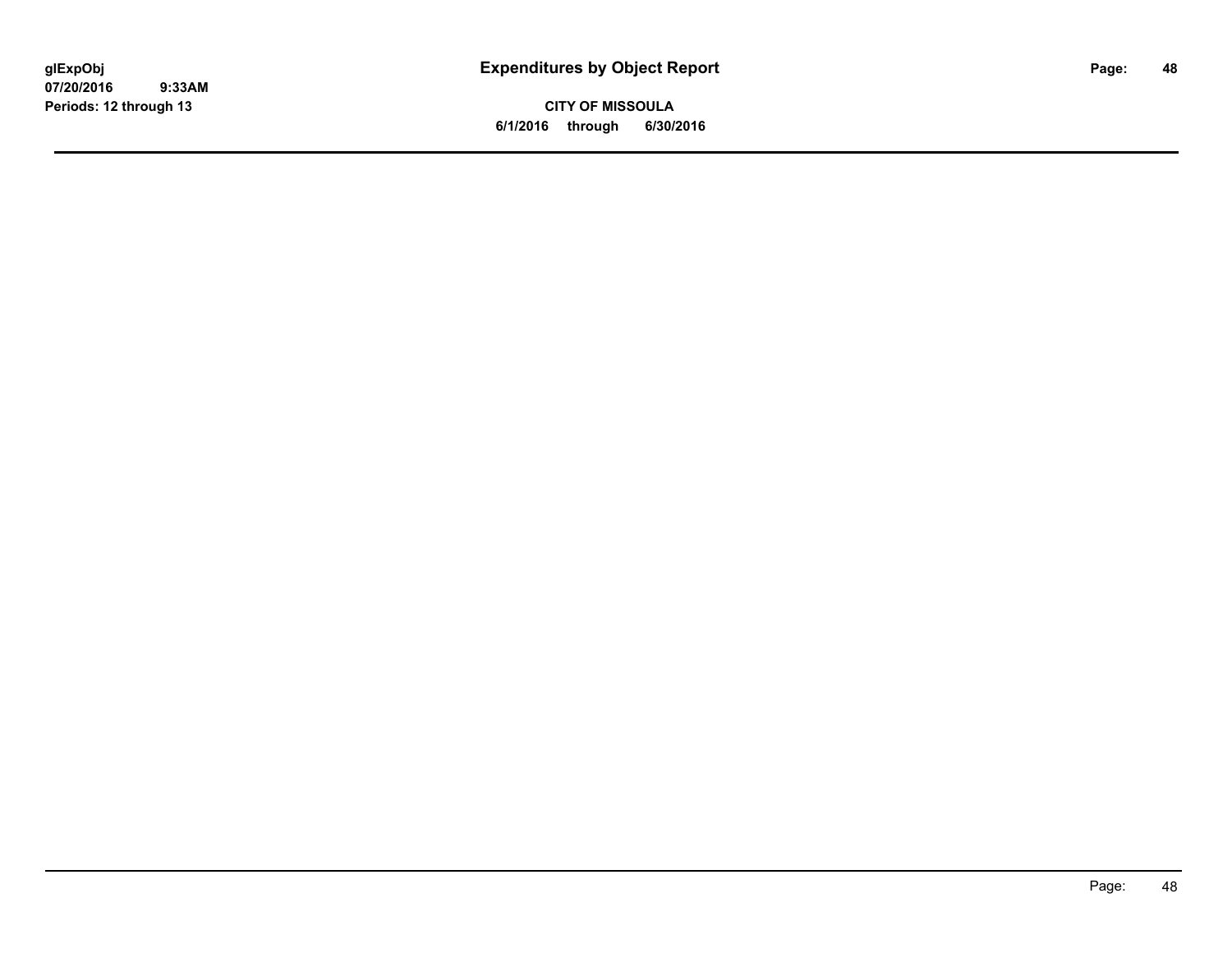**CITY OF MISSOULA 6/1/2016 through 6/30/2016**

### **1219 FY14 PARK & TRAIL BOND**

|                                        | <b>Adjusted</b>      |                     | Year-to-date        | Year-to-date        |                |                  |
|----------------------------------------|----------------------|---------------------|---------------------|---------------------|----------------|------------------|
| Object/Title                           | <b>Appropriation</b> | <b>Expenditures</b> | <b>Expenditures</b> | <b>Encumbrances</b> | <b>Balance</b> | <b>Prct Used</b> |
| 100 PERSONAL SERVICES                  |                      |                     |                     |                     |                |                  |
| 110 SALARIES AND WAGES                 | 0.00                 | 11,614.02           | 18,000.24           | 0.00                | $-18,000.24$   | 0.00             |
| 140 EMPLOYER CONTRIBUTIONS             | 0.00                 | 2,820.69            | 3,739.92            | 0.00                | $-3,739.92$    | 0.00             |
| PERSONAL SERVICES<br><b>Total</b>      | 0.00                 | 14,434.71           | 21,740.16           | 0.00                | $-21,740.16$   | 0.00             |
| 200 SUPPLIES                           |                      |                     |                     |                     |                |                  |
| 220 OPERATING SUPPLIES                 | 0.00                 | 0.00                | 2,621.02            | 0.00                | $-2,621.02$    | 0.00             |
| 230 REPAIR/MAINTENANCE                 | 0.00                 | 0.00                | 0.00                | 0.00                | 0.00           | 0.00             |
| 240 OTHER SUPPLIES                     | 0.00                 | 0.00                | 0.00                | 0.00                | 0.00           | 0.00             |
| 250 SUPPLIES FOR RESALE                | 0.00                 | 0.00                | 0.00                | 0.00                | 0.00           | 0.00             |
| <b>SUPPLIES</b><br><b>Total</b>        | 0.00                 | 0.00                | 2,621.02            | 0.00                | $-2,621.02$    | 0.00             |
| 300 PURCHASED SERVICES                 |                      |                     |                     |                     |                |                  |
| 310 COMMUNICATIONS                     | 0.00                 | 0.00                | 0.00                | 0.00                | 0.00           | 0.00             |
| 320 PRINTING & DUPLICATING             | 0.00                 | 0.00                | 0.00                | 0.00                | 0.00           | 0.00             |
| 330 PUBLICITY, SUBSCRIPTIONS & DUES    | 0.00                 | 0.00                | 0.00                | 0.00                | 0.00           | 0.00             |
| 340 SEWER                              | 0.00                 | 0.00                | 0.00                | 0.00                | 0.00           | 0.00             |
| 341 ELECTRICITY & NATURAL GAS          | 0.00                 | 0.00                | 0.00                | 0.00                | 0.00           | 0.00             |
| 343 WATER CHARGES                      | 0.00                 | 0.00                | 0.00                | 0.00                | 0.00           | 0.00             |
| 344 TELEPHONE SERVICE                  | 0.00                 | 53.51               | 132.70              | 0.00                | $-132.70$      | 0.00             |
| 350 PROFESSIONAL SERVICES              | 0.00                 | 1,436.52            | 10,086.03           | 0.00                | $-10,086.03$   | 0.00             |
| 360 REPAIR & MAINTENANCE               | 0.00                 | 0.00                | 0.00                | 0.00                | 0.00           | 0.00             |
| 370 TRAVEL                             | 0.00                 | 0.00                | 0.00                | 0.00                | 0.00           | 0.00             |
| 380 TRAINING                           | 0.00                 | 0.00                | 0.00                | 0.00                | 0.00           | 0.00             |
| PURCHASED SERVICES<br><b>Total</b>     | 0.00                 | 1,490.03            | 10,218.73           | 0.00                | $-10,218.73$   | 0.00             |
| 500 FIXED CHARGES                      |                      |                     |                     |                     |                |                  |
| 550 MERCHANT SERVICE FEES              | 0.00                 | 0.00                | 0.00                | 0.00                | 0.00           | 0.00             |
| <b>FIXED CHARGES</b><br><b>Total</b>   | 0.00                 | 0.00                | 0.00                | 0.00                | 0.00           | 0.00             |
| 900 CAPITAL OUTLAY                     |                      |                     |                     |                     |                |                  |
| 930 IMPROVEMENTS                       | 0.00                 | 4,927.00            | 76,404.10           | 0.00                | $-76,404.10$   | 0.00             |
| 940 MACHINERY & EQUIPMENT              | 0.00                 | 365,301.39          | 857,697.11          | 0.00                | $-857,697.11$  | 0.00             |
| <b>CAPITAL OUTLAY</b><br><b>Total</b>  | 0.00                 | 370,228.39          | 934,101.21          | 0.00                | $-934, 101.21$ | 0.00             |
| FY14 PARK & TRAIL BOND<br><b>Total</b> | 0.00                 | 386,153.13          | 968,681.12          | 0.00                | $-968,681.12$  | 0.00             |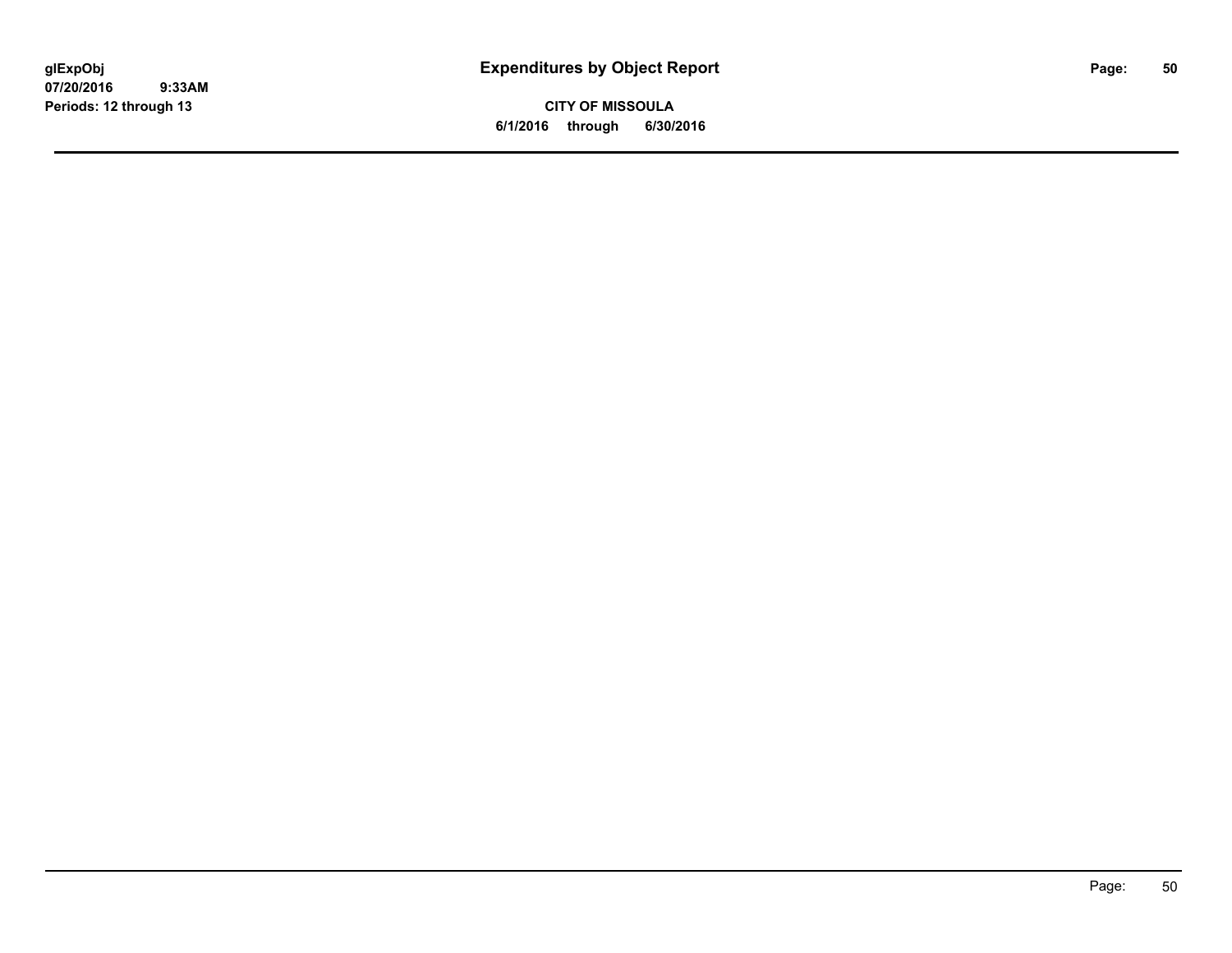### **CITY OF MISSOULA 6/1/2016 through 6/30/2016**

### **1241 CREMAIN WALL & CEMETERY DONATIONS FUND**

**340 CEMETERY**

| Object/Title                          | <b>Adjusted</b><br><b>Appropriation</b> | <b>Expenditures</b> | Year-to-date<br><b>Expenditures</b> | Year-to-date<br><b>Encumbrances</b> | <b>Balance</b> | <b>Prct Used</b> |
|---------------------------------------|-----------------------------------------|---------------------|-------------------------------------|-------------------------------------|----------------|------------------|
| 500 FIXED CHARGES                     |                                         |                     |                                     |                                     |                |                  |
| 550 MERCHANT SERVICE FEES             | 0.00                                    | 0.00                | 0.00                                | 0.00                                | 0.00           | 0.00             |
| <b>FIXED CHARGES</b><br><b>Total</b>  | 0.00                                    | 0.00                | 0.00                                | 0.00                                | 0.00           | 0.00             |
| 900 CAPITAL OUTLAY                    |                                         |                     |                                     |                                     |                |                  |
| 930 IMPROVEMENTS                      | 2.500.00                                | 200.00              | 1.273.00                            | 0.00                                | 1.227.00       | 50.92            |
| <b>CAPITAL OUTLAY</b><br><b>Total</b> | 2,500.00                                | 200.00              | 1,273.00                            | 0.00                                | 1.227.00       | 50.92            |
| <b>CEMETERY</b><br><b>Total</b>       | 2.500.00                                | 200.00              | 1.273.00                            | 0.00                                | 1.227.00       | 50.92            |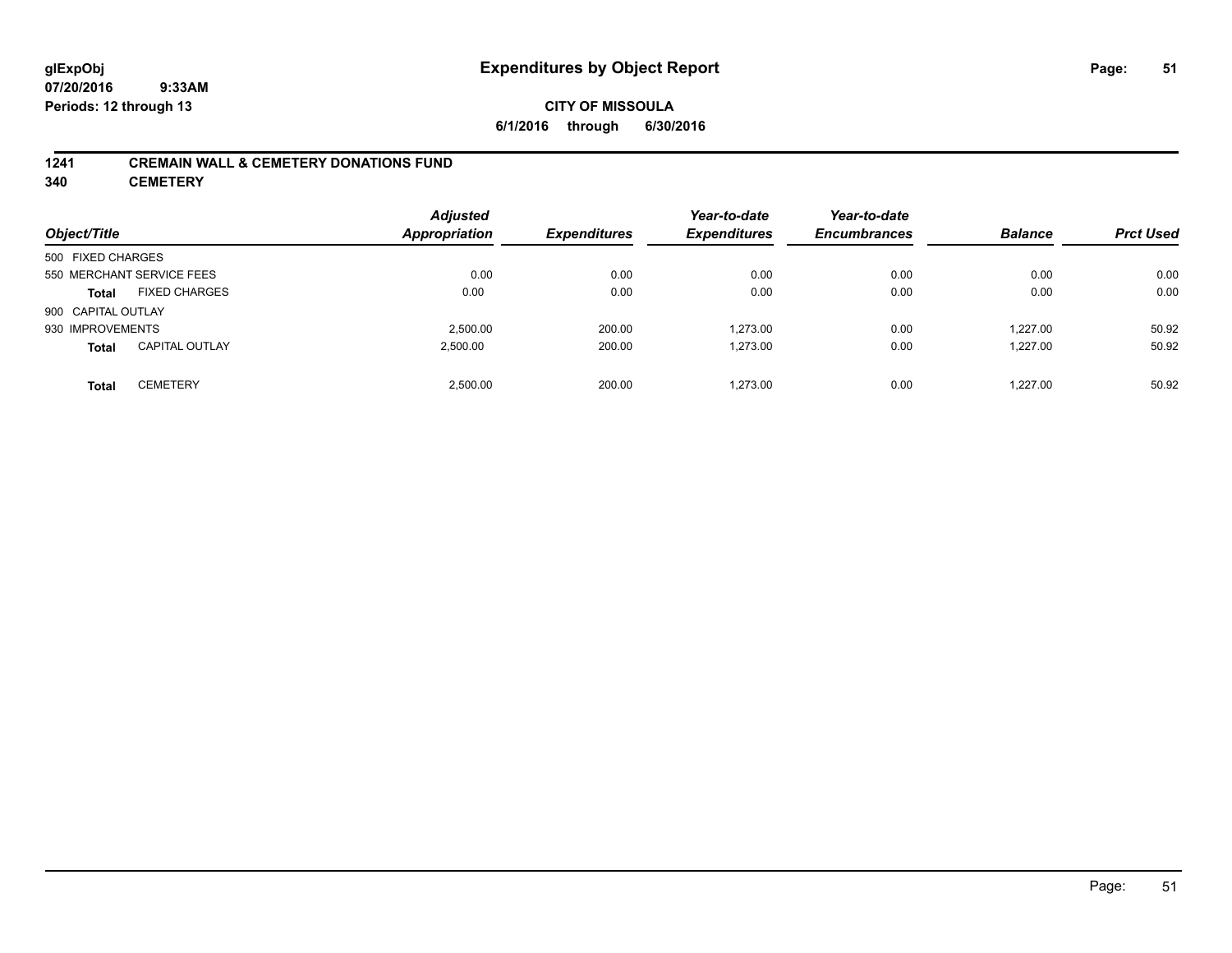## **CITY OF MISSOULA 6/1/2016 through 6/30/2016**

### **1241 CREMAIN WALL & CEMETERY DONATIONS FUND**

| Object/Title       |                                             | <b>Adjusted</b><br><b>Appropriation</b> | <b>Expenditures</b> | Year-to-date<br><b>Expenditures</b> | Year-to-date<br><b>Encumbrances</b> | <b>Balance</b> | <b>Prct Used</b> |
|--------------------|---------------------------------------------|-----------------------------------------|---------------------|-------------------------------------|-------------------------------------|----------------|------------------|
| 500 FIXED CHARGES  |                                             |                                         |                     |                                     |                                     |                |                  |
|                    | 550 MERCHANT SERVICE FEES                   | 0.00                                    | 0.00                | 0.00                                | 0.00                                | 0.00           | 0.00             |
| <b>Total</b>       | <b>FIXED CHARGES</b>                        | 0.00                                    | 0.00                | 0.00                                | 0.00                                | 0.00           | 0.00             |
| 900 CAPITAL OUTLAY |                                             |                                         |                     |                                     |                                     |                |                  |
| 930 IMPROVEMENTS   |                                             | 2,500.00                                | 200.00              | 1.273.00                            | 0.00                                | 1.227.00       | 50.92            |
| <b>Total</b>       | <b>CAPITAL OUTLAY</b>                       | 2,500.00                                | 200.00              | 1,273.00                            | 0.00                                | 1,227.00       | 50.92            |
| <b>Total</b>       | <b>CREMAIN WALL &amp; CEMETERY DONATION</b> | 2.500.00                                | 200.00              | 1.273.00                            | 0.00                                | 1.227.00       | 50.92            |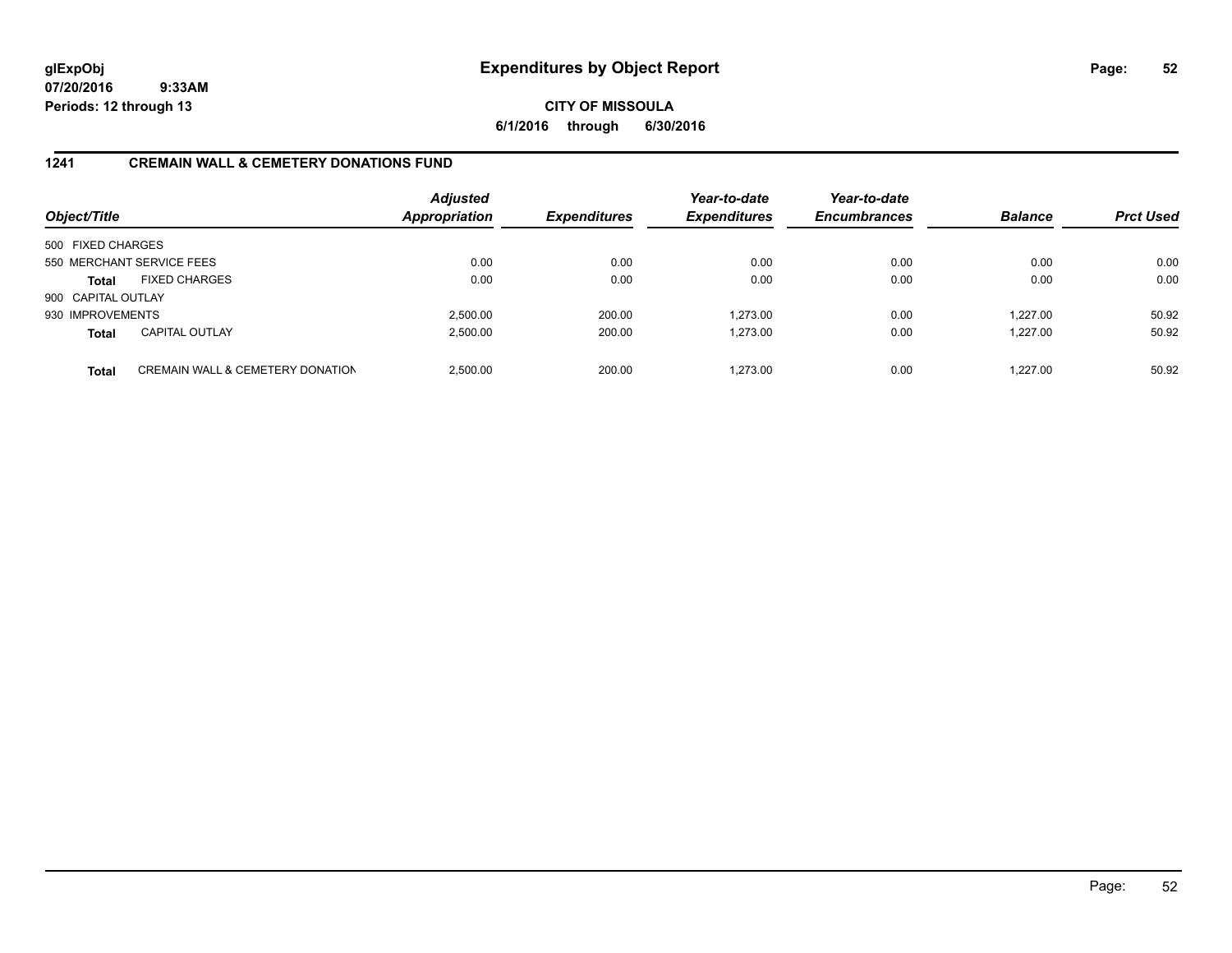## **1242 CEMETERY CARE FUND**

**340 CEMETERY**

|                    |                              | <b>Adjusted</b> |                     | Year-to-date        | Year-to-date        |                |                  |
|--------------------|------------------------------|-----------------|---------------------|---------------------|---------------------|----------------|------------------|
| Object/Title       |                              | Appropriation   | <b>Expenditures</b> | <b>Expenditures</b> | <b>Encumbrances</b> | <b>Balance</b> | <b>Prct Used</b> |
| 500 FIXED CHARGES  |                              |                 |                     |                     |                     |                |                  |
|                    | 550 MERCHANT SERVICE FEES    | 0.00            | 0.00                | 0.00                | 0.00                | 0.00           | 0.00             |
| <b>Total</b>       | <b>FIXED CHARGES</b>         | 0.00            | 0.00                | 0.00                | 0.00                | 0.00           | 0.00             |
| 800 OTHER OBJECTS  |                              |                 |                     |                     |                     |                |                  |
|                    | 820 TRANSFERS TO OTHER FUNDS | 9,545.00        | 0.00                | 0.00                | 0.00                | 9,545.00       | 0.00             |
| 845 CONTINGENCY    |                              | 10,000.00       | 0.00                | 0.00                | 0.00                | 10,000.00      | 0.00             |
| <b>Total</b>       | OTHER OBJECTS                | 19,545.00       | 0.00                | 0.00                | 0.00                | 19,545.00      | 0.00             |
| 900 CAPITAL OUTLAY |                              |                 |                     |                     |                     |                |                  |
| 930 IMPROVEMENTS   |                              | 0.00            | 0.00                | 73.251.00           | 0.00                | $-73.251.00$   | 0.00             |
|                    | 940 MACHINERY & EQUIPMENT    | 153,500.00      | 0.00                | 0.00                | 0.00                | 153.500.00     | 0.00             |
| <b>Total</b>       | <b>CAPITAL OUTLAY</b>        | 153,500.00      | 0.00                | 73,251.00           | 0.00                | 80,249.00      | 47.72            |
| <b>Total</b>       | <b>CEMETERY</b>              | 173,045.00      | 0.00                | 73,251.00           | 0.00                | 99,794.00      | 42.33            |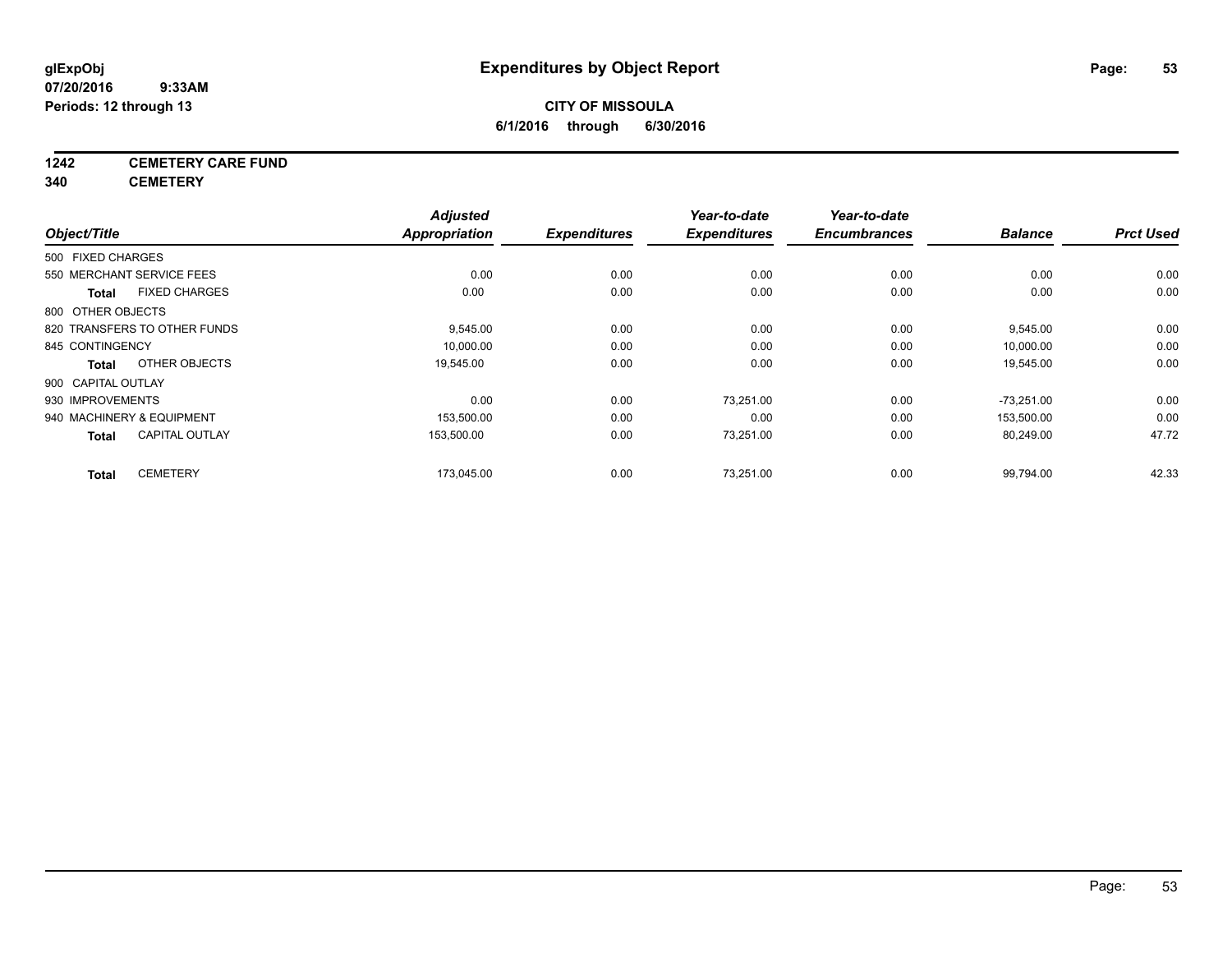## **CITY OF MISSOULA 6/1/2016 through 6/30/2016**

### **1242 CEMETERY CARE FUND**

|                    |                              | <b>Adjusted</b>      |                     | Year-to-date        | Year-to-date        |                |                  |
|--------------------|------------------------------|----------------------|---------------------|---------------------|---------------------|----------------|------------------|
| Object/Title       |                              | <b>Appropriation</b> | <b>Expenditures</b> | <b>Expenditures</b> | <b>Encumbrances</b> | <b>Balance</b> | <b>Prct Used</b> |
| 500 FIXED CHARGES  |                              |                      |                     |                     |                     |                |                  |
|                    | 550 MERCHANT SERVICE FEES    | 0.00                 | 0.00                | 0.00                | 0.00                | 0.00           | 0.00             |
| <b>Total</b>       | <b>FIXED CHARGES</b>         | 0.00                 | 0.00                | 0.00                | 0.00                | 0.00           | 0.00             |
| 800 OTHER OBJECTS  |                              |                      |                     |                     |                     |                |                  |
|                    | 820 TRANSFERS TO OTHER FUNDS | 9,545.00             | 0.00                | 0.00                | 0.00                | 9,545.00       | 0.00             |
| 845 CONTINGENCY    |                              | 10,000.00            | 0.00                | 0.00                | 0.00                | 10.000.00      | 0.00             |
| <b>Total</b>       | OTHER OBJECTS                | 19,545.00            | 0.00                | 0.00                | 0.00                | 19,545.00      | 0.00             |
| 900 CAPITAL OUTLAY |                              |                      |                     |                     |                     |                |                  |
| 930 IMPROVEMENTS   |                              | 0.00                 | 0.00                | 73,251.00           | 0.00                | $-73,251.00$   | 0.00             |
|                    | 940 MACHINERY & EQUIPMENT    | 153,500.00           | 0.00                | 0.00                | 0.00                | 153,500.00     | 0.00             |
| <b>Total</b>       | <b>CAPITAL OUTLAY</b>        | 153,500.00           | 0.00                | 73,251.00           | 0.00                | 80,249.00      | 47.72            |
| <b>Total</b>       | <b>CEMETERY CARE FUND</b>    | 173.045.00           | 0.00                | 73.251.00           | 0.00                | 99.794.00      | 42.33            |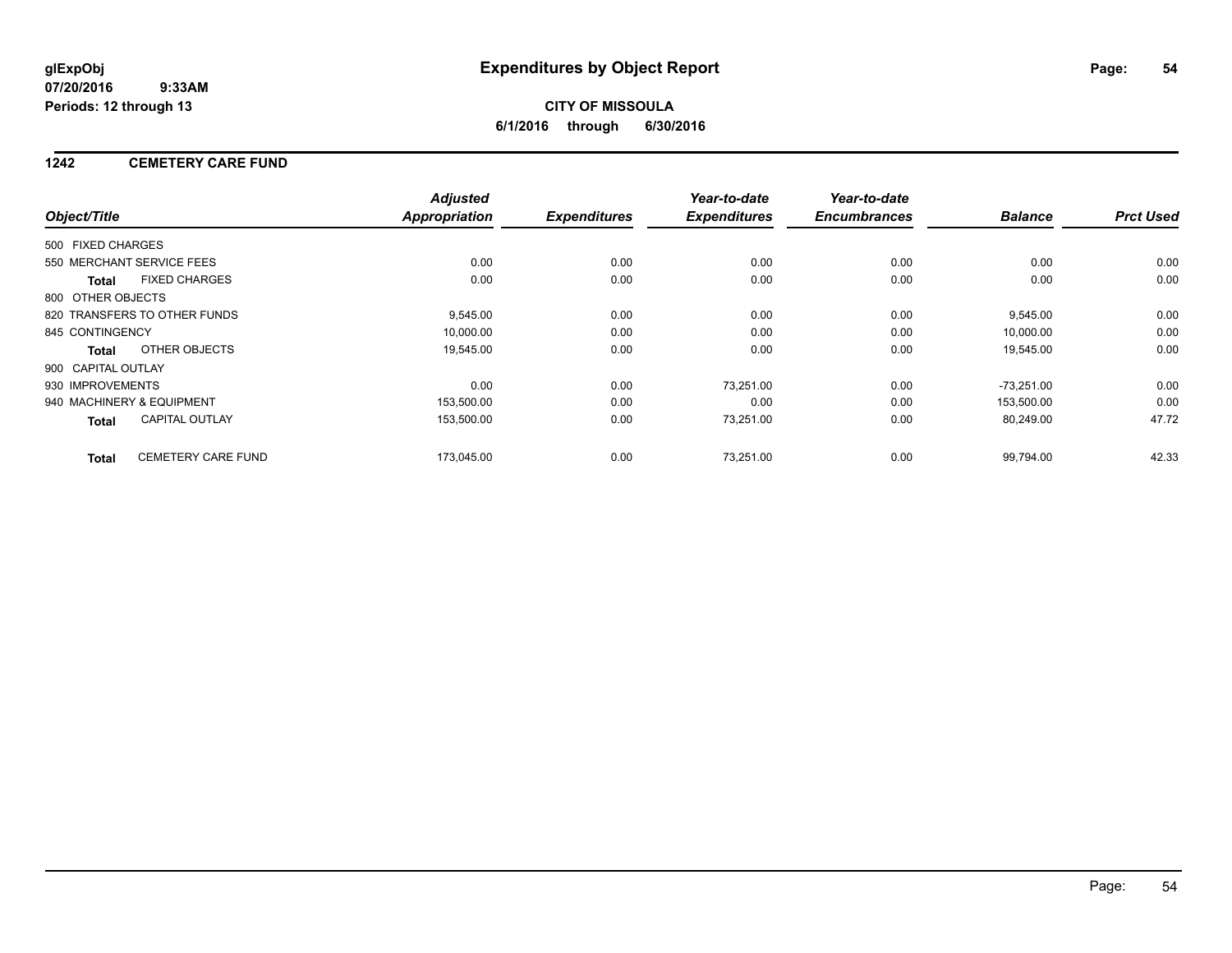## **CITY OF MISSOULA 6/1/2016 through 6/30/2016**

### **1243 CEMETERY MEMORIAL FUND**

**340 CEMETERY**

| Object/Title                          | <b>Adjusted</b><br><b>Appropriation</b> | <b>Expenditures</b> | Year-to-date<br><b>Expenditures</b> | Year-to-date<br><b>Encumbrances</b> | <b>Balance</b> | <b>Prct Used</b> |
|---------------------------------------|-----------------------------------------|---------------------|-------------------------------------|-------------------------------------|----------------|------------------|
| 500 FIXED CHARGES                     |                                         |                     |                                     |                                     |                |                  |
| 550 MERCHANT SERVICE FEES             | 0.00                                    | 0.00                | 0.00                                | 0.00                                | 0.00           | 0.00             |
|                                       |                                         |                     |                                     |                                     |                |                  |
| <b>FIXED CHARGES</b><br><b>Total</b>  | 0.00                                    | 0.00                | 0.00                                | 0.00                                | 0.00           | 0.00             |
| 900 CAPITAL OUTLAY                    |                                         |                     |                                     |                                     |                |                  |
| 930 IMPROVEMENTS                      | 500.00                                  | 0.00                | 2.998.11                            | 0.00                                | $-2.498.11$    | 599.62           |
| <b>CAPITAL OUTLAY</b><br><b>Total</b> | 500.00                                  | 0.00                | 2,998.11                            | 0.00                                | $-2,498.11$    | 599.62           |
| <b>CEMETERY</b><br><b>Total</b>       | 500.00                                  | 0.00                | 2.998.11                            | 0.00                                | $-2,498.11$    | 599.62           |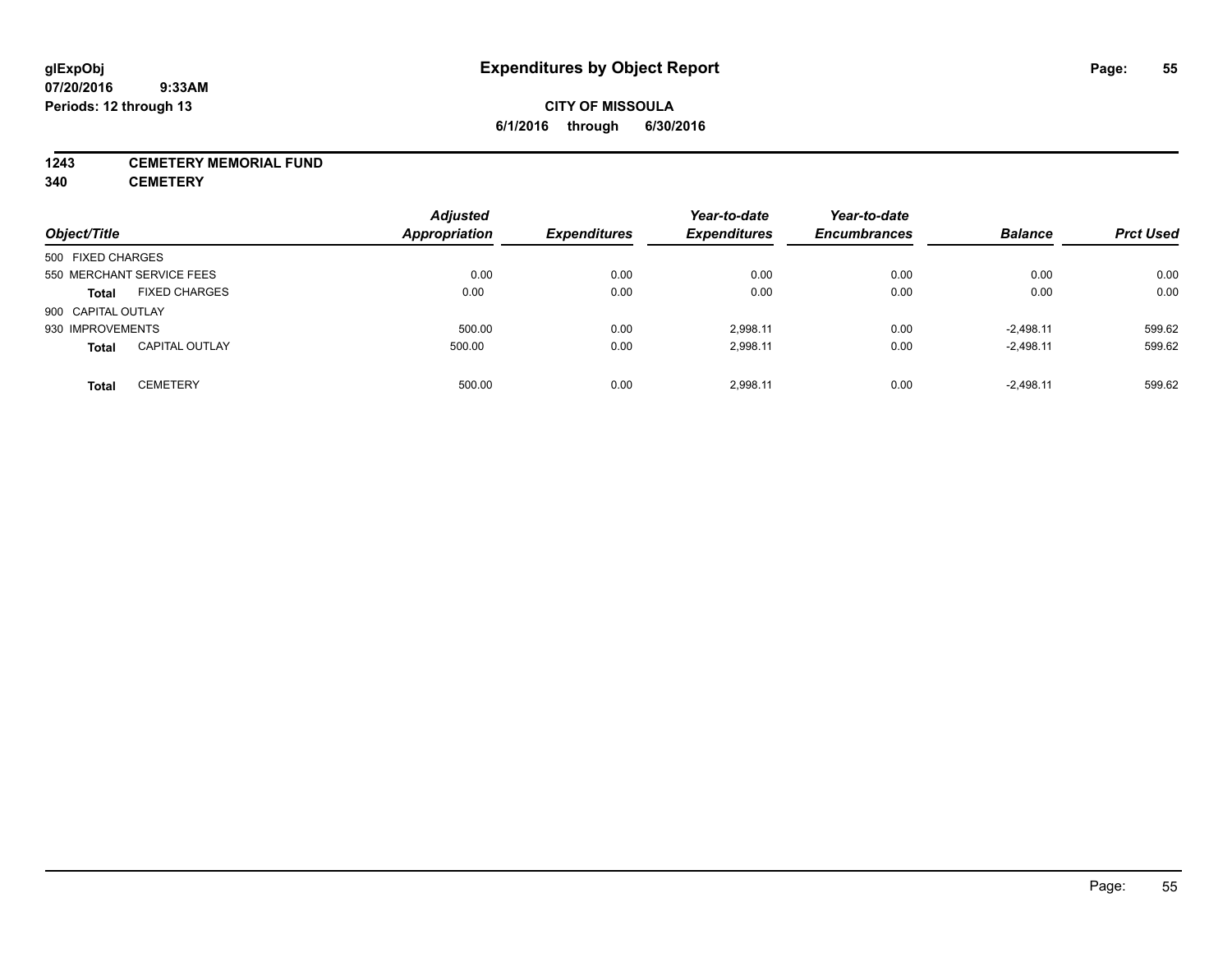### **1243 CEMETERY MEMORIAL FUND**

| Object/Title                                  | <b>Adjusted</b><br><b>Appropriation</b> | <b>Expenditures</b> | Year-to-date<br><b>Expenditures</b> | Year-to-date<br><b>Encumbrances</b> | <b>Balance</b> | <b>Prct Used</b> |
|-----------------------------------------------|-----------------------------------------|---------------------|-------------------------------------|-------------------------------------|----------------|------------------|
| 500 FIXED CHARGES                             |                                         |                     |                                     |                                     |                |                  |
| 550 MERCHANT SERVICE FEES                     | 0.00                                    | 0.00                | 0.00                                | 0.00                                | 0.00           | 0.00             |
| <b>FIXED CHARGES</b><br><b>Total</b>          | 0.00                                    | 0.00                | 0.00                                | 0.00                                | 0.00           | 0.00             |
| 900 CAPITAL OUTLAY                            |                                         |                     |                                     |                                     |                |                  |
| 930 IMPROVEMENTS                              | 500.00                                  | 0.00                | 2.998.11                            | 0.00                                | $-2.498.11$    | 599.62           |
| <b>CAPITAL OUTLAY</b><br><b>Total</b>         | 500.00                                  | 0.00                | 2,998.11                            | 0.00                                | $-2,498.11$    | 599.62           |
| <b>CEMETERY MEMORIAL FUND</b><br><b>Total</b> | 500.00                                  | 0.00                | 2.998.11                            | 0.00                                | $-2.498.11$    | 599.62           |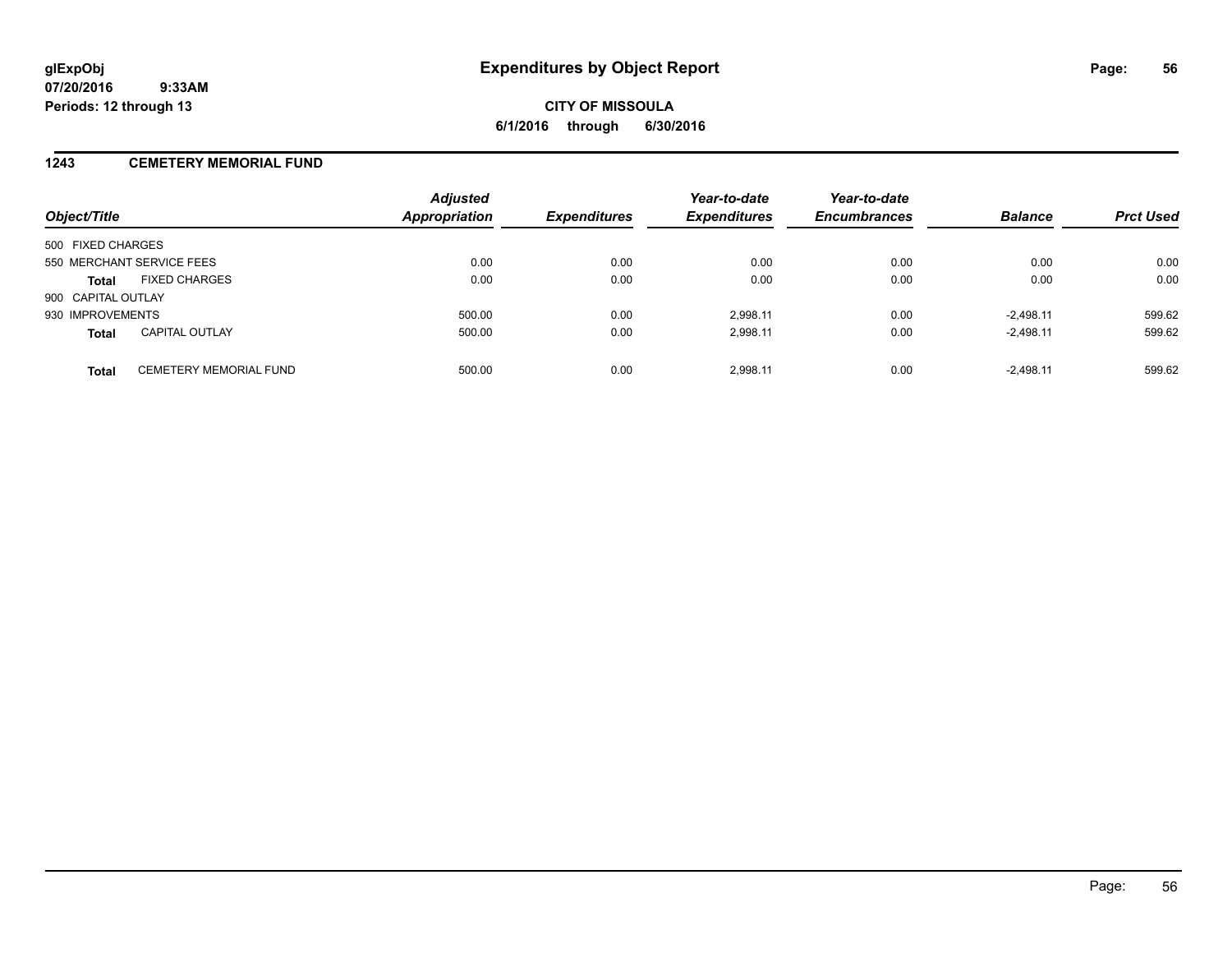### **1265 TITLE 1 PROJECTS FUND**

**240 FINANCE**

| Object/Title      |                                   | <b>Adjusted</b><br><b>Appropriation</b> | <b>Expenditures</b> | Year-to-date<br><b>Expenditures</b> | Year-to-date<br><b>Encumbrances</b> | <b>Balance</b> | <b>Prct Used</b> |
|-------------------|-----------------------------------|-----------------------------------------|---------------------|-------------------------------------|-------------------------------------|----------------|------------------|
|                   |                                   |                                         |                     |                                     |                                     |                |                  |
| 500 FIXED CHARGES |                                   |                                         |                     |                                     |                                     |                |                  |
| 500 FIXED CHARGES |                                   | 0.00                                    | 0.00                | 5,015.50                            | 0.00                                | $-5,015.50$    | 0.00             |
|                   | 550 MERCHANT SERVICE FEES         | 0.00                                    | 0.00                | 0.00                                | 0.00                                | 0.00           | 0.00             |
| <b>Total</b>      | <b>FIXED CHARGES</b>              | 0.00                                    | 0.00                | 5,015.50                            | 0.00                                | $-5,015.50$    | 0.00             |
|                   | 700 GRANTS & CONTRIBUTIONS        |                                         |                     |                                     |                                     |                |                  |
|                   | 700 GRANTS & CONTRIBUTIONS        | 136,000.00                              | 0.00                | 0.00                                | 0.00                                | 136,000.00     | 0.00             |
| <b>Total</b>      | <b>GRANTS &amp; CONTRIBUTIONS</b> | 136,000.00                              | 0.00                | 0.00                                | 0.00                                | 136.000.00     | 0.00             |
| 800 OTHER OBJECTS |                                   |                                         |                     |                                     |                                     |                |                  |
|                   | 820 TRANSFERS TO OTHER FUNDS      | 0.00                                    | 0.00                | 0.00                                | 0.00                                | 0.00           | 0.00             |
| 845 CONTINGENCY   |                                   | 0.00                                    | 0.00                | 0.00                                | 0.00                                | 0.00           | 0.00             |
| <b>Total</b>      | OTHER OBJECTS                     | 0.00                                    | 0.00                | 0.00                                | 0.00                                | 0.00           | 0.00             |
| <b>Total</b>      | <b>FINANCE</b>                    | 136,000.00                              | 0.00                | 5,015.50                            | 0.00                                | 130,984.50     | 3.69             |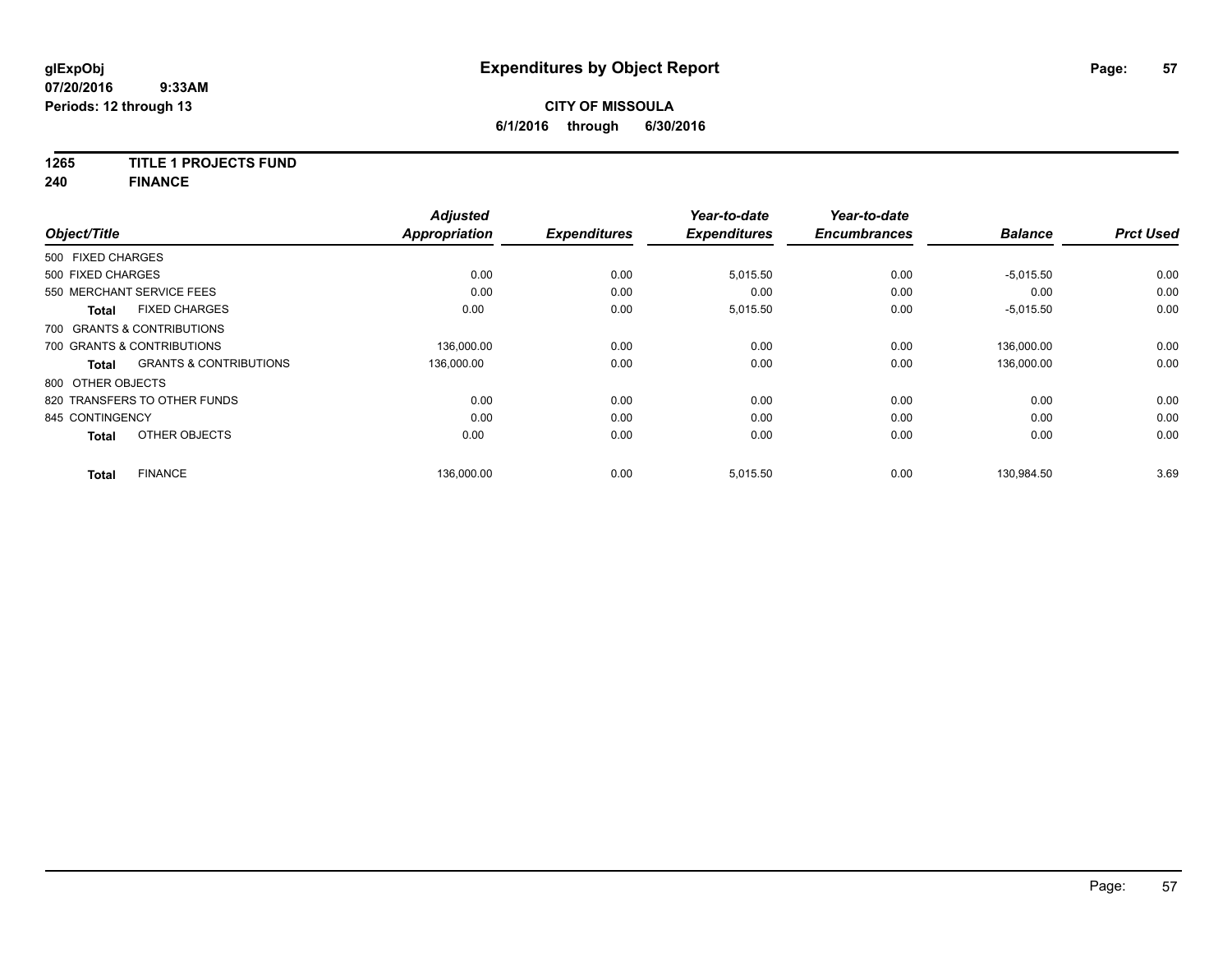## **CITY OF MISSOULA 6/1/2016 through 6/30/2016**

### **1265 TITLE 1 PROJECTS FUND**

|                   |                                   | <b>Adjusted</b>      |                     | Year-to-date        | Year-to-date<br><b>Encumbrances</b> | <b>Balance</b> | <b>Prct Used</b> |
|-------------------|-----------------------------------|----------------------|---------------------|---------------------|-------------------------------------|----------------|------------------|
| Object/Title      |                                   | <b>Appropriation</b> | <b>Expenditures</b> | <b>Expenditures</b> |                                     |                |                  |
| 500 FIXED CHARGES |                                   |                      |                     |                     |                                     |                |                  |
| 500 FIXED CHARGES |                                   | 0.00                 | 0.00                | 5,015.50            | 0.00                                | $-5,015.50$    | 0.00             |
|                   | 550 MERCHANT SERVICE FEES         | 0.00                 | 0.00                | 0.00                | 0.00                                | 0.00           | 0.00             |
| <b>Total</b>      | <b>FIXED CHARGES</b>              | 0.00                 | 0.00                | 5,015.50            | 0.00                                | $-5,015.50$    | 0.00             |
|                   | 700 GRANTS & CONTRIBUTIONS        |                      |                     |                     |                                     |                |                  |
|                   | 700 GRANTS & CONTRIBUTIONS        | 136,000.00           | 0.00                | 0.00                | 0.00                                | 136.000.00     | 0.00             |
| Total             | <b>GRANTS &amp; CONTRIBUTIONS</b> | 136,000.00           | 0.00                | 0.00                | 0.00                                | 136,000.00     | 0.00             |
| 800 OTHER OBJECTS |                                   |                      |                     |                     |                                     |                |                  |
|                   | 820 TRANSFERS TO OTHER FUNDS      | 0.00                 | 0.00                | 0.00                | 0.00                                | 0.00           | 0.00             |
| 845 CONTINGENCY   |                                   | 0.00                 | 0.00                | 0.00                | 0.00                                | 0.00           | 0.00             |
| <b>Total</b>      | OTHER OBJECTS                     | 0.00                 | 0.00                | 0.00                | 0.00                                | 0.00           | 0.00             |
| <b>Total</b>      | TITLE 1 PROJECTS FUND             | 136.000.00           | 0.00                | 5,015.50            | 0.00                                | 130.984.50     | 3.69             |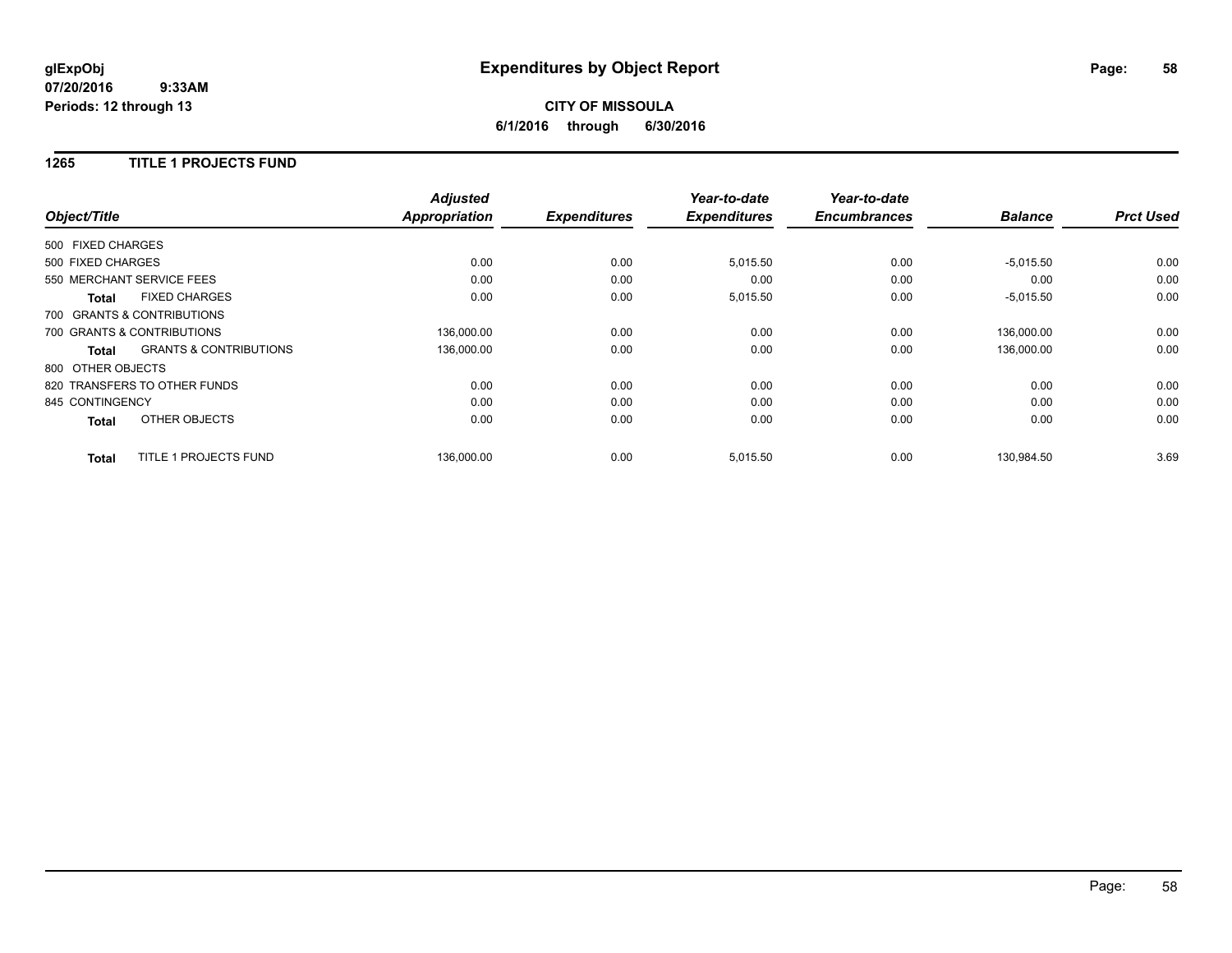### **1396 PROGRAM INCOME REVOLVING LOAN PROGRAM**

**390 NON-DEPARTMENTAL**

| Object/Title                                      | <b>Adjusted</b><br><b>Appropriation</b> | <b>Expenditures</b> | Year-to-date<br><b>Expenditures</b> | Year-to-date<br><b>Encumbrances</b> | <b>Balance</b> | <b>Prct Used</b> |
|---------------------------------------------------|-----------------------------------------|---------------------|-------------------------------------|-------------------------------------|----------------|------------------|
| 500 FIXED CHARGES                                 |                                         |                     |                                     |                                     |                |                  |
| 550 MERCHANT SERVICE FEES                         | 0.00                                    | 0.00                | 0.00                                | 0.00                                | 0.00           | 0.00             |
| <b>FIXED CHARGES</b><br><b>Total</b>              | 0.00                                    | 0.00                | 0.00                                | 0.00                                | 0.00           | 0.00             |
| 700 GRANTS & CONTRIBUTIONS                        |                                         |                     |                                     |                                     |                |                  |
| 700 GRANTS & CONTRIBUTIONS                        | 38.472.00                               | 0.00                | 0.00                                | 0.00                                | 38.472.00      | 0.00             |
| <b>GRANTS &amp; CONTRIBUTIONS</b><br><b>Total</b> | 38,472.00                               | 0.00                | 0.00                                | 0.00                                | 38.472.00      | 0.00             |
| NON-DEPARTMENTAL<br><b>Total</b>                  | 38.472.00                               | 0.00                | 0.00                                | 0.00                                | 38.472.00      | 0.00             |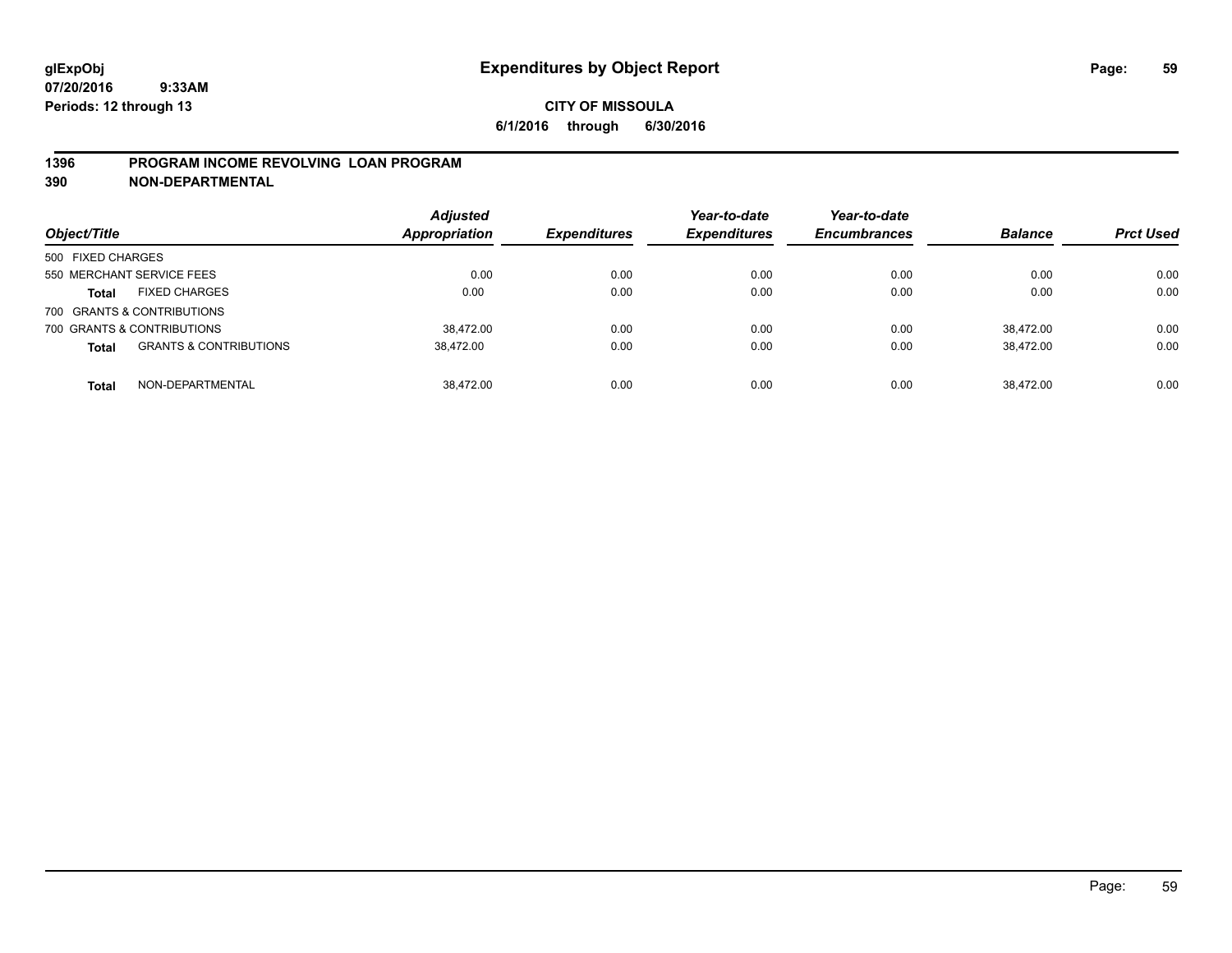**CITY OF MISSOULA 6/1/2016 through 6/30/2016**

### **1396 PROGRAM INCOME REVOLVING LOAN PROGRAM**

| Object/Title      |                                   | <b>Adjusted</b><br>Appropriation | <b>Expenditures</b> | Year-to-date<br><b>Expenditures</b> | Year-to-date<br><b>Encumbrances</b> | <b>Balance</b> | <b>Prct Used</b> |
|-------------------|-----------------------------------|----------------------------------|---------------------|-------------------------------------|-------------------------------------|----------------|------------------|
| 500 FIXED CHARGES |                                   |                                  |                     |                                     |                                     |                |                  |
|                   | 550 MERCHANT SERVICE FEES         | 0.00                             | 0.00                | 0.00                                | 0.00                                | 0.00           | 0.00             |
| Total             | <b>FIXED CHARGES</b>              | 0.00                             | 0.00                | 0.00                                | 0.00                                | 0.00           | 0.00             |
|                   | 700 GRANTS & CONTRIBUTIONS        |                                  |                     |                                     |                                     |                |                  |
|                   | 700 GRANTS & CONTRIBUTIONS        | 38,472.00                        | 0.00                | 0.00                                | 0.00                                | 38,472.00      | 0.00             |
| <b>Total</b>      | <b>GRANTS &amp; CONTRIBUTIONS</b> | 38,472.00                        | 0.00                | 0.00                                | 0.00                                | 38.472.00      | 0.00             |
| <b>Total</b>      | PROGRAM INCOME REVOLVING LOAN P   | 38,472.00                        | 0.00                | 0.00                                | 0.00                                | 38,472.00      | 0.00             |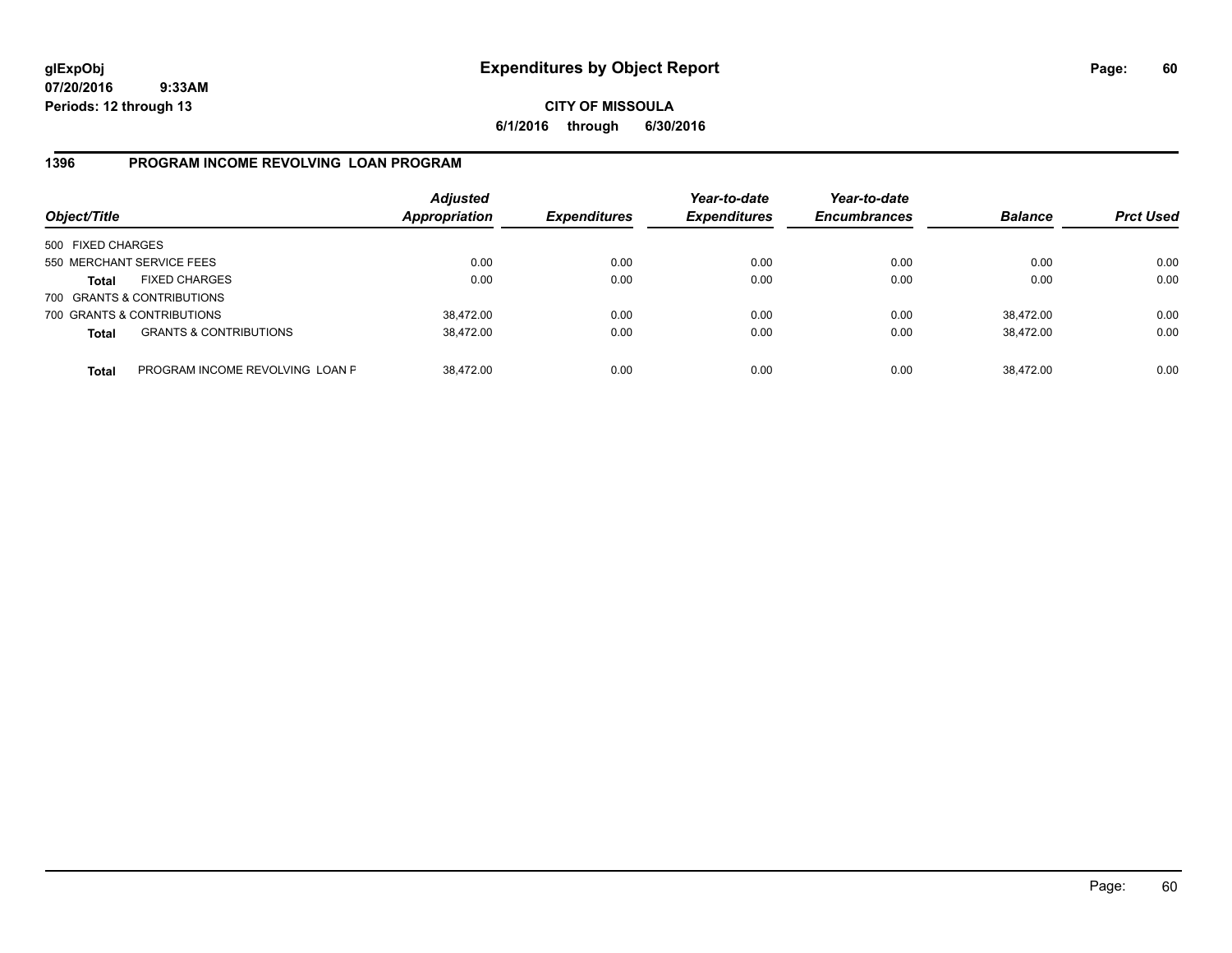#### **1397 STATE HOME PROGRAM INCOME**

**390 NON-DEPARTMENTAL**

| Object/Title                         | <b>Adjusted</b><br>Appropriation | <b>Expenditures</b> | Year-to-date<br><b>Expenditures</b> | Year-to-date<br><b>Encumbrances</b> | <b>Balance</b> | <b>Prct Used</b> |
|--------------------------------------|----------------------------------|---------------------|-------------------------------------|-------------------------------------|----------------|------------------|
| 300 PURCHASED SERVICES               |                                  |                     |                                     |                                     |                |                  |
| 350 PROFESSIONAL SERVICES            | 600,000.00                       | 0.00                | 0.00                                | 0.00                                | 600,000.00     | 0.00             |
| PURCHASED SERVICES<br><b>Total</b>   | 600,000.00                       | 0.00                | 0.00                                | 0.00                                | 600,000.00     | 0.00             |
| 500 FIXED CHARGES                    |                                  |                     |                                     |                                     |                |                  |
| 550 MERCHANT SERVICE FEES            | 0.00                             | 0.00                | 0.00                                | 0.00                                | 0.00           | 0.00             |
| <b>FIXED CHARGES</b><br><b>Total</b> | 0.00                             | 0.00                | 0.00                                | 0.00                                | 0.00           | 0.00             |
| NON-DEPARTMENTAL<br><b>Total</b>     | 600.000.00                       | 0.00                | 0.00                                | 0.00                                | 600.000.00     | 0.00             |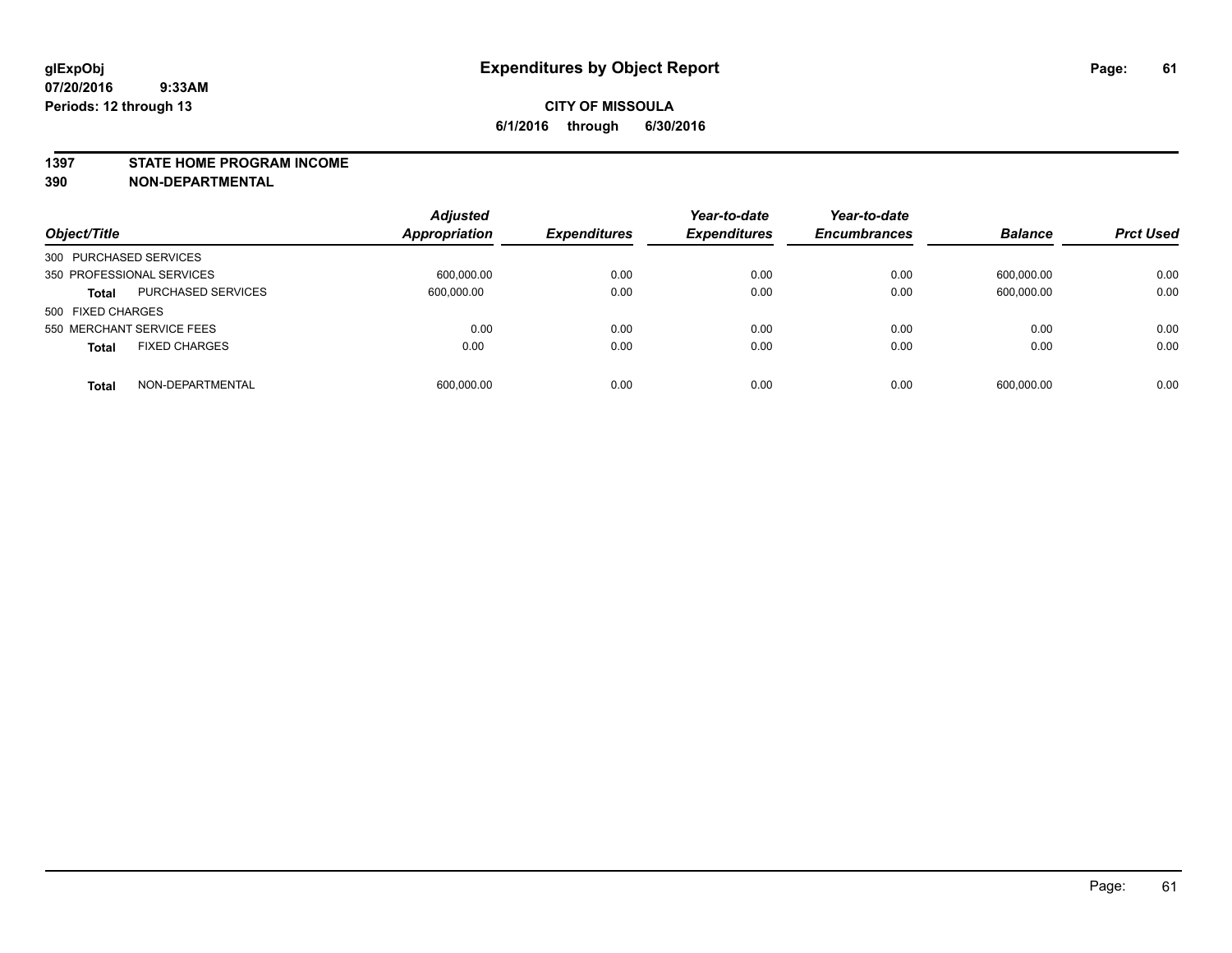### **1397 STATE HOME PROGRAM INCOME**

| Object/Title              |                           | <b>Adjusted</b><br><b>Appropriation</b> | <b>Expenditures</b> | Year-to-date<br><b>Expenditures</b> | Year-to-date<br><b>Encumbrances</b> | <b>Balance</b> | <b>Prct Used</b> |
|---------------------------|---------------------------|-----------------------------------------|---------------------|-------------------------------------|-------------------------------------|----------------|------------------|
| 300 PURCHASED SERVICES    |                           |                                         |                     |                                     |                                     |                |                  |
| 350 PROFESSIONAL SERVICES |                           | 600,000.00                              | 0.00                | 0.00                                | 0.00                                | 600,000.00     | 0.00             |
| <b>Total</b>              | <b>PURCHASED SERVICES</b> | 600,000.00                              | 0.00                | 0.00                                | 0.00                                | 600,000.00     | 0.00             |
| 500 FIXED CHARGES         |                           |                                         |                     |                                     |                                     |                |                  |
| 550 MERCHANT SERVICE FEES |                           | 0.00                                    | 0.00                | 0.00                                | 0.00                                | 0.00           | 0.00             |
| <b>Total</b>              | <b>FIXED CHARGES</b>      | 0.00                                    | 0.00                | 0.00                                | 0.00                                | 0.00           | 0.00             |
| <b>Total</b>              | STATE HOME PROGRAM INCOME | 600,000.00                              | 0.00                | 0.00                                | 0.00                                | 600,000.00     | 0.00             |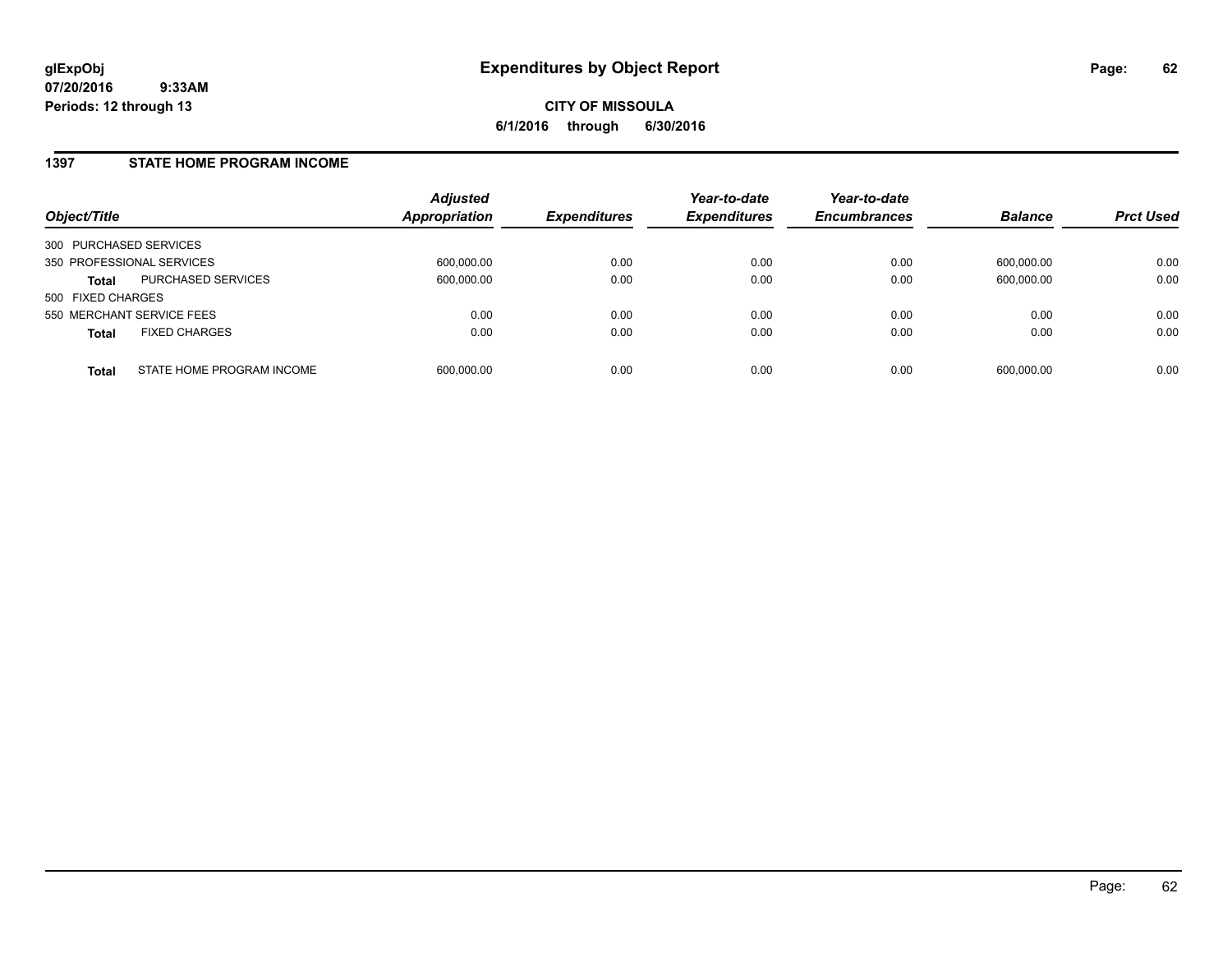#### **2250 PLANNING FUND**

**250 DEVELOPMENT SERVICES**

|                                      | <b>Adjusted</b>      |                     | Year-to-date        | Year-to-date        |                |                  |
|--------------------------------------|----------------------|---------------------|---------------------|---------------------|----------------|------------------|
| Object/Title                         | <b>Appropriation</b> | <b>Expenditures</b> | <b>Expenditures</b> | <b>Encumbrances</b> | <b>Balance</b> | <b>Prct Used</b> |
| 100 PERSONAL SERVICES                |                      |                     |                     |                     |                |                  |
| 110 SALARIES AND WAGES               | 262,841.00           | 33,171.65           | 254,539.19          | 0.00                | 8,301.81       | 96.84            |
| <b>140 EMPLOYER CONTRIBUTIONS</b>    | 83,643.00            | 11,132.51           | 92,482.56           | 0.00                | $-8,839.56$    | 110.57           |
| 141 STATE RETIREMENT CONTRIBUTIONS   | 0.00                 | 19.36               | 221.10              | 0.00                | $-221.10$      | 0.00             |
| PERSONAL SERVICES<br>Total           | 346,484.00           | 44,323.52           | 347,242.85          | 0.00                | $-758.85$      | 100.22           |
| 200 SUPPLIES                         |                      |                     |                     |                     |                |                  |
| 210 OFFICE SUPPLIES                  | 2,550.00             | 872.01              | 2,612.64            | 0.00                | $-62.64$       | 102.46           |
| 220 OPERATING SUPPLIES               | 900.00               | 0.00                | 84.96               | 0.00                | 815.04         | 9.44             |
| 231 GASOLINE                         | 0.00                 | 0.00                | 87.19               | 0.00                | $-87.19$       | 0.00             |
| 240 OTHER SUPPLIES                   | 400.00               | 0.00                | 64.44               | 0.00                | 335.56         | 16.11            |
| <b>SUPPLIES</b><br>Total             | 3,850.00             | 872.01              | 2,849.23            | 0.00                | 1,000.77       | 74.01            |
| 300 PURCHASED SERVICES               |                      |                     |                     |                     |                |                  |
| 310 COMMUNICATIONS                   | 1,100.00             | 52.93               | 429.64              | 0.00                | 670.36         | 39.06            |
| 320 PRINTING & DUPLICATING           | 8,000.00             | 0.00                | 3,099.70            | 0.00                | 4,900.30       | 38.75            |
| 330 PUBLICITY, SUBSCRIPTIONS & DUES  | 4,005.00             | 136.00              | 4,557.98            | 0.00                | $-552.98$      | 113.81           |
| 344 TELEPHONE SERVICE                | 125.00               | 4.59                | 23.40               | 0.00                | 101.60         | 18.72            |
| 350 PROFESSIONAL SERVICES            | 50,000.00            | 20.00               | 1,199.00            | 0.00                | 48,801.00      | 2.40             |
| 360 REPAIR & MAINTENANCE             | 1,540.00             | 0.00                | 0.00                | 0.00                | 1,540.00       | 0.00             |
| 370 TRAVEL                           | 5,185.00             | 0.00                | 2,844.61            | 0.00                | 2,340.39       | 54.86            |
| 380 TRAINING                         | 4,595.00             | 0.00                | 3,859.00            | 0.00                | 736.00         | 83.98            |
| 390 OTHER PURCHASED SERVICES         | 3,750.00             | 0.00                | 0.00                | 0.00                | 3,750.00       | 0.00             |
| PURCHASED SERVICES<br>Total          | 78,300.00            | 213.52              | 16,013.33           | 0.00                | 62,286.67      | 20.45            |
| 500 FIXED CHARGES                    |                      |                     |                     |                     |                |                  |
| 500 FIXED CHARGES                    | 24,000.00            | 12,720.00           | 24,720.00           | 0.00                | $-720.00$      | 103.00           |
| 550 MERCHANT SERVICE FEES            | 0.00                 | 0.00                | 0.00                | 0.00                | 0.00           | 0.00             |
| <b>FIXED CHARGES</b><br>Total        | 24,000.00            | 12,720.00           | 24,720.00           | 0.00                | $-720.00$      | 103.00           |
| 800 OTHER OBJECTS                    |                      |                     |                     |                     |                |                  |
| 820 TRANSFERS TO OTHER FUNDS         | 0.00                 | 0.00                | 0.00                | 0.00                | 0.00           | 0.00             |
| 845 CONTINGENCY                      | 0.00                 | 0.00                | 0.00                | 0.00                | 0.00           | 0.00             |
| OTHER OBJECTS<br><b>Total</b>        | 0.00                 | 0.00                | 0.00                | 0.00                | 0.00           | 0.00             |
| DEVELOPMENT SERVICES<br><b>Total</b> | 452,634.00           | 58,129.05           | 390,825.41          | 0.00                | 61,808.59      | 86.34            |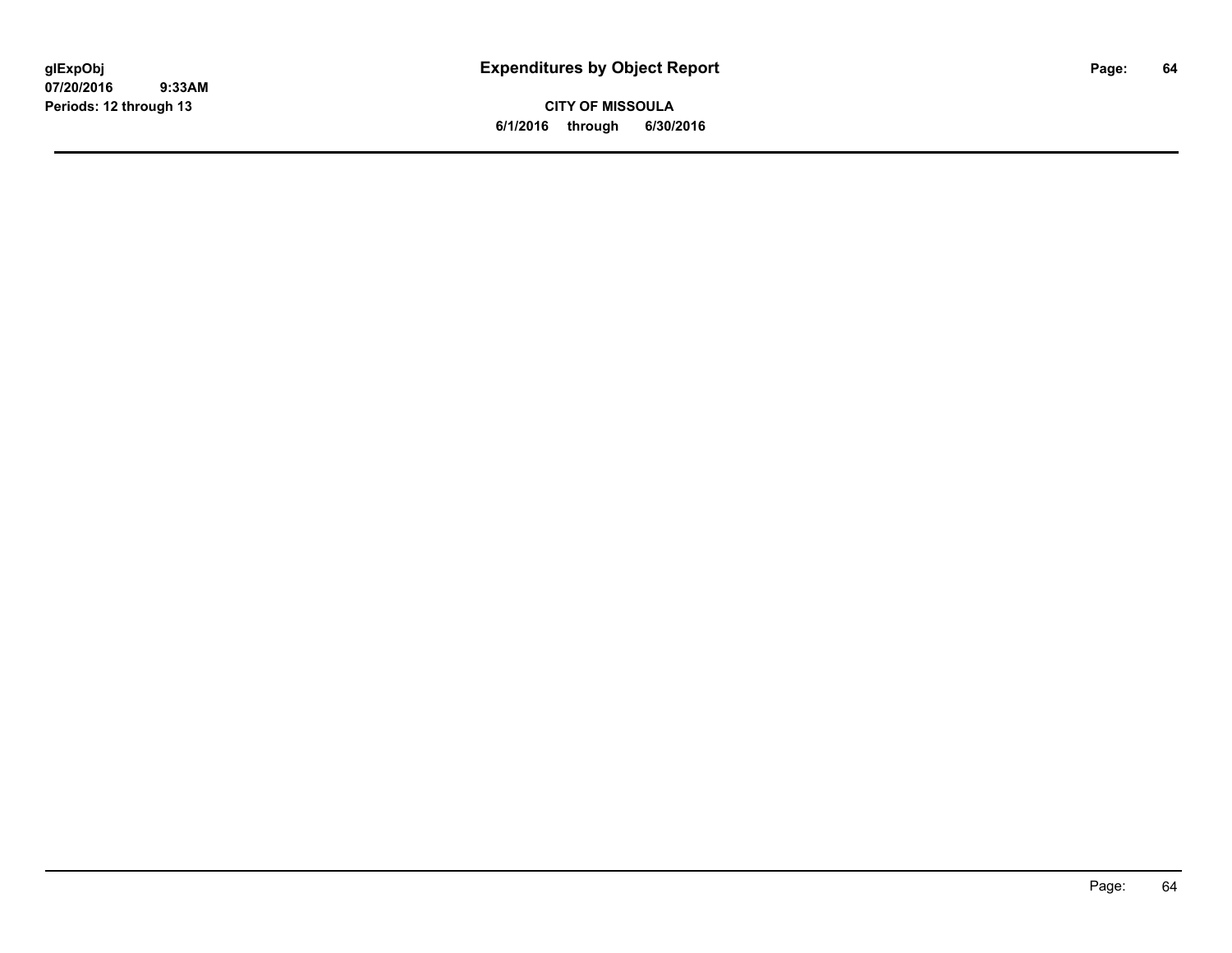**2250 PLANNING FUND**

|                                           | <b>Adjusted</b>      |                     | Year-to-date        | Year-to-date        |                |                  |
|-------------------------------------------|----------------------|---------------------|---------------------|---------------------|----------------|------------------|
| Object/Title                              | <b>Appropriation</b> | <b>Expenditures</b> | <b>Expenditures</b> | <b>Encumbrances</b> | <b>Balance</b> | <b>Prct Used</b> |
| 100 PERSONAL SERVICES                     |                      |                     |                     |                     |                |                  |
| 110 SALARIES AND WAGES                    | 262,841.00           | 33,171.65           | 254,539.19          | 0.00                | 8,301.81       | 96.84            |
| 140 EMPLOYER CONTRIBUTIONS                | 83,643.00            | 11,132.51           | 92,482.56           | 0.00                | $-8,839.56$    | 110.57           |
| <b>141 STATE RETIREMENT CONTRIBUTIONS</b> | 0.00                 | 19.36               | 221.10              | 0.00                | $-221.10$      | 0.00             |
| PERSONAL SERVICES<br><b>Total</b>         | 346,484.00           | 44,323.52           | 347,242.85          | 0.00                | $-758.85$      | 100.22           |
| 200 SUPPLIES                              |                      |                     |                     |                     |                |                  |
| 210 OFFICE SUPPLIES                       | 2,550.00             | 872.01              | 2,612.64            | 0.00                | $-62.64$       | 102.46           |
| 220 OPERATING SUPPLIES                    | 900.00               | 0.00                | 84.96               | 0.00                | 815.04         | 9.44             |
| 231 GASOLINE                              | 0.00                 | 0.00                | 87.19               | 0.00                | $-87.19$       | 0.00             |
| 240 OTHER SUPPLIES                        | 400.00               | 0.00                | 64.44               | 0.00                | 335.56         | 16.11            |
| <b>SUPPLIES</b><br><b>Total</b>           | 3,850.00             | 872.01              | 2,849.23            | 0.00                | 1,000.77       | 74.01            |
| 300 PURCHASED SERVICES                    |                      |                     |                     |                     |                |                  |
| 310 COMMUNICATIONS                        | 1,100.00             | 52.93               | 429.64              | 0.00                | 670.36         | 39.06            |
| 320 PRINTING & DUPLICATING                | 8,000.00             | 0.00                | 3,099.70            | 0.00                | 4,900.30       | 38.75            |
| 330 PUBLICITY, SUBSCRIPTIONS & DUES       | 4,005.00             | 136.00              | 4,557.98            | 0.00                | $-552.98$      | 113.81           |
| 344 TELEPHONE SERVICE                     | 125.00               | 4.59                | 23.40               | 0.00                | 101.60         | 18.72            |
| 350 PROFESSIONAL SERVICES                 | 50,000.00            | 20.00               | 1,199.00            | 0.00                | 48,801.00      | 2.40             |
| 360 REPAIR & MAINTENANCE                  | 1,540.00             | 0.00                | 0.00                | 0.00                | 1,540.00       | 0.00             |
| 370 TRAVEL                                | 5,185.00             | 0.00                | 2,844.61            | 0.00                | 2,340.39       | 54.86            |
| 380 TRAINING                              | 4,595.00             | 0.00                | 3,859.00            | 0.00                | 736.00         | 83.98            |
| 390 OTHER PURCHASED SERVICES              | 3,750.00             | 0.00                | 0.00                | 0.00                | 3,750.00       | 0.00             |
| PURCHASED SERVICES<br><b>Total</b>        | 78,300.00            | 213.52              | 16,013.33           | 0.00                | 62,286.67      | 20.45            |
| 500 FIXED CHARGES                         |                      |                     |                     |                     |                |                  |
| 500 FIXED CHARGES                         | 24,000.00            | 12,720.00           | 24,720.00           | 0.00                | $-720.00$      | 103.00           |
| 550 MERCHANT SERVICE FEES                 | 0.00                 | 0.00                | 0.00                | 0.00                | 0.00           | 0.00             |
| <b>FIXED CHARGES</b><br><b>Total</b>      | 24,000.00            | 12,720.00           | 24,720.00           | 0.00                | $-720.00$      | 103.00           |
| 800 OTHER OBJECTS                         |                      |                     |                     |                     |                |                  |
| 820 TRANSFERS TO OTHER FUNDS              | 0.00                 | 0.00                | 0.00                | 0.00                | 0.00           | 0.00             |
| 845 CONTINGENCY                           | 0.00                 | 0.00                | 0.00                | 0.00                | 0.00           | 0.00             |
| OTHER OBJECTS<br><b>Total</b>             | 0.00                 | 0.00                | 0.00                | 0.00                | 0.00           | 0.00             |
| PLANNING FUND<br><b>Total</b>             | 452,634.00           | 58,129.05           | 390,825.41          | 0.00                | 61,808.59      | 86.34            |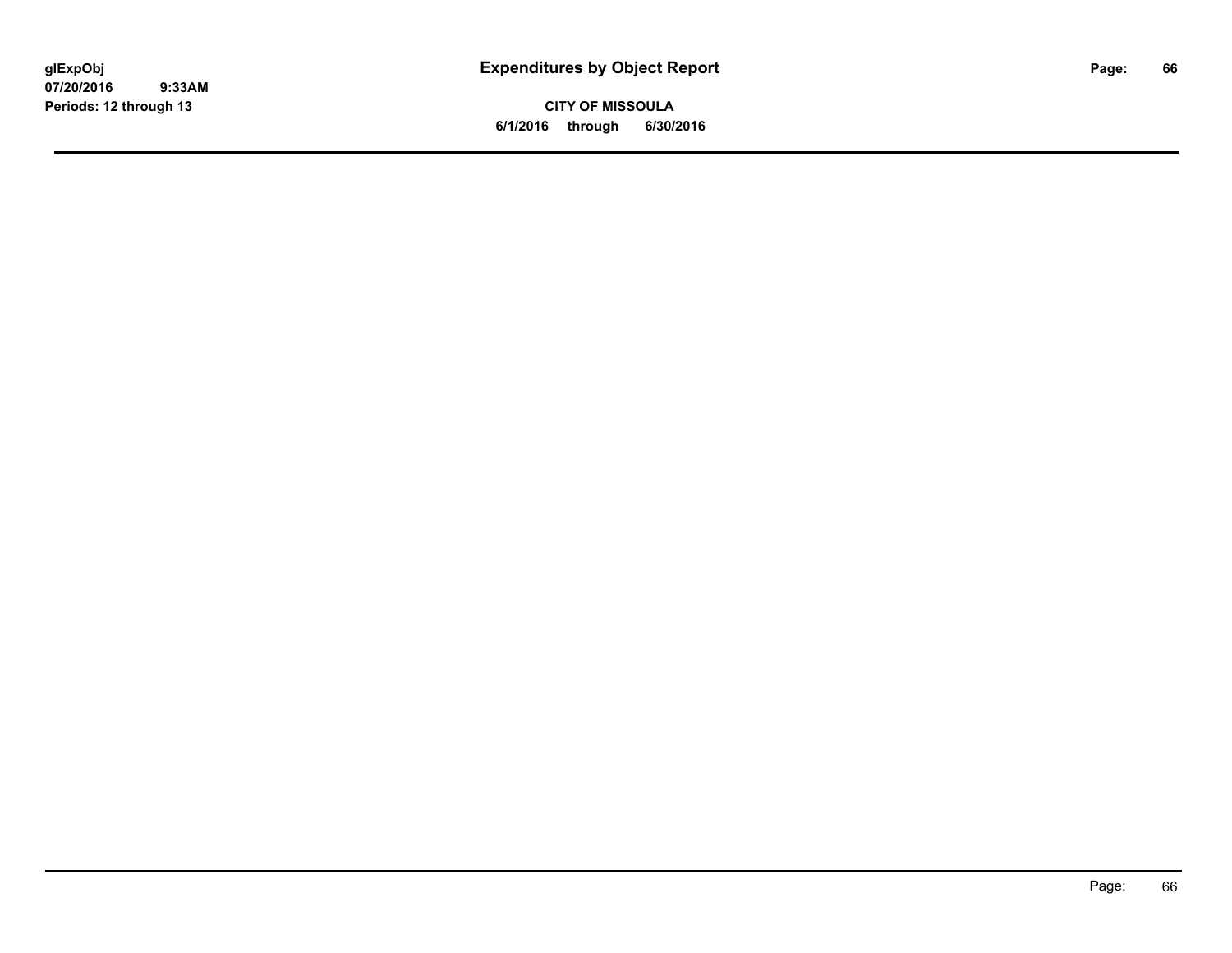### **CITY OF MISSOULA 6/1/2016 through 6/30/2016**

#### **2310 PUBLIC SAFETY INFORMATION SYSTEMS**

**310 BUILDING INSPECTION**

|                        |                            | <b>Adjusted</b>      |                     | Year-to-date        | Year-to-date        |                |                  |
|------------------------|----------------------------|----------------------|---------------------|---------------------|---------------------|----------------|------------------|
| Object/Title           |                            | <b>Appropriation</b> | <b>Expenditures</b> | <b>Expenditures</b> | <b>Encumbrances</b> | <b>Balance</b> | <b>Prct Used</b> |
| 200 SUPPLIES           |                            |                      |                     |                     |                     |                |                  |
| 210 OFFICE SUPPLIES    |                            | 0.00                 | 0.00                | 0.00                | 0.00                | 0.00           | 0.00             |
| 220 OPERATING SUPPLIES |                            | 0.00                 | 0.00                | 0.00                | 0.00                | 0.00           | 0.00             |
| Total                  | <b>SUPPLIES</b>            | 0.00                 | 0.00                | 0.00                | 0.00                | 0.00           | 0.00             |
| 500 FIXED CHARGES      |                            |                      |                     |                     |                     |                |                  |
|                        | 550 MERCHANT SERVICE FEES  | 0.00                 | 0.00                | 0.00                | 0.00                | 0.00           | 0.00             |
| Total                  | <b>FIXED CHARGES</b>       | 0.00                 | 0.00                | 0.00                | 0.00                | 0.00           | 0.00             |
| 800 OTHER OBJECTS      |                            |                      |                     |                     |                     |                |                  |
| 845 CONTINGENCY        |                            | 0.00                 | 0.00                | 0.00                | 0.00                | 0.00           | 0.00             |
| Total                  | OTHER OBJECTS              | 0.00                 | 0.00                | 0.00                | 0.00                | 0.00           | 0.00             |
| 900 CAPITAL OUTLAY     |                            |                      |                     |                     |                     |                |                  |
|                        | 940 MACHINERY & EQUIPMENT  | 0.00                 | 5,023.50            | 26,719.66           | 0.00                | $-26,719.66$   | 0.00             |
| Total                  | <b>CAPITAL OUTLAY</b>      | 0.00                 | 5,023.50            | 26,719.66           | 0.00                | $-26,719.66$   | 0.00             |
| <b>Total</b>           | <b>BUILDING INSPECTION</b> | 0.00                 | 5,023.50            | 26,719.66           | 0.00                | $-26,719.66$   | 0.00             |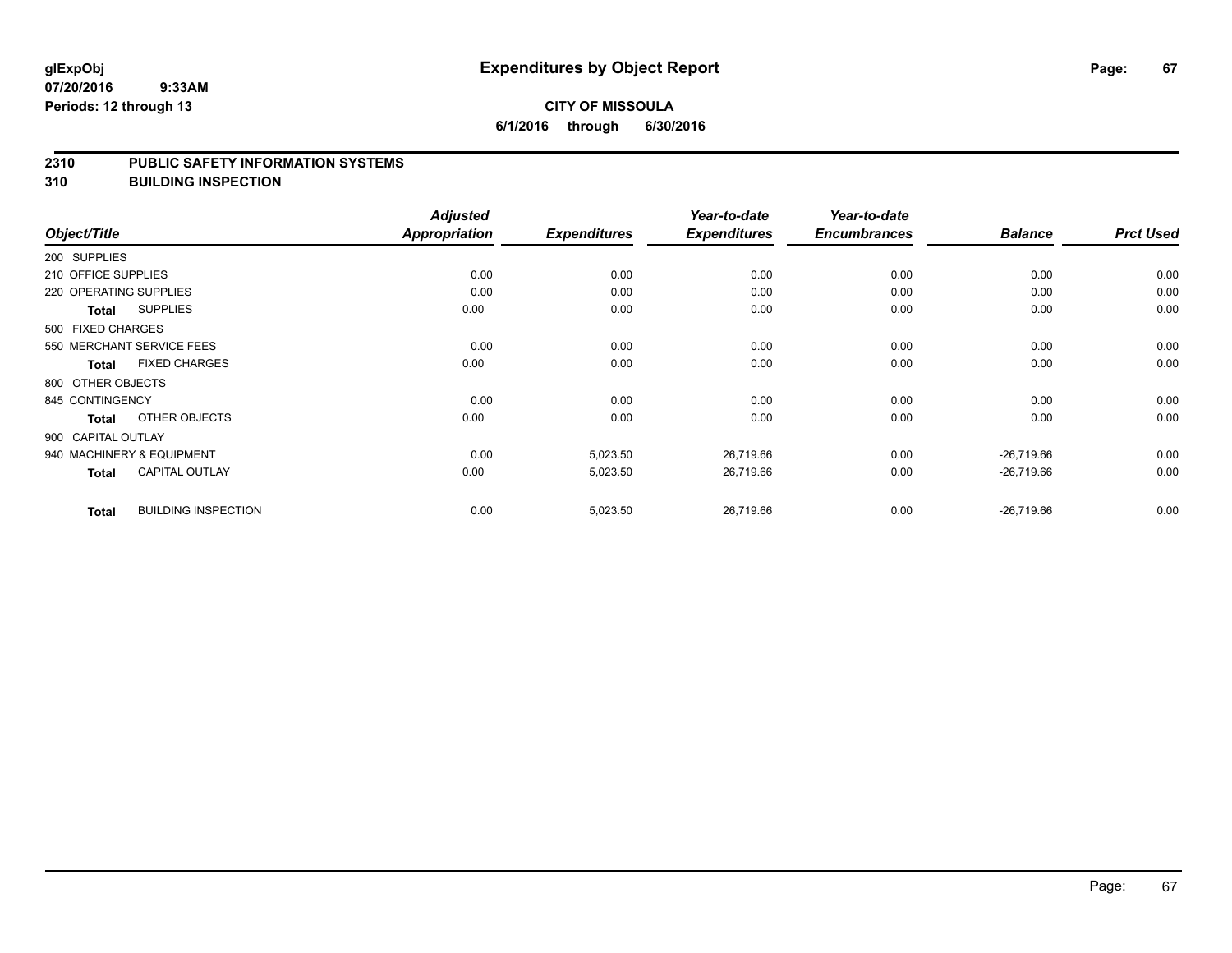## **CITY OF MISSOULA 6/1/2016 through 6/30/2016**

### **2310 PUBLIC SAFETY INFORMATION SYSTEMS**

| Object/Title           |                                   | <b>Adjusted</b><br><b>Appropriation</b> | <b>Expenditures</b> | Year-to-date<br><b>Expenditures</b> | Year-to-date<br><b>Encumbrances</b> | <b>Balance</b> | <b>Prct Used</b> |
|------------------------|-----------------------------------|-----------------------------------------|---------------------|-------------------------------------|-------------------------------------|----------------|------------------|
| 200 SUPPLIES           |                                   |                                         |                     |                                     |                                     |                |                  |
| 210 OFFICE SUPPLIES    |                                   | 0.00                                    | 0.00                | 0.00                                | 0.00                                | 0.00           | 0.00             |
| 220 OPERATING SUPPLIES |                                   | 0.00                                    | 0.00                | 0.00                                | 0.00                                | 0.00           | 0.00             |
| <b>Total</b>           | <b>SUPPLIES</b>                   | 0.00                                    | 0.00                | 0.00                                | 0.00                                | 0.00           | 0.00             |
| 500 FIXED CHARGES      |                                   |                                         |                     |                                     |                                     |                |                  |
|                        | 550 MERCHANT SERVICE FEES         | 0.00                                    | 0.00                | 0.00                                | 0.00                                | 0.00           | 0.00             |
| <b>Total</b>           | <b>FIXED CHARGES</b>              | 0.00                                    | 0.00                | 0.00                                | 0.00                                | 0.00           | 0.00             |
| 800 OTHER OBJECTS      |                                   |                                         |                     |                                     |                                     |                |                  |
| 845 CONTINGENCY        |                                   | 0.00                                    | 0.00                | 0.00                                | 0.00                                | 0.00           | 0.00             |
| <b>Total</b>           | OTHER OBJECTS                     | 0.00                                    | 0.00                | 0.00                                | 0.00                                | 0.00           | 0.00             |
| 900 CAPITAL OUTLAY     |                                   |                                         |                     |                                     |                                     |                |                  |
|                        | 940 MACHINERY & EQUIPMENT         | 0.00                                    | 5,023.50            | 26,719.66                           | 0.00                                | $-26,719.66$   | 0.00             |
| <b>Total</b>           | <b>CAPITAL OUTLAY</b>             | 0.00                                    | 5,023.50            | 26,719.66                           | 0.00                                | $-26,719.66$   | 0.00             |
| <b>Total</b>           | PUBLIC SAFETY INFORMATION SYSTEM! | 0.00                                    | 5,023.50            | 26,719.66                           | 0.00                                | $-26,719.66$   | 0.00             |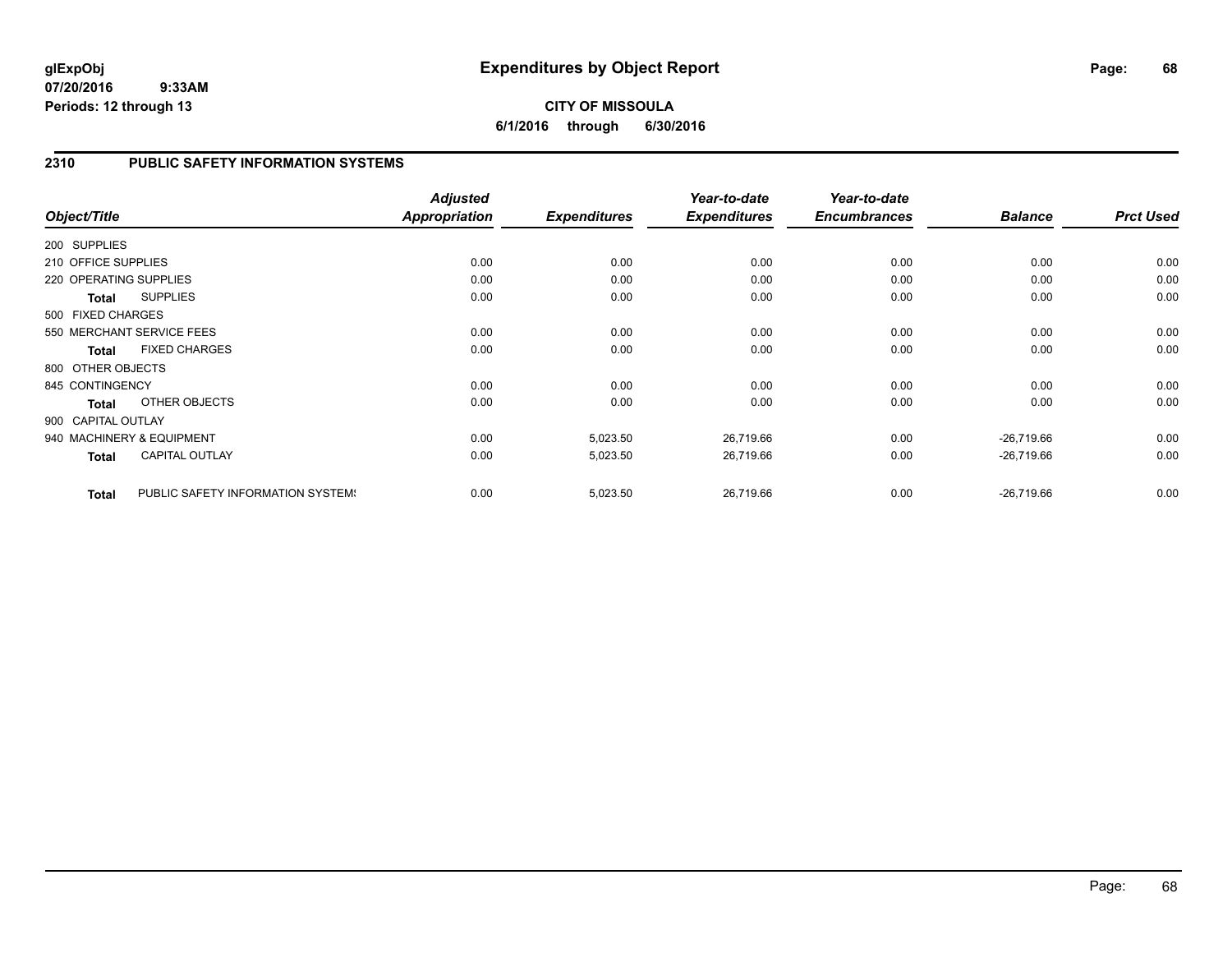#### **2321 IMPACT FEE FUND**

**390 NON-DEPARTMENTAL**

|                        |                              | <b>Adjusted</b>      |                     | Year-to-date        | Year-to-date        |                |                  |
|------------------------|------------------------------|----------------------|---------------------|---------------------|---------------------|----------------|------------------|
| Object/Title           |                              | <b>Appropriation</b> | <b>Expenditures</b> | <b>Expenditures</b> | <b>Encumbrances</b> | <b>Balance</b> | <b>Prct Used</b> |
| 100 PERSONAL SERVICES  |                              |                      |                     |                     |                     |                |                  |
| 110 SALARIES AND WAGES |                              | 0.00                 | 0.00                | 0.00                | 0.00                | 0.00           | 0.00             |
|                        | 140 EMPLOYER CONTRIBUTIONS   | 0.00                 | 0.00                | 0.00                | 0.00                | 0.00           | 0.00             |
| Total                  | PERSONAL SERVICES            | 0.00                 | 0.00                | 0.00                | 0.00                | 0.00           | 0.00             |
|                        | 300 PURCHASED SERVICES       |                      |                     |                     |                     |                |                  |
|                        | 350 PROFESSIONAL SERVICES    | 0.00                 | 0.00                | 8,917.50            | 0.00                | $-8,917.50$    | 0.00             |
|                        | 390 OTHER PURCHASED SERVICES | 0.00                 | 0.00                | 3,845.81            | 0.00                | $-3,845.81$    | 0.00             |
| <b>Total</b>           | PURCHASED SERVICES           | 0.00                 | 0.00                | 12,763.31           | 0.00                | $-12,763.31$   | 0.00             |
| 500 FIXED CHARGES      |                              |                      |                     |                     |                     |                |                  |
|                        | 550 MERCHANT SERVICE FEES    | 0.00                 | 0.00                | 0.00                | 0.00                | 0.00           | 0.00             |
| <b>Total</b>           | <b>FIXED CHARGES</b>         | 0.00                 | 0.00                | 0.00                | 0.00                | 0.00           | 0.00             |
| 800 OTHER OBJECTS      |                              |                      |                     |                     |                     |                |                  |
|                        | 820 TRANSFERS TO OTHER FUNDS | 0.00                 | 0.00                | 0.00                | 0.00                | 0.00           | 0.00             |
| <b>Total</b>           | OTHER OBJECTS                | 0.00                 | 0.00                | 0.00                | 0.00                | 0.00           | 0.00             |
| 900 CAPITAL OUTLAY     |                              |                      |                     |                     |                     |                |                  |
| 930 IMPROVEMENTS       |                              | 2,724,500.00         | 7,883.00            | 359, 167. 77        | 0.00                | 2,365,332.23   | 13.18            |
| <b>Total</b>           | <b>CAPITAL OUTLAY</b>        | 2,724,500.00         | 7,883.00            | 359,167.77          | 0.00                | 2,365,332.23   | 13.18            |
| Total                  | NON-DEPARTMENTAL             | 2,724,500.00         | 7,883.00            | 371,931.08          | 0.00                | 2,352,568.92   | 13.65            |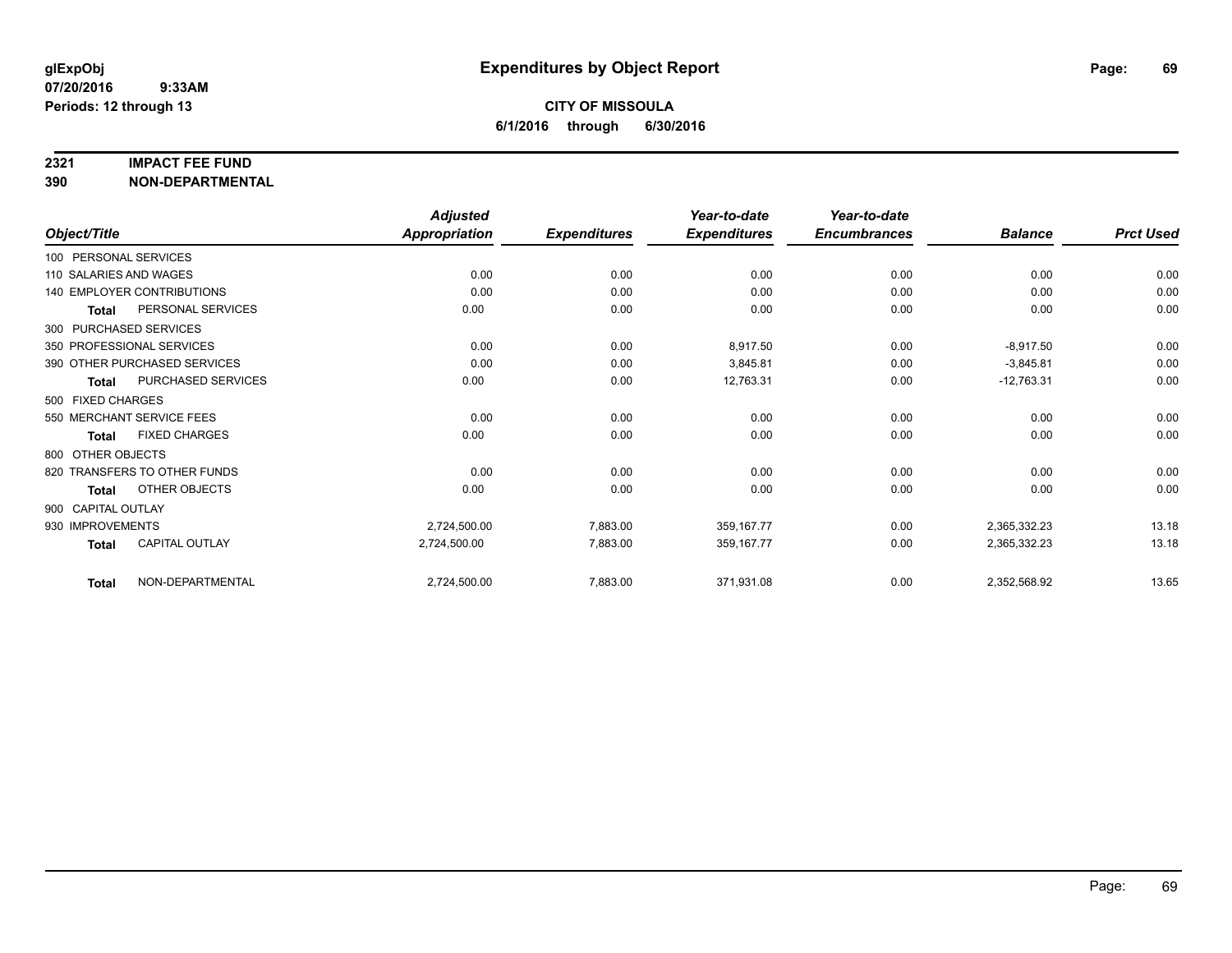## **CITY OF MISSOULA 6/1/2016 through 6/30/2016**

### **2321 IMPACT FEE FUND**

|                                        | <b>Adjusted</b>      |                     | Year-to-date        | Year-to-date        |                |                  |
|----------------------------------------|----------------------|---------------------|---------------------|---------------------|----------------|------------------|
| Object/Title                           | <b>Appropriation</b> | <b>Expenditures</b> | <b>Expenditures</b> | <b>Encumbrances</b> | <b>Balance</b> | <b>Prct Used</b> |
| 100 PERSONAL SERVICES                  |                      |                     |                     |                     |                |                  |
| 110 SALARIES AND WAGES                 | 0.00                 | 0.00                | 0.00                | 0.00                | 0.00           | 0.00             |
| 140 EMPLOYER CONTRIBUTIONS             | 0.00                 | 0.00                | 0.00                | 0.00                | 0.00           | 0.00             |
| PERSONAL SERVICES<br><b>Total</b>      | 0.00                 | 0.00                | 0.00                | 0.00                | 0.00           | 0.00             |
| 300 PURCHASED SERVICES                 |                      |                     |                     |                     |                |                  |
| 350 PROFESSIONAL SERVICES              | 0.00                 | 0.00                | 8,917.50            | 0.00                | $-8,917.50$    | 0.00             |
| 390 OTHER PURCHASED SERVICES           | 0.00                 | 0.00                | 3,845.81            | 0.00                | $-3,845.81$    | 0.00             |
| PURCHASED SERVICES<br><b>Total</b>     | 0.00                 | 0.00                | 12,763.31           | 0.00                | $-12,763.31$   | 0.00             |
| 500 FIXED CHARGES                      |                      |                     |                     |                     |                |                  |
| 550 MERCHANT SERVICE FEES              | 0.00                 | 0.00                | 0.00                | 0.00                | 0.00           | 0.00             |
| <b>FIXED CHARGES</b><br>Total          | 0.00                 | 0.00                | 0.00                | 0.00                | 0.00           | 0.00             |
| 800 OTHER OBJECTS                      |                      |                     |                     |                     |                |                  |
| 820 TRANSFERS TO OTHER FUNDS           | 0.00                 | 0.00                | 0.00                | 0.00                | 0.00           | 0.00             |
| <b>OTHER OBJECTS</b><br><b>Total</b>   | 0.00                 | 0.00                | 0.00                | 0.00                | 0.00           | 0.00             |
| 900 CAPITAL OUTLAY                     |                      |                     |                     |                     |                |                  |
| 930 IMPROVEMENTS                       | 2,724,500.00         | 7,883.00            | 359, 167. 77        | 0.00                | 2,365,332.23   | 13.18            |
| CAPITAL OUTLAY<br><b>Total</b>         | 2,724,500.00         | 7,883.00            | 359, 167. 77        | 0.00                | 2,365,332.23   | 13.18            |
| <b>IMPACT FEE FUND</b><br><b>Total</b> | 2,724,500.00         | 7,883.00            | 371,931.08          | 0.00                | 2,352,568.92   | 13.65            |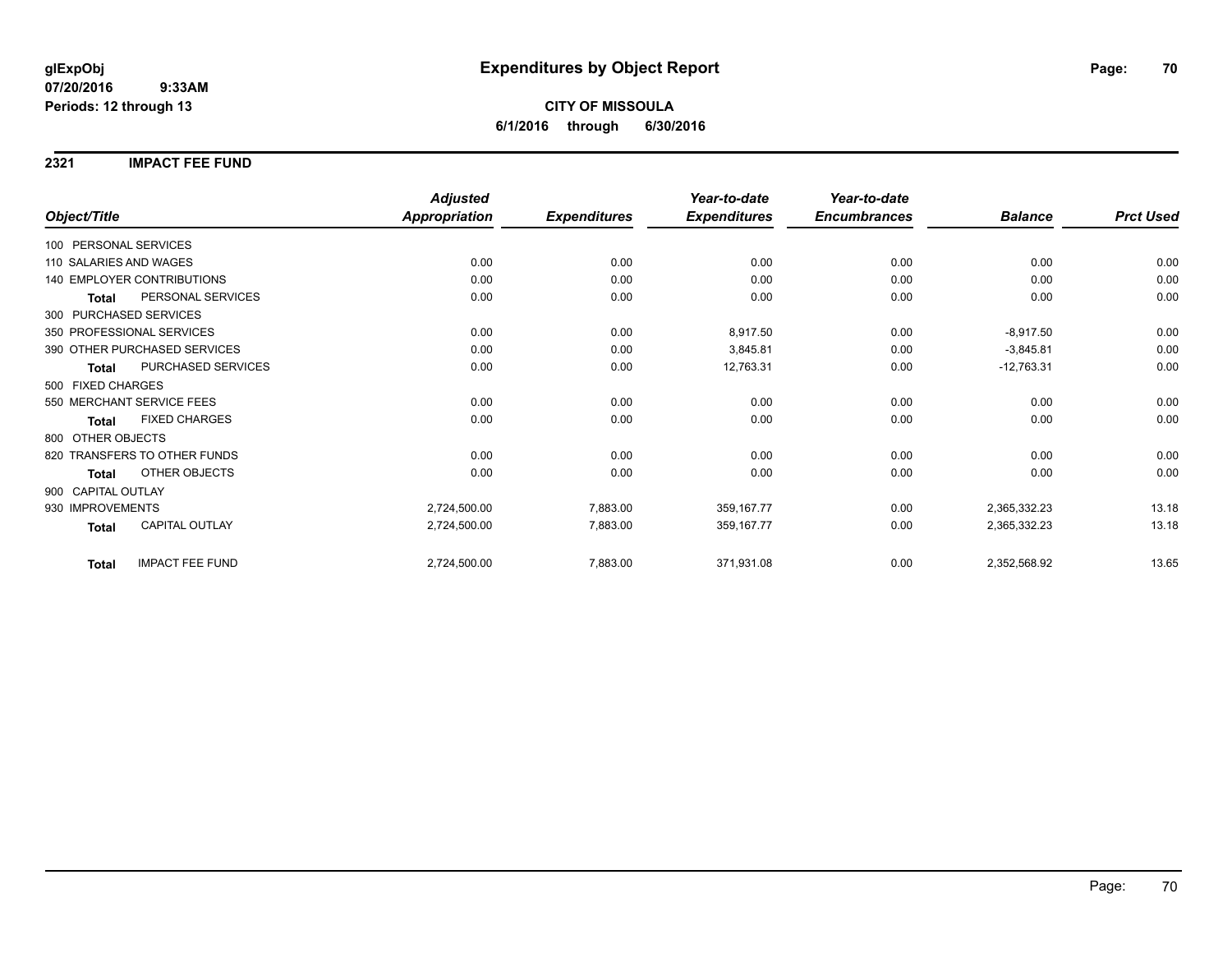#### **2322 GEORGE ELMER/CATTLE DR INTERSECTION**

**390 NON-DEPARTMENTAL**

| Object/Title       |                              | <b>Adjusted</b><br><b>Appropriation</b> | <b>Expenditures</b> | Year-to-date<br><b>Expenditures</b> | Year-to-date<br><b>Encumbrances</b> | <b>Balance</b> | <b>Prct Used</b> |
|--------------------|------------------------------|-----------------------------------------|---------------------|-------------------------------------|-------------------------------------|----------------|------------------|
|                    | 300 PURCHASED SERVICES       |                                         |                     |                                     |                                     |                |                  |
|                    | 350 PROFESSIONAL SERVICES    | 15,000.00                               | 0.00                | 0.00                                | 0.00                                | 15,000.00      | 0.00             |
| <b>Total</b>       | <b>PURCHASED SERVICES</b>    | 15,000.00                               | 0.00                | 0.00                                | 0.00                                | 15,000.00      | 0.00             |
| 500 FIXED CHARGES  |                              |                                         |                     |                                     |                                     |                |                  |
|                    | 550 MERCHANT SERVICE FEES    | 0.00                                    | 0.00                | 0.00                                | 0.00                                | 0.00           | 0.00             |
| <b>Total</b>       | <b>FIXED CHARGES</b>         | 0.00                                    | 0.00                | 0.00                                | 0.00                                | 0.00           | 0.00             |
| 800 OTHER OBJECTS  |                              |                                         |                     |                                     |                                     |                |                  |
|                    | 820 TRANSFERS TO OTHER FUNDS | 0.00                                    | 0.00                | 0.00                                | 0.00                                | 0.00           | 0.00             |
| <b>Total</b>       | OTHER OBJECTS                | 0.00                                    | 0.00                | 0.00                                | 0.00                                | 0.00           | 0.00             |
| 900 CAPITAL OUTLAY |                              |                                         |                     |                                     |                                     |                |                  |
| 930 IMPROVEMENTS   |                              | 0.00                                    | 0.00                | 0.00                                | 0.00                                | 0.00           | 0.00             |
| <b>Total</b>       | <b>CAPITAL OUTLAY</b>        | 0.00                                    | 0.00                | 0.00                                | 0.00                                | 0.00           | 0.00             |
| <b>Total</b>       | NON-DEPARTMENTAL             | 15,000.00                               | 0.00                | 0.00                                | 0.00                                | 15,000.00      | 0.00             |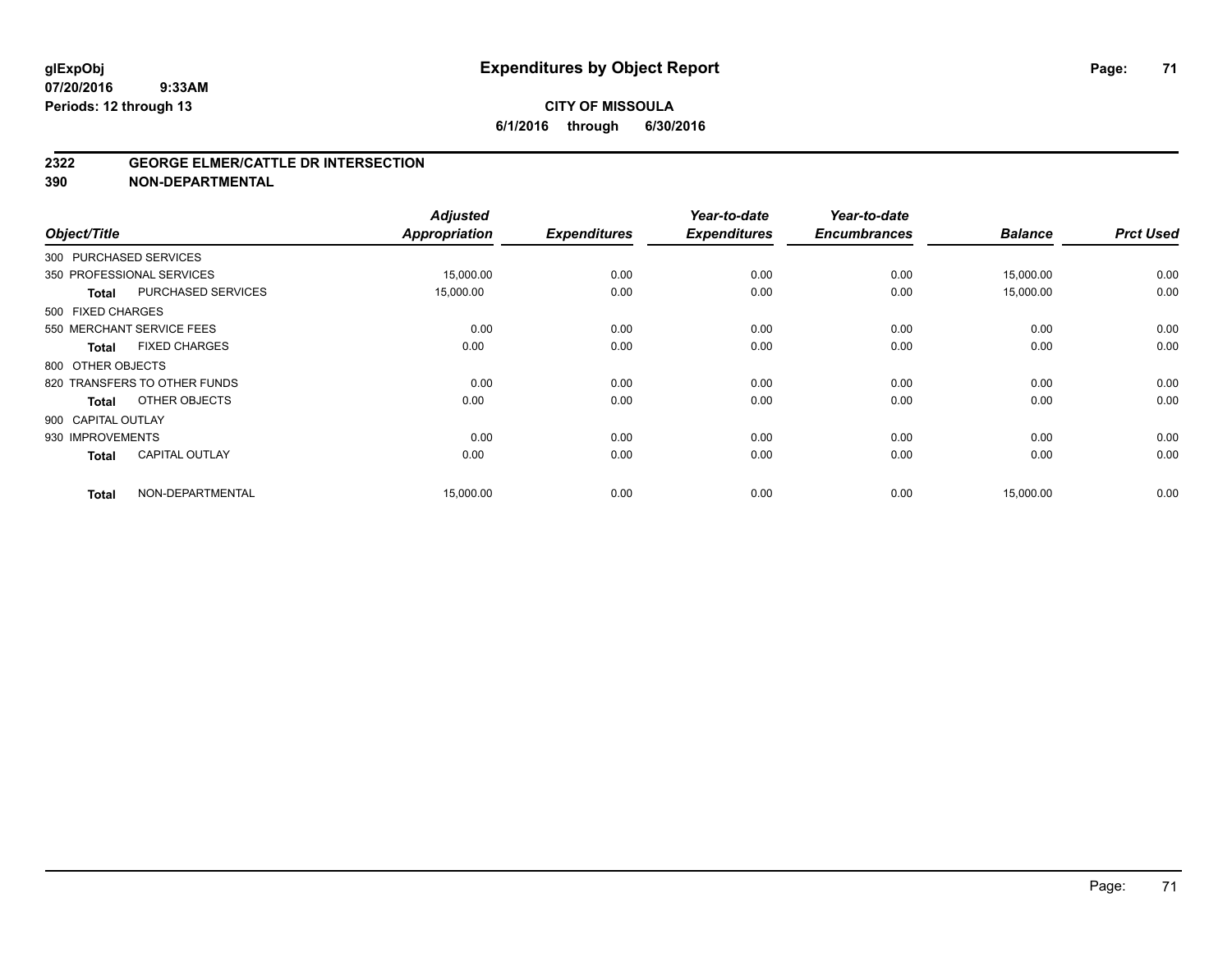## **CITY OF MISSOULA 6/1/2016 through 6/30/2016**

## **2322 GEORGE ELMER/CATTLE DR INTERSECTION**

| Object/Title              |                                         | <b>Adjusted</b><br><b>Appropriation</b> | <b>Expenditures</b> | Year-to-date<br><b>Expenditures</b> | Year-to-date<br><b>Encumbrances</b> | <b>Balance</b> | <b>Prct Used</b> |
|---------------------------|-----------------------------------------|-----------------------------------------|---------------------|-------------------------------------|-------------------------------------|----------------|------------------|
| 300 PURCHASED SERVICES    |                                         |                                         |                     |                                     |                                     |                |                  |
| 350 PROFESSIONAL SERVICES |                                         | 15,000.00                               | 0.00                | 0.00                                | 0.00                                | 15,000.00      | 0.00             |
| <b>Total</b>              | PURCHASED SERVICES                      | 15,000.00                               | 0.00                | 0.00                                | 0.00                                | 15,000.00      | 0.00             |
| 500 FIXED CHARGES         |                                         |                                         |                     |                                     |                                     |                |                  |
| 550 MERCHANT SERVICE FEES |                                         | 0.00                                    | 0.00                | 0.00                                | 0.00                                | 0.00           | 0.00             |
| <b>Total</b>              | <b>FIXED CHARGES</b>                    | 0.00                                    | 0.00                | 0.00                                | 0.00                                | 0.00           | 0.00             |
| 800 OTHER OBJECTS         |                                         |                                         |                     |                                     |                                     |                |                  |
|                           | 820 TRANSFERS TO OTHER FUNDS            | 0.00                                    | 0.00                | 0.00                                | 0.00                                | 0.00           | 0.00             |
| <b>Total</b>              | OTHER OBJECTS                           | 0.00                                    | 0.00                | 0.00                                | 0.00                                | 0.00           | 0.00             |
| 900 CAPITAL OUTLAY        |                                         |                                         |                     |                                     |                                     |                |                  |
| 930 IMPROVEMENTS          |                                         | 0.00                                    | 0.00                | 0.00                                | 0.00                                | 0.00           | 0.00             |
| <b>Total</b>              | <b>CAPITAL OUTLAY</b>                   | 0.00                                    | 0.00                | 0.00                                | 0.00                                | 0.00           | 0.00             |
| <b>Total</b>              | <b>GEORGE ELMER/CATTLE DR INTERSECT</b> | 15,000.00                               | 0.00                | 0.00                                | 0.00                                | 15,000.00      | 0.00             |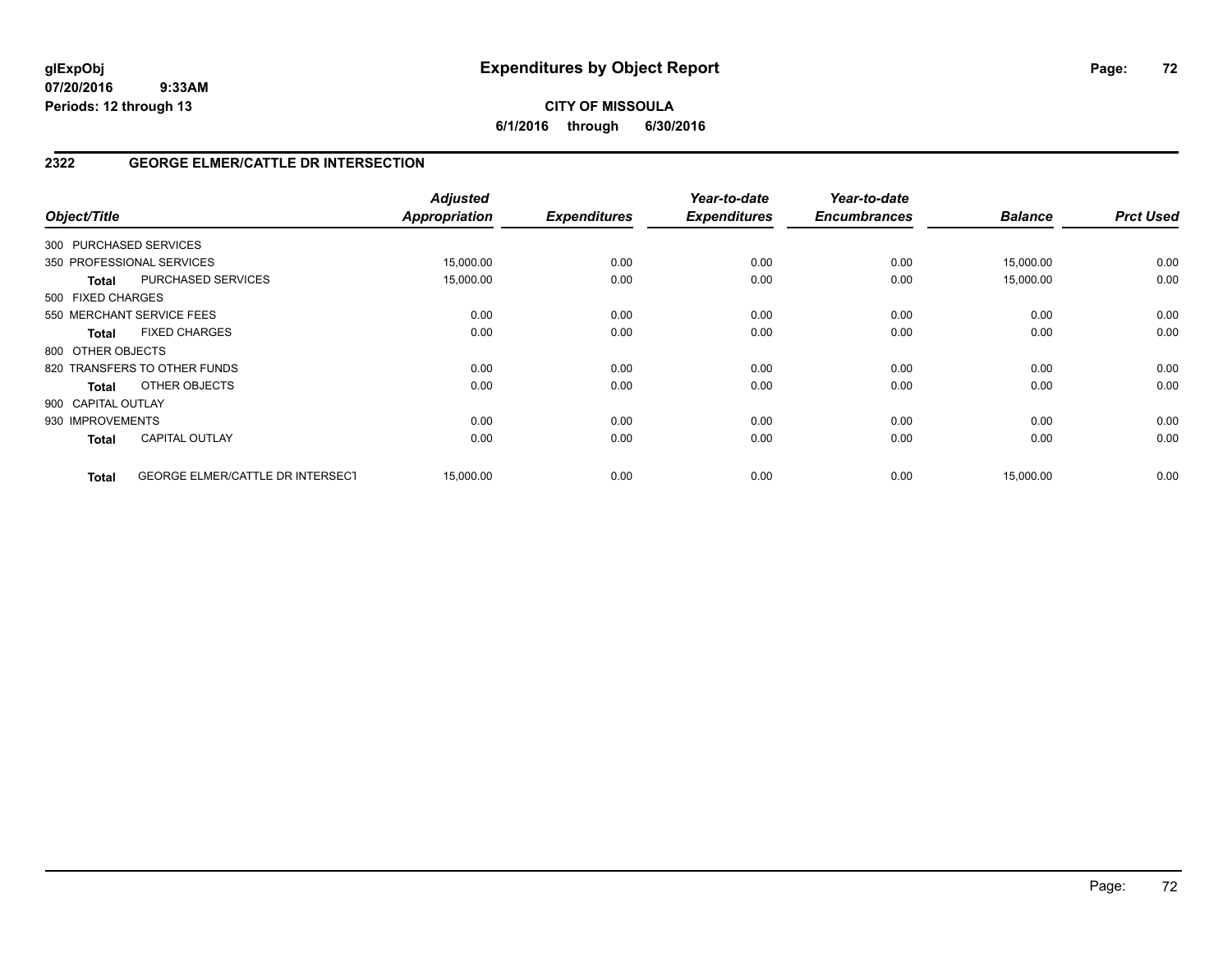**2365 PUBLIC ART FUND**

**220 MAYOR**

| Object/Title       |                           | <b>Adjusted</b><br>Appropriation | <b>Expenditures</b> | Year-to-date<br><b>Expenditures</b> | Year-to-date<br><b>Encumbrances</b> | <b>Balance</b> | <b>Prct Used</b> |
|--------------------|---------------------------|----------------------------------|---------------------|-------------------------------------|-------------------------------------|----------------|------------------|
|                    | 300 PURCHASED SERVICES    |                                  |                     |                                     |                                     |                |                  |
|                    |                           |                                  |                     |                                     |                                     |                |                  |
|                    | 350 PROFESSIONAL SERVICES | 7,350.00                         | 0.00                | 6,695.09                            | 0.00                                | 654.91         | 91.09            |
| <b>Total</b>       | <b>PURCHASED SERVICES</b> | 7,350.00                         | 0.00                | 6,695.09                            | 0.00                                | 654.91         | 91.09            |
| 500 FIXED CHARGES  |                           |                                  |                     |                                     |                                     |                |                  |
|                    | 550 MERCHANT SERVICE FEES | 0.00                             | 0.00                | 0.00                                | 0.00                                | 0.00           | 0.00             |
| Total              | <b>FIXED CHARGES</b>      | 0.00                             | 0.00                | 0.00                                | 0.00                                | 0.00           | 0.00             |
| 800 OTHER OBJECTS  |                           |                                  |                     |                                     |                                     |                |                  |
| 845 CONTINGENCY    |                           | 0.00                             | 0.00                | 0.00                                | 0.00                                | 0.00           | 0.00             |
| <b>Total</b>       | OTHER OBJECTS             | 0.00                             | 0.00                | 0.00                                | 0.00                                | 0.00           | 0.00             |
| 900 CAPITAL OUTLAY |                           |                                  |                     |                                     |                                     |                |                  |
| 930 IMPROVEMENTS   |                           | 5,615.00                         | 0.00                | 20,400.00                           | 0.00                                | $-14,785.00$   | 363.31           |
| <b>Total</b>       | <b>CAPITAL OUTLAY</b>     | 5,615.00                         | 0.00                | 20,400.00                           | 0.00                                | $-14,785.00$   | 363.31           |
| <b>Total</b>       | <b>MAYOR</b>              | 12,965.00                        | 0.00                | 27,095.09                           | 0.00                                | $-14,130.09$   | 208.99           |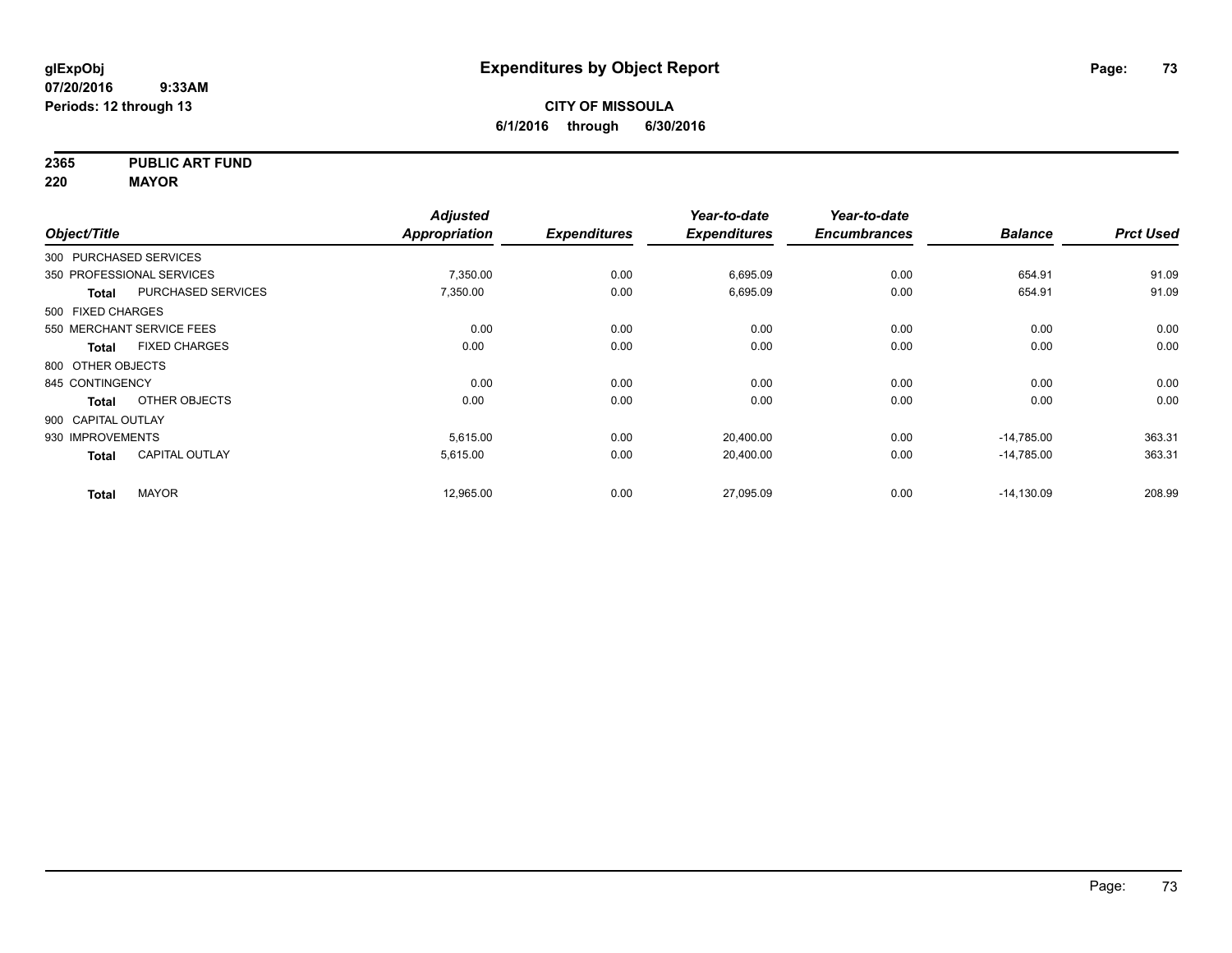### **2365 PUBLIC ART FUND**

| Object/Title           |                           | <b>Adjusted</b><br>Appropriation | <b>Expenditures</b> | Year-to-date<br><b>Expenditures</b> | Year-to-date<br><b>Encumbrances</b> | <b>Balance</b> | <b>Prct Used</b> |
|------------------------|---------------------------|----------------------------------|---------------------|-------------------------------------|-------------------------------------|----------------|------------------|
|                        |                           |                                  |                     |                                     |                                     |                |                  |
| 300 PURCHASED SERVICES |                           |                                  |                     |                                     |                                     |                |                  |
|                        | 350 PROFESSIONAL SERVICES | 7,350.00                         | 0.00                | 6,695.09                            | 0.00                                | 654.91         | 91.09            |
| <b>Total</b>           | PURCHASED SERVICES        | 7,350.00                         | 0.00                | 6,695.09                            | 0.00                                | 654.91         | 91.09            |
| 500 FIXED CHARGES      |                           |                                  |                     |                                     |                                     |                |                  |
|                        | 550 MERCHANT SERVICE FEES | 0.00                             | 0.00                | 0.00                                | 0.00                                | 0.00           | 0.00             |
| <b>Total</b>           | <b>FIXED CHARGES</b>      | 0.00                             | 0.00                | 0.00                                | 0.00                                | 0.00           | 0.00             |
| 800 OTHER OBJECTS      |                           |                                  |                     |                                     |                                     |                |                  |
| 845 CONTINGENCY        |                           | 0.00                             | 0.00                | 0.00                                | 0.00                                | 0.00           | 0.00             |
| Total                  | OTHER OBJECTS             | 0.00                             | 0.00                | 0.00                                | 0.00                                | 0.00           | 0.00             |
| 900 CAPITAL OUTLAY     |                           |                                  |                     |                                     |                                     |                |                  |
| 930 IMPROVEMENTS       |                           | 5,615.00                         | 0.00                | 20,400.00                           | 0.00                                | $-14,785.00$   | 363.31           |
| <b>Total</b>           | CAPITAL OUTLAY            | 5,615.00                         | 0.00                | 20,400.00                           | 0.00                                | $-14,785.00$   | 363.31           |
| <b>Total</b>           | PUBLIC ART FUND           | 12,965.00                        | 0.00                | 27,095.09                           | 0.00                                | $-14,130.09$   | 208.99           |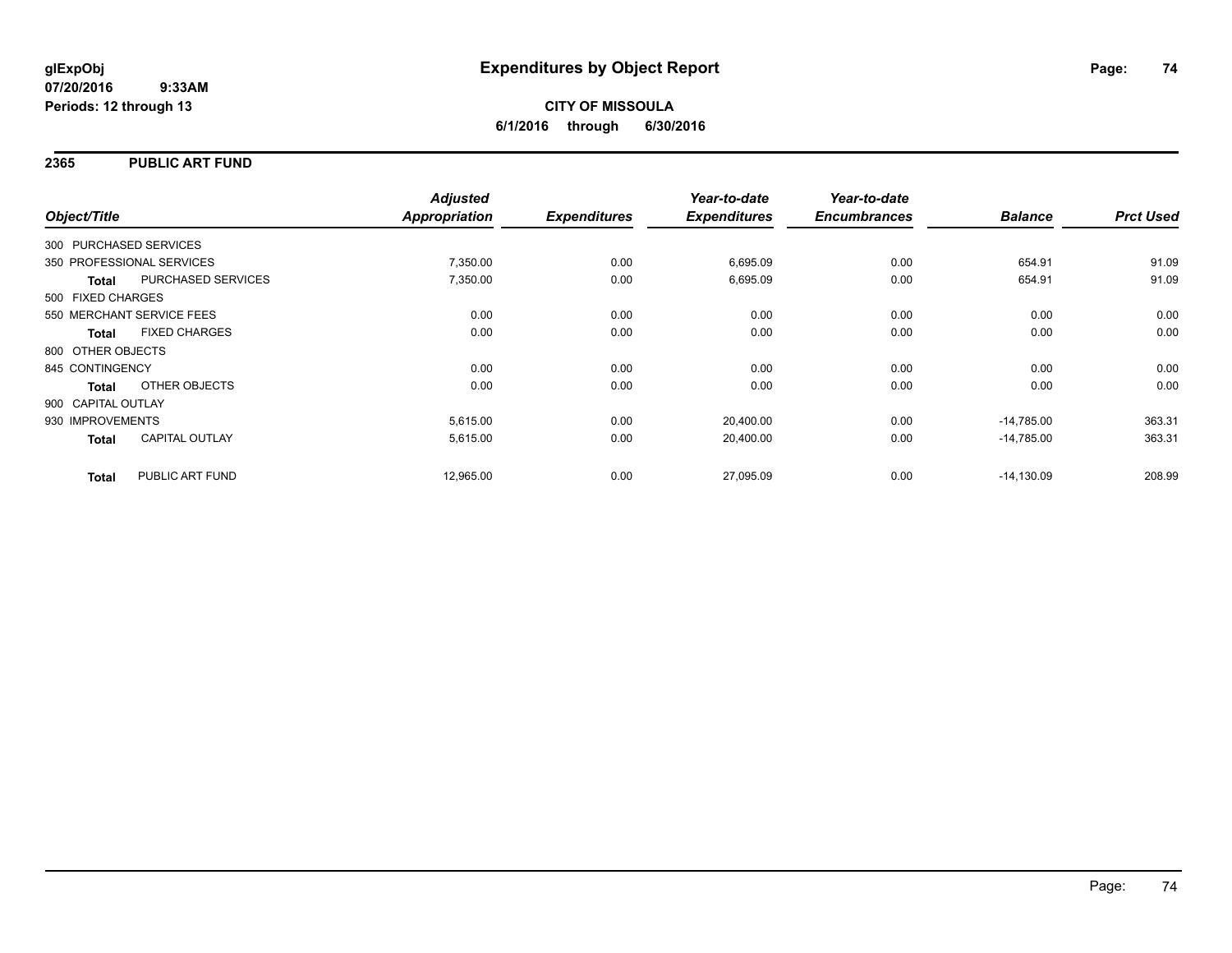### **2371 EMPLOYEE HEALTH INSURANCE LEVY FUND**

**390 NON-DEPARTMENTAL**

| Object/Title                         | <b>Adjusted</b><br><b>Appropriation</b> | <b>Expenditures</b> | Year-to-date<br><b>Expenditures</b> | Year-to-date<br><b>Encumbrances</b> | <b>Balance</b> | <b>Prct Used</b> |
|--------------------------------------|-----------------------------------------|---------------------|-------------------------------------|-------------------------------------|----------------|------------------|
| 500 FIXED CHARGES                    |                                         |                     |                                     |                                     |                |                  |
| 550 MERCHANT SERVICE FEES            | 0.00                                    | 0.00                | 0.00                                | 0.00                                | 0.00           | 0.00             |
| <b>FIXED CHARGES</b><br><b>Total</b> | 0.00                                    | 0.00                | 0.00                                | 0.00                                | 0.00           | 0.00             |
| 800 OTHER OBJECTS                    |                                         |                     |                                     |                                     |                |                  |
| 820 TRANSFERS TO OTHER FUNDS         | 4.462.00                                | 2.231.00            | 4.462.00                            | 0.00                                | 0.00           | 100.00           |
| OTHER OBJECTS<br><b>Total</b>        | 4.462.00                                | 2.231.00            | 4.462.00                            | 0.00                                | 0.00           | 100.00           |
| NON-DEPARTMENTAL<br><b>Total</b>     | 4.462.00                                | 2.231.00            | 4.462.00                            | 0.00                                | 0.00           | 100.00           |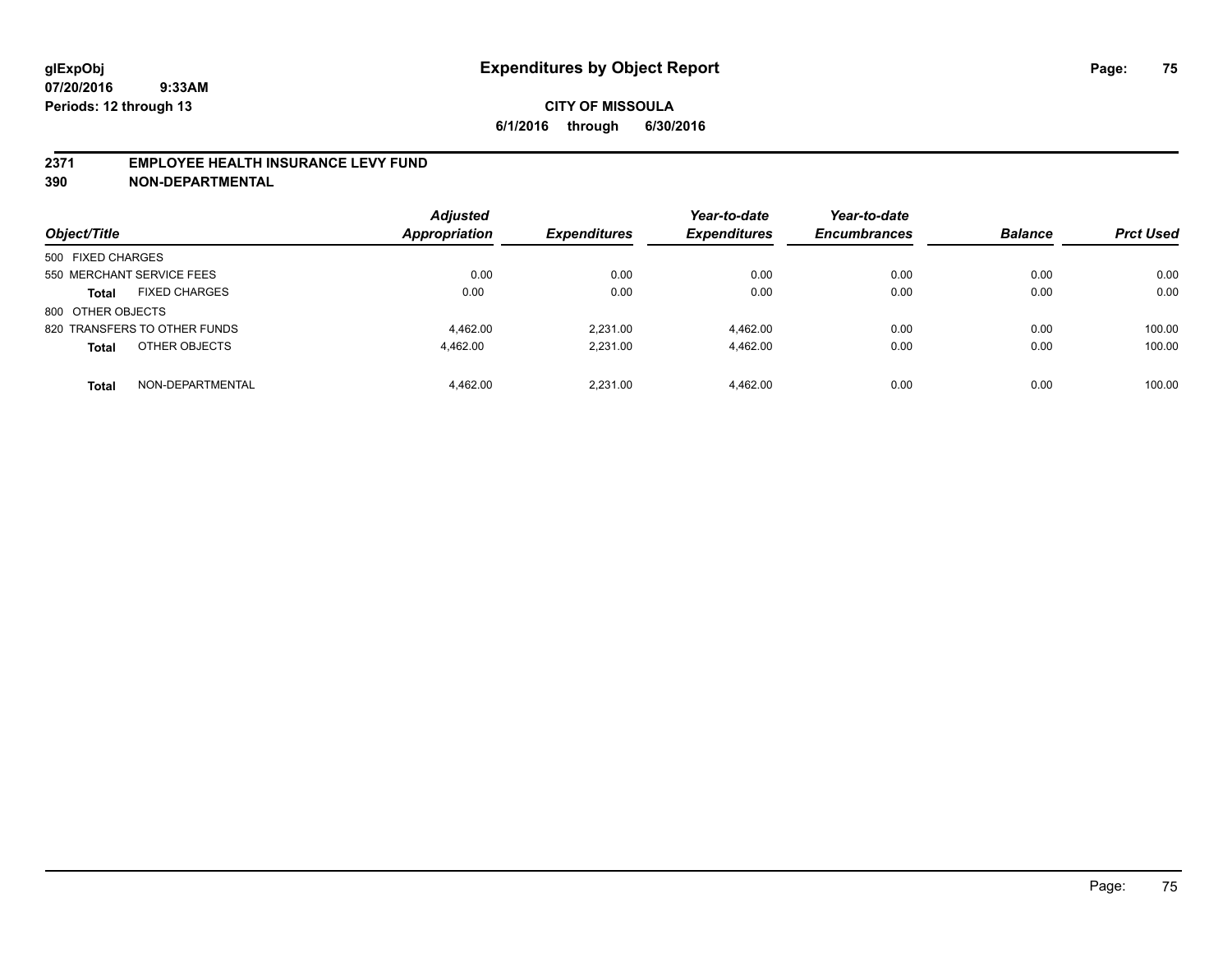**CITY OF MISSOULA 6/1/2016 through 6/30/2016**

# **2371 EMPLOYEE HEALTH INSURANCE LEVY FUND**

| Object/Title      |                                  | <b>Adjusted</b><br><b>Appropriation</b> | <b>Expenditures</b> | Year-to-date<br><b>Expenditures</b> | Year-to-date<br><b>Encumbrances</b> | <b>Balance</b> | <b>Prct Used</b> |
|-------------------|----------------------------------|-----------------------------------------|---------------------|-------------------------------------|-------------------------------------|----------------|------------------|
| 500 FIXED CHARGES |                                  |                                         |                     |                                     |                                     |                |                  |
|                   | 550 MERCHANT SERVICE FEES        | 0.00                                    | 0.00                | 0.00                                | 0.00                                | 0.00           | 0.00             |
| Total             | <b>FIXED CHARGES</b>             | 0.00                                    | 0.00                | 0.00                                | 0.00                                | 0.00           | 0.00             |
| 800 OTHER OBJECTS |                                  |                                         |                     |                                     |                                     |                |                  |
|                   | 820 TRANSFERS TO OTHER FUNDS     | 4.462.00                                | 2.231.00            | 4.462.00                            | 0.00                                | 0.00           | 100.00           |
| <b>Total</b>      | OTHER OBJECTS                    | 4.462.00                                | 2,231.00            | 4,462.00                            | 0.00                                | 0.00           | 100.00           |
| <b>Total</b>      | EMPLOYEE HEALTH INSURANCE LEVY F | 4.462.00                                | 2.231.00            | 4.462.00                            | 0.00                                | 0.00           | 100.00           |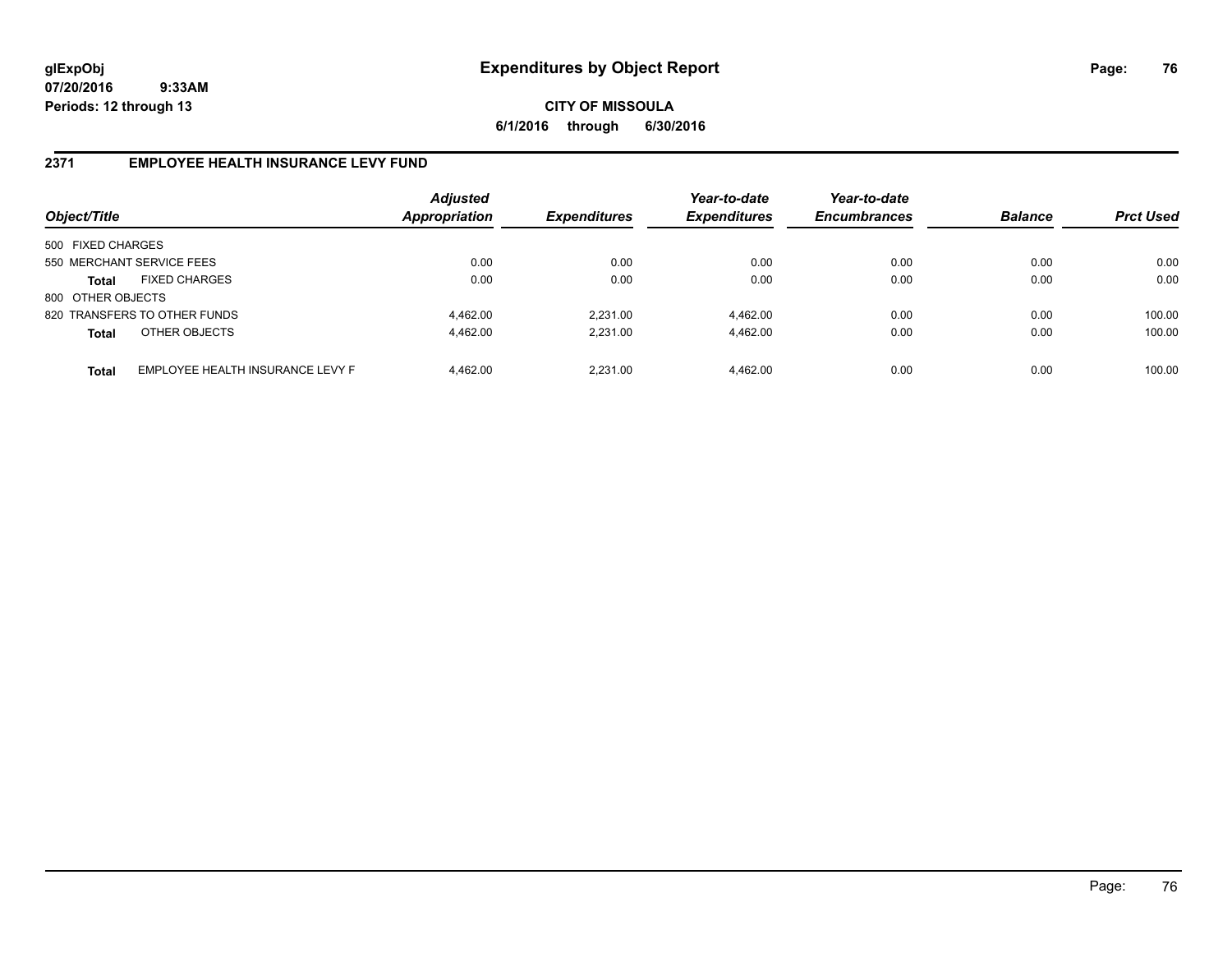**2372 PERMISSIVE MEDICAL LEVY**

**390 NON-DEPARTMENTAL**

| Object/Title                         | <b>Adjusted</b><br>Appropriation | <b>Expenditures</b> | Year-to-date<br><b>Expenditures</b> | Year-to-date<br><b>Encumbrances</b> | <b>Balance</b> | <b>Prct Used</b> |
|--------------------------------------|----------------------------------|---------------------|-------------------------------------|-------------------------------------|----------------|------------------|
| 500 FIXED CHARGES                    |                                  |                     |                                     |                                     |                |                  |
| 550 MERCHANT SERVICE FEES            | 0.00                             | 0.00                | 0.00                                | 0.00                                | 0.00           | 0.00             |
| <b>FIXED CHARGES</b><br><b>Total</b> | 0.00                             | 0.00                | 0.00                                | 0.00                                | 0.00           | 0.00             |
| 800 OTHER OBJECTS                    |                                  |                     |                                     |                                     |                |                  |
| 820 TRANSFERS TO OTHER FUNDS         | 4,405,445.00                     | 2.202.723.00        | 4,405,446.00                        | 0.00                                | $-1.00$        | 100.00           |
| OTHER OBJECTS<br><b>Total</b>        | 4.405.445.00                     | 2.202.723.00        | 4.405.446.00                        | 0.00                                | $-1.00$        | 100.00           |
| NON-DEPARTMENTAL<br><b>Total</b>     | 4.405.445.00                     | 2.202.723.00        | 4.405.446.00                        | 0.00                                | $-1.00$        | 100.00           |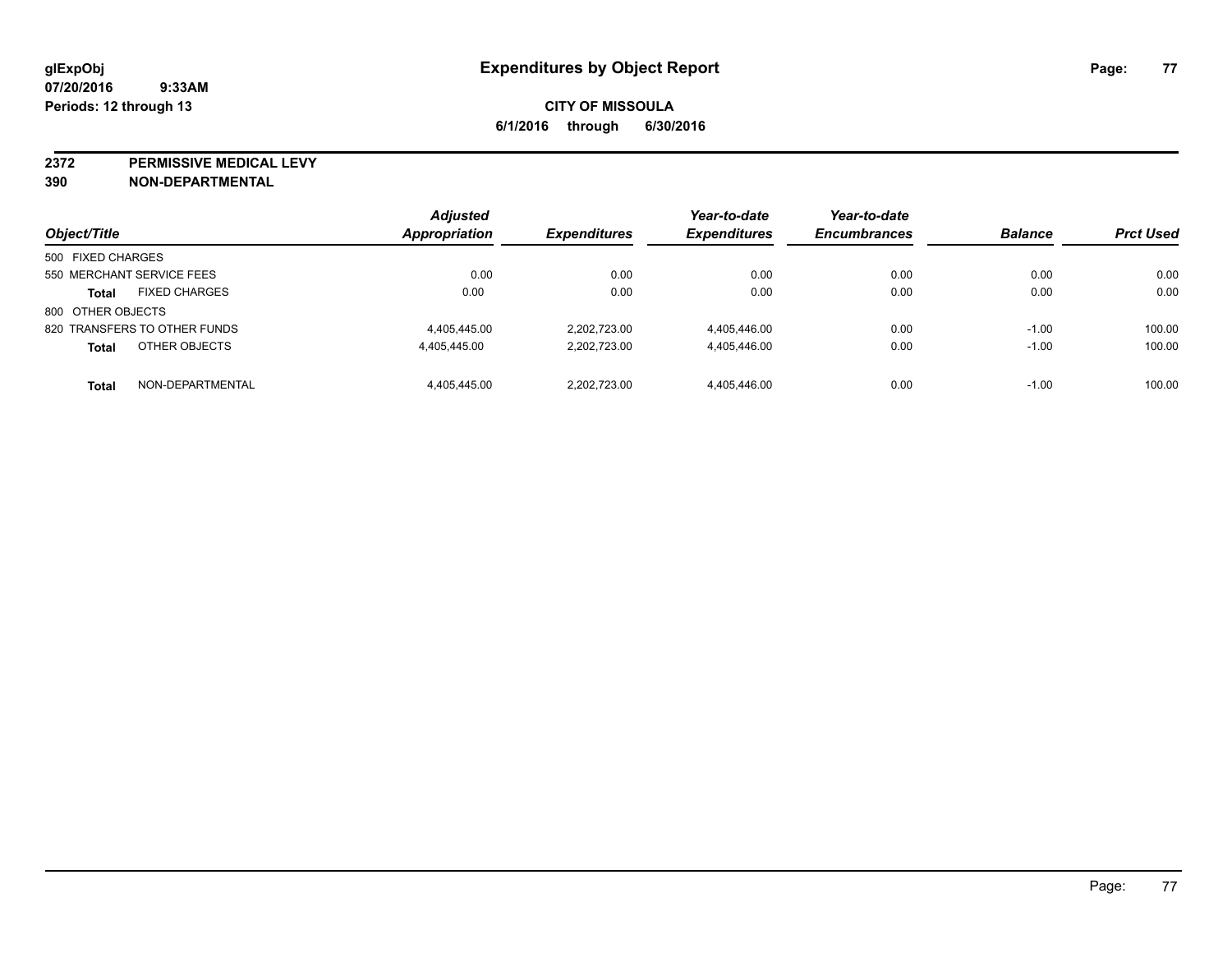**CITY OF MISSOULA 6/1/2016 through 6/30/2016**

### **2372 PERMISSIVE MEDICAL LEVY**

| Object/Title      |                              | <b>Adjusted</b><br>Appropriation | <b>Expenditures</b> | Year-to-date<br><b>Expenditures</b> | Year-to-date<br><b>Encumbrances</b> | <b>Balance</b> | <b>Prct Used</b> |
|-------------------|------------------------------|----------------------------------|---------------------|-------------------------------------|-------------------------------------|----------------|------------------|
| 500 FIXED CHARGES |                              |                                  |                     |                                     |                                     |                |                  |
|                   | 550 MERCHANT SERVICE FEES    | 0.00                             | 0.00                | 0.00                                | 0.00                                | 0.00           | 0.00             |
| <b>Total</b>      | <b>FIXED CHARGES</b>         | 0.00                             | 0.00                | 0.00                                | 0.00                                | 0.00           | 0.00             |
| 800 OTHER OBJECTS |                              |                                  |                     |                                     |                                     |                |                  |
|                   | 820 TRANSFERS TO OTHER FUNDS | 4,405,445.00                     | 2.202.723.00        | 4,405,446.00                        | 0.00                                | $-1.00$        | 100.00           |
| <b>Total</b>      | OTHER OBJECTS                | 4,405,445.00                     | 2.202.723.00        | 4,405,446.00                        | 0.00                                | $-1.00$        | 100.00           |
| Total             | PERMISSIVE MEDICAL LEVY      | 4.405.445.00                     | 2.202.723.00        | 4,405,446.00                        | 0.00                                | $-1.00$        | 100.00           |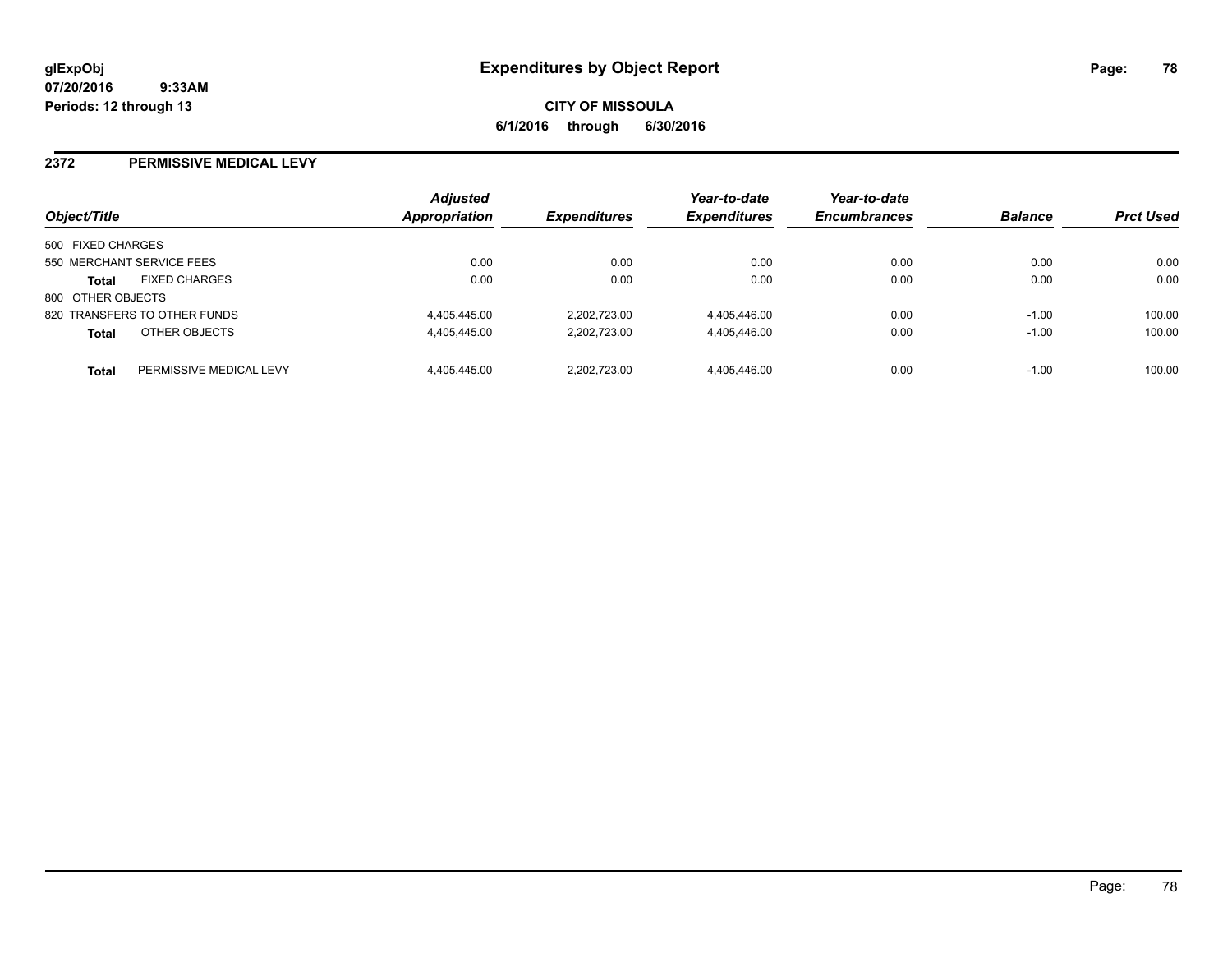# **CITY OF MISSOULA 6/1/2016 through 6/30/2016**

### **2389 CABLE TELEVISION FRANCHISE FUND**

**390 NON-DEPARTMENTAL**

|                    |                                     | <b>Adjusted</b>      |                     | Year-to-date        | Year-to-date        |                |                  |
|--------------------|-------------------------------------|----------------------|---------------------|---------------------|---------------------|----------------|------------------|
| Object/Title       |                                     | <b>Appropriation</b> | <b>Expenditures</b> | <b>Expenditures</b> | <b>Encumbrances</b> | <b>Balance</b> | <b>Prct Used</b> |
|                    | 300 PURCHASED SERVICES              |                      |                     |                     |                     |                |                  |
|                    | 330 PUBLICITY, SUBSCRIPTIONS & DUES | 0.00                 | 0.00                | 0.00                | 0.00                | 0.00           | 0.00             |
|                    | 350 PROFESSIONAL SERVICES           | 5.000.00             | 1,457.00            | 12,866.90           | 0.00                | $-7,866.90$    | 257.34           |
|                    | 360 REPAIR & MAINTENANCE            | 0.00                 | 0.00                | 0.00                | 0.00                | 0.00           | 0.00             |
| 370 TRAVEL         |                                     | 1,000.00             | 0.00                | 0.00                | 0.00                | 1,000.00       | 0.00             |
| 380 TRAINING       |                                     | 1,000.00             | 0.00                | 0.00                | 0.00                | 1,000.00       | 0.00             |
| Total              | <b>PURCHASED SERVICES</b>           | 7,000.00             | 1,457.00            | 12,866.90           | 0.00                | $-5,866.90$    | 183.81           |
| 500 FIXED CHARGES  |                                     |                      |                     |                     |                     |                |                  |
|                    | 550 MERCHANT SERVICE FEES           | 0.00                 | 0.00                | 0.00                | 0.00                | 0.00           | 0.00             |
| Total              | <b>FIXED CHARGES</b>                | 0.00                 | 0.00                | 0.00                | 0.00                | 0.00           | 0.00             |
|                    | 700 GRANTS & CONTRIBUTIONS          |                      |                     |                     |                     |                |                  |
|                    | 700 GRANTS & CONTRIBUTIONS          | 440,000.00           | 0.00                | 355,274.26          | 0.00                | 84,725.74      | 80.74            |
| Total              | <b>GRANTS &amp; CONTRIBUTIONS</b>   | 440,000.00           | 0.00                | 355,274.26          | 0.00                | 84,725.74      | 80.74            |
| 800 OTHER OBJECTS  |                                     |                      |                     |                     |                     |                |                  |
|                    | 820 TRANSFERS TO OTHER FUNDS        | 251,433.00           | 125,716.00          | 251,433.00          | 0.00                | 0.00           | 100.00           |
| 845 CONTINGENCY    |                                     | 0.00                 | 0.00                | 0.00                | 0.00                | 0.00           | 0.00             |
| <b>Total</b>       | OTHER OBJECTS                       | 251,433.00           | 125,716.00          | 251,433.00          | 0.00                | 0.00           | 100.00           |
| 900 CAPITAL OUTLAY |                                     |                      |                     |                     |                     |                |                  |
|                    | 940 MACHINERY & EQUIPMENT           | 37,567.00            | 8,364.32            | 37,245.95           | 0.00                | 321.05         | 99.15            |
| <b>Total</b>       | <b>CAPITAL OUTLAY</b>               | 37,567.00            | 8,364.32            | 37,245.95           | 0.00                | 321.05         | 99.15            |
| <b>Total</b>       | NON-DEPARTMENTAL                    | 736,000.00           | 135,537.32          | 656,820.11          | 0.00                | 79,179.89      | 89.24            |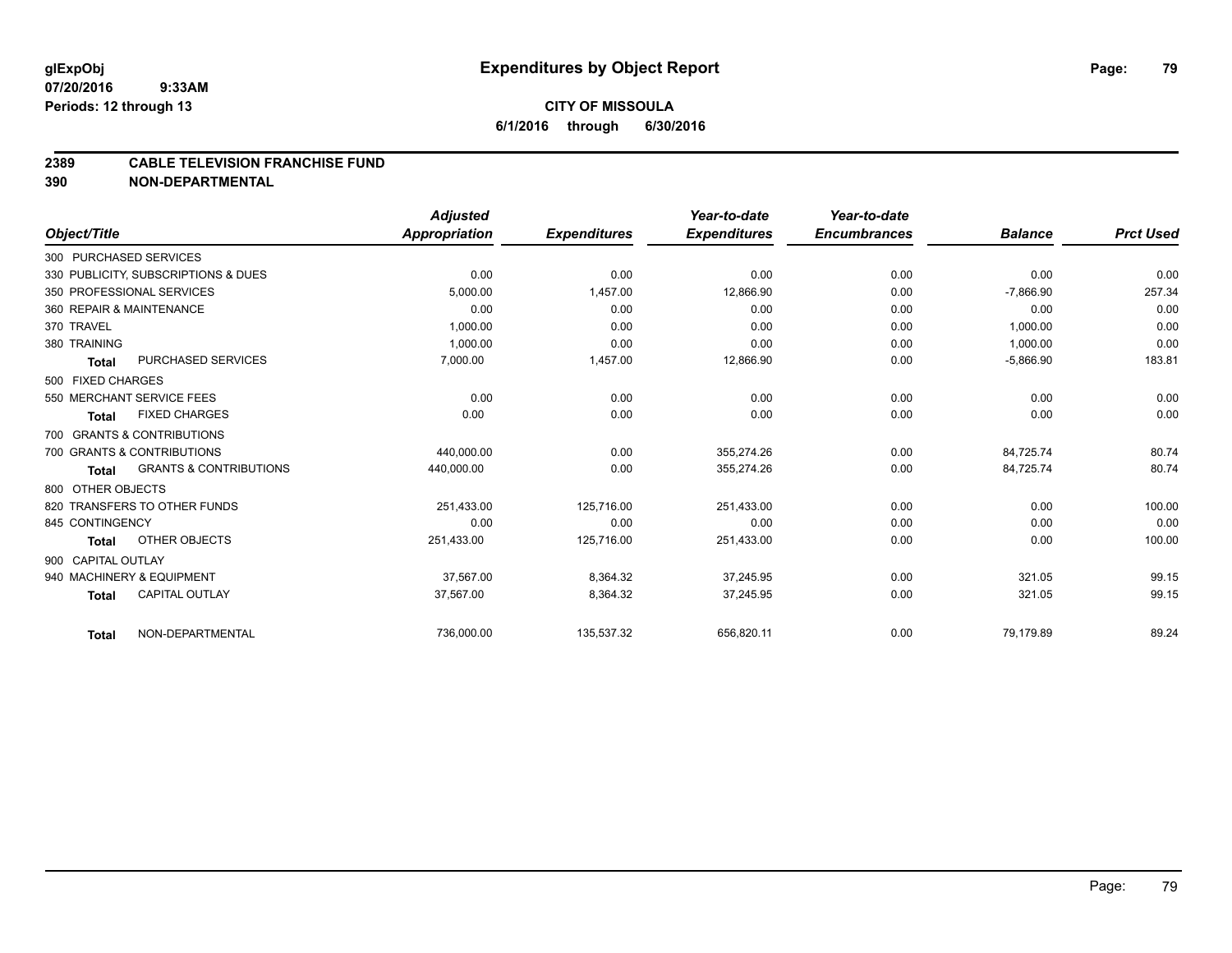# **2389 CABLE TELEVISION FRANCHISE FUND**

|                          |                                     | <b>Adjusted</b>      |                     | Year-to-date        | Year-to-date        |                |                  |
|--------------------------|-------------------------------------|----------------------|---------------------|---------------------|---------------------|----------------|------------------|
| Object/Title             |                                     | <b>Appropriation</b> | <b>Expenditures</b> | <b>Expenditures</b> | <b>Encumbrances</b> | <b>Balance</b> | <b>Prct Used</b> |
| 300 PURCHASED SERVICES   |                                     |                      |                     |                     |                     |                |                  |
|                          | 330 PUBLICITY, SUBSCRIPTIONS & DUES | 0.00                 | 0.00                | 0.00                | 0.00                | 0.00           | 0.00             |
|                          | 350 PROFESSIONAL SERVICES           | 5,000.00             | 1.457.00            | 12,866.90           | 0.00                | $-7,866.90$    | 257.34           |
| 360 REPAIR & MAINTENANCE |                                     | 0.00                 | 0.00                | 0.00                | 0.00                | 0.00           | 0.00             |
| 370 TRAVEL               |                                     | 1,000.00             | 0.00                | 0.00                | 0.00                | 1,000.00       | 0.00             |
| 380 TRAINING             |                                     | 1,000.00             | 0.00                | 0.00                | 0.00                | 1,000.00       | 0.00             |
| <b>Total</b>             | PURCHASED SERVICES                  | 7,000.00             | 1,457.00            | 12,866.90           | 0.00                | $-5,866.90$    | 183.81           |
| 500 FIXED CHARGES        |                                     |                      |                     |                     |                     |                |                  |
|                          | 550 MERCHANT SERVICE FEES           | 0.00                 | 0.00                | 0.00                | 0.00                | 0.00           | 0.00             |
| <b>Total</b>             | <b>FIXED CHARGES</b>                | 0.00                 | 0.00                | 0.00                | 0.00                | 0.00           | 0.00             |
|                          | 700 GRANTS & CONTRIBUTIONS          |                      |                     |                     |                     |                |                  |
|                          | 700 GRANTS & CONTRIBUTIONS          | 440,000.00           | 0.00                | 355,274.26          | 0.00                | 84,725.74      | 80.74            |
| <b>Total</b>             | <b>GRANTS &amp; CONTRIBUTIONS</b>   | 440,000.00           | 0.00                | 355,274.26          | 0.00                | 84,725.74      | 80.74            |
| 800 OTHER OBJECTS        |                                     |                      |                     |                     |                     |                |                  |
|                          | 820 TRANSFERS TO OTHER FUNDS        | 251,433.00           | 125,716.00          | 251,433.00          | 0.00                | 0.00           | 100.00           |
| 845 CONTINGENCY          |                                     | 0.00                 | 0.00                | 0.00                | 0.00                | 0.00           | 0.00             |
| <b>Total</b>             | <b>OTHER OBJECTS</b>                | 251,433.00           | 125,716.00          | 251,433.00          | 0.00                | 0.00           | 100.00           |
| 900 CAPITAL OUTLAY       |                                     |                      |                     |                     |                     |                |                  |
|                          | 940 MACHINERY & EQUIPMENT           | 37,567.00            | 8,364.32            | 37,245.95           | 0.00                | 321.05         | 99.15            |
| <b>Total</b>             | <b>CAPITAL OUTLAY</b>               | 37,567.00            | 8,364.32            | 37,245.95           | 0.00                | 321.05         | 99.15            |
| <b>Total</b>             | CABLE TELEVISION FRANCHISE FUND     | 736,000.00           | 135,537.32          | 656,820.11          | 0.00                | 79,179.89      | 89.24            |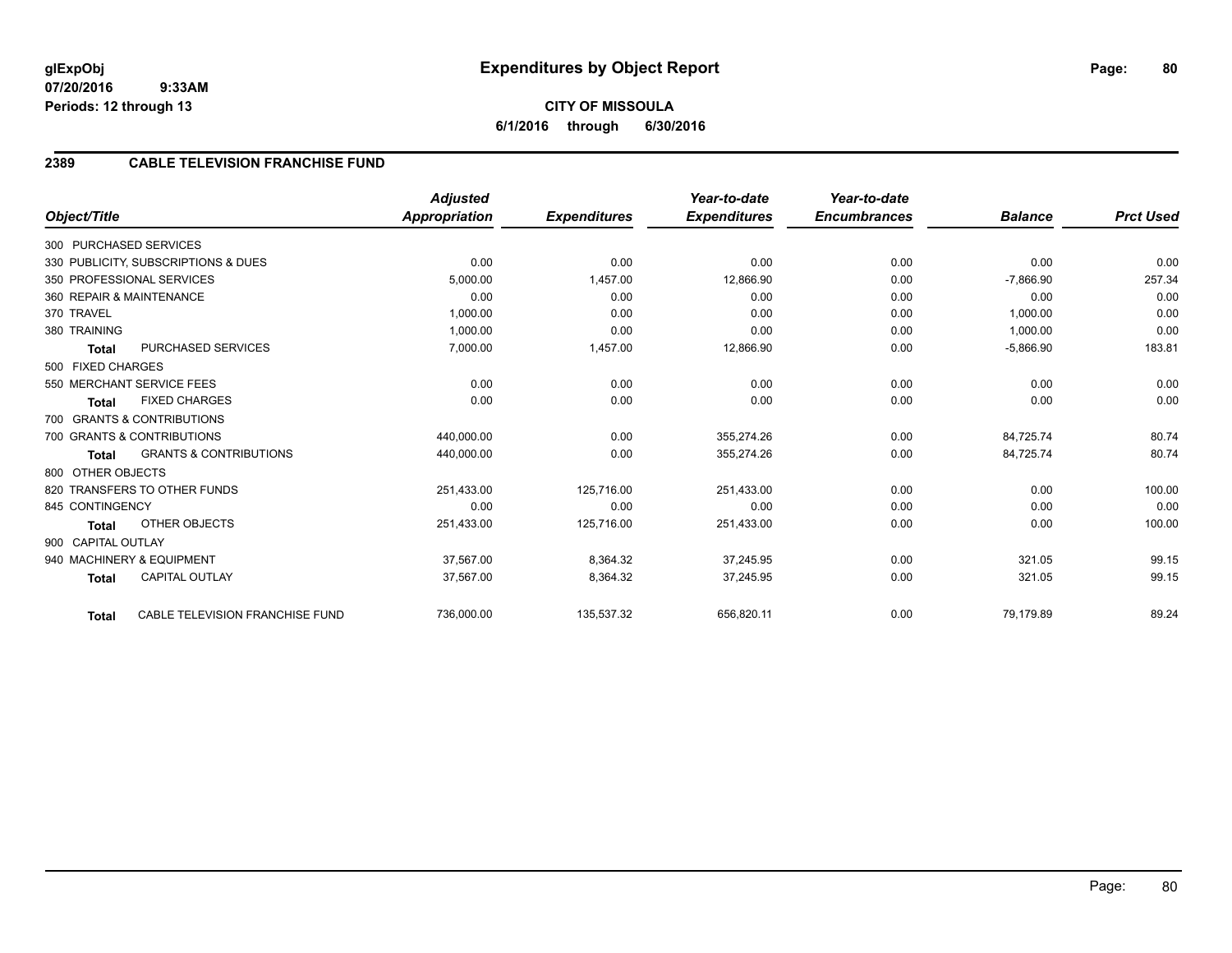# **CITY OF MISSOULA 6/1/2016 through 6/30/2016**

# **2390 DRUG FORFEITURE FUND**

**290 POLICE**

|                                            | <b>Adjusted</b> |                     | Year-to-date        | Year-to-date        |                |                  |
|--------------------------------------------|-----------------|---------------------|---------------------|---------------------|----------------|------------------|
| Object/Title                               | Appropriation   | <b>Expenditures</b> | <b>Expenditures</b> | <b>Encumbrances</b> | <b>Balance</b> | <b>Prct Used</b> |
| 100 PERSONAL SERVICES                      |                 |                     |                     |                     |                |                  |
| 110 SALARIES AND WAGES                     | 0.00            | 0.00                | 0.00                | 0.00                | 0.00           | 0.00             |
| 120 OVERTIME/TERMINATION                   | 0.00            | 0.00                | 0.00                | 0.00                | 0.00           | 0.00             |
| 140 EMPLOYER CONTRIBUTIONS                 | 0.00            | 0.00                | 0.00                | 0.00                | 0.00           | 0.00             |
| PERSONAL SERVICES<br><b>Total</b>          | 0.00            | 0.00                | 0.00                | 0.00                | 0.00           | 0.00             |
| 200 SUPPLIES                               |                 |                     |                     |                     |                |                  |
| 210 OFFICE SUPPLIES                        | 0.00            | 0.00                | 0.00                | 0.00                | 0.00           | 0.00             |
| 220 OPERATING SUPPLIES                     | 3,000.00        | 3,230.96            | 12,405.36           | 0.00                | $-9,405.36$    | 413.51           |
| 230 REPAIR/MAINTENANCE                     | 3,000.00        | 0.00                | 0.00                | 0.00                | 3,000.00       | 0.00             |
| 231 GASOLINE                               | 500.00          | 0.00                | 0.00                | 0.00                | 500.00         | 0.00             |
| 240 OTHER SUPPLIES                         | 0.00            | 0.00                | 0.00                | 0.00                | 0.00           | 0.00             |
| <b>SUPPLIES</b><br><b>Total</b>            | 6,500.00        | 3,230.96            | 12,405.36           | 0.00                | $-5,905.36$    | 190.85           |
| 300 PURCHASED SERVICES                     |                 |                     |                     |                     |                |                  |
| 310 COMMUNICATIONS                         | 500.00          | 0.00                | 0.00                | 0.00                | 500.00         | 0.00             |
| 320 PRINTING & DUPLICATING                 | 300.00          | 0.00                | 0.00                | 0.00                | 300.00         | 0.00             |
| 330 PUBLICITY, SUBSCRIPTIONS & DUES        | 0.00            | 0.00                | 0.00                | 0.00                | 0.00           | 0.00             |
| 344 TELEPHONE SERVICE                      | 0.00            | 0.00                | 0.00                | 0.00                | 0.00           | 0.00             |
| 350 PROFESSIONAL SERVICES                  | 0.00            | 0.00                | 2,224.50            | 0.00                | $-2,224.50$    | 0.00             |
| 360 REPAIR & MAINTENANCE                   | 1,000.00        | 0.00                | 392.00              | 0.00                | 608.00         | 39.20            |
| 370 TRAVEL                                 | 4,000.00        | 308.00              | 4,767.84            | 0.00                | $-767.84$      | 119.20           |
| 380 TRAINING                               | 2,000.00        | 0.00                | 600.00              | 0.00                | 1,400.00       | 30.00            |
| 390 OTHER PURCHASED SERVICES               | 500.00          | 0.00                | 0.00                | 0.00                | 500.00         | 0.00             |
| PURCHASED SERVICES<br>Total                | 8,300.00        | 308.00              | 7,984.34            | 0.00                | 315.66         | 96.20            |
| 500 FIXED CHARGES                          |                 |                     |                     |                     |                |                  |
| 500 FIXED CHARGES                          | 1,000.00        | 0.00                | 0.00                | 0.00                | 1,000.00       | 0.00             |
| 550 MERCHANT SERVICE FEES                  | 0.00            | 0.00                | 0.00                | 0.00                | 0.00           | 0.00             |
| <b>FIXED CHARGES</b><br>Total              | 1,000.00        | 0.00                | 0.00                | 0.00                | 1,000.00       | 0.00             |
| 700 GRANTS & CONTRIBUTIONS                 |                 |                     |                     |                     |                |                  |
| 700 GRANTS & CONTRIBUTIONS                 | 0.00            | 0.00                | 0.00                | 0.00                | 0.00           | 0.00             |
| <b>GRANTS &amp; CONTRIBUTIONS</b><br>Total | 0.00            | 0.00                | 0.00                | 0.00                | 0.00           | 0.00             |
| 800 OTHER OBJECTS                          |                 |                     |                     |                     |                |                  |
| 820 TRANSFERS TO OTHER FUNDS               | 0.00            | 0.00                | 0.00                | 0.00                | 0.00           | 0.00             |
| 845 CONTINGENCY                            | 0.00            | 0.00                | 0.00                | 0.00                | 0.00           | 0.00             |
|                                            |                 |                     |                     |                     |                |                  |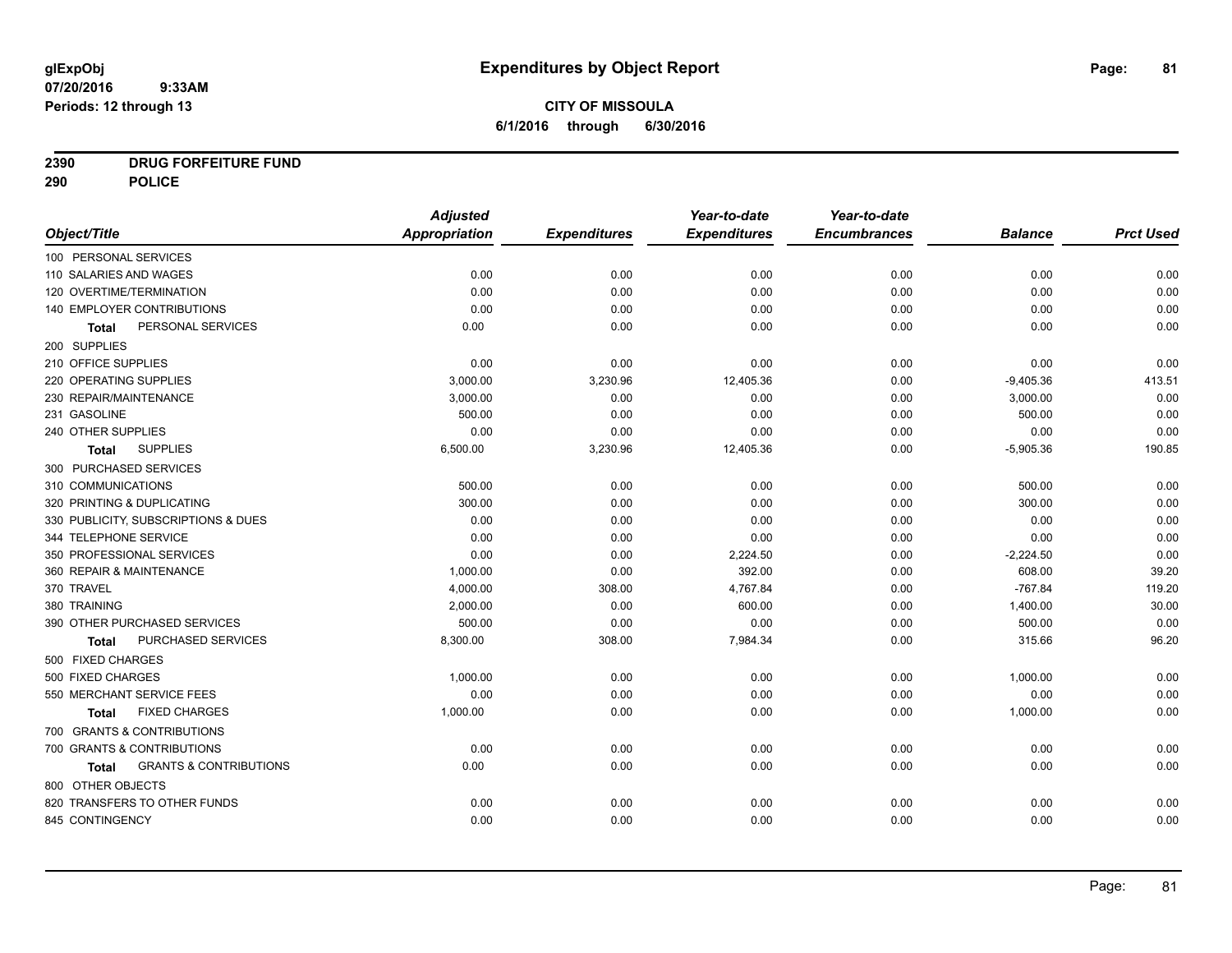# **CITY OF MISSOULA 6/1/2016 through 6/30/2016**

# **2390 DRUG FORFEITURE FUND**

**290 POLICE**

| Object/Title       |                           | <b>Adjusted</b><br>Appropriation | <b>Expenditures</b> | Year-to-date<br><b>Expenditures</b> | Year-to-date<br><b>Encumbrances</b> | <b>Balance</b> | <b>Prct Used</b> |
|--------------------|---------------------------|----------------------------------|---------------------|-------------------------------------|-------------------------------------|----------------|------------------|
|                    |                           |                                  |                     |                                     |                                     |                |                  |
| <b>Total</b>       | OTHER OBJECTS             | 0.00                             | 0.00                | 0.00                                | 0.00                                | 0.00           | 0.00             |
| 900 CAPITAL OUTLAY |                           |                                  |                     |                                     |                                     |                |                  |
| 930 IMPROVEMENTS   |                           | 0.00                             | 0.00                | 0.00                                | 0.00                                | 0.00           | 0.00             |
|                    | 940 MACHINERY & EQUIPMENT | 12,000.00                        | 0.00                | 0.00                                | 0.00                                | 12,000.00      | 0.00             |
| <b>Total</b>       | <b>CAPITAL OUTLAY</b>     | 12,000.00                        | 0.00                | 0.00                                | 0.00                                | 12,000.00      | 0.00             |
| <b>Total</b>       | <b>POLICE</b>             | 27,800.00                        | 3.538.96            | 20,389.70                           | 0.00                                | 7,410.30       | 73.34            |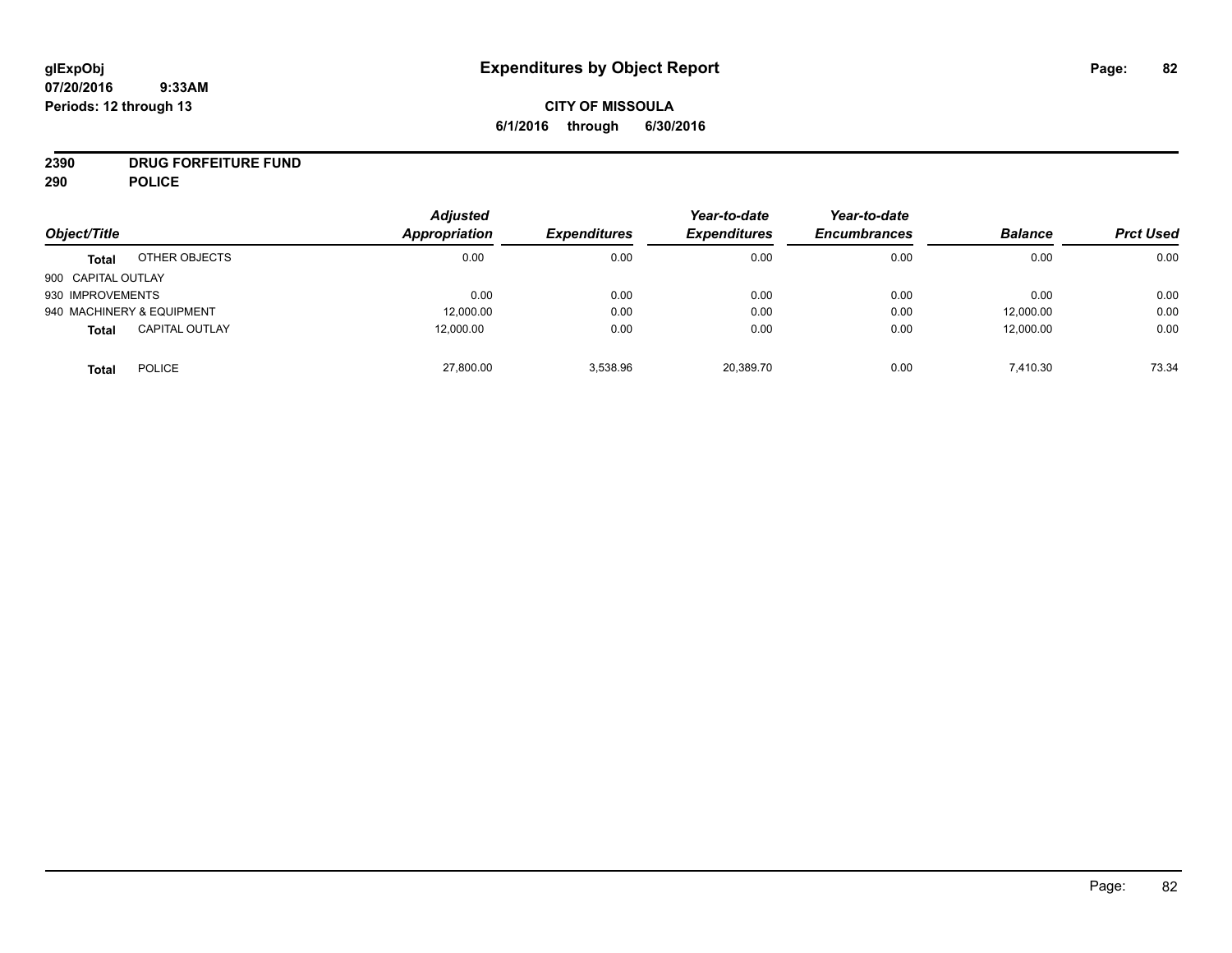# **CITY OF MISSOULA 6/1/2016 through 6/30/2016**

### **2390 DRUG FORFEITURE FUND**

|                                            | <b>Adjusted</b>      |                     | Year-to-date        | Year-to-date        |                |                  |
|--------------------------------------------|----------------------|---------------------|---------------------|---------------------|----------------|------------------|
| Object/Title                               | <b>Appropriation</b> | <b>Expenditures</b> | <b>Expenditures</b> | <b>Encumbrances</b> | <b>Balance</b> | <b>Prct Used</b> |
| 100 PERSONAL SERVICES                      |                      |                     |                     |                     |                |                  |
| 110 SALARIES AND WAGES                     | 0.00                 | 0.00                | 0.00                | 0.00                | 0.00           | 0.00             |
| 120 OVERTIME/TERMINATION                   | 0.00                 | 0.00                | 0.00                | 0.00                | 0.00           | 0.00             |
| 140 EMPLOYER CONTRIBUTIONS                 | 0.00                 | 0.00                | 0.00                | 0.00                | 0.00           | 0.00             |
| PERSONAL SERVICES<br><b>Total</b>          | 0.00                 | 0.00                | 0.00                | 0.00                | 0.00           | 0.00             |
| 200 SUPPLIES                               |                      |                     |                     |                     |                |                  |
| 210 OFFICE SUPPLIES                        | 0.00                 | 0.00                | 0.00                | 0.00                | 0.00           | 0.00             |
| 220 OPERATING SUPPLIES                     | 3,000.00             | 3,230.96            | 12,405.36           | 0.00                | $-9,405.36$    | 413.51           |
| 230 REPAIR/MAINTENANCE                     | 3,000.00             | 0.00                | 0.00                | 0.00                | 3,000.00       | 0.00             |
| 231 GASOLINE                               | 500.00               | 0.00                | 0.00                | 0.00                | 500.00         | 0.00             |
| 240 OTHER SUPPLIES                         | 0.00                 | 0.00                | 0.00                | 0.00                | 0.00           | 0.00             |
| <b>SUPPLIES</b><br><b>Total</b>            | 6,500.00             | 3,230.96            | 12,405.36           | 0.00                | $-5,905.36$    | 190.85           |
| 300 PURCHASED SERVICES                     |                      |                     |                     |                     |                |                  |
| 310 COMMUNICATIONS                         | 500.00               | 0.00                | 0.00                | 0.00                | 500.00         | 0.00             |
| 320 PRINTING & DUPLICATING                 | 300.00               | 0.00                | 0.00                | 0.00                | 300.00         | 0.00             |
| 330 PUBLICITY, SUBSCRIPTIONS & DUES        | 0.00                 | 0.00                | 0.00                | 0.00                | 0.00           | 0.00             |
| 344 TELEPHONE SERVICE                      | 0.00                 | 0.00                | 0.00                | 0.00                | 0.00           | 0.00             |
| 350 PROFESSIONAL SERVICES                  | 0.00                 | 0.00                | 2,224.50            | 0.00                | $-2,224.50$    | 0.00             |
| 360 REPAIR & MAINTENANCE                   | 1,000.00             | 0.00                | 392.00              | 0.00                | 608.00         | 39.20            |
| 370 TRAVEL                                 | 4,000.00             | 308.00              | 4,767.84            | 0.00                | $-767.84$      | 119.20           |
| 380 TRAINING                               | 2,000.00             | 0.00                | 600.00              | 0.00                | 1,400.00       | 30.00            |
| 390 OTHER PURCHASED SERVICES               | 500.00               | 0.00                | 0.00                | 0.00                | 500.00         | 0.00             |
| PURCHASED SERVICES<br>Total                | 8,300.00             | 308.00              | 7,984.34            | 0.00                | 315.66         | 96.20            |
| 500 FIXED CHARGES                          |                      |                     |                     |                     |                |                  |
| 500 FIXED CHARGES                          | 1,000.00             | 0.00                | 0.00                | 0.00                | 1,000.00       | 0.00             |
| 550 MERCHANT SERVICE FEES                  | 0.00                 | 0.00                | 0.00                | 0.00                | 0.00           | 0.00             |
| <b>FIXED CHARGES</b><br><b>Total</b>       | 1,000.00             | 0.00                | 0.00                | 0.00                | 1,000.00       | 0.00             |
| 700 GRANTS & CONTRIBUTIONS                 |                      |                     |                     |                     |                |                  |
| 700 GRANTS & CONTRIBUTIONS                 | 0.00                 | 0.00                | 0.00                | 0.00                | 0.00           | 0.00             |
| <b>GRANTS &amp; CONTRIBUTIONS</b><br>Total | 0.00                 | 0.00                | 0.00                | 0.00                | 0.00           | 0.00             |
| 800 OTHER OBJECTS                          |                      |                     |                     |                     |                |                  |
| 820 TRANSFERS TO OTHER FUNDS               | 0.00                 | 0.00                | 0.00                | 0.00                | 0.00           | 0.00             |
| 845 CONTINGENCY                            | 0.00                 | 0.00                | 0.00                | 0.00                | 0.00           | 0.00             |
| OTHER OBJECTS<br><b>Total</b>              | 0.00                 | 0.00                | 0.00                | 0.00                | 0.00           | 0.00             |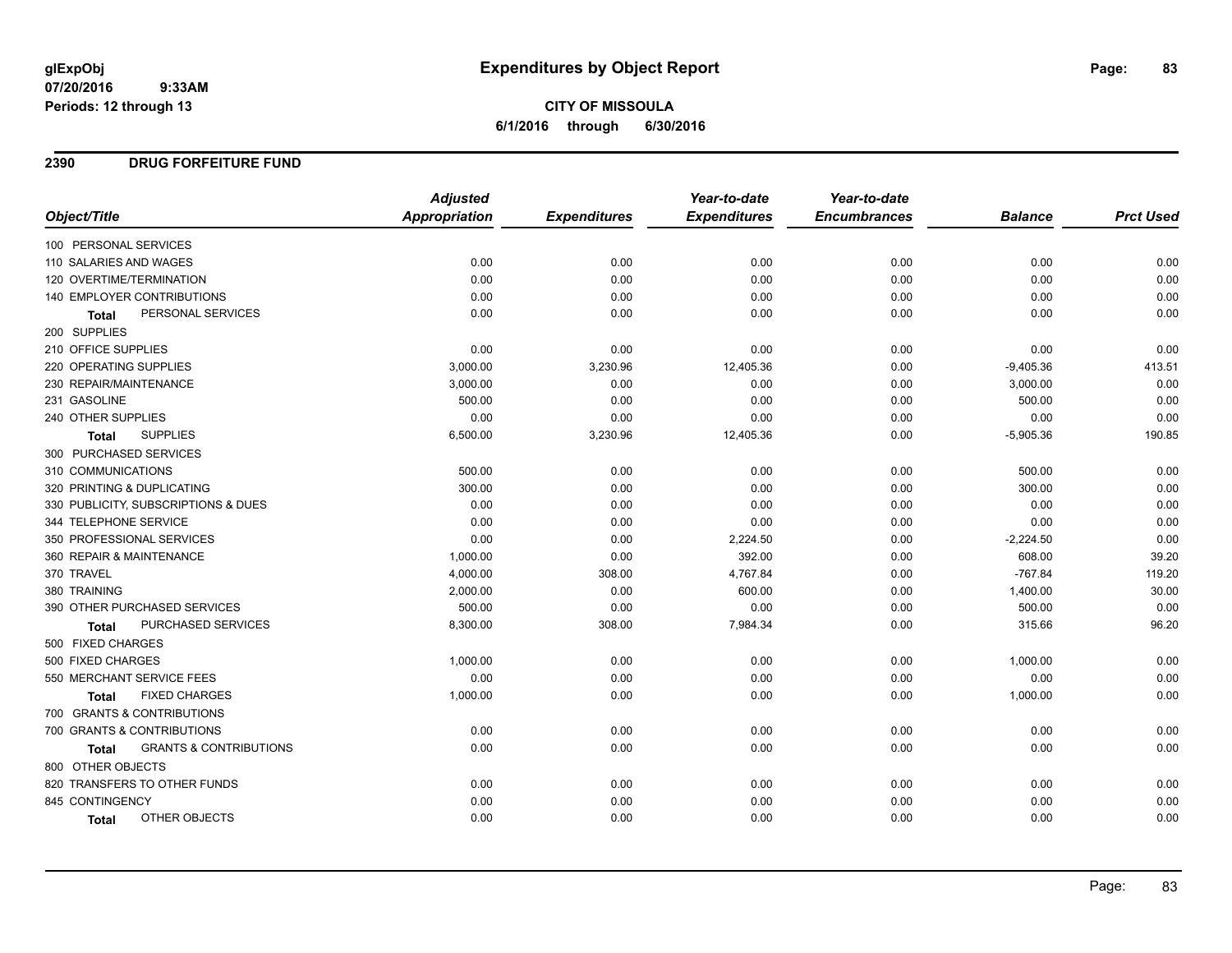**CITY OF MISSOULA 6/1/2016 through 6/30/2016**

### **2390 DRUG FORFEITURE FUND**

| Object/Title              |                       | <b>Adjusted</b><br><b>Appropriation</b> | <b>Expenditures</b> | Year-to-date<br><b>Expenditures</b> | Year-to-date<br><b>Encumbrances</b> | <b>Balance</b> | <b>Prct Used</b> |
|---------------------------|-----------------------|-----------------------------------------|---------------------|-------------------------------------|-------------------------------------|----------------|------------------|
| 900 CAPITAL OUTLAY        |                       |                                         |                     |                                     |                                     |                |                  |
| 930 IMPROVEMENTS          |                       | 0.00                                    | 0.00                | 0.00                                | 0.00                                | 0.00           | 0.00             |
| 940 MACHINERY & EQUIPMENT |                       | 12,000.00                               | 0.00                | 0.00                                | 0.00                                | 12,000.00      | 0.00             |
| Total                     | <b>CAPITAL OUTLAY</b> | 12,000.00                               | 0.00                | 0.00                                | 0.00                                | 12,000.00      | 0.00             |
| Total                     | DRUG FORFEITURE FUND  | 27,800.00                               | 3.538.96            | 20.389.70                           | 0.00                                | 7.410.30       | 73.34            |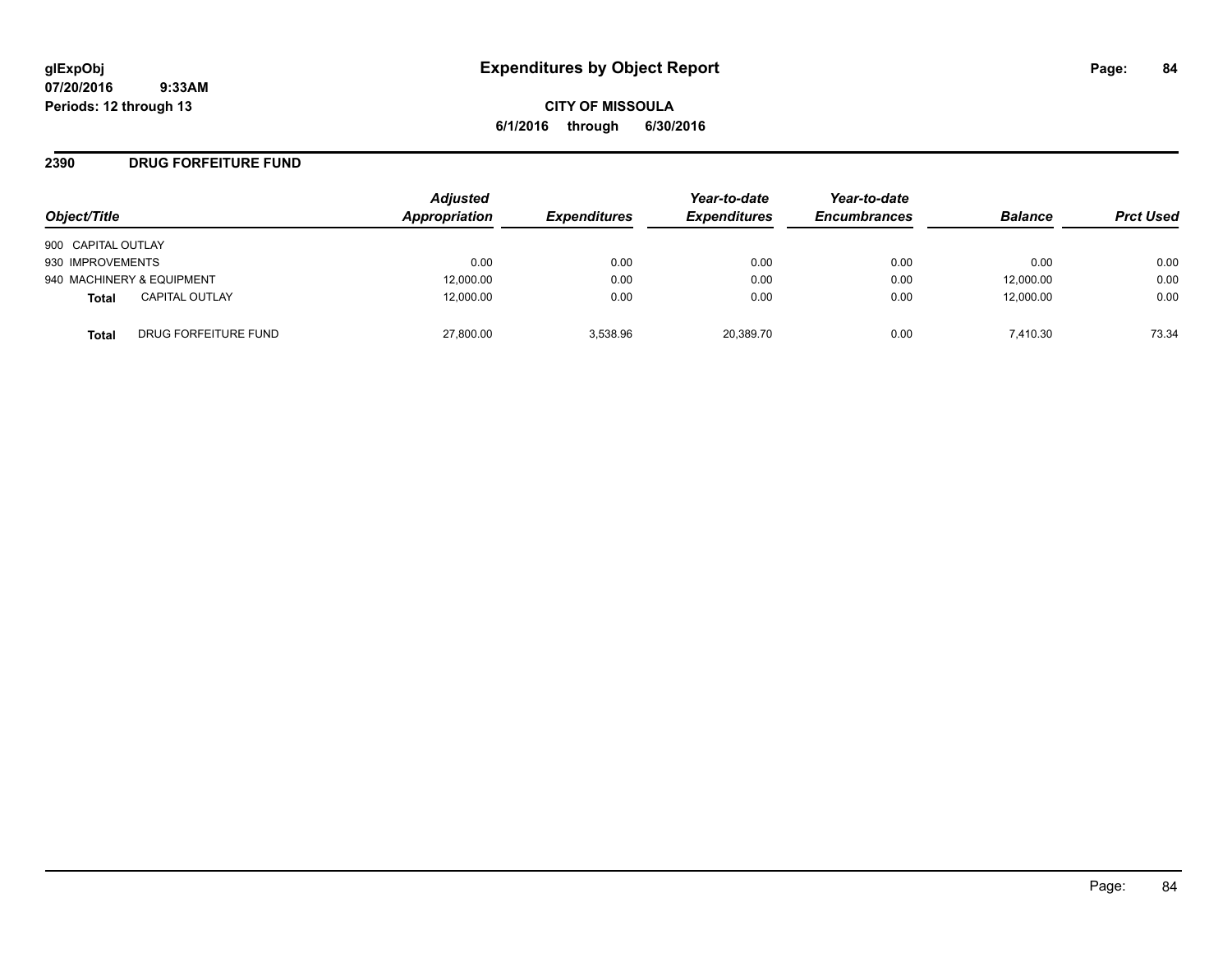**2394 BUILDING INSPECTION FUND**

**310 BUILDING INSPECTION**

|                                       | <b>Adjusted</b> |                     | Year-to-date        | Year-to-date        |                |                  |
|---------------------------------------|-----------------|---------------------|---------------------|---------------------|----------------|------------------|
| Object/Title                          | Appropriation   | <b>Expenditures</b> | <b>Expenditures</b> | <b>Encumbrances</b> | <b>Balance</b> | <b>Prct Used</b> |
| 100 PERSONAL SERVICES                 |                 |                     |                     |                     |                |                  |
| 110 SALARIES AND WAGES                | 628,525.00      | 136,395.43          | 646,001.56          | 0.00                | $-17,476.56$   | 102.78           |
| 115 SALARIES/HEALTH INSURANCE BENEFIT | 0.00            | 0.00                | 0.00                | 0.00                | 0.00           | 0.00             |
| 120 OVERTIME/TERMINATION              | 500.00          | 0.00                | 0.00                | 0.00                | 500.00         | 0.00             |
| 130 OTHER                             | 19,912.00       | 0.00                | 0.00                | 0.00                | 19,912.00      | 0.00             |
| 140 EMPLOYER CONTRIBUTIONS            | 214,330.00      | 41,005.88           | 229,566.21          | 0.00                | $-15,236.21$   | 107.11           |
| 141 STATE RETIREMENT CONTRIBUTIONS    | 0.00            | 36.08               | 459.74              | 0.00                | $-459.74$      | 0.00             |
| PERSONAL SERVICES<br><b>Total</b>     | 863,267.00      | 177,437.39          | 876,027.51          | 0.00                | $-12,760.51$   | 101.48           |
| 200 SUPPLIES                          |                 |                     |                     |                     |                |                  |
| 210 OFFICE SUPPLIES                   | 2,200.00        | 453.86              | 13,467.84           | 0.00                | $-11,267.84$   | 612.17           |
| 220 OPERATING SUPPLIES                | 5,500.00        | 2,811.40            | 8,521.91            | 0.00                | $-3,021.91$    | 154.94           |
| 230 REPAIR/MAINTENANCE                | 3,000.00        | 0.00                | 3,165.37            | 0.00                | $-165.37$      | 105.51           |
| 231 GASOLINE                          | 11,475.00       | 392.43              | 5,310.15            | 0.00                | 6,164.85       | 46.28            |
| 250 SUPPLIES FOR RESALE               | 500.00          | 0.00                | 0.00                | 0.00                | 500.00         | 0.00             |
| <b>SUPPLIES</b><br>Total              | 22,675.00       | 3,657.69            | 30,465.27           | 0.00                | $-7,790.27$    | 134.36           |
| 300 PURCHASED SERVICES                |                 |                     |                     |                     |                |                  |
| 310 COMMUNICATIONS                    | 1,000.00        | 3.62                | 57.11               | 0.00                | 942.89         | 5.71             |
| 320 PRINTING & DUPLICATING            | 7,600.00        | 648.57              | 1,951.71            | 0.00                | 5,648.29       | 25.68            |
| 330 PUBLICITY, SUBSCRIPTIONS & DUES   | 2,100.00        | 0.00                | 23,234.45           | 0.00                | $-21,134.45$   | 1,106.40         |
| 344 TELEPHONE SERVICE                 | 13,549.00       | 1,912.55            | 13,560.21           | 0.00                | $-11.21$       | 100.08           |
| 350 PROFESSIONAL SERVICES             | 14,600.00       | 3,900.00            | 55,031.63           | 0.00                | $-40,431.63$   | 376.93           |
| 360 REPAIR & MAINTENANCE              | 33,378.00       | 0.00                | 2,349.00            | 0.00                | 31,029.00      | 7.04             |
| 370 TRAVEL                            | 5,025.00        | 0.00                | 8,841.11            | 0.00                | $-3,816.11$    | 175.94           |
| 380 TRAINING                          | 6,500.00        | 199.00              | 6,236.65            | 0.00                | 263.35         | 95.95            |
| PURCHASED SERVICES<br>Total           | 83,752.00       | 6,663.74            | 111,261.87          | 0.00                | $-27,509.87$   | 132.85           |
| 500 FIXED CHARGES                     |                 |                     |                     |                     |                |                  |
| 500 FIXED CHARGES                     | 310,310.00      | 155,155.00          | 316,265.61          | 0.00                | $-5,955.61$    | 101.92           |
| 550 MERCHANT SERVICE FEES             | 15,400.00       | 0.00                | 6,697.71            | 0.00                | 8,702.29       | 43.49            |
| <b>FIXED CHARGES</b><br>Total         | 325,710.00      | 155,155.00          | 322,963.32          | 0.00                | 2,746.68       | 99.16            |
| 600 DEBT SERVICE                      |                 |                     |                     |                     |                |                  |
| 620 INTEREST / SERVICE FEES           | 0.00            | 0.00                | 0.00                | 0.00                | 0.00           | 0.00             |
| <b>DEBT SERVICE</b><br><b>Total</b>   | 0.00            | 0.00                | 0.00                | 0.00                | 0.00           | 0.00             |
| <b>OOO CADITAL OLITLAV</b>            |                 |                     |                     |                     |                |                  |

900 CAPITAL OUTLAY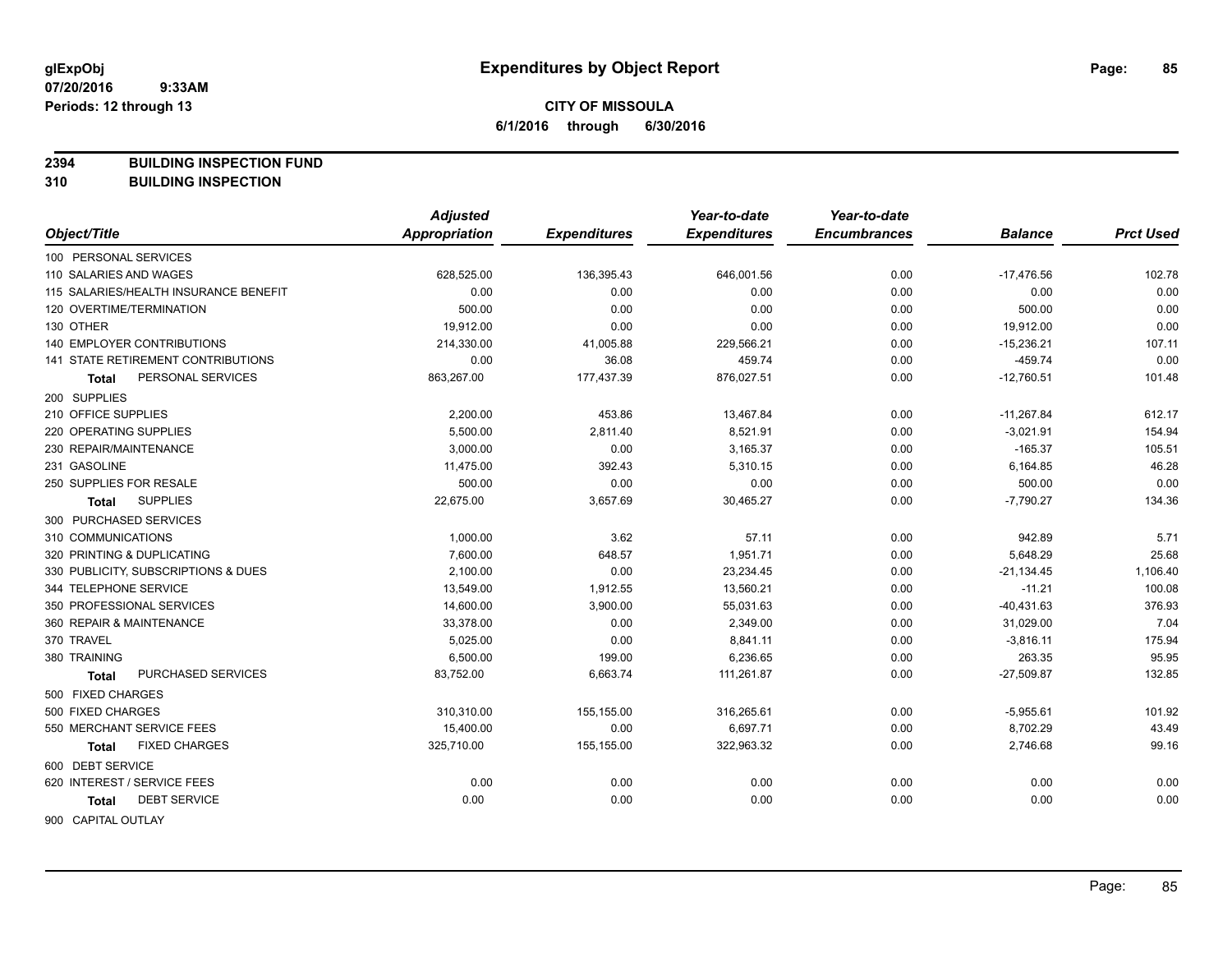**2394 BUILDING INSPECTION FUND**

**310 BUILDING INSPECTION**

| Object/Title |                            | <b>Adjusted</b><br>Appropriation<br><b>Expenditures</b> | Year-to-date<br><b>Expenditures</b> | Year-to-date<br><b>Encumbrances</b> | <b>Balance</b> | <b>Prct Used</b> |        |
|--------------|----------------------------|---------------------------------------------------------|-------------------------------------|-------------------------------------|----------------|------------------|--------|
|              | 940 MACHINERY & EQUIPMENT  | 0.00                                                    | 0.00                                | 0.00                                | 0.00           | 0.00             | 0.00   |
| <b>Total</b> | <b>CAPITAL OUTLAY</b>      | 0.00                                                    | 0.00                                | 0.00                                | 0.00           | 0.00             | 0.00   |
| <b>Total</b> | <b>BUILDING INSPECTION</b> | 1,295,404.00                                            | 342,913.82                          | 1.340.717.97                        | 0.00           | $-45.313.97$     | 103.50 |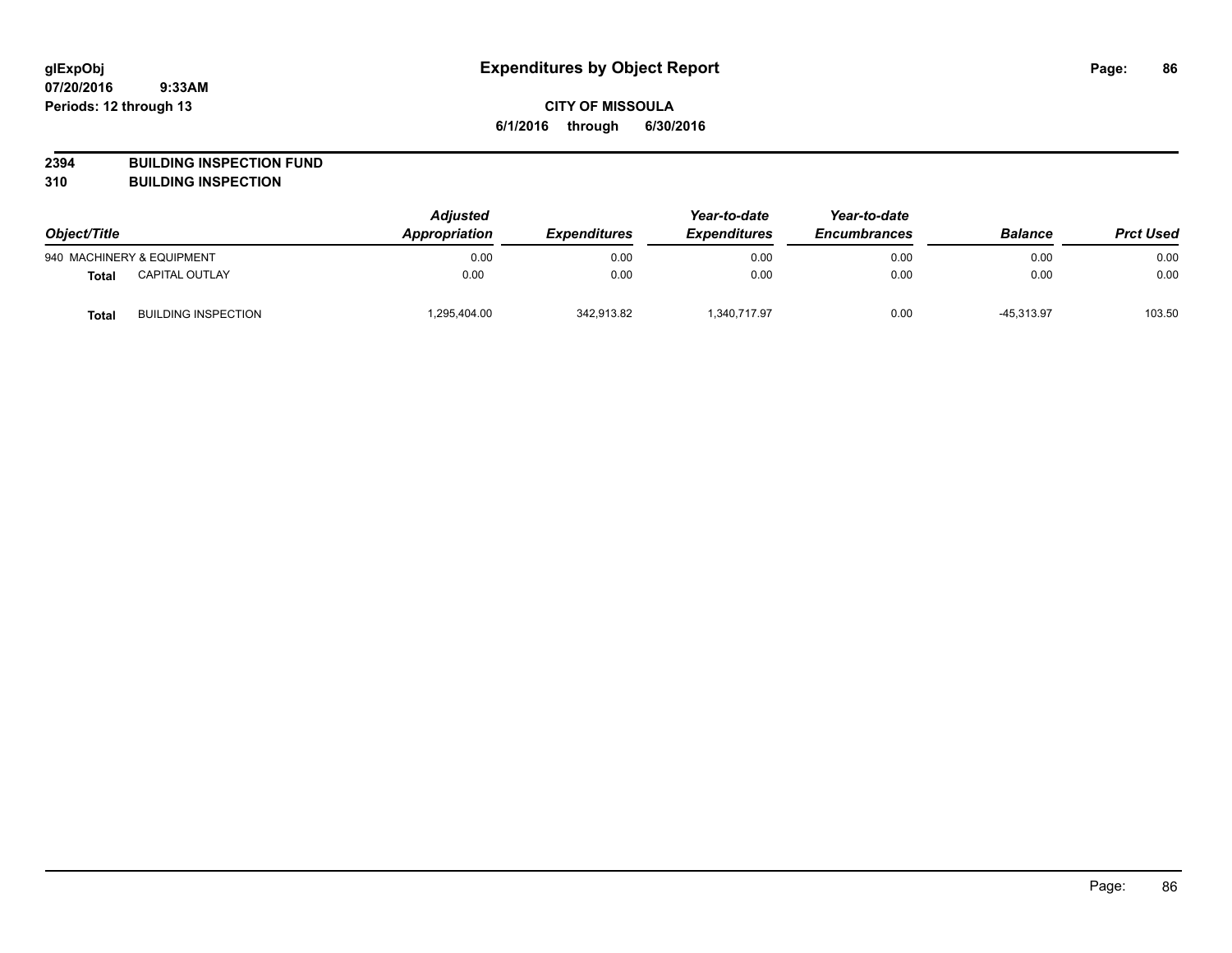# **CITY OF MISSOULA 6/1/2016 through 6/30/2016**

### **2394 BUILDING INSPECTION FUND**

|                                           | <b>Adjusted</b>      |                     | Year-to-date        | Year-to-date        |                |                  |
|-------------------------------------------|----------------------|---------------------|---------------------|---------------------|----------------|------------------|
| Object/Title                              | <b>Appropriation</b> | <b>Expenditures</b> | <b>Expenditures</b> | <b>Encumbrances</b> | <b>Balance</b> | <b>Prct Used</b> |
| 100 PERSONAL SERVICES                     |                      |                     |                     |                     |                |                  |
| 110 SALARIES AND WAGES                    | 628,525.00           | 136,395.43          | 646,001.56          | 0.00                | $-17,476.56$   | 102.78           |
| 115 SALARIES/HEALTH INSURANCE BENEFIT     | 0.00                 | 0.00                | 0.00                | 0.00                | 0.00           | 0.00             |
| 120 OVERTIME/TERMINATION                  | 500.00               | 0.00                | 0.00                | 0.00                | 500.00         | 0.00             |
| 130 OTHER                                 | 19,912.00            | 0.00                | 0.00                | 0.00                | 19,912.00      | 0.00             |
| <b>140 EMPLOYER CONTRIBUTIONS</b>         | 214,330.00           | 41,005.88           | 229,566.21          | 0.00                | $-15,236.21$   | 107.11           |
| <b>141 STATE RETIREMENT CONTRIBUTIONS</b> | 0.00                 | 36.08               | 459.74              | 0.00                | $-459.74$      | 0.00             |
| PERSONAL SERVICES<br><b>Total</b>         | 863,267.00           | 177,437.39          | 876,027.51          | 0.00                | $-12,760.51$   | 101.48           |
| 200 SUPPLIES                              |                      |                     |                     |                     |                |                  |
| 210 OFFICE SUPPLIES                       | 2,200.00             | 453.86              | 13,467.84           | 0.00                | $-11,267.84$   | 612.17           |
| 220 OPERATING SUPPLIES                    | 5,500.00             | 2,811.40            | 8,521.91            | 0.00                | $-3,021.91$    | 154.94           |
| 230 REPAIR/MAINTENANCE                    | 3,000.00             | 0.00                | 3,165.37            | 0.00                | $-165.37$      | 105.51           |
| 231 GASOLINE                              | 11,475.00            | 392.43              | 5,310.15            | 0.00                | 6,164.85       | 46.28            |
| 250 SUPPLIES FOR RESALE                   | 500.00               | 0.00                | 0.00                | 0.00                | 500.00         | 0.00             |
| <b>SUPPLIES</b><br><b>Total</b>           | 22,675.00            | 3,657.69            | 30,465.27           | 0.00                | $-7,790.27$    | 134.36           |
| 300 PURCHASED SERVICES                    |                      |                     |                     |                     |                |                  |
| 310 COMMUNICATIONS                        | 1,000.00             | 3.62                | 57.11               | 0.00                | 942.89         | 5.71             |
| 320 PRINTING & DUPLICATING                | 7,600.00             | 648.57              | 1,951.71            | 0.00                | 5,648.29       | 25.68            |
| 330 PUBLICITY, SUBSCRIPTIONS & DUES       | 2,100.00             | 0.00                | 23,234.45           | 0.00                | $-21,134.45$   | 1,106.40         |
| 344 TELEPHONE SERVICE                     | 13,549.00            | 1,912.55            | 13,560.21           | 0.00                | $-11.21$       | 100.08           |
| 350 PROFESSIONAL SERVICES                 | 14,600.00            | 3,900.00            | 55,031.63           | 0.00                | $-40,431.63$   | 376.93           |
| 360 REPAIR & MAINTENANCE                  | 33,378.00            | 0.00                | 2,349.00            | 0.00                | 31,029.00      | 7.04             |
| 370 TRAVEL                                | 5,025.00             | 0.00                | 8,841.11            | 0.00                | $-3,816.11$    | 175.94           |
| 380 TRAINING                              | 6,500.00             | 199.00              | 6,236.65            | 0.00                | 263.35         | 95.95            |
| PURCHASED SERVICES<br><b>Total</b>        | 83,752.00            | 6,663.74            | 111,261.87          | 0.00                | $-27,509.87$   | 132.85           |
| 500 FIXED CHARGES                         |                      |                     |                     |                     |                |                  |
| 500 FIXED CHARGES                         | 310,310.00           | 155,155.00          | 316,265.61          | 0.00                | $-5,955.61$    | 101.92           |
| 550 MERCHANT SERVICE FEES                 | 15,400.00            | 0.00                | 6,697.71            | 0.00                | 8,702.29       | 43.49            |
| <b>FIXED CHARGES</b><br>Total             | 325,710.00           | 155,155.00          | 322,963.32          | 0.00                | 2,746.68       | 99.16            |
| 600 DEBT SERVICE                          |                      |                     |                     |                     |                |                  |
| 620 INTEREST / SERVICE FEES               | 0.00                 | 0.00                | 0.00                | 0.00                | 0.00           | 0.00             |
| <b>DEBT SERVICE</b><br><b>Total</b>       | 0.00                 | 0.00                | 0.00                | 0.00                | 0.00           | 0.00             |
| 900 CAPITAL OUTLAY                        |                      |                     |                     |                     |                |                  |
| 940 MACHINERY & EQUIPMENT                 | 0.00                 | 0.00                | 0.00                | 0.00                | 0.00           | 0.00             |
|                                           |                      |                     |                     |                     |                |                  |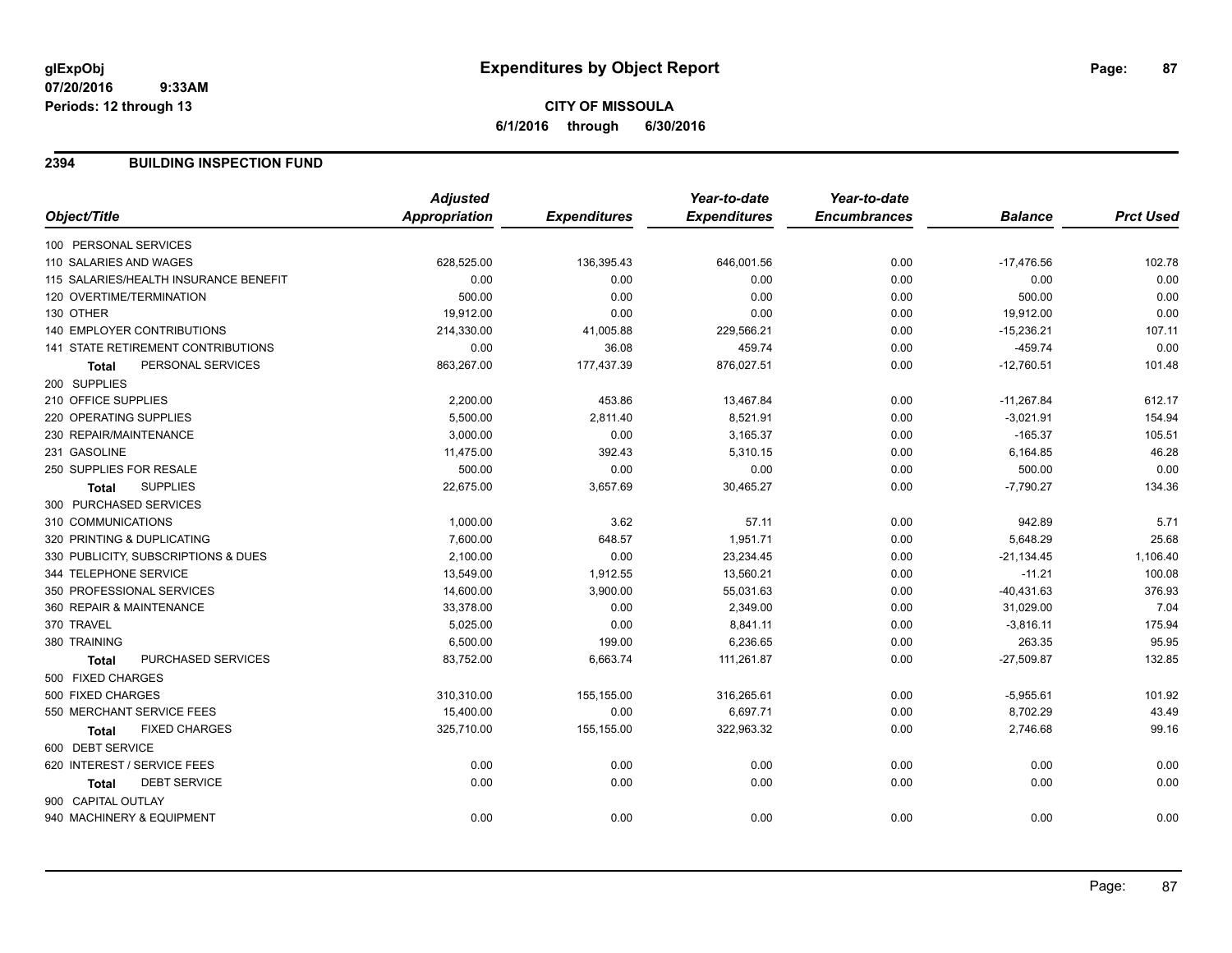**CITY OF MISSOULA 6/1/2016 through 6/30/2016**

### **2394 BUILDING INSPECTION FUND**

| Object/Title |                          | <b>Adiusted</b><br>Appropriation | <b>Expenditures</b> | Year-to-date<br><b>Expenditures</b> | Year-to-date<br><b>Encumbrances</b> | <b>Balance</b> | <b>Prct Used</b> |
|--------------|--------------------------|----------------------------------|---------------------|-------------------------------------|-------------------------------------|----------------|------------------|
| <b>Total</b> | CAPITAL OUTLAY           | 0.00                             | 0.00                | 0.00                                | 0.00                                | 0.00           | 0.00             |
| <b>Total</b> | BUILDING INSPECTION FUND | ,295,404.00                      | 342,913.82          | 1,340,717.97                        | 0.00                                | $-45,313.97$   | 103.50           |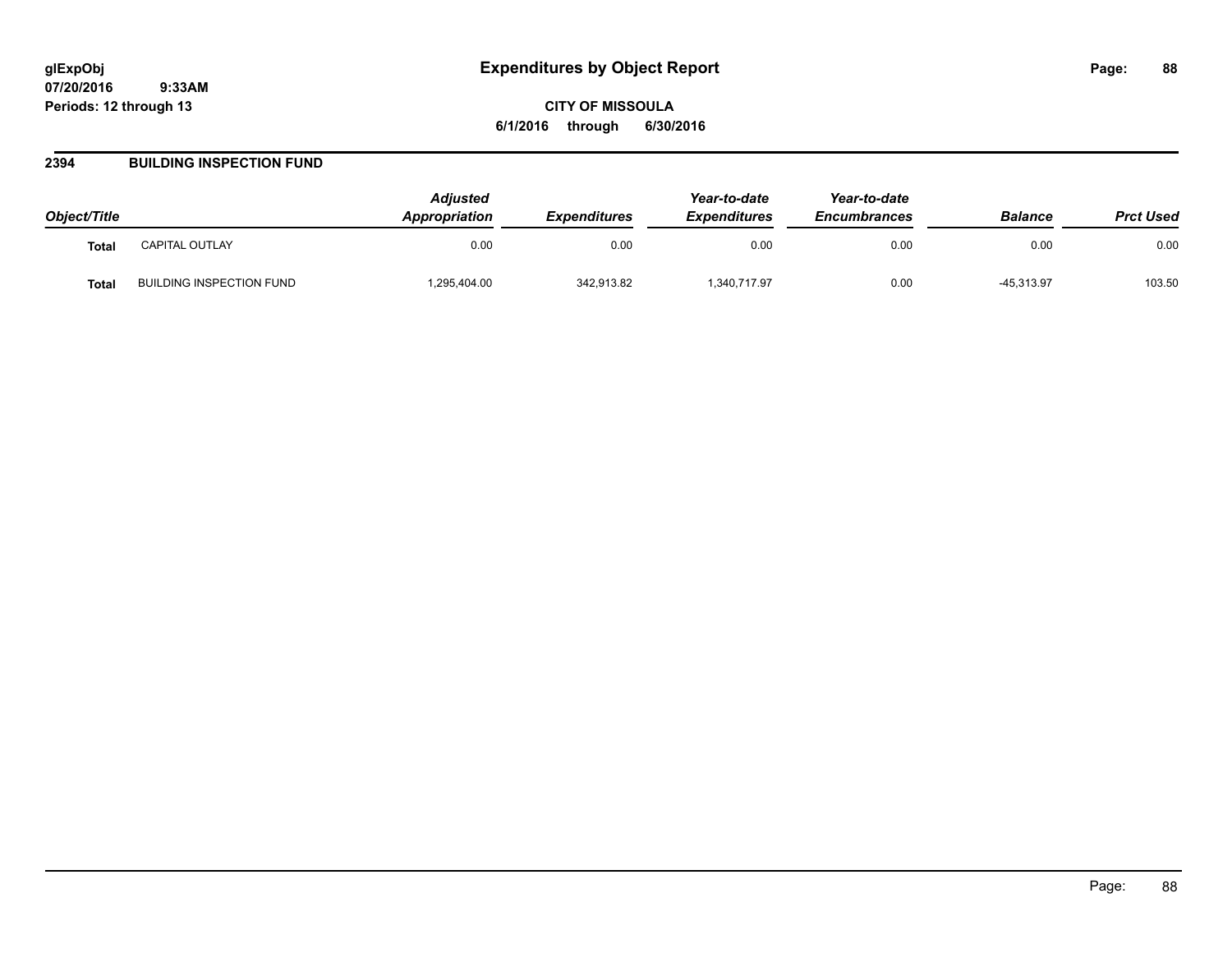### **2395 CITY GRANTS & PROGRAM INCOME FUND**

**390 NON-DEPARTMENTAL**

| Object/Title           |                                   | <b>Adjusted</b><br>Appropriation | <b>Expenditures</b> | Year-to-date<br><b>Expenditures</b> | Year-to-date<br><b>Encumbrances</b> | <b>Balance</b> | <b>Prct Used</b> |
|------------------------|-----------------------------------|----------------------------------|---------------------|-------------------------------------|-------------------------------------|----------------|------------------|
| 300 PURCHASED SERVICES |                                   |                                  |                     |                                     |                                     |                |                  |
|                        | 350 PROFESSIONAL SERVICES         | 250.00                           | 0.00                | 0.00                                | 0.00                                | 250.00         | 0.00             |
| <b>Total</b>           | <b>PURCHASED SERVICES</b>         | 250.00                           | 0.00                | 0.00                                | 0.00                                | 250.00         | 0.00             |
| 500 FIXED CHARGES      |                                   |                                  |                     |                                     |                                     |                |                  |
|                        | 550 MERCHANT SERVICE FEES         | 0.00                             | 0.00                | 0.00                                | 0.00                                | 0.00           | 0.00             |
| <b>Total</b>           | <b>FIXED CHARGES</b>              | 0.00                             | 0.00                | 0.00                                | 0.00                                | 0.00           | 0.00             |
|                        | 700 GRANTS & CONTRIBUTIONS        |                                  |                     |                                     |                                     |                |                  |
|                        | 700 GRANTS & CONTRIBUTIONS        | 0.00                             | 0.00                | 0.00                                | 0.00                                | 0.00           | 0.00             |
| <b>Total</b>           | <b>GRANTS &amp; CONTRIBUTIONS</b> | 0.00                             | 0.00                | 0.00                                | 0.00                                | 0.00           | 0.00             |
| 800 OTHER OBJECTS      |                                   |                                  |                     |                                     |                                     |                |                  |
|                        | 820 TRANSFERS TO OTHER FUNDS      | 0.00                             | 0.00                | 0.00                                | 0.00                                | 0.00           | 0.00             |
| 845 CONTINGENCY        |                                   | 0.00                             | 0.00                | 0.00                                | 0.00                                | 0.00           | 0.00             |
| <b>Total</b>           | OTHER OBJECTS                     | 0.00                             | 0.00                | 0.00                                | 0.00                                | 0.00           | 0.00             |
| <b>Total</b>           | NON-DEPARTMENTAL                  | 250.00                           | 0.00                | 0.00                                | 0.00                                | 250.00         | 0.00             |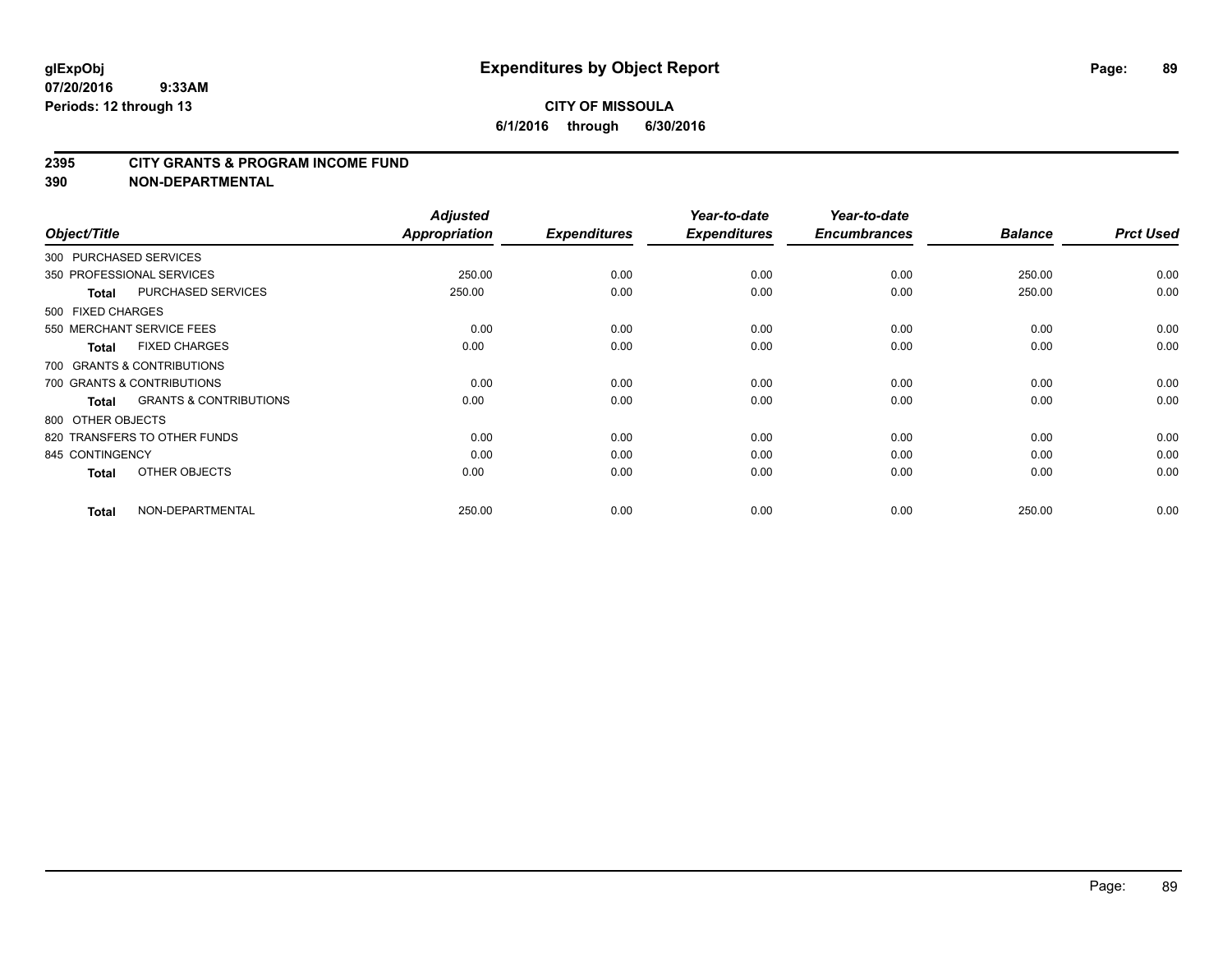# **CITY OF MISSOULA 6/1/2016 through 6/30/2016**

# **2395 CITY GRANTS & PROGRAM INCOME FUND**

| Object/Title           |                                   | <b>Adjusted</b><br>Appropriation | <b>Expenditures</b> | Year-to-date<br><b>Expenditures</b> | Year-to-date<br><b>Encumbrances</b> | <b>Balance</b> | <b>Prct Used</b> |
|------------------------|-----------------------------------|----------------------------------|---------------------|-------------------------------------|-------------------------------------|----------------|------------------|
| 300 PURCHASED SERVICES |                                   |                                  |                     |                                     |                                     |                |                  |
|                        | 350 PROFESSIONAL SERVICES         | 250.00                           | 0.00                | 0.00                                | 0.00                                | 250.00         | 0.00             |
| <b>Total</b>           | PURCHASED SERVICES                | 250.00                           | 0.00                | 0.00                                | 0.00                                | 250.00         | 0.00             |
| 500 FIXED CHARGES      |                                   |                                  |                     |                                     |                                     |                |                  |
|                        | 550 MERCHANT SERVICE FEES         | 0.00                             | 0.00                | 0.00                                | 0.00                                | 0.00           | 0.00             |
| <b>Total</b>           | <b>FIXED CHARGES</b>              | 0.00                             | 0.00                | 0.00                                | 0.00                                | 0.00           | 0.00             |
|                        | 700 GRANTS & CONTRIBUTIONS        |                                  |                     |                                     |                                     |                |                  |
|                        | 700 GRANTS & CONTRIBUTIONS        | 0.00                             | 0.00                | 0.00                                | 0.00                                | 0.00           | 0.00             |
| <b>Total</b>           | <b>GRANTS &amp; CONTRIBUTIONS</b> | 0.00                             | 0.00                | 0.00                                | 0.00                                | 0.00           | 0.00             |
| 800 OTHER OBJECTS      |                                   |                                  |                     |                                     |                                     |                |                  |
|                        | 820 TRANSFERS TO OTHER FUNDS      | 0.00                             | 0.00                | 0.00                                | 0.00                                | 0.00           | 0.00             |
| 845 CONTINGENCY        |                                   | 0.00                             | 0.00                | 0.00                                | 0.00                                | 0.00           | 0.00             |
| <b>Total</b>           | OTHER OBJECTS                     | 0.00                             | 0.00                | 0.00                                | 0.00                                | 0.00           | 0.00             |
| Total                  | CITY GRANTS & PROGRAM INCOME FUN  | 250.00                           | 0.00                | 0.00                                | 0.00                                | 250.00         | 0.00             |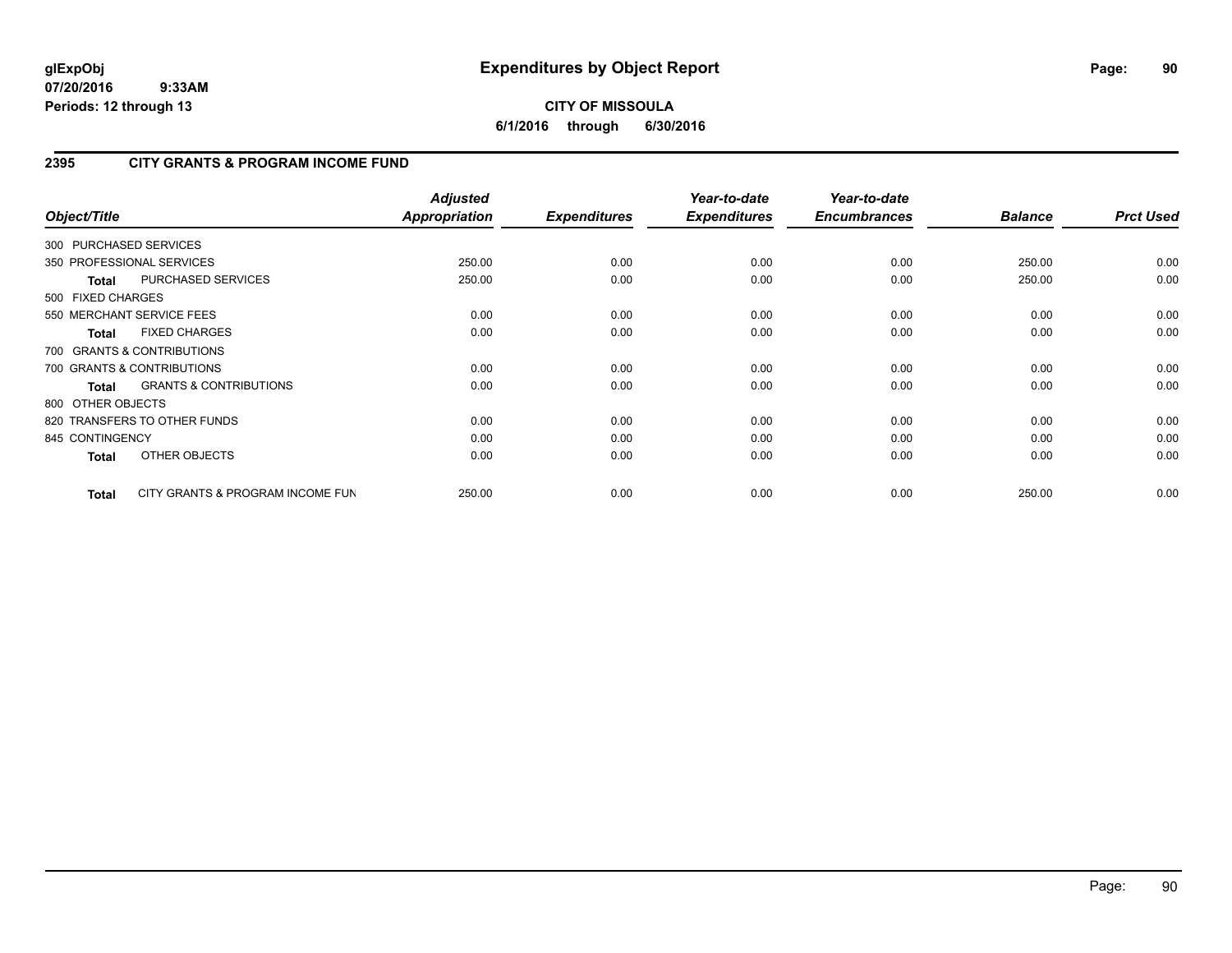### **2396 ENERGY EFFICIENCY REVOLVING LOAN FUND**

**390 NON-DEPARTMENTAL**

| Object/Title |                                   | <b>Adjusted</b><br>Appropriation | <b>Expenditures</b> | Year-to-date<br><b>Expenditures</b> | Year-to-date<br><b>Encumbrances</b> | <b>Balance</b> | <b>Prct Used</b> |
|--------------|-----------------------------------|----------------------------------|---------------------|-------------------------------------|-------------------------------------|----------------|------------------|
|              | 700 GRANTS & CONTRIBUTIONS        |                                  |                     |                                     |                                     |                |                  |
|              | 700 GRANTS & CONTRIBUTIONS        | 0.00                             | 0.00                | 0.00                                | 0.00                                | 0.00           | 0.00             |
| <b>Total</b> | <b>GRANTS &amp; CONTRIBUTIONS</b> | 0.00                             | 0.00                | 0.00                                | 0.00                                | 0.00           | 0.00             |
| <b>Total</b> | NON-DEPARTMENTAL                  | 0.00                             | 0.00                | 0.00                                | 0.00                                | 0.00           | 0.00             |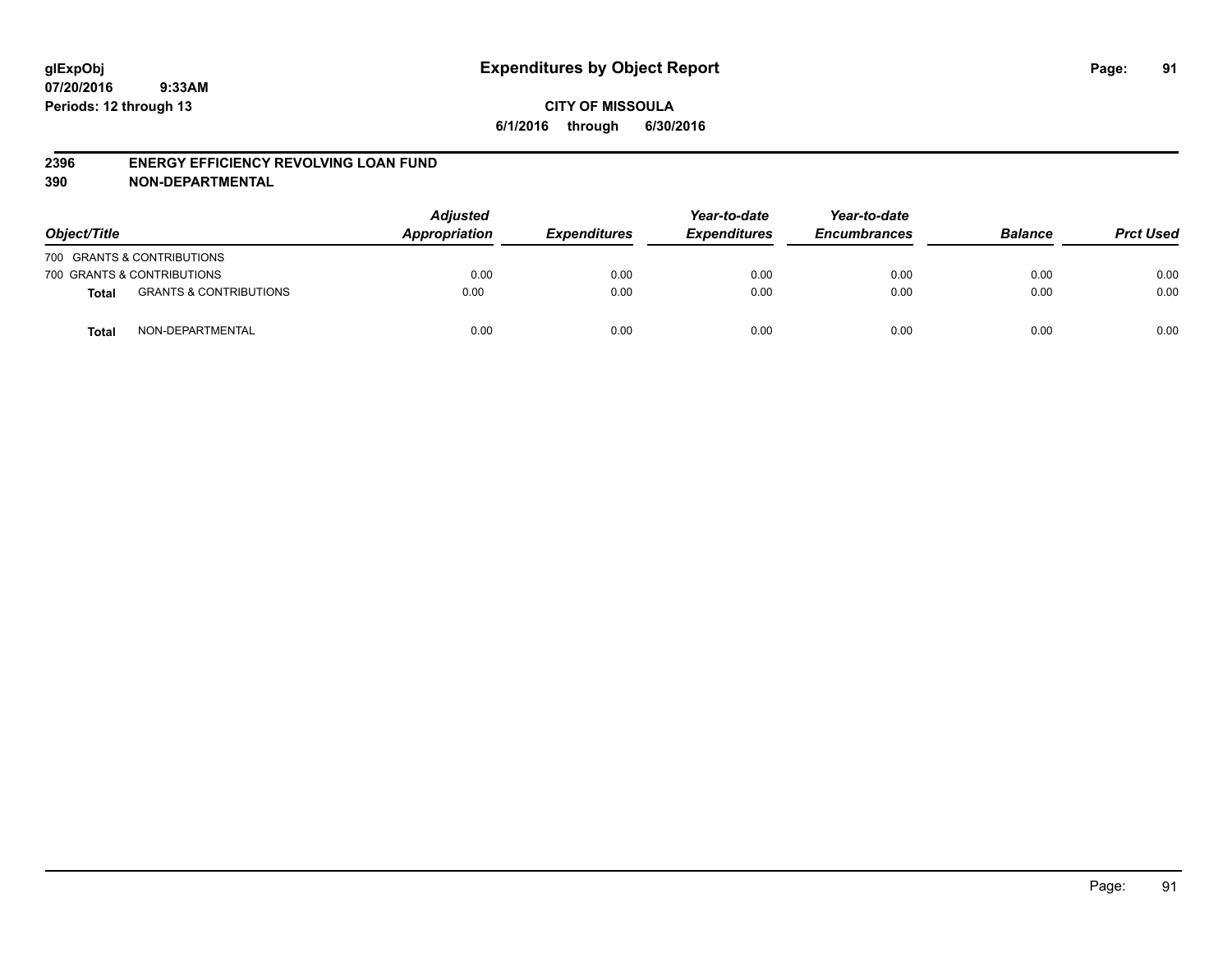# **glExpObj Expenditures by Object Report Page: 92**

**07/20/2016 9:33AM Periods: 12 through 13**

**CITY OF MISSOULA 6/1/2016 through 6/30/2016**

# **2396 ENERGY EFFICIENCY REVOLVING LOAN FUND**

| Object/Title               |                                   | <b>Adjusted</b><br>Appropriation | <b>Expenditures</b> | Year-to-date<br><b>Expenditures</b> | Year-to-date<br><b>Encumbrances</b> | <b>Balance</b> | <b>Prct Used</b> |
|----------------------------|-----------------------------------|----------------------------------|---------------------|-------------------------------------|-------------------------------------|----------------|------------------|
| 700 GRANTS & CONTRIBUTIONS |                                   |                                  |                     |                                     |                                     |                |                  |
| 700 GRANTS & CONTRIBUTIONS |                                   | 0.00                             | 0.00                | 0.00                                | 0.00                                | 0.00           | 0.00             |
| <b>Total</b>               | <b>GRANTS &amp; CONTRIBUTIONS</b> | 0.00                             | 0.00                | 0.00                                | 0.00                                | 0.00           | 0.00             |
| Total                      | ENERGY EFFICIENCY REVOLVING LOAN  | 0.00                             | 0.00                | 0.00                                | 0.00                                | 0.00           | 0.00             |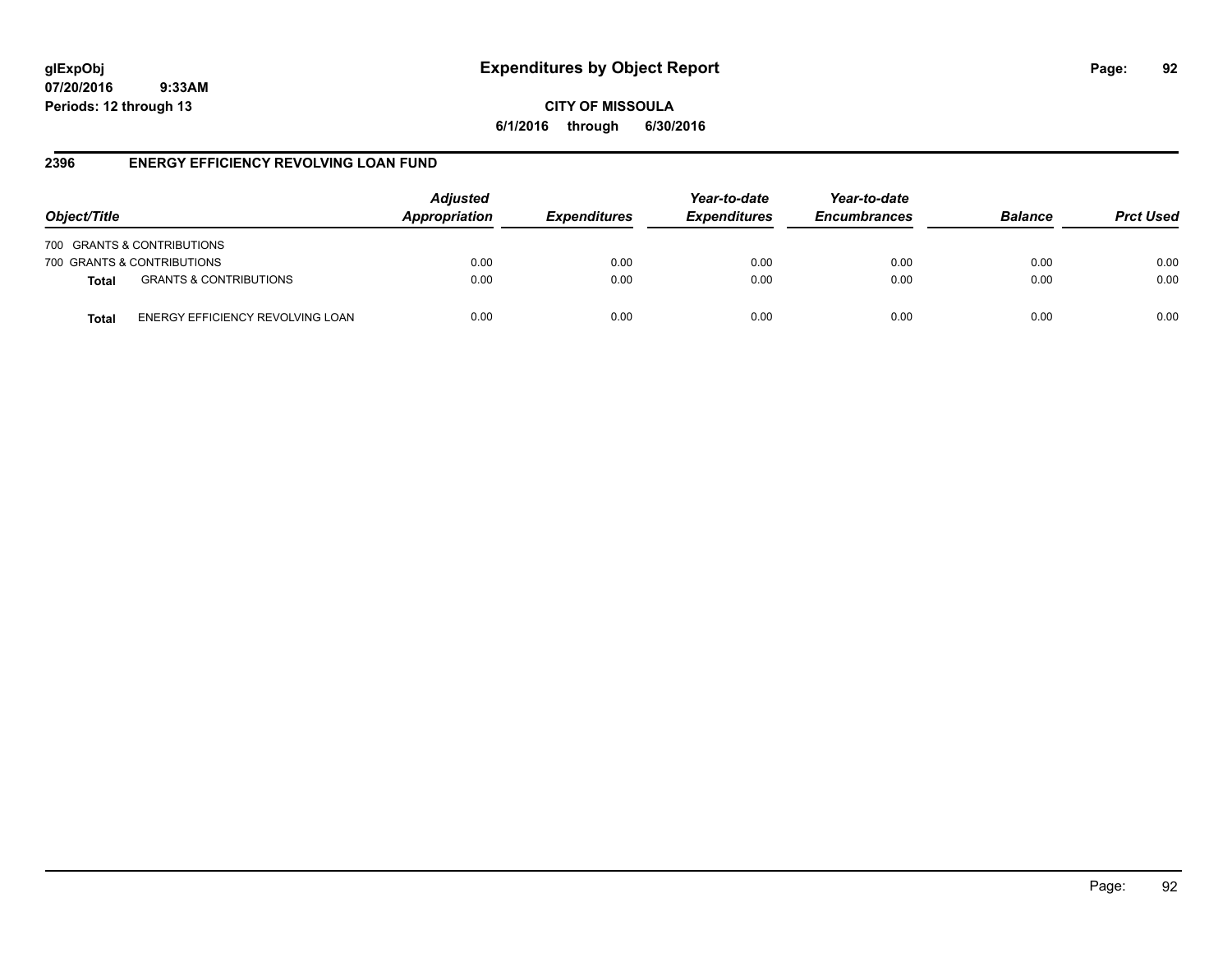### **2399 DANGEROUS BUILDING DEMOLITION & REPAIR F**

**310 BUILDING INSPECTION**

| Object/Title      |                            | <b>Adjusted</b><br><b>Appropriation</b> | <b>Expenditures</b> | Year-to-date<br><b>Expenditures</b> | Year-to-date<br><b>Encumbrances</b> | <b>Balance</b> | <b>Prct Used</b> |
|-------------------|----------------------------|-----------------------------------------|---------------------|-------------------------------------|-------------------------------------|----------------|------------------|
| 500 FIXED CHARGES |                            |                                         |                     |                                     |                                     |                |                  |
|                   | 550 MERCHANT SERVICE FEES  | 0.00                                    | 0.00                | 0.00                                | 0.00                                | 0.00           | 0.00             |
| <b>Total</b>      | <b>FIXED CHARGES</b>       | 0.00                                    | 0.00                | 0.00                                | 0.00                                | 0.00           | 0.00             |
| 800 OTHER OBJECTS |                            |                                         |                     |                                     |                                     |                |                  |
| 845 CONTINGENCY   |                            | 15,000.00                               | 0.00                | 0.00                                | 0.00                                | 15,000.00      | 0.00             |
| <b>Total</b>      | OTHER OBJECTS              | 15,000.00                               | 0.00                | 0.00                                | 0.00                                | 15,000.00      | 0.00             |
| <b>Total</b>      | <b>BUILDING INSPECTION</b> | 15,000.00                               | 0.00                | 0.00                                | 0.00                                | 15.000.00      | 0.00             |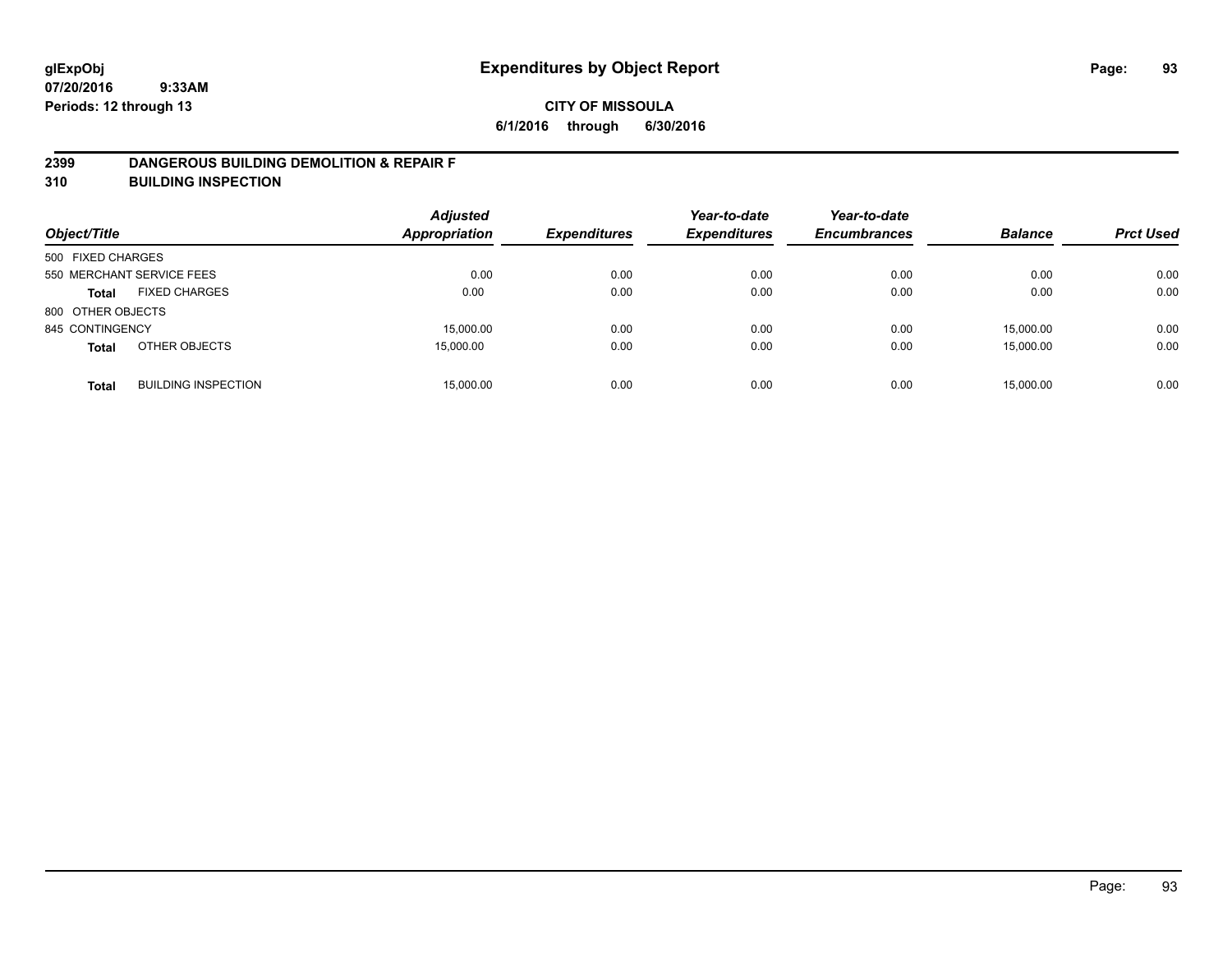# **CITY OF MISSOULA 6/1/2016 through 6/30/2016**

# **2399 DANGEROUS BUILDING DEMOLITION & REPAIR F**

| Object/Title      |                                   | <b>Adjusted</b><br><b>Appropriation</b> | <b>Expenditures</b> | Year-to-date<br><b>Expenditures</b> | Year-to-date<br><b>Encumbrances</b> | <b>Balance</b> | <b>Prct Used</b> |
|-------------------|-----------------------------------|-----------------------------------------|---------------------|-------------------------------------|-------------------------------------|----------------|------------------|
| 500 FIXED CHARGES |                                   |                                         |                     |                                     |                                     |                |                  |
|                   | 550 MERCHANT SERVICE FEES         | 0.00                                    | 0.00                | 0.00                                | 0.00                                | 0.00           | 0.00             |
| <b>Total</b>      | <b>FIXED CHARGES</b>              | 0.00                                    | 0.00                | 0.00                                | 0.00                                | 0.00           | 0.00             |
| 800 OTHER OBJECTS |                                   |                                         |                     |                                     |                                     |                |                  |
| 845 CONTINGENCY   |                                   | 15,000.00                               | 0.00                | 0.00                                | 0.00                                | 15,000.00      | 0.00             |
| <b>Total</b>      | OTHER OBJECTS                     | 15,000.00                               | 0.00                | 0.00                                | 0.00                                | 15,000.00      | 0.00             |
| <b>Total</b>      | DANGEROUS BUILDING DEMOLITION & F | 15.000.00                               | 0.00                | 0.00                                | 0.00                                | 15,000.00      | 0.00             |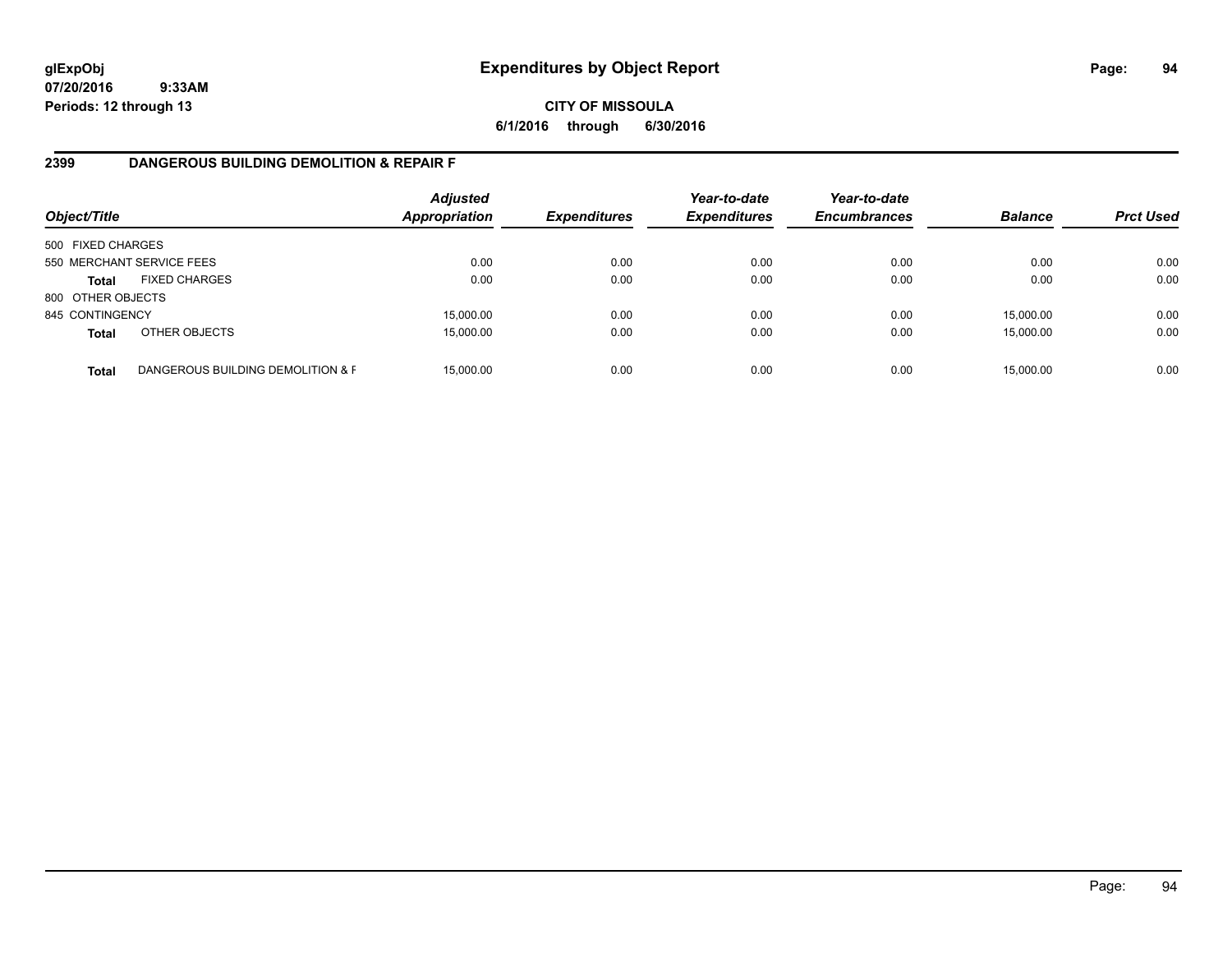### **2400 STREET LIGHTING ASSESSMENTS FUND**

### **280 PUBLIC WORKS OPERATIONS**

|                          |                               | <b>Adjusted</b>      |                     | Year-to-date        | Year-to-date        |                |                  |
|--------------------------|-------------------------------|----------------------|---------------------|---------------------|---------------------|----------------|------------------|
| Object/Title             |                               | <b>Appropriation</b> | <b>Expenditures</b> | <b>Expenditures</b> | <b>Encumbrances</b> | <b>Balance</b> | <b>Prct Used</b> |
| 300 PURCHASED SERVICES   |                               |                      |                     |                     |                     |                |                  |
|                          | 341 ELECTRICITY & NATURAL GAS | 327.174.00           | 28.288.73           | 330.095.96          | 0.00                | $-2.921.96$    | 100.89           |
|                          | 350 PROFESSIONAL SERVICES     | 22.902.00            | 13,566.00           | 21.292.00           | 0.00                | 1.610.00       | 92.97            |
| 360 REPAIR & MAINTENANCE |                               | 5.840.00             | 0.00                | 0.00                | 0.00                | 5,840.00       | 0.00             |
| <b>Total</b>             | <b>PURCHASED SERVICES</b>     | 355.916.00           | 41,854.73           | 351.387.96          | 0.00                | 4,528.04       | 98.73            |
| 500 FIXED CHARGES        |                               |                      |                     |                     |                     |                |                  |
|                          | 550 MERCHANT SERVICE FEES     | 0.00                 | 0.00                | 0.00                | 0.00                | 0.00           | 0.00             |
| <b>Total</b>             | <b>FIXED CHARGES</b>          | 0.00                 | 0.00                | 0.00                | 0.00                | 0.00           | 0.00             |
| Total                    | PUBLIC WORKS OPERATIONS       | 355.916.00           | 41.854.73           | 351.387.96          | 0.00                | 4.528.04       | 98.73            |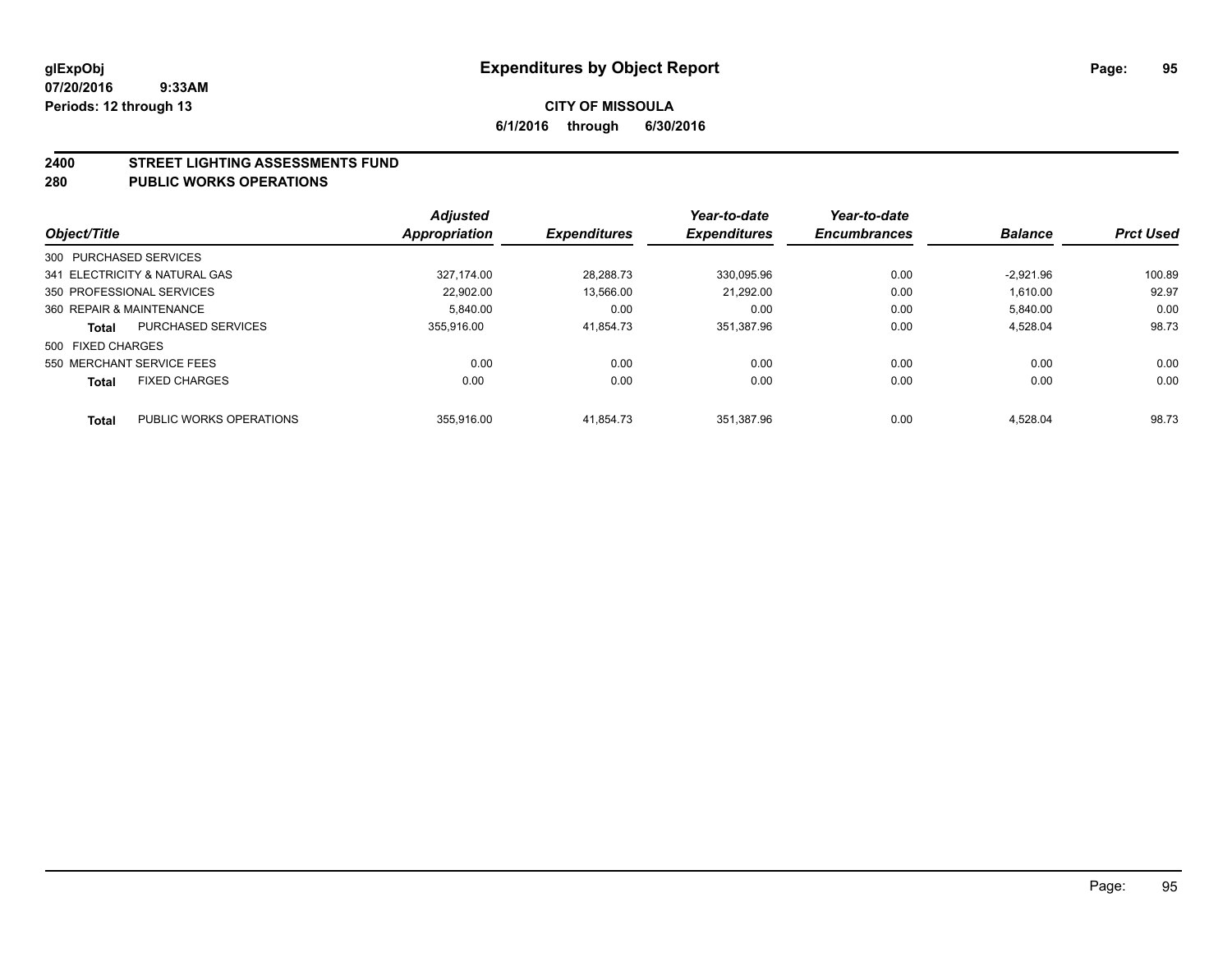**CITY OF MISSOULA 6/1/2016 through 6/30/2016**

# **2400 STREET LIGHTING ASSESSMENTS FUND**

| Object/Title             |                                  | Adjusted<br><b>Appropriation</b> | <b>Expenditures</b> | Year-to-date<br><b>Expenditures</b> | Year-to-date<br><b>Encumbrances</b> | <b>Balance</b> | <b>Prct Used</b> |
|--------------------------|----------------------------------|----------------------------------|---------------------|-------------------------------------|-------------------------------------|----------------|------------------|
| 300 PURCHASED SERVICES   |                                  |                                  |                     |                                     |                                     |                |                  |
|                          | 341 ELECTRICITY & NATURAL GAS    | 327.174.00                       | 28.288.73           | 330.095.96                          | 0.00                                | $-2.921.96$    | 100.89           |
|                          | 350 PROFESSIONAL SERVICES        | 22.902.00                        | 13,566.00           | 21.292.00                           | 0.00                                | 1.610.00       | 92.97            |
| 360 REPAIR & MAINTENANCE |                                  | 5.840.00                         | 0.00                | 0.00                                | 0.00                                | 5,840.00       | 0.00             |
| Total                    | PURCHASED SERVICES               | 355.916.00                       | 41,854.73           | 351,387.96                          | 0.00                                | 4,528.04       | 98.73            |
| 500 FIXED CHARGES        |                                  |                                  |                     |                                     |                                     |                |                  |
|                          | 550 MERCHANT SERVICE FEES        | 0.00                             | 0.00                | 0.00                                | 0.00                                | 0.00           | 0.00             |
| Total                    | <b>FIXED CHARGES</b>             | 0.00                             | 0.00                | 0.00                                | 0.00                                | 0.00           | 0.00             |
| <b>Total</b>             | STREET LIGHTING ASSESSMENTS FUND | 355.916.00                       | 41.854.73           | 351.387.96                          | 0.00                                | 4.528.04       | 98.73            |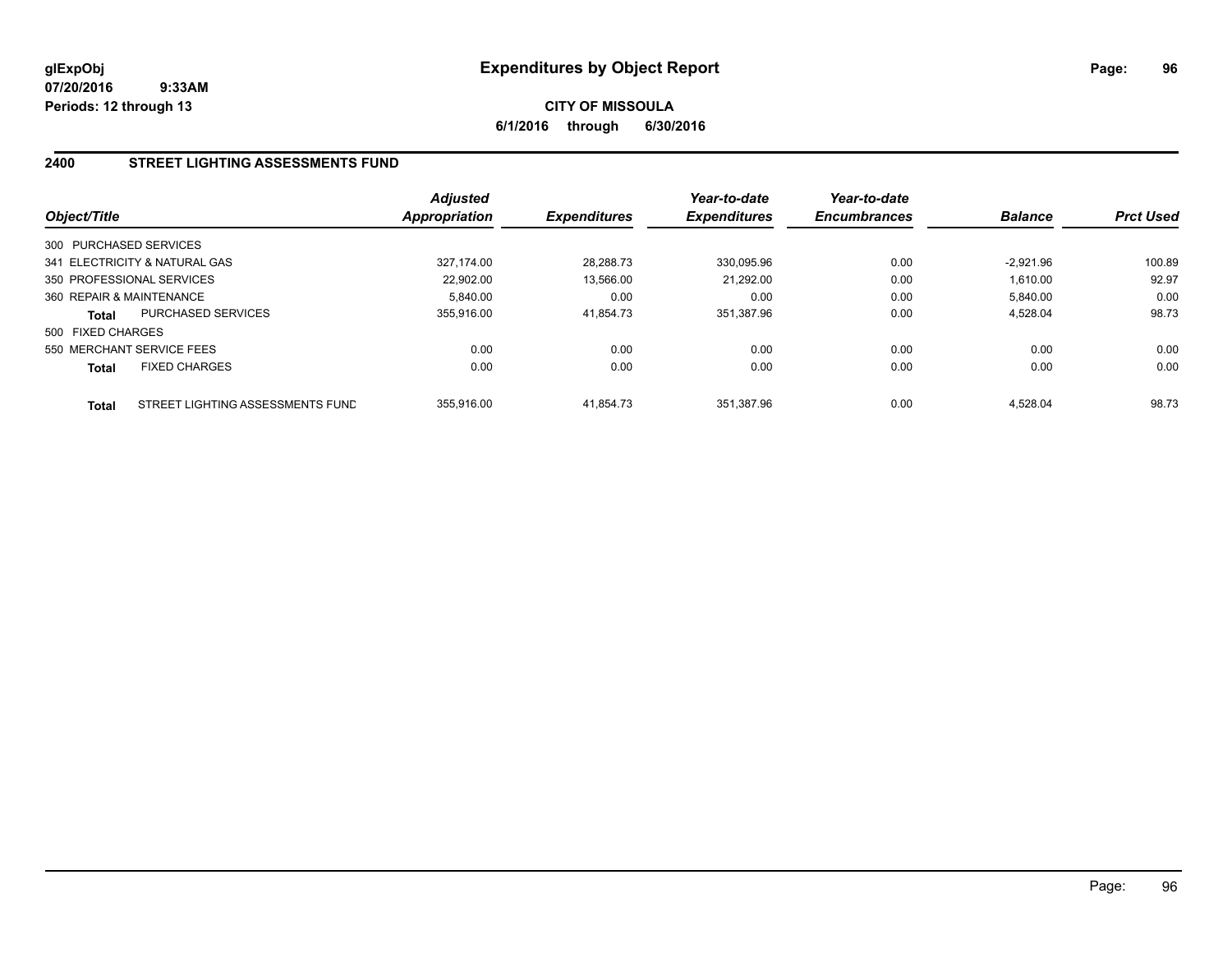### **2500 STREET MAINTENANCE ASSESSMENT FUND**

**390 NON-DEPARTMENTAL**

| Object/Title           |                              | <b>Adjusted</b><br>Appropriation | <b>Expenditures</b> | Year-to-date<br><b>Expenditures</b> | Year-to-date<br><b>Encumbrances</b> | <b>Balance</b> | <b>Prct Used</b> |
|------------------------|------------------------------|----------------------------------|---------------------|-------------------------------------|-------------------------------------|----------------|------------------|
| 300 PURCHASED SERVICES |                              |                                  |                     |                                     |                                     |                |                  |
|                        |                              |                                  |                     |                                     |                                     |                |                  |
| 345 GARBAGE            |                              | 32.014.00                        | 2,011.77            | 20,745.34                           | 0.00                                | 11,268.66      | 64.80            |
| <b>Total</b>           | <b>PURCHASED SERVICES</b>    | 32,014.00                        | 2,011.77            | 20,745.34                           | 0.00                                | 11,268.66      | 64.80            |
| 500 FIXED CHARGES      |                              |                                  |                     |                                     |                                     |                |                  |
|                        | 550 MERCHANT SERVICE FEES    | 0.00                             | 0.00                | 0.00                                | 0.00                                | 0.00           | 0.00             |
| <b>Total</b>           | <b>FIXED CHARGES</b>         | 0.00                             | 0.00                | 0.00                                | 0.00                                | 0.00           | 0.00             |
| 800 OTHER OBJECTS      |                              |                                  |                     |                                     |                                     |                |                  |
|                        | 820 TRANSFERS TO OTHER FUNDS | 27.281.00                        | 13.640.00           | 27.281.00                           | 0.00                                | 0.00           | 100.00           |
| <b>Total</b>           | OTHER OBJECTS                | 27.281.00                        | 13.640.00           | 27,281.00                           | 0.00                                | 0.00           | 100.00           |
|                        |                              |                                  |                     |                                     |                                     |                | 81.00            |
| <b>Total</b>           | NON-DEPARTMENTAL             | 59.295.00                        | 15.651.77           | 48.026.34                           | 0.00                                | 11.268.66      |                  |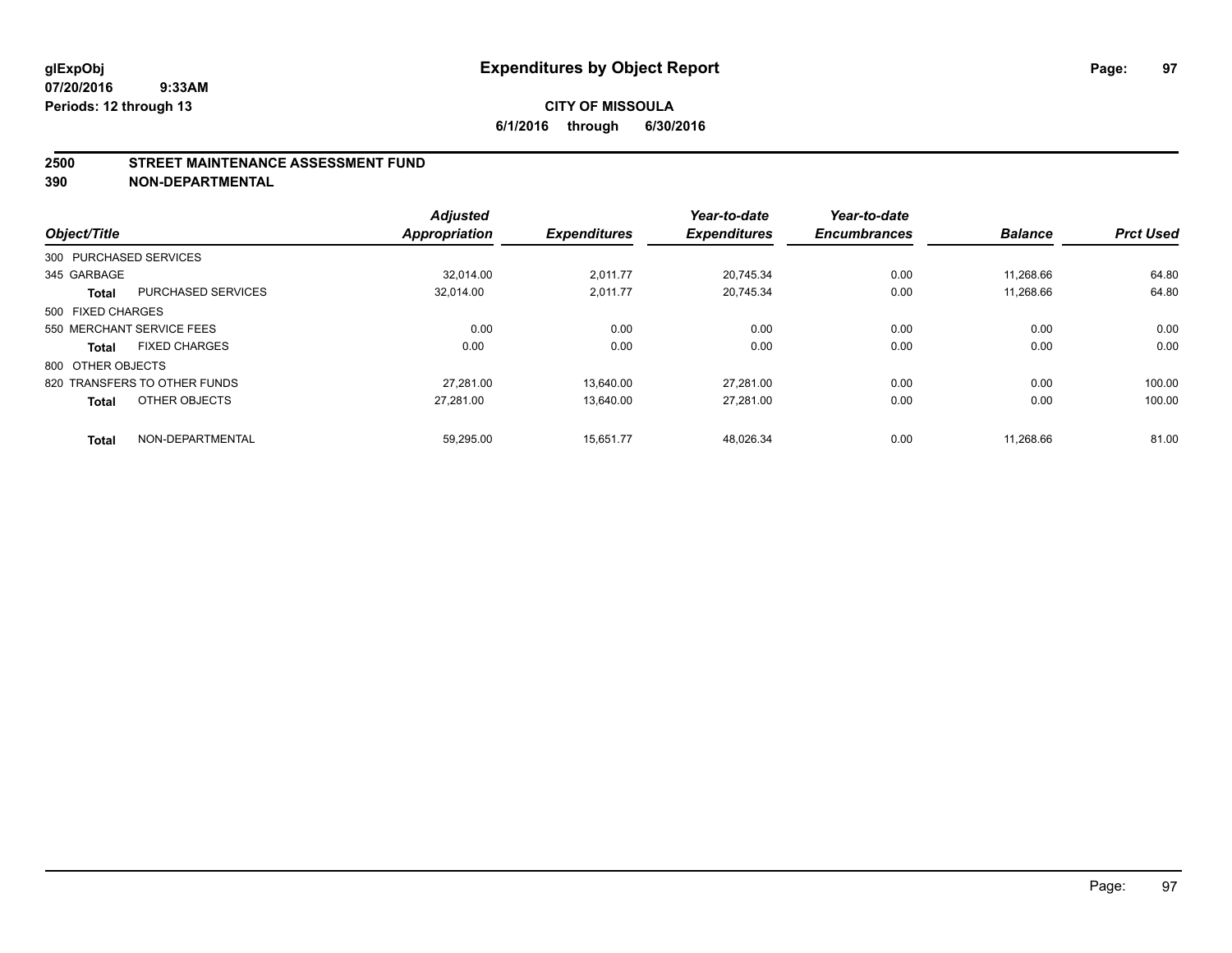**CITY OF MISSOULA 6/1/2016 through 6/30/2016**

# **2500 STREET MAINTENANCE ASSESSMENT FUND**

| Object/Title           |                                  | <b>Adjusted</b><br>Appropriation | <b>Expenditures</b> | Year-to-date<br><b>Expenditures</b> | Year-to-date<br><b>Encumbrances</b> | <b>Balance</b> | <b>Prct Used</b> |
|------------------------|----------------------------------|----------------------------------|---------------------|-------------------------------------|-------------------------------------|----------------|------------------|
| 300 PURCHASED SERVICES |                                  |                                  |                     |                                     |                                     |                |                  |
| 345 GARBAGE            |                                  | 32.014.00                        | 2,011.77            | 20.745.34                           | 0.00                                | 11.268.66      | 64.80            |
| Total                  | <b>PURCHASED SERVICES</b>        | 32.014.00                        | 2,011.77            | 20.745.34                           | 0.00                                | 11.268.66      | 64.80            |
| 500 FIXED CHARGES      |                                  |                                  |                     |                                     |                                     |                |                  |
|                        | 550 MERCHANT SERVICE FEES        | 0.00                             | 0.00                | 0.00                                | 0.00                                | 0.00           | 0.00             |
| <b>Total</b>           | <b>FIXED CHARGES</b>             | 0.00                             | 0.00                | 0.00                                | 0.00                                | 0.00           | 0.00             |
| 800 OTHER OBJECTS      |                                  |                                  |                     |                                     |                                     |                |                  |
|                        | 820 TRANSFERS TO OTHER FUNDS     | 27.281.00                        | 13.640.00           | 27.281.00                           | 0.00                                | 0.00           | 100.00           |
| <b>Total</b>           | OTHER OBJECTS                    | 27.281.00                        | 13.640.00           | 27.281.00                           | 0.00                                | 0.00           | 100.00           |
| <b>Total</b>           | STREET MAINTENANCE ASSESSMENT FI | 59.295.00                        | 15.651.77           | 48.026.34                           | 0.00                                | 11.268.66      | 81.00            |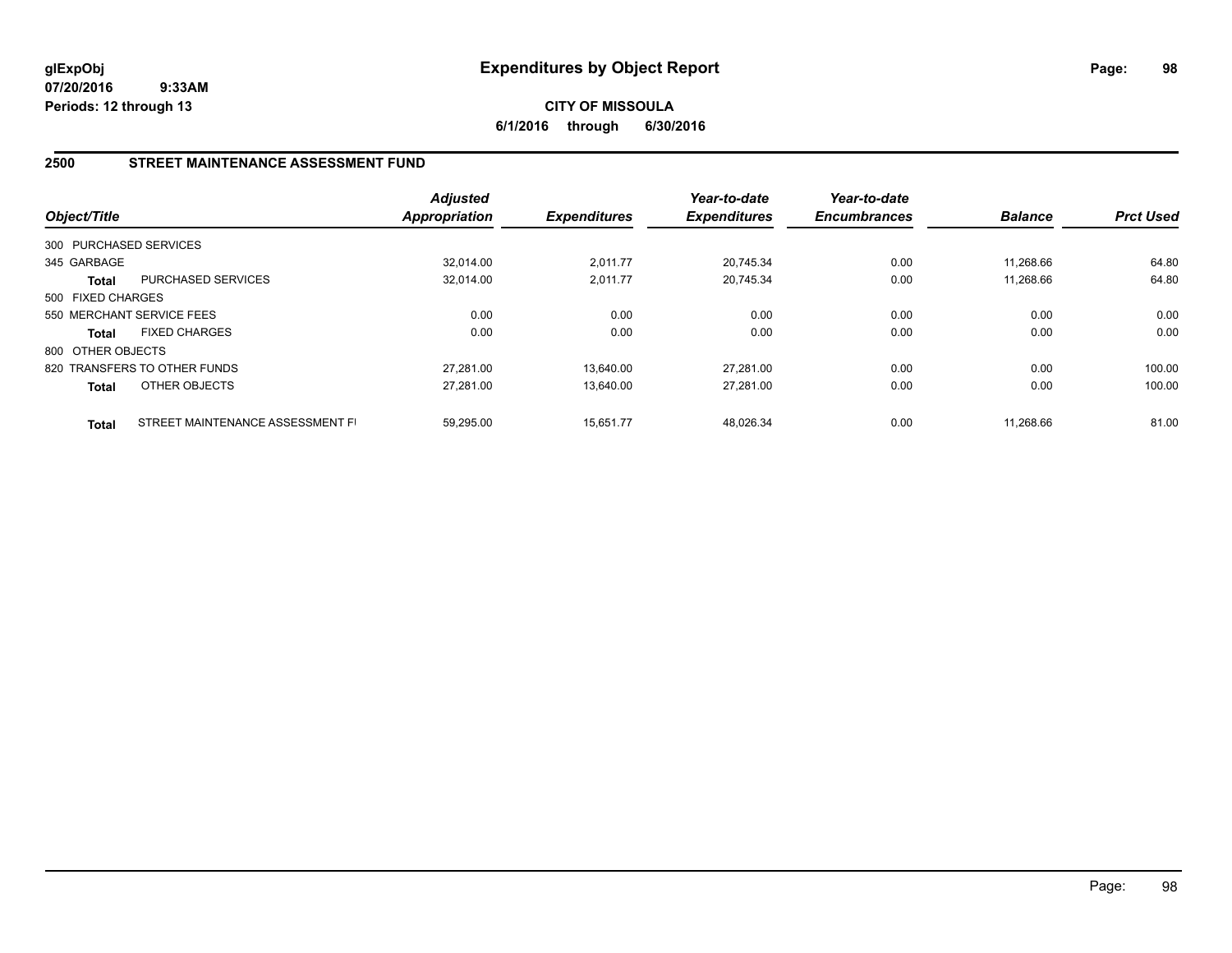# **2510 RUSSELL PARK MAINTENANCE ASSESSMENT FUND**

**370 PARKS & RECREATION**

| Object/Title                         | <b>Adjusted</b><br><b>Appropriation</b> | <b>Expenditures</b> | Year-to-date<br><b>Expenditures</b> | Year-to-date<br><b>Encumbrances</b> | <b>Balance</b> | <b>Prct Used</b> |
|--------------------------------------|-----------------------------------------|---------------------|-------------------------------------|-------------------------------------|----------------|------------------|
| 500 FIXED CHARGES                    |                                         |                     |                                     |                                     |                |                  |
| 550 MERCHANT SERVICE FEES            | 0.00                                    | 0.00                | 0.00                                | 0.00                                | 0.00           | 0.00             |
| <b>FIXED CHARGES</b><br><b>Total</b> | 0.00                                    | 0.00                | 0.00                                | 0.00                                | 0.00           | 0.00             |
| 800 OTHER OBJECTS                    |                                         |                     |                                     |                                     |                |                  |
| 820 TRANSFERS TO OTHER FUNDS         | 0.00                                    | 0.00                | 0.00                                | 0.00                                | 0.00           | 0.00             |
| OTHER OBJECTS<br><b>Total</b>        | 0.00                                    | 0.00                | 0.00                                | 0.00                                | 0.00           | 0.00             |
| PARKS & RECREATION<br><b>Total</b>   | 0.00                                    | 0.00                | 0.00                                | 0.00                                | 0.00           | 0.00             |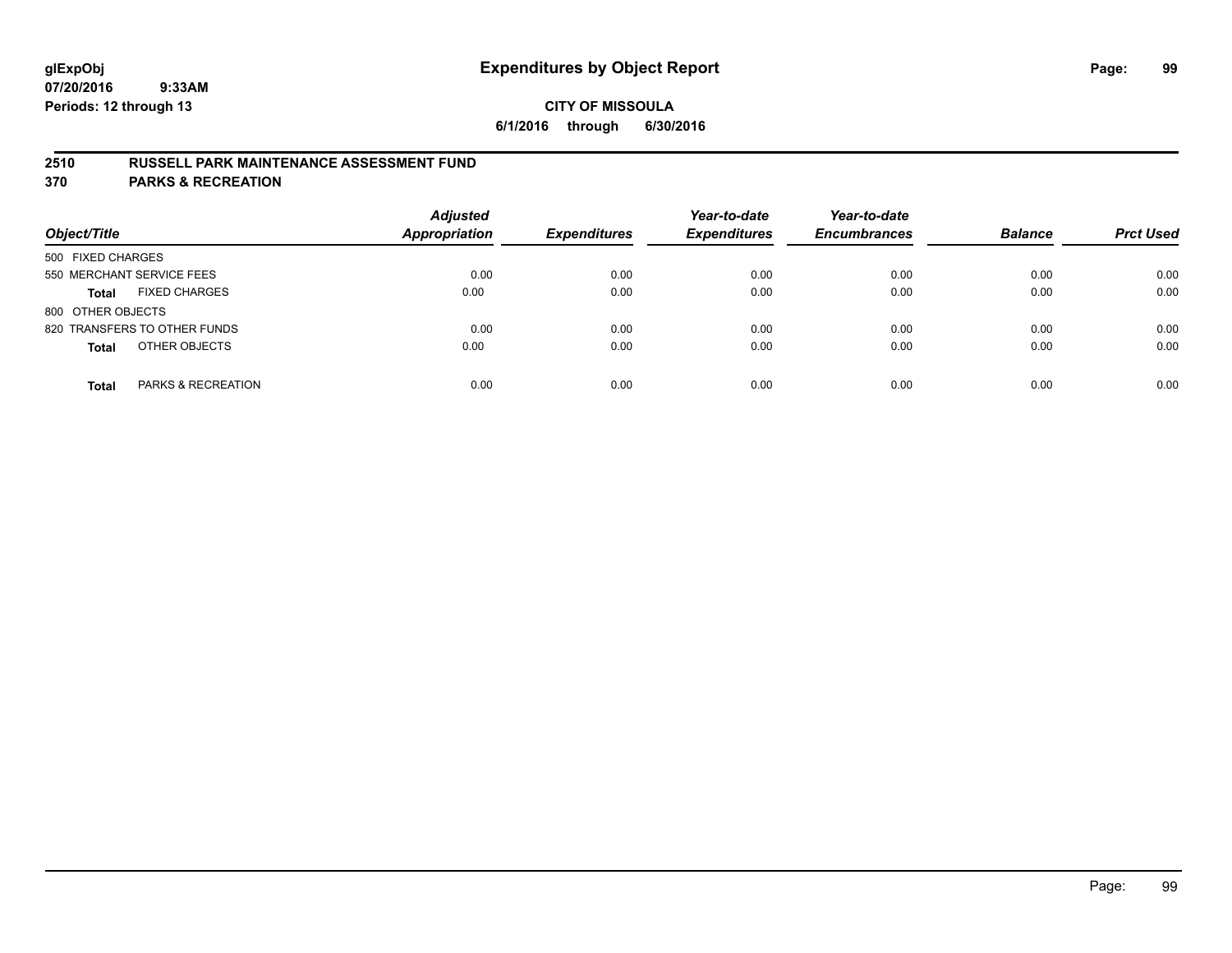**CITY OF MISSOULA 6/1/2016 through 6/30/2016**

# **2510 RUSSELL PARK MAINTENANCE ASSESSMENT FUND**

| Object/Title              |                                  | <b>Adjusted</b><br><b>Appropriation</b> | <b>Expenditures</b> | Year-to-date<br><b>Expenditures</b> | Year-to-date<br><b>Encumbrances</b> | <b>Balance</b> | <b>Prct Used</b> |
|---------------------------|----------------------------------|-----------------------------------------|---------------------|-------------------------------------|-------------------------------------|----------------|------------------|
| 500 FIXED CHARGES         |                                  |                                         |                     |                                     |                                     |                |                  |
| 550 MERCHANT SERVICE FEES |                                  | 0.00                                    | 0.00                | 0.00                                | 0.00                                | 0.00           | 0.00             |
| <b>Total</b>              | <b>FIXED CHARGES</b>             | 0.00                                    | 0.00                | 0.00                                | 0.00                                | 0.00           | 0.00             |
| 800 OTHER OBJECTS         |                                  |                                         |                     |                                     |                                     |                |                  |
|                           | 820 TRANSFERS TO OTHER FUNDS     | 0.00                                    | 0.00                | 0.00                                | 0.00                                | 0.00           | 0.00             |
| <b>Total</b>              | OTHER OBJECTS                    | 0.00                                    | 0.00                | 0.00                                | 0.00                                | 0.00           | 0.00             |
| <b>Total</b>              | RUSSELL PARK MAINTENANCE ASSESSN | 0.00                                    | 0.00                | 0.00                                | 0.00                                | 0.00           | 0.00             |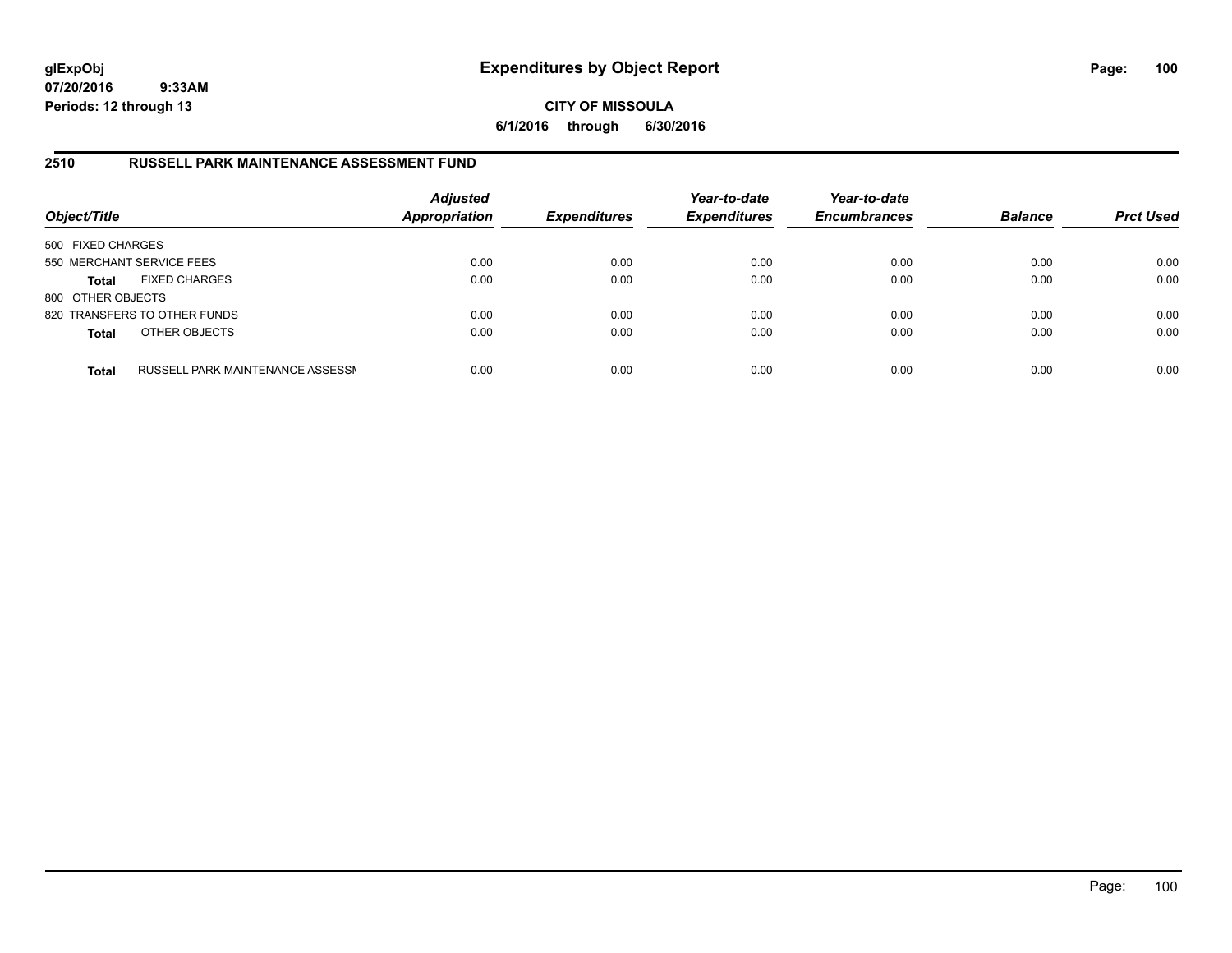# **2511 WILLOWWOOD PARK MAINTENANCE ASSESSMENT F**

**370 PARKS & RECREATION**

| Object/Title      |                              | <b>Adjusted</b><br>Appropriation | <b>Expenditures</b> | Year-to-date<br><b>Expenditures</b> | Year-to-date<br><b>Encumbrances</b> | <b>Balance</b> | <b>Prct Used</b> |
|-------------------|------------------------------|----------------------------------|---------------------|-------------------------------------|-------------------------------------|----------------|------------------|
|                   |                              |                                  |                     |                                     |                                     |                |                  |
| 500 FIXED CHARGES |                              |                                  |                     |                                     |                                     |                |                  |
|                   | 550 MERCHANT SERVICE FEES    | 0.00                             | 0.00                | 0.00                                | 0.00                                | 0.00           | 0.00             |
| <b>Total</b>      | <b>FIXED CHARGES</b>         | 0.00                             | 0.00                | 0.00                                | 0.00                                | 0.00           | 0.00             |
| 600 DEBT SERVICE  |                              |                                  |                     |                                     |                                     |                |                  |
|                   | 620 INTEREST / SERVICE FEES  | 0.00                             | 0.00                | 0.00                                | 0.00                                | 0.00           | 0.00             |
| Total             | <b>DEBT SERVICE</b>          | 0.00                             | 0.00                | 0.00                                | 0.00                                | 0.00           | 0.00             |
| 800 OTHER OBJECTS |                              |                                  |                     |                                     |                                     |                |                  |
|                   | 820 TRANSFERS TO OTHER FUNDS | 0.00                             | 0.00                | 0.00                                | 0.00                                | 0.00           | 0.00             |
| Total             | OTHER OBJECTS                | 0.00                             | 0.00                | 0.00                                | 0.00                                | 0.00           | 0.00             |
|                   |                              |                                  |                     |                                     |                                     |                |                  |
| <b>Total</b>      | PARKS & RECREATION           | 0.00                             | 0.00                | 0.00                                | 0.00                                | 0.00           | 0.00             |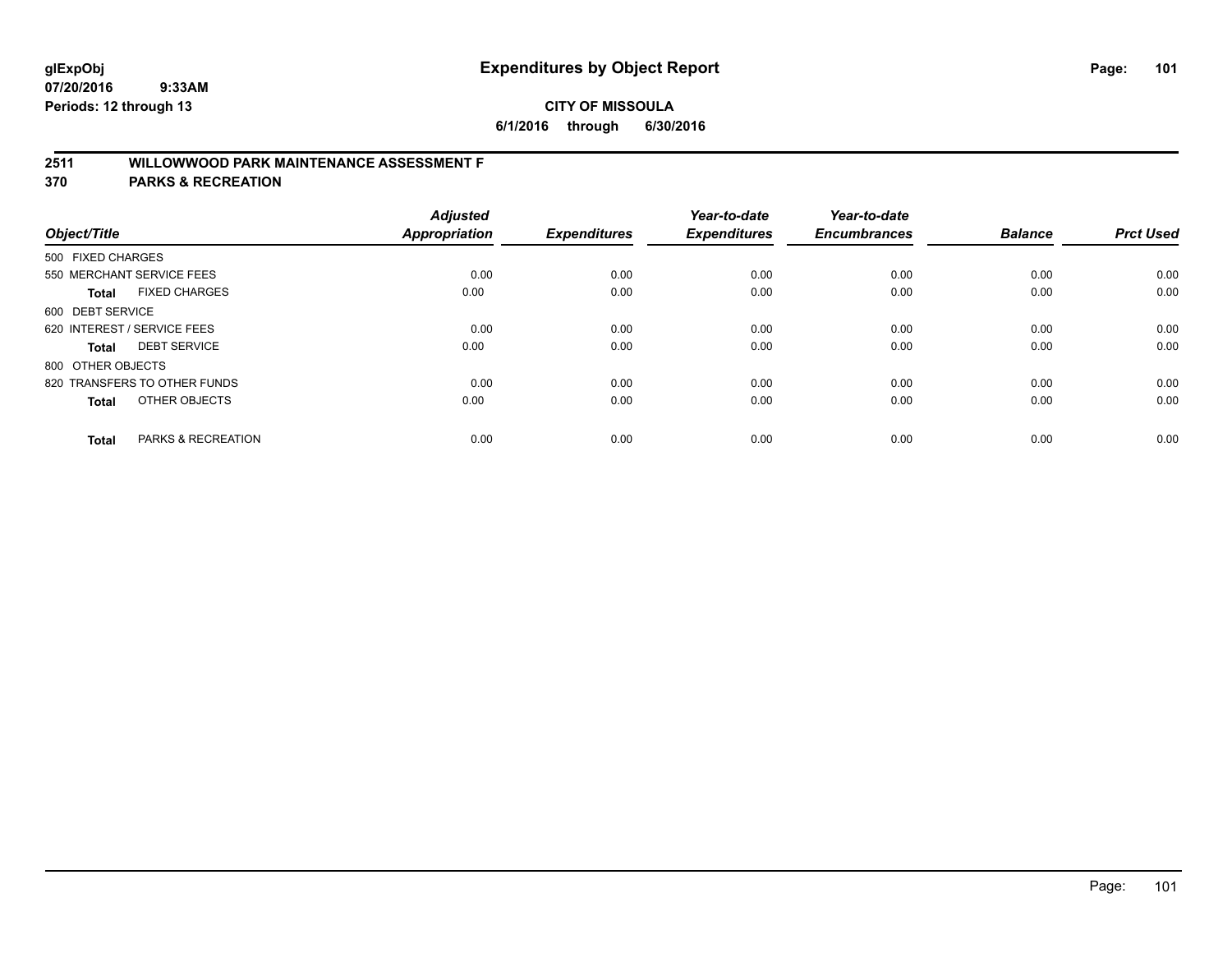**CITY OF MISSOULA 6/1/2016 through 6/30/2016**

# **2511 WILLOWWOOD PARK MAINTENANCE ASSESSMENT F**

| Object/Title      |                                 | <b>Adjusted</b><br>Appropriation | <b>Expenditures</b> | Year-to-date<br><b>Expenditures</b> | Year-to-date<br><b>Encumbrances</b> | <b>Balance</b> | <b>Prct Used</b> |
|-------------------|---------------------------------|----------------------------------|---------------------|-------------------------------------|-------------------------------------|----------------|------------------|
| 500 FIXED CHARGES |                                 |                                  |                     |                                     |                                     |                |                  |
|                   | 550 MERCHANT SERVICE FEES       | 0.00                             | 0.00                | 0.00                                | 0.00                                | 0.00           | 0.00             |
| <b>Total</b>      | <b>FIXED CHARGES</b>            | 0.00                             | 0.00                | 0.00                                | 0.00                                | 0.00           | 0.00             |
| 600 DEBT SERVICE  |                                 |                                  |                     |                                     |                                     |                |                  |
|                   | 620 INTEREST / SERVICE FEES     | 0.00                             | 0.00                | 0.00                                | 0.00                                | 0.00           | 0.00             |
| <b>Total</b>      | <b>DEBT SERVICE</b>             | 0.00                             | 0.00                | 0.00                                | 0.00                                | 0.00           | 0.00             |
| 800 OTHER OBJECTS |                                 |                                  |                     |                                     |                                     |                |                  |
|                   | 820 TRANSFERS TO OTHER FUNDS    | 0.00                             | 0.00                | 0.00                                | 0.00                                | 0.00           | 0.00             |
| <b>Total</b>      | OTHER OBJECTS                   | 0.00                             | 0.00                | 0.00                                | 0.00                                | 0.00           | 0.00             |
| <b>Total</b>      | WILLOWWOOD PARK MAINTENANCE ASS | 0.00                             | 0.00                | 0.00                                | 0.00                                | 0.00           | 0.00             |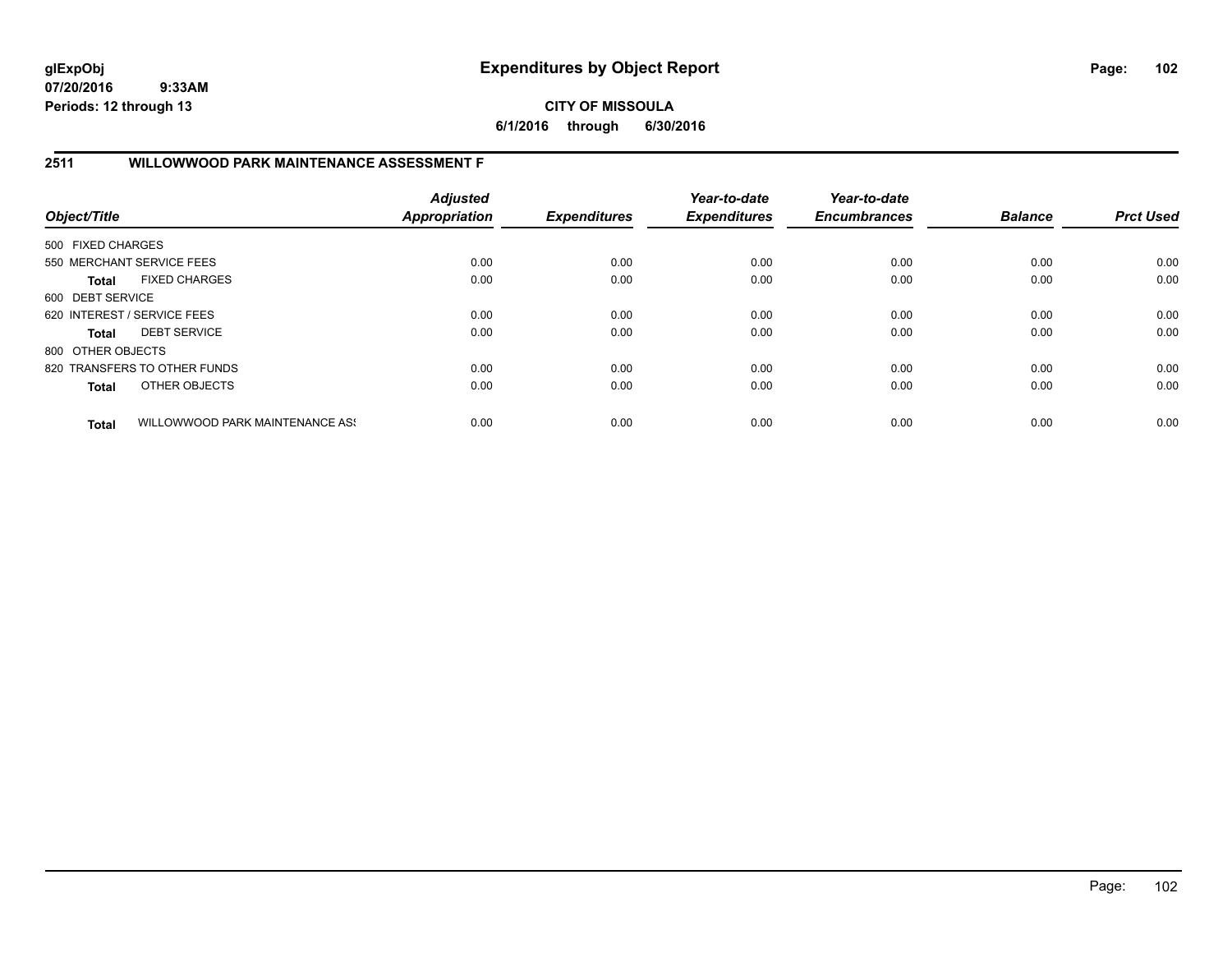### **2512 ROAD DISTRICT #1**

**320 STREET MAINTENANCE**

|                                           | <b>Adjusted</b>      |                     | Year-to-date        | Year-to-date        |                |                  |
|-------------------------------------------|----------------------|---------------------|---------------------|---------------------|----------------|------------------|
| Object/Title                              | <b>Appropriation</b> | <b>Expenditures</b> | <b>Expenditures</b> | <b>Encumbrances</b> | <b>Balance</b> | <b>Prct Used</b> |
| 100 PERSONAL SERVICES                     |                      |                     |                     |                     |                |                  |
| 110 SALARIES AND WAGES                    | 114,940.00           | 2,687.53            | 10,272.19           | 0.00                | 104,667.81     | 8.94             |
| 130 OTHER                                 | 7.057.00             | 110.40              | 110.40              | 0.00                | 6,946.60       | 1.56             |
| <b>140 EMPLOYER CONTRIBUTIONS</b>         | 37,790.00            | 512.05              | 2,606.96            | 0.00                | 35,183.04      | 6.90             |
| <b>141 STATE RETIREMENT CONTRIBUTIONS</b> | 0.00                 | 1.24                | 7.57                | 0.00                | $-7.57$        | 0.00             |
| PERSONAL SERVICES<br>Total                | 159,787.00           | 3,311.22            | 12,997.12           | 0.00                | 146,789.88     | 8.13             |
| 200 SUPPLIES                              |                      |                     |                     |                     |                |                  |
| 210 OFFICE SUPPLIES                       | 8,503.00             | 0.00                | 8,348.92            | 0.00                | 154.08         | 98.19            |
| 220 OPERATING SUPPLIES                    | 91,014.00            | 0.00                | 93,031.44           | 0.00                | $-2,017.44$    | 102.22           |
| 230 REPAIR/MAINTENANCE                    | 94,978.00            | 16,995.26           | 112,513.76          | 0.00                | $-17,535.76$   | 118.46           |
| 231 GASOLINE                              | 1,135.00             | 0.00                | 1,135.00            | 0.00                | 0.00           | 100.00           |
| 240 OTHER SUPPLIES                        | 400.00               | 0.00                | 0.00                | 0.00                | 400.00         | 0.00             |
| <b>SUPPLIES</b><br>Total                  | 196,030.00           | 16,995.26           | 215,029.12          | 0.00                | $-18,999.12$   | 109.69           |
| 300 PURCHASED SERVICES                    |                      |                     |                     |                     |                |                  |
| 310 COMMUNICATIONS                        | 1,000.00             | 0.00                | 91.50               | 0.00                | 908.50         | 9.15             |
| 330 PUBLICITY, SUBSCRIPTIONS & DUES       | 7,000.00             | 0.00                | 10,200.00           | 0.00                | $-3,200.00$    | 145.71           |
| 343 WATER CHARGES                         | 0.00                 | 0.00                | 0.00                | 0.00                | 0.00           | 0.00             |
| 350 PROFESSIONAL SERVICES                 | 89,500.00            | 2,539.03            | 24,370.94           | 0.00                | 65,129.06      | 27.23            |
| 370 TRAVEL                                | 1,450.00             | 0.00                | 903.60              | 0.00                | 546.40         | 62.32            |
| 380 TRAINING                              | 350.00               | 0.00                | 230.95              | 0.00                | 119.05         | 65.99            |
| PURCHASED SERVICES<br><b>Total</b>        | 99,300.00            | 2,539.03            | 35,796.99           | 0.00                | 63,503.01      | 36.05            |
| 400 BUILDING MATERIALS                    |                      |                     |                     |                     |                |                  |
| <b>400 BUILDING MATERIALS</b>             | 275,201.00           | 60,075.06           | 269,618.75          | 0.00                | 5,582.25       | 97.97            |
| <b>BUILDING MATERIALS</b><br><b>Total</b> | 275,201.00           | 60,075.06           | 269,618.75          | 0.00                | 5,582.25       | 97.97            |
| 500 FIXED CHARGES                         |                      |                     |                     |                     |                |                  |
| 500 FIXED CHARGES                         | 10,000.00            | 0.00                | 10,000.00           | 0.00                | 0.00           | 100.00           |
| 550 MERCHANT SERVICE FEES                 | 0.00                 | 0.00                | 0.00                | 0.00                | 0.00           | 0.00             |
| <b>FIXED CHARGES</b><br>Total             | 10,000.00            | 0.00                | 10,000.00           | 0.00                | 0.00           | 100.00           |
| 600 DEBT SERVICE                          |                      |                     |                     |                     |                |                  |
| 610 PRINCIPAL                             | 418,252.00           | 25,142.71           | 401,289.58          | 0.00                | 16,962.42      | 95.94            |
| 620 INTEREST / SERVICE FEES               | 48,753.00            | $-8,772.46$         | 55,504.34           | 0.00                | $-6,751.34$    | 113.85           |
| <b>DEBT SERVICE</b><br>Total              | 467,005.00           | 16,370.25           | 456,793.92          | 0.00                | 10,211.08      | 97.81            |
| 800 OTHER OBJECTS                         |                      |                     |                     |                     |                |                  |

Page: 103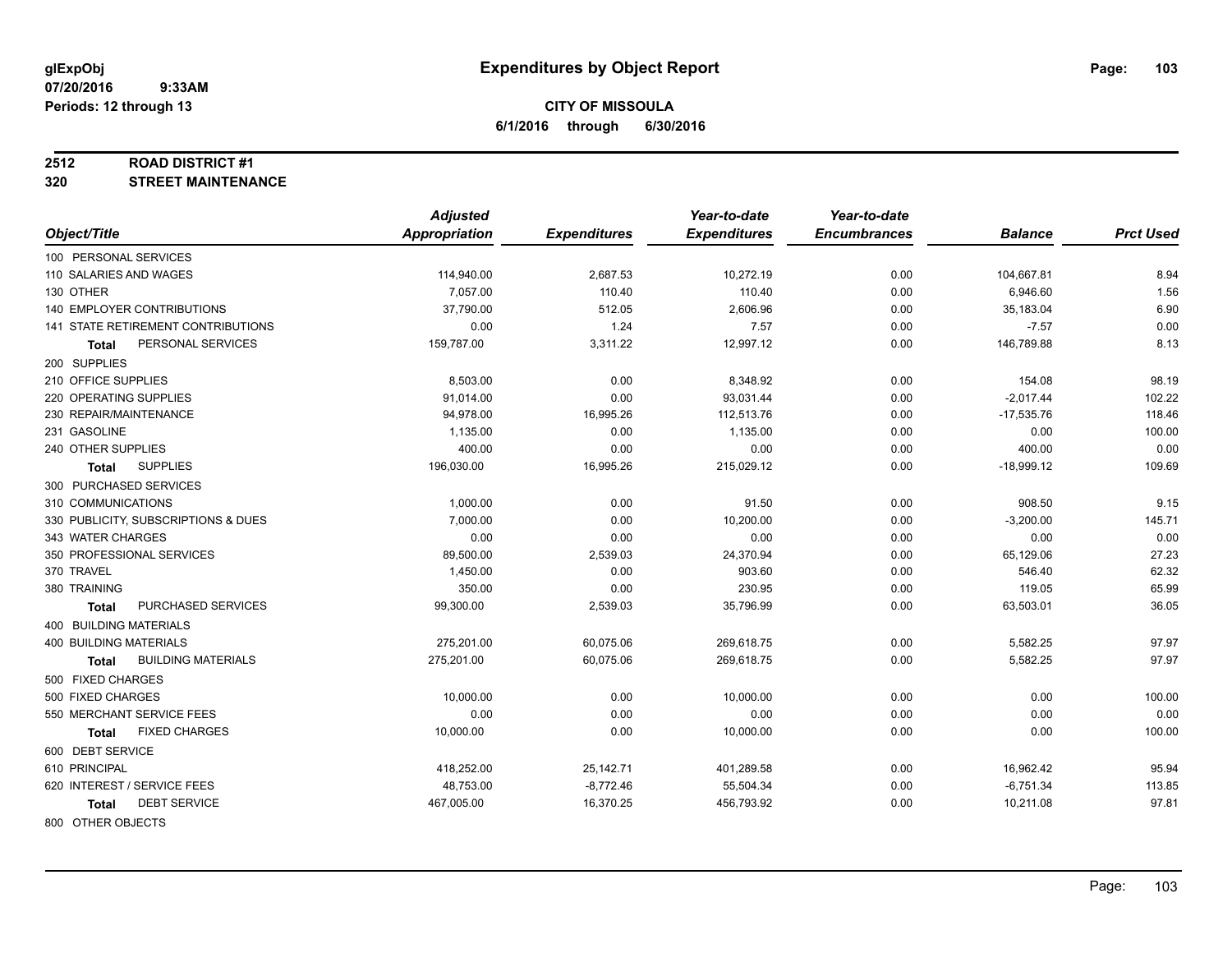### **2512 ROAD DISTRICT #1**

**320 STREET MAINTENANCE**

| Object/Title                              | <b>Adjusted</b><br><b>Appropriation</b> | <b>Expenditures</b> | Year-to-date<br><b>Expenditures</b> | Year-to-date<br><b>Encumbrances</b> | <b>Balance</b> | <b>Prct Used</b> |
|-------------------------------------------|-----------------------------------------|---------------------|-------------------------------------|-------------------------------------|----------------|------------------|
| 820 TRANSFERS TO OTHER FUNDS              | 0.00                                    | 0.00                | 0.00                                | 0.00                                | 0.00           | 0.00             |
| 845 CONTINGENCY                           | 37,295.00                               | 21,820.56           | 390,775.33                          | 0.00                                | $-353,480.33$  | 1,047.80         |
| OTHER OBJECTS<br><b>Total</b>             | 37.295.00                               | 21,820.56           | 390,775.33                          | 0.00                                | $-353,480.33$  | 1,047.80         |
| 900 CAPITAL OUTLAY                        |                                         |                     |                                     |                                     |                |                  |
| 930 IMPROVEMENTS                          | 478.000.00                              | 8.774.95            | 524,368.72                          | 0.00                                | -46.368.72     | 109.70           |
| <b>CAPITAL OUTLAY</b><br><b>Total</b>     | 478.000.00                              | 8.774.95            | 524,368.72                          | 0.00                                | -46,368.72     | 109.70           |
| <b>STREET MAINTENANCE</b><br><b>Total</b> | 1.722.618.00                            | 129,886.33          | 1,915,379.95                        | 0.00                                | -192.761.95    | 111.19           |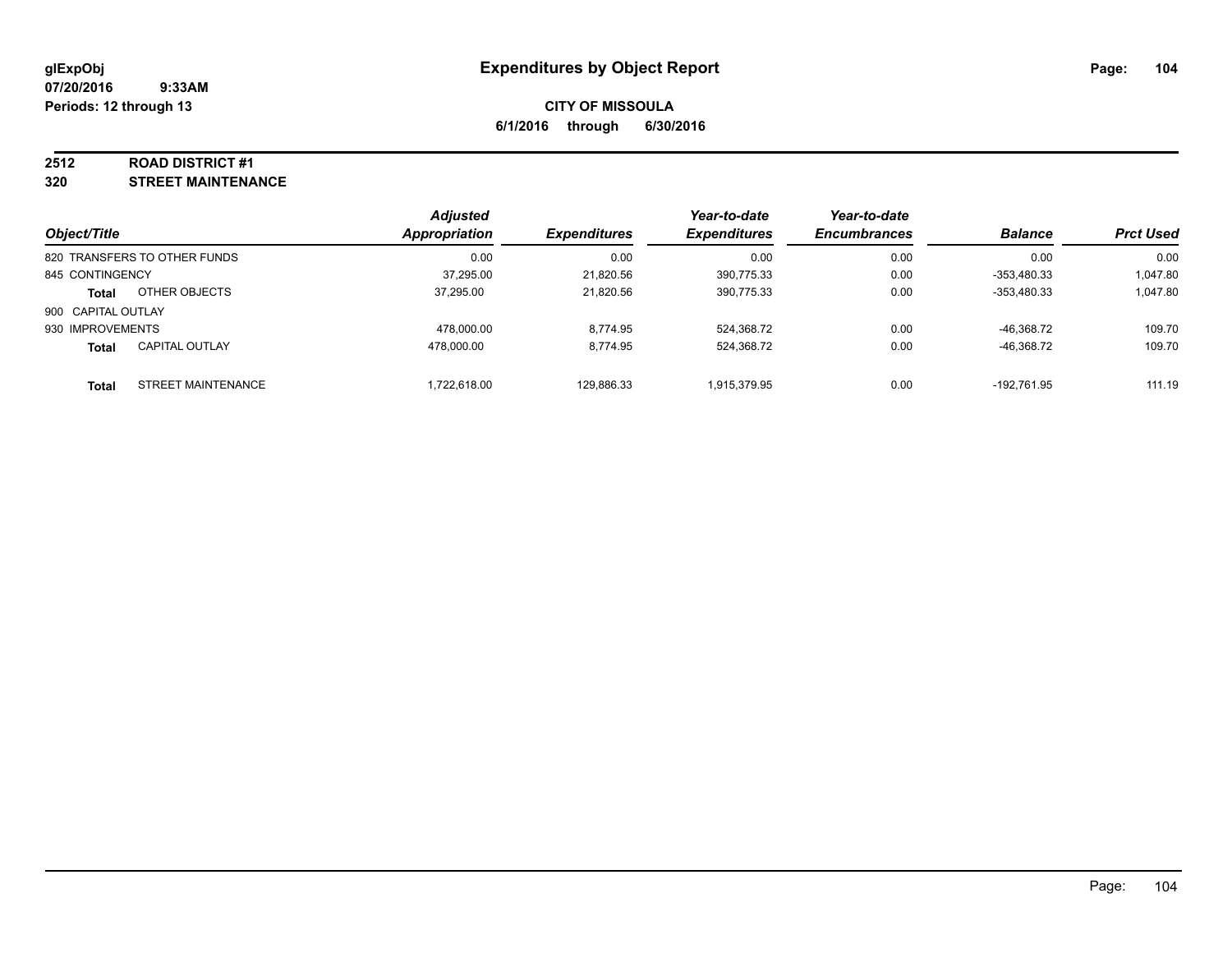### **2512 ROAD DISTRICT #1**

|                                           | <b>Adjusted</b> |                     | Year-to-date        | Year-to-date        |                |                  |
|-------------------------------------------|-----------------|---------------------|---------------------|---------------------|----------------|------------------|
| Object/Title                              | Appropriation   | <b>Expenditures</b> | <b>Expenditures</b> | <b>Encumbrances</b> | <b>Balance</b> | <b>Prct Used</b> |
| 100 PERSONAL SERVICES                     |                 |                     |                     |                     |                |                  |
| 110 SALARIES AND WAGES                    | 114,940.00      | 2,687.53            | 10,272.19           | 0.00                | 104,667.81     | 8.94             |
| 130 OTHER                                 | 7,057.00        | 110.40              | 110.40              | 0.00                | 6,946.60       | 1.56             |
| <b>140 EMPLOYER CONTRIBUTIONS</b>         | 37,790.00       | 512.05              | 2,606.96            | 0.00                | 35,183.04      | 6.90             |
| <b>141 STATE RETIREMENT CONTRIBUTIONS</b> | 0.00            | 1.24                | 7.57                | 0.00                | $-7.57$        | 0.00             |
| PERSONAL SERVICES<br><b>Total</b>         | 159,787.00      | 3,311.22            | 12,997.12           | 0.00                | 146,789.88     | 8.13             |
| 200 SUPPLIES                              |                 |                     |                     |                     |                |                  |
| 210 OFFICE SUPPLIES                       | 8,503.00        | 0.00                | 8,348.92            | 0.00                | 154.08         | 98.19            |
| 220 OPERATING SUPPLIES                    | 91,014.00       | 0.00                | 93,031.44           | 0.00                | $-2,017.44$    | 102.22           |
| 230 REPAIR/MAINTENANCE                    | 94,978.00       | 16,995.26           | 112,513.76          | 0.00                | $-17,535.76$   | 118.46           |
| 231 GASOLINE                              | 1,135.00        | 0.00                | 1,135.00            | 0.00                | 0.00           | 100.00           |
| 240 OTHER SUPPLIES                        | 400.00          | 0.00                | 0.00                | 0.00                | 400.00         | 0.00             |
| <b>SUPPLIES</b><br><b>Total</b>           | 196,030.00      | 16,995.26           | 215,029.12          | 0.00                | $-18,999.12$   | 109.69           |
| 300 PURCHASED SERVICES                    |                 |                     |                     |                     |                |                  |
| 310 COMMUNICATIONS                        | 1,000.00        | 0.00                | 91.50               | 0.00                | 908.50         | 9.15             |
| 330 PUBLICITY, SUBSCRIPTIONS & DUES       | 7,000.00        | 0.00                | 10,200.00           | 0.00                | $-3,200.00$    | 145.71           |
| 343 WATER CHARGES                         | 0.00            | 0.00                | 0.00                | 0.00                | 0.00           | 0.00             |
| 350 PROFESSIONAL SERVICES                 | 89,500.00       | 2,539.03            | 24,370.94           | 0.00                | 65,129.06      | 27.23            |
| 370 TRAVEL                                | 1,450.00        | 0.00                | 903.60              | 0.00                | 546.40         | 62.32            |
| 380 TRAINING                              | 350.00          | 0.00                | 230.95              | 0.00                | 119.05         | 65.99            |
| PURCHASED SERVICES<br><b>Total</b>        | 99,300.00       | 2,539.03            | 35,796.99           | 0.00                | 63,503.01      | 36.05            |
| <b>400 BUILDING MATERIALS</b>             |                 |                     |                     |                     |                |                  |
| <b>400 BUILDING MATERIALS</b>             | 275,201.00      | 60,075.06           | 269,618.75          | 0.00                | 5,582.25       | 97.97            |
| <b>BUILDING MATERIALS</b><br><b>Total</b> | 275,201.00      | 60,075.06           | 269,618.75          | 0.00                | 5,582.25       | 97.97            |
| 500 FIXED CHARGES                         |                 |                     |                     |                     |                |                  |
| 500 FIXED CHARGES                         | 10,000.00       | 0.00                | 10,000.00           | 0.00                | 0.00           | 100.00           |
| 550 MERCHANT SERVICE FEES                 | 0.00            | 0.00                | 0.00                | 0.00                | 0.00           | 0.00             |
| <b>FIXED CHARGES</b><br><b>Total</b>      | 10,000.00       | 0.00                | 10,000.00           | 0.00                | 0.00           | 100.00           |
| 600 DEBT SERVICE                          |                 |                     |                     |                     |                |                  |
| 610 PRINCIPAL                             | 418,252.00      | 25,142.71           | 401,289.58          | 0.00                | 16,962.42      | 95.94            |
| 620 INTEREST / SERVICE FEES               | 48,753.00       | $-8,772.46$         | 55,504.34           | 0.00                | $-6,751.34$    | 113.85           |
| <b>DEBT SERVICE</b><br><b>Total</b>       | 467,005.00      | 16,370.25           | 456,793.92          | 0.00                | 10,211.08      | 97.81            |
| 800 OTHER OBJECTS                         |                 |                     |                     |                     |                |                  |
| 820 TRANSFERS TO OTHER FUNDS              | 0.00            | 0.00                | 0.00                | 0.00                | 0.00           | 0.00             |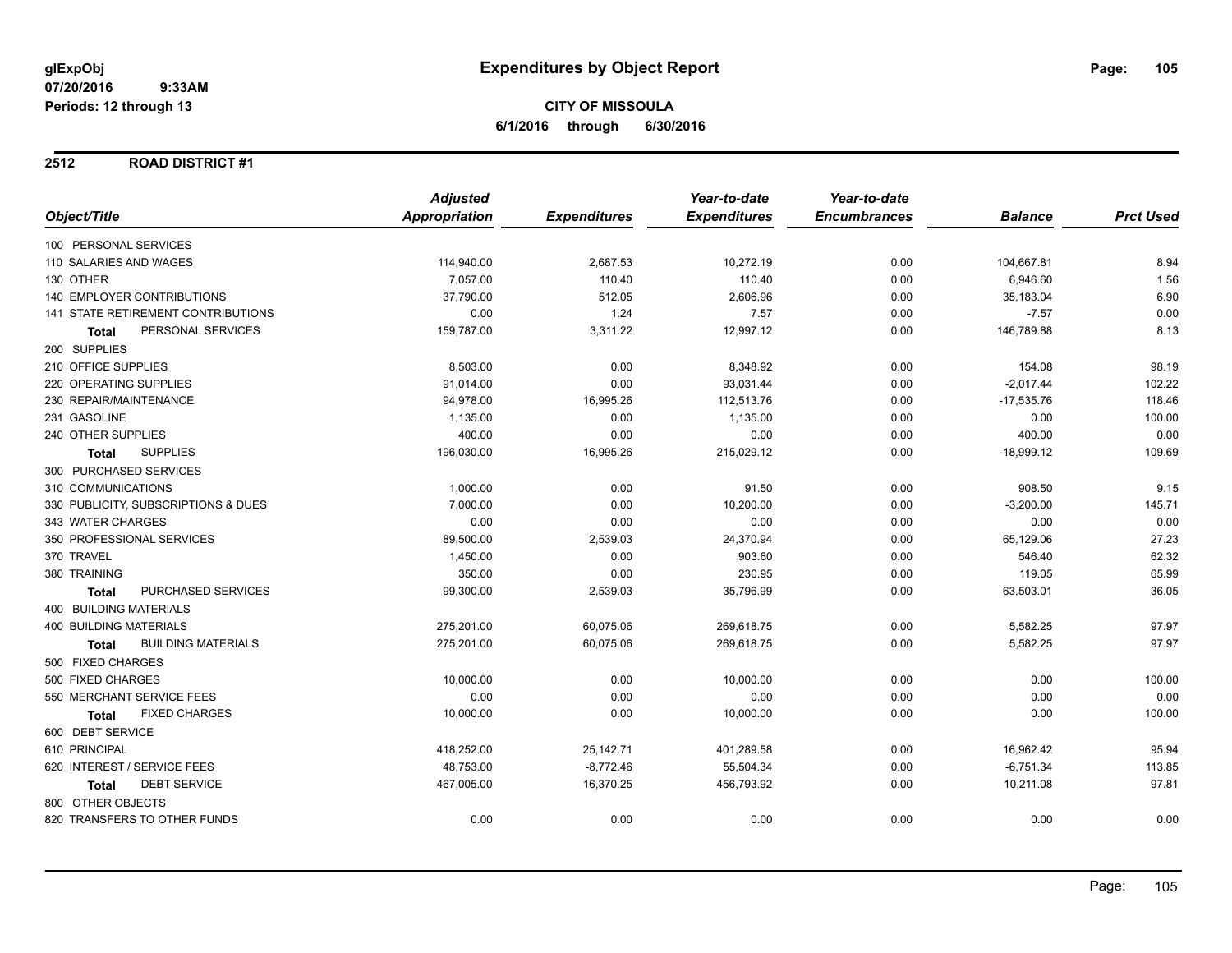### **2512 ROAD DISTRICT #1**

| Object/Title       |                         | <b>Adjusted</b><br>Appropriation | <b>Expenditures</b> | Year-to-date<br><b>Expenditures</b> | Year-to-date<br><b>Encumbrances</b> | <b>Balance</b> | <b>Prct Used</b> |
|--------------------|-------------------------|----------------------------------|---------------------|-------------------------------------|-------------------------------------|----------------|------------------|
|                    |                         |                                  |                     |                                     |                                     |                |                  |
| 845 CONTINGENCY    |                         | 37,295.00                        | 21,820.56           | 390,775.33                          | 0.00                                | $-353,480.33$  | 1,047.80         |
| <b>Total</b>       | OTHER OBJECTS           | 37,295.00                        | 21,820.56           | 390,775.33                          | 0.00                                | $-353.480.33$  | 1,047.80         |
| 900 CAPITAL OUTLAY |                         |                                  |                     |                                     |                                     |                |                  |
| 930 IMPROVEMENTS   |                         | 478.000.00                       | 8.774.95            | 524,368.72                          | 0.00                                | -46.368.72     | 109.70           |
| <b>Total</b>       | <b>CAPITAL OUTLAY</b>   | 478.000.00                       | 8.774.95            | 524.368.72                          | 0.00                                | -46.368.72     | 109.70           |
| Total              | <b>ROAD DISTRICT #1</b> | .722.618.00                      | 129,886.33          | 1.915.379.95                        | 0.00                                | -192.761.95    | 111.19           |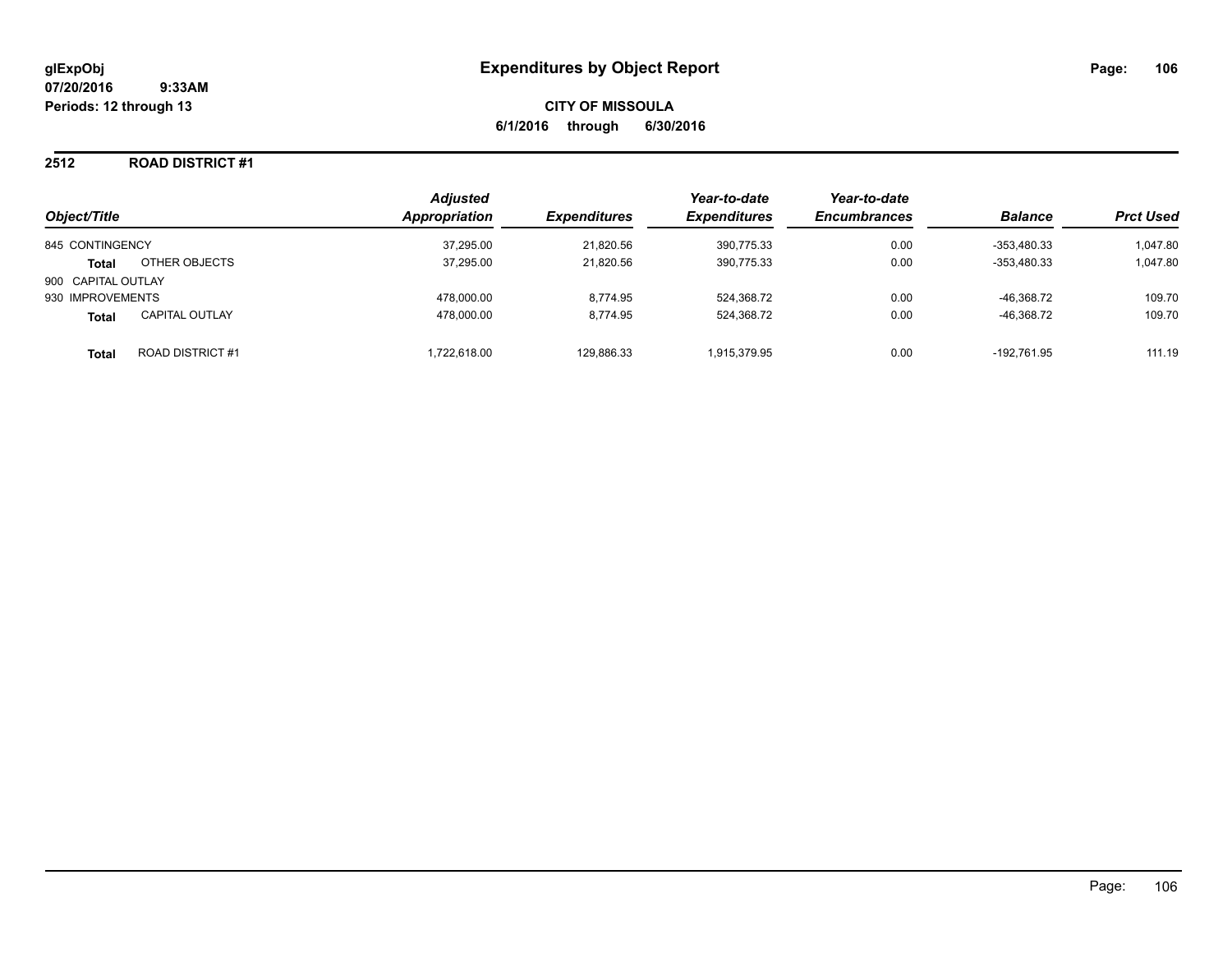### **2513 PARK DISTRICT #1**

**370 PARKS & RECREATION**

|                                      | <b>Adjusted</b>      |                     | Year-to-date        | Year-to-date        |                |                  |
|--------------------------------------|----------------------|---------------------|---------------------|---------------------|----------------|------------------|
| Object/Title                         | <b>Appropriation</b> | <b>Expenditures</b> | <b>Expenditures</b> | <b>Encumbrances</b> | <b>Balance</b> | <b>Prct Used</b> |
| 100 PERSONAL SERVICES                |                      |                     |                     |                     |                |                  |
| 110 SALARIES AND WAGES               | 157,892.00           | 32,474.73           | 137,565.11          | 0.00                | 20,326.89      | 87.13            |
| 120 OVERTIME/TERMINATION             | 0.00                 | 0.00                | 591.85              | 0.00                | $-591.85$      | 0.00             |
| 140 EMPLOYER CONTRIBUTIONS           | 66,793.00            | 10,690.59           | 56,198.87           | 0.00                | 10,594.13      | 84.14            |
| 141 STATE RETIREMENT CONTRIBUTIONS   | 0.00                 | 25.85               | 97.45               | 0.00                | $-97.45$       | 0.00             |
| PERSONAL SERVICES<br><b>Total</b>    | 224,685.00           | 43,191.17           | 194,453.28          | 0.00                | 30,231.72      | 86.54            |
| 200 SUPPLIES                         |                      |                     |                     |                     |                |                  |
| 220 OPERATING SUPPLIES               | 71,116.00            | 28,143.60           | 133,078.23          | 0.00                | $-61,962.23$   | 187.13           |
| 230 REPAIR/MAINTENANCE               | 93,267.00            | 668.12              | 58,008.99           | 0.00                | 35,258.01      | 62.20            |
| 231 GASOLINE                         | 10,144.00            | 0.00                | 10,144.00           | 0.00                | 0.00           | 100.00           |
| <b>SUPPLIES</b><br><b>Total</b>      | 174,527.00           | 28,811.72           | 201,231.22          | 0.00                | $-26,704.22$   | 115.30           |
| 300 PURCHASED SERVICES               |                      |                     |                     |                     |                |                  |
| 320 PRINTING & DUPLICATING           | 0.00                 | 0.00                | 309.00              | 0.00                | $-309.00$      | 0.00             |
| 330 PUBLICITY, SUBSCRIPTIONS & DUES  | 2,500.00             | 0.00                | 2,314.64            | 0.00                | 185.36         | 92.59            |
| 341 ELECTRICITY & NATURAL GAS        | 28,622.00            | 388.83              | 26,825.22           | 0.00                | 1,796.78       | 93.72            |
| 343 WATER CHARGES                    | 7,685.00             | 0.00                | 7,319.07            | 0.00                | 365.93         | 95.24            |
| 344 TELEPHONE SERVICE                | 360.00               | 0.00                | 0.00                | 0.00                | 360.00         | 0.00             |
| 345 GARBAGE                          | 3,090.00             | 703.65              | 3,090.00            | 0.00                | 0.00           | 100.00           |
| 350 PROFESSIONAL SERVICES            | 163,214.00           | 3,420.20            | 88.254.85           | 0.00                | 74,959.15      | 54.07            |
| 360 REPAIR & MAINTENANCE             | 150,090.00           | 28,291.93           | 223,559.44          | 0.00                | $-73,469.44$   | 148.95           |
| 370 TRAVEL                           | 0.00                 | 0.00                | 99.51               | 0.00                | $-99.51$       | 0.00             |
| 380 TRAINING                         | 295.00               | 0.00                | 489.50              | 0.00                | $-194.50$      | 165.93           |
| PURCHASED SERVICES<br><b>Total</b>   | 355,856.00           | 32,804.61           | 352,261.23          | 0.00                | 3,594.77       | 98.99            |
| 500 FIXED CHARGES                    |                      |                     |                     |                     |                |                  |
| 550 MERCHANT SERVICE FEES            | 0.00                 | 0.00                | 0.00                | 0.00                | 0.00           | 0.00             |
| <b>FIXED CHARGES</b><br><b>Total</b> | 0.00                 | 0.00                | 0.00                | 0.00                | 0.00           | 0.00             |
| 600 DEBT SERVICE                     |                      |                     |                     |                     |                |                  |
| 610 PRINCIPAL                        | 218,119.00           | 0.00                | 203,712.98          | 0.00                | 14,406.02      | 93.40            |
| 620 INTEREST / SERVICE FEES          | 4,413.00             | 449.75              | 6,891.66            | 0.00                | $-2,478.66$    | 156.17           |
| <b>DEBT SERVICE</b><br><b>Total</b>  | 222,532.00           | 449.75              | 210,604.64          | 0.00                | 11,927.36      | 94.64            |
| 900 CAPITAL OUTLAY                   |                      |                     |                     |                     |                |                  |
| 930 IMPROVEMENTS                     | 137,720.00           | 1,483.68            | 24,901.29           | 0.00                | 112,818.71     | 18.08            |
| 940 MACHINERY & EQUIPMENT            | 0.00                 | 0.00                | 66,689.03           | 0.00                | $-66,689.03$   | 0.00             |
|                                      |                      |                     |                     |                     |                |                  |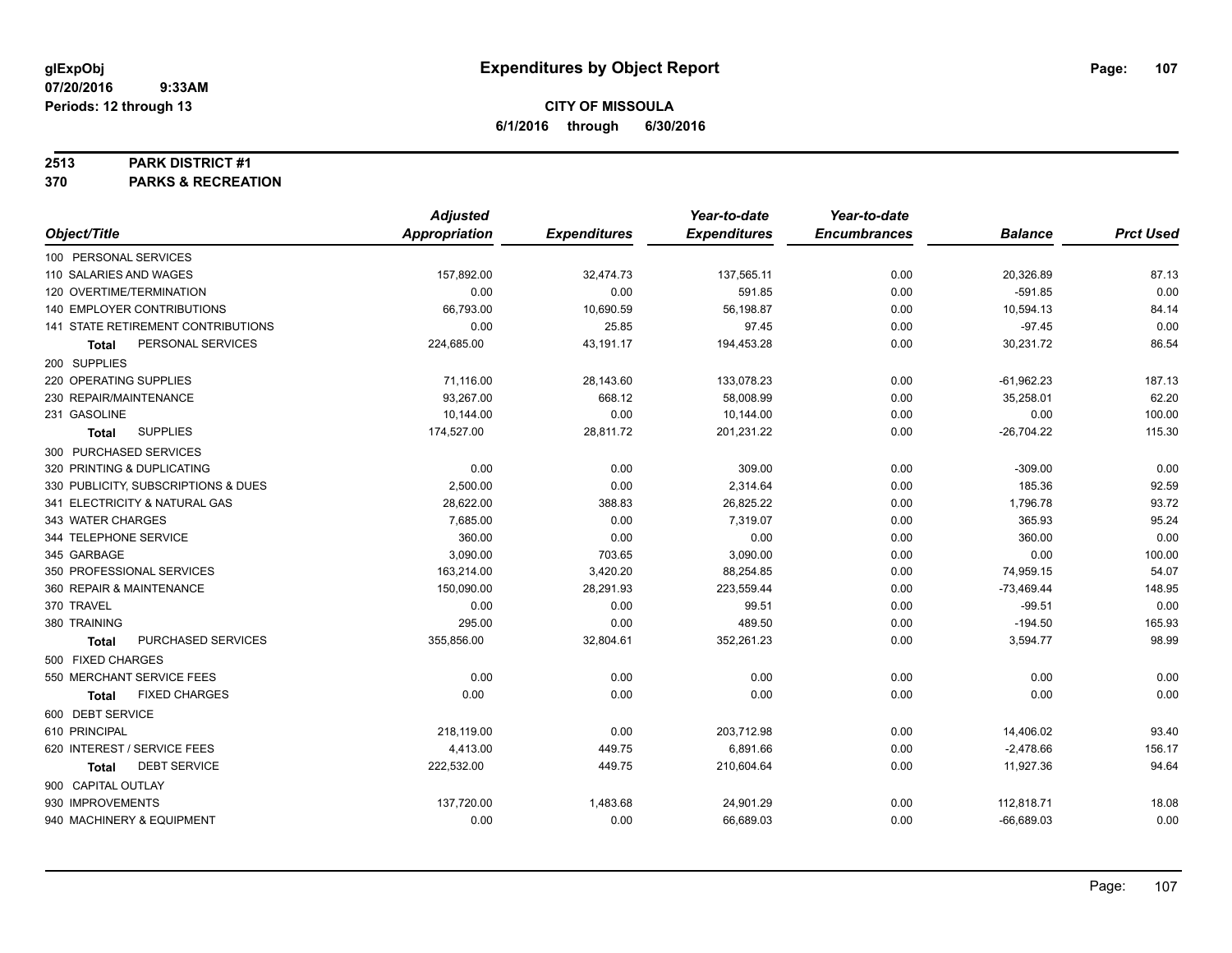# **CITY OF MISSOULA 6/1/2016 through 6/30/2016**

# **2513 PARK DISTRICT #1**

**370 PARKS & RECREATION**

| Object/Title |                    | <b>Adjusted</b><br>Appropriation | Expenditures | Year-to-date<br><b>Expenditures</b> | Year-to-date<br><b>Encumbrances</b> | <b>Balance</b> | <b>Prct Used</b> |
|--------------|--------------------|----------------------------------|--------------|-------------------------------------|-------------------------------------|----------------|------------------|
| Total        | CAPITAL OUTLAY     | 137,720.00                       | ,483.68      | 91,590.32                           | 0.00                                | 46,129.68      | 66.50            |
| Total        | PARKS & RECREATION | ,115,320.00                      | 106,740.93   | 1,050,140.69                        | 0.00                                | 65,179.31      | 94.16            |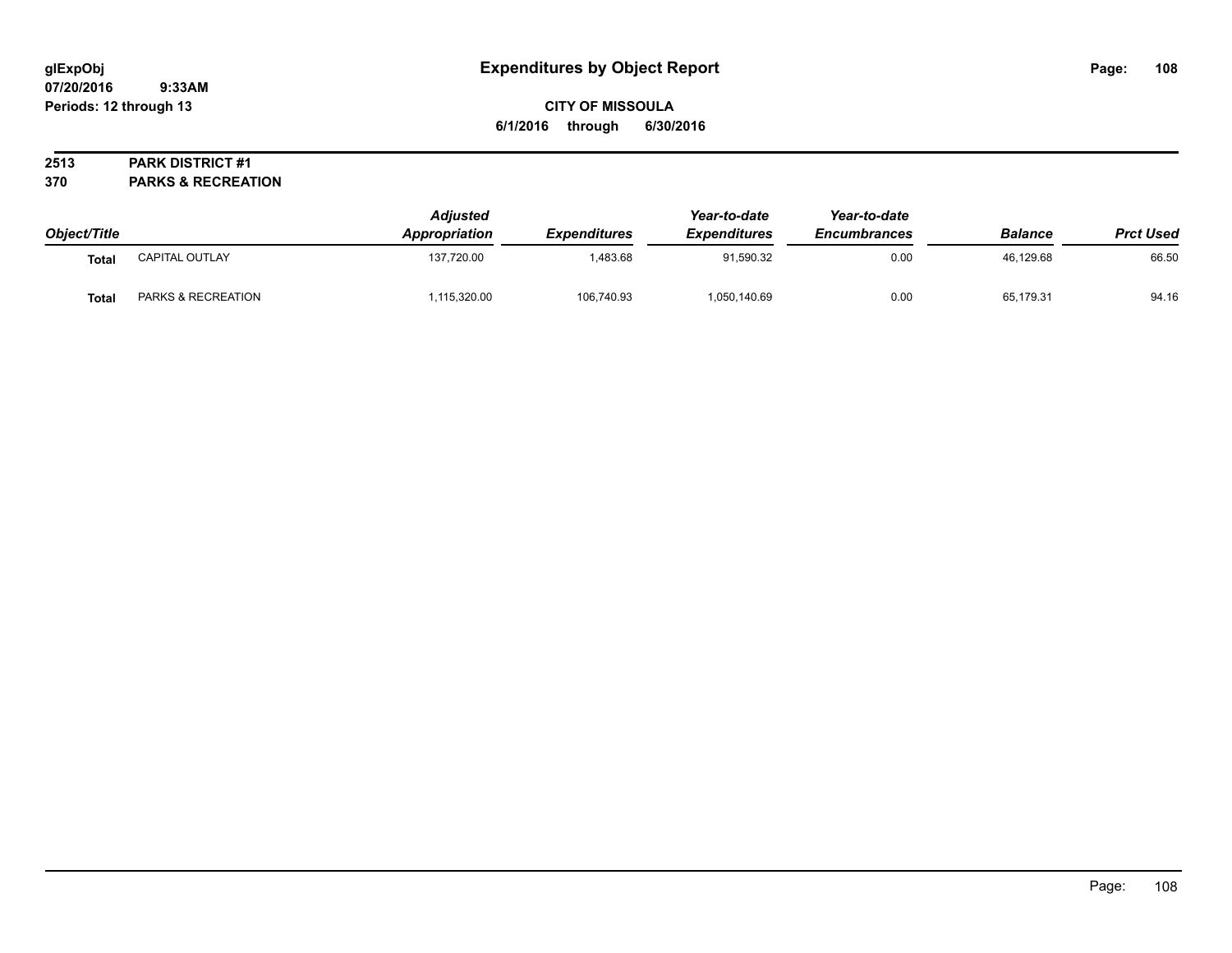## **2513 PARK DISTRICT #1**

|                                           | <b>Adjusted</b>      |                     | Year-to-date        | Year-to-date        |                |                  |
|-------------------------------------------|----------------------|---------------------|---------------------|---------------------|----------------|------------------|
| Object/Title                              | <b>Appropriation</b> | <b>Expenditures</b> | <b>Expenditures</b> | <b>Encumbrances</b> | <b>Balance</b> | <b>Prct Used</b> |
| 100 PERSONAL SERVICES                     |                      |                     |                     |                     |                |                  |
| 110 SALARIES AND WAGES                    | 157,892.00           | 32,474.73           | 137,565.11          | 0.00                | 20,326.89      | 87.13            |
| 120 OVERTIME/TERMINATION                  | 0.00                 | 0.00                | 591.85              | 0.00                | $-591.85$      | 0.00             |
| 140 EMPLOYER CONTRIBUTIONS                | 66,793.00            | 10,690.59           | 56,198.87           | 0.00                | 10,594.13      | 84.14            |
| <b>141 STATE RETIREMENT CONTRIBUTIONS</b> | 0.00                 | 25.85               | 97.45               | 0.00                | $-97.45$       | 0.00             |
| PERSONAL SERVICES<br><b>Total</b>         | 224,685.00           | 43,191.17           | 194,453.28          | 0.00                | 30,231.72      | 86.54            |
| 200 SUPPLIES                              |                      |                     |                     |                     |                |                  |
| 220 OPERATING SUPPLIES                    | 71,116.00            | 28,143.60           | 133,078.23          | 0.00                | $-61,962.23$   | 187.13           |
| 230 REPAIR/MAINTENANCE                    | 93,267.00            | 668.12              | 58,008.99           | 0.00                | 35,258.01      | 62.20            |
| 231 GASOLINE                              | 10,144.00            | 0.00                | 10,144.00           | 0.00                | 0.00           | 100.00           |
| <b>SUPPLIES</b><br><b>Total</b>           | 174,527.00           | 28,811.72           | 201,231.22          | 0.00                | $-26,704.22$   | 115.30           |
| 300 PURCHASED SERVICES                    |                      |                     |                     |                     |                |                  |
| 320 PRINTING & DUPLICATING                | 0.00                 | 0.00                | 309.00              | 0.00                | $-309.00$      | 0.00             |
| 330 PUBLICITY, SUBSCRIPTIONS & DUES       | 2,500.00             | 0.00                | 2,314.64            | 0.00                | 185.36         | 92.59            |
| 341 ELECTRICITY & NATURAL GAS             | 28,622.00            | 388.83              | 26,825.22           | 0.00                | 1,796.78       | 93.72            |
| 343 WATER CHARGES                         | 7,685.00             | 0.00                | 7,319.07            | 0.00                | 365.93         | 95.24            |
| 344 TELEPHONE SERVICE                     | 360.00               | 0.00                | 0.00                | 0.00                | 360.00         | 0.00             |
| 345 GARBAGE                               | 3,090.00             | 703.65              | 3,090.00            | 0.00                | 0.00           | 100.00           |
| 350 PROFESSIONAL SERVICES                 | 163,214.00           | 3,420.20            | 88,254.85           | 0.00                | 74,959.15      | 54.07            |
| 360 REPAIR & MAINTENANCE                  | 150,090.00           | 28,291.93           | 223,559.44          | 0.00                | $-73,469.44$   | 148.95           |
| 370 TRAVEL                                | 0.00                 | 0.00                | 99.51               | 0.00                | $-99.51$       | 0.00             |
| 380 TRAINING                              | 295.00               | 0.00                | 489.50              | 0.00                | $-194.50$      | 165.93           |
| PURCHASED SERVICES<br><b>Total</b>        | 355,856.00           | 32,804.61           | 352,261.23          | 0.00                | 3,594.77       | 98.99            |
| 500 FIXED CHARGES                         |                      |                     |                     |                     |                |                  |
| 550 MERCHANT SERVICE FEES                 | 0.00                 | 0.00                | 0.00                | 0.00                | 0.00           | 0.00             |
| <b>FIXED CHARGES</b><br><b>Total</b>      | 0.00                 | 0.00                | 0.00                | 0.00                | 0.00           | 0.00             |
| 600 DEBT SERVICE                          |                      |                     |                     |                     |                |                  |
| 610 PRINCIPAL                             | 218,119.00           | 0.00                | 203,712.98          | 0.00                | 14,406.02      | 93.40            |
| 620 INTEREST / SERVICE FEES               | 4,413.00             | 449.75              | 6,891.66            | 0.00                | $-2,478.66$    | 156.17           |
| <b>DEBT SERVICE</b><br>Total              | 222,532.00           | 449.75              | 210,604.64          | 0.00                | 11,927.36      | 94.64            |
| 900 CAPITAL OUTLAY                        |                      |                     |                     |                     |                |                  |
| 930 IMPROVEMENTS                          | 137,720.00           | 1,483.68            | 24,901.29           | 0.00                | 112,818.71     | 18.08            |
| 940 MACHINERY & EQUIPMENT                 | 0.00                 | 0.00                | 66,689.03           | 0.00                | $-66,689.03$   | 0.00             |
| <b>CAPITAL OUTLAY</b><br><b>Total</b>     | 137,720.00           | 1,483.68            | 91,590.32           | 0.00                | 46,129.68      | 66.50            |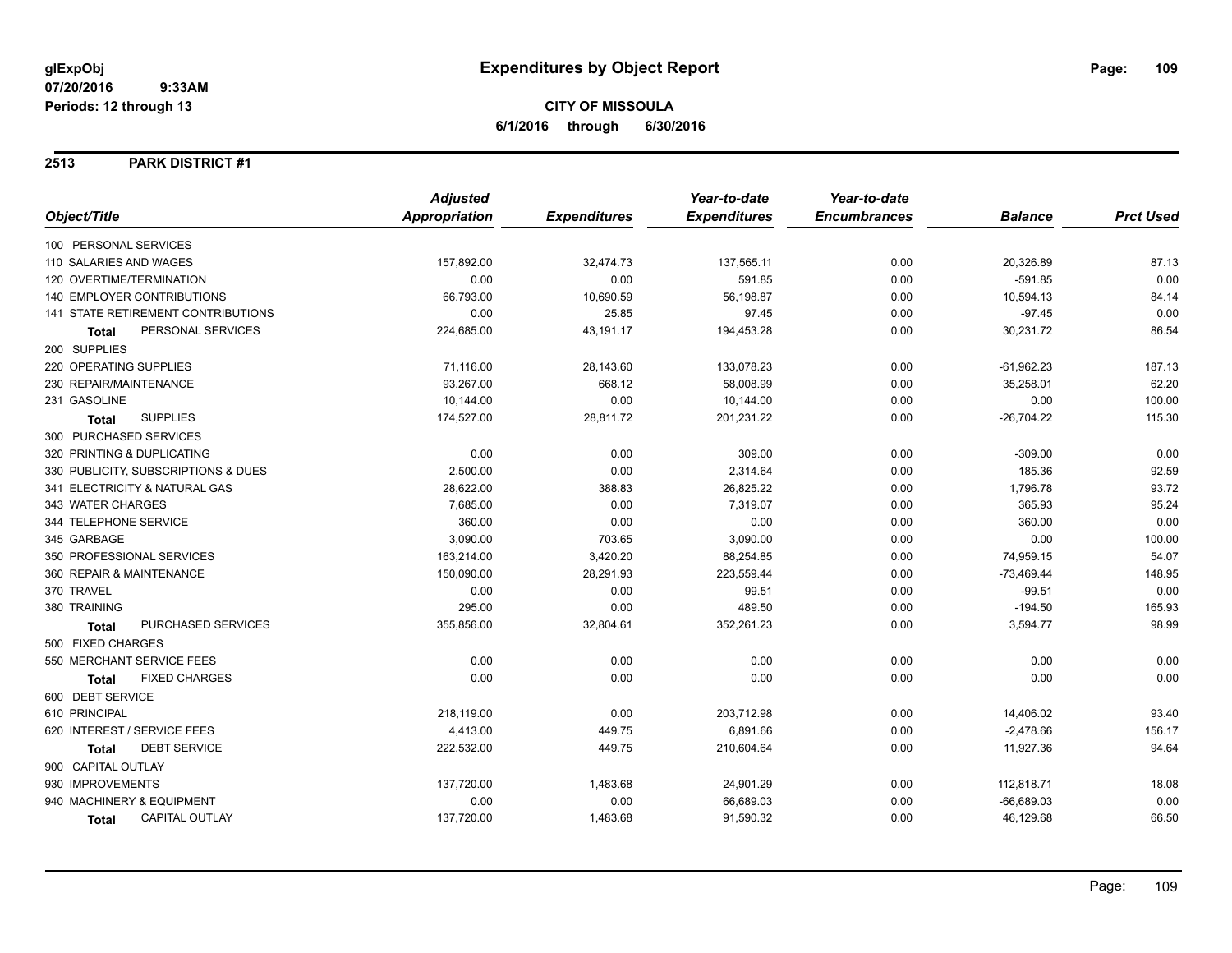| glExpObj<br>07/20/2016<br>9:33AM | <b>Expenditures by Object Report</b> |                                                             |              |      |           | Page: | 110   |
|----------------------------------|--------------------------------------|-------------------------------------------------------------|--------------|------|-----------|-------|-------|
| Periods: 12 through 13           |                                      | <b>CITY OF MISSOULA</b><br>6/1/2016<br>6/30/2016<br>through |              |      |           |       |       |
| PARK DISTRICT #1<br><b>Total</b> | 1,115,320.00                         | 106,740.93                                                  | 1,050,140.69 | 0.00 | 65.179.31 |       | 94.16 |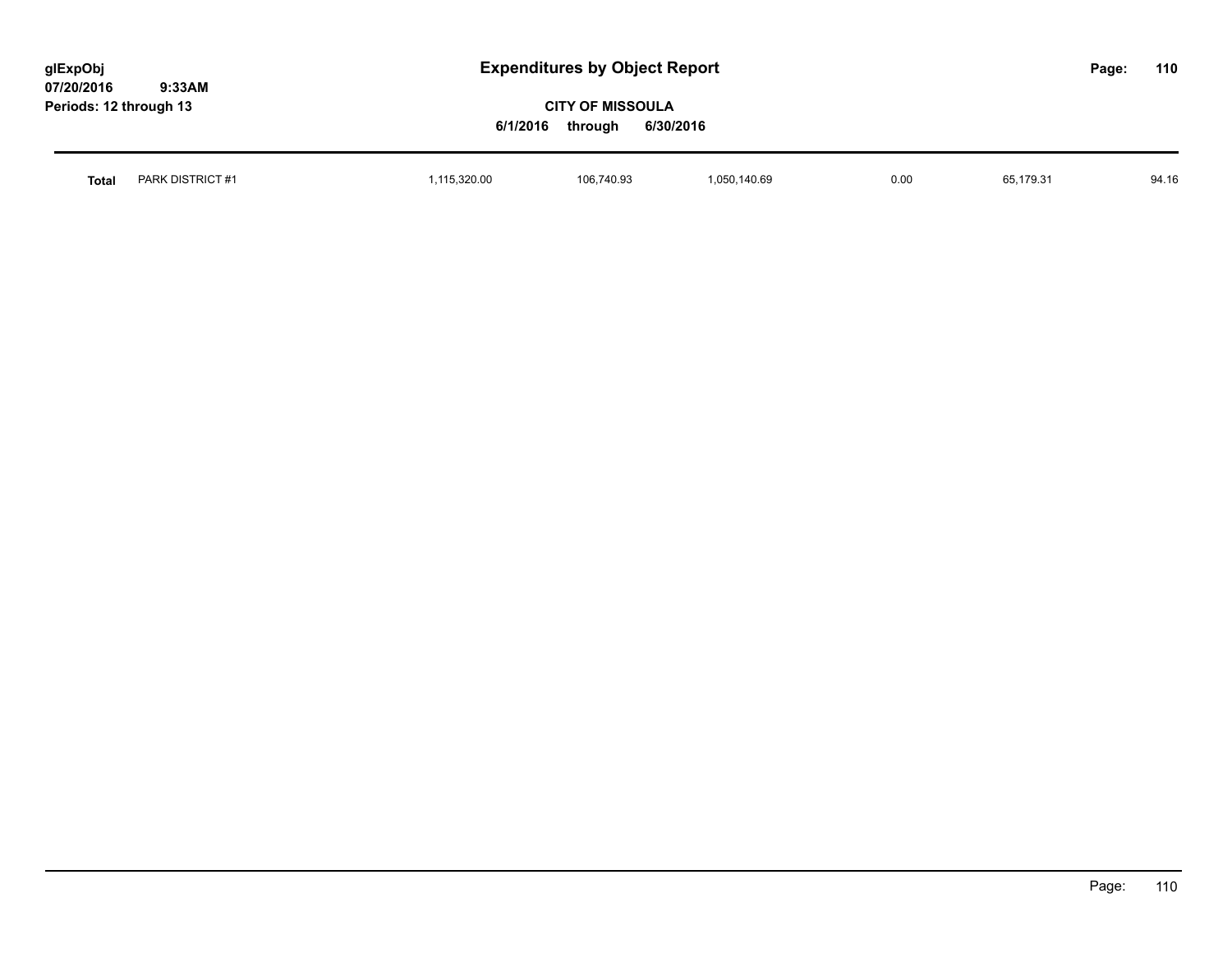### **2514 PUBLIC SAFETY & JUSTICE DISTRICT**

**297 PUBLIC SAFETY/JUSTICE**

| Object/Title                          | <b>Adjusted</b><br><b>Appropriation</b> | <b>Expenditures</b> | Year-to-date<br><b>Expenditures</b> | Year-to-date<br><b>Encumbrances</b> | <b>Balance</b> | <b>Prct Used</b> |
|---------------------------------------|-----------------------------------------|---------------------|-------------------------------------|-------------------------------------|----------------|------------------|
| 300 PURCHASED SERVICES                |                                         |                     |                                     |                                     |                |                  |
| 310 COMMUNICATIONS                    | 0.00                                    | 0.00                | 0.00                                | 0.00                                | 0.00           | 0.00             |
| PURCHASED SERVICES<br><b>Total</b>    | 0.00                                    | 0.00                | 0.00                                | 0.00                                | 0.00           | 0.00             |
| 500 FIXED CHARGES                     |                                         |                     |                                     |                                     |                |                  |
| 550 MERCHANT SERVICE FEES             | 0.00                                    | 0.00                | 0.00                                | 0.00                                | 0.00           | 0.00             |
| <b>FIXED CHARGES</b><br><b>Total</b>  | 0.00                                    | 0.00                | 0.00                                | 0.00                                | 0.00           | 0.00             |
| PUBLIC SAFETY/JUSTICE<br><b>Total</b> | 0.00                                    | 0.00                | 0.00                                | 0.00                                | 0.00           | 0.00             |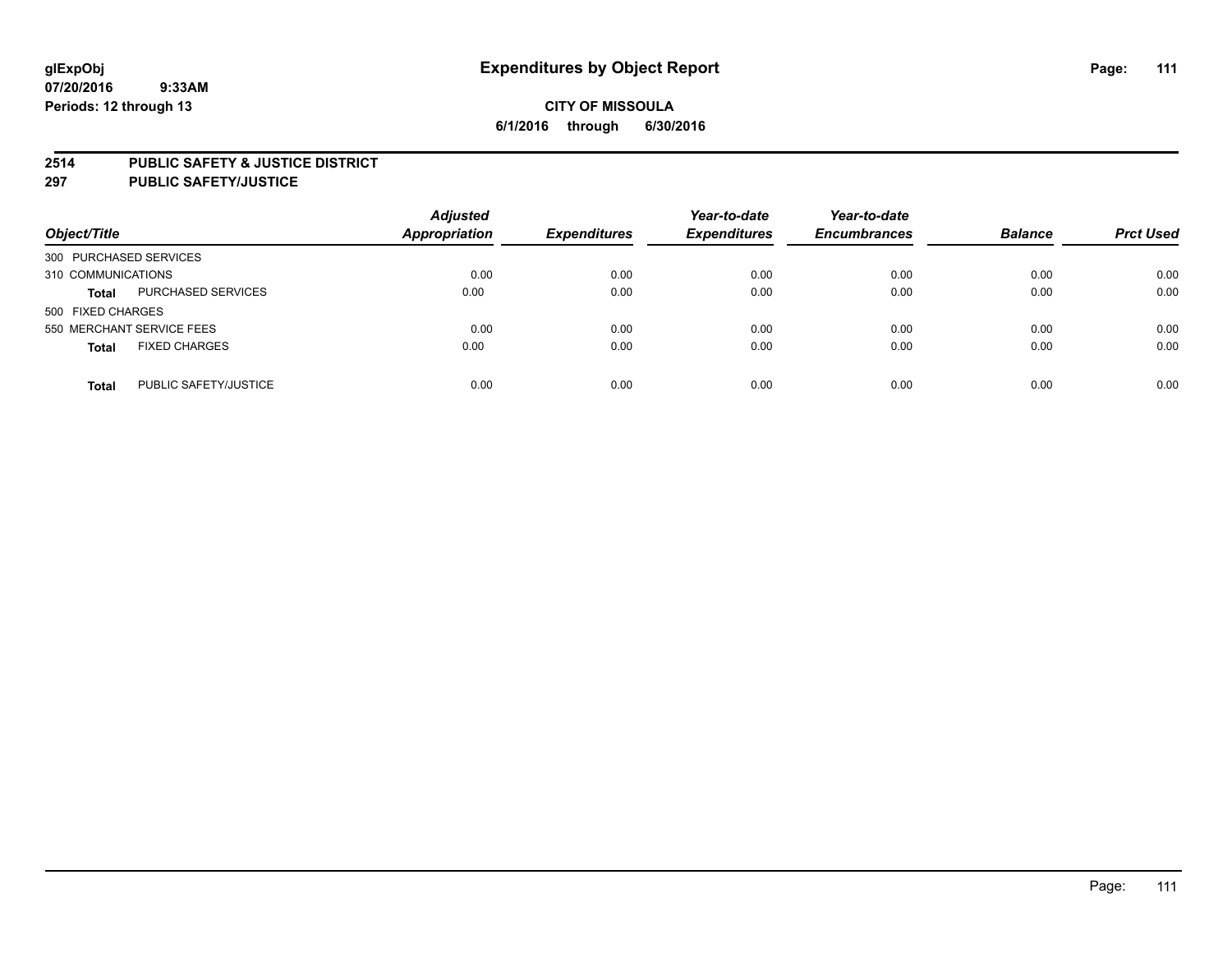## **2514 PUBLIC SAFETY & JUSTICE DISTRICT**

| Object/Title              |                                  | <b>Adjusted</b><br><b>Appropriation</b> | <b>Expenditures</b> | Year-to-date<br><b>Expenditures</b> | Year-to-date<br><b>Encumbrances</b> | <b>Balance</b> | <b>Prct Used</b> |
|---------------------------|----------------------------------|-----------------------------------------|---------------------|-------------------------------------|-------------------------------------|----------------|------------------|
| 300 PURCHASED SERVICES    |                                  |                                         |                     |                                     |                                     |                |                  |
| 310 COMMUNICATIONS        |                                  | 0.00                                    | 0.00                | 0.00                                | 0.00                                | 0.00           | 0.00             |
| <b>Total</b>              | PURCHASED SERVICES               | 0.00                                    | 0.00                | 0.00                                | 0.00                                | 0.00           | 0.00             |
| 500 FIXED CHARGES         |                                  |                                         |                     |                                     |                                     |                |                  |
| 550 MERCHANT SERVICE FEES |                                  | 0.00                                    | 0.00                | 0.00                                | 0.00                                | 0.00           | 0.00             |
| <b>Total</b>              | <b>FIXED CHARGES</b>             | 0.00                                    | 0.00                | 0.00                                | 0.00                                | 0.00           | 0.00             |
| <b>Total</b>              | PUBLIC SAFETY & JUSTICE DISTRICT | 0.00                                    | 0.00                | 0.00                                | 0.00                                | 0.00           | 0.00             |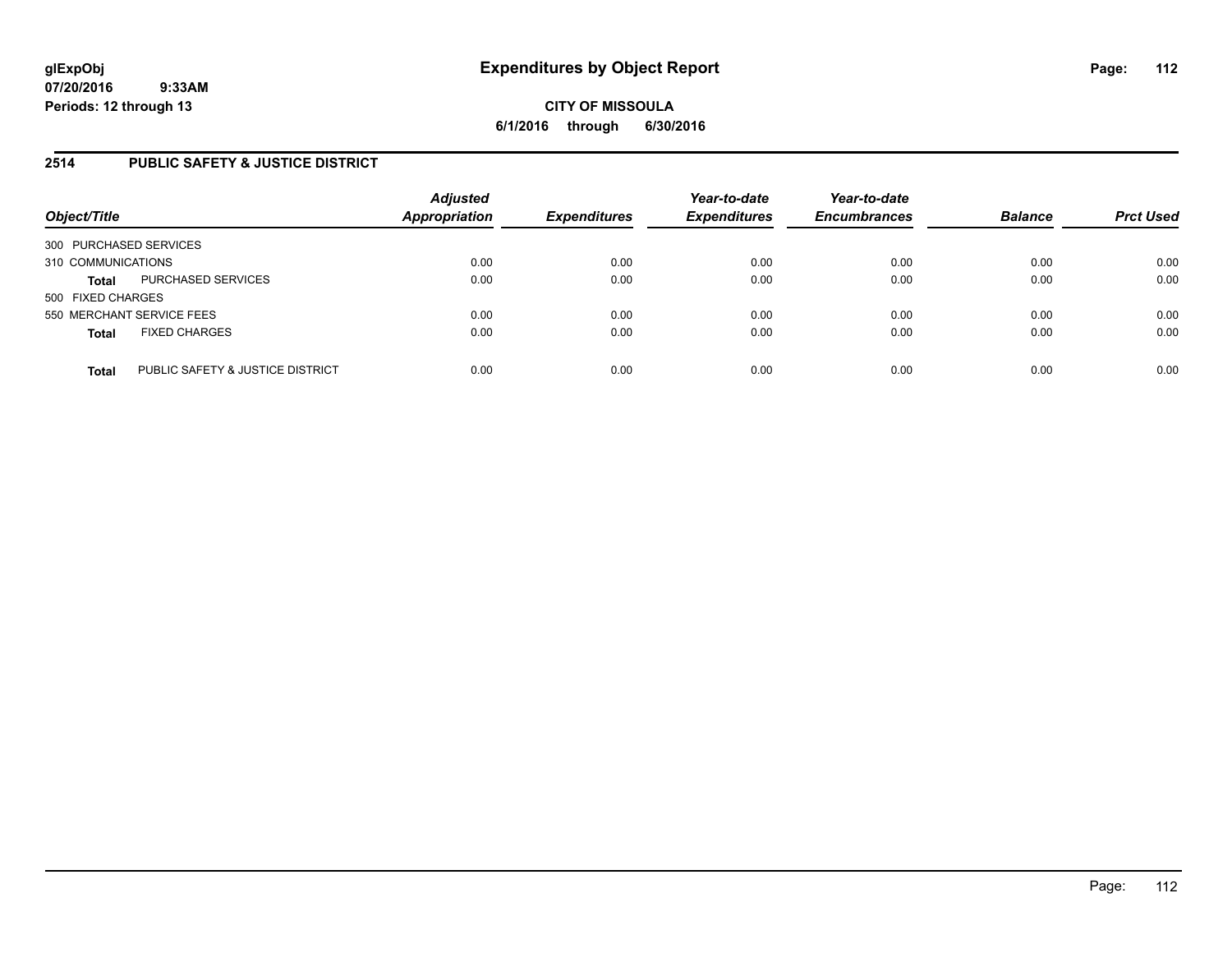#### **2820 STATE GAS TAX FUND**

**280 PUBLIC WORKS OPERATIONS**

|                    |                              | <b>Adjusted</b> |                     | Year-to-date        | Year-to-date        |                |                  |
|--------------------|------------------------------|-----------------|---------------------|---------------------|---------------------|----------------|------------------|
| Object/Title       |                              | Appropriation   | <b>Expenditures</b> | <b>Expenditures</b> | <b>Encumbrances</b> | <b>Balance</b> | <b>Prct Used</b> |
|                    | 300 PURCHASED SERVICES       |                 |                     |                     |                     |                |                  |
|                    | 350 PROFESSIONAL SERVICES    | 0.00            | 0.00                | 0.00                | 0.00                | 0.00           | 0.00             |
| Total              | PURCHASED SERVICES           | 0.00            | 0.00                | 0.00                | 0.00                | 0.00           | 0.00             |
| 500 FIXED CHARGES  |                              |                 |                     |                     |                     |                |                  |
| 500 FIXED CHARGES  |                              | 0.00            | 0.00                | 0.00                | 0.00                | 0.00           | 0.00             |
|                    | 550 MERCHANT SERVICE FEES    | 0.00            | 0.00                | 0.00                | 0.00                | 0.00           | 0.00             |
| Total              | <b>FIXED CHARGES</b>         | 0.00            | 0.00                | 0.00                | 0.00                | 0.00           | 0.00             |
| 800 OTHER OBJECTS  |                              |                 |                     |                     |                     |                |                  |
|                    | 820 TRANSFERS TO OTHER FUNDS | 564,000.00      | 282,000.00          | 564,000.00          | 0.00                | 0.00           | 100.00           |
| <b>Total</b>       | OTHER OBJECTS                | 564,000.00      | 282,000.00          | 564,000.00          | 0.00                | 0.00           | 100.00           |
| 900 CAPITAL OUTLAY |                              |                 |                     |                     |                     |                |                  |
| 930 IMPROVEMENTS   |                              | 373,100.00      | 87,798.63           | 321,854.41          | 0.00                | 51,245.59      | 86.26            |
| Total              | <b>CAPITAL OUTLAY</b>        | 373.100.00      | 87,798.63           | 321,854.41          | 0.00                | 51,245.59      | 86.26            |
| <b>Total</b>       | PUBLIC WORKS OPERATIONS      | 937,100.00      | 369,798.63          | 885,854.41          | 0.00                | 51,245.59      | 94.53            |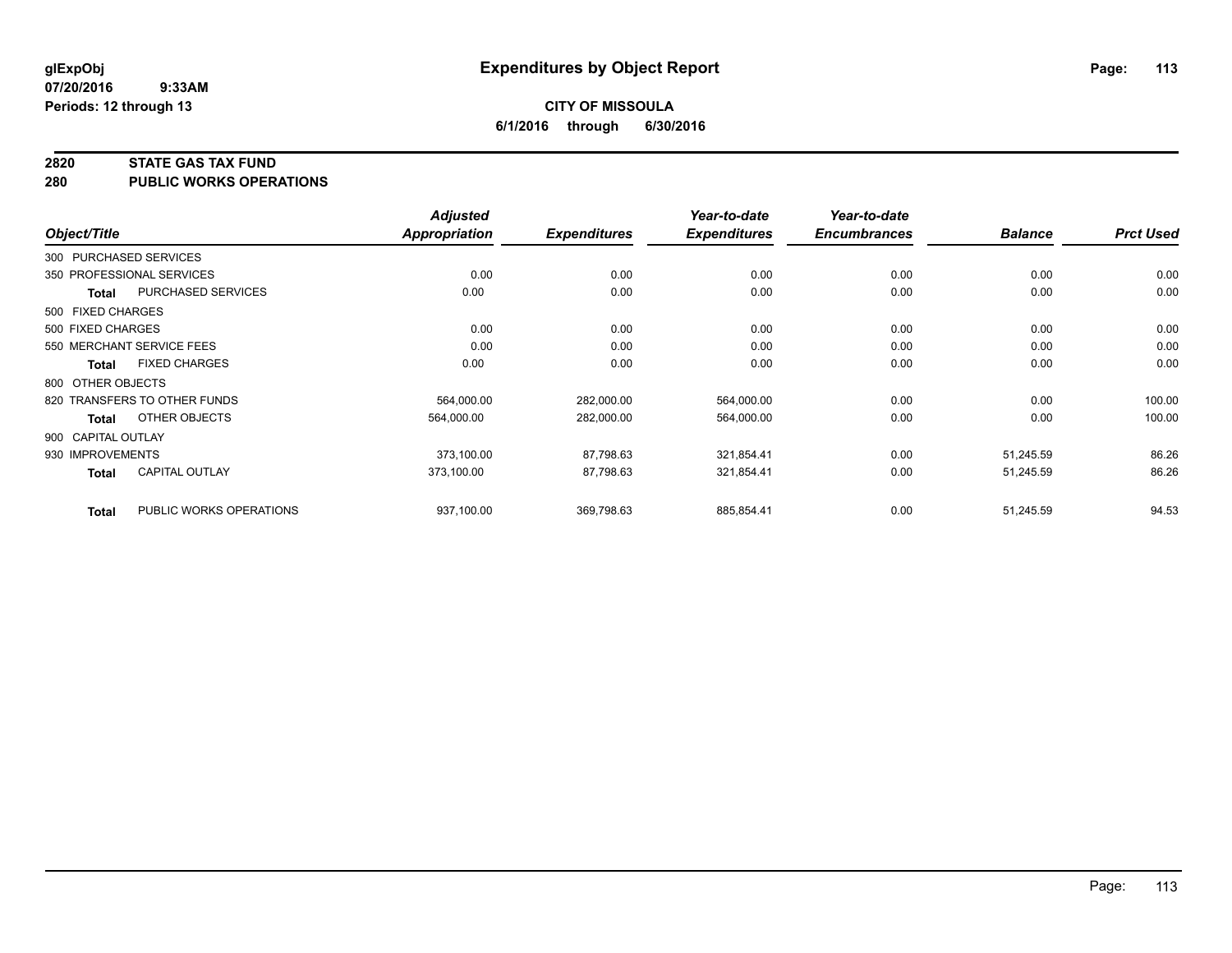# **CITY OF MISSOULA 6/1/2016 through 6/30/2016**

## **2820 STATE GAS TAX FUND**

|                           |                              | <b>Adjusted</b>      |                     | Year-to-date        | Year-to-date        |                |                  |
|---------------------------|------------------------------|----------------------|---------------------|---------------------|---------------------|----------------|------------------|
| Object/Title              |                              | <b>Appropriation</b> | <b>Expenditures</b> | <b>Expenditures</b> | <b>Encumbrances</b> | <b>Balance</b> | <b>Prct Used</b> |
| 300 PURCHASED SERVICES    |                              |                      |                     |                     |                     |                |                  |
| 350 PROFESSIONAL SERVICES |                              | 0.00                 | 0.00                | 0.00                | 0.00                | 0.00           | 0.00             |
| Total                     | PURCHASED SERVICES           | 0.00                 | 0.00                | 0.00                | 0.00                | 0.00           | 0.00             |
| 500 FIXED CHARGES         |                              |                      |                     |                     |                     |                |                  |
| 500 FIXED CHARGES         |                              | 0.00                 | 0.00                | 0.00                | 0.00                | 0.00           | 0.00             |
| 550 MERCHANT SERVICE FEES |                              | 0.00                 | 0.00                | 0.00                | 0.00                | 0.00           | 0.00             |
| <b>Total</b>              | <b>FIXED CHARGES</b>         | 0.00                 | 0.00                | 0.00                | 0.00                | 0.00           | 0.00             |
| 800 OTHER OBJECTS         |                              |                      |                     |                     |                     |                |                  |
|                           | 820 TRANSFERS TO OTHER FUNDS | 564,000.00           | 282,000.00          | 564,000.00          | 0.00                | 0.00           | 100.00           |
| <b>Total</b>              | OTHER OBJECTS                | 564,000.00           | 282,000.00          | 564,000.00          | 0.00                | 0.00           | 100.00           |
| 900 CAPITAL OUTLAY        |                              |                      |                     |                     |                     |                |                  |
| 930 IMPROVEMENTS          |                              | 373,100.00           | 87,798.63           | 321,854.41          | 0.00                | 51,245.59      | 86.26            |
| <b>Total</b>              | <b>CAPITAL OUTLAY</b>        | 373,100.00           | 87,798.63           | 321,854.41          | 0.00                | 51,245.59      | 86.26            |
| <b>Total</b>              | STATE GAS TAX FUND           | 937,100.00           | 369,798.63          | 885,854.41          | 0.00                | 51,245.59      | 94.53            |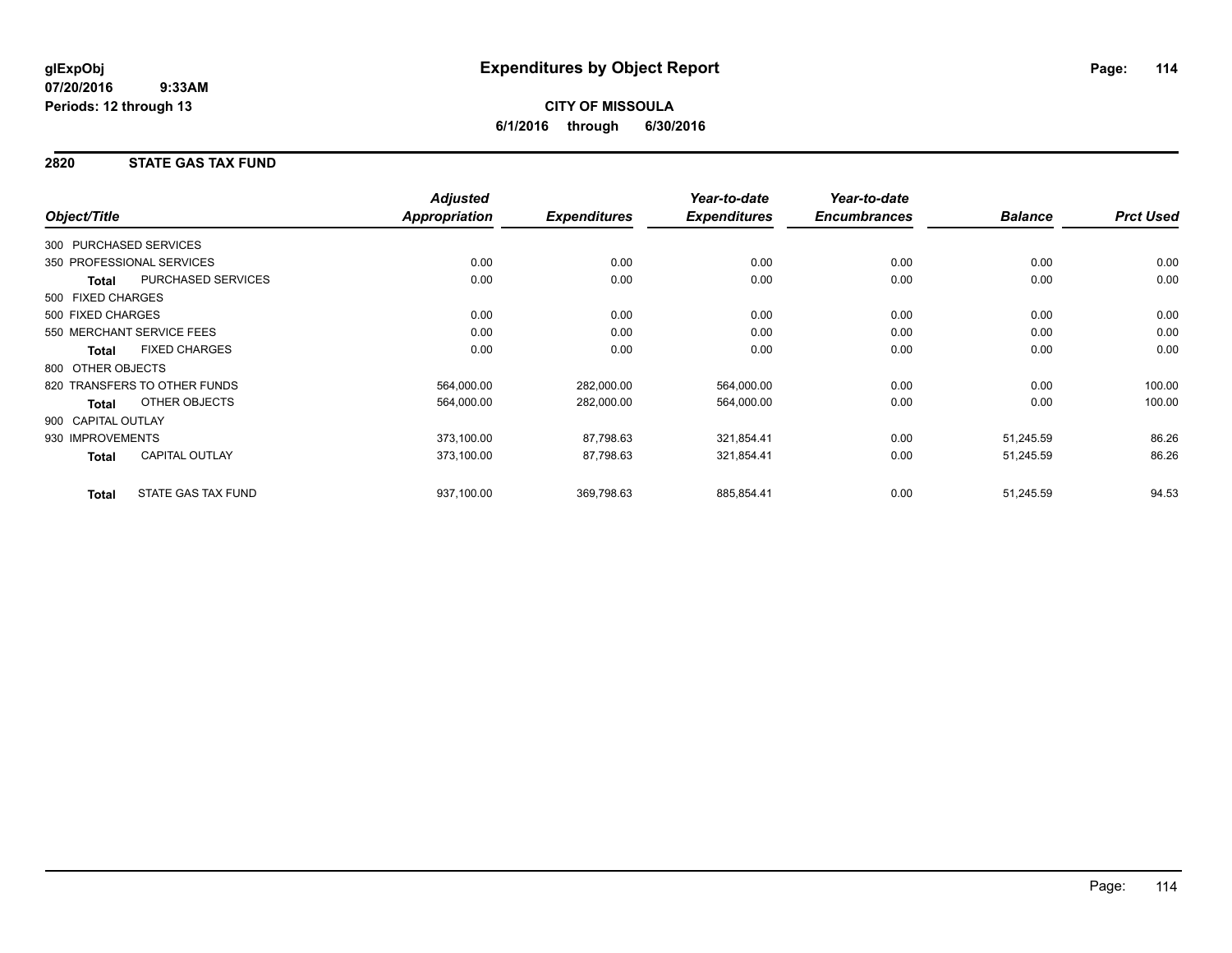**2917 CRIME VICTIM SURCHARGE**

**390 NON-DEPARTMENTAL**

| Object/Title                  | <b>Adjusted</b><br>Appropriation | <b>Expenditures</b> | Year-to-date<br><b>Expenditures</b> | Year-to-date<br><b>Encumbrances</b> | <b>Balance</b> | <b>Prct Used</b> |
|-------------------------------|----------------------------------|---------------------|-------------------------------------|-------------------------------------|----------------|------------------|
| 500 FIXED CHARGES             |                                  |                     |                                     |                                     |                |                  |
| 550 MERCHANT SERVICE FEES     | 0.00                             | 0.00                | 0.00                                | 0.00                                | 0.00           | 0.00             |
| <b>FIXED CHARGES</b><br>Total | 0.00                             | 0.00                | 0.00                                | 0.00                                | 0.00           | 0.00             |
| NON-DEPARTMENTAL<br>Total     | 0.00                             | 0.00                | 0.00                                | 0.00                                | 0.00           | 0.00             |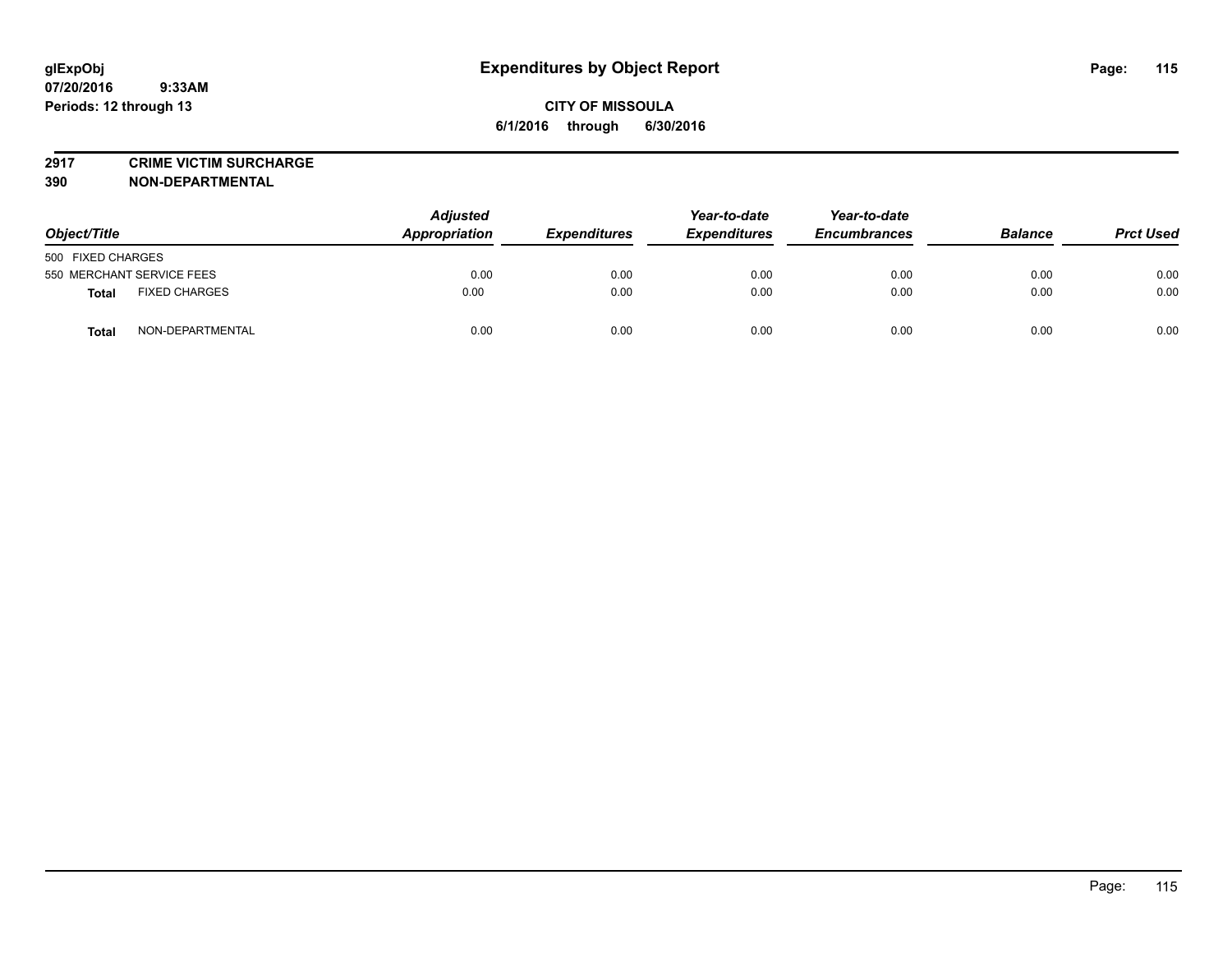### **2917 CRIME VICTIM SURCHARGE**

| Object/Title                                  | <b>Adjusted</b><br>Appropriation | <b>Expenditures</b> | Year-to-date<br><b>Expenditures</b> | Year-to-date<br><b>Encumbrances</b> | <b>Balance</b> | <b>Prct Used</b> |
|-----------------------------------------------|----------------------------------|---------------------|-------------------------------------|-------------------------------------|----------------|------------------|
| 500 FIXED CHARGES                             |                                  |                     |                                     |                                     |                |                  |
| 550 MERCHANT SERVICE FEES                     | 0.00                             | 0.00                | 0.00                                | 0.00                                | 0.00           | 0.00             |
| <b>FIXED CHARGES</b><br>Total                 | 0.00                             | 0.00                | 0.00                                | 0.00                                | 0.00           | 0.00             |
| <b>CRIME VICTIM SURCHARGE</b><br><b>Total</b> | 0.00                             | 0.00                | 0.00                                | 0.00                                | 0.00           | 0.00             |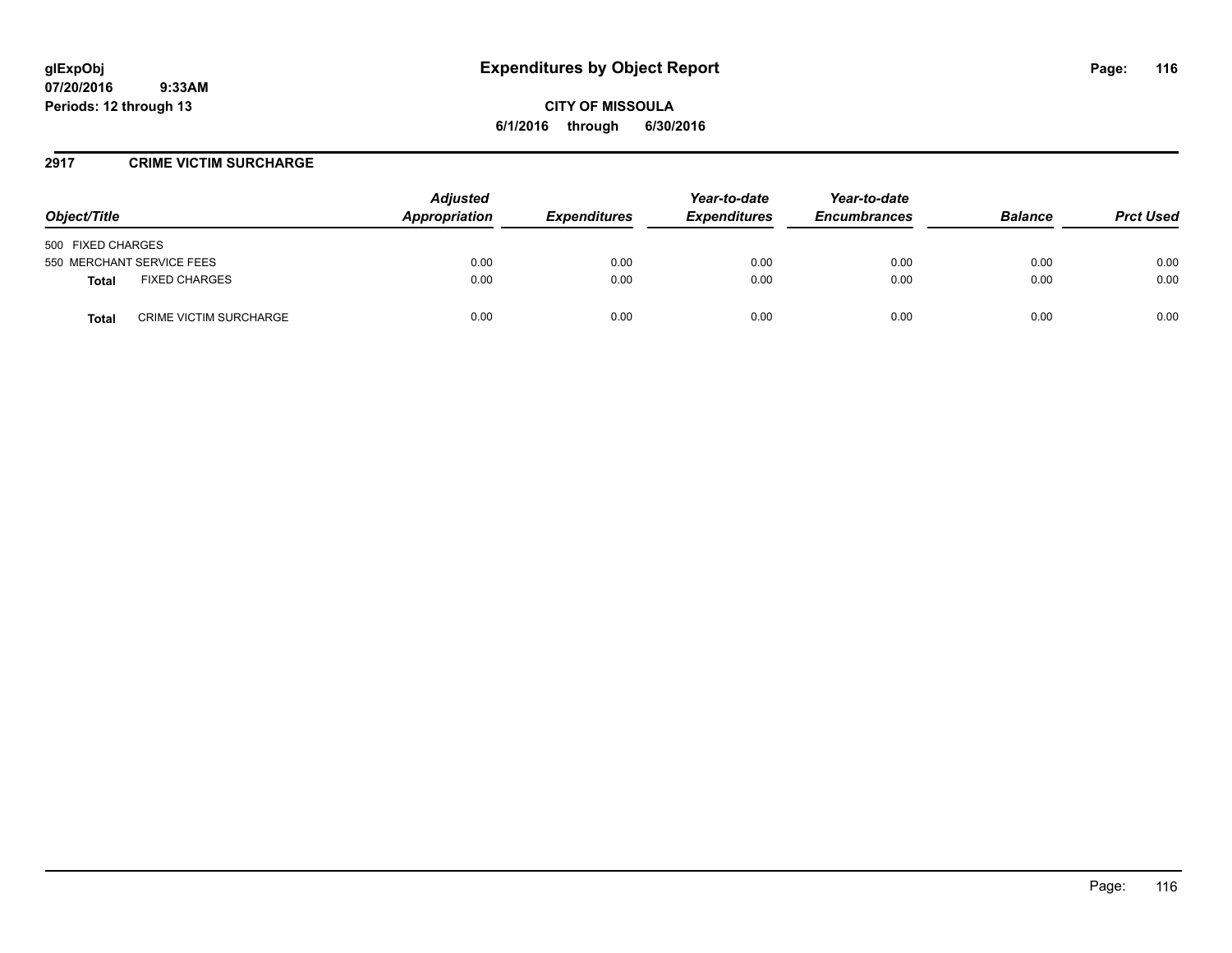## **2918 LAW ENFORCEMENT BLOCK GRANT FUND**

**290 POLICE**

|                                                   | <b>Adjusted</b>      |                     | Year-to-date        | Year-to-date        |                |                  |
|---------------------------------------------------|----------------------|---------------------|---------------------|---------------------|----------------|------------------|
| Object/Title                                      | <b>Appropriation</b> | <b>Expenditures</b> | <b>Expenditures</b> | <b>Encumbrances</b> | <b>Balance</b> | <b>Prct Used</b> |
| 100 PERSONAL SERVICES                             |                      |                     |                     |                     |                |                  |
| 110 SALARIES AND WAGES                            | 30,390.00            | 0.00                | 0.00                | 0.00                | 30,390.00      | 0.00             |
| 115 SALARIES/HEALTH INSURANCE BENEFIT             | 0.00                 | 0.00                | 0.00                | 0.00                | 0.00           | 0.00             |
| 120 OVERTIME/TERMINATION                          | 0.00                 | 0.00                | 0.00                | 0.00                | 0.00           | 0.00             |
| <b>140 EMPLOYER CONTRIBUTIONS</b>                 | 11,610.00            | 0.00                | 0.00                | 0.00                | 11,610.00      | 0.00             |
| <b>141 STATE RETIREMENT CONTRIBUTIONS</b>         | 0.00                 | 0.00                | 0.00                | 0.00                | 0.00           | 0.00             |
| PERSONAL SERVICES<br><b>Total</b>                 | 42,000.00            | 0.00                | 0.00                | 0.00                | 42,000.00      | 0.00             |
| 200 SUPPLIES                                      |                      |                     |                     |                     |                |                  |
| 210 OFFICE SUPPLIES                               | 0.00                 | 0.00                | 0.00                | 0.00                | 0.00           | 0.00             |
| 220 OPERATING SUPPLIES                            | 0.00                 | 0.00                | 0.00                | 0.00                | 0.00           | 0.00             |
| <b>SUPPLIES</b><br><b>Total</b>                   | 0.00                 | 0.00                | 0.00                | 0.00                | 0.00           | 0.00             |
| 300 PURCHASED SERVICES                            |                      |                     |                     |                     |                |                  |
| 320 PRINTING & DUPLICATING                        | 0.00                 | 0.00                | 0.00                | 0.00                | 0.00           | 0.00             |
| 344 TELEPHONE SERVICE                             | 0.00                 | 0.00                | 0.00                | 0.00                | 0.00           | 0.00             |
| 350 PROFESSIONAL SERVICES                         | 0.00                 | 7,926.10            | 16,850.00           | 0.00                | $-16,850.00$   | 0.00             |
| 370 TRAVEL                                        | 0.00                 | 0.00                | 0.00                | 0.00                | 0.00           | 0.00             |
| 380 TRAINING                                      | 0.00                 | 0.00                | 0.00                | 0.00                | 0.00           | 0.00             |
| PURCHASED SERVICES<br><b>Total</b>                | 0.00                 | 7,926.10            | 16,850.00           | 0.00                | $-16,850.00$   | 0.00             |
| 500 FIXED CHARGES                                 |                      |                     |                     |                     |                |                  |
| 550 MERCHANT SERVICE FEES                         | 0.00                 | 0.00                | 0.00                | 0.00                | 0.00           | 0.00             |
| <b>FIXED CHARGES</b><br><b>Total</b>              | 0.00                 | 0.00                | 0.00                | 0.00                | 0.00           | 0.00             |
| 700 GRANTS & CONTRIBUTIONS                        |                      |                     |                     |                     |                |                  |
| 700 GRANTS & CONTRIBUTIONS                        | 24,590.00            | 0.00                | 0.00                | 0.00                | 24,590.00      | 0.00             |
| <b>GRANTS &amp; CONTRIBUTIONS</b><br><b>Total</b> | 24,590.00            | 0.00                | 0.00                | 0.00                | 24,590.00      | 0.00             |
| 900 CAPITAL OUTLAY                                |                      |                     |                     |                     |                |                  |
| 940 MACHINERY & EQUIPMENT                         | 0.00                 | 0.00                | 53,830.47           | 0.00                | $-53,830.47$   | 0.00             |
| <b>CAPITAL OUTLAY</b><br><b>Total</b>             | 0.00                 | 0.00                | 53,830.47           | 0.00                | $-53,830.47$   | 0.00             |
| <b>POLICE</b><br><b>Total</b>                     | 66,590.00            | 7,926.10            | 70,680.47           | 0.00                | $-4,090.47$    | 106.14           |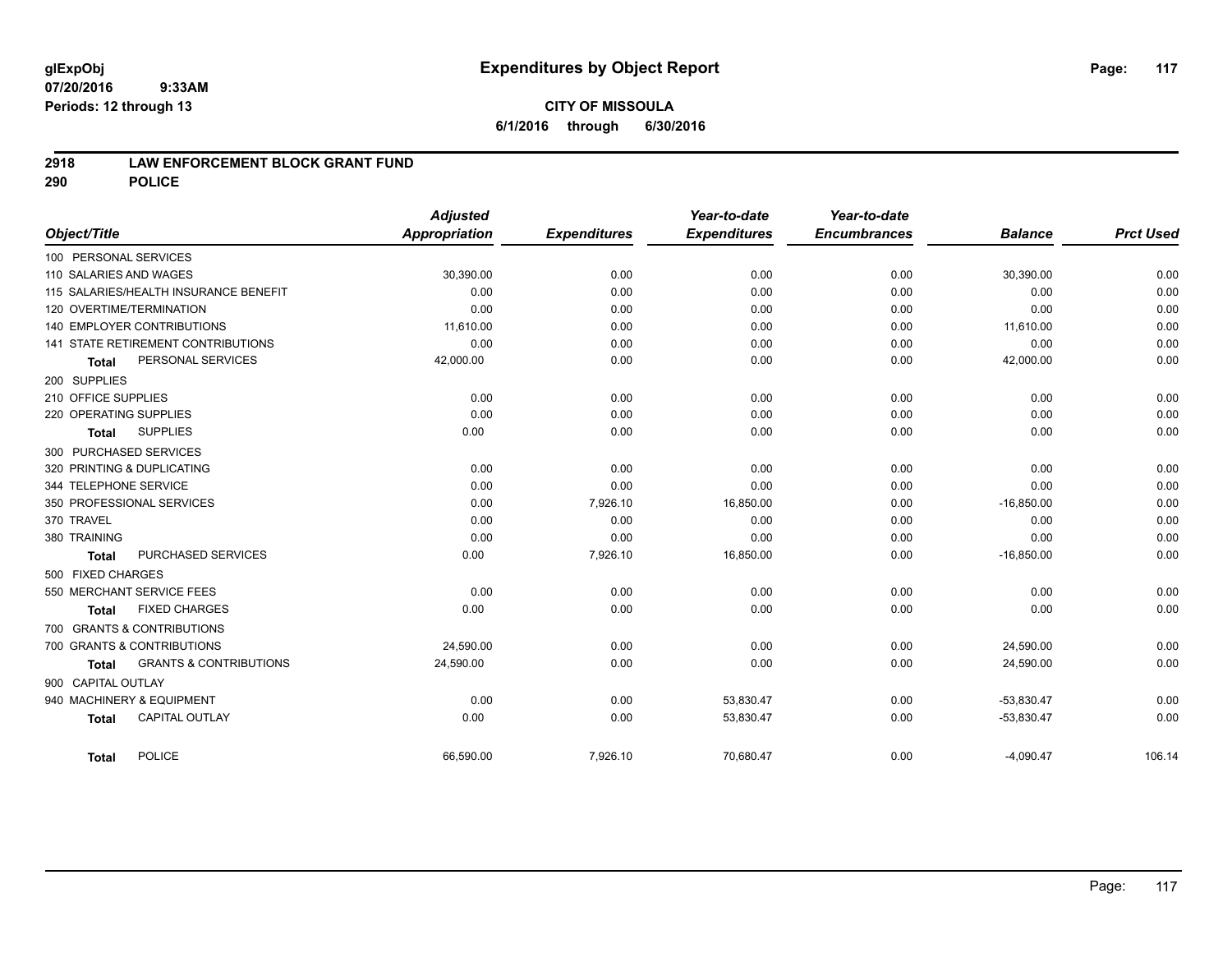#### **2918 LAW ENFORCEMENT BLOCK GRANT FUND**

**390 NON-DEPARTMENTAL**

|                           |                      | <b>Adjusted</b> |                     | Year-to-date        | Year-to-date<br><b>Encumbrances</b> | <b>Balance</b> | <b>Prct Used</b> |
|---------------------------|----------------------|-----------------|---------------------|---------------------|-------------------------------------|----------------|------------------|
| Object/Title              |                      | Appropriation   | <b>Expenditures</b> | <b>Expenditures</b> |                                     |                |                  |
| 300 PURCHASED SERVICES    |                      |                 |                     |                     |                                     |                |                  |
| 350 PROFESSIONAL SERVICES |                      | 0.00            | 0.00                | 0.00                | 0.00                                | 0.00           | 0.00             |
| Total                     | PURCHASED SERVICES   | 0.00            | 0.00                | 0.00                | 0.00                                | 0.00           | 0.00             |
| 500 FIXED CHARGES         |                      |                 |                     |                     |                                     |                |                  |
| 500 FIXED CHARGES         |                      | 0.00            | 0.00                | 0.00                | 0.00                                | 0.00           | 0.00             |
| 550 MERCHANT SERVICE FEES |                      | 0.00            | 0.00                | 0.00                | 0.00                                | 0.00           | 0.00             |
| <b>Total</b>              | <b>FIXED CHARGES</b> | 0.00            | 0.00                | 0.00                | 0.00                                | 0.00           | 0.00             |
| <b>Total</b>              | NON-DEPARTMENTAL     | 0.00            | 0.00                | 0.00                | 0.00                                | 0.00           | 0.00             |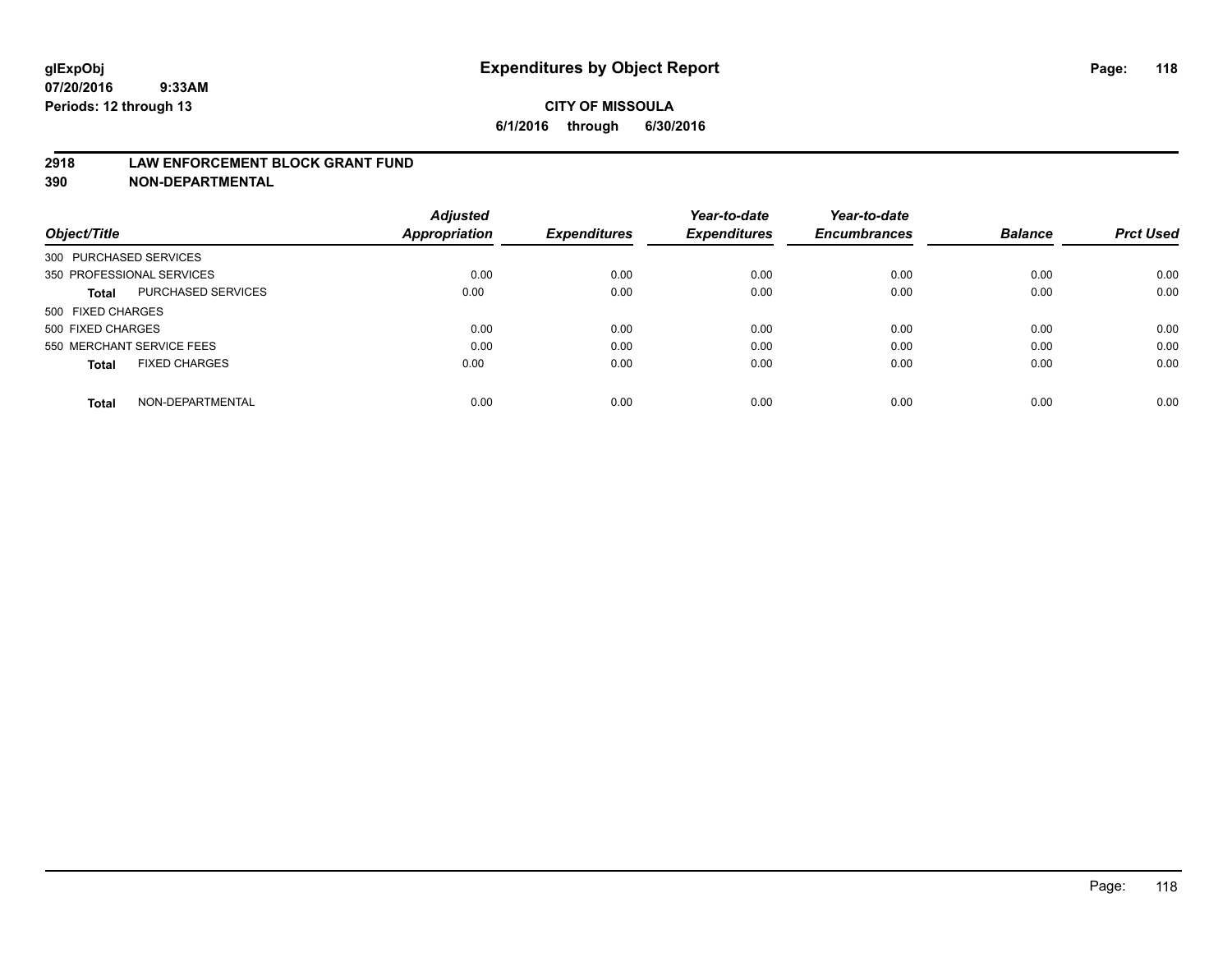# **2918 LAW ENFORCEMENT BLOCK GRANT FUND**

| Object/Title           |                                       | <b>Adjusted</b><br><b>Appropriation</b> | <b>Expenditures</b> | Year-to-date<br><b>Expenditures</b> | Year-to-date<br><b>Encumbrances</b> | <b>Balance</b> | <b>Prct Used</b> |
|------------------------|---------------------------------------|-----------------------------------------|---------------------|-------------------------------------|-------------------------------------|----------------|------------------|
|                        |                                       |                                         |                     |                                     |                                     |                |                  |
| 100 PERSONAL SERVICES  |                                       |                                         |                     |                                     |                                     |                |                  |
| 110 SALARIES AND WAGES |                                       | 30,390.00                               | 0.00                | 0.00                                | 0.00                                | 30,390.00      | 0.00             |
|                        | 115 SALARIES/HEALTH INSURANCE BENEFIT | 0.00                                    | 0.00                | 0.00                                | 0.00                                | 0.00           | 0.00             |
|                        | 120 OVERTIME/TERMINATION              | 0.00                                    | 0.00                | 0.00                                | 0.00                                | 0.00           | 0.00             |
|                        | <b>140 EMPLOYER CONTRIBUTIONS</b>     | 11,610.00                               | 0.00                | 0.00                                | 0.00                                | 11,610.00      | 0.00             |
|                        | 141 STATE RETIREMENT CONTRIBUTIONS    | 0.00                                    | 0.00                | 0.00                                | 0.00                                | 0.00           | 0.00             |
| <b>Total</b>           | PERSONAL SERVICES                     | 42,000.00                               | 0.00                | 0.00                                | 0.00                                | 42,000.00      | 0.00             |
| 200 SUPPLIES           |                                       |                                         |                     |                                     |                                     |                |                  |
| 210 OFFICE SUPPLIES    |                                       | 0.00                                    | 0.00                | 0.00                                | 0.00                                | 0.00           | 0.00             |
| 220 OPERATING SUPPLIES |                                       | 0.00                                    | 0.00                | 0.00                                | 0.00                                | 0.00           | 0.00             |
| <b>Total</b>           | <b>SUPPLIES</b>                       | 0.00                                    | 0.00                | 0.00                                | 0.00                                | 0.00           | 0.00             |
|                        | 300 PURCHASED SERVICES                |                                         |                     |                                     |                                     |                |                  |
|                        | 320 PRINTING & DUPLICATING            | 0.00                                    | 0.00                | 0.00                                | 0.00                                | 0.00           | 0.00             |
| 344 TELEPHONE SERVICE  |                                       | 0.00                                    | 0.00                | 0.00                                | 0.00                                | 0.00           | 0.00             |
|                        | 350 PROFESSIONAL SERVICES             | 0.00                                    | 7,926.10            | 16,850.00                           | 0.00                                | $-16,850.00$   | 0.00             |
| 370 TRAVEL             |                                       | 0.00                                    | 0.00                | 0.00                                | 0.00                                | 0.00           | 0.00             |
| 380 TRAINING           |                                       | 0.00                                    | 0.00                | 0.00                                | 0.00                                | 0.00           | 0.00             |
| <b>Total</b>           | PURCHASED SERVICES                    | 0.00                                    | 7,926.10            | 16,850.00                           | 0.00                                | $-16,850.00$   | 0.00             |
| 500 FIXED CHARGES      |                                       |                                         |                     |                                     |                                     |                |                  |
| 500 FIXED CHARGES      |                                       | 0.00                                    | 0.00                | 0.00                                | 0.00                                | 0.00           | 0.00             |
|                        | 550 MERCHANT SERVICE FEES             | 0.00                                    | 0.00                | 0.00                                | 0.00                                | 0.00           | 0.00             |
| <b>Total</b>           | <b>FIXED CHARGES</b>                  | 0.00                                    | 0.00                | 0.00                                | 0.00                                | 0.00           | 0.00             |
|                        | 700 GRANTS & CONTRIBUTIONS            |                                         |                     |                                     |                                     |                |                  |
|                        | 700 GRANTS & CONTRIBUTIONS            | 24,590.00                               | 0.00                | 0.00                                | 0.00                                | 24,590.00      | 0.00             |
| <b>Total</b>           | <b>GRANTS &amp; CONTRIBUTIONS</b>     | 24,590.00                               | 0.00                | 0.00                                | 0.00                                | 24,590.00      | 0.00             |
| 900 CAPITAL OUTLAY     |                                       |                                         |                     |                                     |                                     |                |                  |
|                        | 940 MACHINERY & EQUIPMENT             | 0.00                                    | 0.00                | 53,830.47                           | 0.00                                | $-53,830.47$   | 0.00             |
| <b>Total</b>           | <b>CAPITAL OUTLAY</b>                 | 0.00                                    | 0.00                | 53,830.47                           | 0.00                                | $-53,830.47$   | 0.00             |
|                        |                                       |                                         |                     |                                     |                                     |                |                  |
| Total                  | LAW ENFORCEMENT BLOCK GRANT FUN       | 66,590.00                               | 7,926.10            | 70,680.47                           | 0.00                                | $-4,090.47$    | 106.14           |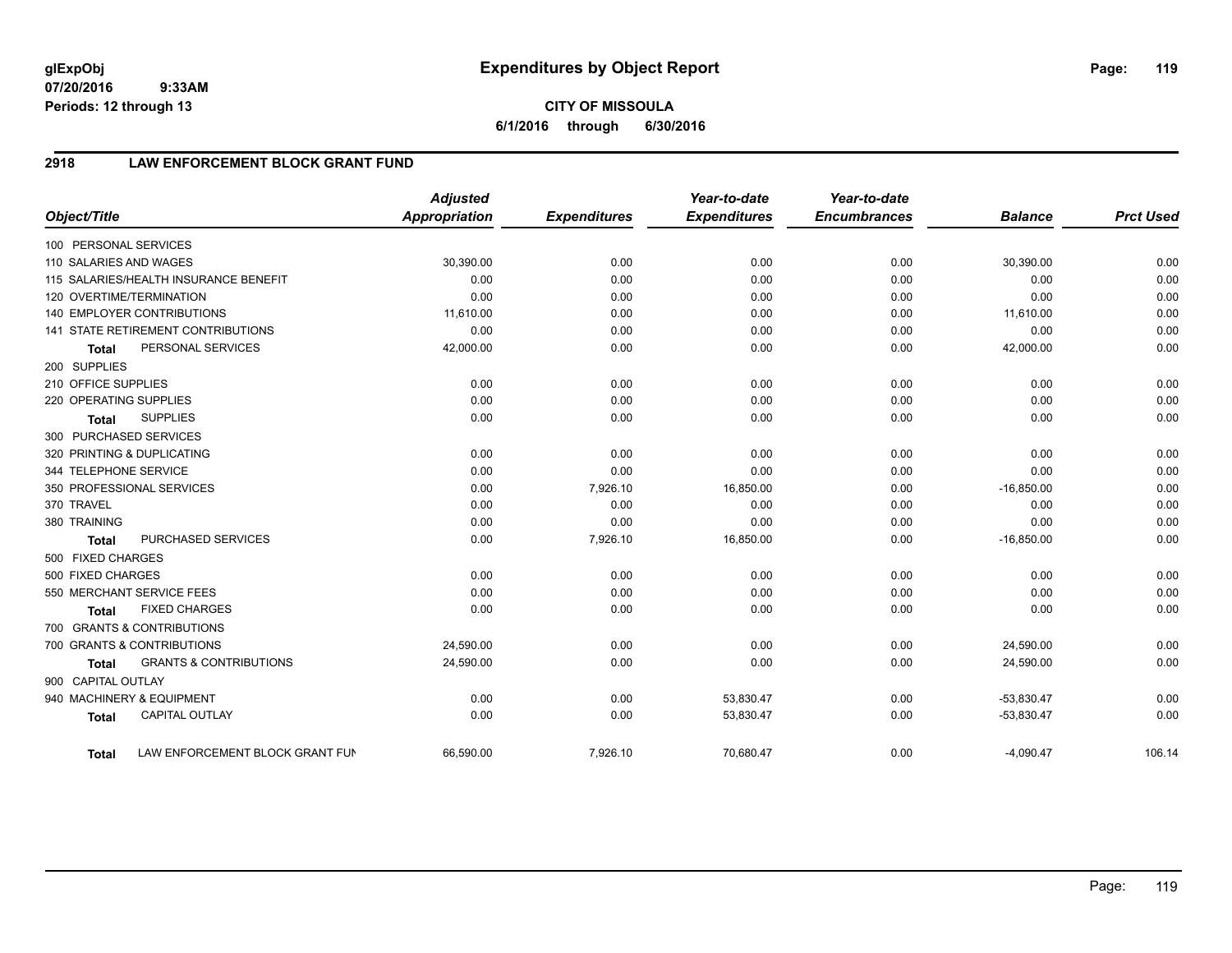## **2919 HIDTA FUND**

**290 POLICE**

|                                            | <b>Adjusted</b>      |                     | Year-to-date        | Year-to-date        |                |                  |
|--------------------------------------------|----------------------|---------------------|---------------------|---------------------|----------------|------------------|
| Object/Title                               | <b>Appropriation</b> | <b>Expenditures</b> | <b>Expenditures</b> | <b>Encumbrances</b> | <b>Balance</b> | <b>Prct Used</b> |
| 100 PERSONAL SERVICES                      |                      |                     |                     |                     |                |                  |
| 120 OVERTIME/TERMINATION                   | 15,000.00            | 0.00                | 0.00                | 0.00                | 15,000.00      | 0.00             |
| <b>140 EMPLOYER CONTRIBUTIONS</b>          | 1,350.00             | 0.00                | 0.00                | 0.00                | 1,350.00       | 0.00             |
| <b>141 STATE RETIREMENT CONTRIBUTIONS</b>  | 0.00                 | 0.00                | 0.00                | 0.00                | 0.00           | 0.00             |
| PERSONAL SERVICES<br><b>Total</b>          | 16,350.00            | 0.00                | 0.00                | 0.00                | 16,350.00      | 0.00             |
| 200 SUPPLIES                               |                      |                     |                     |                     |                |                  |
| 210 OFFICE SUPPLIES                        | 500.00               | 0.00                | 0.00                | 0.00                | 500.00         | 0.00             |
| 220 OPERATING SUPPLIES                     | 500.00               | 0.00                | 18,915.48           | 0.00                | $-18,415.48$   | 3,783.10         |
| <b>SUPPLIES</b><br><b>Total</b>            | 1,000.00             | 0.00                | 18,915.48           | 0.00                | $-17,915.48$   | 1,891.55         |
| 300 PURCHASED SERVICES                     |                      |                     |                     |                     |                |                  |
| 341 ELECTRICITY & NATURAL GAS              | 4,600.00             | 0.00                | 0.00                | 0.00                | 4,600.00       | 0.00             |
| 344 TELEPHONE SERVICE                      | 250.00               | 0.00                | 0.00                | 0.00                | 250.00         | 0.00             |
| 350 PROFESSIONAL SERVICES                  | 4,000.00             | 255.00              | 2,990.00            | 0.00                | 1,010.00       | 74.75            |
| 360 REPAIR & MAINTENANCE                   | 1,200.00             | 0.00                | 487.09              | 0.00                | 712.91         | 40.59            |
| 370 TRAVEL                                 | 1,500.00             | 0.00                | 942.66              | 0.00                | 557.34         | 62.84            |
| 380 TRAINING                               | 1,500.00             | 0.00                | 0.00                | 0.00                | 1,500.00       | 0.00             |
| 390 OTHER PURCHASED SERVICES               | 200.00               | 0.00                | 0.00                | 0.00                | 200.00         | 0.00             |
| PURCHASED SERVICES<br><b>Total</b>         | 13,250.00            | 255.00              | 4,419.75            | 0.00                | 8,830.25       | 33.36            |
| 500 FIXED CHARGES                          |                      |                     |                     |                     |                |                  |
| 500 FIXED CHARGES                          | 11,700.00            | 0.00                | 21,434.16           | 0.00                | $-9,734.16$    | 183.20           |
| 550 MERCHANT SERVICE FEES                  | 0.00                 | 0.00                | 0.00                | 0.00                | 0.00           | 0.00             |
| <b>FIXED CHARGES</b><br><b>Total</b>       | 11,700.00            | 0.00                | 21,434.16           | 0.00                | $-9,734.16$    | 183.20           |
| 700 GRANTS & CONTRIBUTIONS                 |                      |                     |                     |                     |                |                  |
| 700 GRANTS & CONTRIBUTIONS                 | 100,000.00           | 2,264.58            | 29,667.32           | 0.00                | 70,332.68      | 29.67            |
| <b>GRANTS &amp; CONTRIBUTIONS</b><br>Total | 100,000.00           | 2,264.58            | 29,667.32           | 0.00                | 70,332.68      | 29.67            |
| 900 CAPITAL OUTLAY                         |                      |                     |                     |                     |                |                  |
| 920 BUILDINGS                              | 50,000.00            | 0.00                | 0.00                | 0.00                | 50,000.00      | 0.00             |
| 940 MACHINERY & EQUIPMENT                  | 0.00                 | 0.00                | 8,918.00            | 0.00                | $-8,918.00$    | 0.00             |
| <b>CAPITAL OUTLAY</b><br><b>Total</b>      | 50,000.00            | 0.00                | 8,918.00            | 0.00                | 41,082.00      | 17.84            |
| <b>POLICE</b><br><b>Total</b>              | 192,300.00           | 2,519.58            | 83,354.71           | 0.00                | 108,945.29     | 43.35            |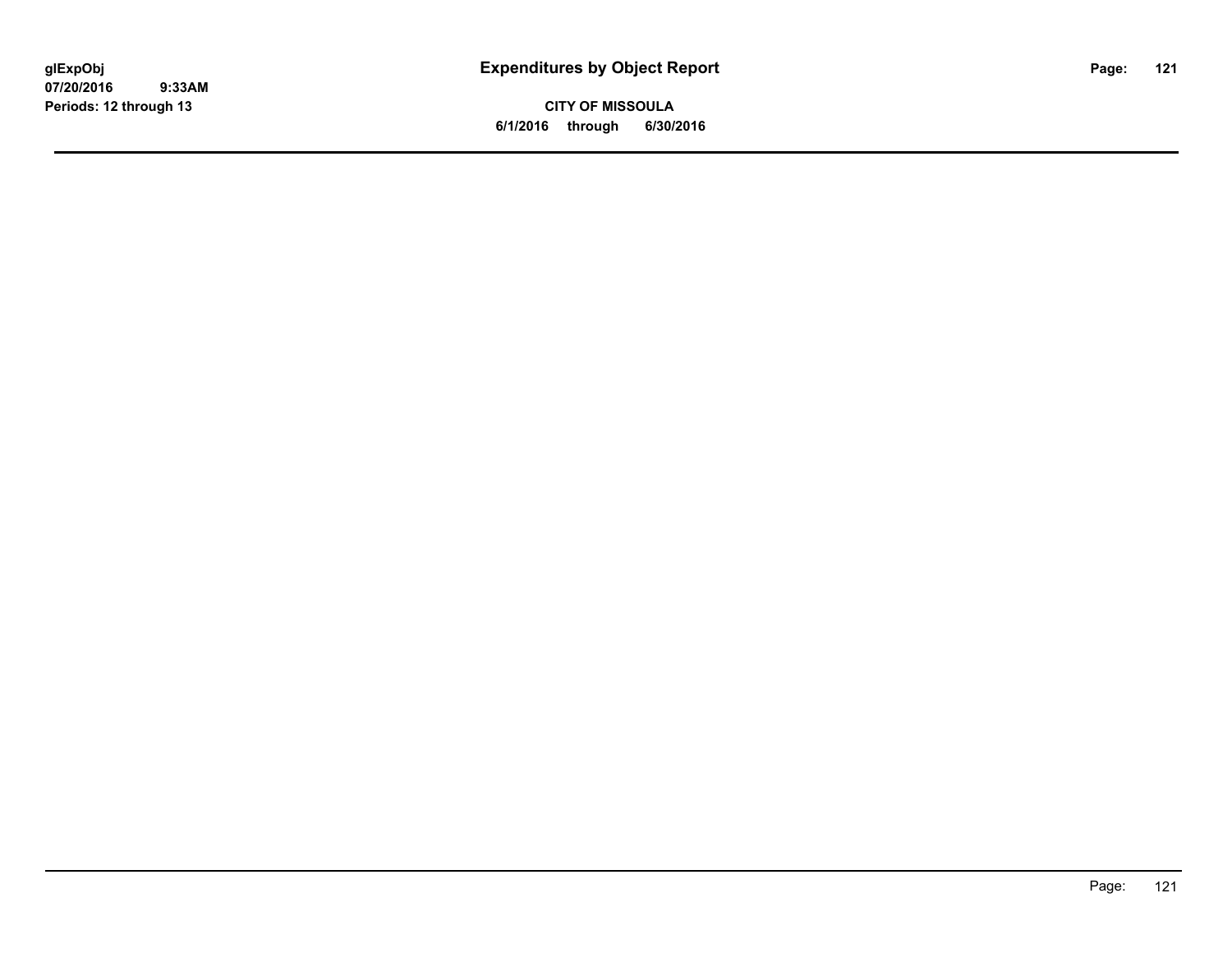**2919 HIDTA FUND**

|                                                   | <b>Adjusted</b>      |                     | Year-to-date        | Year-to-date        |                |                  |
|---------------------------------------------------|----------------------|---------------------|---------------------|---------------------|----------------|------------------|
| Object/Title                                      | <b>Appropriation</b> | <b>Expenditures</b> | <b>Expenditures</b> | <b>Encumbrances</b> | <b>Balance</b> | <b>Prct Used</b> |
| 100 PERSONAL SERVICES                             |                      |                     |                     |                     |                |                  |
| 120 OVERTIME/TERMINATION                          | 15,000.00            | 0.00                | 0.00                | 0.00                | 15,000.00      | 0.00             |
| <b>140 EMPLOYER CONTRIBUTIONS</b>                 | 1,350.00             | 0.00                | 0.00                | 0.00                | 1,350.00       | 0.00             |
| 141 STATE RETIREMENT CONTRIBUTIONS                | 0.00                 | 0.00                | 0.00                | 0.00                | 0.00           | 0.00             |
| PERSONAL SERVICES<br><b>Total</b>                 | 16,350.00            | 0.00                | 0.00                | 0.00                | 16,350.00      | 0.00             |
| 200 SUPPLIES                                      |                      |                     |                     |                     |                |                  |
| 210 OFFICE SUPPLIES                               | 500.00               | 0.00                | 0.00                | 0.00                | 500.00         | 0.00             |
| 220 OPERATING SUPPLIES                            | 500.00               | 0.00                | 18,915.48           | 0.00                | $-18,415.48$   | 3,783.10         |
| <b>SUPPLIES</b><br><b>Total</b>                   | 1,000.00             | 0.00                | 18,915.48           | 0.00                | $-17,915.48$   | 1,891.55         |
| 300 PURCHASED SERVICES                            |                      |                     |                     |                     |                |                  |
| 341 ELECTRICITY & NATURAL GAS                     | 4,600.00             | 0.00                | 0.00                | 0.00                | 4,600.00       | 0.00             |
| 344 TELEPHONE SERVICE                             | 250.00               | 0.00                | 0.00                | 0.00                | 250.00         | 0.00             |
| 350 PROFESSIONAL SERVICES                         | 4,000.00             | 255.00              | 2,990.00            | 0.00                | 1,010.00       | 74.75            |
| 360 REPAIR & MAINTENANCE                          | 1,200.00             | 0.00                | 487.09              | 0.00                | 712.91         | 40.59            |
| 370 TRAVEL                                        | 1,500.00             | 0.00                | 942.66              | 0.00                | 557.34         | 62.84            |
| 380 TRAINING                                      | 1,500.00             | 0.00                | 0.00                | 0.00                | 1,500.00       | 0.00             |
| 390 OTHER PURCHASED SERVICES                      | 200.00               | 0.00                | 0.00                | 0.00                | 200.00         | 0.00             |
| PURCHASED SERVICES<br><b>Total</b>                | 13,250.00            | 255.00              | 4,419.75            | 0.00                | 8,830.25       | 33.36            |
| 500 FIXED CHARGES                                 |                      |                     |                     |                     |                |                  |
| 500 FIXED CHARGES                                 | 11,700.00            | 0.00                | 21,434.16           | 0.00                | $-9,734.16$    | 183.20           |
| 550 MERCHANT SERVICE FEES                         | 0.00                 | 0.00                | 0.00                | 0.00                | 0.00           | 0.00             |
| <b>FIXED CHARGES</b><br><b>Total</b>              | 11,700.00            | 0.00                | 21,434.16           | 0.00                | $-9,734.16$    | 183.20           |
| 700 GRANTS & CONTRIBUTIONS                        |                      |                     |                     |                     |                |                  |
| 700 GRANTS & CONTRIBUTIONS                        | 100,000.00           | 2,264.58            | 29,667.32           | 0.00                | 70,332.68      | 29.67            |
| <b>GRANTS &amp; CONTRIBUTIONS</b><br><b>Total</b> | 100,000.00           | 2,264.58            | 29,667.32           | 0.00                | 70,332.68      | 29.67            |
| 900 CAPITAL OUTLAY                                |                      |                     |                     |                     |                |                  |
| 920 BUILDINGS                                     | 50,000.00            | 0.00                | 0.00                | 0.00                | 50,000.00      | 0.00             |
| 940 MACHINERY & EQUIPMENT                         | 0.00                 | 0.00                | 8,918.00            | 0.00                | $-8,918.00$    | 0.00             |
| <b>CAPITAL OUTLAY</b><br><b>Total</b>             | 50,000.00            | 0.00                | 8,918.00            | 0.00                | 41,082.00      | 17.84            |
| <b>HIDTA FUND</b><br><b>Total</b>                 | 192,300.00           | 2,519.58            | 83,354.71           | 0.00                | 108,945.29     | 43.35            |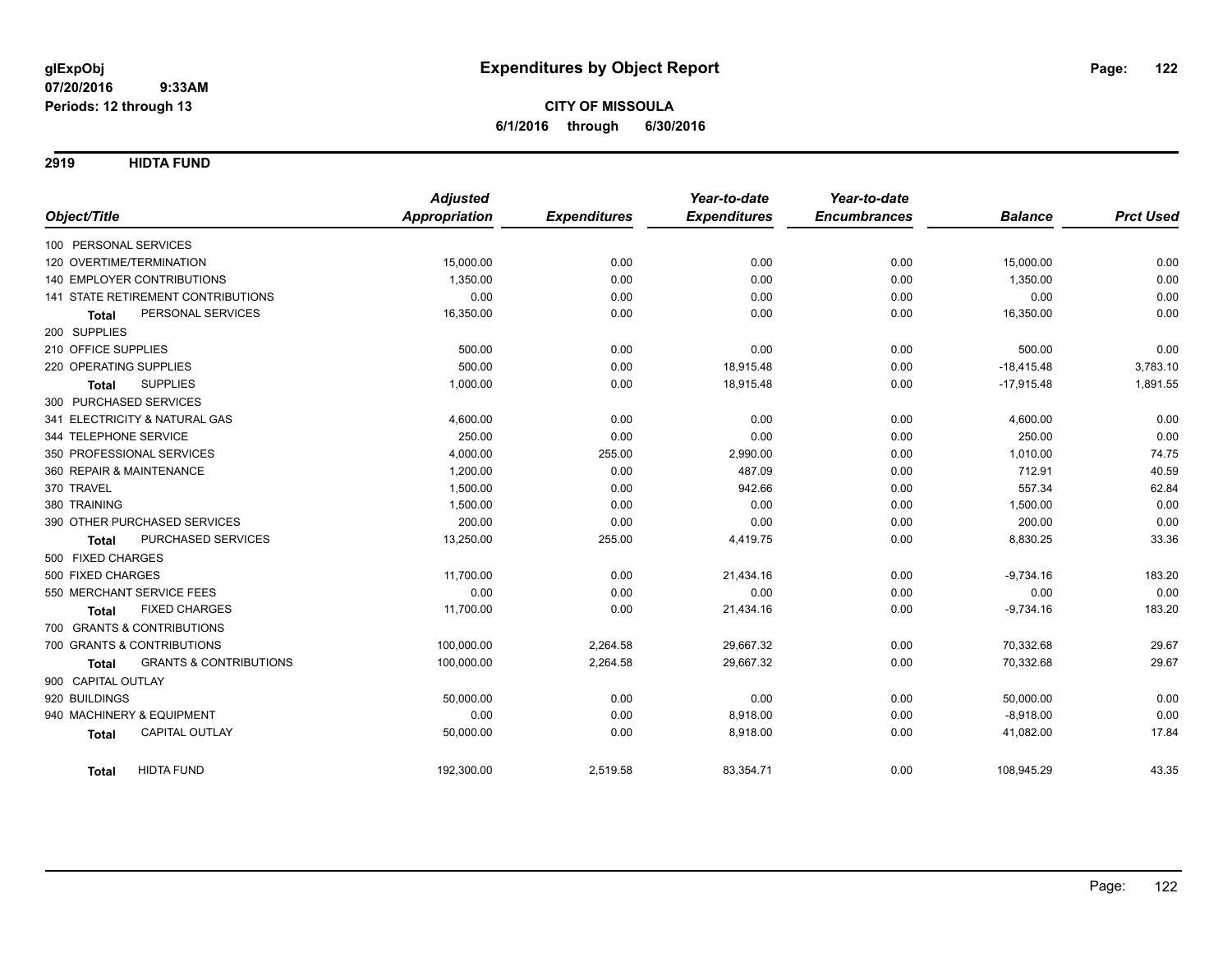#### **2939 CDBG PROGRAM INCOME ACCOUNT**

**400 ENTITLEMENT GRANTS**

| Object/Title      |                              | <b>Adjusted</b><br>Appropriation | <b>Expenditures</b> | Year-to-date<br><b>Expenditures</b> | Year-to-date<br><b>Encumbrances</b> | <b>Balance</b> | <b>Prct Used</b> |
|-------------------|------------------------------|----------------------------------|---------------------|-------------------------------------|-------------------------------------|----------------|------------------|
|                   | 300 PURCHASED SERVICES       |                                  |                     |                                     |                                     |                |                  |
|                   | 350 PROFESSIONAL SERVICES    | 14.383.00                        | 0.00                | 0.00                                | 0.00                                | 14.383.00      | 0.00             |
| <b>Total</b>      | PURCHASED SERVICES           | 14,383.00                        | 0.00                | 0.00                                | 0.00                                | 14,383.00      | 0.00             |
| 500 FIXED CHARGES |                              |                                  |                     |                                     |                                     |                |                  |
|                   | 550 MERCHANT SERVICE FEES    | 0.00                             | 0.00                | 0.00                                | 0.00                                | 0.00           | 0.00             |
| <b>Total</b>      | <b>FIXED CHARGES</b>         | 0.00                             | 0.00                | 0.00                                | 0.00                                | 0.00           | 0.00             |
| 800 OTHER OBJECTS |                              |                                  |                     |                                     |                                     |                |                  |
|                   | 820 TRANSFERS TO OTHER FUNDS | 0.00                             | 0.00                | 19.239.31                           | 0.00                                | $-19.239.31$   | 0.00             |
| <b>Total</b>      | OTHER OBJECTS                | 0.00                             | 0.00                | 19,239.31                           | 0.00                                | $-19,239.31$   | 0.00             |
| <b>Total</b>      | <b>ENTITLEMENT GRANTS</b>    | 14,383.00                        | 0.00                | 19,239.31                           | 0.00                                | $-4,856.31$    | 133.76           |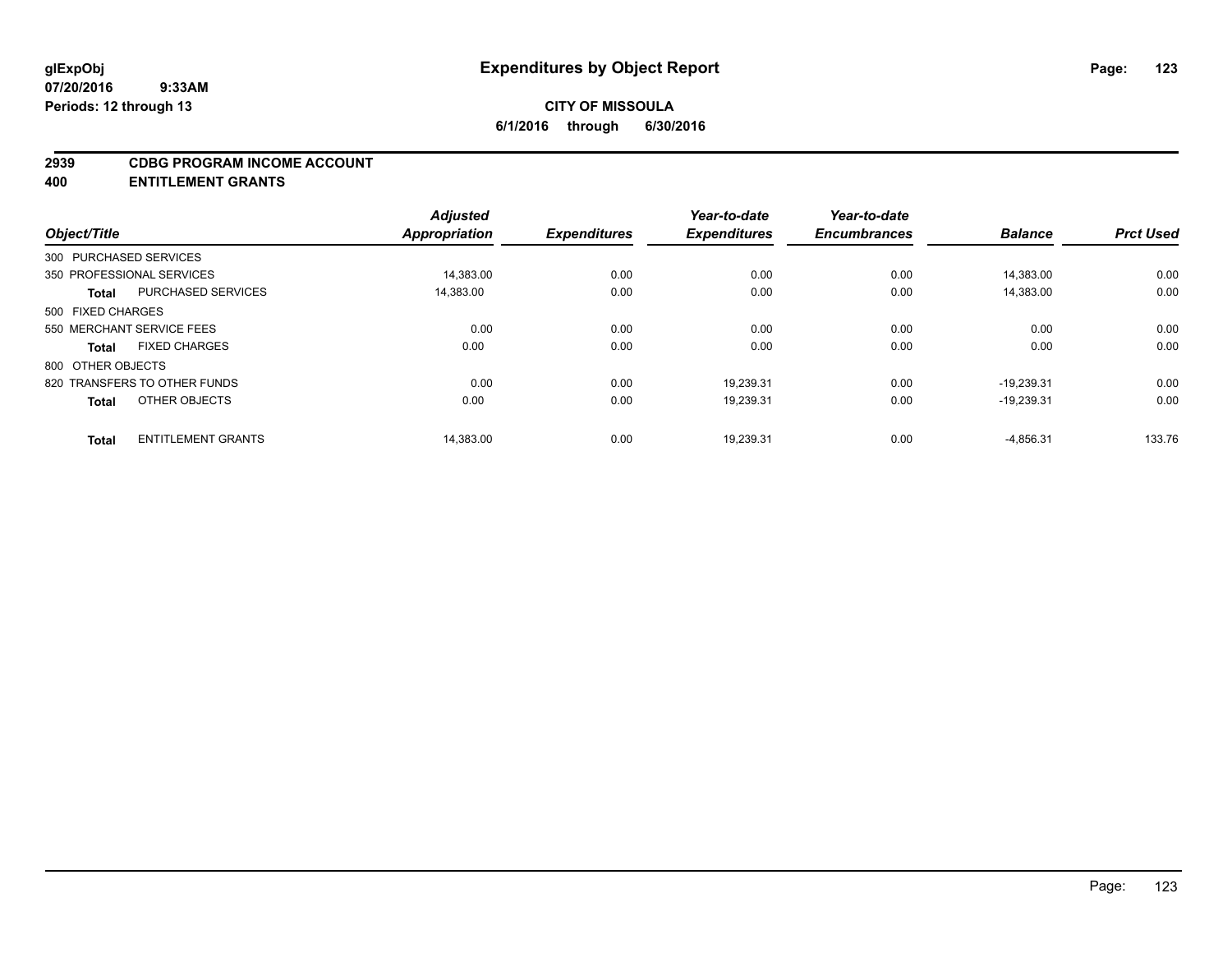## **2939 CDBG PROGRAM INCOME ACCOUNT**

| Object/Title      |                              | <b>Adjusted</b><br><b>Appropriation</b> | <b>Expenditures</b> | Year-to-date<br><b>Expenditures</b> | Year-to-date<br><b>Encumbrances</b> | <b>Balance</b> | <b>Prct Used</b> |
|-------------------|------------------------------|-----------------------------------------|---------------------|-------------------------------------|-------------------------------------|----------------|------------------|
|                   | 300 PURCHASED SERVICES       |                                         |                     |                                     |                                     |                |                  |
|                   | 350 PROFESSIONAL SERVICES    | 14.383.00                               | 0.00                | 0.00                                | 0.00                                | 14.383.00      | 0.00             |
| <b>Total</b>      | <b>PURCHASED SERVICES</b>    | 14,383.00                               | 0.00                | 0.00                                | 0.00                                | 14.383.00      | 0.00             |
| 500 FIXED CHARGES |                              |                                         |                     |                                     |                                     |                |                  |
|                   | 550 MERCHANT SERVICE FEES    | 0.00                                    | 0.00                | 0.00                                | 0.00                                | 0.00           | 0.00             |
| <b>Total</b>      | <b>FIXED CHARGES</b>         | 0.00                                    | 0.00                | 0.00                                | 0.00                                | 0.00           | 0.00             |
| 800 OTHER OBJECTS |                              |                                         |                     |                                     |                                     |                |                  |
|                   | 820 TRANSFERS TO OTHER FUNDS | 0.00                                    | 0.00                | 19,239.31                           | 0.00                                | $-19.239.31$   | 0.00             |
| <b>Total</b>      | OTHER OBJECTS                | 0.00                                    | 0.00                | 19,239.31                           | 0.00                                | $-19.239.31$   | 0.00             |
| <b>Total</b>      | CDBG PROGRAM INCOME ACCOUNT  | 14.383.00                               | 0.00                | 19.239.31                           | 0.00                                | $-4.856.31$    | 133.76           |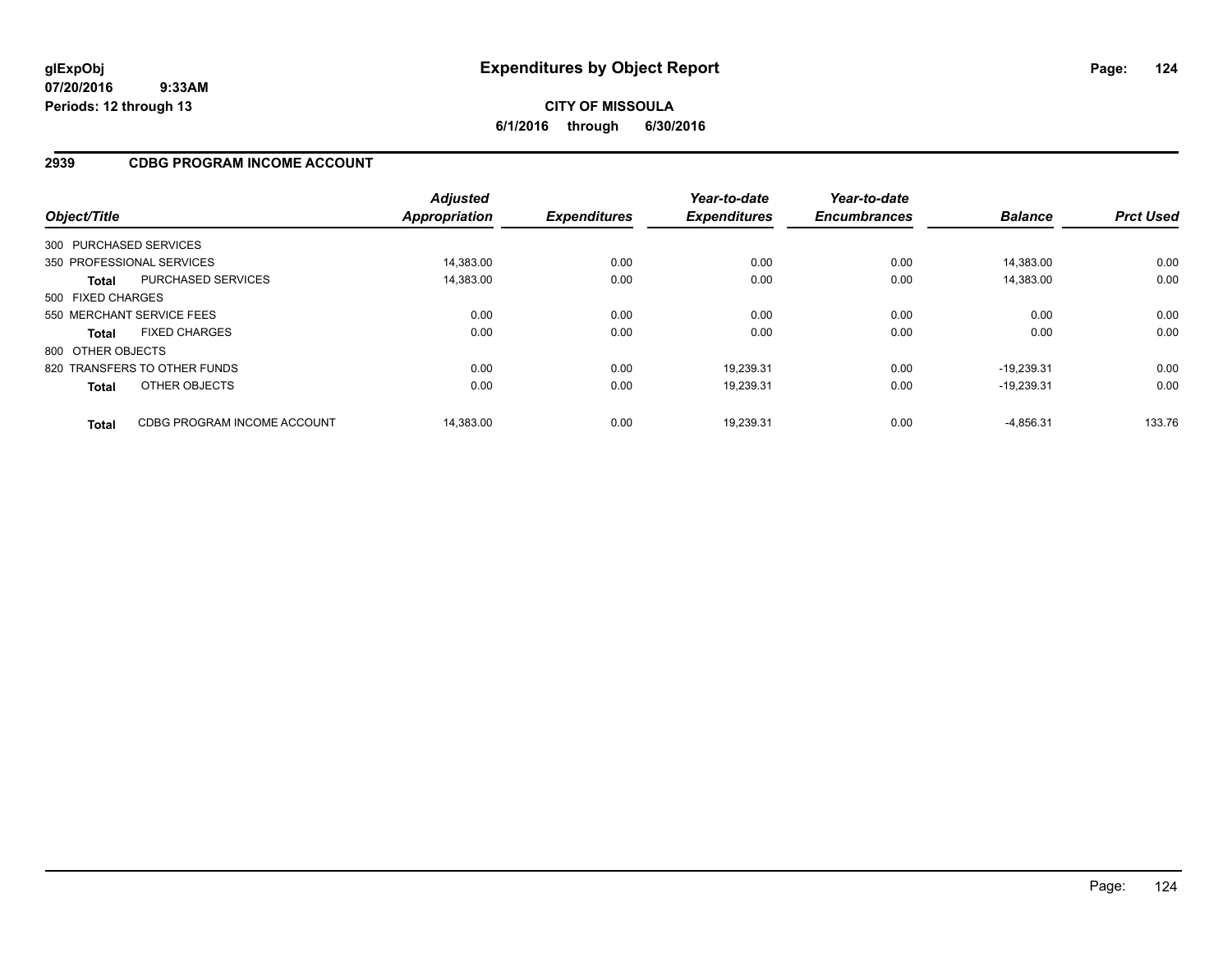## **2940 CDBG FUND**

**400 ENTITLEMENT GRANTS**

| Object/Title                 |                                   | <b>Adjusted</b><br>Appropriation | <b>Expenditures</b> | Year-to-date<br><b>Expenditures</b> | Year-to-date<br><b>Encumbrances</b> | <b>Balance</b> | <b>Prct Used</b> |
|------------------------------|-----------------------------------|----------------------------------|---------------------|-------------------------------------|-------------------------------------|----------------|------------------|
| 300 PURCHASED SERVICES       |                                   |                                  |                     |                                     |                                     |                |                  |
| 350 PROFESSIONAL SERVICES    |                                   | 106,591.00                       | 0.00                | 74,498.64                           | 0.00                                | 32,092.36      | 69.89            |
| <b>Total</b>                 | PURCHASED SERVICES                | 106,591.00                       | 0.00                | 74,498.64                           | 0.00                                | 32,092.36      | 69.89            |
| 500 FIXED CHARGES            |                                   |                                  |                     |                                     |                                     |                |                  |
| 550 MERCHANT SERVICE FEES    |                                   | 0.00                             | 0.00                | 0.00                                | 0.00                                | 0.00           | 0.00             |
| <b>Total</b>                 | <b>FIXED CHARGES</b>              | 0.00                             | 0.00                | 0.00                                | 0.00                                | 0.00           | 0.00             |
| 700 GRANTS & CONTRIBUTIONS   |                                   |                                  |                     |                                     |                                     |                |                  |
| 700 GRANTS & CONTRIBUTIONS   |                                   | 457,664.00                       | 431.00              | 501,090.09                          | 0.00                                | $-43,426.09$   | 109.49           |
| <b>Total</b>                 | <b>GRANTS &amp; CONTRIBUTIONS</b> | 457,664.00                       | 431.00              | 501,090.09                          | 0.00                                | $-43,426.09$   | 109.49           |
| 800 OTHER OBJECTS            |                                   |                                  |                     |                                     |                                     |                |                  |
| 820 TRANSFERS TO OTHER FUNDS |                                   | 0.00                             | 0.00                | 0.00                                | 0.00                                | 0.00           | 0.00             |
| <b>Total</b>                 | OTHER OBJECTS                     | 0.00                             | 0.00                | 0.00                                | 0.00                                | 0.00           | 0.00             |
| <b>Total</b>                 | <b>ENTITLEMENT GRANTS</b>         | 564,255.00                       | 431.00              | 575,588.73                          | 0.00                                | $-11,333.73$   | 102.01           |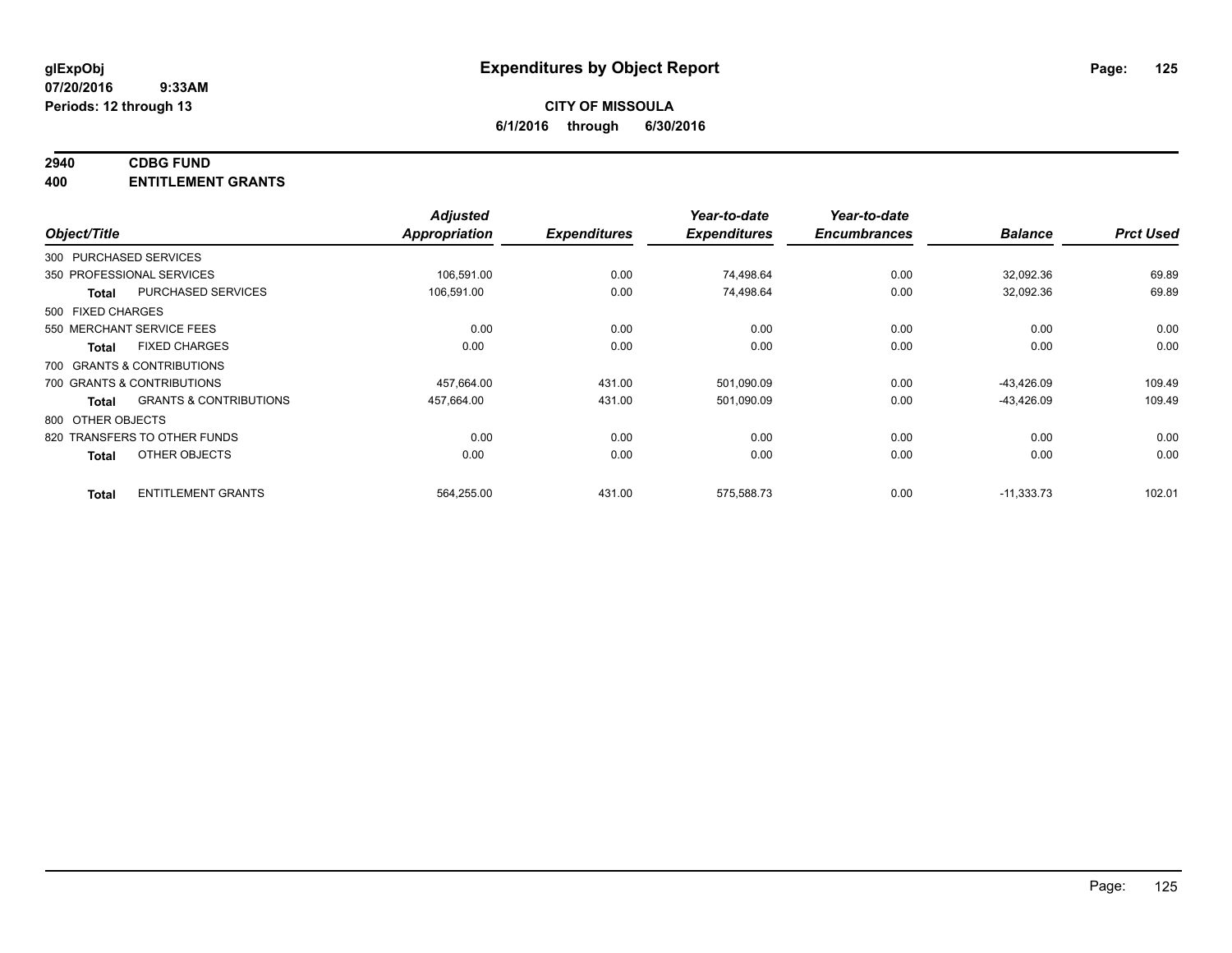**2940 CDBG FUND**

|                   |                                   | <b>Adjusted</b> |                     | Year-to-date        | Year-to-date        |                |                  |
|-------------------|-----------------------------------|-----------------|---------------------|---------------------|---------------------|----------------|------------------|
| Object/Title      |                                   | Appropriation   | <b>Expenditures</b> | <b>Expenditures</b> | <b>Encumbrances</b> | <b>Balance</b> | <b>Prct Used</b> |
|                   | 300 PURCHASED SERVICES            |                 |                     |                     |                     |                |                  |
|                   | 350 PROFESSIONAL SERVICES         | 106,591.00      | 0.00                | 74,498.64           | 0.00                | 32,092.36      | 69.89            |
| <b>Total</b>      | <b>PURCHASED SERVICES</b>         | 106,591.00      | 0.00                | 74,498.64           | 0.00                | 32,092.36      | 69.89            |
| 500 FIXED CHARGES |                                   |                 |                     |                     |                     |                |                  |
|                   | 550 MERCHANT SERVICE FEES         | 0.00            | 0.00                | 0.00                | 0.00                | 0.00           | 0.00             |
| <b>Total</b>      | <b>FIXED CHARGES</b>              | 0.00            | 0.00                | 0.00                | 0.00                | 0.00           | 0.00             |
|                   | 700 GRANTS & CONTRIBUTIONS        |                 |                     |                     |                     |                |                  |
|                   | 700 GRANTS & CONTRIBUTIONS        | 457,664.00      | 431.00              | 501,090.09          | 0.00                | $-43,426.09$   | 109.49           |
| <b>Total</b>      | <b>GRANTS &amp; CONTRIBUTIONS</b> | 457,664.00      | 431.00              | 501,090.09          | 0.00                | $-43,426.09$   | 109.49           |
| 800 OTHER OBJECTS |                                   |                 |                     |                     |                     |                |                  |
|                   | 820 TRANSFERS TO OTHER FUNDS      | 0.00            | 0.00                | 0.00                | 0.00                | 0.00           | 0.00             |
| <b>Total</b>      | OTHER OBJECTS                     | 0.00            | 0.00                | 0.00                | 0.00                | 0.00           | 0.00             |
| <b>Total</b>      | <b>CDBG FUND</b>                  | 564,255.00      | 431.00              | 575,588.73          | 0.00                | $-11,333.73$   | 102.01           |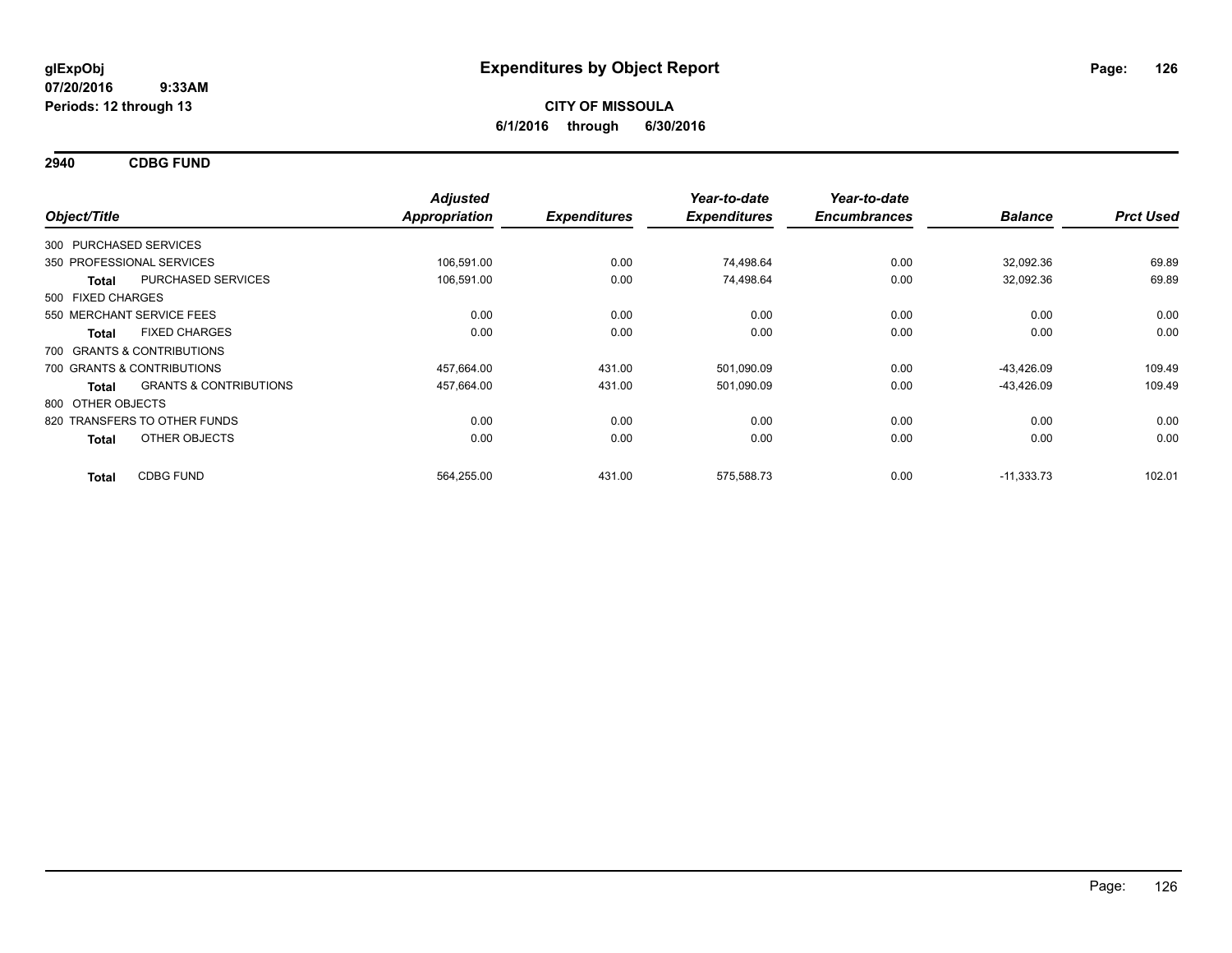#### **2941 HOME FUND**

**400 ENTITLEMENT GRANTS**

|                   |                                   | <b>Adjusted</b>      |                     | Year-to-date        | Year-to-date        |                |                  |
|-------------------|-----------------------------------|----------------------|---------------------|---------------------|---------------------|----------------|------------------|
| Object/Title      |                                   | <b>Appropriation</b> | <b>Expenditures</b> | <b>Expenditures</b> | <b>Encumbrances</b> | <b>Balance</b> | <b>Prct Used</b> |
|                   | 300 PURCHASED SERVICES            |                      |                     |                     |                     |                |                  |
|                   | 350 PROFESSIONAL SERVICES         | 57,921.00            | 0.00                | 43,691.13           | 0.00                | 14.229.87      | 75.43            |
| <b>Total</b>      | PURCHASED SERVICES                | 57,921.00            | 0.00                | 43,691.13           | 0.00                | 14,229.87      | 75.43            |
| 500 FIXED CHARGES |                                   |                      |                     |                     |                     |                |                  |
|                   | 550 MERCHANT SERVICE FEES         | 0.00                 | 0.00                | 0.00                | 0.00                | 0.00           | 0.00             |
| <b>Total</b>      | <b>FIXED CHARGES</b>              | 0.00                 | 0.00                | 0.00                | 0.00                | 0.00           | 0.00             |
|                   | 700 GRANTS & CONTRIBUTIONS        |                      |                     |                     |                     |                |                  |
|                   | 700 GRANTS & CONTRIBUTIONS        | 335,666.00           | 2,142.02            | 188,604.40          | 0.00                | 147,061.60     | 56.19            |
| Total             | <b>GRANTS &amp; CONTRIBUTIONS</b> | 335,666.00           | 2,142.02            | 188,604.40          | 0.00                | 147,061.60     | 56.19            |
| 800 OTHER OBJECTS |                                   |                      |                     |                     |                     |                |                  |
|                   | 820 TRANSFERS TO OTHER FUNDS      | 0.00                 | 0.00                | 0.00                | 0.00                | 0.00           | 0.00             |
| 845 CONTINGENCY   |                                   | 0.00                 | 0.00                | 0.00                | 0.00                | 0.00           | 0.00             |
| <b>Total</b>      | OTHER OBJECTS                     | 0.00                 | 0.00                | 0.00                | 0.00                | 0.00           | 0.00             |
| <b>Total</b>      | <b>ENTITLEMENT GRANTS</b>         | 393,587.00           | 2,142.02            | 232,295.53          | 0.00                | 161,291.47     | 59.02            |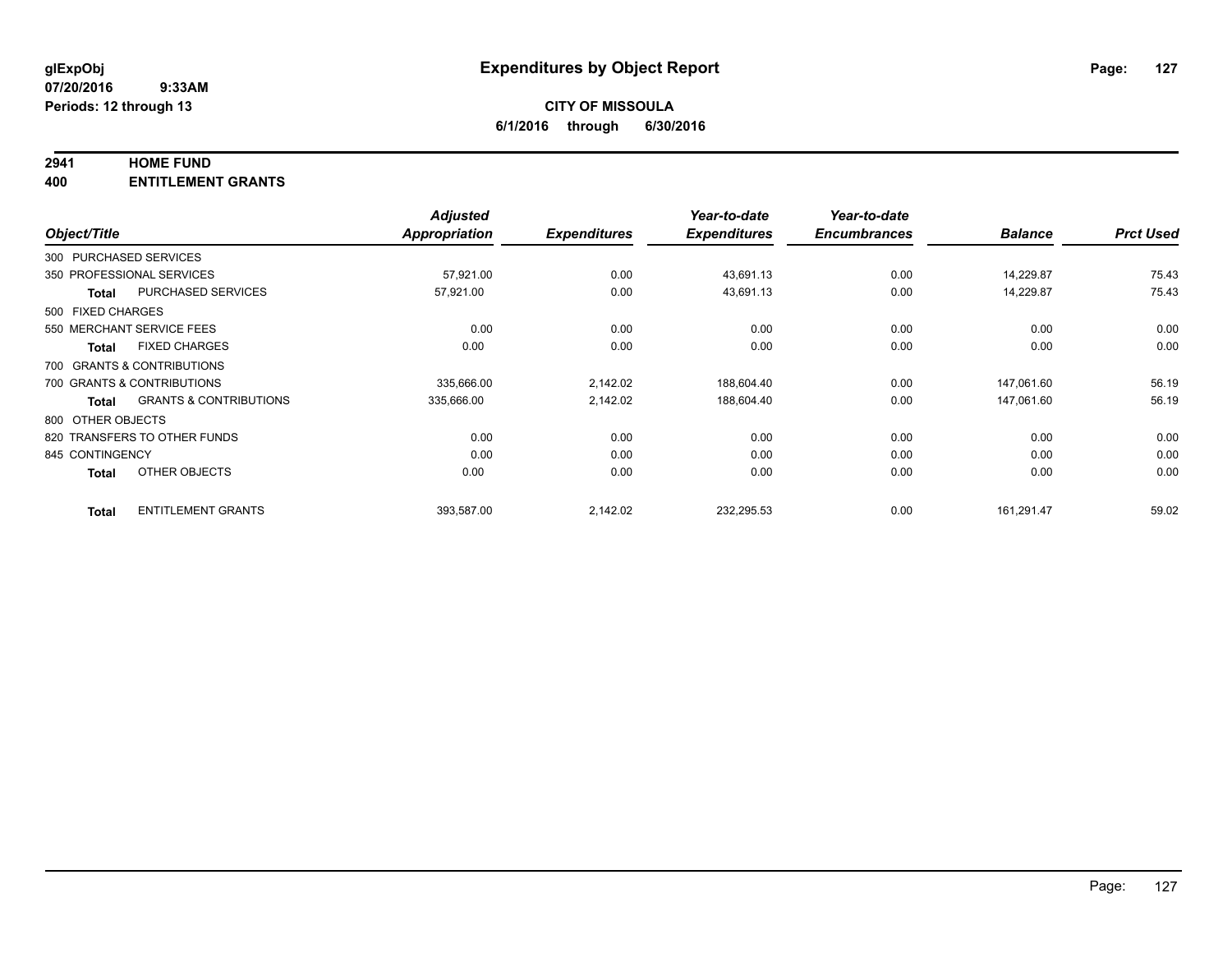**2941 HOME FUND**

|                   |                                   | <b>Adjusted</b>      |                     | Year-to-date        | Year-to-date        |                |                  |
|-------------------|-----------------------------------|----------------------|---------------------|---------------------|---------------------|----------------|------------------|
| Object/Title      |                                   | <b>Appropriation</b> | <b>Expenditures</b> | <b>Expenditures</b> | <b>Encumbrances</b> | <b>Balance</b> | <b>Prct Used</b> |
|                   | 300 PURCHASED SERVICES            |                      |                     |                     |                     |                |                  |
|                   | 350 PROFESSIONAL SERVICES         | 57,921.00            | 0.00                | 43,691.13           | 0.00                | 14,229.87      | 75.43            |
| Total             | PURCHASED SERVICES                | 57,921.00            | 0.00                | 43,691.13           | 0.00                | 14,229.87      | 75.43            |
| 500 FIXED CHARGES |                                   |                      |                     |                     |                     |                |                  |
|                   | 550 MERCHANT SERVICE FEES         | 0.00                 | 0.00                | 0.00                | 0.00                | 0.00           | 0.00             |
| <b>Total</b>      | <b>FIXED CHARGES</b>              | 0.00                 | 0.00                | 0.00                | 0.00                | 0.00           | 0.00             |
|                   | 700 GRANTS & CONTRIBUTIONS        |                      |                     |                     |                     |                |                  |
|                   | 700 GRANTS & CONTRIBUTIONS        | 335,666.00           | 2,142.02            | 188,604.40          | 0.00                | 147,061.60     | 56.19            |
| <b>Total</b>      | <b>GRANTS &amp; CONTRIBUTIONS</b> | 335,666.00           | 2,142.02            | 188,604.40          | 0.00                | 147,061.60     | 56.19            |
| 800 OTHER OBJECTS |                                   |                      |                     |                     |                     |                |                  |
|                   | 820 TRANSFERS TO OTHER FUNDS      | 0.00                 | 0.00                | 0.00                | 0.00                | 0.00           | 0.00             |
| 845 CONTINGENCY   |                                   | 0.00                 | 0.00                | 0.00                | 0.00                | 0.00           | 0.00             |
| <b>Total</b>      | OTHER OBJECTS                     | 0.00                 | 0.00                | 0.00                | 0.00                | 0.00           | 0.00             |
| <b>Total</b>      | <b>HOME FUND</b>                  | 393,587.00           | 2,142.02            | 232,295.53          | 0.00                | 161,291.47     | 59.02            |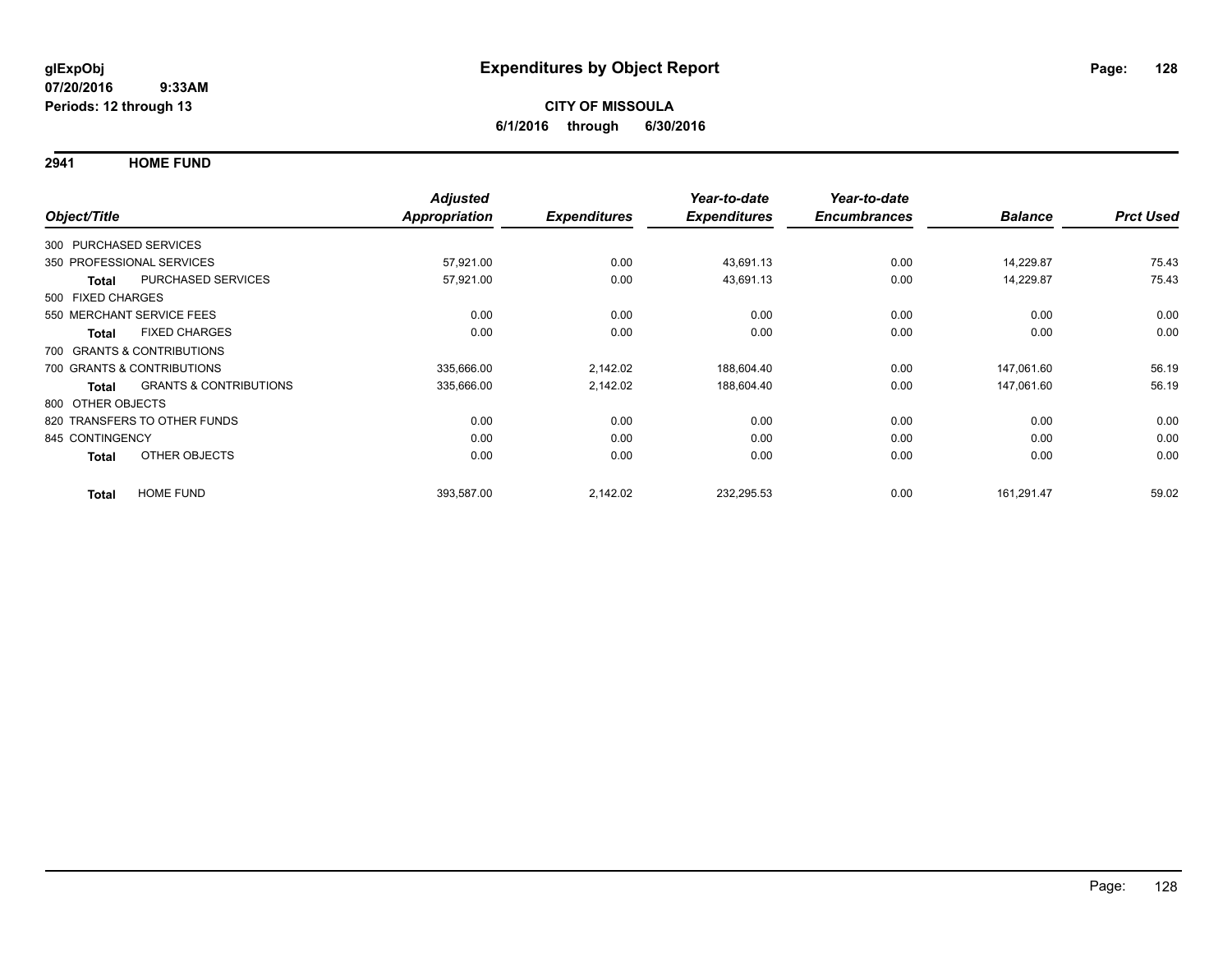#### **2942 ADDI PROGRAM**

**400 ENTITLEMENT GRANTS**

| Object/Title           |                                   | <b>Adjusted</b><br>Appropriation | <b>Expenditures</b> | Year-to-date<br><b>Expenditures</b> | Year-to-date<br><b>Encumbrances</b> | <b>Balance</b> | <b>Prct Used</b> |
|------------------------|-----------------------------------|----------------------------------|---------------------|-------------------------------------|-------------------------------------|----------------|------------------|
| 300 PURCHASED SERVICES |                                   |                                  |                     |                                     |                                     |                |                  |
|                        | 350 PROFESSIONAL SERVICES         | 12,846.00                        | 0.00                | 0.00                                | 0.00                                | 12.846.00      | 0.00             |
| <b>Total</b>           | <b>PURCHASED SERVICES</b>         | 12.846.00                        | 0.00                | 0.00                                | 0.00                                | 12,846.00      | 0.00             |
|                        | 700 GRANTS & CONTRIBUTIONS        |                                  |                     |                                     |                                     |                |                  |
|                        | 700 GRANTS & CONTRIBUTIONS        | 0.00                             | 23.207.47           | 23.207.47                           | 0.00                                | $-23.207.47$   | 0.00             |
| <b>Total</b>           | <b>GRANTS &amp; CONTRIBUTIONS</b> | 0.00                             | 23.207.47           | 23.207.47                           | 0.00                                | $-23.207.47$   | 0.00             |
| <b>Total</b>           | <b>ENTITLEMENT GRANTS</b>         | 12.846.00                        | 23.207.47           | 23.207.47                           | 0.00                                | $-10.361.47$   | 180.66           |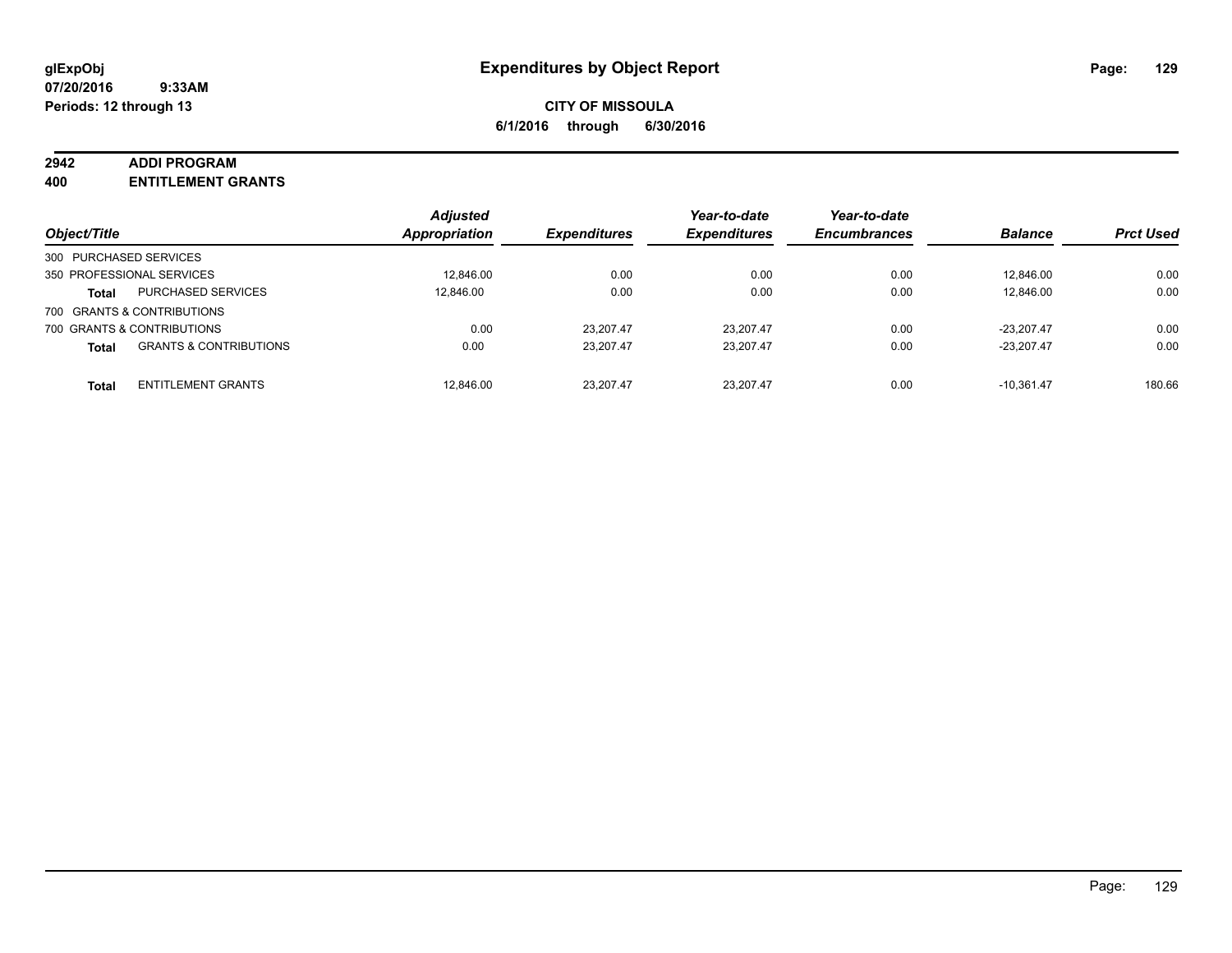**2942 ADDI PROGRAM**

| Object/Title                                      | <b>Adjusted</b><br><b>Appropriation</b> | <b>Expenditures</b> | Year-to-date<br><b>Expenditures</b> | Year-to-date<br><b>Encumbrances</b> | <b>Balance</b> | <b>Prct Used</b> |
|---------------------------------------------------|-----------------------------------------|---------------------|-------------------------------------|-------------------------------------|----------------|------------------|
| 300 PURCHASED SERVICES                            |                                         |                     |                                     |                                     |                |                  |
| 350 PROFESSIONAL SERVICES                         | 12,846.00                               | 0.00                | 0.00                                | 0.00                                | 12.846.00      | 0.00             |
| <b>PURCHASED SERVICES</b><br><b>Total</b>         | 12.846.00                               | 0.00                | 0.00                                | 0.00                                | 12.846.00      | 0.00             |
| 700 GRANTS & CONTRIBUTIONS                        |                                         |                     |                                     |                                     |                |                  |
| 700 GRANTS & CONTRIBUTIONS                        | 0.00                                    | 23.207.47           | 23.207.47                           | 0.00                                | $-23.207.47$   | 0.00             |
| <b>GRANTS &amp; CONTRIBUTIONS</b><br><b>Total</b> | 0.00                                    | 23.207.47           | 23.207.47                           | 0.00                                | $-23.207.47$   | 0.00             |
| <b>ADDI PROGRAM</b><br><b>Total</b>               | 12.846.00                               | 23.207.47           | 23.207.47                           | 0.00                                | $-10.361.47$   | 180.66           |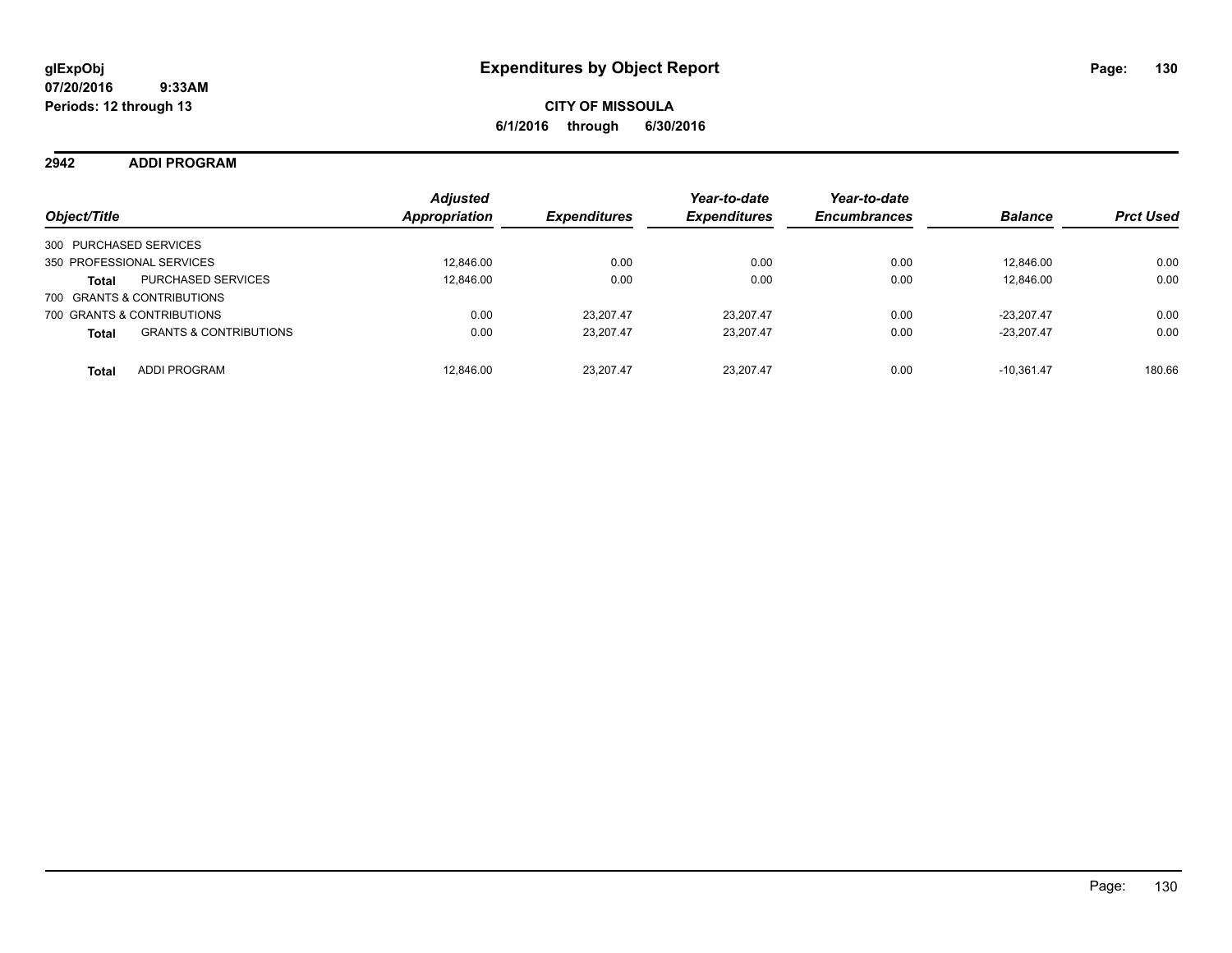#### **2943 CITY HOME PROGRAM INCOME**

#### **400 ENTITLEMENT GRANTS**

| Object/Title      |                                   | <b>Adjusted</b><br>Appropriation | <b>Expenditures</b> | Year-to-date<br><b>Expenditures</b> | Year-to-date<br><b>Encumbrances</b> | <b>Balance</b> | <b>Prct Used</b> |
|-------------------|-----------------------------------|----------------------------------|---------------------|-------------------------------------|-------------------------------------|----------------|------------------|
|                   | 300 PURCHASED SERVICES            |                                  |                     |                                     |                                     |                |                  |
|                   | 350 PROFESSIONAL SERVICES         | 31,000.00                        | 0.00                | 0.00                                | 0.00                                | 31,000.00      | 0.00             |
|                   | 390 OTHER PURCHASED SERVICES      | 500.00                           | 0.00                | 0.00                                | 0.00                                | 500.00         | 0.00             |
| <b>Total</b>      | <b>PURCHASED SERVICES</b>         | 31,500.00                        | 0.00                | 0.00                                | 0.00                                | 31,500.00      | 0.00             |
| 500 FIXED CHARGES |                                   |                                  |                     |                                     |                                     |                |                  |
|                   | 550 MERCHANT SERVICE FEES         | 0.00                             | 0.00                | 0.00                                | 0.00                                | 0.00           | 0.00             |
| <b>Total</b>      | <b>FIXED CHARGES</b>              | 0.00                             | 0.00                | 0.00                                | 0.00                                | 0.00           | 0.00             |
|                   | 700 GRANTS & CONTRIBUTIONS        |                                  |                     |                                     |                                     |                |                  |
|                   | 700 GRANTS & CONTRIBUTIONS        | 0.00                             | 0.00                | 0.00                                | 0.00                                | 0.00           | 0.00             |
| <b>Total</b>      | <b>GRANTS &amp; CONTRIBUTIONS</b> | 0.00                             | 0.00                | 0.00                                | 0.00                                | 0.00           | 0.00             |
| <b>Total</b>      | <b>ENTITLEMENT GRANTS</b>         | 31,500.00                        | 0.00                | 0.00                                | 0.00                                | 31,500.00      | 0.00             |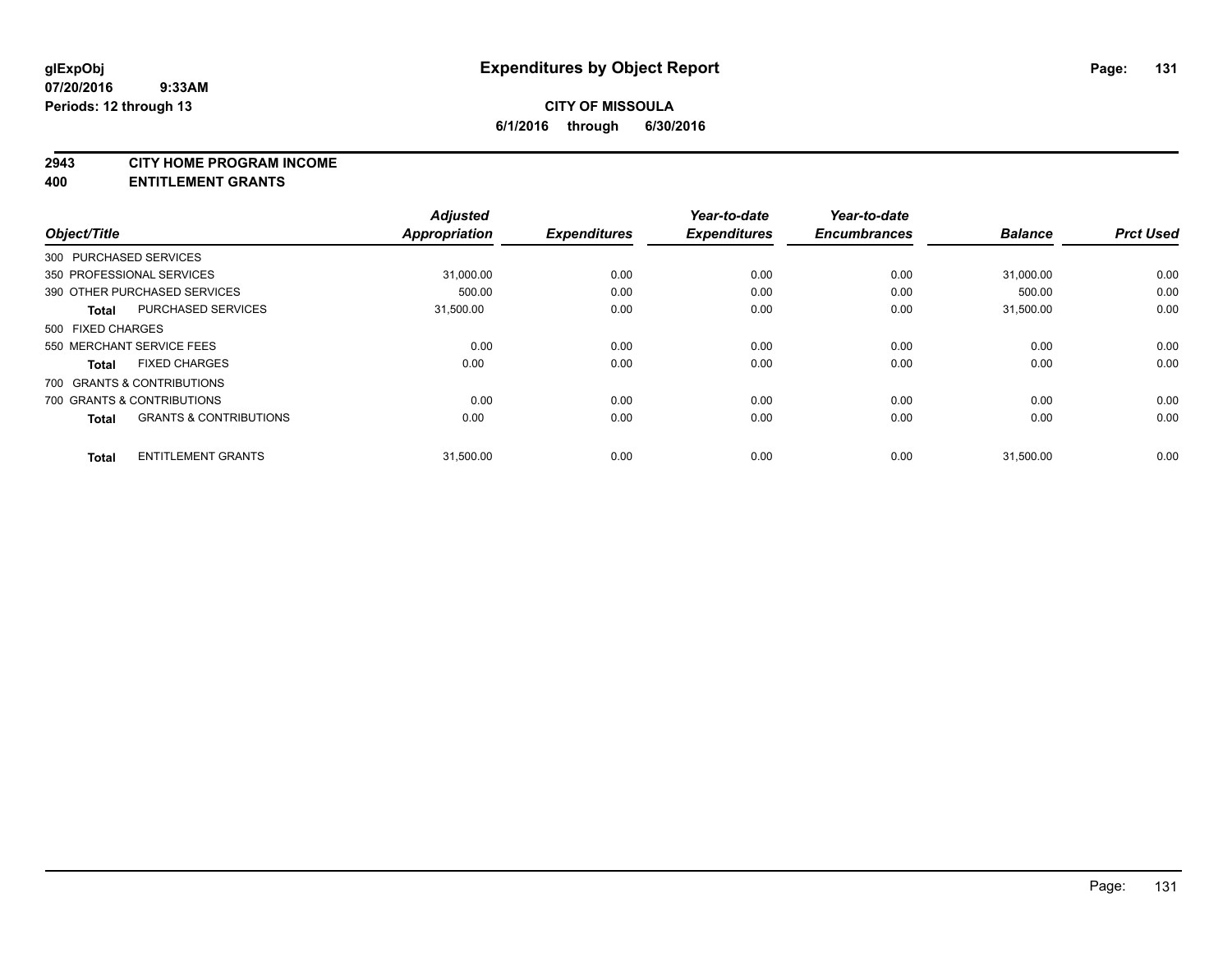### **2943 CITY HOME PROGRAM INCOME**

| Object/Title                                      | <b>Adjusted</b><br><b>Appropriation</b> | <b>Expenditures</b> | Year-to-date<br><b>Expenditures</b> | Year-to-date<br><b>Encumbrances</b> | <b>Balance</b> | <b>Prct Used</b> |
|---------------------------------------------------|-----------------------------------------|---------------------|-------------------------------------|-------------------------------------|----------------|------------------|
| 300 PURCHASED SERVICES                            |                                         |                     |                                     |                                     |                |                  |
| 350 PROFESSIONAL SERVICES                         | 31,000.00                               | 0.00                | 0.00                                | 0.00                                | 31,000.00      | 0.00             |
| 390 OTHER PURCHASED SERVICES                      | 500.00                                  | 0.00                | 0.00                                | 0.00                                | 500.00         | 0.00             |
| PURCHASED SERVICES<br>Total                       | 31,500.00                               | 0.00                | 0.00                                | 0.00                                | 31,500.00      | 0.00             |
| 500 FIXED CHARGES                                 |                                         |                     |                                     |                                     |                |                  |
| 550 MERCHANT SERVICE FEES                         | 0.00                                    | 0.00                | 0.00                                | 0.00                                | 0.00           | 0.00             |
| <b>FIXED CHARGES</b><br><b>Total</b>              | 0.00                                    | 0.00                | 0.00                                | 0.00                                | 0.00           | 0.00             |
| 700 GRANTS & CONTRIBUTIONS                        |                                         |                     |                                     |                                     |                |                  |
| 700 GRANTS & CONTRIBUTIONS                        | 0.00                                    | 0.00                | 0.00                                | 0.00                                | 0.00           | 0.00             |
| <b>GRANTS &amp; CONTRIBUTIONS</b><br><b>Total</b> | 0.00                                    | 0.00                | 0.00                                | 0.00                                | 0.00           | 0.00             |
| CITY HOME PROGRAM INCOME<br><b>Total</b>          | 31,500.00                               | 0.00                | 0.00                                | 0.00                                | 31,500.00      | 0.00             |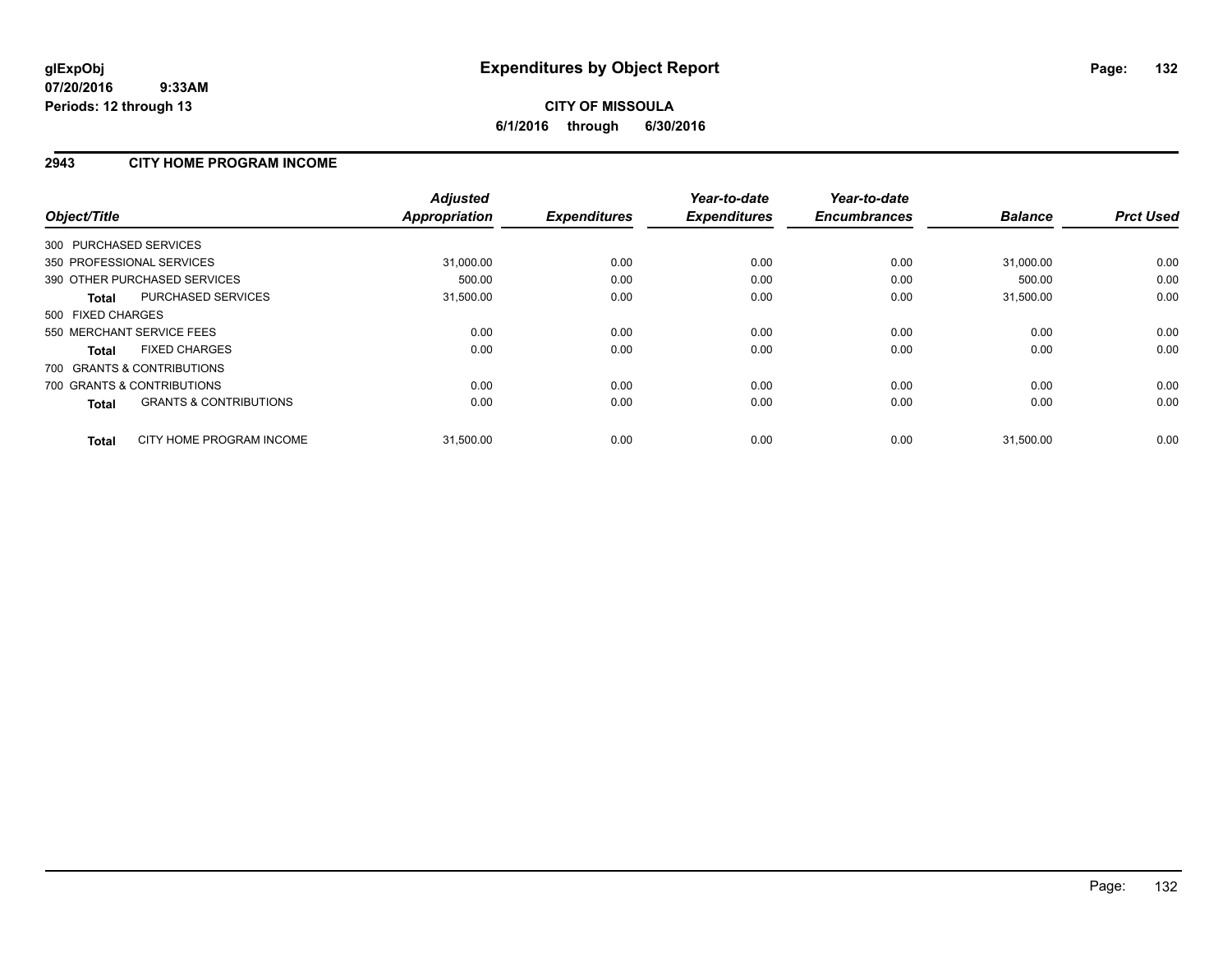#### **2944 NEIGHBORHOOD STABILIZATION PROGRAM**

**400 ENTITLEMENT GRANTS**

|                                           | <b>Adjusted</b> |                     | Year-to-date        | Year-to-date        |                |                  |
|-------------------------------------------|-----------------|---------------------|---------------------|---------------------|----------------|------------------|
| Object/Title                              | Appropriation   | <b>Expenditures</b> | <b>Expenditures</b> | <b>Encumbrances</b> | <b>Balance</b> | <b>Prct Used</b> |
| 300 PURCHASED SERVICES                    |                 |                     |                     |                     |                |                  |
| 350 PROFESSIONAL SERVICES                 | 0.00            | 0.00                | 0.00                | 0.00                | 0.00           | 0.00             |
| 390 OTHER PURCHASED SERVICES              | 0.00            | 0.00                | 0.00                | 0.00                | 0.00           | 0.00             |
| <b>PURCHASED SERVICES</b><br><b>Total</b> | 0.00            | 0.00                | 0.00                | 0.00                | 0.00           | 0.00             |
| 500 FIXED CHARGES                         |                 |                     |                     |                     |                |                  |
| 550 MERCHANT SERVICE FEES                 | 0.00            | 0.00                | 0.00                | 0.00                | 0.00           | 0.00             |
| <b>FIXED CHARGES</b><br><b>Total</b>      | 0.00            | 0.00                | 0.00                | 0.00                | 0.00           | 0.00             |
| <b>ENTITLEMENT GRANTS</b><br><b>Total</b> | 0.00            | 0.00                | 0.00                | 0.00                | 0.00           | 0.00             |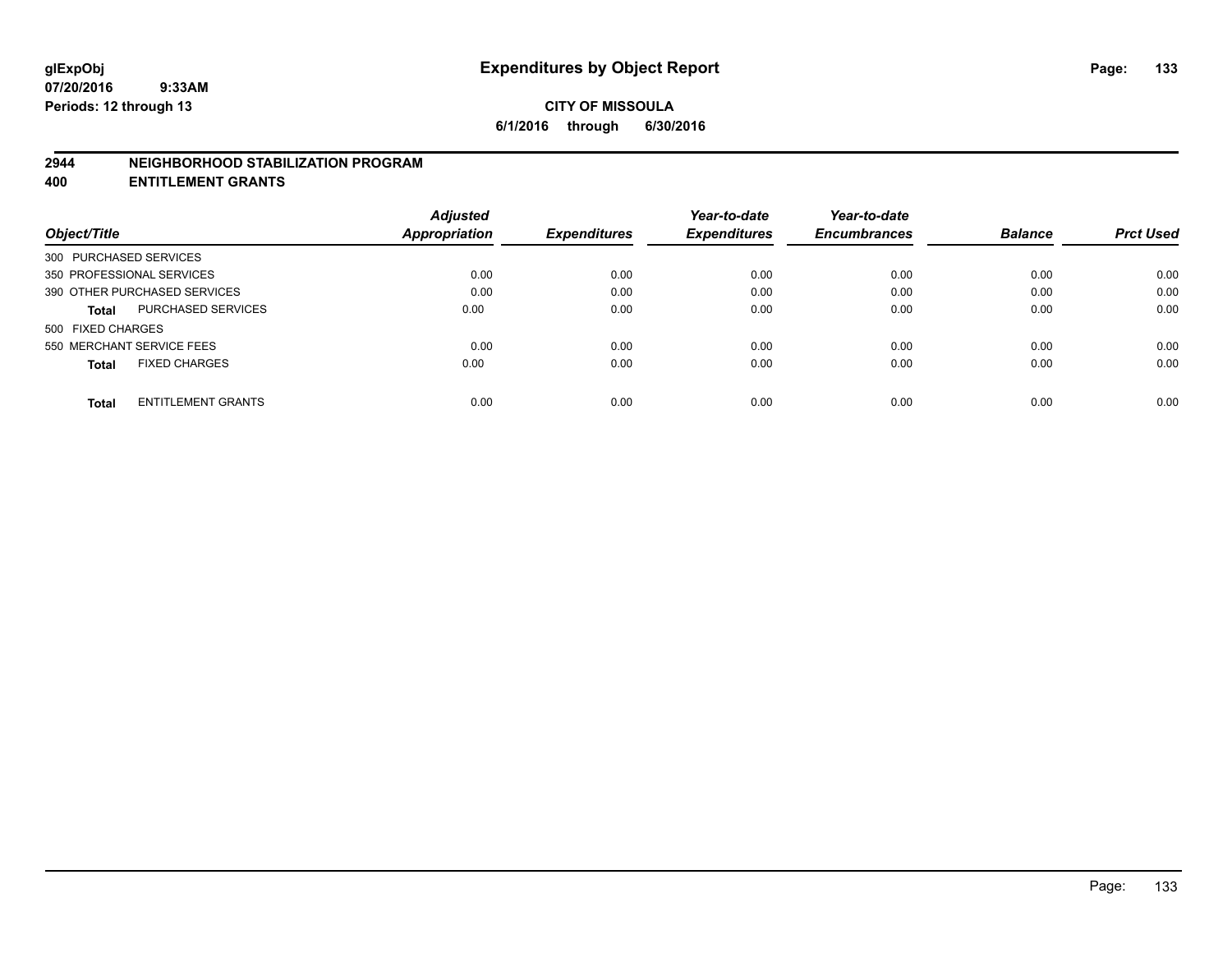### **2944 NEIGHBORHOOD STABILIZATION PROGRAM**

**401 MHA/SILVERTIP**

| Object/Title                         |                           | <b>Adjusted</b><br><b>Appropriation</b> | <b>Expenditures</b> | Year-to-date<br><b>Expenditures</b> | Year-to-date<br><b>Encumbrances</b> | <b>Balance</b> | <b>Prct Used</b> |
|--------------------------------------|---------------------------|-----------------------------------------|---------------------|-------------------------------------|-------------------------------------|----------------|------------------|
| 300 PURCHASED SERVICES               |                           |                                         |                     |                                     |                                     |                |                  |
| 350 PROFESSIONAL SERVICES            |                           | 0.00                                    | 0.00                | 0.00                                | 0.00                                | 0.00           | 0.00             |
| <b>Total</b>                         | <b>PURCHASED SERVICES</b> | 0.00                                    | 0.00                | 0.00                                | 0.00                                | 0.00           | 0.00             |
| 500 FIXED CHARGES                    |                           |                                         |                     |                                     |                                     |                |                  |
| 550 MERCHANT SERVICE FEES            |                           | 0.00                                    | 0.00                | 0.00                                | 0.00                                | 0.00           | 0.00             |
| <b>FIXED CHARGES</b><br><b>Total</b> |                           | 0.00                                    | 0.00                | 0.00                                | 0.00                                | 0.00           | 0.00             |
| <b>MHA/SILVERTIP</b><br><b>Total</b> |                           | 0.00                                    | 0.00                | 0.00                                | 0.00                                | 0.00           | 0.00             |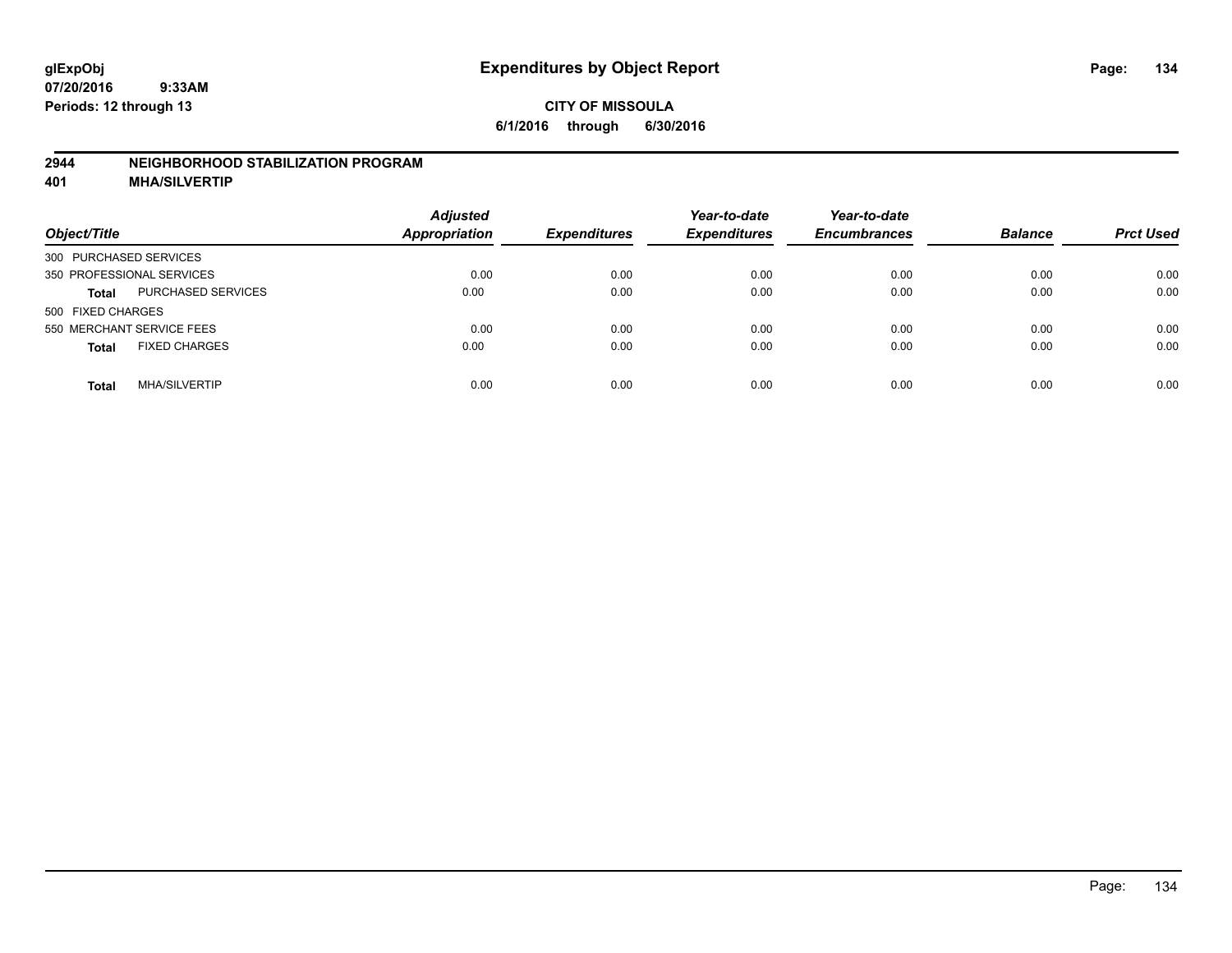#### **2944 NEIGHBORHOOD STABILIZATION PROGRAM**

**402 HUD/SILVERTIP**

|                                           | <b>Adjusted</b> |                     | Year-to-date        | Year-to-date        |                |                  |
|-------------------------------------------|-----------------|---------------------|---------------------|---------------------|----------------|------------------|
| Object/Title                              | Appropriation   | <b>Expenditures</b> | <b>Expenditures</b> | <b>Encumbrances</b> | <b>Balance</b> | <b>Prct Used</b> |
| 300 PURCHASED SERVICES                    |                 |                     |                     |                     |                |                  |
| 350 PROFESSIONAL SERVICES                 | 0.00            | 0.00                | 0.00                | 0.00                | 0.00           | 0.00             |
| 390 OTHER PURCHASED SERVICES              | 0.00            | 0.00                | 0.00                | 0.00                | 0.00           | 0.00             |
| <b>PURCHASED SERVICES</b><br><b>Total</b> | 0.00            | 0.00                | 0.00                | 0.00                | 0.00           | 0.00             |
| 500 FIXED CHARGES                         |                 |                     |                     |                     |                |                  |
| 550 MERCHANT SERVICE FEES                 | 0.00            | 0.00                | 0.00                | 0.00                | 0.00           | 0.00             |
| <b>FIXED CHARGES</b><br><b>Total</b>      | 0.00            | 0.00                | 0.00                | 0.00                | 0.00           | 0.00             |
| <b>HUD/SILVERTIP</b><br>Total             | 0.00            | 0.00                | 0.00                | 0.00                | 0.00           | 0.00             |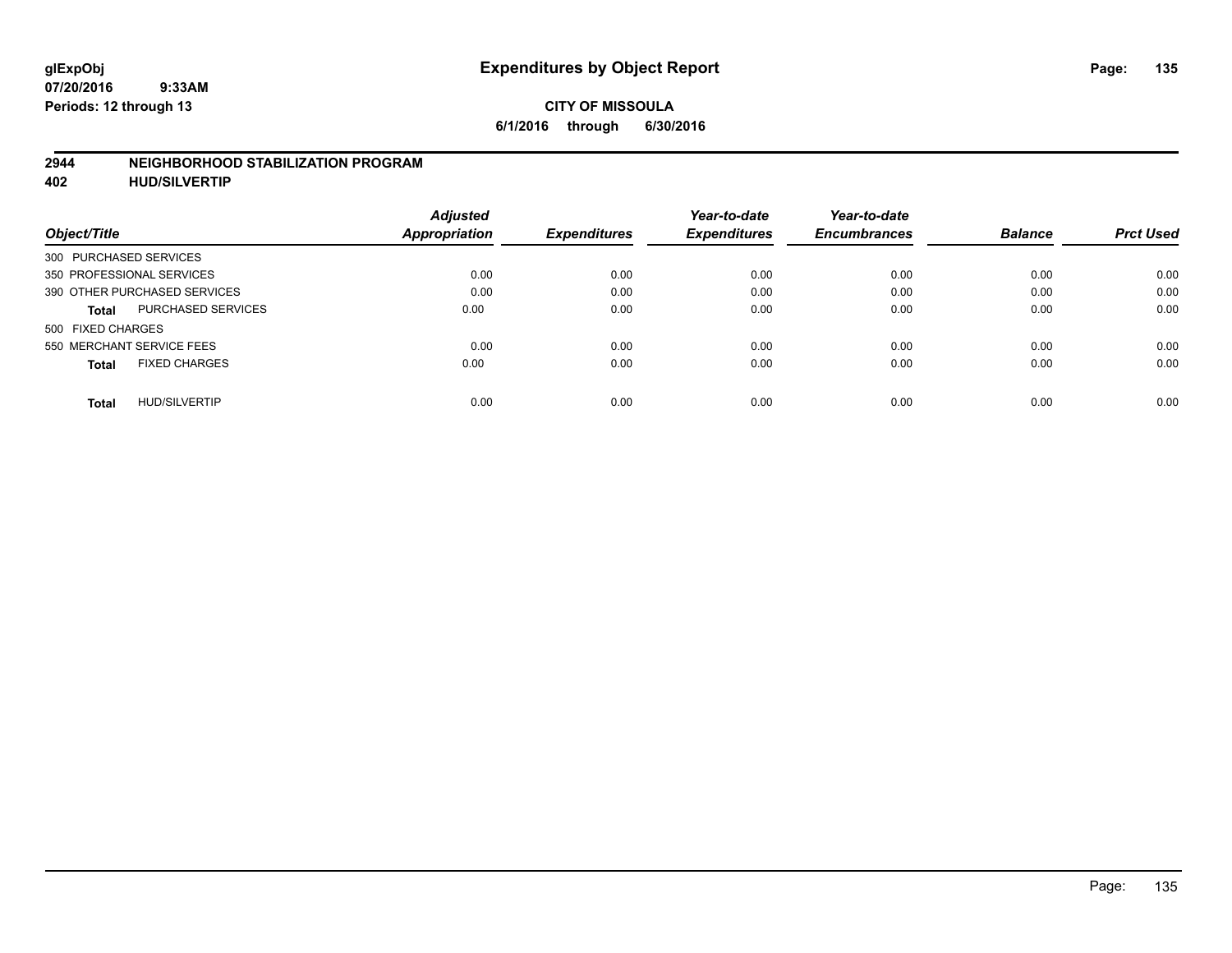**CITY OF MISSOULA 6/1/2016 through 6/30/2016**

## **2944 NEIGHBORHOOD STABILIZATION PROGRAM**

| Object/Title           |                                  | <b>Adjusted</b><br><b>Appropriation</b> | <b>Expenditures</b> | Year-to-date<br><b>Expenditures</b> | Year-to-date<br><b>Encumbrances</b> | <b>Balance</b> | <b>Prct Used</b> |
|------------------------|----------------------------------|-----------------------------------------|---------------------|-------------------------------------|-------------------------------------|----------------|------------------|
| 300 PURCHASED SERVICES |                                  |                                         |                     |                                     |                                     |                |                  |
|                        | 350 PROFESSIONAL SERVICES        | 0.00                                    | 0.00                | 0.00                                | 0.00                                | 0.00           | 0.00             |
|                        | 390 OTHER PURCHASED SERVICES     | 0.00                                    | 0.00                | 0.00                                | 0.00                                | 0.00           | 0.00             |
| <b>Total</b>           | <b>PURCHASED SERVICES</b>        | 0.00                                    | 0.00                | 0.00                                | 0.00                                | 0.00           | 0.00             |
| 500 FIXED CHARGES      |                                  |                                         |                     |                                     |                                     |                |                  |
|                        | 550 MERCHANT SERVICE FEES        | 0.00                                    | 0.00                | 0.00                                | 0.00                                | 0.00           | 0.00             |
| <b>Total</b>           | <b>FIXED CHARGES</b>             | 0.00                                    | 0.00                | 0.00                                | 0.00                                | 0.00           | 0.00             |
| <b>Total</b>           | NEIGHBORHOOD STABILIZATION PROGF | 0.00                                    | 0.00                | 0.00                                | 0.00                                | 0.00           | 0.00             |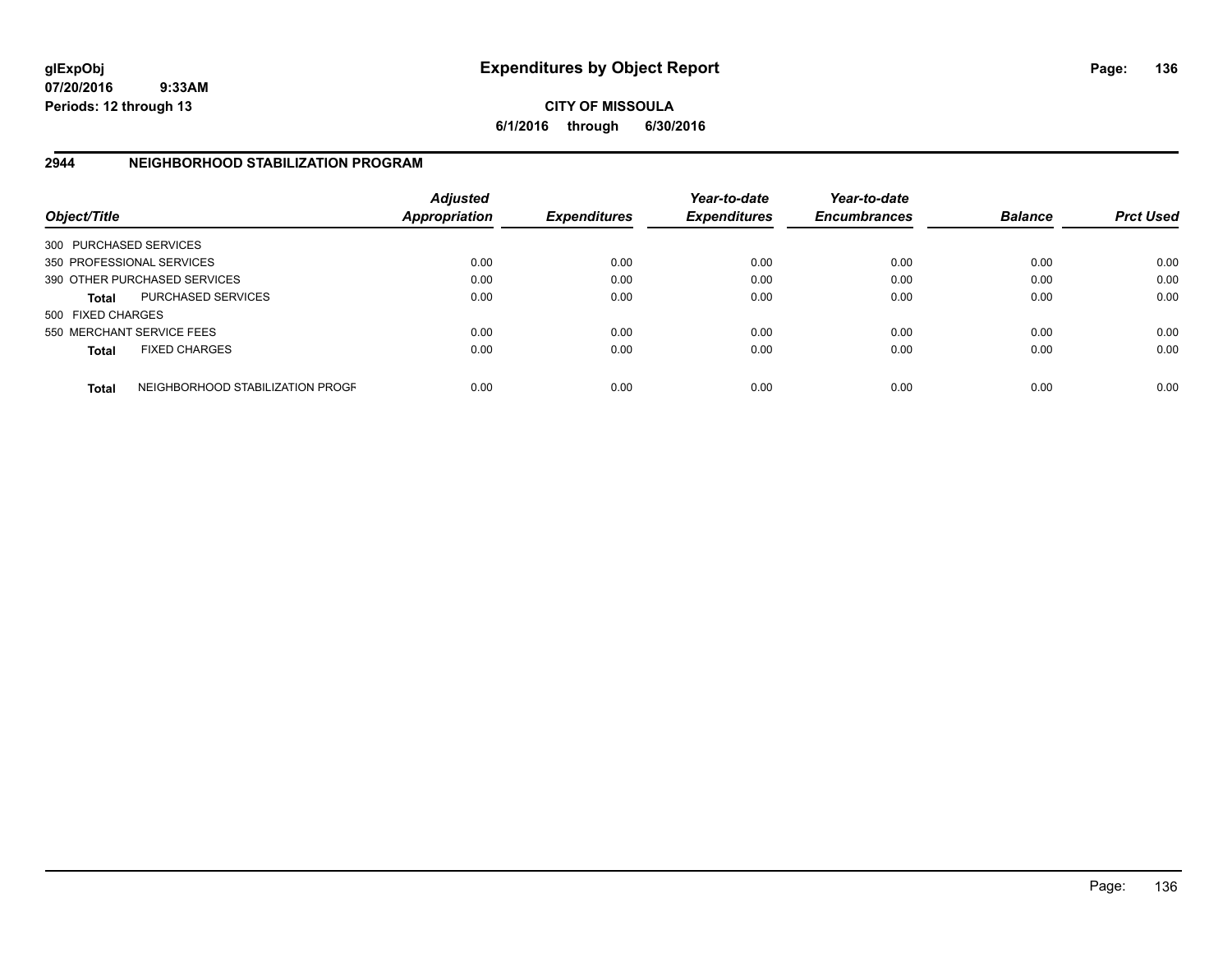#### **2955 TRANSPORTATION**

**250 DEVELOPMENT SERVICES**

|                                            | <b>Adjusted</b>      |                     | Year-to-date        | Year-to-date        |                |                  |
|--------------------------------------------|----------------------|---------------------|---------------------|---------------------|----------------|------------------|
| Object/Title                               | <b>Appropriation</b> | <b>Expenditures</b> | <b>Expenditures</b> | <b>Encumbrances</b> | <b>Balance</b> | <b>Prct Used</b> |
| 100 PERSONAL SERVICES                      |                      |                     |                     |                     |                |                  |
| 110 SALARIES AND WAGES                     | 444,693.00           | 53,199.31           | 404,661.32          | 0.00                | 40,031.68      | 91.00            |
| 120 OVERTIME/TERMINATION                   | 0.00                 | 150.59              | 162.89              | 0.00                | $-162.89$      | 0.00             |
| <b>140 EMPLOYER CONTRIBUTIONS</b>          | 160,137.00           | 17,292.34           | 149,245.78          | 0.00                | 10,891.22      | 93.20            |
| <b>141 STATE RETIREMENT CONTRIBUTIONS</b>  | 0.00                 | 29.87               | 254.39              | 0.00                | $-254.39$      | 0.00             |
| PERSONAL SERVICES<br>Total                 | 604,830.00           | 70,672.11           | 554,324.38          | 0.00                | 50,505.62      | 91.65            |
| 200 SUPPLIES                               |                      |                     |                     |                     |                |                  |
| 210 OFFICE SUPPLIES                        | 6,770.00             | 241.26              | 3,983.90            | 0.00                | 2,786.10       | 58.85            |
| 220 OPERATING SUPPLIES                     | 35,457.00            | 3,970.22            | 41,569.50           | 0.00                | $-6,112.50$    | 117.24           |
| 230 REPAIR/MAINTENANCE                     | 0.00                 | 0.00                | 0.00                | 0.00                | 0.00           | 0.00             |
| 231 GASOLINE                               | 0.00                 | 0.00                | 0.00                | 0.00                | 0.00           | 0.00             |
| 240 OTHER SUPPLIES                         | 360.00               | 0.00                | 0.00                | 0.00                | 360.00         | 0.00             |
| <b>SUPPLIES</b><br>Total                   | 42,587.00            | 4,211.48            | 45,553.40           | 0.00                | $-2,966.40$    | 106.97           |
| 300 PURCHASED SERVICES                     |                      |                     |                     |                     |                |                  |
| 310 COMMUNICATIONS                         | 1,000.00             | 196.50              | 1,934.52            | 0.00                | $-934.52$      | 193.45           |
| 320 PRINTING & DUPLICATING                 | 8,755.00             | 50.83               | 8,579.25            | 0.00                | 175.75         | 97.99            |
| 330 PUBLICITY, SUBSCRIPTIONS & DUES        | 32,495.00            | 1,110.61            | 25,700.18           | 0.00                | 6,794.82       | 79.09            |
| 341 ELECTRICITY & NATURAL GAS              | 0.00                 | 0.00                | 0.00                | 0.00                | 0.00           | 0.00             |
| 344 TELEPHONE SERVICE                      | 629.00               | 42.48               | 484.45              | 0.00                | 144.55         | 77.02            |
| 350 PROFESSIONAL SERVICES                  | 165,005.00           | 842.51              | 12,109.96           | 0.00                | 152,895.04     | 7.34             |
| 360 REPAIR & MAINTENANCE                   | 8,900.00             | 218.57              | 2,119.81            | 0.00                | 6,780.19       | 23.82            |
| 370 TRAVEL                                 | 13,200.00            | 0.00                | 1,834.21            | 0.00                | 11,365.79      | 13.90            |
| 380 TRAINING                               | 15,300.00            | 0.00                | 2,483.94            | 0.00                | 12,816.06      | 16.23            |
| 390 OTHER PURCHASED SERVICES               | 23,700.00            | 39,660.88           | 230,564.74          | 0.00                | $-206,864.74$  | 972.85           |
| PURCHASED SERVICES<br>Total                | 268,984.00           | 42,122.38           | 285,811.06          | 0.00                | $-16,827.06$   | 106.26           |
| 500 FIXED CHARGES                          |                      |                     |                     |                     |                |                  |
| 500 FIXED CHARGES                          | 38,592.00            | 12,954.05           | 28,402.49           | 0.00                | 10,189.51      | 73.60            |
| 550 MERCHANT SERVICE FEES                  | 0.00                 | 0.00                | 0.00                | 0.00                | 0.00           | 0.00             |
| <b>FIXED CHARGES</b><br>Total              | 38,592.00            | 12,954.05           | 28,402.49           | 0.00                | 10,189.51      | 73.60            |
| 700 GRANTS & CONTRIBUTIONS                 |                      |                     |                     |                     |                |                  |
| 700 GRANTS & CONTRIBUTIONS                 | 142,802.00           | 1,000.00            | 81,429.00           | 0.00                | 61,373.00      | 57.02            |
| <b>GRANTS &amp; CONTRIBUTIONS</b><br>Total | 142,802.00           | 1,000.00            | 81,429.00           | 0.00                | 61,373.00      | 57.02            |
| 000 OTHER OR IECTO                         |                      |                     |                     |                     |                |                  |

800 OTHER OBJECTS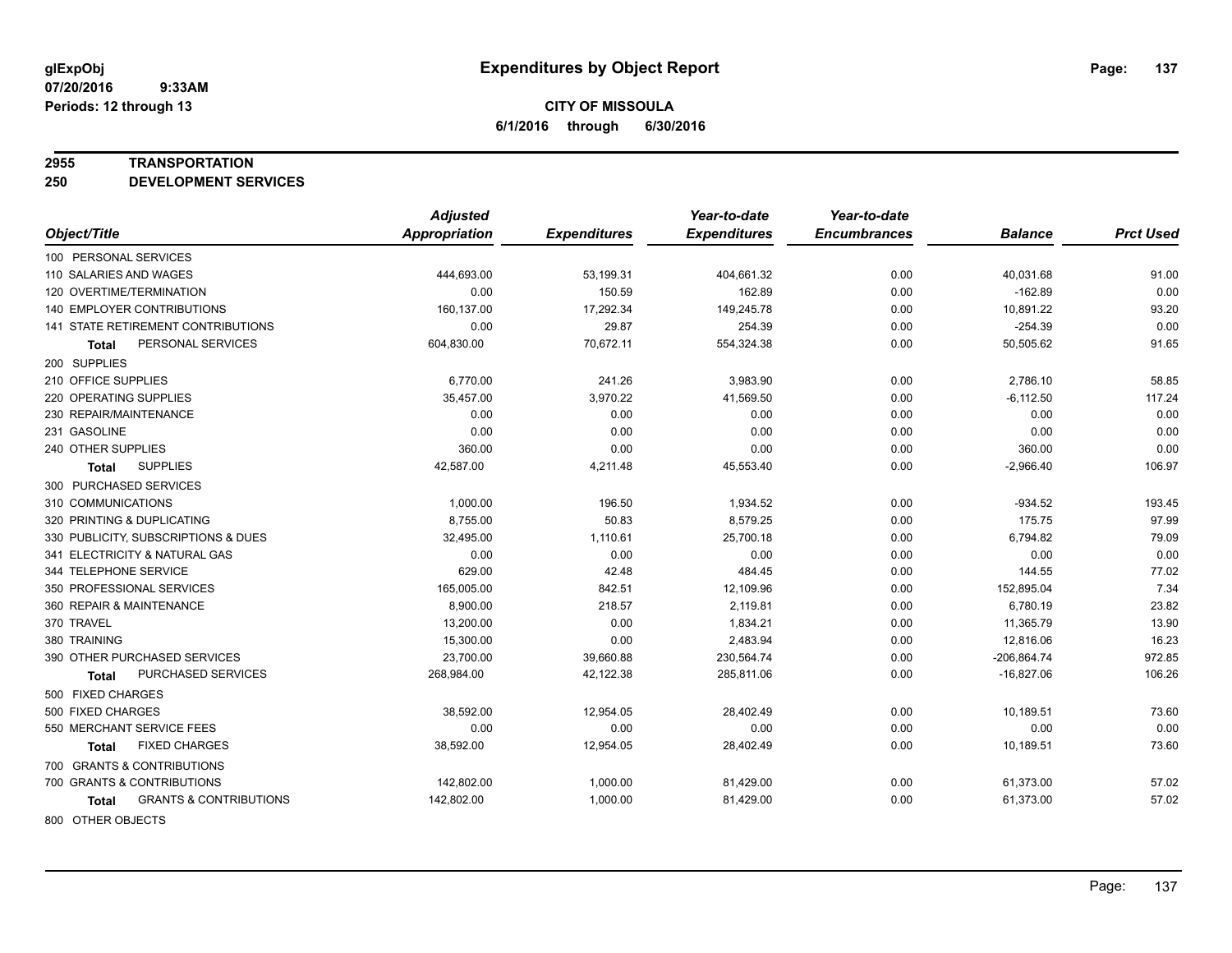#### **2955 TRANSPORTATION**

**250 DEVELOPMENT SERVICES**

| Object/Title                          | <b>Adjusted</b><br><b>Appropriation</b> | <b>Expenditures</b> | Year-to-date<br><b>Expenditures</b> | Year-to-date<br><b>Encumbrances</b> | <b>Balance</b> | <b>Prct Used</b> |
|---------------------------------------|-----------------------------------------|---------------------|-------------------------------------|-------------------------------------|----------------|------------------|
| 820 TRANSFERS TO OTHER FUNDS          | 0.00                                    | 0.00                | 0.00                                | 0.00                                | 0.00           | 0.00             |
| 845 CONTINGENCY                       | 127,295.00                              | 0.00                | 0.00                                | 0.00                                | 127,295.00     | 0.00             |
| OTHER OBJECTS<br><b>Total</b>         | 127.295.00                              | 0.00                | 0.00                                | 0.00                                | 127,295.00     | 0.00             |
| 900 CAPITAL OUTLAY                    |                                         |                     |                                     |                                     |                |                  |
| 940 MACHINERY & EQUIPMENT             | 0.00                                    | 2.817.08            | 2.817.08                            | 0.00                                | $-2.817.08$    | 0.00             |
| <b>CAPITAL OUTLAY</b><br><b>Total</b> | 0.00                                    | 2.817.08            | 2.817.08                            | 0.00                                | $-2,817.08$    | 0.00             |
| DEVELOPMENT SERVICES<br><b>Total</b>  | 1.225.090.00                            | 133.777.10          | 998.337.41                          | 0.00                                | 226.752.59     | 81.49            |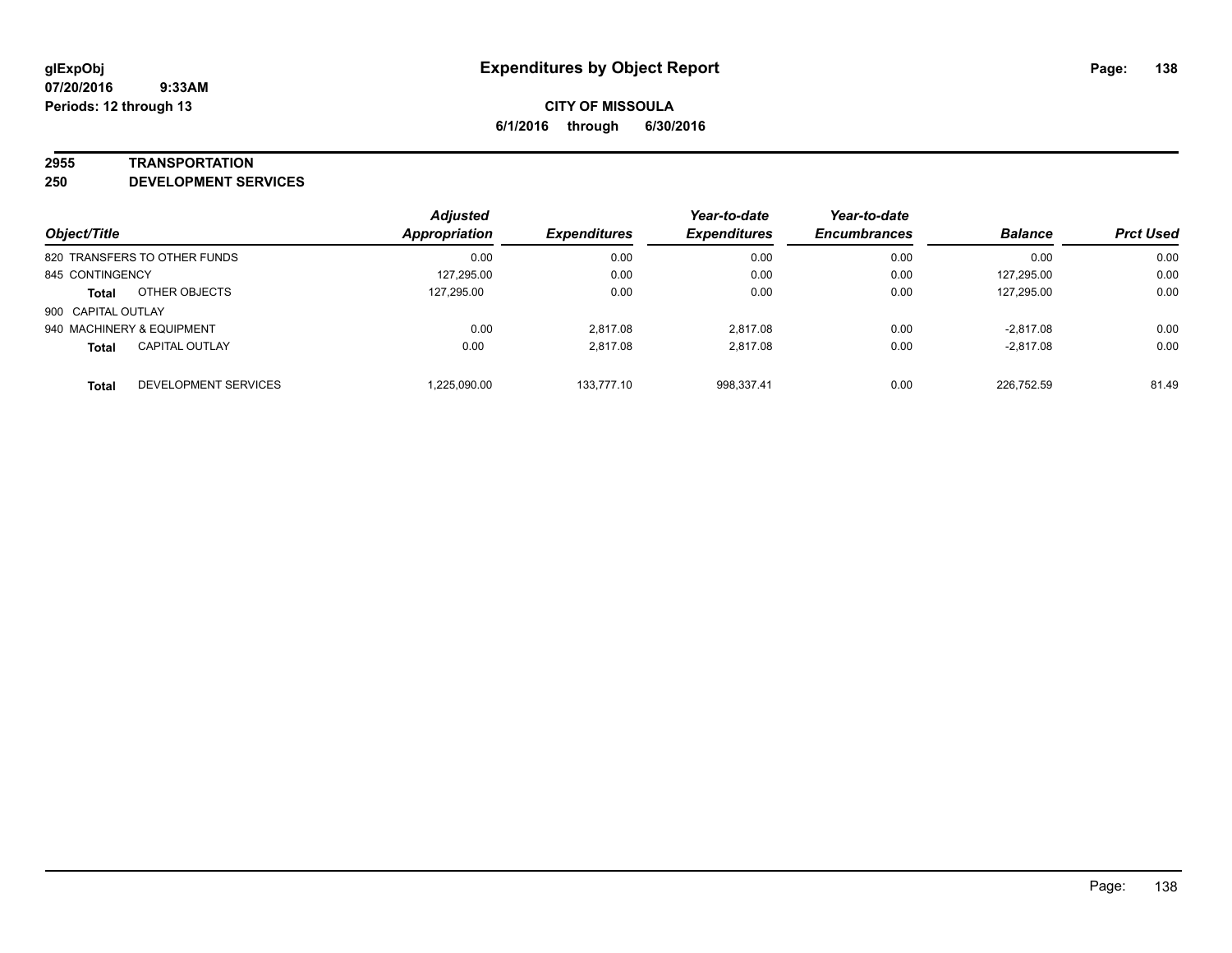## **2955 TRANSPORTATION**

|                                            | <b>Adjusted</b> |                     | Year-to-date        | Year-to-date        |                |                  |
|--------------------------------------------|-----------------|---------------------|---------------------|---------------------|----------------|------------------|
| Object/Title                               | Appropriation   | <b>Expenditures</b> | <b>Expenditures</b> | <b>Encumbrances</b> | <b>Balance</b> | <b>Prct Used</b> |
| 100 PERSONAL SERVICES                      |                 |                     |                     |                     |                |                  |
| 110 SALARIES AND WAGES                     | 444,693.00      | 53,199.31           | 404,661.32          | 0.00                | 40,031.68      | 91.00            |
| 120 OVERTIME/TERMINATION                   | 0.00            | 150.59              | 162.89              | 0.00                | $-162.89$      | 0.00             |
| 140 EMPLOYER CONTRIBUTIONS                 | 160,137.00      | 17,292.34           | 149,245.78          | 0.00                | 10,891.22      | 93.20            |
| <b>141 STATE RETIREMENT CONTRIBUTIONS</b>  | 0.00            | 29.87               | 254.39              | 0.00                | $-254.39$      | 0.00             |
| PERSONAL SERVICES<br><b>Total</b>          | 604,830.00      | 70,672.11           | 554,324.38          | 0.00                | 50,505.62      | 91.65            |
| 200 SUPPLIES                               |                 |                     |                     |                     |                |                  |
| 210 OFFICE SUPPLIES                        | 6,770.00        | 241.26              | 3,983.90            | 0.00                | 2,786.10       | 58.85            |
| 220 OPERATING SUPPLIES                     | 35,457.00       | 3,970.22            | 41,569.50           | 0.00                | $-6, 112.50$   | 117.24           |
| 230 REPAIR/MAINTENANCE                     | 0.00            | 0.00                | 0.00                | 0.00                | 0.00           | 0.00             |
| 231 GASOLINE                               | 0.00            | 0.00                | 0.00                | 0.00                | 0.00           | 0.00             |
| 240 OTHER SUPPLIES                         | 360.00          | 0.00                | 0.00                | 0.00                | 360.00         | 0.00             |
| <b>SUPPLIES</b><br><b>Total</b>            | 42,587.00       | 4,211.48            | 45,553.40           | 0.00                | $-2,966.40$    | 106.97           |
| 300 PURCHASED SERVICES                     |                 |                     |                     |                     |                |                  |
| 310 COMMUNICATIONS                         | 1,000.00        | 196.50              | 1,934.52            | 0.00                | $-934.52$      | 193.45           |
| 320 PRINTING & DUPLICATING                 | 8,755.00        | 50.83               | 8,579.25            | 0.00                | 175.75         | 97.99            |
| 330 PUBLICITY, SUBSCRIPTIONS & DUES        | 32,495.00       | 1,110.61            | 25,700.18           | 0.00                | 6,794.82       | 79.09            |
| 341 ELECTRICITY & NATURAL GAS              | 0.00            | 0.00                | 0.00                | 0.00                | 0.00           | 0.00             |
| 344 TELEPHONE SERVICE                      | 629.00          | 42.48               | 484.45              | 0.00                | 144.55         | 77.02            |
| 350 PROFESSIONAL SERVICES                  | 165,005.00      | 842.51              | 12,109.96           | 0.00                | 152,895.04     | 7.34             |
| 360 REPAIR & MAINTENANCE                   | 8,900.00        | 218.57              | 2,119.81            | 0.00                | 6,780.19       | 23.82            |
| 370 TRAVEL                                 | 13,200.00       | 0.00                | 1,834.21            | 0.00                | 11,365.79      | 13.90            |
| 380 TRAINING                               | 15,300.00       | 0.00                | 2,483.94            | 0.00                | 12,816.06      | 16.23            |
| 390 OTHER PURCHASED SERVICES               | 23,700.00       | 39,660.88           | 230,564.74          | 0.00                | $-206,864.74$  | 972.85           |
| PURCHASED SERVICES<br><b>Total</b>         | 268,984.00      | 42,122.38           | 285,811.06          | 0.00                | $-16,827.06$   | 106.26           |
| 500 FIXED CHARGES                          |                 |                     |                     |                     |                |                  |
| 500 FIXED CHARGES                          | 38,592.00       | 12,954.05           | 28,402.49           | 0.00                | 10,189.51      | 73.60            |
| 550 MERCHANT SERVICE FEES                  | 0.00            | 0.00                | 0.00                | 0.00                | 0.00           | 0.00             |
| <b>FIXED CHARGES</b><br><b>Total</b>       | 38,592.00       | 12,954.05           | 28,402.49           | 0.00                | 10,189.51      | 73.60            |
| 700 GRANTS & CONTRIBUTIONS                 |                 |                     |                     |                     |                |                  |
| 700 GRANTS & CONTRIBUTIONS                 | 142,802.00      | 1,000.00            | 81,429.00           | 0.00                | 61,373.00      | 57.02            |
| <b>GRANTS &amp; CONTRIBUTIONS</b><br>Total | 142,802.00      | 1,000.00            | 81,429.00           | 0.00                | 61,373.00      | 57.02            |
| 800 OTHER OBJECTS                          |                 |                     |                     |                     |                |                  |
| 820 TRANSFERS TO OTHER FUNDS               | 0.00            | 0.00                | 0.00                | 0.00                | 0.00           | 0.00             |
| 845 CONTINGENCY                            | 127,295.00      | 0.00                | 0.00                | 0.00                | 127,295.00     | 0.00             |
|                                            |                 |                     |                     |                     |                |                  |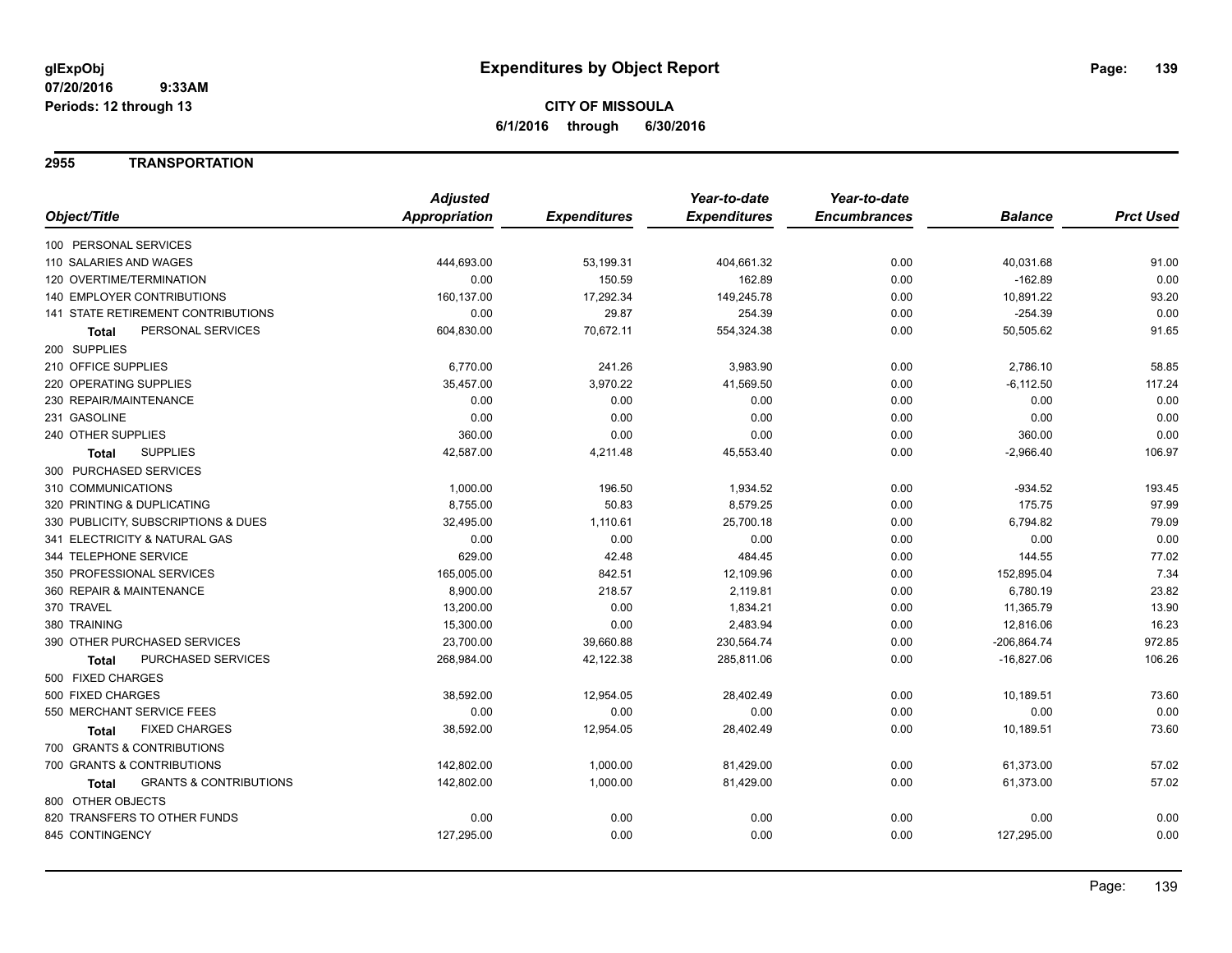**CITY OF MISSOULA 6/1/2016 through 6/30/2016**

## **2955 TRANSPORTATION**

| Object/Title                          | <b>Adjusted</b><br><b>Appropriation</b> | <i><b>Expenditures</b></i> | Year-to-date<br><b>Expenditures</b> | Year-to-date<br><b>Encumbrances</b> | <b>Balance</b> | <b>Prct Used</b> |
|---------------------------------------|-----------------------------------------|----------------------------|-------------------------------------|-------------------------------------|----------------|------------------|
| OTHER OBJECTS<br><b>Total</b>         | 127.295.00                              | 0.00                       | 0.00                                | 0.00                                | 127.295.00     | 0.00             |
| 900 CAPITAL OUTLAY                    |                                         |                            |                                     |                                     |                |                  |
| 940 MACHINERY & EQUIPMENT             | 0.00                                    | 2.817.08                   | 2.817.08                            | 0.00                                | $-2,817.08$    | 0.00             |
| <b>CAPITAL OUTLAY</b><br><b>Total</b> | 0.00                                    | 2.817.08                   | 2.817.08                            | 0.00                                | $-2,817.08$    | 0.00             |
| <b>TRANSPORTATION</b><br>Total        | .225,090.00                             | 133.777.10                 | 998,337.41                          | 0.00                                | 226.752.59     | 81.49            |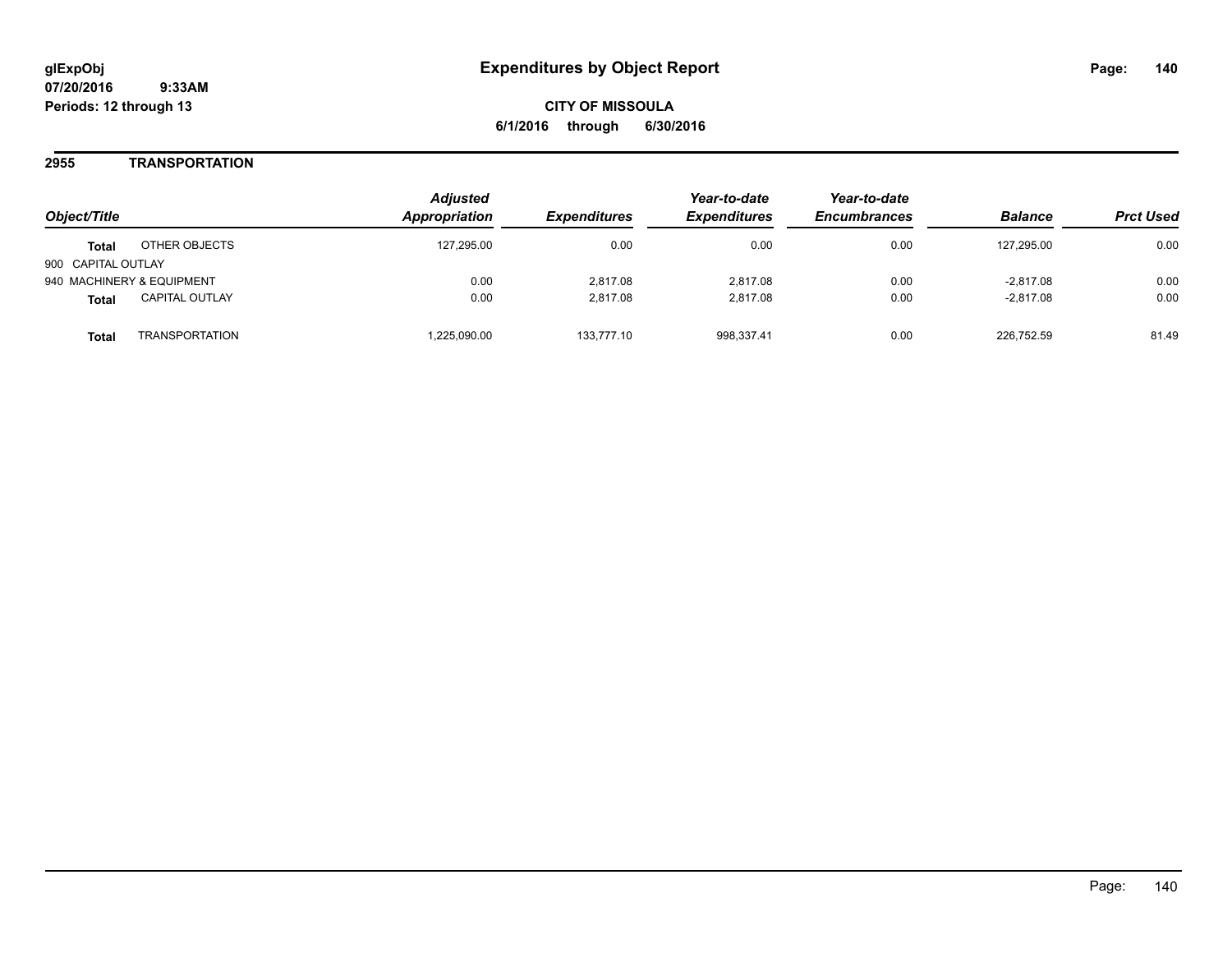#### **2987 FEDERAL TRANSPORTATION FUND**

**370 PARKS & RECREATION**

| Object/Title |                                      | <b>Adjusted</b><br><b>Appropriation</b> | <b>Expenditures</b> | Year-to-date<br><b>Expenditures</b> | Year-to-date<br><b>Encumbrances</b> | <b>Balance</b> | <b>Prct Used</b> |
|--------------|--------------------------------------|-----------------------------------------|---------------------|-------------------------------------|-------------------------------------|----------------|------------------|
|              | 100 PERSONAL SERVICES                |                                         |                     |                                     |                                     |                |                  |
|              | 110 SALARIES AND WAGES               | 0.00                                    | 0.00                | 530.84                              | 0.00                                | -530.84        | 0.00             |
|              | 140 EMPLOYER CONTRIBUTIONS           | 0.00                                    | 0.00                | 118.12                              | 0.00                                | $-118.12$      | 0.00             |
|              | 141 STATE RETIREMENT CONTRIBUTIONS   | 0.00                                    | 2.51                | 82.40                               | 0.00                                | $-82.40$       | 0.00             |
|              | PERSONAL SERVICES<br>Total           | 0.00                                    | 2.51                | 731.36                              | 0.00                                | $-731.36$      | 0.00             |
|              | 500 FIXED CHARGES                    |                                         |                     |                                     |                                     |                |                  |
|              | 550 MERCHANT SERVICE FEES            | 0.00                                    | 0.00                | 0.00                                | 0.00                                | 0.00           | 0.00             |
|              | <b>FIXED CHARGES</b><br><b>Total</b> | 0.00                                    | 0.00                | 0.00                                | 0.00                                | 0.00           | 0.00             |
|              |                                      |                                         |                     |                                     |                                     |                |                  |
|              | PARKS & RECREATION<br><b>Total</b>   | 0.00                                    | 2.51                | 731.36                              | 0.00                                | $-731.36$      | 0.00             |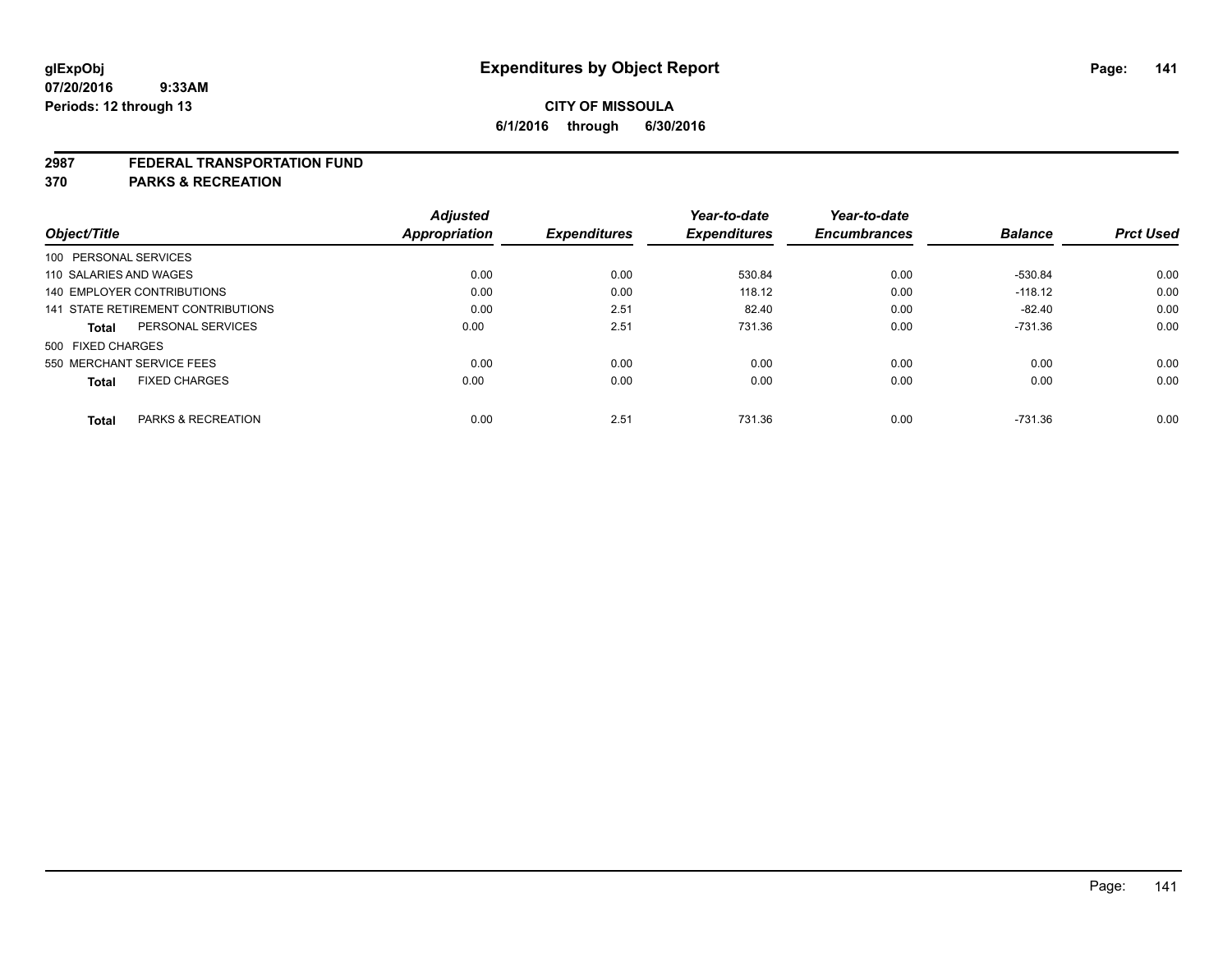#### **2987 FEDERAL TRANSPORTATION FUND**

**390 NON-DEPARTMENTAL**

|                  |                                   | <b>Adjusted</b>      |                     | Year-to-date        | Year-to-date        |                |                  |
|------------------|-----------------------------------|----------------------|---------------------|---------------------|---------------------|----------------|------------------|
| Object/Title     |                                   | <b>Appropriation</b> | <b>Expenditures</b> | <b>Expenditures</b> | <b>Encumbrances</b> | <b>Balance</b> | <b>Prct Used</b> |
|                  | 100 PERSONAL SERVICES             |                      |                     |                     |                     |                |                  |
|                  | 110 SALARIES AND WAGES            | 0.00                 | 0.00                | 0.00                | 0.00                | 0.00           | 0.00             |
|                  | 120 OVERTIME/TERMINATION          | 0.00                 | 0.00                | 0.00                | 0.00                | 0.00           | 0.00             |
|                  | <b>140 EMPLOYER CONTRIBUTIONS</b> | 0.00                 | 0.00                | 0.00                | 0.00                | 0.00           | 0.00             |
| <b>Total</b>     | PERSONAL SERVICES                 | 0.00                 | 0.00                | 0.00                | 0.00                | 0.00           | 0.00             |
|                  | 500 FIXED CHARGES                 |                      |                     |                     |                     |                |                  |
|                  | 550 MERCHANT SERVICE FEES         | 0.00                 | 0.00                | 0.00                | 0.00                | 0.00           | 0.00             |
| <b>Total</b>     | <b>FIXED CHARGES</b>              | 0.00                 | 0.00                | 0.00                | 0.00                | 0.00           | 0.00             |
|                  | 800 OTHER OBJECTS                 |                      |                     |                     |                     |                |                  |
|                  | 820 TRANSFERS TO OTHER FUNDS      | 0.00                 | 0.00                | 0.00                | 0.00                | 0.00           | 0.00             |
| Total            | OTHER OBJECTS                     | 0.00                 | 0.00                | 0.00                | 0.00                | 0.00           | 0.00             |
|                  | 900 CAPITAL OUTLAY                |                      |                     |                     |                     |                |                  |
| 930 IMPROVEMENTS |                                   | 762,189.00           | 0.00                | 130,740.33          | 0.00                | 631,448.67     | 17.15            |
| <b>Total</b>     | <b>CAPITAL OUTLAY</b>             | 762,189.00           | 0.00                | 130,740.33          | 0.00                | 631,448.67     | 17.15            |
| <b>Total</b>     | NON-DEPARTMENTAL                  | 762,189.00           | 0.00                | 130,740.33          | 0.00                | 631,448.67     | 17.15            |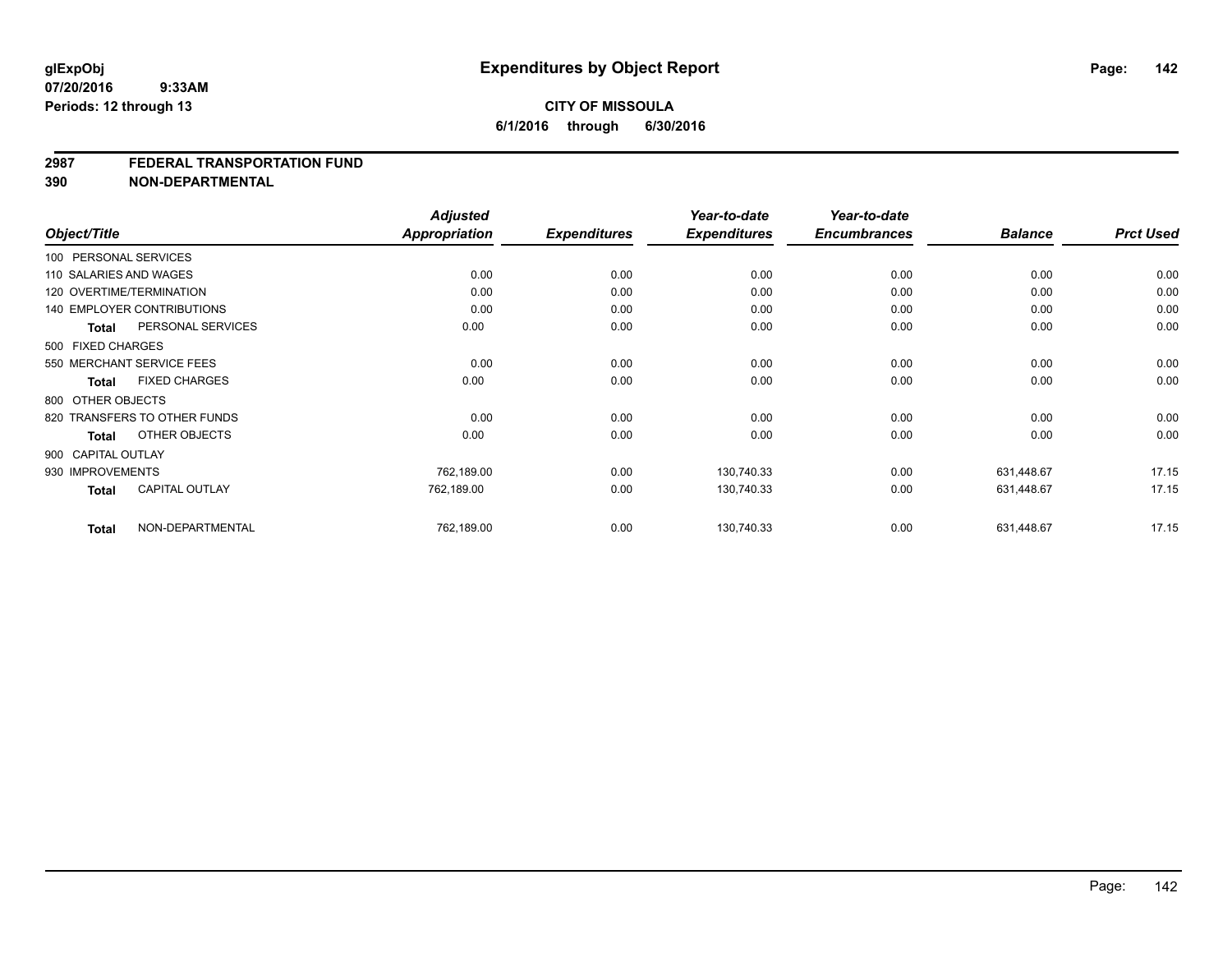**CITY OF MISSOULA 6/1/2016 through 6/30/2016**

## **2987 FEDERAL TRANSPORTATION FUND**

| Object/Title           |                                    | <b>Adjusted</b><br><b>Appropriation</b> | <b>Expenditures</b> | Year-to-date<br><b>Expenditures</b> | Year-to-date<br><b>Encumbrances</b> | <b>Balance</b> | <b>Prct Used</b> |
|------------------------|------------------------------------|-----------------------------------------|---------------------|-------------------------------------|-------------------------------------|----------------|------------------|
| 100 PERSONAL SERVICES  |                                    |                                         |                     |                                     |                                     |                |                  |
|                        |                                    |                                         |                     |                                     |                                     |                |                  |
| 110 SALARIES AND WAGES |                                    | 0.00                                    | 0.00                | 530.84                              | 0.00                                | $-530.84$      | 0.00             |
|                        | 120 OVERTIME/TERMINATION           | 0.00                                    | 0.00                | 0.00                                | 0.00                                | 0.00           | 0.00             |
|                        | <b>140 EMPLOYER CONTRIBUTIONS</b>  | 0.00                                    | 0.00                | 118.12                              | 0.00                                | $-118.12$      | 0.00             |
|                        | 141 STATE RETIREMENT CONTRIBUTIONS | 0.00                                    | 2.51                | 82.40                               | 0.00                                | $-82.40$       | 0.00             |
| <b>Total</b>           | PERSONAL SERVICES                  | 0.00                                    | 2.51                | 731.36                              | 0.00                                | $-731.36$      | 0.00             |
| 500 FIXED CHARGES      |                                    |                                         |                     |                                     |                                     |                |                  |
|                        | 550 MERCHANT SERVICE FEES          | 0.00                                    | 0.00                | 0.00                                | 0.00                                | 0.00           | 0.00             |
| <b>Total</b>           | <b>FIXED CHARGES</b>               | 0.00                                    | 0.00                | 0.00                                | 0.00                                | 0.00           | 0.00             |
| 800 OTHER OBJECTS      |                                    |                                         |                     |                                     |                                     |                |                  |
|                        | 820 TRANSFERS TO OTHER FUNDS       | 0.00                                    | 0.00                | 0.00                                | 0.00                                | 0.00           | 0.00             |
| <b>Total</b>           | OTHER OBJECTS                      | 0.00                                    | 0.00                | 0.00                                | 0.00                                | 0.00           | 0.00             |
| 900 CAPITAL OUTLAY     |                                    |                                         |                     |                                     |                                     |                |                  |
| 930 IMPROVEMENTS       |                                    | 762,189.00                              | 0.00                | 130,740.33                          | 0.00                                | 631,448.67     | 17.15            |
| <b>Total</b>           | <b>CAPITAL OUTLAY</b>              | 762,189.00                              | 0.00                | 130,740.33                          | 0.00                                | 631,448.67     | 17.15            |
| <b>Total</b>           | FEDERAL TRANSPORTATION FUND        | 762,189.00                              | 2.51                | 131,471.69                          | 0.00                                | 630,717.31     | 17.25            |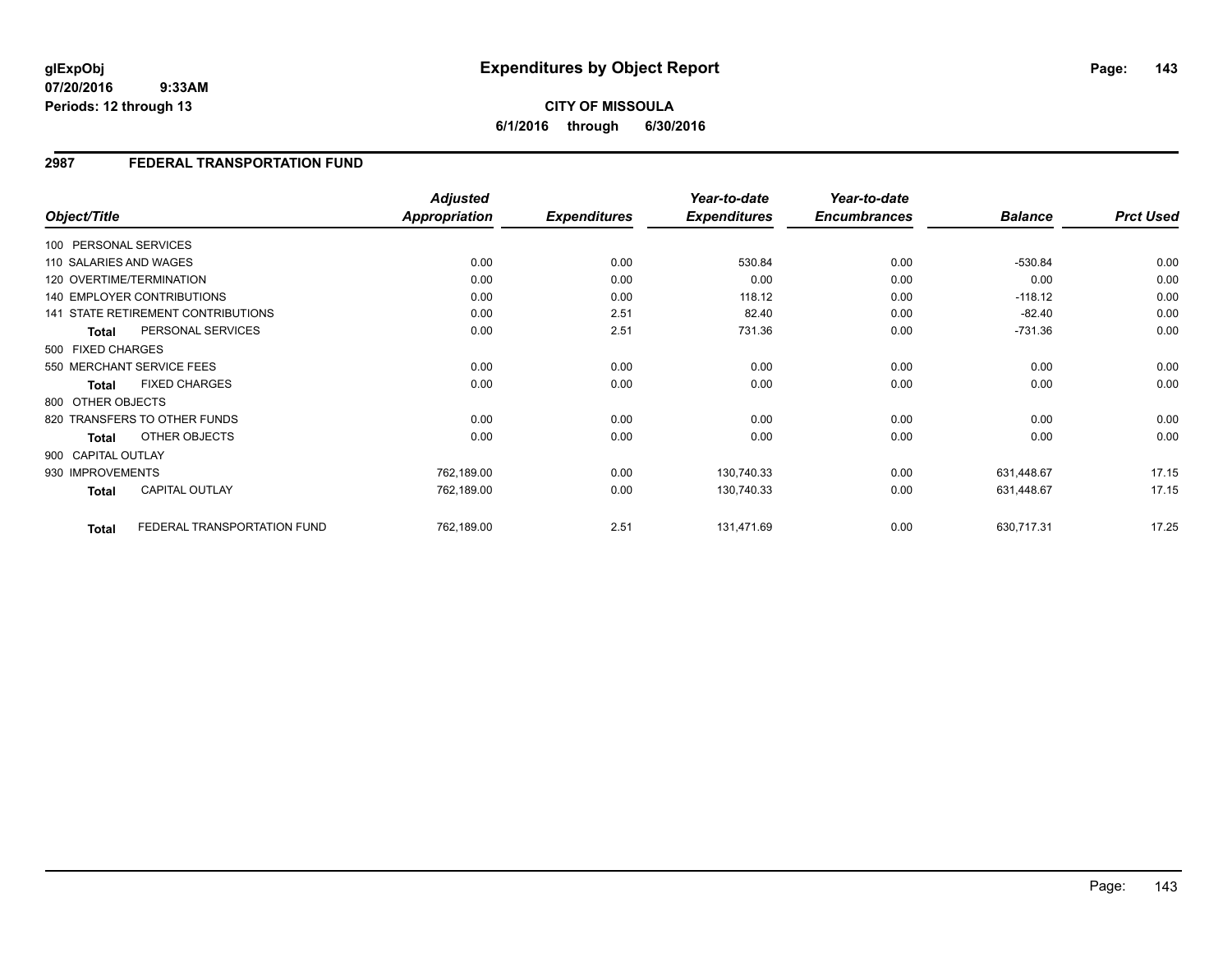# **CITY OF MISSOULA 6/1/2016 through 6/30/2016**

## **2988 GRANTS & DONATIONS FUND**

**223 CITY CLERK**

| Object/Title                         | <b>Adjusted</b><br><b>Appropriation</b> | <b>Expenditures</b> | Year-to-date<br><b>Expenditures</b> | Year-to-date<br><b>Encumbrances</b> | <b>Balance</b> | <b>Prct Used</b> |
|--------------------------------------|-----------------------------------------|---------------------|-------------------------------------|-------------------------------------|----------------|------------------|
| 200 SUPPLIES                         |                                         |                     |                                     |                                     |                |                  |
| 210 OFFICE SUPPLIES                  | 0.00                                    | 0.00                | 0.00                                | 0.00                                | 0.00           | 0.00             |
| <b>SUPPLIES</b><br><b>Total</b>      | 0.00                                    | 0.00                | 0.00                                | 0.00                                | 0.00           | 0.00             |
| 500 FIXED CHARGES                    |                                         |                     |                                     |                                     |                |                  |
| 550 MERCHANT SERVICE FEES            | 0.00                                    | 0.00                | 0.00                                | 0.00                                | 0.00           | 0.00             |
| <b>FIXED CHARGES</b><br><b>Total</b> | 0.00                                    | 0.00                | 0.00                                | 0.00                                | 0.00           | 0.00             |
| <b>CITY CLERK</b><br><b>Total</b>    | 0.00                                    | 0.00                | 0.00                                | 0.00                                | 0.00           | 0.00             |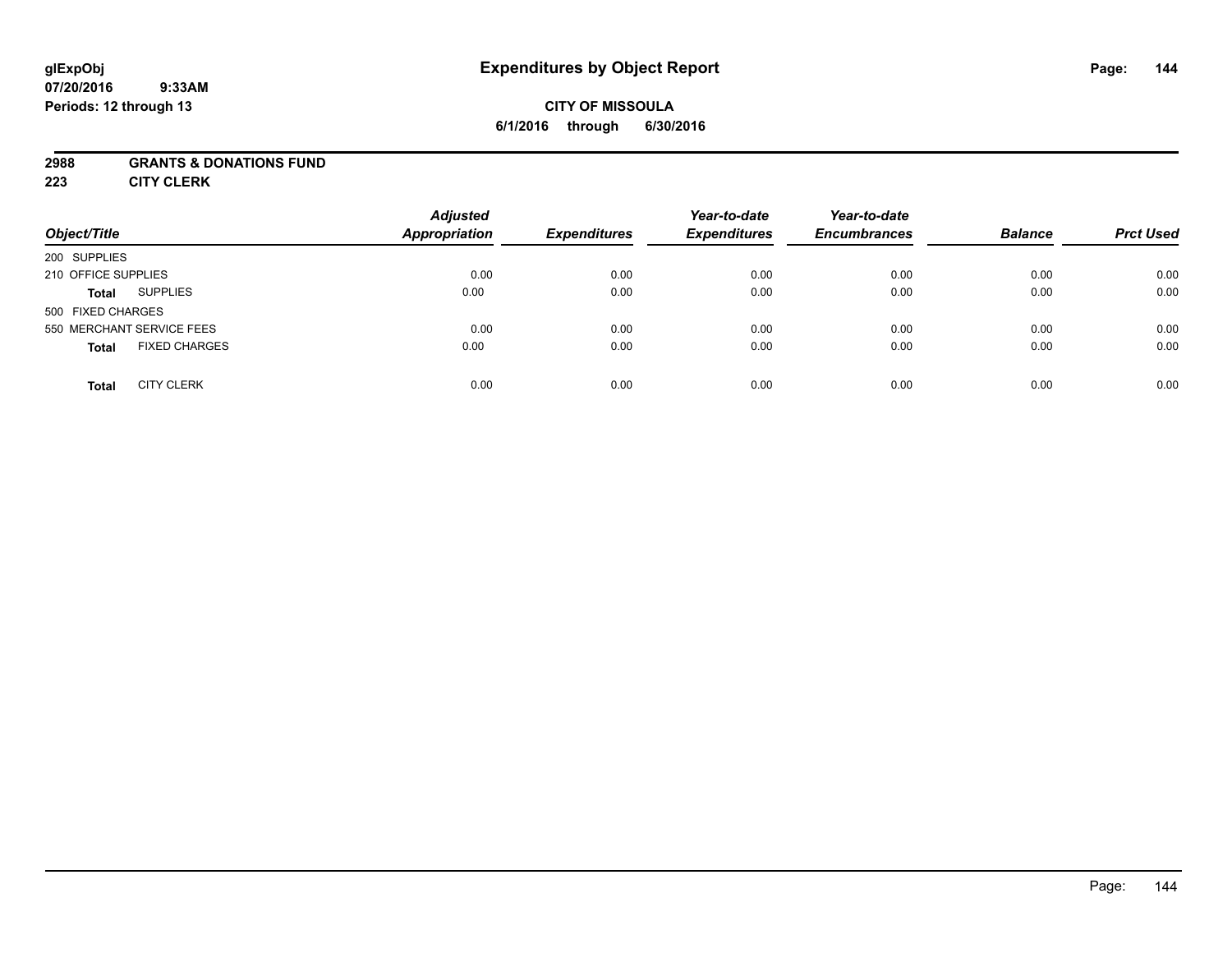#### **2988 GRANTS & DONATIONS FUND**

**270 CITY ATTORNEY**

| Object/Title                       |                           | <b>Adjusted</b><br><b>Appropriation</b> | <b>Expenditures</b> | Year-to-date<br><b>Expenditures</b> | Year-to-date<br><b>Encumbrances</b> | <b>Balance</b> | <b>Prct Used</b> |
|------------------------------------|---------------------------|-----------------------------------------|---------------------|-------------------------------------|-------------------------------------|----------------|------------------|
| 100 PERSONAL SERVICES              |                           |                                         |                     |                                     |                                     |                |                  |
| 110 SALARIES AND WAGES             |                           | 0.00                                    | $-35,659.20$        | $-9,079.45$                         | 0.00                                | 9,079.45       | 0.00             |
| 140 EMPLOYER CONTRIBUTIONS         |                           | 0.00                                    | 204.90              | 9,079.45                            | 0.00                                | $-9,079.45$    | 0.00             |
| 141 STATE RETIREMENT CONTRIBUTIONS |                           | 0.00                                    | $-16.44$            | 0.00                                | 0.00                                | 0.00           | 0.00             |
| <b>Total</b>                       | PERSONAL SERVICES         | 0.00                                    | $-35.470.74$        | 0.00                                | 0.00                                | 0.00           | 0.00             |
| 300 PURCHASED SERVICES             |                           |                                         |                     |                                     |                                     |                |                  |
| 390 OTHER PURCHASED SERVICES       |                           | 0.00                                    | 0.00                | 0.00                                | 0.00                                | 0.00           | 0.00             |
| <b>Total</b>                       | <b>PURCHASED SERVICES</b> | 0.00                                    | 0.00                | 0.00                                | 0.00                                | 0.00           | 0.00             |
| <b>Total</b>                       | <b>CITY ATTORNEY</b>      | 0.00                                    | $-35.470.74$        | 0.00                                | 0.00                                | 0.00           | 0.00             |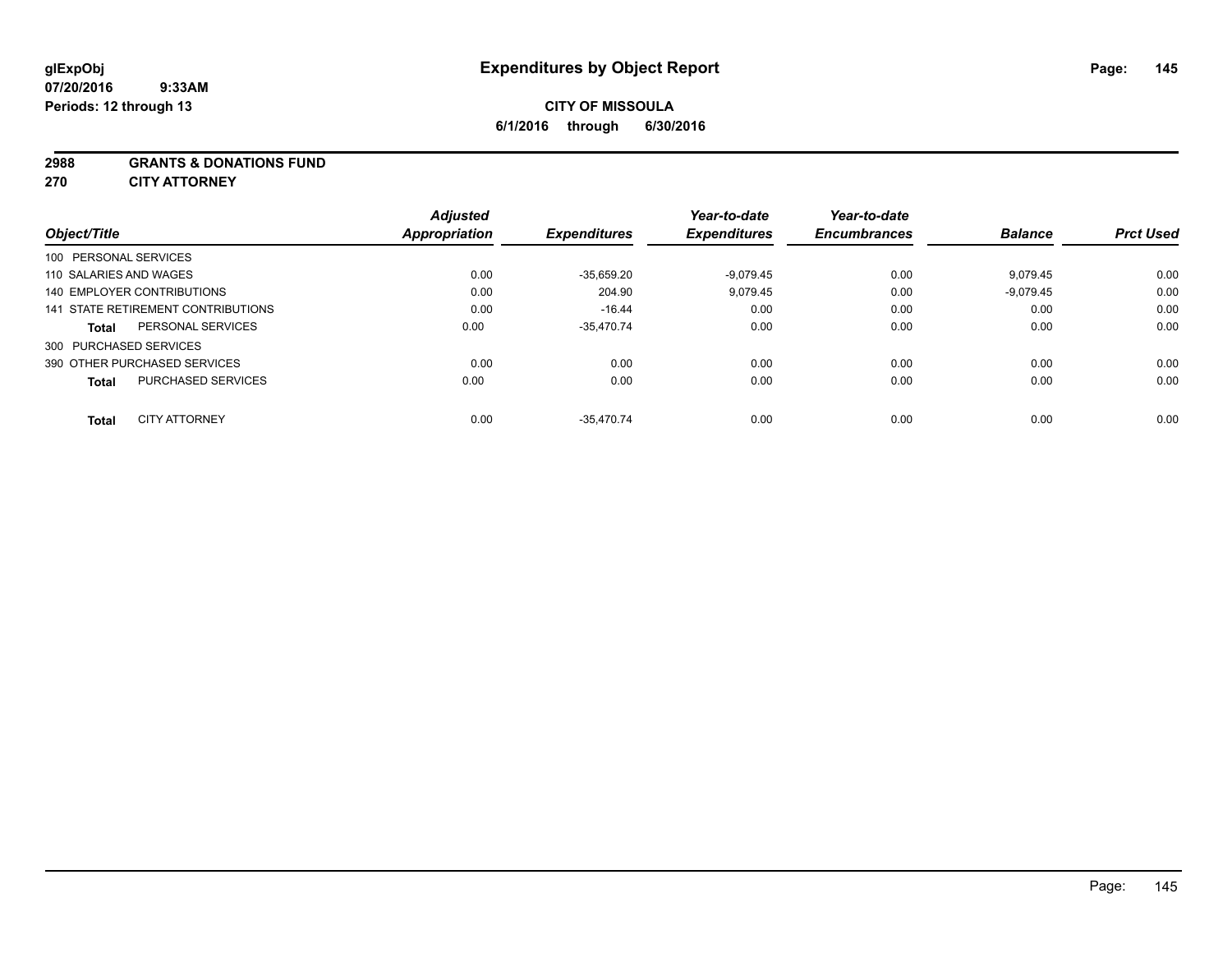#### **2988 GRANTS & DONATIONS FUND**

**290 POLICE**

|                          |                           | <b>Adjusted</b>      |                     | Year-to-date        | Year-to-date        |                |                  |
|--------------------------|---------------------------|----------------------|---------------------|---------------------|---------------------|----------------|------------------|
| Object/Title             |                           | <b>Appropriation</b> | <b>Expenditures</b> | <b>Expenditures</b> | <b>Encumbrances</b> | <b>Balance</b> | <b>Prct Used</b> |
| 100 PERSONAL SERVICES    |                           |                      |                     |                     |                     |                |                  |
| 120 OVERTIME/TERMINATION |                           | 0.00                 | 0.00                | 0.00                | 0.00                | 0.00           | 0.00             |
| <b>Total</b>             | PERSONAL SERVICES         | 0.00                 | 0.00                | 0.00                | 0.00                | 0.00           | 0.00             |
| 200 SUPPLIES             |                           |                      |                     |                     |                     |                |                  |
| 210 OFFICE SUPPLIES      |                           | 0.00                 | 0.00                | 0.00                | 0.00                | 0.00           | 0.00             |
| <b>Total</b>             | <b>SUPPLIES</b>           | 0.00                 | 0.00                | 0.00                | 0.00                | 0.00           | 0.00             |
| 300 PURCHASED SERVICES   |                           |                      |                     |                     |                     |                |                  |
|                          | 350 PROFESSIONAL SERVICES | 0.00                 | 0.00                | 0.00                | 0.00                | 0.00           | 0.00             |
| <b>Total</b>             | <b>PURCHASED SERVICES</b> | 0.00                 | 0.00                | 0.00                | 0.00                | 0.00           | 0.00             |
| 900 CAPITAL OUTLAY       |                           |                      |                     |                     |                     |                |                  |
|                          | 940 MACHINERY & EQUIPMENT | 0.00                 | 0.00                | 273,125.06          | 0.00                | $-273,125.06$  | 0.00             |
| <b>Total</b>             | <b>CAPITAL OUTLAY</b>     | 0.00                 | 0.00                | 273,125.06          | 0.00                | $-273,125.06$  | 0.00             |
| <b>Total</b>             | <b>POLICE</b>             | 0.00                 | 0.00                | 273,125.06          | 0.00                | $-273,125.06$  | 0.00             |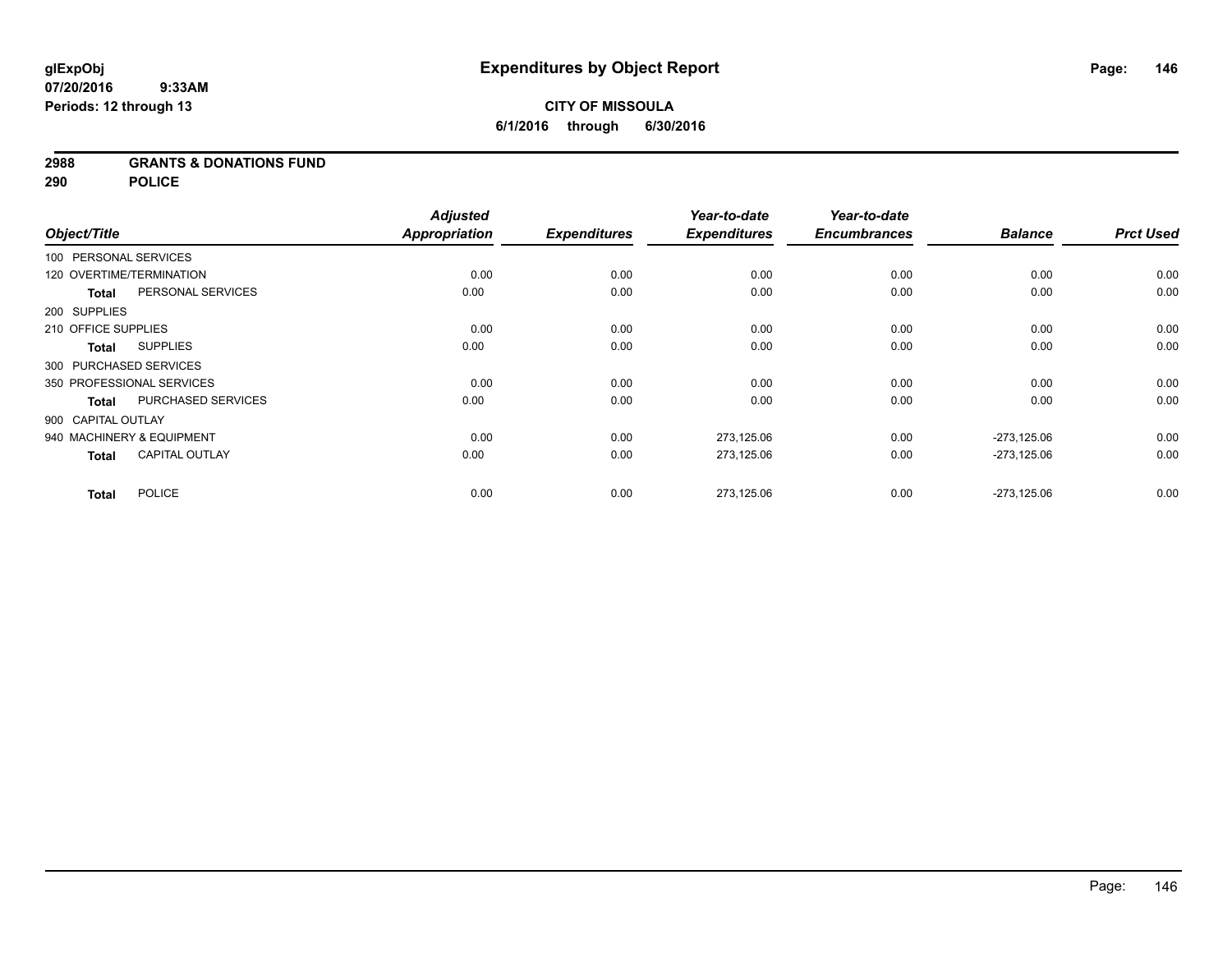## **CITY OF MISSOULA 6/1/2016 through 6/30/2016**

# **2988 GRANTS & DONATIONS FUND**

**300 FIRE**

| Object/Title              |                       | <b>Adjusted</b><br>Appropriation | <b>Expenditures</b> | Year-to-date<br><b>Expenditures</b> | Year-to-date<br><b>Encumbrances</b> | <b>Balance</b> | <b>Prct Used</b> |
|---------------------------|-----------------------|----------------------------------|---------------------|-------------------------------------|-------------------------------------|----------------|------------------|
| 900 CAPITAL OUTLAY        |                       |                                  |                     |                                     |                                     |                |                  |
| 940 MACHINERY & EQUIPMENT |                       | 0.00                             | 0.00                | 95,848.27                           | 0.00                                | $-95.848.27$   | 0.00             |
| <b>Total</b>              | <b>CAPITAL OUTLAY</b> | 0.00                             | 0.00                | 95,848.27                           | 0.00                                | $-95.848.27$   | 0.00             |
| <b>Total</b>              | FIRE                  | 0.00                             | 0.00                | 95,848.27                           | 0.00                                | $-95,848.27$   | 0.00             |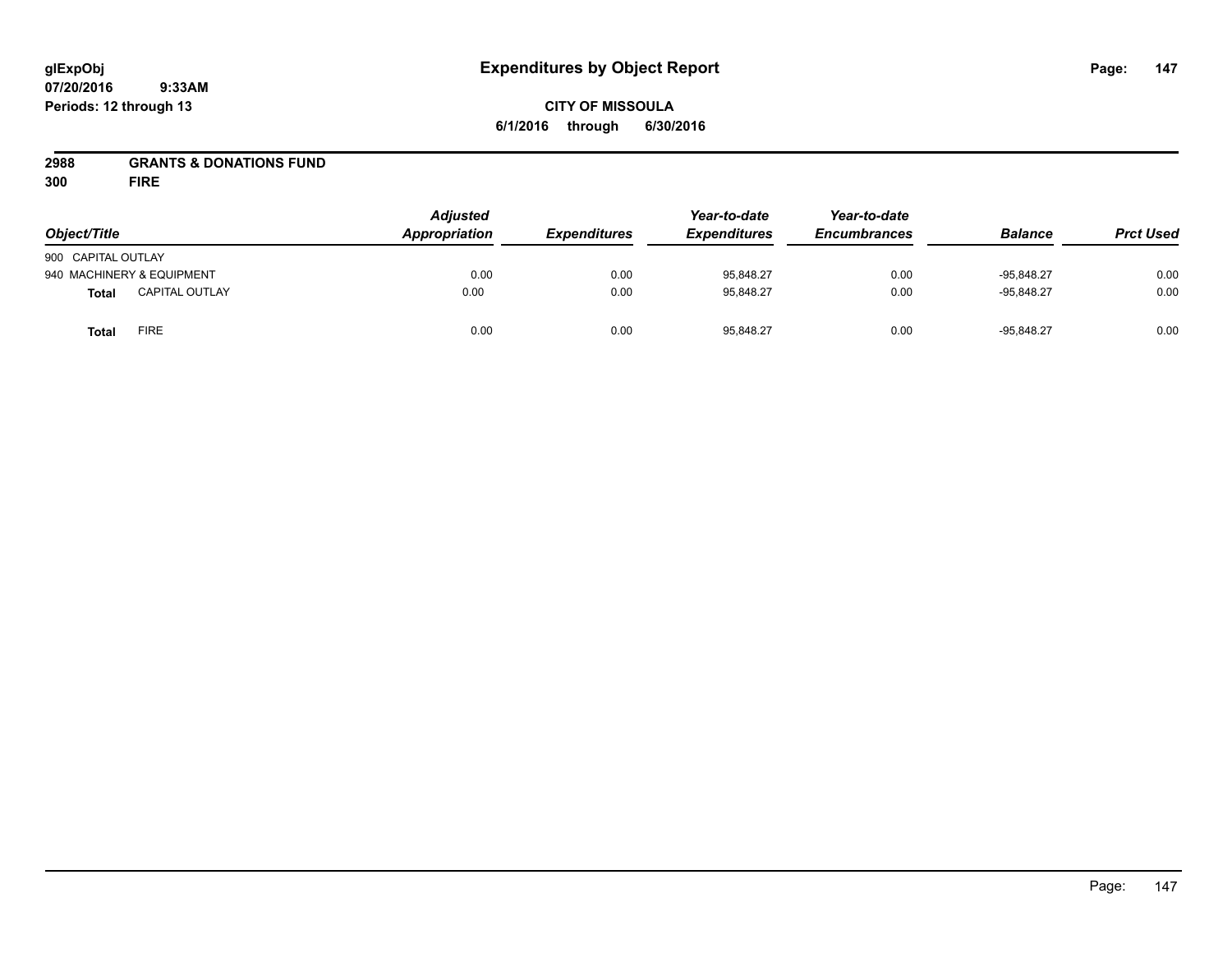**2988 GRANTS & DONATIONS FUND**

|                                           | <b>Adjusted</b>      |                     | Year-to-date        | Year-to-date        |                |                  |
|-------------------------------------------|----------------------|---------------------|---------------------|---------------------|----------------|------------------|
| Object/Title                              | <b>Appropriation</b> | <b>Expenditures</b> | <b>Expenditures</b> | <b>Encumbrances</b> | <b>Balance</b> | <b>Prct Used</b> |
| 100 PERSONAL SERVICES                     |                      |                     |                     |                     |                |                  |
| 110 SALARIES AND WAGES                    | 0.00                 | 9,039.62            | 71,716.68           | 0.00                | $-71,716.68$   | 0.00             |
| 115 SALARIES/HEALTH INSURANCE BENEFIT     | 0.00                 | 1,127.40            | 7,418.40            | 0.00                | $-7,418.40$    | 0.00             |
| 120 OVERTIME/TERMINATION                  | 100,055.00           | 13,538.69           | 76,243.75           | 0.00                | 23,811.25      | 76.20            |
| 130 OTHER                                 | 0.00                 | 0.00                | 690.00              | 0.00                | $-690.00$      | 0.00             |
| 133 EDUCATION COMPENSATION                | 0.00                 | 0.00                | 10.00               | 0.00                | $-10.00$       | 0.00             |
| <b>140 EMPLOYER CONTRIBUTIONS</b>         | 43,953.00            | 3,000.82            | 22.981.33           | 0.00                | 20,971.67      | 52.29            |
| 141 STATE RETIREMENT CONTRIBUTIONS        | 700.00               | 0.00                | 12,044.82           | 0.00                | $-11,344.82$   | 1,720.69         |
| PERSONAL SERVICES<br><b>Total</b>         | 144,708.00           | 26,706.53           | 191,104.98          | 0.00                | $-46,396.98$   | 132.06           |
| 200 SUPPLIES                              |                      |                     |                     |                     |                |                  |
| 210 OFFICE SUPPLIES                       | 7,838.00             | 530.98              | 1,362.55            | 0.00                | 6,475.45       | 17.38            |
| 220 OPERATING SUPPLIES                    | 69,986.00            | 10,522.93           | 24,741.17           | 0.00                | 45,244.83      | 35.35            |
| 230 REPAIR/MAINTENANCE                    | 0.00                 | 0.00                | 0.00                | 0.00                | 0.00           | 0.00             |
| 231 GASOLINE                              | 0.00                 | 0.00                | 0.00                | 0.00                | 0.00           | 0.00             |
| <b>SUPPLIES</b><br><b>Total</b>           | 77,824.00            | 11,053.91           | 26,103.72           | 0.00                | 51,720.28      | 33.54            |
| 300 PURCHASED SERVICES                    |                      |                     |                     |                     |                |                  |
| 310 COMMUNICATIONS                        | 0.00                 | 0.00                | 0.00                | 0.00                | 0.00           | 0.00             |
| 341 ELECTRICITY & NATURAL GAS             | 750.00               | 0.00                | 0.00                | 0.00                | 750.00         | 0.00             |
| 344 TELEPHONE SERVICE                     | 2,400.00             | 1,075.42            | 3,977.07            | 0.00                | $-1,577.07$    | 165.71           |
| 350 PROFESSIONAL SERVICES                 | 106,715.00           | 16,459.07           | 65,009.65           | 0.00                | 41,705.35      | 60.92            |
| 360 REPAIR & MAINTENANCE                  | 2,000.00             | 0.00                | 0.00                | 0.00                | 2,000.00       | 0.00             |
| 370 TRAVEL                                | 9.196.00             | 0.00                | 1,127.13            | 0.00                | 8,068.87       | 12.26            |
| 380 TRAINING                              | 558.00               | 0.00                | 0.00                | 0.00                | 558.00         | 0.00             |
| 390 OTHER PURCHASED SERVICES              | 0.00                 | 0.00                | 274.79              | 0.00                | $-274.79$      | 0.00             |
| PURCHASED SERVICES<br>Total               | 121,619.00           | 17,534.49           | 70,388.64           | 0.00                | 51,230.36      | 57.88            |
| 400 BUILDING MATERIALS                    |                      |                     |                     |                     |                |                  |
| <b>400 BUILDING MATERIALS</b>             | 0.00                 | 0.00                | 0.00                | 0.00                | 0.00           | 0.00             |
| <b>BUILDING MATERIALS</b><br><b>Total</b> | 0.00                 | 0.00                | 0.00                | 0.00                | 0.00           | 0.00             |
| 500 FIXED CHARGES                         |                      |                     |                     |                     |                |                  |
| 500 FIXED CHARGES                         | 81,280.00            | 0.00                | 66,864.84           | 0.00                | 14,415.16      | 82.26            |
| <b>FIXED CHARGES</b><br>Total             | 81,280.00            | 0.00                | 66,864.84           | 0.00                | 14,415.16      | 82.26            |
| 700 GRANTS & CONTRIBUTIONS                |                      |                     |                     |                     |                |                  |
| 700 GRANTS & CONTRIBUTIONS                | 1,034,756.00         | 83,995.58           | 237,809.95          | 0.00                | 796,946.05     | 22.98            |
|                                           |                      |                     |                     |                     |                |                  |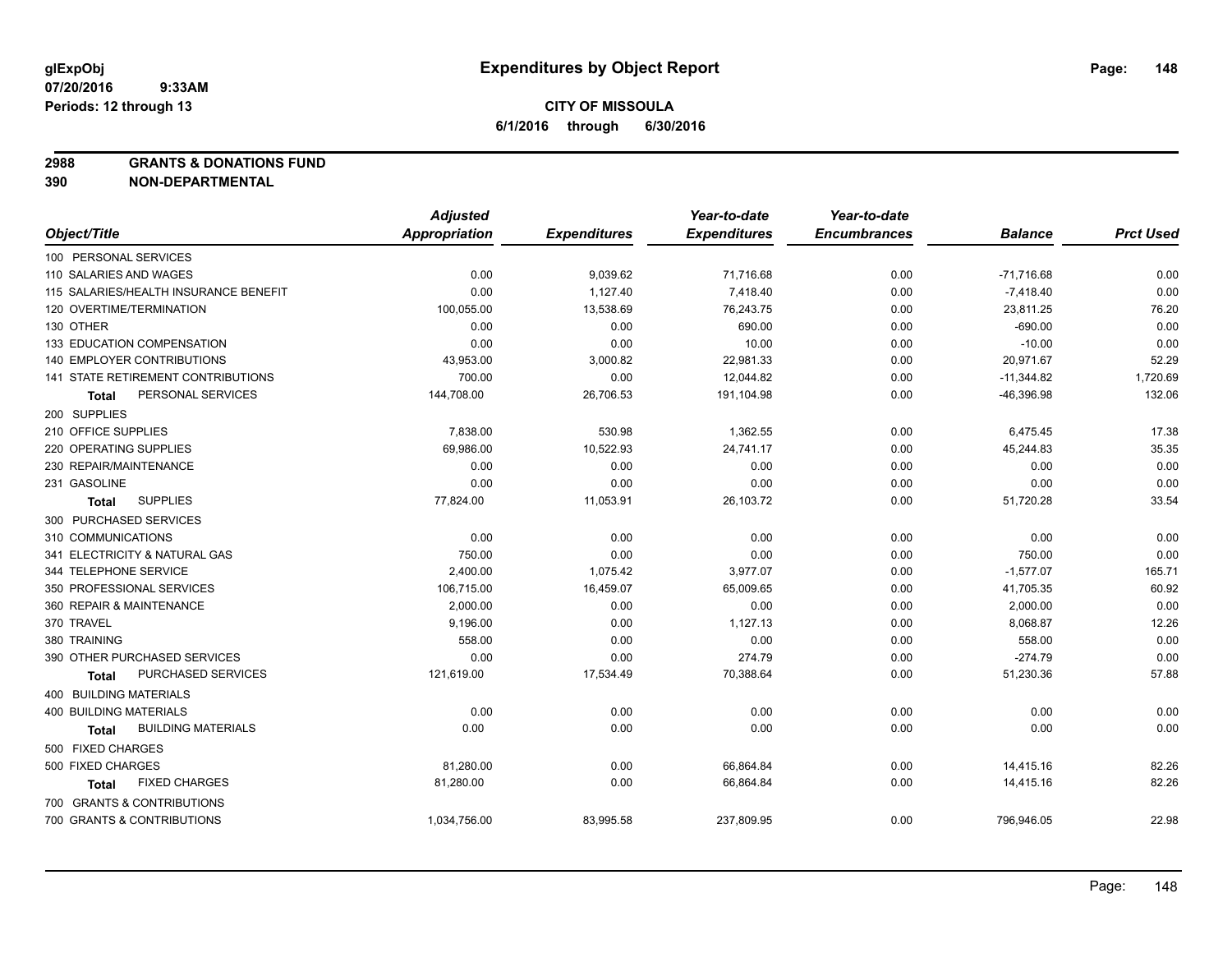#### **2988 GRANTS & DONATIONS FUND**

|                    |                                   | <b>Adjusted</b> |                     | Year-to-date        | Year-to-date        |                |                  |
|--------------------|-----------------------------------|-----------------|---------------------|---------------------|---------------------|----------------|------------------|
| Object/Title       |                                   | Appropriation   | <b>Expenditures</b> | <b>Expenditures</b> | <b>Encumbrances</b> | <b>Balance</b> | <b>Prct Used</b> |
| Total              | <b>GRANTS &amp; CONTRIBUTIONS</b> | 1,034,756.00    | 83,995.58           | 237,809.95          | 0.00                | 796.946.05     | 22.98            |
| 800 OTHER OBJECTS  |                                   |                 |                     |                     |                     |                |                  |
|                    | 820 TRANSFERS TO OTHER FUNDS      | 0.00            | 0.00                | 0.00                | 0.00                | 0.00           | 0.00             |
| 845 CONTINGENCY    |                                   | 0.00            | 0.00                | 0.00                | 0.00                | 0.00           | 0.00             |
| Total              | OTHER OBJECTS                     | 0.00            | 0.00                | 0.00                | 0.00                | 0.00           | 0.00             |
| 900 CAPITAL OUTLAY |                                   |                 |                     |                     |                     |                |                  |
| 930 IMPROVEMENTS   |                                   | 24.822.00       | 0.00                | 0.00                | 0.00                | 24.822.00      | 0.00             |
|                    | 940 MACHINERY & EQUIPMENT         | 1.003.930.00    | 0.00                | 10.338.00           | 0.00                | 993.592.00     | 1.03             |
| <b>Total</b>       | <b>CAPITAL OUTLAY</b>             | 1,028,752.00    | 0.00                | 10,338.00           | 0.00                | 1,018,414.00   | 1.00             |
| <b>Total</b>       | NON-DEPARTMENTAL                  | 2,488,939.00    | 139.290.51          | 602.610.13          | 0.00                | 1,886,328.87   | 24.21            |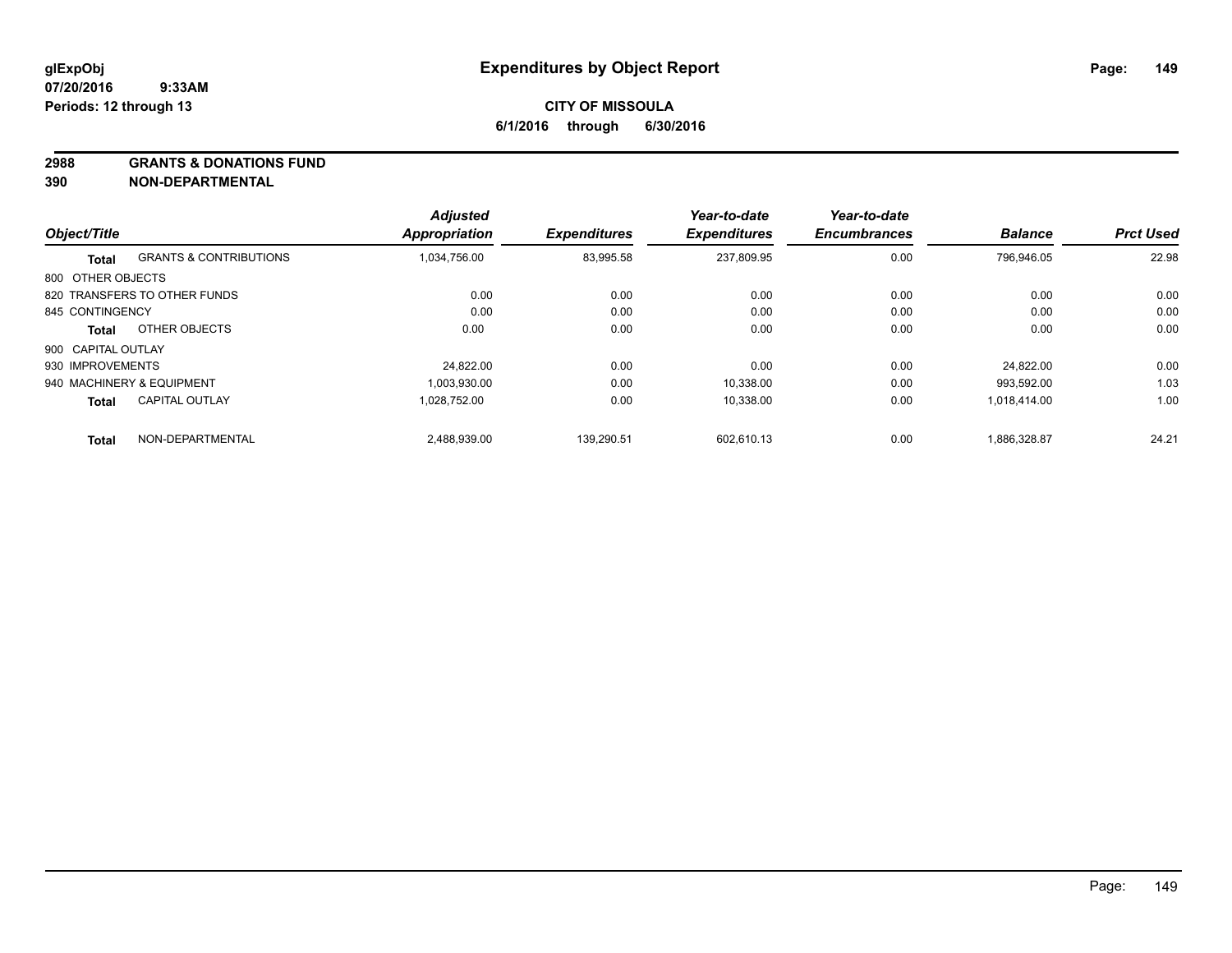# **2988 GRANTS & DONATIONS FUND**

**400 ENTITLEMENT GRANTS**

| Object/Title |                                   | <b>Adjusted</b><br>Appropriation | <b>Expenditures</b> | Year-to-date<br><b>Expenditures</b> | Year-to-date<br><b>Encumbrances</b> | <b>Balance</b> | <b>Prct Used</b> |
|--------------|-----------------------------------|----------------------------------|---------------------|-------------------------------------|-------------------------------------|----------------|------------------|
|              | 700 GRANTS & CONTRIBUTIONS        |                                  |                     |                                     |                                     |                |                  |
|              | 700 GRANTS & CONTRIBUTIONS        | 0.00                             | 0.00                | 0.00                                | 0.00                                | 0.00           | 0.00             |
| <b>Total</b> | <b>GRANTS &amp; CONTRIBUTIONS</b> | 0.00                             | 0.00                | 0.00                                | 0.00                                | 0.00           | 0.00             |
| Total        | <b>ENTITLEMENT GRANTS</b>         | 0.00                             | 0.00                | 0.00                                | 0.00                                | 0.00           | 0.00             |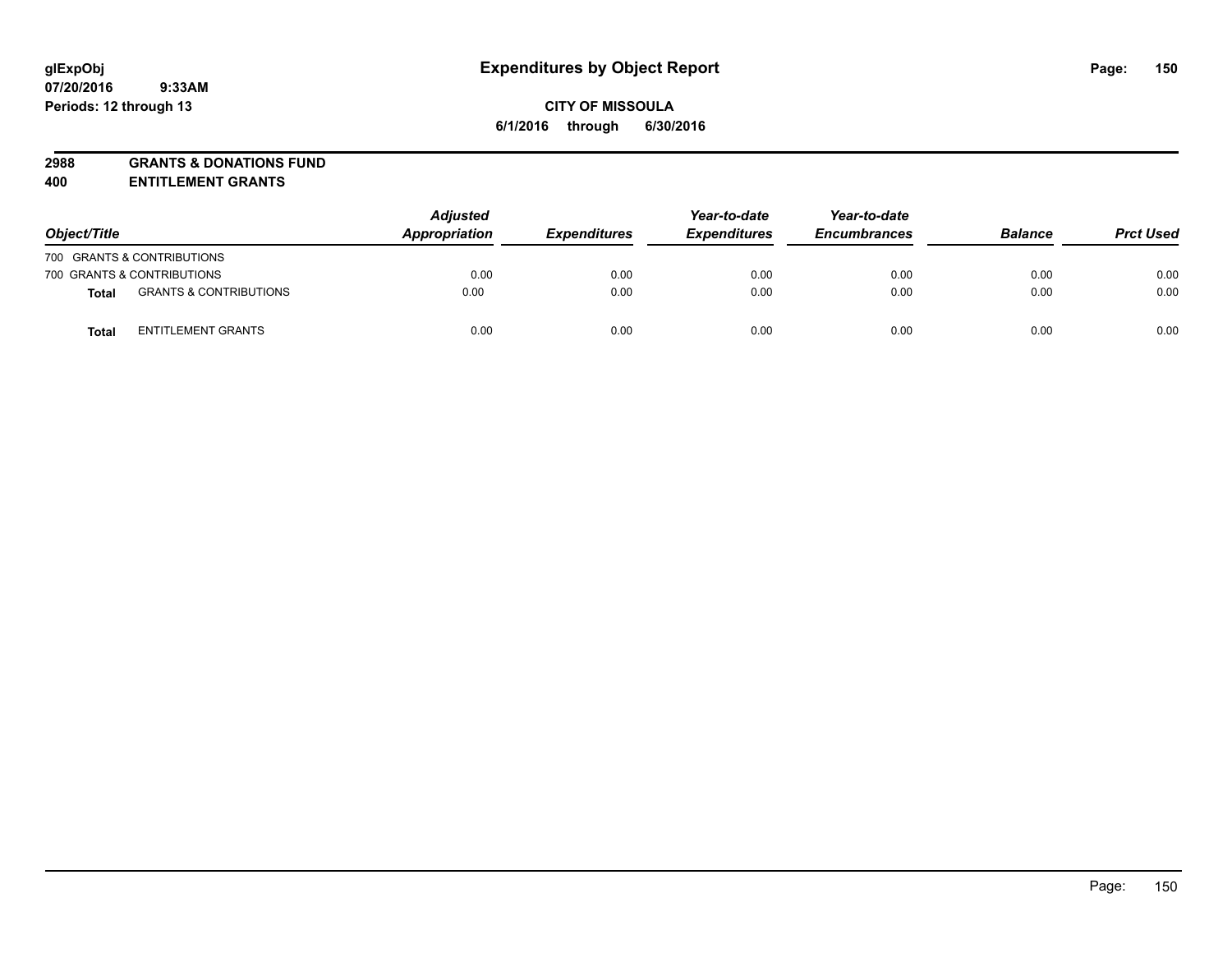# **CITY OF MISSOULA 6/1/2016 through 6/30/2016**

#### **2988 GRANTS & DONATIONS FUND**

|                                           | <b>Adjusted</b> |                     | Year-to-date        | Year-to-date        |                |                  |
|-------------------------------------------|-----------------|---------------------|---------------------|---------------------|----------------|------------------|
| Object/Title                              | Appropriation   | <b>Expenditures</b> | <b>Expenditures</b> | <b>Encumbrances</b> | <b>Balance</b> | <b>Prct Used</b> |
| 100 PERSONAL SERVICES                     |                 |                     |                     |                     |                |                  |
| 110 SALARIES AND WAGES                    | 0.00            | $-26,619.58$        | 62,637.23           | 0.00                | $-62,637.23$   | 0.00             |
| 115 SALARIES/HEALTH INSURANCE BENEFIT     | 0.00            | 1,127.40            | 7,418.40            | 0.00                | $-7,418.40$    | 0.00             |
| 120 OVERTIME/TERMINATION                  | 100,055.00      | 13,538.69           | 76,243.75           | 0.00                | 23,811.25      | 76.20            |
| 130 OTHER                                 | 0.00            | 0.00                | 690.00              | 0.00                | $-690.00$      | 0.00             |
| 133 EDUCATION COMPENSATION                | 0.00            | 0.00                | 10.00               | 0.00                | $-10.00$       | 0.00             |
| 140 EMPLOYER CONTRIBUTIONS                | 43,953.00       | 3,205.72            | 32,060.78           | 0.00                | 11,892.22      | 72.94            |
| 141 STATE RETIREMENT CONTRIBUTIONS        | 700.00          | $-16.44$            | 12,044.82           | 0.00                | $-11,344.82$   | 1,720.69         |
| PERSONAL SERVICES<br><b>Total</b>         | 144,708.00      | $-8,764.21$         | 191,104.98          | 0.00                | $-46,396.98$   | 132.06           |
| 200 SUPPLIES                              |                 |                     |                     |                     |                |                  |
| 210 OFFICE SUPPLIES                       | 7,838.00        | 530.98              | 1,362.55            | 0.00                | 6,475.45       | 17.38            |
| 220 OPERATING SUPPLIES                    | 69,986.00       | 10,522.93           | 24,741.17           | 0.00                | 45,244.83      | 35.35            |
| 230 REPAIR/MAINTENANCE                    | 0.00            | 0.00                | 0.00                | 0.00                | 0.00           | 0.00             |
| 231 GASOLINE                              | 0.00            | 0.00                | 0.00                | 0.00                | 0.00           | 0.00             |
| <b>SUPPLIES</b><br>Total                  | 77,824.00       | 11,053.91           | 26,103.72           | 0.00                | 51,720.28      | 33.54            |
| 300 PURCHASED SERVICES                    |                 |                     |                     |                     |                |                  |
| 310 COMMUNICATIONS                        | 0.00            | 0.00                | 0.00                | 0.00                | 0.00           | 0.00             |
| 341 ELECTRICITY & NATURAL GAS             | 750.00          | 0.00                | 0.00                | 0.00                | 750.00         | 0.00             |
| 344 TELEPHONE SERVICE                     | 2,400.00        | 1,075.42            | 3,977.07            | 0.00                | $-1,577.07$    | 165.71           |
| 350 PROFESSIONAL SERVICES                 | 106,715.00      | 16,459.07           | 65,009.65           | 0.00                | 41,705.35      | 60.92            |
| 360 REPAIR & MAINTENANCE                  | 2,000.00        | 0.00                | 0.00                | 0.00                | 2,000.00       | 0.00             |
| 370 TRAVEL                                | 9,196.00        | 0.00                | 1,127.13            | 0.00                | 8,068.87       | 12.26            |
| 380 TRAINING                              | 558.00          | 0.00                | 0.00                | 0.00                | 558.00         | 0.00             |
| 390 OTHER PURCHASED SERVICES              | 0.00            | 0.00                | 274.79              | 0.00                | $-274.79$      | 0.00             |
| PURCHASED SERVICES<br><b>Total</b>        | 121,619.00      | 17,534.49           | 70,388.64           | 0.00                | 51,230.36      | 57.88            |
| <b>400 BUILDING MATERIALS</b>             |                 |                     |                     |                     |                |                  |
| <b>400 BUILDING MATERIALS</b>             | 0.00            | 0.00                | 0.00                | 0.00                | 0.00           | 0.00             |
| <b>BUILDING MATERIALS</b><br><b>Total</b> | 0.00            | 0.00                | 0.00                | 0.00                | 0.00           | 0.00             |
| 500 FIXED CHARGES                         |                 |                     |                     |                     |                |                  |
| 500 FIXED CHARGES                         | 81,280.00       | 0.00                | 66,864.84           | 0.00                | 14,415.16      | 82.26            |
| 550 MERCHANT SERVICE FEES                 | 0.00            | 0.00                | 0.00                | 0.00                | 0.00           | 0.00             |
| <b>FIXED CHARGES</b><br>Total             | 81,280.00       | 0.00                | 66,864.84           | 0.00                | 14,415.16      | 82.26            |
| 700 GRANTS & CONTRIBUTIONS                |                 |                     |                     |                     |                |                  |
| 700 GRANTS & CONTRIBUTIONS                | 1,034,756.00    | 83,995.58           | 237,809.95          | 0.00                | 796,946.05     | 22.98            |

Page: 151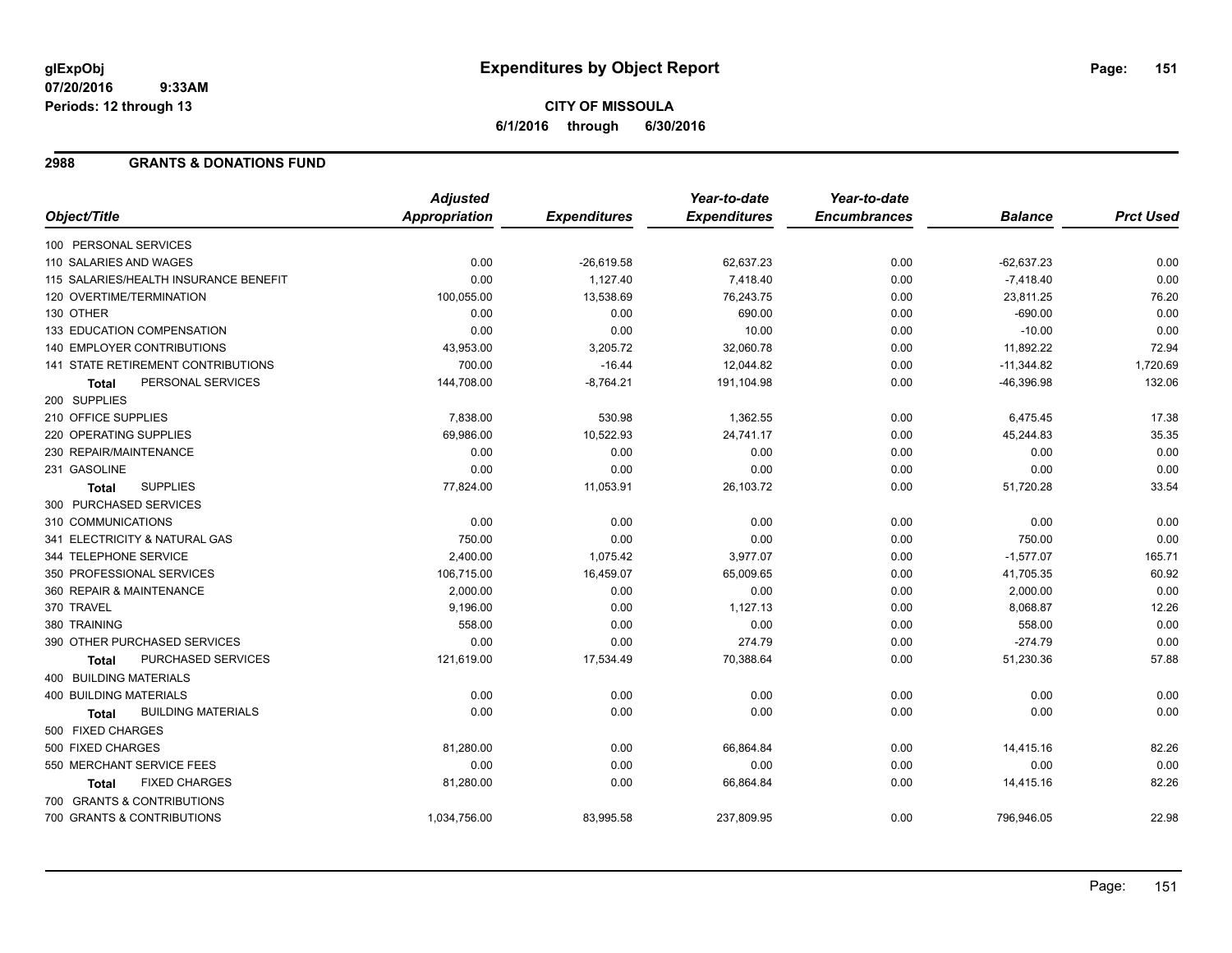## **2988 GRANTS & DONATIONS FUND**

| Object/Title       |                                    | <b>Adjusted</b><br>Appropriation | <b>Expenditures</b> | Year-to-date<br><b>Expenditures</b> | Year-to-date<br><b>Encumbrances</b> | <b>Balance</b> | <b>Prct Used</b> |
|--------------------|------------------------------------|----------------------------------|---------------------|-------------------------------------|-------------------------------------|----------------|------------------|
| <b>Total</b>       | <b>GRANTS &amp; CONTRIBUTIONS</b>  | 1.034.756.00                     | 83,995.58           | 237,809.95                          | 0.00                                | 796.946.05     | 22.98            |
| 800 OTHER OBJECTS  |                                    |                                  |                     |                                     |                                     |                |                  |
|                    | 820 TRANSFERS TO OTHER FUNDS       | 0.00                             | 0.00                | 0.00                                | 0.00                                | 0.00           | 0.00             |
| 845 CONTINGENCY    |                                    | 0.00                             | 0.00                | 0.00                                | 0.00                                | 0.00           | 0.00             |
| <b>Total</b>       | OTHER OBJECTS                      | 0.00                             | 0.00                | 0.00                                | 0.00                                | 0.00           | 0.00             |
| 900 CAPITAL OUTLAY |                                    |                                  |                     |                                     |                                     |                |                  |
| 930 IMPROVEMENTS   |                                    | 24.822.00                        | 0.00                | 0.00                                | 0.00                                | 24.822.00      | 0.00             |
|                    | 940 MACHINERY & EQUIPMENT          | 1.003.930.00                     | 0.00                | 379.311.33                          | 0.00                                | 624.618.67     | 37.78            |
| <b>Total</b>       | <b>CAPITAL OUTLAY</b>              | 1,028,752.00                     | 0.00                | 379,311.33                          | 0.00                                | 649.440.67     | 36.87            |
| <b>Total</b>       | <b>GRANTS &amp; DONATIONS FUND</b> | 2,488,939.00                     | 103.819.77          | 971.583.46                          | 0.00                                | 1,517,355.54   | 39.04            |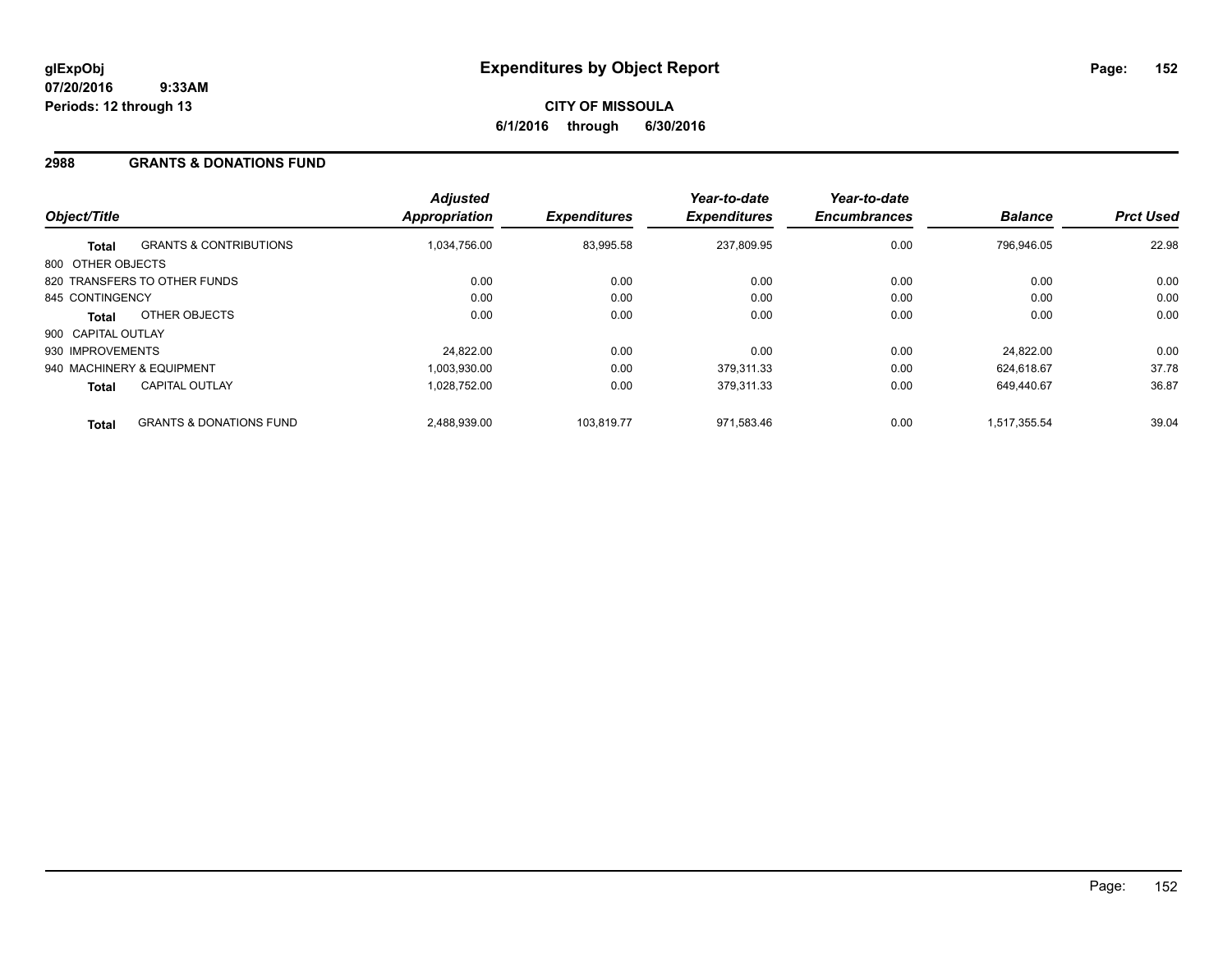# **3000 SID REVOLVING FUND**

| Object/Title                         | <b>Adjusted</b><br><b>Appropriation</b> | <b>Expenditures</b> | Year-to-date<br><b>Expenditures</b> | Year-to-date<br><b>Encumbrances</b> | <b>Balance</b> | <b>Prct Used</b> |
|--------------------------------------|-----------------------------------------|---------------------|-------------------------------------|-------------------------------------|----------------|------------------|
| 500 FIXED CHARGES                    |                                         |                     |                                     |                                     |                |                  |
| 550 MERCHANT SERVICE FEES            | 0.00                                    | 0.00                | 0.00                                | 0.00                                | 0.00           | 0.00             |
| <b>FIXED CHARGES</b><br><b>Total</b> | 0.00                                    | 0.00                | 0.00                                | 0.00                                | 0.00           | 0.00             |
| 800 OTHER OBJECTS                    |                                         |                     |                                     |                                     |                |                  |
| 820 TRANSFERS TO OTHER FUNDS         | 100,000.00                              | 0.00                | 0.00                                | 0.00                                | 100.000.00     | 0.00             |
| OTHER OBJECTS<br><b>Total</b>        | 100.000.00                              | 0.00                | 0.00                                | 0.00                                | 100.000.00     | 0.00             |
| NON-DEPARTMENTAL<br><b>Total</b>     | 100.000.00                              | 0.00                | 0.00                                | 0.00                                | 100.000.00     | 0.00             |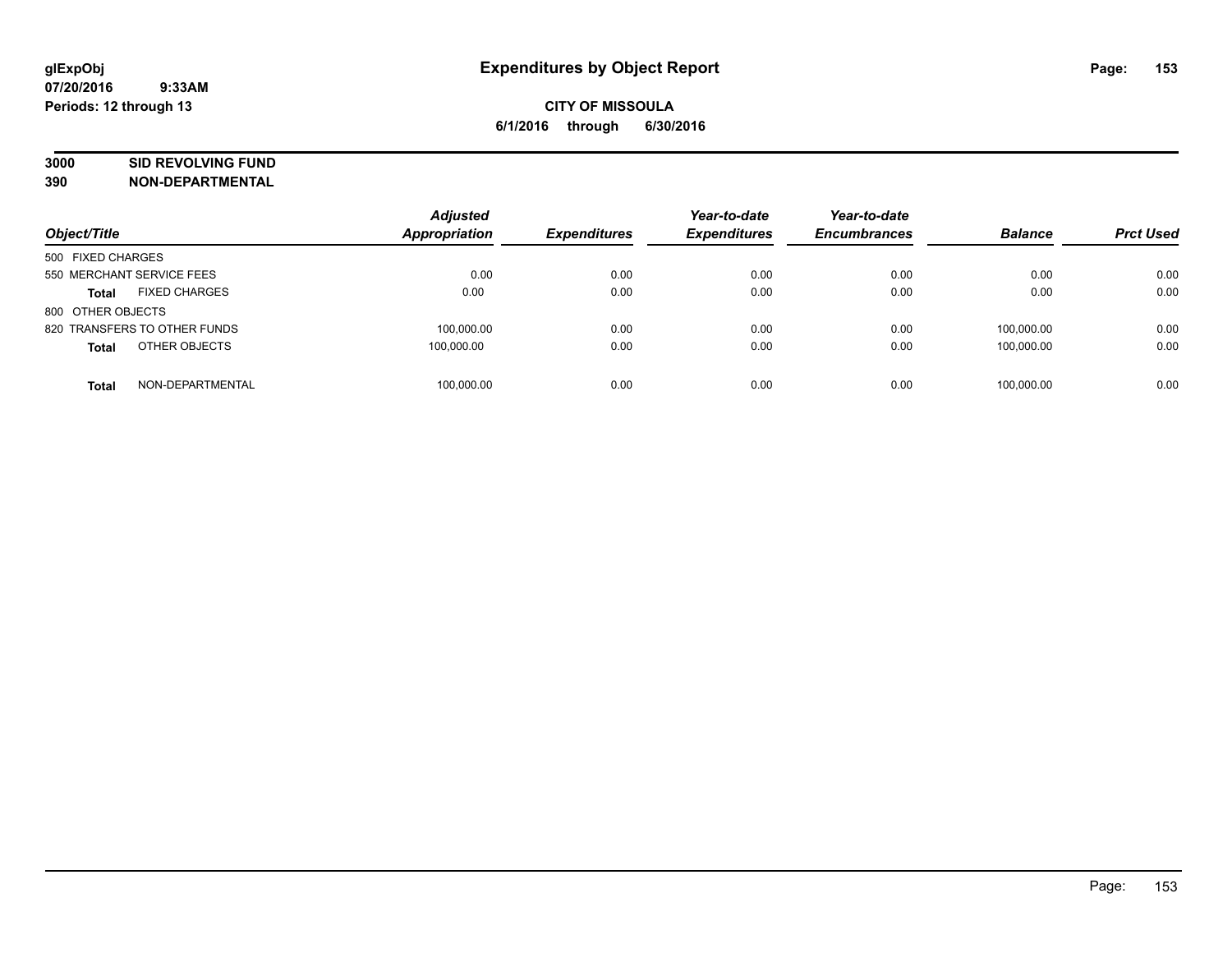**CITY OF MISSOULA 6/1/2016 through 6/30/2016**

#### **3000 SID REVOLVING FUND**

| Object/Title                         | <b>Adjusted</b><br>Appropriation | <b>Expenditures</b> | Year-to-date<br><b>Expenditures</b> | Year-to-date<br><b>Encumbrances</b> | <b>Balance</b> | <b>Prct Used</b> |
|--------------------------------------|----------------------------------|---------------------|-------------------------------------|-------------------------------------|----------------|------------------|
| 500 FIXED CHARGES                    |                                  |                     |                                     |                                     |                |                  |
| 550 MERCHANT SERVICE FEES            | 0.00                             | 0.00                | 0.00                                | 0.00                                | 0.00           | 0.00             |
| <b>FIXED CHARGES</b><br><b>Total</b> | 0.00                             | 0.00                | 0.00                                | 0.00                                | 0.00           | 0.00             |
| 800 OTHER OBJECTS                    |                                  |                     |                                     |                                     |                |                  |
| 820 TRANSFERS TO OTHER FUNDS         | 100,000.00                       | 0.00                | 0.00                                | 0.00                                | 100.000.00     | 0.00             |
| OTHER OBJECTS<br><b>Total</b>        | 100,000.00                       | 0.00                | 0.00                                | 0.00                                | 100.000.00     | 0.00             |
| SID REVOLVING FUND<br><b>Total</b>   | 100,000.00                       | 0.00                | 0.00                                | 0.00                                | 100.000.00     | 0.00             |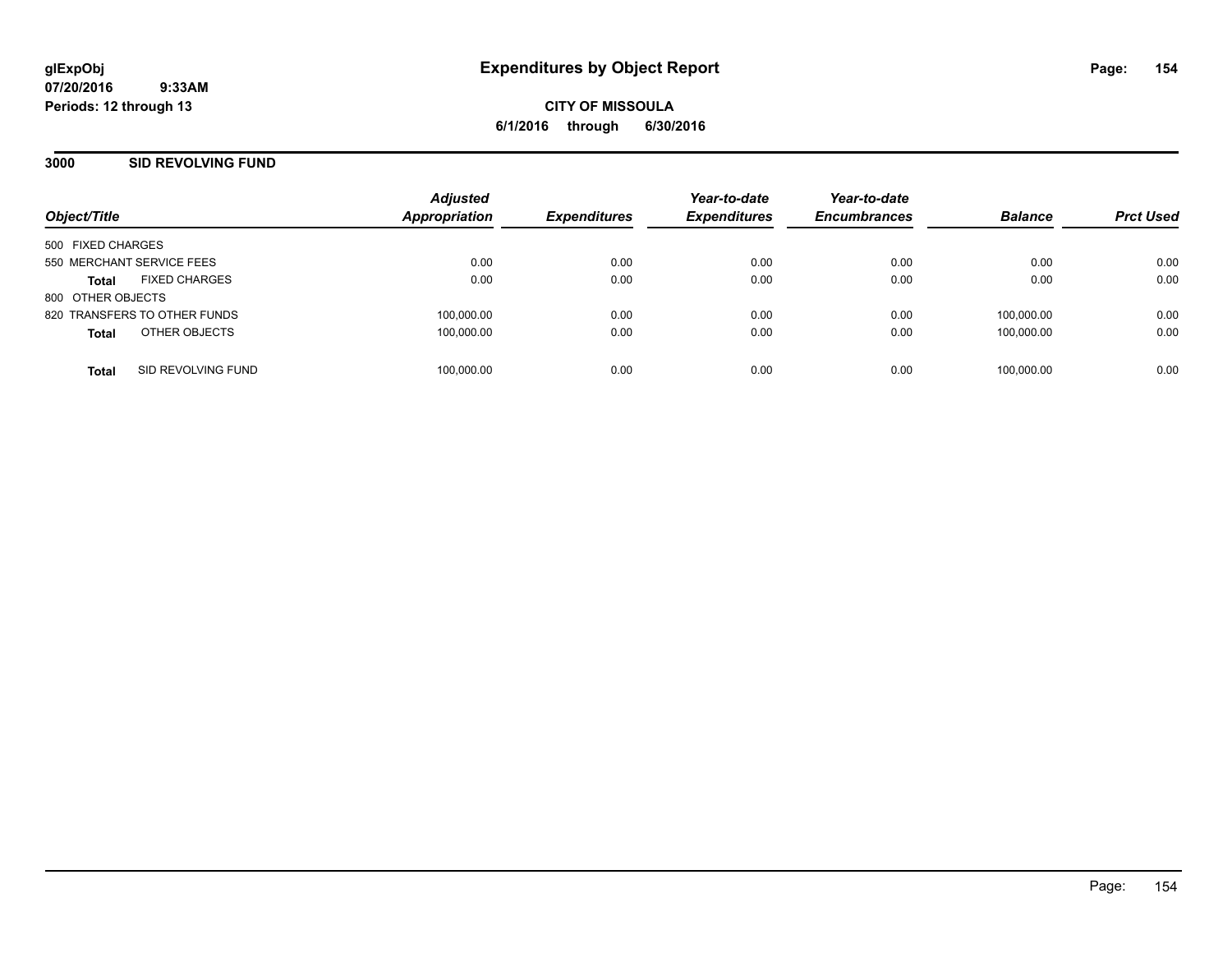# **3005 SID REBATES**

| Object/Title      |                           | <b>Adjusted</b><br>Appropriation | <b>Expenditures</b> | Year-to-date<br><b>Expenditures</b> | Year-to-date<br><b>Encumbrances</b> | <b>Balance</b> | <b>Prct Used</b> |
|-------------------|---------------------------|----------------------------------|---------------------|-------------------------------------|-------------------------------------|----------------|------------------|
| 500 FIXED CHARGES |                           |                                  |                     |                                     |                                     |                |                  |
|                   | 550 MERCHANT SERVICE FEES | 0.00                             | 0.00                | 0.00                                | 0.00                                | 0.00           | 0.00             |
| <b>Total</b>      | <b>FIXED CHARGES</b>      | 0.00                             | 0.00                | 0.00                                | 0.00                                | 0.00           | 0.00             |
| <b>Total</b>      | NON-DEPARTMENTAL          | 0.00                             | 0.00                | 0.00                                | 0.00                                | 0.00           | 0.00             |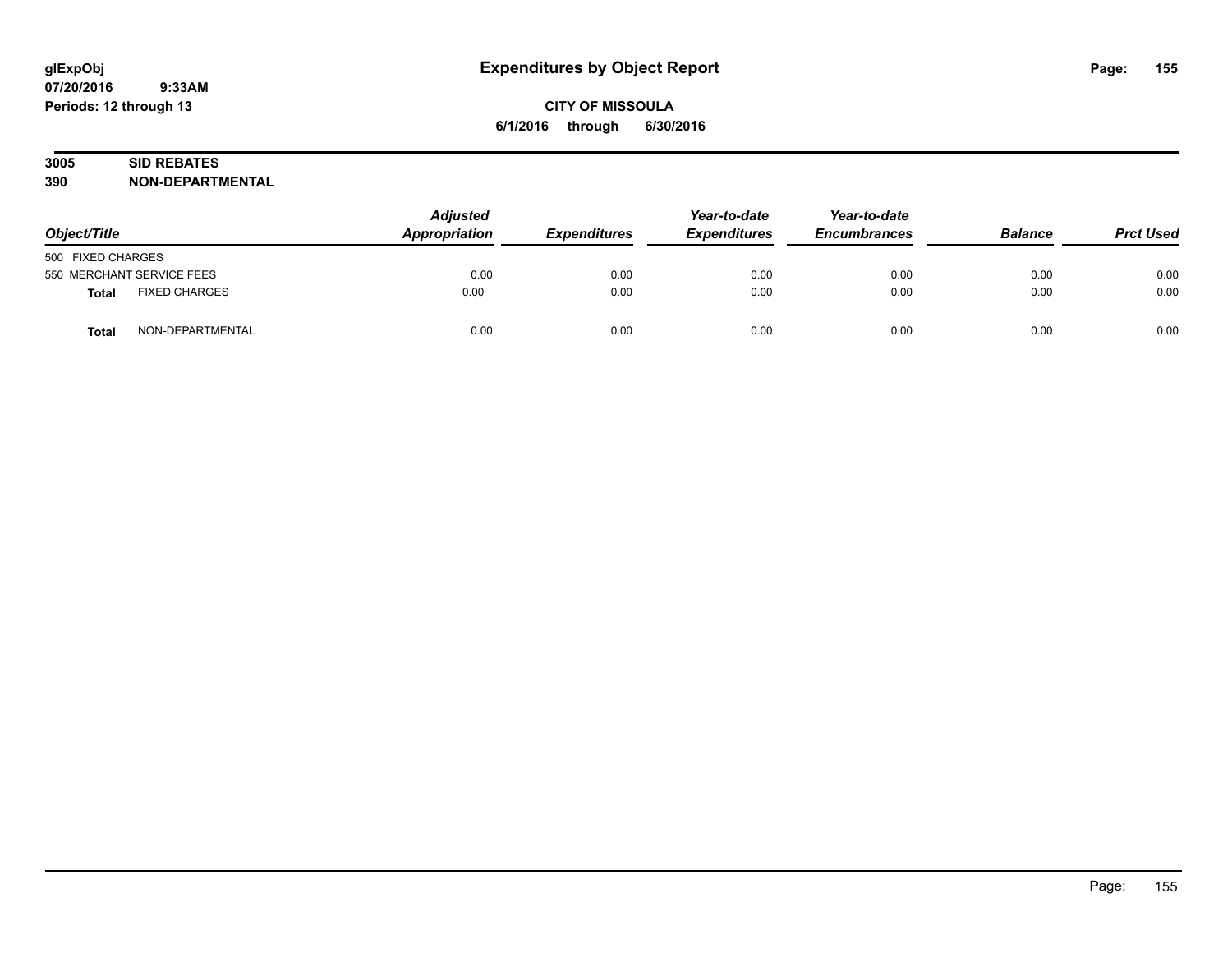# **glExpObj Expenditures by Object Report Page: 156**

**07/20/2016 9:33AM Periods: 12 through 13**

**3005 SID REBATES**

| Object/Title                         | <b>Adjusted</b><br>Appropriation | <b>Expenditures</b> | Year-to-date<br><b>Expenditures</b> | Year-to-date<br><b>Encumbrances</b> | <b>Balance</b> | <b>Prct Used</b> |
|--------------------------------------|----------------------------------|---------------------|-------------------------------------|-------------------------------------|----------------|------------------|
| 500 FIXED CHARGES                    |                                  |                     |                                     |                                     |                |                  |
| 550 MERCHANT SERVICE FEES            | 0.00                             | 0.00                | 0.00                                | 0.00                                | 0.00           | 0.00             |
| <b>FIXED CHARGES</b><br><b>Total</b> | 0.00                             | 0.00                | 0.00                                | 0.00                                | 0.00           | 0.00             |
| SID REBATES<br><b>Total</b>          | 0.00                             | 0.00                | 0.00                                | 0.00                                | 0.00           | 0.00             |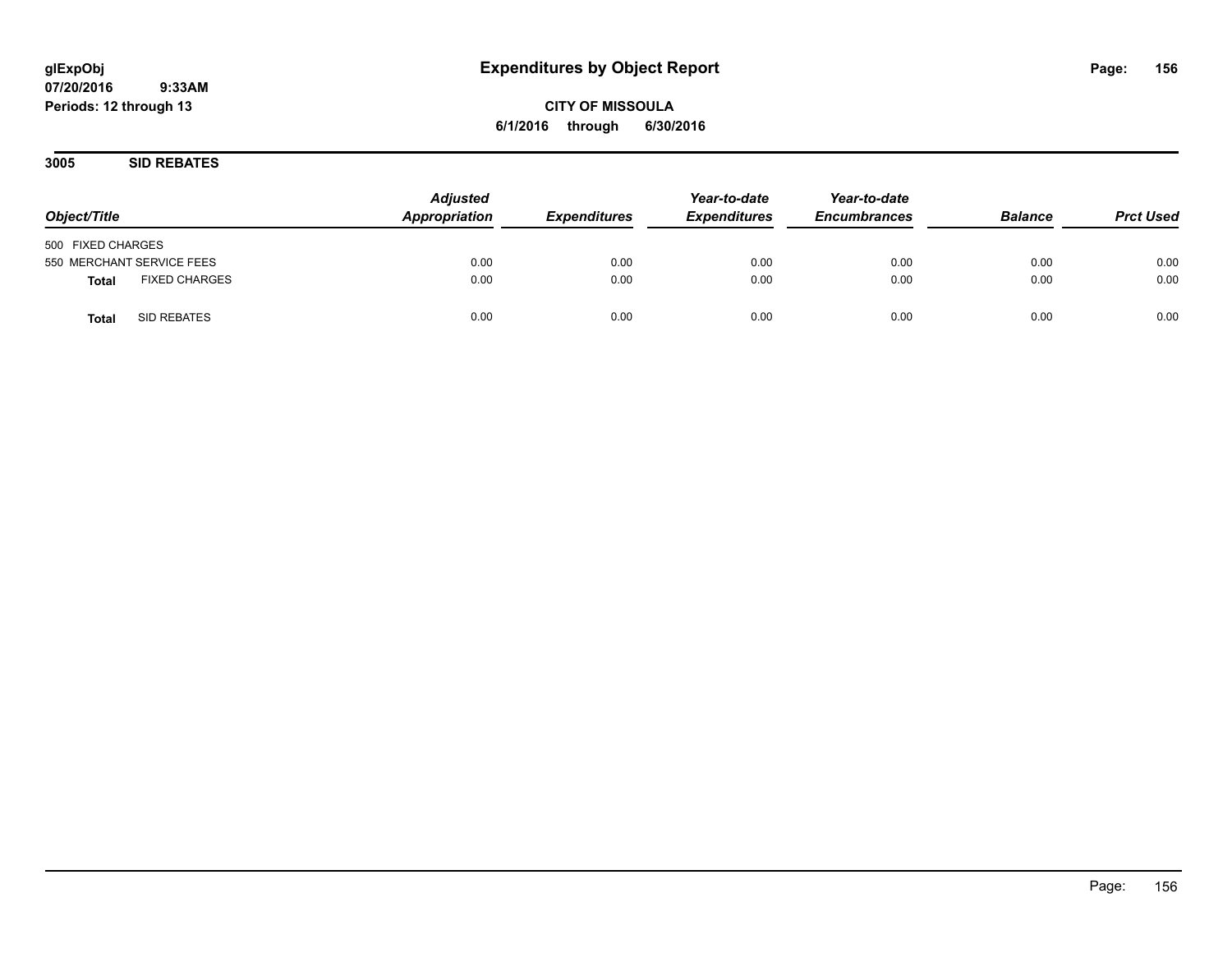# **glExpObj Expenditures by Object Report Page: 157**

# **CITY OF MISSOULA 6/1/2016 through 6/30/2016**

#### **3065 1998 PUBLIC SAFETY G O BONDS FUND**

**000 \*\*\* Title Not Found \*\*\***

| Object/Title                     | <b>Adjusted</b><br>Appropriation | <b>Expenditures</b> | Year-to-date<br><b>Expenditures</b> | Year-to-date<br><b>Encumbrances</b> | <b>Balance</b> | <b>Prct Used</b> |
|----------------------------------|----------------------------------|---------------------|-------------------------------------|-------------------------------------|----------------|------------------|
| 800 OTHER OBJECTS                |                                  |                     |                                     |                                     |                |                  |
| 820 TRANSFERS TO OTHER FUNDS     | 0.00                             | 0.00                | 0.00                                | 0.00                                | 0.00           | 0.00             |
| OTHER OBJECTS<br><b>Total</b>    | 0.00                             | 0.00                | 0.00                                | 0.00                                | 0.00           | 0.00             |
| *** Title Not Found ***<br>Total | 0.00                             | 0.00                | 0.00                                | 0.00                                | 0.00           | 0.00             |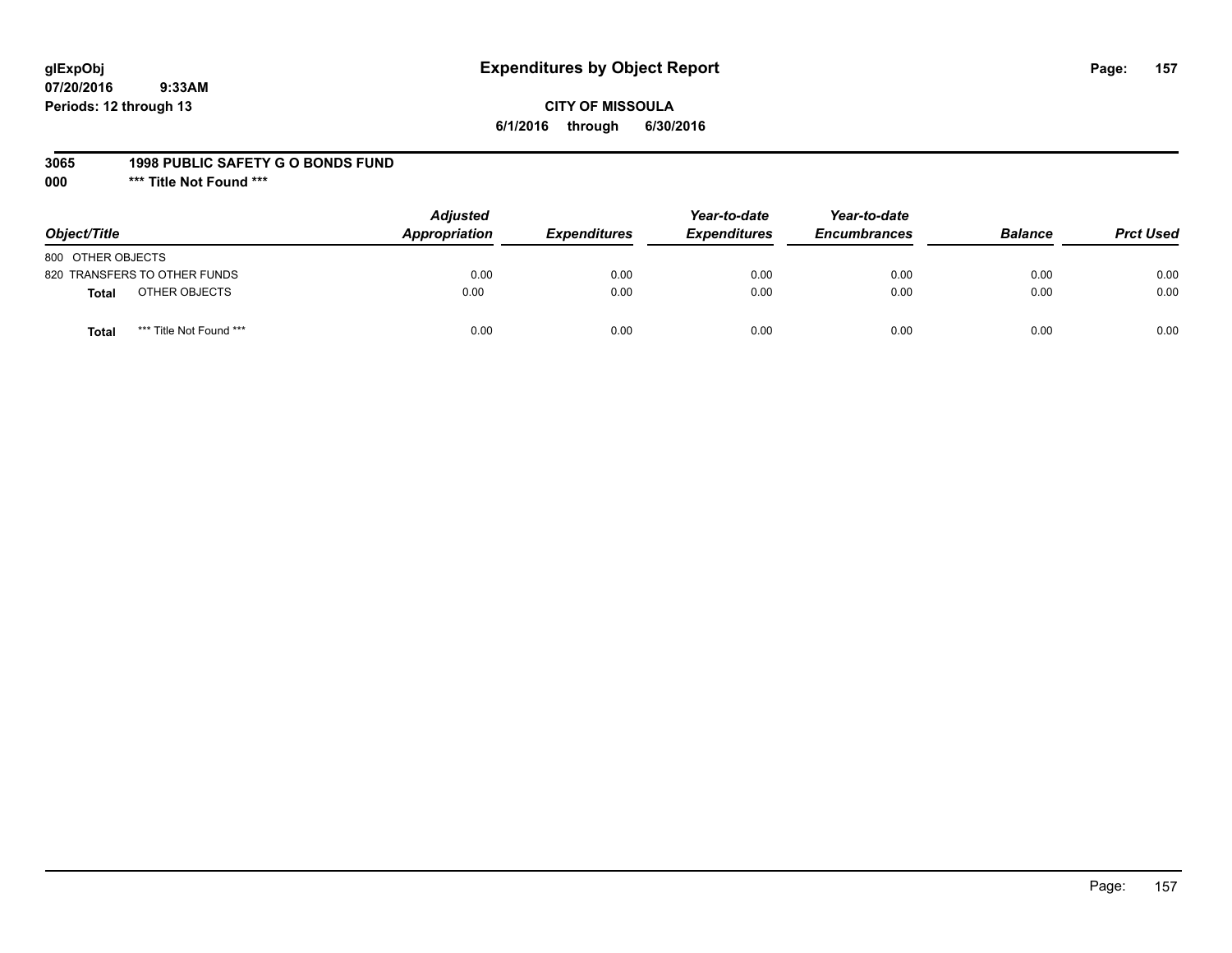#### **3065 1998 PUBLIC SAFETY G O BONDS FUND**

| Object/Title              |                      | <b>Adjusted</b><br>Appropriation | <b>Expenditures</b> | Year-to-date<br><b>Expenditures</b> | Year-to-date<br><b>Encumbrances</b> | <b>Balance</b> | <b>Prct Used</b> |
|---------------------------|----------------------|----------------------------------|---------------------|-------------------------------------|-------------------------------------|----------------|------------------|
| 500 FIXED CHARGES         |                      |                                  |                     |                                     |                                     |                |                  |
| 550 MERCHANT SERVICE FEES |                      | 0.00                             | 0.00                | 0.00                                | 0.00                                | 0.00           | 0.00             |
| <b>Total</b>              | <b>FIXED CHARGES</b> | 0.00                             | 0.00                | 0.00                                | 0.00                                | 0.00           | 0.00             |
| Total                     | NON-DEPARTMENTAL     | 0.00                             | 0.00                | 0.00                                | 0.00                                | 0.00           | 0.00             |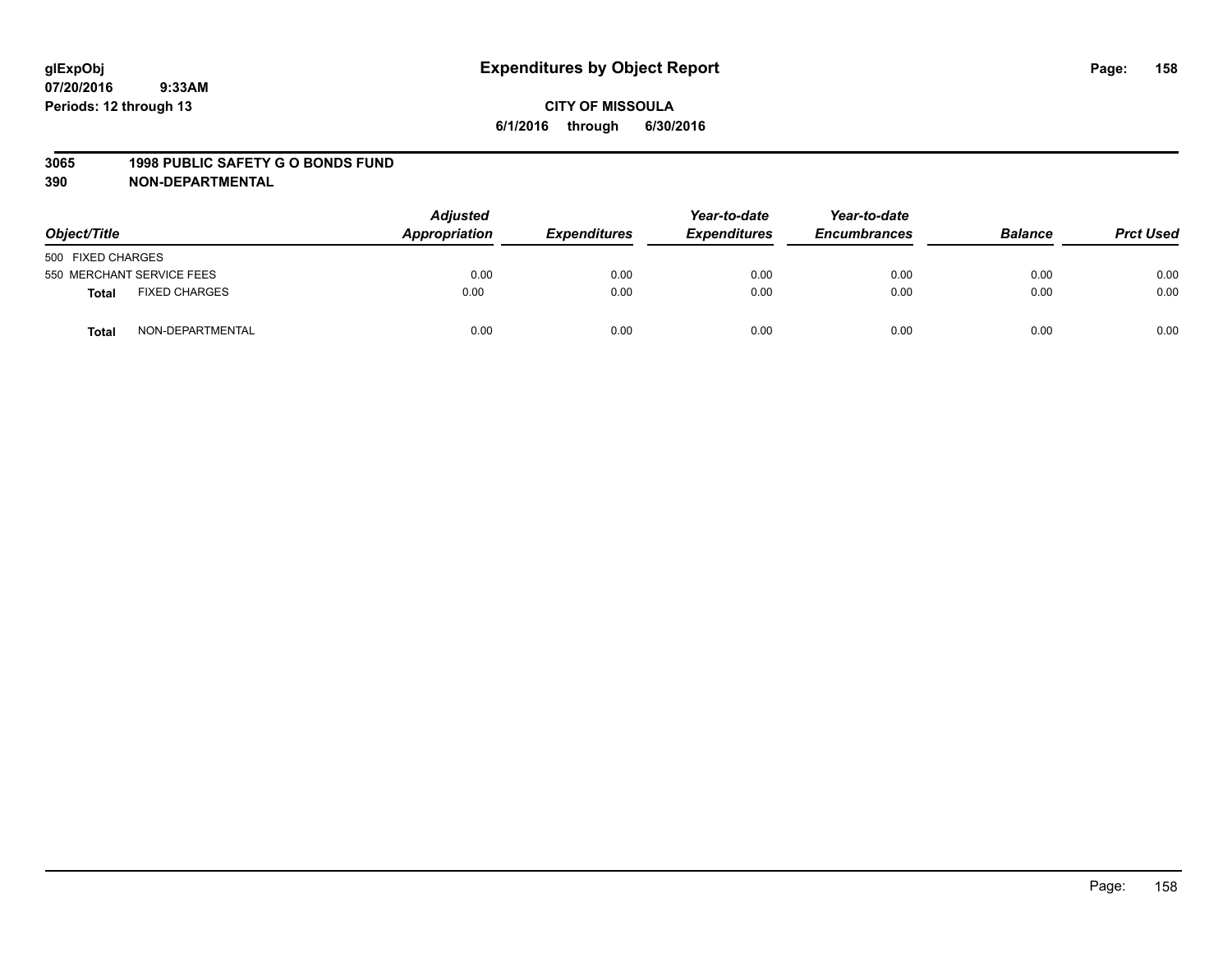**CITY OF MISSOULA 6/1/2016 through 6/30/2016**

## **3065 1998 PUBLIC SAFETY G O BONDS FUND**

| Object/Title              |                                   | <b>Adjusted</b><br>Appropriation | <b>Expenditures</b> | Year-to-date<br><b>Expenditures</b> | Year-to-date<br><b>Encumbrances</b> | <b>Balance</b> | <b>Prct Used</b> |
|---------------------------|-----------------------------------|----------------------------------|---------------------|-------------------------------------|-------------------------------------|----------------|------------------|
| 500 FIXED CHARGES         |                                   |                                  |                     |                                     |                                     |                |                  |
| 550 MERCHANT SERVICE FEES |                                   | 0.00                             | 0.00                | 0.00                                | 0.00                                | 0.00           | 0.00             |
| <b>Total</b>              | <b>FIXED CHARGES</b>              | 0.00                             | 0.00                | 0.00                                | 0.00                                | 0.00           | 0.00             |
| 800 OTHER OBJECTS         |                                   |                                  |                     |                                     |                                     |                |                  |
|                           | 820 TRANSFERS TO OTHER FUNDS      | 0.00                             | 0.00                | 0.00                                | 0.00                                | 0.00           | 0.00             |
| <b>Total</b>              | OTHER OBJECTS                     | 0.00                             | 0.00                | 0.00                                | 0.00                                | 0.00           | 0.00             |
| <b>Total</b>              | 1998 PUBLIC SAFETY G O BONDS FUND | 0.00                             | 0.00                | 0.00                                | 0.00                                | 0.00           | 0.00             |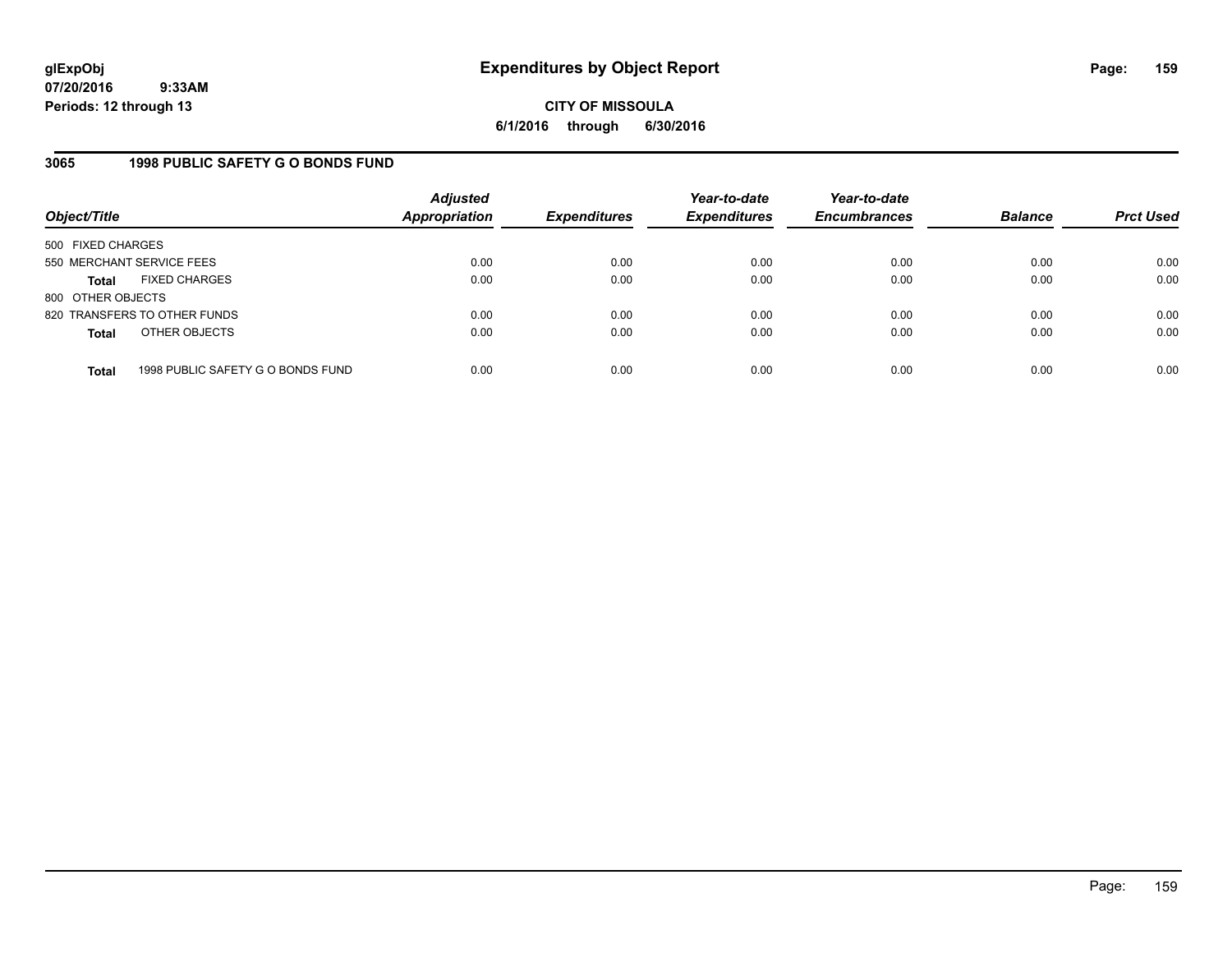#### **3070 1996 OPEN SPACE GO BONDS**

| Object/Title                         | <b>Adjusted</b><br>Appropriation | <b>Expenditures</b> | Year-to-date<br><b>Expenditures</b> | Year-to-date<br><b>Encumbrances</b> | <b>Balance</b> | <b>Prct Used</b> |
|--------------------------------------|----------------------------------|---------------------|-------------------------------------|-------------------------------------|----------------|------------------|
| 500 FIXED CHARGES                    |                                  |                     |                                     |                                     |                |                  |
| 550 MERCHANT SERVICE FEES            | 0.00                             | 0.00                | 0.00                                | 0.00                                | 0.00           | 0.00             |
| <b>FIXED CHARGES</b><br><b>Total</b> | 0.00                             | 0.00                | 0.00                                | 0.00                                | 0.00           | 0.00             |
| 800 OTHER OBJECTS                    |                                  |                     |                                     |                                     |                |                  |
| 820 TRANSFERS TO OTHER FUNDS         | 0.00                             | 0.00                | 0.00                                | 0.00                                | 0.00           | 0.00             |
| OTHER OBJECTS<br><b>Total</b>        | 0.00                             | 0.00                | 0.00                                | 0.00                                | 0.00           | 0.00             |
| NON-DEPARTMENTAL<br><b>Total</b>     | 0.00                             | 0.00                | 0.00                                | 0.00                                | 0.00           | 0.00             |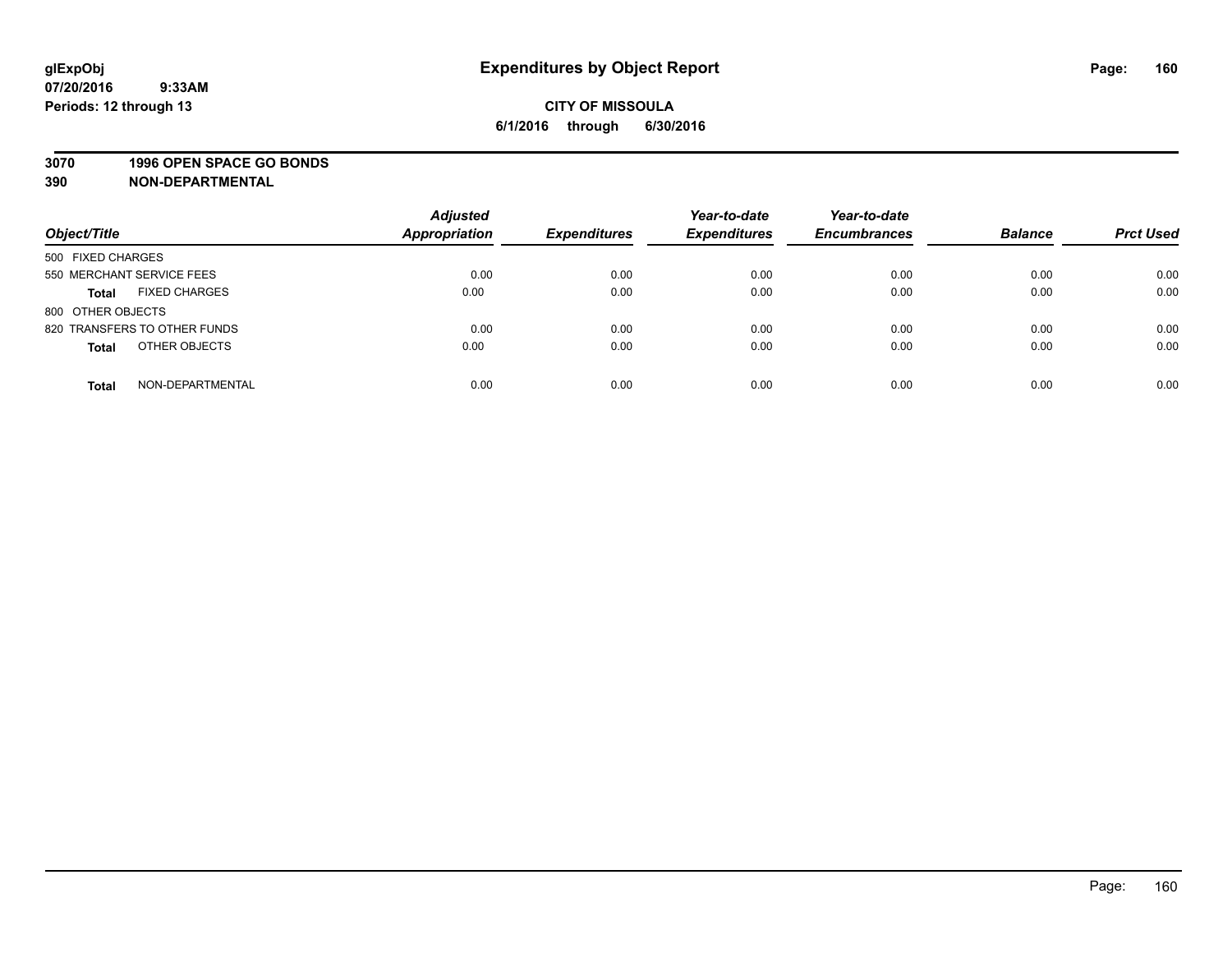### **3070 1996 OPEN SPACE GO BONDS**

| Object/Title                             | <b>Adjusted</b><br>Appropriation | <b>Expenditures</b> | Year-to-date<br><b>Expenditures</b> | Year-to-date<br><b>Encumbrances</b> | <b>Balance</b> | <b>Prct Used</b> |
|------------------------------------------|----------------------------------|---------------------|-------------------------------------|-------------------------------------|----------------|------------------|
| 500 FIXED CHARGES                        |                                  |                     |                                     |                                     |                |                  |
| 550 MERCHANT SERVICE FEES                | 0.00                             | 0.00                | 0.00                                | 0.00                                | 0.00           | 0.00             |
| <b>FIXED CHARGES</b><br><b>Total</b>     | 0.00                             | 0.00                | 0.00                                | 0.00                                | 0.00           | 0.00             |
| 800 OTHER OBJECTS                        |                                  |                     |                                     |                                     |                |                  |
| 820 TRANSFERS TO OTHER FUNDS             | 0.00                             | 0.00                | 0.00                                | 0.00                                | 0.00           | 0.00             |
| OTHER OBJECTS<br><b>Total</b>            | 0.00                             | 0.00                | 0.00                                | 0.00                                | 0.00           | 0.00             |
| 1996 OPEN SPACE GO BONDS<br><b>Total</b> | 0.00                             | 0.00                | 0.00                                | 0.00                                | 0.00           | 0.00             |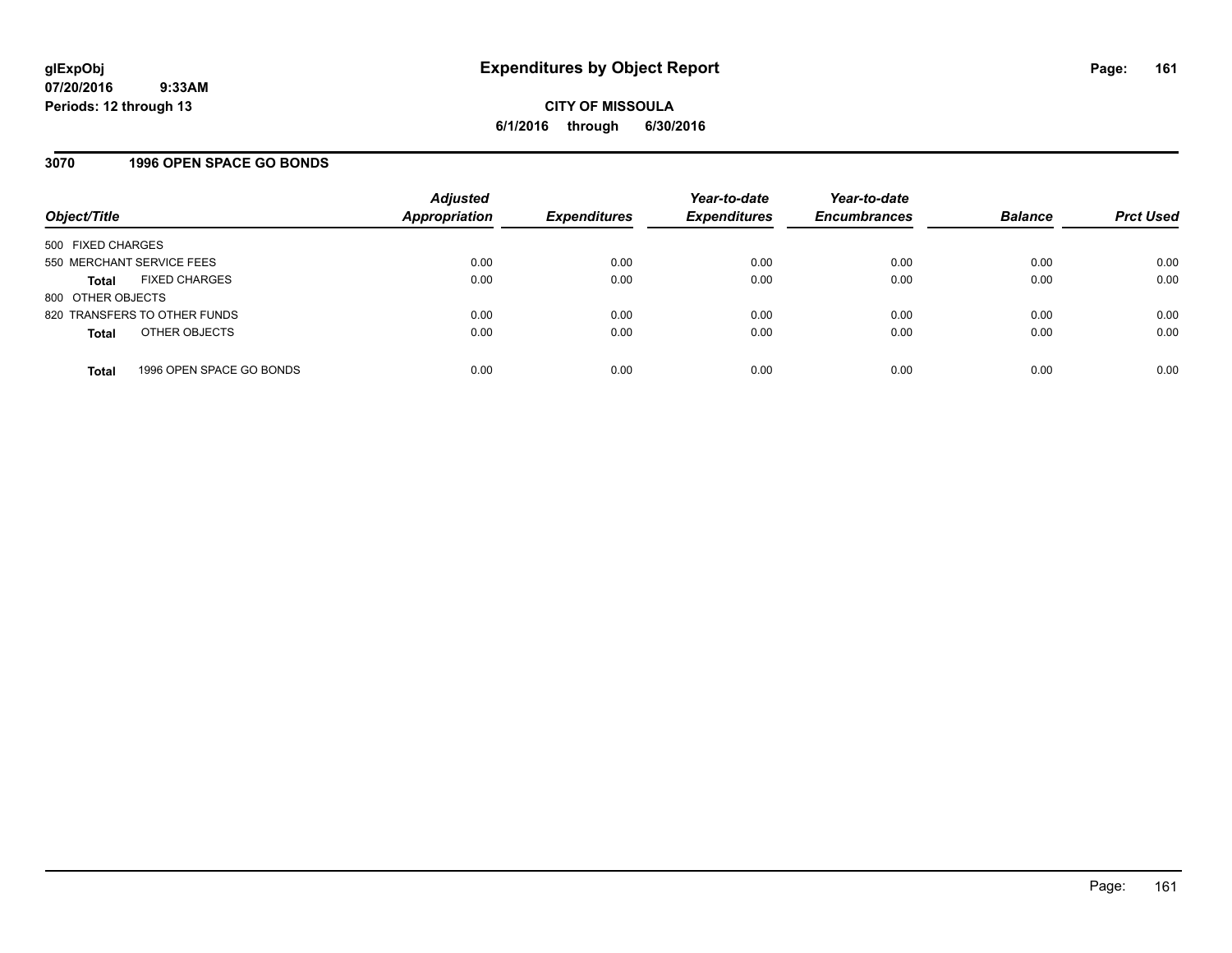#### **3075 1997 OPEN SPACE G O BOND FUND**

| Object/Title                         | <b>Adjusted</b><br><b>Appropriation</b> | <b>Expenditures</b> | Year-to-date<br><b>Expenditures</b> | Year-to-date<br><b>Encumbrances</b> | <b>Balance</b> | <b>Prct Used</b> |
|--------------------------------------|-----------------------------------------|---------------------|-------------------------------------|-------------------------------------|----------------|------------------|
|                                      |                                         |                     |                                     |                                     |                |                  |
| 500 FIXED CHARGES                    |                                         |                     |                                     |                                     |                |                  |
| 550 MERCHANT SERVICE FEES            | 0.00                                    | 0.00                | 0.00                                | 0.00                                | 0.00           | 0.00             |
| <b>FIXED CHARGES</b><br><b>Total</b> | 0.00                                    | 0.00                | 0.00                                | 0.00                                | 0.00           | 0.00             |
| 800 OTHER OBJECTS                    |                                         |                     |                                     |                                     |                |                  |
| 820 TRANSFERS TO OTHER FUNDS         | 0.00                                    | 0.00                | 0.00                                | 0.00                                | 0.00           | 0.00             |
| OTHER OBJECTS<br><b>Total</b>        | 0.00                                    | 0.00                | 0.00                                | 0.00                                | 0.00           | 0.00             |
|                                      |                                         |                     |                                     |                                     |                |                  |
| NON-DEPARTMENTAL<br><b>Total</b>     | 0.00                                    | 0.00                | 0.00                                | 0.00                                | 0.00           | 0.00             |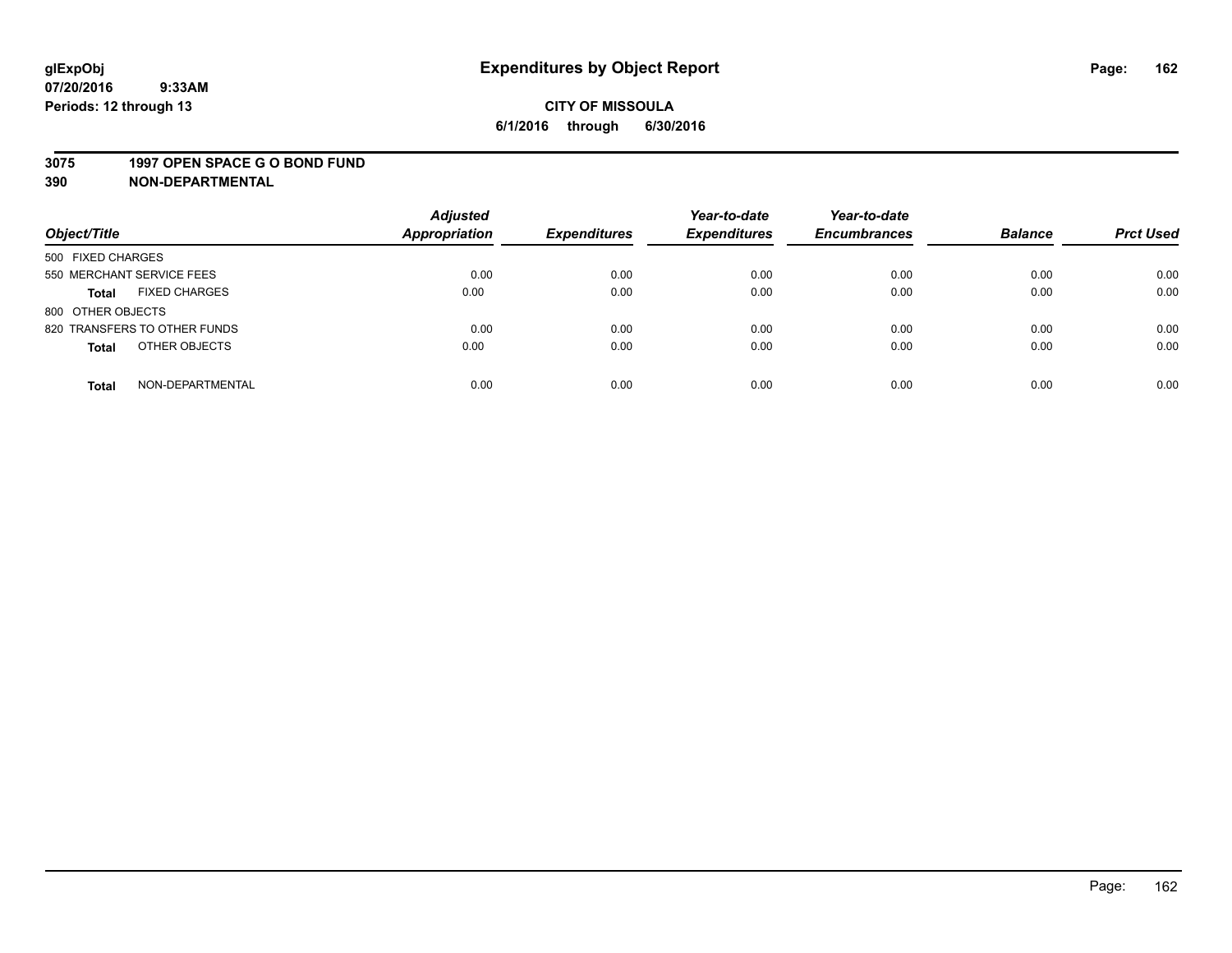### **3075 1997 OPEN SPACE G O BOND FUND**

| Object/Title                         |                               | <b>Adjusted</b><br>Appropriation | <b>Expenditures</b> | Year-to-date<br><b>Expenditures</b> | Year-to-date<br><b>Encumbrances</b> | <b>Balance</b> | <b>Prct Used</b> |
|--------------------------------------|-------------------------------|----------------------------------|---------------------|-------------------------------------|-------------------------------------|----------------|------------------|
| 500 FIXED CHARGES                    |                               |                                  |                     |                                     |                                     |                |                  |
| 550 MERCHANT SERVICE FEES            |                               | 0.00                             | 0.00                | 0.00                                | 0.00                                | 0.00           | 0.00             |
| <b>FIXED CHARGES</b><br><b>Total</b> |                               | 0.00                             | 0.00                | 0.00                                | 0.00                                | 0.00           | 0.00             |
| 800 OTHER OBJECTS                    |                               |                                  |                     |                                     |                                     |                |                  |
| 820 TRANSFERS TO OTHER FUNDS         |                               | 0.00                             | 0.00                | 0.00                                | 0.00                                | 0.00           | 0.00             |
| OTHER OBJECTS<br><b>Total</b>        |                               | 0.00                             | 0.00                | 0.00                                | 0.00                                | 0.00           | 0.00             |
|                                      |                               |                                  |                     |                                     |                                     |                |                  |
| <b>Total</b>                         | 1997 OPEN SPACE G O BOND FUND | 0.00                             | 0.00                | 0.00                                | 0.00                                | 0.00           | 0.00             |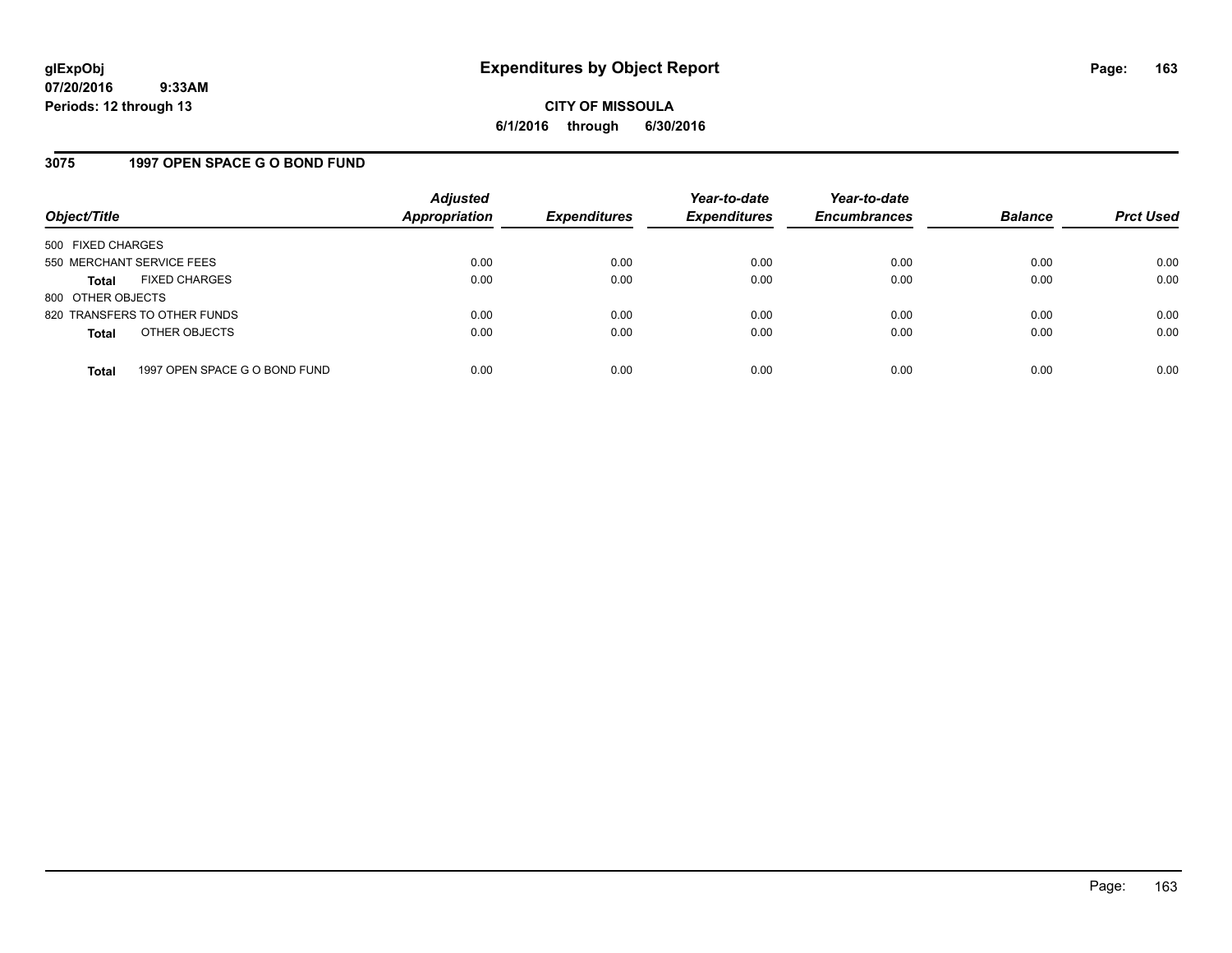#### **3080 1994 FIRE EQUIP/CITY HALLS REFUND BOND F**

| Object/Title      |                              | <b>Adjusted</b><br><b>Appropriation</b> | <b>Expenditures</b> | Year-to-date<br><b>Expenditures</b> | Year-to-date<br><b>Encumbrances</b> | <b>Balance</b> | <b>Prct Used</b> |
|-------------------|------------------------------|-----------------------------------------|---------------------|-------------------------------------|-------------------------------------|----------------|------------------|
| 500 FIXED CHARGES |                              |                                         |                     |                                     |                                     |                |                  |
|                   | 550 MERCHANT SERVICE FEES    | 0.00                                    | 0.00                | 0.00                                | 0.00                                | 0.00           | 0.00             |
| <b>Total</b>      | <b>FIXED CHARGES</b>         | 0.00                                    | 0.00                | 0.00                                | 0.00                                | 0.00           | 0.00             |
| 600 DEBT SERVICE  |                              |                                         |                     |                                     |                                     |                |                  |
|                   | 620 INTEREST / SERVICE FEES  | 0.00                                    | 0.00                | 0.00                                | 0.00                                | 0.00           | 0.00             |
| Total             | <b>DEBT SERVICE</b>          | 0.00                                    | 0.00                | 0.00                                | 0.00                                | 0.00           | 0.00             |
| 800 OTHER OBJECTS |                              |                                         |                     |                                     |                                     |                |                  |
|                   | 820 TRANSFERS TO OTHER FUNDS | 0.00                                    | 0.00                | 0.00                                | 0.00                                | 0.00           | 0.00             |
| Total             | OTHER OBJECTS                | 0.00                                    | 0.00                | 0.00                                | 0.00                                | 0.00           | 0.00             |
| <b>Total</b>      | NON-DEPARTMENTAL             | 0.00                                    | 0.00                | 0.00                                | 0.00                                | 0.00           | 0.00             |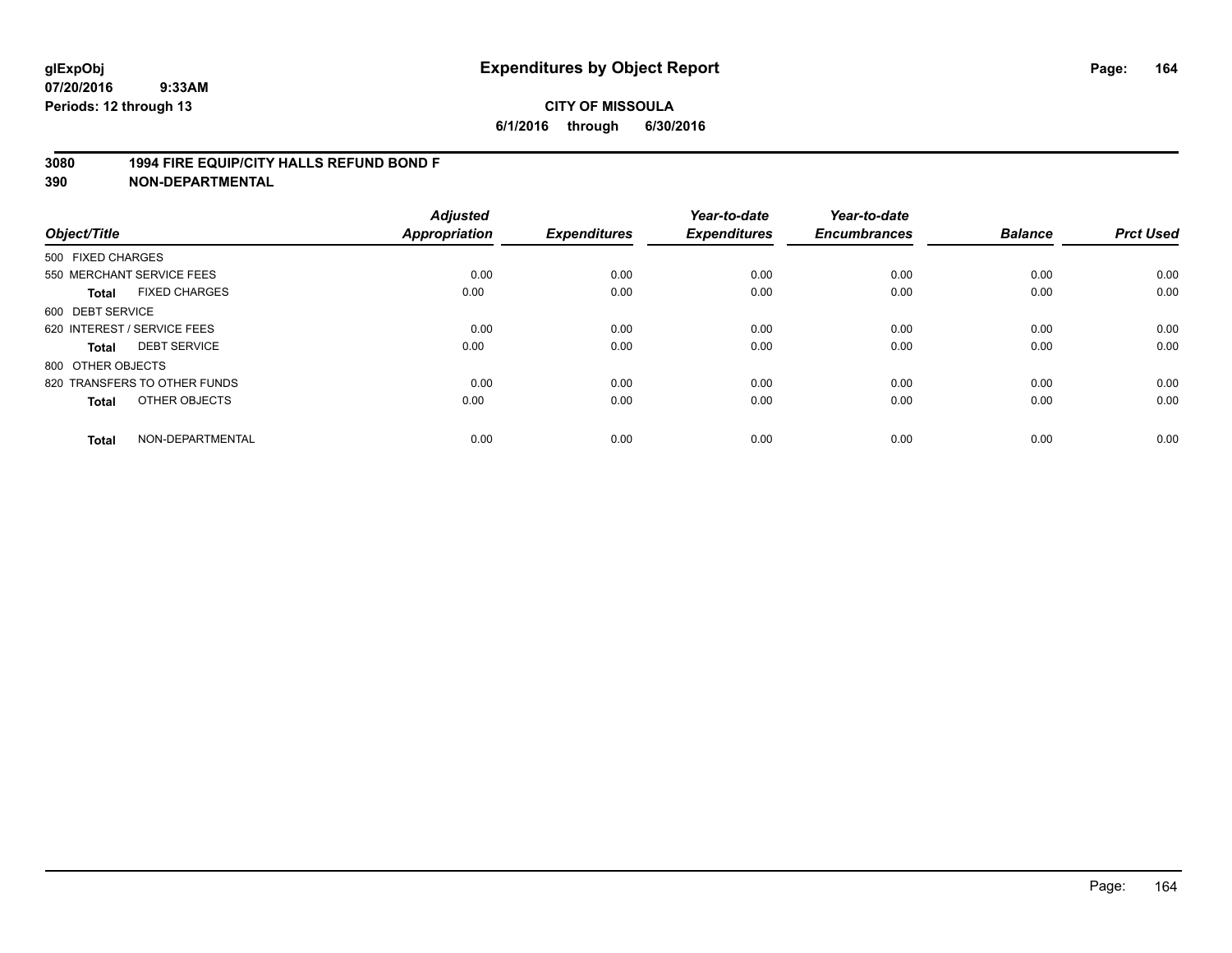**CITY OF MISSOULA 6/1/2016 through 6/30/2016**

## **3080 1994 FIRE EQUIP/CITY HALLS REFUND BOND F**

| Object/Title                |                                     | <b>Adjusted</b><br>Appropriation | <b>Expenditures</b> | Year-to-date<br><b>Expenditures</b> | Year-to-date<br><b>Encumbrances</b> | <b>Balance</b> | <b>Prct Used</b> |
|-----------------------------|-------------------------------------|----------------------------------|---------------------|-------------------------------------|-------------------------------------|----------------|------------------|
| 500 FIXED CHARGES           |                                     |                                  |                     |                                     |                                     |                |                  |
| 550 MERCHANT SERVICE FEES   |                                     | 0.00                             | 0.00                | 0.00                                | 0.00                                | 0.00           | 0.00             |
| <b>Total</b>                | <b>FIXED CHARGES</b>                | 0.00                             | 0.00                | 0.00                                | 0.00                                | 0.00           | 0.00             |
| 600 DEBT SERVICE            |                                     |                                  |                     |                                     |                                     |                |                  |
| 620 INTEREST / SERVICE FEES |                                     | 0.00                             | 0.00                | 0.00                                | 0.00                                | 0.00           | 0.00             |
| <b>Total</b>                | <b>DEBT SERVICE</b>                 | 0.00                             | 0.00                | 0.00                                | 0.00                                | 0.00           | 0.00             |
| 800 OTHER OBJECTS           |                                     |                                  |                     |                                     |                                     |                |                  |
|                             | 820 TRANSFERS TO OTHER FUNDS        | 0.00                             | 0.00                | 0.00                                | 0.00                                | 0.00           | 0.00             |
| <b>Total</b>                | OTHER OBJECTS                       | 0.00                             | 0.00                | 0.00                                | 0.00                                | 0.00           | 0.00             |
| <b>Total</b>                | 1994 FIRE EQUIP/CITY HALLS REFUND B | 0.00                             | 0.00                | 0.00                                | 0.00                                | 0.00           | 0.00             |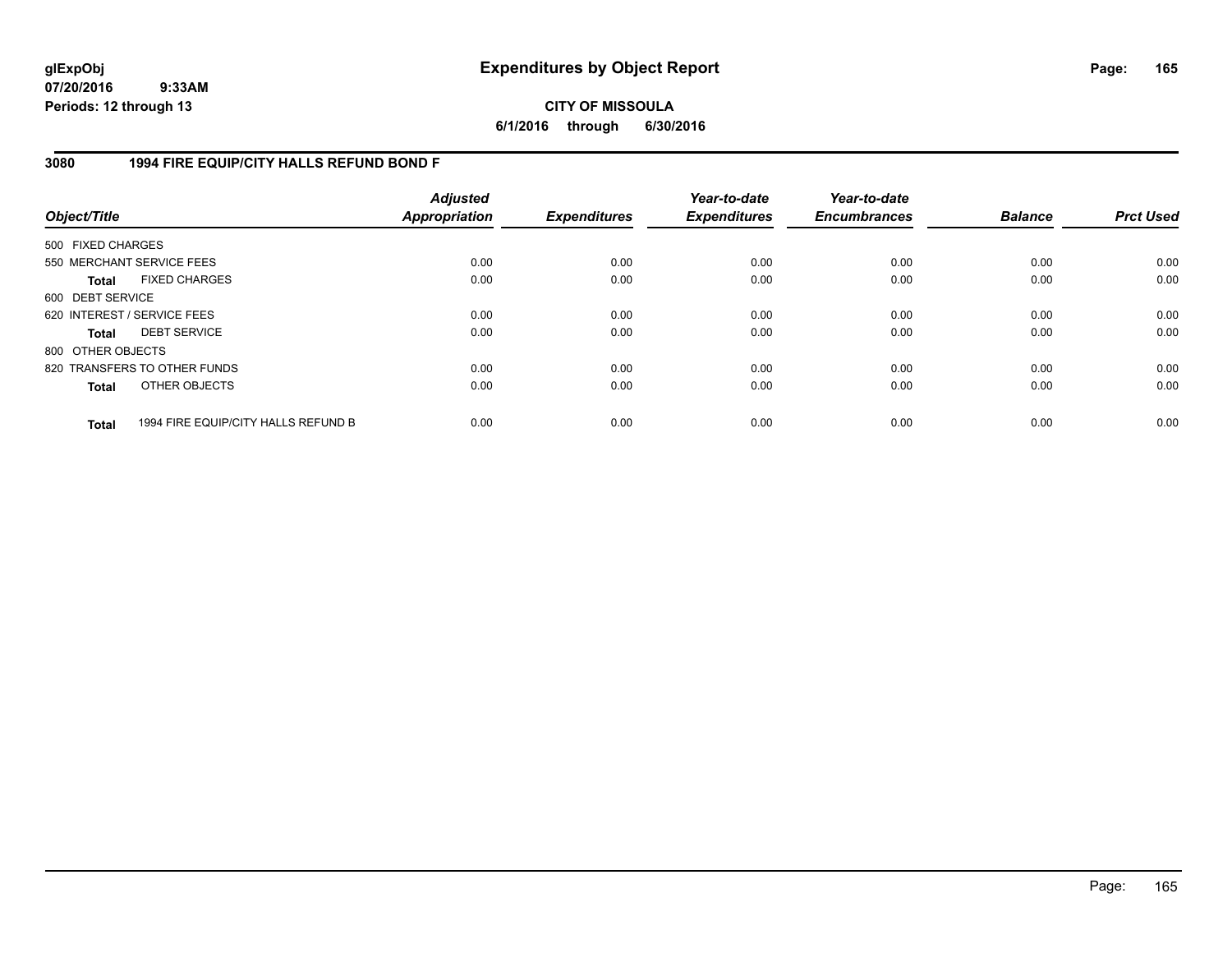#### **3085 1993 FIRE STATION G O BOND FUND**

| Object/Title                         | <b>Adjusted</b><br><b>Appropriation</b> | <b>Expenditures</b> | Year-to-date<br><b>Expenditures</b> | Year-to-date<br><b>Encumbrances</b> | <b>Balance</b> | <b>Prct Used</b> |
|--------------------------------------|-----------------------------------------|---------------------|-------------------------------------|-------------------------------------|----------------|------------------|
| 500 FIXED CHARGES                    |                                         |                     |                                     |                                     |                |                  |
| 550 MERCHANT SERVICE FEES            | 0.00                                    | 0.00                | 0.00                                | 0.00                                | 0.00           | 0.00             |
| <b>FIXED CHARGES</b><br><b>Total</b> | 0.00                                    | 0.00                | 0.00                                | 0.00                                | 0.00           | 0.00             |
| 800 OTHER OBJECTS                    |                                         |                     |                                     |                                     |                |                  |
| 820 TRANSFERS TO OTHER FUNDS         | 0.00                                    | 0.00                | 0.00                                | 0.00                                | 0.00           | 0.00             |
| OTHER OBJECTS<br><b>Total</b>        | 0.00                                    | 0.00                | 0.00                                | 0.00                                | 0.00           | 0.00             |
| NON-DEPARTMENTAL<br><b>Total</b>     | 0.00                                    | 0.00                | 0.00                                | 0.00                                | 0.00           | 0.00             |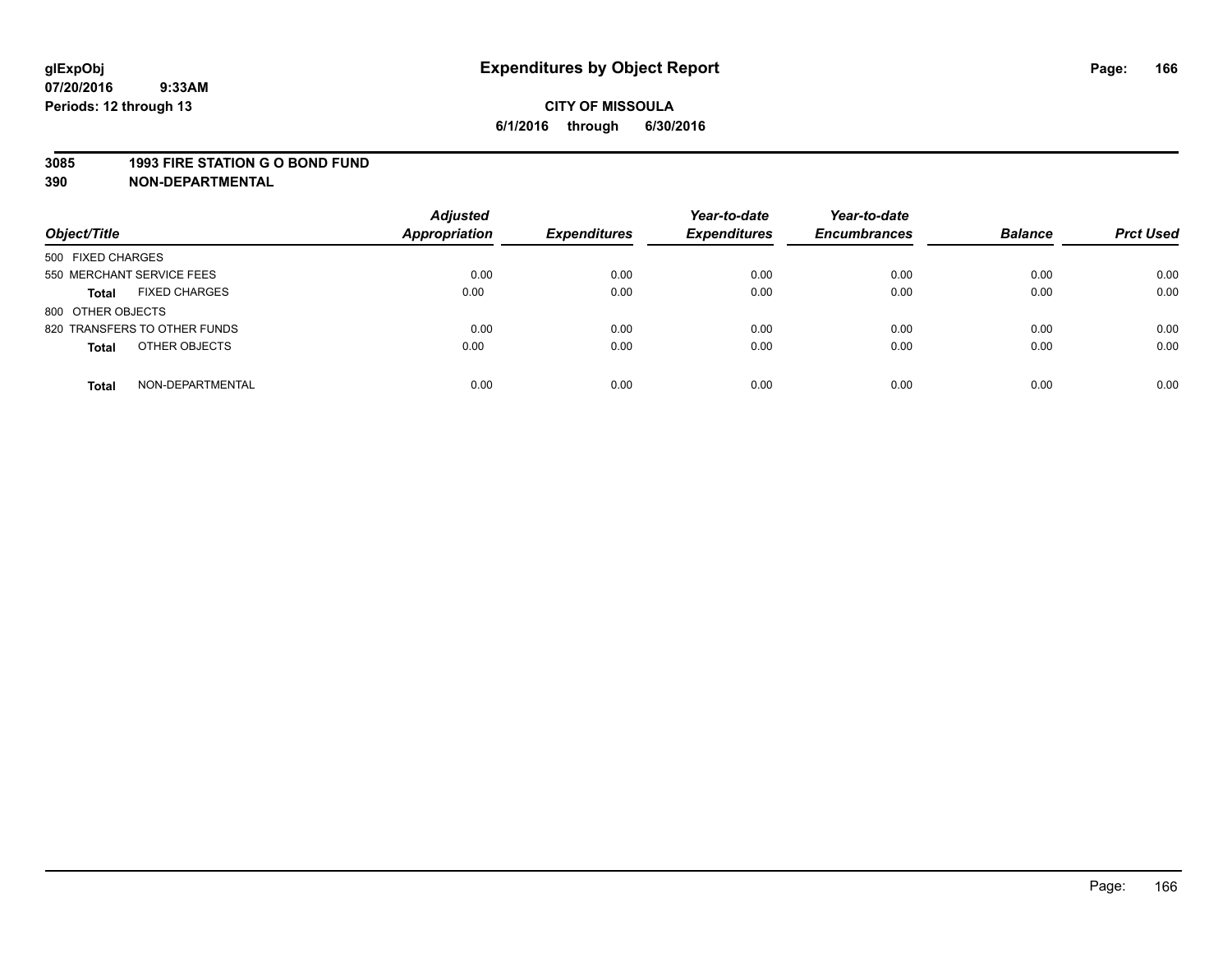## **3085 1993 FIRE STATION G O BOND FUND**

| Object/Title              |                                 | <b>Adjusted</b><br><b>Appropriation</b> | <b>Expenditures</b> | Year-to-date<br><b>Expenditures</b> | Year-to-date<br><b>Encumbrances</b> | <b>Balance</b> | <b>Prct Used</b> |
|---------------------------|---------------------------------|-----------------------------------------|---------------------|-------------------------------------|-------------------------------------|----------------|------------------|
| 500 FIXED CHARGES         |                                 |                                         |                     |                                     |                                     |                |                  |
| 550 MERCHANT SERVICE FEES |                                 | 0.00                                    | 0.00                | 0.00                                | 0.00                                | 0.00           | 0.00             |
| Total                     | <b>FIXED CHARGES</b>            | 0.00                                    | 0.00                | 0.00                                | 0.00                                | 0.00           | 0.00             |
| 800 OTHER OBJECTS         |                                 |                                         |                     |                                     |                                     |                |                  |
|                           | 820 TRANSFERS TO OTHER FUNDS    | 0.00                                    | 0.00                | 0.00                                | 0.00                                | 0.00           | 0.00             |
| <b>Total</b>              | OTHER OBJECTS                   | 0.00                                    | 0.00                | 0.00                                | 0.00                                | 0.00           | 0.00             |
|                           |                                 |                                         |                     |                                     |                                     |                |                  |
| <b>Total</b>              | 1993 FIRE STATION G O BOND FUND | 0.00                                    | 0.00                | 0.00                                | 0.00                                | 0.00           | 0.00             |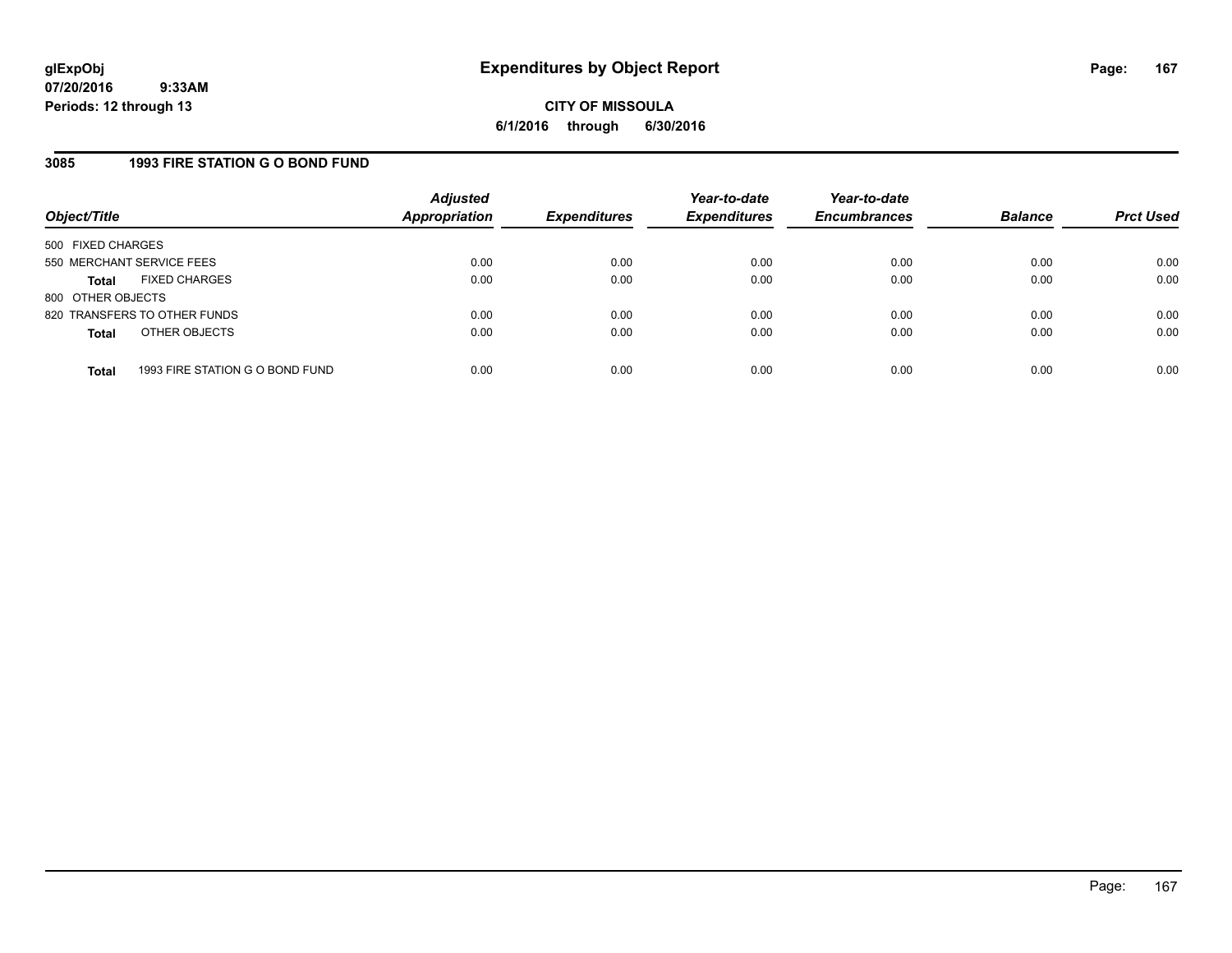#### **3090 2004 AQUATICS BOND**

| Object/Title                |                              | <b>Adjusted</b><br><b>Appropriation</b> | <b>Expenditures</b> | Year-to-date<br><b>Expenditures</b> | Year-to-date<br><b>Encumbrances</b> | <b>Balance</b> | <b>Prct Used</b> |
|-----------------------------|------------------------------|-----------------------------------------|---------------------|-------------------------------------|-------------------------------------|----------------|------------------|
|                             |                              |                                         |                     |                                     |                                     |                |                  |
| 500 FIXED CHARGES           |                              |                                         |                     |                                     |                                     |                |                  |
| 550 MERCHANT SERVICE FEES   |                              | 0.00                                    | 0.00                | 0.00                                | 0.00                                | 0.00           | 0.00             |
| <b>Total</b>                | <b>FIXED CHARGES</b>         | 0.00                                    | 0.00                | 0.00                                | 0.00                                | 0.00           | 0.00             |
| 600 DEBT SERVICE            |                              |                                         |                     |                                     |                                     |                |                  |
| 610 PRINCIPAL               |                              | 0.00                                    | 0.00                | 0.00                                | 0.00                                | 0.00           | 0.00             |
| 620 INTEREST / SERVICE FEES |                              | 0.00                                    | 0.00                | 0.00                                | 0.00                                | 0.00           | 0.00             |
| <b>Total</b>                | <b>DEBT SERVICE</b>          | 0.00                                    | 0.00                | 0.00                                | 0.00                                | 0.00           | 0.00             |
| 800 OTHER OBJECTS           |                              |                                         |                     |                                     |                                     |                |                  |
|                             | 820 TRANSFERS TO OTHER FUNDS | 0.00                                    | 0.00                | 0.00                                | 0.00                                | 0.00           | 0.00             |
| <b>Total</b>                | OTHER OBJECTS                | 0.00                                    | 0.00                | 0.00                                | 0.00                                | 0.00           | 0.00             |
|                             |                              |                                         |                     |                                     |                                     |                |                  |
| <b>Total</b>                | NON-DEPARTMENTAL             | 0.00                                    | 0.00                | 0.00                                | 0.00                                | 0.00           | 0.00             |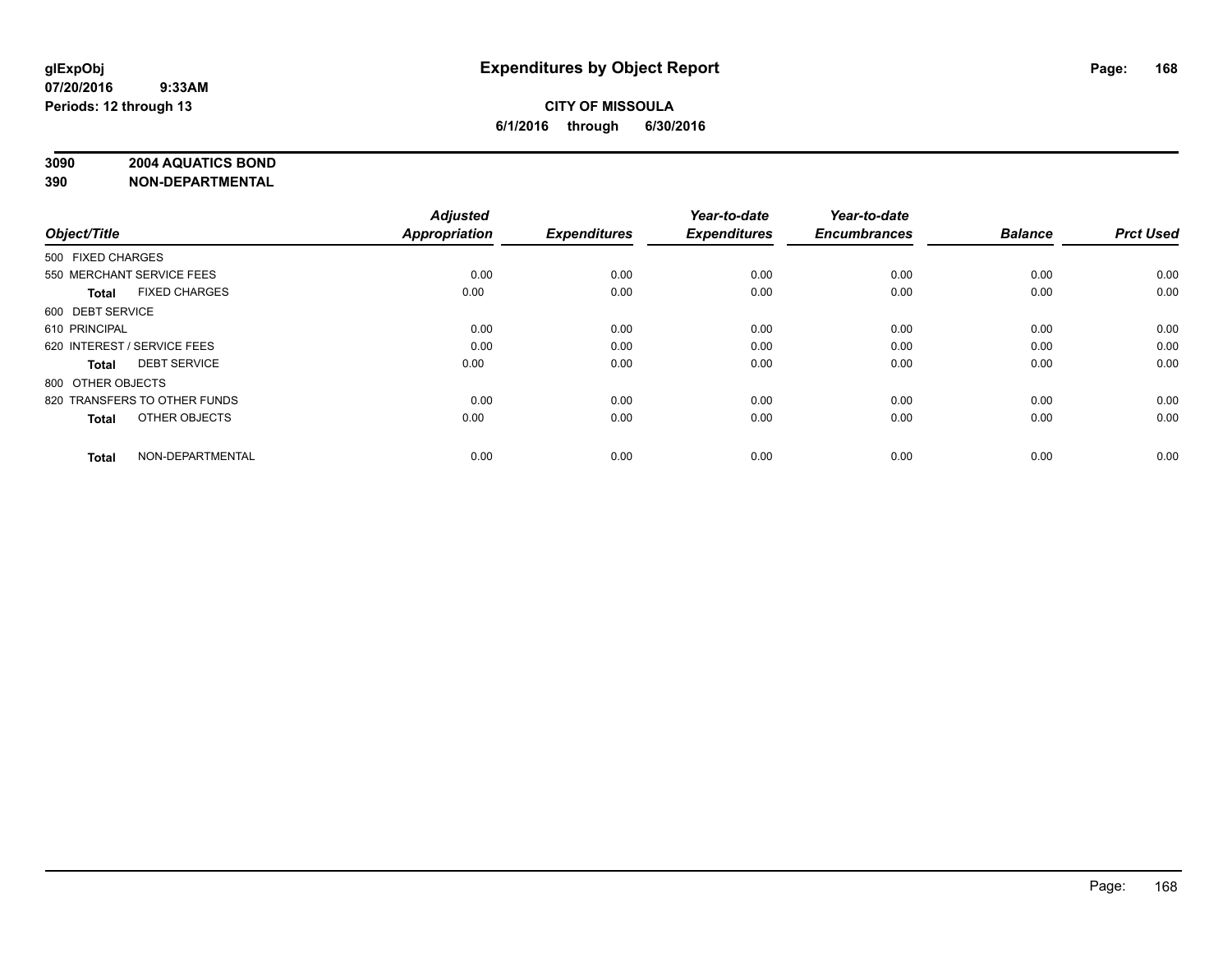# **CITY OF MISSOULA 6/1/2016 through 6/30/2016**

## **3090 2004 AQUATICS BOND**

|                              |                      | <b>Adjusted</b>      |                     | Year-to-date        | Year-to-date<br><b>Encumbrances</b> | <b>Balance</b> | <b>Prct Used</b> |
|------------------------------|----------------------|----------------------|---------------------|---------------------|-------------------------------------|----------------|------------------|
| Object/Title                 |                      | <b>Appropriation</b> | <b>Expenditures</b> | <b>Expenditures</b> |                                     |                |                  |
| 500 FIXED CHARGES            |                      |                      |                     |                     |                                     |                |                  |
| 550 MERCHANT SERVICE FEES    |                      | 0.00                 | 0.00                | 0.00                | 0.00                                | 0.00           | 0.00             |
| Total                        | <b>FIXED CHARGES</b> | 0.00                 | 0.00                | 0.00                | 0.00                                | 0.00           | 0.00             |
| 600 DEBT SERVICE             |                      |                      |                     |                     |                                     |                |                  |
| 610 PRINCIPAL                |                      | 0.00                 | 0.00                | 0.00                | 0.00                                | 0.00           | 0.00             |
| 620 INTEREST / SERVICE FEES  |                      | 0.00                 | 0.00                | 0.00                | 0.00                                | 0.00           | 0.00             |
| Total                        | <b>DEBT SERVICE</b>  | 0.00                 | 0.00                | 0.00                | 0.00                                | 0.00           | 0.00             |
| 800 OTHER OBJECTS            |                      |                      |                     |                     |                                     |                |                  |
| 820 TRANSFERS TO OTHER FUNDS |                      | 0.00                 | 0.00                | 0.00                | 0.00                                | 0.00           | 0.00             |
| <b>Total</b>                 | OTHER OBJECTS        | 0.00                 | 0.00                | 0.00                | 0.00                                | 0.00           | 0.00             |
| <b>Total</b>                 | 2004 AQUATICS BOND   | 0.00                 | 0.00                | 0.00                | 0.00                                | 0.00           | 0.00             |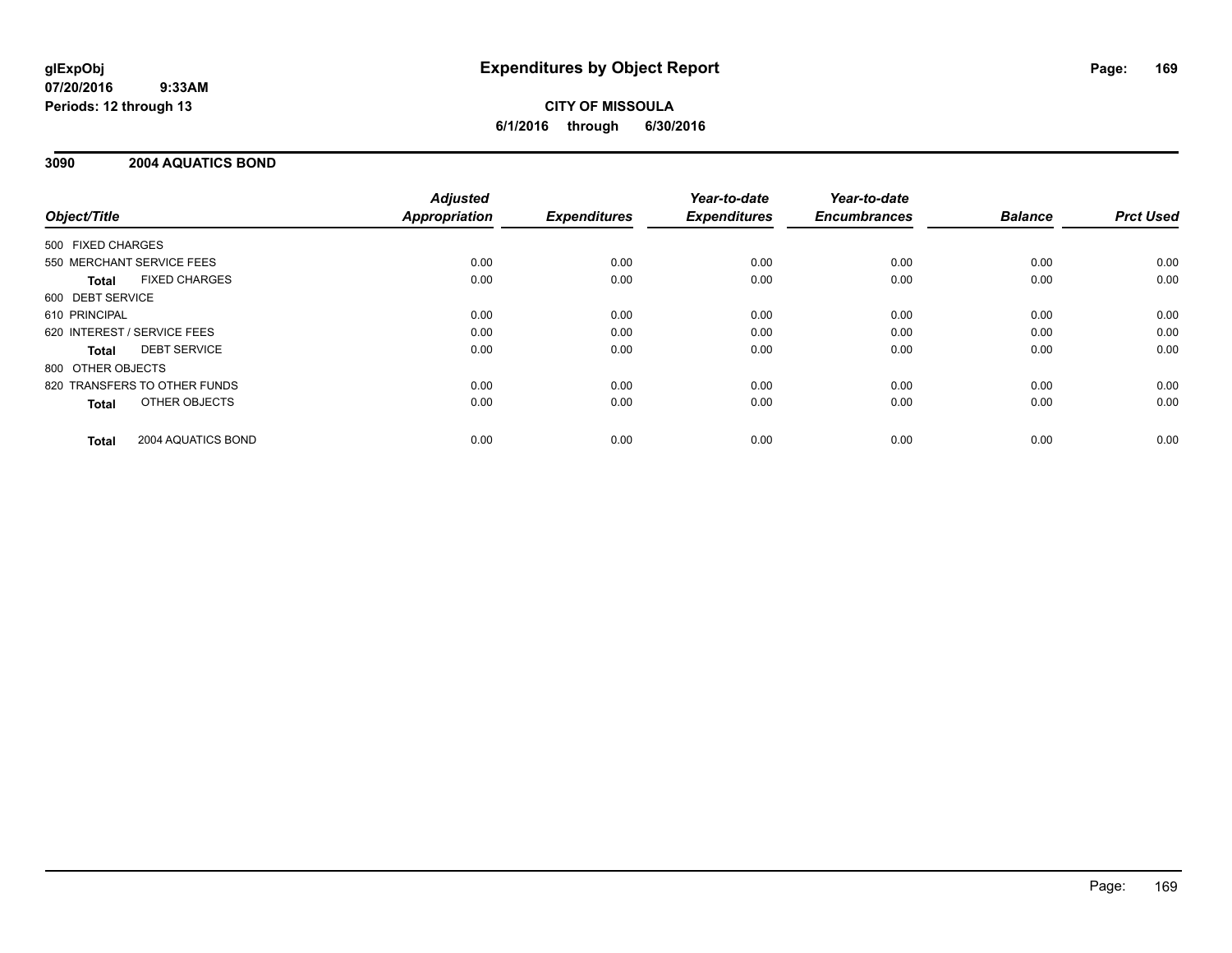#### **3091 SERIES 2012A AQUATICS REFUNDING BOND**

|                   |                              | <b>Adjusted</b>      |                     | Year-to-date        | Year-to-date        |                |                  |
|-------------------|------------------------------|----------------------|---------------------|---------------------|---------------------|----------------|------------------|
| Object/Title      |                              | <b>Appropriation</b> | <b>Expenditures</b> | <b>Expenditures</b> | <b>Encumbrances</b> | <b>Balance</b> | <b>Prct Used</b> |
| 500 FIXED CHARGES |                              |                      |                     |                     |                     |                |                  |
|                   | 550 MERCHANT SERVICE FEES    | 0.00                 | 0.00                | 0.00                | 0.00                | 0.00           | 0.00             |
| <b>Total</b>      | <b>FIXED CHARGES</b>         | 0.00                 | 0.00                | 0.00                | 0.00                | 0.00           | 0.00             |
| 600 DEBT SERVICE  |                              |                      |                     |                     |                     |                |                  |
| 610 PRINCIPAL     |                              | 505,000.00           | 505,000.00          | 505,000.00          | 0.00                | 0.00           | 100.00           |
|                   | 620 INTEREST / SERVICE FEES  | 90.148.00            | 44.898.75           | 90.147.50           | 0.00                | 0.50           | 100.00           |
| Total             | <b>DEBT SERVICE</b>          | 595.148.00           | 549,898.75          | 595,147.50          | 0.00                | 0.50           | 100.00           |
| 800 OTHER OBJECTS |                              |                      |                     |                     |                     |                |                  |
|                   | 820 TRANSFERS TO OTHER FUNDS | 0.00                 | 0.00                | 0.00                | 0.00                | 0.00           | 0.00             |
| <b>Total</b>      | OTHER OBJECTS                | 0.00                 | 0.00                | 0.00                | 0.00                | 0.00           | 0.00             |
| <b>Total</b>      | NON-DEPARTMENTAL             | 595.148.00           | 549.898.75          | 595.147.50          | 0.00                | 0.50           | 100.00           |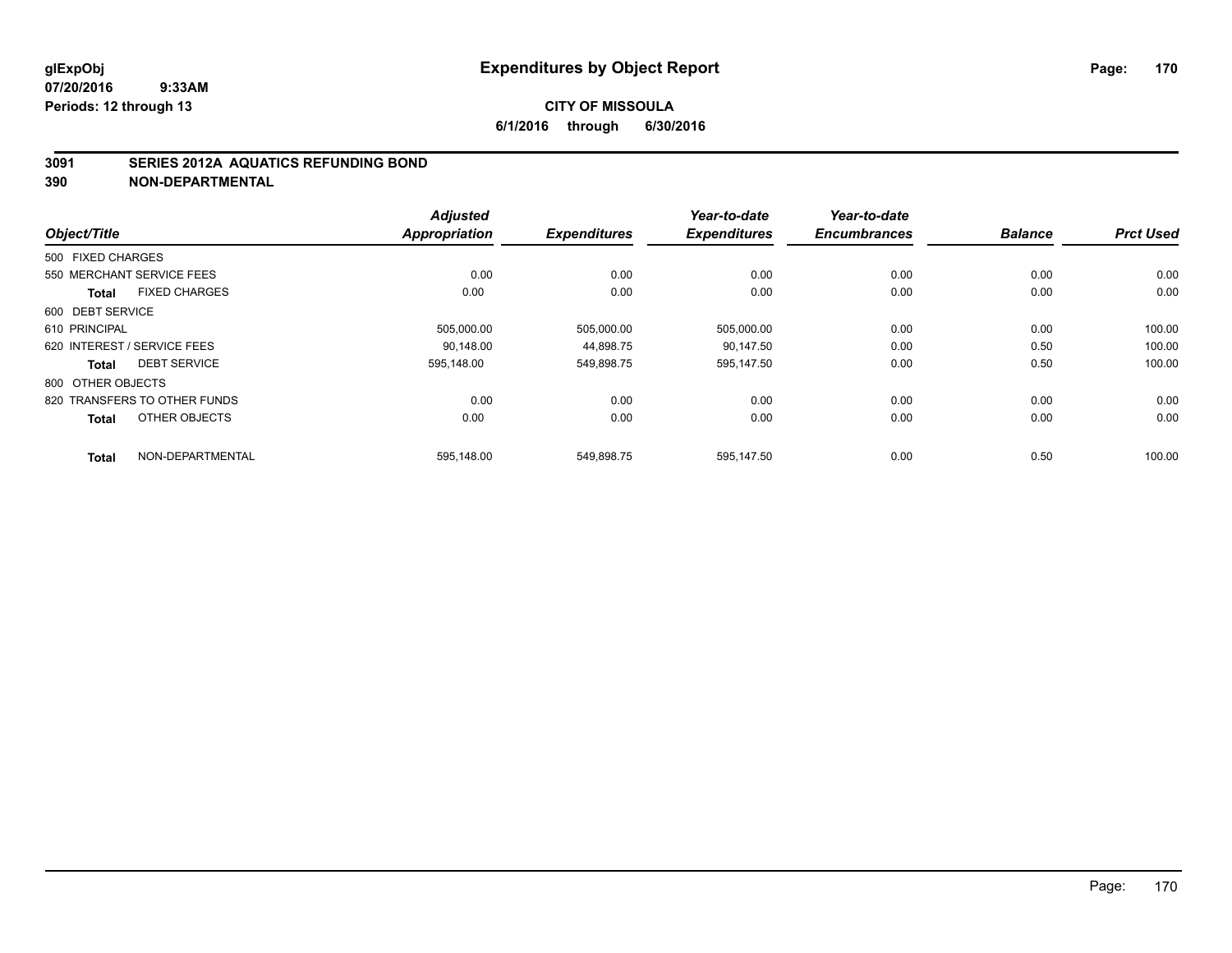## **CITY OF MISSOULA 6/1/2016 through 6/30/2016**

# **3091 SERIES 2012A AQUATICS REFUNDING BOND**

|                   |                                   | <b>Adjusted</b> |                     | Year-to-date        | Year-to-date        |                |                  |
|-------------------|-----------------------------------|-----------------|---------------------|---------------------|---------------------|----------------|------------------|
| Object/Title      |                                   | Appropriation   | <b>Expenditures</b> | <b>Expenditures</b> | <b>Encumbrances</b> | <b>Balance</b> | <b>Prct Used</b> |
| 500 FIXED CHARGES |                                   |                 |                     |                     |                     |                |                  |
|                   | 550 MERCHANT SERVICE FEES         | 0.00            | 0.00                | 0.00                | 0.00                | 0.00           | 0.00             |
| <b>Total</b>      | <b>FIXED CHARGES</b>              | 0.00            | 0.00                | 0.00                | 0.00                | 0.00           | 0.00             |
| 600 DEBT SERVICE  |                                   |                 |                     |                     |                     |                |                  |
| 610 PRINCIPAL     |                                   | 505,000.00      | 505,000.00          | 505,000.00          | 0.00                | 0.00           | 100.00           |
|                   | 620 INTEREST / SERVICE FEES       | 90.148.00       | 44,898.75           | 90.147.50           | 0.00                | 0.50           | 100.00           |
| <b>Total</b>      | <b>DEBT SERVICE</b>               | 595,148.00      | 549,898.75          | 595,147.50          | 0.00                | 0.50           | 100.00           |
| 800 OTHER OBJECTS |                                   |                 |                     |                     |                     |                |                  |
|                   | 820 TRANSFERS TO OTHER FUNDS      | 0.00            | 0.00                | 0.00                | 0.00                | 0.00           | 0.00             |
| <b>Total</b>      | OTHER OBJECTS                     | 0.00            | 0.00                | 0.00                | 0.00                | 0.00           | 0.00             |
| <b>Total</b>      | SERIES 2012A AQUATICS REFUNDING B | 595.148.00      | 549.898.75          | 595.147.50          | 0.00                | 0.50           | 100.00           |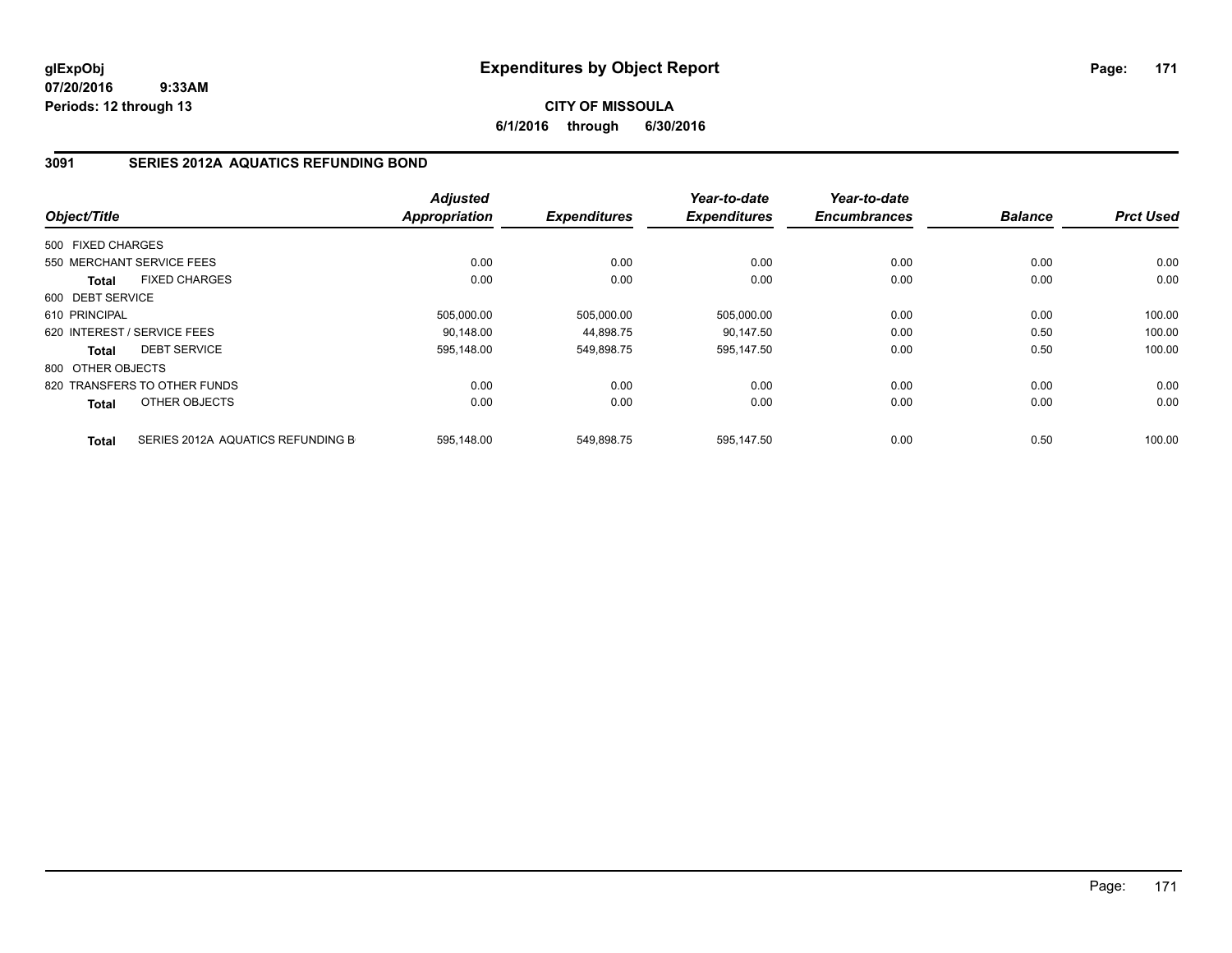#### **3092 Series 2013A GO REFUNDING BONDS**

|                                      | <b>Adjusted</b>      |                     | Year-to-date        | Year-to-date        |                |                  |
|--------------------------------------|----------------------|---------------------|---------------------|---------------------|----------------|------------------|
| Object/Title                         | <b>Appropriation</b> | <b>Expenditures</b> | <b>Expenditures</b> | <b>Encumbrances</b> | <b>Balance</b> | <b>Prct Used</b> |
| 500 FIXED CHARGES                    |                      |                     |                     |                     |                |                  |
| 550 MERCHANT SERVICE FEES            | 0.00                 | 0.00                | 0.00                | 0.00                | 0.00           | 0.00             |
| <b>FIXED CHARGES</b><br><b>Total</b> | 0.00                 | 0.00                | 0.00                | 0.00                | 0.00           | 0.00             |
| 600 DEBT SERVICE                     |                      |                     |                     |                     |                |                  |
| 610 PRINCIPAL                        | 580,000.00           | 580,000.00          | 580,000.00          | 0.00                | 0.00           | 100.00           |
| 620 INTEREST / SERVICE FEES          | 108.926.00           | 54.288.00           | 108.926.00          | 0.00                | 0.00           | 100.00           |
| <b>DEBT SERVICE</b><br><b>Total</b>  | 688.926.00           | 634.288.00          | 688,926.00          | 0.00                | 0.00           | 100.00           |
| 800 OTHER OBJECTS                    |                      |                     |                     |                     |                |                  |
| 820 TRANSFERS TO OTHER FUNDS         | 0.00                 | 0.00                | 0.00                | 0.00                | 0.00           | 0.00             |
| OTHER OBJECTS<br><b>Total</b>        | 0.00                 | 0.00                | 0.00                | 0.00                | 0.00           | 0.00             |
| NON-DEPARTMENTAL<br><b>Total</b>     | 688.926.00           | 634.288.00          | 688.926.00          | 0.00                | 0.00           | 100.00           |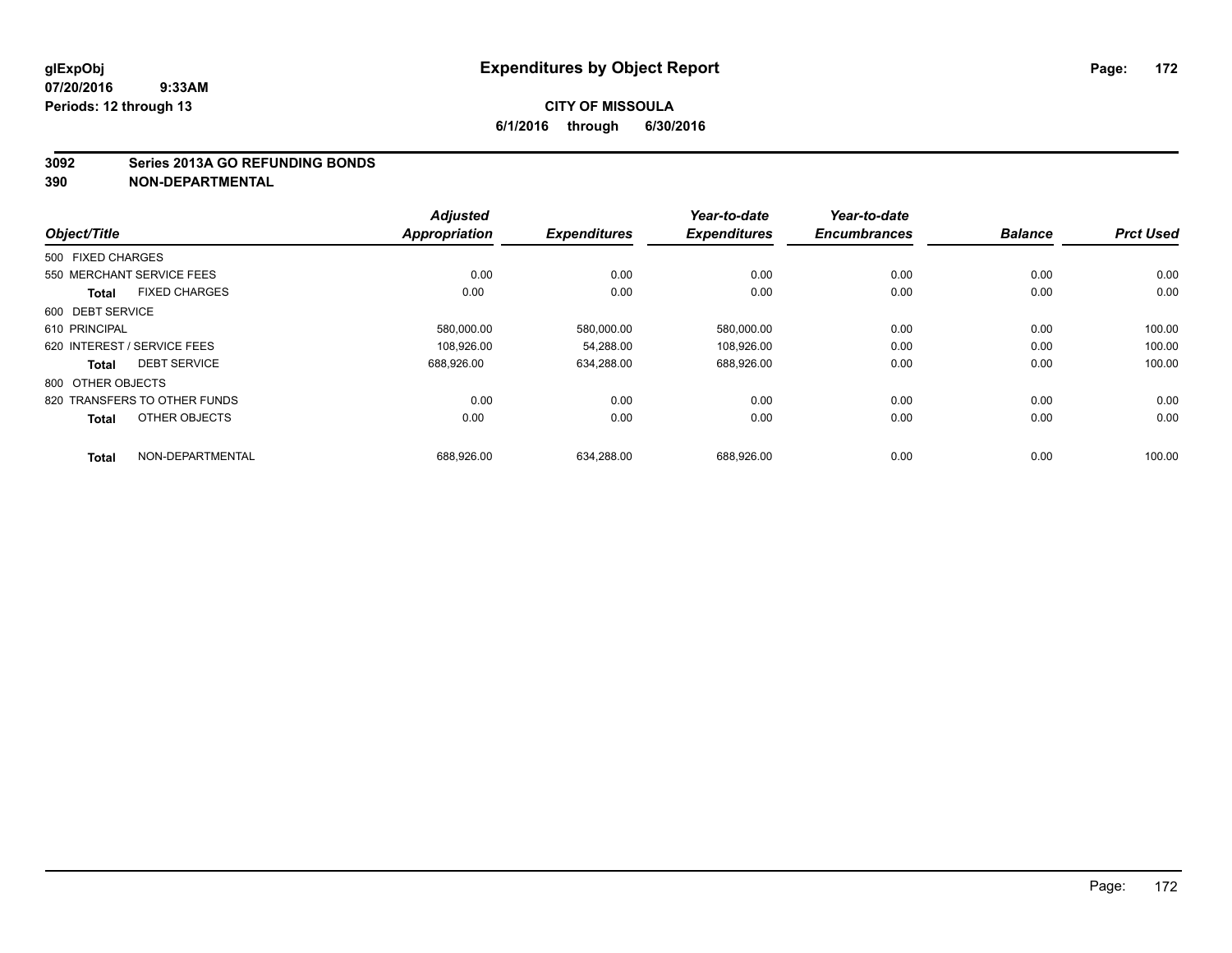## **CITY OF MISSOULA 6/1/2016 through 6/30/2016**

## **3092 Series 2013A GO REFUNDING BONDS**

|                   |                                 | <b>Adjusted</b> |                     | Year-to-date        | Year-to-date        |                |                  |
|-------------------|---------------------------------|-----------------|---------------------|---------------------|---------------------|----------------|------------------|
| Object/Title      |                                 | Appropriation   | <b>Expenditures</b> | <b>Expenditures</b> | <b>Encumbrances</b> | <b>Balance</b> | <b>Prct Used</b> |
| 500 FIXED CHARGES |                                 |                 |                     |                     |                     |                |                  |
|                   | 550 MERCHANT SERVICE FEES       | 0.00            | 0.00                | 0.00                | 0.00                | 0.00           | 0.00             |
| Total             | <b>FIXED CHARGES</b>            | 0.00            | 0.00                | 0.00                | 0.00                | 0.00           | 0.00             |
| 600 DEBT SERVICE  |                                 |                 |                     |                     |                     |                |                  |
| 610 PRINCIPAL     |                                 | 580,000.00      | 580,000.00          | 580,000.00          | 0.00                | 0.00           | 100.00           |
|                   | 620 INTEREST / SERVICE FEES     | 108,926.00      | 54,288.00           | 108,926.00          | 0.00                | 0.00           | 100.00           |
| <b>Total</b>      | <b>DEBT SERVICE</b>             | 688.926.00      | 634,288.00          | 688,926.00          | 0.00                | 0.00           | 100.00           |
| 800 OTHER OBJECTS |                                 |                 |                     |                     |                     |                |                  |
|                   | 820 TRANSFERS TO OTHER FUNDS    | 0.00            | 0.00                | 0.00                | 0.00                | 0.00           | 0.00             |
| <b>Total</b>      | OTHER OBJECTS                   | 0.00            | 0.00                | 0.00                | 0.00                | 0.00           | 0.00             |
| <b>Total</b>      | Series 2013A GO REFUNDING BONDS | 688.926.00      | 634.288.00          | 688.926.00          | 0.00                | 0.00           | 100.00           |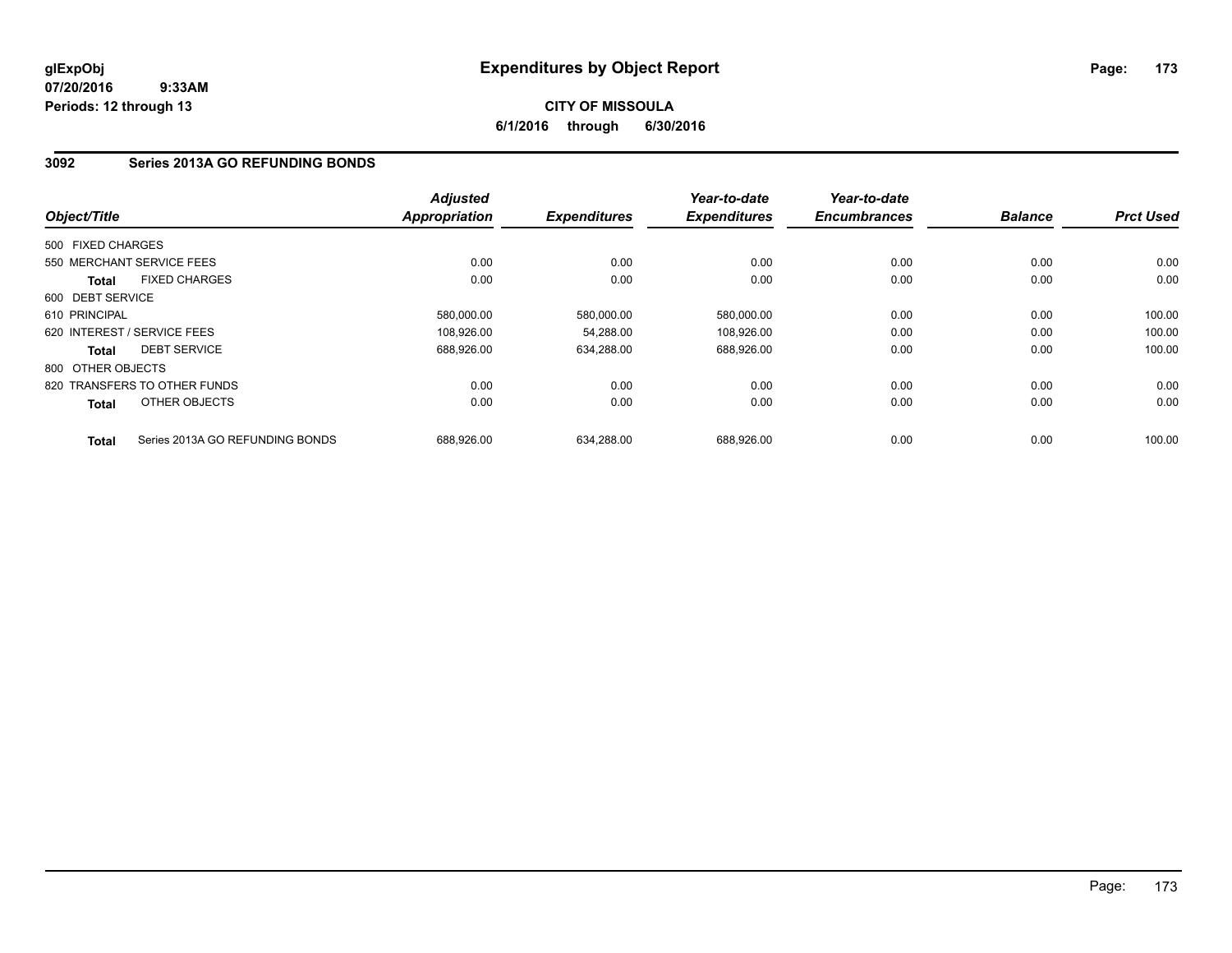#### **3095 2004 REFUNDING BONDS DEBT SERVICE**

|                                      | <b>Adjusted</b> |                     | Year-to-date        | Year-to-date<br><b>Encumbrances</b> | <b>Balance</b> | <b>Prct Used</b> |
|--------------------------------------|-----------------|---------------------|---------------------|-------------------------------------|----------------|------------------|
| Object/Title                         | Appropriation   | <b>Expenditures</b> | <b>Expenditures</b> |                                     |                |                  |
| 500 FIXED CHARGES                    |                 |                     |                     |                                     |                |                  |
| 550 MERCHANT SERVICE FEES            | 0.00            | 0.00                | 0.00                | 0.00                                | 0.00           | 0.00             |
| <b>FIXED CHARGES</b><br><b>Total</b> | 0.00            | 0.00                | 0.00                | 0.00                                | 0.00           | 0.00             |
| 600 DEBT SERVICE                     |                 |                     |                     |                                     |                |                  |
| 610 PRINCIPAL                        | 0.00            | 0.00                | 0.00                | 0.00                                | 0.00           | 0.00             |
| 620 INTEREST / SERVICE FEES          | 0.00            | 0.00                | 3,100.00            | 0.00                                | $-3,100.00$    | 0.00             |
| <b>DEBT SERVICE</b><br><b>Total</b>  | 0.00            | 0.00                | 3,100.00            | 0.00                                | $-3,100.00$    | 0.00             |
| NON-DEPARTMENTAL<br><b>Total</b>     | 0.00            | 0.00                | 3,100.00            | 0.00                                | $-3,100.00$    | 0.00             |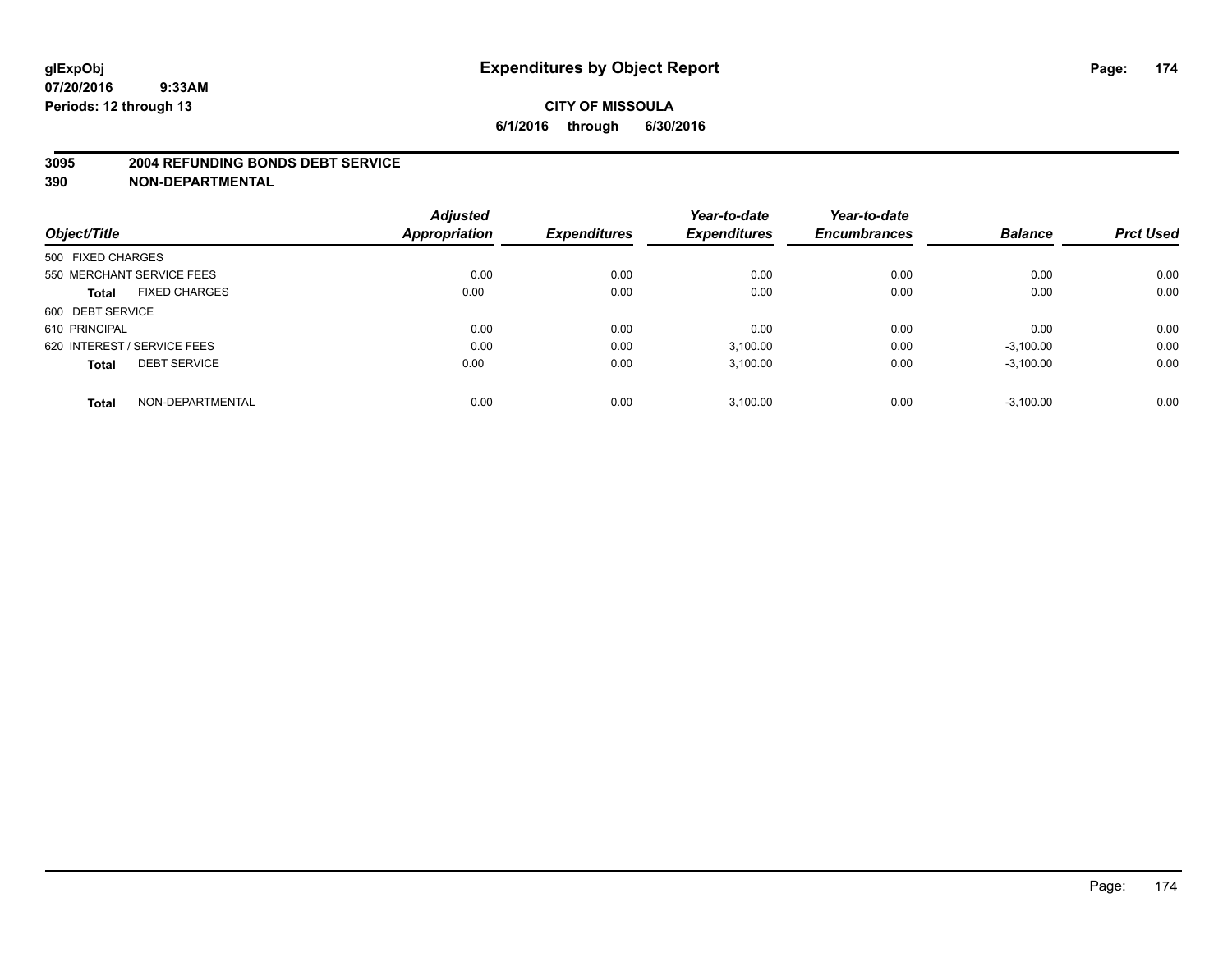**CITY OF MISSOULA 6/1/2016 through 6/30/2016**

## **3095 2004 REFUNDING BONDS DEBT SERVICE**

| Object/Title                |                                   | <b>Adjusted</b><br>Appropriation | <b>Expenditures</b> | Year-to-date<br><b>Expenditures</b> | Year-to-date<br><b>Encumbrances</b> | <b>Balance</b> | <b>Prct Used</b> |
|-----------------------------|-----------------------------------|----------------------------------|---------------------|-------------------------------------|-------------------------------------|----------------|------------------|
| 500 FIXED CHARGES           |                                   |                                  |                     |                                     |                                     |                |                  |
| 550 MERCHANT SERVICE FEES   |                                   | 0.00                             | 0.00                | 0.00                                | 0.00                                | 0.00           | 0.00             |
| <b>Total</b>                | <b>FIXED CHARGES</b>              | 0.00                             | 0.00                | 0.00                                | 0.00                                | 0.00           | 0.00             |
| 600 DEBT SERVICE            |                                   |                                  |                     |                                     |                                     |                |                  |
| 610 PRINCIPAL               |                                   | 0.00                             | 0.00                | 0.00                                | 0.00                                | 0.00           | 0.00             |
| 620 INTEREST / SERVICE FEES |                                   | 0.00                             | 0.00                | 3,100.00                            | 0.00                                | $-3,100.00$    | 0.00             |
| <b>Total</b>                | <b>DEBT SERVICE</b>               | 0.00                             | 0.00                | 3.100.00                            | 0.00                                | $-3.100.00$    | 0.00             |
| <b>Total</b>                | 2004 REFUNDING BONDS DEBT SERVICE | 0.00                             | 0.00                | 3.100.00                            | 0.00                                | $-3.100.00$    | 0.00             |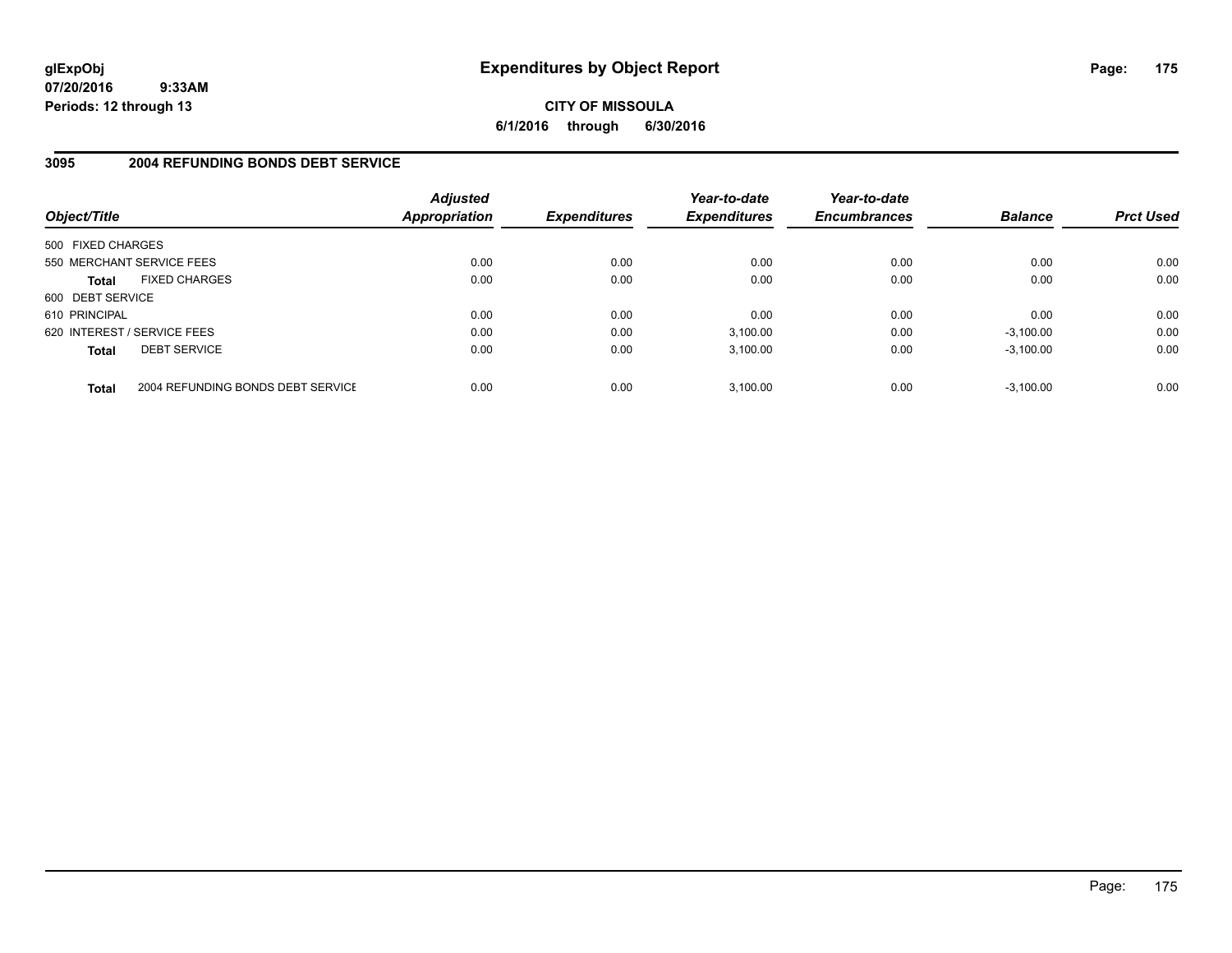**3096 NEW FIRE STATION GO BOND**

| Object/Title                         | <b>Adjusted</b><br><b>Appropriation</b> | <b>Expenditures</b> | Year-to-date<br><b>Expenditures</b> | Year-to-date<br><b>Encumbrances</b> | <b>Balance</b> | <b>Prct Used</b> |
|--------------------------------------|-----------------------------------------|---------------------|-------------------------------------|-------------------------------------|----------------|------------------|
|                                      |                                         |                     |                                     |                                     |                |                  |
| 500 FIXED CHARGES                    |                                         |                     |                                     |                                     |                |                  |
| 550 MERCHANT SERVICE FEES            | 0.00                                    | 0.00                | 0.00                                | 0.00                                | 0.00           | 0.00             |
| <b>FIXED CHARGES</b><br><b>Total</b> | 0.00                                    | 0.00                | 0.00                                | 0.00                                | 0.00           | 0.00             |
| 600 DEBT SERVICE                     |                                         |                     |                                     |                                     |                |                  |
| 610 PRINCIPAL                        | 3,876,559.00                            | 270,000.00          | 270,000.00                          | 0.00                                | 3,606,559.00   | 6.96             |
| 620 INTEREST / SERVICE FEES          | 12.500.00                               | 6.075.00            | 12.500.00                           | 0.00                                | 0.00           | 100.00           |
| <b>DEBT SERVICE</b><br><b>Total</b>  | 3,889,059.00                            | 276.075.00          | 282,500.00                          | 0.00                                | 3,606,559.00   | 7.26             |
| 800 OTHER OBJECTS                    |                                         |                     |                                     |                                     |                |                  |
| 820 TRANSFERS TO OTHER FUNDS         | 0.00                                    | 0.00                | 0.00                                | 0.00                                | 0.00           | 0.00             |
| OTHER OBJECTS<br><b>Total</b>        | 0.00                                    | 0.00                | 0.00                                | 0.00                                | 0.00           | 0.00             |
| NON-DEPARTMENTAL<br><b>Total</b>     | 3,889,059.00                            | 276.075.00          | 282,500.00                          | 0.00                                | 3,606,559.00   | 7.26             |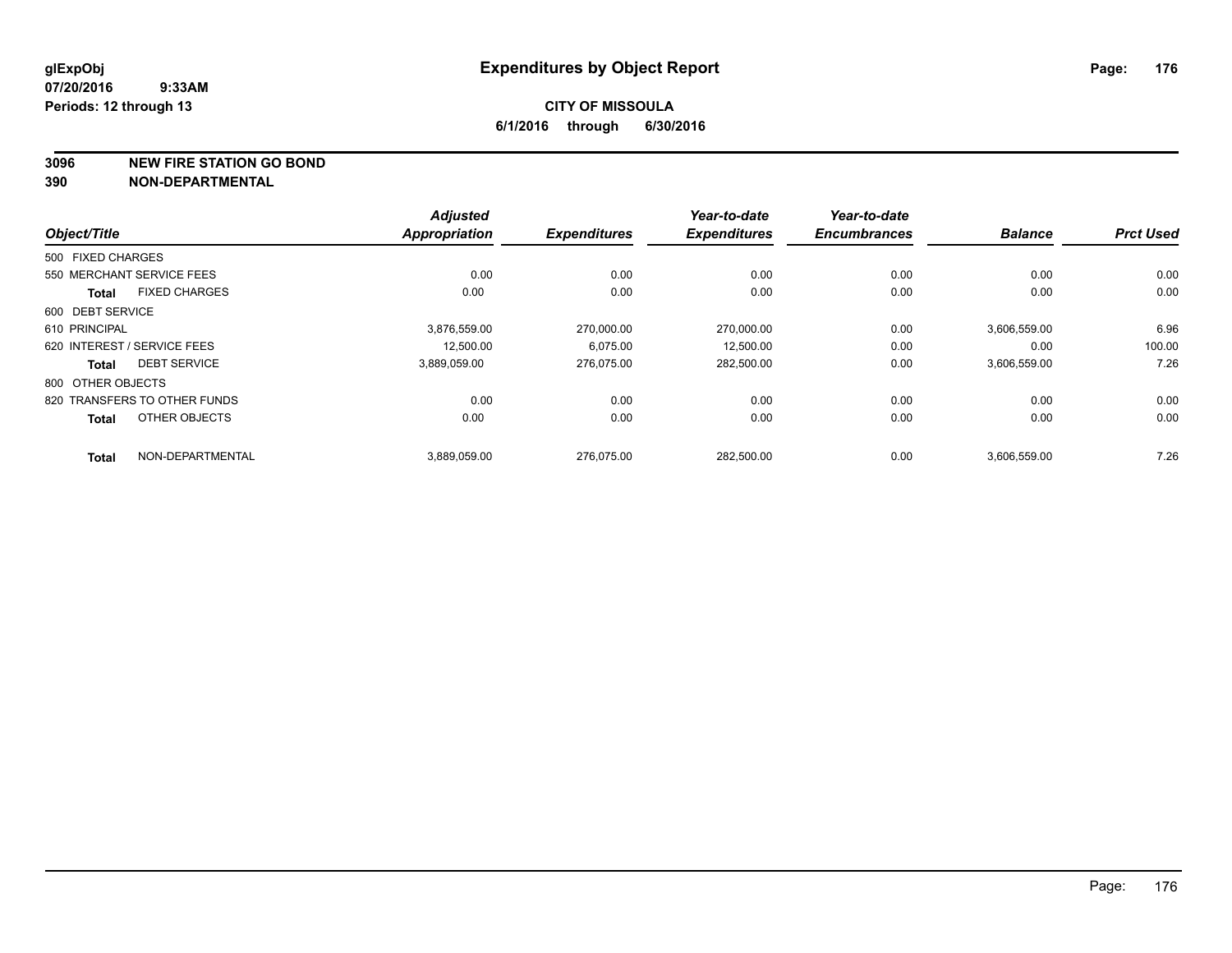## **3096 NEW FIRE STATION GO BOND**

|                   |                              | <b>Adjusted</b>      |                     | Year-to-date<br><b>Expenditures</b> | Year-to-date<br><b>Encumbrances</b> | <b>Balance</b> | <b>Prct Used</b> |
|-------------------|------------------------------|----------------------|---------------------|-------------------------------------|-------------------------------------|----------------|------------------|
| Object/Title      |                              | <b>Appropriation</b> | <b>Expenditures</b> |                                     |                                     |                |                  |
| 500 FIXED CHARGES |                              |                      |                     |                                     |                                     |                |                  |
|                   | 550 MERCHANT SERVICE FEES    | 0.00                 | 0.00                | 0.00                                | 0.00                                | 0.00           | 0.00             |
| <b>Total</b>      | <b>FIXED CHARGES</b>         | 0.00                 | 0.00                | 0.00                                | 0.00                                | 0.00           | 0.00             |
| 600 DEBT SERVICE  |                              |                      |                     |                                     |                                     |                |                  |
| 610 PRINCIPAL     |                              | 3,876,559.00         | 270.000.00          | 270,000.00                          | 0.00                                | 3,606,559.00   | 6.96             |
|                   | 620 INTEREST / SERVICE FEES  | 12.500.00            | 6,075.00            | 12,500.00                           | 0.00                                | 0.00           | 100.00           |
| <b>Total</b>      | <b>DEBT SERVICE</b>          | 3,889,059.00         | 276.075.00          | 282,500.00                          | 0.00                                | 3,606,559.00   | 7.26             |
| 800 OTHER OBJECTS |                              |                      |                     |                                     |                                     |                |                  |
|                   | 820 TRANSFERS TO OTHER FUNDS | 0.00                 | 0.00                | 0.00                                | 0.00                                | 0.00           | 0.00             |
| <b>Total</b>      | OTHER OBJECTS                | 0.00                 | 0.00                | 0.00                                | 0.00                                | 0.00           | 0.00             |
| <b>Total</b>      | NEW FIRE STATION GO BOND     | 3.889.059.00         | 276.075.00          | 282.500.00                          | 0.00                                | 3.606.559.00   | 7.26             |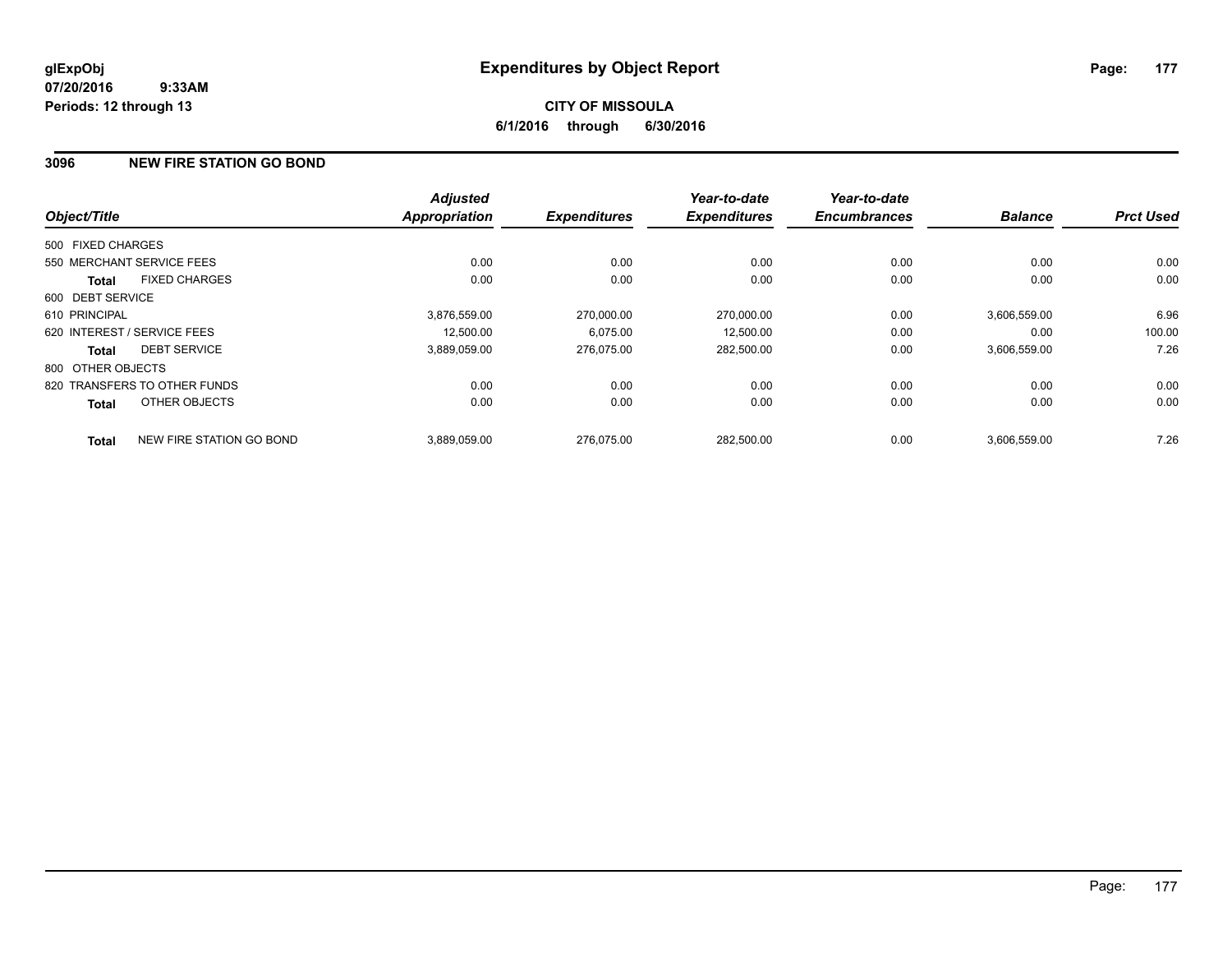**3097 2007 REFUNDING BONDS**

| Object/Title                         | <b>Adjusted</b><br>Appropriation | <b>Expenditures</b> | Year-to-date<br><b>Expenditures</b> | Year-to-date<br><b>Encumbrances</b> | <b>Balance</b> | <b>Prct Used</b> |
|--------------------------------------|----------------------------------|---------------------|-------------------------------------|-------------------------------------|----------------|------------------|
| 500 FIXED CHARGES                    |                                  |                     |                                     |                                     |                |                  |
| 500 FIXED CHARGES                    | 0.00                             | 0.00                | 0.00                                | 0.00                                | 0.00           | 0.00             |
| 550 MERCHANT SERVICE FEES            | 0.00                             | 0.00                | 0.00                                | 0.00                                | 0.00           | 0.00             |
| <b>FIXED CHARGES</b><br><b>Total</b> | 0.00                             | 0.00                | 0.00                                | 0.00                                | 0.00           | 0.00             |
| 600 DEBT SERVICE                     |                                  |                     |                                     |                                     |                |                  |
| 610 PRINCIPAL                        | 0.00                             | 0.00                | 0.00                                | 0.00                                | 0.00           | 0.00             |
| 620 INTEREST / SERVICE FEES          | 0.00                             | 0.00                | 0.00                                | 0.00                                | 0.00           | 0.00             |
| <b>DEBT SERVICE</b><br><b>Total</b>  | 0.00                             | 0.00                | 0.00                                | 0.00                                | 0.00           | 0.00             |
| NON-DEPARTMENTAL<br><b>Total</b>     | 0.00                             | 0.00                | 0.00                                | 0.00                                | 0.00           | 0.00             |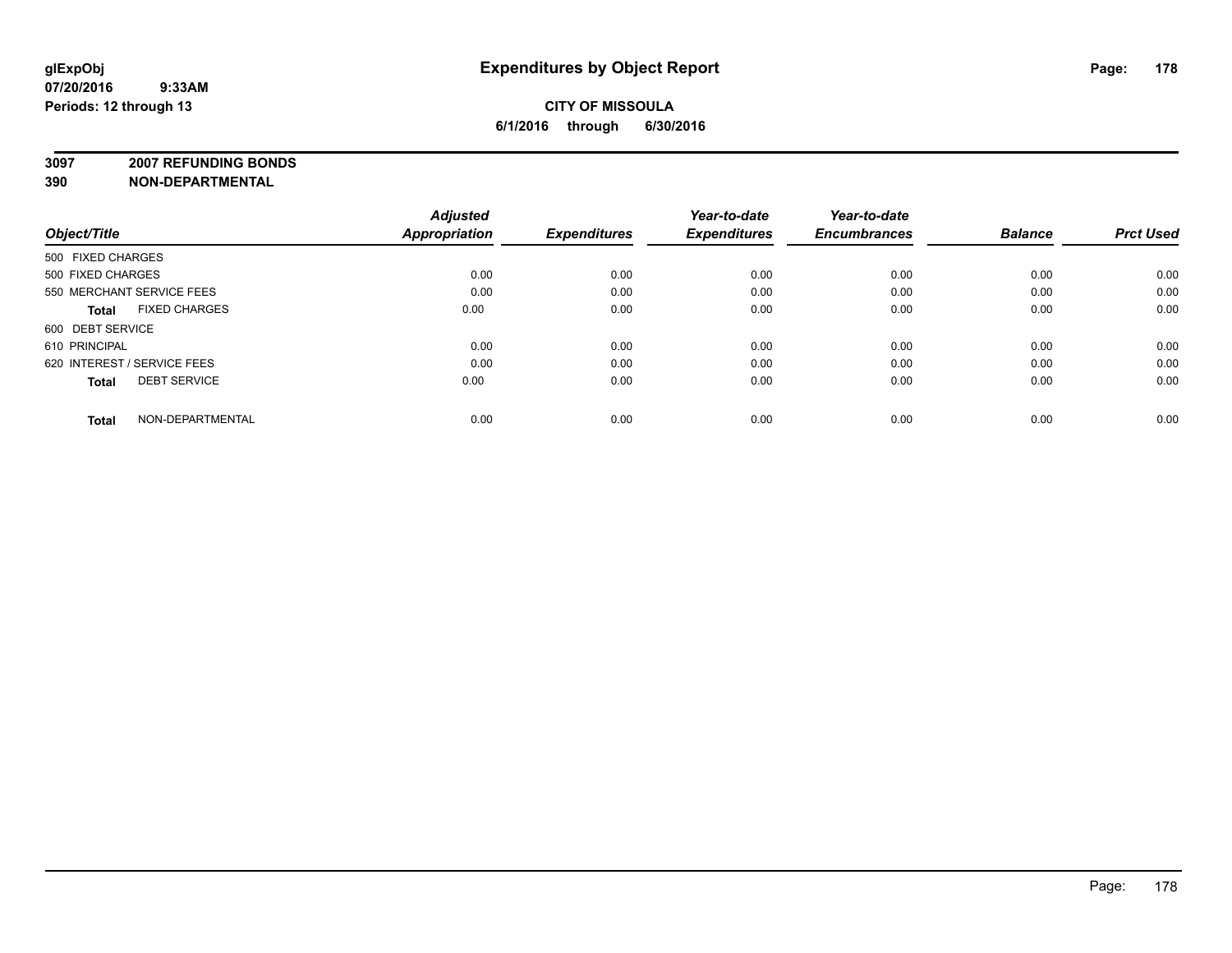# **CITY OF MISSOULA 6/1/2016 through 6/30/2016**

## **3097 2007 REFUNDING BONDS**

| Object/Title                |                      | <b>Adjusted</b><br><b>Appropriation</b> | <b>Expenditures</b> | Year-to-date<br><b>Expenditures</b> | Year-to-date<br><b>Encumbrances</b> | <b>Balance</b> | <b>Prct Used</b> |
|-----------------------------|----------------------|-----------------------------------------|---------------------|-------------------------------------|-------------------------------------|----------------|------------------|
| 500 FIXED CHARGES           |                      |                                         |                     |                                     |                                     |                |                  |
| 500 FIXED CHARGES           |                      | 0.00                                    | 0.00                | 0.00                                | 0.00                                | 0.00           | 0.00             |
| 550 MERCHANT SERVICE FEES   |                      | 0.00                                    | 0.00                | 0.00                                | 0.00                                | 0.00           | 0.00             |
| <b>Total</b>                | <b>FIXED CHARGES</b> | 0.00                                    | 0.00                | 0.00                                | 0.00                                | 0.00           | 0.00             |
| 600 DEBT SERVICE            |                      |                                         |                     |                                     |                                     |                |                  |
| 610 PRINCIPAL               |                      | 0.00                                    | 0.00                | 0.00                                | 0.00                                | 0.00           | 0.00             |
| 620 INTEREST / SERVICE FEES |                      | 0.00                                    | 0.00                | 0.00                                | 0.00                                | 0.00           | 0.00             |
| <b>Total</b>                | <b>DEBT SERVICE</b>  | 0.00                                    | 0.00                | 0.00                                | 0.00                                | 0.00           | 0.00             |
| <b>Total</b>                | 2007 REFUNDING BONDS | 0.00                                    | 0.00                | 0.00                                | 0.00                                | 0.00           | 0.00             |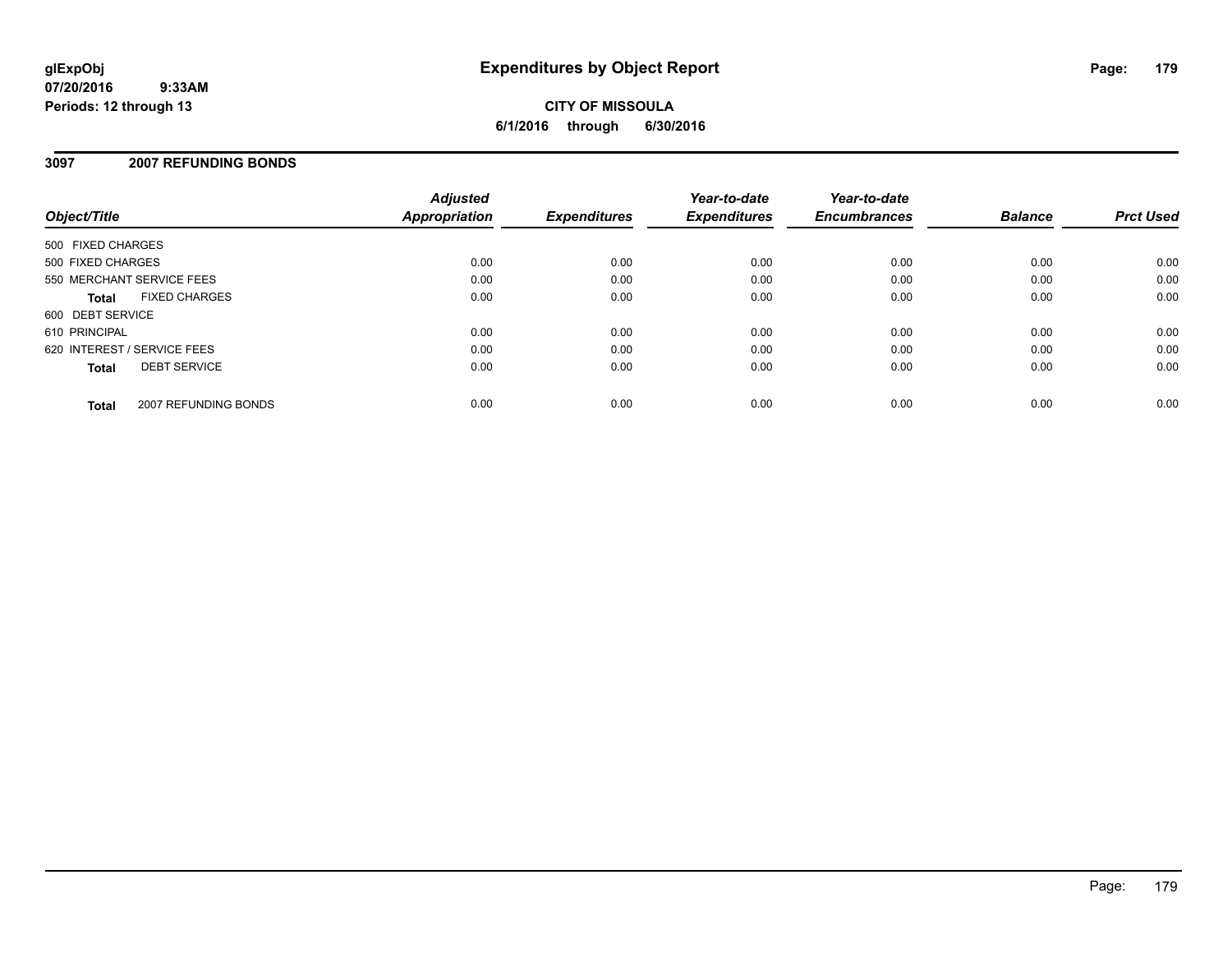### **CITY OF MISSOULA 6/1/2016 through 6/30/2016**

#### **3100 SIDEWALK & CURB WARRANTS FUND**

| Object/Title                         | <b>Adjusted</b><br><b>Appropriation</b> | <b>Expenditures</b> | Year-to-date<br><b>Expenditures</b> | Year-to-date<br><b>Encumbrances</b> | <b>Balance</b> | <b>Prct Used</b> |
|--------------------------------------|-----------------------------------------|---------------------|-------------------------------------|-------------------------------------|----------------|------------------|
| 500 FIXED CHARGES                    |                                         |                     |                                     |                                     |                |                  |
| 550 MERCHANT SERVICE FEES            | 0.00                                    | 0.00                | 0.00                                | 0.00                                | 0.00           | 0.00             |
| <b>FIXED CHARGES</b><br><b>Total</b> | 0.00                                    | 0.00                | 0.00                                | 0.00                                | 0.00           | 0.00             |
| 600 DEBT SERVICE                     |                                         |                     |                                     |                                     |                |                  |
| 610 PRINCIPAL                        | 0.00                                    | 0.00                | 0.00                                | 0.00                                | 0.00           | 0.00             |
| 620 INTEREST / SERVICE FEES          | 0.00                                    | 0.00                | 0.00                                | 0.00                                | 0.00           | 0.00             |
| <b>DEBT SERVICE</b><br><b>Total</b>  | 0.00                                    | 0.00                | 0.00                                | 0.00                                | 0.00           | 0.00             |
| 800 OTHER OBJECTS                    |                                         |                     |                                     |                                     |                |                  |
| 820 TRANSFERS TO OTHER FUNDS         | 0.00                                    | 0.00                | 0.00                                | 0.00                                | 0.00           | 0.00             |
| OTHER OBJECTS<br><b>Total</b>        | 0.00                                    | 0.00                | 0.00                                | 0.00                                | 0.00           | 0.00             |
|                                      |                                         |                     |                                     |                                     |                |                  |
| NON-DEPARTMENTAL<br><b>Total</b>     | 0.00                                    | 0.00                | 0.00                                | 0.00                                | 0.00           | 0.00             |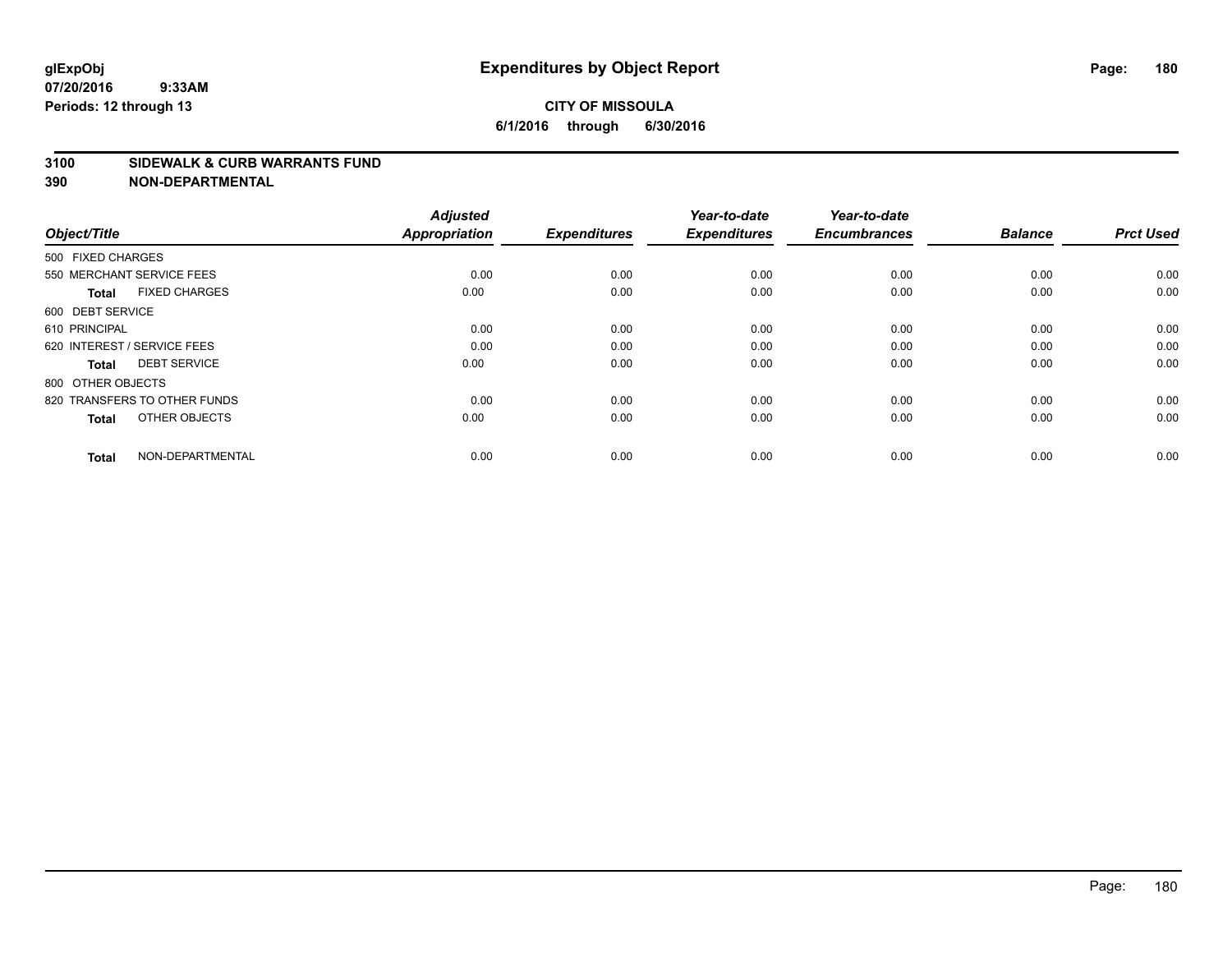## **CITY OF MISSOULA 6/1/2016 through 6/30/2016**

## **3100 SIDEWALK & CURB WARRANTS FUND**

| Object/Title      |                               | <b>Adjusted</b><br><b>Appropriation</b> | <b>Expenditures</b> | Year-to-date<br><b>Expenditures</b> | Year-to-date<br><b>Encumbrances</b> | <b>Balance</b> | <b>Prct Used</b> |
|-------------------|-------------------------------|-----------------------------------------|---------------------|-------------------------------------|-------------------------------------|----------------|------------------|
| 500 FIXED CHARGES |                               |                                         |                     |                                     |                                     |                |                  |
|                   | 550 MERCHANT SERVICE FEES     | 0.00                                    | 0.00                | 0.00                                | 0.00                                | 0.00           | 0.00             |
| <b>Total</b>      | <b>FIXED CHARGES</b>          | 0.00                                    | 0.00                | 0.00                                | 0.00                                | 0.00           | 0.00             |
| 600 DEBT SERVICE  |                               |                                         |                     |                                     |                                     |                |                  |
| 610 PRINCIPAL     |                               | 0.00                                    | 0.00                | 0.00                                | 0.00                                | 0.00           | 0.00             |
|                   | 620 INTEREST / SERVICE FEES   | 0.00                                    | 0.00                | 0.00                                | 0.00                                | 0.00           | 0.00             |
| <b>Total</b>      | <b>DEBT SERVICE</b>           | 0.00                                    | 0.00                | 0.00                                | 0.00                                | 0.00           | 0.00             |
| 800 OTHER OBJECTS |                               |                                         |                     |                                     |                                     |                |                  |
|                   | 820 TRANSFERS TO OTHER FUNDS  | 0.00                                    | 0.00                | 0.00                                | 0.00                                | 0.00           | 0.00             |
| <b>Total</b>      | OTHER OBJECTS                 | 0.00                                    | 0.00                | 0.00                                | 0.00                                | 0.00           | 0.00             |
| <b>Total</b>      | SIDEWALK & CURB WARRANTS FUND | 0.00                                    | 0.00                | 0.00                                | 0.00                                | 0.00           | 0.00             |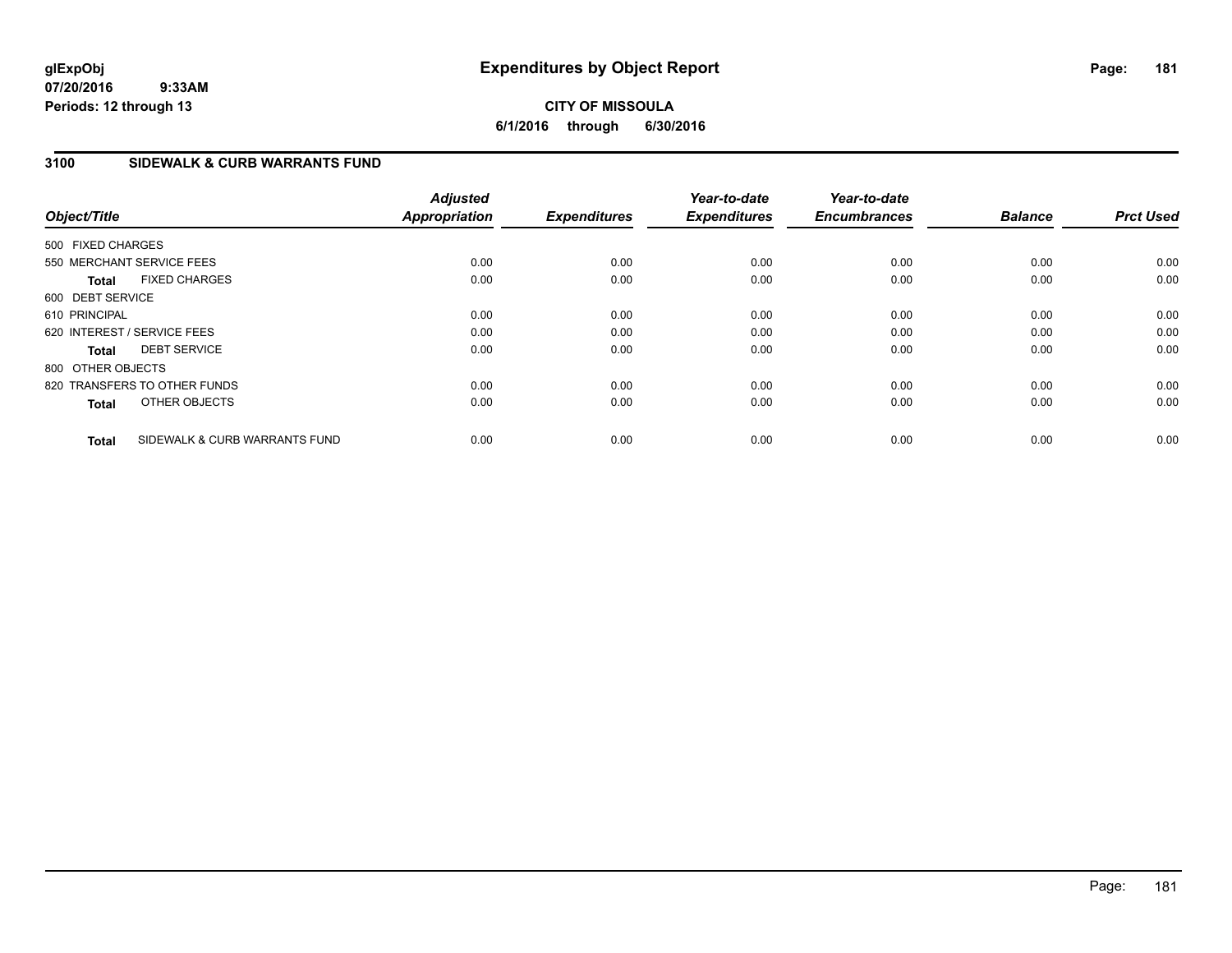#### **3200 FY99 SIDEWALK & CURB DEBT SERVICE FUND**

| Object/Title                         | <b>Adjusted</b><br>Appropriation | <b>Expenditures</b> | Year-to-date<br><b>Expenditures</b> | Year-to-date<br><b>Encumbrances</b> | <b>Balance</b> | <b>Prct Used</b> |
|--------------------------------------|----------------------------------|---------------------|-------------------------------------|-------------------------------------|----------------|------------------|
| 500 FIXED CHARGES                    |                                  |                     |                                     |                                     |                |                  |
|                                      |                                  |                     |                                     |                                     |                |                  |
| 550 MERCHANT SERVICE FEES            | 0.00                             | 0.00                | 0.00                                | 0.00                                | 0.00           | 0.00             |
| <b>FIXED CHARGES</b><br><b>Total</b> | 0.00                             | 0.00                | 0.00                                | 0.00                                | 0.00           | 0.00             |
| 600 DEBT SERVICE                     |                                  |                     |                                     |                                     |                |                  |
| 610 PRINCIPAL                        | 0.00                             | 0.00                | 0.00                                | 0.00                                | 0.00           | 0.00             |
| 620 INTEREST / SERVICE FEES          | 0.00                             | 0.00                | 0.00                                | 0.00                                | 0.00           | 0.00             |
| <b>DEBT SERVICE</b><br><b>Total</b>  | 0.00                             | 0.00                | 0.00                                | 0.00                                | 0.00           | 0.00             |
| 800 OTHER OBJECTS                    |                                  |                     |                                     |                                     |                |                  |
| 820 TRANSFERS TO OTHER FUNDS         | 0.00                             | 0.00                | 0.00                                | 0.00                                | 0.00           | 0.00             |
| OTHER OBJECTS<br><b>Total</b>        | 0.00                             | 0.00                | 0.00                                | 0.00                                | 0.00           | 0.00             |
|                                      |                                  |                     |                                     |                                     |                |                  |
| NON-DEPARTMENTAL<br><b>Total</b>     | 0.00                             | 0.00                | 0.00                                | 0.00                                | 0.00           | 0.00             |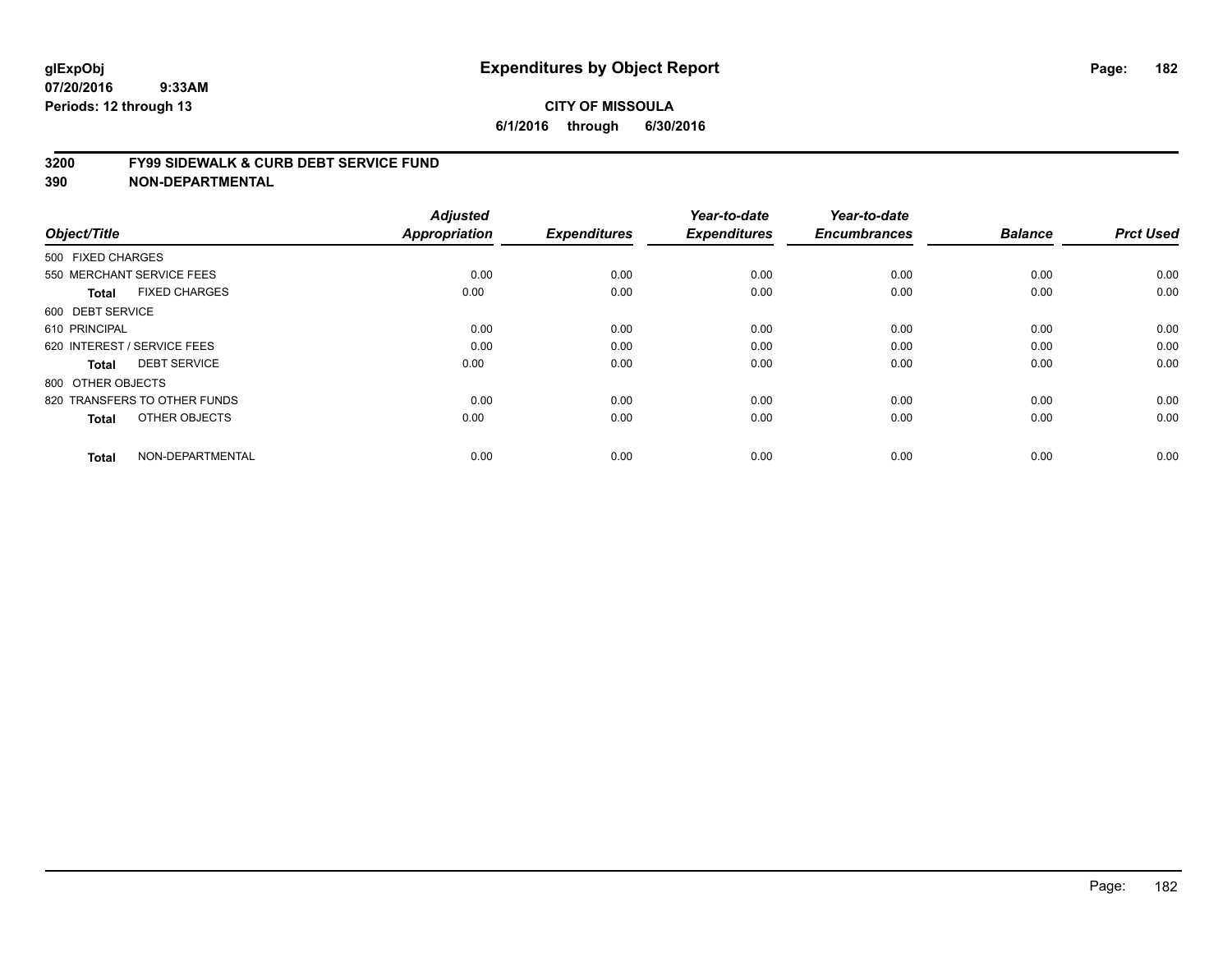## **CITY OF MISSOULA 6/1/2016 through 6/30/2016**

## **3200 FY99 SIDEWALK & CURB DEBT SERVICE FUND**

| Object/Title      |                                              | <b>Adjusted</b><br>Appropriation | <b>Expenditures</b> | Year-to-date<br><b>Expenditures</b> | Year-to-date<br><b>Encumbrances</b> | <b>Balance</b> | <b>Prct Used</b> |
|-------------------|----------------------------------------------|----------------------------------|---------------------|-------------------------------------|-------------------------------------|----------------|------------------|
| 500 FIXED CHARGES |                                              |                                  |                     |                                     |                                     |                |                  |
|                   | 550 MERCHANT SERVICE FEES                    | 0.00                             | 0.00                | 0.00                                | 0.00                                | 0.00           | 0.00             |
| Total             | <b>FIXED CHARGES</b>                         | 0.00                             | 0.00                | 0.00                                | 0.00                                | 0.00           | 0.00             |
| 600 DEBT SERVICE  |                                              |                                  |                     |                                     |                                     |                |                  |
| 610 PRINCIPAL     |                                              | 0.00                             | 0.00                | 0.00                                | 0.00                                | 0.00           | 0.00             |
|                   | 620 INTEREST / SERVICE FEES                  | 0.00                             | 0.00                | 0.00                                | 0.00                                | 0.00           | 0.00             |
| Total             | <b>DEBT SERVICE</b>                          | 0.00                             | 0.00                | 0.00                                | 0.00                                | 0.00           | 0.00             |
| 800 OTHER OBJECTS |                                              |                                  |                     |                                     |                                     |                |                  |
|                   | 820 TRANSFERS TO OTHER FUNDS                 | 0.00                             | 0.00                | 0.00                                | 0.00                                | 0.00           | 0.00             |
| <b>Total</b>      | OTHER OBJECTS                                | 0.00                             | 0.00                | 0.00                                | 0.00                                | 0.00           | 0.00             |
| <b>Total</b>      | <b>FY99 SIDEWALK &amp; CURB DEBT SERVICE</b> | 0.00                             | 0.00                | 0.00                                | 0.00                                | 0.00           | 0.00             |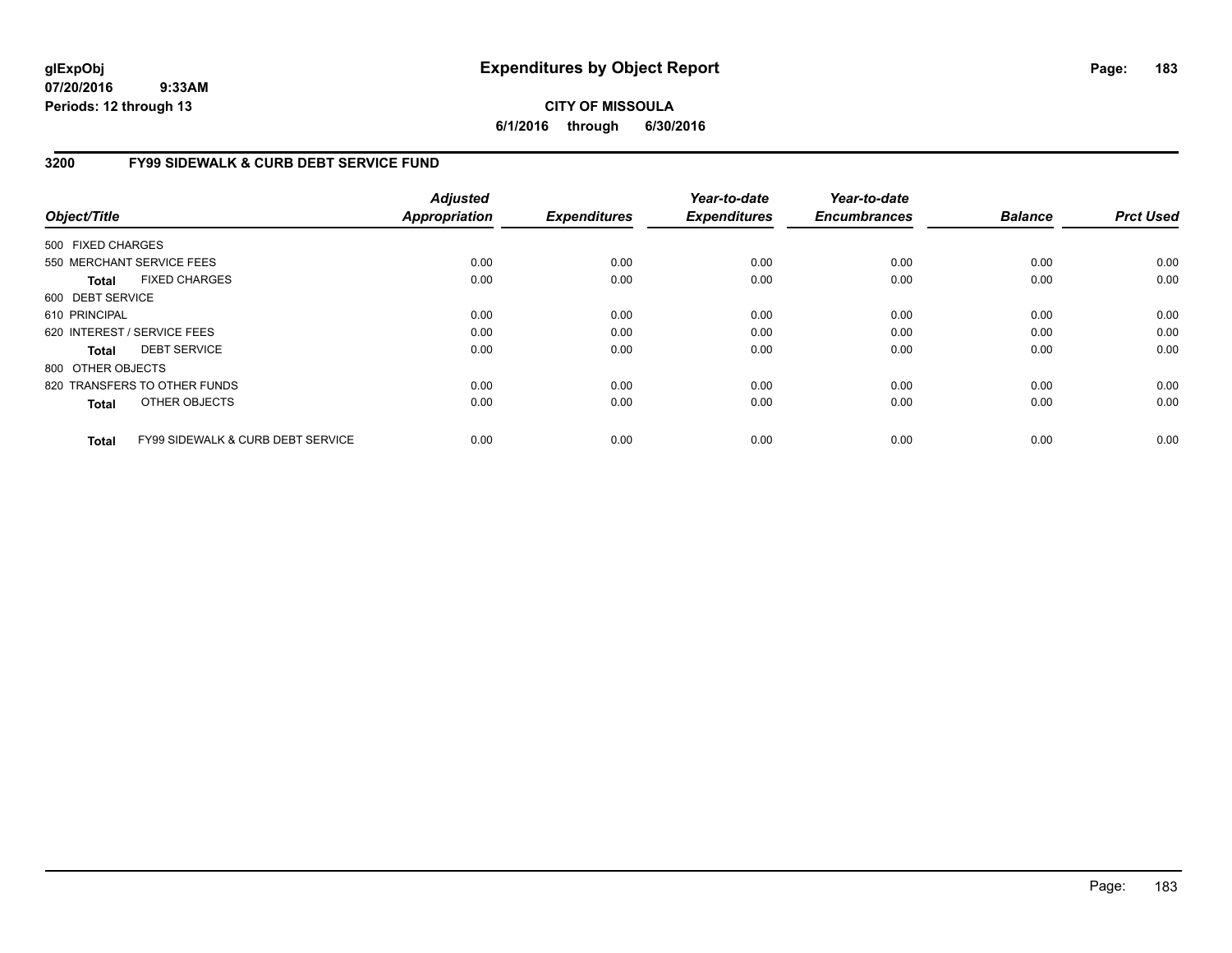#### **3300 FY00 SIDEWALK & CURB DEBT SERVICE FUND**

| Object/Title                        | <b>Adjusted</b><br>Appropriation | <b>Expenditures</b> | Year-to-date<br><b>Expenditures</b> | Year-to-date<br><b>Encumbrances</b> | <b>Balance</b> | <b>Prct Used</b> |
|-------------------------------------|----------------------------------|---------------------|-------------------------------------|-------------------------------------|----------------|------------------|
| 500 FIXED CHARGES                   |                                  |                     |                                     |                                     |                |                  |
| 550 MERCHANT SERVICE FEES           | 0.00                             | 0.00                | 0.00                                | 0.00                                | 0.00           | 0.00             |
| <b>FIXED CHARGES</b><br>Total       | 0.00                             | 0.00                | 0.00                                | 0.00                                | 0.00           | 0.00             |
| 600 DEBT SERVICE                    |                                  |                     |                                     |                                     |                |                  |
| 610 PRINCIPAL                       | 0.00                             | 0.00                | 0.00                                | 0.00                                | 0.00           | 0.00             |
| 620 INTEREST / SERVICE FEES         | 0.00                             | 0.00                | 0.00                                | 0.00                                | 0.00           | 0.00             |
| <b>DEBT SERVICE</b><br><b>Total</b> | 0.00                             | 0.00                | 0.00                                | 0.00                                | 0.00           | 0.00             |
| NON-DEPARTMENTAL<br><b>Total</b>    | 0.00                             | 0.00                | 0.00                                | 0.00                                | 0.00           | 0.00             |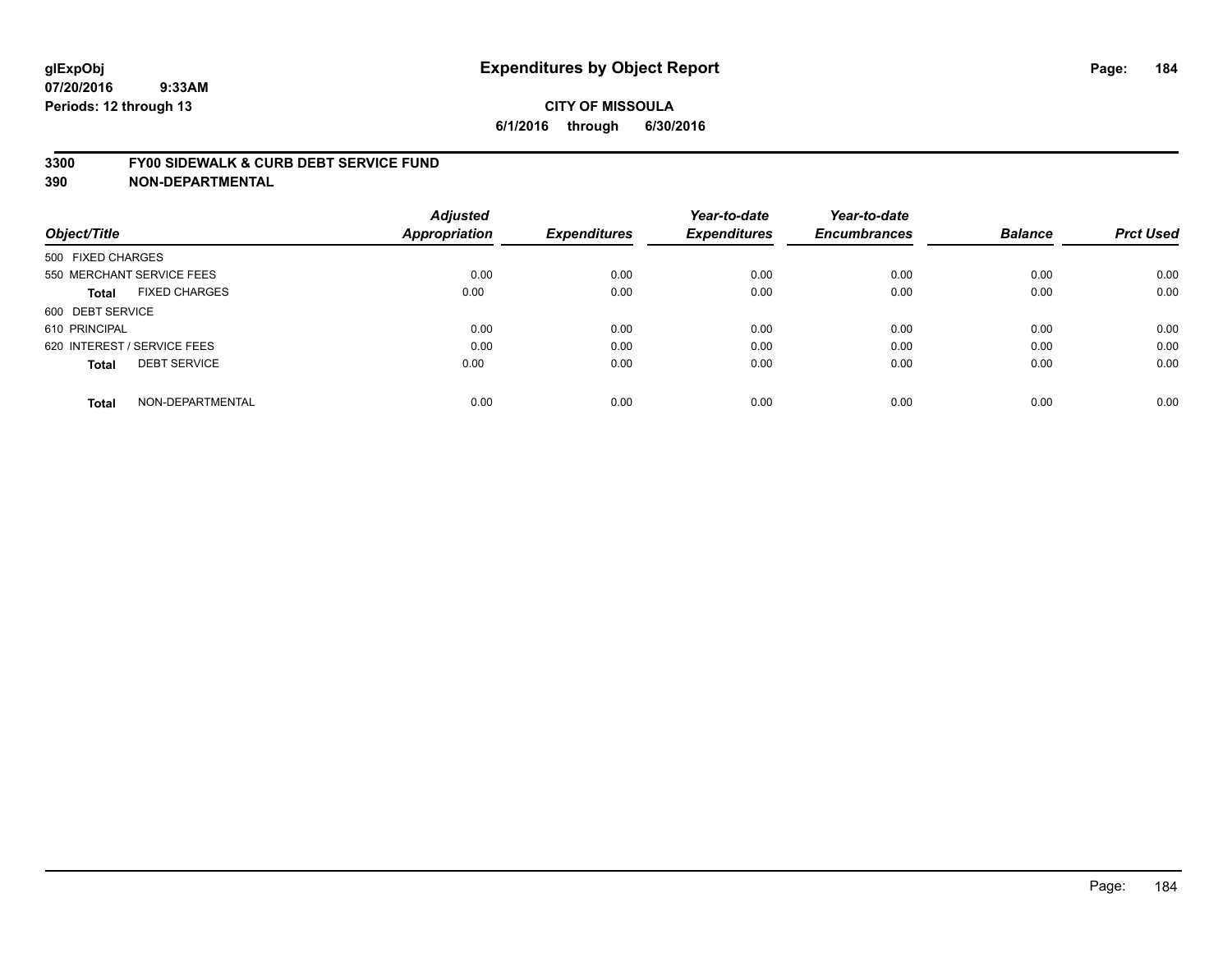**CITY OF MISSOULA 6/1/2016 through 6/30/2016**

### **3300 FY00 SIDEWALK & CURB DEBT SERVICE FUND**

| Object/Title                |                                   | <b>Adjusted</b><br><b>Appropriation</b> | <b>Expenditures</b> | Year-to-date<br><b>Expenditures</b> | Year-to-date<br><b>Encumbrances</b> | <b>Balance</b> | <b>Prct Used</b> |
|-----------------------------|-----------------------------------|-----------------------------------------|---------------------|-------------------------------------|-------------------------------------|----------------|------------------|
| 500 FIXED CHARGES           |                                   |                                         |                     |                                     |                                     |                |                  |
|                             | 550 MERCHANT SERVICE FEES         | 0.00                                    | 0.00                | 0.00                                | 0.00                                | 0.00           | 0.00             |
| <b>Total</b>                | <b>FIXED CHARGES</b>              | 0.00                                    | 0.00                | 0.00                                | 0.00                                | 0.00           | 0.00             |
| 600 DEBT SERVICE            |                                   |                                         |                     |                                     |                                     |                |                  |
| 610 PRINCIPAL               |                                   | 0.00                                    | 0.00                | 0.00                                | 0.00                                | 0.00           | 0.00             |
| 620 INTEREST / SERVICE FEES |                                   | 0.00                                    | 0.00                | 0.00                                | 0.00                                | 0.00           | 0.00             |
| <b>Total</b>                | <b>DEBT SERVICE</b>               | 0.00                                    | 0.00                | 0.00                                | 0.00                                | 0.00           | 0.00             |
| <b>Total</b>                | FY00 SIDEWALK & CURB DEBT SERVICE | 0.00                                    | 0.00                | 0.00                                | 0.00                                | 0.00           | 0.00             |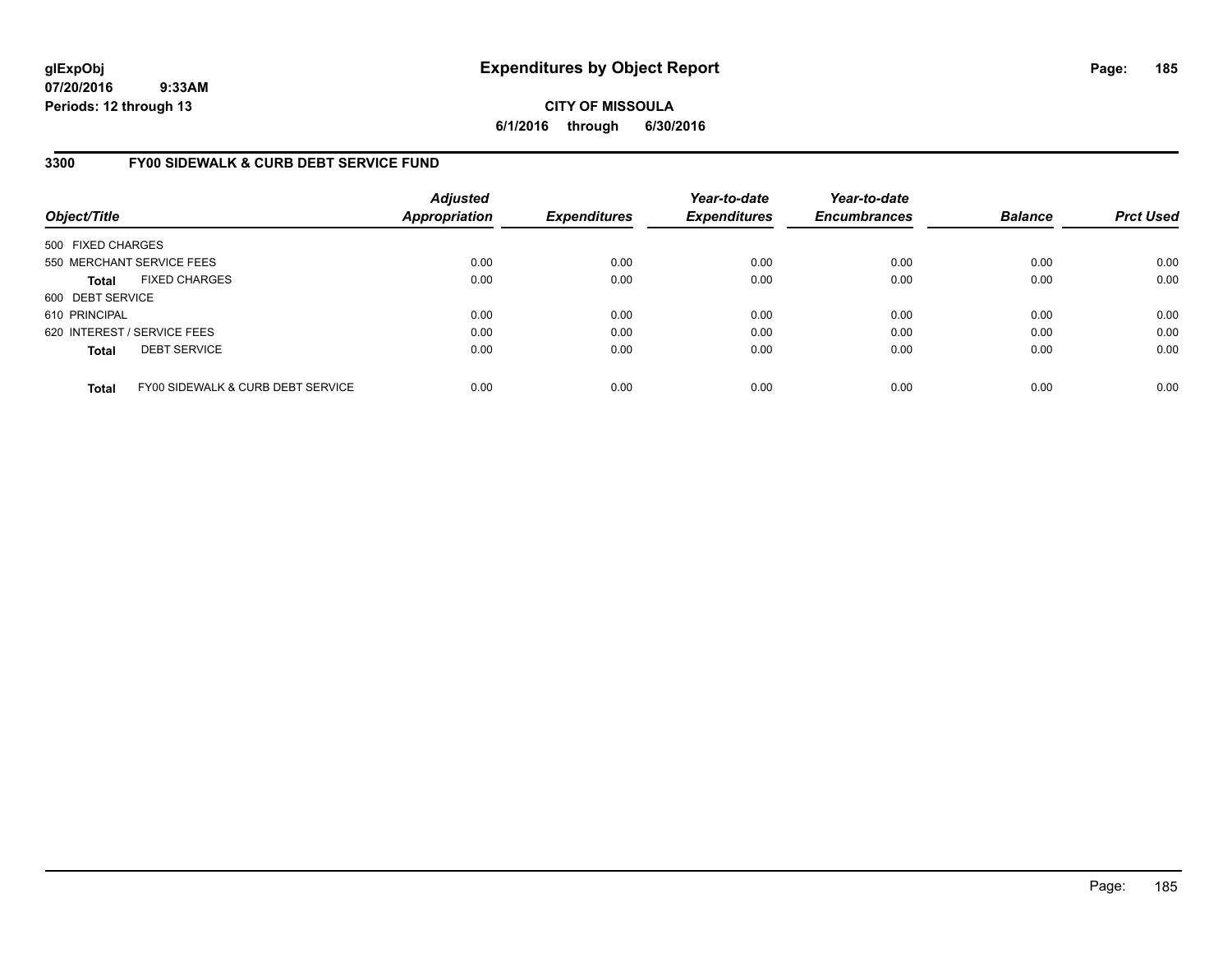# **3305 JUDGMENT LEVIES**

| Object/Title                        | <b>Adjusted</b><br><b>Appropriation</b> | <b>Expenditures</b> | Year-to-date<br><b>Expenditures</b> | Year-to-date<br><b>Encumbrances</b> | <b>Balance</b> | <b>Prct Used</b> |
|-------------------------------------|-----------------------------------------|---------------------|-------------------------------------|-------------------------------------|----------------|------------------|
| 600 DEBT SERVICE                    |                                         |                     |                                     |                                     |                |                  |
| 615 JUDGMENT LEVY DEBT PAYMENT      | 0.00                                    | 0.00                | 0.00                                | 0.00                                | 0.00           | 0.00             |
| <b>DEBT SERVICE</b><br><b>Total</b> | 0.00                                    | 0.00                | 0.00                                | 0.00                                | 0.00           | 0.00             |
| 800 OTHER OBJECTS                   |                                         |                     |                                     |                                     |                |                  |
| 820 TRANSFERS TO OTHER FUNDS        | 0.00                                    | 0.00                | 0.00                                | 0.00                                | 0.00           | 0.00             |
| OTHER OBJECTS<br><b>Total</b>       | 0.00                                    | 0.00                | 0.00                                | 0.00                                | 0.00           | 0.00             |
| NON-DEPARTMENTAL<br><b>Total</b>    | 0.00                                    | 0.00                | 0.00                                | 0.00                                | 0.00           | 0.00             |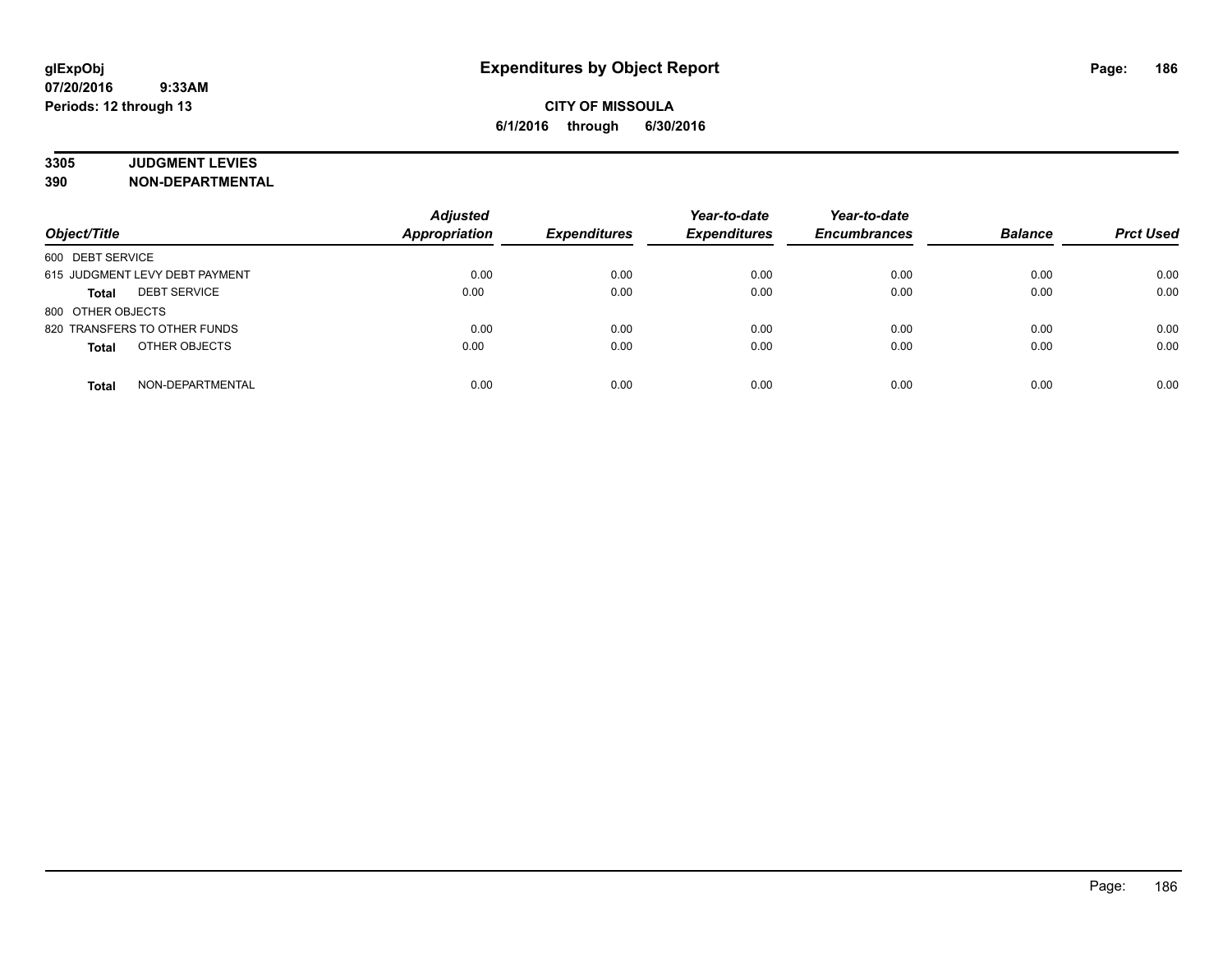**CITY OF MISSOULA 6/1/2016 through 6/30/2016**

**3305 JUDGMENT LEVIES**

| Object/Title                        | <b>Adjusted</b><br><b>Appropriation</b> | <b>Expenditures</b> | Year-to-date<br><b>Expenditures</b> | Year-to-date<br><b>Encumbrances</b> | <b>Balance</b> | <b>Prct Used</b> |
|-------------------------------------|-----------------------------------------|---------------------|-------------------------------------|-------------------------------------|----------------|------------------|
| 600 DEBT SERVICE                    |                                         |                     |                                     |                                     |                |                  |
| 615 JUDGMENT LEVY DEBT PAYMENT      | 0.00                                    | 0.00                | 0.00                                | 0.00                                | 0.00           | 0.00             |
| <b>DEBT SERVICE</b><br><b>Total</b> | 0.00                                    | 0.00                | 0.00                                | 0.00                                | 0.00           | 0.00             |
| 800 OTHER OBJECTS                   |                                         |                     |                                     |                                     |                |                  |
| 820 TRANSFERS TO OTHER FUNDS        | 0.00                                    | 0.00                | 0.00                                | 0.00                                | 0.00           | 0.00             |
| OTHER OBJECTS<br><b>Total</b>       | 0.00                                    | 0.00                | 0.00                                | 0.00                                | 0.00           | 0.00             |
| <b>JUDGMENT LEVIES</b><br>Total     | 0.00                                    | 0.00                | 0.00                                | 0.00                                | 0.00           | 0.00             |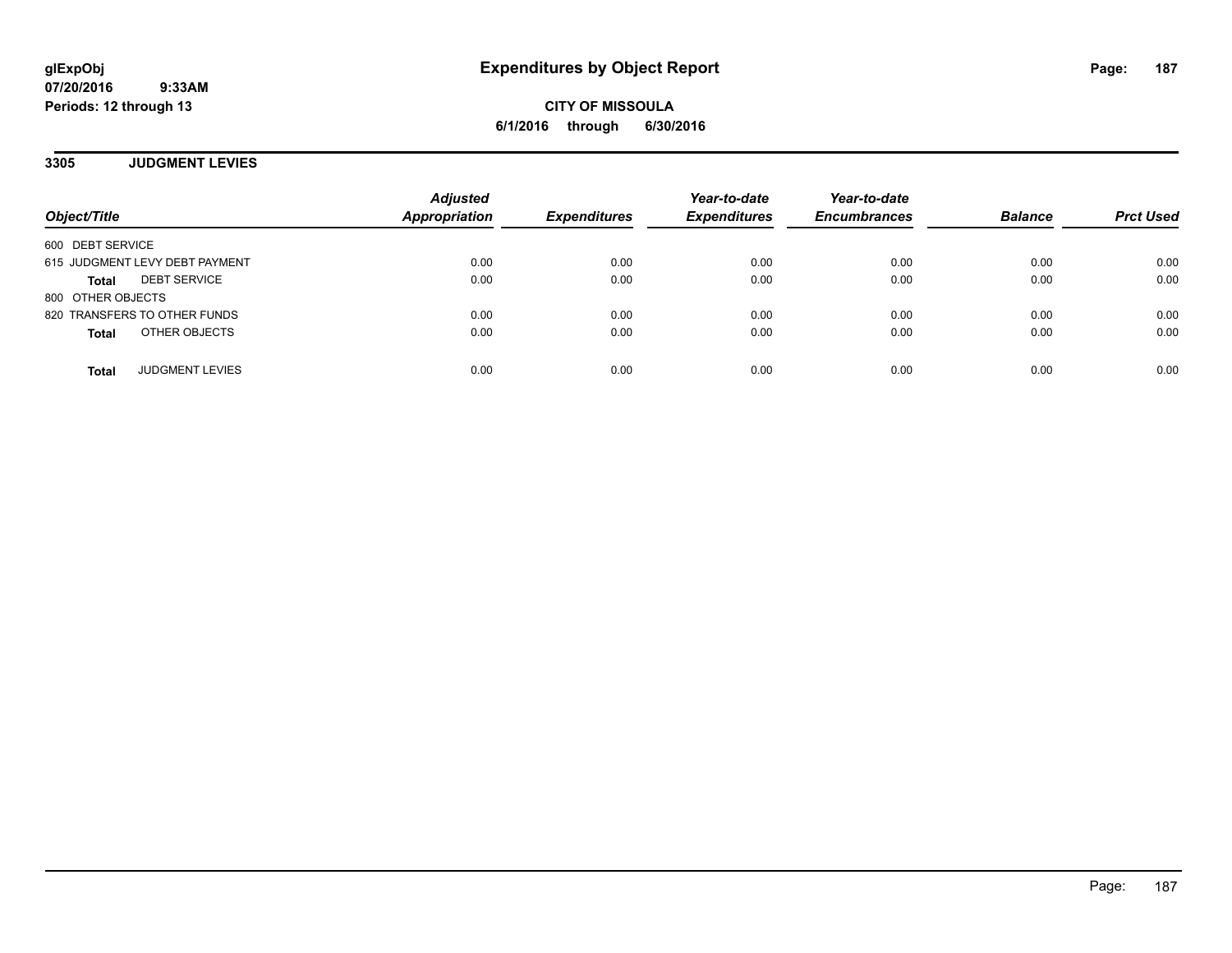## **glExpObj Expenditures by Object Report Page: 188**

**07/20/2016 9:33AM Periods: 12 through 13**

### **CITY OF MISSOULA 6/1/2016 through 6/30/2016**

#### **3400 FY01 SIDEWALK & CURB DEBT SERVICE FUND**

**000 \*\*\* Title Not Found \*\*\***

| Object/Title                     | <b>Adjusted</b><br>Appropriation | <b>Expenditures</b> | Year-to-date<br><b>Expenditures</b> | Year-to-date<br><b>Encumbrances</b> | <b>Balance</b> | <b>Prct Used</b> |
|----------------------------------|----------------------------------|---------------------|-------------------------------------|-------------------------------------|----------------|------------------|
| 800 OTHER OBJECTS                |                                  |                     |                                     |                                     |                |                  |
| 820 TRANSFERS TO OTHER FUNDS     | 0.00                             | 0.00                | 0.00                                | 0.00                                | 0.00           | 0.00             |
| OTHER OBJECTS<br><b>Total</b>    | 0.00                             | 0.00                | 0.00                                | 0.00                                | 0.00           | 0.00             |
| *** Title Not Found ***<br>Total | 0.00                             | 0.00                | 0.00                                | 0.00                                | 0.00           | 0.00             |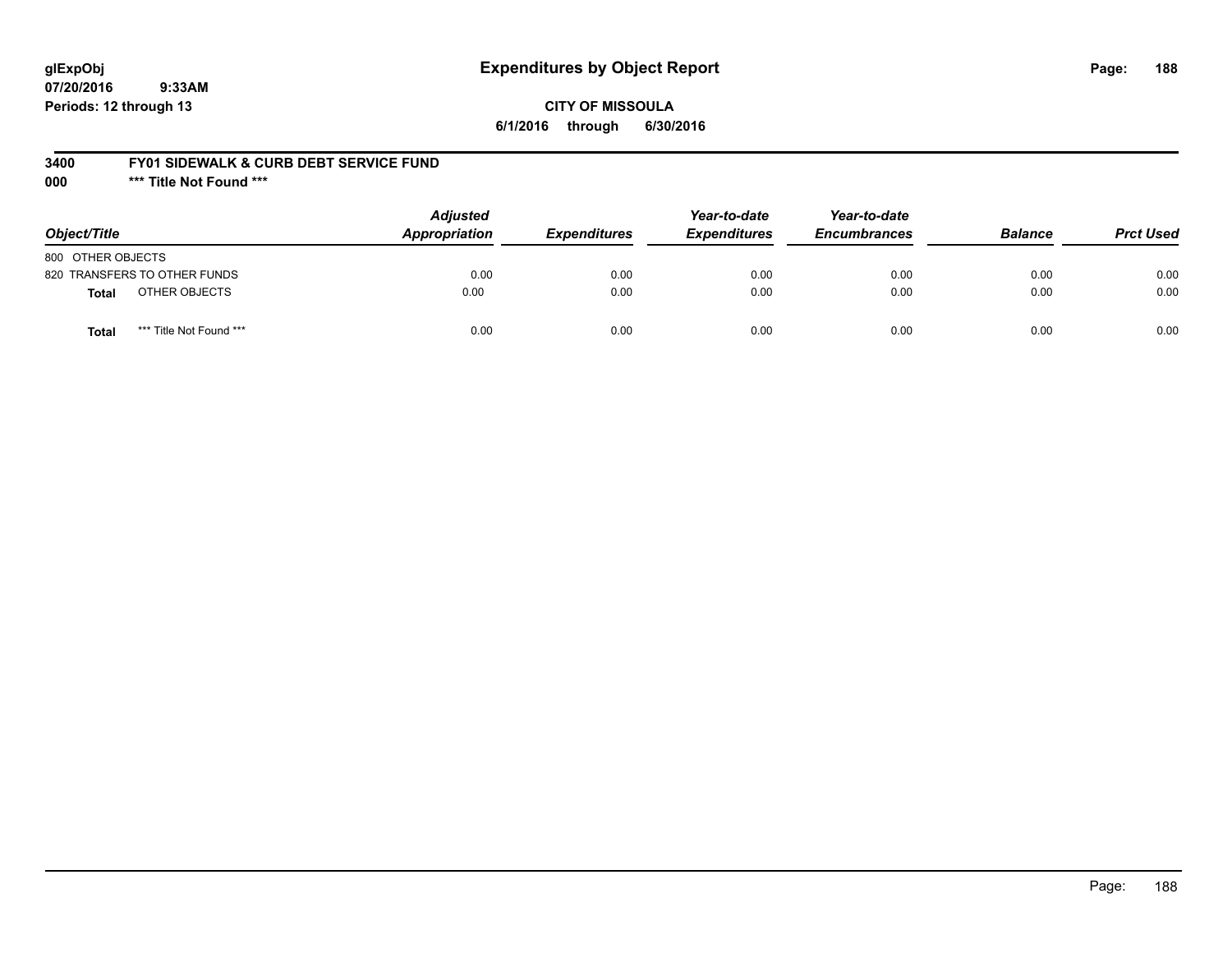#### **3400 FY01 SIDEWALK & CURB DEBT SERVICE FUND**

| Object/Title                         | <b>Adjusted</b><br>Appropriation | <b>Expenditures</b> | Year-to-date<br><b>Expenditures</b> | Year-to-date<br><b>Encumbrances</b> | <b>Balance</b> | <b>Prct Used</b> |
|--------------------------------------|----------------------------------|---------------------|-------------------------------------|-------------------------------------|----------------|------------------|
| 500 FIXED CHARGES                    |                                  |                     |                                     |                                     |                |                  |
|                                      |                                  |                     |                                     |                                     |                |                  |
| 550 MERCHANT SERVICE FEES            | 0.00                             | 0.00                | 0.00                                | 0.00                                | 0.00           | 0.00             |
| <b>FIXED CHARGES</b><br><b>Total</b> | 0.00                             | 0.00                | 0.00                                | 0.00                                | 0.00           | 0.00             |
| 600 DEBT SERVICE                     |                                  |                     |                                     |                                     |                |                  |
| 610 PRINCIPAL                        | 0.00                             | 0.00                | 0.00                                | 0.00                                | 0.00           | 0.00             |
| 620 INTEREST / SERVICE FEES          | 0.00                             | 0.00                | 0.00                                | 0.00                                | 0.00           | 0.00             |
| <b>DEBT SERVICE</b><br><b>Total</b>  | 0.00                             | 0.00                | 0.00                                | 0.00                                | 0.00           | 0.00             |
| 800 OTHER OBJECTS                    |                                  |                     |                                     |                                     |                |                  |
| 820 TRANSFERS TO OTHER FUNDS         | 0.00                             | 0.00                | 0.00                                | 0.00                                | 0.00           | 0.00             |
| OTHER OBJECTS<br><b>Total</b>        | 0.00                             | 0.00                | 0.00                                | 0.00                                | 0.00           | 0.00             |
|                                      |                                  |                     |                                     |                                     |                |                  |
| NON-DEPARTMENTAL<br><b>Total</b>     | 0.00                             | 0.00                | 0.00                                | 0.00                                | 0.00           | 0.00             |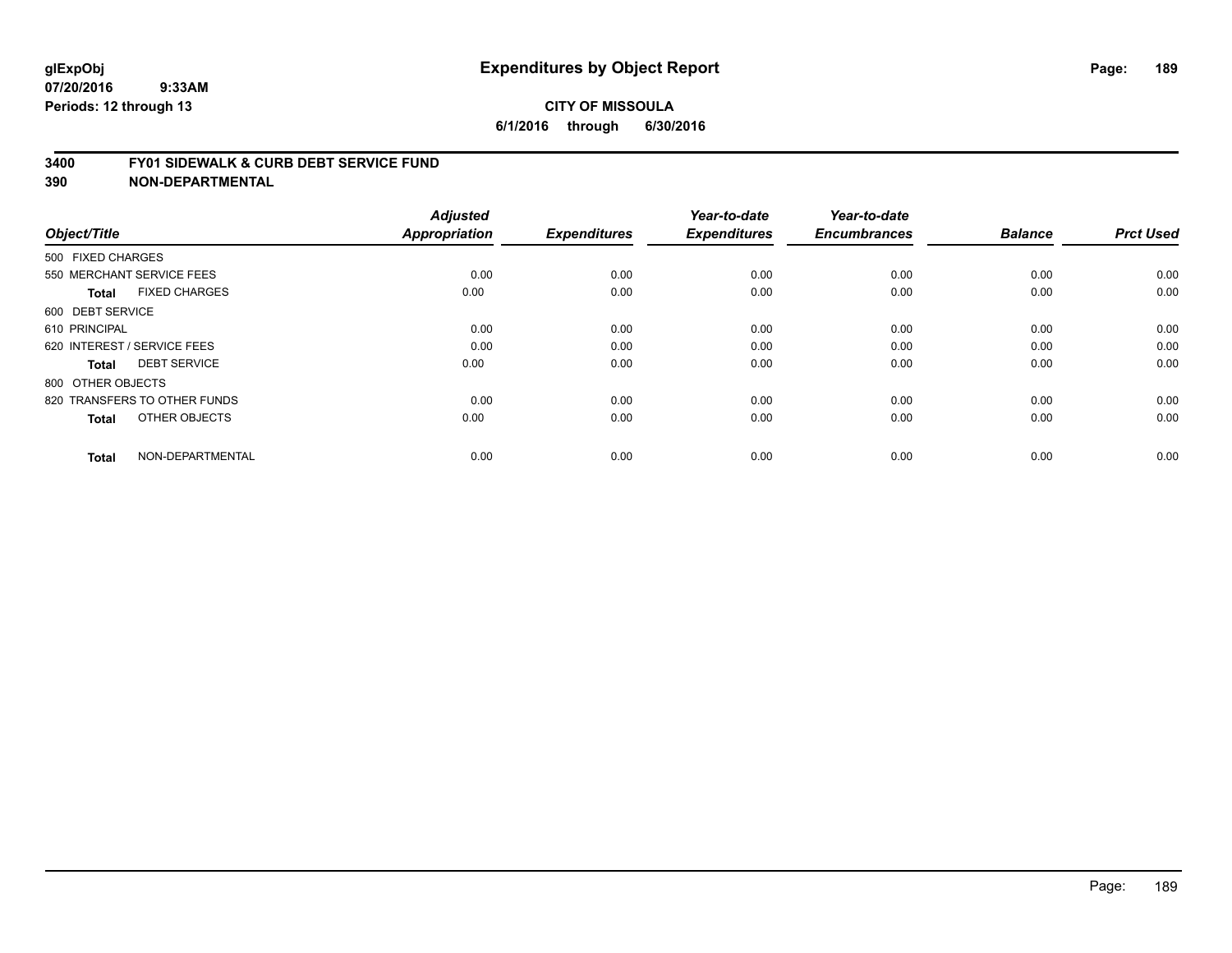## **CITY OF MISSOULA 6/1/2016 through 6/30/2016**

## **3400 FY01 SIDEWALK & CURB DEBT SERVICE FUND**

| Object/Title      |                                              | <b>Adjusted</b><br><b>Appropriation</b> | <b>Expenditures</b> | Year-to-date<br><b>Expenditures</b> | Year-to-date<br><b>Encumbrances</b> | <b>Balance</b> | <b>Prct Used</b> |
|-------------------|----------------------------------------------|-----------------------------------------|---------------------|-------------------------------------|-------------------------------------|----------------|------------------|
| 500 FIXED CHARGES |                                              |                                         |                     |                                     |                                     |                |                  |
|                   | 550 MERCHANT SERVICE FEES                    | 0.00                                    | 0.00                | 0.00                                | 0.00                                | 0.00           | 0.00             |
| <b>Total</b>      | <b>FIXED CHARGES</b>                         | 0.00                                    | 0.00                | 0.00                                | 0.00                                | 0.00           | 0.00             |
| 600 DEBT SERVICE  |                                              |                                         |                     |                                     |                                     |                |                  |
| 610 PRINCIPAL     |                                              | 0.00                                    | 0.00                | 0.00                                | 0.00                                | 0.00           | 0.00             |
|                   | 620 INTEREST / SERVICE FEES                  | 0.00                                    | 0.00                | 0.00                                | 0.00                                | 0.00           | 0.00             |
| <b>Total</b>      | <b>DEBT SERVICE</b>                          | 0.00                                    | 0.00                | 0.00                                | 0.00                                | 0.00           | 0.00             |
| 800 OTHER OBJECTS |                                              |                                         |                     |                                     |                                     |                |                  |
|                   | 820 TRANSFERS TO OTHER FUNDS                 | 0.00                                    | 0.00                | 0.00                                | 0.00                                | 0.00           | 0.00             |
| <b>Total</b>      | OTHER OBJECTS                                | 0.00                                    | 0.00                | 0.00                                | 0.00                                | 0.00           | 0.00             |
| <b>Total</b>      | <b>FY01 SIDEWALK &amp; CURB DEBT SERVICE</b> | 0.00                                    | 0.00                | 0.00                                | 0.00                                | 0.00           | 0.00             |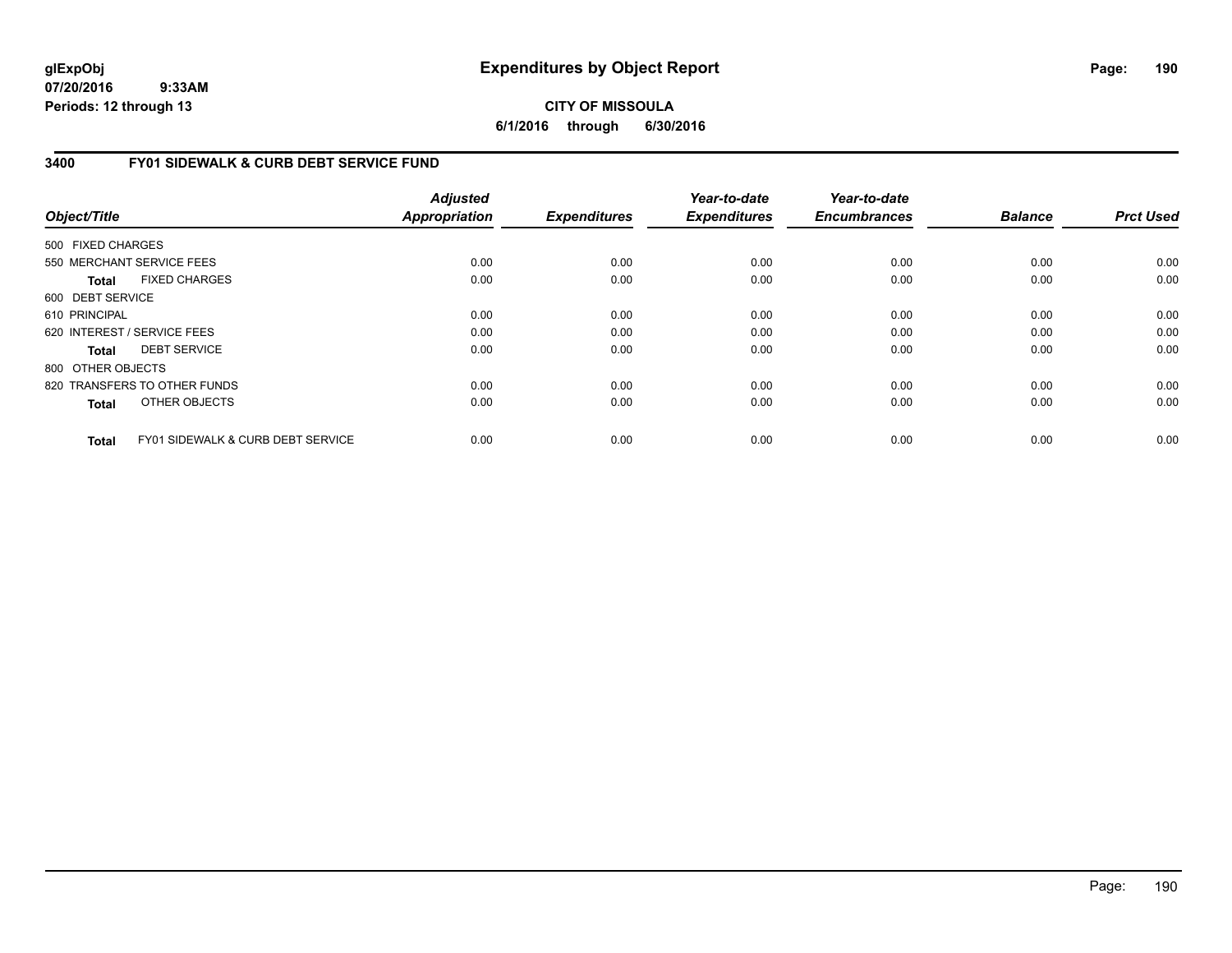## **glExpObj Expenditures by Object Report Page: 191**

**07/20/2016 9:33AM Periods: 12 through 13**

### **CITY OF MISSOULA 6/1/2016 through 6/30/2016**

#### **3410 FY02 SIDEWALK & CURB DEBT SERVICE FUND**

**000 \*\*\* Title Not Found \*\*\***

| Object/Title                     | <b>Adjusted</b><br><b>Appropriation</b> | <b>Expenditures</b> | Year-to-date<br><b>Expenditures</b> | Year-to-date<br><b>Encumbrances</b> | <b>Balance</b> | <b>Prct Used</b> |
|----------------------------------|-----------------------------------------|---------------------|-------------------------------------|-------------------------------------|----------------|------------------|
| 800 OTHER OBJECTS                |                                         |                     |                                     |                                     |                |                  |
| 820 TRANSFERS TO OTHER FUNDS     | 0.00                                    | 0.00                | 0.00                                | 0.00                                | 0.00           | 0.00             |
| OTHER OBJECTS<br><b>Total</b>    | 0.00                                    | 0.00                | 0.00                                | 0.00                                | 0.00           | 0.00             |
| *** Title Not Found ***<br>Total | 0.00                                    | 0.00                | 0.00                                | 0.00                                | 0.00           | 0.00             |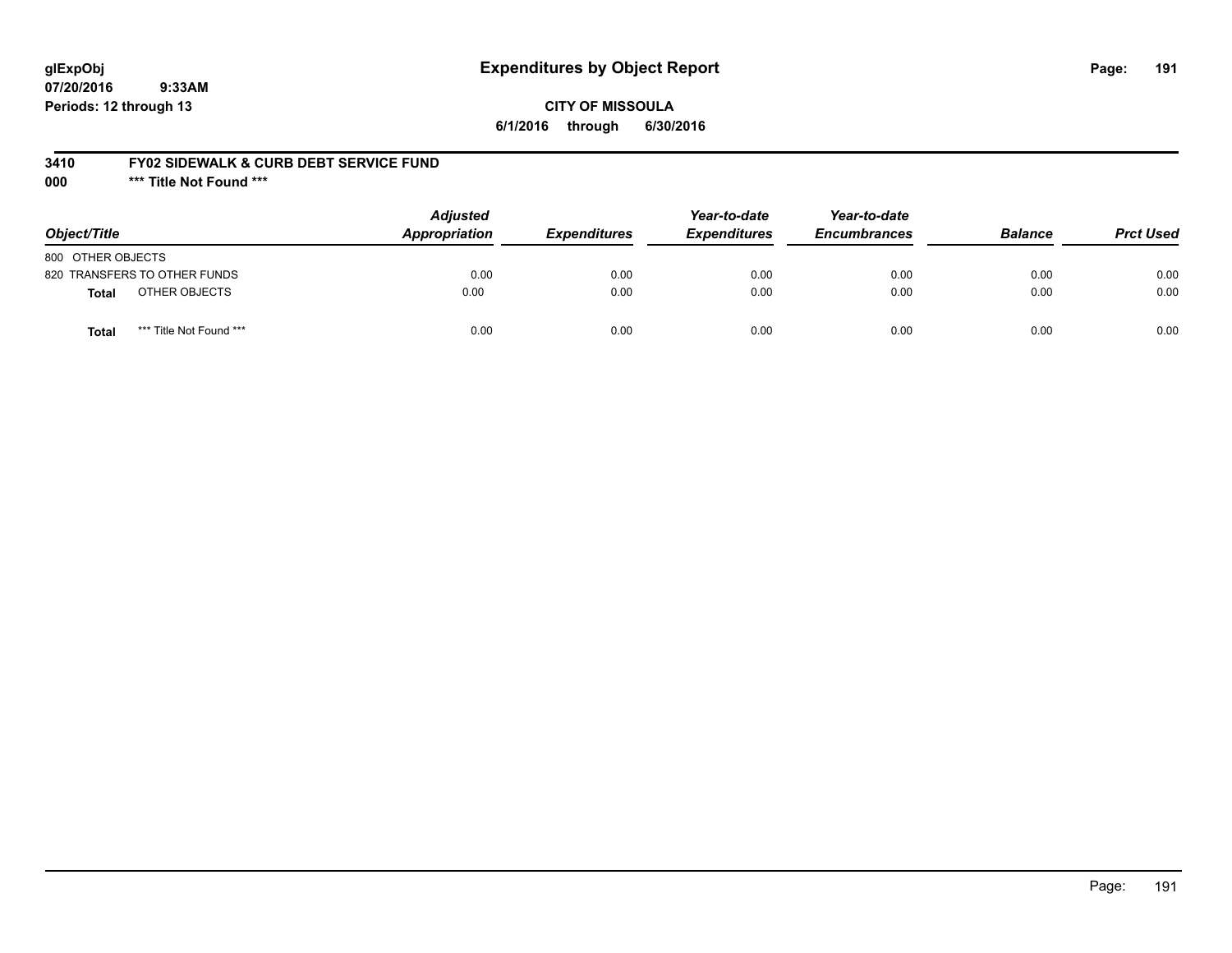#### **3410 FY02 SIDEWALK & CURB DEBT SERVICE FUND**

| Object/Title                         | <b>Adjusted</b><br>Appropriation | <b>Expenditures</b> | Year-to-date<br><b>Expenditures</b> | Year-to-date<br><b>Encumbrances</b> | <b>Balance</b> | <b>Prct Used</b> |
|--------------------------------------|----------------------------------|---------------------|-------------------------------------|-------------------------------------|----------------|------------------|
|                                      |                                  |                     |                                     |                                     |                |                  |
| 500 FIXED CHARGES                    |                                  |                     |                                     |                                     |                |                  |
| 550 MERCHANT SERVICE FEES            | 0.00                             | 0.00                | 0.00                                | 0.00                                | 0.00           | 0.00             |
| <b>FIXED CHARGES</b><br><b>Total</b> | 0.00                             | 0.00                | 0.00                                | 0.00                                | 0.00           | 0.00             |
| 600 DEBT SERVICE                     |                                  |                     |                                     |                                     |                |                  |
| 610 PRINCIPAL                        | 0.00                             | 0.00                | 0.00                                | 0.00                                | 0.00           | 0.00             |
| 620 INTEREST / SERVICE FEES          | 0.00                             | 0.00                | 350.00                              | 0.00                                | $-350.00$      | 0.00             |
| <b>DEBT SERVICE</b><br><b>Total</b>  | 0.00                             | 0.00                | 350.00                              | 0.00                                | $-350.00$      | 0.00             |
| NON-DEPARTMENTAL<br><b>Total</b>     | 0.00                             | 0.00                | 350.00                              | 0.00                                | $-350.00$      | 0.00             |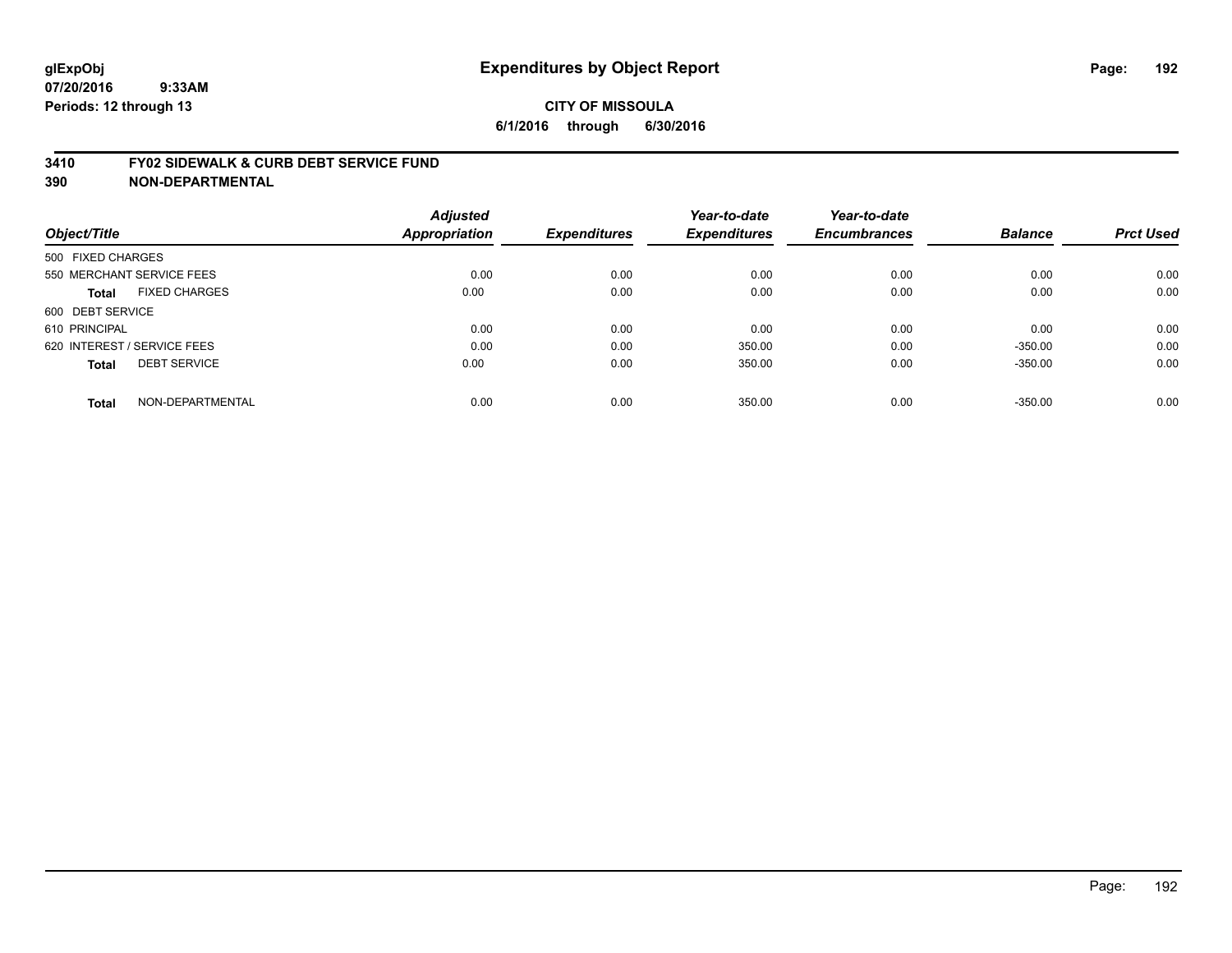## **CITY OF MISSOULA 6/1/2016 through 6/30/2016**

## **3410 FY02 SIDEWALK & CURB DEBT SERVICE FUND**

|                   |                                              | <b>Adjusted</b>      |                     | Year-to-date        | Year-to-date        |                |                  |
|-------------------|----------------------------------------------|----------------------|---------------------|---------------------|---------------------|----------------|------------------|
| Object/Title      |                                              | <b>Appropriation</b> | <b>Expenditures</b> | <b>Expenditures</b> | <b>Encumbrances</b> | <b>Balance</b> | <b>Prct Used</b> |
| 500 FIXED CHARGES |                                              |                      |                     |                     |                     |                |                  |
|                   | 550 MERCHANT SERVICE FEES                    | 0.00                 | 0.00                | 0.00                | 0.00                | 0.00           | 0.00             |
| Total             | <b>FIXED CHARGES</b>                         | 0.00                 | 0.00                | 0.00                | 0.00                | 0.00           | 0.00             |
| 600 DEBT SERVICE  |                                              |                      |                     |                     |                     |                |                  |
| 610 PRINCIPAL     |                                              | 0.00                 | 0.00                | 0.00                | 0.00                | 0.00           | 0.00             |
|                   | 620 INTEREST / SERVICE FEES                  | 0.00                 | 0.00                | 350.00              | 0.00                | $-350.00$      | 0.00             |
| Total             | <b>DEBT SERVICE</b>                          | 0.00                 | 0.00                | 350.00              | 0.00                | $-350.00$      | 0.00             |
| 800 OTHER OBJECTS |                                              |                      |                     |                     |                     |                |                  |
|                   | 820 TRANSFERS TO OTHER FUNDS                 | 0.00                 | 0.00                | 0.00                | 0.00                | 0.00           | 0.00             |
| <b>Total</b>      | OTHER OBJECTS                                | 0.00                 | 0.00                | 0.00                | 0.00                | 0.00           | 0.00             |
| <b>Total</b>      | <b>FY02 SIDEWALK &amp; CURB DEBT SERVICE</b> | 0.00                 | 0.00                | 350.00              | 0.00                | $-350.00$      | 0.00             |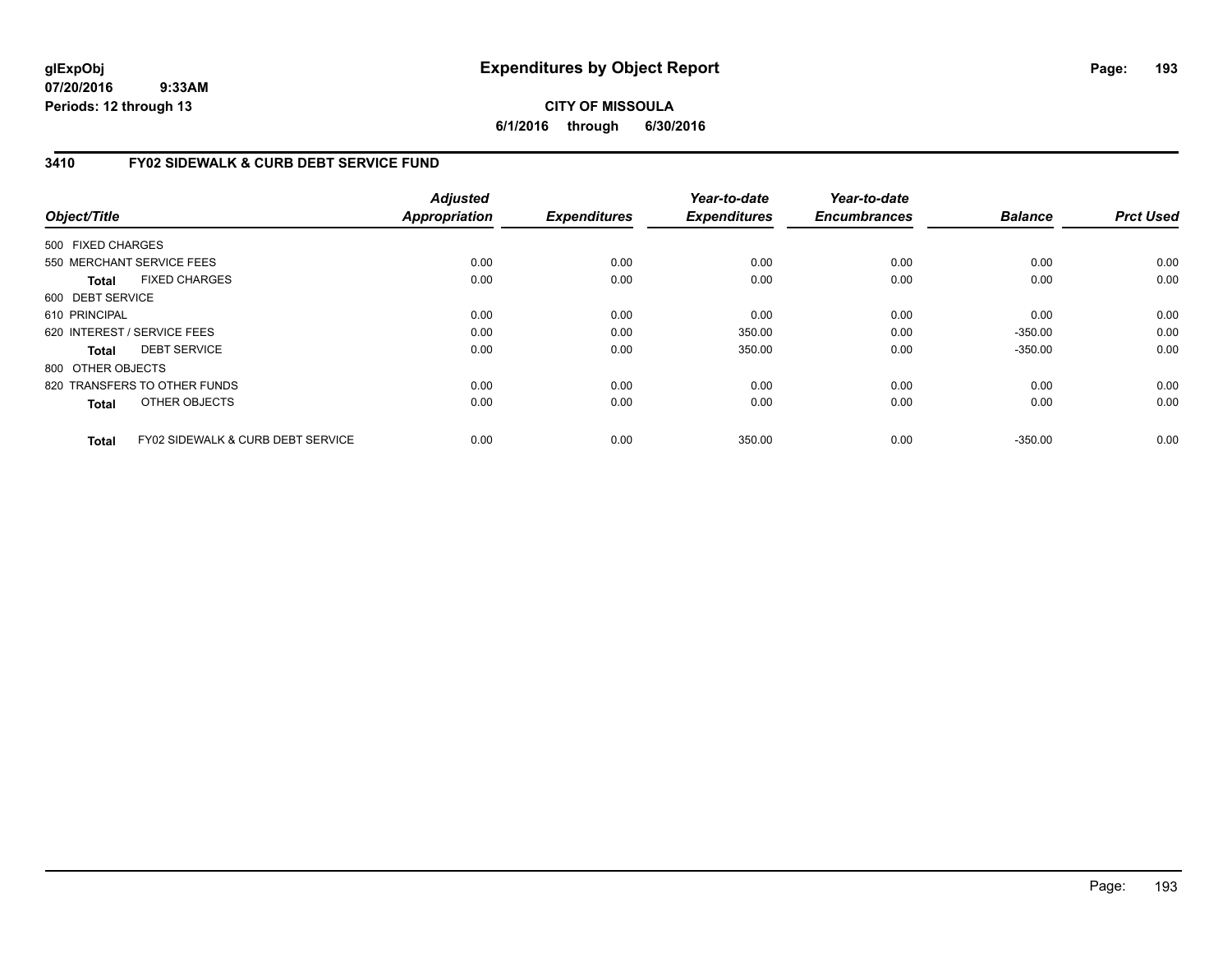#### **3420 FY03 SIDEWALK & CURB DEBT SERVICE**

|                             |                      | <b>Adjusted</b> |                     | Year-to-date        | Year-to-date        |                |                  |
|-----------------------------|----------------------|-----------------|---------------------|---------------------|---------------------|----------------|------------------|
| Object/Title                |                      | Appropriation   | <b>Expenditures</b> | <b>Expenditures</b> | <b>Encumbrances</b> | <b>Balance</b> | <b>Prct Used</b> |
| 500 FIXED CHARGES           |                      |                 |                     |                     |                     |                |                  |
| 550 MERCHANT SERVICE FEES   |                      | 0.00            | 0.00                | 0.00                | 0.00                | 0.00           | 0.00             |
| <b>Total</b>                | <b>FIXED CHARGES</b> | 0.00            | 0.00                | 0.00                | 0.00                | 0.00           | 0.00             |
| 600 DEBT SERVICE            |                      |                 |                     |                     |                     |                |                  |
| 610 PRINCIPAL               |                      | 0.00            | 0.00                | 0.00                | 0.00                | 0.00           | 0.00             |
| 620 INTEREST / SERVICE FEES |                      | 0.00            | 0.00                | 3,450.00            | 0.00                | $-3,450.00$    | 0.00             |
| <b>Total</b>                | <b>DEBT SERVICE</b>  | 0.00            | 0.00                | 3,450.00            | 0.00                | $-3,450.00$    | 0.00             |
| <b>Total</b>                | NON-DEPARTMENTAL     | 0.00            | 0.00                | 3,450.00            | 0.00                | $-3,450.00$    | 0.00             |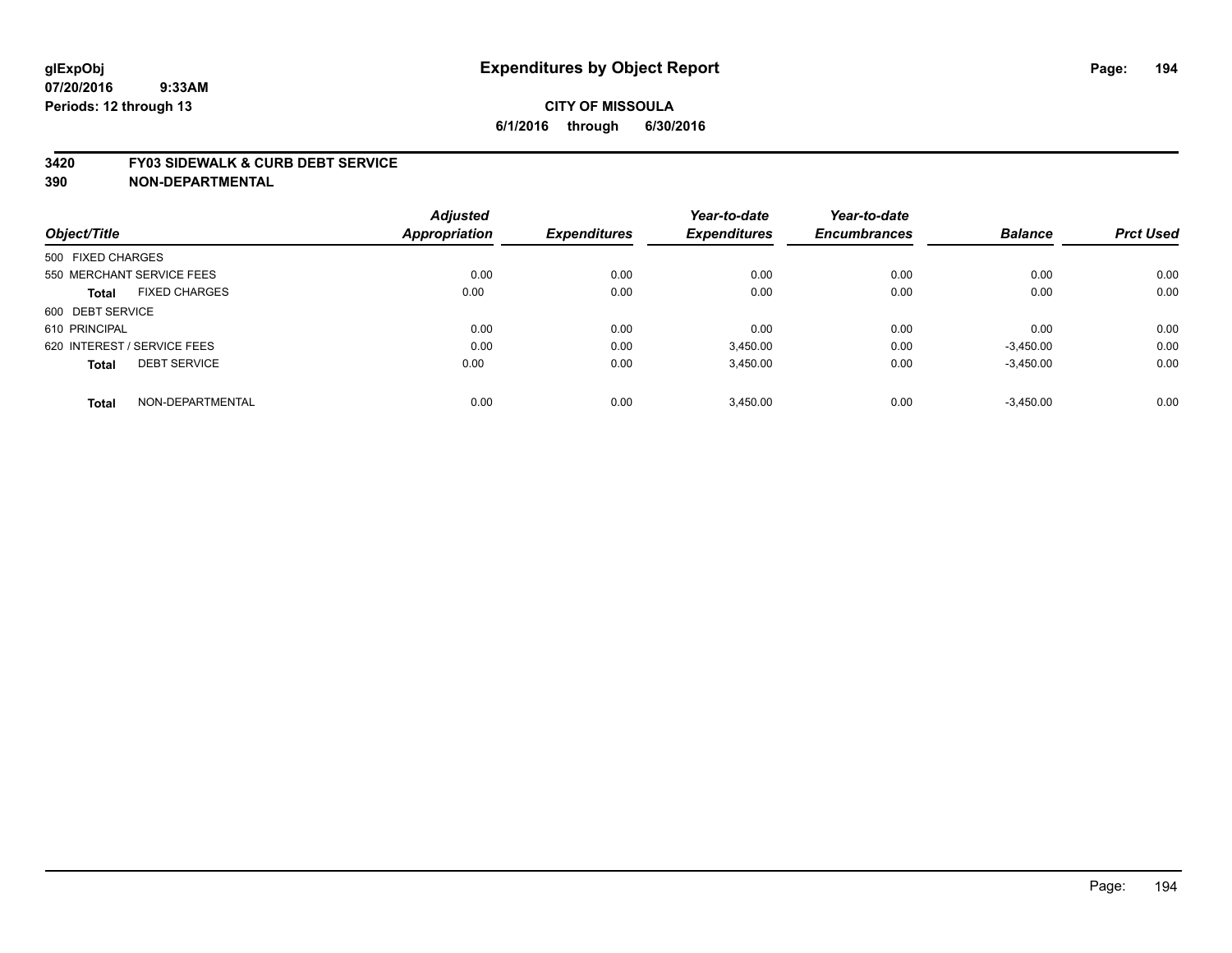## **CITY OF MISSOULA 6/1/2016 through 6/30/2016**

## **3420 FY03 SIDEWALK & CURB DEBT SERVICE**

| Object/Title                |                                              | <b>Adjusted</b><br><b>Appropriation</b> | <b>Expenditures</b> | Year-to-date<br><b>Expenditures</b> | Year-to-date<br><b>Encumbrances</b> | <b>Balance</b> | <b>Prct Used</b> |
|-----------------------------|----------------------------------------------|-----------------------------------------|---------------------|-------------------------------------|-------------------------------------|----------------|------------------|
| 500 FIXED CHARGES           |                                              |                                         |                     |                                     |                                     |                |                  |
|                             | 550 MERCHANT SERVICE FEES                    | 0.00                                    | 0.00                | 0.00                                | 0.00                                | 0.00           | 0.00             |
| <b>Total</b>                | <b>FIXED CHARGES</b>                         | 0.00                                    | 0.00                | 0.00                                | 0.00                                | 0.00           | 0.00             |
| 600 DEBT SERVICE            |                                              |                                         |                     |                                     |                                     |                |                  |
| 610 PRINCIPAL               |                                              | 0.00                                    | 0.00                | 0.00                                | 0.00                                | 0.00           | 0.00             |
| 620 INTEREST / SERVICE FEES |                                              | 0.00                                    | 0.00                | 3.450.00                            | 0.00                                | $-3,450.00$    | 0.00             |
| <b>Total</b>                | <b>DEBT SERVICE</b>                          | 0.00                                    | 0.00                | 3,450.00                            | 0.00                                | $-3,450.00$    | 0.00             |
| <b>Total</b>                | <b>FY03 SIDEWALK &amp; CURB DEBT SERVICE</b> | 0.00                                    | 0.00                | 3,450.00                            | 0.00                                | $-3.450.00$    | 0.00             |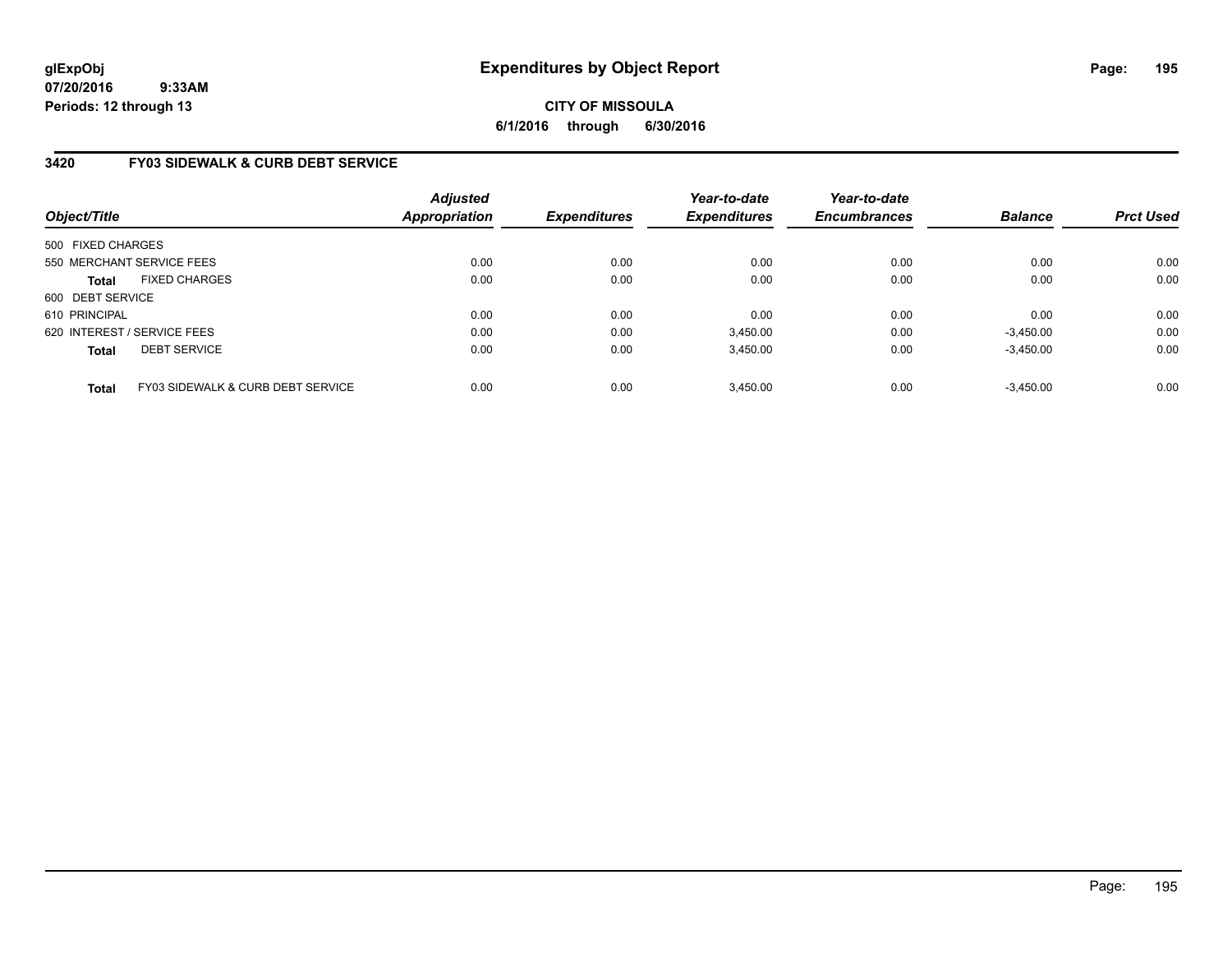#### **3430 FY04 SIDEWALK CURB DEBT SERVICE**

|                             |                           | <b>Adjusted</b> |                     | Year-to-date        | Year-to-date        |                |                  |
|-----------------------------|---------------------------|-----------------|---------------------|---------------------|---------------------|----------------|------------------|
| Object/Title                |                           | Appropriation   | <b>Expenditures</b> | <b>Expenditures</b> | <b>Encumbrances</b> | <b>Balance</b> | <b>Prct Used</b> |
| 500 FIXED CHARGES           |                           |                 |                     |                     |                     |                |                  |
|                             | 550 MERCHANT SERVICE FEES | 0.00            | 0.00                | 0.00                | 0.00                | 0.00           | 0.00             |
| <b>Total</b>                | <b>FIXED CHARGES</b>      | 0.00            | 0.00                | 0.00                | 0.00                | 0.00           | 0.00             |
| 600 DEBT SERVICE            |                           |                 |                     |                     |                     |                |                  |
| 610 PRINCIPAL               |                           | 10.000.00       | 10.000.00           | 10.000.00           | 0.00                | 0.00           | 100.00           |
| 620 INTEREST / SERVICE FEES |                           | 824.00          | 237.50              | 825.00              | 0.00                | $-1.00$        | 100.12           |
| <b>Total</b>                | <b>DEBT SERVICE</b>       | 10.824.00       | 10,237.50           | 10.825.00           | 0.00                | $-1.00$        | 100.01           |
| <b>Total</b>                | NON-DEPARTMENTAL          | 10.824.00       | 10.237.50           | 10.825.00           | 0.00                | $-1.00$        | 100.01           |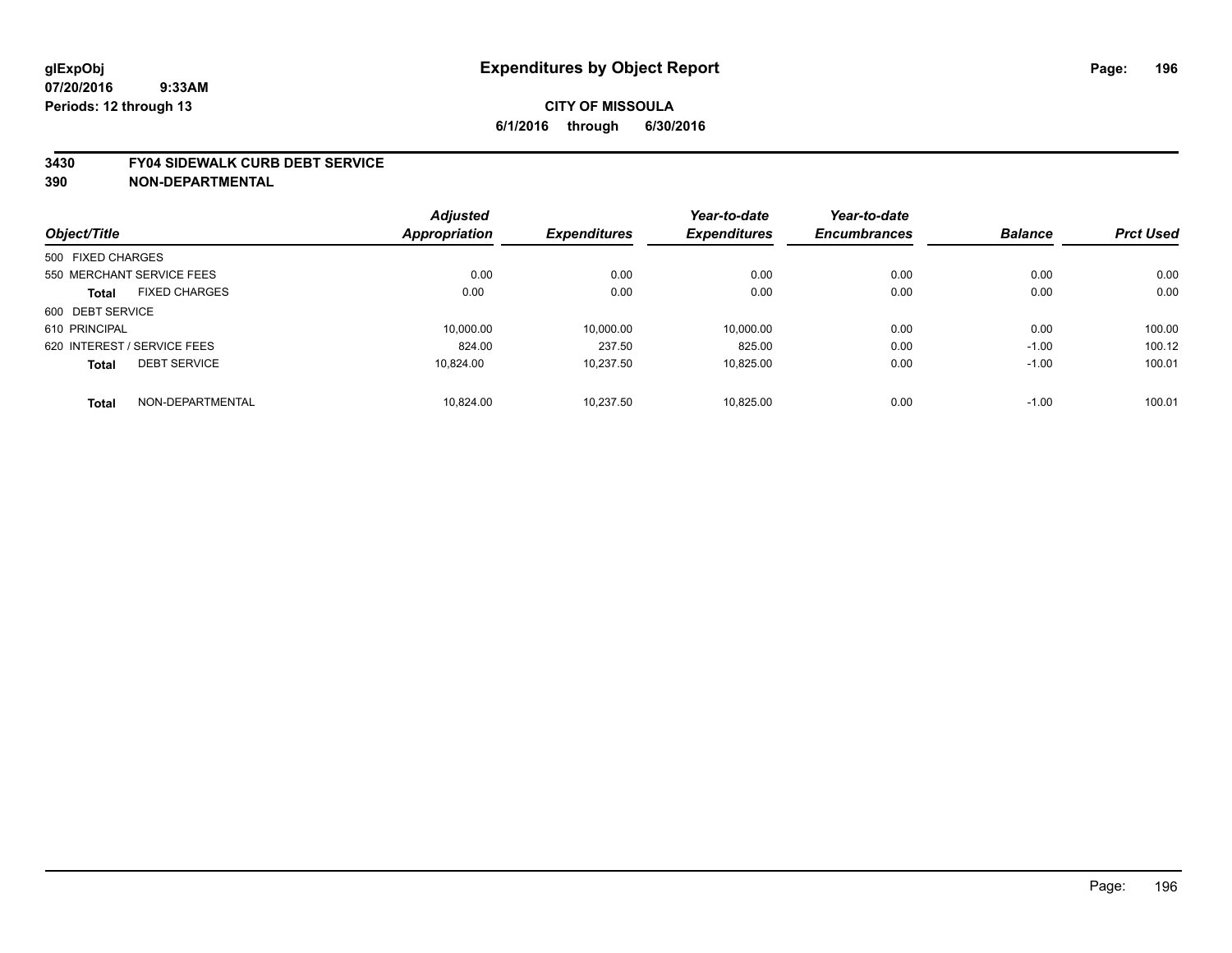**CITY OF MISSOULA 6/1/2016 through 6/30/2016**

## **3430 FY04 SIDEWALK CURB DEBT SERVICE**

| Object/Title      |                                        | Adjusted<br>Appropriation | <b>Expenditures</b> | Year-to-date<br><b>Expenditures</b> | Year-to-date<br><b>Encumbrances</b> | <b>Balance</b> | <b>Prct Used</b> |
|-------------------|----------------------------------------|---------------------------|---------------------|-------------------------------------|-------------------------------------|----------------|------------------|
| 500 FIXED CHARGES |                                        |                           |                     |                                     |                                     |                |                  |
|                   | 550 MERCHANT SERVICE FEES              | 0.00                      | 0.00                | 0.00                                | 0.00                                | 0.00           | 0.00             |
| <b>Total</b>      | <b>FIXED CHARGES</b>                   | 0.00                      | 0.00                | 0.00                                | 0.00                                | 0.00           | 0.00             |
| 600 DEBT SERVICE  |                                        |                           |                     |                                     |                                     |                |                  |
| 610 PRINCIPAL     |                                        | 10.000.00                 | 10.000.00           | 10.000.00                           | 0.00                                | 0.00           | 100.00           |
|                   | 620 INTEREST / SERVICE FEES            | 824.00                    | 237.50              | 825.00                              | 0.00                                | $-1.00$        | 100.12           |
| <b>Total</b>      | <b>DEBT SERVICE</b>                    | 10.824.00                 | 10.237.50           | 10.825.00                           | 0.00                                | $-1.00$        | 100.01           |
| <b>Total</b>      | <b>FY04 SIDEWALK CURB DEBT SERVICE</b> | 10.824.00                 | 10.237.50           | 10.825.00                           | 0.00                                | $-1.00$        | 100.01           |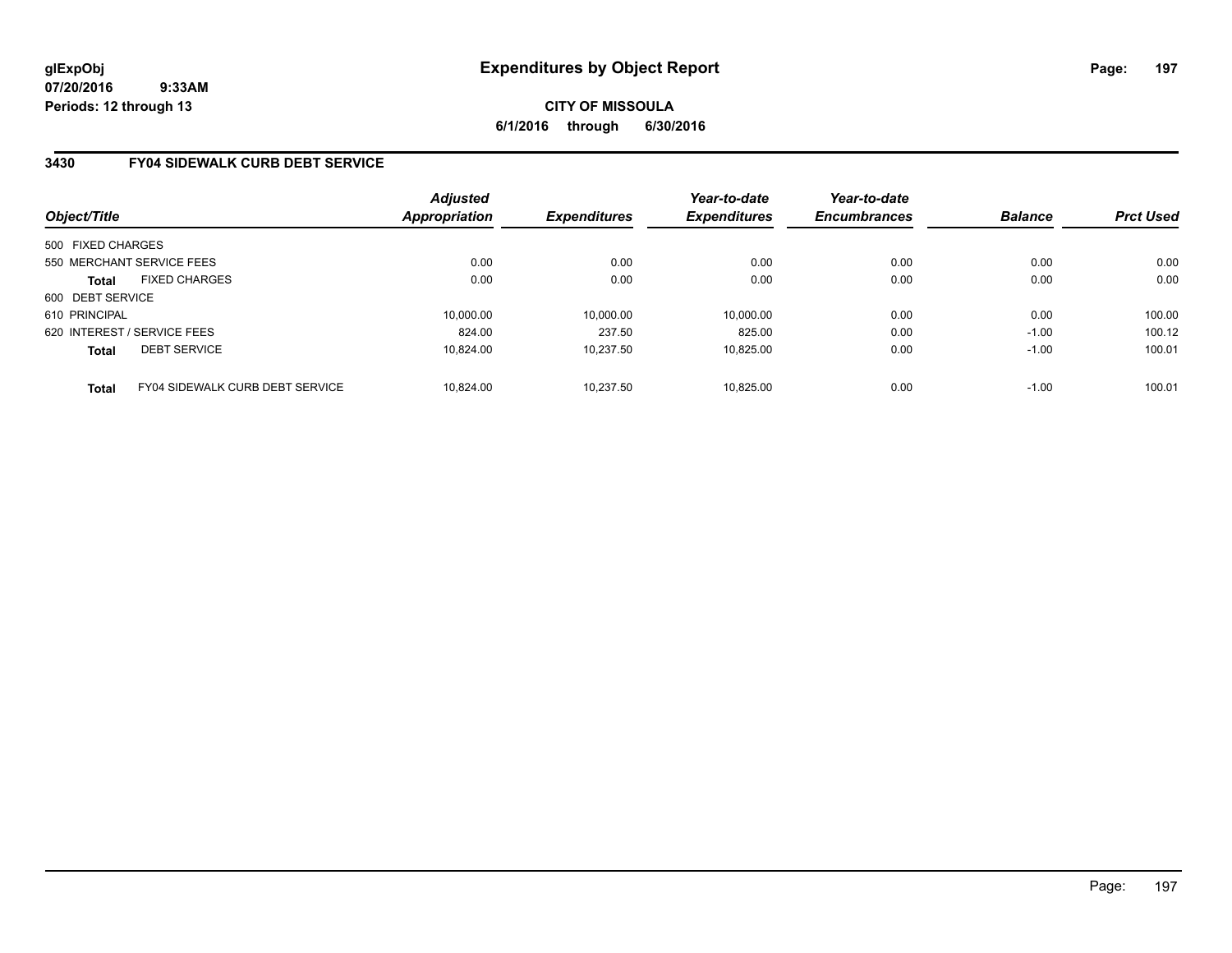**3440 FY 05 SIDEWALK AND CURB**

|                   |                             | <b>Adjusted</b>      |                     | Year-to-date        | Year-to-date        |                |                  |
|-------------------|-----------------------------|----------------------|---------------------|---------------------|---------------------|----------------|------------------|
| Object/Title      |                             | <b>Appropriation</b> | <b>Expenditures</b> | <b>Expenditures</b> | <b>Encumbrances</b> | <b>Balance</b> | <b>Prct Used</b> |
| 500 FIXED CHARGES |                             |                      |                     |                     |                     |                |                  |
|                   | 550 MERCHANT SERVICE FEES   | 0.00                 | 0.00                | 0.00                | 0.00                | 0.00           | 0.00             |
| <b>Total</b>      | <b>FIXED CHARGES</b>        | 0.00                 | 0.00                | 0.00                | 0.00                | 0.00           | 0.00             |
| 600 DEBT SERVICE  |                             |                      |                     |                     |                     |                |                  |
| 610 PRINCIPAL     |                             | 35,000.00            | 35,000.00           | 35.000.00           | 0.00                | 0.00           | 100.00           |
|                   | 620 INTEREST / SERVICE FEES | 3.588.00             | 1,618.75            | 3,587.50            | 0.00                | 0.50           | 99.99            |
| <b>Total</b>      | <b>DEBT SERVICE</b>         | 38.588.00            | 36,618.75           | 38.587.50           | 0.00                | 0.50           | 100.00           |
| <b>Total</b>      | NON-DEPARTMENTAL            | 38,588.00            | 36,618.75           | 38.587.50           | 0.00                | 0.50           | 100.00           |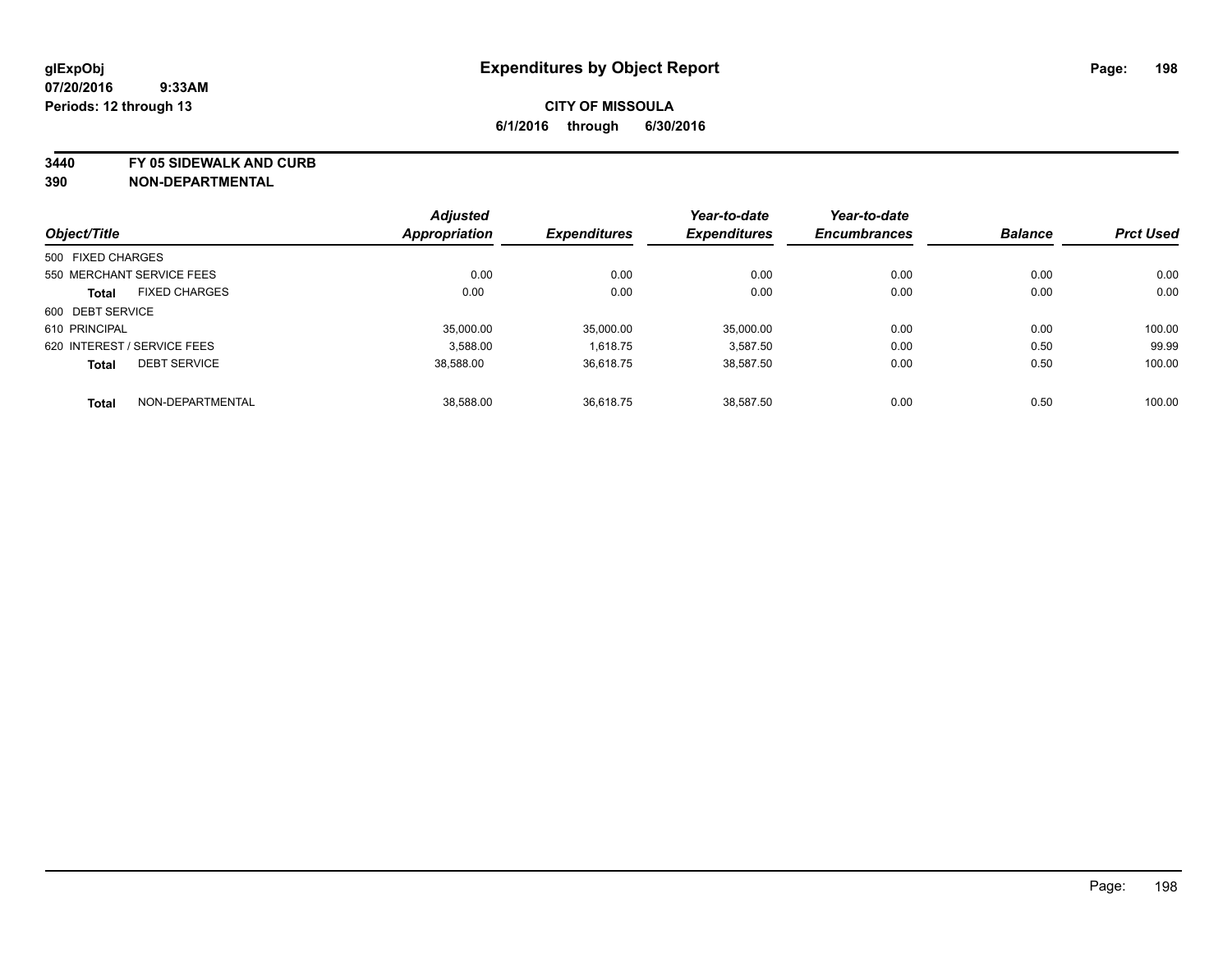### **3440 FY 05 SIDEWALK AND CURB**

| Object/Title                            | <b>Adjusted</b><br>Appropriation | <b>Expenditures</b> | Year-to-date<br><b>Expenditures</b> | Year-to-date<br><b>Encumbrances</b> | <b>Balance</b> | <b>Prct Used</b> |
|-----------------------------------------|----------------------------------|---------------------|-------------------------------------|-------------------------------------|----------------|------------------|
| 500 FIXED CHARGES                       |                                  |                     |                                     |                                     |                |                  |
| 550 MERCHANT SERVICE FEES               | 0.00                             | 0.00                | 0.00                                | 0.00                                | 0.00           | 0.00             |
| <b>FIXED CHARGES</b><br><b>Total</b>    | 0.00                             | 0.00                | 0.00                                | 0.00                                | 0.00           | 0.00             |
| 600 DEBT SERVICE                        |                                  |                     |                                     |                                     |                |                  |
| 610 PRINCIPAL                           | 35,000.00                        | 35,000.00           | 35,000.00                           | 0.00                                | 0.00           | 100.00           |
| 620 INTEREST / SERVICE FEES             | 3.588.00                         | 1.618.75            | 3.587.50                            | 0.00                                | 0.50           | 99.99            |
| <b>DEBT SERVICE</b><br><b>Total</b>     | 38.588.00                        | 36.618.75           | 38.587.50                           | 0.00                                | 0.50           | 100.00           |
| FY 05 SIDEWALK AND CURB<br><b>Total</b> | 38,588.00                        | 36.618.75           | 38.587.50                           | 0.00                                | 0.50           | 100.00           |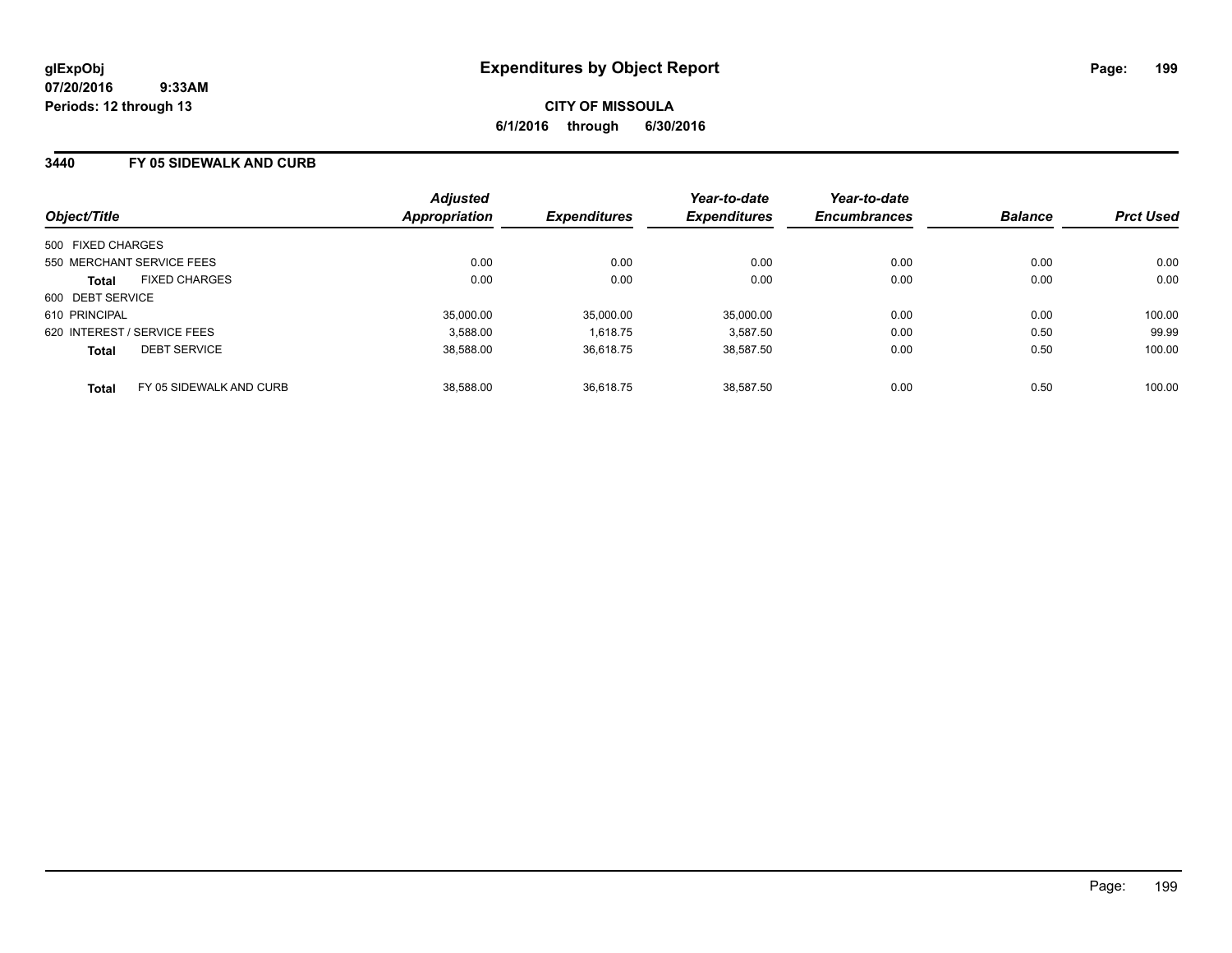**3450 FY 06 SIDEWALK AND CURB**

|                   |                             | <b>Adjusted</b>      |                     | Year-to-date        | Year-to-date        |                |                  |
|-------------------|-----------------------------|----------------------|---------------------|---------------------|---------------------|----------------|------------------|
| Object/Title      |                             | <b>Appropriation</b> | <b>Expenditures</b> | <b>Expenditures</b> | <b>Encumbrances</b> | <b>Balance</b> | <b>Prct Used</b> |
| 500 FIXED CHARGES |                             |                      |                     |                     |                     |                |                  |
|                   | 550 MERCHANT SERVICE FEES   | 0.00                 | 0.00                | 0.00                | 0.00                | 0.00           | 0.00             |
| <b>Total</b>      | <b>FIXED CHARGES</b>        | 0.00                 | 0.00                | 0.00                | 0.00                | 0.00           | 0.00             |
| 600 DEBT SERVICE  |                             |                      |                     |                     |                     |                |                  |
| 610 PRINCIPAL     |                             | 25,000.00            | 25,000.00           | 25,000.00           | 0.00                | 0.00           | 100.00           |
|                   | 620 INTEREST / SERVICE FEES | 3.537.00             | 1,943.75            | 3,537.50            | 0.00                | $-0.50$        | 100.01           |
| <b>Total</b>      | <b>DEBT SERVICE</b>         | 28.537.00            | 26.943.75           | 28.537.50           | 0.00                | $-0.50$        | 100.00           |
| <b>Total</b>      | NON-DEPARTMENTAL            | 28.537.00            | 26.943.75           | 28.537.50           | 0.00                | $-0.50$        | 100.00           |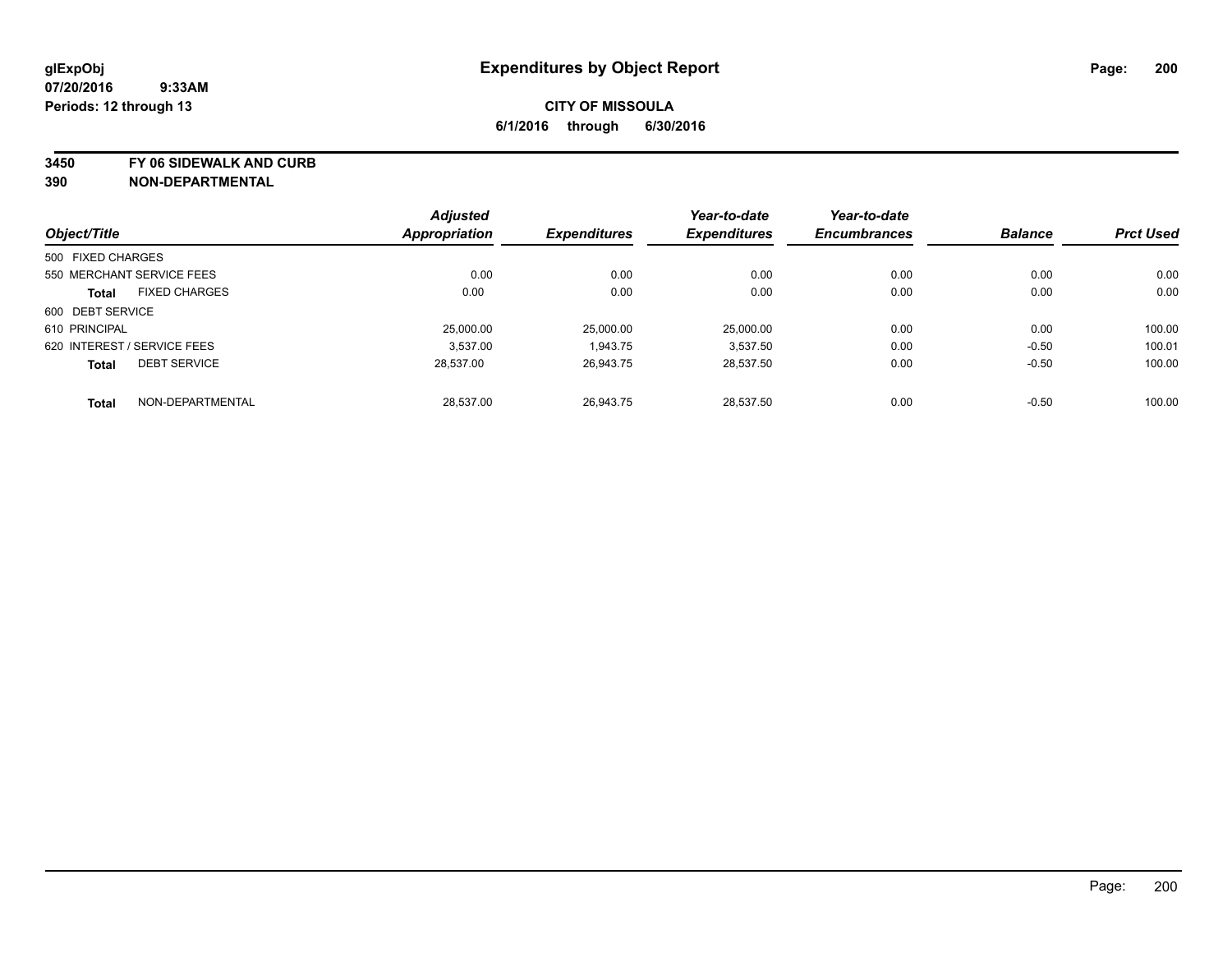### **3450 FY 06 SIDEWALK AND CURB**

| Object/Title                |                         | <b>Adjusted</b><br><b>Appropriation</b> | <b>Expenditures</b> | Year-to-date<br><b>Expenditures</b> | Year-to-date<br><b>Encumbrances</b> | <b>Balance</b> | <b>Prct Used</b> |
|-----------------------------|-------------------------|-----------------------------------------|---------------------|-------------------------------------|-------------------------------------|----------------|------------------|
| 500 FIXED CHARGES           |                         |                                         |                     |                                     |                                     |                |                  |
| 550 MERCHANT SERVICE FEES   |                         | 0.00                                    | 0.00                | 0.00                                | 0.00                                | 0.00           | 0.00             |
| Total                       | <b>FIXED CHARGES</b>    | 0.00                                    | 0.00                | 0.00                                | 0.00                                | 0.00           | 0.00             |
| 600 DEBT SERVICE            |                         |                                         |                     |                                     |                                     |                |                  |
| 610 PRINCIPAL               |                         | 25,000.00                               | 25,000.00           | 25.000.00                           | 0.00                                | 0.00           | 100.00           |
| 620 INTEREST / SERVICE FEES |                         | 3.537.00                                | 1.943.75            | 3.537.50                            | 0.00                                | $-0.50$        | 100.01           |
| <b>Total</b>                | <b>DEBT SERVICE</b>     | 28.537.00                               | 26,943.75           | 28.537.50                           | 0.00                                | $-0.50$        | 100.00           |
| <b>Total</b>                | FY 06 SIDEWALK AND CURB | 28.537.00                               | 26.943.75           | 28.537.50                           | 0.00                                | $-0.50$        | 100.00           |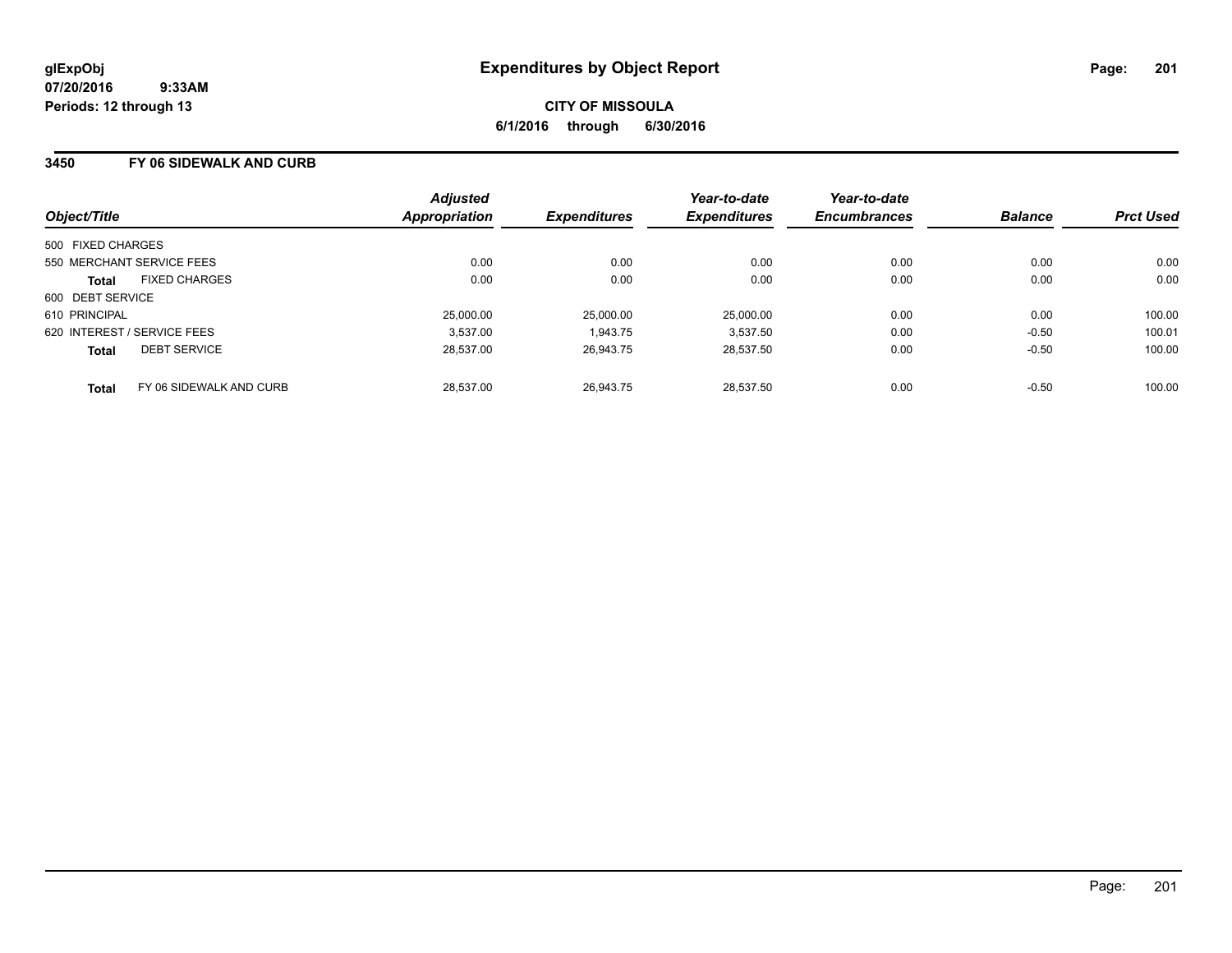#### **3460 FY07 SIDEWALK AND CURB DEBT**

|                             |                      | <b>Adjusted</b> |                     | Year-to-date        | Year-to-date        |                |                  |
|-----------------------------|----------------------|-----------------|---------------------|---------------------|---------------------|----------------|------------------|
| Object/Title                |                      | Appropriation   | <b>Expenditures</b> | <b>Expenditures</b> | <b>Encumbrances</b> | <b>Balance</b> | <b>Prct Used</b> |
| 500 FIXED CHARGES           |                      |                 |                     |                     |                     |                |                  |
| 550 MERCHANT SERVICE FEES   |                      | 0.00            | 0.00                | 0.00                | 0.00                | 0.00           | 0.00             |
| <b>Total</b>                | <b>FIXED CHARGES</b> | 0.00            | 0.00                | 0.00                | 0.00                | 0.00           | 0.00             |
| 600 DEBT SERVICE            |                      |                 |                     |                     |                     |                |                  |
| 610 PRINCIPAL               |                      | 45,000.00       | 45,000.00           | 45,000.00           | 0.00                | 0.00           | 100.00           |
| 620 INTEREST / SERVICE FEES |                      | 13.810.00       | 6,730.00            | 16.910.00           | 0.00                | $-3,100.00$    | 122.45           |
| <b>Total</b>                | <b>DEBT SERVICE</b>  | 58.810.00       | 51,730.00           | 61.910.00           | 0.00                | $-3,100.00$    | 105.27           |
| <b>Total</b>                | NON-DEPARTMENTAL     | 58.810.00       | 51.730.00           | 61.910.00           | 0.00                | $-3.100.00$    | 105.27           |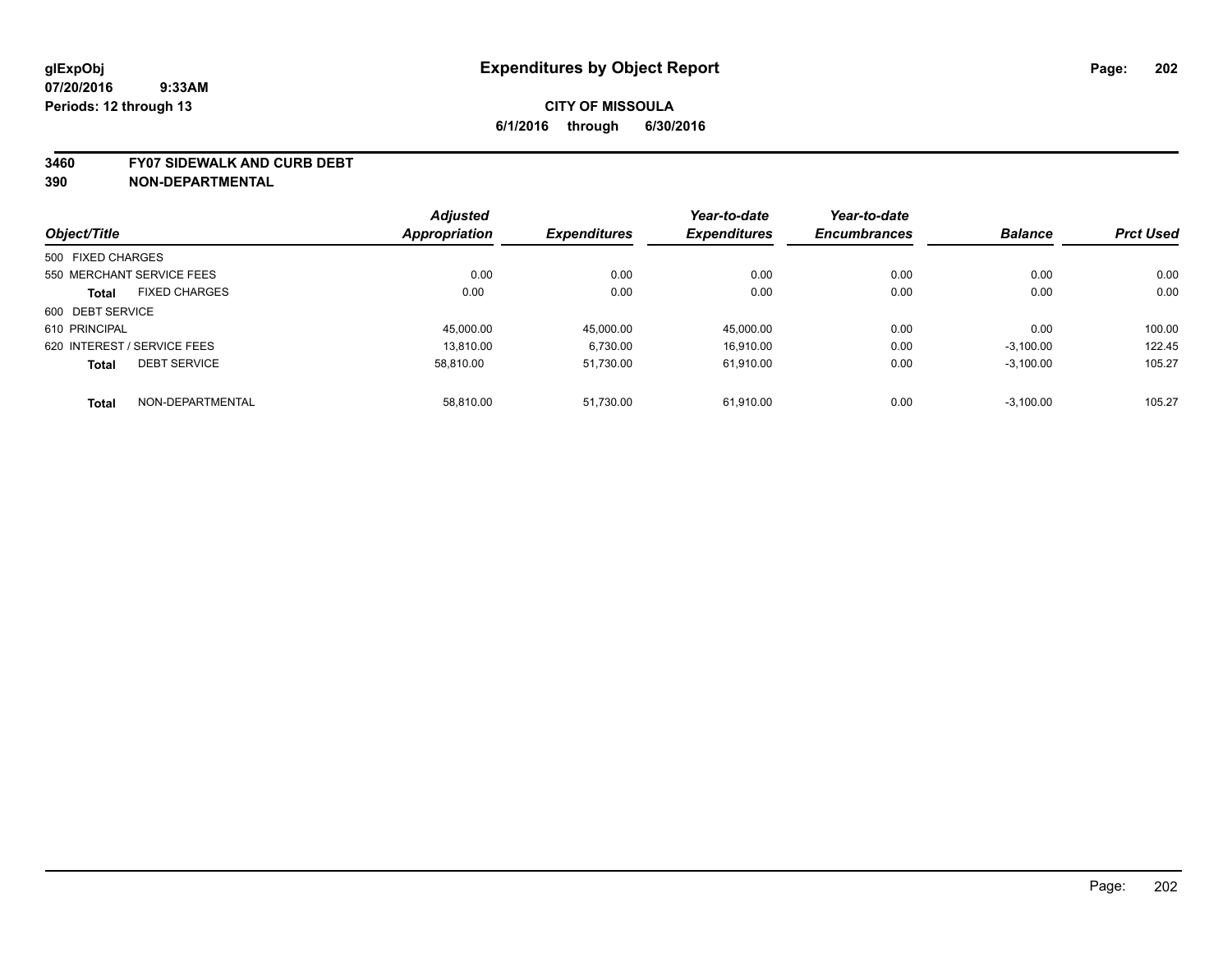**CITY OF MISSOULA 6/1/2016 through 6/30/2016**

### **3460 FY07 SIDEWALK AND CURB DEBT**

| Object/Title                        |                                    | <b>Adjusted</b><br>Appropriation | <b>Expenditures</b> | Year-to-date<br><b>Expenditures</b> | Year-to-date<br><b>Encumbrances</b> | <b>Balance</b> | <b>Prct Used</b> |
|-------------------------------------|------------------------------------|----------------------------------|---------------------|-------------------------------------|-------------------------------------|----------------|------------------|
| 500 FIXED CHARGES                   |                                    |                                  |                     |                                     |                                     |                |                  |
| 550 MERCHANT SERVICE FEES           |                                    | 0.00                             | 0.00                | 0.00                                | 0.00                                | 0.00           | 0.00             |
| <b>Total</b>                        | <b>FIXED CHARGES</b>               | 0.00                             | 0.00                | 0.00                                | 0.00                                | 0.00           | 0.00             |
| 600 DEBT SERVICE                    |                                    |                                  |                     |                                     |                                     |                |                  |
| 610 PRINCIPAL                       |                                    | 45,000.00                        | 45.000.00           | 45.000.00                           | 0.00                                | 0.00           | 100.00           |
| 620 INTEREST / SERVICE FEES         |                                    | 13.810.00                        | 6.730.00            | 16.910.00                           | 0.00                                | $-3.100.00$    | 122.45           |
| <b>DEBT SERVICE</b><br><b>Total</b> |                                    | 58.810.00                        | 51.730.00           | 61.910.00                           | 0.00                                | $-3.100.00$    | 105.27           |
| <b>Total</b>                        | <b>FY07 SIDEWALK AND CURB DEBT</b> | 58.810.00                        | 51.730.00           | 61.910.00                           | 0.00                                | $-3.100.00$    | 105.27           |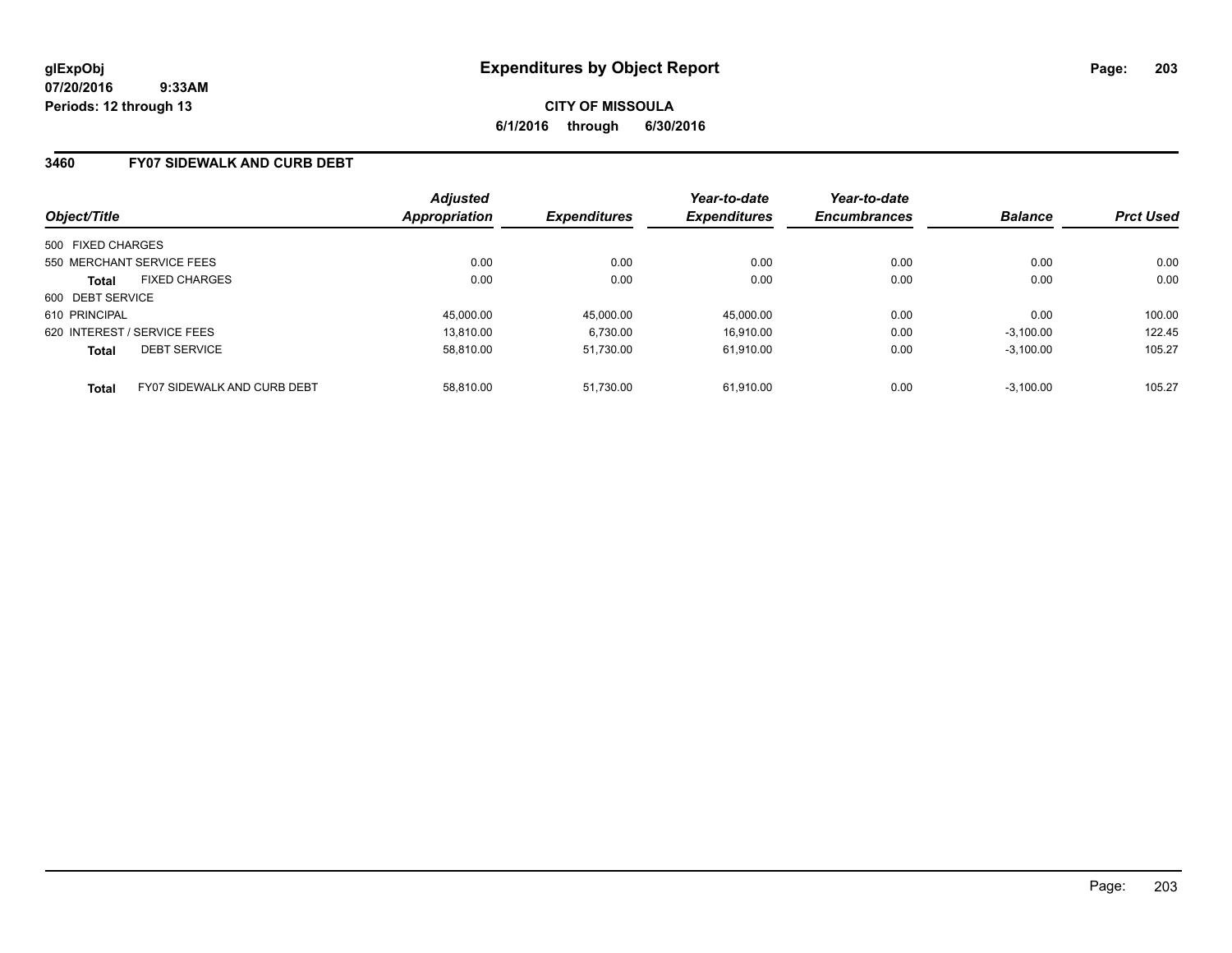#### **3461 SERIES 2008A SIDEWALK AND CURB**

#### **280 PUBLIC WORKS OPERATIONS**

| Object/Title                            | <b>Adjusted</b><br><b>Appropriation</b> | <b>Expenditures</b> | Year-to-date<br><b>Expenditures</b> | Year-to-date<br><b>Encumbrances</b> | <b>Balance</b> | <b>Prct Used</b> |
|-----------------------------------------|-----------------------------------------|---------------------|-------------------------------------|-------------------------------------|----------------|------------------|
| 500 FIXED CHARGES                       |                                         |                     |                                     |                                     |                |                  |
| 550 MERCHANT SERVICE FEES               | 0.00                                    | 0.00                | 0.00                                | 0.00                                | 0.00           | 0.00             |
| <b>FIXED CHARGES</b><br><b>Total</b>    | 0.00                                    | 0.00                | 0.00                                | 0.00                                | 0.00           | 0.00             |
| 800 OTHER OBJECTS                       |                                         |                     |                                     |                                     |                |                  |
| 820 TRANSFERS TO OTHER FUNDS            | 0.00                                    | 0.00                | 0.00                                | 0.00                                | 0.00           | 0.00             |
| OTHER OBJECTS<br><b>Total</b>           | 0.00                                    | 0.00                | 0.00                                | 0.00                                | 0.00           | 0.00             |
| PUBLIC WORKS OPERATIONS<br><b>Total</b> | 0.00                                    | 0.00                | 0.00                                | 0.00                                | 0.00           | 0.00             |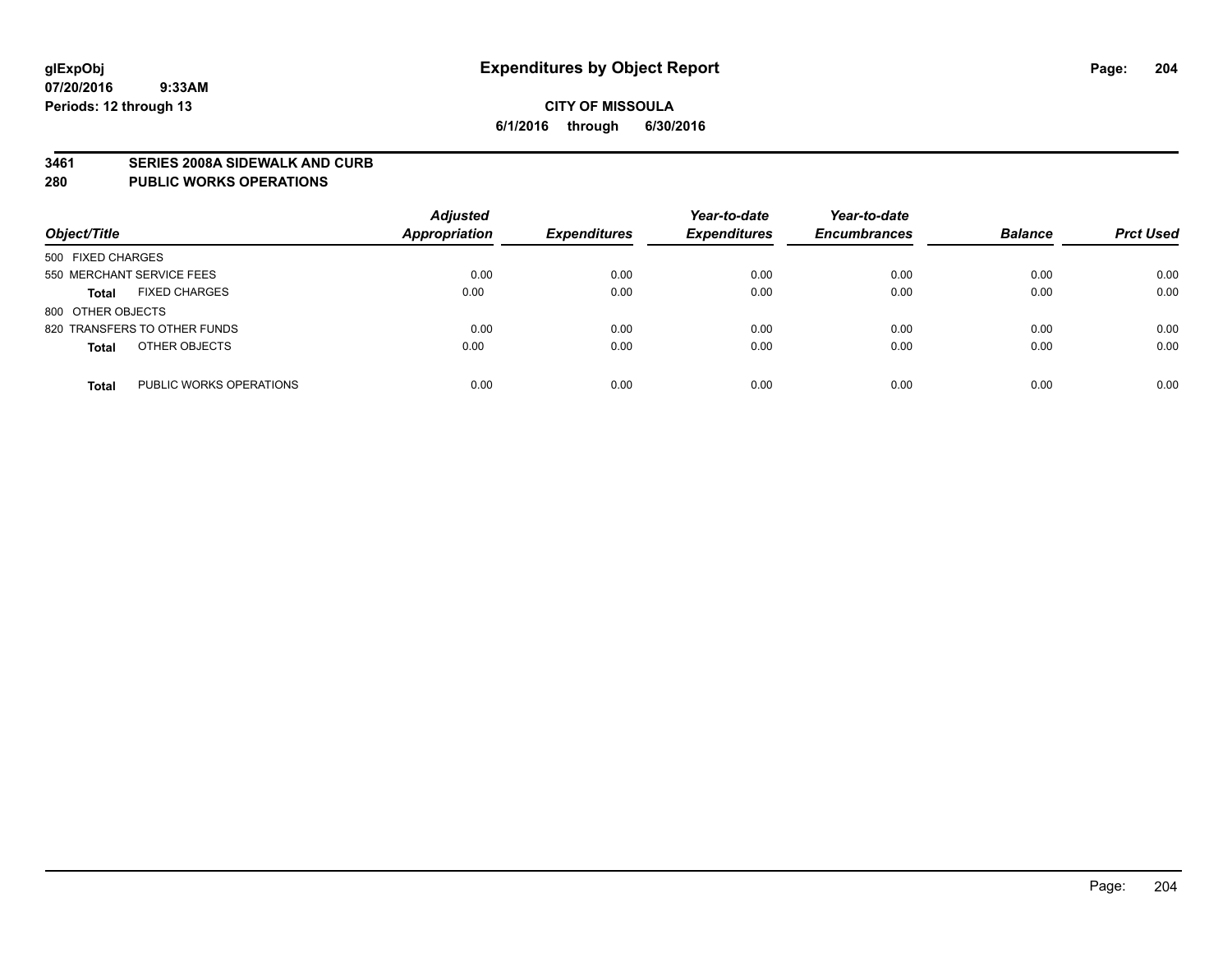#### **3461 SERIES 2008A SIDEWALK AND CURB**

|                             |                              | <b>Adjusted</b>      |                     | Year-to-date        | Year-to-date        |                |                  |
|-----------------------------|------------------------------|----------------------|---------------------|---------------------|---------------------|----------------|------------------|
| Object/Title                |                              | <b>Appropriation</b> | <b>Expenditures</b> | <b>Expenditures</b> | <b>Encumbrances</b> | <b>Balance</b> | <b>Prct Used</b> |
| 500 FIXED CHARGES           |                              |                      |                     |                     |                     |                |                  |
| 550 MERCHANT SERVICE FEES   |                              | 0.00                 | 0.00                | 0.00                | 0.00                | 0.00           | 0.00             |
| <b>Total</b>                | <b>FIXED CHARGES</b>         | 0.00                 | 0.00                | 0.00                | 0.00                | 0.00           | 0.00             |
| 600 DEBT SERVICE            |                              |                      |                     |                     |                     |                |                  |
| 610 PRINCIPAL               |                              | 50,000.00            | 50,000.00           | 50,000.00           | 0.00                | 0.00           | 100.00           |
| 620 INTEREST / SERVICE FEES |                              | 10.213.00            | 5.281.25            | 10.212.50           | 0.00                | 0.50           | 100.00           |
| <b>Total</b>                | <b>DEBT SERVICE</b>          | 60.213.00            | 55,281.25           | 60,212.50           | 0.00                | 0.50           | 100.00           |
| 800 OTHER OBJECTS           |                              |                      |                     |                     |                     |                |                  |
|                             | 820 TRANSFERS TO OTHER FUNDS | 0.00                 | 0.00                | 0.00                | 0.00                | 0.00           | 0.00             |
| <b>Total</b>                | OTHER OBJECTS                | 0.00                 | 0.00                | 0.00                | 0.00                | 0.00           | 0.00             |
| <b>Total</b>                | NON-DEPARTMENTAL             | 60,213.00            | 55,281.25           | 60,212.50           | 0.00                | 0.50           | 100.00           |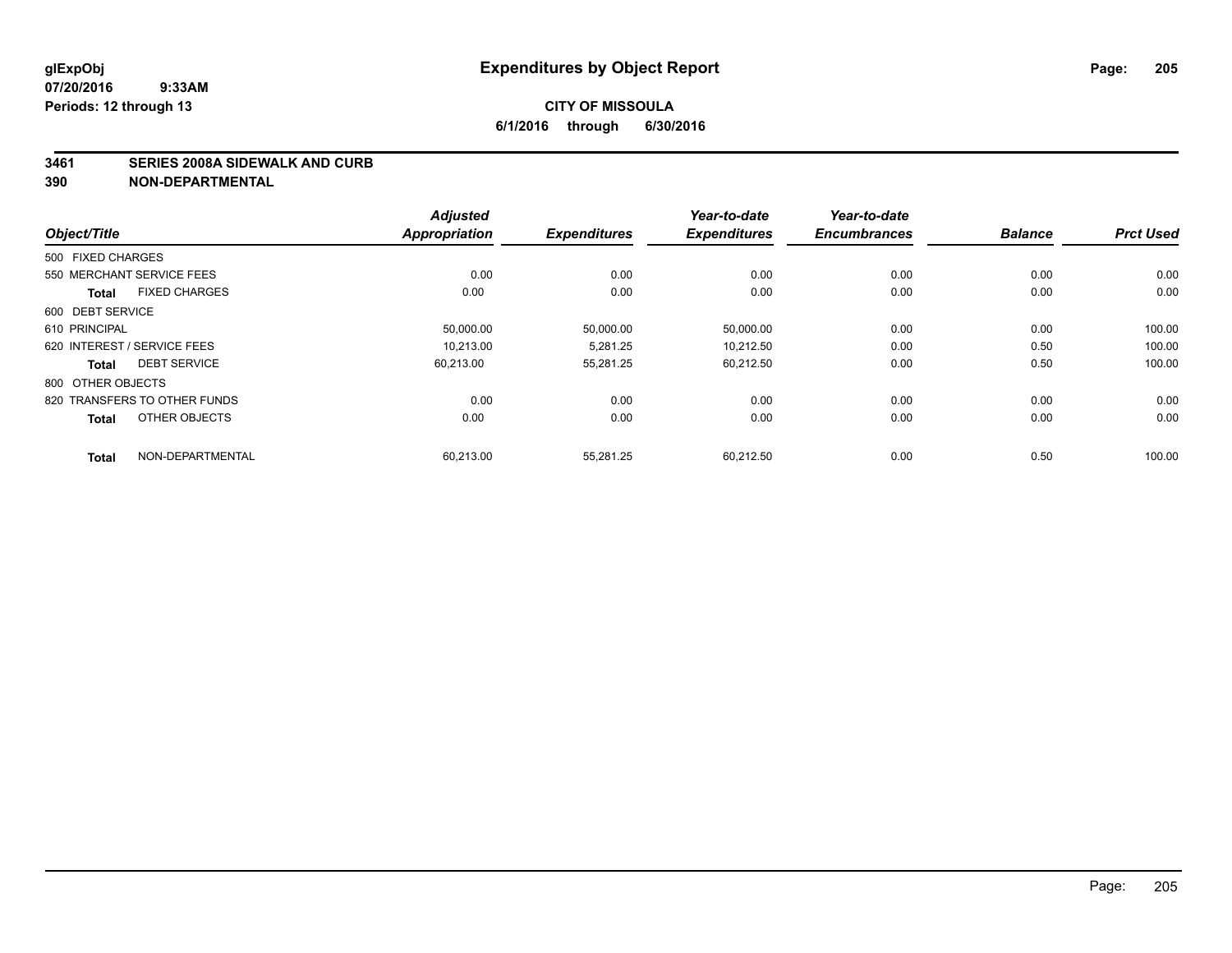## **CITY OF MISSOULA 6/1/2016 through 6/30/2016**

## **3461 SERIES 2008A SIDEWALK AND CURB**

| Object/Title      |                                | <b>Adjusted</b><br><b>Appropriation</b> | <b>Expenditures</b> | Year-to-date<br><b>Expenditures</b> | Year-to-date<br><b>Encumbrances</b> | <b>Balance</b> | <b>Prct Used</b> |
|-------------------|--------------------------------|-----------------------------------------|---------------------|-------------------------------------|-------------------------------------|----------------|------------------|
|                   |                                |                                         |                     |                                     |                                     |                |                  |
| 500 FIXED CHARGES |                                |                                         |                     |                                     |                                     |                |                  |
|                   | 550 MERCHANT SERVICE FEES      | 0.00                                    | 0.00                | 0.00                                | 0.00                                | 0.00           | 0.00             |
| <b>Total</b>      | <b>FIXED CHARGES</b>           | 0.00                                    | 0.00                | 0.00                                | 0.00                                | 0.00           | 0.00             |
| 600 DEBT SERVICE  |                                |                                         |                     |                                     |                                     |                |                  |
| 610 PRINCIPAL     |                                | 50,000.00                               | 50,000.00           | 50,000.00                           | 0.00                                | 0.00           | 100.00           |
|                   | 620 INTEREST / SERVICE FEES    | 10.213.00                               | 5.281.25            | 10,212.50                           | 0.00                                | 0.50           | 100.00           |
| <b>Total</b>      | <b>DEBT SERVICE</b>            | 60,213.00                               | 55,281.25           | 60.212.50                           | 0.00                                | 0.50           | 100.00           |
| 800 OTHER OBJECTS |                                |                                         |                     |                                     |                                     |                |                  |
|                   | 820 TRANSFERS TO OTHER FUNDS   | 0.00                                    | 0.00                | 0.00                                | 0.00                                | 0.00           | 0.00             |
| <b>Total</b>      | OTHER OBJECTS                  | 0.00                                    | 0.00                | 0.00                                | 0.00                                | 0.00           | 0.00             |
| <b>Total</b>      | SERIES 2008A SIDEWALK AND CURB | 60.213.00                               | 55.281.25           | 60.212.50                           | 0.00                                | 0.50           | 100.00           |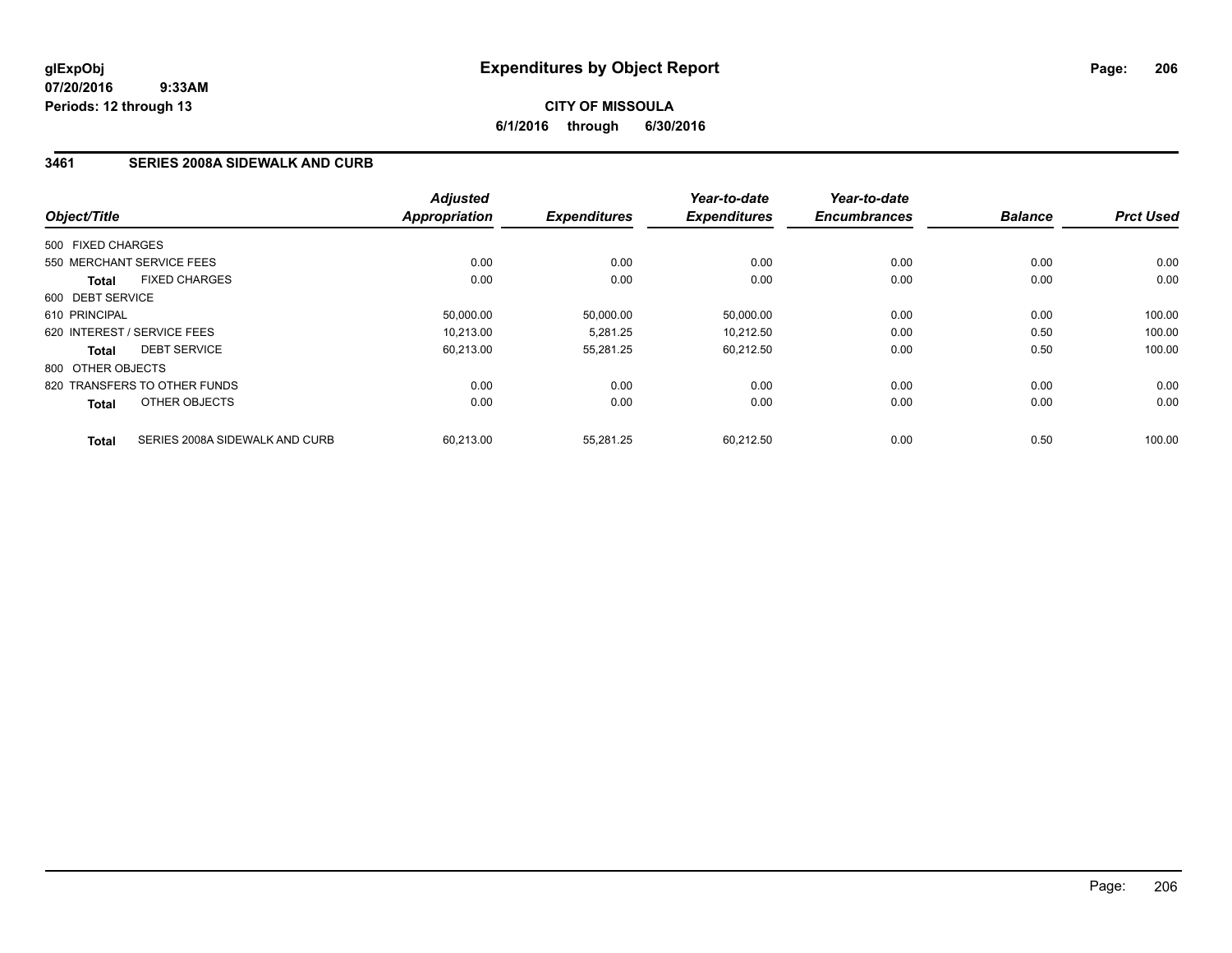#### **3462 SERIES 2009 SIDEWALK AND CURB**

|                              |                      | <b>Adjusted</b>      |                     | Year-to-date        | Year-to-date        |                |                  |
|------------------------------|----------------------|----------------------|---------------------|---------------------|---------------------|----------------|------------------|
| Object/Title                 |                      | <b>Appropriation</b> | <b>Expenditures</b> | <b>Expenditures</b> | <b>Encumbrances</b> | <b>Balance</b> | <b>Prct Used</b> |
| 500 FIXED CHARGES            |                      |                      |                     |                     |                     |                |                  |
| 550 MERCHANT SERVICE FEES    |                      | 0.00                 | 0.00                | 0.00                | 0.00                | 0.00           | 0.00             |
| <b>Total</b>                 | <b>FIXED CHARGES</b> | 0.00                 | 0.00                | 0.00                | 0.00                | 0.00           | 0.00             |
| 600 DEBT SERVICE             |                      |                      |                     |                     |                     |                |                  |
| 610 PRINCIPAL                |                      | 50,000.00            | 50,000.00           | 50,000.00           | 0.00                | 0.00           | 100.00           |
| 620 INTEREST / SERVICE FEES  |                      | 15.342.00            | 7.496.25            | 15,292.50           | 0.00                | 49.50          | 99.68            |
| <b>Total</b>                 | <b>DEBT SERVICE</b>  | 65,342.00            | 57,496.25           | 65,292.50           | 0.00                | 49.50          | 99.92            |
| 800 OTHER OBJECTS            |                      |                      |                     |                     |                     |                |                  |
| 820 TRANSFERS TO OTHER FUNDS |                      | 0.00                 | 0.00                | 0.00                | 0.00                | 0.00           | 0.00             |
| <b>Total</b>                 | OTHER OBJECTS        | 0.00                 | 0.00                | 0.00                | 0.00                | 0.00           | 0.00             |
| <b>Total</b>                 | NON-DEPARTMENTAL     | 65,342.00            | 57,496.25           | 65,292.50           | 0.00                | 49.50          | 99.92            |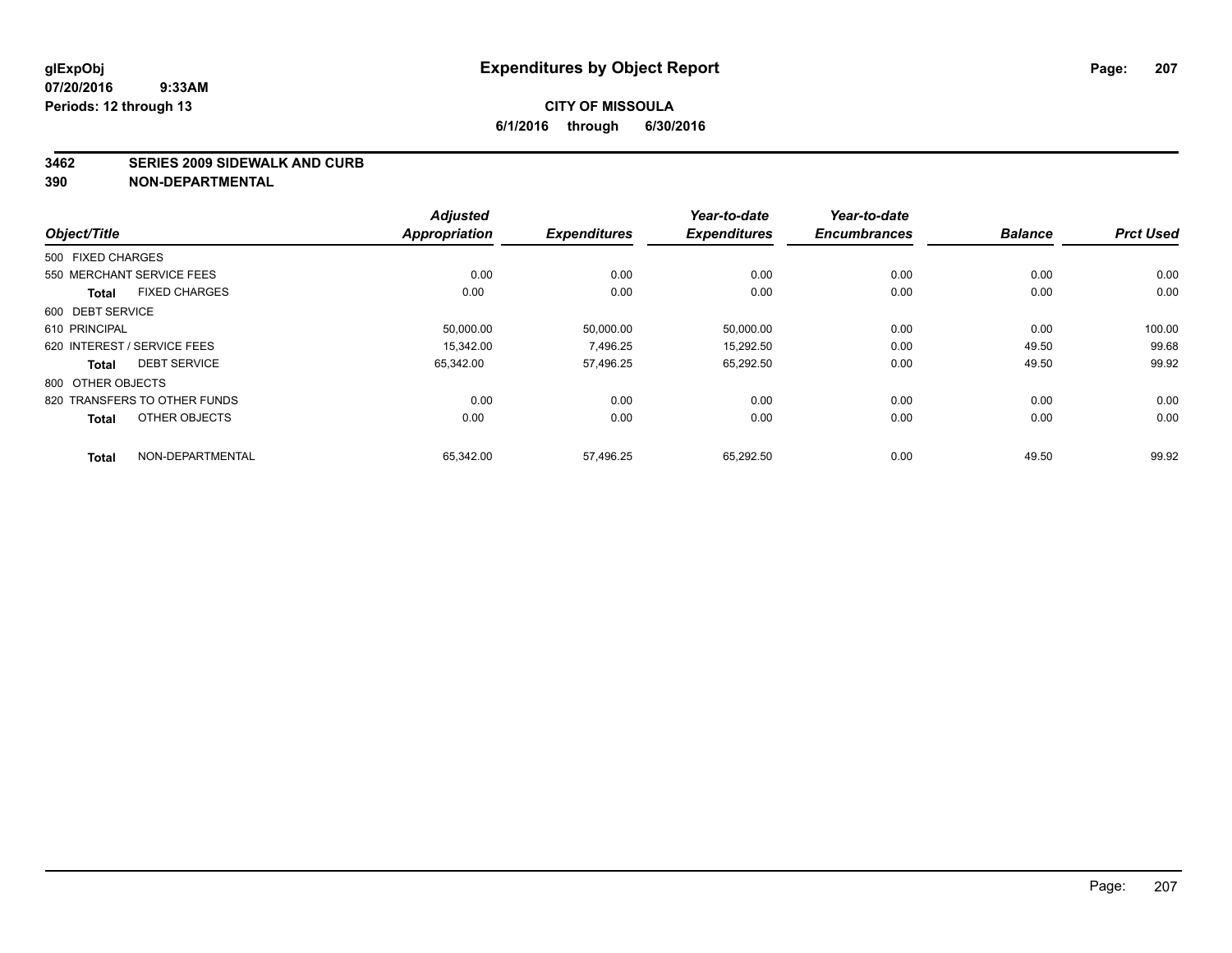## **CITY OF MISSOULA 6/1/2016 through 6/30/2016**

### **3462 SERIES 2009 SIDEWALK AND CURB**

| Object/Title      |                               | <b>Adjusted</b>      | <b>Expenditures</b> | Year-to-date<br><b>Expenditures</b> | Year-to-date<br><b>Encumbrances</b> | <b>Balance</b> | <b>Prct Used</b> |
|-------------------|-------------------------------|----------------------|---------------------|-------------------------------------|-------------------------------------|----------------|------------------|
|                   |                               | <b>Appropriation</b> |                     |                                     |                                     |                |                  |
| 500 FIXED CHARGES |                               |                      |                     |                                     |                                     |                |                  |
|                   | 550 MERCHANT SERVICE FEES     | 0.00                 | 0.00                | 0.00                                | 0.00                                | 0.00           | 0.00             |
| <b>Total</b>      | <b>FIXED CHARGES</b>          | 0.00                 | 0.00                | 0.00                                | 0.00                                | 0.00           | 0.00             |
| 600 DEBT SERVICE  |                               |                      |                     |                                     |                                     |                |                  |
| 610 PRINCIPAL     |                               | 50.000.00            | 50,000.00           | 50,000.00                           | 0.00                                | 0.00           | 100.00           |
|                   | 620 INTEREST / SERVICE FEES   | 15,342.00            | 7,496.25            | 15,292.50                           | 0.00                                | 49.50          | 99.68            |
| <b>Total</b>      | <b>DEBT SERVICE</b>           | 65,342.00            | 57,496.25           | 65,292.50                           | 0.00                                | 49.50          | 99.92            |
| 800 OTHER OBJECTS |                               |                      |                     |                                     |                                     |                |                  |
|                   | 820 TRANSFERS TO OTHER FUNDS  | 0.00                 | 0.00                | 0.00                                | 0.00                                | 0.00           | 0.00             |
| <b>Total</b>      | OTHER OBJECTS                 | 0.00                 | 0.00                | 0.00                                | 0.00                                | 0.00           | 0.00             |
| <b>Total</b>      | SERIES 2009 SIDEWALK AND CURB | 65,342.00            | 57.496.25           | 65,292.50                           | 0.00                                | 49.50          | 99.92            |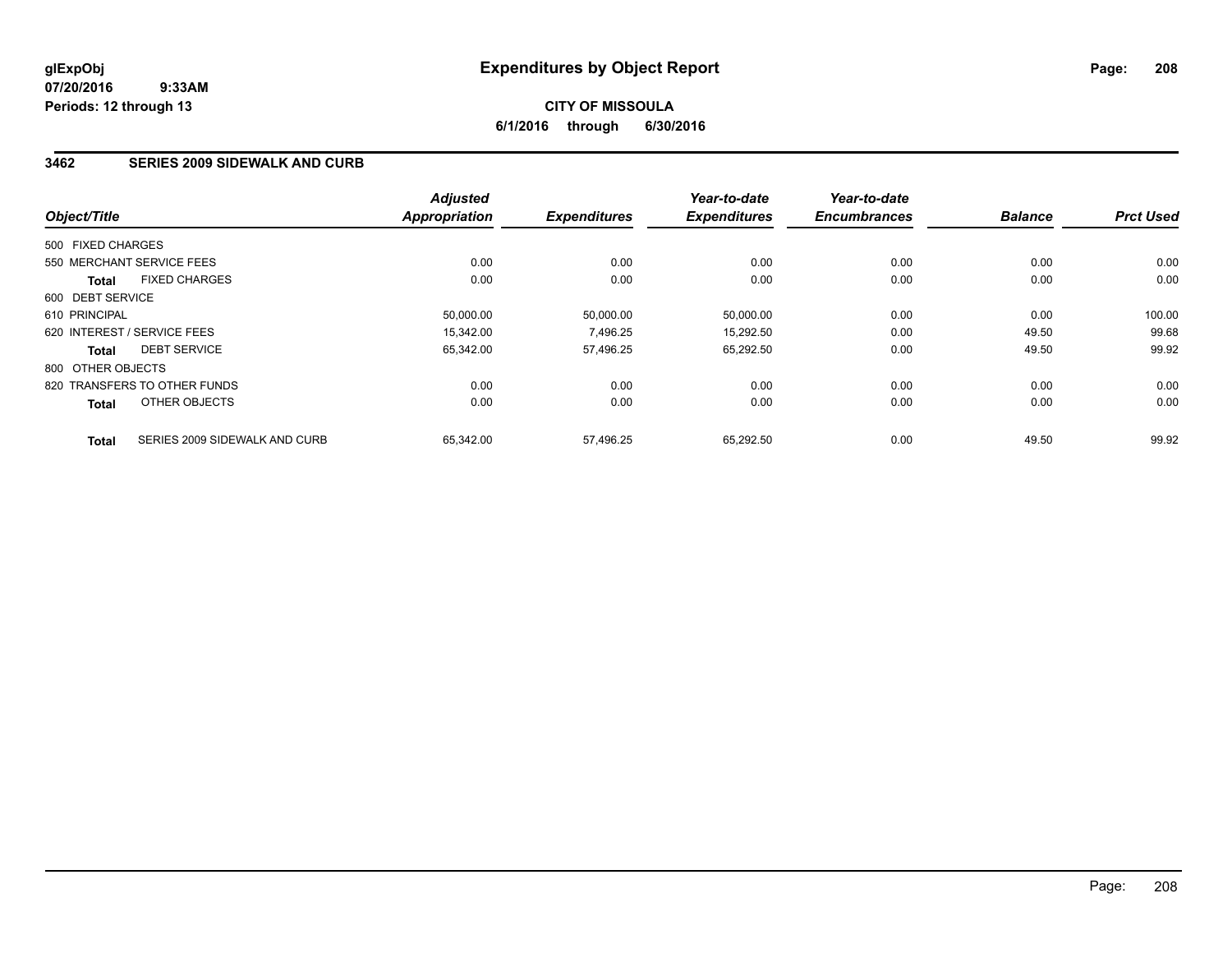#### **3463 SERIES 2010 SIDEWALK AND CURB**

|                                      | <b>Adjusted</b> |                     | Year-to-date        | Year-to-date        |                |                  |
|--------------------------------------|-----------------|---------------------|---------------------|---------------------|----------------|------------------|
| Object/Title                         | Appropriation   | <b>Expenditures</b> | <b>Expenditures</b> | <b>Encumbrances</b> | <b>Balance</b> | <b>Prct Used</b> |
| 500 FIXED CHARGES                    |                 |                     |                     |                     |                |                  |
| 550 MERCHANT SERVICE FEES            | 0.00            | 0.00                | 0.00                | 0.00                | 0.00           | 0.00             |
| <b>FIXED CHARGES</b><br><b>Total</b> | 0.00            | 0.00                | 0.00                | 0.00                | 0.00           | 0.00             |
| 600 DEBT SERVICE                     |                 |                     |                     |                     |                |                  |
| 610 PRINCIPAL                        | 75,000.00       | 75.000.00           | 75.000.00           | 0.00                | 0.00           | 100.00           |
| 620 INTEREST / SERVICE FEES          | 25.413.00       | 12.531.25           | 25.412.50           | 0.00                | 0.50           | 100.00           |
| <b>DEBT SERVICE</b><br><b>Total</b>  | 100.413.00      | 87.531.25           | 100.412.50          | 0.00                | 0.50           | 100.00           |
| NON-DEPARTMENTAL<br><b>Total</b>     | 100.413.00      | 87.531.25           | 100.412.50          | 0.00                | 0.50           | 100.00           |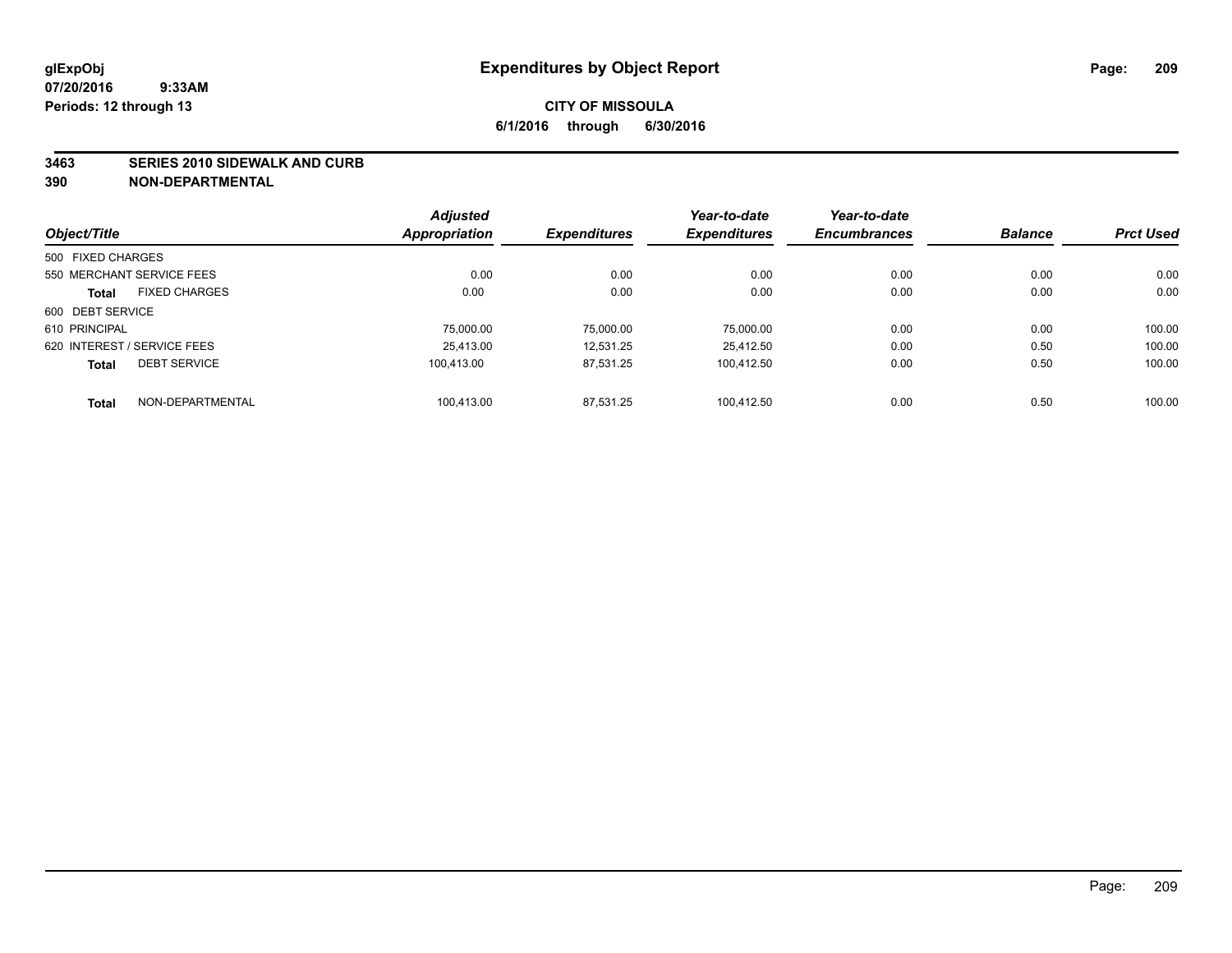### **3463 SERIES 2010 SIDEWALK AND CURB**

| Object/Title      |                               | <b>Adjusted</b><br>Appropriation | <b>Expenditures</b> | Year-to-date<br><b>Expenditures</b> | Year-to-date<br><b>Encumbrances</b> | <b>Balance</b> | <b>Prct Used</b> |
|-------------------|-------------------------------|----------------------------------|---------------------|-------------------------------------|-------------------------------------|----------------|------------------|
| 500 FIXED CHARGES |                               |                                  |                     |                                     |                                     |                |                  |
|                   | 550 MERCHANT SERVICE FEES     | 0.00                             | 0.00                | 0.00                                | 0.00                                | 0.00           | 0.00             |
| <b>Total</b>      | <b>FIXED CHARGES</b>          | 0.00                             | 0.00                | 0.00                                | 0.00                                | 0.00           | 0.00             |
| 600 DEBT SERVICE  |                               |                                  |                     |                                     |                                     |                |                  |
| 610 PRINCIPAL     |                               | 75,000.00                        | 75.000.00           | 75.000.00                           | 0.00                                | 0.00           | 100.00           |
|                   | 620 INTEREST / SERVICE FEES   | 25.413.00                        | 12.531.25           | 25.412.50                           | 0.00                                | 0.50           | 100.00           |
| <b>Total</b>      | <b>DEBT SERVICE</b>           | 100.413.00                       | 87.531.25           | 100.412.50                          | 0.00                                | 0.50           | 100.00           |
| <b>Total</b>      | SERIES 2010 SIDEWALK AND CURB | 100.413.00                       | 87.531.25           | 100.412.50                          | 0.00                                | 0.50           | 100.00           |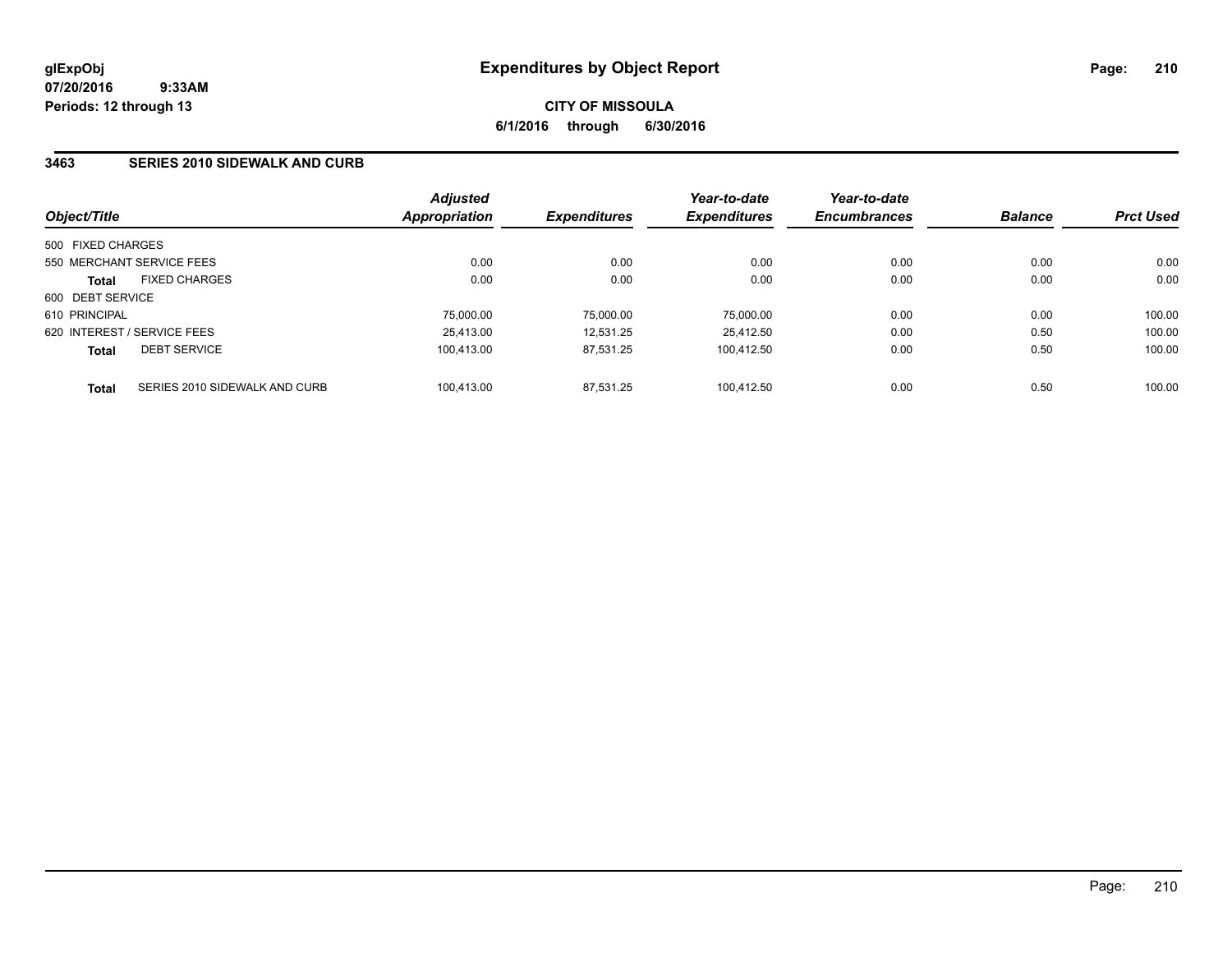**3464 FY12 S/C DEBT SERVICE**

|                   |                             | <b>Adjusted</b> |                     | Year-to-date        | Year-to-date        |                |                  |
|-------------------|-----------------------------|-----------------|---------------------|---------------------|---------------------|----------------|------------------|
| Object/Title      |                             | Appropriation   | <b>Expenditures</b> | <b>Expenditures</b> | <b>Encumbrances</b> | <b>Balance</b> | <b>Prct Used</b> |
| 500 FIXED CHARGES |                             |                 |                     |                     |                     |                |                  |
|                   | 550 MERCHANT SERVICE FEES   | 0.00            | 0.00                | 0.00                | 0.00                | 0.00           | 0.00             |
| <b>Total</b>      | <b>FIXED CHARGES</b>        | 0.00            | 0.00                | 0.00                | 0.00                | 0.00           | 0.00             |
| 600 DEBT SERVICE  |                             |                 |                     |                     |                     |                |                  |
| 610 PRINCIPAL     |                             | 50.000.00       | 50,000.00           | 50,000.00           | 0.00                | 0.00           | 100.00           |
|                   | 620 INTEREST / SERVICE FEES | 21.785.00       | 10.717.50           | 21.785.00           | 0.00                | 0.00           | 100.00           |
| <b>Total</b>      | <b>DEBT SERVICE</b>         | 71.785.00       | 60.717.50           | 71.785.00           | 0.00                | 0.00           | 100.00           |
| <b>Total</b>      | NON-DEPARTMENTAL            | 71,785.00       | 60.717.50           | 71.785.00           | 0.00                | 0.00           | 100.00           |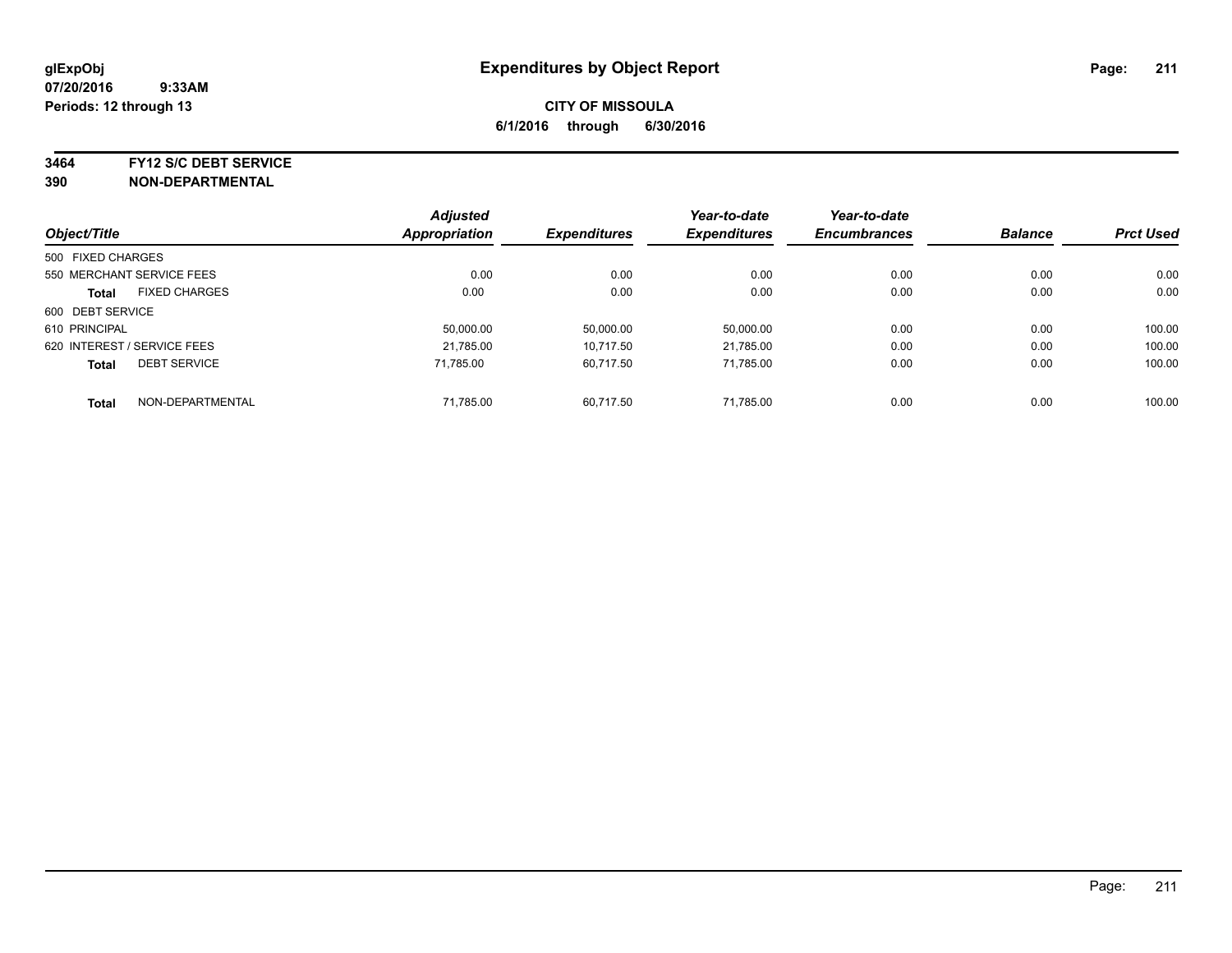### **3464 FY12 S/C DEBT SERVICE**

| Object/Title      |                             | <b>Adjusted</b><br>Appropriation | <b>Expenditures</b> | Year-to-date<br><b>Expenditures</b> | Year-to-date<br><b>Encumbrances</b> | <b>Balance</b> | <b>Prct Used</b> |
|-------------------|-----------------------------|----------------------------------|---------------------|-------------------------------------|-------------------------------------|----------------|------------------|
| 500 FIXED CHARGES |                             |                                  |                     |                                     |                                     |                |                  |
|                   | 550 MERCHANT SERVICE FEES   | 0.00                             | 0.00                | 0.00                                | 0.00                                | 0.00           | 0.00             |
| Total             | <b>FIXED CHARGES</b>        | 0.00                             | 0.00                | 0.00                                | 0.00                                | 0.00           | 0.00             |
| 600 DEBT SERVICE  |                             |                                  |                     |                                     |                                     |                |                  |
| 610 PRINCIPAL     |                             | 50,000.00                        | 50,000.00           | 50,000.00                           | 0.00                                | 0.00           | 100.00           |
|                   | 620 INTEREST / SERVICE FEES | 21.785.00                        | 10.717.50           | 21.785.00                           | 0.00                                | 0.00           | 100.00           |
| <b>Total</b>      | <b>DEBT SERVICE</b>         | 71.785.00                        | 60.717.50           | 71.785.00                           | 0.00                                | 0.00           | 100.00           |
| <b>Total</b>      | FY12 S/C DEBT SERVICE       | 71.785.00                        | 60.717.50           | 71.785.00                           | 0.00                                | 0.00           | 100.00           |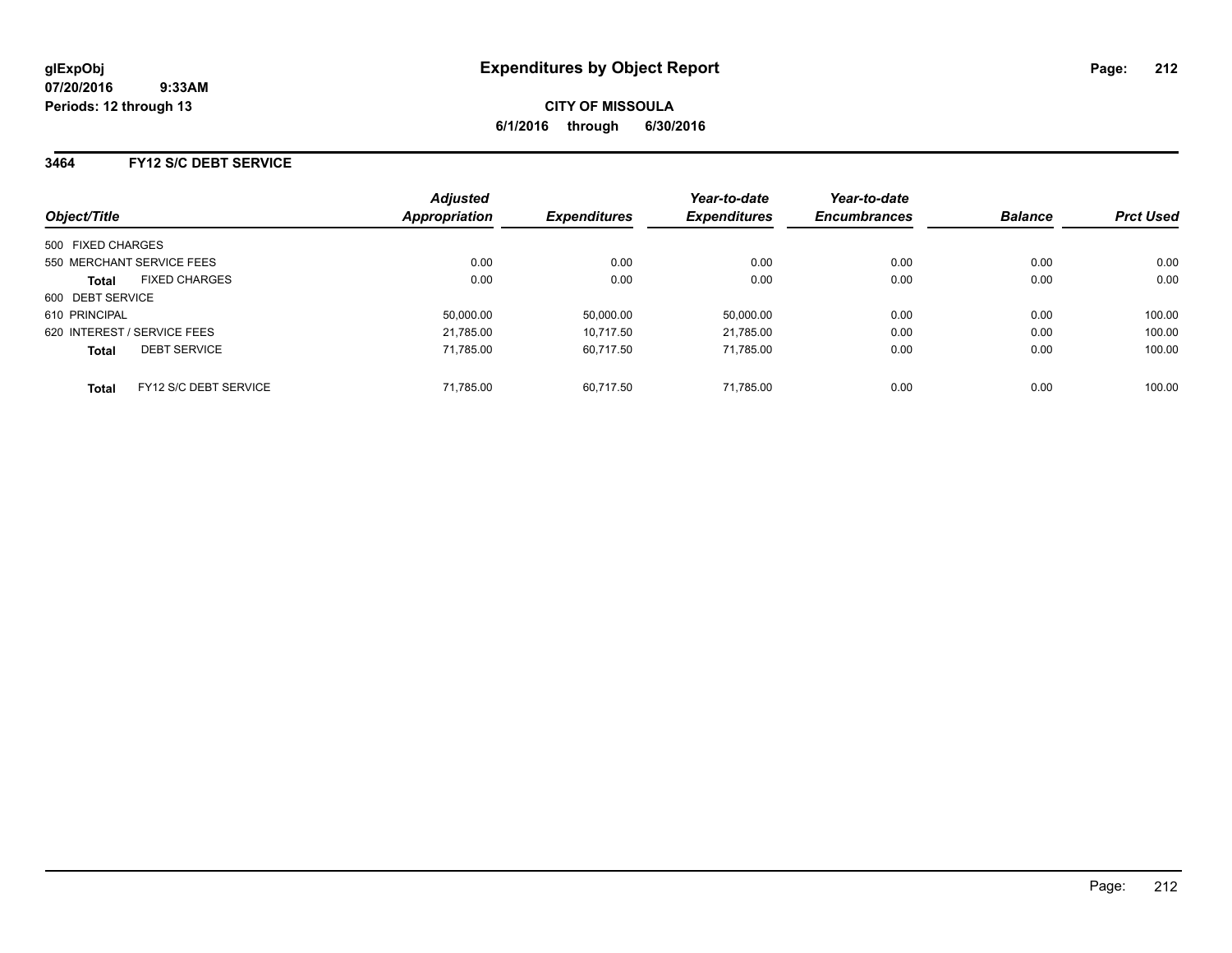#### **3465 FY13 SIDEWALK/CURB DEBT SERVICE**

|                   |                             | <b>Adjusted</b> |                     | Year-to-date        | Year-to-date        |                |                  |
|-------------------|-----------------------------|-----------------|---------------------|---------------------|---------------------|----------------|------------------|
| Object/Title      |                             | Appropriation   | <b>Expenditures</b> | <b>Expenditures</b> | <b>Encumbrances</b> | <b>Balance</b> | <b>Prct Used</b> |
| 500 FIXED CHARGES |                             |                 |                     |                     |                     |                |                  |
|                   | 550 MERCHANT SERVICE FEES   | 0.00            | 0.00                | 0.00                | 0.00                | 0.00           | 0.00             |
| <b>Total</b>      | <b>FIXED CHARGES</b>        | 0.00            | 0.00                | 0.00                | 0.00                | 0.00           | 0.00             |
| 600 DEBT SERVICE  |                             |                 |                     |                     |                     |                |                  |
| 610 PRINCIPAL     |                             | 29.000.00       | 29.000.00           | 29.000.00           | 0.00                | 0.00           | 100.00           |
|                   | 620 INTEREST / SERVICE FEES | 11.021.00       | 5,508.35            | 11.064.52           | 0.00                | $-43.52$       | 100.39           |
| <b>Total</b>      | <b>DEBT SERVICE</b>         | 40.021.00       | 34,508.35           | 40,064.52           | 0.00                | $-43.52$       | 100.11           |
| <b>Total</b>      | NON-DEPARTMENTAL            | 40.021.00       | 34,508.35           | 40.064.52           | 0.00                | $-43.52$       | 100.11           |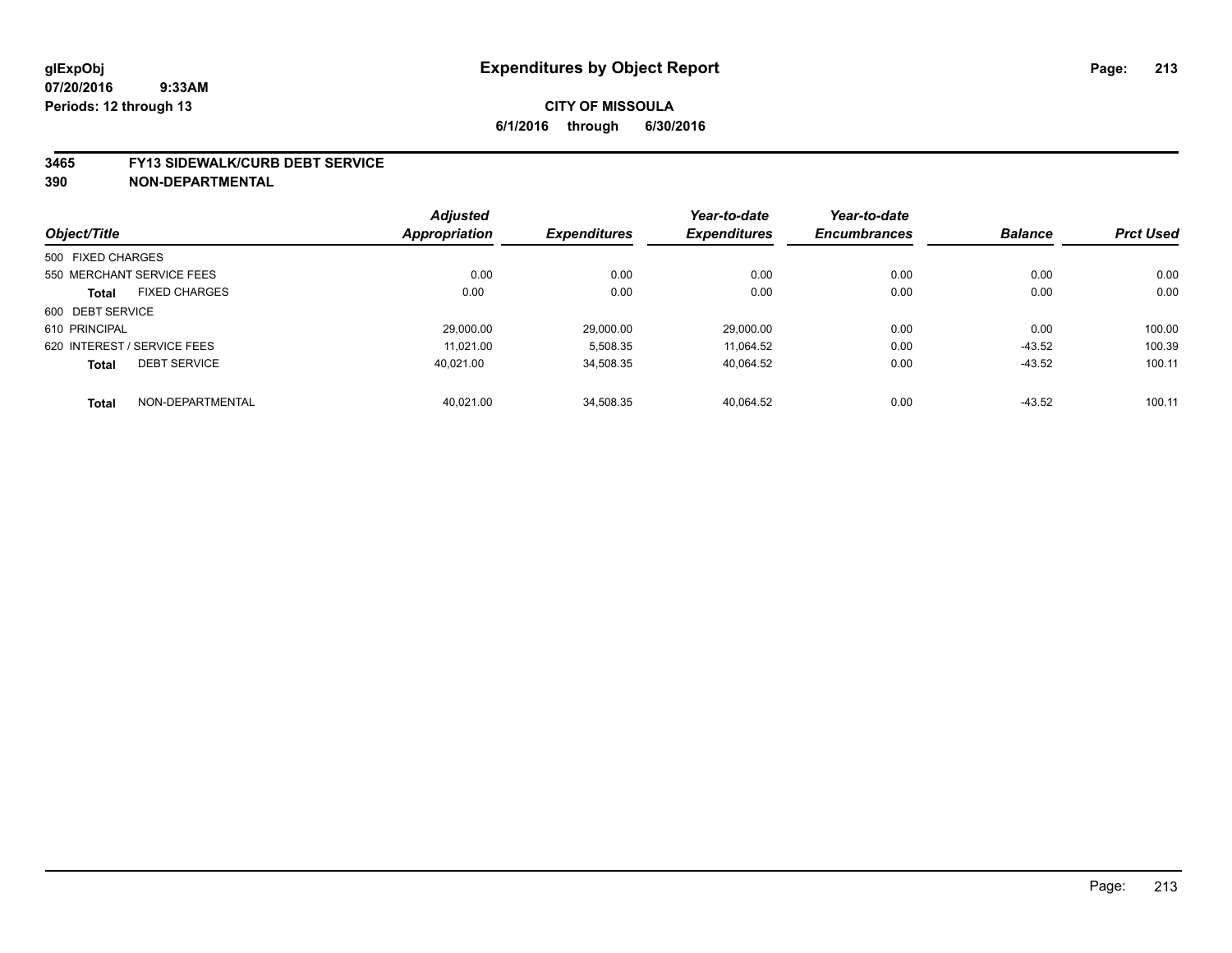**CITY OF MISSOULA 6/1/2016 through 6/30/2016**

### **3465 FY13 SIDEWALK/CURB DEBT SERVICE**

| Object/Title      |                                 | <b>Adjusted</b><br>Appropriation | <b>Expenditures</b> | Year-to-date<br><b>Expenditures</b> | Year-to-date<br><b>Encumbrances</b> | <b>Balance</b> | <b>Prct Used</b> |
|-------------------|---------------------------------|----------------------------------|---------------------|-------------------------------------|-------------------------------------|----------------|------------------|
| 500 FIXED CHARGES |                                 |                                  |                     |                                     |                                     |                |                  |
|                   | 550 MERCHANT SERVICE FEES       | 0.00                             | 0.00                | 0.00                                | 0.00                                | 0.00           | 0.00             |
| <b>Total</b>      | <b>FIXED CHARGES</b>            | 0.00                             | 0.00                | 0.00                                | 0.00                                | 0.00           | 0.00             |
| 600 DEBT SERVICE  |                                 |                                  |                     |                                     |                                     |                |                  |
| 610 PRINCIPAL     |                                 | 29,000.00                        | 29.000.00           | 29.000.00                           | 0.00                                | 0.00           | 100.00           |
|                   | 620 INTEREST / SERVICE FEES     | 11.021.00                        | 5,508.35            | 11.064.52                           | 0.00                                | $-43.52$       | 100.39           |
| <b>Total</b>      | <b>DEBT SERVICE</b>             | 40.021.00                        | 34.508.35           | 40,064.52                           | 0.00                                | $-43.52$       | 100.11           |
| <b>Total</b>      | FY13 SIDEWALK/CURB DEBT SERVICE | 40.021.00                        | 34.508.35           | 40.064.52                           | 0.00                                | $-43.52$       | 100.11           |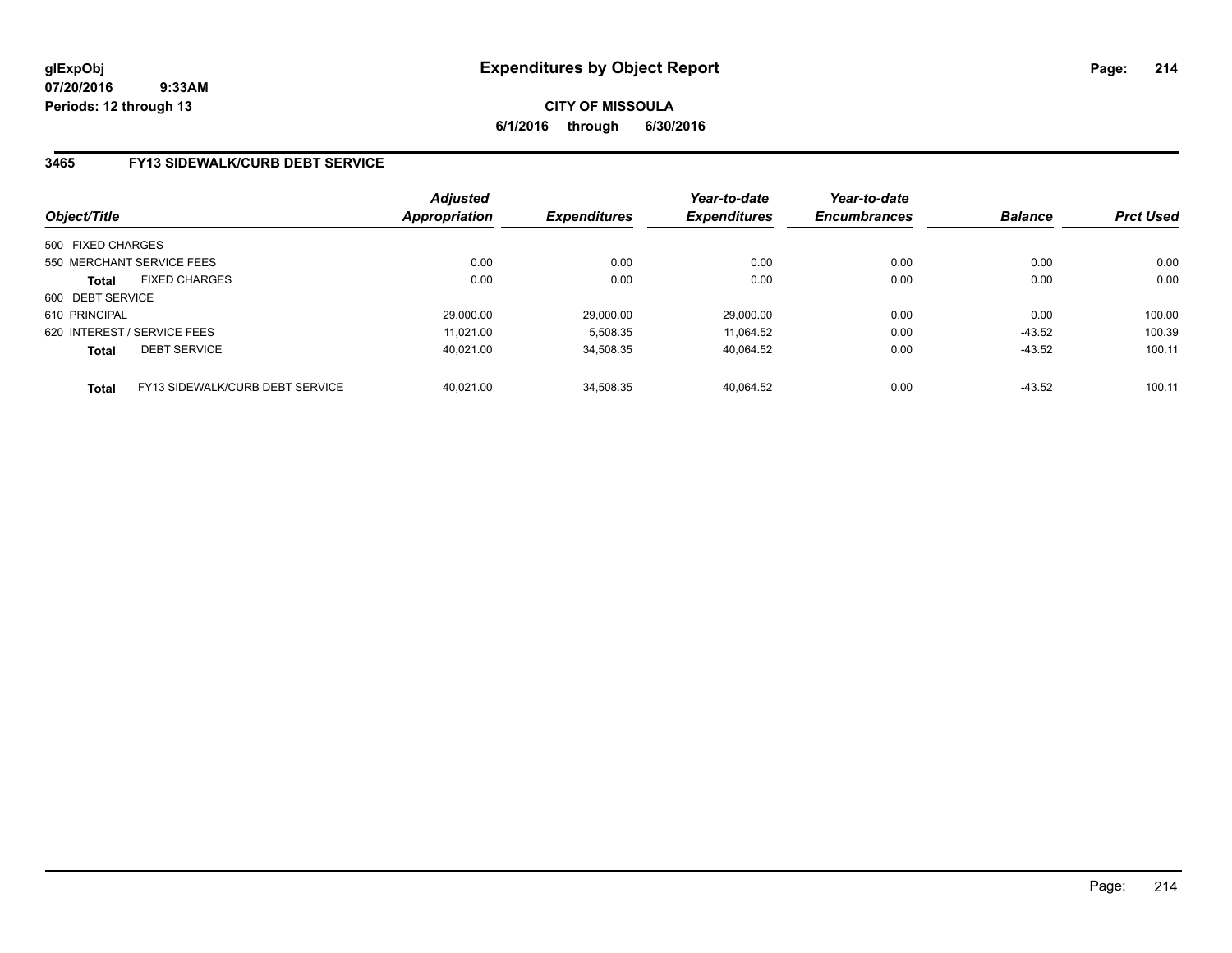## **CITY OF MISSOULA 6/1/2016 through 6/30/2016**

#### **3466 FY15 SIDEWALK/CURB DEBT SERVICE**

|                                           | <b>Adjusted</b>      |                     | Year-to-date        | Year-to-date        |                |                  |
|-------------------------------------------|----------------------|---------------------|---------------------|---------------------|----------------|------------------|
| Object/Title                              | <b>Appropriation</b> | <b>Expenditures</b> | <b>Expenditures</b> | <b>Encumbrances</b> | <b>Balance</b> | <b>Prct Used</b> |
| 300 PURCHASED SERVICES                    |                      |                     |                     |                     |                |                  |
| 350 PROFESSIONAL SERVICES                 | 0.00                 | 0.00                | 25,812.46           | 0.00                | $-25,812.46$   | 0.00             |
| <b>PURCHASED SERVICES</b><br><b>Total</b> | 0.00                 | 0.00                | 25,812.46           | 0.00                | $-25,812.46$   | 0.00             |
| 500 FIXED CHARGES                         |                      |                     |                     |                     |                |                  |
| 550 MERCHANT SERVICE FEES                 | 0.00                 | 0.00                | 0.00                | 0.00                | 0.00           | 0.00             |
| <b>FIXED CHARGES</b><br><b>Total</b>      | 0.00                 | 0.00                | 0.00                | 0.00                | 0.00           | 0.00             |
| 600 DEBT SERVICE                          |                      |                     |                     |                     |                |                  |
| 610 PRINCIPAL                             | 0.00                 | 33.100.00           | 33,100.00           | 0.00                | $-33.100.00$   | 0.00             |
| 620 INTEREST / SERVICE FEES               | 0.00                 | 12,953.57           | 21,636.72           | 0.00                | $-21,636.72$   | 0.00             |
| <b>DEBT SERVICE</b><br><b>Total</b>       | 0.00                 | 46,053.57           | 54.736.72           | 0.00                | -54.736.72     | 0.00             |
| NON-DEPARTMENTAL<br><b>Total</b>          | 0.00                 | 46,053.57           | 80,549.18           | 0.00                | $-80.549.18$   | 0.00             |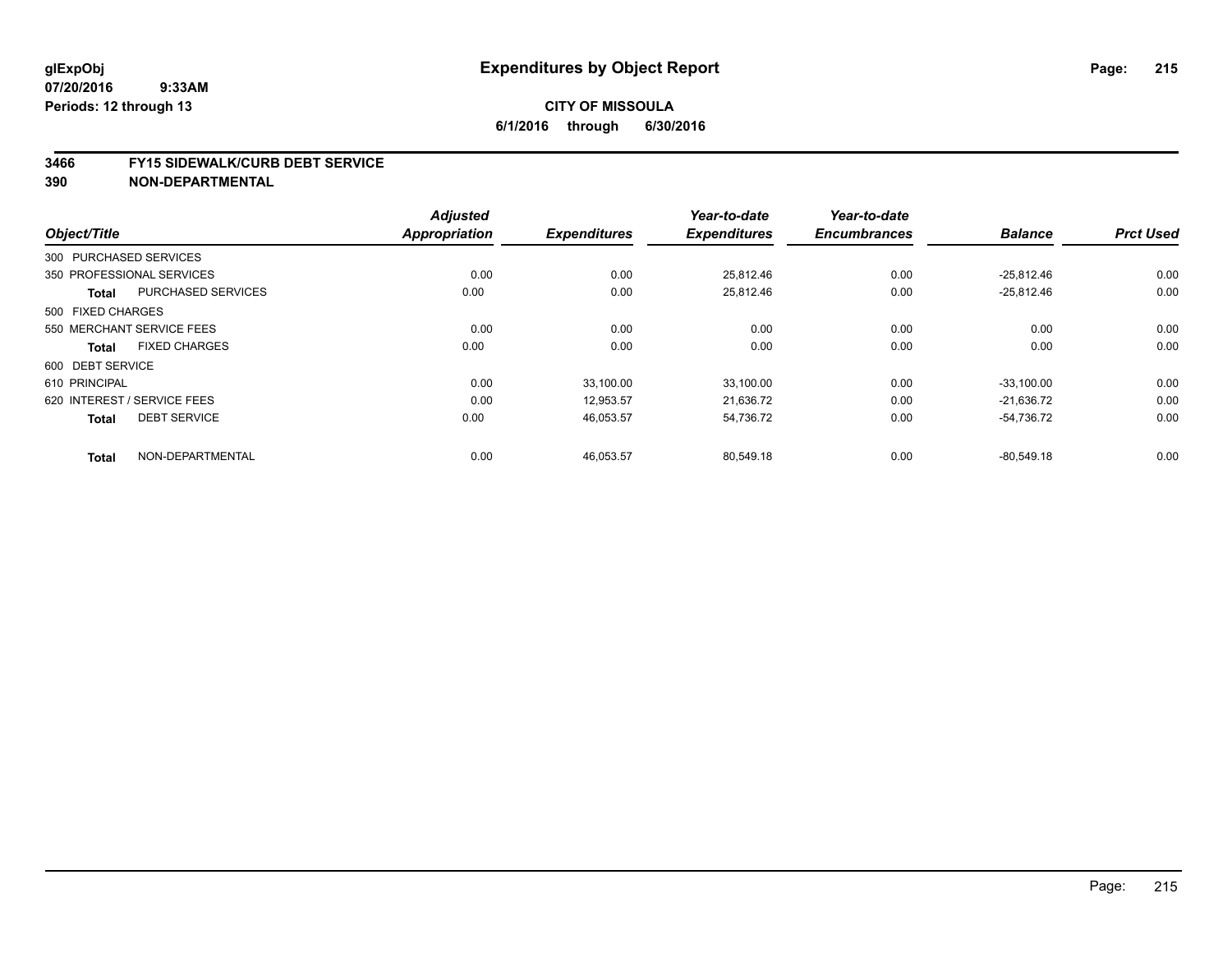## **CITY OF MISSOULA 6/1/2016 through 6/30/2016**

## **3466 FY15 SIDEWALK/CURB DEBT SERVICE**

| Object/Title      |                                 | <b>Adjusted</b><br><b>Appropriation</b> | <b>Expenditures</b> | Year-to-date<br><b>Expenditures</b> | Year-to-date<br><b>Encumbrances</b> | <b>Balance</b> | <b>Prct Used</b> |
|-------------------|---------------------------------|-----------------------------------------|---------------------|-------------------------------------|-------------------------------------|----------------|------------------|
|                   |                                 |                                         |                     |                                     |                                     |                |                  |
|                   | 300 PURCHASED SERVICES          |                                         |                     |                                     |                                     |                |                  |
|                   | 350 PROFESSIONAL SERVICES       | 0.00                                    | 0.00                | 25,812.46                           | 0.00                                | $-25,812.46$   | 0.00             |
| <b>Total</b>      | <b>PURCHASED SERVICES</b>       | 0.00                                    | 0.00                | 25,812.46                           | 0.00                                | $-25,812.46$   | 0.00             |
| 500 FIXED CHARGES |                                 |                                         |                     |                                     |                                     |                |                  |
|                   | 550 MERCHANT SERVICE FEES       | 0.00                                    | 0.00                | 0.00                                | 0.00                                | 0.00           | 0.00             |
| Total             | <b>FIXED CHARGES</b>            | 0.00                                    | 0.00                | 0.00                                | 0.00                                | 0.00           | 0.00             |
| 600 DEBT SERVICE  |                                 |                                         |                     |                                     |                                     |                |                  |
| 610 PRINCIPAL     |                                 | 0.00                                    | 33,100.00           | 33,100.00                           | 0.00                                | $-33,100.00$   | 0.00             |
|                   | 620 INTEREST / SERVICE FEES     | 0.00                                    | 12.953.57           | 21.636.72                           | 0.00                                | $-21.636.72$   | 0.00             |
| <b>Total</b>      | <b>DEBT SERVICE</b>             | 0.00                                    | 46,053.57           | 54,736.72                           | 0.00                                | $-54,736.72$   | 0.00             |
| <b>Total</b>      | FY15 SIDEWALK/CURB DEBT SERVICE | 0.00                                    | 46.053.57           | 80.549.18                           | 0.00                                | $-80.549.18$   | 0.00             |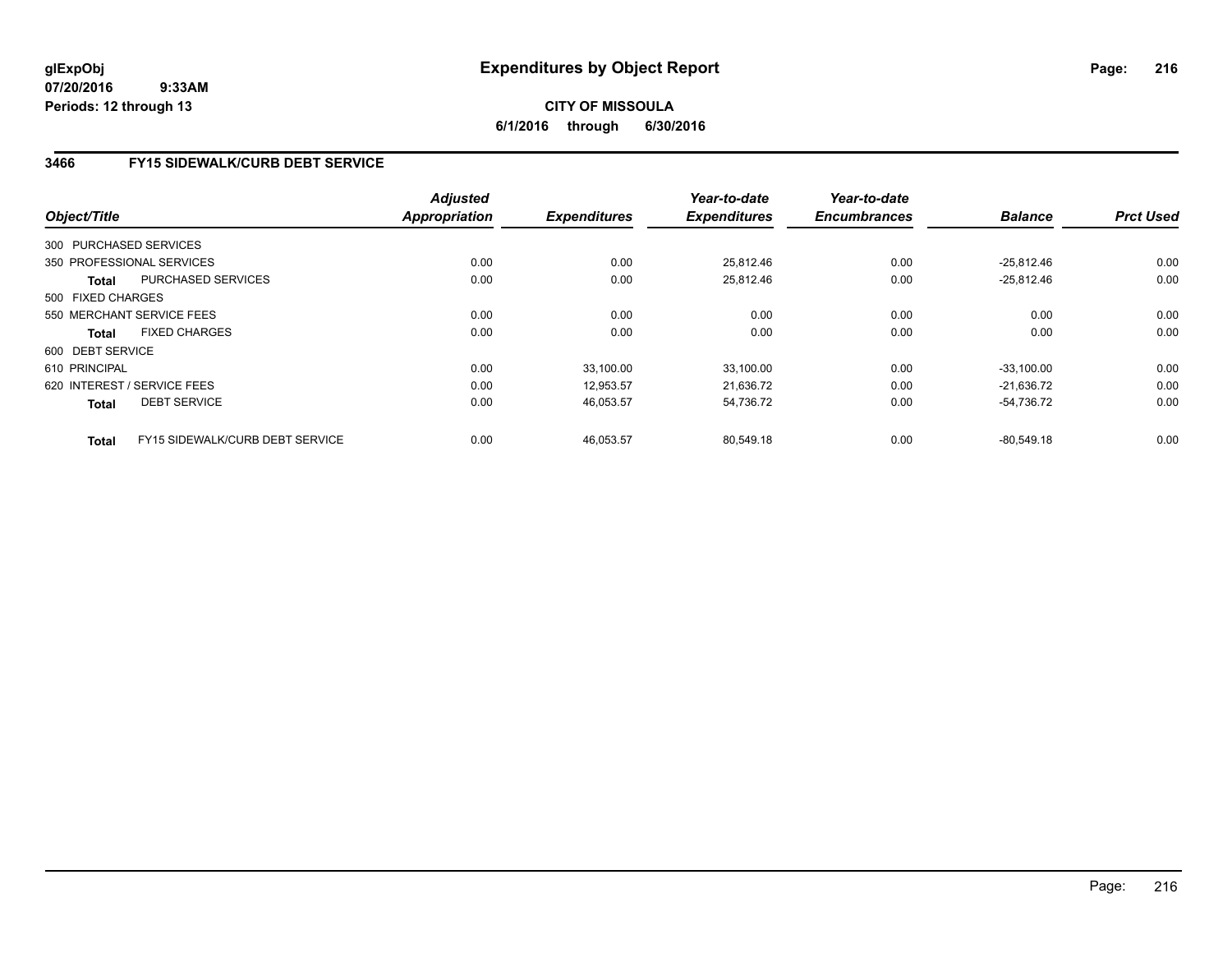#### **3491 SID 491 DEBT SERVICE FUND**

| Object/Title                 | <b>Adjusted</b><br>Appropriation | <b>Expenditures</b> | Year-to-date<br><b>Expenditures</b> | Year-to-date<br><b>Encumbrances</b> | <b>Balance</b> | <b>Prct Used</b> |
|------------------------------|----------------------------------|---------------------|-------------------------------------|-------------------------------------|----------------|------------------|
| 600 DEBT SERVICE             |                                  |                     |                                     |                                     |                |                  |
| 620 INTEREST / SERVICE FEES  | 0.00                             | 0.00                | 0.00                                | 0.00                                | 0.00           | 0.00             |
| <b>DEBT SERVICE</b><br>Total | 0.00                             | 0.00                | 0.00                                | 0.00                                | 0.00           | 0.00             |
| NON-DEPARTMENTAL<br>Total    | 0.00                             | 0.00                | 0.00                                | 0.00                                | 0.00           | 0.00             |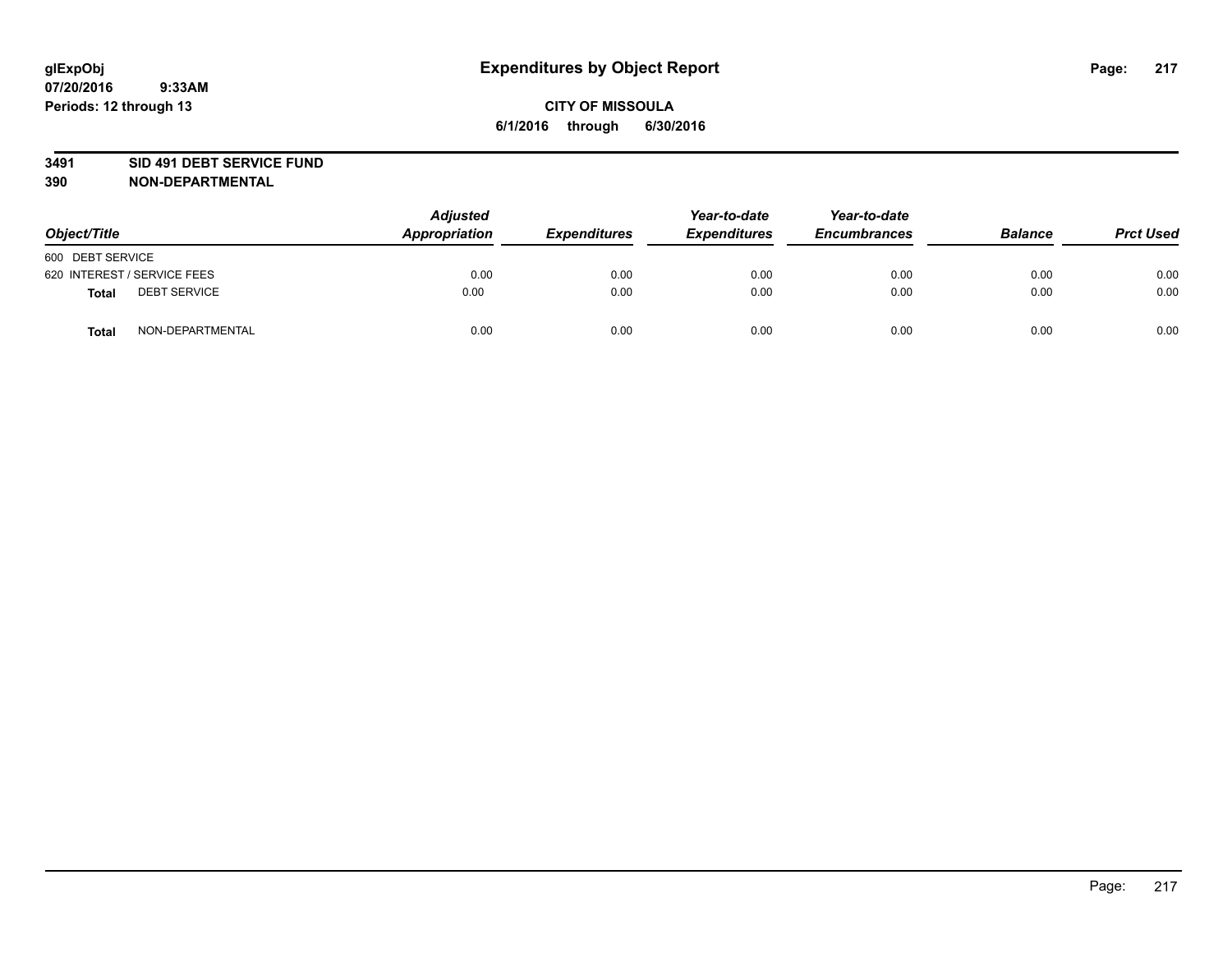### **3491 SID 491 DEBT SERVICE FUND**

| Object/Title                              | <b>Adjusted</b><br>Appropriation | <b>Expenditures</b> | Year-to-date<br><b>Expenditures</b> | Year-to-date<br><b>Encumbrances</b> | <b>Balance</b> | <b>Prct Used</b> |
|-------------------------------------------|----------------------------------|---------------------|-------------------------------------|-------------------------------------|----------------|------------------|
| 600 DEBT SERVICE                          |                                  |                     |                                     |                                     |                |                  |
| 620 INTEREST / SERVICE FEES               | 0.00                             | 0.00                | 0.00                                | 0.00                                | 0.00           | 0.00             |
| <b>DEBT SERVICE</b><br><b>Total</b>       | 0.00                             | 0.00                | 0.00                                | 0.00                                | 0.00           | 0.00             |
| SID 491 DEBT SERVICE FUND<br><b>Total</b> | 0.00                             | 0.00                | 0.00                                | 0.00                                | 0.00           | 0.00             |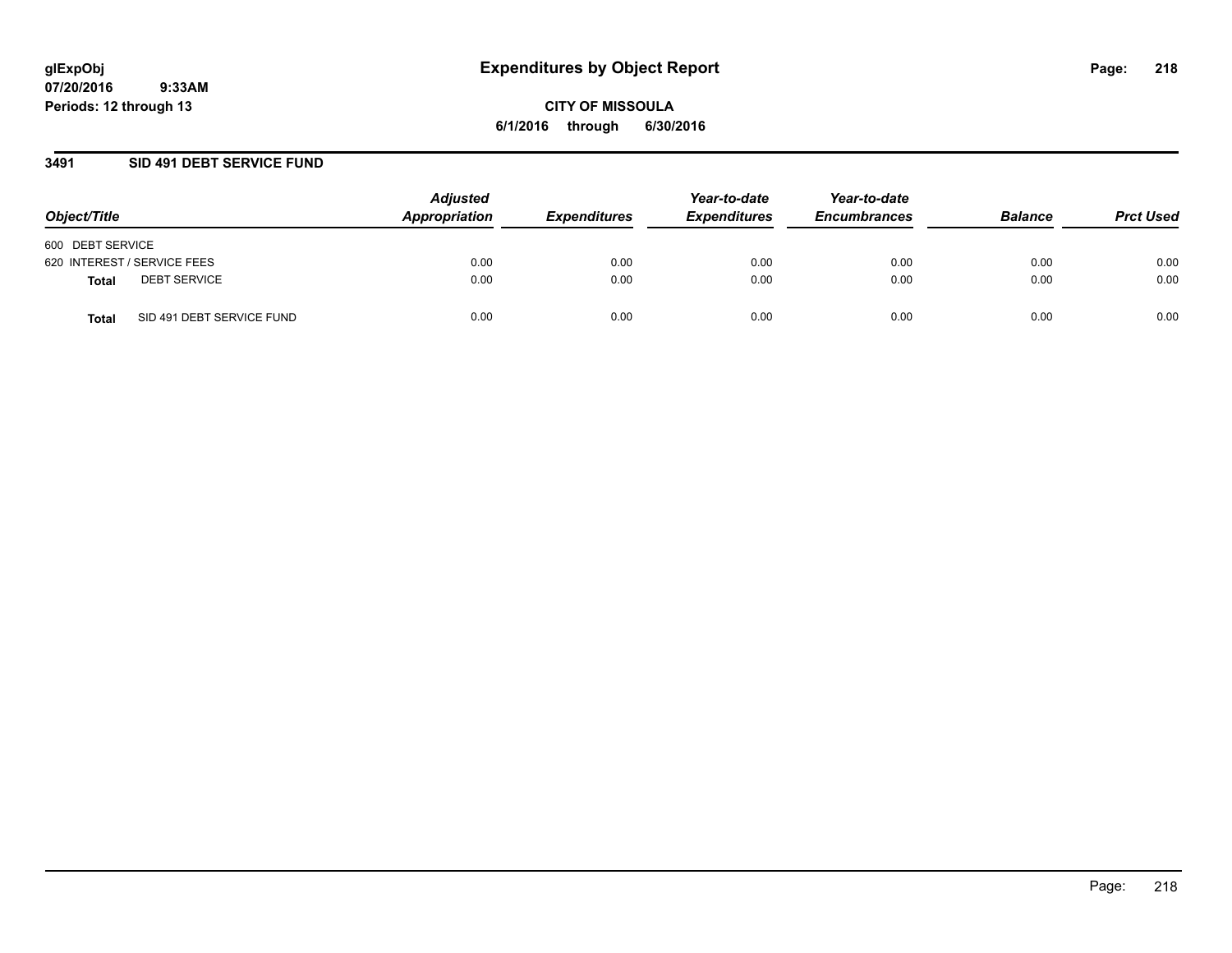## **CITY OF MISSOULA 6/1/2016 through 6/30/2016**

**3495 SID 495 DEBT SERVICE FUND**

| Object/Title                            | <b>Adjusted</b><br>Appropriation | <b>Expenditures</b> | Year-to-date<br><b>Expenditures</b> | Year-to-date<br><b>Encumbrances</b> | <b>Balance</b> | <b>Prct Used</b> |
|-----------------------------------------|----------------------------------|---------------------|-------------------------------------|-------------------------------------|----------------|------------------|
| 800 OTHER OBJECTS                       |                                  |                     |                                     |                                     |                |                  |
| 820 TRANSFERS TO OTHER FUNDS            | 0.00                             | 0.00                | 0.00                                | 0.00                                | 0.00           | 0.00             |
| OTHER OBJECTS<br><b>Total</b>           | 0.00                             | 0.00                | 0.00                                | 0.00                                | 0.00           | 0.00             |
| *** Title Not Found ***<br><b>Total</b> | 0.00                             | 0.00                | 0.00                                | 0.00                                | 0.00           | 0.00             |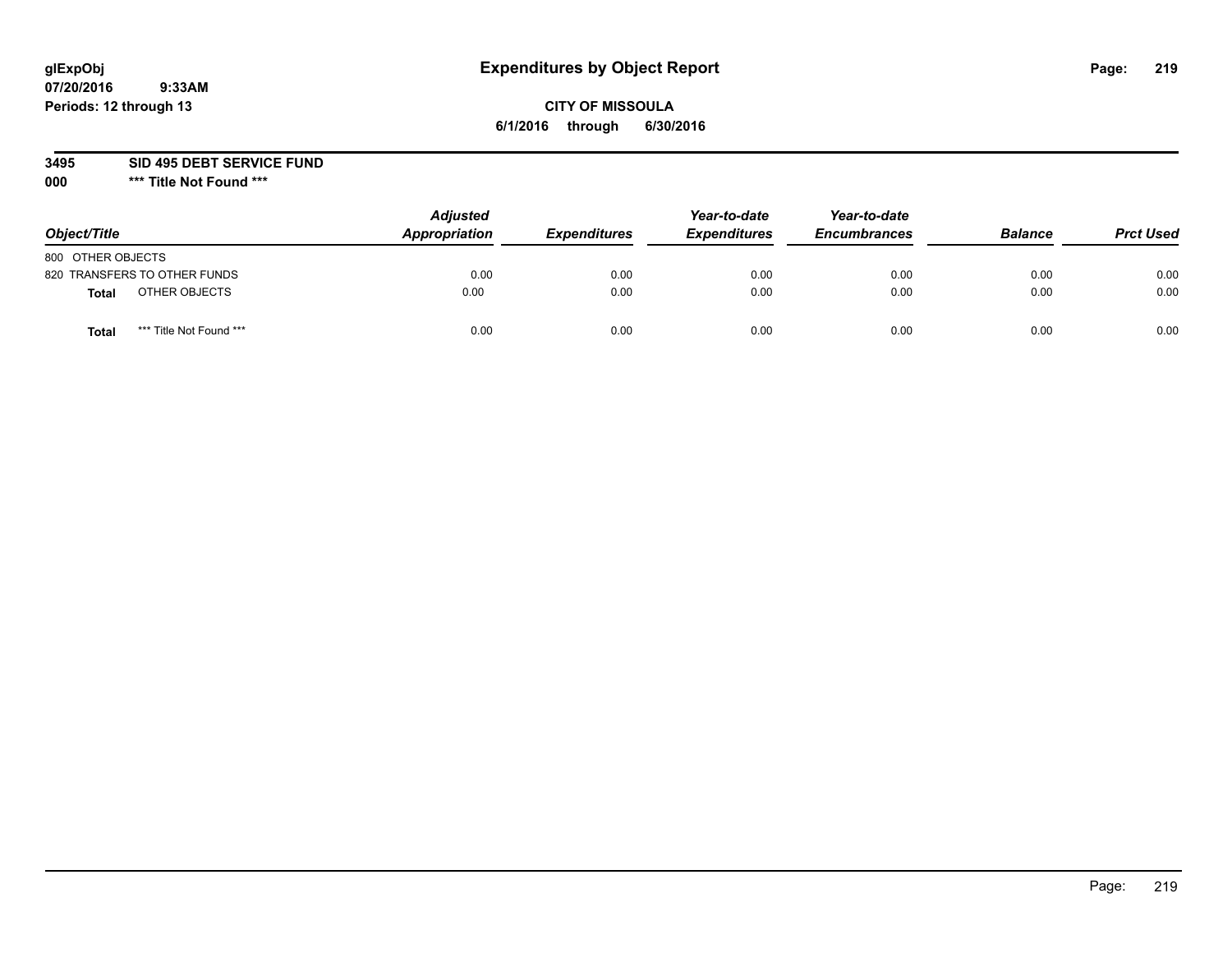#### **3495 SID 495 DEBT SERVICE FUND**

| Object/Title                         | <b>Adjusted</b><br><b>Appropriation</b> | <b>Expenditures</b> | Year-to-date<br><b>Expenditures</b> | Year-to-date<br><b>Encumbrances</b> | <b>Balance</b> | <b>Prct Used</b> |
|--------------------------------------|-----------------------------------------|---------------------|-------------------------------------|-------------------------------------|----------------|------------------|
| 500 FIXED CHARGES                    |                                         |                     |                                     |                                     |                |                  |
| 550 MERCHANT SERVICE FEES            | 0.00                                    | 0.00                | 0.00                                | 0.00                                | 0.00           | 0.00             |
| <b>FIXED CHARGES</b><br><b>Total</b> | 0.00                                    | 0.00                | 0.00                                | 0.00                                | 0.00           | 0.00             |
| 800 OTHER OBJECTS                    |                                         |                     |                                     |                                     |                |                  |
| 820 TRANSFERS TO OTHER FUNDS         | 0.00                                    | 0.00                | 0.00                                | 0.00                                | 0.00           | 0.00             |
| OTHER OBJECTS<br><b>Total</b>        | 0.00                                    | 0.00                | 0.00                                | 0.00                                | 0.00           | 0.00             |
| NON-DEPARTMENTAL<br><b>Total</b>     | 0.00                                    | 0.00                | 0.00                                | 0.00                                | 0.00           | 0.00             |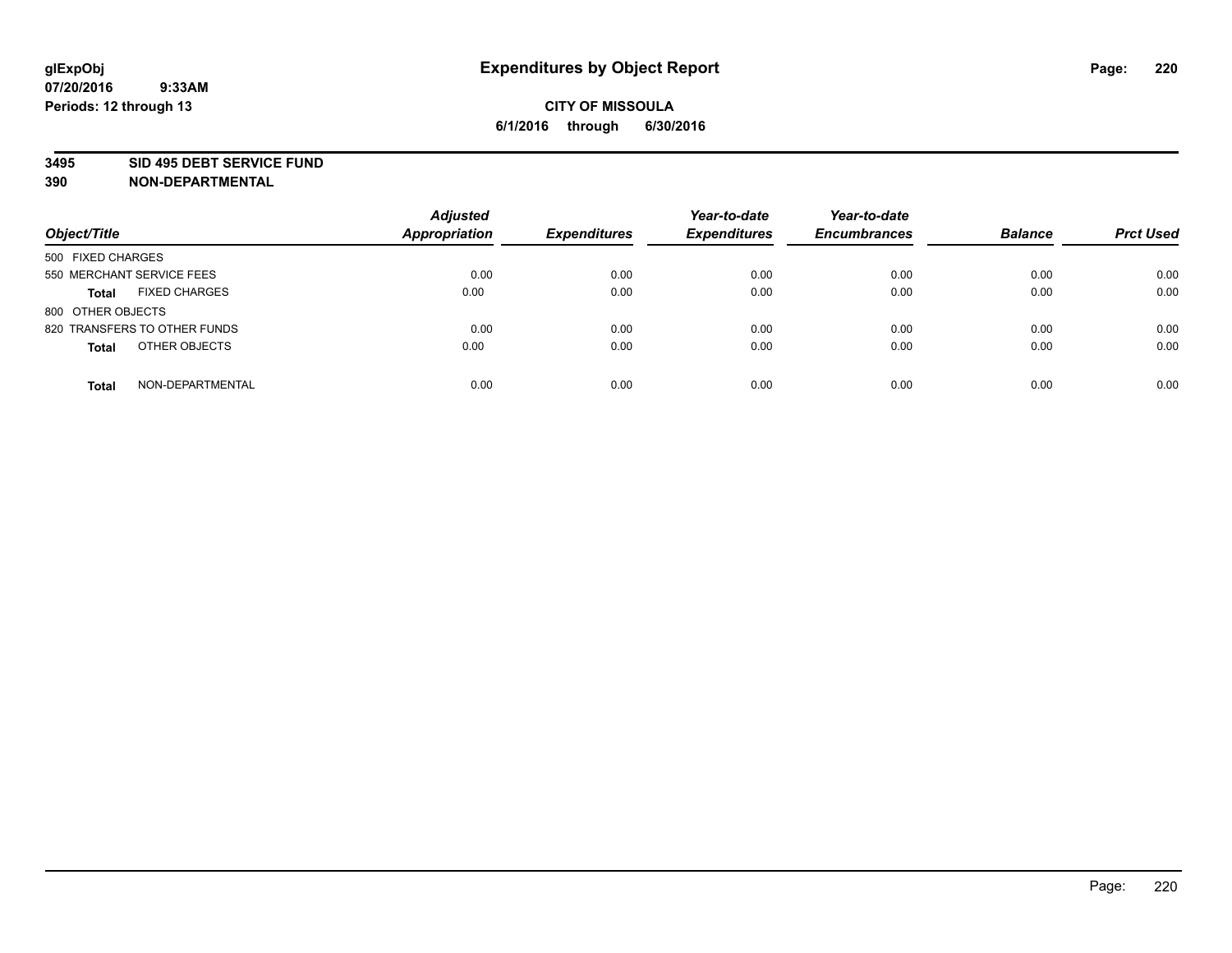### **3495 SID 495 DEBT SERVICE FUND**

| Object/Title                              | <b>Adjusted</b><br><b>Appropriation</b> | <b>Expenditures</b> | Year-to-date<br><b>Expenditures</b> | Year-to-date<br><b>Encumbrances</b> | <b>Balance</b> | <b>Prct Used</b> |
|-------------------------------------------|-----------------------------------------|---------------------|-------------------------------------|-------------------------------------|----------------|------------------|
| 500 FIXED CHARGES                         |                                         |                     |                                     |                                     |                |                  |
| 550 MERCHANT SERVICE FEES                 | 0.00                                    | 0.00                | 0.00                                | 0.00                                | 0.00           | 0.00             |
| <b>FIXED CHARGES</b><br><b>Total</b>      | 0.00                                    | 0.00                | 0.00                                | 0.00                                | 0.00           | 0.00             |
| 800 OTHER OBJECTS                         |                                         |                     |                                     |                                     |                |                  |
| 820 TRANSFERS TO OTHER FUNDS              | 0.00                                    | 0.00                | 0.00                                | 0.00                                | 0.00           | 0.00             |
| OTHER OBJECTS<br><b>Total</b>             | 0.00                                    | 0.00                | 0.00                                | 0.00                                | 0.00           | 0.00             |
| SID 495 DEBT SERVICE FUND<br><b>Total</b> | 0.00                                    | 0.00                | 0.00                                | 0.00                                | 0.00           | 0.00             |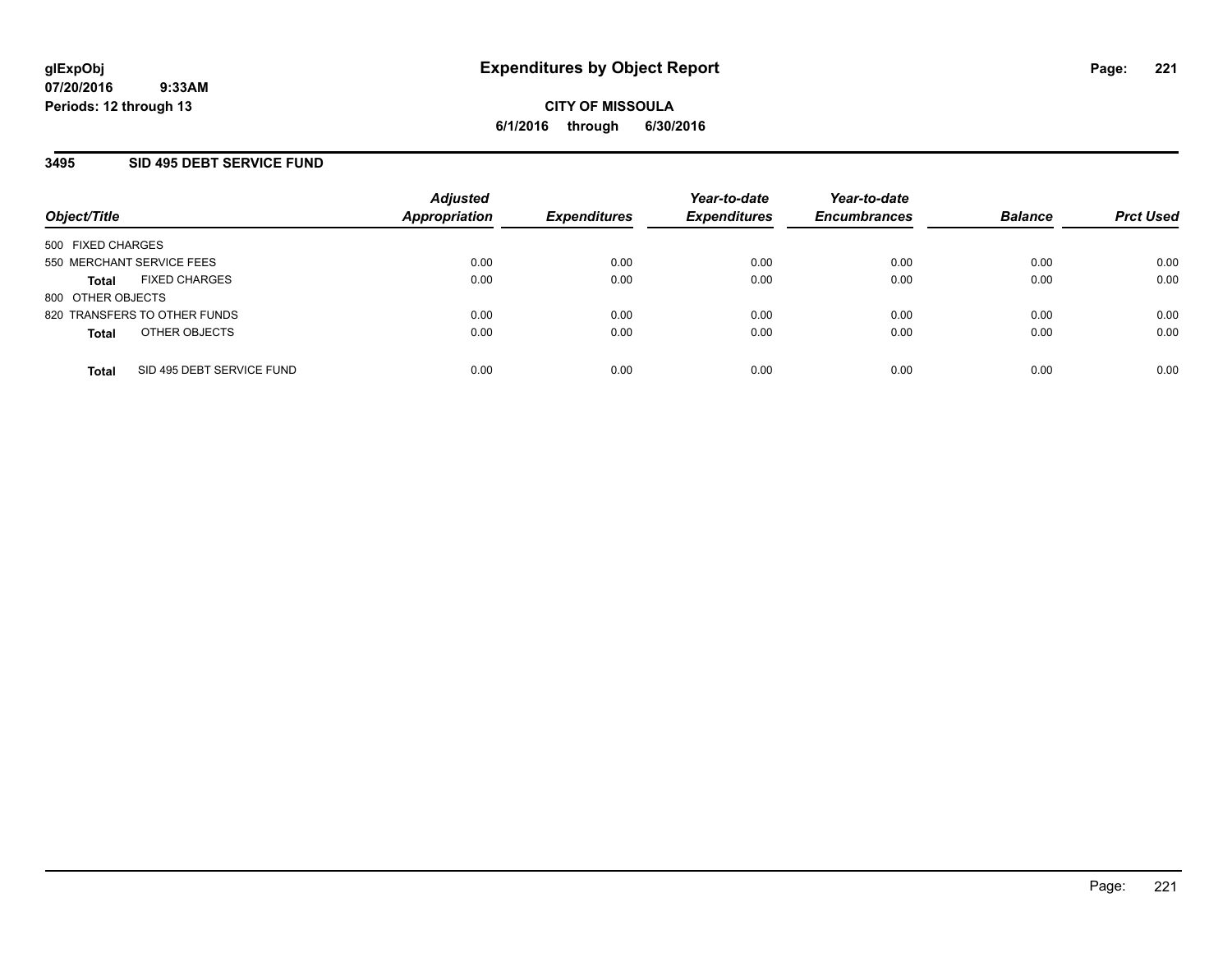### **CITY OF MISSOULA 6/1/2016 through 6/30/2016**

**3497 SID 497 DEBT SERVICE FUND**

| Object/Title                            | <b>Adjusted</b><br>Appropriation | <b>Expenditures</b> | Year-to-date<br><b>Expenditures</b> | Year-to-date<br><b>Encumbrances</b> | <b>Balance</b> | <b>Prct Used</b> |
|-----------------------------------------|----------------------------------|---------------------|-------------------------------------|-------------------------------------|----------------|------------------|
| 800 OTHER OBJECTS                       |                                  |                     |                                     |                                     |                |                  |
| 820 TRANSFERS TO OTHER FUNDS            | 0.00                             | 0.00                | 0.00                                | 0.00                                | 0.00           | 0.00             |
| OTHER OBJECTS<br>Total                  | 0.00                             | 0.00                | 0.00                                | 0.00                                | 0.00           | 0.00             |
| *** Title Not Found ***<br><b>Total</b> | 0.00                             | 0.00                | 0.00                                | 0.00                                | 0.00           | 0.00             |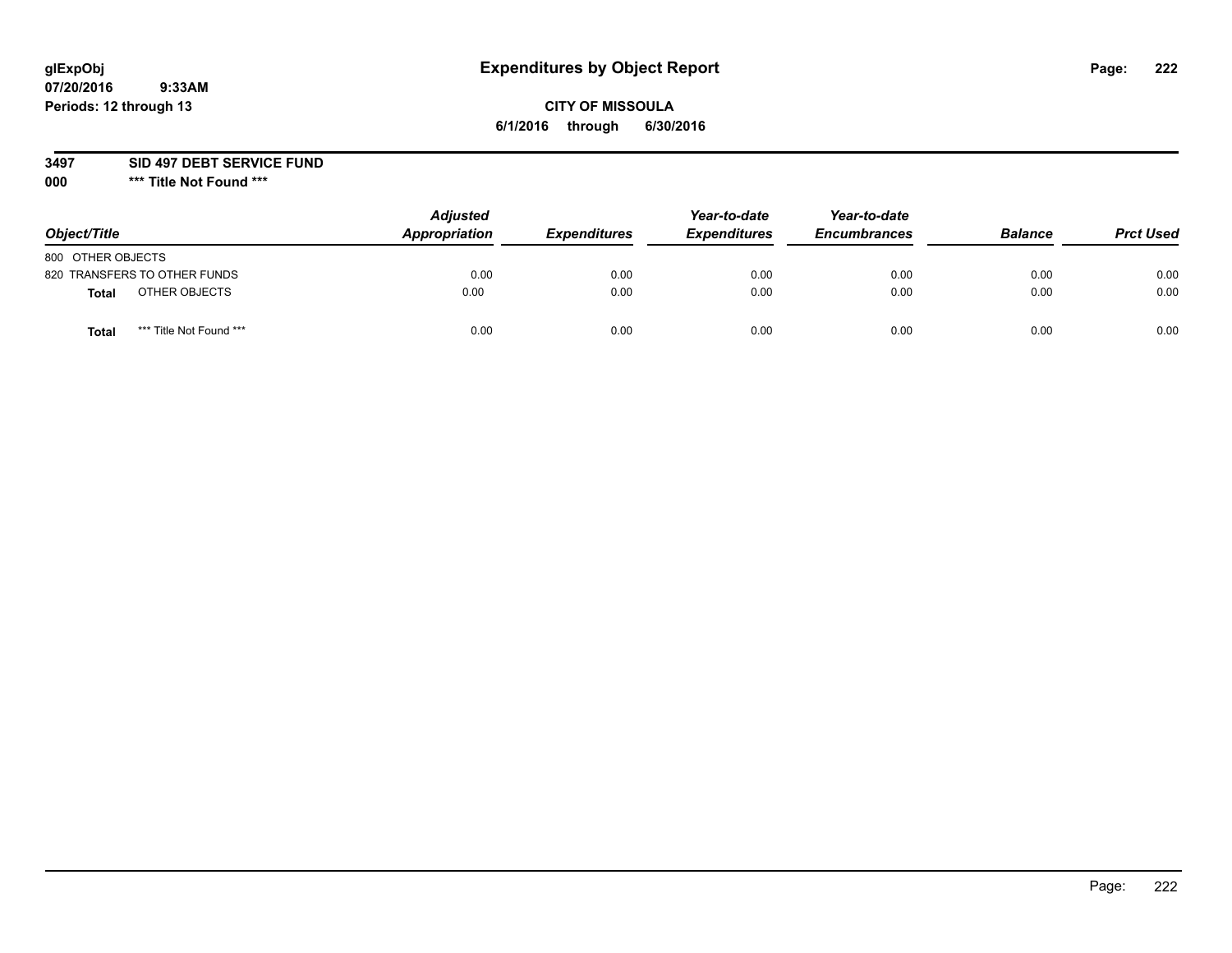#### **3497 SID 497 DEBT SERVICE FUND**

| Object/Title                         | <b>Adjusted</b><br><b>Appropriation</b> | <b>Expenditures</b> | Year-to-date<br><b>Expenditures</b> | Year-to-date<br><b>Encumbrances</b> | <b>Balance</b> | <b>Prct Used</b> |
|--------------------------------------|-----------------------------------------|---------------------|-------------------------------------|-------------------------------------|----------------|------------------|
| 500 FIXED CHARGES                    |                                         |                     |                                     |                                     |                |                  |
| 550 MERCHANT SERVICE FEES            | 0.00                                    | 0.00                | 0.00                                | 0.00                                | 0.00           | 0.00             |
| <b>FIXED CHARGES</b><br><b>Total</b> | 0.00                                    | 0.00                | 0.00                                | 0.00                                | 0.00           | 0.00             |
| 600 DEBT SERVICE                     |                                         |                     |                                     |                                     |                |                  |
| 620 INTEREST / SERVICE FEES          | 0.00                                    | 0.00                | 0.00                                | 0.00                                | 0.00           | 0.00             |
| <b>DEBT SERVICE</b><br><b>Total</b>  | 0.00                                    | 0.00                | 0.00                                | 0.00                                | 0.00           | 0.00             |
| 800 OTHER OBJECTS                    |                                         |                     |                                     |                                     |                |                  |
| 800 OTHER OBJECTS                    | 0.00                                    | 0.00                | 0.00                                | 0.00                                | 0.00           | 0.00             |
| 820 TRANSFERS TO OTHER FUNDS         | 0.00                                    | 0.00                | 0.00                                | 0.00                                | 0.00           | 0.00             |
| OTHER OBJECTS<br><b>Total</b>        | 0.00                                    | 0.00                | 0.00                                | 0.00                                | 0.00           | 0.00             |
|                                      |                                         |                     |                                     |                                     |                |                  |
| NON-DEPARTMENTAL<br><b>Total</b>     | 0.00                                    | 0.00                | 0.00                                | 0.00                                | 0.00           | 0.00             |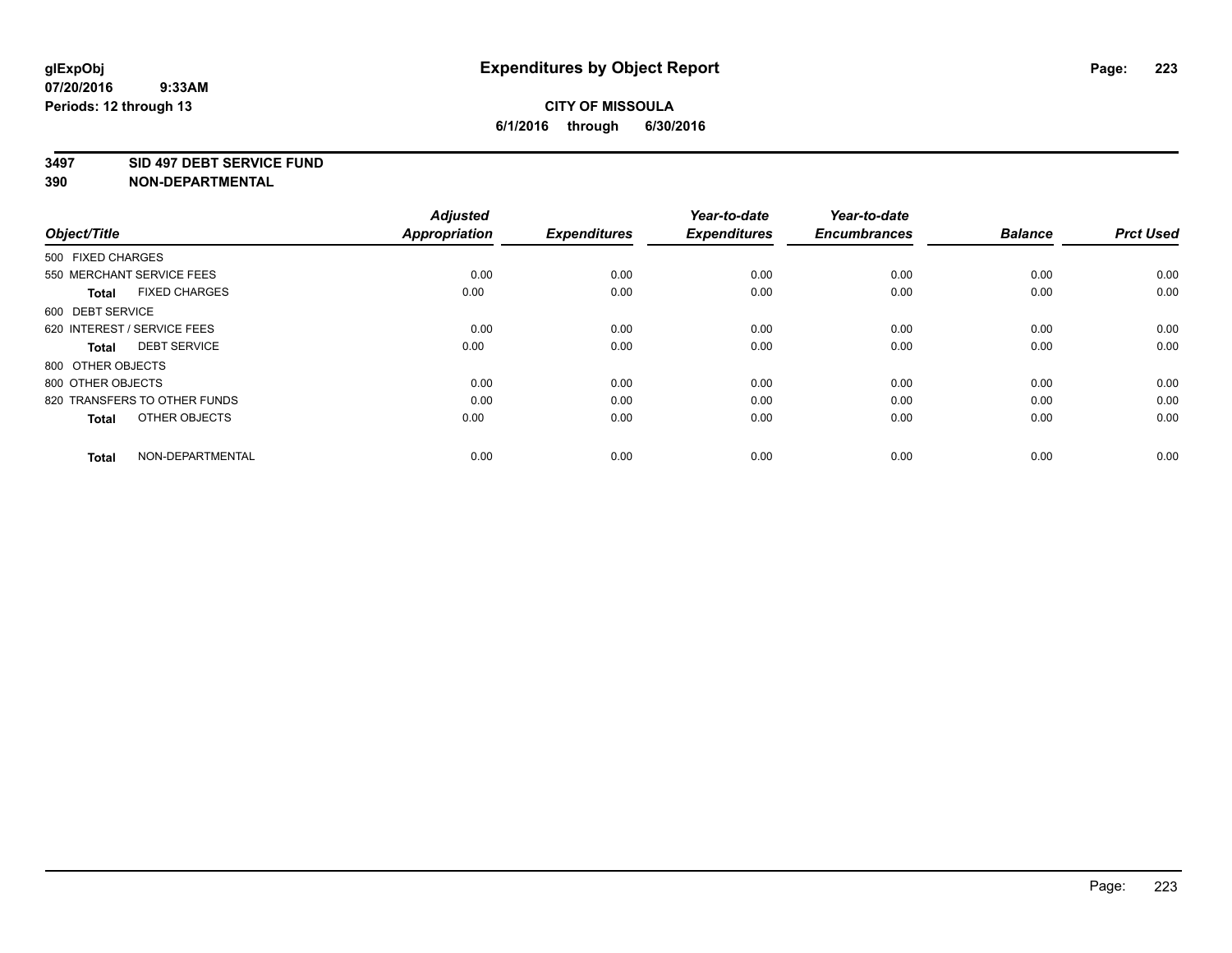#### **07/20/2016 9:33AM Periods: 12 through 13**

## **CITY OF MISSOULA 6/1/2016 through 6/30/2016**

### **3497 SID 497 DEBT SERVICE FUND**

|                                           | <b>Adjusted</b>      | <b>Expenditures</b> | Year-to-date<br><b>Expenditures</b> | Year-to-date<br><b>Encumbrances</b> | <b>Balance</b> | <b>Prct Used</b> |
|-------------------------------------------|----------------------|---------------------|-------------------------------------|-------------------------------------|----------------|------------------|
| Object/Title                              | <b>Appropriation</b> |                     |                                     |                                     |                |                  |
| 500 FIXED CHARGES                         |                      |                     |                                     |                                     |                |                  |
| 550 MERCHANT SERVICE FEES                 | 0.00                 | 0.00                | 0.00                                | 0.00                                | 0.00           | 0.00             |
| <b>FIXED CHARGES</b><br><b>Total</b>      | 0.00                 | 0.00                | 0.00                                | 0.00                                | 0.00           | 0.00             |
| 600 DEBT SERVICE                          |                      |                     |                                     |                                     |                |                  |
| 620 INTEREST / SERVICE FEES               | 0.00                 | 0.00                | 0.00                                | 0.00                                | 0.00           | 0.00             |
| <b>DEBT SERVICE</b><br>Total              | 0.00                 | 0.00                | 0.00                                | 0.00                                | 0.00           | 0.00             |
| 800 OTHER OBJECTS                         |                      |                     |                                     |                                     |                |                  |
| 800 OTHER OBJECTS                         | 0.00                 | 0.00                | 0.00                                | 0.00                                | 0.00           | 0.00             |
| 820 TRANSFERS TO OTHER FUNDS              | 0.00                 | 0.00                | 0.00                                | 0.00                                | 0.00           | 0.00             |
| OTHER OBJECTS<br><b>Total</b>             | 0.00                 | 0.00                | 0.00                                | 0.00                                | 0.00           | 0.00             |
|                                           |                      |                     |                                     |                                     |                |                  |
| SID 497 DEBT SERVICE FUND<br><b>Total</b> | 0.00                 | 0.00                | 0.00                                | 0.00                                | 0.00           | 0.00             |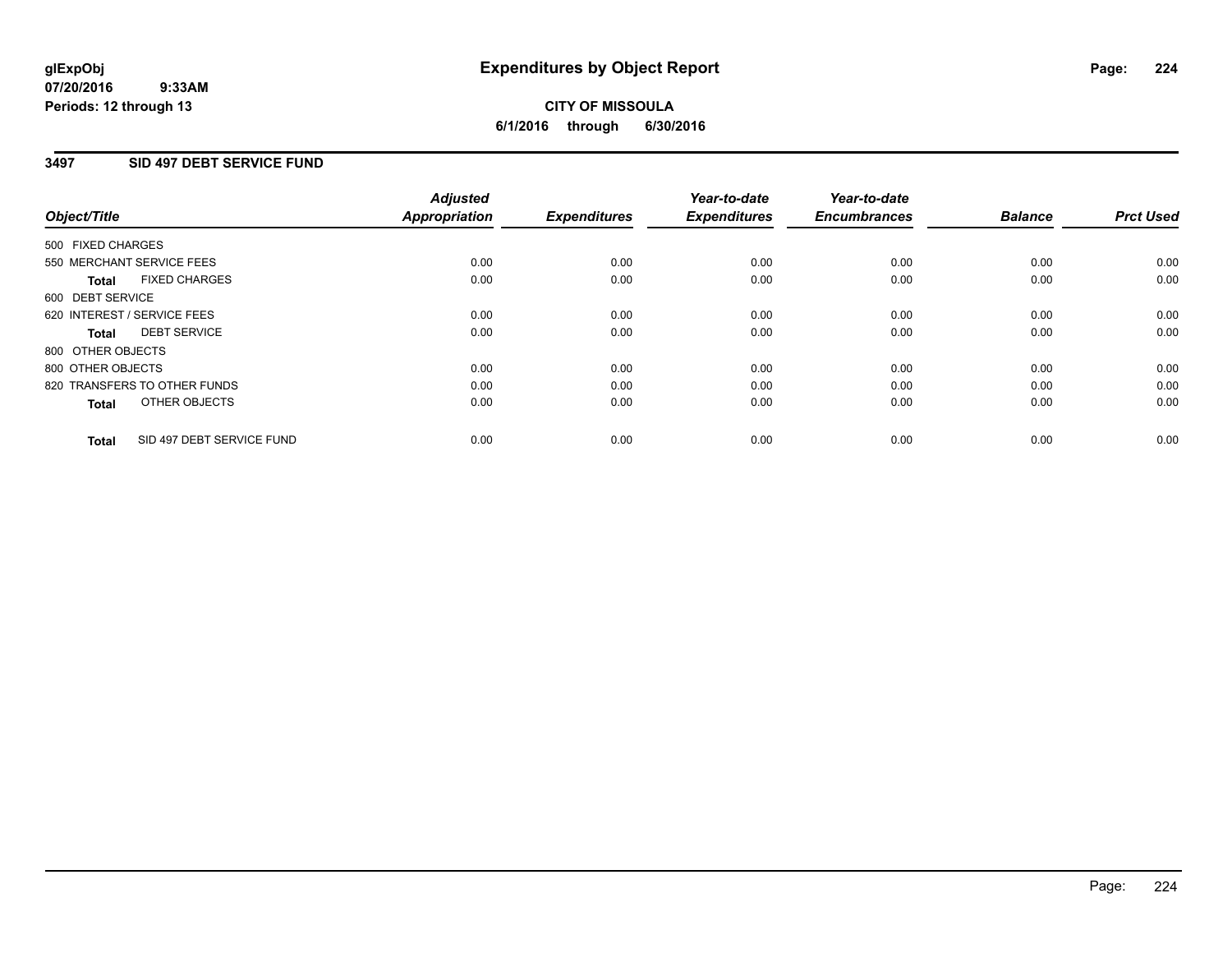## **CITY OF MISSOULA 6/1/2016 through 6/30/2016**

**3498 SID 498 DEBT SERVICE FUND**

| Object/Title                            | <b>Adjusted</b><br>Appropriation | <b>Expenditures</b> | Year-to-date<br><b>Expenditures</b> | Year-to-date<br><b>Encumbrances</b> | <b>Balance</b> | <b>Prct Used</b> |
|-----------------------------------------|----------------------------------|---------------------|-------------------------------------|-------------------------------------|----------------|------------------|
| 800 OTHER OBJECTS                       |                                  |                     |                                     |                                     |                |                  |
| 820 TRANSFERS TO OTHER FUNDS            | 0.00                             | 0.00                | 0.00                                | 0.00                                | 0.00           | 0.00             |
| OTHER OBJECTS<br><b>Total</b>           | 0.00                             | 0.00                | 0.00                                | 0.00                                | 0.00           | 0.00             |
| *** Title Not Found ***<br><b>Total</b> | 0.00                             | 0.00                | 0.00                                | 0.00                                | 0.00           | 0.00             |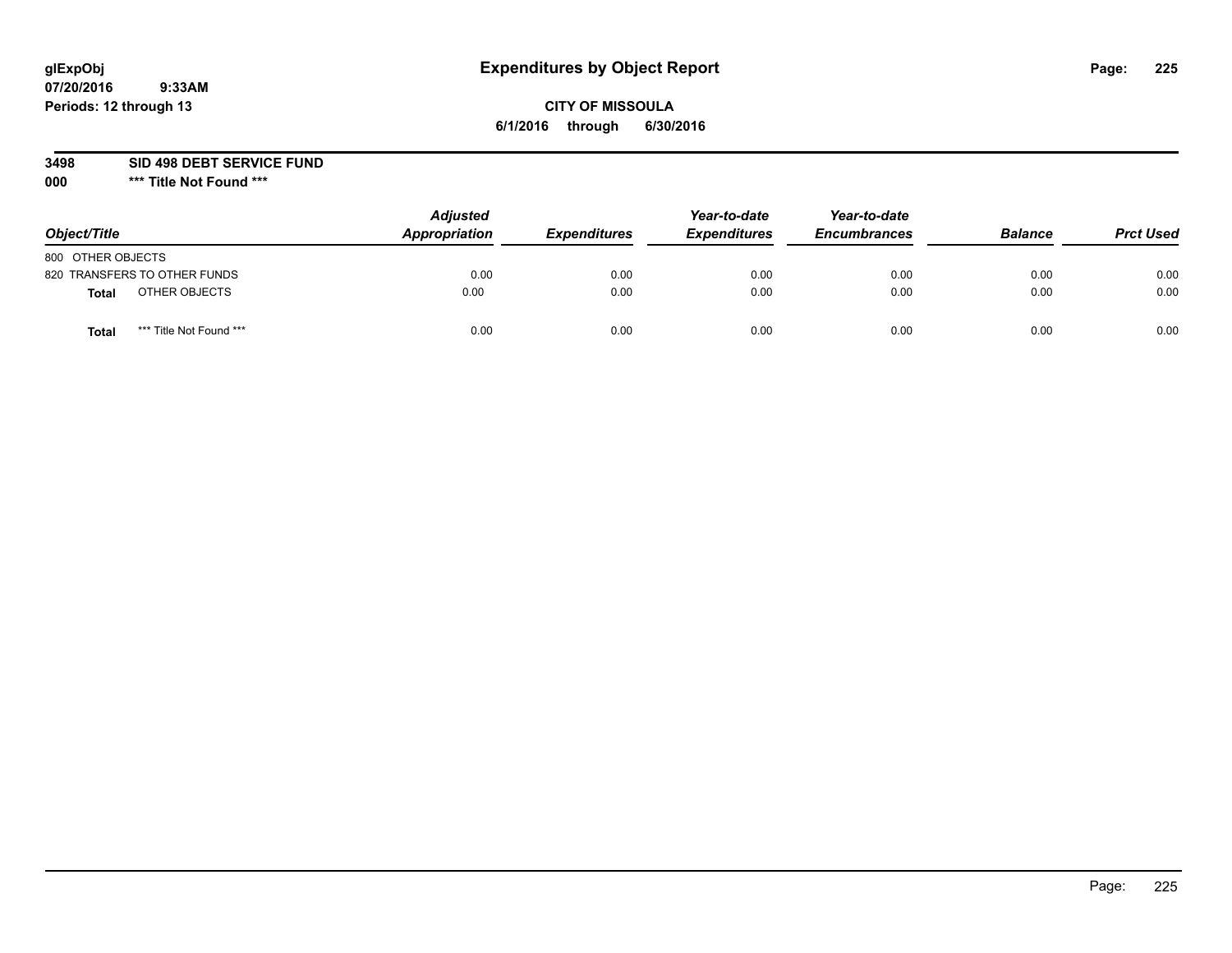#### **3498 SID 498 DEBT SERVICE FUND**

| Object/Title                         | <b>Adjusted</b><br><b>Appropriation</b> | <b>Expenditures</b> | Year-to-date<br><b>Expenditures</b> | Year-to-date<br><b>Encumbrances</b> | <b>Balance</b> | <b>Prct Used</b> |
|--------------------------------------|-----------------------------------------|---------------------|-------------------------------------|-------------------------------------|----------------|------------------|
|                                      |                                         |                     |                                     |                                     |                |                  |
| 500 FIXED CHARGES                    |                                         |                     |                                     |                                     |                |                  |
| 550 MERCHANT SERVICE FEES            | 0.00                                    | 0.00                | 0.00                                | 0.00                                | 0.00           | 0.00             |
| <b>FIXED CHARGES</b><br><b>Total</b> | 0.00                                    | 0.00                | 0.00                                | 0.00                                | 0.00           | 0.00             |
| 600 DEBT SERVICE                     |                                         |                     |                                     |                                     |                |                  |
| 610 PRINCIPAL                        | 0.00                                    | 0.00                | 0.00                                | 0.00                                | 0.00           | 0.00             |
| 620 INTEREST / SERVICE FEES          | 0.00                                    | 0.00                | 0.00                                | 0.00                                | 0.00           | 0.00             |
| <b>DEBT SERVICE</b><br><b>Total</b>  | 0.00                                    | 0.00                | 0.00                                | 0.00                                | 0.00           | 0.00             |
|                                      |                                         |                     |                                     |                                     |                |                  |
| NON-DEPARTMENTAL<br><b>Total</b>     | 0.00                                    | 0.00                | 0.00                                | 0.00                                | 0.00           | 0.00             |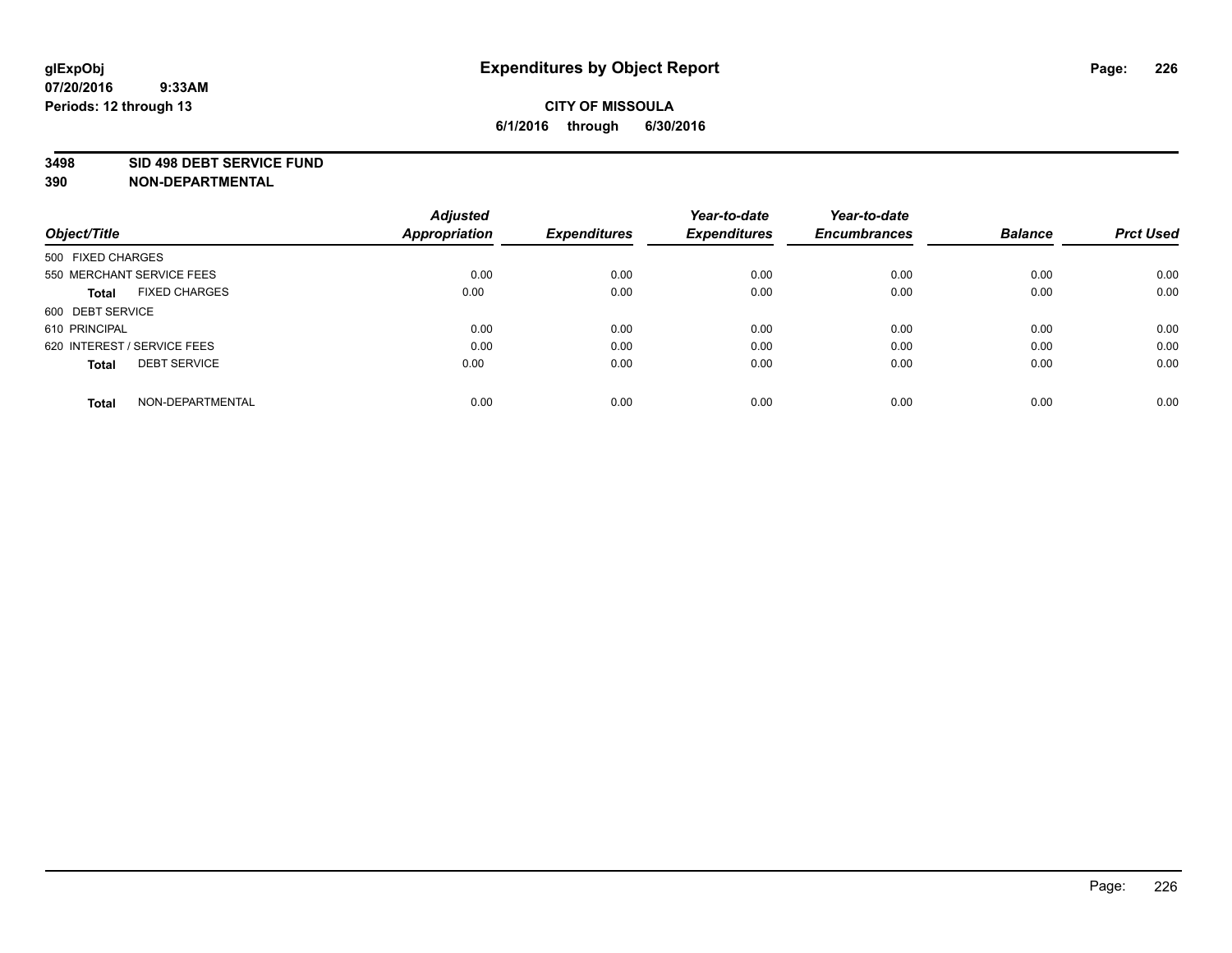### **3498 SID 498 DEBT SERVICE FUND**

| Object/Title      |                              | <b>Adjusted</b><br>Appropriation | <b>Expenditures</b> | Year-to-date<br><b>Expenditures</b> | Year-to-date<br><b>Encumbrances</b> | <b>Balance</b> | <b>Prct Used</b> |
|-------------------|------------------------------|----------------------------------|---------------------|-------------------------------------|-------------------------------------|----------------|------------------|
| 500 FIXED CHARGES |                              |                                  |                     |                                     |                                     |                |                  |
|                   | 550 MERCHANT SERVICE FEES    | 0.00                             | 0.00                | 0.00                                | 0.00                                | 0.00           | 0.00             |
| <b>Total</b>      | <b>FIXED CHARGES</b>         | 0.00                             | 0.00                | 0.00                                | 0.00                                | 0.00           | 0.00             |
| 600 DEBT SERVICE  |                              |                                  |                     |                                     |                                     |                |                  |
| 610 PRINCIPAL     |                              | 0.00                             | 0.00                | 0.00                                | 0.00                                | 0.00           | 0.00             |
|                   | 620 INTEREST / SERVICE FEES  | 0.00                             | 0.00                | 0.00                                | 0.00                                | 0.00           | 0.00             |
| <b>Total</b>      | <b>DEBT SERVICE</b>          | 0.00                             | 0.00                | 0.00                                | 0.00                                | 0.00           | 0.00             |
| 800 OTHER OBJECTS |                              |                                  |                     |                                     |                                     |                |                  |
|                   | 820 TRANSFERS TO OTHER FUNDS | 0.00                             | 0.00                | 0.00                                | 0.00                                | 0.00           | 0.00             |
| <b>Total</b>      | OTHER OBJECTS                | 0.00                             | 0.00                | 0.00                                | 0.00                                | 0.00           | 0.00             |
| <b>Total</b>      | SID 498 DEBT SERVICE FUND    | 0.00                             | 0.00                | 0.00                                | 0.00                                | 0.00           | 0.00             |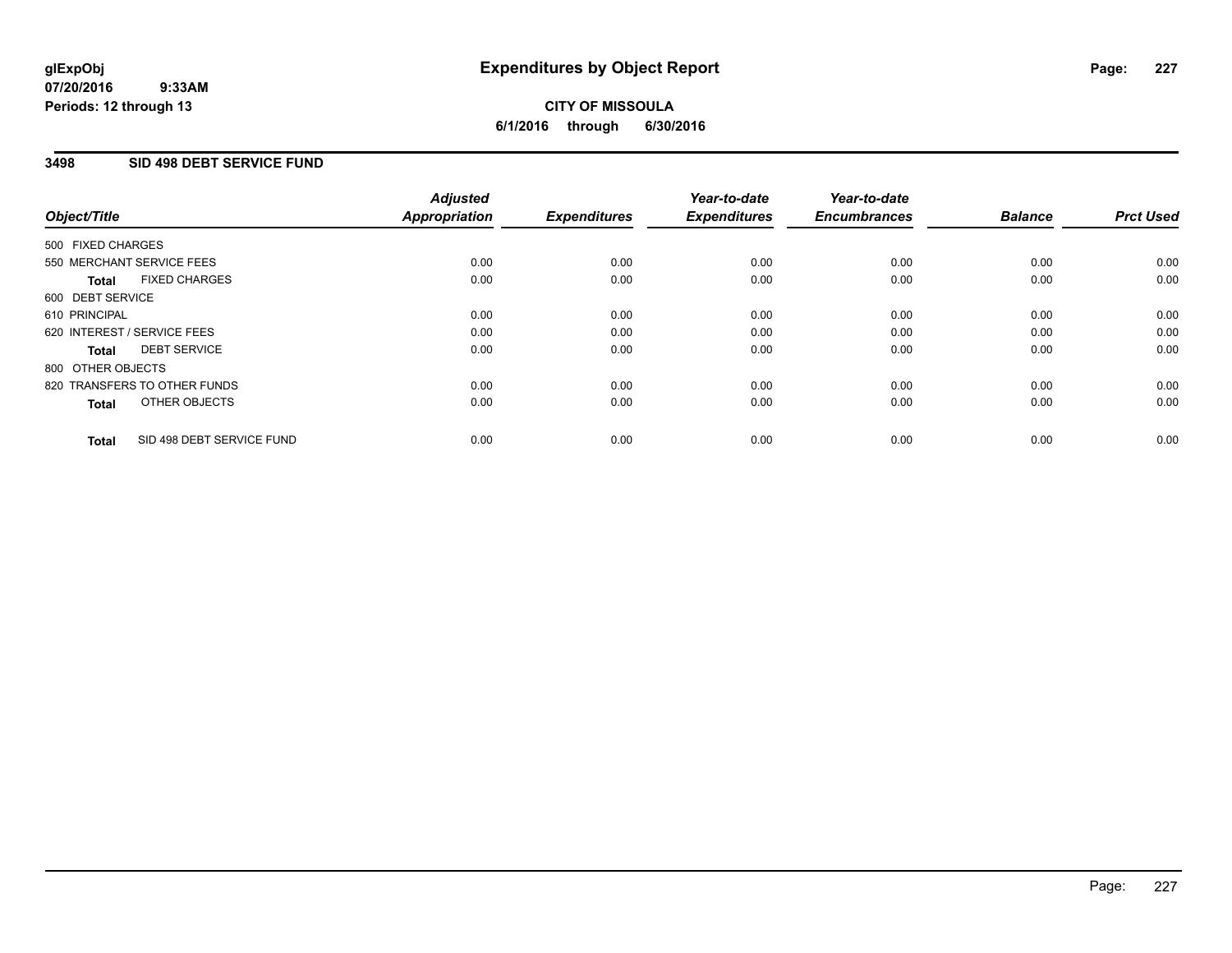#### **3500 SID 500 DEBT SERVICE FUND**

| Object/Title                        | <b>Adjusted</b><br><b>Appropriation</b> | <b>Expenditures</b> | Year-to-date<br><b>Expenditures</b> | Year-to-date<br><b>Encumbrances</b> | <b>Balance</b> | <b>Prct Used</b> |
|-------------------------------------|-----------------------------------------|---------------------|-------------------------------------|-------------------------------------|----------------|------------------|
| 600 DEBT SERVICE                    |                                         |                     |                                     |                                     |                |                  |
| 620 INTEREST / SERVICE FEES         | 0.00                                    | 0.00                | 0.00                                | 0.00                                | 0.00           | 0.00             |
| <b>DEBT SERVICE</b><br><b>Total</b> | 0.00                                    | 0.00                | 0.00                                | 0.00                                | 0.00           | 0.00             |
| 800 OTHER OBJECTS                   |                                         |                     |                                     |                                     |                |                  |
| 820 TRANSFERS TO OTHER FUNDS        | 0.00                                    | 0.00                | 0.00                                | 0.00                                | 0.00           | 0.00             |
| OTHER OBJECTS<br><b>Total</b>       | 0.00                                    | 0.00                | 0.00                                | 0.00                                | 0.00           | 0.00             |
| NON-DEPARTMENTAL<br><b>Total</b>    | 0.00                                    | 0.00                | 0.00                                | 0.00                                | 0.00           | 0.00             |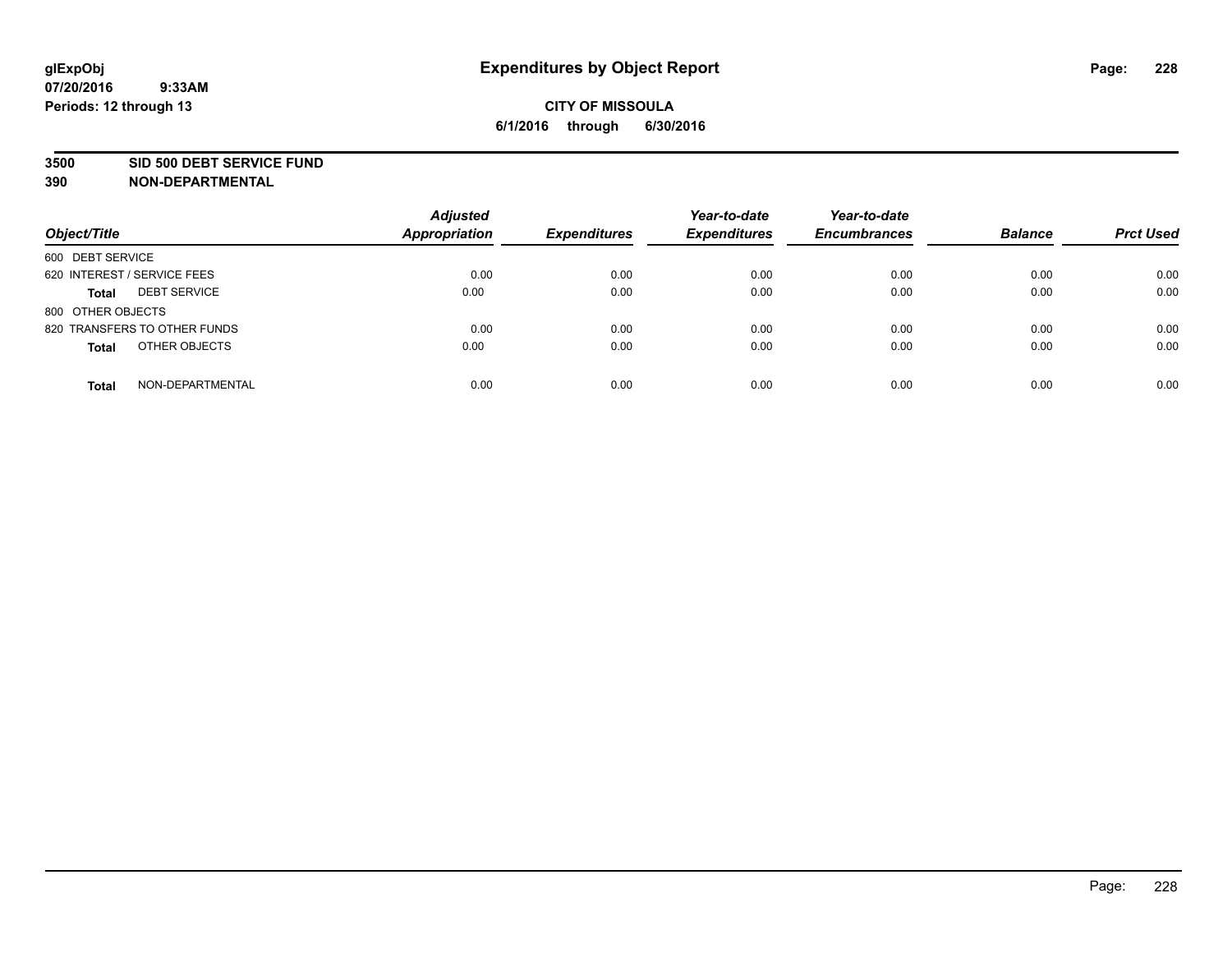### **3500 SID 500 DEBT SERVICE FUND**

| Object/Title                |                              | <b>Adjusted</b><br>Appropriation | <b>Expenditures</b> | Year-to-date<br><b>Expenditures</b> | Year-to-date<br><b>Encumbrances</b> | <b>Balance</b> | <b>Prct Used</b> |
|-----------------------------|------------------------------|----------------------------------|---------------------|-------------------------------------|-------------------------------------|----------------|------------------|
| 600 DEBT SERVICE            |                              |                                  |                     |                                     |                                     |                |                  |
| 620 INTEREST / SERVICE FEES |                              | 0.00                             | 0.00                | 0.00                                | 0.00                                | 0.00           | 0.00             |
| <b>Total</b>                | <b>DEBT SERVICE</b>          | 0.00                             | 0.00                | 0.00                                | 0.00                                | 0.00           | 0.00             |
| 800 OTHER OBJECTS           |                              |                                  |                     |                                     |                                     |                |                  |
|                             | 820 TRANSFERS TO OTHER FUNDS | 0.00                             | 0.00                | 0.00                                | 0.00                                | 0.00           | 0.00             |
| <b>Total</b>                | OTHER OBJECTS                | 0.00                             | 0.00                | 0.00                                | 0.00                                | 0.00           | 0.00             |
| <b>Total</b>                | SID 500 DEBT SERVICE FUND    | 0.00                             | 0.00                | 0.00                                | 0.00                                | 0.00           | 0.00             |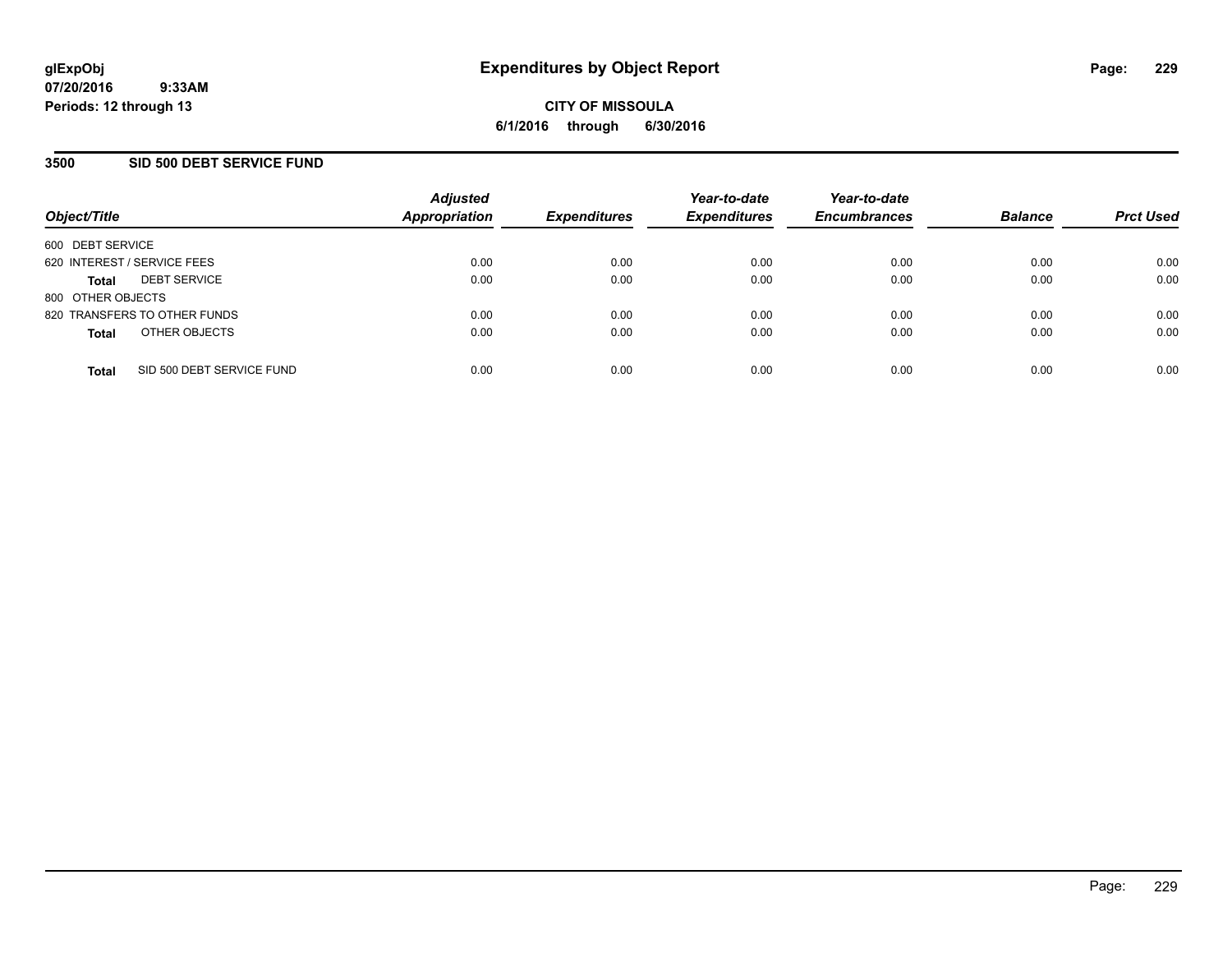### **CITY OF MISSOULA 6/1/2016 through 6/30/2016**

**3501 SID 501 DEBT SERVICE FUND**

| Object/Title                            | <b>Adjusted</b><br>Appropriation | <b>Expenditures</b> | Year-to-date<br><b>Expenditures</b> | Year-to-date<br><b>Encumbrances</b> | <b>Balance</b> | <b>Prct Used</b> |
|-----------------------------------------|----------------------------------|---------------------|-------------------------------------|-------------------------------------|----------------|------------------|
| 800 OTHER OBJECTS                       |                                  |                     |                                     |                                     |                |                  |
| 820 TRANSFERS TO OTHER FUNDS            | 0.00                             | 0.00                | 0.00                                | 0.00                                | 0.00           | 0.00             |
| OTHER OBJECTS<br><b>Total</b>           | 0.00                             | 0.00                | 0.00                                | 0.00                                | 0.00           | 0.00             |
| *** Title Not Found ***<br><b>Total</b> | 0.00                             | 0.00                | 0.00                                | 0.00                                | 0.00           | 0.00             |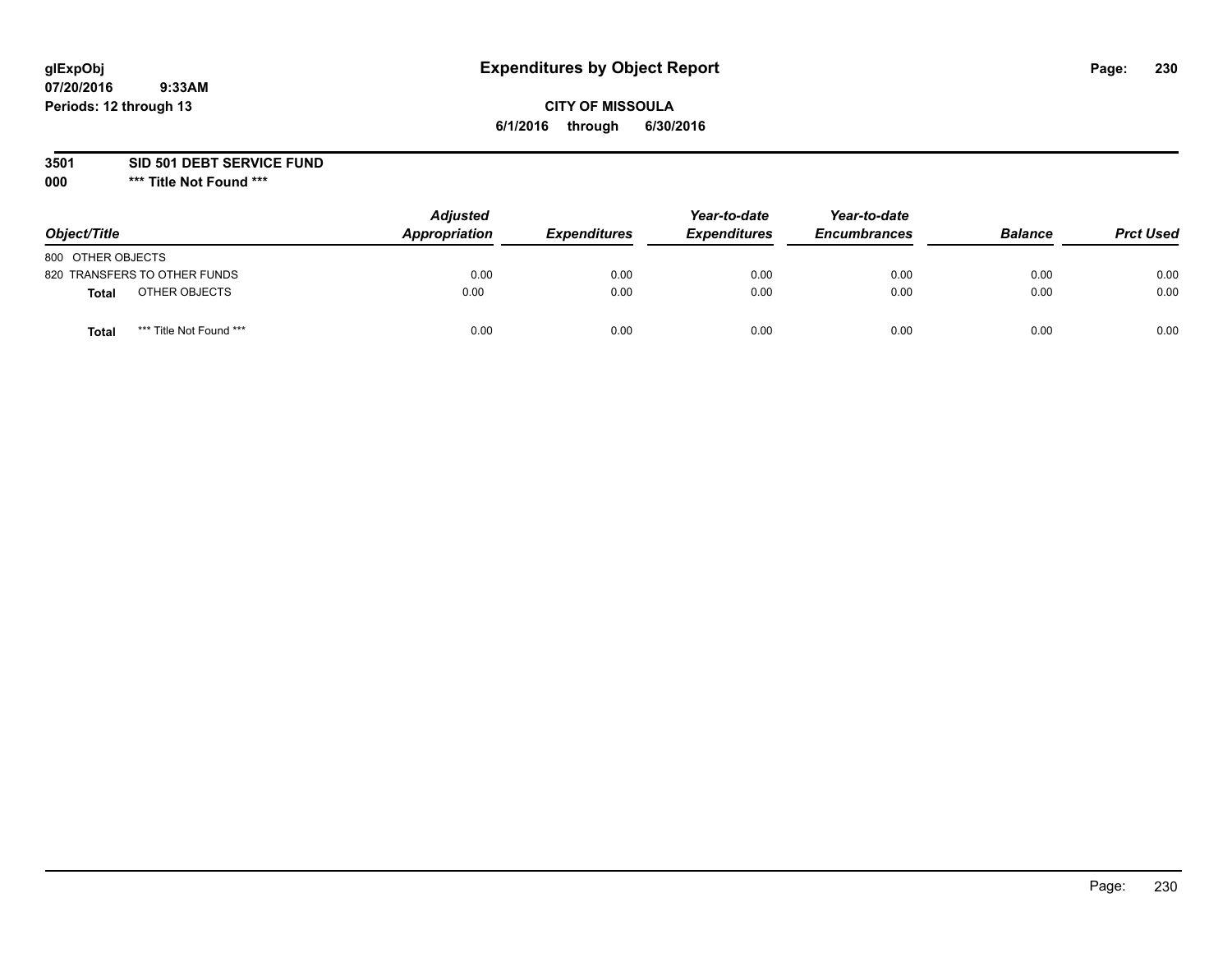#### **3501 SID 501 DEBT SERVICE FUND**

| Object/Title                         | <b>Adjusted</b><br><b>Appropriation</b> | <b>Expenditures</b> | Year-to-date<br><b>Expenditures</b> | Year-to-date<br><b>Encumbrances</b> | <b>Balance</b> | <b>Prct Used</b> |
|--------------------------------------|-----------------------------------------|---------------------|-------------------------------------|-------------------------------------|----------------|------------------|
|                                      |                                         |                     |                                     |                                     |                |                  |
| 500 FIXED CHARGES                    |                                         |                     |                                     |                                     |                |                  |
| 550 MERCHANT SERVICE FEES            | 0.00                                    | 0.00                | 0.00                                | 0.00                                | 0.00           | 0.00             |
| <b>FIXED CHARGES</b><br><b>Total</b> | 0.00                                    | 0.00                | 0.00                                | 0.00                                | 0.00           | 0.00             |
| 600 DEBT SERVICE                     |                                         |                     |                                     |                                     |                |                  |
| 610 PRINCIPAL                        | 0.00                                    | 0.00                | 0.00                                | 0.00                                | 0.00           | 0.00             |
| 620 INTEREST / SERVICE FEES          | 0.00                                    | 0.00                | 0.00                                | 0.00                                | 0.00           | 0.00             |
| <b>DEBT SERVICE</b><br><b>Total</b>  | 0.00                                    | 0.00                | 0.00                                | 0.00                                | 0.00           | 0.00             |
|                                      |                                         |                     |                                     |                                     |                |                  |
| NON-DEPARTMENTAL<br><b>Total</b>     | 0.00                                    | 0.00                | 0.00                                | 0.00                                | 0.00           | 0.00             |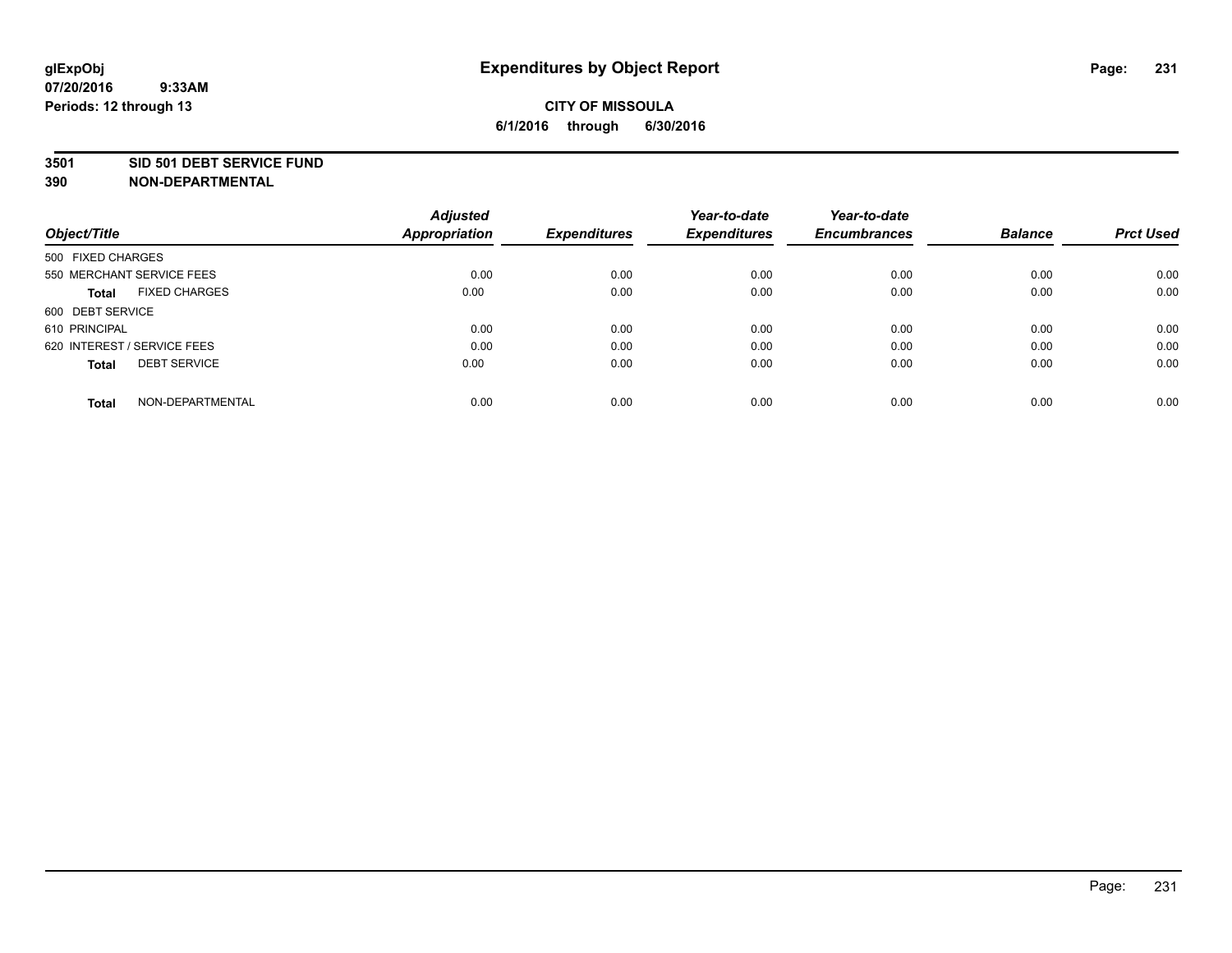### **3501 SID 501 DEBT SERVICE FUND**

| Object/Title                              | <b>Adjusted</b><br><b>Appropriation</b> | <b>Expenditures</b> | Year-to-date<br><b>Expenditures</b> | Year-to-date<br><b>Encumbrances</b> | <b>Balance</b> | <b>Prct Used</b> |
|-------------------------------------------|-----------------------------------------|---------------------|-------------------------------------|-------------------------------------|----------------|------------------|
| 500 FIXED CHARGES                         |                                         |                     |                                     |                                     |                |                  |
| 550 MERCHANT SERVICE FEES                 | 0.00                                    | 0.00                | 0.00                                | 0.00                                | 0.00           | 0.00             |
| <b>FIXED CHARGES</b><br><b>Total</b>      | 0.00                                    | 0.00                | 0.00                                | 0.00                                | 0.00           | 0.00             |
| 600 DEBT SERVICE                          |                                         |                     |                                     |                                     |                |                  |
| 610 PRINCIPAL                             | 0.00                                    | 0.00                | 0.00                                | 0.00                                | 0.00           | 0.00             |
| 620 INTEREST / SERVICE FEES               | 0.00                                    | 0.00                | 0.00                                | 0.00                                | 0.00           | 0.00             |
| <b>DEBT SERVICE</b><br><b>Total</b>       | 0.00                                    | 0.00                | 0.00                                | 0.00                                | 0.00           | 0.00             |
| 800 OTHER OBJECTS                         |                                         |                     |                                     |                                     |                |                  |
| 820 TRANSFERS TO OTHER FUNDS              | 0.00                                    | 0.00                | 0.00                                | 0.00                                | 0.00           | 0.00             |
| OTHER OBJECTS<br><b>Total</b>             | 0.00                                    | 0.00                | 0.00                                | 0.00                                | 0.00           | 0.00             |
| SID 501 DEBT SERVICE FUND<br><b>Total</b> | 0.00                                    | 0.00                | 0.00                                | 0.00                                | 0.00           | 0.00             |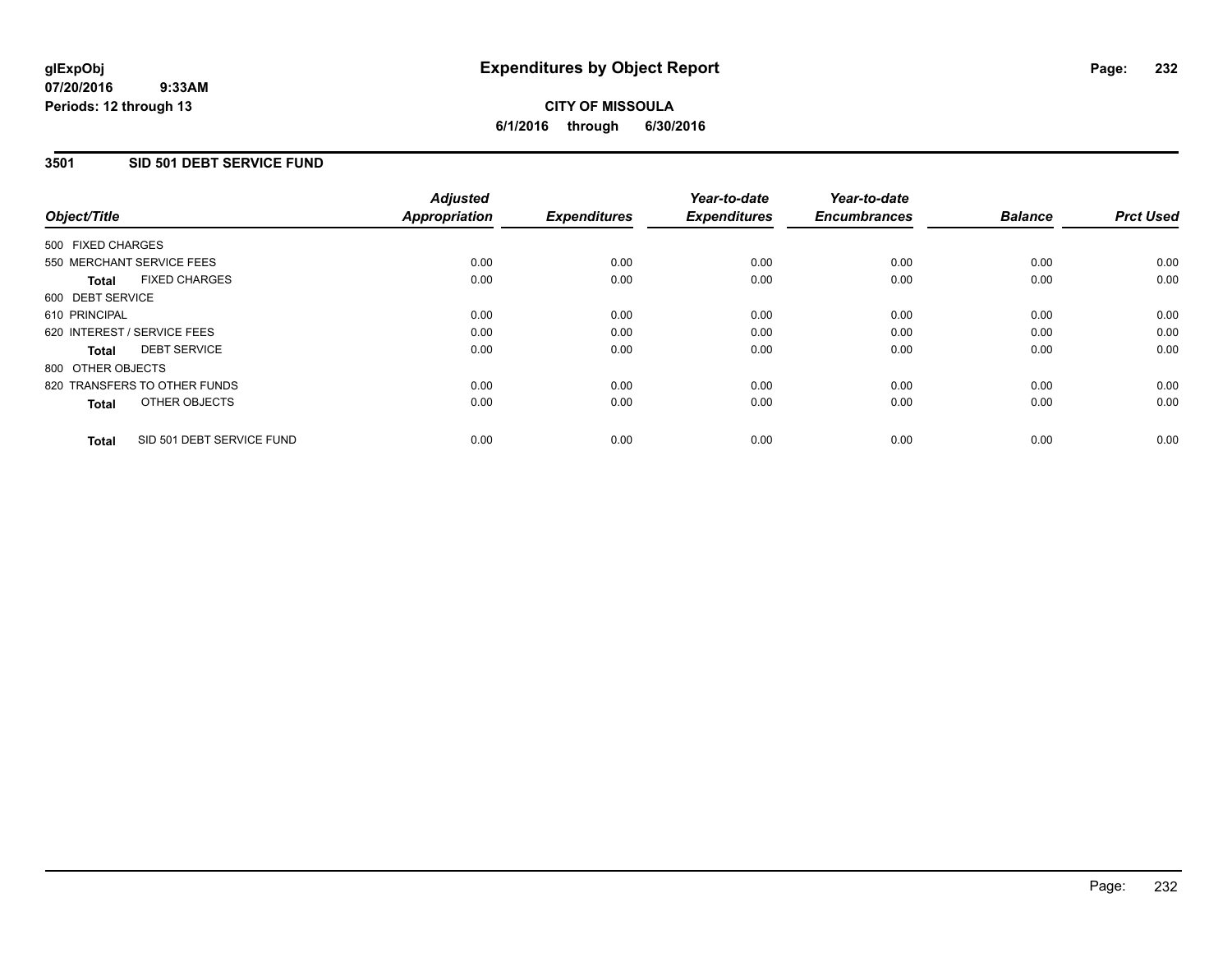### **CITY OF MISSOULA 6/1/2016 through 6/30/2016**

**3503 SID 503 DEBT SERVICE FUND**

| Object/Title                            | <b>Adjusted</b><br>Appropriation | <b>Expenditures</b> | Year-to-date<br><b>Expenditures</b> | Year-to-date<br><b>Encumbrances</b> | <b>Balance</b> | <b>Prct Used</b> |
|-----------------------------------------|----------------------------------|---------------------|-------------------------------------|-------------------------------------|----------------|------------------|
| 800 OTHER OBJECTS                       |                                  |                     |                                     |                                     |                |                  |
| 820 TRANSFERS TO OTHER FUNDS            | 0.00                             | 0.00                | 0.00                                | 0.00                                | 0.00           | 0.00             |
| OTHER OBJECTS<br><b>Total</b>           | 0.00                             | 0.00                | 0.00                                | 0.00                                | 0.00           | 0.00             |
| *** Title Not Found ***<br><b>Total</b> | 0.00                             | 0.00                | 0.00                                | 0.00                                | 0.00           | 0.00             |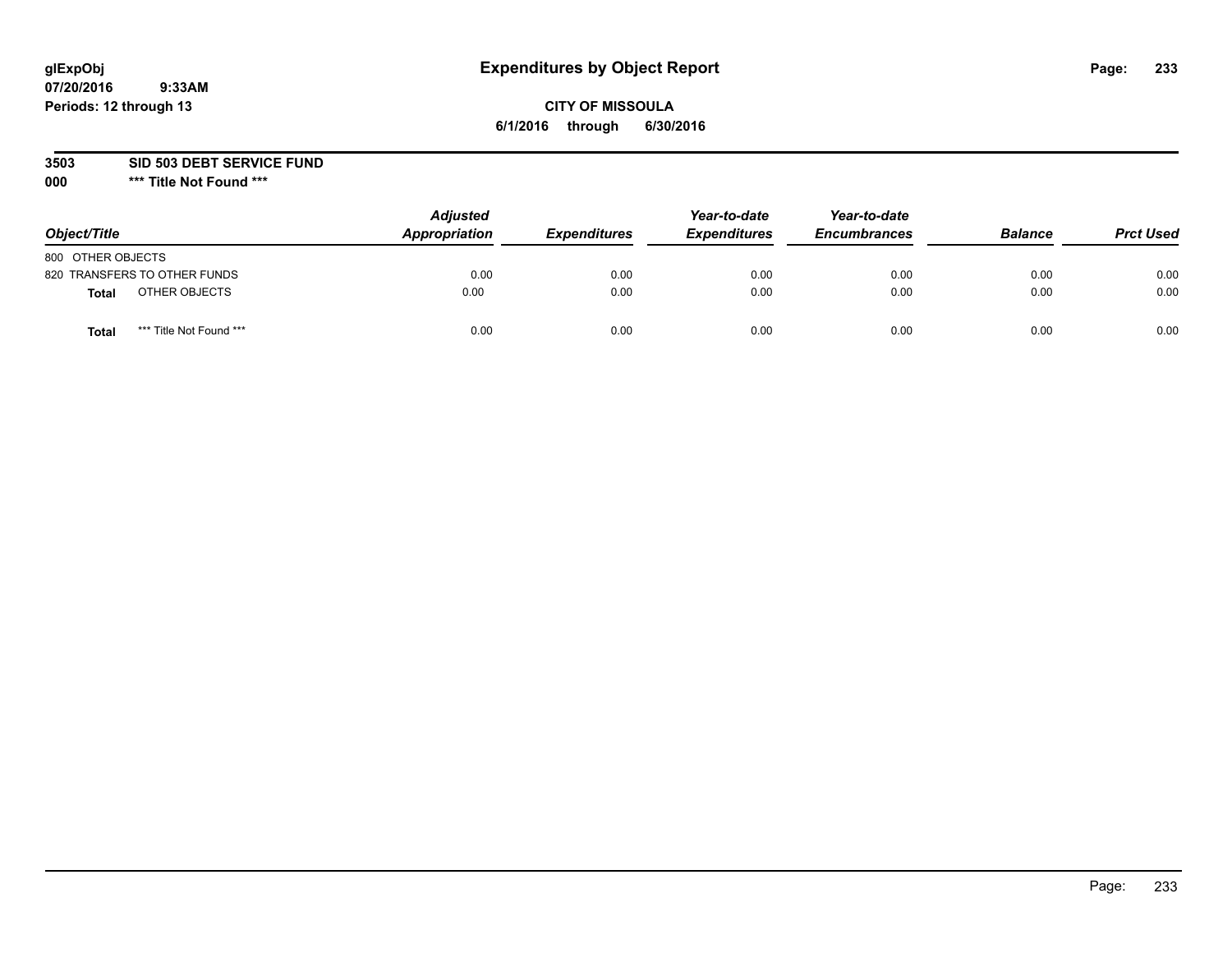#### **3503 SID 503 DEBT SERVICE FUND**

| Object/Title                         | <b>Adjusted</b><br><b>Appropriation</b> | <b>Expenditures</b> | Year-to-date<br><b>Expenditures</b> | Year-to-date<br><b>Encumbrances</b> | <b>Balance</b> | <b>Prct Used</b> |
|--------------------------------------|-----------------------------------------|---------------------|-------------------------------------|-------------------------------------|----------------|------------------|
|                                      |                                         |                     |                                     |                                     |                |                  |
| 500 FIXED CHARGES                    |                                         |                     |                                     |                                     |                |                  |
| 550 MERCHANT SERVICE FEES            | 0.00                                    | 0.00                | 0.00                                | 0.00                                | 0.00           | 0.00             |
| <b>FIXED CHARGES</b><br><b>Total</b> | 0.00                                    | 0.00                | 0.00                                | 0.00                                | 0.00           | 0.00             |
| 600 DEBT SERVICE                     |                                         |                     |                                     |                                     |                |                  |
| 610 PRINCIPAL                        | 0.00                                    | 0.00                | 0.00                                | 0.00                                | 0.00           | 0.00             |
| 620 INTEREST / SERVICE FEES          | 0.00                                    | 0.00                | 0.00                                | 0.00                                | 0.00           | 0.00             |
| <b>DEBT SERVICE</b><br><b>Total</b>  | 0.00                                    | 0.00                | 0.00                                | 0.00                                | 0.00           | 0.00             |
|                                      |                                         |                     |                                     |                                     |                |                  |
| NON-DEPARTMENTAL<br><b>Total</b>     | 0.00                                    | 0.00                | 0.00                                | 0.00                                | 0.00           | 0.00             |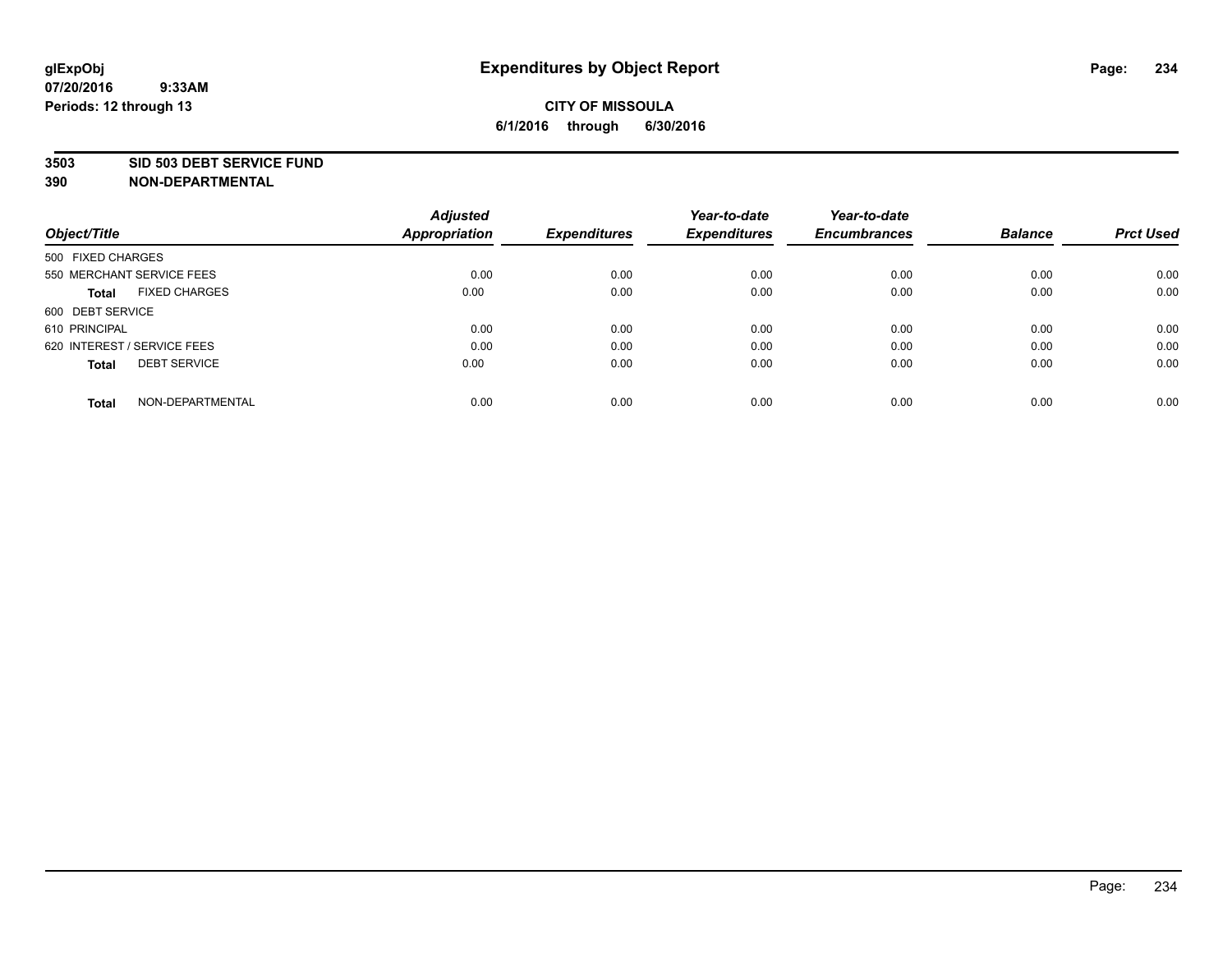### **3503 SID 503 DEBT SERVICE FUND**

| Object/Title                              | <b>Adjusted</b><br><b>Appropriation</b> | <b>Expenditures</b> | Year-to-date<br><b>Expenditures</b> | Year-to-date<br><b>Encumbrances</b> | <b>Balance</b> | <b>Prct Used</b> |
|-------------------------------------------|-----------------------------------------|---------------------|-------------------------------------|-------------------------------------|----------------|------------------|
| 500 FIXED CHARGES                         |                                         |                     |                                     |                                     |                |                  |
| 550 MERCHANT SERVICE FEES                 | 0.00                                    | 0.00                | 0.00                                | 0.00                                | 0.00           | 0.00             |
| <b>FIXED CHARGES</b><br><b>Total</b>      | 0.00                                    | 0.00                | 0.00                                | 0.00                                | 0.00           | 0.00             |
| 600 DEBT SERVICE                          |                                         |                     |                                     |                                     |                |                  |
| 610 PRINCIPAL                             | 0.00                                    | 0.00                | 0.00                                | 0.00                                | 0.00           | 0.00             |
| 620 INTEREST / SERVICE FEES               | 0.00                                    | 0.00                | 0.00                                | 0.00                                | 0.00           | 0.00             |
| <b>DEBT SERVICE</b><br><b>Total</b>       | 0.00                                    | 0.00                | 0.00                                | 0.00                                | 0.00           | 0.00             |
| 800 OTHER OBJECTS                         |                                         |                     |                                     |                                     |                |                  |
| 820 TRANSFERS TO OTHER FUNDS              | 0.00                                    | 0.00                | 0.00                                | 0.00                                | 0.00           | 0.00             |
| OTHER OBJECTS<br><b>Total</b>             | 0.00                                    | 0.00                | 0.00                                | 0.00                                | 0.00           | 0.00             |
| SID 503 DEBT SERVICE FUND<br><b>Total</b> | 0.00                                    | 0.00                | 0.00                                | 0.00                                | 0.00           | 0.00             |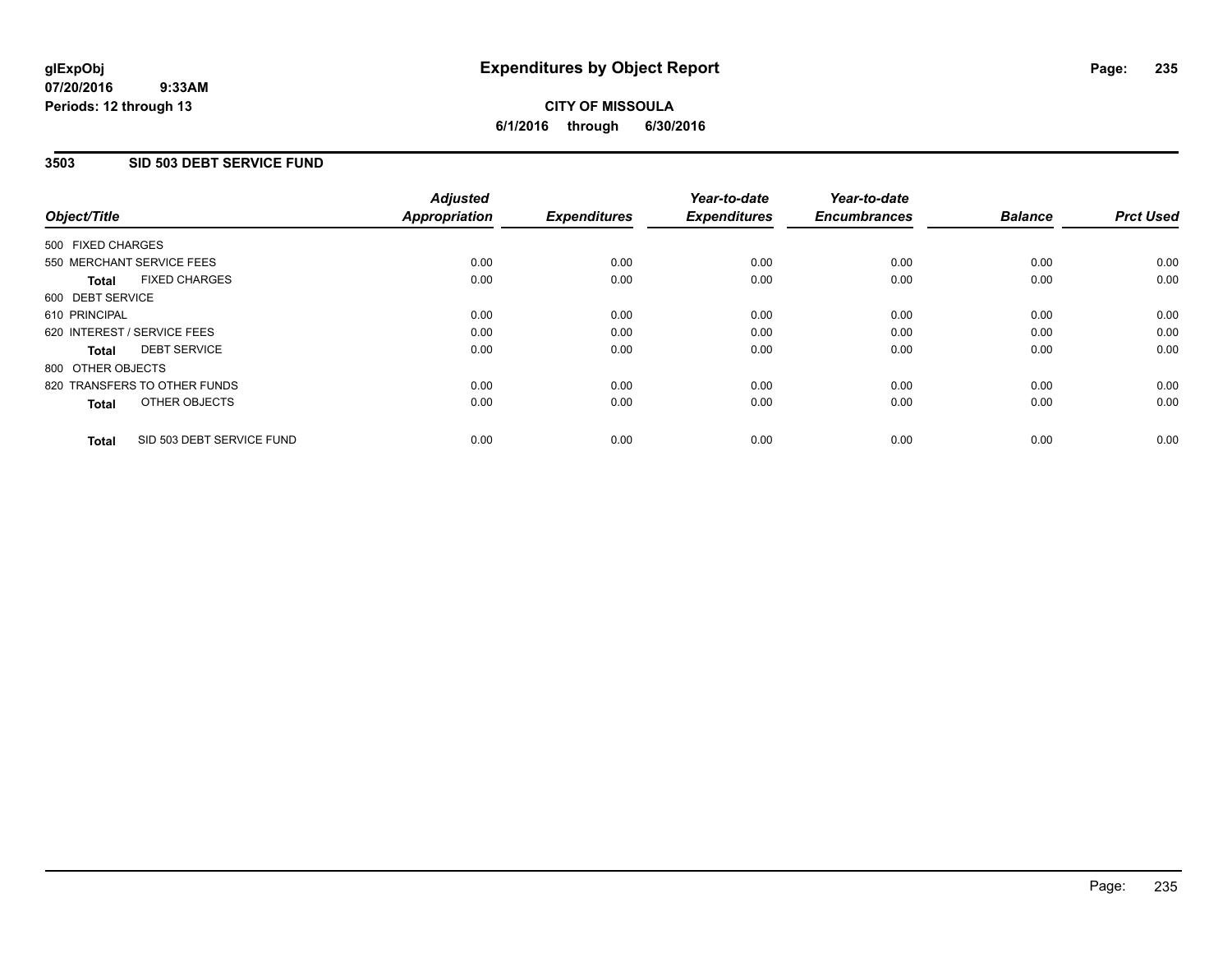### **CITY OF MISSOULA 6/1/2016 through 6/30/2016**

**3505 SID 505 DEBT SERVICE FUND**

| Object/Title                            | <b>Adjusted</b><br>Appropriation | <b>Expenditures</b> | Year-to-date<br><b>Expenditures</b> | Year-to-date<br><b>Encumbrances</b> | <b>Balance</b> | <b>Prct Used</b> |
|-----------------------------------------|----------------------------------|---------------------|-------------------------------------|-------------------------------------|----------------|------------------|
| 800 OTHER OBJECTS                       |                                  |                     |                                     |                                     |                |                  |
| 820 TRANSFERS TO OTHER FUNDS            | 0.00                             | 0.00                | 0.00                                | 0.00                                | 0.00           | 0.00             |
| OTHER OBJECTS<br><b>Total</b>           | 0.00                             | 0.00                | 0.00                                | 0.00                                | 0.00           | 0.00             |
| *** Title Not Found ***<br><b>Total</b> | 0.00                             | 0.00                | 0.00                                | 0.00                                | 0.00           | 0.00             |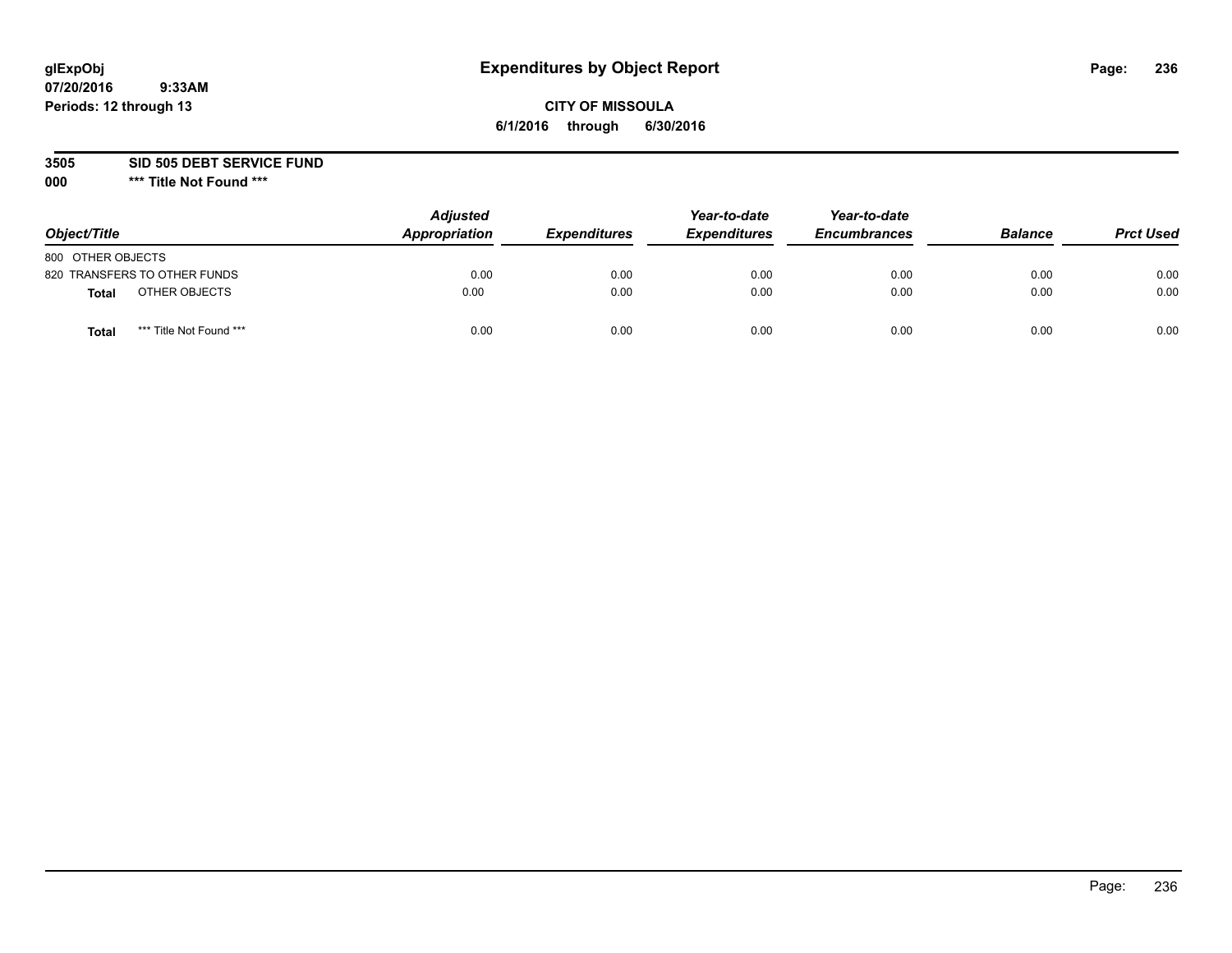#### **3505 SID 505 DEBT SERVICE FUND**

| Object/Title                         | <b>Adjusted</b><br><b>Appropriation</b> | <b>Expenditures</b> | Year-to-date<br><b>Expenditures</b> | Year-to-date<br><b>Encumbrances</b> | <b>Balance</b> | <b>Prct Used</b> |
|--------------------------------------|-----------------------------------------|---------------------|-------------------------------------|-------------------------------------|----------------|------------------|
|                                      |                                         |                     |                                     |                                     |                |                  |
| 500 FIXED CHARGES                    |                                         |                     |                                     |                                     |                |                  |
| 550 MERCHANT SERVICE FEES            | 0.00                                    | 0.00                | 0.00                                | 0.00                                | 0.00           | 0.00             |
| <b>FIXED CHARGES</b><br><b>Total</b> | 0.00                                    | 0.00                | 0.00                                | 0.00                                | 0.00           | 0.00             |
| 600 DEBT SERVICE                     |                                         |                     |                                     |                                     |                |                  |
| 610 PRINCIPAL                        | 0.00                                    | 0.00                | 0.00                                | 0.00                                | 0.00           | 0.00             |
| 620 INTEREST / SERVICE FEES          | 0.00                                    | 0.00                | 0.00                                | 0.00                                | 0.00           | 0.00             |
| <b>DEBT SERVICE</b><br><b>Total</b>  | 0.00                                    | 0.00                | 0.00                                | 0.00                                | 0.00           | 0.00             |
|                                      |                                         |                     |                                     |                                     |                |                  |
| NON-DEPARTMENTAL<br><b>Total</b>     | 0.00                                    | 0.00                | 0.00                                | 0.00                                | 0.00           | 0.00             |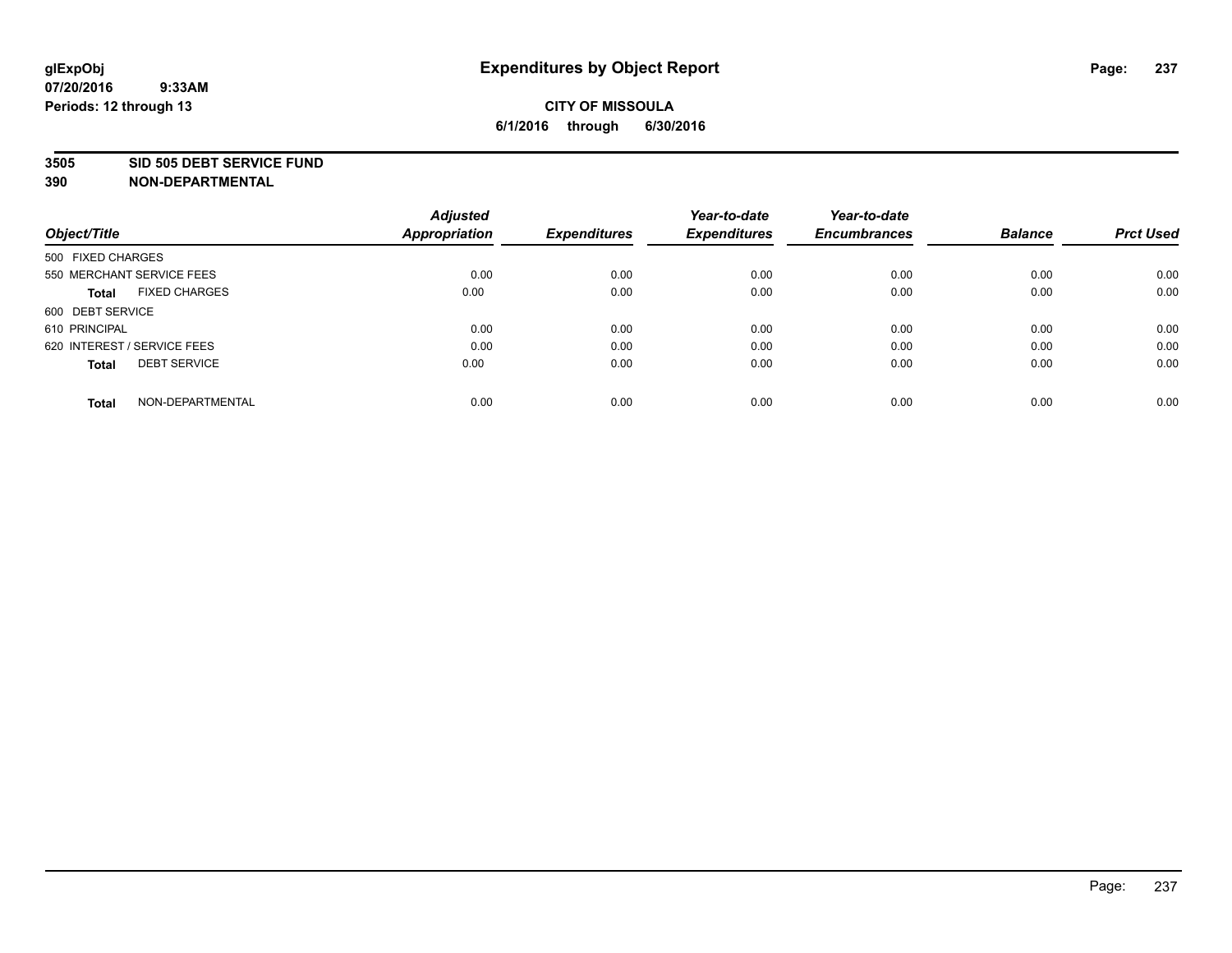#### **07/20/2016 9:33AM Periods: 12 through 13**

## **CITY OF MISSOULA 6/1/2016 through 6/30/2016**

### **3505 SID 505 DEBT SERVICE FUND**

|                   |                              | <b>Adjusted</b>      |                     | Year-to-date        | Year-to-date        |                |                  |
|-------------------|------------------------------|----------------------|---------------------|---------------------|---------------------|----------------|------------------|
| Object/Title      |                              | <b>Appropriation</b> | <b>Expenditures</b> | <b>Expenditures</b> | <b>Encumbrances</b> | <b>Balance</b> | <b>Prct Used</b> |
| 500 FIXED CHARGES |                              |                      |                     |                     |                     |                |                  |
|                   | 550 MERCHANT SERVICE FEES    | 0.00                 | 0.00                | 0.00                | 0.00                | 0.00           | 0.00             |
| <b>Total</b>      | <b>FIXED CHARGES</b>         | 0.00                 | 0.00                | 0.00                | 0.00                | 0.00           | 0.00             |
| 600 DEBT SERVICE  |                              |                      |                     |                     |                     |                |                  |
| 610 PRINCIPAL     |                              | 0.00                 | 0.00                | 0.00                | 0.00                | 0.00           | 0.00             |
|                   | 620 INTEREST / SERVICE FEES  | 0.00                 | 0.00                | 0.00                | 0.00                | 0.00           | 0.00             |
| <b>Total</b>      | <b>DEBT SERVICE</b>          | 0.00                 | 0.00                | 0.00                | 0.00                | 0.00           | 0.00             |
| 800 OTHER OBJECTS |                              |                      |                     |                     |                     |                |                  |
|                   | 820 TRANSFERS TO OTHER FUNDS | 0.00                 | 0.00                | 0.00                | 0.00                | 0.00           | 0.00             |
| <b>Total</b>      | OTHER OBJECTS                | 0.00                 | 0.00                | 0.00                | 0.00                | 0.00           | 0.00             |
| <b>Total</b>      | SID 505 DEBT SERVICE FUND    | 0.00                 | 0.00                | 0.00                | 0.00                | 0.00           | 0.00             |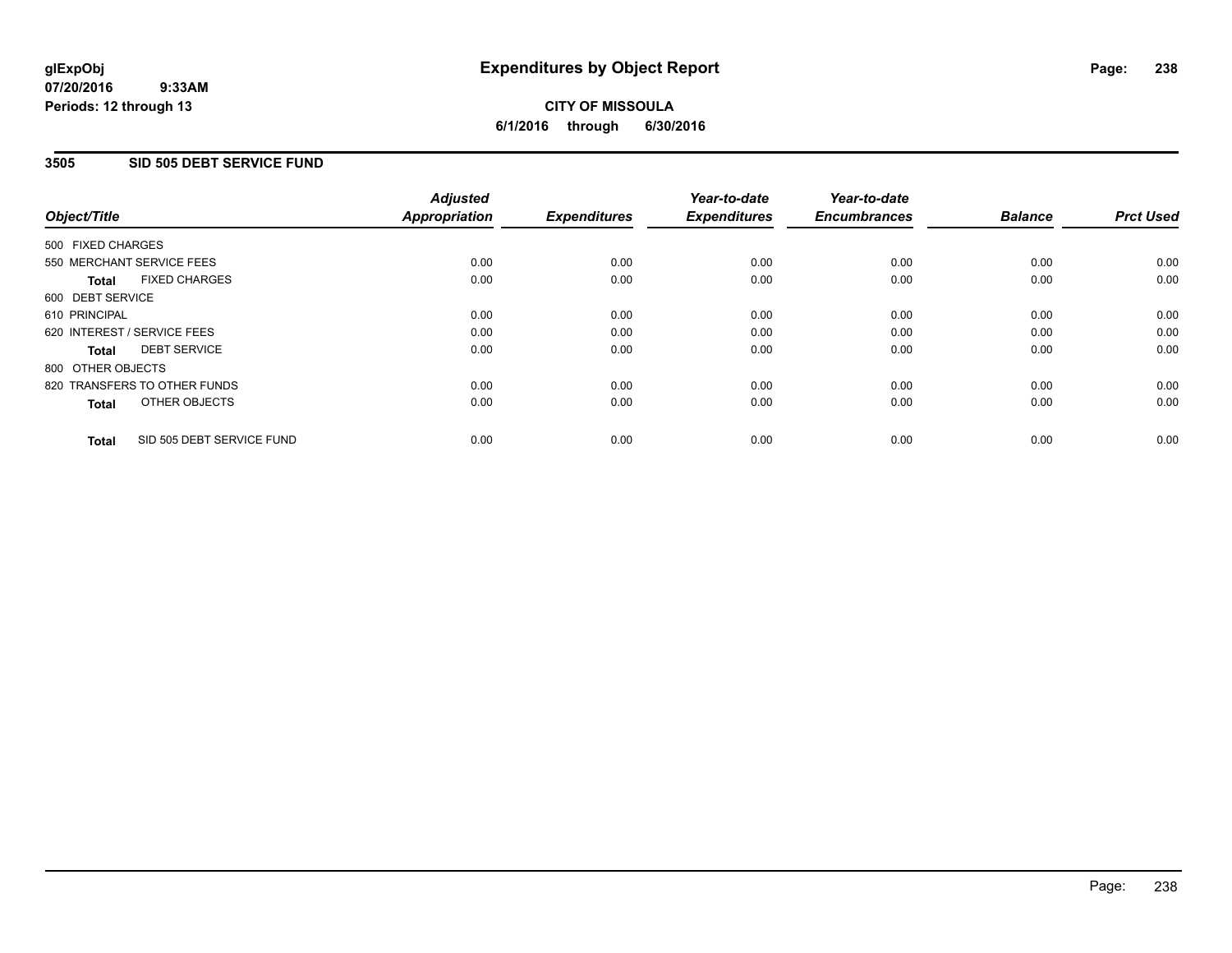### **CITY OF MISSOULA 6/1/2016 through 6/30/2016**

**3506 SID 506 DEBT SERVICE FUND**

| Object/Title                            | <b>Adjusted</b><br>Appropriation | <b>Expenditures</b> | Year-to-date<br><b>Expenditures</b> | Year-to-date<br><b>Encumbrances</b> | <b>Balance</b> | <b>Prct Used</b> |
|-----------------------------------------|----------------------------------|---------------------|-------------------------------------|-------------------------------------|----------------|------------------|
| 800 OTHER OBJECTS                       |                                  |                     |                                     |                                     |                |                  |
| 820 TRANSFERS TO OTHER FUNDS            | 0.00                             | 0.00                | 0.00                                | 0.00                                | 0.00           | 0.00             |
| OTHER OBJECTS<br><b>Total</b>           | 0.00                             | 0.00                | 0.00                                | 0.00                                | 0.00           | 0.00             |
| *** Title Not Found ***<br><b>Total</b> | 0.00                             | 0.00                | 0.00                                | 0.00                                | 0.00           | 0.00             |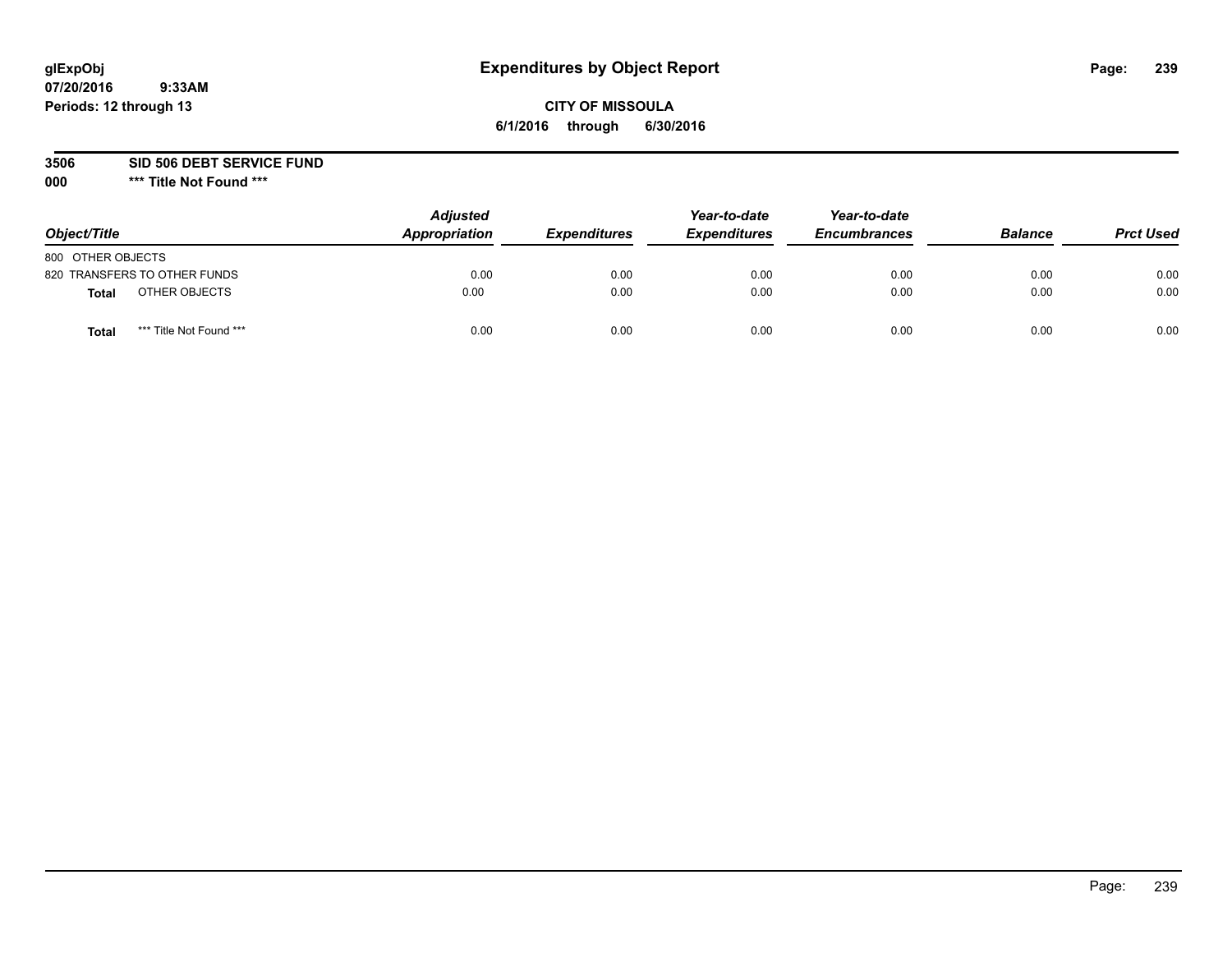#### **3506 SID 506 DEBT SERVICE FUND**

| Object/Title                         | <b>Adjusted</b><br><b>Appropriation</b> | <b>Expenditures</b> | Year-to-date<br><b>Expenditures</b> | Year-to-date<br><b>Encumbrances</b> | <b>Balance</b> | <b>Prct Used</b> |
|--------------------------------------|-----------------------------------------|---------------------|-------------------------------------|-------------------------------------|----------------|------------------|
|                                      |                                         |                     |                                     |                                     |                |                  |
| 500 FIXED CHARGES                    |                                         |                     |                                     |                                     |                |                  |
| 550 MERCHANT SERVICE FEES            | 0.00                                    | 0.00                | 0.00                                | 0.00                                | 0.00           | 0.00             |
| <b>FIXED CHARGES</b><br><b>Total</b> | 0.00                                    | 0.00                | 0.00                                | 0.00                                | 0.00           | 0.00             |
| 600 DEBT SERVICE                     |                                         |                     |                                     |                                     |                |                  |
| 610 PRINCIPAL                        | 0.00                                    | 0.00                | 0.00                                | 0.00                                | 0.00           | 0.00             |
| 620 INTEREST / SERVICE FEES          | 0.00                                    | 0.00                | 0.00                                | 0.00                                | 0.00           | 0.00             |
| <b>DEBT SERVICE</b><br><b>Total</b>  | 0.00                                    | 0.00                | 0.00                                | 0.00                                | 0.00           | 0.00             |
|                                      |                                         |                     |                                     |                                     |                |                  |
| NON-DEPARTMENTAL<br><b>Total</b>     | 0.00                                    | 0.00                | 0.00                                | 0.00                                | 0.00           | 0.00             |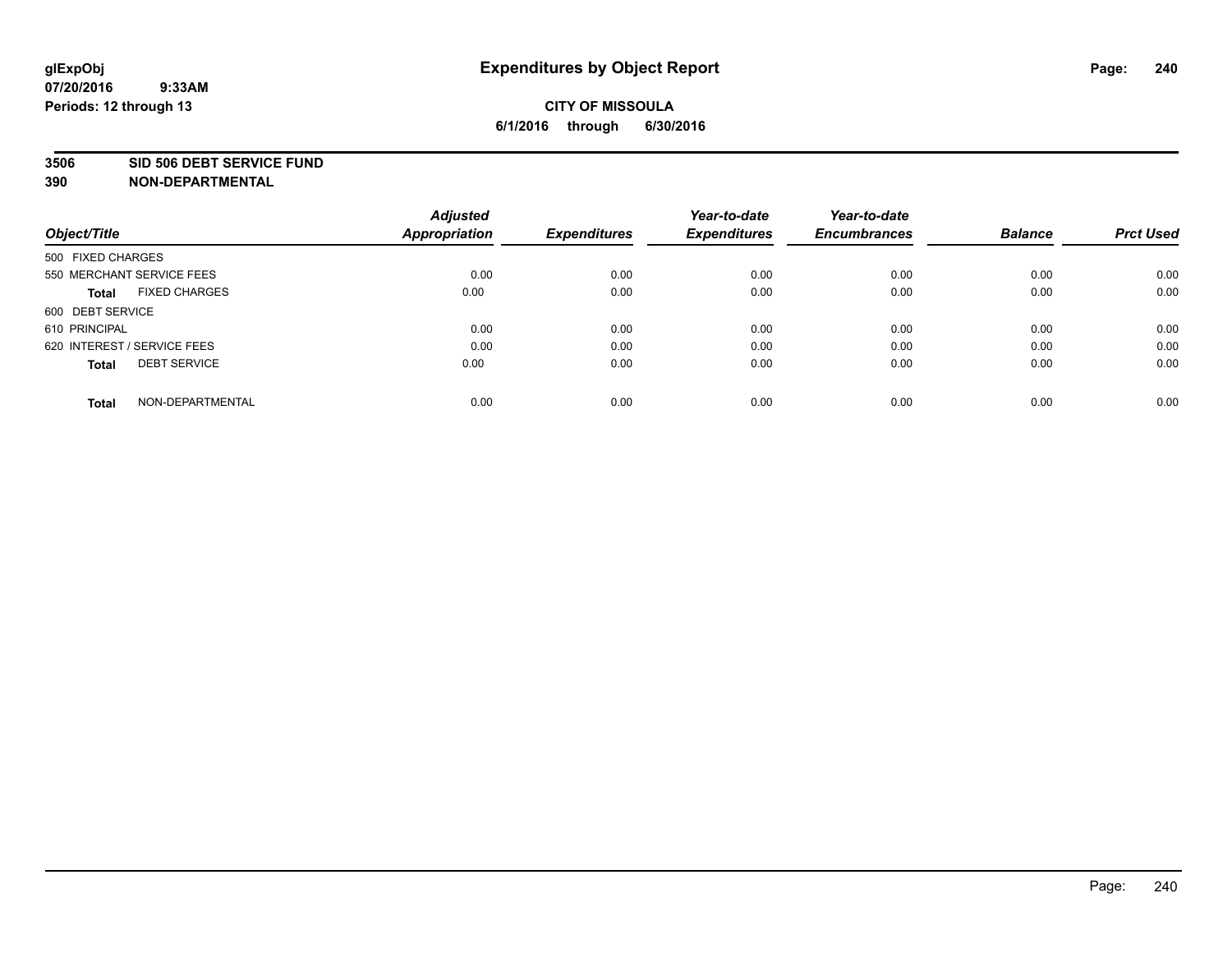#### **07/20/2016 9:33AM Periods: 12 through 13**

## **CITY OF MISSOULA 6/1/2016 through 6/30/2016**

### **3506 SID 506 DEBT SERVICE FUND**

|                   |                              | <b>Adjusted</b>      |                     | Year-to-date        | Year-to-date        |                |                  |
|-------------------|------------------------------|----------------------|---------------------|---------------------|---------------------|----------------|------------------|
| Object/Title      |                              | <b>Appropriation</b> | <b>Expenditures</b> | <b>Expenditures</b> | <b>Encumbrances</b> | <b>Balance</b> | <b>Prct Used</b> |
| 500 FIXED CHARGES |                              |                      |                     |                     |                     |                |                  |
|                   | 550 MERCHANT SERVICE FEES    | 0.00                 | 0.00                | 0.00                | 0.00                | 0.00           | 0.00             |
| <b>Total</b>      | <b>FIXED CHARGES</b>         | 0.00                 | 0.00                | 0.00                | 0.00                | 0.00           | 0.00             |
| 600 DEBT SERVICE  |                              |                      |                     |                     |                     |                |                  |
| 610 PRINCIPAL     |                              | 0.00                 | 0.00                | 0.00                | 0.00                | 0.00           | 0.00             |
|                   | 620 INTEREST / SERVICE FEES  | 0.00                 | 0.00                | 0.00                | 0.00                | 0.00           | 0.00             |
| <b>Total</b>      | <b>DEBT SERVICE</b>          | 0.00                 | 0.00                | 0.00                | 0.00                | 0.00           | 0.00             |
| 800 OTHER OBJECTS |                              |                      |                     |                     |                     |                |                  |
|                   | 820 TRANSFERS TO OTHER FUNDS | 0.00                 | 0.00                | 0.00                | 0.00                | 0.00           | 0.00             |
| <b>Total</b>      | OTHER OBJECTS                | 0.00                 | 0.00                | 0.00                | 0.00                | 0.00           | 0.00             |
| <b>Total</b>      | SID 506 DEBT SERVICE FUND    | 0.00                 | 0.00                | 0.00                | 0.00                | 0.00           | 0.00             |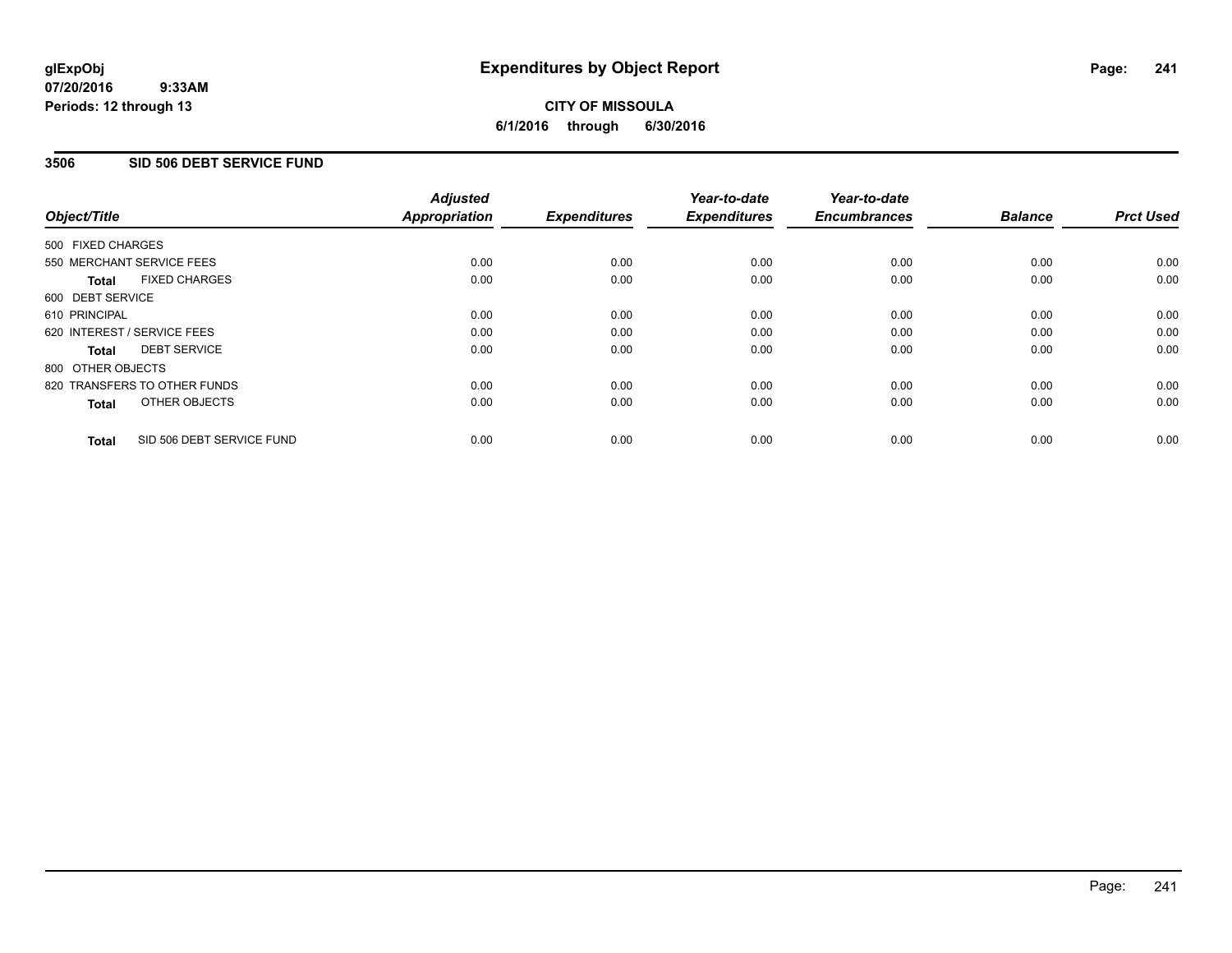### **CITY OF MISSOULA 6/1/2016 through 6/30/2016**

**3507 SID 507 DEBT SERVICE FUND**

| Object/Title                            | <b>Adjusted</b><br>Appropriation | <b>Expenditures</b> | Year-to-date<br><b>Expenditures</b> | Year-to-date<br><b>Encumbrances</b> | <b>Balance</b> | <b>Prct Used</b> |
|-----------------------------------------|----------------------------------|---------------------|-------------------------------------|-------------------------------------|----------------|------------------|
| 800 OTHER OBJECTS                       |                                  |                     |                                     |                                     |                |                  |
| 820 TRANSFERS TO OTHER FUNDS            | 0.00                             | 0.00                | 0.00                                | 0.00                                | 0.00           | 0.00             |
| OTHER OBJECTS<br><b>Total</b>           | 0.00                             | 0.00                | 0.00                                | 0.00                                | 0.00           | 0.00             |
| *** Title Not Found ***<br><b>Total</b> | 0.00                             | 0.00                | 0.00                                | 0.00                                | 0.00           | 0.00             |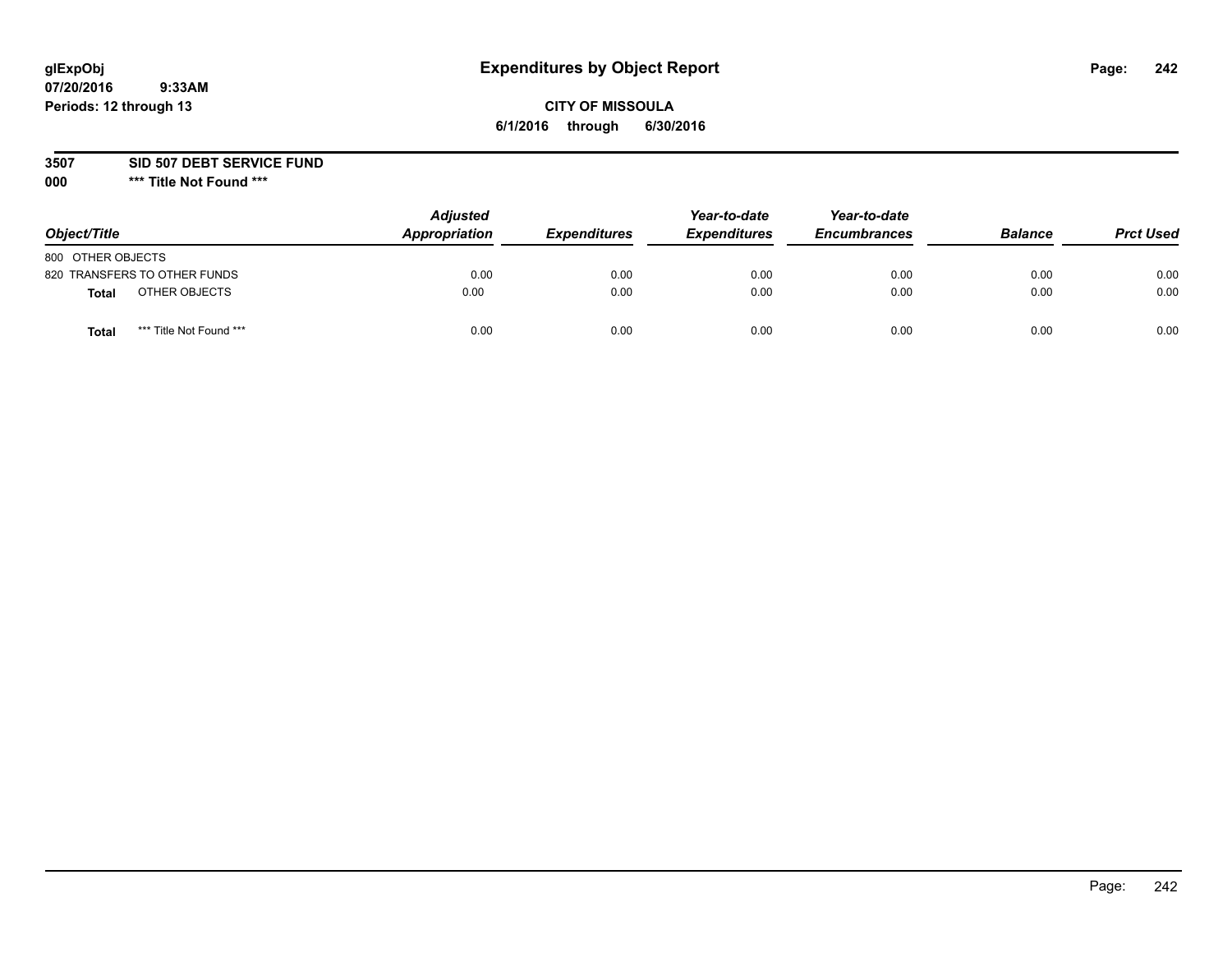#### **3507 SID 507 DEBT SERVICE FUND**

| Object/Title      |                           | <b>Adjusted</b><br>Appropriation | <b>Expenditures</b> | Year-to-date<br><b>Expenditures</b> | Year-to-date<br><b>Encumbrances</b> | <b>Balance</b> | <b>Prct Used</b> |
|-------------------|---------------------------|----------------------------------|---------------------|-------------------------------------|-------------------------------------|----------------|------------------|
| 500 FIXED CHARGES |                           |                                  |                     |                                     |                                     |                |                  |
|                   | 550 MERCHANT SERVICE FEES | 0.00                             | 0.00                | 0.00                                | 0.00                                | 0.00           | 0.00             |
| <b>Total</b>      | <b>FIXED CHARGES</b>      | 0.00                             | 0.00                | 0.00                                | 0.00                                | 0.00           | 0.00             |
| <b>Total</b>      | NON-DEPARTMENTAL          | 0.00                             | 0.00                | 0.00                                | 0.00                                | 0.00           | 0.00             |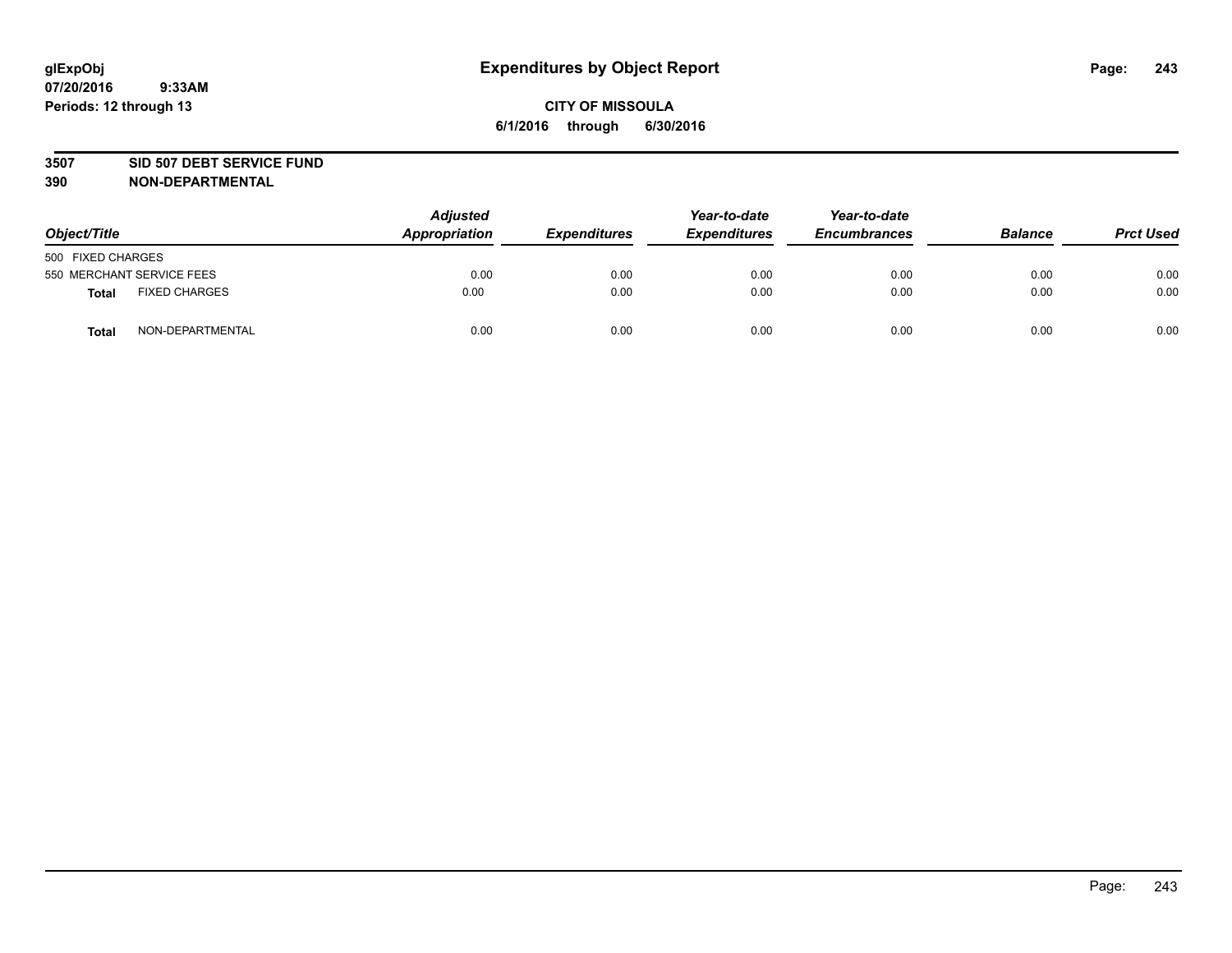### **3507 SID 507 DEBT SERVICE FUND**

| Object/Title                              | <b>Adjusted</b><br><b>Appropriation</b> | <b>Expenditures</b> | Year-to-date<br><b>Expenditures</b> | Year-to-date<br><b>Encumbrances</b> | <b>Balance</b> | <b>Prct Used</b> |
|-------------------------------------------|-----------------------------------------|---------------------|-------------------------------------|-------------------------------------|----------------|------------------|
| 500 FIXED CHARGES                         |                                         |                     |                                     |                                     |                |                  |
| 550 MERCHANT SERVICE FEES                 | 0.00                                    | 0.00                | 0.00                                | 0.00                                | 0.00           | 0.00             |
| <b>FIXED CHARGES</b><br><b>Total</b>      | 0.00                                    | 0.00                | 0.00                                | 0.00                                | 0.00           | 0.00             |
| 800 OTHER OBJECTS                         |                                         |                     |                                     |                                     |                |                  |
| 820 TRANSFERS TO OTHER FUNDS              | 0.00                                    | 0.00                | 0.00                                | 0.00                                | 0.00           | 0.00             |
| OTHER OBJECTS<br><b>Total</b>             | 0.00                                    | 0.00                | 0.00                                | 0.00                                | 0.00           | 0.00             |
| SID 507 DEBT SERVICE FUND<br><b>Total</b> | 0.00                                    | 0.00                | 0.00                                | 0.00                                | 0.00           | 0.00             |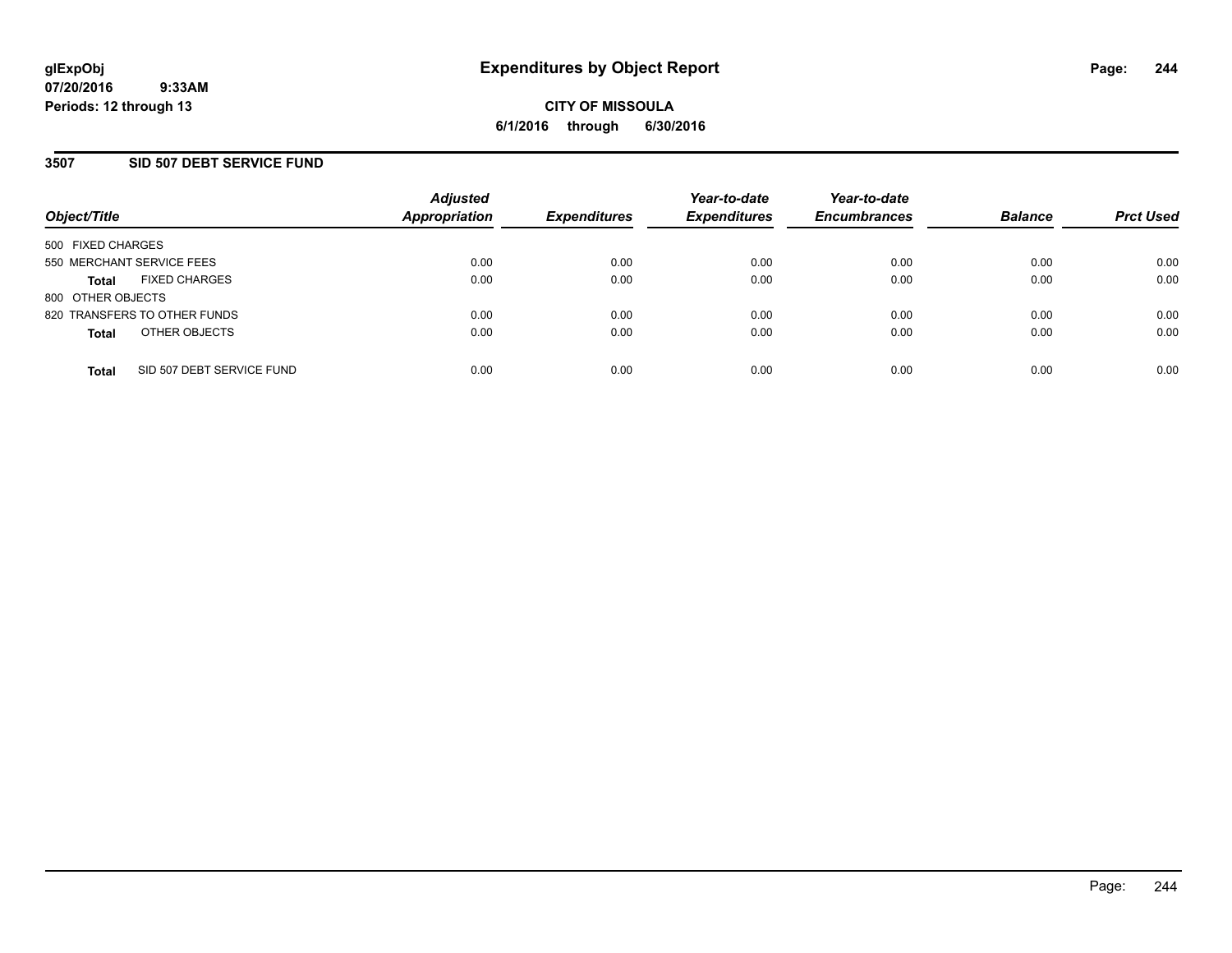### **CITY OF MISSOULA 6/1/2016 through 6/30/2016**

**3508 SID 508 DEBT SERVICE FUND**

| Object/Title                            | <b>Adjusted</b><br>Appropriation | <b>Expenditures</b> | Year-to-date<br><b>Expenditures</b> | Year-to-date<br><b>Encumbrances</b> | <b>Balance</b> | <b>Prct Used</b> |
|-----------------------------------------|----------------------------------|---------------------|-------------------------------------|-------------------------------------|----------------|------------------|
| 800 OTHER OBJECTS                       |                                  |                     |                                     |                                     |                |                  |
| 820 TRANSFERS TO OTHER FUNDS            | 0.00                             | 0.00                | 0.00                                | 0.00                                | 0.00           | 0.00             |
| OTHER OBJECTS<br><b>Total</b>           | 0.00                             | 0.00                | 0.00                                | 0.00                                | 0.00           | 0.00             |
| *** Title Not Found ***<br><b>Total</b> | 0.00                             | 0.00                | 0.00                                | 0.00                                | 0.00           | 0.00             |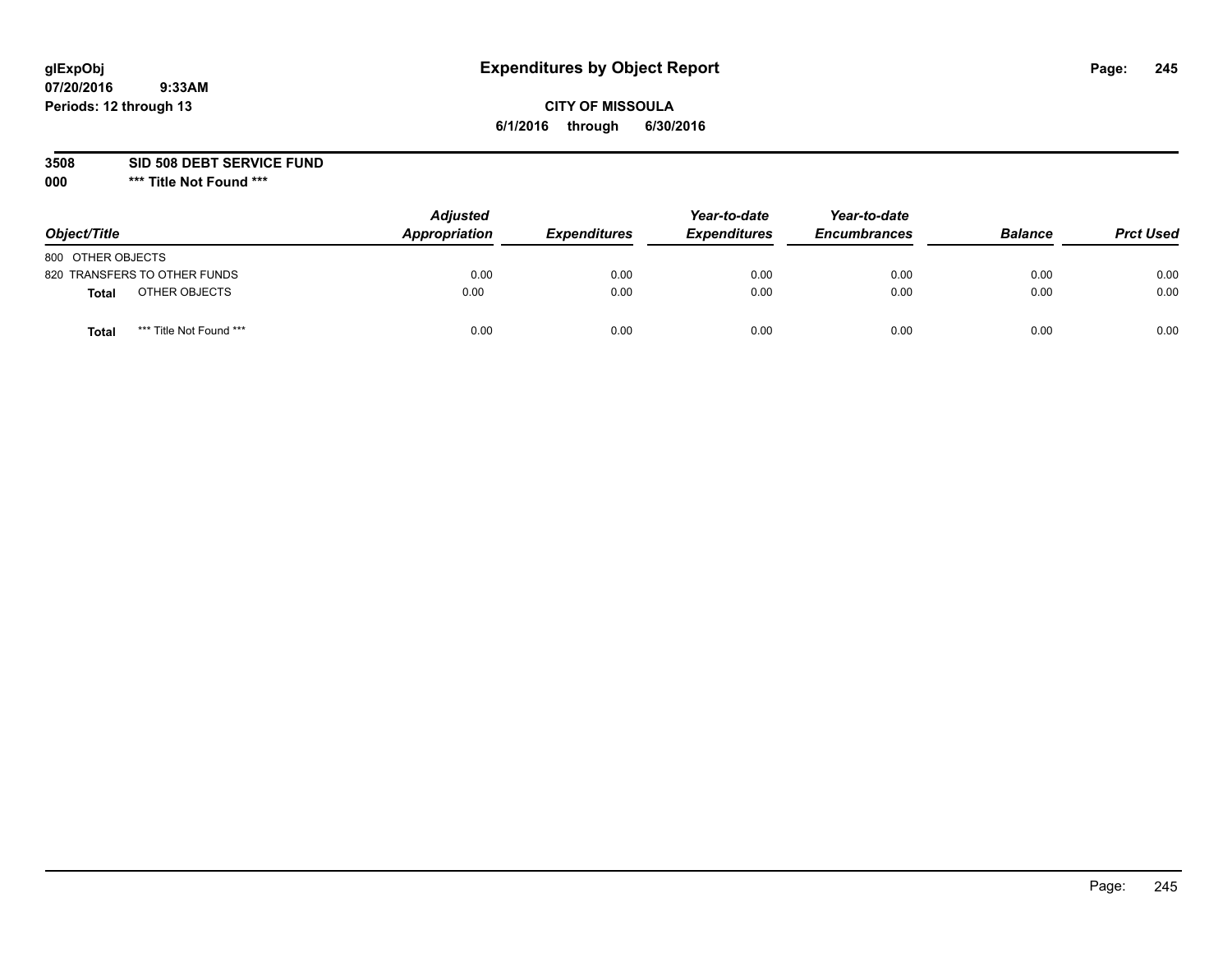#### **3508 SID 508 DEBT SERVICE FUND**

| Object/Title                         | <b>Adjusted</b><br>Appropriation | <b>Expenditures</b> | Year-to-date<br><b>Expenditures</b> | Year-to-date<br><b>Encumbrances</b> | <b>Balance</b> | <b>Prct Used</b> |
|--------------------------------------|----------------------------------|---------------------|-------------------------------------|-------------------------------------|----------------|------------------|
| 500 FIXED CHARGES                    |                                  |                     |                                     |                                     |                |                  |
| 550 MERCHANT SERVICE FEES            | 0.00                             | 0.00                | 0.00                                | 0.00                                | 0.00           | 0.00             |
| <b>FIXED CHARGES</b><br><b>Total</b> | 0.00                             | 0.00                | 0.00                                | 0.00                                | 0.00           | 0.00             |
| NON-DEPARTMENTAL<br>Total            | 0.00                             | 0.00                | 0.00                                | 0.00                                | 0.00           | 0.00             |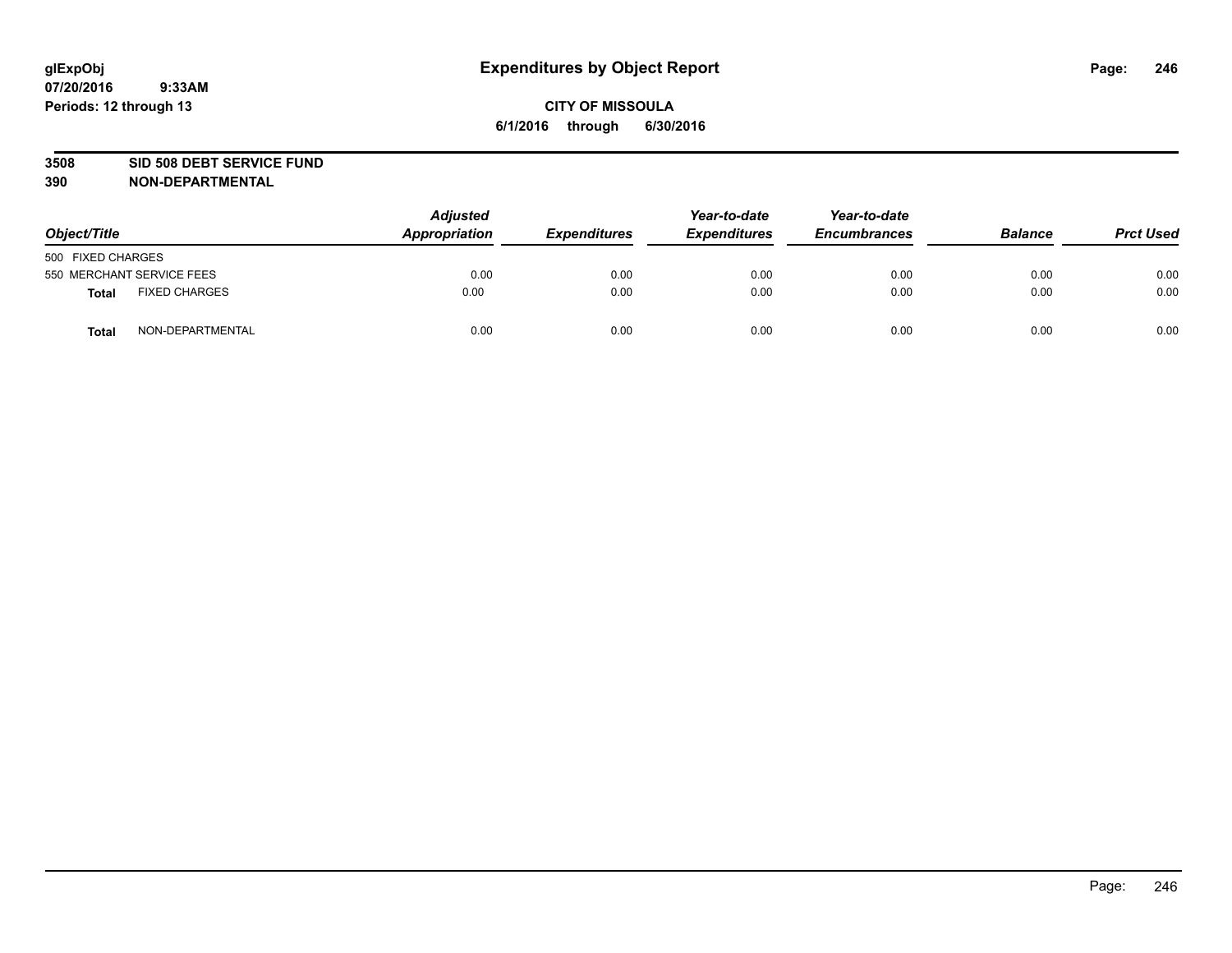### **3508 SID 508 DEBT SERVICE FUND**

| Object/Title                              | <b>Adjusted</b><br><b>Appropriation</b> | <b>Expenditures</b> | Year-to-date<br><b>Expenditures</b> | Year-to-date<br><b>Encumbrances</b> | <b>Balance</b> | <b>Prct Used</b> |
|-------------------------------------------|-----------------------------------------|---------------------|-------------------------------------|-------------------------------------|----------------|------------------|
| 500 FIXED CHARGES                         |                                         |                     |                                     |                                     |                |                  |
| 550 MERCHANT SERVICE FEES                 | 0.00                                    | 0.00                | 0.00                                | 0.00                                | 0.00           | 0.00             |
| <b>FIXED CHARGES</b><br><b>Total</b>      | 0.00                                    | 0.00                | 0.00                                | 0.00                                | 0.00           | 0.00             |
| 800 OTHER OBJECTS                         |                                         |                     |                                     |                                     |                |                  |
| 820 TRANSFERS TO OTHER FUNDS              | 0.00                                    | 0.00                | 0.00                                | 0.00                                | 0.00           | 0.00             |
| OTHER OBJECTS<br><b>Total</b>             | 0.00                                    | 0.00                | 0.00                                | 0.00                                | 0.00           | 0.00             |
| SID 508 DEBT SERVICE FUND<br><b>Total</b> | 0.00                                    | 0.00                | 0.00                                | 0.00                                | 0.00           | 0.00             |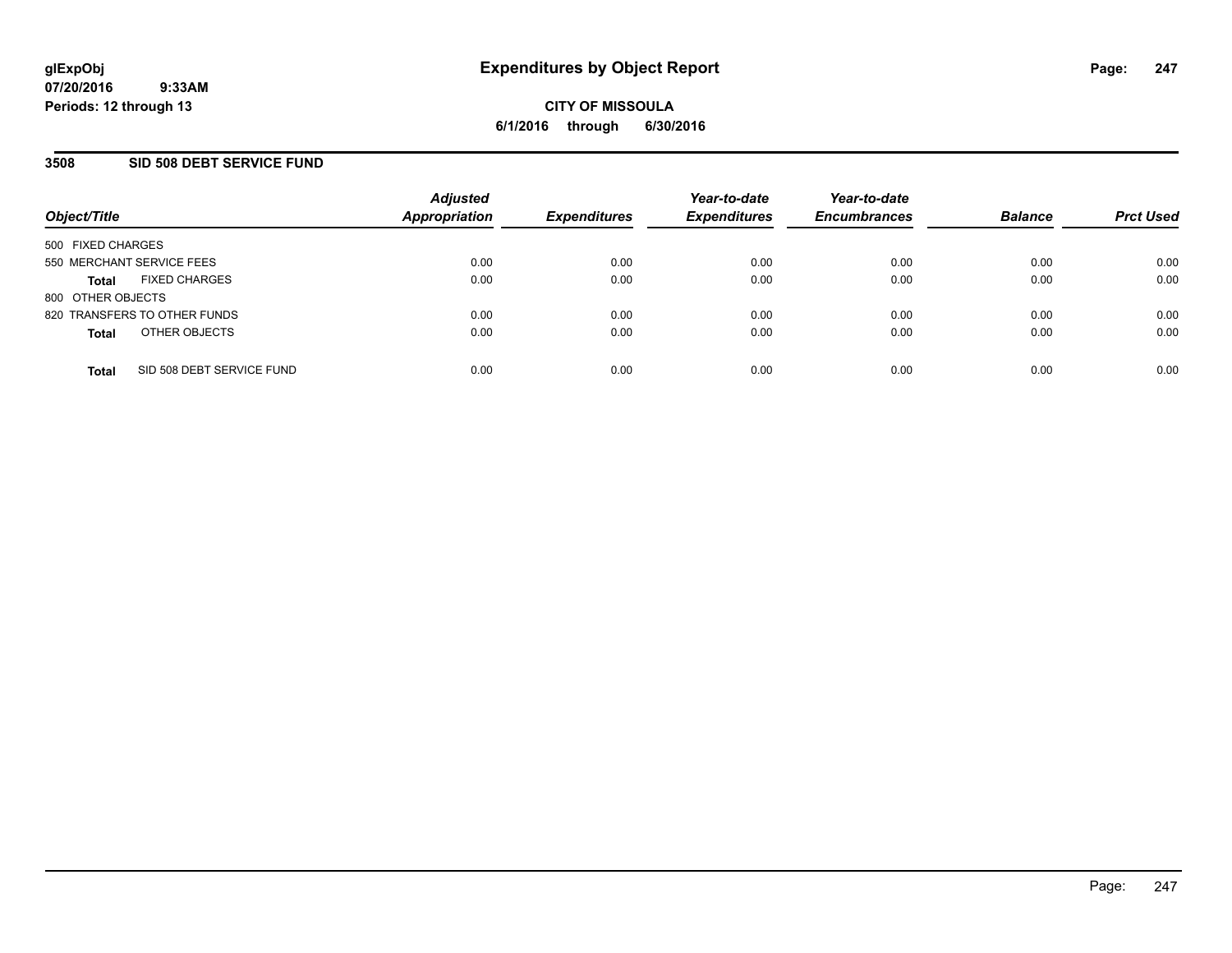### **CITY OF MISSOULA 6/1/2016 through 6/30/2016**

#### **3510 SID 510 DEBT SERVICE FUND**

| Object/Title                            | <b>Adjusted</b><br>Appropriation | <b>Expenditures</b> | Year-to-date<br><b>Expenditures</b> | Year-to-date<br><b>Encumbrances</b> | <b>Balance</b> | <b>Prct Used</b> |
|-----------------------------------------|----------------------------------|---------------------|-------------------------------------|-------------------------------------|----------------|------------------|
| 800 OTHER OBJECTS                       |                                  |                     |                                     |                                     |                |                  |
| 820 TRANSFERS TO OTHER FUNDS            | 0.00                             | 0.00                | 0.00                                | 0.00                                | 0.00           | 0.00             |
| OTHER OBJECTS<br>Total                  | 0.00                             | 0.00                | 0.00                                | 0.00                                | 0.00           | 0.00             |
| *** Title Not Found ***<br><b>Total</b> | 0.00                             | 0.00                | 0.00                                | 0.00                                | 0.00           | 0.00             |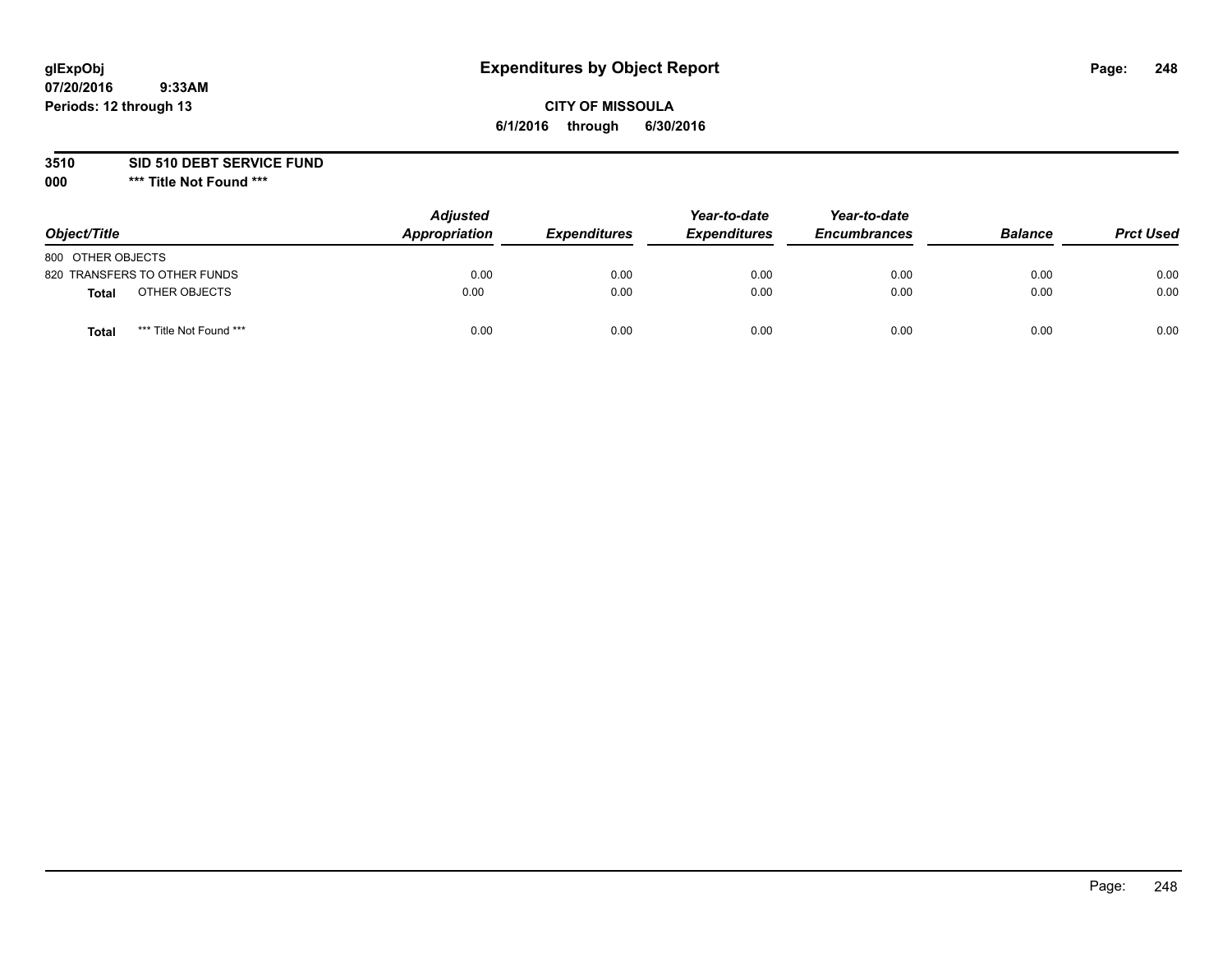#### **3510 SID 510 DEBT SERVICE FUND**

| Object/Title                         | <b>Adjusted</b><br><b>Appropriation</b> | <b>Expenditures</b> | Year-to-date<br><b>Expenditures</b> | Year-to-date<br><b>Encumbrances</b> | <b>Balance</b> | <b>Prct Used</b> |
|--------------------------------------|-----------------------------------------|---------------------|-------------------------------------|-------------------------------------|----------------|------------------|
|                                      |                                         |                     |                                     |                                     |                |                  |
| 500 FIXED CHARGES                    |                                         |                     |                                     |                                     |                |                  |
| 550 MERCHANT SERVICE FEES            | 0.00                                    | 0.00                | 0.00                                | 0.00                                | 0.00           | 0.00             |
| <b>FIXED CHARGES</b><br><b>Total</b> | 0.00                                    | 0.00                | 0.00                                | 0.00                                | 0.00           | 0.00             |
| 600 DEBT SERVICE                     |                                         |                     |                                     |                                     |                |                  |
| 610 PRINCIPAL                        | 0.00                                    | 0.00                | 0.00                                | 0.00                                | 0.00           | 0.00             |
| 620 INTEREST / SERVICE FEES          | 0.00                                    | 0.00                | 0.00                                | 0.00                                | 0.00           | 0.00             |
| <b>DEBT SERVICE</b><br><b>Total</b>  | 0.00                                    | 0.00                | 0.00                                | 0.00                                | 0.00           | 0.00             |
| NON-DEPARTMENTAL<br><b>Total</b>     | 0.00                                    | 0.00                | 0.00                                | 0.00                                | 0.00           | 0.00             |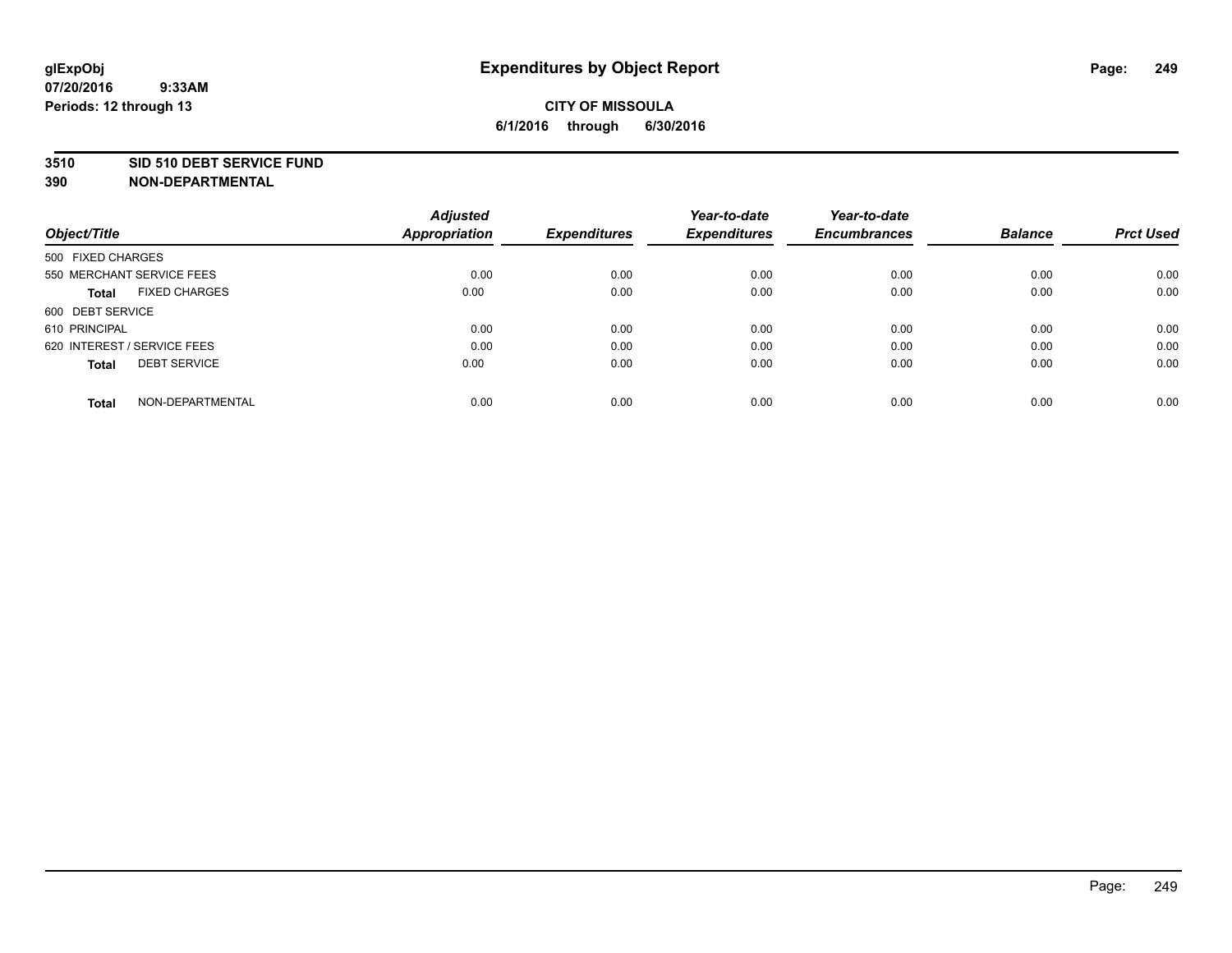### **3510 SID 510 DEBT SERVICE FUND**

| Object/Title                              | <b>Adjusted</b><br><b>Appropriation</b> | <b>Expenditures</b> | Year-to-date<br><b>Expenditures</b> | Year-to-date<br><b>Encumbrances</b> | <b>Balance</b> | <b>Prct Used</b> |
|-------------------------------------------|-----------------------------------------|---------------------|-------------------------------------|-------------------------------------|----------------|------------------|
| 500 FIXED CHARGES                         |                                         |                     |                                     |                                     |                |                  |
| 550 MERCHANT SERVICE FEES                 | 0.00                                    | 0.00                | 0.00                                | 0.00                                | 0.00           | 0.00             |
| <b>FIXED CHARGES</b><br><b>Total</b>      | 0.00                                    | 0.00                | 0.00                                | 0.00                                | 0.00           | 0.00             |
| 600 DEBT SERVICE                          |                                         |                     |                                     |                                     |                |                  |
| 610 PRINCIPAL                             | 0.00                                    | 0.00                | 0.00                                | 0.00                                | 0.00           | 0.00             |
| 620 INTEREST / SERVICE FEES               | 0.00                                    | 0.00                | 0.00                                | 0.00                                | 0.00           | 0.00             |
| <b>DEBT SERVICE</b><br><b>Total</b>       | 0.00                                    | 0.00                | 0.00                                | 0.00                                | 0.00           | 0.00             |
| 800 OTHER OBJECTS                         |                                         |                     |                                     |                                     |                |                  |
| 820 TRANSFERS TO OTHER FUNDS              | 0.00                                    | 0.00                | 0.00                                | 0.00                                | 0.00           | 0.00             |
| OTHER OBJECTS<br><b>Total</b>             | 0.00                                    | 0.00                | 0.00                                | 0.00                                | 0.00           | 0.00             |
| SID 510 DEBT SERVICE FUND<br><b>Total</b> | 0.00                                    | 0.00                | 0.00                                | 0.00                                | 0.00           | 0.00             |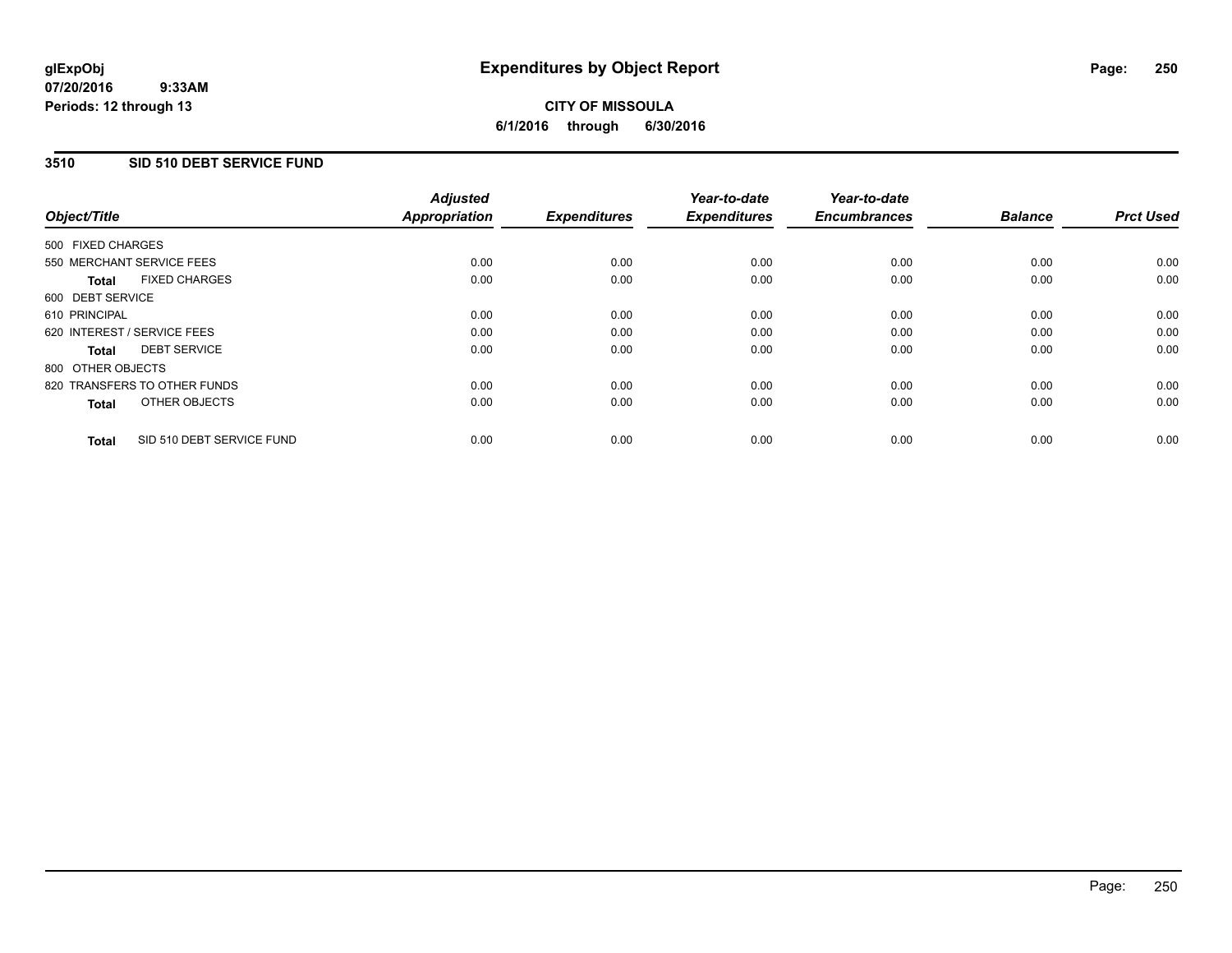### **CITY OF MISSOULA 6/1/2016 through 6/30/2016**

**3511 SID 511 DEBT SERVICE FUND**

| Object/Title                     | <b>Adjusted</b><br>Appropriation | <b>Expenditures</b> | Year-to-date<br><b>Expenditures</b> | Year-to-date<br><b>Encumbrances</b> | <b>Balance</b> | <b>Prct Used</b> |
|----------------------------------|----------------------------------|---------------------|-------------------------------------|-------------------------------------|----------------|------------------|
| 800 OTHER OBJECTS                |                                  |                     |                                     |                                     |                |                  |
| 820 TRANSFERS TO OTHER FUNDS     | 0.00                             | 0.00                | 0.00                                | 0.00                                | 0.00           | 0.00             |
| OTHER OBJECTS<br><b>Total</b>    | 0.00                             | 0.00                | 0.00                                | 0.00                                | 0.00           | 0.00             |
| *** Title Not Found ***<br>Total | 0.00                             | 0.00                | 0.00                                | 0.00                                | 0.00           | 0.00             |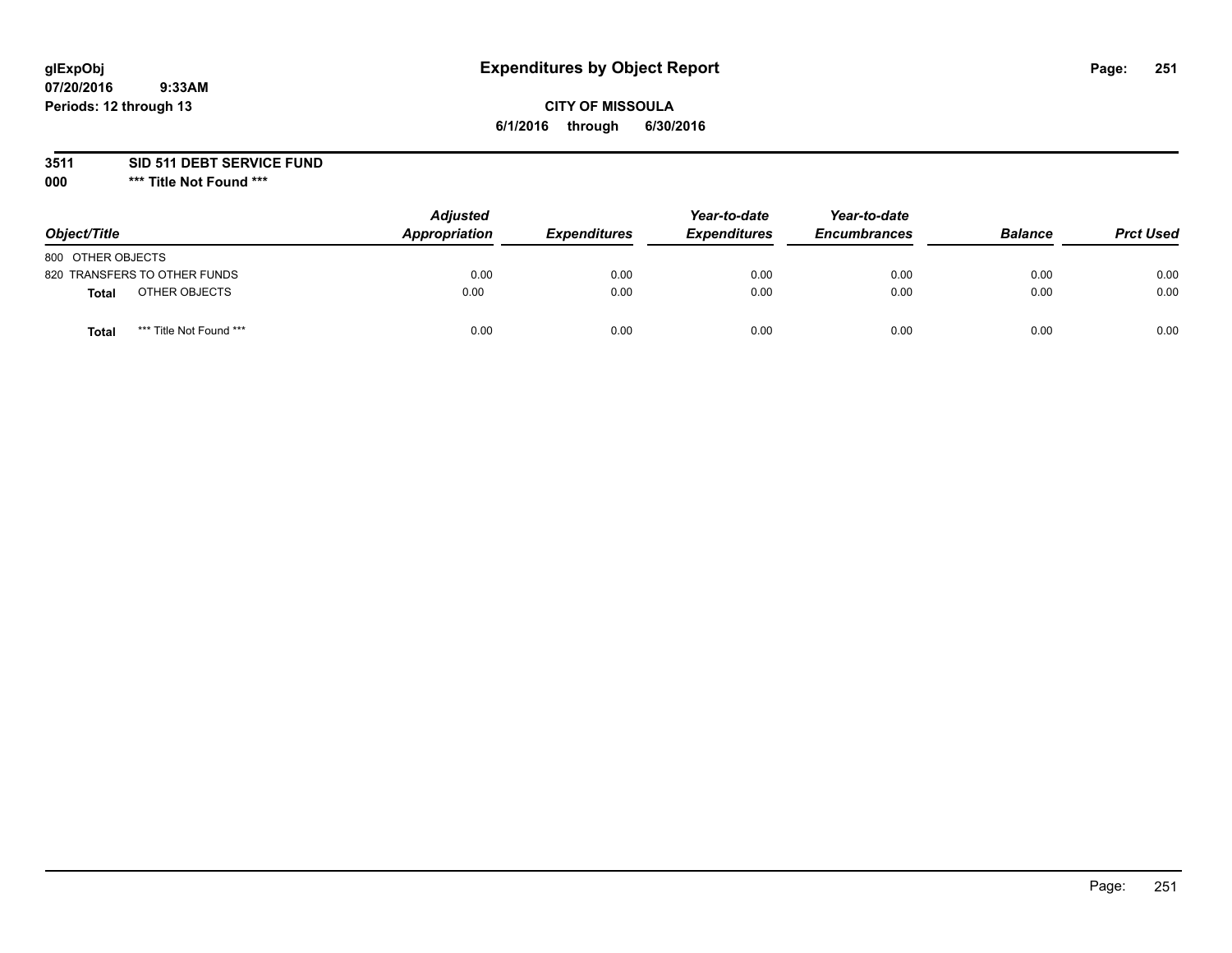#### **3511 SID 511 DEBT SERVICE FUND**

| Object/Title                         | <b>Adjusted</b><br><b>Appropriation</b> | <b>Expenditures</b> | Year-to-date<br><b>Expenditures</b> | Year-to-date<br><b>Encumbrances</b> | <b>Balance</b> | <b>Prct Used</b> |
|--------------------------------------|-----------------------------------------|---------------------|-------------------------------------|-------------------------------------|----------------|------------------|
|                                      |                                         |                     |                                     |                                     |                |                  |
| 500 FIXED CHARGES                    |                                         |                     |                                     |                                     |                |                  |
| 550 MERCHANT SERVICE FEES            | 0.00                                    | 0.00                | 0.00                                | 0.00                                | 0.00           | 0.00             |
| <b>FIXED CHARGES</b><br><b>Total</b> | 0.00                                    | 0.00                | 0.00                                | 0.00                                | 0.00           | 0.00             |
| 600 DEBT SERVICE                     |                                         |                     |                                     |                                     |                |                  |
| 610 PRINCIPAL                        | 0.00                                    | 0.00                | 0.00                                | 0.00                                | 0.00           | 0.00             |
| 620 INTEREST / SERVICE FEES          | 0.00                                    | 0.00                | 0.00                                | 0.00                                | 0.00           | 0.00             |
| <b>DEBT SERVICE</b><br><b>Total</b>  | 0.00                                    | 0.00                | 0.00                                | 0.00                                | 0.00           | 0.00             |
|                                      |                                         |                     |                                     |                                     |                |                  |
| NON-DEPARTMENTAL<br><b>Total</b>     | 0.00                                    | 0.00                | 0.00                                | 0.00                                | 0.00           | 0.00             |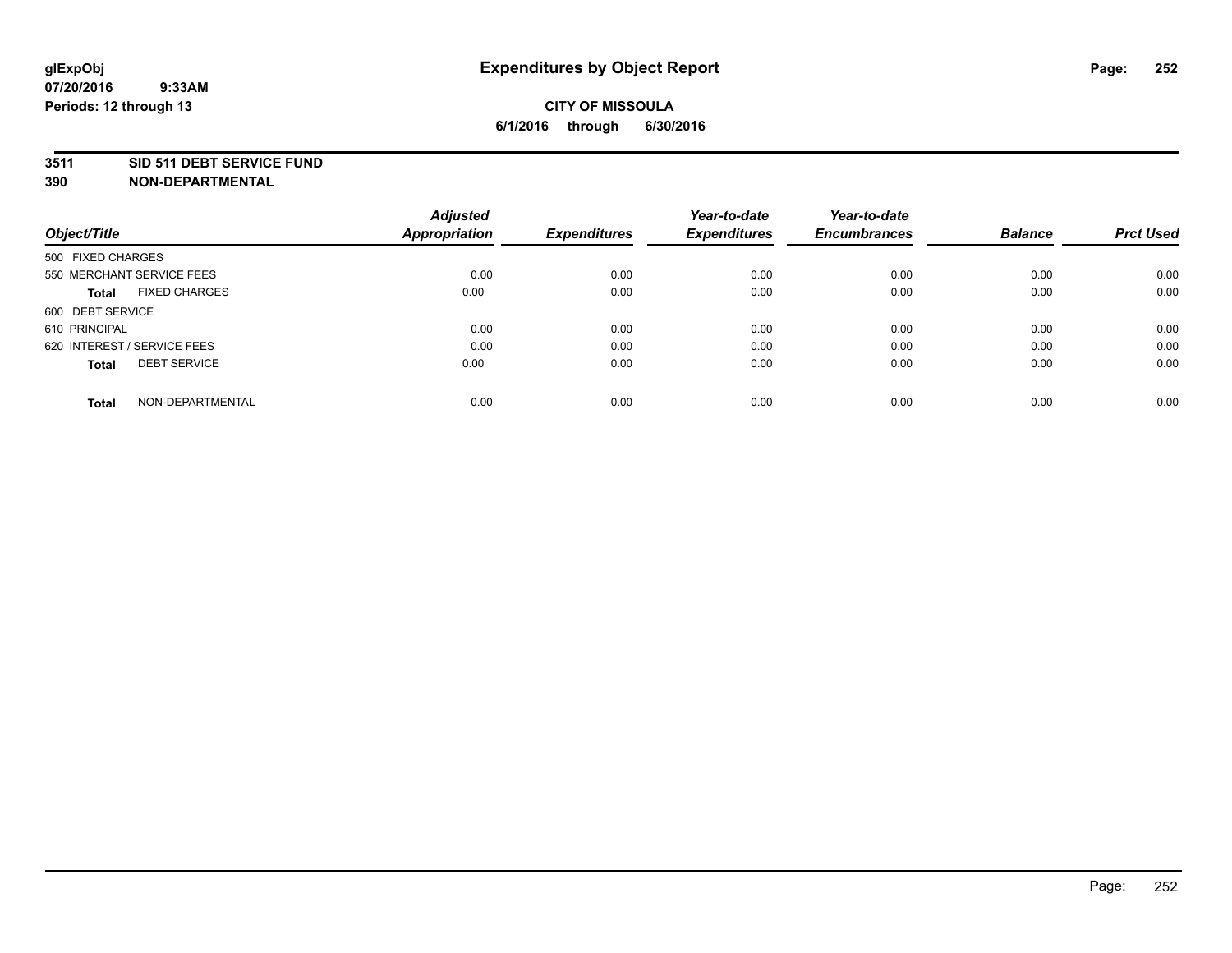### **3511 SID 511 DEBT SERVICE FUND**

| Object/Title                              | <b>Adjusted</b><br><b>Appropriation</b> | <b>Expenditures</b> | Year-to-date<br><b>Expenditures</b> | Year-to-date<br><b>Encumbrances</b> | <b>Balance</b> | <b>Prct Used</b> |
|-------------------------------------------|-----------------------------------------|---------------------|-------------------------------------|-------------------------------------|----------------|------------------|
| 500 FIXED CHARGES                         |                                         |                     |                                     |                                     |                |                  |
| 550 MERCHANT SERVICE FEES                 | 0.00                                    | 0.00                | 0.00                                | 0.00                                | 0.00           | 0.00             |
| <b>FIXED CHARGES</b><br><b>Total</b>      | 0.00                                    | 0.00                | 0.00                                | 0.00                                | 0.00           | 0.00             |
| 600 DEBT SERVICE                          |                                         |                     |                                     |                                     |                |                  |
| 610 PRINCIPAL                             | 0.00                                    | 0.00                | 0.00                                | 0.00                                | 0.00           | 0.00             |
| 620 INTEREST / SERVICE FEES               | 0.00                                    | 0.00                | 0.00                                | 0.00                                | 0.00           | 0.00             |
| <b>DEBT SERVICE</b><br><b>Total</b>       | 0.00                                    | 0.00                | 0.00                                | 0.00                                | 0.00           | 0.00             |
| 800 OTHER OBJECTS                         |                                         |                     |                                     |                                     |                |                  |
| 820 TRANSFERS TO OTHER FUNDS              | 0.00                                    | 0.00                | 0.00                                | 0.00                                | 0.00           | 0.00             |
| OTHER OBJECTS<br><b>Total</b>             | 0.00                                    | 0.00                | 0.00                                | 0.00                                | 0.00           | 0.00             |
| SID 511 DEBT SERVICE FUND<br><b>Total</b> | 0.00                                    | 0.00                | 0.00                                | 0.00                                | 0.00           | 0.00             |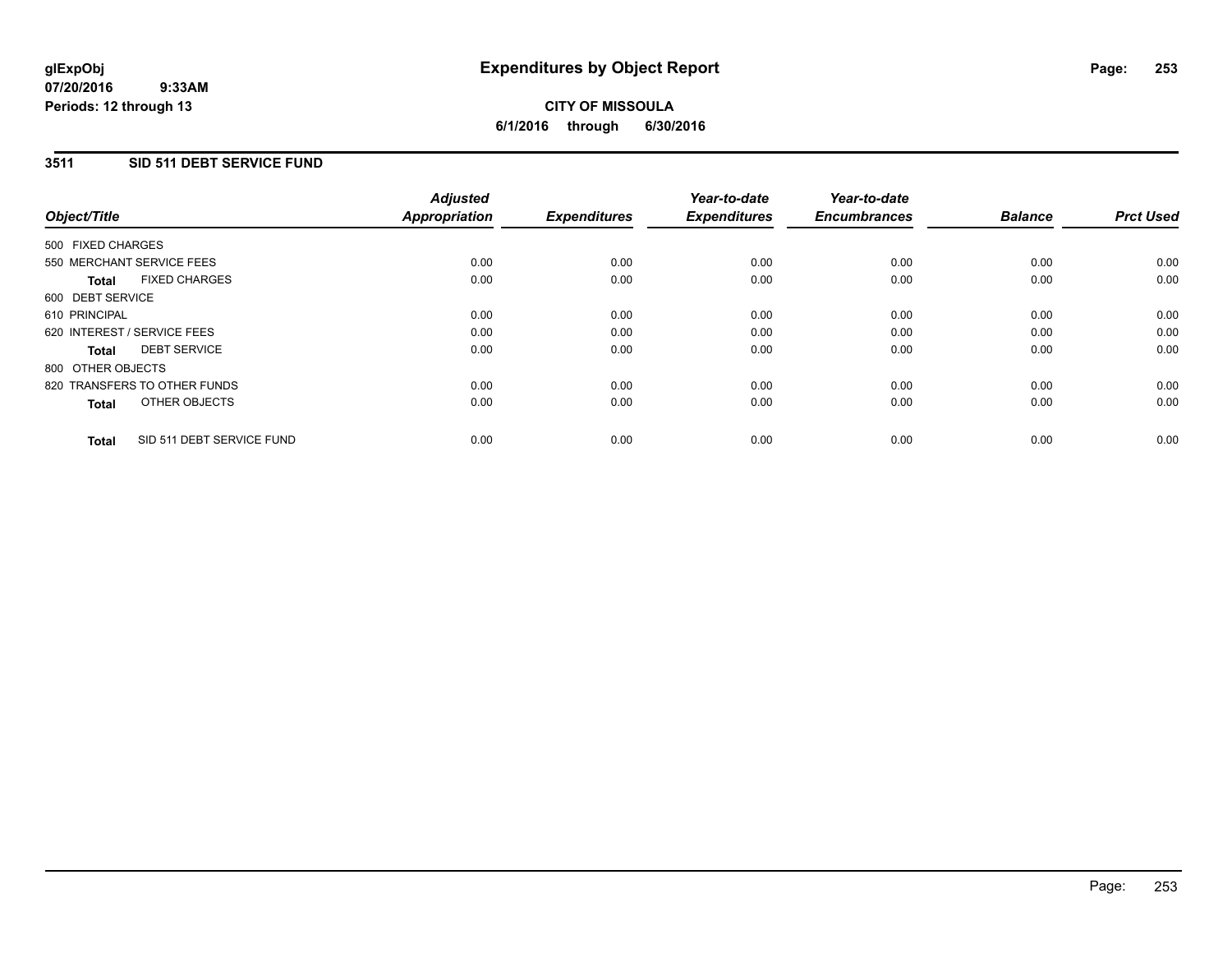#### **3512 SID 512 DEBT SERVICE FUND**

|                                     | <b>Adjusted</b>      |                     | Year-to-date        | Year-to-date        |                |                  |
|-------------------------------------|----------------------|---------------------|---------------------|---------------------|----------------|------------------|
| Object/Title                        | <b>Appropriation</b> | <b>Expenditures</b> | <b>Expenditures</b> | <b>Encumbrances</b> | <b>Balance</b> | <b>Prct Used</b> |
| 500 FIXED CHARGES                   |                      |                     |                     |                     |                |                  |
| 550 MERCHANT SERVICE FEES           | 0.00                 | 0.00                | 0.00                | 0.00                | 0.00           | 0.00             |
| <b>FIXED CHARGES</b><br>Total       | 0.00                 | 0.00                | 0.00                | 0.00                | 0.00           | 0.00             |
| 600 DEBT SERVICE                    |                      |                     |                     |                     |                |                  |
| 610 PRINCIPAL                       | 29.670.00            | 29.670.00           | 29.670.00           | 0.00                | 0.00           | 100.00           |
| 620 INTEREST / SERVICE FEES         | 3,685.00             | 1,667.70            | 3,685.40            | 0.00                | $-0.40$        | 100.01           |
| <b>DEBT SERVICE</b><br><b>Total</b> | 33.355.00            | 31.337.70           | 33,355.40           | 0.00                | $-0.40$        | 100.00           |
| NON-DEPARTMENTAL<br><b>Total</b>    | 33.355.00            | 31.337.70           | 33.355.40           | 0.00                | $-0.40$        | 100.00           |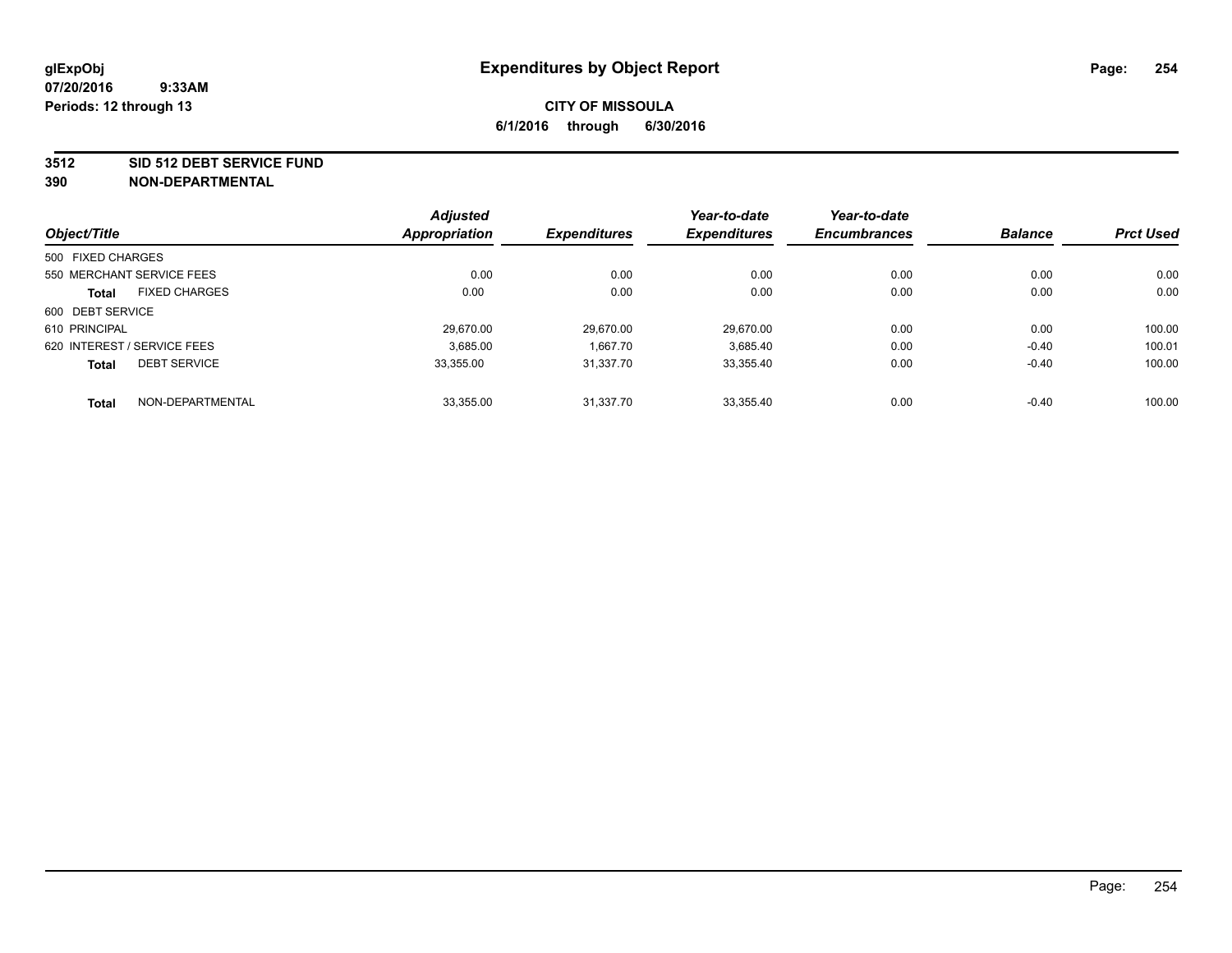### **3512 SID 512 DEBT SERVICE FUND**

| Object/Title                |                           | <b>Adjusted</b><br>Appropriation | <b>Expenditures</b> | Year-to-date<br><b>Expenditures</b> | Year-to-date<br><b>Encumbrances</b> | <b>Balance</b> | <b>Prct Used</b> |
|-----------------------------|---------------------------|----------------------------------|---------------------|-------------------------------------|-------------------------------------|----------------|------------------|
| 500 FIXED CHARGES           |                           |                                  |                     |                                     |                                     |                |                  |
|                             |                           |                                  |                     |                                     |                                     |                |                  |
| 550 MERCHANT SERVICE FEES   |                           | 0.00                             | 0.00                | 0.00                                | 0.00                                | 0.00           | 0.00             |
| <b>Total</b>                | <b>FIXED CHARGES</b>      | 0.00                             | 0.00                | 0.00                                | 0.00                                | 0.00           | 0.00             |
| 600 DEBT SERVICE            |                           |                                  |                     |                                     |                                     |                |                  |
| 610 PRINCIPAL               |                           | 29.670.00                        | 29.670.00           | 29.670.00                           | 0.00                                | 0.00           | 100.00           |
| 620 INTEREST / SERVICE FEES |                           | 3.685.00                         | 1.667.70            | 3.685.40                            | 0.00                                | $-0.40$        | 100.01           |
| <b>Total</b>                | <b>DEBT SERVICE</b>       | 33.355.00                        | 31.337.70           | 33,355.40                           | 0.00                                | $-0.40$        | 100.00           |
| <b>Total</b>                | SID 512 DEBT SERVICE FUND | 33,355.00                        | 31.337.70           | 33.355.40                           | 0.00                                | $-0.40$        | 100.00           |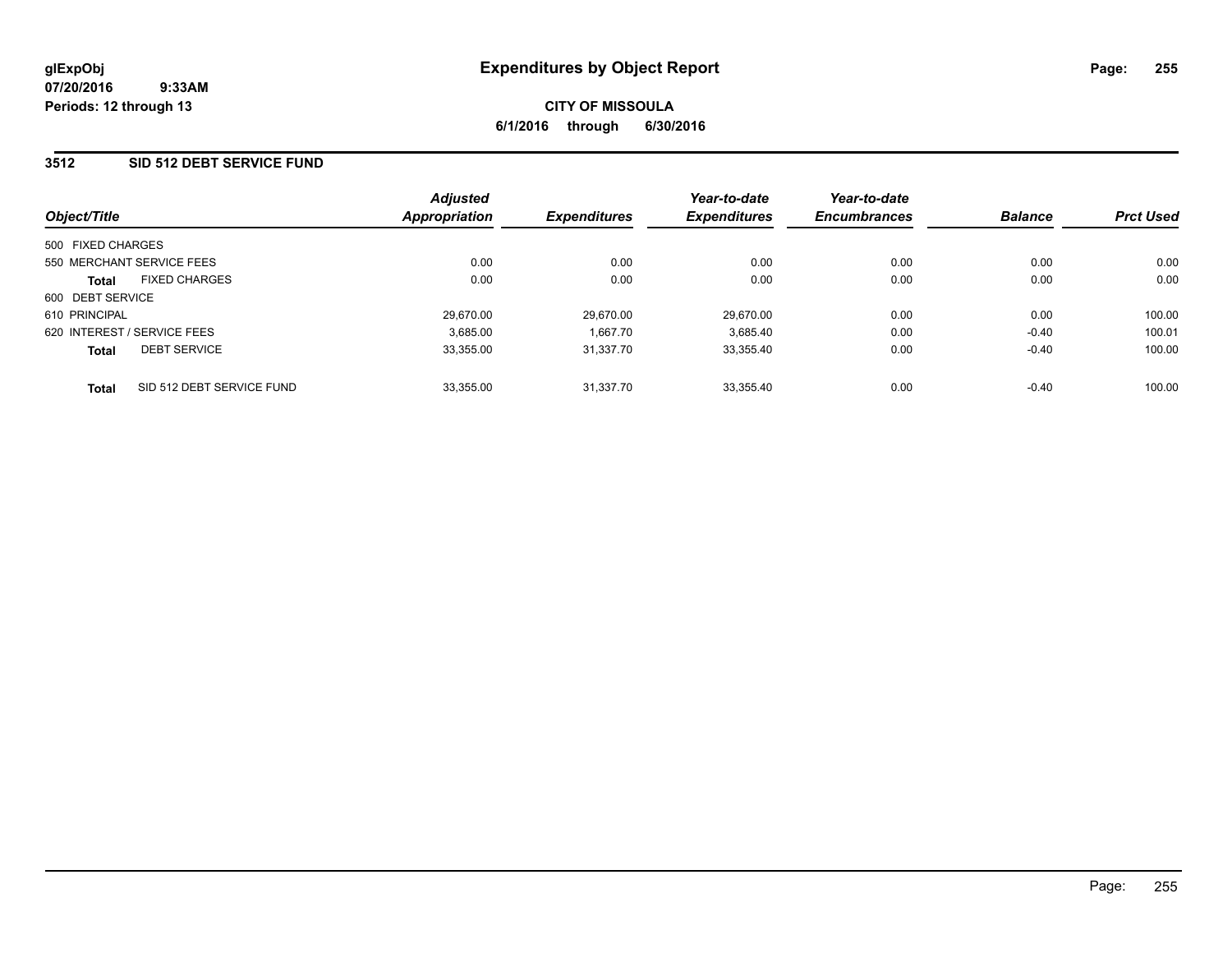#### **3513 SID 513 DEBT SERVICE FUND**

**280 PUBLIC WORKS OPERATIONS**

| Object/Title                            | <b>Adjusted</b><br><b>Appropriation</b> | <b>Expenditures</b> | Year-to-date<br><b>Expenditures</b> | Year-to-date<br><b>Encumbrances</b> | <b>Balance</b> | <b>Prct Used</b> |
|-----------------------------------------|-----------------------------------------|---------------------|-------------------------------------|-------------------------------------|----------------|------------------|
| 500 FIXED CHARGES                       |                                         |                     |                                     |                                     |                |                  |
| 550 MERCHANT SERVICE FEES               | 0.00                                    | 0.00                | 0.00                                | 0.00                                | 0.00           | 0.00             |
| <b>FIXED CHARGES</b><br><b>Total</b>    | 0.00                                    | 0.00                | 0.00                                | 0.00                                | 0.00           | 0.00             |
| 800 OTHER OBJECTS                       |                                         |                     |                                     |                                     |                |                  |
| 820 TRANSFERS TO OTHER FUNDS            | 0.00                                    | 0.00                | 0.00                                | 0.00                                | 0.00           | 0.00             |
| OTHER OBJECTS<br><b>Total</b>           | 0.00                                    | 0.00                | 0.00                                | 0.00                                | 0.00           | 0.00             |
| PUBLIC WORKS OPERATIONS<br><b>Total</b> | 0.00                                    | 0.00                | 0.00                                | 0.00                                | 0.00           | 0.00             |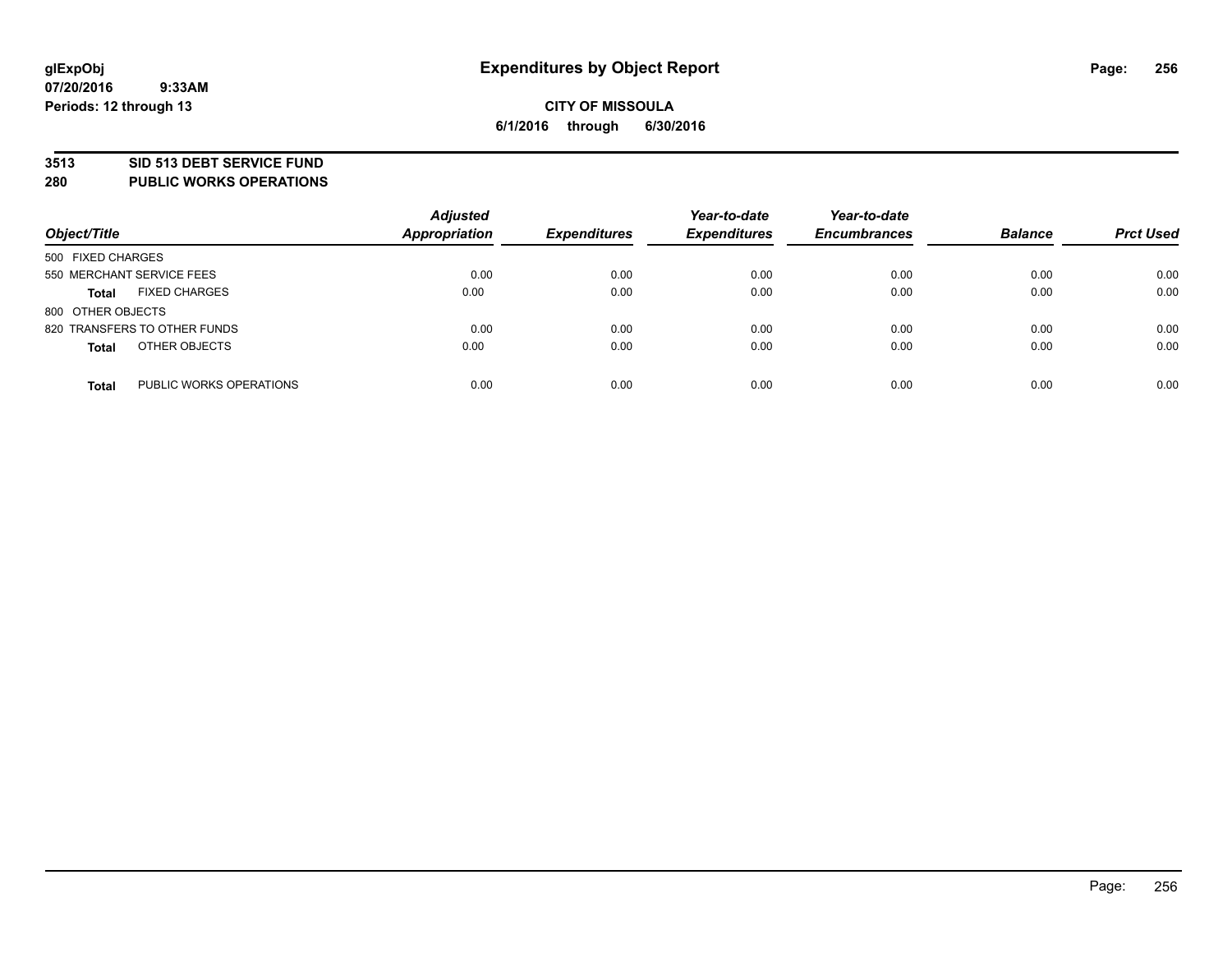#### **3513 SID 513 DEBT SERVICE FUND**

| Object/Title                         | <b>Adjusted</b><br><b>Appropriation</b> | <b>Expenditures</b> | Year-to-date<br><b>Expenditures</b> | Year-to-date<br><b>Encumbrances</b> | <b>Balance</b> | <b>Prct Used</b> |
|--------------------------------------|-----------------------------------------|---------------------|-------------------------------------|-------------------------------------|----------------|------------------|
| 500 FIXED CHARGES                    |                                         |                     |                                     |                                     |                |                  |
| 550 MERCHANT SERVICE FEES            | 0.00                                    | 0.00                | 0.00                                | 0.00                                | 0.00           | 0.00             |
| <b>FIXED CHARGES</b><br><b>Total</b> | 0.00                                    | 0.00                | 0.00                                | 0.00                                | 0.00           | 0.00             |
| 600 DEBT SERVICE                     |                                         |                     |                                     |                                     |                |                  |
| 610 PRINCIPAL                        | 0.00                                    | 0.00                | 0.00                                | 0.00                                | 0.00           | 0.00             |
| 620 INTEREST / SERVICE FEES          | 0.00                                    | 0.00                | 0.00                                | 0.00                                | 0.00           | 0.00             |
| <b>DEBT SERVICE</b><br><b>Total</b>  | 0.00                                    | 0.00                | 0.00                                | 0.00                                | 0.00           | 0.00             |
| 800 OTHER OBJECTS                    |                                         |                     |                                     |                                     |                |                  |
| 820 TRANSFERS TO OTHER FUNDS         | 0.00                                    | 0.00                | 0.00                                | 0.00                                | 0.00           | 0.00             |
| OTHER OBJECTS<br><b>Total</b>        | 0.00                                    | 0.00                | 0.00                                | 0.00                                | 0.00           | 0.00             |
|                                      |                                         |                     |                                     |                                     |                |                  |
| NON-DEPARTMENTAL<br><b>Total</b>     | 0.00                                    | 0.00                | 0.00                                | 0.00                                | 0.00           | 0.00             |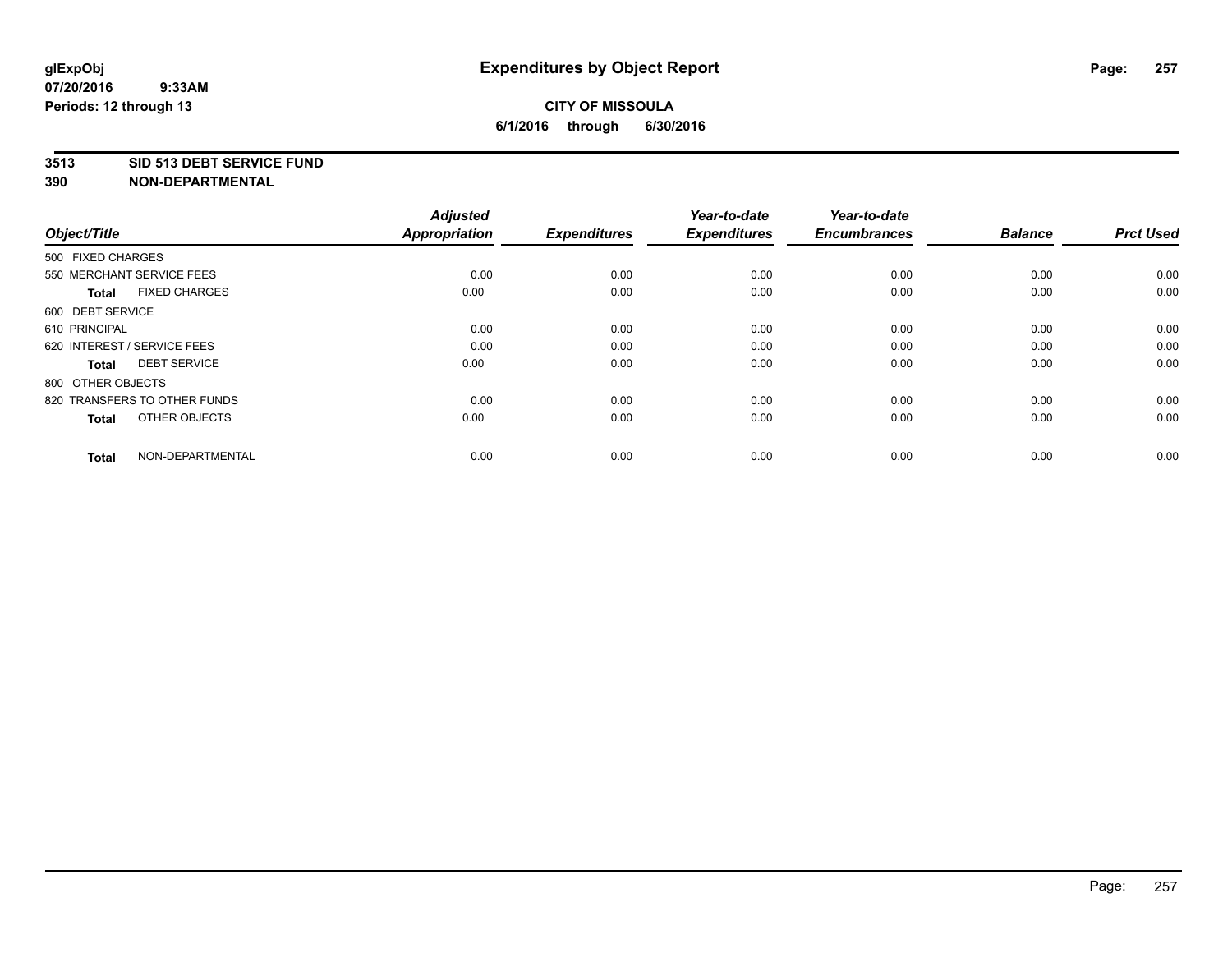### **3513 SID 513 DEBT SERVICE FUND**

| Object/Title                              | <b>Adjusted</b><br><b>Appropriation</b> | <b>Expenditures</b> | Year-to-date<br><b>Expenditures</b> | Year-to-date<br><b>Encumbrances</b> | <b>Balance</b> | <b>Prct Used</b> |
|-------------------------------------------|-----------------------------------------|---------------------|-------------------------------------|-------------------------------------|----------------|------------------|
|                                           |                                         |                     |                                     |                                     |                |                  |
| 500 FIXED CHARGES                         |                                         |                     |                                     |                                     |                |                  |
| 550 MERCHANT SERVICE FEES                 | 0.00                                    | 0.00                | 0.00                                | 0.00                                | 0.00           | 0.00             |
| <b>FIXED CHARGES</b><br>Total             | 0.00                                    | 0.00                | 0.00                                | 0.00                                | 0.00           | 0.00             |
| 600 DEBT SERVICE                          |                                         |                     |                                     |                                     |                |                  |
| 610 PRINCIPAL                             | 0.00                                    | 0.00                | 0.00                                | 0.00                                | 0.00           | 0.00             |
| 620 INTEREST / SERVICE FEES               | 0.00                                    | 0.00                | 0.00                                | 0.00                                | 0.00           | 0.00             |
| <b>DEBT SERVICE</b><br><b>Total</b>       | 0.00                                    | 0.00                | 0.00                                | 0.00                                | 0.00           | 0.00             |
| 800 OTHER OBJECTS                         |                                         |                     |                                     |                                     |                |                  |
| 820 TRANSFERS TO OTHER FUNDS              | 0.00                                    | 0.00                | 0.00                                | 0.00                                | 0.00           | 0.00             |
| OTHER OBJECTS<br><b>Total</b>             | 0.00                                    | 0.00                | 0.00                                | 0.00                                | 0.00           | 0.00             |
|                                           |                                         |                     |                                     |                                     |                |                  |
| SID 513 DEBT SERVICE FUND<br><b>Total</b> | 0.00                                    | 0.00                | 0.00                                | 0.00                                | 0.00           | 0.00             |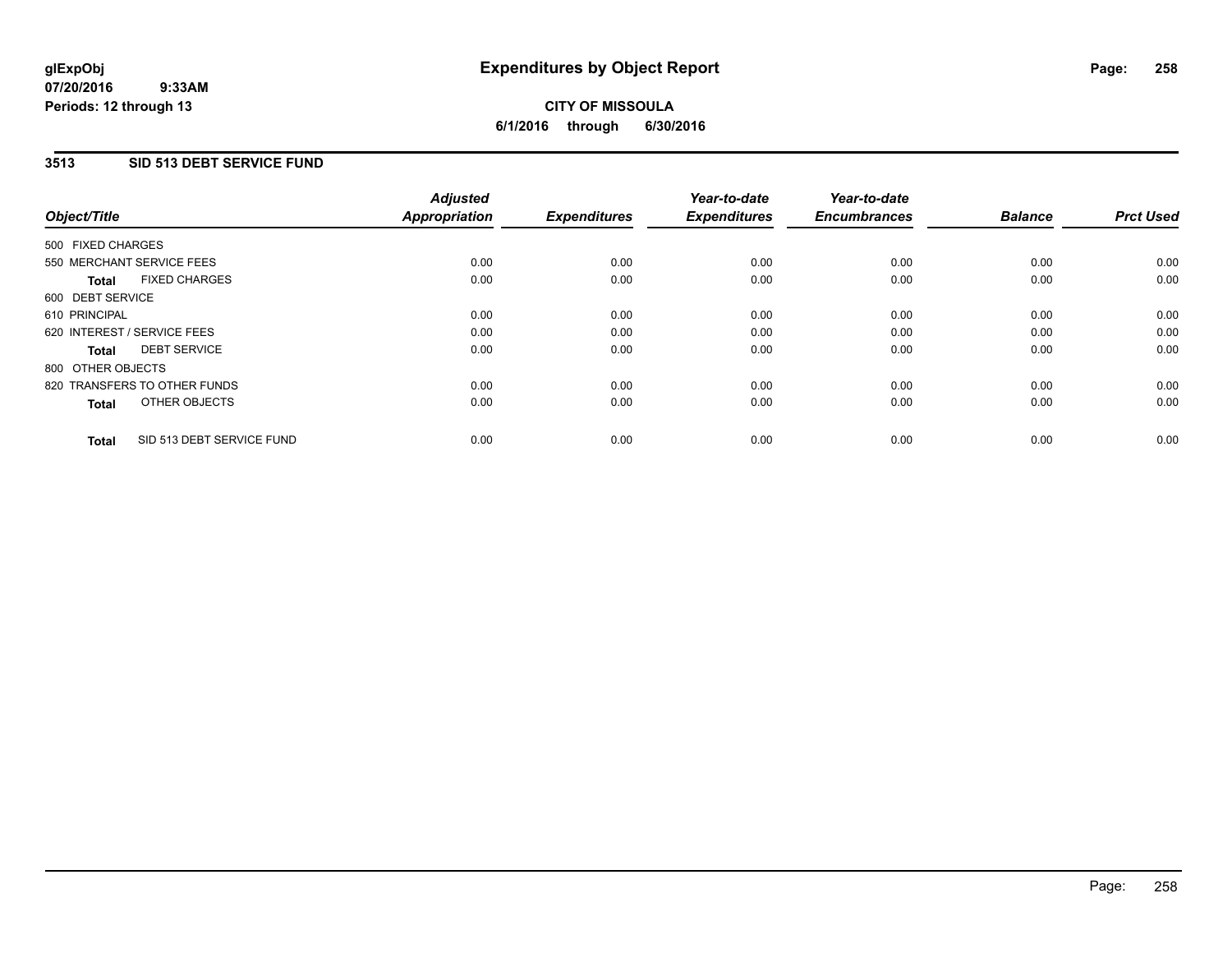# **glExpObj Expenditures by Object Report Page: 259**

### **CITY OF MISSOULA 6/1/2016 through 6/30/2016**

**3514 SID 514 DEBT SERVICE FUND**

**000 \*\*\* Title Not Found \*\*\***

| Object/Title                     | <b>Adjusted</b><br>Appropriation | <b>Expenditures</b> | Year-to-date<br><b>Expenditures</b> | Year-to-date<br><b>Encumbrances</b> | <b>Balance</b> | <b>Prct Used</b> |
|----------------------------------|----------------------------------|---------------------|-------------------------------------|-------------------------------------|----------------|------------------|
| 800 OTHER OBJECTS                |                                  |                     |                                     |                                     |                |                  |
| 820 TRANSFERS TO OTHER FUNDS     | 0.00                             | 0.00                | 0.00                                | 0.00                                | 0.00           | 0.00             |
| OTHER OBJECTS<br><b>Total</b>    | 0.00                             | 0.00                | 0.00                                | 0.00                                | 0.00           | 0.00             |
| *** Title Not Found ***<br>Total | 0.00                             | 0.00                | 0.00                                | 0.00                                | 0.00           | 0.00             |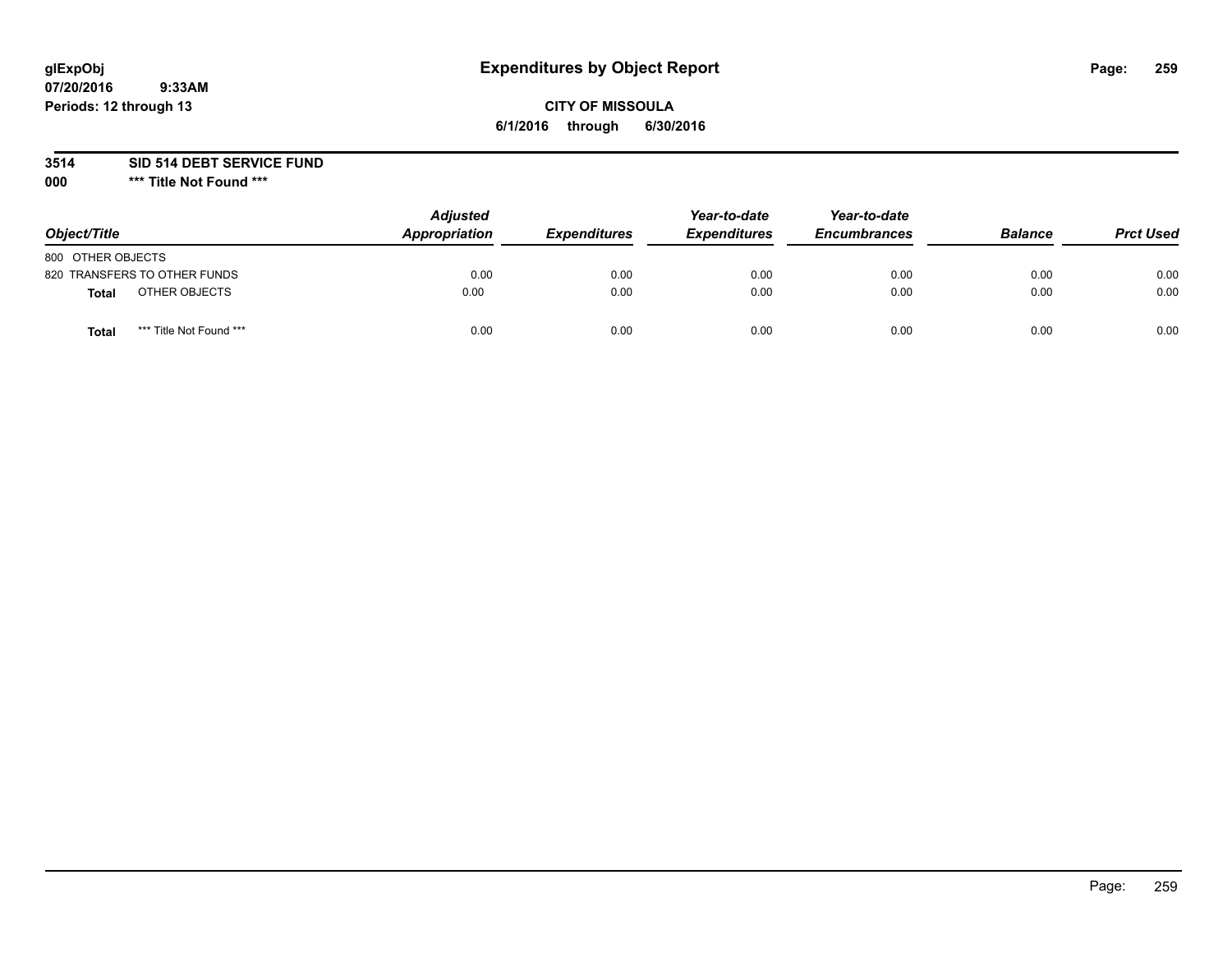#### **3514 SID 514 DEBT SERVICE FUND**

| Object/Title                        | <b>Adjusted</b><br><b>Appropriation</b> | <b>Expenditures</b> | Year-to-date<br><b>Expenditures</b> | Year-to-date<br><b>Encumbrances</b> | <b>Balance</b> | <b>Prct Used</b> |
|-------------------------------------|-----------------------------------------|---------------------|-------------------------------------|-------------------------------------|----------------|------------------|
|                                     |                                         |                     |                                     |                                     |                |                  |
| 500 FIXED CHARGES                   |                                         |                     |                                     |                                     |                |                  |
| 550 MERCHANT SERVICE FEES           | 0.00                                    | 0.00                | 0.00                                | 0.00                                | 0.00           | 0.00             |
| <b>FIXED CHARGES</b><br>Total       | 0.00                                    | 0.00                | 0.00                                | 0.00                                | 0.00           | 0.00             |
| 600 DEBT SERVICE                    |                                         |                     |                                     |                                     |                |                  |
| 610 PRINCIPAL                       | 0.00                                    | 0.00                | 0.00                                | 0.00                                | 0.00           | 0.00             |
| 620 INTEREST / SERVICE FEES         | 0.00                                    | 0.00                | 0.00                                | 0.00                                | 0.00           | 0.00             |
| <b>DEBT SERVICE</b><br><b>Total</b> | 0.00                                    | 0.00                | 0.00                                | 0.00                                | 0.00           | 0.00             |
| NON-DEPARTMENTAL<br><b>Total</b>    | 0.00                                    | 0.00                | 0.00                                | 0.00                                | 0.00           | 0.00             |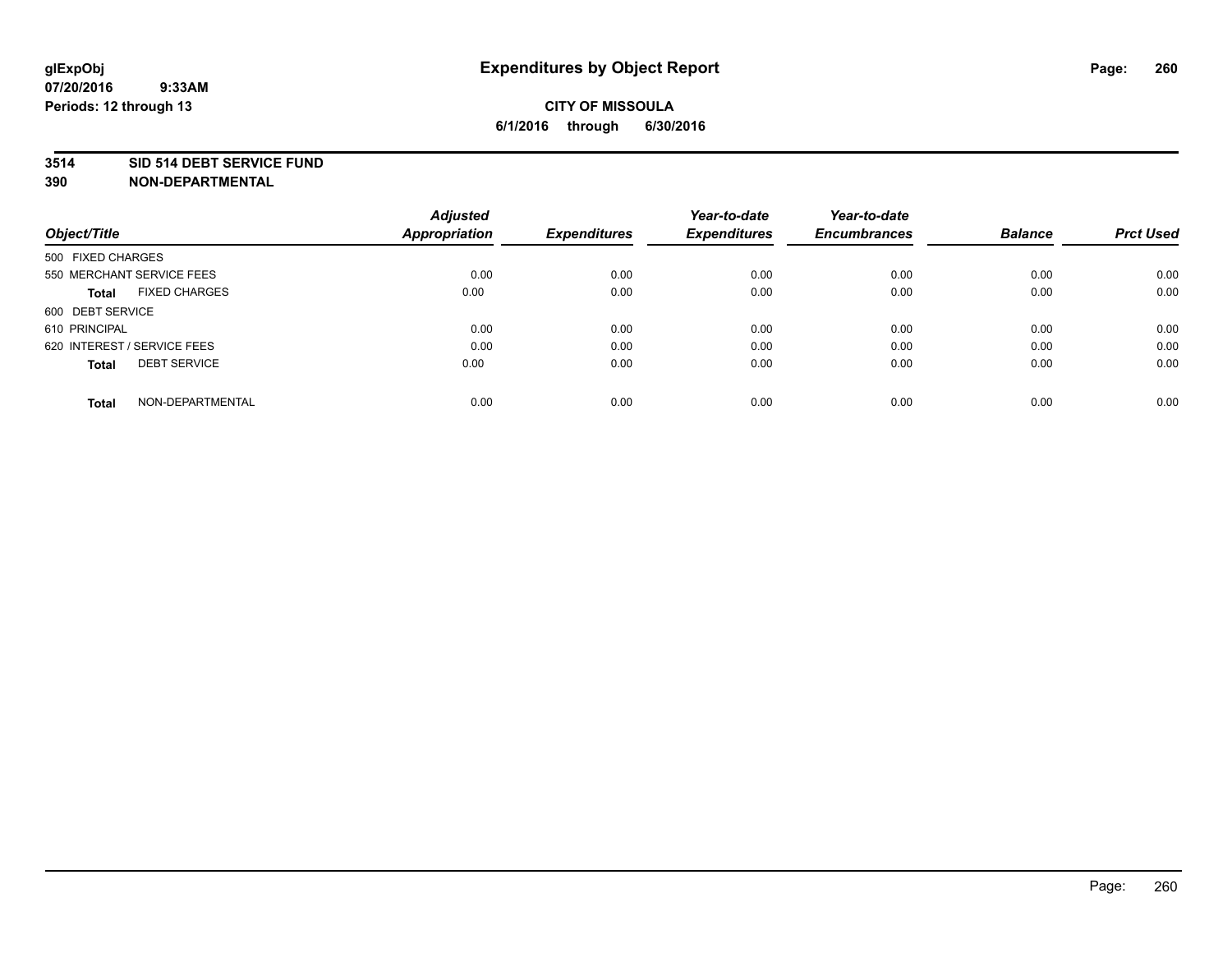### **3514 SID 514 DEBT SERVICE FUND**

| Object/Title                              | <b>Adjusted</b><br><b>Appropriation</b> | <b>Expenditures</b> | Year-to-date<br><b>Expenditures</b> | Year-to-date<br><b>Encumbrances</b> | <b>Balance</b> | <b>Prct Used</b> |
|-------------------------------------------|-----------------------------------------|---------------------|-------------------------------------|-------------------------------------|----------------|------------------|
| 500 FIXED CHARGES                         |                                         |                     |                                     |                                     |                |                  |
| 550 MERCHANT SERVICE FEES                 | 0.00                                    | 0.00                | 0.00                                | 0.00                                | 0.00           | 0.00             |
| <b>FIXED CHARGES</b><br>Total             | 0.00                                    | 0.00                | 0.00                                | 0.00                                | 0.00           | 0.00             |
| 600 DEBT SERVICE                          |                                         |                     |                                     |                                     |                |                  |
| 610 PRINCIPAL                             | 0.00                                    | 0.00                | 0.00                                | 0.00                                | 0.00           | 0.00             |
| 620 INTEREST / SERVICE FEES               | 0.00                                    | 0.00                | 0.00                                | 0.00                                | 0.00           | 0.00             |
| <b>DEBT SERVICE</b><br>Total              | 0.00                                    | 0.00                | 0.00                                | 0.00                                | 0.00           | 0.00             |
| 800 OTHER OBJECTS                         |                                         |                     |                                     |                                     |                |                  |
| 820 TRANSFERS TO OTHER FUNDS              | 0.00                                    | 0.00                | 0.00                                | 0.00                                | 0.00           | 0.00             |
| OTHER OBJECTS<br><b>Total</b>             | 0.00                                    | 0.00                | 0.00                                | 0.00                                | 0.00           | 0.00             |
| SID 514 DEBT SERVICE FUND<br><b>Total</b> | 0.00                                    | 0.00                | 0.00                                | 0.00                                | 0.00           | 0.00             |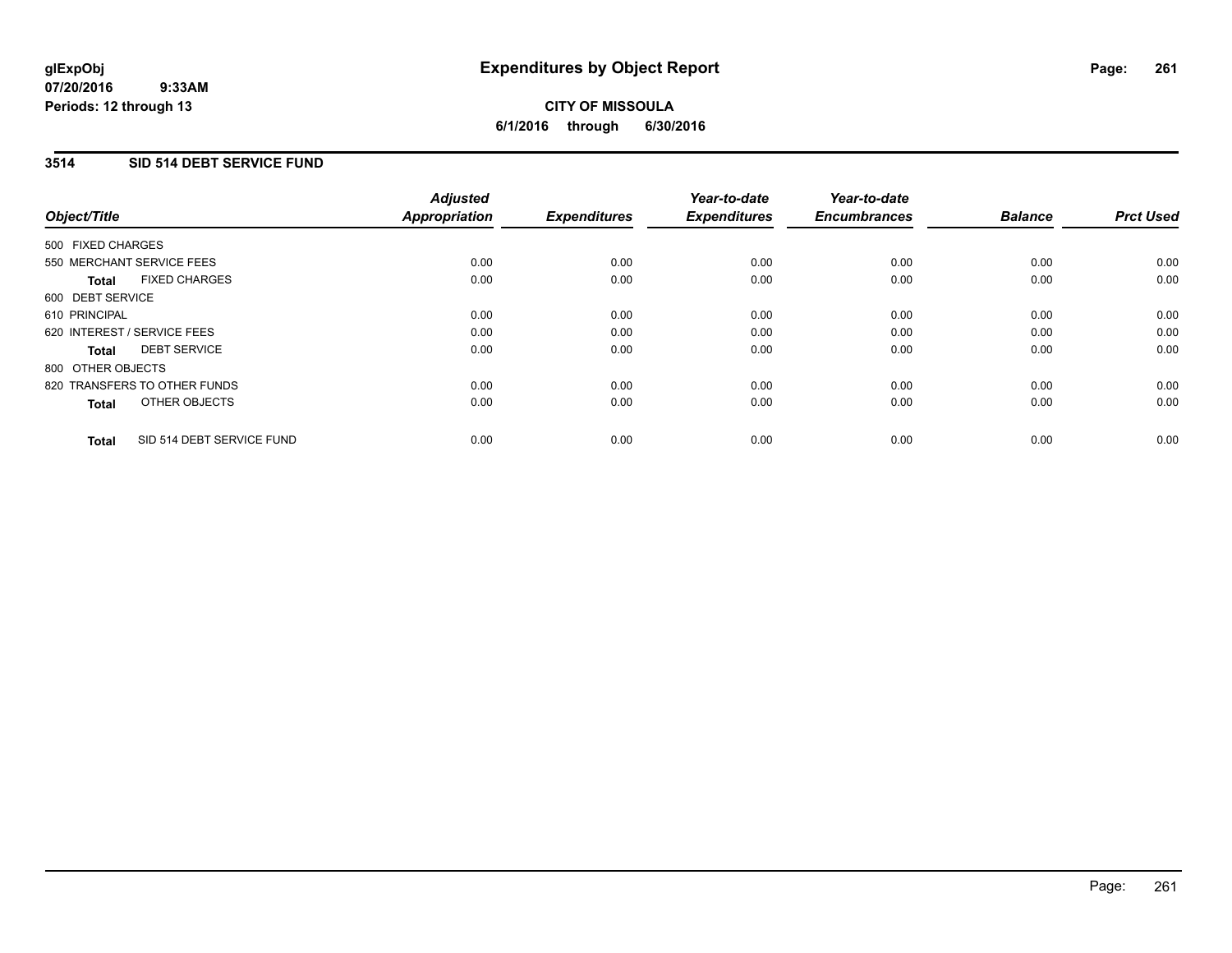#### **3515 SID 515 DEBT SERVICE FUND**

| Object/Title                         | <b>Adjusted</b><br><b>Appropriation</b> | <b>Expenditures</b> | Year-to-date<br><b>Expenditures</b> | Year-to-date<br><b>Encumbrances</b> | <b>Balance</b> | <b>Prct Used</b> |
|--------------------------------------|-----------------------------------------|---------------------|-------------------------------------|-------------------------------------|----------------|------------------|
| 500 FIXED CHARGES                    |                                         |                     |                                     |                                     |                |                  |
| 550 MERCHANT SERVICE FEES            | 0.00                                    | 0.00                | 0.00                                | 0.00                                | 0.00           | 0.00             |
| <b>FIXED CHARGES</b><br><b>Total</b> | 0.00                                    | 0.00                | 0.00                                | 0.00                                | 0.00           | 0.00             |
| 600 DEBT SERVICE                     |                                         |                     |                                     |                                     |                |                  |
| 610 PRINCIPAL                        | 0.00                                    | 0.00                | 0.00                                | 0.00                                | 0.00           | 0.00             |
| 620 INTEREST / SERVICE FEES          | 0.00                                    | 0.00                | 0.00                                | 0.00                                | 0.00           | 0.00             |
| <b>DEBT SERVICE</b><br><b>Total</b>  | 0.00                                    | 0.00                | 0.00                                | 0.00                                | 0.00           | 0.00             |
| 800 OTHER OBJECTS                    |                                         |                     |                                     |                                     |                |                  |
| 820 TRANSFERS TO OTHER FUNDS         | 0.00                                    | 0.00                | 0.00                                | 0.00                                | 0.00           | 0.00             |
| OTHER OBJECTS<br><b>Total</b>        | 0.00                                    | 0.00                | 0.00                                | 0.00                                | 0.00           | 0.00             |
|                                      |                                         |                     |                                     |                                     |                |                  |
| NON-DEPARTMENTAL<br><b>Total</b>     | 0.00                                    | 0.00                | 0.00                                | 0.00                                | 0.00           | 0.00             |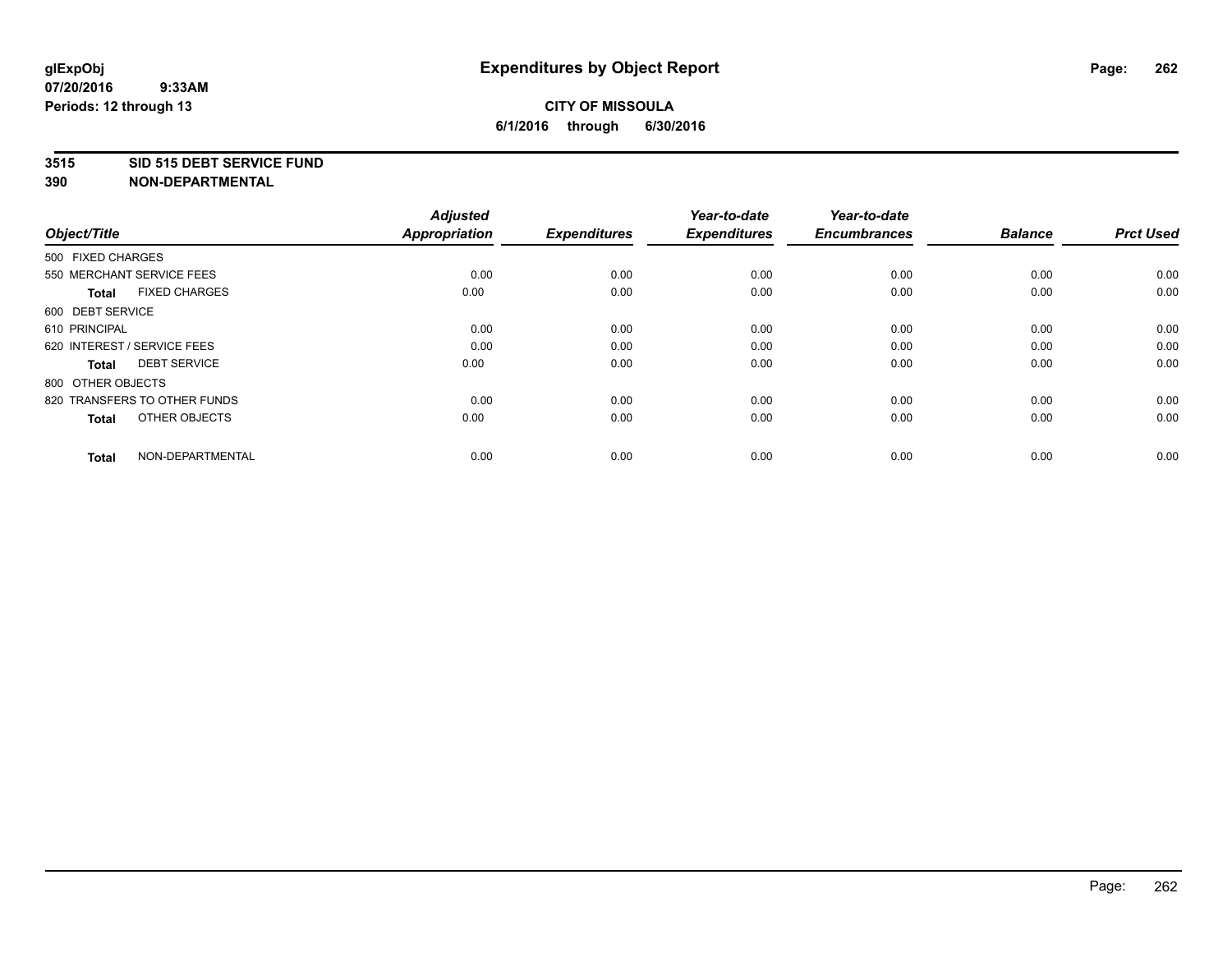### **3515 SID 515 DEBT SERVICE FUND**

| Object/Title                              | <b>Adjusted</b><br><b>Appropriation</b> | <b>Expenditures</b> | Year-to-date<br><b>Expenditures</b> | Year-to-date<br><b>Encumbrances</b> | <b>Balance</b> | <b>Prct Used</b> |
|-------------------------------------------|-----------------------------------------|---------------------|-------------------------------------|-------------------------------------|----------------|------------------|
|                                           |                                         |                     |                                     |                                     |                |                  |
| 500 FIXED CHARGES                         |                                         |                     |                                     |                                     |                |                  |
| 550 MERCHANT SERVICE FEES                 | 0.00                                    | 0.00                | 0.00                                | 0.00                                | 0.00           | 0.00             |
| <b>FIXED CHARGES</b><br>Total             | 0.00                                    | 0.00                | 0.00                                | 0.00                                | 0.00           | 0.00             |
| 600 DEBT SERVICE                          |                                         |                     |                                     |                                     |                |                  |
| 610 PRINCIPAL                             | 0.00                                    | 0.00                | 0.00                                | 0.00                                | 0.00           | 0.00             |
| 620 INTEREST / SERVICE FEES               | 0.00                                    | 0.00                | 0.00                                | 0.00                                | 0.00           | 0.00             |
| <b>DEBT SERVICE</b><br><b>Total</b>       | 0.00                                    | 0.00                | 0.00                                | 0.00                                | 0.00           | 0.00             |
| 800 OTHER OBJECTS                         |                                         |                     |                                     |                                     |                |                  |
| 820 TRANSFERS TO OTHER FUNDS              | 0.00                                    | 0.00                | 0.00                                | 0.00                                | 0.00           | 0.00             |
| OTHER OBJECTS<br><b>Total</b>             | 0.00                                    | 0.00                | 0.00                                | 0.00                                | 0.00           | 0.00             |
|                                           |                                         |                     |                                     |                                     |                |                  |
| SID 515 DEBT SERVICE FUND<br><b>Total</b> | 0.00                                    | 0.00                | 0.00                                | 0.00                                | 0.00           | 0.00             |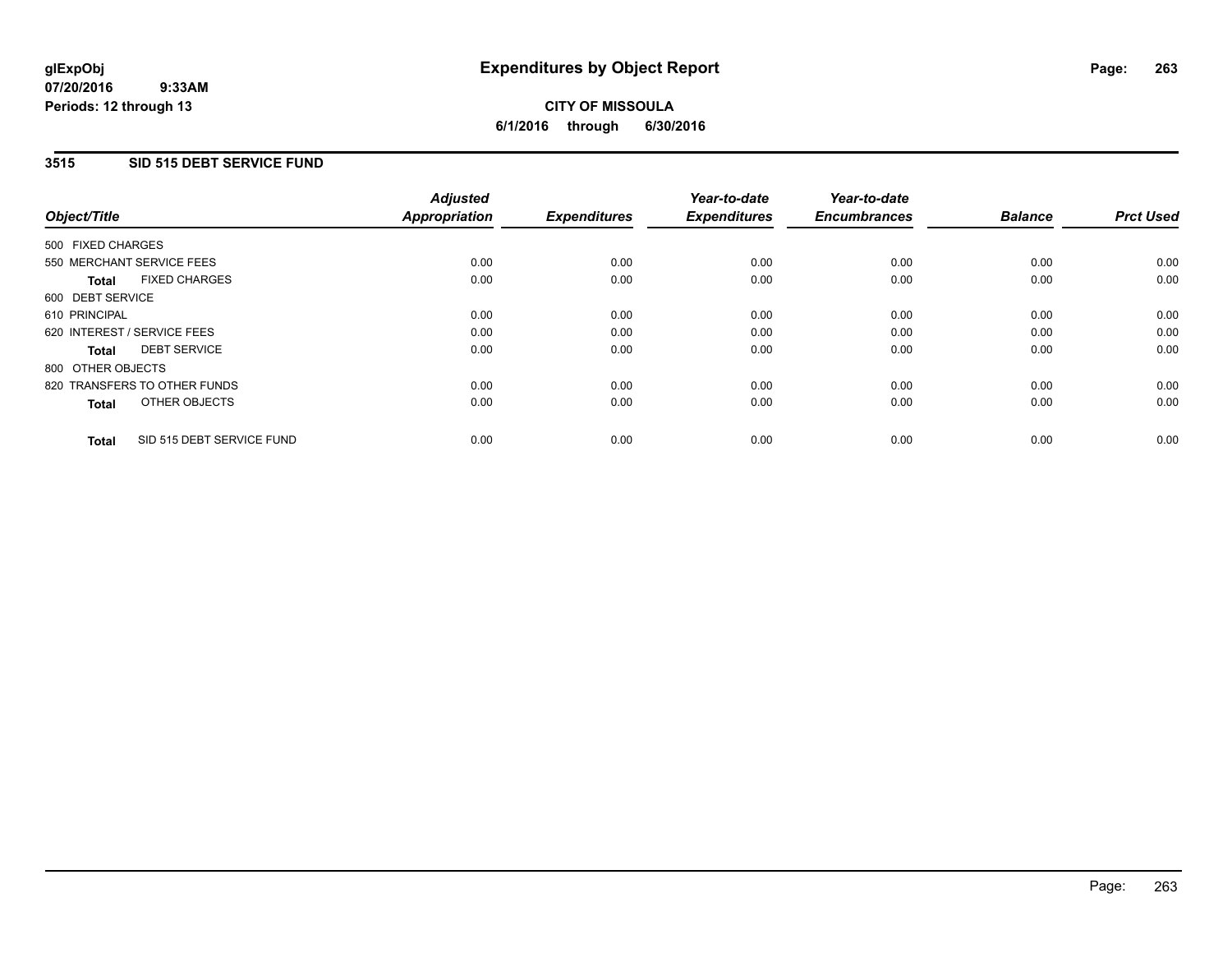# **glExpObj Expenditures by Object Report Page: 264**

### **CITY OF MISSOULA 6/1/2016 through 6/30/2016**

### **3517 SID 517 DEBT SERVICE FUND**

**000 \*\*\* Title Not Found \*\*\***

| Object/Title                            | <b>Adjusted</b><br>Appropriation | <b>Expenditures</b> | Year-to-date<br><b>Expenditures</b> | Year-to-date<br><b>Encumbrances</b> | <b>Balance</b> | <b>Prct Used</b> |
|-----------------------------------------|----------------------------------|---------------------|-------------------------------------|-------------------------------------|----------------|------------------|
| 800 OTHER OBJECTS                       |                                  |                     |                                     |                                     |                |                  |
| 820 TRANSFERS TO OTHER FUNDS            | 0.00                             | 0.00                | 0.00                                | 0.00                                | 0.00           | 0.00             |
| OTHER OBJECTS<br>Total                  | 0.00                             | 0.00                | 0.00                                | 0.00                                | 0.00           | 0.00             |
| *** Title Not Found ***<br><b>Total</b> | 0.00                             | 0.00                | 0.00                                | 0.00                                | 0.00           | 0.00             |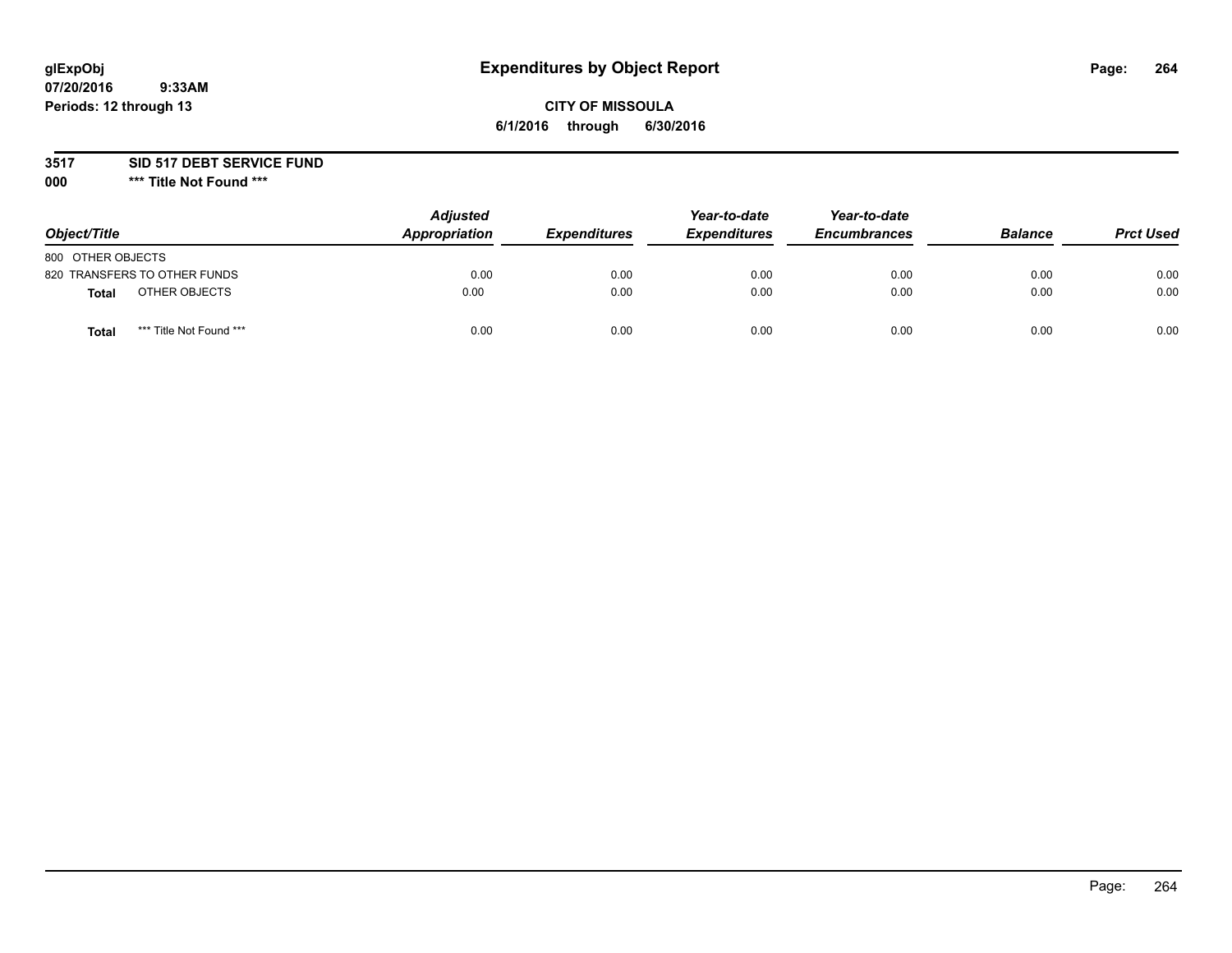#### **3517 SID 517 DEBT SERVICE FUND**

| Object/Title                        | <b>Adjusted</b><br><b>Appropriation</b> | <b>Expenditures</b> | Year-to-date<br><b>Expenditures</b> | Year-to-date<br><b>Encumbrances</b> | <b>Balance</b> | <b>Prct Used</b> |
|-------------------------------------|-----------------------------------------|---------------------|-------------------------------------|-------------------------------------|----------------|------------------|
|                                     |                                         |                     |                                     |                                     |                |                  |
| 500 FIXED CHARGES                   |                                         |                     |                                     |                                     |                |                  |
| 550 MERCHANT SERVICE FEES           | 0.00                                    | 0.00                | 0.00                                | 0.00                                | 0.00           | 0.00             |
| <b>FIXED CHARGES</b><br>Total       | 0.00                                    | 0.00                | 0.00                                | 0.00                                | 0.00           | 0.00             |
| 600 DEBT SERVICE                    |                                         |                     |                                     |                                     |                |                  |
| 610 PRINCIPAL                       | 0.00                                    | 0.00                | 0.00                                | 0.00                                | 0.00           | 0.00             |
| 620 INTEREST / SERVICE FEES         | 0.00                                    | 0.00                | 0.00                                | 0.00                                | 0.00           | 0.00             |
| <b>DEBT SERVICE</b><br><b>Total</b> | 0.00                                    | 0.00                | 0.00                                | 0.00                                | 0.00           | 0.00             |
| NON-DEPARTMENTAL<br><b>Total</b>    | 0.00                                    | 0.00                | 0.00                                | 0.00                                | 0.00           | 0.00             |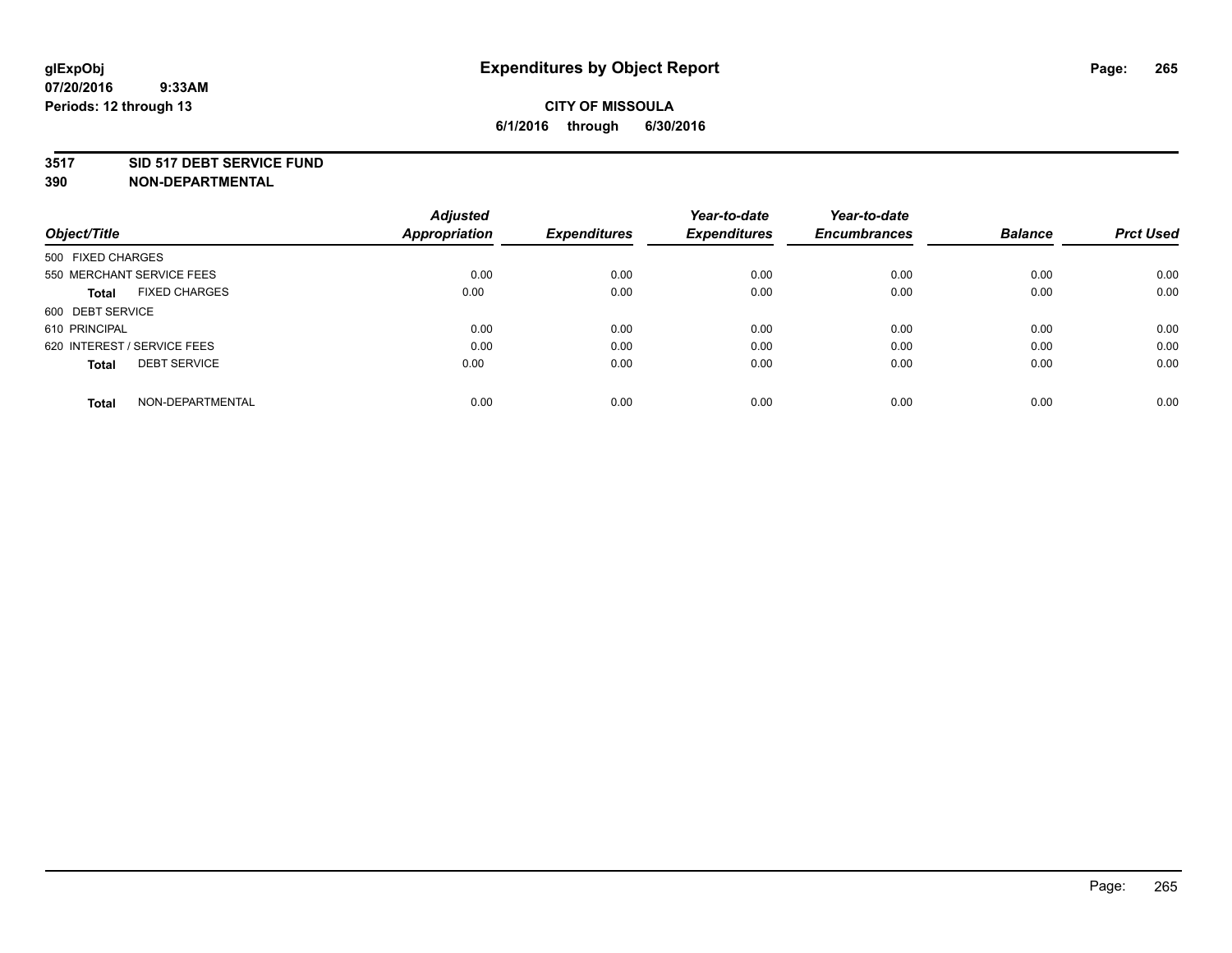### **3517 SID 517 DEBT SERVICE FUND**

| Object/Title                              | <b>Adjusted</b><br><b>Appropriation</b> | <b>Expenditures</b> | Year-to-date<br><b>Expenditures</b> | Year-to-date<br><b>Encumbrances</b> | <b>Balance</b> | <b>Prct Used</b> |
|-------------------------------------------|-----------------------------------------|---------------------|-------------------------------------|-------------------------------------|----------------|------------------|
|                                           |                                         |                     |                                     |                                     |                |                  |
| 500 FIXED CHARGES                         |                                         |                     |                                     |                                     |                |                  |
| 550 MERCHANT SERVICE FEES                 | 0.00                                    | 0.00                | 0.00                                | 0.00                                | 0.00           | 0.00             |
| <b>FIXED CHARGES</b><br>Total             | 0.00                                    | 0.00                | 0.00                                | 0.00                                | 0.00           | 0.00             |
| 600 DEBT SERVICE                          |                                         |                     |                                     |                                     |                |                  |
| 610 PRINCIPAL                             | 0.00                                    | 0.00                | 0.00                                | 0.00                                | 0.00           | 0.00             |
| 620 INTEREST / SERVICE FEES               | 0.00                                    | 0.00                | 0.00                                | 0.00                                | 0.00           | 0.00             |
| <b>DEBT SERVICE</b><br><b>Total</b>       | 0.00                                    | 0.00                | 0.00                                | 0.00                                | 0.00           | 0.00             |
| 800 OTHER OBJECTS                         |                                         |                     |                                     |                                     |                |                  |
| 820 TRANSFERS TO OTHER FUNDS              | 0.00                                    | 0.00                | 0.00                                | 0.00                                | 0.00           | 0.00             |
| OTHER OBJECTS<br><b>Total</b>             | 0.00                                    | 0.00                | 0.00                                | 0.00                                | 0.00           | 0.00             |
|                                           |                                         |                     |                                     |                                     |                |                  |
| SID 517 DEBT SERVICE FUND<br><b>Total</b> | 0.00                                    | 0.00                | 0.00                                | 0.00                                | 0.00           | 0.00             |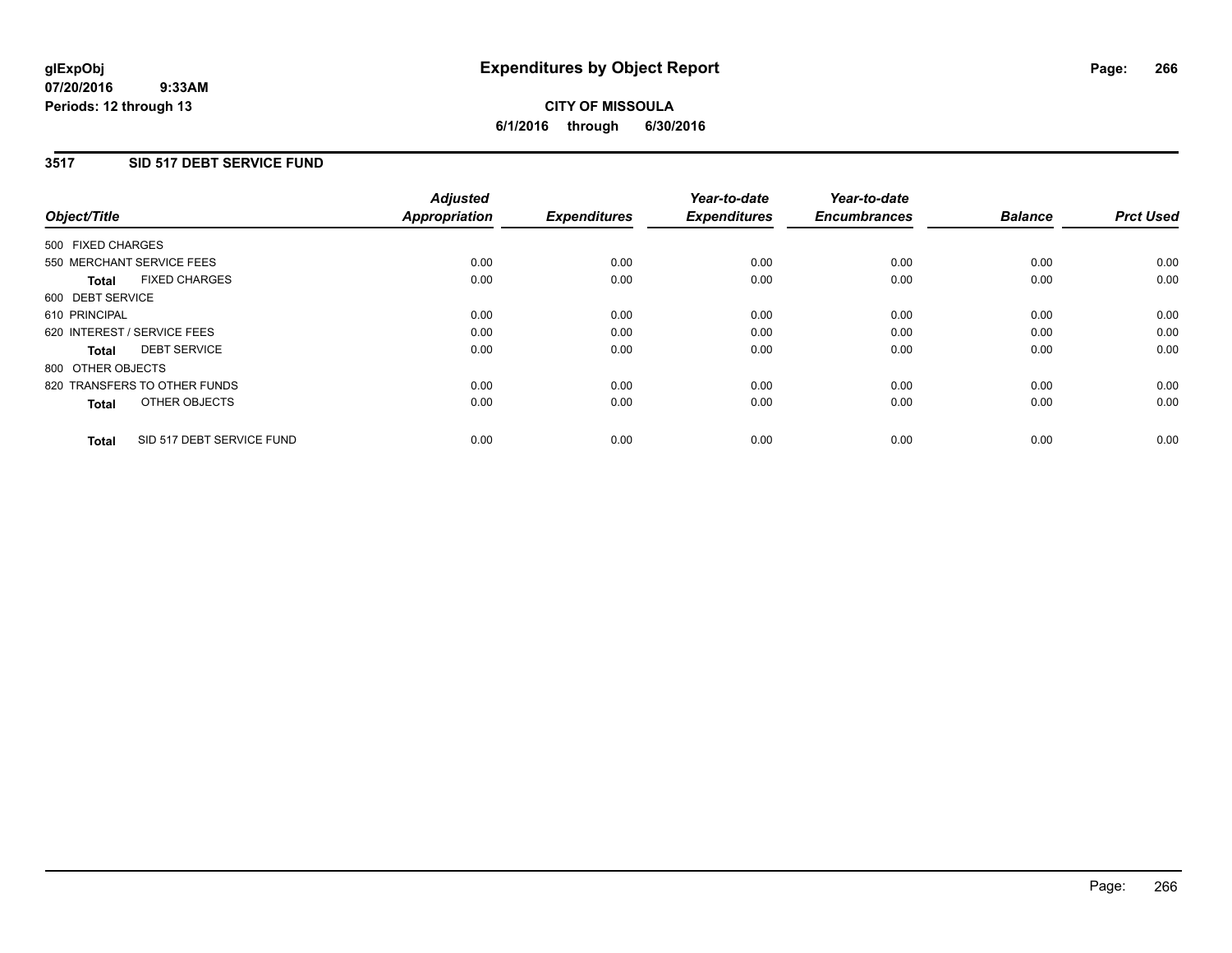# **glExpObj Expenditures by Object Report Page: 267**

### **CITY OF MISSOULA 6/1/2016 through 6/30/2016**

**3518 SID 518 DEBT SERVICE FUND**

**000 \*\*\* Title Not Found \*\*\***

| Object/Title                     | <b>Adjusted</b><br>Appropriation | <b>Expenditures</b> | Year-to-date<br><b>Expenditures</b> | Year-to-date<br><b>Encumbrances</b> | <b>Balance</b> | <b>Prct Used</b> |
|----------------------------------|----------------------------------|---------------------|-------------------------------------|-------------------------------------|----------------|------------------|
| 800 OTHER OBJECTS                |                                  |                     |                                     |                                     |                |                  |
| 820 TRANSFERS TO OTHER FUNDS     | 0.00                             | 0.00                | 0.00                                | 0.00                                | 0.00           | 0.00             |
| OTHER OBJECTS<br><b>Total</b>    | 0.00                             | 0.00                | 0.00                                | 0.00                                | 0.00           | 0.00             |
| *** Title Not Found ***<br>Total | 0.00                             | 0.00                | 0.00                                | 0.00                                | 0.00           | 0.00             |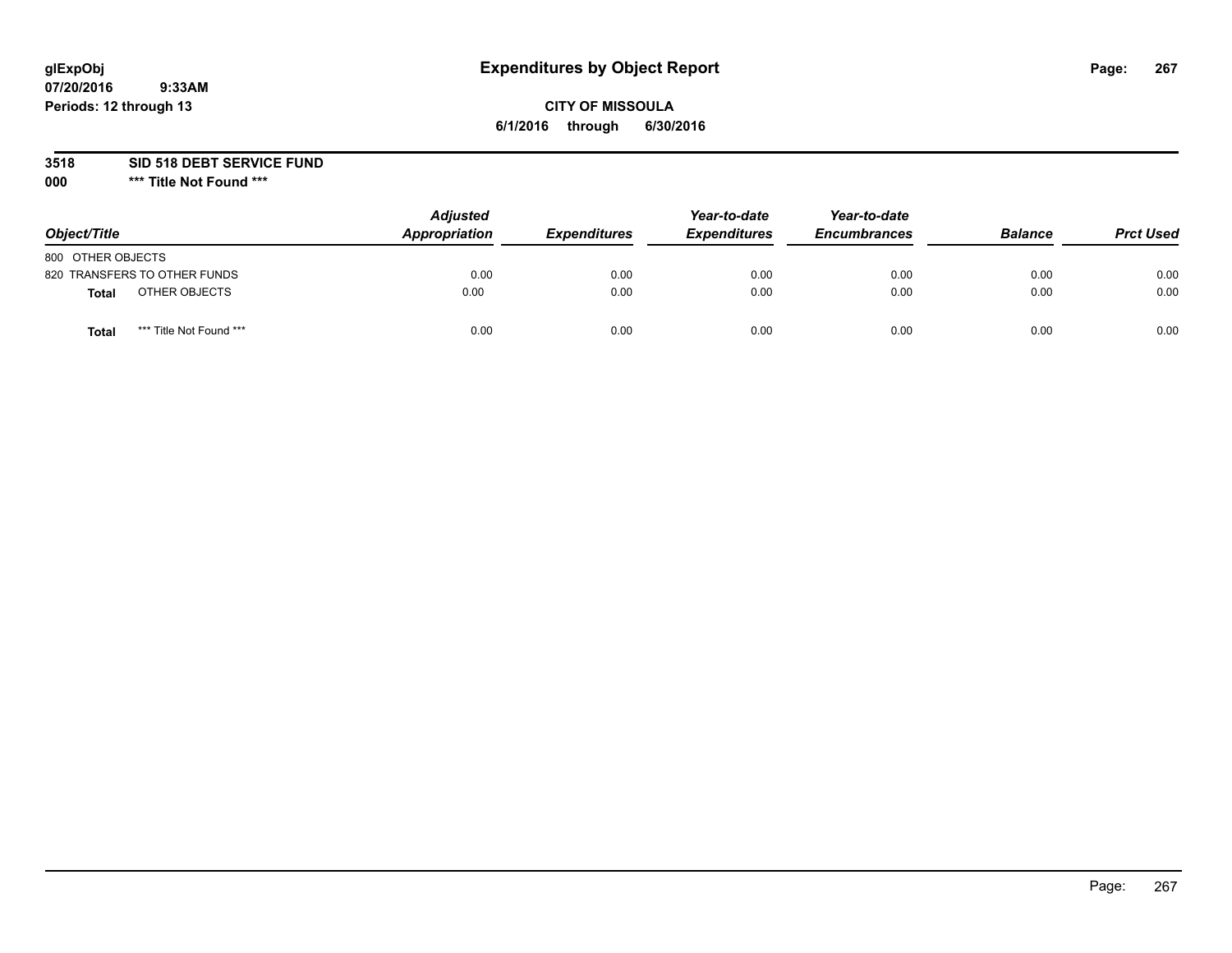#### **3518 SID 518 DEBT SERVICE FUND**

| Object/Title                         | <b>Adjusted</b><br><b>Appropriation</b> | <b>Expenditures</b> | Year-to-date<br><b>Expenditures</b> | Year-to-date<br><b>Encumbrances</b> | <b>Balance</b> | <b>Prct Used</b> |
|--------------------------------------|-----------------------------------------|---------------------|-------------------------------------|-------------------------------------|----------------|------------------|
| 500 FIXED CHARGES                    |                                         |                     |                                     |                                     |                |                  |
| 550 MERCHANT SERVICE FEES            | 0.00                                    | 0.00                | 0.00                                | 0.00                                | 0.00           | 0.00             |
| <b>FIXED CHARGES</b><br><b>Total</b> | 0.00                                    | 0.00                | 0.00                                | 0.00                                | 0.00           | 0.00             |
| 600 DEBT SERVICE                     |                                         |                     |                                     |                                     |                |                  |
| 610 PRINCIPAL                        | 0.00                                    | 0.00                | 0.00                                | 0.00                                | 0.00           | 0.00             |
| 620 INTEREST / SERVICE FEES          | 0.00                                    | 0.00                | 0.00                                | 0.00                                | 0.00           | 0.00             |
| <b>DEBT SERVICE</b><br><b>Total</b>  | 0.00                                    | 0.00                | 0.00                                | 0.00                                | 0.00           | 0.00             |
| 800 OTHER OBJECTS                    |                                         |                     |                                     |                                     |                |                  |
| 820 TRANSFERS TO OTHER FUNDS         | 0.00                                    | 0.00                | 0.00                                | 0.00                                | 0.00           | 0.00             |
| OTHER OBJECTS<br><b>Total</b>        | 0.00                                    | 0.00                | 0.00                                | 0.00                                | 0.00           | 0.00             |
|                                      |                                         |                     |                                     |                                     |                |                  |
| NON-DEPARTMENTAL<br><b>Total</b>     | 0.00                                    | 0.00                | 0.00                                | 0.00                                | 0.00           | 0.00             |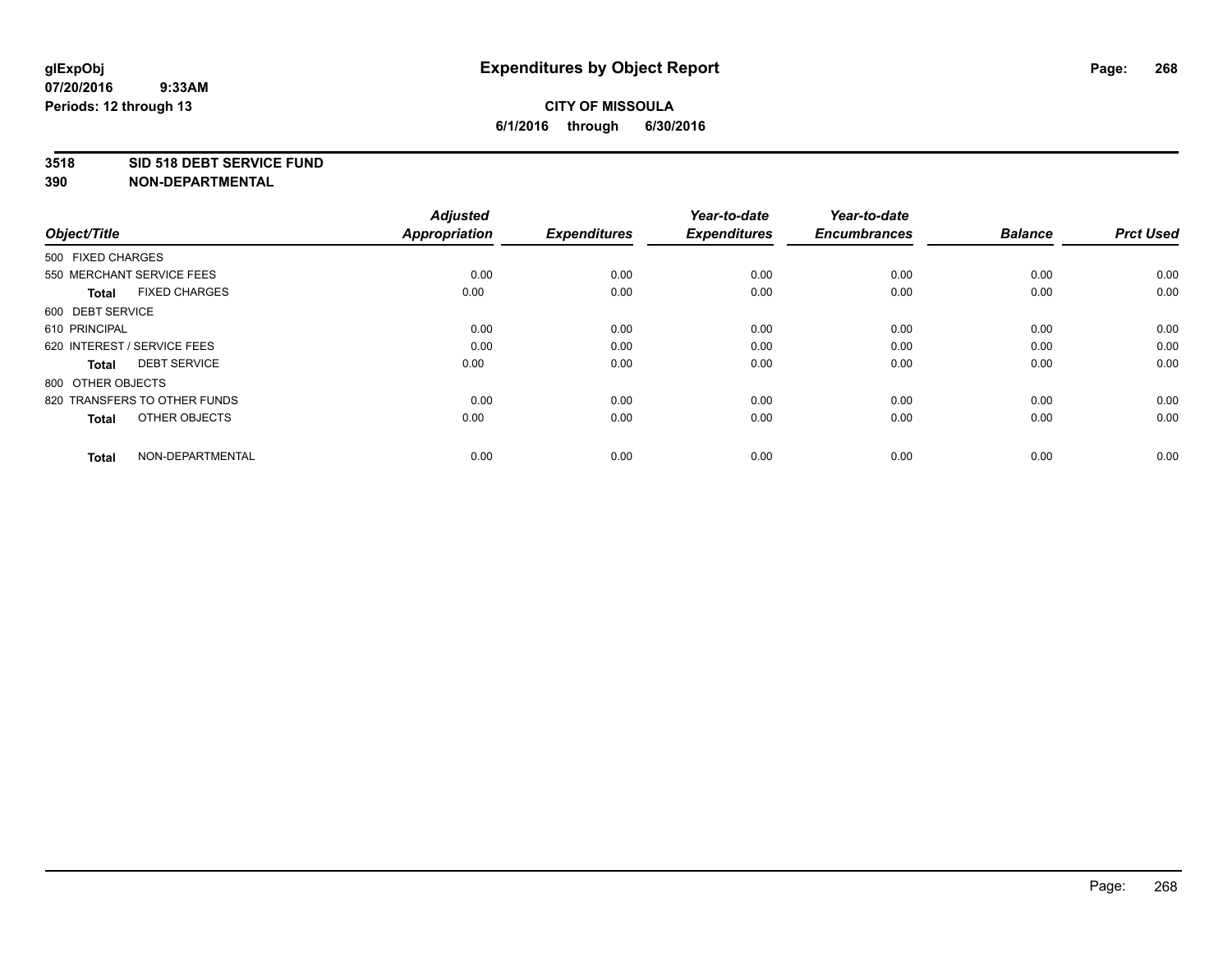### **3518 SID 518 DEBT SERVICE FUND**

| Object/Title                              | <b>Adjusted</b><br><b>Appropriation</b> | <b>Expenditures</b> | Year-to-date<br><b>Expenditures</b> | Year-to-date<br><b>Encumbrances</b> | <b>Balance</b> | <b>Prct Used</b> |
|-------------------------------------------|-----------------------------------------|---------------------|-------------------------------------|-------------------------------------|----------------|------------------|
|                                           |                                         |                     |                                     |                                     |                |                  |
| 500 FIXED CHARGES                         |                                         |                     |                                     |                                     |                |                  |
| 550 MERCHANT SERVICE FEES                 | 0.00                                    | 0.00                | 0.00                                | 0.00                                | 0.00           | 0.00             |
| <b>FIXED CHARGES</b><br>Total             | 0.00                                    | 0.00                | 0.00                                | 0.00                                | 0.00           | 0.00             |
| 600 DEBT SERVICE                          |                                         |                     |                                     |                                     |                |                  |
| 610 PRINCIPAL                             | 0.00                                    | 0.00                | 0.00                                | 0.00                                | 0.00           | 0.00             |
| 620 INTEREST / SERVICE FEES               | 0.00                                    | 0.00                | 0.00                                | 0.00                                | 0.00           | 0.00             |
| <b>DEBT SERVICE</b><br><b>Total</b>       | 0.00                                    | 0.00                | 0.00                                | 0.00                                | 0.00           | 0.00             |
| 800 OTHER OBJECTS                         |                                         |                     |                                     |                                     |                |                  |
| 820 TRANSFERS TO OTHER FUNDS              | 0.00                                    | 0.00                | 0.00                                | 0.00                                | 0.00           | 0.00             |
| OTHER OBJECTS<br><b>Total</b>             | 0.00                                    | 0.00                | 0.00                                | 0.00                                | 0.00           | 0.00             |
|                                           |                                         |                     |                                     |                                     |                |                  |
| SID 518 DEBT SERVICE FUND<br><b>Total</b> | 0.00                                    | 0.00                | 0.00                                | 0.00                                | 0.00           | 0.00             |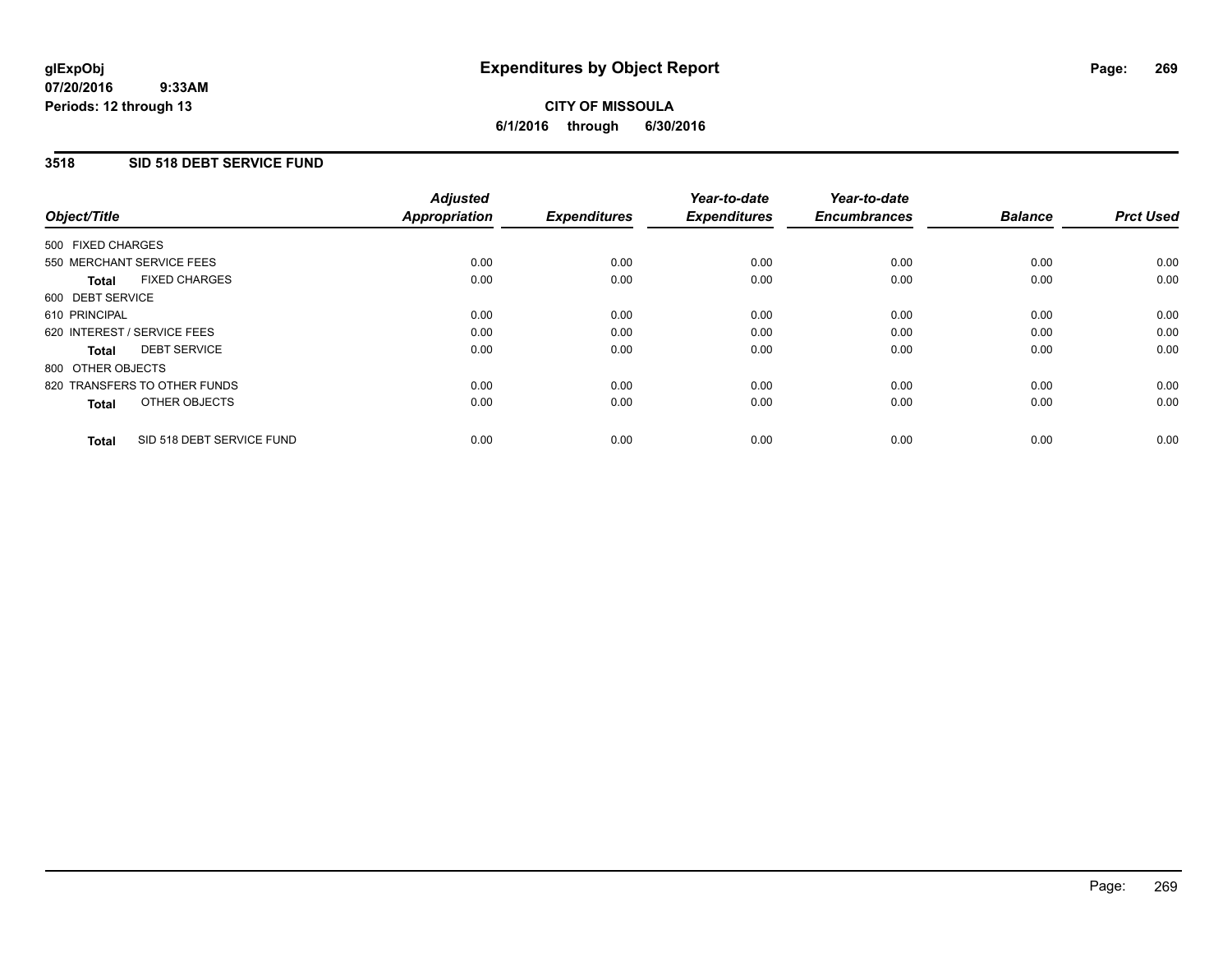#### **3519 SID 519 DEBT SERVICE FUND**

| Object/Title                         | <b>Adjusted</b><br><b>Appropriation</b> | <b>Expenditures</b> | Year-to-date<br><b>Expenditures</b> | Year-to-date<br><b>Encumbrances</b> | <b>Balance</b> | <b>Prct Used</b> |
|--------------------------------------|-----------------------------------------|---------------------|-------------------------------------|-------------------------------------|----------------|------------------|
| 500 FIXED CHARGES                    |                                         |                     |                                     |                                     |                |                  |
| 550 MERCHANT SERVICE FEES            | 0.00                                    | 0.00                | 0.00                                | 0.00                                | 0.00           | 0.00             |
| <b>FIXED CHARGES</b><br><b>Total</b> | 0.00                                    | 0.00                | 0.00                                | 0.00                                | 0.00           | 0.00             |
| 600 DEBT SERVICE                     |                                         |                     |                                     |                                     |                |                  |
| 610 PRINCIPAL                        | 0.00                                    | 0.00                | 0.00                                | 0.00                                | 0.00           | 0.00             |
| 620 INTEREST / SERVICE FEES          | 0.00                                    | 0.00                | 0.00                                | 0.00                                | 0.00           | 0.00             |
| <b>DEBT SERVICE</b><br><b>Total</b>  | 0.00                                    | 0.00                | 0.00                                | 0.00                                | 0.00           | 0.00             |
| 800 OTHER OBJECTS                    |                                         |                     |                                     |                                     |                |                  |
| 820 TRANSFERS TO OTHER FUNDS         | 0.00                                    | 0.00                | 0.00                                | 0.00                                | 0.00           | 0.00             |
| OTHER OBJECTS<br><b>Total</b>        | 0.00                                    | 0.00                | 0.00                                | 0.00                                | 0.00           | 0.00             |
|                                      |                                         |                     |                                     |                                     |                |                  |
| NON-DEPARTMENTAL<br><b>Total</b>     | 0.00                                    | 0.00                | 0.00                                | 0.00                                | 0.00           | 0.00             |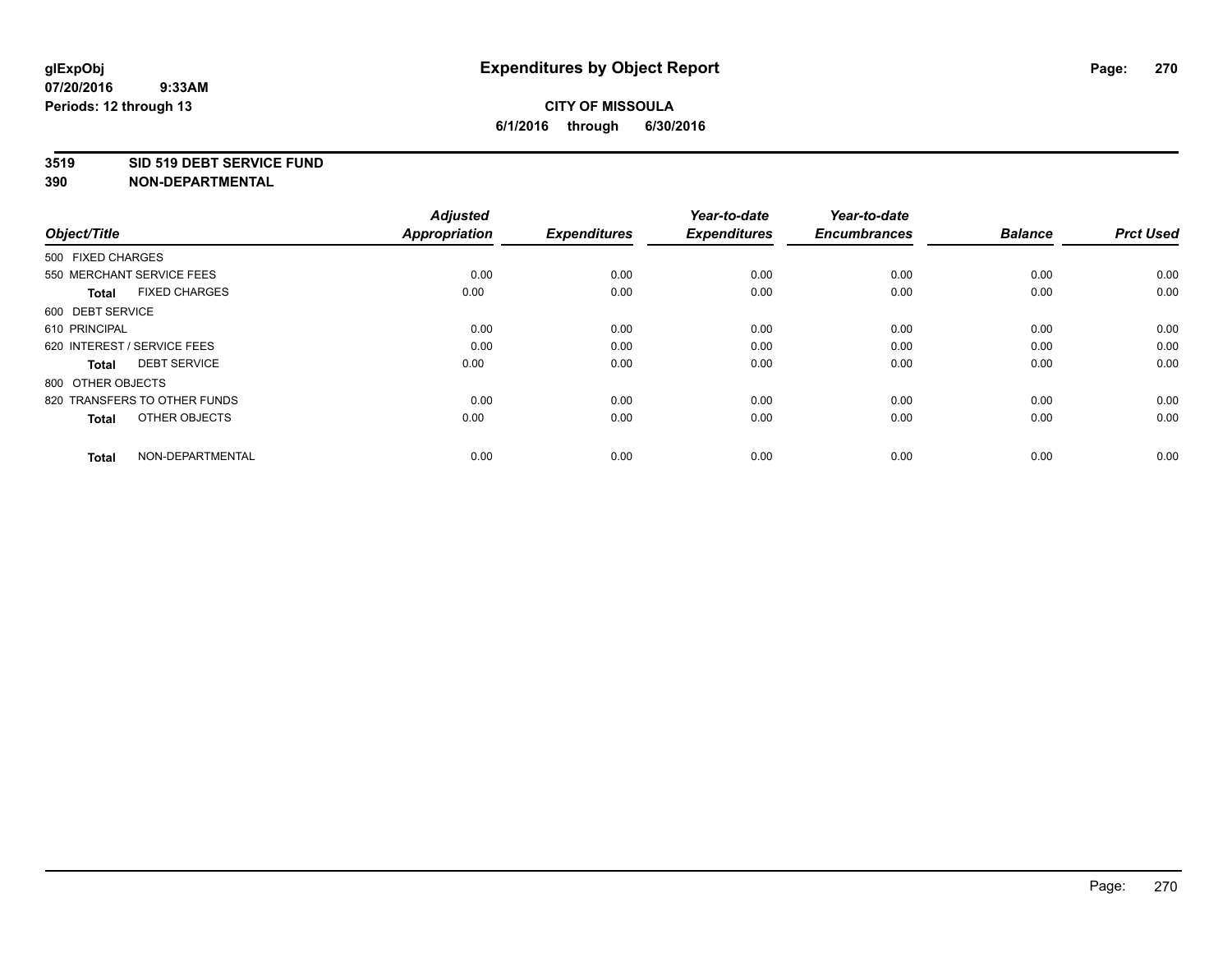### **3519 SID 519 DEBT SERVICE FUND**

| Object/Title                              | <b>Adjusted</b><br><b>Appropriation</b> | <b>Expenditures</b> | Year-to-date<br><b>Expenditures</b> | Year-to-date<br><b>Encumbrances</b> | <b>Balance</b> | <b>Prct Used</b> |
|-------------------------------------------|-----------------------------------------|---------------------|-------------------------------------|-------------------------------------|----------------|------------------|
| 500 FIXED CHARGES                         |                                         |                     |                                     |                                     |                |                  |
| 550 MERCHANT SERVICE FEES                 | 0.00                                    | 0.00                | 0.00                                | 0.00                                | 0.00           | 0.00             |
| <b>FIXED CHARGES</b><br>Total             | 0.00                                    | 0.00                | 0.00                                | 0.00                                | 0.00           | 0.00             |
| 600 DEBT SERVICE                          |                                         |                     |                                     |                                     |                |                  |
| 610 PRINCIPAL                             | 0.00                                    | 0.00                | 0.00                                | 0.00                                | 0.00           | 0.00             |
| 620 INTEREST / SERVICE FEES               | 0.00                                    | 0.00                | 0.00                                | 0.00                                | 0.00           | 0.00             |
| <b>DEBT SERVICE</b><br>Total              | 0.00                                    | 0.00                | 0.00                                | 0.00                                | 0.00           | 0.00             |
| 800 OTHER OBJECTS                         |                                         |                     |                                     |                                     |                |                  |
| 820 TRANSFERS TO OTHER FUNDS              | 0.00                                    | 0.00                | 0.00                                | 0.00                                | 0.00           | 0.00             |
| OTHER OBJECTS<br><b>Total</b>             | 0.00                                    | 0.00                | 0.00                                | 0.00                                | 0.00           | 0.00             |
| SID 519 DEBT SERVICE FUND<br><b>Total</b> | 0.00                                    | 0.00                | 0.00                                | 0.00                                | 0.00           | 0.00             |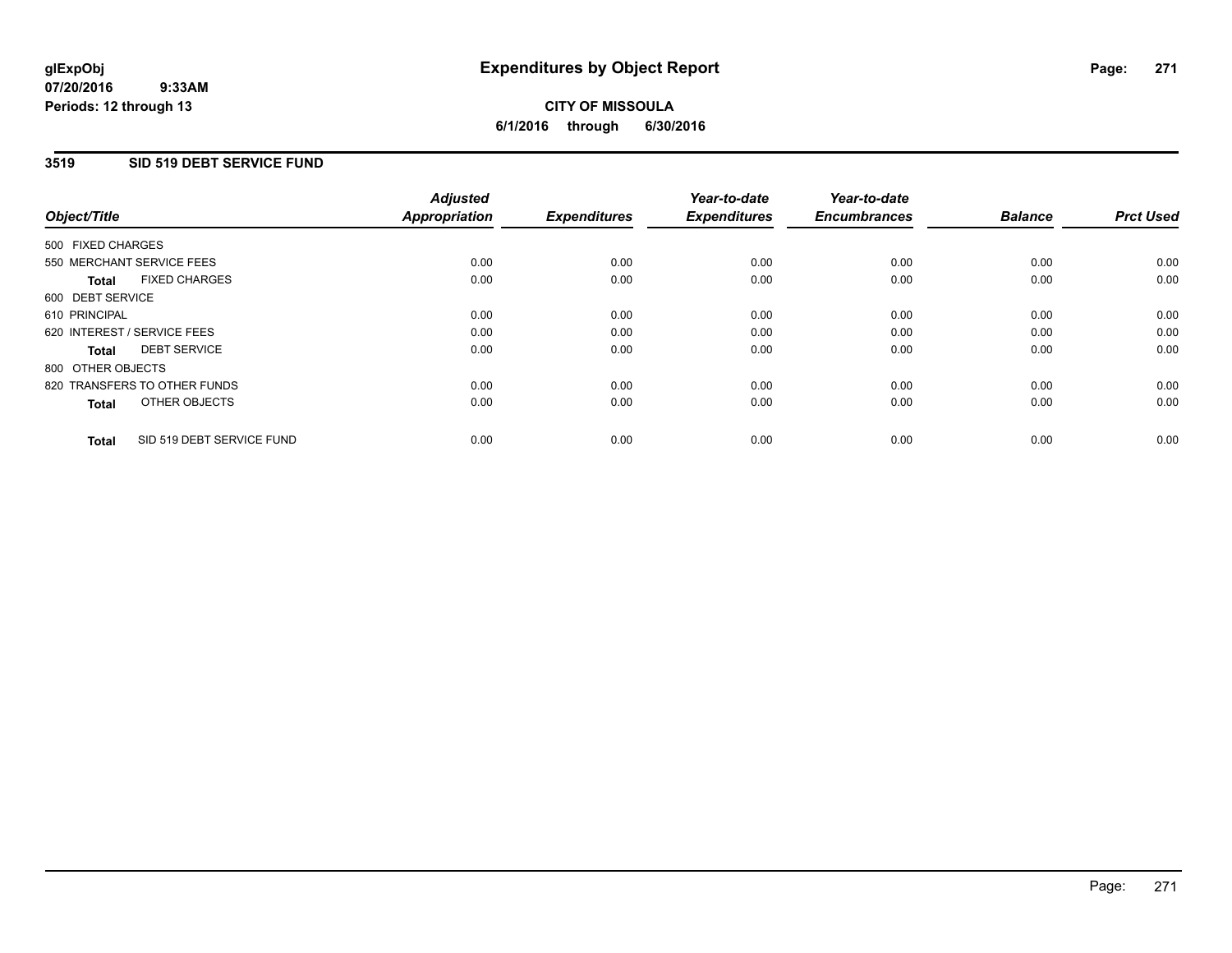#### **3520 SID 520 DEBT SERVICE FUND**

|                   |                             | <b>Adjusted</b> |                     | Year-to-date        | Year-to-date        |                |                  |
|-------------------|-----------------------------|-----------------|---------------------|---------------------|---------------------|----------------|------------------|
| Object/Title      |                             | Appropriation   | <b>Expenditures</b> | <b>Expenditures</b> | <b>Encumbrances</b> | <b>Balance</b> | <b>Prct Used</b> |
| 500 FIXED CHARGES |                             |                 |                     |                     |                     |                |                  |
|                   | 550 MERCHANT SERVICE FEES   | 0.00            | 0.00                | 0.00                | 0.00                | 0.00           | 0.00             |
| <b>Total</b>      | <b>FIXED CHARGES</b>        | 0.00            | 0.00                | 0.00                | 0.00                | 0.00           | 0.00             |
| 600 DEBT SERVICE  |                             |                 |                     |                     |                     |                |                  |
| 610 PRINCIPAL     |                             | 138,000.00      | 70.000.00           | 138.000.00          | 0.00                | 0.00           | 100.00           |
|                   | 620 INTEREST / SERVICE FEES | 21,920.00       | 10,280.00           | 21.920.00           | 0.00                | 0.00           | 100.00           |
| <b>Total</b>      | <b>DEBT SERVICE</b>         | 159.920.00      | 80,280.00           | 159.920.00          | 0.00                | 0.00           | 100.00           |
| <b>Total</b>      | NON-DEPARTMENTAL            | 159,920.00      | 80.280.00           | 159.920.00          | 0.00                | 0.00           | 100.00           |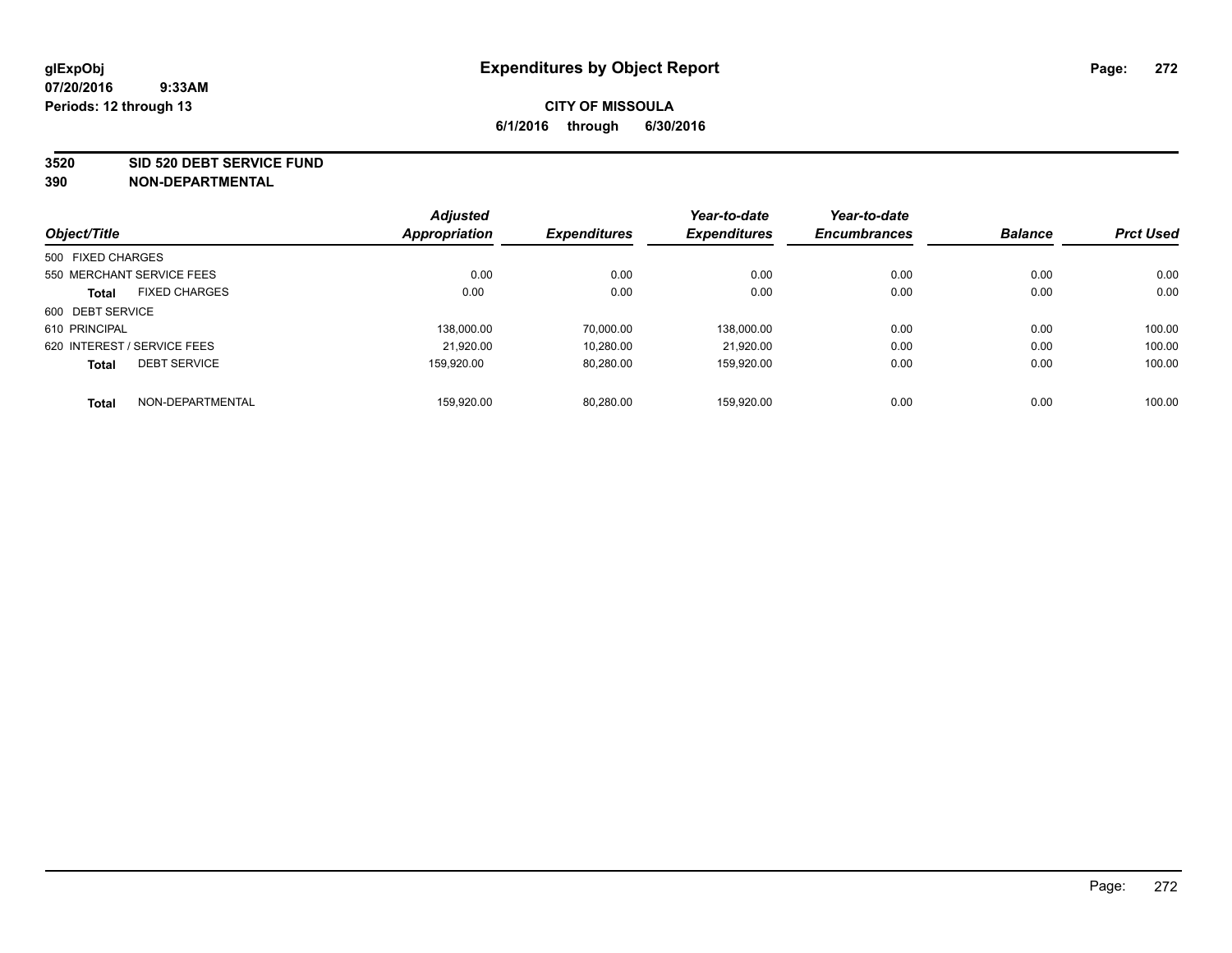### **3520 SID 520 DEBT SERVICE FUND**

| Object/Title                              | <b>Adjusted</b><br>Appropriation | <b>Expenditures</b> | Year-to-date<br><b>Expenditures</b> | Year-to-date<br><b>Encumbrances</b> | <b>Balance</b> | <b>Prct Used</b> |
|-------------------------------------------|----------------------------------|---------------------|-------------------------------------|-------------------------------------|----------------|------------------|
| 500 FIXED CHARGES                         |                                  |                     |                                     |                                     |                |                  |
| 550 MERCHANT SERVICE FEES                 | 0.00                             | 0.00                | 0.00                                | 0.00                                | 0.00           | 0.00             |
| <b>FIXED CHARGES</b><br><b>Total</b>      | 0.00                             | 0.00                | 0.00                                | 0.00                                | 0.00           | 0.00             |
| 600 DEBT SERVICE                          |                                  |                     |                                     |                                     |                |                  |
| 610 PRINCIPAL                             | 138.000.00                       | 70.000.00           | 138.000.00                          | 0.00                                | 0.00           | 100.00           |
| 620 INTEREST / SERVICE FEES               | 21.920.00                        | 10.280.00           | 21.920.00                           | 0.00                                | 0.00           | 100.00           |
| <b>DEBT SERVICE</b><br><b>Total</b>       | 159.920.00                       | 80.280.00           | 159.920.00                          | 0.00                                | 0.00           | 100.00           |
| SID 520 DEBT SERVICE FUND<br><b>Total</b> | 159.920.00                       | 80.280.00           | 159.920.00                          | 0.00                                | 0.00           | 100.00           |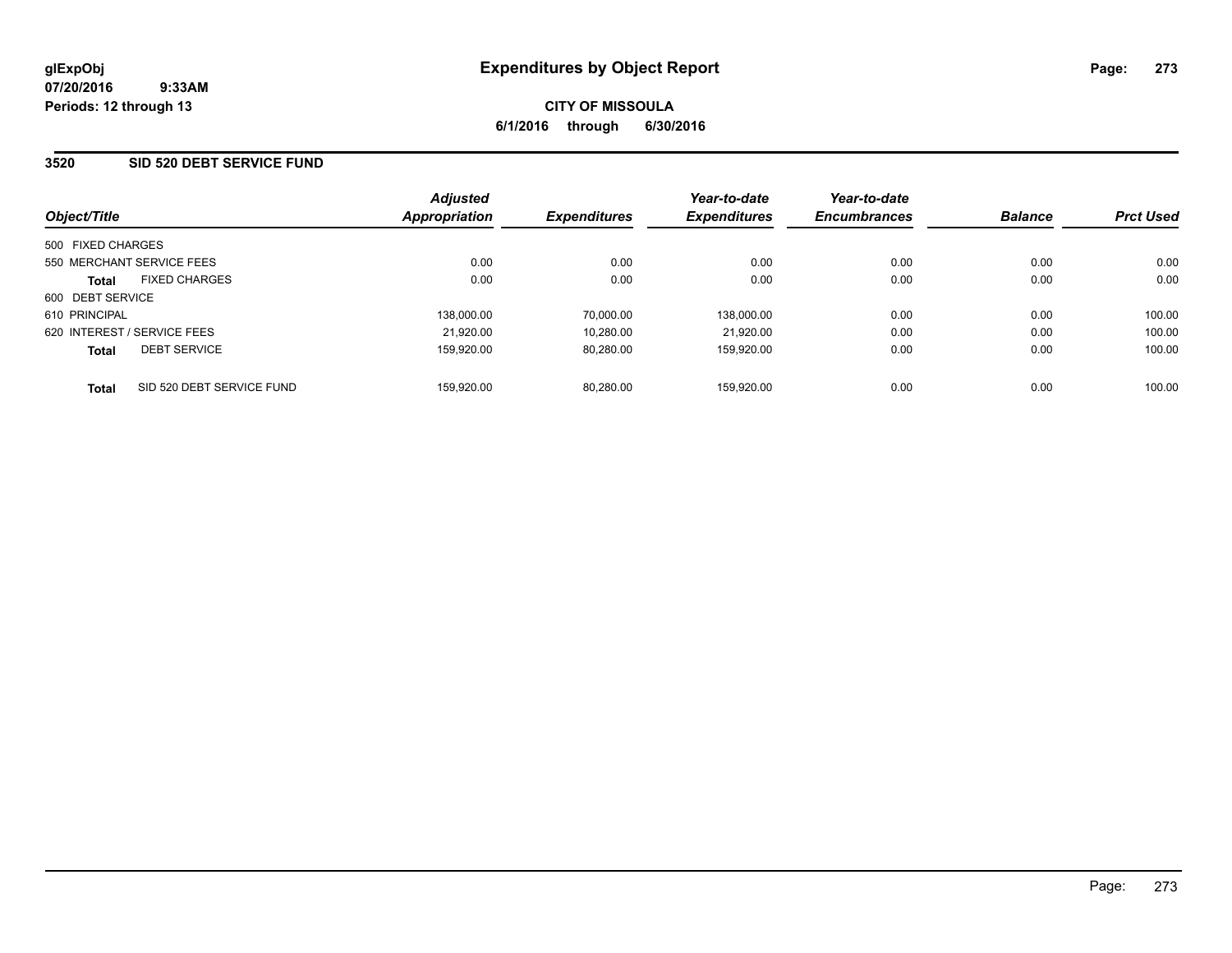#### **3521 SID 521 DEBT SERVICE FUND**

|                                      | <b>Adjusted</b> |                     | Year-to-date        | Year-to-date        |                |                  |
|--------------------------------------|-----------------|---------------------|---------------------|---------------------|----------------|------------------|
| Object/Title                         | Appropriation   | <b>Expenditures</b> | <b>Expenditures</b> | <b>Encumbrances</b> | <b>Balance</b> | <b>Prct Used</b> |
| 500 FIXED CHARGES                    |                 |                     |                     |                     |                |                  |
| 550 MERCHANT SERVICE FEES            | 0.00            | 0.00                | 0.00                | 0.00                | 0.00           | 0.00             |
| <b>FIXED CHARGES</b><br><b>Total</b> | 0.00            | 0.00                | 0.00                | 0.00                | 0.00           | 0.00             |
| 600 DEBT SERVICE                     |                 |                     |                     |                     |                |                  |
| 610 PRINCIPAL                        | 135.00          | 135.00              | 135.00              | 0.00                | 0.00           | 100.00           |
| 620 INTEREST / SERVICE FEES          | 15.00           | 7.59                | 15.18               | 0.00                | $-0.18$        | 101.20           |
| <b>DEBT SERVICE</b><br><b>Total</b>  | 150.00          | 142.59              | 150.18              | 0.00                | $-0.18$        | 100.12           |
| NON-DEPARTMENTAL<br><b>Total</b>     | 150.00          | 142.59              | 150.18              | 0.00                | $-0.18$        | 100.12           |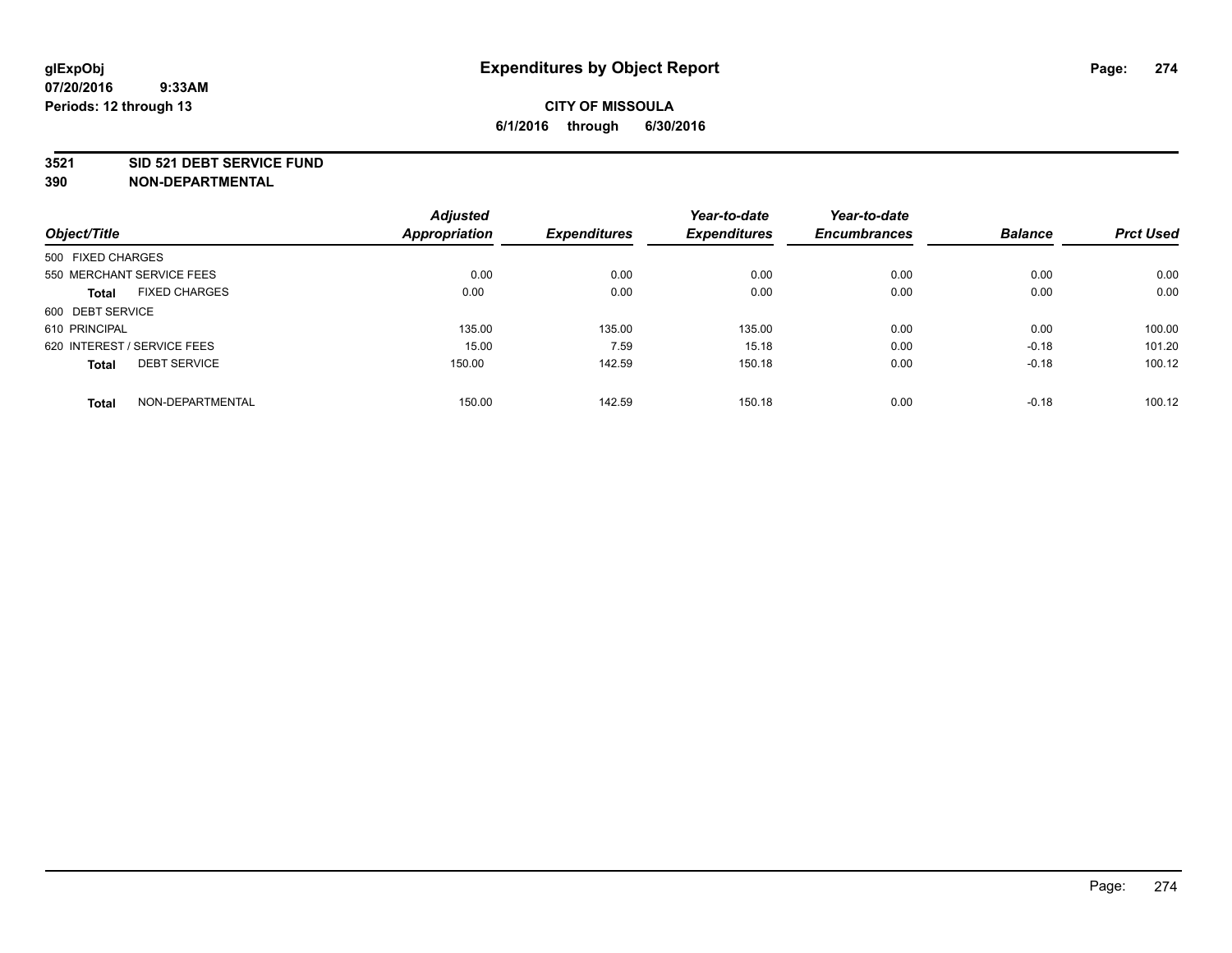### **3521 SID 521 DEBT SERVICE FUND**

| Object/Title                              | <b>Adjusted</b><br><b>Appropriation</b> | <b>Expenditures</b> | Year-to-date<br><b>Expenditures</b> | Year-to-date<br><b>Encumbrances</b> | <b>Balance</b> | <b>Prct Used</b> |
|-------------------------------------------|-----------------------------------------|---------------------|-------------------------------------|-------------------------------------|----------------|------------------|
| 500 FIXED CHARGES                         |                                         |                     |                                     |                                     |                |                  |
| 550 MERCHANT SERVICE FEES                 | 0.00                                    | 0.00                | 0.00                                | 0.00                                | 0.00           | 0.00             |
| <b>FIXED CHARGES</b><br><b>Total</b>      | 0.00                                    | 0.00                | 0.00                                | 0.00                                | 0.00           | 0.00             |
| 600 DEBT SERVICE                          |                                         |                     |                                     |                                     |                |                  |
| 610 PRINCIPAL                             | 135.00                                  | 135.00              | 135.00                              | 0.00                                | 0.00           | 100.00           |
| 620 INTEREST / SERVICE FEES               | 15.00                                   | 7.59                | 15.18                               | 0.00                                | $-0.18$        | 101.20           |
| <b>DEBT SERVICE</b><br><b>Total</b>       | 150.00                                  | 142.59              | 150.18                              | 0.00                                | $-0.18$        | 100.12           |
| SID 521 DEBT SERVICE FUND<br><b>Total</b> | 150.00                                  | 142.59              | 150.18                              | 0.00                                | $-0.18$        | 100.12           |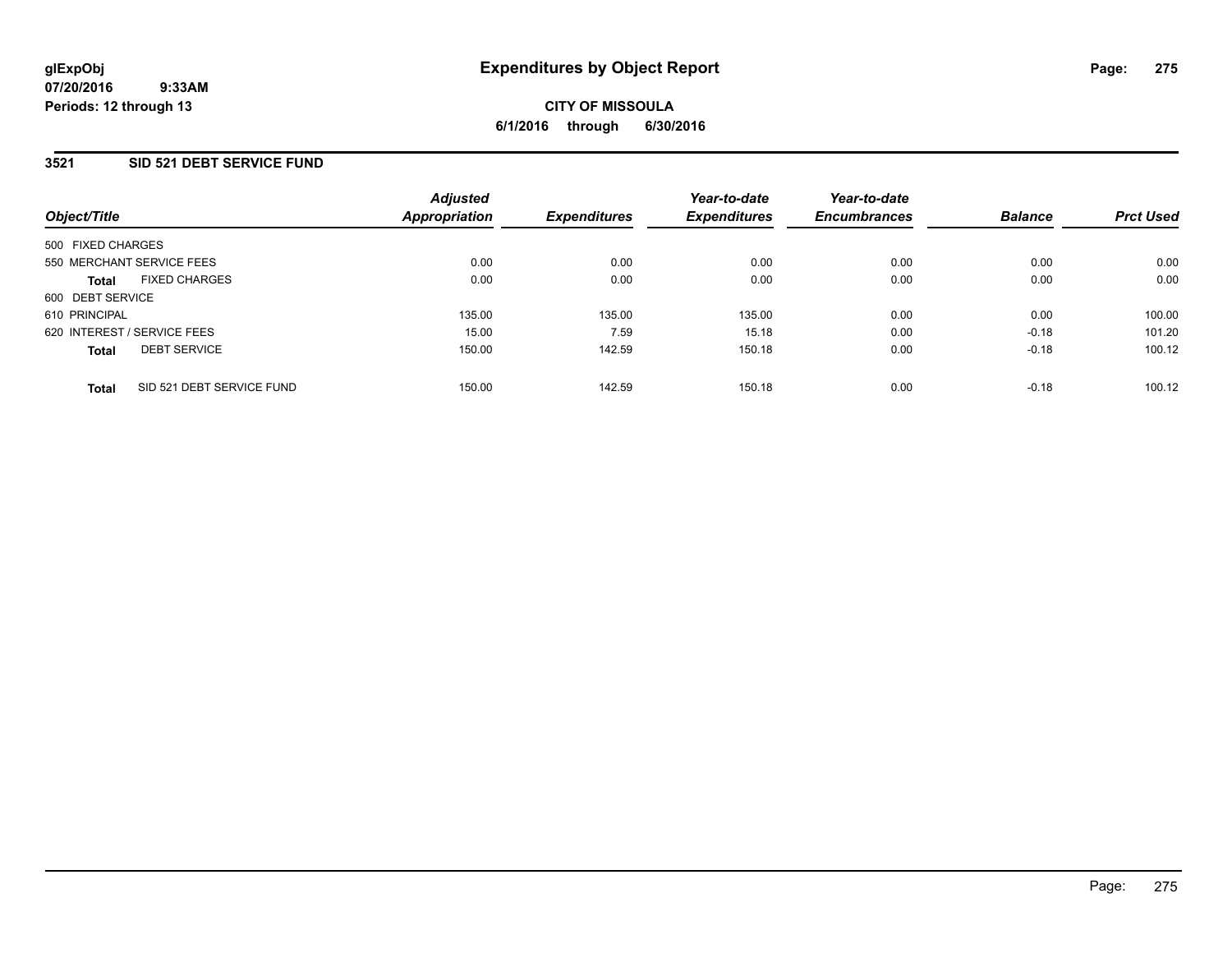#### **3522 SID 522 DEBT SERVICE FUND**

|                                      | <b>Adjusted</b> |                     | Year-to-date        | Year-to-date        |                |                  |
|--------------------------------------|-----------------|---------------------|---------------------|---------------------|----------------|------------------|
| Object/Title                         | Appropriation   | <b>Expenditures</b> | <b>Expenditures</b> | <b>Encumbrances</b> | <b>Balance</b> | <b>Prct Used</b> |
| 500 FIXED CHARGES                    |                 |                     |                     |                     |                |                  |
| 550 MERCHANT SERVICE FEES            | 0.00            | 0.00                | 0.00                | 0.00                | 0.00           | 0.00             |
| <b>FIXED CHARGES</b><br><b>Total</b> | 0.00            | 0.00                | 0.00                | 0.00                | 0.00           | 0.00             |
| 600 DEBT SERVICE                     |                 |                     |                     |                     |                |                  |
| 610 PRINCIPAL                        | 195.00          | 195.00              | 195.00              | 0.00                | 0.00           | 100.00           |
| 620 INTEREST / SERVICE FEES          | 22.00           | 10.96               | 21.92               | 0.00                | 0.08           | 99.64            |
| <b>DEBT SERVICE</b><br><b>Total</b>  | 217.00          | 205.96              | 216.92              | 0.00                | 0.08           | 99.96            |
| NON-DEPARTMENTAL<br><b>Total</b>     | 217.00          | 205.96              | 216.92              | 0.00                | 0.08           | 99.96            |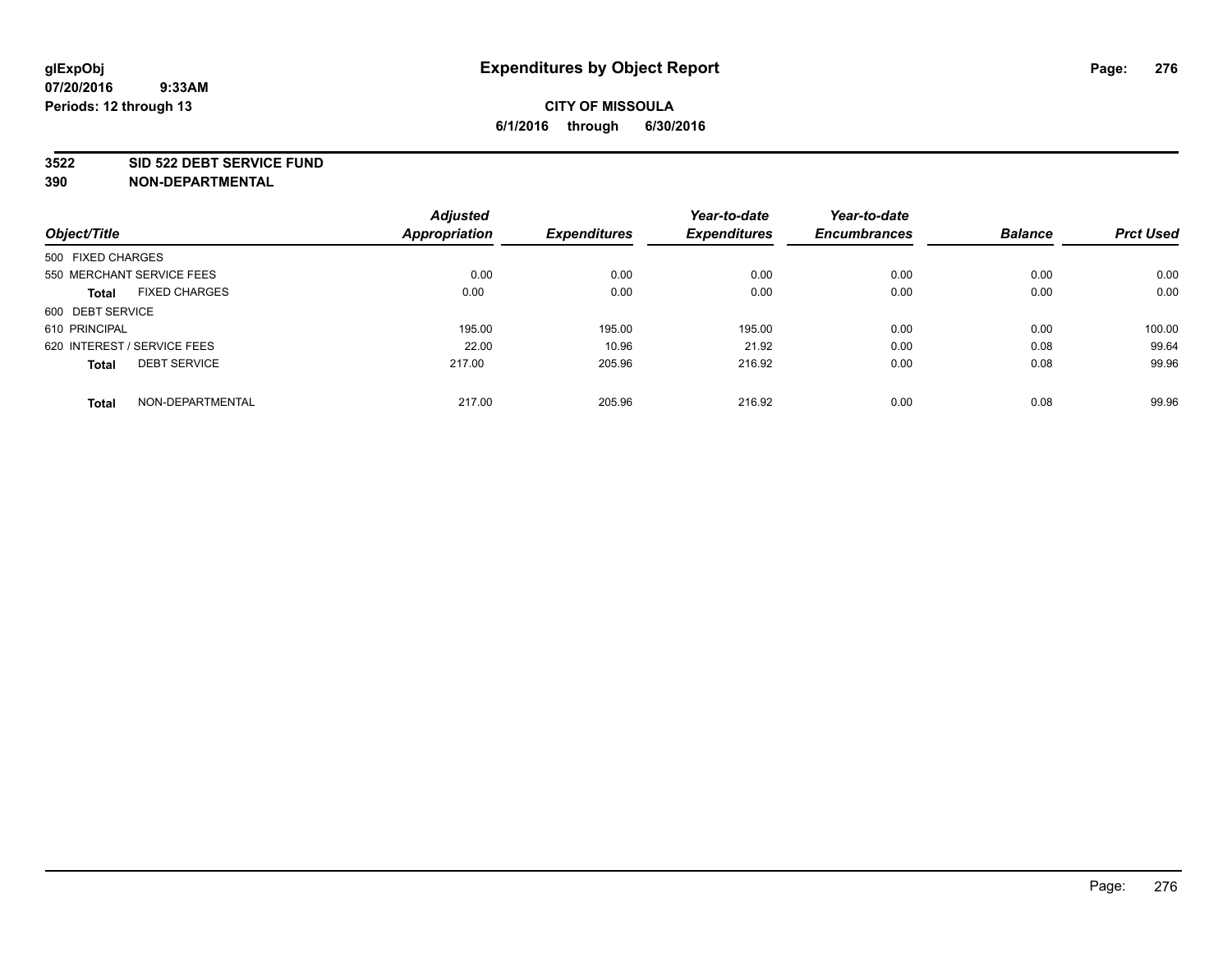### **3522 SID 522 DEBT SERVICE FUND**

| Object/Title                              | <b>Adjusted</b><br><b>Appropriation</b> | <b>Expenditures</b> | Year-to-date<br><b>Expenditures</b> | Year-to-date<br><b>Encumbrances</b> | <b>Balance</b> | <b>Prct Used</b> |
|-------------------------------------------|-----------------------------------------|---------------------|-------------------------------------|-------------------------------------|----------------|------------------|
| 500 FIXED CHARGES                         |                                         |                     |                                     |                                     |                |                  |
| 550 MERCHANT SERVICE FEES                 | 0.00                                    | 0.00                | 0.00                                | 0.00                                | 0.00           | 0.00             |
| <b>FIXED CHARGES</b><br><b>Total</b>      | 0.00                                    | 0.00                | 0.00                                | 0.00                                | 0.00           | 0.00             |
| 600 DEBT SERVICE                          |                                         |                     |                                     |                                     |                |                  |
| 610 PRINCIPAL                             | 195.00                                  | 195.00              | 195.00                              | 0.00                                | 0.00           | 100.00           |
| 620 INTEREST / SERVICE FEES               | 22.00                                   | 10.96               | 21.92                               | 0.00                                | 0.08           | 99.64            |
| <b>DEBT SERVICE</b><br><b>Total</b>       | 217.00                                  | 205.96              | 216.92                              | 0.00                                | 0.08           | 99.96            |
| SID 522 DEBT SERVICE FUND<br><b>Total</b> | 217.00                                  | 205.96              | 216.92                              | 0.00                                | 0.08           | 99.96            |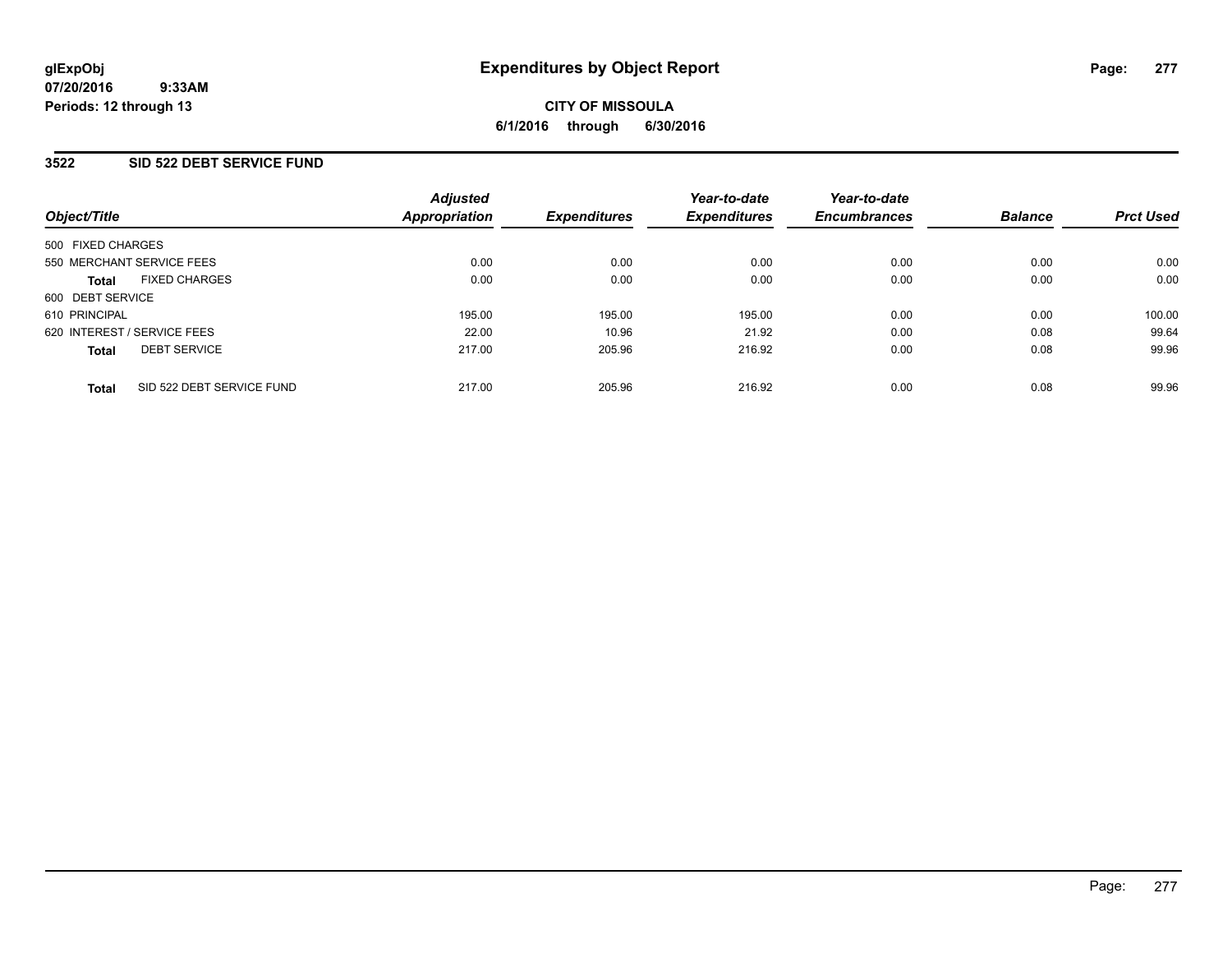#### **3524 SID 524 DEBT SERVICE FUND**

|                             |                      | <b>Adjusted</b> |                     | Year-to-date        | Year-to-date        |                |                  |
|-----------------------------|----------------------|-----------------|---------------------|---------------------|---------------------|----------------|------------------|
| Object/Title                |                      | Appropriation   | <b>Expenditures</b> | <b>Expenditures</b> | <b>Encumbrances</b> | <b>Balance</b> | <b>Prct Used</b> |
| 500 FIXED CHARGES           |                      |                 |                     |                     |                     |                |                  |
| 550 MERCHANT SERVICE FEES   |                      | 0.00            | 0.00                | 0.00                | 0.00                | 0.00           | 0.00             |
| <b>Total</b>                | <b>FIXED CHARGES</b> | 0.00            | 0.00                | 0.00                | 0.00                | 0.00           | 0.00             |
| 600 DEBT SERVICE            |                      |                 |                     |                     |                     |                |                  |
| 610 PRINCIPAL               |                      | 224,000.00      | 113.000.00          | 224,000.00          | 0.00                | 0.00           | 100.00           |
| 620 INTEREST / SERVICE FEES |                      | 80.660.00       | 39.220.00           | 80.660.00           | 0.00                | 0.00           | 100.00           |
| <b>Total</b>                | <b>DEBT SERVICE</b>  | 304.660.00      | 152.220.00          | 304,660.00          | 0.00                | 0.00           | 100.00           |
| <b>Total</b>                | NON-DEPARTMENTAL     | 304,660.00      | 152.220.00          | 304.660.00          | 0.00                | 0.00           | 100.00           |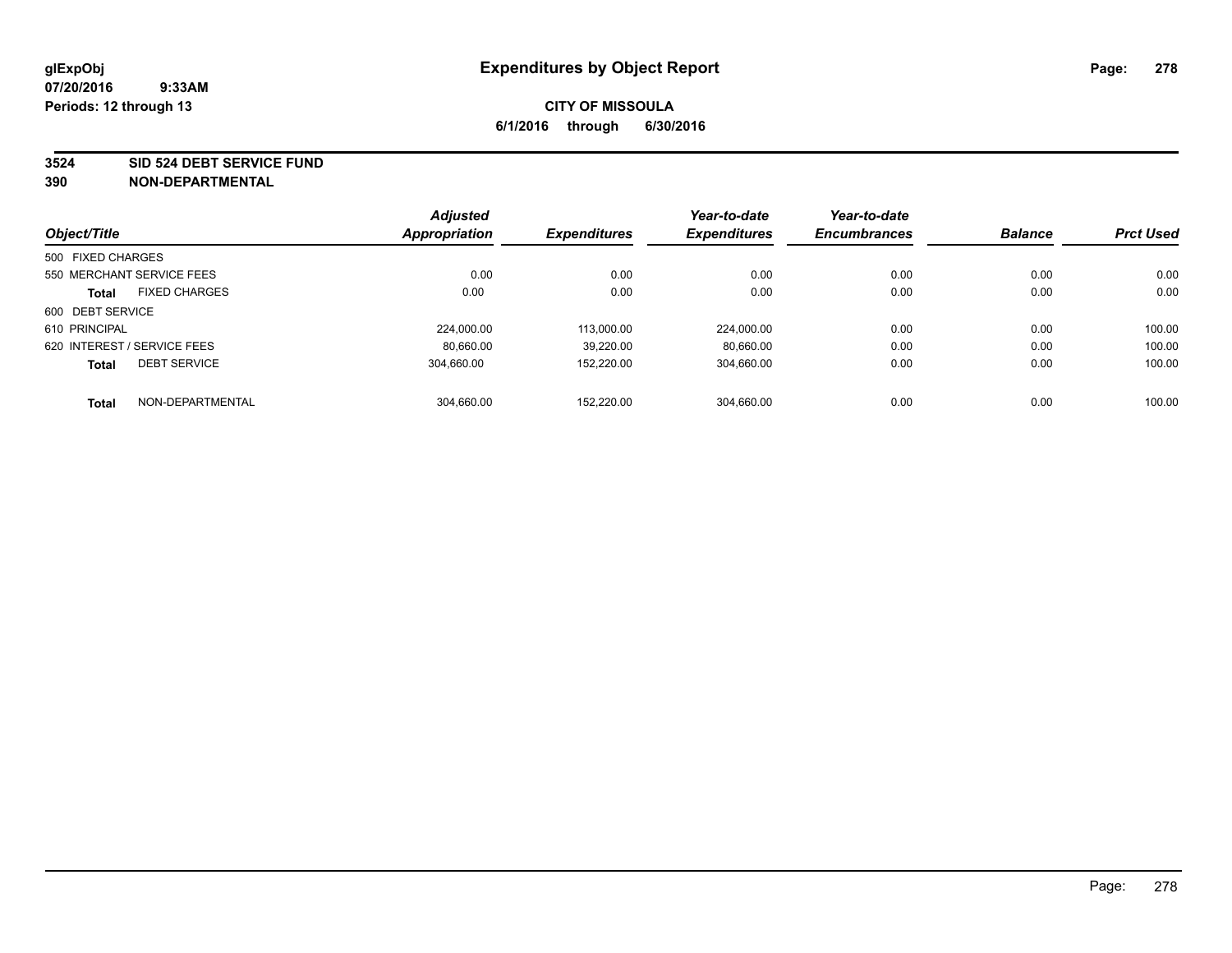### **3524 SID 524 DEBT SERVICE FUND**

| Object/Title                |                           | <b>Adjusted</b><br>Appropriation | <b>Expenditures</b> | Year-to-date<br><b>Expenditures</b> | Year-to-date<br><b>Encumbrances</b> | <b>Balance</b> | <b>Prct Used</b> |
|-----------------------------|---------------------------|----------------------------------|---------------------|-------------------------------------|-------------------------------------|----------------|------------------|
|                             |                           |                                  |                     |                                     |                                     |                |                  |
| 500 FIXED CHARGES           |                           |                                  |                     |                                     |                                     |                |                  |
|                             | 550 MERCHANT SERVICE FEES | 0.00                             | 0.00                | 0.00                                | 0.00                                | 0.00           | 0.00             |
| <b>Total</b>                | <b>FIXED CHARGES</b>      | 0.00                             | 0.00                | 0.00                                | 0.00                                | 0.00           | 0.00             |
| 600 DEBT SERVICE            |                           |                                  |                     |                                     |                                     |                |                  |
| 610 PRINCIPAL               |                           | 224,000.00                       | 113.000.00          | 224.000.00                          | 0.00                                | 0.00           | 100.00           |
| 620 INTEREST / SERVICE FEES |                           | 80.660.00                        | 39.220.00           | 80.660.00                           | 0.00                                | 0.00           | 100.00           |
| <b>Total</b>                | <b>DEBT SERVICE</b>       | 304.660.00                       | 152.220.00          | 304.660.00                          | 0.00                                | 0.00           | 100.00           |
| <b>Total</b>                | SID 524 DEBT SERVICE FUND | 304.660.00                       | 152.220.00          | 304.660.00                          | 0.00                                | 0.00           | 100.00           |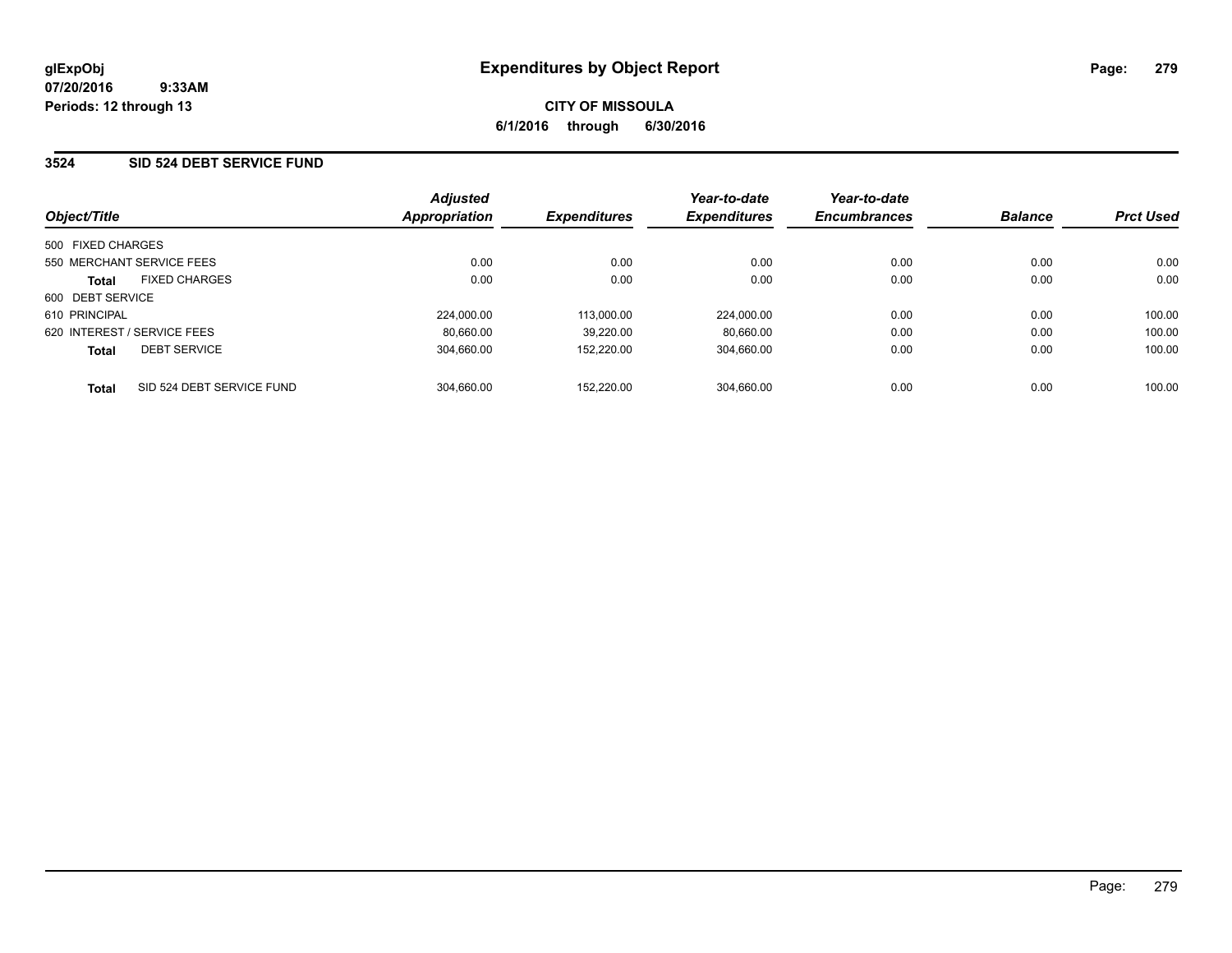#### **3525 SID 525 DEBT SERVICE FUND**

|                   |                             | <b>Adjusted</b> |                     | Year-to-date        | Year-to-date        |                |                  |
|-------------------|-----------------------------|-----------------|---------------------|---------------------|---------------------|----------------|------------------|
| Object/Title      |                             | Appropriation   | <b>Expenditures</b> | <b>Expenditures</b> | <b>Encumbrances</b> | <b>Balance</b> | <b>Prct Used</b> |
| 500 FIXED CHARGES |                             |                 |                     |                     |                     |                |                  |
|                   | 550 MERCHANT SERVICE FEES   | 0.00            | 0.00                | 0.00                | 0.00                | 0.00           | 0.00             |
| <b>Total</b>      | <b>FIXED CHARGES</b>        | 0.00            | 0.00                | 0.00                | 0.00                | 0.00           | 0.00             |
| 600 DEBT SERVICE  |                             |                 |                     |                     |                     |                |                  |
| 610 PRINCIPAL     |                             | 26,000.00       | 13.000.00           | 26.000.00           | 0.00                | 0.00           | 100.00           |
|                   | 620 INTEREST / SERVICE FEES | 5.500.00        | 2,620.00            | 5,500.00            | 0.00                | 0.00           | 100.00           |
| <b>Total</b>      | <b>DEBT SERVICE</b>         | 31.500.00       | 15.620.00           | 31.500.00           | 0.00                | 0.00           | 100.00           |
| <b>Total</b>      | NON-DEPARTMENTAL            | 31,500.00       | 15.620.00           | 31.500.00           | 0.00                | 0.00           | 100.00           |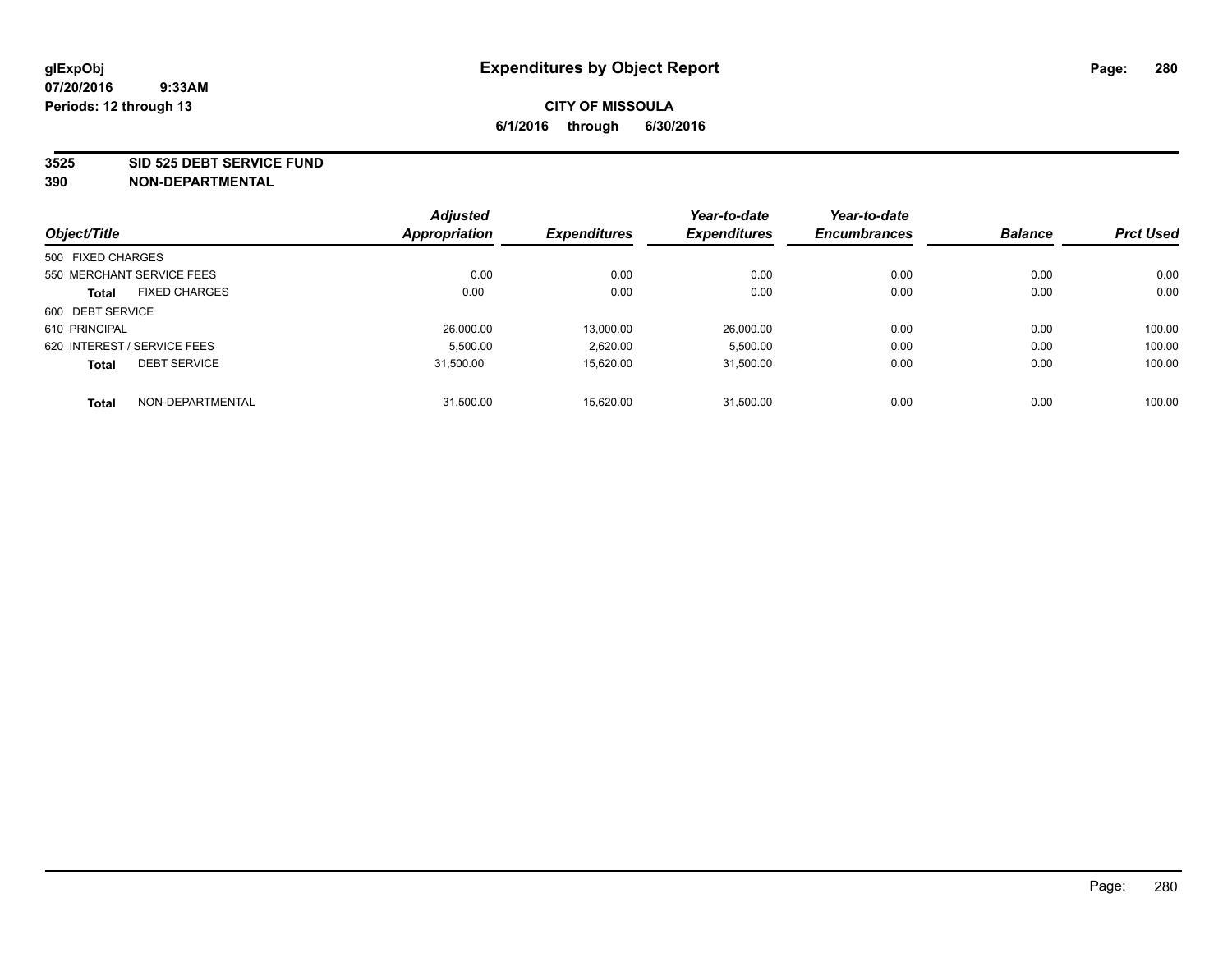### **3525 SID 525 DEBT SERVICE FUND**

| Object/Title                              | <b>Adjusted</b><br>Appropriation | <b>Expenditures</b> | Year-to-date<br><b>Expenditures</b> | Year-to-date<br><b>Encumbrances</b> | <b>Balance</b> | <b>Prct Used</b> |
|-------------------------------------------|----------------------------------|---------------------|-------------------------------------|-------------------------------------|----------------|------------------|
| 500 FIXED CHARGES                         |                                  |                     |                                     |                                     |                |                  |
| 550 MERCHANT SERVICE FEES                 | 0.00                             | 0.00                | 0.00                                | 0.00                                | 0.00           | 0.00             |
| <b>FIXED CHARGES</b><br><b>Total</b>      | 0.00                             | 0.00                | 0.00                                | 0.00                                | 0.00           | 0.00             |
| 600 DEBT SERVICE                          |                                  |                     |                                     |                                     |                |                  |
| 610 PRINCIPAL                             | 26,000.00                        | 13.000.00           | 26.000.00                           | 0.00                                | 0.00           | 100.00           |
| 620 INTEREST / SERVICE FEES               | 5,500.00                         | 2,620.00            | 5,500.00                            | 0.00                                | 0.00           | 100.00           |
| <b>DEBT SERVICE</b><br><b>Total</b>       | 31.500.00                        | 15.620.00           | 31.500.00                           | 0.00                                | 0.00           | 100.00           |
| SID 525 DEBT SERVICE FUND<br><b>Total</b> | 31.500.00                        | 15.620.00           | 31.500.00                           | 0.00                                | 0.00           | 100.00           |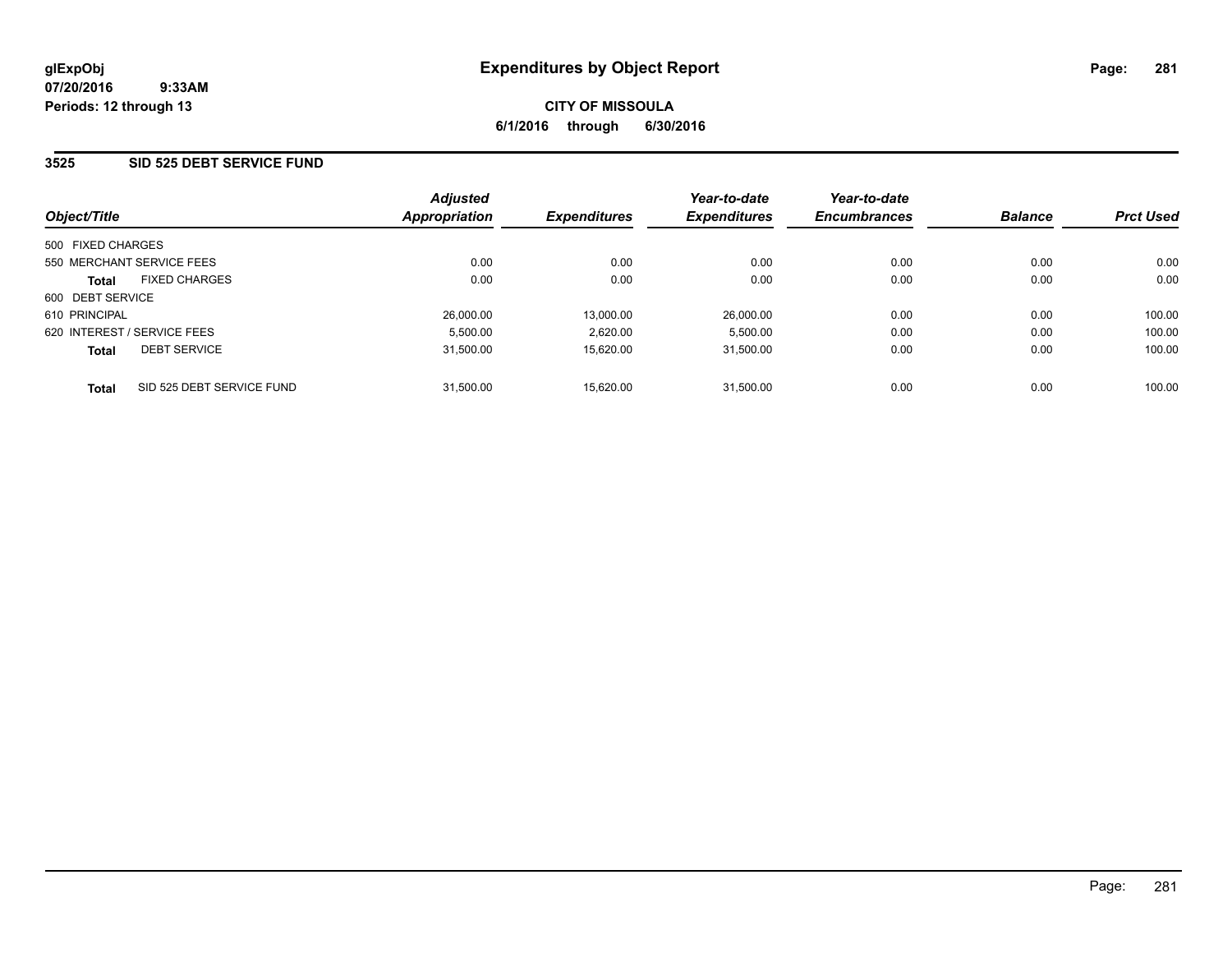#### **3526 SID 526 DEBT SERVICE FUND**

|                   |                             | <b>Adjusted</b> |                     | Year-to-date        | Year-to-date        |                |                  |
|-------------------|-----------------------------|-----------------|---------------------|---------------------|---------------------|----------------|------------------|
| Object/Title      |                             | Appropriation   | <b>Expenditures</b> | <b>Expenditures</b> | <b>Encumbrances</b> | <b>Balance</b> | <b>Prct Used</b> |
| 500 FIXED CHARGES |                             |                 |                     |                     |                     |                |                  |
|                   | 550 MERCHANT SERVICE FEES   | 0.00            | 0.00                | 0.00                | 0.00                | 0.00           | 0.00             |
| <b>Total</b>      | <b>FIXED CHARGES</b>        | 0.00            | 0.00                | 0.00                | 0.00                | 0.00           | 0.00             |
| 600 DEBT SERVICE  |                             |                 |                     |                     |                     |                |                  |
| 610 PRINCIPAL     |                             | 154.000.00      | 78.000.00           | 154.000.00          | 0.00                | 0.00           | 100.00           |
|                   | 620 INTEREST / SERVICE FEES | 39,320.00       | 18.900.00           | 39.320.00           | 0.00                | 0.00           | 100.00           |
| <b>Total</b>      | <b>DEBT SERVICE</b>         | 193.320.00      | 96,900.00           | 193.320.00          | 0.00                | 0.00           | 100.00           |
| <b>Total</b>      | NON-DEPARTMENTAL            | 193,320.00      | 96,900.00           | 193.320.00          | 0.00                | 0.00           | 100.00           |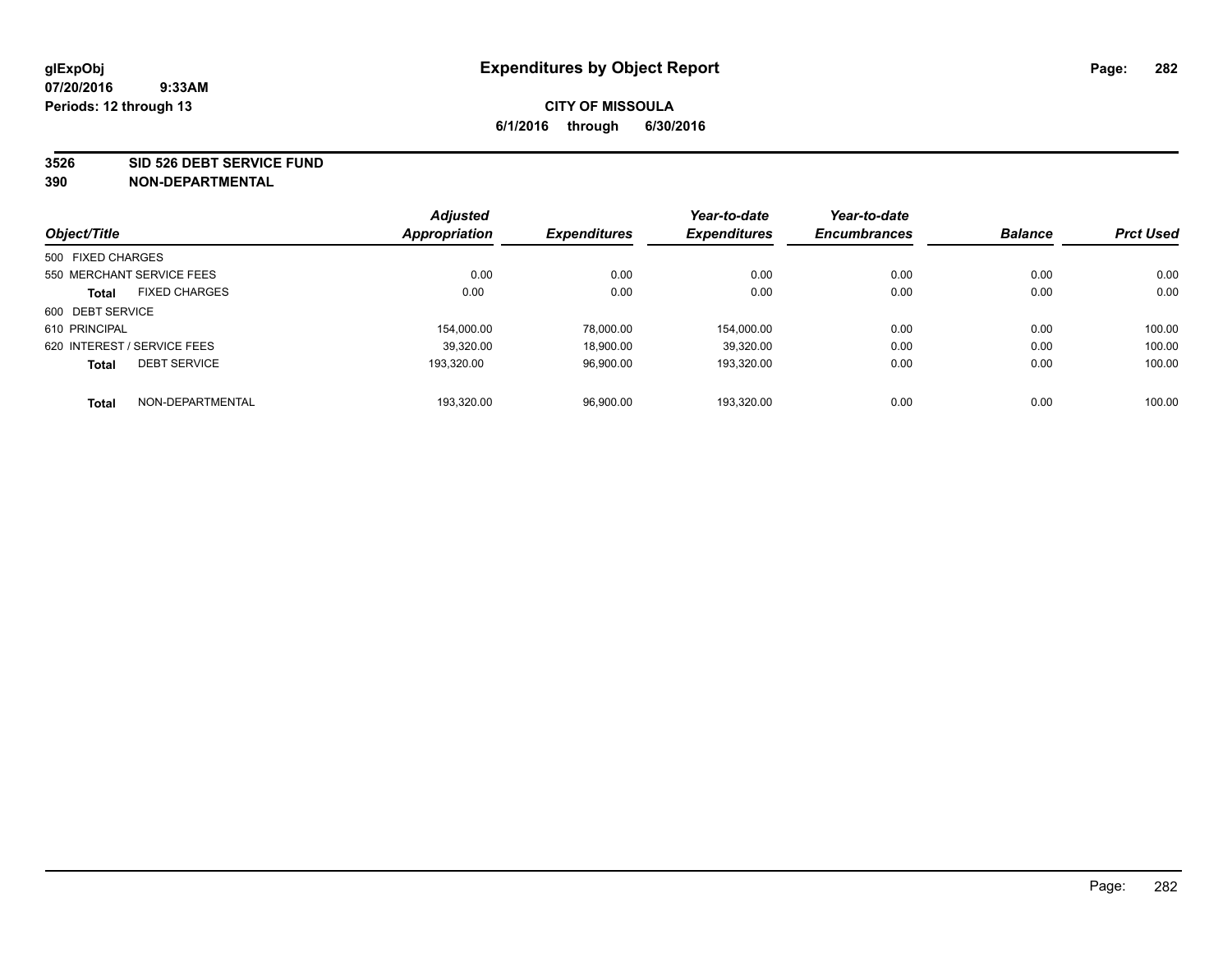### **3526 SID 526 DEBT SERVICE FUND**

| Object/Title                              | <b>Adjusted</b><br>Appropriation | <b>Expenditures</b> | Year-to-date<br><b>Expenditures</b> | Year-to-date<br><b>Encumbrances</b> | <b>Balance</b> | <b>Prct Used</b> |
|-------------------------------------------|----------------------------------|---------------------|-------------------------------------|-------------------------------------|----------------|------------------|
| 500 FIXED CHARGES                         |                                  |                     |                                     |                                     |                |                  |
| 550 MERCHANT SERVICE FEES                 | 0.00                             | 0.00                | 0.00                                | 0.00                                | 0.00           | 0.00             |
| <b>FIXED CHARGES</b><br><b>Total</b>      | 0.00                             | 0.00                | 0.00                                | 0.00                                | 0.00           | 0.00             |
| 600 DEBT SERVICE                          |                                  |                     |                                     |                                     |                |                  |
| 610 PRINCIPAL                             | 154.000.00                       | 78.000.00           | 154.000.00                          | 0.00                                | 0.00           | 100.00           |
| 620 INTEREST / SERVICE FEES               | 39.320.00                        | 18.900.00           | 39.320.00                           | 0.00                                | 0.00           | 100.00           |
| <b>DEBT SERVICE</b><br><b>Total</b>       | 193.320.00                       | 96.900.00           | 193.320.00                          | 0.00                                | 0.00           | 100.00           |
| SID 526 DEBT SERVICE FUND<br><b>Total</b> | 193.320.00                       | 96.900.00           | 193.320.00                          | 0.00                                | 0.00           | 100.00           |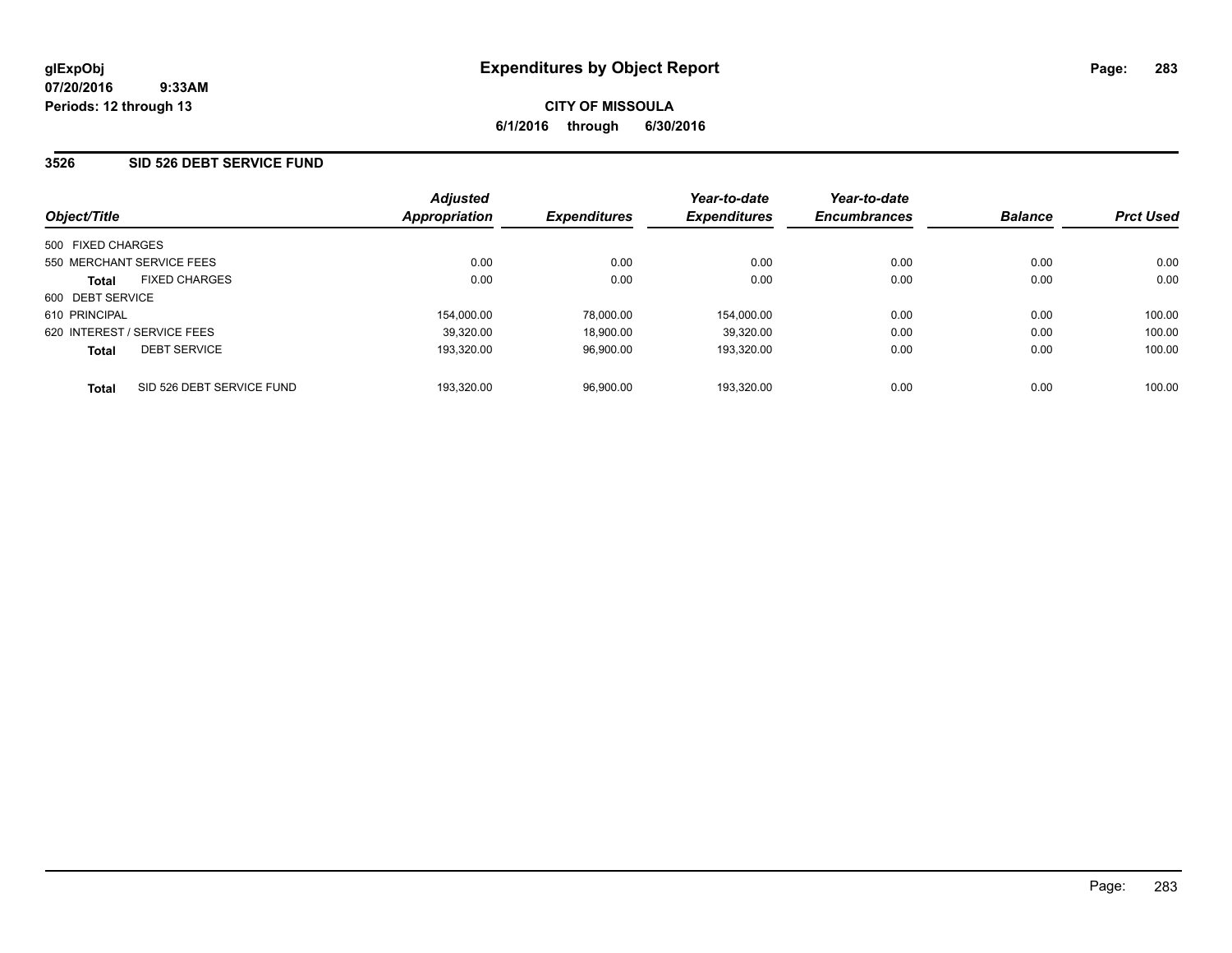# **glExpObj Expenditures by Object Report Page: 284**

### **CITY OF MISSOULA 6/1/2016 through 6/30/2016**

**3527 SID 527 DEBT SERVICE FUND**

**000 \*\*\* Title Not Found \*\*\***

| Object/Title                            | <b>Adjusted</b><br>Appropriation | <b>Expenditures</b> | Year-to-date<br><b>Expenditures</b> | Year-to-date<br><b>Encumbrances</b> | <b>Balance</b> | <b>Prct Used</b> |
|-----------------------------------------|----------------------------------|---------------------|-------------------------------------|-------------------------------------|----------------|------------------|
| 800 OTHER OBJECTS                       |                                  |                     |                                     |                                     |                |                  |
| 820 TRANSFERS TO OTHER FUNDS            | 0.00                             | 0.00                | 0.00                                | 0.00                                | 0.00           | 0.00             |
| OTHER OBJECTS<br>Total                  | 0.00                             | 0.00                | 0.00                                | 0.00                                | 0.00           | 0.00             |
| *** Title Not Found ***<br><b>Total</b> | 0.00                             | 0.00                | 0.00                                | 0.00                                | 0.00           | 0.00             |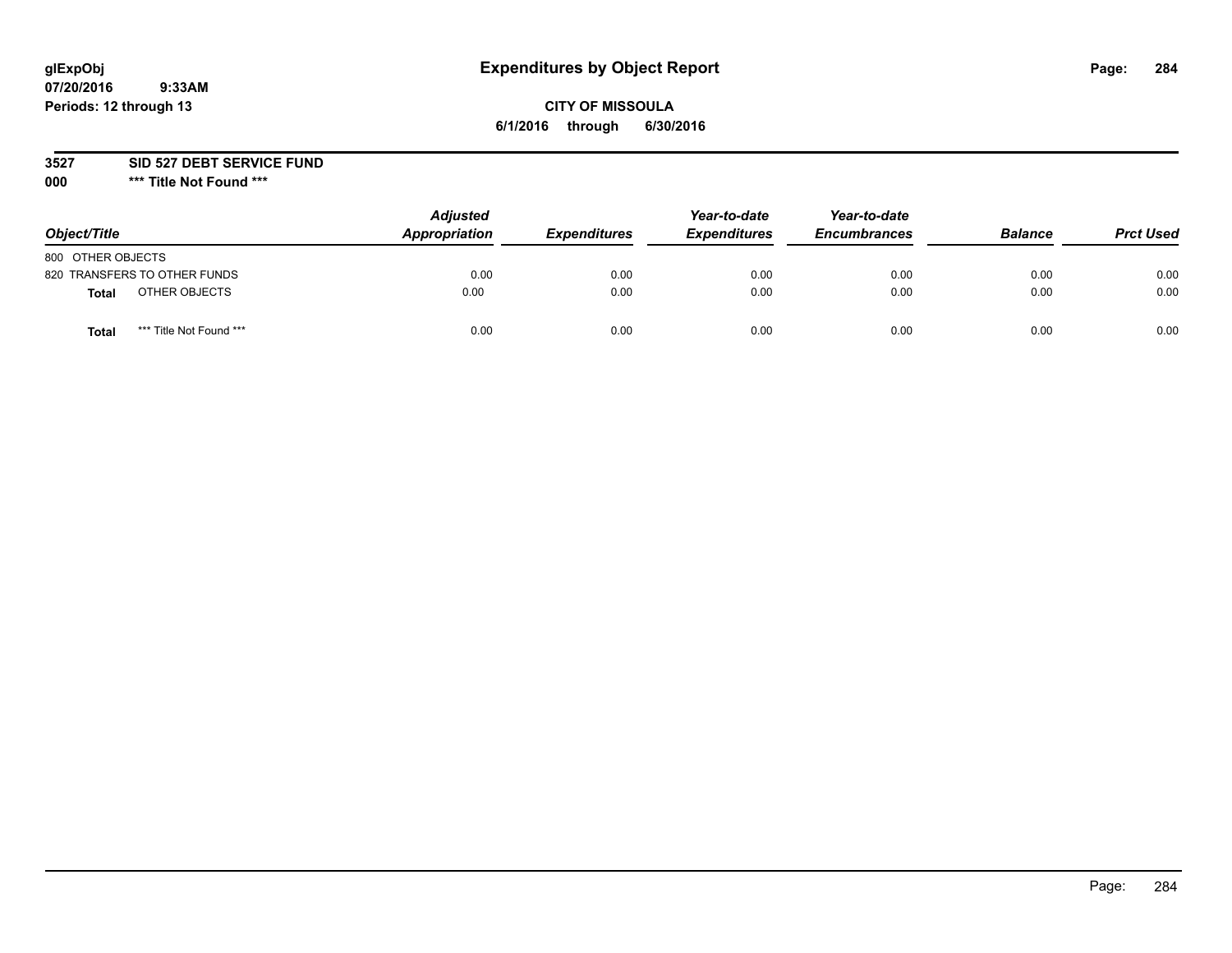#### **3527 SID 527 DEBT SERVICE FUND**

| Object/Title                         | <b>Adjusted</b><br><b>Appropriation</b> | <b>Expenditures</b> | Year-to-date<br><b>Expenditures</b> | Year-to-date<br><b>Encumbrances</b> | <b>Balance</b> | <b>Prct Used</b> |
|--------------------------------------|-----------------------------------------|---------------------|-------------------------------------|-------------------------------------|----------------|------------------|
|                                      |                                         |                     |                                     |                                     |                |                  |
| 500 FIXED CHARGES                    |                                         |                     |                                     |                                     |                |                  |
| 550 MERCHANT SERVICE FEES            | 0.00                                    | 0.00                | 0.00                                | 0.00                                | 0.00           | 0.00             |
| <b>FIXED CHARGES</b><br><b>Total</b> | 0.00                                    | 0.00                | 0.00                                | 0.00                                | 0.00           | 0.00             |
| 600 DEBT SERVICE                     |                                         |                     |                                     |                                     |                |                  |
| 610 PRINCIPAL                        | 0.00                                    | 0.00                | 0.00                                | 0.00                                | 0.00           | 0.00             |
| 620 INTEREST / SERVICE FEES          | 0.00                                    | 0.00                | 0.00                                | 0.00                                | 0.00           | 0.00             |
| <b>DEBT SERVICE</b><br>Total         | 0.00                                    | 0.00                | 0.00                                | 0.00                                | 0.00           | 0.00             |
|                                      |                                         |                     |                                     |                                     |                |                  |
| NON-DEPARTMENTAL<br><b>Total</b>     | 0.00                                    | 0.00                | 0.00                                | 0.00                                | 0.00           | 0.00             |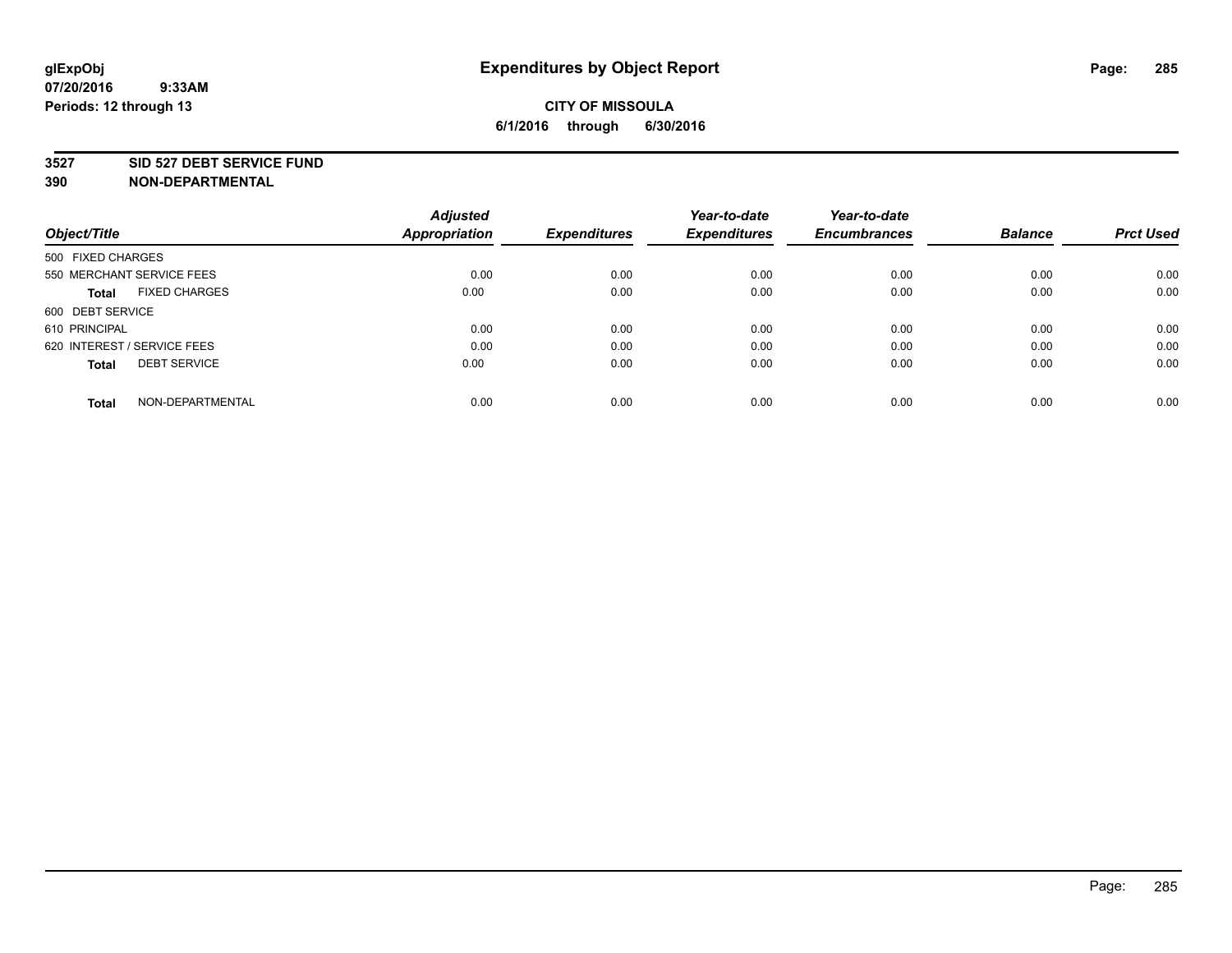#### **07/20/2016 9:33AM Periods: 12 through 13**

# **CITY OF MISSOULA 6/1/2016 through 6/30/2016**

### **3527 SID 527 DEBT SERVICE FUND**

| Object/Title                              | <b>Adjusted</b><br><b>Appropriation</b> | <b>Expenditures</b> | Year-to-date<br><b>Expenditures</b> | Year-to-date<br><b>Encumbrances</b> | <b>Balance</b> | <b>Prct Used</b> |
|-------------------------------------------|-----------------------------------------|---------------------|-------------------------------------|-------------------------------------|----------------|------------------|
|                                           |                                         |                     |                                     |                                     |                |                  |
| 500 FIXED CHARGES                         |                                         |                     |                                     |                                     |                |                  |
| 550 MERCHANT SERVICE FEES                 | 0.00                                    | 0.00                | 0.00                                | 0.00                                | 0.00           | 0.00             |
| <b>FIXED CHARGES</b><br>Total             | 0.00                                    | 0.00                | 0.00                                | 0.00                                | 0.00           | 0.00             |
| 600 DEBT SERVICE                          |                                         |                     |                                     |                                     |                |                  |
| 610 PRINCIPAL                             | 0.00                                    | 0.00                | 0.00                                | 0.00                                | 0.00           | 0.00             |
| 620 INTEREST / SERVICE FEES               | 0.00                                    | 0.00                | 0.00                                | 0.00                                | 0.00           | 0.00             |
| <b>DEBT SERVICE</b><br><b>Total</b>       | 0.00                                    | 0.00                | 0.00                                | 0.00                                | 0.00           | 0.00             |
| 800 OTHER OBJECTS                         |                                         |                     |                                     |                                     |                |                  |
| 820 TRANSFERS TO OTHER FUNDS              | 0.00                                    | 0.00                | 0.00                                | 0.00                                | 0.00           | 0.00             |
| OTHER OBJECTS<br><b>Total</b>             | 0.00                                    | 0.00                | 0.00                                | 0.00                                | 0.00           | 0.00             |
|                                           |                                         |                     |                                     |                                     |                |                  |
| SID 527 DEBT SERVICE FUND<br><b>Total</b> | 0.00                                    | 0.00                | 0.00                                | 0.00                                | 0.00           | 0.00             |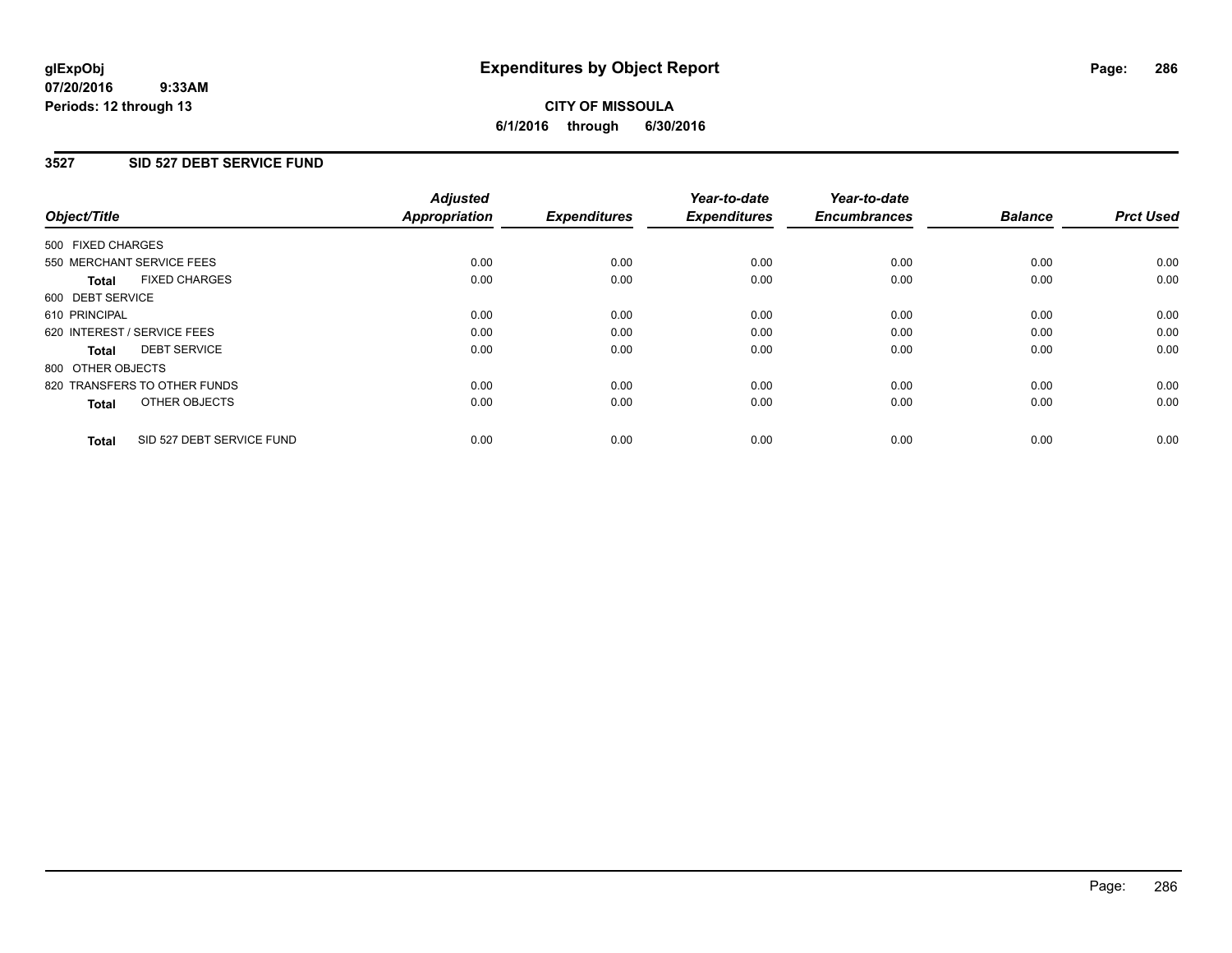#### **3530 SID 530 DEBT SERVICE FUND**

| Object/Title      |                              | <b>Adjusted</b><br><b>Appropriation</b> | <b>Expenditures</b> | Year-to-date<br><b>Expenditures</b> | Year-to-date<br><b>Encumbrances</b> | <b>Balance</b> | <b>Prct Used</b> |
|-------------------|------------------------------|-----------------------------------------|---------------------|-------------------------------------|-------------------------------------|----------------|------------------|
|                   |                              |                                         |                     |                                     |                                     |                |                  |
| 500 FIXED CHARGES |                              |                                         |                     |                                     |                                     |                |                  |
|                   | 550 MERCHANT SERVICE FEES    | 0.00                                    | 0.00                | 0.00                                | 0.00                                | 0.00           | 0.00             |
| <b>Total</b>      | <b>FIXED CHARGES</b>         | 0.00                                    | 0.00                | 0.00                                | 0.00                                | 0.00           | 0.00             |
| 600 DEBT SERVICE  |                              |                                         |                     |                                     |                                     |                |                  |
| 610 PRINCIPAL     |                              | 677.00                                  | 0.00                | 676.45                              | 0.00                                | 0.55           | 99.92            |
|                   | 620 INTEREST / SERVICE FEES  | 4.00                                    | 0.00                | 4.19                                | 0.00                                | $-0.19$        | 104.75           |
| <b>Total</b>      | <b>DEBT SERVICE</b>          | 681.00                                  | 0.00                | 680.64                              | 0.00                                | 0.36           | 99.95            |
| 800 OTHER OBJECTS |                              |                                         |                     |                                     |                                     |                |                  |
|                   | 820 TRANSFERS TO OTHER FUNDS | 0.00                                    | 0.00                | 0.00                                | 0.00                                | 0.00           | 0.00             |
| <b>Total</b>      | OTHER OBJECTS                | 0.00                                    | 0.00                | 0.00                                | 0.00                                | 0.00           | 0.00             |
| <b>Total</b>      | NON-DEPARTMENTAL             | 681.00                                  | 0.00                | 680.64                              | 0.00                                | 0.36           | 99.95            |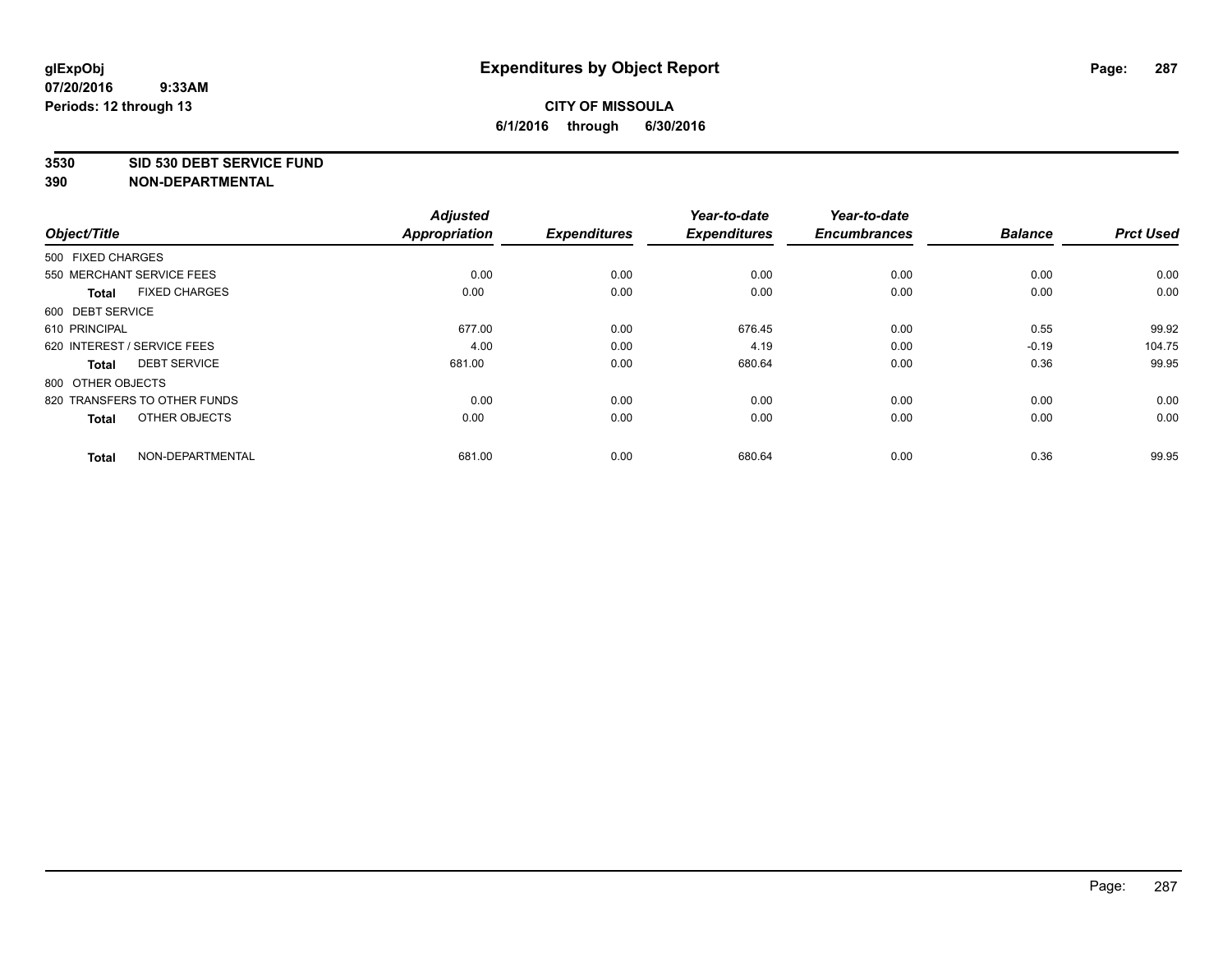### **3530 SID 530 DEBT SERVICE FUND**

| Object/Title      |                              | <b>Adjusted</b><br><b>Appropriation</b> | <b>Expenditures</b> | Year-to-date<br><b>Expenditures</b> | Year-to-date<br><b>Encumbrances</b> | <b>Balance</b> | <b>Prct Used</b> |
|-------------------|------------------------------|-----------------------------------------|---------------------|-------------------------------------|-------------------------------------|----------------|------------------|
| 500 FIXED CHARGES |                              |                                         |                     |                                     |                                     |                |                  |
|                   | 550 MERCHANT SERVICE FEES    | 0.00                                    | 0.00                | 0.00                                | 0.00                                | 0.00           | 0.00             |
| <b>Total</b>      | <b>FIXED CHARGES</b>         | 0.00                                    | 0.00                | 0.00                                | 0.00                                | 0.00           | 0.00             |
| 600 DEBT SERVICE  |                              |                                         |                     |                                     |                                     |                |                  |
| 610 PRINCIPAL     |                              | 677.00                                  | 0.00                | 676.45                              | 0.00                                | 0.55           | 99.92            |
|                   | 620 INTEREST / SERVICE FEES  | 4.00                                    | 0.00                | 4.19                                | 0.00                                | $-0.19$        | 104.75           |
| Total             | <b>DEBT SERVICE</b>          | 681.00                                  | 0.00                | 680.64                              | 0.00                                | 0.36           | 99.95            |
| 800 OTHER OBJECTS |                              |                                         |                     |                                     |                                     |                |                  |
|                   | 820 TRANSFERS TO OTHER FUNDS | 0.00                                    | 0.00                | 0.00                                | 0.00                                | 0.00           | 0.00             |
| <b>Total</b>      | OTHER OBJECTS                | 0.00                                    | 0.00                | 0.00                                | 0.00                                | 0.00           | 0.00             |
| <b>Total</b>      | SID 530 DEBT SERVICE FUND    | 681.00                                  | 0.00                | 680.64                              | 0.00                                | 0.36           | 99.95            |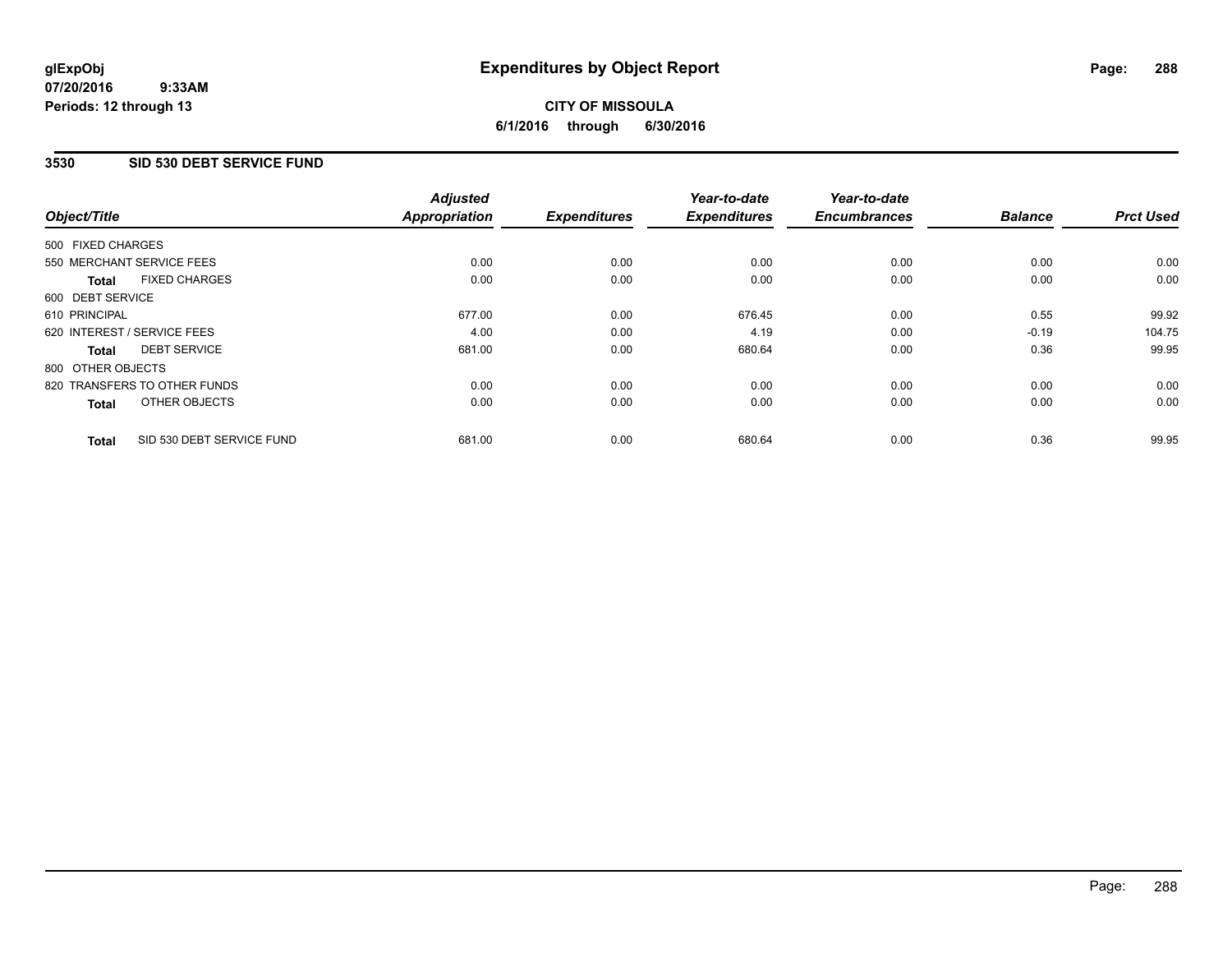### **3531 SID 531 HICKORY ST CALMING**

| Object/Title                         | <b>Adjusted</b><br><b>Appropriation</b> | <b>Expenditures</b> | Year-to-date<br><b>Expenditures</b> | Year-to-date<br><b>Encumbrances</b> | <b>Balance</b> | <b>Prct Used</b> |
|--------------------------------------|-----------------------------------------|---------------------|-------------------------------------|-------------------------------------|----------------|------------------|
| 500 FIXED CHARGES                    |                                         |                     |                                     |                                     |                |                  |
| 550 MERCHANT SERVICE FEES            | 0.00                                    | 0.00                | 0.00                                | 0.00                                | 0.00           | 0.00             |
| <b>FIXED CHARGES</b><br><b>Total</b> | 0.00                                    | 0.00                | 0.00                                | 0.00                                | 0.00           | 0.00             |
| 800 OTHER OBJECTS                    |                                         |                     |                                     |                                     |                |                  |
| 820 TRANSFERS TO OTHER FUNDS         | 0.00                                    | 0.00                | 0.00                                | 0.00                                | 0.00           | 0.00             |
| OTHER OBJECTS<br><b>Total</b>        | 0.00                                    | 0.00                | 0.00                                | 0.00                                | 0.00           | 0.00             |
| NON-DEPARTMENTAL<br><b>Total</b>     | 0.00                                    | 0.00                | 0.00                                | 0.00                                | 0.00           | 0.00             |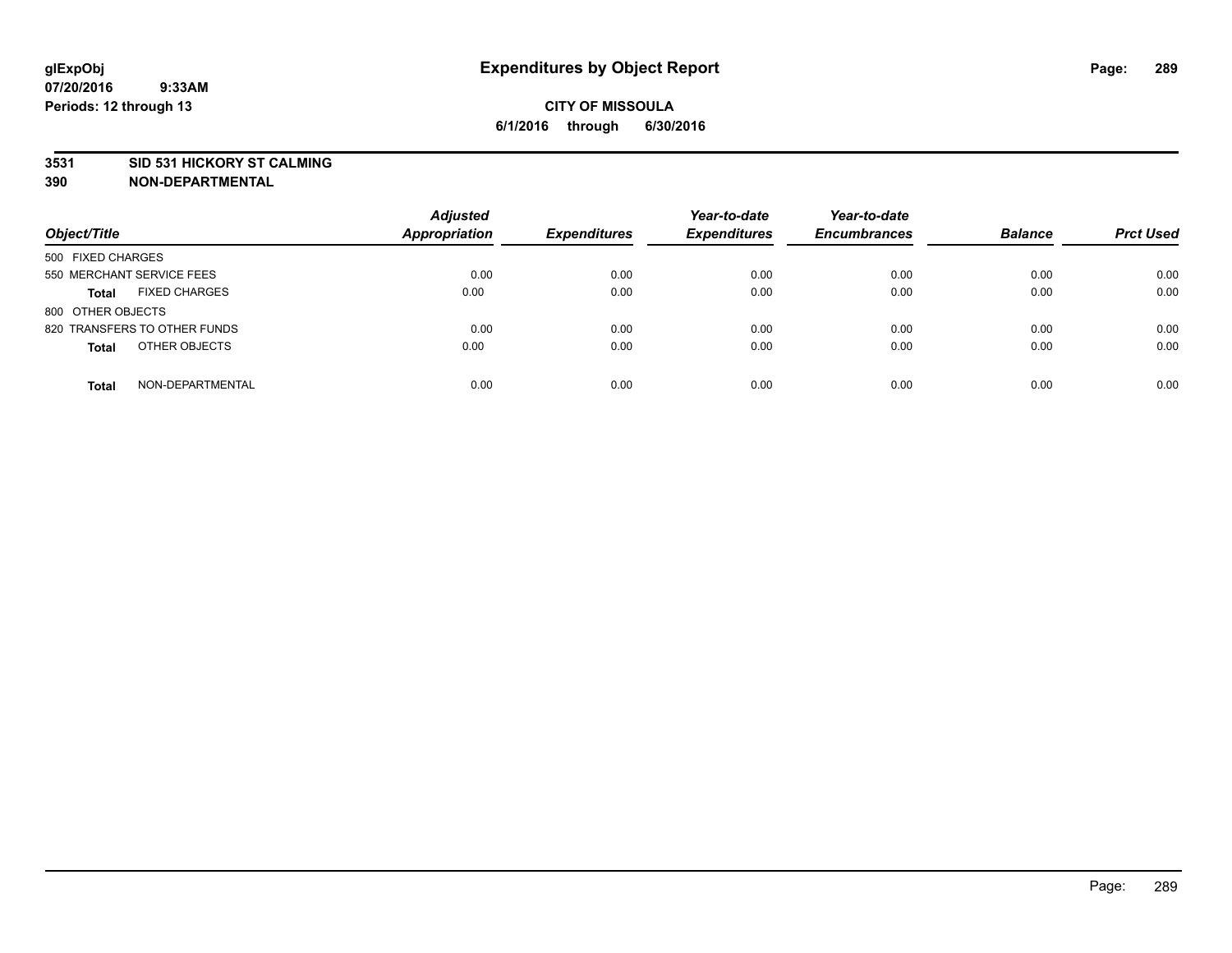### **3531 SID 531 HICKORY ST CALMING**

| Object/Title              |                              | <b>Adjusted</b><br><b>Appropriation</b> | <b>Expenditures</b> | Year-to-date<br><b>Expenditures</b> | Year-to-date<br><b>Encumbrances</b> | <b>Balance</b> | <b>Prct Used</b> |
|---------------------------|------------------------------|-----------------------------------------|---------------------|-------------------------------------|-------------------------------------|----------------|------------------|
| 500 FIXED CHARGES         |                              |                                         |                     |                                     |                                     |                |                  |
| 550 MERCHANT SERVICE FEES |                              | 0.00                                    | 0.00                | 0.00                                | 0.00                                | 0.00           | 0.00             |
| <b>Total</b>              | <b>FIXED CHARGES</b>         | 0.00                                    | 0.00                | 0.00                                | 0.00                                | 0.00           | 0.00             |
| 800 OTHER OBJECTS         |                              |                                         |                     |                                     |                                     |                |                  |
|                           | 820 TRANSFERS TO OTHER FUNDS | 0.00                                    | 0.00                | 0.00                                | 0.00                                | 0.00           | 0.00             |
| <b>Total</b>              | OTHER OBJECTS                | 0.00                                    | 0.00                | 0.00                                | 0.00                                | 0.00           | 0.00             |
| <b>Total</b>              | SID 531 HICKORY ST CALMING   | 0.00                                    | 0.00                | 0.00                                | 0.00                                | 0.00           | 0.00             |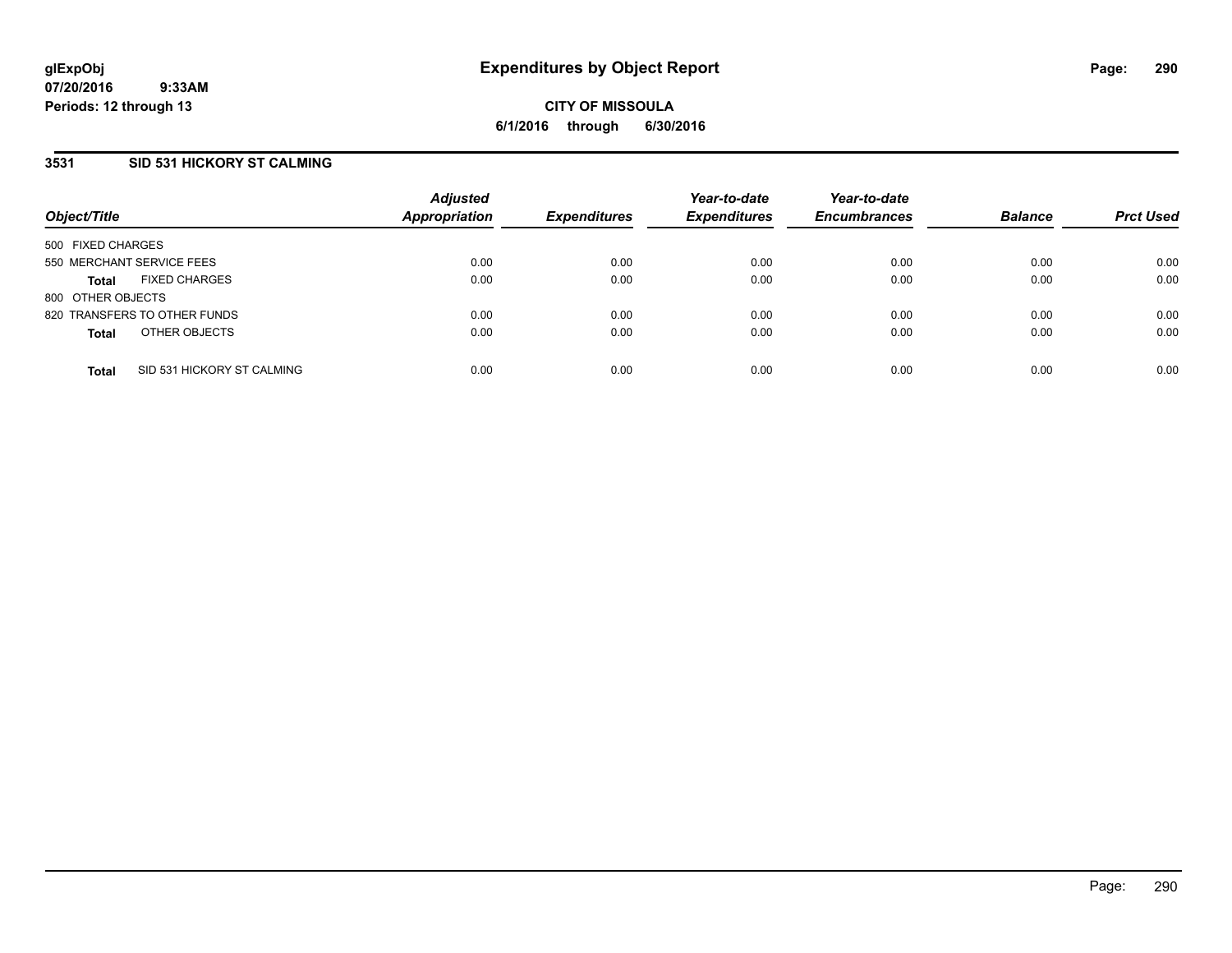#### **3532 SID 532 DEBT SERVICE FUND**

|                   |                             | <b>Adjusted</b> |                     | Year-to-date        | Year-to-date        |                |                  |
|-------------------|-----------------------------|-----------------|---------------------|---------------------|---------------------|----------------|------------------|
| Object/Title      |                             | Appropriation   | <b>Expenditures</b> | <b>Expenditures</b> | <b>Encumbrances</b> | <b>Balance</b> | <b>Prct Used</b> |
| 500 FIXED CHARGES |                             |                 |                     |                     |                     |                |                  |
|                   | 550 MERCHANT SERVICE FEES   | 0.00            | 0.00                | 0.00                | 0.00                | 0.00           | 0.00             |
| <b>Total</b>      | <b>FIXED CHARGES</b>        | 0.00            | 0.00                | 0.00                | 0.00                | 0.00           | 0.00             |
| 600 DEBT SERVICE  |                             |                 |                     |                     |                     |                |                  |
| 610 PRINCIPAL     |                             | 30.000.00       | 30.000.00           | 30.000.00           | 0.00                | 0.00           | 100.00           |
|                   | 620 INTEREST / SERVICE FEES | 12.363.00       | 6,006.25            | 12.362.50           | 0.00                | 0.50           | 100.00           |
| <b>Total</b>      | <b>DEBT SERVICE</b>         | 42,363.00       | 36,006.25           | 42,362.50           | 0.00                | 0.50           | 100.00           |
| <b>Total</b>      | NON-DEPARTMENTAL            | 42,363.00       | 36,006.25           | 42.362.50           | 0.00                | 0.50           | 100.00           |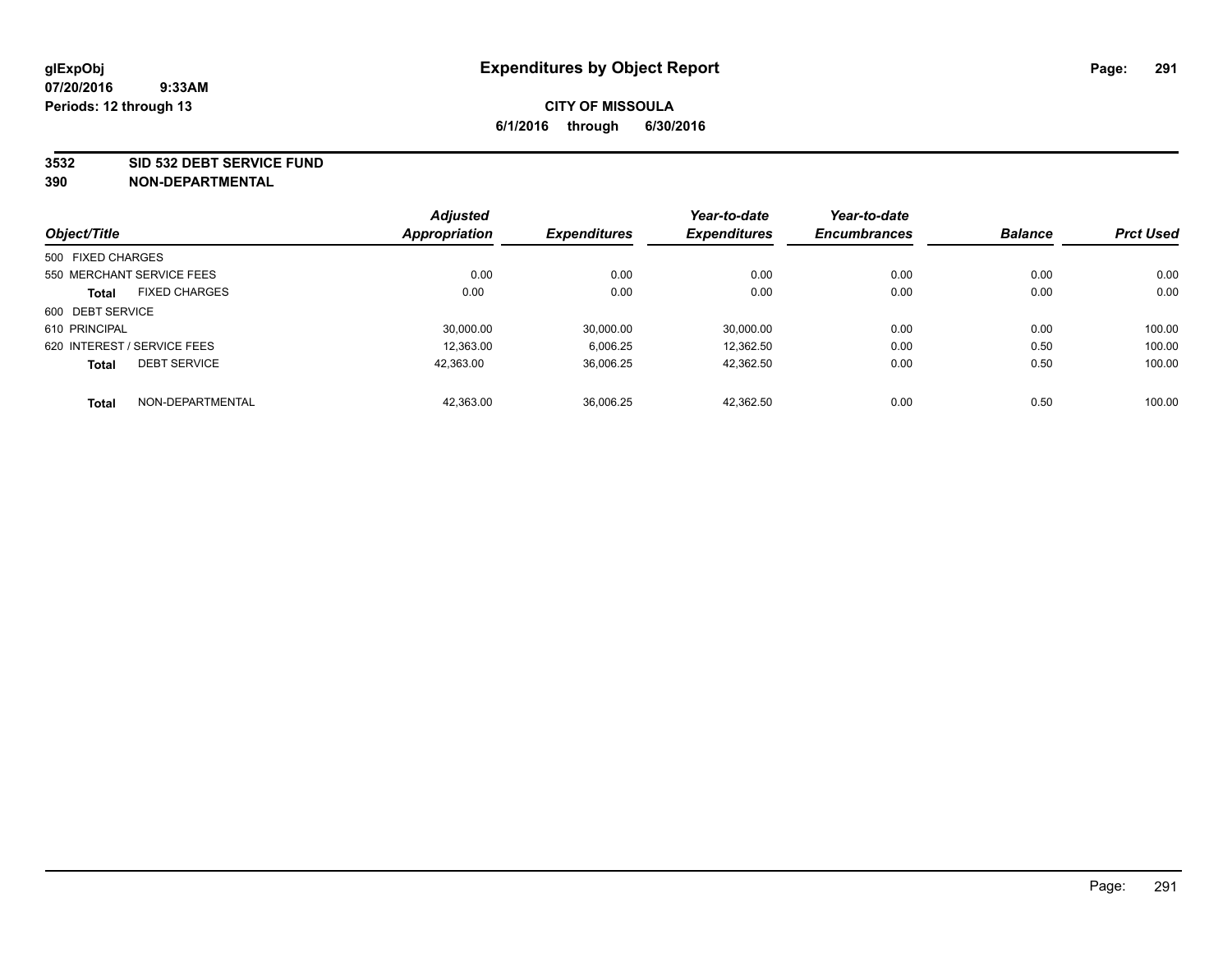### **3532 SID 532 DEBT SERVICE FUND**

| Object/Title                              | <b>Adjusted</b><br>Appropriation | <b>Expenditures</b> | Year-to-date<br><b>Expenditures</b> | Year-to-date<br><b>Encumbrances</b> | <b>Balance</b> | <b>Prct Used</b> |
|-------------------------------------------|----------------------------------|---------------------|-------------------------------------|-------------------------------------|----------------|------------------|
|                                           |                                  |                     |                                     |                                     |                |                  |
| 500 FIXED CHARGES                         |                                  |                     |                                     |                                     |                |                  |
| 550 MERCHANT SERVICE FEES                 | 0.00                             | 0.00                | 0.00                                | 0.00                                | 0.00           | 0.00             |
| <b>FIXED CHARGES</b><br><b>Total</b>      | 0.00                             | 0.00                | 0.00                                | 0.00                                | 0.00           | 0.00             |
| 600 DEBT SERVICE                          |                                  |                     |                                     |                                     |                |                  |
| 610 PRINCIPAL                             | 30,000.00                        | 30.000.00           | 30,000.00                           | 0.00                                | 0.00           | 100.00           |
| 620 INTEREST / SERVICE FEES               | 12.363.00                        | 6.006.25            | 12.362.50                           | 0.00                                | 0.50           | 100.00           |
| <b>DEBT SERVICE</b><br><b>Total</b>       | 42.363.00                        | 36.006.25           | 42.362.50                           | 0.00                                | 0.50           | 100.00           |
| SID 532 DEBT SERVICE FUND<br><b>Total</b> | 42,363.00                        | 36.006.25           | 42.362.50                           | 0.00                                | 0.50           | 100.00           |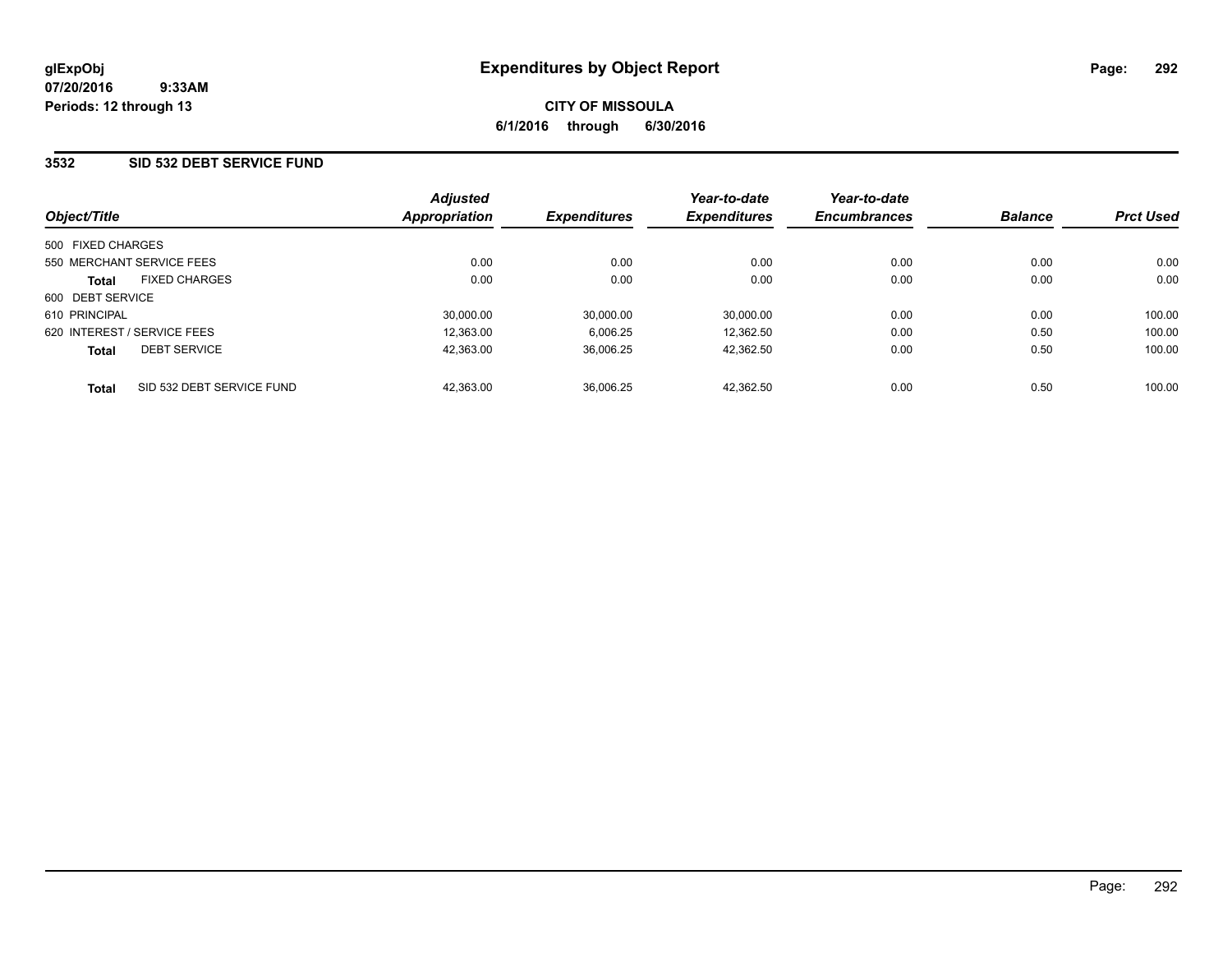# **CITY OF MISSOULA 6/1/2016 through 6/30/2016**

### **3533 GILBERT ST SEWER SID DEBT FUND**

**330 WASTEWATER**

| Object/Title                         | <b>Adjusted</b><br>Appropriation | <b>Expenditures</b> | Year-to-date<br><b>Expenditures</b> | Year-to-date<br><b>Encumbrances</b> | <b>Balance</b> | <b>Prct Used</b> |
|--------------------------------------|----------------------------------|---------------------|-------------------------------------|-------------------------------------|----------------|------------------|
| 500 FIXED CHARGES                    |                                  |                     |                                     |                                     |                |                  |
| 550 MERCHANT SERVICE FEES            | 0.00                             | 0.00                | 0.00                                | 0.00                                | 0.00           | 0.00             |
| <b>FIXED CHARGES</b><br><b>Total</b> | 0.00                             | 0.00                | 0.00                                | 0.00                                | 0.00           | 0.00             |
| <b>WASTEWATER</b><br>Total           | 0.00                             | 0.00                | 0.00                                | 0.00                                | 0.00           | 0.00             |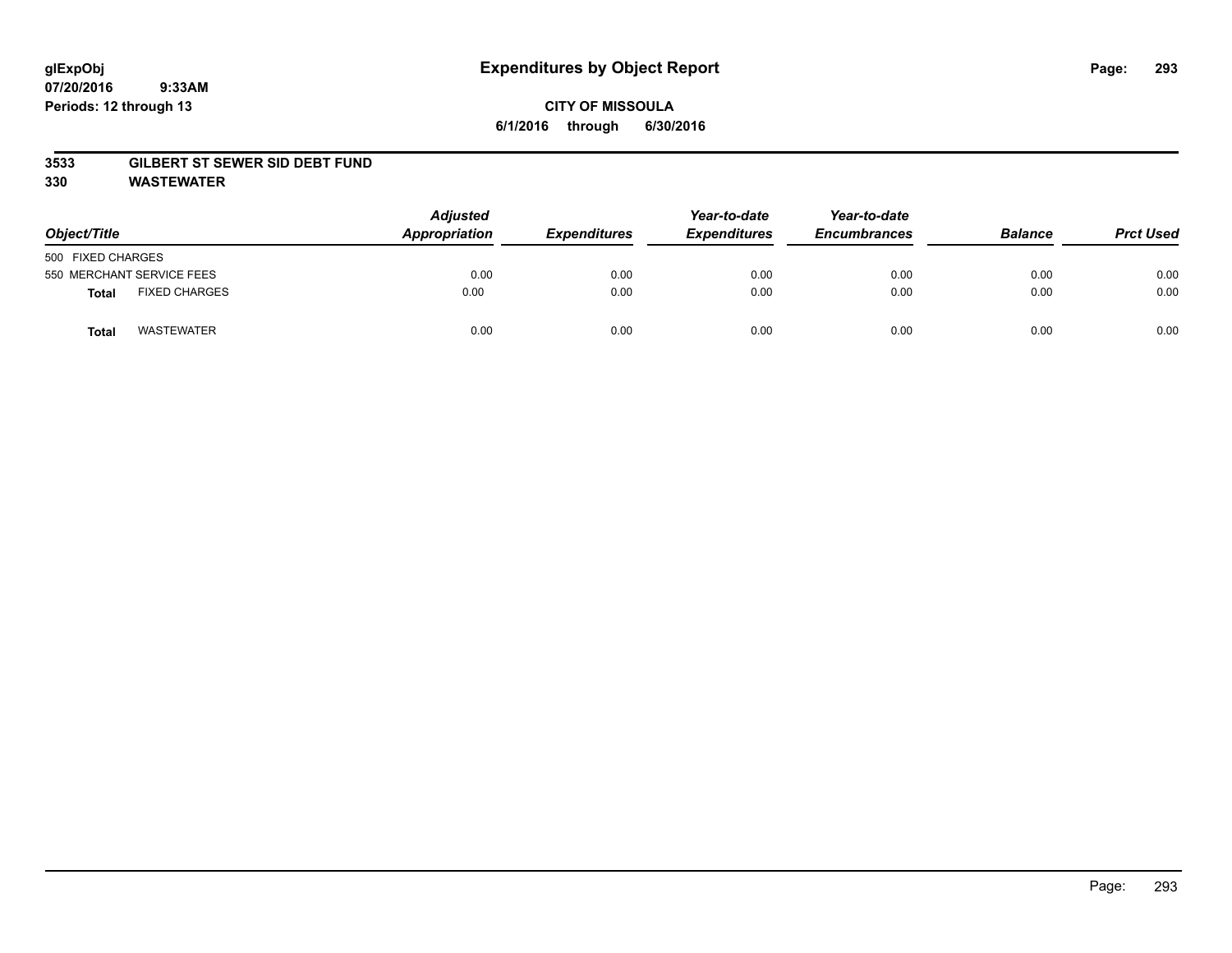#### **3533 GILBERT ST SEWER SID DEBT FUND**

|                                      | <b>Adjusted</b>      |                     | Year-to-date        | Year-to-date        |                |                  |
|--------------------------------------|----------------------|---------------------|---------------------|---------------------|----------------|------------------|
| Object/Title                         | <b>Appropriation</b> | <b>Expenditures</b> | <b>Expenditures</b> | <b>Encumbrances</b> | <b>Balance</b> | <b>Prct Used</b> |
| 500 FIXED CHARGES                    |                      |                     |                     |                     |                |                  |
| 500 FIXED CHARGES                    | 0.00                 | 0.00                | 0.00                | 0.00                | 0.00           | 0.00             |
| 550 MERCHANT SERVICE FEES            | 0.00                 | 0.00                | 0.00                | 0.00                | 0.00           | 0.00             |
| <b>FIXED CHARGES</b><br><b>Total</b> | 0.00                 | 0.00                | 0.00                | 0.00                | 0.00           | 0.00             |
| 600 DEBT SERVICE                     |                      |                     |                     |                     |                |                  |
| 610 PRINCIPAL                        | 12,000.00            | 6,000.00            | 12,000.00           | 0.00                | 0.00           | 100.00           |
| 620 INTEREST / SERVICE FEES          | 5,325.00             | 5,706.25            | 8,425.00            | 0.00                | $-3,100.00$    | 158.22           |
| <b>DEBT SERVICE</b><br><b>Total</b>  | 17,325.00            | 11,706.25           | 20,425.00           | 0.00                | $-3,100.00$    | 117.89           |
| 800 OTHER OBJECTS                    |                      |                     |                     |                     |                |                  |
| 820 TRANSFERS TO OTHER FUNDS         | 0.00                 | 0.00                | 0.00                | 0.00                | 0.00           | 0.00             |
| OTHER OBJECTS<br><b>Total</b>        | 0.00                 | 0.00                | 0.00                | 0.00                | 0.00           | 0.00             |
| NON-DEPARTMENTAL<br><b>Total</b>     | 17,325.00            | 11,706.25           | 20,425.00           | 0.00                | $-3,100.00$    | 117.89           |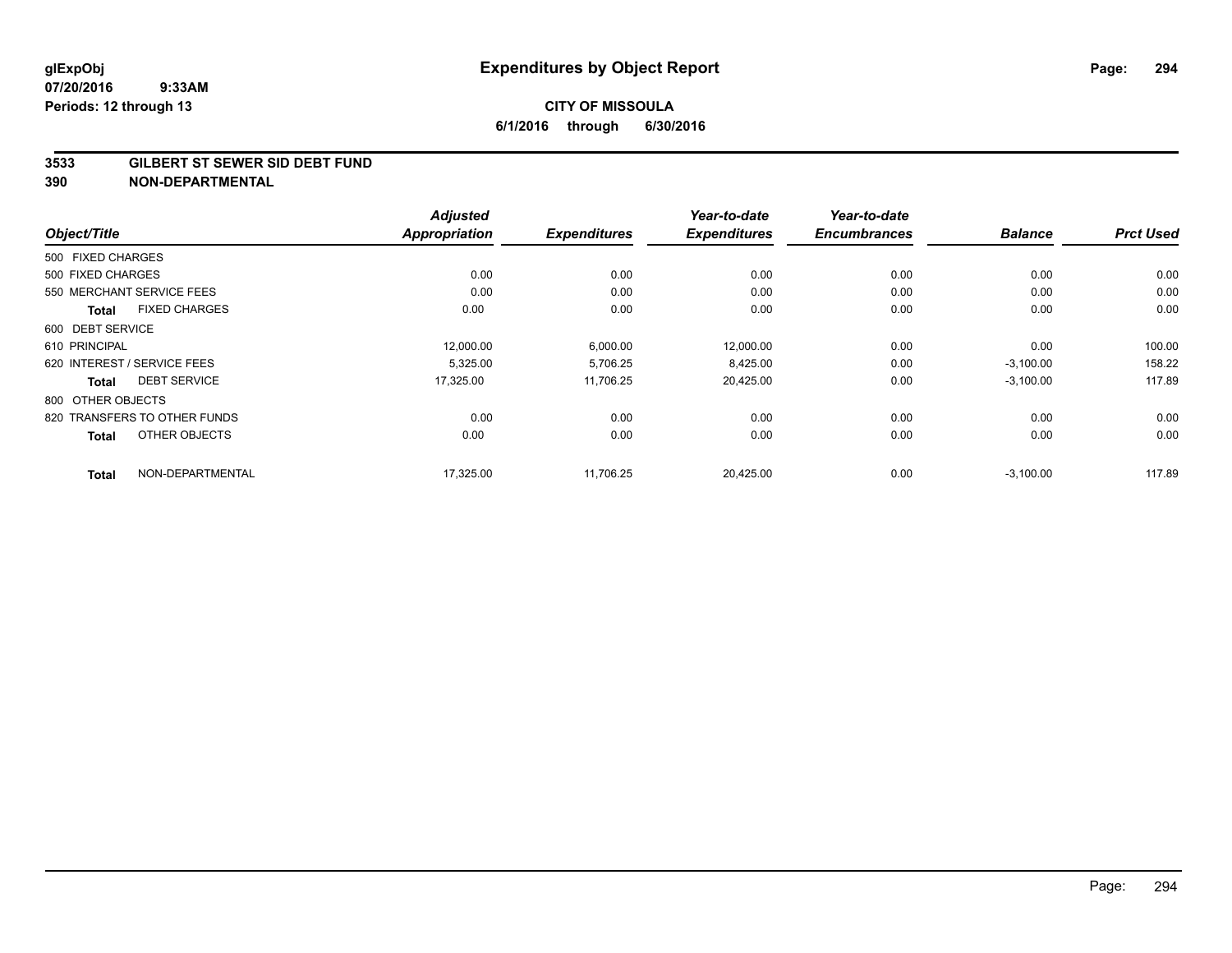# **CITY OF MISSOULA 6/1/2016 through 6/30/2016**

### **3533 GILBERT ST SEWER SID DEBT FUND**

| Object/Title      |                                | <b>Adjusted</b><br><b>Appropriation</b> | <b>Expenditures</b> | Year-to-date<br><b>Expenditures</b> | Year-to-date<br><b>Encumbrances</b> | <b>Balance</b> | <b>Prct Used</b> |
|-------------------|--------------------------------|-----------------------------------------|---------------------|-------------------------------------|-------------------------------------|----------------|------------------|
|                   |                                |                                         |                     |                                     |                                     |                |                  |
| 500 FIXED CHARGES |                                |                                         |                     |                                     |                                     |                |                  |
| 500 FIXED CHARGES |                                | 0.00                                    | 0.00                | 0.00                                | 0.00                                | 0.00           | 0.00             |
|                   | 550 MERCHANT SERVICE FEES      | 0.00                                    | 0.00                | 0.00                                | 0.00                                | 0.00           | 0.00             |
| Total             | <b>FIXED CHARGES</b>           | 0.00                                    | 0.00                | 0.00                                | 0.00                                | 0.00           | 0.00             |
| 600 DEBT SERVICE  |                                |                                         |                     |                                     |                                     |                |                  |
| 610 PRINCIPAL     |                                | 12,000.00                               | 6,000.00            | 12,000.00                           | 0.00                                | 0.00           | 100.00           |
|                   | 620 INTEREST / SERVICE FEES    | 5,325.00                                | 5,706.25            | 8,425.00                            | 0.00                                | $-3,100.00$    | 158.22           |
| Total             | <b>DEBT SERVICE</b>            | 17,325.00                               | 11,706.25           | 20,425.00                           | 0.00                                | $-3,100.00$    | 117.89           |
| 800 OTHER OBJECTS |                                |                                         |                     |                                     |                                     |                |                  |
|                   | 820 TRANSFERS TO OTHER FUNDS   | 0.00                                    | 0.00                | 0.00                                | 0.00                                | 0.00           | 0.00             |
| <b>Total</b>      | OTHER OBJECTS                  | 0.00                                    | 0.00                | 0.00                                | 0.00                                | 0.00           | 0.00             |
| <b>Total</b>      | GILBERT ST SEWER SID DEBT FUND | 17,325.00                               | 11,706.25           | 20,425.00                           | 0.00                                | $-3,100.00$    | 117.89           |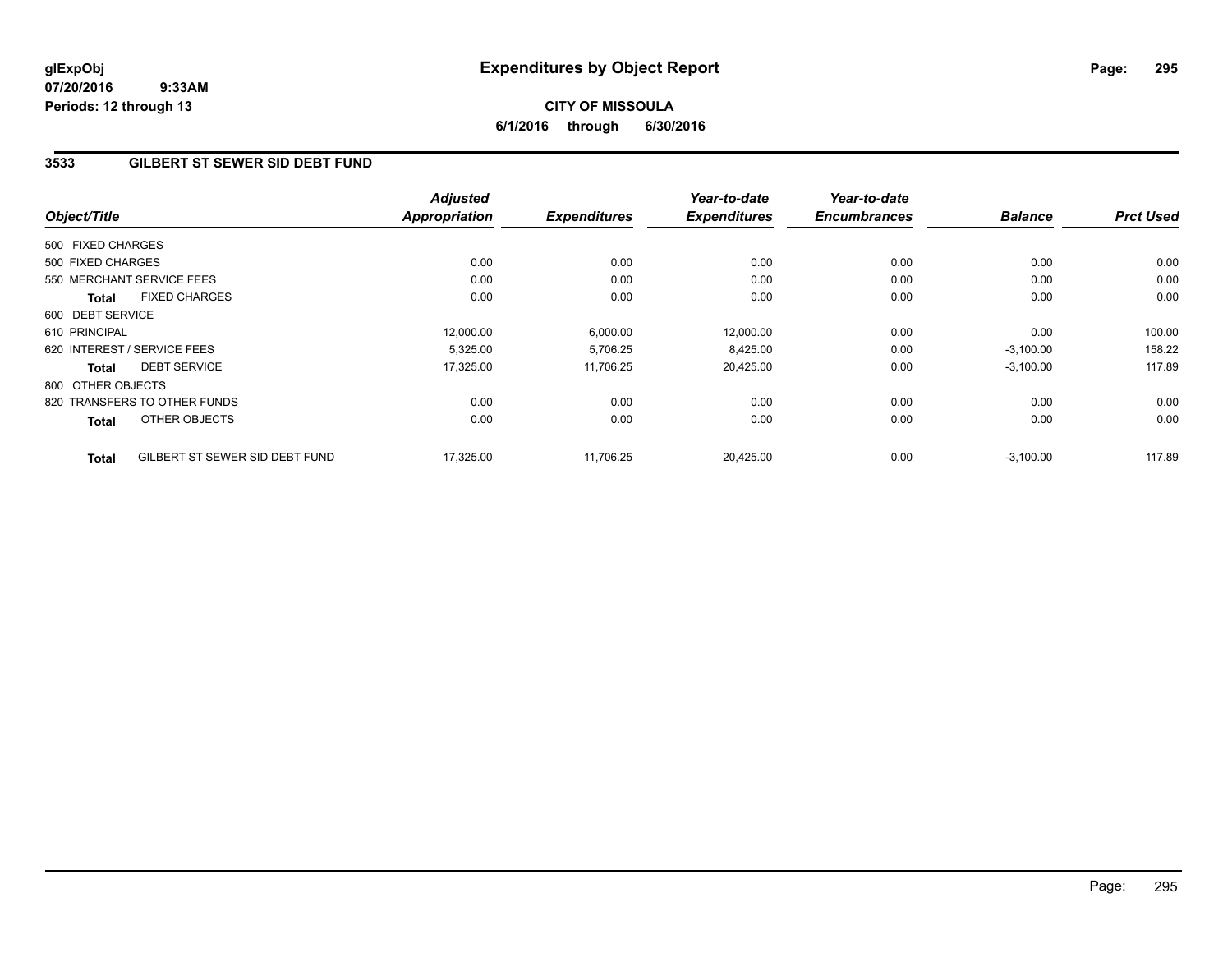#### **3534 LINCOLNWOOD SEWER PHASE I**

|                   |                             | <b>Adjusted</b> |                     | Year-to-date        | Year-to-date        |                |                  |
|-------------------|-----------------------------|-----------------|---------------------|---------------------|---------------------|----------------|------------------|
| Object/Title      |                             | Appropriation   | <b>Expenditures</b> | <b>Expenditures</b> | <b>Encumbrances</b> | <b>Balance</b> | <b>Prct Used</b> |
| 500 FIXED CHARGES |                             |                 |                     |                     |                     |                |                  |
|                   | 550 MERCHANT SERVICE FEES   | 0.00            | 0.00                | 0.00                | 0.00                | 0.00           | 0.00             |
| <b>Total</b>      | <b>FIXED CHARGES</b>        | 0.00            | 0.00                | 0.00                | 0.00                | 0.00           | 0.00             |
| 600 DEBT SERVICE  |                             |                 |                     |                     |                     |                |                  |
| 610 PRINCIPAL     |                             | 12,000.00       | 6,000.00            | 12,000.00           | 0.00                | 0.00           | 100.00           |
|                   | 620 INTEREST / SERVICE FEES | 5.963.00        | 2,925.00            | 5,962.50            | 0.00                | 0.50           | 99.99            |
| <b>Total</b>      | <b>DEBT SERVICE</b>         | 17.963.00       | 8,925.00            | 17.962.50           | 0.00                | 0.50           | 100.00           |
| <b>Total</b>      | NON-DEPARTMENTAL            | 17.963.00       | 8.925.00            | 17.962.50           | 0.00                | 0.50           | 100.00           |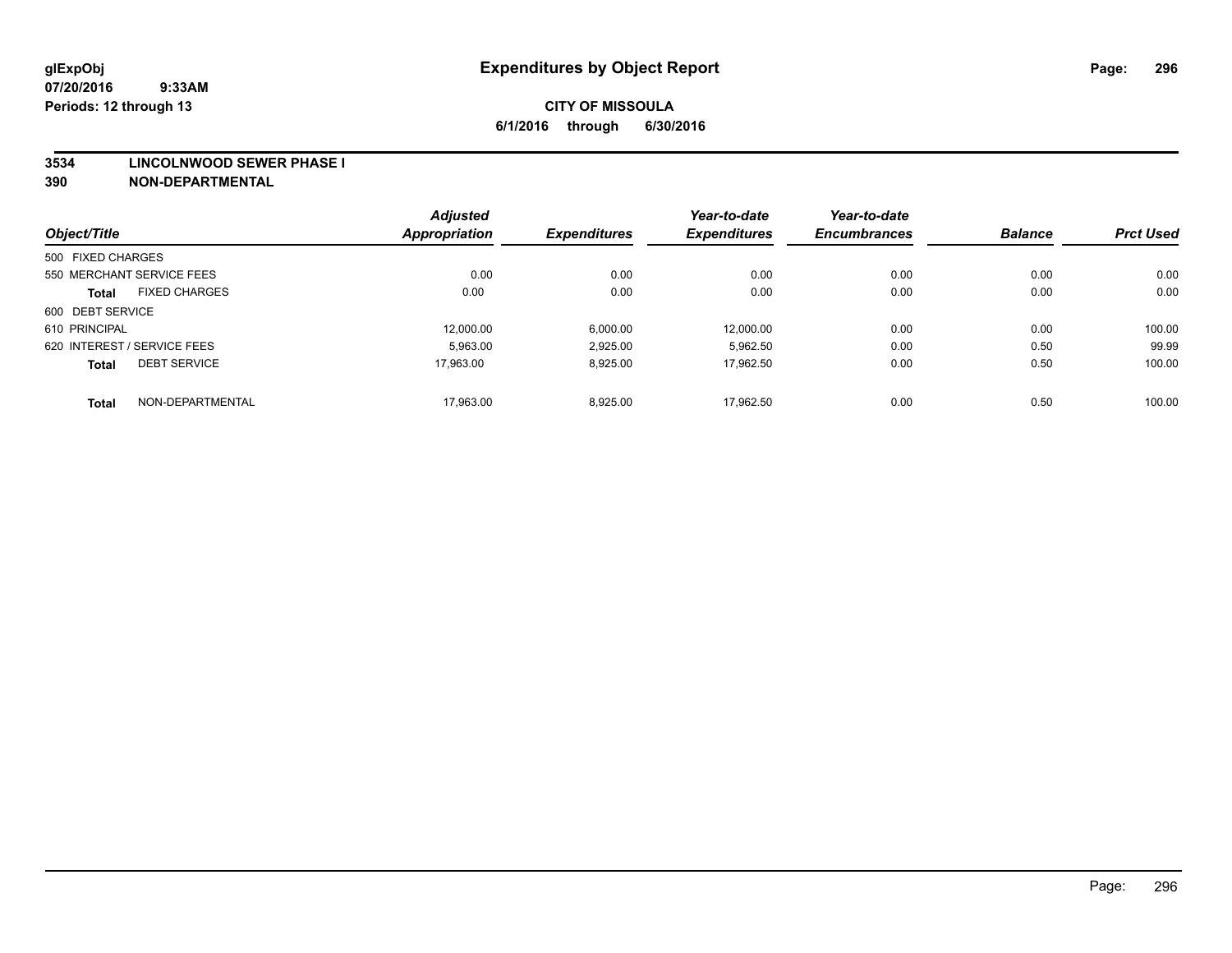### **3534 LINCOLNWOOD SEWER PHASE I**

| Object/Title                |                           | <b>Adjusted</b><br><b>Appropriation</b> | <b>Expenditures</b> | Year-to-date<br><b>Expenditures</b> | Year-to-date<br><b>Encumbrances</b> | <b>Balance</b> | <b>Prct Used</b> |
|-----------------------------|---------------------------|-----------------------------------------|---------------------|-------------------------------------|-------------------------------------|----------------|------------------|
| 500 FIXED CHARGES           |                           |                                         |                     |                                     |                                     |                |                  |
| 550 MERCHANT SERVICE FEES   |                           | 0.00                                    | 0.00                | 0.00                                | 0.00                                | 0.00           | 0.00             |
| <b>Total</b>                | <b>FIXED CHARGES</b>      | 0.00                                    | 0.00                | 0.00                                | 0.00                                | 0.00           | 0.00             |
| 600 DEBT SERVICE            |                           |                                         |                     |                                     |                                     |                |                  |
| 610 PRINCIPAL               |                           | 12,000.00                               | 6.000.00            | 12.000.00                           | 0.00                                | 0.00           | 100.00           |
| 620 INTEREST / SERVICE FEES |                           | 5.963.00                                | 2,925.00            | 5.962.50                            | 0.00                                | 0.50           | 99.99            |
| <b>Total</b>                | <b>DEBT SERVICE</b>       | 17,963.00                               | 8,925.00            | 17.962.50                           | 0.00                                | 0.50           | 100.00           |
| <b>Total</b>                | LINCOLNWOOD SEWER PHASE I | 17.963.00                               | 8.925.00            | 17.962.50                           | 0.00                                | 0.50           | 100.00           |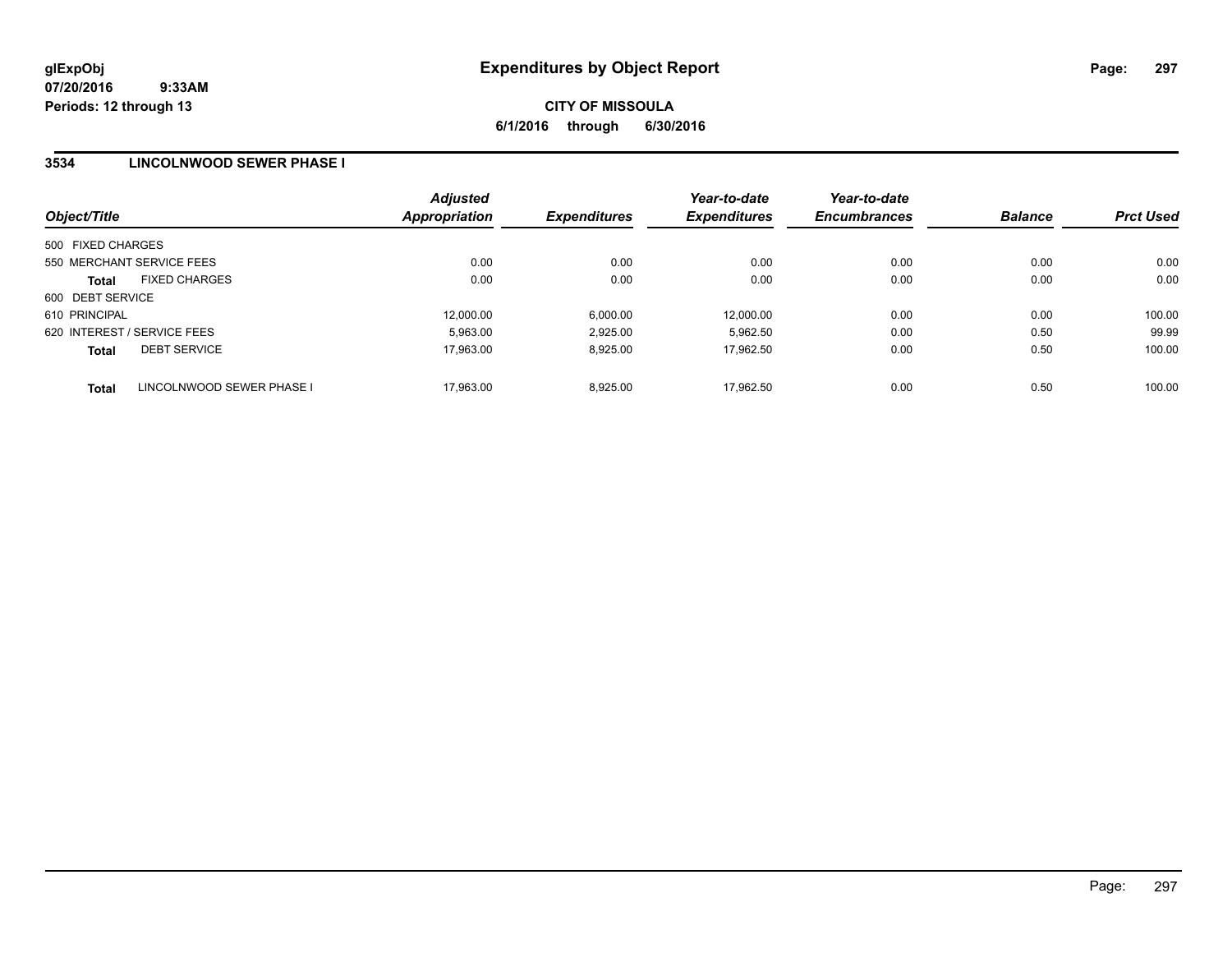### **3535 SLANT STREET TRAFFIC CALMING**

| Object/Title                         | <b>Adjusted</b><br><b>Appropriation</b> | <b>Expenditures</b> | Year-to-date<br><b>Expenditures</b> | Year-to-date<br><b>Encumbrances</b> | <b>Balance</b> | <b>Prct Used</b> |
|--------------------------------------|-----------------------------------------|---------------------|-------------------------------------|-------------------------------------|----------------|------------------|
| 500 FIXED CHARGES                    |                                         |                     |                                     |                                     |                |                  |
| 550 MERCHANT SERVICE FEES            | 0.00                                    | 0.00                | 0.00                                | 0.00                                | 0.00           | 0.00             |
| <b>FIXED CHARGES</b><br><b>Total</b> | 0.00                                    | 0.00                | 0.00                                | 0.00                                | 0.00           | 0.00             |
| 800 OTHER OBJECTS                    |                                         |                     |                                     |                                     |                |                  |
| 820 TRANSFERS TO OTHER FUNDS         | 0.00                                    | 0.00                | 0.00                                | 0.00                                | 0.00           | 0.00             |
| OTHER OBJECTS<br><b>Total</b>        | 0.00                                    | 0.00                | 0.00                                | 0.00                                | 0.00           | 0.00             |
| NON-DEPARTMENTAL<br><b>Total</b>     | 0.00                                    | 0.00                | 0.00                                | 0.00                                | 0.00           | 0.00             |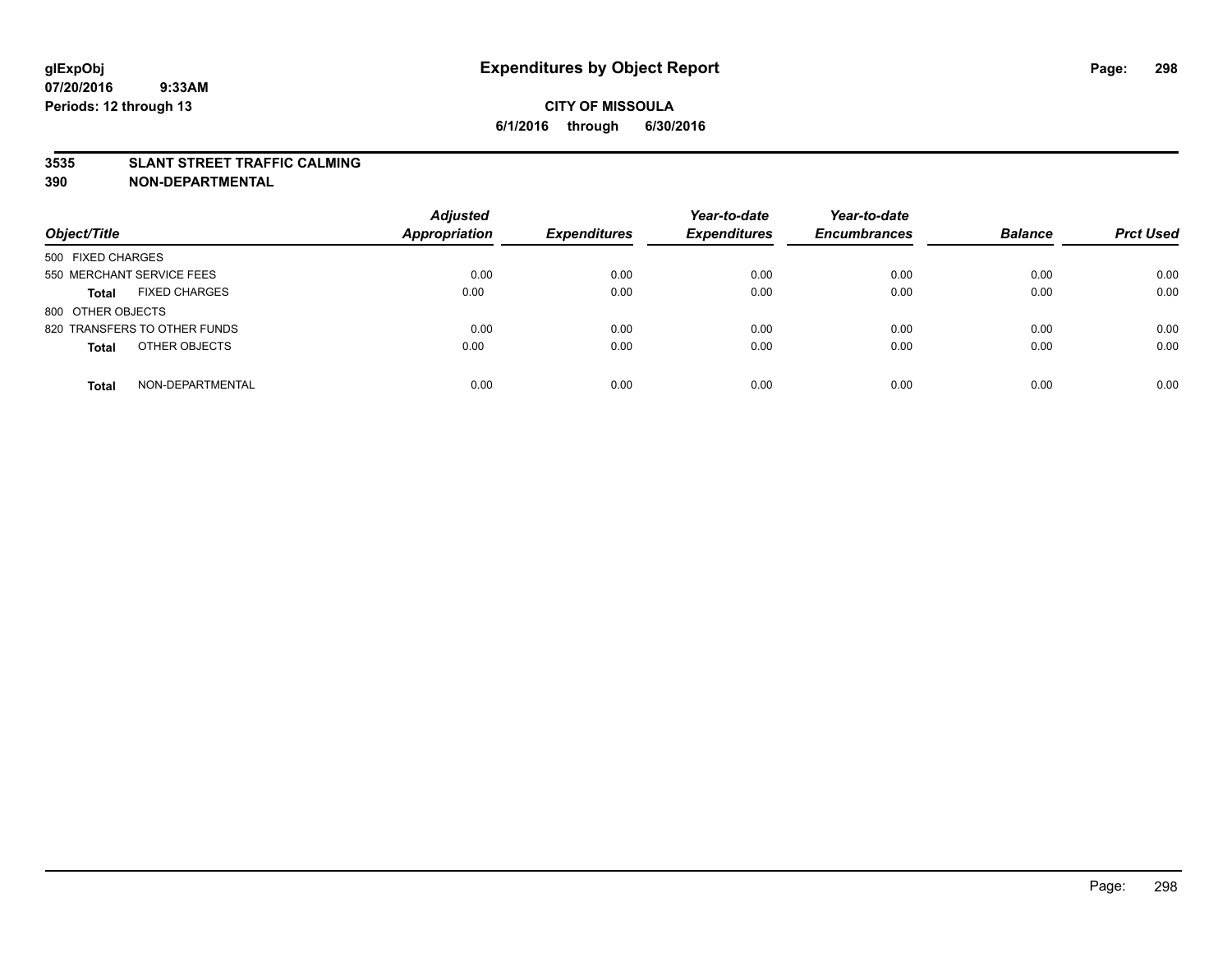## **3535 SLANT STREET TRAFFIC CALMING**

| Object/Title              |                              | <b>Adjusted</b><br>Appropriation | <b>Expenditures</b> | Year-to-date<br><b>Expenditures</b> | Year-to-date<br><b>Encumbrances</b> | <b>Balance</b> | <b>Prct Used</b> |
|---------------------------|------------------------------|----------------------------------|---------------------|-------------------------------------|-------------------------------------|----------------|------------------|
| 500 FIXED CHARGES         |                              |                                  |                     |                                     |                                     |                |                  |
| 550 MERCHANT SERVICE FEES |                              | 0.00                             | 0.00                | 0.00                                | 0.00                                | 0.00           | 0.00             |
| <b>Total</b>              | <b>FIXED CHARGES</b>         | 0.00                             | 0.00                | 0.00                                | 0.00                                | 0.00           | 0.00             |
| 800 OTHER OBJECTS         |                              |                                  |                     |                                     |                                     |                |                  |
|                           | 820 TRANSFERS TO OTHER FUNDS | 0.00                             | 0.00                | 0.00                                | 0.00                                | 0.00           | 0.00             |
| <b>Total</b>              | OTHER OBJECTS                | 0.00                             | 0.00                | 0.00                                | 0.00                                | 0.00           | 0.00             |
| <b>Total</b>              | SLANT STREET TRAFFIC CALMING | 0.00                             | 0.00                | 0.00                                | 0.00                                | 0.00           | 0.00             |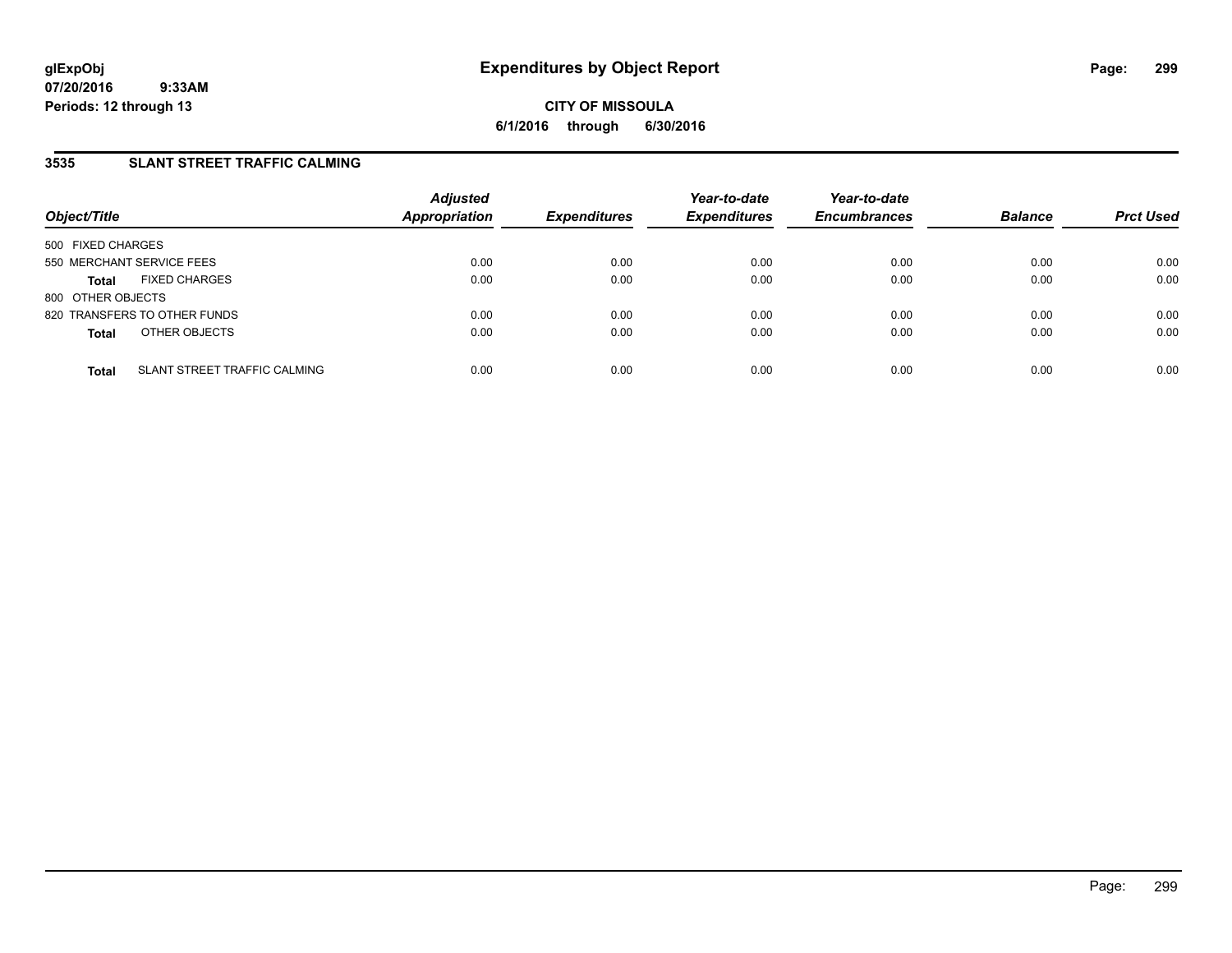#### **3536 LINCOLNWOOD SEWER PHASE II**

| Object/Title                         |                  | <b>Adjusted</b><br><b>Appropriation</b> | <b>Expenditures</b> | Year-to-date<br><b>Expenditures</b> | Year-to-date<br><b>Encumbrances</b> | <b>Balance</b> | <b>Prct Used</b> |
|--------------------------------------|------------------|-----------------------------------------|---------------------|-------------------------------------|-------------------------------------|----------------|------------------|
|                                      |                  |                                         |                     |                                     |                                     |                |                  |
| 500 FIXED CHARGES                    |                  |                                         |                     |                                     |                                     |                |                  |
| 550 MERCHANT SERVICE FEES            |                  | 0.00                                    | 0.00                | 0.00                                | 0.00                                | 0.00           | 0.00             |
| <b>FIXED CHARGES</b><br><b>Total</b> |                  | 0.00                                    | 0.00                | 0.00                                | 0.00                                | 0.00           | 0.00             |
| 600 DEBT SERVICE                     |                  |                                         |                     |                                     |                                     |                |                  |
| 610 PRINCIPAL                        |                  | 21.000.00                               | 11,000.00           | 21.000.00                           | 0.00                                | 0.00           | 100.00           |
| 620 INTEREST / SERVICE FEES          |                  | 10,350.00                               | 5,081.25            | 10,350.00                           | 0.00                                | 0.00           | 100.00           |
| <b>DEBT SERVICE</b><br><b>Total</b>  |                  | 31.350.00                               | 16.081.25           | 31.350.00                           | 0.00                                | 0.00           | 100.00           |
| <b>Total</b>                         | NON-DEPARTMENTAL | 31,350.00                               | 16.081.25           | 31.350.00                           | 0.00                                | 0.00           | 100.00           |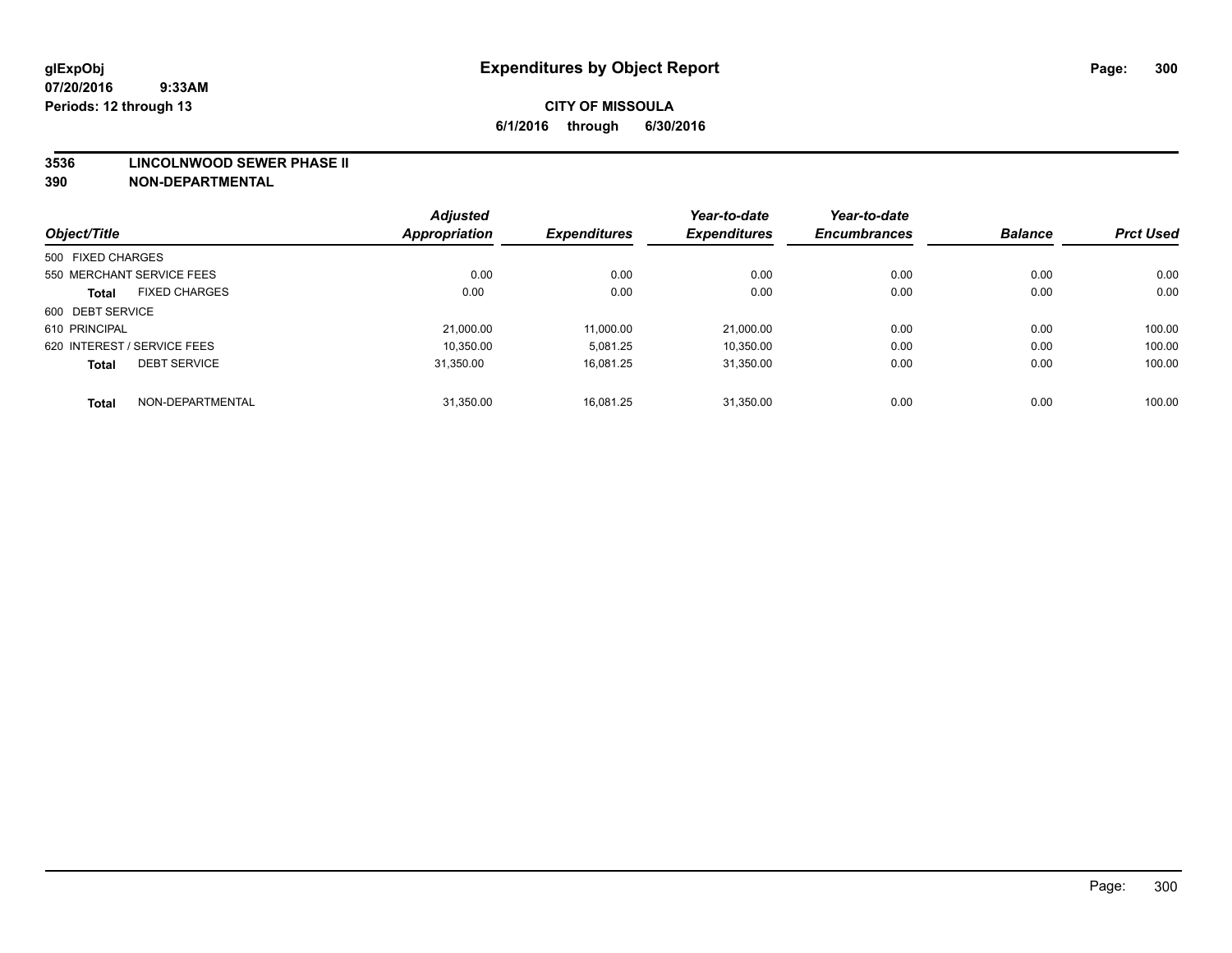### **3536 LINCOLNWOOD SEWER PHASE II**

| Object/Title                               | <b>Adjusted</b><br>Appropriation | <b>Expenditures</b> | Year-to-date<br><b>Expenditures</b> | Year-to-date<br><b>Encumbrances</b> | <b>Balance</b> | <b>Prct Used</b> |
|--------------------------------------------|----------------------------------|---------------------|-------------------------------------|-------------------------------------|----------------|------------------|
| 500 FIXED CHARGES                          |                                  |                     |                                     |                                     |                |                  |
| 550 MERCHANT SERVICE FEES                  | 0.00                             | 0.00                | 0.00                                | 0.00                                | 0.00           | 0.00             |
| <b>FIXED CHARGES</b><br><b>Total</b>       | 0.00                             | 0.00                | 0.00                                | 0.00                                | 0.00           | 0.00             |
| 600 DEBT SERVICE                           |                                  |                     |                                     |                                     |                |                  |
| 610 PRINCIPAL                              | 21,000.00                        | 11,000.00           | 21,000.00                           | 0.00                                | 0.00           | 100.00           |
| 620 INTEREST / SERVICE FEES                | 10,350.00                        | 5.081.25            | 10,350.00                           | 0.00                                | 0.00           | 100.00           |
| <b>DEBT SERVICE</b><br><b>Total</b>        | 31.350.00                        | 16.081.25           | 31.350.00                           | 0.00                                | 0.00           | 100.00           |
| LINCOLNWOOD SEWER PHASE II<br><b>Total</b> | 31.350.00                        | 16.081.25           | 31.350.00                           | 0.00                                | 0.00           | 100.00           |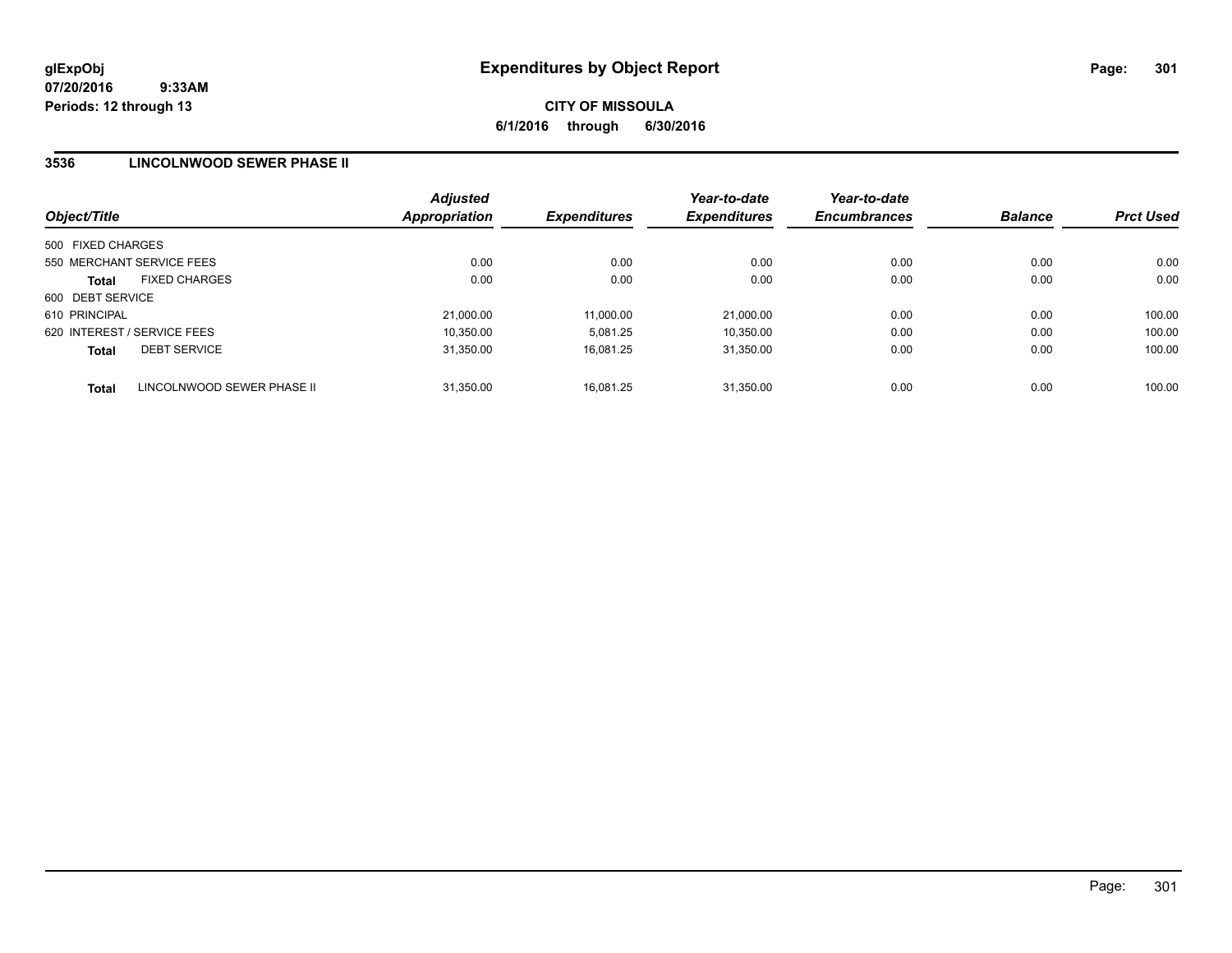#### **3539 SOUTH 4TH STREET W TRAFFIC**

| Object/Title                         | <b>Adjusted</b><br><b>Appropriation</b> | <b>Expenditures</b> | Year-to-date<br><b>Expenditures</b> | Year-to-date<br><b>Encumbrances</b> | <b>Balance</b> | <b>Prct Used</b> |
|--------------------------------------|-----------------------------------------|---------------------|-------------------------------------|-------------------------------------|----------------|------------------|
|                                      |                                         |                     |                                     |                                     |                |                  |
| 500 FIXED CHARGES                    |                                         |                     |                                     |                                     |                |                  |
| 550 MERCHANT SERVICE FEES            | 0.00                                    | 0.00                | 0.00                                | 0.00                                | 0.00           | 0.00             |
| <b>FIXED CHARGES</b><br><b>Total</b> | 0.00                                    | 0.00                | 0.00                                | 0.00                                | 0.00           | 0.00             |
| 800 OTHER OBJECTS                    |                                         |                     |                                     |                                     |                |                  |
| 820 TRANSFERS TO OTHER FUNDS         | 0.00                                    | 0.00                | 0.00                                | 0.00                                | 0.00           | 0.00             |
| OTHER OBJECTS<br><b>Total</b>        | 0.00                                    | 0.00                | 0.00                                | 0.00                                | 0.00           | 0.00             |
|                                      |                                         |                     |                                     |                                     |                |                  |
| NON-DEPARTMENTAL<br><b>Total</b>     | 0.00                                    | 0.00                | 0.00                                | 0.00                                | 0.00           | 0.00             |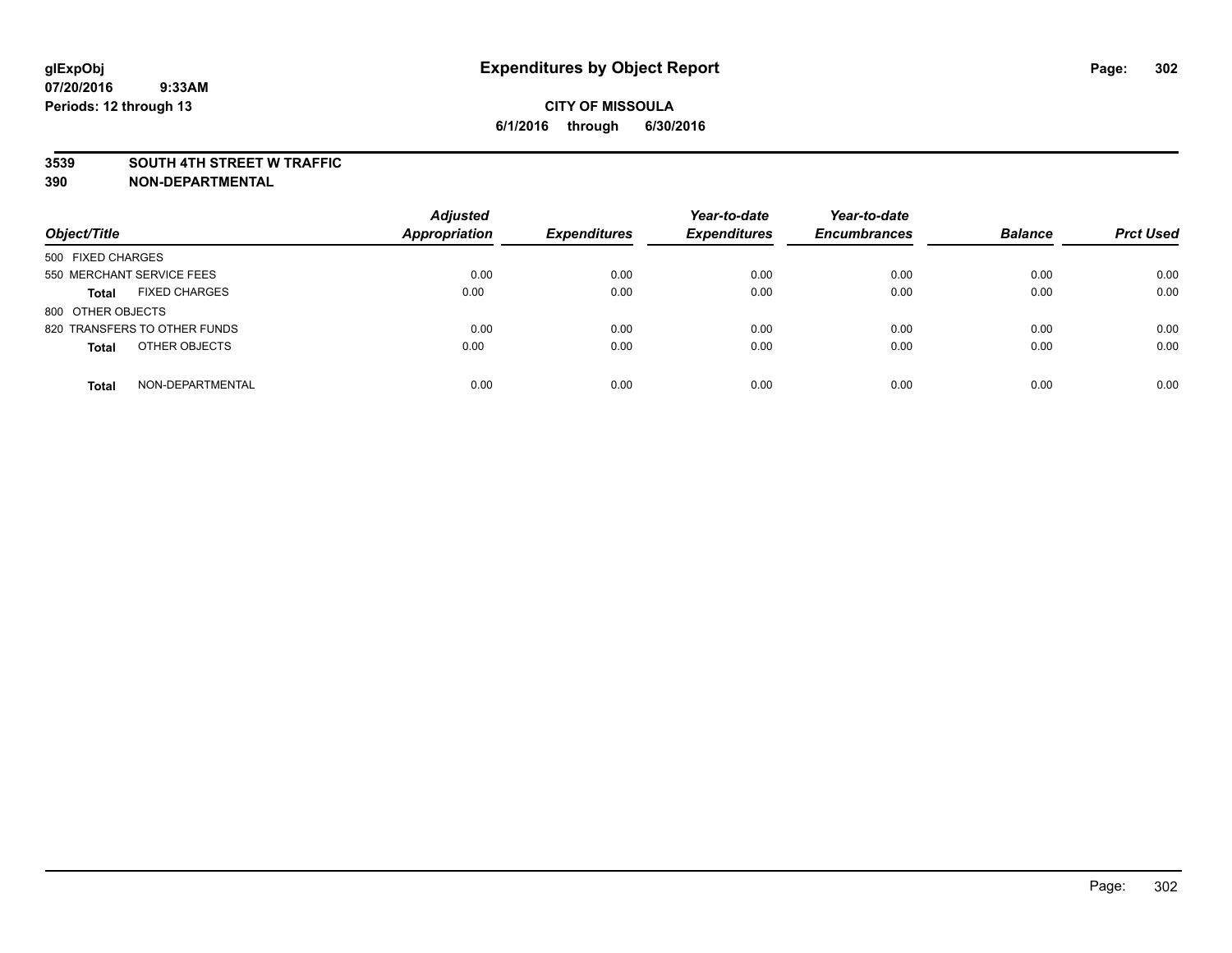### **3539 SOUTH 4TH STREET W TRAFFIC**

| Object/Title                               | <b>Adjusted</b><br>Appropriation | <b>Expenditures</b> | Year-to-date<br><b>Expenditures</b> | Year-to-date<br><b>Encumbrances</b> | <b>Balance</b> | <b>Prct Used</b> |
|--------------------------------------------|----------------------------------|---------------------|-------------------------------------|-------------------------------------|----------------|------------------|
| 500 FIXED CHARGES                          |                                  |                     |                                     |                                     |                |                  |
| 550 MERCHANT SERVICE FEES                  | 0.00                             | 0.00                | 0.00                                | 0.00                                | 0.00           | 0.00             |
| <b>FIXED CHARGES</b><br><b>Total</b>       | 0.00                             | 0.00                | 0.00                                | 0.00                                | 0.00           | 0.00             |
| 800 OTHER OBJECTS                          |                                  |                     |                                     |                                     |                |                  |
| 820 TRANSFERS TO OTHER FUNDS               | 0.00                             | 0.00                | 0.00                                | 0.00                                | 0.00           | 0.00             |
| OTHER OBJECTS<br><b>Total</b>              | 0.00                             | 0.00                | 0.00                                | 0.00                                | 0.00           | 0.00             |
| SOUTH 4TH STREET W TRAFFIC<br><b>Total</b> | 0.00                             | 0.00                | 0.00                                | 0.00                                | 0.00           | 0.00             |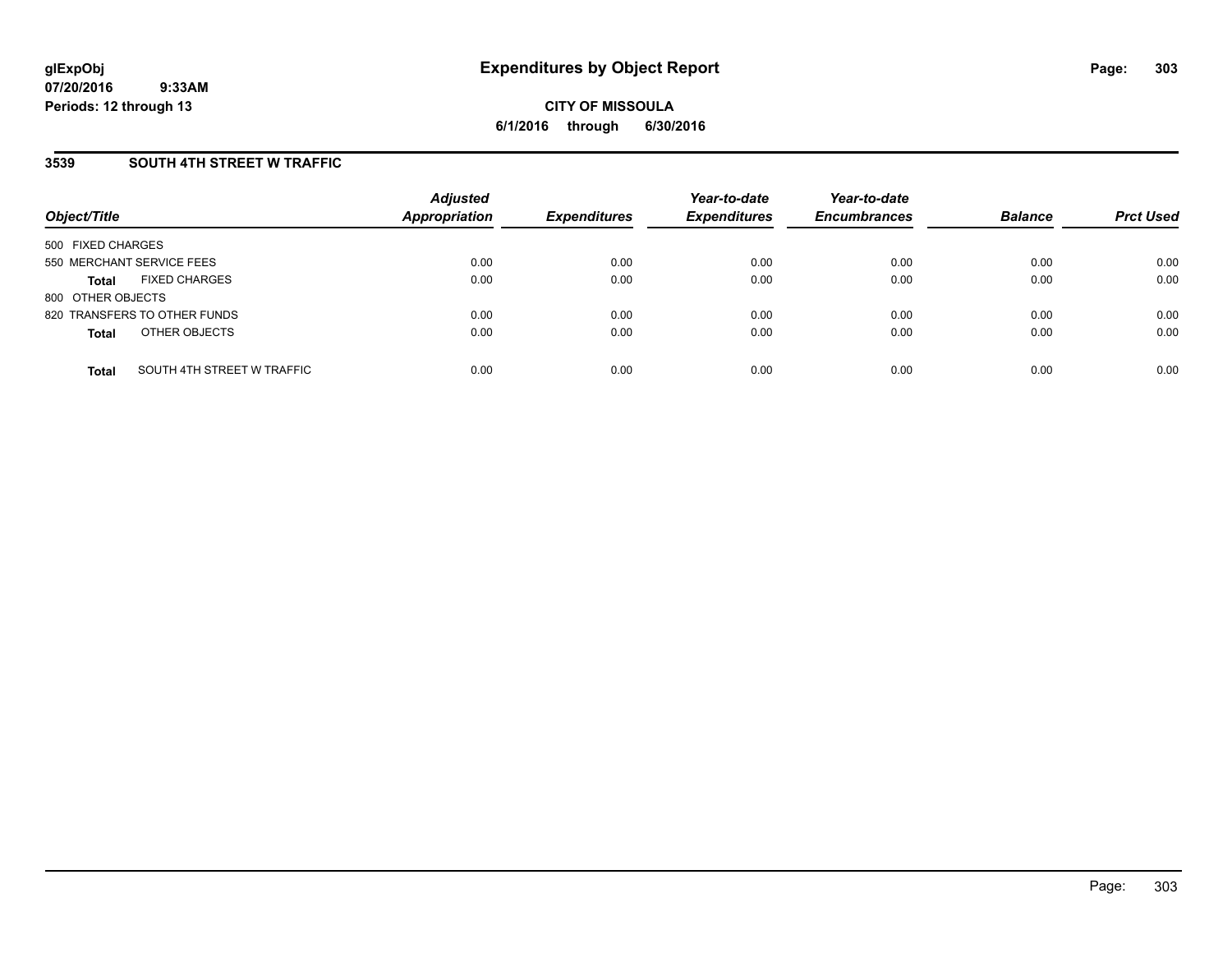#### **3540 SID 540 DEBT SERVICE FUND**

|                             |                           | <b>Adjusted</b>      |                     | Year-to-date        | Year-to-date        |                |                  |
|-----------------------------|---------------------------|----------------------|---------------------|---------------------|---------------------|----------------|------------------|
| Object/Title                |                           | <b>Appropriation</b> | <b>Expenditures</b> | <b>Expenditures</b> | <b>Encumbrances</b> | <b>Balance</b> | <b>Prct Used</b> |
| 300 PURCHASED SERVICES      |                           |                      |                     |                     |                     |                |                  |
| 350 PROFESSIONAL SERVICES   |                           | 0.00                 | 0.00                | 0.00                | 0.00                | 0.00           | 0.00             |
| <b>Total</b>                | <b>PURCHASED SERVICES</b> | 0.00                 | 0.00                | 0.00                | 0.00                | 0.00           | 0.00             |
| 500 FIXED CHARGES           |                           |                      |                     |                     |                     |                |                  |
| 550 MERCHANT SERVICE FEES   |                           | 0.00                 | 0.00                | 0.00                | 0.00                | 0.00           | 0.00             |
| <b>Total</b>                | <b>FIXED CHARGES</b>      | 0.00                 | 0.00                | 0.00                | 0.00                | 0.00           | 0.00             |
| 600 DEBT SERVICE            |                           |                      |                     |                     |                     |                |                  |
| 610 PRINCIPAL               |                           | 70.000.00            | 70.000.00           | 70.000.00           | 0.00                | 0.00           | 100.00           |
| 620 INTEREST / SERVICE FEES |                           | 49.192.00            | 24.421.25           | 52,292.50           | 0.00                | $-3,100.50$    | 106.30           |
| <b>Total</b>                | <b>DEBT SERVICE</b>       | 119.192.00           | 94.421.25           | 122,292.50          | 0.00                | $-3,100.50$    | 102.60           |
| <b>Total</b>                | NON-DEPARTMENTAL          | 119,192.00           | 94.421.25           | 122,292.50          | 0.00                | $-3,100.50$    | 102.60           |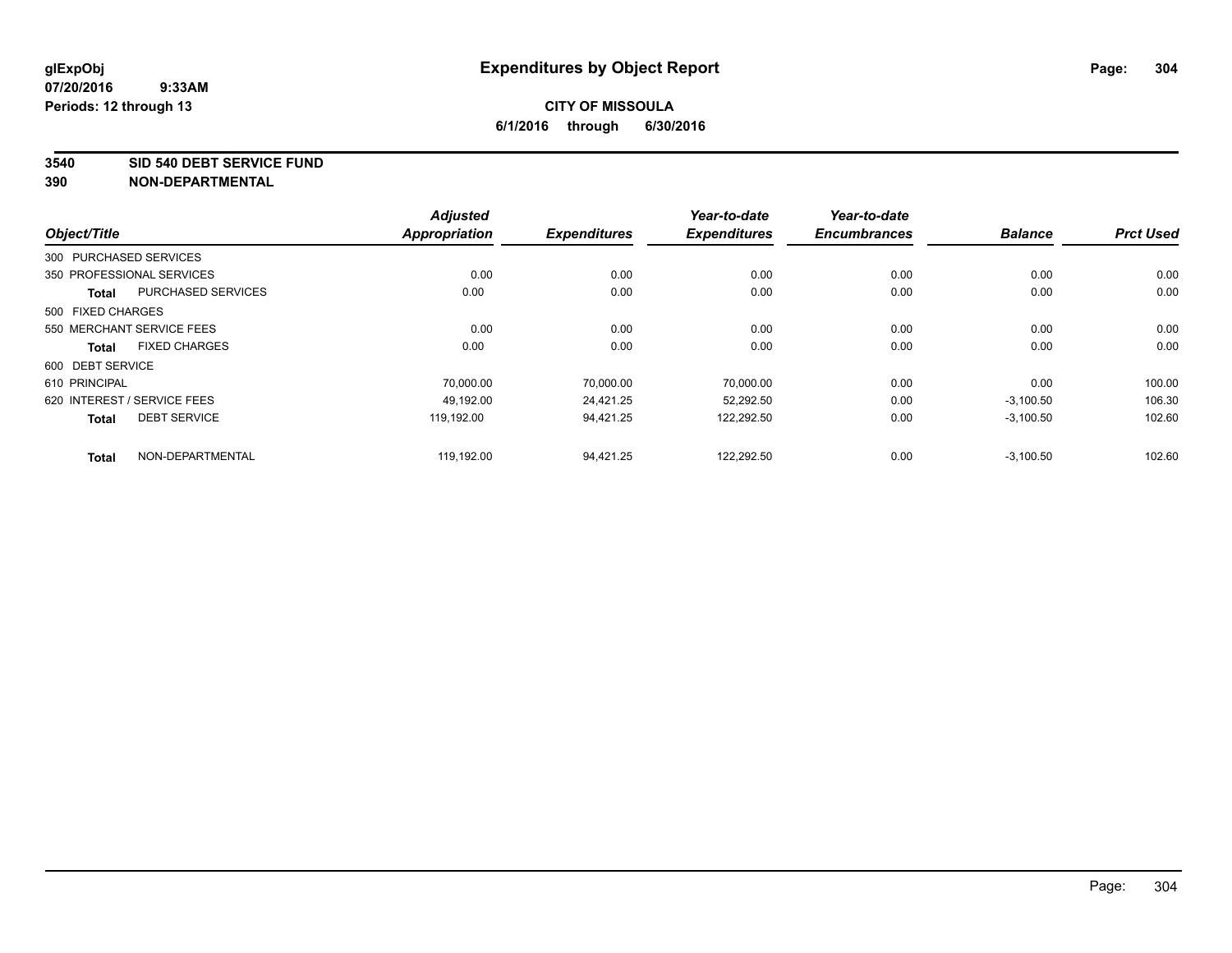# **CITY OF MISSOULA 6/1/2016 through 6/30/2016**

### **3540 SID 540 DEBT SERVICE FUND**

|                        |                             | <b>Adjusted</b>      |                     | Year-to-date        | Year-to-date        |                |                  |
|------------------------|-----------------------------|----------------------|---------------------|---------------------|---------------------|----------------|------------------|
| Object/Title           |                             | <b>Appropriation</b> | <b>Expenditures</b> | <b>Expenditures</b> | <b>Encumbrances</b> | <b>Balance</b> | <b>Prct Used</b> |
| 300 PURCHASED SERVICES |                             |                      |                     |                     |                     |                |                  |
|                        | 350 PROFESSIONAL SERVICES   | 0.00                 | 0.00                | 0.00                | 0.00                | 0.00           | 0.00             |
| Total                  | <b>PURCHASED SERVICES</b>   | 0.00                 | 0.00                | 0.00                | 0.00                | 0.00           | 0.00             |
| 500 FIXED CHARGES      |                             |                      |                     |                     |                     |                |                  |
|                        | 550 MERCHANT SERVICE FEES   | 0.00                 | 0.00                | 0.00                | 0.00                | 0.00           | 0.00             |
| <b>Total</b>           | <b>FIXED CHARGES</b>        | 0.00                 | 0.00                | 0.00                | 0.00                | 0.00           | 0.00             |
| 600 DEBT SERVICE       |                             |                      |                     |                     |                     |                |                  |
| 610 PRINCIPAL          |                             | 70,000.00            | 70,000.00           | 70,000.00           | 0.00                | 0.00           | 100.00           |
|                        | 620 INTEREST / SERVICE FEES | 49.192.00            | 24,421.25           | 52,292.50           | 0.00                | $-3,100.50$    | 106.30           |
| <b>Total</b>           | <b>DEBT SERVICE</b>         | 119.192.00           | 94,421.25           | 122,292.50          | 0.00                | $-3,100.50$    | 102.60           |
| <b>Total</b>           | SID 540 DEBT SERVICE FUND   | 119,192.00           | 94.421.25           | 122.292.50          | 0.00                | $-3,100.50$    | 102.60           |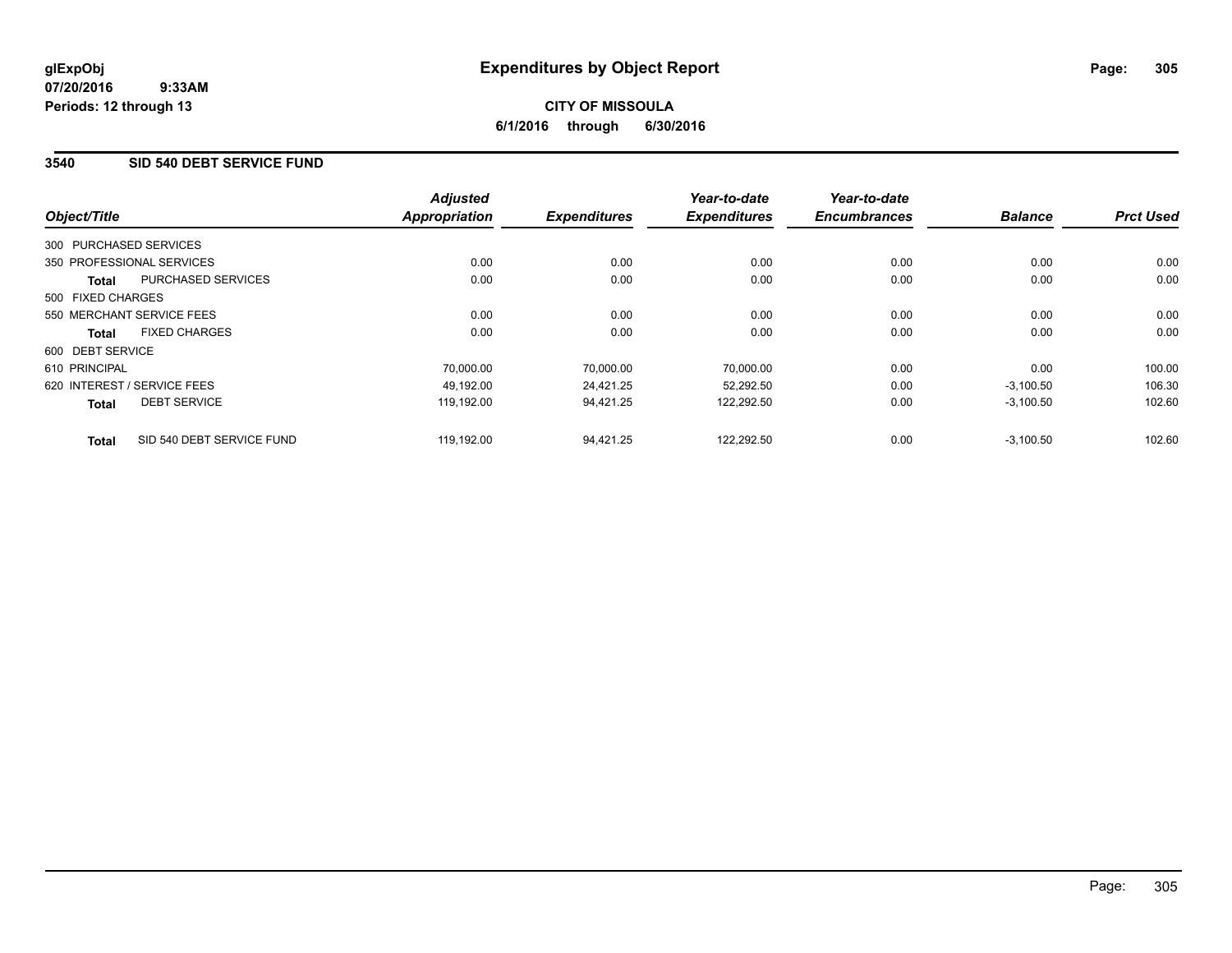#### **3541 SID 541 DEBT SERVICE**

|                             |                      | <b>Adjusted</b>      |                     | Year-to-date        | Year-to-date        |                |                  |
|-----------------------------|----------------------|----------------------|---------------------|---------------------|---------------------|----------------|------------------|
| Object/Title                |                      | <b>Appropriation</b> | <b>Expenditures</b> | <b>Expenditures</b> | <b>Encumbrances</b> | <b>Balance</b> | <b>Prct Used</b> |
| 500 FIXED CHARGES           |                      |                      |                     |                     |                     |                |                  |
| 550 MERCHANT SERVICE FEES   |                      | 0.00                 | 0.00                | 0.00                | 0.00                | 0.00           | 0.00             |
| <b>Total</b>                | <b>FIXED CHARGES</b> | 0.00                 | 0.00                | 0.00                | 0.00                | 0.00           | 0.00             |
| 600 DEBT SERVICE            |                      |                      |                     |                     |                     |                |                  |
| 610 PRINCIPAL               |                      | 30.000.00            | 30,000.00           | 30.000.00           | 0.00                | 0.00           | 100.00           |
| 620 INTEREST / SERVICE FEES |                      | 29.303.00            | 17.576.25           | 32.352.50           | 0.00                | $-3.049.50$    | 110.41           |
| <b>Total</b>                | <b>DEBT SERVICE</b>  | 59,303.00            | 47,576.25           | 62.352.50           | 0.00                | $-3,049.50$    | 105.14           |
| <b>Total</b>                | NON-DEPARTMENTAL     | 59,303.00            | 47,576.25           | 62.352.50           | 0.00                | $-3.049.50$    | 105.14           |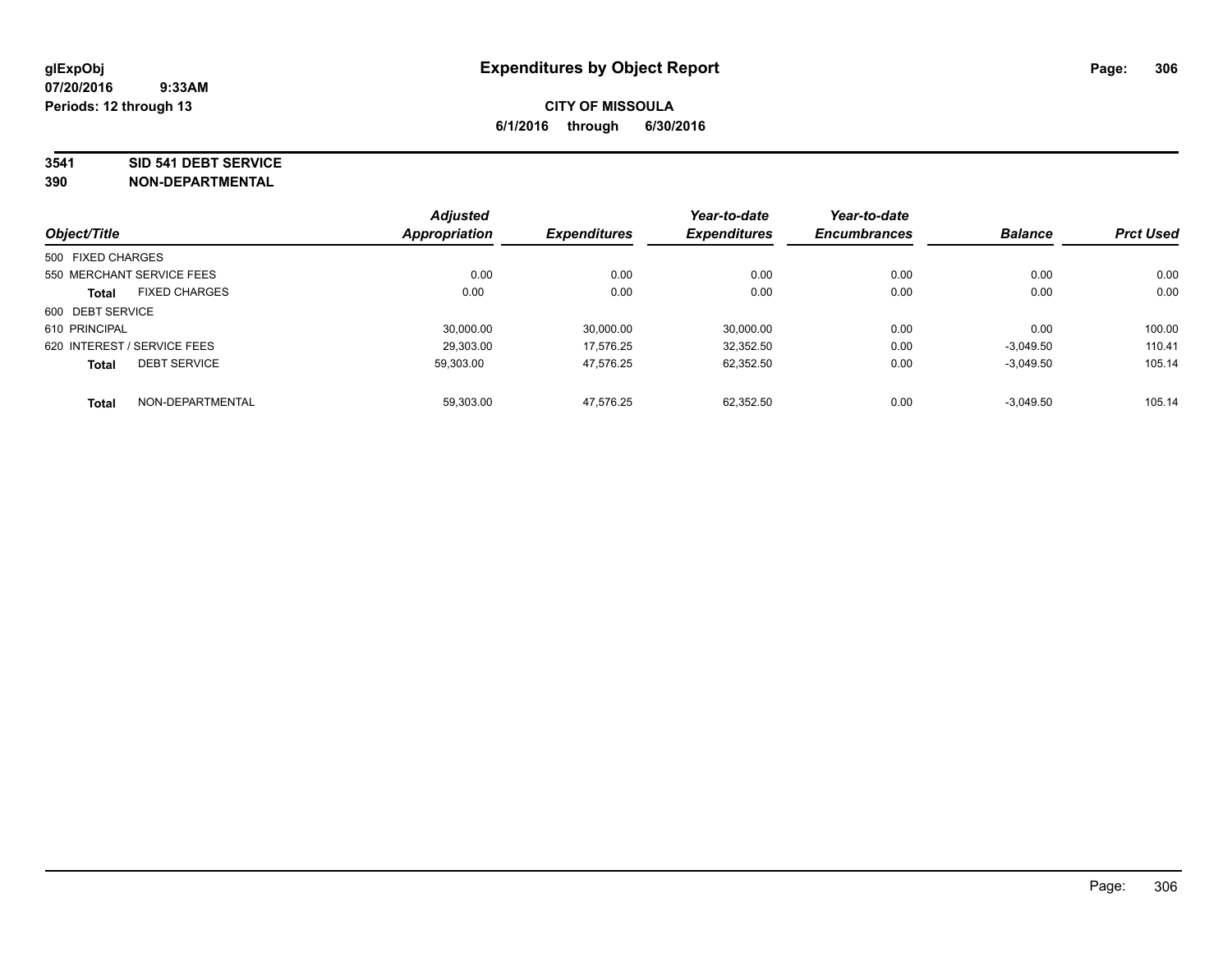### **3541 SID 541 DEBT SERVICE**

| Object/Title                         | <b>Adjusted</b><br>Appropriation | <b>Expenditures</b> | Year-to-date<br><b>Expenditures</b> | Year-to-date<br><b>Encumbrances</b> | <b>Balance</b> | <b>Prct Used</b> |
|--------------------------------------|----------------------------------|---------------------|-------------------------------------|-------------------------------------|----------------|------------------|
|                                      |                                  |                     |                                     |                                     |                |                  |
| 500 FIXED CHARGES                    |                                  |                     |                                     |                                     |                |                  |
| 550 MERCHANT SERVICE FEES            | 0.00                             | 0.00                | 0.00                                | 0.00                                | 0.00           | 0.00             |
| <b>FIXED CHARGES</b><br><b>Total</b> | 0.00                             | 0.00                | 0.00                                | 0.00                                | 0.00           | 0.00             |
| 600 DEBT SERVICE                     |                                  |                     |                                     |                                     |                |                  |
| 610 PRINCIPAL                        | 30.000.00                        | 30.000.00           | 30.000.00                           | 0.00                                | 0.00           | 100.00           |
| 620 INTEREST / SERVICE FEES          | 29.303.00                        | 17.576.25           | 32,352.50                           | 0.00                                | $-3.049.50$    | 110.41           |
| <b>DEBT SERVICE</b><br><b>Total</b>  | 59.303.00                        | 47.576.25           | 62.352.50                           | 0.00                                | $-3.049.50$    | 105.14           |
| SID 541 DEBT SERVICE<br><b>Total</b> | 59.303.00                        | 47.576.25           | 62.352.50                           | 0.00                                | $-3.049.50$    | 105.14           |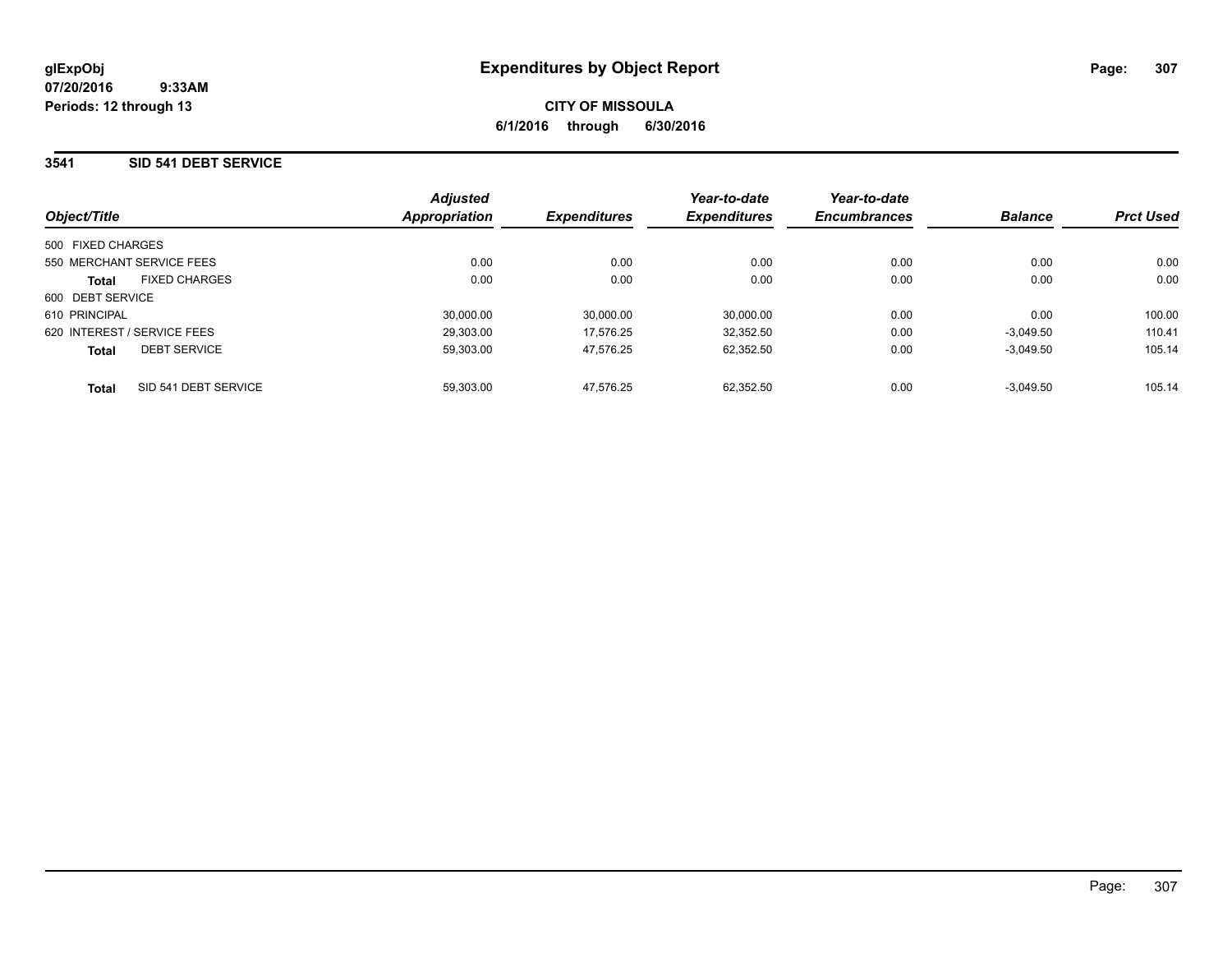#### **3543 SID 543 DEBT SERVICE**

| Object/Title                         | <b>Adjusted</b><br><b>Appropriation</b> | <b>Expenditures</b> | Year-to-date<br><b>Expenditures</b> | Year-to-date<br><b>Encumbrances</b> | <b>Balance</b> | <b>Prct Used</b> |
|--------------------------------------|-----------------------------------------|---------------------|-------------------------------------|-------------------------------------|----------------|------------------|
| 500 FIXED CHARGES                    |                                         |                     |                                     |                                     |                |                  |
| 550 MERCHANT SERVICE FEES            | 0.00                                    | 0.00                | 0.00                                | 0.00                                | 0.00           | 0.00             |
| <b>FIXED CHARGES</b><br><b>Total</b> | 0.00                                    | 0.00                | 0.00                                | 0.00                                | 0.00           | 0.00             |
| 600 DEBT SERVICE                     |                                         |                     |                                     |                                     |                |                  |
| 610 PRINCIPAL                        | 0.00                                    | 0.00                | 0.00                                | 0.00                                | 0.00           | 0.00             |
| 620 INTEREST / SERVICE FEES          | 0.00                                    | 0.00                | 0.00                                | 0.00                                | 0.00           | 0.00             |
| <b>DEBT SERVICE</b><br><b>Total</b>  | 0.00                                    | 0.00                | 0.00                                | 0.00                                | 0.00           | 0.00             |
| 800 OTHER OBJECTS                    |                                         |                     |                                     |                                     |                |                  |
| 820 TRANSFERS TO OTHER FUNDS         | 0.00                                    | 0.00                | 0.00                                | 0.00                                | 0.00           | 0.00             |
| OTHER OBJECTS<br><b>Total</b>        | 0.00                                    | 0.00                | 0.00                                | 0.00                                | 0.00           | 0.00             |
|                                      |                                         |                     |                                     |                                     |                |                  |
| NON-DEPARTMENTAL<br><b>Total</b>     | 0.00                                    | 0.00                | 0.00                                | 0.00                                | 0.00           | 0.00             |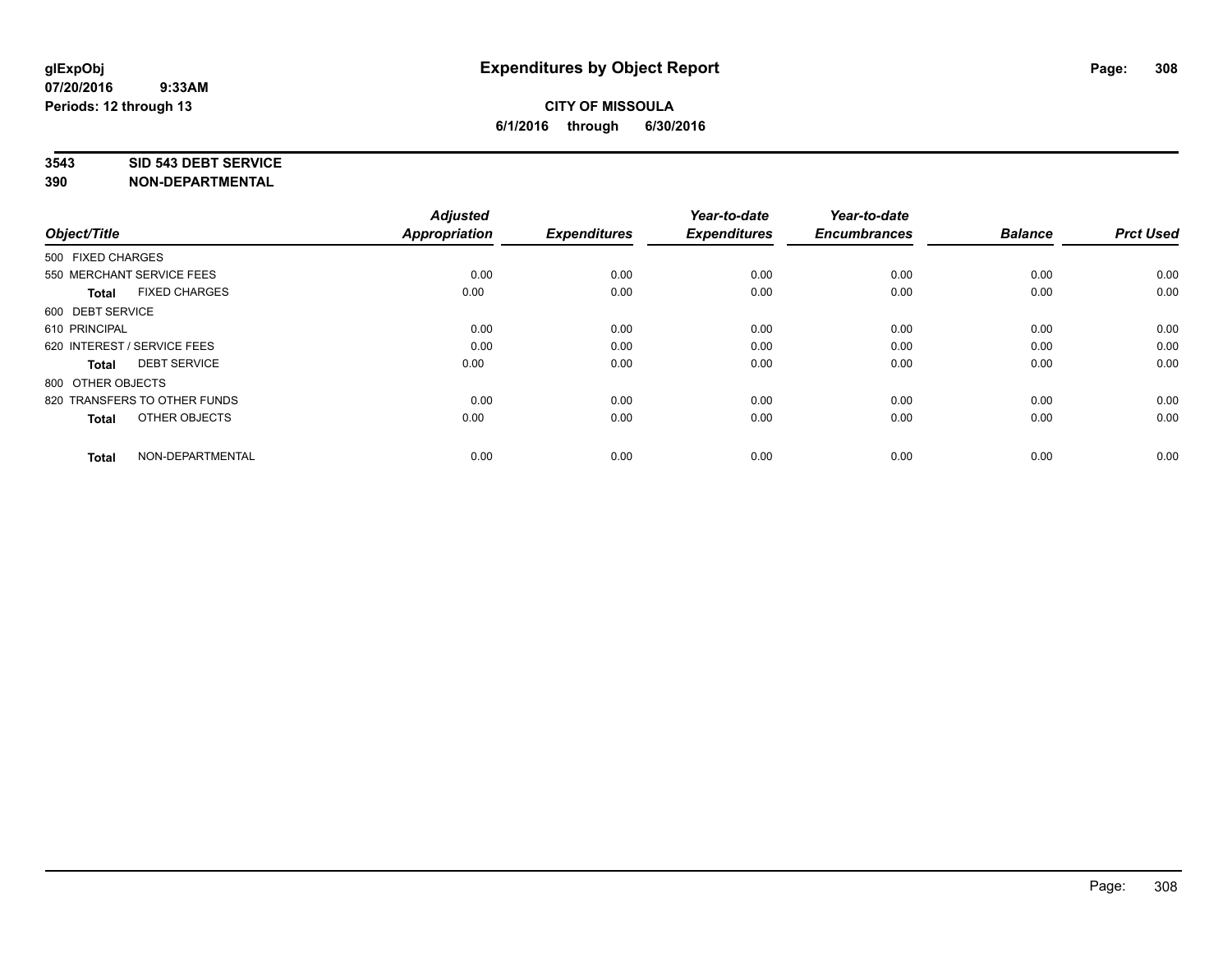# **CITY OF MISSOULA 6/1/2016 through 6/30/2016**

### **3543 SID 543 DEBT SERVICE**

|                                      | <b>Adjusted</b>      |                     | Year-to-date        | Year-to-date        |                |                  |
|--------------------------------------|----------------------|---------------------|---------------------|---------------------|----------------|------------------|
| Object/Title                         | <b>Appropriation</b> | <b>Expenditures</b> | <b>Expenditures</b> | <b>Encumbrances</b> | <b>Balance</b> | <b>Prct Used</b> |
| 500 FIXED CHARGES                    |                      |                     |                     |                     |                |                  |
| 550 MERCHANT SERVICE FEES            | 0.00                 | 0.00                | 0.00                | 0.00                | 0.00           | 0.00             |
| <b>FIXED CHARGES</b><br><b>Total</b> | 0.00                 | 0.00                | 0.00                | 0.00                | 0.00           | 0.00             |
| 600 DEBT SERVICE                     |                      |                     |                     |                     |                |                  |
| 610 PRINCIPAL                        | 0.00                 | 0.00                | 0.00                | 0.00                | 0.00           | 0.00             |
| 620 INTEREST / SERVICE FEES          | 0.00                 | 0.00                | 0.00                | 0.00                | 0.00           | 0.00             |
| <b>DEBT SERVICE</b><br><b>Total</b>  | 0.00                 | 0.00                | 0.00                | 0.00                | 0.00           | 0.00             |
| 800 OTHER OBJECTS                    |                      |                     |                     |                     |                |                  |
| 820 TRANSFERS TO OTHER FUNDS         | 0.00                 | 0.00                | 0.00                | 0.00                | 0.00           | 0.00             |
| <b>OTHER OBJECTS</b><br><b>Total</b> | 0.00                 | 0.00                | 0.00                | 0.00                | 0.00           | 0.00             |
| SID 543 DEBT SERVICE<br><b>Total</b> | 0.00                 | 0.00                | 0.00                | 0.00                | 0.00           | 0.00             |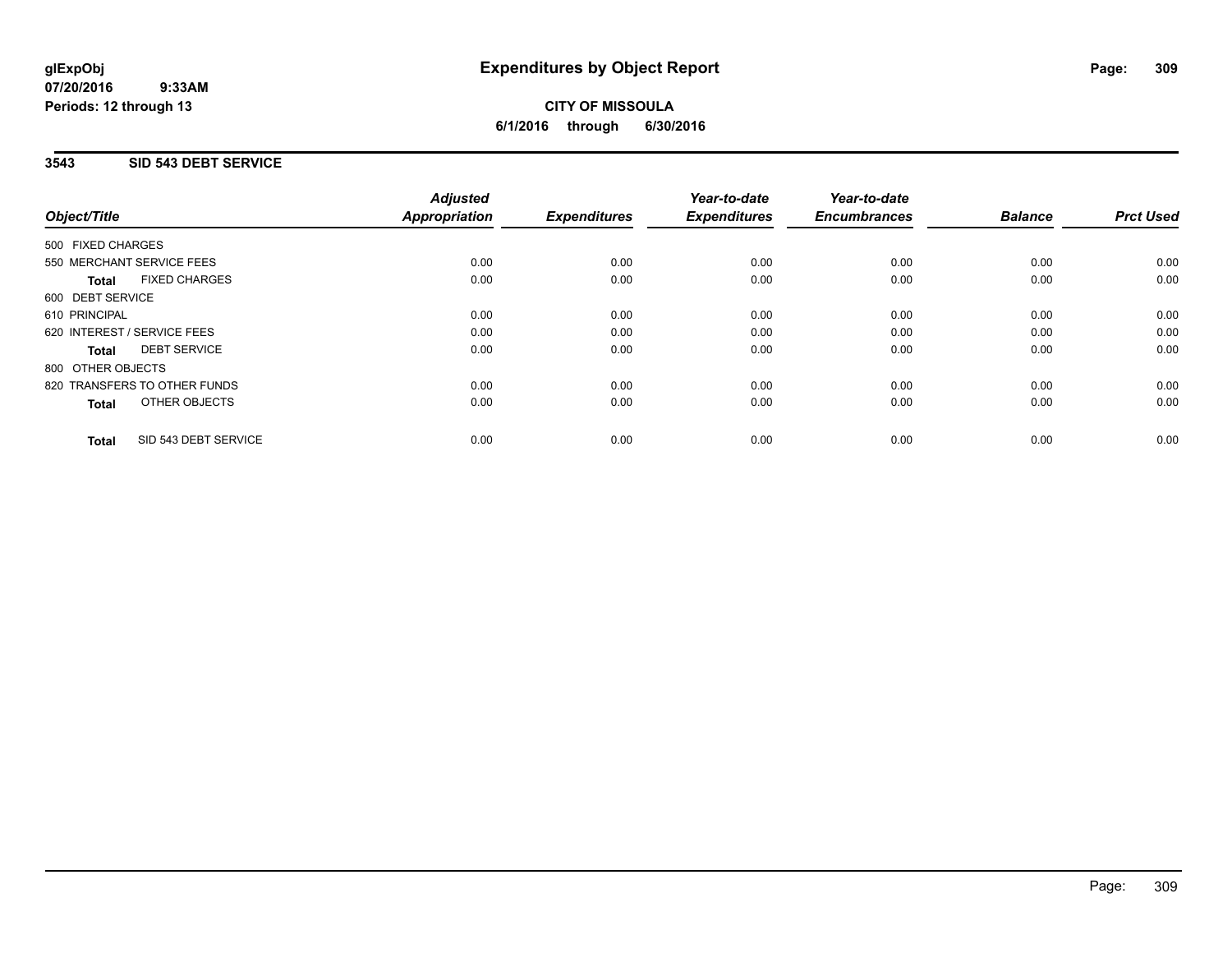### **3544 SID 544 RATTLESNAKE DEBT SERVICE**

| Object/Title                        | <b>Adjusted</b><br>Appropriation | <b>Expenditures</b> | Year-to-date<br><b>Expenditures</b> | Year-to-date<br><b>Encumbrances</b> | <b>Balance</b> | <b>Prct Used</b> |
|-------------------------------------|----------------------------------|---------------------|-------------------------------------|-------------------------------------|----------------|------------------|
| 600 DEBT SERVICE                    |                                  |                     |                                     |                                     |                |                  |
| 610 PRINCIPAL                       | 67,000.00                        | 34,000.00           | 67,000.00                           | 0.00                                | 0.00           | 100.00           |
| 620 INTEREST / SERVICE FEES         | 49.181.00                        | 23,840.62           | 49.181.25                           | 0.00                                | $-0.25$        | 100.00           |
| <b>DEBT SERVICE</b><br><b>Total</b> | 116.181.00                       | 57.840.62           | 116.181.25                          | 0.00                                | $-0.25$        | 100.00           |
| NON-DEPARTMENTAL<br><b>Total</b>    | 116,181.00                       | 57,840.62           | 116.181.25                          | 0.00                                | $-0.25$        | 100.00           |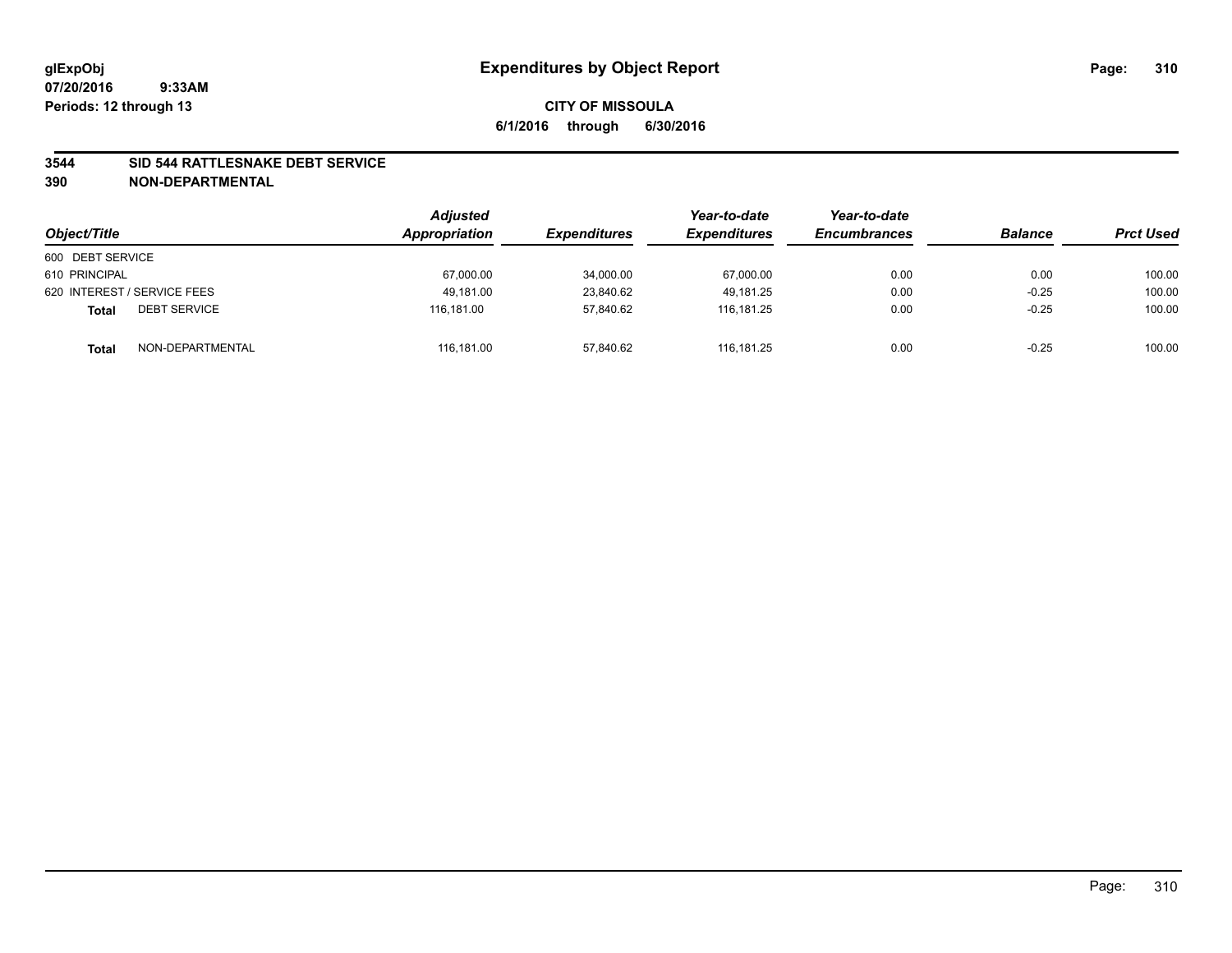### **3544 SID 544 RATTLESNAKE DEBT SERVICE**

**550 SID 544 PROJECT**

| Object/Title                        | <b>Adjusted</b><br>Appropriation | <b>Expenditures</b> | Year-to-date<br><b>Expenditures</b> | Year-to-date<br><b>Encumbrances</b> | <b>Balance</b> | <b>Prct Used</b> |
|-------------------------------------|----------------------------------|---------------------|-------------------------------------|-------------------------------------|----------------|------------------|
| 600 DEBT SERVICE                    |                                  |                     |                                     |                                     |                |                  |
| 610 PRINCIPAL                       | 16,000.00                        | 8,000.00            | 16,000.00                           | 0.00                                | 0.00           | 100.00           |
| 620 INTEREST / SERVICE FEES         | 4.830.00                         | 2,380.00            | 4,830.00                            | 0.00                                | 0.00           | 100.00           |
| <b>DEBT SERVICE</b><br><b>Total</b> | 20.830.00                        | 10,380.00           | 20.830.00                           | 0.00                                | 0.00           | 100.00           |
| SID 544 PROJECT<br><b>Total</b>     | 20,830.00                        | 10,380.00           | 20,830.00                           | 0.00                                | 0.00           | 100.00           |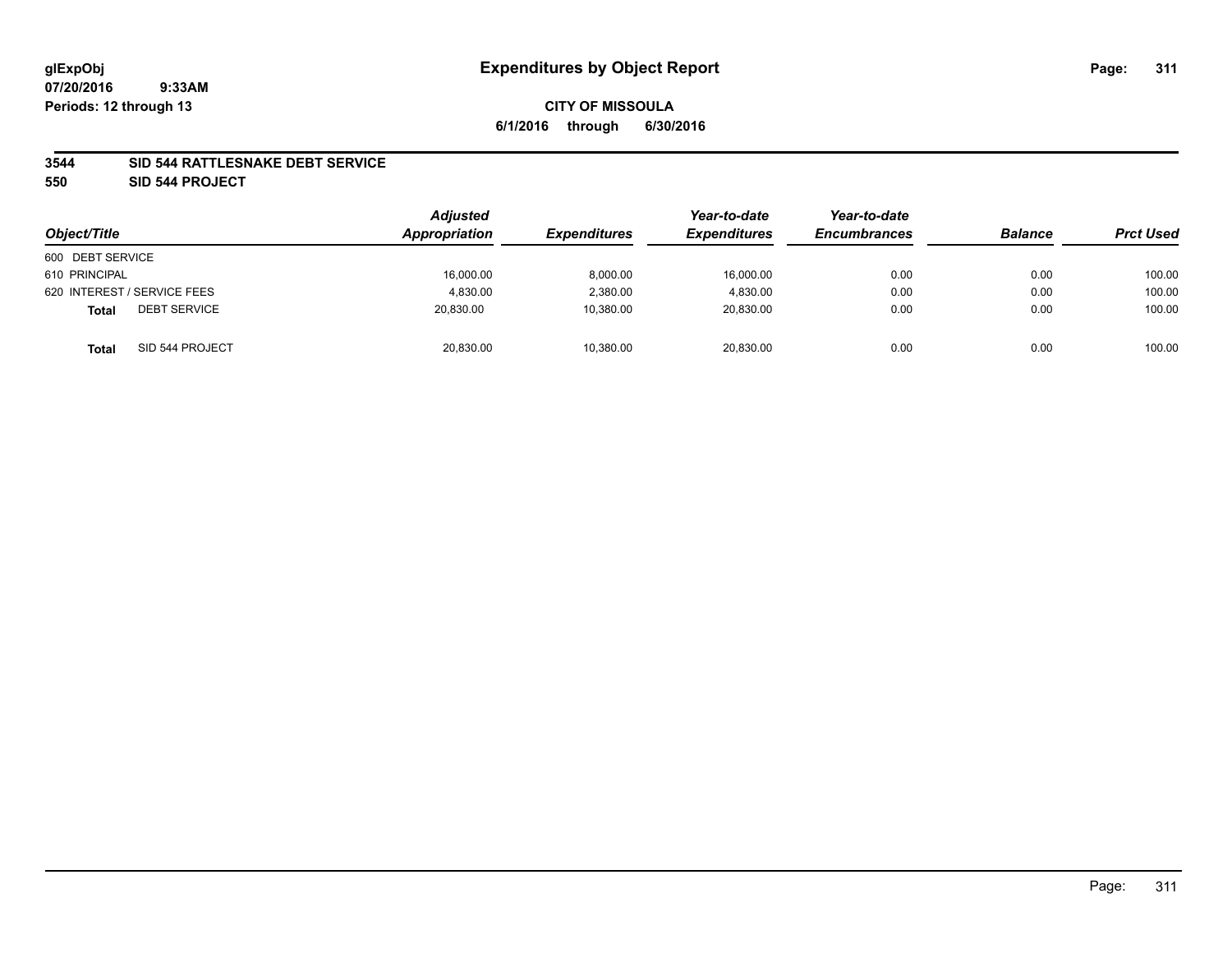### **3544 SID 544 RATTLESNAKE DEBT SERVICE**

**555 LOLO STREET PROJECT**

| Object/Title      |                             | <b>Adjusted</b> | <b>Expenditures</b> | Year-to-date        | Year-to-date        | <b>Balance</b> | <b>Prct Used</b> |
|-------------------|-----------------------------|-----------------|---------------------|---------------------|---------------------|----------------|------------------|
|                   |                             | Appropriation   |                     | <b>Expenditures</b> | <b>Encumbrances</b> |                |                  |
| 500 FIXED CHARGES |                             |                 |                     |                     |                     |                |                  |
|                   | 550 MERCHANT SERVICE FEES   | 0.00            | 0.00                | 0.00                | 0.00                | 0.00           | 0.00             |
| <b>Total</b>      | <b>FIXED CHARGES</b>        | 0.00            | 0.00                | 0.00                | 0.00                | 0.00           | 0.00             |
| 600 DEBT SERVICE  |                             |                 |                     |                     |                     |                |                  |
| 610 PRINCIPAL     |                             | 1,500.00        | 1,000.00            | 1,500.00            | 0.00                | 0.00           | 100.00           |
|                   | 620 INTEREST / SERVICE FEES | 872.00          | 871.88              | 871.88              | 0.00                | 0.12           | 99.99            |
| <b>Total</b>      | <b>DEBT SERVICE</b>         | 2.372.00        | 1,871.88            | 2,371.88            | 0.00                | 0.12           | 99.99            |
| <b>Total</b>      | <b>LOLO STREET PROJECT</b>  | 2.372.00        | 1,871.88            | 2.371.88            | 0.00                | 0.12           | 99.99            |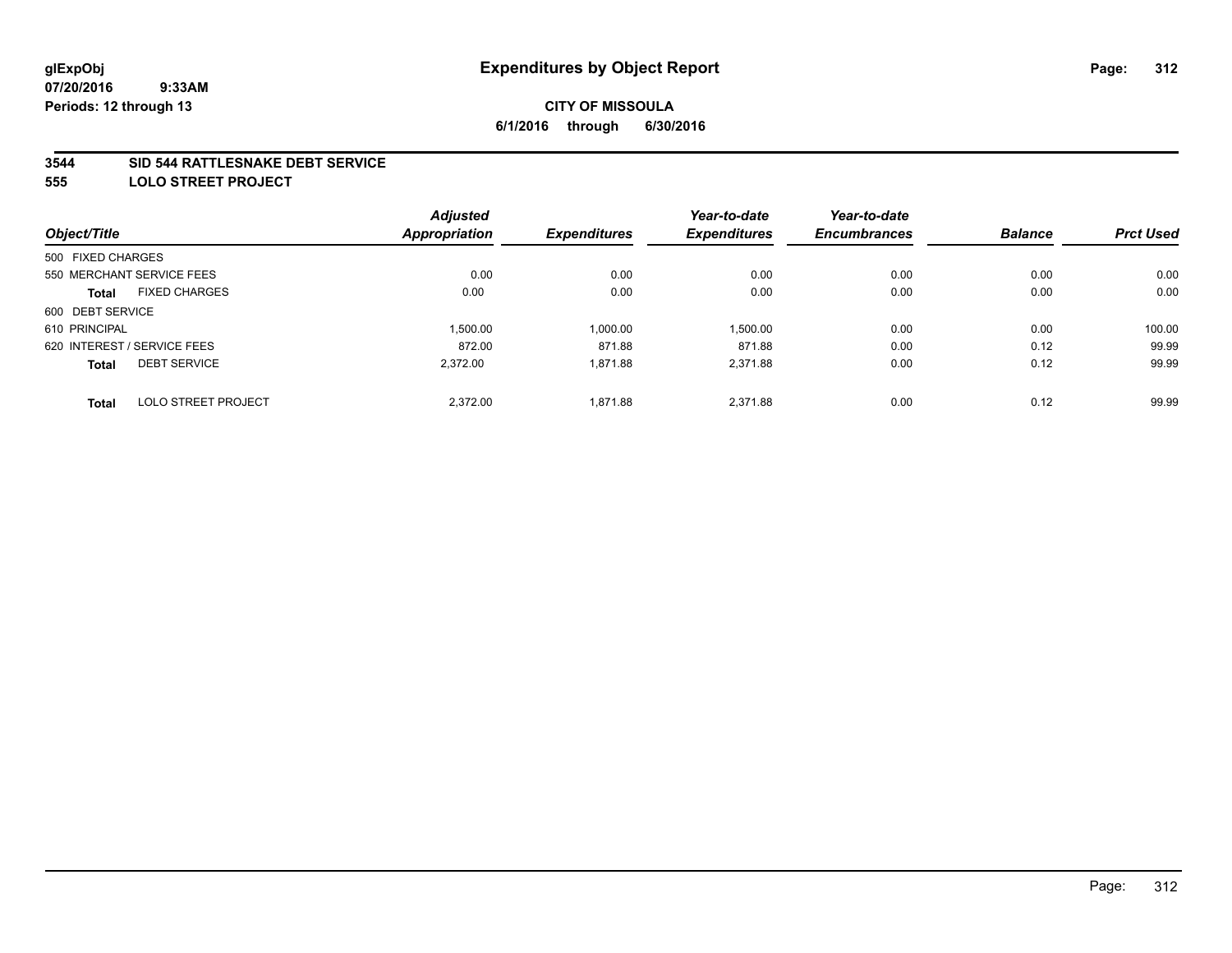**CITY OF MISSOULA 6/1/2016 through 6/30/2016**

### **3544 SID 544 RATTLESNAKE DEBT SERVICE**

| Object/Title      |                                  | <b>Adjusted</b><br>Appropriation | <b>Expenditures</b> | Year-to-date<br><b>Expenditures</b> | Year-to-date<br><b>Encumbrances</b> | <b>Balance</b> | <b>Prct Used</b> |
|-------------------|----------------------------------|----------------------------------|---------------------|-------------------------------------|-------------------------------------|----------------|------------------|
| 500 FIXED CHARGES |                                  |                                  |                     |                                     |                                     |                |                  |
|                   | 550 MERCHANT SERVICE FEES        | 0.00                             | 0.00                | 0.00                                | 0.00                                | 0.00           | 0.00             |
| <b>Total</b>      | <b>FIXED CHARGES</b>             | 0.00                             | 0.00                | 0.00                                | 0.00                                | 0.00           | 0.00             |
| 600 DEBT SERVICE  |                                  |                                  |                     |                                     |                                     |                |                  |
| 610 PRINCIPAL     |                                  | 84,500.00                        | 43.000.00           | 84.500.00                           | 0.00                                | 0.00           | 100.00           |
|                   | 620 INTEREST / SERVICE FEES      | 54.883.00                        | 27.092.50           | 54.883.13                           | 0.00                                | $-0.13$        | 100.00           |
| <b>Total</b>      | <b>DEBT SERVICE</b>              | 139.383.00                       | 70.092.50           | 139.383.13                          | 0.00                                | $-0.13$        | 100.00           |
| <b>Total</b>      | SID 544 RATTLESNAKE DEBT SERVICE | 139.383.00                       | 70.092.50           | 139.383.13                          | 0.00                                | $-0.13$        | 100.00           |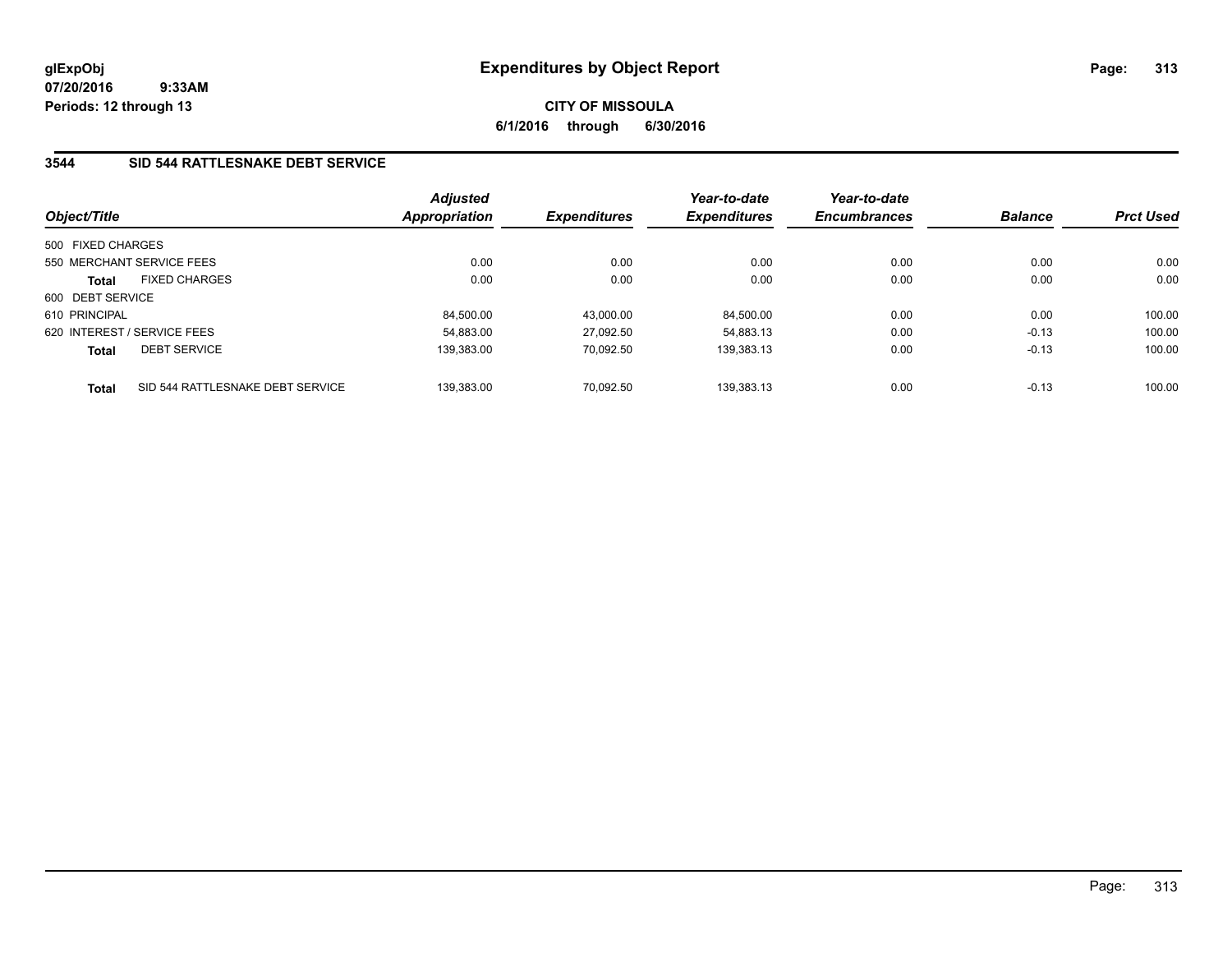#### **3545 SID 545 DEBT SERVICE**

| Object/Title                         | <b>Adjusted</b><br><b>Appropriation</b> | <b>Expenditures</b> | Year-to-date<br><b>Expenditures</b> | Year-to-date<br><b>Encumbrances</b> | <b>Balance</b> | <b>Prct Used</b> |
|--------------------------------------|-----------------------------------------|---------------------|-------------------------------------|-------------------------------------|----------------|------------------|
| 500 FIXED CHARGES                    |                                         |                     |                                     |                                     |                |                  |
| 550 MERCHANT SERVICE FEES            | 0.00                                    | 0.00                | 0.00                                | 0.00                                | 0.00           | 0.00             |
| <b>FIXED CHARGES</b><br><b>Total</b> | 0.00                                    | 0.00                | 0.00                                | 0.00                                | 0.00           | 0.00             |
| 600 DEBT SERVICE                     |                                         |                     |                                     |                                     |                |                  |
| 610 PRINCIPAL                        | 0.00                                    | 0.00                | 0.00                                | 0.00                                | 0.00           | 0.00             |
| 620 INTEREST / SERVICE FEES          | 0.00                                    | 0.00                | 0.00                                | 0.00                                | 0.00           | 0.00             |
| <b>DEBT SERVICE</b><br><b>Total</b>  | 0.00                                    | 0.00                | 0.00                                | 0.00                                | 0.00           | 0.00             |
| 800 OTHER OBJECTS                    |                                         |                     |                                     |                                     |                |                  |
| 820 TRANSFERS TO OTHER FUNDS         | 0.00                                    | 0.00                | 0.00                                | 0.00                                | 0.00           | 0.00             |
| OTHER OBJECTS<br><b>Total</b>        | 0.00                                    | 0.00                | 0.00                                | 0.00                                | 0.00           | 0.00             |
|                                      |                                         |                     |                                     |                                     |                |                  |
| NON-DEPARTMENTAL<br><b>Total</b>     | 0.00                                    | 0.00                | 0.00                                | 0.00                                | 0.00           | 0.00             |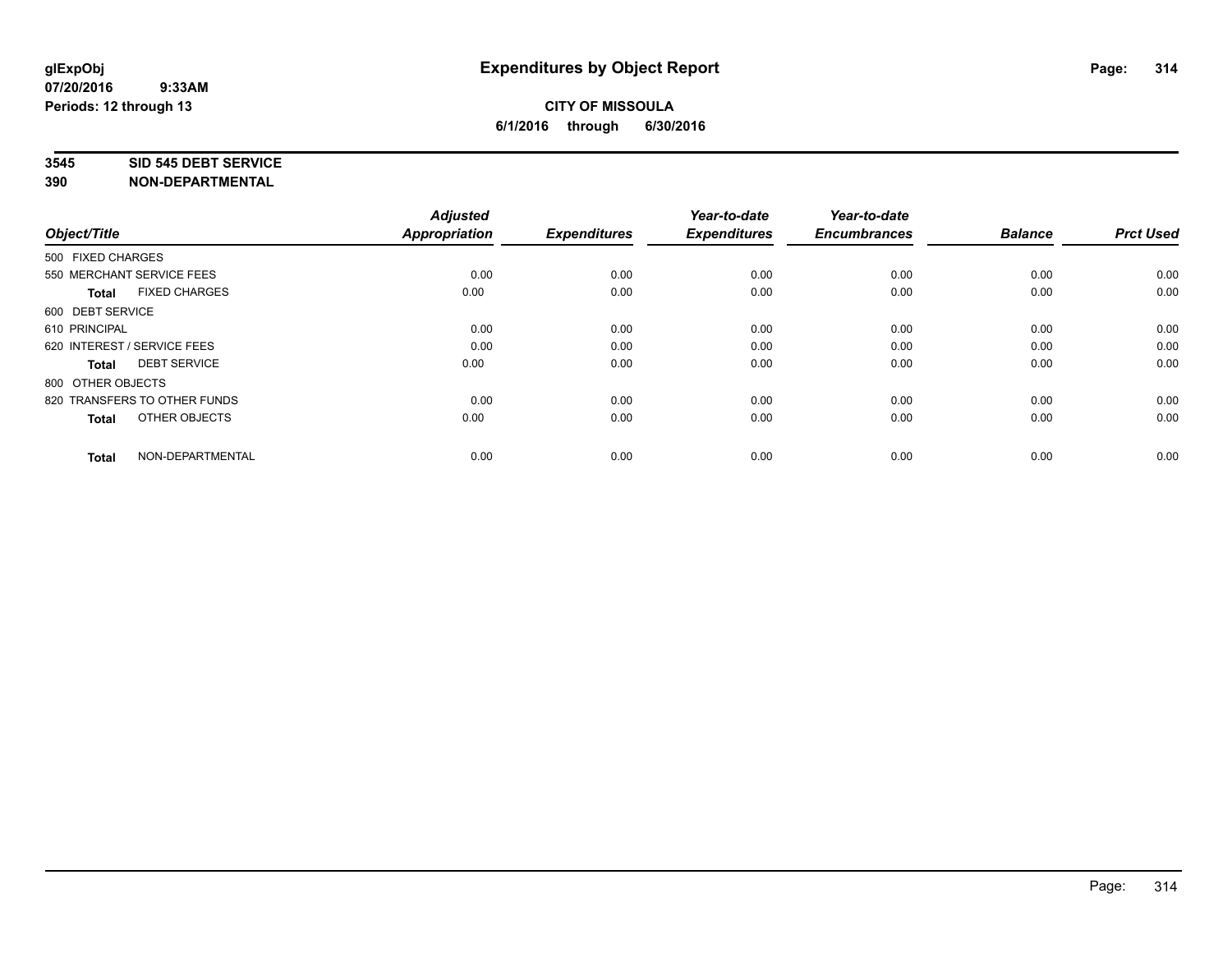**CITY OF MISSOULA 6/1/2016 through 6/30/2016**

### **3545 SID 545 DEBT SERVICE**

|                                      | <b>Adjusted</b>      |                     | Year-to-date        | Year-to-date<br><b>Encumbrances</b> | <b>Balance</b> | <b>Prct Used</b> |
|--------------------------------------|----------------------|---------------------|---------------------|-------------------------------------|----------------|------------------|
| Object/Title                         | <b>Appropriation</b> | <b>Expenditures</b> | <b>Expenditures</b> |                                     |                |                  |
| 500 FIXED CHARGES                    |                      |                     |                     |                                     |                |                  |
| 550 MERCHANT SERVICE FEES            | 0.00                 | 0.00                | 0.00                | 0.00                                | 0.00           | 0.00             |
| <b>FIXED CHARGES</b><br><b>Total</b> | 0.00                 | 0.00                | 0.00                | 0.00                                | 0.00           | 0.00             |
| 600 DEBT SERVICE                     |                      |                     |                     |                                     |                |                  |
| 610 PRINCIPAL                        | 0.00                 | 0.00                | 0.00                | 0.00                                | 0.00           | 0.00             |
| 620 INTEREST / SERVICE FEES          | 0.00                 | 0.00                | 0.00                | 0.00                                | 0.00           | 0.00             |
| <b>DEBT SERVICE</b><br><b>Total</b>  | 0.00                 | 0.00                | 0.00                | 0.00                                | 0.00           | 0.00             |
| 800 OTHER OBJECTS                    |                      |                     |                     |                                     |                |                  |
| 820 TRANSFERS TO OTHER FUNDS         | 0.00                 | 0.00                | 0.00                | 0.00                                | 0.00           | 0.00             |
| <b>OTHER OBJECTS</b><br><b>Total</b> | 0.00                 | 0.00                | 0.00                | 0.00                                | 0.00           | 0.00             |
| SID 545 DEBT SERVICE<br><b>Total</b> | 0.00                 | 0.00                | 0.00                | 0.00                                | 0.00           | 0.00             |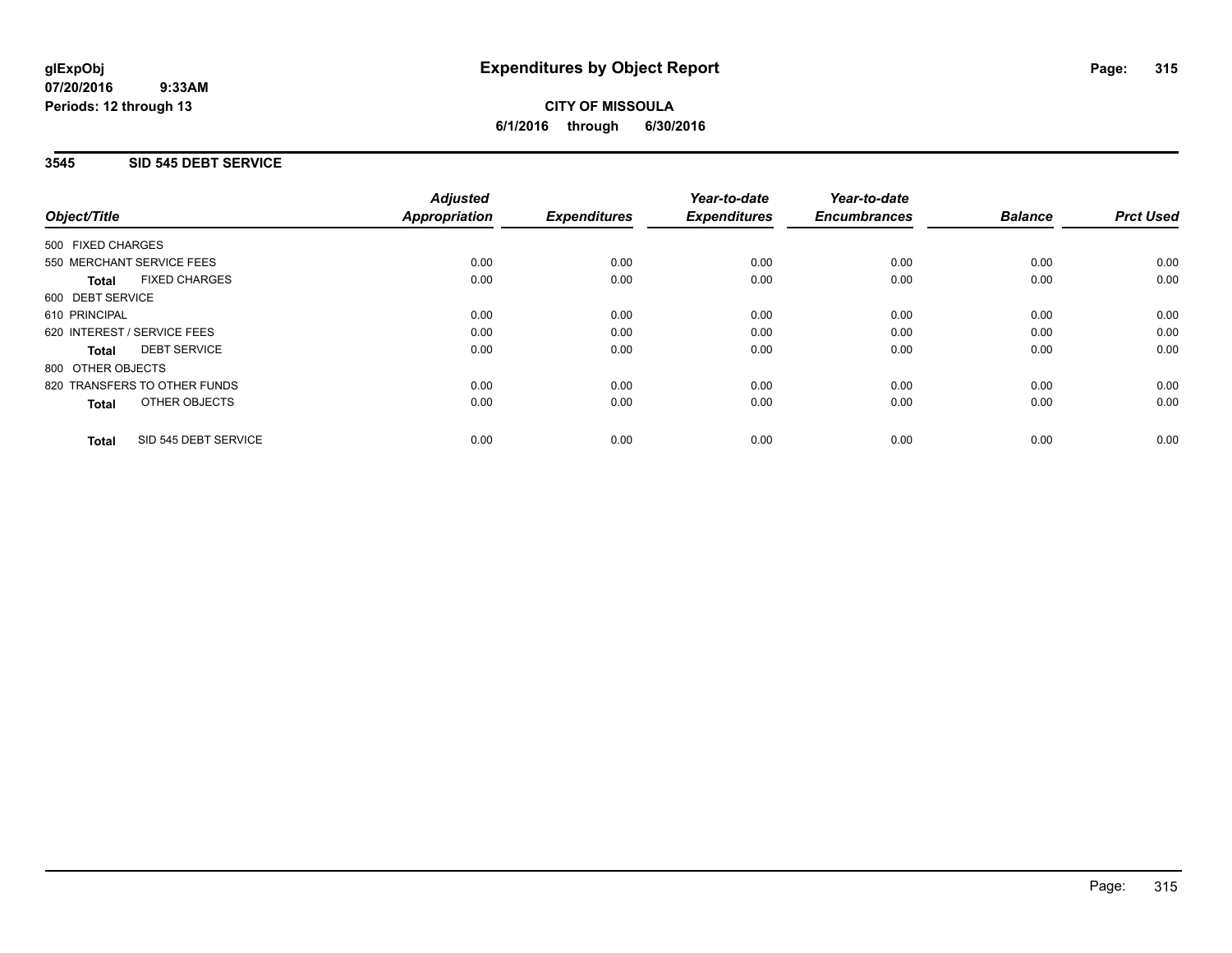#### **3546 SID 546 DEBT SERVICE**

| Object/Title                         | <b>Adjusted</b><br><b>Appropriation</b> | <b>Expenditures</b> | Year-to-date<br><b>Expenditures</b> | Year-to-date<br><b>Encumbrances</b> | <b>Balance</b> | <b>Prct Used</b> |
|--------------------------------------|-----------------------------------------|---------------------|-------------------------------------|-------------------------------------|----------------|------------------|
|                                      |                                         |                     |                                     |                                     |                |                  |
| 500 FIXED CHARGES                    |                                         |                     |                                     |                                     |                |                  |
| 550 MERCHANT SERVICE FEES            | 0.00                                    | 0.00                | 0.00                                | 0.00                                | 0.00           | 0.00             |
| <b>FIXED CHARGES</b><br><b>Total</b> | 0.00                                    | 0.00                | 0.00                                | 0.00                                | 0.00           | 0.00             |
| 600 DEBT SERVICE                     |                                         |                     |                                     |                                     |                |                  |
| 610 PRINCIPAL                        | 0.00                                    | 0.00                | 0.00                                | 0.00                                | 0.00           | 0.00             |
| 620 INTEREST / SERVICE FEES          | 0.00                                    | 0.00                | 0.00                                | 0.00                                | 0.00           | 0.00             |
| <b>DEBT SERVICE</b><br><b>Total</b>  | 0.00                                    | 0.00                | 0.00                                | 0.00                                | 0.00           | 0.00             |
| 800 OTHER OBJECTS                    |                                         |                     |                                     |                                     |                |                  |
| 820 TRANSFERS TO OTHER FUNDS         | 0.00                                    | 0.00                | 0.00                                | 0.00                                | 0.00           | 0.00             |
| OTHER OBJECTS<br><b>Total</b>        | 0.00                                    | 0.00                | 0.00                                | 0.00                                | 0.00           | 0.00             |
|                                      |                                         |                     |                                     |                                     |                |                  |
| NON-DEPARTMENTAL<br><b>Total</b>     | 0.00                                    | 0.00                | 0.00                                | 0.00                                | 0.00           | 0.00             |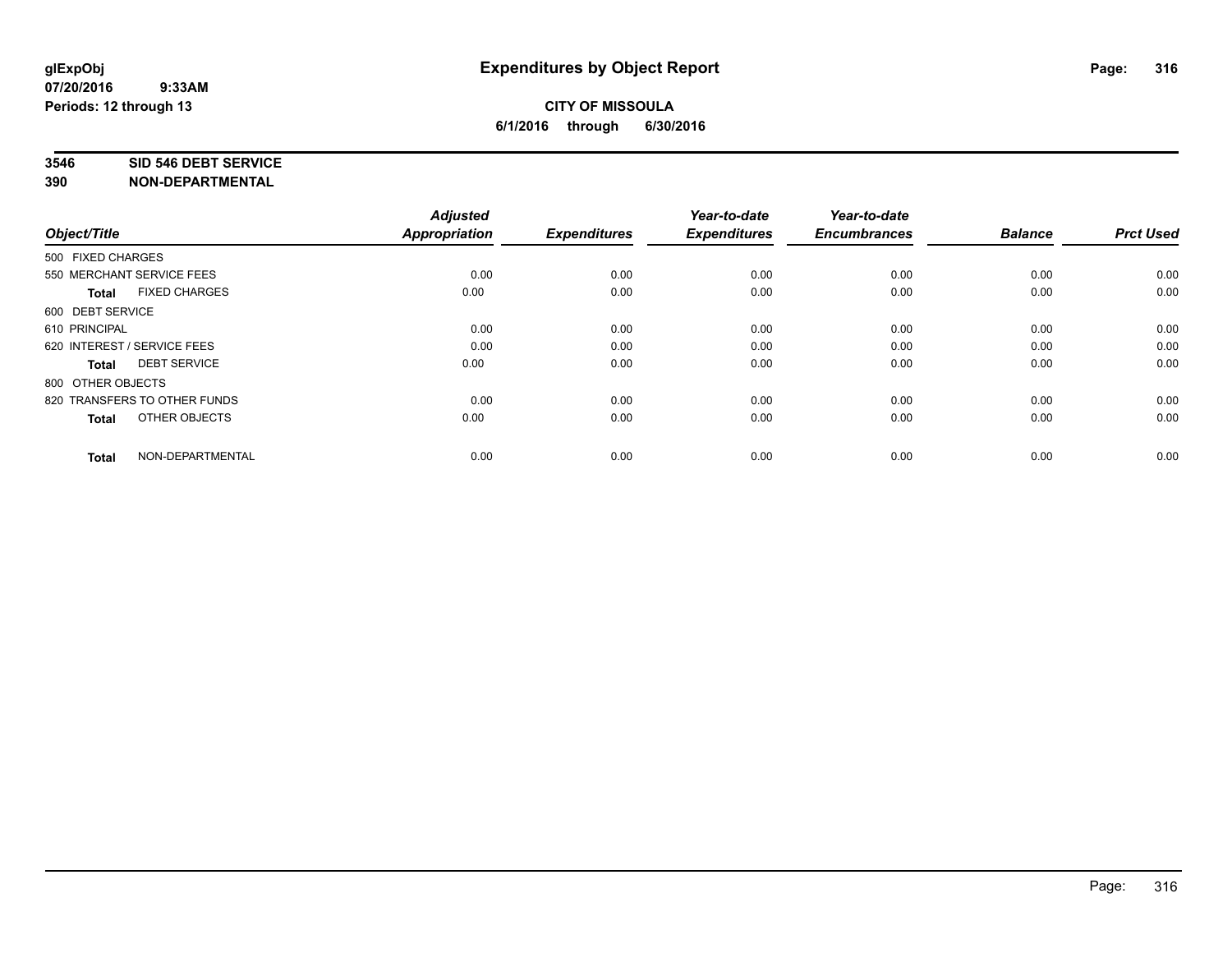**CITY OF MISSOULA 6/1/2016 through 6/30/2016**

### **3546 SID 546 DEBT SERVICE**

|                                      | <b>Adjusted</b>      |                     | Year-to-date        | Year-to-date<br><b>Encumbrances</b> | <b>Balance</b> | <b>Prct Used</b> |
|--------------------------------------|----------------------|---------------------|---------------------|-------------------------------------|----------------|------------------|
| Object/Title                         | <b>Appropriation</b> | <b>Expenditures</b> | <b>Expenditures</b> |                                     |                |                  |
| 500 FIXED CHARGES                    |                      |                     |                     |                                     |                |                  |
| 550 MERCHANT SERVICE FEES            | 0.00                 | 0.00                | 0.00                | 0.00                                | 0.00           | 0.00             |
| <b>FIXED CHARGES</b><br><b>Total</b> | 0.00                 | 0.00                | 0.00                | 0.00                                | 0.00           | 0.00             |
| 600 DEBT SERVICE                     |                      |                     |                     |                                     |                |                  |
| 610 PRINCIPAL                        | 0.00                 | 0.00                | 0.00                | 0.00                                | 0.00           | 0.00             |
| 620 INTEREST / SERVICE FEES          | 0.00                 | 0.00                | 0.00                | 0.00                                | 0.00           | 0.00             |
| <b>DEBT SERVICE</b><br><b>Total</b>  | 0.00                 | 0.00                | 0.00                | 0.00                                | 0.00           | 0.00             |
| 800 OTHER OBJECTS                    |                      |                     |                     |                                     |                |                  |
| 820 TRANSFERS TO OTHER FUNDS         | 0.00                 | 0.00                | 0.00                | 0.00                                | 0.00           | 0.00             |
| OTHER OBJECTS<br><b>Total</b>        | 0.00                 | 0.00                | 0.00                | 0.00                                | 0.00           | 0.00             |
| SID 546 DEBT SERVICE<br><b>Total</b> | 0.00                 | 0.00                | 0.00                | 0.00                                | 0.00           | 0.00             |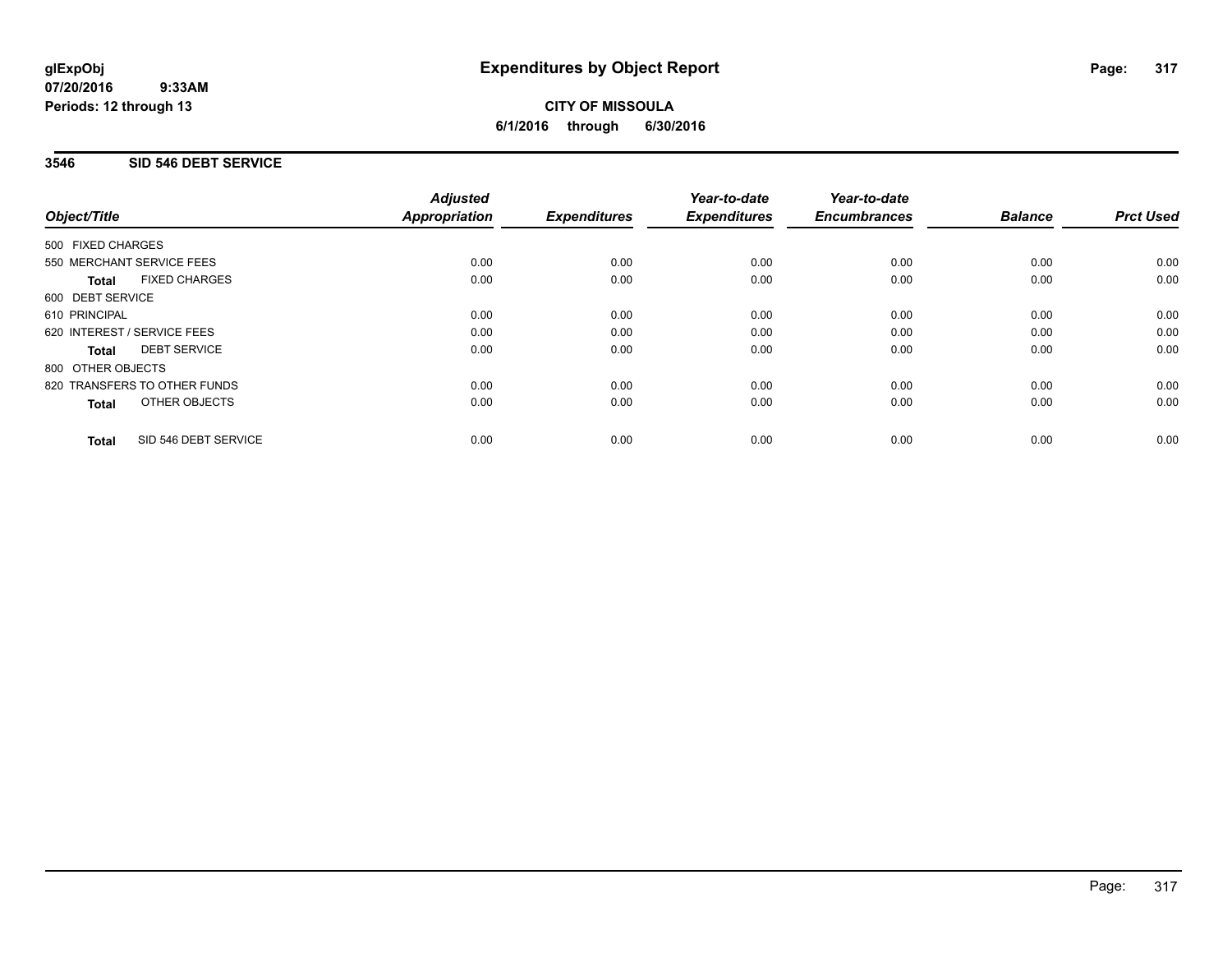**3548 SID 548-5TH, 6TH & ARTHUR**

| Object/Title      |                             | <b>Adjusted</b> | <b>Expenditures</b> | Year-to-date        | Year-to-date        | <b>Balance</b> | <b>Prct Used</b> |
|-------------------|-----------------------------|-----------------|---------------------|---------------------|---------------------|----------------|------------------|
|                   |                             | Appropriation   |                     | <b>Expenditures</b> | <b>Encumbrances</b> |                |                  |
| 500 FIXED CHARGES |                             |                 |                     |                     |                     |                |                  |
|                   | 550 MERCHANT SERVICE FEES   | 0.00            | 0.00                | 0.00                | 0.00                | 0.00           | 0.00             |
| <b>Total</b>      | <b>FIXED CHARGES</b>        | 0.00            | 0.00                | 0.00                | 0.00                | 0.00           | 0.00             |
| 600 DEBT SERVICE  |                             |                 |                     |                     |                     |                |                  |
| 610 PRINCIPAL     |                             | 65.000.00       | 65,000.00           | 65,000.00           | 0.00                | 0.00           | 100.00           |
|                   | 620 INTEREST / SERVICE FEES | 46.525.00       | 23,087.50           | 46,525.00           | 0.00                | 0.00           | 100.00           |
| <b>Total</b>      | <b>DEBT SERVICE</b>         | 111.525.00      | 88.087.50           | 111.525.00          | 0.00                | 0.00           | 100.00           |
| <b>Total</b>      | NON-DEPARTMENTAL            | 111.525.00      | 88.087.50           | 111.525.00          | 0.00                | 0.00           | 100.00           |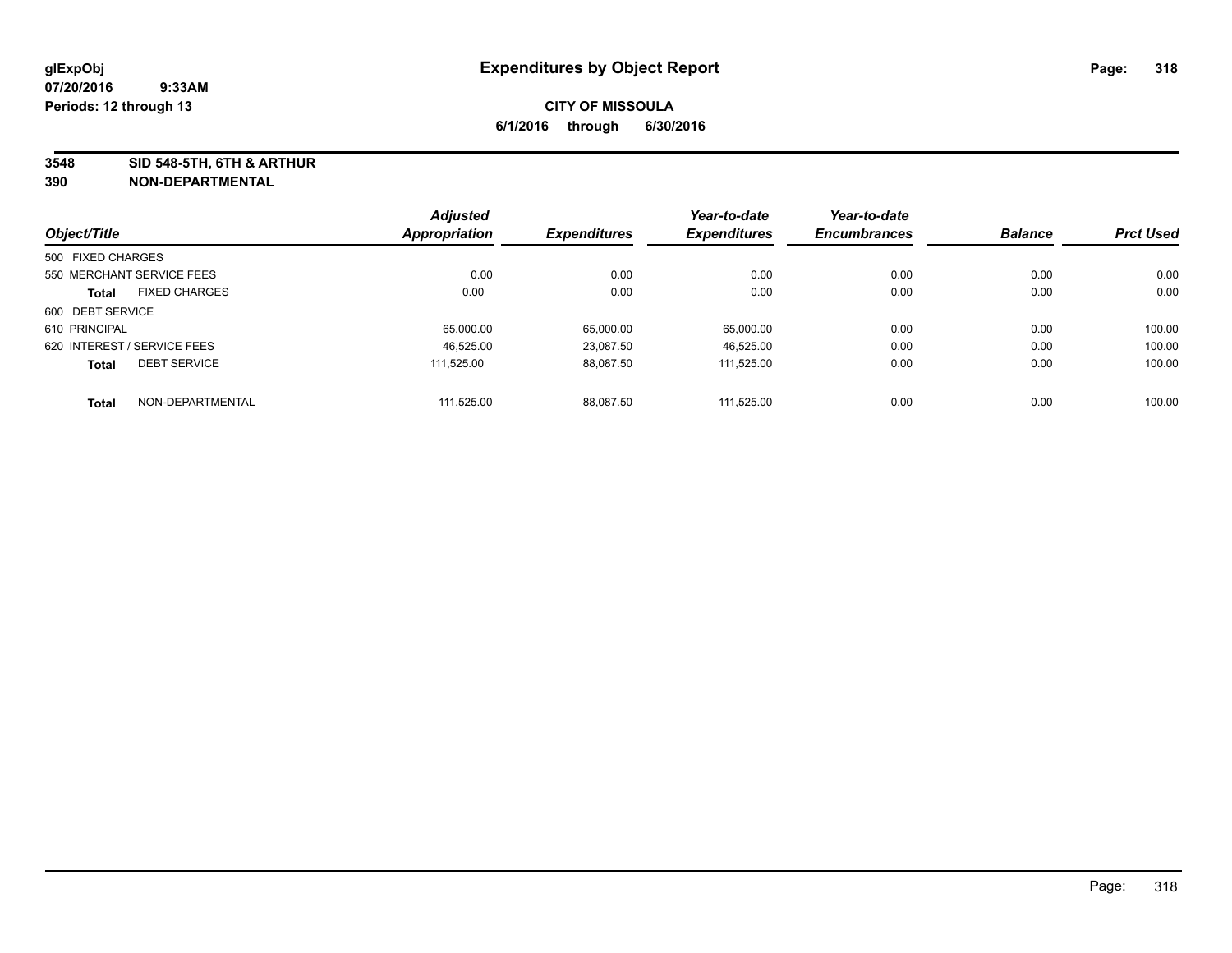## **3548 SID 548-5TH, 6TH & ARTHUR**

| Object/Title                              | <b>Adjusted</b><br><b>Appropriation</b> | <b>Expenditures</b> | Year-to-date<br><b>Expenditures</b> | Year-to-date<br><b>Encumbrances</b> | <b>Balance</b> | <b>Prct Used</b> |
|-------------------------------------------|-----------------------------------------|---------------------|-------------------------------------|-------------------------------------|----------------|------------------|
| 500 FIXED CHARGES                         |                                         |                     |                                     |                                     |                |                  |
| 550 MERCHANT SERVICE FEES                 | 0.00                                    | 0.00                | 0.00                                | 0.00                                | 0.00           | 0.00             |
| <b>FIXED CHARGES</b><br><b>Total</b>      | 0.00                                    | 0.00                | 0.00                                | 0.00                                | 0.00           | 0.00             |
| 600 DEBT SERVICE                          |                                         |                     |                                     |                                     |                |                  |
| 610 PRINCIPAL                             | 65,000.00                               | 65.000.00           | 65,000.00                           | 0.00                                | 0.00           | 100.00           |
| 620 INTEREST / SERVICE FEES               | 46,525.00                               | 23.087.50           | 46.525.00                           | 0.00                                | 0.00           | 100.00           |
| <b>DEBT SERVICE</b><br><b>Total</b>       | 111.525.00                              | 88.087.50           | 111.525.00                          | 0.00                                | 0.00           | 100.00           |
| SID 548-5TH, 6TH & ARTHUR<br><b>Total</b> | 111.525.00                              | 88.087.50           | 111.525.00                          | 0.00                                | 0.00           | 100.00           |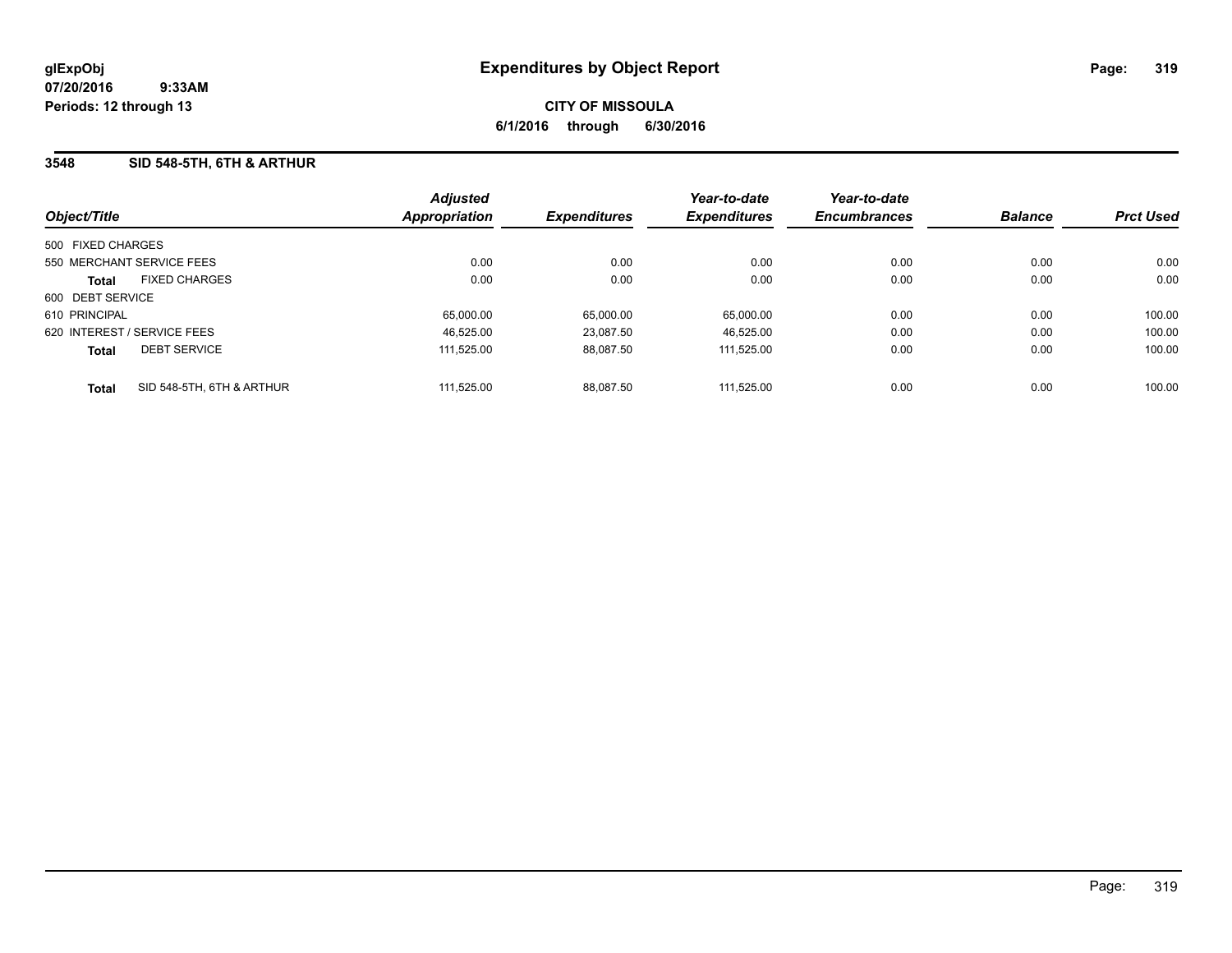### **3549 SID 549 HILLVIEW WAY**

| Object/Title                        | <b>Adjusted</b><br><b>Appropriation</b> | <b>Expenditures</b> | Year-to-date<br><b>Expenditures</b> | Year-to-date<br><b>Encumbrances</b> | <b>Balance</b> | <b>Prct Used</b> |
|-------------------------------------|-----------------------------------------|---------------------|-------------------------------------|-------------------------------------|----------------|------------------|
| 600 DEBT SERVICE                    |                                         |                     |                                     |                                     |                |                  |
| 610 PRINCIPAL                       | 0.00                                    | 0.00                | 0.00                                | 0.00                                | 0.00           | 0.00             |
| 620 INTEREST / SERVICE FEES         | 0.00                                    | 0.00                | 0.00                                | 0.00                                | 0.00           | 0.00             |
| <b>DEBT SERVICE</b><br><b>Total</b> | 0.00                                    | 0.00                | 0.00                                | 0.00                                | 0.00           | 0.00             |
| NON-DEPARTMENTAL<br><b>Total</b>    | 0.00                                    | 0.00                | 0.00                                | 0.00                                | 0.00           | 0.00             |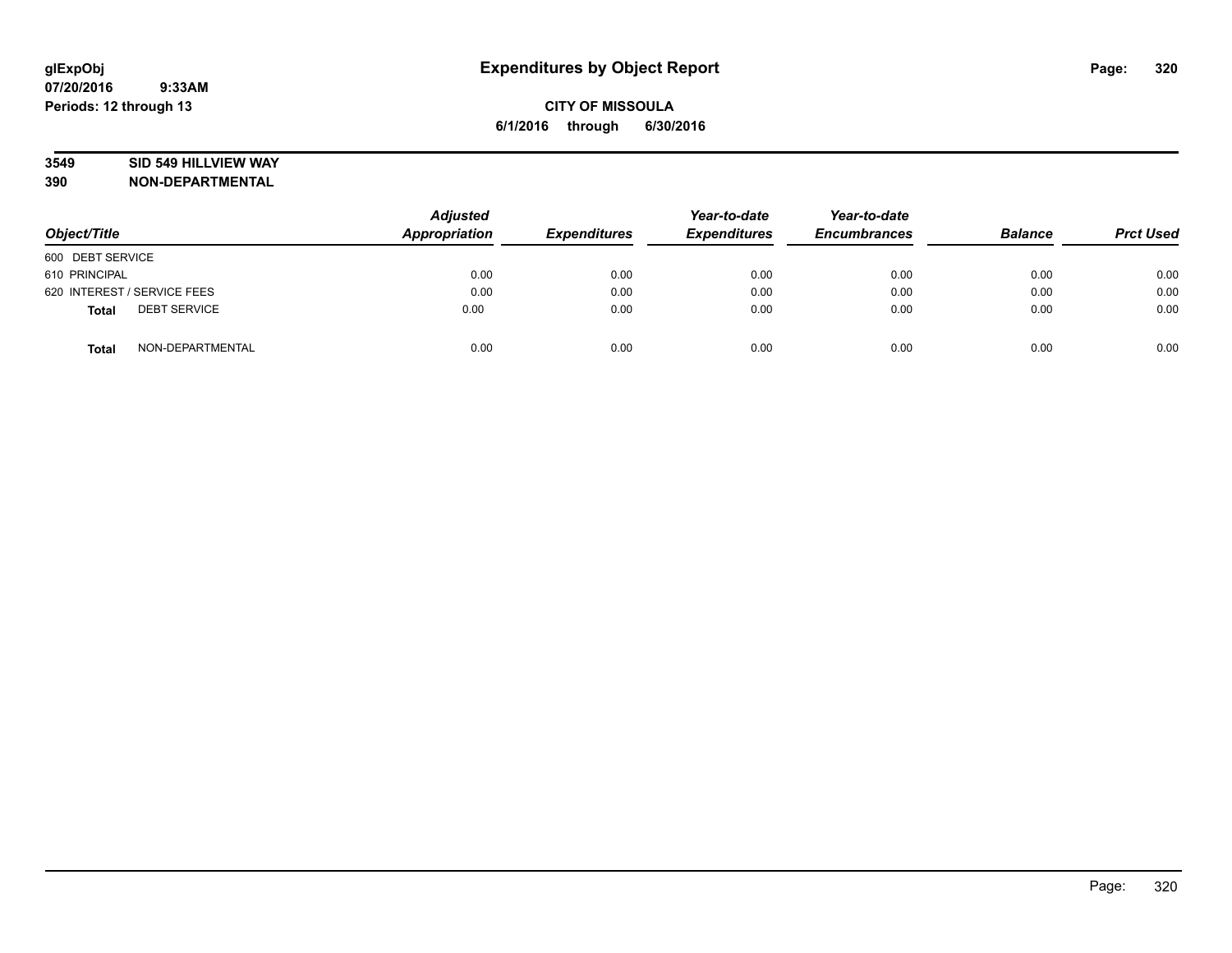**CITY OF MISSOULA 6/1/2016 through 6/30/2016**

### **3549 SID 549 HILLVIEW WAY**

| Object/Title                |                      | <b>Adjusted</b><br>Appropriation | <b>Expenditures</b> | Year-to-date<br><b>Expenditures</b> | Year-to-date<br><b>Encumbrances</b> | <b>Balance</b> | <b>Prct Used</b> |
|-----------------------------|----------------------|----------------------------------|---------------------|-------------------------------------|-------------------------------------|----------------|------------------|
| 600 DEBT SERVICE            |                      |                                  |                     |                                     |                                     |                |                  |
| 610 PRINCIPAL               |                      | 0.00                             | 0.00                | 0.00                                | 0.00                                | 0.00           | 0.00             |
| 620 INTEREST / SERVICE FEES |                      | 0.00                             | 0.00                | 0.00                                | 0.00                                | 0.00           | 0.00             |
| <b>Total</b>                | <b>DEBT SERVICE</b>  | 0.00                             | 0.00                | 0.00                                | 0.00                                | 0.00           | 0.00             |
| <b>Total</b>                | SID 549 HILLVIEW WAY | 0.00                             | 0.00                | 0.00                                | 0.00                                | 0.00           | 0.00             |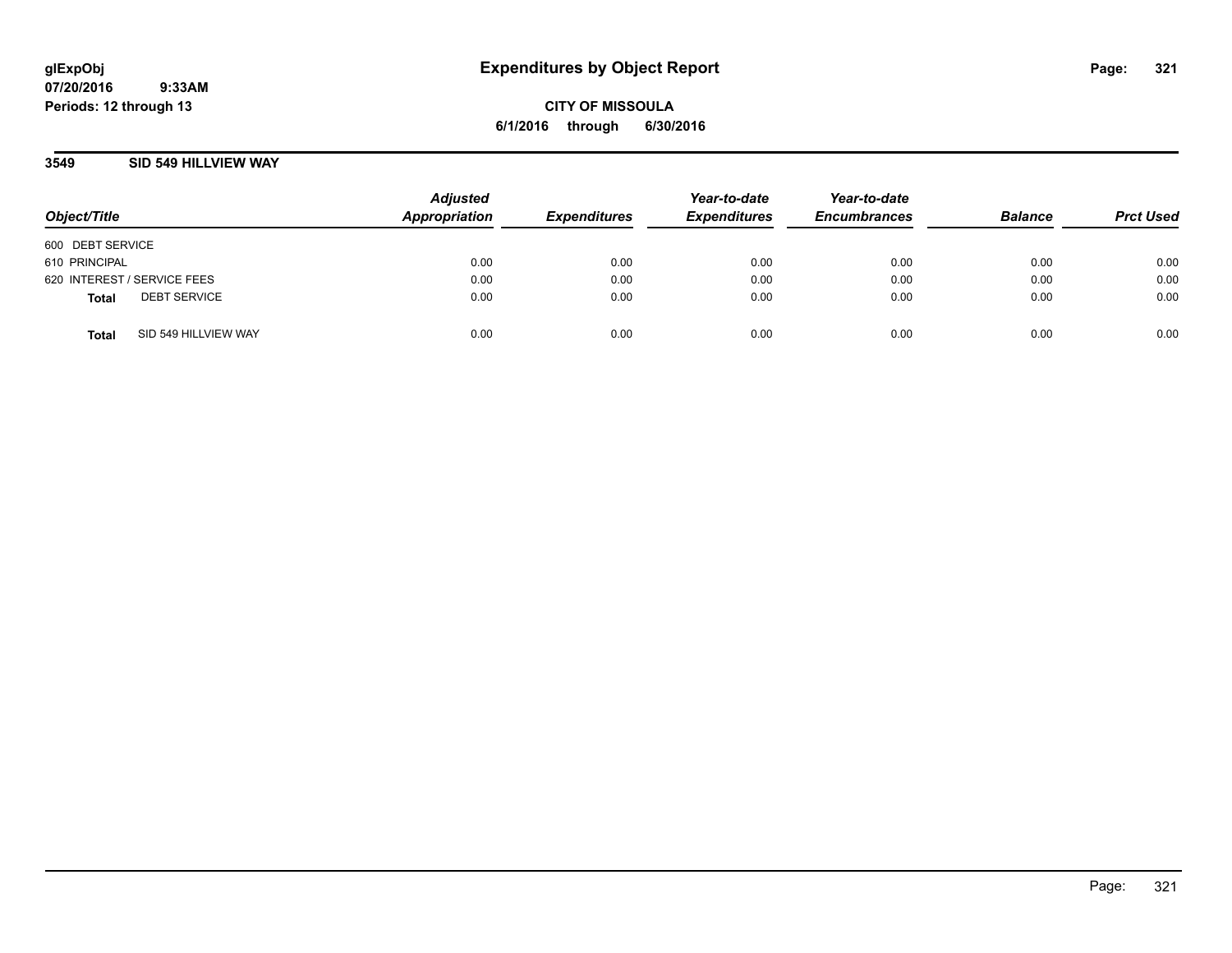### **4060 CAPITAL IMPROVEMENT PROGRAM FUND**

|                           |                                   | <b>Adjusted</b>      |                     | Year-to-date        | Year-to-date        |                 |                  |
|---------------------------|-----------------------------------|----------------------|---------------------|---------------------|---------------------|-----------------|------------------|
| Object/Title              |                                   | <b>Appropriation</b> | <b>Expenditures</b> | <b>Expenditures</b> | <b>Encumbrances</b> | <b>Balance</b>  | <b>Prct Used</b> |
| 100 PERSONAL SERVICES     |                                   |                      |                     |                     |                     |                 |                  |
| 110 SALARIES AND WAGES    |                                   | 0.00                 | 0.00                | 0.00                | 0.00                | 0.00            | 0.00             |
|                           | <b>140 EMPLOYER CONTRIBUTIONS</b> | 0.00                 | 0.00                | 0.00                | 0.00                | 0.00            | 0.00             |
| <b>Total</b>              | PERSONAL SERVICES                 | 0.00                 | 0.00                | 0.00                | 0.00                | 0.00            | 0.00             |
| 300 PURCHASED SERVICES    |                                   |                      |                     |                     |                     |                 |                  |
|                           | 350 PROFESSIONAL SERVICES         | 0.00                 | 1.377.50            | 33.607.56           | 0.00                | $-33.607.56$    | 0.00             |
| <b>Total</b>              | <b>PURCHASED SERVICES</b>         | 0.00                 | 1,377.50            | 33,607.56           | 0.00                | $-33,607.56$    | 0.00             |
| 500 FIXED CHARGES         |                                   |                      |                     |                     |                     |                 |                  |
|                           | 550 MERCHANT SERVICE FEES         | 0.00                 | 0.00                | 0.00                | 0.00                | 0.00            | 0.00             |
| <b>Total</b>              | <b>FIXED CHARGES</b>              | 0.00                 | 0.00                | 0.00                | 0.00                | 0.00            | 0.00             |
| 600 DEBT SERVICE          |                                   |                      |                     |                     |                     |                 |                  |
| 610 PRINCIPAL             |                                   | 828,684.00           | 375,000.00          | 659,153.10          | 0.00                | 169,530.90      | 79.54            |
|                           | 620 INTEREST / SERVICE FEES       | 235.881.00           | 106.659.38          | 263.894.04          | 0.00                | $-28.013.04$    | 111.88           |
| <b>Total</b>              | <b>DEBT SERVICE</b>               | 1,064,565.00         | 481,659.38          | 923,047.14          | 0.00                | 141,517.86      | 86.71            |
| 800 OTHER OBJECTS         |                                   |                      |                     |                     |                     |                 |                  |
|                           | 820 TRANSFERS TO OTHER FUNDS      | 0.00                 | 0.00                | 0.00                | 0.00                | 0.00            | 0.00             |
| <b>Total</b>              | OTHER OBJECTS                     | 0.00                 | 0.00                | 0.00                | 0.00                | 0.00            | 0.00             |
| 900 CAPITAL OUTLAY        |                                   |                      |                     |                     |                     |                 |                  |
| 920 BUILDINGS             |                                   | 0.00                 | 0.00                | 0.00                | 0.00                | 0.00            | 0.00             |
| 930 IMPROVEMENTS          |                                   | 0.00                 | 9,719.69            | 174,429.47          | 0.00                | $-174,429.47$   | 0.00             |
|                           | 940 MACHINERY & EQUIPMENT         | 20,000.00            | 747,734.45          | 1,919,037.65        | 0.00                | $-1,899,037.65$ | 9,595.19         |
| 941 DUI DIGITAL EQUIPMENT |                                   | 0.00                 | 0.00                | 15,915.05           | 0.00                | $-15,915.05$    | 0.00             |
| <b>Total</b>              | <b>CAPITAL OUTLAY</b>             | 20,000.00            | 757,454.14          | 2,109,382.17        | 0.00                | $-2,089,382.17$ | 10,546.91        |
| <b>Total</b>              | NON-DEPARTMENTAL                  | 1,084,565.00         | 1,240,491.02        | 3,066,036.87        | 0.00                | $-1,981,471.87$ | 282.70           |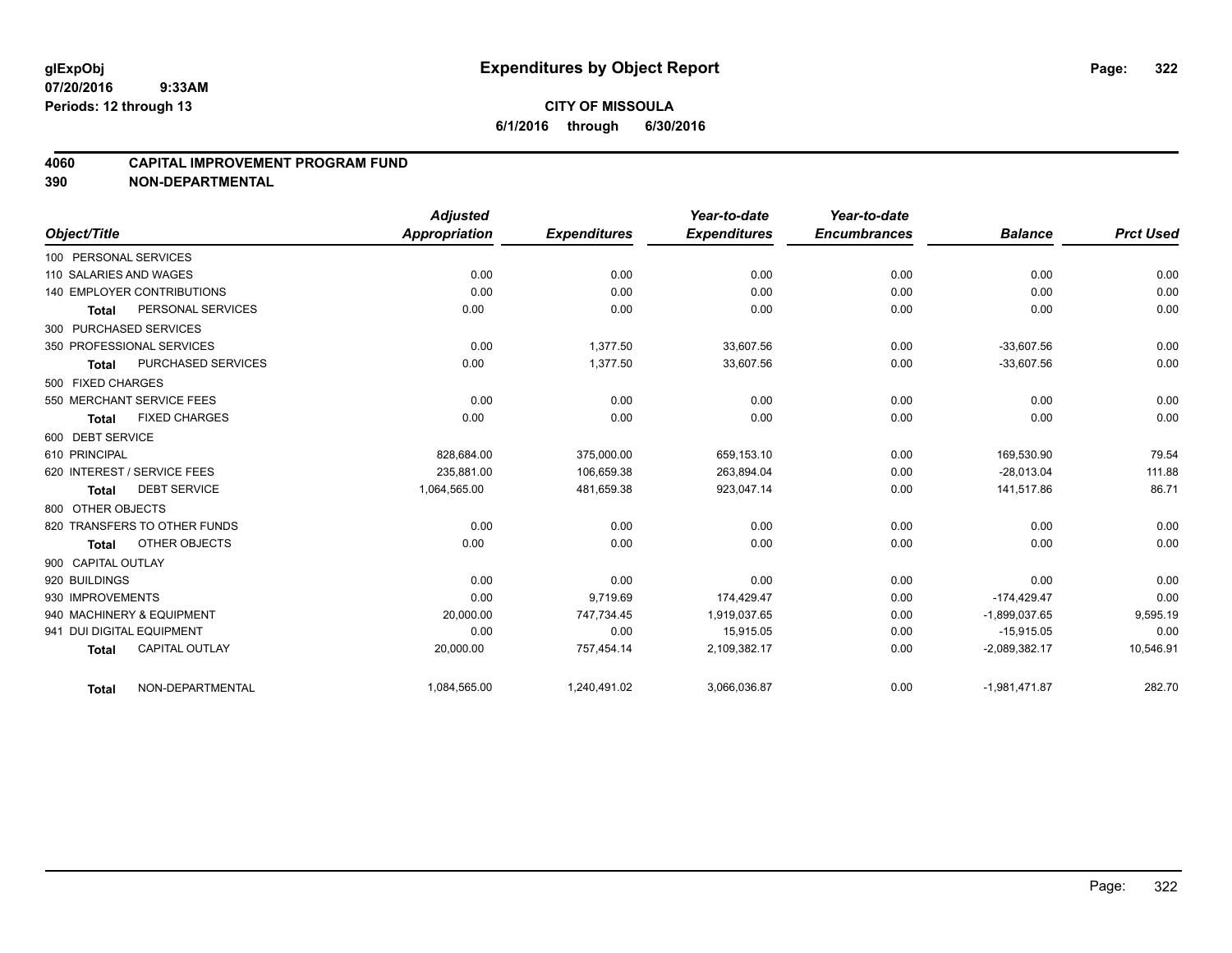**CITY OF MISSOULA 6/1/2016 through 6/30/2016**

## **4060 CAPITAL IMPROVEMENT PROGRAM FUND**

|                           |                                 | <b>Adjusted</b>      |                     | Year-to-date        | Year-to-date        |                 |                  |
|---------------------------|---------------------------------|----------------------|---------------------|---------------------|---------------------|-----------------|------------------|
| Object/Title              |                                 | <b>Appropriation</b> | <b>Expenditures</b> | <b>Expenditures</b> | <b>Encumbrances</b> | <b>Balance</b>  | <b>Prct Used</b> |
| 100 PERSONAL SERVICES     |                                 |                      |                     |                     |                     |                 |                  |
| 110 SALARIES AND WAGES    |                                 | 0.00                 | 0.00                | 0.00                | 0.00                | 0.00            | 0.00             |
|                           | 140 EMPLOYER CONTRIBUTIONS      | 0.00                 | 0.00                | 0.00                | 0.00                | 0.00            | 0.00             |
| <b>Total</b>              | PERSONAL SERVICES               | 0.00                 | 0.00                | 0.00                | 0.00                | 0.00            | 0.00             |
| 300 PURCHASED SERVICES    |                                 |                      |                     |                     |                     |                 |                  |
|                           | 350 PROFESSIONAL SERVICES       | 0.00                 | 1.377.50            | 33.607.56           | 0.00                | $-33.607.56$    | 0.00             |
| <b>Total</b>              | <b>PURCHASED SERVICES</b>       | 0.00                 | 1,377.50            | 33,607.56           | 0.00                | $-33,607.56$    | 0.00             |
| 500 FIXED CHARGES         |                                 |                      |                     |                     |                     |                 |                  |
|                           | 550 MERCHANT SERVICE FEES       | 0.00                 | 0.00                | 0.00                | 0.00                | 0.00            | 0.00             |
| <b>Total</b>              | <b>FIXED CHARGES</b>            | 0.00                 | 0.00                | 0.00                | 0.00                | 0.00            | 0.00             |
| 600 DEBT SERVICE          |                                 |                      |                     |                     |                     |                 |                  |
| 610 PRINCIPAL             |                                 | 828,684.00           | 375,000.00          | 659,153.10          | 0.00                | 169,530.90      | 79.54            |
|                           | 620 INTEREST / SERVICE FEES     | 235,881.00           | 106,659.38          | 263,894.04          | 0.00                | $-28,013.04$    | 111.88           |
| <b>Total</b>              | <b>DEBT SERVICE</b>             | 1,064,565.00         | 481,659.38          | 923,047.14          | 0.00                | 141,517.86      | 86.71            |
| 800 OTHER OBJECTS         |                                 |                      |                     |                     |                     |                 |                  |
|                           | 820 TRANSFERS TO OTHER FUNDS    | 0.00                 | 0.00                | 0.00                | 0.00                | 0.00            | 0.00             |
| <b>Total</b>              | OTHER OBJECTS                   | 0.00                 | 0.00                | 0.00                | 0.00                | 0.00            | 0.00             |
| 900 CAPITAL OUTLAY        |                                 |                      |                     |                     |                     |                 |                  |
| 920 BUILDINGS             |                                 | 0.00                 | 0.00                | 0.00                | 0.00                | 0.00            | 0.00             |
| 930 IMPROVEMENTS          |                                 | 0.00                 | 9,719.69            | 174,429.47          | 0.00                | $-174,429.47$   | 0.00             |
|                           | 940 MACHINERY & EQUIPMENT       | 20,000.00            | 747,734.45          | 1,919,037.65        | 0.00                | $-1,899,037.65$ | 9,595.19         |
| 941 DUI DIGITAL EQUIPMENT |                                 | 0.00                 | 0.00                | 15,915.05           | 0.00                | $-15,915.05$    | 0.00             |
| <b>Total</b>              | <b>CAPITAL OUTLAY</b>           | 20,000.00            | 757,454.14          | 2,109,382.17        | 0.00                | $-2,089,382.17$ | 10,546.91        |
| <b>Total</b>              | CAPITAL IMPROVEMENT PROGRAM FUN | 1,084,565.00         | 1,240,491.02        | 3,066,036.87        | 0.00                | $-1,981,471.87$ | 282.70           |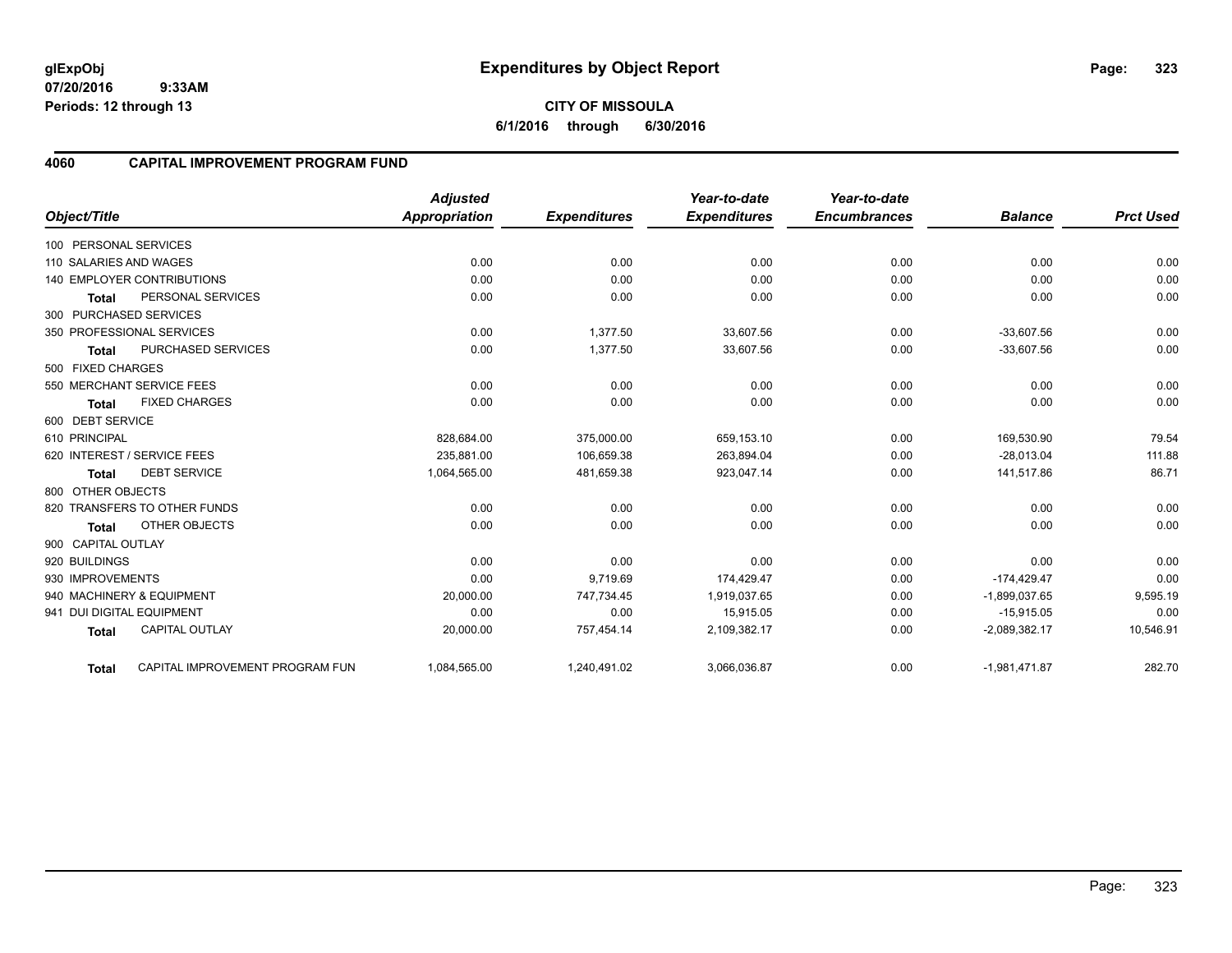### **4130 1997 G O BOND OPEN SPACE PURCHASE FUND**

| Object/Title                          | <b>Adjusted</b><br><b>Appropriation</b> | <b>Expenditures</b> | Year-to-date<br><b>Expenditures</b> | Year-to-date<br><b>Encumbrances</b> | <b>Balance</b> | <b>Prct Used</b> |
|---------------------------------------|-----------------------------------------|---------------------|-------------------------------------|-------------------------------------|----------------|------------------|
| 500 FIXED CHARGES                     |                                         |                     |                                     |                                     |                |                  |
| 550 MERCHANT SERVICE FEES             |                                         | 0.00<br>0.00        | 0.00                                | 0.00                                | 0.00           | 0.00             |
| <b>FIXED CHARGES</b><br><b>Total</b>  | 0.00                                    | 0.00                | 0.00                                | 0.00                                | 0.00           | 0.00             |
| 800 OTHER OBJECTS                     |                                         |                     |                                     |                                     |                |                  |
| 820 TRANSFERS TO OTHER FUNDS          |                                         | 0.00<br>0.00        | 0.00                                | 0.00                                | 0.00           | 0.00             |
| OTHER OBJECTS<br>Total                | 0.00                                    | 0.00                | 0.00                                | 0.00                                | 0.00           | 0.00             |
| 900 CAPITAL OUTLAY                    |                                         |                     |                                     |                                     |                |                  |
| 930 IMPROVEMENTS                      | 375.602.00                              | 0.00                | 0.00                                | 0.00                                | 375.602.00     | 0.00             |
| <b>CAPITAL OUTLAY</b><br><b>Total</b> | 375.602.00                              | 0.00                | 0.00                                | 0.00                                | 375,602.00     | 0.00             |
| NON-DEPARTMENTAL<br><b>Total</b>      | 375,602.00                              | 0.00                | 0.00                                | 0.00                                | 375.602.00     | 0.00             |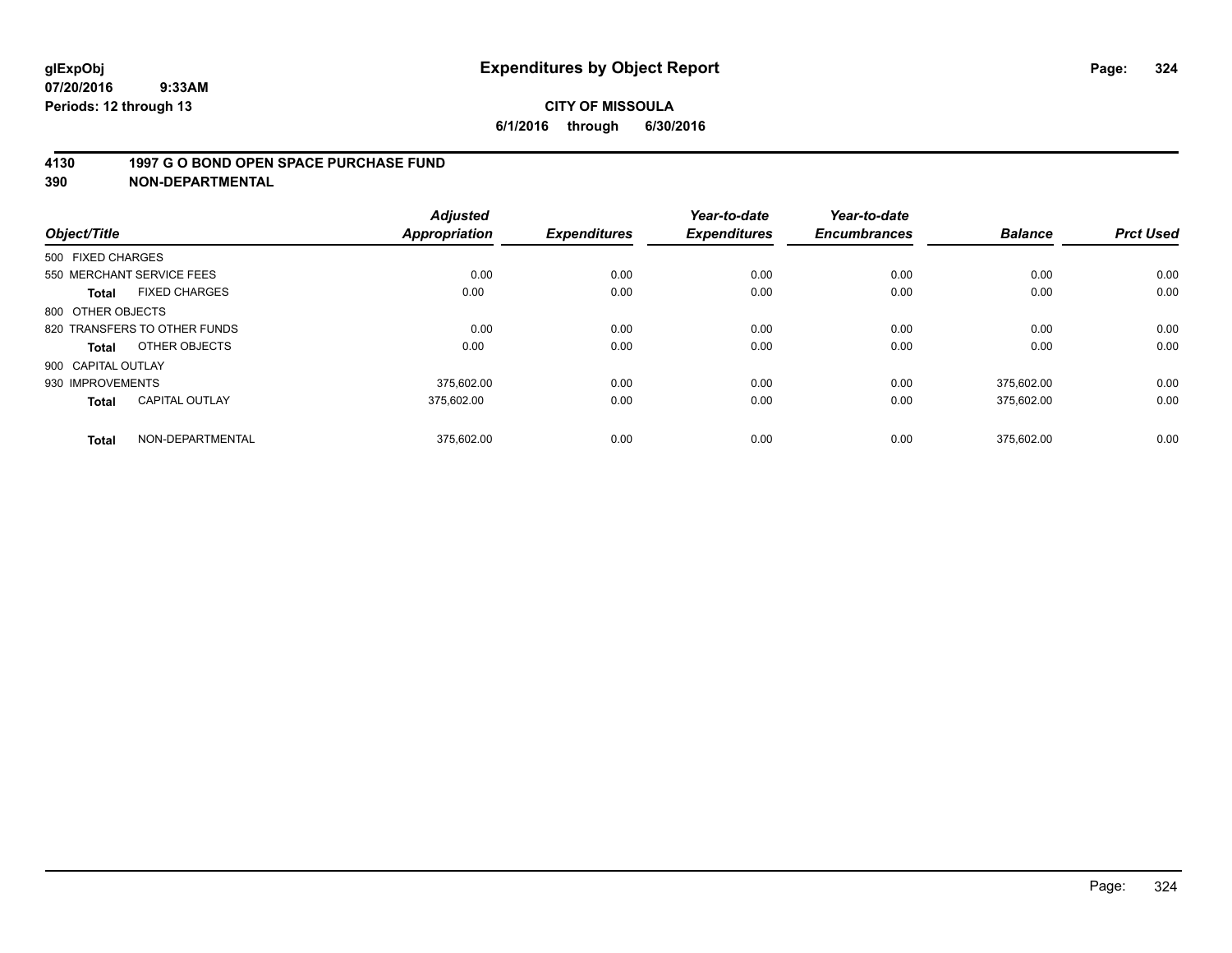**CITY OF MISSOULA 6/1/2016 through 6/30/2016**

## **4130 1997 G O BOND OPEN SPACE PURCHASE FUND**

| Object/Title       |                                   | <b>Adjusted</b><br><b>Appropriation</b> | <b>Expenditures</b> | Year-to-date<br><b>Expenditures</b> | Year-to-date<br><b>Encumbrances</b> | <b>Balance</b> | <b>Prct Used</b> |
|--------------------|-----------------------------------|-----------------------------------------|---------------------|-------------------------------------|-------------------------------------|----------------|------------------|
| 500 FIXED CHARGES  |                                   |                                         |                     |                                     |                                     |                |                  |
|                    | 550 MERCHANT SERVICE FEES         | 0.00                                    | 0.00                | 0.00                                | 0.00                                | 0.00           | 0.00             |
| Total              | <b>FIXED CHARGES</b>              | 0.00                                    | 0.00                | 0.00                                | 0.00                                | 0.00           | 0.00             |
| 800 OTHER OBJECTS  |                                   |                                         |                     |                                     |                                     |                |                  |
|                    | 820 TRANSFERS TO OTHER FUNDS      | 0.00                                    | 0.00                | 0.00                                | 0.00                                | 0.00           | 0.00             |
| Total              | OTHER OBJECTS                     | 0.00                                    | 0.00                | 0.00                                | 0.00                                | 0.00           | 0.00             |
| 900 CAPITAL OUTLAY |                                   |                                         |                     |                                     |                                     |                |                  |
| 930 IMPROVEMENTS   |                                   | 375,602.00                              | 0.00                | 0.00                                | 0.00                                | 375,602.00     | 0.00             |
| <b>Total</b>       | CAPITAL OUTLAY                    | 375,602.00                              | 0.00                | 0.00                                | 0.00                                | 375,602.00     | 0.00             |
| <b>Total</b>       | 1997 G O BOND OPEN SPACE PURCHASI | 375.602.00                              | 0.00                | 0.00                                | 0.00                                | 375.602.00     | 0.00             |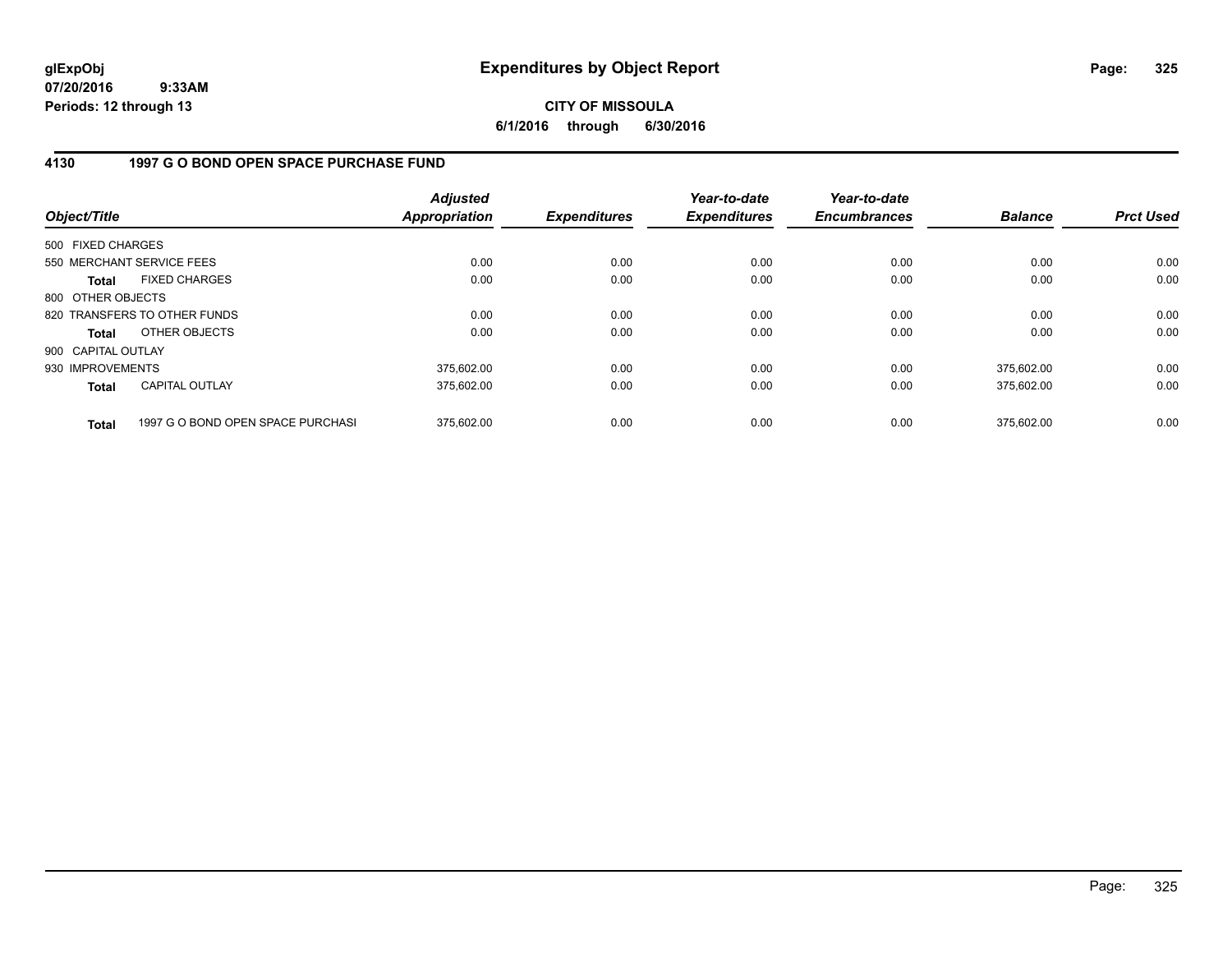## **4196 NEW FIRE STATION GO BOND**

**300 FIRE**

|                                       | <b>Adjusted</b><br><b>Appropriation</b> |                     | Year-to-date<br><b>Expenditures</b> | Year-to-date<br><b>Encumbrances</b> | <b>Balance</b> | <b>Prct Used</b> |
|---------------------------------------|-----------------------------------------|---------------------|-------------------------------------|-------------------------------------|----------------|------------------|
| Object/Title                          |                                         | <b>Expenditures</b> |                                     |                                     |                |                  |
| 500 FIXED CHARGES                     |                                         |                     |                                     |                                     |                |                  |
| 550 MERCHANT SERVICE FEES             | 0.00                                    | 0.00                | 0.00                                | 0.00                                | 0.00           | 0.00             |
| <b>FIXED CHARGES</b><br><b>Total</b>  | 0.00                                    | 0.00                | 0.00                                | 0.00                                | 0.00           | 0.00             |
| 800 OTHER OBJECTS                     |                                         |                     |                                     |                                     |                |                  |
| 820 TRANSFERS TO OTHER FUNDS          | 0.00                                    | 0.00                | 0.00                                | 0.00                                | 0.00           | 0.00             |
| OTHER OBJECTS<br>Total                | 0.00                                    | 0.00                | 0.00                                | 0.00                                | 0.00           | 0.00             |
| 900 CAPITAL OUTLAY                    |                                         |                     |                                     |                                     |                |                  |
| 920 BUILDINGS                         | 0.00                                    | 0.00                | 0.00                                | 0.00                                | 0.00           | 0.00             |
| 930 IMPROVEMENTS                      | 0.00                                    | 0.00                | 0.00                                | 0.00                                | 0.00           | 0.00             |
| 940 MACHINERY & EQUIPMENT             | 0.00                                    | 0.00                | 0.00                                | 0.00                                | 0.00           | 0.00             |
| <b>CAPITAL OUTLAY</b><br><b>Total</b> | 0.00                                    | 0.00                | 0.00                                | 0.00                                | 0.00           | 0.00             |
| <b>FIRE</b><br><b>Total</b>           | 0.00                                    | 0.00                | 0.00                                | 0.00                                | 0.00           | 0.00             |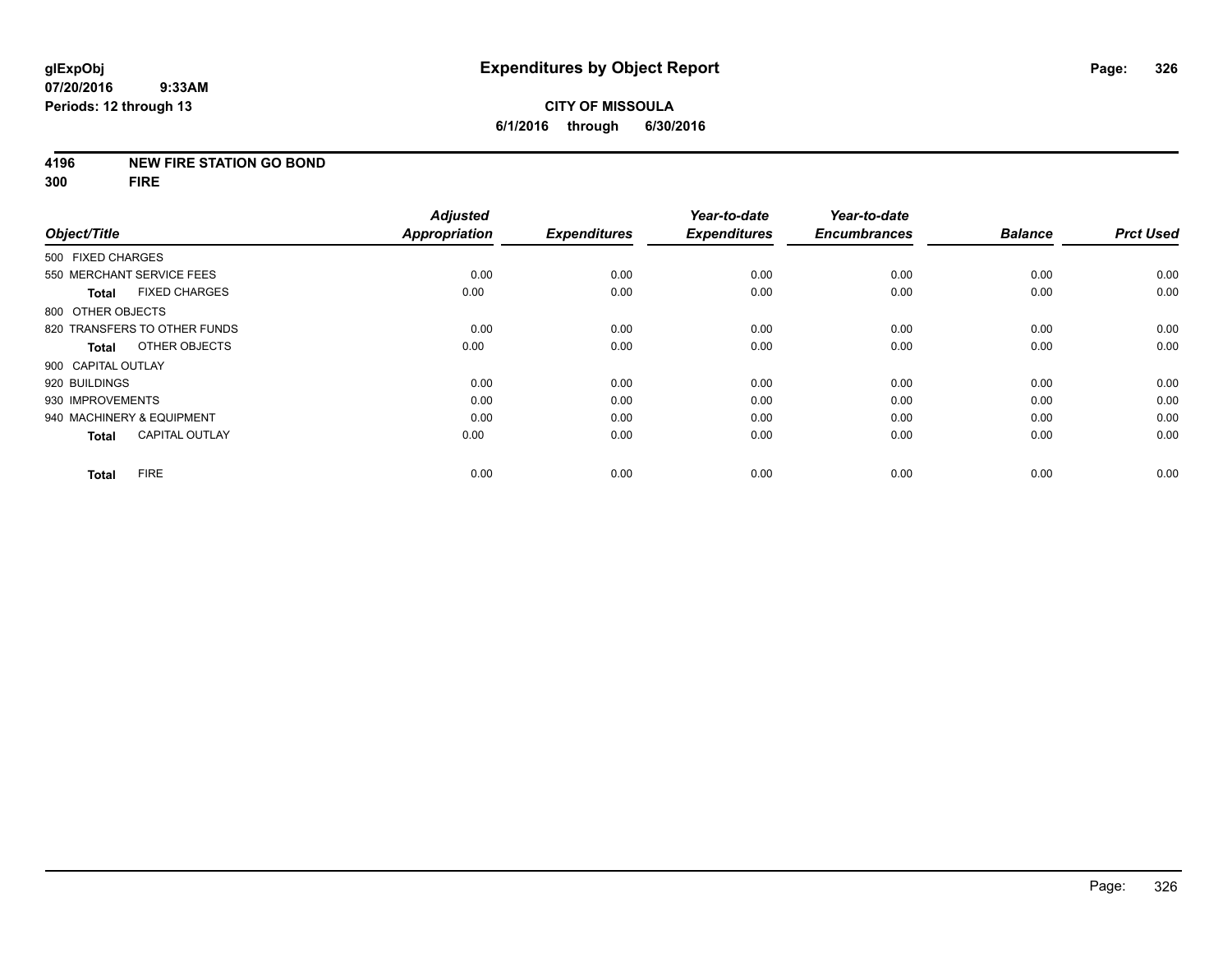# **4196 NEW FIRE STATION GO BOND**

| Object/Title              |                              | <b>Adjusted</b><br><b>Appropriation</b> | <b>Expenditures</b> | Year-to-date<br><b>Expenditures</b> | Year-to-date<br><b>Encumbrances</b> | <b>Balance</b> | <b>Prct Used</b> |
|---------------------------|------------------------------|-----------------------------------------|---------------------|-------------------------------------|-------------------------------------|----------------|------------------|
|                           |                              |                                         |                     |                                     |                                     |                |                  |
| 500 FIXED CHARGES         |                              |                                         |                     |                                     |                                     |                |                  |
| 550 MERCHANT SERVICE FEES |                              | 0.00                                    | 0.00                | 0.00                                | 0.00                                | 0.00           | 0.00             |
| Total                     | <b>FIXED CHARGES</b>         | 0.00                                    | 0.00                | 0.00                                | 0.00                                | 0.00           | 0.00             |
| 800 OTHER OBJECTS         |                              |                                         |                     |                                     |                                     |                |                  |
|                           | 820 TRANSFERS TO OTHER FUNDS | 0.00                                    | 0.00                | 0.00                                | 0.00                                | 0.00           | 0.00             |
| Total                     | OTHER OBJECTS                | 0.00                                    | 0.00                | 0.00                                | 0.00                                | 0.00           | 0.00             |
| 900 CAPITAL OUTLAY        |                              |                                         |                     |                                     |                                     |                |                  |
| 920 BUILDINGS             |                              | 0.00                                    | 0.00                | 0.00                                | 0.00                                | 0.00           | 0.00             |
| 930 IMPROVEMENTS          |                              | 0.00                                    | 0.00                | 0.00                                | 0.00                                | 0.00           | 0.00             |
| 940 MACHINERY & EQUIPMENT |                              | 0.00                                    | 0.00                | 0.00                                | 0.00                                | 0.00           | 0.00             |
| <b>Total</b>              | <b>CAPITAL OUTLAY</b>        | 0.00                                    | 0.00                | 0.00                                | 0.00                                | 0.00           | 0.00             |
| <b>Total</b>              | NEW FIRE STATION GO BOND     | 0.00                                    | 0.00                | 0.00                                | 0.00                                | 0.00           | 0.00             |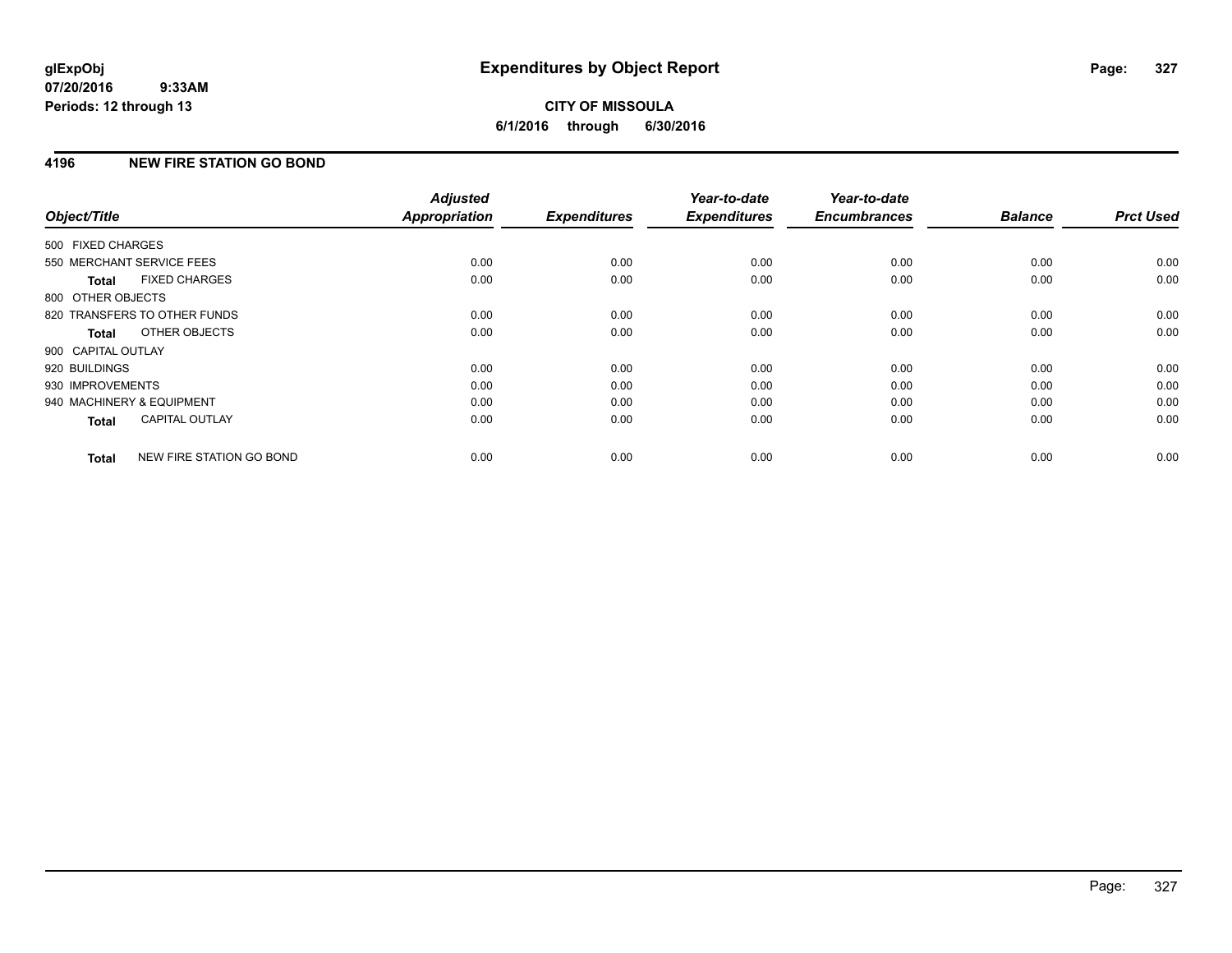#### **4450 S/C CONSTRUCTION FUND FOR FY06**

| Object/Title                            | <b>Adjusted</b><br><b>Appropriation</b> | <b>Expenditures</b> | Year-to-date<br><b>Expenditures</b> | Year-to-date<br><b>Encumbrances</b> | <b>Balance</b> | <b>Prct Used</b> |
|-----------------------------------------|-----------------------------------------|---------------------|-------------------------------------|-------------------------------------|----------------|------------------|
| 500 FIXED CHARGES                       |                                         |                     |                                     |                                     |                |                  |
| 550 MERCHANT SERVICE FEES               | 0.00                                    | 0.00                | 0.00                                | 0.00                                | 0.00           | 0.00             |
| <b>FIXED CHARGES</b><br><b>Total</b>    | 0.00                                    | 0.00                | 0.00                                | 0.00                                | 0.00           | 0.00             |
| 800 OTHER OBJECTS                       |                                         |                     |                                     |                                     |                |                  |
| 820 TRANSFERS TO OTHER FUNDS            | 0.00                                    | 0.00                | 0.00                                | 0.00                                | 0.00           | 0.00             |
| OTHER OBJECTS<br><b>Total</b>           | 0.00                                    | 0.00                | 0.00                                | 0.00                                | 0.00           | 0.00             |
| PUBLIC WORKS OPERATIONS<br><b>Total</b> | 0.00                                    | 0.00                | 0.00                                | 0.00                                | 0.00           | 0.00             |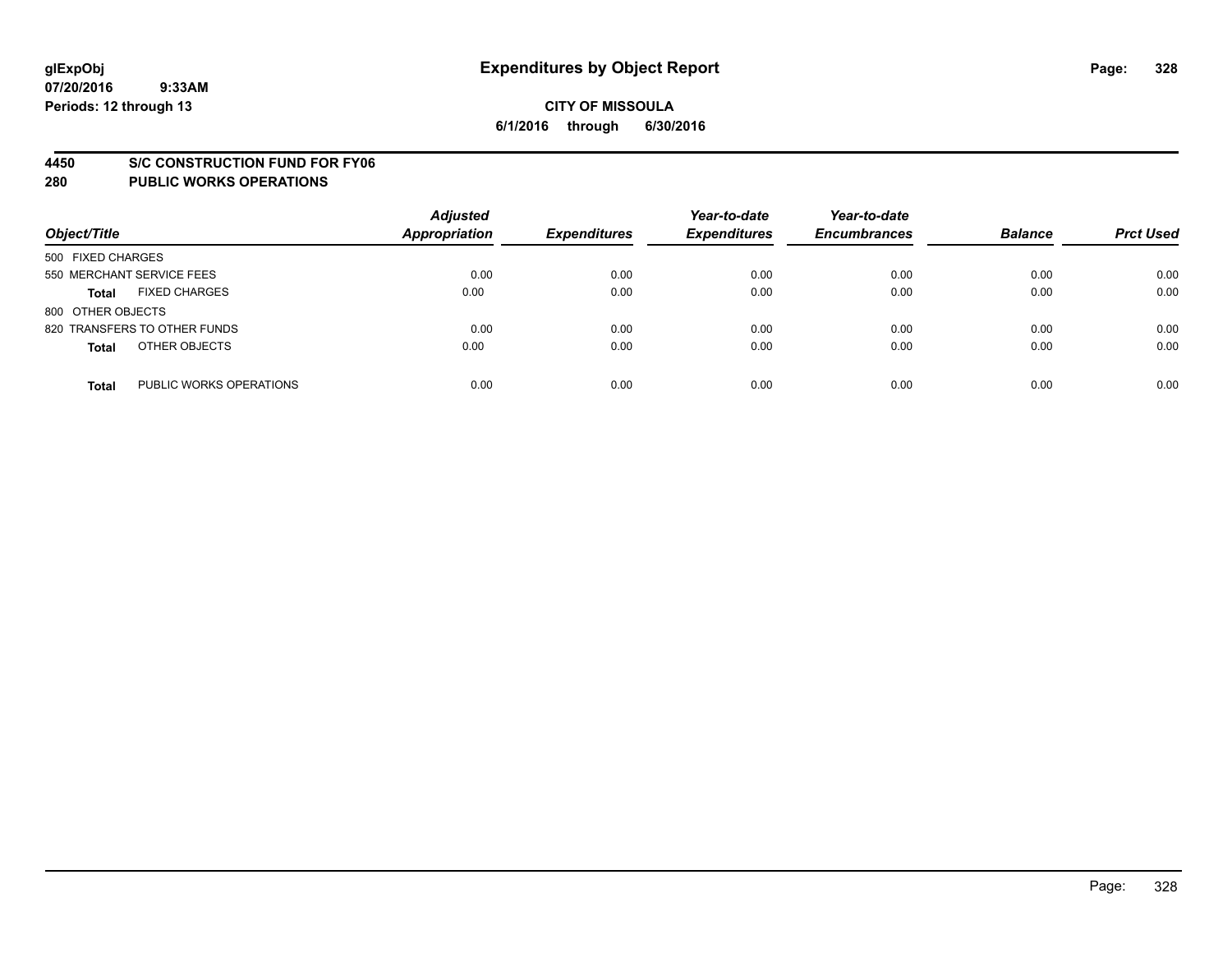**CITY OF MISSOULA 6/1/2016 through 6/30/2016**

## **4450 S/C CONSTRUCTION FUND FOR FY06**

| Object/Title                                   | <b>Adjusted</b><br><b>Appropriation</b> | <b>Expenditures</b> | Year-to-date<br><b>Expenditures</b> | Year-to-date<br><b>Encumbrances</b> | <b>Balance</b> | <b>Prct Used</b> |
|------------------------------------------------|-----------------------------------------|---------------------|-------------------------------------|-------------------------------------|----------------|------------------|
| 500 FIXED CHARGES                              |                                         |                     |                                     |                                     |                |                  |
| 550 MERCHANT SERVICE FEES                      | 0.00                                    | 0.00                | 0.00                                | 0.00                                | 0.00           | 0.00             |
| <b>FIXED CHARGES</b><br><b>Total</b>           | 0.00                                    | 0.00                | 0.00                                | 0.00                                | 0.00           | 0.00             |
| 800 OTHER OBJECTS                              |                                         |                     |                                     |                                     |                |                  |
| 820 TRANSFERS TO OTHER FUNDS                   | 0.00                                    | 0.00                | 0.00                                | 0.00                                | 0.00           | 0.00             |
| OTHER OBJECTS<br><b>Total</b>                  | 0.00                                    | 0.00                | 0.00                                | 0.00                                | 0.00           | 0.00             |
| S/C CONSTRUCTION FUND FOR FY06<br><b>Total</b> | 0.00                                    | 0.00                | 0.00                                | 0.00                                | 0.00           | 0.00             |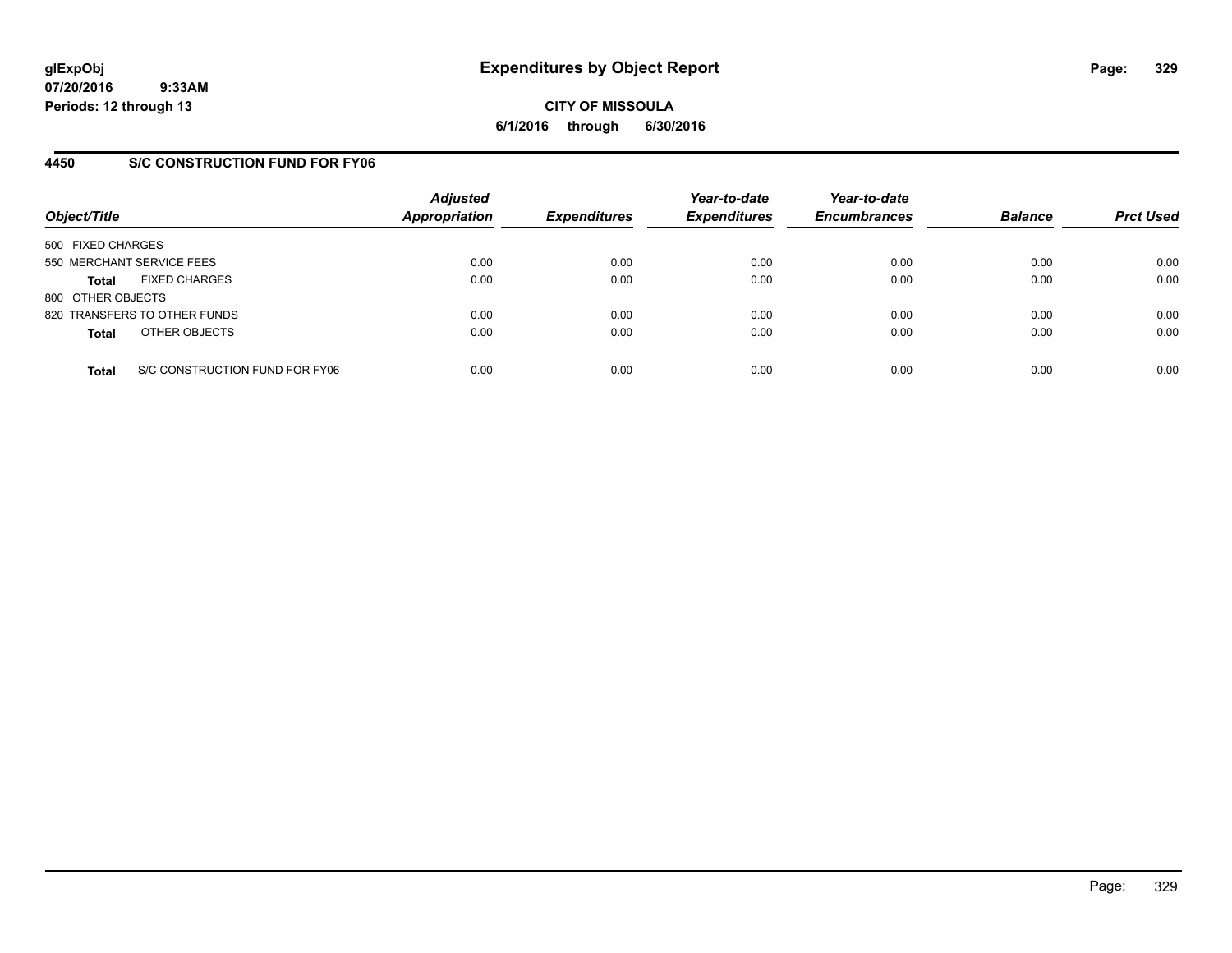#### **4451 FY07 S/C BOND FUND**

| Object/Title                            | <b>Adjusted</b><br><b>Appropriation</b> | <b>Expenditures</b> | Year-to-date<br><b>Expenditures</b> | Year-to-date<br><b>Encumbrances</b> | <b>Balance</b> | <b>Prct Used</b> |
|-----------------------------------------|-----------------------------------------|---------------------|-------------------------------------|-------------------------------------|----------------|------------------|
| 500 FIXED CHARGES                       |                                         |                     |                                     |                                     |                |                  |
| 550 MERCHANT SERVICE FEES               | 0.00                                    | 0.00                | 0.00                                | 0.00                                | 0.00           | 0.00             |
| <b>FIXED CHARGES</b><br><b>Total</b>    | 0.00                                    | 0.00                | 0.00                                | 0.00                                | 0.00           | 0.00             |
| 800 OTHER OBJECTS                       |                                         |                     |                                     |                                     |                |                  |
| 820 TRANSFERS TO OTHER FUNDS            | 0.00                                    | 0.00                | 0.00                                | 0.00                                | 0.00           | 0.00             |
| OTHER OBJECTS<br><b>Total</b>           | 0.00                                    | 0.00                | 0.00                                | 0.00                                | 0.00           | 0.00             |
| PUBLIC WORKS OPERATIONS<br><b>Total</b> | 0.00                                    | 0.00                | 0.00                                | 0.00                                | 0.00           | 0.00             |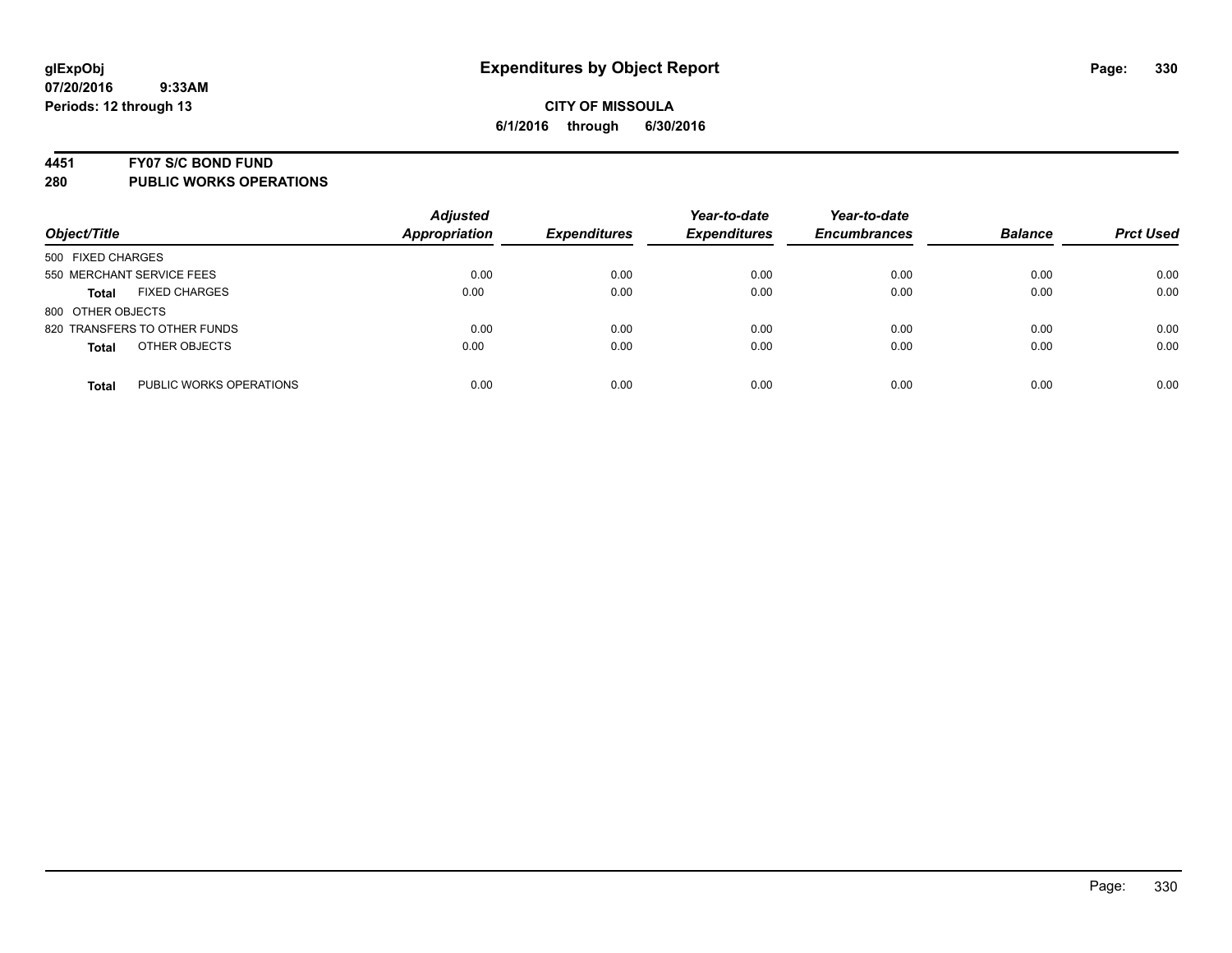**CITY OF MISSOULA 6/1/2016 through 6/30/2016**

## **4451 FY07 S/C BOND FUND**

| Object/Title                         | <b>Adjusted</b><br><b>Appropriation</b> | <b>Expenditures</b> | Year-to-date<br><b>Expenditures</b> | Year-to-date<br><b>Encumbrances</b> | <b>Balance</b> | <b>Prct Used</b> |
|--------------------------------------|-----------------------------------------|---------------------|-------------------------------------|-------------------------------------|----------------|------------------|
| 500 FIXED CHARGES                    |                                         |                     |                                     |                                     |                |                  |
| 550 MERCHANT SERVICE FEES            | 0.00                                    | 0.00                | 0.00                                | 0.00                                | 0.00           | 0.00             |
| <b>FIXED CHARGES</b><br><b>Total</b> | 0.00                                    | 0.00                | 0.00                                | 0.00                                | 0.00           | 0.00             |
| 800 OTHER OBJECTS                    |                                         |                     |                                     |                                     |                |                  |
| 820 TRANSFERS TO OTHER FUNDS         | 0.00                                    | 0.00                | 0.00                                | 0.00                                | 0.00           | 0.00             |
| OTHER OBJECTS<br><b>Total</b>        | 0.00                                    | 0.00                | 0.00                                | 0.00                                | 0.00           | 0.00             |
| FY07 S/C BOND FUND<br><b>Total</b>   | 0.00                                    | 0.00                | 0.00                                | 0.00                                | 0.00           | 0.00             |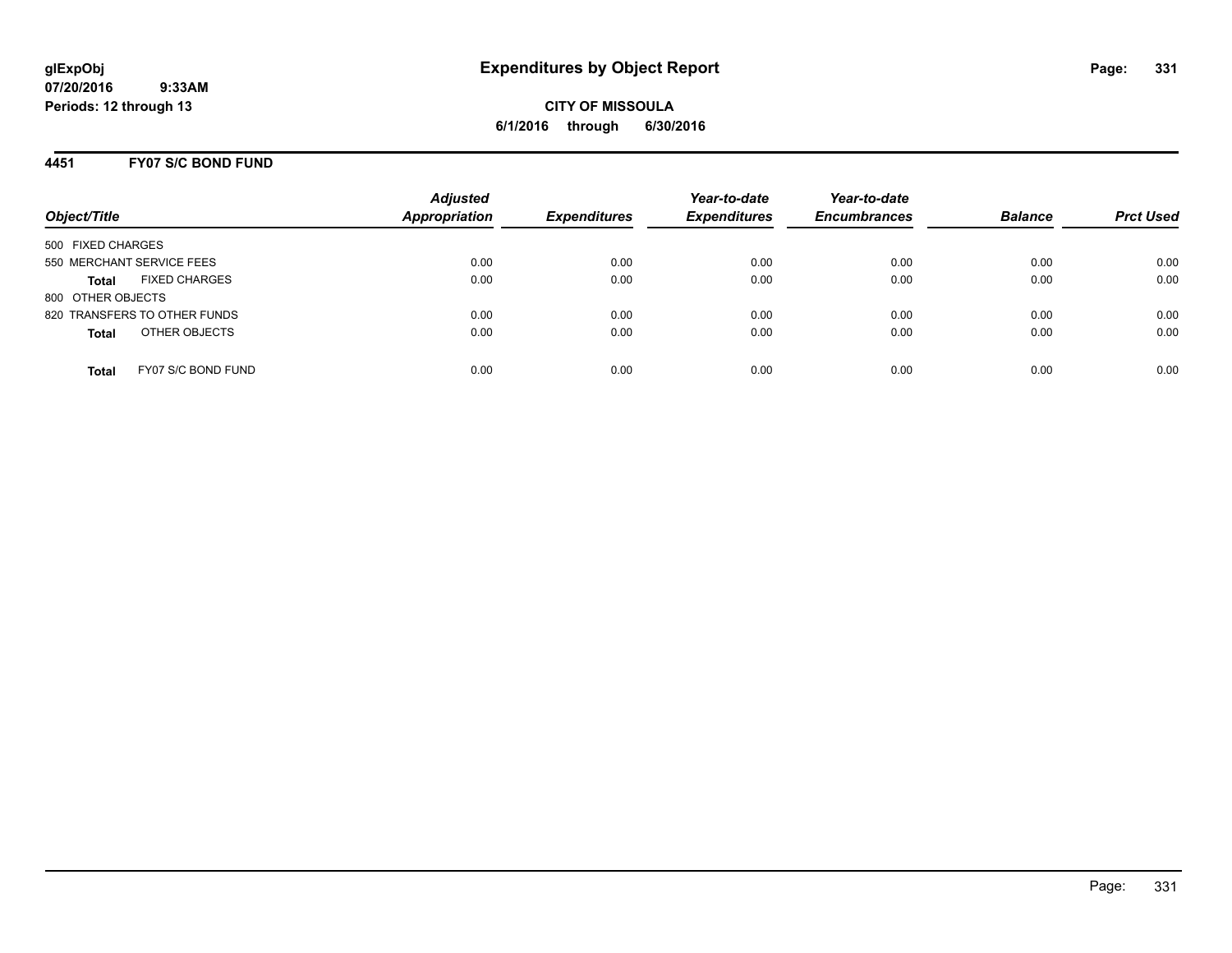## **4452 S/C CONSTRUCTION FUND FOR FY 08 BOND SAL**

| Object/Title       |                           | <b>Adjusted</b><br><b>Appropriation</b> | <b>Expenditures</b> | Year-to-date<br><b>Expenditures</b> | Year-to-date<br><b>Encumbrances</b> | <b>Balance</b> | <b>Prct Used</b> |
|--------------------|---------------------------|-----------------------------------------|---------------------|-------------------------------------|-------------------------------------|----------------|------------------|
| 500 FIXED CHARGES  |                           |                                         |                     |                                     |                                     |                |                  |
|                    | 550 MERCHANT SERVICE FEES | 0.00                                    | 0.00                | 0.00                                | 0.00                                | 0.00           | 0.00             |
| <b>Total</b>       | <b>FIXED CHARGES</b>      | 0.00                                    | 0.00                | 0.00                                | 0.00                                | 0.00           | 0.00             |
| 900 CAPITAL OUTLAY |                           |                                         |                     |                                     |                                     |                |                  |
| 930 IMPROVEMENTS   |                           | 0.00                                    | 0.00                | 0.00                                | 0.00                                | 0.00           | 0.00             |
| <b>Total</b>       | <b>CAPITAL OUTLAY</b>     | 0.00                                    | 0.00                | 0.00                                | 0.00                                | 0.00           | 0.00             |
| <b>Total</b>       | PUBLIC WORKS OPERATIONS   | 0.00                                    | 0.00                | 0.00                                | 0.00                                | 0.00           | 0.00             |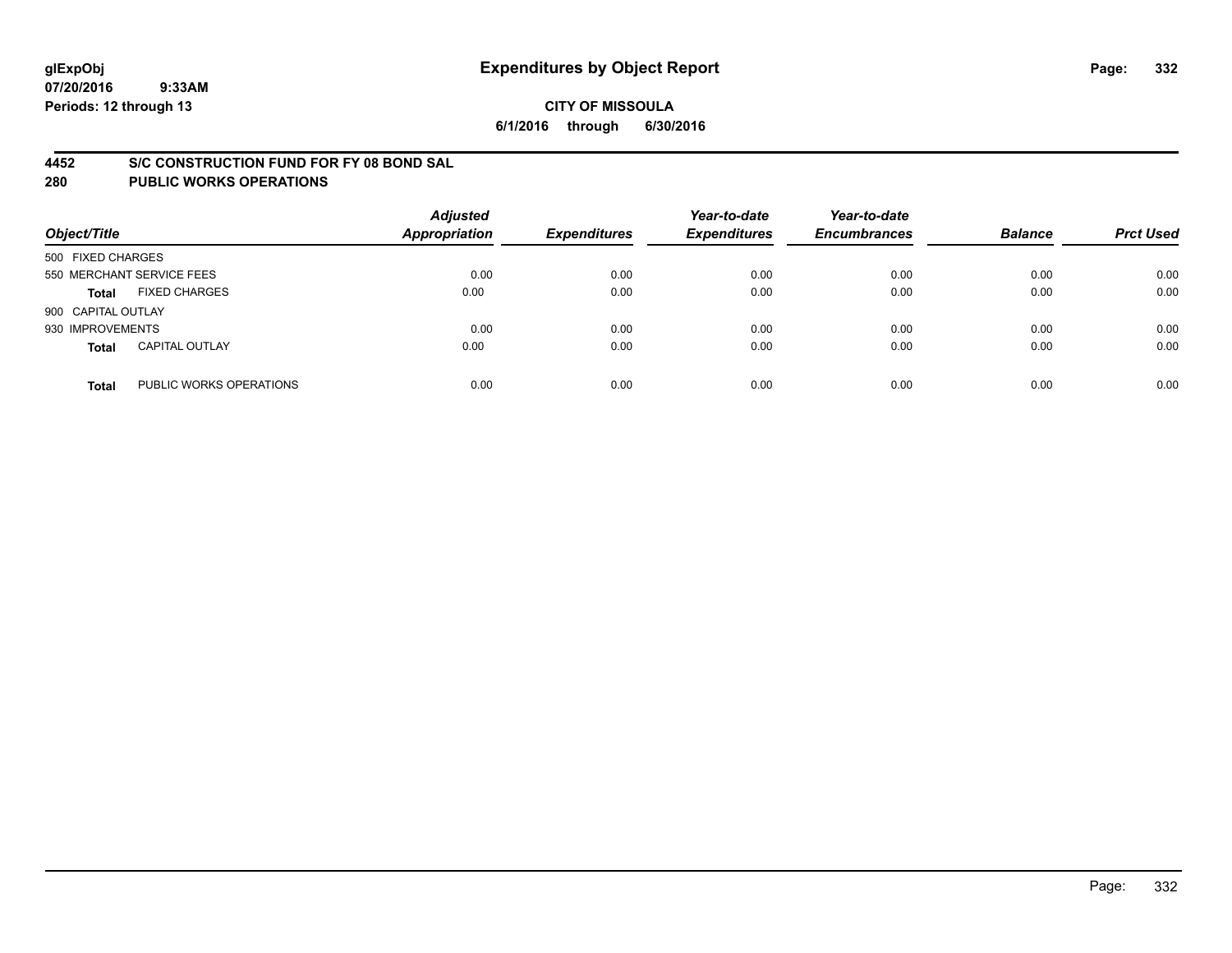**CITY OF MISSOULA 6/1/2016 through 6/30/2016**

# **4452 S/C CONSTRUCTION FUND FOR FY 08 BOND SAL**

| Object/Title       |                                    | <b>Adjusted</b><br><b>Appropriation</b> | <b>Expenditures</b> | Year-to-date<br><b>Expenditures</b> | Year-to-date<br><b>Encumbrances</b> | <b>Balance</b> | <b>Prct Used</b> |
|--------------------|------------------------------------|-----------------------------------------|---------------------|-------------------------------------|-------------------------------------|----------------|------------------|
| 500 FIXED CHARGES  |                                    |                                         |                     |                                     |                                     |                |                  |
|                    | 550 MERCHANT SERVICE FEES          | 0.00                                    | 0.00                | 0.00                                | 0.00                                | 0.00           | 0.00             |
| Total              | <b>FIXED CHARGES</b>               | 0.00                                    | 0.00                | 0.00                                | 0.00                                | 0.00           | 0.00             |
| 900 CAPITAL OUTLAY |                                    |                                         |                     |                                     |                                     |                |                  |
| 930 IMPROVEMENTS   |                                    | 0.00                                    | 0.00                | 0.00                                | 0.00                                | 0.00           | 0.00             |
| <b>Total</b>       | <b>CAPITAL OUTLAY</b>              | 0.00                                    | 0.00                | 0.00                                | 0.00                                | 0.00           | 0.00             |
| <b>Total</b>       | S/C CONSTRUCTION FUND FOR FY 08 BO | 0.00                                    | 0.00                | 0.00                                | 0.00                                | 0.00           | 0.00             |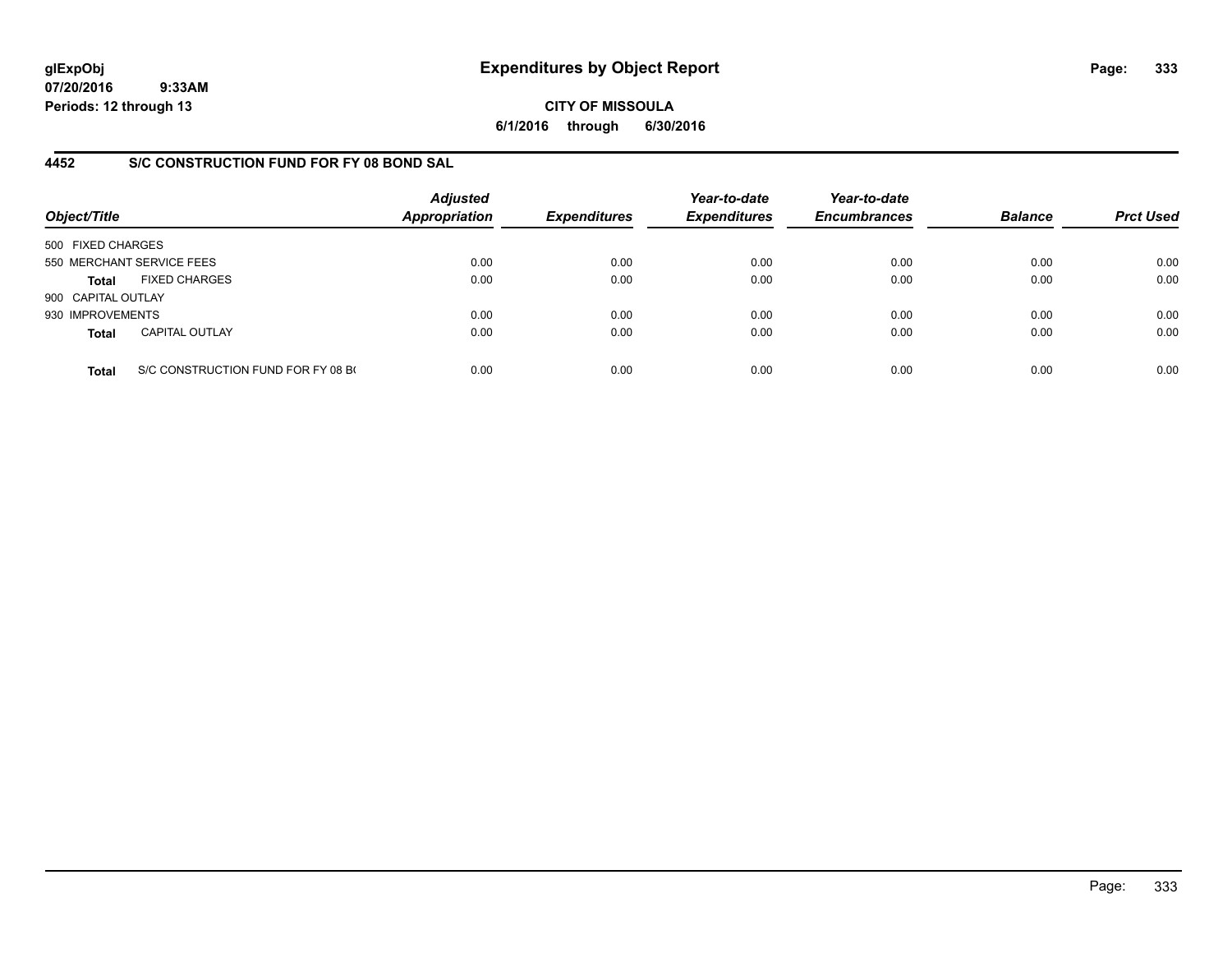#### **4453 S/C CONSTRUCTION FUND FY09 BOND**

| Object/Title       |                              | <b>Adjusted</b><br>Appropriation | <b>Expenditures</b> | Year-to-date<br><b>Expenditures</b> | Year-to-date<br><b>Encumbrances</b> | <b>Balance</b> | <b>Prct Used</b> |
|--------------------|------------------------------|----------------------------------|---------------------|-------------------------------------|-------------------------------------|----------------|------------------|
| 500 FIXED CHARGES  |                              |                                  |                     |                                     |                                     |                |                  |
|                    | 550 MERCHANT SERVICE FEES    | 0.00                             | 0.00                | 0.00                                | 0.00                                | 0.00           | 0.00             |
| <b>Total</b>       | <b>FIXED CHARGES</b>         | 0.00                             | 0.00                | 0.00                                | 0.00                                | 0.00           | 0.00             |
| 800 OTHER OBJECTS  |                              |                                  |                     |                                     |                                     |                |                  |
|                    | 820 TRANSFERS TO OTHER FUNDS | 0.00                             | 0.00                | 0.00                                | 0.00                                | 0.00           | 0.00             |
| Total              | OTHER OBJECTS                | 0.00                             | 0.00                | 0.00                                | 0.00                                | 0.00           | 0.00             |
| 900 CAPITAL OUTLAY |                              |                                  |                     |                                     |                                     |                |                  |
| 930 IMPROVEMENTS   |                              | 0.00                             | 0.00                | 0.00                                | 0.00                                | 0.00           | 0.00             |
| Total              | <b>CAPITAL OUTLAY</b>        | 0.00                             | 0.00                | 0.00                                | 0.00                                | 0.00           | 0.00             |
| <b>Total</b>       | PUBLIC WORKS OPERATIONS      | 0.00                             | 0.00                | 0.00                                | 0.00                                | 0.00           | 0.00             |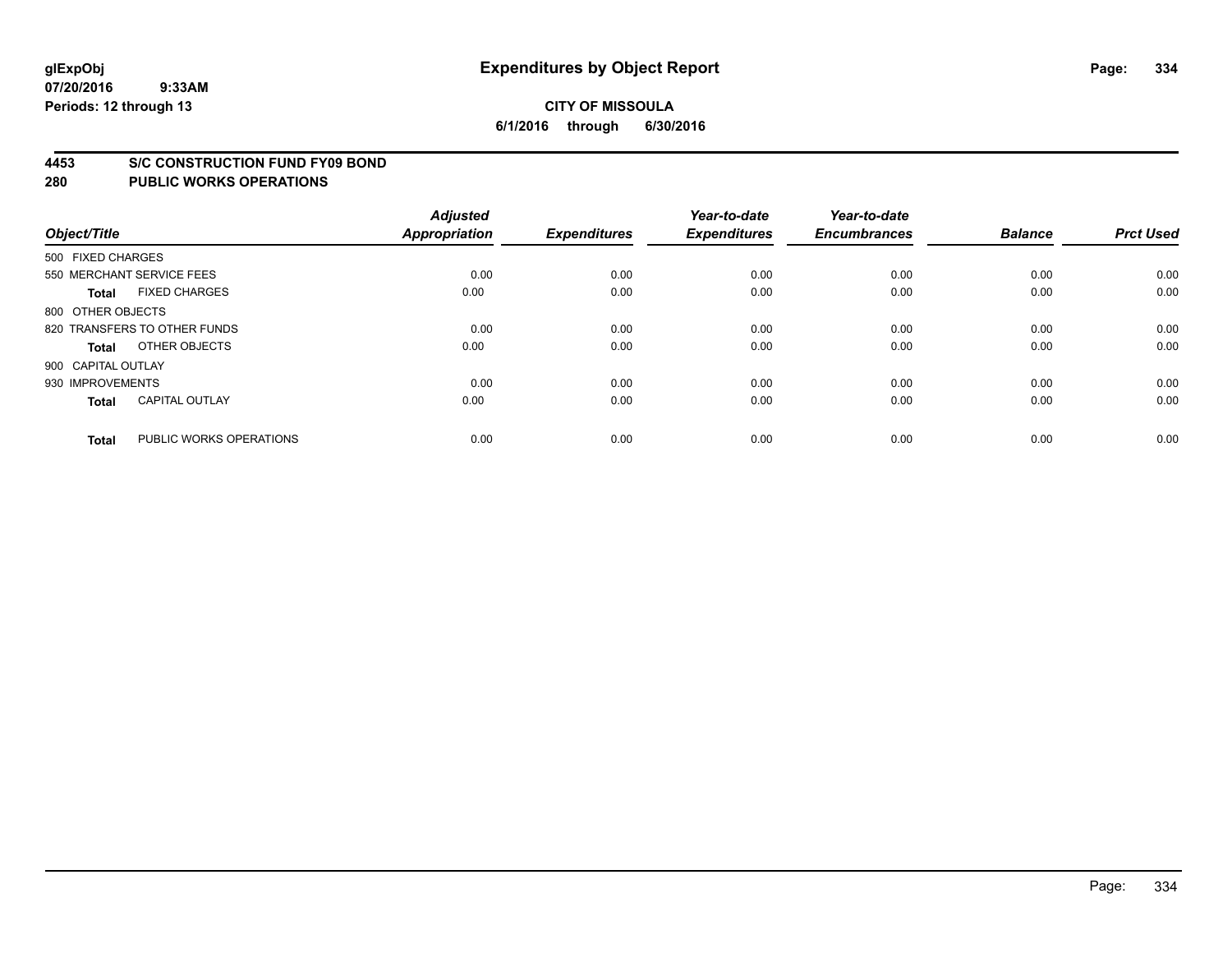#### **4453 S/C CONSTRUCTION FUND FY09 BOND**

**390 NON-DEPARTMENTAL**

| Object/Title                  | <b>Adjusted</b><br>Appropriation | <b>Expenditures</b> | Year-to-date<br><b>Expenditures</b> | Year-to-date<br><b>Encumbrances</b> | <b>Balance</b> | <b>Prct Used</b> |
|-------------------------------|----------------------------------|---------------------|-------------------------------------|-------------------------------------|----------------|------------------|
| 500 FIXED CHARGES             |                                  |                     |                                     |                                     |                |                  |
| 500 FIXED CHARGES             | 0.00                             | 0.00                | 0.00                                | 0.00                                | 0.00           | 0.00             |
| 550 MERCHANT SERVICE FEES     | 0.00                             | 0.00                | 0.00                                | 0.00                                | 0.00           | 0.00             |
| <b>FIXED CHARGES</b><br>Total | 0.00                             | 0.00                | 0.00                                | 0.00                                | 0.00           | 0.00             |
| NON-DEPARTMENTAL<br>Total     | 0.00                             | 0.00                | 0.00                                | 0.00                                | 0.00           | 0.00             |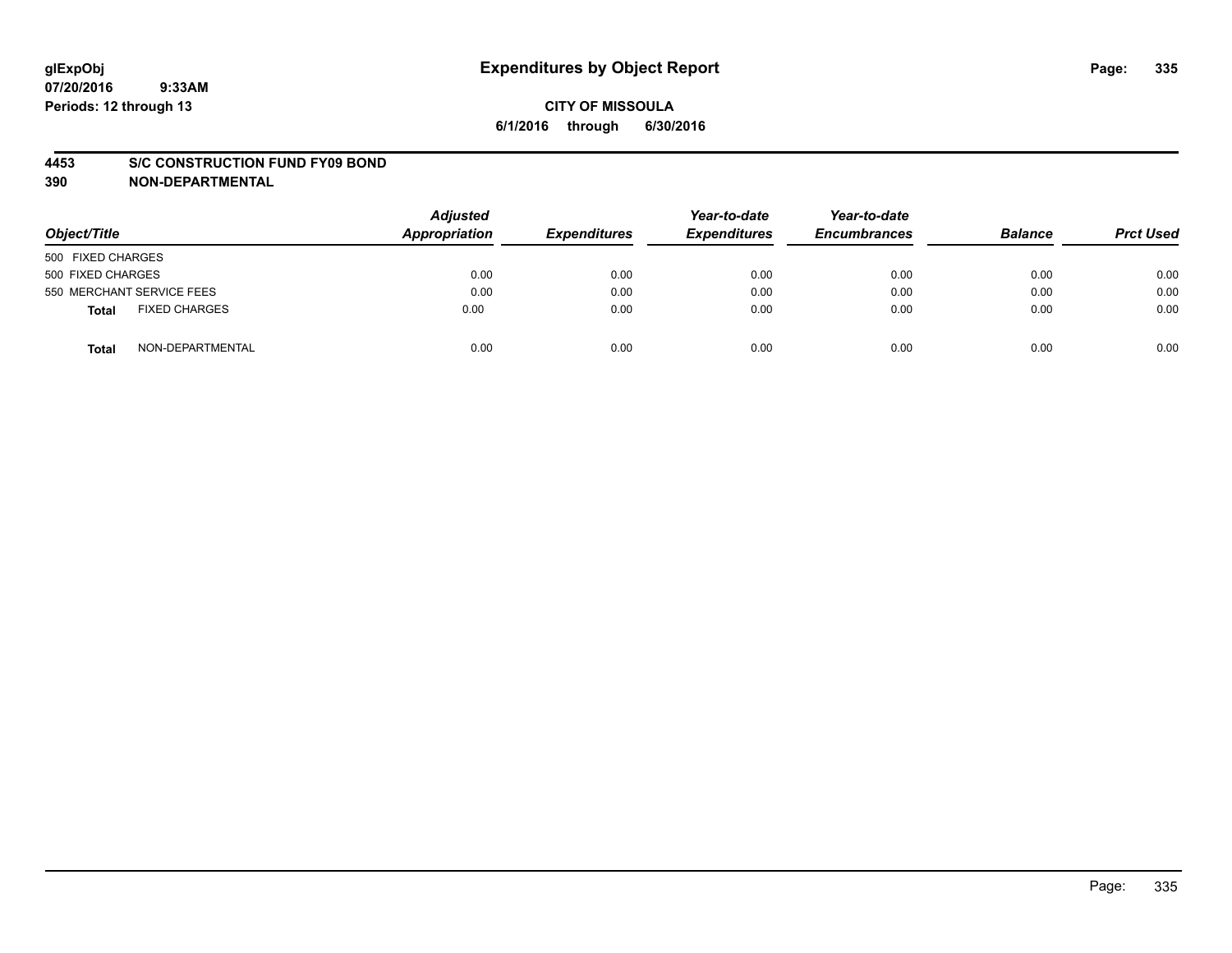# **CITY OF MISSOULA 6/1/2016 through 6/30/2016**

## **4453 S/C CONSTRUCTION FUND FY09 BOND**

| Object/Title       |                                 | <b>Adjusted</b><br><b>Appropriation</b> | <b>Expenditures</b> | Year-to-date<br><b>Expenditures</b> | Year-to-date<br><b>Encumbrances</b> | <b>Balance</b> | <b>Prct Used</b> |
|--------------------|---------------------------------|-----------------------------------------|---------------------|-------------------------------------|-------------------------------------|----------------|------------------|
| 500 FIXED CHARGES  |                                 |                                         |                     |                                     |                                     |                |                  |
| 500 FIXED CHARGES  |                                 | 0.00                                    | 0.00                | 0.00                                | 0.00                                | 0.00           | 0.00             |
|                    | 550 MERCHANT SERVICE FEES       | 0.00                                    | 0.00                | 0.00                                | 0.00                                | 0.00           | 0.00             |
| <b>Total</b>       | <b>FIXED CHARGES</b>            | 0.00                                    | 0.00                | 0.00                                | 0.00                                | 0.00           | 0.00             |
| 800 OTHER OBJECTS  |                                 |                                         |                     |                                     |                                     |                |                  |
|                    | 820 TRANSFERS TO OTHER FUNDS    | 0.00                                    | 0.00                | 0.00                                | 0.00                                | 0.00           | 0.00             |
| Total              | OTHER OBJECTS                   | 0.00                                    | 0.00                | 0.00                                | 0.00                                | 0.00           | 0.00             |
| 900 CAPITAL OUTLAY |                                 |                                         |                     |                                     |                                     |                |                  |
| 930 IMPROVEMENTS   |                                 | 0.00                                    | 0.00                | 0.00                                | 0.00                                | 0.00           | 0.00             |
| <b>Total</b>       | <b>CAPITAL OUTLAY</b>           | 0.00                                    | 0.00                | 0.00                                | 0.00                                | 0.00           | 0.00             |
| <b>Total</b>       | S/C CONSTRUCTION FUND FY09 BOND | 0.00                                    | 0.00                | 0.00                                | 0.00                                | 0.00           | 0.00             |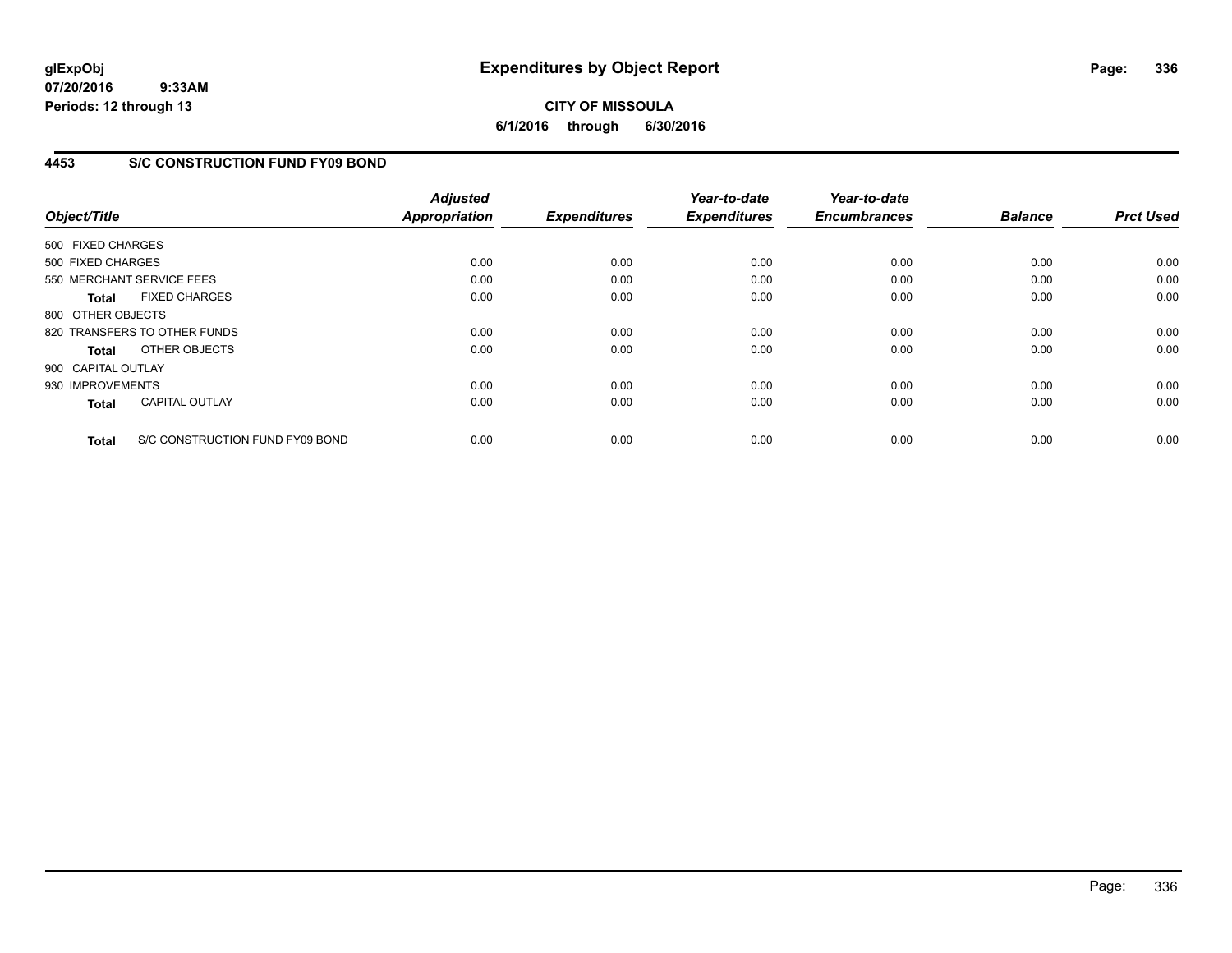#### **4454 S/C CONSTRUCTION FUND FOR FY10**

| Object/Title       |                           | <b>Adjusted</b><br><b>Appropriation</b> | <b>Expenditures</b> | Year-to-date<br><b>Expenditures</b> | Year-to-date<br><b>Encumbrances</b> | <b>Balance</b> | <b>Prct Used</b> |
|--------------------|---------------------------|-----------------------------------------|---------------------|-------------------------------------|-------------------------------------|----------------|------------------|
| 500 FIXED CHARGES  |                           |                                         |                     |                                     |                                     |                |                  |
|                    | 550 MERCHANT SERVICE FEES | 0.00                                    | 0.00                | 0.00                                | 0.00                                | 0.00           | 0.00             |
| <b>Total</b>       | <b>FIXED CHARGES</b>      | 0.00                                    | 0.00                | 0.00                                | 0.00                                | 0.00           | 0.00             |
| 900 CAPITAL OUTLAY |                           |                                         |                     |                                     |                                     |                |                  |
| 930 IMPROVEMENTS   |                           | 0.00                                    | 0.00                | 0.00                                | 0.00                                | 0.00           | 0.00             |
| <b>Total</b>       | <b>CAPITAL OUTLAY</b>     | 0.00                                    | 0.00                | 0.00                                | 0.00                                | 0.00           | 0.00             |
| <b>Total</b>       | PUBLIC WORKS OPERATIONS   | 0.00                                    | 0.00                | 0.00                                | 0.00                                | 0.00           | 0.00             |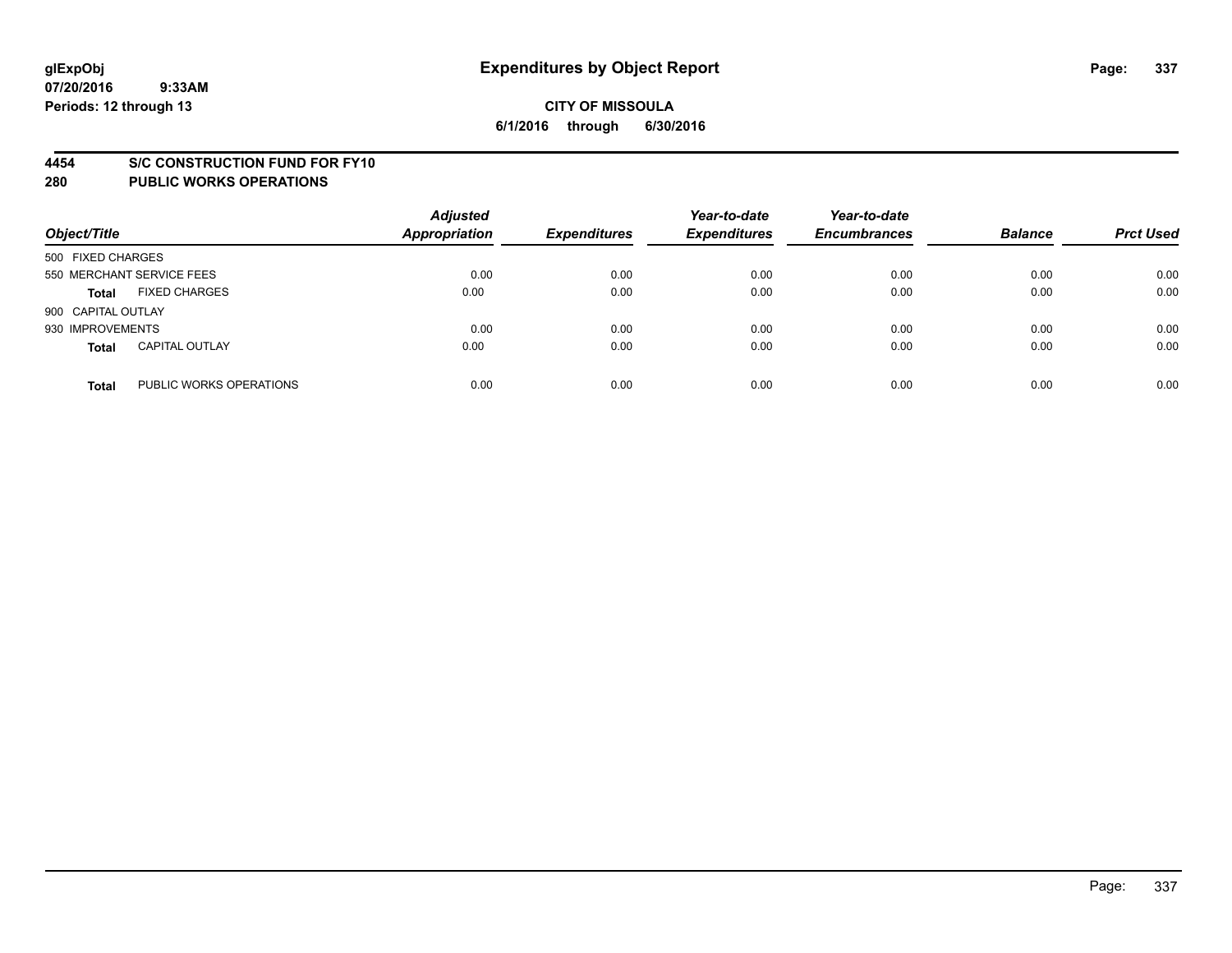**CITY OF MISSOULA 6/1/2016 through 6/30/2016**

## **4454 S/C CONSTRUCTION FUND FOR FY10**

| Object/Title       |                                | <b>Adjusted</b><br><b>Appropriation</b> | <b>Expenditures</b> | Year-to-date<br><b>Expenditures</b> | Year-to-date<br><b>Encumbrances</b> | <b>Balance</b> | <b>Prct Used</b> |
|--------------------|--------------------------------|-----------------------------------------|---------------------|-------------------------------------|-------------------------------------|----------------|------------------|
| 500 FIXED CHARGES  |                                |                                         |                     |                                     |                                     |                |                  |
|                    | 550 MERCHANT SERVICE FEES      | 0.00                                    | 0.00                | 0.00                                | 0.00                                | 0.00           | 0.00             |
| <b>Total</b>       | <b>FIXED CHARGES</b>           | 0.00                                    | 0.00                | 0.00                                | 0.00                                | 0.00           | 0.00             |
| 900 CAPITAL OUTLAY |                                |                                         |                     |                                     |                                     |                |                  |
| 930 IMPROVEMENTS   |                                | 0.00                                    | 0.00                | 0.00                                | 0.00                                | 0.00           | 0.00             |
| <b>Total</b>       | <b>CAPITAL OUTLAY</b>          | 0.00                                    | 0.00                | 0.00                                | 0.00                                | 0.00           | 0.00             |
| <b>Total</b>       | S/C CONSTRUCTION FUND FOR FY10 | 0.00                                    | 0.00                | 0.00                                | 0.00                                | 0.00           | 0.00             |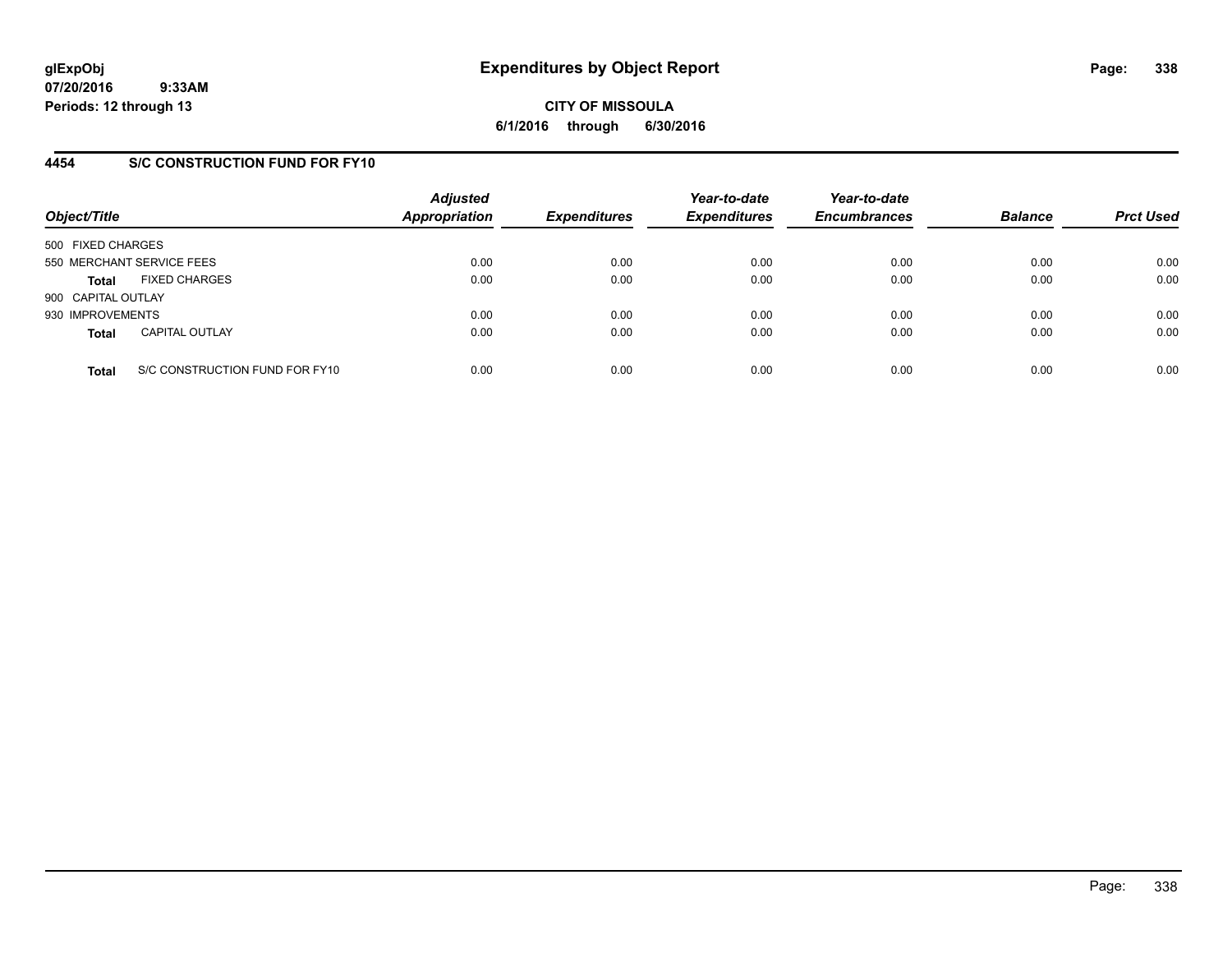**4455 FY11 S/C CONSTRUCTION FUND**

| Object/Title       |                           | <b>Adjusted</b><br><b>Appropriation</b> | <b>Expenditures</b> | Year-to-date<br><b>Expenditures</b> | Year-to-date<br><b>Encumbrances</b> | <b>Balance</b> | <b>Prct Used</b> |
|--------------------|---------------------------|-----------------------------------------|---------------------|-------------------------------------|-------------------------------------|----------------|------------------|
| 500 FIXED CHARGES  |                           |                                         |                     |                                     |                                     |                |                  |
|                    | 550 MERCHANT SERVICE FEES | 0.00                                    | 0.00                | 0.00                                | 0.00                                | 0.00           | 0.00             |
| <b>Total</b>       | <b>FIXED CHARGES</b>      | 0.00                                    | 0.00                | 0.00                                | 0.00                                | 0.00           | 0.00             |
| 900 CAPITAL OUTLAY |                           |                                         |                     |                                     |                                     |                |                  |
| 930 IMPROVEMENTS   |                           | 0.00                                    | 0.00                | 0.00                                | 0.00                                | 0.00           | 0.00             |
| <b>Total</b>       | <b>CAPITAL OUTLAY</b>     | 0.00                                    | 0.00                | 0.00                                | 0.00                                | 0.00           | 0.00             |
| <b>Total</b>       | PUBLIC WORKS OPERATIONS   | 0.00                                    | 0.00                | 0.00                                | 0.00                                | 0.00           | 0.00             |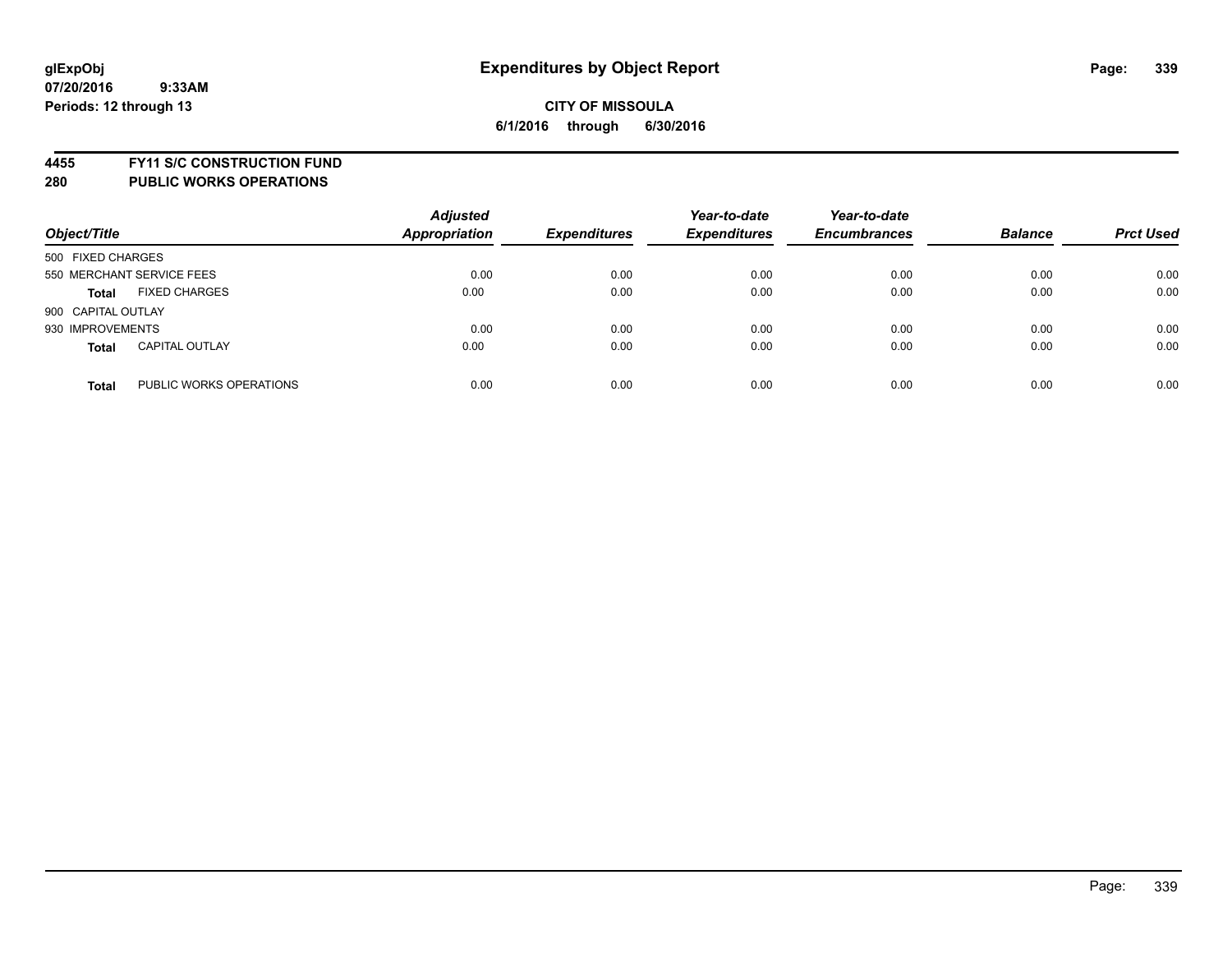## **4455 FY11 S/C CONSTRUCTION FUND**

| Object/Title              |                                   | <b>Adjusted</b><br>Appropriation | <b>Expenditures</b> | Year-to-date<br><b>Expenditures</b> | Year-to-date<br><b>Encumbrances</b> | <b>Balance</b> | <b>Prct Used</b> |
|---------------------------|-----------------------------------|----------------------------------|---------------------|-------------------------------------|-------------------------------------|----------------|------------------|
| 500 FIXED CHARGES         |                                   |                                  |                     |                                     |                                     |                |                  |
| 550 MERCHANT SERVICE FEES |                                   | 0.00                             | 0.00                | 0.00                                | 0.00                                | 0.00           | 0.00             |
| <b>Total</b>              | <b>FIXED CHARGES</b>              | 0.00                             | 0.00                | 0.00                                | 0.00                                | 0.00           | 0.00             |
| 900 CAPITAL OUTLAY        |                                   |                                  |                     |                                     |                                     |                |                  |
| 930 IMPROVEMENTS          |                                   | 0.00                             | 0.00                | 0.00                                | 0.00                                | 0.00           | 0.00             |
| <b>Total</b>              | <b>CAPITAL OUTLAY</b>             | 0.00                             | 0.00                | 0.00                                | 0.00                                | 0.00           | 0.00             |
| <b>Total</b>              | <b>FY11 S/C CONSTRUCTION FUND</b> | 0.00                             | 0.00                | 0.00                                | 0.00                                | 0.00           | 0.00             |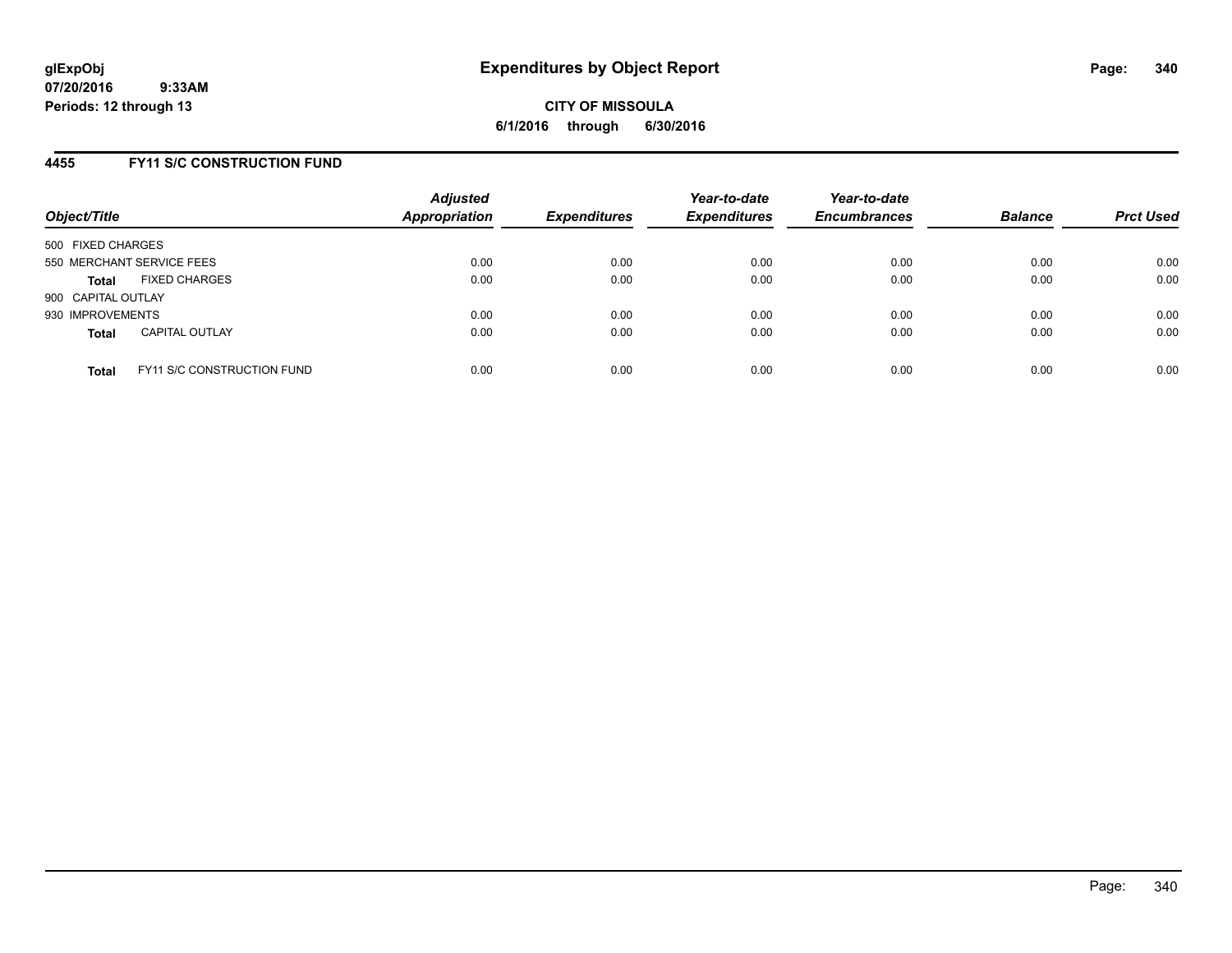# **4456 FY12 S/C CONSTRUCTION FUND**

| Object/Title       |                              | <b>Adjusted</b><br>Appropriation | <b>Expenditures</b> | Year-to-date<br><b>Expenditures</b> | Year-to-date<br><b>Encumbrances</b> | <b>Balance</b> | <b>Prct Used</b> |
|--------------------|------------------------------|----------------------------------|---------------------|-------------------------------------|-------------------------------------|----------------|------------------|
|                    |                              |                                  |                     |                                     |                                     |                |                  |
| 500 FIXED CHARGES  |                              |                                  |                     |                                     |                                     |                |                  |
|                    | 550 MERCHANT SERVICE FEES    | 0.00                             | 0.00                | 0.00                                | 0.00                                | 0.00           | 0.00             |
| <b>Total</b>       | <b>FIXED CHARGES</b>         | 0.00                             | 0.00                | 0.00                                | 0.00                                | 0.00           | 0.00             |
| 800 OTHER OBJECTS  |                              |                                  |                     |                                     |                                     |                |                  |
|                    | 820 TRANSFERS TO OTHER FUNDS | 0.00                             | 0.00                | 0.00                                | 0.00                                | 0.00           | 0.00             |
| <b>Total</b>       | OTHER OBJECTS                | 0.00                             | 0.00                | 0.00                                | 0.00                                | 0.00           | 0.00             |
| 900 CAPITAL OUTLAY |                              |                                  |                     |                                     |                                     |                |                  |
| 930 IMPROVEMENTS   |                              | 0.00                             | 0.00                | 0.00                                | 0.00                                | 0.00           | 0.00             |
| Total              | <b>CAPITAL OUTLAY</b>        | 0.00                             | 0.00                | 0.00                                | 0.00                                | 0.00           | 0.00             |
| <b>Total</b>       | PUBLIC WORKS OPERATIONS      | 0.00                             | 0.00                | 0.00                                | 0.00                                | 0.00           | 0.00             |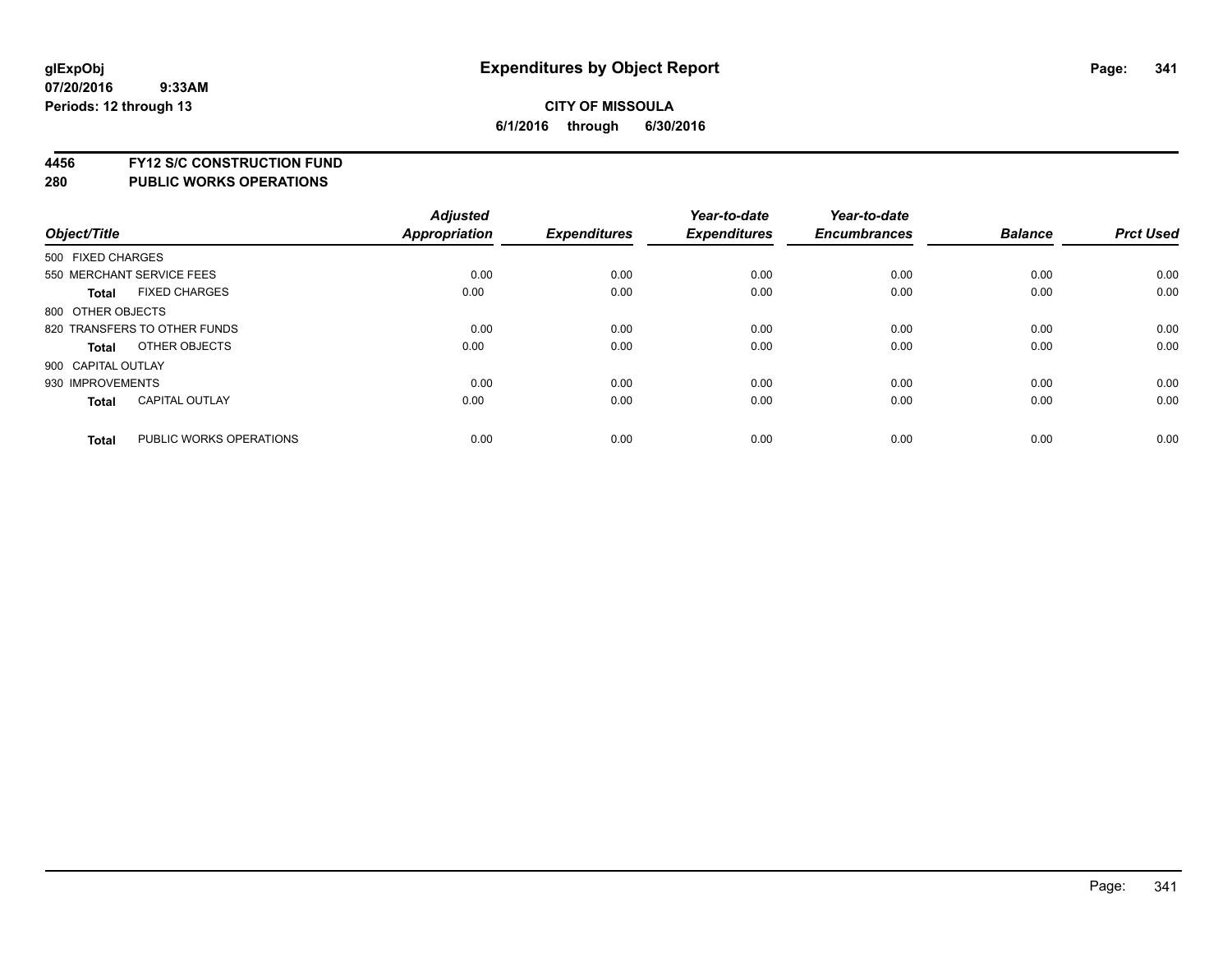## **4456 FY12 S/C CONSTRUCTION FUND**

| Object/Title       |                                   | <b>Adjusted</b><br><b>Appropriation</b> | <b>Expenditures</b> | Year-to-date<br><b>Expenditures</b> | Year-to-date<br><b>Encumbrances</b> | <b>Balance</b> | <b>Prct Used</b> |
|--------------------|-----------------------------------|-----------------------------------------|---------------------|-------------------------------------|-------------------------------------|----------------|------------------|
| 500 FIXED CHARGES  |                                   |                                         |                     |                                     |                                     |                |                  |
|                    | 550 MERCHANT SERVICE FEES         | 0.00                                    | 0.00                | 0.00                                | 0.00                                | 0.00           | 0.00             |
| <b>Total</b>       | <b>FIXED CHARGES</b>              | 0.00                                    | 0.00                | 0.00                                | 0.00                                | 0.00           | 0.00             |
| 800 OTHER OBJECTS  |                                   |                                         |                     |                                     |                                     |                |                  |
|                    | 820 TRANSFERS TO OTHER FUNDS      | 0.00                                    | 0.00                | 0.00                                | 0.00                                | 0.00           | 0.00             |
| <b>Total</b>       | OTHER OBJECTS                     | 0.00                                    | 0.00                | 0.00                                | 0.00                                | 0.00           | 0.00             |
| 900 CAPITAL OUTLAY |                                   |                                         |                     |                                     |                                     |                |                  |
| 930 IMPROVEMENTS   |                                   | 0.00                                    | 0.00                | 0.00                                | 0.00                                | 0.00           | 0.00             |
| Total              | <b>CAPITAL OUTLAY</b>             | 0.00                                    | 0.00                | 0.00                                | 0.00                                | 0.00           | 0.00             |
| <b>Total</b>       | <b>FY12 S/C CONSTRUCTION FUND</b> | 0.00                                    | 0.00                | 0.00                                | 0.00                                | 0.00           | 0.00             |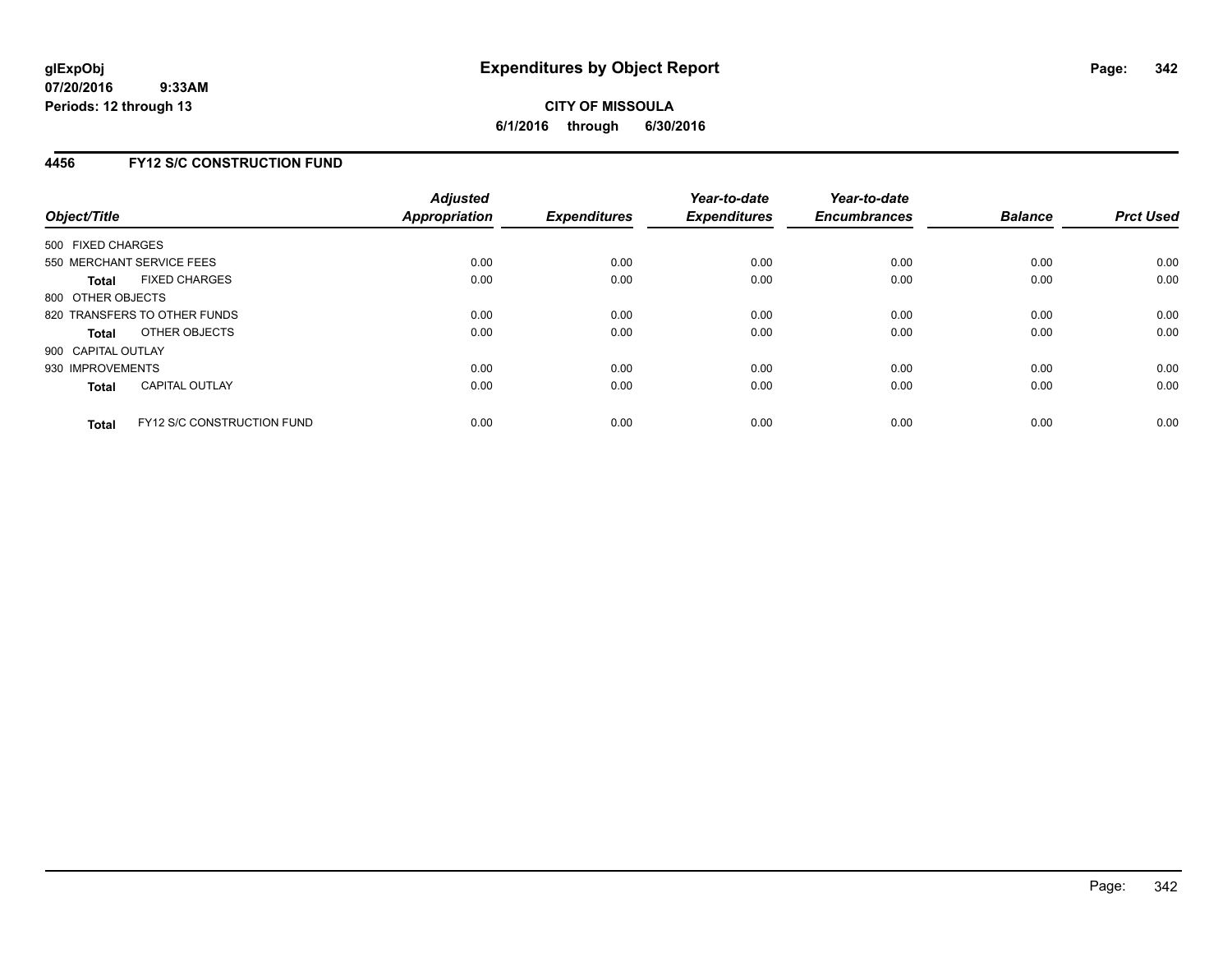#### **4457 FY13 SIDEWALK/CURB CONSTRUCTION**

| Object/Title       |                              | <b>Adjusted</b><br>Appropriation | <b>Expenditures</b> | Year-to-date<br><b>Expenditures</b> | Year-to-date<br><b>Encumbrances</b> | <b>Balance</b> | <b>Prct Used</b> |
|--------------------|------------------------------|----------------------------------|---------------------|-------------------------------------|-------------------------------------|----------------|------------------|
|                    |                              |                                  |                     |                                     |                                     |                |                  |
|                    | 300 PURCHASED SERVICES       |                                  |                     |                                     |                                     |                |                  |
|                    | 350 PROFESSIONAL SERVICES    | 0.00                             | 0.00                | 0.00                                | 0.00                                | 0.00           | 0.00             |
| <b>Total</b>       | PURCHASED SERVICES           | 0.00                             | 0.00                | 0.00                                | 0.00                                | 0.00           | 0.00             |
| 500 FIXED CHARGES  |                              |                                  |                     |                                     |                                     |                |                  |
|                    | 550 MERCHANT SERVICE FEES    | 0.00                             | 0.00                | 0.00                                | 0.00                                | 0.00           | 0.00             |
| <b>Total</b>       | <b>FIXED CHARGES</b>         | 0.00                             | 0.00                | 0.00                                | 0.00                                | 0.00           | 0.00             |
| 800 OTHER OBJECTS  |                              |                                  |                     |                                     |                                     |                |                  |
|                    | 820 TRANSFERS TO OTHER FUNDS | 0.00                             | 0.00                | 0.00                                | 0.00                                | 0.00           | 0.00             |
| <b>Total</b>       | OTHER OBJECTS                | 0.00                             | 0.00                | 0.00                                | 0.00                                | 0.00           | 0.00             |
| 900 CAPITAL OUTLAY |                              |                                  |                     |                                     |                                     |                |                  |
| 930 IMPROVEMENTS   |                              | 0.00                             | 0.00                | 0.00                                | 0.00                                | 0.00           | 0.00             |
| <b>Total</b>       | <b>CAPITAL OUTLAY</b>        | 0.00                             | 0.00                | 0.00                                | 0.00                                | 0.00           | 0.00             |
| <b>Total</b>       | PUBLIC WORKS OPERATIONS      | 0.00                             | 0.00                | 0.00                                | 0.00                                | 0.00           | 0.00             |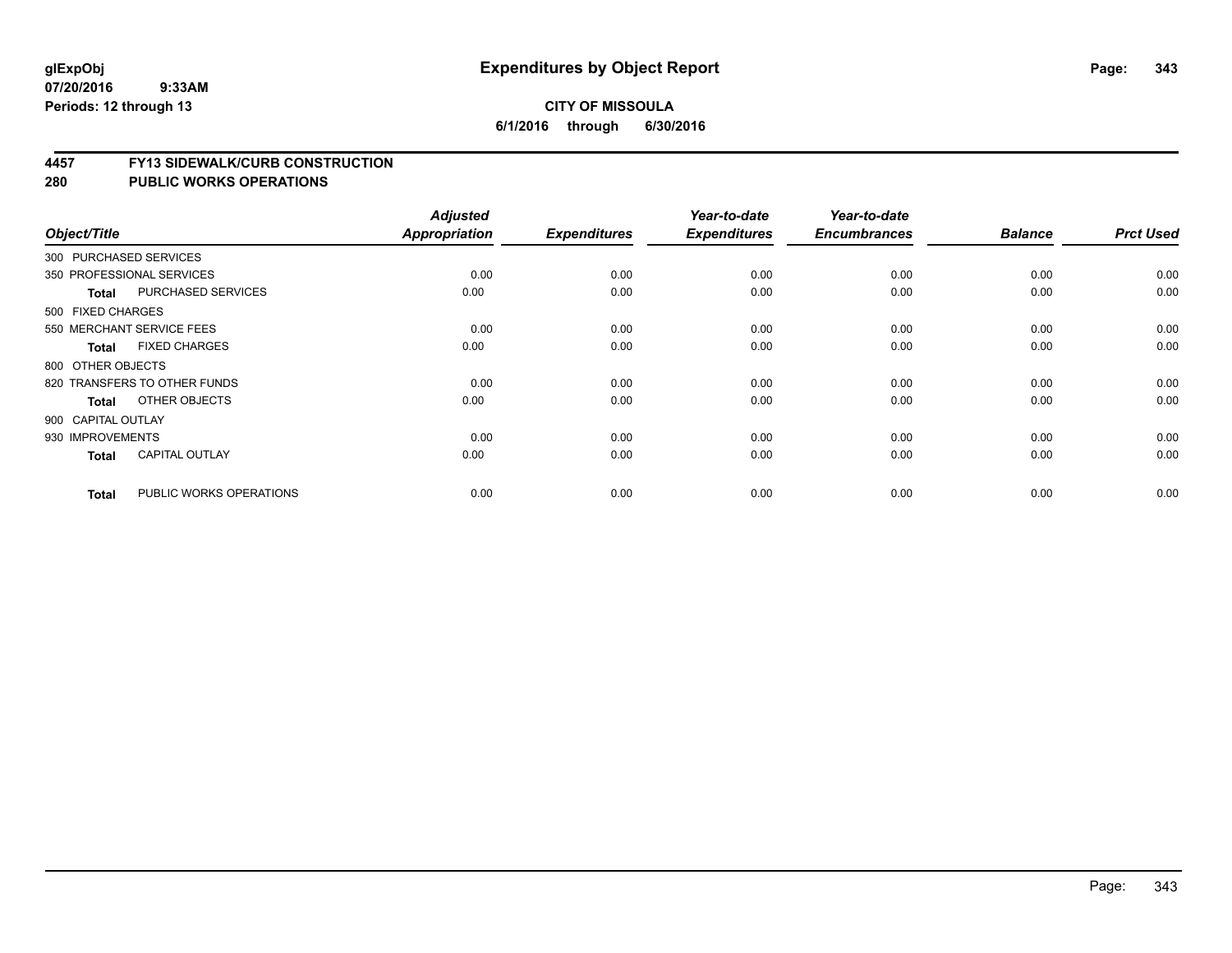# **CITY OF MISSOULA 6/1/2016 through 6/30/2016**

# **4457 FY13 SIDEWALK/CURB CONSTRUCTION**

| Object/Title           |                                 | <b>Adjusted</b><br><b>Appropriation</b> | <b>Expenditures</b> | Year-to-date<br><b>Expenditures</b> | Year-to-date<br><b>Encumbrances</b> | <b>Balance</b> | <b>Prct Used</b> |
|------------------------|---------------------------------|-----------------------------------------|---------------------|-------------------------------------|-------------------------------------|----------------|------------------|
| 300 PURCHASED SERVICES |                                 |                                         |                     |                                     |                                     |                |                  |
|                        | 350 PROFESSIONAL SERVICES       | 0.00                                    | 0.00                | 0.00                                | 0.00                                | 0.00           | 0.00             |
| <b>Total</b>           | PURCHASED SERVICES              | 0.00                                    | 0.00                | 0.00                                | 0.00                                | 0.00           | 0.00             |
| 500 FIXED CHARGES      |                                 |                                         |                     |                                     |                                     |                |                  |
|                        | 550 MERCHANT SERVICE FEES       | 0.00                                    | 0.00                | 0.00                                | 0.00                                | 0.00           | 0.00             |
| <b>Total</b>           | <b>FIXED CHARGES</b>            | 0.00                                    | 0.00                | 0.00                                | 0.00                                | 0.00           | 0.00             |
| 800 OTHER OBJECTS      |                                 |                                         |                     |                                     |                                     |                |                  |
|                        | 820 TRANSFERS TO OTHER FUNDS    | 0.00                                    | 0.00                | 0.00                                | 0.00                                | 0.00           | 0.00             |
| Total                  | OTHER OBJECTS                   | 0.00                                    | 0.00                | 0.00                                | 0.00                                | 0.00           | 0.00             |
| 900 CAPITAL OUTLAY     |                                 |                                         |                     |                                     |                                     |                |                  |
| 930 IMPROVEMENTS       |                                 | 0.00                                    | 0.00                | 0.00                                | 0.00                                | 0.00           | 0.00             |
| <b>Total</b>           | <b>CAPITAL OUTLAY</b>           | 0.00                                    | 0.00                | 0.00                                | 0.00                                | 0.00           | 0.00             |
| <b>Total</b>           | FY13 SIDEWALK/CURB CONSTRUCTION | 0.00                                    | 0.00                | 0.00                                | 0.00                                | 0.00           | 0.00             |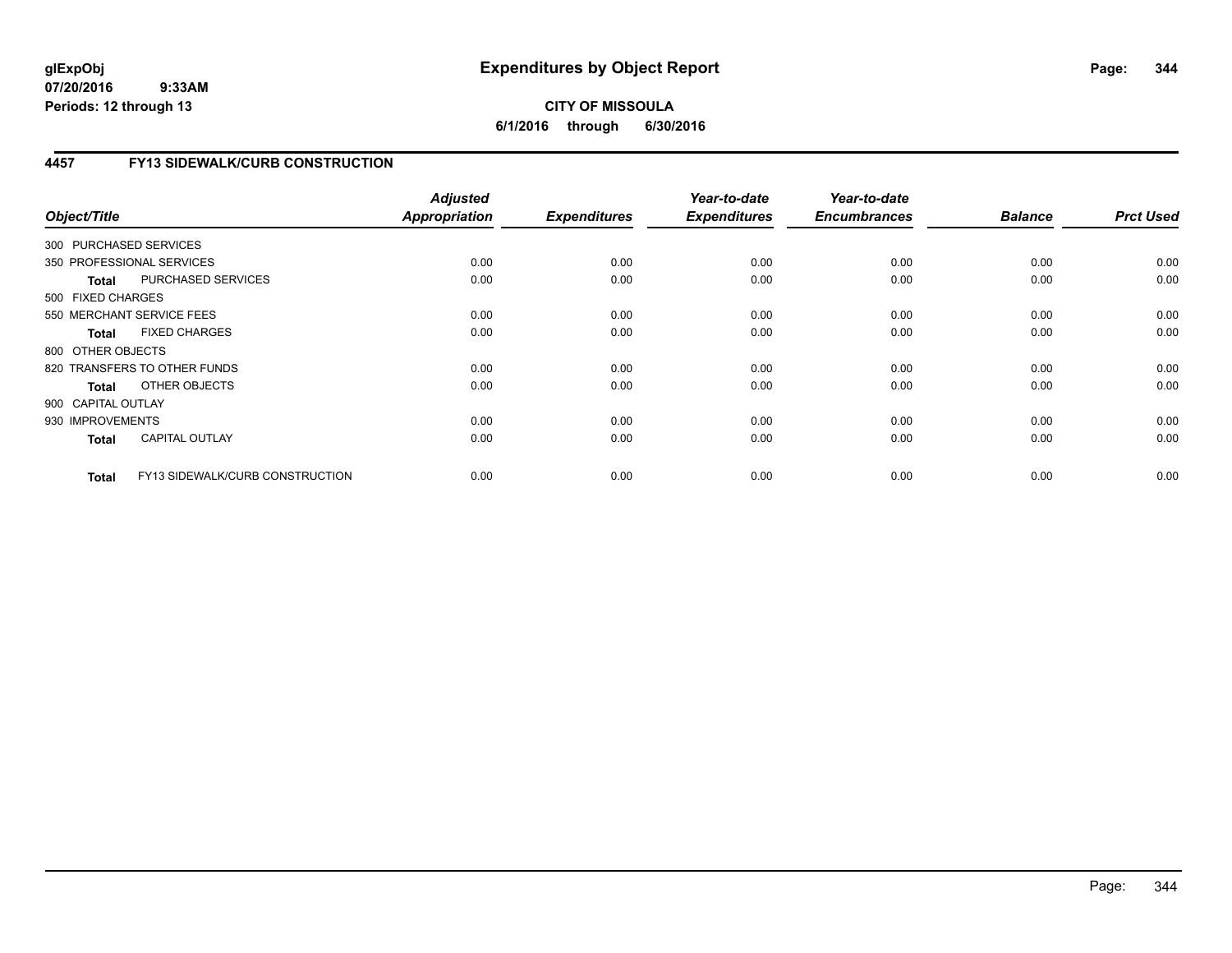#### **4458 FY14 SIDEWALK & CURB CONSTRUCTION**

| Object/Title       |                              | <b>Adjusted</b><br><b>Appropriation</b> | <b>Expenditures</b> | Year-to-date<br><b>Expenditures</b> | Year-to-date<br><b>Encumbrances</b> | <b>Balance</b> | <b>Prct Used</b> |
|--------------------|------------------------------|-----------------------------------------|---------------------|-------------------------------------|-------------------------------------|----------------|------------------|
| 500 FIXED CHARGES  |                              |                                         |                     |                                     |                                     |                |                  |
|                    | 550 MERCHANT SERVICE FEES    | 0.00                                    | 0.00                | 0.00                                | 0.00                                | 0.00           | 0.00             |
| <b>Total</b>       | <b>FIXED CHARGES</b>         | 0.00                                    | 0.00                | 0.00                                | 0.00                                | 0.00           | 0.00             |
| 800 OTHER OBJECTS  |                              |                                         |                     |                                     |                                     |                |                  |
|                    | 820 TRANSFERS TO OTHER FUNDS | 0.00                                    | 0.00                | 0.00                                | 0.00                                | 0.00           | 0.00             |
| Total              | OTHER OBJECTS                | 0.00                                    | 0.00                | 0.00                                | 0.00                                | 0.00           | 0.00             |
| 900 CAPITAL OUTLAY |                              |                                         |                     |                                     |                                     |                |                  |
| 930 IMPROVEMENTS   |                              | 0.00                                    | 0.00                | 0.00                                | 0.00                                | 0.00           | 0.00             |
| <b>Total</b>       | <b>CAPITAL OUTLAY</b>        | 0.00                                    | 0.00                | 0.00                                | 0.00                                | 0.00           | 0.00             |
| <b>Total</b>       | PUBLIC WORKS OPERATIONS      | 0.00                                    | 0.00                | 0.00                                | 0.00                                | 0.00           | 0.00             |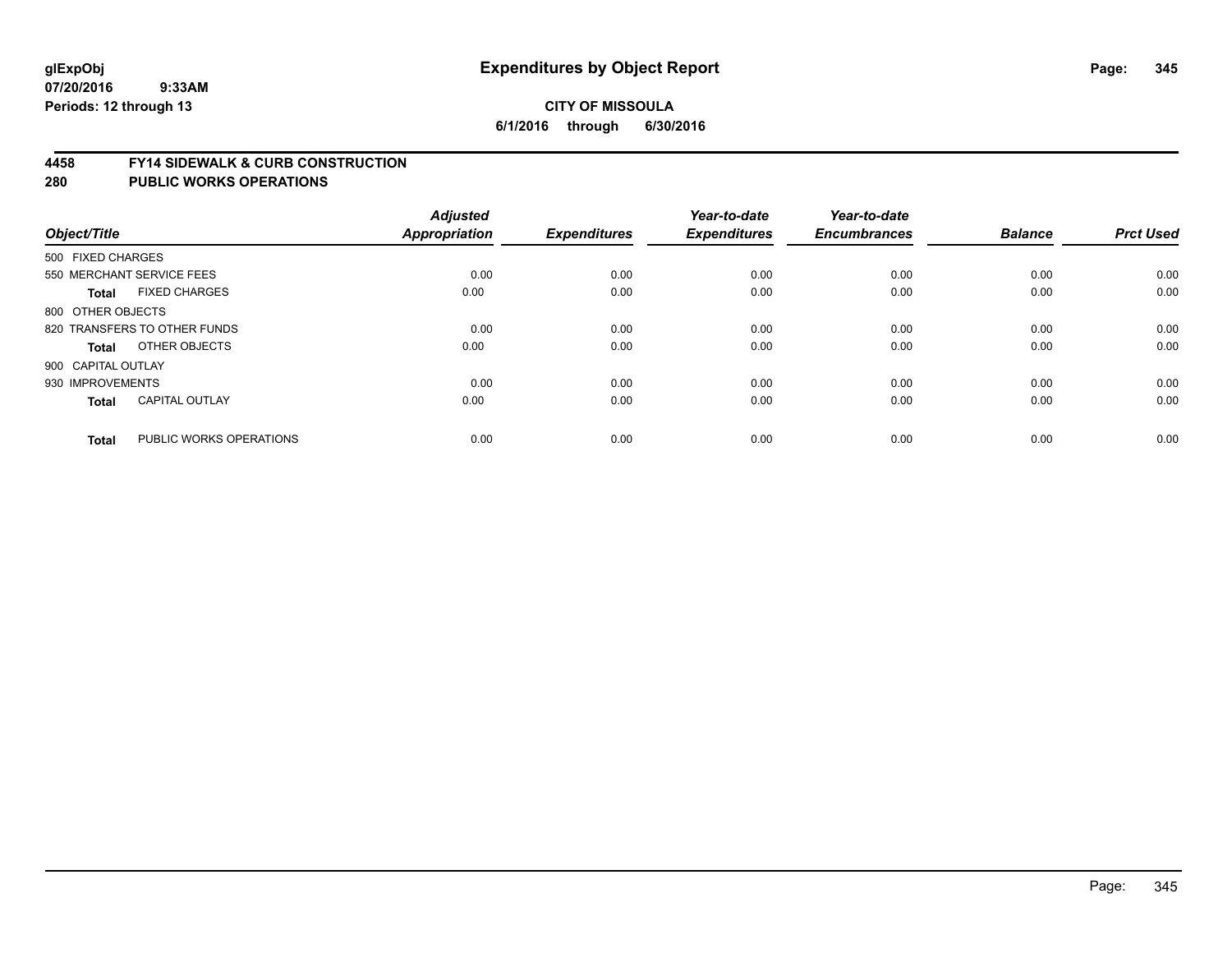**CITY OF MISSOULA 6/1/2016 through 6/30/2016**

# **4458 FY14 SIDEWALK & CURB CONSTRUCTION**

| Object/Title       |                                              | <b>Adjusted</b><br>Appropriation | <b>Expenditures</b> | Year-to-date<br><b>Expenditures</b> | Year-to-date<br><b>Encumbrances</b> | <b>Balance</b> | <b>Prct Used</b> |
|--------------------|----------------------------------------------|----------------------------------|---------------------|-------------------------------------|-------------------------------------|----------------|------------------|
| 500 FIXED CHARGES  |                                              |                                  |                     |                                     |                                     |                |                  |
|                    | 550 MERCHANT SERVICE FEES                    | 0.00                             | 0.00                | 0.00                                | 0.00                                | 0.00           | 0.00             |
| <b>Total</b>       | <b>FIXED CHARGES</b>                         | 0.00                             | 0.00                | 0.00                                | 0.00                                | 0.00           | 0.00             |
| 800 OTHER OBJECTS  |                                              |                                  |                     |                                     |                                     |                |                  |
|                    | 820 TRANSFERS TO OTHER FUNDS                 | 0.00                             | 0.00                | 0.00                                | 0.00                                | 0.00           | 0.00             |
| <b>Total</b>       | OTHER OBJECTS                                | 0.00                             | 0.00                | 0.00                                | 0.00                                | 0.00           | 0.00             |
| 900 CAPITAL OUTLAY |                                              |                                  |                     |                                     |                                     |                |                  |
| 930 IMPROVEMENTS   |                                              | 0.00                             | 0.00                | 0.00                                | 0.00                                | 0.00           | 0.00             |
| <b>Total</b>       | <b>CAPITAL OUTLAY</b>                        | 0.00                             | 0.00                | 0.00                                | 0.00                                | 0.00           | 0.00             |
| <b>Total</b>       | <b>FY14 SIDEWALK &amp; CURB CONSTRUCTIOL</b> | 0.00                             | 0.00                | 0.00                                | 0.00                                | 0.00           | 0.00             |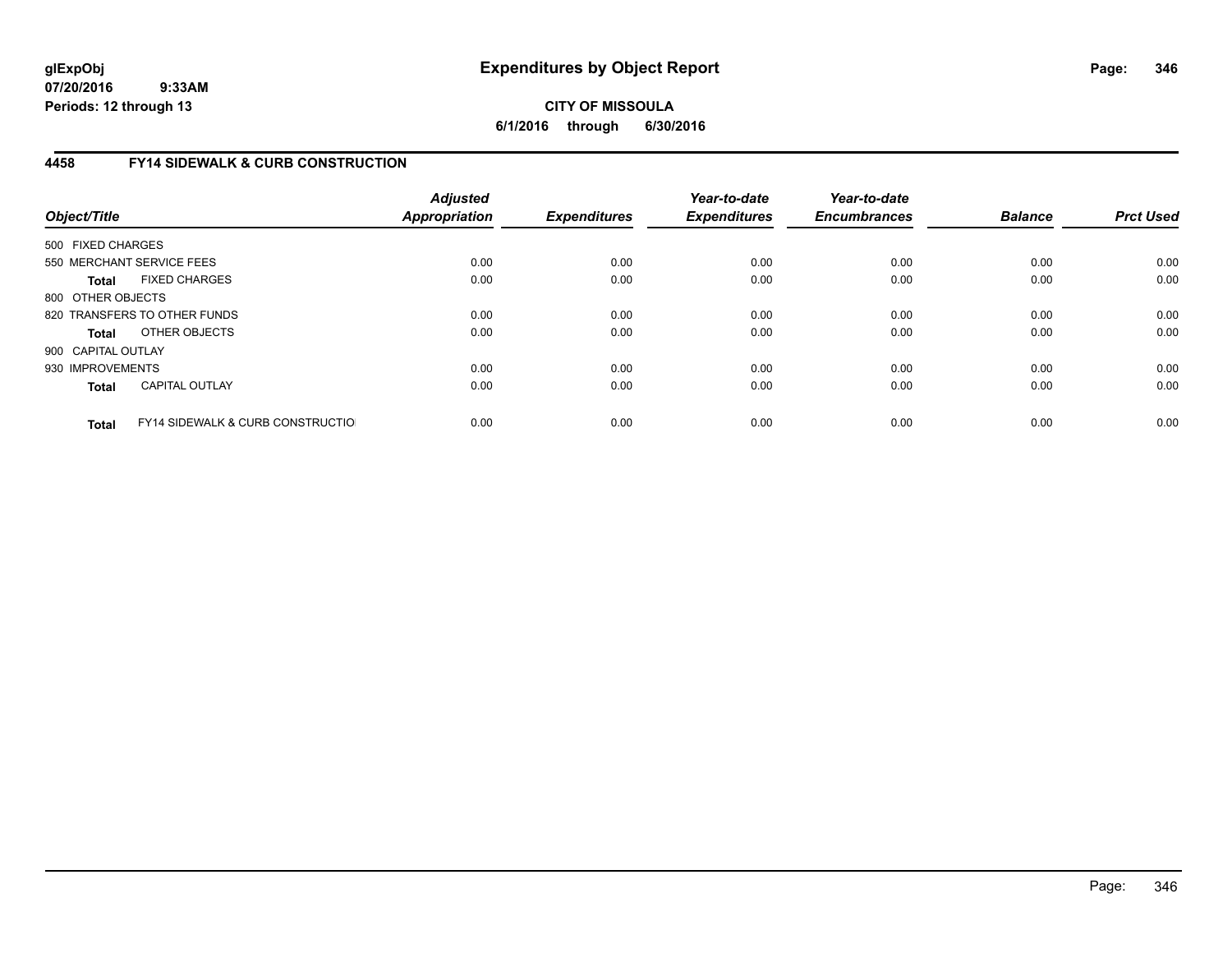#### **4459 FY15 SIDEWALK/CURB CONSTRUCTION**

| Object/Title       |                              | <b>Adjusted</b><br><b>Appropriation</b> | <b>Expenditures</b> | Year-to-date<br><b>Expenditures</b> | Year-to-date<br><b>Encumbrances</b> | <b>Balance</b> | <b>Prct Used</b> |
|--------------------|------------------------------|-----------------------------------------|---------------------|-------------------------------------|-------------------------------------|----------------|------------------|
| 500 FIXED CHARGES  |                              |                                         |                     |                                     |                                     |                |                  |
|                    | 550 MERCHANT SERVICE FEES    | 0.00                                    | 0.00                | 0.00                                | 0.00                                | 0.00           | 0.00             |
| <b>Total</b>       | <b>FIXED CHARGES</b>         | 0.00                                    | 0.00                | 0.00                                | 0.00                                | 0.00           | 0.00             |
| 800 OTHER OBJECTS  |                              |                                         |                     |                                     |                                     |                |                  |
|                    | 820 TRANSFERS TO OTHER FUNDS | 0.00                                    | 0.00                | 29,930.00                           | 0.00                                | $-29,930.00$   | 0.00             |
| Total              | OTHER OBJECTS                | 0.00                                    | 0.00                | 29,930.00                           | 0.00                                | $-29,930.00$   | 0.00             |
| 900 CAPITAL OUTLAY |                              |                                         |                     |                                     |                                     |                |                  |
| 930 IMPROVEMENTS   |                              | 0.00                                    | 0.00                | 0.00                                | 0.00                                | 0.00           | 0.00             |
| Total              | <b>CAPITAL OUTLAY</b>        | 0.00                                    | 0.00                | 0.00                                | 0.00                                | 0.00           | 0.00             |
| <b>Total</b>       | PUBLIC WORKS OPERATIONS      | 0.00                                    | 0.00                | 29,930.00                           | 0.00                                | $-29,930.00$   | 0.00             |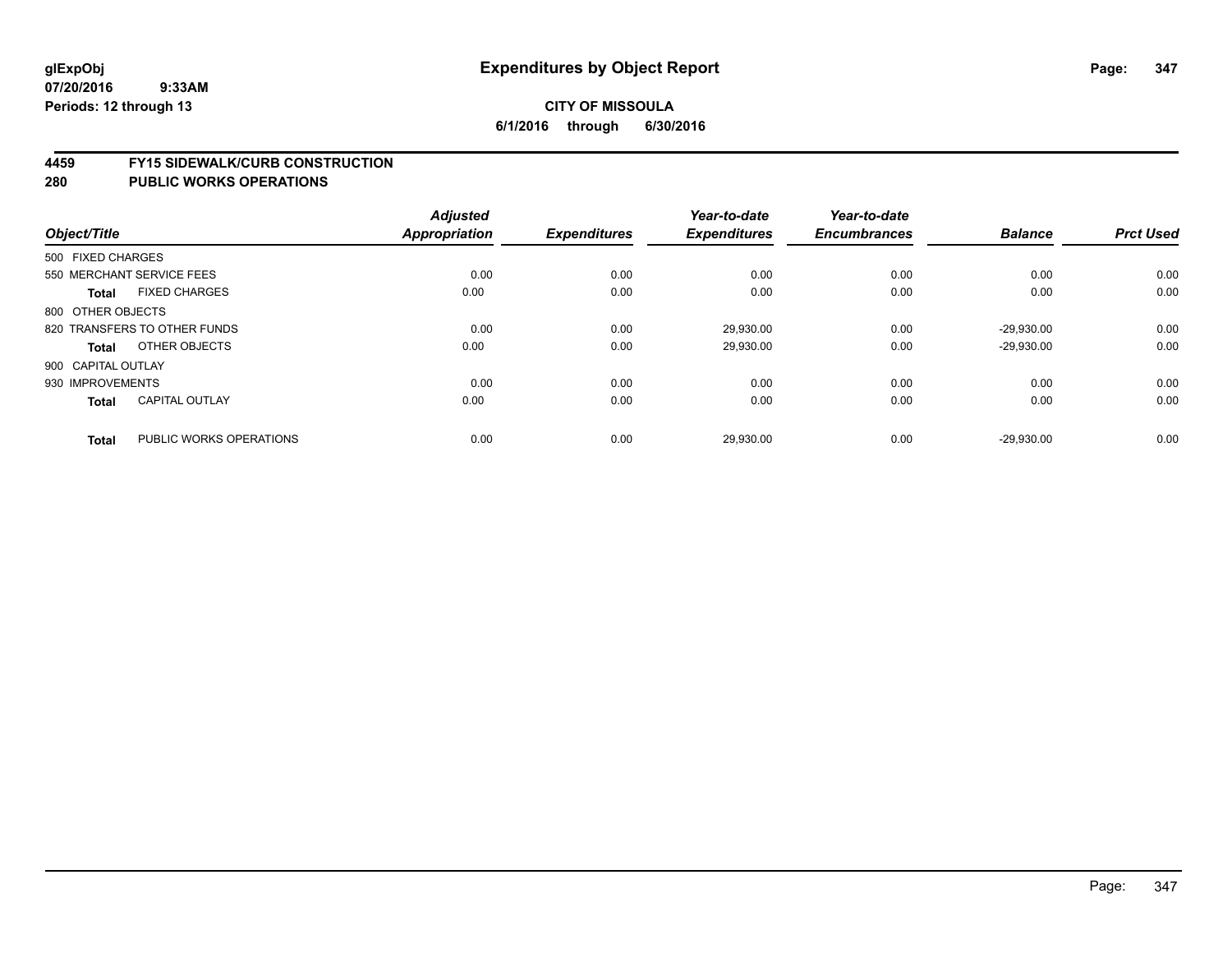# **CITY OF MISSOULA 6/1/2016 through 6/30/2016**

# **4459 FY15 SIDEWALK/CURB CONSTRUCTION**

| Object/Title       |                                        | <b>Adjusted</b><br><b>Appropriation</b> | <b>Expenditures</b> | Year-to-date<br><b>Expenditures</b> | Year-to-date<br><b>Encumbrances</b> | <b>Balance</b> | <b>Prct Used</b> |
|--------------------|----------------------------------------|-----------------------------------------|---------------------|-------------------------------------|-------------------------------------|----------------|------------------|
| 500 FIXED CHARGES  |                                        |                                         |                     |                                     |                                     |                |                  |
|                    | 550 MERCHANT SERVICE FEES              | 0.00                                    | 0.00                | 0.00                                | 0.00                                | 0.00           | 0.00             |
| Total              | <b>FIXED CHARGES</b>                   | 0.00                                    | 0.00                | 0.00                                | 0.00                                | 0.00           | 0.00             |
| 800 OTHER OBJECTS  |                                        |                                         |                     |                                     |                                     |                |                  |
|                    | 820 TRANSFERS TO OTHER FUNDS           | 0.00                                    | 0.00                | 29,930.00                           | 0.00                                | $-29,930.00$   | 0.00             |
| Total              | OTHER OBJECTS                          | 0.00                                    | 0.00                | 29,930.00                           | 0.00                                | $-29.930.00$   | 0.00             |
| 900 CAPITAL OUTLAY |                                        |                                         |                     |                                     |                                     |                |                  |
| 930 IMPROVEMENTS   |                                        | 0.00                                    | 0.00                | 0.00                                | 0.00                                | 0.00           | 0.00             |
| <b>Total</b>       | CAPITAL OUTLAY                         | 0.00                                    | 0.00                | 0.00                                | 0.00                                | 0.00           | 0.00             |
| <b>Total</b>       | <b>FY15 SIDEWALK/CURB CONSTRUCTION</b> | 0.00                                    | 0.00                | 29.930.00                           | 0.00                                | $-29.930.00$   | 0.00             |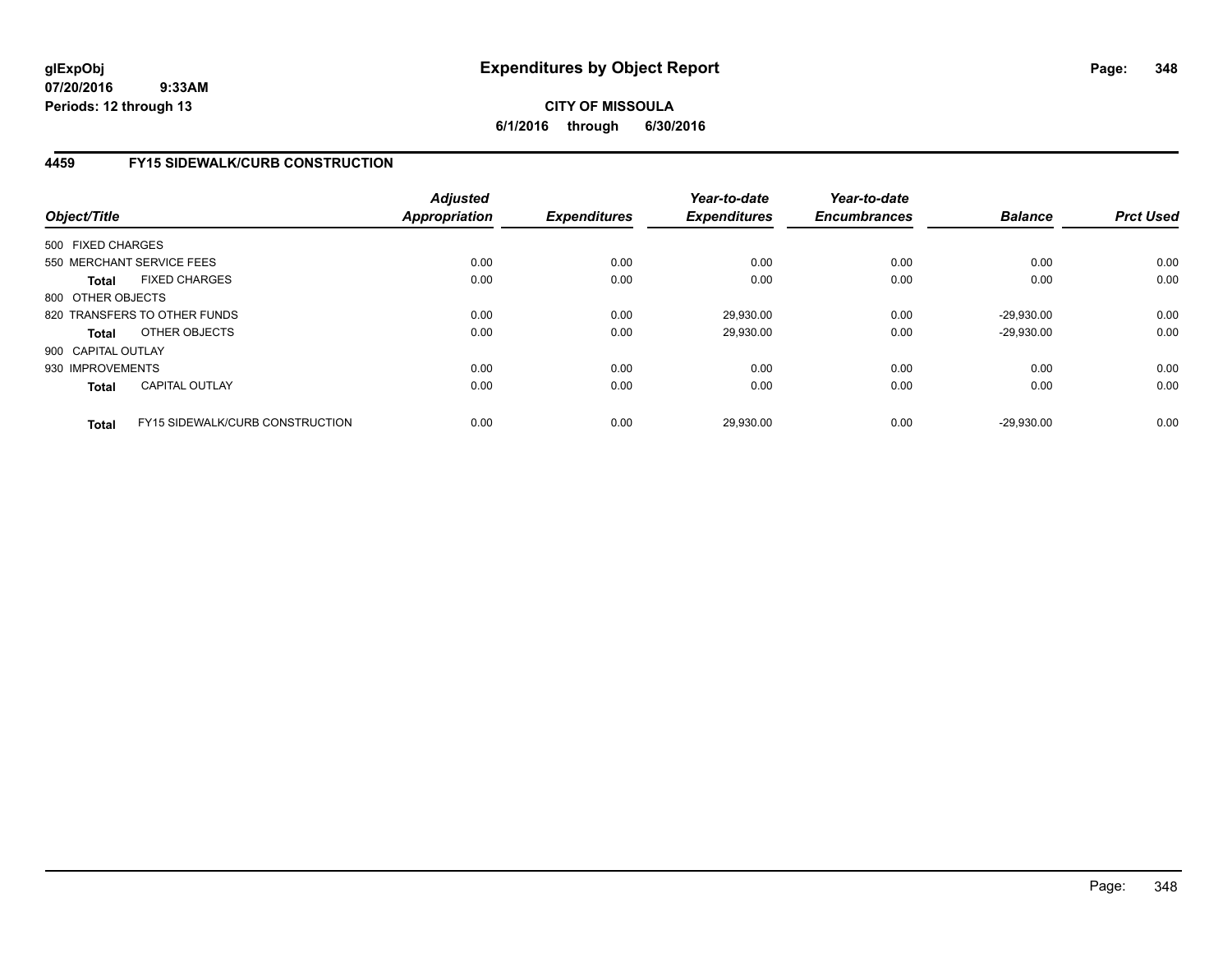#### **4460 FY16 SIDEWALK/CURB CONSTRUCTION**

| Object/Title       |                           | <b>Adjusted</b><br><b>Appropriation</b> | <b>Expenditures</b> | Year-to-date<br><b>Expenditures</b> | Year-to-date<br><b>Encumbrances</b> | <b>Balance</b> | <b>Prct Used</b> |
|--------------------|---------------------------|-----------------------------------------|---------------------|-------------------------------------|-------------------------------------|----------------|------------------|
| 500 FIXED CHARGES  |                           |                                         |                     |                                     |                                     |                |                  |
|                    | 550 MERCHANT SERVICE FEES | 0.00                                    | 0.00                | 0.00                                | 0.00                                | 0.00           | 0.00             |
| <b>Total</b>       | <b>FIXED CHARGES</b>      | 0.00                                    | 0.00                | 0.00                                | 0.00                                | 0.00           | 0.00             |
| 900 CAPITAL OUTLAY |                           |                                         |                     |                                     |                                     |                |                  |
| 930 IMPROVEMENTS   |                           | 0.00                                    | 0.00                | 86,803.79                           | 0.00                                | -86.803.79     | 0.00             |
| <b>Total</b>       | <b>CAPITAL OUTLAY</b>     | 0.00                                    | 0.00                | 86.803.79                           | 0.00                                | -86.803.79     | 0.00             |
| <b>Total</b>       | PUBLIC WORKS OPERATIONS   | 0.00                                    | 0.00                | 86.803.79                           | 0.00                                | -86.803.79     | 0.00             |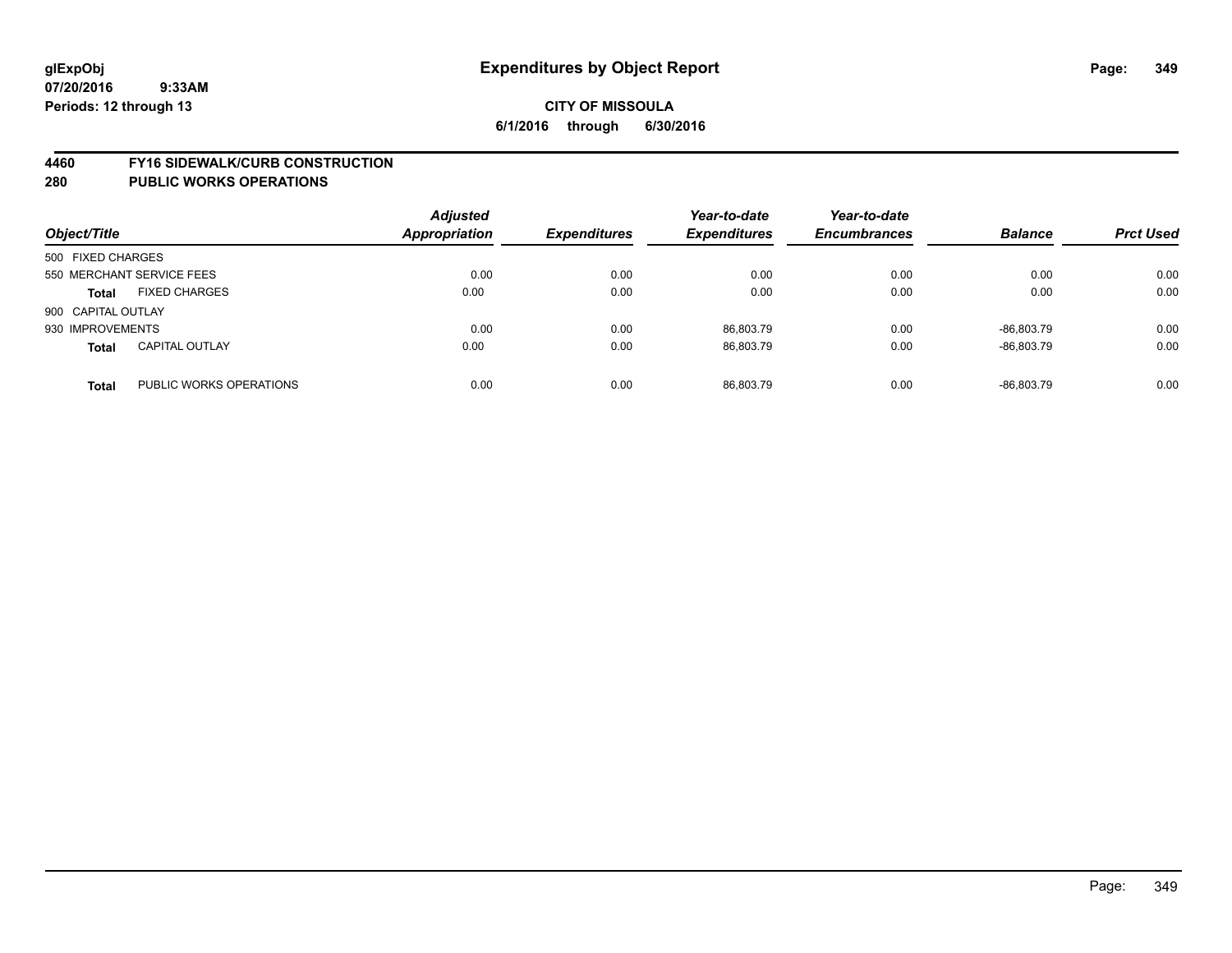# **CITY OF MISSOULA 6/1/2016 through 6/30/2016**

# **4460 FY16 SIDEWALK/CURB CONSTRUCTION**

| Object/Title       |                                 | <b>Adjusted</b><br>Appropriation | <b>Expenditures</b> | Year-to-date<br><b>Expenditures</b> | Year-to-date<br><b>Encumbrances</b> | <b>Balance</b> | <b>Prct Used</b> |
|--------------------|---------------------------------|----------------------------------|---------------------|-------------------------------------|-------------------------------------|----------------|------------------|
| 500 FIXED CHARGES  |                                 |                                  |                     |                                     |                                     |                |                  |
|                    | 550 MERCHANT SERVICE FEES       | 0.00                             | 0.00                | 0.00                                | 0.00                                | 0.00           | 0.00             |
| <b>Total</b>       | <b>FIXED CHARGES</b>            | 0.00                             | 0.00                | 0.00                                | 0.00                                | 0.00           | 0.00             |
| 900 CAPITAL OUTLAY |                                 |                                  |                     |                                     |                                     |                |                  |
| 930 IMPROVEMENTS   |                                 | 0.00                             | 0.00                | 86.803.79                           | 0.00                                | -86.803.79     | 0.00             |
| <b>Total</b>       | <b>CAPITAL OUTLAY</b>           | 0.00                             | 0.00                | 86,803.79                           | 0.00                                | $-86,803.79$   | 0.00             |
| <b>Total</b>       | FY16 SIDEWALK/CURB CONSTRUCTION | 0.00                             | 0.00                | 86.803.79                           | 0.00                                | -86.803.79     | 0.00             |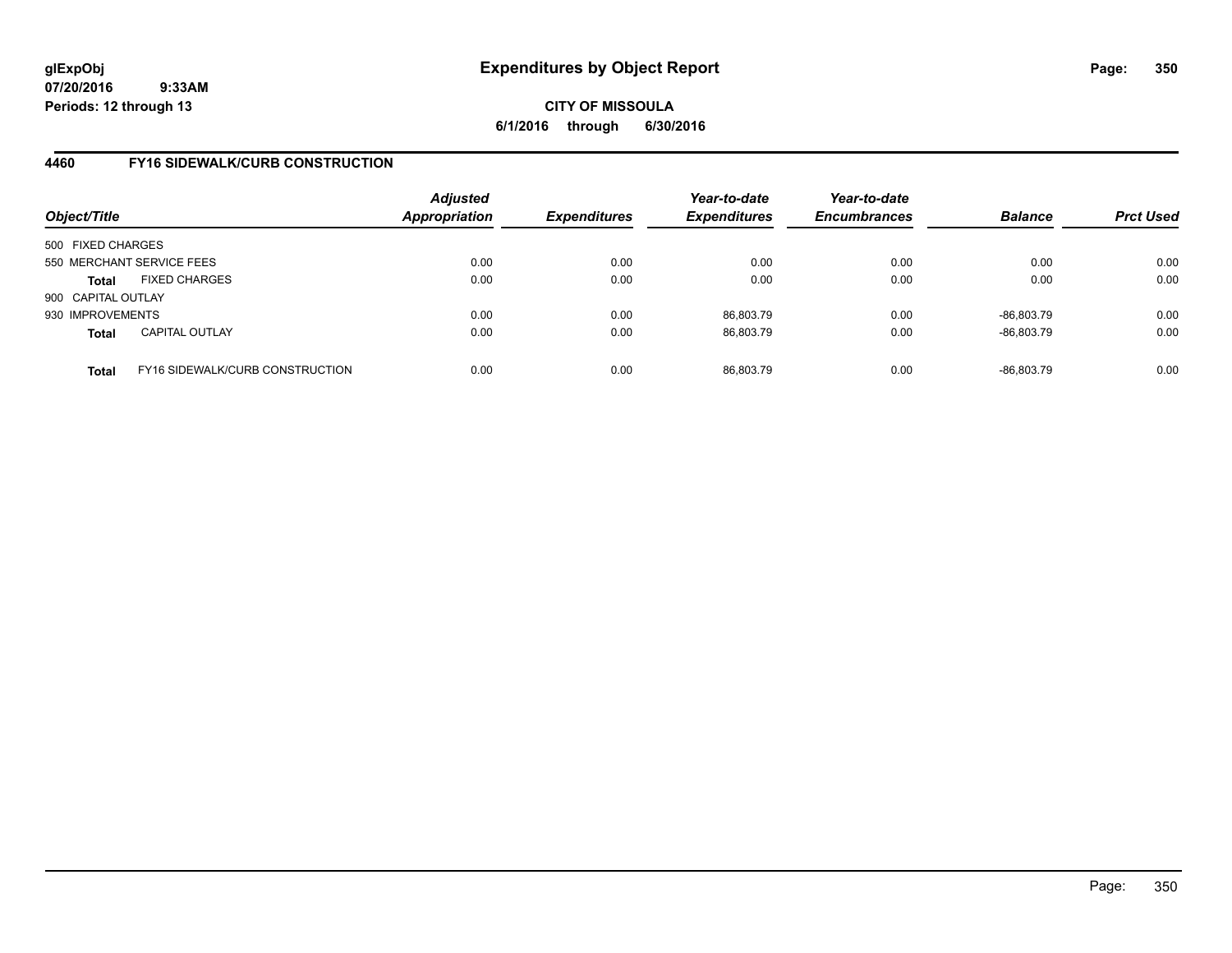#### **4461 FY17 SIDEWALK/CURB CONSTRUCTION**

| Object/Title              |                         | <b>Adjusted</b><br><b>Appropriation</b> | <b>Expenditures</b> | Year-to-date<br><b>Expenditures</b> | Year-to-date<br><b>Encumbrances</b> | <b>Balance</b> | <b>Prct Used</b> |
|---------------------------|-------------------------|-----------------------------------------|---------------------|-------------------------------------|-------------------------------------|----------------|------------------|
| 500 FIXED CHARGES         |                         |                                         |                     |                                     |                                     |                |                  |
| 550 MERCHANT SERVICE FEES |                         | 0.00                                    | 0.00                | 0.00                                | 0.00                                | 0.00           | 0.00             |
| <b>Total</b>              | <b>FIXED CHARGES</b>    | 0.00                                    | 0.00                | 0.00                                | 0.00                                | 0.00           | 0.00             |
| 900 CAPITAL OUTLAY        |                         |                                         |                     |                                     |                                     |                |                  |
| 930 IMPROVEMENTS          |                         | 0.00                                    | 71.599.16           | 71.599.16                           | 0.00                                | $-71.599.16$   | 0.00             |
| <b>Total</b>              | <b>CAPITAL OUTLAY</b>   | 0.00                                    | 71,599.16           | 71,599.16                           | 0.00                                | $-71.599.16$   | 0.00             |
| <b>Total</b>              | PUBLIC WORKS OPERATIONS | 0.00                                    | 71.599.16           | 71.599.16                           | 0.00                                | $-71.599.16$   | 0.00             |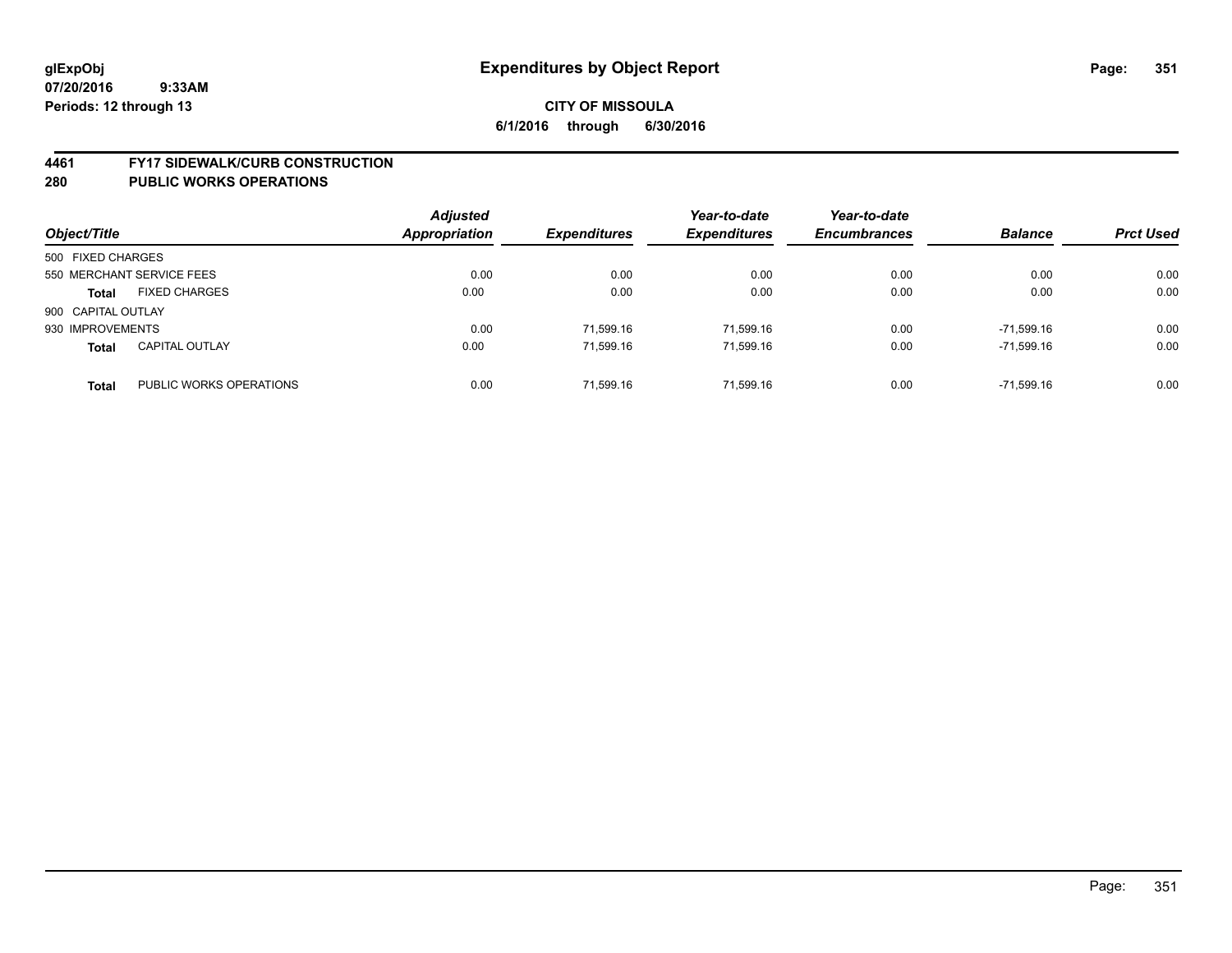# **CITY OF MISSOULA 6/1/2016 through 6/30/2016**

# **4461 FY17 SIDEWALK/CURB CONSTRUCTION**

| Object/Title       |                                        | <b>Adjusted</b><br>Appropriation | <b>Expenditures</b> | Year-to-date<br><b>Expenditures</b> | Year-to-date<br><b>Encumbrances</b> | <b>Balance</b> | <b>Prct Used</b> |
|--------------------|----------------------------------------|----------------------------------|---------------------|-------------------------------------|-------------------------------------|----------------|------------------|
| 500 FIXED CHARGES  |                                        |                                  |                     |                                     |                                     |                |                  |
|                    | 550 MERCHANT SERVICE FEES              | 0.00                             | 0.00                | 0.00                                | 0.00                                | 0.00           | 0.00             |
| Total              | <b>FIXED CHARGES</b>                   | 0.00                             | 0.00                | 0.00                                | 0.00                                | 0.00           | 0.00             |
| 900 CAPITAL OUTLAY |                                        |                                  |                     |                                     |                                     |                |                  |
| 930 IMPROVEMENTS   |                                        | 0.00                             | 71.599.16           | 71.599.16                           | 0.00                                | $-71.599.16$   | 0.00             |
| <b>Total</b>       | <b>CAPITAL OUTLAY</b>                  | 0.00                             | 71,599.16           | 71,599.16                           | 0.00                                | -71,599.16     | 0.00             |
| <b>Total</b>       | <b>FY17 SIDEWALK/CURB CONSTRUCTION</b> | 0.00                             | 71,599.16           | 71.599.16                           | 0.00                                | $-71.599.16$   | 0.00             |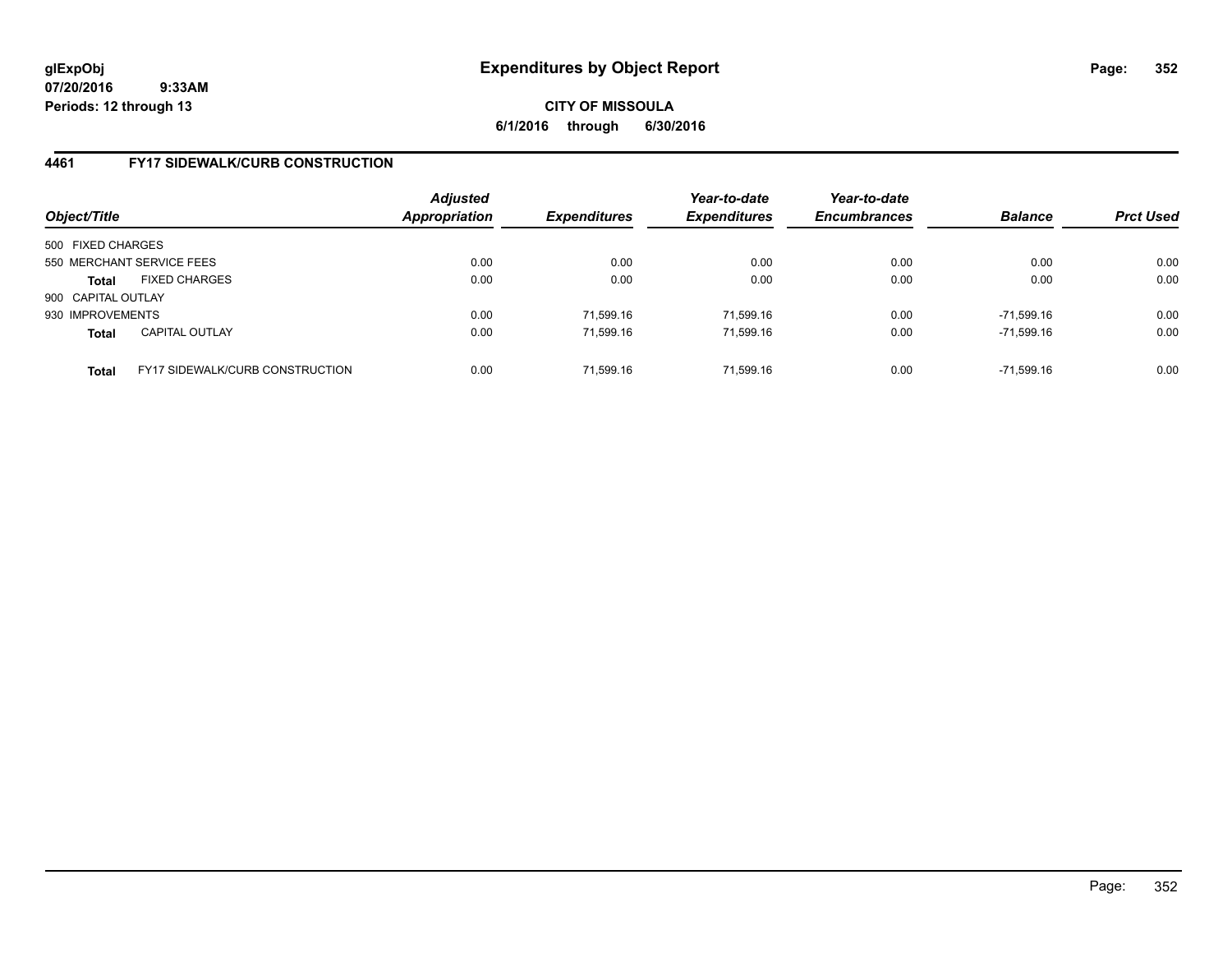# **CITY OF MISSOULA 6/1/2016 through 6/30/2016**

**4531 SID 531 TRAFFIC CALMING**

**000 \*\*\* Title Not Found \*\*\***

| Object/Title                            | <b>Adjusted</b><br><b>Appropriation</b> | <b>Expenditures</b> | Year-to-date<br><b>Expenditures</b> | Year-to-date<br><b>Encumbrances</b> | <b>Balance</b> | <b>Prct Used</b> |
|-----------------------------------------|-----------------------------------------|---------------------|-------------------------------------|-------------------------------------|----------------|------------------|
| 500 FIXED CHARGES                       |                                         |                     |                                     |                                     |                |                  |
| 550 MERCHANT SERVICE FEES               | 0.00                                    | 0.00                | 0.00                                | 0.00                                | 0.00           | 0.00             |
| <b>FIXED CHARGES</b><br><b>Total</b>    | 0.00                                    | 0.00                | 0.00                                | 0.00                                | 0.00           | 0.00             |
| 600 DEBT SERVICE                        |                                         |                     |                                     |                                     |                |                  |
| 620 INTEREST / SERVICE FEES             | 0.00                                    | 0.00                | 0.00                                | 0.00                                | 0.00           | 0.00             |
| <b>DEBT SERVICE</b><br><b>Total</b>     | 0.00                                    | 0.00                | 0.00                                | 0.00                                | 0.00           | 0.00             |
| *** Title Not Found ***<br><b>Total</b> | 0.00                                    | 0.00                | 0.00                                | 0.00                                | 0.00           | 0.00             |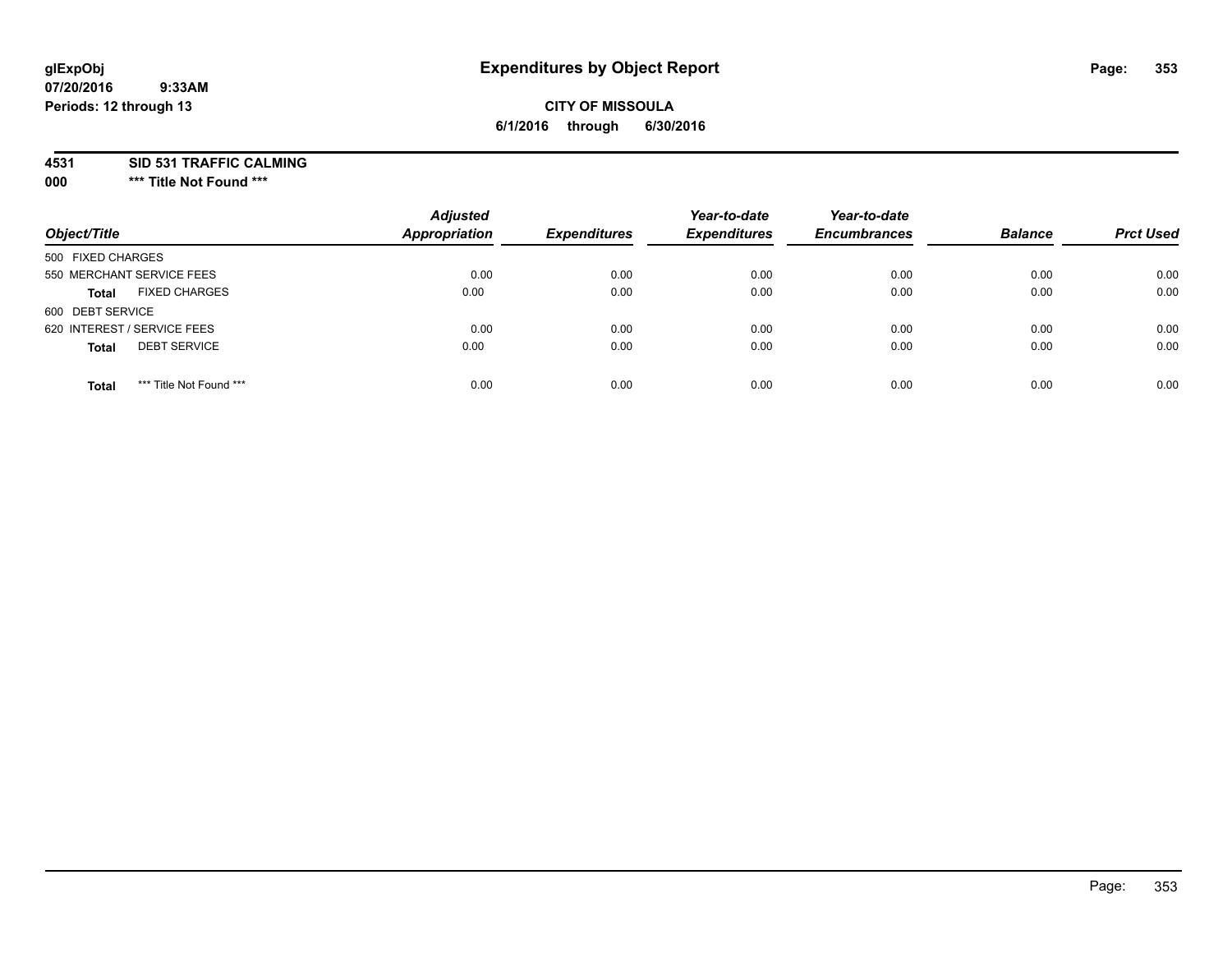# **4531 SID 531 TRAFFIC CALMING**

**390 NON-DEPARTMENTAL**

| Object/Title       |                           | <b>Adjusted</b><br><b>Appropriation</b> | <b>Expenditures</b> | Year-to-date<br><b>Expenditures</b> | Year-to-date<br><b>Encumbrances</b> | <b>Balance</b> | <b>Prct Used</b> |
|--------------------|---------------------------|-----------------------------------------|---------------------|-------------------------------------|-------------------------------------|----------------|------------------|
| 500 FIXED CHARGES  |                           |                                         |                     |                                     |                                     |                |                  |
|                    | 550 MERCHANT SERVICE FEES | 0.00                                    | 0.00                | 0.00                                | 0.00                                | 0.00           | 0.00             |
| <b>Total</b>       | <b>FIXED CHARGES</b>      | 0.00                                    | 0.00                | 0.00                                | 0.00                                | 0.00           | 0.00             |
| 900 CAPITAL OUTLAY |                           |                                         |                     |                                     |                                     |                |                  |
| 930 IMPROVEMENTS   |                           | 0.00                                    | 0.00                | 0.00                                | 0.00                                | 0.00           | 0.00             |
| <b>Total</b>       | <b>CAPITAL OUTLAY</b>     | 0.00                                    | 0.00                | 0.00                                | 0.00                                | 0.00           | 0.00             |
| <b>Total</b>       | NON-DEPARTMENTAL          | 0.00                                    | 0.00                | 0.00                                | 0.00                                | 0.00           | 0.00             |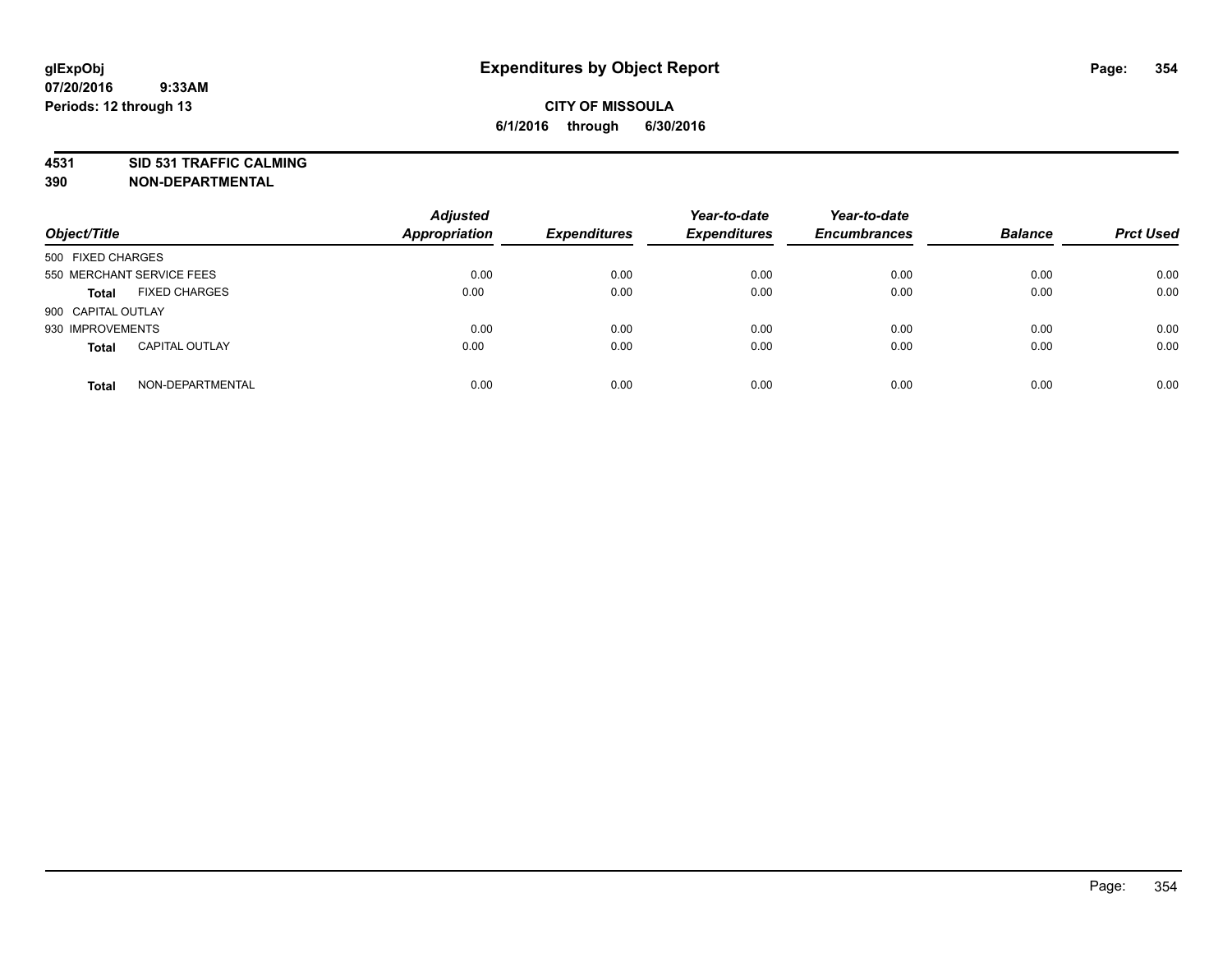## **4531 SID 531 TRAFFIC CALMING**

| Object/Title       |                             | <b>Adjusted</b><br>Appropriation | <b>Expenditures</b> | Year-to-date<br><b>Expenditures</b> | Year-to-date<br><b>Encumbrances</b> | <b>Balance</b> | <b>Prct Used</b> |
|--------------------|-----------------------------|----------------------------------|---------------------|-------------------------------------|-------------------------------------|----------------|------------------|
| 500 FIXED CHARGES  |                             |                                  |                     |                                     |                                     |                |                  |
|                    | 550 MERCHANT SERVICE FEES   | 0.00                             | 0.00                | 0.00                                | 0.00                                | 0.00           | 0.00             |
| <b>Total</b>       | <b>FIXED CHARGES</b>        | 0.00                             | 0.00                | 0.00                                | 0.00                                | 0.00           | 0.00             |
| 600 DEBT SERVICE   |                             |                                  |                     |                                     |                                     |                |                  |
|                    | 620 INTEREST / SERVICE FEES | 0.00                             | 0.00                | 0.00                                | 0.00                                | 0.00           | 0.00             |
| Total              | <b>DEBT SERVICE</b>         | 0.00                             | 0.00                | 0.00                                | 0.00                                | 0.00           | 0.00             |
| 900 CAPITAL OUTLAY |                             |                                  |                     |                                     |                                     |                |                  |
| 930 IMPROVEMENTS   |                             | 0.00                             | 0.00                | 0.00                                | 0.00                                | 0.00           | 0.00             |
| <b>Total</b>       | <b>CAPITAL OUTLAY</b>       | 0.00                             | 0.00                | 0.00                                | 0.00                                | 0.00           | 0.00             |
| <b>Total</b>       | SID 531 TRAFFIC CALMING     | 0.00                             | 0.00                | 0.00                                | 0.00                                | 0.00           | 0.00             |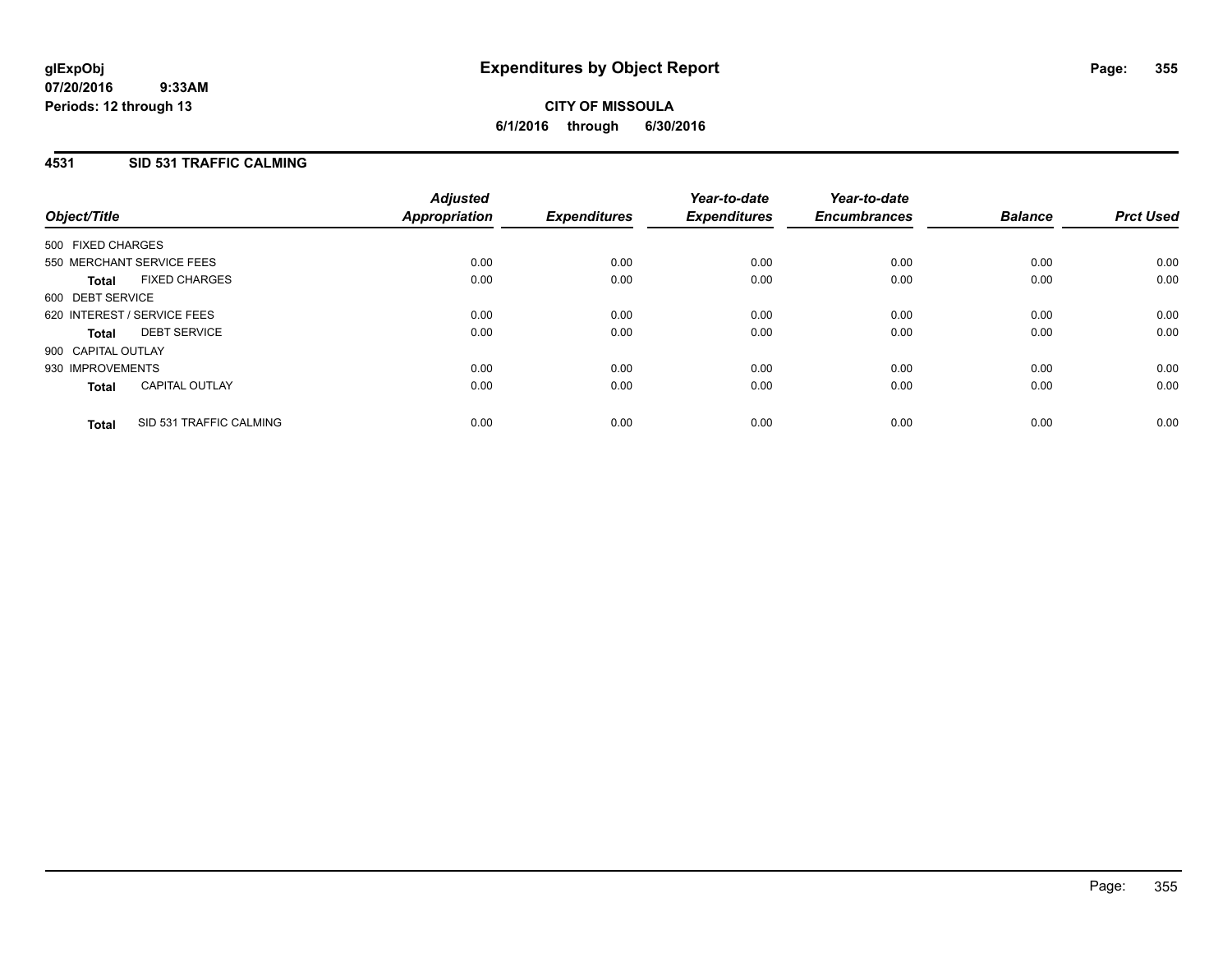#### **4532 MALONEY RANCH SID**

**390 NON-DEPARTMENTAL**

| Object/Title                          | <b>Adjusted</b><br>Appropriation | <b>Expenditures</b> | Year-to-date<br><b>Expenditures</b> | Year-to-date<br><b>Encumbrances</b> | <b>Balance</b> | <b>Prct Used</b> |
|---------------------------------------|----------------------------------|---------------------|-------------------------------------|-------------------------------------|----------------|------------------|
| 500 FIXED CHARGES                     |                                  |                     |                                     |                                     |                |                  |
| 550 MERCHANT SERVICE FEES             | 0.00                             | 0.00                | 0.00                                | 0.00                                | 0.00           | 0.00             |
| <b>FIXED CHARGES</b><br><b>Total</b>  | 0.00                             | 0.00                | 0.00                                | 0.00                                | 0.00           | 0.00             |
| 900 CAPITAL OUTLAY                    |                                  |                     |                                     |                                     |                |                  |
| 930 IMPROVEMENTS                      | 0.00                             | 0.00                | 0.00                                | 0.00                                | 0.00           | 0.00             |
| <b>CAPITAL OUTLAY</b><br><b>Total</b> | 0.00                             | 0.00                | 0.00                                | 0.00                                | 0.00           | 0.00             |
| NON-DEPARTMENTAL<br><b>Total</b>      | 0.00                             | 0.00                | 0.00                                | 0.00                                | 0.00           | 0.00             |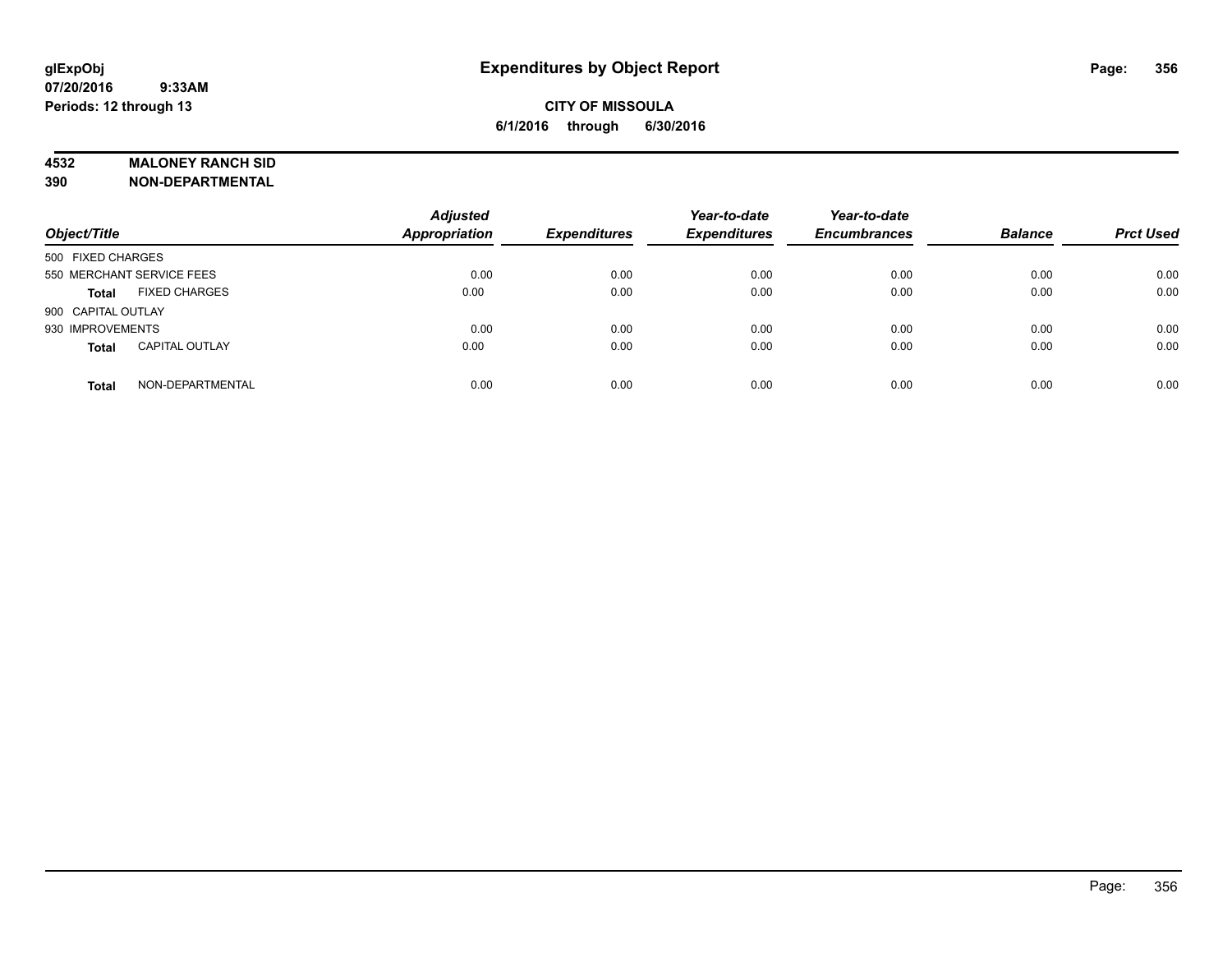**CITY OF MISSOULA 6/1/2016 through 6/30/2016**

#### **4532 MALONEY RANCH SID**

| Object/Title                             | <b>Adjusted</b><br><b>Appropriation</b> | <b>Expenditures</b> | Year-to-date<br><b>Expenditures</b> | Year-to-date<br><b>Encumbrances</b> | <b>Balance</b> | <b>Prct Used</b> |
|------------------------------------------|-----------------------------------------|---------------------|-------------------------------------|-------------------------------------|----------------|------------------|
| 500 FIXED CHARGES                        |                                         |                     |                                     |                                     |                |                  |
| 550 MERCHANT SERVICE FEES                | 0.00                                    | 0.00                | 0.00                                | 0.00                                | 0.00           | 0.00             |
| <b>FIXED CHARGES</b><br><b>Total</b>     | 0.00                                    | 0.00                | 0.00                                | 0.00                                | 0.00           | 0.00             |
| 900 CAPITAL OUTLAY                       |                                         |                     |                                     |                                     |                |                  |
| 930 IMPROVEMENTS                         | 0.00                                    | 0.00                | 0.00                                | 0.00                                | 0.00           | 0.00             |
| <b>CAPITAL OUTLAY</b><br><b>Total</b>    | 0.00                                    | 0.00                | 0.00                                | 0.00                                | 0.00           | 0.00             |
| <b>MALONEY RANCH SID</b><br><b>Total</b> | 0.00                                    | 0.00                | 0.00                                | 0.00                                | 0.00           | 0.00             |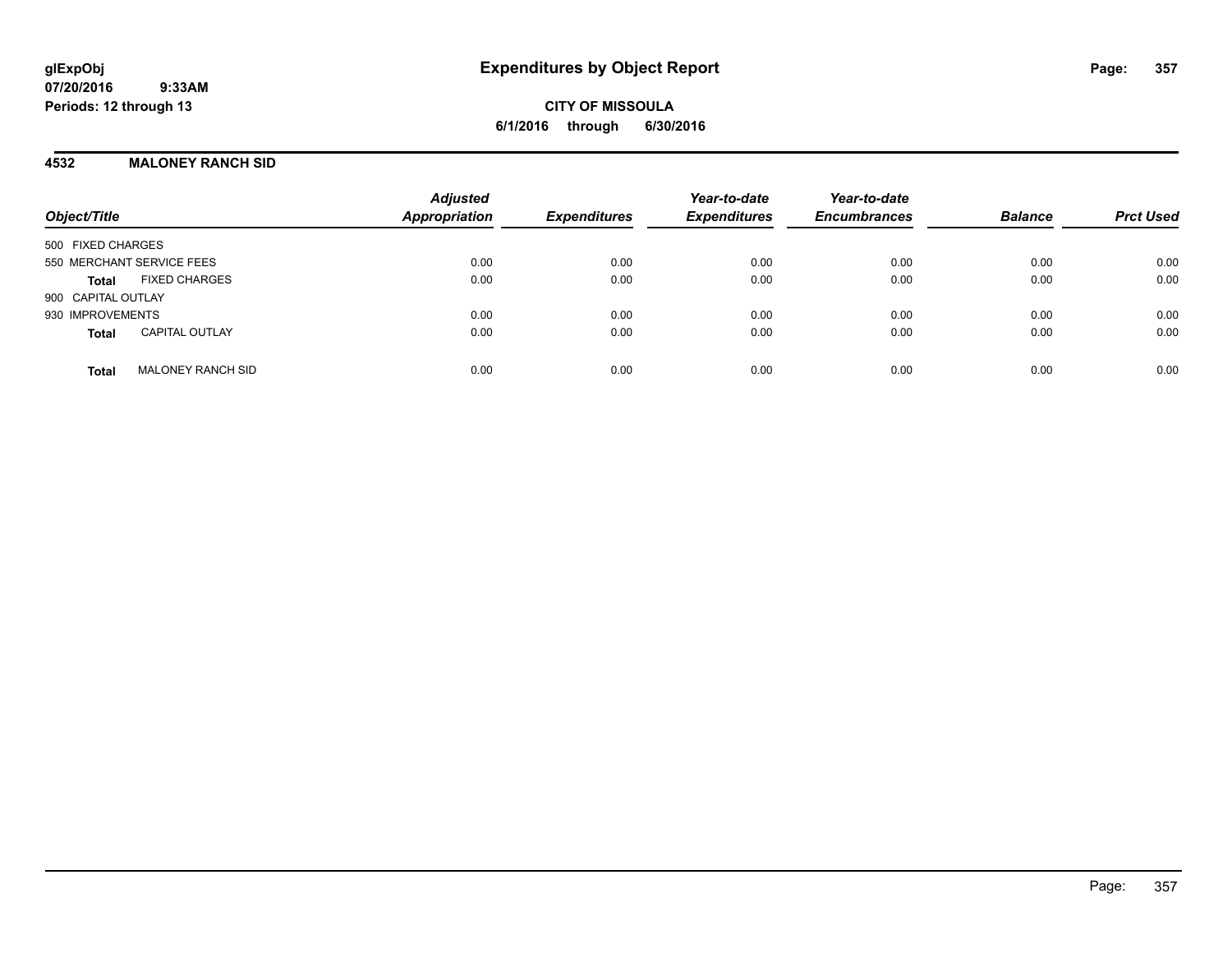**4533 RATTLESNAKE SEWER SID**

**390 NON-DEPARTMENTAL**

| Object/Title                         | <b>Adjusted</b><br>Appropriation | <b>Expenditures</b> | Year-to-date<br><b>Expenditures</b> | Year-to-date<br><b>Encumbrances</b> | <b>Balance</b> | <b>Prct Used</b> |
|--------------------------------------|----------------------------------|---------------------|-------------------------------------|-------------------------------------|----------------|------------------|
| 500 FIXED CHARGES                    |                                  |                     |                                     |                                     |                |                  |
| 550 MERCHANT SERVICE FEES            | 0.00                             | 0.00                | 0.00                                | 0.00                                | 0.00           | 0.00             |
| <b>FIXED CHARGES</b><br><b>Total</b> | 0.00                             | 0.00                | 0.00                                | 0.00                                | 0.00           | 0.00             |
| NON-DEPARTMENTAL<br><b>Total</b>     | 0.00                             | 0.00                | 0.00                                | 0.00                                | 0.00           | 0.00             |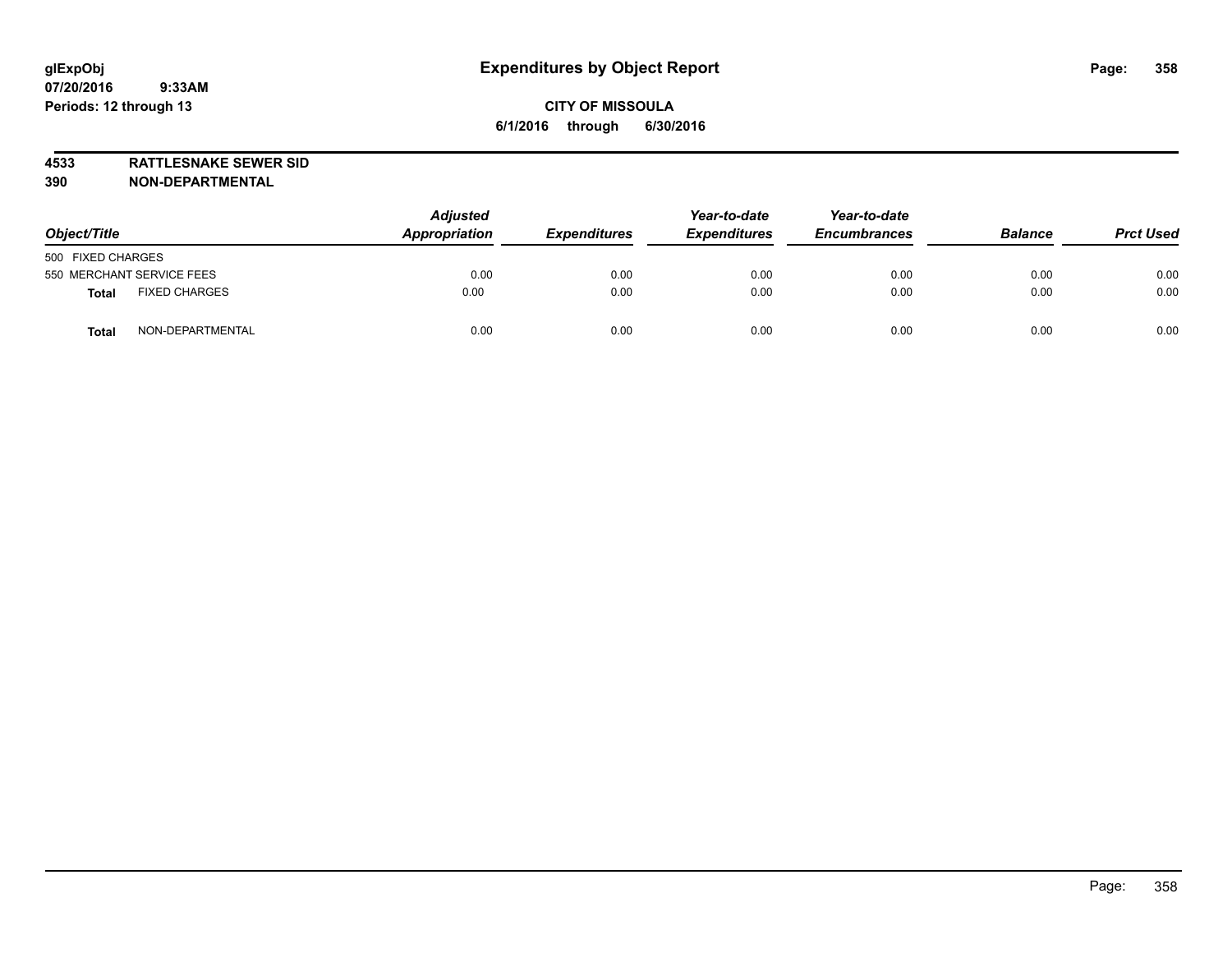## **4533 RATTLESNAKE SEWER SID**

| Object/Title                         | <b>Adjusted</b><br>Appropriation | <b>Expenditures</b> | Year-to-date<br><b>Expenditures</b> | Year-to-date<br><b>Encumbrances</b> | <b>Balance</b> | <b>Prct Used</b> |
|--------------------------------------|----------------------------------|---------------------|-------------------------------------|-------------------------------------|----------------|------------------|
| 500 FIXED CHARGES                    |                                  |                     |                                     |                                     |                |                  |
| 550 MERCHANT SERVICE FEES            | 0.00                             | 0.00                | 0.00                                | 0.00                                | 0.00           | 0.00             |
| <b>FIXED CHARGES</b><br><b>Total</b> | 0.00                             | 0.00                | 0.00                                | 0.00                                | 0.00           | 0.00             |
| RATTLESNAKE SEWER SID<br>Total       | 0.00                             | 0.00                | 0.00                                | 0.00                                | 0.00           | 0.00             |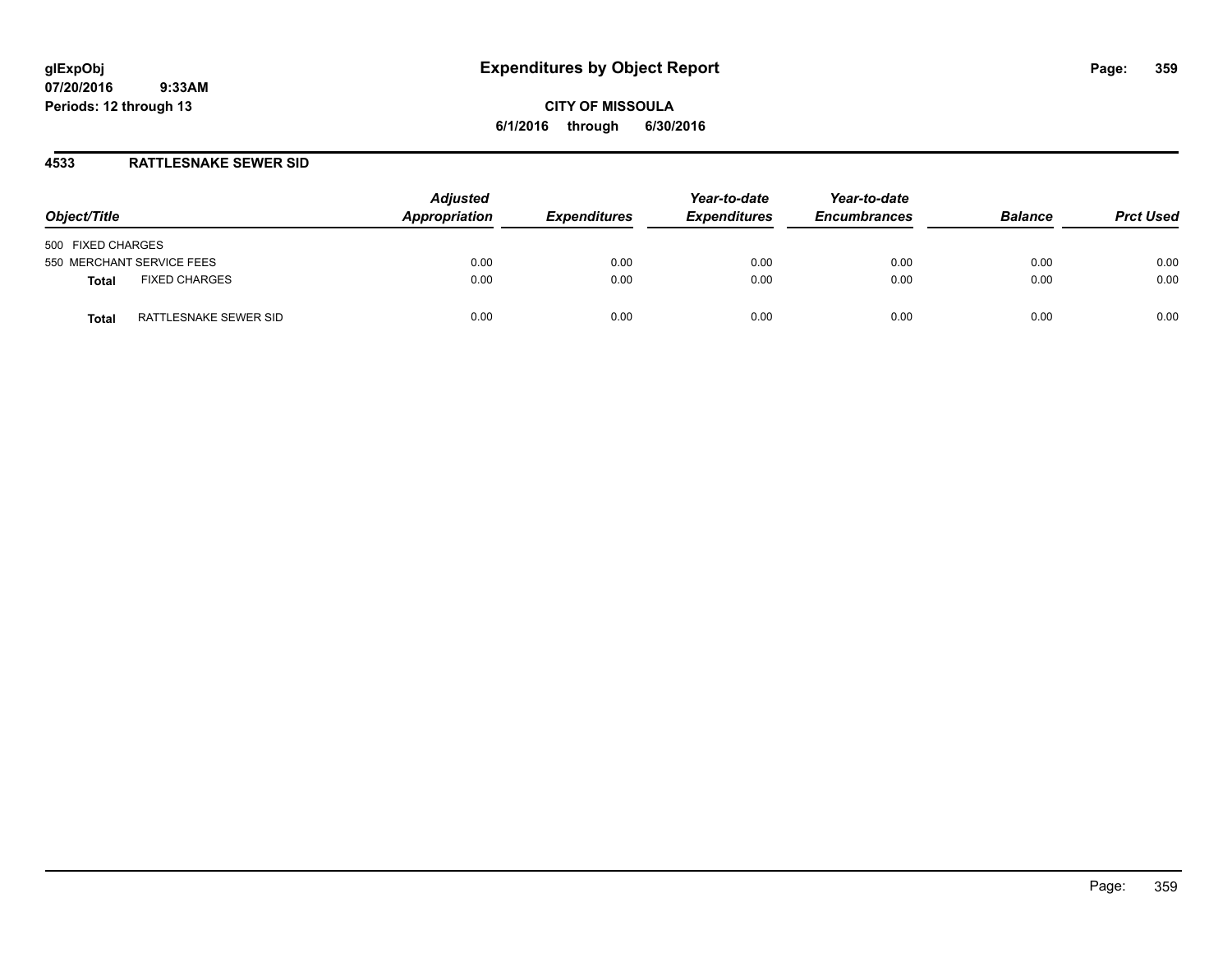## **4534 SID 534 LINCOLNWOOD**

**390 NON-DEPARTMENTAL**

| Object/Title                         | <b>Adjusted</b><br><b>Appropriation</b> | <b>Expenditures</b> | Year-to-date<br><b>Expenditures</b> | Year-to-date<br><b>Encumbrances</b> | <b>Balance</b> | <b>Prct Used</b> |
|--------------------------------------|-----------------------------------------|---------------------|-------------------------------------|-------------------------------------|----------------|------------------|
|                                      |                                         |                     |                                     |                                     |                |                  |
| 500 FIXED CHARGES                    |                                         |                     |                                     |                                     |                |                  |
| 550 MERCHANT SERVICE FEES            | 0.00                                    | 0.00                | 0.00                                | 0.00                                | 0.00           | 0.00             |
| <b>FIXED CHARGES</b><br><b>Total</b> | 0.00                                    | 0.00                | 0.00                                | 0.00                                | 0.00           | 0.00             |
| 800 OTHER OBJECTS                    |                                         |                     |                                     |                                     |                |                  |
| 820 TRANSFERS TO OTHER FUNDS         | 0.00                                    | 0.00                | 0.00                                | 0.00                                | 0.00           | 0.00             |
| OTHER OBJECTS<br><b>Total</b>        | 0.00                                    | 0.00                | 0.00                                | 0.00                                | 0.00           | 0.00             |
| NON-DEPARTMENTAL<br><b>Total</b>     | 0.00                                    | 0.00                | 0.00                                | 0.00                                | 0.00           | 0.00             |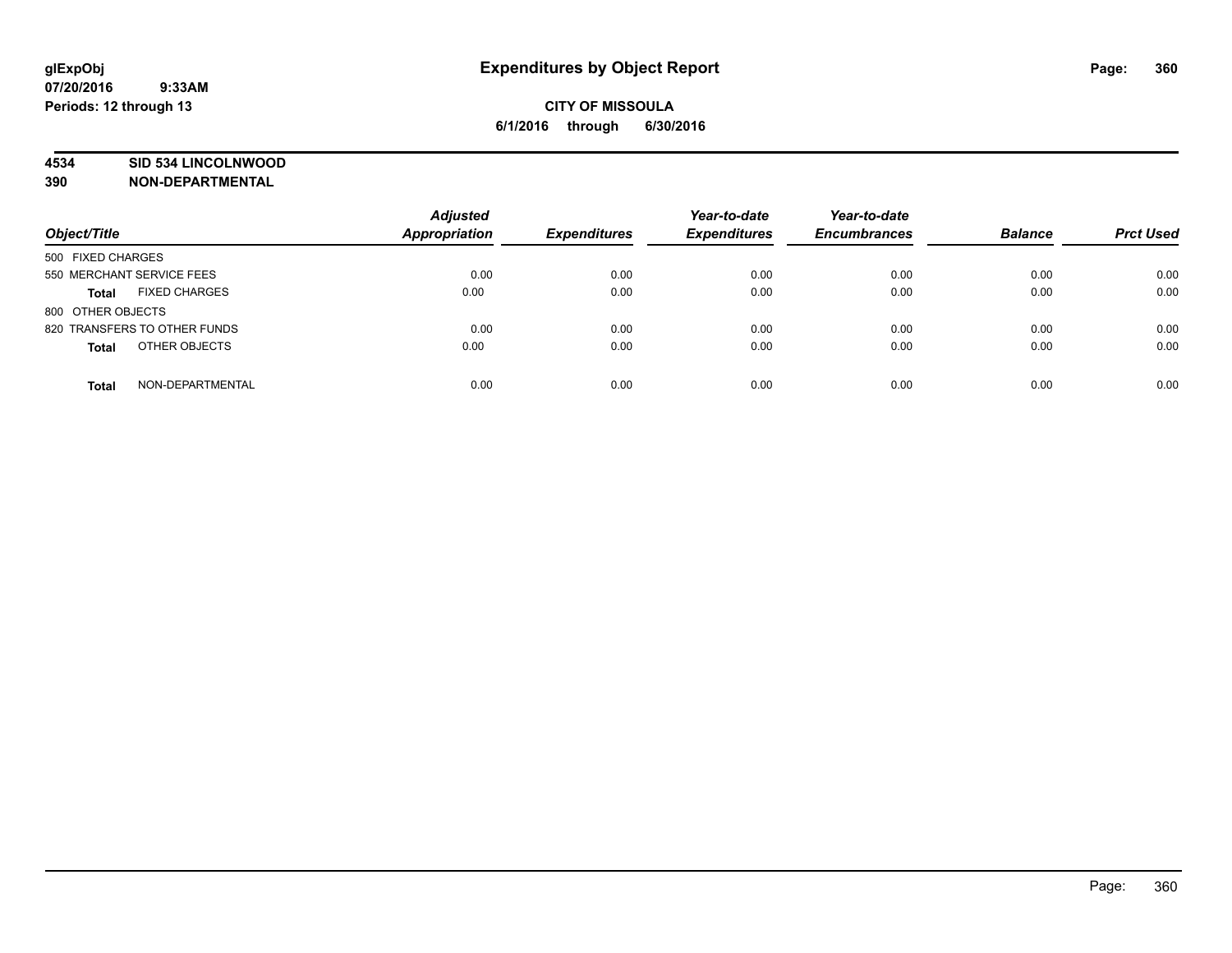### **4534 SID 534 LINCOLNWOOD**

| Object/Title                         | <b>Adjusted</b><br>Appropriation | <b>Expenditures</b> | Year-to-date<br><b>Expenditures</b> | Year-to-date<br><b>Encumbrances</b> | <b>Balance</b> | <b>Prct Used</b> |
|--------------------------------------|----------------------------------|---------------------|-------------------------------------|-------------------------------------|----------------|------------------|
| 500 FIXED CHARGES                    |                                  |                     |                                     |                                     |                |                  |
| 550 MERCHANT SERVICE FEES            | 0.00                             | 0.00                | 0.00                                | 0.00                                | 0.00           | 0.00             |
| <b>FIXED CHARGES</b><br><b>Total</b> | 0.00                             | 0.00                | 0.00                                | 0.00                                | 0.00           | 0.00             |
| 800 OTHER OBJECTS                    |                                  |                     |                                     |                                     |                |                  |
| 820 TRANSFERS TO OTHER FUNDS         | 0.00                             | 0.00                | 0.00                                | 0.00                                | 0.00           | 0.00             |
| OTHER OBJECTS<br><b>Total</b>        | 0.00                             | 0.00                | 0.00                                | 0.00                                | 0.00           | 0.00             |
| SID 534 LINCOLNWOOD<br><b>Total</b>  | 0.00                             | 0.00                | 0.00                                | 0.00                                | 0.00           | 0.00             |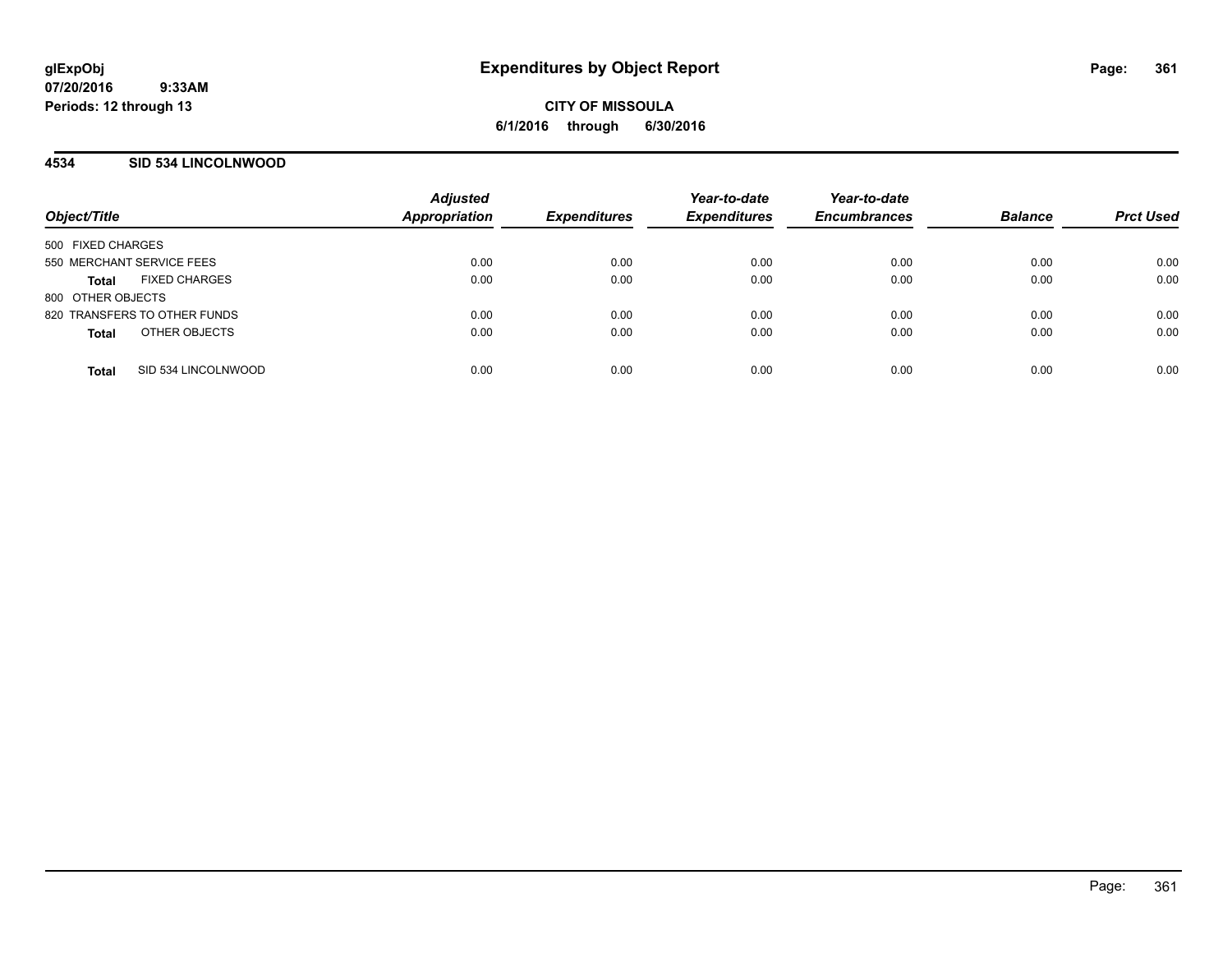# **CITY OF MISSOULA 6/1/2016 through 6/30/2016**

#### **4535 SLANT STREET TRAFFIC CALMING**

**000 \*\*\* Title Not Found \*\*\***

| Object/Title                            | <b>Adjusted</b><br><b>Appropriation</b> | <b>Expenditures</b> | Year-to-date<br><b>Expenditures</b> | Year-to-date<br><b>Encumbrances</b> | <b>Balance</b> | <b>Prct Used</b> |
|-----------------------------------------|-----------------------------------------|---------------------|-------------------------------------|-------------------------------------|----------------|------------------|
| 500 FIXED CHARGES                       |                                         |                     |                                     |                                     |                |                  |
| 550 MERCHANT SERVICE FEES               | 0.00                                    | 0.00                | 0.00                                | 0.00                                | 0.00           | 0.00             |
| <b>FIXED CHARGES</b><br><b>Total</b>    | 0.00                                    | 0.00                | 0.00                                | 0.00                                | 0.00           | 0.00             |
| 600 DEBT SERVICE                        |                                         |                     |                                     |                                     |                |                  |
| 620 INTEREST / SERVICE FEES             | 0.00                                    | 0.00                | 0.00                                | 0.00                                | 0.00           | 0.00             |
| <b>DEBT SERVICE</b><br><b>Total</b>     | 0.00                                    | 0.00                | 0.00                                | 0.00                                | 0.00           | 0.00             |
| *** Title Not Found ***<br><b>Total</b> | 0.00                                    | 0.00                | 0.00                                | 0.00                                | 0.00           | 0.00             |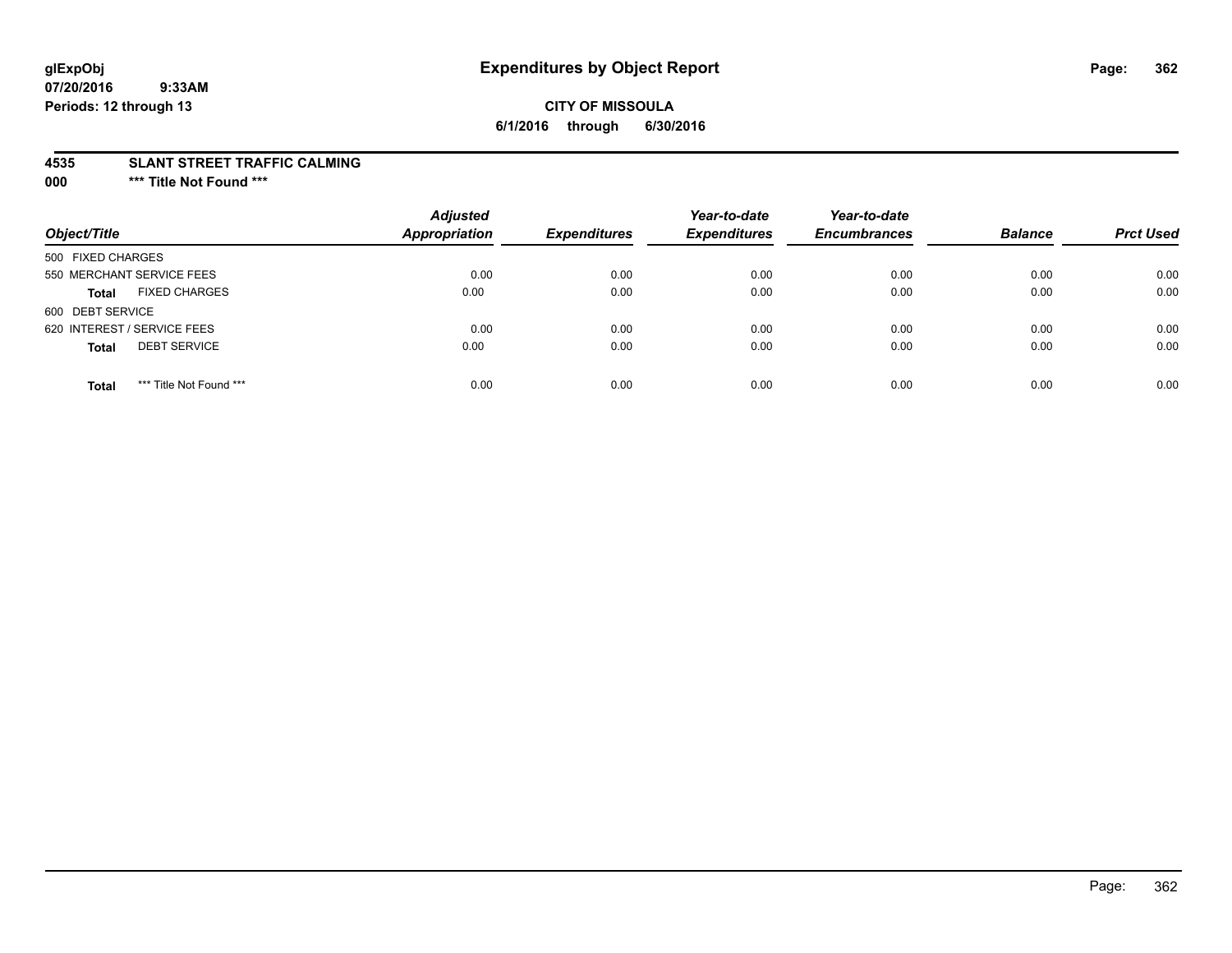**CITY OF MISSOULA 6/1/2016 through 6/30/2016**

## **4535 SLANT STREET TRAFFIC CALMING**

| Object/Title                                 | <b>Adjusted</b><br><b>Appropriation</b> | <b>Expenditures</b> | Year-to-date<br><b>Expenditures</b> | Year-to-date<br><b>Encumbrances</b> | <b>Balance</b> | <b>Prct Used</b> |
|----------------------------------------------|-----------------------------------------|---------------------|-------------------------------------|-------------------------------------|----------------|------------------|
| 500 FIXED CHARGES                            |                                         |                     |                                     |                                     |                |                  |
| 550 MERCHANT SERVICE FEES                    | 0.00                                    | 0.00                | 0.00                                | 0.00                                | 0.00           | 0.00             |
| <b>FIXED CHARGES</b><br><b>Total</b>         | 0.00                                    | 0.00                | 0.00                                | 0.00                                | 0.00           | 0.00             |
| 600 DEBT SERVICE                             |                                         |                     |                                     |                                     |                |                  |
| 620 INTEREST / SERVICE FEES                  | 0.00                                    | 0.00                | 0.00                                | 0.00                                | 0.00           | 0.00             |
| <b>DEBT SERVICE</b><br><b>Total</b>          | 0.00                                    | 0.00                | 0.00                                | 0.00                                | 0.00           | 0.00             |
| SLANT STREET TRAFFIC CALMING<br><b>Total</b> | 0.00                                    | 0.00                | 0.00                                | 0.00                                | 0.00           | 0.00             |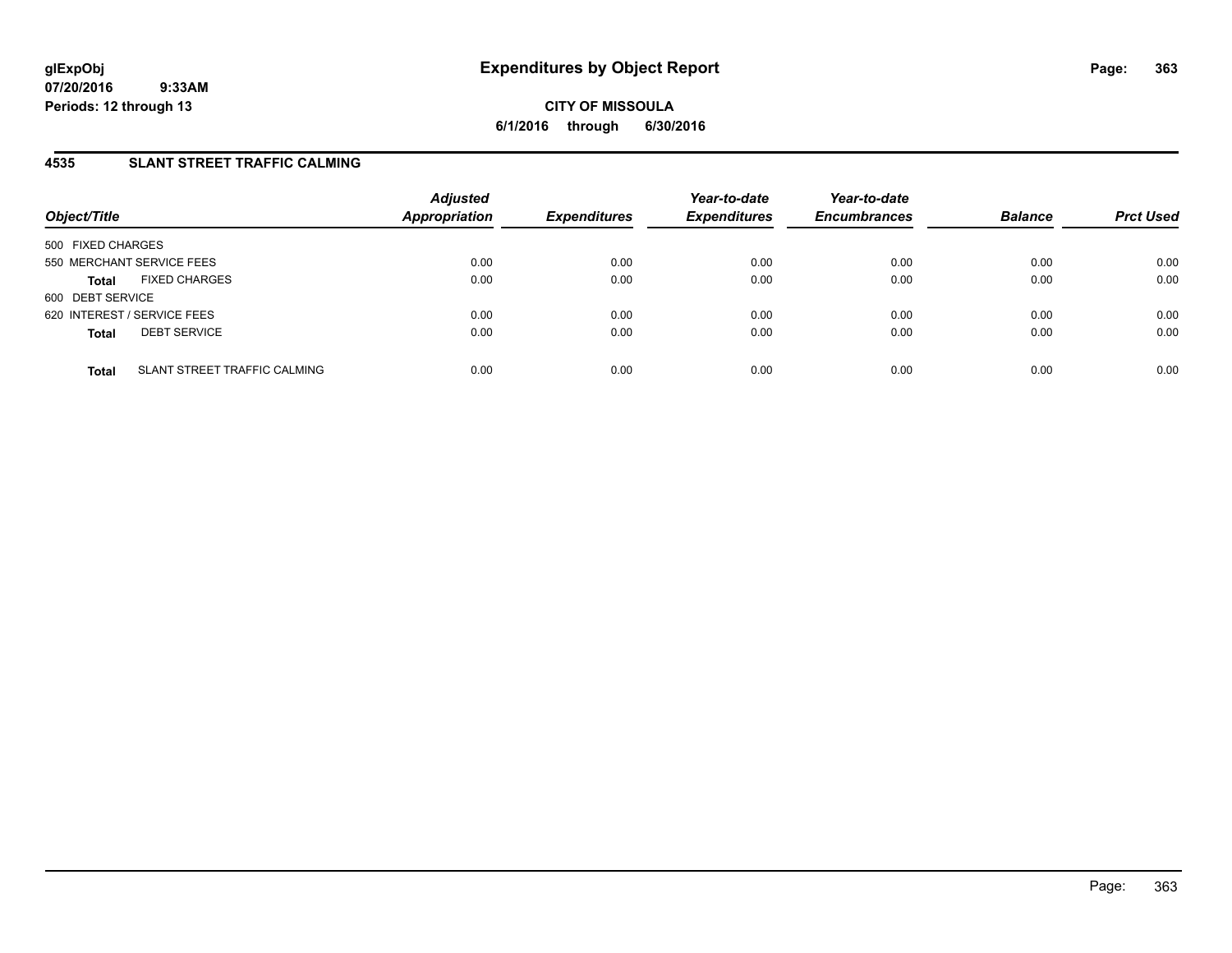#### **4536 SID536 LINCOLNWOOD SWR PH2**

| Object/Title                  | <b>Adjusted</b><br>Appropriation | <b>Expenditures</b> | Year-to-date<br><b>Expenditures</b> | Year-to-date<br><b>Encumbrances</b> | <b>Balance</b> | <b>Prct Used</b> |
|-------------------------------|----------------------------------|---------------------|-------------------------------------|-------------------------------------|----------------|------------------|
| 500 FIXED CHARGES             |                                  |                     |                                     |                                     |                |                  |
| 550 MERCHANT SERVICE FEES     | 0.00                             | 0.00                | 0.00                                | 0.00                                | 0.00           | 0.00             |
| <b>FIXED CHARGES</b><br>Total | 0.00                             | 0.00                | 0.00                                | 0.00                                | 0.00           | 0.00             |
| NON-DEPARTMENTAL<br>Total     | 0.00                             | 0.00                | 0.00                                | 0.00                                | 0.00           | 0.00             |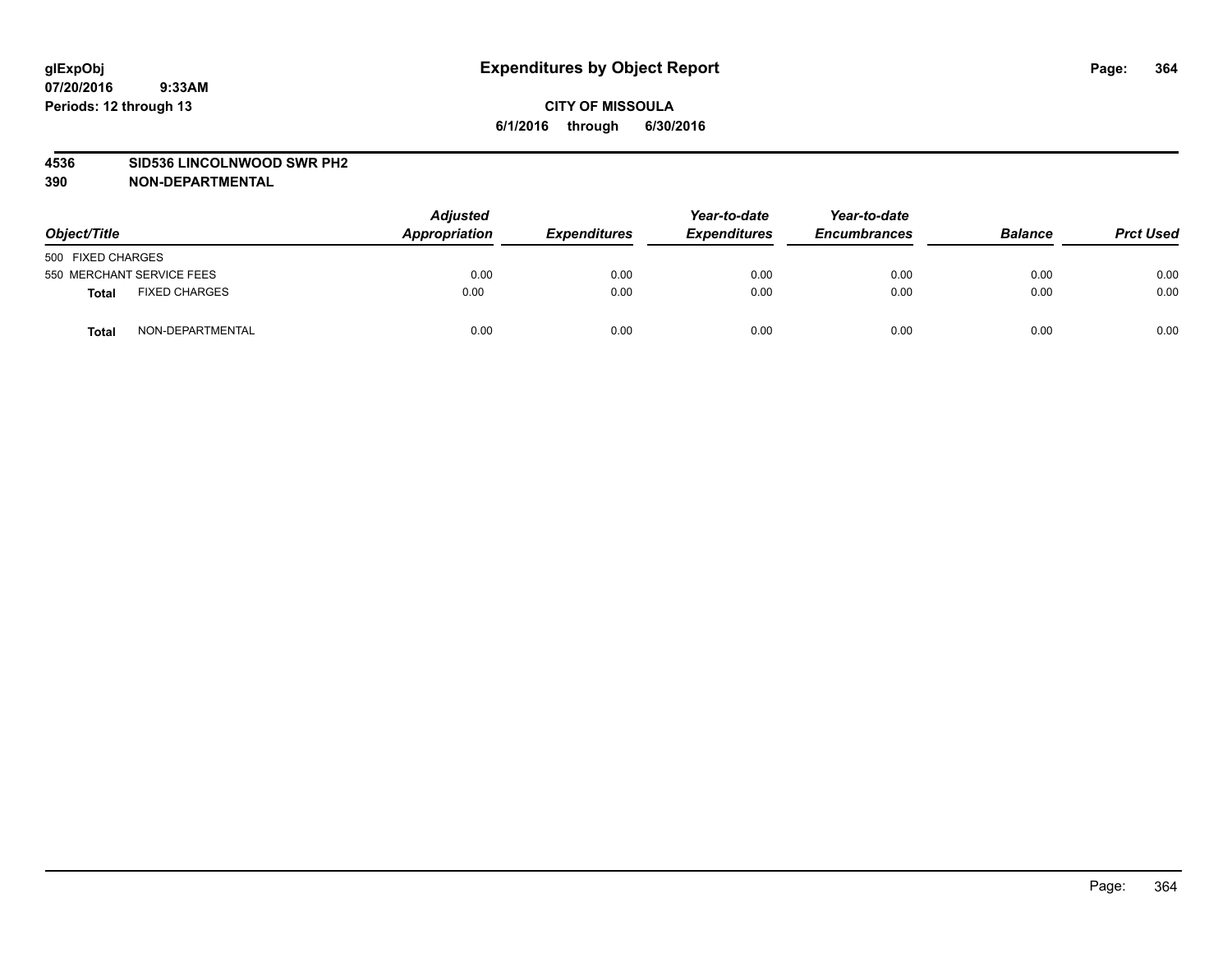**CITY OF MISSOULA 6/1/2016 through 6/30/2016**

### **4536 SID536 LINCOLNWOOD SWR PH2**

| Object/Title                         | <b>Adjusted</b><br>Appropriation | <i><b>Expenditures</b></i> | Year-to-date<br><b>Expenditures</b> | Year-to-date<br><b>Encumbrances</b> | <b>Balance</b> | <b>Prct Used</b> |
|--------------------------------------|----------------------------------|----------------------------|-------------------------------------|-------------------------------------|----------------|------------------|
| 500 FIXED CHARGES                    |                                  |                            |                                     |                                     |                |                  |
| 550 MERCHANT SERVICE FEES            | 0.00                             | 0.00                       | 0.00                                | 0.00                                | 0.00           | 0.00             |
| <b>FIXED CHARGES</b><br><b>Total</b> | 0.00                             | 0.00                       | 0.00                                | 0.00                                | 0.00           | 0.00             |
| SID536 LINCOLNWOOD SWR PH2<br>Total  | 0.00                             | 0.00                       | 0.00                                | 0.00                                | 0.00           | 0.00             |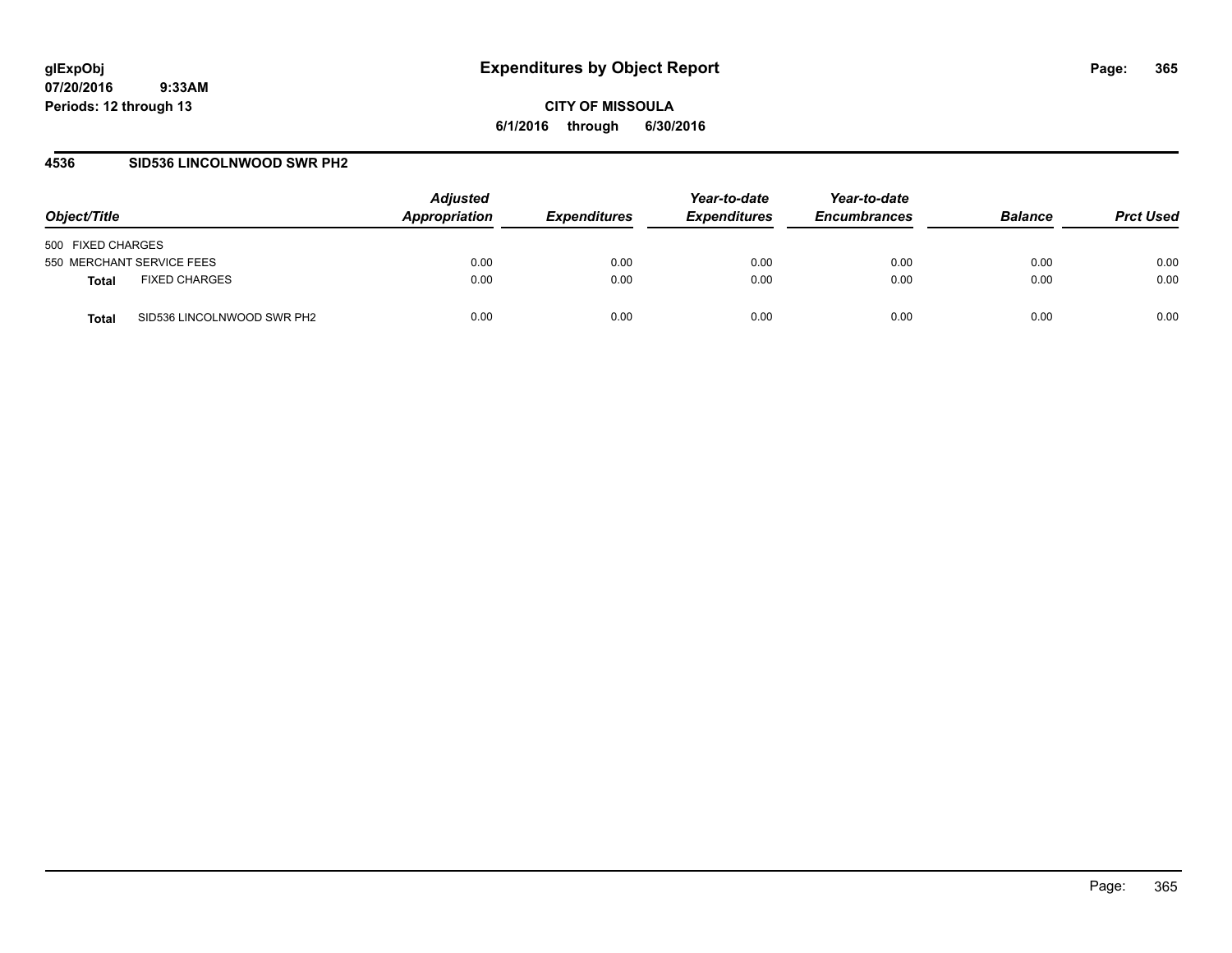# **CITY OF MISSOULA 6/1/2016 through 6/30/2016**

#### **4539 SID 539 4th STREET**

**000 \*\*\* Title Not Found \*\*\***

| Object/Title                            | <b>Adjusted</b><br><b>Appropriation</b> | <b>Expenditures</b> | Year-to-date<br><b>Expenditures</b> | Year-to-date<br><b>Encumbrances</b> | <b>Balance</b> | <b>Prct Used</b> |
|-----------------------------------------|-----------------------------------------|---------------------|-------------------------------------|-------------------------------------|----------------|------------------|
| 500 FIXED CHARGES                       |                                         |                     |                                     |                                     |                |                  |
| 550 MERCHANT SERVICE FEES               | 0.00                                    | 0.00                | 0.00                                | 0.00                                | 0.00           | 0.00             |
| <b>FIXED CHARGES</b><br><b>Total</b>    | 0.00                                    | 0.00                | 0.00                                | 0.00                                | 0.00           | 0.00             |
| 600 DEBT SERVICE                        |                                         |                     |                                     |                                     |                |                  |
| 620 INTEREST / SERVICE FEES             | 0.00                                    | 0.00                | 0.00                                | 0.00                                | 0.00           | 0.00             |
| <b>DEBT SERVICE</b><br><b>Total</b>     | 0.00                                    | 0.00                | 0.00                                | 0.00                                | 0.00           | 0.00             |
| *** Title Not Found ***<br><b>Total</b> | 0.00                                    | 0.00                | 0.00                                | 0.00                                | 0.00           | 0.00             |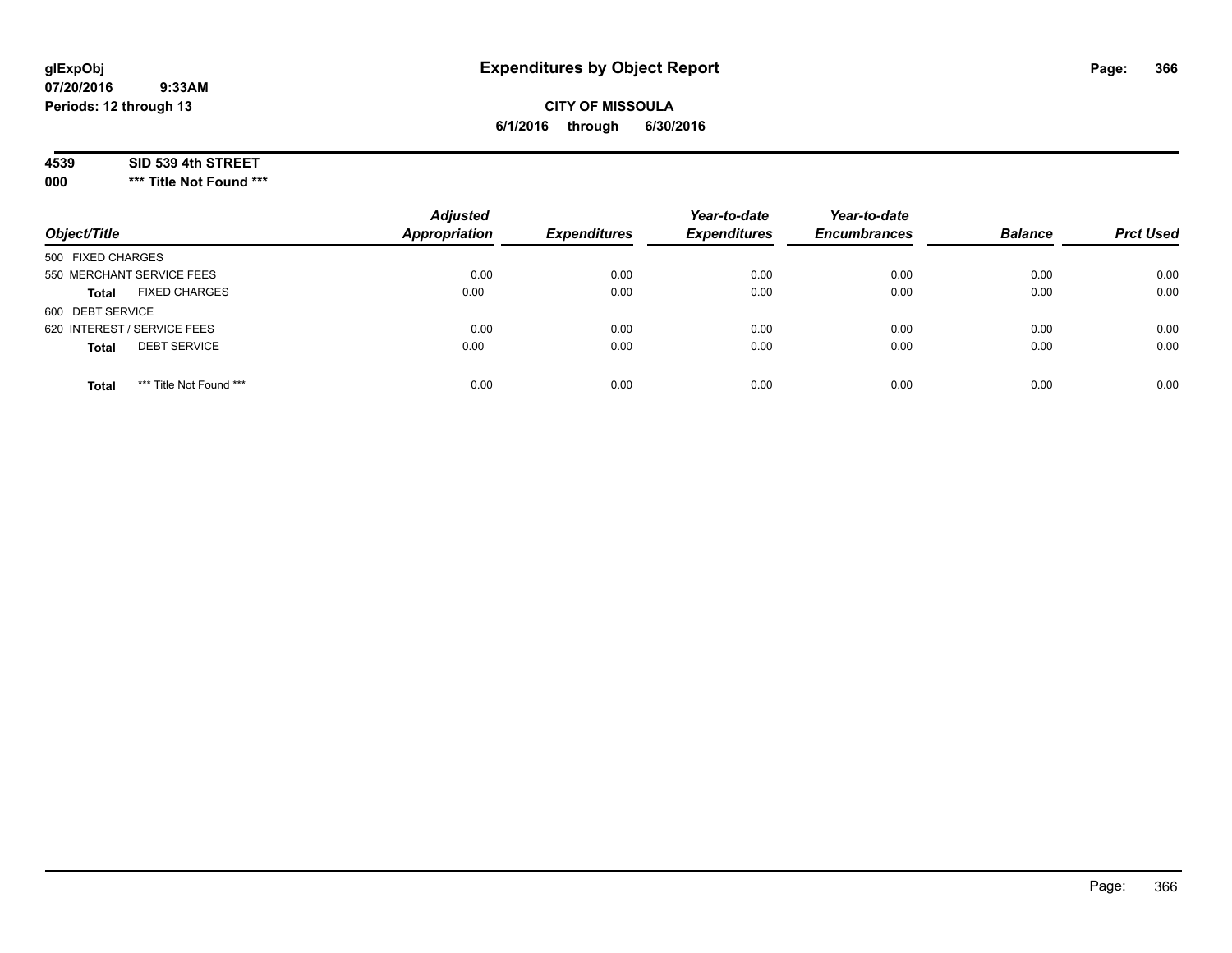**CITY OF MISSOULA 6/1/2016 through 6/30/2016**

### **4539 SID 539 4th STREET**

| Object/Title                         | <b>Adjusted</b><br><b>Appropriation</b> | <b>Expenditures</b> | Year-to-date<br><b>Expenditures</b> | Year-to-date<br><b>Encumbrances</b> | <b>Balance</b> | <b>Prct Used</b> |
|--------------------------------------|-----------------------------------------|---------------------|-------------------------------------|-------------------------------------|----------------|------------------|
| 500 FIXED CHARGES                    |                                         |                     |                                     |                                     |                |                  |
| 550 MERCHANT SERVICE FEES            | 0.00                                    | 0.00                | 0.00                                | 0.00                                | 0.00           | 0.00             |
| <b>FIXED CHARGES</b><br><b>Total</b> | 0.00                                    | 0.00                | 0.00                                | 0.00                                | 0.00           | 0.00             |
| 600 DEBT SERVICE                     |                                         |                     |                                     |                                     |                |                  |
| 620 INTEREST / SERVICE FEES          | 0.00                                    | 0.00                | 0.00                                | 0.00                                | 0.00           | 0.00             |
| <b>DEBT SERVICE</b><br><b>Total</b>  | 0.00                                    | 0.00                | 0.00                                | 0.00                                | 0.00           | 0.00             |
| SID 539 4th STREET<br>Total          | 0.00                                    | 0.00                | 0.00                                | 0.00                                | 0.00           | 0.00             |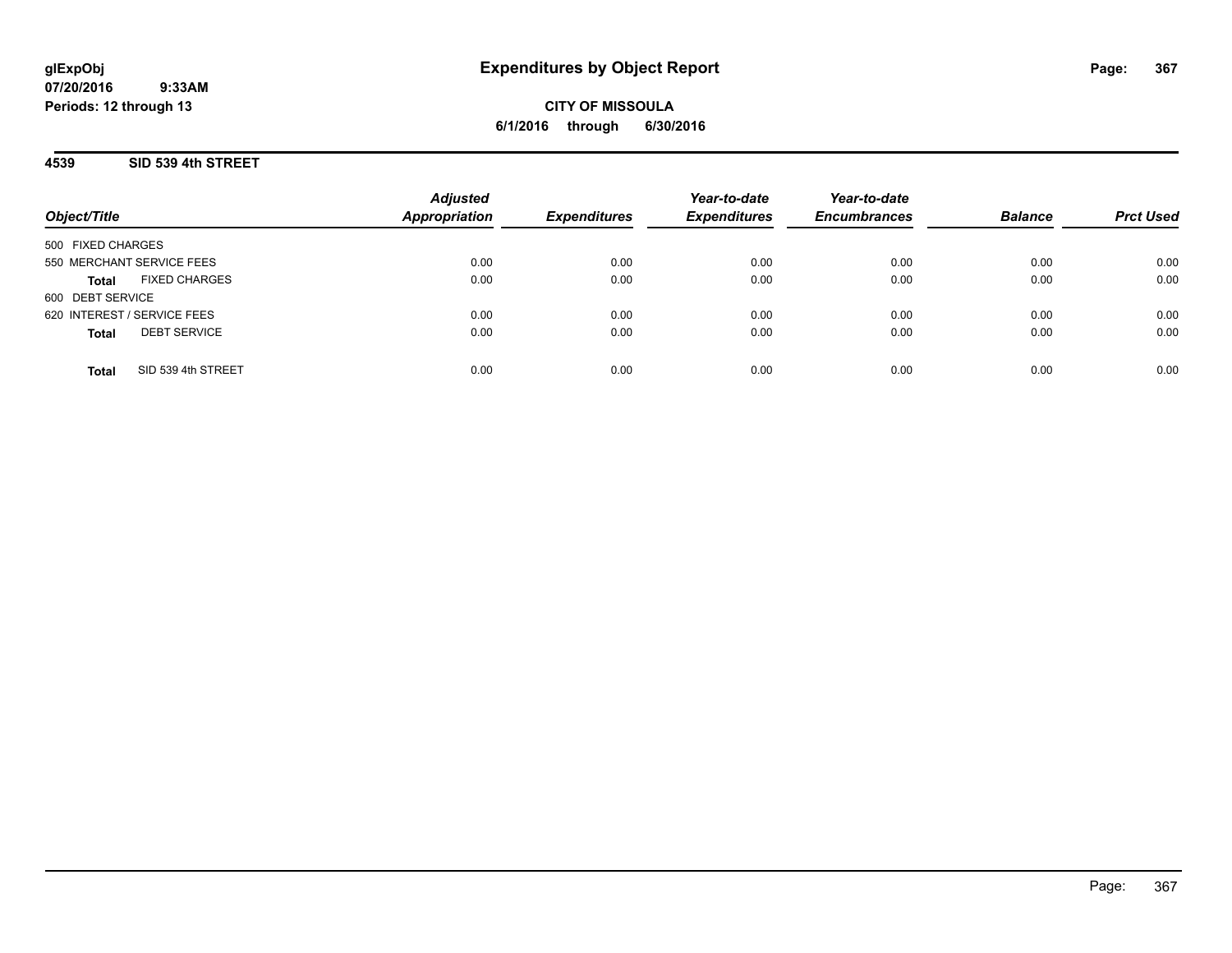#### **4540 SID 540 ENGLAND BLVD**

| Object/Title       |                              | <b>Adjusted</b><br>Appropriation | <b>Expenditures</b> | Year-to-date<br><b>Expenditures</b> | Year-to-date<br><b>Encumbrances</b> | <b>Balance</b> | <b>Prct Used</b> |
|--------------------|------------------------------|----------------------------------|---------------------|-------------------------------------|-------------------------------------|----------------|------------------|
|                    |                              |                                  |                     |                                     |                                     |                |                  |
| 500 FIXED CHARGES  |                              |                                  |                     |                                     |                                     |                |                  |
|                    | 550 MERCHANT SERVICE FEES    | 0.00                             | 0.00                | 0.00                                | 0.00                                | 0.00           | 0.00             |
| <b>Total</b>       | <b>FIXED CHARGES</b>         | 0.00                             | 0.00                | 0.00                                | 0.00                                | 0.00           | 0.00             |
| 800 OTHER OBJECTS  |                              |                                  |                     |                                     |                                     |                |                  |
|                    | 820 TRANSFERS TO OTHER FUNDS | 0.00                             | 0.00                | 0.00                                | 0.00                                | 0.00           | 0.00             |
| <b>Total</b>       | OTHER OBJECTS                | 0.00                             | 0.00                | 0.00                                | 0.00                                | 0.00           | 0.00             |
| 900 CAPITAL OUTLAY |                              |                                  |                     |                                     |                                     |                |                  |
| 930 IMPROVEMENTS   |                              | 0.00                             | 0.00                | 0.00                                | 0.00                                | 0.00           | 0.00             |
| <b>Total</b>       | <b>CAPITAL OUTLAY</b>        | 0.00                             | 0.00                | 0.00                                | 0.00                                | 0.00           | 0.00             |
| <b>Total</b>       | NON-DEPARTMENTAL             | 0.00                             | 0.00                | 0.00                                | 0.00                                | 0.00           | 0.00             |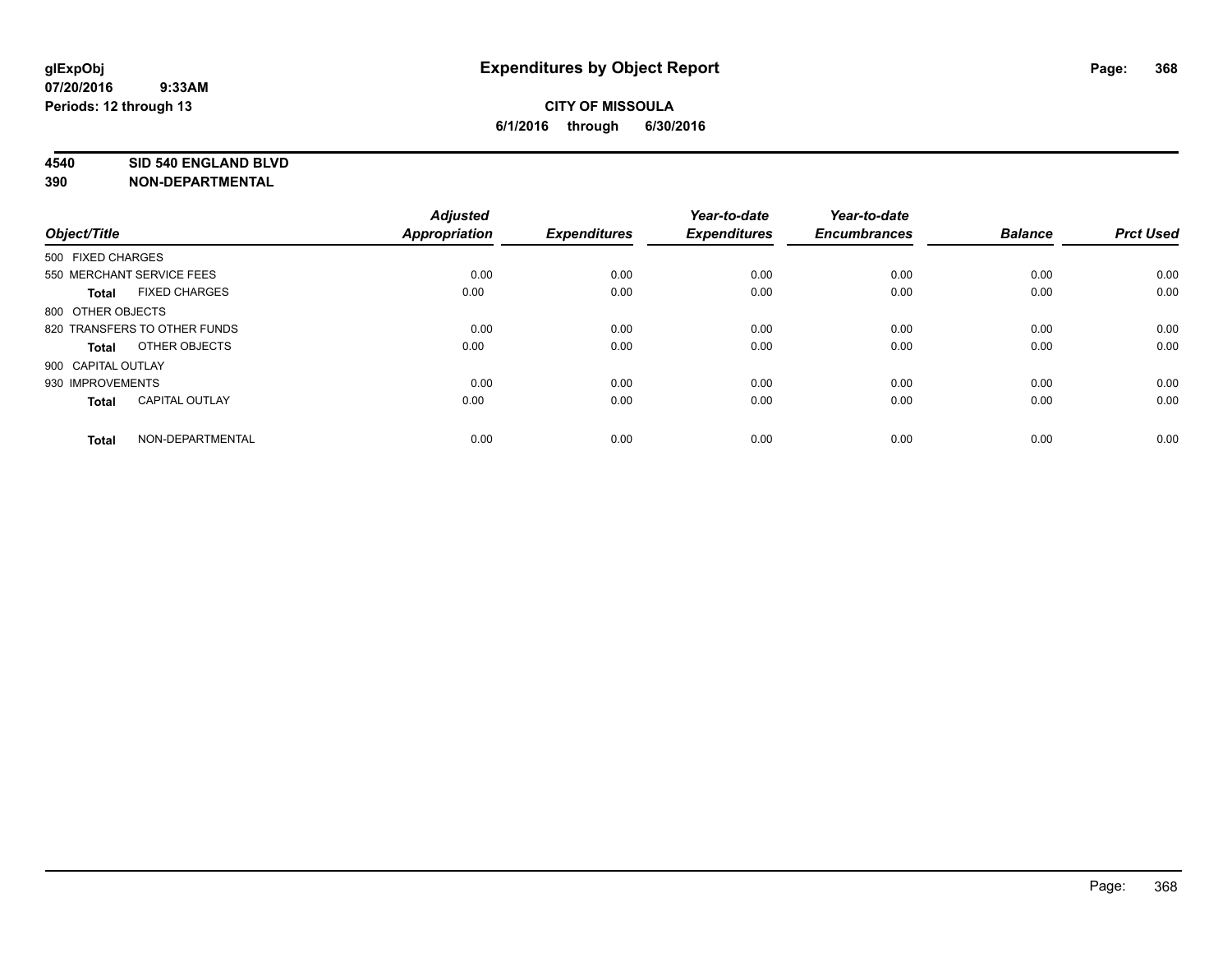**CITY OF MISSOULA 6/1/2016 through 6/30/2016**

### **4540 SID 540 ENGLAND BLVD**

|                                       | <b>Adjusted</b> |                     | Year-to-date        | Year-to-date        |                |                  |
|---------------------------------------|-----------------|---------------------|---------------------|---------------------|----------------|------------------|
| Object/Title                          | Appropriation   | <b>Expenditures</b> | <b>Expenditures</b> | <b>Encumbrances</b> | <b>Balance</b> | <b>Prct Used</b> |
| 500 FIXED CHARGES                     |                 |                     |                     |                     |                |                  |
| 550 MERCHANT SERVICE FEES             | 0.00            | 0.00                | 0.00                | 0.00                | 0.00           | 0.00             |
| <b>FIXED CHARGES</b><br>Total         | 0.00            | 0.00                | 0.00                | 0.00                | 0.00           | 0.00             |
| 800 OTHER OBJECTS                     |                 |                     |                     |                     |                |                  |
| 820 TRANSFERS TO OTHER FUNDS          | 0.00            | 0.00                | 0.00                | 0.00                | 0.00           | 0.00             |
| OTHER OBJECTS<br><b>Total</b>         | 0.00            | 0.00                | 0.00                | 0.00                | 0.00           | 0.00             |
| 900 CAPITAL OUTLAY                    |                 |                     |                     |                     |                |                  |
| 930 IMPROVEMENTS                      | 0.00            | 0.00                | 0.00                | 0.00                | 0.00           | 0.00             |
| <b>CAPITAL OUTLAY</b><br><b>Total</b> | 0.00            | 0.00                | 0.00                | 0.00                | 0.00           | 0.00             |
| SID 540 ENGLAND BLVD<br><b>Total</b>  | 0.00            | 0.00                | 0.00                | 0.00                | 0.00           | 0.00             |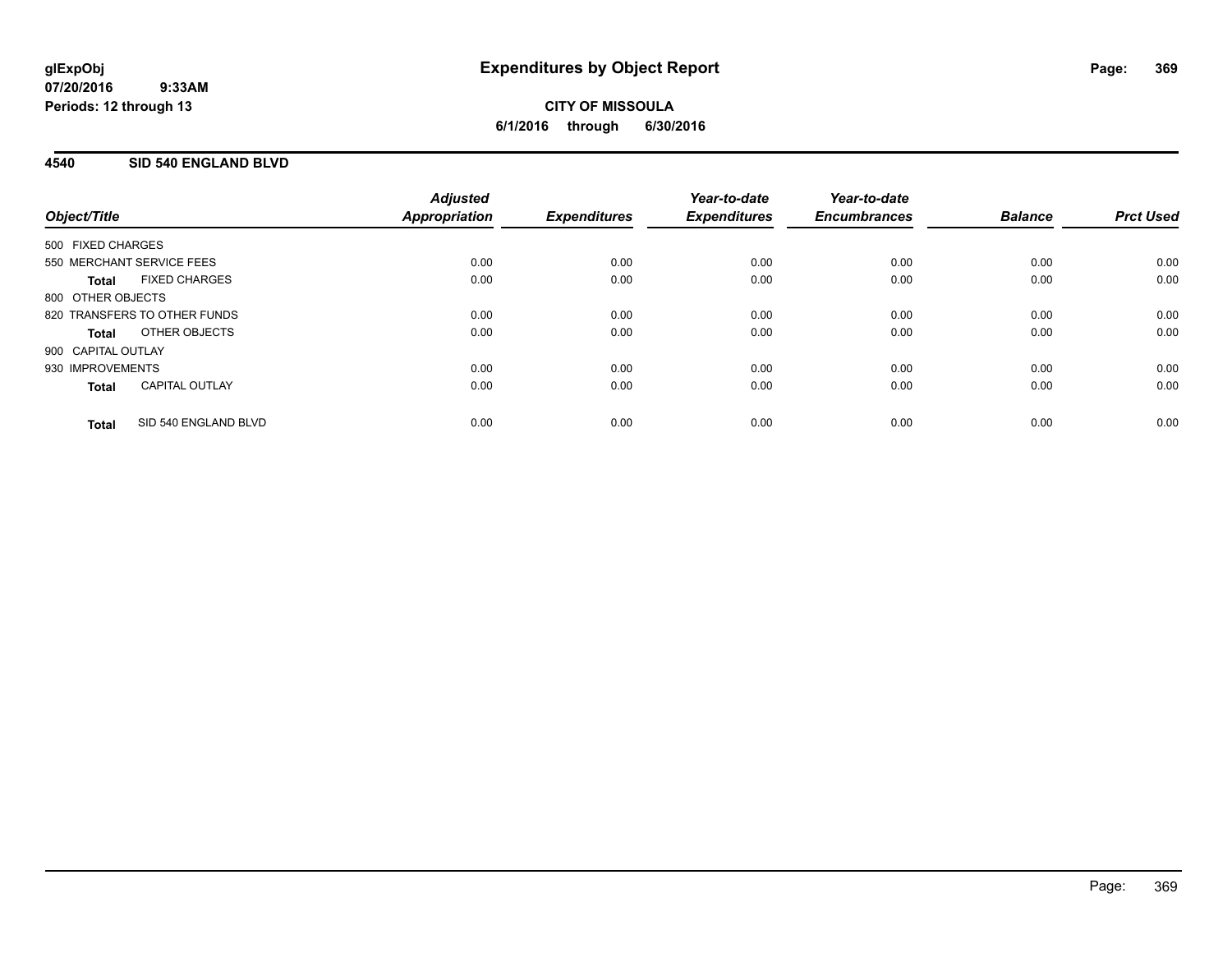#### **4541 SID 541 PINEVIEW PARK**

|                                       | <b>Adjusted</b> |                     | Year-to-date        | Year-to-date        |                |                  |
|---------------------------------------|-----------------|---------------------|---------------------|---------------------|----------------|------------------|
| Object/Title                          | Appropriation   | <b>Expenditures</b> | <b>Expenditures</b> | <b>Encumbrances</b> | <b>Balance</b> | <b>Prct Used</b> |
| 500 FIXED CHARGES                     |                 |                     |                     |                     |                |                  |
| 500 FIXED CHARGES                     | 0.00            | 0.00                | 0.00                | 0.00                | 0.00           | 0.00             |
| 550 MERCHANT SERVICE FEES             | 0.00            | 0.00                | 0.00                | 0.00                | 0.00           | 0.00             |
| <b>FIXED CHARGES</b><br>Total         | 0.00            | 0.00                | 0.00                | 0.00                | 0.00           | 0.00             |
| 900 CAPITAL OUTLAY                    |                 |                     |                     |                     |                |                  |
| 930 IMPROVEMENTS                      | 0.00            | 0.00                | 0.00                | 0.00                | 0.00           | 0.00             |
| <b>CAPITAL OUTLAY</b><br><b>Total</b> | 0.00            | 0.00                | 0.00                | 0.00                | 0.00           | 0.00             |
| NON-DEPARTMENTAL<br><b>Total</b>      | 0.00            | 0.00                | 0.00                | 0.00                | 0.00           | 0.00             |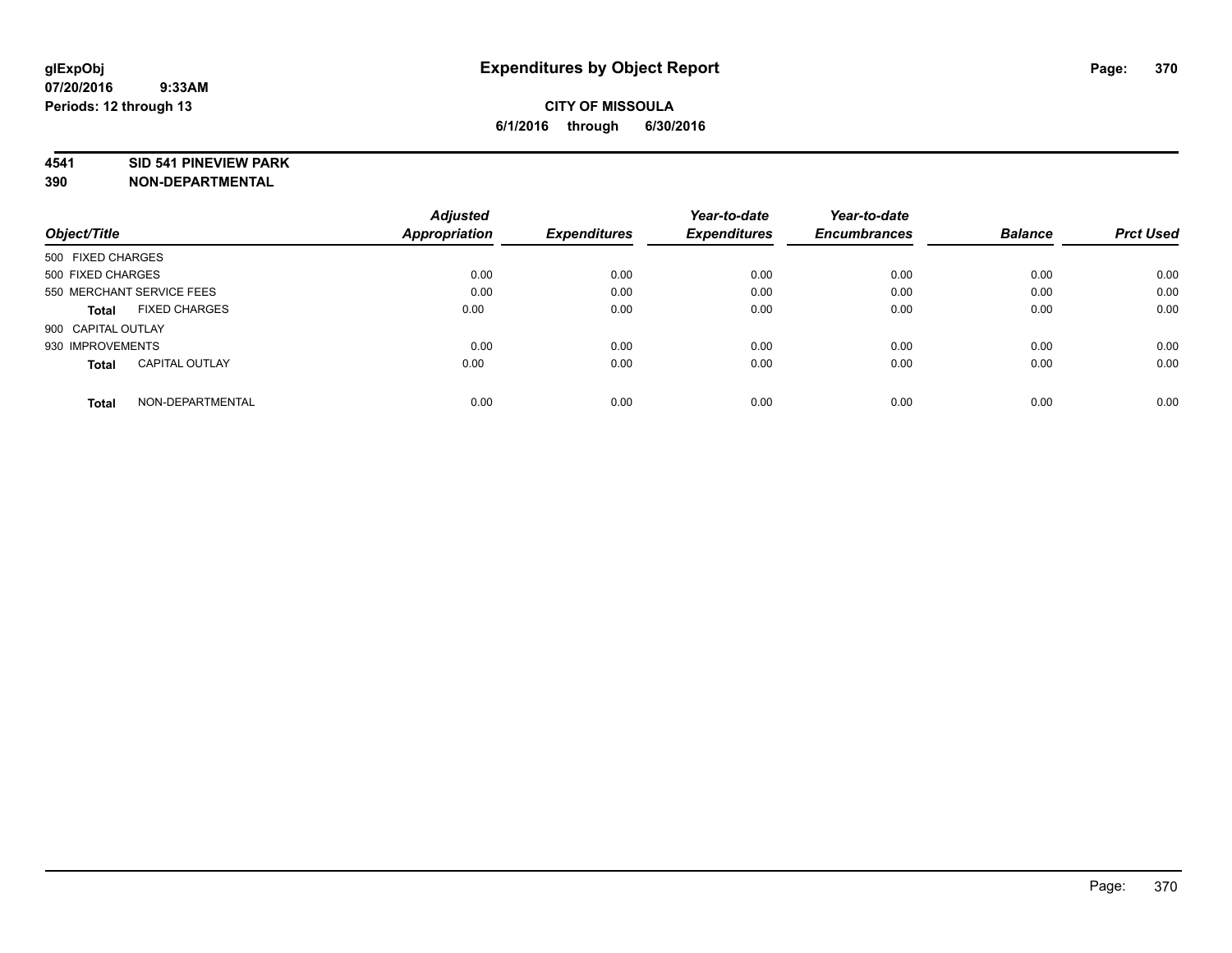**CITY OF MISSOULA 6/1/2016 through 6/30/2016**

## **4541 SID 541 PINEVIEW PARK**

| Object/Title       |                           | <b>Adjusted</b><br><b>Appropriation</b> | <b>Expenditures</b> | Year-to-date<br><b>Expenditures</b> | Year-to-date<br><b>Encumbrances</b> | <b>Balance</b> | <b>Prct Used</b> |
|--------------------|---------------------------|-----------------------------------------|---------------------|-------------------------------------|-------------------------------------|----------------|------------------|
| 500 FIXED CHARGES  |                           |                                         |                     |                                     |                                     |                |                  |
| 500 FIXED CHARGES  |                           | 0.00                                    | 0.00                | 0.00                                | 0.00                                | 0.00           | 0.00             |
|                    | 550 MERCHANT SERVICE FEES | 0.00                                    | 0.00                | 0.00                                | 0.00                                | 0.00           | 0.00             |
| Total              | <b>FIXED CHARGES</b>      | 0.00                                    | 0.00                | 0.00                                | 0.00                                | 0.00           | 0.00             |
| 900 CAPITAL OUTLAY |                           |                                         |                     |                                     |                                     |                |                  |
| 930 IMPROVEMENTS   |                           | 0.00                                    | 0.00                | 0.00                                | 0.00                                | 0.00           | 0.00             |
| <b>Total</b>       | <b>CAPITAL OUTLAY</b>     | 0.00                                    | 0.00                | 0.00                                | 0.00                                | 0.00           | 0.00             |
| Total              | SID 541 PINEVIEW PARK     | 0.00                                    | 0.00                | 0.00                                | 0.00                                | 0.00           | 0.00             |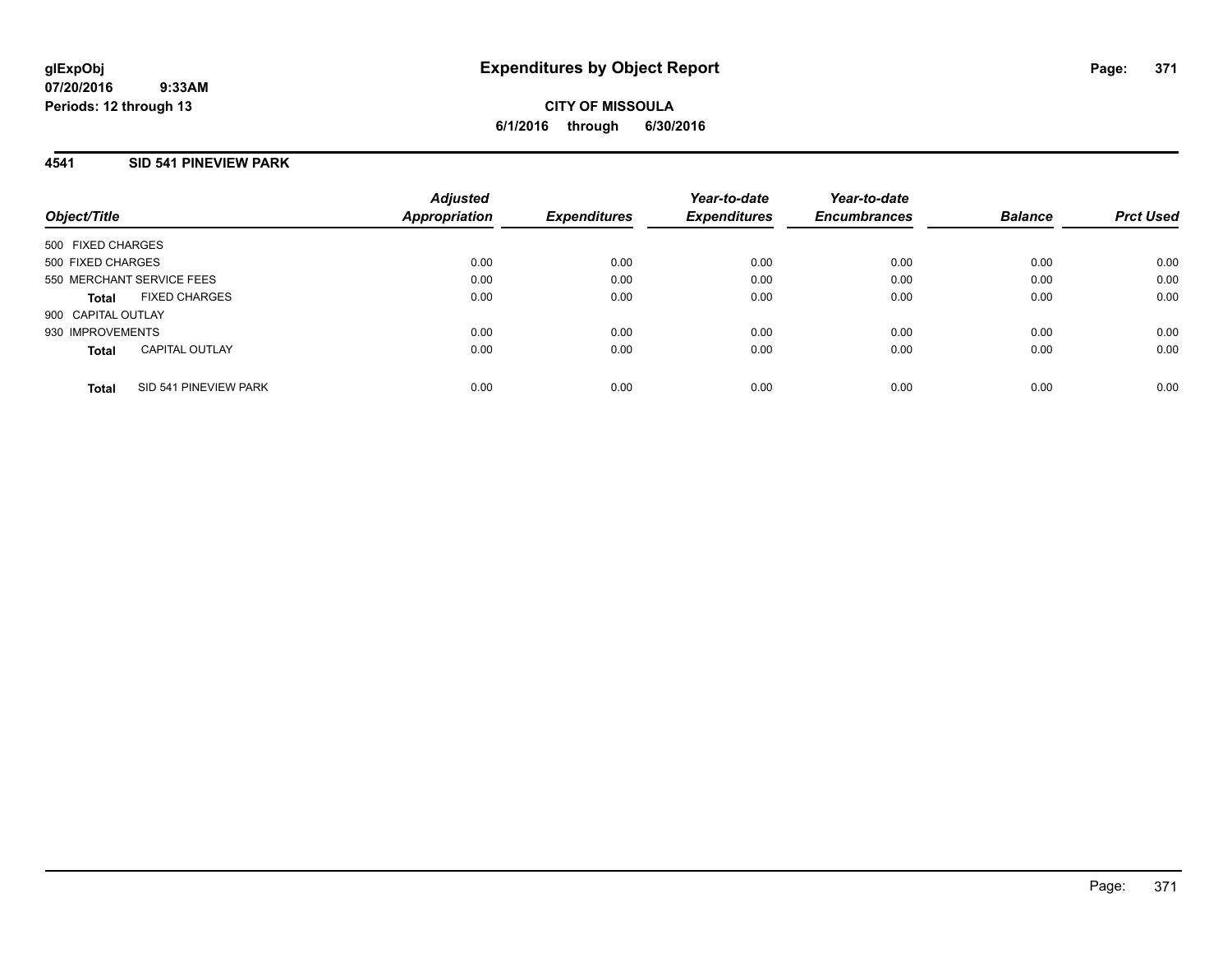### **4542 SID 542 HILLVIEW WAY**

| Object/Title           |                           | <b>Adjusted</b><br>Appropriation | <b>Expenditures</b> | Year-to-date<br><b>Expenditures</b> | Year-to-date<br><b>Encumbrances</b> | <b>Balance</b> | <b>Prct Used</b> |
|------------------------|---------------------------|----------------------------------|---------------------|-------------------------------------|-------------------------------------|----------------|------------------|
| 300 PURCHASED SERVICES |                           |                                  |                     |                                     |                                     |                |                  |
|                        | 350 PROFESSIONAL SERVICES | 0.00                             | 0.00                | 0.00                                | 0.00                                | 0.00           | 0.00             |
| <b>Total</b>           | PURCHASED SERVICES        | 0.00                             | 0.00                | 0.00                                | 0.00                                | 0.00           | 0.00             |
| 500 FIXED CHARGES      |                           |                                  |                     |                                     |                                     |                |                  |
|                        | 550 MERCHANT SERVICE FEES | 0.00                             | 0.00                | 0.00                                | 0.00                                | 0.00           | 0.00             |
| Total                  | <b>FIXED CHARGES</b>      | 0.00                             | 0.00                | 0.00                                | 0.00                                | 0.00           | 0.00             |
| 900 CAPITAL OUTLAY     |                           |                                  |                     |                                     |                                     |                |                  |
| 930 IMPROVEMENTS       |                           | 0.00                             | 0.00                | 0.00                                | 0.00                                | 0.00           | 0.00             |
| Total                  | <b>CAPITAL OUTLAY</b>     | 0.00                             | 0.00                | 0.00                                | 0.00                                | 0.00           | 0.00             |
| <b>Total</b>           | NON-DEPARTMENTAL          | 0.00                             | 0.00                | 0.00                                | 0.00                                | 0.00           | 0.00             |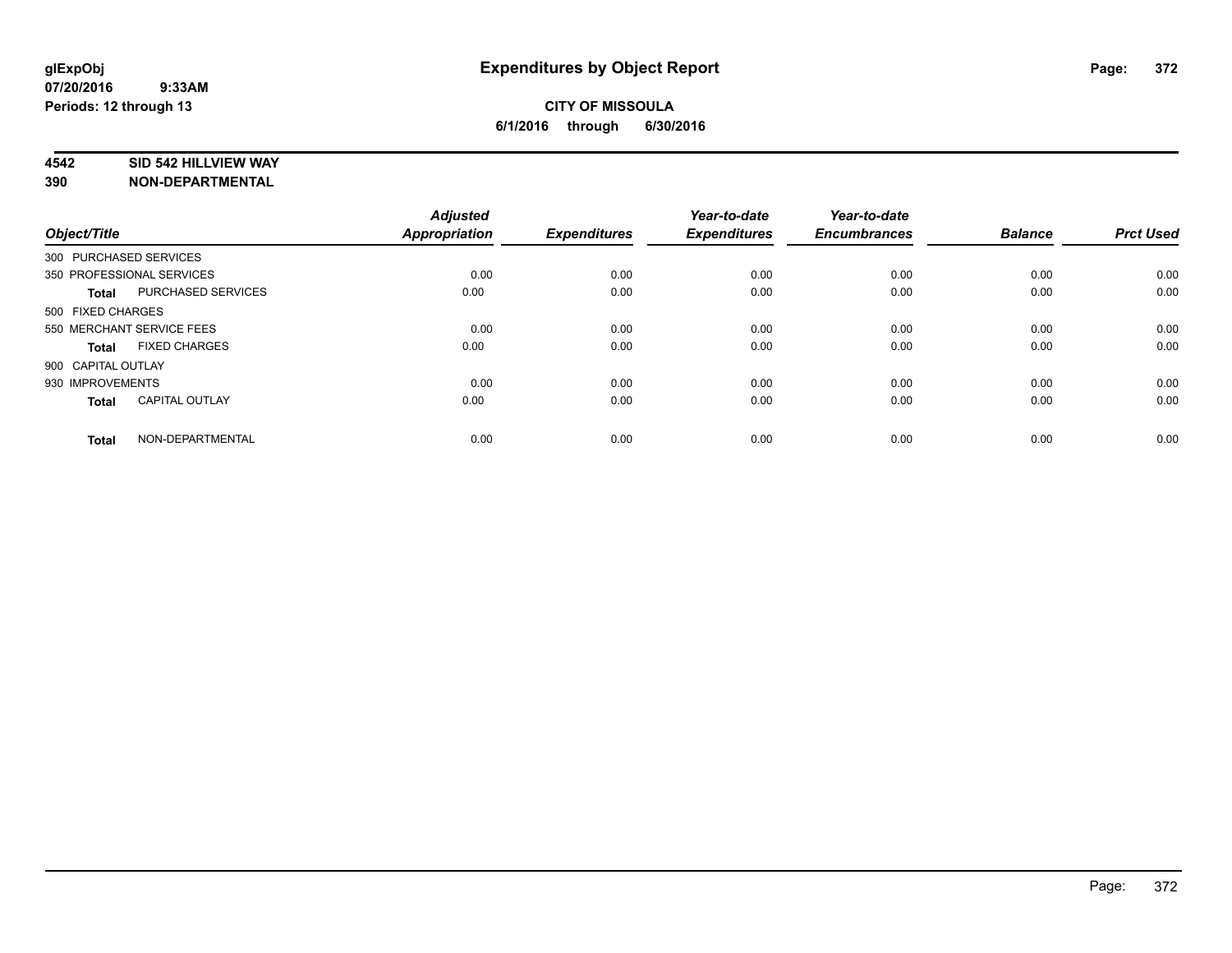## **4542 SID 542 HILLVIEW WAY**

| Object/Title              |                       | <b>Adjusted</b><br><b>Appropriation</b> | <b>Expenditures</b> | Year-to-date<br><b>Expenditures</b> | Year-to-date<br><b>Encumbrances</b> | <b>Balance</b> | <b>Prct Used</b> |
|---------------------------|-----------------------|-----------------------------------------|---------------------|-------------------------------------|-------------------------------------|----------------|------------------|
| 300 PURCHASED SERVICES    |                       |                                         |                     |                                     |                                     |                |                  |
| 350 PROFESSIONAL SERVICES |                       | 0.00                                    | 0.00                | 0.00                                | 0.00                                | 0.00           | 0.00             |
| <b>Total</b>              | PURCHASED SERVICES    | 0.00                                    | 0.00                | 0.00                                | 0.00                                | 0.00           | 0.00             |
| 500 FIXED CHARGES         |                       |                                         |                     |                                     |                                     |                |                  |
| 550 MERCHANT SERVICE FEES |                       | 0.00                                    | 0.00                | 0.00                                | 0.00                                | 0.00           | 0.00             |
| Total                     | <b>FIXED CHARGES</b>  | 0.00                                    | 0.00                | 0.00                                | 0.00                                | 0.00           | 0.00             |
| 900 CAPITAL OUTLAY        |                       |                                         |                     |                                     |                                     |                |                  |
| 930 IMPROVEMENTS          |                       | 0.00                                    | 0.00                | 0.00                                | 0.00                                | 0.00           | 0.00             |
| <b>Total</b>              | <b>CAPITAL OUTLAY</b> | 0.00                                    | 0.00                | 0.00                                | 0.00                                | 0.00           | 0.00             |
| <b>Total</b>              | SID 542 HILLVIEW WAY  | 0.00                                    | 0.00                | 0.00                                | 0.00                                | 0.00           | 0.00             |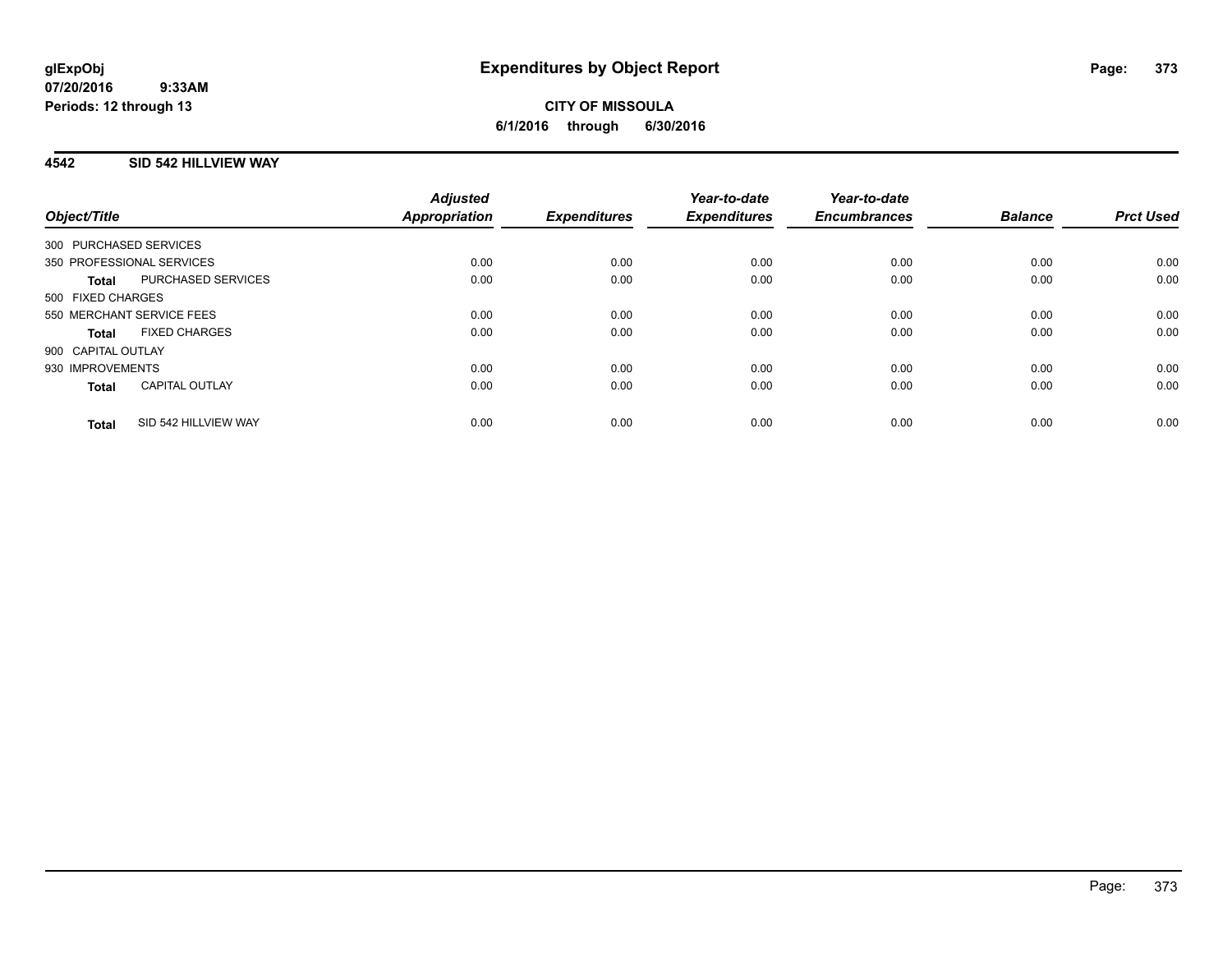# **CITY OF MISSOULA 6/1/2016 through 6/30/2016**

**4543 SID 543 TRAFFIC CALMING**

**000 \*\*\* Title Not Found \*\*\***

| Object/Title                            | <b>Adjusted</b><br><b>Appropriation</b> | <b>Expenditures</b> | Year-to-date<br><b>Expenditures</b> | Year-to-date<br><b>Encumbrances</b> | <b>Balance</b> | <b>Prct Used</b> |
|-----------------------------------------|-----------------------------------------|---------------------|-------------------------------------|-------------------------------------|----------------|------------------|
| 500 FIXED CHARGES                       |                                         |                     |                                     |                                     |                |                  |
| 550 MERCHANT SERVICE FEES               | 0.00                                    | 0.00                | 0.00                                | 0.00                                | 0.00           | 0.00             |
| <b>FIXED CHARGES</b><br><b>Total</b>    | 0.00                                    | 0.00                | 0.00                                | 0.00                                | 0.00           | 0.00             |
| 600 DEBT SERVICE                        |                                         |                     |                                     |                                     |                |                  |
| 620 INTEREST / SERVICE FEES             | 0.00                                    | 0.00                | 0.00                                | 0.00                                | 0.00           | 0.00             |
| <b>DEBT SERVICE</b><br><b>Total</b>     | 0.00                                    | 0.00                | 0.00                                | 0.00                                | 0.00           | 0.00             |
| *** Title Not Found ***<br><b>Total</b> | 0.00                                    | 0.00                | 0.00                                | 0.00                                | 0.00           | 0.00             |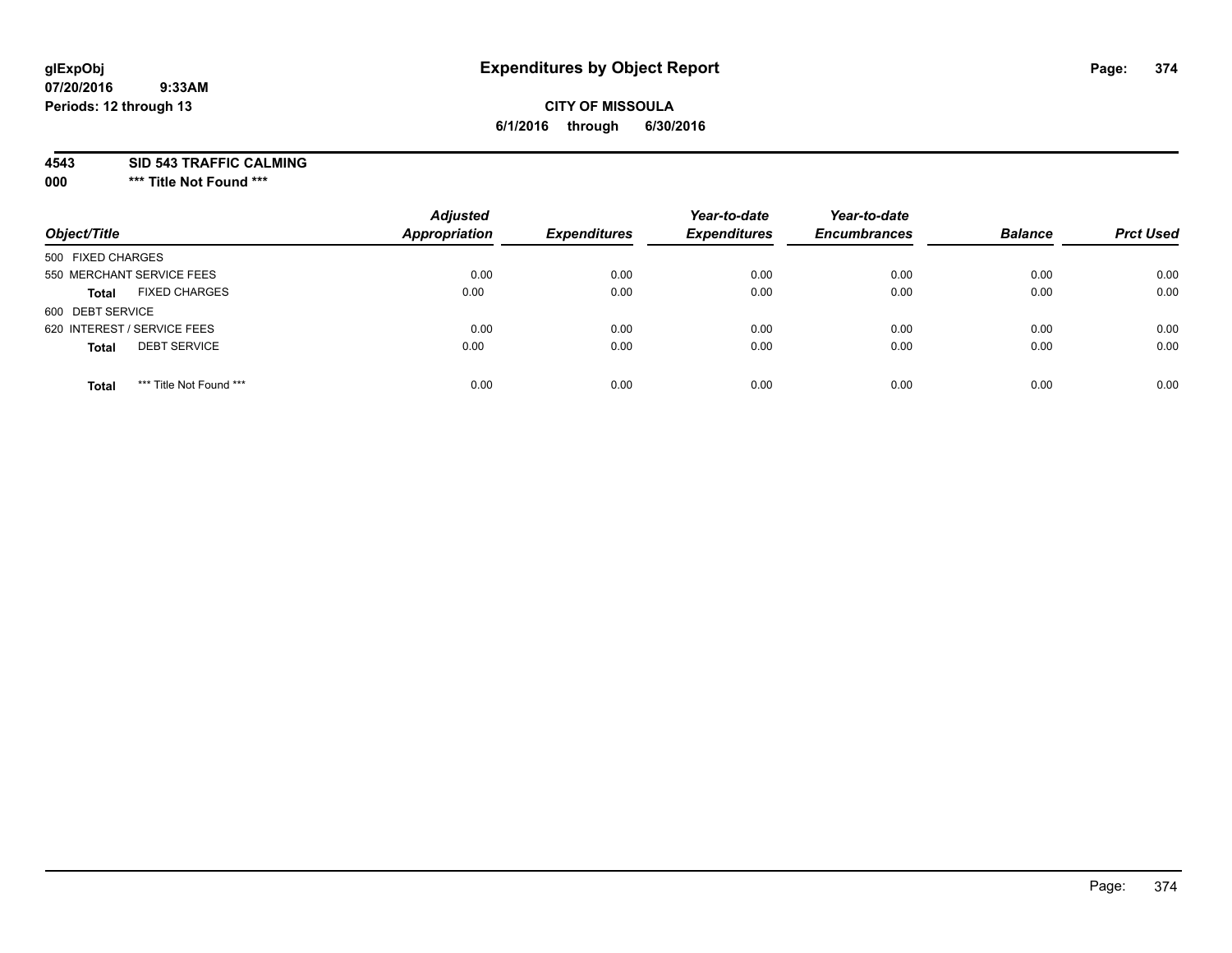**4543 SID 543 TRAFFIC CALMING**

| Object/Title           |                           | <b>Adjusted</b><br><b>Appropriation</b> | <b>Expenditures</b> | Year-to-date<br><b>Expenditures</b> | Year-to-date<br><b>Encumbrances</b> | <b>Balance</b> | <b>Prct Used</b> |
|------------------------|---------------------------|-----------------------------------------|---------------------|-------------------------------------|-------------------------------------|----------------|------------------|
| 300 PURCHASED SERVICES |                           |                                         |                     |                                     |                                     |                |                  |
|                        | 350 PROFESSIONAL SERVICES | 0.00                                    | 0.00                | 0.00                                | 0.00                                | 0.00           | 0.00             |
| <b>Total</b>           | <b>PURCHASED SERVICES</b> | 0.00                                    | 0.00                | 0.00                                | 0.00                                | 0.00           | 0.00             |
| 500 FIXED CHARGES      |                           |                                         |                     |                                     |                                     |                |                  |
|                        | 550 MERCHANT SERVICE FEES | 0.00                                    | 0.00                | 0.00                                | 0.00                                | 0.00           | 0.00             |
| <b>Total</b>           | <b>FIXED CHARGES</b>      | 0.00                                    | 0.00                | 0.00                                | 0.00                                | 0.00           | 0.00             |
| 900 CAPITAL OUTLAY     |                           |                                         |                     |                                     |                                     |                |                  |
| 930 IMPROVEMENTS       |                           | 0.00                                    | 0.00                | 0.00                                | 0.00                                | 0.00           | 0.00             |
| <b>Total</b>           | <b>CAPITAL OUTLAY</b>     | 0.00                                    | 0.00                | 0.00                                | 0.00                                | 0.00           | 0.00             |
| <b>Total</b>           | NON-DEPARTMENTAL          | 0.00                                    | 0.00                | 0.00                                | 0.00                                | 0.00           | 0.00             |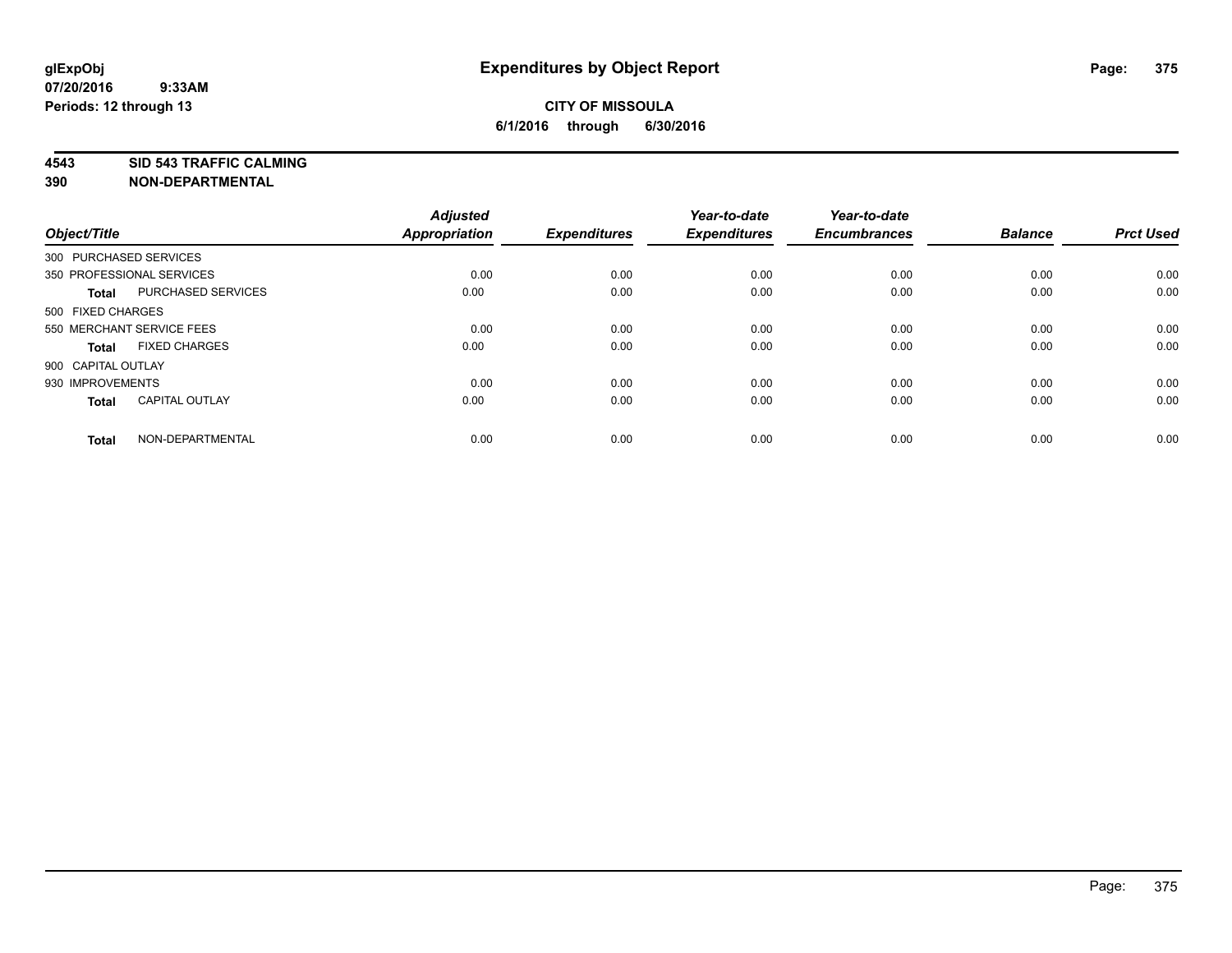## **4543 SID 543 TRAFFIC CALMING**

| Object/Title           |                             | <b>Adjusted</b><br>Appropriation | <b>Expenditures</b> | Year-to-date<br><b>Expenditures</b> | Year-to-date<br><b>Encumbrances</b> | <b>Balance</b> | <b>Prct Used</b> |
|------------------------|-----------------------------|----------------------------------|---------------------|-------------------------------------|-------------------------------------|----------------|------------------|
| 300 PURCHASED SERVICES |                             |                                  |                     |                                     |                                     |                |                  |
|                        | 350 PROFESSIONAL SERVICES   | 0.00                             | 0.00                | 0.00                                | 0.00                                | 0.00           | 0.00             |
| <b>Total</b>           | PURCHASED SERVICES          | 0.00                             | 0.00                | 0.00                                | 0.00                                | 0.00           | 0.00             |
| 500 FIXED CHARGES      |                             |                                  |                     |                                     |                                     |                |                  |
|                        | 550 MERCHANT SERVICE FEES   | 0.00                             | 0.00                | 0.00                                | 0.00                                | 0.00           | 0.00             |
| <b>Total</b>           | <b>FIXED CHARGES</b>        | 0.00                             | 0.00                | 0.00                                | 0.00                                | 0.00           | 0.00             |
| 600 DEBT SERVICE       |                             |                                  |                     |                                     |                                     |                |                  |
|                        | 620 INTEREST / SERVICE FEES | 0.00                             | 0.00                | 0.00                                | 0.00                                | 0.00           | 0.00             |
| Total                  | <b>DEBT SERVICE</b>         | 0.00                             | 0.00                | 0.00                                | 0.00                                | 0.00           | 0.00             |
| 900 CAPITAL OUTLAY     |                             |                                  |                     |                                     |                                     |                |                  |
| 930 IMPROVEMENTS       |                             | 0.00                             | 0.00                | 0.00                                | 0.00                                | 0.00           | 0.00             |
| <b>Total</b>           | <b>CAPITAL OUTLAY</b>       | 0.00                             | 0.00                | 0.00                                | 0.00                                | 0.00           | 0.00             |
| <b>Total</b>           | SID 543 TRAFFIC CALMING     | 0.00                             | 0.00                | 0.00                                | 0.00                                | 0.00           | 0.00             |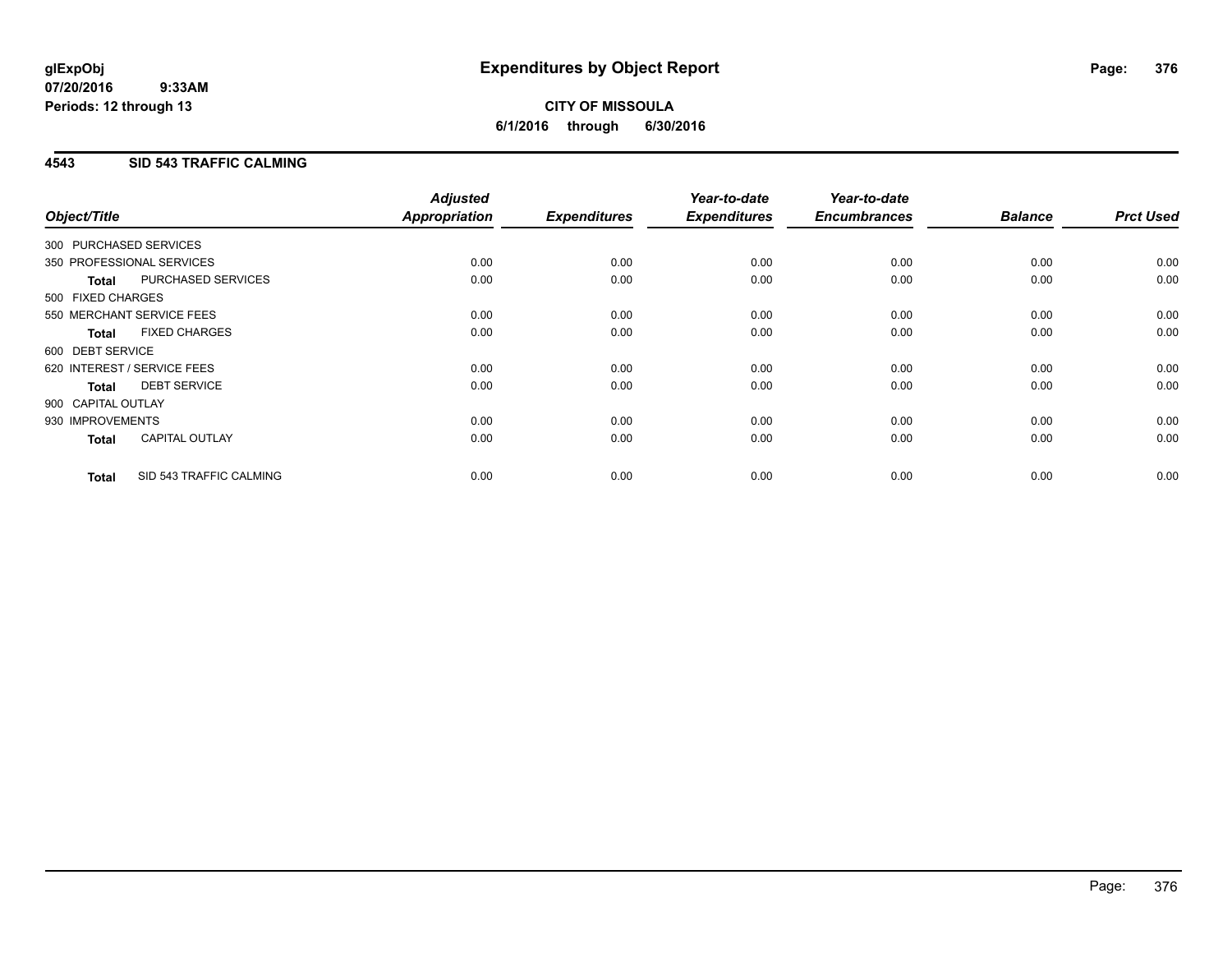#### **4544 MILLER CREEK MITIGATION FUND**

| Object/Title                          | <b>Adjusted</b><br><b>Appropriation</b> | <b>Expenditures</b> | Year-to-date<br><b>Expenditures</b> | Year-to-date<br><b>Encumbrances</b> | <b>Balance</b> | <b>Prct Used</b> |
|---------------------------------------|-----------------------------------------|---------------------|-------------------------------------|-------------------------------------|----------------|------------------|
| 500 FIXED CHARGES                     |                                         |                     |                                     |                                     |                |                  |
| 550 MERCHANT SERVICE FEES             | 0.00                                    | 0.00                | 0.00                                | 0.00                                | 0.00           | 0.00             |
| <b>FIXED CHARGES</b><br><b>Total</b>  | 0.00                                    | 0.00                | 0.00                                | 0.00                                | 0.00           | 0.00             |
| 900 CAPITAL OUTLAY                    |                                         |                     |                                     |                                     |                |                  |
| 930 IMPROVEMENTS                      | 0.00                                    | 0.00                | 0.00                                | 0.00                                | 0.00           | 0.00             |
| <b>CAPITAL OUTLAY</b><br><b>Total</b> | 0.00                                    | 0.00                | 0.00                                | 0.00                                | 0.00           | 0.00             |
| NON-DEPARTMENTAL<br><b>Total</b>      | 0.00                                    | 0.00                | 0.00                                | 0.00                                | 0.00           | 0.00             |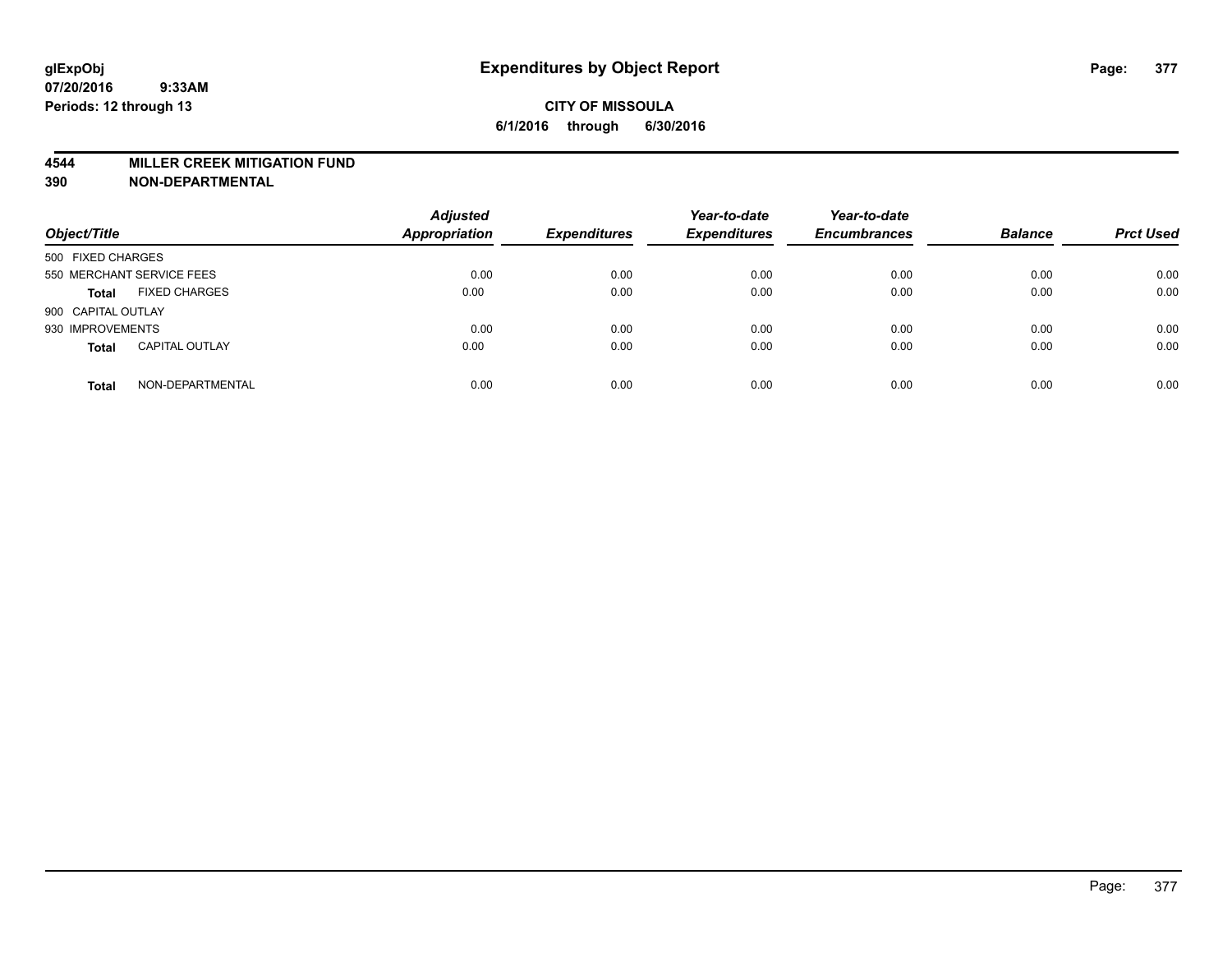**CITY OF MISSOULA 6/1/2016 through 6/30/2016**

## **4544 MILLER CREEK MITIGATION FUND**

| Object/Title              |                              | <b>Adjusted</b><br>Appropriation | <b>Expenditures</b> | Year-to-date<br><b>Expenditures</b> | Year-to-date<br><b>Encumbrances</b> | <b>Balance</b> | <b>Prct Used</b> |
|---------------------------|------------------------------|----------------------------------|---------------------|-------------------------------------|-------------------------------------|----------------|------------------|
| 500 FIXED CHARGES         |                              |                                  |                     |                                     |                                     |                |                  |
| 550 MERCHANT SERVICE FEES |                              | 0.00                             | 0.00                | 0.00                                | 0.00                                | 0.00           | 0.00             |
| Total                     | <b>FIXED CHARGES</b>         | 0.00                             | 0.00                | 0.00                                | 0.00                                | 0.00           | 0.00             |
| 900 CAPITAL OUTLAY        |                              |                                  |                     |                                     |                                     |                |                  |
| 930 IMPROVEMENTS          |                              | 0.00                             | 0.00                | 0.00                                | 0.00                                | 0.00           | 0.00             |
| <b>Total</b>              | <b>CAPITAL OUTLAY</b>        | 0.00                             | 0.00                | 0.00                                | 0.00                                | 0.00           | 0.00             |
| <b>Total</b>              | MILLER CREEK MITIGATION FUND | 0.00                             | 0.00                | 0.00                                | 0.00                                | 0.00           | 0.00             |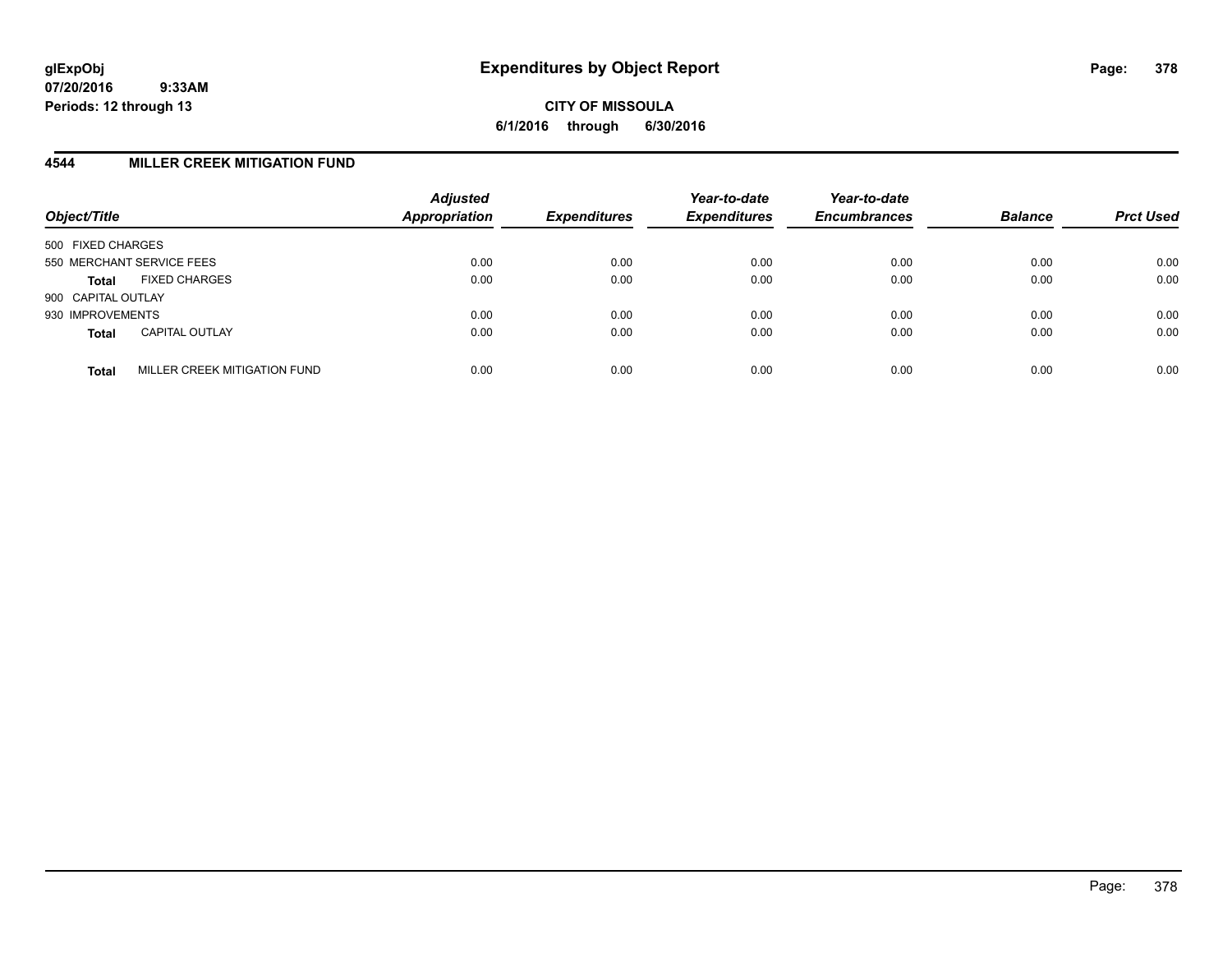#### **4545 MILLER CREEK TWITE CONSTRUCTION**

| Object/Title       |                           | <b>Adjusted</b><br><b>Appropriation</b> | <b>Expenditures</b> | Year-to-date<br><b>Expenditures</b> | Year-to-date<br><b>Encumbrances</b> | <b>Balance</b> | <b>Prct Used</b> |
|--------------------|---------------------------|-----------------------------------------|---------------------|-------------------------------------|-------------------------------------|----------------|------------------|
|                    | 300 PURCHASED SERVICES    |                                         |                     |                                     |                                     |                |                  |
|                    | 350 PROFESSIONAL SERVICES | 0.00                                    | 0.00                | 0.00                                | 0.00                                | 0.00           | 0.00             |
| <b>Total</b>       | <b>PURCHASED SERVICES</b> | 0.00                                    | 0.00                | 0.00                                | 0.00                                | 0.00           | 0.00             |
| 500 FIXED CHARGES  |                           |                                         |                     |                                     |                                     |                |                  |
|                    | 550 MERCHANT SERVICE FEES | 0.00                                    | 0.00                | 0.00                                | 0.00                                | 0.00           | 0.00             |
| Total              | <b>FIXED CHARGES</b>      | 0.00                                    | 0.00                | 0.00                                | 0.00                                | 0.00           | 0.00             |
| 900 CAPITAL OUTLAY |                           |                                         |                     |                                     |                                     |                |                  |
| 930 IMPROVEMENTS   |                           | 0.00                                    | 0.00                | 0.00                                | 0.00                                | 0.00           | 0.00             |
| Total              | <b>CAPITAL OUTLAY</b>     | 0.00                                    | 0.00                | 0.00                                | 0.00                                | 0.00           | 0.00             |
| <b>Total</b>       | NON-DEPARTMENTAL          | 0.00                                    | 0.00                | 0.00                                | 0.00                                | 0.00           | 0.00             |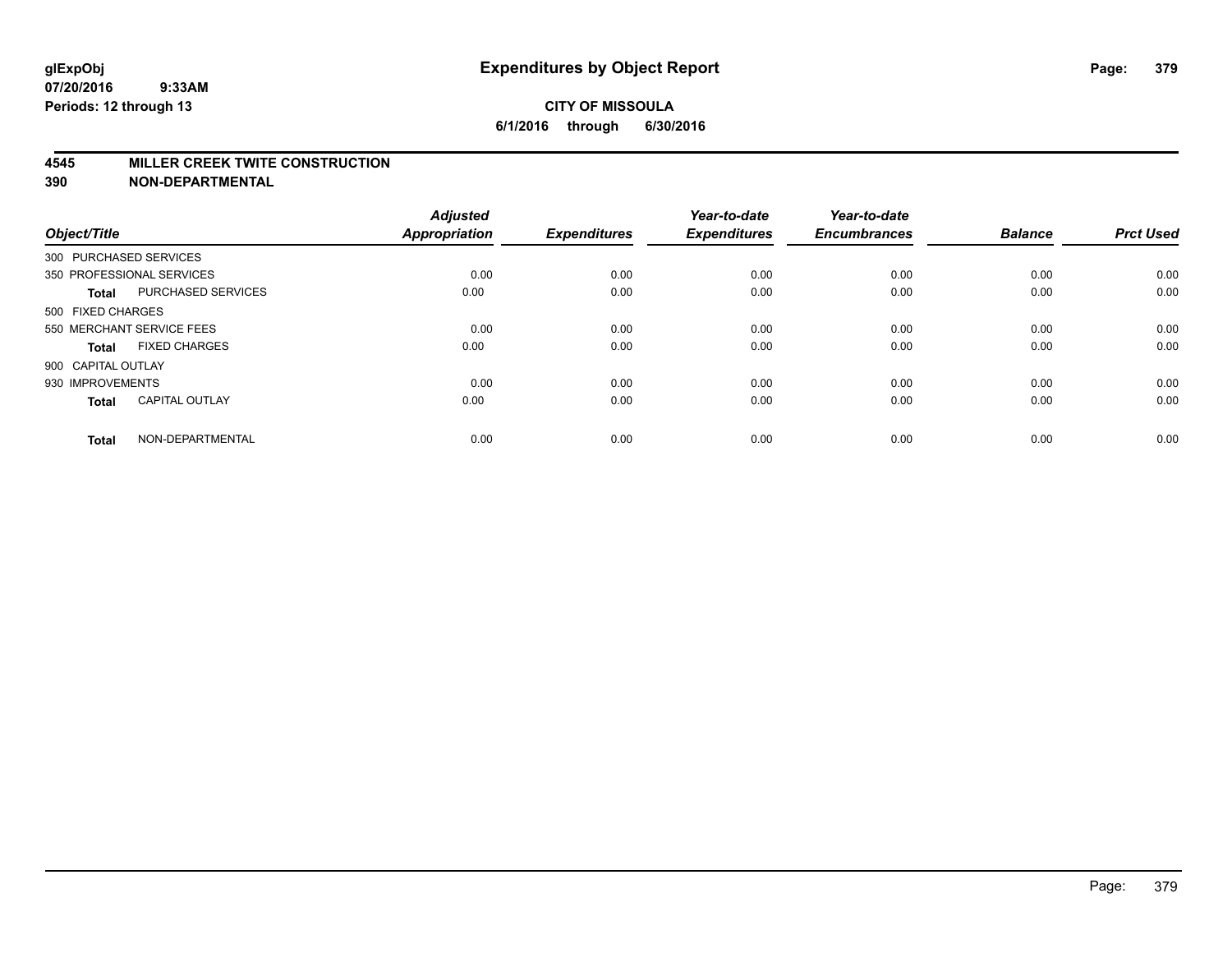# **4545 MILLER CREEK TWITE CONSTRUCTION**

| Object/Title           |                                 | <b>Adjusted</b><br>Appropriation | <b>Expenditures</b> | Year-to-date<br><b>Expenditures</b> | Year-to-date<br><b>Encumbrances</b> | <b>Balance</b> | <b>Prct Used</b> |
|------------------------|---------------------------------|----------------------------------|---------------------|-------------------------------------|-------------------------------------|----------------|------------------|
| 300 PURCHASED SERVICES |                                 |                                  |                     |                                     |                                     |                |                  |
|                        | 350 PROFESSIONAL SERVICES       | 0.00                             | 0.00                | 0.00                                | 0.00                                | 0.00           | 0.00             |
| <b>Total</b>           | PURCHASED SERVICES              | 0.00                             | 0.00                | 0.00                                | 0.00                                | 0.00           | 0.00             |
| 500 FIXED CHARGES      |                                 |                                  |                     |                                     |                                     |                |                  |
|                        | 550 MERCHANT SERVICE FEES       | 0.00                             | 0.00                | 0.00                                | 0.00                                | 0.00           | 0.00             |
| <b>Total</b>           | <b>FIXED CHARGES</b>            | 0.00                             | 0.00                | 0.00                                | 0.00                                | 0.00           | 0.00             |
| 900 CAPITAL OUTLAY     |                                 |                                  |                     |                                     |                                     |                |                  |
| 930 IMPROVEMENTS       |                                 | 0.00                             | 0.00                | 0.00                                | 0.00                                | 0.00           | 0.00             |
| <b>Total</b>           | <b>CAPITAL OUTLAY</b>           | 0.00                             | 0.00                | 0.00                                | 0.00                                | 0.00           | 0.00             |
| <b>Total</b>           | MILLER CREEK TWITE CONSTRUCTION | 0.00                             | 0.00                | 0.00                                | 0.00                                | 0.00           | 0.00             |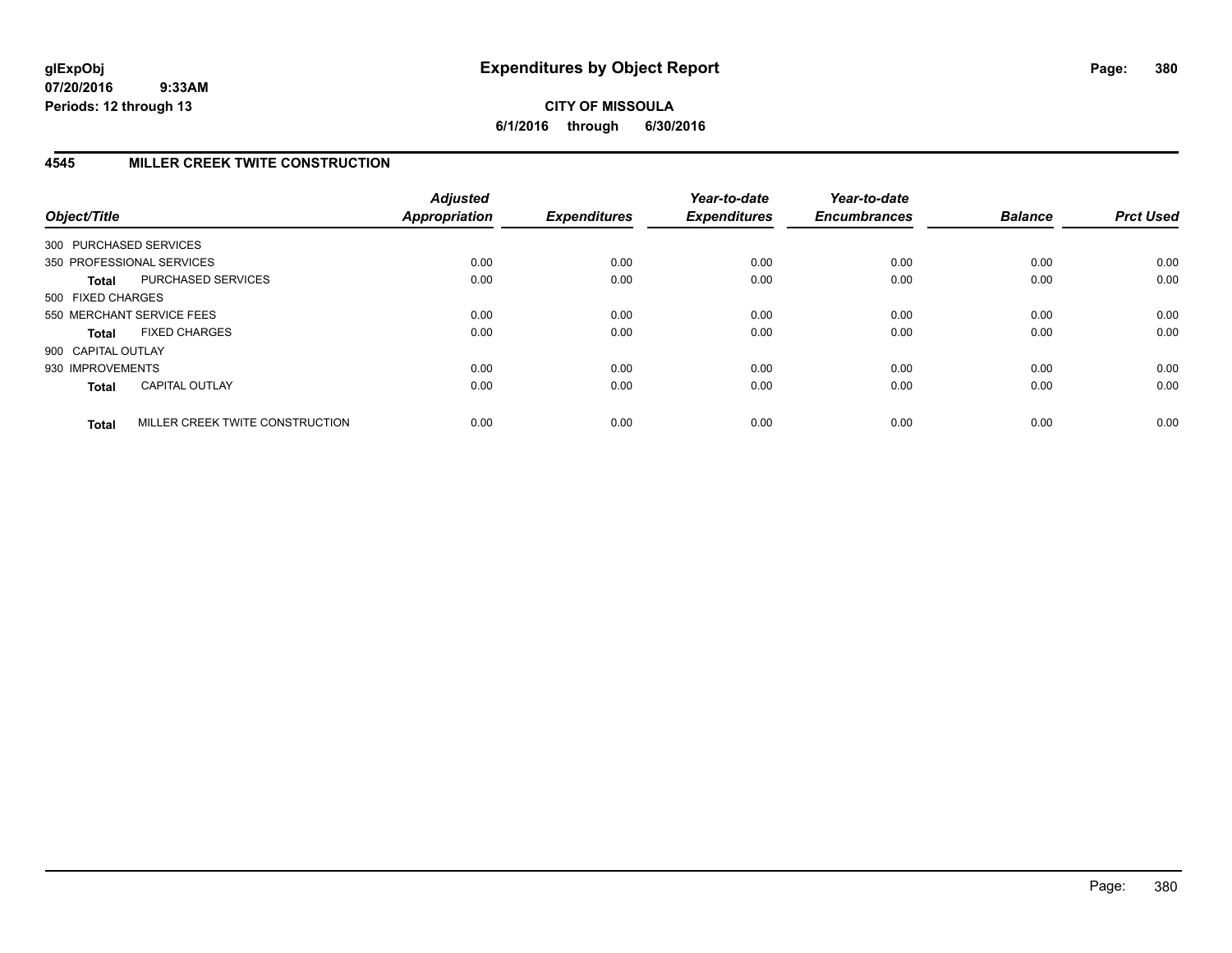### **4546 MILLER CREEK MALOHNEY CONSTRUCTION**

| Object/Title       |                           | <b>Adjusted</b><br><b>Appropriation</b> | <b>Expenditures</b> | Year-to-date<br><b>Expenditures</b> | Year-to-date<br><b>Encumbrances</b> | <b>Balance</b> | <b>Prct Used</b> |
|--------------------|---------------------------|-----------------------------------------|---------------------|-------------------------------------|-------------------------------------|----------------|------------------|
|                    | 300 PURCHASED SERVICES    |                                         |                     |                                     |                                     |                |                  |
|                    | 350 PROFESSIONAL SERVICES | 0.00                                    | 0.00                | 0.00                                | 0.00                                | 0.00           | 0.00             |
| <b>Total</b>       | <b>PURCHASED SERVICES</b> | 0.00                                    | 0.00                | 0.00                                | 0.00                                | 0.00           | 0.00             |
| 500 FIXED CHARGES  |                           |                                         |                     |                                     |                                     |                |                  |
|                    | 550 MERCHANT SERVICE FEES | 0.00                                    | 0.00                | 0.00                                | 0.00                                | 0.00           | 0.00             |
| <b>Total</b>       | <b>FIXED CHARGES</b>      | 0.00                                    | 0.00                | 0.00                                | 0.00                                | 0.00           | 0.00             |
| 900 CAPITAL OUTLAY |                           |                                         |                     |                                     |                                     |                |                  |
| 930 IMPROVEMENTS   |                           | 0.00                                    | 0.00                | 0.00                                | 0.00                                | 0.00           | 0.00             |
| <b>Total</b>       | <b>CAPITAL OUTLAY</b>     | 0.00                                    | 0.00                | 0.00                                | 0.00                                | 0.00           | 0.00             |
| <b>Total</b>       | NON-DEPARTMENTAL          | 0.00                                    | 0.00                | 0.00                                | 0.00                                | 0.00           | 0.00             |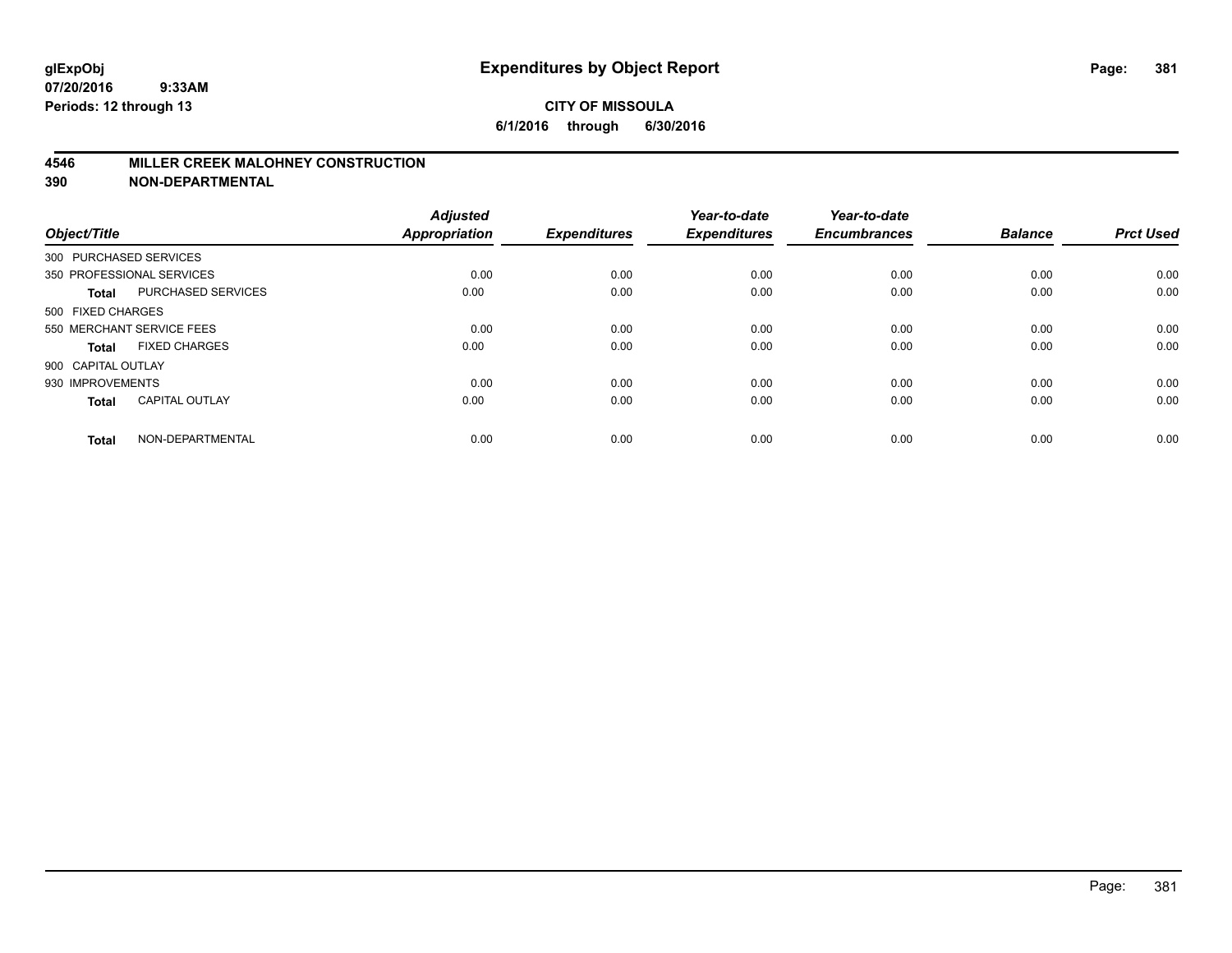## **CITY OF MISSOULA 6/1/2016 through 6/30/2016**

# **4546 MILLER CREEK MALOHNEY CONSTRUCTION**

| Object/Title           |                                 | <b>Adjusted</b><br>Appropriation | <b>Expenditures</b> | Year-to-date<br><b>Expenditures</b> | Year-to-date<br><b>Encumbrances</b> | <b>Balance</b> | <b>Prct Used</b> |
|------------------------|---------------------------------|----------------------------------|---------------------|-------------------------------------|-------------------------------------|----------------|------------------|
| 300 PURCHASED SERVICES |                                 |                                  |                     |                                     |                                     |                |                  |
|                        | 350 PROFESSIONAL SERVICES       | 0.00                             | 0.00                | 0.00                                | 0.00                                | 0.00           | 0.00             |
| Total                  | PURCHASED SERVICES              | 0.00                             | 0.00                | 0.00                                | 0.00                                | 0.00           | 0.00             |
| 500 FIXED CHARGES      |                                 |                                  |                     |                                     |                                     |                |                  |
|                        | 550 MERCHANT SERVICE FEES       | 0.00                             | 0.00                | 0.00                                | 0.00                                | 0.00           | 0.00             |
| Total                  | <b>FIXED CHARGES</b>            | 0.00                             | 0.00                | 0.00                                | 0.00                                | 0.00           | 0.00             |
| 900 CAPITAL OUTLAY     |                                 |                                  |                     |                                     |                                     |                |                  |
| 930 IMPROVEMENTS       |                                 | 0.00                             | 0.00                | 0.00                                | 0.00                                | 0.00           | 0.00             |
| <b>Total</b>           | CAPITAL OUTLAY                  | 0.00                             | 0.00                | 0.00                                | 0.00                                | 0.00           | 0.00             |
| <b>Total</b>           | MILLER CREEK MALOHNEY CONSTRUCT | 0.00                             | 0.00                | 0.00                                | 0.00                                | 0.00           | 0.00             |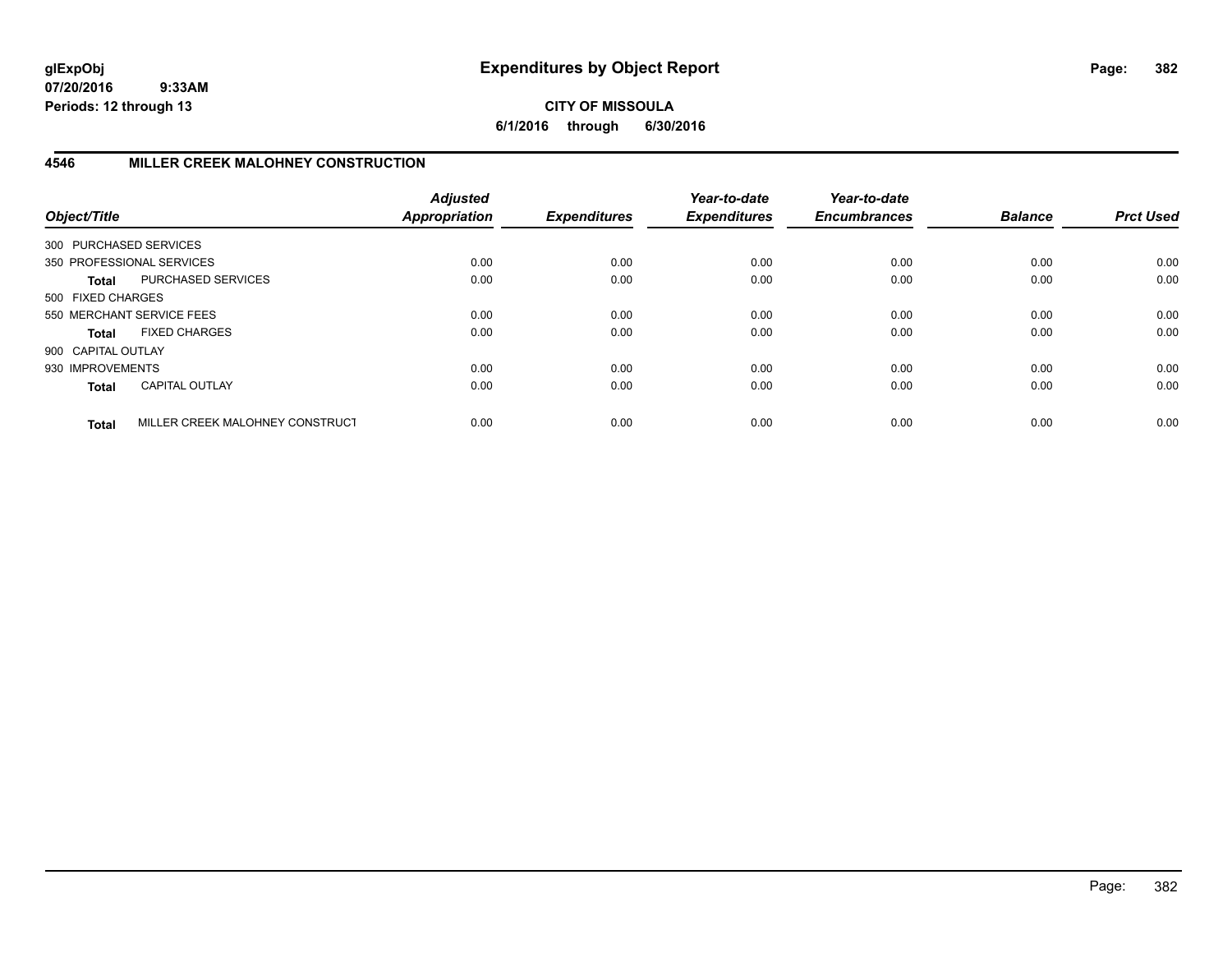#### **4547 MILLER CREEK MCCARTHY CONSTRUCTION**

| Object/Title           |                           | <b>Adjusted</b><br><b>Appropriation</b> | <b>Expenditures</b> | Year-to-date<br><b>Expenditures</b> | Year-to-date<br><b>Encumbrances</b> | <b>Balance</b> | <b>Prct Used</b> |
|------------------------|---------------------------|-----------------------------------------|---------------------|-------------------------------------|-------------------------------------|----------------|------------------|
| 300 PURCHASED SERVICES |                           |                                         |                     |                                     |                                     |                |                  |
|                        | 350 PROFESSIONAL SERVICES | 0.00                                    | 0.00                | 0.00                                | 0.00                                | 0.00           | 0.00             |
| <b>Total</b>           | <b>PURCHASED SERVICES</b> | 0.00                                    | 0.00                | 0.00                                | 0.00                                | 0.00           | 0.00             |
| 500 FIXED CHARGES      |                           |                                         |                     |                                     |                                     |                |                  |
|                        | 550 MERCHANT SERVICE FEES | 0.00                                    | 0.00                | 0.00                                | 0.00                                | 0.00           | 0.00             |
| Total                  | <b>FIXED CHARGES</b>      | 0.00                                    | 0.00                | 0.00                                | 0.00                                | 0.00           | 0.00             |
| 900 CAPITAL OUTLAY     |                           |                                         |                     |                                     |                                     |                |                  |
| 930 IMPROVEMENTS       |                           | 0.00                                    | 0.00                | 0.00                                | 0.00                                | 0.00           | 0.00             |
| Total                  | <b>CAPITAL OUTLAY</b>     | 0.00                                    | 0.00                | 0.00                                | 0.00                                | 0.00           | 0.00             |
| <b>Total</b>           | NON-DEPARTMENTAL          | 0.00                                    | 0.00                | 0.00                                | 0.00                                | 0.00           | 0.00             |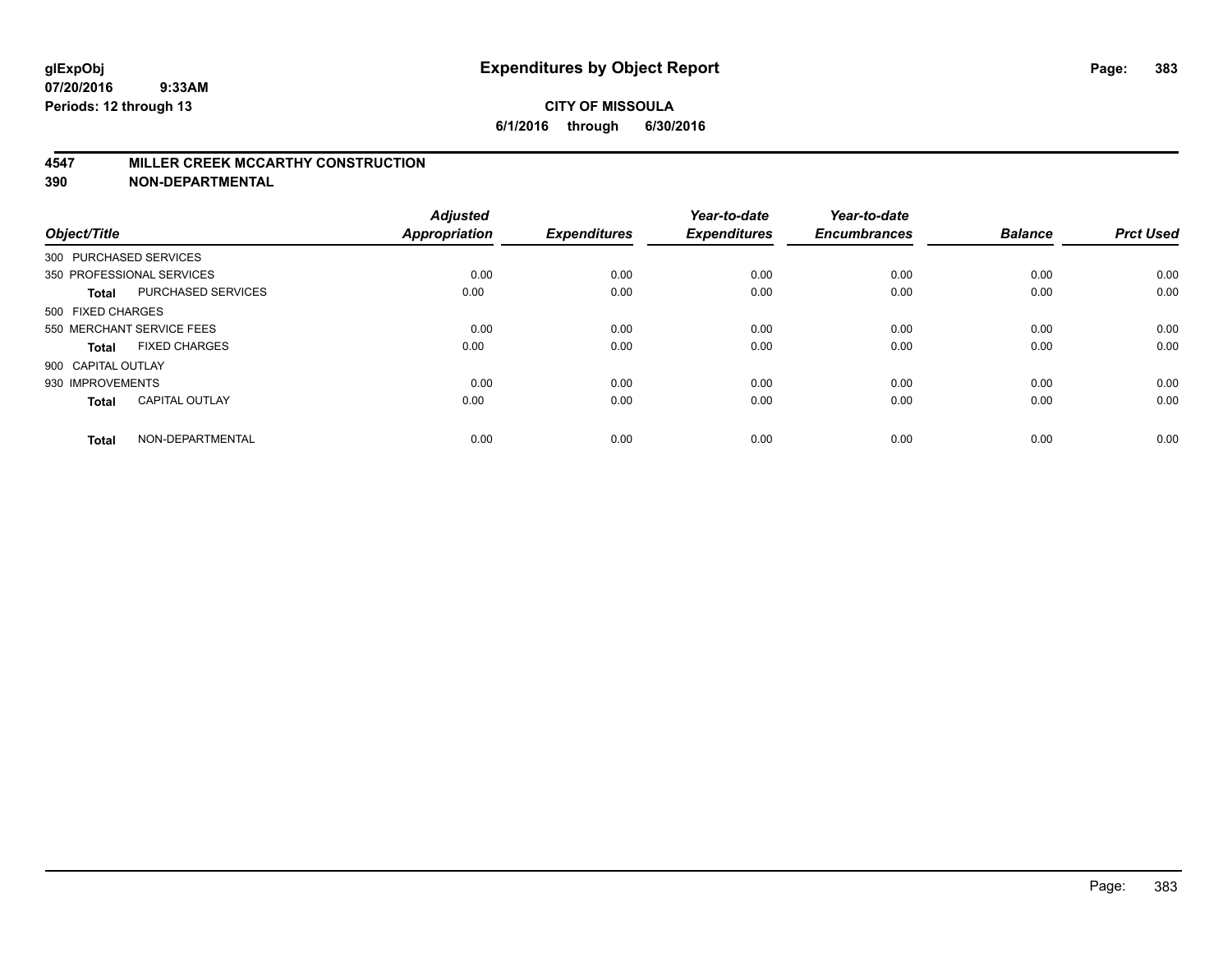**CITY OF MISSOULA 6/1/2016 through 6/30/2016**

# **4547 MILLER CREEK MCCARTHY CONSTRUCTION**

| Object/Title           |                                 | <b>Adjusted</b><br><b>Appropriation</b> | <b>Expenditures</b> | Year-to-date<br><b>Expenditures</b> | Year-to-date<br><b>Encumbrances</b> | <b>Balance</b> | <b>Prct Used</b> |
|------------------------|---------------------------------|-----------------------------------------|---------------------|-------------------------------------|-------------------------------------|----------------|------------------|
| 300 PURCHASED SERVICES |                                 |                                         |                     |                                     |                                     |                |                  |
|                        | 350 PROFESSIONAL SERVICES       | 0.00                                    | 0.00                | 0.00                                | 0.00                                | 0.00           | 0.00             |
| Total                  | PURCHASED SERVICES              | 0.00                                    | 0.00                | 0.00                                | 0.00                                | 0.00           | 0.00             |
| 500 FIXED CHARGES      |                                 |                                         |                     |                                     |                                     |                |                  |
|                        | 550 MERCHANT SERVICE FEES       | 0.00                                    | 0.00                | 0.00                                | 0.00                                | 0.00           | 0.00             |
| Total                  | <b>FIXED CHARGES</b>            | 0.00                                    | 0.00                | 0.00                                | 0.00                                | 0.00           | 0.00             |
| 900 CAPITAL OUTLAY     |                                 |                                         |                     |                                     |                                     |                |                  |
| 930 IMPROVEMENTS       |                                 | 0.00                                    | 0.00                | 0.00                                | 0.00                                | 0.00           | 0.00             |
| <b>Total</b>           | <b>CAPITAL OUTLAY</b>           | 0.00                                    | 0.00                | 0.00                                | 0.00                                | 0.00           | 0.00             |
| <b>Total</b>           | MILLER CREEK MCCARTHY CONSTRUCT | 0.00                                    | 0.00                | 0.00                                | 0.00                                | 0.00           | 0.00             |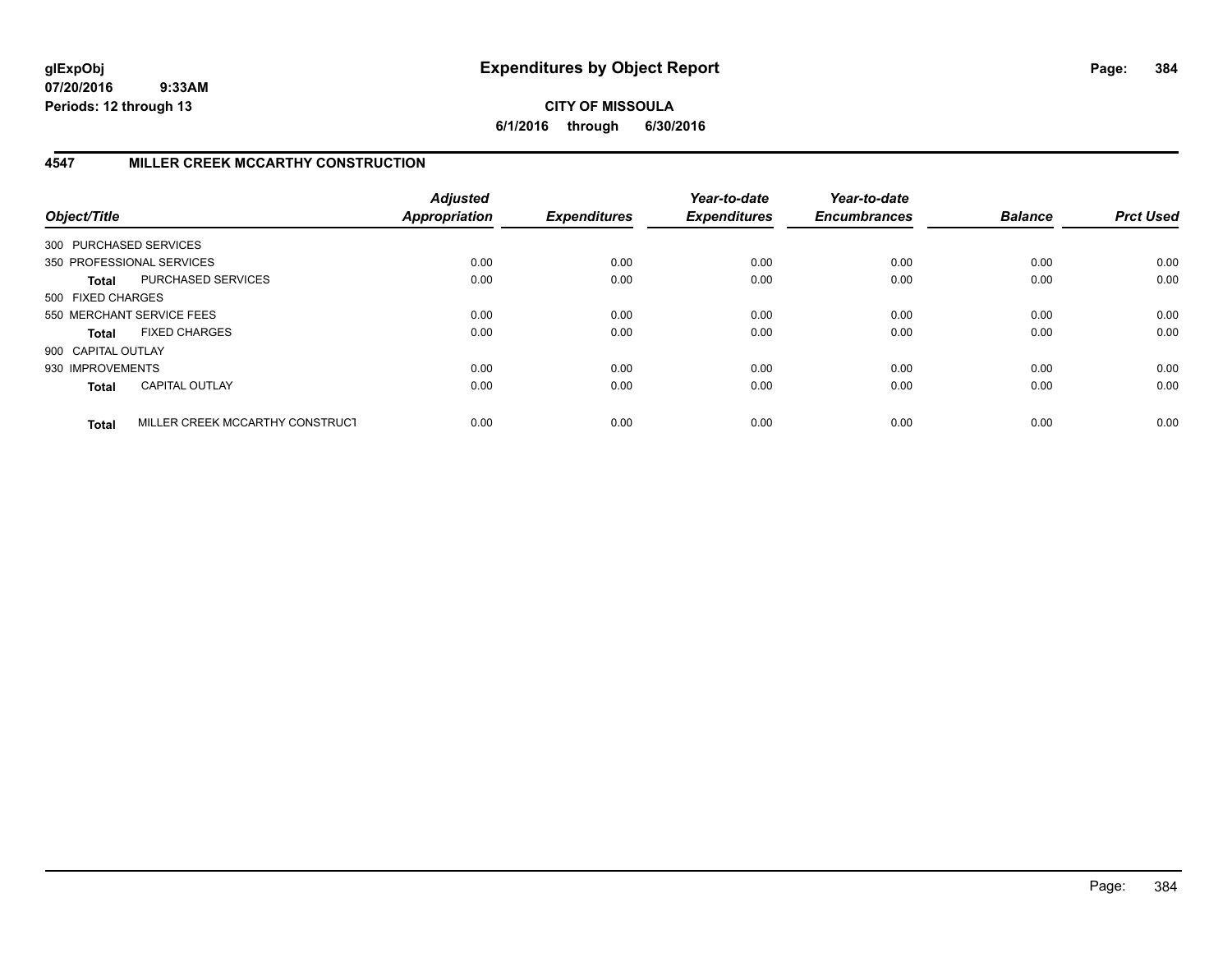#### **4548 5TH,6TH & ARTHUR ROAD IMPROVEMENTS**

| Object/Title           |                              | <b>Adjusted</b><br><b>Appropriation</b> | <b>Expenditures</b> | Year-to-date<br><b>Expenditures</b> | Year-to-date<br><b>Encumbrances</b> | <b>Balance</b> | <b>Prct Used</b> |
|------------------------|------------------------------|-----------------------------------------|---------------------|-------------------------------------|-------------------------------------|----------------|------------------|
| 300 PURCHASED SERVICES |                              |                                         |                     |                                     |                                     |                |                  |
|                        | 350 PROFESSIONAL SERVICES    | 0.00                                    | 0.00                | 0.00                                | 0.00                                | 0.00           | 0.00             |
| <b>Total</b>           | <b>PURCHASED SERVICES</b>    | 0.00                                    | 0.00                | 0.00                                | 0.00                                | 0.00           | 0.00             |
| 500 FIXED CHARGES      |                              |                                         |                     |                                     |                                     |                |                  |
|                        | 550 MERCHANT SERVICE FEES    | 0.00                                    | 0.00                | 0.00                                | 0.00                                | 0.00           | 0.00             |
| <b>Total</b>           | <b>FIXED CHARGES</b>         | 0.00                                    | 0.00                | 0.00                                | 0.00                                | 0.00           | 0.00             |
| 800 OTHER OBJECTS      |                              |                                         |                     |                                     |                                     |                |                  |
|                        | 820 TRANSFERS TO OTHER FUNDS | 0.00                                    | 0.00                | 0.00                                | 0.00                                | 0.00           | 0.00             |
| <b>Total</b>           | OTHER OBJECTS                | 0.00                                    | 0.00                | 0.00                                | 0.00                                | 0.00           | 0.00             |
| 900 CAPITAL OUTLAY     |                              |                                         |                     |                                     |                                     |                |                  |
| 930 IMPROVEMENTS       |                              | 0.00                                    | 0.00                | 0.00                                | 0.00                                | 0.00           | 0.00             |
| <b>Total</b>           | <b>CAPITAL OUTLAY</b>        | 0.00                                    | 0.00                | 0.00                                | 0.00                                | 0.00           | 0.00             |
| <b>Total</b>           | NON-DEPARTMENTAL             | 0.00                                    | 0.00                | 0.00                                | 0.00                                | 0.00           | 0.00             |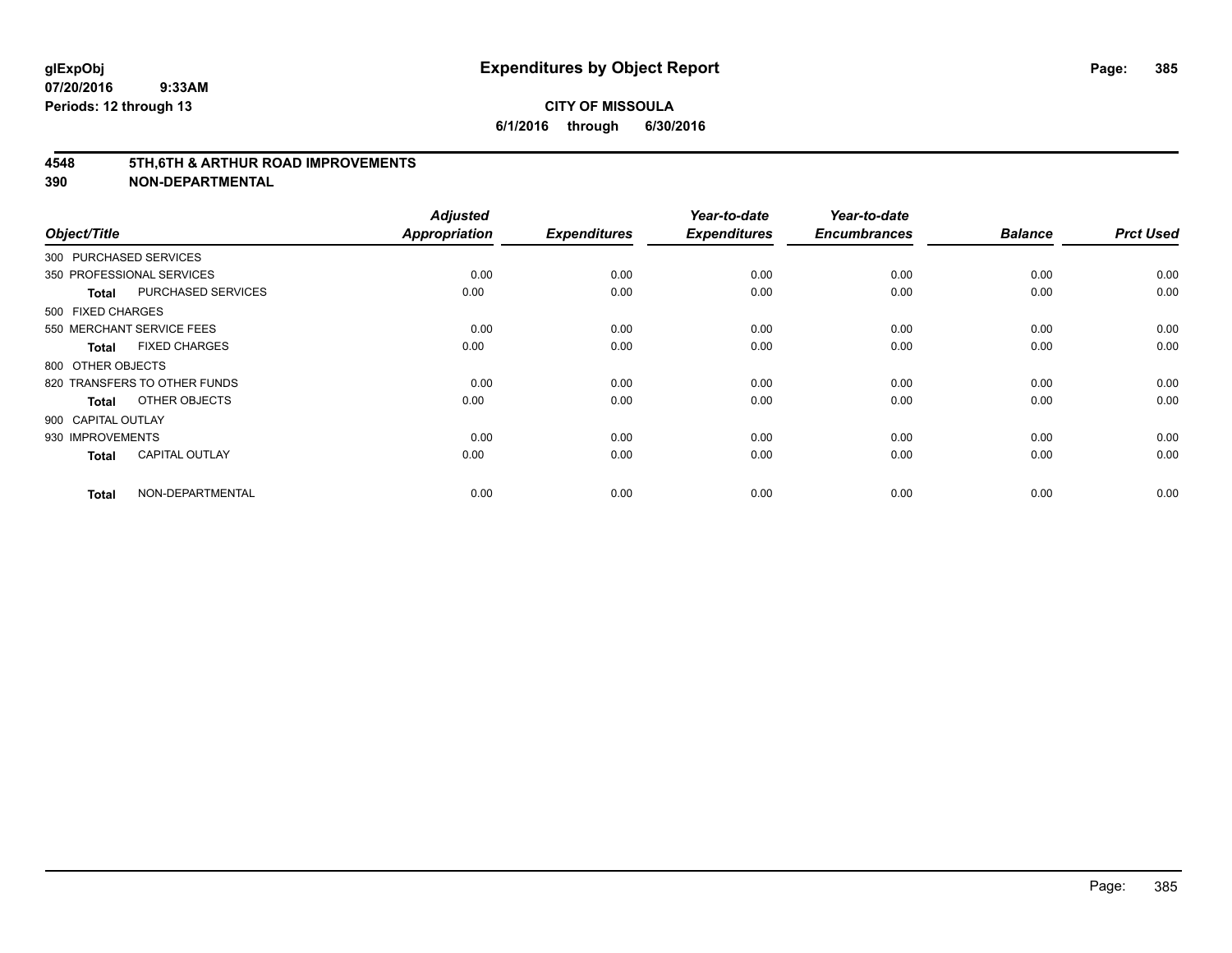# **CITY OF MISSOULA 6/1/2016 through 6/30/2016**

# **4548 5TH,6TH & ARTHUR ROAD IMPROVEMENTS**

| Object/Title           |                                   | <b>Adjusted</b><br><b>Appropriation</b> | <b>Expenditures</b> | Year-to-date<br><b>Expenditures</b> | Year-to-date<br><b>Encumbrances</b> | <b>Balance</b> | <b>Prct Used</b> |
|------------------------|-----------------------------------|-----------------------------------------|---------------------|-------------------------------------|-------------------------------------|----------------|------------------|
| 300 PURCHASED SERVICES |                                   |                                         |                     |                                     |                                     |                |                  |
|                        | 350 PROFESSIONAL SERVICES         | 0.00                                    | 0.00                | 0.00                                | 0.00                                | 0.00           | 0.00             |
| <b>Total</b>           | PURCHASED SERVICES                | 0.00                                    | 0.00                | 0.00                                | 0.00                                | 0.00           | 0.00             |
| 500 FIXED CHARGES      |                                   |                                         |                     |                                     |                                     |                |                  |
|                        | 550 MERCHANT SERVICE FEES         | 0.00                                    | 0.00                | 0.00                                | 0.00                                | 0.00           | 0.00             |
| <b>Total</b>           | <b>FIXED CHARGES</b>              | 0.00                                    | 0.00                | 0.00                                | 0.00                                | 0.00           | 0.00             |
| 800 OTHER OBJECTS      |                                   |                                         |                     |                                     |                                     |                |                  |
|                        | 820 TRANSFERS TO OTHER FUNDS      | 0.00                                    | 0.00                | 0.00                                | 0.00                                | 0.00           | 0.00             |
| <b>Total</b>           | OTHER OBJECTS                     | 0.00                                    | 0.00                | 0.00                                | 0.00                                | 0.00           | 0.00             |
| 900 CAPITAL OUTLAY     |                                   |                                         |                     |                                     |                                     |                |                  |
| 930 IMPROVEMENTS       |                                   | 0.00                                    | 0.00                | 0.00                                | 0.00                                | 0.00           | 0.00             |
| <b>Total</b>           | <b>CAPITAL OUTLAY</b>             | 0.00                                    | 0.00                | 0.00                                | 0.00                                | 0.00           | 0.00             |
| <b>Total</b>           | 5TH, 6TH & ARTHUR ROAD IMPROVEMEN | 0.00                                    | 0.00                | 0.00                                | 0.00                                | 0.00           | 0.00             |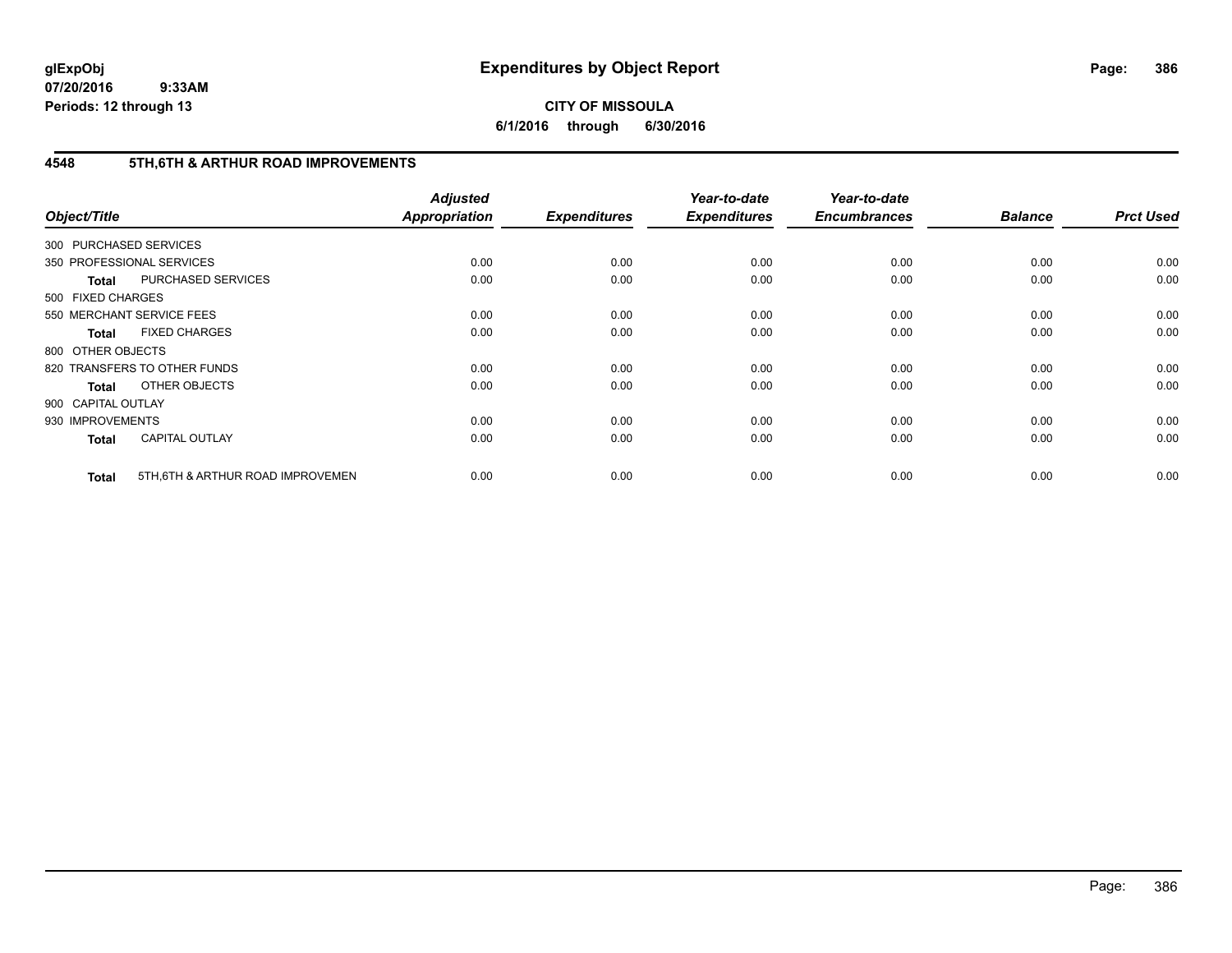### **4745 MALONEY/TWITE MILLER CR \$1.2M CONTRIB**

| Object/Title           |                              | <b>Adjusted</b><br><b>Appropriation</b> | <b>Expenditures</b> | Year-to-date<br><b>Expenditures</b> | Year-to-date<br><b>Encumbrances</b> | <b>Balance</b> | <b>Prct Used</b> |
|------------------------|------------------------------|-----------------------------------------|---------------------|-------------------------------------|-------------------------------------|----------------|------------------|
| 300 PURCHASED SERVICES |                              |                                         |                     |                                     |                                     |                |                  |
|                        | 350 PROFESSIONAL SERVICES    | 0.00                                    | 0.00                | 0.00                                | 0.00                                | 0.00           | 0.00             |
| <b>Total</b>           | PURCHASED SERVICES           | 0.00                                    | 0.00                | 0.00                                | 0.00                                | 0.00           | 0.00             |
| 500 FIXED CHARGES      |                              |                                         |                     |                                     |                                     |                |                  |
|                        | 550 MERCHANT SERVICE FEES    | 0.00                                    | 0.00                | 0.00                                | 0.00                                | 0.00           | 0.00             |
| <b>Total</b>           | <b>FIXED CHARGES</b>         | 0.00                                    | 0.00                | 0.00                                | 0.00                                | 0.00           | 0.00             |
| 800 OTHER OBJECTS      |                              |                                         |                     |                                     |                                     |                |                  |
|                        | 820 TRANSFERS TO OTHER FUNDS | 0.00                                    | 0.00                | 0.00                                | 0.00                                | 0.00           | 0.00             |
| <b>Total</b>           | OTHER OBJECTS                | 0.00                                    | 0.00                | 0.00                                | 0.00                                | 0.00           | 0.00             |
| 900 CAPITAL OUTLAY     |                              |                                         |                     |                                     |                                     |                |                  |
| 930 IMPROVEMENTS       |                              | 0.00                                    | 0.00                | 0.00                                | 0.00                                | 0.00           | 0.00             |
| <b>Total</b>           | <b>CAPITAL OUTLAY</b>        | 0.00                                    | 0.00                | 0.00                                | 0.00                                | 0.00           | 0.00             |
| <b>Total</b>           | NON-DEPARTMENTAL             | 0.00                                    | 0.00                | 0.00                                | 0.00                                | 0.00           | 0.00             |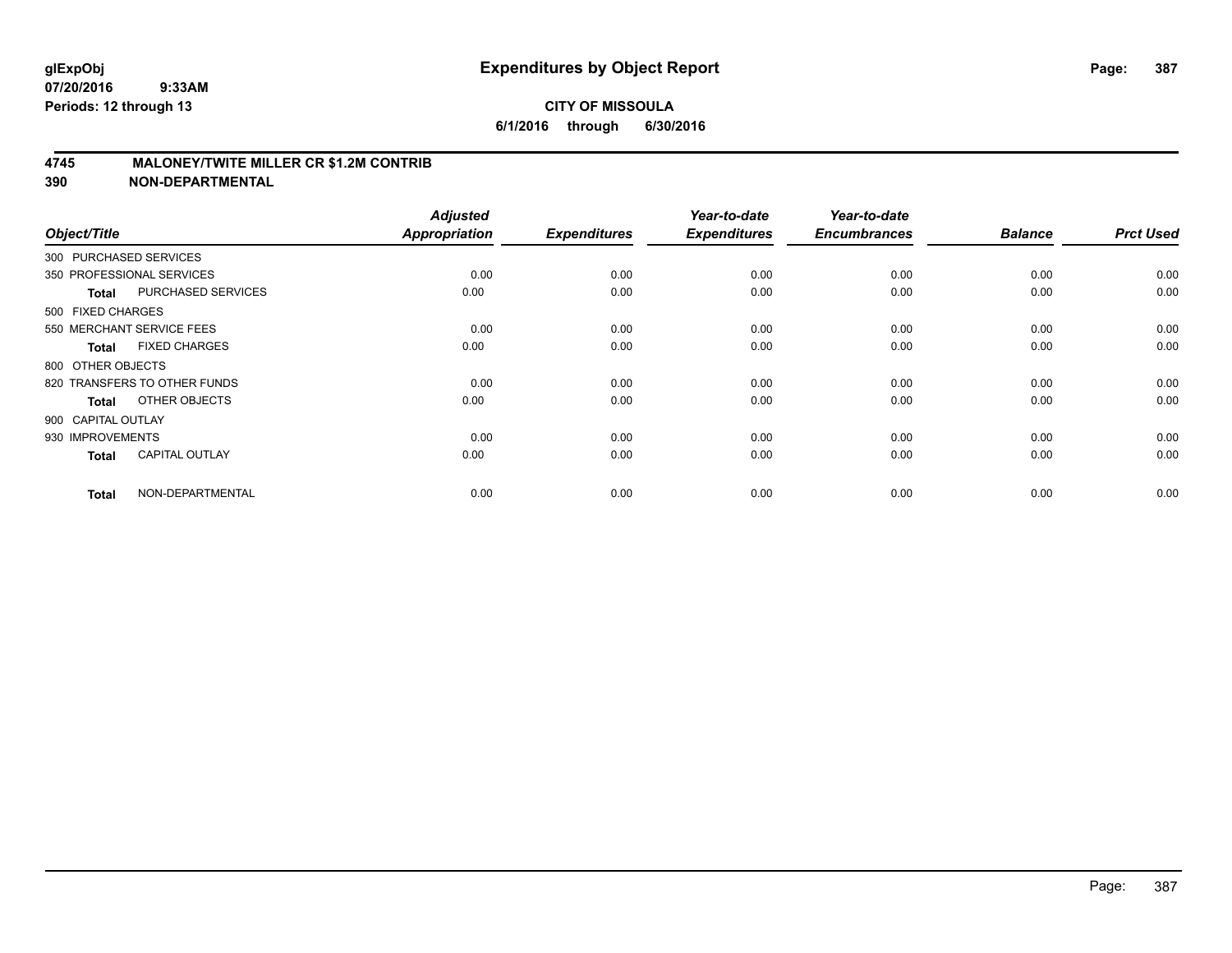# **CITY OF MISSOULA 6/1/2016 through 6/30/2016**

# **4745 MALONEY/TWITE MILLER CR \$1.2M CONTRIB**

| Object/Title              |                                    | <b>Adjusted</b><br><b>Appropriation</b> | <b>Expenditures</b> | Year-to-date<br><b>Expenditures</b> | Year-to-date<br><b>Encumbrances</b> | <b>Balance</b> | <b>Prct Used</b> |
|---------------------------|------------------------------------|-----------------------------------------|---------------------|-------------------------------------|-------------------------------------|----------------|------------------|
| 300 PURCHASED SERVICES    |                                    |                                         |                     |                                     |                                     |                |                  |
| 350 PROFESSIONAL SERVICES |                                    | 0.00                                    | 0.00                | 0.00                                | 0.00                                | 0.00           | 0.00             |
| <b>Total</b>              | PURCHASED SERVICES                 | 0.00                                    | 0.00                | 0.00                                | 0.00                                | 0.00           | 0.00             |
| 500 FIXED CHARGES         |                                    |                                         |                     |                                     |                                     |                |                  |
| 550 MERCHANT SERVICE FEES |                                    | 0.00                                    | 0.00                | 0.00                                | 0.00                                | 0.00           | 0.00             |
| <b>Total</b>              | <b>FIXED CHARGES</b>               | 0.00                                    | 0.00                | 0.00                                | 0.00                                | 0.00           | 0.00             |
| 800 OTHER OBJECTS         |                                    |                                         |                     |                                     |                                     |                |                  |
|                           | 820 TRANSFERS TO OTHER FUNDS       | 0.00                                    | 0.00                | 0.00                                | 0.00                                | 0.00           | 0.00             |
| Total                     | <b>OTHER OBJECTS</b>               | 0.00                                    | 0.00                | 0.00                                | 0.00                                | 0.00           | 0.00             |
| 900 CAPITAL OUTLAY        |                                    |                                         |                     |                                     |                                     |                |                  |
| 930 IMPROVEMENTS          |                                    | 0.00                                    | 0.00                | 0.00                                | 0.00                                | 0.00           | 0.00             |
| <b>Total</b>              | <b>CAPITAL OUTLAY</b>              | 0.00                                    | 0.00                | 0.00                                | 0.00                                | 0.00           | 0.00             |
| <b>Total</b>              | MALONEY/TWITE MILLER CR \$1.2M CON | 0.00                                    | 0.00                | 0.00                                | 0.00                                | 0.00           | 0.00             |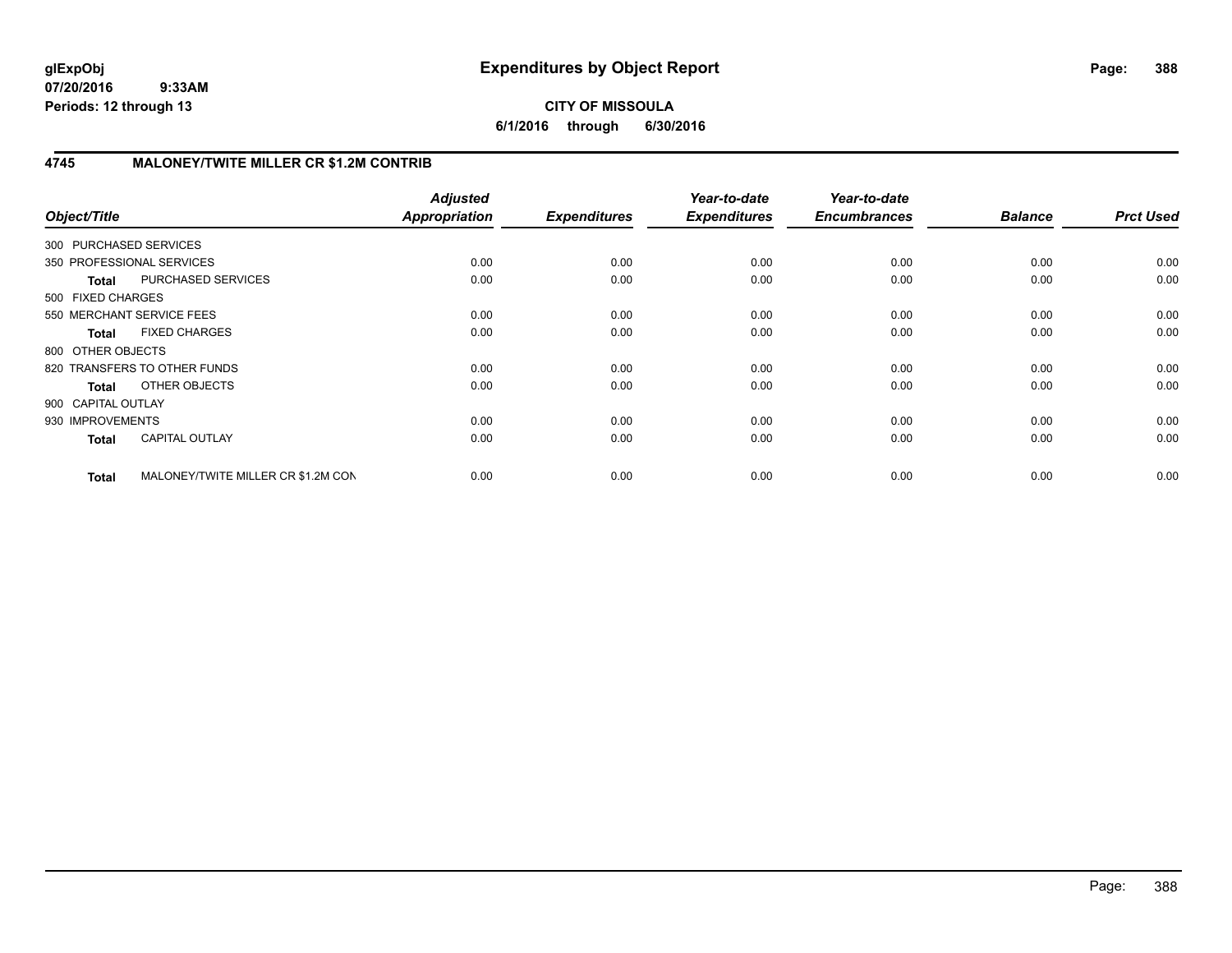## **4941 HILLVIEW WAY CONSTRUCTION**

#### **280 PUBLIC WORKS OPERATIONS**

| Object/Title                            | <b>Adjusted</b><br><b>Appropriation</b> | <b>Expenditures</b> | Year-to-date<br><b>Expenditures</b> | Year-to-date<br><b>Encumbrances</b> | <b>Balance</b> | <b>Prct Used</b> |
|-----------------------------------------|-----------------------------------------|---------------------|-------------------------------------|-------------------------------------|----------------|------------------|
|                                         |                                         |                     |                                     |                                     |                |                  |
| 200 SUPPLIES                            |                                         |                     |                                     |                                     |                |                  |
| 210 OFFICE SUPPLIES                     | 0.00                                    | 0.00                | 0.00                                | 0.00                                | 0.00           | 0.00             |
| <b>SUPPLIES</b><br>Total                | 0.00                                    | 0.00                | 0.00                                | 0.00                                | 0.00           | 0.00             |
| 300 PURCHASED SERVICES                  |                                         |                     |                                     |                                     |                |                  |
| 310 COMMUNICATIONS                      | 0.00                                    | 0.00                | 0.00                                | 0.00                                | 0.00           | 0.00             |
| 320 PRINTING & DUPLICATING              | 0.00                                    | 0.00                | 0.00                                | 0.00                                | 0.00           | 0.00             |
| 350 PROFESSIONAL SERVICES               | 0.00                                    | 29,064.56           | 201,648.89                          | 0.00                                | $-201,648.89$  | 0.00             |
| PURCHASED SERVICES<br><b>Total</b>      | 0.00                                    | 29,064.56           | 201,648.89                          | 0.00                                | $-201,648.89$  | 0.00             |
| 500 FIXED CHARGES                       |                                         |                     |                                     |                                     |                |                  |
| 550 MERCHANT SERVICE FEES               | 0.00                                    | 0.00                | 0.00                                | 0.00                                | 0.00           | 0.00             |
| <b>FIXED CHARGES</b><br>Total           | 0.00                                    | 0.00                | 0.00                                | 0.00                                | 0.00           | 0.00             |
| 900 CAPITAL OUTLAY                      |                                         |                     |                                     |                                     |                |                  |
| 930 IMPROVEMENTS                        | 0.00                                    | 116,707.08          | 116,707.08                          | 0.00                                | $-116,707.08$  | 0.00             |
| <b>CAPITAL OUTLAY</b><br><b>Total</b>   | 0.00                                    | 116,707.08          | 116,707.08                          | 0.00                                | $-116,707.08$  | 0.00             |
| PUBLIC WORKS OPERATIONS<br><b>Total</b> | 0.00                                    | 145,771.64          | 318,355.97                          | 0.00                                | $-318,355.97$  | 0.00             |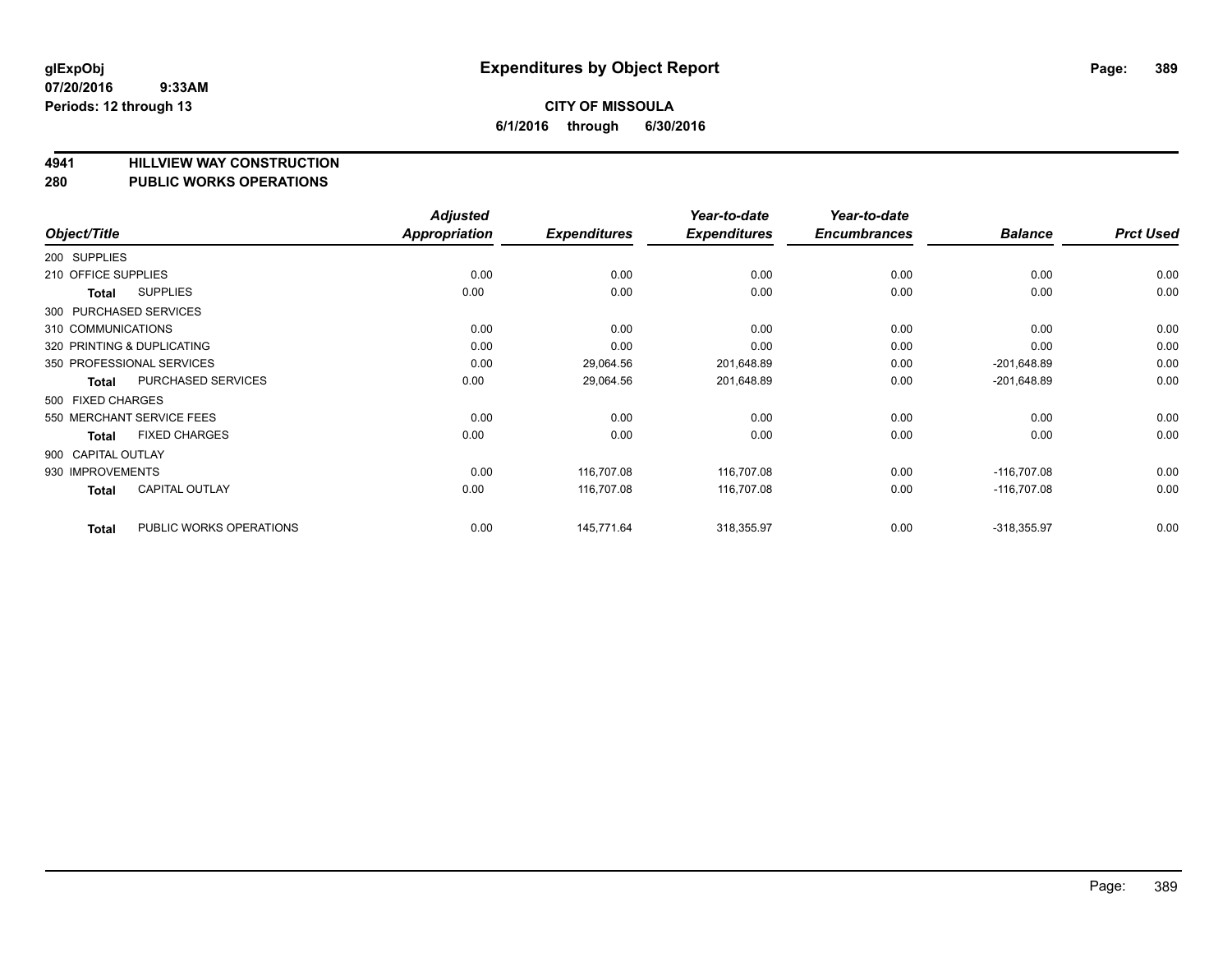# **CITY OF MISSOULA 6/1/2016 through 6/30/2016**

### **4941 HILLVIEW WAY CONSTRUCTION**

|                        |                                  | <b>Adjusted</b>      |                     | Year-to-date        | Year-to-date        |                |                  |
|------------------------|----------------------------------|----------------------|---------------------|---------------------|---------------------|----------------|------------------|
| Object/Title           |                                  | <b>Appropriation</b> | <b>Expenditures</b> | <b>Expenditures</b> | <b>Encumbrances</b> | <b>Balance</b> | <b>Prct Used</b> |
| 200 SUPPLIES           |                                  |                      |                     |                     |                     |                |                  |
| 210 OFFICE SUPPLIES    |                                  | 0.00                 | 0.00                | 0.00                | 0.00                | 0.00           | 0.00             |
| Total                  | <b>SUPPLIES</b>                  | 0.00                 | 0.00                | 0.00                | 0.00                | 0.00           | 0.00             |
| 300 PURCHASED SERVICES |                                  |                      |                     |                     |                     |                |                  |
| 310 COMMUNICATIONS     |                                  | 0.00                 | 0.00                | 0.00                | 0.00                | 0.00           | 0.00             |
|                        | 320 PRINTING & DUPLICATING       | 0.00                 | 0.00                | 0.00                | 0.00                | 0.00           | 0.00             |
|                        | 350 PROFESSIONAL SERVICES        | 0.00                 | 29,064.56           | 201,648.89          | 0.00                | $-201,648.89$  | 0.00             |
| <b>Total</b>           | PURCHASED SERVICES               | 0.00                 | 29,064.56           | 201,648.89          | 0.00                | $-201,648.89$  | 0.00             |
| 500 FIXED CHARGES      |                                  |                      |                     |                     |                     |                |                  |
|                        | 550 MERCHANT SERVICE FEES        | 0.00                 | 0.00                | 0.00                | 0.00                | 0.00           | 0.00             |
| <b>Total</b>           | <b>FIXED CHARGES</b>             | 0.00                 | 0.00                | 0.00                | 0.00                | 0.00           | 0.00             |
| 900 CAPITAL OUTLAY     |                                  |                      |                     |                     |                     |                |                  |
| 930 IMPROVEMENTS       |                                  | 0.00                 | 116,707.08          | 116.707.08          | 0.00                | $-116.707.08$  | 0.00             |
| <b>Total</b>           | <b>CAPITAL OUTLAY</b>            | 0.00                 | 116,707.08          | 116,707.08          | 0.00                | $-116,707.08$  | 0.00             |
| <b>Total</b>           | <b>HILLVIEW WAY CONSTRUCTION</b> | 0.00                 | 145,771.64          | 318,355.97          | 0.00                | $-318,355.97$  | 0.00             |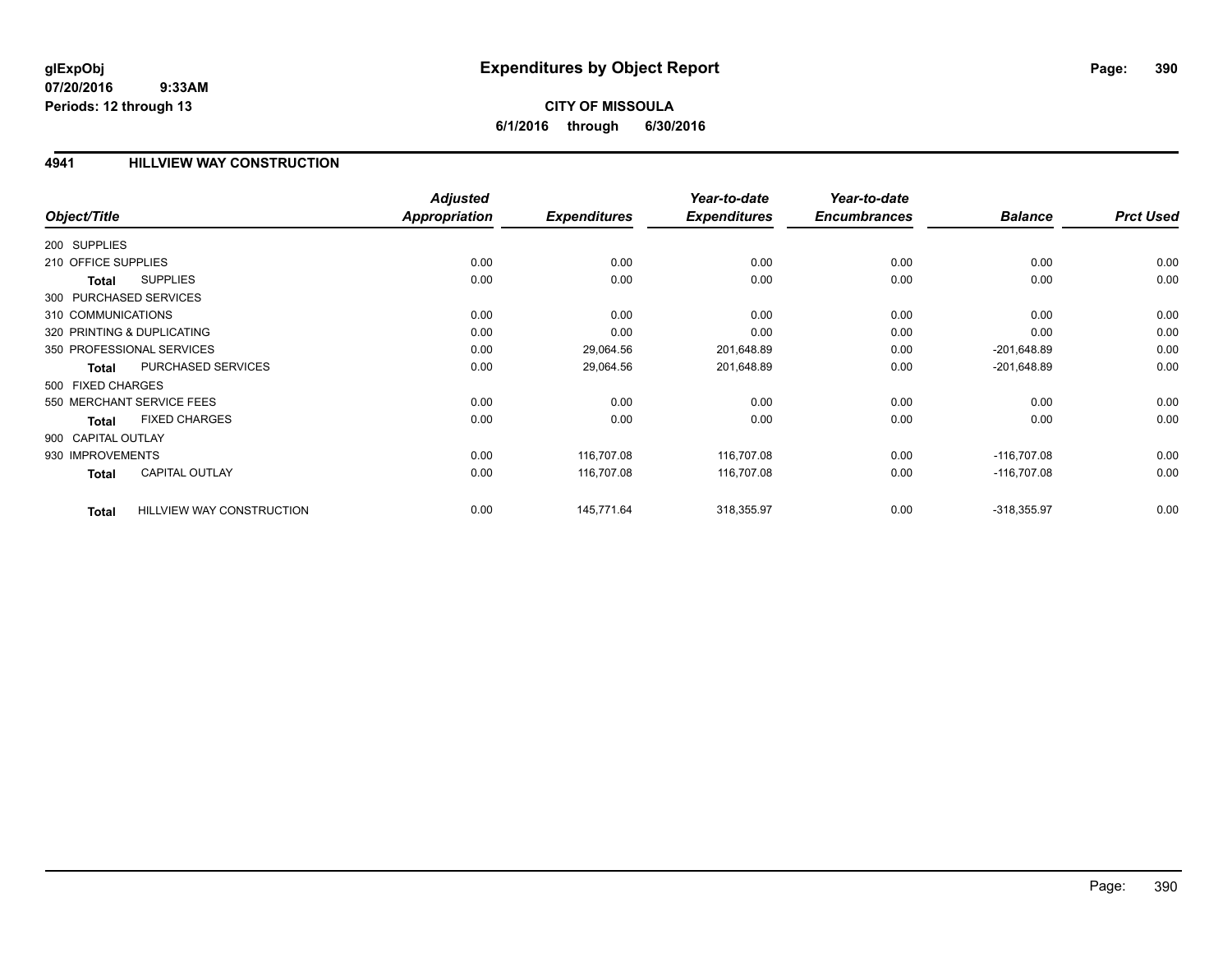# **glExpObj Expenditures by Object Report Page: 391**

## **CITY OF MISSOULA 6/1/2016 through 6/30/2016**

### **4944 RATTLESNAKE SEWER COLLECTION (544)**

**000 \*\*\* Title Not Found \*\*\***

| Object/Title                            | <b>Adjusted</b><br>Appropriation | <b>Expenditures</b> | Year-to-date<br><b>Expenditures</b> | Year-to-date<br><b>Encumbrances</b> | <b>Balance</b> | <b>Prct Used</b> |
|-----------------------------------------|----------------------------------|---------------------|-------------------------------------|-------------------------------------|----------------|------------------|
| 500 FIXED CHARGES                       |                                  |                     |                                     |                                     |                |                  |
| 550 MERCHANT SERVICE FEES               | 0.00                             | 0.00                | 0.00                                | 0.00                                | 0.00           | 0.00             |
| <b>FIXED CHARGES</b><br><b>Total</b>    | 0.00                             | 0.00                | 0.00                                | 0.00                                | 0.00           | 0.00             |
| *** Title Not Found ***<br><b>Total</b> | 0.00                             | 0.00                | 0.00                                | 0.00                                | 0.00           | 0.00             |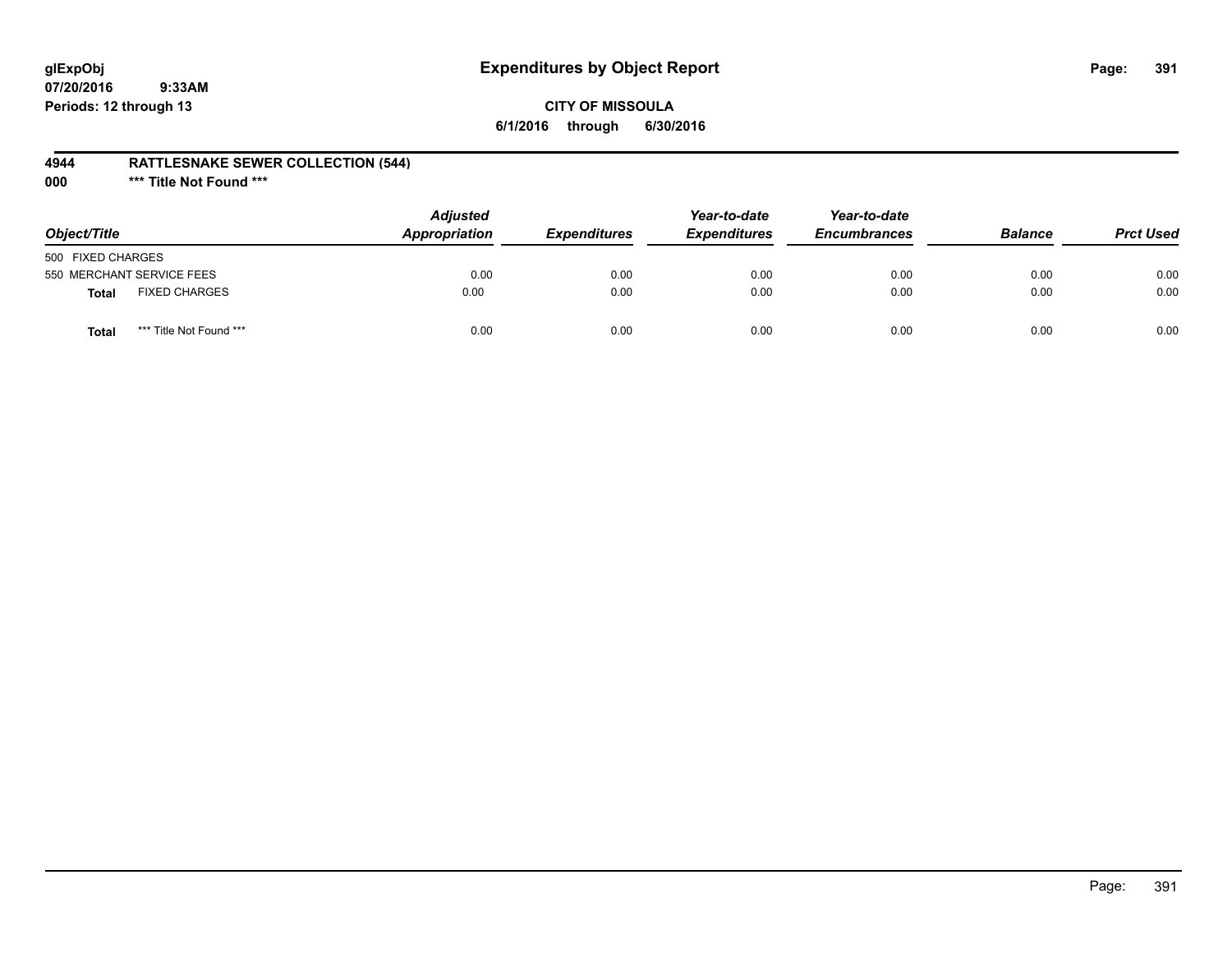### **4944 RATTLESNAKE SEWER COLLECTION (544)**

| Object/Title           |                           | <b>Adjusted</b><br><b>Appropriation</b> | <b>Expenditures</b> | Year-to-date<br><b>Expenditures</b> | Year-to-date<br><b>Encumbrances</b> | <b>Balance</b> | <b>Prct Used</b> |
|------------------------|---------------------------|-----------------------------------------|---------------------|-------------------------------------|-------------------------------------|----------------|------------------|
| 300 PURCHASED SERVICES |                           |                                         |                     |                                     |                                     |                |                  |
|                        | 350 PROFESSIONAL SERVICES | 0.00                                    | 0.00                | 0.00                                | 0.00                                | 0.00           | 0.00             |
| <b>Total</b>           | <b>PURCHASED SERVICES</b> | 0.00                                    | 0.00                | 0.00                                | 0.00                                | 0.00           | 0.00             |
| 500 FIXED CHARGES      |                           |                                         |                     |                                     |                                     |                |                  |
|                        | 550 MERCHANT SERVICE FEES | 0.00                                    | 0.00                | 0.00                                | 0.00                                | 0.00           | 0.00             |
| <b>Total</b>           | <b>FIXED CHARGES</b>      | 0.00                                    | 0.00                | 0.00                                | 0.00                                | 0.00           | 0.00             |
| 600 DEBT SERVICE       |                           |                                         |                     |                                     |                                     |                |                  |
| 610 PRINCIPAL          |                           | 0.00                                    | 0.00                | 0.00                                | 0.00                                | 0.00           | 0.00             |
| <b>Total</b>           | <b>DEBT SERVICE</b>       | 0.00                                    | 0.00                | 0.00                                | 0.00                                | 0.00           | 0.00             |
| 900 CAPITAL OUTLAY     |                           |                                         |                     |                                     |                                     |                |                  |
| 930 IMPROVEMENTS       |                           | 0.00                                    | 0.00                | 0.00                                | 0.00                                | 0.00           | 0.00             |
| <b>Total</b>           | <b>CAPITAL OUTLAY</b>     | 0.00                                    | 0.00                | 0.00                                | 0.00                                | 0.00           | 0.00             |
| <b>Total</b>           | NON-DEPARTMENTAL          | 0.00                                    | 0.00                | 0.00                                | 0.00                                | 0.00           | 0.00             |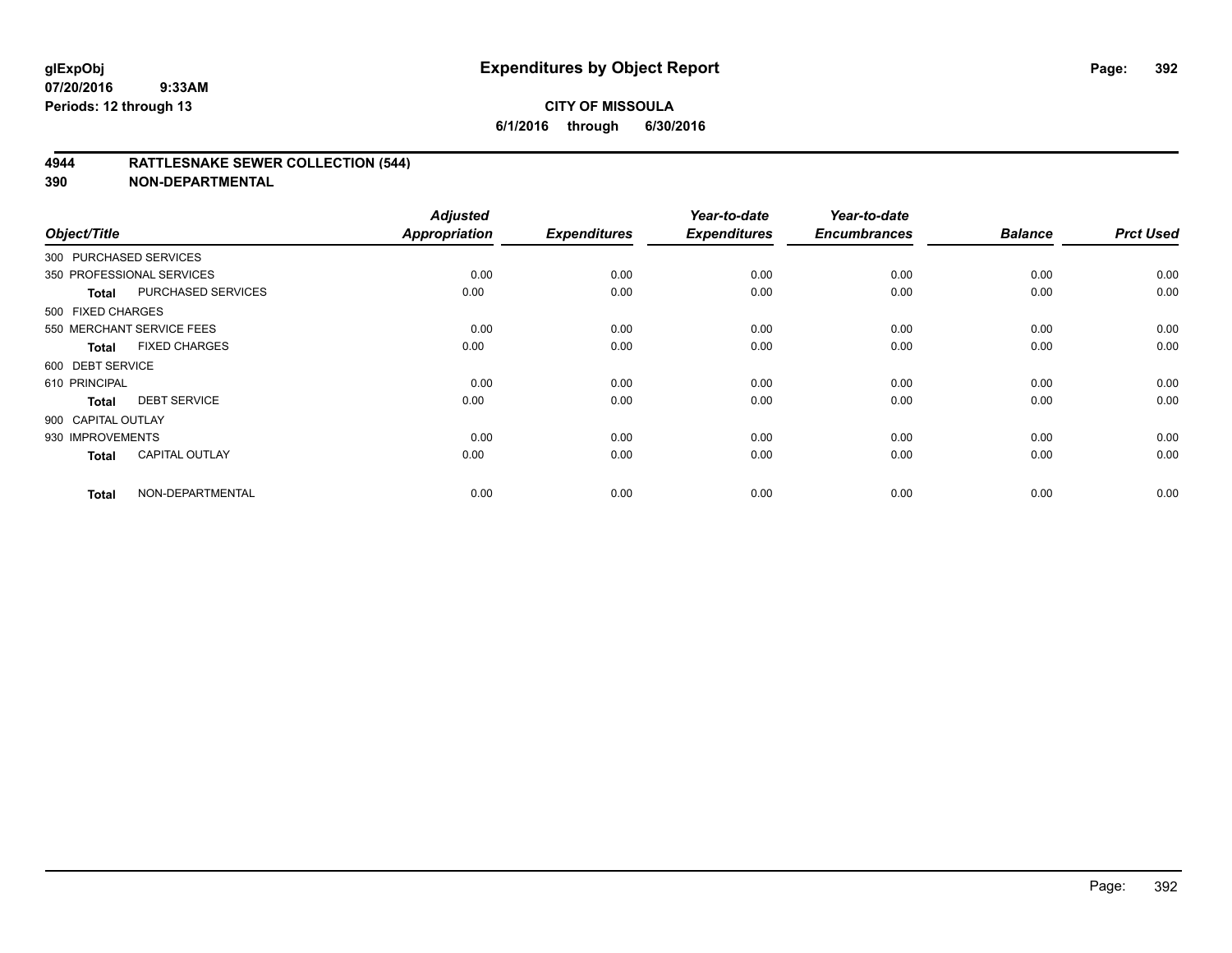## **CITY OF MISSOULA 6/1/2016 through 6/30/2016**

### **4944 RATTLESNAKE SEWER COLLECTION (544)**

**550 SID 544 PROJECT**

| Object/Title                          | <b>Adjusted</b><br>Appropriation | <b>Expenditures</b> | Year-to-date<br><b>Expenditures</b> | Year-to-date<br><b>Encumbrances</b> | <b>Balance</b> | <b>Prct Used</b> |
|---------------------------------------|----------------------------------|---------------------|-------------------------------------|-------------------------------------|----------------|------------------|
|                                       |                                  |                     |                                     |                                     |                |                  |
| 300 PURCHASED SERVICES                |                                  |                     |                                     |                                     |                |                  |
| 350 PROFESSIONAL SERVICES             | 0.00                             | 0.00                | 0.00                                | 0.00                                | 0.00           | 0.00             |
| PURCHASED SERVICES<br><b>Total</b>    | 0.00                             | 0.00                | 0.00                                | 0.00                                | 0.00           | 0.00             |
| 500 FIXED CHARGES                     |                                  |                     |                                     |                                     |                |                  |
| 550 MERCHANT SERVICE FEES             | 0.00                             | 0.00                | 0.00                                | 0.00                                | 0.00           | 0.00             |
| <b>FIXED CHARGES</b><br><b>Total</b>  | 0.00                             | 0.00                | 0.00                                | 0.00                                | 0.00           | 0.00             |
| 900 CAPITAL OUTLAY                    |                                  |                     |                                     |                                     |                |                  |
| 915 EASEMENTS                         | 0.00                             | 0.00                | 0.00                                | 0.00                                | 0.00           | 0.00             |
| 930 IMPROVEMENTS                      | 0.00                             | 0.00                | 0.00                                | 0.00                                | 0.00           | 0.00             |
| 960 CAPITAL CONTINGENCY               | 0.00                             | 0.00                | 0.00                                | 0.00                                | 0.00           | 0.00             |
| <b>CAPITAL OUTLAY</b><br><b>Total</b> | 0.00                             | 0.00                | 0.00                                | 0.00                                | 0.00           | 0.00             |
| SID 544 PROJECT<br><b>Total</b>       | 0.00                             | 0.00                | 0.00                                | 0.00                                | 0.00           | 0.00             |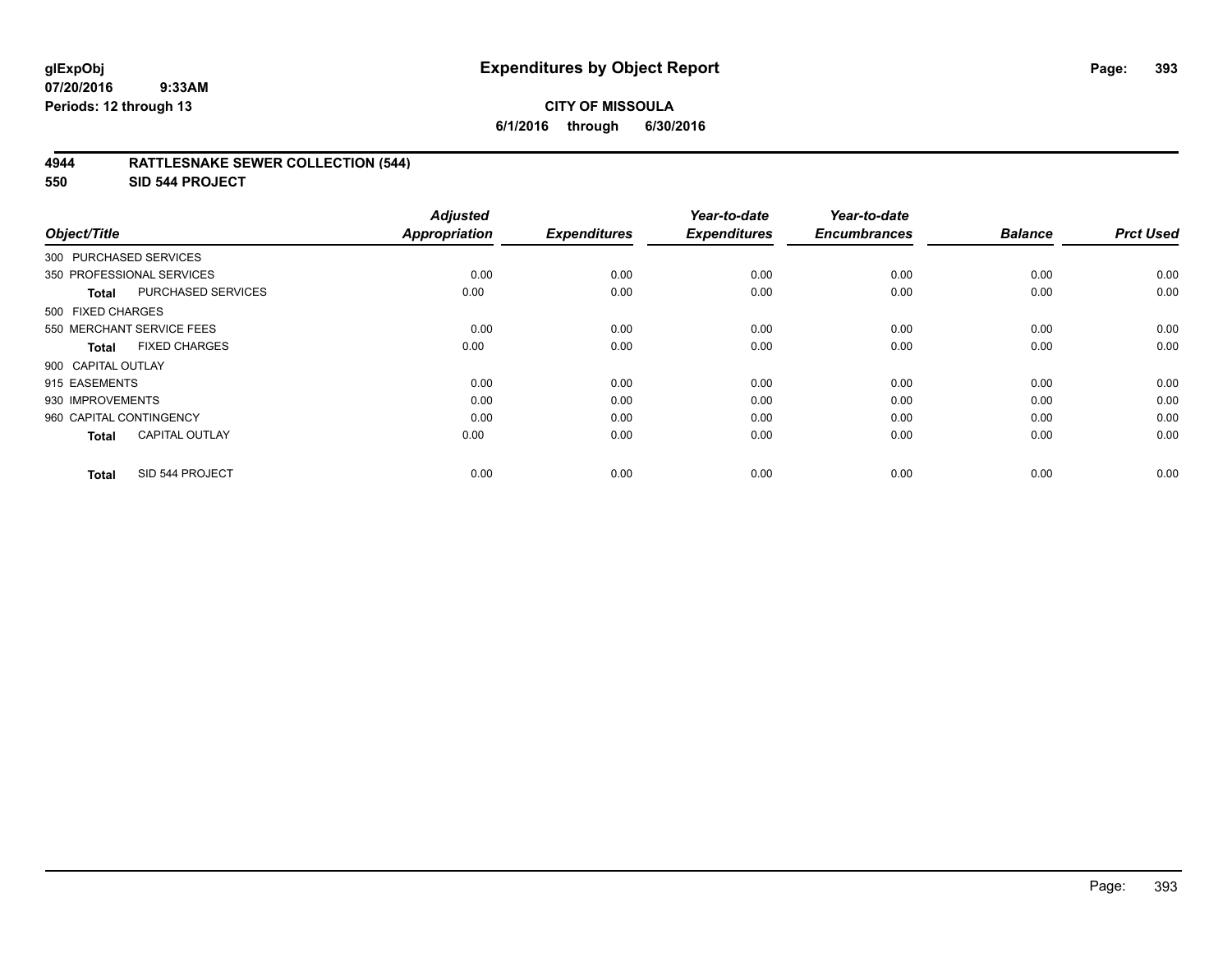### **4944 RATTLESNAKE SEWER COLLECTION (544)**

**555 LOLO STREET PROJECT**

|                                            | <b>Adjusted</b>      |                     | Year-to-date        | Year-to-date        |                |                  |
|--------------------------------------------|----------------------|---------------------|---------------------|---------------------|----------------|------------------|
| Object/Title                               | <b>Appropriation</b> | <b>Expenditures</b> | <b>Expenditures</b> | <b>Encumbrances</b> | <b>Balance</b> | <b>Prct Used</b> |
| 500 FIXED CHARGES                          |                      |                     |                     |                     |                |                  |
| 550 MERCHANT SERVICE FEES                  | 0.00                 | 0.00                | 0.00                | 0.00                | 0.00           | 0.00             |
| <b>FIXED CHARGES</b><br><b>Total</b>       | 0.00                 | 0.00                | 0.00                | 0.00                | 0.00           | 0.00             |
| 900 CAPITAL OUTLAY                         |                      |                     |                     |                     |                |                  |
| 930 IMPROVEMENTS                           | 0.00                 | 0.00                | 0.00                | 0.00                | 0.00           | 0.00             |
| 960 CAPITAL CONTINGENCY                    | 0.00                 | 0.00                | 0.00                | 0.00                | 0.00           | 0.00             |
| <b>CAPITAL OUTLAY</b><br><b>Total</b>      | 0.00                 | 0.00                | 0.00                | 0.00                | 0.00           | 0.00             |
| <b>LOLO STREET PROJECT</b><br><b>Total</b> | 0.00                 | 0.00                | 0.00                | 0.00                | 0.00           | 0.00             |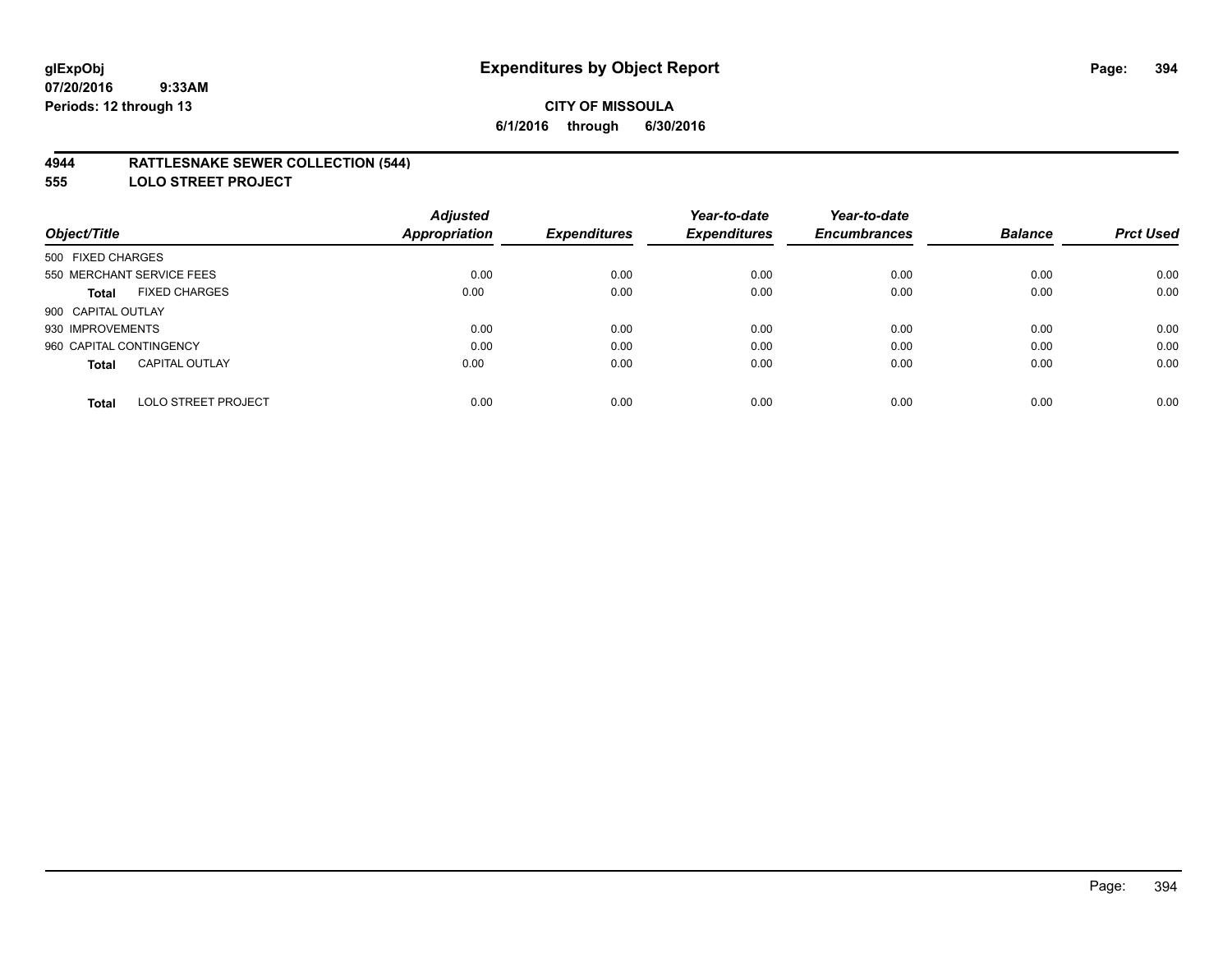**CITY OF MISSOULA 6/1/2016 through 6/30/2016**

# **4944 RATTLESNAKE SEWER COLLECTION (544)**

| Object/Title            |                                  | <b>Adjusted</b><br>Appropriation | <b>Expenditures</b> | Year-to-date<br><b>Expenditures</b> | Year-to-date<br><b>Encumbrances</b> | <b>Balance</b> | <b>Prct Used</b> |
|-------------------------|----------------------------------|----------------------------------|---------------------|-------------------------------------|-------------------------------------|----------------|------------------|
| 300 PURCHASED SERVICES  |                                  |                                  |                     |                                     |                                     |                |                  |
|                         | 350 PROFESSIONAL SERVICES        | 0.00                             | 0.00                | 0.00                                | 0.00                                | 0.00           | 0.00             |
| <b>Total</b>            | PURCHASED SERVICES               | 0.00                             | 0.00                | 0.00                                | 0.00                                | 0.00           | 0.00             |
| 500 FIXED CHARGES       |                                  |                                  |                     |                                     |                                     |                |                  |
|                         | 550 MERCHANT SERVICE FEES        | 0.00                             | 0.00                | 0.00                                | 0.00                                | 0.00           | 0.00             |
| <b>Total</b>            | <b>FIXED CHARGES</b>             | 0.00                             | 0.00                | 0.00                                | 0.00                                | 0.00           | 0.00             |
| 600 DEBT SERVICE        |                                  |                                  |                     |                                     |                                     |                |                  |
| 610 PRINCIPAL           |                                  | 0.00                             | 0.00                | 0.00                                | 0.00                                | 0.00           | 0.00             |
| <b>Total</b>            | <b>DEBT SERVICE</b>              | 0.00                             | 0.00                | 0.00                                | 0.00                                | 0.00           | 0.00             |
| 900 CAPITAL OUTLAY      |                                  |                                  |                     |                                     |                                     |                |                  |
| 915 EASEMENTS           |                                  | 0.00                             | 0.00                | 0.00                                | 0.00                                | 0.00           | 0.00             |
| 930 IMPROVEMENTS        |                                  | 0.00                             | 0.00                | 0.00                                | 0.00                                | 0.00           | 0.00             |
| 960 CAPITAL CONTINGENCY |                                  | 0.00                             | 0.00                | 0.00                                | 0.00                                | 0.00           | 0.00             |
| <b>Total</b>            | <b>CAPITAL OUTLAY</b>            | 0.00                             | 0.00                | 0.00                                | 0.00                                | 0.00           | 0.00             |
| <b>Total</b>            | RATTLESNAKE SEWER COLLECTION (54 | 0.00                             | 0.00                | 0.00                                | 0.00                                | 0.00           | 0.00             |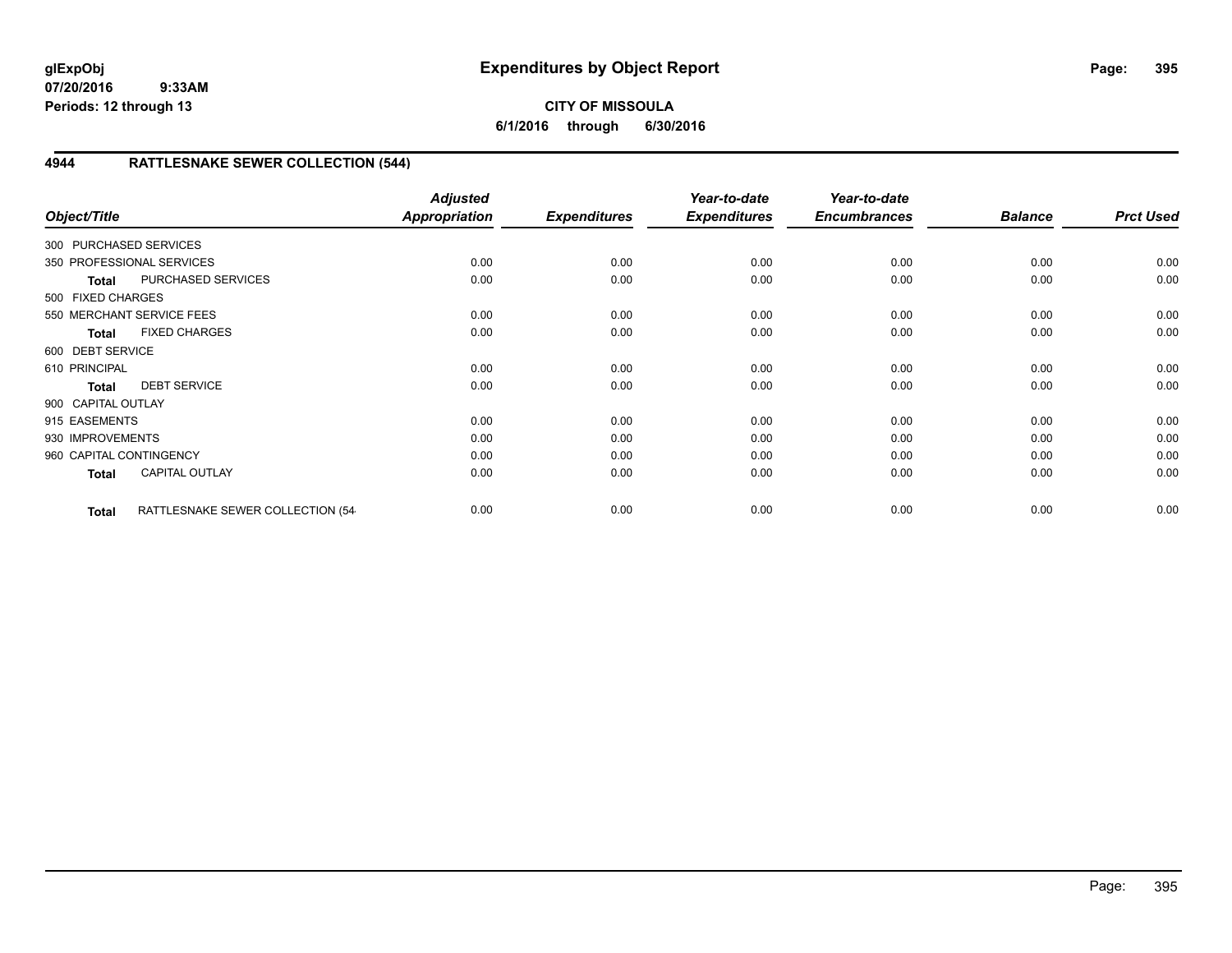# **CITY OF MISSOULA 6/1/2016 through 6/30/2016**

#### **4945 PHILLIPS ST TRAFFIC CALMING**

**000 \*\*\* Title Not Found \*\*\***

| Object/Title                            | <b>Adjusted</b><br><b>Appropriation</b> | <b>Expenditures</b> | Year-to-date<br><b>Expenditures</b> | Year-to-date<br><b>Encumbrances</b> | <b>Balance</b> | <b>Prct Used</b> |
|-----------------------------------------|-----------------------------------------|---------------------|-------------------------------------|-------------------------------------|----------------|------------------|
| 500 FIXED CHARGES                       |                                         |                     |                                     |                                     |                |                  |
| 550 MERCHANT SERVICE FEES               | 0.00                                    | 0.00                | 0.00                                | 0.00                                | 0.00           | 0.00             |
| <b>FIXED CHARGES</b><br><b>Total</b>    | 0.00                                    | 0.00                | 0.00                                | 0.00                                | 0.00           | 0.00             |
| 600 DEBT SERVICE                        |                                         |                     |                                     |                                     |                |                  |
| 620 INTEREST / SERVICE FEES             | 0.00                                    | 0.00                | 0.00                                | 0.00                                | 0.00           | 0.00             |
| <b>DEBT SERVICE</b><br><b>Total</b>     | 0.00                                    | 0.00                | 0.00                                | 0.00                                | 0.00           | 0.00             |
| *** Title Not Found ***<br><b>Total</b> | 0.00                                    | 0.00                | 0.00                                | 0.00                                | 0.00           | 0.00             |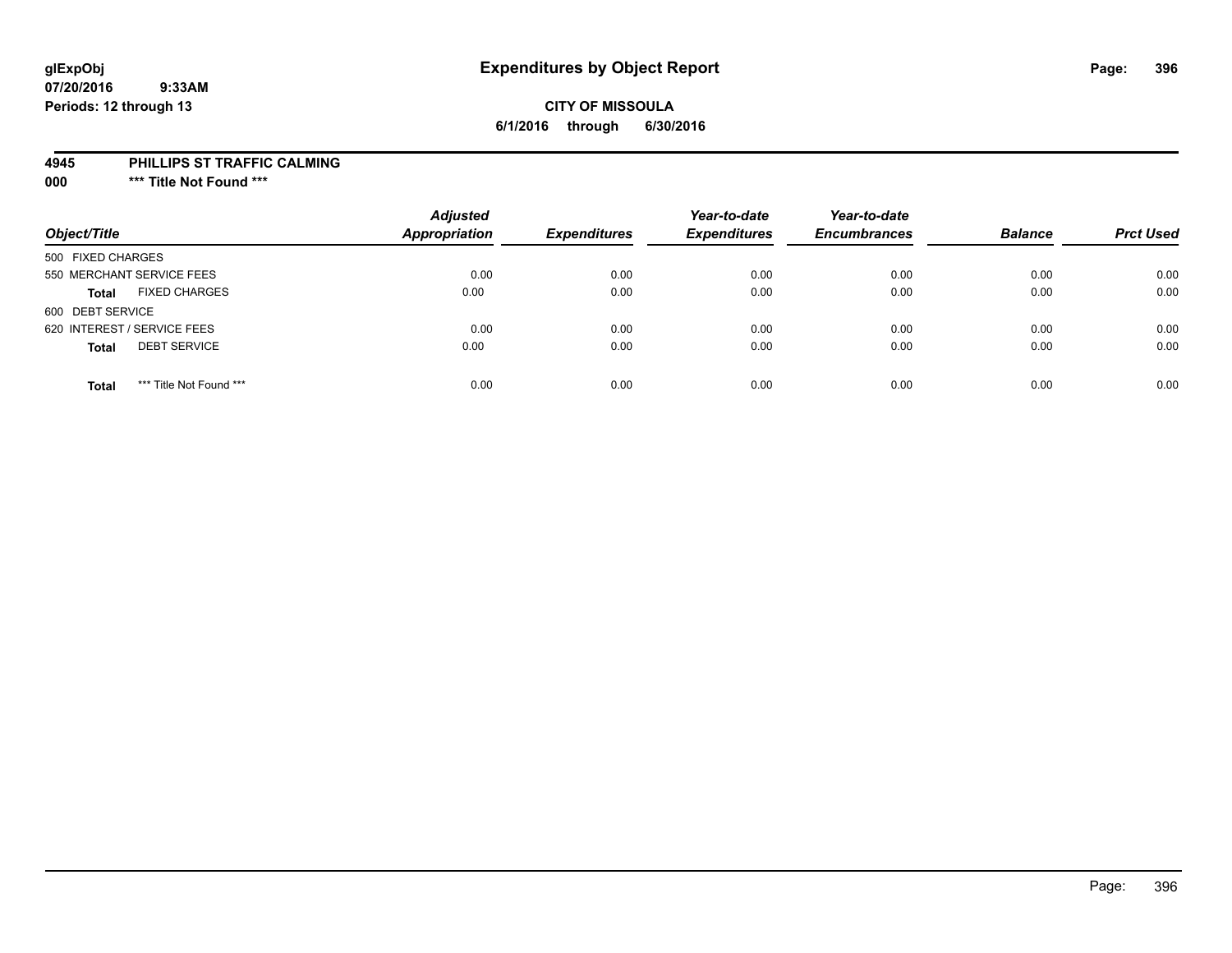#### **4945 PHILLIPS ST TRAFFIC CALMING**

| Object/Title                                | <b>Adjusted</b><br><b>Appropriation</b> | <b>Expenditures</b> | Year-to-date<br><b>Expenditures</b> | Year-to-date<br><b>Encumbrances</b> | <b>Balance</b> | <b>Prct Used</b> |
|---------------------------------------------|-----------------------------------------|---------------------|-------------------------------------|-------------------------------------|----------------|------------------|
| 500 FIXED CHARGES                           |                                         |                     |                                     |                                     |                |                  |
| 550 MERCHANT SERVICE FEES                   | 0.00                                    | 0.00                | 0.00                                | 0.00                                | 0.00           | 0.00             |
| <b>FIXED CHARGES</b><br><b>Total</b>        | 0.00                                    | 0.00                | 0.00                                | 0.00                                | 0.00           | 0.00             |
| 600 DEBT SERVICE                            |                                         |                     |                                     |                                     |                |                  |
| 620 INTEREST / SERVICE FEES                 | 0.00                                    | 0.00                | 0.00                                | 0.00                                | 0.00           | 0.00             |
| <b>DEBT SERVICE</b><br><b>Total</b>         | 0.00                                    | 0.00                | 0.00                                | 0.00                                | 0.00           | 0.00             |
| PHILLIPS ST TRAFFIC CALMING<br><b>Total</b> | 0.00                                    | 0.00                | 0.00                                | 0.00                                | 0.00           | 0.00             |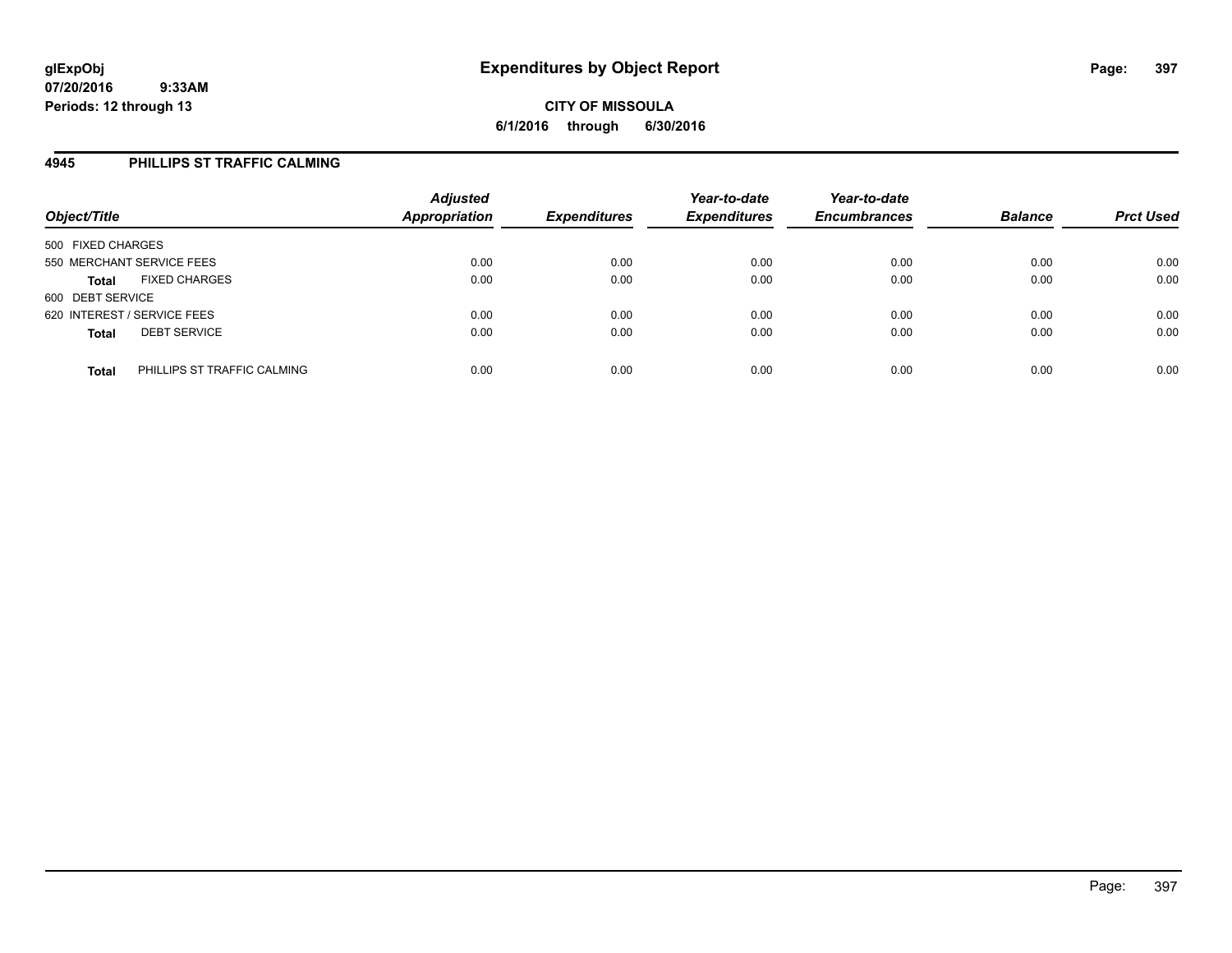## **glExpObj Expenditures by Object Report Page: 398**

#### **07/20/2016 9:33AM Periods: 12 through 13**

#### **CITY OF MISSOULA 6/1/2016 through 6/30/2016**

#### **4946 PATTEE CREEK DR. TRAFFIC CALMING**

**000 \*\*\* Title Not Found \*\*\***

| Object/Title                            | <b>Adjusted</b><br><b>Appropriation</b> | <b>Expenditures</b> | Year-to-date<br><b>Expenditures</b> | Year-to-date<br><b>Encumbrances</b> | <b>Balance</b> | <b>Prct Used</b> |
|-----------------------------------------|-----------------------------------------|---------------------|-------------------------------------|-------------------------------------|----------------|------------------|
| 500 FIXED CHARGES                       |                                         |                     |                                     |                                     |                |                  |
| 550 MERCHANT SERVICE FEES               | 0.00                                    | 0.00                | 0.00                                | 0.00                                | 0.00           | 0.00             |
| <b>FIXED CHARGES</b><br><b>Total</b>    | 0.00                                    | 0.00                | 0.00                                | 0.00                                | 0.00           | 0.00             |
| 600 DEBT SERVICE                        |                                         |                     |                                     |                                     |                |                  |
| 620 INTEREST / SERVICE FEES             | 0.00                                    | 0.00                | 0.00                                | 0.00                                | 0.00           | 0.00             |
| <b>DEBT SERVICE</b><br><b>Total</b>     | 0.00                                    | 0.00                | 0.00                                | 0.00                                | 0.00           | 0.00             |
| *** Title Not Found ***<br><b>Total</b> | 0.00                                    | 0.00                | 0.00                                | 0.00                                | 0.00           | 0.00             |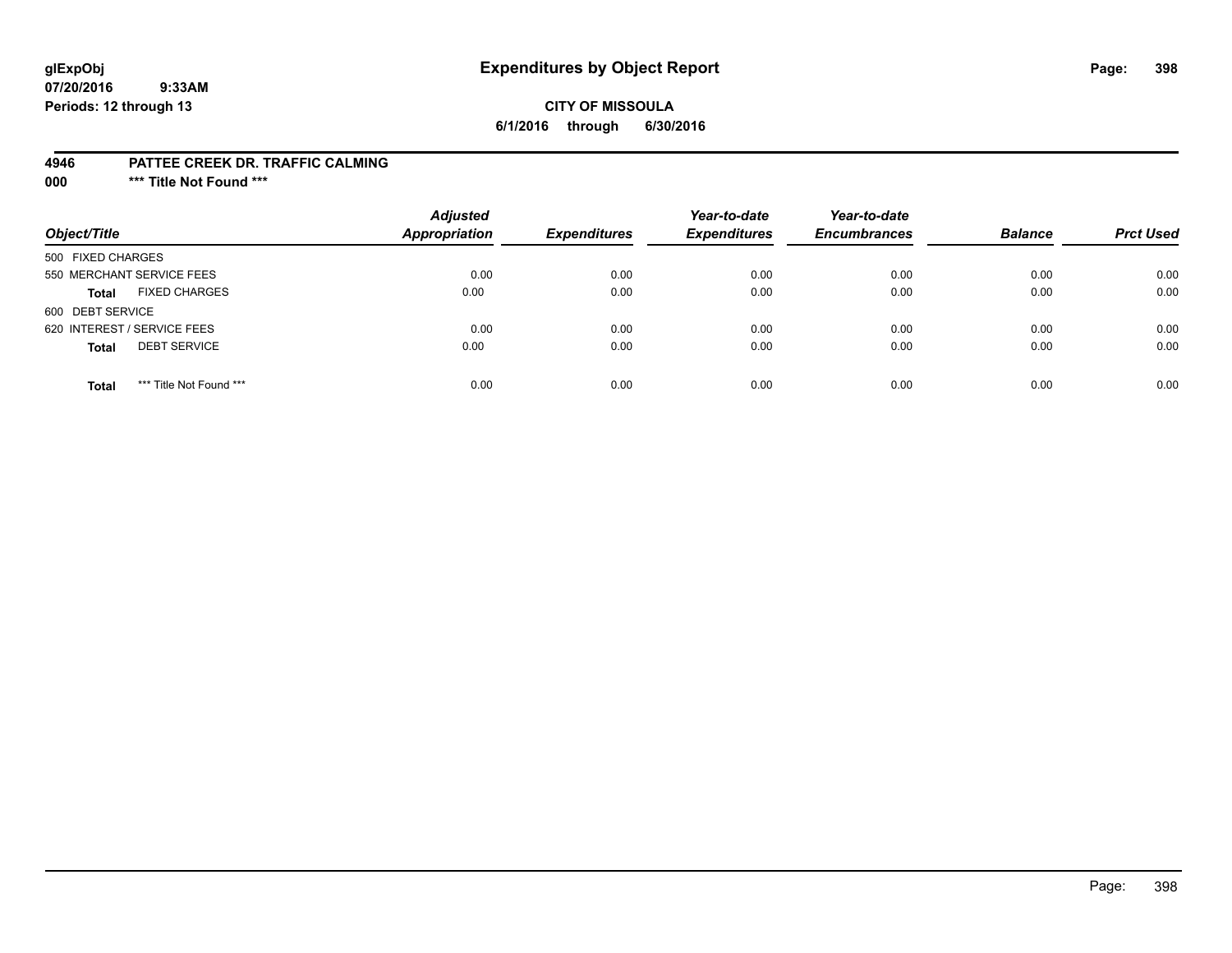#### **CITY OF MISSOULA 6/1/2016 through 6/30/2016**

#### **4946 PATTEE CREEK DR. TRAFFIC CALMING**

**390 NON-DEPARTMENTAL**

| Object/Title           |                           | <b>Adjusted</b><br><b>Appropriation</b> | <b>Expenditures</b> | Year-to-date<br><b>Expenditures</b> | Year-to-date<br><b>Encumbrances</b> | <b>Balance</b> | <b>Prct Used</b> |
|------------------------|---------------------------|-----------------------------------------|---------------------|-------------------------------------|-------------------------------------|----------------|------------------|
| 300 PURCHASED SERVICES |                           |                                         |                     |                                     |                                     |                |                  |
|                        | 350 PROFESSIONAL SERVICES | 0.00                                    | 0.00                | 0.00                                | 0.00                                | 0.00           | 0.00             |
| <b>Total</b>           | <b>PURCHASED SERVICES</b> | 0.00                                    | 0.00                | 0.00                                | 0.00                                | 0.00           | 0.00             |
| 500 FIXED CHARGES      |                           |                                         |                     |                                     |                                     |                |                  |
|                        | 550 MERCHANT SERVICE FEES | 0.00                                    | 0.00                | 0.00                                | 0.00                                | 0.00           | 0.00             |
| Total                  | <b>FIXED CHARGES</b>      | 0.00                                    | 0.00                | 0.00                                | 0.00                                | 0.00           | 0.00             |
| 900 CAPITAL OUTLAY     |                           |                                         |                     |                                     |                                     |                |                  |
| 930 IMPROVEMENTS       |                           | 0.00                                    | 0.00                | 0.00                                | 0.00                                | 0.00           | 0.00             |
| Total                  | <b>CAPITAL OUTLAY</b>     | 0.00                                    | 0.00                | 0.00                                | 0.00                                | 0.00           | 0.00             |
| <b>Total</b>           | NON-DEPARTMENTAL          | 0.00                                    | 0.00                | 0.00                                | 0.00                                | 0.00           | 0.00             |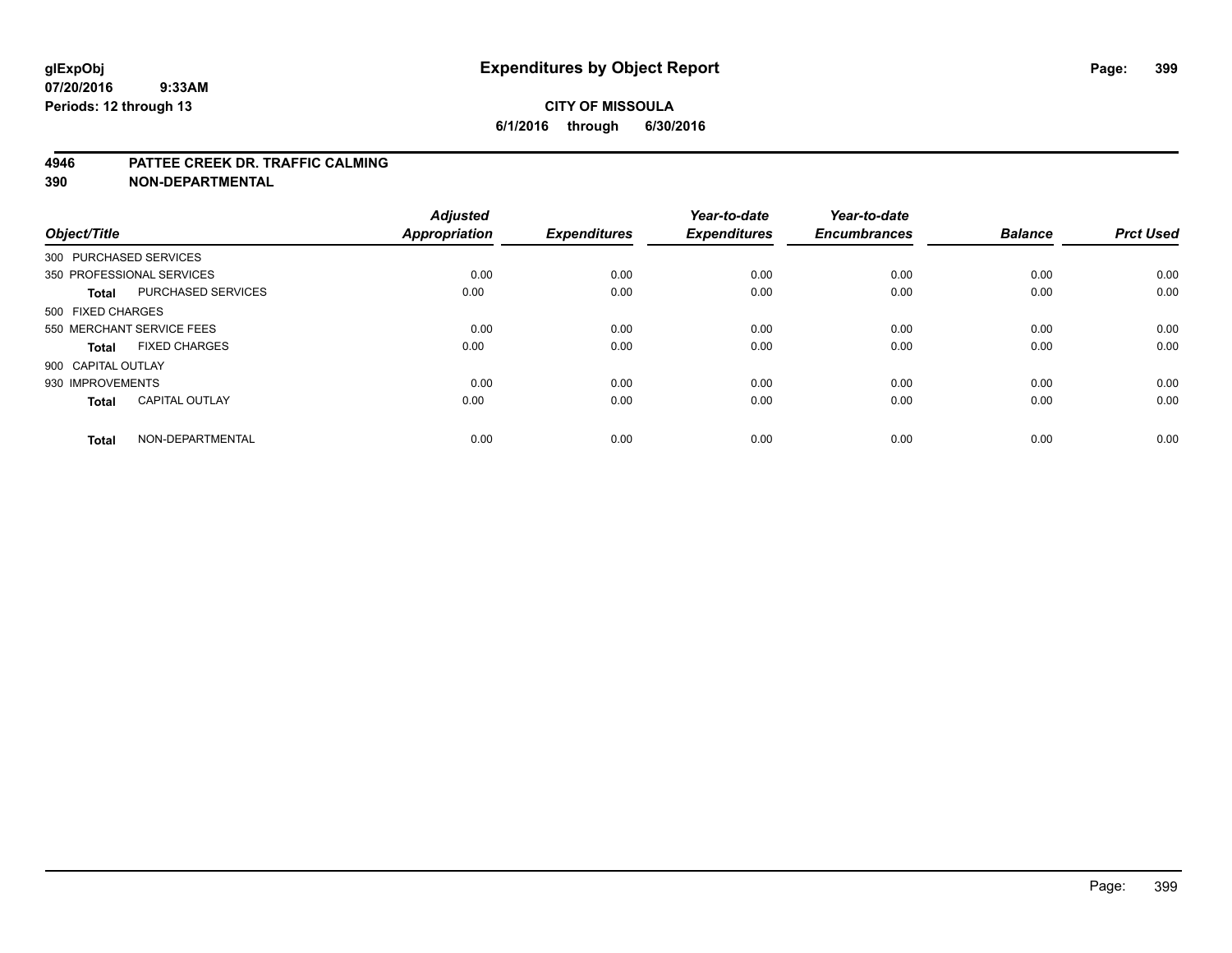### **CITY OF MISSOULA 6/1/2016 through 6/30/2016**

### **4946 PATTEE CREEK DR. TRAFFIC CALMING**

| Object/Title       |                                  | <b>Adjusted</b><br><b>Appropriation</b> | <b>Expenditures</b> | Year-to-date<br><b>Expenditures</b> | Year-to-date<br><b>Encumbrances</b> | <b>Balance</b> | <b>Prct Used</b> |
|--------------------|----------------------------------|-----------------------------------------|---------------------|-------------------------------------|-------------------------------------|----------------|------------------|
|                    | 300 PURCHASED SERVICES           |                                         |                     |                                     |                                     |                |                  |
|                    | 350 PROFESSIONAL SERVICES        | 0.00                                    | 0.00                | 0.00                                | 0.00                                | 0.00           | 0.00             |
| <b>Total</b>       | PURCHASED SERVICES               | 0.00                                    | 0.00                | 0.00                                | 0.00                                | 0.00           | 0.00             |
| 500 FIXED CHARGES  |                                  |                                         |                     |                                     |                                     |                |                  |
|                    | 550 MERCHANT SERVICE FEES        | 0.00                                    | 0.00                | 0.00                                | 0.00                                | 0.00           | 0.00             |
| <b>Total</b>       | <b>FIXED CHARGES</b>             | 0.00                                    | 0.00                | 0.00                                | 0.00                                | 0.00           | 0.00             |
| 600 DEBT SERVICE   |                                  |                                         |                     |                                     |                                     |                |                  |
|                    | 620 INTEREST / SERVICE FEES      | 0.00                                    | 0.00                | 0.00                                | 0.00                                | 0.00           | 0.00             |
| <b>Total</b>       | <b>DEBT SERVICE</b>              | 0.00                                    | 0.00                | 0.00                                | 0.00                                | 0.00           | 0.00             |
| 900 CAPITAL OUTLAY |                                  |                                         |                     |                                     |                                     |                |                  |
| 930 IMPROVEMENTS   |                                  | 0.00                                    | 0.00                | 0.00                                | 0.00                                | 0.00           | 0.00             |
| <b>Total</b>       | <b>CAPITAL OUTLAY</b>            | 0.00                                    | 0.00                | 0.00                                | 0.00                                | 0.00           | 0.00             |
| <b>Total</b>       | PATTEE CREEK DR. TRAFFIC CALMING | 0.00                                    | 0.00                | 0.00                                | 0.00                                | 0.00           | 0.00             |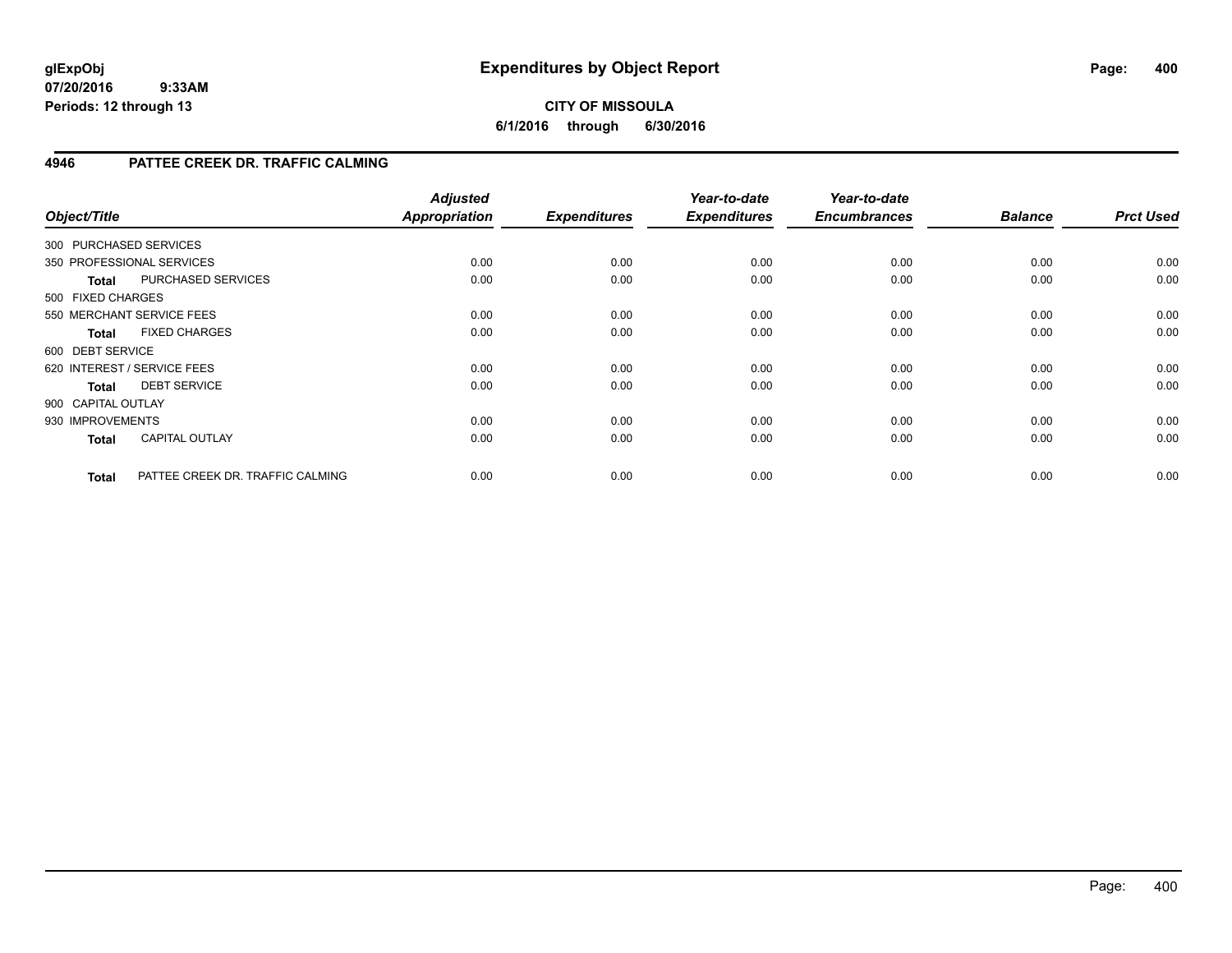#### **4948 STORMWATER OUTFALL RETROFITS**

**390 NON-DEPARTMENTAL**

| Object/Title                         | <b>Adjusted</b><br><b>Appropriation</b> | <b>Expenditures</b> | Year-to-date<br><b>Expenditures</b> | Year-to-date<br><b>Encumbrances</b> | <b>Balance</b> | <b>Prct Used</b> |
|--------------------------------------|-----------------------------------------|---------------------|-------------------------------------|-------------------------------------|----------------|------------------|
| 300 PURCHASED SERVICES               |                                         |                     |                                     |                                     |                |                  |
| 350 PROFESSIONAL SERVICES            | 0.00                                    | 0.00                | 0.00                                | 0.00                                | 0.00           | 0.00             |
| PURCHASED SERVICES<br><b>Total</b>   | 0.00                                    | 0.00                | 0.00                                | 0.00                                | 0.00           | 0.00             |
| 500 FIXED CHARGES                    |                                         |                     |                                     |                                     |                |                  |
| 550 MERCHANT SERVICE FEES            | 0.00                                    | 0.00                | 0.00                                | 0.00                                | 0.00           | 0.00             |
| <b>FIXED CHARGES</b><br><b>Total</b> | 0.00                                    | 0.00                | 0.00                                | 0.00                                | 0.00           | 0.00             |
| NON-DEPARTMENTAL<br><b>Total</b>     | 0.00                                    | 0.00                | 0.00                                | 0.00                                | 0.00           | 0.00             |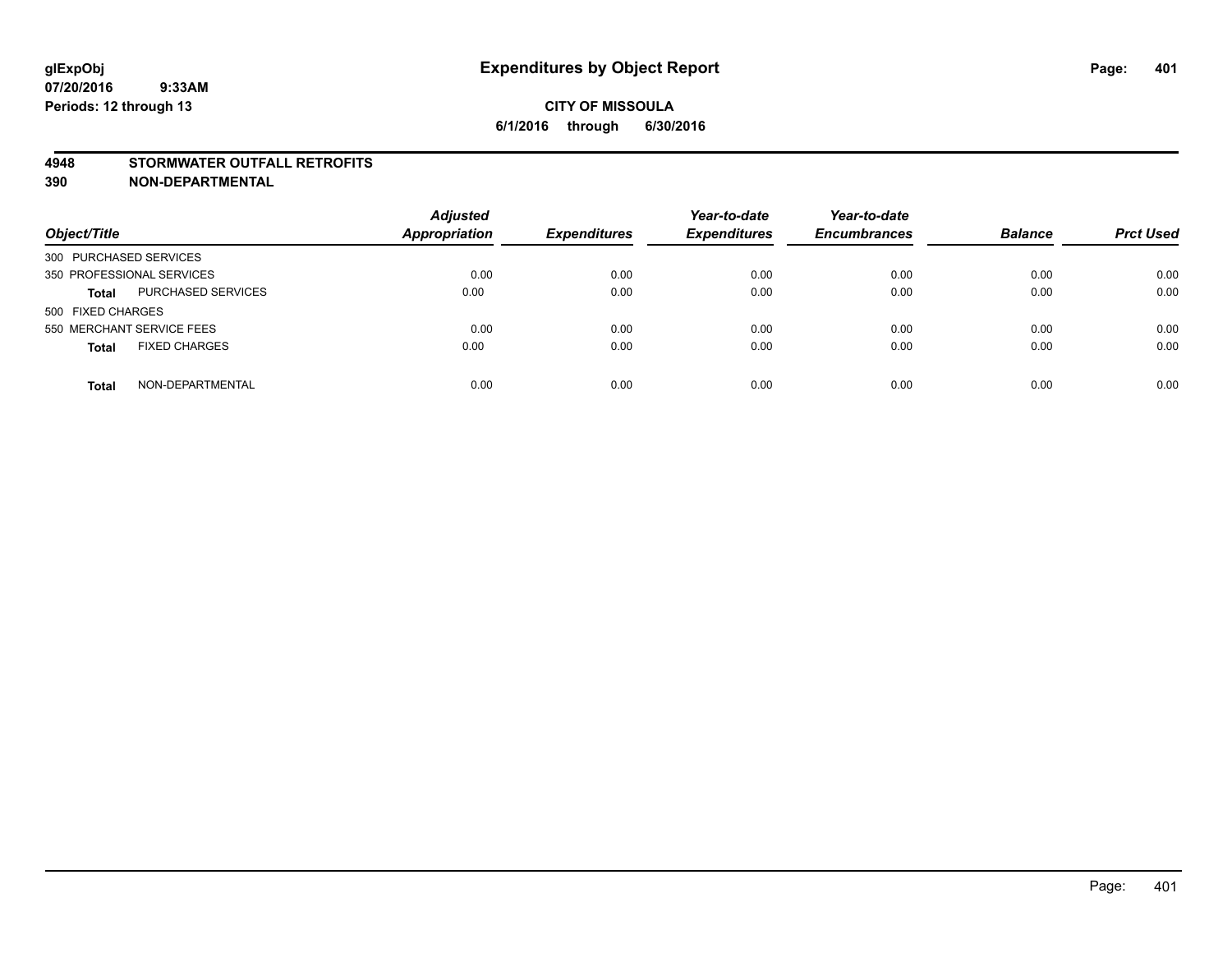#### **4948 STORMWATER OUTFALL RETROFITS**

| Object/Title                                 | <b>Adjusted</b><br><b>Appropriation</b> | <b>Expenditures</b> | Year-to-date<br><b>Expenditures</b> | Year-to-date<br><b>Encumbrances</b> | <b>Balance</b> | <b>Prct Used</b> |
|----------------------------------------------|-----------------------------------------|---------------------|-------------------------------------|-------------------------------------|----------------|------------------|
| 300 PURCHASED SERVICES                       |                                         |                     |                                     |                                     |                |                  |
| 350 PROFESSIONAL SERVICES                    | 0.00                                    | 0.00                | 0.00                                | 0.00                                | 0.00           | 0.00             |
| PURCHASED SERVICES<br><b>Total</b>           | 0.00                                    | 0.00                | 0.00                                | 0.00                                | 0.00           | 0.00             |
| 500 FIXED CHARGES                            |                                         |                     |                                     |                                     |                |                  |
| 550 MERCHANT SERVICE FEES                    | 0.00                                    | 0.00                | 0.00                                | 0.00                                | 0.00           | 0.00             |
| <b>FIXED CHARGES</b><br><b>Total</b>         | 0.00                                    | 0.00                | 0.00                                | 0.00                                | 0.00           | 0.00             |
| STORMWATER OUTFALL RETROFITS<br><b>Total</b> | 0.00                                    | 0.00                | 0.00                                | 0.00                                | 0.00           | 0.00             |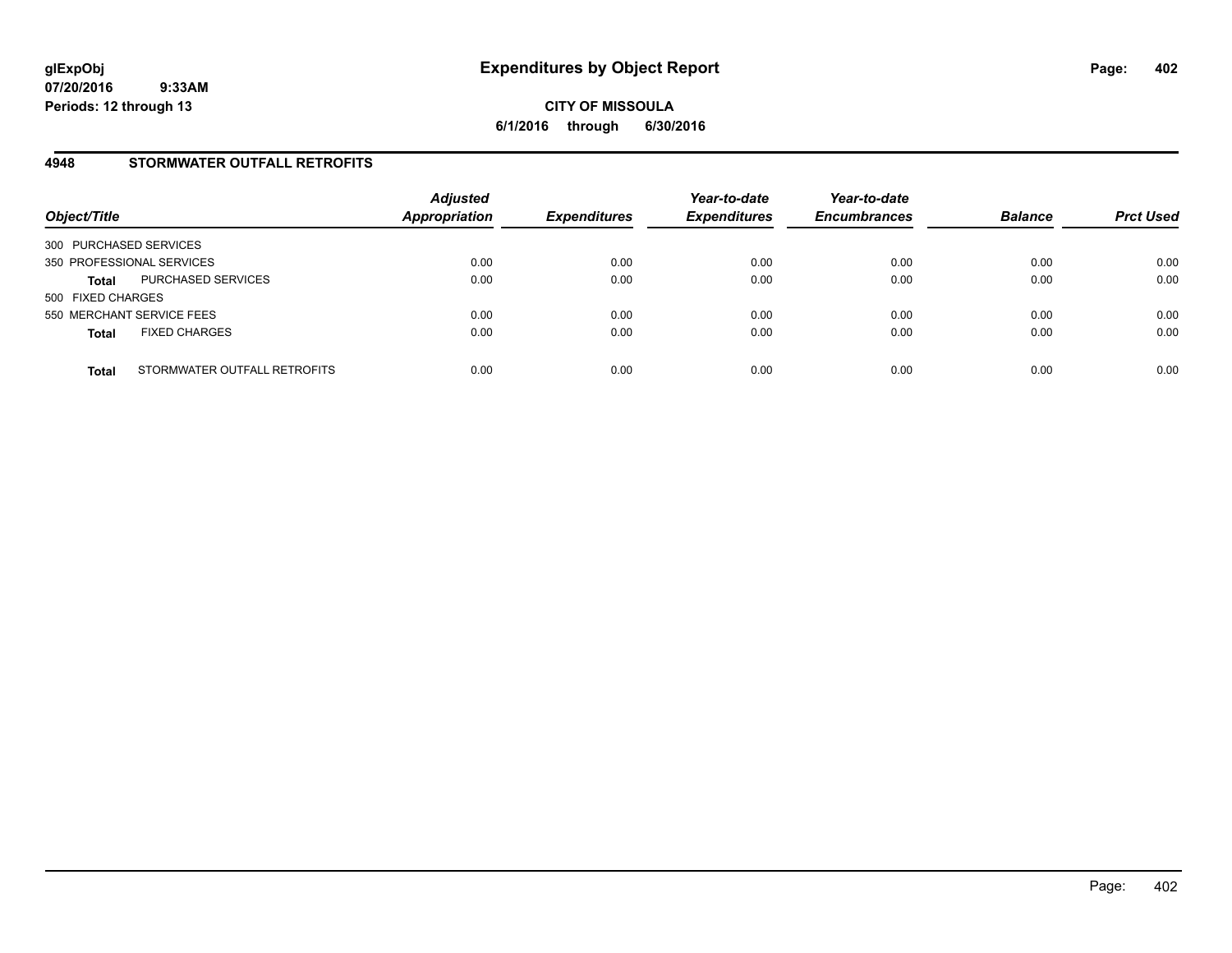#### **4949 WAYFINDING PROJECT**

**390 NON-DEPARTMENTAL**

|                          |                                   | <b>Adjusted</b>      |                     | Year-to-date        | Year-to-date        |                |                  |
|--------------------------|-----------------------------------|----------------------|---------------------|---------------------|---------------------|----------------|------------------|
| Object/Title             |                                   | <b>Appropriation</b> | <b>Expenditures</b> | <b>Expenditures</b> | <b>Encumbrances</b> | <b>Balance</b> | <b>Prct Used</b> |
| 100 PERSONAL SERVICES    |                                   |                      |                     |                     |                     |                |                  |
| 110 SALARIES AND WAGES   |                                   | 0.00                 | 0.00                | 0.00                | 0.00                | 0.00           | 0.00             |
|                          | <b>140 EMPLOYER CONTRIBUTIONS</b> | 0.00                 | 0.00                | 0.00                | 0.00                | 0.00           | 0.00             |
| <b>Total</b>             | PERSONAL SERVICES                 | 0.00                 | 0.00                | 0.00                | 0.00                | 0.00           | 0.00             |
| 200 SUPPLIES             |                                   |                      |                     |                     |                     |                |                  |
| 210 OFFICE SUPPLIES      |                                   | 0.00                 | 0.00                | 0.00                | 0.00                | 0.00           | 0.00             |
| <b>Total</b>             | <b>SUPPLIES</b>                   | 0.00                 | 0.00                | 0.00                | 0.00                | 0.00           | 0.00             |
| 300 PURCHASED SERVICES   |                                   |                      |                     |                     |                     |                |                  |
|                          | 350 PROFESSIONAL SERVICES         | 0.00                 | 2,229.14            | 4,708.14            | 0.00                | $-4,708.14$    | 0.00             |
| 360 REPAIR & MAINTENANCE |                                   | 0.00                 | 0.00                | 0.00                | 0.00                | 0.00           | 0.00             |
| <b>Total</b>             | PURCHASED SERVICES                | 0.00                 | 2,229.14            | 4,708.14            | 0.00                | $-4,708.14$    | 0.00             |
| 500 FIXED CHARGES        |                                   |                      |                     |                     |                     |                |                  |
|                          | 550 MERCHANT SERVICE FEES         | 0.00                 | 0.00                | 0.00                | 0.00                | 0.00           | 0.00             |
| <b>Total</b>             | <b>FIXED CHARGES</b>              | 0.00                 | 0.00                | 0.00                | 0.00                | 0.00           | 0.00             |
| 900 CAPITAL OUTLAY       |                                   |                      |                     |                     |                     |                |                  |
| 930 IMPROVEMENTS         |                                   | 0.00                 | 0.00                | 0.00                | 0.00                | 0.00           | 0.00             |
|                          | 940 MACHINERY & EQUIPMENT         | 0.00                 | 0.00                | 0.00                | 0.00                | 0.00           | 0.00             |
| <b>Total</b>             | <b>CAPITAL OUTLAY</b>             | 0.00                 | 0.00                | 0.00                | 0.00                | 0.00           | 0.00             |
| <b>Total</b>             | NON-DEPARTMENTAL                  | 0.00                 | 2,229.14            | 4,708.14            | 0.00                | $-4,708.14$    | 0.00             |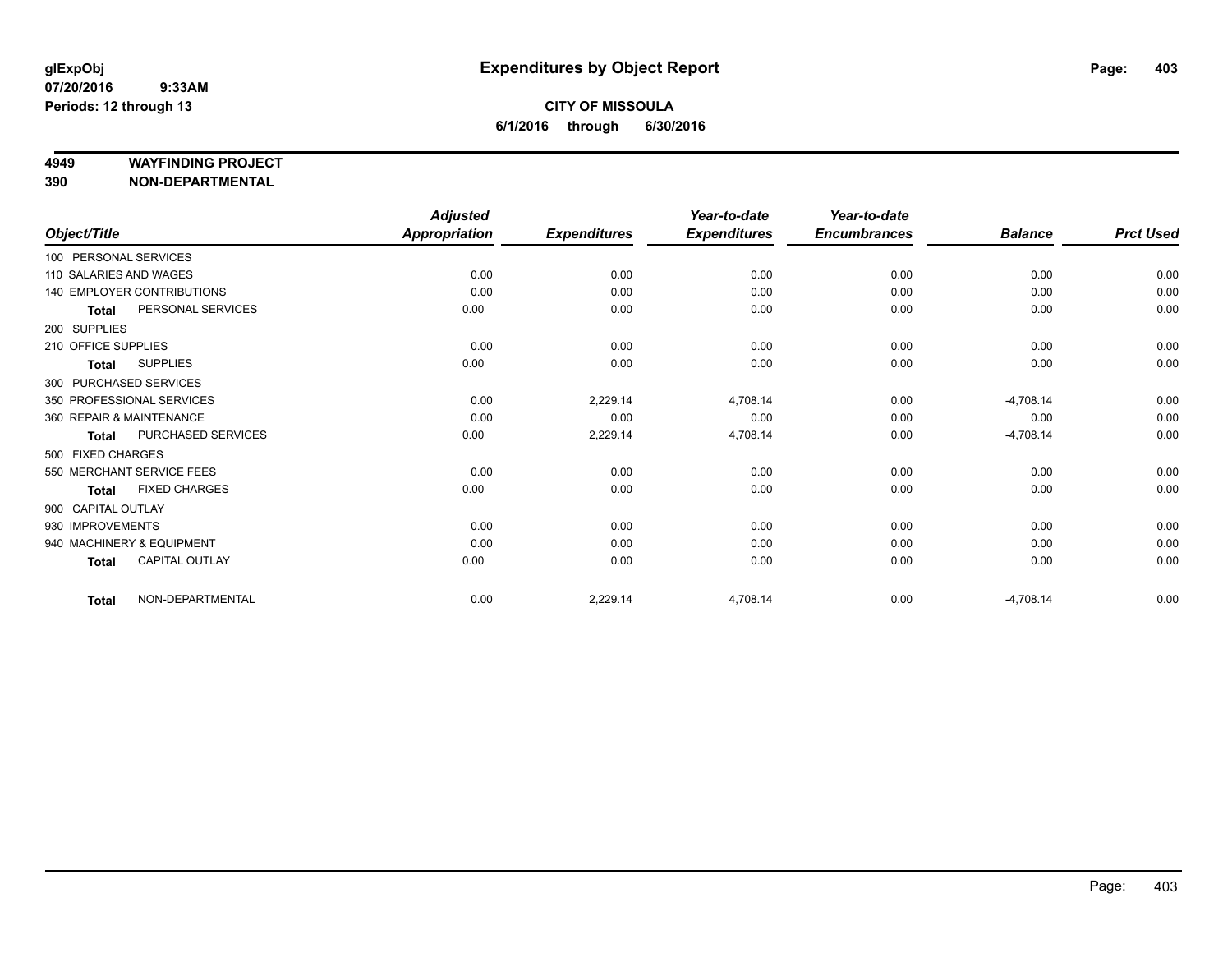#### **4949 WAYFINDING PROJECT**

|                          |                            | <b>Adjusted</b>      |                     | Year-to-date        | Year-to-date        |                |                  |
|--------------------------|----------------------------|----------------------|---------------------|---------------------|---------------------|----------------|------------------|
| Object/Title             |                            | <b>Appropriation</b> | <b>Expenditures</b> | <b>Expenditures</b> | <b>Encumbrances</b> | <b>Balance</b> | <b>Prct Used</b> |
| 100 PERSONAL SERVICES    |                            |                      |                     |                     |                     |                |                  |
| 110 SALARIES AND WAGES   |                            | 0.00                 | 0.00                | 0.00                | 0.00                | 0.00           | 0.00             |
|                          | 140 EMPLOYER CONTRIBUTIONS | 0.00                 | 0.00                | 0.00                | 0.00                | 0.00           | 0.00             |
| <b>Total</b>             | PERSONAL SERVICES          | 0.00                 | 0.00                | 0.00                | 0.00                | 0.00           | 0.00             |
| 200 SUPPLIES             |                            |                      |                     |                     |                     |                |                  |
| 210 OFFICE SUPPLIES      |                            | 0.00                 | 0.00                | 0.00                | 0.00                | 0.00           | 0.00             |
| <b>Total</b>             | <b>SUPPLIES</b>            | 0.00                 | 0.00                | 0.00                | 0.00                | 0.00           | 0.00             |
| 300 PURCHASED SERVICES   |                            |                      |                     |                     |                     |                |                  |
|                          | 350 PROFESSIONAL SERVICES  | 0.00                 | 2,229.14            | 4,708.14            | 0.00                | $-4,708.14$    | 0.00             |
| 360 REPAIR & MAINTENANCE |                            | 0.00                 | 0.00                | 0.00                | 0.00                | 0.00           | 0.00             |
| Total                    | PURCHASED SERVICES         | 0.00                 | 2,229.14            | 4,708.14            | 0.00                | $-4,708.14$    | 0.00             |
| 500 FIXED CHARGES        |                            |                      |                     |                     |                     |                |                  |
|                          | 550 MERCHANT SERVICE FEES  | 0.00                 | 0.00                | 0.00                | 0.00                | 0.00           | 0.00             |
| <b>Total</b>             | <b>FIXED CHARGES</b>       | 0.00                 | 0.00                | 0.00                | 0.00                | 0.00           | 0.00             |
| 900 CAPITAL OUTLAY       |                            |                      |                     |                     |                     |                |                  |
| 930 IMPROVEMENTS         |                            | 0.00                 | 0.00                | 0.00                | 0.00                | 0.00           | 0.00             |
|                          | 940 MACHINERY & EQUIPMENT  | 0.00                 | 0.00                | 0.00                | 0.00                | 0.00           | 0.00             |
| Total                    | <b>CAPITAL OUTLAY</b>      | 0.00                 | 0.00                | 0.00                | 0.00                | 0.00           | 0.00             |
| <b>Total</b>             | <b>WAYFINDING PROJECT</b>  | 0.00                 | 2,229.14            | 4,708.14            | 0.00                | $-4,708.14$    | 0.00             |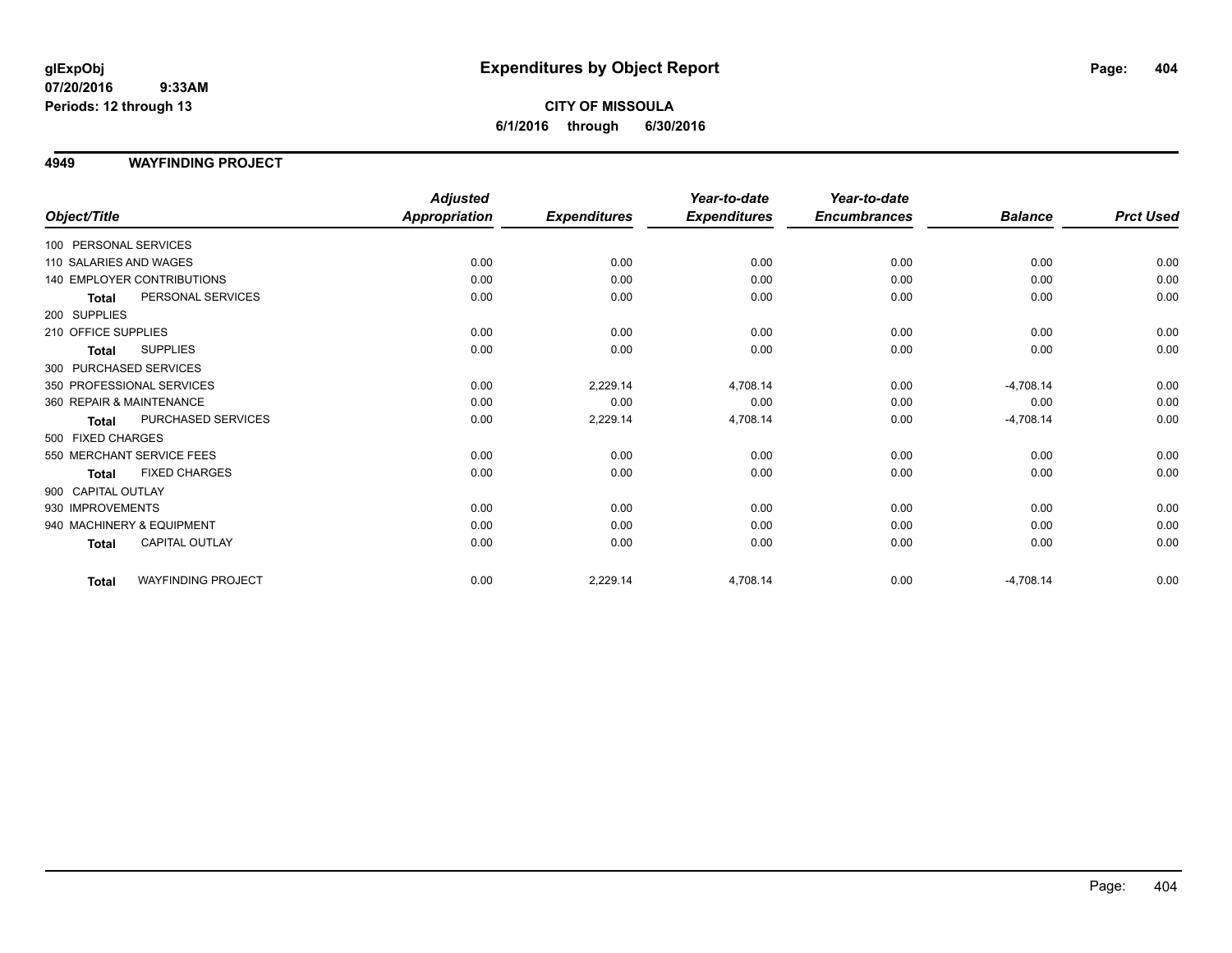#### **4990 ARRA ENHANCEMENTS**

**500 N HIGGINS STREETSCAPE**

| Object/Title              |                       | <b>Adjusted</b><br><b>Appropriation</b> | <b>Expenditures</b> | Year-to-date<br><b>Expenditures</b> | Year-to-date<br><b>Encumbrances</b> | <b>Balance</b> | <b>Prct Used</b> |
|---------------------------|-----------------------|-----------------------------------------|---------------------|-------------------------------------|-------------------------------------|----------------|------------------|
| 500 FIXED CHARGES         |                       |                                         |                     |                                     |                                     |                |                  |
| 550 MERCHANT SERVICE FEES |                       | 0.00                                    | 0.00                | 0.00                                | 0.00                                | 0.00           | 0.00             |
| <b>Total</b>              | <b>FIXED CHARGES</b>  | 0.00                                    | 0.00                | 0.00                                | 0.00                                | 0.00           | 0.00             |
| 900 CAPITAL OUTLAY        |                       |                                         |                     |                                     |                                     |                |                  |
| 930 IMPROVEMENTS          |                       | 0.00                                    | 0.00                | 0.00                                | 0.00                                | 0.00           | 0.00             |
| <b>Total</b>              | <b>CAPITAL OUTLAY</b> | 0.00                                    | 0.00                | 0.00                                | 0.00                                | 0.00           | 0.00             |
| <b>Total</b>              | N HIGGINS STREETSCAPE | 0.00                                    | 0.00                | 0.00                                | 0.00                                | 0.00           | 0.00             |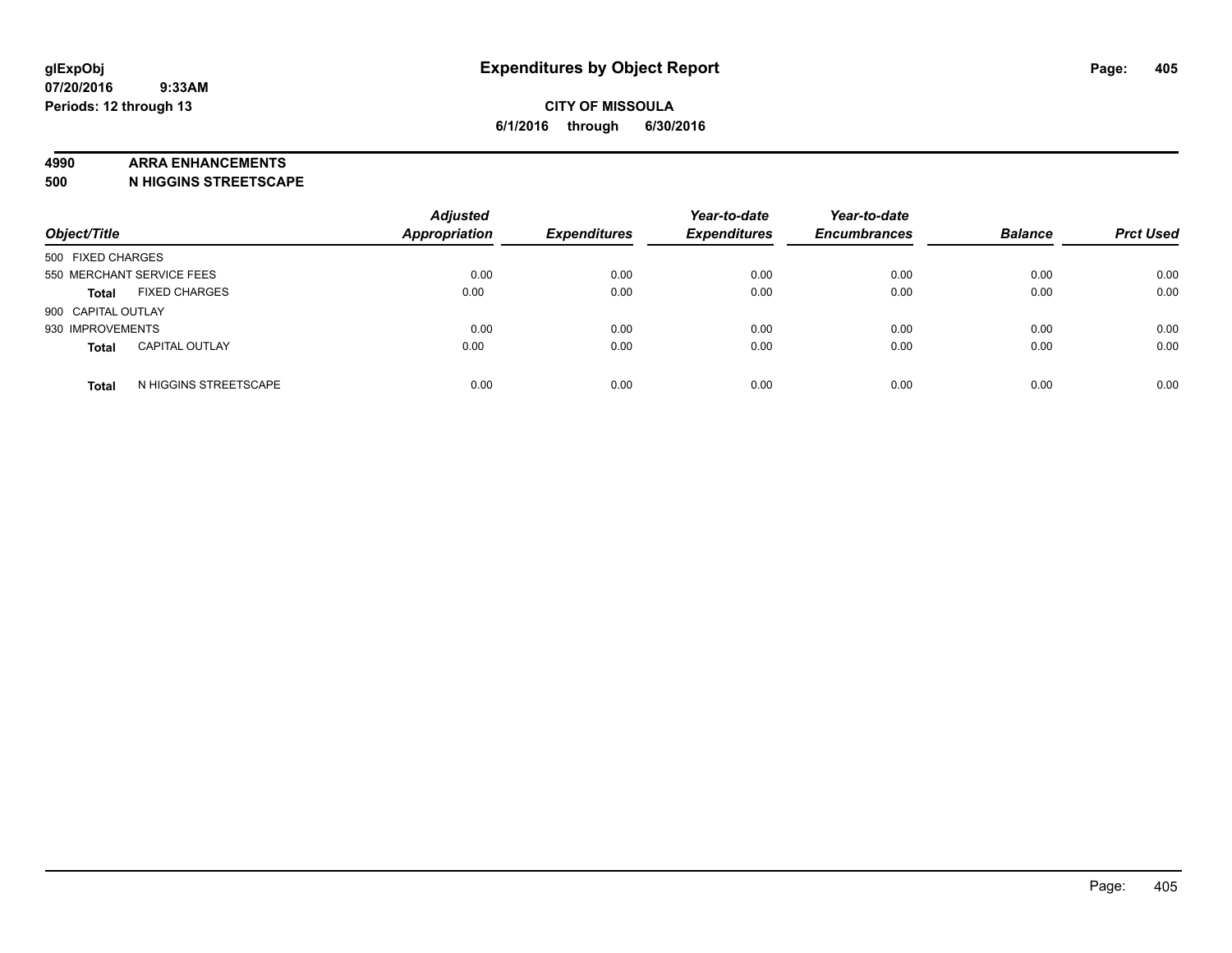### **CITY OF MISSOULA 6/1/2016 through 6/30/2016**

**4990 ARRA ENHANCEMENTS**

**510 CURB RAMPS**

| Object/Title       |                           | <b>Adjusted</b><br><b>Appropriation</b> | <b>Expenditures</b> | Year-to-date<br><b>Expenditures</b> | Year-to-date<br><b>Encumbrances</b> | <b>Balance</b> | <b>Prct Used</b> |
|--------------------|---------------------------|-----------------------------------------|---------------------|-------------------------------------|-------------------------------------|----------------|------------------|
| 500 FIXED CHARGES  |                           |                                         |                     |                                     |                                     |                |                  |
|                    | 550 MERCHANT SERVICE FEES | 0.00                                    | 0.00                | 0.00                                | 0.00                                | 0.00           | 0.00             |
| <b>Total</b>       | <b>FIXED CHARGES</b>      | 0.00                                    | 0.00                | 0.00                                | 0.00                                | 0.00           | 0.00             |
| 900 CAPITAL OUTLAY |                           |                                         |                     |                                     |                                     |                |                  |
| 930 IMPROVEMENTS   |                           | 0.00                                    | 0.00                | 0.00                                | 0.00                                | 0.00           | 0.00             |
| <b>Total</b>       | <b>CAPITAL OUTLAY</b>     | 0.00                                    | 0.00                | 0.00                                | 0.00                                | 0.00           | 0.00             |
| <b>Total</b>       | <b>CURB RAMPS</b>         | 0.00                                    | 0.00                | 0.00                                | 0.00                                | 0.00           | 0.00             |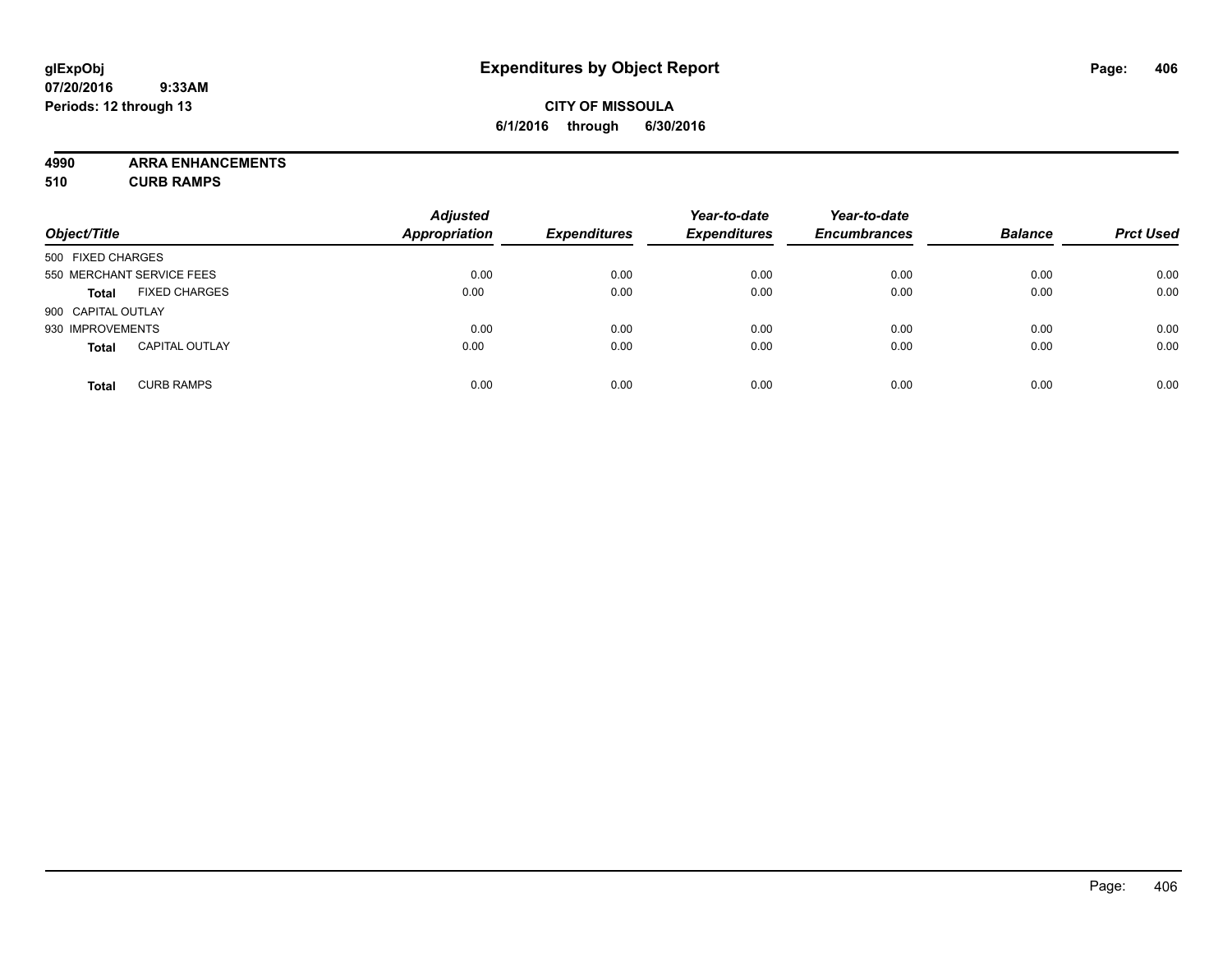#### **4990 ARRA ENHANCEMENTS**

**515 RSNAKE GATEWAY GREENOUGH DRIVE**

| Object/Title                                   | <b>Adjusted</b><br><b>Appropriation</b> | <b>Expenditures</b> | Year-to-date<br><b>Expenditures</b> | Year-to-date<br><b>Encumbrances</b> | <b>Balance</b> | <b>Prct Used</b> |
|------------------------------------------------|-----------------------------------------|---------------------|-------------------------------------|-------------------------------------|----------------|------------------|
| 500 FIXED CHARGES                              |                                         |                     |                                     |                                     |                |                  |
| 550 MERCHANT SERVICE FEES                      | 0.00                                    | 0.00                | 0.00                                | 0.00                                | 0.00           | 0.00             |
| <b>FIXED CHARGES</b><br><b>Total</b>           | 0.00                                    | 0.00                | 0.00                                | 0.00                                | 0.00           | 0.00             |
| 900 CAPITAL OUTLAY                             |                                         |                     |                                     |                                     |                |                  |
| 930 IMPROVEMENTS                               | 0.00                                    | 0.00                | 0.00                                | 0.00                                | 0.00           | 0.00             |
| <b>CAPITAL OUTLAY</b><br><b>Total</b>          | 0.00                                    | 0.00                | 0.00                                | 0.00                                | 0.00           | 0.00             |
| RSNAKE GATEWAY GREENOUGH DRIVE<br><b>Total</b> | 0.00                                    | 0.00                | 0.00                                | 0.00                                | 0.00           | 0.00             |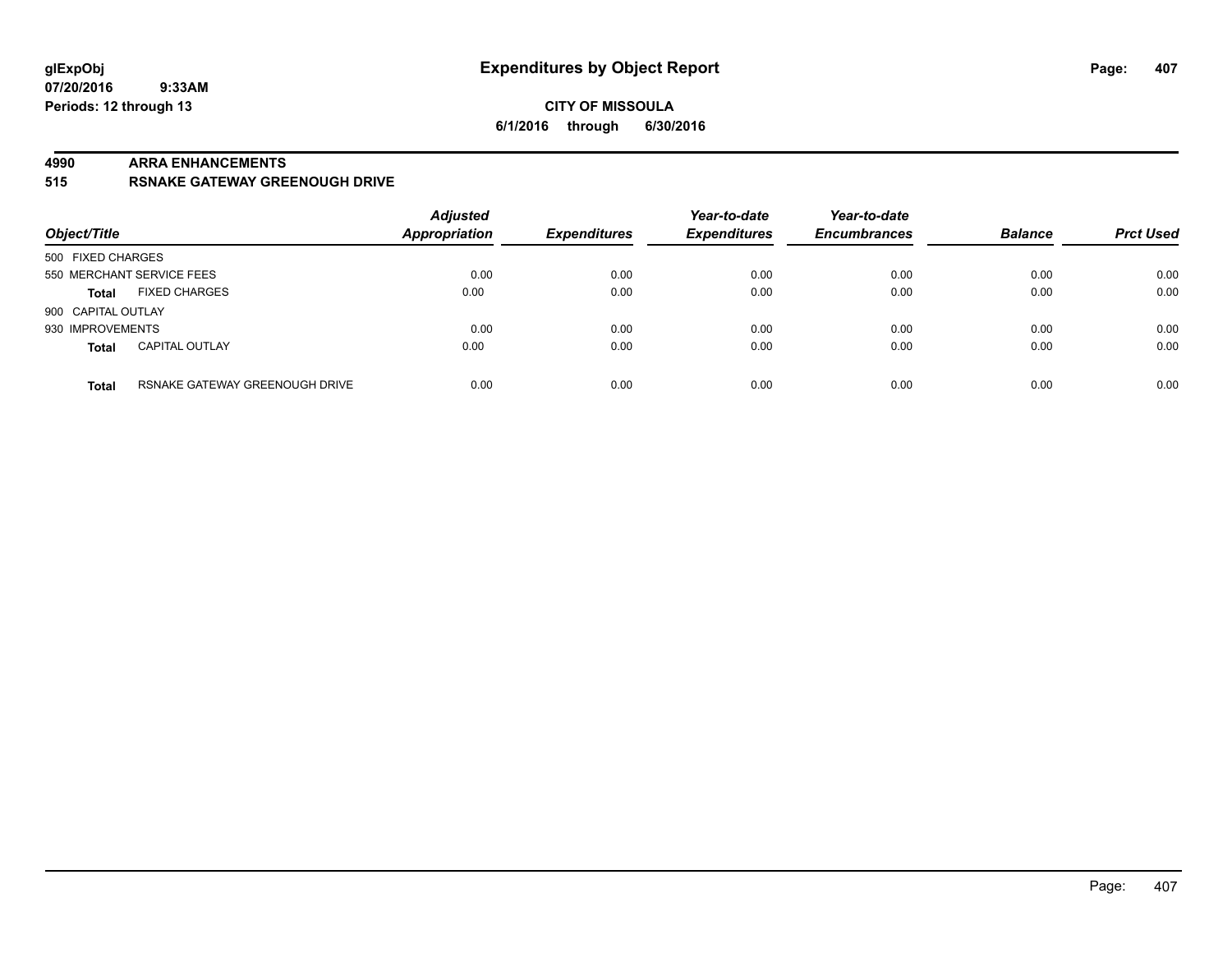#### **4990 ARRA ENHANCEMENTS**

| Object/Title                             | <b>Adjusted</b><br>Appropriation | <b>Expenditures</b> | Year-to-date<br><b>Expenditures</b> | Year-to-date<br><b>Encumbrances</b> | <b>Balance</b> | <b>Prct Used</b> |
|------------------------------------------|----------------------------------|---------------------|-------------------------------------|-------------------------------------|----------------|------------------|
| 500 FIXED CHARGES                        |                                  |                     |                                     |                                     |                |                  |
| 550 MERCHANT SERVICE FEES                | 0.00                             | 0.00                | 0.00                                | 0.00                                | 0.00           | 0.00             |
| <b>FIXED CHARGES</b><br><b>Total</b>     | 0.00                             | 0.00                | 0.00                                | 0.00                                | 0.00           | 0.00             |
| 900 CAPITAL OUTLAY                       |                                  |                     |                                     |                                     |                |                  |
| 930 IMPROVEMENTS                         | 0.00                             | 0.00                | 0.00                                | 0.00                                | 0.00           | 0.00             |
| <b>CAPITAL OUTLAY</b><br><b>Total</b>    | 0.00                             | 0.00                | 0.00                                | 0.00                                | 0.00           | 0.00             |
| <b>ARRA ENHANCEMENTS</b><br><b>Total</b> | 0.00                             | 0.00                | 0.00                                | 0.00                                | 0.00           | 0.00             |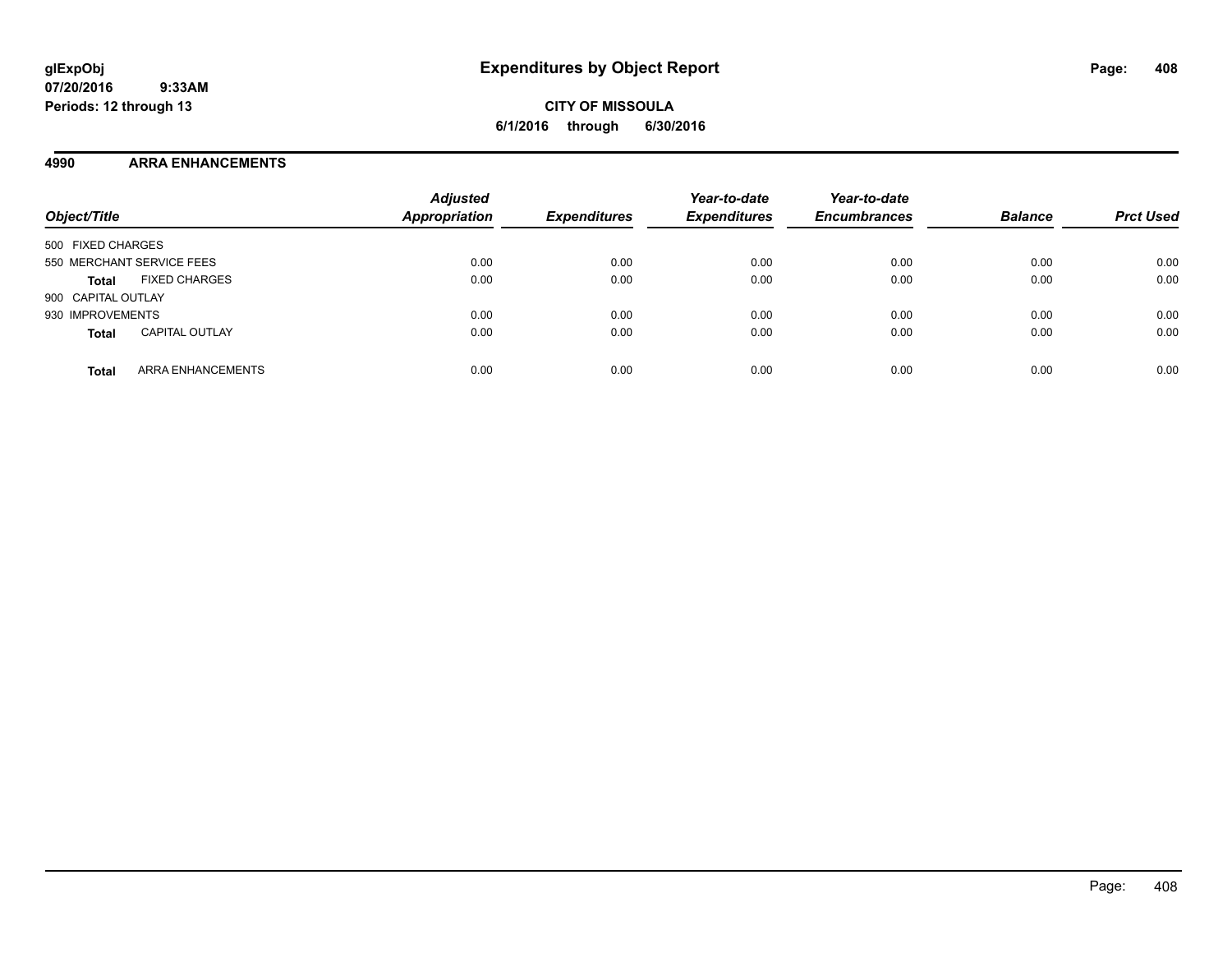#### **4991 ARRA HB645**

**500 N HIGGINS STREETSCAPE**

| Object/Title       |                           | <b>Adjusted</b><br><b>Appropriation</b> | <b>Expenditures</b> | Year-to-date<br><b>Expenditures</b> | Year-to-date<br><b>Encumbrances</b> | <b>Balance</b> | <b>Prct Used</b> |
|--------------------|---------------------------|-----------------------------------------|---------------------|-------------------------------------|-------------------------------------|----------------|------------------|
| 500 FIXED CHARGES  |                           |                                         |                     |                                     |                                     |                |                  |
|                    | 550 MERCHANT SERVICE FEES | 0.00                                    | 0.00                | 0.00                                | 0.00                                | 0.00           | 0.00             |
| <b>Total</b>       | <b>FIXED CHARGES</b>      | 0.00                                    | 0.00                | 0.00                                | 0.00                                | 0.00           | 0.00             |
| 900 CAPITAL OUTLAY |                           |                                         |                     |                                     |                                     |                |                  |
| 930 IMPROVEMENTS   |                           | 0.00                                    | 0.00                | 0.00                                | 0.00                                | 0.00           | 0.00             |
| <b>Total</b>       | <b>CAPITAL OUTLAY</b>     | 0.00                                    | 0.00                | 0.00                                | 0.00                                | 0.00           | 0.00             |
| <b>Total</b>       | N HIGGINS STREETSCAPE     | 0.00                                    | 0.00                | 0.00                                | 0.00                                | 0.00           | 0.00             |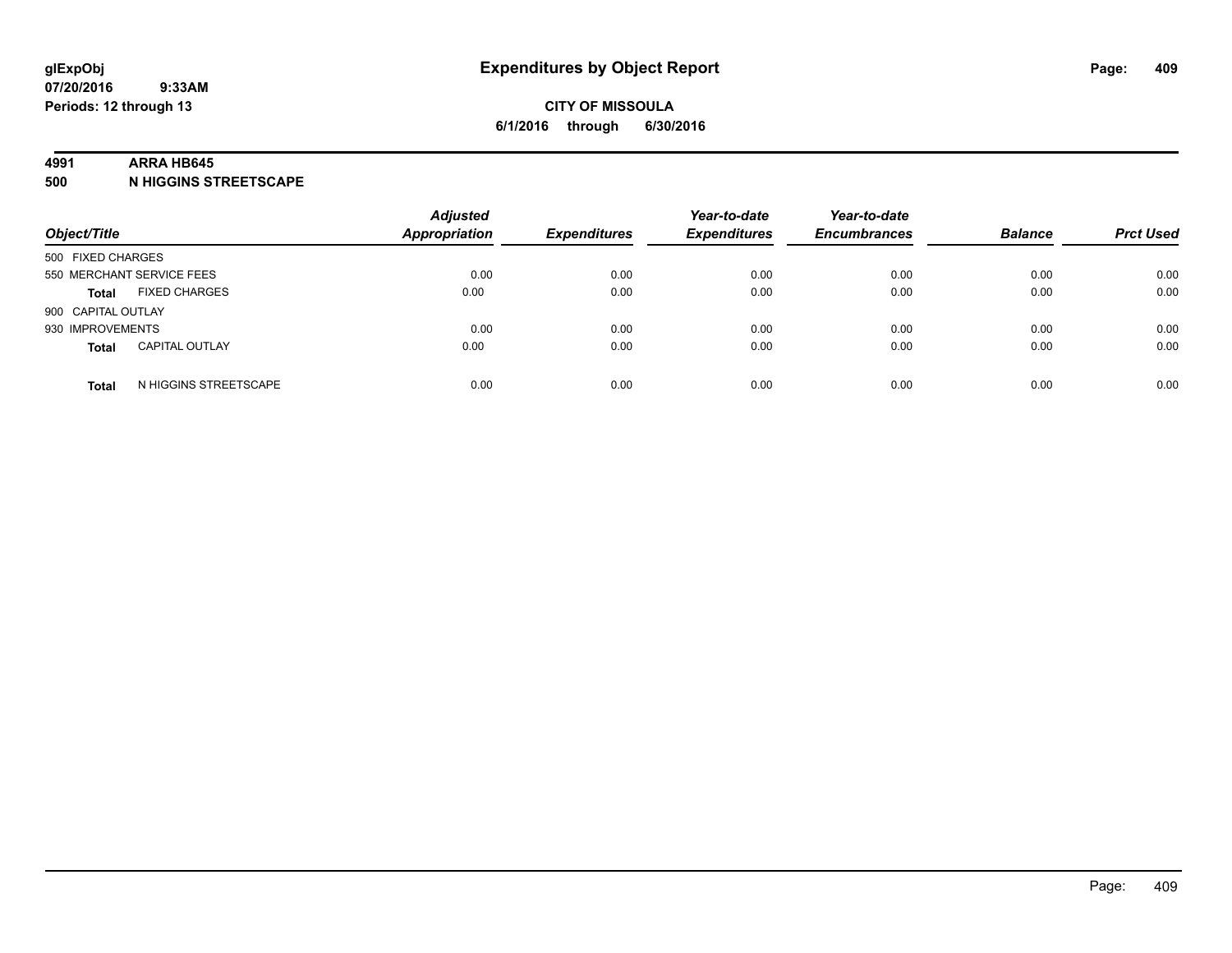## **4991 ARRA HB645**

**520 N HIGGINS PAVING**

| Object/Title       |                           | <b>Adjusted</b><br><b>Appropriation</b> | <b>Expenditures</b> | Year-to-date<br><b>Expenditures</b> | Year-to-date<br><b>Encumbrances</b> | <b>Balance</b> | <b>Prct Used</b> |
|--------------------|---------------------------|-----------------------------------------|---------------------|-------------------------------------|-------------------------------------|----------------|------------------|
| 500 FIXED CHARGES  |                           |                                         |                     |                                     |                                     |                |                  |
|                    | 550 MERCHANT SERVICE FEES | 0.00                                    | 0.00                | 0.00                                | 0.00                                | 0.00           | 0.00             |
| <b>Total</b>       | <b>FIXED CHARGES</b>      | 0.00                                    | 0.00                | 0.00                                | 0.00                                | 0.00           | 0.00             |
| 900 CAPITAL OUTLAY |                           |                                         |                     |                                     |                                     |                |                  |
| 930 IMPROVEMENTS   |                           | 0.00                                    | 0.00                | 0.00                                | 0.00                                | 0.00           | 0.00             |
| <b>Total</b>       | <b>CAPITAL OUTLAY</b>     | 0.00                                    | 0.00                | 0.00                                | 0.00                                | 0.00           | 0.00             |
| <b>Total</b>       | N HIGGINS PAVING          | 0.00                                    | 0.00                | 0.00                                | 0.00                                | 0.00           | 0.00             |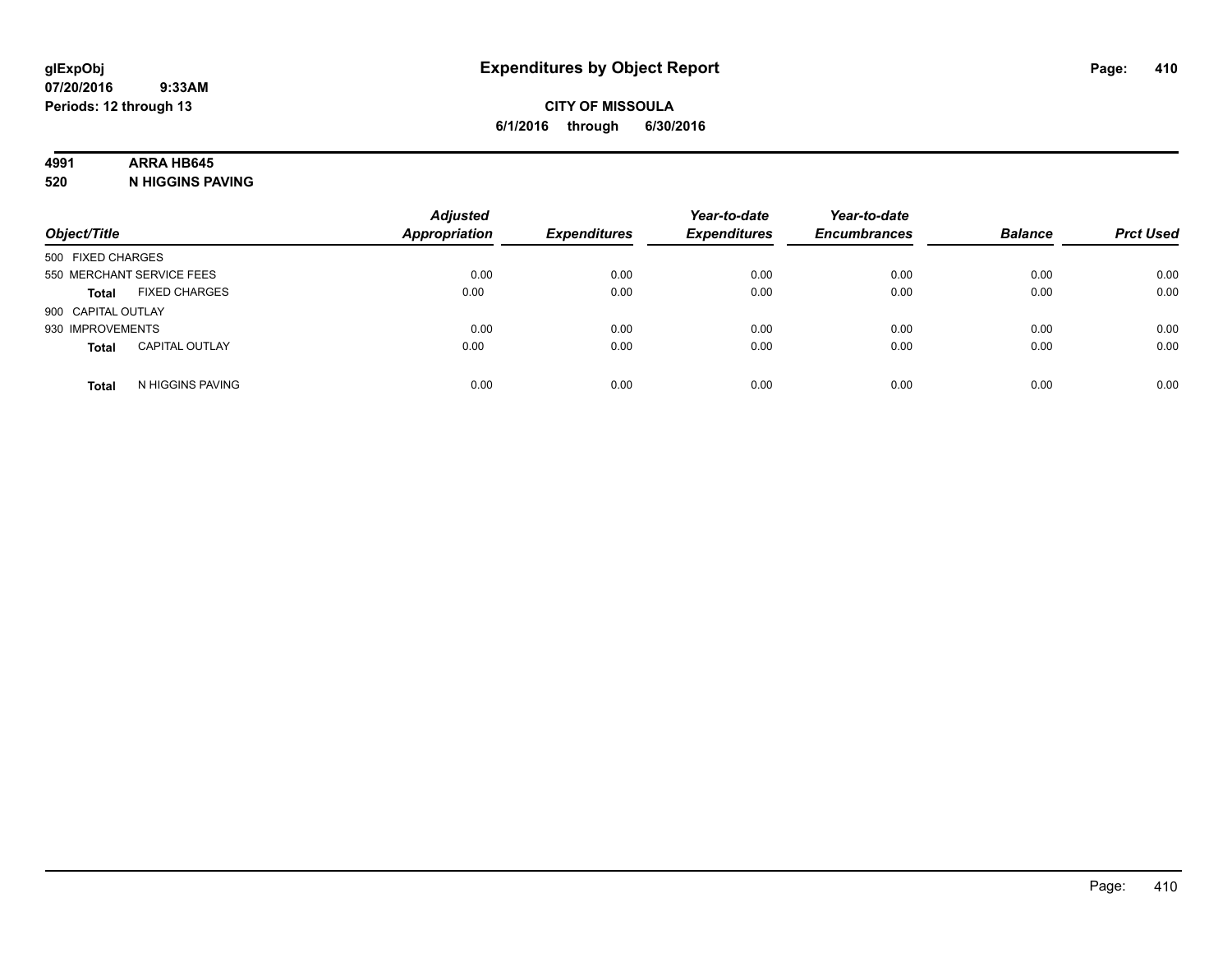#### **CITY OF MISSOULA 6/1/2016 through 6/30/2016**

#### **4991 ARRA HB645**

**525 BROOKS ST CURB & SW IMPROVEMENTS**

| Object/Title       |                                 | <b>Adjusted</b><br><b>Appropriation</b> | <b>Expenditures</b> | Year-to-date<br><b>Expenditures</b> | Year-to-date<br><b>Encumbrances</b> | <b>Balance</b> | <b>Prct Used</b> |
|--------------------|---------------------------------|-----------------------------------------|---------------------|-------------------------------------|-------------------------------------|----------------|------------------|
| 500 FIXED CHARGES  |                                 |                                         |                     |                                     |                                     |                |                  |
|                    | 550 MERCHANT SERVICE FEES       | 0.00                                    | 0.00                | 0.00                                | 0.00                                | 0.00           | 0.00             |
| <b>Total</b>       | <b>FIXED CHARGES</b>            | 0.00                                    | 0.00                | 0.00                                | 0.00                                | 0.00           | 0.00             |
| 900 CAPITAL OUTLAY |                                 |                                         |                     |                                     |                                     |                |                  |
| 930 IMPROVEMENTS   |                                 | 0.00                                    | 0.00                | 0.00                                | 0.00                                | 0.00           | 0.00             |
| <b>Total</b>       | <b>CAPITAL OUTLAY</b>           | 0.00                                    | 0.00                | 0.00                                | 0.00                                | 0.00           | 0.00             |
| <b>Total</b>       | BROOKS ST CURB & SW IMPROVEMENT | 0.00                                    | 0.00                | 0.00                                | 0.00                                | 0.00           | 0.00             |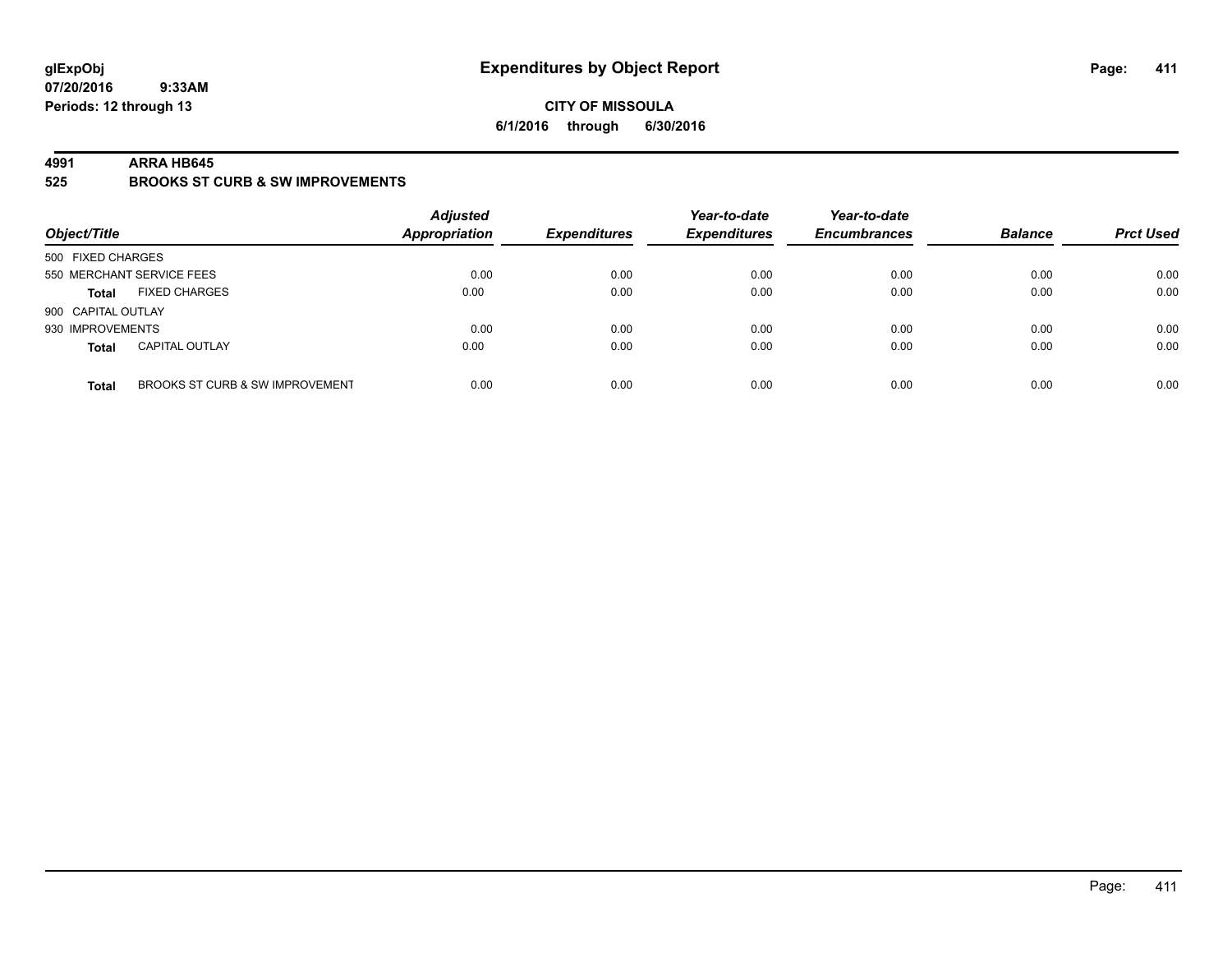### **CITY OF MISSOULA 6/1/2016 through 6/30/2016**

# **4991 ARRA HB645**

**530 CURB RAMPS**

|              |                                   | <b>Adjusted</b>      |                     | Year-to-date        | Year-to-date        |                |                  |
|--------------|-----------------------------------|----------------------|---------------------|---------------------|---------------------|----------------|------------------|
| Object/Title |                                   | <b>Appropriation</b> | <b>Expenditures</b> | <b>Expenditures</b> | <b>Encumbrances</b> | <b>Balance</b> | <b>Prct Used</b> |
|              | 100 PERSONAL SERVICES             |                      |                     |                     |                     |                |                  |
|              | 140 EMPLOYER CONTRIBUTIONS        | 0.00                 | 0.00                | 0.00                | 0.00                | 0.00           | 0.00             |
|              | PERSONAL SERVICES<br><b>Total</b> | 0.00                 | 0.00                | 0.00                | 0.00                | 0.00           | 0.00             |
|              | 500 FIXED CHARGES                 |                      |                     |                     |                     |                |                  |
|              | 550 MERCHANT SERVICE FEES         | 0.00                 | 0.00                | 0.00                | 0.00                | 0.00           | 0.00             |
|              | <b>FIXED CHARGES</b><br>Total     | 0.00                 | 0.00                | 0.00                | 0.00                | 0.00           | 0.00             |
|              | 900 CAPITAL OUTLAY                |                      |                     |                     |                     |                |                  |
|              | 930 IMPROVEMENTS                  | 0.00                 | 0.00                | 0.00                | 0.00                | 0.00           | 0.00             |
|              | <b>CAPITAL OUTLAY</b><br>Total    | 0.00                 | 0.00                | 0.00                | 0.00                | 0.00           | 0.00             |
|              | <b>CURB RAMPS</b><br><b>Total</b> | 0.00                 | 0.00                | 0.00                | 0.00                | 0.00           | 0.00             |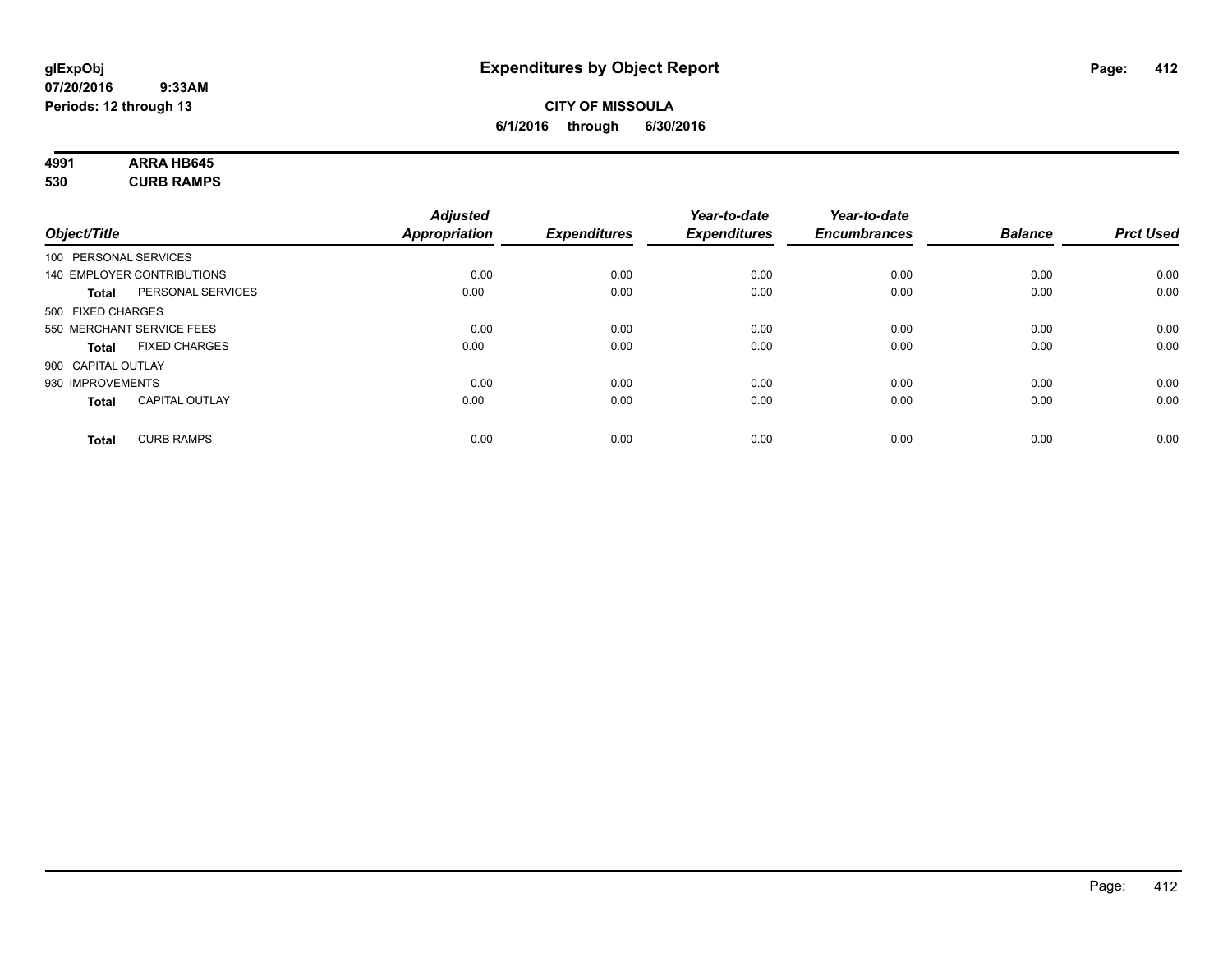### **CITY OF MISSOULA 6/1/2016 through 6/30/2016**

#### **4991 ARRA HB645**

**535 PARKS PLAYGROUND INSTALLS**

|                           |                                   | <b>Adjusted</b>      |                     | Year-to-date        | Year-to-date        |                |                  |
|---------------------------|-----------------------------------|----------------------|---------------------|---------------------|---------------------|----------------|------------------|
| Object/Title              |                                   | <b>Appropriation</b> | <b>Expenditures</b> | <b>Expenditures</b> | <b>Encumbrances</b> | <b>Balance</b> | <b>Prct Used</b> |
| 100 PERSONAL SERVICES     |                                   |                      |                     |                     |                     |                |                  |
| 110 SALARIES AND WAGES    |                                   | 0.00                 | 0.00                | 0.00                | 0.00                | 0.00           | 0.00             |
| 120 OVERTIME/TERMINATION  |                                   | 0.00                 | 0.00                | 0.00                | 0.00                | 0.00           | 0.00             |
|                           | <b>140 EMPLOYER CONTRIBUTIONS</b> | 0.00                 | 0.00                | 0.00                | 0.00                | 0.00           | 0.00             |
| Total                     | PERSONAL SERVICES                 | 0.00                 | 0.00                | 0.00                | 0.00                | 0.00           | 0.00             |
| 500 FIXED CHARGES         |                                   |                      |                     |                     |                     |                |                  |
| 550 MERCHANT SERVICE FEES |                                   | 0.00                 | 0.00                | 0.00                | 0.00                | 0.00           | 0.00             |
| <b>Total</b>              | <b>FIXED CHARGES</b>              | 0.00                 | 0.00                | 0.00                | 0.00                | 0.00           | 0.00             |
| 900 CAPITAL OUTLAY        |                                   |                      |                     |                     |                     |                |                  |
| 930 IMPROVEMENTS          |                                   | 0.00                 | 0.00                | 0.00                | 0.00                | 0.00           | 0.00             |
| Total                     | <b>CAPITAL OUTLAY</b>             | 0.00                 | 0.00                | 0.00                | 0.00                | 0.00           | 0.00             |
| <b>Total</b>              | PARKS PLAYGROUND INSTALLS         | 0.00                 | 0.00                | 0.00                | 0.00                | 0.00           | 0.00             |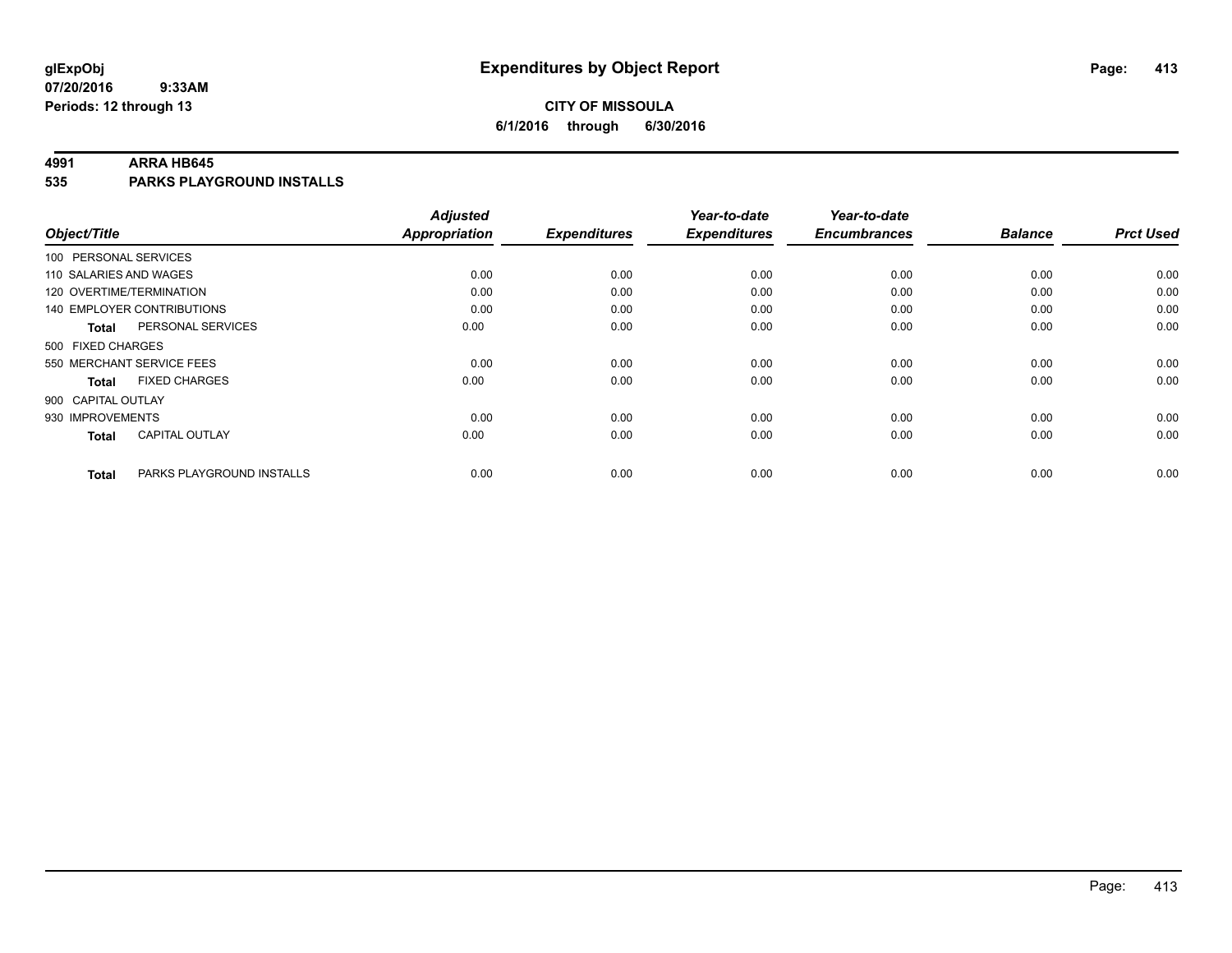#### **4991 ARRA HB645**

**540 GREENOUGH PARK BRIDGE**

| Object/Title       |                              | <b>Adjusted</b><br><b>Appropriation</b> | <b>Expenditures</b> | Year-to-date<br><b>Expenditures</b> | Year-to-date<br><b>Encumbrances</b> | <b>Balance</b> | <b>Prct Used</b> |
|--------------------|------------------------------|-----------------------------------------|---------------------|-------------------------------------|-------------------------------------|----------------|------------------|
|                    | 100 PERSONAL SERVICES        |                                         |                     |                                     |                                     |                |                  |
|                    | 120 OVERTIME/TERMINATION     | 0.00                                    | 0.00                | 0.00                                | 0.00                                | 0.00           | 0.00             |
|                    | 140 EMPLOYER CONTRIBUTIONS   | 0.00                                    | 0.00                | 0.00                                | 0.00                                | 0.00           | 0.00             |
| Total              | PERSONAL SERVICES            | 0.00                                    | 0.00                | 0.00                                | 0.00                                | 0.00           | 0.00             |
| 500 FIXED CHARGES  |                              |                                         |                     |                                     |                                     |                |                  |
|                    | 550 MERCHANT SERVICE FEES    | 0.00                                    | 0.00                | 0.00                                | 0.00                                | 0.00           | 0.00             |
| <b>Total</b>       | <b>FIXED CHARGES</b>         | 0.00                                    | 0.00                | 0.00                                | 0.00                                | 0.00           | 0.00             |
| 900 CAPITAL OUTLAY |                              |                                         |                     |                                     |                                     |                |                  |
| 930 IMPROVEMENTS   |                              | 0.00                                    | 0.00                | 0.00                                | 0.00                                | 0.00           | 0.00             |
| <b>Total</b>       | <b>CAPITAL OUTLAY</b>        | 0.00                                    | 0.00                | 0.00                                | 0.00                                | 0.00           | 0.00             |
| <b>Total</b>       | <b>GREENOUGH PARK BRIDGE</b> | 0.00                                    | 0.00                | 0.00                                | 0.00                                | 0.00           | 0.00             |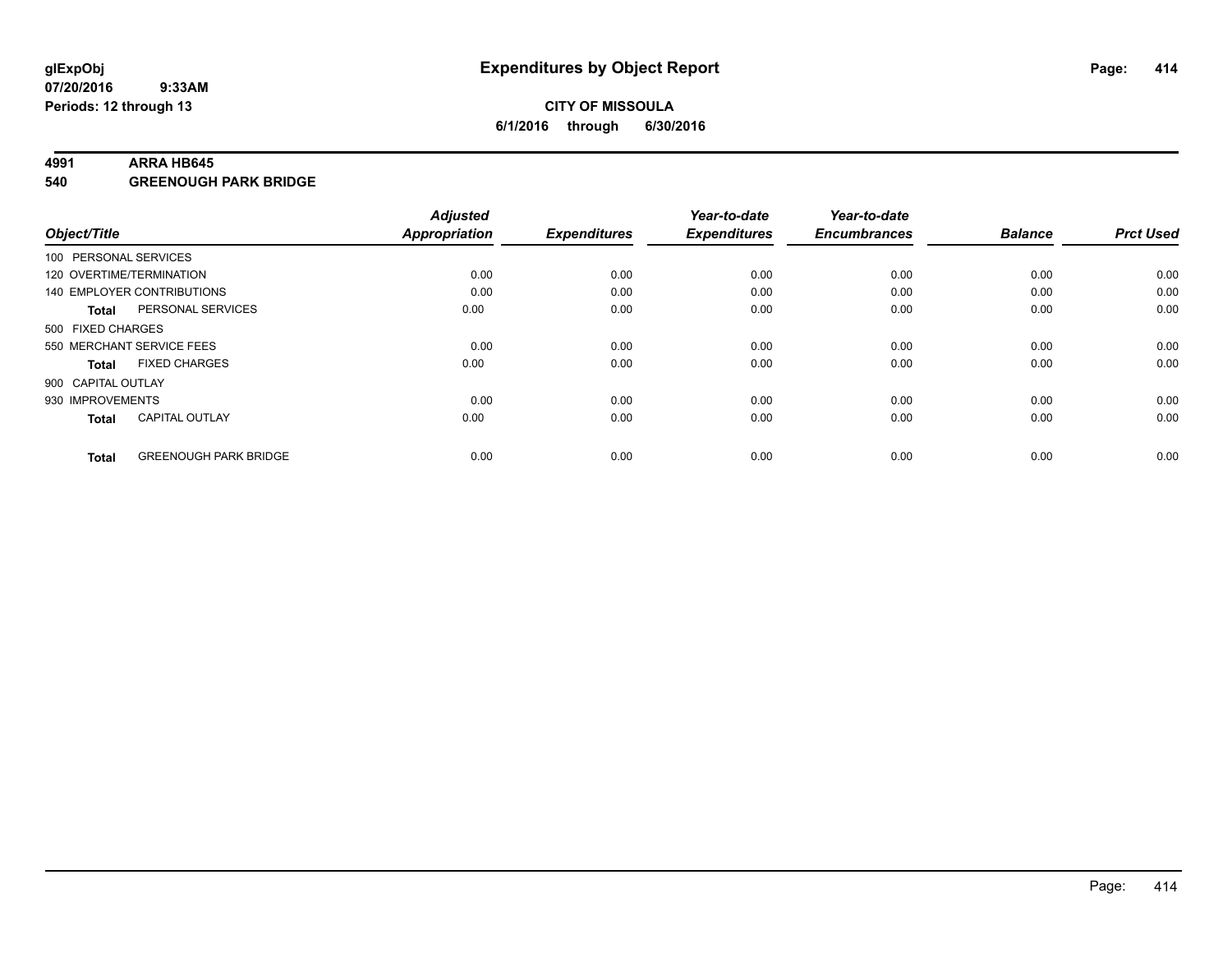### **CITY OF MISSOULA 6/1/2016 through 6/30/2016**

**4991 ARRA HB645**

| Object/Title               |                       | <b>Adjusted</b><br><b>Appropriation</b> | <b>Expenditures</b> | Year-to-date<br><b>Expenditures</b> | Year-to-date<br><b>Encumbrances</b> | <b>Balance</b> | <b>Prct Used</b> |
|----------------------------|-----------------------|-----------------------------------------|---------------------|-------------------------------------|-------------------------------------|----------------|------------------|
|                            |                       |                                         |                     |                                     |                                     |                |                  |
| 100 PERSONAL SERVICES      |                       |                                         |                     |                                     |                                     |                |                  |
| 110 SALARIES AND WAGES     |                       | 0.00                                    | 0.00                | 0.00                                | 0.00                                | 0.00           | 0.00             |
| 120 OVERTIME/TERMINATION   |                       | 0.00                                    | 0.00                | 0.00                                | 0.00                                | 0.00           | 0.00             |
| 140 EMPLOYER CONTRIBUTIONS |                       | 0.00                                    | 0.00                | 0.00                                | 0.00                                | 0.00           | 0.00             |
| <b>Total</b>               | PERSONAL SERVICES     | 0.00                                    | 0.00                | 0.00                                | 0.00                                | 0.00           | 0.00             |
| 500 FIXED CHARGES          |                       |                                         |                     |                                     |                                     |                |                  |
| 550 MERCHANT SERVICE FEES  |                       | 0.00                                    | 0.00                | 0.00                                | 0.00                                | 0.00           | 0.00             |
| <b>Total</b>               | <b>FIXED CHARGES</b>  | 0.00                                    | 0.00                | 0.00                                | 0.00                                | 0.00           | 0.00             |
| 900 CAPITAL OUTLAY         |                       |                                         |                     |                                     |                                     |                |                  |
| 930 IMPROVEMENTS           |                       | 0.00                                    | 0.00                | 0.00                                | 0.00                                | 0.00           | 0.00             |
| <b>Total</b>               | <b>CAPITAL OUTLAY</b> | 0.00                                    | 0.00                | 0.00                                | 0.00                                | 0.00           | 0.00             |
|                            |                       |                                         |                     |                                     |                                     |                |                  |
| <b>Total</b>               | ARRA HB645            | 0.00                                    | 0.00                | 0.00                                | 0.00                                | 0.00           | 0.00             |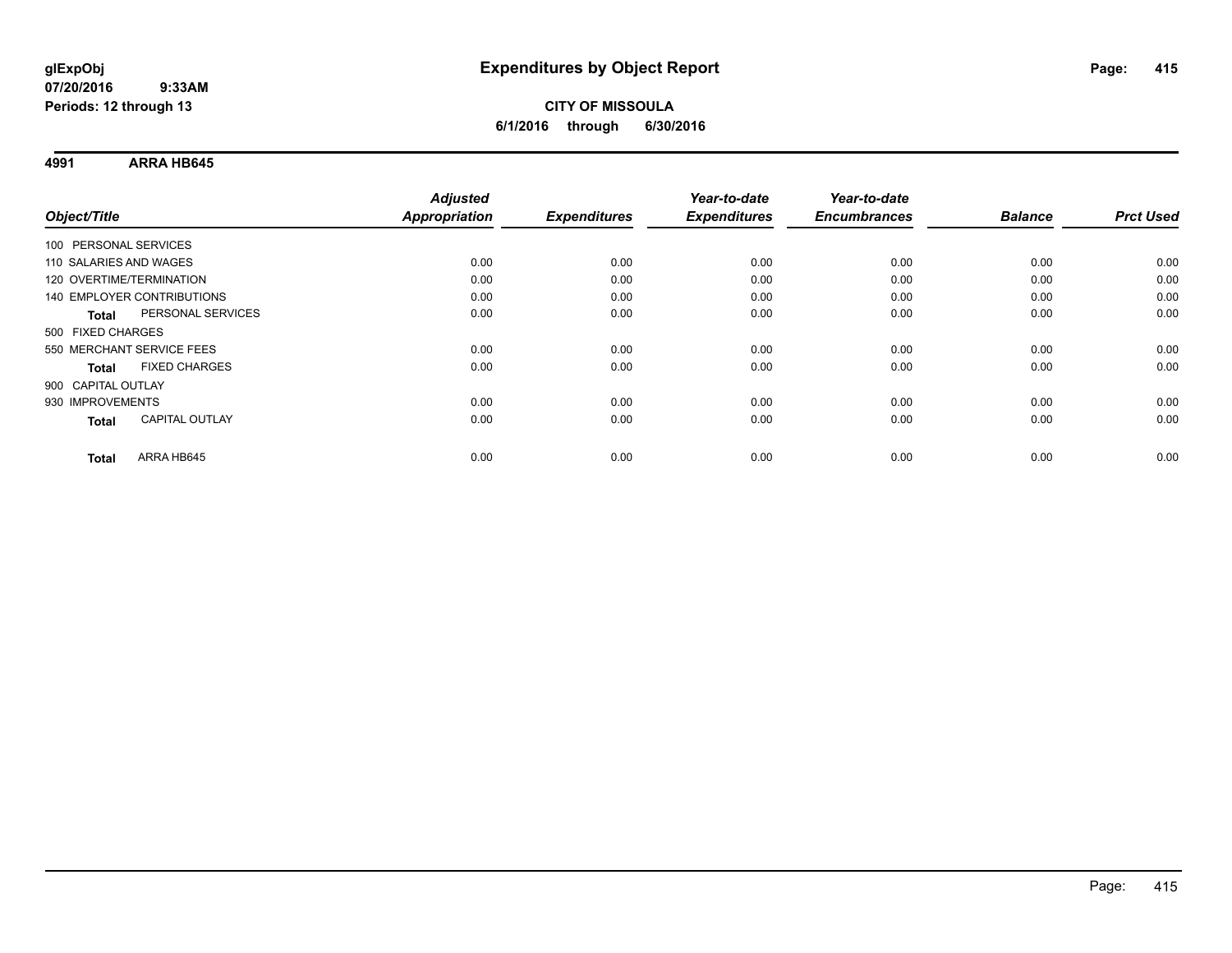**4992 WFL MILLER CREEK ROAD**

**390 NON-DEPARTMENTAL**

| Object/Title       |                           | <b>Adjusted</b><br><b>Appropriation</b> | <b>Expenditures</b> | Year-to-date<br><b>Expenditures</b> | Year-to-date<br><b>Encumbrances</b> | <b>Balance</b> | <b>Prct Used</b> |
|--------------------|---------------------------|-----------------------------------------|---------------------|-------------------------------------|-------------------------------------|----------------|------------------|
| 500 FIXED CHARGES  |                           |                                         |                     |                                     |                                     |                |                  |
|                    | 550 MERCHANT SERVICE FEES | 0.00                                    | 0.00                | 0.00                                | 0.00                                | 0.00           | 0.00             |
| <b>Total</b>       | <b>FIXED CHARGES</b>      | 0.00                                    | 0.00                | 0.00                                | 0.00                                | 0.00           | 0.00             |
| 900 CAPITAL OUTLAY |                           |                                         |                     |                                     |                                     |                |                  |
| 930 IMPROVEMENTS   |                           | 0.00                                    | 0.00                | 0.00                                | 0.00                                | 0.00           | 0.00             |
| <b>Total</b>       | <b>CAPITAL OUTLAY</b>     | 0.00                                    | 0.00                | 0.00                                | 0.00                                | 0.00           | 0.00             |
| <b>Total</b>       | NON-DEPARTMENTAL          | 0.00                                    | 0.00                | 0.00                                | 0.00                                | 0.00           | 0.00             |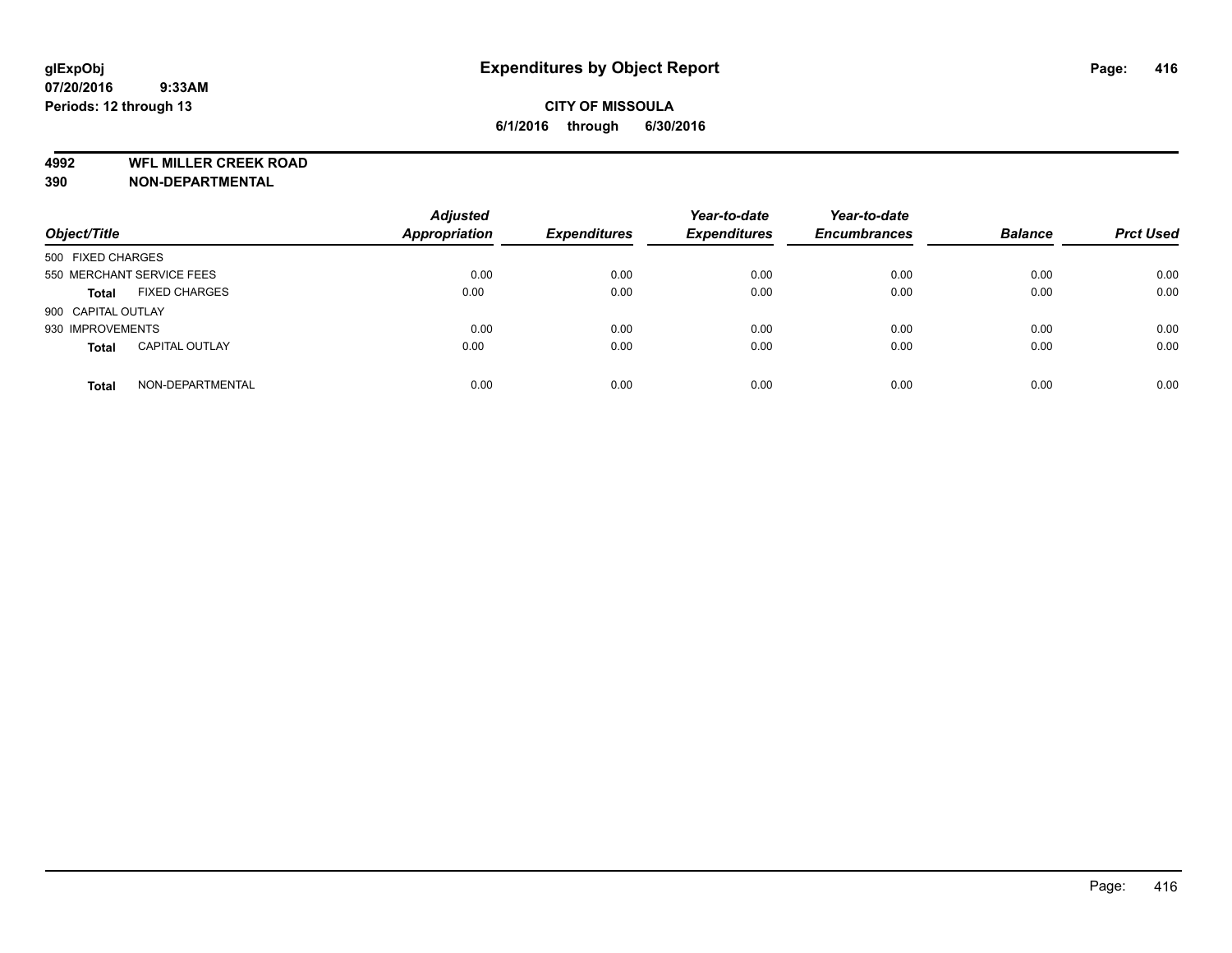#### **4992 WFL MILLER CREEK ROAD**

| Object/Title                          | <b>Adjusted</b><br><b>Appropriation</b> | <b>Expenditures</b> | Year-to-date<br><b>Expenditures</b> | Year-to-date<br><b>Encumbrances</b> | <b>Balance</b> | <b>Prct Used</b> |
|---------------------------------------|-----------------------------------------|---------------------|-------------------------------------|-------------------------------------|----------------|------------------|
| 500 FIXED CHARGES                     |                                         |                     |                                     |                                     |                |                  |
| 550 MERCHANT SERVICE FEES             | 0.00                                    | 0.00                | 0.00                                | 0.00                                | 0.00           | 0.00             |
| <b>FIXED CHARGES</b><br>Total         | 0.00                                    | 0.00                | 0.00                                | 0.00                                | 0.00           | 0.00             |
| 900 CAPITAL OUTLAY                    |                                         |                     |                                     |                                     |                |                  |
| 930 IMPROVEMENTS                      | 0.00                                    | 0.00                | 0.00                                | 0.00                                | 0.00           | 0.00             |
| <b>CAPITAL OUTLAY</b><br><b>Total</b> | 0.00                                    | 0.00                | 0.00                                | 0.00                                | 0.00           | 0.00             |
| WFL MILLER CREEK ROAD<br><b>Total</b> | 0.00                                    | 0.00                | 0.00                                | 0.00                                | 0.00           | 0.00             |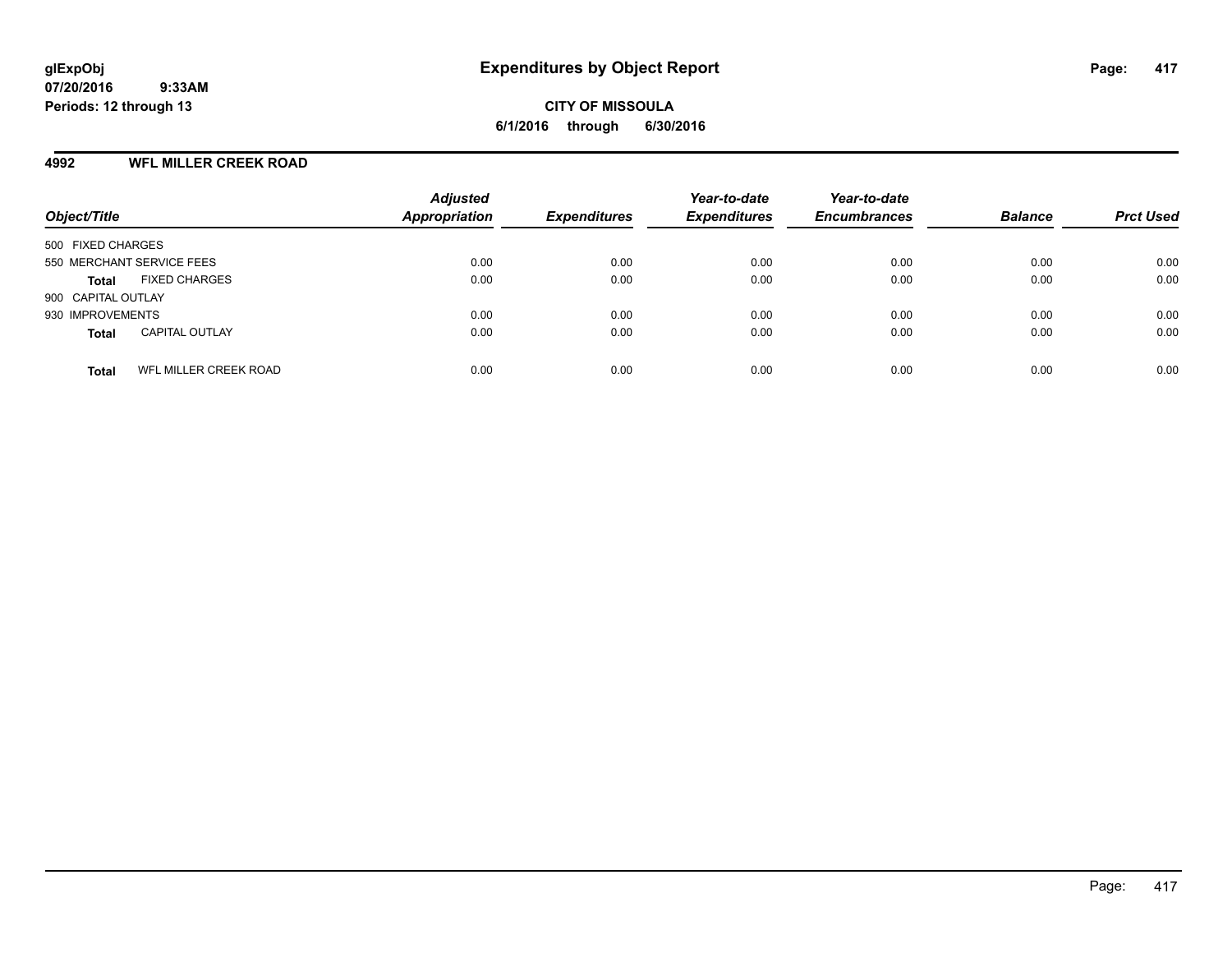#### **4993 WESTERN FEDERAL LANDS**

#### **280 PUBLIC WORKS OPERATIONS**

|                        |                                   | <b>Adjusted</b> |                     | Year-to-date        | Year-to-date        |                |                  |
|------------------------|-----------------------------------|-----------------|---------------------|---------------------|---------------------|----------------|------------------|
| Object/Title           |                                   | Appropriation   | <b>Expenditures</b> | <b>Expenditures</b> | <b>Encumbrances</b> | <b>Balance</b> | <b>Prct Used</b> |
| 100 PERSONAL SERVICES  |                                   |                 |                     |                     |                     |                |                  |
| 110 SALARIES AND WAGES |                                   | 0.00            | 0.00                | 0.00                | 0.00                | 0.00           | 0.00             |
|                        | <b>140 EMPLOYER CONTRIBUTIONS</b> | 0.00            | 0.00                | 0.00                | 0.00                | 0.00           | 0.00             |
| <b>Total</b>           | PERSONAL SERVICES                 | 0.00            | 0.00                | 0.00                | 0.00                | 0.00           | 0.00             |
|                        | 300 PURCHASED SERVICES            |                 |                     |                     |                     |                |                  |
|                        | 350 PROFESSIONAL SERVICES         | 0.00            | 0.00                | 0.00                | 0.00                | 0.00           | 0.00             |
| Total                  | PURCHASED SERVICES                | 0.00            | 0.00                | 0.00                | 0.00                | 0.00           | 0.00             |
| 500 FIXED CHARGES      |                                   |                 |                     |                     |                     |                |                  |
|                        | 550 MERCHANT SERVICE FEES         | 0.00            | 0.00                | 0.00                | 0.00                | 0.00           | 0.00             |
| <b>Total</b>           | <b>FIXED CHARGES</b>              | 0.00            | 0.00                | 0.00                | 0.00                | 0.00           | 0.00             |
| 900 CAPITAL OUTLAY     |                                   |                 |                     |                     |                     |                |                  |
| 930 IMPROVEMENTS       |                                   | 0.00            | 0.00                | 24,994.77           | 0.00                | $-24,994.77$   | 0.00             |
| <b>Total</b>           | <b>CAPITAL OUTLAY</b>             | 0.00            | 0.00                | 24,994.77           | 0.00                | $-24,994.77$   | 0.00             |
| <b>Total</b>           | PUBLIC WORKS OPERATIONS           | 0.00            | 0.00                | 24,994.77           | 0.00                | $-24,994.77$   | 0.00             |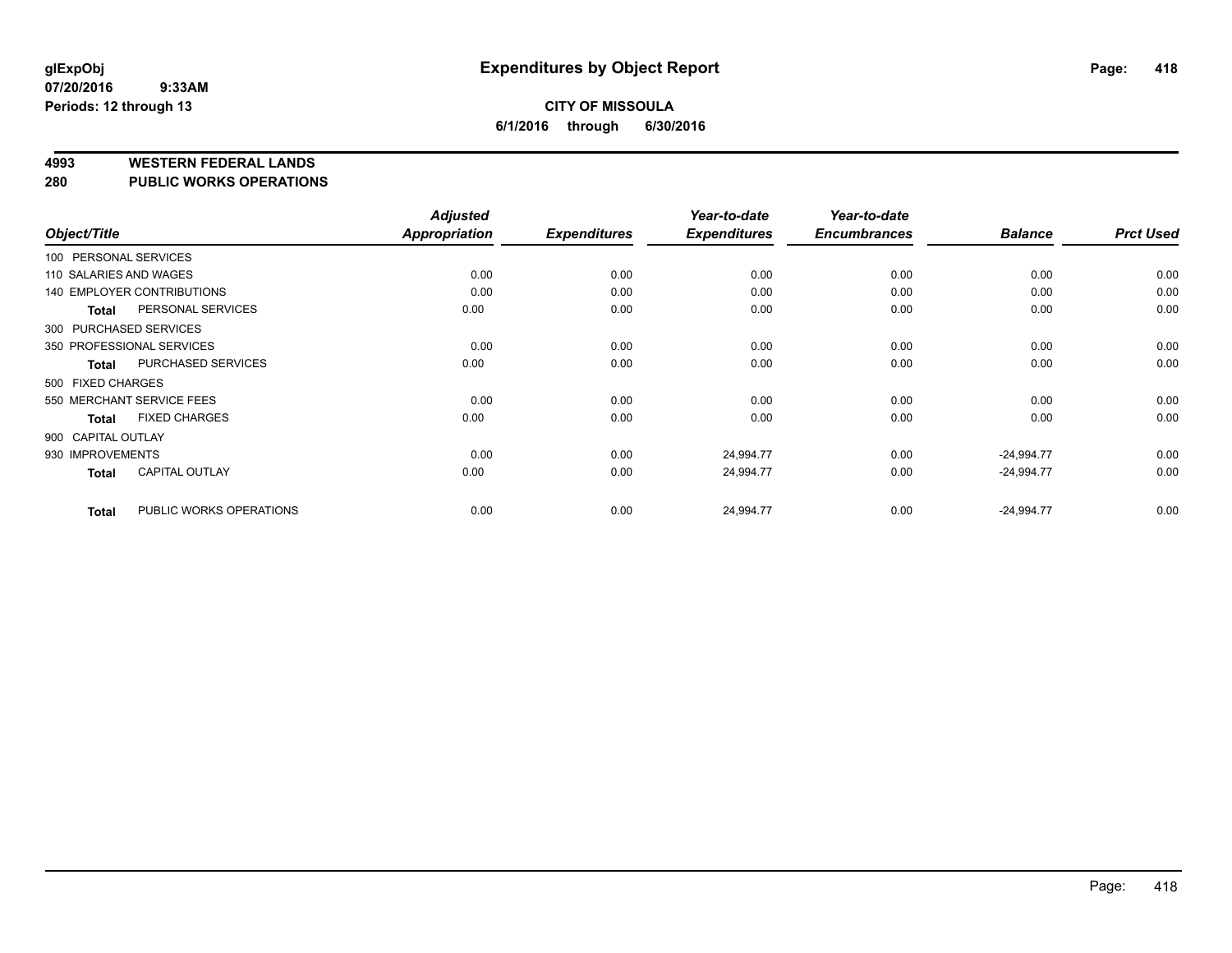### **CITY OF MISSOULA 6/1/2016 through 6/30/2016**

#### **4993 WESTERN FEDERAL LANDS**

| Object/Title           |                                   | <b>Adjusted</b><br>Appropriation | <b>Expenditures</b> | Year-to-date<br><b>Expenditures</b> | Year-to-date<br><b>Encumbrances</b> | <b>Balance</b> | <b>Prct Used</b> |
|------------------------|-----------------------------------|----------------------------------|---------------------|-------------------------------------|-------------------------------------|----------------|------------------|
| 100 PERSONAL SERVICES  |                                   |                                  |                     |                                     |                                     |                |                  |
| 110 SALARIES AND WAGES |                                   | 0.00                             | 0.00                | 0.00                                | 0.00                                | 0.00           | 0.00             |
|                        | <b>140 EMPLOYER CONTRIBUTIONS</b> | 0.00                             | 0.00                | 0.00                                | 0.00                                | 0.00           | 0.00             |
| <b>Total</b>           | PERSONAL SERVICES                 | 0.00                             | 0.00                | 0.00                                | 0.00                                | 0.00           | 0.00             |
| 300 PURCHASED SERVICES |                                   |                                  |                     |                                     |                                     |                |                  |
|                        | 350 PROFESSIONAL SERVICES         | 0.00                             | 0.00                | 0.00                                | 0.00                                | 0.00           | 0.00             |
| <b>Total</b>           | PURCHASED SERVICES                | 0.00                             | 0.00                | 0.00                                | 0.00                                | 0.00           | 0.00             |
| 500 FIXED CHARGES      |                                   |                                  |                     |                                     |                                     |                |                  |
|                        | 550 MERCHANT SERVICE FEES         | 0.00                             | 0.00                | 0.00                                | 0.00                                | 0.00           | 0.00             |
| <b>Total</b>           | <b>FIXED CHARGES</b>              | 0.00                             | 0.00                | 0.00                                | 0.00                                | 0.00           | 0.00             |
| 900 CAPITAL OUTLAY     |                                   |                                  |                     |                                     |                                     |                |                  |
| 930 IMPROVEMENTS       |                                   | 0.00                             | 0.00                | 24,994.77                           | 0.00                                | $-24,994.77$   | 0.00             |
| Total                  | <b>CAPITAL OUTLAY</b>             | 0.00                             | 0.00                | 24,994.77                           | 0.00                                | $-24,994.77$   | 0.00             |
| <b>Total</b>           | <b>WESTERN FEDERAL LANDS</b>      | 0.00                             | 0.00                | 24,994.77                           | 0.00                                | $-24,994.77$   | 0.00             |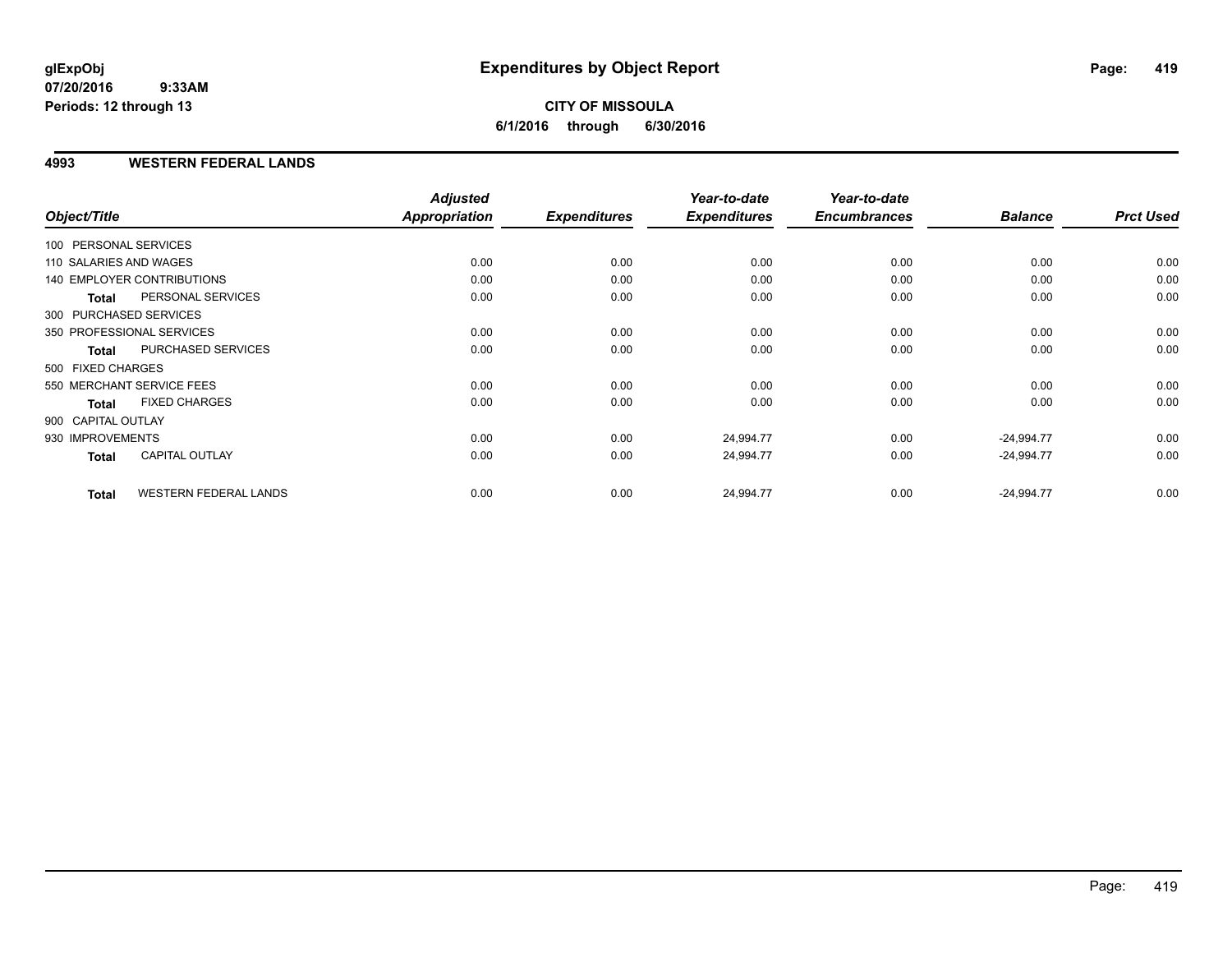#### **5020 CIVIC STADIUM**

**395 PARKING COMMISSION**

| Object/Title      |                             | <b>Adjusted</b><br><b>Appropriation</b> | <b>Expenditures</b> | Year-to-date<br><b>Expenditures</b> | Year-to-date<br><b>Encumbrances</b> | <b>Balance</b> | <b>Prct Used</b> |
|-------------------|-----------------------------|-----------------------------------------|---------------------|-------------------------------------|-------------------------------------|----------------|------------------|
|                   |                             |                                         |                     |                                     |                                     |                |                  |
| 500 FIXED CHARGES |                             |                                         |                     |                                     |                                     |                |                  |
| 500 FIXED CHARGES |                             | 3,000.00                                | 0.00                | 0.00                                | 0.00                                | 3,000.00       | 0.00             |
|                   | 550 MERCHANT SERVICE FEES   | 0.00                                    | 0.00                | 0.00                                | 0.00                                | 0.00           | 0.00             |
| <b>Total</b>      | <b>FIXED CHARGES</b>        | 3,000.00                                | 0.00                | 0.00                                | 0.00                                | 3,000.00       | 0.00             |
| 600 DEBT SERVICE  |                             |                                         |                     |                                     |                                     |                |                  |
| 610 PRINCIPAL     |                             | 33,420.00                               | 0.00                | 0.00                                | 0.00                                | 33,420.00      | 0.00             |
|                   | 620 INTEREST / SERVICE FEES | 83,580.00                               | 0.00                | 0.00                                | 0.00                                | 83,580.00      | 0.00             |
| <b>Total</b>      | <b>DEBT SERVICE</b>         | 117,000.00                              | 0.00                | 0.00                                | 0.00                                | 117,000.00     | 0.00             |
| 800 OTHER OBJECTS |                             |                                         |                     |                                     |                                     |                |                  |
| 830 DEPRECIATION  |                             | 0.00                                    | 0.00                | 0.00                                | 0.00                                | 0.00           | 0.00             |
| <b>Total</b>      | OTHER OBJECTS               | 0.00                                    | 0.00                | 0.00                                | 0.00                                | 0.00           | 0.00             |
| <b>Total</b>      | PARKING COMMISSION          | 120,000.00                              | 0.00                | 0.00                                | 0.00                                | 120,000.00     | 0.00             |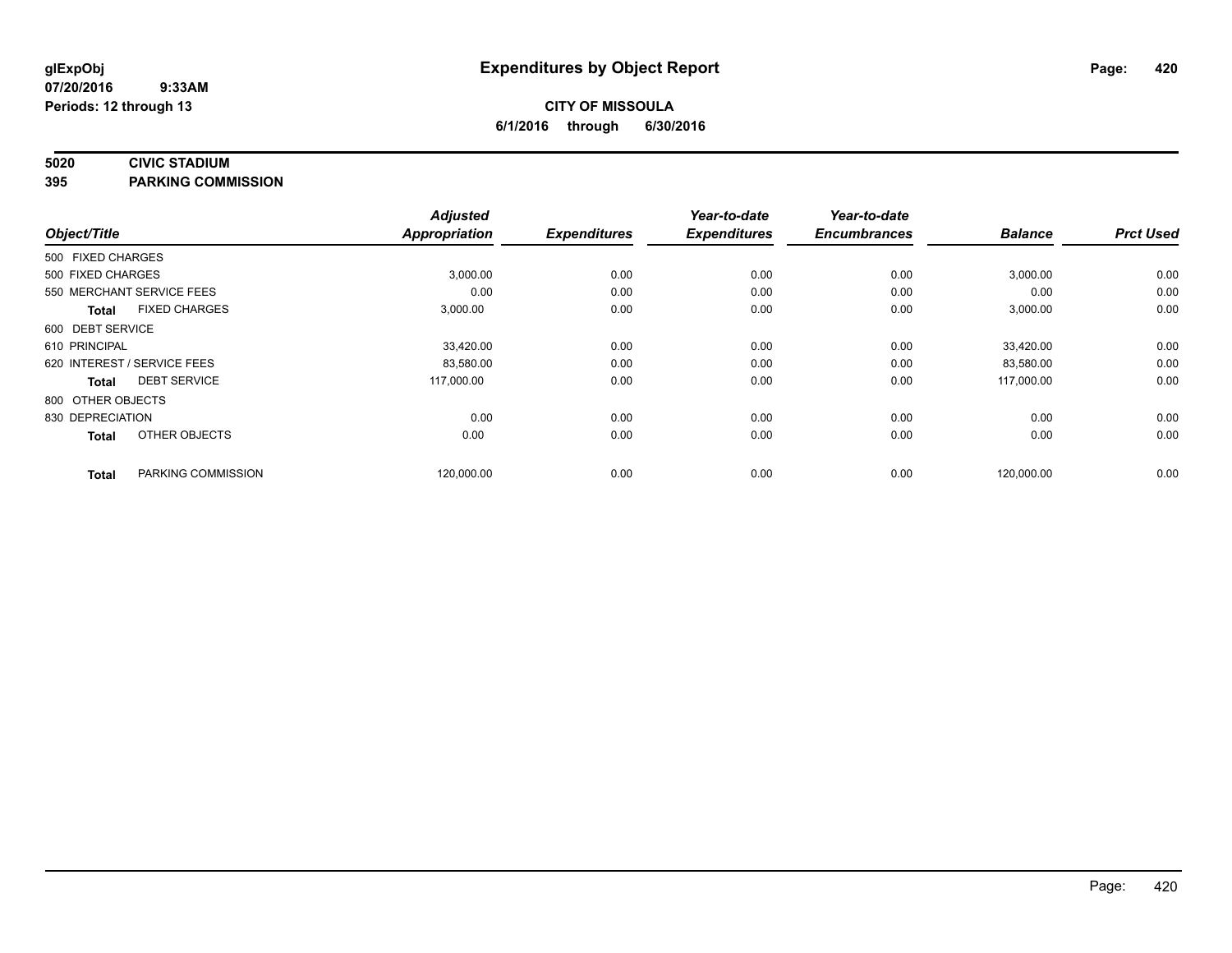**5020 CIVIC STADIUM**

|                                      | <b>Adjusted</b> |      | Year-to-date<br><b>Expenditures</b><br><b>Expenditures</b> | Year-to-date<br><b>Encumbrances</b> |                |                  |
|--------------------------------------|-----------------|------|------------------------------------------------------------|-------------------------------------|----------------|------------------|
| Object/Title                         | Appropriation   |      |                                                            |                                     | <b>Balance</b> | <b>Prct Used</b> |
| 500 FIXED CHARGES                    |                 |      |                                                            |                                     |                |                  |
| 500 FIXED CHARGES                    | 3,000.00        | 0.00 | 0.00                                                       | 0.00                                | 3,000.00       | 0.00             |
| 550 MERCHANT SERVICE FEES            | 0.00            | 0.00 | 0.00                                                       | 0.00                                | 0.00           | 0.00             |
| <b>FIXED CHARGES</b><br><b>Total</b> | 3,000.00        | 0.00 | 0.00                                                       | 0.00                                | 3,000.00       | 0.00             |
| 600 DEBT SERVICE                     |                 |      |                                                            |                                     |                |                  |
| 610 PRINCIPAL                        | 33,420.00       | 0.00 | 0.00                                                       | 0.00                                | 33.420.00      | 0.00             |
| 620 INTEREST / SERVICE FEES          | 83,580.00       | 0.00 | 0.00                                                       | 0.00                                | 83,580.00      | 0.00             |
| <b>DEBT SERVICE</b><br>Total         | 117,000.00      | 0.00 | 0.00                                                       | 0.00                                | 117,000.00     | 0.00             |
| 800 OTHER OBJECTS                    |                 |      |                                                            |                                     |                |                  |
| 830 DEPRECIATION                     | 0.00            | 0.00 | 0.00                                                       | 0.00                                | 0.00           | 0.00             |
| OTHER OBJECTS<br><b>Total</b>        | 0.00            | 0.00 | 0.00                                                       | 0.00                                | 0.00           | 0.00             |
| <b>CIVIC STADIUM</b><br><b>Total</b> | 120,000.00      | 0.00 | 0.00                                                       | 0.00                                | 120,000.00     | 0.00             |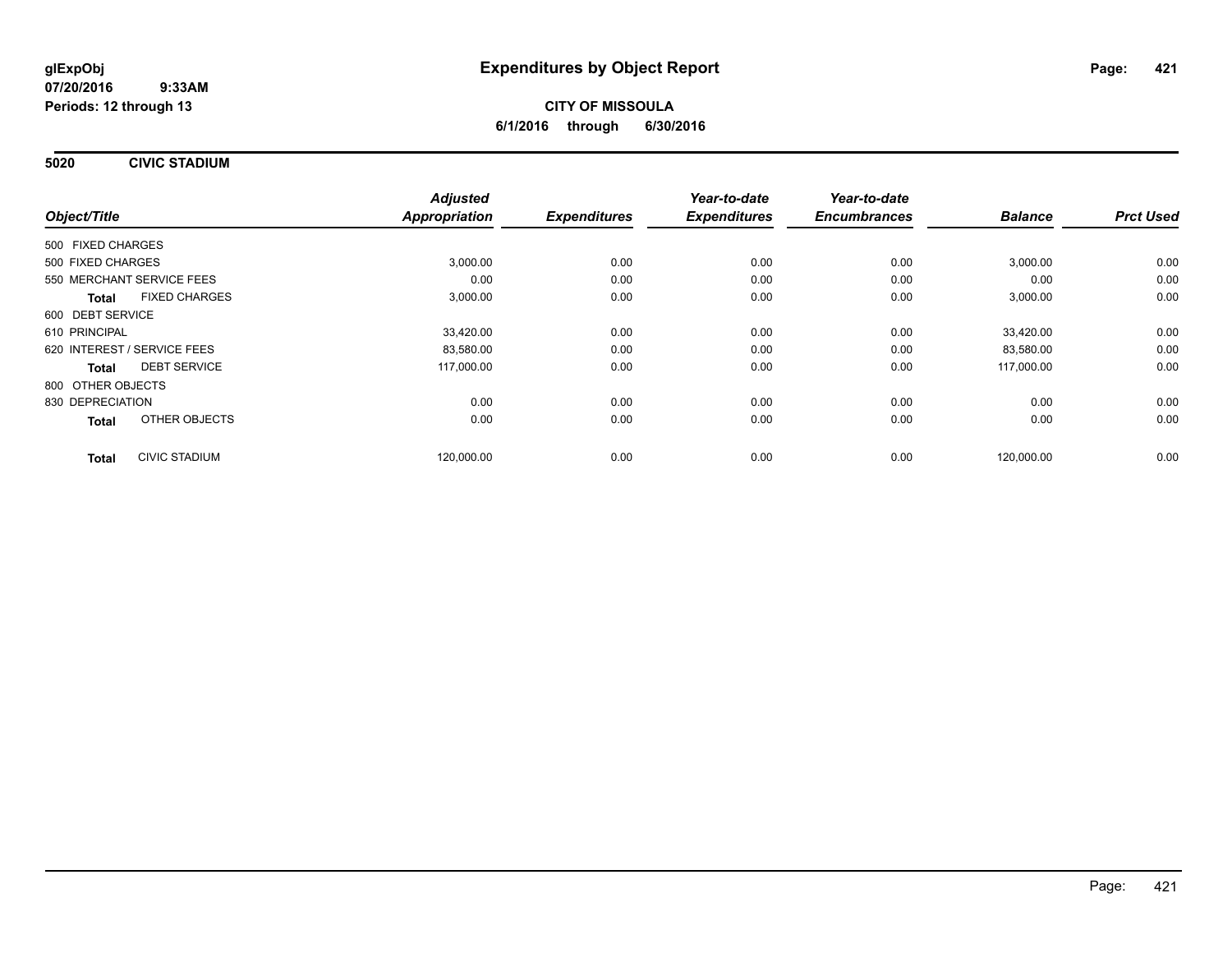# **5210 WATER**

|                        |                              | <b>Adjusted</b>      |                     | Year-to-date        | Year-to-date        |                 |                  |
|------------------------|------------------------------|----------------------|---------------------|---------------------|---------------------|-----------------|------------------|
| Object/Title           |                              | <b>Appropriation</b> | <b>Expenditures</b> | <b>Expenditures</b> | <b>Encumbrances</b> | <b>Balance</b>  | <b>Prct Used</b> |
| 100 PERSONAL SERVICES  |                              |                      |                     |                     |                     |                 |                  |
| 110 SALARIES AND WAGES |                              | 0.00                 | 502.24              | 860.98              | 0.00                | $-860.98$       | 0.00             |
|                        | 140 EMPLOYER CONTRIBUTIONS   | 0.00                 | 85.38               | 146.09              | 0.00                | $-146.09$       | 0.00             |
| Total                  | PERSONAL SERVICES            | 0.00                 | 587.62              | 1,007.07            | 0.00                | $-1,007.07$     | 0.00             |
| 300 PURCHASED SERVICES |                              |                      |                     |                     |                     |                 |                  |
|                        | 350 PROFESSIONAL SERVICES    | 0.00                 | 288,157.95          | 2,661,815.78        | 0.00                | $-2,661,815.78$ | 0.00             |
|                        | 390 OTHER PURCHASED SERVICES | 0.00                 | 0.00                | 0.00                | 0.00                | 0.00            | 0.00             |
| <b>Total</b>           | PURCHASED SERVICES           | 0.00                 | 288,157.95          | 2,661,815.78        | 0.00                | $-2,661,815.78$ | 0.00             |
| 500 FIXED CHARGES      |                              |                      |                     |                     |                     |                 |                  |
|                        | 550 MERCHANT SERVICE FEES    | 0.00                 | 0.00                | 0.00                | 0.00                | 0.00            | 0.00             |
| <b>Total</b>           | <b>FIXED CHARGES</b>         | 0.00                 | 0.00                | 0.00                | 0.00                | 0.00            | 0.00             |
| 900 CAPITAL OUTLAY     |                              |                      |                     |                     |                     |                 |                  |
| 910 LAND               |                              | 0.00                 | 0.00                | 0.00                | 0.00                | 0.00            | 0.00             |
| 920 BUILDINGS          |                              | 0.00                 | 0.00                | 0.00                | 0.00                | 0.00            | 0.00             |
| 930 IMPROVEMENTS       |                              | 0.00                 | 0.00                | 0.00                | 0.00                | 0.00            | 0.00             |
|                        | 940 MACHINERY & EQUIPMENT    | 0.00                 | 0.00                | 0.00                | 0.00                | 0.00            | 0.00             |
| <b>Total</b>           | <b>CAPITAL OUTLAY</b>        | 0.00                 | 0.00                | 0.00                | 0.00                | 0.00            | 0.00             |
| <b>Total</b>           | <b>WATER</b>                 | 0.00                 | 288,745.57          | 2,662,822.85        | 0.00                | $-2,662,822.85$ | 0.00             |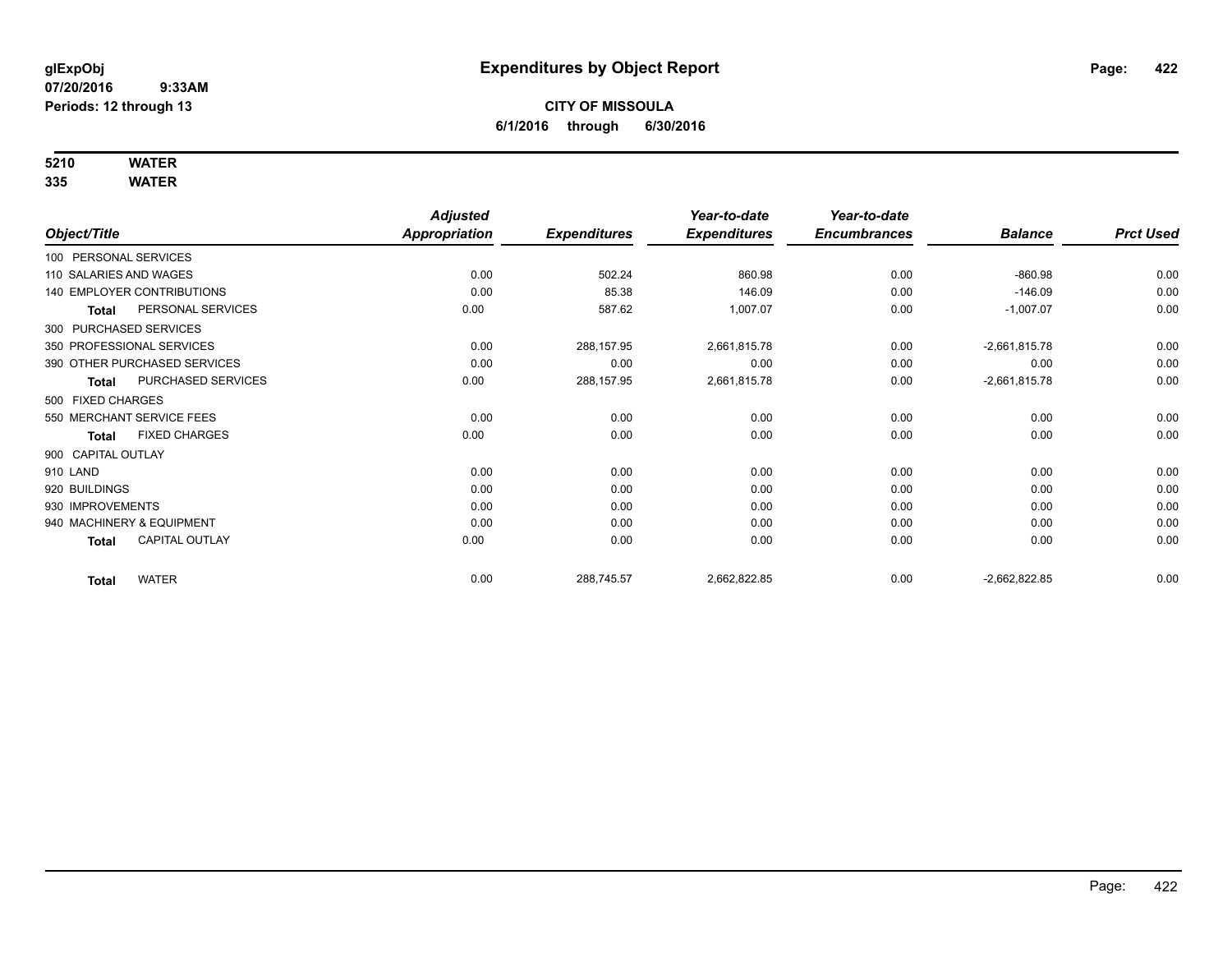|                                       | <b>Adjusted</b>      |                     | Year-to-date        | Year-to-date        |                 |                  |
|---------------------------------------|----------------------|---------------------|---------------------|---------------------|-----------------|------------------|
| Object/Title                          | <b>Appropriation</b> | <b>Expenditures</b> | <b>Expenditures</b> | <b>Encumbrances</b> | <b>Balance</b>  | <b>Prct Used</b> |
| 100 PERSONAL SERVICES                 |                      |                     |                     |                     |                 |                  |
| 110 SALARIES AND WAGES                | 0.00                 | 502.24              | 860.98              | 0.00                | $-860.98$       | 0.00             |
| <b>140 EMPLOYER CONTRIBUTIONS</b>     | 0.00                 | 85.38               | 146.09              | 0.00                | $-146.09$       | 0.00             |
| PERSONAL SERVICES<br><b>Total</b>     | 0.00                 | 587.62              | 1,007.07            | 0.00                | $-1,007.07$     | 0.00             |
| 300 PURCHASED SERVICES                |                      |                     |                     |                     |                 |                  |
| 350 PROFESSIONAL SERVICES             | 0.00                 | 288,157.95          | 2,661,815.78        | 0.00                | $-2,661,815.78$ | 0.00             |
| 390 OTHER PURCHASED SERVICES          | 0.00                 | 0.00                | 0.00                | 0.00                | 0.00            | 0.00             |
| PURCHASED SERVICES<br><b>Total</b>    | 0.00                 | 288,157.95          | 2,661,815.78        | 0.00                | $-2,661,815.78$ | 0.00             |
| 500 FIXED CHARGES                     |                      |                     |                     |                     |                 |                  |
| 550 MERCHANT SERVICE FEES             | 0.00                 | 0.00                | 0.00                | 0.00                | 0.00            | 0.00             |
| <b>FIXED CHARGES</b><br><b>Total</b>  | 0.00                 | 0.00                | 0.00                | 0.00                | 0.00            | 0.00             |
| 900 CAPITAL OUTLAY                    |                      |                     |                     |                     |                 |                  |
| 910 LAND                              | 0.00                 | 0.00                | 0.00                | 0.00                | 0.00            | 0.00             |
| 920 BUILDINGS                         | 0.00                 | 0.00                | 0.00                | 0.00                | 0.00            | 0.00             |
| 930 IMPROVEMENTS                      | 0.00                 | 0.00                | 0.00                | 0.00                | 0.00            | 0.00             |
| 940 MACHINERY & EQUIPMENT             | 0.00                 | 0.00                | 0.00                | 0.00                | 0.00            | 0.00             |
| <b>CAPITAL OUTLAY</b><br><b>Total</b> | 0.00                 | 0.00                | 0.00                | 0.00                | 0.00            | 0.00             |
| <b>WATER</b><br><b>Total</b>          | 0.00                 | 288,745.57          | 2,662,822.85        | 0.00                | $-2,662,822.85$ | 0.00             |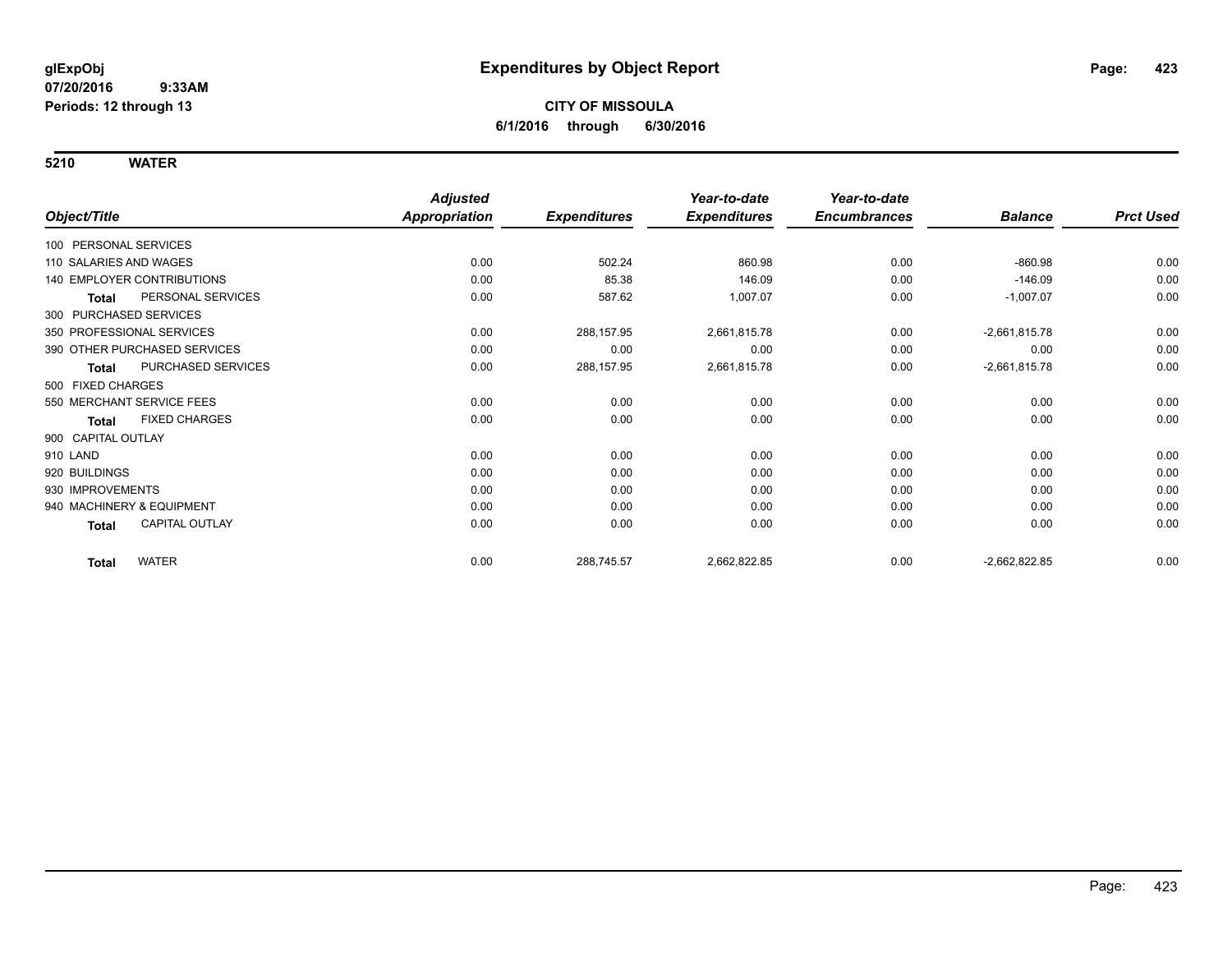### **CITY OF MISSOULA 6/1/2016 through 6/30/2016**

#### **5211 WATER REVENUE COLLECTION & CLEARING**

|                               | <b>Adjusted</b>      |                     | Year-to-date<br><b>Expenditures</b> | Year-to-date<br><b>Encumbrances</b> | <b>Balance</b> |                  |
|-------------------------------|----------------------|---------------------|-------------------------------------|-------------------------------------|----------------|------------------|
| Object/Title                  | <b>Appropriation</b> | <b>Expenditures</b> |                                     |                                     |                | <b>Prct Used</b> |
| 500 FIXED CHARGES             |                      |                     |                                     |                                     |                |                  |
| 500 FIXED CHARGES             | 0.00                 | 0.00                | 0.00                                | 0.00                                | 0.00           | 0.00             |
| 550 MERCHANT SERVICE FEES     | 0.00                 | 0.00                | 0.00                                | 0.00                                | 0.00           | 0.00             |
| <b>FIXED CHARGES</b><br>Total | 0.00                 | 0.00                | 0.00                                | 0.00                                | 0.00           | 0.00             |
| 800 OTHER OBJECTS             |                      |                     |                                     |                                     |                |                  |
| 820 TRANSFERS TO OTHER FUNDS  | 0.00                 | 0.00                | 0.00                                | 0.00                                | 0.00           | 0.00             |
| OTHER OBJECTS<br><b>Total</b> | 0.00                 | 0.00                | 0.00                                | 0.00                                | 0.00           | 0.00             |
| <b>WATER</b><br><b>Total</b>  | 0.00                 | 0.00                | 0.00                                | 0.00                                | 0.00           | 0.00             |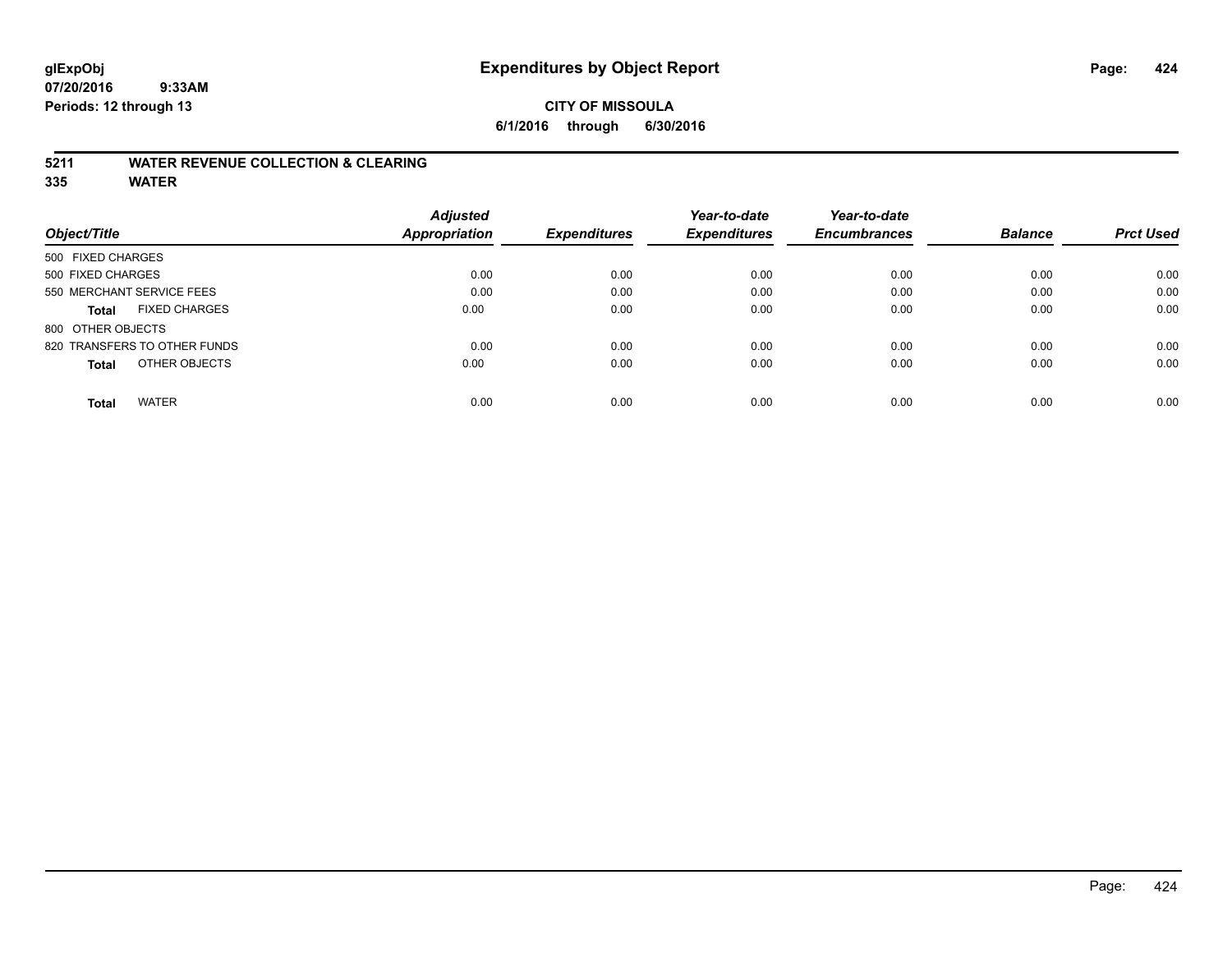**CITY OF MISSOULA 6/1/2016 through 6/30/2016**

#### **5211 WATER REVENUE COLLECTION & CLEARING**

| Object/Title              |                                  | <b>Adjusted</b><br><b>Appropriation</b> | <b>Expenditures</b> | Year-to-date<br><b>Expenditures</b> | Year-to-date<br><b>Encumbrances</b> | <b>Balance</b> | <b>Prct Used</b> |
|---------------------------|----------------------------------|-----------------------------------------|---------------------|-------------------------------------|-------------------------------------|----------------|------------------|
| 500 FIXED CHARGES         |                                  |                                         |                     |                                     |                                     |                |                  |
| 500 FIXED CHARGES         |                                  | 0.00                                    | 0.00                | 0.00                                | 0.00                                | 0.00           | 0.00             |
| 550 MERCHANT SERVICE FEES |                                  | 0.00                                    | 0.00                | 0.00                                | 0.00                                | 0.00           | 0.00             |
| <b>Total</b>              | <b>FIXED CHARGES</b>             | 0.00                                    | 0.00                | 0.00                                | 0.00                                | 0.00           | 0.00             |
| 800 OTHER OBJECTS         |                                  |                                         |                     |                                     |                                     |                |                  |
|                           | 820 TRANSFERS TO OTHER FUNDS     | 0.00                                    | 0.00                | 0.00                                | 0.00                                | 0.00           | 0.00             |
| <b>Total</b>              | OTHER OBJECTS                    | 0.00                                    | 0.00                | 0.00                                | 0.00                                | 0.00           | 0.00             |
| <b>Total</b>              | WATER REVENUE COLLECTION & CLEAF | 0.00                                    | 0.00                | 0.00                                | 0.00                                | 0.00           | 0.00             |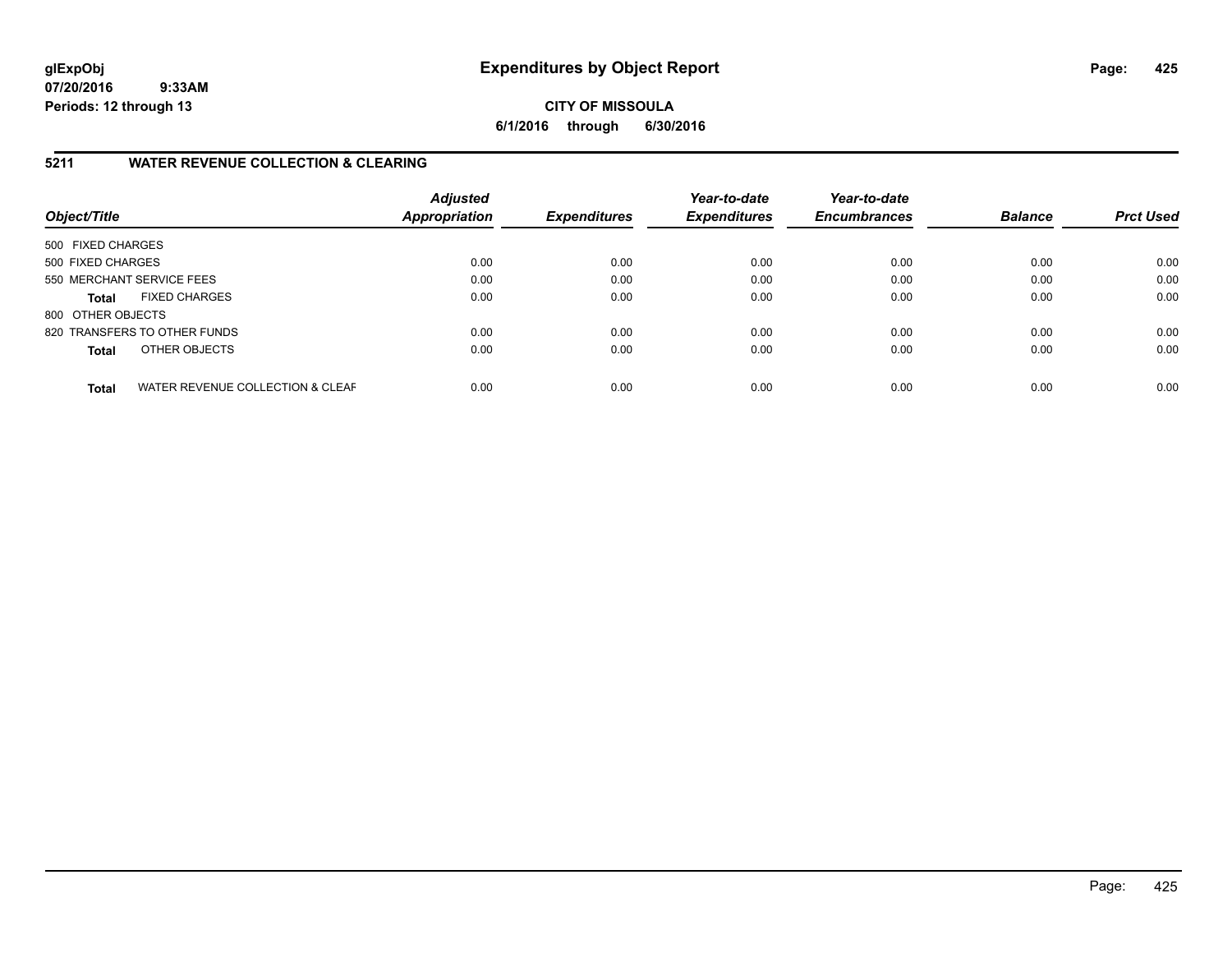# **5215 WATER LOAN FUND**

| Object/Title                         | <b>Adjusted</b><br><b>Appropriation</b> | <b>Expenditures</b> | Year-to-date<br><b>Expenditures</b> | Year-to-date<br><b>Encumbrances</b> | <b>Balance</b> | <b>Prct Used</b> |
|--------------------------------------|-----------------------------------------|---------------------|-------------------------------------|-------------------------------------|----------------|------------------|
| 500 FIXED CHARGES                    |                                         |                     |                                     |                                     |                |                  |
| 550 MERCHANT SERVICE FEES            | 0.00                                    | 0.00                | 0.00                                | 0.00                                | 0.00           | 0.00             |
| <b>FIXED CHARGES</b><br><b>Total</b> | 0.00                                    | 0.00                | 0.00                                | 0.00                                | 0.00           | 0.00             |
| 800 OTHER OBJECTS                    |                                         |                     |                                     |                                     |                |                  |
| 820 TRANSFERS TO OTHER FUNDS         | 0.00                                    | 0.00                | 0.00                                | 0.00                                | 0.00           | 0.00             |
| OTHER OBJECTS<br><b>Total</b>        | 0.00                                    | 0.00                | 0.00                                | 0.00                                | 0.00           | 0.00             |
| <b>WATER</b><br><b>Total</b>         | 0.00                                    | 0.00                | 0.00                                | 0.00                                | 0.00           | 0.00             |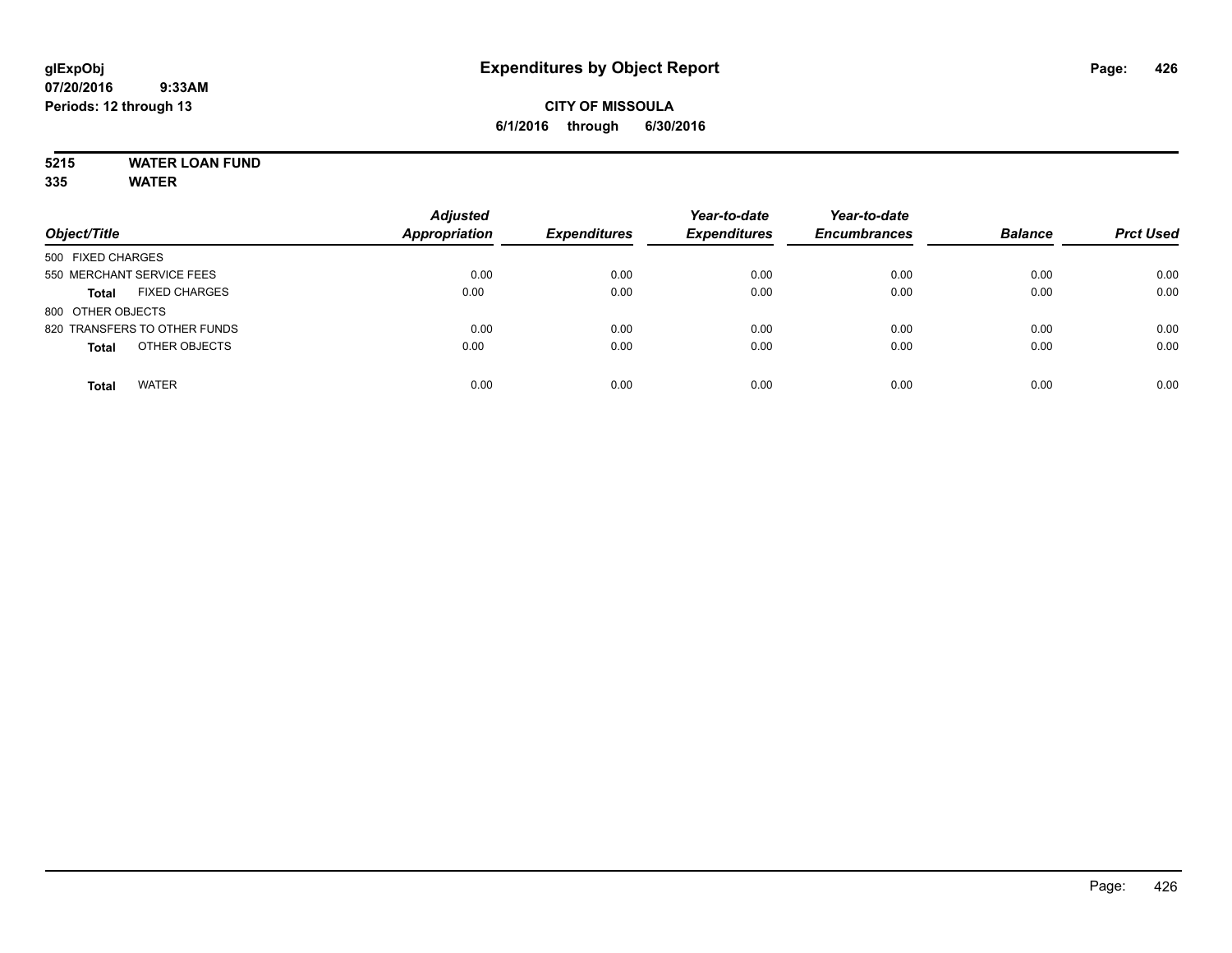**CITY OF MISSOULA 6/1/2016 through 6/30/2016**

#### **5215 WATER LOAN FUND**

| Object/Title                         | <b>Adjusted</b><br>Appropriation | <b>Expenditures</b> | Year-to-date<br><b>Expenditures</b> | Year-to-date<br><b>Encumbrances</b> | <b>Balance</b> | <b>Prct Used</b> |
|--------------------------------------|----------------------------------|---------------------|-------------------------------------|-------------------------------------|----------------|------------------|
| 500 FIXED CHARGES                    |                                  |                     |                                     |                                     |                |                  |
| 550 MERCHANT SERVICE FEES            | 0.00                             | 0.00                | 0.00                                | 0.00                                | 0.00           | 0.00             |
| <b>FIXED CHARGES</b><br><b>Total</b> | 0.00                             | 0.00                | 0.00                                | 0.00                                | 0.00           | 0.00             |
| 800 OTHER OBJECTS                    |                                  |                     |                                     |                                     |                |                  |
| 820 TRANSFERS TO OTHER FUNDS         | 0.00                             | 0.00                | 0.00                                | 0.00                                | 0.00           | 0.00             |
| OTHER OBJECTS<br><b>Total</b>        | 0.00                             | 0.00                | 0.00                                | 0.00                                | 0.00           | 0.00             |
| <b>WATER LOAN FUND</b><br>Total      | 0.00                             | 0.00                | 0.00                                | 0.00                                | 0.00           | 0.00             |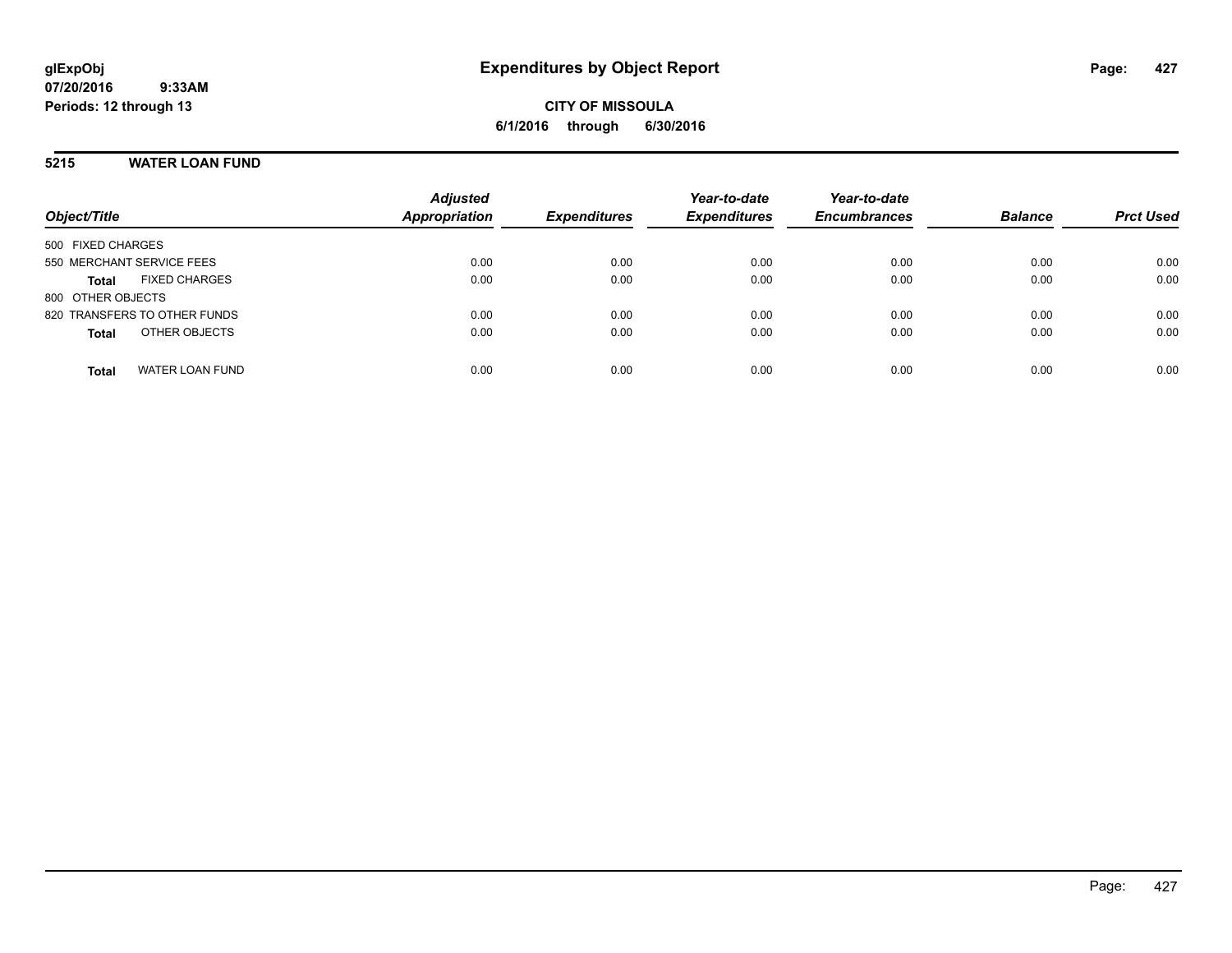**5220 WATER R&D FUND**

|                                      | <b>Adjusted</b> |                     | Year-to-date        | Year-to-date        |                |                  |
|--------------------------------------|-----------------|---------------------|---------------------|---------------------|----------------|------------------|
| Object/Title                         | Appropriation   | <b>Expenditures</b> | <b>Expenditures</b> | <b>Encumbrances</b> | <b>Balance</b> | <b>Prct Used</b> |
| 200 SUPPLIES                         |                 |                     |                     |                     |                |                  |
| 210 OFFICE SUPPLIES                  | 0.00            | 0.00                | 0.00                | 0.00                | 0.00           | 0.00             |
| <b>SUPPLIES</b><br><b>Total</b>      | 0.00            | 0.00                | 0.00                | 0.00                | 0.00           | 0.00             |
| 500 FIXED CHARGES                    |                 |                     |                     |                     |                |                  |
| 550 MERCHANT SERVICE FEES            | 0.00            | 0.00                | 0.00                | 0.00                | 0.00           | 0.00             |
| <b>FIXED CHARGES</b><br><b>Total</b> | 0.00            | 0.00                | 0.00                | 0.00                | 0.00           | 0.00             |
| 600 DEBT SERVICE                     |                 |                     |                     |                     |                |                  |
| 610 PRINCIPAL                        | 0.00            | 0.00                | 0.00                | 0.00                | 0.00           | 0.00             |
| 620 INTEREST / SERVICE FEES          | 0.00            | 0.00                | 0.00                | 0.00                | 0.00           | 0.00             |
| <b>DEBT SERVICE</b><br><b>Total</b>  | 0.00            | 0.00                | 0.00                | 0.00                | 0.00           | 0.00             |
| 800 OTHER OBJECTS                    |                 |                     |                     |                     |                |                  |
| 820 TRANSFERS TO OTHER FUNDS         | 0.00            | 0.00                | 0.00                | 0.00                | 0.00           | 0.00             |
| OTHER OBJECTS<br><b>Total</b>        | 0.00            | 0.00                | 0.00                | 0.00                | 0.00           | 0.00             |
|                                      |                 |                     |                     |                     |                |                  |
| <b>WATER</b><br><b>Total</b>         | 0.00            | 0.00                | 0.00                | 0.00                | 0.00           | 0.00             |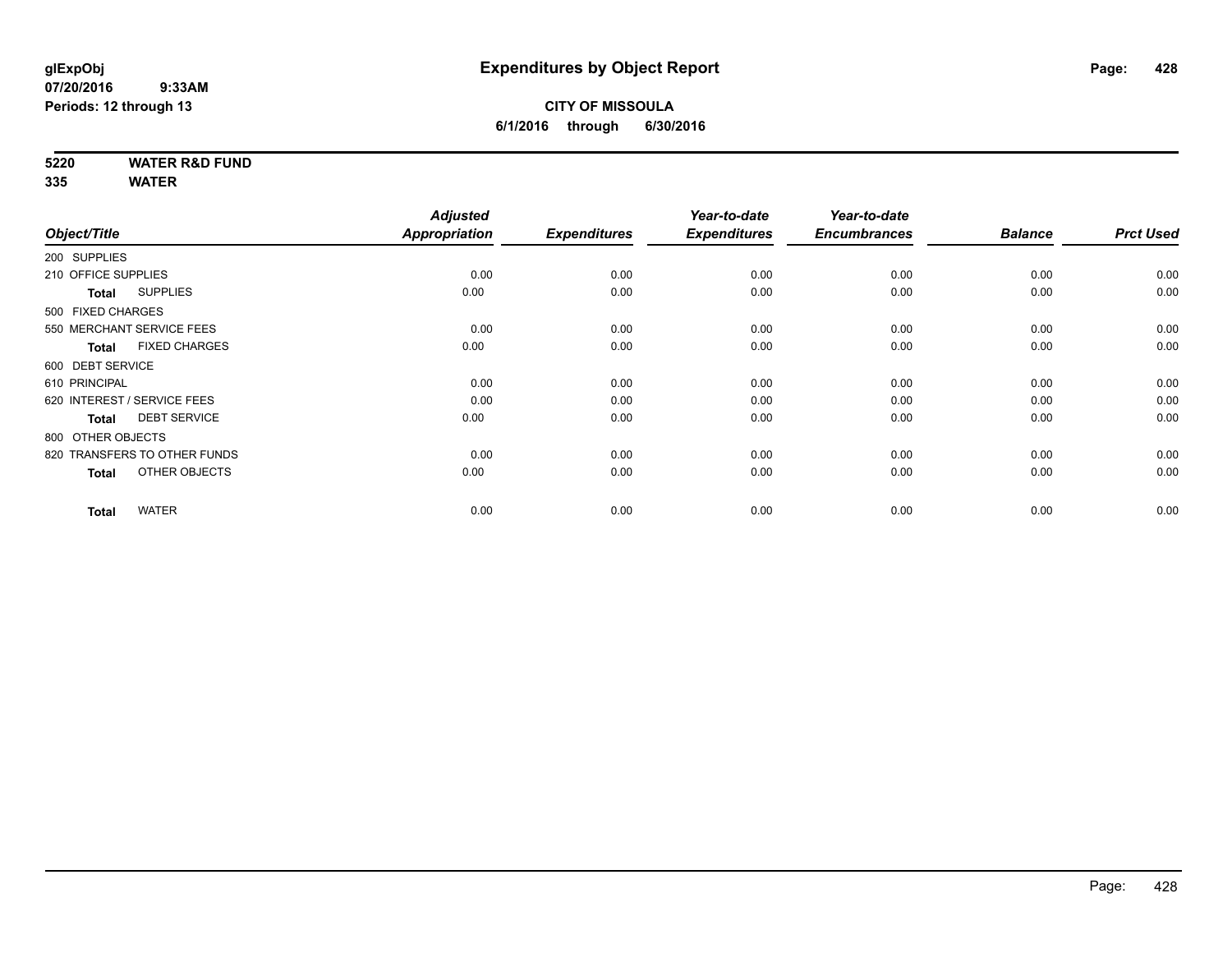### **CITY OF MISSOULA 6/1/2016 through 6/30/2016**

#### **5220 WATER R&D FUND**

|                                 |                           | <b>Adjusted</b> |                     | Year-to-date        | Year-to-date        |                |                  |
|---------------------------------|---------------------------|-----------------|---------------------|---------------------|---------------------|----------------|------------------|
| Object/Title                    |                           | Appropriation   | <b>Expenditures</b> | <b>Expenditures</b> | <b>Encumbrances</b> | <b>Balance</b> | <b>Prct Used</b> |
| 200 SUPPLIES                    |                           |                 |                     |                     |                     |                |                  |
| 210 OFFICE SUPPLIES             |                           | 0.00            | 0.00                | 0.00                | 0.00                | 0.00           | 0.00             |
| <b>SUPPLIES</b><br><b>Total</b> |                           | 0.00            | 0.00                | 0.00                | 0.00                | 0.00           | 0.00             |
| 500 FIXED CHARGES               |                           |                 |                     |                     |                     |                |                  |
| 550 MERCHANT SERVICE FEES       |                           | 0.00            | 0.00                | 0.00                | 0.00                | 0.00           | 0.00             |
| <b>Total</b>                    | <b>FIXED CHARGES</b>      | 0.00            | 0.00                | 0.00                | 0.00                | 0.00           | 0.00             |
| 600 DEBT SERVICE                |                           |                 |                     |                     |                     |                |                  |
| 610 PRINCIPAL                   |                           | 0.00            | 0.00                | 0.00                | 0.00                | 0.00           | 0.00             |
| 620 INTEREST / SERVICE FEES     |                           | 0.00            | 0.00                | 0.00                | 0.00                | 0.00           | 0.00             |
| <b>Total</b>                    | <b>DEBT SERVICE</b>       | 0.00            | 0.00                | 0.00                | 0.00                | 0.00           | 0.00             |
| 800 OTHER OBJECTS               |                           |                 |                     |                     |                     |                |                  |
| 820 TRANSFERS TO OTHER FUNDS    |                           | 0.00            | 0.00                | 0.00                | 0.00                | 0.00           | 0.00             |
| <b>Total</b>                    | OTHER OBJECTS             | 0.00            | 0.00                | 0.00                | 0.00                | 0.00           | 0.00             |
| <b>Total</b>                    | <b>WATER R&amp;D FUND</b> | 0.00            | 0.00                | 0.00                | 0.00                | 0.00           | 0.00             |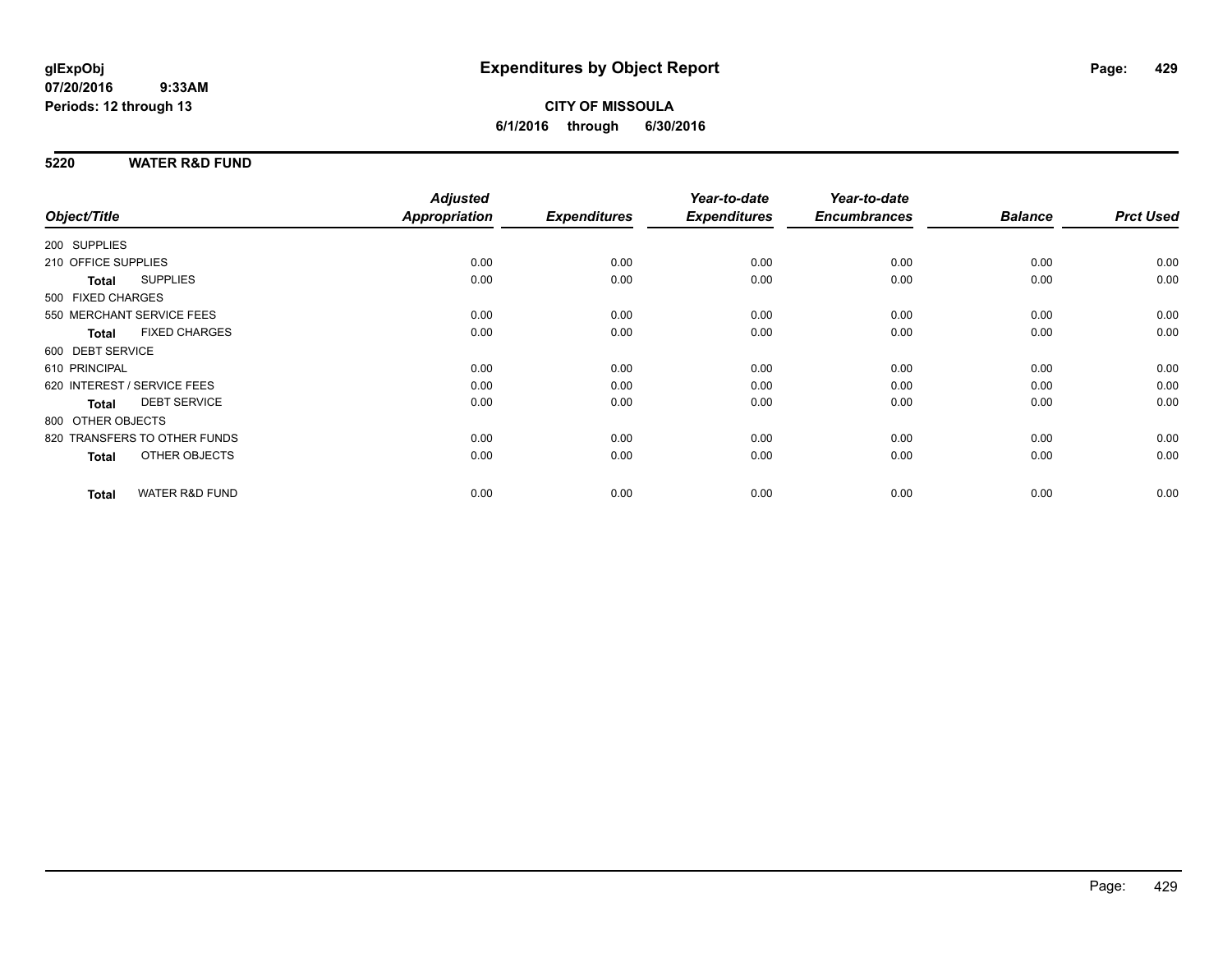### **CITY OF MISSOULA 6/1/2016 through 6/30/2016**

### **5240 WATER CONSTRUCTION FUND**

| Object/Title                         | <b>Adjusted</b><br>Appropriation | <b>Expenditures</b> | Year-to-date<br><b>Expenditures</b> | Year-to-date<br><b>Encumbrances</b> | <b>Balance</b> | <b>Prct Used</b> |
|--------------------------------------|----------------------------------|---------------------|-------------------------------------|-------------------------------------|----------------|------------------|
| 500 FIXED CHARGES                    |                                  |                     |                                     |                                     |                |                  |
| 550 MERCHANT SERVICE FEES            | 0.00                             | 0.00                | 0.00                                | 0.00                                | 0.00           | 0.00             |
| <b>FIXED CHARGES</b><br><b>Total</b> | 0.00                             | 0.00                | 0.00                                | 0.00                                | 0.00           | 0.00             |
| <b>WATER</b><br>Total                | 0.00                             | 0.00                | 0.00                                | 0.00                                | 0.00           | 0.00             |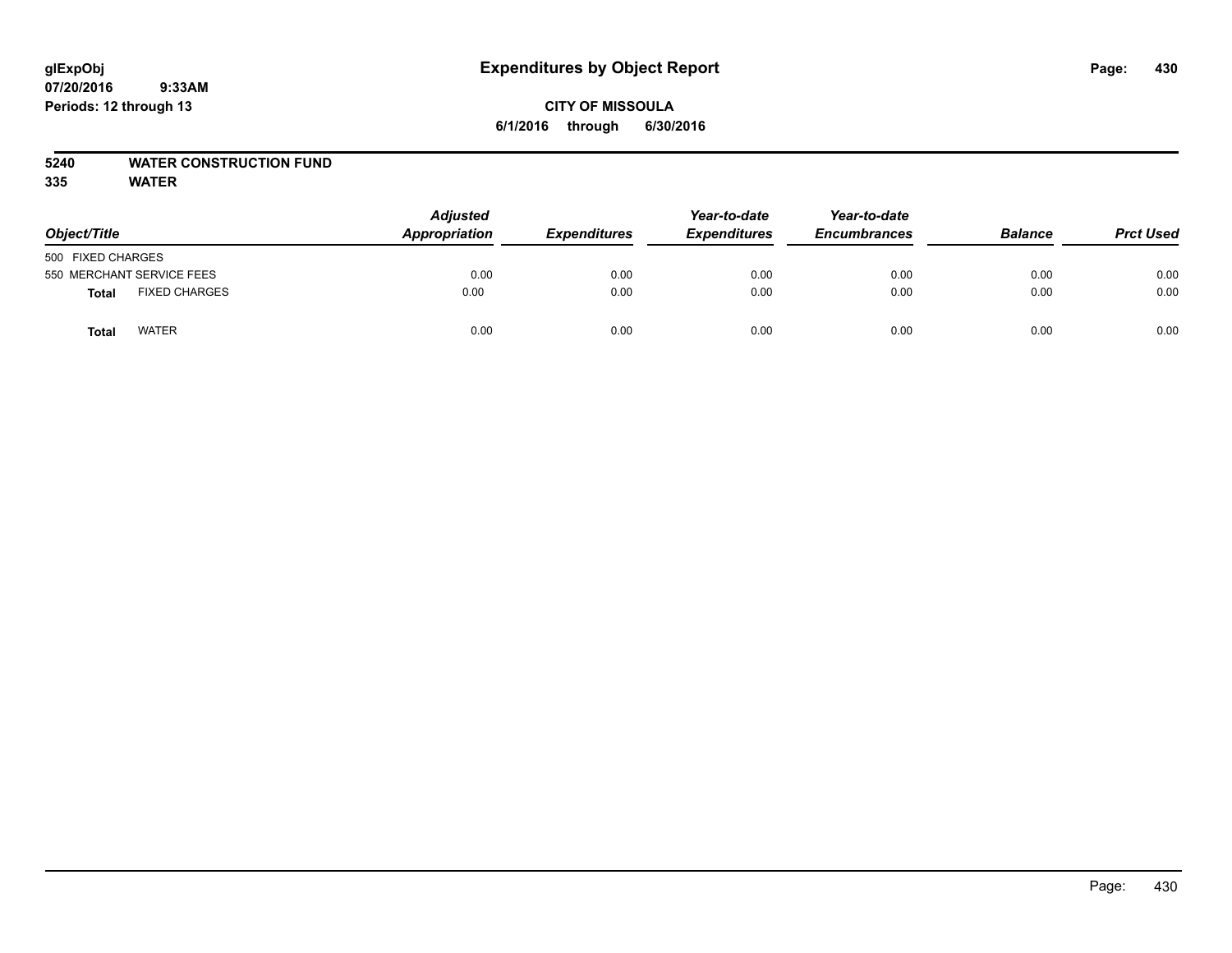# **glExpObj Expenditures by Object Report Page: 431**

**07/20/2016 9:33AM Periods: 12 through 13**

**CITY OF MISSOULA 6/1/2016 through 6/30/2016**

#### **5240 WATER CONSTRUCTION FUND**

| Object/Title                     | <b>Adjusted</b><br>Appropriation | <b>Expenditures</b> | Year-to-date<br><b>Expenditures</b> | Year-to-date<br><b>Encumbrances</b> | <b>Balance</b> | <b>Prct Used</b> |
|----------------------------------|----------------------------------|---------------------|-------------------------------------|-------------------------------------|----------------|------------------|
| 500 FIXED CHARGES                |                                  |                     |                                     |                                     |                |                  |
| 550 MERCHANT SERVICE FEES        | 0.00                             | 0.00                | 0.00                                | 0.00                                | 0.00           | 0.00             |
| <b>FIXED CHARGES</b><br>Total    | 0.00                             | 0.00                | 0.00                                | 0.00                                | 0.00           | 0.00             |
| WATER CONSTRUCTION FUND<br>Total | 0.00                             | 0.00                | 0.00                                | 0.00                                | 0.00           | 0.00             |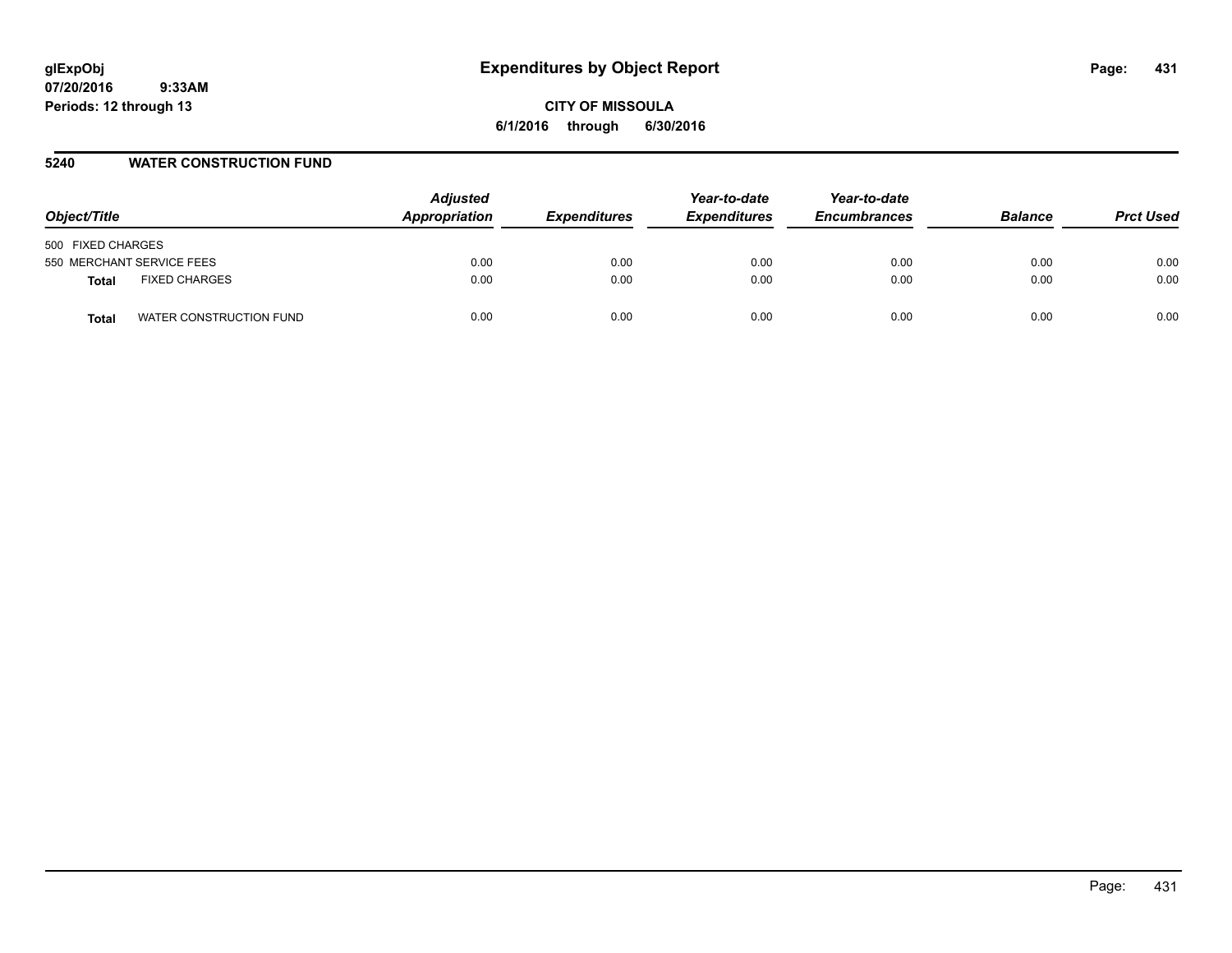### **CITY OF MISSOULA 6/1/2016 through 6/30/2016**

## **5250 WATER PURCHASE LOAN**

**330 WASTEWATER**

|                                      | <b>Adjusted</b>      |                     | Year-to-date        | Year-to-date        |                |                  |
|--------------------------------------|----------------------|---------------------|---------------------|---------------------|----------------|------------------|
| Object/Title                         | <b>Appropriation</b> | <b>Expenditures</b> | <b>Expenditures</b> | <b>Encumbrances</b> | <b>Balance</b> | <b>Prct Used</b> |
| 500 FIXED CHARGES                    |                      |                     |                     |                     |                |                  |
| 550 MERCHANT SERVICE FEES            | 0.00                 | 0.00                | 0.00                | 0.00                | 0.00           | 0.00             |
| <b>FIXED CHARGES</b><br><b>Total</b> | 0.00                 | 0.00                | 0.00                | 0.00                | 0.00           | 0.00             |
| 600 DEBT SERVICE                     |                      |                     |                     |                     |                |                  |
| 610 PRINCIPAL                        | 0.00                 | 0.00                | 0.00                | 0.00                | 0.00           | 0.00             |
| 620 INTEREST / SERVICE FEES          | 0.00                 | 0.00                | 0.00                | 0.00                | 0.00           | 0.00             |
| <b>DEBT SERVICE</b><br><b>Total</b>  | 0.00                 | 0.00                | 0.00                | 0.00                | 0.00           | 0.00             |
|                                      |                      |                     |                     |                     |                |                  |
| <b>WASTEWATER</b><br>Total           | 0.00                 | 0.00                | 0.00                | 0.00                | 0.00           | 0.00             |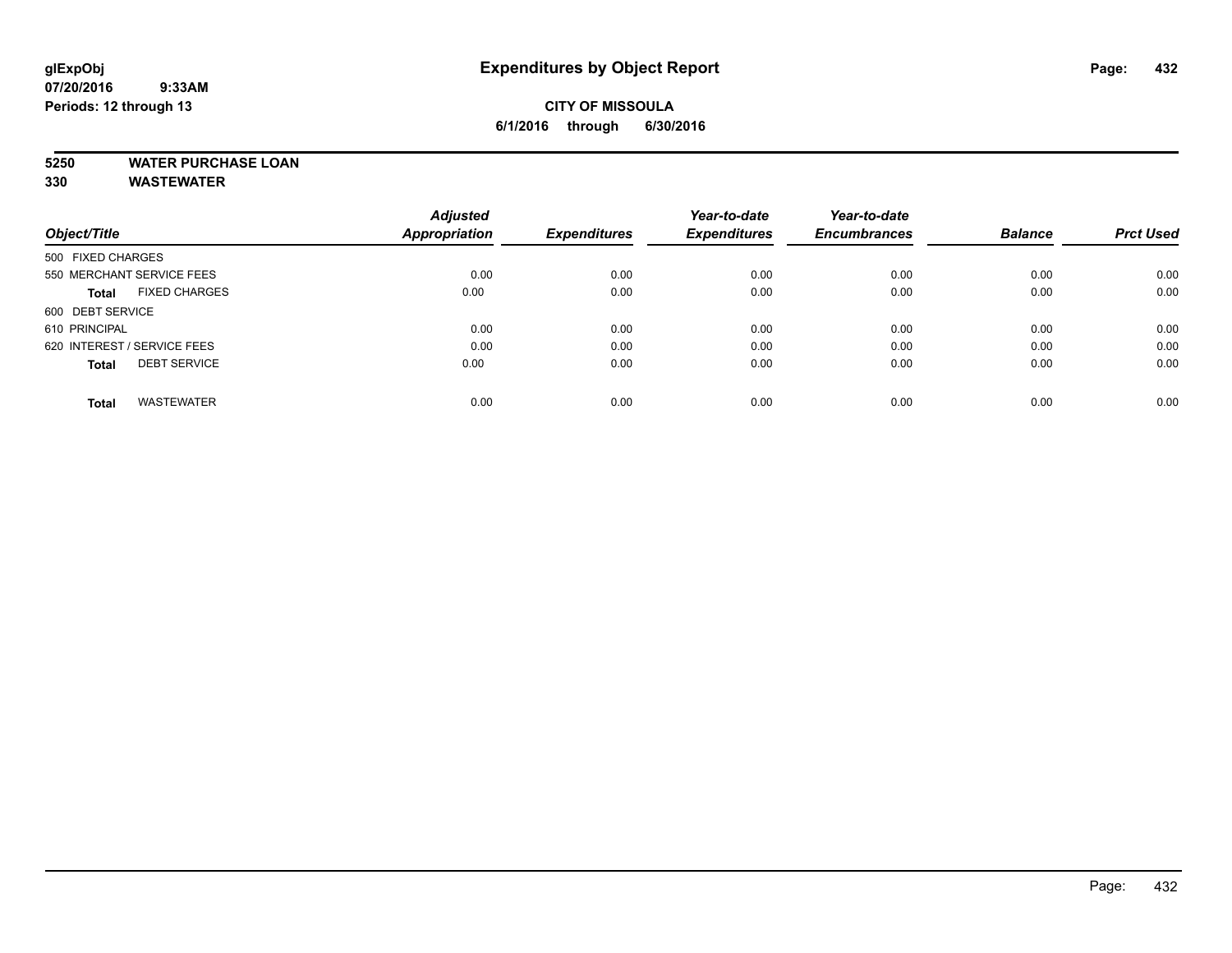# **5250 WATER PURCHASE LOAN**

| Object/Title                               | <b>Adjusted</b><br>Appropriation | <b>Expenditures</b> | Year-to-date<br><b>Expenditures</b> | Year-to-date<br><b>Encumbrances</b> | <b>Balance</b> | <b>Prct Used</b> |
|--------------------------------------------|----------------------------------|---------------------|-------------------------------------|-------------------------------------|----------------|------------------|
| 500 FIXED CHARGES                          |                                  |                     |                                     |                                     |                |                  |
| 550 MERCHANT SERVICE FEES                  | 0.00                             | 0.00                | 0.00                                | 0.00                                | 0.00           | 0.00             |
| <b>FIXED CHARGES</b><br><b>Total</b>       | 0.00                             | 0.00                | 0.00                                | 0.00                                | 0.00           | 0.00             |
| 600 DEBT SERVICE                           |                                  |                     |                                     |                                     |                |                  |
| 610 PRINCIPAL                              | 0.00                             | 0.00                | 0.00                                | 0.00                                | 0.00           | 0.00             |
| 620 INTEREST / SERVICE FEES                | 0.00                             | 0.00                | 0.00                                | 0.00                                | 0.00           | 0.00             |
| <b>DEBT SERVICE</b><br><b>Total</b>        | 0.00                             | 0.00                | 0.00                                | 0.00                                | 0.00           | 0.00             |
| <b>WATER PURCHASE LOAN</b><br><b>Total</b> | 0.00                             | 0.00                | 0.00                                | 0.00                                | 0.00           | 0.00             |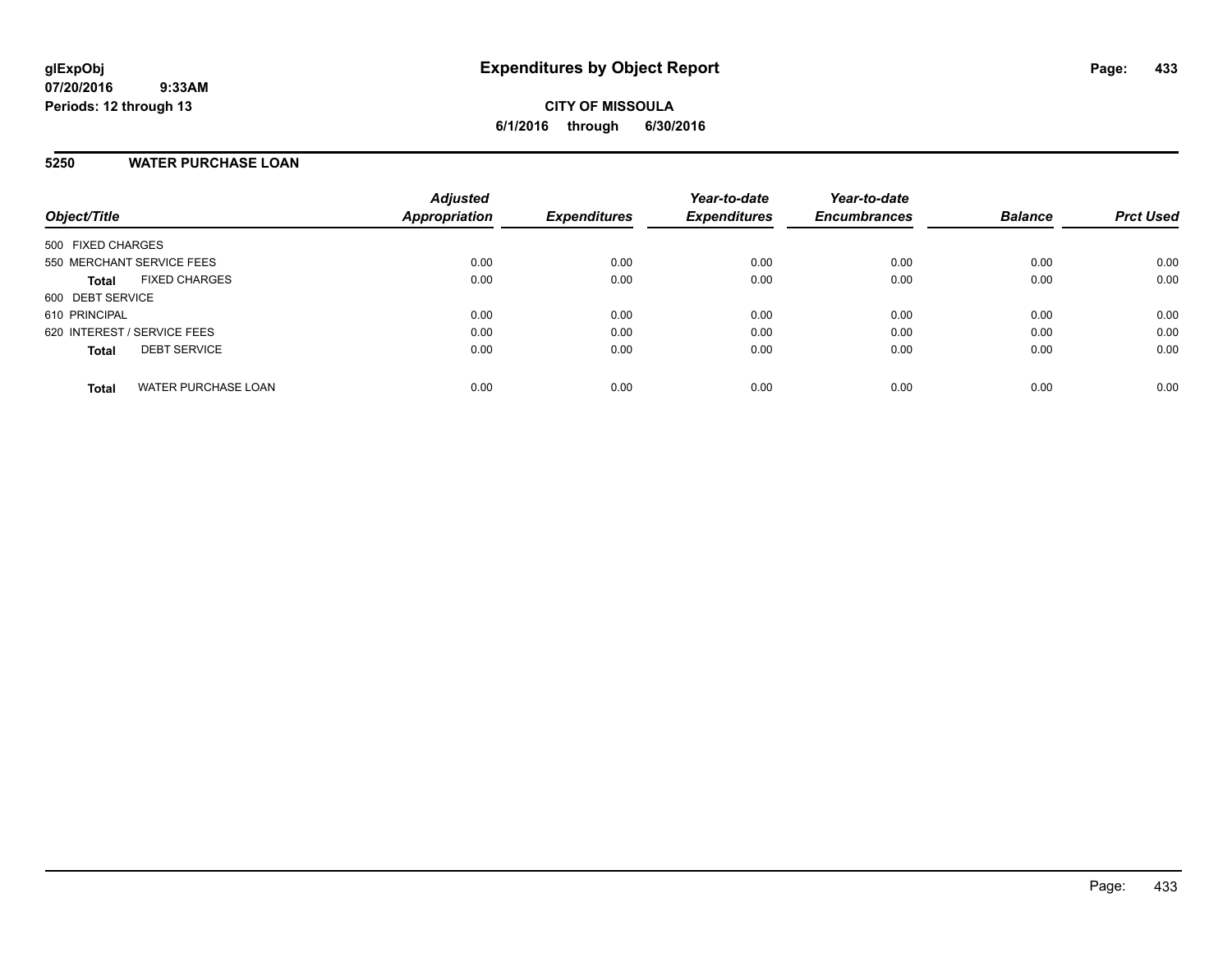#### **5310 SEWER OPERATING BUDGET FUND**

|                                       | <b>Adjusted</b> |                     | Year-to-date        | Year-to-date        |                |                  |
|---------------------------------------|-----------------|---------------------|---------------------|---------------------|----------------|------------------|
| Object/Title                          | Appropriation   | <b>Expenditures</b> | <b>Expenditures</b> | <b>Encumbrances</b> | <b>Balance</b> | <b>Prct Used</b> |
| 100 PERSONAL SERVICES                 |                 |                     |                     |                     |                |                  |
| 110 SALARIES AND WAGES                | 1,248,521.00    | 162,750.42          | 1,248,413.94        | 0.00                | 107.06         | 99.99            |
| 115 SALARIES/HEALTH INSURANCE BENEFIT | 0.00            | 0.00                | 0.00                | 0.00                | 0.00           | 0.00             |
| 120 OVERTIME/TERMINATION              | 19,000.00       | 1,532.25            | 20,500.01           | 0.00                | $-1,500.01$    | 107.89           |
| 130 OTHER                             | 14,640.00       | 0.00                | 0.00                | 0.00                | 14,640.00      | 0.00             |
| 135 OPEB EXPENSE                      | 0.00            | 0.00                | 0.00                | 0.00                | 0.00           | 0.00             |
| 140 EMPLOYER CONTRIBUTIONS            | 498,888.00      | 62,694.47           | 513,373.21          | 0.00                | $-14,485.21$   | 102.90           |
| 141 STATE RETIREMENT CONTRIBUTIONS    | 0.00            | 95.40               | 946.36              | 0.00                | $-946.36$      | 0.00             |
| 145 OPEB CONTRIBUTION                 | 0.00            | 0.00                | 0.00                | 0.00                | 0.00           | 0.00             |
| 190 PENSION EXPENSE                   | 0.00            | 0.00                | 0.00                | 0.00                | 0.00           | 0.00             |
| PERSONAL SERVICES<br><b>Total</b>     | 1,781,049.00    | 227,072.54          | 1,783,233.52        | 0.00                | $-2,184.52$    | 100.12           |
| 200 SUPPLIES                          |                 |                     |                     |                     |                |                  |
| 210 OFFICE SUPPLIES                   | 3,400.00        | 25.49               | 1,378.66            | 0.00                | 2,021.34       | 40.55            |
| 220 OPERATING SUPPLIES                | 204,170.00      | 32,284.77           | 277,248.21          | 0.00                | $-73,078.21$   | 135.79           |
| 230 REPAIR/MAINTENANCE                | 180,050.00      | 17,603.47           | 216,886.53          | 0.00                | $-36,836.53$   | 120.46           |
| 231 GASOLINE                          | 60,000.00       | 2,860.78            | 28,900.98           | 0.00                | 31,099.02      | 48.17            |
| 240 OTHER SUPPLIES                    | 4,000.00        | 549.56              | 2,067.94            | 0.00                | 1,932.06       | 51.70            |
| <b>SUPPLIES</b><br>Total              | 451,620.00      | 53,324.07           | 526,482.32          | 0.00                | $-74,862.32$   | 116.58           |
| 300 PURCHASED SERVICES                |                 |                     |                     |                     |                |                  |
| 310 COMMUNICATIONS                    | 3,570.00        | 153.39              | 9,010.15            | 0.00                | $-5,440.15$    | 252.39           |
| 320 PRINTING & DUPLICATING            | 1.000.00        | 54.95               | 1.590.42            | 0.00                | $-590.42$      | 159.04           |
| 330 PUBLICITY, SUBSCRIPTIONS & DUES   | 3,000.00        | 670.74              | 11,980.26           | 0.00                | $-8,980.26$    | 399.34           |
| 341 ELECTRICITY & NATURAL GAS         | 648,468.00      | 57,546.81           | 567,416.78          | 0.00                | 81,051.22      | 87.50            |
| 343 WATER CHARGES                     | 10,248.00       | 1,303.78            | 8,627.57            | 0.00                | 1,620.43       | 84.19            |
| 344 TELEPHONE SERVICE                 | 16.337.00       | 2,378.24            | 19,418.91           | 0.00                | $-3,081.91$    | 118.86           |
| 345 GARBAGE                           | 20,804.00       | 1,825.45            | 23,296.70           | 0.00                | $-2,492.70$    | 111.98           |
| 350 PROFESSIONAL SERVICES             | 70,000.00       | 5,250.79            | 86,962.05           | 0.00                | $-16,962.05$   | 124.23           |
| 360 REPAIR & MAINTENANCE              | 339,154.00      | 58,821.81           | 428.508.72          | 0.00                | $-89,354.72$   | 126.35           |
| 370 TRAVEL                            | 12,500.00       | 388.92              | 4,730.62            | 0.00                | 7,769.38       | 37.84            |
| 380 TRAINING                          | 7,600.00        | $-110.00$           | 8,974.80            | 0.00                | $-1,374.80$    | 118.09           |
| 390 OTHER PURCHASED SERVICES          | 432,900.00      | 77,756.10           | 431,048.60          | 0.00                | 1,851.40       | 99.57            |
| PURCHASED SERVICES<br><b>Total</b>    | 1,565,581.00    | 206,040.98          | 1,601,565.58        | 0.00                | $-35,984.58$   | 102.30           |
| 500 FIXED CHARGES                     |                 |                     |                     |                     |                |                  |
| 500 FIXED CHARGES                     | 1,332,202.00    | 640,538.00          | 1,246,744.20        | 0.00                | 85,457.80      | 93.59            |
|                                       |                 |                     |                     |                     |                |                  |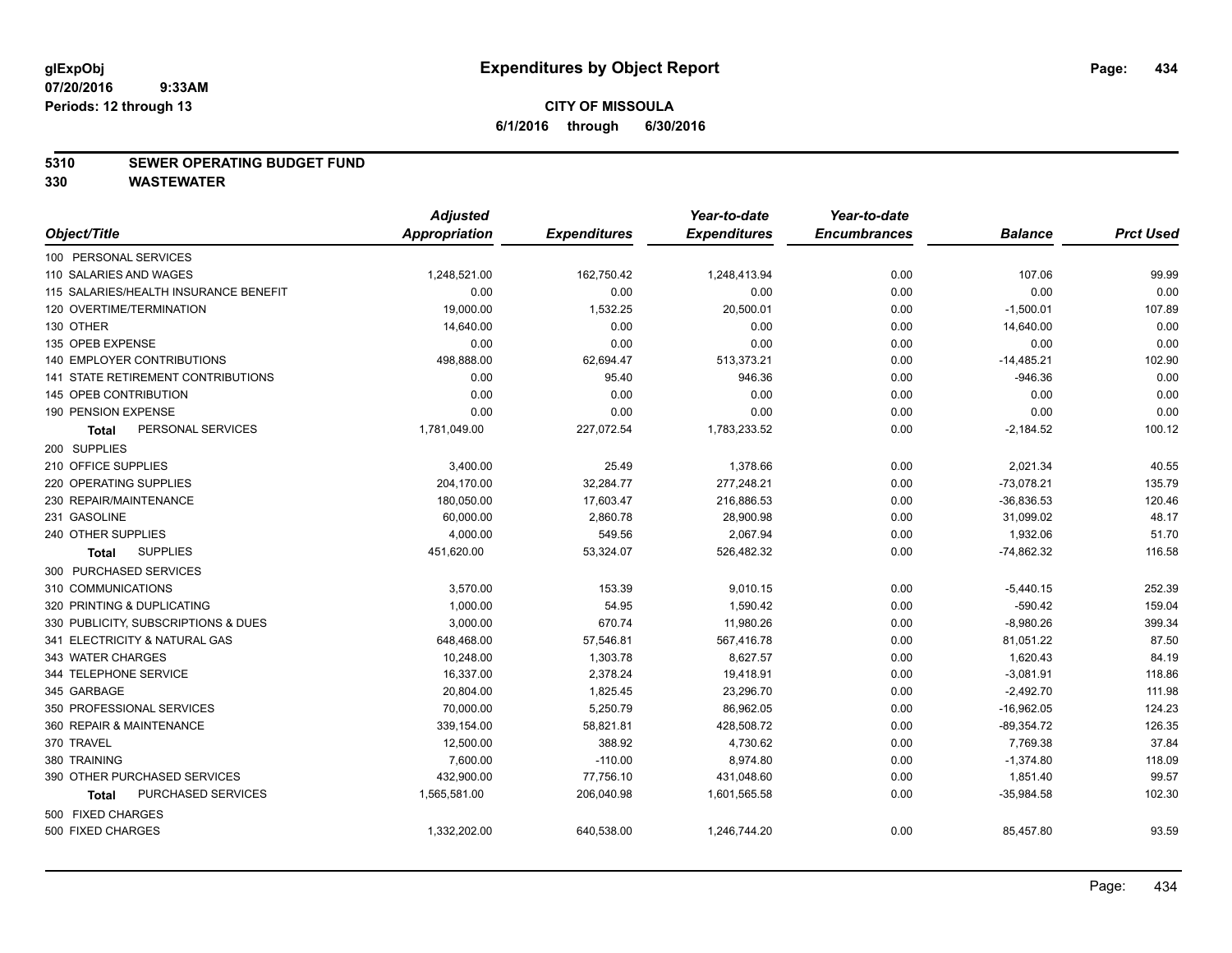#### **5310 SEWER OPERATING BUDGET FUND**

|                             |                                   | <b>Adjusted</b> |                     | Year-to-date        | Year-to-date        |                |                  |
|-----------------------------|-----------------------------------|-----------------|---------------------|---------------------|---------------------|----------------|------------------|
| Object/Title                |                                   | Appropriation   | <b>Expenditures</b> | <b>Expenditures</b> | <b>Encumbrances</b> | <b>Balance</b> | <b>Prct Used</b> |
|                             | 550 MERCHANT SERVICE FEES         | 0.00            | 0.00                | 0.00                | 0.00                | 0.00           | 0.00             |
| <b>Total</b>                | <b>FIXED CHARGES</b>              | 1,332,202.00    | 640,538.00          | 1,246,744.20        | 0.00                | 85,457.80      | 93.59            |
| 600 DEBT SERVICE            |                                   |                 |                     |                     |                     |                |                  |
| 610 PRINCIPAL               |                                   | 0.00            | $-10,340.12$        | 7,866.21            | 0.00                | $-7,866.21$    | 0.00             |
| 620 INTEREST / SERVICE FEES |                                   | 0.00            | $-480.46$           | 39.09               | 0.00                | $-39.09$       | 0.00             |
| <b>Total</b>                | <b>DEBT SERVICE</b>               | 0.00            | $-10,820.58$        | 7,905.30            | 0.00                | $-7,905.30$    | 0.00             |
|                             | 700 GRANTS & CONTRIBUTIONS        |                 |                     |                     |                     |                |                  |
|                             | 700 GRANTS & CONTRIBUTIONS        | 1,500.00        | 0.00                | 0.00                | 0.00                | 1,500.00       | 0.00             |
| <b>Total</b>                | <b>GRANTS &amp; CONTRIBUTIONS</b> | 1,500.00        | 0.00                | 0.00                | 0.00                | 1,500.00       | 0.00             |
| 800 OTHER OBJECTS           |                                   |                 |                     |                     |                     |                |                  |
|                             | 820 TRANSFERS TO OTHER FUNDS      | 0.00            | 0.00                | 0.00                | 0.00                | 0.00           | 0.00             |
| 830 DEPRECIATION            |                                   | 0.00            | 0.00                | 0.00                | 0.00                | 0.00           | 0.00             |
| <b>Total</b>                | OTHER OBJECTS                     | 0.00            | 0.00                | 0.00                | 0.00                | 0.00           | 0.00             |
| 900 CAPITAL OUTLAY          |                                   |                 |                     |                     |                     |                |                  |
| 900 CAPITAL OUTLAY          |                                   | 0.00            | 0.00                | 0.00                | 0.00                | 0.00           | 0.00             |
| 930 IMPROVEMENTS            |                                   | 0.00            | 0.00                | 0.00                | 0.00                | 0.00           | 0.00             |
|                             | 940 MACHINERY & EQUIPMENT         | 0.00            | 0.00                | 7,000.00            | 0.00                | $-7,000.00$    | 0.00             |
| <b>Total</b>                | CAPITAL OUTLAY                    | 0.00            | 0.00                | 7.000.00            | 0.00                | $-7,000.00$    | 0.00             |
| <b>Total</b>                | <b>WASTEWATER</b>                 | 5,131,952.00    | 1,116,155.01        | 5,172,930.92        | 0.00                | -40,978.92     | 100.80           |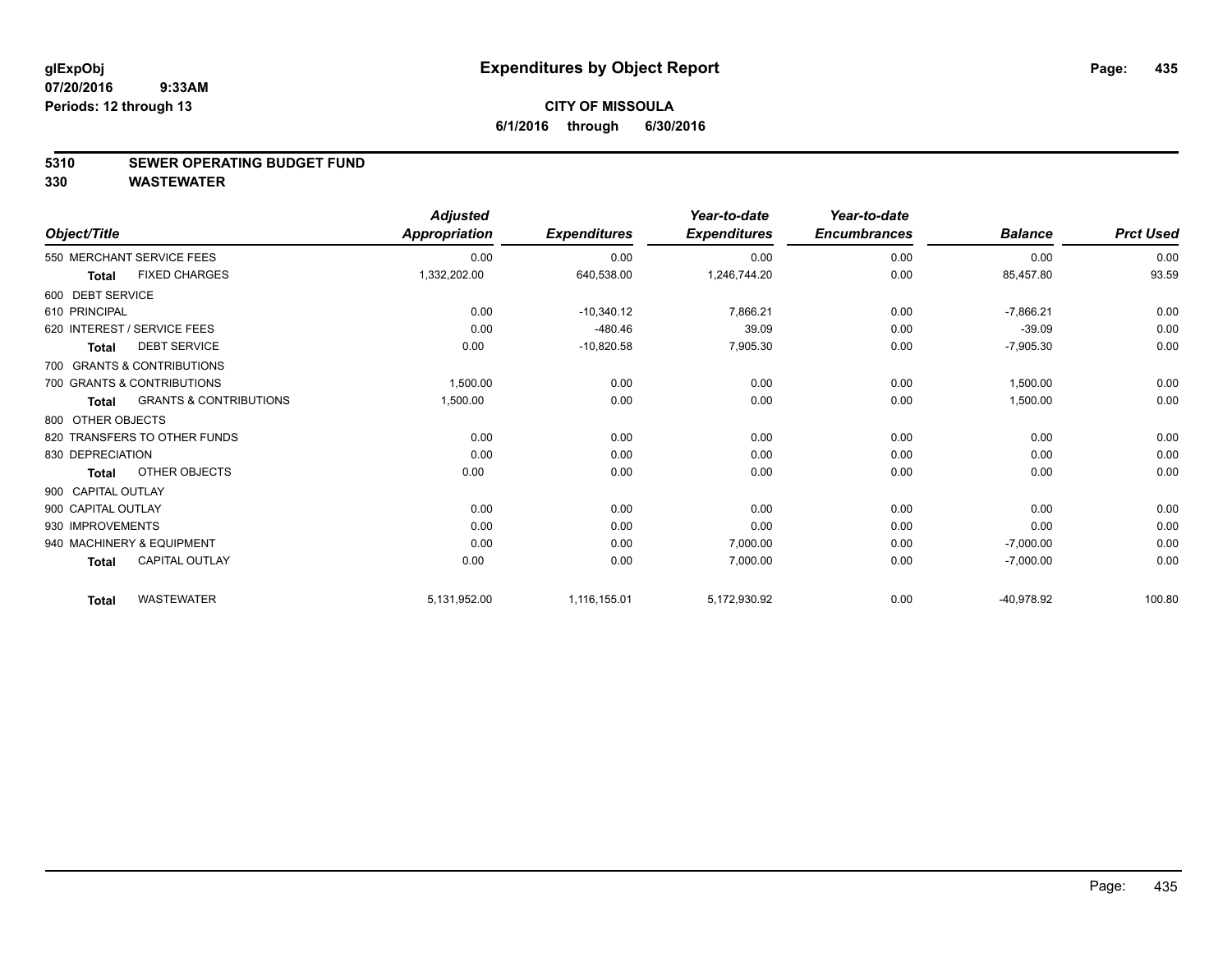# **CITY OF MISSOULA 6/1/2016 through 6/30/2016**

#### **5310 SEWER OPERATING BUDGET FUND**

**900 DEPRECIATION**

| Object/Title      |                     | <b>Adjusted</b><br>Appropriation | <b>Expenditures</b> | Year-to-date<br><b>Expenditures</b> | Year-to-date<br><b>Encumbrances</b> | <b>Balance</b> | <b>Prct Used</b> |
|-------------------|---------------------|----------------------------------|---------------------|-------------------------------------|-------------------------------------|----------------|------------------|
| 800 OTHER OBJECTS |                     |                                  |                     |                                     |                                     |                |                  |
| 830 DEPRECIATION  |                     | 0.00                             | 0.00                | 0.00                                | 0.00                                | 0.00           | 0.00             |
| <b>Total</b>      | OTHER OBJECTS       | 0.00                             | 0.00                | 0.00                                | 0.00                                | 0.00           | 0.00             |
| <b>Total</b>      | <b>DEPRECIATION</b> | 0.00                             | 0.00                | 0.00                                | 0.00                                | 0.00           | 0.00             |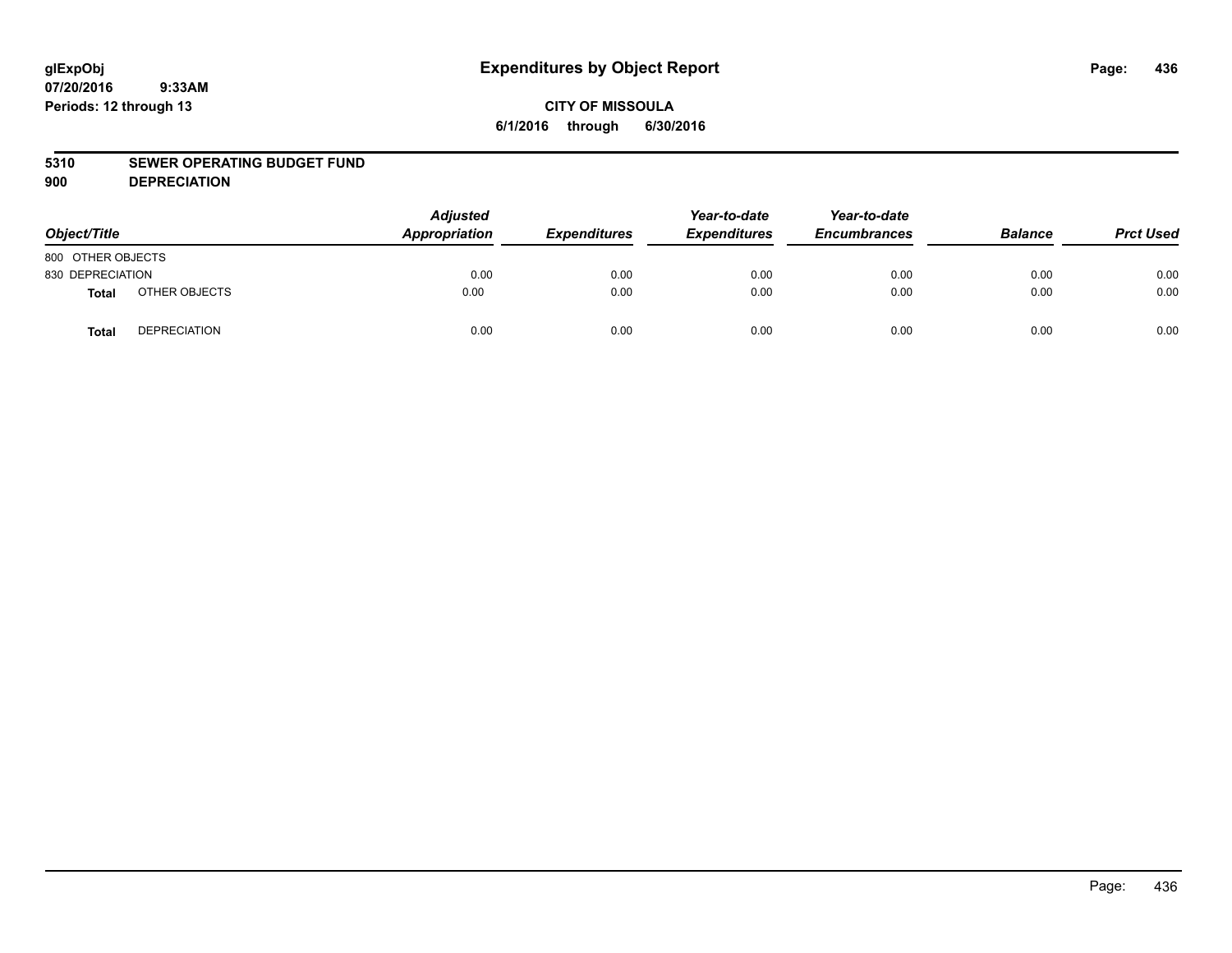# **CITY OF MISSOULA 6/1/2016 through 6/30/2016**

## **5310 SEWER OPERATING BUDGET FUND**

|                                       | <b>Adjusted</b>      |                     | Year-to-date        | Year-to-date        |                |                  |
|---------------------------------------|----------------------|---------------------|---------------------|---------------------|----------------|------------------|
| Object/Title                          | <b>Appropriation</b> | <b>Expenditures</b> | <b>Expenditures</b> | <b>Encumbrances</b> | <b>Balance</b> | <b>Prct Used</b> |
| 100 PERSONAL SERVICES                 |                      |                     |                     |                     |                |                  |
| 110 SALARIES AND WAGES                | 1,248,521.00         | 162,750.42          | 1,248,413.94        | 0.00                | 107.06         | 99.99            |
| 115 SALARIES/HEALTH INSURANCE BENEFIT | 0.00                 | 0.00                | 0.00                | 0.00                | 0.00           | 0.00             |
| 120 OVERTIME/TERMINATION              | 19,000.00            | 1,532.25            | 20,500.01           | 0.00                | $-1,500.01$    | 107.89           |
| 130 OTHER                             | 14,640.00            | 0.00                | 0.00                | 0.00                | 14,640.00      | 0.00             |
| 135 OPEB EXPENSE                      | 0.00                 | 0.00                | 0.00                | 0.00                | 0.00           | 0.00             |
| 140 EMPLOYER CONTRIBUTIONS            | 498,888.00           | 62,694.47           | 513,373.21          | 0.00                | $-14,485.21$   | 102.90           |
| 141 STATE RETIREMENT CONTRIBUTIONS    | 0.00                 | 95.40               | 946.36              | 0.00                | $-946.36$      | 0.00             |
| 145 OPEB CONTRIBUTION                 | 0.00                 | 0.00                | 0.00                | 0.00                | 0.00           | 0.00             |
| 190 PENSION EXPENSE                   | 0.00                 | 0.00                | 0.00                | 0.00                | 0.00           | 0.00             |
| PERSONAL SERVICES<br><b>Total</b>     | 1,781,049.00         | 227,072.54          | 1,783,233.52        | 0.00                | $-2,184.52$    | 100.12           |
| 200 SUPPLIES                          |                      |                     |                     |                     |                |                  |
| 210 OFFICE SUPPLIES                   | 3,400.00             | 25.49               | 1,378.66            | 0.00                | 2,021.34       | 40.55            |
| 220 OPERATING SUPPLIES                | 204,170.00           | 32,284.77           | 277,248.21          | 0.00                | $-73,078.21$   | 135.79           |
| 230 REPAIR/MAINTENANCE                | 180,050.00           | 17,603.47           | 216,886.53          | 0.00                | $-36,836.53$   | 120.46           |
| 231 GASOLINE                          | 60,000.00            | 2,860.78            | 28,900.98           | 0.00                | 31,099.02      | 48.17            |
| 240 OTHER SUPPLIES                    | 4,000.00             | 549.56              | 2,067.94            | 0.00                | 1,932.06       | 51.70            |
| <b>SUPPLIES</b><br>Total              | 451,620.00           | 53,324.07           | 526,482.32          | 0.00                | $-74,862.32$   | 116.58           |
| 300 PURCHASED SERVICES                |                      |                     |                     |                     |                |                  |
| 310 COMMUNICATIONS                    | 3,570.00             | 153.39              | 9,010.15            | 0.00                | $-5,440.15$    | 252.39           |
| 320 PRINTING & DUPLICATING            | 1,000.00             | 54.95               | 1,590.42            | 0.00                | $-590.42$      | 159.04           |
| 330 PUBLICITY, SUBSCRIPTIONS & DUES   | 3,000.00             | 670.74              | 11,980.26           | 0.00                | $-8,980.26$    | 399.34           |
| 341 ELECTRICITY & NATURAL GAS         | 648,468.00           | 57,546.81           | 567,416.78          | 0.00                | 81,051.22      | 87.50            |
| 343 WATER CHARGES                     | 10.248.00            | 1,303.78            | 8.627.57            | 0.00                | 1,620.43       | 84.19            |
| 344 TELEPHONE SERVICE                 | 16,337.00            | 2,378.24            | 19,418.91           | 0.00                | $-3,081.91$    | 118.86           |
| 345 GARBAGE                           | 20,804.00            | 1,825.45            | 23,296.70           | 0.00                | $-2,492.70$    | 111.98           |
| 350 PROFESSIONAL SERVICES             | 70,000.00            | 5,250.79            | 86,962.05           | 0.00                | $-16,962.05$   | 124.23           |
| 360 REPAIR & MAINTENANCE              | 339,154.00           | 58,821.81           | 428,508.72          | 0.00                | $-89,354.72$   | 126.35           |
| 370 TRAVEL                            | 12,500.00            | 388.92              | 4,730.62            | 0.00                | 7,769.38       | 37.84            |
| 380 TRAINING                          | 7,600.00             | $-110.00$           | 8,974.80            | 0.00                | $-1,374.80$    | 118.09           |
| 390 OTHER PURCHASED SERVICES          | 432,900.00           | 77,756.10           | 431,048.60          | 0.00                | 1,851.40       | 99.57            |
| PURCHASED SERVICES<br>Total           | 1,565,581.00         | 206,040.98          | 1,601,565.58        | 0.00                | $-35,984.58$   | 102.30           |
| 500 FIXED CHARGES                     |                      |                     |                     |                     |                |                  |
| 500 FIXED CHARGES                     | 1,332,202.00         | 640,538.00          | 1,246,744.20        | 0.00                | 85,457.80      | 93.59            |
| 550 MERCHANT SERVICE FEES             | 0.00                 | 0.00                | 0.00                | 0.00                | 0.00           | 0.00             |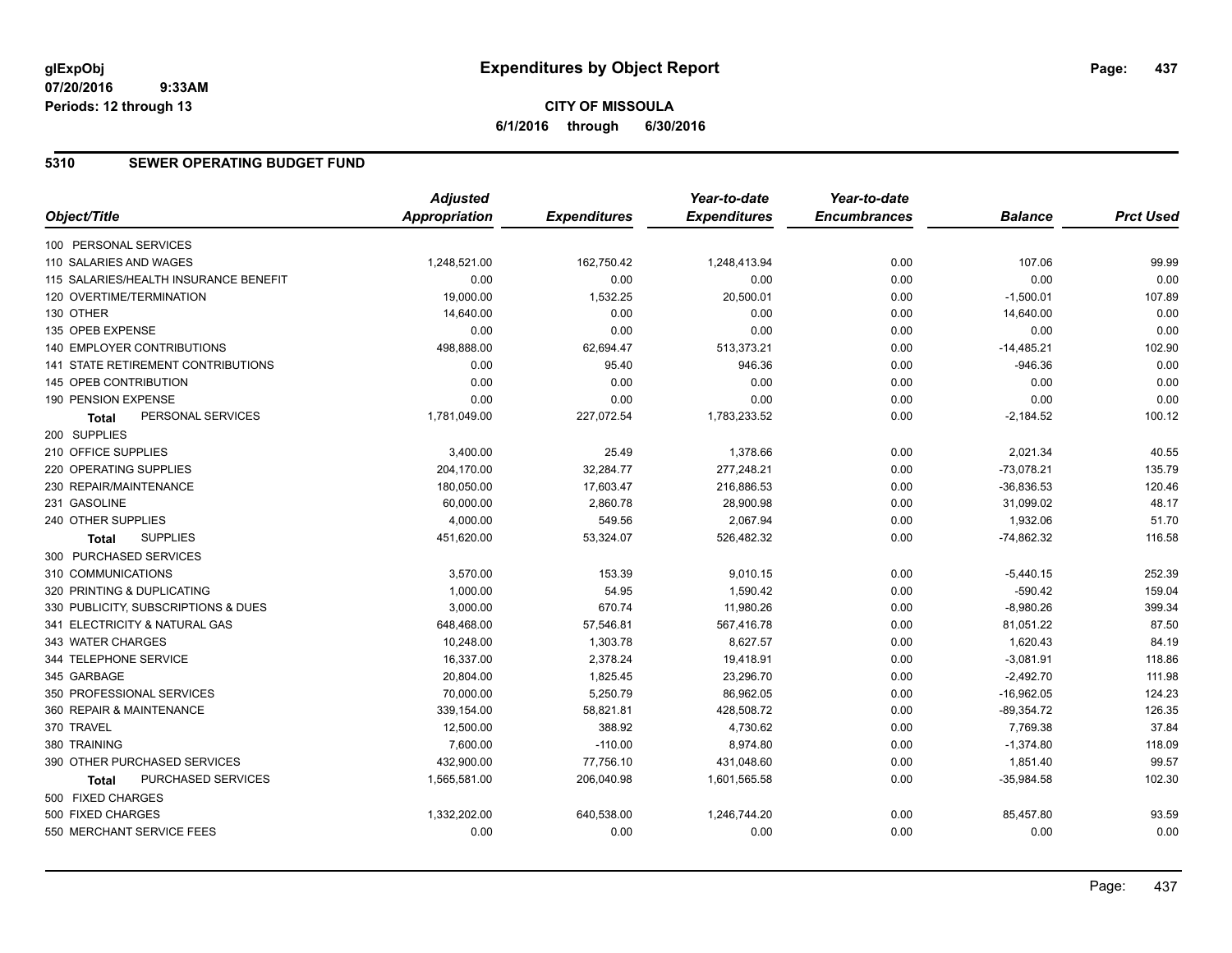# **5310 SEWER OPERATING BUDGET FUND**

|                    |                                   | <b>Adjusted</b> |                     | Year-to-date        | Year-to-date        |                |                  |
|--------------------|-----------------------------------|-----------------|---------------------|---------------------|---------------------|----------------|------------------|
| Object/Title       |                                   | Appropriation   | <b>Expenditures</b> | <b>Expenditures</b> | <b>Encumbrances</b> | <b>Balance</b> | <b>Prct Used</b> |
| <b>Total</b>       | <b>FIXED CHARGES</b>              | 1,332,202.00    | 640,538.00          | 1,246,744.20        | 0.00                | 85,457.80      | 93.59            |
| 600 DEBT SERVICE   |                                   |                 |                     |                     |                     |                |                  |
| 610 PRINCIPAL      |                                   | 0.00            | $-10,340.12$        | 7,866.21            | 0.00                | $-7,866.21$    | 0.00             |
|                    | 620 INTEREST / SERVICE FEES       | 0.00            | $-480.46$           | 39.09               | 0.00                | $-39.09$       | 0.00             |
| <b>Total</b>       | <b>DEBT SERVICE</b>               | 0.00            | $-10,820.58$        | 7,905.30            | 0.00                | $-7,905.30$    | 0.00             |
|                    | 700 GRANTS & CONTRIBUTIONS        |                 |                     |                     |                     |                |                  |
|                    | 700 GRANTS & CONTRIBUTIONS        | 1,500.00        | 0.00                | 0.00                | 0.00                | 1,500.00       | 0.00             |
| <b>Total</b>       | <b>GRANTS &amp; CONTRIBUTIONS</b> | 1,500.00        | 0.00                | 0.00                | 0.00                | 1,500.00       | 0.00             |
| 800 OTHER OBJECTS  |                                   |                 |                     |                     |                     |                |                  |
|                    | 820 TRANSFERS TO OTHER FUNDS      | 0.00            | 0.00                | 0.00                | 0.00                | 0.00           | 0.00             |
| 830 DEPRECIATION   |                                   | 0.00            | 0.00                | 0.00                | 0.00                | 0.00           | 0.00             |
| <b>Total</b>       | OTHER OBJECTS                     | 0.00            | 0.00                | 0.00                | 0.00                | 0.00           | 0.00             |
| 900 CAPITAL OUTLAY |                                   |                 |                     |                     |                     |                |                  |
| 900 CAPITAL OUTLAY |                                   | 0.00            | 0.00                | 0.00                | 0.00                | 0.00           | 0.00             |
| 930 IMPROVEMENTS   |                                   | 0.00            | 0.00                | 0.00                | 0.00                | 0.00           | 0.00             |
|                    | 940 MACHINERY & EQUIPMENT         | 0.00            | 0.00                | 7,000.00            | 0.00                | $-7,000.00$    | 0.00             |
| Total              | <b>CAPITAL OUTLAY</b>             | 0.00            | 0.00                | 7,000.00            | 0.00                | $-7,000.00$    | 0.00             |
| <b>Total</b>       | SEWER OPERATING BUDGET FUND       | 5,131,952.00    | 1,116,155.01        | 5,172,930.92        | 0.00                | $-40,978.92$   | 100.80           |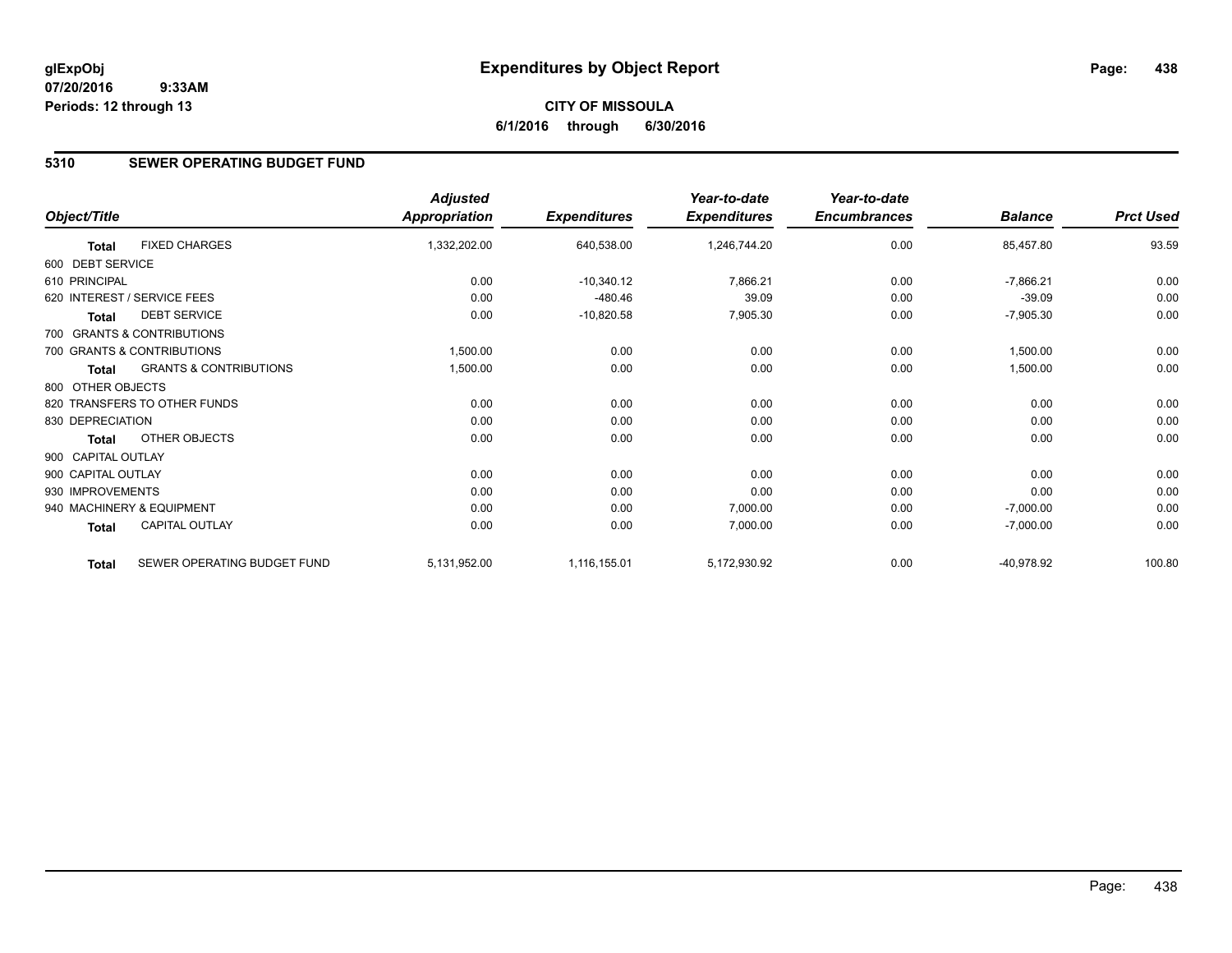#### **5311 SEWER REVENUE COLLECTION & CLEARING FUND**

| Object/Title                         | <b>Adjusted</b><br><b>Appropriation</b> | <b>Expenditures</b> | Year-to-date<br><b>Expenditures</b> | Year-to-date<br><b>Encumbrances</b> | <b>Balance</b> | <b>Prct Used</b> |
|--------------------------------------|-----------------------------------------|---------------------|-------------------------------------|-------------------------------------|----------------|------------------|
| 500 FIXED CHARGES                    |                                         |                     |                                     |                                     |                |                  |
| 500 FIXED CHARGES                    | 0.00                                    | 0.00                | 0.00                                | 0.00                                | 0.00           | 0.00             |
| 550 MERCHANT SERVICE FEES            | 0.00                                    | 0.00                | 0.00                                | 0.00                                | 0.00           | 0.00             |
| <b>FIXED CHARGES</b><br><b>Total</b> | 0.00                                    | 0.00                | 0.00                                | 0.00                                | 0.00           | 0.00             |
| 600 DEBT SERVICE                     |                                         |                     |                                     |                                     |                |                  |
| 620 INTEREST / SERVICE FEES          | 0.00                                    | 0.00                | 0.00                                | 0.00                                | 0.00           | 0.00             |
| <b>DEBT SERVICE</b><br><b>Total</b>  | 0.00                                    | 0.00                | 0.00                                | 0.00                                | 0.00           | 0.00             |
| 800 OTHER OBJECTS                    |                                         |                     |                                     |                                     |                |                  |
| 800 OTHER OBJECTS                    | 0.00                                    | 0.00                | 0.00                                | 0.00                                | 0.00           | 0.00             |
| 820 TRANSFERS TO OTHER FUNDS         | 7,391,083.00                            | 0.00                | 0.00                                | 0.00                                | 7,391,083.00   | 0.00             |
| OTHER OBJECTS<br><b>Total</b>        | 7,391,083.00                            | 0.00                | 0.00                                | 0.00                                | 7,391,083.00   | 0.00             |
| <b>WASTEWATER</b><br><b>Total</b>    | 7,391,083.00                            | 0.00                | 0.00                                | 0.00                                | 7,391,083.00   | 0.00             |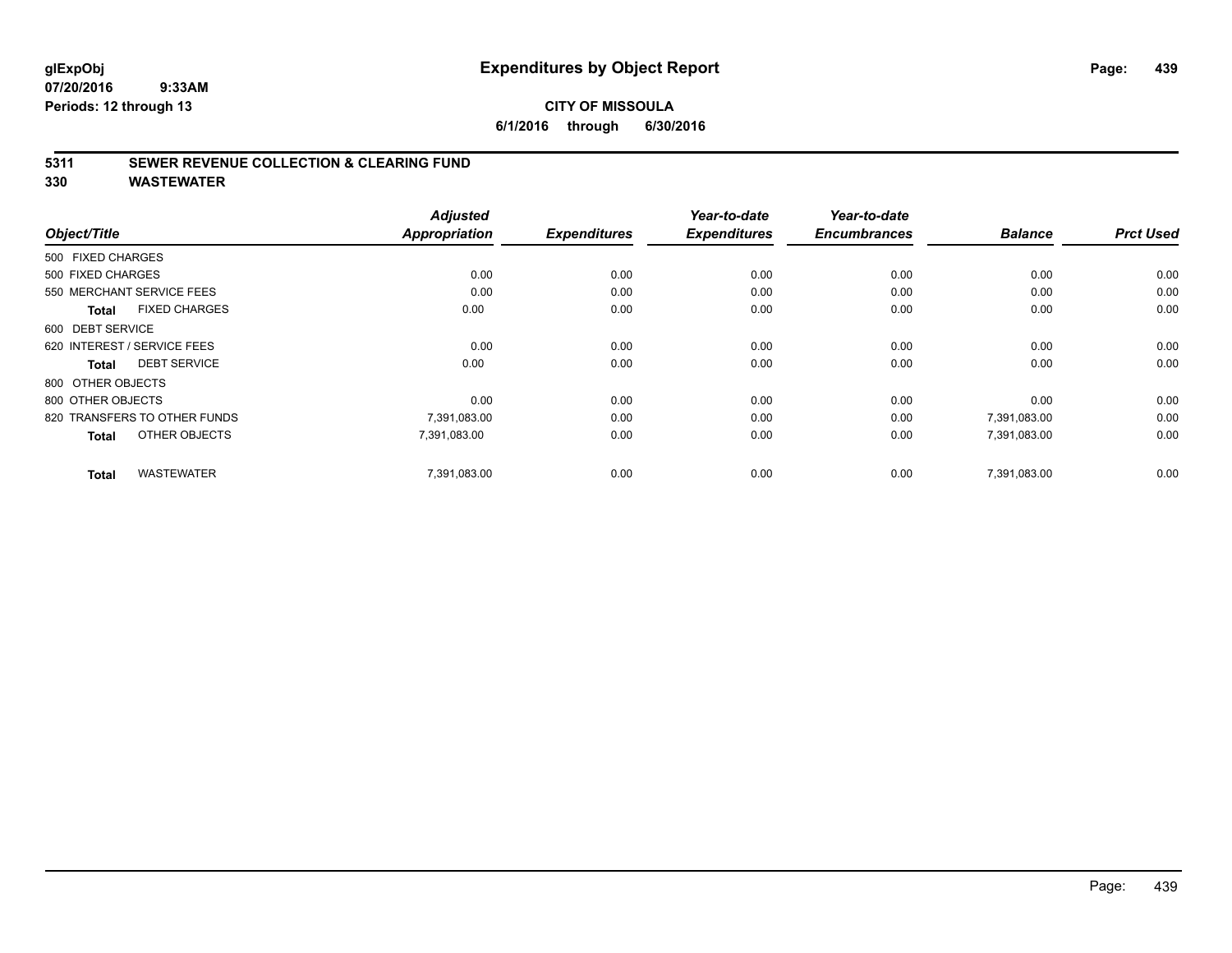# **CITY OF MISSOULA 6/1/2016 through 6/30/2016**

# **5311 SEWER REVENUE COLLECTION & CLEARING FUND**

|                   |                                  | <b>Adjusted</b>      |                     | Year-to-date        | Year-to-date        |                |                  |
|-------------------|----------------------------------|----------------------|---------------------|---------------------|---------------------|----------------|------------------|
| Object/Title      |                                  | <b>Appropriation</b> | <b>Expenditures</b> | <b>Expenditures</b> | <b>Encumbrances</b> | <b>Balance</b> | <b>Prct Used</b> |
| 500 FIXED CHARGES |                                  |                      |                     |                     |                     |                |                  |
| 500 FIXED CHARGES |                                  | 0.00                 | 0.00                | 0.00                | 0.00                | 0.00           | 0.00             |
|                   | 550 MERCHANT SERVICE FEES        | 0.00                 | 0.00                | 0.00                | 0.00                | 0.00           | 0.00             |
| <b>Total</b>      | <b>FIXED CHARGES</b>             | 0.00                 | 0.00                | 0.00                | 0.00                | 0.00           | 0.00             |
| 600 DEBT SERVICE  |                                  |                      |                     |                     |                     |                |                  |
|                   | 620 INTEREST / SERVICE FEES      | 0.00                 | 0.00                | 0.00                | 0.00                | 0.00           | 0.00             |
| <b>Total</b>      | <b>DEBT SERVICE</b>              | 0.00                 | 0.00                | 0.00                | 0.00                | 0.00           | 0.00             |
| 800 OTHER OBJECTS |                                  |                      |                     |                     |                     |                |                  |
| 800 OTHER OBJECTS |                                  | 0.00                 | 0.00                | 0.00                | 0.00                | 0.00           | 0.00             |
|                   | 820 TRANSFERS TO OTHER FUNDS     | 7,391,083.00         | 0.00                | 0.00                | 0.00                | 7,391,083.00   | 0.00             |
| <b>Total</b>      | OTHER OBJECTS                    | 7,391,083.00         | 0.00                | 0.00                | 0.00                | 7,391,083.00   | 0.00             |
| <b>Total</b>      | SEWER REVENUE COLLECTION & CLEAF | 7.391.083.00         | 0.00                | 0.00                | 0.00                | 7,391,083.00   | 0.00             |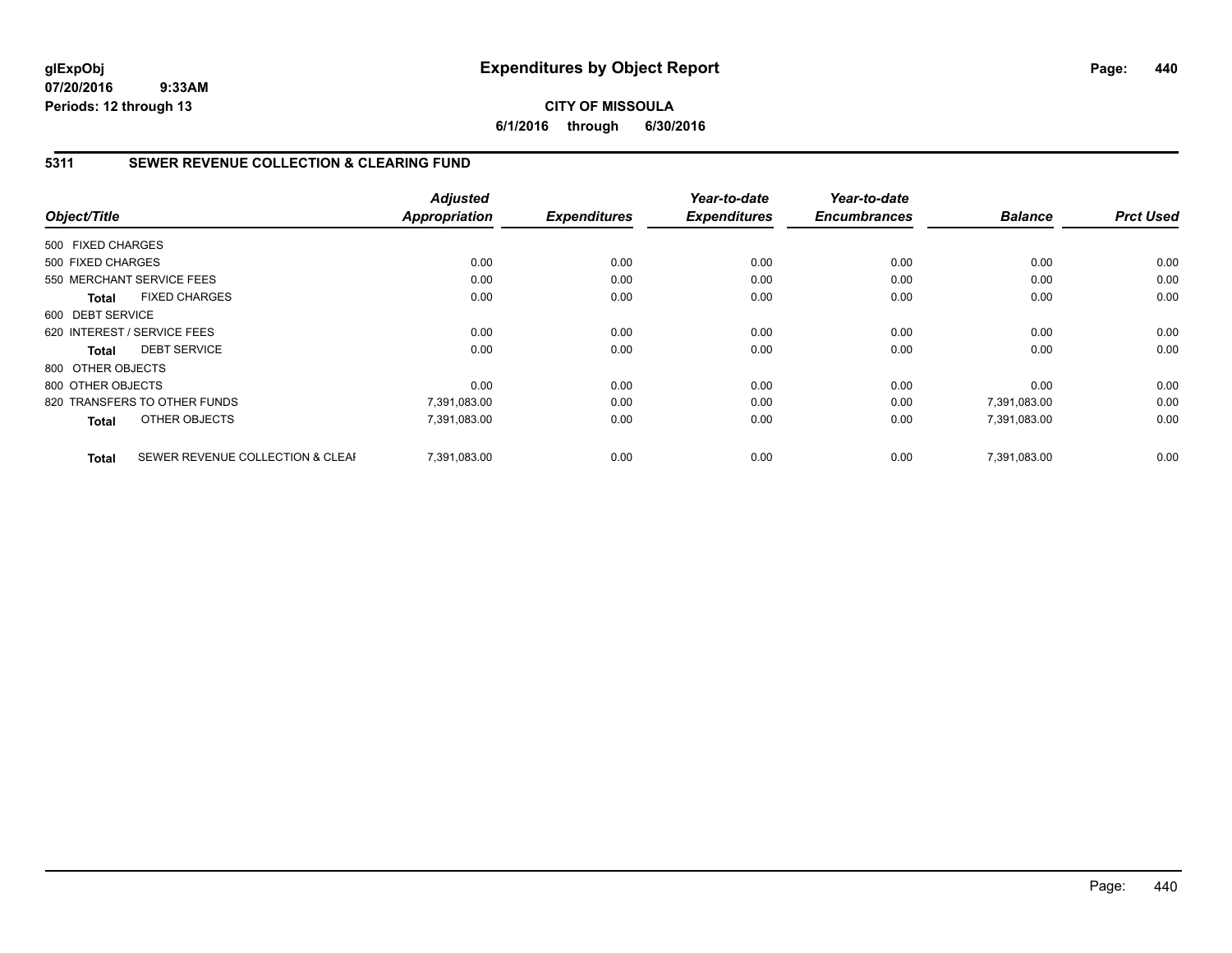# **5315 SEWER LOAN FUND**

|                        |                              | <b>Adjusted</b>      |                     | Year-to-date        | Year-to-date        |                |                  |
|------------------------|------------------------------|----------------------|---------------------|---------------------|---------------------|----------------|------------------|
| Object/Title           |                              | <b>Appropriation</b> | <b>Expenditures</b> | <b>Expenditures</b> | <b>Encumbrances</b> | <b>Balance</b> | <b>Prct Used</b> |
| 300 PURCHASED SERVICES |                              |                      |                     |                     |                     |                |                  |
|                        | 390 OTHER PURCHASED SERVICES | 0.00                 | 0.00                | 0.00                | 0.00                | 0.00           | 0.00             |
| <b>Total</b>           | <b>PURCHASED SERVICES</b>    | 0.00                 | 0.00                | 0.00                | 0.00                | 0.00           | 0.00             |
| 500 FIXED CHARGES      |                              |                      |                     |                     |                     |                |                  |
|                        | 550 MERCHANT SERVICE FEES    | 0.00                 | 0.00                | 0.00                | 0.00                | 0.00           | 0.00             |
| Total                  | <b>FIXED CHARGES</b>         | 0.00                 | 0.00                | 0.00                | 0.00                | 0.00           | 0.00             |
| 600 DEBT SERVICE       |                              |                      |                     |                     |                     |                |                  |
|                        | 620 INTEREST / SERVICE FEES  | 0.00                 | 0.00                | 0.00                | 0.00                | 0.00           | 0.00             |
| <b>Total</b>           | <b>DEBT SERVICE</b>          | 0.00                 | 0.00                | 0.00                | 0.00                | 0.00           | 0.00             |
| 800 OTHER OBJECTS      |                              |                      |                     |                     |                     |                |                  |
|                        | 820 TRANSFERS TO OTHER FUNDS | 20,000.00            | 0.00                | 0.00                | 0.00                | 20,000.00      | 0.00             |
| 845 CONTINGENCY        |                              | 0.00                 | 0.00                | 0.00                | 0.00                | 0.00           | 0.00             |
| <b>Total</b>           | OTHER OBJECTS                | 20,000.00            | 0.00                | 0.00                | 0.00                | 20,000.00      | 0.00             |
| <b>Total</b>           | <b>WASTEWATER</b>            | 20,000.00            | 0.00                | 0.00                | 0.00                | 20,000.00      | 0.00             |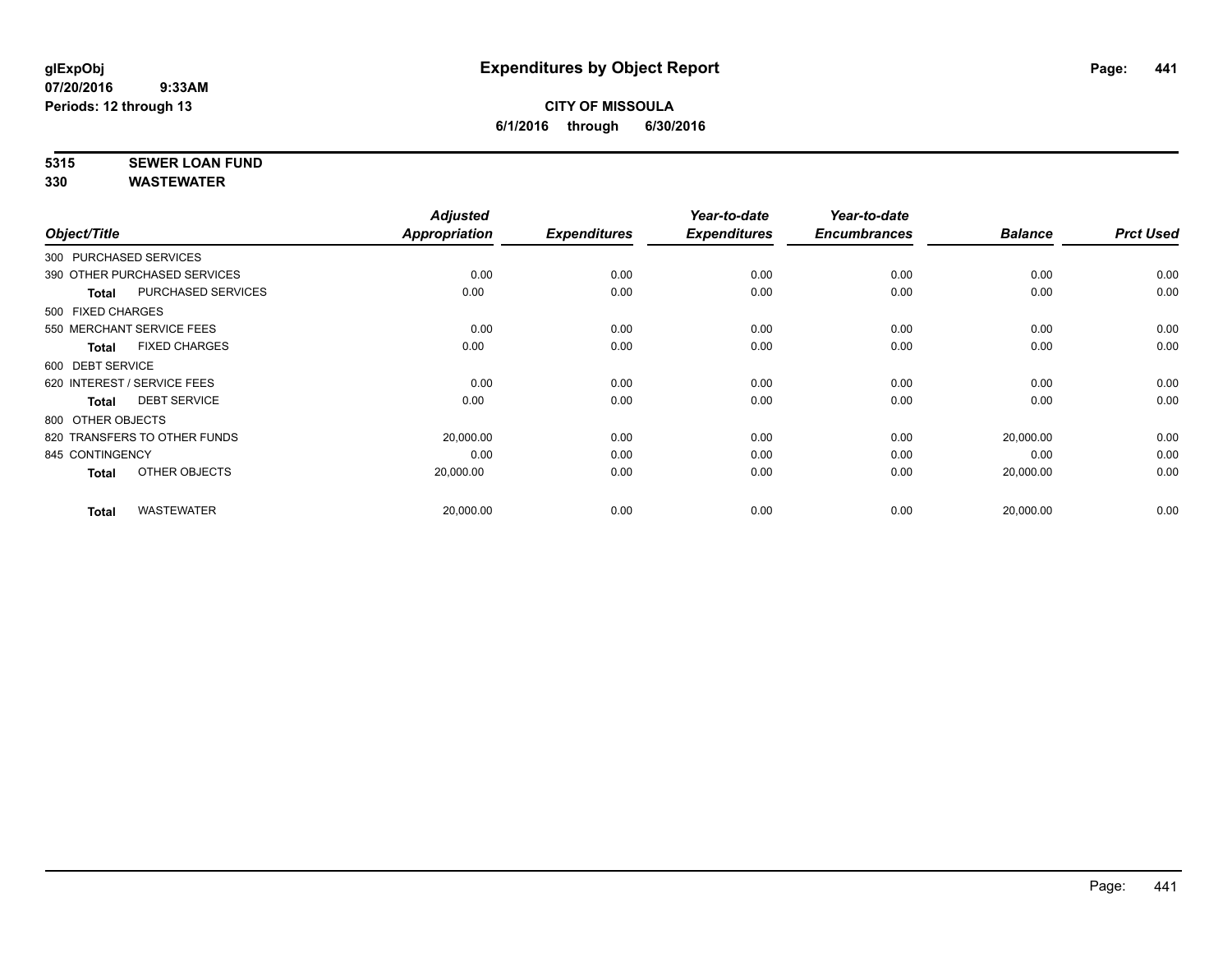# **CITY OF MISSOULA 6/1/2016 through 6/30/2016**

# **5315 SEWER LOAN FUND**

|                        |                              | <b>Adjusted</b> |                     | Year-to-date        | Year-to-date        |                |                  |
|------------------------|------------------------------|-----------------|---------------------|---------------------|---------------------|----------------|------------------|
| Object/Title           |                              | Appropriation   | <b>Expenditures</b> | <b>Expenditures</b> | <b>Encumbrances</b> | <b>Balance</b> | <b>Prct Used</b> |
| 300 PURCHASED SERVICES |                              |                 |                     |                     |                     |                |                  |
|                        | 390 OTHER PURCHASED SERVICES | 0.00            | 0.00                | 0.00                | 0.00                | 0.00           | 0.00             |
| <b>Total</b>           | PURCHASED SERVICES           | 0.00            | 0.00                | 0.00                | 0.00                | 0.00           | 0.00             |
| 500 FIXED CHARGES      |                              |                 |                     |                     |                     |                |                  |
|                        | 550 MERCHANT SERVICE FEES    | 0.00            | 0.00                | 0.00                | 0.00                | 0.00           | 0.00             |
| <b>Total</b>           | <b>FIXED CHARGES</b>         | 0.00            | 0.00                | 0.00                | 0.00                | 0.00           | 0.00             |
| 600 DEBT SERVICE       |                              |                 |                     |                     |                     |                |                  |
|                        | 620 INTEREST / SERVICE FEES  | 0.00            | 0.00                | 0.00                | 0.00                | 0.00           | 0.00             |
| <b>Total</b>           | <b>DEBT SERVICE</b>          | 0.00            | 0.00                | 0.00                | 0.00                | 0.00           | 0.00             |
| 800 OTHER OBJECTS      |                              |                 |                     |                     |                     |                |                  |
|                        | 820 TRANSFERS TO OTHER FUNDS | 20,000.00       | 0.00                | 0.00                | 0.00                | 20,000.00      | 0.00             |
| 845 CONTINGENCY        |                              | 0.00            | 0.00                | 0.00                | 0.00                | 0.00           | 0.00             |
| <b>Total</b>           | OTHER OBJECTS                | 20,000.00       | 0.00                | 0.00                | 0.00                | 20,000.00      | 0.00             |
| <b>Total</b>           | <b>SEWER LOAN FUND</b>       | 20,000.00       | 0.00                | 0.00                | 0.00                | 20,000.00      | 0.00             |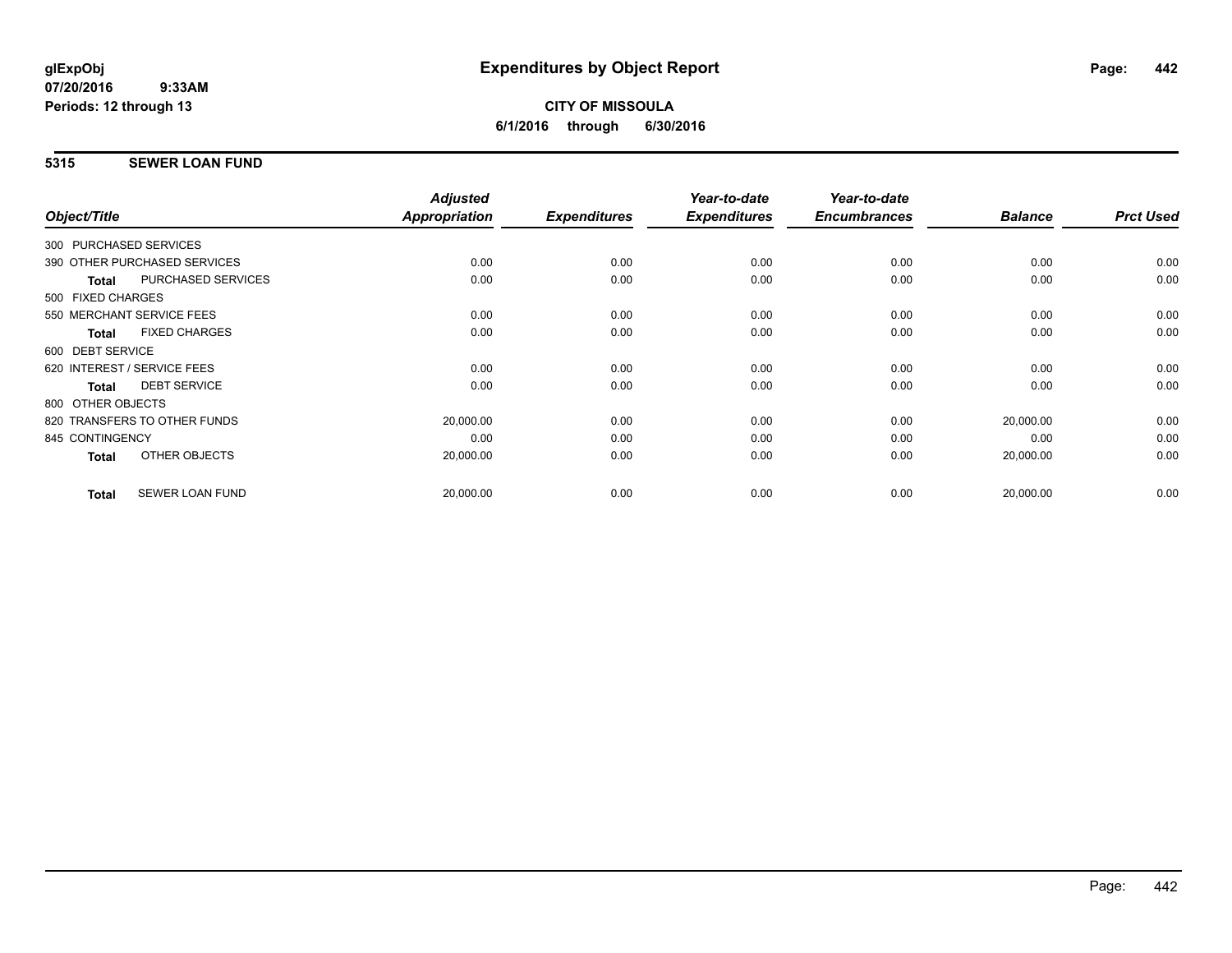#### **5320 SEWER REPLACEMENT & DEPRECIATION FUND**

|                                       | <b>Adjusted</b>      |                     | Year-to-date        | Year-to-date        |                |                  |
|---------------------------------------|----------------------|---------------------|---------------------|---------------------|----------------|------------------|
| Object/Title                          | <b>Appropriation</b> | <b>Expenditures</b> | <b>Expenditures</b> | <b>Encumbrances</b> | <b>Balance</b> | <b>Prct Used</b> |
| 300 PURCHASED SERVICES                |                      |                     |                     |                     |                |                  |
| 350 PROFESSIONAL SERVICES             | 0.00                 | 30,226.52           | 408,923.81          | 0.00                | -408,923.81    | 0.00             |
| 360 REPAIR & MAINTENANCE              | 424,000.00           | 55,392.20           | 260.782.37          | 0.00                | 163.217.63     | 61.51            |
| PURCHASED SERVICES<br><b>Total</b>    | 424,000.00           | 85,618.72           | 669,706.18          | 0.00                | $-245,706.18$  | 157.95           |
| 500 FIXED CHARGES                     |                      |                     |                     |                     |                |                  |
| 550 MERCHANT SERVICE FEES             | 0.00                 | 0.00                | 0.00                | 0.00                | 0.00           | 0.00             |
| <b>FIXED CHARGES</b><br><b>Total</b>  | 0.00                 | 0.00                | 0.00                | 0.00                | 0.00           | 0.00             |
| 600 DEBT SERVICE                      |                      |                     |                     |                     |                |                  |
| 610 PRINCIPAL                         | 83,015.00            | 10,340.12           | 79,921.22           | 0.00                | 3,093.78       | 96.27            |
| 620 INTEREST / SERVICE FEES           | 6,363.00             | 480.46              | 6,305.10            | 0.00                | 57.90          | 99.09            |
| <b>DEBT SERVICE</b><br><b>Total</b>   | 89,378.00            | 10,820.58           | 86,226.32           | 0.00                | 3,151.68       | 96.47            |
| 800 OTHER OBJECTS                     |                      |                     |                     |                     |                |                  |
| 820 TRANSFERS TO OTHER FUNDS          | 0.00                 | 0.00                | 0.00                | 0.00                | 0.00           | 0.00             |
| 830 DEPRECIATION                      | 0.00                 | 0.00                | 0.00                | 0.00                | 0.00           | 0.00             |
| OTHER OBJECTS<br><b>Total</b>         | 0.00                 | 0.00                | 0.00                | 0.00                | 0.00           | 0.00             |
| 900 CAPITAL OUTLAY                    |                      |                     |                     |                     |                |                  |
| 900 CAPITAL OUTLAY                    | 0.00                 | 0.00                | 0.00                | 0.00                | 0.00           | 0.00             |
| 910 LAND                              | 0.00                 | 0.00                | 0.00                | 0.00                | 0.00           | 0.00             |
| 930 IMPROVEMENTS                      | 0.00                 | 36,113.00           | 94,773.30           | 0.00                | $-94,773.30$   | 0.00             |
| 940 MACHINERY & EQUIPMENT             | 100,000.00           | 0.00                | 9,590.70            | 0.00                | 90,409.30      | 9.59             |
| <b>CAPITAL OUTLAY</b><br><b>Total</b> | 100,000.00           | 36,113.00           | 104,364.00          | 0.00                | $-4,364.00$    | 104.36           |
| <b>WASTEWATER</b><br><b>Total</b>     | 613,378.00           | 132,552.30          | 860,296.50          | 0.00                | $-246,918.50$  | 140.26           |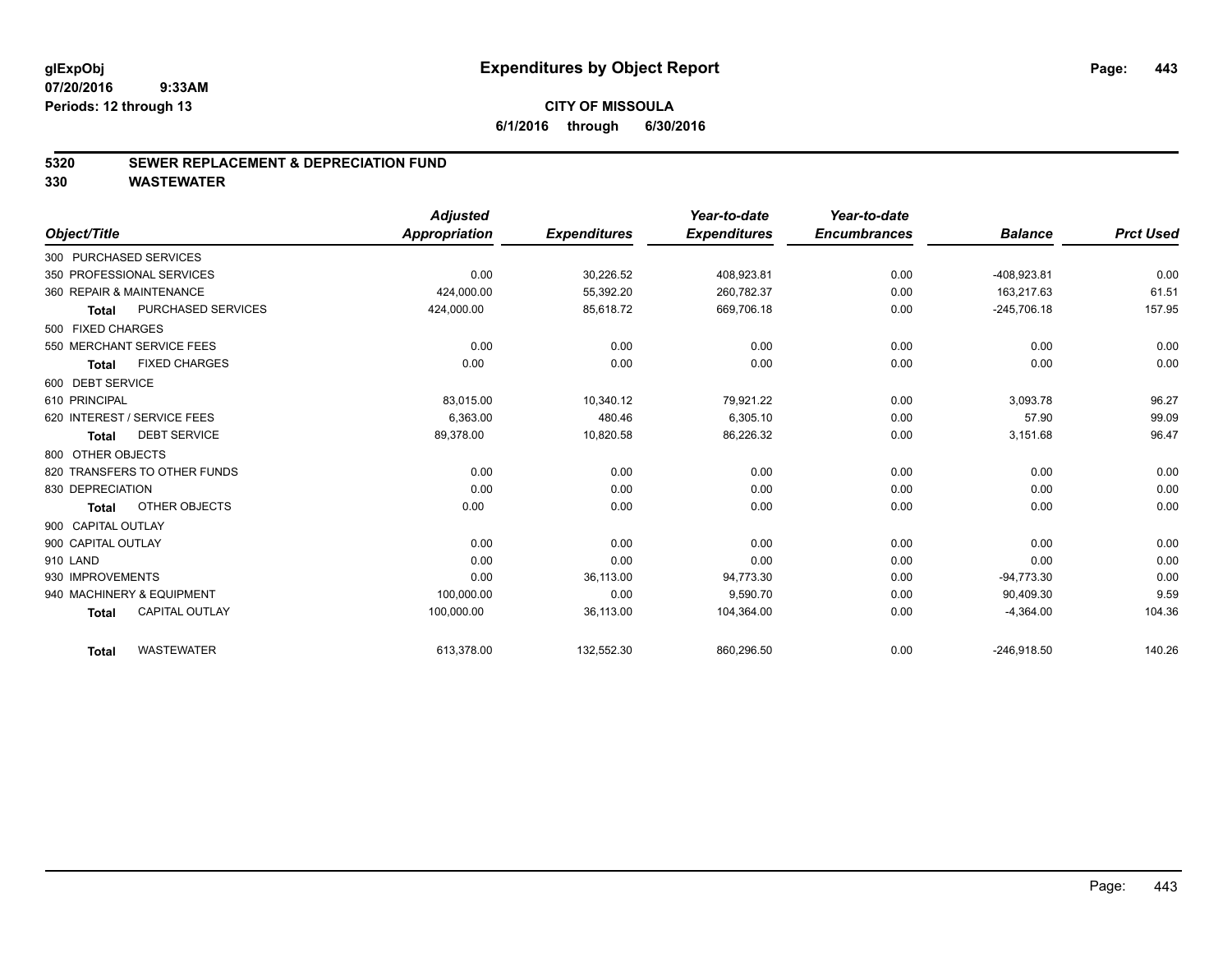# **5320 SEWER REPLACEMENT & DEPRECIATION FUND**

|                        |                                  | <b>Adjusted</b>      |                     | Year-to-date        | Year-to-date        |                |                  |
|------------------------|----------------------------------|----------------------|---------------------|---------------------|---------------------|----------------|------------------|
| Object/Title           |                                  | <b>Appropriation</b> | <b>Expenditures</b> | <b>Expenditures</b> | <b>Encumbrances</b> | <b>Balance</b> | <b>Prct Used</b> |
| 300 PURCHASED SERVICES |                                  |                      |                     |                     |                     |                |                  |
|                        | 350 PROFESSIONAL SERVICES        | 0.00                 | 30,226.52           | 408,923.81          | 0.00                | -408,923.81    | 0.00             |
|                        | 360 REPAIR & MAINTENANCE         | 424,000.00           | 55,392.20           | 260,782.37          | 0.00                | 163.217.63     | 61.51            |
| <b>Total</b>           | <b>PURCHASED SERVICES</b>        | 424,000.00           | 85,618.72           | 669,706.18          | 0.00                | $-245,706.18$  | 157.95           |
| 500 FIXED CHARGES      |                                  |                      |                     |                     |                     |                |                  |
|                        | 550 MERCHANT SERVICE FEES        | 0.00                 | 0.00                | 0.00                | 0.00                | 0.00           | 0.00             |
| <b>Total</b>           | <b>FIXED CHARGES</b>             | 0.00                 | 0.00                | 0.00                | 0.00                | 0.00           | 0.00             |
| 600 DEBT SERVICE       |                                  |                      |                     |                     |                     |                |                  |
| 610 PRINCIPAL          |                                  | 83,015.00            | 10,340.12           | 79,921.22           | 0.00                | 3,093.78       | 96.27            |
|                        | 620 INTEREST / SERVICE FEES      | 6,363.00             | 480.46              | 6,305.10            | 0.00                | 57.90          | 99.09            |
| <b>Total</b>           | <b>DEBT SERVICE</b>              | 89,378.00            | 10,820.58           | 86,226.32           | 0.00                | 3,151.68       | 96.47            |
| 800 OTHER OBJECTS      |                                  |                      |                     |                     |                     |                |                  |
|                        | 820 TRANSFERS TO OTHER FUNDS     | 0.00                 | 0.00                | 0.00                | 0.00                | 0.00           | 0.00             |
| 830 DEPRECIATION       |                                  | 0.00                 | 0.00                | 0.00                | 0.00                | 0.00           | 0.00             |
| <b>Total</b>           | OTHER OBJECTS                    | 0.00                 | 0.00                | 0.00                | 0.00                | 0.00           | 0.00             |
| 900 CAPITAL OUTLAY     |                                  |                      |                     |                     |                     |                |                  |
| 900 CAPITAL OUTLAY     |                                  | 0.00                 | 0.00                | 0.00                | 0.00                | 0.00           | 0.00             |
| 910 LAND               |                                  | 0.00                 | 0.00                | 0.00                | 0.00                | 0.00           | 0.00             |
| 930 IMPROVEMENTS       |                                  | 0.00                 | 36,113.00           | 94,773.30           | 0.00                | $-94,773.30$   | 0.00             |
|                        | 940 MACHINERY & EQUIPMENT        | 100,000.00           | 0.00                | 9.590.70            | 0.00                | 90,409.30      | 9.59             |
| <b>Total</b>           | <b>CAPITAL OUTLAY</b>            | 100,000.00           | 36,113.00           | 104,364.00          | 0.00                | $-4,364.00$    | 104.36           |
| <b>Total</b>           | SEWER REPLACEMENT & DEPRECIATION | 613,378.00           | 132,552.30          | 860,296.50          | 0.00                | $-246,918.50$  | 140.26           |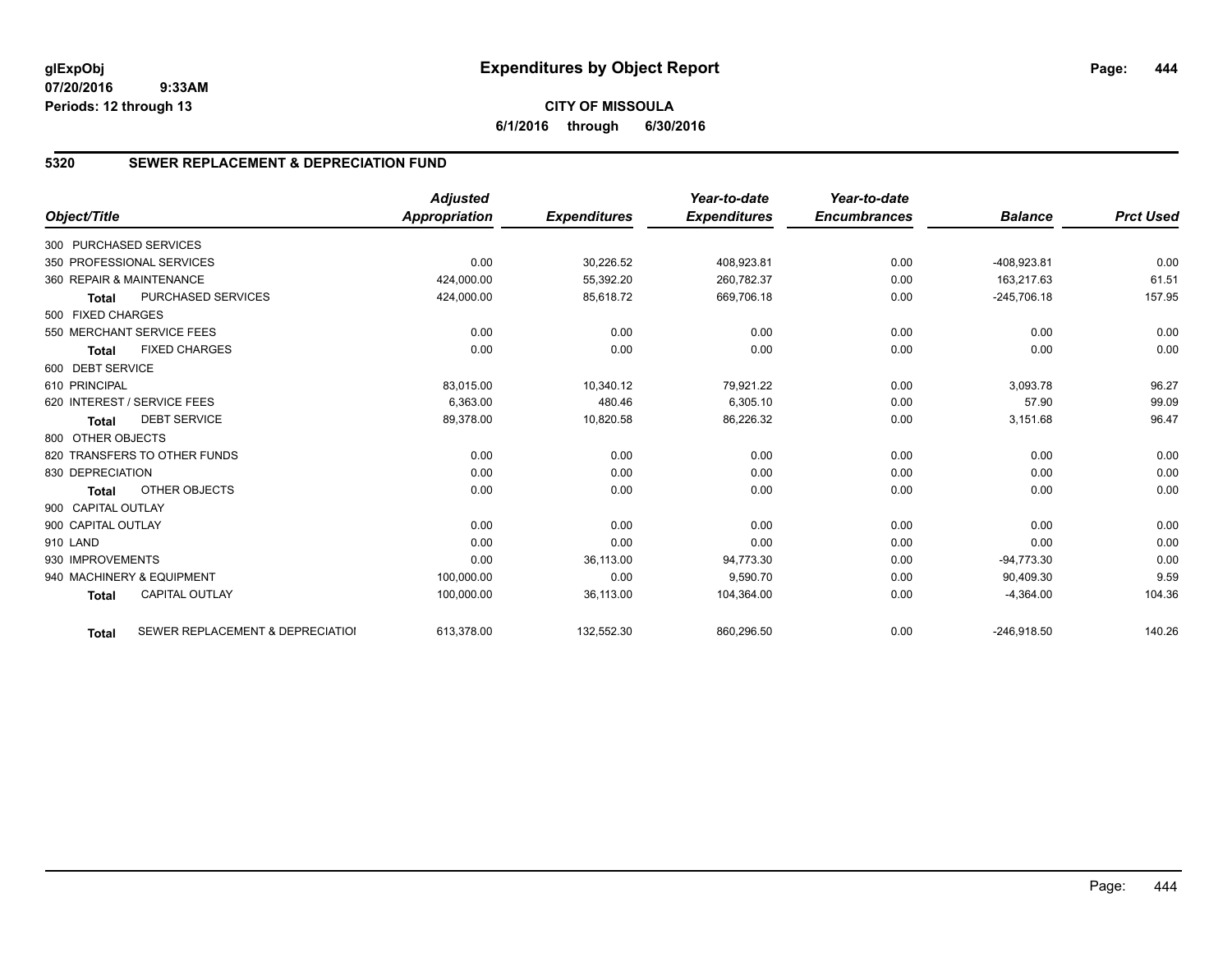#### **5325 SEWER DEVELOPMENT FEE FUND**

|                    |                              | <b>Adjusted</b>      |                     | Year-to-date        | Year-to-date        |                |                  |
|--------------------|------------------------------|----------------------|---------------------|---------------------|---------------------|----------------|------------------|
| Object/Title       |                              | <b>Appropriation</b> | <b>Expenditures</b> | <b>Expenditures</b> | <b>Encumbrances</b> | <b>Balance</b> | <b>Prct Used</b> |
|                    | 300 PURCHASED SERVICES       |                      |                     |                     |                     |                |                  |
|                    | 350 PROFESSIONAL SERVICES    | 0.00                 | 42,183.75           | 68,652.62           | 0.00                | $-68,652.62$   | 0.00             |
|                    | 360 REPAIR & MAINTENANCE     | 0.00                 | 0.00                | 0.00                | 0.00                | 0.00           | 0.00             |
| <b>Total</b>       | PURCHASED SERVICES           | 0.00                 | 42,183.75           | 68,652.62           | 0.00                | $-68,652.62$   | 0.00             |
| 500 FIXED CHARGES  |                              |                      |                     |                     |                     |                |                  |
|                    | 550 MERCHANT SERVICE FEES    | 0.00                 | 0.00                | 0.00                | 0.00                | 0.00           | 0.00             |
| <b>Total</b>       | <b>FIXED CHARGES</b>         | 0.00                 | 0.00                | 0.00                | 0.00                | 0.00           | 0.00             |
| 600 DEBT SERVICE   |                              |                      |                     |                     |                     |                |                  |
| 610 PRINCIPAL      |                              | 0.00                 | 0.00                | 0.00                | 0.00                | 0.00           | 0.00             |
|                    | 620 INTEREST / SERVICE FEES  | 0.00                 | 0.00                | 0.00                | 0.00                | 0.00           | 0.00             |
| <b>Total</b>       | <b>DEBT SERVICE</b>          | 0.00                 | 0.00                | 0.00                | 0.00                | 0.00           | 0.00             |
| 800 OTHER OBJECTS  |                              |                      |                     |                     |                     |                |                  |
|                    | 820 TRANSFERS TO OTHER FUNDS | 0.00                 | 0.00                | 0.00                | 0.00                | 0.00           | 0.00             |
| <b>Total</b>       | OTHER OBJECTS                | 0.00                 | 0.00                | 0.00                | 0.00                | 0.00           | 0.00             |
| 900 CAPITAL OUTLAY |                              |                      |                     |                     |                     |                |                  |
| 900 CAPITAL OUTLAY |                              | 0.00                 | 0.00                | 0.00                | 0.00                | 0.00           | 0.00             |
| 910 LAND           |                              | 0.00                 | 0.00                | 0.00                | 0.00                | 0.00           | 0.00             |
| 920 BUILDINGS      |                              | 0.00                 | 0.00                | 0.00                | 0.00                | 0.00           | 0.00             |
| 930 IMPROVEMENTS   |                              | 247,118.00           | 19,209.35           | 201,858.68          | 0.00                | 45,259.32      | 81.69            |
| <b>Total</b>       | <b>CAPITAL OUTLAY</b>        | 247,118.00           | 19,209.35           | 201,858.68          | 0.00                | 45,259.32      | 81.69            |
| <b>Total</b>       | <b>WASTEWATER</b>            | 247,118.00           | 61,393.10           | 270,511.30          | 0.00                | $-23,393.30$   | 109.47           |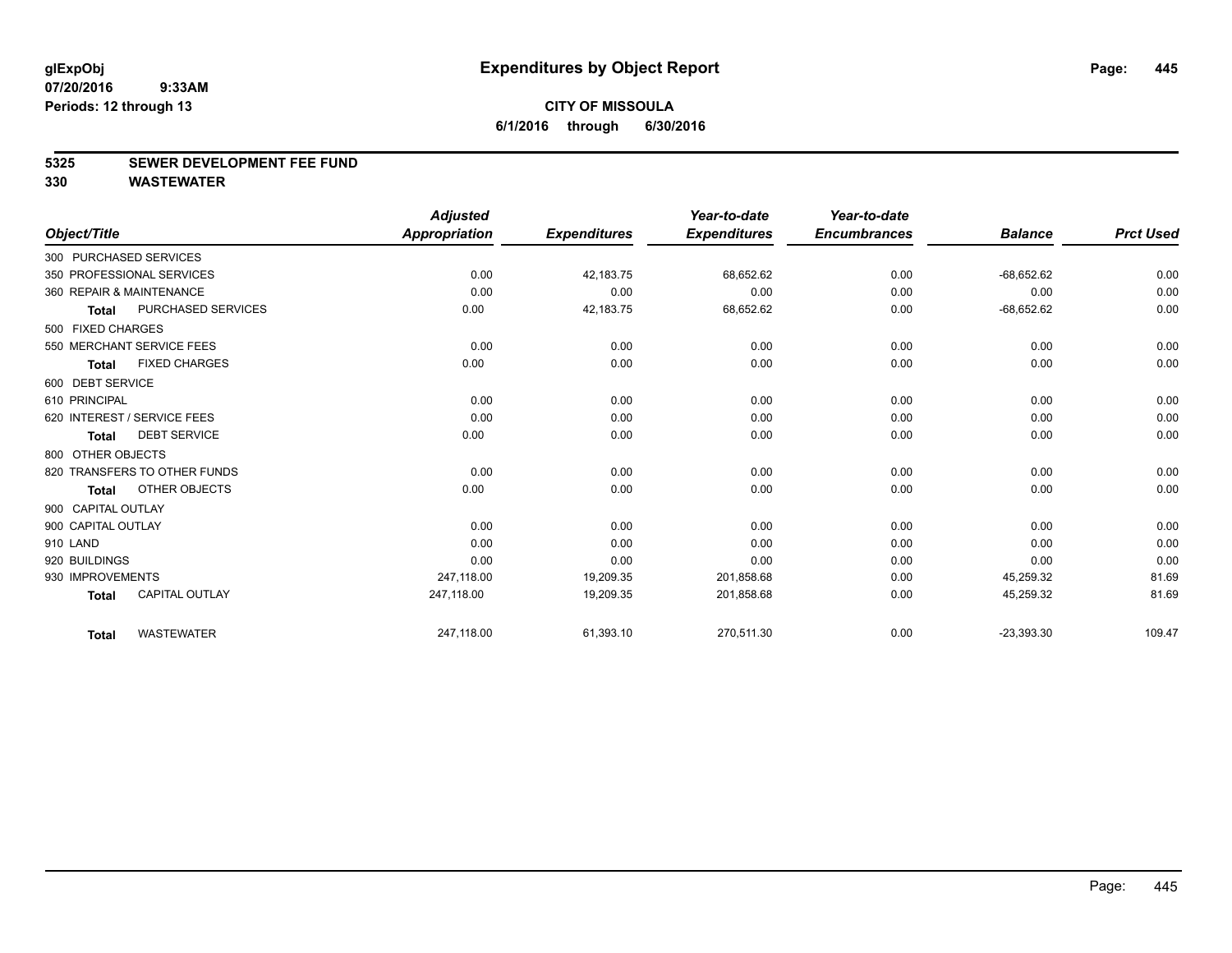**6/1/2016 through 6/30/2016**

## **5325 SEWER DEVELOPMENT FEE FUND**

|                        |                              | <b>Adjusted</b>      |                     | Year-to-date        | Year-to-date        |                |                  |
|------------------------|------------------------------|----------------------|---------------------|---------------------|---------------------|----------------|------------------|
| Object/Title           |                              | <b>Appropriation</b> | <b>Expenditures</b> | <b>Expenditures</b> | <b>Encumbrances</b> | <b>Balance</b> | <b>Prct Used</b> |
| 300 PURCHASED SERVICES |                              |                      |                     |                     |                     |                |                  |
|                        | 350 PROFESSIONAL SERVICES    | 0.00                 | 42,183.75           | 68,652.62           | 0.00                | $-68,652.62$   | 0.00             |
|                        | 360 REPAIR & MAINTENANCE     | 0.00                 | 0.00                | 0.00                | 0.00                | 0.00           | 0.00             |
| <b>Total</b>           | PURCHASED SERVICES           | 0.00                 | 42,183.75           | 68,652.62           | 0.00                | $-68,652.62$   | 0.00             |
| 500 FIXED CHARGES      |                              |                      |                     |                     |                     |                |                  |
|                        | 550 MERCHANT SERVICE FEES    | 0.00                 | 0.00                | 0.00                | 0.00                | 0.00           | 0.00             |
| <b>Total</b>           | <b>FIXED CHARGES</b>         | 0.00                 | 0.00                | 0.00                | 0.00                | 0.00           | 0.00             |
| 600 DEBT SERVICE       |                              |                      |                     |                     |                     |                |                  |
| 610 PRINCIPAL          |                              | 0.00                 | 0.00                | 0.00                | 0.00                | 0.00           | 0.00             |
|                        | 620 INTEREST / SERVICE FEES  | 0.00                 | 0.00                | 0.00                | 0.00                | 0.00           | 0.00             |
| <b>Total</b>           | <b>DEBT SERVICE</b>          | 0.00                 | 0.00                | 0.00                | 0.00                | 0.00           | 0.00             |
| 800 OTHER OBJECTS      |                              |                      |                     |                     |                     |                |                  |
|                        | 820 TRANSFERS TO OTHER FUNDS | 0.00                 | 0.00                | 0.00                | 0.00                | 0.00           | 0.00             |
| <b>Total</b>           | <b>OTHER OBJECTS</b>         | 0.00                 | 0.00                | 0.00                | 0.00                | 0.00           | 0.00             |
| 900 CAPITAL OUTLAY     |                              |                      |                     |                     |                     |                |                  |
| 900 CAPITAL OUTLAY     |                              | 0.00                 | 0.00                | 0.00                | 0.00                | 0.00           | 0.00             |
| 910 LAND               |                              | 0.00                 | 0.00                | 0.00                | 0.00                | 0.00           | 0.00             |
| 920 BUILDINGS          |                              | 0.00                 | 0.00                | 0.00                | 0.00                | 0.00           | 0.00             |
| 930 IMPROVEMENTS       |                              | 247,118.00           | 19,209.35           | 201,858.68          | 0.00                | 45,259.32      | 81.69            |
| <b>Total</b>           | <b>CAPITAL OUTLAY</b>        | 247,118.00           | 19,209.35           | 201,858.68          | 0.00                | 45,259.32      | 81.69            |
| <b>Total</b>           | SEWER DEVELOPMENT FEE FUND   | 247,118.00           | 61,393.10           | 270,511.30          | 0.00                | $-23,393.30$   | 109.47           |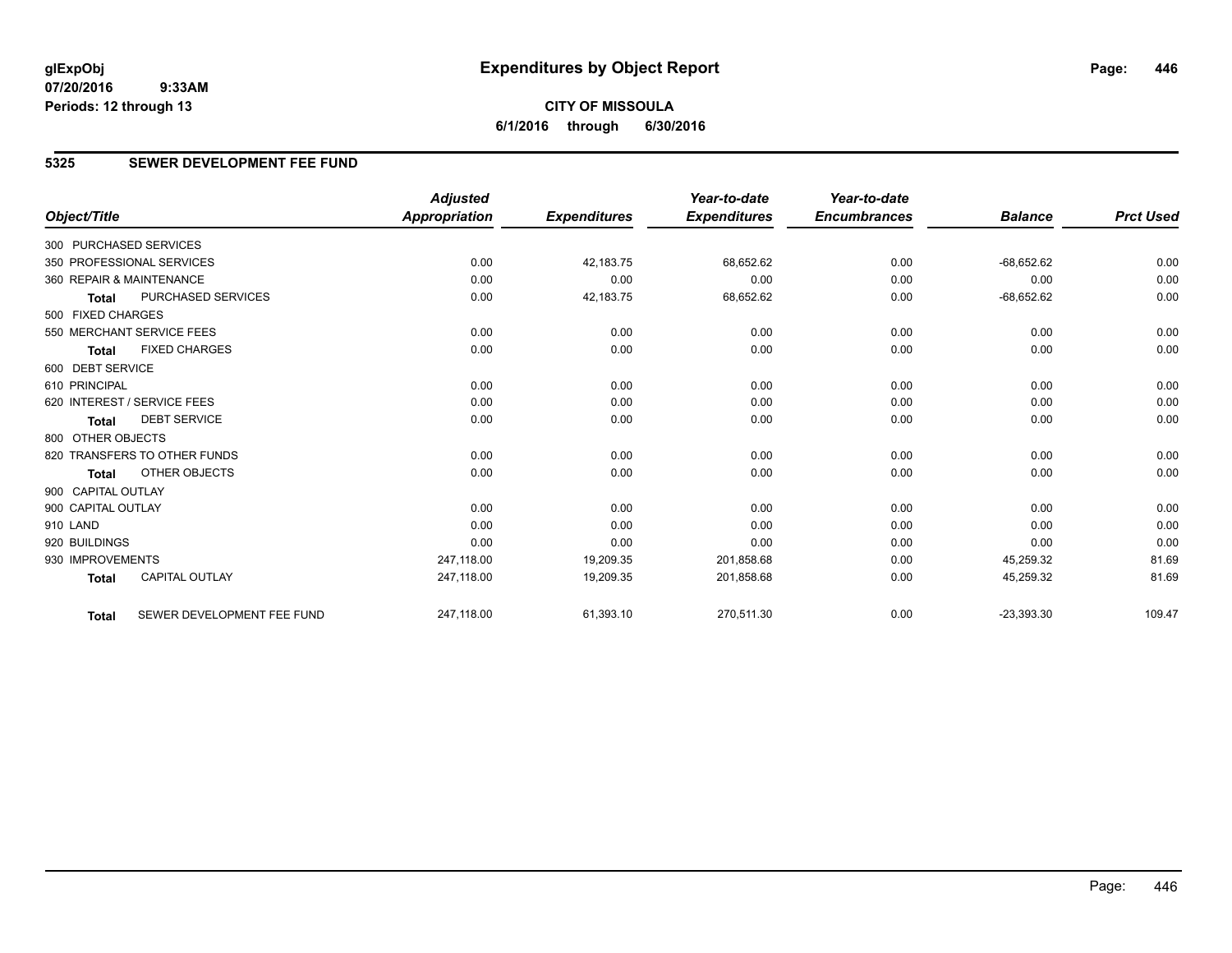#### **5340 SEWER CONSTRUCTION FUND**

| Object/Title       |                              | <b>Adjusted</b><br><b>Appropriation</b> | <b>Expenditures</b> | Year-to-date<br><b>Expenditures</b> | Year-to-date<br><b>Encumbrances</b> | <b>Balance</b> | <b>Prct Used</b> |
|--------------------|------------------------------|-----------------------------------------|---------------------|-------------------------------------|-------------------------------------|----------------|------------------|
|                    | 300 PURCHASED SERVICES       |                                         |                     |                                     |                                     |                |                  |
|                    | 350 PROFESSIONAL SERVICES    | 0.00                                    | 0.00                | 0.00                                | 0.00                                | 0.00           | 0.00             |
|                    | 360 REPAIR & MAINTENANCE     | 0.00                                    | 0.00                | 1,106.00                            | 0.00                                | $-1,106.00$    | 0.00             |
| Total              | PURCHASED SERVICES           | 0.00                                    | 0.00                | 1,106.00                            | 0.00                                | $-1,106.00$    | 0.00             |
| 500 FIXED CHARGES  |                              |                                         |                     |                                     |                                     |                |                  |
|                    | 550 MERCHANT SERVICE FEES    | 0.00                                    | 0.00                | 0.00                                | 0.00                                | 0.00           | 0.00             |
| <b>Total</b>       | <b>FIXED CHARGES</b>         | 0.00                                    | 0.00                | 0.00                                | 0.00                                | 0.00           | 0.00             |
| 800 OTHER OBJECTS  |                              |                                         |                     |                                     |                                     |                |                  |
|                    | 820 TRANSFERS TO OTHER FUNDS | 0.00                                    | 0.00                | 62,238.00                           | 0.00                                | $-62,238.00$   | 0.00             |
| <b>Total</b>       | OTHER OBJECTS                | 0.00                                    | 0.00                | 62,238.00                           | 0.00                                | $-62,238.00$   | 0.00             |
| 900 CAPITAL OUTLAY |                              |                                         |                     |                                     |                                     |                |                  |
| 930 IMPROVEMENTS   |                              | 3,496,300.00                            | 111,324.19          | 932,165.42                          | 0.00                                | 2,564,134.58   | 26.66            |
|                    | 940 MACHINERY & EQUIPMENT    | 0.00                                    | 0.00                | 0.00                                | 0.00                                | 0.00           | 0.00             |
| <b>Total</b>       | <b>CAPITAL OUTLAY</b>        | 3,496,300.00                            | 111,324.19          | 932,165.42                          | 0.00                                | 2,564,134.58   | 26.66            |
| <b>Total</b>       | <b>WASTEWATER</b>            | 3,496,300.00                            | 111,324.19          | 995,509.42                          | 0.00                                | 2,500,790.58   | 28.47            |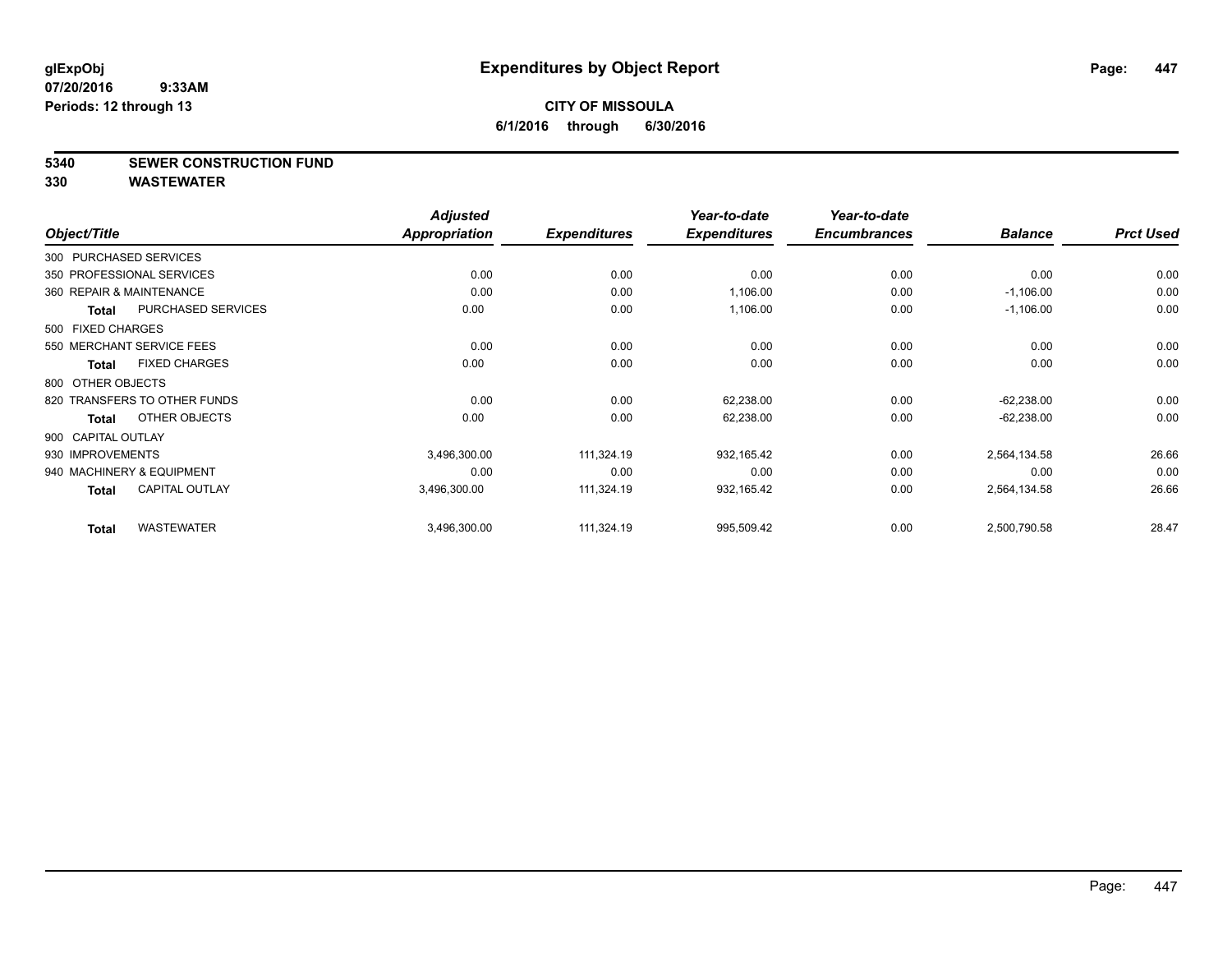#### **5340 SEWER CONSTRUCTION FUND**

**390 NON-DEPARTMENTAL**

| Object/Title       |                       | <b>Adjusted</b><br>Appropriation | <b>Expenditures</b> | Year-to-date<br><b>Expenditures</b> | Year-to-date<br><b>Encumbrances</b> | <b>Balance</b> | <b>Prct Used</b> |
|--------------------|-----------------------|----------------------------------|---------------------|-------------------------------------|-------------------------------------|----------------|------------------|
| 900 CAPITAL OUTLAY |                       |                                  |                     |                                     |                                     |                |                  |
| 930 IMPROVEMENTS   |                       | 0.00                             | 1.841.24            | 3,263.43                            | 0.00                                | $-3,263.43$    | 0.00             |
| Total              | <b>CAPITAL OUTLAY</b> | 0.00                             | 1.841.24            | 3,263.43                            | 0.00                                | $-3,263.43$    | 0.00             |
| <b>Total</b>       | NON-DEPARTMENTAL      | 0.00                             | 1.841.24            | 3,263.43                            | 0.00                                | $-3.263.43$    | 0.00             |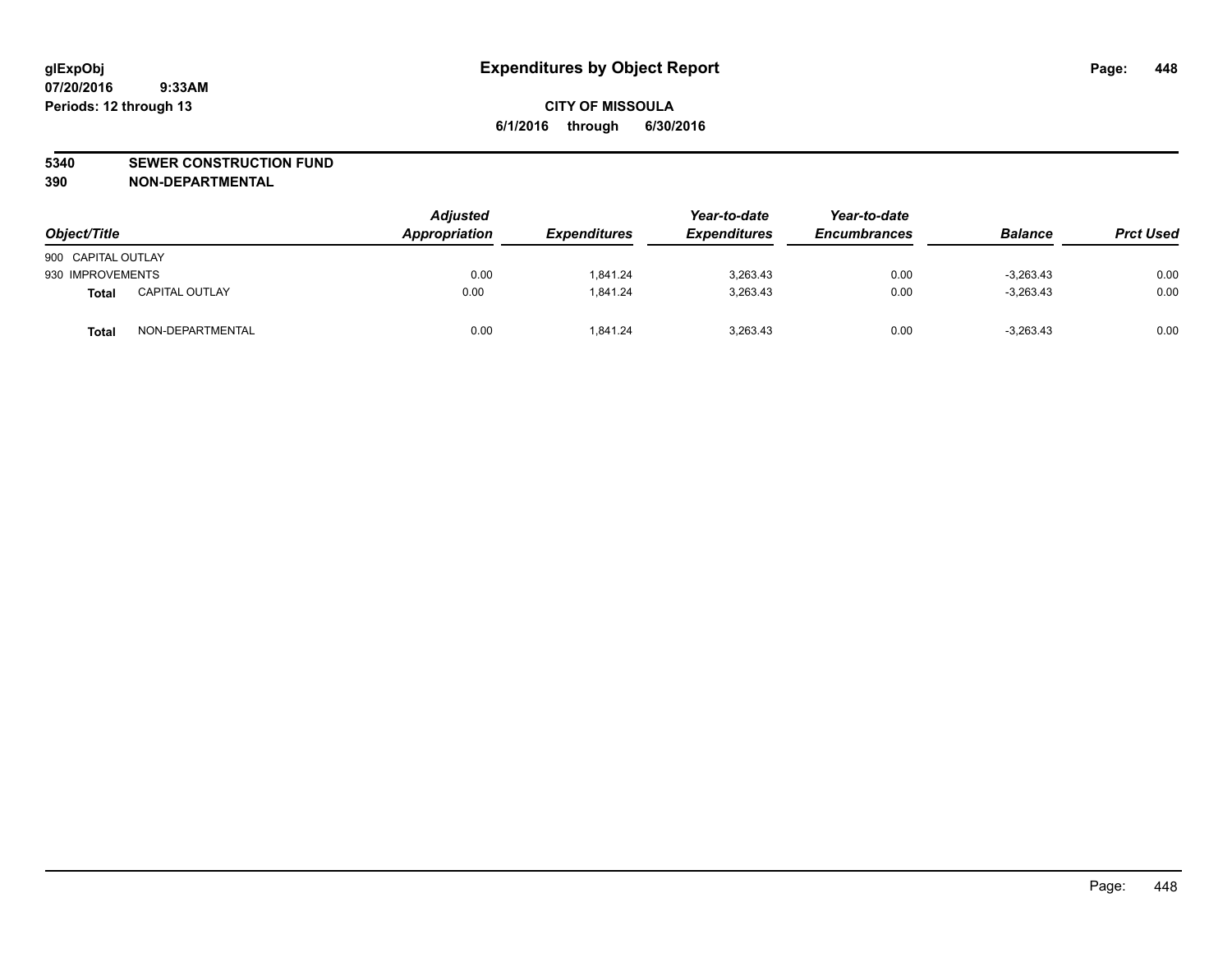# **CITY OF MISSOULA 6/1/2016 through 6/30/2016**

#### **5340 SEWER CONSTRUCTION FUND**

|                    |                              | <b>Adjusted</b>      |                     | Year-to-date        | Year-to-date        |                |                  |
|--------------------|------------------------------|----------------------|---------------------|---------------------|---------------------|----------------|------------------|
| Object/Title       |                              | <b>Appropriation</b> | <b>Expenditures</b> | <b>Expenditures</b> | <b>Encumbrances</b> | <b>Balance</b> | <b>Prct Used</b> |
|                    | 300 PURCHASED SERVICES       |                      |                     |                     |                     |                |                  |
|                    | 350 PROFESSIONAL SERVICES    | 0.00                 | 0.00                | 0.00                | 0.00                | 0.00           | 0.00             |
|                    | 360 REPAIR & MAINTENANCE     | 0.00                 | 0.00                | 1,106.00            | 0.00                | $-1,106.00$    | 0.00             |
| <b>Total</b>       | PURCHASED SERVICES           | 0.00                 | 0.00                | 1,106.00            | 0.00                | $-1,106.00$    | 0.00             |
| 500 FIXED CHARGES  |                              |                      |                     |                     |                     |                |                  |
|                    | 550 MERCHANT SERVICE FEES    | 0.00                 | 0.00                | 0.00                | 0.00                | 0.00           | 0.00             |
| Total              | <b>FIXED CHARGES</b>         | 0.00                 | 0.00                | 0.00                | 0.00                | 0.00           | 0.00             |
| 800 OTHER OBJECTS  |                              |                      |                     |                     |                     |                |                  |
|                    | 820 TRANSFERS TO OTHER FUNDS | 0.00                 | 0.00                | 62,238.00           | 0.00                | $-62,238.00$   | 0.00             |
| Total              | OTHER OBJECTS                | 0.00                 | 0.00                | 62,238.00           | 0.00                | $-62,238.00$   | 0.00             |
| 900 CAPITAL OUTLAY |                              |                      |                     |                     |                     |                |                  |
| 930 IMPROVEMENTS   |                              | 3,496,300.00         | 113,165.43          | 935,428.85          | 0.00                | 2,560,871.15   | 26.75            |
|                    | 940 MACHINERY & EQUIPMENT    | 0.00                 | 0.00                | 0.00                | 0.00                | 0.00           | 0.00             |
| <b>Total</b>       | <b>CAPITAL OUTLAY</b>        | 3,496,300.00         | 113,165.43          | 935,428.85          | 0.00                | 2,560,871.15   | 26.75            |
| <b>Total</b>       | SEWER CONSTRUCTION FUND      | 3,496,300.00         | 113,165.43          | 998,772.85          | 0.00                | 2,497,527.15   | 28.57            |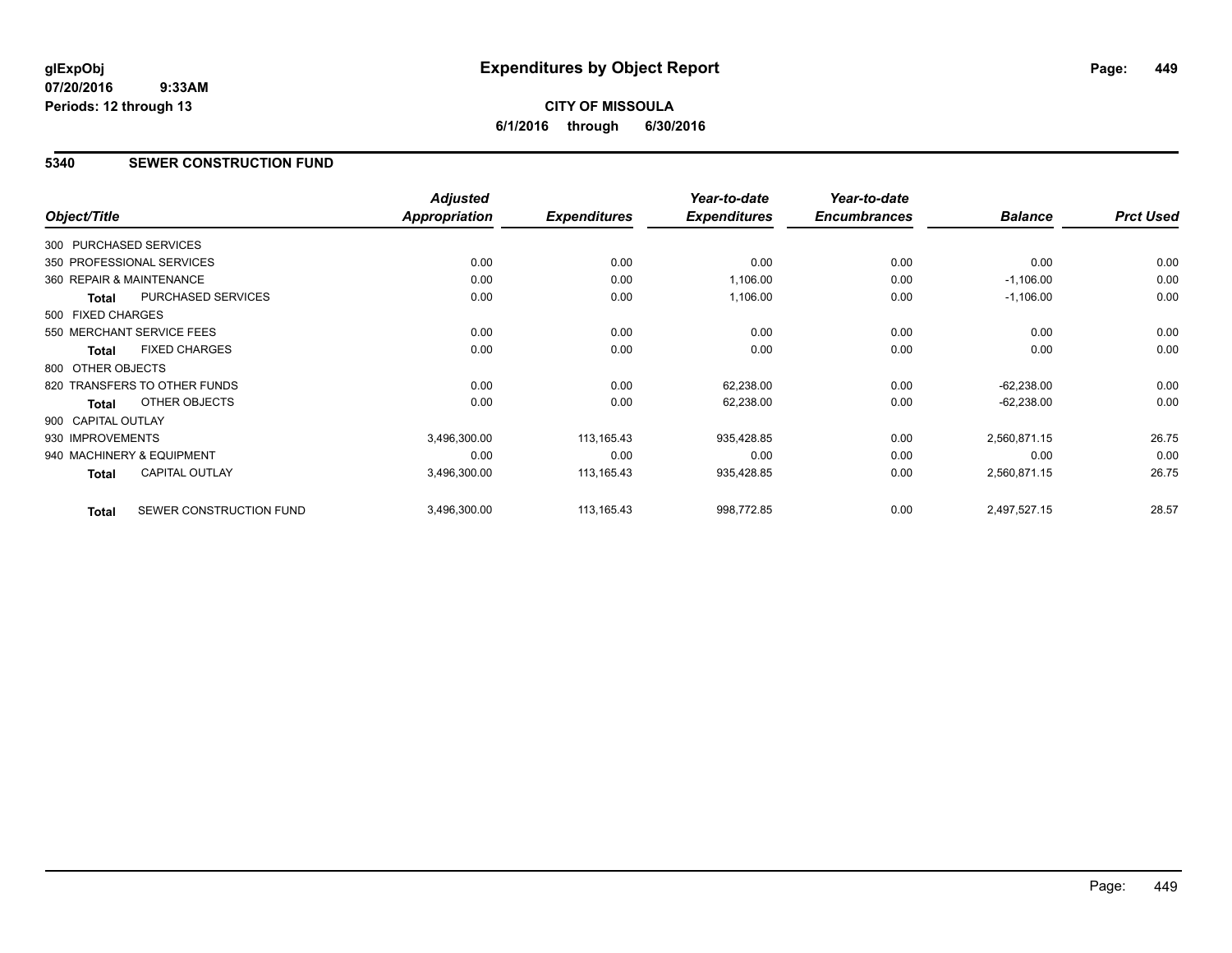#### **5361 2001 SEWER REVENUE BONDS-DEBT SERVICE**

|                   |                             | <b>Adjusted</b>      |                     | Year-to-date        | Year-to-date        |                |                  |
|-------------------|-----------------------------|----------------------|---------------------|---------------------|---------------------|----------------|------------------|
| Object/Title      |                             | <b>Appropriation</b> | <b>Expenditures</b> | <b>Expenditures</b> | <b>Encumbrances</b> | <b>Balance</b> | <b>Prct Used</b> |
| 500 FIXED CHARGES |                             |                      |                     |                     |                     |                |                  |
|                   | 550 MERCHANT SERVICE FEES   | 0.00                 | 0.00                | 0.00                | 0.00                | 0.00           | 0.00             |
| <b>Total</b>      | <b>FIXED CHARGES</b>        | 0.00                 | 0.00                | 0.00                | 0.00                | 0.00           | 0.00             |
| 600 DEBT SERVICE  |                             |                      |                     |                     |                     |                |                  |
| 610 PRINCIPAL     |                             | 28.000.00            | 14,000.00           | 28.000.00           | 0.00                | 0.00           | 100.00           |
|                   | 620 INTEREST / SERVICE FEES | 3,040.00             | 1,450.00            | 3,040.00            | 0.00                | 0.00           | 100.00           |
| <b>Total</b>      | <b>DEBT SERVICE</b>         | 31.040.00            | 15.450.00           | 31.040.00           | 0.00                | 0.00           | 100.00           |
| <b>Total</b>      | <b>WASTEWATER</b>           | 31,040.00            | 15.450.00           | 31.040.00           | 0.00                | 0.00           | 100.00           |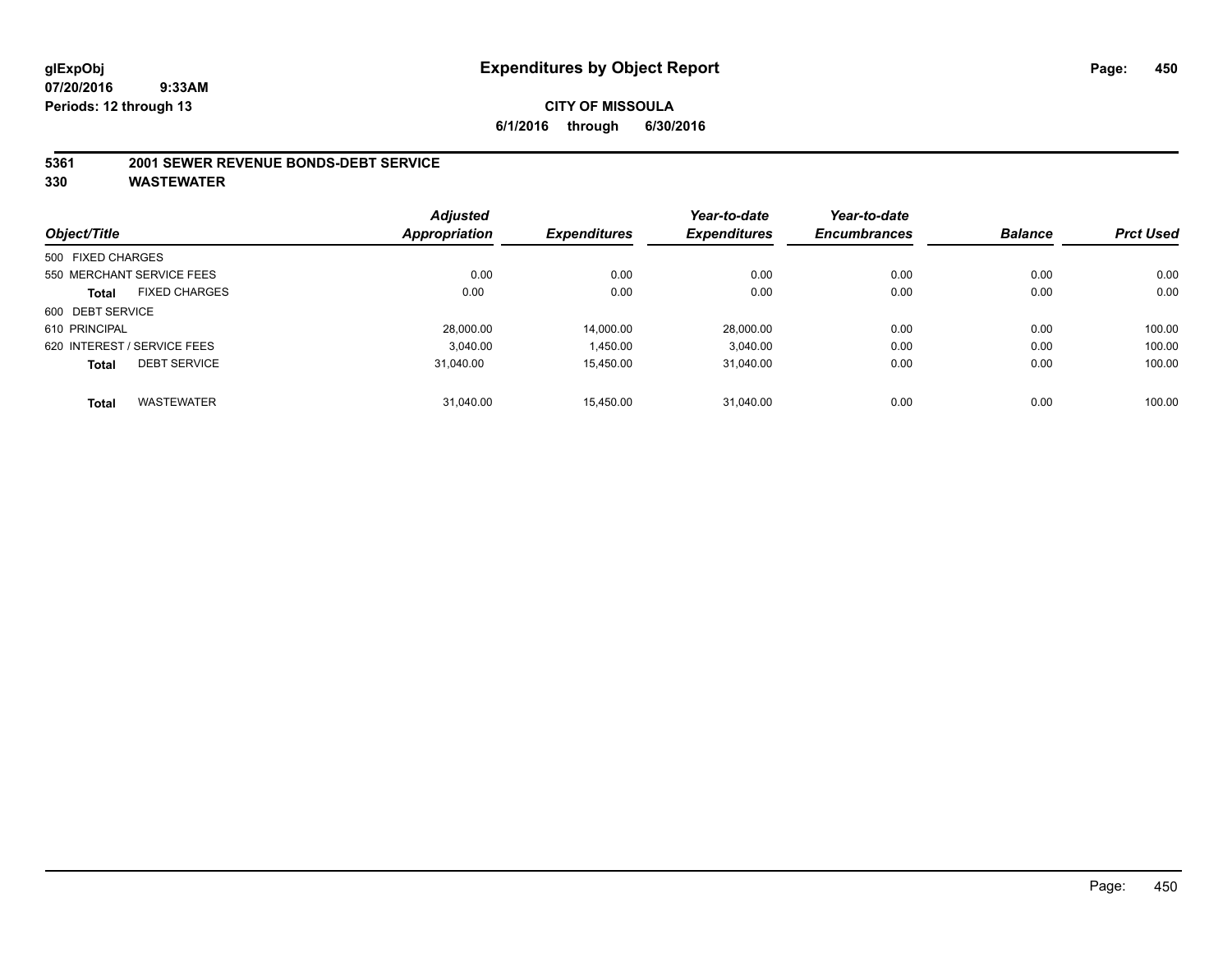#### **CITY OF MISSOULA 6/1/2016 through 6/30/2016**

#### **5361 2001 SEWER REVENUE BONDS-DEBT SERVICE**

| Object/Title      |                                  | <b>Adjusted</b><br><b>Appropriation</b> | <b>Expenditures</b> | Year-to-date<br><b>Expenditures</b> | Year-to-date<br><b>Encumbrances</b> | <b>Balance</b> | <b>Prct Used</b> |
|-------------------|----------------------------------|-----------------------------------------|---------------------|-------------------------------------|-------------------------------------|----------------|------------------|
| 500 FIXED CHARGES |                                  |                                         |                     |                                     |                                     |                |                  |
|                   | 550 MERCHANT SERVICE FEES        | 0.00                                    | 0.00                | 0.00                                | 0.00                                | 0.00           | 0.00             |
| <b>Total</b>      | <b>FIXED CHARGES</b>             | 0.00                                    | 0.00                | 0.00                                | 0.00                                | 0.00           | 0.00             |
| 600 DEBT SERVICE  |                                  |                                         |                     |                                     |                                     |                |                  |
| 610 PRINCIPAL     |                                  | 28,000.00                               | 14,000.00           | 28.000.00                           | 0.00                                | 0.00           | 100.00           |
|                   | 620 INTEREST / SERVICE FEES      | 3.040.00                                | 1,450.00            | 3.040.00                            | 0.00                                | 0.00           | 100.00           |
| <b>Total</b>      | <b>DEBT SERVICE</b>              | 31.040.00                               | 15.450.00           | 31.040.00                           | 0.00                                | 0.00           | 100.00           |
| <b>Total</b>      | 2001 SEWER REVENUE BONDS-DEBT SE | 31.040.00                               | 15.450.00           | 31.040.00                           | 0.00                                | 0.00           | 100.00           |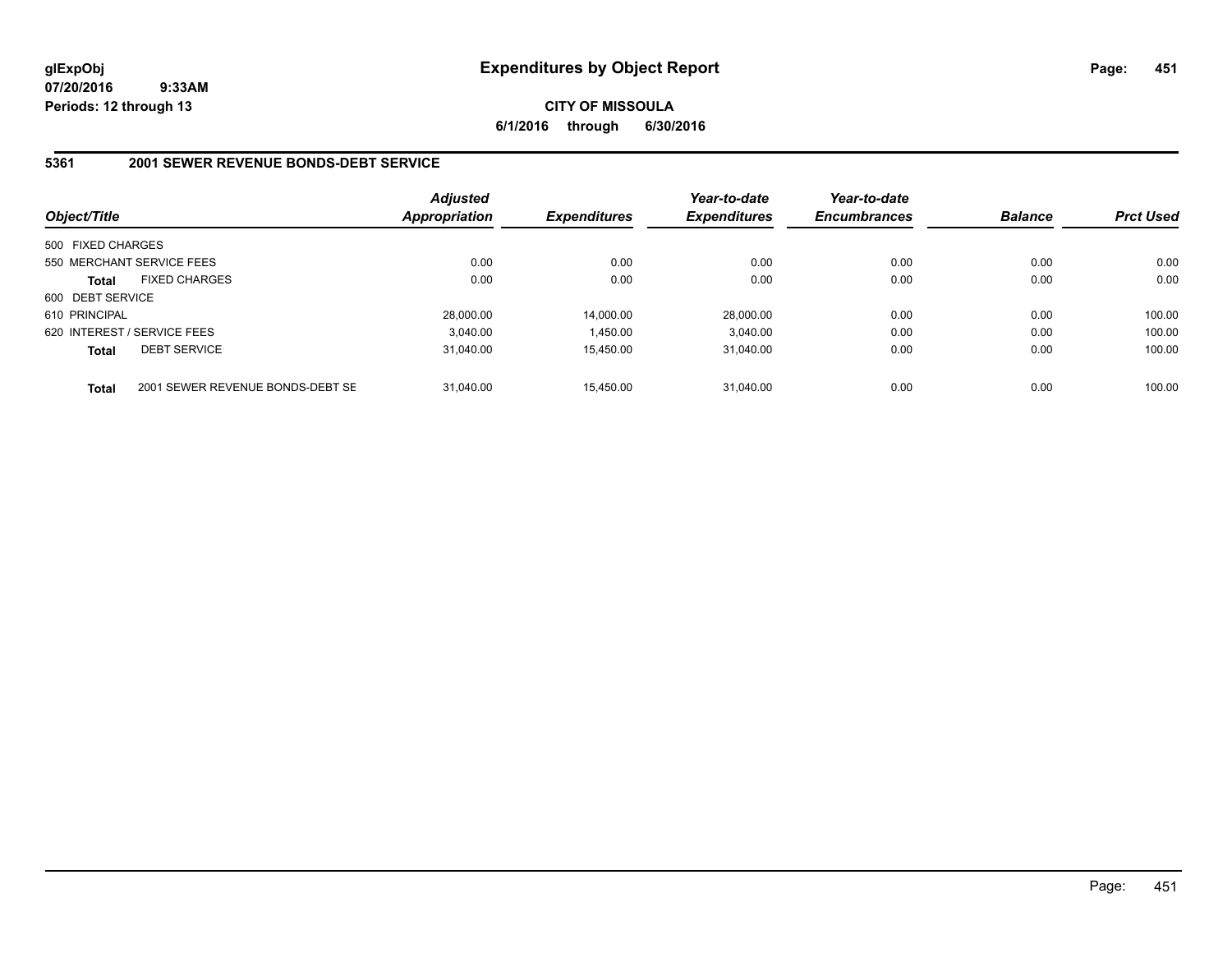**6/1/2016 through 6/30/2016**

#### **5362 00 SEWER REVENUE BOND - SERIES B DEBT SE**

|                   |                              | <b>Adjusted</b> |                     | Year-to-date        | Year-to-date        |                |                  |
|-------------------|------------------------------|-----------------|---------------------|---------------------|---------------------|----------------|------------------|
| Object/Title      |                              | Appropriation   | <b>Expenditures</b> | <b>Expenditures</b> | <b>Encumbrances</b> | <b>Balance</b> | <b>Prct Used</b> |
| 500 FIXED CHARGES |                              |                 |                     |                     |                     |                |                  |
|                   | 550 MERCHANT SERVICE FEES    | 0.00            | 0.00                | 0.00                | 0.00                | 0.00           | 0.00             |
| Total             | <b>FIXED CHARGES</b>         | 0.00            | 0.00                | 0.00                | 0.00                | 0.00           | 0.00             |
| 600 DEBT SERVICE  |                              |                 |                     |                     |                     |                |                  |
| 610 PRINCIPAL     |                              | 44,000.00       | 22,000.00           | 44,000.00           | 0.00                | 0.00           | 100.00           |
|                   | 620 INTEREST / SERVICE FEES  | 4,360.00        | 2,070.00            | 4,360.00            | 0.00                | 0.00           | 100.00           |
| Total             | <b>DEBT SERVICE</b>          | 48,360.00       | 24,070.00           | 48,360.00           | 0.00                | 0.00           | 100.00           |
| 800 OTHER OBJECTS |                              |                 |                     |                     |                     |                |                  |
|                   | 820 TRANSFERS TO OTHER FUNDS | 0.00            | 0.00                | 0.00                | 0.00                | 0.00           | 0.00             |
| <b>Total</b>      | OTHER OBJECTS                | 0.00            | 0.00                | 0.00                | 0.00                | 0.00           | 0.00             |
| <b>Total</b>      | <b>WASTEWATER</b>            | 48,360.00       | 24,070.00           | 48,360.00           | 0.00                | 0.00           | 100.00           |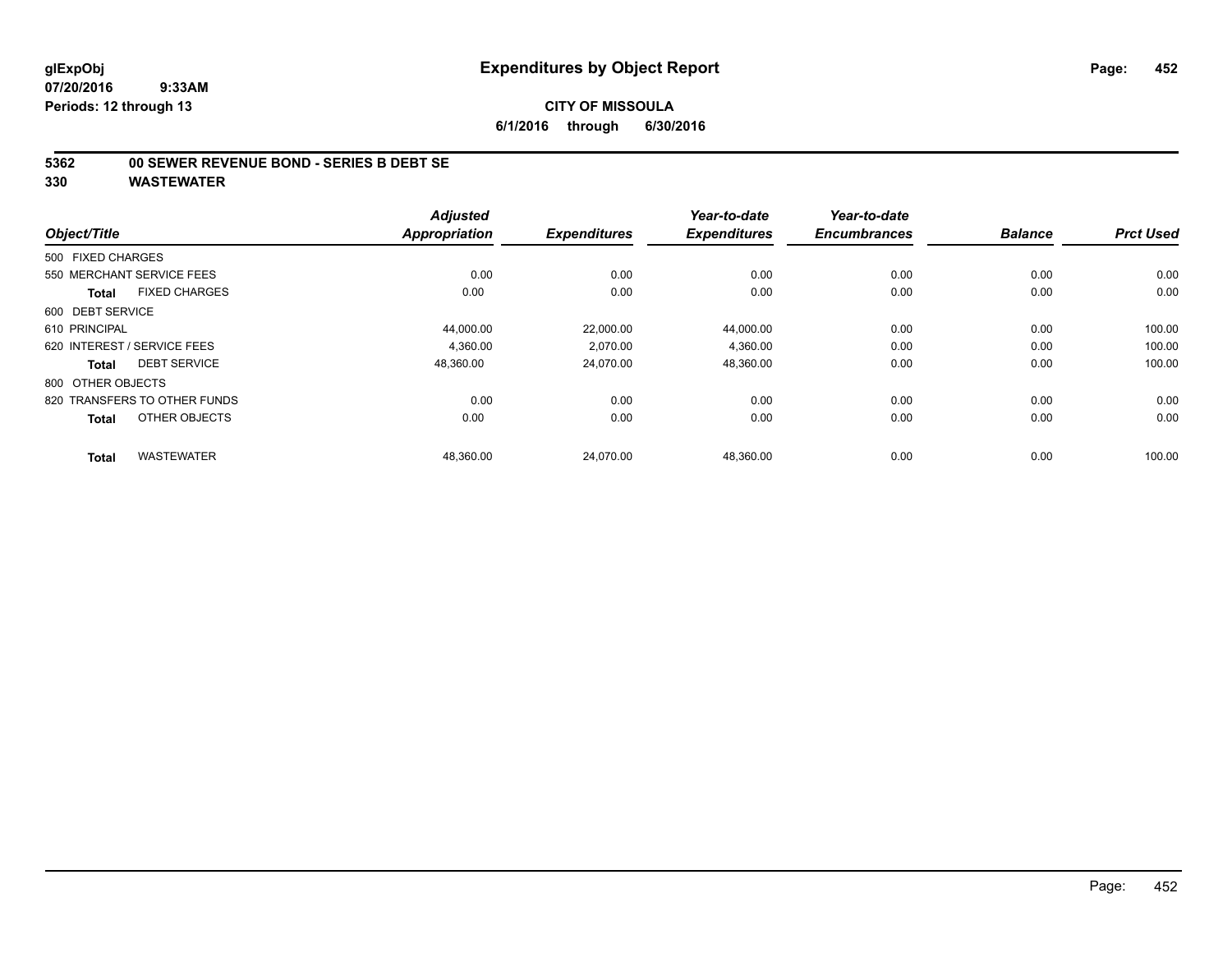**CITY OF MISSOULA 6/1/2016 through 6/30/2016**

# **5362 00 SEWER REVENUE BOND - SERIES B DEBT SE**

|                   |                                    | <b>Adjusted</b> |                     | Year-to-date        | Year-to-date        |                |                  |
|-------------------|------------------------------------|-----------------|---------------------|---------------------|---------------------|----------------|------------------|
| Object/Title      |                                    | Appropriation   | <b>Expenditures</b> | <b>Expenditures</b> | <b>Encumbrances</b> | <b>Balance</b> | <b>Prct Used</b> |
| 500 FIXED CHARGES |                                    |                 |                     |                     |                     |                |                  |
|                   | 550 MERCHANT SERVICE FEES          | 0.00            | 0.00                | 0.00                | 0.00                | 0.00           | 0.00             |
| <b>Total</b>      | <b>FIXED CHARGES</b>               | 0.00            | 0.00                | 0.00                | 0.00                | 0.00           | 0.00             |
| 600 DEBT SERVICE  |                                    |                 |                     |                     |                     |                |                  |
| 610 PRINCIPAL     |                                    | 44,000.00       | 22,000.00           | 44,000.00           | 0.00                | 0.00           | 100.00           |
|                   | 620 INTEREST / SERVICE FEES        | 4.360.00        | 2,070.00            | 4,360.00            | 0.00                | 0.00           | 100.00           |
| <b>Total</b>      | <b>DEBT SERVICE</b>                | 48,360.00       | 24,070.00           | 48,360.00           | 0.00                | 0.00           | 100.00           |
| 800 OTHER OBJECTS |                                    |                 |                     |                     |                     |                |                  |
|                   | 820 TRANSFERS TO OTHER FUNDS       | 0.00            | 0.00                | 0.00                | 0.00                | 0.00           | 0.00             |
| <b>Total</b>      | OTHER OBJECTS                      | 0.00            | 0.00                | 0.00                | 0.00                | 0.00           | 0.00             |
| <b>Total</b>      | 00 SEWER REVENUE BOND - SERIES B L | 48.360.00       | 24.070.00           | 48.360.00           | 0.00                | 0.00           | 100.00           |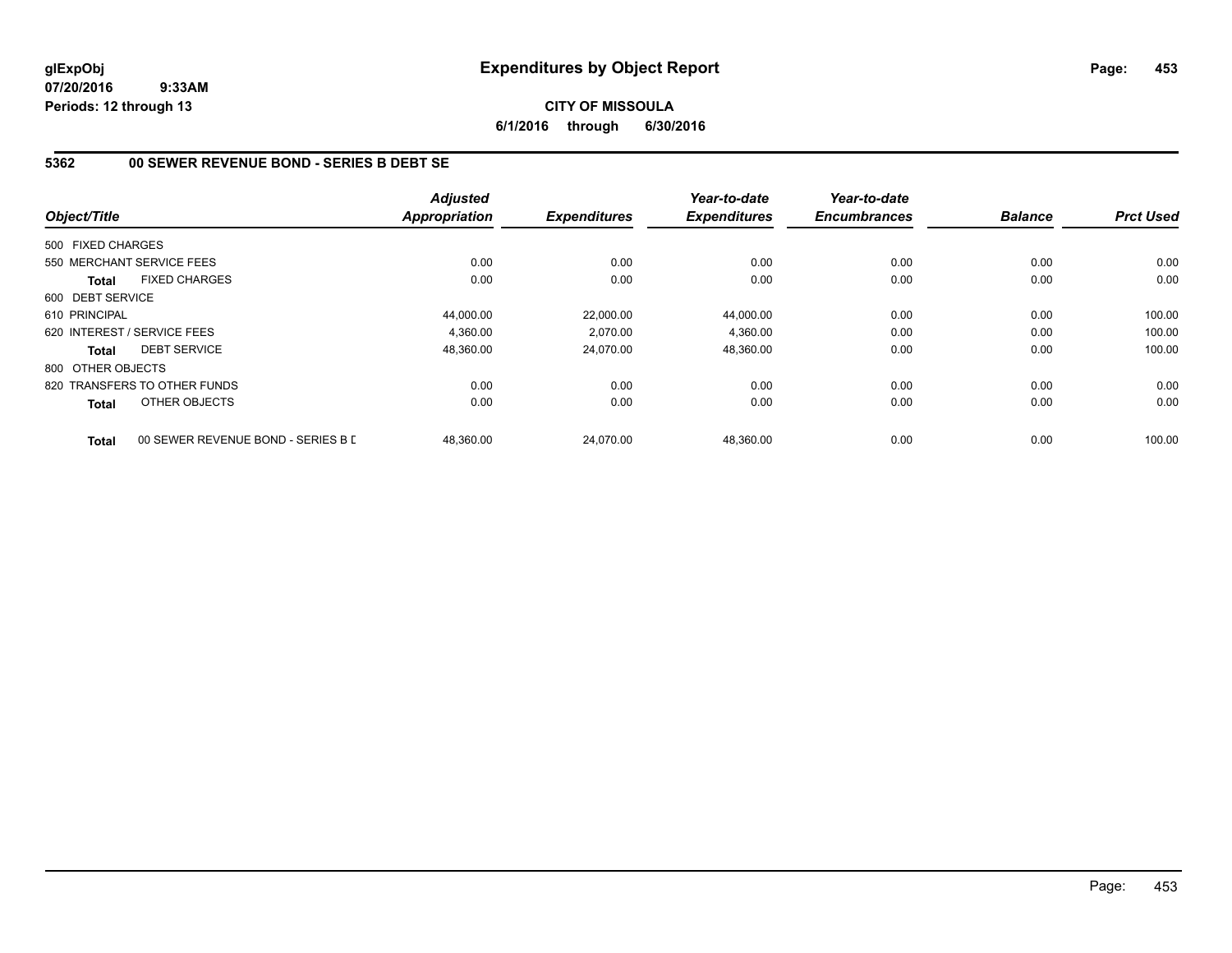# **CITY OF MISSOULA 6/1/2016 through 6/30/2016**

# **5363 92 SEWER REVENUE BOND SERIES A DEBT SERV**

| Object/Title                         | <b>Adjusted</b><br>Appropriation | <b>Expenditures</b> | Year-to-date<br><b>Expenditures</b> | Year-to-date<br><b>Encumbrances</b> | <b>Balance</b> | <b>Prct Used</b> |
|--------------------------------------|----------------------------------|---------------------|-------------------------------------|-------------------------------------|----------------|------------------|
|                                      |                                  |                     |                                     |                                     |                |                  |
| 500 FIXED CHARGES                    |                                  |                     |                                     |                                     |                |                  |
| 550 MERCHANT SERVICE FEES            | 0.00                             | 0.00                | 0.00                                | 0.00                                | 0.00           | 0.00             |
| <b>FIXED CHARGES</b><br><b>Total</b> | 0.00                             | 0.00                | 0.00                                | 0.00                                | 0.00           | 0.00             |
| 600 DEBT SERVICE                     |                                  |                     |                                     |                                     |                |                  |
| 610 PRINCIPAL                        | 0.00                             | 0.00                | 0.00                                | 0.00                                | 0.00           | 0.00             |
| 620 INTEREST / SERVICE FEES          | 0.00                             | 0.00                | 0.00                                | 0.00                                | 0.00           | 0.00             |
| <b>DEBT SERVICE</b><br><b>Total</b>  | 0.00                             | 0.00                | 0.00                                | 0.00                                | 0.00           | 0.00             |
| <b>WASTEWATER</b><br><b>Total</b>    | 0.00                             | 0.00                | 0.00                                | 0.00                                | 0.00           | 0.00             |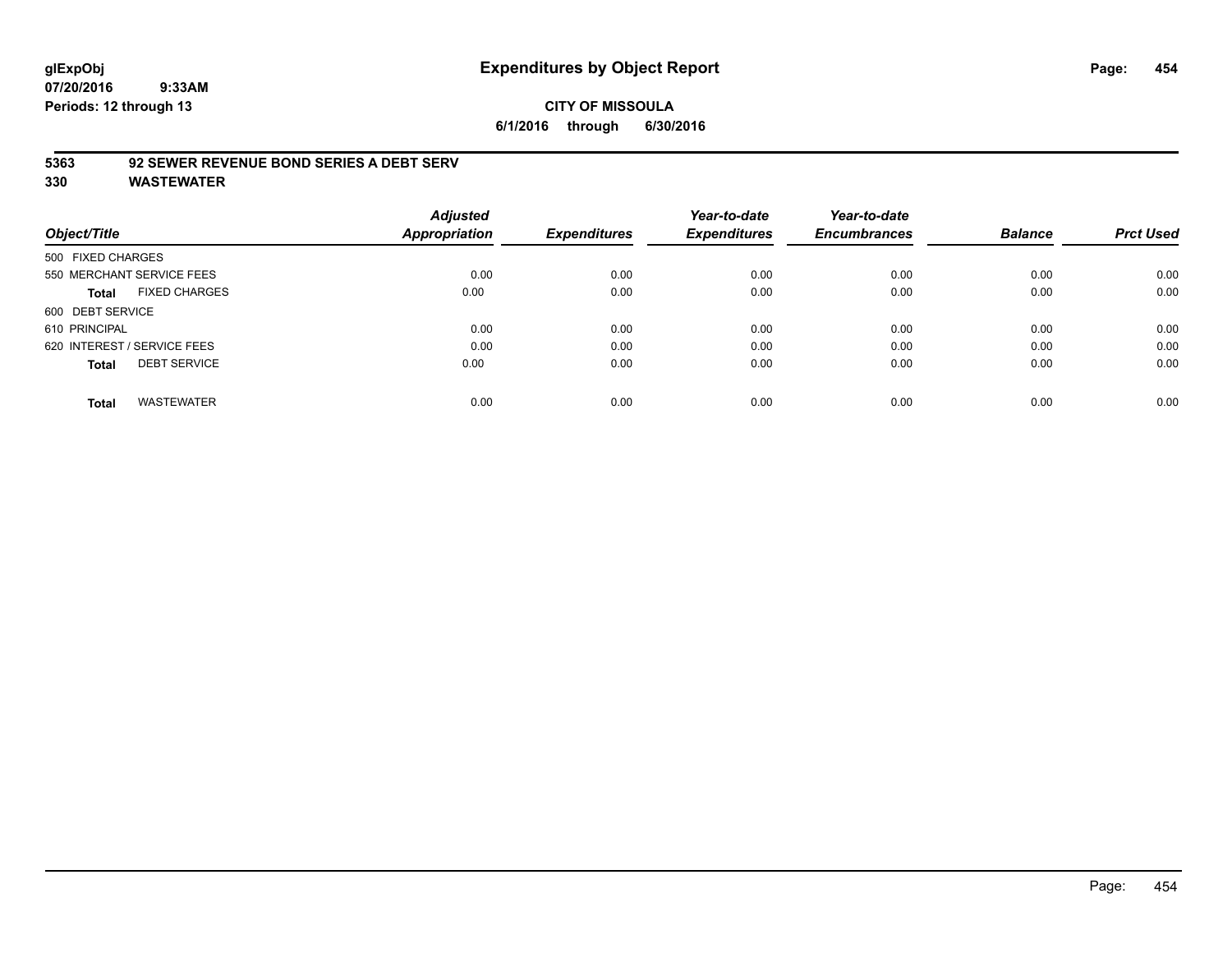**CITY OF MISSOULA 6/1/2016 through 6/30/2016**

# **5363 92 SEWER REVENUE BOND SERIES A DEBT SERV**

| Object/Title                |                                   | <b>Adjusted</b><br><b>Appropriation</b> | <b>Expenditures</b> | Year-to-date<br><b>Expenditures</b> | Year-to-date<br><b>Encumbrances</b> | <b>Balance</b> | <b>Prct Used</b> |
|-----------------------------|-----------------------------------|-----------------------------------------|---------------------|-------------------------------------|-------------------------------------|----------------|------------------|
| 500 FIXED CHARGES           |                                   |                                         |                     |                                     |                                     |                |                  |
| 550 MERCHANT SERVICE FEES   |                                   | 0.00                                    | 0.00                | 0.00                                | 0.00                                | 0.00           | 0.00             |
| <b>Total</b>                | <b>FIXED CHARGES</b>              | 0.00                                    | 0.00                | 0.00                                | 0.00                                | 0.00           | 0.00             |
| 600 DEBT SERVICE            |                                   |                                         |                     |                                     |                                     |                |                  |
| 610 PRINCIPAL               |                                   | 0.00                                    | 0.00                | 0.00                                | 0.00                                | 0.00           | 0.00             |
| 620 INTEREST / SERVICE FEES |                                   | 0.00                                    | 0.00                | 0.00                                | 0.00                                | 0.00           | 0.00             |
| <b>Total</b>                | <b>DEBT SERVICE</b>               | 0.00                                    | 0.00                | 0.00                                | 0.00                                | 0.00           | 0.00             |
| <b>Total</b>                | 92 SEWER REVENUE BOND SERIES A DE | 0.00                                    | 0.00                | 0.00                                | 0.00                                | 0.00           | 0.00             |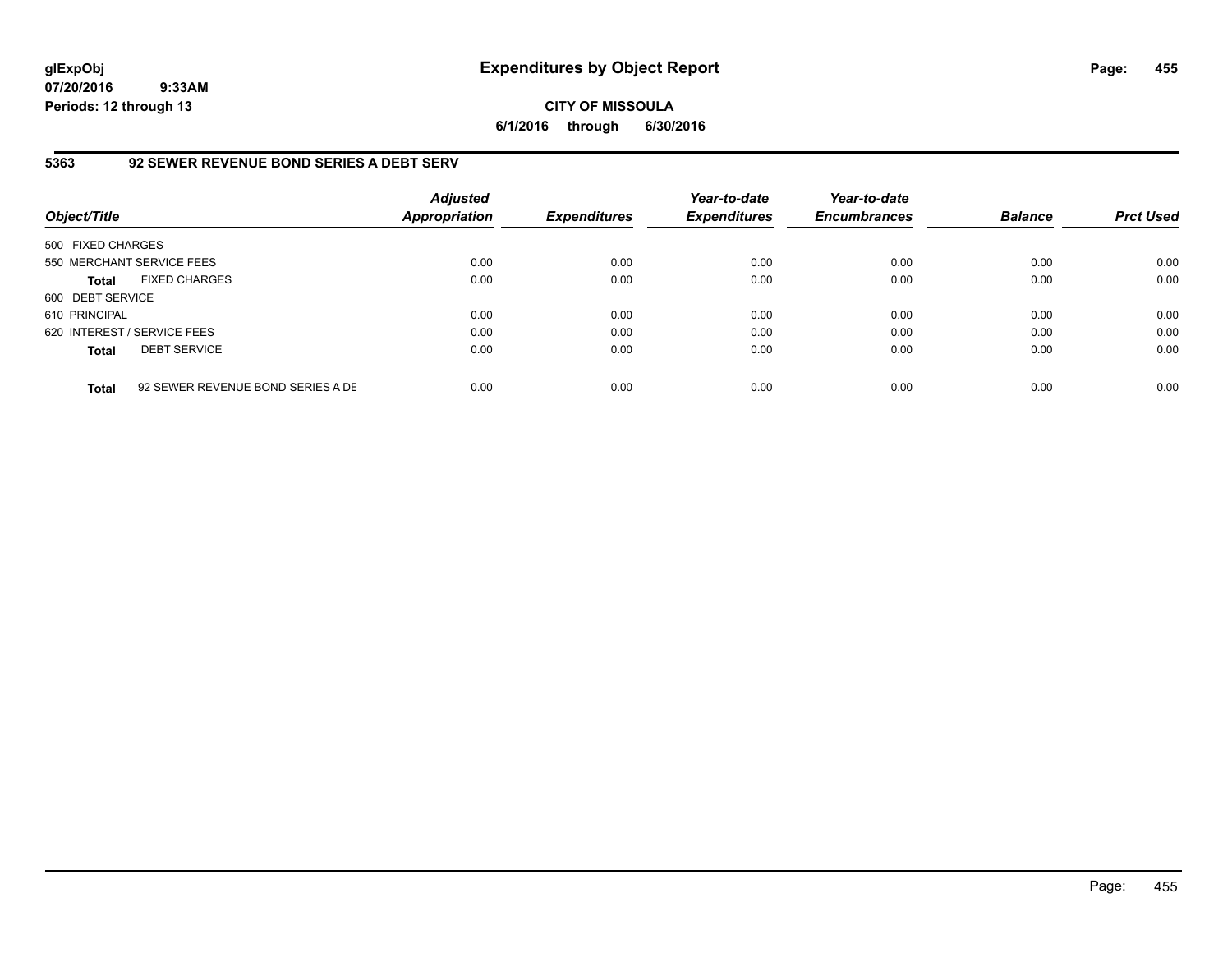# **glExpObj Expenditures by Object Report Page: 456**

**07/20/2016 9:33AM Periods: 12 through 13**

**6/1/2016 through 6/30/2016**

#### **5364 92 SEWER REVENUE BOND - SERIES B DEBT S**

|                             |                      | <b>Adjusted</b>      |                     | Year-to-date        | Year-to-date        |                |                  |
|-----------------------------|----------------------|----------------------|---------------------|---------------------|---------------------|----------------|------------------|
| Object/Title                |                      | <b>Appropriation</b> | <b>Expenditures</b> | <b>Expenditures</b> | <b>Encumbrances</b> | <b>Balance</b> | <b>Prct Used</b> |
| 500 FIXED CHARGES           |                      |                      |                     |                     |                     |                |                  |
| 550 MERCHANT SERVICE FEES   |                      | 0.00                 | 0.00                | 0.00                | 0.00                | 0.00           | 0.00             |
| <b>Total</b>                | <b>FIXED CHARGES</b> | 0.00                 | 0.00                | 0.00                | 0.00                | 0.00           | 0.00             |
| 600 DEBT SERVICE            |                      |                      |                     |                     |                     |                |                  |
| 610 PRINCIPAL               |                      | 0.00                 | 0.00                | 0.00                | 0.00                | 0.00           | 0.00             |
| 620 INTEREST / SERVICE FEES |                      | 0.00                 | 0.00                | 0.00                | 0.00                | 0.00           | 0.00             |
| <b>Total</b>                | <b>DEBT SERVICE</b>  | 0.00                 | 0.00                | 0.00                | 0.00                | 0.00           | 0.00             |
| <b>Total</b>                | <b>WASTEWATER</b>    | 0.00                 | 0.00                | 0.00                | 0.00                | 0.00           | 0.00             |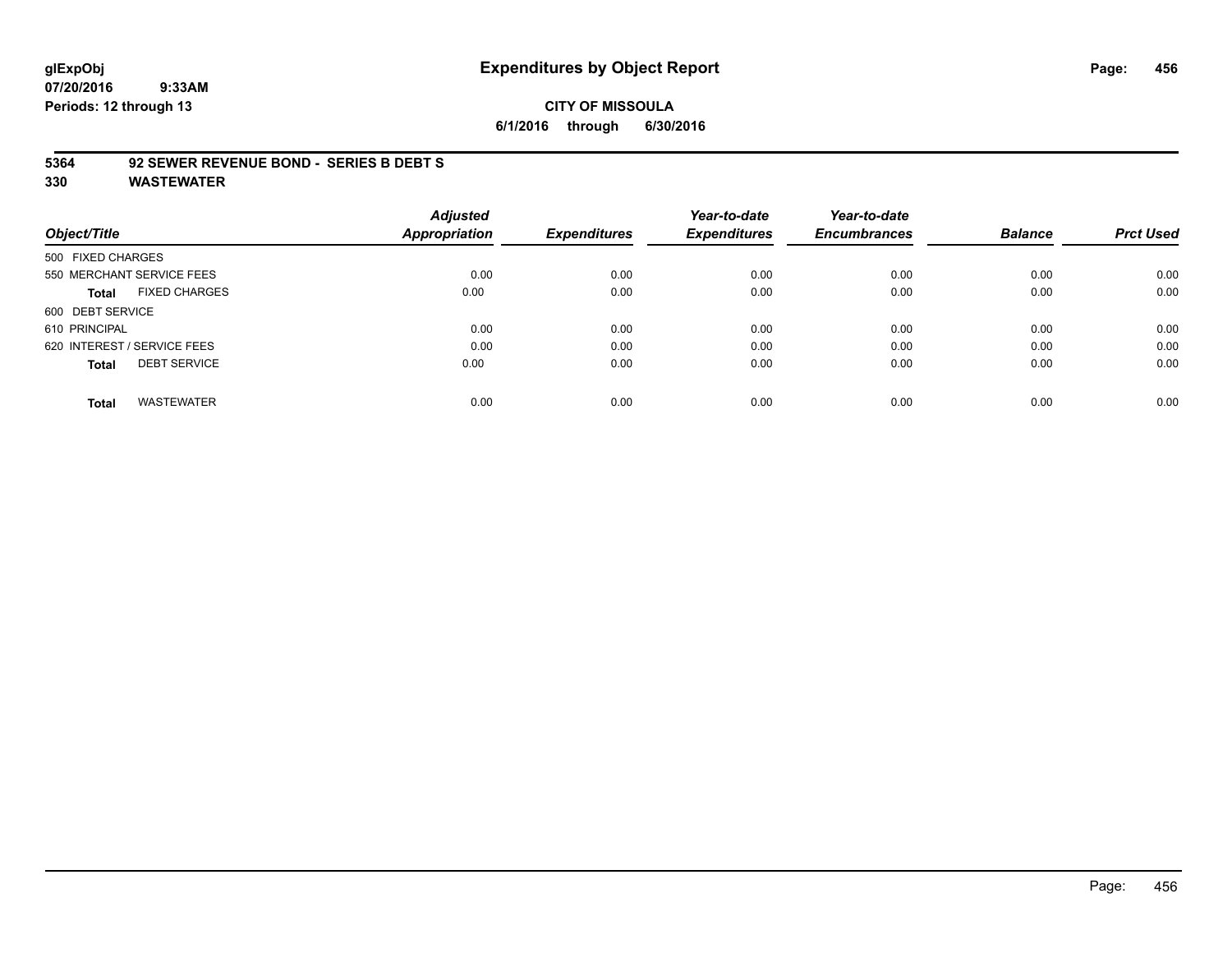**CITY OF MISSOULA 6/1/2016 through 6/30/2016**

# **5364 92 SEWER REVENUE BOND - SERIES B DEBT S**

| Object/Title                |                                    | <b>Adjusted</b><br><b>Appropriation</b> | <b>Expenditures</b> | Year-to-date<br><b>Expenditures</b> | Year-to-date<br><b>Encumbrances</b> | <b>Balance</b> | <b>Prct Used</b> |
|-----------------------------|------------------------------------|-----------------------------------------|---------------------|-------------------------------------|-------------------------------------|----------------|------------------|
| 500 FIXED CHARGES           |                                    |                                         |                     |                                     |                                     |                |                  |
| 550 MERCHANT SERVICE FEES   |                                    | 0.00                                    | 0.00                | 0.00                                | 0.00                                | 0.00           | 0.00             |
| <b>Total</b>                | <b>FIXED CHARGES</b>               | 0.00                                    | 0.00                | 0.00                                | 0.00                                | 0.00           | 0.00             |
| 600 DEBT SERVICE            |                                    |                                         |                     |                                     |                                     |                |                  |
| 610 PRINCIPAL               |                                    | 0.00                                    | 0.00                | 0.00                                | 0.00                                | 0.00           | 0.00             |
| 620 INTEREST / SERVICE FEES |                                    | 0.00                                    | 0.00                | 0.00                                | 0.00                                | 0.00           | 0.00             |
| <b>Total</b>                | <b>DEBT SERVICE</b>                | 0.00                                    | 0.00                | 0.00                                | 0.00                                | 0.00           | 0.00             |
| <b>Total</b>                | 92 SEWER REVENUE BOND - SERIES B I | 0.00                                    | 0.00                | 0.00                                | 0.00                                | 0.00           | 0.00             |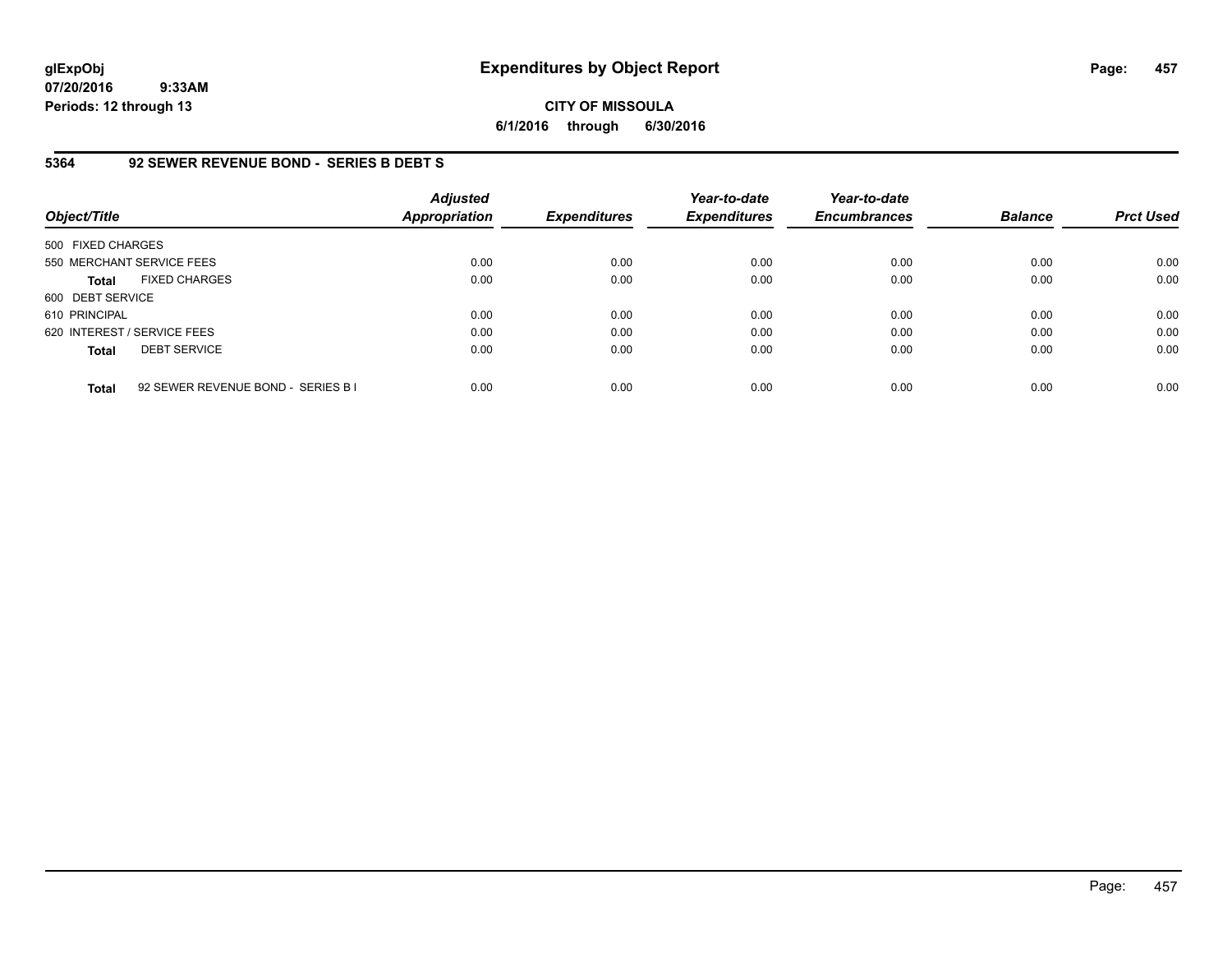#### **CITY OF MISSOULA 6/1/2016 through 6/30/2016**

#### **5365 99 SEWER REVENUE BONDS DEBT SERVICE FUND**

| Object/Title      |                             | <b>Adjusted</b><br>Appropriation | <b>Expenditures</b> | Year-to-date<br><b>Expenditures</b> | Year-to-date<br><b>Encumbrances</b> | <b>Balance</b> | <b>Prct Used</b> |
|-------------------|-----------------------------|----------------------------------|---------------------|-------------------------------------|-------------------------------------|----------------|------------------|
| 500 FIXED CHARGES |                             |                                  |                     |                                     |                                     |                |                  |
|                   | 550 MERCHANT SERVICE FEES   | 0.00                             | 0.00                | 0.00                                | 0.00                                | 0.00           | 0.00             |
| <b>Total</b>      | <b>FIXED CHARGES</b>        | 0.00                             | 0.00                | 0.00                                | 0.00                                | 0.00           | 0.00             |
| 600 DEBT SERVICE  |                             |                                  |                     |                                     |                                     |                |                  |
| 610 PRINCIPAL     |                             | 115.000.00                       | 58,000.00           | 115.000.00                          | 0.00                                | 0.00           | 100.00           |
|                   | 620 INTEREST / SERVICE FEES | 8.910.00                         | 4,170.00            | 8,910.00                            | 0.00                                | 0.00           | 100.00           |
| <b>Total</b>      | <b>DEBT SERVICE</b>         | 123.910.00                       | 62.170.00           | 123.910.00                          | 0.00                                | 0.00           | 100.00           |
| <b>Total</b>      | <b>WASTEWATER</b>           | 123.910.00                       | 62.170.00           | 123.910.00                          | 0.00                                | 0.00           | 100.00           |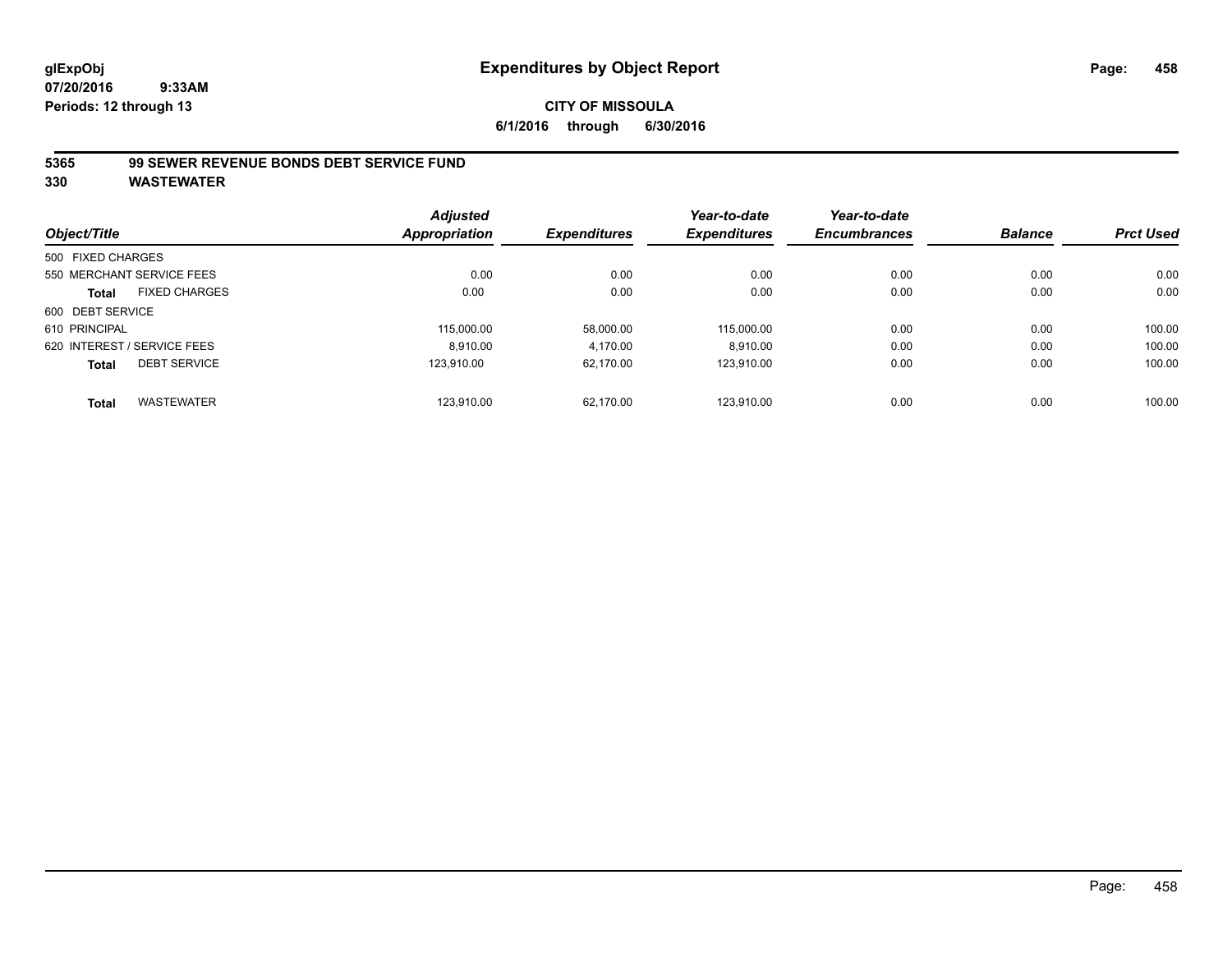**CITY OF MISSOULA 6/1/2016 through 6/30/2016**

# **5365 99 SEWER REVENUE BONDS DEBT SERVICE FUND**

| Object/Title      |                                  | <b>Adjusted</b><br><b>Appropriation</b> | <b>Expenditures</b> | Year-to-date<br><b>Expenditures</b> | Year-to-date<br><b>Encumbrances</b> | <b>Balance</b> | <b>Prct Used</b> |
|-------------------|----------------------------------|-----------------------------------------|---------------------|-------------------------------------|-------------------------------------|----------------|------------------|
| 500 FIXED CHARGES |                                  |                                         |                     |                                     |                                     |                |                  |
|                   | 550 MERCHANT SERVICE FEES        | 0.00                                    | 0.00                | 0.00                                | 0.00                                | 0.00           | 0.00             |
| <b>Total</b>      | <b>FIXED CHARGES</b>             | 0.00                                    | 0.00                | 0.00                                | 0.00                                | 0.00           | 0.00             |
| 600 DEBT SERVICE  |                                  |                                         |                     |                                     |                                     |                |                  |
| 610 PRINCIPAL     |                                  | 115,000.00                              | 58.000.00           | 115.000.00                          | 0.00                                | 0.00           | 100.00           |
|                   | 620 INTEREST / SERVICE FEES      | 8.910.00                                | 4.170.00            | 8.910.00                            | 0.00                                | 0.00           | 100.00           |
| <b>Total</b>      | <b>DEBT SERVICE</b>              | 123.910.00                              | 62.170.00           | 123.910.00                          | 0.00                                | 0.00           | 100.00           |
| <b>Total</b>      | 99 SEWER REVENUE BONDS DEBT SERV | 123.910.00                              | 62.170.00           | 123.910.00                          | 0.00                                | 0.00           | 100.00           |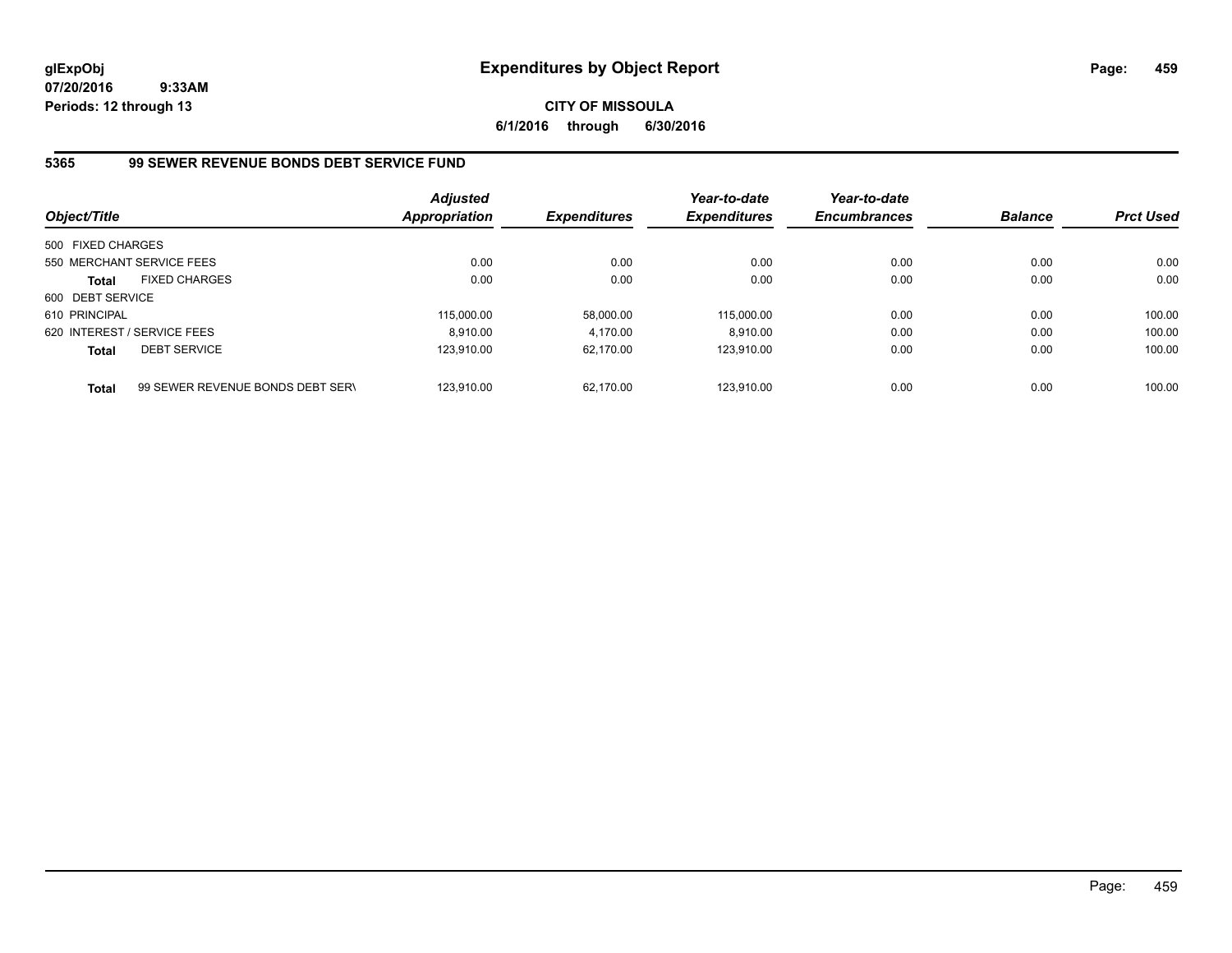# **CITY OF MISSOULA 6/1/2016 through 6/30/2016**

#### **5366 92 SEWER REVENUE BOND - SERIES A BOND RE**

| Object/Title                         | <b>Adjusted</b><br><b>Appropriation</b> | <b>Expenditures</b> | Year-to-date<br><b>Expenditures</b> | Year-to-date<br><b>Encumbrances</b> | <b>Balance</b> | <b>Prct Used</b> |
|--------------------------------------|-----------------------------------------|---------------------|-------------------------------------|-------------------------------------|----------------|------------------|
| 500 FIXED CHARGES                    |                                         |                     |                                     |                                     |                |                  |
| 550 MERCHANT SERVICE FEES            | 0.00                                    | 0.00                | 0.00                                | 0.00                                | 0.00           | 0.00             |
| <b>FIXED CHARGES</b><br><b>Total</b> | 0.00                                    | 0.00                | 0.00                                | 0.00                                | 0.00           | 0.00             |
| 800 OTHER OBJECTS                    |                                         |                     |                                     |                                     |                |                  |
| 820 TRANSFERS TO OTHER FUNDS         | 0.00                                    | 0.00                | 0.00                                | 0.00                                | 0.00           | 0.00             |
| OTHER OBJECTS<br><b>Total</b>        | 0.00                                    | 0.00                | 0.00                                | 0.00                                | 0.00           | 0.00             |
| <b>WASTEWATER</b><br><b>Total</b>    | 0.00                                    | 0.00                | 0.00                                | 0.00                                | 0.00           | 0.00             |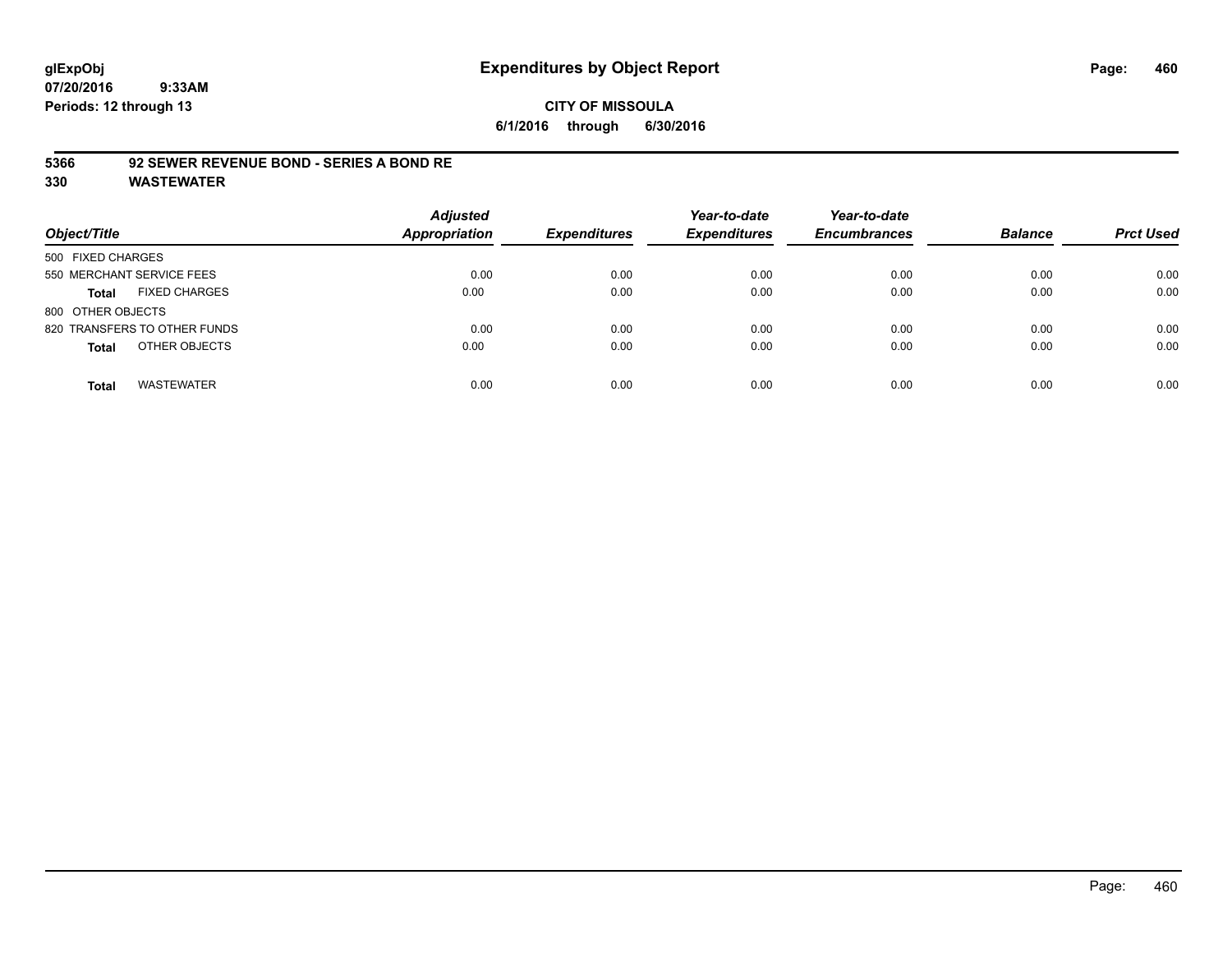#### **CITY OF MISSOULA 6/1/2016 through 6/30/2016**

# **5366 92 SEWER REVENUE BOND - SERIES A BOND RE**

| Object/Title              |                                    | <b>Adjusted</b><br><b>Appropriation</b> | <b>Expenditures</b> | Year-to-date<br><b>Expenditures</b> | Year-to-date<br><b>Encumbrances</b> | <b>Balance</b> | <b>Prct Used</b> |
|---------------------------|------------------------------------|-----------------------------------------|---------------------|-------------------------------------|-------------------------------------|----------------|------------------|
| 500 FIXED CHARGES         |                                    |                                         |                     |                                     |                                     |                |                  |
| 550 MERCHANT SERVICE FEES |                                    | 0.00                                    | 0.00                | 0.00                                | 0.00                                | 0.00           | 0.00             |
| <b>Total</b>              | <b>FIXED CHARGES</b>               | 0.00                                    | 0.00                | 0.00                                | 0.00                                | 0.00           | 0.00             |
| 800 OTHER OBJECTS         |                                    |                                         |                     |                                     |                                     |                |                  |
|                           | 820 TRANSFERS TO OTHER FUNDS       | 0.00                                    | 0.00                | 0.00                                | 0.00                                | 0.00           | 0.00             |
| <b>Total</b>              | OTHER OBJECTS                      | 0.00                                    | 0.00                | 0.00                                | 0.00                                | 0.00           | 0.00             |
| <b>Total</b>              | 92 SEWER REVENUE BOND - SERIES A B | 0.00                                    | 0.00                | 0.00                                | 0.00                                | 0.00           | 0.00             |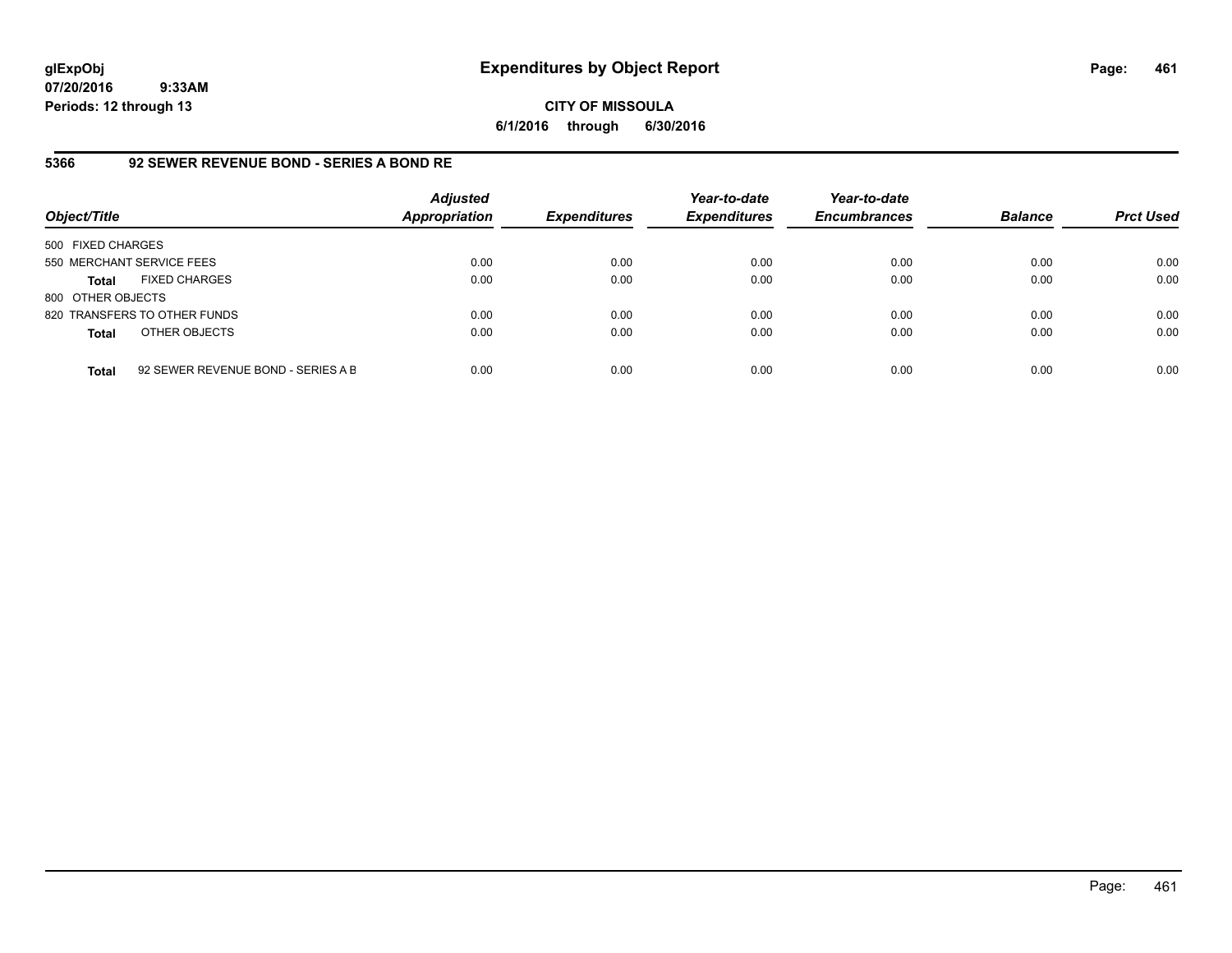## **CITY OF MISSOULA 6/1/2016 through 6/30/2016**

#### **5367 92 SEWER REVENUE BOND - SERIES B BOND RE**

| Object/Title                         | <b>Adjusted</b><br><b>Appropriation</b> | <b>Expenditures</b> | Year-to-date<br><b>Expenditures</b> | Year-to-date<br><b>Encumbrances</b> | <b>Balance</b> | <b>Prct Used</b> |
|--------------------------------------|-----------------------------------------|---------------------|-------------------------------------|-------------------------------------|----------------|------------------|
| 500 FIXED CHARGES                    |                                         |                     |                                     |                                     |                |                  |
| 550 MERCHANT SERVICE FEES            | 0.00                                    | 0.00                | 0.00                                | 0.00                                | 0.00           | 0.00             |
| <b>FIXED CHARGES</b><br><b>Total</b> | 0.00                                    | 0.00                | 0.00                                | 0.00                                | 0.00           | 0.00             |
| 800 OTHER OBJECTS                    |                                         |                     |                                     |                                     |                |                  |
| 820 TRANSFERS TO OTHER FUNDS         | 0.00                                    | 0.00                | 0.00                                | 0.00                                | 0.00           | 0.00             |
| OTHER OBJECTS<br><b>Total</b>        | 0.00                                    | 0.00                | 0.00                                | 0.00                                | 0.00           | 0.00             |
| <b>WASTEWATER</b><br><b>Total</b>    | 0.00                                    | 0.00                | 0.00                                | 0.00                                | 0.00           | 0.00             |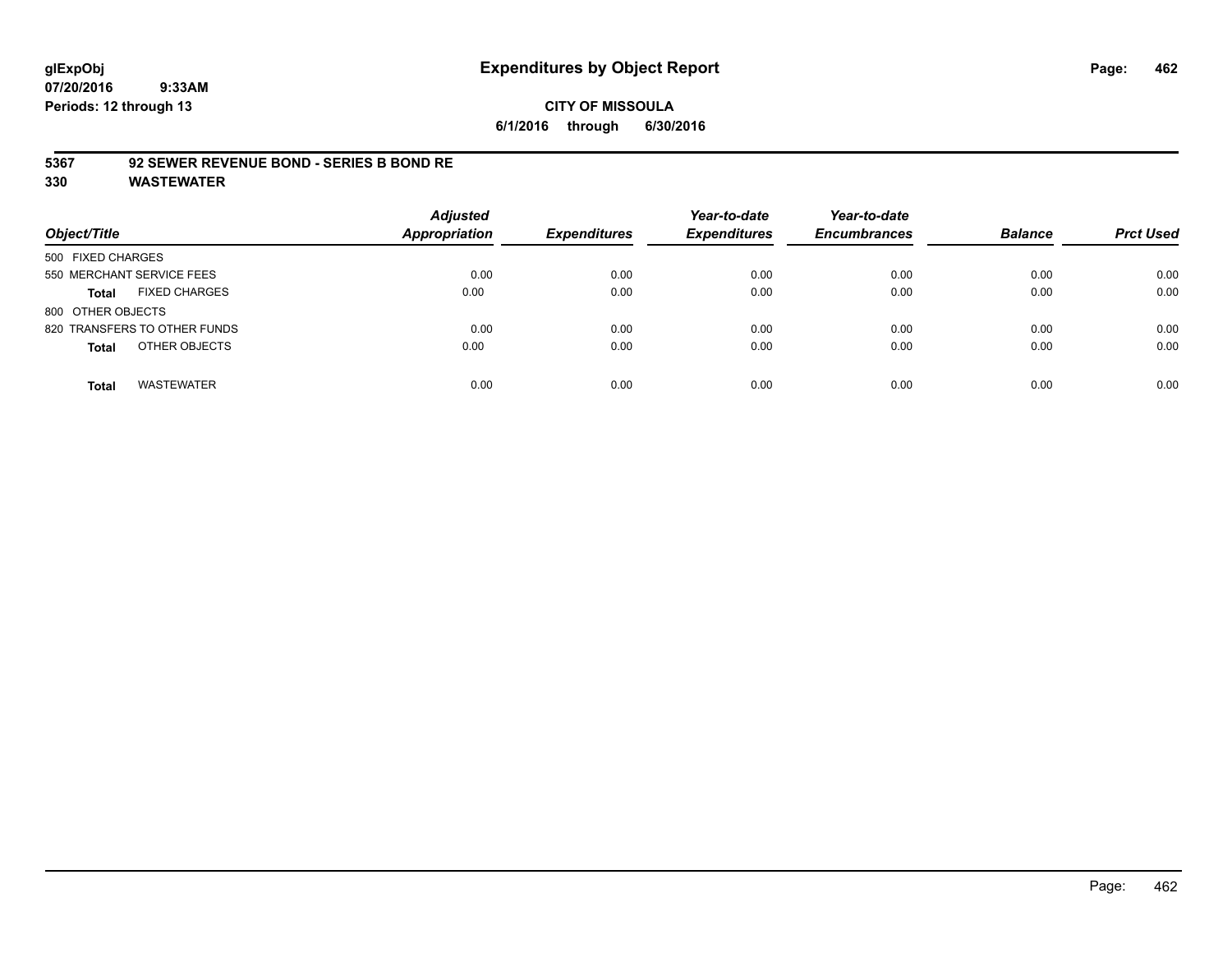**CITY OF MISSOULA 6/1/2016 through 6/30/2016**

# **5367 92 SEWER REVENUE BOND - SERIES B BOND RE**

| Object/Title              |                                    | <b>Adjusted</b><br><b>Appropriation</b> | <b>Expenditures</b> | Year-to-date<br><b>Expenditures</b> | Year-to-date<br><b>Encumbrances</b> | <b>Balance</b> | <b>Prct Used</b> |
|---------------------------|------------------------------------|-----------------------------------------|---------------------|-------------------------------------|-------------------------------------|----------------|------------------|
| 500 FIXED CHARGES         |                                    |                                         |                     |                                     |                                     |                |                  |
| 550 MERCHANT SERVICE FEES |                                    | 0.00                                    | 0.00                | 0.00                                | 0.00                                | 0.00           | 0.00             |
| <b>Total</b>              | <b>FIXED CHARGES</b>               | 0.00                                    | 0.00                | 0.00                                | 0.00                                | 0.00           | 0.00             |
| 800 OTHER OBJECTS         |                                    |                                         |                     |                                     |                                     |                |                  |
|                           | 820 TRANSFERS TO OTHER FUNDS       | 0.00                                    | 0.00                | 0.00                                | 0.00                                | 0.00           | 0.00             |
| <b>Total</b>              | OTHER OBJECTS                      | 0.00                                    | 0.00                | 0.00                                | 0.00                                | 0.00           | 0.00             |
| <b>Total</b>              | 92 SEWER REVENUE BOND - SERIES B E | 0.00                                    | 0.00                | 0.00                                | 0.00                                | 0.00           | 0.00             |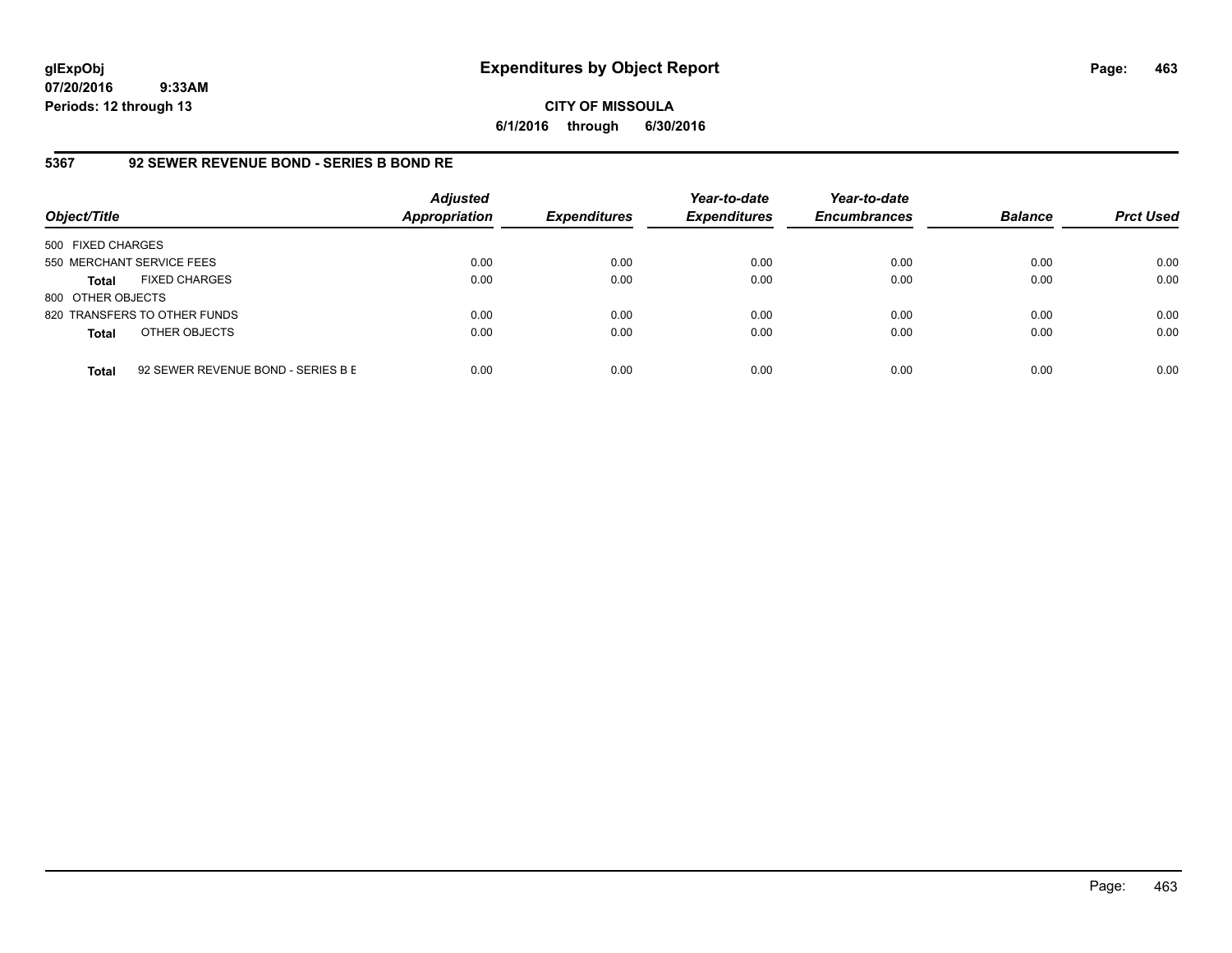#### **5368 00 SEWER REVENUE BOND RESERVE FUND**

| Object/Title                         | <b>Adjusted</b><br><b>Appropriation</b> | <b>Expenditures</b> | Year-to-date<br><b>Expenditures</b> | Year-to-date<br><b>Encumbrances</b> | <b>Balance</b> | <b>Prct Used</b> |
|--------------------------------------|-----------------------------------------|---------------------|-------------------------------------|-------------------------------------|----------------|------------------|
| 500 FIXED CHARGES                    |                                         |                     |                                     |                                     |                |                  |
| 550 MERCHANT SERVICE FEES            | 0.00                                    | 0.00                | 0.00                                | 0.00                                | 0.00           | 0.00             |
| <b>FIXED CHARGES</b><br><b>Total</b> | 0.00                                    | 0.00                | 0.00                                | 0.00                                | 0.00           | 0.00             |
| 800 OTHER OBJECTS                    |                                         |                     |                                     |                                     |                |                  |
| 820 TRANSFERS TO OTHER FUNDS         | 0.00                                    | 0.00                | 0.00                                | 0.00                                | 0.00           | 0.00             |
| OTHER OBJECTS<br><b>Total</b>        | 0.00                                    | 0.00                | 0.00                                | 0.00                                | 0.00           | 0.00             |
| <b>WASTEWATER</b><br><b>Total</b>    | 0.00                                    | 0.00                | 0.00                                | 0.00                                | 0.00           | 0.00             |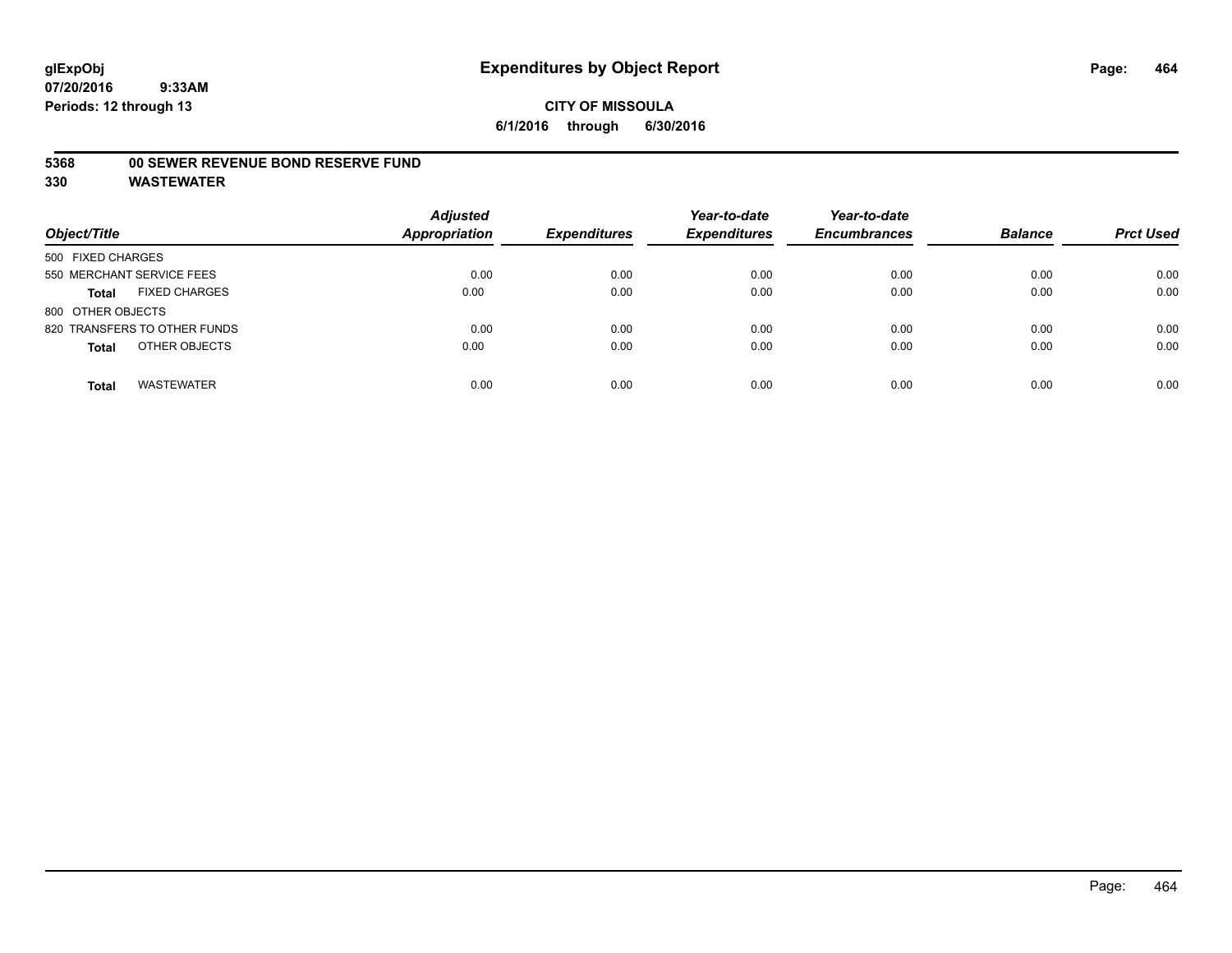**CITY OF MISSOULA 6/1/2016 through 6/30/2016**

# **5368 00 SEWER REVENUE BOND RESERVE FUND**

| Object/Title              |                                  | <b>Adjusted</b><br><b>Appropriation</b> | <b>Expenditures</b> | Year-to-date<br><b>Expenditures</b> | Year-to-date<br><b>Encumbrances</b> | <b>Balance</b> | <b>Prct Used</b> |
|---------------------------|----------------------------------|-----------------------------------------|---------------------|-------------------------------------|-------------------------------------|----------------|------------------|
| 500 FIXED CHARGES         |                                  |                                         |                     |                                     |                                     |                |                  |
| 550 MERCHANT SERVICE FEES |                                  | 0.00                                    | 0.00                | 0.00                                | 0.00                                | 0.00           | 0.00             |
| Total                     | <b>FIXED CHARGES</b>             | 0.00                                    | 0.00                | 0.00                                | 0.00                                | 0.00           | 0.00             |
| 800 OTHER OBJECTS         |                                  |                                         |                     |                                     |                                     |                |                  |
|                           | 820 TRANSFERS TO OTHER FUNDS     | 0.00                                    | 0.00                | 0.00                                | 0.00                                | 0.00           | 0.00             |
| <b>Total</b>              | OTHER OBJECTS                    | 0.00                                    | 0.00                | 0.00                                | 0.00                                | 0.00           | 0.00             |
| <b>Total</b>              | 00 SEWER REVENUE BOND RESERVE FL | 0.00                                    | 0.00                | 0.00                                | 0.00                                | 0.00           | 0.00             |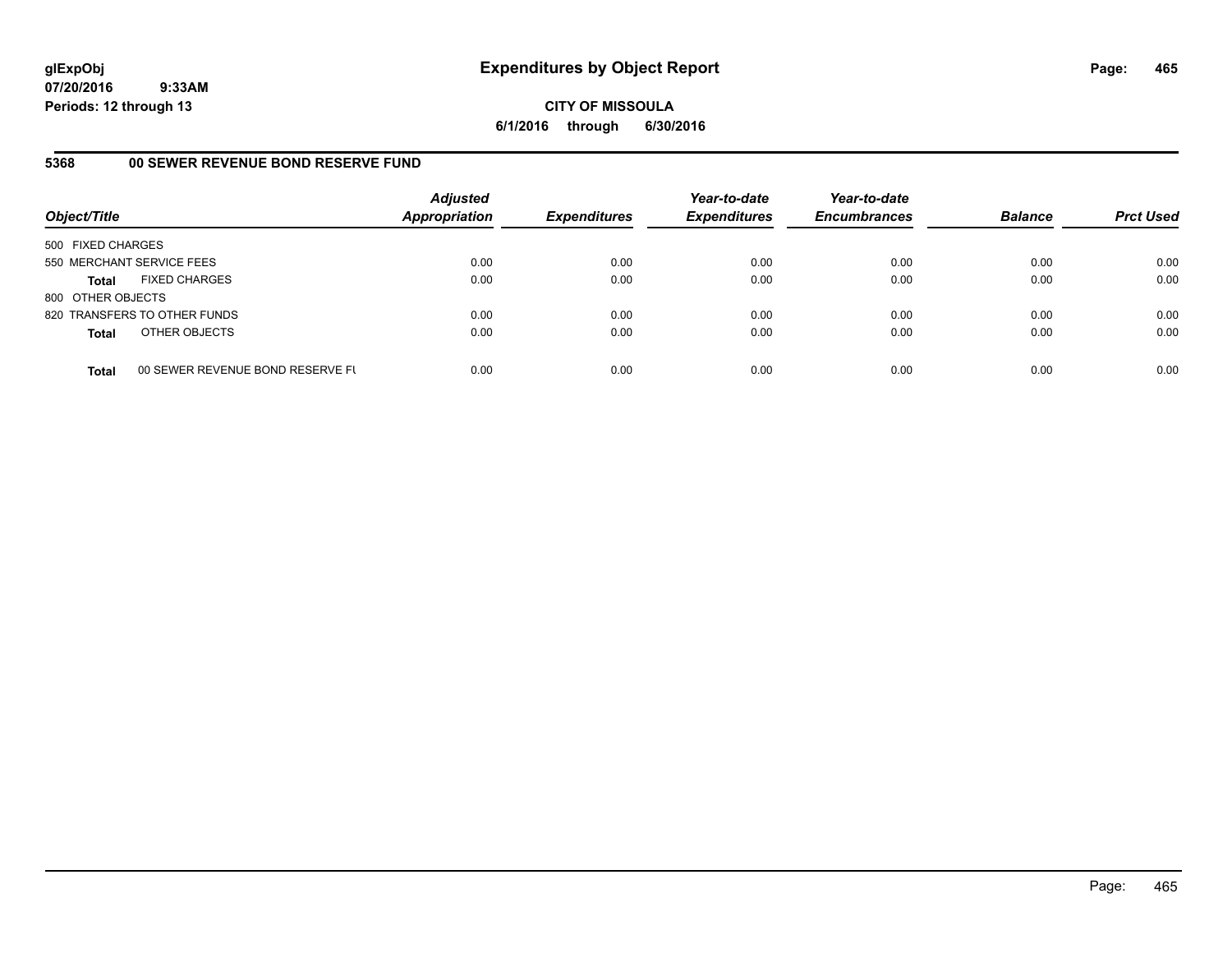#### **5369 2001 SEWER REVENUE BOND**

| Object/Title                         | <b>Adjusted</b><br><b>Appropriation</b> | <b>Expenditures</b> | Year-to-date<br><b>Expenditures</b> | Year-to-date<br><b>Encumbrances</b> | <b>Balance</b> | <b>Prct Used</b> |
|--------------------------------------|-----------------------------------------|---------------------|-------------------------------------|-------------------------------------|----------------|------------------|
| 500 FIXED CHARGES                    |                                         |                     |                                     |                                     |                |                  |
| 550 MERCHANT SERVICE FEES            | 0.00                                    | 0.00                | 0.00                                | 0.00                                | 0.00           | 0.00             |
| <b>FIXED CHARGES</b><br><b>Total</b> | 0.00                                    | 0.00                | 0.00                                | 0.00                                | 0.00           | 0.00             |
| 800 OTHER OBJECTS                    |                                         |                     |                                     |                                     |                |                  |
| 820 TRANSFERS TO OTHER FUNDS         | 30.00                                   | 0.00                | 0.00                                | 0.00                                | 30.00          | 0.00             |
| OTHER OBJECTS<br><b>Total</b>        | 30.00                                   | 0.00                | 0.00                                | 0.00                                | 30.00          | 0.00             |
| <b>WASTEWATER</b><br><b>Total</b>    | 30.00                                   | 0.00                | 0.00                                | 0.00                                | 30.00          | 0.00             |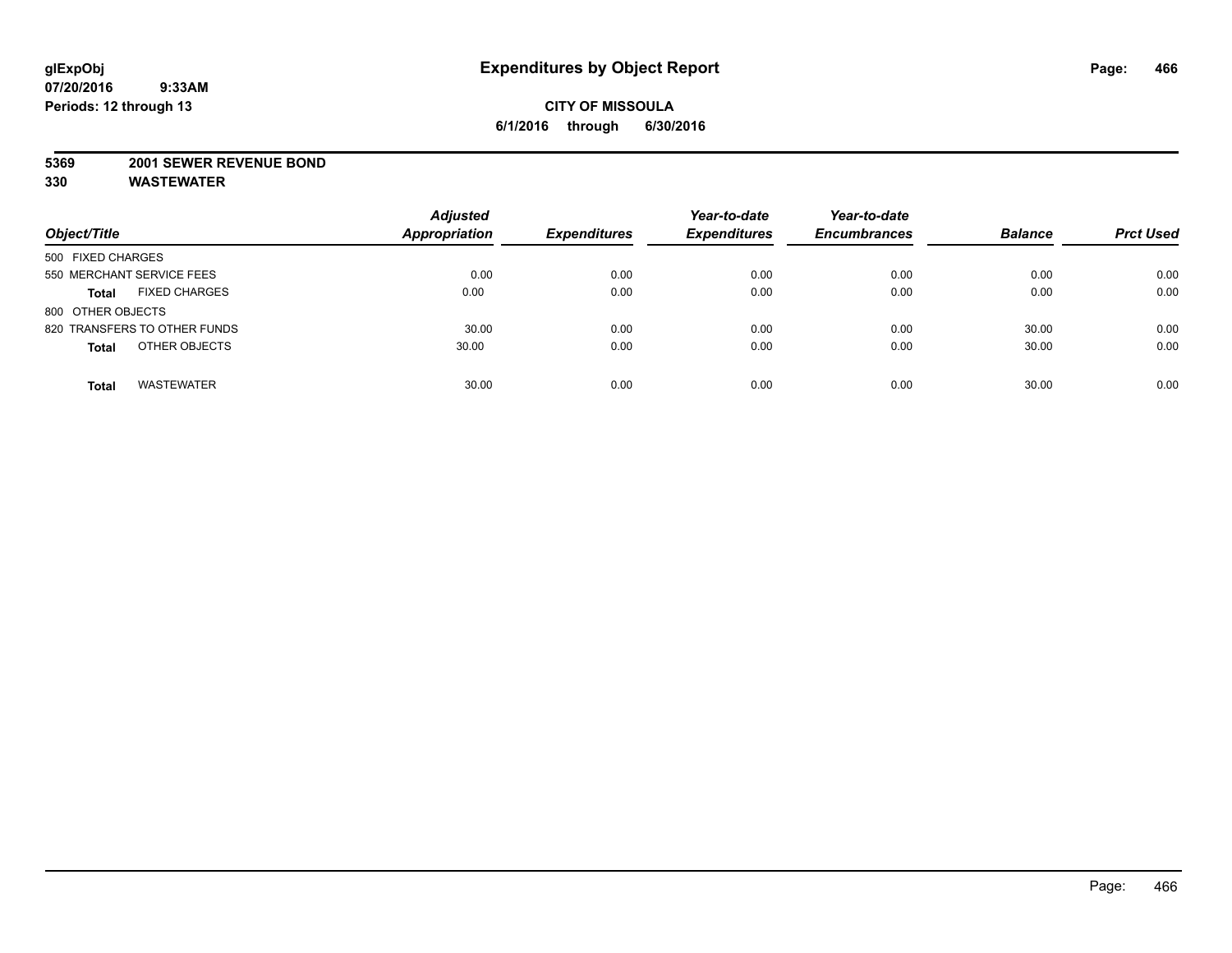# **5369 2001 SEWER REVENUE BOND**

| Object/Title                            | <b>Adjusted</b><br>Appropriation | <b>Expenditures</b> | Year-to-date<br><b>Expenditures</b> | Year-to-date<br><b>Encumbrances</b> | <b>Balance</b> | <b>Prct Used</b> |
|-----------------------------------------|----------------------------------|---------------------|-------------------------------------|-------------------------------------|----------------|------------------|
| 500 FIXED CHARGES                       |                                  |                     |                                     |                                     |                |                  |
| 550 MERCHANT SERVICE FEES               | 0.00                             | 0.00                | 0.00                                | 0.00                                | 0.00           | 0.00             |
| <b>FIXED CHARGES</b><br><b>Total</b>    | 0.00                             | 0.00                | 0.00                                | 0.00                                | 0.00           | 0.00             |
| 800 OTHER OBJECTS                       |                                  |                     |                                     |                                     |                |                  |
| 820 TRANSFERS TO OTHER FUNDS            | 30.00                            | 0.00                | 0.00                                | 0.00                                | 30.00          | 0.00             |
| OTHER OBJECTS<br><b>Total</b>           | 30.00                            | 0.00                | 0.00                                | 0.00                                | 30.00          | 0.00             |
| 2001 SEWER REVENUE BOND<br><b>Total</b> | 30.00                            | 0.00                | 0.00                                | 0.00                                | 30.00          | 0.00             |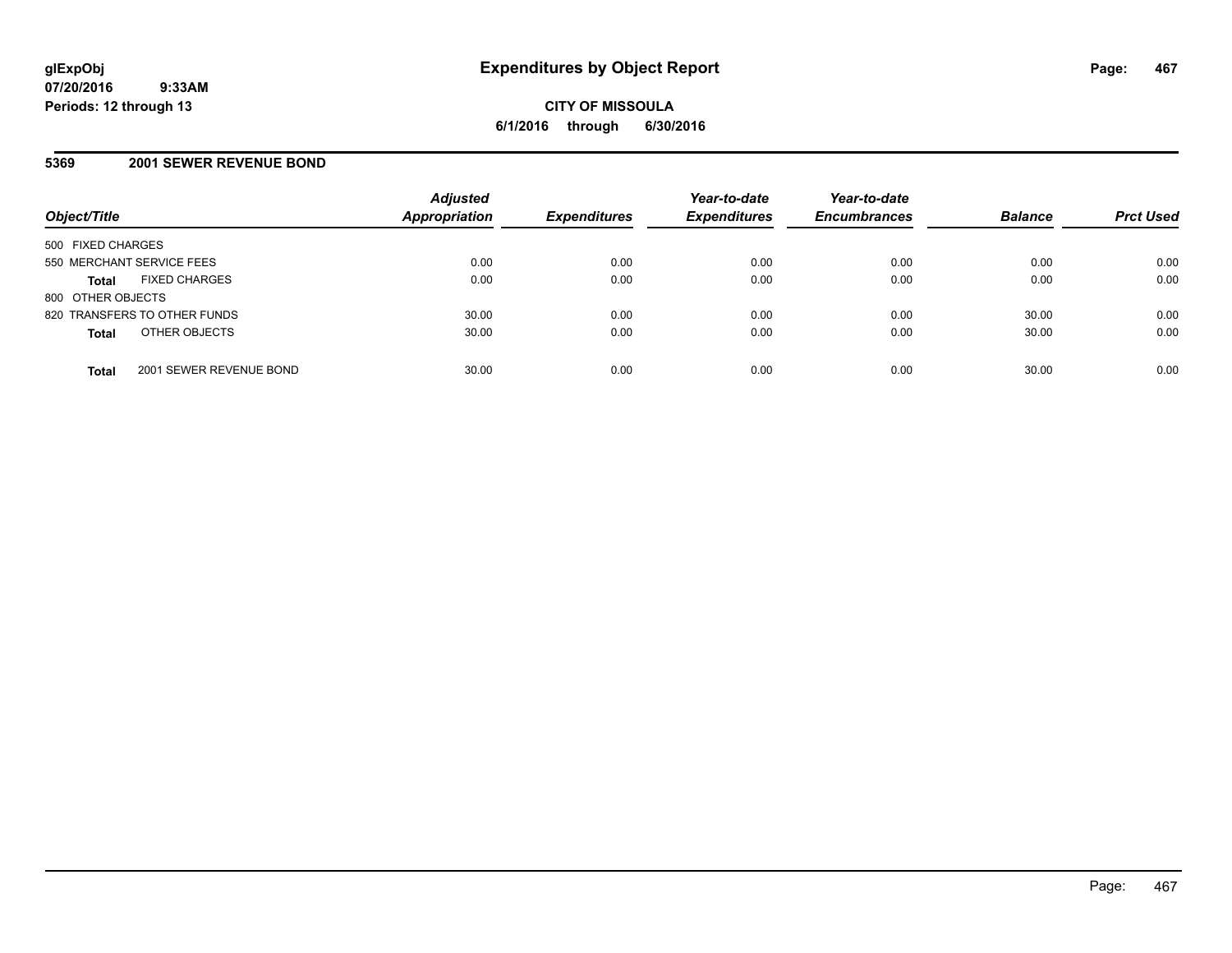#### **5370 99 SEWER REVENUE BOND RESERVE FUND**

| Object/Title                         | <b>Adjusted</b><br>Appropriation | <b>Expenditures</b> | Year-to-date<br><b>Expenditures</b> | Year-to-date<br><b>Encumbrances</b> | <b>Balance</b> | <b>Prct Used</b> |
|--------------------------------------|----------------------------------|---------------------|-------------------------------------|-------------------------------------|----------------|------------------|
| 500 FIXED CHARGES                    |                                  |                     |                                     |                                     |                |                  |
| 550 MERCHANT SERVICE FEES            | 0.00                             | 0.00                | 0.00                                | 0.00                                | 0.00           | 0.00             |
| <b>FIXED CHARGES</b><br><b>Total</b> | 0.00                             | 0.00                | 0.00                                | 0.00                                | 0.00           | 0.00             |
| 800 OTHER OBJECTS                    |                                  |                     |                                     |                                     |                |                  |
| 820 TRANSFERS TO OTHER FUNDS         | 790.00                           | 0.00                | 0.00                                | 0.00                                | 790.00         | 0.00             |
| OTHER OBJECTS<br><b>Total</b>        | 790.00                           | 0.00                | 0.00                                | 0.00                                | 790.00         | 0.00             |
| <b>WASTEWATER</b><br>Total           | 790.00                           | 0.00                | 0.00                                | 0.00                                | 790.00         | 0.00             |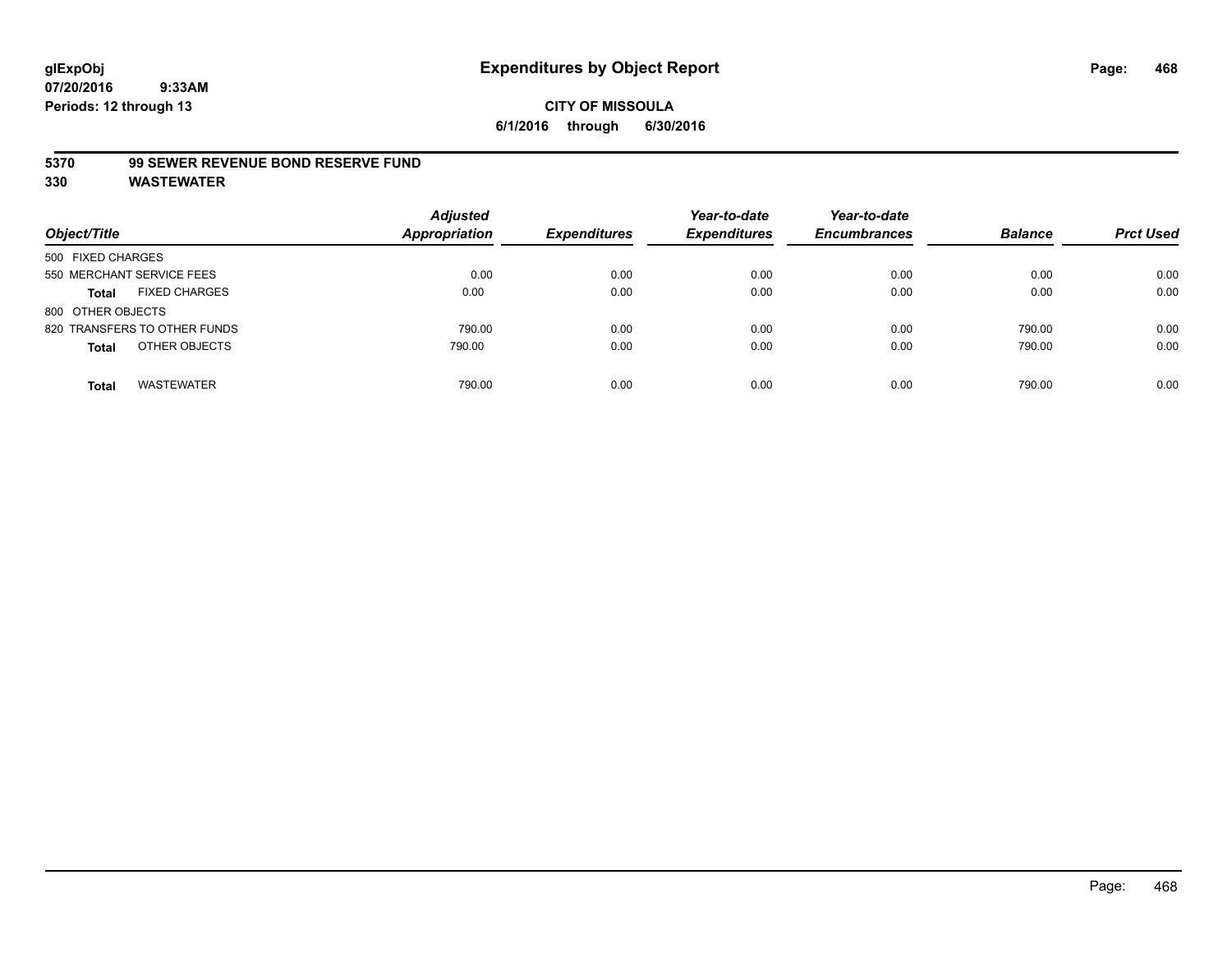**CITY OF MISSOULA 6/1/2016 through 6/30/2016**

# **5370 99 SEWER REVENUE BOND RESERVE FUND**

| Object/Title              |                                  | <b>Adjusted</b><br><b>Appropriation</b> | <b>Expenditures</b> | Year-to-date<br><b>Expenditures</b> | Year-to-date<br><b>Encumbrances</b> | <b>Balance</b> | <b>Prct Used</b> |
|---------------------------|----------------------------------|-----------------------------------------|---------------------|-------------------------------------|-------------------------------------|----------------|------------------|
| 500 FIXED CHARGES         |                                  |                                         |                     |                                     |                                     |                |                  |
| 550 MERCHANT SERVICE FEES |                                  | 0.00                                    | 0.00                | 0.00                                | 0.00                                | 0.00           | 0.00             |
| <b>Total</b>              | <b>FIXED CHARGES</b>             | 0.00                                    | 0.00                | 0.00                                | 0.00                                | 0.00           | 0.00             |
| 800 OTHER OBJECTS         |                                  |                                         |                     |                                     |                                     |                |                  |
|                           | 820 TRANSFERS TO OTHER FUNDS     | 790.00                                  | 0.00                | 0.00                                | 0.00                                | 790.00         | 0.00             |
| <b>Total</b>              | OTHER OBJECTS                    | 790.00                                  | 0.00                | 0.00                                | 0.00                                | 790.00         | 0.00             |
| <b>Total</b>              | 99 SEWER REVENUE BOND RESERVE FL | 790.00                                  | 0.00                | 0.00                                | 0.00                                | 790.00         | 0.00             |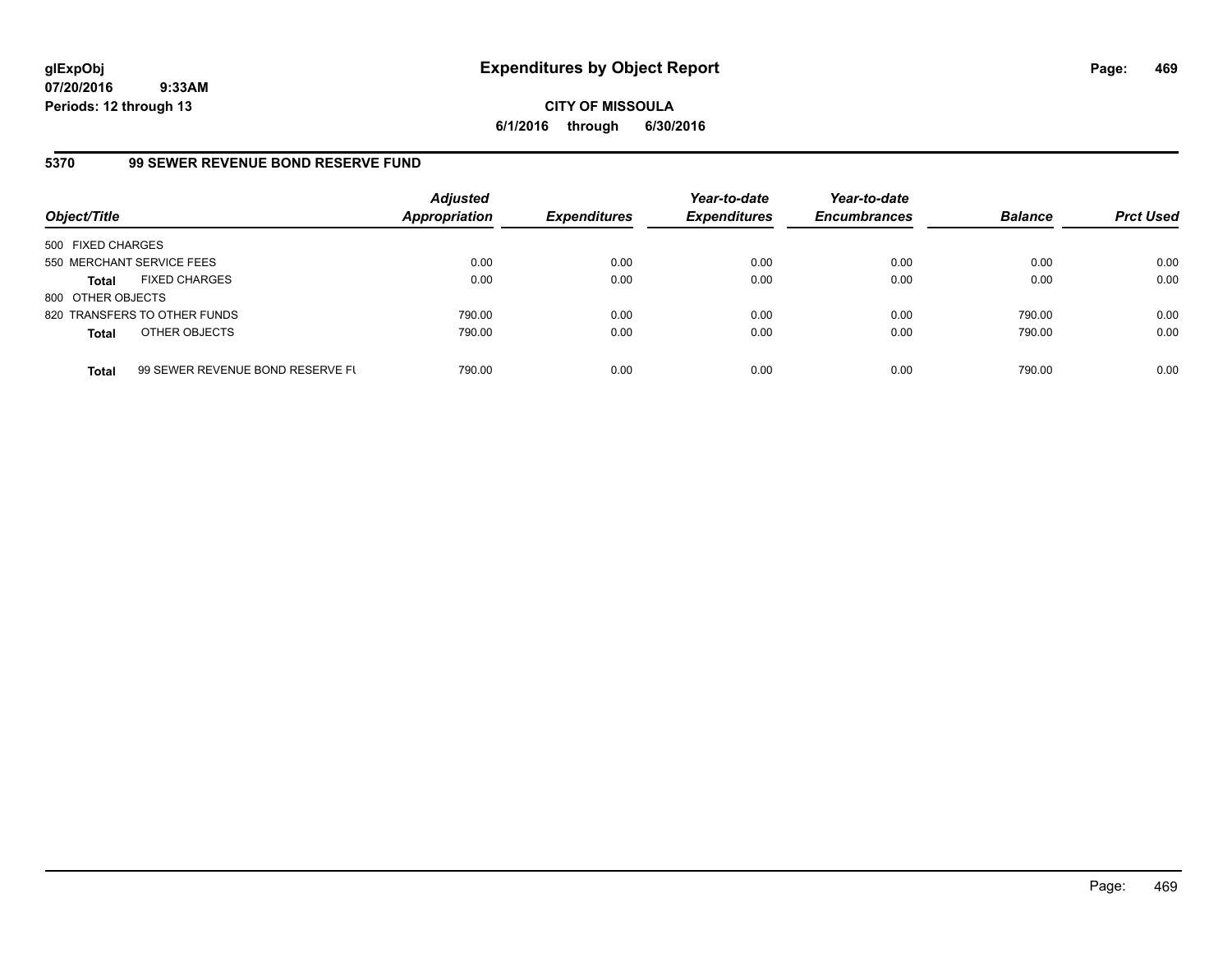# **5371 2002 SEWER BONDS**

| Object/Title                |                      | <b>Adjusted</b><br><b>Appropriation</b> | <b>Expenditures</b> | Year-to-date<br><b>Expenditures</b> | Year-to-date        | <b>Balance</b> | <b>Prct Used</b> |
|-----------------------------|----------------------|-----------------------------------------|---------------------|-------------------------------------|---------------------|----------------|------------------|
|                             |                      |                                         |                     |                                     | <b>Encumbrances</b> |                |                  |
| 500 FIXED CHARGES           |                      |                                         |                     |                                     |                     |                |                  |
| 550 MERCHANT SERVICE FEES   |                      | 0.00                                    | 0.00                | 0.00                                | 0.00                | 0.00           | 0.00             |
| <b>Total</b>                | <b>FIXED CHARGES</b> | 0.00                                    | 0.00                | 0.00                                | 0.00                | 0.00           | 0.00             |
| 600 DEBT SERVICE            |                      |                                         |                     |                                     |                     |                |                  |
| 610 PRINCIPAL               |                      | 75,000.00                               | 38.000.00           | 75.000.00                           | 0.00                | 0.00           | 100.00           |
| 620 INTEREST / SERVICE FEES |                      | 9,930.00                                | 4,780.00            | 9,930.00                            | 0.00                | 0.00           | 100.00           |
| <b>Total</b>                | <b>DEBT SERVICE</b>  | 84.930.00                               | 42.780.00           | 84,930.00                           | 0.00                | 0.00           | 100.00           |
| <b>Total</b>                | <b>WASTEWATER</b>    | 84,930.00                               | 42.780.00           | 84.930.00                           | 0.00                | 0.00           | 100.00           |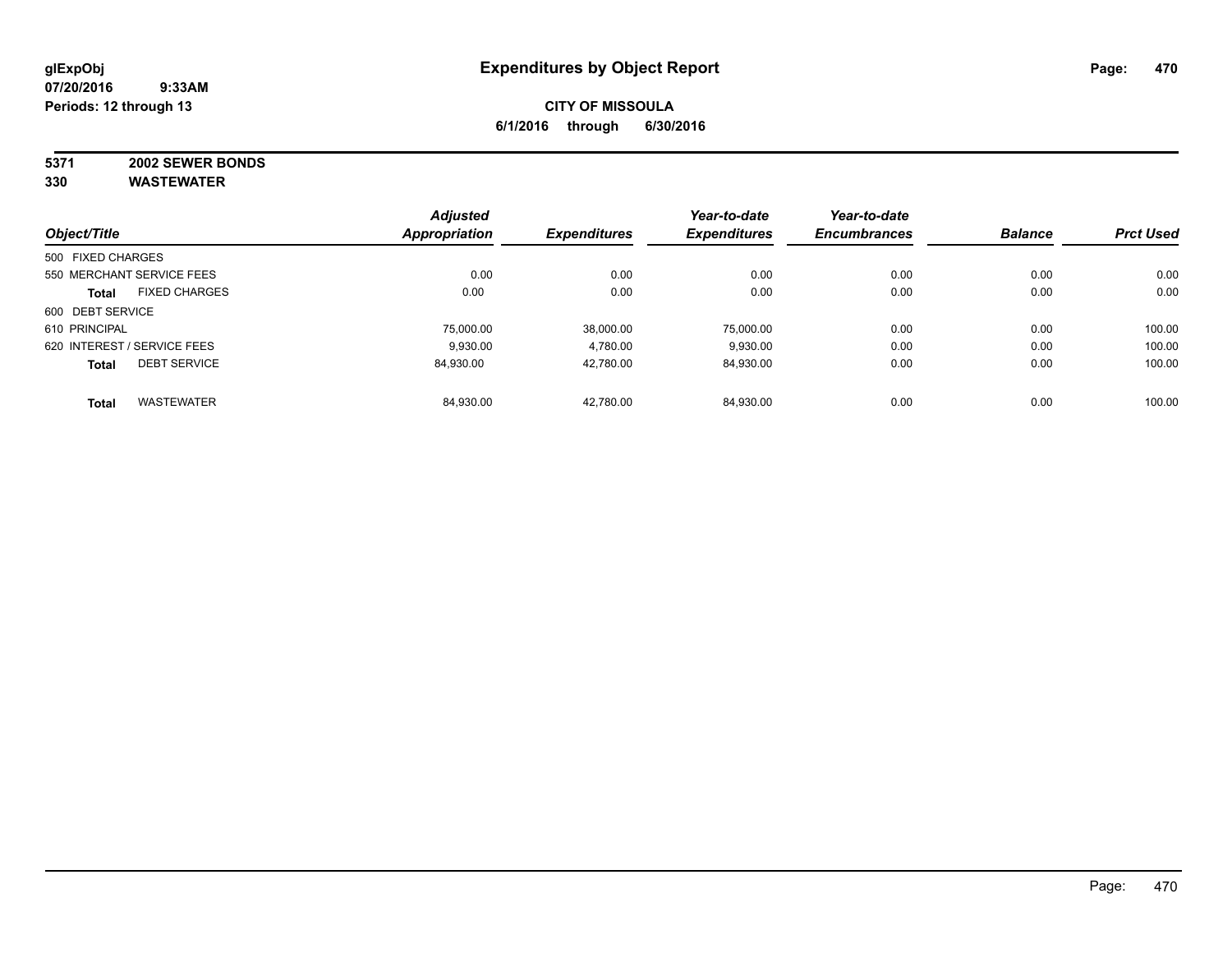### **5371 2002 SEWER BONDS**

| Object/Title                         | <b>Adjusted</b><br>Appropriation | <b>Expenditures</b> | Year-to-date<br><b>Expenditures</b> | Year-to-date<br><b>Encumbrances</b> | <b>Balance</b> | <b>Prct Used</b> |
|--------------------------------------|----------------------------------|---------------------|-------------------------------------|-------------------------------------|----------------|------------------|
| 500 FIXED CHARGES                    |                                  |                     |                                     |                                     |                |                  |
| 550 MERCHANT SERVICE FEES            | 0.00                             | 0.00                | 0.00                                | 0.00                                | 0.00           | 0.00             |
| <b>FIXED CHARGES</b><br><b>Total</b> | 0.00                             | 0.00                | 0.00                                | 0.00                                | 0.00           | 0.00             |
| 600 DEBT SERVICE                     |                                  |                     |                                     |                                     |                |                  |
| 610 PRINCIPAL                        | 75,000.00                        | 38.000.00           | 75.000.00                           | 0.00                                | 0.00           | 100.00           |
| 620 INTEREST / SERVICE FEES          | 9.930.00                         | 4.780.00            | 9.930.00                            | 0.00                                | 0.00           | 100.00           |
| <b>DEBT SERVICE</b><br><b>Total</b>  | 84.930.00                        | 42.780.00           | 84.930.00                           | 0.00                                | 0.00           | 100.00           |
| 2002 SEWER BONDS<br><b>Total</b>     | 84.930.00                        | 42.780.00           | 84.930.00                           | 0.00                                | 0.00           | 100.00           |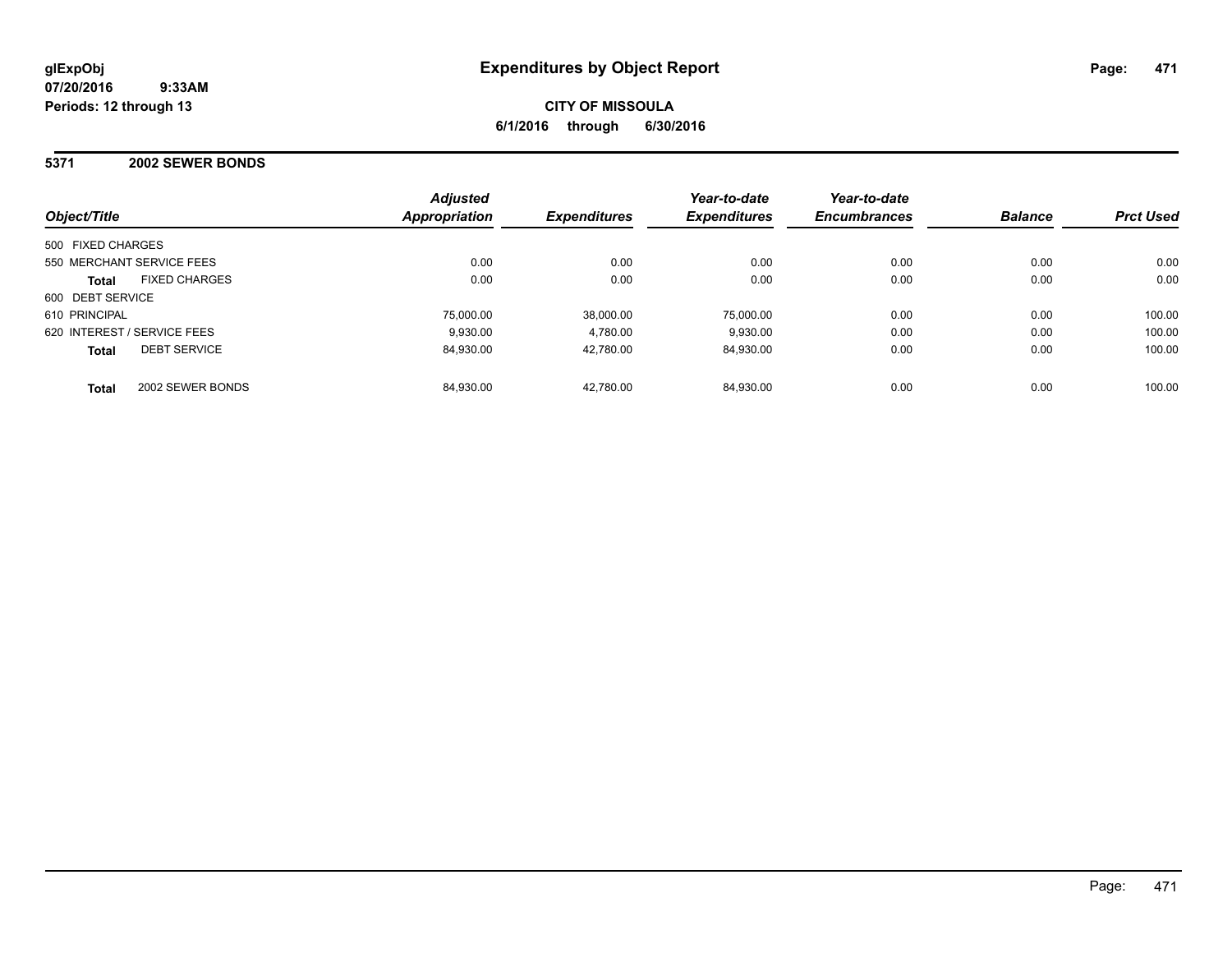#### **5372 2002 SEWER REVENUE BOND**

| Object/Title                         | <b>Adjusted</b><br><b>Appropriation</b> | <b>Expenditures</b> | Year-to-date<br><b>Expenditures</b> | Year-to-date<br><b>Encumbrances</b> | <b>Balance</b> | <b>Prct Used</b> |
|--------------------------------------|-----------------------------------------|---------------------|-------------------------------------|-------------------------------------|----------------|------------------|
| 500 FIXED CHARGES                    |                                         |                     |                                     |                                     |                |                  |
| 550 MERCHANT SERVICE FEES            | 0.00                                    | 0.00                | 0.00                                | 0.00                                | 0.00           | 0.00             |
| <b>FIXED CHARGES</b><br><b>Total</b> | 0.00                                    | 0.00                | 0.00                                | 0.00                                | 0.00           | 0.00             |
| 800 OTHER OBJECTS                    |                                         |                     |                                     |                                     |                |                  |
| 820 TRANSFERS TO OTHER FUNDS         | 0.00                                    | 0.00                | 0.00                                | 0.00                                | 0.00           | 0.00             |
| OTHER OBJECTS<br><b>Total</b>        | 0.00                                    | 0.00                | 0.00                                | 0.00                                | 0.00           | 0.00             |
| <b>WASTEWATER</b><br><b>Total</b>    | 0.00                                    | 0.00                | 0.00                                | 0.00                                | 0.00           | 0.00             |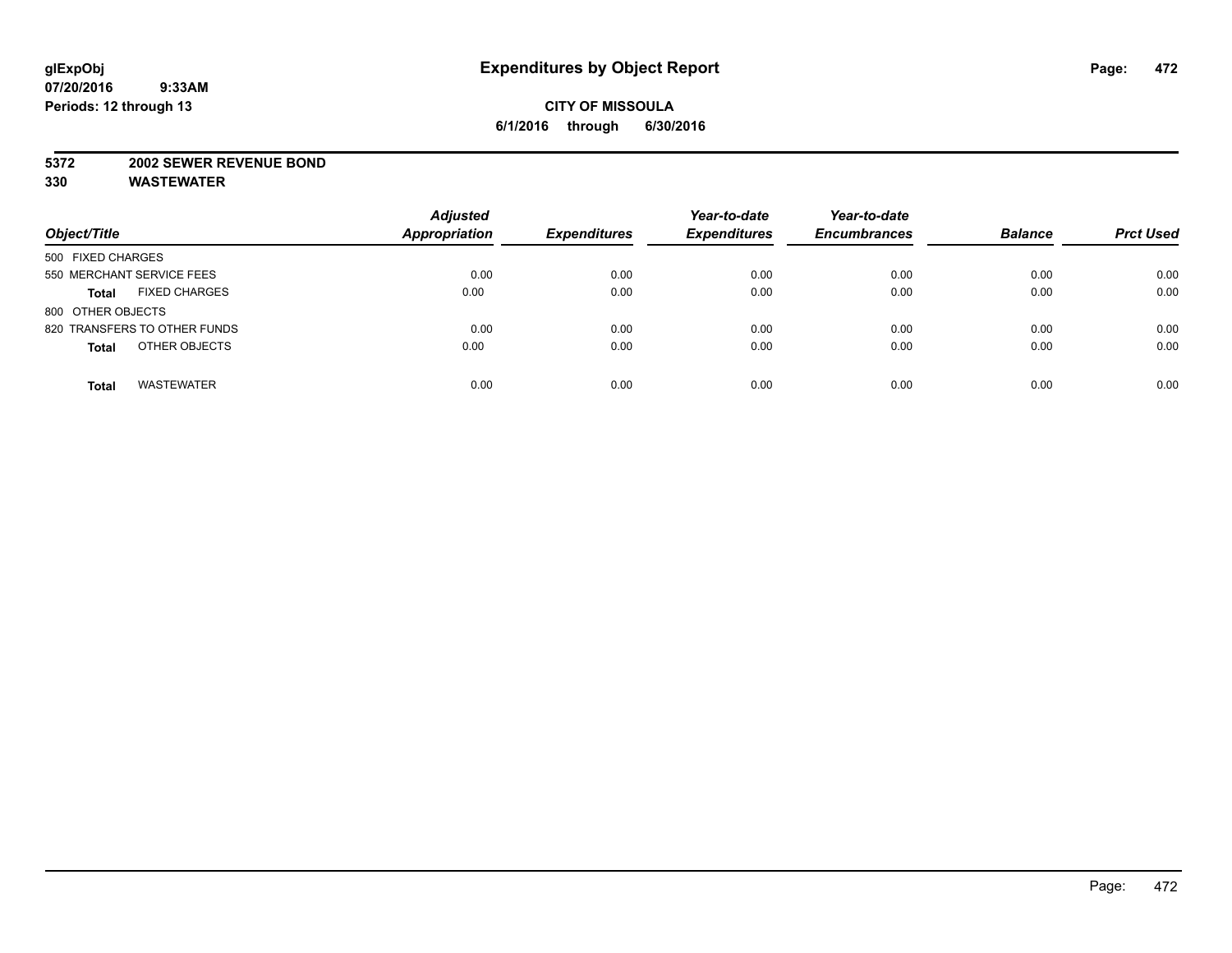# **5372 2002 SEWER REVENUE BOND**

| Object/Title                            | <b>Adjusted</b><br><b>Appropriation</b> | <b>Expenditures</b> | Year-to-date<br><b>Expenditures</b> | Year-to-date<br><b>Encumbrances</b> | <b>Balance</b> | <b>Prct Used</b> |
|-----------------------------------------|-----------------------------------------|---------------------|-------------------------------------|-------------------------------------|----------------|------------------|
| 500 FIXED CHARGES                       |                                         |                     |                                     |                                     |                |                  |
| 550 MERCHANT SERVICE FEES               | 0.00                                    | 0.00                | 0.00                                | 0.00                                | 0.00           | 0.00             |
| <b>FIXED CHARGES</b><br><b>Total</b>    | 0.00                                    | 0.00                | 0.00                                | 0.00                                | 0.00           | 0.00             |
| 800 OTHER OBJECTS                       |                                         |                     |                                     |                                     |                |                  |
| 820 TRANSFERS TO OTHER FUNDS            | 0.00                                    | 0.00                | 0.00                                | 0.00                                | 0.00           | 0.00             |
| OTHER OBJECTS<br><b>Total</b>           | 0.00                                    | 0.00                | 0.00                                | 0.00                                | 0.00           | 0.00             |
| 2002 SEWER REVENUE BOND<br><b>Total</b> | 0.00                                    | 0.00                | 0.00                                | 0.00                                | 0.00           | 0.00             |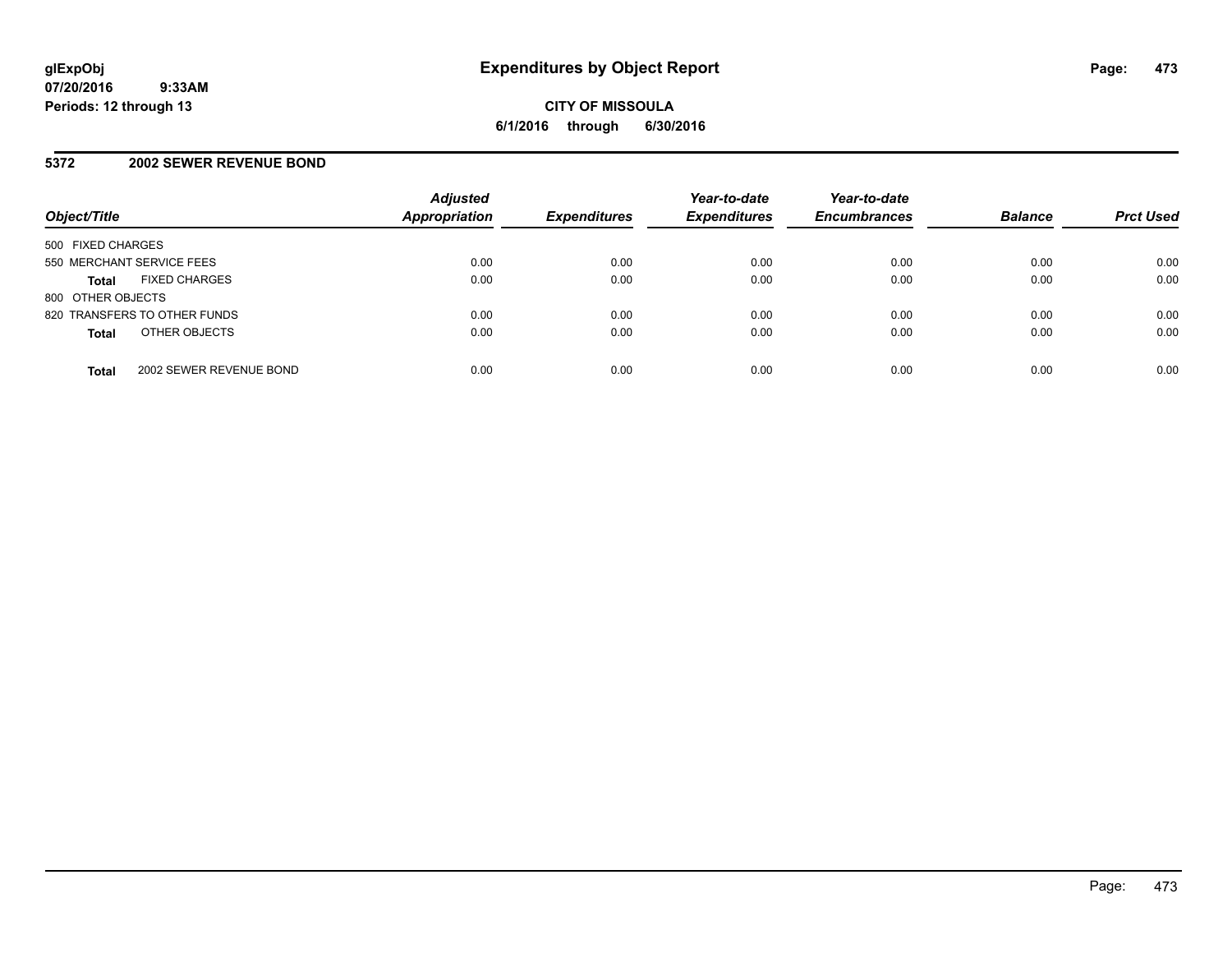#### **5373 2002 WWTP UPGRADE REVENUE BOND**

| Object/Title      |                             | <b>Adjusted</b> | <b>Expenditures</b> | Year-to-date<br><b>Expenditures</b> | Year-to-date        | <b>Balance</b> | <b>Prct Used</b> |
|-------------------|-----------------------------|-----------------|---------------------|-------------------------------------|---------------------|----------------|------------------|
|                   |                             | Appropriation   |                     |                                     | <b>Encumbrances</b> |                |                  |
| 500 FIXED CHARGES |                             |                 |                     |                                     |                     |                |                  |
|                   | 550 MERCHANT SERVICE FEES   | 0.00            | 0.00                | 0.00                                | 0.00                | 0.00           | 0.00             |
| <b>Total</b>      | <b>FIXED CHARGES</b>        | 0.00            | 0.00                | 0.00                                | 0.00                | 0.00           | 0.00             |
| 600 DEBT SERVICE  |                             |                 |                     |                                     |                     |                |                  |
| 610 PRINCIPAL     |                             | 290.000.00      | 146.000.00          | 290,000.00                          | 0.00                | 0.00           | 100.00           |
|                   | 620 INTEREST / SERVICE FEES | 41.640.00       | 20.100.00           | 41.640.00                           | 0.00                | 0.00           | 100.00           |
| <b>Total</b>      | <b>DEBT SERVICE</b>         | 331.640.00      | 166.100.00          | 331.640.00                          | 0.00                | 0.00           | 100.00           |
| <b>Total</b>      | <b>WASTEWATER</b>           | 331.640.00      | 166.100.00          | 331.640.00                          | 0.00                | 0.00           | 100.00           |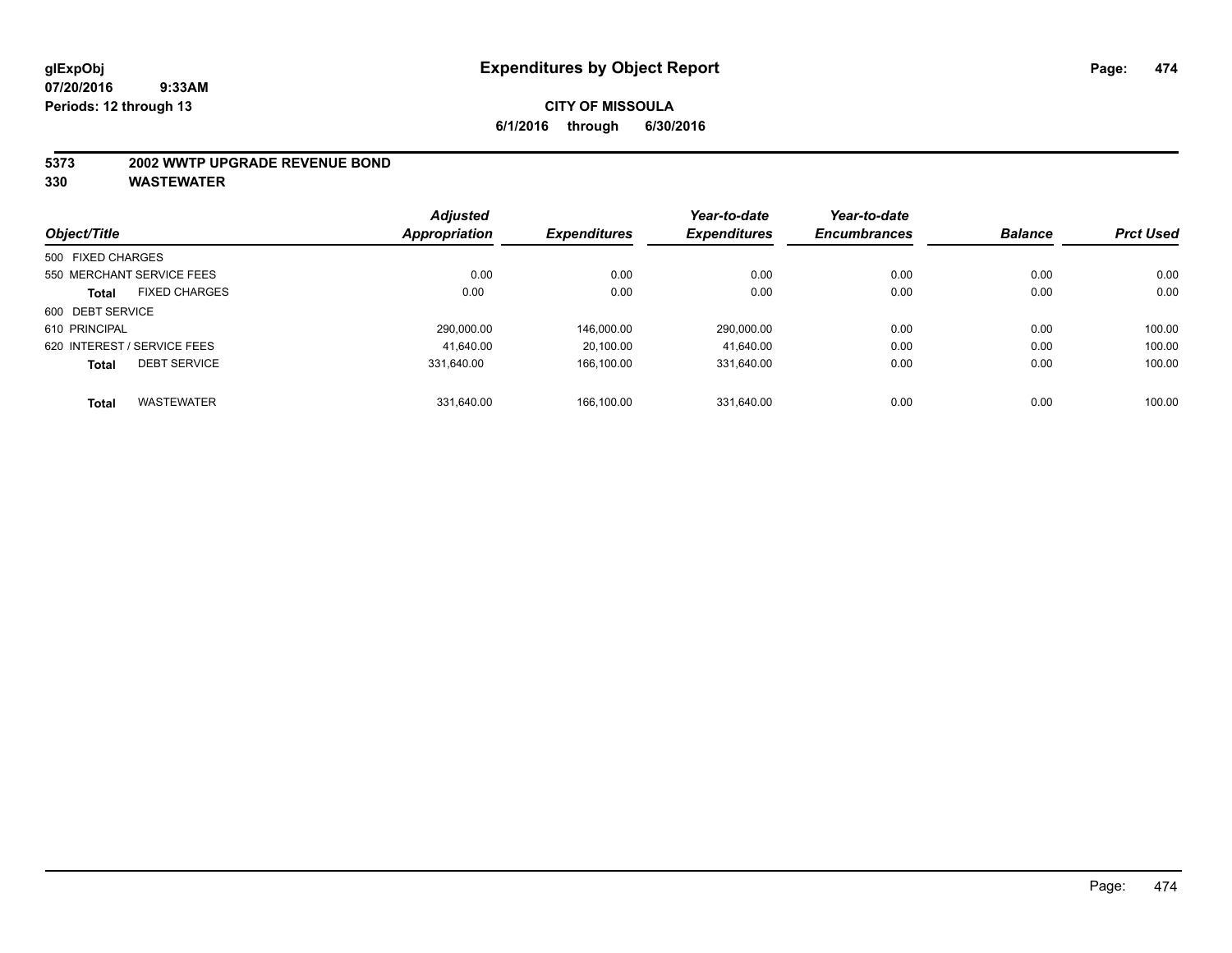**CITY OF MISSOULA 6/1/2016 through 6/30/2016**

# **5373 2002 WWTP UPGRADE REVENUE BOND**

| Object/Title                |                                | <b>Adjusted</b><br><b>Appropriation</b> | <b>Expenditures</b> | Year-to-date<br><b>Expenditures</b> | Year-to-date<br><b>Encumbrances</b> | <b>Balance</b> | <b>Prct Used</b> |
|-----------------------------|--------------------------------|-----------------------------------------|---------------------|-------------------------------------|-------------------------------------|----------------|------------------|
| 500 FIXED CHARGES           |                                |                                         |                     |                                     |                                     |                |                  |
|                             | 550 MERCHANT SERVICE FEES      | 0.00                                    | 0.00                | 0.00                                | 0.00                                | 0.00           | 0.00             |
| <b>Total</b>                | <b>FIXED CHARGES</b>           | 0.00                                    | 0.00                | 0.00                                | 0.00                                | 0.00           | 0.00             |
| 600 DEBT SERVICE            |                                |                                         |                     |                                     |                                     |                |                  |
| 610 PRINCIPAL               |                                | 290.000.00                              | 146.000.00          | 290.000.00                          | 0.00                                | 0.00           | 100.00           |
| 620 INTEREST / SERVICE FEES |                                | 41.640.00                               | 20.100.00           | 41.640.00                           | 0.00                                | 0.00           | 100.00           |
| <b>Total</b>                | <b>DEBT SERVICE</b>            | 331.640.00                              | 166.100.00          | 331.640.00                          | 0.00                                | 0.00           | 100.00           |
| <b>Total</b>                | 2002 WWTP UPGRADE REVENUE BOND | 331.640.00                              | 166.100.00          | 331.640.00                          | 0.00                                | 0.00           | 100.00           |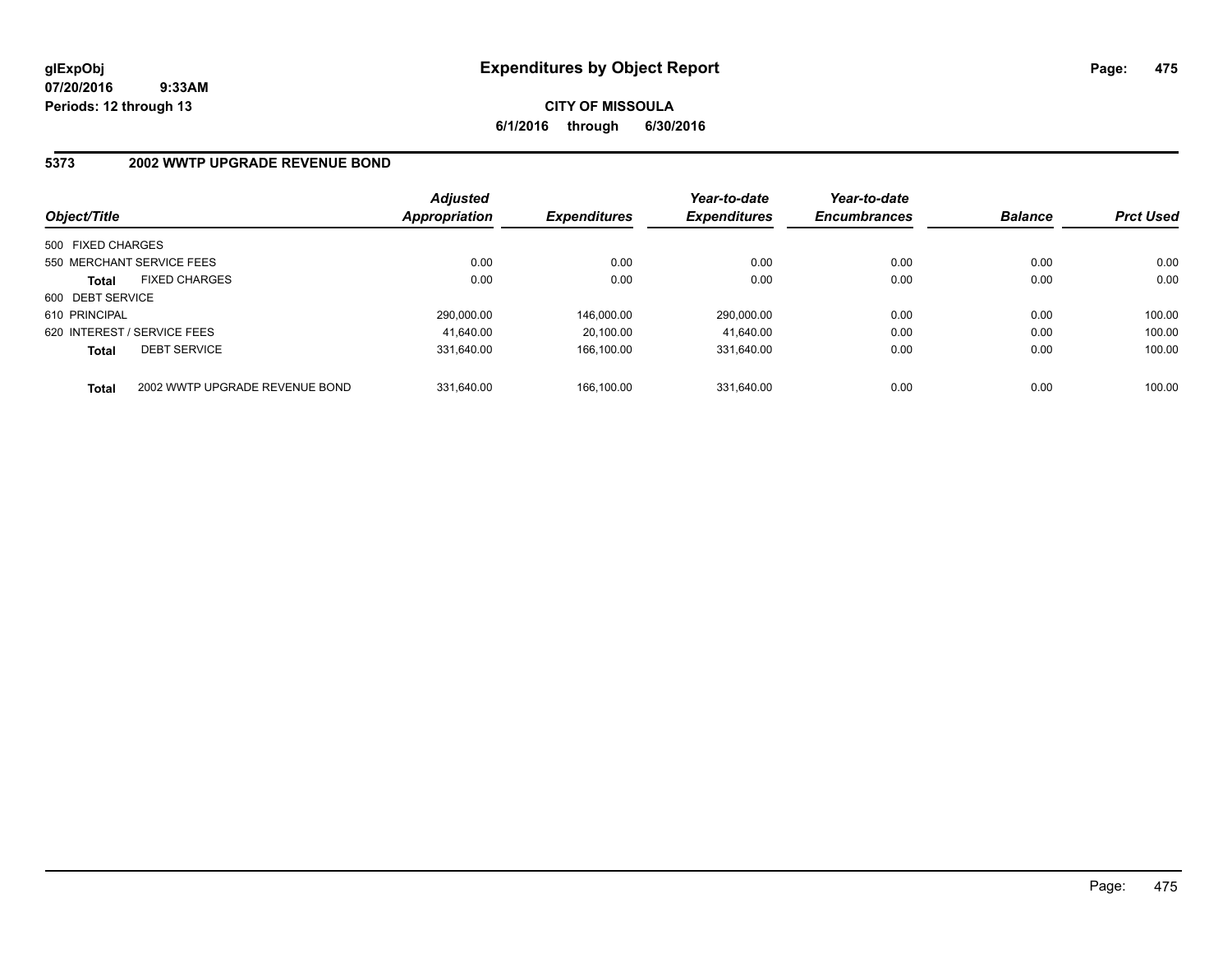#### **5374 2002 WWTP UPGRADE RESERVE**

| Object/Title                         | <b>Adjusted</b><br><b>Appropriation</b> | <b>Expenditures</b> | Year-to-date<br><b>Expenditures</b> | Year-to-date<br><b>Encumbrances</b> | <b>Balance</b> | <b>Prct Used</b> |
|--------------------------------------|-----------------------------------------|---------------------|-------------------------------------|-------------------------------------|----------------|------------------|
| 500 FIXED CHARGES                    |                                         |                     |                                     |                                     |                |                  |
| 550 MERCHANT SERVICE FEES            | 0.00                                    | 0.00                | 0.00                                | 0.00                                | 0.00           | 0.00             |
| <b>FIXED CHARGES</b><br><b>Total</b> | 0.00                                    | 0.00                | 0.00                                | 0.00                                | 0.00           | 0.00             |
| 600 DEBT SERVICE                     |                                         |                     |                                     |                                     |                |                  |
| 610 PRINCIPAL                        | 0.00                                    | 0.00                | 0.00                                | 0.00                                | 0.00           | 0.00             |
| 620 INTEREST / SERVICE FEES          | 0.00                                    | 0.00                | 0.00                                | 0.00                                | 0.00           | 0.00             |
| <b>DEBT SERVICE</b><br><b>Total</b>  | 0.00                                    | 0.00                | 0.00                                | 0.00                                | 0.00           | 0.00             |
| 800 OTHER OBJECTS                    |                                         |                     |                                     |                                     |                |                  |
| 820 TRANSFERS TO OTHER FUNDS         | 180.00                                  | 0.00                | 0.00                                | 0.00                                | 180.00         | 0.00             |
| OTHER OBJECTS<br><b>Total</b>        | 180.00                                  | 0.00                | 0.00                                | 0.00                                | 180.00         | 0.00             |
|                                      |                                         |                     |                                     |                                     |                |                  |
| <b>WASTEWATER</b><br><b>Total</b>    | 180.00                                  | 0.00                | 0.00                                | 0.00                                | 180.00         | 0.00             |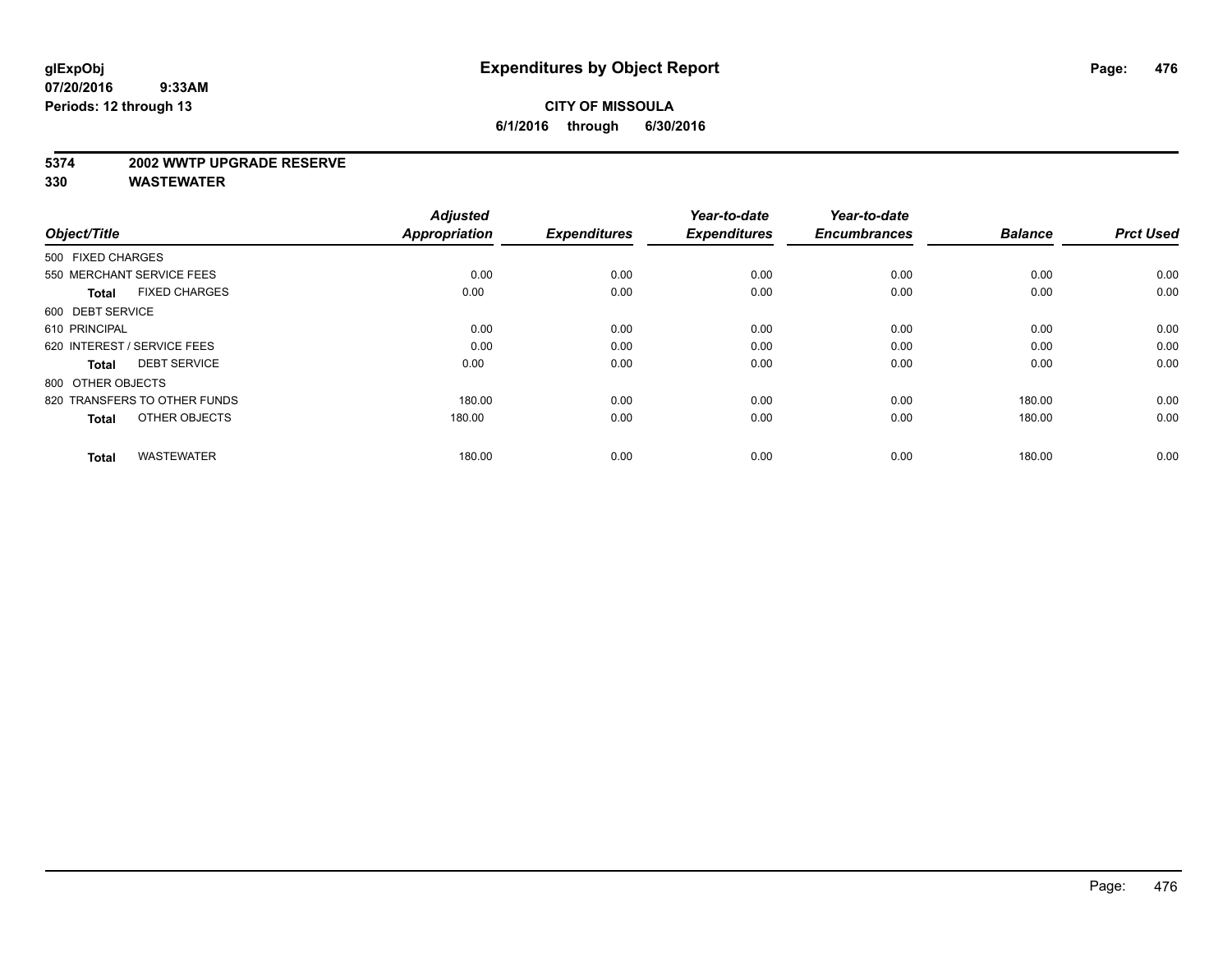# **5374 2002 WWTP UPGRADE RESERVE**

| Object/Title                              | <b>Adjusted</b><br>Appropriation | <b>Expenditures</b> | Year-to-date<br><b>Expenditures</b> | Year-to-date<br><b>Encumbrances</b> | <b>Balance</b> | <b>Prct Used</b> |
|-------------------------------------------|----------------------------------|---------------------|-------------------------------------|-------------------------------------|----------------|------------------|
| 500 FIXED CHARGES                         |                                  |                     |                                     |                                     |                |                  |
| 550 MERCHANT SERVICE FEES                 | 0.00                             | 0.00                | 0.00                                | 0.00                                | 0.00           | 0.00             |
| <b>FIXED CHARGES</b><br><b>Total</b>      | 0.00                             | 0.00                | 0.00                                | 0.00                                | 0.00           | 0.00             |
| 600 DEBT SERVICE                          |                                  |                     |                                     |                                     |                |                  |
| 610 PRINCIPAL                             | 0.00                             | 0.00                | 0.00                                | 0.00                                | 0.00           | 0.00             |
| 620 INTEREST / SERVICE FEES               | 0.00                             | 0.00                | 0.00                                | 0.00                                | 0.00           | 0.00             |
| <b>DEBT SERVICE</b><br><b>Total</b>       | 0.00                             | 0.00                | 0.00                                | 0.00                                | 0.00           | 0.00             |
| 800 OTHER OBJECTS                         |                                  |                     |                                     |                                     |                |                  |
| 820 TRANSFERS TO OTHER FUNDS              | 180.00                           | 0.00                | 0.00                                | 0.00                                | 180.00         | 0.00             |
| <b>OTHER OBJECTS</b><br><b>Total</b>      | 180.00                           | 0.00                | 0.00                                | 0.00                                | 180.00         | 0.00             |
| 2002 WWTP UPGRADE RESERVE<br><b>Total</b> | 180.00                           | 0.00                | 0.00                                | 0.00                                | 180.00         | 0.00             |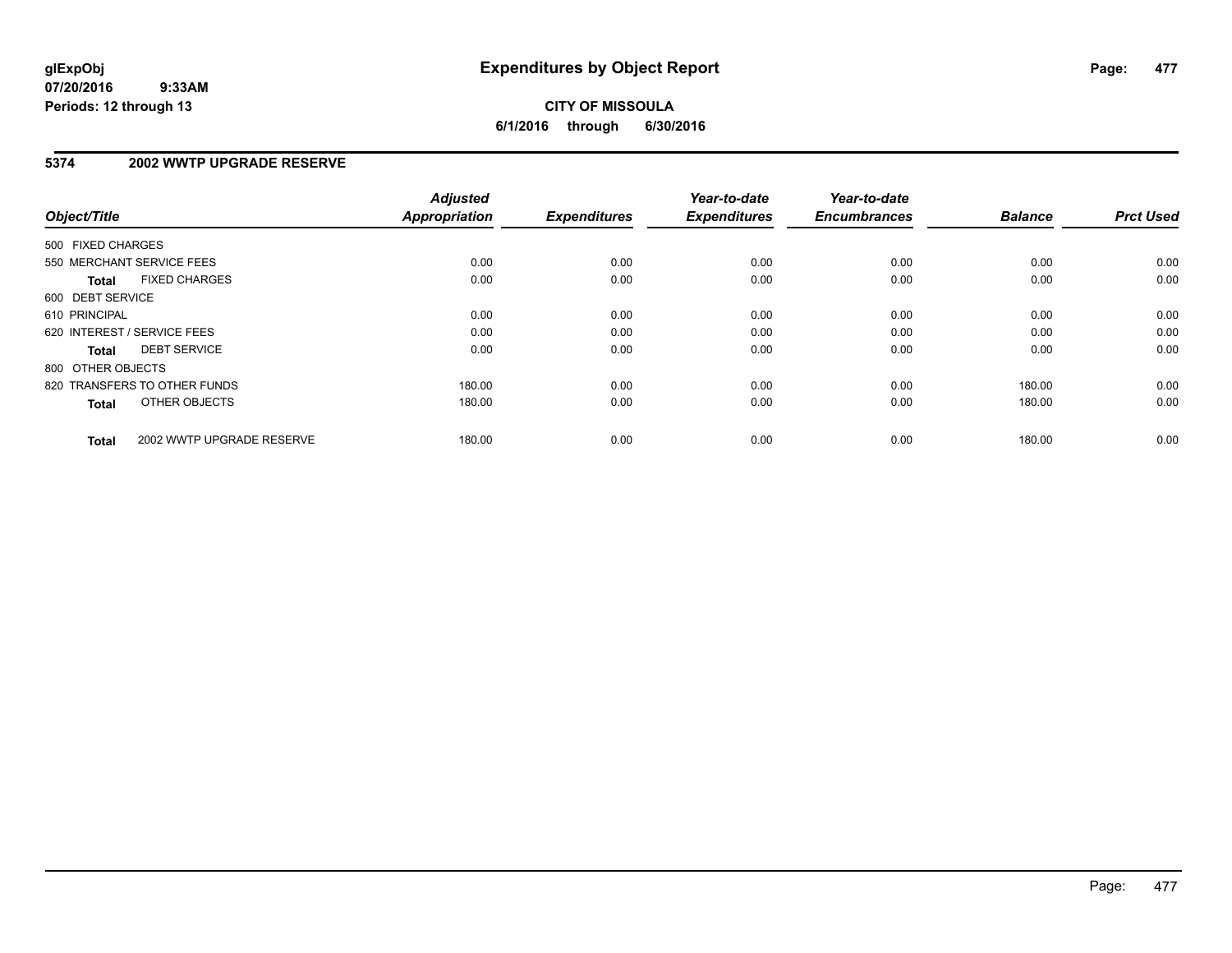### **5375 2003 WWTP SRF \$3.8M EPA DEBT**

| Object/Title      |                             | <b>Adjusted</b><br><b>Appropriation</b> | <b>Expenditures</b> | Year-to-date<br><b>Expenditures</b> | Year-to-date        | <b>Balance</b> | <b>Prct Used</b> |
|-------------------|-----------------------------|-----------------------------------------|---------------------|-------------------------------------|---------------------|----------------|------------------|
|                   |                             |                                         |                     |                                     | <b>Encumbrances</b> |                |                  |
| 500 FIXED CHARGES |                             |                                         |                     |                                     |                     |                |                  |
|                   | 550 MERCHANT SERVICE FEES   | 0.00                                    | 0.00                | 0.00                                | 0.00                | 0.00           | 0.00             |
| <b>Total</b>      | <b>FIXED CHARGES</b>        | 0.00                                    | 0.00                | 0.00                                | 0.00                | 0.00           | 0.00             |
| 600 DEBT SERVICE  |                             |                                         |                     |                                     |                     |                |                  |
| 610 PRINCIPAL     |                             | 211.000.00                              | 106.000.00          | 211,000.00                          | 0.00                | 0.00           | 100.00           |
|                   | 620 INTEREST / SERVICE FEES | 39,926.00                               | 19.372.50           | 39.926.25                           | 0.00                | $-0.25$        | 100.00           |
| <b>Total</b>      | <b>DEBT SERVICE</b>         | 250.926.00                              | 125.372.50          | 250,926.25                          | 0.00                | $-0.25$        | 100.00           |
| <b>Total</b>      | <b>WASTEWATER</b>           | 250.926.00                              | 125.372.50          | 250.926.25                          | 0.00                | $-0.25$        | 100.00           |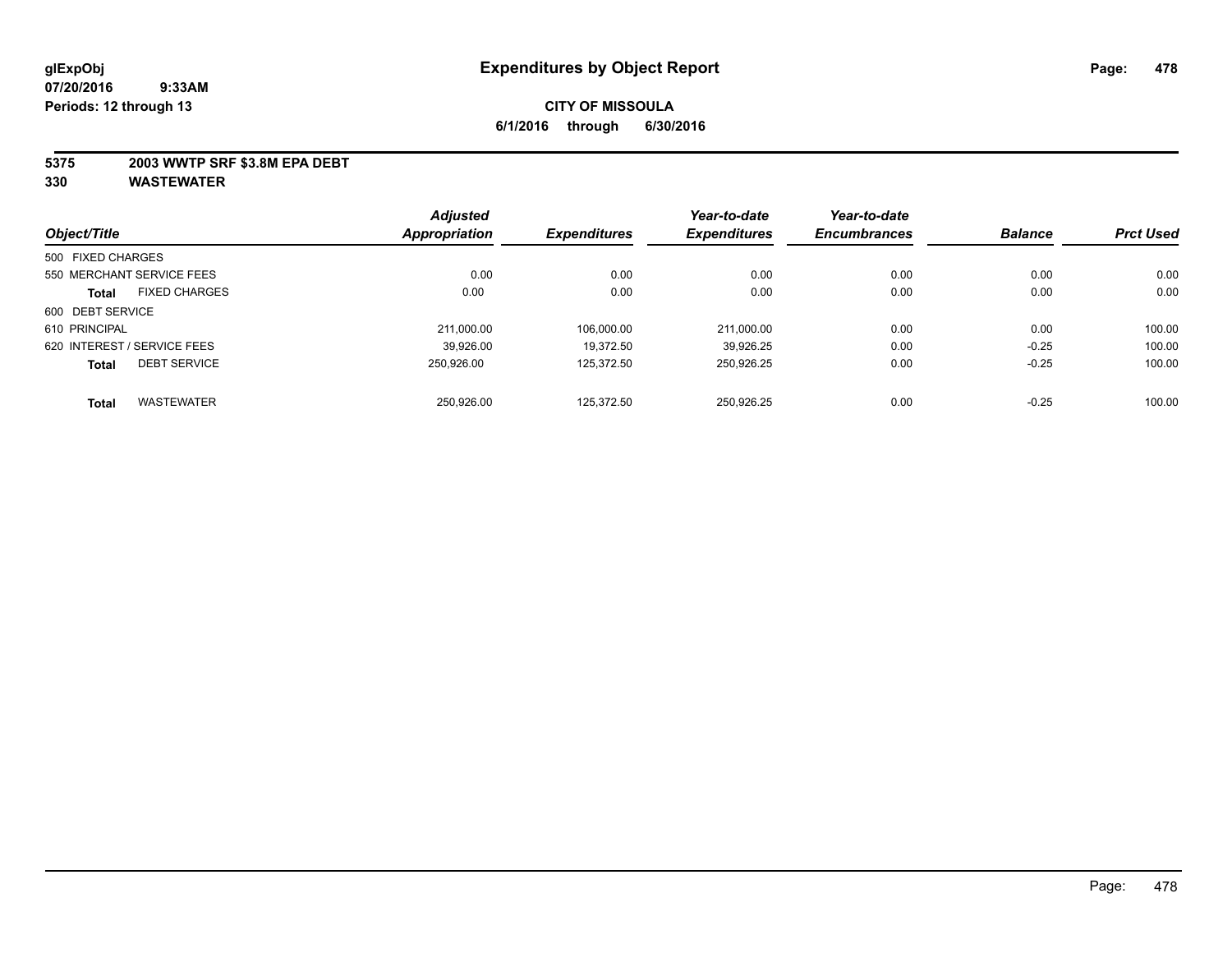### **5375 2003 WWTP SRF \$3.8M EPA DEBT**

| Object/Title                                  | <b>Adjusted</b><br>Appropriation | <b>Expenditures</b> | Year-to-date<br><b>Expenditures</b> | Year-to-date<br><b>Encumbrances</b> | <b>Balance</b> | <b>Prct Used</b> |
|-----------------------------------------------|----------------------------------|---------------------|-------------------------------------|-------------------------------------|----------------|------------------|
| 500 FIXED CHARGES                             |                                  |                     |                                     |                                     |                |                  |
| 550 MERCHANT SERVICE FEES                     | 0.00                             | 0.00                | 0.00                                | 0.00                                | 0.00           | 0.00             |
| <b>FIXED CHARGES</b><br><b>Total</b>          | 0.00                             | 0.00                | 0.00                                | 0.00                                | 0.00           | 0.00             |
| 600 DEBT SERVICE                              |                                  |                     |                                     |                                     |                |                  |
| 610 PRINCIPAL                                 | 211.000.00                       | 106.000.00          | 211.000.00                          | 0.00                                | 0.00           | 100.00           |
| 620 INTEREST / SERVICE FEES                   | 39.926.00                        | 19.372.50           | 39.926.25                           | 0.00                                | $-0.25$        | 100.00           |
| <b>DEBT SERVICE</b><br><b>Total</b>           | 250.926.00                       | 125.372.50          | 250,926.25                          | 0.00                                | $-0.25$        | 100.00           |
| 2003 WWTP SRF \$3.8M EPA DEBT<br><b>Total</b> | 250.926.00                       | 125.372.50          | 250.926.25                          | 0.00                                | $-0.25$        | 100.00           |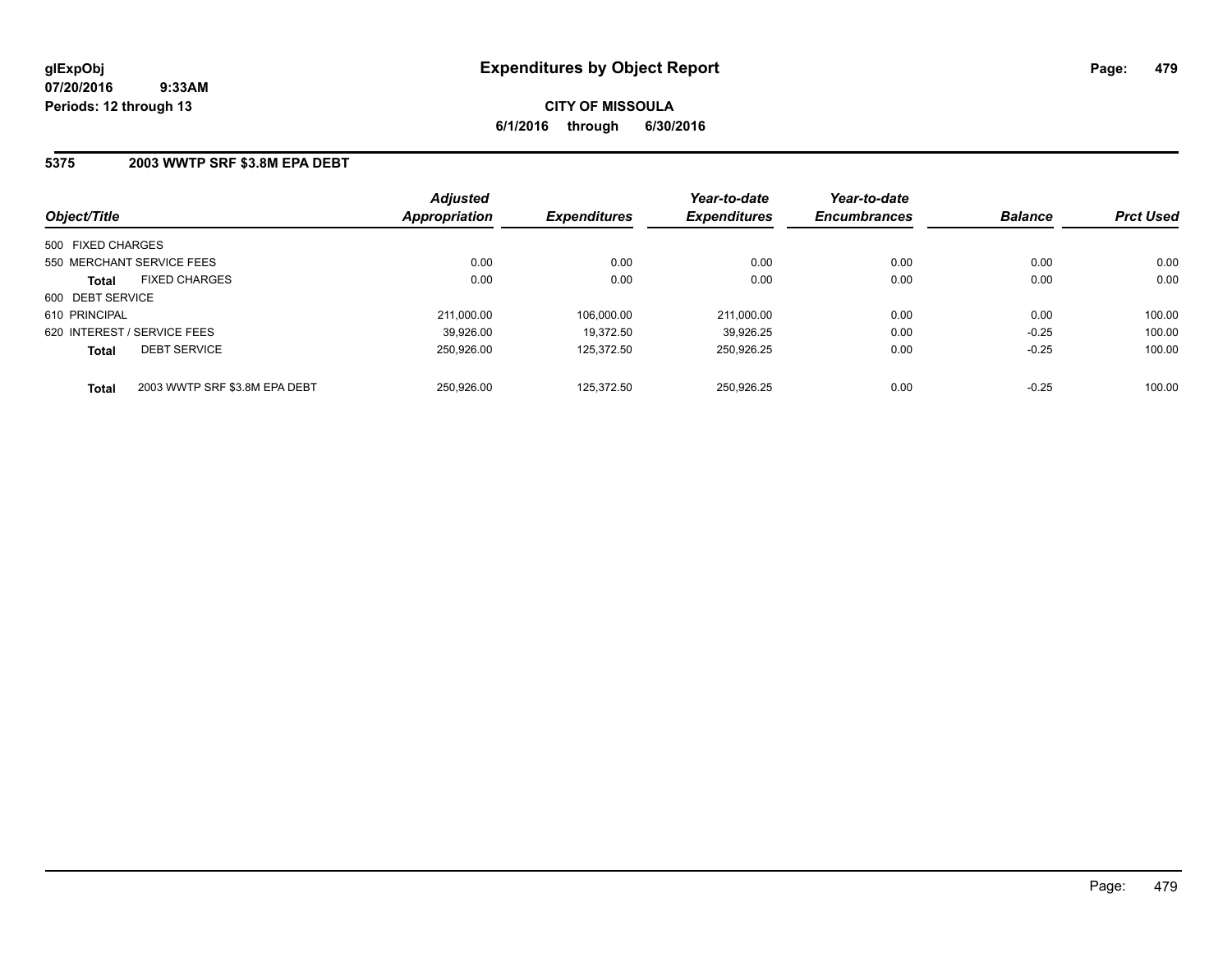### **5376 2003 WWTP SRF \$3.8M EPA RESERVE**

| Object/Title                         | <b>Adjusted</b><br><b>Appropriation</b> | <b>Expenditures</b> | Year-to-date<br><b>Expenditures</b> | Year-to-date<br><b>Encumbrances</b> | <b>Balance</b> | <b>Prct Used</b> |
|--------------------------------------|-----------------------------------------|---------------------|-------------------------------------|-------------------------------------|----------------|------------------|
| 500 FIXED CHARGES                    |                                         |                     |                                     |                                     |                |                  |
| 550 MERCHANT SERVICE FEES            | 0.00                                    | 0.00                | 0.00                                | 0.00                                | 0.00           | 0.00             |
| <b>FIXED CHARGES</b><br><b>Total</b> | 0.00                                    | 0.00                | 0.00                                | 0.00                                | 0.00           | 0.00             |
| 800 OTHER OBJECTS                    |                                         |                     |                                     |                                     |                |                  |
| 820 TRANSFERS TO OTHER FUNDS         | 0.00                                    | 0.00                | 0.00                                | 0.00                                | 0.00           | 0.00             |
| OTHER OBJECTS<br><b>Total</b>        | 0.00                                    | 0.00                | 0.00                                | 0.00                                | 0.00           | 0.00             |
| <b>WASTEWATER</b><br><b>Total</b>    | 0.00                                    | 0.00                | 0.00                                | 0.00                                | 0.00           | 0.00             |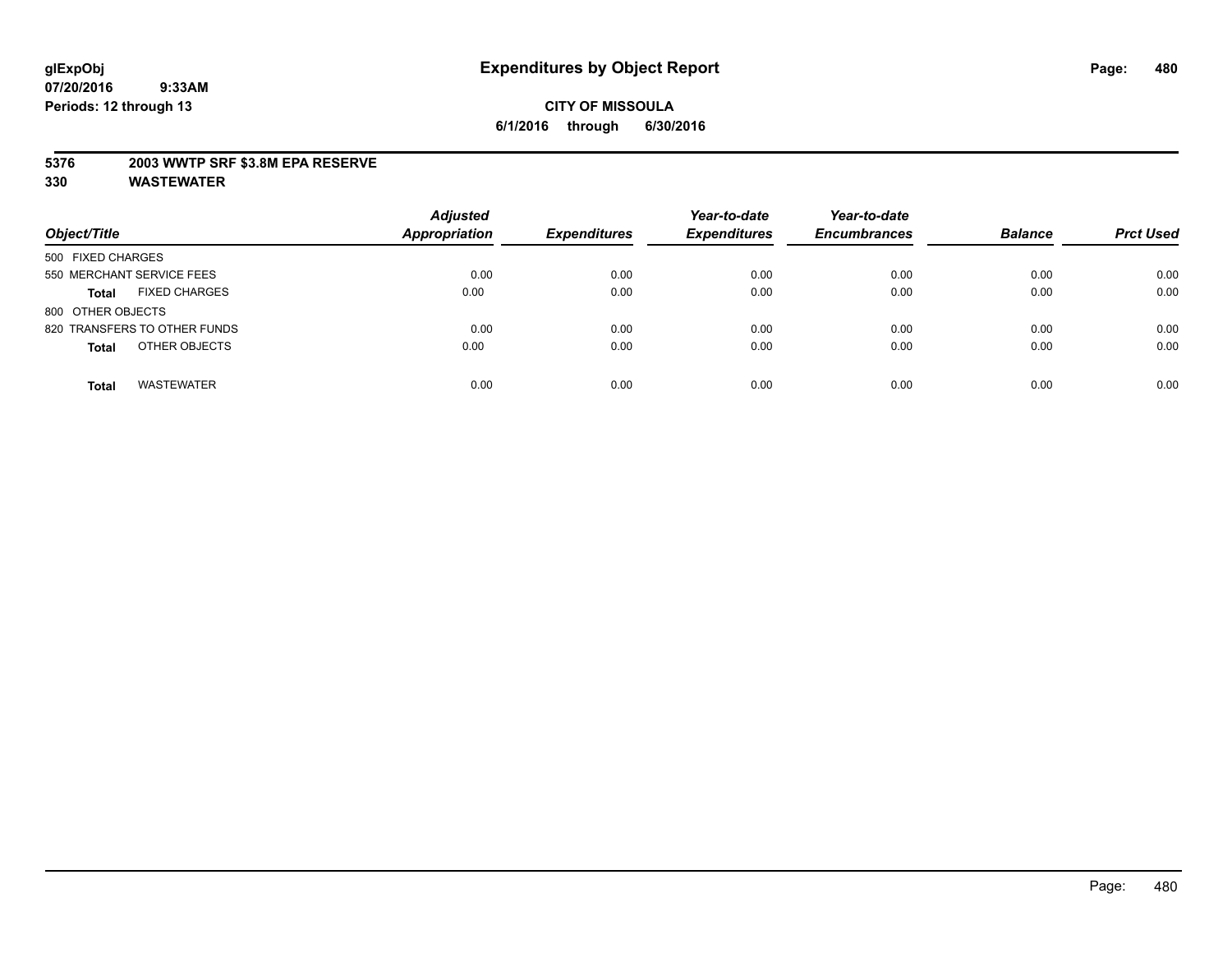**CITY OF MISSOULA 6/1/2016 through 6/30/2016**

# **5376 2003 WWTP SRF \$3.8M EPA RESERVE**

| Object/Title              |                                  | <b>Adjusted</b><br><b>Appropriation</b> | <b>Expenditures</b> | Year-to-date<br><b>Expenditures</b> | Year-to-date<br><b>Encumbrances</b> | <b>Balance</b> | <b>Prct Used</b> |
|---------------------------|----------------------------------|-----------------------------------------|---------------------|-------------------------------------|-------------------------------------|----------------|------------------|
| 500 FIXED CHARGES         |                                  |                                         |                     |                                     |                                     |                |                  |
| 550 MERCHANT SERVICE FEES |                                  | 0.00                                    | 0.00                | 0.00                                | 0.00                                | 0.00           | 0.00             |
| <b>Total</b>              | <b>FIXED CHARGES</b>             | 0.00                                    | 0.00                | 0.00                                | 0.00                                | 0.00           | 0.00             |
| 800 OTHER OBJECTS         |                                  |                                         |                     |                                     |                                     |                |                  |
|                           | 820 TRANSFERS TO OTHER FUNDS     | 0.00                                    | 0.00                | 0.00                                | 0.00                                | 0.00           | 0.00             |
| <b>Total</b>              | OTHER OBJECTS                    | 0.00                                    | 0.00                | 0.00                                | 0.00                                | 0.00           | 0.00             |
| <b>Total</b>              | 2003 WWTP SRF \$3.8M EPA RESERVE | 0.00                                    | 0.00                | 0.00                                | 0.00                                | 0.00           | 0.00             |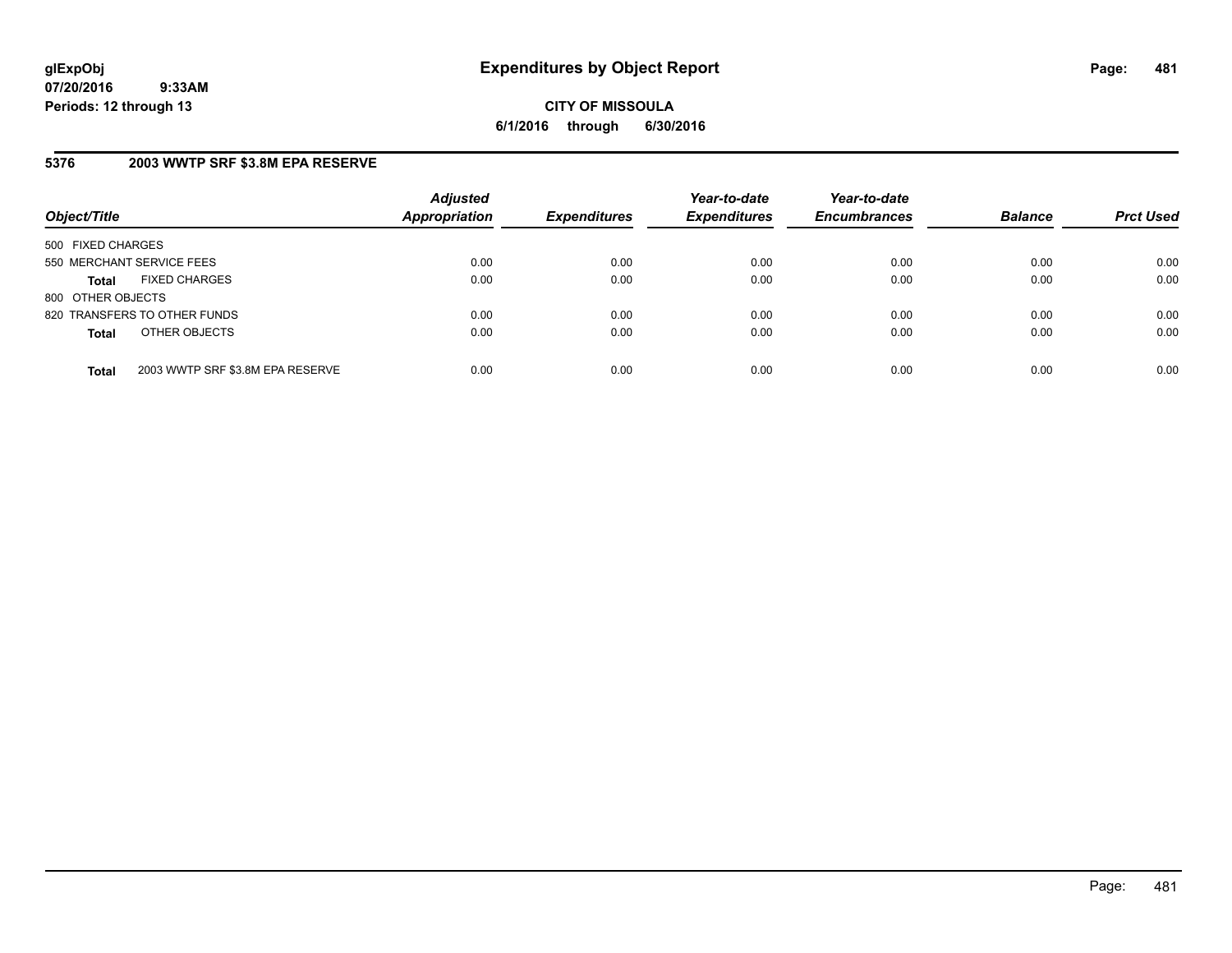### **5377 2004 WWTP \$3.023 LOAN DEBT SERVICE**

|                   |                             | <b>Adjusted</b> |                     | Year-to-date        | Year-to-date        |                |                  |
|-------------------|-----------------------------|-----------------|---------------------|---------------------|---------------------|----------------|------------------|
| Object/Title      |                             | Appropriation   | <b>Expenditures</b> | <b>Expenditures</b> | <b>Encumbrances</b> | <b>Balance</b> | <b>Prct Used</b> |
| 500 FIXED CHARGES |                             |                 |                     |                     |                     |                |                  |
|                   | 550 MERCHANT SERVICE FEES   | 0.00            | 0.00                | 0.00                | 0.00                | 0.00           | 0.00             |
| <b>Total</b>      | <b>FIXED CHARGES</b>        | 0.00            | 0.00                | 0.00                | 0.00                | 0.00           | 0.00             |
| 600 DEBT SERVICE  |                             |                 |                     |                     |                     |                |                  |
| 610 PRINCIPAL     |                             | 203,000.00      | 102,000.00          | 203,000.00          | 0.00                | 0.00           | 100.00           |
|                   | 620 INTEREST / SERVICE FEES | 41,006.00       | 19.935.00           | 41.006.25           | 0.00                | $-0.25$        | 100.00           |
| <b>Total</b>      | <b>DEBT SERVICE</b>         | 244.006.00      | 121.935.00          | 244,006.25          | 0.00                | $-0.25$        | 100.00           |
| <b>Total</b>      | <b>WASTEWATER</b>           | 244.006.00      | 121.935.00          | 244.006.25          | 0.00                | $-0.25$        | 100.00           |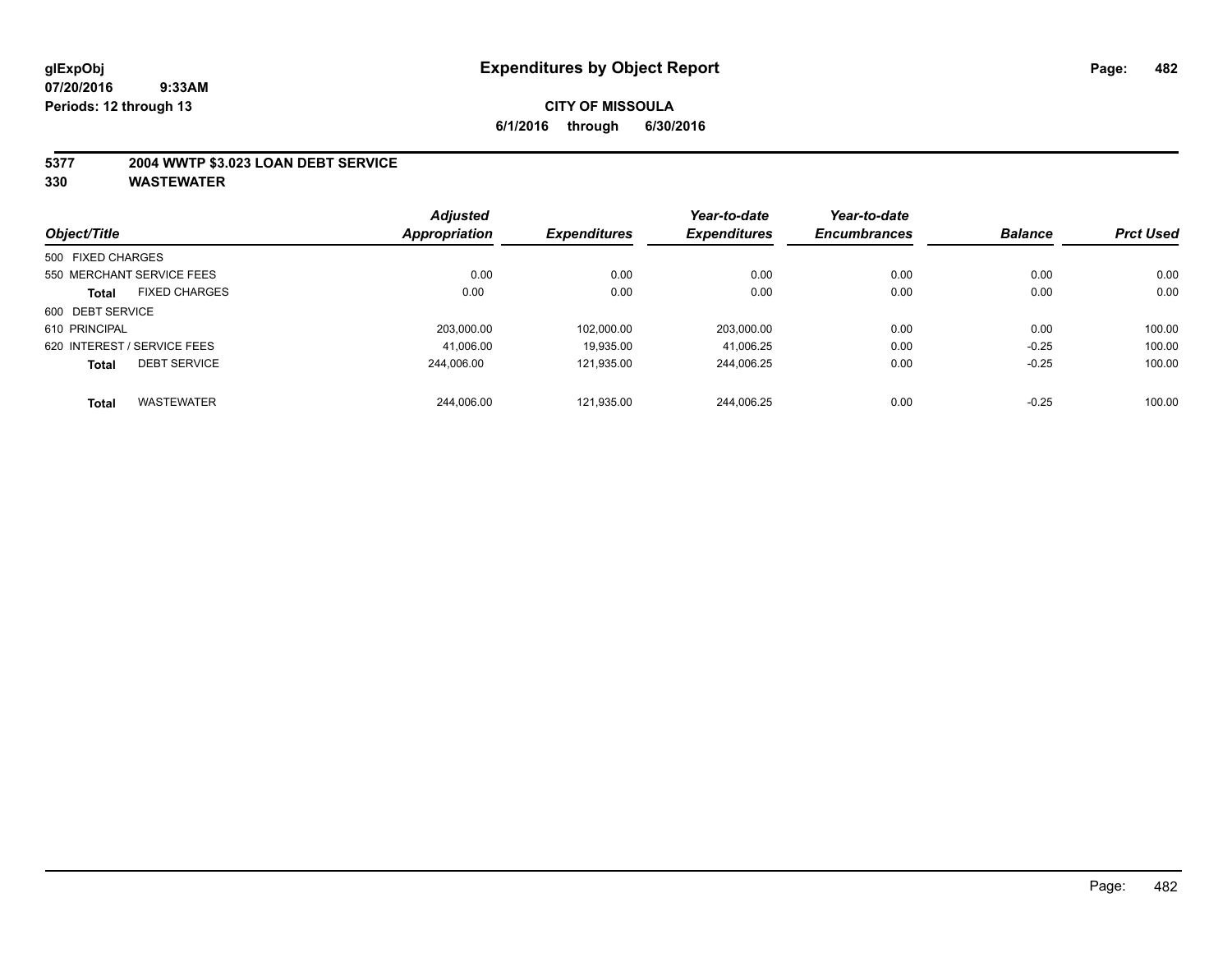**CITY OF MISSOULA 6/1/2016 through 6/30/2016**

### **5377 2004 WWTP \$3.023 LOAN DEBT SERVICE**

| Object/Title                |                                     | <b>Adjusted</b><br>Appropriation | <b>Expenditures</b> | Year-to-date<br><b>Expenditures</b> | Year-to-date<br><b>Encumbrances</b> | <b>Balance</b> | <b>Prct Used</b> |
|-----------------------------|-------------------------------------|----------------------------------|---------------------|-------------------------------------|-------------------------------------|----------------|------------------|
|                             |                                     |                                  |                     |                                     |                                     |                |                  |
| 500 FIXED CHARGES           |                                     |                                  |                     |                                     |                                     |                |                  |
|                             | 550 MERCHANT SERVICE FEES           | 0.00                             | 0.00                | 0.00                                | 0.00                                | 0.00           | 0.00             |
| <b>Total</b>                | <b>FIXED CHARGES</b>                | 0.00                             | 0.00                | 0.00                                | 0.00                                | 0.00           | 0.00             |
| 600 DEBT SERVICE            |                                     |                                  |                     |                                     |                                     |                |                  |
| 610 PRINCIPAL               |                                     | 203,000.00                       | 102.000.00          | 203.000.00                          | 0.00                                | 0.00           | 100.00           |
| 620 INTEREST / SERVICE FEES |                                     | 41.006.00                        | 19.935.00           | 41.006.25                           | 0.00                                | $-0.25$        | 100.00           |
| Total                       | <b>DEBT SERVICE</b>                 | 244.006.00                       | 121.935.00          | 244.006.25                          | 0.00                                | $-0.25$        | 100.00           |
| <b>Total</b>                | 2004 WWTP \$3.023 LOAN DEBT SERVICE | 244.006.00                       | 121.935.00          | 244.006.25                          | 0.00                                | $-0.25$        | 100.00           |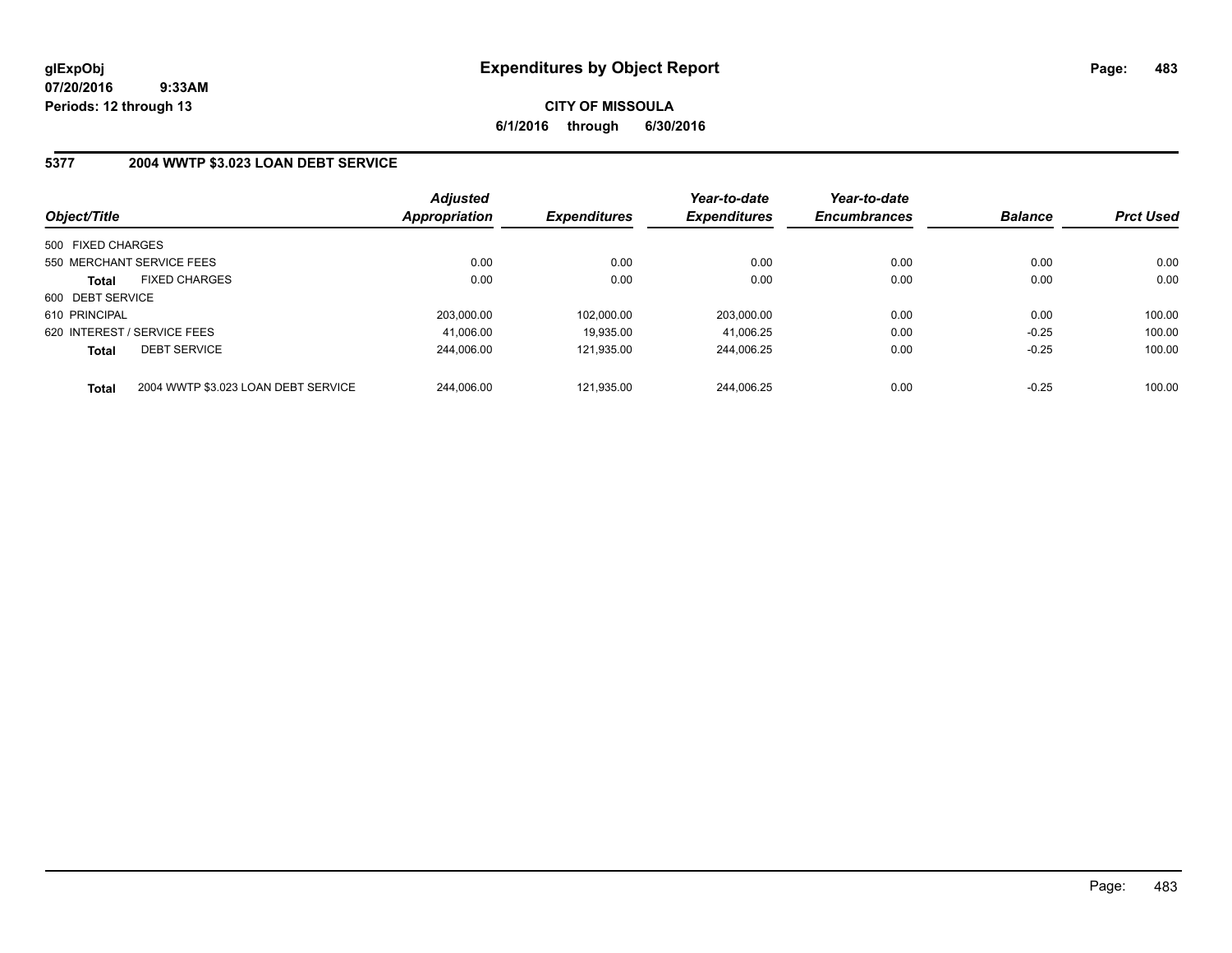### **5378 2004 WWTP \$3.023 LOAN RESERVE**

| Object/Title                         | <b>Adjusted</b><br><b>Appropriation</b> | <b>Expenditures</b> | Year-to-date<br><b>Expenditures</b> | Year-to-date<br><b>Encumbrances</b> | <b>Balance</b> | <b>Prct Used</b> |
|--------------------------------------|-----------------------------------------|---------------------|-------------------------------------|-------------------------------------|----------------|------------------|
| 500 FIXED CHARGES                    |                                         |                     |                                     |                                     |                |                  |
| 550 MERCHANT SERVICE FEES            | 0.00                                    | 0.00                | 0.00                                | 0.00                                | 0.00           | 0.00             |
| <b>FIXED CHARGES</b><br><b>Total</b> | 0.00                                    | 0.00                | 0.00                                | 0.00                                | 0.00           | 0.00             |
| 800 OTHER OBJECTS                    |                                         |                     |                                     |                                     |                |                  |
| 820 TRANSFERS TO OTHER FUNDS         | 283.00                                  | 0.00                | 0.00                                | 0.00                                | 283.00         | 0.00             |
| OTHER OBJECTS<br><b>Total</b>        | 283.00                                  | 0.00                | 0.00                                | 0.00                                | 283.00         | 0.00             |
| <b>WASTEWATER</b><br><b>Total</b>    | 283.00                                  | 0.00                | 0.00                                | 0.00                                | 283.00         | 0.00             |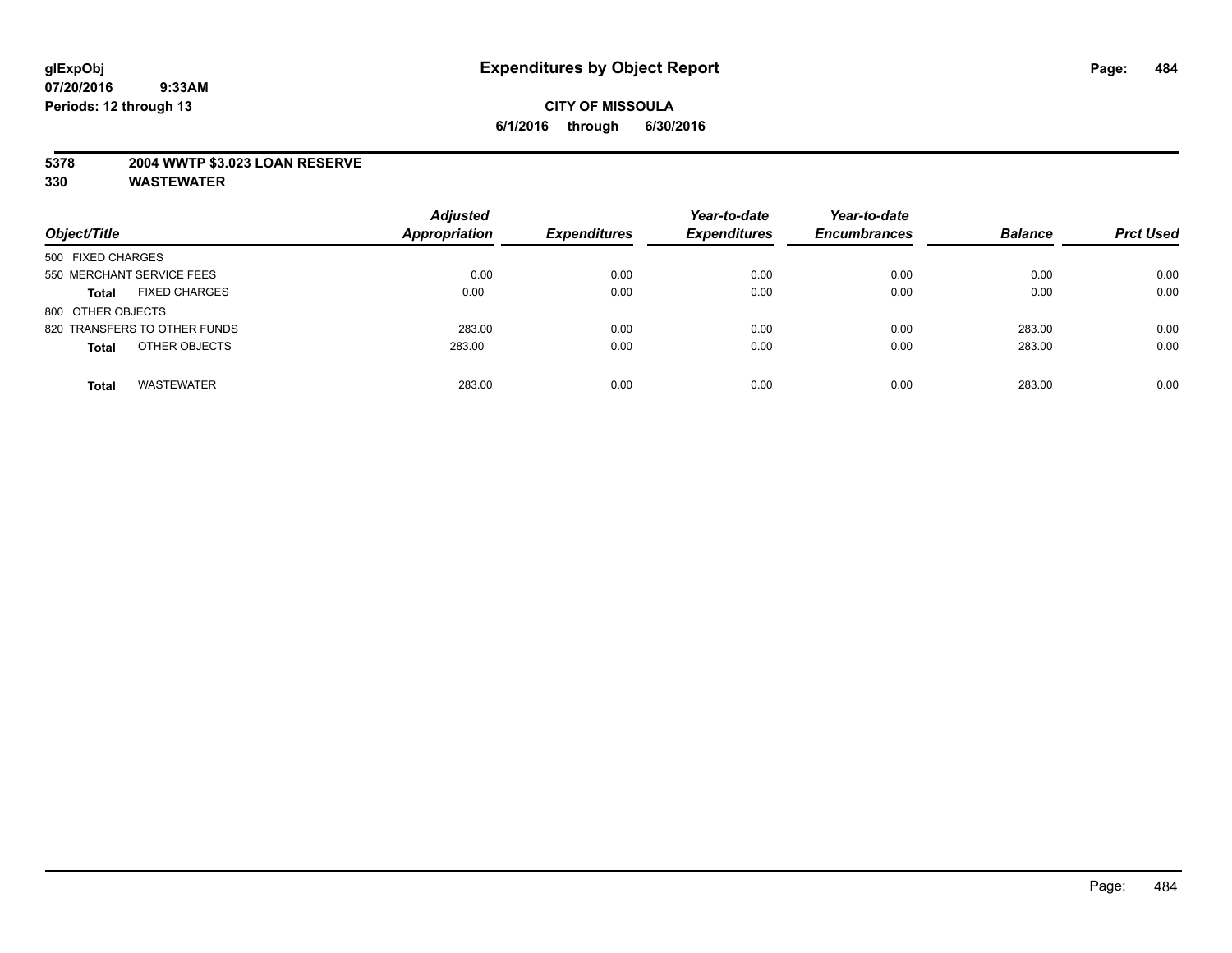# **5378 2004 WWTP \$3.023 LOAN RESERVE**

| Object/Title                 |                                | <b>Adjusted</b><br><b>Appropriation</b> | <b>Expenditures</b> | Year-to-date<br><b>Expenditures</b> | Year-to-date<br><b>Encumbrances</b> | <b>Balance</b> | <b>Prct Used</b> |
|------------------------------|--------------------------------|-----------------------------------------|---------------------|-------------------------------------|-------------------------------------|----------------|------------------|
| 500 FIXED CHARGES            |                                |                                         |                     |                                     |                                     |                |                  |
| 550 MERCHANT SERVICE FEES    |                                | 0.00                                    | 0.00                | 0.00                                | 0.00                                | 0.00           | 0.00             |
| <b>Total</b>                 | <b>FIXED CHARGES</b>           | 0.00                                    | 0.00                | 0.00                                | 0.00                                | 0.00           | 0.00             |
| 800 OTHER OBJECTS            |                                |                                         |                     |                                     |                                     |                |                  |
| 820 TRANSFERS TO OTHER FUNDS |                                | 283.00                                  | 0.00                | 0.00                                | 0.00                                | 283.00         | 0.00             |
| <b>Total</b>                 | OTHER OBJECTS                  | 283.00                                  | 0.00                | 0.00                                | 0.00                                | 283.00         | 0.00             |
| <b>Total</b>                 | 2004 WWTP \$3.023 LOAN RESERVE | 283.00                                  | 0.00                | 0.00                                | 0.00                                | 283.00         | 0.00             |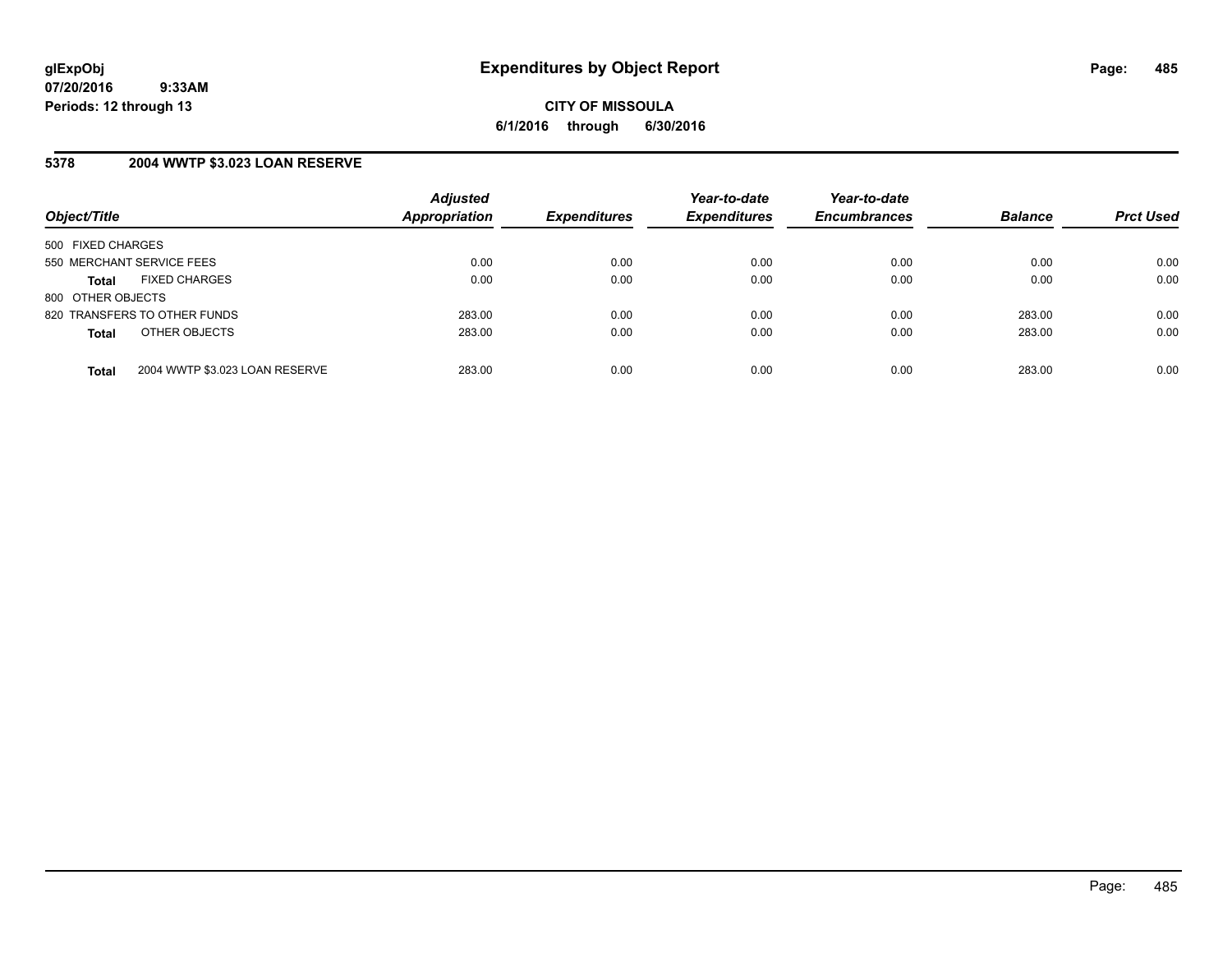#### **5379 2005 BRICH/BRDY/LIN/GIL SRF DEBT**

|                             |                              | <b>Adjusted</b>      | <b>Expenditures</b> | Year-to-date<br><b>Expenditures</b> | Year-to-date<br><b>Encumbrances</b> | <b>Balance</b> | <b>Prct Used</b> |
|-----------------------------|------------------------------|----------------------|---------------------|-------------------------------------|-------------------------------------|----------------|------------------|
| Object/Title                |                              | <b>Appropriation</b> |                     |                                     |                                     |                |                  |
| 500 FIXED CHARGES           |                              |                      |                     |                                     |                                     |                |                  |
| 550 MERCHANT SERVICE FEES   |                              | 0.00                 | 0.00                | 0.00                                | 0.00                                | 0.00           | 0.00             |
| <b>Total</b>                | <b>FIXED CHARGES</b>         | 0.00                 | 0.00                | 0.00                                | 0.00                                | 0.00           | 0.00             |
| 600 DEBT SERVICE            |                              |                      |                     |                                     |                                     |                |                  |
| 610 PRINCIPAL               |                              | 88,000.00            | 44,000.00           | 88,000.00                           | 0.00                                | 0.00           | 100.00           |
| 620 INTEREST / SERVICE FEES |                              | 21,443.00            | 10,473.75           | 21,442.50                           | 0.00                                | 0.50           | 100.00           |
| <b>Total</b>                | <b>DEBT SERVICE</b>          | 109,443.00           | 54,473.75           | 109,442.50                          | 0.00                                | 0.50           | 100.00           |
| 800 OTHER OBJECTS           |                              |                      |                     |                                     |                                     |                |                  |
|                             | 820 TRANSFERS TO OTHER FUNDS | 0.00                 | 0.00                | 0.00                                | 0.00                                | 0.00           | 0.00             |
| <b>Total</b>                | OTHER OBJECTS                | 0.00                 | 0.00                | 0.00                                | 0.00                                | 0.00           | 0.00             |
| <b>Total</b>                | <b>WASTEWATER</b>            | 109,443.00           | 54,473.75           | 109,442.50                          | 0.00                                | 0.50           | 100.00           |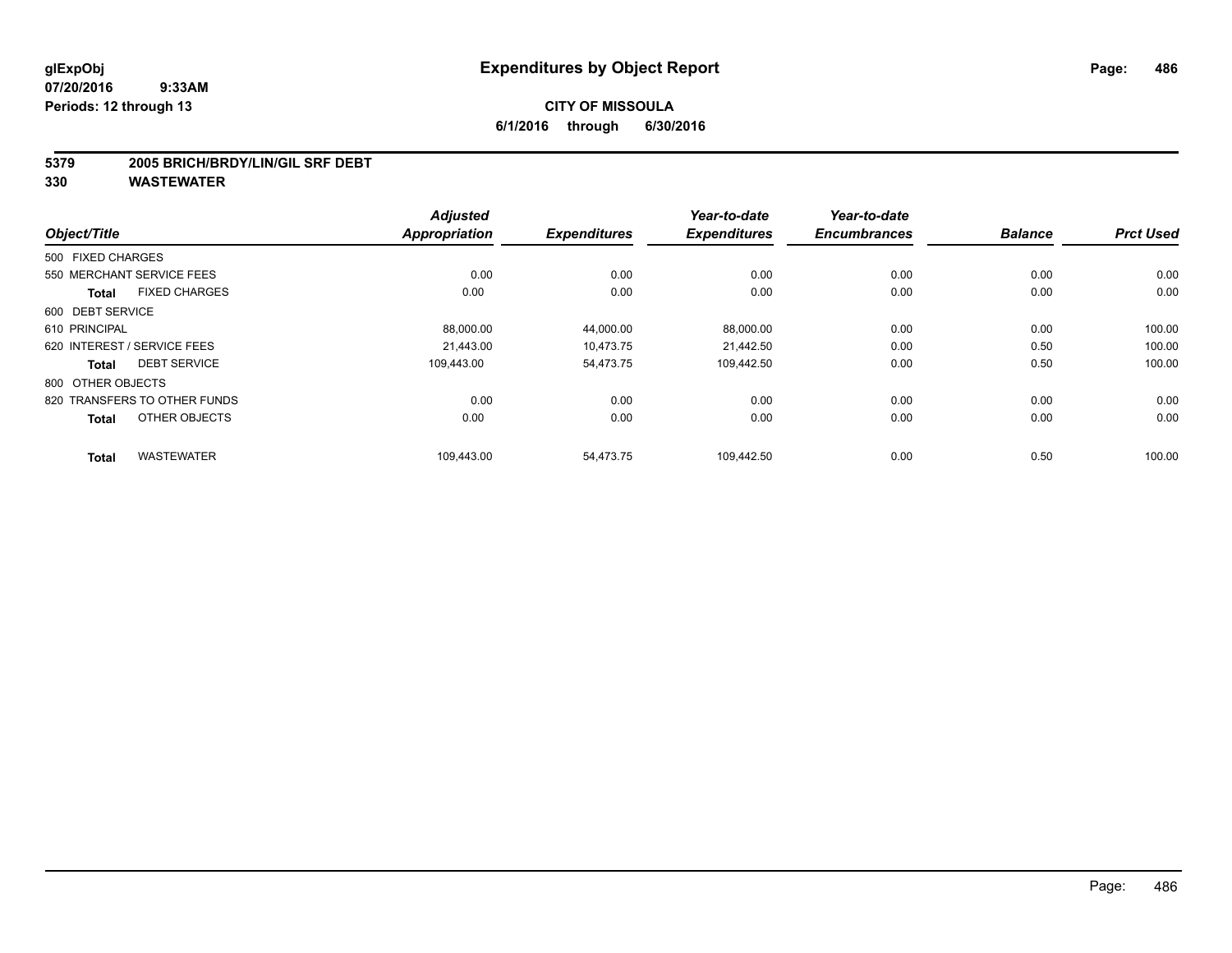# **CITY OF MISSOULA 6/1/2016 through 6/30/2016**

# **5379 2005 BRICH/BRDY/LIN/GIL SRF DEBT**

| Object/Title      |                                  | <b>Adjusted</b>      | <b>Expenditures</b> | Year-to-date<br><b>Expenditures</b> | Year-to-date<br><b>Encumbrances</b> | <b>Balance</b> | <b>Prct Used</b> |
|-------------------|----------------------------------|----------------------|---------------------|-------------------------------------|-------------------------------------|----------------|------------------|
|                   |                                  | <b>Appropriation</b> |                     |                                     |                                     |                |                  |
| 500 FIXED CHARGES |                                  |                      |                     |                                     |                                     |                |                  |
|                   | 550 MERCHANT SERVICE FEES        | 0.00                 | 0.00                | 0.00                                | 0.00                                | 0.00           | 0.00             |
| Total             | <b>FIXED CHARGES</b>             | 0.00                 | 0.00                | 0.00                                | 0.00                                | 0.00           | 0.00             |
| 600 DEBT SERVICE  |                                  |                      |                     |                                     |                                     |                |                  |
| 610 PRINCIPAL     |                                  | 88.000.00            | 44,000.00           | 88,000.00                           | 0.00                                | 0.00           | 100.00           |
|                   | 620 INTEREST / SERVICE FEES      | 21,443.00            | 10,473.75           | 21,442.50                           | 0.00                                | 0.50           | 100.00           |
| Total             | <b>DEBT SERVICE</b>              | 109,443.00           | 54,473.75           | 109,442.50                          | 0.00                                | 0.50           | 100.00           |
| 800 OTHER OBJECTS |                                  |                      |                     |                                     |                                     |                |                  |
|                   | 820 TRANSFERS TO OTHER FUNDS     | 0.00                 | 0.00                | 0.00                                | 0.00                                | 0.00           | 0.00             |
| <b>Total</b>      | OTHER OBJECTS                    | 0.00                 | 0.00                | 0.00                                | 0.00                                | 0.00           | 0.00             |
| <b>Total</b>      | 2005 BRICH/BRDY/LIN/GIL SRF DEBT | 109.443.00           | 54.473.75           | 109.442.50                          | 0.00                                | 0.50           | 100.00           |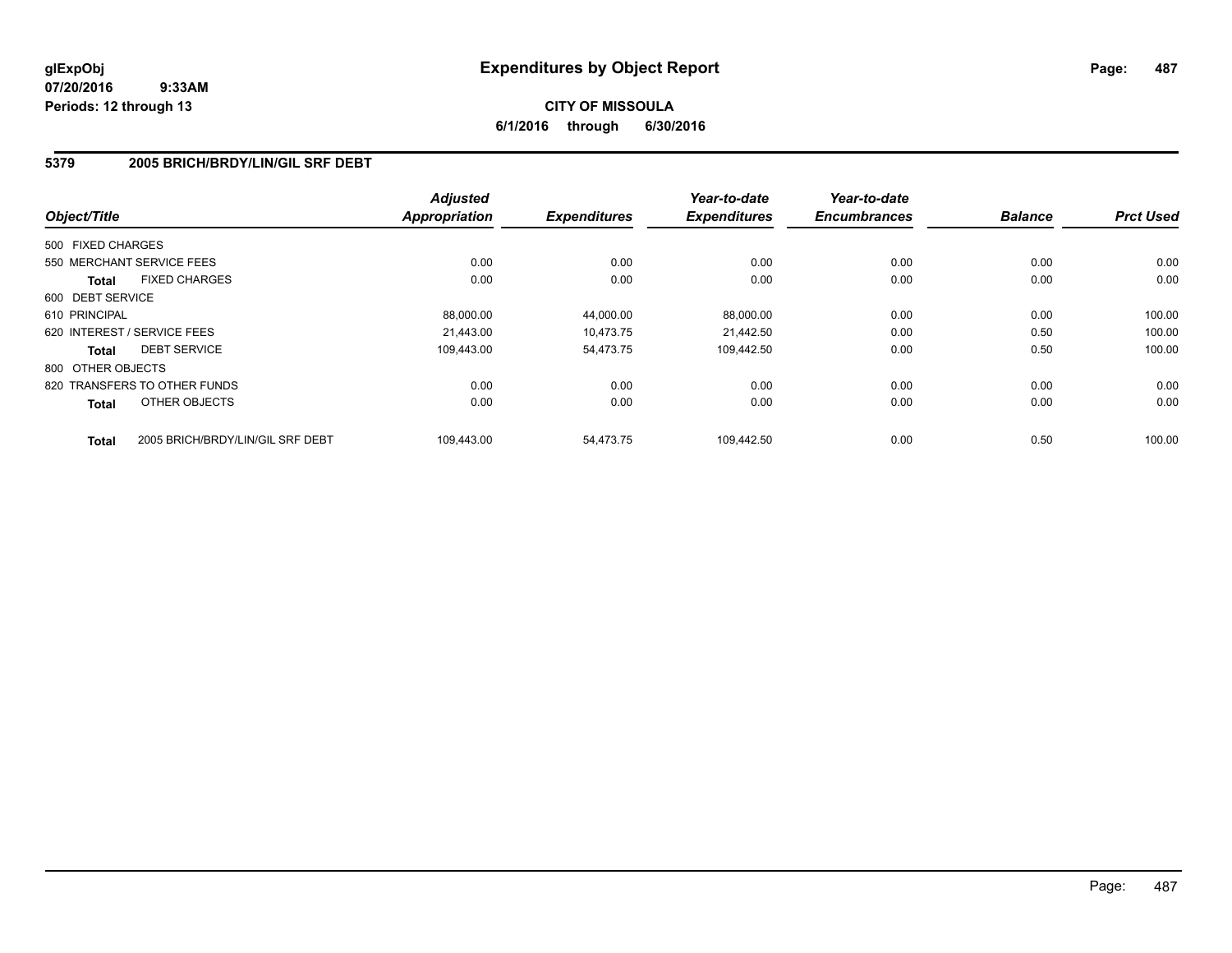# **CITY OF MISSOULA 6/1/2016 through 6/30/2016**

### **5380 BRDWY/BIRCH/GILBERT/LINCOLNWOOD**

| Object/Title                         | <b>Adjusted</b><br><b>Appropriation</b> | <b>Expenditures</b> | Year-to-date<br><b>Expenditures</b> | Year-to-date<br><b>Encumbrances</b> | <b>Balance</b> | <b>Prct Used</b> |
|--------------------------------------|-----------------------------------------|---------------------|-------------------------------------|-------------------------------------|----------------|------------------|
| 500 FIXED CHARGES                    |                                         |                     |                                     |                                     |                |                  |
| 550 MERCHANT SERVICE FEES            | 0.00                                    | 0.00                | 0.00                                | 0.00                                | 0.00           | 0.00             |
| <b>FIXED CHARGES</b><br><b>Total</b> | 0.00                                    | 0.00                | 0.00                                | 0.00                                | 0.00           | 0.00             |
| 600 DEBT SERVICE                     |                                         |                     |                                     |                                     |                |                  |
| 610 PRINCIPAL                        | 0.00                                    | 0.00                | 0.00                                | 0.00                                | 0.00           | 0.00             |
| 620 INTEREST / SERVICE FEES          | 0.00                                    | 0.00                | 0.00                                | 0.00                                | 0.00           | 0.00             |
| <b>DEBT SERVICE</b><br><b>Total</b>  | 0.00                                    | 0.00                | 0.00                                | 0.00                                | 0.00           | 0.00             |
| 800 OTHER OBJECTS                    |                                         |                     |                                     |                                     |                |                  |
| 820 TRANSFERS TO OTHER FUNDS         | 0.00                                    | 0.00                | 0.00                                | 0.00                                | 0.00           | 0.00             |
| OTHER OBJECTS<br><b>Total</b>        | 0.00                                    | 0.00                | 0.00                                | 0.00                                | 0.00           | 0.00             |
|                                      |                                         |                     |                                     |                                     |                |                  |
| <b>WASTEWATER</b><br><b>Total</b>    | 0.00                                    | 0.00                | 0.00                                | 0.00                                | 0.00           | 0.00             |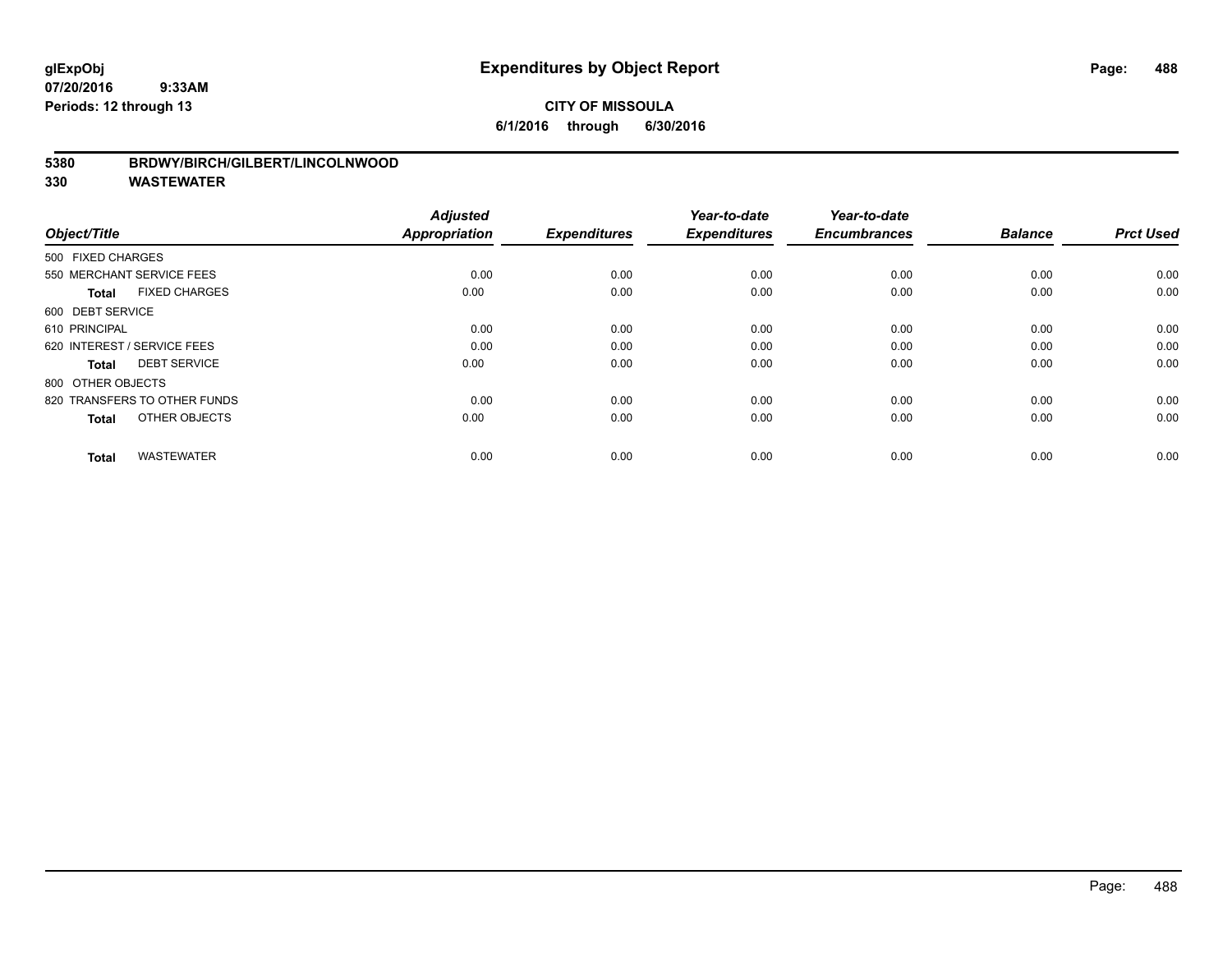# **CITY OF MISSOULA 6/1/2016 through 6/30/2016**

### **5380 BRDWY/BIRCH/GILBERT/LINCOLNWOOD**

| Object/Title      |                                 | <b>Adjusted</b><br><b>Appropriation</b> | <b>Expenditures</b> | Year-to-date<br><b>Expenditures</b> | Year-to-date<br><b>Encumbrances</b> | <b>Balance</b> | <b>Prct Used</b> |
|-------------------|---------------------------------|-----------------------------------------|---------------------|-------------------------------------|-------------------------------------|----------------|------------------|
| 500 FIXED CHARGES |                                 |                                         |                     |                                     |                                     |                |                  |
|                   | 550 MERCHANT SERVICE FEES       | 0.00                                    | 0.00                | 0.00                                | 0.00                                | 0.00           | 0.00             |
| <b>Total</b>      | <b>FIXED CHARGES</b>            | 0.00                                    | 0.00                | 0.00                                | 0.00                                | 0.00           | 0.00             |
| 600 DEBT SERVICE  |                                 |                                         |                     |                                     |                                     |                |                  |
| 610 PRINCIPAL     |                                 | 0.00                                    | 0.00                | 0.00                                | 0.00                                | 0.00           | 0.00             |
|                   | 620 INTEREST / SERVICE FEES     | 0.00                                    | 0.00                | 0.00                                | 0.00                                | 0.00           | 0.00             |
| <b>Total</b>      | <b>DEBT SERVICE</b>             | 0.00                                    | 0.00                | 0.00                                | 0.00                                | 0.00           | 0.00             |
| 800 OTHER OBJECTS |                                 |                                         |                     |                                     |                                     |                |                  |
|                   | 820 TRANSFERS TO OTHER FUNDS    | 0.00                                    | 0.00                | 0.00                                | 0.00                                | 0.00           | 0.00             |
| <b>Total</b>      | OTHER OBJECTS                   | 0.00                                    | 0.00                | 0.00                                | 0.00                                | 0.00           | 0.00             |
| <b>Total</b>      | BRDWY/BIRCH/GILBERT/LINCOLNWOOD | 0.00                                    | 0.00                | 0.00                                | 0.00                                | 0.00           | 0.00             |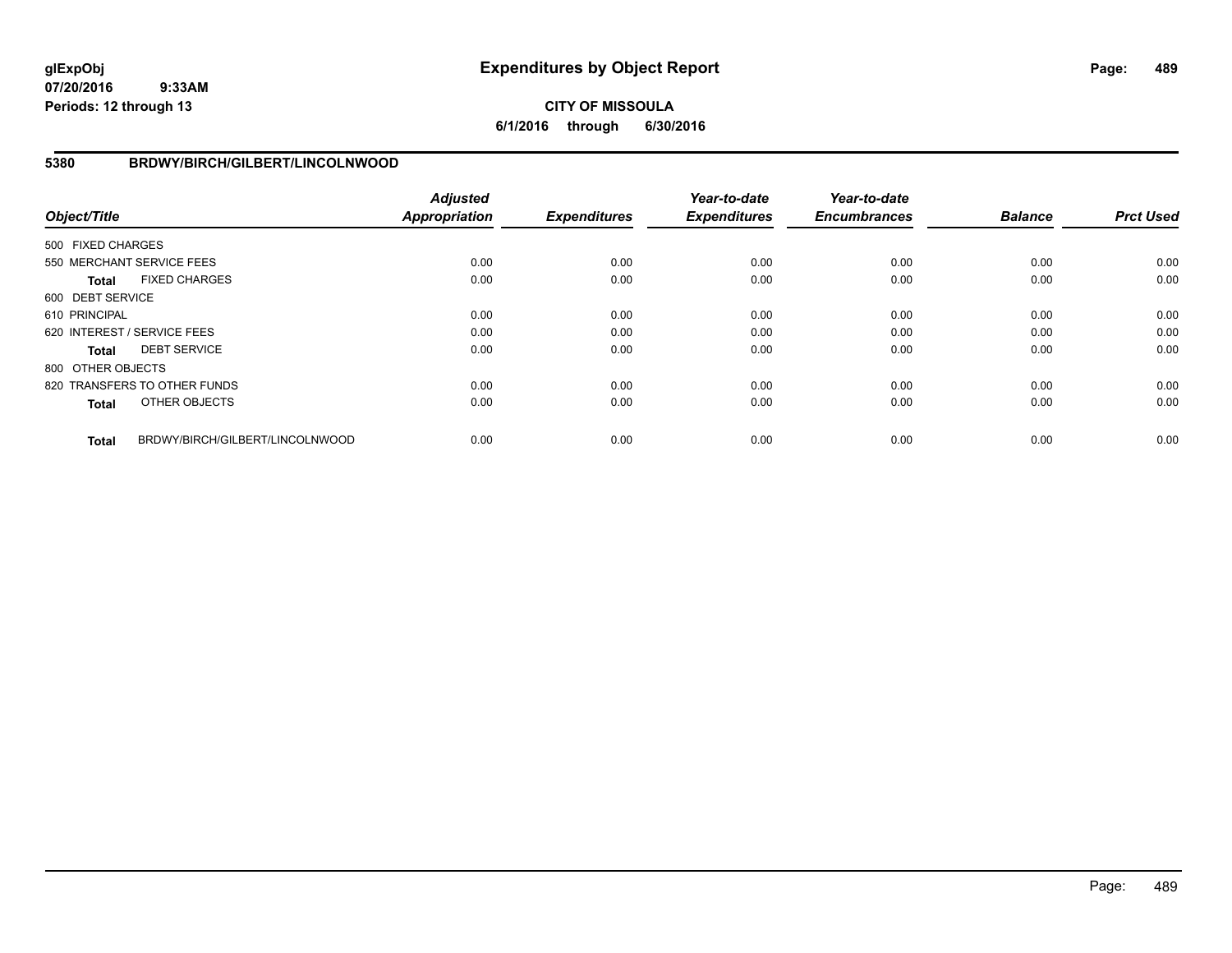# **CITY OF MISSOULA 6/1/2016 through 6/30/2016**

#### **5381 LINCOLNWOOD PH2 DEBT SERVICE**

| Object/Title                         | <b>Adjusted</b><br><b>Appropriation</b> | <b>Expenditures</b> | Year-to-date<br><b>Expenditures</b> | Year-to-date<br><b>Encumbrances</b> | <b>Balance</b> | <b>Prct Used</b> |
|--------------------------------------|-----------------------------------------|---------------------|-------------------------------------|-------------------------------------|----------------|------------------|
| 500 FIXED CHARGES                    |                                         |                     |                                     |                                     |                |                  |
| 550 MERCHANT SERVICE FEES            | 0.00                                    | 0.00                | 0.00                                | 0.00                                | 0.00           | 0.00             |
| <b>FIXED CHARGES</b><br><b>Total</b> | 0.00                                    | 0.00                | 0.00                                | 0.00                                | 0.00           | 0.00             |
| 600 DEBT SERVICE                     |                                         |                     |                                     |                                     |                |                  |
| 610 PRINCIPAL                        | 0.00                                    | 0.00                | 0.00                                | 0.00                                | 0.00           | 0.00             |
| 620 INTEREST / SERVICE FEES          | 0.00                                    | 0.00                | 0.00                                | 0.00                                | 0.00           | 0.00             |
| <b>DEBT SERVICE</b><br><b>Total</b>  | 0.00                                    | 0.00                | 0.00                                | 0.00                                | 0.00           | 0.00             |
| 800 OTHER OBJECTS                    |                                         |                     |                                     |                                     |                |                  |
| 820 TRANSFERS TO OTHER FUNDS         | 0.00                                    | 0.00                | 0.00                                | 0.00                                | 0.00           | 0.00             |
| OTHER OBJECTS<br><b>Total</b>        | 0.00                                    | 0.00                | 0.00                                | 0.00                                | 0.00           | 0.00             |
|                                      |                                         |                     |                                     |                                     |                |                  |
| <b>WASTEWATER</b><br><b>Total</b>    | 0.00                                    | 0.00                | 0.00                                | 0.00                                | 0.00           | 0.00             |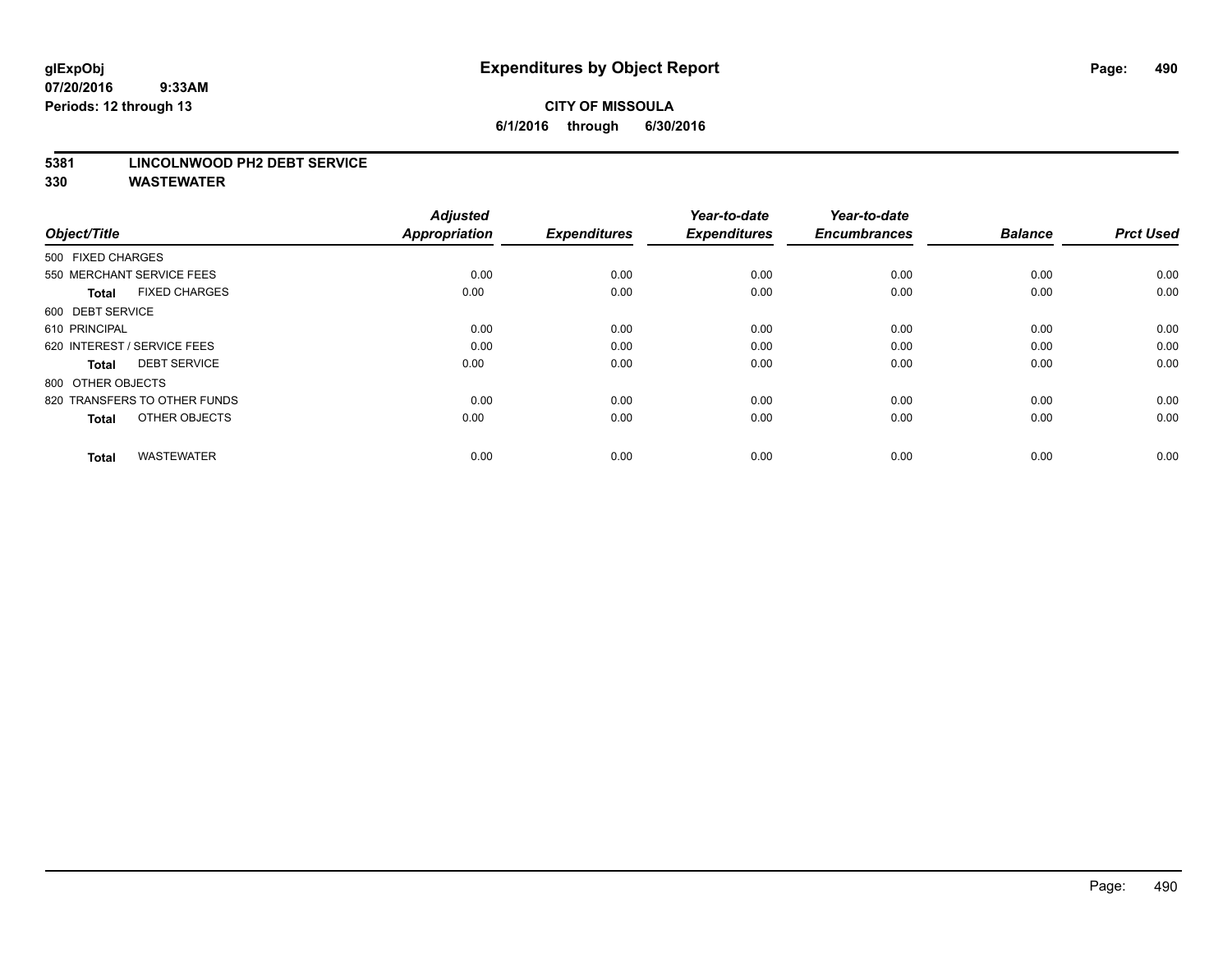# **CITY OF MISSOULA 6/1/2016 through 6/30/2016**

# **5381 LINCOLNWOOD PH2 DEBT SERVICE**

| Object/Title                 |                              | <b>Adjusted</b><br><b>Appropriation</b> | <b>Expenditures</b> | Year-to-date<br><b>Expenditures</b> | Year-to-date<br><b>Encumbrances</b> | <b>Balance</b> | <b>Prct Used</b> |
|------------------------------|------------------------------|-----------------------------------------|---------------------|-------------------------------------|-------------------------------------|----------------|------------------|
| 500 FIXED CHARGES            |                              |                                         |                     |                                     |                                     |                |                  |
| 550 MERCHANT SERVICE FEES    |                              | 0.00                                    | 0.00                | 0.00                                | 0.00                                | 0.00           | 0.00             |
| <b>Total</b>                 | <b>FIXED CHARGES</b>         | 0.00                                    | 0.00                | 0.00                                | 0.00                                | 0.00           | 0.00             |
| 600 DEBT SERVICE             |                              |                                         |                     |                                     |                                     |                |                  |
| 610 PRINCIPAL                |                              | 0.00                                    | 0.00                | 0.00                                | 0.00                                | 0.00           | 0.00             |
| 620 INTEREST / SERVICE FEES  |                              | 0.00                                    | 0.00                | 0.00                                | 0.00                                | 0.00           | 0.00             |
| Total                        | <b>DEBT SERVICE</b>          | 0.00                                    | 0.00                | 0.00                                | 0.00                                | 0.00           | 0.00             |
| 800 OTHER OBJECTS            |                              |                                         |                     |                                     |                                     |                |                  |
| 820 TRANSFERS TO OTHER FUNDS |                              | 0.00                                    | 0.00                | 0.00                                | 0.00                                | 0.00           | 0.00             |
| <b>Total</b>                 | OTHER OBJECTS                | 0.00                                    | 0.00                | 0.00                                | 0.00                                | 0.00           | 0.00             |
| <b>Total</b>                 | LINCOLNWOOD PH2 DEBT SERVICE | 0.00                                    | 0.00                | 0.00                                | 0.00                                | 0.00           | 0.00             |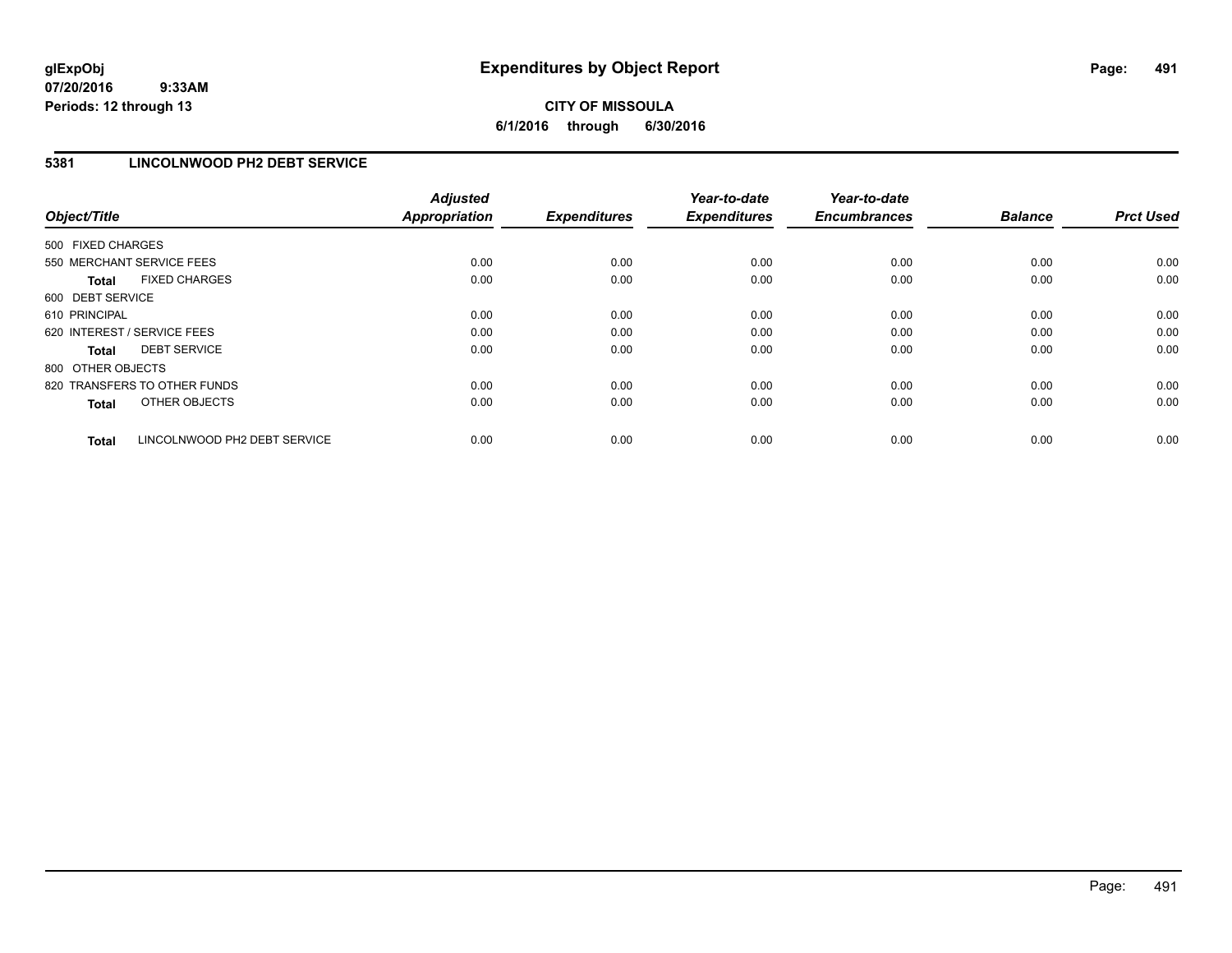#### **5382 LINCOLNWOOD PH2 RESERVE FUND**

| Object/Title                         | <b>Adjusted</b><br><b>Appropriation</b> | <b>Expenditures</b> | Year-to-date<br><b>Expenditures</b> | Year-to-date<br><b>Encumbrances</b> | <b>Balance</b> | <b>Prct Used</b> |
|--------------------------------------|-----------------------------------------|---------------------|-------------------------------------|-------------------------------------|----------------|------------------|
| 500 FIXED CHARGES                    |                                         |                     |                                     |                                     |                |                  |
| 550 MERCHANT SERVICE FEES            | 0.00                                    | 0.00                | 0.00                                | 0.00                                | 0.00           | 0.00             |
| <b>FIXED CHARGES</b><br><b>Total</b> | 0.00                                    | 0.00                | 0.00                                | 0.00                                | 0.00           | 0.00             |
| 600 DEBT SERVICE                     |                                         |                     |                                     |                                     |                |                  |
| 610 PRINCIPAL                        | 0.00                                    | 0.00                | 0.00                                | 0.00                                | 0.00           | 0.00             |
| 620 INTEREST / SERVICE FEES          | 0.00                                    | 0.00                | 0.00                                | 0.00                                | 0.00           | 0.00             |
| <b>DEBT SERVICE</b><br><b>Total</b>  | 0.00                                    | 0.00                | 0.00                                | 0.00                                | 0.00           | 0.00             |
| 800 OTHER OBJECTS                    |                                         |                     |                                     |                                     |                |                  |
| 820 TRANSFERS TO OTHER FUNDS         | 21,850.00                               | 0.00                | 0.00                                | 0.00                                | 21,850.00      | 0.00             |
| OTHER OBJECTS<br><b>Total</b>        | 21,850.00                               | 0.00                | 0.00                                | 0.00                                | 21,850.00      | 0.00             |
|                                      |                                         |                     |                                     |                                     |                |                  |
| <b>WASTEWATER</b><br><b>Total</b>    | 21,850.00                               | 0.00                | 0.00                                | 0.00                                | 21,850.00      | 0.00             |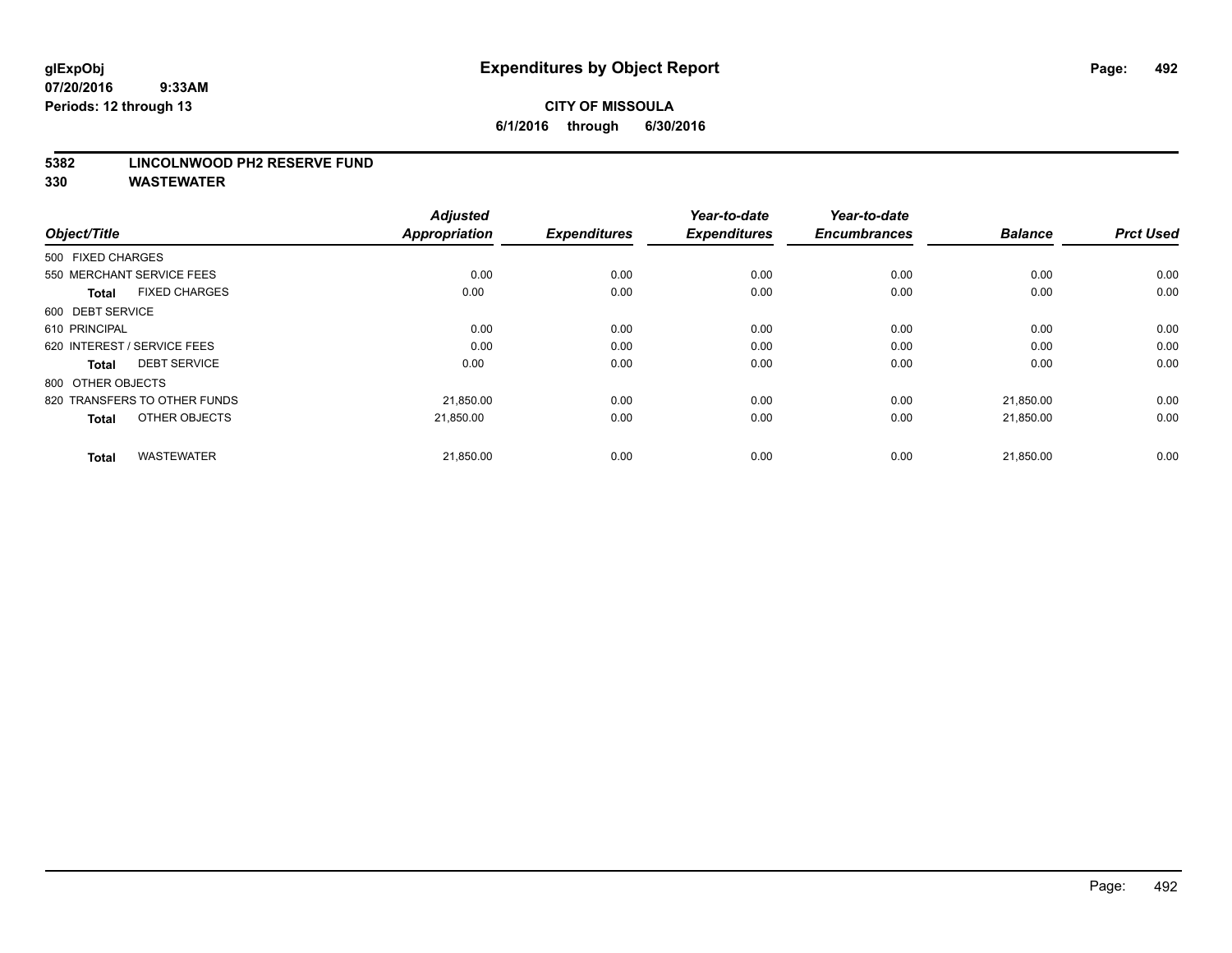# **CITY OF MISSOULA 6/1/2016 through 6/30/2016**

### **5382 LINCOLNWOOD PH2 RESERVE FUND**

| Object/Title                                 | <b>Adjusted</b><br>Appropriation | <b>Expenditures</b> | Year-to-date<br><b>Expenditures</b> | Year-to-date<br><b>Encumbrances</b> | <b>Balance</b> | <b>Prct Used</b> |
|----------------------------------------------|----------------------------------|---------------------|-------------------------------------|-------------------------------------|----------------|------------------|
| 500 FIXED CHARGES                            |                                  |                     |                                     |                                     |                |                  |
| 550 MERCHANT SERVICE FEES                    | 0.00                             | 0.00                | 0.00                                | 0.00                                | 0.00           | 0.00             |
| <b>FIXED CHARGES</b><br><b>Total</b>         | 0.00                             | 0.00                | 0.00                                | 0.00                                | 0.00           | 0.00             |
| 600 DEBT SERVICE                             |                                  |                     |                                     |                                     |                |                  |
| 610 PRINCIPAL                                | 0.00                             | 0.00                | 0.00                                | 0.00                                | 0.00           | 0.00             |
| 620 INTEREST / SERVICE FEES                  | 0.00                             | 0.00                | 0.00                                | 0.00                                | 0.00           | 0.00             |
| <b>DEBT SERVICE</b><br><b>Total</b>          | 0.00                             | 0.00                | 0.00                                | 0.00                                | 0.00           | 0.00             |
| 800 OTHER OBJECTS                            |                                  |                     |                                     |                                     |                |                  |
| 820 TRANSFERS TO OTHER FUNDS                 | 21,850.00                        | 0.00                | 0.00                                | 0.00                                | 21.850.00      | 0.00             |
| OTHER OBJECTS<br><b>Total</b>                | 21,850.00                        | 0.00                | 0.00                                | 0.00                                | 21,850.00      | 0.00             |
| LINCOLNWOOD PH2 RESERVE FUND<br><b>Total</b> | 21,850.00                        | 0.00                | 0.00                                | 0.00                                | 21,850.00      | 0.00             |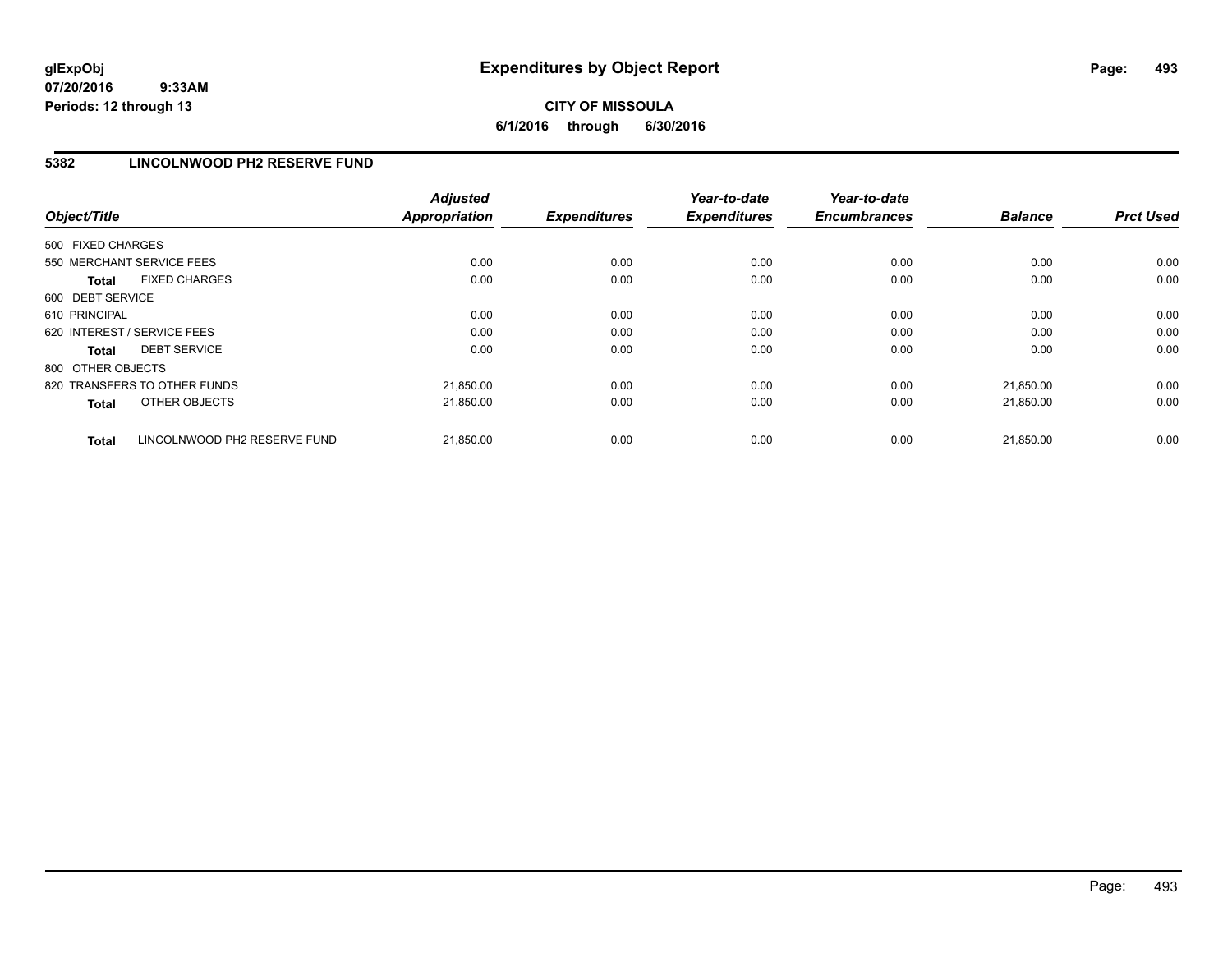#### **5383 FY09 RATTLESNAKE SEWER DEBT SVS**

| Object/Title                         | <b>Adjusted</b><br><b>Appropriation</b> | <b>Expenditures</b> | Year-to-date<br><b>Expenditures</b> | Year-to-date<br><b>Encumbrances</b> | <b>Balance</b> | <b>Prct Used</b> |
|--------------------------------------|-----------------------------------------|---------------------|-------------------------------------|-------------------------------------|----------------|------------------|
| 500 FIXED CHARGES                    |                                         |                     |                                     |                                     |                |                  |
| 550 MERCHANT SERVICE FEES            | 0.00                                    | 0.00                | 0.00                                | 0.00                                | 0.00           | 0.00             |
| <b>FIXED CHARGES</b><br><b>Total</b> | 0.00                                    | 0.00                | 0.00                                | 0.00                                | 0.00           | 0.00             |
| 600 DEBT SERVICE                     |                                         |                     |                                     |                                     |                |                  |
| 610 PRINCIPAL                        | 0.00                                    | 0.00                | 10,000.00                           | 0.00                                | $-10,000.00$   | 0.00             |
| 620 INTEREST / SERVICE FEES          | 0.00                                    | 0.00                | 5,550.00                            | 0.00                                | $-5,550.00$    | 0.00             |
| <b>DEBT SERVICE</b><br><b>Total</b>  | 0.00                                    | 0.00                | 15,550.00                           | 0.00                                | $-15,550.00$   | 0.00             |
| 800 OTHER OBJECTS                    |                                         |                     |                                     |                                     |                |                  |
| 820 TRANSFERS TO OTHER FUNDS         | 0.00                                    | 0.00                | 0.00                                | 0.00                                | 0.00           | 0.00             |
| OTHER OBJECTS<br><b>Total</b>        | 0.00                                    | 0.00                | 0.00                                | 0.00                                | 0.00           | 0.00             |
|                                      |                                         |                     |                                     |                                     |                |                  |
| <b>WASTEWATER</b><br><b>Total</b>    | 0.00                                    | 0.00                | 15,550.00                           | 0.00                                | $-15,550.00$   | 0.00             |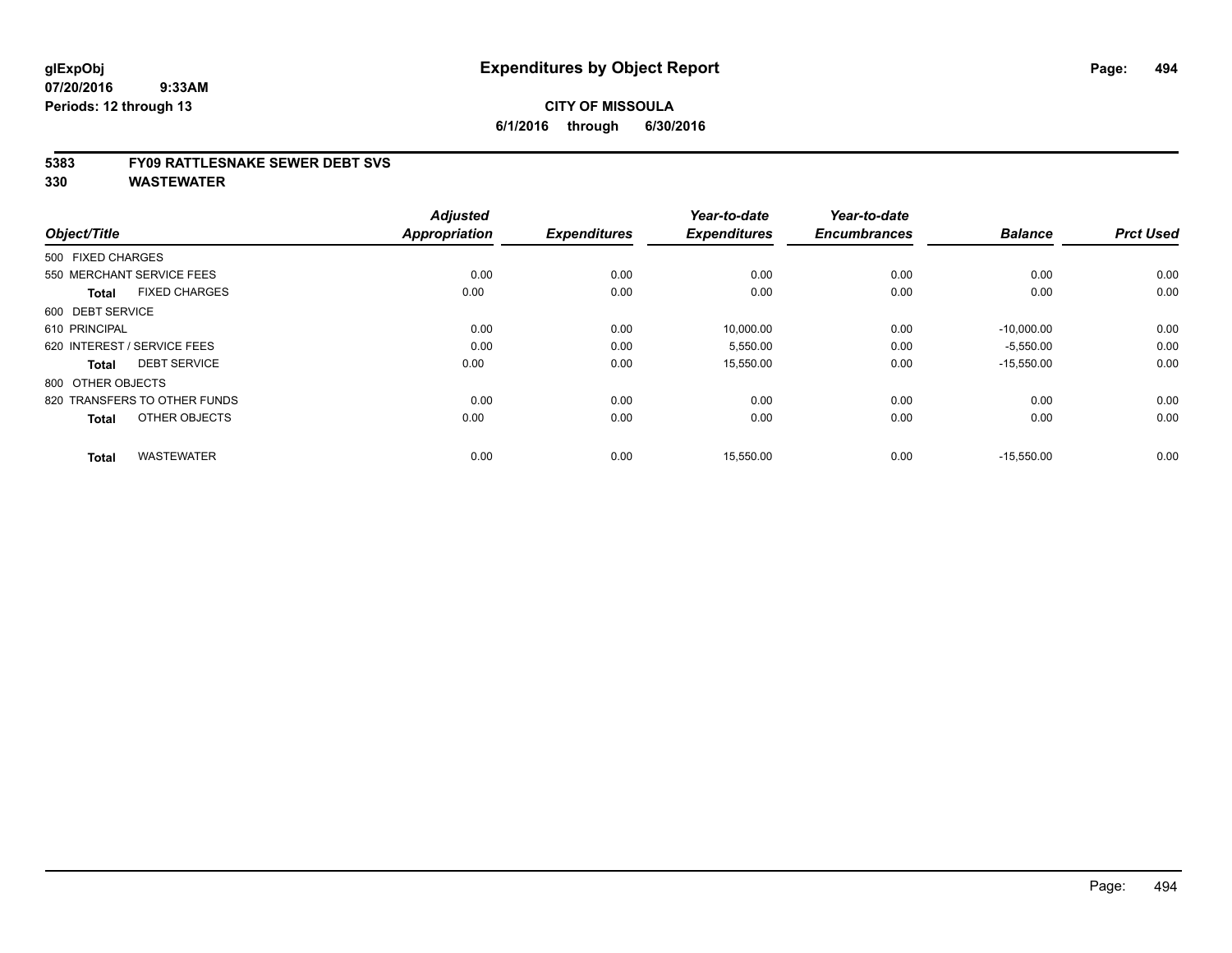#### **5383 FY09 RATTLESNAKE SEWER DEBT SVS**

**550 SID 544 PROJECT**

|                   |                             | <b>Adjusted</b> |                     | Year-to-date        | Year-to-date        |                |                  |
|-------------------|-----------------------------|-----------------|---------------------|---------------------|---------------------|----------------|------------------|
| Object/Title      |                             | Appropriation   | <b>Expenditures</b> | <b>Expenditures</b> | <b>Encumbrances</b> | <b>Balance</b> | <b>Prct Used</b> |
| 500 FIXED CHARGES |                             |                 |                     |                     |                     |                |                  |
|                   | 550 MERCHANT SERVICE FEES   | 0.00            | 0.00                | 0.00                | 0.00                | 0.00           | 0.00             |
| <b>Total</b>      | <b>FIXED CHARGES</b>        | 0.00            | 0.00                | 0.00                | 0.00                | 0.00           | 0.00             |
| 600 DEBT SERVICE  |                             |                 |                     |                     |                     |                |                  |
| 610 PRINCIPAL     |                             | 20,000.00       | 10.000.00           | 10,000.00           | 0.00                | 10.000.00      | 50.00            |
|                   | 620 INTEREST / SERVICE FEES | 10.950.00       | 5.400.00            | 5.400.00            | 0.00                | 5.550.00       | 49.32            |
| <b>Total</b>      | <b>DEBT SERVICE</b>         | 30.950.00       | 15.400.00           | 15.400.00           | 0.00                | 15.550.00      | 49.76            |
| <b>Total</b>      | SID 544 PROJECT             | 30.950.00       | 15.400.00           | 15.400.00           | 0.00                | 15.550.00      | 49.76            |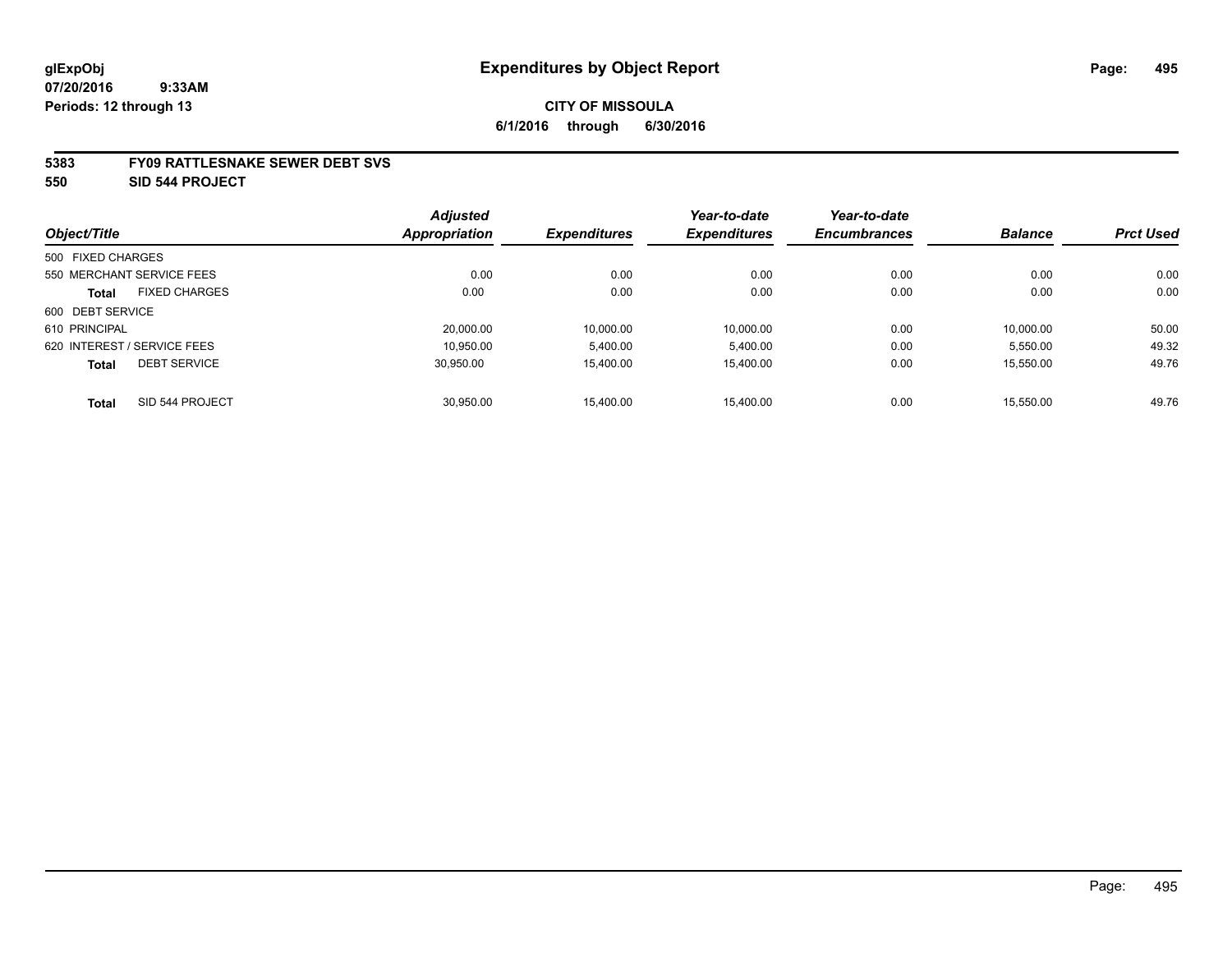# **CITY OF MISSOULA 6/1/2016 through 6/30/2016**

# **5383 FY09 RATTLESNAKE SEWER DEBT SVS**

| Object/Title      |                                 | <b>Adjusted</b><br><b>Appropriation</b> | <b>Expenditures</b> | Year-to-date<br><b>Expenditures</b> | Year-to-date<br><b>Encumbrances</b> | <b>Balance</b> | <b>Prct Used</b> |
|-------------------|---------------------------------|-----------------------------------------|---------------------|-------------------------------------|-------------------------------------|----------------|------------------|
| 500 FIXED CHARGES |                                 |                                         |                     |                                     |                                     |                |                  |
|                   |                                 |                                         |                     |                                     |                                     |                |                  |
|                   | 550 MERCHANT SERVICE FEES       | 0.00                                    | 0.00                | 0.00                                | 0.00                                | 0.00           | 0.00             |
| <b>Total</b>      | <b>FIXED CHARGES</b>            | 0.00                                    | 0.00                | 0.00                                | 0.00                                | 0.00           | 0.00             |
| 600 DEBT SERVICE  |                                 |                                         |                     |                                     |                                     |                |                  |
| 610 PRINCIPAL     |                                 | 20.000.00                               | 10,000.00           | 20.000.00                           | 0.00                                | 0.00           | 100.00           |
|                   | 620 INTEREST / SERVICE FEES     | 10,950.00                               | 5,400.00            | 10,950.00                           | 0.00                                | 0.00           | 100.00           |
| <b>Total</b>      | <b>DEBT SERVICE</b>             | 30,950.00                               | 15,400.00           | 30,950.00                           | 0.00                                | 0.00           | 100.00           |
| 800 OTHER OBJECTS |                                 |                                         |                     |                                     |                                     |                |                  |
|                   | 820 TRANSFERS TO OTHER FUNDS    | 0.00                                    | 0.00                | 0.00                                | 0.00                                | 0.00           | 0.00             |
| <b>Total</b>      | OTHER OBJECTS                   | 0.00                                    | 0.00                | 0.00                                | 0.00                                | 0.00           | 0.00             |
| <b>Total</b>      | FY09 RATTLESNAKE SEWER DEBT SVS | 30,950.00                               | 15.400.00           | 30.950.00                           | 0.00                                | 0.00           | 100.00           |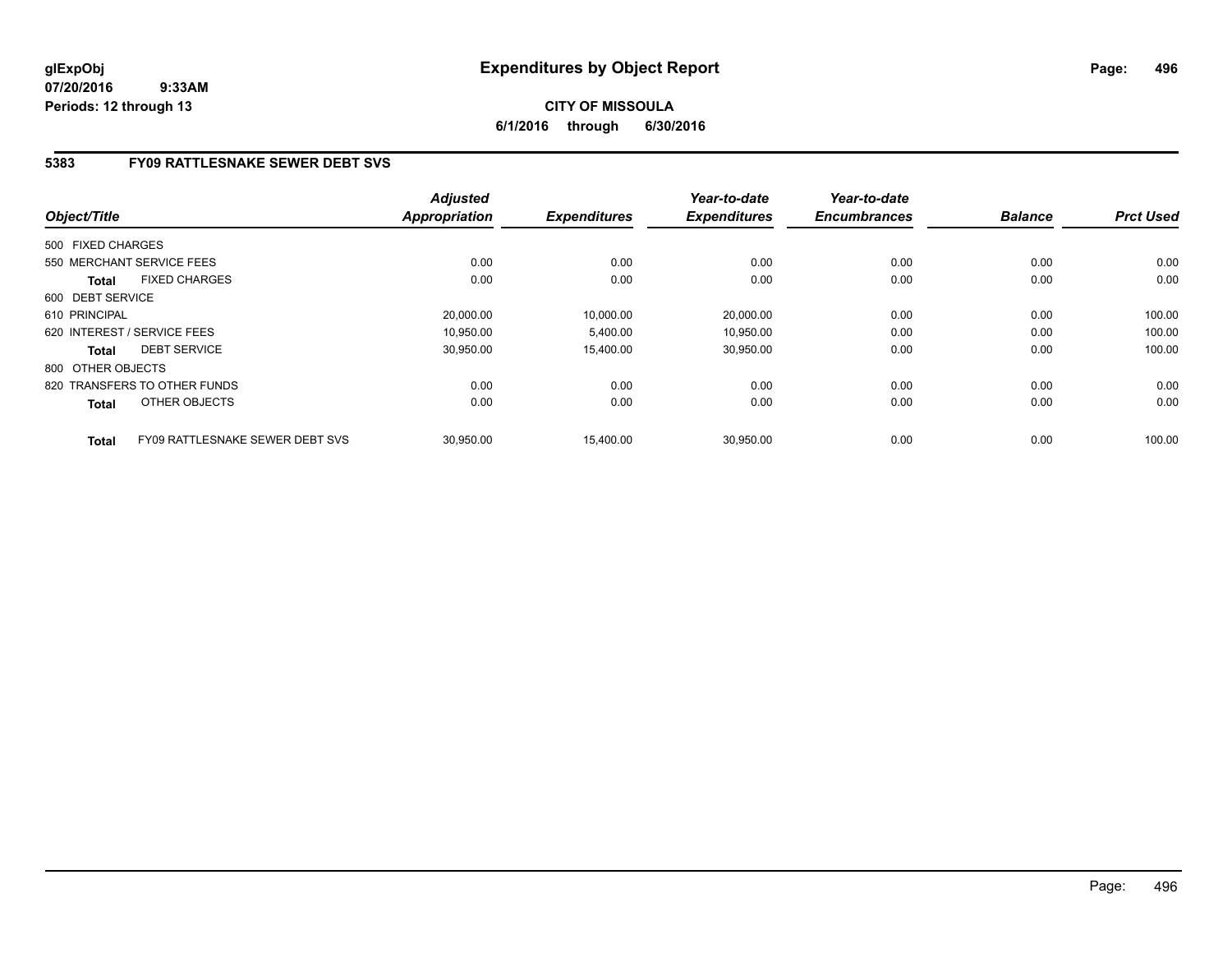# **CITY OF MISSOULA 6/1/2016 through 6/30/2016**

**5384 09 LOLO BOND RESERVE**

| Object/Title                         | <b>Adjusted</b><br><b>Appropriation</b> | <b>Expenditures</b> | Year-to-date<br><b>Expenditures</b> | Year-to-date<br><b>Encumbrances</b> | <b>Balance</b> | <b>Prct Used</b> |
|--------------------------------------|-----------------------------------------|---------------------|-------------------------------------|-------------------------------------|----------------|------------------|
| 500 FIXED CHARGES                    |                                         |                     |                                     |                                     |                |                  |
| 550 MERCHANT SERVICE FEES            | 0.00                                    | 0.00                | 0.00                                | 0.00                                | 0.00           | 0.00             |
| <b>FIXED CHARGES</b><br><b>Total</b> | 0.00                                    | 0.00                | 0.00                                | 0.00                                | 0.00           | 0.00             |
| 800 OTHER OBJECTS                    |                                         |                     |                                     |                                     |                |                  |
| 820 TRANSFERS TO OTHER FUNDS         | 10,310.00                               | 0.00                | 0.00                                | 0.00                                | 10.310.00      | 0.00             |
| OTHER OBJECTS<br><b>Total</b>        | 10.310.00                               | 0.00                | 0.00                                | 0.00                                | 10.310.00      | 0.00             |
| <b>WASTEWATER</b><br><b>Total</b>    | 10,310.00                               | 0.00                | 0.00                                | 0.00                                | 10.310.00      | 0.00             |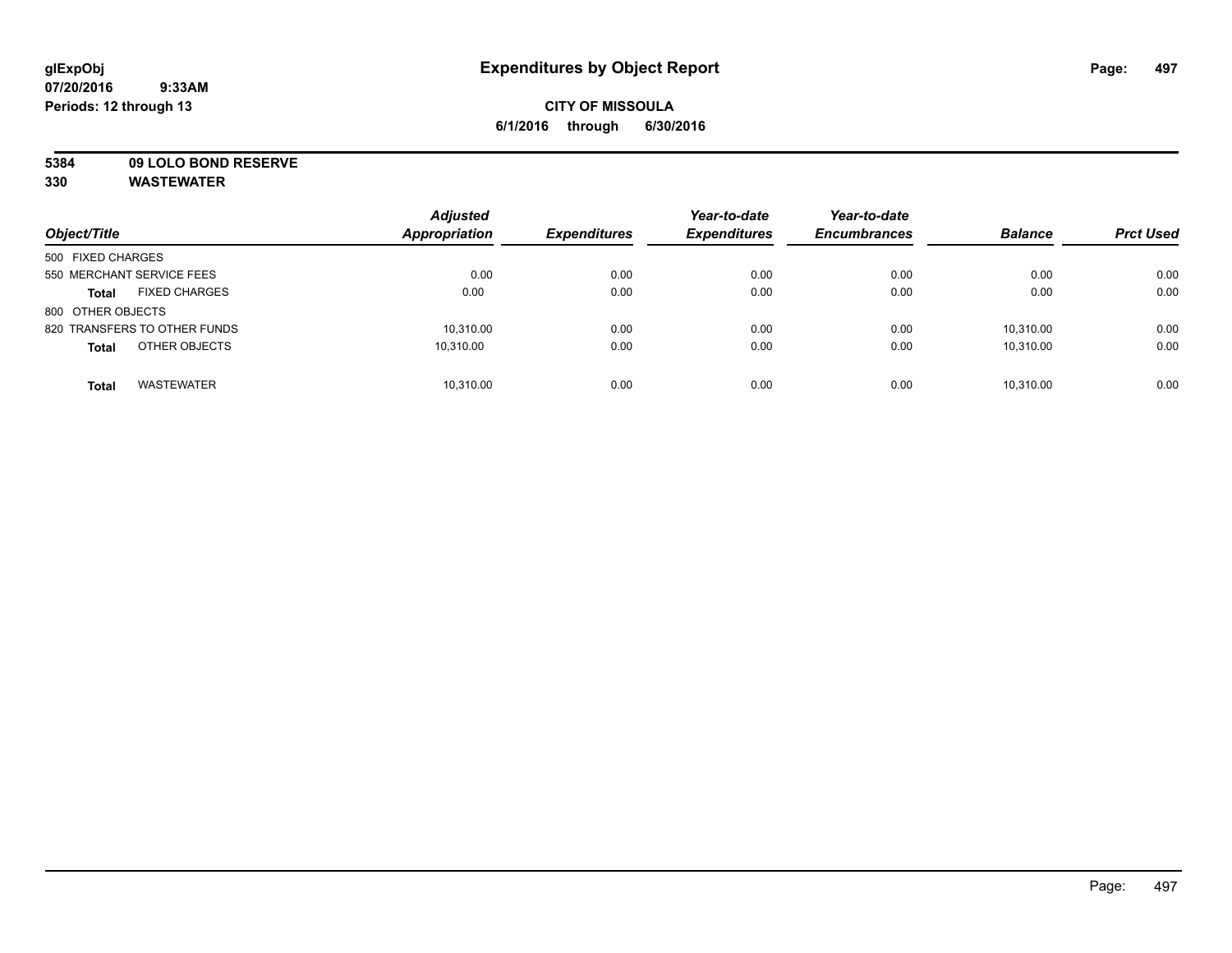# **5384 09 LOLO BOND RESERVE**

| Object/Title                 |                      | <b>Adjusted</b><br>Appropriation | <b>Expenditures</b> | Year-to-date<br><b>Expenditures</b> | Year-to-date<br><b>Encumbrances</b> | <b>Balance</b> | <b>Prct Used</b> |
|------------------------------|----------------------|----------------------------------|---------------------|-------------------------------------|-------------------------------------|----------------|------------------|
| 500 FIXED CHARGES            |                      |                                  |                     |                                     |                                     |                |                  |
| 550 MERCHANT SERVICE FEES    |                      | 0.00                             | 0.00                | 0.00                                | 0.00                                | 0.00           | 0.00             |
| <b>Total</b>                 | <b>FIXED CHARGES</b> | 0.00                             | 0.00                | 0.00                                | 0.00                                | 0.00           | 0.00             |
| 800 OTHER OBJECTS            |                      |                                  |                     |                                     |                                     |                |                  |
| 820 TRANSFERS TO OTHER FUNDS |                      | 10,310.00                        | 0.00                | 0.00                                | 0.00                                | 10.310.00      | 0.00             |
| <b>Total</b>                 | OTHER OBJECTS        | 10,310.00                        | 0.00                | 0.00                                | 0.00                                | 10.310.00      | 0.00             |
| <b>Total</b>                 | 09 LOLO BOND RESERVE | 10,310.00                        | 0.00                | 0.00                                | 0.00                                | 10,310.00      | 0.00             |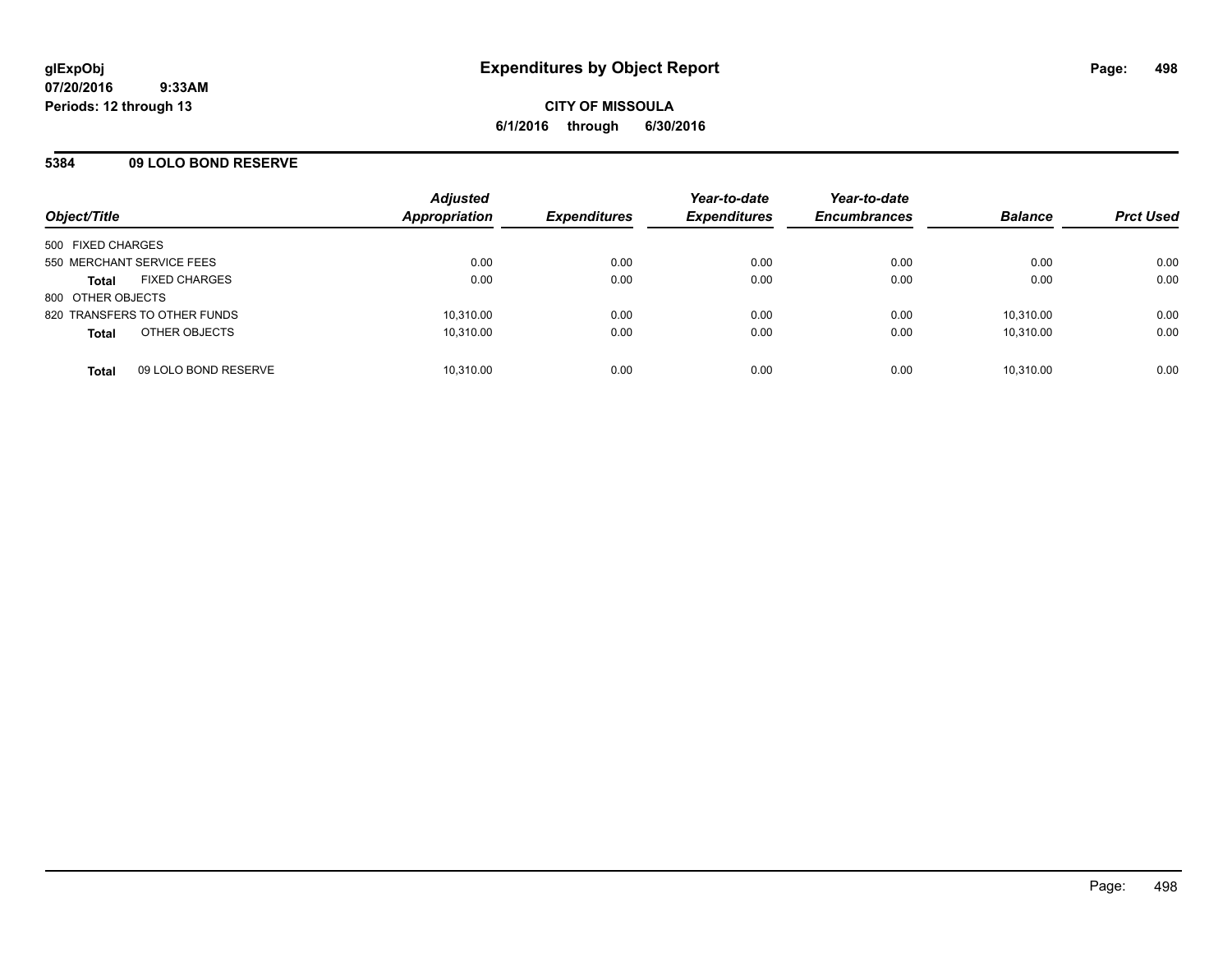# **CITY OF MISSOULA 6/1/2016 through 6/30/2016**

### **5385 HEADWORKS 2010 BOND RESERVE**

| Object/Title                  | <b>Adjusted</b><br><b>Appropriation</b> | <b>Expenditures</b> | Year-to-date<br><b>Expenditures</b> | Year-to-date<br><b>Encumbrances</b> | <b>Balance</b> | <b>Prct Used</b> |
|-------------------------------|-----------------------------------------|---------------------|-------------------------------------|-------------------------------------|----------------|------------------|
| 800 OTHER OBJECTS             |                                         |                     |                                     |                                     |                |                  |
| 820 TRANSFERS TO OTHER FUNDS  | 27,928.00                               | 0.00                | 0.00                                | 0.00                                | 27.928.00      | 0.00             |
| OTHER OBJECTS<br><b>Total</b> | 27.928.00                               | 0.00                | 0.00                                | 0.00                                | 27.928.00      | 0.00             |
| <b>WASTEWATER</b><br>Total    | 27,928.00                               | 0.00                | 0.00                                | 0.00                                | 27,928.00      | 0.00             |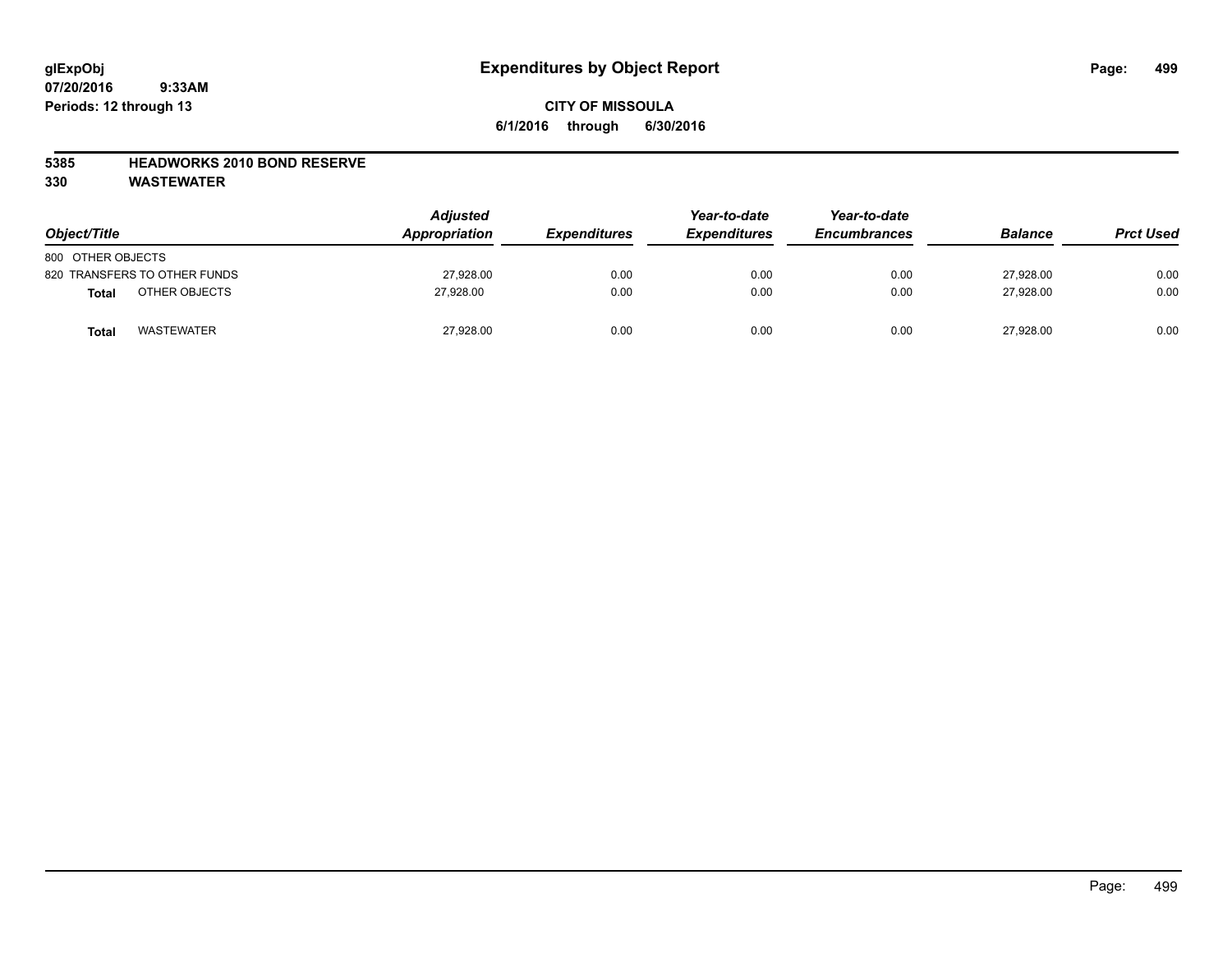**CITY OF MISSOULA 6/1/2016 through 6/30/2016**

### **5385 HEADWORKS 2010 BOND RESERVE**

| Object/Title                                | <b>Adjusted</b><br>Appropriation | <b>Expenditures</b> | Year-to-date<br><b>Expenditures</b> | Year-to-date<br><b>Encumbrances</b> | <b>Balance</b> | <b>Prct Used</b> |
|---------------------------------------------|----------------------------------|---------------------|-------------------------------------|-------------------------------------|----------------|------------------|
| 800 OTHER OBJECTS                           |                                  |                     |                                     |                                     |                |                  |
| 820 TRANSFERS TO OTHER FUNDS                | 27,928.00                        | 0.00                | 0.00                                | 0.00                                | 27,928.00      | 0.00             |
| OTHER OBJECTS<br><b>Total</b>               | 27,928.00                        | 0.00                | 0.00                                | 0.00                                | 27.928.00      | 0.00             |
| <b>HEADWORKS 2010 BOND RESERVE</b><br>Total | 27,928.00                        | 0.00                | 0.00                                | 0.00                                | 27.928.00      | 0.00             |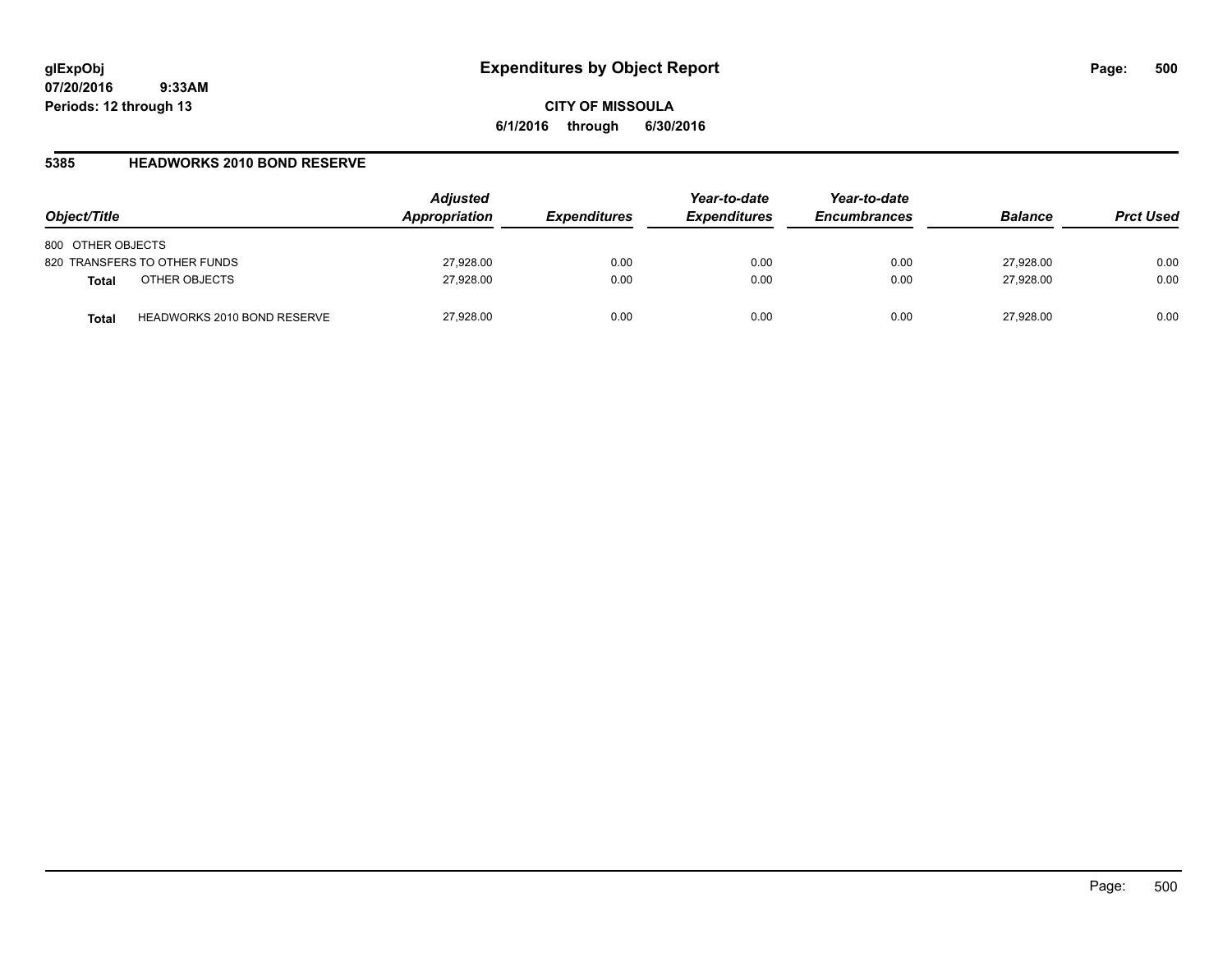# **CITY OF MISSOULA 6/1/2016 through 6/30/2016**

#### **5386 FY10 HEADWORKS DEBT SERVICE**

|                             |                      | <b>Adjusted</b>      |                     | Year-to-date        | Year-to-date        | <b>Balance</b> | <b>Prct Used</b> |
|-----------------------------|----------------------|----------------------|---------------------|---------------------|---------------------|----------------|------------------|
| Object/Title                |                      | <b>Appropriation</b> | <b>Expenditures</b> | <b>Expenditures</b> | <b>Encumbrances</b> |                |                  |
| 500 FIXED CHARGES           |                      |                      |                     |                     |                     |                |                  |
| 550 MERCHANT SERVICE FEES   |                      | 0.00                 | 0.00                | 0.00                | 0.00                | 0.00           | 0.00             |
| <b>Total</b>                | <b>FIXED CHARGES</b> | 0.00                 | 0.00                | 0.00                | 0.00                | 0.00           | 0.00             |
| 600 DEBT SERVICE            |                      |                      |                     |                     |                     |                |                  |
| 610 PRINCIPAL               |                      | 135.000.00           | 135.000.00          | 135.000.00          | 0.00                | 0.00           | 100.00           |
| 620 INTEREST / SERVICE FEES |                      | 563,316.00           | 281,308.19          | 563,316.38          | 0.00                | $-0.38$        | 100.00           |
| <b>Total</b>                | <b>DEBT SERVICE</b>  | 698.316.00           | 416.308.19          | 698.316.38          | 0.00                | $-0.38$        | 100.00           |
| <b>Total</b>                | <b>WASTEWATER</b>    | 698,316.00           | 416.308.19          | 698.316.38          | 0.00                | $-0.38$        | 100.00           |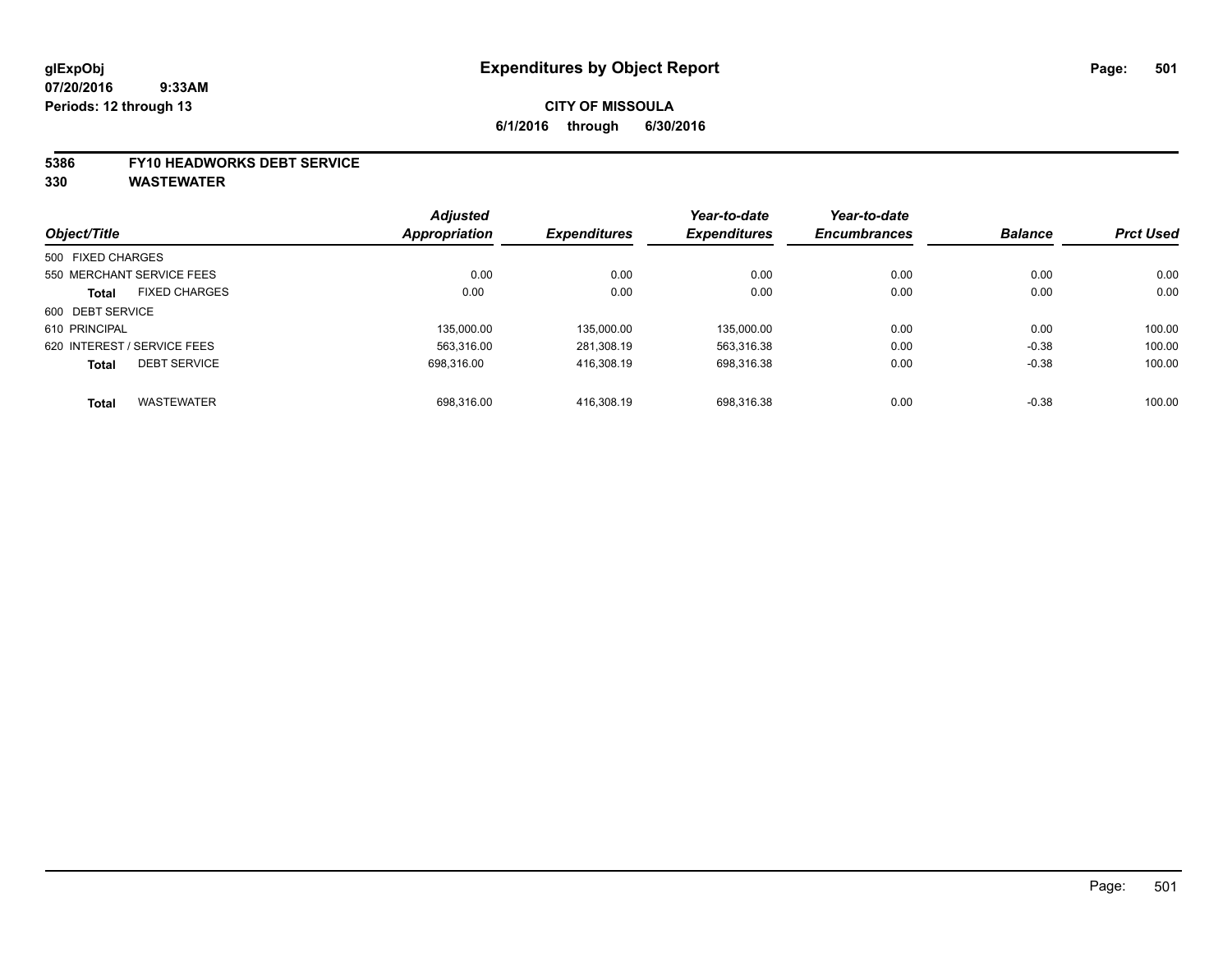### **5386 FY10 HEADWORKS DEBT SERVICE**

| Object/Title                |                             | <b>Adjusted</b><br><b>Appropriation</b> | <b>Expenditures</b> | Year-to-date<br><b>Expenditures</b> | Year-to-date<br><b>Encumbrances</b> | <b>Balance</b> | <b>Prct Used</b> |
|-----------------------------|-----------------------------|-----------------------------------------|---------------------|-------------------------------------|-------------------------------------|----------------|------------------|
| 500 FIXED CHARGES           |                             |                                         |                     |                                     |                                     |                |                  |
|                             | 550 MERCHANT SERVICE FEES   | 0.00                                    | 0.00                | 0.00                                | 0.00                                | 0.00           | 0.00             |
| <b>Total</b>                | <b>FIXED CHARGES</b>        | 0.00                                    | 0.00                | 0.00                                | 0.00                                | 0.00           | 0.00             |
| 600 DEBT SERVICE            |                             |                                         |                     |                                     |                                     |                |                  |
| 610 PRINCIPAL               |                             | 135,000.00                              | 135,000.00          | 135,000.00                          | 0.00                                | 0.00           | 100.00           |
| 620 INTEREST / SERVICE FEES |                             | 563.316.00                              | 281.308.19          | 563,316.38                          | 0.00                                | $-0.38$        | 100.00           |
| <b>Total</b>                | <b>DEBT SERVICE</b>         | 698.316.00                              | 416.308.19          | 698,316.38                          | 0.00                                | $-0.38$        | 100.00           |
| <b>Total</b>                | FY10 HEADWORKS DEBT SERVICE | 698.316.00                              | 416.308.19          | 698.316.38                          | 0.00                                | $-0.38$        | 100.00           |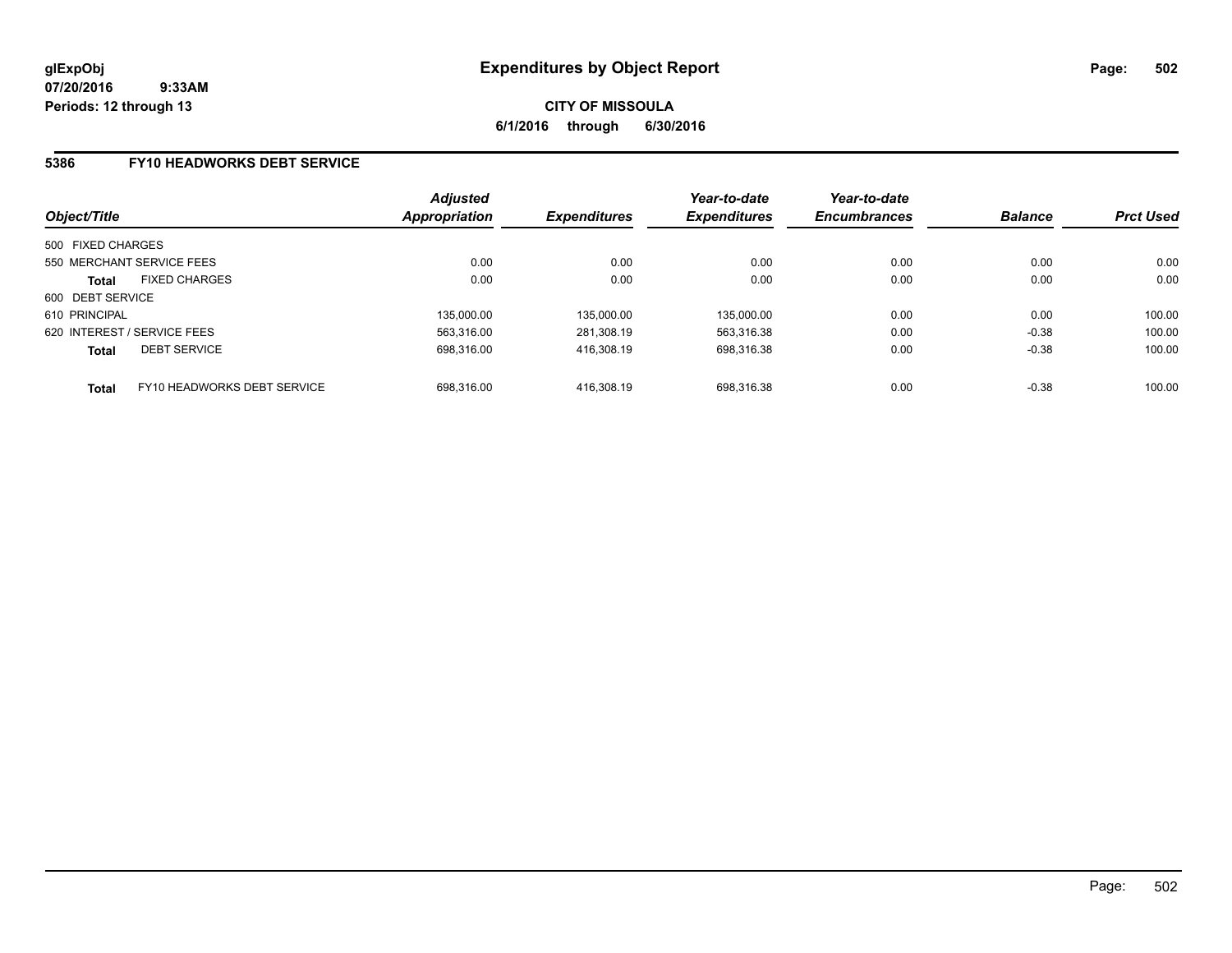#### **5387 FY11 SEWER \$1.29M BOND DEBT SERVICE**

|                   |                             | <b>Adjusted</b>      |                     | Year-to-date        | Year-to-date        |                |                  |
|-------------------|-----------------------------|----------------------|---------------------|---------------------|---------------------|----------------|------------------|
| Object/Title      |                             | <b>Appropriation</b> | <b>Expenditures</b> | <b>Expenditures</b> | <b>Encumbrances</b> | <b>Balance</b> | <b>Prct Used</b> |
| 500 FIXED CHARGES |                             |                      |                     |                     |                     |                |                  |
|                   | 550 MERCHANT SERVICE FEES   | 0.00                 | 0.00                | 0.00                | 0.00                | 0.00           | 0.00             |
| <b>Total</b>      | <b>FIXED CHARGES</b>        | 0.00                 | 0.00                | 0.00                | 0.00                | 0.00           | 0.00             |
| 600 DEBT SERVICE  |                             |                      |                     |                     |                     |                |                  |
| 610 PRINCIPAL     |                             | 45.000.00            | 45.000.00           | 45.000.00           | 0.00                | 0.00           | 100.00           |
|                   | 620 INTEREST / SERVICE FEES | 57.080.00            | 28.715.00           | 57.080.00           | 0.00                | 0.00           | 100.00           |
| <b>Total</b>      | <b>DEBT SERVICE</b>         | 102.080.00           | 73.715.00           | 102,080.00          | 0.00                | 0.00           | 100.00           |
| <b>Total</b>      | <b>WASTEWATER</b>           | 102.080.00           | 73.715.00           | 102.080.00          | 0.00                | 0.00           | 100.00           |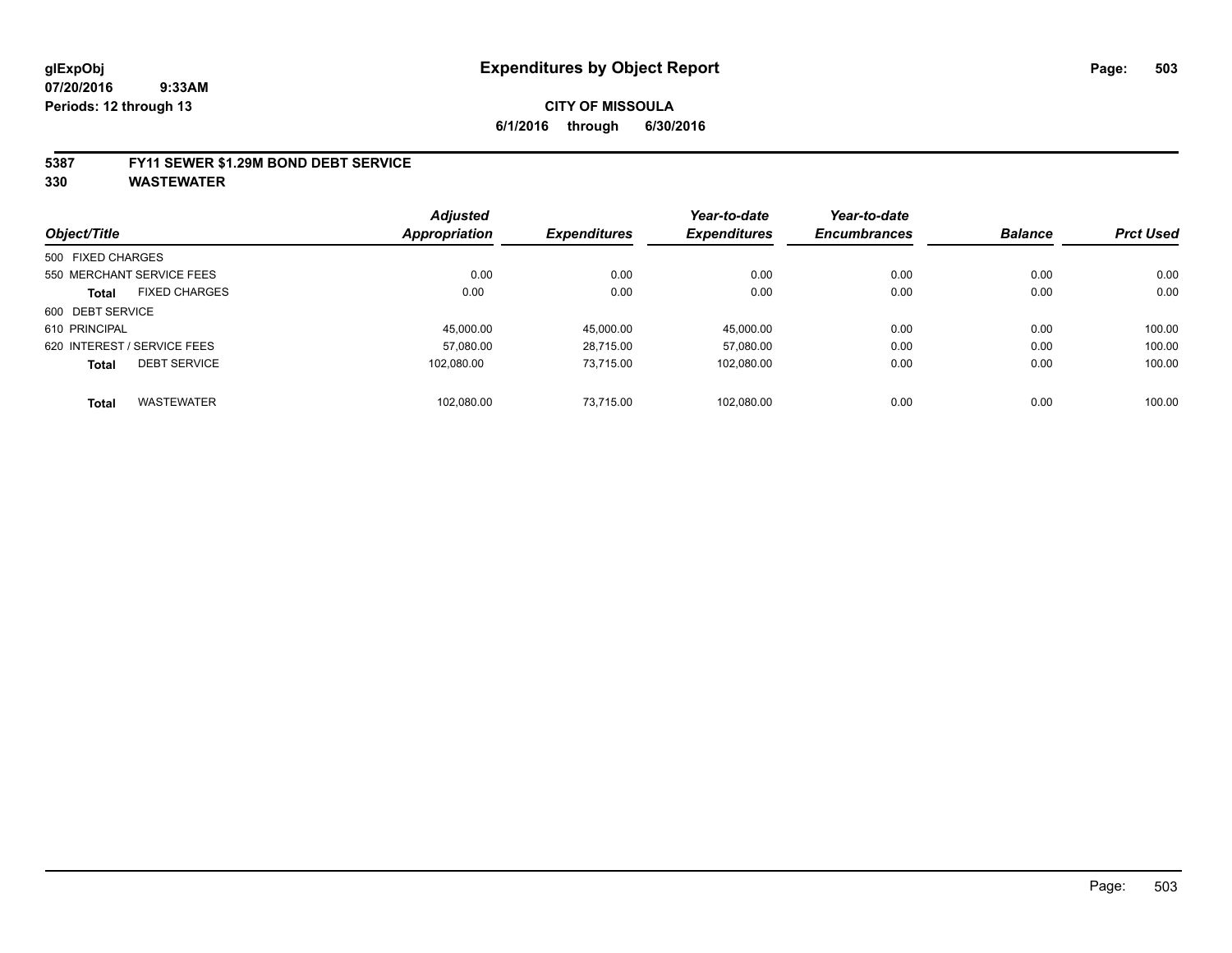**CITY OF MISSOULA 6/1/2016 through 6/30/2016**

### **5387 FY11 SEWER \$1.29M BOND DEBT SERVICE**

| Object/Title      |                                     | <b>Adjusted</b><br>Appropriation | <b>Expenditures</b> | Year-to-date<br><b>Expenditures</b> | Year-to-date<br><b>Encumbrances</b> | <b>Balance</b> | <b>Prct Used</b> |
|-------------------|-------------------------------------|----------------------------------|---------------------|-------------------------------------|-------------------------------------|----------------|------------------|
| 500 FIXED CHARGES |                                     |                                  |                     |                                     |                                     |                |                  |
|                   | 550 MERCHANT SERVICE FEES           | 0.00                             | 0.00                | 0.00                                | 0.00                                | 0.00           | 0.00             |
| <b>Total</b>      | <b>FIXED CHARGES</b>                | 0.00                             | 0.00                | 0.00                                | 0.00                                | 0.00           | 0.00             |
| 600 DEBT SERVICE  |                                     |                                  |                     |                                     |                                     |                |                  |
| 610 PRINCIPAL     |                                     | 45.000.00                        | 45.000.00           | 45.000.00                           | 0.00                                | 0.00           | 100.00           |
|                   | 620 INTEREST / SERVICE FEES         | 57.080.00                        | 28.715.00           | 57.080.00                           | 0.00                                | 0.00           | 100.00           |
| <b>Total</b>      | <b>DEBT SERVICE</b>                 | 102.080.00                       | 73.715.00           | 102,080.00                          | 0.00                                | 0.00           | 100.00           |
| <b>Total</b>      | FY11 SEWER \$1.29M BOND DEBT SERVIC | 102.080.00                       | 73.715.00           | 102.080.00                          | 0.00                                | 0.00           | 100.00           |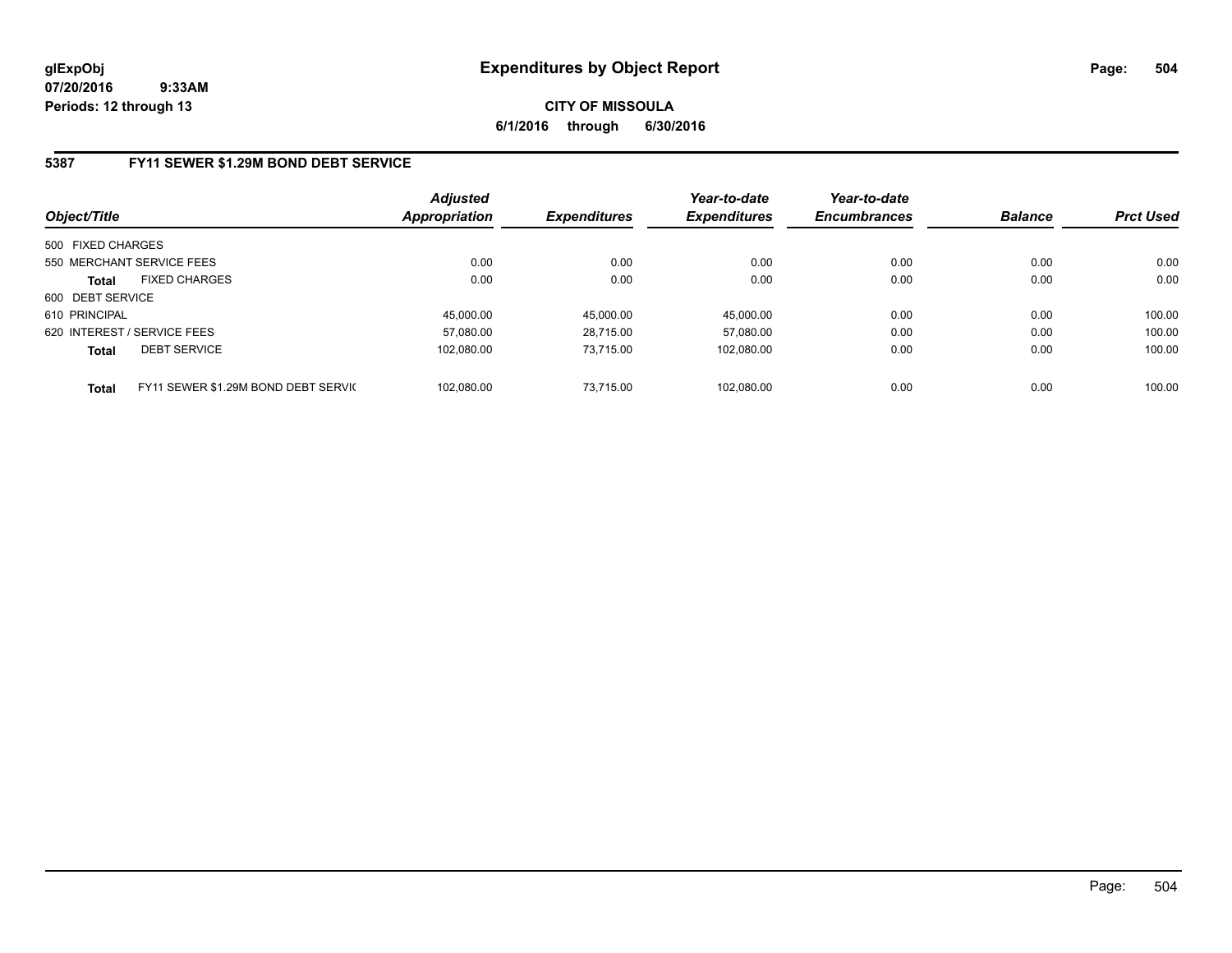### **5388 FY11 \$1.29M SEWER BOND RESERVE**

**330 WASTEWATER**

| Object/Title                         | <b>Adjusted</b><br><b>Appropriation</b> | <b>Expenditures</b> | Year-to-date<br><b>Expenditures</b> | Year-to-date<br><b>Encumbrances</b> | <b>Balance</b> | <b>Prct Used</b> |
|--------------------------------------|-----------------------------------------|---------------------|-------------------------------------|-------------------------------------|----------------|------------------|
| 500 FIXED CHARGES                    |                                         |                     |                                     |                                     |                |                  |
| 550 MERCHANT SERVICE FEES            | 0.00                                    | 0.00                | 0.00                                | 0.00                                | 0.00           | 0.00             |
| <b>FIXED CHARGES</b><br><b>Total</b> | 0.00                                    | 0.00                | 0.00                                | 0.00                                | 0.00           | 0.00             |
| 800 OTHER OBJECTS                    |                                         |                     |                                     |                                     |                |                  |
| 820 TRANSFERS TO OTHER FUNDS         | 3.025.00                                | 0.00                | 0.00                                | 0.00                                | 3.025.00       | 0.00             |
| OTHER OBJECTS<br><b>Total</b>        | 3,025.00                                | 0.00                | 0.00                                | 0.00                                | 3.025.00       | 0.00             |
| <b>WASTEWATER</b><br>Total           | 3.025.00                                | 0.00                | 0.00                                | 0.00                                | 3.025.00       | 0.00             |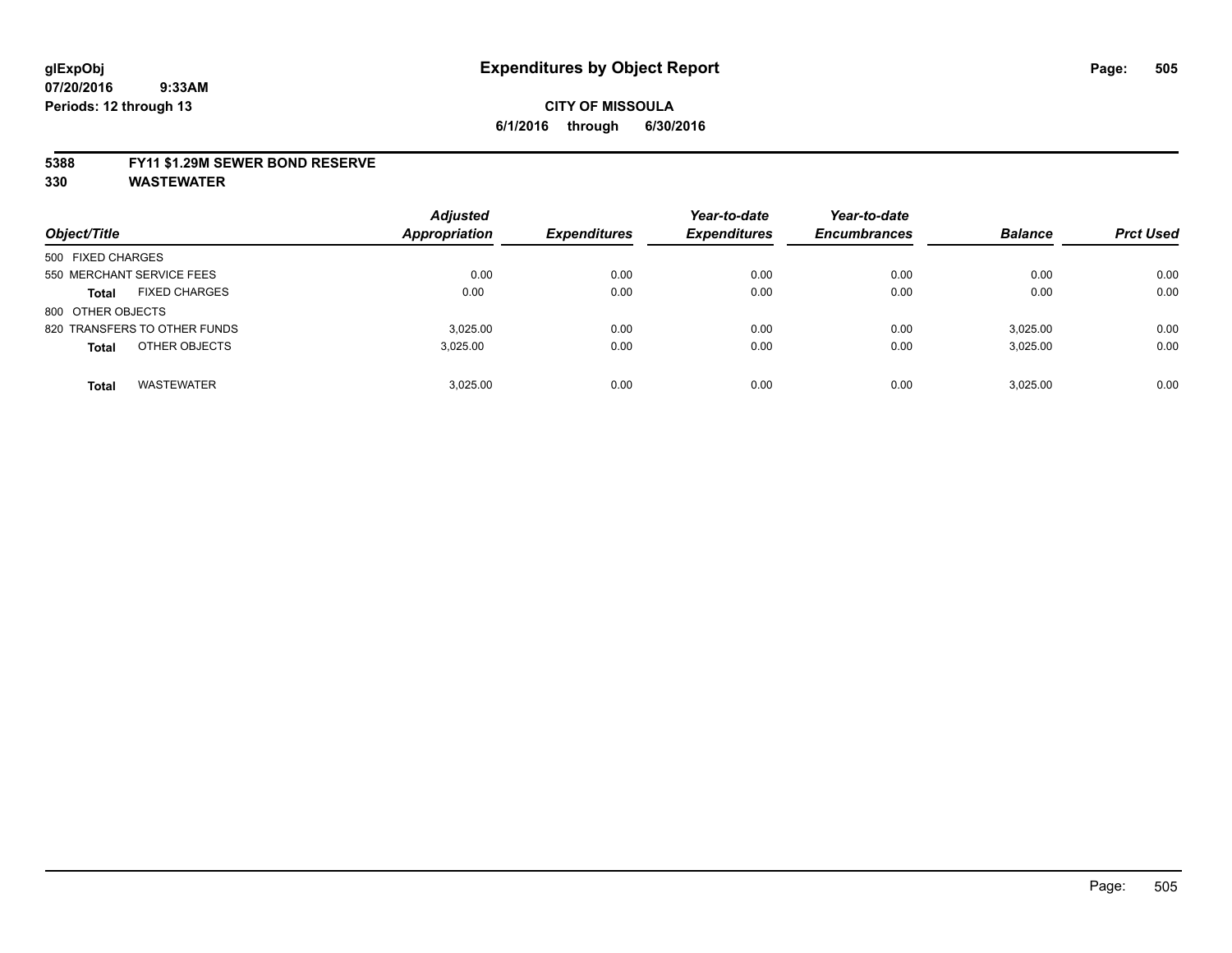## **5388 FY11 \$1.29M SEWER BOND RESERVE**

| Object/Title                                    | <b>Adjusted</b><br><b>Appropriation</b> | <b>Expenditures</b> | Year-to-date<br><b>Expenditures</b> | Year-to-date<br><b>Encumbrances</b> | <b>Balance</b> | <b>Prct Used</b> |
|-------------------------------------------------|-----------------------------------------|---------------------|-------------------------------------|-------------------------------------|----------------|------------------|
| 500 FIXED CHARGES                               |                                         |                     |                                     |                                     |                |                  |
| 550 MERCHANT SERVICE FEES                       | 0.00                                    | 0.00                | 0.00                                | 0.00                                | 0.00           | 0.00             |
| <b>FIXED CHARGES</b><br><b>Total</b>            | 0.00                                    | 0.00                | 0.00                                | 0.00                                | 0.00           | 0.00             |
| 800 OTHER OBJECTS                               |                                         |                     |                                     |                                     |                |                  |
| 820 TRANSFERS TO OTHER FUNDS                    | 3.025.00                                | 0.00                | 0.00                                | 0.00                                | 3,025.00       | 0.00             |
| OTHER OBJECTS<br><b>Total</b>                   | 3,025.00                                | 0.00                | 0.00                                | 0.00                                | 3,025.00       | 0.00             |
| FY11 \$1.29M SEWER BOND RESERVE<br><b>Total</b> | 3.025.00                                | 0.00                | 0.00                                | 0.00                                | 3,025.00       | 0.00             |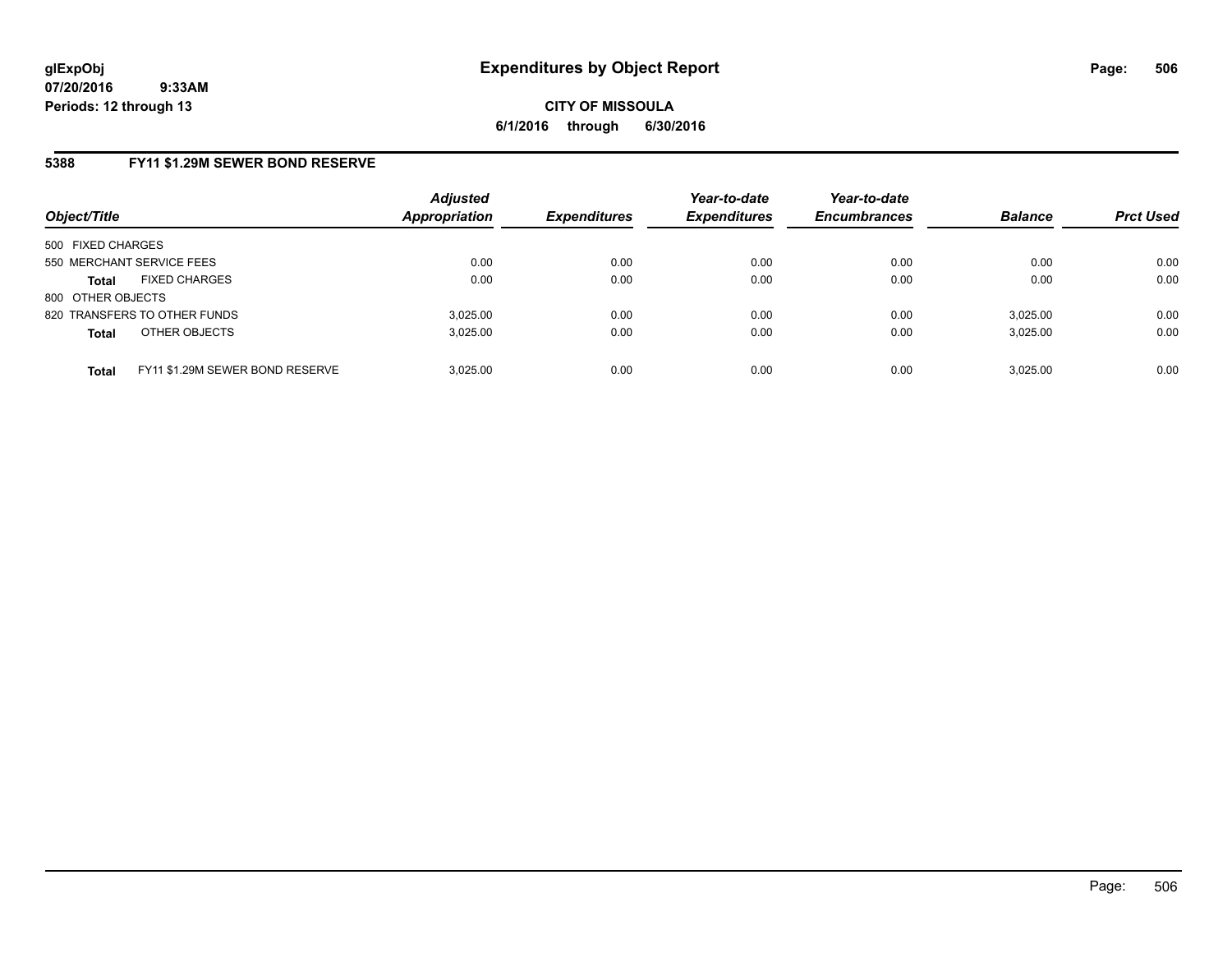# **CITY OF MISSOULA 6/1/2016 through 6/30/2016**

### **5389 FY15 SEWER REVENUE BOND DEBT SERVICE**

**330 WASTEWATER**

|                   |                             | <b>Adjusted</b>      |                     | Year-to-date        | Year-to-date        |                |                  |
|-------------------|-----------------------------|----------------------|---------------------|---------------------|---------------------|----------------|------------------|
| Object/Title      |                             | <b>Appropriation</b> | <b>Expenditures</b> | <b>Expenditures</b> | <b>Encumbrances</b> | <b>Balance</b> | <b>Prct Used</b> |
| 500 FIXED CHARGES |                             |                      |                     |                     |                     |                |                  |
|                   | 550 MERCHANT SERVICE FEES   | 0.00                 | 0.00                | 0.00                | 0.00                | 0.00           | 0.00             |
| <b>Total</b>      | <b>FIXED CHARGES</b>        | 0.00                 | 0.00                | 0.00                | 0.00                | 0.00           | 0.00             |
| 600 DEBT SERVICE  |                             |                      |                     |                     |                     |                |                  |
| 610 PRINCIPAL     |                             | 19.000.00            | 19.000.00           | 38.000.00           | 0.00                | $-19.000.00$   | 200.00           |
|                   | 620 INTEREST / SERVICE FEES | 17.074.30            | 5,512.52            | 7.972.25            | 0.00                | 9,102.05       | 46.69            |
| <b>Total</b>      | <b>DEBT SERVICE</b>         | 36.074.30            | 24.512.52           | 45.972.25           | 0.00                | $-9,897.95$    | 127.44           |
| <b>Total</b>      | <b>WASTEWATER</b>           | 36.074.30            | 24,512.52           | 45.972.25           | 0.00                | $-9,897.95$    | 127.44           |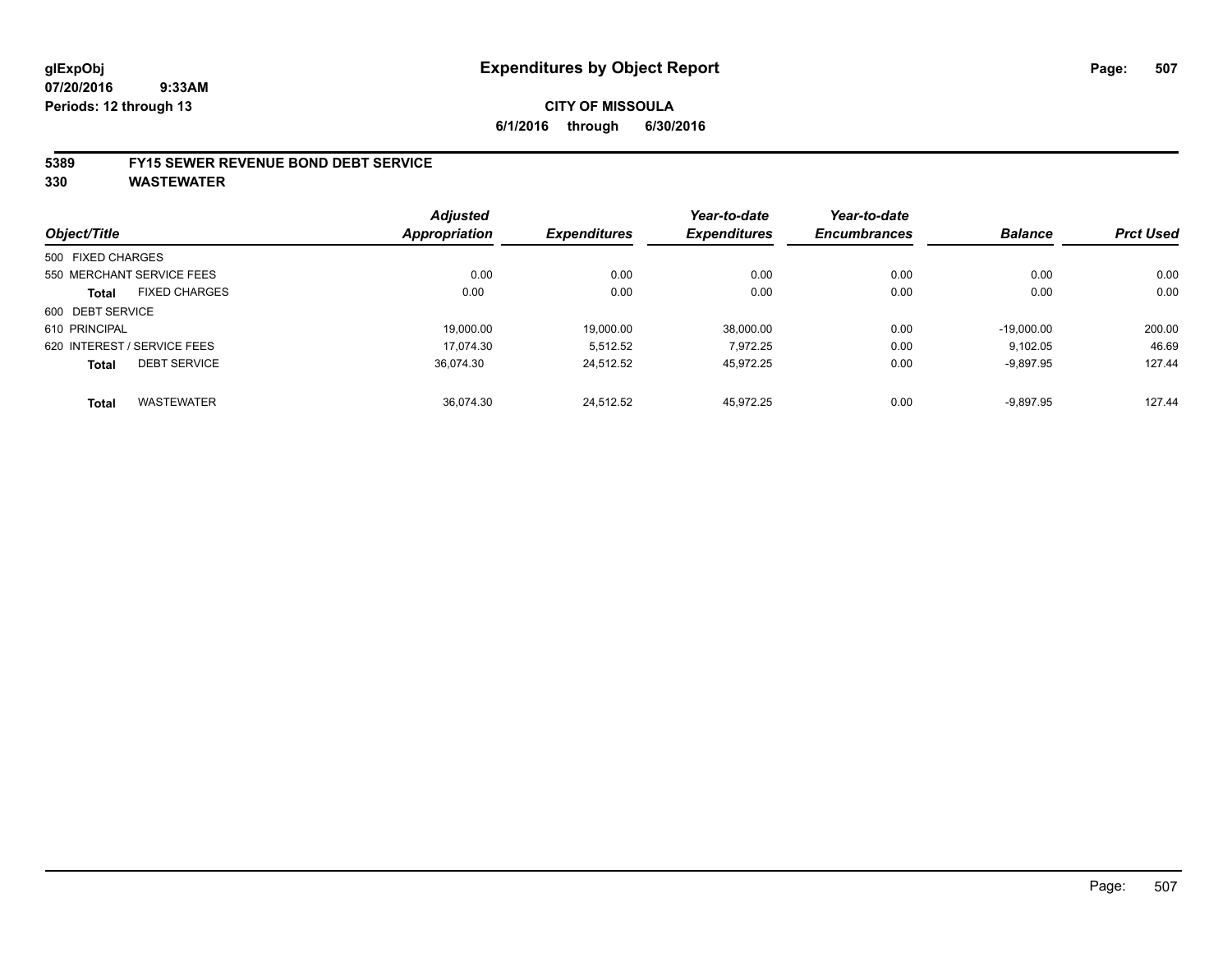**CITY OF MISSOULA 6/1/2016 through 6/30/2016**

## **5389 FY15 SEWER REVENUE BOND DEBT SERVICE**

| Object/Title      |                                  | <b>Adjusted</b><br><b>Appropriation</b> | <b>Expenditures</b> | Year-to-date<br><b>Expenditures</b> | Year-to-date<br><b>Encumbrances</b> | <b>Balance</b> | <b>Prct Used</b> |
|-------------------|----------------------------------|-----------------------------------------|---------------------|-------------------------------------|-------------------------------------|----------------|------------------|
| 500 FIXED CHARGES |                                  |                                         |                     |                                     |                                     |                |                  |
|                   | 550 MERCHANT SERVICE FEES        | 0.00                                    | 0.00                | 0.00                                | 0.00                                | 0.00           | 0.00             |
| <b>Total</b>      | <b>FIXED CHARGES</b>             | 0.00                                    | 0.00                | 0.00                                | 0.00                                | 0.00           | 0.00             |
| 600 DEBT SERVICE  |                                  |                                         |                     |                                     |                                     |                |                  |
| 610 PRINCIPAL     |                                  | 19.000.00                               | 19.000.00           | 38.000.00                           | 0.00                                | $-19.000.00$   | 200.00           |
|                   | 620 INTEREST / SERVICE FEES      | 17.074.30                               | 5.512.52            | 7.972.25                            | 0.00                                | 9.102.05       | 46.69            |
| <b>Total</b>      | <b>DEBT SERVICE</b>              | 36.074.30                               | 24.512.52           | 45.972.25                           | 0.00                                | $-9.897.95$    | 127.44           |
| <b>Total</b>      | FY15 SEWER REVENUE BOND DEBT SEF | 36.074.30                               | 24.512.52           | 45.972.25                           | 0.00                                | $-9.897.95$    | 127.44           |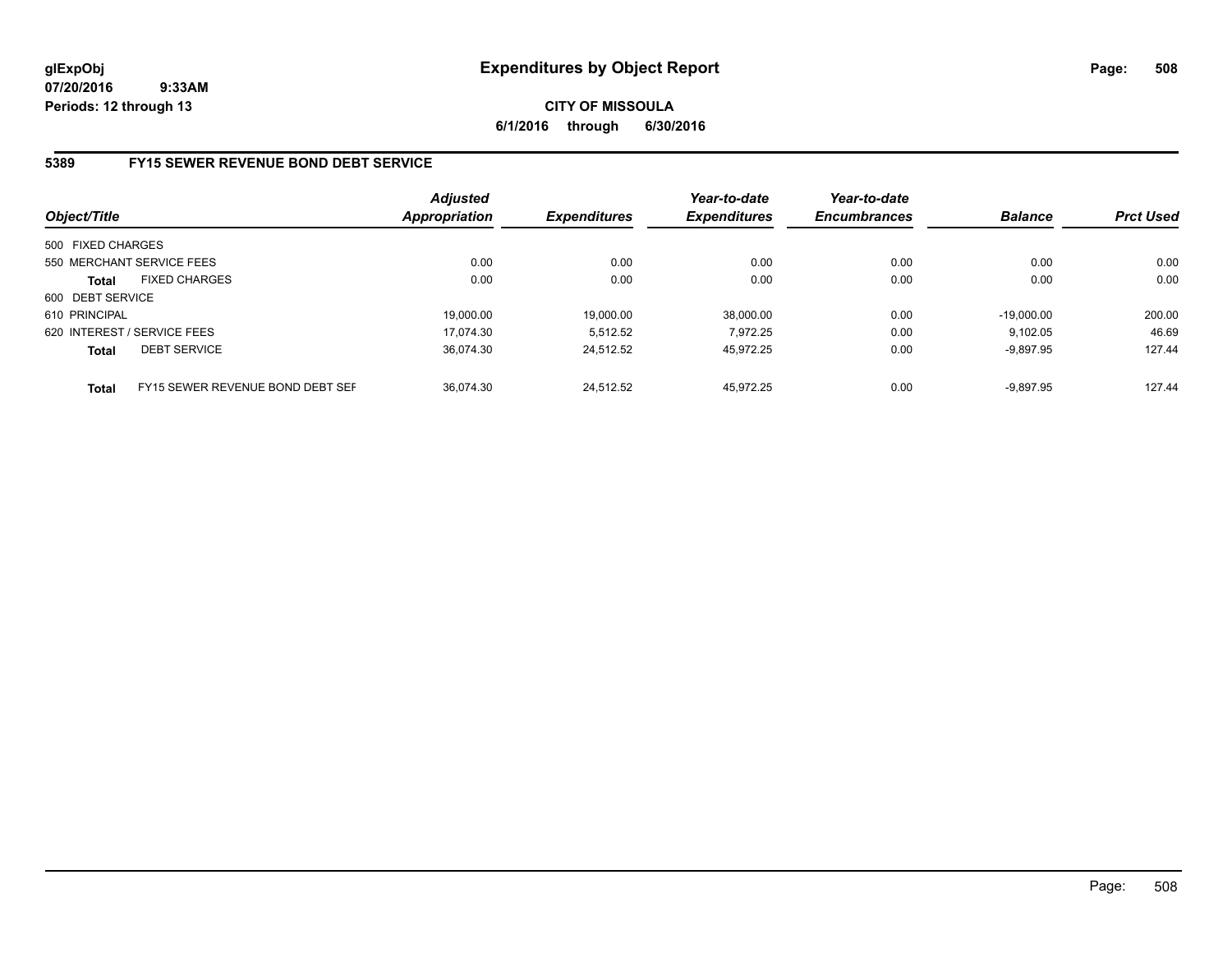# **CITY OF MISSOULA 6/1/2016 through 6/30/2016**

### **5390 FY15 SEWER BOND DEBT RESERVE**

**330 WASTEWATER**

| Object/Title                         | <b>Adjusted</b><br><b>Appropriation</b> | <b>Expenditures</b> | Year-to-date<br><b>Expenditures</b> | Year-to-date<br><b>Encumbrances</b> | <b>Balance</b> | <b>Prct Used</b> |
|--------------------------------------|-----------------------------------------|---------------------|-------------------------------------|-------------------------------------|----------------|------------------|
| 500 FIXED CHARGES                    |                                         |                     |                                     |                                     |                |                  |
| 550 MERCHANT SERVICE FEES            | 0.00                                    | 0.00                | 0.00                                | 0.00                                | 0.00           | 0.00             |
| <b>FIXED CHARGES</b><br><b>Total</b> | 0.00                                    | 0.00                | 0.00                                | 0.00                                | 0.00           | 0.00             |
| 800 OTHER OBJECTS                    |                                         |                     |                                     |                                     |                |                  |
| 820 TRANSFERS TO OTHER FUNDS         | 0.00                                    | 0.00                | 0.00                                | 0.00                                | 0.00           | 0.00             |
| OTHER OBJECTS<br><b>Total</b>        | 0.00                                    | 0.00                | 0.00                                | 0.00                                | 0.00           | 0.00             |
| <b>WASTEWATER</b><br><b>Total</b>    | 0.00                                    | 0.00                | 0.00                                | 0.00                                | 0.00           | 0.00             |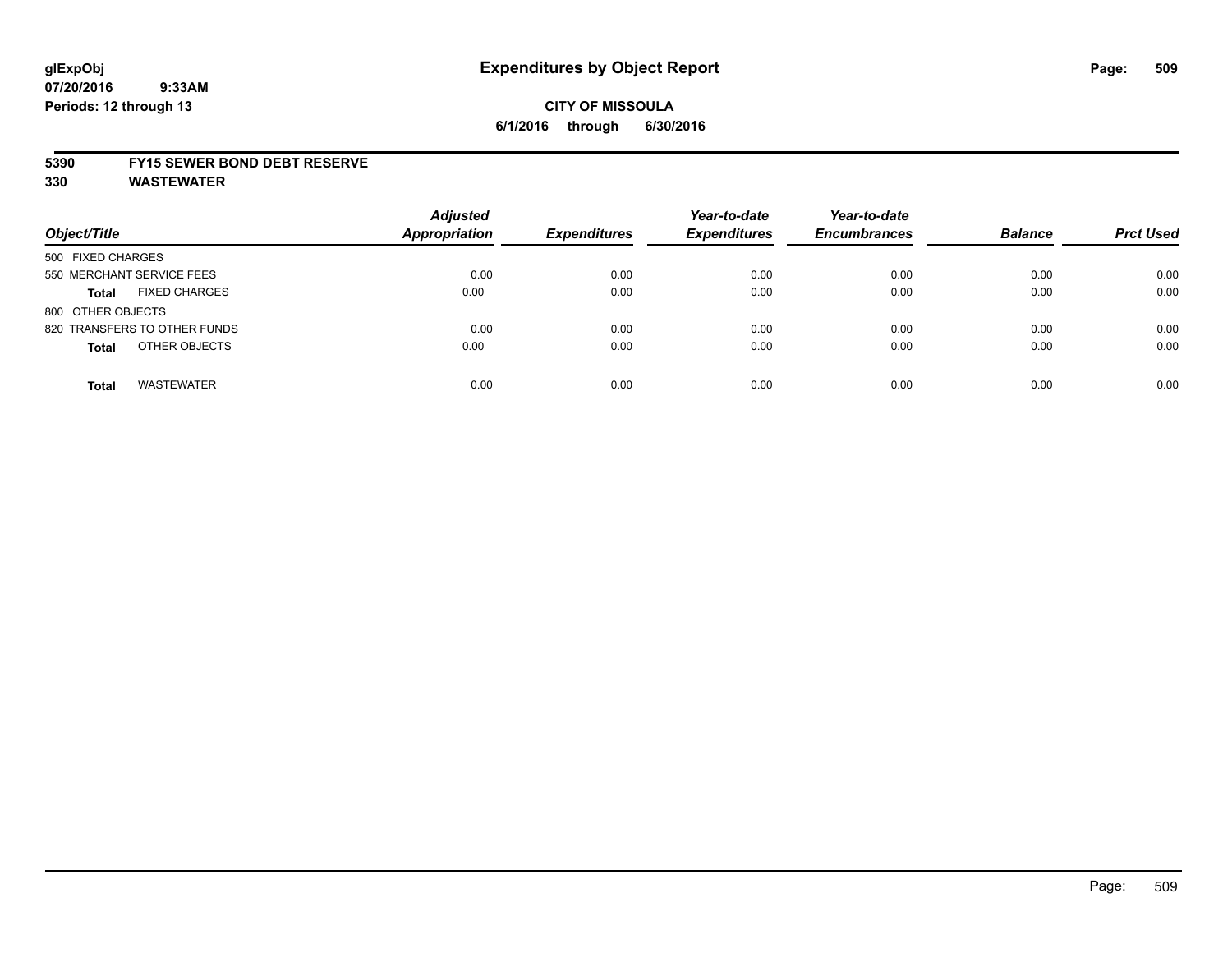## **5390 FY15 SEWER BOND DEBT RESERVE**

| Object/Title              |                              | <b>Adjusted</b><br>Appropriation | <b>Expenditures</b> | Year-to-date<br><b>Expenditures</b> | Year-to-date<br><b>Encumbrances</b> | <b>Balance</b> | <b>Prct Used</b> |
|---------------------------|------------------------------|----------------------------------|---------------------|-------------------------------------|-------------------------------------|----------------|------------------|
| 500 FIXED CHARGES         |                              |                                  |                     |                                     |                                     |                |                  |
| 550 MERCHANT SERVICE FEES |                              | 0.00                             | 0.00                | 0.00                                | 0.00                                | 0.00           | 0.00             |
| <b>Total</b>              | <b>FIXED CHARGES</b>         | 0.00                             | 0.00                | 0.00                                | 0.00                                | 0.00           | 0.00             |
| 800 OTHER OBJECTS         |                              |                                  |                     |                                     |                                     |                |                  |
|                           | 820 TRANSFERS TO OTHER FUNDS | 0.00                             | 0.00                | 0.00                                | 0.00                                | 0.00           | 0.00             |
| <b>Total</b>              | OTHER OBJECTS                | 0.00                             | 0.00                | 0.00                                | 0.00                                | 0.00           | 0.00             |
| <b>Total</b>              | FY15 SEWER BOND DEBT RESERVE | 0.00                             | 0.00                | 0.00                                | 0.00                                | 0.00           | 0.00             |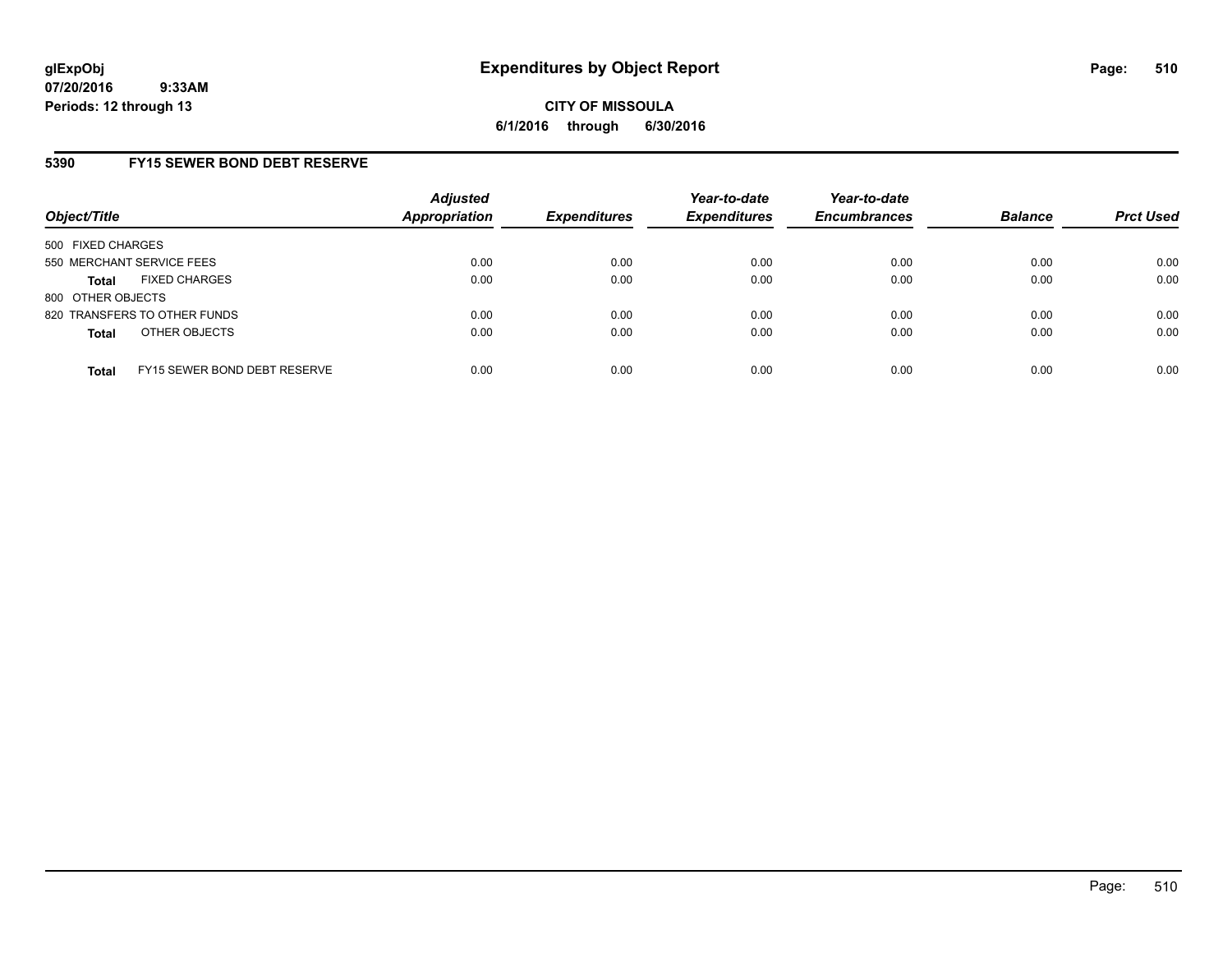**5450 STORMWATER UTILITIY 334 STORM WATER**

| Object/Title                       | <b>Adjusted</b><br>Appropriation | <b>Expenditures</b> | Year-to-date<br><b>Expenditures</b> | Year-to-date<br><b>Encumbrances</b> | <b>Balance</b> | <b>Prct Used</b> |
|------------------------------------|----------------------------------|---------------------|-------------------------------------|-------------------------------------|----------------|------------------|
| 300 PURCHASED SERVICES             |                                  |                     |                                     |                                     |                |                  |
| 350 PROFESSIONAL SERVICES          | 0.00                             | 0.00                | 0.00                                | 0.00                                | 0.00           | 0.00             |
| PURCHASED SERVICES<br><b>Total</b> | 0.00                             | 0.00                | 0.00                                | 0.00                                | 0.00           | 0.00             |
| <b>STORM WATER</b><br><b>Total</b> | 0.00                             | 0.00                | 0.00                                | 0.00                                | 0.00           | 0.00             |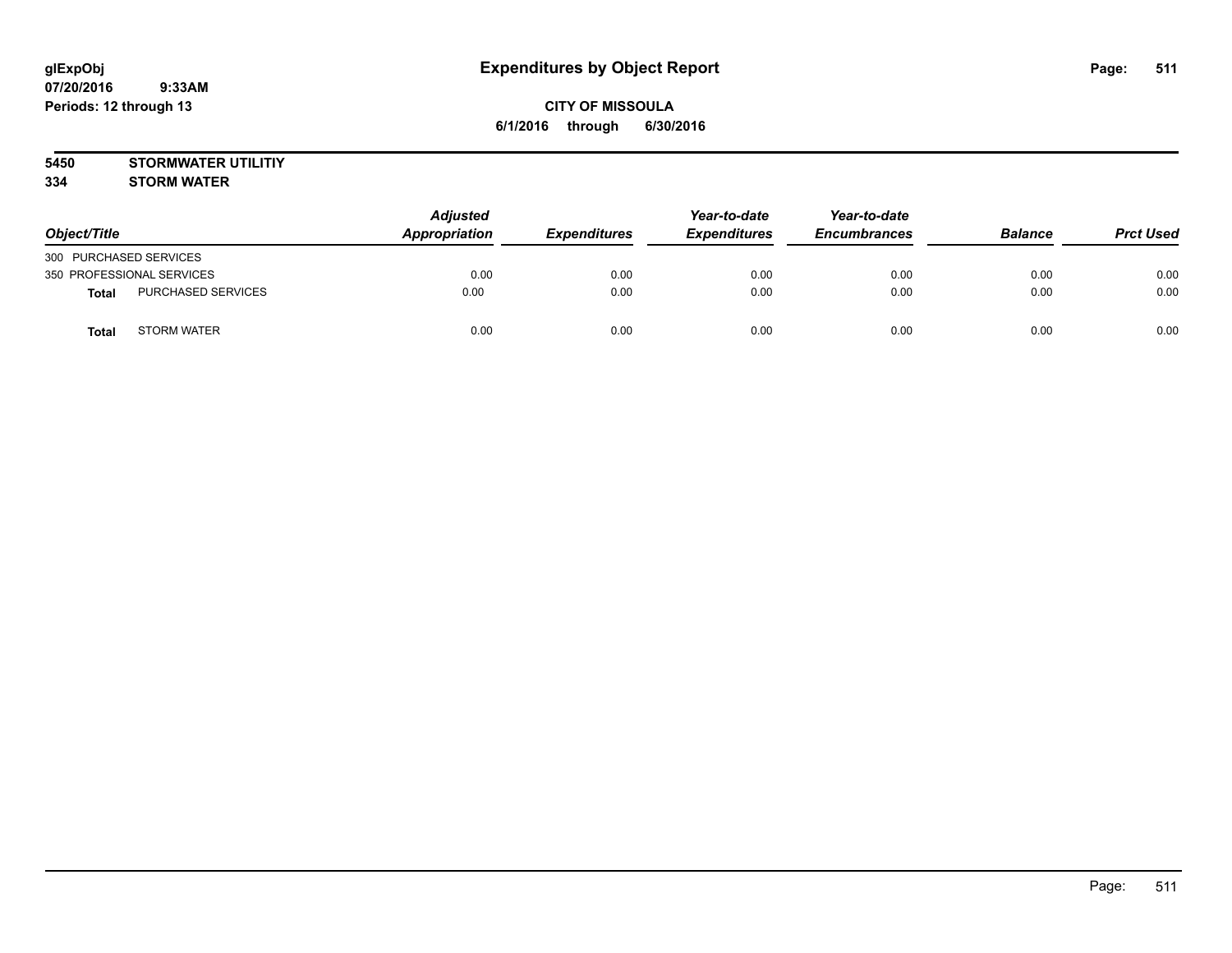## **5450 STORMWATER UTILITIY**

| Object/Title              |                     | <b>Adjusted</b><br>Appropriation | <i><b>Expenditures</b></i> | Year-to-date<br><b>Expenditures</b> | Year-to-date<br><b>Encumbrances</b> | <b>Balance</b> | <b>Prct Used</b> |
|---------------------------|---------------------|----------------------------------|----------------------------|-------------------------------------|-------------------------------------|----------------|------------------|
| 300 PURCHASED SERVICES    |                     |                                  |                            |                                     |                                     |                |                  |
| 350 PROFESSIONAL SERVICES |                     | 0.00                             | 0.00                       | 0.00                                | 0.00                                | 0.00           | 0.00             |
| Total                     | PURCHASED SERVICES  | 0.00                             | 0.00                       | 0.00                                | 0.00                                | 0.00           | 0.00             |
| <b>Total</b>              | STORMWATER UTILITIY | 0.00                             | 0.00                       | 0.00                                | 0.00                                | 0.00           | 0.00             |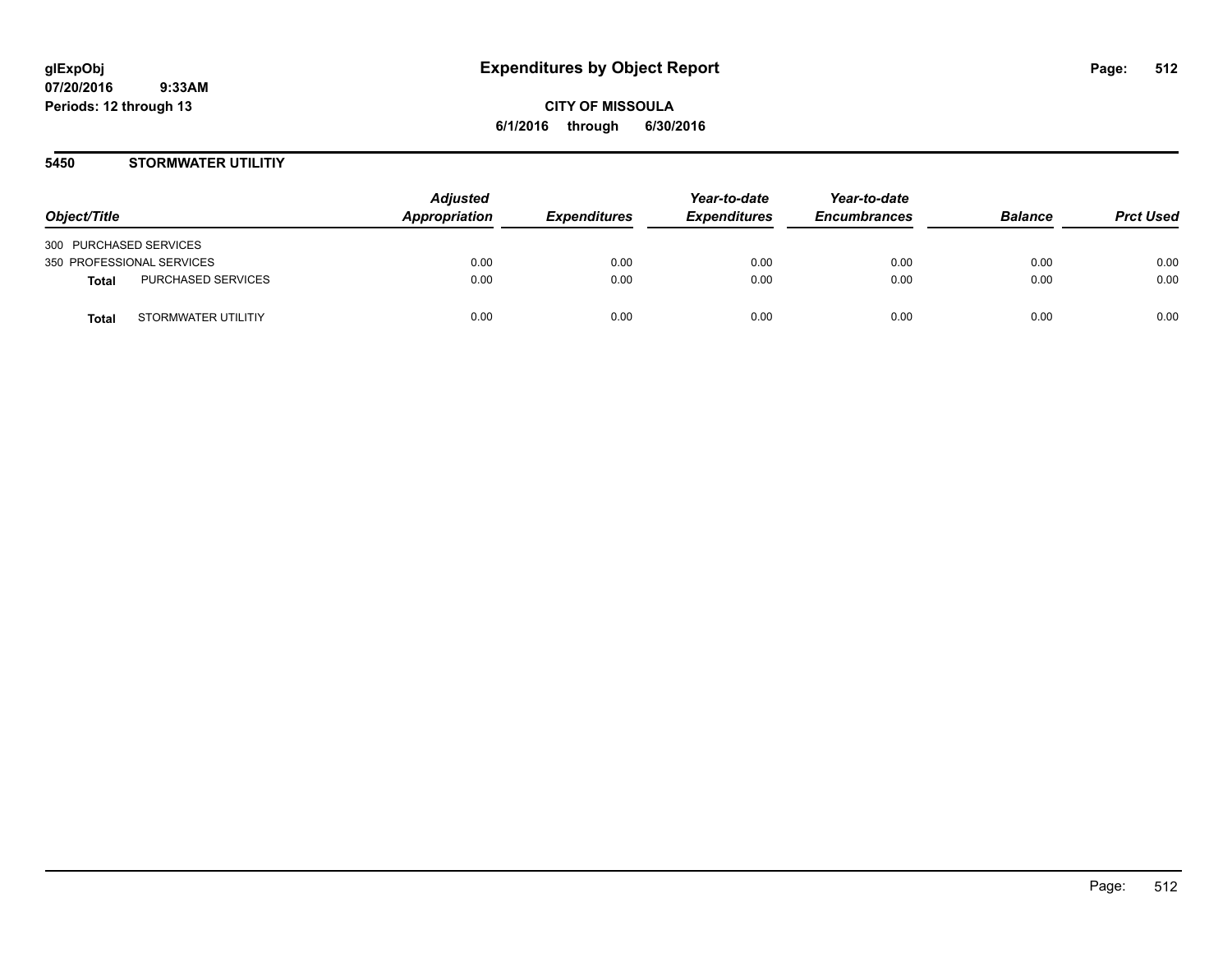#### **5711 AQUATICS**

**370 PARKS & RECREATION**

|                                           | <b>Adjusted</b> |                     | Year-to-date        | Year-to-date        |                |                  |
|-------------------------------------------|-----------------|---------------------|---------------------|---------------------|----------------|------------------|
| Object/Title                              | Appropriation   | <b>Expenditures</b> | <b>Expenditures</b> | <b>Encumbrances</b> | <b>Balance</b> | <b>Prct Used</b> |
| 100 PERSONAL SERVICES                     |                 |                     |                     |                     |                |                  |
| 110 SALARIES AND WAGES                    | 544,736.00      | 110,417.32          | 589,295.42          | 0.00                | $-44,559.42$   | 108.18           |
| 115 SALARIES/HEALTH INSURANCE BENEFIT     | 0.00            | 0.00                | 0.00                | 0.00                | 0.00           | 0.00             |
| 120 OVERTIME/TERMINATION                  | 1,000.00        | 18.75               | 178.78              | 0.00                | 821.22         | 17.88            |
| 135 OPEB EXPENSE                          | 0.00            | 0.00                | 0.00                | 0.00                | 0.00           | 0.00             |
| <b>140 EMPLOYER CONTRIBUTIONS</b>         | 135,092.00      | 21,856.61           | 141,882.90          | 0.00                | $-6,790.90$    | 105.03           |
| <b>141 STATE RETIREMENT CONTRIBUTIONS</b> | 0.00            | 35.80               | 578.99              | 0.00                | $-578.99$      | 0.00             |
| 145 OPEB CONTRIBUTION                     | 0.00            | 0.00                | 0.00                | 0.00                | 0.00           | 0.00             |
| 190 PENSION EXPENSE                       | 0.00            | 0.00                | 0.00                | 0.00                | 0.00           | 0.00             |
| PERSONAL SERVICES<br>Total                | 680,828.00      | 132,328.48          | 731,936.09          | 0.00                | $-51,108.09$   | 107.51           |
| 200 SUPPLIES                              |                 |                     |                     |                     |                |                  |
| 210 OFFICE SUPPLIES                       | 4,500.00        | 403.16              | 1,378.81            | 0.00                | 3,121.19       | 30.64            |
| 220 OPERATING SUPPLIES                    | 38,000.00       | 6,420.90            | 22,492.68           | 0.00                | 15,507.32      | 59.19            |
| 230 REPAIR/MAINTENANCE                    | 75,000.00       | 15,328.59           | 85,561.53           | 0.00                | $-10,561.53$   | 114.08           |
| 231 GASOLINE                              | 0.00            | 0.00                | 0.00                | 0.00                | 0.00           | 0.00             |
| 240 OTHER SUPPLIES                        | 121,000.00      | 27,159.23           | 78,052.36           | 0.00                | 42,947.64      | 64.51            |
| 250 SUPPLIES FOR RESALE                   | 0.00            | 0.00                | 0.00                | 0.00                | 0.00           | 0.00             |
| <b>SUPPLIES</b><br>Total                  | 238,500.00      | 49,311.88           | 187,485.38          | 0.00                | 51,014.62      | 78.61            |
| 300 PURCHASED SERVICES                    |                 |                     |                     |                     |                |                  |
| 310 COMMUNICATIONS                        | 500.00          | 0.00                | 380.39              | 0.00                | 119.61         | 76.08            |
| 320 PRINTING & DUPLICATING                | 10,500.00       | 79.42               | 1,541.31            | 0.00                | 8,958.69       | 14.68            |
| 330 PUBLICITY, SUBSCRIPTIONS & DUES       | 17,200.00       | 2,043.92            | 15,357.32           | 0.00                | 1,842.68       | 89.29            |
| 340 SEWER                                 | 10,275.00       | 0.00                | 10,178.61           | 0.00                | 96.39          | 99.06            |
| 341 ELECTRICITY & NATURAL GAS             | 191,000.00      | 31,650.11           | 146,991.29          | 0.00                | 44,008.71      | 76.96            |
| 343 WATER CHARGES                         | 13,644.00       | 2,562.12            | 13,022.67           | 0.00                | 621.33         | 95.45            |
| 344 TELEPHONE SERVICE                     | 7,540.00        | 902.78              | 8,159.24            | 0.00                | $-619.24$      | 108.21           |
| 345 GARBAGE                               | 4,651.00        | 250.49              | 2,902.49            | 0.00                | 1,748.51       | 62.41            |
| 350 PROFESSIONAL SERVICES                 | 40,000.00       | 33.00               | 24,074.83           | 0.00                | 15,925.17      | 60.19            |
| 360 REPAIR & MAINTENANCE                  | 20,500.00       | 2,186.96            | 25,502.12           | 0.00                | $-5,002.12$    | 124.40           |
| 370 TRAVEL                                | 2,000.00        | 0.00                | 453.65              | 0.00                | 1,546.35       | 22.68            |
| 380 TRAINING                              | 5,000.00        | 20.00               | 1,275.00            | 0.00                | 3,725.00       | 25.50            |
| 390 OTHER PURCHASED SERVICES              | 19,300.00       | 2,269.02            | 7,130.25            | 0.00                | 12,169.75      | 36.94            |
| PURCHASED SERVICES<br><b>Total</b>        | 342,110.00      | 41,997.82           | 256,969.17          | 0.00                | 85,140.83      | 75.11            |
| 500 FIXED CHARGES                         |                 |                     |                     |                     |                |                  |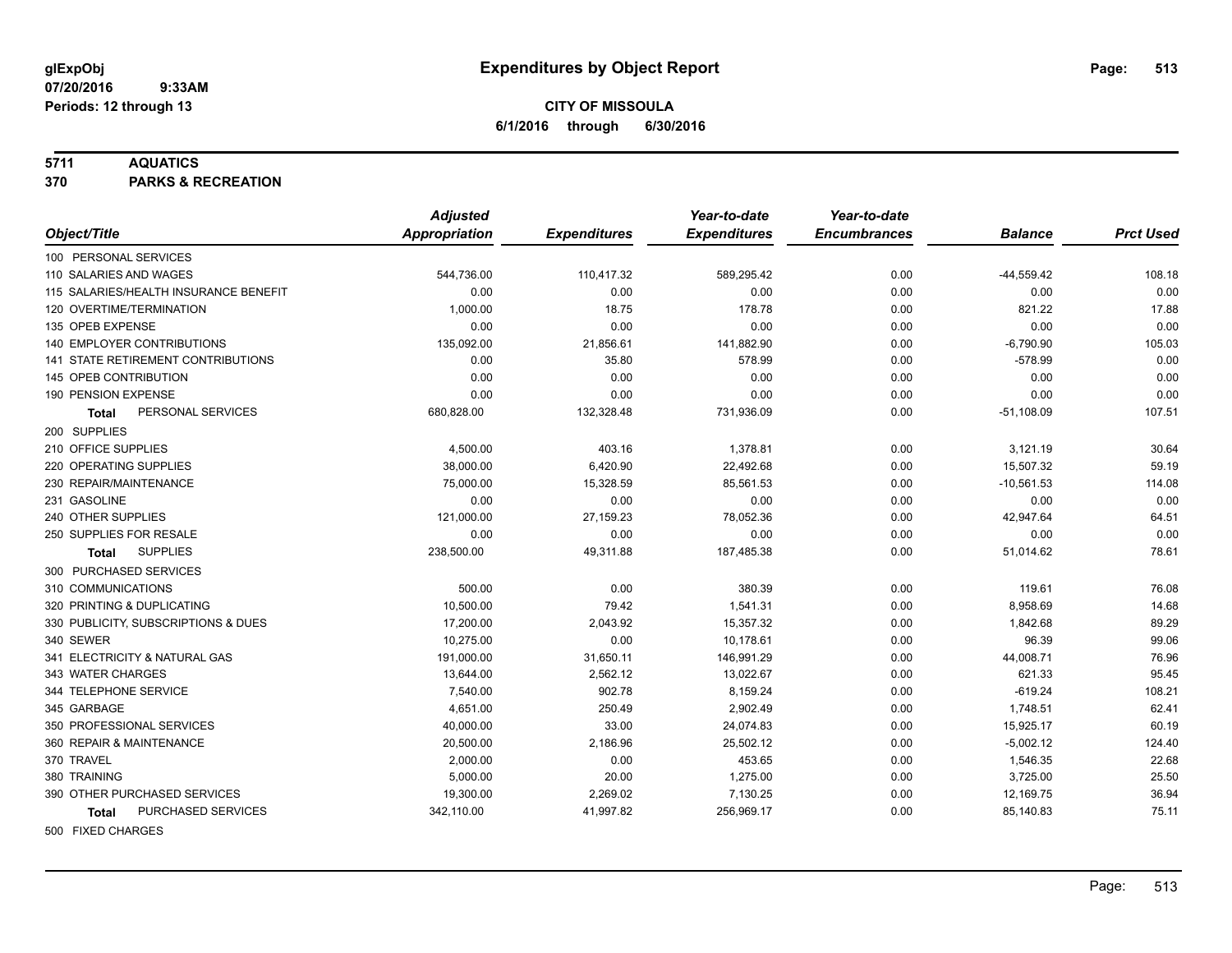## **5711 AQUATICS**

**370 PARKS & RECREATION**

| Object/Title       |                              | <b>Adjusted</b><br><b>Appropriation</b> | <b>Expenditures</b> | Year-to-date<br><b>Expenditures</b> | Year-to-date<br><b>Encumbrances</b> | <b>Balance</b> | <b>Prct Used</b> |
|--------------------|------------------------------|-----------------------------------------|---------------------|-------------------------------------|-------------------------------------|----------------|------------------|
| 500 FIXED CHARGES  |                              | 4,512.00                                | 2,256.00            | 4,512.00                            | 0.00                                | 0.00           | 100.00           |
|                    | 550 MERCHANT SERVICE FEES    | 14,000.00                               | 0.00                | 0.00                                | 0.00                                | 14,000.00      | 0.00             |
| Total              | <b>FIXED CHARGES</b>         | 18,512.00                               | 2,256.00            | 4,512.00                            | 0.00                                | 14,000.00      | 24.37            |
| 600 DEBT SERVICE   |                              |                                         |                     |                                     |                                     |                |                  |
| 610 PRINCIPAL      |                              | 12,377.00                               | 0.00                | 0.00                                | 0.00                                | 12,377.00      | 0.00             |
| Total              | <b>DEBT SERVICE</b>          | 12,377.00                               | 0.00                | 0.00                                | 0.00                                | 12,377.00      | 0.00             |
| 800 OTHER OBJECTS  |                              |                                         |                     |                                     |                                     |                |                  |
|                    | 820 TRANSFERS TO OTHER FUNDS | 0.00                                    | 0.00                | 0.00                                | 0.00                                | 0.00           | 0.00             |
| <b>Total</b>       | OTHER OBJECTS                | 0.00                                    | 0.00                | 0.00                                | 0.00                                | 0.00           | 0.00             |
| 900 CAPITAL OUTLAY |                              |                                         |                     |                                     |                                     |                |                  |
| 920 BUILDINGS      |                              | 45,000.00                               | 0.00                | 0.00                                | 0.00                                | 45,000.00      | 0.00             |
| 930 IMPROVEMENTS   |                              | 70,000.00                               | 0.00                | 0.00                                | 0.00                                | 70,000.00      | 0.00             |
|                    | 940 MACHINERY & EQUIPMENT    | 20,000.00                               | 0.00                | 0.00                                | 0.00                                | 20,000.00      | 0.00             |
| Total              | <b>CAPITAL OUTLAY</b>        | 135,000.00                              | 0.00                | 0.00                                | 0.00                                | 135,000.00     | 0.00             |
| <b>Total</b>       | PARKS & RECREATION           | 1,427,327.00                            | 225,894.18          | 1,180,902.64                        | 0.00                                | 246,424.36     | 82.74            |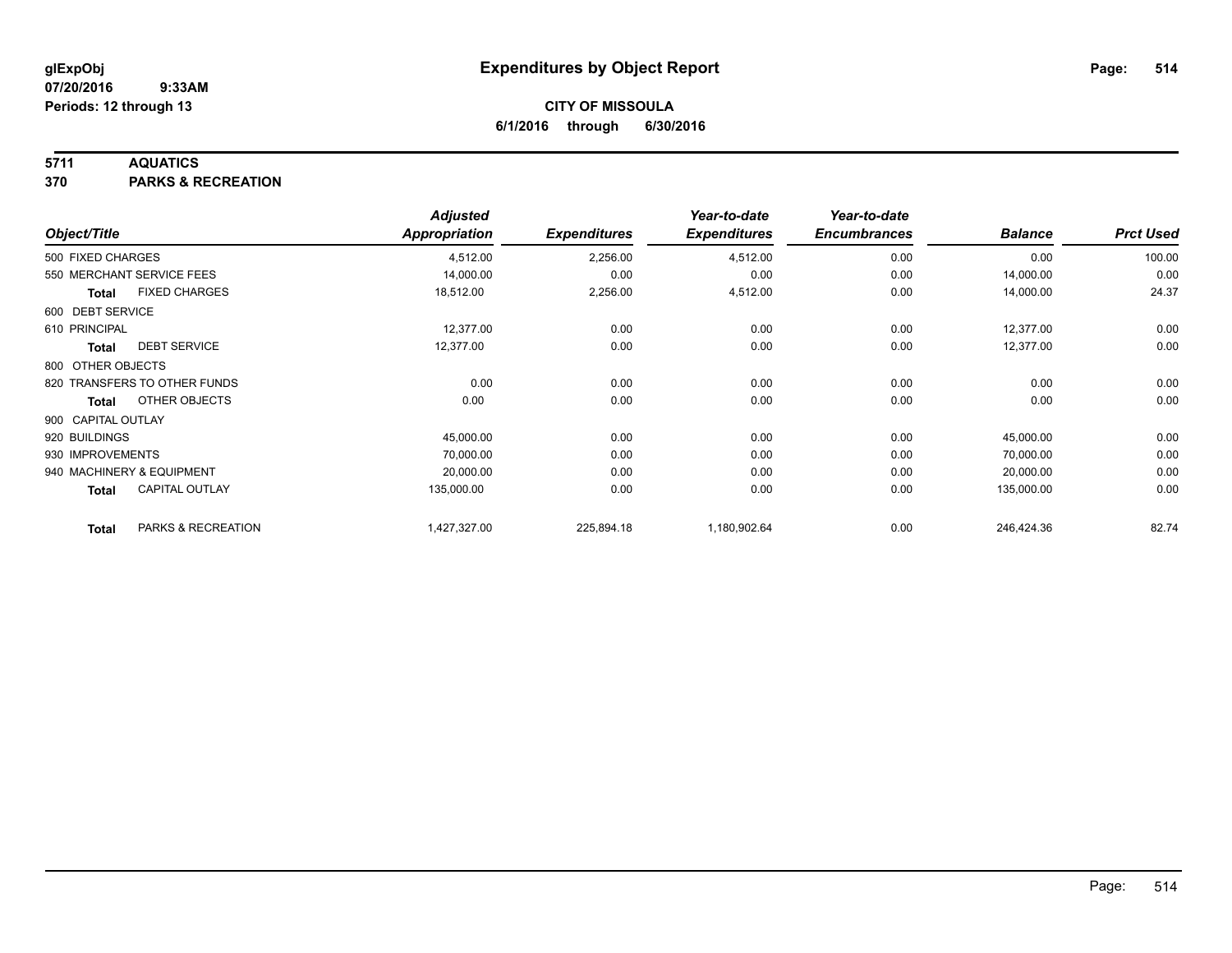## **5711 AQUATICS**

**371 AQUATICS SALARIES**

| Object/Title                             | <b>Adjusted</b><br><b>Appropriation</b> | <b>Expenditures</b> | Year-to-date<br><b>Expenditures</b> | Year-to-date<br><b>Encumbrances</b> | <b>Balance</b> | <b>Prct Used</b> |
|------------------------------------------|-----------------------------------------|---------------------|-------------------------------------|-------------------------------------|----------------|------------------|
| 100 PERSONAL SERVICES                    |                                         |                     |                                     |                                     |                |                  |
| 110 SALARIES AND WAGES                   | 0.00                                    | 0.00                | 0.00                                | 0.00                                | 0.00           | 0.00             |
| 120 OVERTIME/TERMINATION                 | 0.00                                    | 0.00                | 0.00                                | 0.00                                | 0.00           | 0.00             |
| 135 OPEB EXPENSE                         | 0.00                                    | 0.00                | 0.00                                | 0.00                                | 0.00           | 0.00             |
| 140 EMPLOYER CONTRIBUTIONS               | 0.00                                    | 0.00                | 0.00                                | 0.00                                | 0.00           | 0.00             |
| 141 STATE RETIREMENT CONTRIBUTIONS       | 0.00                                    | 0.00                | 0.00                                | 0.00                                | 0.00           | 0.00             |
| 145 OPEB CONTRIBUTION                    | 0.00                                    | 0.00                | 0.00                                | 0.00                                | 0.00           | 0.00             |
| PERSONAL SERVICES<br><b>Total</b>        | 0.00                                    | 0.00                | 0.00                                | 0.00                                | 0.00           | 0.00             |
| <b>AQUATICS SALARIES</b><br><b>Total</b> | 0.00                                    | 0.00                | 0.00                                | 0.00                                | 0.00           | 0.00             |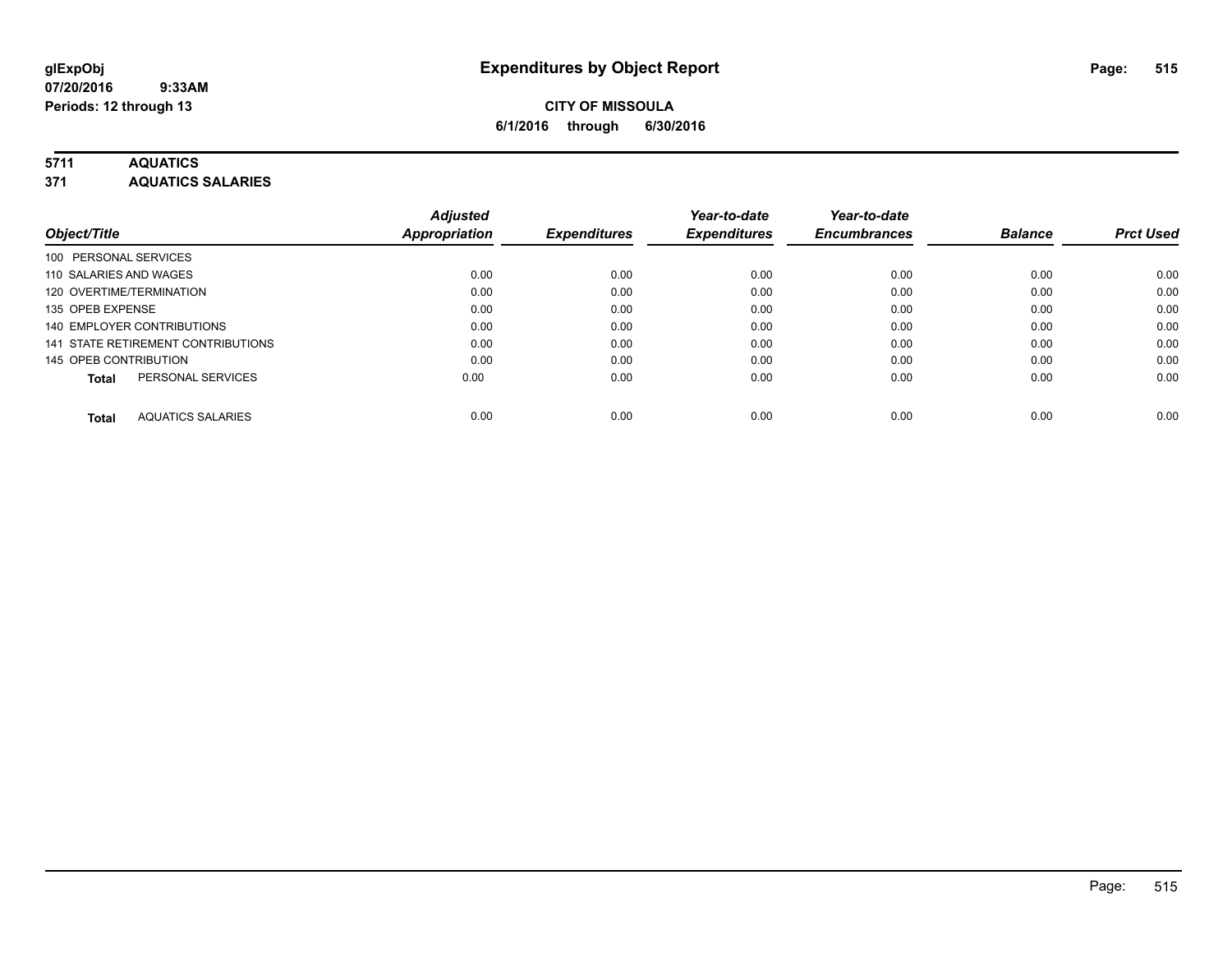## **5711 AQUATICS**

**390 NON-DEPARTMENTAL**

| Object/Title                          | <b>Adjusted</b><br><b>Appropriation</b> | <b>Expenditures</b> | Year-to-date<br><b>Expenditures</b> | Year-to-date<br><b>Encumbrances</b> | <b>Balance</b> | <b>Prct Used</b> |
|---------------------------------------|-----------------------------------------|---------------------|-------------------------------------|-------------------------------------|----------------|------------------|
| 800 OTHER OBJECTS                     |                                         |                     |                                     |                                     |                |                  |
| 830 DEPRECIATION                      | 0.00                                    | 0.00                | 0.00                                | 0.00                                | 0.00           | 0.00             |
| OTHER OBJECTS<br><b>Total</b>         | 0.00                                    | 0.00                | 0.00                                | 0.00                                | 0.00           | 0.00             |
| 900 CAPITAL OUTLAY                    |                                         |                     |                                     |                                     |                |                  |
| 900 CAPITAL OUTLAY                    | 0.00                                    | 0.00                | 0.00                                | 0.00                                | 0.00           | 0.00             |
| <b>CAPITAL OUTLAY</b><br><b>Total</b> | 0.00                                    | 0.00                | 0.00                                | 0.00                                | 0.00           | 0.00             |
| NON-DEPARTMENTAL<br><b>Total</b>      | 0.00                                    | 0.00                | 0.00                                | 0.00                                | 0.00           | 0.00             |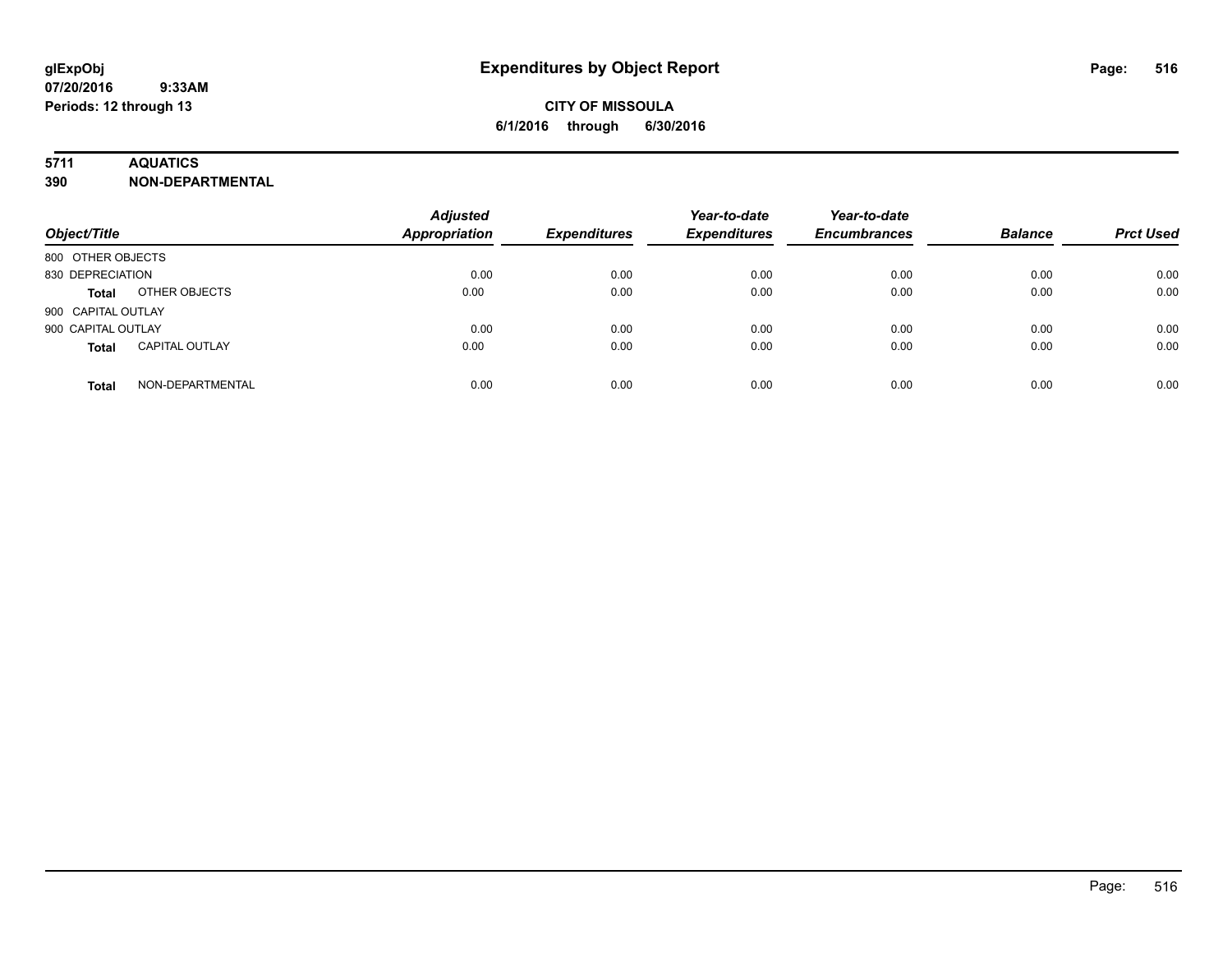**5711 AQUATICS**

|                                       | <b>Adjusted</b>      |                     | Year-to-date        | Year-to-date        |                |                  |
|---------------------------------------|----------------------|---------------------|---------------------|---------------------|----------------|------------------|
| Object/Title                          | <b>Appropriation</b> | <b>Expenditures</b> | <b>Expenditures</b> | <b>Encumbrances</b> | <b>Balance</b> | <b>Prct Used</b> |
| 100 PERSONAL SERVICES                 |                      |                     |                     |                     |                |                  |
| 110 SALARIES AND WAGES                | 544,736.00           | 110,417.32          | 589,295.42          | 0.00                | $-44,559.42$   | 108.18           |
| 115 SALARIES/HEALTH INSURANCE BENEFIT | 0.00                 | 0.00                | 0.00                | 0.00                | 0.00           | 0.00             |
| 120 OVERTIME/TERMINATION              | 1,000.00             | 18.75               | 178.78              | 0.00                | 821.22         | 17.88            |
| 135 OPEB EXPENSE                      | 0.00                 | 0.00                | 0.00                | 0.00                | 0.00           | 0.00             |
| 140 EMPLOYER CONTRIBUTIONS            | 135,092.00           | 21,856.61           | 141,882.90          | 0.00                | $-6,790.90$    | 105.03           |
| 141 STATE RETIREMENT CONTRIBUTIONS    | 0.00                 | 35.80               | 578.99              | 0.00                | $-578.99$      | 0.00             |
| 145 OPEB CONTRIBUTION                 | 0.00                 | 0.00                | 0.00                | 0.00                | 0.00           | 0.00             |
| 190 PENSION EXPENSE                   | 0.00                 | 0.00                | 0.00                | 0.00                | 0.00           | 0.00             |
| PERSONAL SERVICES<br><b>Total</b>     | 680,828.00           | 132,328.48          | 731,936.09          | 0.00                | $-51,108.09$   | 107.51           |
| 200 SUPPLIES                          |                      |                     |                     |                     |                |                  |
| 210 OFFICE SUPPLIES                   | 4,500.00             | 403.16              | 1,378.81            | 0.00                | 3,121.19       | 30.64            |
| 220 OPERATING SUPPLIES                | 38,000.00            | 6,420.90            | 22,492.68           | 0.00                | 15,507.32      | 59.19            |
| 230 REPAIR/MAINTENANCE                | 75,000.00            | 15,328.59           | 85,561.53           | 0.00                | $-10,561.53$   | 114.08           |
| 231 GASOLINE                          | 0.00                 | 0.00                | 0.00                | 0.00                | 0.00           | 0.00             |
| 240 OTHER SUPPLIES                    | 121,000.00           | 27,159.23           | 78,052.36           | 0.00                | 42,947.64      | 64.51            |
| 250 SUPPLIES FOR RESALE               | 0.00                 | 0.00                | 0.00                | 0.00                | 0.00           | 0.00             |
| <b>SUPPLIES</b><br>Total              | 238,500.00           | 49,311.88           | 187,485.38          | 0.00                | 51,014.62      | 78.61            |
| 300 PURCHASED SERVICES                |                      |                     |                     |                     |                |                  |
| 310 COMMUNICATIONS                    | 500.00               | 0.00                | 380.39              | 0.00                | 119.61         | 76.08            |
| 320 PRINTING & DUPLICATING            | 10,500.00            | 79.42               | 1,541.31            | 0.00                | 8,958.69       | 14.68            |
| 330 PUBLICITY, SUBSCRIPTIONS & DUES   | 17,200.00            | 2,043.92            | 15.357.32           | 0.00                | 1,842.68       | 89.29            |
| 340 SEWER                             | 10,275.00            | 0.00                | 10,178.61           | 0.00                | 96.39          | 99.06            |
| 341 ELECTRICITY & NATURAL GAS         | 191,000.00           | 31,650.11           | 146,991.29          | 0.00                | 44,008.71      | 76.96            |
| 343 WATER CHARGES                     | 13,644.00            | 2,562.12            | 13,022.67           | 0.00                | 621.33         | 95.45            |
| 344 TELEPHONE SERVICE                 | 7,540.00             | 902.78              | 8,159.24            | 0.00                | $-619.24$      | 108.21           |
| 345 GARBAGE                           | 4,651.00             | 250.49              | 2,902.49            | 0.00                | 1,748.51       | 62.41            |
| 350 PROFESSIONAL SERVICES             | 40,000.00            | 33.00               | 24,074.83           | 0.00                | 15,925.17      | 60.19            |
| 360 REPAIR & MAINTENANCE              | 20,500.00            | 2,186.96            | 25,502.12           | 0.00                | $-5,002.12$    | 124.40           |
| 370 TRAVEL                            | 2,000.00             | 0.00                | 453.65              | 0.00                | 1,546.35       | 22.68            |
| 380 TRAINING                          | 5,000.00             | 20.00               | 1,275.00            | 0.00                | 3,725.00       | 25.50            |
| 390 OTHER PURCHASED SERVICES          | 19,300.00            | 2,269.02            | 7,130.25            | 0.00                | 12,169.75      | 36.94            |
| PURCHASED SERVICES<br><b>Total</b>    | 342,110.00           | 41,997.82           | 256,969.17          | 0.00                | 85,140.83      | 75.11            |
| 500 FIXED CHARGES                     |                      |                     |                     |                     |                |                  |
| 500 FIXED CHARGES                     | 4,512.00             | 2,256.00            | 4,512.00            | 0.00                | 0.00           | 100.00           |
|                                       |                      |                     |                     |                     |                |                  |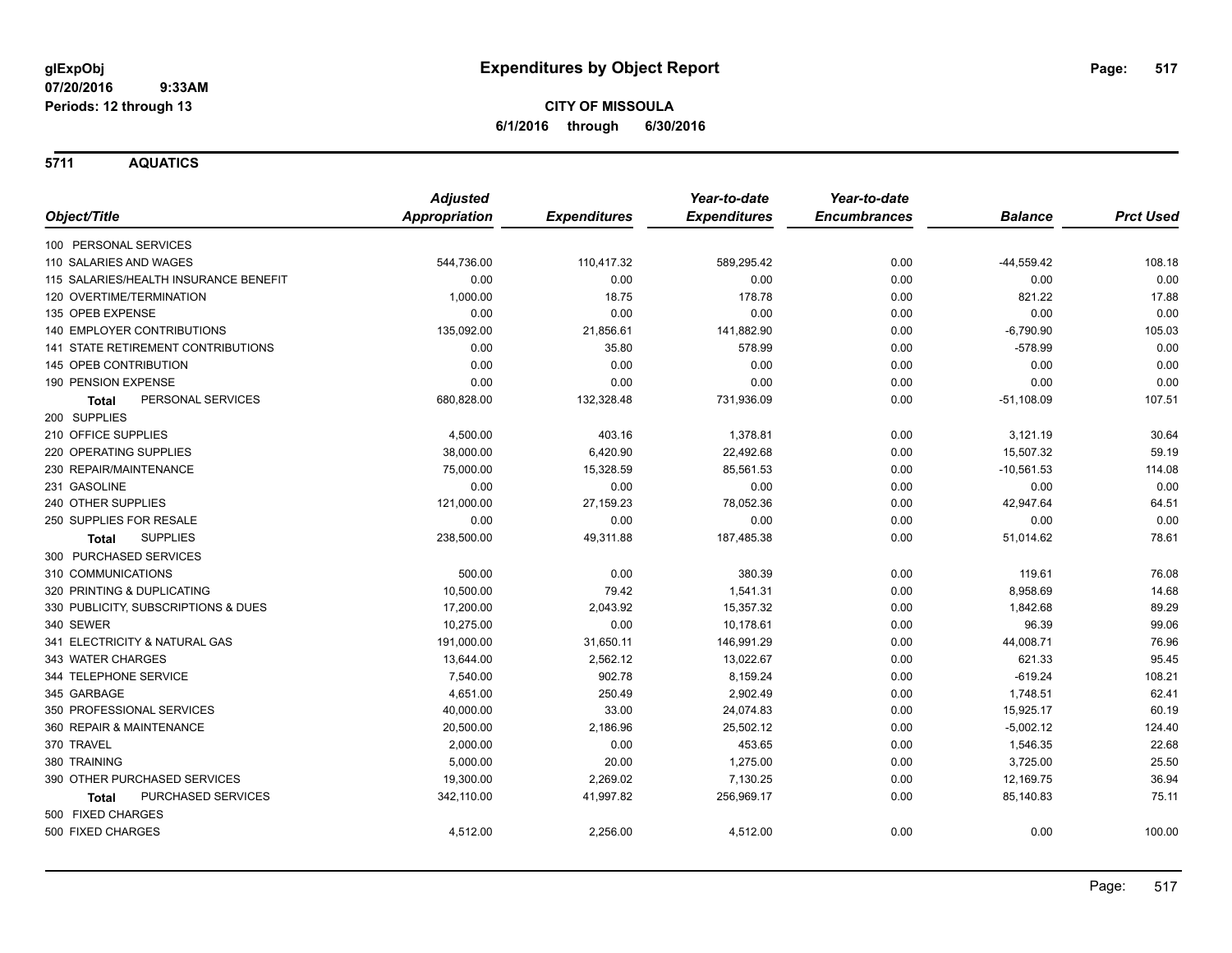**5711 AQUATICS**

| Object/Title                    | <b>Adjusted</b><br>Appropriation | <b>Expenditures</b> | Year-to-date<br><b>Expenditures</b> | Year-to-date<br><b>Encumbrances</b> | <b>Balance</b> | <b>Prct Used</b> |
|---------------------------------|----------------------------------|---------------------|-------------------------------------|-------------------------------------|----------------|------------------|
| 550 MERCHANT SERVICE FEES       | 14,000.00                        | 0.00                | 0.00                                | 0.00                                | 14,000.00      | 0.00             |
| <b>FIXED CHARGES</b><br>Total   | 18,512.00                        | 2,256.00            | 4,512.00                            | 0.00                                | 14,000.00      | 24.37            |
| 600 DEBT SERVICE                |                                  |                     |                                     |                                     |                |                  |
| 610 PRINCIPAL                   | 12,377.00                        | 0.00                | 0.00                                | 0.00                                | 12,377.00      | 0.00             |
| <b>DEBT SERVICE</b><br>Total    | 12,377.00                        | 0.00                | 0.00                                | 0.00                                | 12,377.00      | 0.00             |
| 800 OTHER OBJECTS               |                                  |                     |                                     |                                     |                |                  |
| 820 TRANSFERS TO OTHER FUNDS    | 0.00                             | 0.00                | 0.00                                | 0.00                                | 0.00           | 0.00             |
| 830 DEPRECIATION                | 0.00                             | 0.00                | 0.00                                | 0.00                                | 0.00           | 0.00             |
| OTHER OBJECTS<br>Total          | 0.00                             | 0.00                | 0.00                                | 0.00                                | 0.00           | 0.00             |
| 900 CAPITAL OUTLAY              |                                  |                     |                                     |                                     |                |                  |
| 900 CAPITAL OUTLAY              | 0.00                             | 0.00                | 0.00                                | 0.00                                | 0.00           | 0.00             |
| 920 BUILDINGS                   | 45,000.00                        | 0.00                | 0.00                                | 0.00                                | 45,000.00      | 0.00             |
| 930 IMPROVEMENTS                | 70,000.00                        | 0.00                | 0.00                                | 0.00                                | 70,000.00      | 0.00             |
| 940 MACHINERY & EQUIPMENT       | 20,000.00                        | 0.00                | 0.00                                | 0.00                                | 20,000.00      | 0.00             |
| <b>CAPITAL OUTLAY</b><br>Total  | 135,000.00                       | 0.00                | 0.00                                | 0.00                                | 135,000.00     | 0.00             |
| <b>AQUATICS</b><br><b>Total</b> | 1,427,327.00                     | 225,894.18          | 1,180,902.64                        | 0.00                                | 246,424.36     | 82.74            |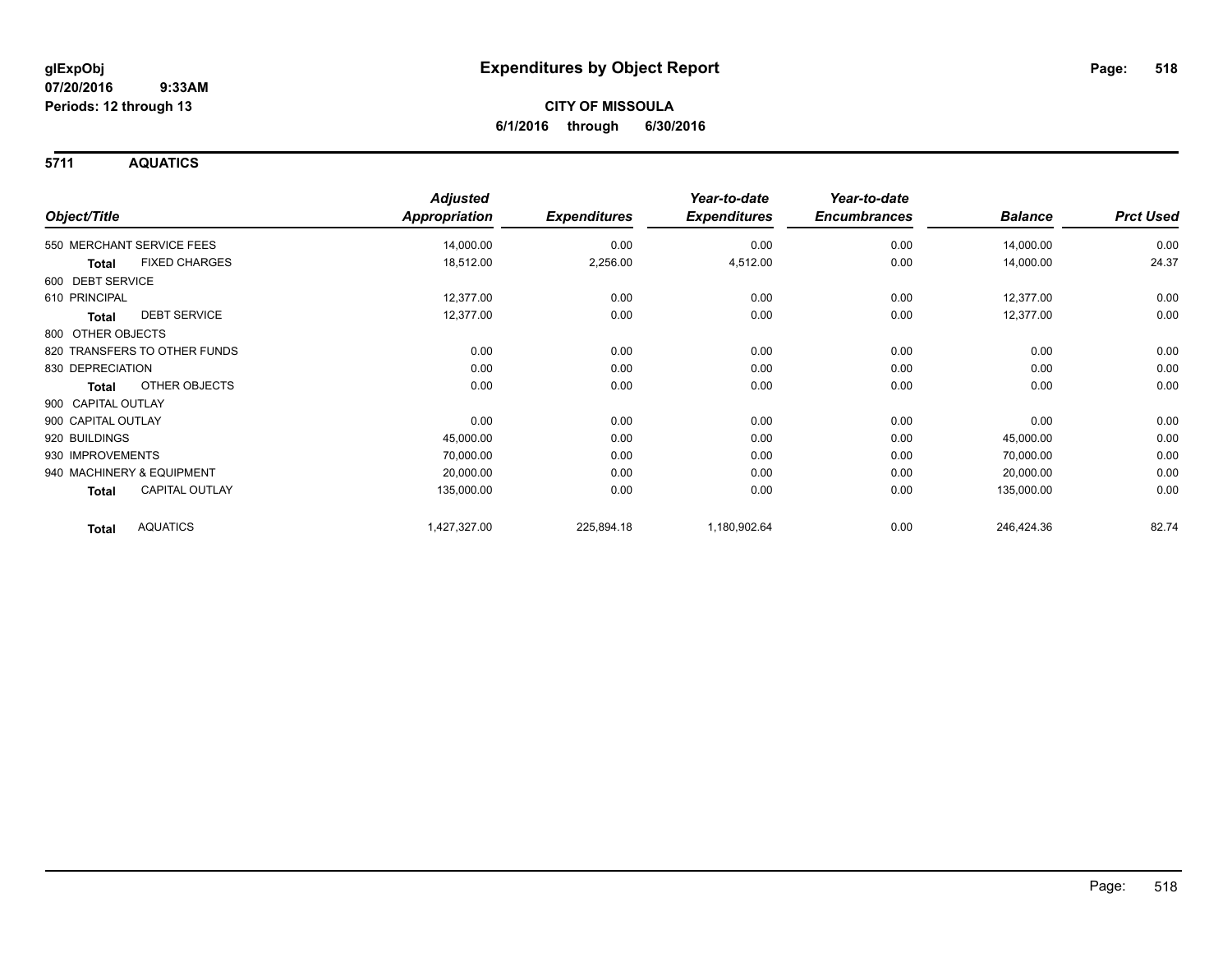#### **6050 EMPLOYEE BENEFIT PLAN FUND**

**390 NON-DEPARTMENTAL**

|                      |                                      | <b>Adjusted</b> |                     | Year-to-date        | Year-to-date        |                |                  |
|----------------------|--------------------------------------|-----------------|---------------------|---------------------|---------------------|----------------|------------------|
| Object/Title         |                                      | Appropriation   | <b>Expenditures</b> | <b>Expenditures</b> | <b>Encumbrances</b> | <b>Balance</b> | <b>Prct Used</b> |
|                      | 300 PURCHASED SERVICES               |                 |                     |                     |                     |                |                  |
|                      | 350 PROFESSIONAL SERVICES            | 50,340.00       | 0.00                | 14,733.60           | 0.00                | 35,606.40      | 29.27            |
| 351 INSURANCE CLAIMS |                                      | 5,156,229.00    | 480,019.20          | 4,738,498.82        | 0.00                | 417,730.18     | 91.90            |
| 352 HEALTH PROGRAMS  |                                      | 94,500.00       | 22,124.34           | 77,982.86           | 0.00                | 16,517.14      | 82.52            |
|                      | 353 ADMINISTRATION EXPENDITURES      | 757,888.00      | 2,994.00            | 673,483.06          | 0.00                | 84,404.94      | 88.86            |
|                      | 354 TRANSITIONAL REINSURANCE PROGRAM | 78,280.00       | 0.00                | 55,926.00           | 0.00                | 22,354.00      | 71.44            |
| <b>Total</b>         | PURCHASED SERVICES                   | 6,137,237.00    | 505,137.54          | 5,560,624.34        | 0.00                | 576,612.66     | 90.60            |
| 500 FIXED CHARGES    |                                      |                 |                     |                     |                     |                |                  |
|                      | 550 MERCHANT SERVICE FEES            | 0.00            | 0.00                | 0.00                | 0.00                | 0.00           | 0.00             |
| <b>Total</b>         | <b>FIXED CHARGES</b>                 | 0.00            | 0.00                | 0.00                | 0.00                | 0.00           | 0.00             |
|                      | 700 GRANTS & CONTRIBUTIONS           |                 |                     |                     |                     |                |                  |
|                      | 700 GRANTS & CONTRIBUTIONS           | 0.00            | 0.00                | 0.00                | 0.00                | 0.00           | 0.00             |
| <b>Total</b>         | <b>GRANTS &amp; CONTRIBUTIONS</b>    | 0.00            | 0.00                | 0.00                | 0.00                | 0.00           | 0.00             |
| 800 OTHER OBJECTS    |                                      |                 |                     |                     |                     |                |                  |
|                      | 820 TRANSFERS TO OTHER FUNDS         | 0.00            | 0.00                | 0.00                | 0.00                | 0.00           | 0.00             |
| <b>Total</b>         | OTHER OBJECTS                        | 0.00            | 0.00                | 0.00                | 0.00                | 0.00           | 0.00             |
| <b>Total</b>         | NON-DEPARTMENTAL                     | 6,137,237.00    | 505,137.54          | 5,560,624.34        | 0.00                | 576,612.66     | 90.60            |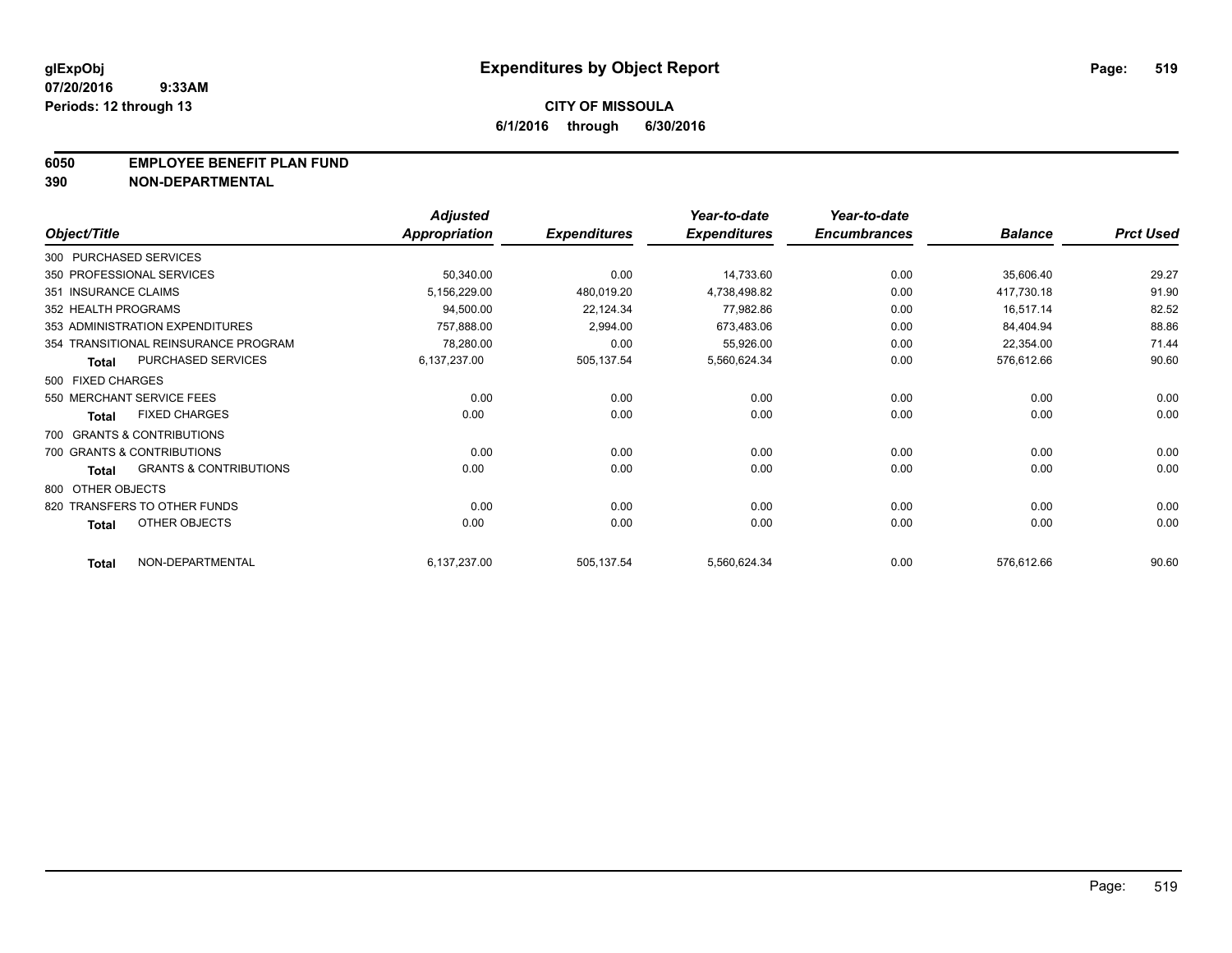# **CITY OF MISSOULA 6/1/2016 through 6/30/2016**

## **6050 EMPLOYEE BENEFIT PLAN FUND**

|                      |                                      | <b>Adjusted</b>      |                     | Year-to-date        | Year-to-date        |                |                  |
|----------------------|--------------------------------------|----------------------|---------------------|---------------------|---------------------|----------------|------------------|
| Object/Title         |                                      | <b>Appropriation</b> | <b>Expenditures</b> | <b>Expenditures</b> | <b>Encumbrances</b> | <b>Balance</b> | <b>Prct Used</b> |
|                      | 300 PURCHASED SERVICES               |                      |                     |                     |                     |                |                  |
|                      | 350 PROFESSIONAL SERVICES            | 50,340.00            | 0.00                | 14,733.60           | 0.00                | 35,606.40      | 29.27            |
| 351 INSURANCE CLAIMS |                                      | 5,156,229.00         | 480,019.20          | 4,738,498.82        | 0.00                | 417,730.18     | 91.90            |
| 352 HEALTH PROGRAMS  |                                      | 94,500.00            | 22,124.34           | 77,982.86           | 0.00                | 16,517.14      | 82.52            |
|                      | 353 ADMINISTRATION EXPENDITURES      | 757,888.00           | 2,994.00            | 673,483.06          | 0.00                | 84,404.94      | 88.86            |
|                      | 354 TRANSITIONAL REINSURANCE PROGRAM | 78,280.00            | 0.00                | 55,926.00           | 0.00                | 22,354.00      | 71.44            |
| <b>Total</b>         | PURCHASED SERVICES                   | 6,137,237.00         | 505,137.54          | 5,560,624.34        | 0.00                | 576,612.66     | 90.60            |
| 500 FIXED CHARGES    |                                      |                      |                     |                     |                     |                |                  |
|                      | 550 MERCHANT SERVICE FEES            | 0.00                 | 0.00                | 0.00                | 0.00                | 0.00           | 0.00             |
| <b>Total</b>         | <b>FIXED CHARGES</b>                 | 0.00                 | 0.00                | 0.00                | 0.00                | 0.00           | 0.00             |
|                      | 700 GRANTS & CONTRIBUTIONS           |                      |                     |                     |                     |                |                  |
|                      | 700 GRANTS & CONTRIBUTIONS           | 0.00                 | 0.00                | 0.00                | 0.00                | 0.00           | 0.00             |
| Total                | <b>GRANTS &amp; CONTRIBUTIONS</b>    | 0.00                 | 0.00                | 0.00                | 0.00                | 0.00           | 0.00             |
| 800 OTHER OBJECTS    |                                      |                      |                     |                     |                     |                |                  |
|                      | 820 TRANSFERS TO OTHER FUNDS         | 0.00                 | 0.00                | 0.00                | 0.00                | 0.00           | 0.00             |
| Total                | OTHER OBJECTS                        | 0.00                 | 0.00                | 0.00                | 0.00                | 0.00           | 0.00             |
| <b>Total</b>         | EMPLOYEE BENEFIT PLAN FUND           | 6,137,237.00         | 505,137.54          | 5,560,624.34        | 0.00                | 576,612.66     | 90.60            |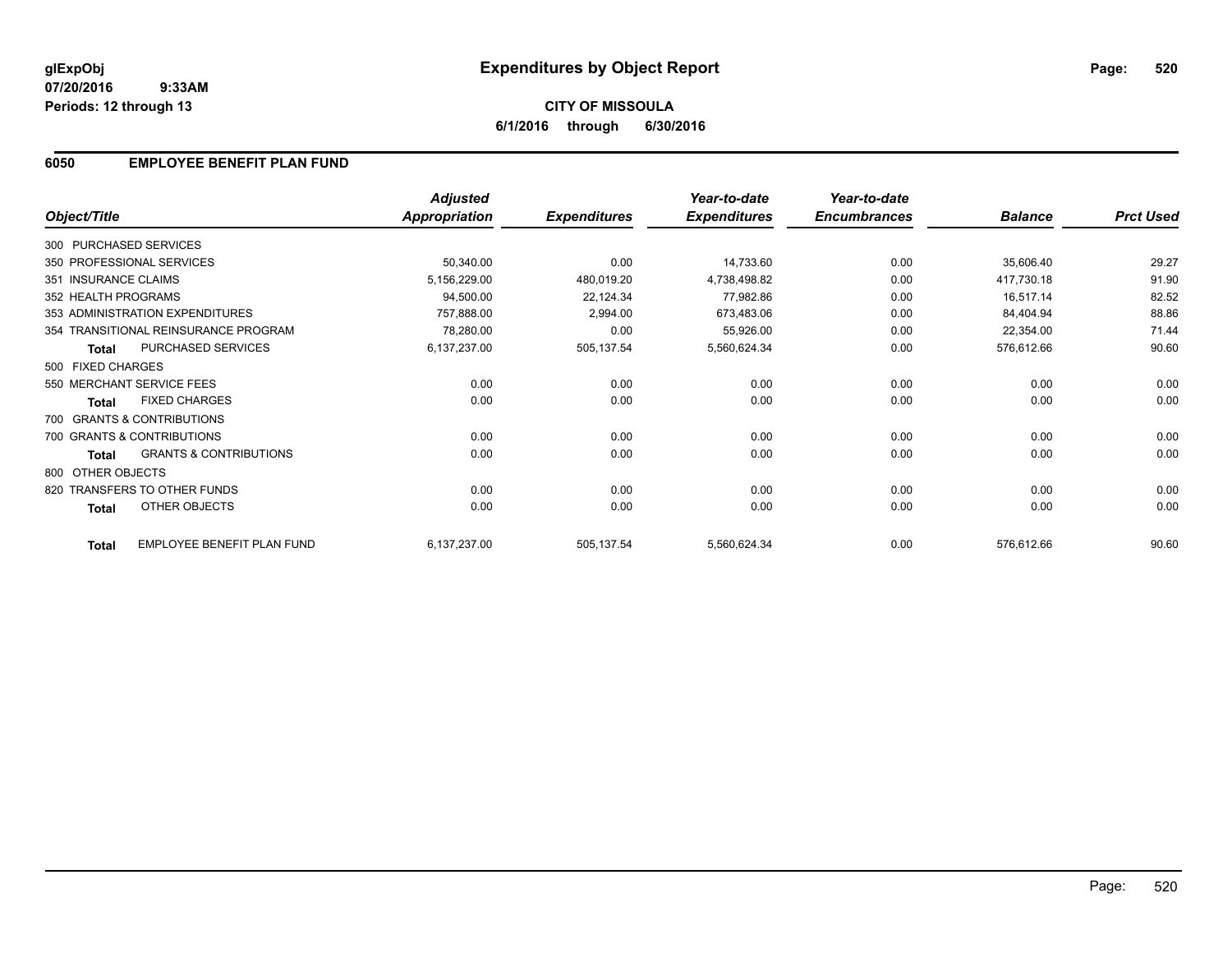**7370 PARKING COMMISSION FUND**

|                                       | <b>Adjusted</b>      |                     | Year-to-date        | Year-to-date        |                |                  |
|---------------------------------------|----------------------|---------------------|---------------------|---------------------|----------------|------------------|
| Object/Title                          | <b>Appropriation</b> | <b>Expenditures</b> | <b>Expenditures</b> | <b>Encumbrances</b> | <b>Balance</b> | <b>Prct Used</b> |
| 100 PERSONAL SERVICES                 |                      |                     |                     |                     |                |                  |
| 110 SALARIES AND WAGES                | 436,749.00           | 55,832.18           | 441,679.91          | 0.00                | $-4,930.91$    | 101.13           |
| 115 SALARIES/HEALTH INSURANCE BENEFIT | 0.00                 | 0.00                | 0.00                | 0.00                | 0.00           | 0.00             |
| 120 OVERTIME/TERMINATION              | 7,234.00             | 116.85              | 457.38              | 0.00                | 6,776.62       | 6.32             |
| 130 OTHER                             | 0.00                 | 0.00                | 0.00                | 0.00                | 0.00           | 0.00             |
| 135 OPEB EXPENSE                      | 0.00                 | 0.00                | 0.00                | 0.00                | 0.00           | 0.00             |
| <b>140 EMPLOYER CONTRIBUTIONS</b>     | 197,972.00           | 19,714.78           | 196,856.27          | 0.00                | 1,115.73       | 99.44            |
| 141 STATE RETIREMENT CONTRIBUTIONS    | 0.00                 | 32.36               | 374.83              | 0.00                | $-374.83$      | 0.00             |
| 145 OPEB CONTRIBUTION                 | 0.00                 | 0.00                | 0.00                | 0.00                | 0.00           | 0.00             |
| PERSONAL SERVICES<br>Total            | 641,955.00           | 75,696.17           | 639,368.39          | 0.00                | 2,586.61       | 99.60            |
| 200 SUPPLIES                          |                      |                     |                     |                     |                |                  |
| 210 OFFICE SUPPLIES                   | 5,400.00             | 524.09              | 4,291.44            | 0.00                | 1,108.56       | 79.47            |
| 220 OPERATING SUPPLIES                | 15,000.00            | 622.46              | 4,466.38            | 0.00                | 10,533.62      | 29.78            |
| 230 REPAIR/MAINTENANCE                | 18,000.00            | 464.27              | 5,803.98            | 0.00                | 12,196.02      | 32.24            |
| 231 GASOLINE                          | 8,000.00             | 281.91              | 2,670.70            | 0.00                | 5,329.30       | 33.38            |
| 240 OTHER SUPPLIES                    | 0.00                 | 0.00                | 82.97               | 0.00                | $-82.97$       | 0.00             |
| <b>SUPPLIES</b><br>Total              | 46,400.00            | 1,892.73            | 17,315.47           | 0.00                | 29,084.53      | 37.32            |
| 300 PURCHASED SERVICES                |                      |                     |                     |                     |                |                  |
| 310 COMMUNICATIONS                    | 17,338.00            | 493.07              | 4,898.05            | 0.00                | 12,439.95      | 28.25            |
| 320 PRINTING & DUPLICATING            | 10,000.00            | 4,713.31            | 14,254.46           | 0.00                | $-4,254.46$    | 142.54           |
| 330 PUBLICITY, SUBSCRIPTIONS & DUES   | 5,000.00             | 1,138.90            | 4,724.59            | 0.00                | 275.41         | 94.49            |
| 340 SEWER                             | 137.00               | 0.00                | 142.28              | 0.00                | $-5.28$        | 103.85           |
| 341 ELECTRICITY & NATURAL GAS         | 36,440.00            | 5,879.11            | 37,901.83           | 0.00                | $-1,461.83$    | 104.01           |
| 343 WATER CHARGES                     | 4,000.00             | 1,001.98            | 8,410.85            | 0.00                | $-4,410.85$    | 210.27           |
| 344 TELEPHONE SERVICE                 | 5,200.00             | 548.22              | 4,883.32            | 0.00                | 316.68         | 93.91            |
| 345 GARBAGE                           | 3,000.00             | 421.48              | 4,808.06            | 0.00                | $-1,808.06$    | 160.27           |
| 350 PROFESSIONAL SERVICES             | 61,250.00            | 3,456.38            | 50,050.55           | 0.00                | 11,199.45      | 81.72            |
| 360 REPAIR & MAINTENANCE              | 72,500.00            | 3,503.24            | 38,087.76           | 0.00                | 34,412.24      | 52.53            |
| 370 TRAVEL                            | 1,600.00             | 3,509.17            | 7,052.53            | 0.00                | $-5,452.53$    | 440.78           |
| 380 TRAINING                          | 1,900.00             | 229.90              | 1,759.90            | 0.00                | 140.10         | 92.63            |
| 390 OTHER PURCHASED SERVICES          | 188,805.00           | 96,615.40           | 200,726.98          | 0.00                | $-11,921.98$   | 106.31           |
| PURCHASED SERVICES<br>Total           | 407,170.00           | 121,510.16          | 377,701.16          | 0.00                | 29,468.84      | 92.76            |
| 400 BUILDING MATERIALS                |                      |                     |                     |                     |                |                  |
| 400 BUILDING MATERIALS                | 0.00                 | 0.00                | 0.00                | 0.00                | 0.00           | 0.00             |
|                                       |                      |                     |                     |                     |                |                  |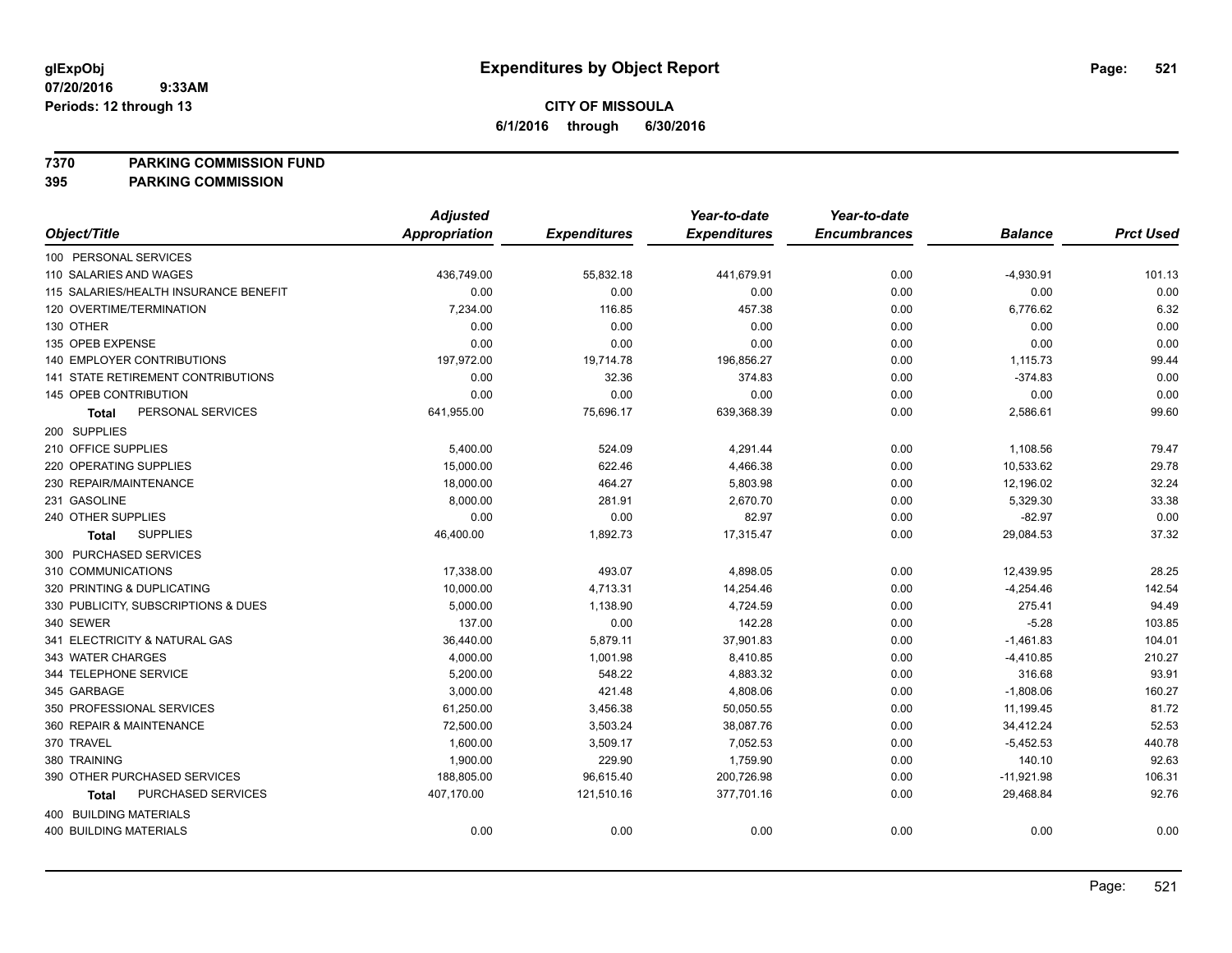### **7370 PARKING COMMISSION FUND**

|                                                   | <b>Adjusted</b> |                     | Year-to-date        | Year-to-date        |                |                  |
|---------------------------------------------------|-----------------|---------------------|---------------------|---------------------|----------------|------------------|
| Object/Title                                      | Appropriation   | <b>Expenditures</b> | <b>Expenditures</b> | <b>Encumbrances</b> | <b>Balance</b> | <b>Prct Used</b> |
| <b>BUILDING MATERIALS</b><br><b>Total</b>         | 0.00            | 0.00                | 0.00                | 0.00                | 0.00           | 0.00             |
| 500 FIXED CHARGES                                 |                 |                     |                     |                     |                |                  |
| 500 FIXED CHARGES                                 | 168,621.00      | 4,055.00            | 39,300.31           | 0.00                | 129,320.69     | 23.31            |
| 550 MERCHANT SERVICE FEES                         | 21,500.00       | 0.00                | 3.00                | 0.00                | 21,497.00      | 0.01             |
| <b>FIXED CHARGES</b><br><b>Total</b>              | 190,121.00      | 4,055.00            | 39,303.31           | 0.00                | 150,817.69     | 20.67            |
| 600 DEBT SERVICE                                  |                 |                     |                     |                     |                |                  |
| 610 PRINCIPAL                                     | 52,787.59       | 0.00                | 40,100.00           | 0.00                | 12,687.59      | 75.96            |
| 620 INTEREST / SERVICE FEES                       | 12,162.50       | 0.00                | 16,662.50           | 0.00                | $-4,500.00$    | 137.00           |
| <b>DEBT SERVICE</b><br><b>Total</b>               | 64,950.09       | 0.00                | 56,762.50           | 0.00                | 8,187.59       | 87.39            |
| 700 GRANTS & CONTRIBUTIONS                        |                 |                     |                     |                     |                |                  |
| 700 GRANTS & CONTRIBUTIONS                        | 74,000.00       | 5,300.00            | 91,221.00           | 0.00                | $-17,221.00$   | 123.27           |
| <b>GRANTS &amp; CONTRIBUTIONS</b><br><b>Total</b> | 74,000.00       | 5,300.00            | 91,221.00           | 0.00                | $-17,221.00$   | 123.27           |
| 800 OTHER OBJECTS                                 |                 |                     |                     |                     |                |                  |
| 820 TRANSFERS TO OTHER FUNDS                      | 311,194.00      | 26,036.25           | 303,240.00          | 0.00                | 7,954.00       | 97.44            |
| 845 CONTINGENCY                                   | 48,965.00       | 0.00                | 0.00                | 0.00                | 48,965.00      | 0.00             |
| OTHER OBJECTS<br><b>Total</b>                     | 360,159.00      | 26,036.25           | 303,240.00          | 0.00                | 56,919.00      | 84.20            |
| 900 CAPITAL OUTLAY                                |                 |                     |                     |                     |                |                  |
| 920 BUILDINGS                                     | 0.00            | 0.00                | 0.00                | 0.00                | 0.00           | 0.00             |
| 930 IMPROVEMENTS                                  | 0.00            | 0.00                | 0.00                | 0.00                | 0.00           | 0.00             |
| 940 MACHINERY & EQUIPMENT                         | 1,560,506.00    | 130,931.88          | 1,416,328.57        | 0.00                | 144, 177. 43   | 90.76            |
| <b>CAPITAL OUTLAY</b><br><b>Total</b>             | 1,560,506.00    | 130,931.88          | 1,416,328.57        | 0.00                | 144, 177. 43   | 90.76            |
| PARKING COMMISSION<br><b>Total</b>                | 3,345,261.09    | 365,422.19          | 2,941,240.40        | 0.00                | 404,020.69     | 87.92            |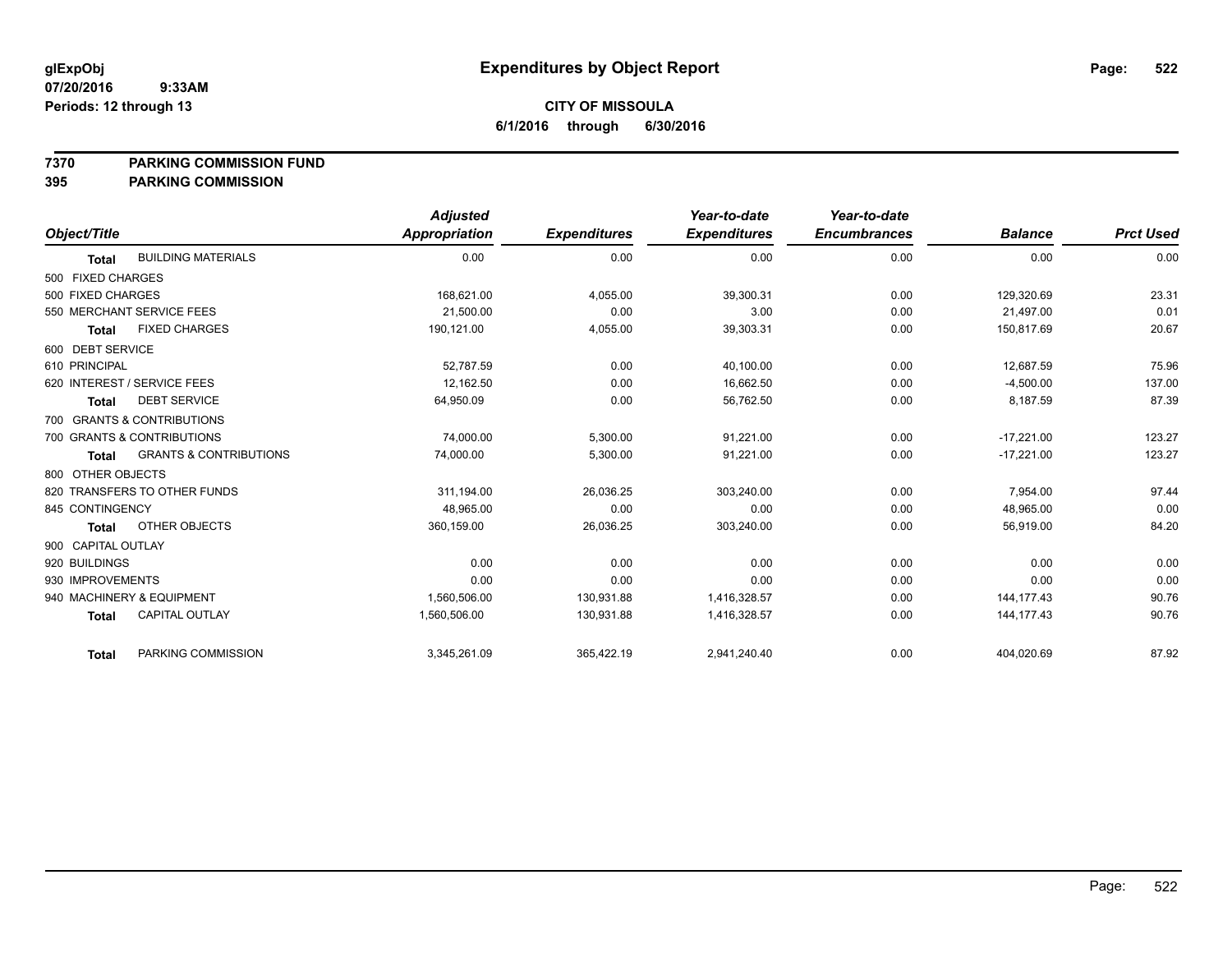# **CITY OF MISSOULA 6/1/2016 through 6/30/2016**

### **7370 PARKING COMMISSION FUND**

**900 DEPRECIATION**

| Object/Title                          | <b>Adjusted</b><br><b>Appropriation</b> | <b>Expenditures</b> | Year-to-date<br><b>Expenditures</b> | Year-to-date<br><b>Encumbrances</b> | <b>Balance</b> | <b>Prct Used</b> |
|---------------------------------------|-----------------------------------------|---------------------|-------------------------------------|-------------------------------------|----------------|------------------|
| 800 OTHER OBJECTS                     |                                         |                     |                                     |                                     |                |                  |
| 830 DEPRECIATION                      | 0.00                                    | 0.00                | 0.00                                | 0.00                                | 0.00           | 0.00             |
| OTHER OBJECTS<br><b>Total</b>         | 0.00                                    | 0.00                | 0.00                                | 0.00                                | 0.00           | 0.00             |
| 900 CAPITAL OUTLAY                    |                                         |                     |                                     |                                     |                |                  |
| 940 MACHINERY & EQUIPMENT             | 0.00                                    | 0.00                | 0.00                                | 0.00                                | 0.00           | 0.00             |
| <b>CAPITAL OUTLAY</b><br><b>Total</b> | 0.00                                    | 0.00                | 0.00                                | 0.00                                | 0.00           | 0.00             |
| <b>DEPRECIATION</b><br><b>Total</b>   | 0.00                                    | 0.00                | 0.00                                | 0.00                                | 0.00           | 0.00             |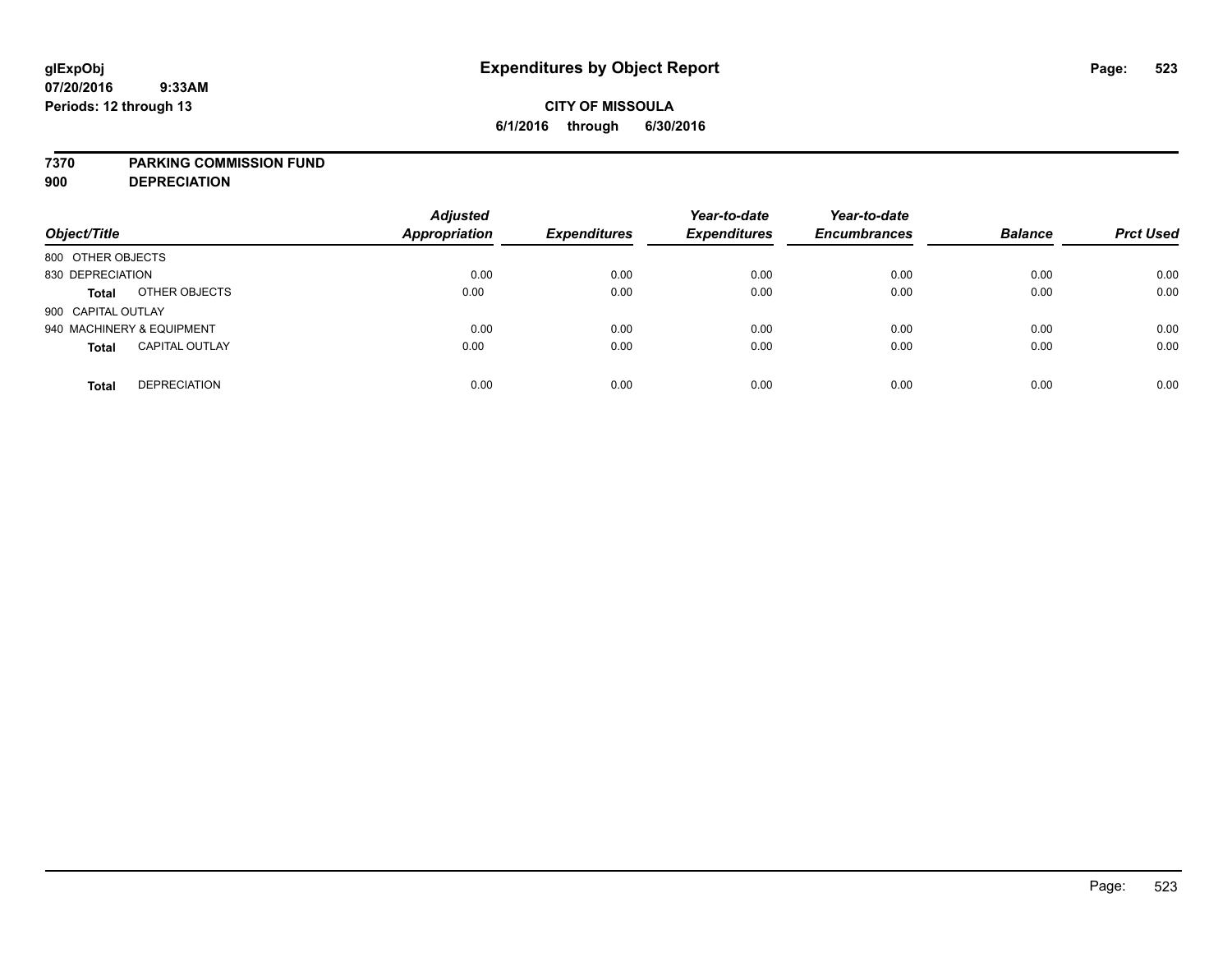# **CITY OF MISSOULA 6/1/2016 through 6/30/2016**

## **7370 PARKING COMMISSION FUND**

|                                           | <b>Adjusted</b>      |                     | Year-to-date        | Year-to-date        |                |                  |
|-------------------------------------------|----------------------|---------------------|---------------------|---------------------|----------------|------------------|
| Object/Title                              | <b>Appropriation</b> | <b>Expenditures</b> | <b>Expenditures</b> | <b>Encumbrances</b> | <b>Balance</b> | <b>Prct Used</b> |
| 100 PERSONAL SERVICES                     |                      |                     |                     |                     |                |                  |
| 110 SALARIES AND WAGES                    | 436,749.00           | 55,832.18           | 441,679.91          | 0.00                | $-4,930.91$    | 101.13           |
| 115 SALARIES/HEALTH INSURANCE BENEFIT     | 0.00                 | 0.00                | 0.00                | 0.00                | 0.00           | 0.00             |
| 120 OVERTIME/TERMINATION                  | 7,234.00             | 116.85              | 457.38              | 0.00                | 6,776.62       | 6.32             |
| 130 OTHER                                 | 0.00                 | 0.00                | 0.00                | 0.00                | 0.00           | 0.00             |
| 135 OPEB EXPENSE                          | 0.00                 | 0.00                | 0.00                | 0.00                | 0.00           | 0.00             |
| 140 EMPLOYER CONTRIBUTIONS                | 197,972.00           | 19,714.78           | 196,856.27          | 0.00                | 1,115.73       | 99.44            |
| 141 STATE RETIREMENT CONTRIBUTIONS        | 0.00                 | 32.36               | 374.83              | 0.00                | $-374.83$      | 0.00             |
| 145 OPEB CONTRIBUTION                     | 0.00                 | 0.00                | 0.00                | 0.00                | 0.00           | 0.00             |
| PERSONAL SERVICES<br><b>Total</b>         | 641,955.00           | 75,696.17           | 639,368.39          | 0.00                | 2,586.61       | 99.60            |
| 200 SUPPLIES                              |                      |                     |                     |                     |                |                  |
| 210 OFFICE SUPPLIES                       | 5,400.00             | 524.09              | 4,291.44            | 0.00                | 1,108.56       | 79.47            |
| 220 OPERATING SUPPLIES                    | 15,000.00            | 622.46              | 4,466.38            | 0.00                | 10,533.62      | 29.78            |
| 230 REPAIR/MAINTENANCE                    | 18,000.00            | 464.27              | 5,803.98            | 0.00                | 12,196.02      | 32.24            |
| 231 GASOLINE                              | 8,000.00             | 281.91              | 2,670.70            | 0.00                | 5,329.30       | 33.38            |
| 240 OTHER SUPPLIES                        | 0.00                 | 0.00                | 82.97               | 0.00                | $-82.97$       | 0.00             |
| <b>SUPPLIES</b><br>Total                  | 46,400.00            | 1,892.73            | 17,315.47           | 0.00                | 29,084.53      | 37.32            |
| 300 PURCHASED SERVICES                    |                      |                     |                     |                     |                |                  |
| 310 COMMUNICATIONS                        | 17,338.00            | 493.07              | 4,898.05            | 0.00                | 12,439.95      | 28.25            |
| 320 PRINTING & DUPLICATING                | 10,000.00            | 4,713.31            | 14,254.46           | 0.00                | $-4,254.46$    | 142.54           |
| 330 PUBLICITY, SUBSCRIPTIONS & DUES       | 5,000.00             | 1,138.90            | 4,724.59            | 0.00                | 275.41         | 94.49            |
| 340 SEWER                                 | 137.00               | 0.00                | 142.28              | 0.00                | $-5.28$        | 103.85           |
| 341 ELECTRICITY & NATURAL GAS             | 36,440.00            | 5,879.11            | 37,901.83           | 0.00                | $-1,461.83$    | 104.01           |
| 343 WATER CHARGES                         | 4,000.00             | 1,001.98            | 8,410.85            | 0.00                | $-4,410.85$    | 210.27           |
| 344 TELEPHONE SERVICE                     | 5,200.00             | 548.22              | 4,883.32            | 0.00                | 316.68         | 93.91            |
| 345 GARBAGE                               | 3,000.00             | 421.48              | 4,808.06            | 0.00                | $-1,808.06$    | 160.27           |
| 350 PROFESSIONAL SERVICES                 | 61,250.00            | 3,456.38            | 50,050.55           | 0.00                | 11,199.45      | 81.72            |
| 360 REPAIR & MAINTENANCE                  | 72,500.00            | 3,503.24            | 38,087.76           | 0.00                | 34,412.24      | 52.53            |
| 370 TRAVEL                                | 1,600.00             | 3,509.17            | 7,052.53            | 0.00                | $-5,452.53$    | 440.78           |
| 380 TRAINING                              | 1,900.00             | 229.90              | 1,759.90            | 0.00                | 140.10         | 92.63            |
| 390 OTHER PURCHASED SERVICES              | 188,805.00           | 96,615.40           | 200,726.98          | 0.00                | $-11,921.98$   | 106.31           |
| PURCHASED SERVICES<br>Total               | 407,170.00           | 121,510.16          | 377,701.16          | 0.00                | 29,468.84      | 92.76            |
| 400 BUILDING MATERIALS                    |                      |                     |                     |                     |                |                  |
| <b>400 BUILDING MATERIALS</b>             | 0.00                 | 0.00                | 0.00                | 0.00                | 0.00           | 0.00             |
| <b>BUILDING MATERIALS</b><br><b>Total</b> | 0.00                 | 0.00                | 0.00                | 0.00                | 0.00           | 0.00             |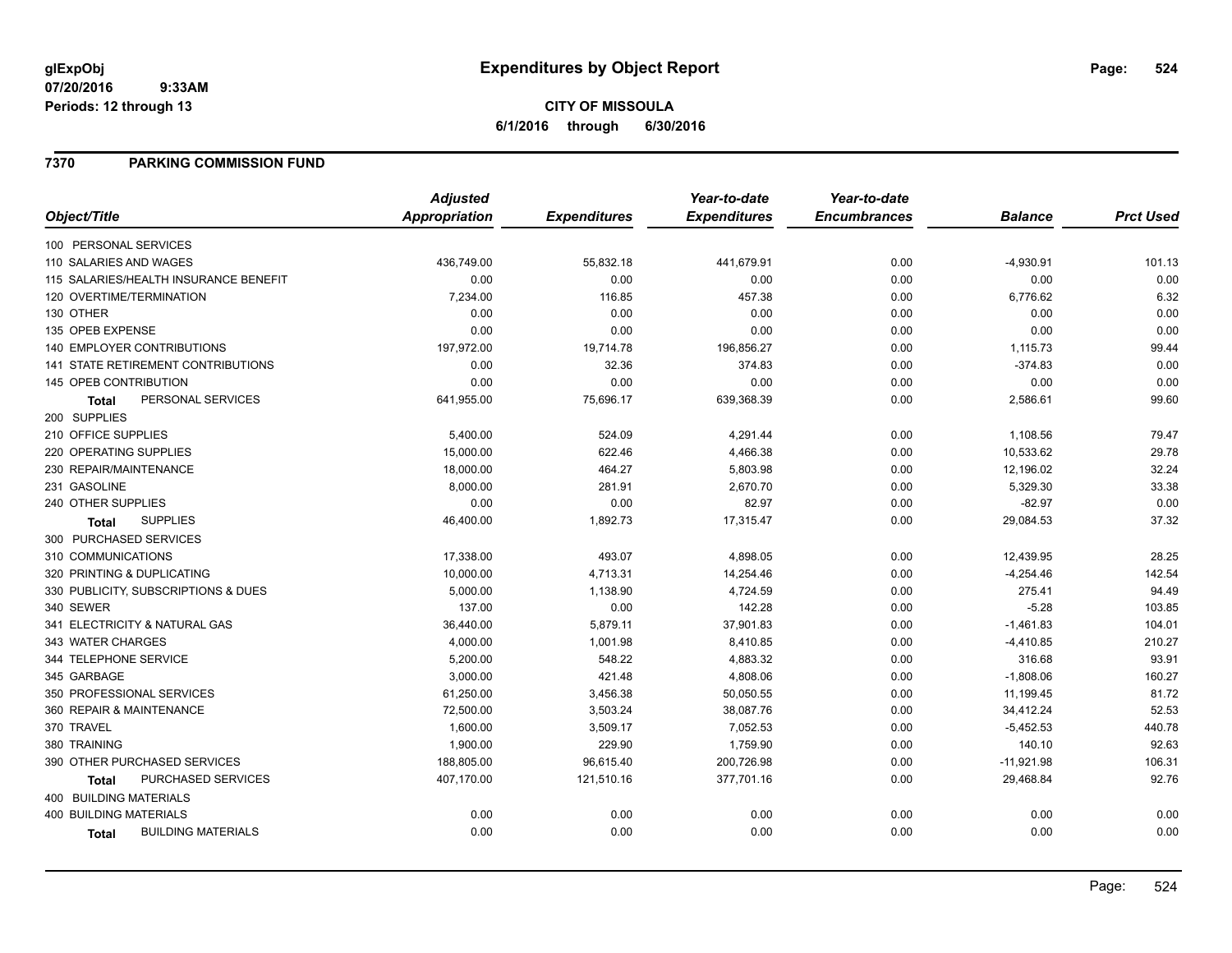# **CITY OF MISSOULA 6/1/2016 through 6/30/2016**

## **7370 PARKING COMMISSION FUND**

|                    |                                   | <b>Adjusted</b> |                     | Year-to-date        | Year-to-date        |                |                  |
|--------------------|-----------------------------------|-----------------|---------------------|---------------------|---------------------|----------------|------------------|
| Object/Title       |                                   | Appropriation   | <b>Expenditures</b> | <b>Expenditures</b> | <b>Encumbrances</b> | <b>Balance</b> | <b>Prct Used</b> |
| 500 FIXED CHARGES  |                                   |                 |                     |                     |                     |                |                  |
| 500 FIXED CHARGES  |                                   | 168,621.00      | 4,055.00            | 39,300.31           | 0.00                | 129,320.69     | 23.31            |
|                    | 550 MERCHANT SERVICE FEES         | 21,500.00       | 0.00                | 3.00                | 0.00                | 21,497.00      | 0.01             |
| <b>Total</b>       | <b>FIXED CHARGES</b>              | 190,121.00      | 4,055.00            | 39,303.31           | 0.00                | 150,817.69     | 20.67            |
| 600 DEBT SERVICE   |                                   |                 |                     |                     |                     |                |                  |
| 610 PRINCIPAL      |                                   | 52,787.59       | 0.00                | 40,100.00           | 0.00                | 12,687.59      | 75.96            |
|                    | 620 INTEREST / SERVICE FEES       | 12,162.50       | 0.00                | 16,662.50           | 0.00                | $-4,500.00$    | 137.00           |
| <b>Total</b>       | <b>DEBT SERVICE</b>               | 64,950.09       | 0.00                | 56,762.50           | 0.00                | 8,187.59       | 87.39            |
|                    | 700 GRANTS & CONTRIBUTIONS        |                 |                     |                     |                     |                |                  |
|                    | 700 GRANTS & CONTRIBUTIONS        | 74,000.00       | 5,300.00            | 91,221.00           | 0.00                | $-17,221.00$   | 123.27           |
| <b>Total</b>       | <b>GRANTS &amp; CONTRIBUTIONS</b> | 74,000.00       | 5,300.00            | 91,221.00           | 0.00                | $-17,221.00$   | 123.27           |
| 800 OTHER OBJECTS  |                                   |                 |                     |                     |                     |                |                  |
|                    | 820 TRANSFERS TO OTHER FUNDS      | 311,194.00      | 26,036.25           | 303,240.00          | 0.00                | 7,954.00       | 97.44            |
| 830 DEPRECIATION   |                                   | 0.00            | 0.00                | 0.00                | 0.00                | 0.00           | 0.00             |
| 845 CONTINGENCY    |                                   | 48,965.00       | 0.00                | 0.00                | 0.00                | 48,965.00      | 0.00             |
| Total              | OTHER OBJECTS                     | 360,159.00      | 26,036.25           | 303,240.00          | 0.00                | 56,919.00      | 84.20            |
| 900 CAPITAL OUTLAY |                                   |                 |                     |                     |                     |                |                  |
| 920 BUILDINGS      |                                   | 0.00            | 0.00                | 0.00                | 0.00                | 0.00           | 0.00             |
| 930 IMPROVEMENTS   |                                   | 0.00            | 0.00                | 0.00                | 0.00                | 0.00           | 0.00             |
|                    | 940 MACHINERY & EQUIPMENT         | 1.560.506.00    | 130.931.88          | 1,416,328.57        | 0.00                | 144.177.43     | 90.76            |
| <b>Total</b>       | <b>CAPITAL OUTLAY</b>             | 1,560,506.00    | 130,931.88          | 1,416,328.57        | 0.00                | 144, 177. 43   | 90.76            |
| <b>Total</b>       | PARKING COMMISSION FUND           | 3,345,261.09    | 365,422.19          | 2,941,240.40        | 0.00                | 404,020.69     | 87.92            |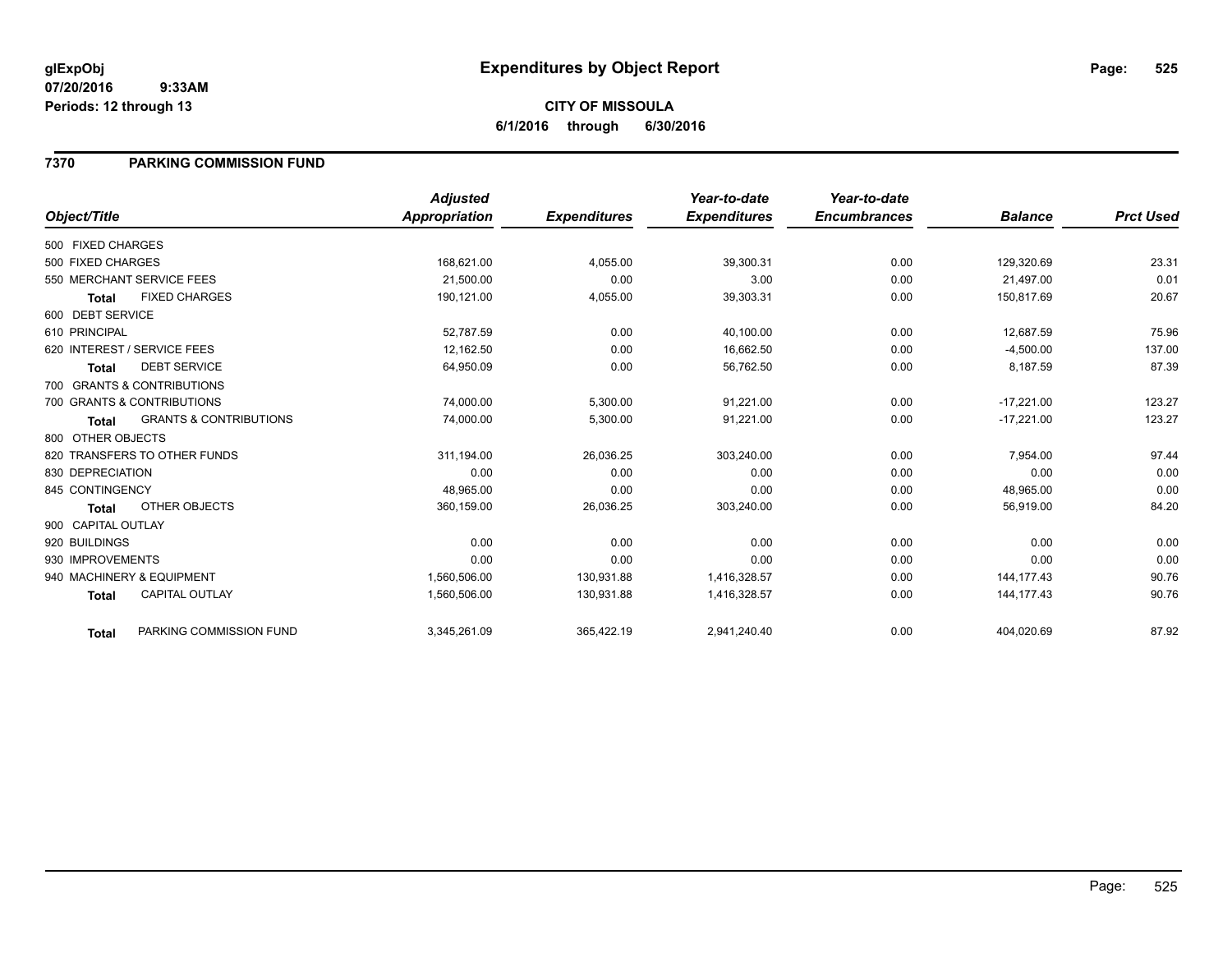#### **7371 FRONT STREET PARKING BONDS**

|                   |                              | <b>Adjusted</b>      |                     | Year-to-date        | Year-to-date        |                |                  |
|-------------------|------------------------------|----------------------|---------------------|---------------------|---------------------|----------------|------------------|
| Object/Title      |                              | <b>Appropriation</b> | <b>Expenditures</b> | <b>Expenditures</b> | <b>Encumbrances</b> | <b>Balance</b> | <b>Prct Used</b> |
| 500 FIXED CHARGES |                              |                      |                     |                     |                     |                |                  |
|                   | 550 MERCHANT SERVICE FEES    | 0.00                 | 0.00                | 0.00                | 0.00                | 0.00           | 0.00             |
| <b>Total</b>      | <b>FIXED CHARGES</b>         | 0.00                 | 0.00                | 0.00                | 0.00                | 0.00           | 0.00             |
| 600 DEBT SERVICE  |                              |                      |                     |                     |                     |                |                  |
|                   | 620 INTEREST / SERVICE FEES  | 272.925.00           | 350.00              | 205.072.67          | 0.00                | 67.852.33      | 75.14            |
| <b>Total</b>      | <b>DEBT SERVICE</b>          | 272,925.00           | 350.00              | 205,072.67          | 0.00                | 67,852.33      | 75.14            |
| 800 OTHER OBJECTS |                              |                      |                     |                     |                     |                |                  |
|                   | 820 TRANSFERS TO OTHER FUNDS | 0.00                 | 0.00                | 0.00                | 0.00                | 0.00           | 0.00             |
| <b>Total</b>      | OTHER OBJECTS                | 0.00                 | 0.00                | 0.00                | 0.00                | 0.00           | 0.00             |
| <b>Total</b>      | PARKING COMMISSION           | 272,925.00           | 350.00              | 205,072.67          | 0.00                | 67,852.33      | 75.14            |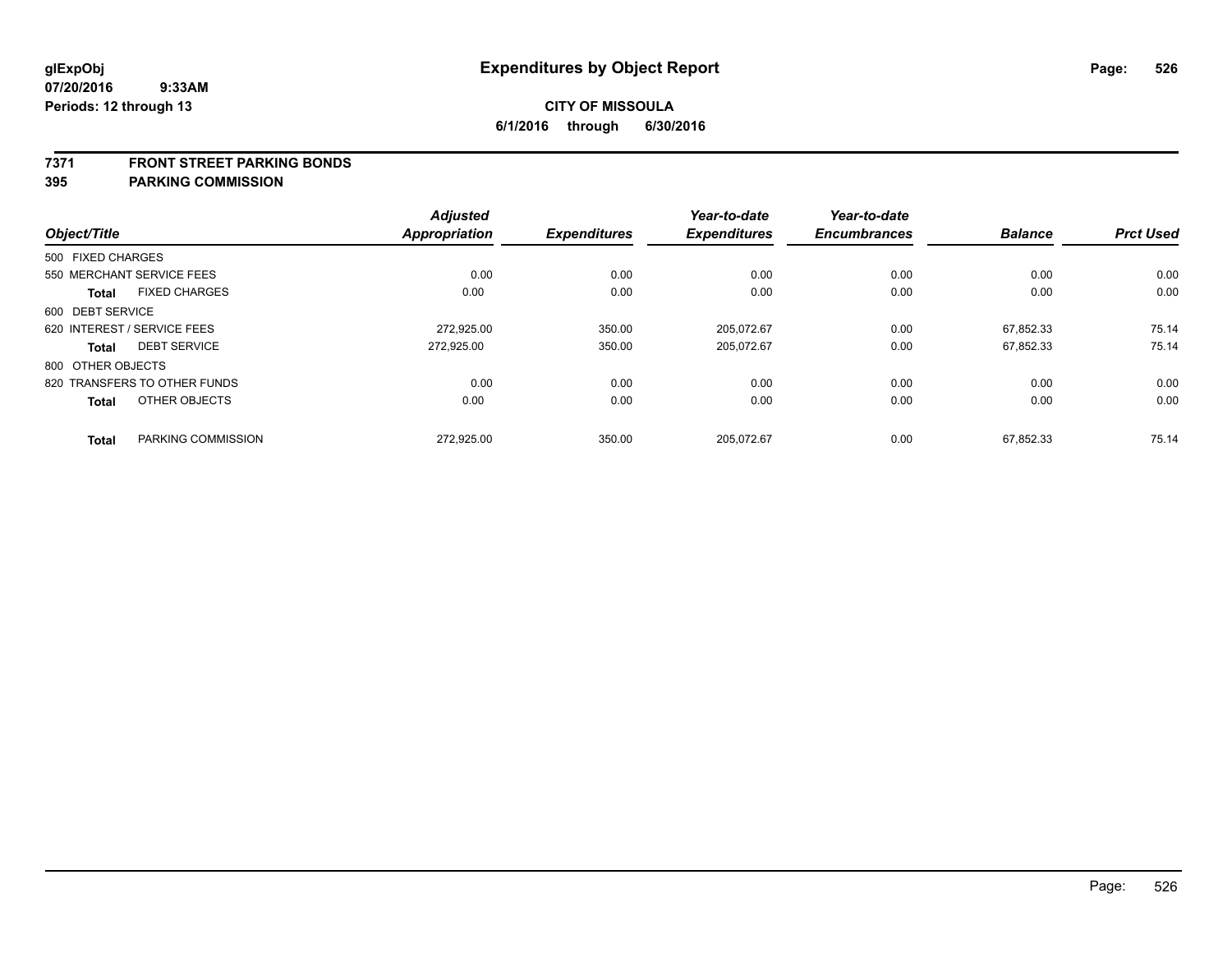## **7371 FRONT STREET PARKING BONDS**

| Object/Title      |                                   | <b>Adjusted</b><br><b>Appropriation</b> | <b>Expenditures</b> | Year-to-date<br><b>Expenditures</b> | Year-to-date<br><b>Encumbrances</b> | <b>Balance</b> | <b>Prct Used</b> |
|-------------------|-----------------------------------|-----------------------------------------|---------------------|-------------------------------------|-------------------------------------|----------------|------------------|
| 500 FIXED CHARGES |                                   |                                         |                     |                                     |                                     |                |                  |
|                   | 550 MERCHANT SERVICE FEES         | 0.00                                    | 0.00                | 0.00                                | 0.00                                | 0.00           | 0.00             |
| Total             | <b>FIXED CHARGES</b>              | 0.00                                    | 0.00                | 0.00                                | 0.00                                | 0.00           | 0.00             |
| 600 DEBT SERVICE  |                                   |                                         |                     |                                     |                                     |                |                  |
|                   | 620 INTEREST / SERVICE FEES       | 272,925.00                              | 350.00              | 205,072.67                          | 0.00                                | 67.852.33      | 75.14            |
| <b>Total</b>      | <b>DEBT SERVICE</b>               | 272.925.00                              | 350.00              | 205.072.67                          | 0.00                                | 67.852.33      | 75.14            |
| 800 OTHER OBJECTS |                                   |                                         |                     |                                     |                                     |                |                  |
|                   | 820 TRANSFERS TO OTHER FUNDS      | 0.00                                    | 0.00                | 0.00                                | 0.00                                | 0.00           | 0.00             |
| <b>Total</b>      | OTHER OBJECTS                     | 0.00                                    | 0.00                | 0.00                                | 0.00                                | 0.00           | 0.00             |
| <b>Total</b>      | <b>FRONT STREET PARKING BONDS</b> | 272.925.00                              | 350.00              | 205.072.67                          | 0.00                                | 67.852.33      | 75.14            |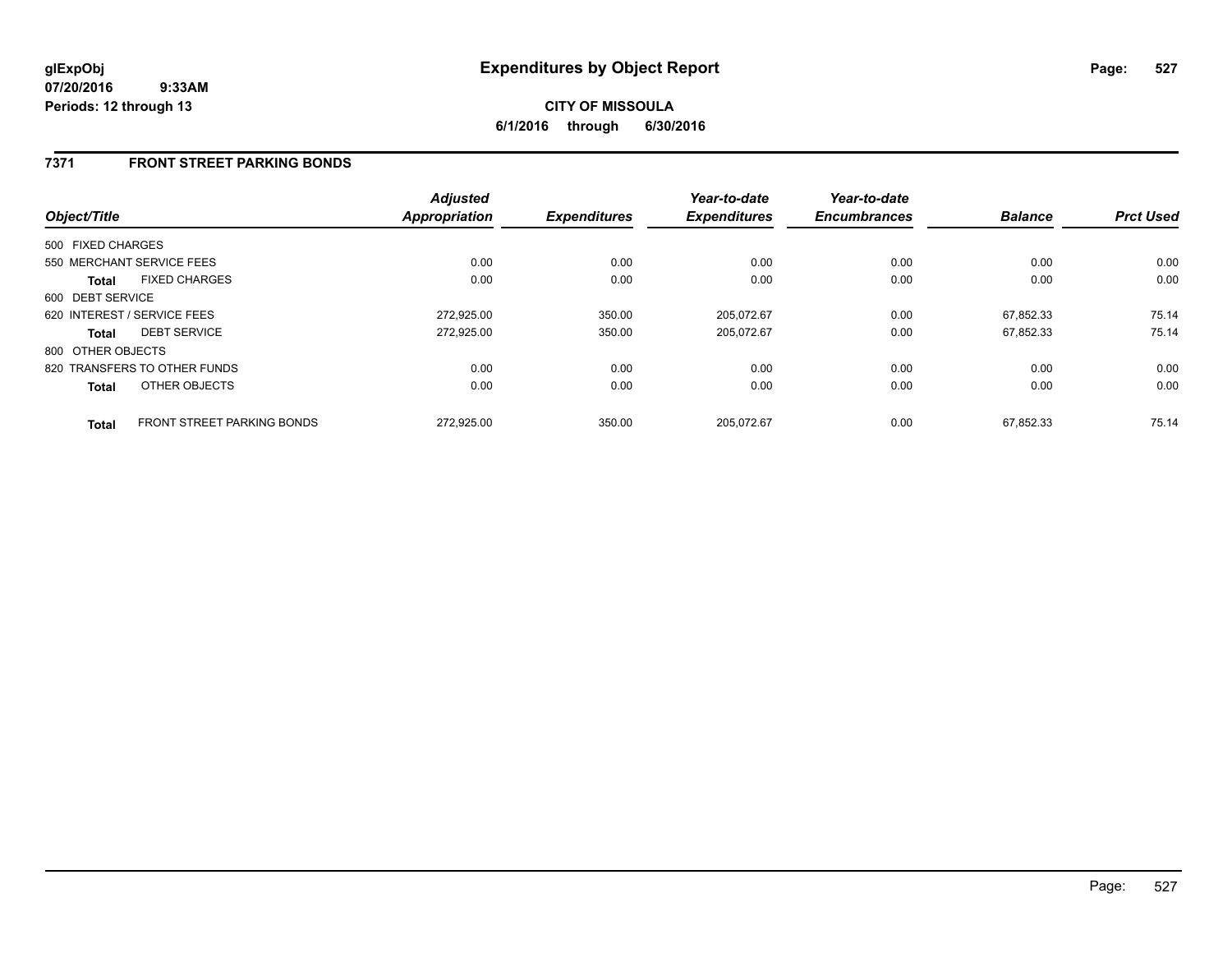#### **7372 SINKING FUND/FRONT ST PARKING BONDS**

| Object/Title                         |                    | <b>Adjusted</b><br><b>Appropriation</b> | <b>Expenditures</b> | Year-to-date<br><b>Expenditures</b> | Year-to-date<br><b>Encumbrances</b> | <b>Balance</b> | <b>Prct Used</b> |
|--------------------------------------|--------------------|-----------------------------------------|---------------------|-------------------------------------|-------------------------------------|----------------|------------------|
| 500 FIXED CHARGES                    |                    |                                         |                     |                                     |                                     |                |                  |
|                                      |                    |                                         |                     |                                     |                                     |                |                  |
| 550 MERCHANT SERVICE FEES            |                    | 0.00                                    | 0.00                | 0.00                                | 0.00                                | 0.00           | 0.00             |
| <b>FIXED CHARGES</b><br><b>Total</b> |                    | 0.00                                    | 0.00                | 0.00                                | 0.00                                | 0.00           | 0.00             |
| 600 DEBT SERVICE                     |                    |                                         |                     |                                     |                                     |                |                  |
| 610 PRINCIPAL                        |                    | 185,000.00                              | 0.00                | 185,000.00                          | 0.00                                | 0.00           | 100.00           |
| 620 INTEREST / SERVICE FEES          |                    | 0.00                                    | 0.00                | 0.00                                | 0.00                                | 0.00           | 0.00             |
| <b>DEBT SERVICE</b><br>Total         |                    | 185,000.00                              | 0.00                | 185,000.00                          | 0.00                                | 0.00           | 100.00           |
| 800 OTHER OBJECTS                    |                    |                                         |                     |                                     |                                     |                |                  |
| 820 TRANSFERS TO OTHER FUNDS         |                    | 0.00                                    | 0.00                | 0.00                                | 0.00                                | 0.00           | 0.00             |
| OTHER OBJECTS<br><b>Total</b>        |                    | 0.00                                    | 0.00                | 0.00                                | 0.00                                | 0.00           | 0.00             |
|                                      |                    |                                         |                     |                                     |                                     |                |                  |
| <b>Total</b>                         | PARKING COMMISSION | 185,000.00                              | 0.00                | 185,000.00                          | 0.00                                | 0.00           | 100.00           |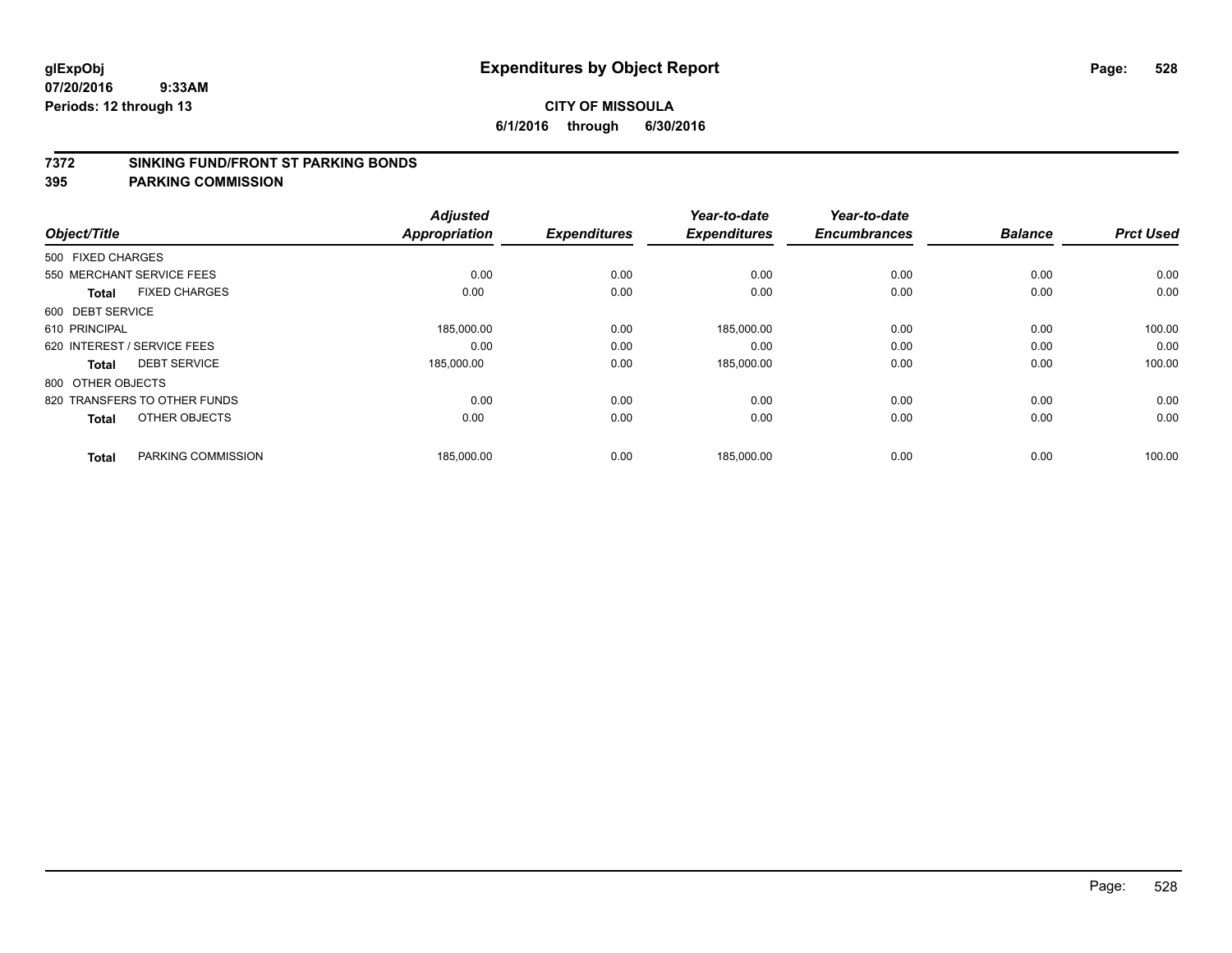## **CITY OF MISSOULA 6/1/2016 through 6/30/2016**

# **7372 SINKING FUND/FRONT ST PARKING BONDS**

|                   |                                   | <b>Adjusted</b>      |                     | Year-to-date        | Year-to-date        |                |                  |
|-------------------|-----------------------------------|----------------------|---------------------|---------------------|---------------------|----------------|------------------|
| Object/Title      |                                   | <b>Appropriation</b> | <b>Expenditures</b> | <b>Expenditures</b> | <b>Encumbrances</b> | <b>Balance</b> | <b>Prct Used</b> |
| 500 FIXED CHARGES |                                   |                      |                     |                     |                     |                |                  |
|                   | 550 MERCHANT SERVICE FEES         | 0.00                 | 0.00                | 0.00                | 0.00                | 0.00           | 0.00             |
| <b>Total</b>      | <b>FIXED CHARGES</b>              | 0.00                 | 0.00                | 0.00                | 0.00                | 0.00           | 0.00             |
| 600 DEBT SERVICE  |                                   |                      |                     |                     |                     |                |                  |
| 610 PRINCIPAL     |                                   | 185,000.00           | 0.00                | 185,000.00          | 0.00                | 0.00           | 100.00           |
|                   | 620 INTEREST / SERVICE FEES       | 0.00                 | 0.00                | 0.00                | 0.00                | 0.00           | 0.00             |
| Total             | <b>DEBT SERVICE</b>               | 185,000.00           | 0.00                | 185,000.00          | 0.00                | 0.00           | 100.00           |
| 800 OTHER OBJECTS |                                   |                      |                     |                     |                     |                |                  |
|                   | 820 TRANSFERS TO OTHER FUNDS      | 0.00                 | 0.00                | 0.00                | 0.00                | 0.00           | 0.00             |
| <b>Total</b>      | OTHER OBJECTS                     | 0.00                 | 0.00                | 0.00                | 0.00                | 0.00           | 0.00             |
| <b>Total</b>      | SINKING FUND/FRONT ST PARKING BON | 185.000.00           | 0.00                | 185.000.00          | 0.00                | 0.00           | 100.00           |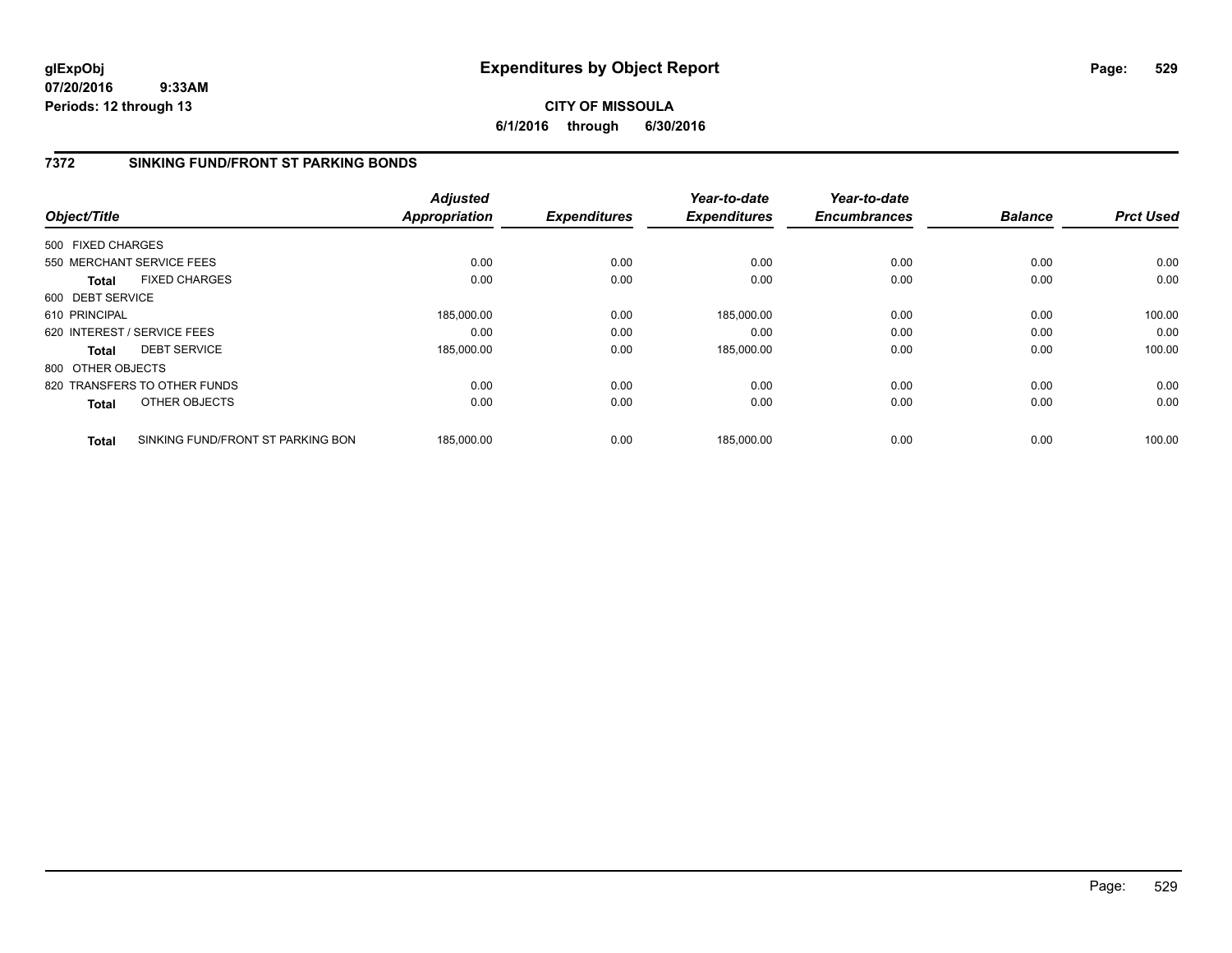#### **7373 MPC SERIES 2010B CONSTRUCTION**

|                        |                              | <b>Adjusted</b> |                     | Year-to-date        | Year-to-date        |                |                  |
|------------------------|------------------------------|-----------------|---------------------|---------------------|---------------------|----------------|------------------|
| Object/Title           |                              | Appropriation   | <b>Expenditures</b> | <b>Expenditures</b> | <b>Encumbrances</b> | <b>Balance</b> | <b>Prct Used</b> |
| 300 PURCHASED SERVICES |                              |                 |                     |                     |                     |                |                  |
|                        | 350 PROFESSIONAL SERVICES    | 0.00            | 0.00                | 0.00                | 0.00                | 0.00           | 0.00             |
|                        | 390 OTHER PURCHASED SERVICES | 0.00            | 0.00                | 0.00                | 0.00                | 0.00           | 0.00             |
| <b>Total</b>           | PURCHASED SERVICES           | 0.00            | 0.00                | 0.00                | 0.00                | 0.00           | 0.00             |
| 500 FIXED CHARGES      |                              |                 |                     |                     |                     |                |                  |
|                        | 550 MERCHANT SERVICE FEES    | 0.00            | 0.00                | 0.00                | 0.00                | 0.00           | 0.00             |
| <b>Total</b>           | <b>FIXED CHARGES</b>         | 0.00            | 0.00                | 0.00                | 0.00                | 0.00           | 0.00             |
| 600 DEBT SERVICE       |                              |                 |                     |                     |                     |                |                  |
| 600 DEBT SERVICE       |                              | 0.00            | 0.00                | 0.00                | 0.00                | 0.00           | 0.00             |
| 610 PRINCIPAL          |                              | 0.00            | 0.00                | 0.00                | 0.00                | 0.00           | 0.00             |
|                        | 620 INTEREST / SERVICE FEES  | 0.00            | 0.00                | 0.00                | 0.00                | 0.00           | 0.00             |
| <b>Total</b>           | <b>DEBT SERVICE</b>          | 0.00            | 0.00                | 0.00                | 0.00                | 0.00           | 0.00             |
| 800 OTHER OBJECTS      |                              |                 |                     |                     |                     |                |                  |
|                        | 820 TRANSFERS TO OTHER FUNDS | 0.00            | 0.00                | 0.00                | 0.00                | 0.00           | 0.00             |
| <b>Total</b>           | OTHER OBJECTS                | 0.00            | 0.00                | 0.00                | 0.00                | 0.00           | 0.00             |
| 900 CAPITAL OUTLAY     |                              |                 |                     |                     |                     |                |                  |
| 900 CAPITAL OUTLAY     |                              | 0.00            | 0.00                | 0.00                | 0.00                | 0.00           | 0.00             |
| 920 BUILDINGS          |                              | 0.00            | 0.00                | 0.00                | 0.00                | 0.00           | 0.00             |
| 930 IMPROVEMENTS       |                              | 0.00            | 0.00                | 0.00                | 0.00                | 0.00           | 0.00             |
| <b>Total</b>           | <b>CAPITAL OUTLAY</b>        | 0.00            | 0.00                | 0.00                | 0.00                | 0.00           | 0.00             |
| <b>Total</b>           | PARKING COMMISSION           | 0.00            | 0.00                | 0.00                | 0.00                | 0.00           | 0.00             |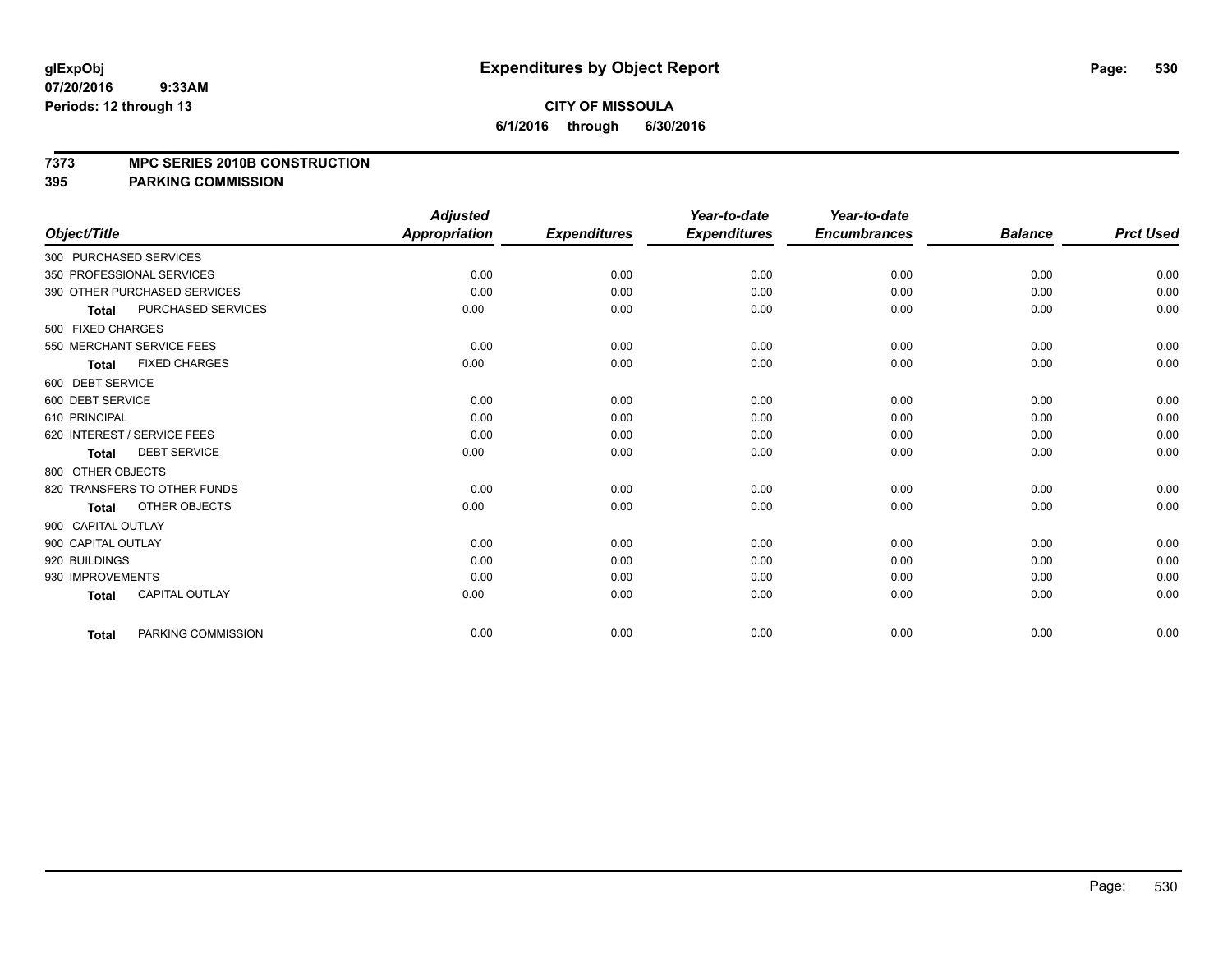### **7373 MPC SERIES 2010B CONSTRUCTION**

**900 DEPRECIATION**

| Object/Title                         | <b>Adjusted</b><br><b>Appropriation</b> | <b>Expenditures</b> | Year-to-date<br><b>Expenditures</b> | Year-to-date<br><b>Encumbrances</b> | <b>Balance</b> | <b>Prct Used</b> |
|--------------------------------------|-----------------------------------------|---------------------|-------------------------------------|-------------------------------------|----------------|------------------|
| 500 FIXED CHARGES                    |                                         |                     |                                     |                                     |                |                  |
| 550 MERCHANT SERVICE FEES            | 0.00                                    | 0.00                | 0.00                                | 0.00                                | 0.00           | 0.00             |
| <b>FIXED CHARGES</b><br><b>Total</b> | 0.00                                    | 0.00                | 0.00                                | 0.00                                | 0.00           | 0.00             |
| 800 OTHER OBJECTS                    |                                         |                     |                                     |                                     |                |                  |
| 830 DEPRECIATION                     | 0.00                                    | 0.00                | 0.00                                | 0.00                                | 0.00           | 0.00             |
| OTHER OBJECTS<br><b>Total</b>        | 0.00                                    | 0.00                | 0.00                                | 0.00                                | 0.00           | 0.00             |
| <b>DEPRECIATION</b><br><b>Total</b>  | 0.00                                    | 0.00                | 0.00                                | 0.00                                | 0.00           | 0.00             |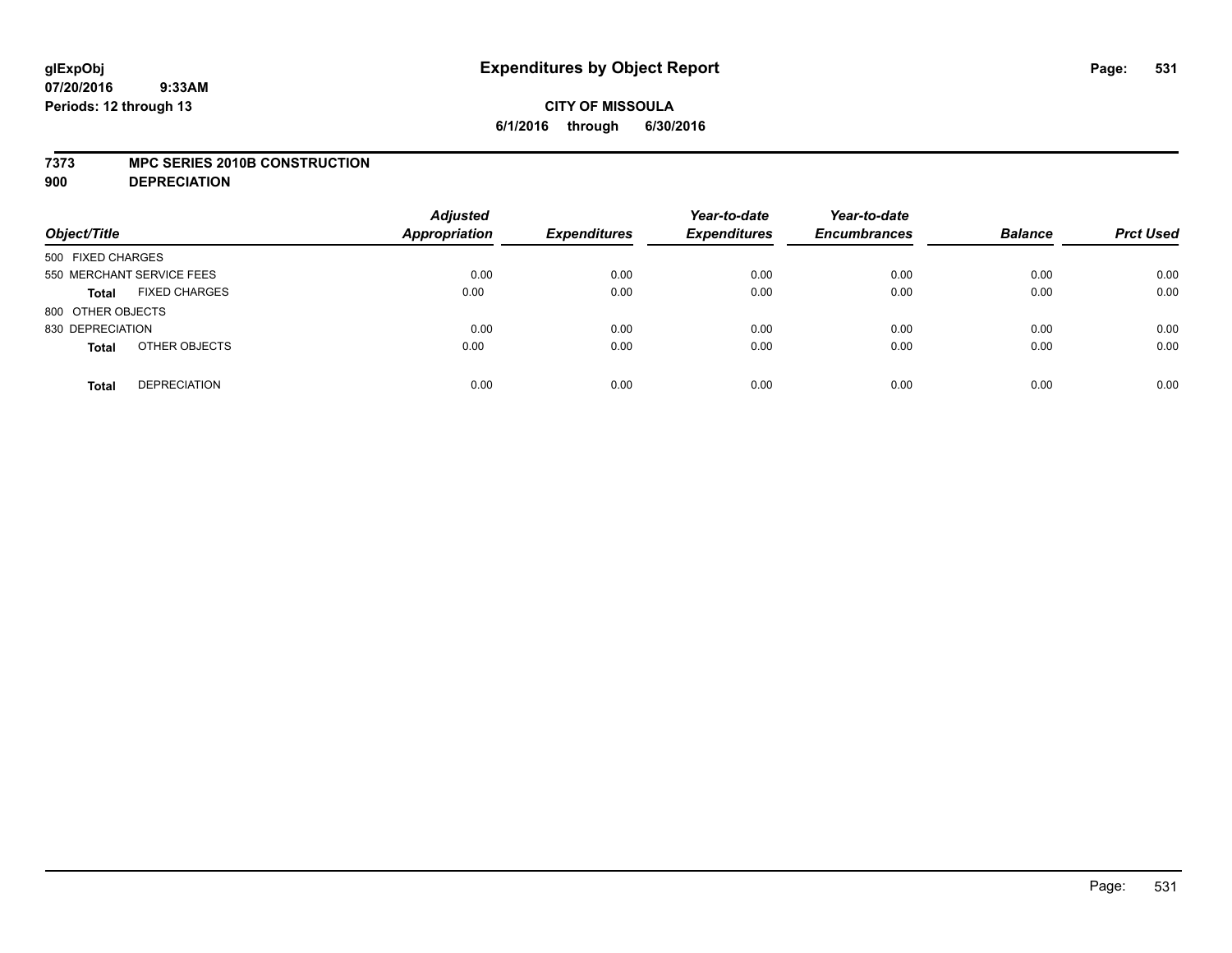## **7373 MPC SERIES 2010B CONSTRUCTION**

| Object/Title           |                               | <b>Adjusted</b><br>Appropriation | <b>Expenditures</b> | Year-to-date<br><b>Expenditures</b> | Year-to-date<br><b>Encumbrances</b> | <b>Balance</b> | <b>Prct Used</b> |
|------------------------|-------------------------------|----------------------------------|---------------------|-------------------------------------|-------------------------------------|----------------|------------------|
| 300 PURCHASED SERVICES |                               |                                  |                     |                                     |                                     |                |                  |
|                        | 350 PROFESSIONAL SERVICES     | 0.00                             | 0.00                | 0.00                                | 0.00                                | 0.00           | 0.00             |
|                        | 390 OTHER PURCHASED SERVICES  | 0.00                             | 0.00                | 0.00                                | 0.00                                | 0.00           | 0.00             |
| <b>Total</b>           | PURCHASED SERVICES            | 0.00                             | 0.00                | 0.00                                | 0.00                                | 0.00           | 0.00             |
| 500 FIXED CHARGES      |                               |                                  |                     |                                     |                                     |                |                  |
|                        | 550 MERCHANT SERVICE FEES     | 0.00                             | 0.00                | 0.00                                | 0.00                                | 0.00           | 0.00             |
| <b>Total</b>           | <b>FIXED CHARGES</b>          | 0.00                             | 0.00                | 0.00                                | 0.00                                | 0.00           | 0.00             |
| 600 DEBT SERVICE       |                               |                                  |                     |                                     |                                     |                |                  |
| 600 DEBT SERVICE       |                               | 0.00                             | 0.00                | 0.00                                | 0.00                                | 0.00           | 0.00             |
| 610 PRINCIPAL          |                               | 0.00                             | 0.00                | 0.00                                | 0.00                                | 0.00           | 0.00             |
|                        | 620 INTEREST / SERVICE FEES   | 0.00                             | 0.00                | 0.00                                | 0.00                                | 0.00           | 0.00             |
| <b>Total</b>           | <b>DEBT SERVICE</b>           | 0.00                             | 0.00                | 0.00                                | 0.00                                | 0.00           | 0.00             |
| 800 OTHER OBJECTS      |                               |                                  |                     |                                     |                                     |                |                  |
|                        | 820 TRANSFERS TO OTHER FUNDS  | 0.00                             | 0.00                | 0.00                                | 0.00                                | 0.00           | 0.00             |
| 830 DEPRECIATION       |                               | 0.00                             | 0.00                | 0.00                                | 0.00                                | 0.00           | 0.00             |
| <b>Total</b>           | OTHER OBJECTS                 | 0.00                             | 0.00                | 0.00                                | 0.00                                | 0.00           | 0.00             |
| 900 CAPITAL OUTLAY     |                               |                                  |                     |                                     |                                     |                |                  |
| 900 CAPITAL OUTLAY     |                               | 0.00                             | 0.00                | 0.00                                | 0.00                                | 0.00           | 0.00             |
| 920 BUILDINGS          |                               | 0.00                             | 0.00                | 0.00                                | 0.00                                | 0.00           | 0.00             |
| 930 IMPROVEMENTS       |                               | 0.00                             | 0.00                | 0.00                                | 0.00                                | 0.00           | 0.00             |
| <b>Total</b>           | <b>CAPITAL OUTLAY</b>         | 0.00                             | 0.00                | 0.00                                | 0.00                                | 0.00           | 0.00             |
| <b>Total</b>           | MPC SERIES 2010B CONSTRUCTION | 0.00                             | 0.00                | 0.00                                | 0.00                                | 0.00           | 0.00             |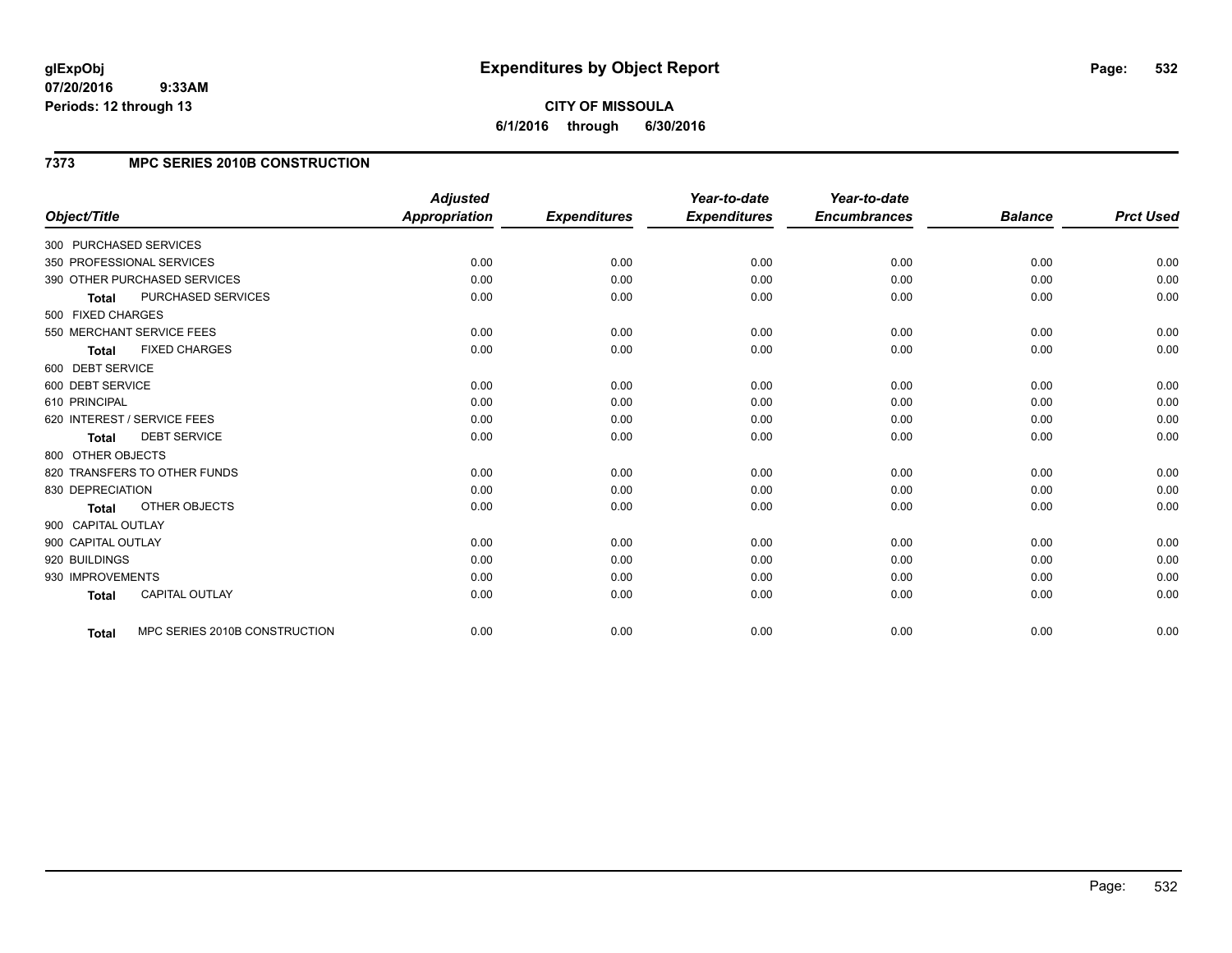### **7374 RESERVE FUND-PARKING BONDS**

| Object/Title              |                       | <b>Adjusted</b><br>Appropriation | <b>Expenditures</b> | Year-to-date<br><b>Expenditures</b> | Year-to-date<br><b>Encumbrances</b> | <b>Balance</b> | <b>Prct Used</b> |
|---------------------------|-----------------------|----------------------------------|---------------------|-------------------------------------|-------------------------------------|----------------|------------------|
| 500 FIXED CHARGES         |                       |                                  |                     |                                     |                                     |                |                  |
| 550 MERCHANT SERVICE FEES |                       | 0.00                             | 0.00                | 0.00                                | 0.00                                | 0.00           | 0.00             |
| Total                     | <b>FIXED CHARGES</b>  | 0.00                             | 0.00                | 0.00                                | 0.00                                | 0.00           | 0.00             |
| 900 CAPITAL OUTLAY        |                       |                                  |                     |                                     |                                     |                |                  |
| 920 BUILDINGS             |                       | 0.00                             | 0.00                | 0.00                                | 0.00                                | 0.00           | 0.00             |
| 930 IMPROVEMENTS          |                       | 0.00                             | 0.00                | 0.00                                | 0.00                                | 0.00           | 0.00             |
| <b>Total</b>              | <b>CAPITAL OUTLAY</b> | 0.00                             | 0.00                | 0.00                                | 0.00                                | 0.00           | 0.00             |
| <b>Total</b>              | PARKING COMMISSION    | 0.00                             | 0.00                | 0.00                                | 0.00                                | 0.00           | 0.00             |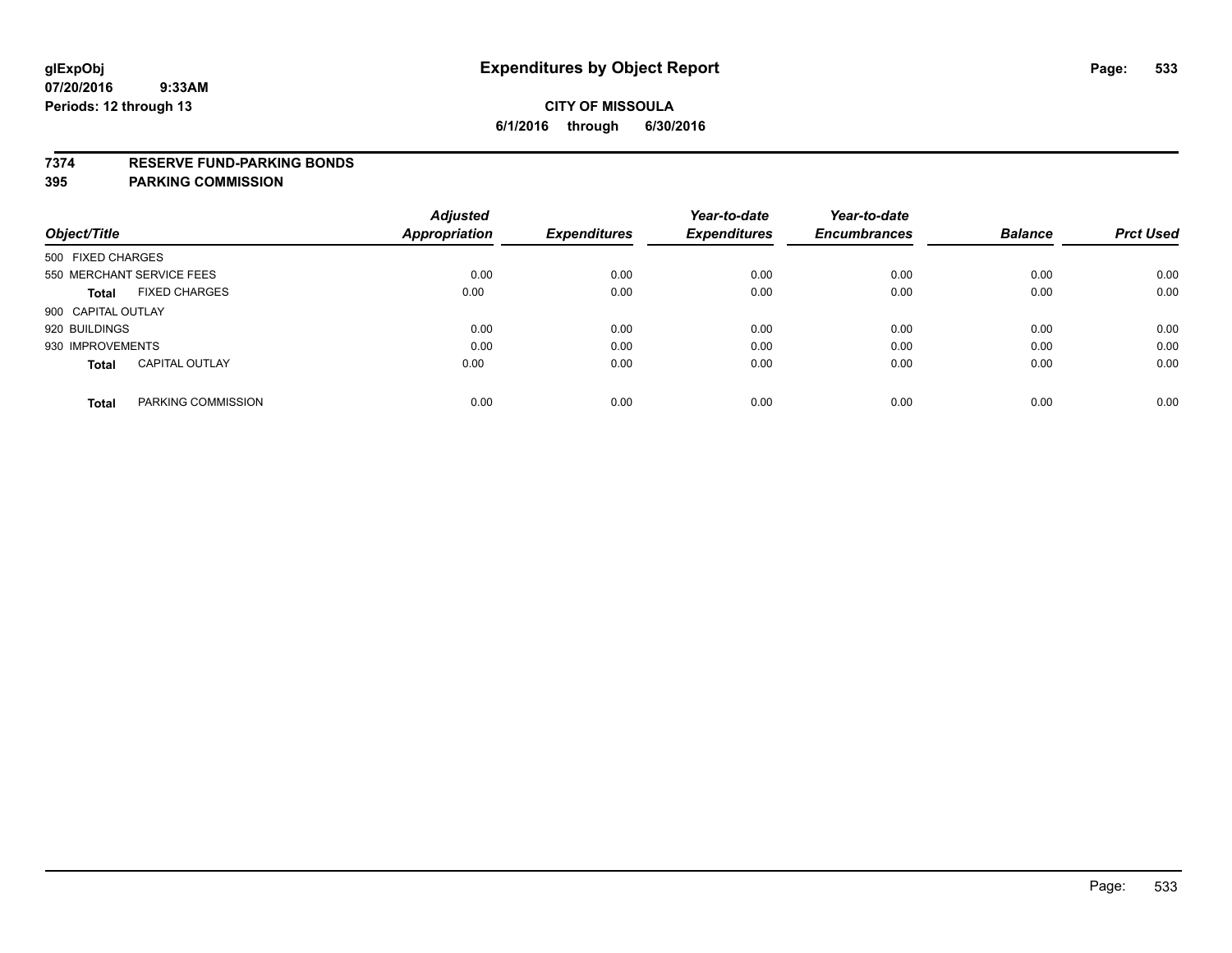**CITY OF MISSOULA 6/1/2016 through 6/30/2016**

## **7374 RESERVE FUND-PARKING BONDS**

| Object/Title              |                                   | <b>Adjusted</b><br><b>Appropriation</b> | <b>Expenditures</b> | Year-to-date<br><b>Expenditures</b> | Year-to-date<br><b>Encumbrances</b> | <b>Balance</b> | <b>Prct Used</b> |
|---------------------------|-----------------------------------|-----------------------------------------|---------------------|-------------------------------------|-------------------------------------|----------------|------------------|
| 500 FIXED CHARGES         |                                   |                                         |                     |                                     |                                     |                |                  |
| 550 MERCHANT SERVICE FEES |                                   | 0.00                                    | 0.00                | 0.00                                | 0.00                                | 0.00           | 0.00             |
| <b>Total</b>              | <b>FIXED CHARGES</b>              | 0.00                                    | 0.00                | 0.00                                | 0.00                                | 0.00           | 0.00             |
| 900 CAPITAL OUTLAY        |                                   |                                         |                     |                                     |                                     |                |                  |
| 920 BUILDINGS             |                                   | 0.00                                    | 0.00                | 0.00                                | 0.00                                | 0.00           | 0.00             |
| 930 IMPROVEMENTS          |                                   | 0.00                                    | 0.00                | 0.00                                | 0.00                                | 0.00           | 0.00             |
| <b>Total</b>              | <b>CAPITAL OUTLAY</b>             | 0.00                                    | 0.00                | 0.00                                | 0.00                                | 0.00           | 0.00             |
| <b>Total</b>              | <b>RESERVE FUND-PARKING BONDS</b> | 0.00                                    | 0.00                | 0.00                                | 0.00                                | 0.00           | 0.00             |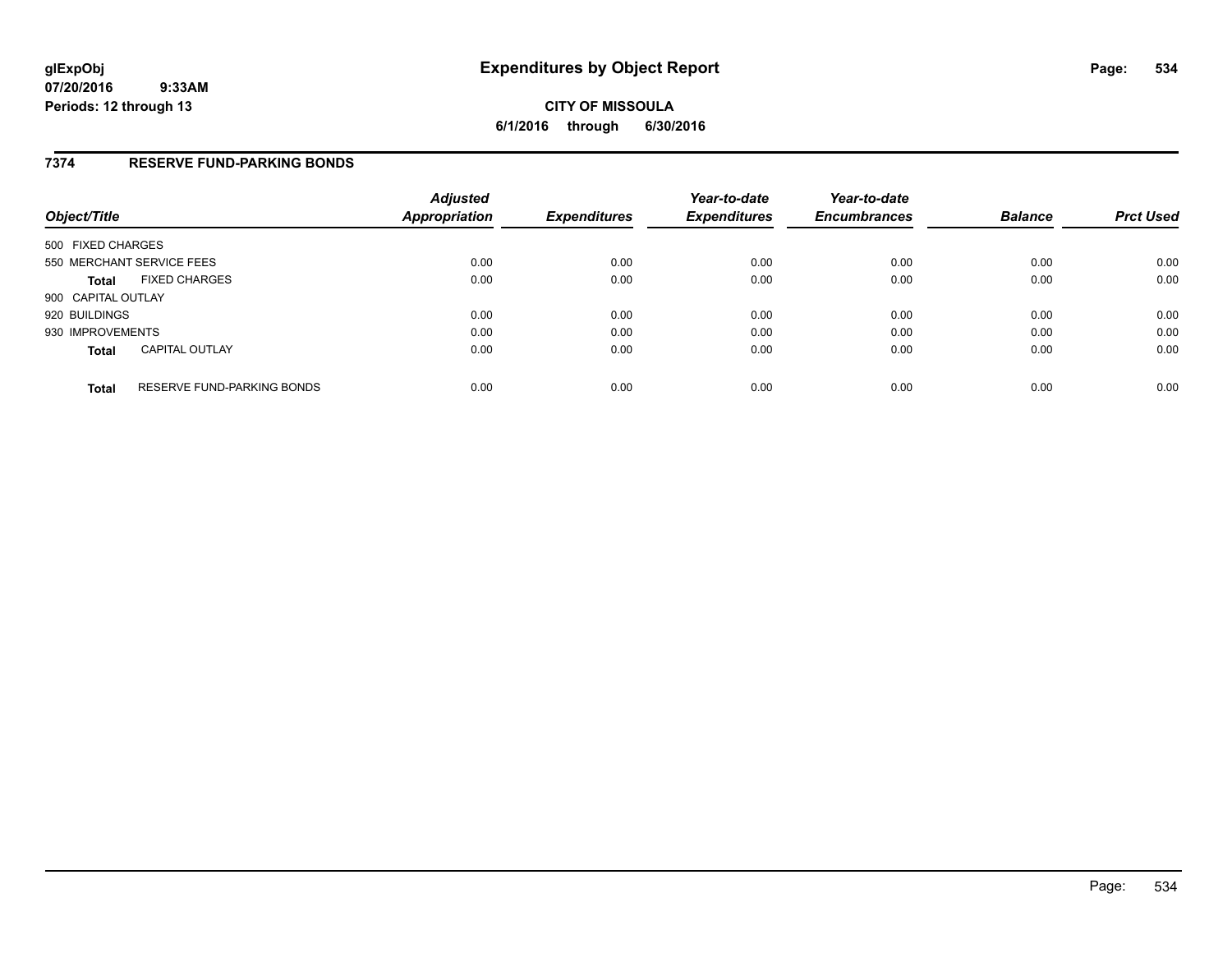#### **7375 PLEDGED TAX INCREMENT-2010B BOND**

| Object/Title           |                              | <b>Adjusted</b><br>Appropriation | <b>Expenditures</b> | Year-to-date<br><b>Expenditures</b> | Year-to-date<br><b>Encumbrances</b> | <b>Balance</b> | <b>Prct Used</b> |
|------------------------|------------------------------|----------------------------------|---------------------|-------------------------------------|-------------------------------------|----------------|------------------|
| 300 PURCHASED SERVICES |                              |                                  |                     |                                     |                                     |                |                  |
|                        | 390 OTHER PURCHASED SERVICES | 121.431.00                       | 0.00                | 0.00                                | 0.00                                | 121.431.00     | 0.00             |
| <b>Total</b>           | PURCHASED SERVICES           | 121,431.00                       | 0.00                | 0.00                                | 0.00                                | 121,431.00     | 0.00             |
| 500 FIXED CHARGES      |                              |                                  |                     |                                     |                                     |                |                  |
|                        | 550 MERCHANT SERVICE FEES    | 0.00                             | 0.00                | 0.00                                | 0.00                                | 0.00           | 0.00             |
| Total                  | <b>FIXED CHARGES</b>         | 0.00                             | 0.00                | 0.00                                | 0.00                                | 0.00           | 0.00             |
| 800 OTHER OBJECTS      |                              |                                  |                     |                                     |                                     |                |                  |
|                        | 820 TRANSFERS TO OTHER FUNDS | 146.731.00                       | 0.00                | 0.00                                | 0.00                                | 146.731.00     | 0.00             |
| <b>Total</b>           | OTHER OBJECTS                | 146.731.00                       | 0.00                | 0.00                                | 0.00                                | 146.731.00     | 0.00             |
|                        |                              |                                  |                     |                                     |                                     |                |                  |
| <b>Total</b>           | PARKING COMMISSION           | 268.162.00                       | 0.00                | 0.00                                | 0.00                                | 268,162.00     | 0.00             |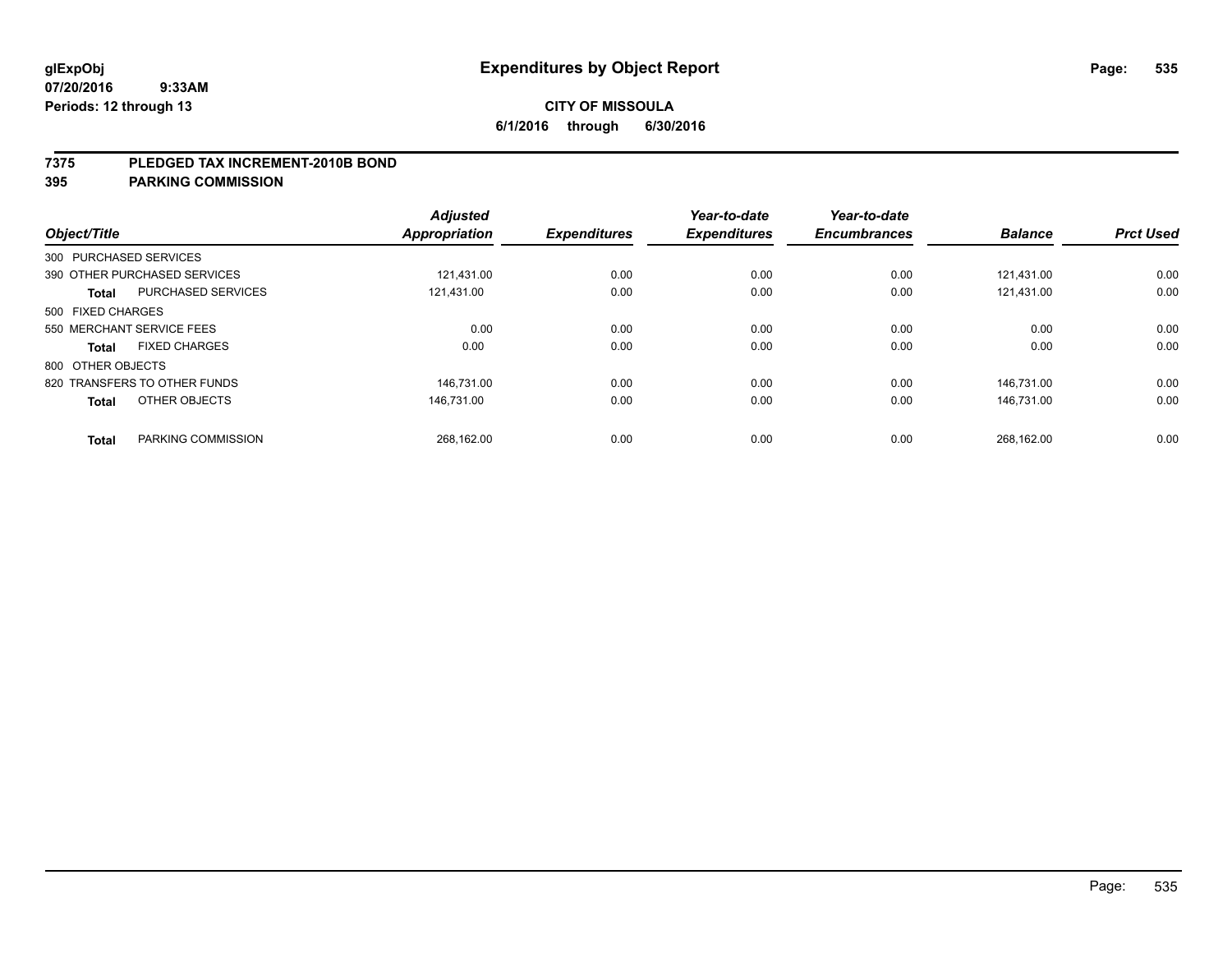# **7375 PLEDGED TAX INCREMENT-2010B BOND**

| Object/Title      |                                  | <b>Adjusted</b><br>Appropriation | <b>Expenditures</b> | Year-to-date<br><b>Expenditures</b> | Year-to-date<br><b>Encumbrances</b> | <b>Balance</b> | <b>Prct Used</b> |
|-------------------|----------------------------------|----------------------------------|---------------------|-------------------------------------|-------------------------------------|----------------|------------------|
|                   | 300 PURCHASED SERVICES           |                                  |                     |                                     |                                     |                |                  |
|                   | 390 OTHER PURCHASED SERVICES     | 121.431.00                       | 0.00                | 0.00                                | 0.00                                | 121.431.00     | 0.00             |
| <b>Total</b>      | PURCHASED SERVICES               | 121.431.00                       | 0.00                | 0.00                                | 0.00                                | 121.431.00     | 0.00             |
| 500 FIXED CHARGES |                                  |                                  |                     |                                     |                                     |                |                  |
|                   | 550 MERCHANT SERVICE FEES        | 0.00                             | 0.00                | 0.00                                | 0.00                                | 0.00           | 0.00             |
| <b>Total</b>      | <b>FIXED CHARGES</b>             | 0.00                             | 0.00                | 0.00                                | 0.00                                | 0.00           | 0.00             |
| 800 OTHER OBJECTS |                                  |                                  |                     |                                     |                                     |                |                  |
|                   | 820 TRANSFERS TO OTHER FUNDS     | 146.731.00                       | 0.00                | 0.00                                | 0.00                                | 146.731.00     | 0.00             |
| <b>Total</b>      | OTHER OBJECTS                    | 146.731.00                       | 0.00                | 0.00                                | 0.00                                | 146.731.00     | 0.00             |
| <b>Total</b>      | PLEDGED TAX INCREMENT-2010B BOND | 268.162.00                       | 0.00                | 0.00                                | 0.00                                | 268.162.00     | 0.00             |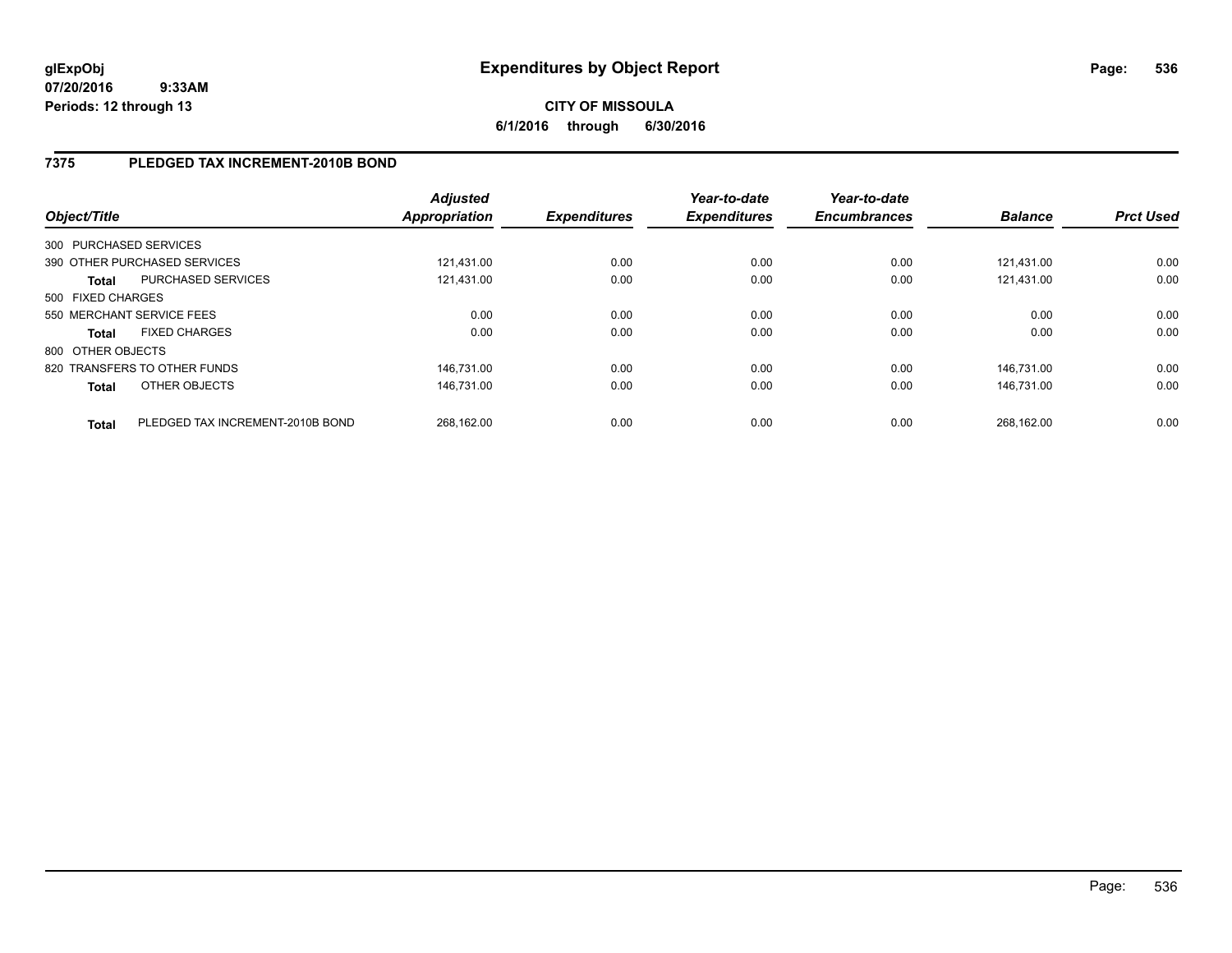#### **7376 MPC 2010A BONDS DEBT INTEREST**

| Object/Title                         | <b>Adjusted</b><br>Appropriation | <b>Expenditures</b> | Year-to-date<br><b>Expenditures</b> | Year-to-date<br><b>Encumbrances</b> | <b>Balance</b> | <b>Prct Used</b> |
|--------------------------------------|----------------------------------|---------------------|-------------------------------------|-------------------------------------|----------------|------------------|
|                                      |                                  |                     |                                     |                                     |                |                  |
| 500 FIXED CHARGES                    |                                  |                     |                                     |                                     |                |                  |
| 550 MERCHANT SERVICE FEES            | 0.00                             | 0.00                | 0.00                                | 0.00                                | 0.00           | 0.00             |
| <b>FIXED CHARGES</b><br><b>Total</b> | 0.00                             | 0.00                | 0.00                                | 0.00                                | 0.00           | 0.00             |
| 600 DEBT SERVICE                     |                                  |                     |                                     |                                     |                |                  |
| 620 INTEREST / SERVICE FEES          | 0.00                             | 0.00                | 0.00                                | 0.00                                | 0.00           | 0.00             |
| <b>DEBT SERVICE</b><br><b>Total</b>  | 0.00                             | 0.00                | 0.00                                | 0.00                                | 0.00           | 0.00             |
| 800 OTHER OBJECTS                    |                                  |                     |                                     |                                     |                |                  |
| 820 TRANSFERS TO OTHER FUNDS         | 0.00                             | 0.00                | 0.00                                | 0.00                                | 0.00           | 0.00             |
| OTHER OBJECTS<br><b>Total</b>        | 0.00                             | 0.00                | 0.00                                | 0.00                                | 0.00           | 0.00             |
| PARKING COMMISSION<br><b>Total</b>   | 0.00                             | 0.00                | 0.00                                | 0.00                                | 0.00           | 0.00             |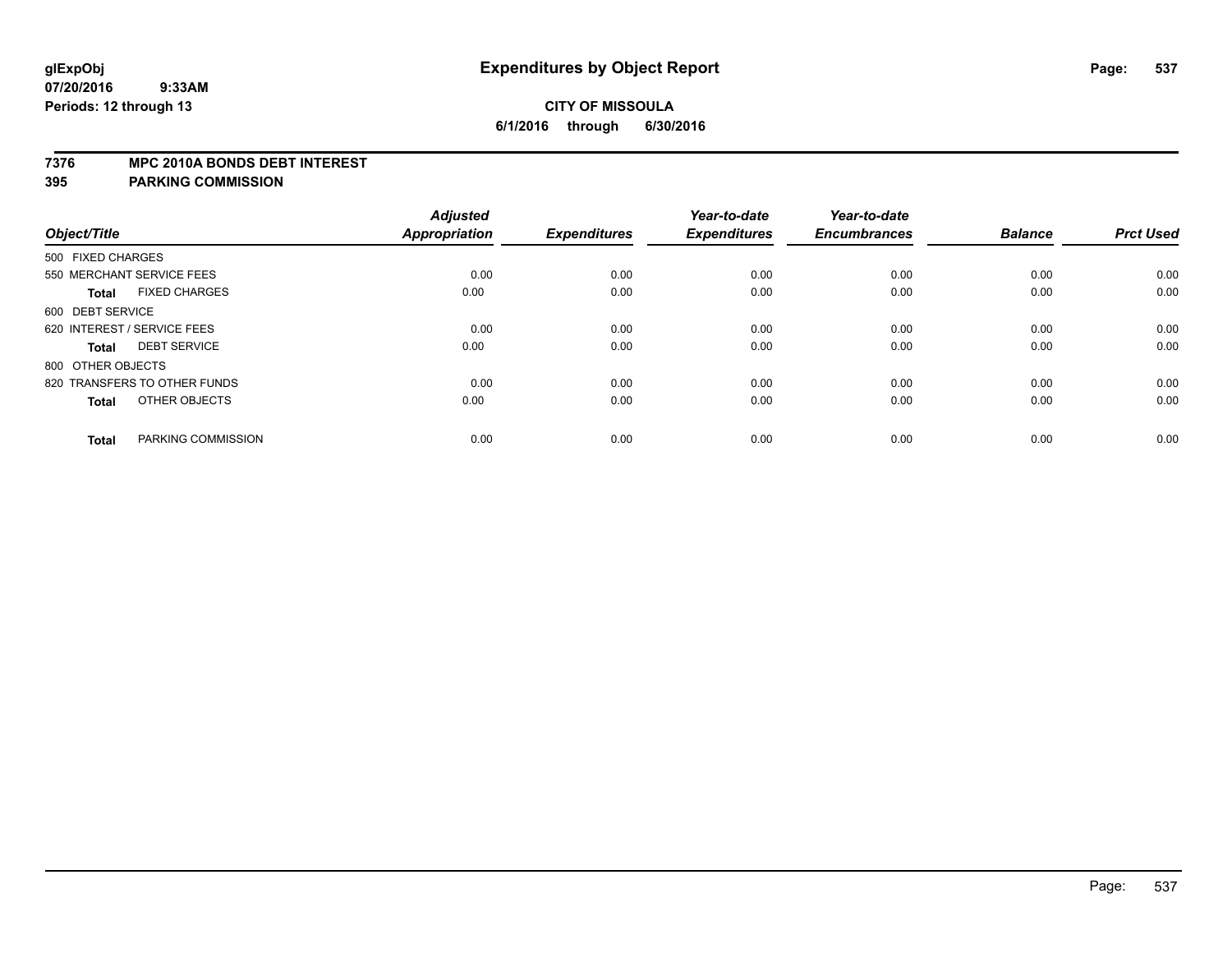# **7376 MPC 2010A BONDS DEBT INTEREST**

| Object/Title      |                               | <b>Adjusted</b><br><b>Appropriation</b> | <b>Expenditures</b> | Year-to-date<br><b>Expenditures</b> | Year-to-date<br><b>Encumbrances</b> | <b>Balance</b> | <b>Prct Used</b> |
|-------------------|-------------------------------|-----------------------------------------|---------------------|-------------------------------------|-------------------------------------|----------------|------------------|
| 500 FIXED CHARGES |                               |                                         |                     |                                     |                                     |                |                  |
|                   | 550 MERCHANT SERVICE FEES     | 0.00                                    | 0.00                | 0.00                                | 0.00                                | 0.00           | 0.00             |
| <b>Total</b>      | <b>FIXED CHARGES</b>          | 0.00                                    | 0.00                | 0.00                                | 0.00                                | 0.00           | 0.00             |
| 600 DEBT SERVICE  |                               |                                         |                     |                                     |                                     |                |                  |
|                   | 620 INTEREST / SERVICE FEES   | 0.00                                    | 0.00                | 0.00                                | 0.00                                | 0.00           | 0.00             |
| <b>Total</b>      | <b>DEBT SERVICE</b>           | 0.00                                    | 0.00                | 0.00                                | 0.00                                | 0.00           | 0.00             |
| 800 OTHER OBJECTS |                               |                                         |                     |                                     |                                     |                |                  |
|                   | 820 TRANSFERS TO OTHER FUNDS  | 0.00                                    | 0.00                | 0.00                                | 0.00                                | 0.00           | 0.00             |
| <b>Total</b>      | OTHER OBJECTS                 | 0.00                                    | 0.00                | 0.00                                | 0.00                                | 0.00           | 0.00             |
| <b>Total</b>      | MPC 2010A BONDS DEBT INTEREST | 0.00                                    | 0.00                | 0.00                                | 0.00                                | 0.00           | 0.00             |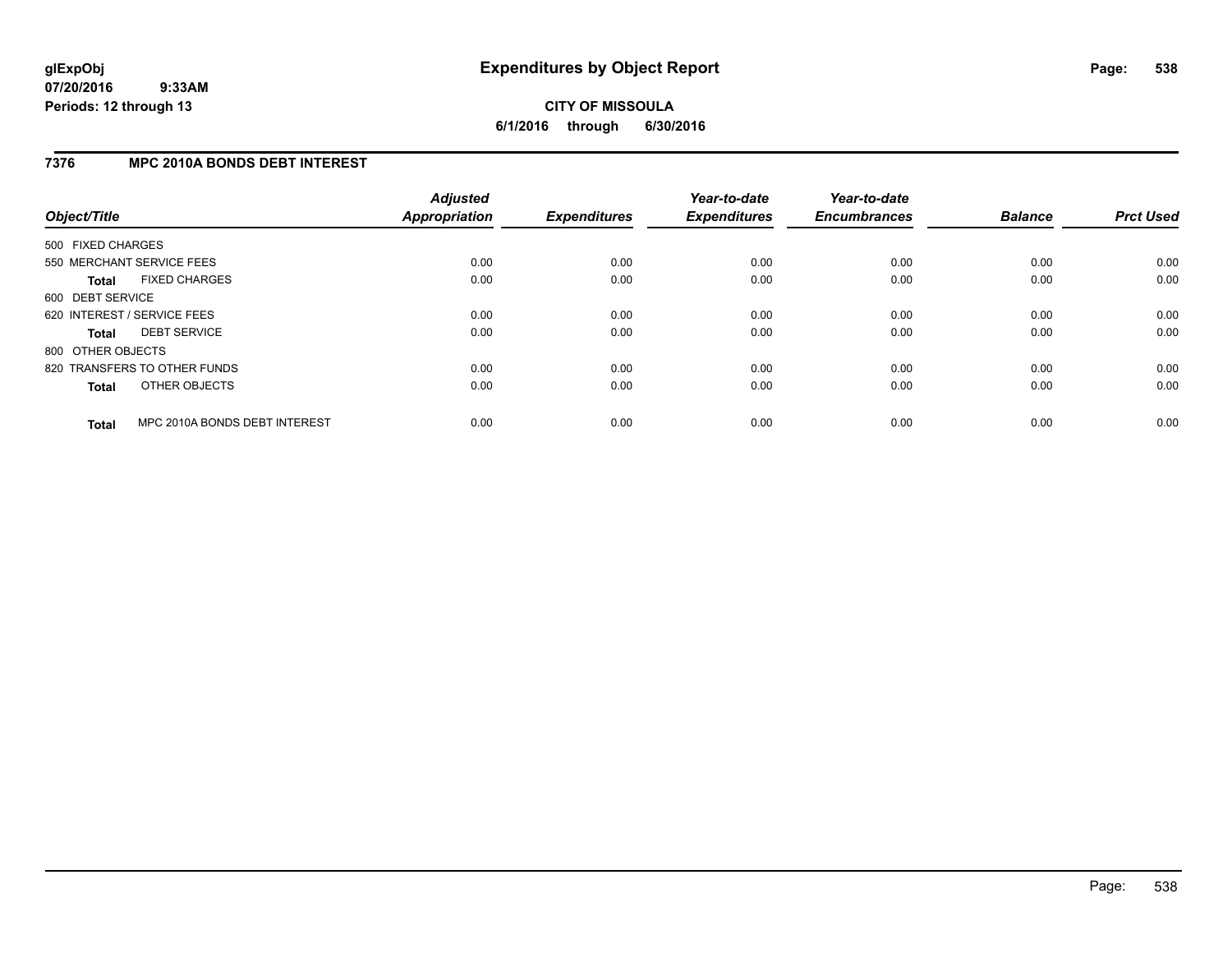#### **7377 MPC 2010A BONDS SINKING FUND**

| Object/Title                         | <b>Adjusted</b><br><b>Appropriation</b> | <b>Expenditures</b> | Year-to-date<br><b>Expenditures</b> | Year-to-date<br><b>Encumbrances</b> | <b>Balance</b> | <b>Prct Used</b> |
|--------------------------------------|-----------------------------------------|---------------------|-------------------------------------|-------------------------------------|----------------|------------------|
| 500 FIXED CHARGES                    |                                         |                     |                                     |                                     |                |                  |
| 550 MERCHANT SERVICE FEES            | 0.00                                    | 0.00                | 0.00                                | 0.00                                | 0.00           | 0.00             |
| <b>FIXED CHARGES</b><br><b>Total</b> | 0.00                                    | 0.00                | 0.00                                | 0.00                                | 0.00           | 0.00             |
| 600 DEBT SERVICE                     |                                         |                     |                                     |                                     |                |                  |
| 610 PRINCIPAL                        | 0.00                                    | 0.00                | 0.00                                | 0.00                                | 0.00           | 0.00             |
| 620 INTEREST / SERVICE FEES          | 0.00                                    | 0.00                | 0.00                                | 0.00                                | 0.00           | 0.00             |
| <b>DEBT SERVICE</b><br><b>Total</b>  | 0.00                                    | 0.00                | 0.00                                | 0.00                                | 0.00           | 0.00             |
| 800 OTHER OBJECTS                    |                                         |                     |                                     |                                     |                |                  |
| 820 TRANSFERS TO OTHER FUNDS         | 0.00                                    | 0.00                | 0.00                                | 0.00                                | 0.00           | 0.00             |
| OTHER OBJECTS<br><b>Total</b>        | 0.00                                    | 0.00                | 0.00                                | 0.00                                | 0.00           | 0.00             |
|                                      |                                         |                     |                                     |                                     |                |                  |
| PARKING COMMISSION<br><b>Total</b>   | 0.00                                    | 0.00                | 0.00                                | 0.00                                | 0.00           | 0.00             |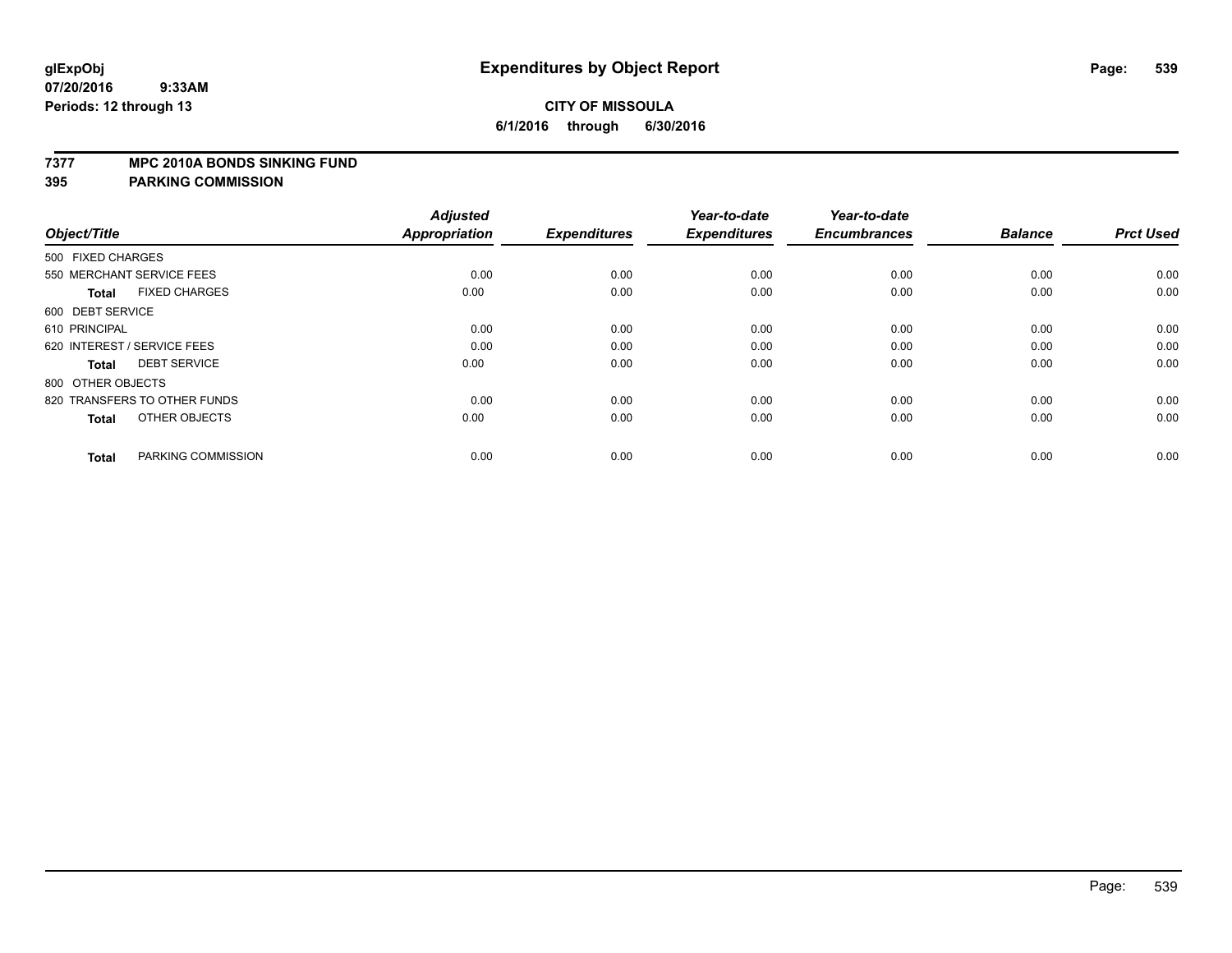# **CITY OF MISSOULA 6/1/2016 through 6/30/2016**

## **7377 MPC 2010A BONDS SINKING FUND**

| Object/Title      |                              | <b>Adjusted</b><br><b>Appropriation</b> | <b>Expenditures</b> | Year-to-date<br><b>Expenditures</b> | Year-to-date<br><b>Encumbrances</b> | <b>Balance</b> | <b>Prct Used</b> |
|-------------------|------------------------------|-----------------------------------------|---------------------|-------------------------------------|-------------------------------------|----------------|------------------|
| 500 FIXED CHARGES |                              |                                         |                     |                                     |                                     |                |                  |
|                   | 550 MERCHANT SERVICE FEES    | 0.00                                    | 0.00                | 0.00                                | 0.00                                | 0.00           | 0.00             |
| <b>Total</b>      | <b>FIXED CHARGES</b>         | 0.00                                    | 0.00                | 0.00                                | 0.00                                | 0.00           | 0.00             |
| 600 DEBT SERVICE  |                              |                                         |                     |                                     |                                     |                |                  |
| 610 PRINCIPAL     |                              | 0.00                                    | 0.00                | 0.00                                | 0.00                                | 0.00           | 0.00             |
|                   | 620 INTEREST / SERVICE FEES  | 0.00                                    | 0.00                | 0.00                                | 0.00                                | 0.00           | 0.00             |
| Total             | <b>DEBT SERVICE</b>          | 0.00                                    | 0.00                | 0.00                                | 0.00                                | 0.00           | 0.00             |
| 800 OTHER OBJECTS |                              |                                         |                     |                                     |                                     |                |                  |
|                   | 820 TRANSFERS TO OTHER FUNDS | 0.00                                    | 0.00                | 0.00                                | 0.00                                | 0.00           | 0.00             |
| <b>Total</b>      | OTHER OBJECTS                | 0.00                                    | 0.00                | 0.00                                | 0.00                                | 0.00           | 0.00             |
| <b>Total</b>      | MPC 2010A BONDS SINKING FUND | 0.00                                    | 0.00                | 0.00                                | 0.00                                | 0.00           | 0.00             |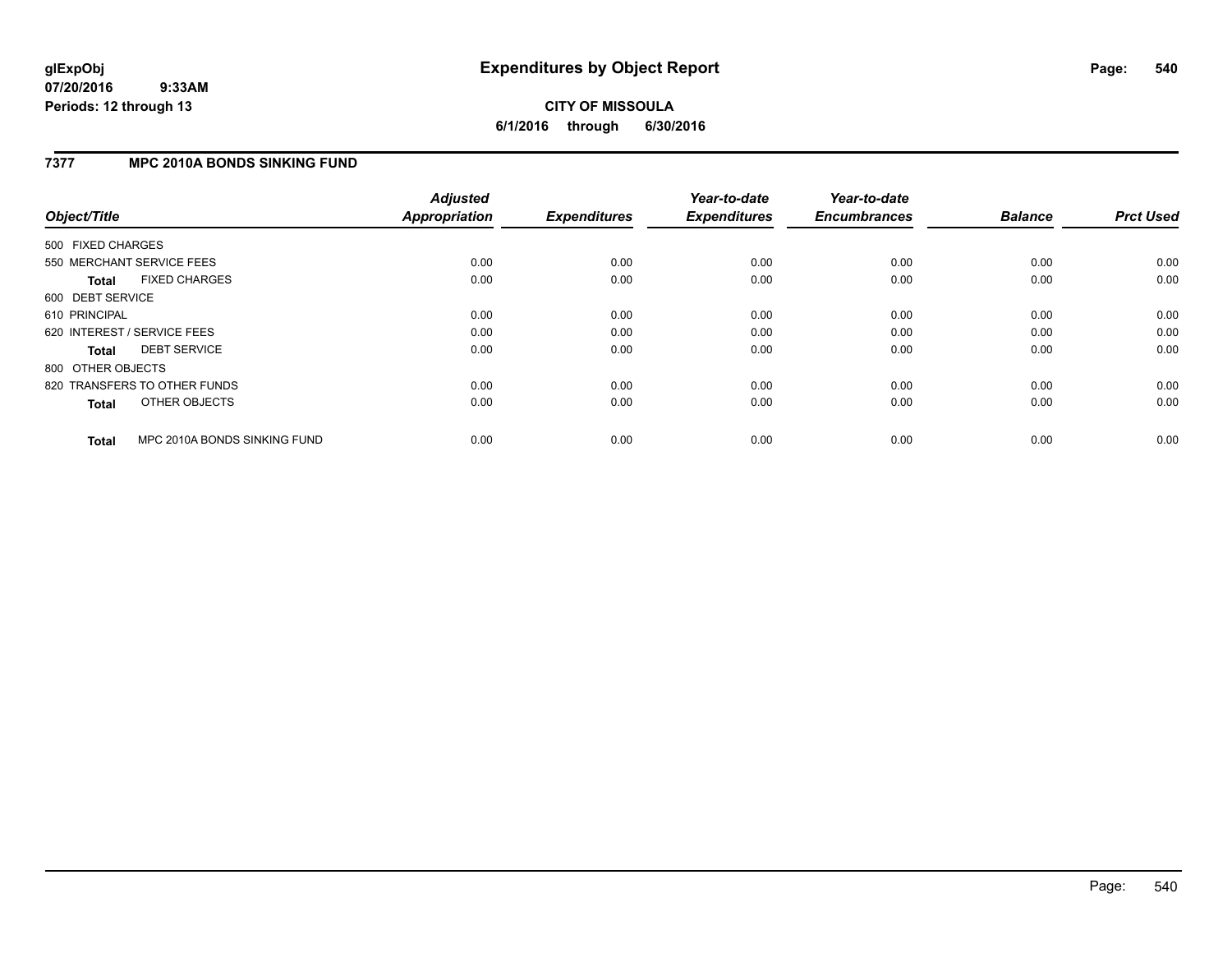**7378 MPC 2010A BOND RESERVE**

**395 PARKING COMMISSION**

|                    |                              | <b>Adjusted</b> |                     | Year-to-date        | Year-to-date        |                |                  |
|--------------------|------------------------------|-----------------|---------------------|---------------------|---------------------|----------------|------------------|
| Object/Title       |                              | Appropriation   | <b>Expenditures</b> | <b>Expenditures</b> | <b>Encumbrances</b> | <b>Balance</b> | <b>Prct Used</b> |
| 500 FIXED CHARGES  |                              |                 |                     |                     |                     |                |                  |
|                    | 550 MERCHANT SERVICE FEES    | 0.00            | 0.00                | 0.00                | 0.00                | 0.00           | 0.00             |
| <b>Total</b>       | <b>FIXED CHARGES</b>         | 0.00            | 0.00                | 0.00                | 0.00                | 0.00           | 0.00             |
| 800 OTHER OBJECTS  |                              |                 |                     |                     |                     |                |                  |
|                    | 820 TRANSFERS TO OTHER FUNDS | 0.00            | 0.00                | 0.00                | 0.00                | 0.00           | 0.00             |
| <b>Total</b>       | OTHER OBJECTS                | 0.00            | 0.00                | 0.00                | 0.00                | 0.00           | 0.00             |
| 900 CAPITAL OUTLAY |                              |                 |                     |                     |                     |                |                  |
| 930 IMPROVEMENTS   |                              | 0.00            | 0.00                | 0.00                | 0.00                | 0.00           | 0.00             |
| <b>Total</b>       | <b>CAPITAL OUTLAY</b>        | 0.00            | 0.00                | 0.00                | 0.00                | 0.00           | 0.00             |
| <b>Total</b>       | PARKING COMMISSION           | 0.00            | 0.00                | 0.00                | 0.00                | 0.00           | 0.00             |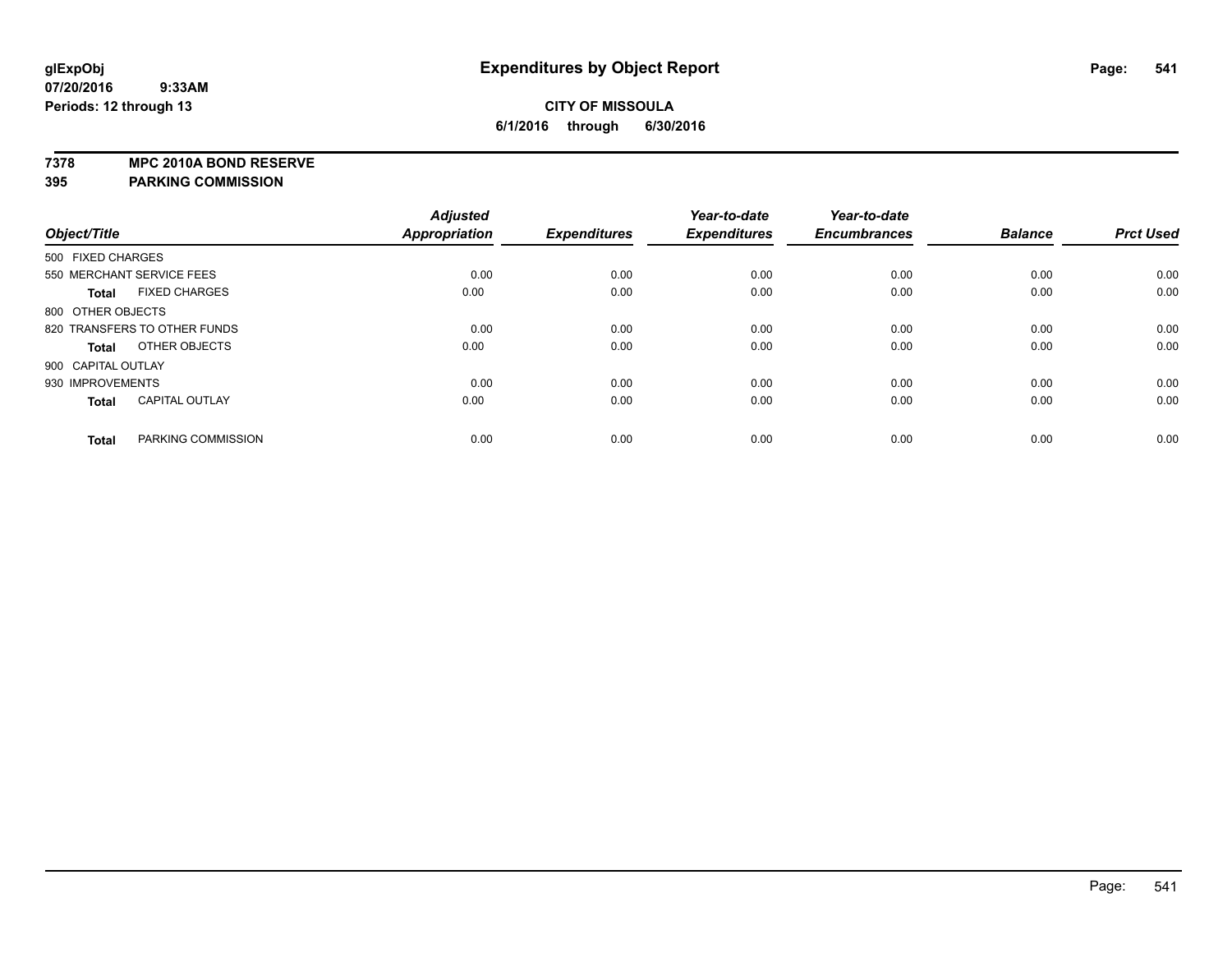### **7378 MPC 2010A BOND RESERVE**

| Object/Title       |                              | <b>Adjusted</b><br><b>Appropriation</b> | <b>Expenditures</b> | Year-to-date<br><b>Expenditures</b> | Year-to-date<br><b>Encumbrances</b> | <b>Balance</b> | <b>Prct Used</b> |
|--------------------|------------------------------|-----------------------------------------|---------------------|-------------------------------------|-------------------------------------|----------------|------------------|
| 500 FIXED CHARGES  |                              |                                         |                     |                                     |                                     |                |                  |
|                    | 550 MERCHANT SERVICE FEES    | 0.00                                    | 0.00                | 0.00                                | 0.00                                | 0.00           | 0.00             |
| <b>Total</b>       | <b>FIXED CHARGES</b>         | 0.00                                    | 0.00                | 0.00                                | 0.00                                | 0.00           | 0.00             |
| 800 OTHER OBJECTS  |                              |                                         |                     |                                     |                                     |                |                  |
|                    | 820 TRANSFERS TO OTHER FUNDS | 0.00                                    | 0.00                | 0.00                                | 0.00                                | 0.00           | 0.00             |
| <b>Total</b>       | OTHER OBJECTS                | 0.00                                    | 0.00                | 0.00                                | 0.00                                | 0.00           | 0.00             |
| 900 CAPITAL OUTLAY |                              |                                         |                     |                                     |                                     |                |                  |
| 930 IMPROVEMENTS   |                              | 0.00                                    | 0.00                | 0.00                                | 0.00                                | 0.00           | 0.00             |
| Total              | <b>CAPITAL OUTLAY</b>        | 0.00                                    | 0.00                | 0.00                                | 0.00                                | 0.00           | 0.00             |
| <b>Total</b>       | MPC 2010A BOND RESERVE       | 0.00                                    | 0.00                | 0.00                                | 0.00                                | 0.00           | 0.00             |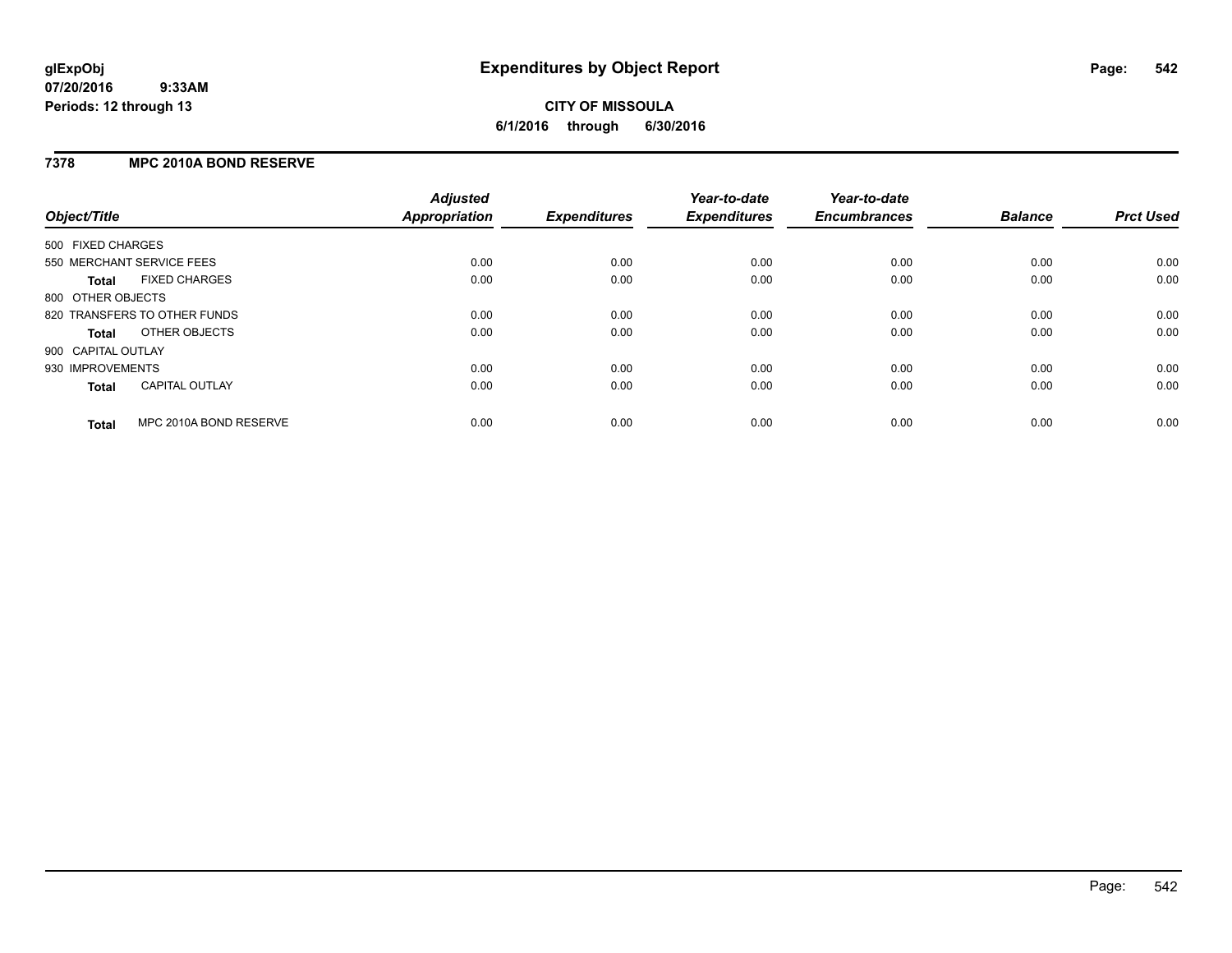#### **7380 BUSINESS IMPROVEMENT DISTRICT**

#### **375 BUSINESS IMPROVEMENT DISTRICT**

| Object/Title |                                                      | <b>Adjusted</b><br>Appropriation | <b>Expenditures</b> | Year-to-date<br><b>Expenditures</b> | Year-to-date<br><b>Encumbrances</b> | <b>Balance</b> | <b>Prct Used</b> |
|--------------|------------------------------------------------------|----------------------------------|---------------------|-------------------------------------|-------------------------------------|----------------|------------------|
|              | 300 PURCHASED SERVICES                               |                                  |                     |                                     |                                     |                |                  |
|              | 350 PROFESSIONAL SERVICES                            | 439.800.00                       | 0.00                | 375.000.00                          | 0.00                                | 64.800.00      | 85.27            |
|              | <b>PURCHASED SERVICES</b><br><b>Total</b>            | 439,800.00                       | 0.00                | 375.000.00                          | 0.00                                | 64,800.00      | 85.27            |
|              | 500 FIXED CHARGES                                    |                                  |                     |                                     |                                     |                |                  |
|              | 550 MERCHANT SERVICE FEES                            | 0.00                             | 0.00                | 0.00                                | 0.00                                | 0.00           | 0.00             |
|              | <b>FIXED CHARGES</b><br><b>Total</b>                 | 0.00                             | 0.00                | 0.00                                | 0.00                                | 0.00           | 0.00             |
|              | 800 OTHER OBJECTS                                    |                                  |                     |                                     |                                     |                |                  |
|              | 845 CONTINGENCY                                      | 0.00                             | 0.00                | 0.00                                | 0.00                                | 0.00           | 0.00             |
|              | OTHER OBJECTS<br><b>Total</b>                        | 0.00                             | 0.00                | 0.00                                | 0.00                                | 0.00           | 0.00             |
|              | <b>BUSINESS IMPROVEMENT DISTRICT</b><br><b>Total</b> | 439,800.00                       | 0.00                | 375.000.00                          | 0.00                                | 64,800.00      | 85.27            |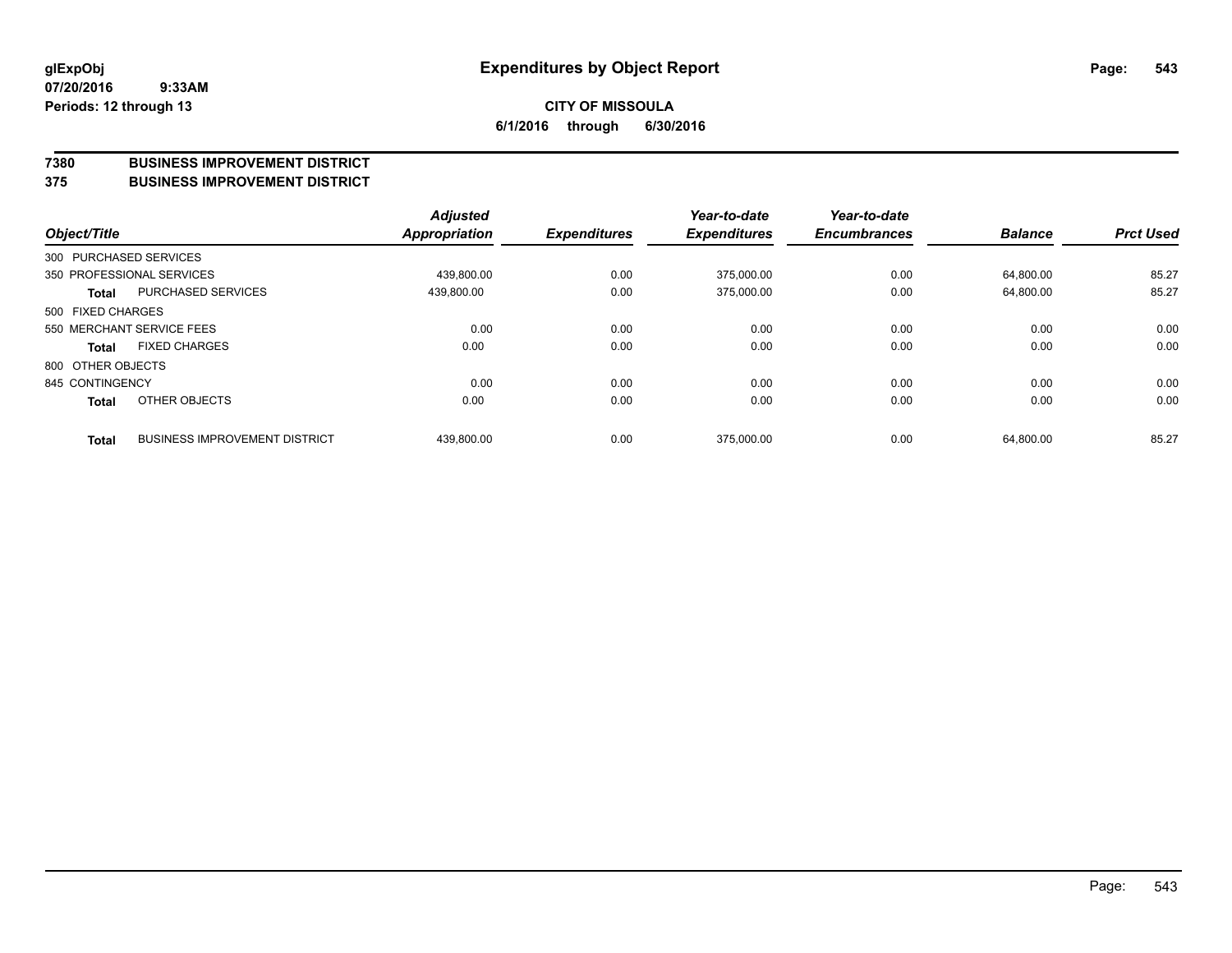# **CITY OF MISSOULA 6/1/2016 through 6/30/2016**

### **7380 BUSINESS IMPROVEMENT DISTRICT**

| Object/Title      |                                      | <b>Adjusted</b><br><b>Appropriation</b> | <b>Expenditures</b> | Year-to-date<br><b>Expenditures</b> | Year-to-date<br><b>Encumbrances</b> | <b>Balance</b> | <b>Prct Used</b> |
|-------------------|--------------------------------------|-----------------------------------------|---------------------|-------------------------------------|-------------------------------------|----------------|------------------|
|                   | 300 PURCHASED SERVICES               |                                         |                     |                                     |                                     |                |                  |
|                   | 350 PROFESSIONAL SERVICES            | 439.800.00                              | 0.00                | 375.000.00                          | 0.00                                | 64.800.00      | 85.27            |
| <b>Total</b>      | <b>PURCHASED SERVICES</b>            | 439,800.00                              | 0.00                | 375,000.00                          | 0.00                                | 64,800.00      | 85.27            |
| 500 FIXED CHARGES |                                      |                                         |                     |                                     |                                     |                |                  |
|                   | 550 MERCHANT SERVICE FEES            | 0.00                                    | 0.00                | 0.00                                | 0.00                                | 0.00           | 0.00             |
| <b>Total</b>      | <b>FIXED CHARGES</b>                 | 0.00                                    | 0.00                | 0.00                                | 0.00                                | 0.00           | 0.00             |
| 800 OTHER OBJECTS |                                      |                                         |                     |                                     |                                     |                |                  |
| 845 CONTINGENCY   |                                      | 0.00                                    | 0.00                | 0.00                                | 0.00                                | 0.00           | 0.00             |
| <b>Total</b>      | OTHER OBJECTS                        | 0.00                                    | 0.00                | 0.00                                | 0.00                                | 0.00           | 0.00             |
| <b>Total</b>      | <b>BUSINESS IMPROVEMENT DISTRICT</b> | 439.800.00                              | 0.00                | 375.000.00                          | 0.00                                | 64.800.00      | 85.27            |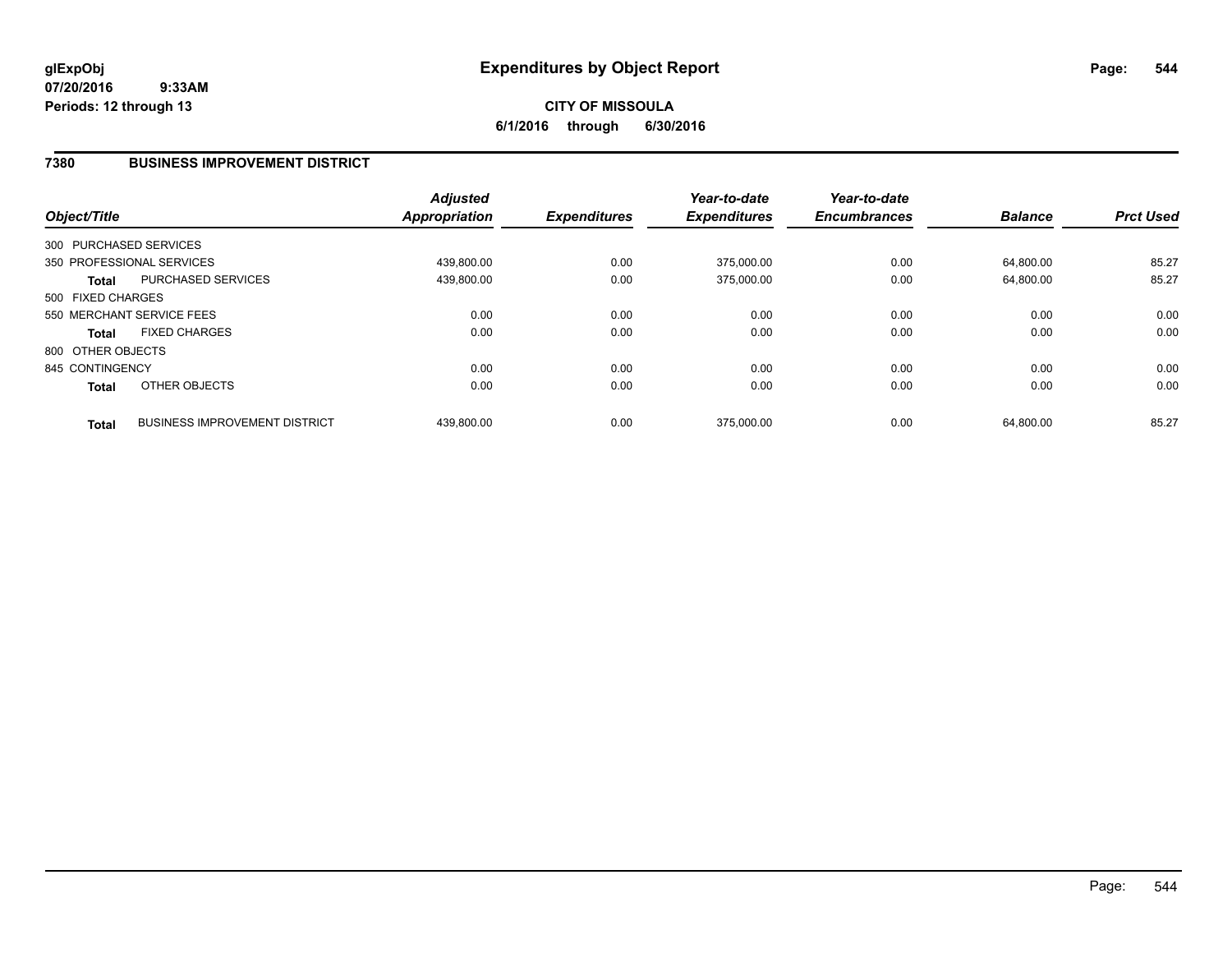#### **7381 TOURISM BUSINESS IMPROVEMENT DISTRICT**

#### **375 BUSINESS IMPROVEMENT DISTRICT**

| Object/Title           |                                      | <b>Adjusted</b><br><b>Appropriation</b> | <b>Expenditures</b> | Year-to-date<br><b>Expenditures</b> | Year-to-date<br><b>Encumbrances</b> | <b>Balance</b> | <b>Prct Used</b> |
|------------------------|--------------------------------------|-----------------------------------------|---------------------|-------------------------------------|-------------------------------------|----------------|------------------|
| 300 PURCHASED SERVICES |                                      |                                         |                     |                                     |                                     |                |                  |
|                        | 390 OTHER PURCHASED SERVICES         | 680,350.00                              | 0.00                | 0.00                                | 0.00                                | 680.350.00     | 0.00             |
| <b>Total</b>           | <b>PURCHASED SERVICES</b>            | 680,350.00                              | 0.00                | 0.00                                | 0.00                                | 680,350.00     | 0.00             |
| 500 FIXED CHARGES      |                                      |                                         |                     |                                     |                                     |                |                  |
|                        | 550 MERCHANT SERVICE FEES            | 0.00                                    | 0.00                | 0.00                                | 0.00                                | 0.00           | 0.00             |
| <b>Total</b>           | <b>FIXED CHARGES</b>                 | 0.00                                    | 0.00                | 0.00                                | 0.00                                | 0.00           | 0.00             |
| <b>Total</b>           | <b>BUSINESS IMPROVEMENT DISTRICT</b> | 680,350.00                              | 0.00                | 0.00                                | 0.00                                | 680.350.00     | 0.00             |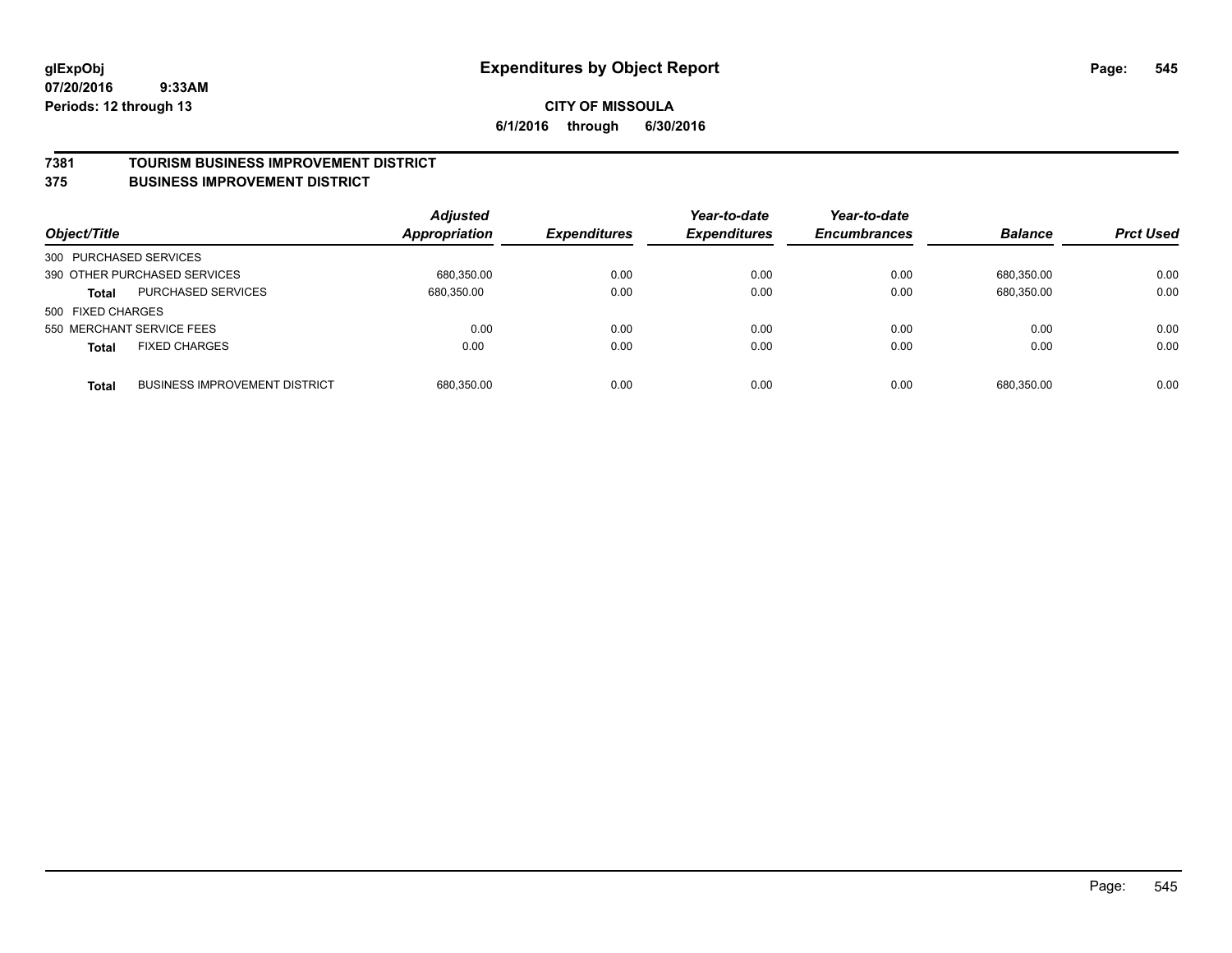### **CITY OF MISSOULA 6/1/2016 through 6/30/2016**

# **7381 TOURISM BUSINESS IMPROVEMENT DISTRICT**

| Object/Title           |                                  | <b>Adjusted</b><br>Appropriation | <b>Expenditures</b> | Year-to-date<br><b>Expenditures</b> | Year-to-date<br><b>Encumbrances</b> | <b>Balance</b> | <b>Prct Used</b> |
|------------------------|----------------------------------|----------------------------------|---------------------|-------------------------------------|-------------------------------------|----------------|------------------|
| 300 PURCHASED SERVICES |                                  |                                  |                     |                                     |                                     |                |                  |
|                        | 390 OTHER PURCHASED SERVICES     | 680,350.00                       | 0.00                | 0.00                                | 0.00                                | 680.350.00     | 0.00             |
| Total                  | <b>PURCHASED SERVICES</b>        | 680,350.00                       | 0.00                | 0.00                                | 0.00                                | 680,350.00     | 0.00             |
| 500 FIXED CHARGES      |                                  |                                  |                     |                                     |                                     |                |                  |
|                        | 550 MERCHANT SERVICE FEES        | 0.00                             | 0.00                | 0.00                                | 0.00                                | 0.00           | 0.00             |
| <b>Total</b>           | <b>FIXED CHARGES</b>             | 0.00                             | 0.00                | 0.00                                | 0.00                                | 0.00           | 0.00             |
| <b>Total</b>           | TOURISM BUSINESS IMPROVEMENT DIS | 680,350.00                       | 0.00                | 0.00                                | 0.00                                | 680,350.00     | 0.00             |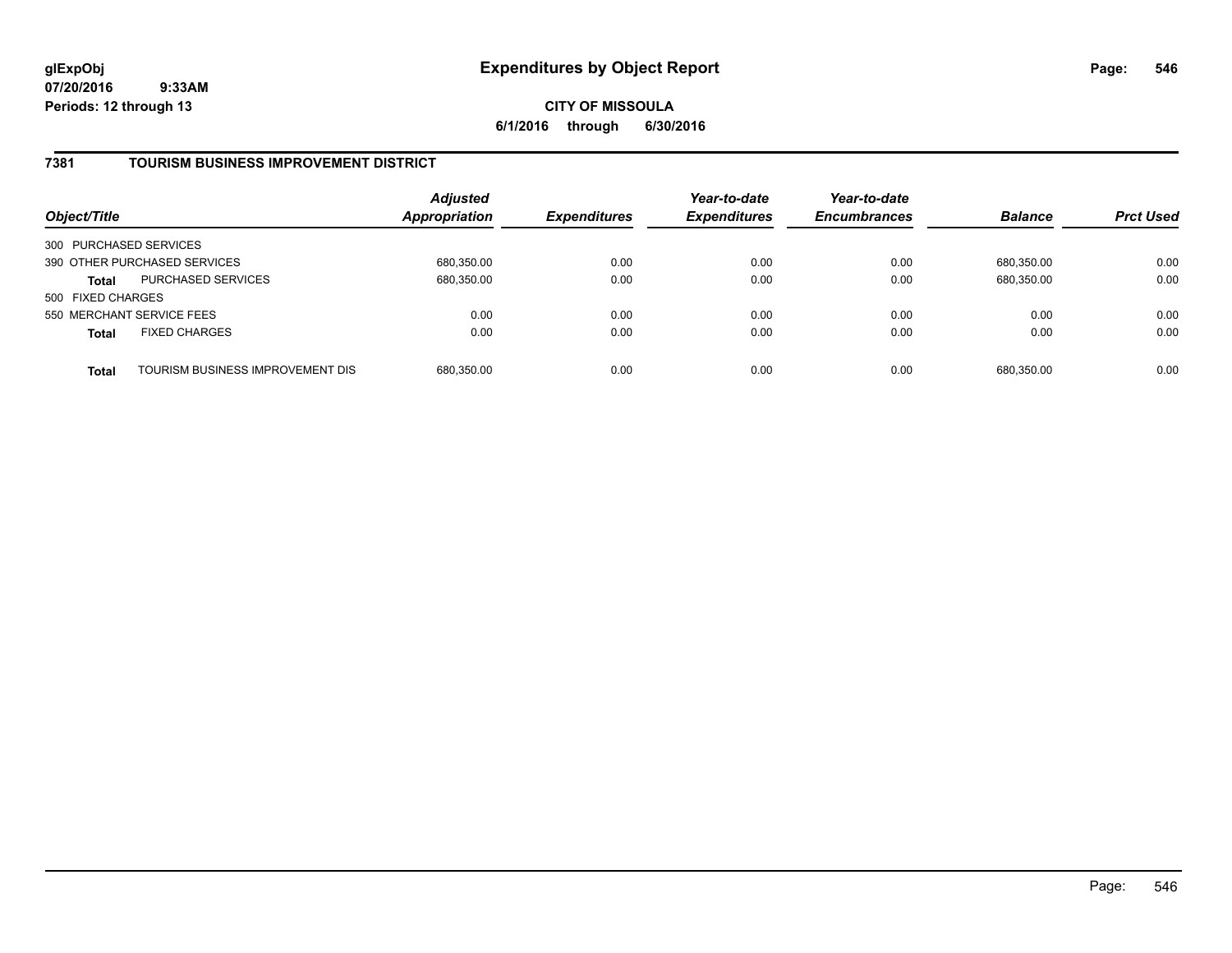# **7382 5.75M TIF RESERVE**

**390 NON-DEPARTMENTAL**

| Object/Title      |                              | <b>Adjusted</b><br>Appropriation | <b>Expenditures</b> | Year-to-date<br><b>Expenditures</b> | Year-to-date<br><b>Encumbrances</b> | <b>Balance</b> | <b>Prct Used</b> |
|-------------------|------------------------------|----------------------------------|---------------------|-------------------------------------|-------------------------------------|----------------|------------------|
| 800 OTHER OBJECTS |                              |                                  |                     |                                     |                                     |                |                  |
|                   | 820 TRANSFERS TO OTHER FUNDS | 0.00                             | 0.00                | 0.00                                | 0.00                                | 0.00           | 0.00             |
| <b>Total</b>      | OTHER OBJECTS                | 0.00                             | 0.00                | 0.00                                | 0.00                                | 0.00           | 0.00             |
| <b>Total</b>      | NON-DEPARTMENTAL             | 0.00                             | 0.00                | 0.00                                | 0.00                                | 0.00           | 0.00             |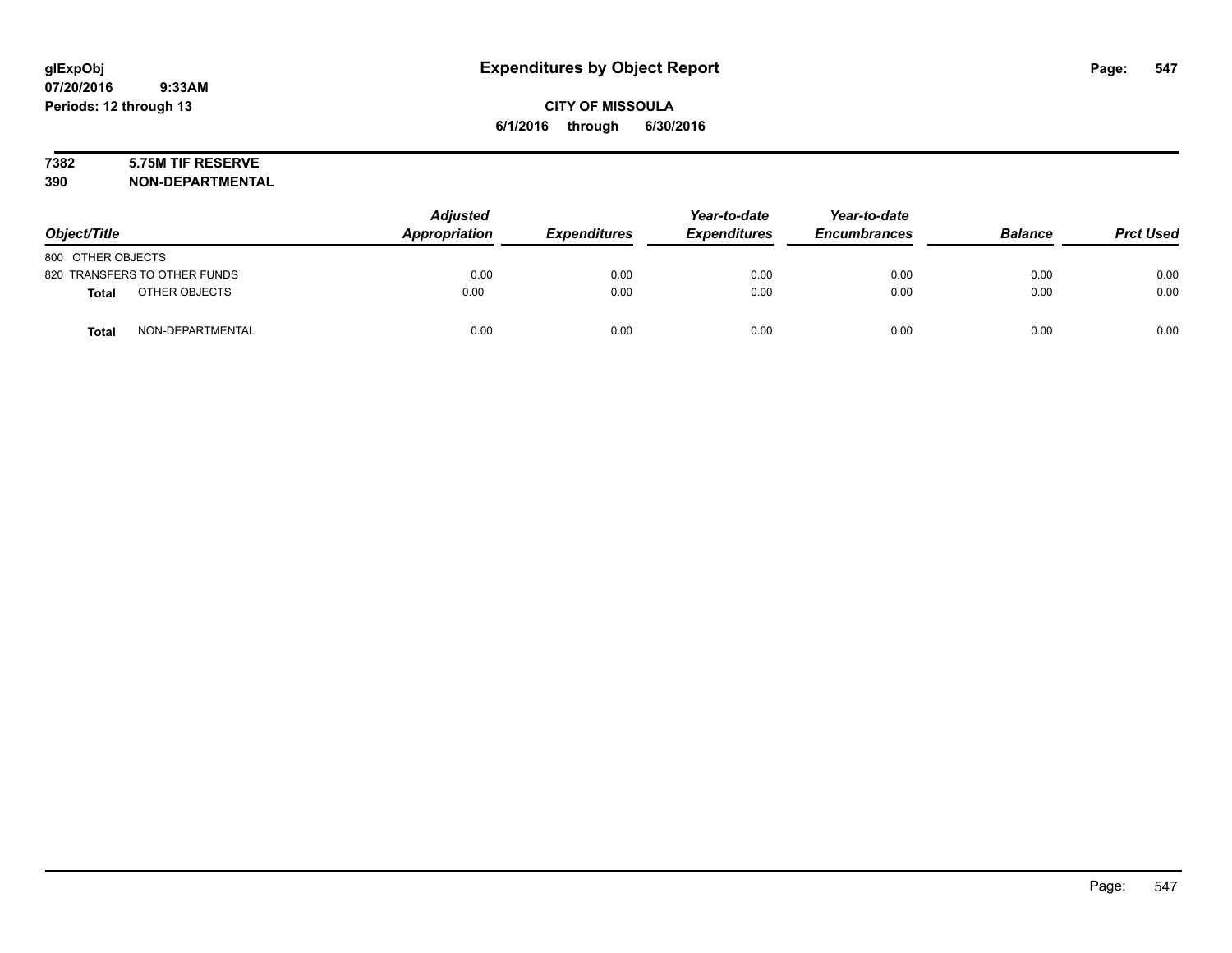**CITY OF MISSOULA 6/1/2016 through 6/30/2016**

### **7382 5.75M TIF RESERVE**

| Object/Title                      | <b>Adjusted</b><br>Appropriation | <b>Expenditures</b> | Year-to-date<br><b>Expenditures</b> | Year-to-date<br><b>Encumbrances</b> | <b>Balance</b> | <b>Prct Used</b> |
|-----------------------------------|----------------------------------|---------------------|-------------------------------------|-------------------------------------|----------------|------------------|
| 800 OTHER OBJECTS                 |                                  |                     |                                     |                                     |                |                  |
| 820 TRANSFERS TO OTHER FUNDS      | 0.00                             | 0.00                | 0.00                                | 0.00                                | 0.00           | 0.00             |
| OTHER OBJECTS<br><b>Total</b>     | 0.00                             | 0.00                | 0.00                                | 0.00                                | 0.00           | 0.00             |
| 5.75M TIF RESERVE<br><b>Total</b> | 0.00                             | 0.00                | 0.00                                | 0.00                                | 0.00           | 0.00             |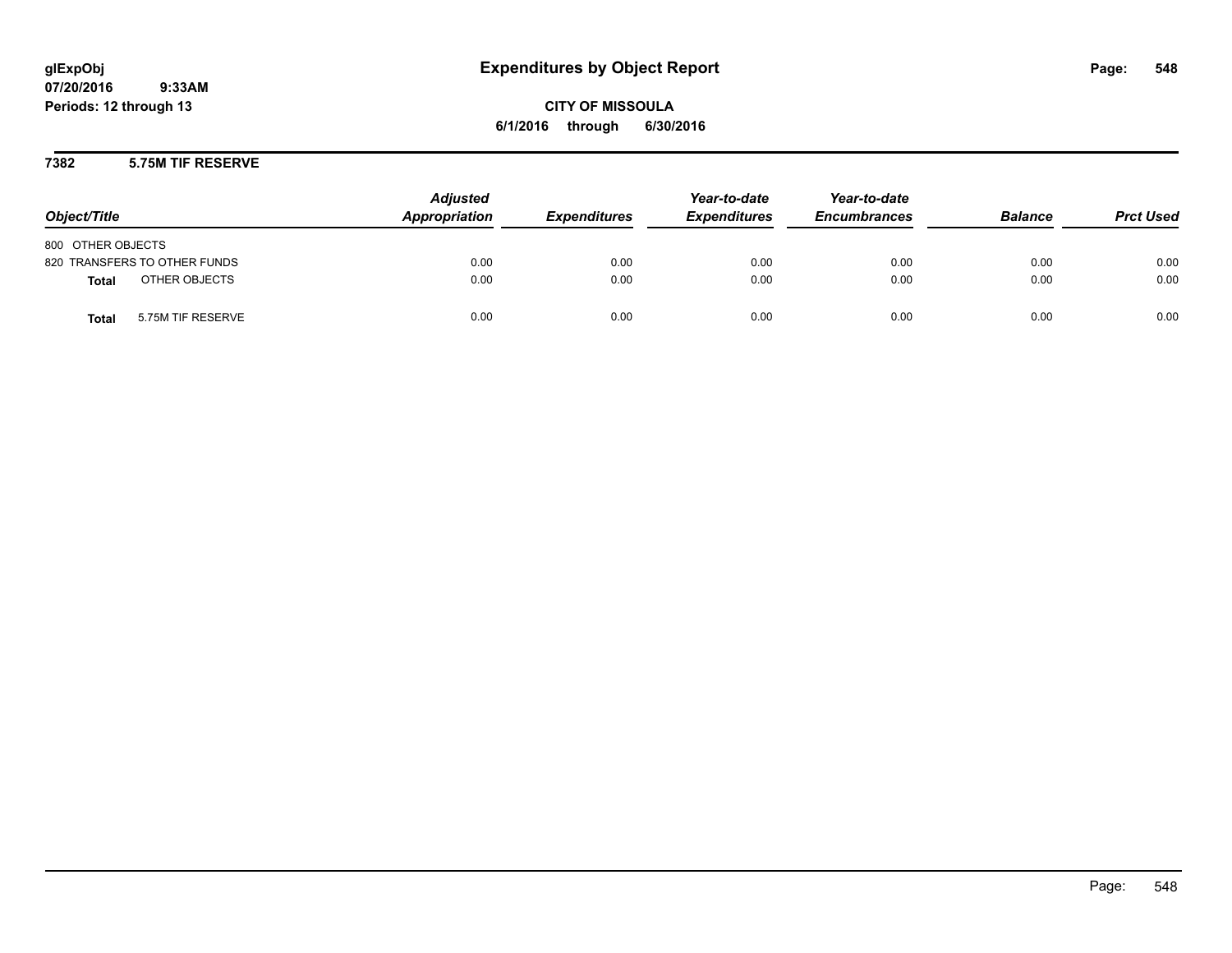### **7383 RIVERFRONT TRIANGLE URD**

| Object/Title                 |                                   | <b>Adjusted</b><br><b>Appropriation</b> | <b>Expenditures</b> | Year-to-date<br><b>Expenditures</b> | Year-to-date<br><b>Encumbrances</b> | <b>Balance</b> | <b>Prct Used</b> |
|------------------------------|-----------------------------------|-----------------------------------------|---------------------|-------------------------------------|-------------------------------------|----------------|------------------|
| 300 PURCHASED SERVICES       |                                   |                                         |                     |                                     |                                     |                |                  |
| 350 PROFESSIONAL SERVICES    |                                   | 0.00                                    | 0.00                | 3,500.00                            | 0.00                                | $-3,500.00$    | 0.00             |
| <b>Total</b>                 | <b>PURCHASED SERVICES</b>         | 0.00                                    | 0.00                | 3,500.00                            | 0.00                                | $-3,500.00$    | 0.00             |
| 500 FIXED CHARGES            |                                   |                                         |                     |                                     |                                     |                |                  |
| 550 MERCHANT SERVICE FEES    |                                   | 0.00                                    | 0.00                | 0.00                                | 0.00                                | 0.00           | 0.00             |
| <b>Total</b>                 | <b>FIXED CHARGES</b>              | 0.00                                    | 0.00                | 0.00                                | 0.00                                | 0.00           | 0.00             |
| 700 GRANTS & CONTRIBUTIONS   |                                   |                                         |                     |                                     |                                     |                |                  |
| 700 GRANTS & CONTRIBUTIONS   |                                   | 15,000.00                               | 0.00                | 0.00                                | 0.00                                | 15,000.00      | 0.00             |
| <b>Total</b>                 | <b>GRANTS &amp; CONTRIBUTIONS</b> | 15,000.00                               | 0.00                | 0.00                                | 0.00                                | 15,000.00      | 0.00             |
| 800 OTHER OBJECTS            |                                   |                                         |                     |                                     |                                     |                |                  |
| 820 TRANSFERS TO OTHER FUNDS |                                   | 0.00                                    | 0.00                | 0.00                                | 0.00                                | 0.00           | 0.00             |
| 845 CONTINGENCY              |                                   | 11,862.00                               | 0.00                | 0.00                                | 0.00                                | 11,862.00      | 0.00             |
| <b>Total</b>                 | OTHER OBJECTS                     | 11,862.00                               | 0.00                | 0.00                                | 0.00                                | 11,862.00      | 0.00             |
| <b>Total</b>                 | <b>MRA</b>                        | 26,862.00                               | 0.00                | 3,500.00                            | 0.00                                | 23,362.00      | 13.03            |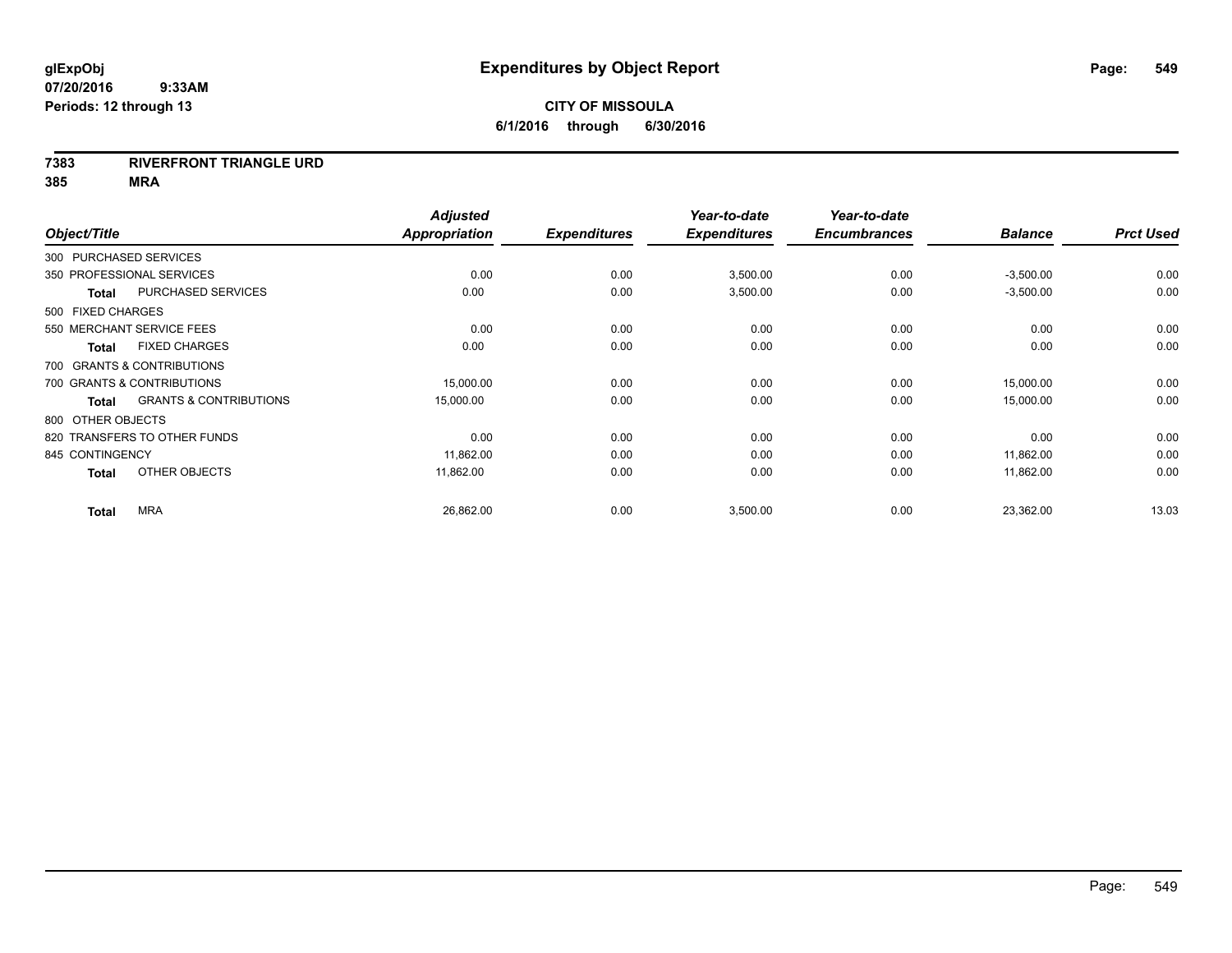# **CITY OF MISSOULA 6/1/2016 through 6/30/2016**

### **7383 RIVERFRONT TRIANGLE URD**

| Object/Title           |                                   | <b>Adjusted</b><br><b>Appropriation</b> | <b>Expenditures</b> | Year-to-date<br><b>Expenditures</b> | Year-to-date<br><b>Encumbrances</b> | <b>Balance</b> | <b>Prct Used</b> |
|------------------------|-----------------------------------|-----------------------------------------|---------------------|-------------------------------------|-------------------------------------|----------------|------------------|
|                        |                                   |                                         |                     |                                     |                                     |                |                  |
| 300 PURCHASED SERVICES |                                   |                                         |                     |                                     |                                     |                |                  |
|                        | 350 PROFESSIONAL SERVICES         | 0.00                                    | 0.00                | 3,500.00                            | 0.00                                | $-3,500.00$    | 0.00             |
| <b>Total</b>           | <b>PURCHASED SERVICES</b>         | 0.00                                    | 0.00                | 3,500.00                            | 0.00                                | $-3,500.00$    | 0.00             |
| 500 FIXED CHARGES      |                                   |                                         |                     |                                     |                                     |                |                  |
|                        | 550 MERCHANT SERVICE FEES         | 0.00                                    | 0.00                | 0.00                                | 0.00                                | 0.00           | 0.00             |
| <b>Total</b>           | <b>FIXED CHARGES</b>              | 0.00                                    | 0.00                | 0.00                                | 0.00                                | 0.00           | 0.00             |
|                        | 700 GRANTS & CONTRIBUTIONS        |                                         |                     |                                     |                                     |                |                  |
|                        | 700 GRANTS & CONTRIBUTIONS        | 15,000.00                               | 0.00                | 0.00                                | 0.00                                | 15,000.00      | 0.00             |
| <b>Total</b>           | <b>GRANTS &amp; CONTRIBUTIONS</b> | 15,000.00                               | 0.00                | 0.00                                | 0.00                                | 15,000.00      | 0.00             |
| 800 OTHER OBJECTS      |                                   |                                         |                     |                                     |                                     |                |                  |
|                        | 820 TRANSFERS TO OTHER FUNDS      | 0.00                                    | 0.00                | 0.00                                | 0.00                                | 0.00           | 0.00             |
| 845 CONTINGENCY        |                                   | 11,862.00                               | 0.00                | 0.00                                | 0.00                                | 11,862.00      | 0.00             |
| <b>Total</b>           | OTHER OBJECTS                     | 11,862.00                               | 0.00                | 0.00                                | 0.00                                | 11,862.00      | 0.00             |
| <b>Total</b>           | <b>RIVERFRONT TRIANGLE URD</b>    | 26,862.00                               | 0.00                | 3,500.00                            | 0.00                                | 23,362.00      | 13.03            |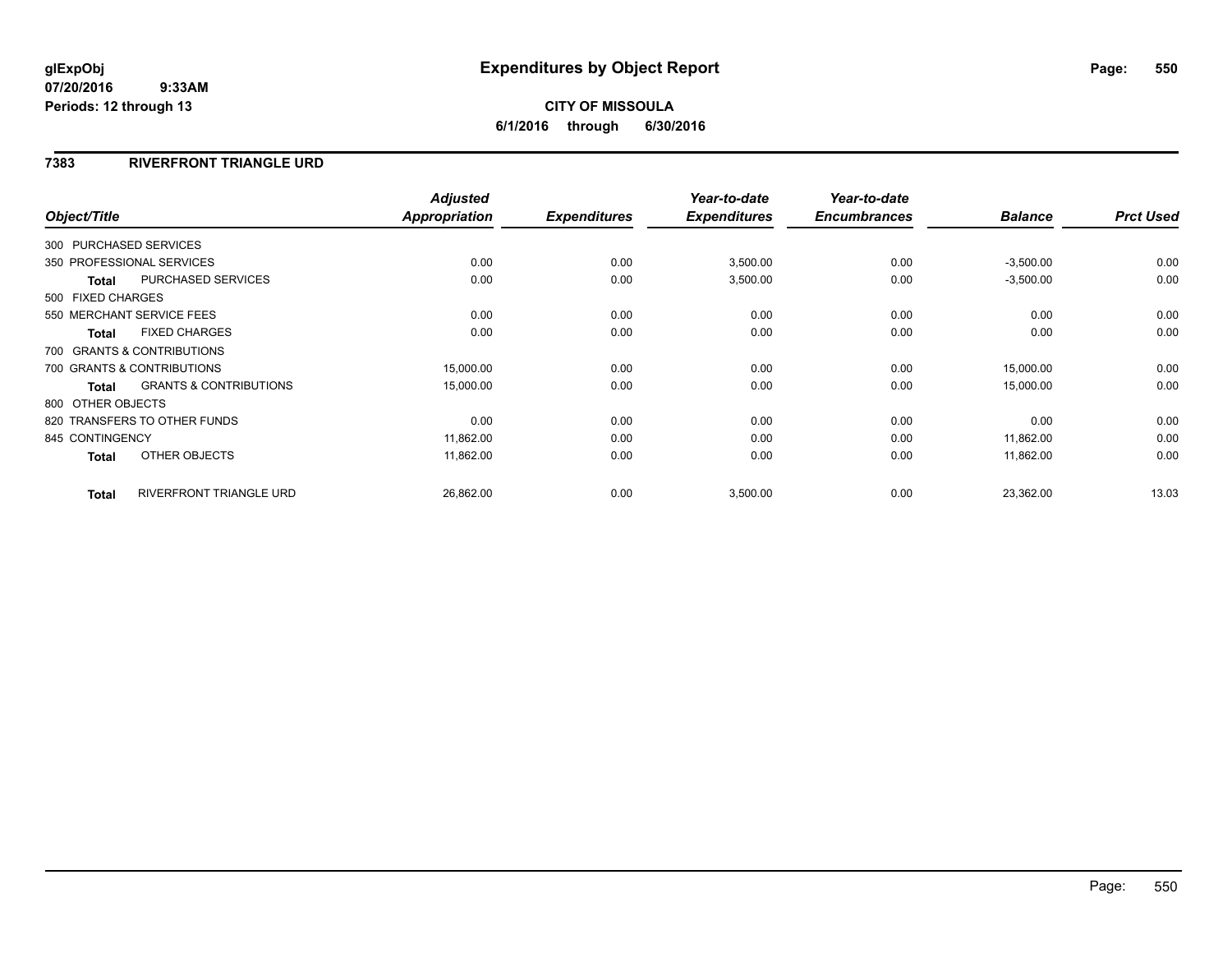# **CITY OF MISSOULA 6/1/2016 through 6/30/2016**

### **7384 NRSS DEBT SERVICE CLEARING**

| Object/Title                 | <b>Adjusted</b><br>Appropriation | <b>Expenditures</b> | Year-to-date<br><b>Expenditures</b> | Year-to-date<br><b>Encumbrances</b> | <b>Balance</b> | <b>Prct Used</b> |
|------------------------------|----------------------------------|---------------------|-------------------------------------|-------------------------------------|----------------|------------------|
| 800 OTHER OBJECTS            |                                  |                     |                                     |                                     |                |                  |
| 820 TRANSFERS TO OTHER FUNDS | 0.00                             | 0.00                | 0.00                                | 0.00                                | 0.00           | 0.00             |
| OTHER OBJECTS<br>Total       | 0.00                             | 0.00                | 0.00                                | 0.00                                | 0.00           | 0.00             |
| <b>MRA</b><br><b>Total</b>   | 0.00                             | 0.00                | 0.00                                | 0.00                                | 0.00           | 0.00             |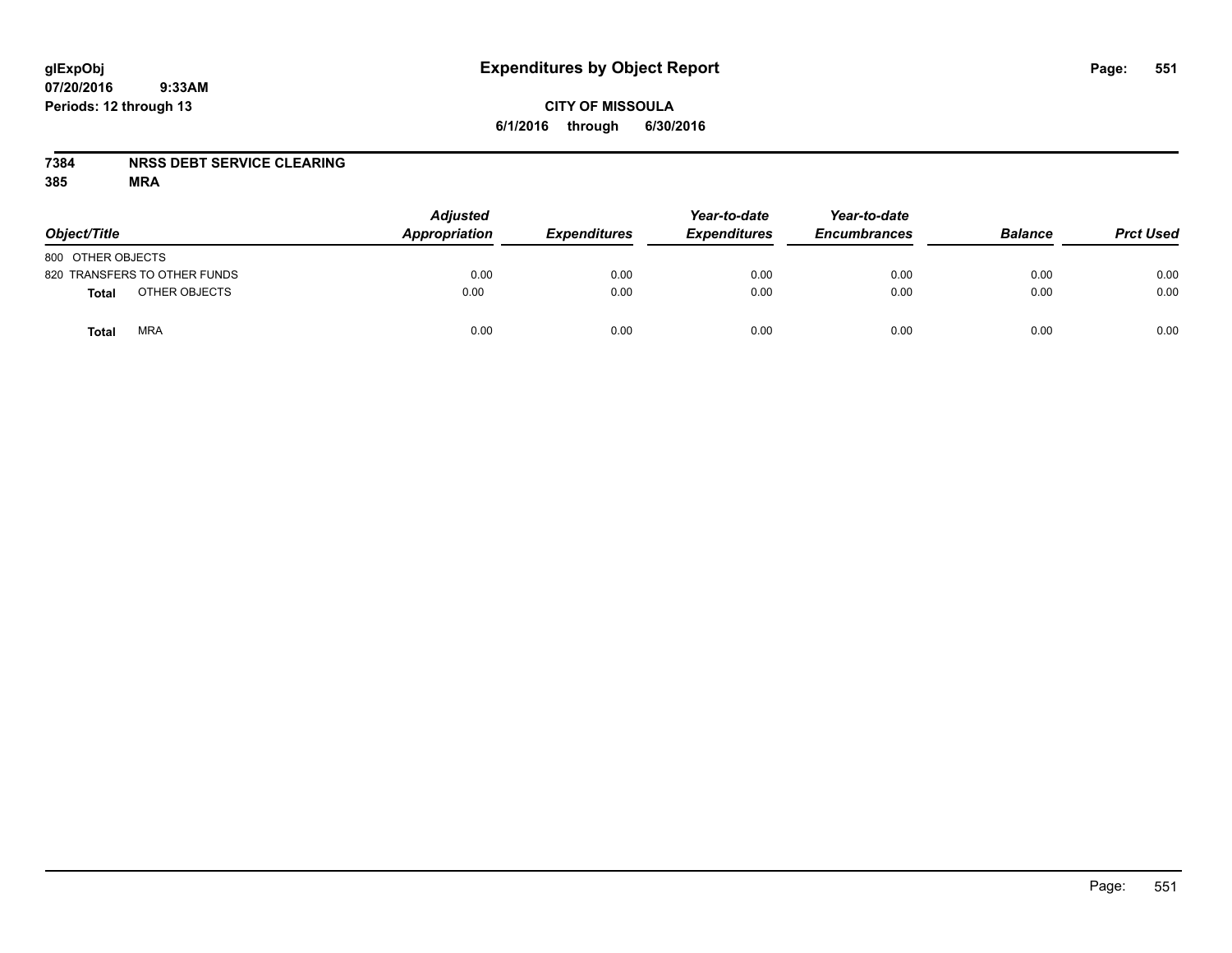### **7384 NRSS DEBT SERVICE CLEARING**

| Object/Title                               | <b>Adjusted</b><br>Appropriation | <b>Expenditures</b> | Year-to-date<br><b>Expenditures</b> | Year-to-date<br><b>Encumbrances</b> | <b>Balance</b> | <b>Prct Used</b> |
|--------------------------------------------|----------------------------------|---------------------|-------------------------------------|-------------------------------------|----------------|------------------|
| 800 OTHER OBJECTS                          |                                  |                     |                                     |                                     |                |                  |
| 820 TRANSFERS TO OTHER FUNDS               | 0.00                             | 0.00                | 0.00                                | 0.00                                | 0.00           | 0.00             |
| OTHER OBJECTS<br><b>Total</b>              | 0.00                             | 0.00                | 0.00                                | 0.00                                | 0.00           | 0.00             |
| NRSS DEBT SERVICE CLEARING<br><b>Total</b> | 0.00                             | 0.00                | 0.00                                | 0.00                                | 0.00           | 0.00             |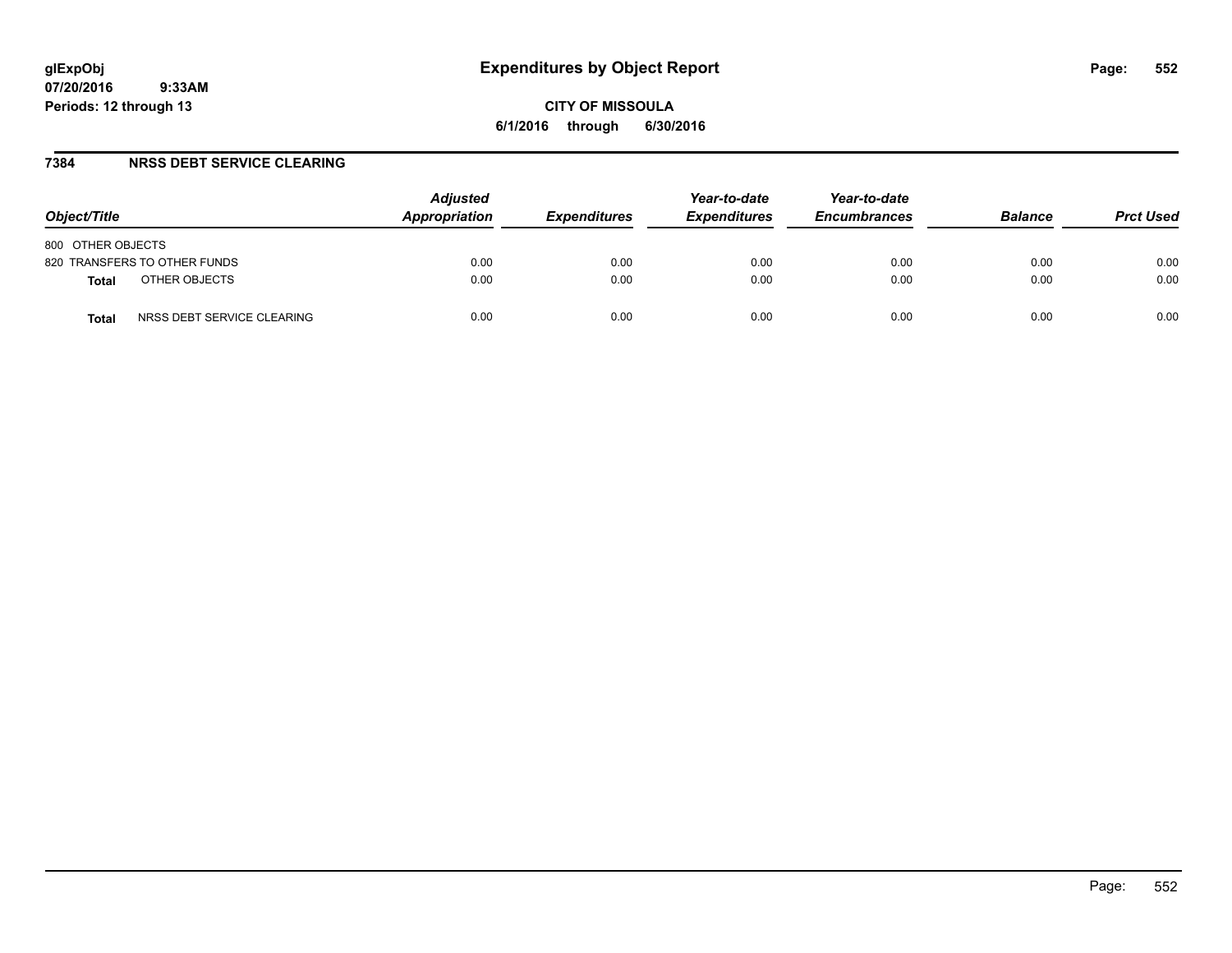# **7385 FRONT STREET URD**

|                    |                                   | <b>Adjusted</b> |                     | Year-to-date        | Year-to-date        |                |                  |
|--------------------|-----------------------------------|-----------------|---------------------|---------------------|---------------------|----------------|------------------|
| Object/Title       |                                   | Appropriation   | <b>Expenditures</b> | <b>Expenditures</b> | <b>Encumbrances</b> | <b>Balance</b> | <b>Prct Used</b> |
|                    | 300 PURCHASED SERVICES            |                 |                     |                     |                     |                |                  |
|                    | 350 PROFESSIONAL SERVICES         | 2,168.00        | 0.00                | 0.00                | 0.00                | 2,168.00       | 0.00             |
| <b>Total</b>       | PURCHASED SERVICES                | 2,168.00        | 0.00                | 0.00                | 0.00                | 2,168.00       | 0.00             |
| 500 FIXED CHARGES  |                                   |                 |                     |                     |                     |                |                  |
|                    | 550 MERCHANT SERVICE FEES         | 0.00            | 0.00                | 0.00                | 0.00                | 0.00           | 0.00             |
| <b>Total</b>       | <b>FIXED CHARGES</b>              | 0.00            | 0.00                | 0.00                | 0.00                | 0.00           | 0.00             |
|                    | 700 GRANTS & CONTRIBUTIONS        |                 |                     |                     |                     |                |                  |
|                    | 700 GRANTS & CONTRIBUTIONS        | 174,560.00      | 25,000.00           | 50,000.00           | 0.00                | 124,560.00     | 28.64            |
| <b>Total</b>       | <b>GRANTS &amp; CONTRIBUTIONS</b> | 174,560.00      | 25,000.00           | 50,000.00           | 0.00                | 124,560.00     | 28.64            |
| 800 OTHER OBJECTS  |                                   |                 |                     |                     |                     |                |                  |
| 845 CONTINGENCY    |                                   | 353,524.00      | 0.00                | 0.00                | 0.00                | 353,524.00     | 0.00             |
| <b>Total</b>       | OTHER OBJECTS                     | 353,524.00      | 0.00                | 0.00                | 0.00                | 353,524.00     | 0.00             |
| 900 CAPITAL OUTLAY |                                   |                 |                     |                     |                     |                |                  |
| 930 IMPROVEMENTS   |                                   | 0.00            | 0.00                | 0.00                | 0.00                | 0.00           | 0.00             |
| <b>Total</b>       | <b>CAPITAL OUTLAY</b>             | 0.00            | 0.00                | 0.00                | 0.00                | 0.00           | 0.00             |
| <b>Total</b>       | <b>MRA</b>                        | 530,252.00      | 25,000.00           | 50,000.00           | 0.00                | 480,252.00     | 9.43             |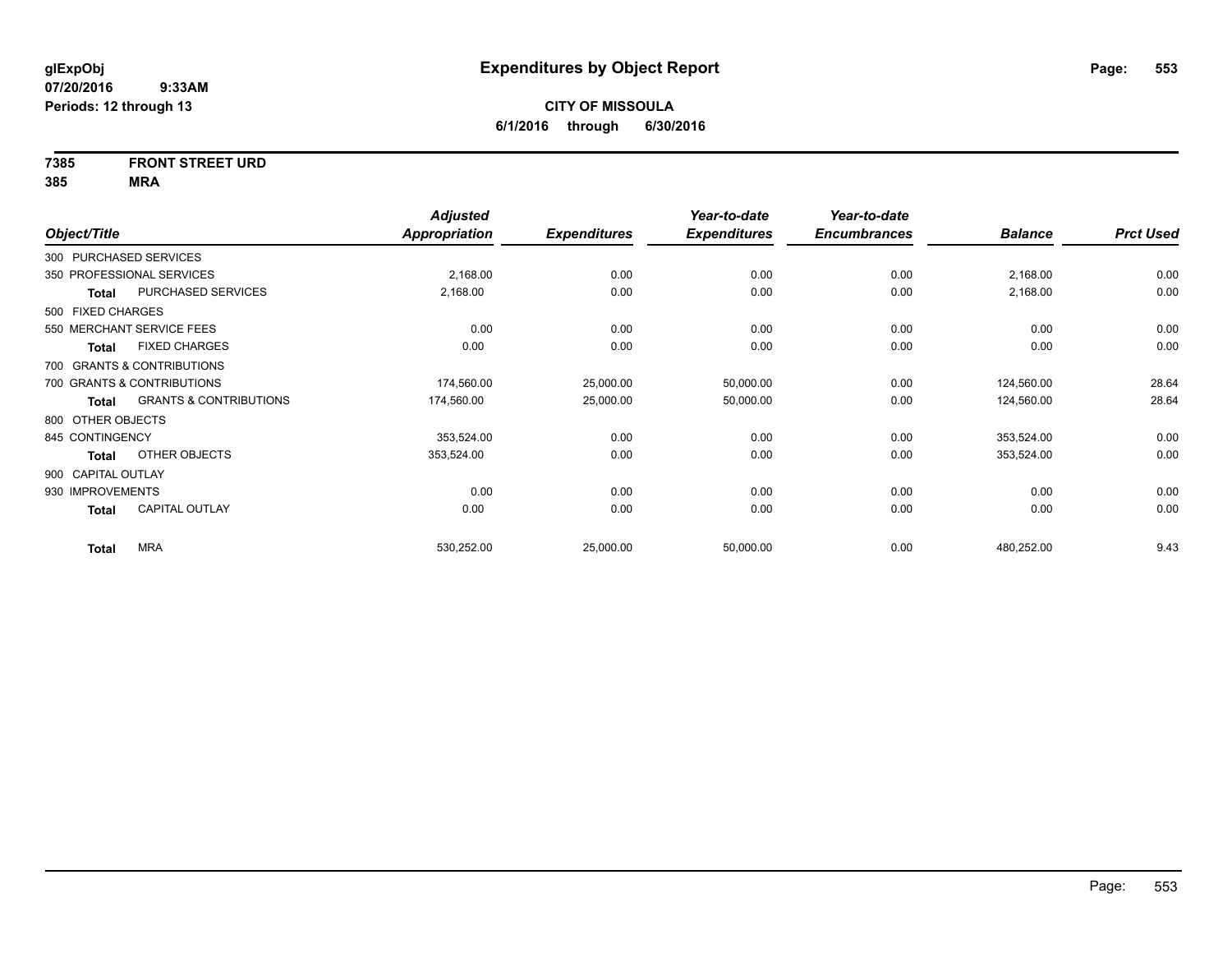### **7385 FRONT STREET URD**

|                    |                                   | <b>Adjusted</b>      |                     | Year-to-date        | Year-to-date        |                |                  |
|--------------------|-----------------------------------|----------------------|---------------------|---------------------|---------------------|----------------|------------------|
| Object/Title       |                                   | <b>Appropriation</b> | <b>Expenditures</b> | <b>Expenditures</b> | <b>Encumbrances</b> | <b>Balance</b> | <b>Prct Used</b> |
|                    | 300 PURCHASED SERVICES            |                      |                     |                     |                     |                |                  |
|                    | 350 PROFESSIONAL SERVICES         | 2,168.00             | 0.00                | 0.00                | 0.00                | 2,168.00       | 0.00             |
| Total              | PURCHASED SERVICES                | 2,168.00             | 0.00                | 0.00                | 0.00                | 2,168.00       | 0.00             |
| 500 FIXED CHARGES  |                                   |                      |                     |                     |                     |                |                  |
|                    | 550 MERCHANT SERVICE FEES         | 0.00                 | 0.00                | 0.00                | 0.00                | 0.00           | 0.00             |
| <b>Total</b>       | <b>FIXED CHARGES</b>              | 0.00                 | 0.00                | 0.00                | 0.00                | 0.00           | 0.00             |
|                    | 700 GRANTS & CONTRIBUTIONS        |                      |                     |                     |                     |                |                  |
|                    | 700 GRANTS & CONTRIBUTIONS        | 174,560.00           | 25,000.00           | 50,000.00           | 0.00                | 124,560.00     | 28.64            |
| <b>Total</b>       | <b>GRANTS &amp; CONTRIBUTIONS</b> | 174,560.00           | 25,000.00           | 50,000.00           | 0.00                | 124,560.00     | 28.64            |
| 800 OTHER OBJECTS  |                                   |                      |                     |                     |                     |                |                  |
| 845 CONTINGENCY    |                                   | 353,524.00           | 0.00                | 0.00                | 0.00                | 353,524.00     | 0.00             |
| Total              | OTHER OBJECTS                     | 353,524.00           | 0.00                | 0.00                | 0.00                | 353,524.00     | 0.00             |
| 900 CAPITAL OUTLAY |                                   |                      |                     |                     |                     |                |                  |
| 930 IMPROVEMENTS   |                                   | 0.00                 | 0.00                | 0.00                | 0.00                | 0.00           | 0.00             |
| Total              | <b>CAPITAL OUTLAY</b>             | 0.00                 | 0.00                | 0.00                | 0.00                | 0.00           | 0.00             |
| <b>Total</b>       | FRONT STREET URD                  | 530,252.00           | 25,000.00           | 50,000.00           | 0.00                | 480,252.00     | 9.43             |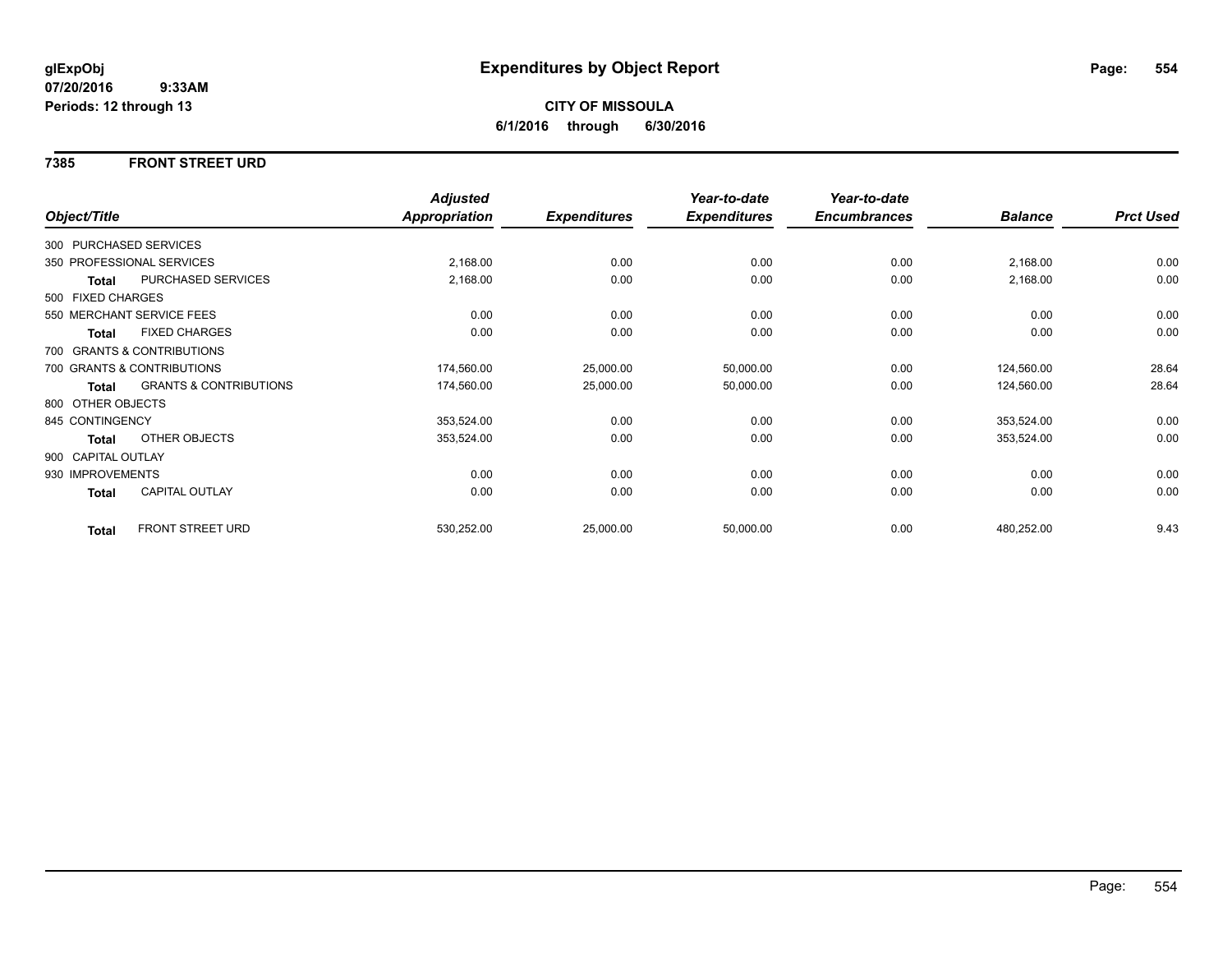### **7386 DEBT SERVICE-SAFEWAY/ST PAT 1.5M**

| Object/Title       |                           | <b>Adjusted</b><br><b>Appropriation</b> | <b>Expenditures</b> | Year-to-date<br><b>Expenditures</b> | Year-to-date<br><b>Encumbrances</b> | <b>Balance</b> | <b>Prct Used</b> |
|--------------------|---------------------------|-----------------------------------------|---------------------|-------------------------------------|-------------------------------------|----------------|------------------|
| 500 FIXED CHARGES  |                           |                                         |                     |                                     |                                     |                |                  |
|                    | 550 MERCHANT SERVICE FEES | 0.00                                    | 0.00                | 0.00                                | 0.00                                | 0.00           | 0.00             |
| <b>Total</b>       | <b>FIXED CHARGES</b>      | 0.00                                    | 0.00                | 0.00                                | 0.00                                | 0.00           | 0.00             |
| 900 CAPITAL OUTLAY |                           |                                         |                     |                                     |                                     |                |                  |
| 930 IMPROVEMENTS   |                           | 0.00                                    | 0.00                | 0.00                                | 0.00                                | 0.00           | 0.00             |
| <b>Total</b>       | <b>CAPITAL OUTLAY</b>     | 0.00                                    | 0.00                | 0.00                                | 0.00                                | 0.00           | 0.00             |
| <b>Total</b>       | <b>MRA</b>                | 0.00                                    | 0.00                | 0.00                                | 0.00                                | 0.00           | 0.00             |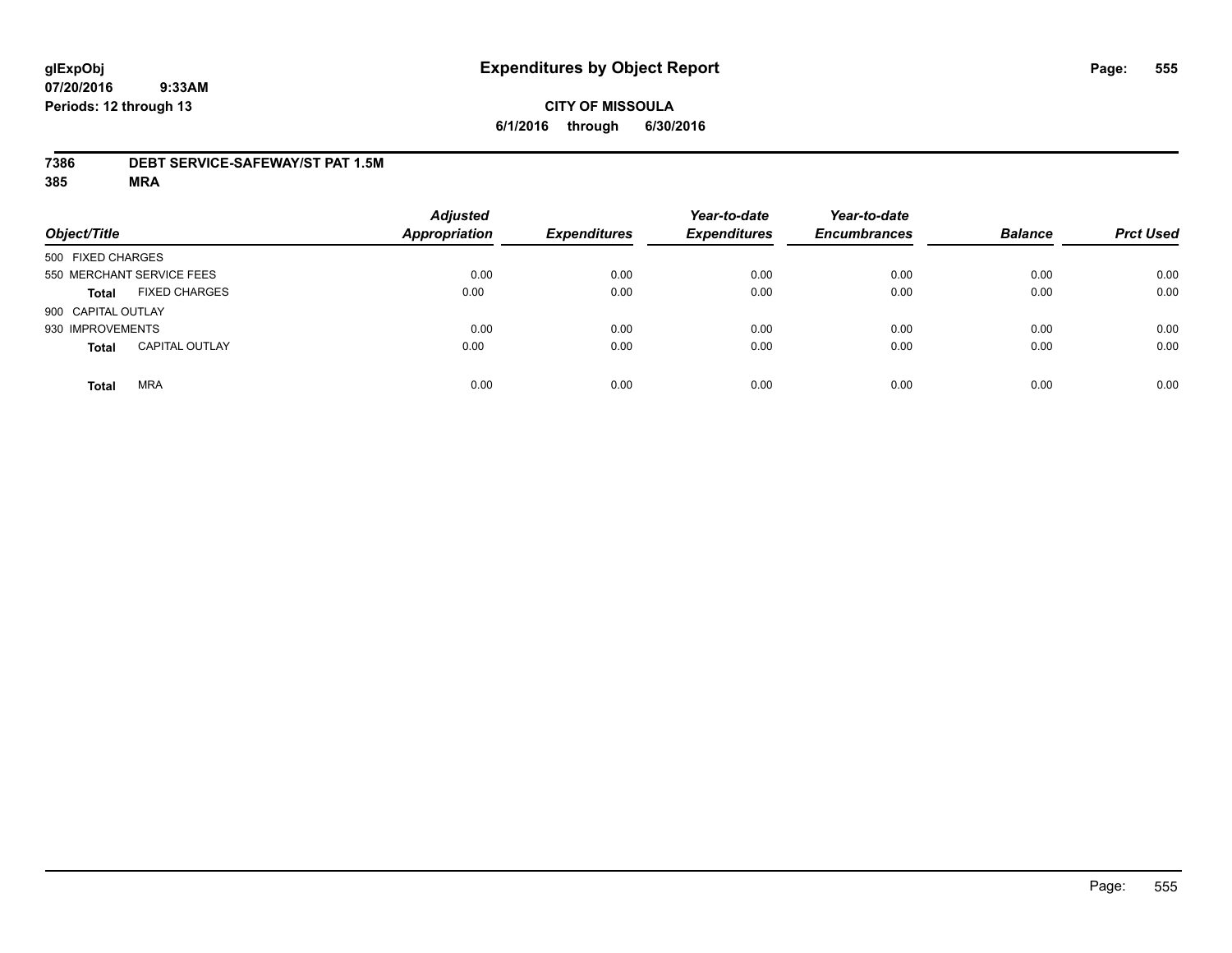#### **7386 DEBT SERVICE-SAFEWAY/ST PAT 1.5M**

**390 NON-DEPARTMENTAL**

|                             |                           | <b>Adjusted</b>      |                     | Year-to-date        | Year-to-date        |                |                  |
|-----------------------------|---------------------------|----------------------|---------------------|---------------------|---------------------|----------------|------------------|
| Object/Title                |                           | <b>Appropriation</b> | <b>Expenditures</b> | <b>Expenditures</b> | <b>Encumbrances</b> | <b>Balance</b> | <b>Prct Used</b> |
| 500 FIXED CHARGES           |                           |                      |                     |                     |                     |                |                  |
|                             | 550 MERCHANT SERVICE FEES | 0.00                 | 0.00                | 0.00                | 0.00                | 0.00           | 0.00             |
| <b>Total</b>                | <b>FIXED CHARGES</b>      | 0.00                 | 0.00                | 0.00                | 0.00                | 0.00           | 0.00             |
| 600 DEBT SERVICE            |                           |                      |                     |                     |                     |                |                  |
| 610 PRINCIPAL               |                           | 134.728.00           | 0.00                | 46.689.76           | 0.00                | 88.038.24      | 34.65            |
| 620 INTEREST / SERVICE FEES |                           | 21.147.00            | 0.00                | 91.773.75           | 0.00                | $-70.626.75$   | 433.98           |
| <b>Total</b>                | <b>DEBT SERVICE</b>       | 155.875.00           | 0.00                | 138.463.51          | 0.00                | 17.411.49      | 88.83            |
| <b>Total</b>                | NON-DEPARTMENTAL          | 155.875.00           | 0.00                | 138.463.51          | 0.00                | 17.411.49      | 88.83            |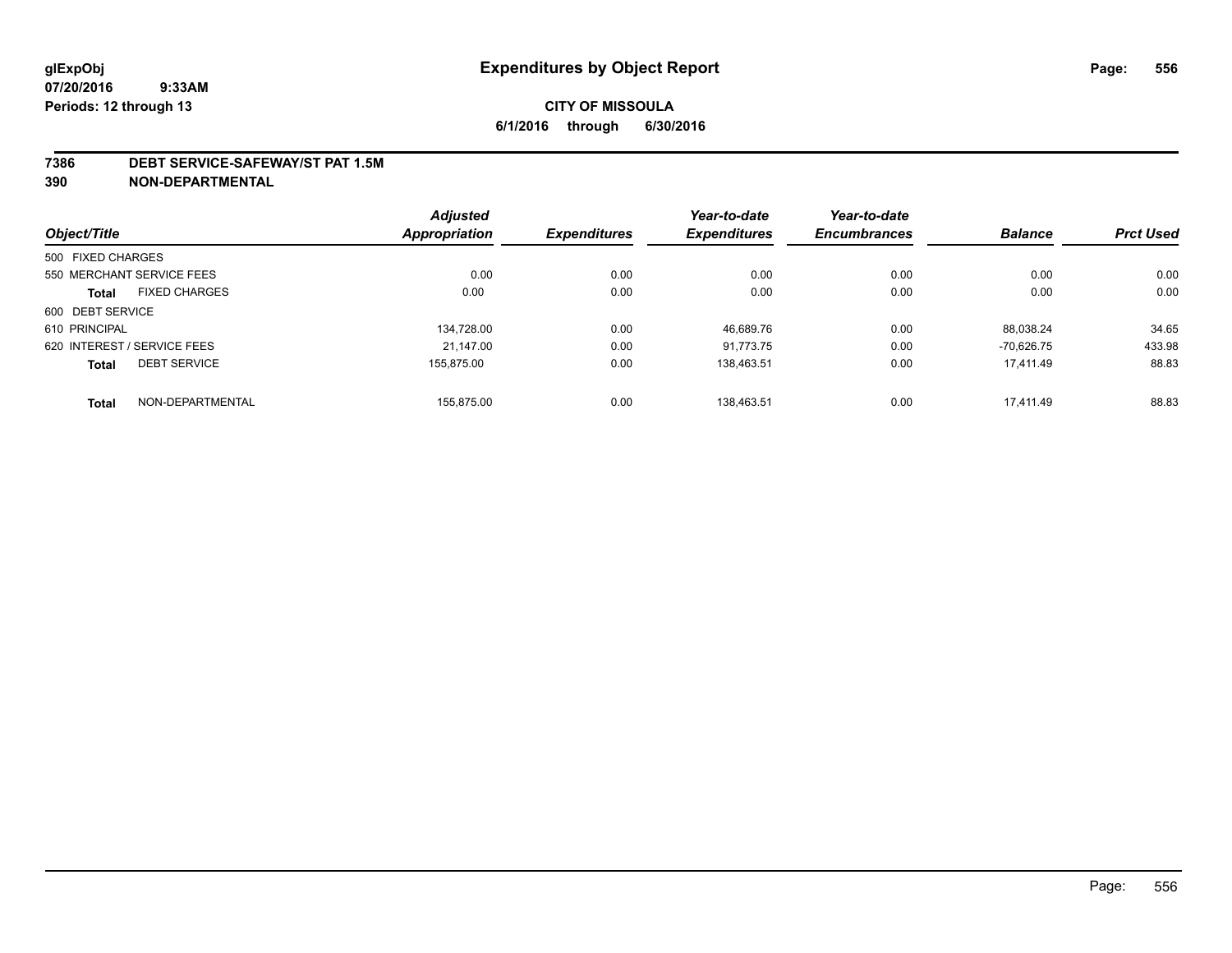# **CITY OF MISSOULA 6/1/2016 through 6/30/2016**

# **7386 DEBT SERVICE-SAFEWAY/ST PAT 1.5M**

|                    |                                  | <b>Adjusted</b> |                     | Year-to-date        | Year-to-date        |                |                  |
|--------------------|----------------------------------|-----------------|---------------------|---------------------|---------------------|----------------|------------------|
| Object/Title       |                                  | Appropriation   | <b>Expenditures</b> | <b>Expenditures</b> | <b>Encumbrances</b> | <b>Balance</b> | <b>Prct Used</b> |
| 500 FIXED CHARGES  |                                  |                 |                     |                     |                     |                |                  |
|                    | 550 MERCHANT SERVICE FEES        | 0.00            | 0.00                | 0.00                | 0.00                | 0.00           | 0.00             |
| <b>Total</b>       | <b>FIXED CHARGES</b>             | 0.00            | 0.00                | 0.00                | 0.00                | 0.00           | 0.00             |
| 600 DEBT SERVICE   |                                  |                 |                     |                     |                     |                |                  |
| 610 PRINCIPAL      |                                  | 134,728.00      | 0.00                | 46,689.76           | 0.00                | 88.038.24      | 34.65            |
|                    | 620 INTEREST / SERVICE FEES      | 21.147.00       | 0.00                | 91.773.75           | 0.00                | $-70.626.75$   | 433.98           |
| <b>Total</b>       | <b>DEBT SERVICE</b>              | 155,875.00      | 0.00                | 138.463.51          | 0.00                | 17,411.49      | 88.83            |
| 900 CAPITAL OUTLAY |                                  |                 |                     |                     |                     |                |                  |
| 930 IMPROVEMENTS   |                                  | 0.00            | 0.00                | 0.00                | 0.00                | 0.00           | 0.00             |
| Total              | <b>CAPITAL OUTLAY</b>            | 0.00            | 0.00                | 0.00                | 0.00                | 0.00           | 0.00             |
| <b>Total</b>       | DEBT SERVICE-SAFEWAY/ST PAT 1.5M | 155,875.00      | 0.00                | 138,463.51          | 0.00                | 17,411.49      | 88.83            |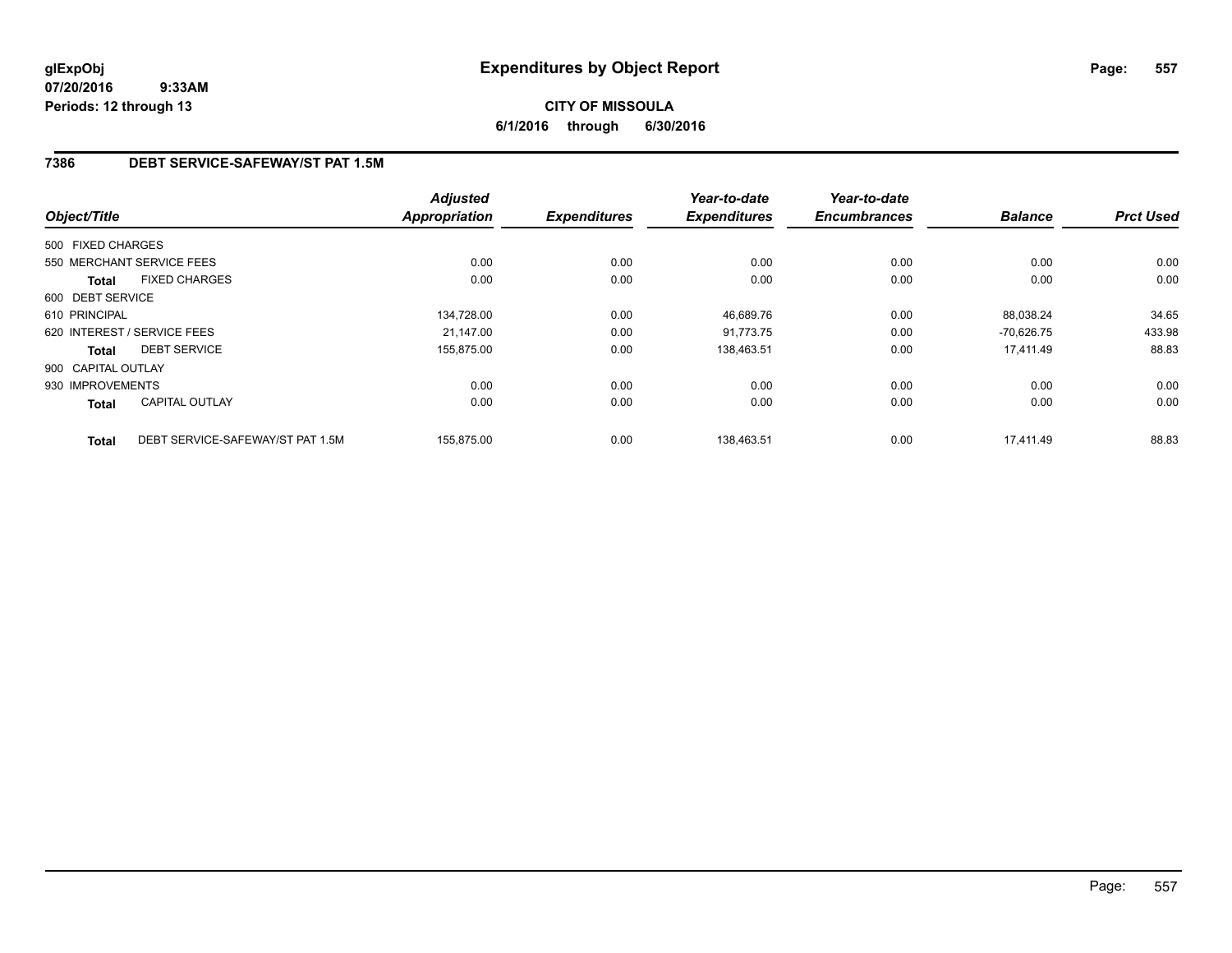#### **7387 DEBT SERVICE-BROWNFIELD RLF 1.125M**

**390 NON-DEPARTMENTAL**

|                   |                             | <b>Adjusted</b> |                     | Year-to-date        | Year-to-date        |                |                  |
|-------------------|-----------------------------|-----------------|---------------------|---------------------|---------------------|----------------|------------------|
| Object/Title      |                             | Appropriation   | <b>Expenditures</b> | <b>Expenditures</b> | <b>Encumbrances</b> | <b>Balance</b> | <b>Prct Used</b> |
| 500 FIXED CHARGES |                             |                 |                     |                     |                     |                |                  |
|                   | 550 MERCHANT SERVICE FEES   | 0.00            | 0.00                | 0.00                | 0.00                | 0.00           | 0.00             |
| <b>Total</b>      | <b>FIXED CHARGES</b>        | 0.00            | 0.00                | 0.00                | 0.00                | 0.00           | 0.00             |
| 600 DEBT SERVICE  |                             |                 |                     |                     |                     |                |                  |
| 610 PRINCIPAL     |                             | 26.625.00       | 25.506.84           | 25,506.84           | 0.00                | 1.118.16       | 95.80            |
|                   | 620 INTEREST / SERVICE FEES | 5.316.00        | 12,324.55           | 24,818.66           | 0.00                | $-19.502.66$   | 466.87           |
| <b>Total</b>      | <b>DEBT SERVICE</b>         | 31.941.00       | 37.831.39           | 50.325.50           | 0.00                | $-18.384.50$   | 157.56           |
| <b>Total</b>      | NON-DEPARTMENTAL            | 31.941.00       | 37.831.39           | 50.325.50           | 0.00                | $-18.384.50$   | 157.56           |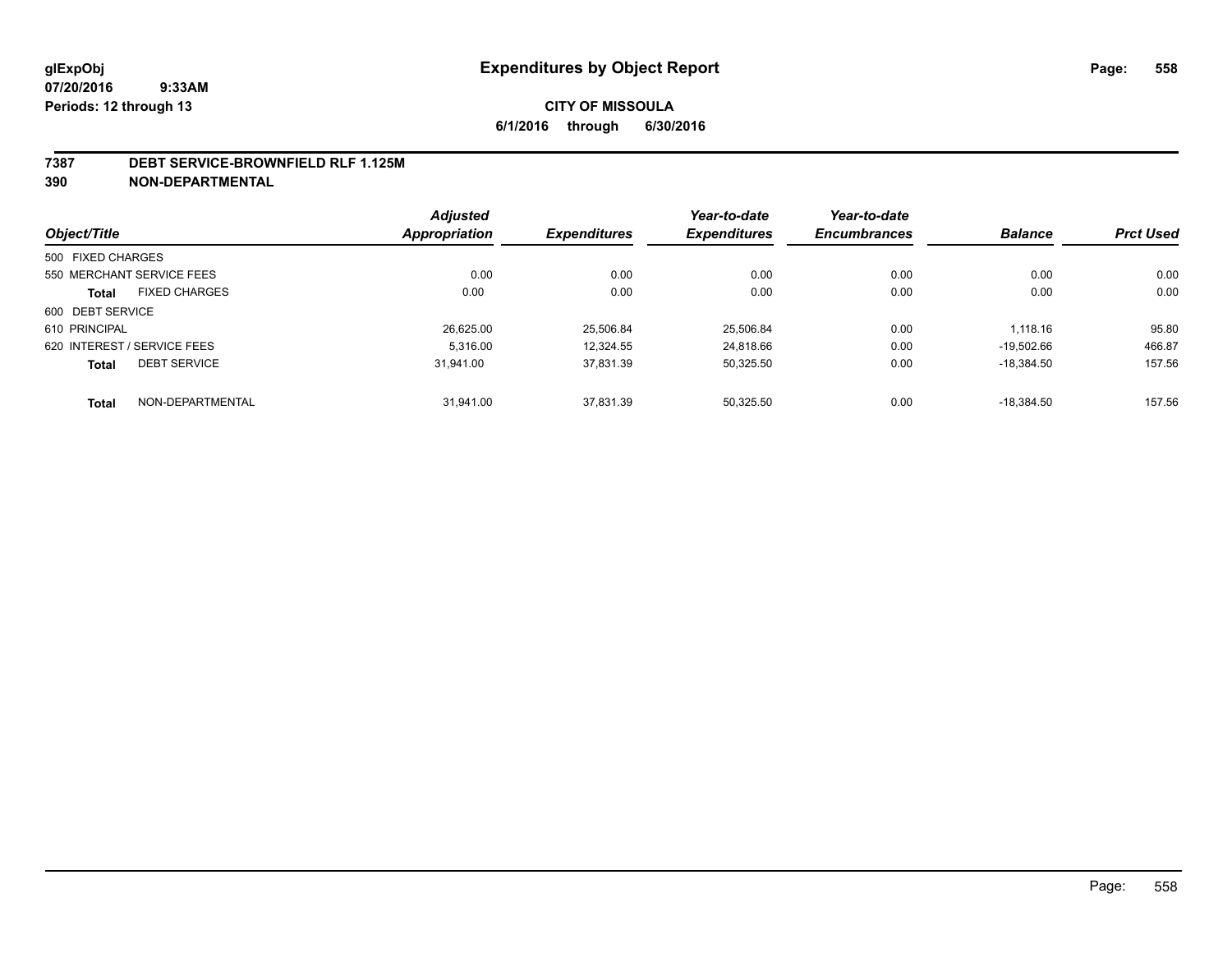**CITY OF MISSOULA 6/1/2016 through 6/30/2016**

## **7387 DEBT SERVICE-BROWNFIELD RLF 1.125M**

| Object/Title      |                                    | <b>Adjusted</b><br>Appropriation | <b>Expenditures</b> | Year-to-date<br><b>Expenditures</b> | Year-to-date<br><b>Encumbrances</b> | <b>Balance</b> | <b>Prct Used</b> |
|-------------------|------------------------------------|----------------------------------|---------------------|-------------------------------------|-------------------------------------|----------------|------------------|
| 500 FIXED CHARGES |                                    |                                  |                     |                                     |                                     |                |                  |
|                   | 550 MERCHANT SERVICE FEES          | 0.00                             | 0.00                | 0.00                                | 0.00                                | 0.00           | 0.00             |
| <b>Total</b>      | <b>FIXED CHARGES</b>               | 0.00                             | 0.00                | 0.00                                | 0.00                                | 0.00           | 0.00             |
| 600 DEBT SERVICE  |                                    |                                  |                     |                                     |                                     |                |                  |
| 610 PRINCIPAL     |                                    | 26.625.00                        | 25.506.84           | 25.506.84                           | 0.00                                | 1.118.16       | 95.80            |
|                   | 620 INTEREST / SERVICE FEES        | 5.316.00                         | 12.324.55           | 24.818.66                           | 0.00                                | $-19.502.66$   | 466.87           |
| <b>Total</b>      | <b>DEBT SERVICE</b>                | 31.941.00                        | 37.831.39           | 50,325.50                           | 0.00                                | $-18.384.50$   | 157.56           |
| <b>Total</b>      | DEBT SERVICE-BROWNFIELD RLF 1.125M | 31.941.00                        | 37.831.39           | 50.325.50                           | 0.00                                | $-18.384.50$   | 157.56           |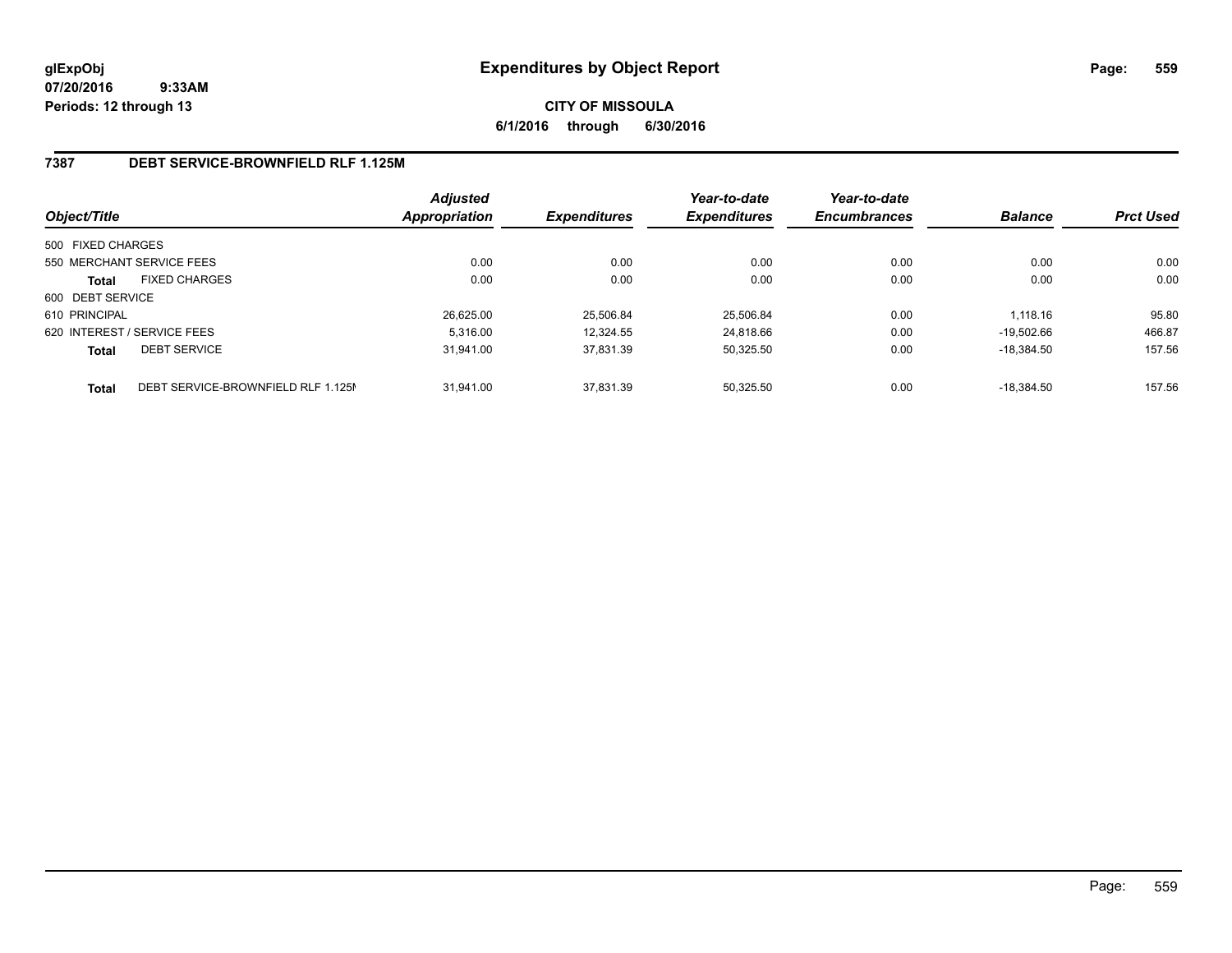## **7388 RESERVE-3.6m TIF**

**390 NON-DEPARTMENTAL**

| Object/Title                         | <b>Adjusted</b><br>Appropriation | <b>Expenditures</b> | Year-to-date<br><b>Expenditures</b> | Year-to-date<br><b>Encumbrances</b> | <b>Balance</b> | <b>Prct Used</b> |
|--------------------------------------|----------------------------------|---------------------|-------------------------------------|-------------------------------------|----------------|------------------|
| 500 FIXED CHARGES                    |                                  |                     |                                     |                                     |                |                  |
| 550 MERCHANT SERVICE FEES            | 0.00                             | 0.00                | 0.00                                | 0.00                                | 0.00           | 0.00             |
| <b>FIXED CHARGES</b><br><b>Total</b> | 0.00                             | 0.00                | 0.00                                | 0.00                                | 0.00           | 0.00             |
| 800 OTHER OBJECTS                    |                                  |                     |                                     |                                     |                |                  |
| 820 TRANSFERS TO OTHER FUNDS         | 0.00                             | 0.00                | 0.00                                | 0.00                                | 0.00           | 0.00             |
| OTHER OBJECTS<br><b>Total</b>        | 0.00                             | 0.00                | 0.00                                | 0.00                                | 0.00           | 0.00             |
| NON-DEPARTMENTAL<br><b>Total</b>     | 0.00                             | 0.00                | 0.00                                | 0.00                                | 0.00           | 0.00             |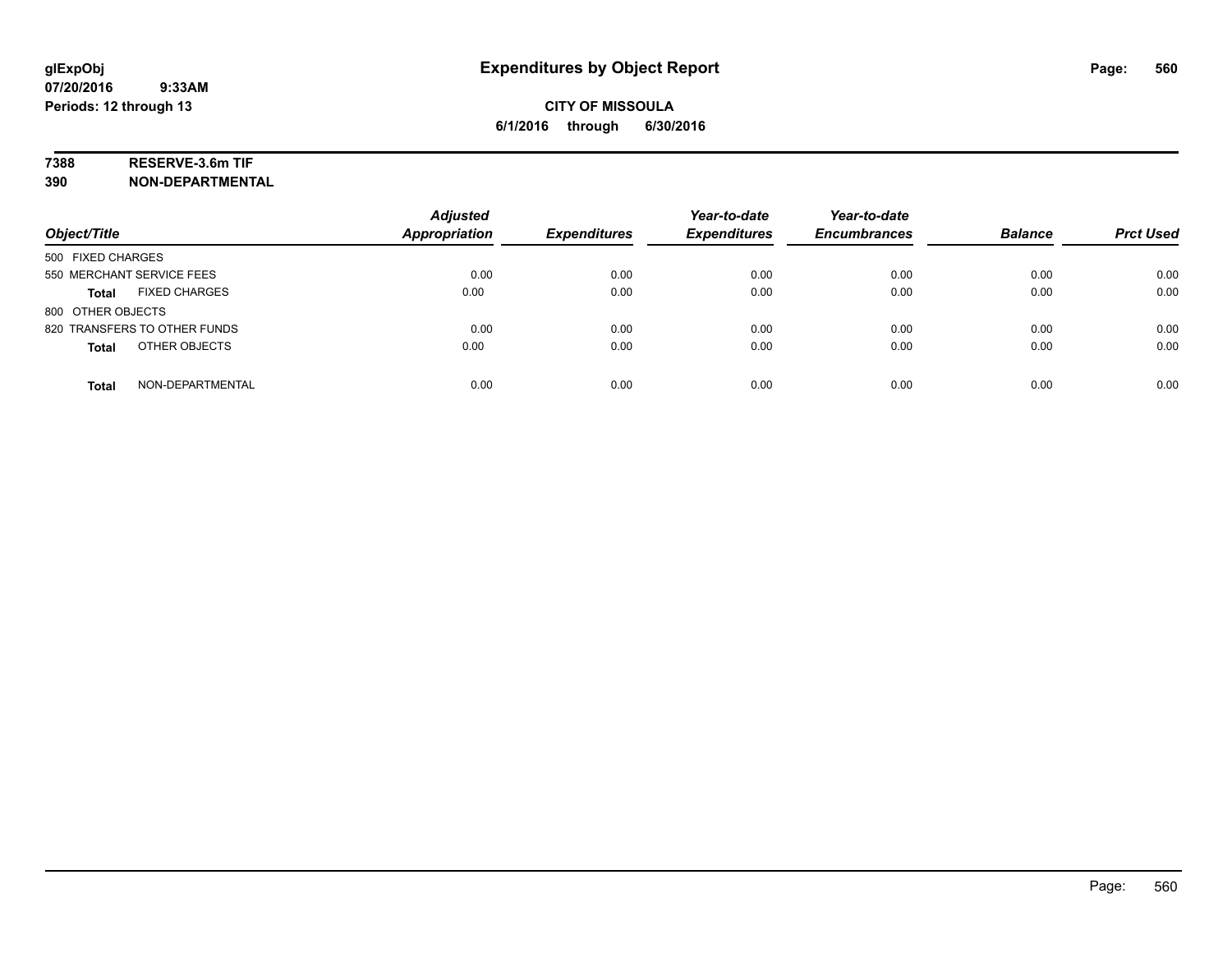**CITY OF MISSOULA 6/1/2016 through 6/30/2016**

**7388 RESERVE-3.6m TIF**

| Object/Title                         | <b>Adjusted</b><br><b>Appropriation</b> | <b>Expenditures</b> | Year-to-date<br><b>Expenditures</b> | Year-to-date<br><b>Encumbrances</b> | <b>Balance</b> | <b>Prct Used</b> |
|--------------------------------------|-----------------------------------------|---------------------|-------------------------------------|-------------------------------------|----------------|------------------|
| 500 FIXED CHARGES                    |                                         |                     |                                     |                                     |                |                  |
| 550 MERCHANT SERVICE FEES            | 0.00                                    | 0.00                | 0.00                                | 0.00                                | 0.00           | 0.00             |
| <b>FIXED CHARGES</b><br><b>Total</b> | 0.00                                    | 0.00                | 0.00                                | 0.00                                | 0.00           | 0.00             |
| 800 OTHER OBJECTS                    |                                         |                     |                                     |                                     |                |                  |
| 820 TRANSFERS TO OTHER FUNDS         | 0.00                                    | 0.00                | 0.00                                | 0.00                                | 0.00           | 0.00             |
| OTHER OBJECTS<br><b>Total</b>        | 0.00                                    | 0.00                | 0.00                                | 0.00                                | 0.00           | 0.00             |
| RESERVE-3.6m TIF<br>Total            | 0.00                                    | 0.00                | 0.00                                | 0.00                                | 0.00           | 0.00             |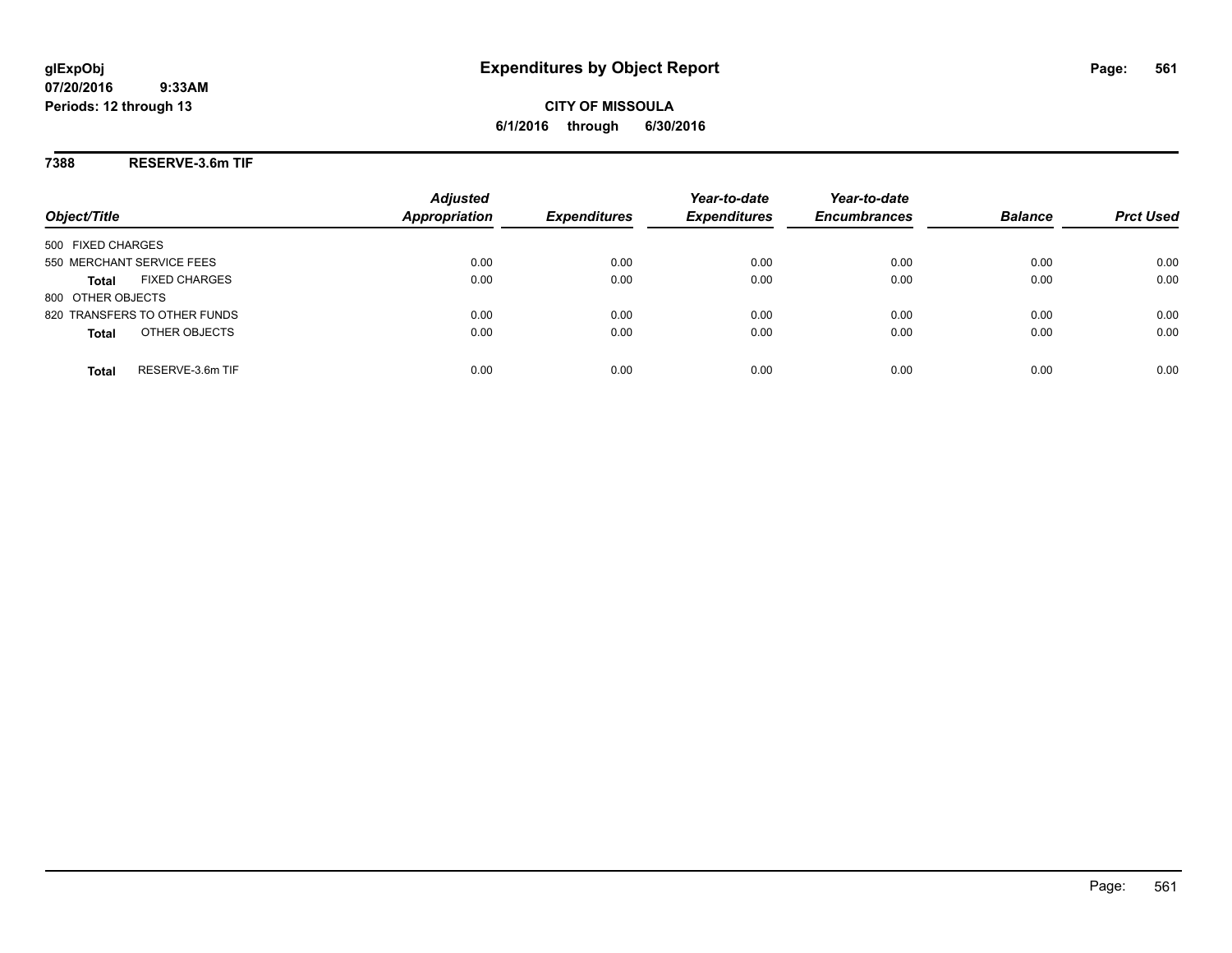# **CITY OF MISSOULA 6/1/2016 through 6/30/2016**

### **7389 DEBT SERVICE - 3.6M/5.75M**

|                   |                                   | <b>Adjusted</b>      |                     | Year-to-date        | Year-to-date        |                |                  |
|-------------------|-----------------------------------|----------------------|---------------------|---------------------|---------------------|----------------|------------------|
| Object/Title      |                                   | <b>Appropriation</b> | <b>Expenditures</b> | <b>Expenditures</b> | <b>Encumbrances</b> | <b>Balance</b> | <b>Prct Used</b> |
| 500 FIXED CHARGES |                                   |                      |                     |                     |                     |                |                  |
|                   | 550 MERCHANT SERVICE FEES         | 0.00                 | 0.00                | 0.00                | 0.00                | 0.00           | 0.00             |
| <b>Total</b>      | <b>FIXED CHARGES</b>              | 0.00                 | 0.00                | 0.00                | 0.00                | 0.00           | 0.00             |
| 600 DEBT SERVICE  |                                   |                      |                     |                     |                     |                |                  |
| 610 PRINCIPAL     |                                   | 500,000.00           | 0.00                | 0.00                | 0.00                | 500,000.00     | 0.00             |
|                   | 620 INTEREST / SERVICE FEES       | 0.00                 | 0.00                | 0.00                | 0.00                | 0.00           | 0.00             |
| <b>Total</b>      | <b>DEBT SERVICE</b>               | 500.000.00           | 0.00                | 0.00                | 0.00                | 500.000.00     | 0.00             |
|                   | 700 GRANTS & CONTRIBUTIONS        |                      |                     |                     |                     |                |                  |
|                   | 700 GRANTS & CONTRIBUTIONS        | 0.00                 | 0.00                | 0.00                | 0.00                | 0.00           | 0.00             |
| <b>Total</b>      | <b>GRANTS &amp; CONTRIBUTIONS</b> | 0.00                 | 0.00                | 0.00                | 0.00                | 0.00           | 0.00             |
| <b>Total</b>      | <b>MRA</b>                        | 500,000.00           | 0.00                | 0.00                | 0.00                | 500,000.00     | 0.00             |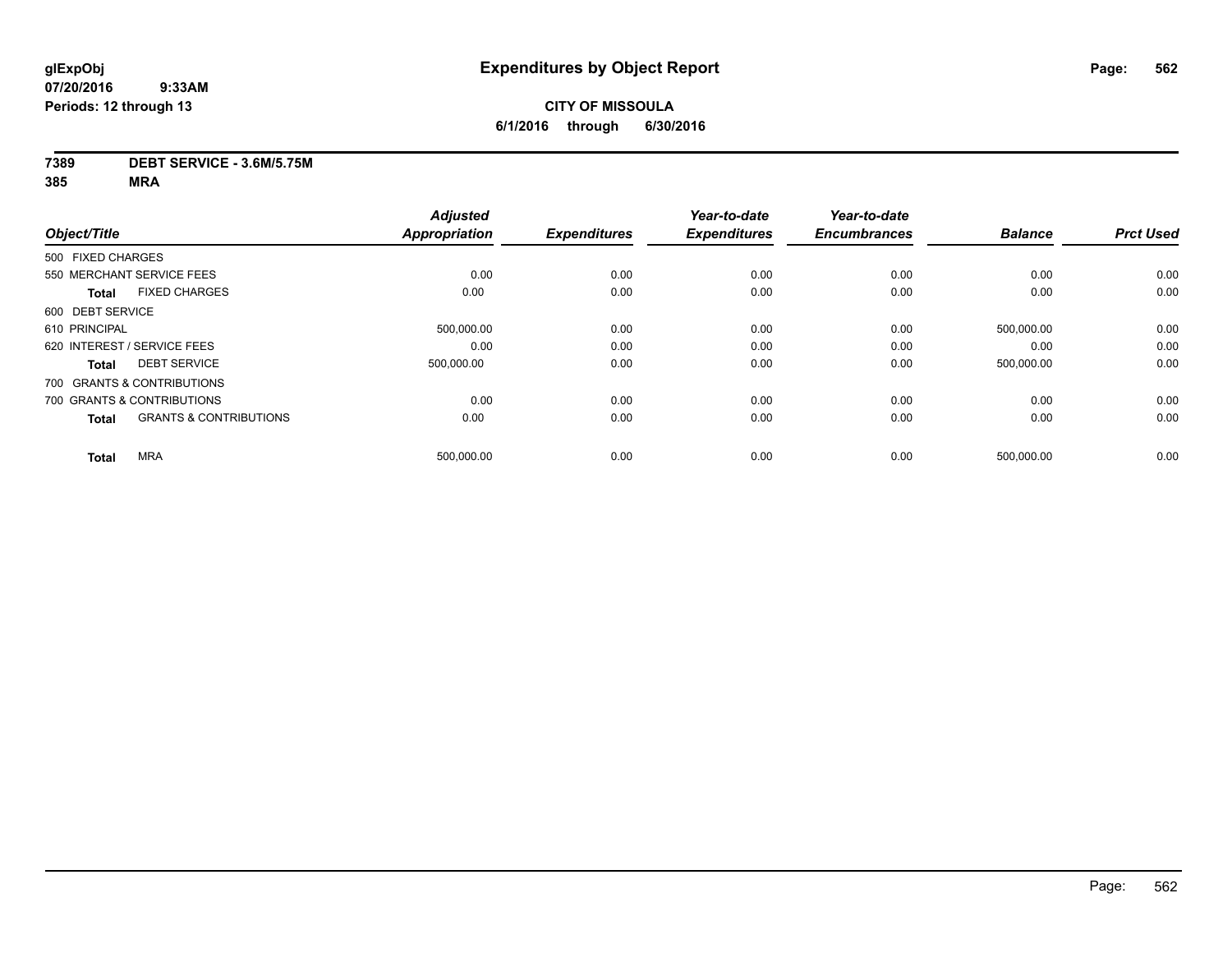**7389 DEBT SERVICE - 3.6M/5.75M**

**390 NON-DEPARTMENTAL**

|                             |                      | <b>Adjusted</b>      |                     | Year-to-date        | Year-to-date        |                |                  |
|-----------------------------|----------------------|----------------------|---------------------|---------------------|---------------------|----------------|------------------|
| Object/Title                |                      | <b>Appropriation</b> | <b>Expenditures</b> | <b>Expenditures</b> | <b>Encumbrances</b> | <b>Balance</b> | <b>Prct Used</b> |
| 500 FIXED CHARGES           |                      |                      |                     |                     |                     |                |                  |
| 550 MERCHANT SERVICE FEES   |                      | 0.00                 | 0.00                | 0.00                | 0.00                | 0.00           | 0.00             |
| <b>Total</b>                | <b>FIXED CHARGES</b> | 0.00                 | 0.00                | 0.00                | 0.00                | 0.00           | 0.00             |
| 600 DEBT SERVICE            |                      |                      |                     |                     |                     |                |                  |
| 610 PRINCIPAL               |                      | 362.000.00           | 251.000.00          | 380.000.00          | 0.00                | $-18.000.00$   | 104.97           |
| 620 INTEREST / SERVICE FEES |                      | 309.916.00           | 146.816.50          | 296.614.75          | 0.00                | 13.301.25      | 95.71            |
| <b>Total</b>                | <b>DEBT SERVICE</b>  | 671.916.00           | 397,816.50          | 676.614.75          | 0.00                | $-4,698.75$    | 100.70           |
| <b>Total</b>                | NON-DEPARTMENTAL     | 671,916.00           | 397.816.50          | 676.614.75          | 0.00                | $-4,698.75$    | 100.70           |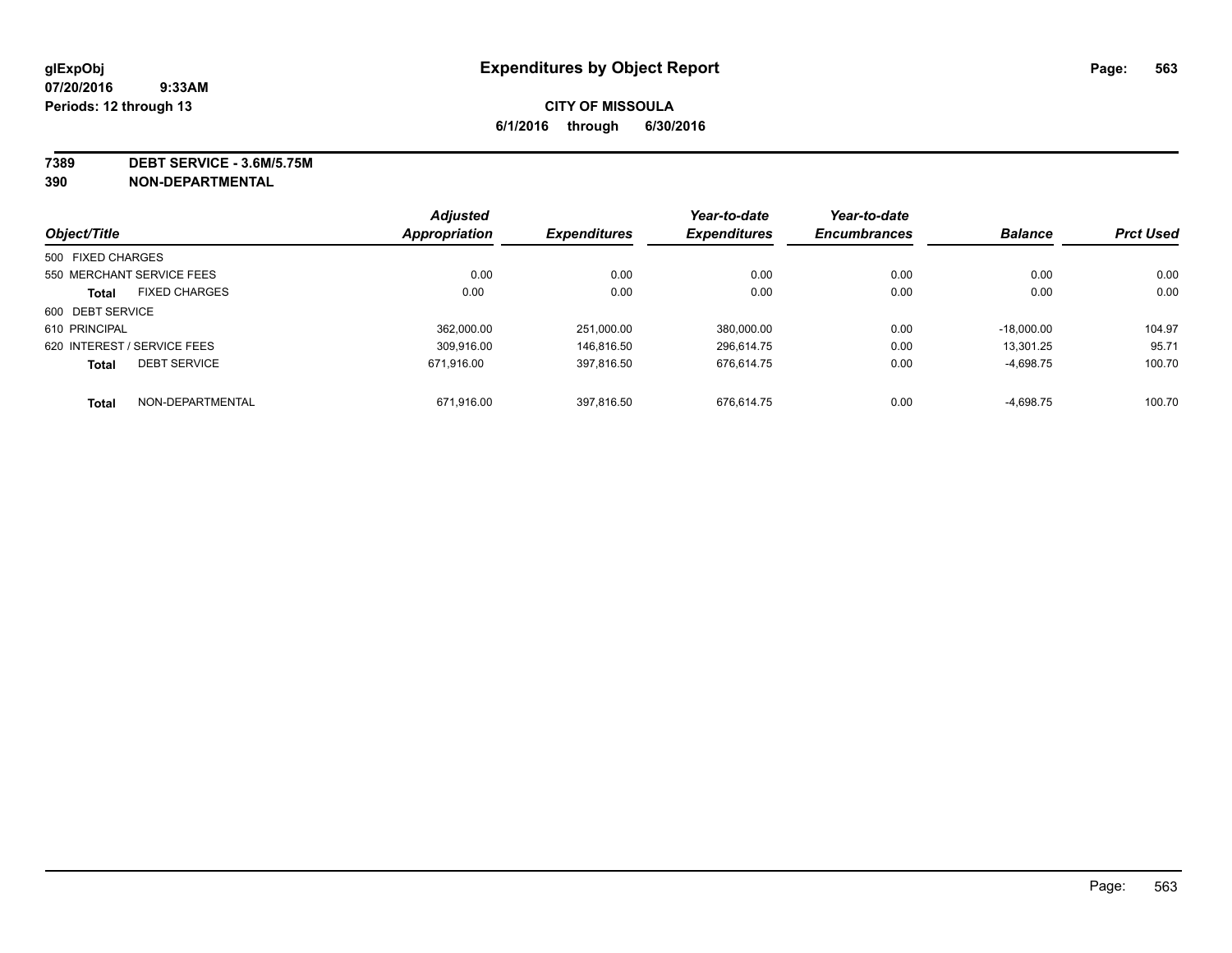### **7389 DEBT SERVICE - 3.6M/5.75M**

| Object/Title                                      | <b>Adjusted</b><br>Appropriation | <b>Expenditures</b> | Year-to-date<br><b>Expenditures</b> | Year-to-date<br><b>Encumbrances</b> | <b>Balance</b> | <b>Prct Used</b> |
|---------------------------------------------------|----------------------------------|---------------------|-------------------------------------|-------------------------------------|----------------|------------------|
| 500 FIXED CHARGES                                 |                                  |                     |                                     |                                     |                |                  |
| 550 MERCHANT SERVICE FEES                         | 0.00                             | 0.00                | 0.00                                | 0.00                                | 0.00           | 0.00             |
| <b>FIXED CHARGES</b><br><b>Total</b>              | 0.00                             | 0.00                | 0.00                                | 0.00                                | 0.00           | 0.00             |
| 600 DEBT SERVICE                                  |                                  |                     |                                     |                                     |                |                  |
| 610 PRINCIPAL                                     | 862.000.00                       | 251.000.00          | 380,000.00                          | 0.00                                | 482.000.00     | 44.08            |
| 620 INTEREST / SERVICE FEES                       | 309.916.00                       | 146.816.50          | 296,614.75                          | 0.00                                | 13.301.25      | 95.71            |
| <b>DEBT SERVICE</b><br><b>Total</b>               | 1.171.916.00                     | 397,816.50          | 676.614.75                          | 0.00                                | 495,301.25     | 57.74            |
| 700 GRANTS & CONTRIBUTIONS                        |                                  |                     |                                     |                                     |                |                  |
| 700 GRANTS & CONTRIBUTIONS                        | 0.00                             | 0.00                | 0.00                                | 0.00                                | 0.00           | 0.00             |
| <b>GRANTS &amp; CONTRIBUTIONS</b><br><b>Total</b> | 0.00                             | 0.00                | 0.00                                | 0.00                                | 0.00           | 0.00             |
| DEBT SERVICE - 3.6M/5.75M<br><b>Total</b>         | 1.171.916.00                     | 397.816.50          | 676.614.75                          | 0.00                                | 495.301.25     | 57.74            |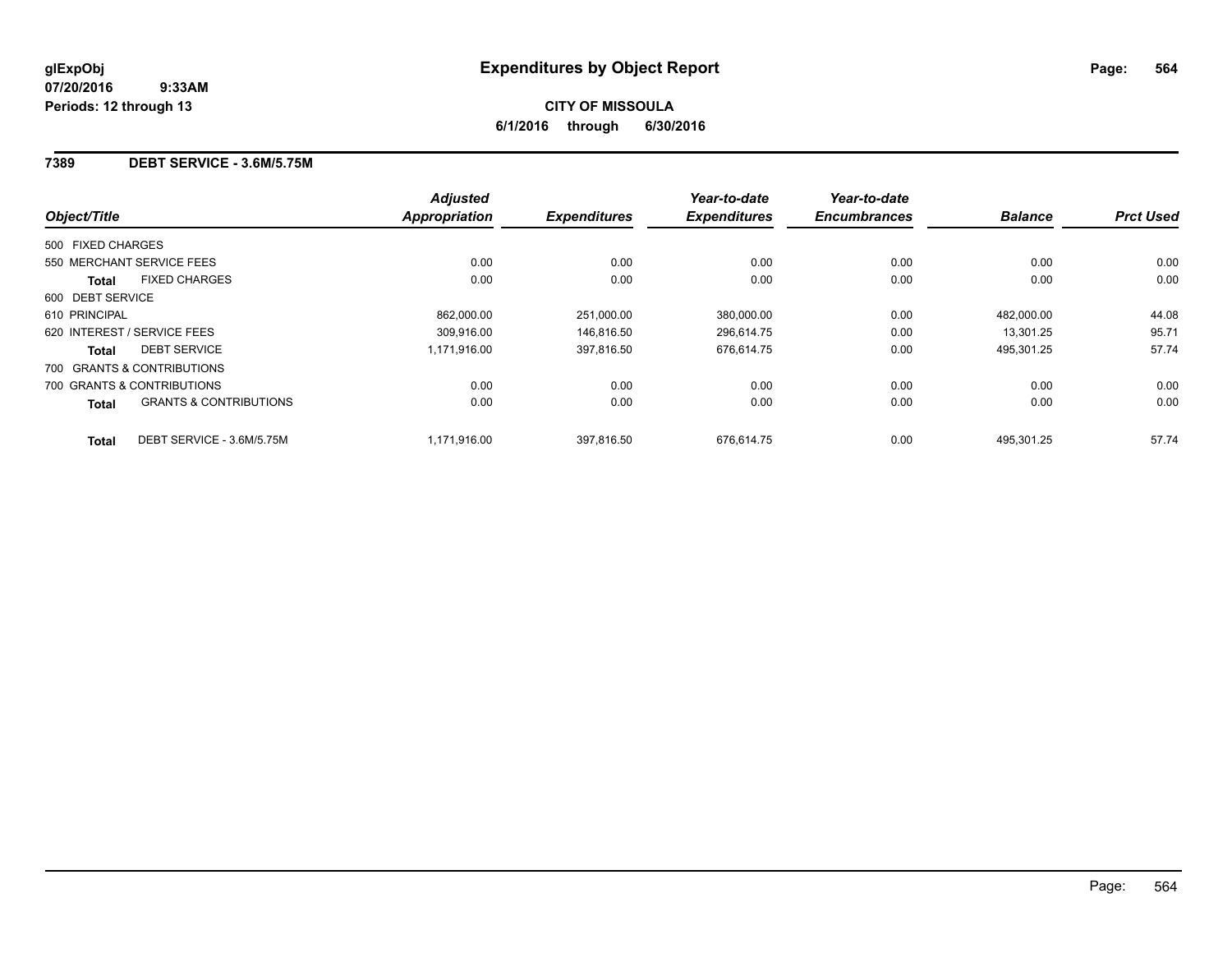# **CITY OF MISSOULA 6/1/2016 through 6/30/2016**

# **7390 URDII CLEARING - 3.6M TIF**

| Object/Title                         | <b>Adjusted</b><br><b>Appropriation</b> | <b>Expenditures</b> | Year-to-date<br><b>Expenditures</b> | Year-to-date<br><b>Encumbrances</b> | <b>Balance</b> | <b>Prct Used</b> |
|--------------------------------------|-----------------------------------------|---------------------|-------------------------------------|-------------------------------------|----------------|------------------|
| 500 FIXED CHARGES                    |                                         |                     |                                     |                                     |                |                  |
| 550 MERCHANT SERVICE FEES            | 0.00                                    | 0.00                | 0.00                                | 0.00                                | 0.00           | 0.00             |
| <b>FIXED CHARGES</b><br><b>Total</b> | 0.00                                    | 0.00                | 0.00                                | 0.00                                | 0.00           | 0.00             |
| 800 OTHER OBJECTS                    |                                         |                     |                                     |                                     |                |                  |
| 820 TRANSFERS TO OTHER FUNDS         | 0.00                                    | 0.00                | 0.00                                | 0.00                                | 0.00           | 0.00             |
| OTHER OBJECTS<br><b>Total</b>        | 0.00                                    | 0.00                | 0.00                                | 0.00                                | 0.00           | 0.00             |
| <b>MRA</b><br><b>Total</b>           | 0.00                                    | 0.00                | 0.00                                | 0.00                                | 0.00           | 0.00             |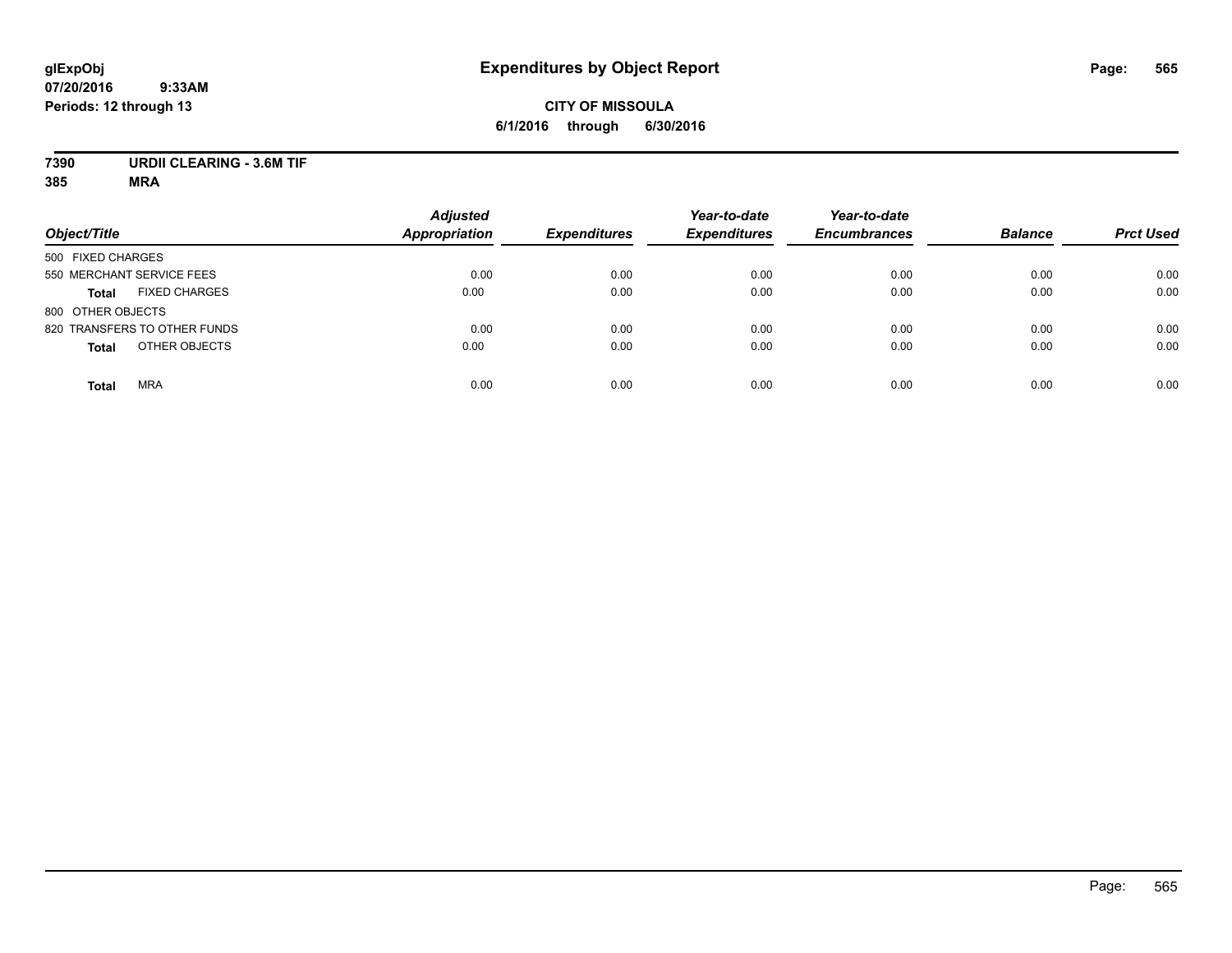**7390 URDII CLEARING - 3.6M TIF**

**390 NON-DEPARTMENTAL**

| Object/Title      |                              | <b>Adjusted</b><br>Appropriation | <b>Expenditures</b> | Year-to-date<br><b>Expenditures</b> | Year-to-date<br><b>Encumbrances</b> | <b>Balance</b> | <b>Prct Used</b> |
|-------------------|------------------------------|----------------------------------|---------------------|-------------------------------------|-------------------------------------|----------------|------------------|
| 500 FIXED CHARGES |                              |                                  |                     |                                     |                                     |                |                  |
|                   | 550 MERCHANT SERVICE FEES    | 0.00                             | 0.00                | 0.00                                | 0.00                                | 0.00           | 0.00             |
| <b>Total</b>      | <b>FIXED CHARGES</b>         | 0.00                             | 0.00                | 0.00                                | 0.00                                | 0.00           | 0.00             |
| 800 OTHER OBJECTS |                              |                                  |                     |                                     |                                     |                |                  |
|                   | 820 TRANSFERS TO OTHER FUNDS | 1,872,885.00                     | 0.00                | 1,506,352.84                        | 0.00                                | 366.532.16     | 80.43            |
| <b>Total</b>      | OTHER OBJECTS                | 1.872.885.00                     | 0.00                | 1,506,352.84                        | 0.00                                | 366,532.16     | 80.43            |
| <b>Total</b>      | NON-DEPARTMENTAL             | 1,872,885.00                     | 0.00                | 1,506,352.84                        | 0.00                                | 366.532.16     | 80.43            |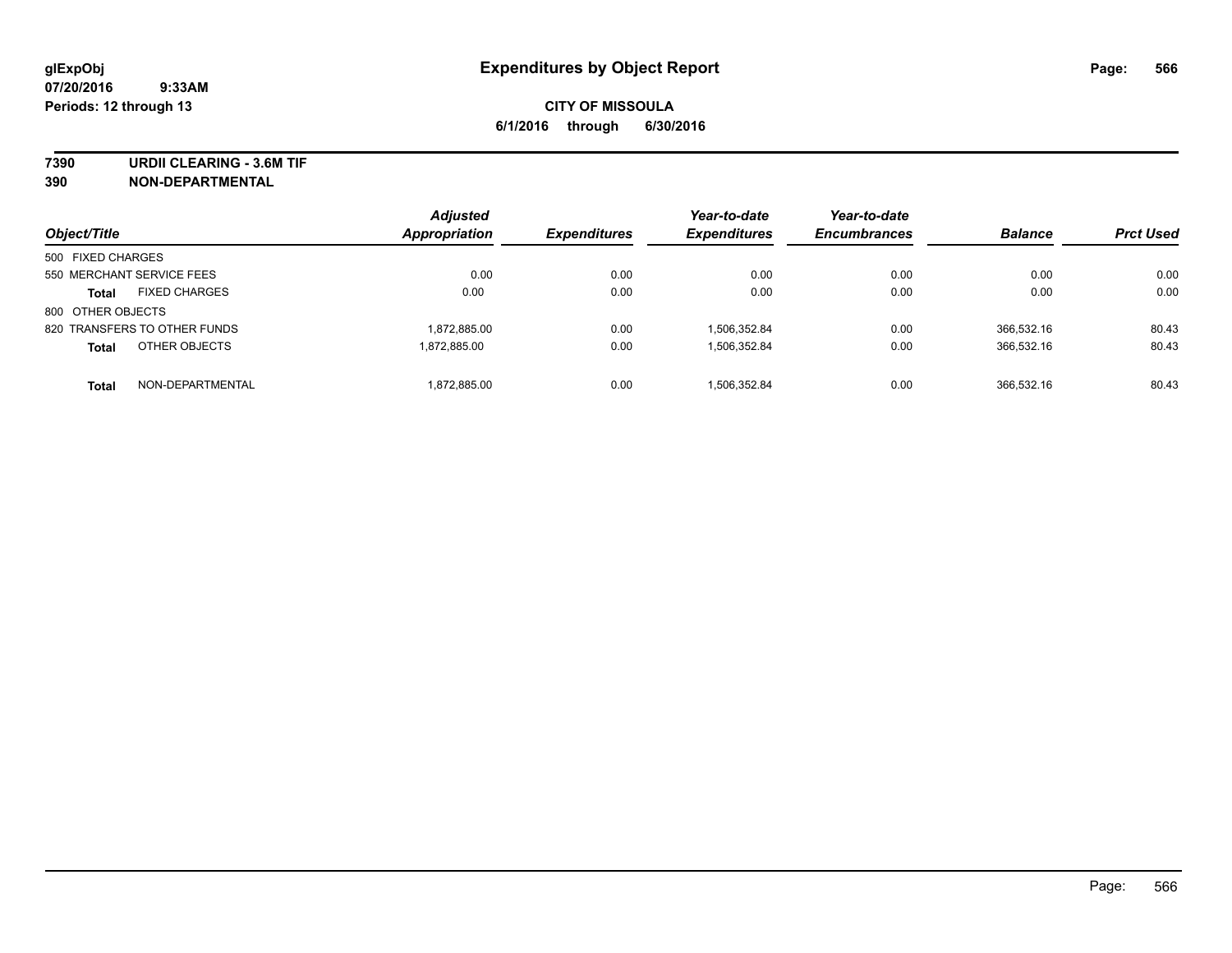### **7390 URDII CLEARING - 3.6M TIF**

| Object/Title                              | <b>Adjusted</b><br>Appropriation | <b>Expenditures</b> | Year-to-date<br><b>Expenditures</b> | Year-to-date<br><b>Encumbrances</b> | <b>Balance</b> | <b>Prct Used</b> |
|-------------------------------------------|----------------------------------|---------------------|-------------------------------------|-------------------------------------|----------------|------------------|
| 500 FIXED CHARGES                         |                                  |                     |                                     |                                     |                |                  |
| 550 MERCHANT SERVICE FEES                 | 0.00                             | 0.00                | 0.00                                | 0.00                                | 0.00           | 0.00             |
| <b>FIXED CHARGES</b><br><b>Total</b>      | 0.00                             | 0.00                | 0.00                                | 0.00                                | 0.00           | 0.00             |
| 800 OTHER OBJECTS                         |                                  |                     |                                     |                                     |                |                  |
| 820 TRANSFERS TO OTHER FUNDS              | 1,872,885.00                     | 0.00                | 1.506.352.84                        | 0.00                                | 366.532.16     | 80.43            |
| OTHER OBJECTS<br><b>Total</b>             | 1,872,885.00                     | 0.00                | 1,506,352.84                        | 0.00                                | 366.532.16     | 80.43            |
| URDII CLEARING - 3.6M TIF<br><b>Total</b> | 1.872.885.00                     | 0.00                | 1.506.352.84                        | 0.00                                | 366.532.16     | 80.43            |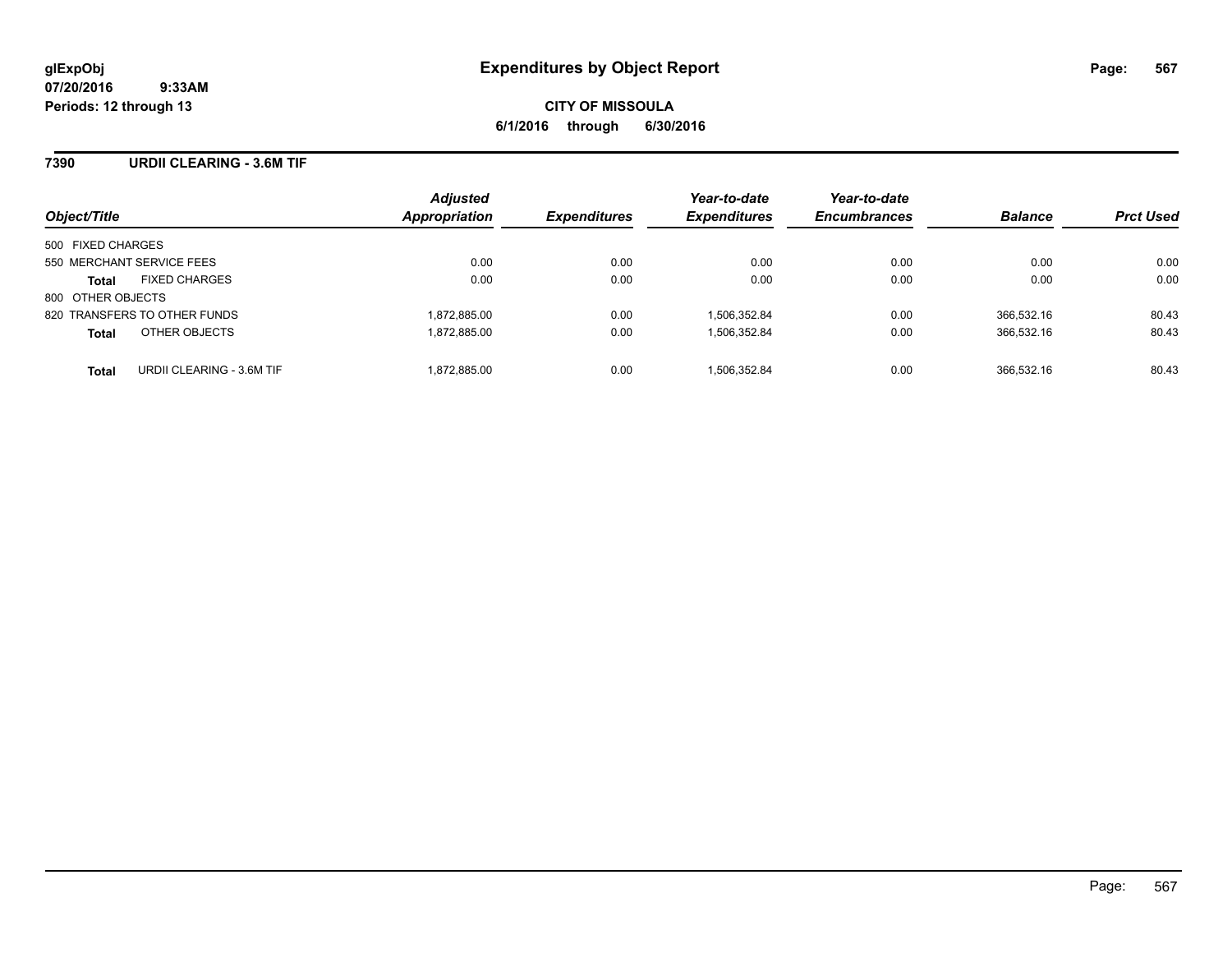# **CITY OF MISSOULA 6/1/2016 through 6/30/2016**

#### **7391 MRA - URD I FUND 385 MRA**

| Object/Title      |                           | <b>Adjusted</b><br><b>Appropriation</b> | <b>Expenditures</b> | Year-to-date<br><b>Expenditures</b> | Year-to-date<br><b>Encumbrances</b> | <b>Balance</b> | <b>Prct Used</b> |
|-------------------|---------------------------|-----------------------------------------|---------------------|-------------------------------------|-------------------------------------|----------------|------------------|
| 500 FIXED CHARGES |                           |                                         |                     |                                     |                                     |                |                  |
|                   | 550 MERCHANT SERVICE FEES | 0.00                                    | 0.00                | 0.00                                | 0.00                                | 0.00           | 0.00             |
| Total             | <b>FIXED CHARGES</b>      | 0.00                                    | 0.00                | 0.00                                | 0.00                                | 0.00           | 0.00             |
| Total             | <b>MRA</b>                | 0.00                                    | 0.00                | 0.00                                | 0.00                                | 0.00           | 0.00             |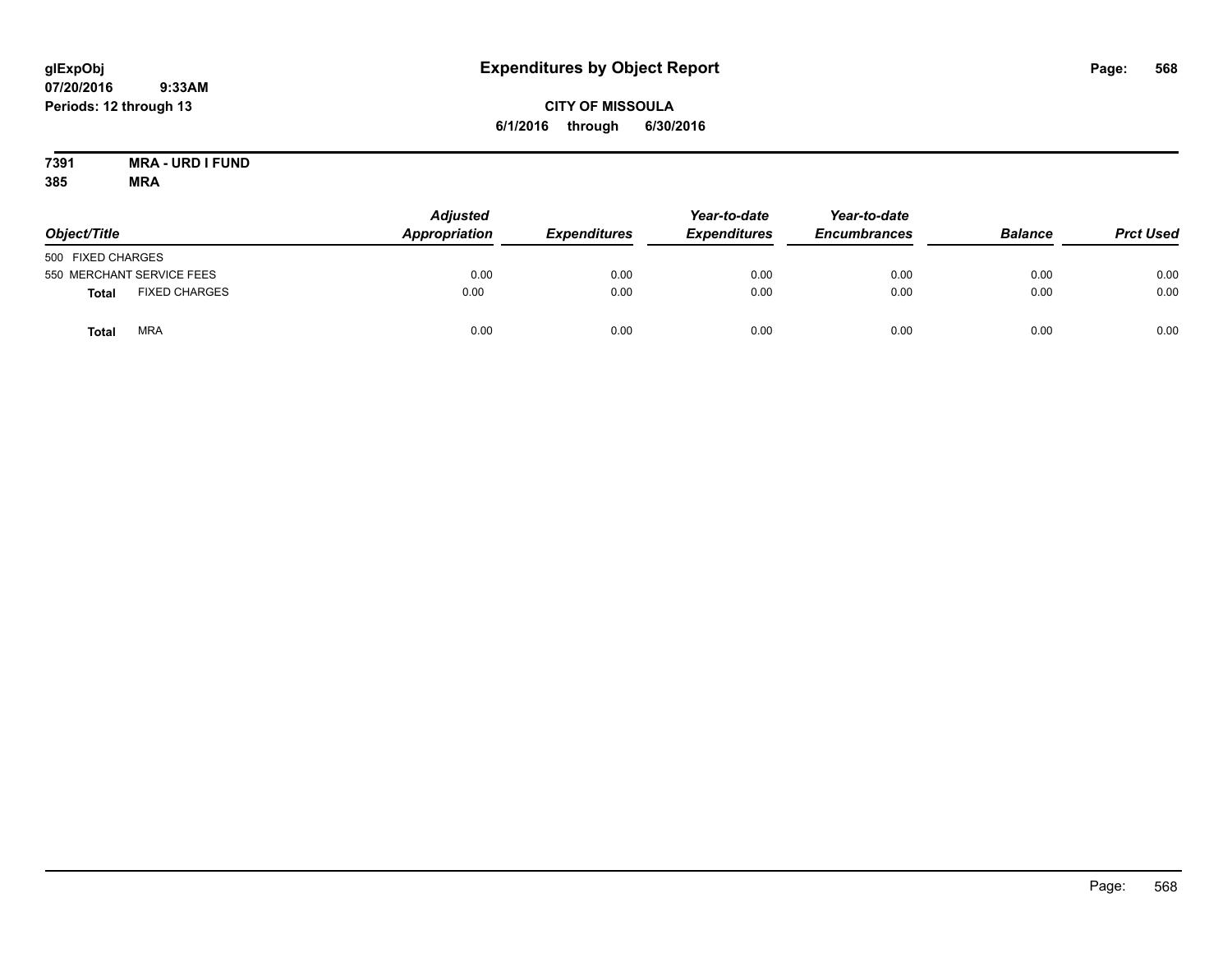# **CITY OF MISSOULA 6/1/2016 through 6/30/2016**

# **7391 MRA - URD I FUND**

**900 DEPRECIATION**

| Object/Title      |                           | <b>Adjusted</b><br>Appropriation | <b>Expenditures</b> | Year-to-date<br><b>Expenditures</b> | Year-to-date<br><b>Encumbrances</b> | <b>Balance</b> | <b>Prct Used</b> |
|-------------------|---------------------------|----------------------------------|---------------------|-------------------------------------|-------------------------------------|----------------|------------------|
| 500 FIXED CHARGES |                           |                                  |                     |                                     |                                     |                |                  |
|                   | 550 MERCHANT SERVICE FEES | 0.00                             | 0.00                | 0.00                                | 0.00                                | 0.00           | 0.00             |
| Total             | <b>FIXED CHARGES</b>      | 0.00                             | 0.00                | 0.00                                | 0.00                                | 0.00           | 0.00             |
| <b>Total</b>      | <b>DEPRECIATION</b>       | 0.00                             | 0.00                | 0.00                                | 0.00                                | 0.00           | 0.00             |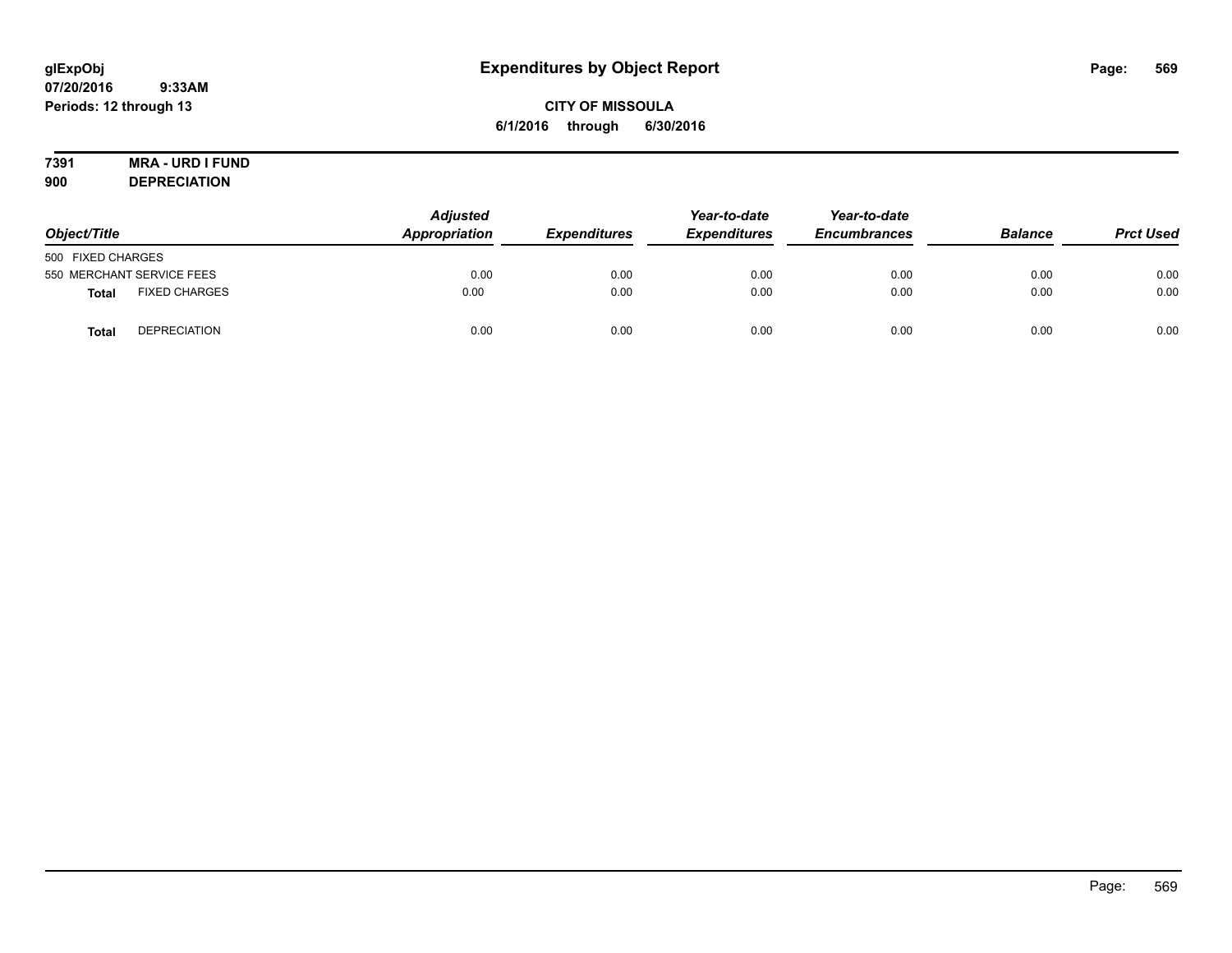# **glExpObj Expenditures by Object Report Page: 570**

**07/20/2016 9:33AM Periods: 12 through 13**

**CITY OF MISSOULA 6/1/2016 through 6/30/2016**

**7391 MRA - URD I FUND**

| Object/Title                         | <b>Adjusted</b><br>Appropriation | <b>Expenditures</b> | Year-to-date<br><b>Expenditures</b> | Year-to-date<br><b>Encumbrances</b> | <b>Balance</b> | <b>Prct Used</b> |
|--------------------------------------|----------------------------------|---------------------|-------------------------------------|-------------------------------------|----------------|------------------|
| 500 FIXED CHARGES                    |                                  |                     |                                     |                                     |                |                  |
| 550 MERCHANT SERVICE FEES            | 0.00                             | 0.00                | 0.00                                | 0.00                                | 0.00           | 0.00             |
| <b>FIXED CHARGES</b><br><b>Total</b> | 0.00                             | 0.00                | 0.00                                | 0.00                                | 0.00           | 0.00             |
| MRA - URD I FUND<br><b>Total</b>     | 0.00                             | 0.00                | 0.00                                | 0.00                                | 0.00           | 0.00             |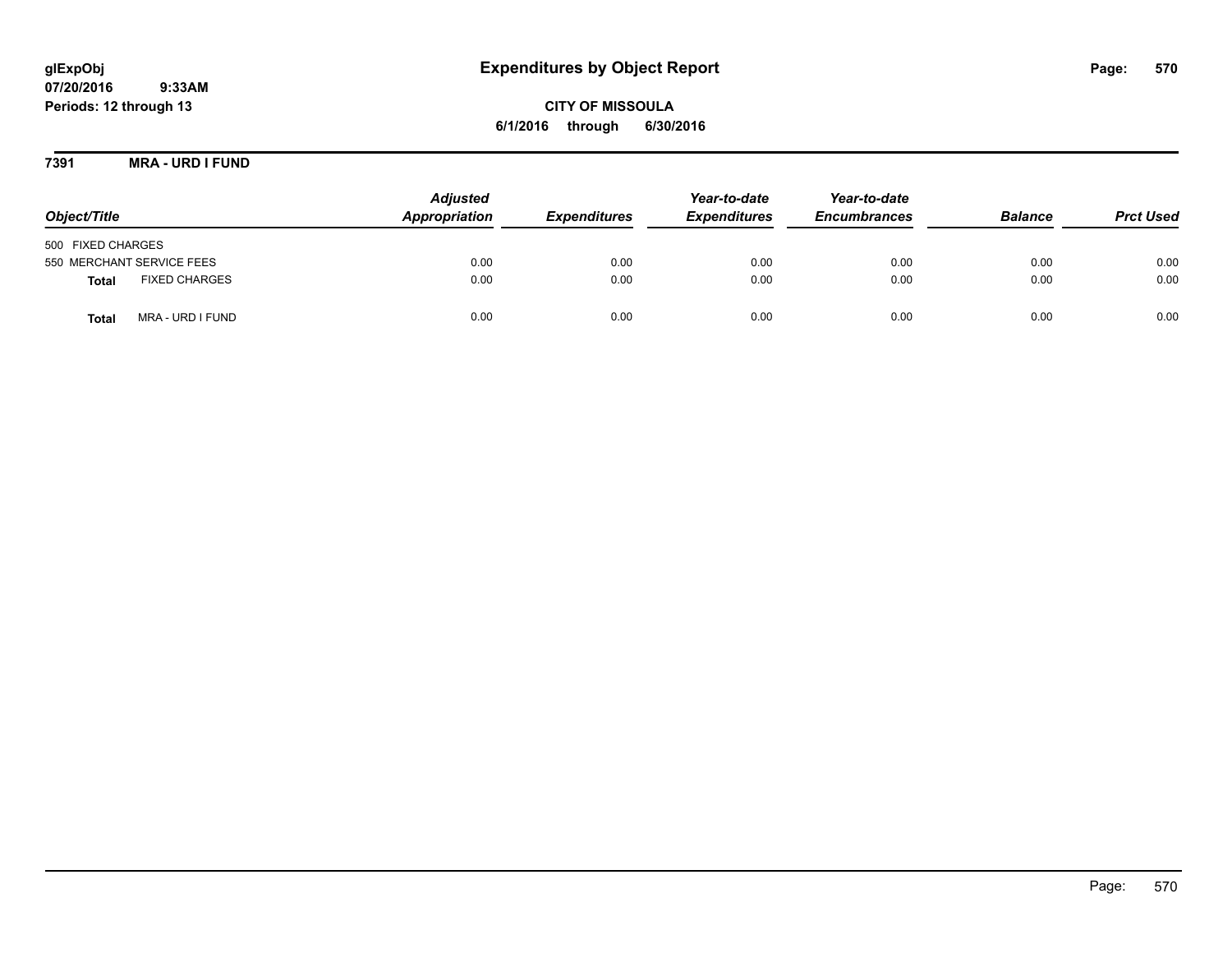**7392 MRA - URD II FUND**

|                                                   | <b>Adjusted</b>      |                     | Year-to-date        | Year-to-date        |                |                  |
|---------------------------------------------------|----------------------|---------------------|---------------------|---------------------|----------------|------------------|
| Object/Title                                      | <b>Appropriation</b> | <b>Expenditures</b> | <b>Expenditures</b> | <b>Encumbrances</b> | <b>Balance</b> | <b>Prct Used</b> |
| 300 PURCHASED SERVICES                            |                      |                     |                     |                     |                |                  |
| 344 TELEPHONE SERVICE                             | 0.00                 | 0.00                | 0.00                | 0.00                | 0.00           | 0.00             |
| 350 PROFESSIONAL SERVICES                         | 169,272.00           | 0.00                | 60.607.70           | 0.00                | 108.664.30     | 35.80            |
| <b>PURCHASED SERVICES</b><br><b>Total</b>         | 169,272.00           | 0.00                | 60,607.70           | 0.00                | 108,664.30     | 35.80            |
| 500 FIXED CHARGES                                 |                      |                     |                     |                     |                |                  |
| 550 MERCHANT SERVICE FEES                         | 0.00                 | 0.00                | 0.00                | 0.00                | 0.00           | 0.00             |
| <b>FIXED CHARGES</b><br>Total                     | 0.00                 | 0.00                | 0.00                | 0.00                | 0.00           | 0.00             |
| 700 GRANTS & CONTRIBUTIONS                        |                      |                     |                     |                     |                |                  |
| 700 GRANTS & CONTRIBUTIONS                        | 98,607.00            | 0.00                | 154,359.93          | 0.00                | $-55,752.93$   | 156.54           |
| <b>GRANTS &amp; CONTRIBUTIONS</b><br><b>Total</b> | 98,607.00            | 0.00                | 154,359.93          | 0.00                | $-55,752.93$   | 156.54           |
| 800 OTHER OBJECTS                                 |                      |                     |                     |                     |                |                  |
| 820 TRANSFERS TO OTHER FUNDS                      | 250,000.00           | 0.00                | 355.148.45          | 0.00                | $-105.148.45$  | 142.06           |
| 845 CONTINGENCY                                   | 611,369.00           | 0.00                | 0.00                | 0.00                | 611,369.00     | 0.00             |
| OTHER OBJECTS<br><b>Total</b>                     | 861,369.00           | 0.00                | 355,148.45          | 0.00                | 506,220.55     | 41.23            |
| 900 CAPITAL OUTLAY                                |                      |                     |                     |                     |                |                  |
| 910 LAND                                          | 0.00                 | 0.00                | 491.146.53          | 0.00                | -491,146.53    | 0.00             |
| 920 BUILDINGS                                     | 0.00                 | 0.00                | 0.00                | 0.00                | 0.00           | 0.00             |
| 930 IMPROVEMENTS                                  | 680,000.00           | 0.00                | 227,426.02          | 0.00                | 452,573.98     | 33.45            |
| <b>CAPITAL OUTLAY</b><br><b>Total</b>             | 680,000.00           | 0.00                | 718,572.55          | 0.00                | $-38,572.55$   | 105.67           |
| <b>MRA</b><br><b>Total</b>                        | 1,809,248.00         | 0.00                | 1,288,688.63        | 0.00                | 520,559.37     | 71.23            |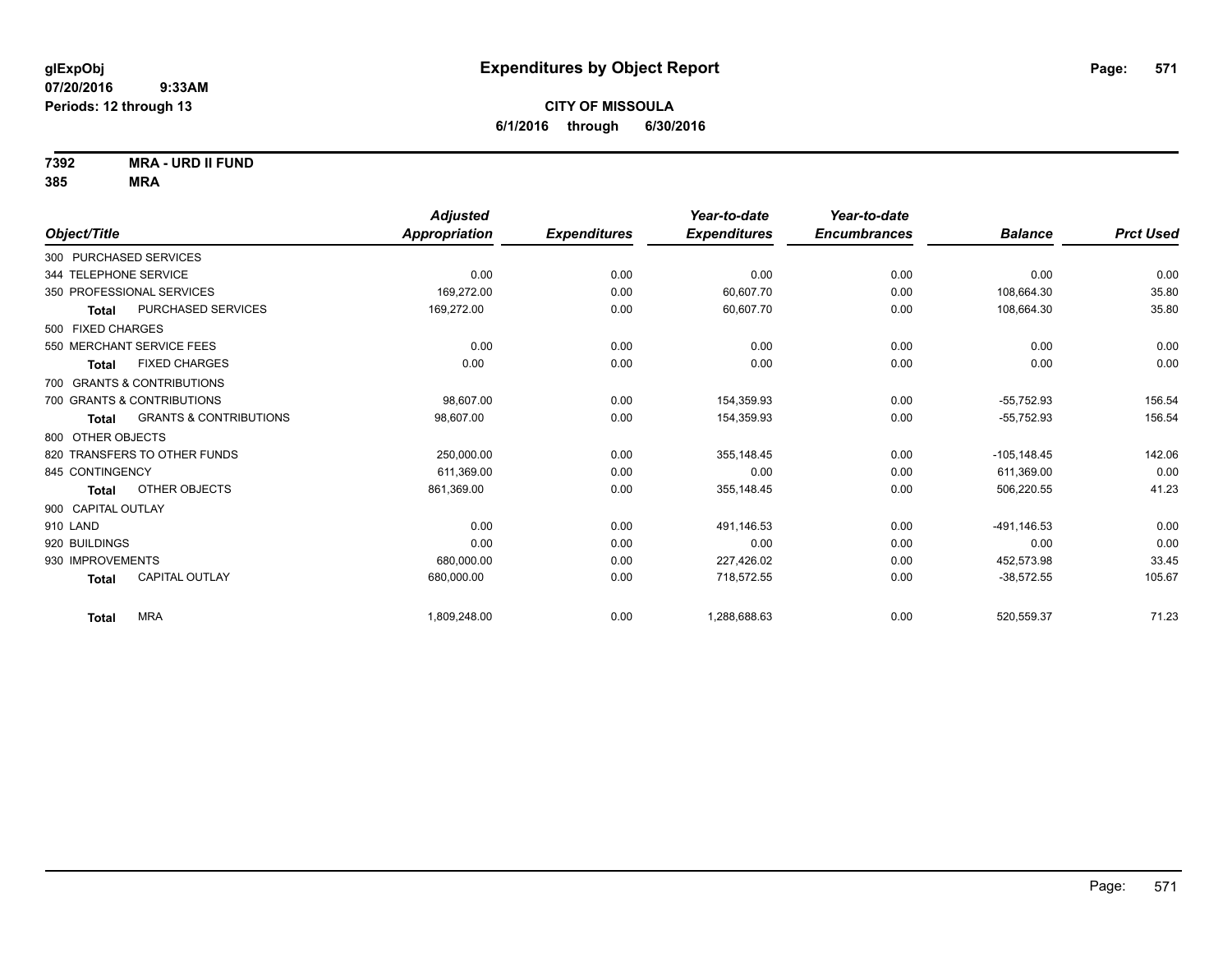### **7392 MRA - URD II FUND**

|                        |                                   | <b>Adjusted</b> |                     | Year-to-date        | Year-to-date        |                |                  |
|------------------------|-----------------------------------|-----------------|---------------------|---------------------|---------------------|----------------|------------------|
| Object/Title           |                                   | Appropriation   | <b>Expenditures</b> | <b>Expenditures</b> | <b>Encumbrances</b> | <b>Balance</b> | <b>Prct Used</b> |
| 300 PURCHASED SERVICES |                                   |                 |                     |                     |                     |                |                  |
| 344 TELEPHONE SERVICE  |                                   | 0.00            | 0.00                | 0.00                | 0.00                | 0.00           | 0.00             |
|                        | 350 PROFESSIONAL SERVICES         | 169,272.00      | 0.00                | 60.607.70           | 0.00                | 108.664.30     | 35.80            |
| <b>Total</b>           | PURCHASED SERVICES                | 169,272.00      | 0.00                | 60,607.70           | 0.00                | 108,664.30     | 35.80            |
| 500 FIXED CHARGES      |                                   |                 |                     |                     |                     |                |                  |
|                        | 550 MERCHANT SERVICE FEES         | 0.00            | 0.00                | 0.00                | 0.00                | 0.00           | 0.00             |
| <b>Total</b>           | <b>FIXED CHARGES</b>              | 0.00            | 0.00                | 0.00                | 0.00                | 0.00           | 0.00             |
|                        | 700 GRANTS & CONTRIBUTIONS        |                 |                     |                     |                     |                |                  |
|                        | 700 GRANTS & CONTRIBUTIONS        | 98.607.00       | 0.00                | 154,359.93          | 0.00                | $-55.752.93$   | 156.54           |
| Total                  | <b>GRANTS &amp; CONTRIBUTIONS</b> | 98.607.00       | 0.00                | 154,359.93          | 0.00                | $-55,752.93$   | 156.54           |
| 800 OTHER OBJECTS      |                                   |                 |                     |                     |                     |                |                  |
|                        | 820 TRANSFERS TO OTHER FUNDS      | 250,000.00      | 0.00                | 355.148.45          | 0.00                | $-105, 148.45$ | 142.06           |
| 845 CONTINGENCY        |                                   | 611,369.00      | 0.00                | 0.00                | 0.00                | 611.369.00     | 0.00             |
| Total                  | OTHER OBJECTS                     | 861,369.00      | 0.00                | 355,148.45          | 0.00                | 506,220.55     | 41.23            |
| 900 CAPITAL OUTLAY     |                                   |                 |                     |                     |                     |                |                  |
| 910 LAND               |                                   | 0.00            | 0.00                | 491,146.53          | 0.00                | -491.146.53    | 0.00             |
| 920 BUILDINGS          |                                   | 0.00            | 0.00                | 0.00                | 0.00                | 0.00           | 0.00             |
| 930 IMPROVEMENTS       |                                   | 680,000.00      | 0.00                | 227,426.02          | 0.00                | 452,573.98     | 33.45            |
| <b>Total</b>           | CAPITAL OUTLAY                    | 680,000.00      | 0.00                | 718,572.55          | 0.00                | $-38,572.55$   | 105.67           |
| <b>Total</b>           | MRA - URD II FUND                 | 1,809,248.00    | 0.00                | 1,288,688.63        | 0.00                | 520,559.37     | 71.23            |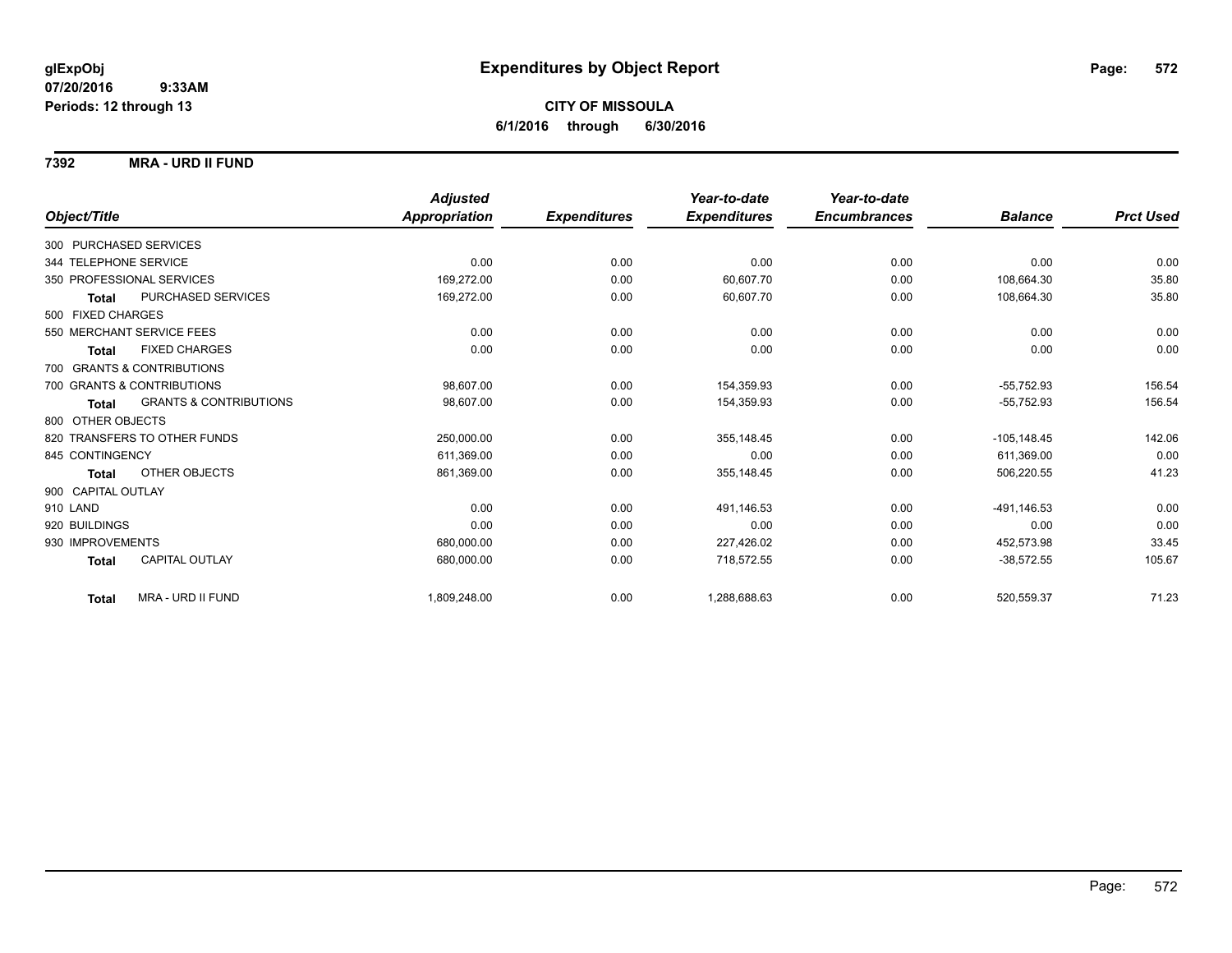**7393 MRA - URD III FUND**

| Object/Title<br><b>Appropriation</b><br><b>Expenditures</b><br><b>Expenditures</b><br><b>Encumbrances</b><br><b>Balance</b><br>100 PERSONAL SERVICES<br>0.00<br>110 SALARIES AND WAGES<br>372,712.00<br>51,709.54<br>338,008.07<br>34,703.93<br>115 SALARIES/HEALTH INSURANCE BENEFIT<br>0.00<br>0.00<br>0.00<br>0.00<br>0.00<br>5,000.00<br>120 OVERTIME/TERMINATION<br>0.00<br>144.37<br>4,855.63<br>0.00<br>140 EMPLOYER CONTRIBUTIONS<br>123,117.00<br>110,420.82<br>12,696.18<br>15,498.85<br>0.00<br>$-302.08$<br>141 STATE RETIREMENT CONTRIBUTIONS<br>0.00<br>27.84<br>302.08<br>0.00<br>190 PENSION EXPENSE<br>0.00<br>0.00<br>0.00<br>0.00<br>0.00<br>PERSONAL SERVICES<br>67,236.23<br>51,953.66<br>500,829.00<br>448,875.34<br>0.00<br>Total<br>200 SUPPLIES<br>210 OFFICE SUPPLIES<br>1,895.86<br>4,000.00<br>304.51<br>0.00<br>2,104.14<br>500.00<br>0.00<br>$-1,338.67$<br>220 OPERATING SUPPLIES<br>1,838.67<br>0.00<br>230 REPAIR/MAINTENANCE<br>828.00<br>0.00<br>828.00<br>0.00<br>0.00<br>248.64<br>231 GASOLINE<br>400.00<br>0.00<br>151.36<br>0.00<br>240 OTHER SUPPLIES<br>3,398.00<br>353.52<br>2,297.75<br>1,100.25<br>0.00<br><b>SUPPLIES</b><br>658.03<br>4,139.86<br>9,126.00<br>4,986.14<br>0.00<br><b>Total</b><br>300 PURCHASED SERVICES<br>310 COMMUNICATIONS<br>800.00<br>4.86<br>595.60<br>0.00<br>204.40<br>956.95<br>320 PRINTING & DUPLICATING<br>3,000.00<br>459.62<br>2,043.05<br>0.00<br>50.00<br>$-1,524.69$<br>330 PUBLICITY, SUBSCRIPTIONS & DUES<br>3,000.00<br>4,524.69<br>0.00 | <b>Prct Used</b><br>90.69<br>0.00<br>2.89 |
|------------------------------------------------------------------------------------------------------------------------------------------------------------------------------------------------------------------------------------------------------------------------------------------------------------------------------------------------------------------------------------------------------------------------------------------------------------------------------------------------------------------------------------------------------------------------------------------------------------------------------------------------------------------------------------------------------------------------------------------------------------------------------------------------------------------------------------------------------------------------------------------------------------------------------------------------------------------------------------------------------------------------------------------------------------------------------------------------------------------------------------------------------------------------------------------------------------------------------------------------------------------------------------------------------------------------------------------------------------------------------------------------------------------------------------------------------------------------------------------------------------------------------|-------------------------------------------|
|                                                                                                                                                                                                                                                                                                                                                                                                                                                                                                                                                                                                                                                                                                                                                                                                                                                                                                                                                                                                                                                                                                                                                                                                                                                                                                                                                                                                                                                                                                                              |                                           |
|                                                                                                                                                                                                                                                                                                                                                                                                                                                                                                                                                                                                                                                                                                                                                                                                                                                                                                                                                                                                                                                                                                                                                                                                                                                                                                                                                                                                                                                                                                                              |                                           |
|                                                                                                                                                                                                                                                                                                                                                                                                                                                                                                                                                                                                                                                                                                                                                                                                                                                                                                                                                                                                                                                                                                                                                                                                                                                                                                                                                                                                                                                                                                                              |                                           |
|                                                                                                                                                                                                                                                                                                                                                                                                                                                                                                                                                                                                                                                                                                                                                                                                                                                                                                                                                                                                                                                                                                                                                                                                                                                                                                                                                                                                                                                                                                                              |                                           |
|                                                                                                                                                                                                                                                                                                                                                                                                                                                                                                                                                                                                                                                                                                                                                                                                                                                                                                                                                                                                                                                                                                                                                                                                                                                                                                                                                                                                                                                                                                                              |                                           |
|                                                                                                                                                                                                                                                                                                                                                                                                                                                                                                                                                                                                                                                                                                                                                                                                                                                                                                                                                                                                                                                                                                                                                                                                                                                                                                                                                                                                                                                                                                                              | 89.69                                     |
|                                                                                                                                                                                                                                                                                                                                                                                                                                                                                                                                                                                                                                                                                                                                                                                                                                                                                                                                                                                                                                                                                                                                                                                                                                                                                                                                                                                                                                                                                                                              | 0.00                                      |
|                                                                                                                                                                                                                                                                                                                                                                                                                                                                                                                                                                                                                                                                                                                                                                                                                                                                                                                                                                                                                                                                                                                                                                                                                                                                                                                                                                                                                                                                                                                              | 0.00                                      |
|                                                                                                                                                                                                                                                                                                                                                                                                                                                                                                                                                                                                                                                                                                                                                                                                                                                                                                                                                                                                                                                                                                                                                                                                                                                                                                                                                                                                                                                                                                                              | 89.63                                     |
|                                                                                                                                                                                                                                                                                                                                                                                                                                                                                                                                                                                                                                                                                                                                                                                                                                                                                                                                                                                                                                                                                                                                                                                                                                                                                                                                                                                                                                                                                                                              |                                           |
|                                                                                                                                                                                                                                                                                                                                                                                                                                                                                                                                                                                                                                                                                                                                                                                                                                                                                                                                                                                                                                                                                                                                                                                                                                                                                                                                                                                                                                                                                                                              | 47.40                                     |
|                                                                                                                                                                                                                                                                                                                                                                                                                                                                                                                                                                                                                                                                                                                                                                                                                                                                                                                                                                                                                                                                                                                                                                                                                                                                                                                                                                                                                                                                                                                              | 367.73                                    |
|                                                                                                                                                                                                                                                                                                                                                                                                                                                                                                                                                                                                                                                                                                                                                                                                                                                                                                                                                                                                                                                                                                                                                                                                                                                                                                                                                                                                                                                                                                                              | 0.00                                      |
|                                                                                                                                                                                                                                                                                                                                                                                                                                                                                                                                                                                                                                                                                                                                                                                                                                                                                                                                                                                                                                                                                                                                                                                                                                                                                                                                                                                                                                                                                                                              | 37.84                                     |
|                                                                                                                                                                                                                                                                                                                                                                                                                                                                                                                                                                                                                                                                                                                                                                                                                                                                                                                                                                                                                                                                                                                                                                                                                                                                                                                                                                                                                                                                                                                              | 32.38                                     |
|                                                                                                                                                                                                                                                                                                                                                                                                                                                                                                                                                                                                                                                                                                                                                                                                                                                                                                                                                                                                                                                                                                                                                                                                                                                                                                                                                                                                                                                                                                                              | 54.64                                     |
|                                                                                                                                                                                                                                                                                                                                                                                                                                                                                                                                                                                                                                                                                                                                                                                                                                                                                                                                                                                                                                                                                                                                                                                                                                                                                                                                                                                                                                                                                                                              |                                           |
|                                                                                                                                                                                                                                                                                                                                                                                                                                                                                                                                                                                                                                                                                                                                                                                                                                                                                                                                                                                                                                                                                                                                                                                                                                                                                                                                                                                                                                                                                                                              | 74.45                                     |
|                                                                                                                                                                                                                                                                                                                                                                                                                                                                                                                                                                                                                                                                                                                                                                                                                                                                                                                                                                                                                                                                                                                                                                                                                                                                                                                                                                                                                                                                                                                              | 68.10                                     |
|                                                                                                                                                                                                                                                                                                                                                                                                                                                                                                                                                                                                                                                                                                                                                                                                                                                                                                                                                                                                                                                                                                                                                                                                                                                                                                                                                                                                                                                                                                                              | 150.82                                    |
| 657.81<br>344 TELEPHONE SERVICE<br>28.57<br>642.19<br>1,300.00<br>0.00                                                                                                                                                                                                                                                                                                                                                                                                                                                                                                                                                                                                                                                                                                                                                                                                                                                                                                                                                                                                                                                                                                                                                                                                                                                                                                                                                                                                                                                       | 49.40                                     |
| 0.00<br>$-13.38$<br>345 GARBAGE<br>565.00<br>578.38<br>0.00                                                                                                                                                                                                                                                                                                                                                                                                                                                                                                                                                                                                                                                                                                                                                                                                                                                                                                                                                                                                                                                                                                                                                                                                                                                                                                                                                                                                                                                                  | 102.37                                    |
| 350 PROFESSIONAL SERVICES<br>506,863.00<br>144,097.21<br>1,013,110.92<br>0.00<br>$-506,247.92$                                                                                                                                                                                                                                                                                                                                                                                                                                                                                                                                                                                                                                                                                                                                                                                                                                                                                                                                                                                                                                                                                                                                                                                                                                                                                                                                                                                                                               | 199.88                                    |
| 653.94<br>3,923.64<br>3,066.36<br>360 REPAIR & MAINTENANCE<br>6,990.00<br>0.00                                                                                                                                                                                                                                                                                                                                                                                                                                                                                                                                                                                                                                                                                                                                                                                                                                                                                                                                                                                                                                                                                                                                                                                                                                                                                                                                                                                                                                               | 56.13                                     |
| 370 TRAVEL<br>3,500.00<br>0.00<br>7,775.07<br>0.00<br>$-4,275.07$                                                                                                                                                                                                                                                                                                                                                                                                                                                                                                                                                                                                                                                                                                                                                                                                                                                                                                                                                                                                                                                                                                                                                                                                                                                                                                                                                                                                                                                            | 222.14                                    |
| 0.00<br>3,239.02<br>380 TRAINING<br>4,500.00<br>1,260.98<br>0.00                                                                                                                                                                                                                                                                                                                                                                                                                                                                                                                                                                                                                                                                                                                                                                                                                                                                                                                                                                                                                                                                                                                                                                                                                                                                                                                                                                                                                                                             | 28.02                                     |
| 390 OTHER PURCHASED SERVICES<br>500.00<br>0.00<br>0.00<br>0.00<br>500.00                                                                                                                                                                                                                                                                                                                                                                                                                                                                                                                                                                                                                                                                                                                                                                                                                                                                                                                                                                                                                                                                                                                                                                                                                                                                                                                                                                                                                                                     | 0.00                                      |
| 531,018.00<br>$-503,436.52$<br>PURCHASED SERVICES<br>145,294.20<br>1,034,454.52<br>0.00<br><b>Total</b>                                                                                                                                                                                                                                                                                                                                                                                                                                                                                                                                                                                                                                                                                                                                                                                                                                                                                                                                                                                                                                                                                                                                                                                                                                                                                                                                                                                                                      | 194.81                                    |
| 500 FIXED CHARGES                                                                                                                                                                                                                                                                                                                                                                                                                                                                                                                                                                                                                                                                                                                                                                                                                                                                                                                                                                                                                                                                                                                                                                                                                                                                                                                                                                                                                                                                                                            |                                           |
| 550 MERCHANT SERVICE FEES<br>0.00<br>0.00<br>0.00<br>0.00<br>0.00                                                                                                                                                                                                                                                                                                                                                                                                                                                                                                                                                                                                                                                                                                                                                                                                                                                                                                                                                                                                                                                                                                                                                                                                                                                                                                                                                                                                                                                            | 0.00                                      |
| <b>FIXED CHARGES</b><br>0.00<br>0.00<br>0.00<br>0.00<br>0.00<br>Total                                                                                                                                                                                                                                                                                                                                                                                                                                                                                                                                                                                                                                                                                                                                                                                                                                                                                                                                                                                                                                                                                                                                                                                                                                                                                                                                                                                                                                                        | 0.00                                      |
| 700 GRANTS & CONTRIBUTIONS                                                                                                                                                                                                                                                                                                                                                                                                                                                                                                                                                                                                                                                                                                                                                                                                                                                                                                                                                                                                                                                                                                                                                                                                                                                                                                                                                                                                                                                                                                   |                                           |
| 700 GRANTS & CONTRIBUTIONS<br>2,198,424.00<br>7,775.00<br>542,622.15<br>0.00<br>1,655,801.85                                                                                                                                                                                                                                                                                                                                                                                                                                                                                                                                                                                                                                                                                                                                                                                                                                                                                                                                                                                                                                                                                                                                                                                                                                                                                                                                                                                                                                 | 24.68                                     |
| 542,622.15<br><b>GRANTS &amp; CONTRIBUTIONS</b><br>2,198,424.00<br>7,775.00<br>0.00<br>1,655,801.85<br><b>Total</b>                                                                                                                                                                                                                                                                                                                                                                                                                                                                                                                                                                                                                                                                                                                                                                                                                                                                                                                                                                                                                                                                                                                                                                                                                                                                                                                                                                                                          | 24.68                                     |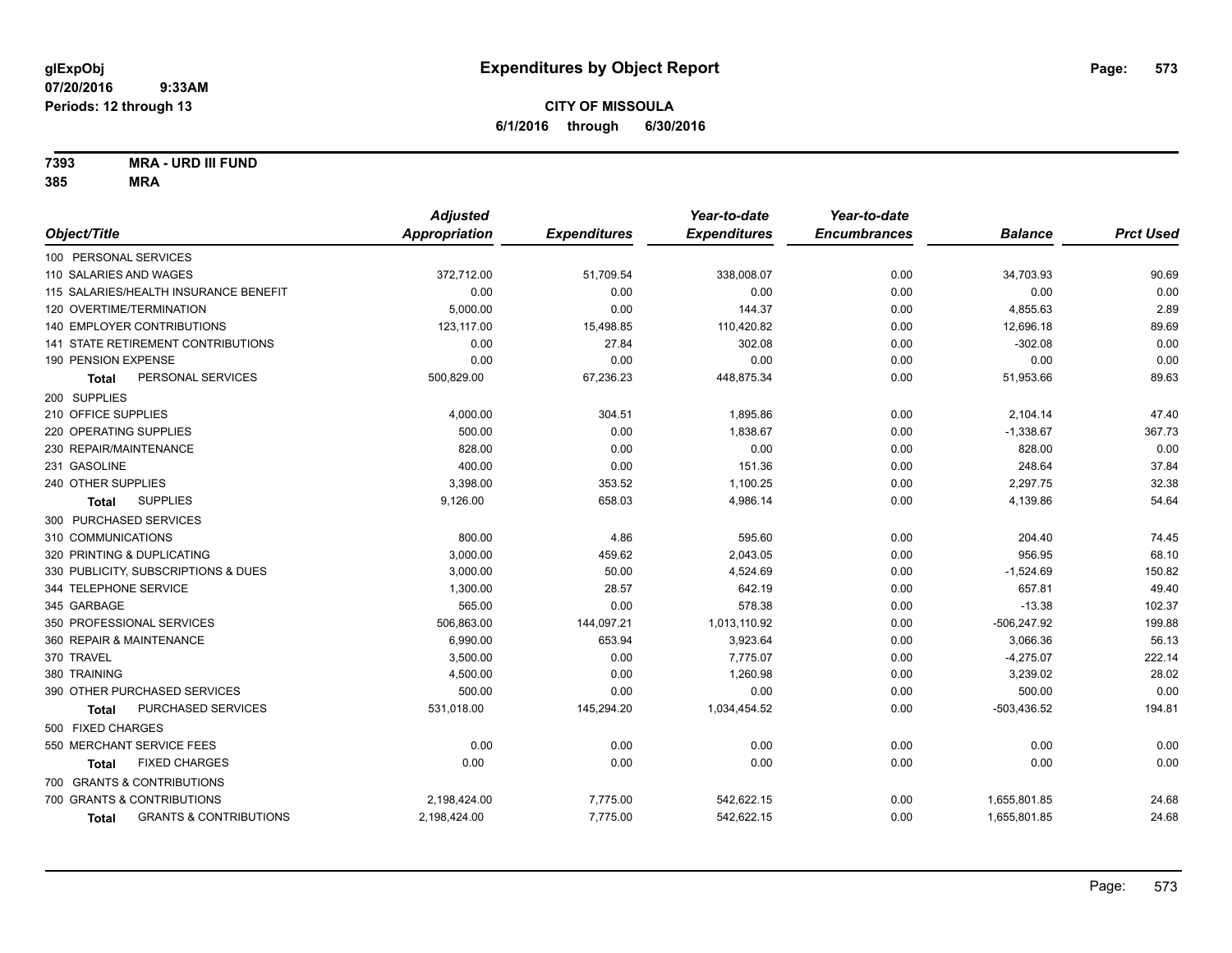**7393 MRA - URD III FUND**

|                                       | <b>Adjusted</b>      |                     | Year-to-date        | Year-to-date        |                |                  |
|---------------------------------------|----------------------|---------------------|---------------------|---------------------|----------------|------------------|
| Object/Title                          | <b>Appropriation</b> | <b>Expenditures</b> | <b>Expenditures</b> | <b>Encumbrances</b> | <b>Balance</b> | <b>Prct Used</b> |
| 800 OTHER OBJECTS                     |                      |                     |                     |                     |                |                  |
| 820 TRANSFERS TO OTHER FUNDS          | 0.00                 | 0.00                | 0.00                | 0.00                | 0.00           | 0.00             |
| 845 CONTINGENCY                       | 784.332.00           | 0.00                | 0.00                | 0.00                | 784.332.00     | 0.00             |
| OTHER OBJECTS<br><b>Total</b>         | 784.332.00           | 0.00                | 0.00                | 0.00                | 784.332.00     | 0.00             |
| 900 CAPITAL OUTLAY                    |                      |                     |                     |                     |                |                  |
| 930 IMPROVEMENTS                      | 2.115.956.00         | 349.560.78          | 1,074,306.78        | 0.00                | 1.041.649.22   | 50.77            |
| 940 MACHINERY & EQUIPMENT             | 0.00                 | 18.99               | 5.515.45            | 0.00                | $-5.515.45$    | 0.00             |
| <b>CAPITAL OUTLAY</b><br><b>Total</b> | 2.115.956.00         | 349.579.77          | 1.079.822.23        | 0.00                | 1.036.133.77   | 51.03            |
| <b>MRA</b><br><b>Total</b>            | 6,139,685.00         | 570.543.23          | 3.110.760.38        | 0.00                | 3.028.924.62   | 50.67            |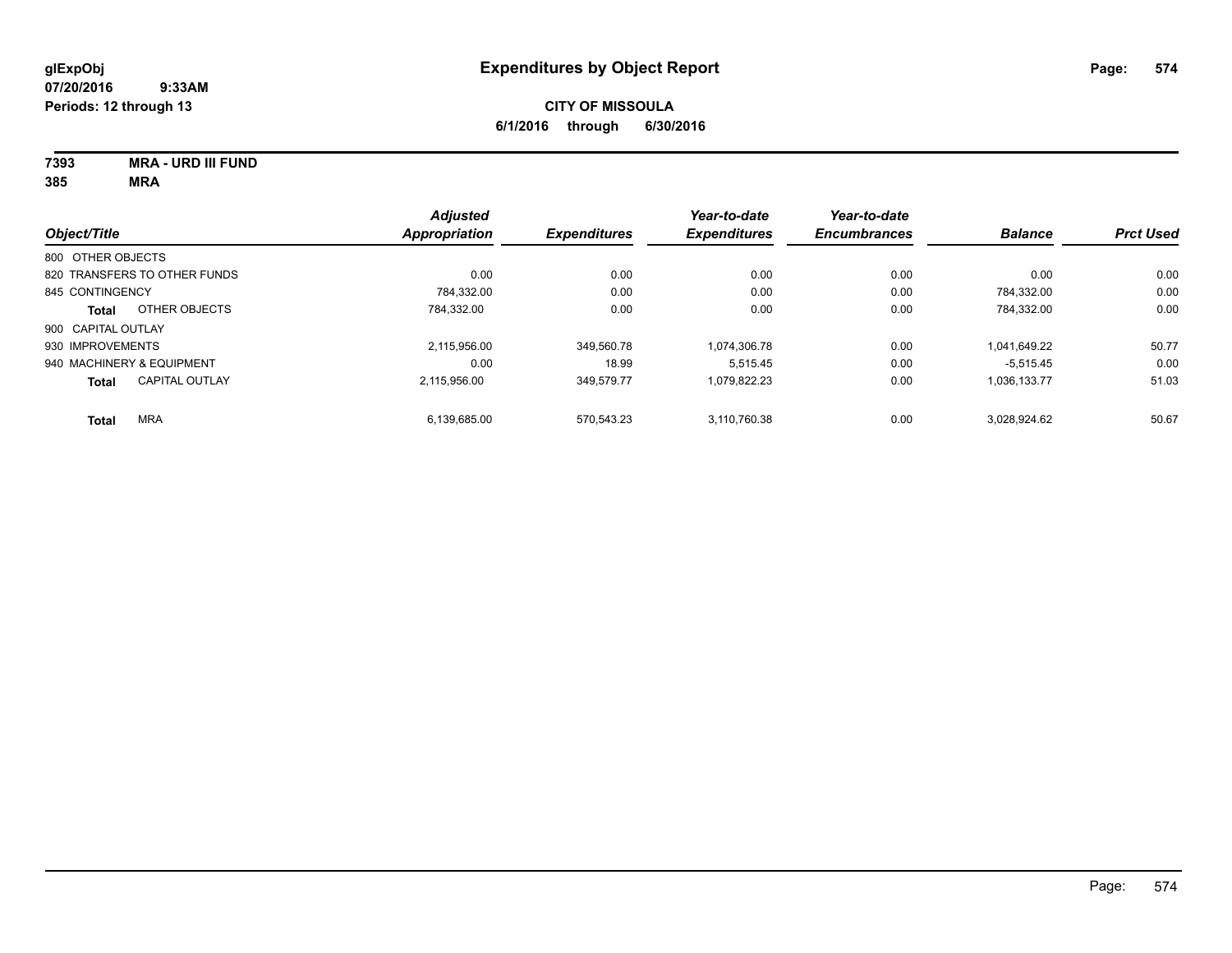# **7393 MRA - URD III FUND**

**900 DEPRECIATION**

| Object/Title                         | <b>Adjusted</b><br><b>Appropriation</b> | <b>Expenditures</b> | Year-to-date<br><b>Expenditures</b> | Year-to-date<br><b>Encumbrances</b> | <b>Balance</b> | <b>Prct Used</b> |
|--------------------------------------|-----------------------------------------|---------------------|-------------------------------------|-------------------------------------|----------------|------------------|
| 500 FIXED CHARGES                    |                                         |                     |                                     |                                     |                |                  |
| 550 MERCHANT SERVICE FEES            | 0.00                                    | 0.00                | 0.00                                | 0.00                                | 0.00           | 0.00             |
| <b>FIXED CHARGES</b><br><b>Total</b> | 0.00                                    | 0.00                | 0.00                                | 0.00                                | 0.00           | 0.00             |
| 800 OTHER OBJECTS                    |                                         |                     |                                     |                                     |                |                  |
| 830 DEPRECIATION                     | 0.00                                    | 0.00                | 0.00                                | 0.00                                | 0.00           | 0.00             |
| OTHER OBJECTS<br><b>Total</b>        | 0.00                                    | 0.00                | 0.00                                | 0.00                                | 0.00           | 0.00             |
| <b>DEPRECIATION</b><br><b>Total</b>  | 0.00                                    | 0.00                | 0.00                                | 0.00                                | 0.00           | 0.00             |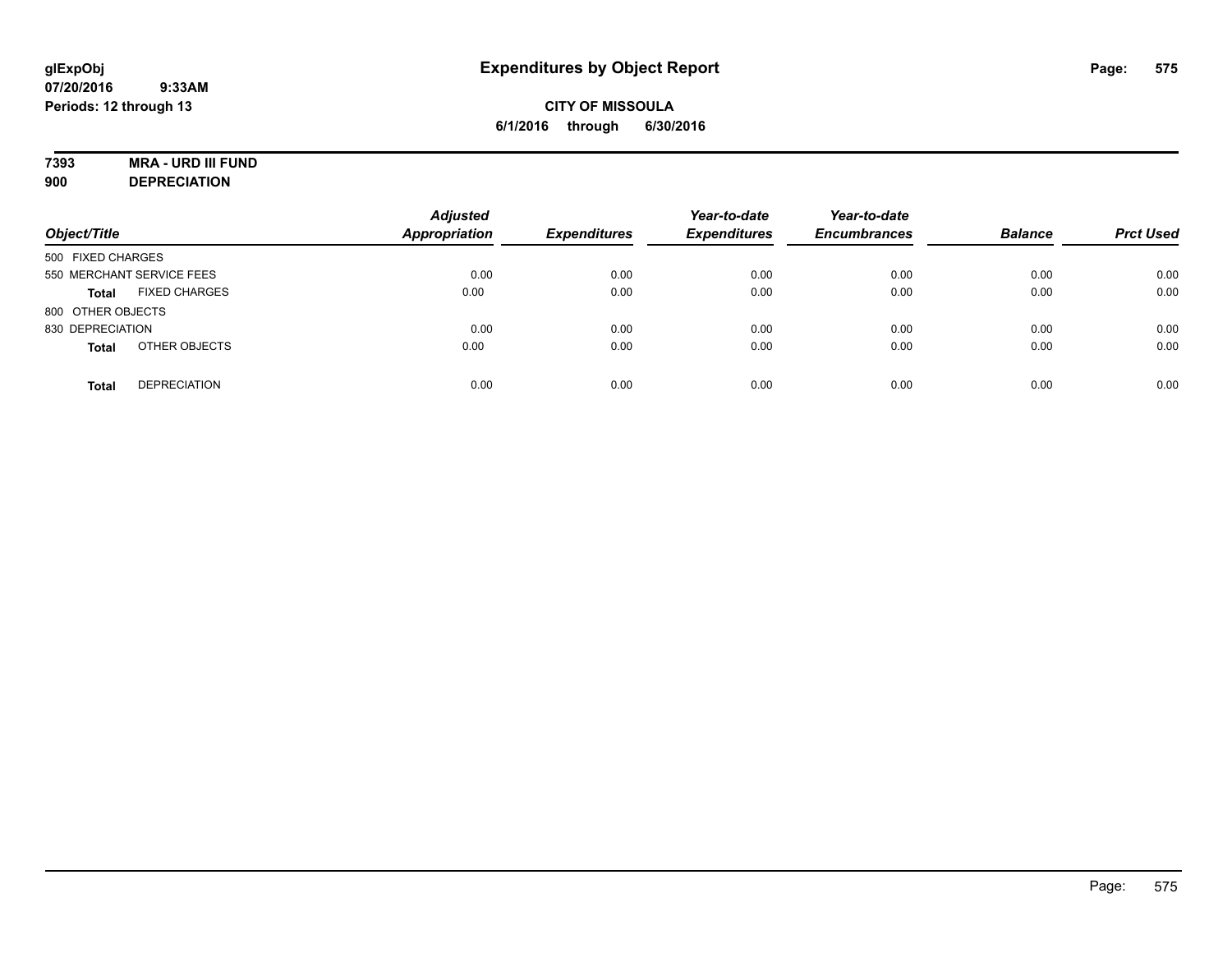### **7393 MRA - URD III FUND**

|                                                   | <b>Adjusted</b> |                     | Year-to-date        | Year-to-date        |                |                  |
|---------------------------------------------------|-----------------|---------------------|---------------------|---------------------|----------------|------------------|
| Object/Title                                      | Appropriation   | <b>Expenditures</b> | <b>Expenditures</b> | <b>Encumbrances</b> | <b>Balance</b> | <b>Prct Used</b> |
| 100 PERSONAL SERVICES                             |                 |                     |                     |                     |                |                  |
| 110 SALARIES AND WAGES                            | 372,712.00      | 51,709.54           | 338,008.07          | 0.00                | 34,703.93      | 90.69            |
| 115 SALARIES/HEALTH INSURANCE BENEFIT             | 0.00            | 0.00                | 0.00                | 0.00                | 0.00           | 0.00             |
| 120 OVERTIME/TERMINATION                          | 5,000.00        | 0.00                | 144.37              | 0.00                | 4,855.63       | 2.89             |
| 140 EMPLOYER CONTRIBUTIONS                        | 123,117.00      | 15,498.85           | 110,420.82          | 0.00                | 12,696.18      | 89.69            |
| <b>141 STATE RETIREMENT CONTRIBUTIONS</b>         | 0.00            | 27.84               | 302.08              | 0.00                | $-302.08$      | 0.00             |
| 190 PENSION EXPENSE                               | 0.00            | 0.00                | 0.00                | 0.00                | 0.00           | 0.00             |
| PERSONAL SERVICES<br><b>Total</b>                 | 500,829.00      | 67,236.23           | 448,875.34          | 0.00                | 51,953.66      | 89.63            |
| 200 SUPPLIES                                      |                 |                     |                     |                     |                |                  |
| 210 OFFICE SUPPLIES                               | 4,000.00        | 304.51              | 1,895.86            | 0.00                | 2,104.14       | 47.40            |
| 220 OPERATING SUPPLIES                            | 500.00          | 0.00                | 1,838.67            | 0.00                | $-1,338.67$    | 367.73           |
| 230 REPAIR/MAINTENANCE                            | 828.00          | 0.00                | 0.00                | 0.00                | 828.00         | 0.00             |
| 231 GASOLINE                                      | 400.00          | 0.00                | 151.36              | 0.00                | 248.64         | 37.84            |
| 240 OTHER SUPPLIES                                | 3,398.00        | 353.52              | 1,100.25            | 0.00                | 2,297.75       | 32.38            |
| <b>SUPPLIES</b><br>Total                          | 9,126.00        | 658.03              | 4,986.14            | 0.00                | 4,139.86       | 54.64            |
| 300 PURCHASED SERVICES                            |                 |                     |                     |                     |                |                  |
| 310 COMMUNICATIONS                                | 800.00          | 4.86                | 595.60              | 0.00                | 204.40         | 74.45            |
| 320 PRINTING & DUPLICATING                        | 3,000.00        | 459.62              | 2,043.05            | 0.00                | 956.95         | 68.10            |
| 330 PUBLICITY, SUBSCRIPTIONS & DUES               | 3,000.00        | 50.00               | 4,524.69            | 0.00                | $-1,524.69$    | 150.82           |
| 344 TELEPHONE SERVICE                             | 1,300.00        | 28.57               | 642.19              | 0.00                | 657.81         | 49.40            |
| 345 GARBAGE                                       | 565.00          | 0.00                | 578.38              | 0.00                | $-13.38$       | 102.37           |
| 350 PROFESSIONAL SERVICES                         | 506,863.00      | 144,097.21          | 1,013,110.92        | 0.00                | $-506,247.92$  | 199.88           |
| 360 REPAIR & MAINTENANCE                          | 6,990.00        | 653.94              | 3,923.64            | 0.00                | 3,066.36       | 56.13            |
| 370 TRAVEL                                        | 3,500.00        | 0.00                | 7,775.07            | 0.00                | $-4,275.07$    | 222.14           |
| 380 TRAINING                                      | 4,500.00        | 0.00                | 1,260.98            | 0.00                | 3,239.02       | 28.02            |
| 390 OTHER PURCHASED SERVICES                      | 500.00          | 0.00                | 0.00                | 0.00                | 500.00         | 0.00             |
| PURCHASED SERVICES<br><b>Total</b>                | 531,018.00      | 145,294.20          | 1,034,454.52        | 0.00                | $-503,436.52$  | 194.81           |
| 500 FIXED CHARGES                                 |                 |                     |                     |                     |                |                  |
| 550 MERCHANT SERVICE FEES                         | 0.00            | 0.00                | 0.00                | 0.00                | 0.00           | 0.00             |
| <b>FIXED CHARGES</b><br><b>Total</b>              | 0.00            | 0.00                | 0.00                | 0.00                | 0.00           | 0.00             |
| 700 GRANTS & CONTRIBUTIONS                        |                 |                     |                     |                     |                |                  |
| 700 GRANTS & CONTRIBUTIONS                        | 2,198,424.00    | 7,775.00            | 542,622.15          | 0.00                | 1,655,801.85   | 24.68            |
| <b>GRANTS &amp; CONTRIBUTIONS</b><br><b>Total</b> | 2,198,424.00    | 7,775.00            | 542,622.15          | 0.00                | 1,655,801.85   | 24.68            |
| 800 OTHER OBJECTS                                 |                 |                     |                     |                     |                |                  |
| 820 TRANSFERS TO OTHER FUNDS                      | 0.00            | 0.00                | 0.00                | 0.00                | 0.00           | 0.00             |
|                                                   |                 |                     |                     |                     |                |                  |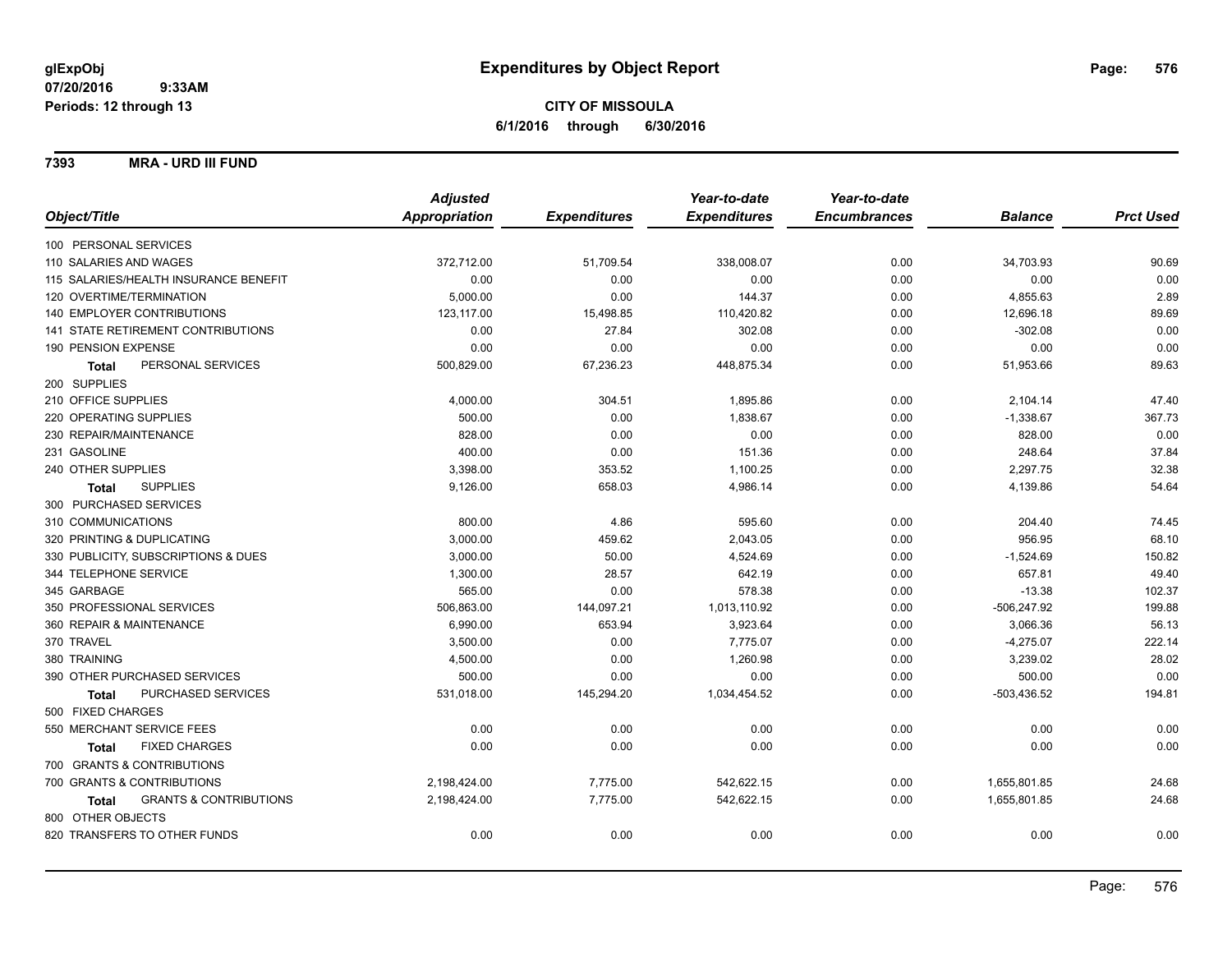### **7393 MRA - URD III FUND**

| Object/Title                       | <b>Adjusted</b><br>Appropriation | <b>Expenditures</b> | Year-to-date<br><b>Expenditures</b> | Year-to-date<br><b>Encumbrances</b> | <b>Balance</b> | <b>Prct Used</b> |
|------------------------------------|----------------------------------|---------------------|-------------------------------------|-------------------------------------|----------------|------------------|
| 830 DEPRECIATION                   | 0.00                             | 0.00                | 0.00                                | 0.00                                | 0.00           | 0.00             |
| 845 CONTINGENCY                    | 784.332.00                       | 0.00                | 0.00                                | 0.00                                | 784.332.00     | 0.00             |
| OTHER OBJECTS<br><b>Total</b>      | 784.332.00                       | 0.00                | 0.00                                | 0.00                                | 784.332.00     | 0.00             |
| 900 CAPITAL OUTLAY                 |                                  |                     |                                     |                                     |                |                  |
| 930 IMPROVEMENTS                   | 2.115.956.00                     | 349.560.78          | 1.074.306.78                        | 0.00                                | 1.041.649.22   | 50.77            |
| 940 MACHINERY & EQUIPMENT          | 0.00                             | 18.99               | 5.515.45                            | 0.00                                | $-5.515.45$    | 0.00             |
| CAPITAL OUTLAY<br><b>Total</b>     | 2.115.956.00                     | 349.579.77          | 1.079.822.23                        | 0.00                                | 1.036.133.77   | 51.03            |
| MRA - URD III FUND<br><b>Total</b> | 6.139.685.00                     | 570.543.23          | 3.110.760.38                        | 0.00                                | 3.028.924.62   | 50.67            |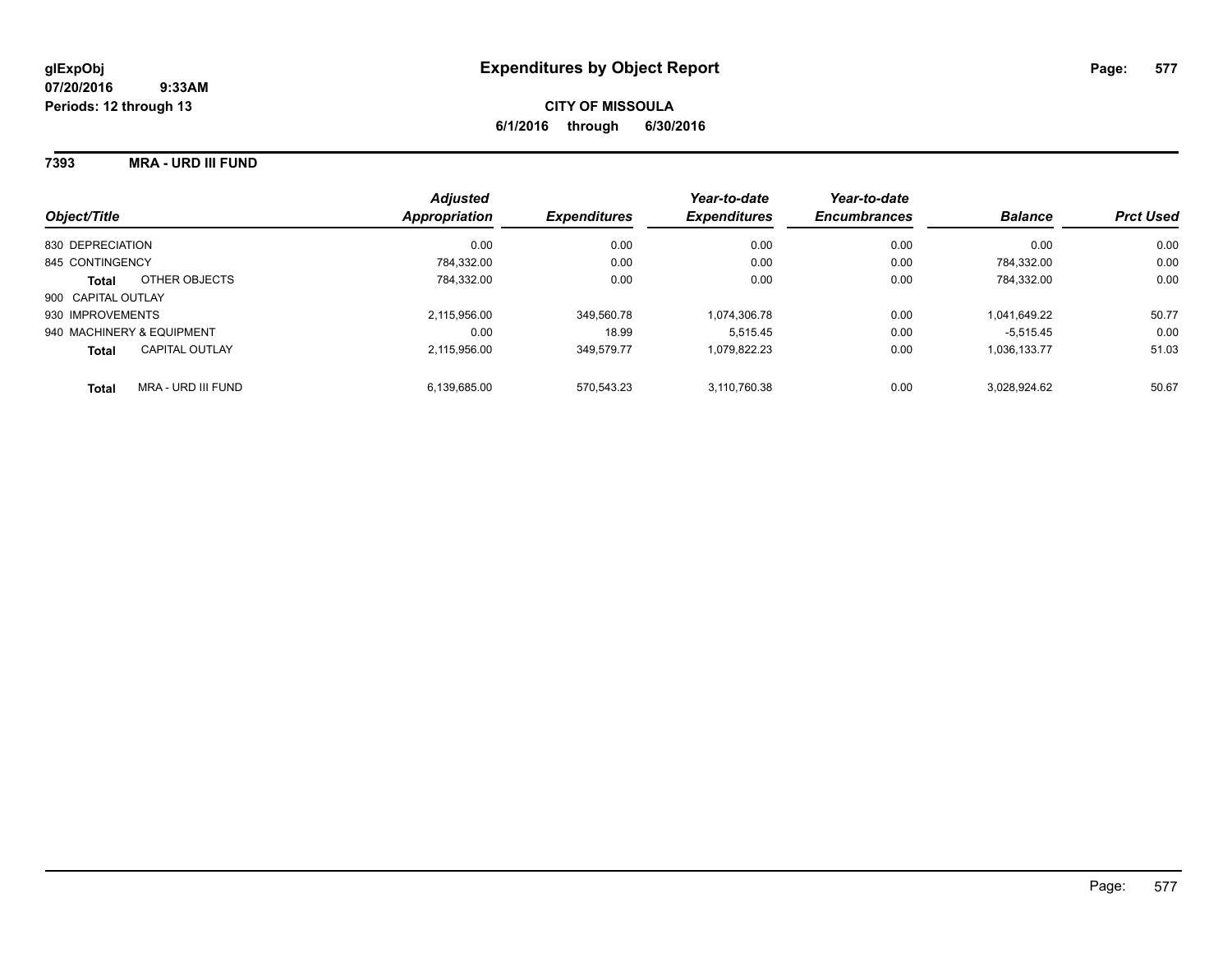## **CITY OF MISSOULA 6/1/2016 through 6/30/2016**

### **7394 MRA URD III TI DEBT CLEARING FUND**

| Object/Title                  | <b>Adjusted</b><br><b>Appropriation</b> | <b>Expenditures</b> | Year-to-date<br><b>Expenditures</b> | Year-to-date<br><b>Encumbrances</b> | <b>Balance</b> | <b>Prct Used</b> |
|-------------------------------|-----------------------------------------|---------------------|-------------------------------------|-------------------------------------|----------------|------------------|
| 800 OTHER OBJECTS             |                                         |                     |                                     |                                     |                |                  |
| 820 TRANSFERS TO OTHER FUNDS  | 0.00                                    | 144.296.63          | 144,296.63                          | 0.00                                | $-144.296.63$  | 0.00             |
| OTHER OBJECTS<br><b>Total</b> | 0.00                                    | 144.296.63          | 144.296.63                          | 0.00                                | $-144.296.63$  | 0.00             |
| <b>MRA</b><br><b>Total</b>    | 0.00                                    | 144,296.63          | 144,296.63                          | 0.00                                | $-144,296.63$  | 0.00             |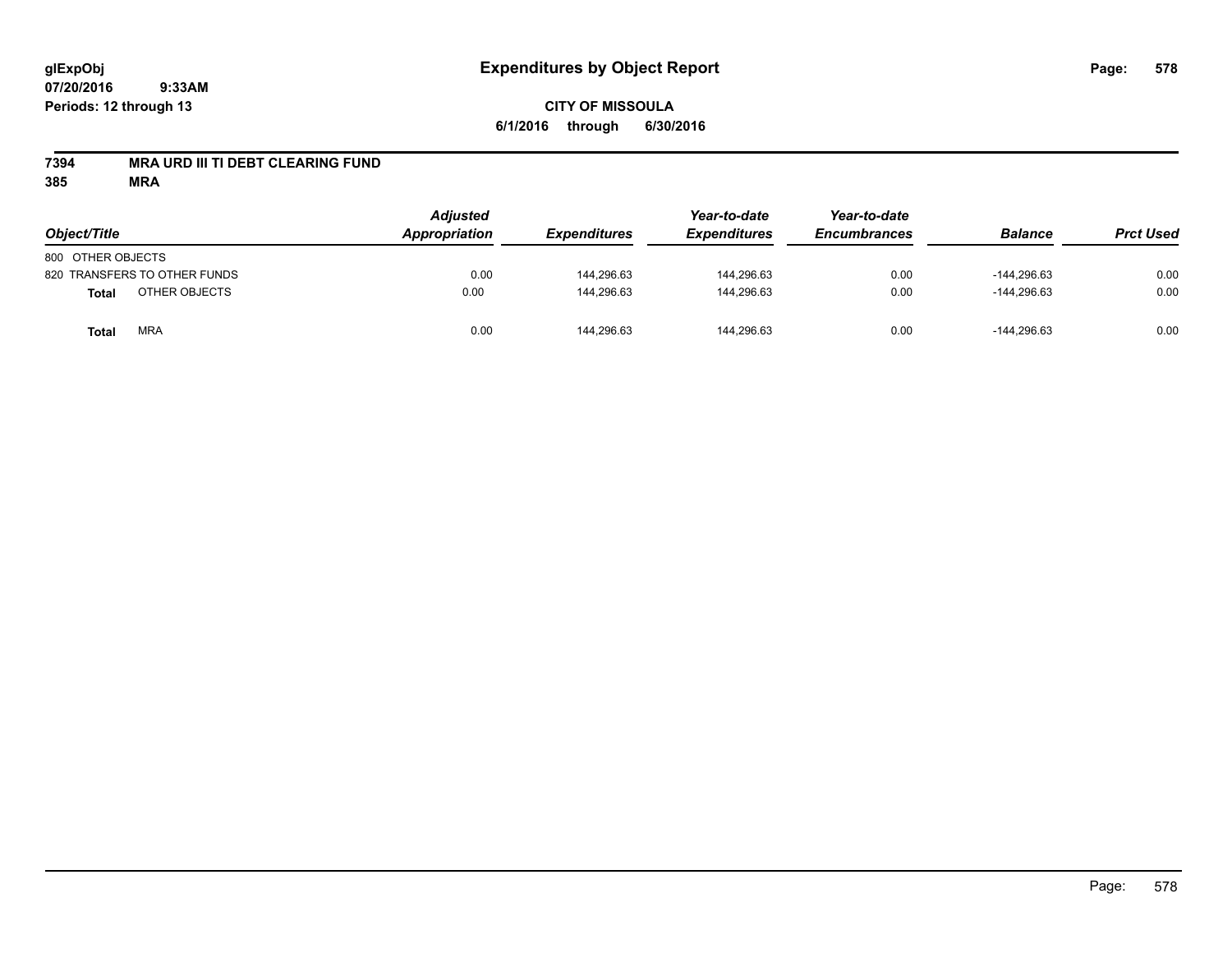**CITY OF MISSOULA 6/1/2016 through 6/30/2016**

### **7394 MRA URD III TI DEBT CLEARING FUND**

| Object/Title                                      | <b>Adjusted</b><br>Appropriation | <b>Expenditures</b> | Year-to-date<br><b>Expenditures</b> | Year-to-date<br><b>Encumbrances</b> | <b>Balance</b> | <b>Prct Used</b> |
|---------------------------------------------------|----------------------------------|---------------------|-------------------------------------|-------------------------------------|----------------|------------------|
| 800 OTHER OBJECTS                                 |                                  |                     |                                     |                                     |                |                  |
| 820 TRANSFERS TO OTHER FUNDS                      | 0.00                             | 144,296.63          | 144,296.63                          | 0.00                                | $-144.296.63$  | 0.00             |
| OTHER OBJECTS<br><b>Total</b>                     | 0.00                             | 144.296.63          | 144.296.63                          | 0.00                                | $-144.296.63$  | 0.00             |
| MRA URD III TI DEBT CLEARING FUND<br><b>Total</b> | 0.00                             | 144.296.63          | 144.296.63                          | 0.00                                | $-144.296.63$  | 0.00             |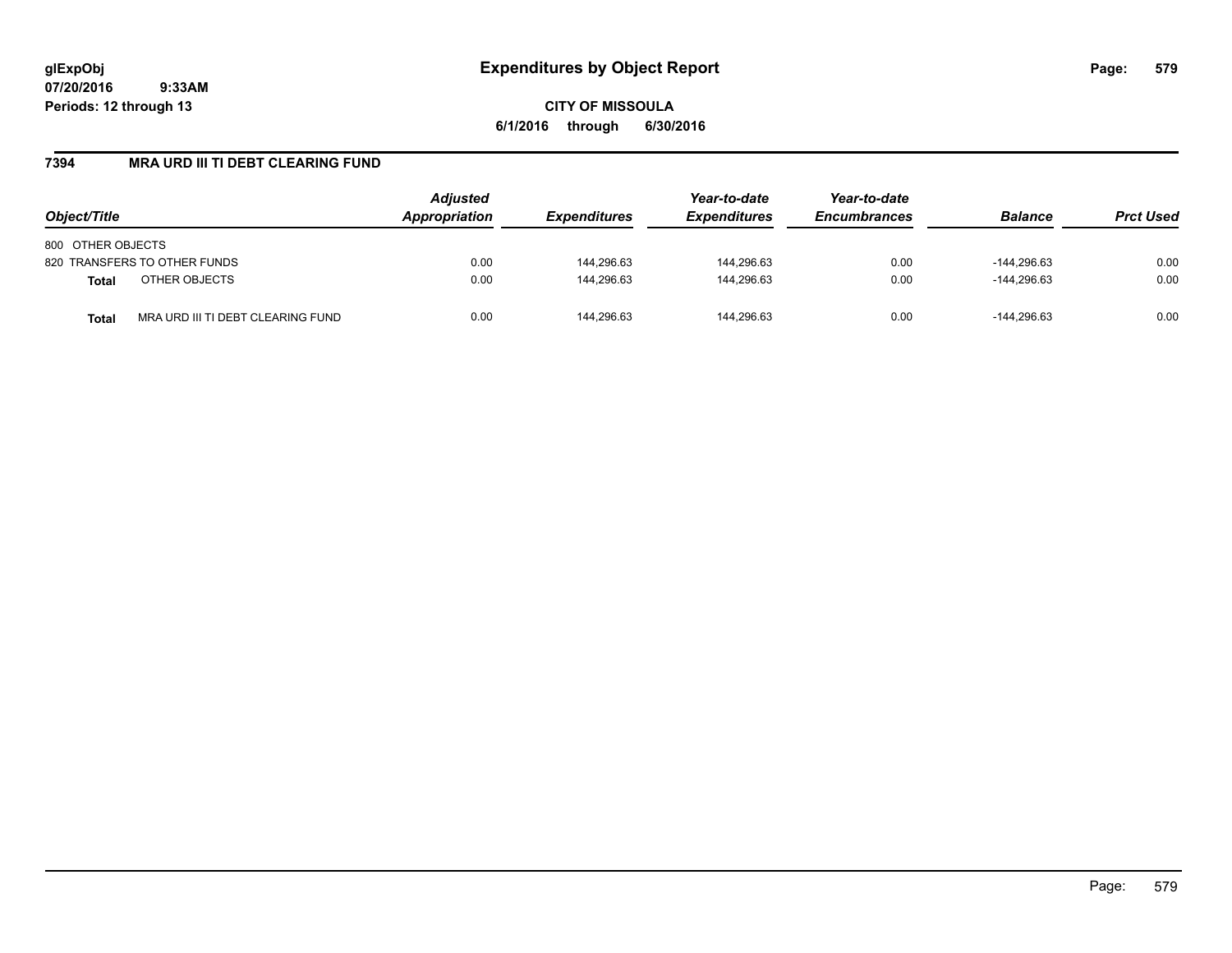### **CITY OF MISSOULA 6/1/2016 through 6/30/2016**

### **7395 MRA TAX INCREMENT DEBT SERVICE**

| Object/Title                        | <b>Adjusted</b><br>Appropriation | <b>Expenditures</b> | Year-to-date<br><b>Expenditures</b> | Year-to-date<br><b>Encumbrances</b> | <b>Balance</b> | <b>Prct Used</b> |
|-------------------------------------|----------------------------------|---------------------|-------------------------------------|-------------------------------------|----------------|------------------|
| 600 DEBT SERVICE                    |                                  |                     |                                     |                                     |                |                  |
| 610 PRINCIPAL                       | 0.00                             | 0.00                | 0.00                                | 0.00                                | 0.00           | 0.00             |
| 620 INTEREST / SERVICE FEES         | 0.00                             | 34,846.63           | 35,546.63                           | 0.00                                | $-35.546.63$   | 0.00             |
| <b>DEBT SERVICE</b><br><b>Total</b> | 0.00                             | 34,846.63           | 35.546.63                           | 0.00                                | $-35.546.63$   | 0.00             |
| <b>MRA</b><br><b>Total</b>          | 0.00                             | 34,846.63           | 35,546.63                           | 0.00                                | $-35,546.63$   | 0.00             |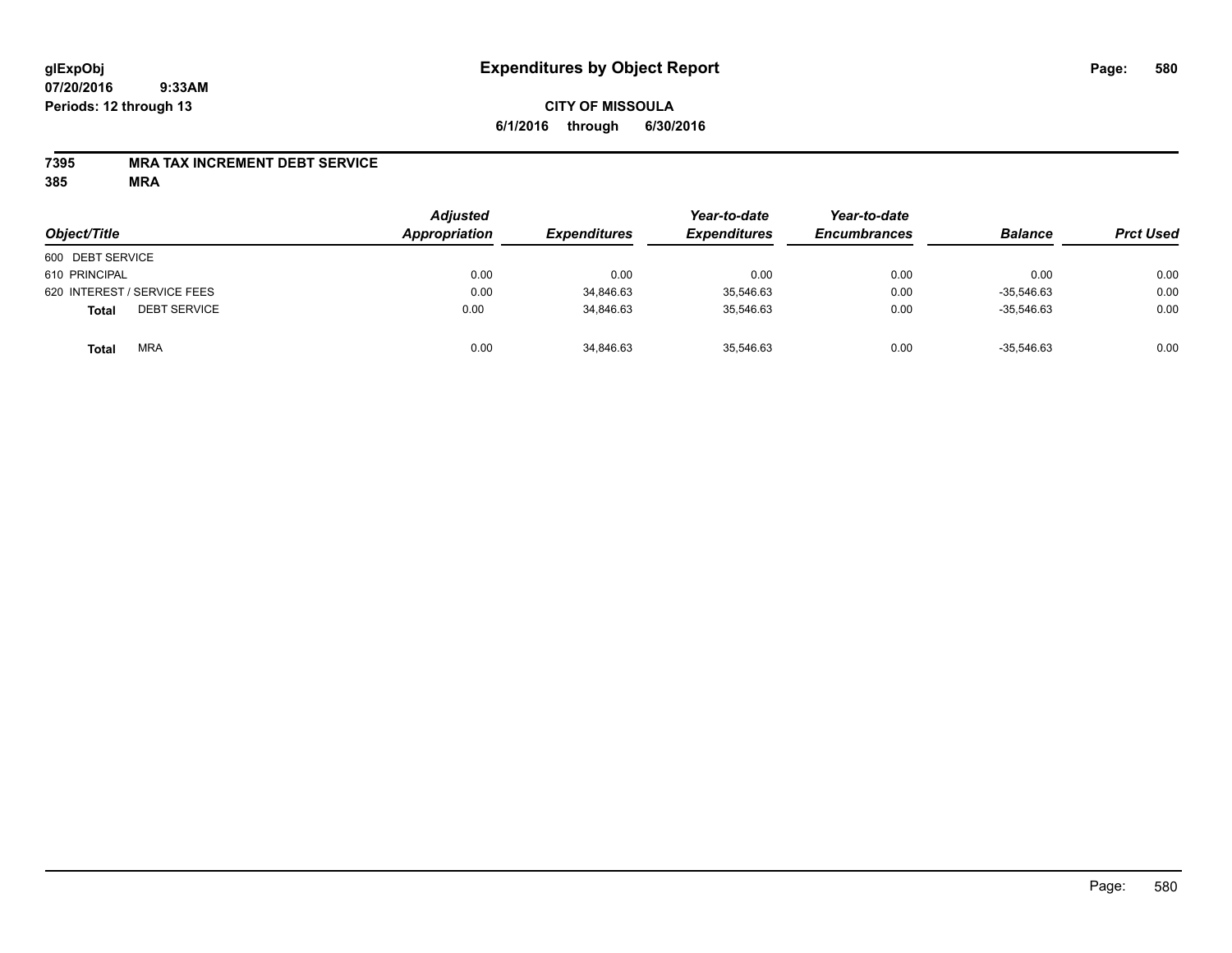**CITY OF MISSOULA 6/1/2016 through 6/30/2016**

### **7395 MRA TAX INCREMENT DEBT SERVICE**

| Object/Title                        |                                | <b>Adjusted</b><br>Appropriation | <b>Expenditures</b> | Year-to-date<br><b>Expenditures</b> | Year-to-date<br><b>Encumbrances</b> | <b>Balance</b> | <b>Prct Used</b> |
|-------------------------------------|--------------------------------|----------------------------------|---------------------|-------------------------------------|-------------------------------------|----------------|------------------|
| 600 DEBT SERVICE                    |                                |                                  |                     |                                     |                                     |                |                  |
| 610 PRINCIPAL                       |                                | 0.00                             | 0.00                | 0.00                                | 0.00                                | 0.00           | 0.00             |
| 620 INTEREST / SERVICE FEES         |                                | 0.00                             | 34,846.63           | 35,546.63                           | 0.00                                | $-35.546.63$   | 0.00             |
| <b>DEBT SERVICE</b><br><b>Total</b> |                                | 0.00                             | 34,846.63           | 35.546.63                           | 0.00                                | $-35.546.63$   | 0.00             |
| <b>Total</b>                        | MRA TAX INCREMENT DEBT SERVICE | 0.00                             | 34,846.63           | 35,546.63                           | 0.00                                | $-35.546.63$   | 0.00             |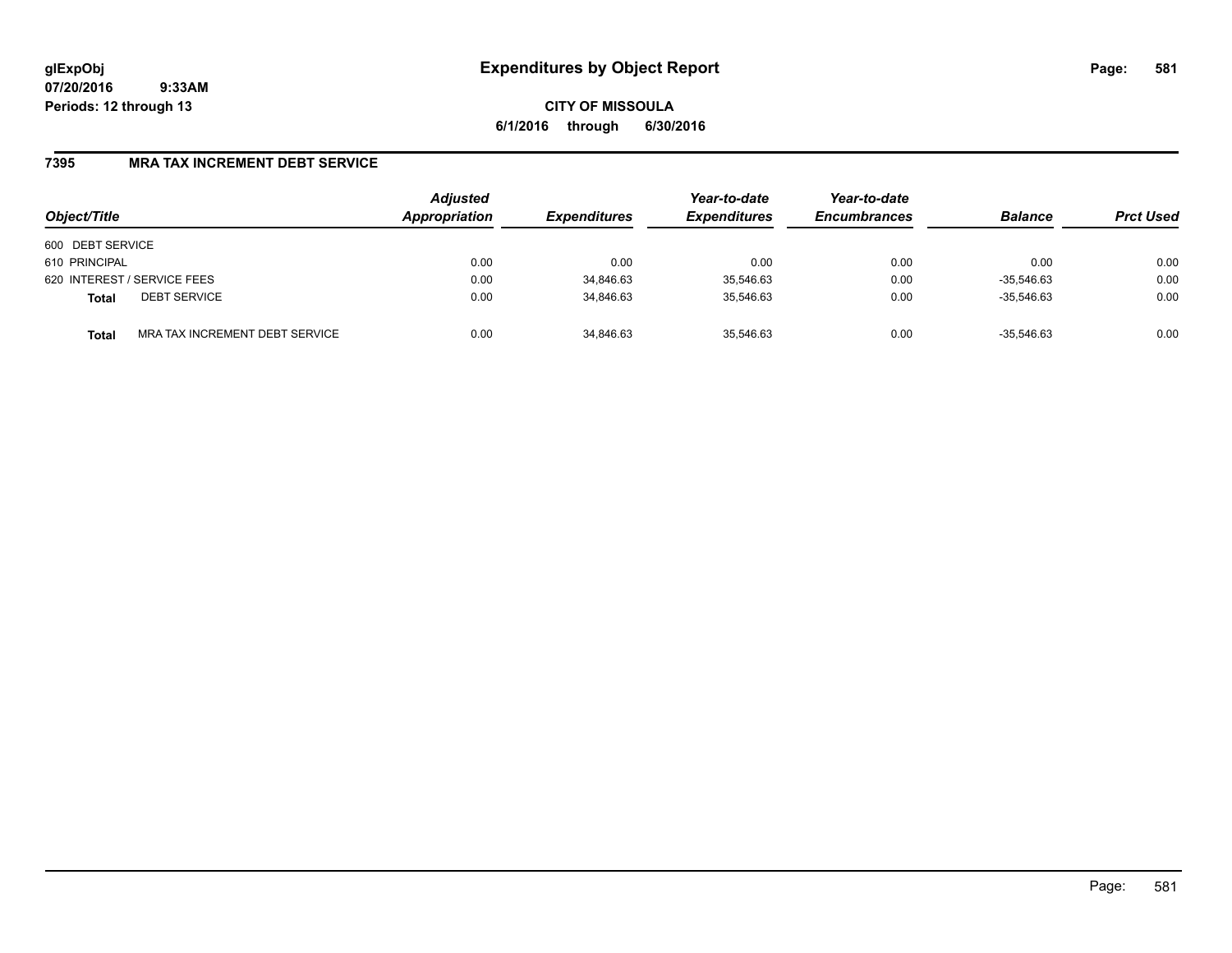### **7396 NRSS DEBT SERVICE SINKING FUND**

| Object/Title                        | <b>Adjusted</b><br><b>Appropriation</b> | <b>Expenditures</b> | Year-to-date<br><b>Expenditures</b> | Year-to-date<br><b>Encumbrances</b> | <b>Balance</b> | <b>Prct Used</b> |
|-------------------------------------|-----------------------------------------|---------------------|-------------------------------------|-------------------------------------|----------------|------------------|
| 600 DEBT SERVICE                    |                                         |                     |                                     |                                     |                |                  |
| 620 INTEREST / SERVICE FEES         | 0.00                                    | 5.242.12            | 5.942.12                            | 0.00                                | $-5.942.12$    | 0.00             |
| <b>DEBT SERVICE</b><br><b>Total</b> | 0.00                                    | 5,242.12            | 5,942.12                            | 0.00                                | $-5,942.12$    | 0.00             |
| 800 OTHER OBJECTS                   |                                         |                     |                                     |                                     |                |                  |
| 820 TRANSFERS TO OTHER FUNDS        | 0.00                                    | 0.00                | 0.00                                | 0.00                                | 0.00           | 0.00             |
| OTHER OBJECTS<br><b>Total</b>       | 0.00                                    | 0.00                | 0.00                                | 0.00                                | 0.00           | 0.00             |
| <b>MRA</b><br><b>Total</b>          | 0.00                                    | 5.242.12            | 5.942.12                            | 0.00                                | $-5.942.12$    | 0.00             |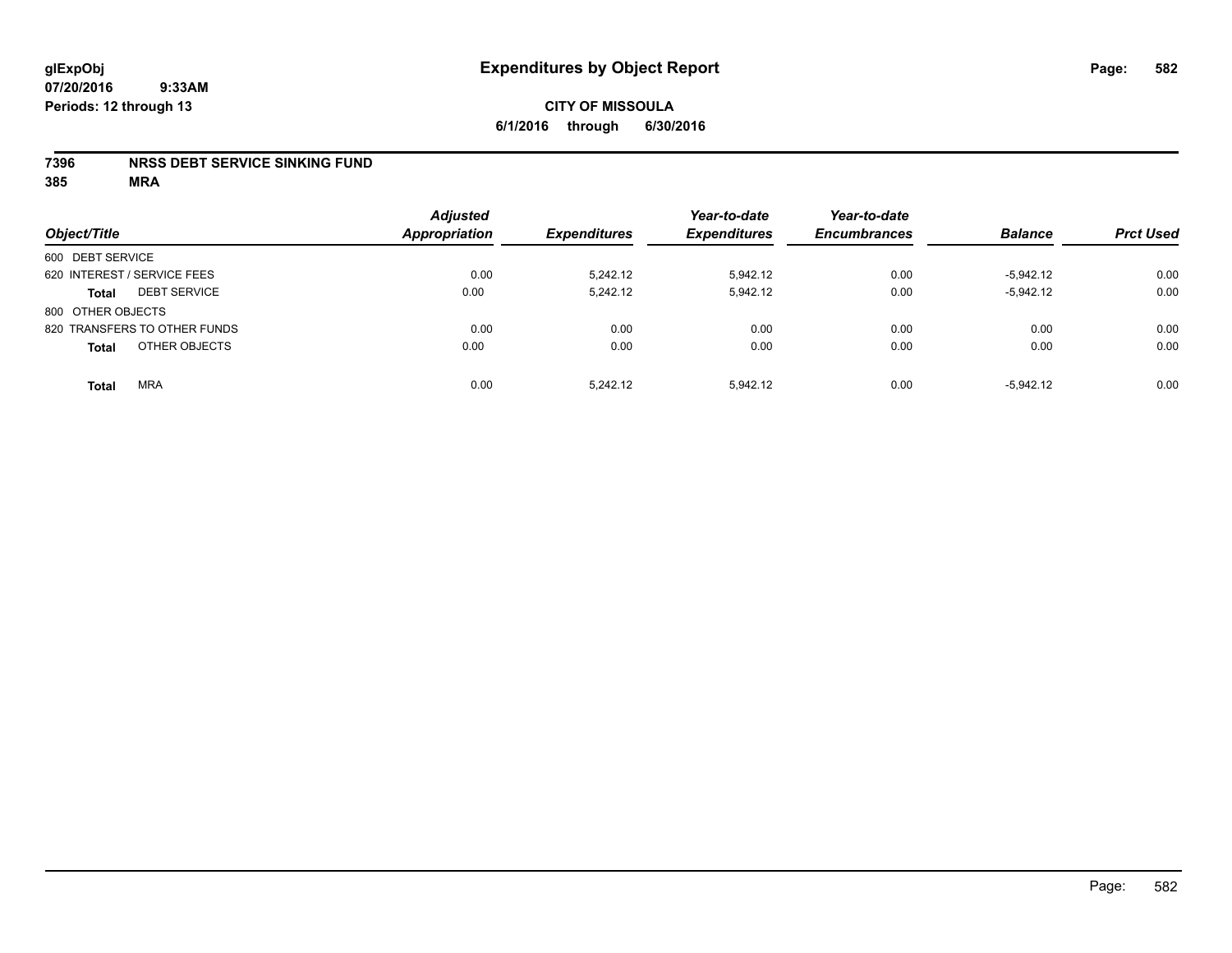#### **7396 NRSS DEBT SERVICE SINKING FUND**

**390 NON-DEPARTMENTAL**

| Object/Title     |                     | <b>Adjusted</b><br>Appropriation | <b>Expenditures</b> | Year-to-date<br><b>Expenditures</b> | Year-to-date<br><b>Encumbrances</b> | <b>Balance</b> | <b>Prct Used</b> |
|------------------|---------------------|----------------------------------|---------------------|-------------------------------------|-------------------------------------|----------------|------------------|
| 600 DEBT SERVICE |                     |                                  |                     |                                     |                                     |                |                  |
| 610 PRINCIPAL    |                     | 0.00                             | 0.00                | 0.00                                | 0.00                                | 0.00           | 0.00             |
| <b>Total</b>     | <b>DEBT SERVICE</b> | 0.00                             | 0.00                | 0.00                                | 0.00                                | 0.00           | 0.00             |
| <b>Total</b>     | NON-DEPARTMENTAL    | 0.00                             | 0.00                | 0.00                                | 0.00                                | 0.00           | 0.00             |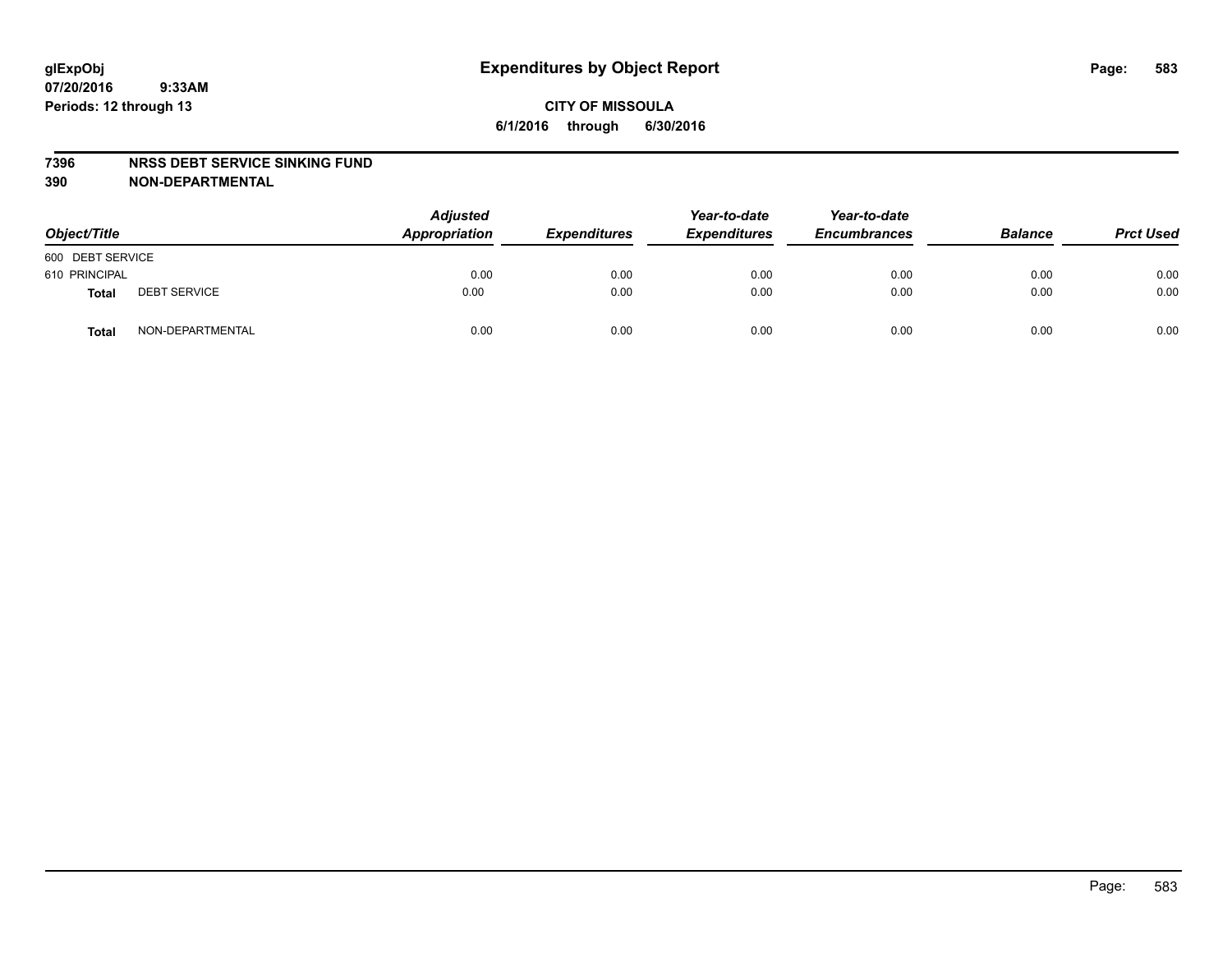**CITY OF MISSOULA 6/1/2016 through 6/30/2016**

### **7396 NRSS DEBT SERVICE SINKING FUND**

|                   |                                | <b>Adjusted</b>      | Year-to-date               | Year-to-date        |                     |                |                  |
|-------------------|--------------------------------|----------------------|----------------------------|---------------------|---------------------|----------------|------------------|
| Object/Title      |                                | <b>Appropriation</b> | <i><b>Expenditures</b></i> | <b>Expenditures</b> | <b>Encumbrances</b> | <b>Balance</b> | <b>Prct Used</b> |
| 600 DEBT SERVICE  |                                |                      |                            |                     |                     |                |                  |
| 610 PRINCIPAL     |                                | 0.00                 | 0.00                       | 0.00                | 0.00                | 0.00           | 0.00             |
|                   | 620 INTEREST / SERVICE FEES    | 0.00                 | 5.242.12                   | 5.942.12            | 0.00                | $-5.942.12$    | 0.00             |
| <b>Total</b>      | <b>DEBT SERVICE</b>            | 0.00                 | 5.242.12                   | 5.942.12            | 0.00                | $-5,942.12$    | 0.00             |
| 800 OTHER OBJECTS |                                |                      |                            |                     |                     |                |                  |
|                   | 820 TRANSFERS TO OTHER FUNDS   | 0.00                 | 0.00                       | 0.00                | 0.00                | 0.00           | 0.00             |
| <b>Total</b>      | OTHER OBJECTS                  | 0.00                 | 0.00                       | 0.00                | 0.00                | 0.00           | 0.00             |
| <b>Total</b>      | NRSS DEBT SERVICE SINKING FUND | 0.00                 | 5.242.12                   | 5.942.12            | 0.00                | $-5.942.12$    | 0.00             |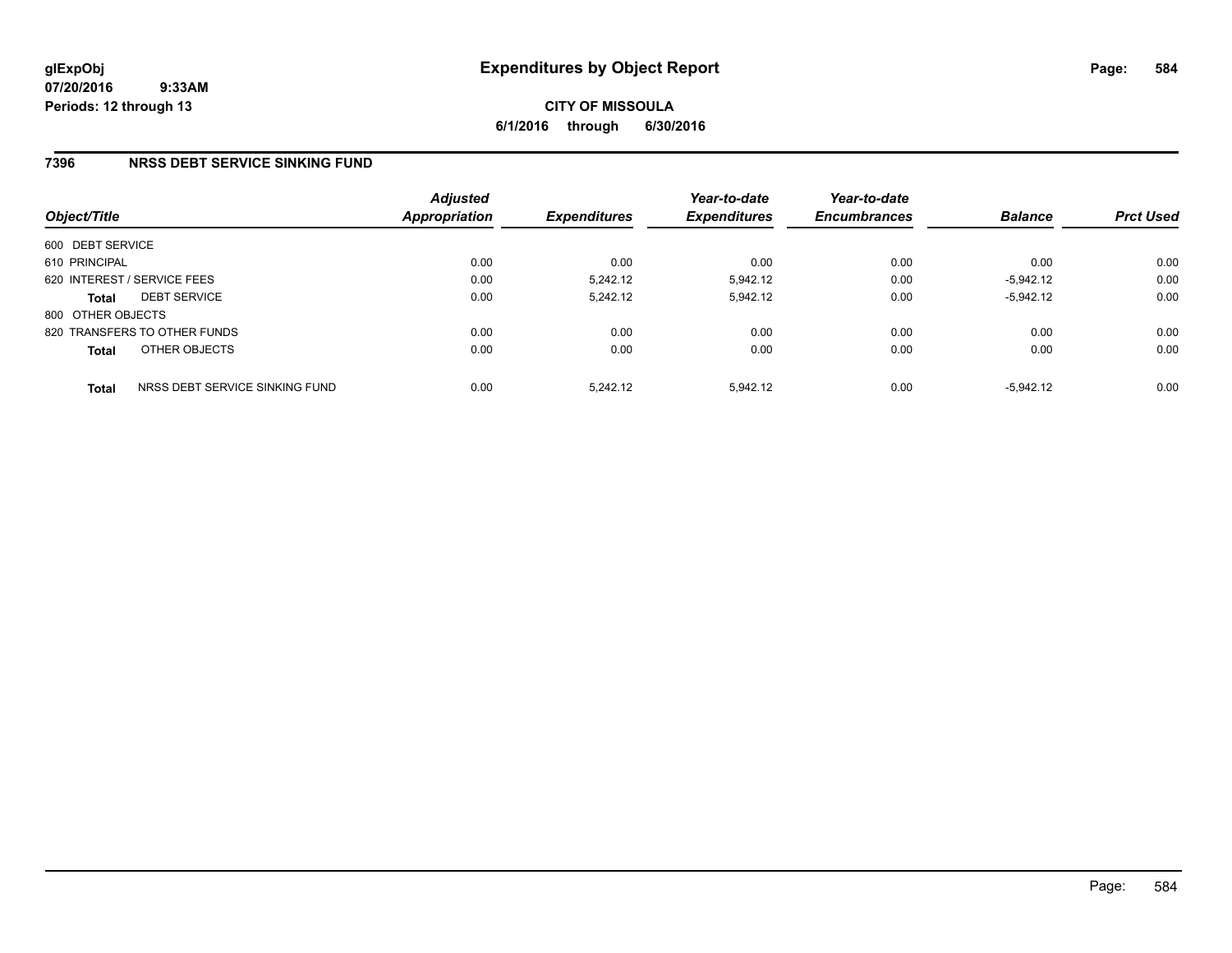# **CITY OF MISSOULA 6/1/2016 through 6/30/2016**

### **7397 NORTH RESERVE/SCOTT ST URD**

|                              |                                     | <b>Adjusted</b>      |                     | Year-to-date        | Year-to-date        |                |                  |
|------------------------------|-------------------------------------|----------------------|---------------------|---------------------|---------------------|----------------|------------------|
| Object/Title                 |                                     | <b>Appropriation</b> | <b>Expenditures</b> | <b>Expenditures</b> | <b>Encumbrances</b> | <b>Balance</b> | <b>Prct Used</b> |
| 100 PERSONAL SERVICES        |                                     |                      |                     |                     |                     |                |                  |
| 110 SALARIES AND WAGES       |                                     | 0.00                 | 0.00                | 0.00                | 0.00                | 0.00           | 0.00             |
| 120 OVERTIME/TERMINATION     |                                     | 0.00                 | 0.00                | 0.00                | 0.00                | 0.00           | 0.00             |
| 140 EMPLOYER CONTRIBUTIONS   |                                     | 0.00                 | 0.00                | 0.00                | 0.00                | 0.00           | 0.00             |
| Total                        | PERSONAL SERVICES                   | 0.00                 | 0.00                | 0.00                | 0.00                | 0.00           | 0.00             |
| 200 SUPPLIES                 |                                     |                      |                     |                     |                     |                |                  |
| 210 OFFICE SUPPLIES          |                                     | 0.00                 | 0.00                | 0.00                | 0.00                | 0.00           | 0.00             |
| 220 OPERATING SUPPLIES       |                                     | 0.00                 | 0.00                | 0.00                | 0.00                | 0.00           | 0.00             |
| 230 REPAIR/MAINTENANCE       |                                     | 0.00                 | 0.00                | 0.00                | 0.00                | 0.00           | 0.00             |
| 231 GASOLINE                 |                                     | 0.00                 | 0.00                | 0.00                | 0.00                | 0.00           | 0.00             |
| 240 OTHER SUPPLIES           |                                     | 0.00                 | 0.00                | 0.00                | 0.00                | 0.00           | 0.00             |
| <b>Total</b>                 | <b>SUPPLIES</b>                     | 0.00                 | 0.00                | 0.00                | 0.00                | 0.00           | 0.00             |
| 300 PURCHASED SERVICES       |                                     |                      |                     |                     |                     |                |                  |
| 310 COMMUNICATIONS           |                                     | 0.00                 | 0.00                | 0.00                | 0.00                | 0.00           | 0.00             |
| 320 PRINTING & DUPLICATING   |                                     | 0.00                 | 0.00                | 0.00                | 0.00                | 0.00           | 0.00             |
|                              | 330 PUBLICITY, SUBSCRIPTIONS & DUES | 0.00                 | 0.00                | 0.00                | 0.00                | 0.00           | 0.00             |
| 344 TELEPHONE SERVICE        |                                     | 0.00                 | 0.00                | 0.00                | 0.00                | 0.00           | 0.00             |
| 345 GARBAGE                  |                                     | 0.00                 | 0.00                | 0.00                | 0.00                | 0.00           | 0.00             |
| 350 PROFESSIONAL SERVICES    |                                     | 0.00                 | 0.00                | 63,854.00           | 0.00                | $-63,854.00$   | 0.00             |
| 360 REPAIR & MAINTENANCE     |                                     | 0.00                 | 0.00                | 0.00                | 0.00                | 0.00           | 0.00             |
| <b>Total</b>                 | PURCHASED SERVICES                  | 0.00                 | 0.00                | 63,854.00           | 0.00                | $-63,854.00$   | 0.00             |
| 500 FIXED CHARGES            |                                     |                      |                     |                     |                     |                |                  |
| 550 MERCHANT SERVICE FEES    |                                     | 0.00                 | 0.00                | 0.00                | 0.00                | 0.00           | 0.00             |
| Total                        | <b>FIXED CHARGES</b>                | 0.00                 | 0.00                | 0.00                | 0.00                | 0.00           | 0.00             |
| 700 GRANTS & CONTRIBUTIONS   |                                     |                      |                     |                     |                     |                |                  |
| 700 GRANTS & CONTRIBUTIONS   |                                     | 0.00                 | 0.00                | 114,582.00          | 0.00                | $-114,582.00$  | 0.00             |
| <b>Total</b>                 | <b>GRANTS &amp; CONTRIBUTIONS</b>   | 0.00                 | 0.00                | 114,582.00          | 0.00                | $-114,582.00$  | 0.00             |
| 800 OTHER OBJECTS            |                                     |                      |                     |                     |                     |                |                  |
| 820 TRANSFERS TO OTHER FUNDS |                                     | 0.00                 | 0.00                | 6,007.39            | 0.00                | $-6,007.39$    | 0.00             |
| 845 CONTINGENCY              |                                     | 0.00                 | 0.00                | 0.00                | 0.00                | 0.00           | 0.00             |
| <b>Total</b>                 | OTHER OBJECTS                       | 0.00                 | 0.00                | 6,007.39            | 0.00                | $-6,007.39$    | 0.00             |
| <b>Total</b>                 | <b>MRA</b>                          | 0.00                 | 0.00                | 184,443.39          | 0.00                | $-184,443.39$  | 0.00             |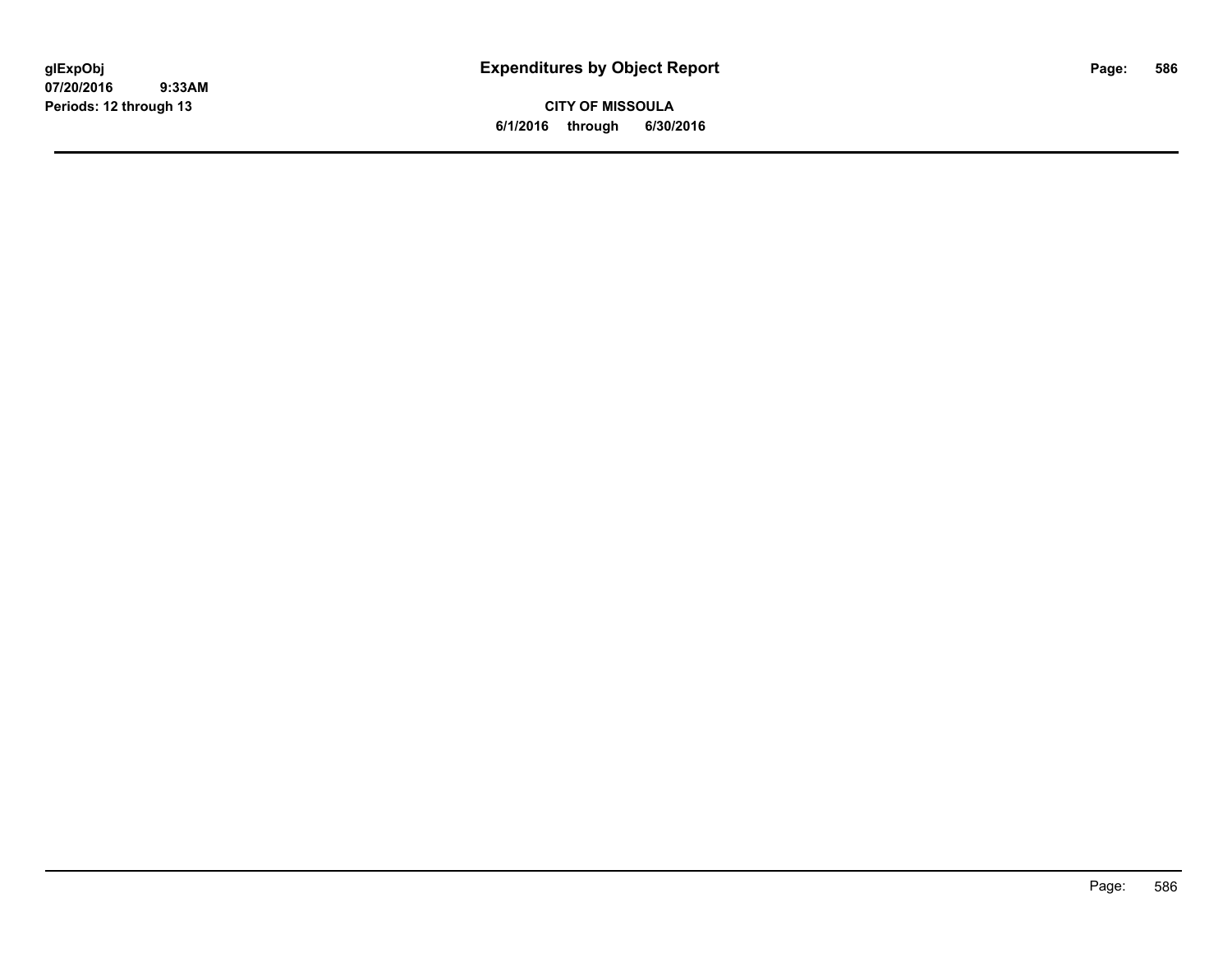**CITY OF MISSOULA 6/1/2016 through 6/30/2016**

### **7397 NORTH RESERVE/SCOTT ST URD**

|                                                   | <b>Adjusted</b> |                     | Year-to-date        | Year-to-date        |                |                  |
|---------------------------------------------------|-----------------|---------------------|---------------------|---------------------|----------------|------------------|
| Object/Title                                      | Appropriation   | <b>Expenditures</b> | <b>Expenditures</b> | <b>Encumbrances</b> | <b>Balance</b> | <b>Prct Used</b> |
| 100 PERSONAL SERVICES                             |                 |                     |                     |                     |                |                  |
| 110 SALARIES AND WAGES                            | 0.00            | 0.00                | 0.00                | 0.00                | 0.00           | 0.00             |
| 120 OVERTIME/TERMINATION                          | 0.00            | 0.00                | 0.00                | 0.00                | 0.00           | 0.00             |
| 140 EMPLOYER CONTRIBUTIONS                        | 0.00            | 0.00                | 0.00                | 0.00                | 0.00           | 0.00             |
| PERSONAL SERVICES<br><b>Total</b>                 | 0.00            | 0.00                | 0.00                | 0.00                | 0.00           | 0.00             |
| 200 SUPPLIES                                      |                 |                     |                     |                     |                |                  |
| 210 OFFICE SUPPLIES                               | 0.00            | 0.00                | 0.00                | 0.00                | 0.00           | 0.00             |
| 220 OPERATING SUPPLIES                            | 0.00            | 0.00                | 0.00                | 0.00                | 0.00           | 0.00             |
| 230 REPAIR/MAINTENANCE                            | 0.00            | 0.00                | 0.00                | 0.00                | 0.00           | 0.00             |
| 231 GASOLINE                                      | 0.00            | 0.00                | 0.00                | 0.00                | 0.00           | 0.00             |
| 240 OTHER SUPPLIES                                | 0.00            | 0.00                | 0.00                | 0.00                | 0.00           | 0.00             |
| <b>SUPPLIES</b><br>Total                          | 0.00            | 0.00                | 0.00                | 0.00                | 0.00           | 0.00             |
| 300 PURCHASED SERVICES                            |                 |                     |                     |                     |                |                  |
| 310 COMMUNICATIONS                                | 0.00            | 0.00                | 0.00                | 0.00                | 0.00           | 0.00             |
| 320 PRINTING & DUPLICATING                        | 0.00            | 0.00                | 0.00                | 0.00                | 0.00           | 0.00             |
| 330 PUBLICITY, SUBSCRIPTIONS & DUES               | 0.00            | 0.00                | 0.00                | 0.00                | 0.00           | 0.00             |
| 344 TELEPHONE SERVICE                             | 0.00            | 0.00                | 0.00                | 0.00                | 0.00           | 0.00             |
| 345 GARBAGE                                       | 0.00            | 0.00                | 0.00                | 0.00                | 0.00           | 0.00             |
| 350 PROFESSIONAL SERVICES                         | 0.00            | 0.00                | 63,854.00           | 0.00                | $-63,854.00$   | 0.00             |
| 360 REPAIR & MAINTENANCE                          | 0.00            | 0.00                | 0.00                | 0.00                | 0.00           | 0.00             |
| PURCHASED SERVICES<br>Total                       | 0.00            | 0.00                | 63,854.00           | 0.00                | $-63,854.00$   | 0.00             |
| 500 FIXED CHARGES                                 |                 |                     |                     |                     |                |                  |
| 550 MERCHANT SERVICE FEES                         | 0.00            | 0.00                | 0.00                | 0.00                | 0.00           | 0.00             |
| <b>FIXED CHARGES</b><br><b>Total</b>              | 0.00            | 0.00                | 0.00                | 0.00                | 0.00           | 0.00             |
| 700 GRANTS & CONTRIBUTIONS                        |                 |                     |                     |                     |                |                  |
| 700 GRANTS & CONTRIBUTIONS                        | 0.00            | 0.00                | 114,582.00          | 0.00                | $-114,582.00$  | 0.00             |
| <b>GRANTS &amp; CONTRIBUTIONS</b><br><b>Total</b> | 0.00            | 0.00                | 114,582.00          | 0.00                | $-114,582.00$  | 0.00             |
| 800 OTHER OBJECTS                                 |                 |                     |                     |                     |                |                  |
| 820 TRANSFERS TO OTHER FUNDS                      | 0.00            | 0.00                | 6,007.39            | 0.00                | $-6,007.39$    | 0.00             |
| 845 CONTINGENCY                                   | 0.00            | 0.00                | 0.00                | 0.00                | 0.00           | 0.00             |
| OTHER OBJECTS<br><b>Total</b>                     | 0.00            | 0.00                | 6,007.39            | 0.00                | $-6,007.39$    | 0.00             |
| NORTH RESERVE/SCOTT ST URD<br><b>Total</b>        | 0.00            | 0.00                | 184,443.39          | 0.00                | $-184,443.39$  | 0.00             |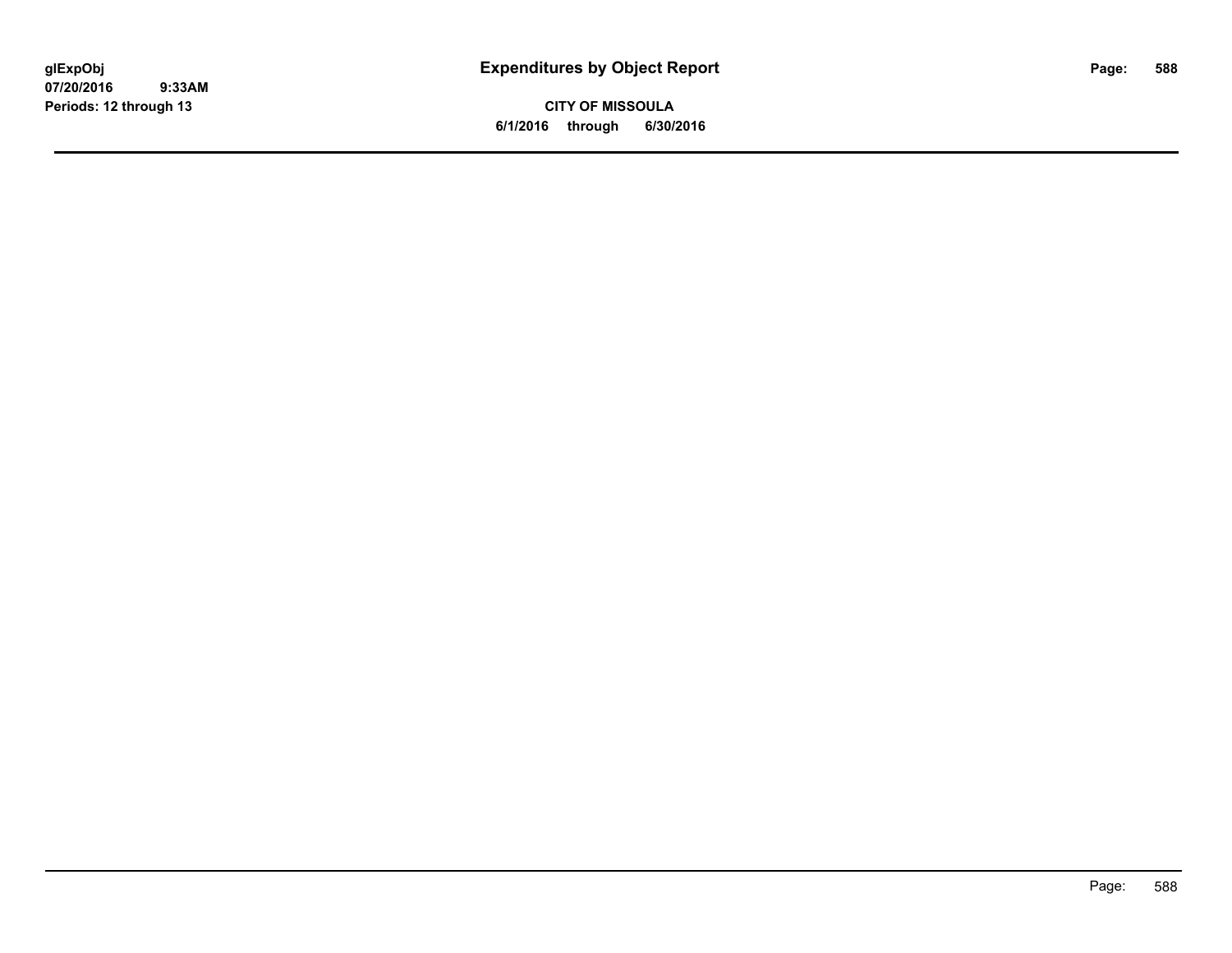**7398 HELLGATE URD**

| <b>Prct Used</b> |
|------------------|
|                  |
| 0.00             |
| 0.00             |
|                  |
| 0.00             |
| 0.00             |
|                  |
| 0.00             |
| 0.00             |
|                  |
| 0.00             |
| 0.00             |
| 0.00             |
| 0.00             |
|                  |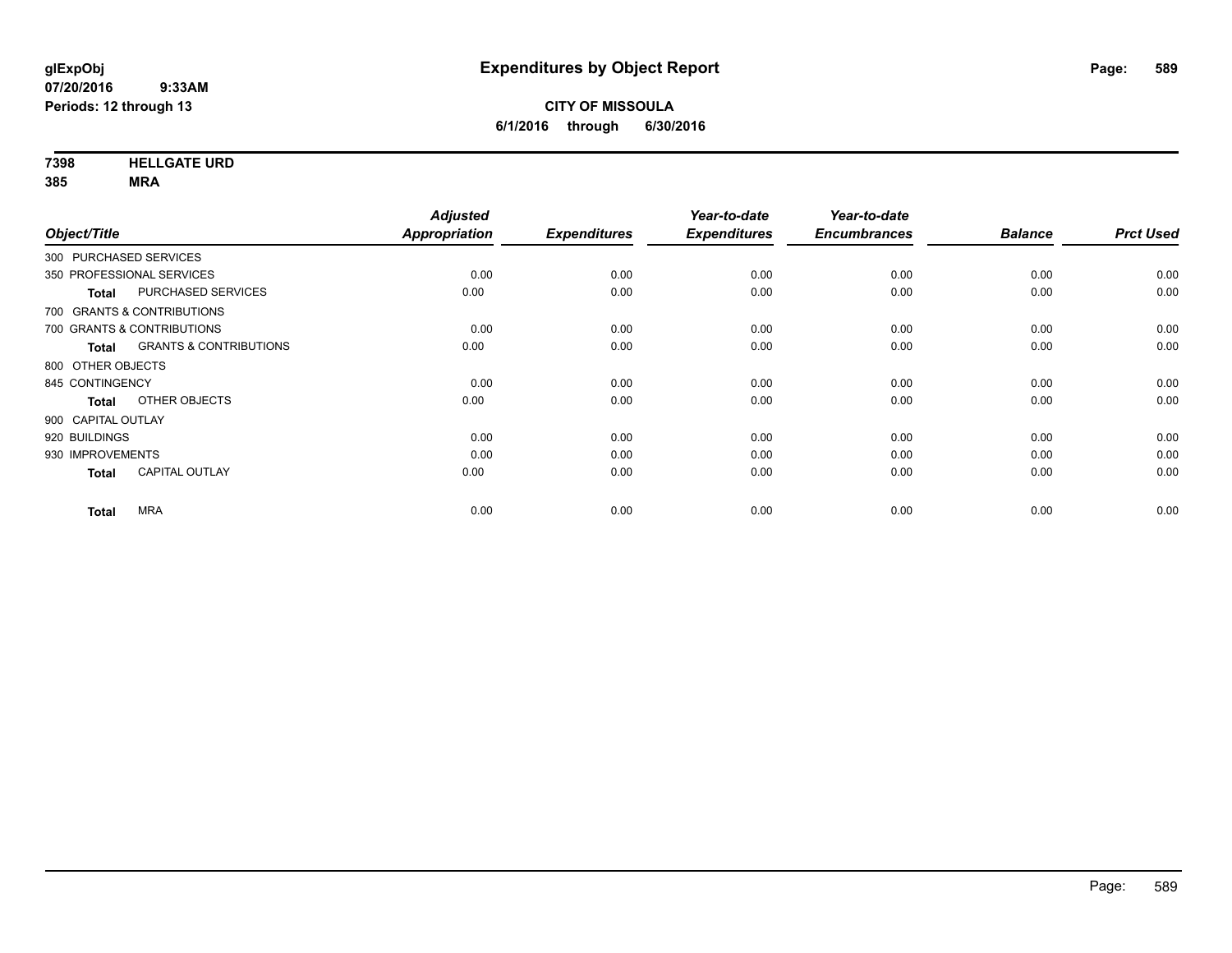### **7398 HELLGATE URD**

| Object/Title                                      | <b>Adjusted</b><br>Appropriation | <b>Expenditures</b> | Year-to-date<br><b>Expenditures</b> | Year-to-date<br><b>Encumbrances</b> | <b>Balance</b> | <b>Prct Used</b> |
|---------------------------------------------------|----------------------------------|---------------------|-------------------------------------|-------------------------------------|----------------|------------------|
|                                                   |                                  |                     |                                     |                                     |                |                  |
| 300 PURCHASED SERVICES                            |                                  |                     |                                     |                                     |                |                  |
| 350 PROFESSIONAL SERVICES                         | 0.00                             | 0.00                | 0.00                                | 0.00                                | 0.00           | 0.00             |
| PURCHASED SERVICES<br><b>Total</b>                | 0.00                             | 0.00                | 0.00                                | 0.00                                | 0.00           | 0.00             |
| 700 GRANTS & CONTRIBUTIONS                        |                                  |                     |                                     |                                     |                |                  |
| 700 GRANTS & CONTRIBUTIONS                        | 0.00                             | 0.00                | 0.00                                | 0.00                                | 0.00           | 0.00             |
| <b>GRANTS &amp; CONTRIBUTIONS</b><br><b>Total</b> | 0.00                             | 0.00                | 0.00                                | 0.00                                | 0.00           | 0.00             |
| 800 OTHER OBJECTS                                 |                                  |                     |                                     |                                     |                |                  |
| 845 CONTINGENCY                                   | 0.00                             | 0.00                | 0.00                                | 0.00                                | 0.00           | 0.00             |
| OTHER OBJECTS<br><b>Total</b>                     | 0.00                             | 0.00                | 0.00                                | 0.00                                | 0.00           | 0.00             |
| 900 CAPITAL OUTLAY                                |                                  |                     |                                     |                                     |                |                  |
| 920 BUILDINGS                                     | 0.00                             | 0.00                | 0.00                                | 0.00                                | 0.00           | 0.00             |
| 930 IMPROVEMENTS                                  | 0.00                             | 0.00                | 0.00                                | 0.00                                | 0.00           | 0.00             |
| <b>CAPITAL OUTLAY</b><br><b>Total</b>             | 0.00                             | 0.00                | 0.00                                | 0.00                                | 0.00           | 0.00             |
| <b>HELLGATE URD</b><br><b>Total</b>               | 0.00                             | 0.00                | 0.00                                | 0.00                                | 0.00           | 0.00             |
|                                                   |                                  |                     |                                     |                                     |                |                  |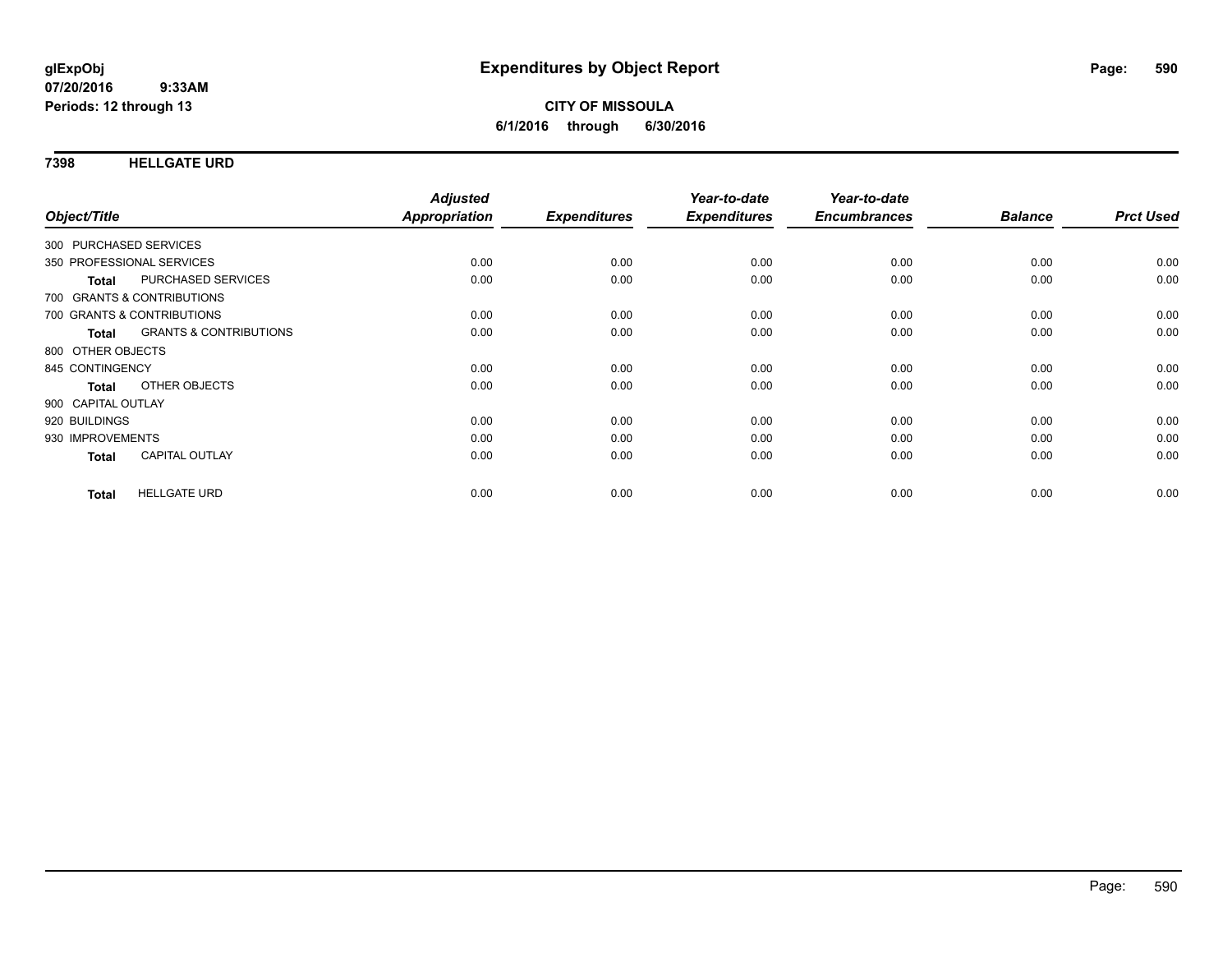#### **7399 INTERMOUNTAIN BOND DEBT SERVICE**

|                   |                             | <b>Adjusted</b> |                     | Year-to-date        | Year-to-date        |                |                  |
|-------------------|-----------------------------|-----------------|---------------------|---------------------|---------------------|----------------|------------------|
| Object/Title      |                             | Appropriation   | <b>Expenditures</b> | <b>Expenditures</b> | <b>Encumbrances</b> | <b>Balance</b> | <b>Prct Used</b> |
| 500 FIXED CHARGES |                             |                 |                     |                     |                     |                |                  |
|                   | 550 MERCHANT SERVICE FEES   | 0.00            | 0.00                | 0.00                | 0.00                | 0.00           | 0.00             |
| <b>Total</b>      | <b>FIXED CHARGES</b>        | 0.00            | 0.00                | 0.00                | 0.00                | 0.00           | 0.00             |
| 600 DEBT SERVICE  |                             |                 |                     |                     |                     |                |                  |
| 610 PRINCIPAL     |                             | 72.000.00       | 38.000.00           | 75.500.00           | 0.00                | $-3,500.00$    | 104.86           |
|                   | 620 INTEREST / SERVICE FEES | 73.769.00       | 34,935.00           | 71.266.88           | 0.00                | 2,502.12       | 96.61            |
| <b>Total</b>      | <b>DEBT SERVICE</b>         | 145.769.00      | 72.935.00           | 146.766.88          | 0.00                | $-997.88$      | 100.68           |
| <b>Total</b>      | <b>MRA</b>                  | 145.769.00      | 72.935.00           | 146.766.88          | 0.00                | $-997.88$      | 100.68           |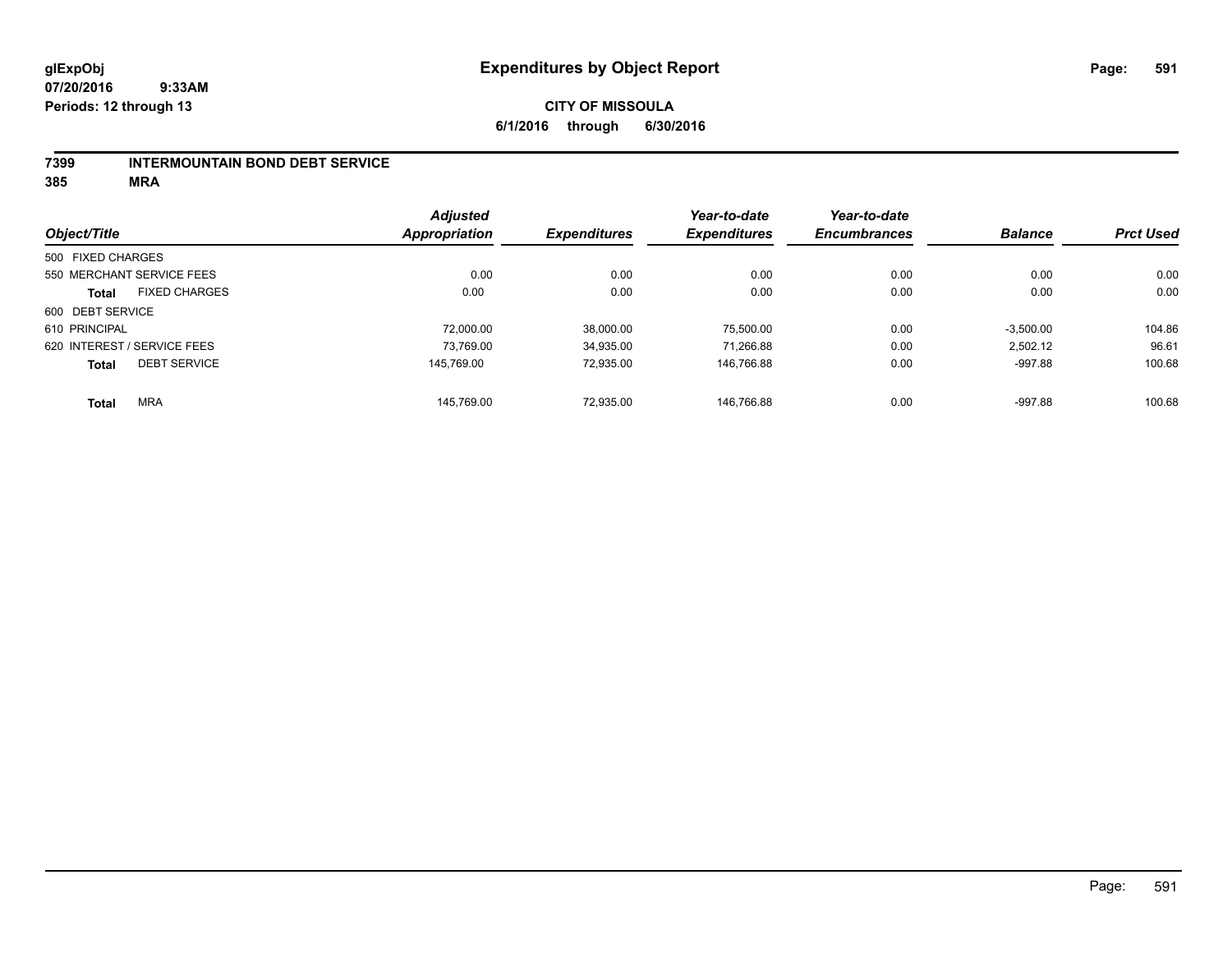#### **7399 INTERMOUNTAIN BOND DEBT SERVICE**

**390 NON-DEPARTMENTAL**

| Object/Title      |                              | <b>Adjusted</b><br>Appropriation | <b>Expenditures</b> | Year-to-date<br><b>Expenditures</b> | Year-to-date<br><b>Encumbrances</b> | <b>Balance</b> | <b>Prct Used</b> |
|-------------------|------------------------------|----------------------------------|---------------------|-------------------------------------|-------------------------------------|----------------|------------------|
| 800 OTHER OBJECTS |                              |                                  |                     |                                     |                                     |                |                  |
|                   | 820 TRANSFERS TO OTHER FUNDS | 0.00                             | 0.00                | 0.00                                | 0.00                                | 0.00           | 0.00             |
| <b>Total</b>      | OTHER OBJECTS                | 0.00                             | 0.00                | 0.00                                | 0.00                                | 0.00           | 0.00             |
| <b>Total</b>      | NON-DEPARTMENTAL             | 0.00                             | 0.00                | 0.00                                | 0.00                                | 0.00           | 0.00             |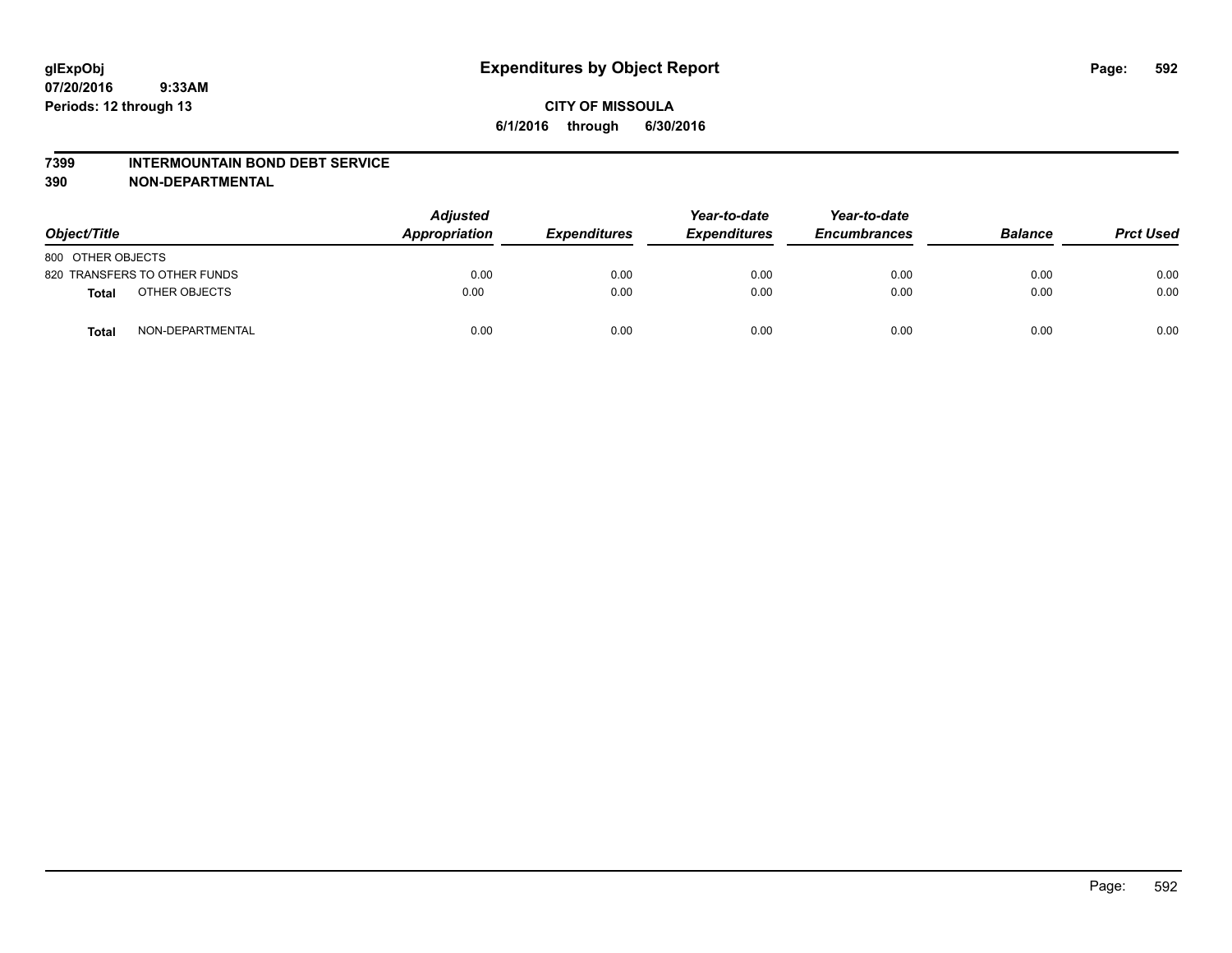# **CITY OF MISSOULA 6/1/2016 through 6/30/2016**

### **7399 INTERMOUNTAIN BOND DEBT SERVICE**

|                   |                                        | <b>Adjusted</b>      |                     | Year-to-date        | Year-to-date        |                |                  |
|-------------------|----------------------------------------|----------------------|---------------------|---------------------|---------------------|----------------|------------------|
| Object/Title      |                                        | <b>Appropriation</b> | <b>Expenditures</b> | <b>Expenditures</b> | <b>Encumbrances</b> | <b>Balance</b> | <b>Prct Used</b> |
| 500 FIXED CHARGES |                                        |                      |                     |                     |                     |                |                  |
|                   | 550 MERCHANT SERVICE FEES              | 0.00                 | 0.00                | 0.00                | 0.00                | 0.00           | 0.00             |
| <b>Total</b>      | <b>FIXED CHARGES</b>                   | 0.00                 | 0.00                | 0.00                | 0.00                | 0.00           | 0.00             |
| 600 DEBT SERVICE  |                                        |                      |                     |                     |                     |                |                  |
| 610 PRINCIPAL     |                                        | 72,000.00            | 38,000.00           | 75,500.00           | 0.00                | $-3,500.00$    | 104.86           |
|                   | 620 INTEREST / SERVICE FEES            | 73,769.00            | 34,935.00           | 71,266.88           | 0.00                | 2,502.12       | 96.61            |
| <b>Total</b>      | <b>DEBT SERVICE</b>                    | 145.769.00           | 72,935.00           | 146,766.88          | 0.00                | $-997.88$      | 100.68           |
| 800 OTHER OBJECTS |                                        |                      |                     |                     |                     |                |                  |
|                   | 820 TRANSFERS TO OTHER FUNDS           | 0.00                 | 0.00                | 0.00                | 0.00                | 0.00           | 0.00             |
| <b>Total</b>      | OTHER OBJECTS                          | 0.00                 | 0.00                | 0.00                | 0.00                | 0.00           | 0.00             |
| <b>Total</b>      | <b>INTERMOUNTAIN BOND DEBT SERVICE</b> | 145.769.00           | 72.935.00           | 146.766.88          | 0.00                | $-997.88$      | 100.68           |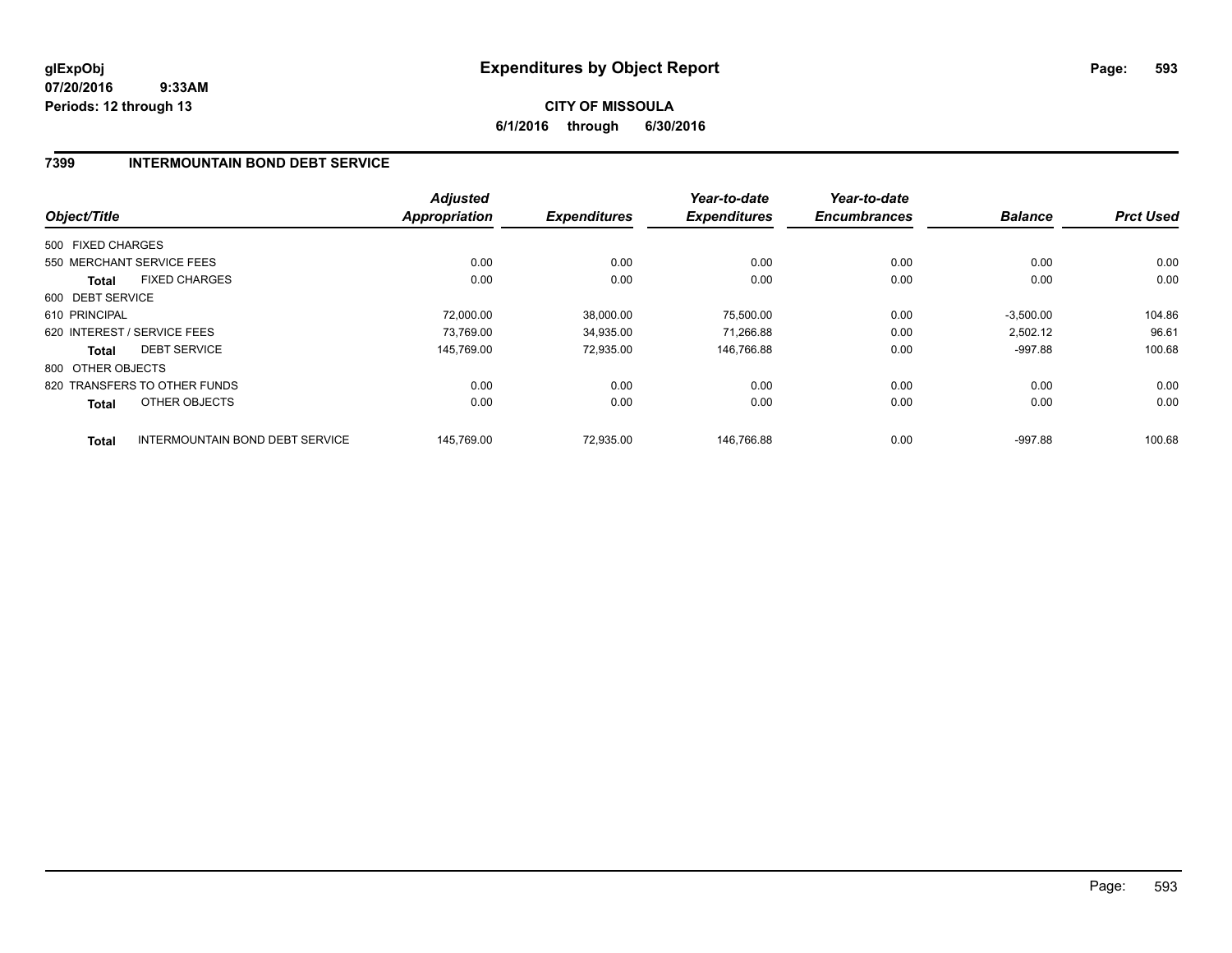### **7400 FRONT ST BOND CLEARING**

|                   |                                   | <b>Adjusted</b> |                     | Year-to-date        | Year-to-date        |                |                  |
|-------------------|-----------------------------------|-----------------|---------------------|---------------------|---------------------|----------------|------------------|
| Object/Title      |                                   | Appropriation   | <b>Expenditures</b> | <b>Expenditures</b> | <b>Encumbrances</b> | <b>Balance</b> | <b>Prct Used</b> |
| 500 FIXED CHARGES |                                   |                 |                     |                     |                     |                |                  |
|                   | 550 MERCHANT SERVICE FEES         | 0.00            | 0.00                | 0.00                | 0.00                | 0.00           | 0.00             |
| <b>Total</b>      | <b>FIXED CHARGES</b>              | 0.00            | 0.00                | 0.00                | 0.00                | 0.00           | 0.00             |
|                   | 700 GRANTS & CONTRIBUTIONS        |                 |                     |                     |                     |                |                  |
|                   | 700 GRANTS & CONTRIBUTIONS        | 0.00            | 0.00                | 0.00                | 0.00                | 0.00           | 0.00             |
| Total             | <b>GRANTS &amp; CONTRIBUTIONS</b> | 0.00            | 0.00                | 0.00                | 0.00                | 0.00           | 0.00             |
| 800 OTHER OBJECTS |                                   |                 |                     |                     |                     |                |                  |
|                   | 820 TRANSFERS TO OTHER FUNDS      | 453.262.00      | 0.00                | 319,066.51          | 0.00                | 134.195.49     | 70.39            |
| <b>Total</b>      | OTHER OBJECTS                     | 453,262.00      | 0.00                | 319,066.51          | 0.00                | 134,195.49     | 70.39            |
| <b>Total</b>      | <b>MRA</b>                        | 453,262.00      | 0.00                | 319,066.51          | 0.00                | 134.195.49     | 70.39            |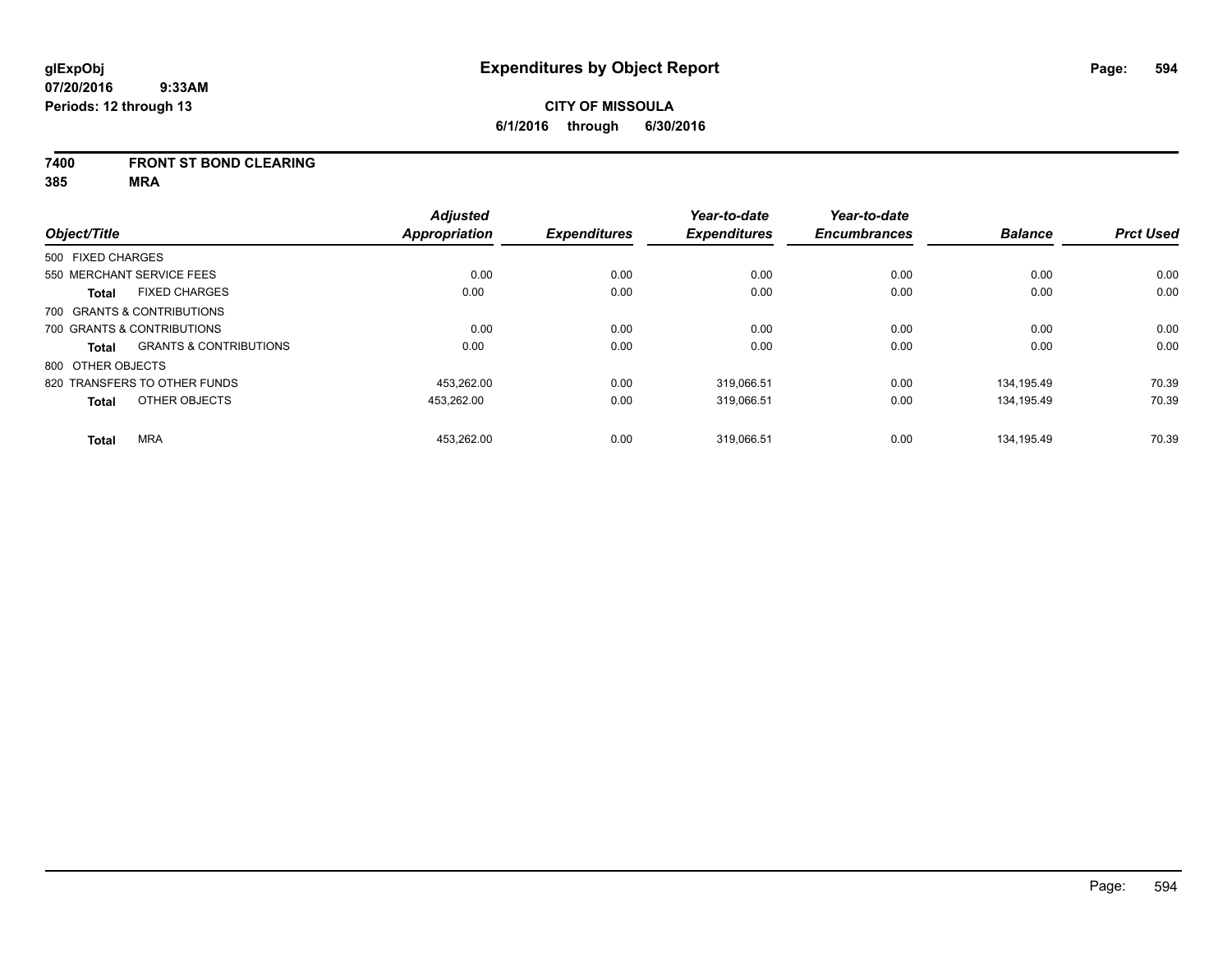# **CITY OF MISSOULA 6/1/2016 through 6/30/2016**

### **7400 FRONT ST BOND CLEARING**

| Object/Title                                      | <b>Adjusted</b><br><b>Appropriation</b> | <b>Expenditures</b> | Year-to-date<br><b>Expenditures</b> | Year-to-date<br><b>Encumbrances</b> | <b>Balance</b> | <b>Prct Used</b> |
|---------------------------------------------------|-----------------------------------------|---------------------|-------------------------------------|-------------------------------------|----------------|------------------|
| 500 FIXED CHARGES                                 |                                         |                     |                                     |                                     |                |                  |
| 550 MERCHANT SERVICE FEES                         | 0.00                                    | 0.00                | 0.00                                | 0.00                                | 0.00           | 0.00             |
| <b>FIXED CHARGES</b><br><b>Total</b>              | 0.00                                    | 0.00                | 0.00                                | 0.00                                | 0.00           | 0.00             |
| 700 GRANTS & CONTRIBUTIONS                        |                                         |                     |                                     |                                     |                |                  |
| 700 GRANTS & CONTRIBUTIONS                        | 0.00                                    | 0.00                | 0.00                                | 0.00                                | 0.00           | 0.00             |
| <b>GRANTS &amp; CONTRIBUTIONS</b><br><b>Total</b> | 0.00                                    | 0.00                | 0.00                                | 0.00                                | 0.00           | 0.00             |
| 800 OTHER OBJECTS                                 |                                         |                     |                                     |                                     |                |                  |
| 820 TRANSFERS TO OTHER FUNDS                      | 453.262.00                              | 0.00                | 319,066.51                          | 0.00                                | 134.195.49     | 70.39            |
| OTHER OBJECTS<br><b>Total</b>                     | 453,262.00                              | 0.00                | 319,066.51                          | 0.00                                | 134.195.49     | 70.39            |
| <b>FRONT ST BOND CLEARING</b><br><b>Total</b>     | 453.262.00                              | 0.00                | 319.066.51                          | 0.00                                | 134.195.49     | 70.39            |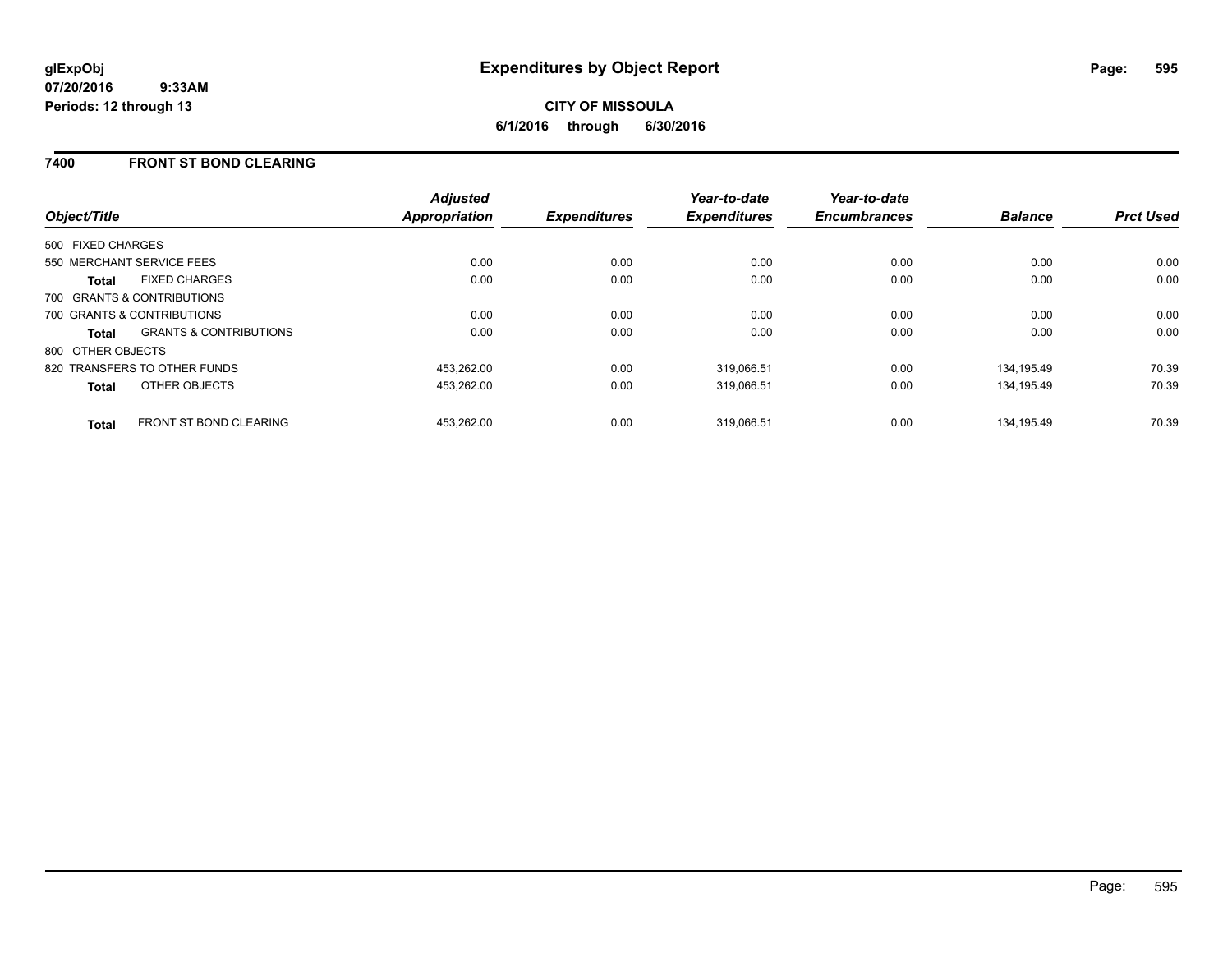#### **7401 FRONT ST PARKING STRUCTURE**

|                        |                              | <b>Adjusted</b> |                     | Year-to-date        | Year-to-date        |                |                  |
|------------------------|------------------------------|-----------------|---------------------|---------------------|---------------------|----------------|------------------|
| Object/Title           |                              | Appropriation   | <b>Expenditures</b> | <b>Expenditures</b> | <b>Encumbrances</b> | <b>Balance</b> | <b>Prct Used</b> |
| 300 PURCHASED SERVICES |                              |                 |                     |                     |                     |                |                  |
|                        | 390 OTHER PURCHASED SERVICES | 0.00            | 0.00                | 0.00                | 0.00                | 0.00           | 0.00             |
| <b>Total</b>           | PURCHASED SERVICES           | 0.00            | 0.00                | 0.00                | 0.00                | 0.00           | 0.00             |
| 500 FIXED CHARGES      |                              |                 |                     |                     |                     |                |                  |
|                        | 550 MERCHANT SERVICE FEES    | 116,134.00      | 0.00                | 0.00                | 0.00                | 116,134.00     | 0.00             |
| <b>Total</b>           | <b>FIXED CHARGES</b>         | 116,134.00      | 0.00                | 0.00                | 0.00                | 116,134.00     | 0.00             |
| 600 DEBT SERVICE       |                              |                 |                     |                     |                     |                |                  |
| 610 PRINCIPAL          |                              | 30,000.00       | 0.00                | 74,000.00           | 0.00                | $-44,000.00$   | 246.67           |
|                        | 620 INTEREST / SERVICE FEES  | 0.00            | 0.00                | 117,358.21          | 0.00                | $-117,358.21$  | 0.00             |
| <b>Total</b>           | <b>DEBT SERVICE</b>          | 30,000.00       | 0.00                | 191,358.21          | 0.00                | $-161,358.21$  | 637.86           |
| 800 OTHER OBJECTS      |                              |                 |                     |                     |                     |                |                  |
|                        | 820 TRANSFERS TO OTHER FUNDS | 0.00            | 0.00                | 0.00                | 0.00                | 0.00           | 0.00             |
| <b>Total</b>           | OTHER OBJECTS                | 0.00            | 0.00                | 0.00                | 0.00                | 0.00           | 0.00             |
| <b>Total</b>           | <b>MRA</b>                   | 146,134.00      | 0.00                | 191,358.21          | 0.00                | $-45,224.21$   | 130.95           |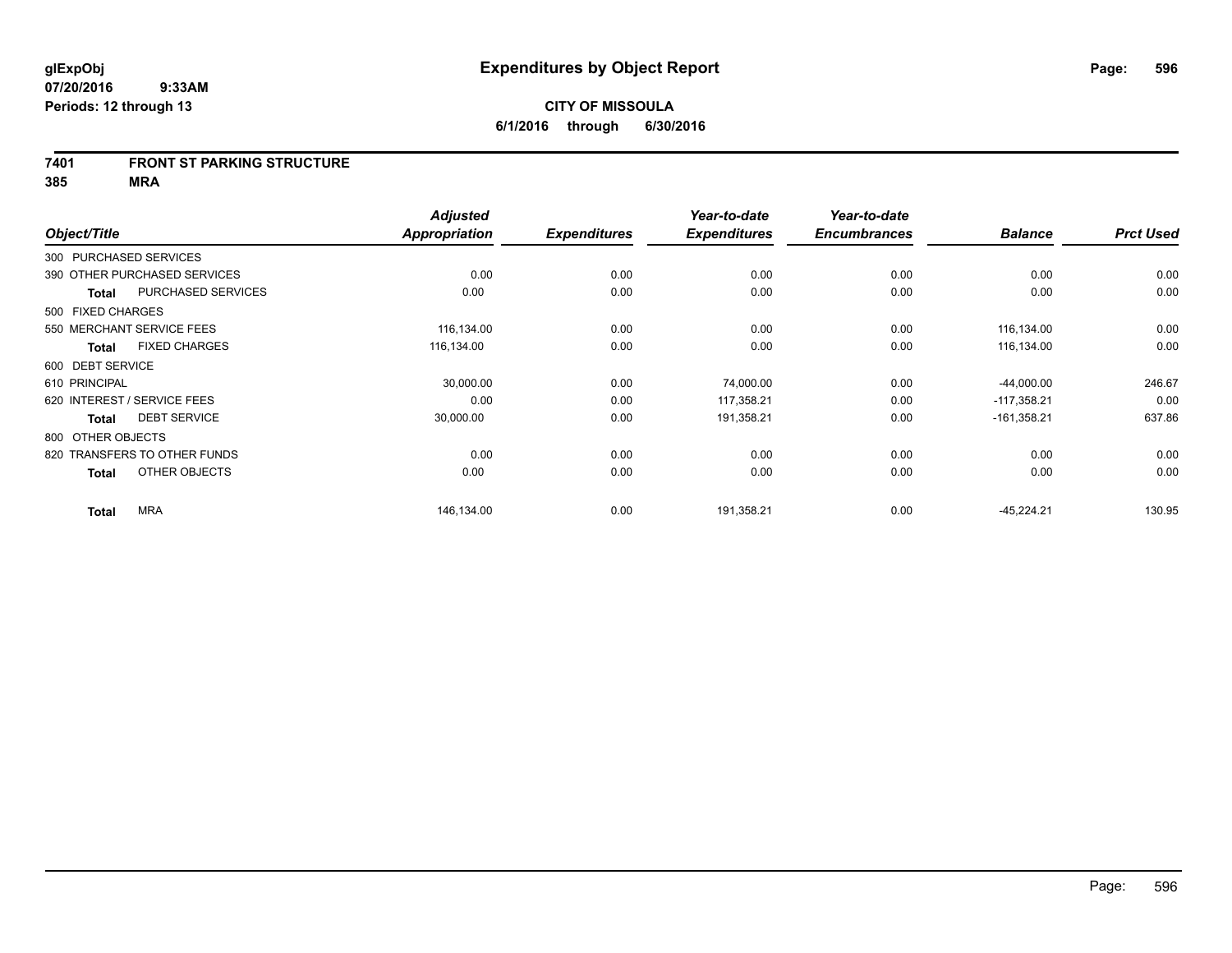# **7401 FRONT ST PARKING STRUCTURE**

|                   |                                   | <b>Adjusted</b> |                     | Year-to-date        | Year-to-date        |                |                  |
|-------------------|-----------------------------------|-----------------|---------------------|---------------------|---------------------|----------------|------------------|
| Object/Title      |                                   | Appropriation   | <b>Expenditures</b> | <b>Expenditures</b> | <b>Encumbrances</b> | <b>Balance</b> | <b>Prct Used</b> |
|                   | 300 PURCHASED SERVICES            |                 |                     |                     |                     |                |                  |
|                   | 390 OTHER PURCHASED SERVICES      | 0.00            | 0.00                | 0.00                | 0.00                | 0.00           | 0.00             |
| Total             | PURCHASED SERVICES                | 0.00            | 0.00                | 0.00                | 0.00                | 0.00           | 0.00             |
| 500 FIXED CHARGES |                                   |                 |                     |                     |                     |                |                  |
|                   | 550 MERCHANT SERVICE FEES         | 116,134.00      | 0.00                | 0.00                | 0.00                | 116,134.00     | 0.00             |
| <b>Total</b>      | <b>FIXED CHARGES</b>              | 116,134.00      | 0.00                | 0.00                | 0.00                | 116,134.00     | 0.00             |
| 600 DEBT SERVICE  |                                   |                 |                     |                     |                     |                |                  |
| 610 PRINCIPAL     |                                   | 30,000.00       | 0.00                | 74,000.00           | 0.00                | $-44,000.00$   | 246.67           |
|                   | 620 INTEREST / SERVICE FEES       | 0.00            | 0.00                | 117,358.21          | 0.00                | $-117.358.21$  | 0.00             |
| <b>Total</b>      | <b>DEBT SERVICE</b>               | 30,000.00       | 0.00                | 191,358.21          | 0.00                | $-161,358.21$  | 637.86           |
| 800 OTHER OBJECTS |                                   |                 |                     |                     |                     |                |                  |
|                   | 820 TRANSFERS TO OTHER FUNDS      | 0.00            | 0.00                | 0.00                | 0.00                | 0.00           | 0.00             |
| <b>Total</b>      | OTHER OBJECTS                     | 0.00            | 0.00                | 0.00                | 0.00                | 0.00           | 0.00             |
| <b>Total</b>      | <b>FRONT ST PARKING STRUCTURE</b> | 146,134.00      | 0.00                | 191,358.21          | 0.00                | $-45,224.21$   | 130.95           |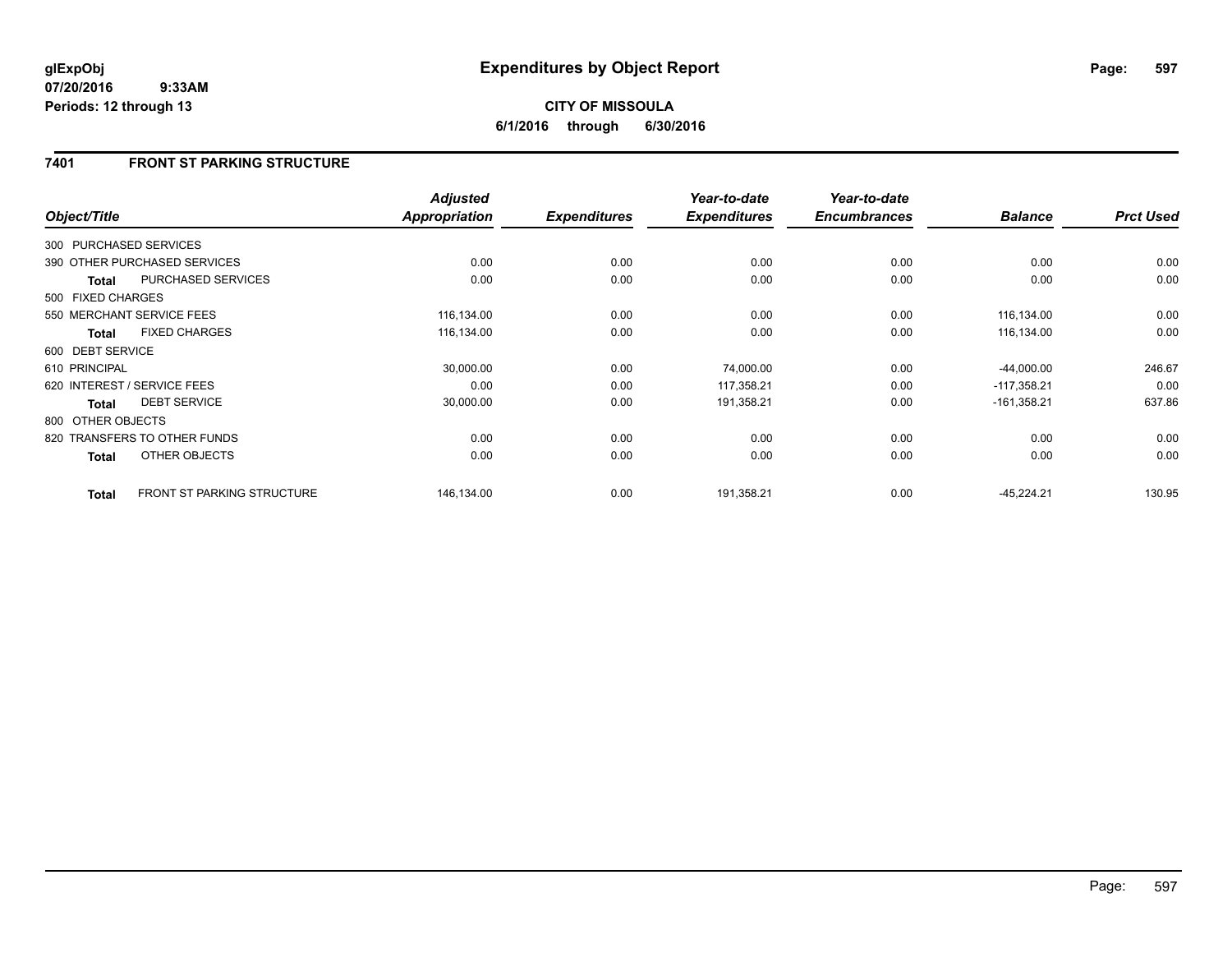#### **7402 FRONT ST SUBORDINATE LIEN NOTE**

|                   |                                   | <b>Adjusted</b> |                     | Year-to-date        | Year-to-date        |                |                  |
|-------------------|-----------------------------------|-----------------|---------------------|---------------------|---------------------|----------------|------------------|
| Object/Title      |                                   | Appropriation   | <b>Expenditures</b> | <b>Expenditures</b> | <b>Encumbrances</b> | <b>Balance</b> | <b>Prct Used</b> |
| 500 FIXED CHARGES |                                   |                 |                     |                     |                     |                |                  |
|                   | 550 MERCHANT SERVICE FEES         | 0.00            | 0.00                | 0.00                | 0.00                | 0.00           | 0.00             |
| <b>Total</b>      | <b>FIXED CHARGES</b>              | 0.00            | 0.00                | 0.00                | 0.00                | 0.00           | 0.00             |
| 600 DEBT SERVICE  |                                   |                 |                     |                     |                     |                |                  |
| 610 PRINCIPAL     |                                   | 67,309.00       | 0.00                | 34,929.89           | 0.00                | 32,379.11      | 51.89            |
|                   | 620 INTEREST / SERVICE FEES       | 99,248.00       | 0.00                | 96,305.32           | 0.00                | 2,942.68       | 97.04            |
| <b>Total</b>      | <b>DEBT SERVICE</b>               | 166,557.00      | 0.00                | 131,235.21          | 0.00                | 35,321.79      | 78.79            |
|                   | 700 GRANTS & CONTRIBUTIONS        |                 |                     |                     |                     |                |                  |
|                   | 700 GRANTS & CONTRIBUTIONS        | 0.00            | 0.00                | 0.00                | 0.00                | 0.00           | 0.00             |
| <b>Total</b>      | <b>GRANTS &amp; CONTRIBUTIONS</b> | 0.00            | 0.00                | 0.00                | 0.00                | 0.00           | 0.00             |
| 800 OTHER OBJECTS |                                   |                 |                     |                     |                     |                |                  |
|                   | 820 TRANSFERS TO OTHER FUNDS      | 0.00            | 0.00                | 0.00                | 0.00                | 0.00           | 0.00             |
| <b>Total</b>      | OTHER OBJECTS                     | 0.00            | 0.00                | 0.00                | 0.00                | 0.00           | 0.00             |
| <b>Total</b>      | <b>MRA</b>                        | 166,557.00      | 0.00                | 131,235.21          | 0.00                | 35,321.79      | 78.79            |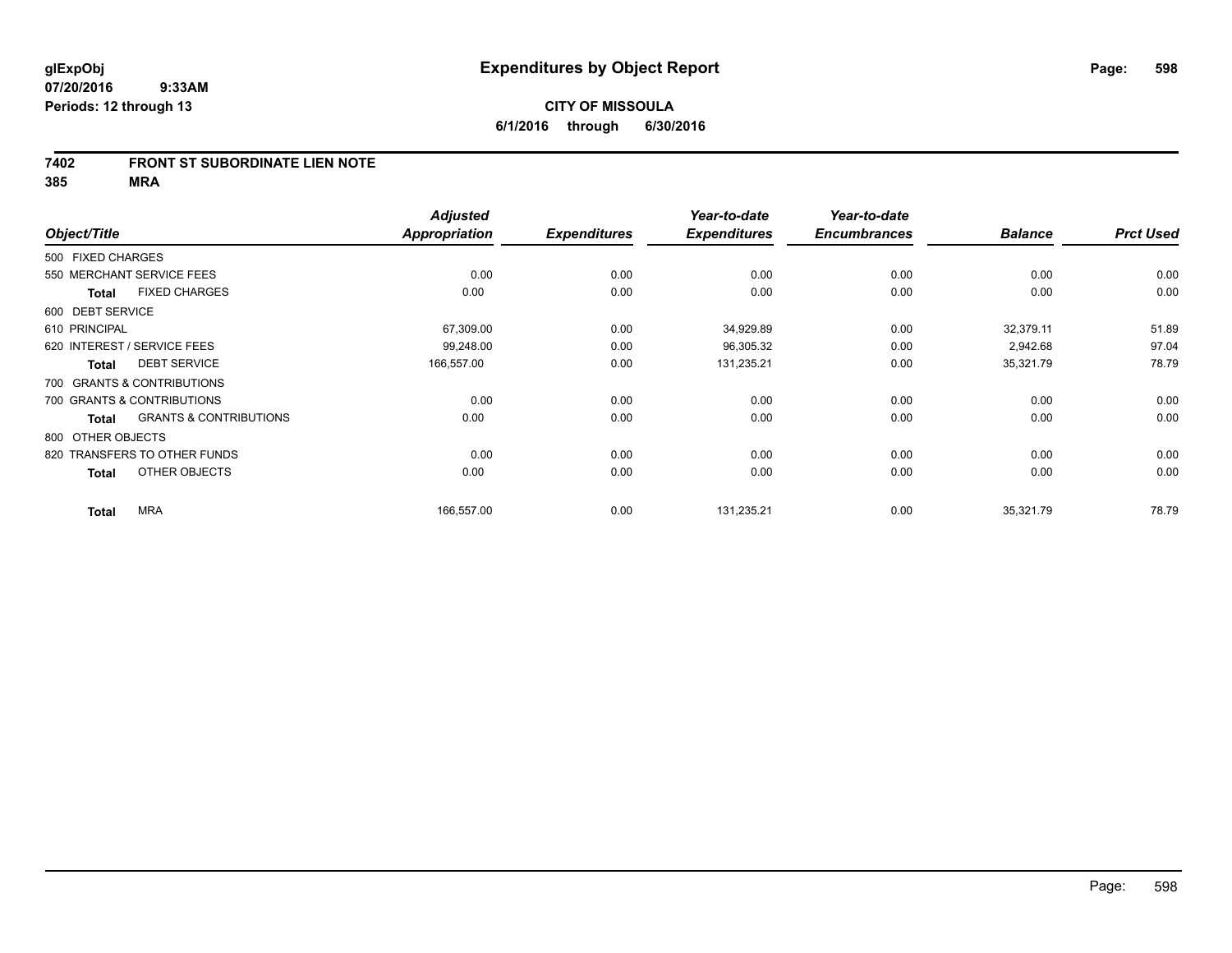# **CITY OF MISSOULA 6/1/2016 through 6/30/2016**

# **7402 FRONT ST SUBORDINATE LIEN NOTE**

| Object/Title      |                                   | <b>Adjusted</b><br><b>Appropriation</b> | <b>Expenditures</b> | Year-to-date<br><b>Expenditures</b> | Year-to-date<br><b>Encumbrances</b> | <b>Balance</b> | <b>Prct Used</b> |
|-------------------|-----------------------------------|-----------------------------------------|---------------------|-------------------------------------|-------------------------------------|----------------|------------------|
| 500 FIXED CHARGES |                                   |                                         |                     |                                     |                                     |                |                  |
|                   | 550 MERCHANT SERVICE FEES         | 0.00                                    | 0.00                | 0.00                                | 0.00                                | 0.00           | 0.00             |
| <b>Total</b>      | <b>FIXED CHARGES</b>              | 0.00                                    | 0.00                | 0.00                                | 0.00                                | 0.00           | 0.00             |
| 600 DEBT SERVICE  |                                   |                                         |                     |                                     |                                     |                |                  |
| 610 PRINCIPAL     |                                   | 67,309.00                               | 0.00                | 34,929.89                           | 0.00                                | 32,379.11      | 51.89            |
|                   | 620 INTEREST / SERVICE FEES       | 99,248.00                               | 0.00                | 96,305.32                           | 0.00                                | 2,942.68       | 97.04            |
| Total             | <b>DEBT SERVICE</b>               | 166,557.00                              | 0.00                | 131,235.21                          | 0.00                                | 35,321.79      | 78.79            |
|                   | 700 GRANTS & CONTRIBUTIONS        |                                         |                     |                                     |                                     |                |                  |
|                   | 700 GRANTS & CONTRIBUTIONS        | 0.00                                    | 0.00                | 0.00                                | 0.00                                | 0.00           | 0.00             |
| <b>Total</b>      | <b>GRANTS &amp; CONTRIBUTIONS</b> | 0.00                                    | 0.00                | 0.00                                | 0.00                                | 0.00           | 0.00             |
| 800 OTHER OBJECTS |                                   |                                         |                     |                                     |                                     |                |                  |
|                   | 820 TRANSFERS TO OTHER FUNDS      | 0.00                                    | 0.00                | 0.00                                | 0.00                                | 0.00           | 0.00             |
| <b>Total</b>      | OTHER OBJECTS                     | 0.00                                    | 0.00                | 0.00                                | 0.00                                | 0.00           | 0.00             |
| <b>Total</b>      | FRONT ST SUBORDINATE LIEN NOTE    | 166,557.00                              | 0.00                | 131,235.21                          | 0.00                                | 35,321.79      | 78.79            |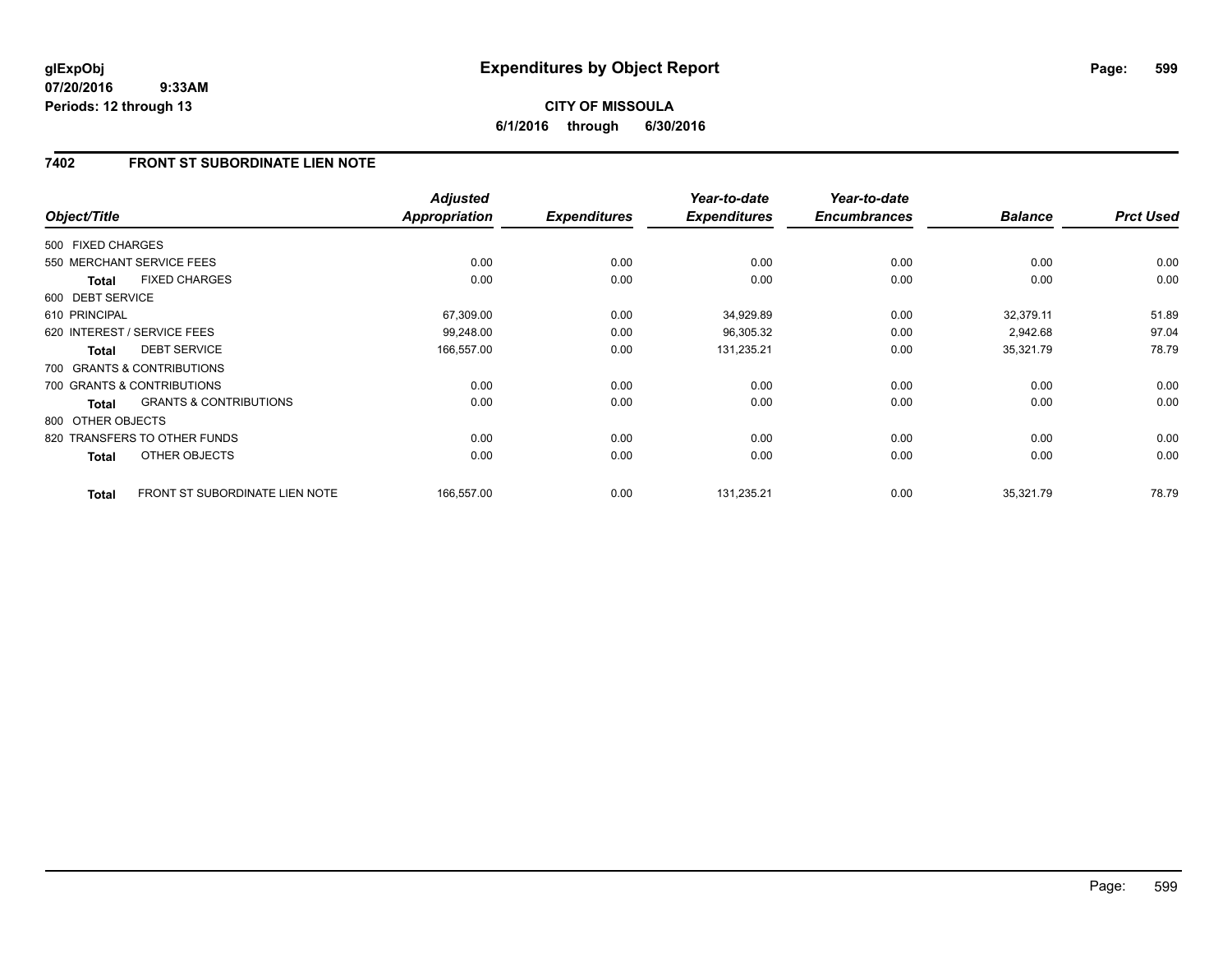#### **7447 COURT COLLECTED PARKING FINES**

**230 MUNICIPAL COURT**

| Object/Title                         | <b>Adjusted</b><br>Appropriation | <b>Expenditures</b> | Year-to-date<br><b>Expenditures</b> | Year-to-date<br><b>Encumbrances</b> | <b>Balance</b> | <b>Prct Used</b> |
|--------------------------------------|----------------------------------|---------------------|-------------------------------------|-------------------------------------|----------------|------------------|
| 500 FIXED CHARGES                    |                                  |                     |                                     |                                     |                |                  |
| 500 FIXED CHARGES                    | 0.00                             | 0.00                | 0.00                                | 0.00                                | 0.00           | 0.00             |
| 550 MERCHANT SERVICE FEES            | 0.00                             | 0.00                | 0.00                                | 0.00                                | 0.00           | 0.00             |
| <b>FIXED CHARGES</b><br><b>Total</b> | 0.00                             | 0.00                | 0.00                                | 0.00                                | 0.00           | 0.00             |
| <b>MUNICIPAL COURT</b><br>Total      | 0.00                             | 0.00                | 0.00                                | 0.00                                | 0.00           | 0.00             |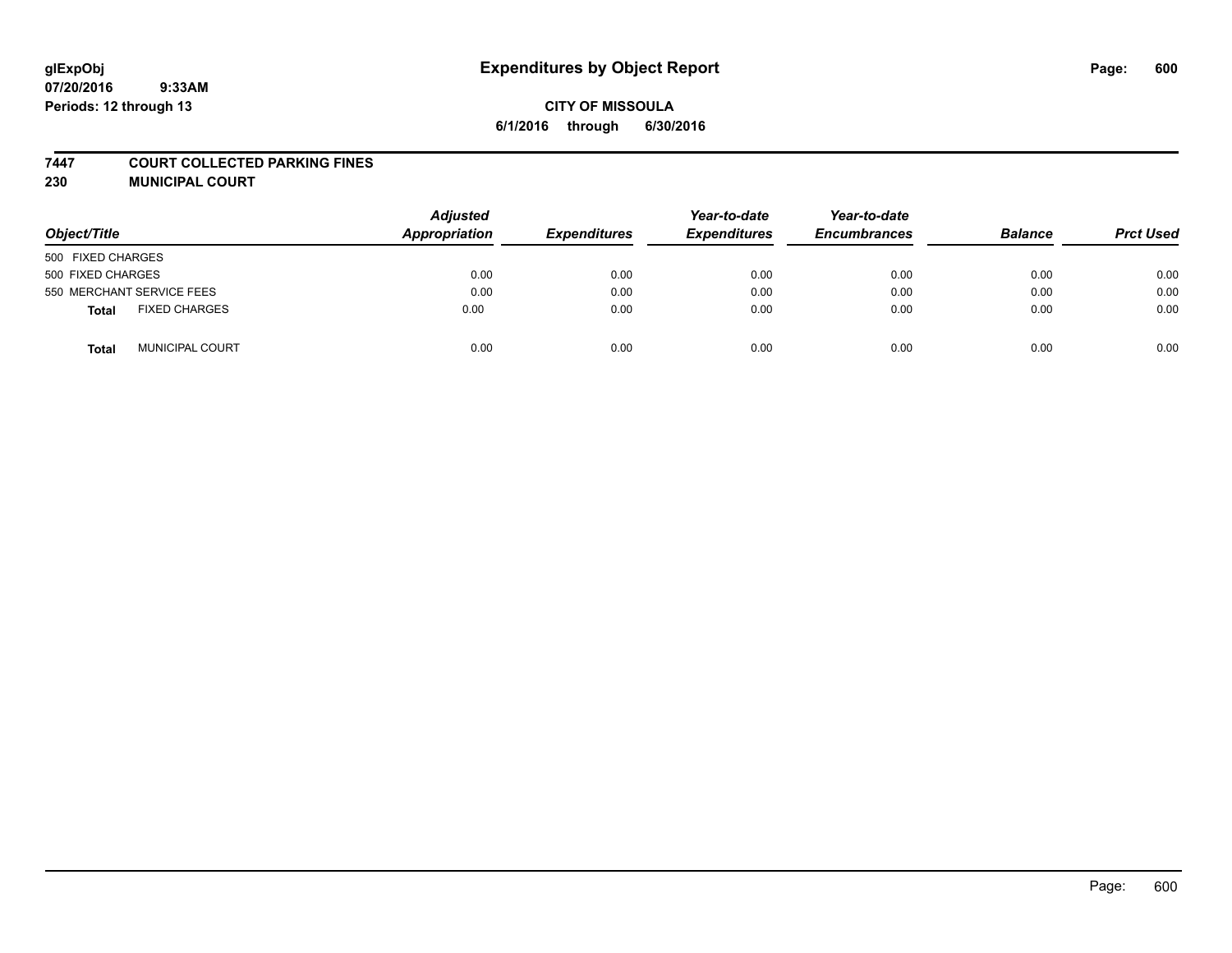# **glExpObj Expenditures by Object Report Page: 601**

**07/20/2016 9:33AM Periods: 12 through 13**

**CITY OF MISSOULA 6/1/2016 through 6/30/2016**

### **7447 COURT COLLECTED PARKING FINES**

| Object/Title      |                               | <b>Adjusted</b><br>Appropriation | <b>Expenditures</b> | Year-to-date<br><b>Expenditures</b> | Year-to-date<br><b>Encumbrances</b> | <b>Balance</b> | <b>Prct Used</b> |
|-------------------|-------------------------------|----------------------------------|---------------------|-------------------------------------|-------------------------------------|----------------|------------------|
| 500 FIXED CHARGES |                               |                                  |                     |                                     |                                     |                |                  |
| 500 FIXED CHARGES |                               | 0.00                             | 0.00                | 0.00                                | 0.00                                | 0.00           | 0.00             |
|                   | 550 MERCHANT SERVICE FEES     | 0.00                             | 0.00                | 0.00                                | 0.00                                | 0.00           | 0.00             |
| <b>Total</b>      | <b>FIXED CHARGES</b>          | 0.00                             | 0.00                | 0.00                                | 0.00                                | 0.00           | 0.00             |
| <b>Total</b>      | COURT COLLECTED PARKING FINES | 0.00                             | 0.00                | 0.00                                | 0.00                                | 0.00           | 0.00             |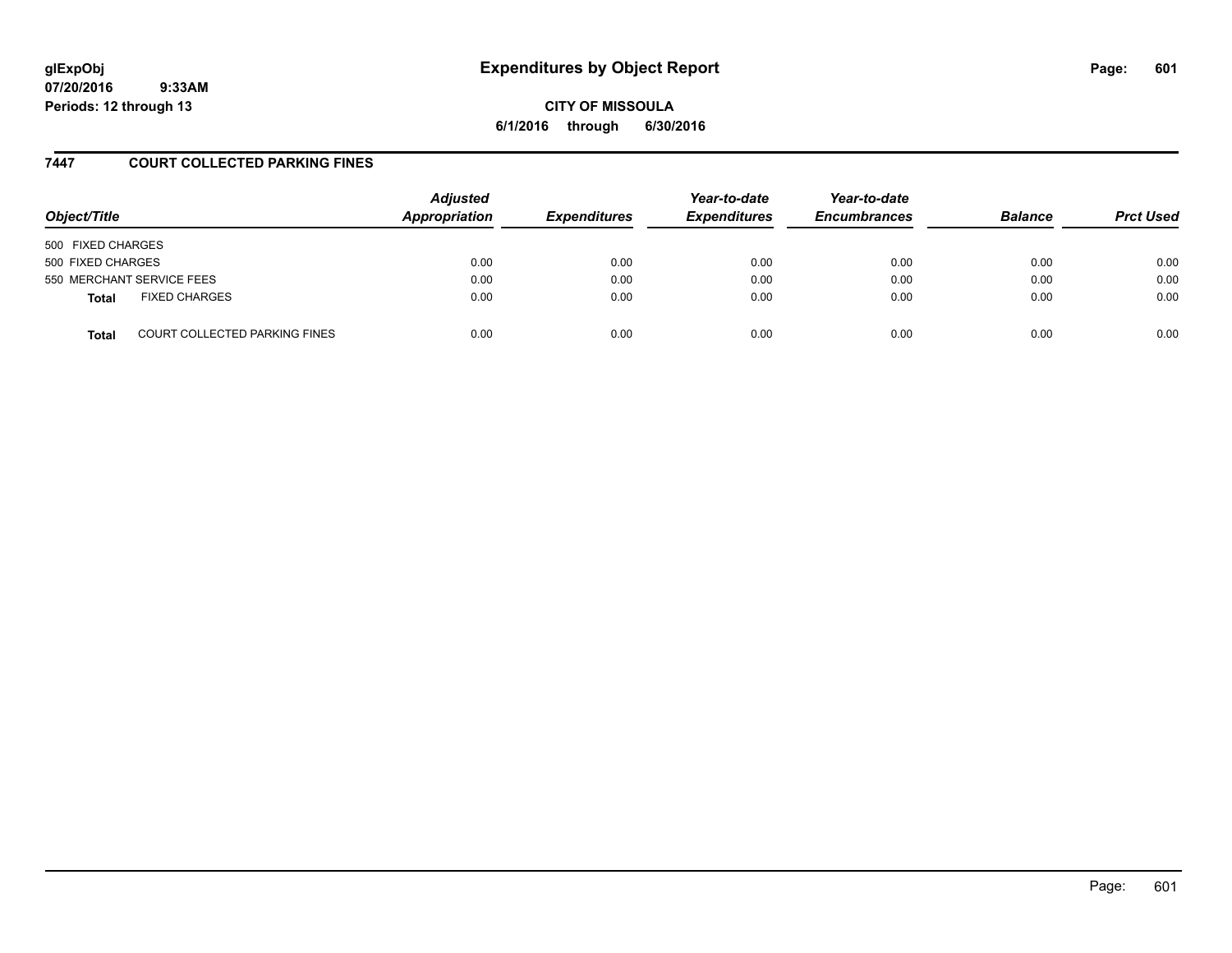### **7458 COURT SURCHARGE**

**230 MUNICIPAL COURT**

| Object/Title                         | <b>Adjusted</b><br>Appropriation | <b>Expenditures</b> | Year-to-date<br><b>Expenditures</b> | Year-to-date<br><b>Encumbrances</b> | <b>Balance</b> | <b>Prct Used</b> |
|--------------------------------------|----------------------------------|---------------------|-------------------------------------|-------------------------------------|----------------|------------------|
| 500 FIXED CHARGES                    |                                  |                     |                                     |                                     |                |                  |
| 500 FIXED CHARGES                    | 0.00                             | 0.00                | 0.00                                | 0.00                                | 0.00           | 0.00             |
| 550 MERCHANT SERVICE FEES            | 0.00                             | 0.00                | 0.00                                | 0.00                                | 0.00           | 0.00             |
| <b>FIXED CHARGES</b><br><b>Total</b> | 0.00                             | 0.00                | 0.00                                | 0.00                                | 0.00           | 0.00             |
| <b>MUNICIPAL COURT</b><br>Total      | 0.00                             | 0.00                | 0.00                                | 0.00                                | 0.00           | 0.00             |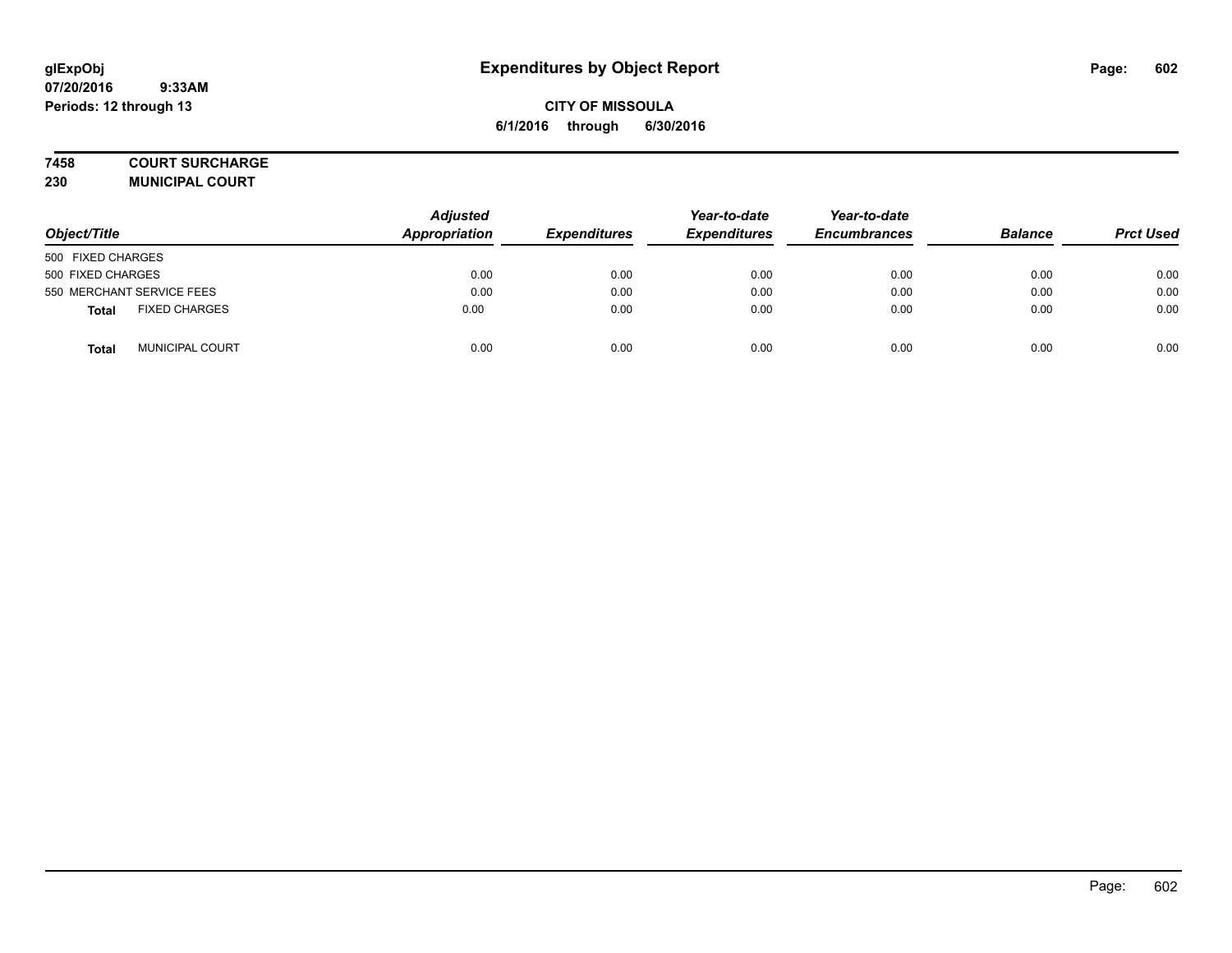**CITY OF MISSOULA 6/1/2016 through 6/30/2016**

### **7458 COURT SURCHARGE**

| Object/Title              |                        | <b>Adjusted</b><br>Appropriation | <b>Expenditures</b> | Year-to-date<br><b>Expenditures</b> | Year-to-date<br><b>Encumbrances</b> | <b>Balance</b> | <b>Prct Used</b> |
|---------------------------|------------------------|----------------------------------|---------------------|-------------------------------------|-------------------------------------|----------------|------------------|
| 500 FIXED CHARGES         |                        |                                  |                     |                                     |                                     |                |                  |
| 500 FIXED CHARGES         |                        | 0.00                             | 0.00                | 0.00                                | 0.00                                | 0.00           | 0.00             |
| 550 MERCHANT SERVICE FEES |                        | 0.00                             | 0.00                | 0.00                                | 0.00                                | 0.00           | 0.00             |
| Total                     | <b>FIXED CHARGES</b>   | 0.00                             | 0.00                | 0.00                                | 0.00                                | 0.00           | 0.00             |
| <b>Total</b>              | <b>COURT SURCHARGE</b> | 0.00                             | 0.00                | 0.00                                | 0.00                                | 0.00           | 0.00             |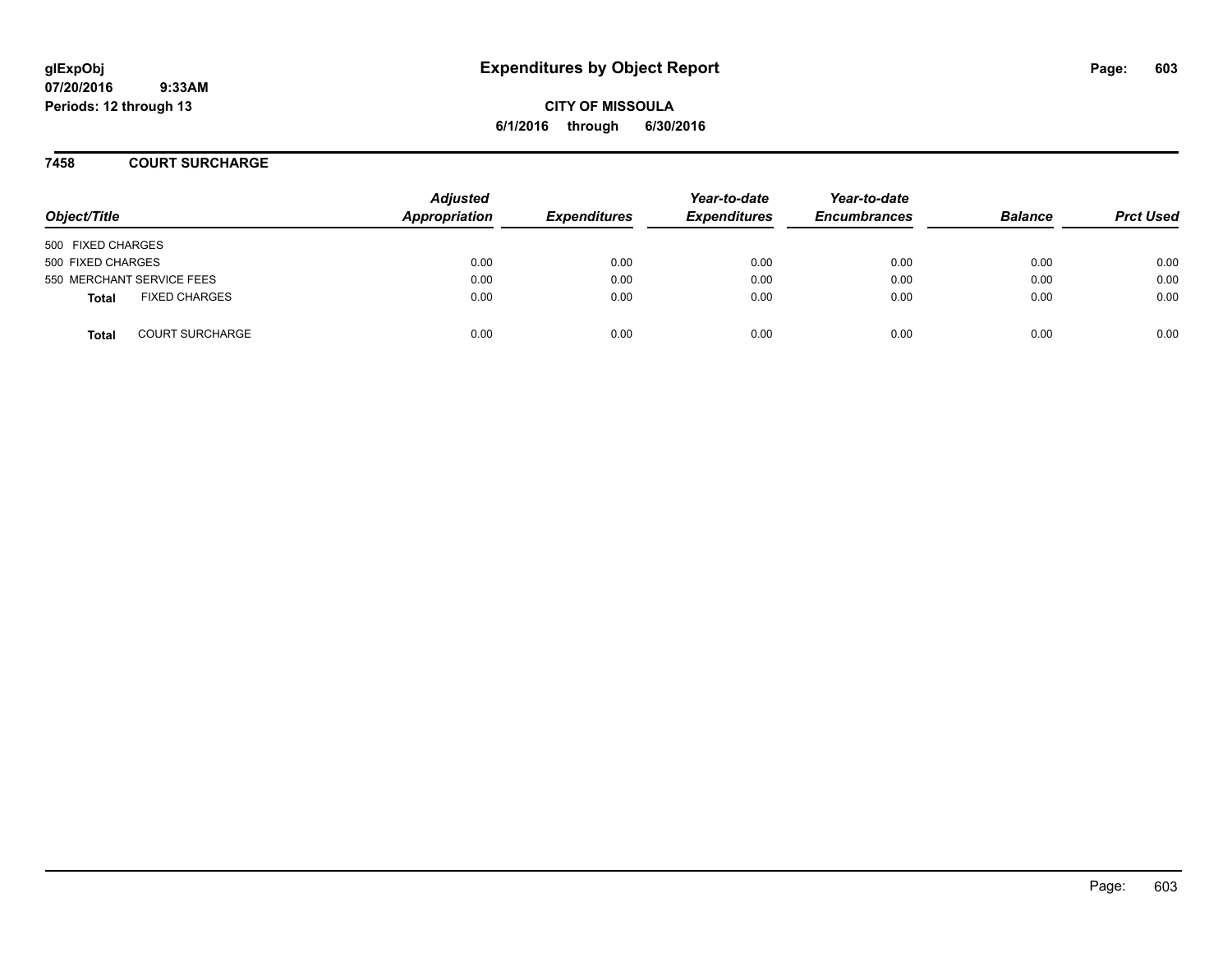# **glExpObj Expenditures by Object Report Page: 604**

#### **07/20/2016 9:33AM Periods: 12 through 13**

### **CITY OF MISSOULA 6/1/2016 through 6/30/2016**

**7469 PUBLIC DEFENDER FEES 230 MUNICIPAL COURT**

|                                        | <b>Adjusted</b>      |                     | Year-to-date        | Year-to-date        |                |                  |
|----------------------------------------|----------------------|---------------------|---------------------|---------------------|----------------|------------------|
| Object/Title                           | <b>Appropriation</b> | <b>Expenditures</b> | <b>Expenditures</b> | <b>Encumbrances</b> | <b>Balance</b> | <b>Prct Used</b> |
| 500 FIXED CHARGES                      |                      |                     |                     |                     |                |                  |
| 500 FIXED CHARGES                      | 0.00                 | 0.00                | 0.00                | 0.00                | 0.00           | 0.00             |
| 550 MERCHANT SERVICE FEES              | 0.00                 | 0.00                | 0.00                | 0.00                | 0.00           | 0.00             |
| <b>FIXED CHARGES</b><br>Total          | 0.00                 | 0.00                | 0.00                | 0.00                | 0.00           | 0.00             |
| <b>MUNICIPAL COURT</b><br><b>Total</b> | 0.00                 | 0.00                | 0.00                | 0.00                | 0.00           | 0.00             |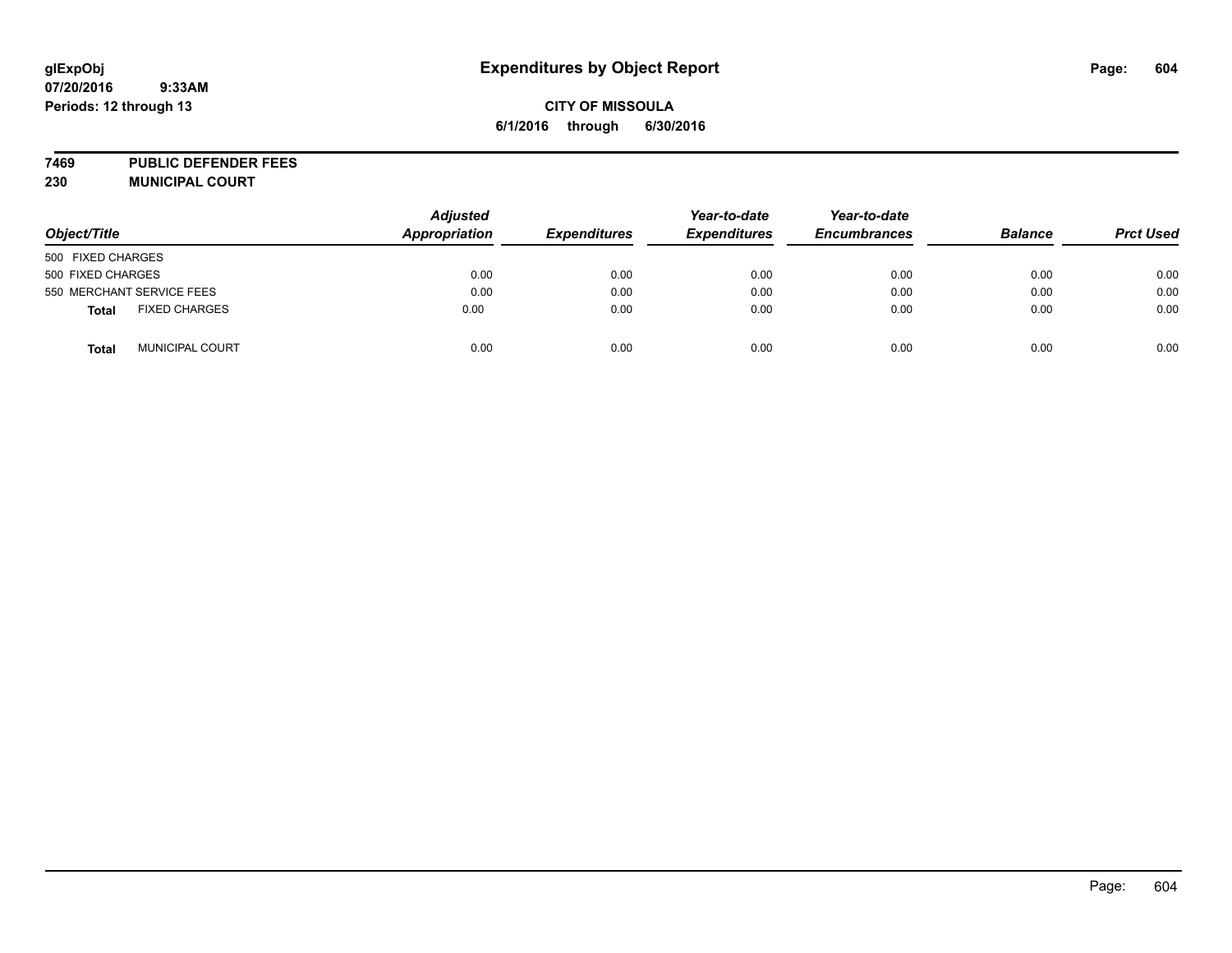# **glExpObj Expenditures by Object Report Page: 605**

**07/20/2016 9:33AM Periods: 12 through 13**

**CITY OF MISSOULA 6/1/2016 through 6/30/2016**

#### **7469 PUBLIC DEFENDER FEES**

| Object/Title                         | <b>Adjusted</b><br><b>Appropriation</b> | <b>Expenditures</b> | Year-to-date<br><b>Expenditures</b> | Year-to-date<br><b>Encumbrances</b> | <b>Balance</b> | <b>Prct Used</b> |
|--------------------------------------|-----------------------------------------|---------------------|-------------------------------------|-------------------------------------|----------------|------------------|
| 500 FIXED CHARGES                    |                                         |                     |                                     |                                     |                |                  |
| 500 FIXED CHARGES                    | 0.00                                    | 0.00                | 0.00                                | 0.00                                | 0.00           | 0.00             |
| 550 MERCHANT SERVICE FEES            | 0.00                                    | 0.00                | 0.00                                | 0.00                                | 0.00           | 0.00             |
| <b>FIXED CHARGES</b><br><b>Total</b> | 0.00                                    | 0.00                | 0.00                                | 0.00                                | 0.00           | 0.00             |
| PUBLIC DEFENDER FEES<br><b>Total</b> | 0.00                                    | 0.00                | 0.00                                | 0.00                                | 0.00           | 0.00             |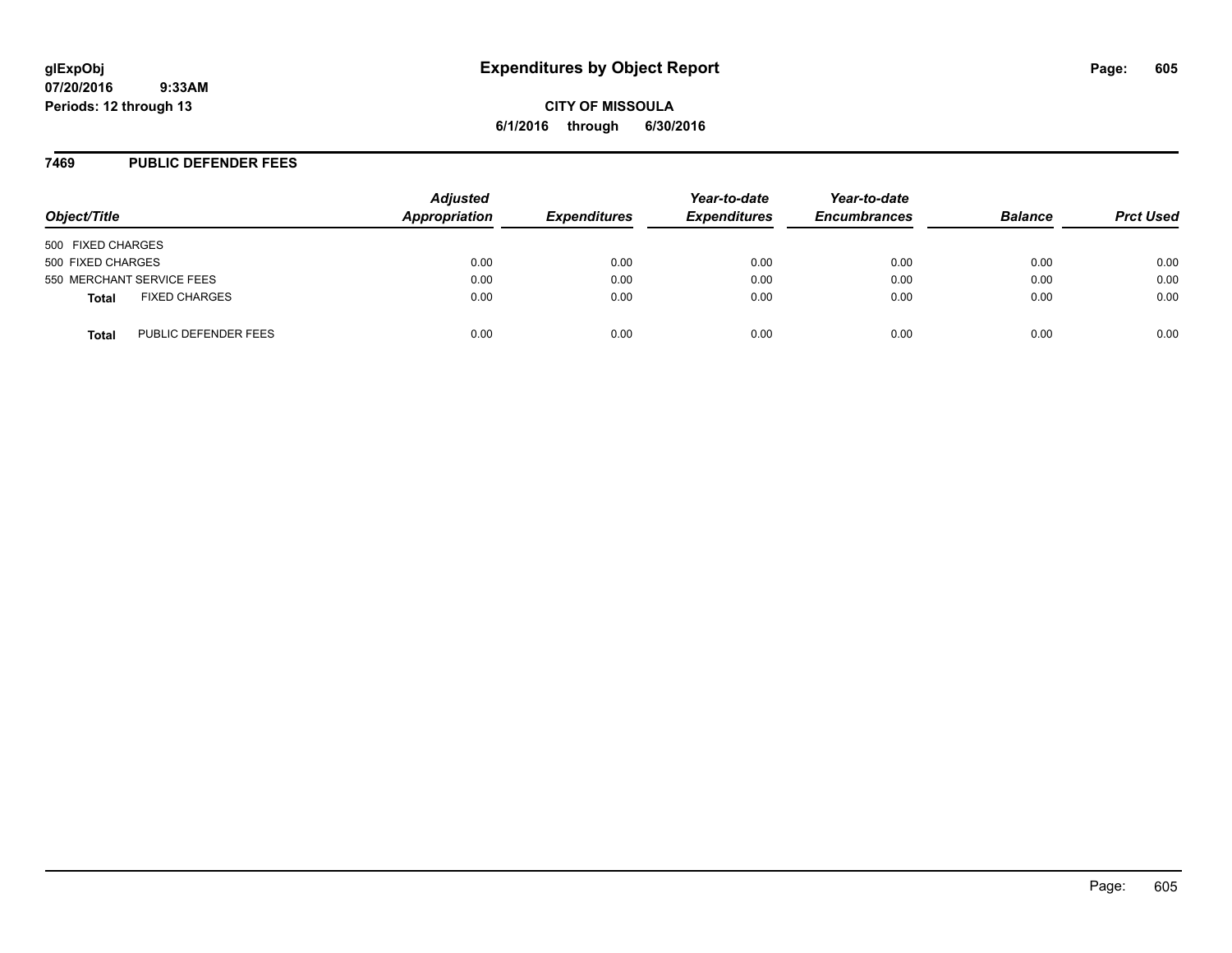### **7903 COUNTY CLEARING**

**390 NON-DEPARTMENTAL**

| Object/Title              |                      | <b>Adjusted</b><br><b>Appropriation</b> | <b>Expenditures</b> | Year-to-date<br><b>Expenditures</b> | Year-to-date<br><b>Encumbrances</b> | <b>Balance</b> | <b>Prct Used</b> |
|---------------------------|----------------------|-----------------------------------------|---------------------|-------------------------------------|-------------------------------------|----------------|------------------|
| 500 FIXED CHARGES         |                      |                                         |                     |                                     |                                     |                |                  |
| 550 MERCHANT SERVICE FEES |                      | 0.00                                    | 0.00                | 0.00                                | 0.00                                | 0.00           | 0.00             |
| <b>Total</b>              | <b>FIXED CHARGES</b> | 0.00                                    | 0.00                | 0.00                                | 0.00                                | 0.00           | 0.00             |
| 800 OTHER OBJECTS         |                      |                                         |                     |                                     |                                     |                |                  |
| 845 CONTINGENCY           |                      | 0.00                                    | 1,555.50            | 8.569.10                            | 0.00                                | $-8,569.10$    | 0.00             |
| <b>Total</b>              | OTHER OBJECTS        | 0.00                                    | 1,555.50            | 8.569.10                            | 0.00                                | $-8,569.10$    | 0.00             |
| <b>Total</b>              | NON-DEPARTMENTAL     | 0.00                                    | 1.555.50            | 8.569.10                            | 0.00                                | $-8.569.10$    | 0.00             |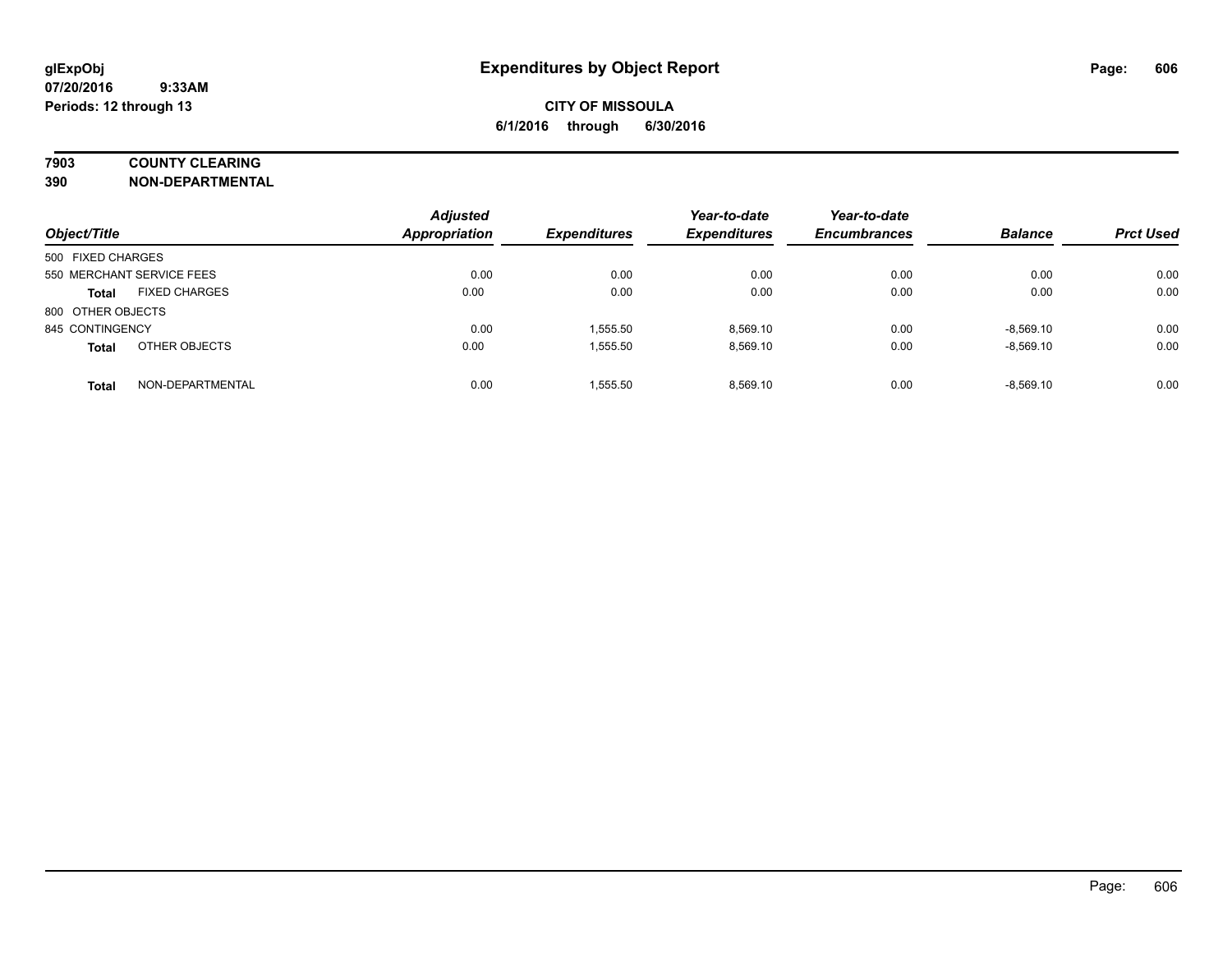# **CITY OF MISSOULA 6/1/2016 through 6/30/2016**

### **7903 COUNTY CLEARING**

| Object/Title                           | <b>Adjusted</b><br><b>Appropriation</b> | <b>Expenditures</b> | Year-to-date<br><b>Expenditures</b> | Year-to-date<br><b>Encumbrances</b> | <b>Balance</b> | <b>Prct Used</b> |
|----------------------------------------|-----------------------------------------|---------------------|-------------------------------------|-------------------------------------|----------------|------------------|
| 500 FIXED CHARGES                      |                                         |                     |                                     |                                     |                |                  |
| 550 MERCHANT SERVICE FEES              | 0.00                                    | 0.00                | 0.00                                | 0.00                                | 0.00           | 0.00             |
| <b>FIXED CHARGES</b><br><b>Total</b>   | 0.00                                    | 0.00                | 0.00                                | 0.00                                | 0.00           | 0.00             |
| 800 OTHER OBJECTS                      |                                         |                     |                                     |                                     |                |                  |
| 845 CONTINGENCY                        | 0.00                                    | 1,555.50            | 8.569.10                            | 0.00                                | $-8,569.10$    | 0.00             |
| OTHER OBJECTS<br><b>Total</b>          | 0.00                                    | 1,555.50            | 8,569.10                            | 0.00                                | $-8,569.10$    | 0.00             |
| <b>COUNTY CLEARING</b><br><b>Total</b> | 0.00                                    | 1.555.50            | 8.569.10                            | 0.00                                | $-8,569.10$    | 0.00             |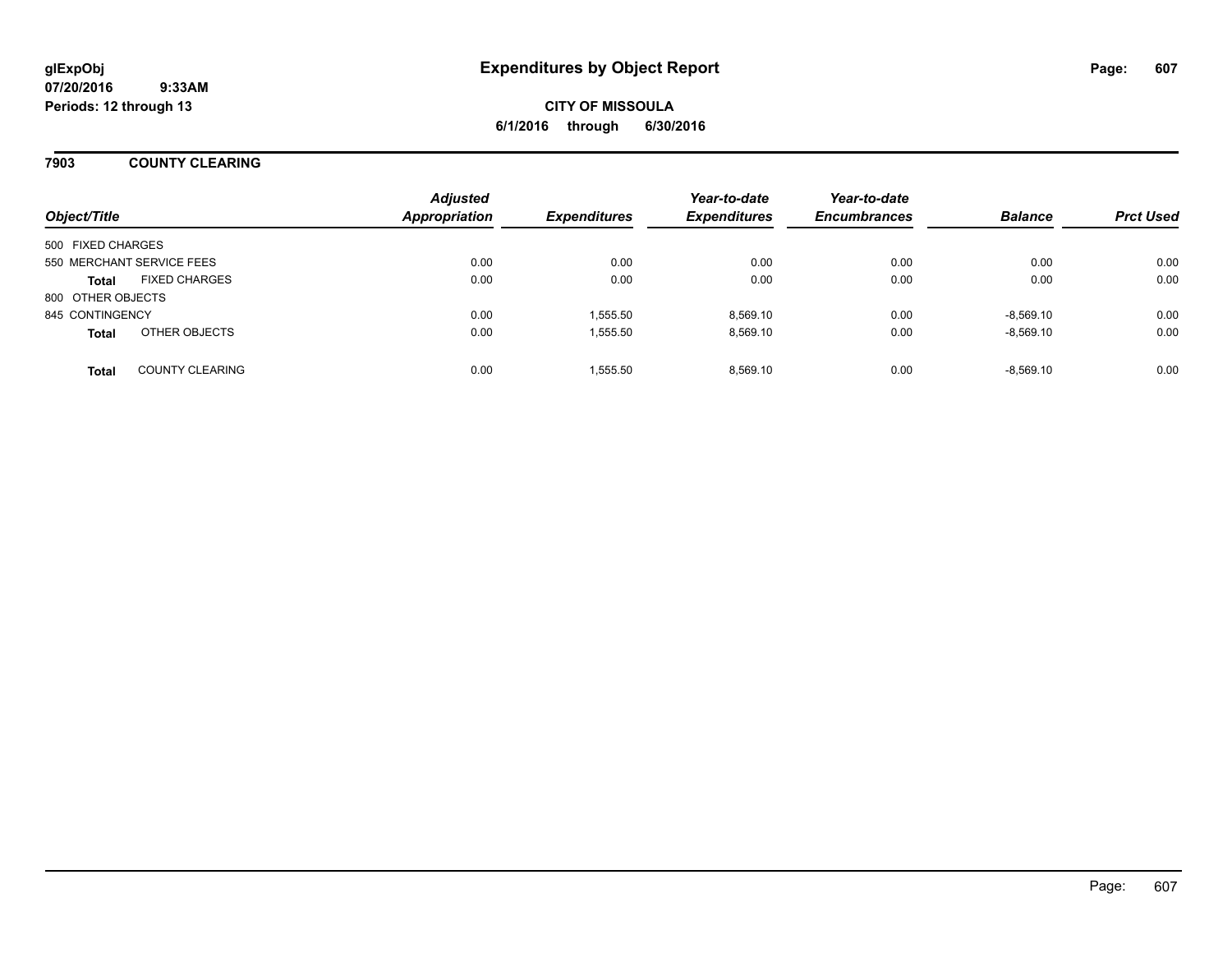#### **7904 SEWER REBATE**

**280 PUBLIC WORKS OPERATIONS**

|                                         | <b>Adjusted</b>      |                     | Year-to-date        | Year-to-date        |                |                  |
|-----------------------------------------|----------------------|---------------------|---------------------|---------------------|----------------|------------------|
| Object/Title                            | <b>Appropriation</b> | <b>Expenditures</b> | <b>Expenditures</b> | <b>Encumbrances</b> | <b>Balance</b> | <b>Prct Used</b> |
| 500 FIXED CHARGES                       |                      |                     |                     |                     |                |                  |
| 500 FIXED CHARGES                       | 0.00                 | 0.00                | 0.00                | 0.00                | 0.00           | 0.00             |
| 550 MERCHANT SERVICE FEES               | 0.00                 | 0.00                | 0.00                | 0.00                | 0.00           | 0.00             |
| <b>FIXED CHARGES</b><br><b>Total</b>    | 0.00                 | 0.00                | 0.00                | 0.00                | 0.00           | 0.00             |
| 800 OTHER OBJECTS                       |                      |                     |                     |                     |                |                  |
| 820 TRANSFERS TO OTHER FUNDS            | 0.00                 | 0.00                | 0.00                | 0.00                | 0.00           | 0.00             |
| OTHER OBJECTS<br><b>Total</b>           | 0.00                 | 0.00                | 0.00                | 0.00                | 0.00           | 0.00             |
| PUBLIC WORKS OPERATIONS<br><b>Total</b> | 0.00                 | 0.00                | 0.00                | 0.00                | 0.00           | 0.00             |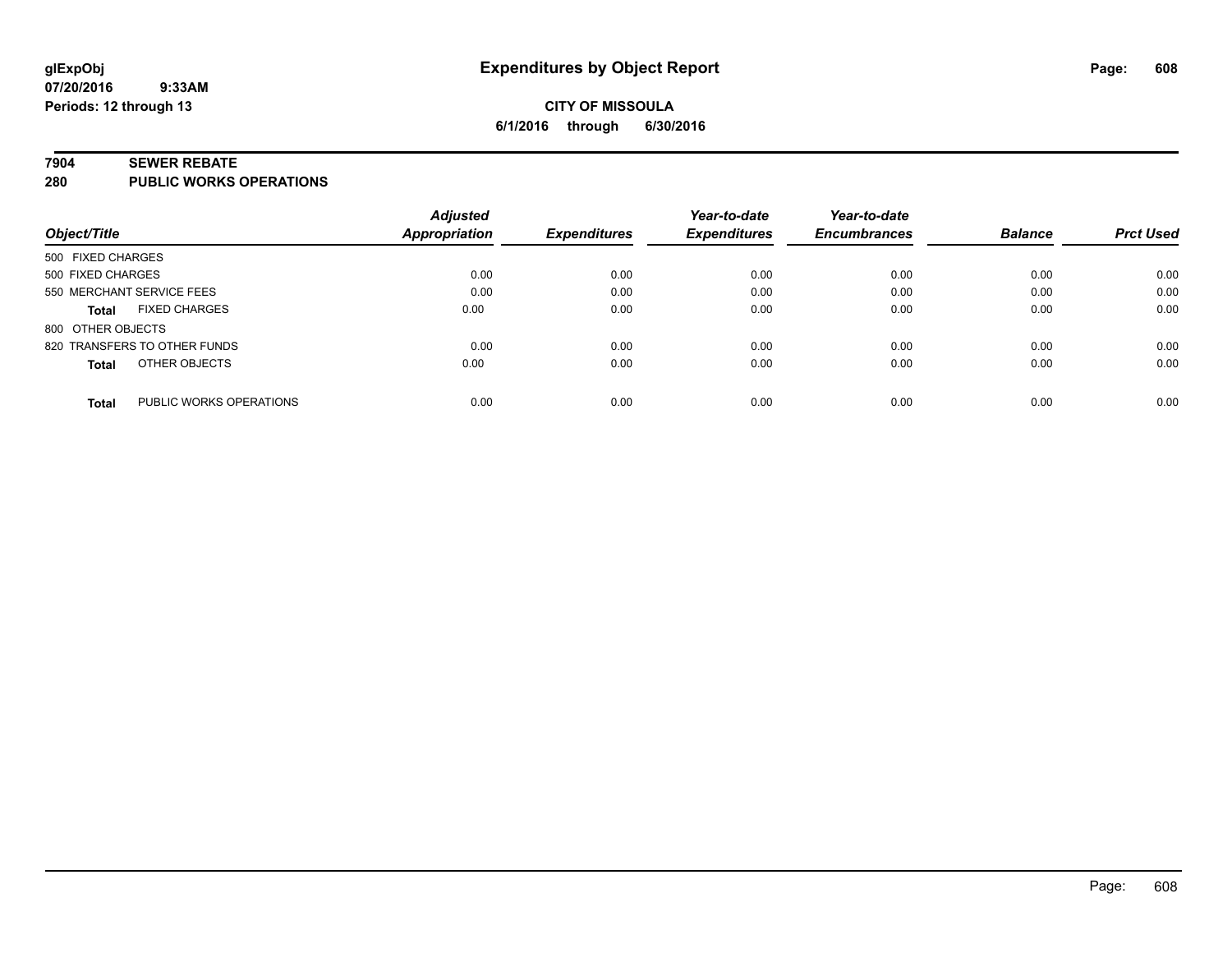# **CITY OF MISSOULA 6/1/2016 through 6/30/2016**

### **7904 SEWER REBATE**

| Object/Title                         | <b>Adjusted</b><br>Appropriation | <b>Expenditures</b> | Year-to-date<br><b>Expenditures</b> | Year-to-date<br><b>Encumbrances</b> | <b>Balance</b> | <b>Prct Used</b> |
|--------------------------------------|----------------------------------|---------------------|-------------------------------------|-------------------------------------|----------------|------------------|
| 500 FIXED CHARGES                    |                                  |                     |                                     |                                     |                |                  |
| 500 FIXED CHARGES                    | 0.00                             | 0.00                | 0.00                                | 0.00                                | 0.00           | 0.00             |
| 550 MERCHANT SERVICE FEES            | 0.00                             | 0.00                | 0.00                                | 0.00                                | 0.00           | 0.00             |
| <b>FIXED CHARGES</b><br><b>Total</b> | 0.00                             | 0.00                | 0.00                                | 0.00                                | 0.00           | 0.00             |
| 800 OTHER OBJECTS                    |                                  |                     |                                     |                                     |                |                  |
| 820 TRANSFERS TO OTHER FUNDS         | 0.00                             | 0.00                | 0.00                                | 0.00                                | 0.00           | 0.00             |
| OTHER OBJECTS<br><b>Total</b>        | 0.00                             | 0.00                | 0.00                                | 0.00                                | 0.00           | 0.00             |
| <b>SEWER REBATE</b><br><b>Total</b>  | 0.00                             | 0.00                | 0.00                                | 0.00                                | 0.00           | 0.00             |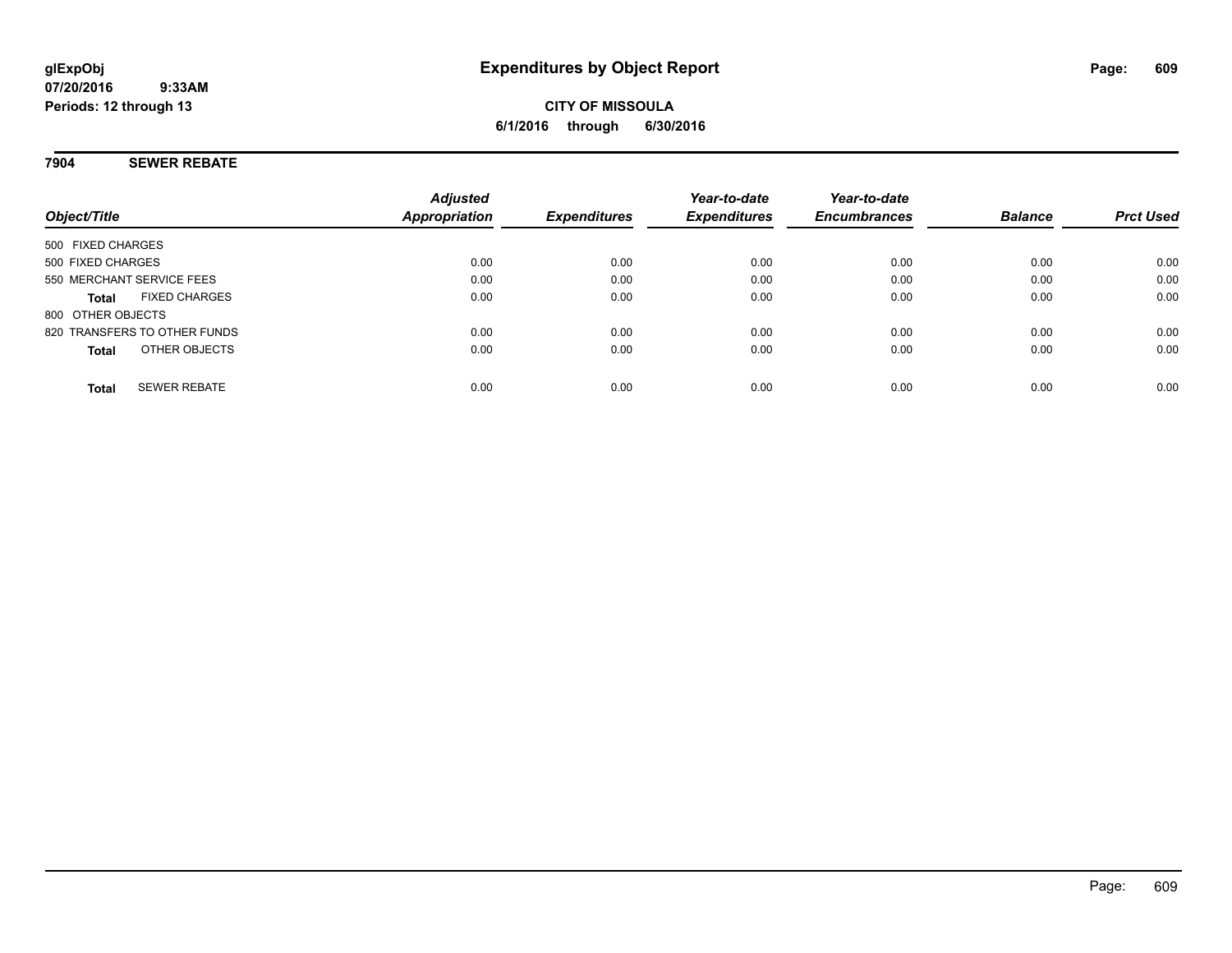#### **7905 WYE SEWER RSID 8489**

**280 PUBLIC WORKS OPERATIONS**

| Object/Title                            | <b>Adjusted</b><br>Appropriation | <b>Expenditures</b> | Year-to-date<br><b>Expenditures</b> | Year-to-date<br><b>Encumbrances</b> | <b>Balance</b> | <b>Prct Used</b> |
|-----------------------------------------|----------------------------------|---------------------|-------------------------------------|-------------------------------------|----------------|------------------|
| 500 FIXED CHARGES                       |                                  |                     |                                     |                                     |                |                  |
| 500 FIXED CHARGES                       | 0.00                             | 0.00                | 0.00                                | 0.00                                | 0.00           | 0.00             |
| 550 MERCHANT SERVICE FEES               | 0.00                             | 0.00                | 0.00                                | 0.00                                | 0.00           | 0.00             |
| <b>FIXED CHARGES</b><br><b>Total</b>    | 0.00                             | 0.00                | 0.00                                | 0.00                                | 0.00           | 0.00             |
| PUBLIC WORKS OPERATIONS<br><b>Total</b> | 0.00                             | 0.00                | 0.00                                | 0.00                                | 0.00           | 0.00             |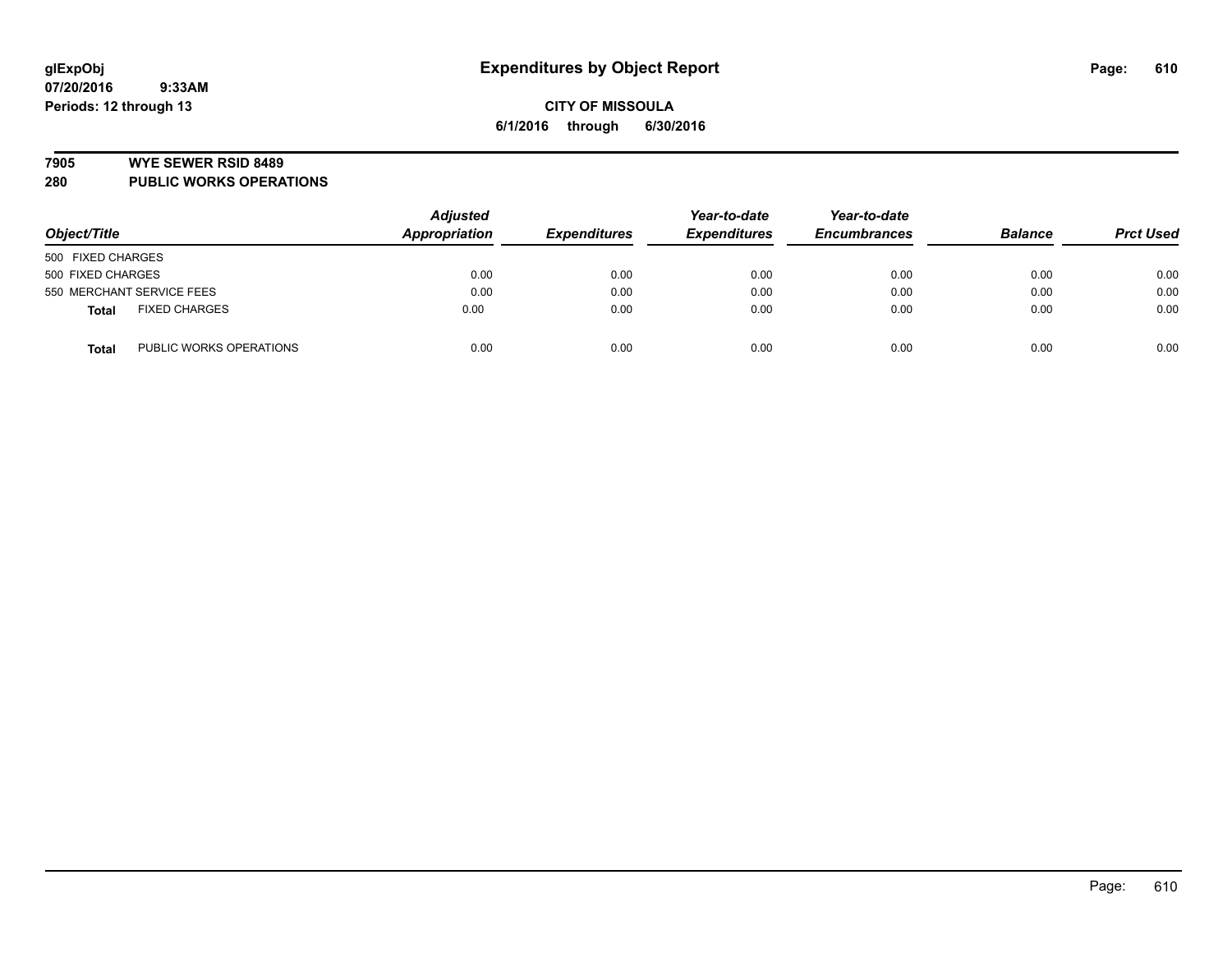**CITY OF MISSOULA 6/1/2016 through 6/30/2016**

### **7905 WYE SEWER RSID 8489**

| Object/Title                         | <b>Adjusted</b><br>Appropriation | <b>Expenditures</b> | Year-to-date<br><b>Expenditures</b> | Year-to-date<br><b>Encumbrances</b> | <b>Balance</b> | <b>Prct Used</b> |
|--------------------------------------|----------------------------------|---------------------|-------------------------------------|-------------------------------------|----------------|------------------|
| 500 FIXED CHARGES                    |                                  |                     |                                     |                                     |                |                  |
| 500 FIXED CHARGES                    | 0.00                             | 0.00                | 0.00                                | 0.00                                | 0.00           | 0.00             |
| 550 MERCHANT SERVICE FEES            | 0.00                             | 0.00                | 0.00                                | 0.00                                | 0.00           | 0.00             |
| <b>FIXED CHARGES</b><br><b>Total</b> | 0.00                             | 0.00                | 0.00                                | 0.00                                | 0.00           | 0.00             |
| WYE SEWER RSID 8489<br>Total         | 0.00                             | 0.00                | 0.00                                | 0.00                                | 0.00           | 0.00             |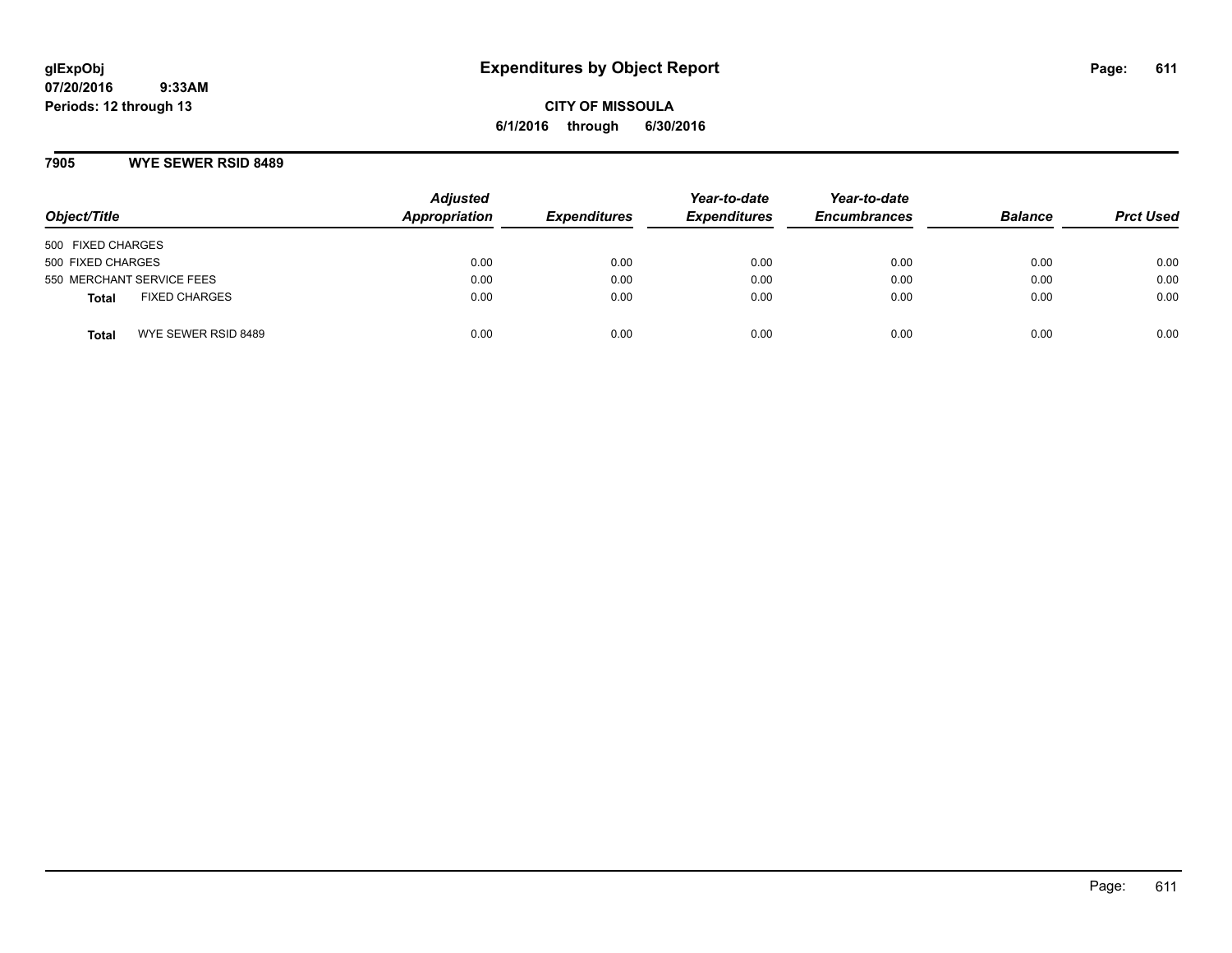#### **7911 RESIDENTIAL INSPECTION FUND**

**310 BUILDING INSPECTION**

|                                            | <b>Adjusted</b>      |                     | Year-to-date        | Year-to-date        |                |                  |
|--------------------------------------------|----------------------|---------------------|---------------------|---------------------|----------------|------------------|
| Object/Title                               | <b>Appropriation</b> | <b>Expenditures</b> | <b>Expenditures</b> | <b>Encumbrances</b> | <b>Balance</b> | <b>Prct Used</b> |
| 200 SUPPLIES                               |                      |                     |                     |                     |                |                  |
| 220 OPERATING SUPPLIES                     | 0.00                 | 0.00                | 0.00                | 0.00                | 0.00           | 0.00             |
| 240 OTHER SUPPLIES                         | 0.00                 | 0.00                | 0.00                | 0.00                | 0.00           | 0.00             |
| <b>SUPPLIES</b><br>Total                   | 0.00                 | 0.00                | 0.00                | 0.00                | 0.00           | 0.00             |
| 300 PURCHASED SERVICES                     |                      |                     |                     |                     |                |                  |
| 310 COMMUNICATIONS                         | 0.00                 | 0.00                | 0.00                | 0.00                | 0.00           | 0.00             |
| 320 PRINTING & DUPLICATING                 | 0.00                 | 0.00                | 0.00                | 0.00                | 0.00           | 0.00             |
| 330 PUBLICITY, SUBSCRIPTIONS & DUES        | 0.00                 | 0.00                | 0.00                | 0.00                | 0.00           | 0.00             |
| <b>PURCHASED SERVICES</b><br>Total         | 0.00                 | 0.00                | 0.00                | 0.00                | 0.00           | 0.00             |
| 500 FIXED CHARGES                          |                      |                     |                     |                     |                |                  |
| 550 MERCHANT SERVICE FEES                  | 0.00                 | 0.00                | 0.00                | 0.00                | 0.00           | 0.00             |
| <b>FIXED CHARGES</b><br><b>Total</b>       | 0.00                 | 0.00                | 0.00                | 0.00                | 0.00           | 0.00             |
| <b>BUILDING INSPECTION</b><br><b>Total</b> | 0.00                 | 0.00                | 0.00                | 0.00                | 0.00           | 0.00             |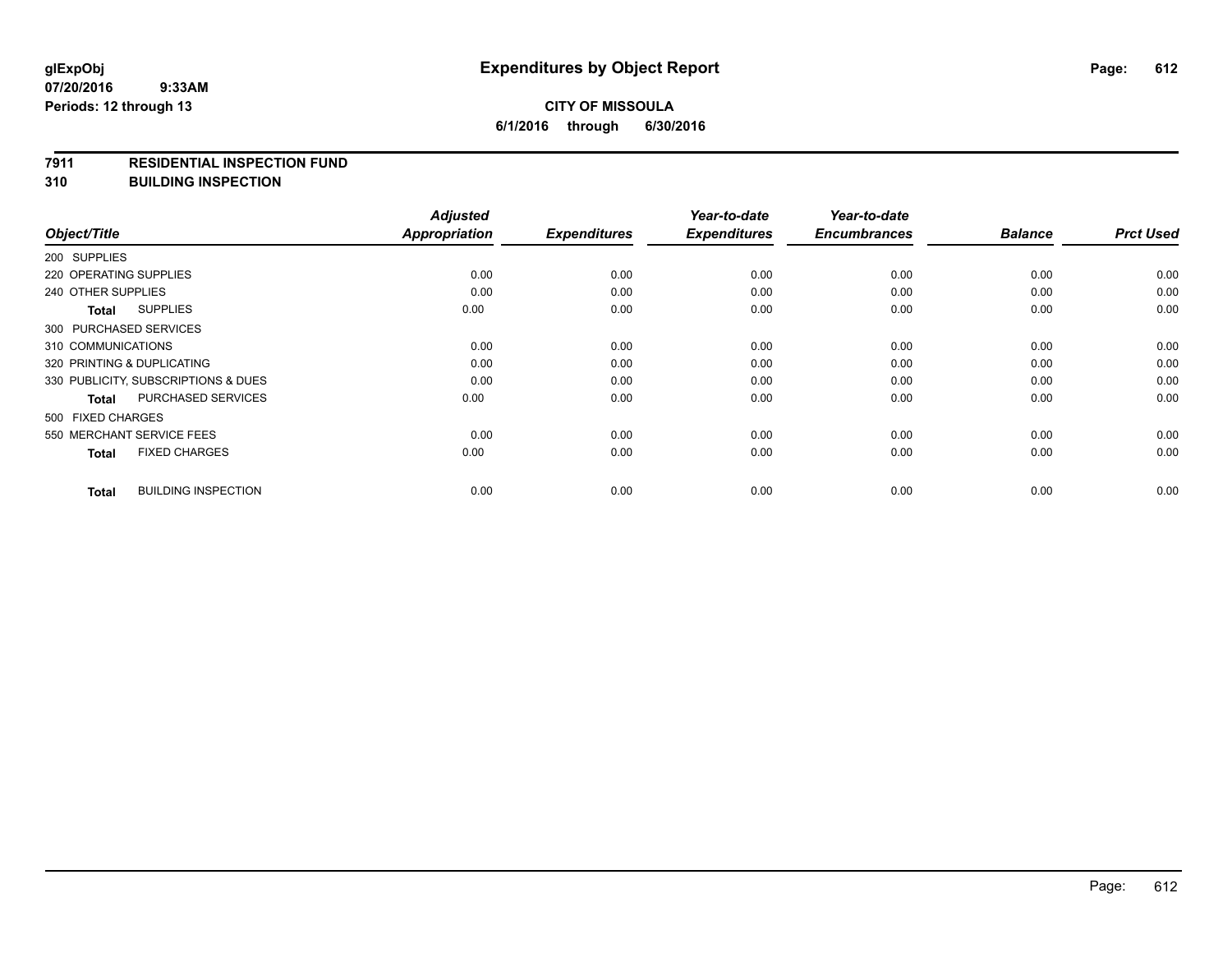**07/20/2016 9:33AM Periods: 12 through 13**

**6/1/2016 through 6/30/2016**

### **7911 RESIDENTIAL INSPECTION FUND**

| Object/Title                                       | <b>Adjusted</b><br>Appropriation | <b>Expenditures</b> | Year-to-date<br><b>Expenditures</b> | Year-to-date<br><b>Encumbrances</b> | <b>Balance</b> | <b>Prct Used</b> |
|----------------------------------------------------|----------------------------------|---------------------|-------------------------------------|-------------------------------------|----------------|------------------|
| 200 SUPPLIES                                       |                                  |                     |                                     |                                     |                |                  |
| 220 OPERATING SUPPLIES                             | 0.00                             | 0.00                | 0.00                                | 0.00                                | 0.00           | 0.00             |
| 240 OTHER SUPPLIES                                 | 0.00                             | 0.00                | 0.00                                | 0.00                                | 0.00           | 0.00             |
| <b>SUPPLIES</b><br>Total                           | 0.00                             | 0.00                | 0.00                                | 0.00                                | 0.00           | 0.00             |
| 300 PURCHASED SERVICES                             |                                  |                     |                                     |                                     |                |                  |
| 310 COMMUNICATIONS                                 | 0.00                             | 0.00                | 0.00                                | 0.00                                | 0.00           | 0.00             |
| 320 PRINTING & DUPLICATING                         | 0.00                             | 0.00                | 0.00                                | 0.00                                | 0.00           | 0.00             |
| 330 PUBLICITY, SUBSCRIPTIONS & DUES                | 0.00                             | 0.00                | 0.00                                | 0.00                                | 0.00           | 0.00             |
| <b>PURCHASED SERVICES</b><br>Total                 | 0.00                             | 0.00                | 0.00                                | 0.00                                | 0.00           | 0.00             |
| 500 FIXED CHARGES                                  |                                  |                     |                                     |                                     |                |                  |
| 550 MERCHANT SERVICE FEES                          | 0.00                             | 0.00                | 0.00                                | 0.00                                | 0.00           | 0.00             |
| <b>FIXED CHARGES</b><br><b>Total</b>               | 0.00                             | 0.00                | 0.00                                | 0.00                                | 0.00           | 0.00             |
| <b>RESIDENTIAL INSPECTION FUND</b><br><b>Total</b> | 0.00                             | 0.00                | 0.00                                | 0.00                                | 0.00           | 0.00             |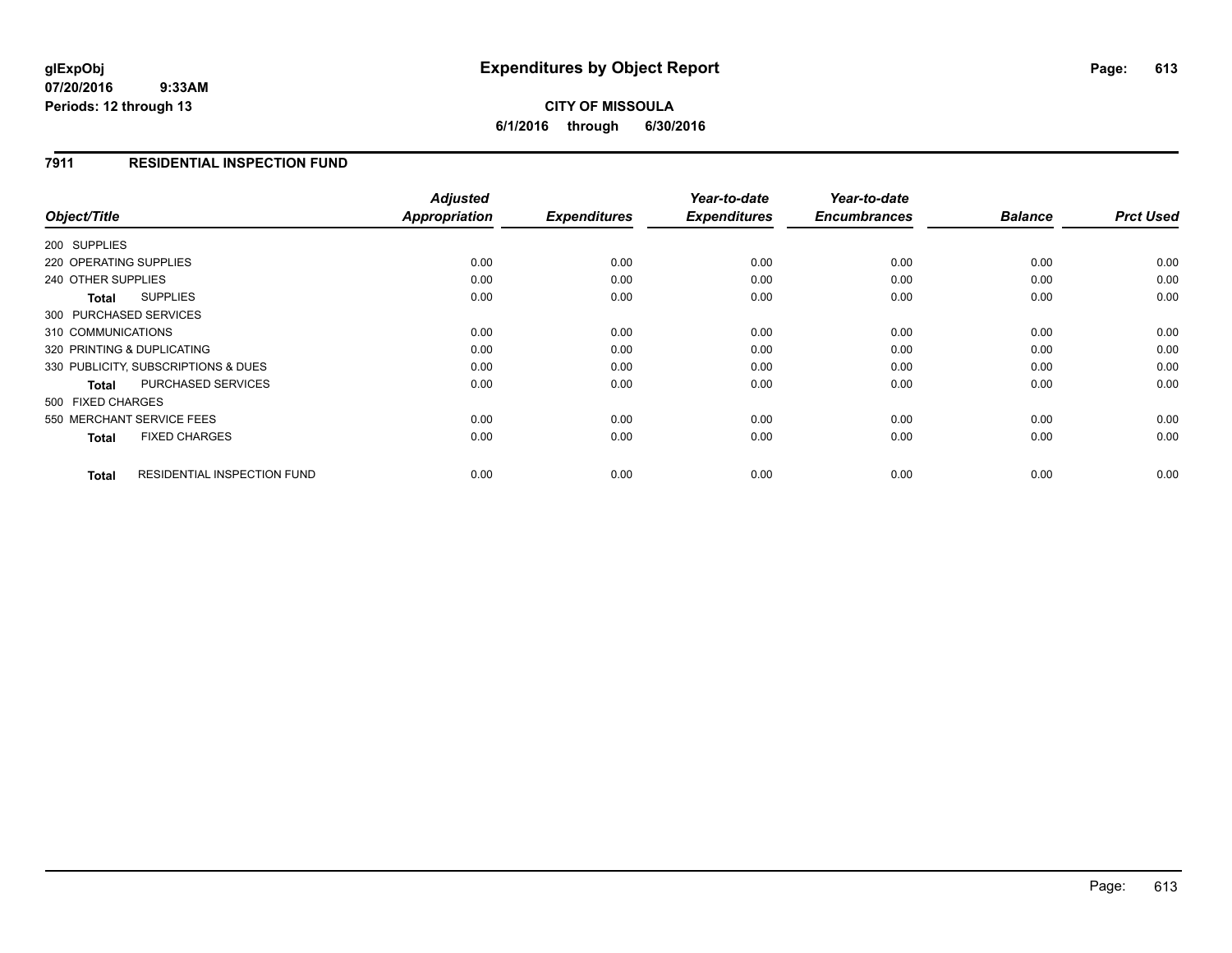# **glExpObj Expenditures by Object Report Page: 614**

**07/20/2016 9:33AM Periods: 12 through 13**

### **CITY OF MISSOULA 6/1/2016 through 6/30/2016**

### **9000 GENERAL FIXED ASSETS ACCOUNT GROUP**

**900 DEPRECIATION**

| Object/Title       |                       | <b>Adjusted</b><br><b>Appropriation</b> | <b>Expenditures</b> | Year-to-date<br><b>Expenditures</b> | Year-to-date<br><b>Encumbrances</b> | <b>Balance</b> | <b>Prct Used</b> |
|--------------------|-----------------------|-----------------------------------------|---------------------|-------------------------------------|-------------------------------------|----------------|------------------|
| 800 OTHER OBJECTS  |                       |                                         |                     |                                     |                                     |                |                  |
| 830 DEPRECIATION   |                       | 0.00                                    | 0.00                | 0.00                                | 0.00                                | 0.00           | 0.00             |
| <b>Total</b>       | OTHER OBJECTS         | 0.00                                    | 0.00                | 0.00                                | 0.00                                | 0.00           | 0.00             |
| 900 CAPITAL OUTLAY |                       |                                         |                     |                                     |                                     |                |                  |
| 900 CAPITAL OUTLAY |                       | 0.00                                    | 0.00                | 0.00                                | 0.00                                | 0.00           | 0.00             |
| <b>Total</b>       | <b>CAPITAL OUTLAY</b> | 0.00                                    | 0.00                | 0.00                                | 0.00                                | 0.00           | 0.00             |
| <b>Total</b>       | <b>DEPRECIATION</b>   | 0.00                                    | 0.00                | 0.00                                | 0.00                                | 0.00           | 0.00             |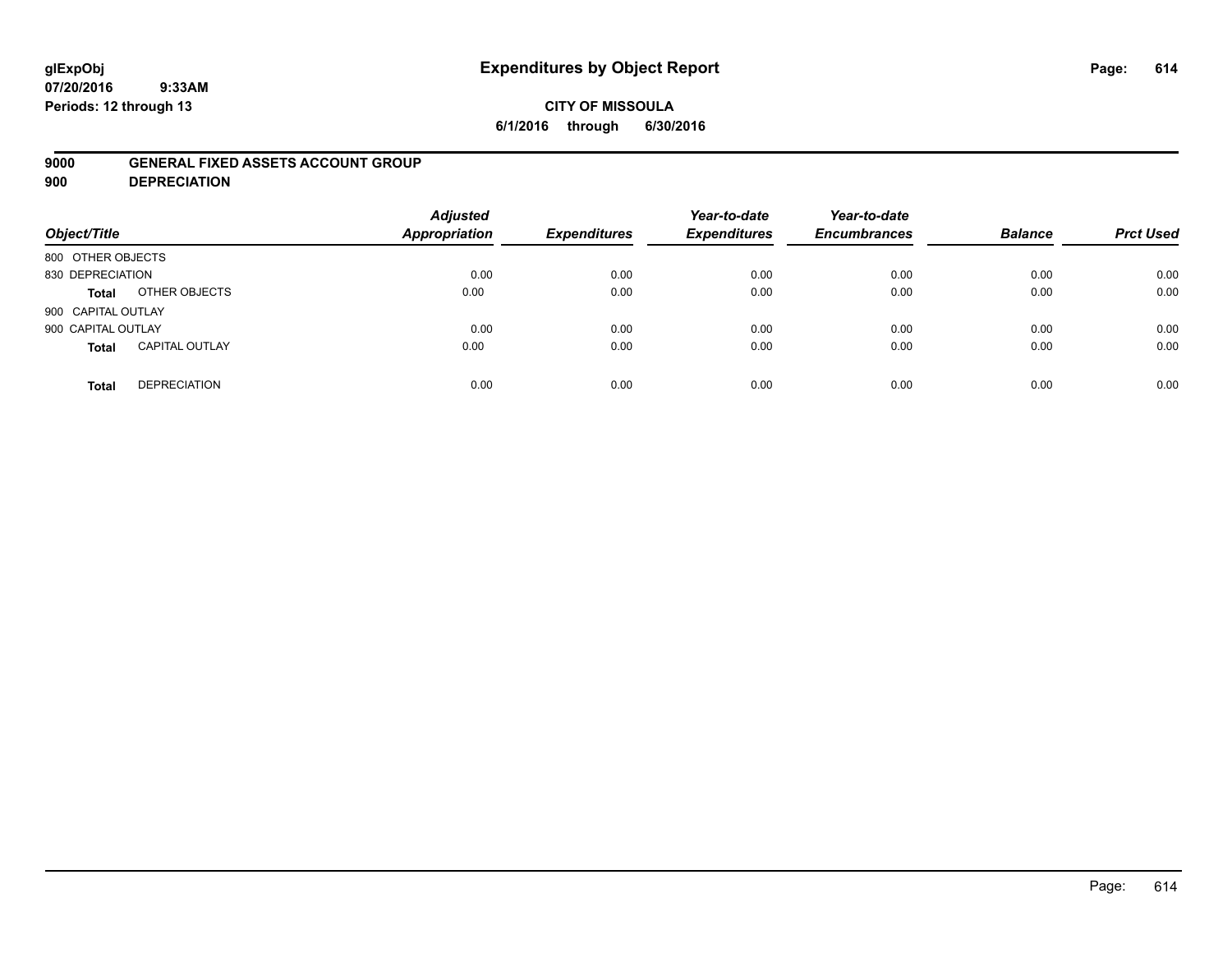**07/20/2016 9:33AM Periods: 12 through 13**

**CITY OF MISSOULA 6/1/2016 through 6/30/2016**

### **9000 GENERAL FIXED ASSETS ACCOUNT GROUP**

| Object/Title       |                                         | <b>Adjusted</b><br><b>Appropriation</b> | <b>Expenditures</b> | Year-to-date<br><b>Expenditures</b> | Year-to-date<br><b>Encumbrances</b> | <b>Balance</b> | <b>Prct Used</b> |
|--------------------|-----------------------------------------|-----------------------------------------|---------------------|-------------------------------------|-------------------------------------|----------------|------------------|
| 800 OTHER OBJECTS  |                                         |                                         |                     |                                     |                                     |                |                  |
| 830 DEPRECIATION   |                                         | 0.00                                    | 0.00                | 0.00                                | 0.00                                | 0.00           | 0.00             |
| <b>Total</b>       | OTHER OBJECTS                           | 0.00                                    | 0.00                | 0.00                                | 0.00                                | 0.00           | 0.00             |
| 900 CAPITAL OUTLAY |                                         |                                         |                     |                                     |                                     |                |                  |
| 900 CAPITAL OUTLAY |                                         | 0.00                                    | 0.00                | 0.00                                | 0.00                                | 0.00           | 0.00             |
| <b>Total</b>       | <b>CAPITAL OUTLAY</b>                   | 0.00                                    | 0.00                | 0.00                                | 0.00                                | 0.00           | 0.00             |
| <b>Total</b>       | <b>GENERAL FIXED ASSETS ACCOUNT GRC</b> | 0.00                                    | 0.00                | 0.00                                | 0.00                                | 0.00           | 0.00             |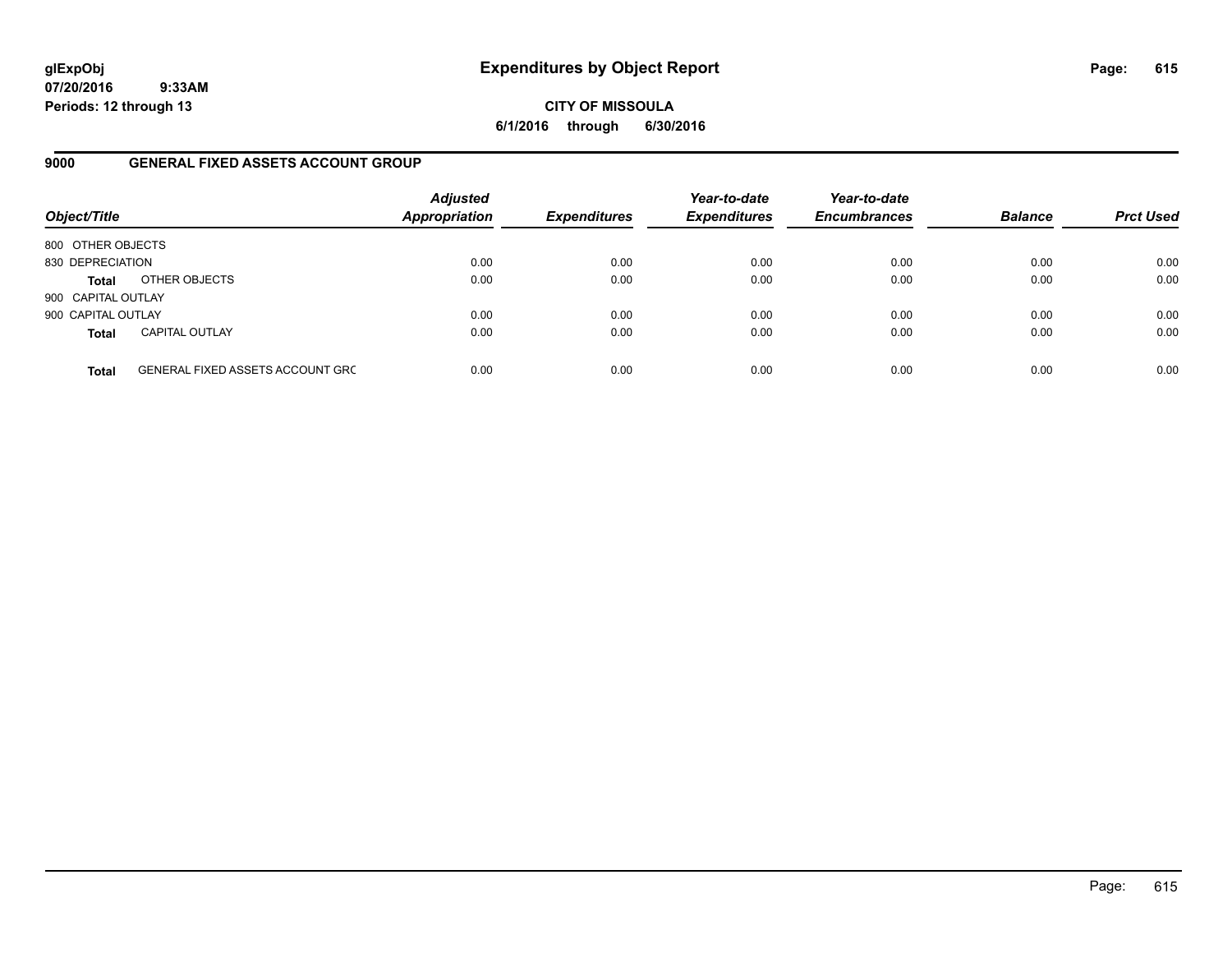**CITY OF MISSOULA 6/1/2016 through 6/30/2016**

#### *Grand Totals*

|                                           | <b>Adjusted</b>      |                     | Year-to-date        | Year-to-date        |                 |                  |
|-------------------------------------------|----------------------|---------------------|---------------------|---------------------|-----------------|------------------|
| Object/Title                              | <b>Appropriation</b> | <b>Expenditures</b> | <b>Expenditures</b> | <b>Encumbrances</b> | <b>Balance</b>  | <b>Prct User</b> |
| 100 PERSONAL SERVICES                     |                      |                     |                     |                     |                 |                  |
| 110 SALARIES AND WAGES                    | 29,396,691.00        | 3,912,339.61        | 29,002,382.80       | 0.00                | 394,308.20      | 98.6             |
| 115 SALARIES/HEALTH INSURANCE BENEFIT     | 660,063.00           | 216,180.00          | 1,422,807.00        | 0.00                | $-762,744.00$   | 215.5            |
| 120 OVERTIME/TERMINATION                  | 782,022.00           | 146, 153. 13        | 1,217,883.34        | 0.00                | -435,861.34     | 155.7            |
| 121 OUTSIDE HIRE OVERTIME                 | 75,000.00            | 10,125.02           | 110,847.88          | 0.00                | $-35,847.88$    | 147.8            |
| 122 COURT OVERTIME                        | 2,675.00             | 1,510.08            | 25,999.91           | 0.00                | $-23,324.91$    | 971.9            |
| 123 CELL PHONE OVERTIME                   | 0.00                 | 0.00                | 0.00                | 0.00                | 0.00            | 0.0              |
| 130 OTHER                                 | 326,863.00           | 902.66              | 130,612.22          | 0.00                | 196,250.78      | 39.9             |
| 133 EDUCATION COMPENSATION                | 0.00                 | 1,893.00            | 17,063.00           | 0.00                | $-17,063.00$    | 0.0              |
| 135 OPEB EXPENSE                          | 0.00                 | 0.00                | 0.00                | 0.00                | 0.00            | 0.0              |
| <b>140 EMPLOYER CONTRIBUTIONS</b>         | 12,669,553.00        | 1,202,132.80        | 9,694,115.01        | 0.00                | 2,975,437.99    | 76.5             |
| <b>141 STATE RETIREMENT CONTRIBUTIONS</b> | 2,326,775.00         | 1,159.32            | 4,083,342.24        | 0.00                | $-1,756,567.24$ | 175.4            |
| 145 OPEB CONTRIBUTION                     | 0.00                 | 0.00                | 0.00                | 0.00                | 0.00            | 0.0              |
| 190 PENSION EXPENSE                       | 0.00                 | 0.00                | 0.00                | 0.00                | 0.00            | 0.0              |
| PERSONAL SERVICES<br><b>Total</b>         | 46,239,642.00        | 5,492,395.62        | 45,705,053.40       | 0.00                | 534,588.60      | 98.8             |
| 200 SUPPLIES                              |                      |                     |                     |                     |                 |                  |
| 210 OFFICE SUPPLIES                       | 133,903.00           | 12,638.60           | 110,857.38          | 0.00                | 23,045.62       | 82.7             |
| 220 OPERATING SUPPLIES                    | 1,210,862.00         | 169,878.72          | 1,472,055.25        | 0.00                | $-261, 193.25$  | 121.5            |
| 230 REPAIR/MAINTENANCE                    | 941,297.00           | 94,112.26           | 901,633.83          | 0.00                | 39,663.17       | 95.7             |
| 231 GASOLINE                              | 666,168.00           | 33,112.66           | 397,456.13          | 0.00                | 268,711.87      | 59.6             |
| 240 OTHER SUPPLIES                        | 222,801.00           | 43,677.26           | 145,371.44          | 0.00                | 77,429.56       | 65.2             |
| 250 SUPPLIES FOR RESALE                   | 500.00               | 0.00                | 0.00                | 0.00                | 500.00          | 0.0              |
| <b>SUPPLIES</b><br><b>Total</b>           | 3,175,531.00         | 353,419.50          | 3,027,374.03        | 0.00                | 148,156.97      | 95.3             |
| 300 PURCHASED SERVICES                    |                      |                     |                     |                     |                 |                  |
| 310 COMMUNICATIONS                        | 135.269.00           | 4,954.93            | 131,877.85          | 0.00                | 3,391.15        | 97.4             |
| 320 PRINTING & DUPLICATING                | 101,251.00           | 9,296.39            | 59,902.85           | 0.00                | 41,348.15       | 59.1             |
| 330 PUBLICITY, SUBSCRIPTIONS & DUES       | 191,269.00           | 12,321.16           | 205,911.75          | 0.00                | $-14,642.75$    | 107.6            |
| 340 SEWER                                 | 16,689.00            | 0.00                | 14,779.84           | 0.00                | 1,909.16        | 88.5             |
| 341 ELECTRICITY & NATURAL GAS             | 1,763,993.00         | 191,933.48          | 1,585,890.93        | 0.00                | 178,102.07      | 89.9             |
| 343 WATER CHARGES                         | 227,492.00           | 35,757.33           | 247,192.10          | 0.00                | $-19,700.10$    | 108.6            |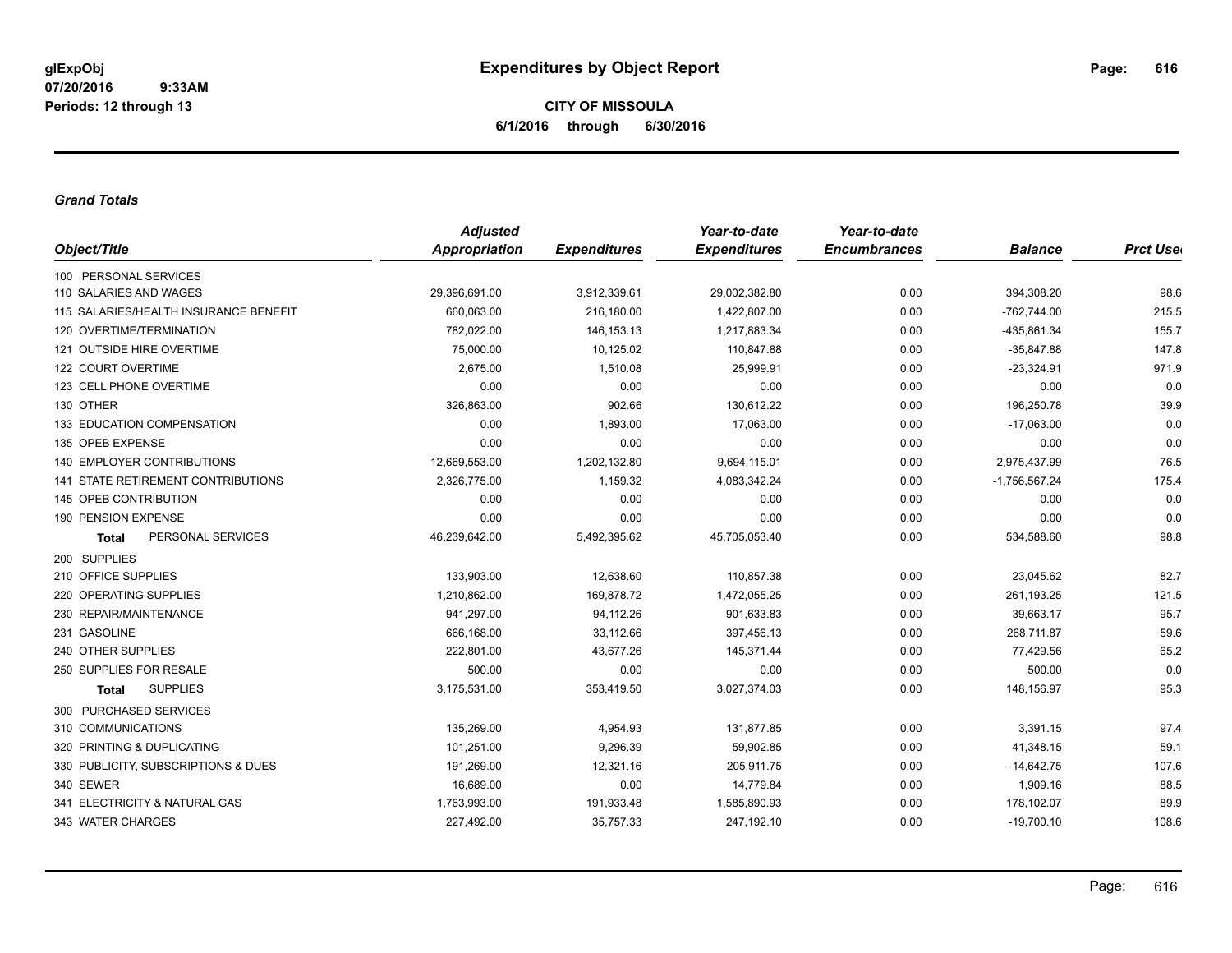## **CITY OF MISSOULA 6/1/2016 through 6/30/2016**

*Grand Totals [Continued]*

|                                      | <b>Adjusted</b> |                     | Year-to-date        | Year-to-date        |                 |                  |
|--------------------------------------|-----------------|---------------------|---------------------|---------------------|-----------------|------------------|
| Object/Title                         | Appropriation   | <b>Expenditures</b> | <b>Expenditures</b> | <b>Encumbrances</b> | <b>Balance</b>  | <b>Prct Uset</b> |
| 344 TELEPHONE SERVICE                | 301,632.00      | 28,100.96           | 281,132.05          | 0.00                | 20,499.95       | 93.2             |
| 345 GARBAGE                          | 117,119.00      | 10,500.04           | 110,542.35          | 0.00                | 6,576.65        | 94.3             |
| 350 PROFESSIONAL SERVICES            | 3,790,371.00    | 693,019.72          | 6,286,727.34        | 0.00                | $-2,496,356.34$ | 165.8            |
| 351 INSURANCE CLAIMS                 | 5,156,229.00    | 480,019.20          | 4,738,498.82        | 0.00                | 417,730.18      | 91.9             |
| 352 HEALTH PROGRAMS                  | 94,500.00       | 22,124.34           | 77,982.86           | 0.00                | 16,517.14       | 82.5             |
| 353 ADMINISTRATION EXPENDITURES      | 757,888.00      | 2,994.00            | 673,483.06          | 0.00                | 84,404.94       | 88.8             |
| 354 TRANSITIONAL REINSURANCE PROGRAM | 78,280.00       | 0.00                | 55,926.00           | 0.00                | 22,354.00       | 71.4             |
| 360 REPAIR & MAINTENANCE             | 1,970,031.00    | 199,819.48          | 1,752,482.30        | 0.00                | 217,548.70      | 88.9             |
| 370 TRAVEL                           | 178,445.00      | 15,956.55           | 143,545.88          | 0.00                | 34,899.12       | 80.4             |
| 380 TRAINING                         | 175,591.00      | 6,010.83            | 111,770.88          | 0.00                | 63,820.12       | 63.6             |
| 390 OTHER PURCHASED SERVICES         | 1,951,336.00    | 279,140.23          | 1,239,093.23        | 0.00                | 712,242.77      | 63.5             |
| 392 DONATIONS AND SALES              | 0.00            | 356.00              | 528.83              | 0.00                | $-528.83$       | 0.0              |
| PURCHASED SERVICES<br><b>Total</b>   | 17,007,385.00   | 1,992,304.64        | 17,717,268.92       | 0.00                | -709,883.92     | 104.1            |
| 400 BUILDING MATERIALS               |                 |                     |                     |                     |                 |                  |
| <b>400 BUILDING MATERIALS</b>        | 321,486.00      | 64,370.96           | 273,914.65          | 0.00                | 47,571.35       | 85.2             |
| <b>BUILDING MATERIALS</b><br>Total   | 321.486.00      | 64,370.96           | 273.914.65          | 0.00                | 47,571.35       | 85.2             |
| 500 FIXED CHARGES                    |                 |                     |                     |                     |                 |                  |
| 500 FIXED CHARGES                    | 3,161,542.00    | 880,141.64          | 2,714,792.64        | 0.00                | 446,749.36      | 85.8             |
| 530 EQUIPMENT RENTAL                 | 726.00          | 21.00               | 795.00              | 0.00                | $-69.00$        | 109.5            |
| 550 MERCHANT SERVICE FEES            | 196,734.00      | 0.00                | 11,933.10           | 0.00                | 184,800.90      | 6.0              |
| <b>FIXED CHARGES</b><br><b>Total</b> | 3,359,002.00    | 880,162.64          | 2,727,520.74        | 0.00                | 631,481.26      | 81.2             |
| 600 DEBT SERVICE                     |                 |                     |                     |                     |                 |                  |
| 600 DEBT SERVICE                     | 0.00            | 0.00                | 0.00                | 0.00                | 0.00            | 0.0              |
| 610 PRINCIPAL                        | 11,041,379.59   | 3,775,749.55        | 6,719,357.55        | 0.00                | 4,322,022.04    | 60.8             |
| 615 JUDGMENT LEVY DEBT PAYMENT       | 0.00            | 0.00                | 0.00                | 0.00                | 0.00            | 0.0              |
| 620 INTEREST / SERVICE FEES          | 2,692,532.80    | 1,091,020.85        | 2,846,834.90        | 0.00                | $-154,302.10$   | 105.7            |
| <b>DEBT SERVICE</b><br>Total         | 13,733,912.39   | 4,866,770.40        | 9,566,192.45        | 0.00                | 4, 167, 719.94  | 69.6             |
| 700 GRANTS & CONTRIBUTIONS           |                 |                     |                     |                     |                 |                  |
| 700 GRANTS & CONTRIBUTIONS           | 7,711,810.06    | 1,099,358.38        | 4,813,568.48        | 0.00                | 2,898,241.58    | 62.4             |
| 751 RECREATION SCHOLARSHIPS          | 0.00            | 0.00                | 0.00                | 0.00                | 0.00            | 0.0              |
| 780 INTERGOVERNMENTAL TRANSFER       | 0.00            | 0.00                | 0.00                | 0.00                | 0.00            | 0.0              |